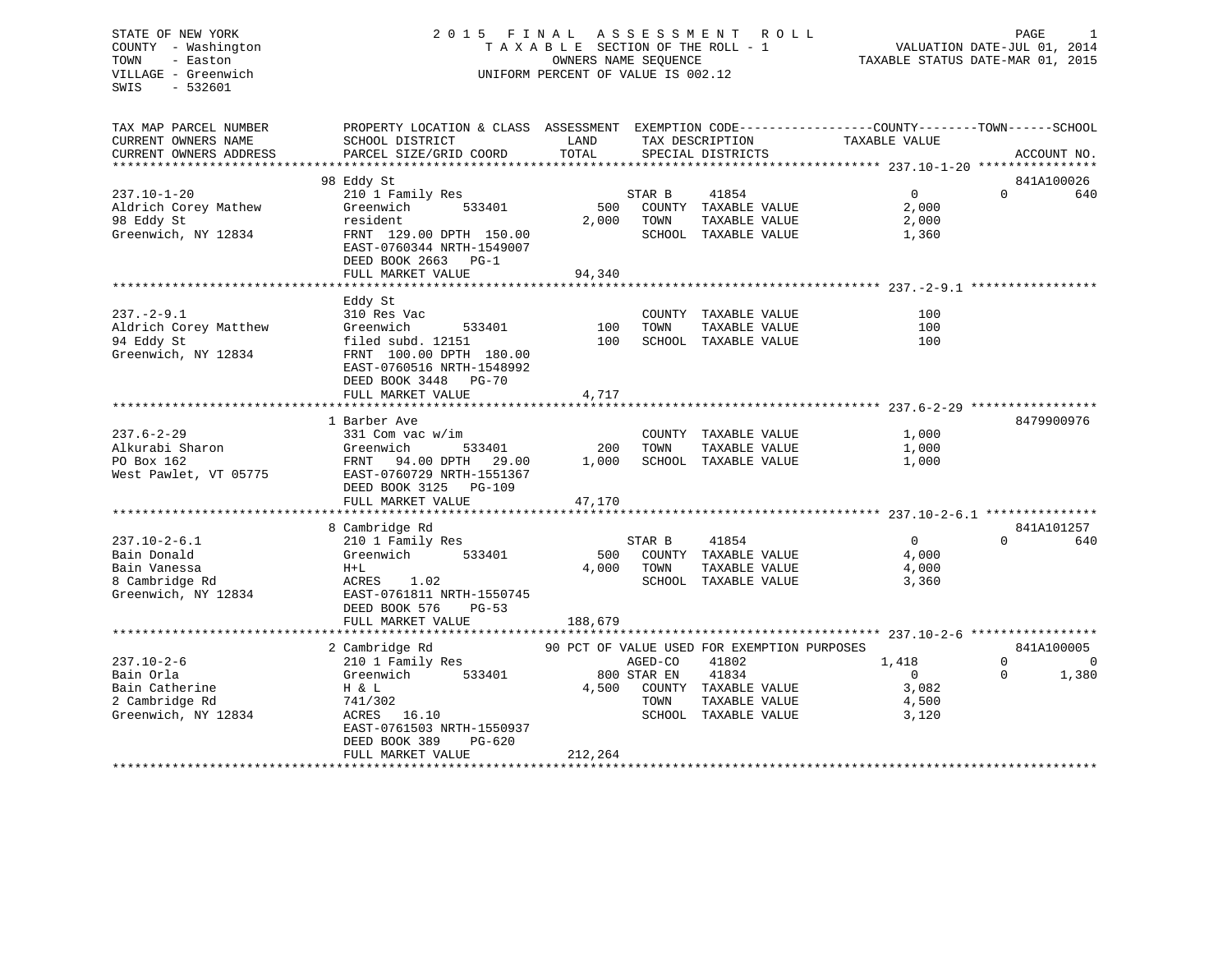## STATE OF NEW YORK 2 0 1 5 F I N A L A S S E S S M E N T R O L L PAGE 2 COUNTY - Washington T A X A B L E SECTION OF THE ROLL - 1 VALUATION DATE-JUL 01, 2014 TOWN - Easton CONSERS NAME SEQUENCE TAXABLE STATUS DATE-MAR 01, 2015 VILLAGE - Greenwich UNIFORM PERCENT OF VALUE IS 002.12

TAX MAP PARCEL NUMBER PROPERTY LOCATION & CLASS ASSESSMENT EXEMPTION CODE------------------COUNTY--------TOWN------SCHOOL

|                                            | VADUAILON DAID 00D 01, 2011 |  |  |
|--------------------------------------------|-----------------------------|--|--|
| תנמפי במי הנהג החומר הזוויות החומי היה ביו |                             |  |  |

| CURRENT OWNERS NAME       | SCHOOL DISTRICT                         | LAND    |         | TAX DESCRIPTION               | TAXABLE VALUE                                                    |          |                     |
|---------------------------|-----------------------------------------|---------|---------|-------------------------------|------------------------------------------------------------------|----------|---------------------|
| CURRENT OWNERS ADDRESS    | PARCEL SIZE/GRID COORD                  | TOTAL   |         | SPECIAL DISTRICTS             |                                                                  |          | ACCOUNT NO.         |
| ************************* |                                         |         |         |                               |                                                                  |          |                     |
|                           | 17 Eddy St                              |         |         |                               |                                                                  |          | 841A100083          |
| $237.10 - 1 - 3$          | 220 2 Family Res                        |         |         | COUNTY TAXABLE VALUE          | 1,000                                                            |          |                     |
| Ballard James             | Greenwich<br>533401                     | 300     | TOWN    | TAXABLE VALUE                 | 1,000                                                            |          |                     |
| Ballard Lorraine M        | H & L                                   | 1,000   |         | SCHOOL TAXABLE VALUE          | 1,000                                                            |          |                     |
| 315 Church St             | FRNT 164.00 DPTH 110.00                 |         |         |                               |                                                                  |          |                     |
| New York, NY 10013        | EAST-0760631 NRTH-1551164               |         |         |                               |                                                                  |          |                     |
|                           | DEED BOOK 2127 PG-205                   |         |         |                               |                                                                  |          |                     |
|                           | FULL MARKET VALUE                       | 47,170  |         |                               |                                                                  |          |                     |
|                           | ***************************             |         |         |                               |                                                                  |          |                     |
|                           | 22 Safford Hill Rd                      |         |         |                               |                                                                  |          |                     |
| $237. - 2 - 12.4$         | 210 1 Family Res                        |         | STAR B  | 41854                         | $\Omega$                                                         | $\Omega$ | 640                 |
| Beck George               | Greenwich<br>533401                     | 500     |         | COUNTY TAXABLE VALUE          | 6,600                                                            |          |                     |
| Beck Karen                | Sub Lot 1                               | 6,600   | TOWN    | TAXABLE VALUE                 | 6,600                                                            |          |                     |
| 22 Safford Hill Rd        | $237. - 1 - 12.4$                       |         |         | SCHOOL TAXABLE VALUE          | 5,960                                                            |          |                     |
| Greenwich, NY 12834       | ACRES<br>1.85                           |         |         |                               |                                                                  |          |                     |
|                           | EAST-0760047 NRTH-1549690               |         |         |                               |                                                                  |          |                     |
|                           | DEED BOOK 2022<br>PG-330                |         |         |                               |                                                                  |          |                     |
|                           | FULL MARKET VALUE                       | 311,321 |         |                               |                                                                  |          |                     |
|                           |                                         |         |         |                               |                                                                  |          |                     |
| $237.6 - 2 - 24$          | 27 Barber Ave                           |         |         |                               | $\Omega$                                                         | $\Omega$ | 841A100060<br>1,380 |
| Benoit Jane LE            | 220 2 Family Res<br>Greenwich<br>533401 | 300     | STAR EN | 41834<br>COUNTY TAXABLE VALUE | 2,200                                                            |          |                     |
| Benoit Peter E LE         | H & L                                   | 2,200   | TOWN    | TAXABLE VALUE                 | 2,200                                                            |          |                     |
| 27 Barber Ave             | FRNT<br>42.00 DPTH 135.00               |         |         | SCHOOL TAXABLE VALUE          | 820                                                              |          |                     |
| Greenwich, NY 12834       | EAST-0761192 NRTH-1551470               |         |         |                               |                                                                  |          |                     |
|                           | DEED BOOK 947<br>$PG-1$                 |         |         |                               |                                                                  |          |                     |
|                           | FULL MARKET VALUE                       | 103,774 |         |                               |                                                                  |          |                     |
|                           | **********************                  |         |         |                               | *********************************** 237.6–2–2 ****************** |          |                     |
|                           | 19 Rock St                              |         |         |                               |                                                                  |          | 841A100011          |
| $237.6 - 2 - 2$           | 210 1 Family Res                        |         | STAR EN | 41834                         | $\Omega$                                                         | $\Omega$ | 1,380               |
| Blake John J              | Greenwich<br>533401                     | 200     |         | COUNTY TAXABLE VALUE          | 2,300                                                            |          |                     |
| Blake Marcia              | H & L                                   | 2,300   | TOWN    | TAXABLE VALUE                 | 2,300                                                            |          |                     |
| 19 Rock St                | FRNT<br>61.00 DPTH 246.00               |         |         | SCHOOL TAXABLE VALUE          | 920                                                              |          |                     |
| Greenwich, NY 12834       | EAST-0760779 NRTH-1551966               |         |         |                               |                                                                  |          |                     |
|                           | DEED BOOK 425<br><b>PG-721</b>          |         |         |                               |                                                                  |          |                     |
|                           | FULL MARKET VALUE                       | 108,491 |         |                               |                                                                  |          |                     |
|                           |                                         |         |         |                               |                                                                  |          |                     |
|                           | 53 Eddy St                              |         |         |                               |                                                                  |          | 841A100076          |
| $237.10 - 1 - 8$          | 210 1 Family Res                        |         |         | COUNTY TAXABLE VALUE          | 2,250                                                            |          |                     |
| Bopp Cory J               | Greenwich<br>533401                     | 400     | TOWN    | TAXABLE VALUE                 | 2,250                                                            |          |                     |
| 379 5th Ave               | H & L                                   | 2,250   |         | SCHOOL TAXABLE VALUE          | 2,250                                                            |          |                     |
| Troy, NY 12182            | FRNT<br>90.00 DPTH 165.00               |         |         |                               |                                                                  |          |                     |
|                           | EAST-0760981 NRTH-1550288               |         |         |                               |                                                                  |          |                     |
|                           | DEED BOOK 3476<br>$PG-10$               |         |         |                               |                                                                  |          |                     |
|                           | FULL MARKET VALUE                       | 106,132 |         |                               |                                                                  |          |                     |
|                           |                                         |         |         |                               |                                                                  |          |                     |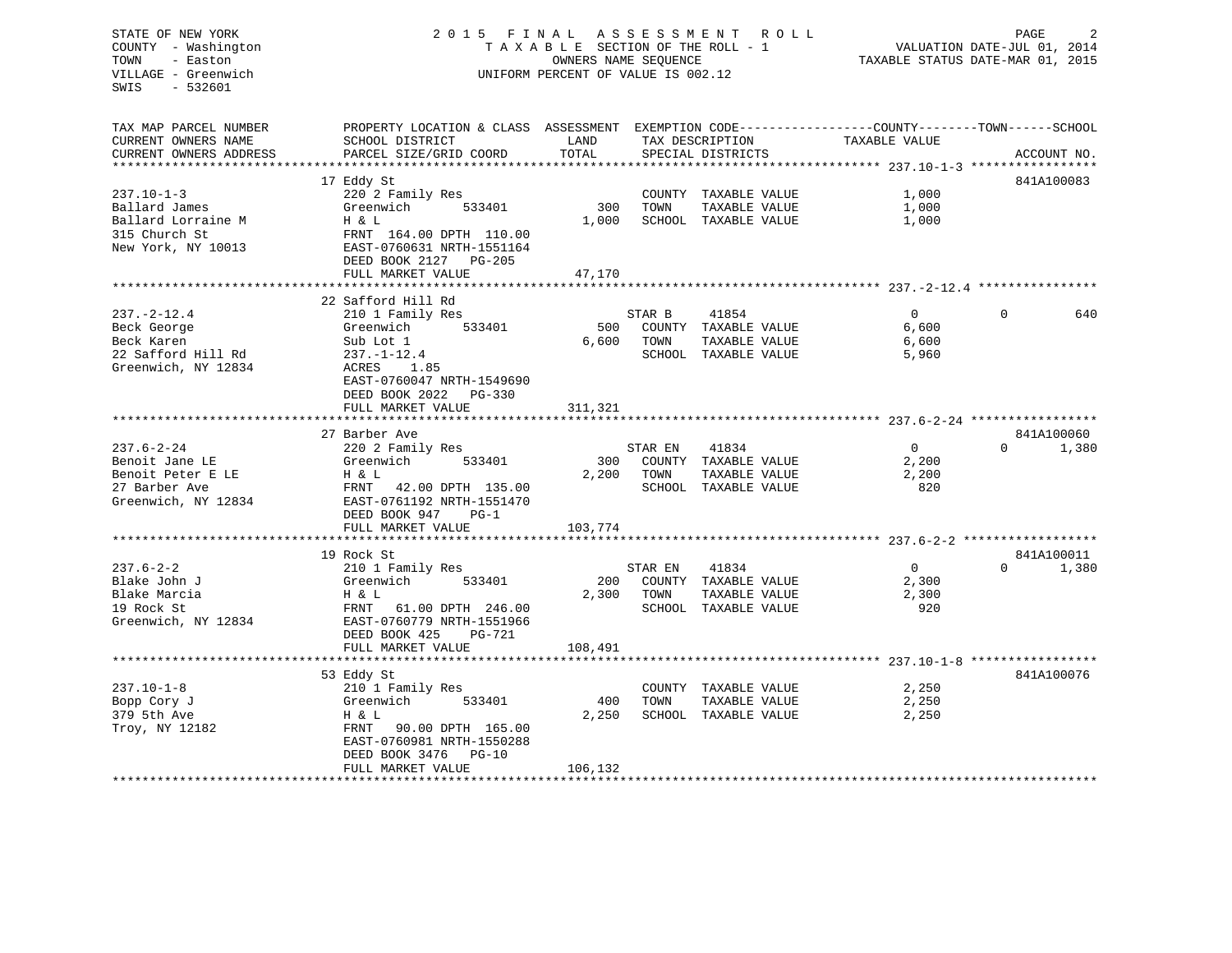| STATE OF NEW YORK<br>COUNTY - Washington<br>- Easton<br>TOWN<br>VILLAGE - Greenwich<br>SWIS<br>- 532601 | R O L L<br>PAGE<br>VALUATION DATE-JUL 01, 2014<br>TAXABLE STATUS DATE-MAR 01, 2015                                                                                                       |                                    |      |                                                               |                                                                                |             |
|---------------------------------------------------------------------------------------------------------|------------------------------------------------------------------------------------------------------------------------------------------------------------------------------------------|------------------------------------|------|---------------------------------------------------------------|--------------------------------------------------------------------------------|-------------|
| TAX MAP PARCEL NUMBER<br>CURRENT OWNERS NAME<br>CURRENT OWNERS ADDRESS<br>**********************        | PROPERTY LOCATION & CLASS ASSESSMENT EXEMPTION CODE---------------COUNTY-------TOWN------SCHOOL<br>SCHOOL DISTRICT<br>PARCEL SIZE/GRID COORD                                             | LAND<br>TOTAL                      |      | TAX DESCRIPTION<br>SPECIAL DISTRICTS                          | TAXABLE VALUE                                                                  | ACCOUNT NO. |
| $237.10 - 1 - 4$<br>Brereton Patrick R<br>PO Box 358<br>Saratoga Springs, NY 12866                      | 25 Eddy St<br>874 Elec-hydro<br>Greenwich<br>533401<br>Hydro Plant & Glassworks<br>ACRES<br>7.20<br>EAST-0760651 NRTH-1550528<br>DEED BOOK 1925<br>PG-195<br>FULL MARKET VALUE           | 1,000<br>4,000<br>188,679          | TOWN | COUNTY TAXABLE VALUE<br>TAXABLE VALUE<br>SCHOOL TAXABLE VALUE | 4,000<br>4,000<br>4,000                                                        | 841A100050  |
|                                                                                                         |                                                                                                                                                                                          |                                    |      |                                                               |                                                                                |             |
| $237. - 2 - 2$<br>Brookhill Colony LLC<br>563 North Broadway<br>Saratoga Springs, NY 12866              | 76 Eddy St<br>240 Rural res<br>Greenwich<br>533401<br>Farm<br>$237. - 1 - 2. - 100$<br>ACRES<br>58.10<br>EAST-0761388 NRTH-1549280<br>DEED BOOK 2093<br>PG-59                            | 1,000<br>8,000                     | TOWN | COUNTY TAXABLE VALUE<br>TAXABLE VALUE<br>SCHOOL TAXABLE VALUE | 8,000<br>8,000<br>8,000                                                        | 841A100088  |
|                                                                                                         | FULL MARKET VALUE                                                                                                                                                                        | 377,358                            |      |                                                               |                                                                                |             |
|                                                                                                         | ***********************                                                                                                                                                                  | ************                       |      |                                                               |                                                                                |             |
| $237.10 - 1 - 27$<br>Brookhill Colony LLC<br>563 North Broadway<br>Saratoga Springs, NY 12866           | 79 Eddy St<br>270 Mfg housing<br>Greenwich<br>533401<br>Lot & Tra<br>5.20<br>ACRES<br>EAST-0760403 NRTH-1549994<br>DEED BOOK 2093 PG-59                                                  | 400<br>1,300                       | TOWN | COUNTY TAXABLE VALUE<br>TAXABLE VALUE<br>SCHOOL TAXABLE VALUE | 1,300<br>1,300<br>1,300                                                        | 841A101125  |
|                                                                                                         | FULL MARKET VALUE                                                                                                                                                                        | 61,321                             |      |                                                               |                                                                                |             |
| $237.6 - 2 - 27$<br>Brophy Dean E<br>Brophy Kathleen R<br>2628 St Rt 29<br>Greenwich, NY 12834          | 15 Barber Ave<br>220 2 Family Res<br>533401<br>Greenwich<br>H & L<br>FRNT 80.00 DPTH 135.00<br>EAST-0761010 NRTH-1551409<br>DEED BOOK 495<br>PG-601<br>FULL MARKET VALUE                 | *******<br>400<br>2,800<br>132,075 | TOWN | COUNTY TAXABLE VALUE<br>TAXABLE VALUE<br>SCHOOL TAXABLE VALUE | ********************** 237.6-2-27 *****************<br>2,800<br>2,800<br>2,800 | 841A100043  |
|                                                                                                         |                                                                                                                                                                                          |                                    |      |                                                               |                                                                                |             |
| $237. - 2 - 4.2$<br>Brown James<br>Bouyea Kim<br>1317 State Route 372<br>Greenwich, NY 12834            | Cambridge Rd/s Off<br>105 Vac farmland<br>Greenwich<br>533401<br>Ag Vacant Land<br>831/248<br>$237. - 1 - 4.2$<br>ACRES<br>24.20<br>EAST-0762274 NRTH-1548164<br>DEED BOOK 831<br>PG-244 | 400<br>400                         | TOWN | COUNTY TAXABLE VALUE<br>TAXABLE VALUE<br>SCHOOL TAXABLE VALUE | 400<br>400<br>400                                                              | 845J101191  |
| ******************************                                                                          | FULL MARKET VALUE                                                                                                                                                                        | 18,868                             |      |                                                               |                                                                                |             |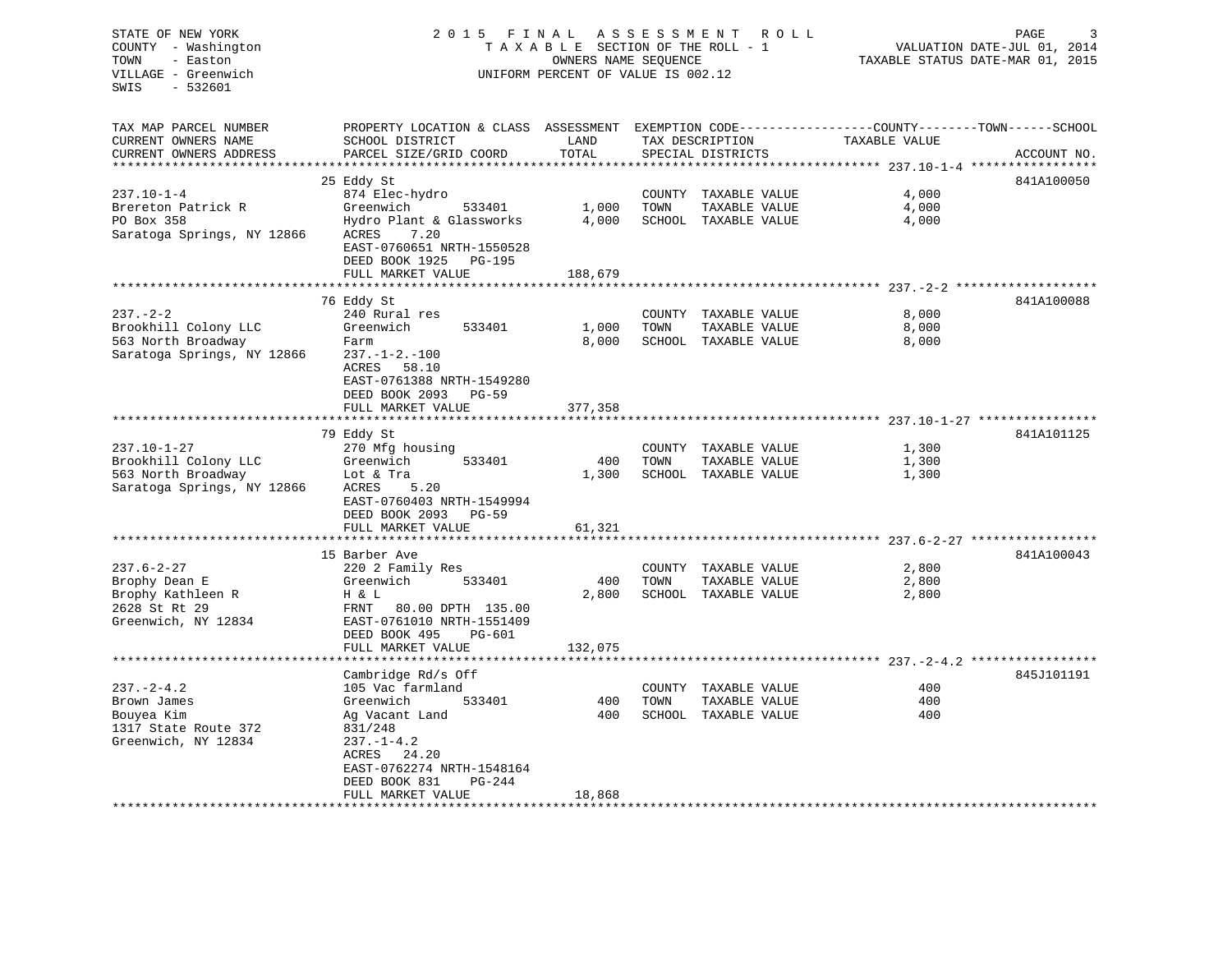## STATE OF NEW YORK 2 0 1 5 F I N A L A S S E S S M E N T R O L L PAGE 4 COUNTY - Washington T A X A B L E SECTION OF THE ROLL - 1 VALUATION DATE-JUL 01, 2014 TOWN - Easton **CONNERS NAME SEQUENCE** TAXABLE STATUS DATE-MAR 01, 2015 VILLAGE - Greenwich UNIFORM PERCENT OF VALUE IS 002.12

| TAX MAP PARCEL NUMBER  | PROPERTY LOCATION & CLASS ASSESSMENT EXEMPTION CODE----------------COUNTY-------TOWN------SCHOOL |              |             |                      |                |                                    |
|------------------------|--------------------------------------------------------------------------------------------------|--------------|-------------|----------------------|----------------|------------------------------------|
| CURRENT OWNERS NAME    | SCHOOL DISTRICT                                                                                  | LAND         |             | TAX DESCRIPTION      | TAXABLE VALUE  |                                    |
| CURRENT OWNERS ADDRESS | PARCEL SIZE/GRID COORD                                                                           | <b>TOTAL</b> |             | SPECIAL DISTRICTS    |                | ACCOUNT NO.                        |
|                        |                                                                                                  |              |             |                      |                |                                    |
|                        | 5 Eddy St                                                                                        |              |             |                      |                | 841A100027                         |
| $237.10 - 1 - 1$       | 210 1 Family Res                                                                                 |              |             | COUNTY TAXABLE VALUE | 1,200          |                                    |
| Brown William L        | Greenwich<br>533401                                                                              | 100          | TOWN        | TAXABLE VALUE        | 1,200          |                                    |
| Brown Marynell M       | Η&l                                                                                              | 1,200        |             | SCHOOL TAXABLE VALUE | 1,200          |                                    |
| 23 Birch Hollow Rd     | FRNT<br>33.00 DPTH<br>90.00                                                                      |              |             |                      |                |                                    |
| Greenwich, NY 12834    | EAST-0760591 NRTH-1551258                                                                        |              |             |                      |                |                                    |
|                        | DEED BOOK 2314<br>$PG-107$                                                                       |              |             |                      |                |                                    |
|                        | FULL MARKET VALUE                                                                                | 56,604       |             |                      |                |                                    |
|                        | **************                                                                                   |              |             |                      |                |                                    |
|                        | 5 Rock St                                                                                        |              |             |                      |                | 841A100085                         |
| $237.6 - 2 - 10$       | 210 1 Family Res                                                                                 |              | STAR B      | 41854                | $\overline{0}$ | $\Omega$<br>640                    |
| Burgess Colleen        | Greenwich<br>533401                                                                              | 300          |             | COUNTY TAXABLE VALUE | 2,000          |                                    |
| 5 Rock St              | H & L                                                                                            | 2,000        | TOWN        | TAXABLE VALUE        | 2,000          |                                    |
| Greenwich, NY 12834    | 59.00 DPTH 207.00<br>FRNT                                                                        |              |             | SCHOOL TAXABLE VALUE | 1,360          |                                    |
|                        | EAST-0760798 NRTH-1551592                                                                        |              |             |                      |                |                                    |
|                        | DEED BOOK 904<br>PG-116                                                                          |              |             |                      |                |                                    |
|                        | FULL MARKET VALUE                                                                                | 94,340       |             |                      |                |                                    |
|                        |                                                                                                  |              |             |                      |                |                                    |
|                        | 18 Barber Ave                                                                                    |              |             |                      |                | 841A100039                         |
| $237.6 - 2 - 13$       | 220 2 Family Res                                                                                 |              |             | COUNTY TAXABLE VALUE | 2,400          |                                    |
| Butler Thomas G        | Greenwich<br>533401                                                                              | 300          | TOWN        | TAXABLE VALUE        | 2,400          |                                    |
| 708 County Route 52    | H & L                                                                                            | 2,400        | SCHOOL      | TAXABLE VALUE        | 2,400          |                                    |
| Greenwich, NY 12834    | FRNT<br>59.00 DPTH 214.00                                                                        |              |             |                      |                |                                    |
|                        | EAST-0761026 NRTH-1551656                                                                        |              |             |                      |                |                                    |
|                        | DEED BOOK 630<br>PG-129                                                                          |              |             |                      |                |                                    |
|                        | FULL MARKET VALUE<br>*********************                                                       | 113,208      |             |                      |                |                                    |
|                        |                                                                                                  |              |             |                      |                |                                    |
| $237.10 - 1 - 28$      | 14 Safford Hill Rd<br>210 1 Family Res                                                           |              | AGED-CO     | 41802                | 640            | 841A100019<br>$\Omega$<br>$\Omega$ |
| Cameron David J        | Greenwich<br>533401                                                                              |              | 400 STAR EN | 41834                | $\Omega$       | 1,380<br>$\Omega$                  |
| Lebarron Yvonne A      | House & Lot                                                                                      | 3,200        |             | COUNTY TAXABLE VALUE | 2,560          |                                    |
| 14 Safford Hill Rd     | ACRES<br>3.98                                                                                    |              | TOWN        | TAXABLE VALUE        | 3,200          |                                    |
| Greenwich, NY 12834    | EAST-0760296 NRTH-1549933                                                                        |              |             | SCHOOL TAXABLE VALUE | 1,820          |                                    |
|                        | DEED BOOK 621<br>$PG-302$                                                                        |              |             |                      |                |                                    |
|                        | FULL MARKET VALUE                                                                                | 150,943      |             |                      |                |                                    |
|                        |                                                                                                  |              |             |                      |                |                                    |
|                        | 42 Safford Hill Rd                                                                               |              |             |                      |                | 841A100020                         |
| $237. - 2 - 11$        | 210 1 Family Res                                                                                 |              | STAR B      | 41854                | $\overline{0}$ | $\Omega$<br>640                    |
| Cameron Michael H      | Greenwich<br>533401                                                                              | 300          |             | COUNTY TAXABLE VALUE | 3,000          |                                    |
| 42 Safford Hill Rd     | H & L                                                                                            | 3,000        | TOWN        | TAXABLE VALUE        | 3,000          |                                    |
| Greenwich, NY 12834    | $237. -1 - 11. -100$                                                                             |              |             | SCHOOL TAXABLE VALUE | 2,360          |                                    |
|                        | FRNT 199.00 DPTH 139.00                                                                          |              |             |                      |                |                                    |
|                        | EAST-0759489 NRTH-1549486                                                                        |              |             |                      |                |                                    |
|                        | DEED BOOK 463<br>PG-1042                                                                         |              |             |                      |                |                                    |
|                        | FULL MARKET VALUE                                                                                | 141,509      |             |                      |                |                                    |
|                        | ********************                                                                             |              |             |                      |                |                                    |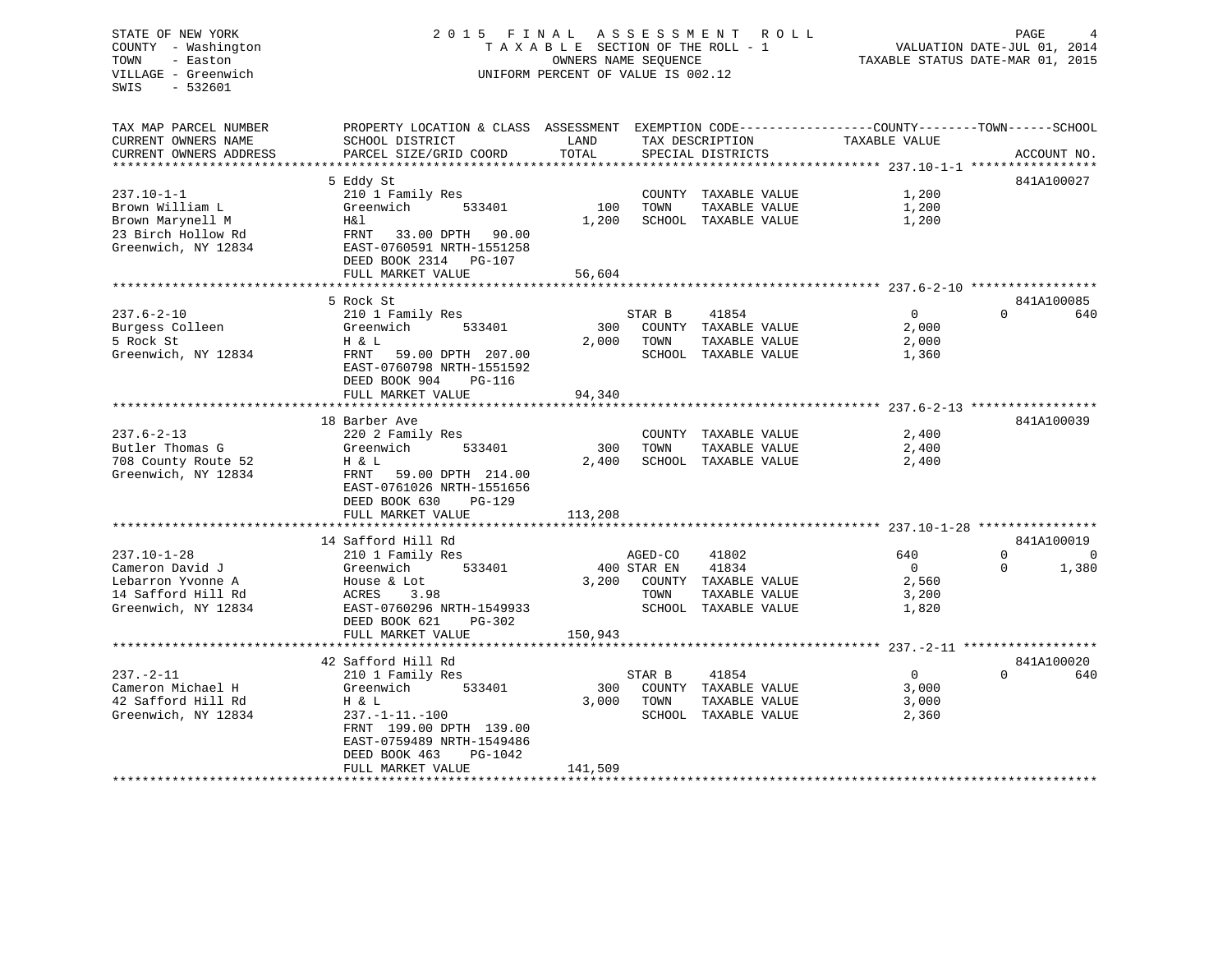| STATE OF NEW YORK<br>COUNTY - Washington<br>TOWN<br>- Easton<br>VILLAGE - Greenwich<br>$-532601$<br>SWIS | 2 0 1 5                                                                                                                                       | FINAL<br>ASSESSMENT<br>R O L L<br>TAXABLE SECTION OF THE ROLL - 1<br>OWNERS NAME SEQUENCE<br>UNIFORM PERCENT OF VALUE IS 002.12 |                  |                                                | PAGE<br>VALUATION DATE-JUL 01, 2014<br>TAXABLE STATUS DATE-MAR 01, 2015 |                     |                |
|----------------------------------------------------------------------------------------------------------|-----------------------------------------------------------------------------------------------------------------------------------------------|---------------------------------------------------------------------------------------------------------------------------------|------------------|------------------------------------------------|-------------------------------------------------------------------------|---------------------|----------------|
| TAX MAP PARCEL NUMBER<br>CURRENT OWNERS NAME<br>CURRENT OWNERS ADDRESS                                   | PROPERTY LOCATION & CLASS ASSESSMENT EXEMPTION CODE----------------COUNTY-------TOWN------SCHOOL<br>SCHOOL DISTRICT<br>PARCEL SIZE/GRID COORD | LAND<br>TOTAL                                                                                                                   |                  | TAX DESCRIPTION<br>SPECIAL DISTRICTS           | TAXABLE VALUE                                                           |                     | ACCOUNT NO.    |
| *********************                                                                                    | **************************                                                                                                                    |                                                                                                                                 |                  |                                                |                                                                         |                     |                |
|                                                                                                          | 30 Eddy St                                                                                                                                    |                                                                                                                                 |                  |                                                |                                                                         |                     |                |
| $237.10 - 2 - 6.2$<br>Cenate Peter L<br>Cenate Beverly                                                   | 210 1 Family Res<br>Greenwich<br>533401<br>H&l                                                                                                | 500<br>2,500                                                                                                                    | STAR B<br>TOWN   | 41854<br>COUNTY TAXABLE VALUE<br>TAXABLE VALUE | $\mathsf{O}$<br>2,500<br>2,500                                          | $\Omega$            | 640            |
| 30 Eddy St<br>Greenwich, NY 12834                                                                        | Highway taking '09<br>FRNT 119.00 DPTH 192.00<br>EAST-0760941 NRTH-1550987<br>DEED BOOK 741<br>PG-302                                         |                                                                                                                                 |                  | SCHOOL TAXABLE VALUE                           | 1,860                                                                   |                     |                |
|                                                                                                          | FULL MARKET VALUE                                                                                                                             | 117,925                                                                                                                         |                  |                                                |                                                                         |                     |                |
|                                                                                                          | 26 Barber Ave                                                                                                                                 |                                                                                                                                 |                  |                                                |                                                                         |                     | 841A100028     |
| $237.6 - 2 - 17$                                                                                         | 210 1 Family Res                                                                                                                              |                                                                                                                                 | VET WAR CT 41121 |                                                | 300                                                                     | 300                 | $\Omega$       |
| Corcoran Theresa A                                                                                       | 533401<br>Greenwich                                                                                                                           |                                                                                                                                 | 400 AGED-CO      | 41802                                          | 680                                                                     | $\overline{0}$      | $\overline{0}$ |
| 26 Barber Ave                                                                                            | H & L                                                                                                                                         |                                                                                                                                 | 2,000 STAR EN    | 41834                                          | $\overline{0}$                                                          | $\Omega$            | 1,380          |
| Greenwich, NY 12834                                                                                      | FRNT<br>50.00 DPTH 124.00                                                                                                                     |                                                                                                                                 |                  | COUNTY TAXABLE VALUE                           | 1,020                                                                   |                     |                |
|                                                                                                          | EAST-0761225 NRTH-1551665<br>DEED BOOK 616<br>PG-261                                                                                          |                                                                                                                                 | TOWN             | TAXABLE VALUE<br>SCHOOL TAXABLE VALUE          | 1,700<br>620                                                            |                     |                |
|                                                                                                          | FULL MARKET VALUE                                                                                                                             | 94,340                                                                                                                          |                  |                                                |                                                                         |                     |                |
|                                                                                                          | ************************                                                                                                                      | ************                                                                                                                    |                  |                                                | ************************ 237.6-2-12 *****************                   |                     |                |
|                                                                                                          | 14 Barber Ave                                                                                                                                 |                                                                                                                                 |                  |                                                |                                                                         |                     | 841A100033     |
| $237.6 - 2 - 12$                                                                                         | 220 2 Family Res                                                                                                                              |                                                                                                                                 | COUNTY           | TAXABLE VALUE                                  | 3,000                                                                   |                     |                |
| Couse Tyler<br>14 Barber Ave Fl 2nd                                                                      | 533401<br>Greenwich<br>H & L                                                                                                                  | 400<br>3,000                                                                                                                    | TOWN             | TAXABLE VALUE<br>SCHOOL TAXABLE VALUE          | 3,000<br>3,000                                                          |                     |                |
| Greenwich, NY 12834                                                                                      | 3235/231<br>FRNT 141.00 DPTH 214.00<br>EAST-0760943 NRTH-1551608<br>DEED BOOK 3235 PG-227                                                     |                                                                                                                                 |                  |                                                |                                                                         |                     |                |
|                                                                                                          | FULL MARKET VALUE                                                                                                                             | 141,509                                                                                                                         |                  |                                                |                                                                         |                     |                |
|                                                                                                          |                                                                                                                                               |                                                                                                                                 |                  |                                                |                                                                         |                     | 841A100029     |
| $237.10 - 1 - 16$                                                                                        | 84 Eddy St<br>210 1 Family Res                                                                                                                |                                                                                                                                 | STAR B           | 41854                                          | $\overline{0}$                                                          | $\Omega$            | 640            |
| Cullen Thomas P                                                                                          | 533401<br>Greenwich                                                                                                                           | 100                                                                                                                             |                  | COUNTY TAXABLE VALUE                           | 2,300                                                                   |                     |                |
| Cullen Ruth                                                                                              | H & L                                                                                                                                         | 2,300                                                                                                                           | TOWN             | TAXABLE VALUE                                  | 2,300                                                                   |                     |                |
| 84 Eddy St<br>Greenwich, NY 12834                                                                        | FRNT 142.00 DPTH 180.00<br>EAST-0760594 NRTH-1549419<br>DEED BOOK 436<br>PG-903                                                               |                                                                                                                                 |                  | SCHOOL TAXABLE VALUE                           | 1,660                                                                   |                     |                |
|                                                                                                          | FULL MARKET VALUE                                                                                                                             | 108,491                                                                                                                         |                  |                                                |                                                                         |                     |                |
|                                                                                                          | 120 Eddy St                                                                                                                                   |                                                                                                                                 |                  | 95 PCT OF VALUE USED FOR EXEMPTION PURPOSES    |                                                                         | ******************* | 841A100072     |
| $237 - 2 - 9$                                                                                            | 210 1 Family Res                                                                                                                              |                                                                                                                                 | VET WAR CT 41121 |                                                | 700                                                                     | 572                 | $\overline{0}$ |
| Dauenhauer Thomas P                                                                                      | 533401<br>Greenwich                                                                                                                           |                                                                                                                                 | 800 STAR B       | 41854                                          | $\overline{0}$                                                          | $\Omega$            | 640            |
| Davenhauer Sarah J                                                                                       | Vacant Lot                                                                                                                                    | 5,500                                                                                                                           |                  | COUNTY TAXABLE VALUE                           | 4,800                                                                   |                     |                |
| 120 Eddy St                                                                                              | $237. - 1 - 9. - 100$                                                                                                                         |                                                                                                                                 | TOWN             | TAXABLE VALUE                                  | 4,928                                                                   |                     |                |
| Greenwich, NY 12834                                                                                      | ACRES<br>5.44                                                                                                                                 |                                                                                                                                 |                  | SCHOOL TAXABLE VALUE                           | 4,860                                                                   |                     |                |
|                                                                                                          | EAST-0760527 NRTH-1548686<br>DEED BOOK 954<br>$PG-348$<br>FULL MARKET VALUE                                                                   | 259,434                                                                                                                         |                  |                                                |                                                                         |                     |                |
|                                                                                                          |                                                                                                                                               |                                                                                                                                 |                  |                                                |                                                                         |                     |                |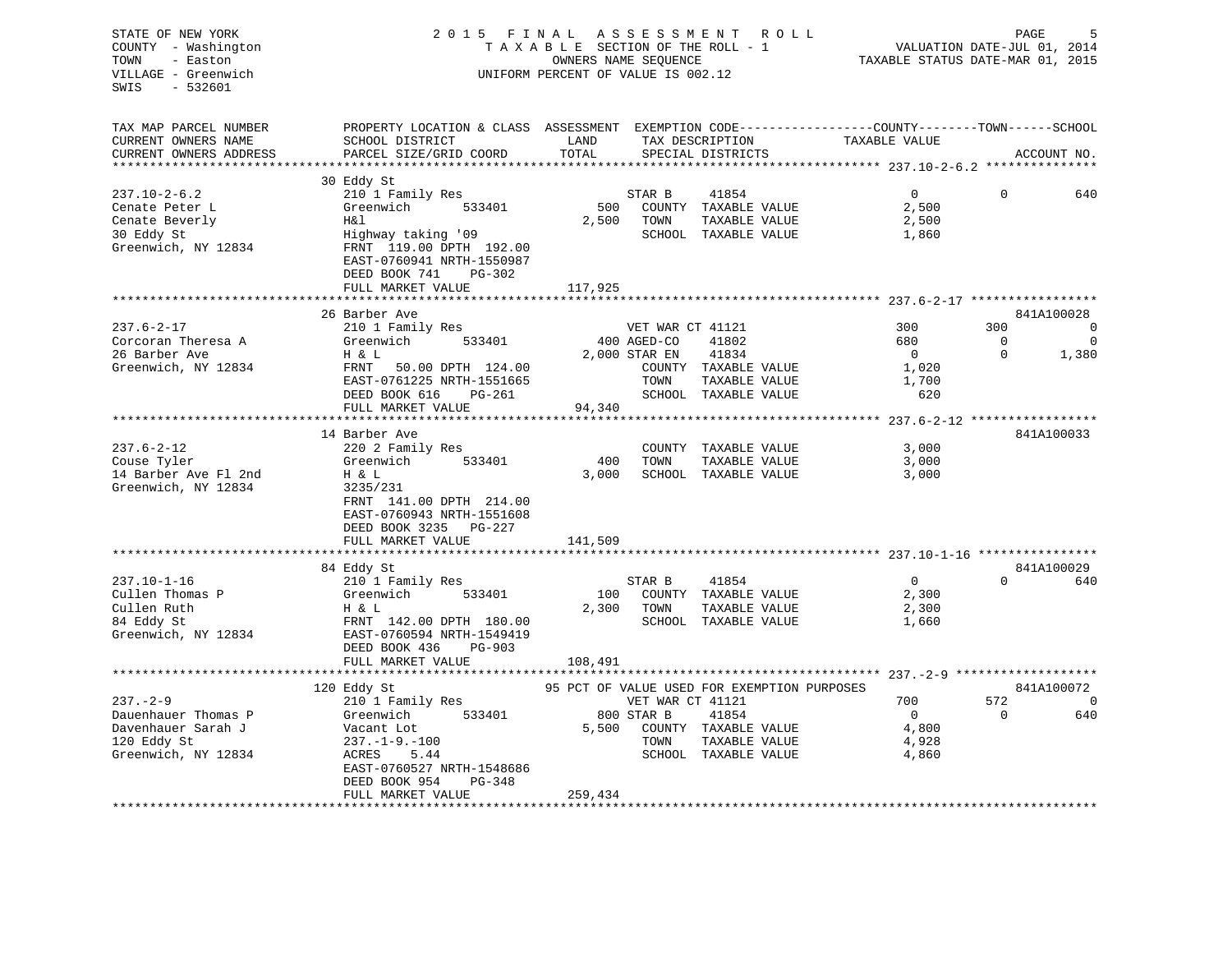| STATE OF NEW YORK<br>COUNTY - Washington<br>- Easton<br>TOWN<br>VILLAGE - Greenwich<br>$-532601$<br>SWIS | 2015 FINAL ASSESSMENT ROLL                                                             | TAXABLE SECTION OF THE ROLL - 1<br>OWNERS NAME SEOUENCE<br>UNIFORM PERCENT OF VALUE IS 002.12 |                      | PAGE<br>6<br>VALUATION DATE-JUL 01, 2014<br>TAXABLE STATUS DATE-MAR 01, 2015 |                                                                               |          |                |
|----------------------------------------------------------------------------------------------------------|----------------------------------------------------------------------------------------|-----------------------------------------------------------------------------------------------|----------------------|------------------------------------------------------------------------------|-------------------------------------------------------------------------------|----------|----------------|
| TAX MAP PARCEL NUMBER<br>CURRENT OWNERS NAME<br>CURRENT OWNERS ADDRESS                                   | PROPERTY LOCATION & CLASS ASSESSMENT<br>SCHOOL DISTRICT<br>PARCEL SIZE/GRID COORD      | LAND<br>TOTAL                                                                                 |                      | TAX DESCRIPTION<br>SPECIAL DISTRICTS                                         | EXEMPTION CODE-----------------COUNTY-------TOWN------SCHOOL<br>TAXABLE VALUE |          | ACCOUNT NO.    |
| ************************                                                                                 |                                                                                        |                                                                                               |                      |                                                                              |                                                                               |          |                |
|                                                                                                          | 15 Rock St                                                                             |                                                                                               |                      |                                                                              |                                                                               |          | 841A100048     |
| $237.6 - 2 - 6$                                                                                          | 210 1 Family Res                                                                       |                                                                                               |                      | COUNTY TAXABLE VALUE                                                         | 2,600                                                                         |          |                |
| Day Thomas<br>15 Rock St<br>Greenwich, NY 12834                                                          | Greenwich<br>533401<br>H & L<br>2423/115<br>ACRES<br>1.50<br>EAST-0760971 NRTH-1551886 | 500<br>2,600                                                                                  | TOWN                 | TAXABLE VALUE<br>SCHOOL TAXABLE VALUE                                        | 2,600<br>2,600                                                                |          |                |
|                                                                                                          | DEED BOOK 3165<br>PG-288                                                               |                                                                                               |                      |                                                                              |                                                                               |          |                |
|                                                                                                          | FULL MARKET VALUE<br>*******************                                               | 122,642                                                                                       |                      |                                                                              |                                                                               |          |                |
|                                                                                                          | 50 Cambridge Rd                                                                        |                                                                                               |                      |                                                                              |                                                                               |          | 841A100037     |
| $237.10 - 3 - 1$                                                                                         | 210 1 Family Res                                                                       |                                                                                               | VET COM CT 41131     |                                                                              | 750                                                                           | 750      | $\mathbf 0$    |
| Deforge James M                                                                                          | Greenwich<br>533401                                                                    |                                                                                               | 400 STAR EN          | 41834                                                                        | $\overline{0}$                                                                | $\Omega$ | 1,380          |
| 50 Cambridge Rd                                                                                          | H & L                                                                                  | 3,000                                                                                         |                      | COUNTY TAXABLE VALUE                                                         | 2,250                                                                         |          |                |
| Greenwich, NY 12834                                                                                      | FRNT 65.00 DPTH 151.00<br>EAST-0762404 NRTH-1550405<br>DEED BOOK 607<br>PG-82          |                                                                                               | TOWN                 | TAXABLE VALUE<br>SCHOOL TAXABLE VALUE                                        | 2,250<br>1,620                                                                |          |                |
|                                                                                                          | FULL MARKET VALUE                                                                      | 141,509                                                                                       |                      |                                                                              |                                                                               |          |                |
|                                                                                                          |                                                                                        |                                                                                               |                      |                                                                              |                                                                               |          |                |
|                                                                                                          | 58 Cambridge Rd                                                                        |                                                                                               |                      |                                                                              |                                                                               |          | 841A101278     |
| $237.10 - 3 - 4.1$                                                                                       | 210 1 Family Res                                                                       |                                                                                               | VET COM CT 41131     |                                                                              | 975                                                                           | 954      | $\overline{0}$ |
| Dempsey Linda M                                                                                          | Greenwich<br>533401                                                                    |                                                                                               | 400 VET DIS CT 41141 |                                                                              | 975                                                                           | 975      | $\mathbf 0$    |
| 58 Cambridge Rd                                                                                          | H & L                                                                                  | 3,900 STAR B                                                                                  |                      | 41854                                                                        | $\overline{0}$                                                                | $\Omega$ | 640            |
| Greenwich, NY 12834                                                                                      | ACRES<br>2.10                                                                          |                                                                                               |                      | COUNTY TAXABLE VALUE                                                         | 1,950                                                                         |          |                |
|                                                                                                          | EAST-0762733 NRTH-1550365                                                              |                                                                                               | TOWN                 | TAXABLE VALUE                                                                | 1,971                                                                         |          |                |
|                                                                                                          | DEED BOOK 2387 PG-129                                                                  |                                                                                               |                      | SCHOOL TAXABLE VALUE                                                         | 3,260                                                                         |          |                |
|                                                                                                          | FULL MARKET VALUE                                                                      | 183,962                                                                                       |                      |                                                                              |                                                                               |          |                |
|                                                                                                          | 88 Eddy St                                                                             |                                                                                               |                      |                                                                              |                                                                               |          | 841A100049     |
| $237.10 - 1 - 17$                                                                                        | 210 1 Family Res                                                                       |                                                                                               | STAR B               | 41854                                                                        | $\Omega$                                                                      | $\Omega$ | 640            |
| Denaker George Jr                                                                                        | Greenwich<br>533401                                                                    | 500                                                                                           |                      | COUNTY TAXABLE VALUE                                                         | 2,600                                                                         |          |                |
| Denaker Sarah                                                                                            | H & L                                                                                  | 2,600                                                                                         | TOWN                 | TAXABLE VALUE                                                                | 2,600                                                                         |          |                |
| 88 Eddy St                                                                                               | FRNT 74.00 DPTH 217.00                                                                 |                                                                                               |                      | SCHOOL TAXABLE VALUE                                                         | 1,960                                                                         |          |                |
| Greenwich, NY 12834                                                                                      | EAST-0760552 NRTH-1549313                                                              |                                                                                               |                      |                                                                              |                                                                               |          |                |
|                                                                                                          | DEED BOOK 762<br>PG-182                                                                |                                                                                               |                      |                                                                              |                                                                               |          |                |
|                                                                                                          | FULL MARKET VALUE                                                                      | 122,642                                                                                       |                      |                                                                              |                                                                               |          |                |
|                                                                                                          |                                                                                        |                                                                                               |                      |                                                                              |                                                                               |          |                |
|                                                                                                          | 99 Eddy St                                                                             |                                                                                               |                      |                                                                              |                                                                               |          | 841A100087     |
| $237.10 - 1 - 22$                                                                                        | 210 1 Family Res                                                                       |                                                                                               | VET WAR CT 41121     |                                                                              | 330                                                                           | 330      | $\mathbf 0$    |
| Desnoyers April                                                                                          | Greenwich<br>533401                                                                    |                                                                                               | 400 STAR EN          | 41834                                                                        | $\bigcirc$                                                                    | $\Omega$ | 1,380          |
| 99 Eddy St                                                                                               | H & L                                                                                  | 2,200                                                                                         |                      | COUNTY TAXABLE VALUE                                                         | 1,870                                                                         |          |                |
| Greenwich, NY 12834                                                                                      | FRNT 42.00 DPTH 314.00                                                                 |                                                                                               | TOWN                 | TAXABLE VALUE                                                                | 1,870                                                                         |          |                |
|                                                                                                          | EAST-0760080 NRTH-1549201                                                              |                                                                                               |                      | SCHOOL TAXABLE VALUE                                                         | 820                                                                           |          |                |
|                                                                                                          | DEED BOOK 874<br>PG-183                                                                |                                                                                               |                      |                                                                              |                                                                               |          |                |
|                                                                                                          | FULL MARKET VALUE                                                                      | 103,774                                                                                       |                      |                                                                              |                                                                               |          |                |
|                                                                                                          |                                                                                        |                                                                                               |                      |                                                                              |                                                                               |          |                |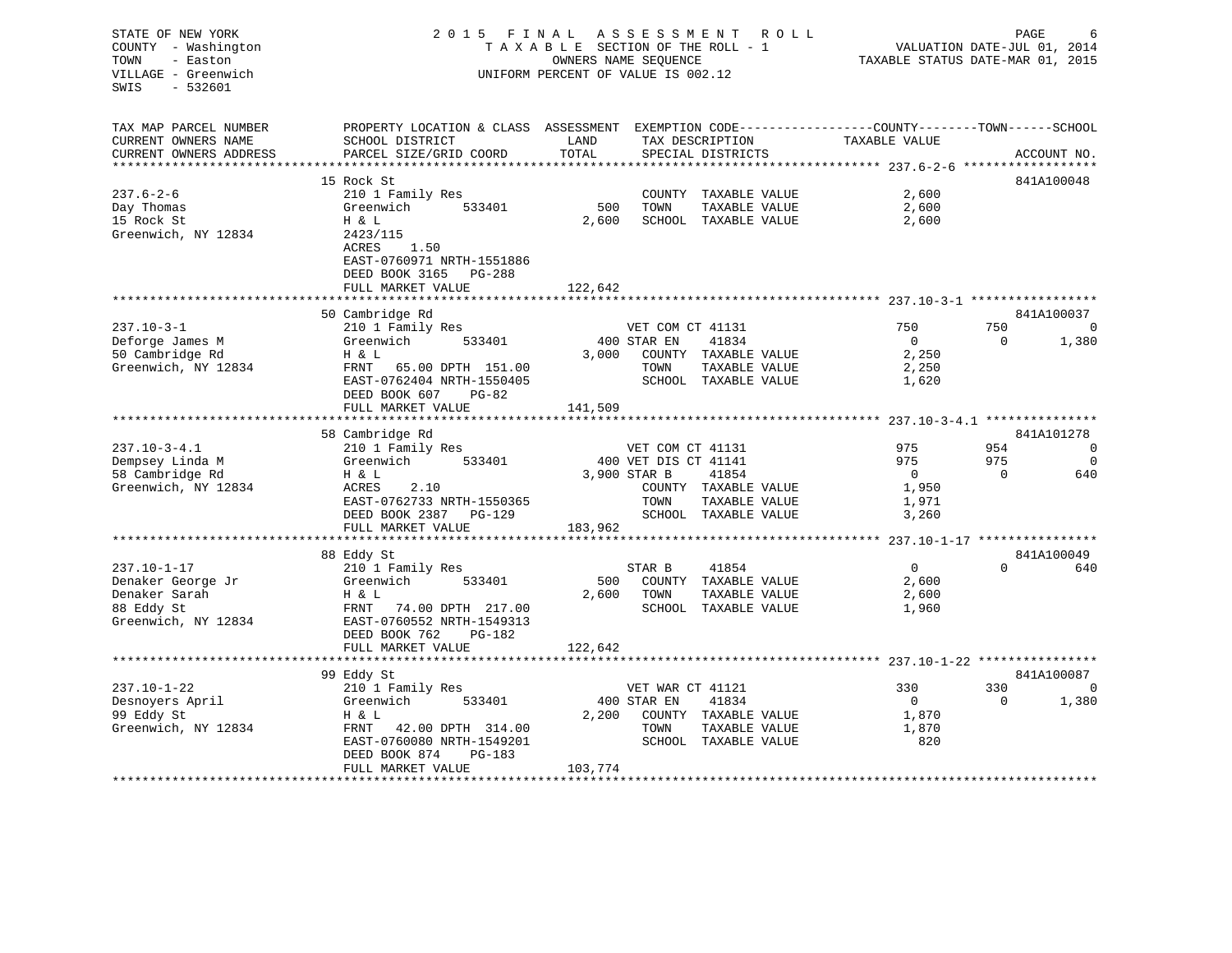## STATE OF NEW YORK 2 0 1 5 F I N A L A S S E S S M E N T R O L L PAGE 7 COUNTY - Washington T A X A B L E SECTION OF THE ROLL - 1 VALUATION DATE-JUL 01, 2014 TOWN - Easton OWNERS NAME SEQUENCE TAXABLE STATUS DATE-MAR 01, 2015 VILLAGE - Greenwich UNIFORM PERCENT OF VALUE IS 002.12UNIFORM PERCENT OF VALUE IS 002.12

TAX MAP PARCEL NUMBER PROPERTY LOCATION & CLASS ASSESSMENT EXEMPTION CODE------------------COUNTY--------TOWN------SCHOOL CURRENT OWNERS NAME SCHOOL DISTRICT LAND TAX DESCRIPTION TAXABLE VALUE

| CURRENT OWNERS ADDRESS<br>************************* | PARCEL SIZE/GRID COORD<br>***********************      | TOTAL<br>*********    |                  | SPECIAL DISTRICTS    |                                                       |          | ACCOUNT NO. |
|-----------------------------------------------------|--------------------------------------------------------|-----------------------|------------------|----------------------|-------------------------------------------------------|----------|-------------|
|                                                     | 25 Barber Ave                                          |                       |                  |                      |                                                       |          | 841A100080  |
| $237.6 - 2 - 25$                                    |                                                        |                       |                  |                      |                                                       |          |             |
|                                                     | 210 1 Family Res                                       |                       |                  | COUNTY TAXABLE VALUE | 2,500                                                 |          |             |
| Dixson Carole                                       | Greenwich<br>533401                                    | 300                   | TOWN             | TAXABLE VALUE        | 2,500                                                 |          |             |
| 25 Barber Ave                                       | H & L                                                  | 2,500                 |                  | SCHOOL TAXABLE VALUE | 2,500                                                 |          |             |
| Greenwich, NY 12834                                 | FRNT<br>38.00 DPTH 135.00                              |                       |                  |                      |                                                       |          |             |
|                                                     | EAST-0761154 NRTH-1551459                              |                       |                  |                      |                                                       |          |             |
|                                                     | DEED BOOK 2981<br>PG-247                               |                       |                  |                      |                                                       |          |             |
|                                                     | FULL MARKET VALUE                                      | 117,925               |                  |                      |                                                       |          |             |
|                                                     |                                                        | * * * * * * * *       |                  |                      | *********************** 237.10-1-18 ***************** |          |             |
|                                                     | 90 Eddy St                                             |                       |                  |                      |                                                       |          | 841A100004  |
| $237.10 - 1 - 18$                                   | 210 1 Family Res                                       |                       | COUNTY           | TAXABLE VALUE        | 2,800                                                 |          |             |
| Donahue Robert C Jr                                 | Greenwich<br>533401                                    | 400                   | TOWN             | TAXABLE VALUE        | 2,800                                                 |          |             |
| Donahue Karen B                                     | H & L                                                  | 2,800                 |                  | SCHOOL TAXABLE VALUE | 2,800                                                 |          |             |
| 90 Eddy St                                          | FRNT<br>89.00 DPTH 182.00                              |                       |                  |                      |                                                       |          |             |
| Greenwich, NY 12834                                 | EAST-0760481 NRTH-1549270                              |                       |                  |                      |                                                       |          |             |
|                                                     | DEED BOOK 611<br>PG-106                                |                       |                  |                      |                                                       |          |             |
|                                                     | FULL MARKET VALUE                                      | 132,075               |                  |                      |                                                       |          |             |
|                                                     |                                                        |                       |                  |                      |                                                       |          |             |
|                                                     | 45 Barber Ave                                          |                       |                  |                      |                                                       |          | 841E201158  |
| $237.6 - 3 - 1.1$                                   | 210 1 Family Res                                       |                       | VET COM CT 41131 |                      | 1,125                                                 | 954      | $\Omega$    |
| Erbe Arthur                                         | 533401<br>Greenwich                                    |                       | 700 STAR EN      | 41834                | $\Omega$                                              | $\Omega$ | 1,380       |
| Erbe Sharon                                         | H/1                                                    | 4,500                 |                  | COUNTY TAXABLE VALUE | 3,375                                                 |          |             |
| 45 Barber Ave                                       | 703/124                                                |                       | TOWN             | TAXABLE VALUE        | 3,546                                                 |          |             |
| Greenwich, NY 12834                                 | 6.10<br>ACRES                                          |                       |                  | SCHOOL TAXABLE VALUE | 3,120                                                 |          |             |
|                                                     | EAST-0761975 NRTH-1551911                              |                       |                  |                      |                                                       |          |             |
|                                                     | DEED BOOK 2588<br>PG-254                               |                       |                  |                      |                                                       |          |             |
|                                                     | FULL MARKET VALUE                                      | 212,264               |                  |                      |                                                       |          |             |
|                                                     | **************************                             | **************        |                  |                      |                                                       |          |             |
|                                                     | 39 Barber Ave                                          |                       |                  |                      |                                                       |          | 841A100001  |
| $237.6 - 2 - 20$                                    | 210 1 Family Res                                       |                       |                  | COUNTY TAXABLE VALUE | 1,600                                                 |          |             |
| Erbe Arthur W                                       | Greenwich<br>533401                                    | 300                   | TOWN             | TAXABLE VALUE        | 1,600                                                 |          |             |
| Erbe Sharon M                                       | H & L                                                  | 1,600                 |                  | SCHOOL TAXABLE VALUE | 1,600                                                 |          |             |
| 45 Barber Ave                                       | 600/193                                                |                       |                  |                      |                                                       |          |             |
| Greenwich, NY 12834                                 | FRNT<br>26.00 DPTH 165.00                              |                       |                  |                      |                                                       |          |             |
|                                                     | EAST-0761470 NRTH-1551581                              |                       |                  |                      |                                                       |          |             |
|                                                     | DEED BOOK 771<br>$PG-246$                              |                       |                  |                      |                                                       |          |             |
|                                                     | FULL MARKET VALUE                                      | 75,472                |                  |                      |                                                       |          |             |
|                                                     |                                                        | * * * * * * * * * * * |                  |                      | ************************ 237.-2-12.3 **************** |          |             |
|                                                     | 29 Safford Hill Rd                                     |                       |                  |                      |                                                       |          | 841A101009  |
| $237. - 2 - 12.3$                                   | 210 1 Family Res                                       |                       |                  | COUNTY TAXABLE VALUE | 4,500                                                 |          |             |
| Fortunato Michael V                                 | Greenwich<br>533401                                    | 400                   | TOWN             | TAXABLE VALUE        | 4,500                                                 |          |             |
| 29 Safford Hill Rd                                  | H & L                                                  | 4,500                 |                  | SCHOOL TAXABLE VALUE | 4,500                                                 |          |             |
| Greenwich, NY 12834                                 | $237. - 1 - 12.3$                                      |                       |                  |                      |                                                       |          |             |
|                                                     | ACRES<br>1.00                                          |                       |                  |                      |                                                       |          |             |
|                                                     |                                                        |                       |                  |                      |                                                       |          |             |
|                                                     | EAST-0759718 NRTH-1549292<br>DEED BOOK 887<br>$PG-204$ |                       |                  |                      |                                                       |          |             |
|                                                     |                                                        |                       |                  |                      |                                                       |          |             |
|                                                     | FULL MARKET VALUE                                      | 212,264               |                  |                      |                                                       |          |             |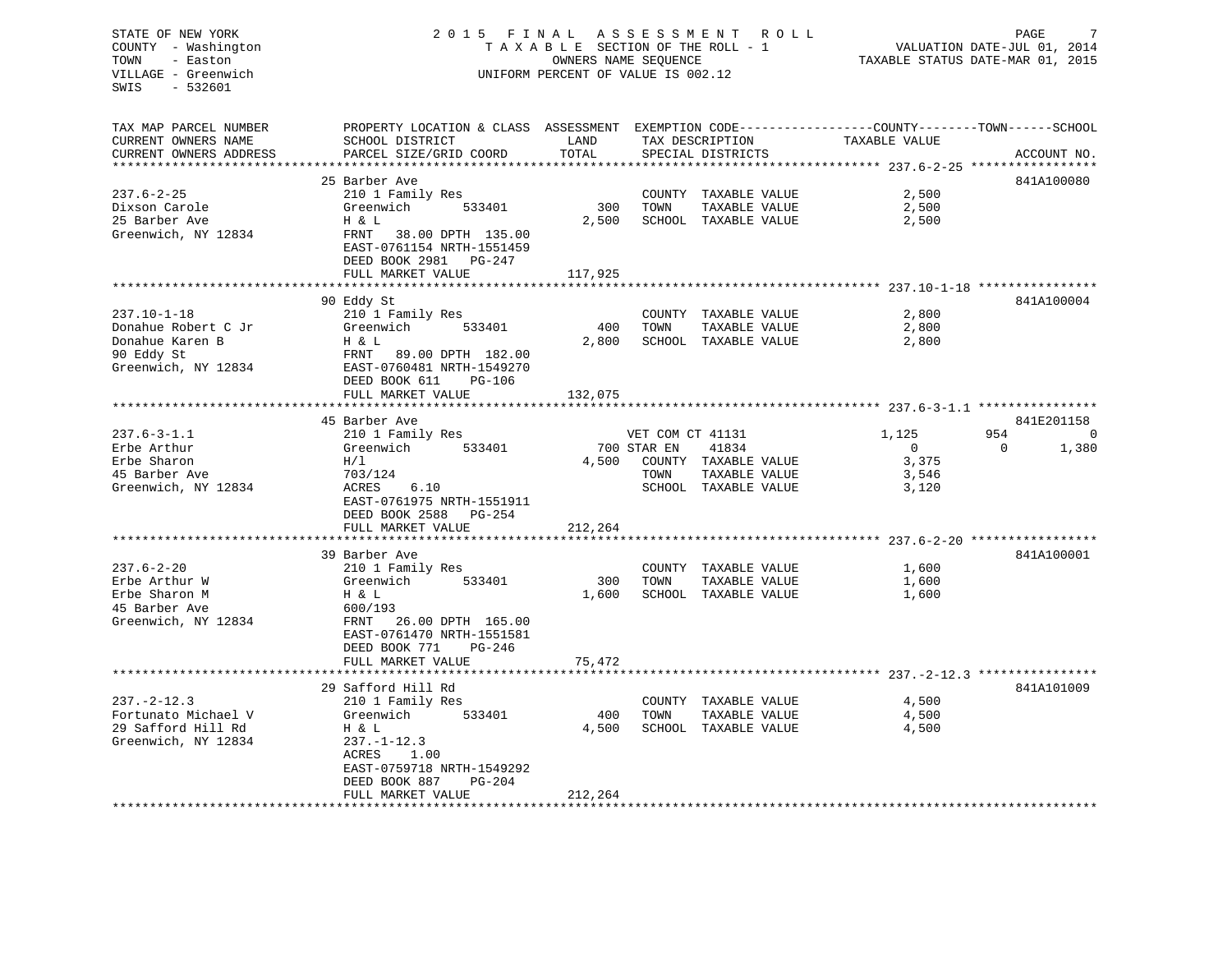## STATE OF NEW YORK 2 0 1 5 F I N A L A S S E S S M E N T R O L L PAGE 8 COUNTY - Washington T A X A B L E SECTION OF THE ROLL - 1 VALUATION DATE-JUL 01, 2014 TOWN - Easton OWNERS NAME SEQUENCE TAXABLE STATUS DATE-MAR 01, 2015 VILLAGE - Greenwich UNIFORM PERCENT OF VALUE IS 002.12

| TAX MAP PARCEL NUMBER<br>CURRENT OWNERS NAME                                                            | PROPERTY LOCATION & CLASS ASSESSMENT<br>SCHOOL DISTRICT                                                                                                                    | LAND                    |                | TAX DESCRIPTION                                                        | EXEMPTION CODE-----------------COUNTY-------TOWN------SCHOOL<br>TAXABLE VALUE |          |             |
|---------------------------------------------------------------------------------------------------------|----------------------------------------------------------------------------------------------------------------------------------------------------------------------------|-------------------------|----------------|------------------------------------------------------------------------|-------------------------------------------------------------------------------|----------|-------------|
| CURRENT OWNERS ADDRESS<br>***********************                                                       | PARCEL SIZE/GRID COORD                                                                                                                                                     | TOTAL                   |                | SPECIAL DISTRICTS                                                      |                                                                               |          | ACCOUNT NO. |
|                                                                                                         | 19 Barber Ave                                                                                                                                                              |                         |                |                                                                        |                                                                               |          | 841A100013  |
| $237.6 - 2 - 26$<br>Gottesman Alan R<br>Healey M L<br>PO Box 111<br>Greenwich, NY 12834                 | 220 2 Family Res<br>Greenwich<br>533401<br>H & L<br>FRNT 100.00 DPTH 135.00<br>EAST-0761092 NRTH-1551436<br>DEED BOOK 2136 PG-261<br>FULL MARKET VALUE                     | 300<br>2,400<br>113,208 | STAR B<br>TOWN | 41854<br>COUNTY TAXABLE VALUE<br>TAXABLE VALUE<br>SCHOOL TAXABLE VALUE | $\overline{0}$<br>2,400<br>2,400<br>1,760                                     | $\Omega$ | 640         |
|                                                                                                         |                                                                                                                                                                            |                         |                |                                                                        |                                                                               |          |             |
| $237.10 - 1 - 15$<br>Grogan Daniel J<br>Leining Christine<br>1468 Shunpike St<br>Cambridge, NY 12816    | 82 Eddy St<br>210 1 Family Res<br>Greenwich<br>533401<br>H & L<br>FRNT<br>40.00 DPTH 108.00<br>EAST-0760616 NRTH-1549512<br>DEED BOOK 734<br>$PG-209$<br>FULL MARKET VALUE | 400<br>2,000<br>94,340  | TOWN           | COUNTY TAXABLE VALUE<br>TAXABLE VALUE<br>SCHOOL TAXABLE VALUE          | 2,000<br>2,000<br>2,000                                                       |          | 841C100063  |
|                                                                                                         |                                                                                                                                                                            |                         |                |                                                                        |                                                                               |          |             |
| $237.10 - 2 - 10$<br>Grogan Michele F<br>Grogan Timothy V<br>700 Center Falls Rd<br>Greenwich, NY 12834 | 60 Eddy St<br>210 1 Family Res<br>Greenwich<br>533401<br>H-Lot/gar<br>FRNT 116.00 DPTH 112.00<br>EAST-0761071 NRTH-1550117<br>DEED BOOK 2827 PG-22<br>FULL MARKET VALUE    | 500<br>2,400<br>113,208 | TOWN           | COUNTY TAXABLE VALUE<br>TAXABLE VALUE<br>SCHOOL TAXABLE VALUE          | 2,400<br>2,400<br>2,400                                                       |          | 841A100082  |
|                                                                                                         | 85 Eddy St                                                                                                                                                                 |                         |                |                                                                        |                                                                               |          | 841A100047  |
| $237.10 - 1 - 26$<br>Harsha Janet S<br>85 Eddy St<br>Greenwich, NY 12834                                | 210 1 Family Res<br>533401<br>Greenwich<br>H & L<br>ACRES<br>1.05<br>EAST-0760256 NRTH-1549356<br>DEED BOOK 648<br>$PG-273$                                                | 500<br>2,300            | STAR B<br>TOWN | 41854<br>COUNTY TAXABLE VALUE<br>TAXABLE VALUE<br>SCHOOL TAXABLE VALUE | $\overline{0}$<br>2,300<br>2,300<br>1,660                                     | $\Omega$ | 640         |
|                                                                                                         | FULL MARKET VALUE                                                                                                                                                          | 108,491                 |                |                                                                        |                                                                               |          |             |
| $237. - 2 - 5$<br>Hornish Neil A<br>Loe Kirk E<br>4633 County Route 74<br>Greenwich, NY 12834           | 155 Eddy St<br>210 1 Family Res<br>533401<br>Greenwich<br>H L<br>$237. -1 - 5. -100$<br>FRNT 340.00 DPTH 150.00<br>EAST-0760408 NRTH-1547297                               | 300<br>3,400            | TOWN           | COUNTY TAXABLE VALUE<br>TAXABLE VALUE<br>SCHOOL TAXABLE VALUE          | 3,400<br>3,400<br>3,400                                                       |          | 841A100073  |
|                                                                                                         | DEED BOOK 2401<br>$PG-29$<br>FULL MARKET VALUE                                                                                                                             | 160,377                 |                |                                                                        |                                                                               |          |             |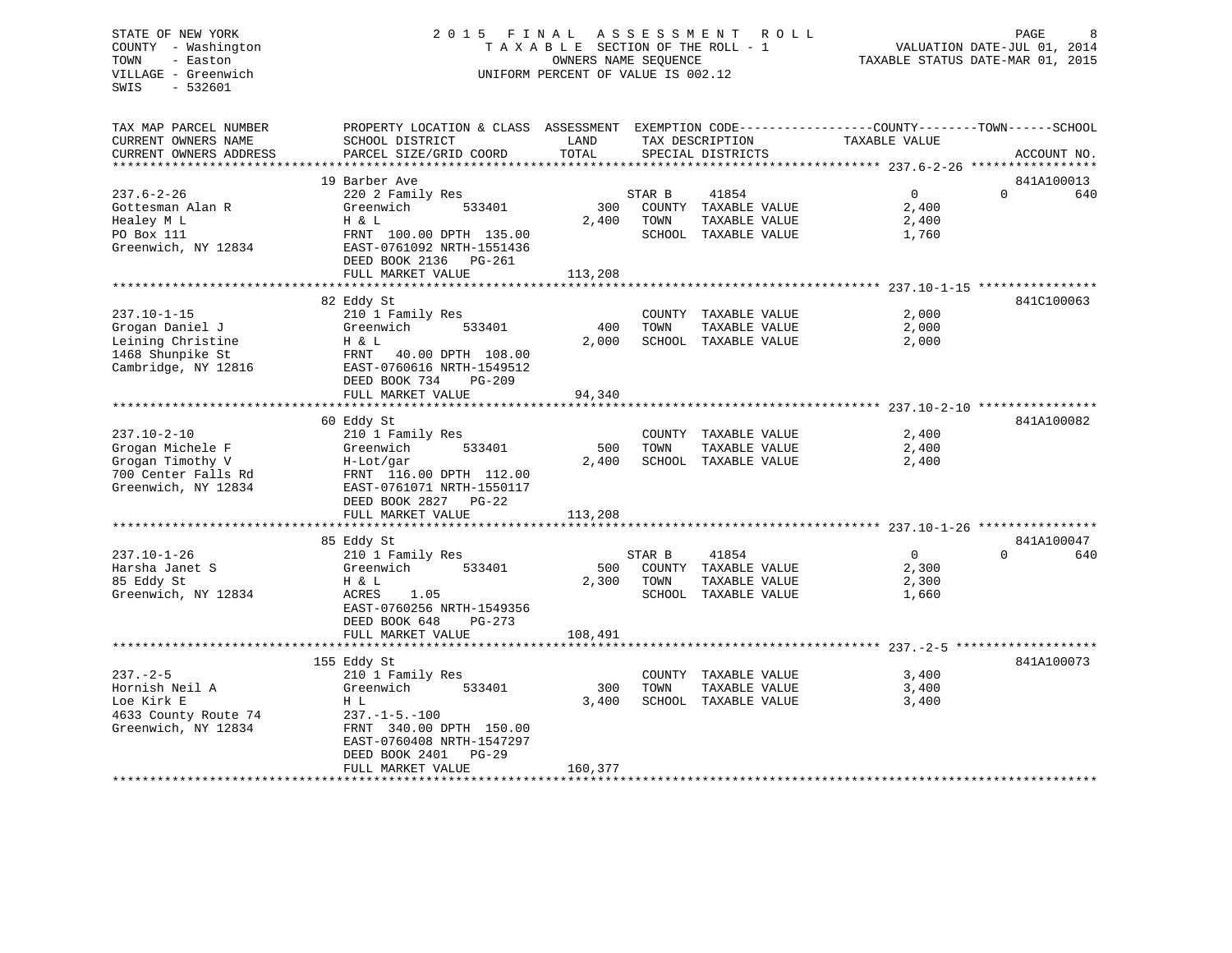# COUNTY - Washington  $\begin{array}{ccc}\n\text{T A X A B L E} & \text{SECTION OF THE ROLL - 1} \\
\text{T} & \text{N} & \text{N} & \text{N} \\
\text{N} & \text{S} & \text{N} & \text{N} \\
\end{array}$ VILLAGE - Greenwich UNIFORM PERCENT OF VALUE IS 002.12

TAXABLE STATUS DATE-MAR 01, 2015

| TAX MAP PARCEL NUMBER     | PROPERTY LOCATION & CLASS ASSESSMENT EXEMPTION CODE---------------COUNTY-------TOWN------SCHOOL |         |                  |                      |                |          |                |
|---------------------------|-------------------------------------------------------------------------------------------------|---------|------------------|----------------------|----------------|----------|----------------|
| CURRENT OWNERS NAME       | SCHOOL DISTRICT                                                                                 | LAND    | TAX DESCRIPTION  |                      | TAXABLE VALUE  |          |                |
| CURRENT OWNERS ADDRESS    | PARCEL SIZE/GRID COORD                                                                          | TOTAL   |                  | SPECIAL DISTRICTS    |                |          | ACCOUNT NO.    |
|                           |                                                                                                 |         |                  |                      |                |          |                |
|                           | 30 Barber Ave                                                                                   |         |                  |                      |                |          | 841A100014     |
| $237.6 - 2 - 19$          | 210 1 Family Res                                                                                |         | STAR B           | 41854                | $\Omega$       | $\Omega$ | 640            |
| Hunter John P Jr          | 533401<br>Greenwich                                                                             | 500     |                  | COUNTY TAXABLE VALUE | 3,000          |          |                |
| Hunter Vicki              | H Lot/gar                                                                                       | 3,000   | TOWN             | TAXABLE VALUE        | 3,000          |          |                |
| 30 Barber Ave             | 1.50<br>ACRES                                                                                   |         |                  | SCHOOL TAXABLE VALUE | 2,360          |          |                |
| Greenwich, NY 12834       | EAST-0761367 NRTH-1551769                                                                       |         |                  |                      |                |          |                |
|                           | DEED BOOK 791<br>PG-181                                                                         |         |                  |                      |                |          |                |
|                           | FULL MARKET VALUE                                                                               | 141,509 |                  |                      |                |          |                |
|                           |                                                                                                 |         |                  |                      |                |          |                |
|                           | 63 Eddy St                                                                                      |         |                  |                      |                |          | 841A100038     |
| $237.10 - 1 - 11$         | 210 1 Family Res                                                                                |         | STAR B           | 41854                | $\mathbf{0}$   | 0        | 640            |
| Hurd Clifford W           | 533401<br>Greenwich                                                                             | 300     |                  | COUNTY TAXABLE VALUE | 1,000          |          |                |
| 63 Eddy St                | H & L                                                                                           | 1,000   | TOWN             | TAXABLE VALUE        | 1,000          |          |                |
| Greenwich, NY 12834       | FRNT<br>85.00 DPTH 119.00                                                                       |         |                  | SCHOOL TAXABLE VALUE | 360            |          |                |
|                           | EAST-0760782 NRTH-1550065                                                                       |         |                  |                      |                |          |                |
|                           | DEED BOOK 3108 PG-12                                                                            |         |                  |                      |                |          |                |
|                           | FULL MARKET VALUE                                                                               | 47,170  |                  |                      |                |          |                |
|                           |                                                                                                 |         |                  |                      |                |          |                |
|                           | 61 Eddy St                                                                                      |         |                  |                      |                |          | 841A100084     |
| $237.10 - 1 - 10$         | 210 1 Family Res                                                                                |         | VET WAR CT 41121 |                      | 330            | 330      | $\overline{0}$ |
| Jones Francis I           | Greenwich<br>533401                                                                             |         | 400 STAR B       | 41854                | $\overline{0}$ | $\Omega$ | 640            |
| 61 Eddy St                | H & L                                                                                           | 2,200   |                  | COUNTY TAXABLE VALUE | 1,870          |          |                |
| Greenwich, NY 12834       | 873/1                                                                                           |         | TOWN             | TAXABLE VALUE        | 1,870          |          |                |
|                           |                                                                                                 |         |                  |                      |                |          |                |
|                           | FRNT<br>65.00 DPTH 148.00                                                                       |         |                  | SCHOOL TAXABLE VALUE | 1,560          |          |                |
|                           | EAST-0760827 NRTH-1550118                                                                       |         |                  |                      |                |          |                |
|                           | DEED BOOK 873<br>$PG-1$                                                                         |         |                  |                      |                |          |                |
|                           | FULL MARKET VALUE                                                                               | 103,774 |                  |                      |                |          |                |
|                           | *****************************                                                                   |         |                  |                      |                |          |                |
|                           | 7 Rock St                                                                                       |         |                  |                      |                |          | 841A100052     |
| $237.6 - 2 - 9$           | 220 2 Family Res                                                                                |         | STAR B           | 41854                | $\overline{0}$ | $\Omega$ | 640            |
| Kelly Trustee Eugene J Jr | Greenwich<br>533401                                                                             | 400     |                  | COUNTY TAXABLE VALUE | 2,200          |          |                |
| Kelly Eugene              | H & L                                                                                           | 2,200   | TOWN             | TAXABLE VALUE        | 2,200          |          |                |
| 7 Rock St                 | FRNT<br>60.00 DPTH 199.00                                                                       |         |                  | SCHOOL TAXABLE VALUE | 1,560          |          |                |
| Greenwich, NY 12834       | EAST-0760790 NRTH-1551653                                                                       |         |                  |                      |                |          |                |
|                           | DEED BOOK 2208 PG-126                                                                           |         |                  |                      |                |          |                |
|                           | FULL MARKET VALUE                                                                               | 103,774 |                  |                      |                |          |                |
|                           |                                                                                                 |         |                  |                      |                |          |                |
|                           | 51 Eddy St                                                                                      |         |                  |                      |                |          | 841A100056     |
| $237.10 - 1 - 7$          | 210 1 Family Res                                                                                |         | VET COM CT 41131 |                      | 500            | 500      | $\mathbf 0$    |
| Kirk Florence             | Greenwich<br>533401                                                                             |         | 200 AGED-ALL     | 41800                | 750            | 750      | 1,000          |
| 51 Eddy St                | H & 2 Lots                                                                                      |         | 2,000 STAR EN    | 41834                | $\Omega$       | $\Omega$ | 1,000          |
| Greenwich, NY 12834       | FRNT 170.00 DPTH 231.00                                                                         |         |                  | COUNTY TAXABLE VALUE | 750            |          |                |
|                           | EAST-0761033 NRTH-1550393                                                                       |         | TOWN             | TAXABLE VALUE        | 750            |          |                |
|                           | DEED BOOK 433<br>PG-992                                                                         |         |                  | SCHOOL TAXABLE VALUE | $\Omega$       |          |                |
|                           | FULL MARKET VALUE                                                                               | 94,340  |                  |                      |                |          |                |
|                           |                                                                                                 |         |                  |                      |                |          |                |
|                           |                                                                                                 |         |                  |                      |                |          |                |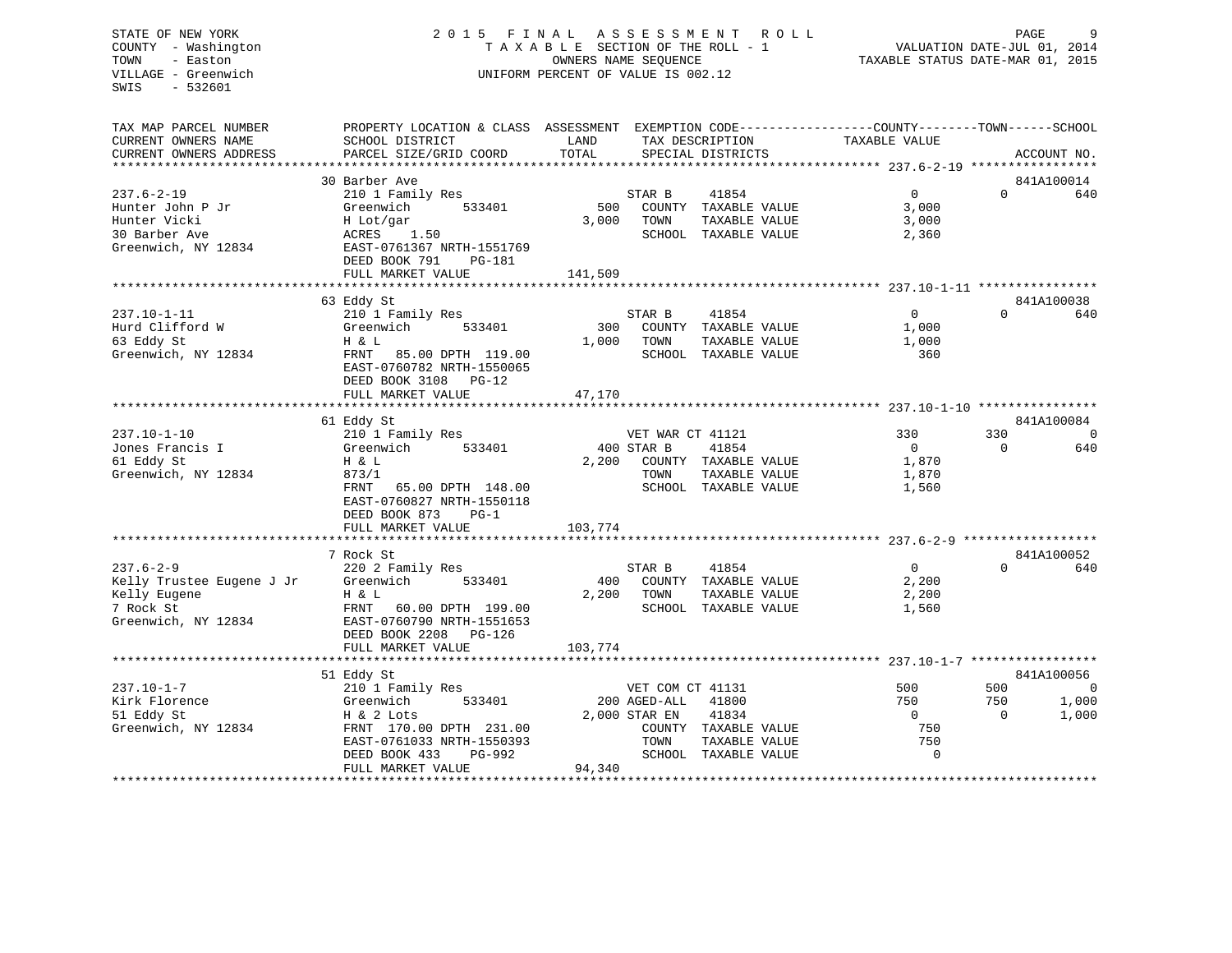## STATE OF NEW YORK 2 0 1 5 F I N A L A S S E S S M E N T R O L L PAGE 10 COUNTY - Washington T A X A B L E SECTION OF THE ROLL - 1 VALUATION DATE-JUL 01, 2014 TOWN - Easton **CONNERS NAME SEQUENCE** TAXABLE STATUS DATE-MAR 01, 2015 VILLAGE - Greenwich UNIFORM PERCENT OF VALUE IS 002.12

| TAX MAP PARCEL NUMBER     | PROPERTY LOCATION & CLASS ASSESSMENT EXEMPTION CODE----------------COUNTY-------TOWN-----SCHOOL |         |        |                      |                |                 |
|---------------------------|-------------------------------------------------------------------------------------------------|---------|--------|----------------------|----------------|-----------------|
| CURRENT OWNERS NAME       | SCHOOL DISTRICT                                                                                 | LAND    |        | TAX DESCRIPTION      | TAXABLE VALUE  |                 |
| CURRENT OWNERS ADDRESS    | PARCEL SIZE/GRID COORD                                                                          | TOTAL   |        | SPECIAL DISTRICTS    |                | ACCOUNT NO.     |
| ************************* |                                                                                                 |         |        |                      |                |                 |
|                           | 29 Barber Ave                                                                                   |         |        |                      |                | 841C100062      |
| $237.6 - 2 - 23$          | 220 2 Family Res                                                                                |         |        | COUNTY TAXABLE VALUE | 2,400          |                 |
| Kuzmich Chris             | Greenwich<br>533401                                                                             | 400     | TOWN   | TAXABLE VALUE        | 2,400          |                 |
| Kuzmich Jennifer          | H & L                                                                                           | 2,400   |        | SCHOOL TAXABLE VALUE | 2,400          |                 |
| 47 Gray Ave               | FRNT<br>49.00 DPTH 135.00                                                                       |         |        |                      |                |                 |
| Greenwich, NY 12834       | EAST-0761235 NRTH-1551485                                                                       |         |        |                      |                |                 |
|                           | DEED BOOK 2820<br>PG-260                                                                        |         |        |                      |                |                 |
|                           | FULL MARKET VALUE                                                                               | 113,208 |        |                      |                |                 |
|                           |                                                                                                 |         |        |                      |                |                 |
|                           | 7 Barber Ave                                                                                    |         |        |                      |                | 841A100017      |
| $237.6 - 2 - 28$          | 220 2 Family Res                                                                                |         |        | COUNTY TAXABLE VALUE | 3,300          |                 |
| Kuzmich Jennifer S        | 533401<br>Greenwich                                                                             | 400     | TOWN   | TAXABLE VALUE        | 3,300          |                 |
| 47 Gray Ave               | H & L                                                                                           | 3,300   |        | SCHOOL TAXABLE VALUE | 3,300          |                 |
| Greenwich, NY 12834       | FRNT 192.00 DPTH 118.00                                                                         |         |        |                      |                |                 |
|                           | EAST-0760882 NRTH-1551388                                                                       |         |        |                      |                |                 |
|                           | DEED BOOK 945<br>$PG-22$                                                                        |         |        |                      |                |                 |
|                           | FULL MARKET VALUE                                                                               | 155,660 |        |                      |                |                 |
|                           |                                                                                                 |         |        |                      |                |                 |
|                           | 33 Barber Ave                                                                                   |         |        |                      |                | 841A100090      |
| $237.6 - 2 - 21$          | 210 1 Family Res                                                                                |         | STAR B | 41854                | $\overline{0}$ | $\Omega$<br>640 |
| Lamb Edward T             | 533401<br>Greenwich                                                                             | 300     |        | COUNTY TAXABLE VALUE | 2,400          |                 |
| 37 Barber Ave             | H & L                                                                                           | 2,400   | TOWN   | TAXABLE VALUE        | 2,400          |                 |
| Greenwich, NY 12834       | FRNT 104.00 DPTH 156.00                                                                         |         |        | SCHOOL TAXABLE VALUE | 1,760          |                 |
|                           | EAST-0761365 NRTH-1551522                                                                       |         |        |                      |                |                 |
|                           | DEED BOOK 3208<br>PG-320                                                                        |         |        |                      |                |                 |
|                           | FULL MARKET VALUE                                                                               | 113,208 |        |                      |                |                 |
|                           |                                                                                                 |         |        |                      |                |                 |
|                           | 62 Eddy St                                                                                      |         |        |                      |                | 841A100036      |
| $237. - 2 - 1$            | 210 1 Family Res                                                                                |         |        | COUNTY TAXABLE VALUE | 2,500          |                 |
| Lamb Melanie L            | Greenwich<br>533401                                                                             | 400     | TOWN   | TAXABLE VALUE        | 2,500          |                 |
| 62 Eddy St                | H & L                                                                                           | 2,500   |        | SCHOOL TAXABLE VALUE | 2,500          |                 |
| Greenwich, NY 12834       | $237. - 1 - 1$                                                                                  |         |        |                      |                |                 |
|                           | FRNT 210.00 DPTH 130.00                                                                         |         |        |                      |                |                 |
|                           | EAST-0760932 NRTH-1549958                                                                       |         |        |                      |                |                 |
|                           | DEED BOOK 771<br>$PG-84$                                                                        |         |        |                      |                |                 |
|                           | FULL MARKET VALUE                                                                               | 117,925 |        |                      |                |                 |
|                           |                                                                                                 |         |        |                      |                | 841A100030      |
| $237.10 - 1 - 5$          | 31 Eddy St<br>210 1 Family Res                                                                  |         |        |                      | 1,800          |                 |
|                           | Greenwich<br>533401                                                                             | 200     | TOWN   | COUNTY TAXABLE VALUE | 1,800          |                 |
| Lamotte Tonya             |                                                                                                 |         |        | TAXABLE VALUE        |                |                 |
| Dandrow Terry L           | H & L                                                                                           | 1,800   |        | SCHOOL TAXABLE VALUE | 1,800          |                 |
| 88 Church St Apt 1        | Highway taking '09                                                                              |         |        |                      |                |                 |
| Schuylerville, NY 12871   | ACRES<br>1.50                                                                                   |         |        |                      |                |                 |
|                           | EAST-0760925 NRTH-1550653                                                                       |         |        |                      |                |                 |
|                           | DEED BOOK 3378<br>PG-166<br>FULL MARKET VALUE                                                   | 84,906  |        |                      |                |                 |
|                           |                                                                                                 |         |        |                      |                |                 |
|                           |                                                                                                 |         |        |                      |                |                 |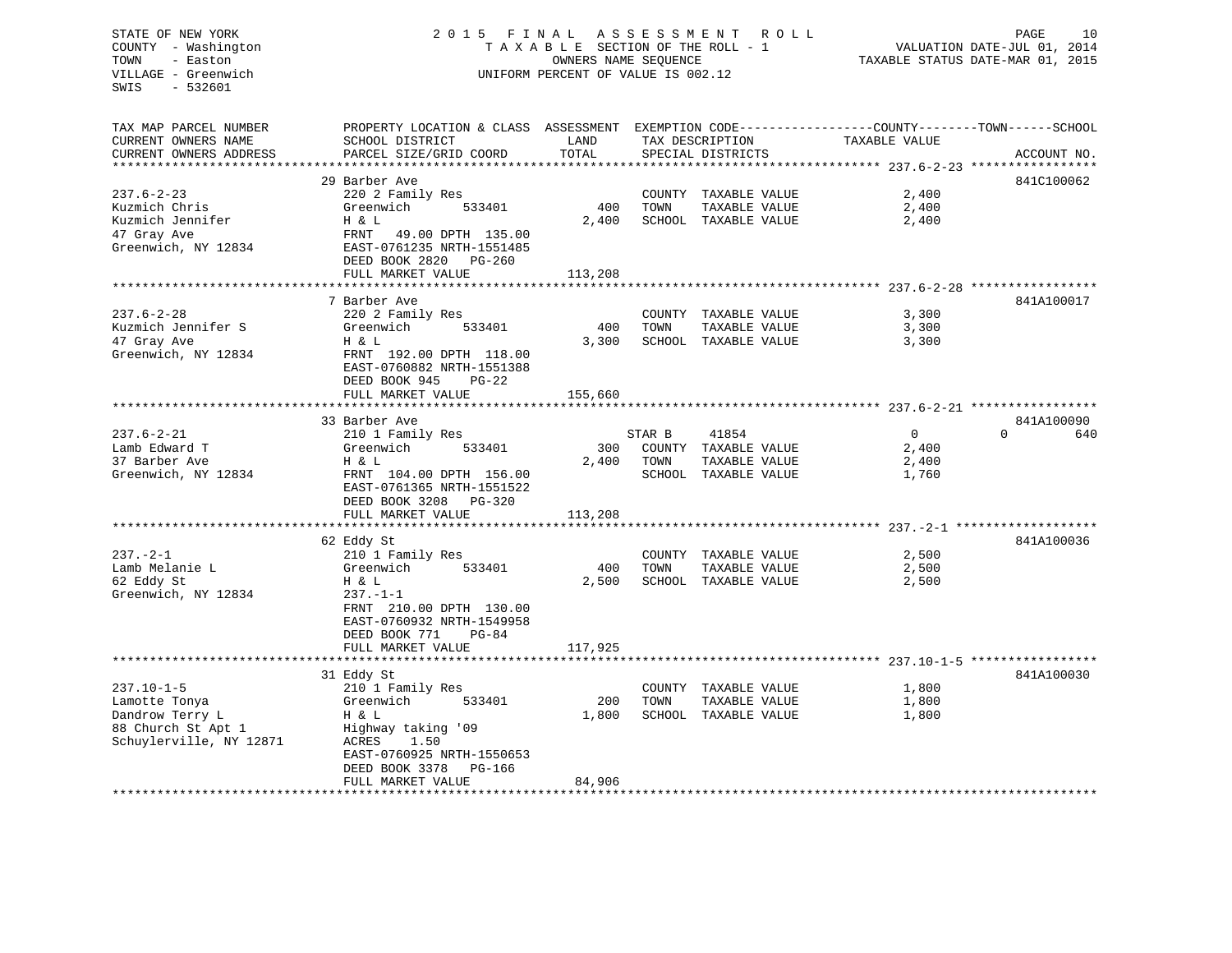## STATE OF NEW YORK 2 0 1 5 F I N A L A S S E S S M E N T R O L L PAGE 11COUNTY - Washington  $\begin{array}{ccc}\n\text{T A X A B L E} & \text{SECTION OF THE ROLL - 1} \\
\text{T} & \text{N} & \text{N} & \text{N} \\
\text{N} & \text{S} & \text{N} & \text{N} \\
\end{array}$ VILLAGE - Greenwich UNIFORM PERCENT OF VALUE IS 002.12

TAXABLE STATUS DATE-MAR 01, 2015

| TAX MAP PARCEL NUMBER     | PROPERTY LOCATION & CLASS ASSESSMENT EXEMPTION CODE----------------COUNTY-------TOWN------SCHOOL |         |         |                      |               |                        |
|---------------------------|--------------------------------------------------------------------------------------------------|---------|---------|----------------------|---------------|------------------------|
| CURRENT OWNERS NAME       | SCHOOL DISTRICT                                                                                  | LAND    |         | TAX DESCRIPTION      | TAXABLE VALUE |                        |
| CURRENT OWNERS ADDRESS    | PARCEL SIZE/GRID COORD                                                                           | TOTAL   |         | SPECIAL DISTRICTS    |               | ACCOUNT NO.            |
|                           |                                                                                                  |         |         |                      |               |                        |
|                           | 70 Cambridge Rd                                                                                  |         |         |                      |               | 841A100034             |
| $237.10 - 3 - 4$          | 210 1 Family Res                                                                                 |         | STAR B  | 41854                | $\Omega$      | $\Omega$<br>640        |
| Levitas Christopher L     | Greenwich<br>533401                                                                              | 200     |         | COUNTY TAXABLE VALUE | 4,000         |                        |
| Levitas Aria A            | H&l                                                                                              | 4,000   | TOWN    | TAXABLE VALUE        | 4,000         |                        |
| 70 Cambridge Rd           | FRNT 165.00 DPTH 206.00                                                                          |         |         | SCHOOL TAXABLE VALUE | 3,360         |                        |
| Greenwich, NY 12834       | EAST-0762847 NRTH-1550162                                                                        |         |         |                      |               |                        |
|                           | DEED BOOK 2297 PG-295                                                                            |         |         |                      |               |                        |
|                           | FULL MARKET VALUE                                                                                | 188,679 |         |                      |               |                        |
|                           |                                                                                                  |         |         |                      |               |                        |
|                           |                                                                                                  |         |         |                      |               |                        |
|                           | 21 Safford Hill Rd                                                                               |         |         |                      | $\Omega$      | 841A100069<br>$\Omega$ |
| $237.10 - 1 - 23$         | 210 1 Family Res                                                                                 |         | STAR B  | 41854                |               | 640                    |
| Loveland Roger            | 533401<br>Greenwich                                                                              | 200     |         | COUNTY TAXABLE VALUE | 2,100         |                        |
| 21 Safford Hill Rd        | H & L                                                                                            | 2,100   | TOWN    | TAXABLE VALUE        | 2,100         |                        |
| Greenwich, NY 12834       | ACRES<br>1.40                                                                                    |         |         | SCHOOL TAXABLE VALUE | 1,460         |                        |
|                           | EAST-0759903 NRTH-1549315                                                                        |         |         |                      |               |                        |
|                           | DEED BOOK 2737 PG-219                                                                            |         |         |                      |               |                        |
|                           | FULL MARKET VALUE                                                                                | 99,057  |         |                      |               |                        |
|                           |                                                                                                  |         |         |                      |               |                        |
|                           | 54 Eddy St                                                                                       |         |         |                      |               | 841A100070             |
| $237.10 - 2 - 9$          | 210 1 Family Res                                                                                 |         |         | COUNTY TAXABLE VALUE | 2,500         |                        |
| Lynn Daniel               | Greenwich<br>533401                                                                              | 200     | TOWN    | TAXABLE VALUE        | 2,500         |                        |
| Lynn Kathleen             | H & L                                                                                            | 2,500   |         | SCHOOL TAXABLE VALUE | 2,500         |                        |
| 1454 State Route 28N      | FRNT 93.00 DPTH 112.00                                                                           |         |         |                      |               |                        |
| Minerva, NY 12851-2407    | EAST-0761139 NRTH-1550186                                                                        |         |         |                      |               |                        |
|                           | DEED BOOK 507<br>$PG-744$                                                                        |         |         |                      |               |                        |
|                           | FULL MARKET VALUE                                                                                | 117,925 |         |                      |               |                        |
|                           | ******************************                                                                   |         |         |                      |               |                        |
|                           | 44 Cambridge Rd                                                                                  |         |         |                      |               | 841A100021             |
| $237.10 - 3 - 5$          | 322 Rural vac>10                                                                                 |         | AG DIST | 41720                | 156           | 156<br>156             |
| Mackenzie Melody A        | Greenwich<br>533401                                                                              | 750     |         | COUNTY TAXABLE VALUE | 594           |                        |
|                           |                                                                                                  | 750     |         |                      | 594           |                        |
| Gitlen Philip H           | Vl                                                                                               |         | TOWN    | TAXABLE VALUE        |               |                        |
| 46 Cambridge Rd           | ACRES 32.80                                                                                      |         |         | SCHOOL TAXABLE VALUE | 594           |                        |
| Greenwich, NY 12834       | EAST-0762351 NRTH-1551205                                                                        |         |         |                      |               |                        |
|                           | DEED BOOK 1995<br><b>PG-119</b>                                                                  |         |         |                      |               |                        |
| MAY BE SUBJECT TO PAYMENT | FULL MARKET VALUE                                                                                | 35,377  |         |                      |               |                        |
| UNDER AGDIST LAW TIL 2019 |                                                                                                  |         |         |                      |               |                        |
|                           |                                                                                                  |         |         |                      |               |                        |
|                           | 129 Eddy St                                                                                      |         |         |                      |               | 841A100055             |
| $237. - 2 - 8$            | 210 1 Family Res                                                                                 |         | STAR B  | 41854                | $\Omega$      | $\Omega$<br>640        |
| Magowan Adrian J          | 533401<br>Greenwich                                                                              | 400     |         | COUNTY TAXABLE VALUE | 2,600         |                        |
| Magowan Kristi E          | $237. -1 - 8. -100$                                                                              | 2,600   | TOWN    | TAXABLE VALUE        | 2,600         |                        |
| 129 Eddy St               | FRNT 200.00 DPTH 150.00                                                                          |         |         | SCHOOL TAXABLE VALUE | 1,960         |                        |
| Greenwich, NY 12834       | EAST-0760374 NRTH-1548239                                                                        |         |         |                      |               |                        |
|                           | DEED BOOK 2011<br>PG-171                                                                         |         |         |                      |               |                        |
|                           | FULL MARKET VALUE                                                                                | 122,642 |         |                      |               |                        |
|                           |                                                                                                  |         |         |                      |               |                        |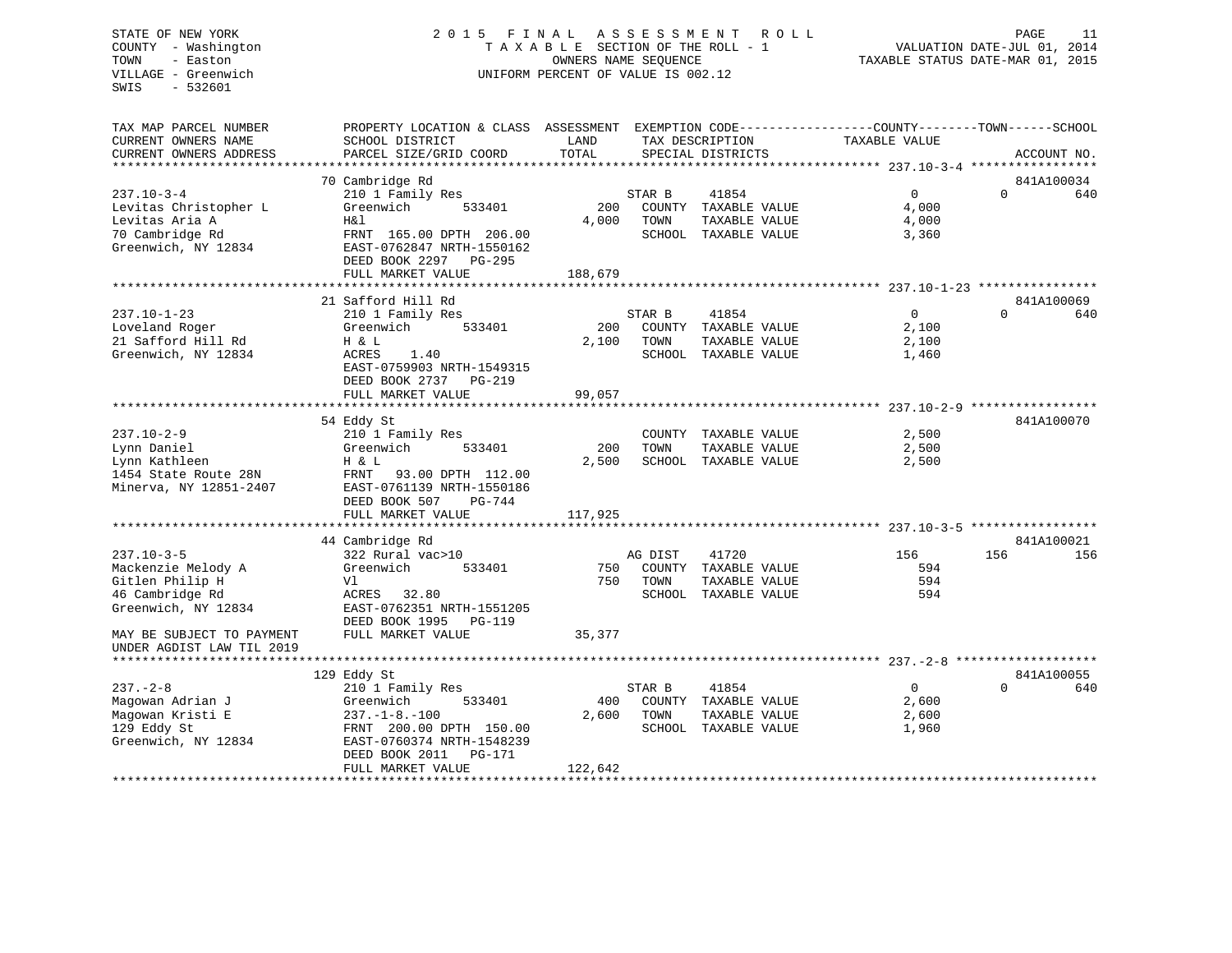| STATE OF NEW YORK<br>COUNTY - Washington<br>TOWN<br>- Easton<br>VILLAGE - Greenwich<br>SWIS<br>$-532601$ |                                                                                                                                    | 2015 FINAL ASSESSMENT<br>ROLL<br>TAXABLE SECTION OF THE ROLL - 1<br>OWNERS NAME SEOUENCE<br>UNIFORM PERCENT OF VALUE IS 002.12 |             |                                             |                | PAGE<br>VALUATION DATE-JUL 01, 2014<br>TAXABLE STATUS DATE-MAR 01, 2015 | 12          |
|----------------------------------------------------------------------------------------------------------|------------------------------------------------------------------------------------------------------------------------------------|--------------------------------------------------------------------------------------------------------------------------------|-------------|---------------------------------------------|----------------|-------------------------------------------------------------------------|-------------|
| TAX MAP PARCEL NUMBER                                                                                    | PROPERTY LOCATION & CLASS ASSESSMENT EXEMPTION CODE---------------COUNTY-------TOWN------SCHOOL                                    |                                                                                                                                |             |                                             |                |                                                                         |             |
| CURRENT OWNERS NAME                                                                                      | SCHOOL DISTRICT                                                                                                                    | LAND                                                                                                                           |             | TAX DESCRIPTION                             | TAXABLE VALUE  |                                                                         |             |
| CURRENT OWNERS ADDRESS                                                                                   | PARCEL SIZE/GRID COORD                                                                                                             | TOTAL                                                                                                                          |             | SPECIAL DISTRICTS                           |                |                                                                         | ACCOUNT NO. |
|                                                                                                          |                                                                                                                                    |                                                                                                                                |             |                                             |                |                                                                         | 841A100044  |
| $237 - 2 - 3$                                                                                            | 33 Cambridge Rd<br>210 1 Family Res                                                                                                |                                                                                                                                |             | COUNTY TAXABLE VALUE                        | 2,400          |                                                                         |             |
| McPhail Julie                                                                                            | 533401<br>Greenwich                                                                                                                | 400                                                                                                                            | TOWN        | TAXABLE VALUE                               | 2,400          |                                                                         |             |
| 33 Cambridge Rd                                                                                          | H & L                                                                                                                              | 2,400                                                                                                                          |             | SCHOOL TAXABLE VALUE                        | 2,400          |                                                                         |             |
| Greenwich, NY 12834                                                                                      | $237. - 1 - 3. - 100$<br>FRNT<br>84.00 DPTH 371.00<br>EAST-0762025 NRTH-1550124<br>DEED BOOK 3409 PG-270                           |                                                                                                                                |             |                                             |                |                                                                         |             |
|                                                                                                          | FULL MARKET VALUE<br>****************                                                                                              | 113,208                                                                                                                        |             |                                             |                |                                                                         |             |
|                                                                                                          | 105 Eddy St                                                                                                                        |                                                                                                                                |             | 90 PCT OF VALUE USED FOR EXEMPTION PURPOSES |                |                                                                         | 841A100012  |
| $237. - 2 - 10$                                                                                          | 240 Rural res                                                                                                                      |                                                                                                                                | AGED-ALL    | 41800                                       | 1,440          | 1,440                                                                   | 1,440       |
| Miller Henry                                                                                             | 533401<br>Greenwich                                                                                                                |                                                                                                                                | 600 STAR EN | 41834                                       | $\overline{0}$ | $\Omega$                                                                | 1,380       |
| 105 Eddy St                                                                                              | H & Lot                                                                                                                            | 3,200                                                                                                                          |             | COUNTY TAXABLE VALUE                        | 1,760          |                                                                         |             |
| Greenwich, NY 12834                                                                                      | $237. - 1 - 10$                                                                                                                    |                                                                                                                                | TOWN        | TAXABLE VALUE                               | 1,760          |                                                                         |             |
|                                                                                                          | ACRES 18.29<br>EAST-0759806 NRTH-1548658<br>DEED BOOK 2626 PG-19<br>FULL MARKET VALUE                                              | 150,943                                                                                                                        |             | SCHOOL TAXABLE VALUE                        | 380            |                                                                         |             |
|                                                                                                          |                                                                                                                                    |                                                                                                                                |             |                                             |                |                                                                         |             |
|                                                                                                          | 138 Eddy St                                                                                                                        |                                                                                                                                |             |                                             |                |                                                                         | 841A100075  |
| $237 - 2 - 6.3$                                                                                          | 210 1 Family Res                                                                                                                   |                                                                                                                                | STAR B      | 41854                                       | $\overline{0}$ | $\Omega$                                                                | 640         |
| Nolan Shane D                                                                                            | Greenwich<br>533401                                                                                                                | 200                                                                                                                            |             | COUNTY TAXABLE VALUE                        | 2,300          |                                                                         |             |
| 138 Eddy St                                                                                              | H                                                                                                                                  | 2,300                                                                                                                          | TOWN        | TAXABLE VALUE                               | 2,300          |                                                                         |             |
| Greenwich, NY 12834                                                                                      | 2809/275<br>$237. - 1 - 6.3$<br>FRNT 135.00 DPTH 125.00<br>EAST-0760560 NRTH-1548004<br>DEED BOOK 2809 PG-279<br>FULL MARKET VALUE |                                                                                                                                |             | SCHOOL TAXABLE VALUE                        | 1,660          |                                                                         |             |
|                                                                                                          |                                                                                                                                    | 108,491                                                                                                                        |             |                                             |                |                                                                         |             |
|                                                                                                          | 24 Eddy St                                                                                                                         |                                                                                                                                |             |                                             |                |                                                                         | 841A100041  |
| $237.10 - 2 - 3$                                                                                         | 300 Vacant Land                                                                                                                    |                                                                                                                                |             | COUNTY TAXABLE VALUE                        | 600            |                                                                         |             |
| O'Donnell John Francis                                                                                   | Greenwich<br>533401                                                                                                                | 600                                                                                                                            | TOWN        | TAXABLE VALUE                               | 600            |                                                                         |             |
| 1921 St. Rt 40                                                                                           | H & Lot                                                                                                                            | 600                                                                                                                            |             | SCHOOL TAXABLE VALUE                        | 600            |                                                                         |             |
| Greenwich, NY 12834                                                                                      | 810/93<br>ACRES<br>1.50<br>EAST-0760896 NRTH-1551153<br>DEED BOOK 819<br>PG-336                                                    |                                                                                                                                |             |                                             |                |                                                                         |             |
|                                                                                                          | FULL MARKET VALUE                                                                                                                  | 28,302                                                                                                                         |             |                                             |                |                                                                         |             |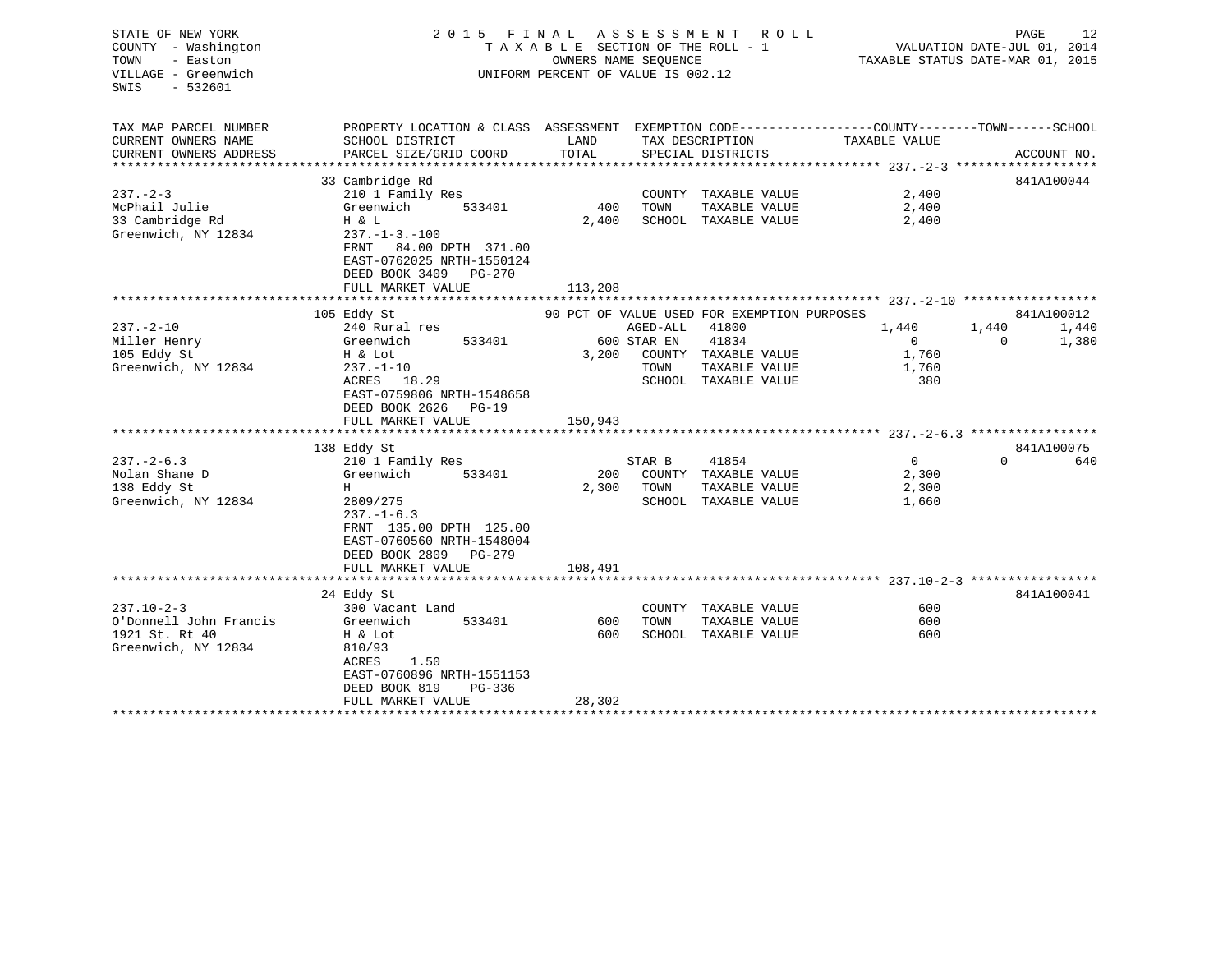## STATE OF NEW YORK 2 0 1 5 F I N A L A S S E S S M E N T R O L L PAGE 13 COUNTY - Washington T A X A B L E SECTION OF THE ROLL - 1 VALUATION DATE-JUL 01, 2014 TOWN - Easton OWNERS NAME SEQUENCE TAXABLE STATUS DATE-MAR 01, 2015 VILLAGE - Greenwich UNIFORM PERCENT OF VALUE IS 002.12

| TAX MAP PARCEL NUMBER  | PROPERTY LOCATION & CLASS ASSESSMENT EXEMPTION CODE----------------COUNTY-------TOWN------SCHOOL |                           |             |                       |                                                              |             |       |
|------------------------|--------------------------------------------------------------------------------------------------|---------------------------|-------------|-----------------------|--------------------------------------------------------------|-------------|-------|
| CURRENT OWNERS NAME    | SCHOOL DISTRICT                                                                                  | LAND                      |             | TAX DESCRIPTION       | TAXABLE VALUE                                                |             |       |
| CURRENT OWNERS ADDRESS | PARCEL SIZE/GRID COORD                                                                           | TOTAL                     |             | SPECIAL DISTRICTS     |                                                              | ACCOUNT NO. |       |
|                        |                                                                                                  |                           |             |                       |                                                              |             |       |
|                        | 95 Eddy St                                                                                       |                           |             |                       |                                                              | 841A100024  |       |
| $237.10 - 1 - 25$      | 210 1 Family Res                                                                                 |                           | AGED-ALL    | 41800                 | 1,200                                                        | 1,200       | 1,200 |
| Parent Geneva          | 533401<br>Greenwich                                                                              |                           | 400 STAR EN | 41834                 | $\Omega$                                                     | $\Omega$    | 1,200 |
| 95 Eddy St             | H&l                                                                                              | 2,400                     |             | COUNTY TAXABLE VALUE  | 1,200                                                        |             |       |
| Greenwich, NY 12834    | FRNT<br>84.00 DPTH 191.00                                                                        |                           | TOWN        | TAXABLE VALUE         | 1,200                                                        |             |       |
|                        | EAST-0760210 NRTH-1549243                                                                        |                           |             | SCHOOL TAXABLE VALUE  | $\Omega$                                                     |             |       |
|                        | DEED BOOK 436<br>PG-1026                                                                         |                           |             |                       |                                                              |             |       |
|                        | FULL MARKET VALUE                                                                                | 113,208                   |             |                       |                                                              |             |       |
|                        |                                                                                                  |                           |             |                       |                                                              |             |       |
|                        | 20 Rock St                                                                                       |                           |             |                       |                                                              | 841A100016  |       |
| $237.6 - 2 - 1$        | 220 2 Family Res                                                                                 |                           | STAR B      | 41854                 | $\Omega$                                                     | $\Omega$    | 640   |
| Peck Benjamin          | 533401<br>Greenwich                                                                              | 300                       |             | COUNTY TAXABLE VALUE  | 3,400                                                        |             |       |
| 20 Rock St             | H & L                                                                                            | 3,400                     | TOWN        | TAXABLE VALUE         | 3,400                                                        |             |       |
| Greenwich, NY 12834    | FRNT 152.00 DPTH<br>93.00                                                                        |                           |             | SCHOOL TAXABLE VALUE  | 2,760                                                        |             |       |
|                        | EAST-0760590 NRTH-1551987                                                                        |                           |             |                       |                                                              |             |       |
|                        | DEED BOOK 953<br>PG-341                                                                          |                           |             |                       |                                                              |             |       |
|                        | FULL MARKET VALUE                                                                                | 160,377                   |             |                       |                                                              |             |       |
|                        | 69 Eddy St                                                                                       |                           |             |                       |                                                              | 841A100002  |       |
| $237.10 - 1 - 13$      | 210 1 Family Res                                                                                 |                           |             | COUNTY TAXABLE VALUE  | 800                                                          |             |       |
| Perez George           | 533401<br>Greenwich                                                                              | 300                       | TOWN        | TAXABLE VALUE         | 800                                                          |             |       |
| PO Box 865             | H & L                                                                                            | 800                       |             | SCHOOL TAXABLE VALUE  | 800                                                          |             |       |
| Bayport, NY 11705      | FRNT 104.00 DPTH 112.00                                                                          |                           |             |                       |                                                              |             |       |
|                        | EAST-0760683 NRTH-1549915                                                                        |                           |             |                       |                                                              |             |       |
|                        | DEED BOOK 2936 PG-323                                                                            |                           |             |                       |                                                              |             |       |
|                        | FULL MARKET VALUE                                                                                | 37,736                    |             |                       |                                                              |             |       |
|                        |                                                                                                  | * * * * * * * * * * * * * |             |                       | ******************************* 237.6-2-15 ***************** |             |       |
|                        | 22 Barber Ave                                                                                    |                           |             |                       |                                                              | 841A100007  |       |
| $237.6 - 2 - 15$       | 210 1 Family Res                                                                                 |                           |             | COUNTY TAXABLE VALUE  | 2,600                                                        |             |       |
| Pertak Randy           | Greenwich<br>533401                                                                              | 400                       | TOWN        | TAXABLE VALUE         | 2,600                                                        |             |       |
| 22 Barber Ave          | H & L                                                                                            | 2,600                     |             | SCHOOL TAXABLE VALUE  | 2,600                                                        |             |       |
| Greenwich, NY 12834    | FRNT<br>48.00 DPTH 222.00                                                                        |                           |             |                       |                                                              |             |       |
|                        | BANK<br>185                                                                                      |                           |             |                       |                                                              |             |       |
|                        | EAST-0761118 NRTH-1551682                                                                        |                           |             |                       |                                                              |             |       |
|                        | DEED BOOK 1797 PG-349                                                                            |                           |             |                       |                                                              |             |       |
|                        | FULL MARKET VALUE                                                                                | 122,642                   |             |                       |                                                              |             |       |
|                        |                                                                                                  |                           |             |                       |                                                              |             |       |
|                        | Eddy St                                                                                          |                           |             |                       |                                                              |             |       |
| $237. - 2 - 6.4$       | 310 Res Vac                                                                                      |                           |             | COUNTY TAXABLE VALUE  | 200                                                          |             |       |
| Petteys Daniel S       | Greenwich<br>533401                                                                              | 200                       | TOWN        | TAXABLE VALUE         | 200                                                          |             |       |
| 134 Eddy St            | FRNT 62.00 DPTH 130.00                                                                           | 200                       |             | SCHOOL TAXABLE VALUE  | 200                                                          |             |       |
| Greenwich, NY 12834    | EAST-0760564 NRTH-1548224                                                                        |                           |             | CA003 Cons agri dst 3 | 200 TO                                                       |             |       |
|                        | DEED BOOK 3058<br>$PG-328$                                                                       |                           |             |                       |                                                              |             |       |
|                        | FULL MARKET VALUE                                                                                | 9,434                     |             |                       |                                                              |             |       |
|                        |                                                                                                  |                           |             |                       |                                                              |             |       |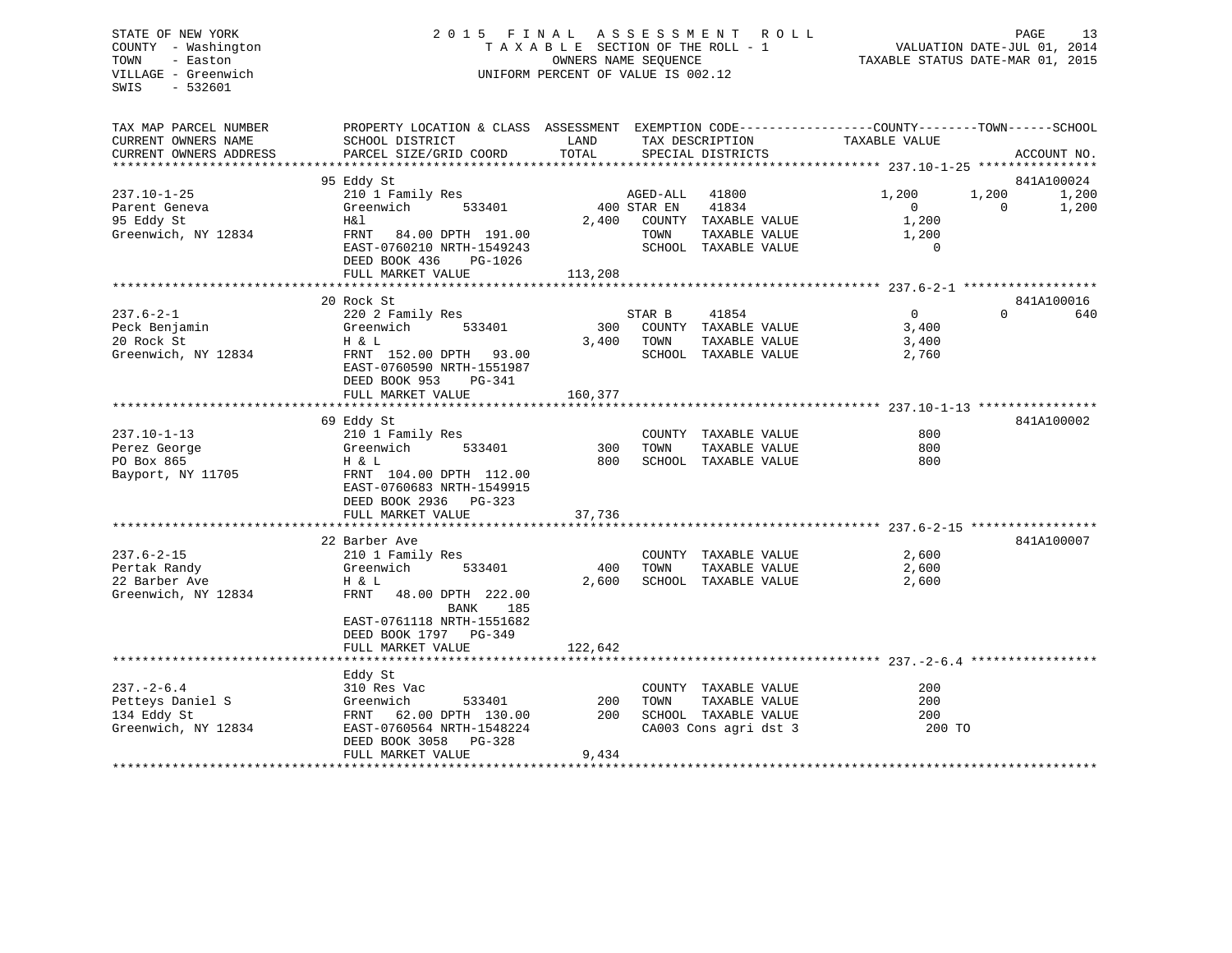## STATE OF NEW YORK 2 0 1 5 F I N A L A S S E S S M E N T R O L L PAGE 14 COUNTY - Washington T A X A B L E SECTION OF THE ROLL - 1 VALUATION DATE-JUL 01, 2014 TOWN - Easton **CONNERS NAME SEQUENCE** TAXABLE STATUS DATE-MAR 01, 2015 VILLAGE - Greenwich UNIFORM PERCENT OF VALUE IS 002.12

| TAX MAP PARCEL NUMBER                           | PROPERTY LOCATION & CLASS ASSESSMENT EXEMPTION CODE---------------COUNTY-------TOWN-----SCHOOL                    |            |                                                                                                   |               |                |          |             |
|-------------------------------------------------|-------------------------------------------------------------------------------------------------------------------|------------|---------------------------------------------------------------------------------------------------|---------------|----------------|----------|-------------|
| CURRENT OWNERS NAME                             | SCHOOL DISTRICT                                                                                                   | LAND       | TAX DESCRIPTION TAXABLE VALUE                                                                     |               |                |          |             |
| CURRENT OWNERS ADDRESS                          | PARCEL SIZE/GRID COORD                                                                                            | TOTAL      | SPECIAL DISTRICTS                                                                                 |               |                |          | ACCOUNT NO. |
|                                                 |                                                                                                                   |            |                                                                                                   |               |                |          |             |
|                                                 | 134 Eddy St                                                                                                       |            |                                                                                                   |               |                |          | 841A100092  |
| $237 - 2 - 7$                                   | 210 <sup>1</sup> Family Res<br>Greenwich 533401                                                                   |            | STAR B<br>41854                                                                                   |               | $\overline{0}$ | $\Omega$ | 640         |
| Petteys Daniel S Greenwich                      |                                                                                                                   |            | 300 COUNTY TAXABLE VALUE                                                                          |               | 1,600          |          |             |
| 134 Eddy St                                     | H & L                                                                                                             |            | 1,600 TOWN                                                                                        | TAXABLE VALUE |                |          |             |
|                                                 | Greenwich, NY 12834 FRNT 130.00 DPTH 125.00<br>EAST-0760564 NRTH-1548129<br>DEED BOOK 3058 PG-328                 |            | SCHOOL TAXABLE VALUE                                                                              |               | 1,600          |          |             |
|                                                 | FULL MARKET VALUE                                                                                                 | 75,472     |                                                                                                   |               |                |          |             |
|                                                 |                                                                                                                   |            |                                                                                                   |               |                |          |             |
|                                                 | County Route 74                                                                                                   |            |                                                                                                   |               |                |          |             |
| $237. - 2 - 6.6$                                | 105 Vac farmland<br>Greenwich 533401 50 TOWN<br>filed survey 22c-130 50 SCHOC<br>FRNT 162.00 DPTH 230.00 50 CA003 |            | COUNTY TAXABLE VALUE                                                                              |               | 50             |          |             |
| Petteys Stephen                                 |                                                                                                                   |            | TAXABLE VALUE                                                                                     |               | 50             |          |             |
| 140 Eddy St                                     |                                                                                                                   |            | 50 SCHOOL TAXABLE VALUE<br>CA003 Cons agri dst 3<br>SCHOOL TAXABLE VALUE<br>CA003 Cons agri dst 3 |               | 50             |          |             |
| Greenwich, NY 12834                             | EAST-0759681 NRTH-1547136<br>DEED BOOK 2904 PG-80                                                                 |            |                                                                                                   |               | 50 TO          |          |             |
|                                                 | FULL MARKET VALUE                                                                                                 | 2,358      |                                                                                                   |               |                |          |             |
|                                                 |                                                                                                                   |            |                                                                                                   |               |                |          |             |
|                                                 | Eddy St                                                                                                           |            |                                                                                                   |               |                |          |             |
| $237. - 2 - 6.7$                                |                                                                                                                   |            | AG DIST<br>41720                                                                                  |               | 571            | 571      | 571         |
| Petteys Stephen                                 | 105 vac 18<br>Greenwich                                                                                           |            | 750 COUNTY TAXABLE VALUE                                                                          |               | 179            |          |             |
| 140 Eddy St                                     | ACRES 24.60 750<br>EAST-0760036 NRTH-1547765 750<br>DEED BOOK 3309 PG-60<br>FUIJ MARWER 111-11                    |            | 750 TOWN<br>TOWN      TAXABLE  VALUE<br>SCHOOL   TAXABLE  VALUE                                   |               | 179            |          |             |
| Greenwich, NY 12834                             |                                                                                                                   |            |                                                                                                   |               | 179            |          |             |
|                                                 |                                                                                                                   |            | CA003 Cons agri dst 3                                                                             |               | 179 TO         |          |             |
| MAY BE SUBJECT TO PAYMENT                       | FULL MARKET VALUE                                                                                                 | 35,377     | 571 EX                                                                                            |               |                |          |             |
| UNDER AGDIST LAW TIL 2019                       |                                                                                                                   |            |                                                                                                   |               |                |          |             |
|                                                 |                                                                                                                   |            |                                                                                                   |               |                |          | 841A100074  |
| $237. - 2 - 6.1$                                | 140 Eddy St<br>$210$ 1 Family Res                                                                                 |            | 41720<br>AG DIST                                                                                  |               | 28             | 28       | -28         |
|                                                 | Greenwich<br>533401                                                                                               | 800 STAR B | 41854                                                                                             |               | $\overline{0}$ | $\Omega$ | 640         |
| Petteys Stephen J<br>140 Eddy St<br>140 Eddy St | H & Tra                                                                                                           |            |                                                                                                   |               |                |          |             |
| Greenwich, NY 12834                             | filed survey 12345                                                                                                |            | 5,400 COUNTY TAXABLE VALUE 5,372<br>TOWN TAXABLE VALUE 5,372                                      |               |                |          |             |
|                                                 | ACRES 24.46                                                                                                       |            | SCHOOL TAXABLE VALUE                                                                              |               | 4,732          |          |             |
|                                                 | MAY BE SUBJECT TO PAYMENT EAST-0761181 NRTH-1547938                                                               |            | CA003 Cons agri dst 3                                                                             |               | 5,372 TO       |          |             |
| UNDER AGDIST LAW TIL 2019                       | DEED BOOK 3309 PG-60                                                                                              |            |                                                                                                   | 28 EX         |                |          |             |
|                                                 | FULL MARKET VALUE                                                                                                 | 254,717    |                                                                                                   |               |                |          |             |
|                                                 |                                                                                                                   |            |                                                                                                   |               |                |          |             |
|                                                 | 6 Barber Ave                                                                                                      |            |                                                                                                   |               |                |          | 841A100032  |
| $237.6 - 2 - 30$                                | 220 2 Family Res                                                                                                  |            | STAR B<br>41854                                                                                   |               | $\overline{0}$ | $\Omega$ | 640         |
| Porter Willard F Greenwich                      | 533401                                                                                                            |            | 200 COUNTY TAXABLE VALUE                                                                          |               | 2,000          |          |             |
| 6 Barber Ave                                    | H&l, 2354/305                                                                                                     |            | 2,000 TOWN                                                                                        | TAXABLE VALUE | 2,000          |          |             |
| Greenwich, NY 12834                             | Highway taking '09<br>FRNT 100.00 DPTH 100.00<br>EAST-0760647 NRTH-1551460<br>DEED BOOK 656<br>PG-167             |            | SCHOOL TAXABLE VALUE                                                                              |               | 1,360          |          |             |
|                                                 | FULL MARKET VALUE                                                                                                 | 94,340     |                                                                                                   |               |                |          |             |
|                                                 |                                                                                                                   |            |                                                                                                   |               |                |          |             |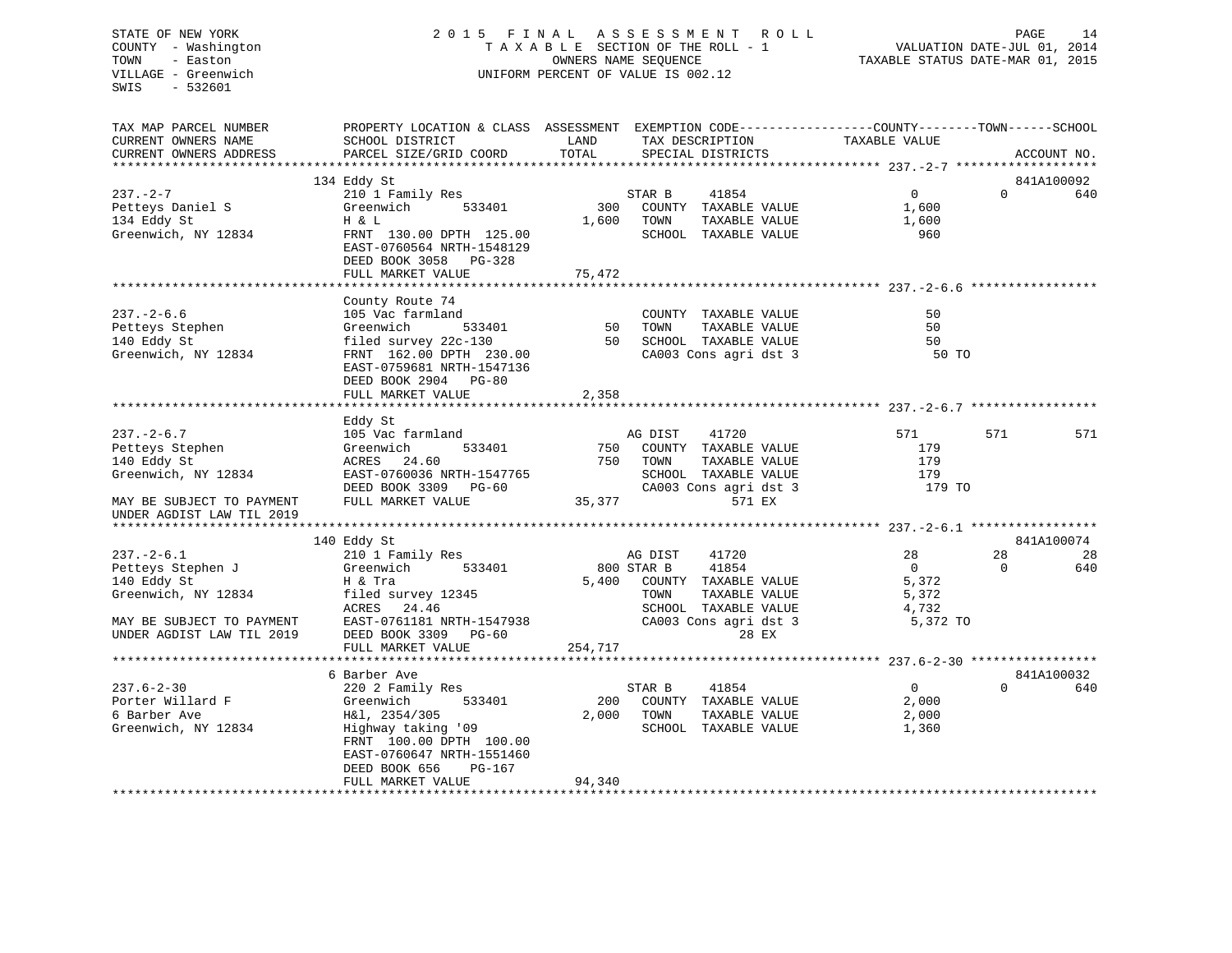## STATE OF NEW YORK 2 0 1 5 F I N A L A S S E S S M E N T R O L L PAGE 15 COUNTY - Washington T A X A B L E SECTION OF THE ROLL - 1 VALUATION DATE-JUL 01, 2014 TOWN - Easton **CONNERS NAME SEQUENCE** TAXABLE STATUS DATE-MAR 01, 2015 VILLAGE - Greenwich UNIFORM PERCENT OF VALUE IS 002.12

| TAX MAP PARCEL NUMBER       | PROPERTY LOCATION & CLASS ASSESSMENT    |         |        |                      | EXEMPTION CODE-----------------COUNTY-------TOWN------SCHOOL |                 |
|-----------------------------|-----------------------------------------|---------|--------|----------------------|--------------------------------------------------------------|-----------------|
| CURRENT OWNERS NAME         | SCHOOL DISTRICT                         | LAND    |        | TAX DESCRIPTION      | TAXABLE VALUE                                                |                 |
| CURRENT OWNERS ADDRESS      | PARCEL SIZE/GRID COORD                  | TOTAL   |        | SPECIAL DISTRICTS    |                                                              | ACCOUNT NO.     |
|                             |                                         |         |        |                      |                                                              |                 |
|                             | 24 Barber Ave                           |         |        |                      |                                                              | 841A100089      |
| $237.6 - 2 - 16$            | 220 2 Family Res                        |         |        | COUNTY TAXABLE VALUE | 2,200                                                        |                 |
| Roman Nancy                 | Greenwich<br>533401                     | 300     | TOWN   | TAXABLE VALUE        | 2,200                                                        |                 |
| 22 Sherman Ave              | H & L                                   | 2,200   |        | SCHOOL TAXABLE VALUE | 2,200                                                        |                 |
| Greenwich, NY 12834         | FRNT<br>48.00 DPTH 222.00               |         |        |                      |                                                              |                 |
|                             | EAST-0761164 NRTH-1551705               |         |        |                      |                                                              |                 |
|                             | DEED BOOK 894<br>PG-309                 |         |        |                      |                                                              |                 |
|                             | FULL MARKET VALUE                       | 103,774 |        |                      |                                                              |                 |
|                             |                                         |         |        |                      |                                                              | 841A100022      |
|                             | 52 Cambridge Rd                         |         |        |                      |                                                              |                 |
| $237.10 - 3 - 2$            | 210 1 Family Res<br>Greenwich<br>533401 |         | TOWN   | COUNTY TAXABLE VALUE | 2,200                                                        |                 |
| Rowland Rachel              |                                         | 400     |        | TAXABLE VALUE        | 2,200                                                        |                 |
| Rowland Gregory             | H&l                                     | 2,200   |        | SCHOOL TAXABLE VALUE | 2,200                                                        |                 |
| 52 Cambridge Rd             | FRNT<br>62.00 DPTH 205.00               |         |        |                      |                                                              |                 |
| Greenwich, NY 12834         | BANK<br>40                              |         |        |                      |                                                              |                 |
|                             | EAST-0762478 NRTH-1550411               |         |        |                      |                                                              |                 |
|                             | DEED BOOK 936<br>PG-134                 |         |        |                      |                                                              |                 |
|                             | FULL MARKET VALUE                       | 103,774 |        |                      | ******************************* 237.-2-13 ******             |                 |
|                             | Battenkill Riv                          |         |        |                      |                                                              | 841A100920      |
| $237. - 2 - 13$             | $312$ Vac w/imprv - WTRFNT              |         |        | COUNTY TAXABLE VALUE | 250                                                          |                 |
| Rue Eric W                  | 533401<br>Greenwich                     | 200     | TOWN   | TAXABLE VALUE        | 250                                                          |                 |
| 32 Rykowski Ln              |                                         | 250     |        | SCHOOL TAXABLE VALUE | 250                                                          |                 |
| Granville, NY 12832         | Vacant Land<br>$237. - 1 - 13. - 100$   |         |        |                      |                                                              |                 |
|                             | FRNT 350.00 DPTH 172.00                 |         |        |                      |                                                              |                 |
|                             | EAST-0758185 NRTH-1550817               |         |        |                      |                                                              |                 |
|                             | DEED BOOK 3311<br>PG-129                |         |        |                      |                                                              |                 |
|                             | FULL MARKET VALUE                       | 11,792  |        |                      |                                                              |                 |
|                             |                                         |         |        |                      |                                                              |                 |
|                             | 9 Rock St                               |         |        |                      |                                                              | 841A100061      |
| $237.6 - 2 - 8$             | 210 1 Family Res                        |         |        | COUNTY TAXABLE VALUE | 2,000                                                        |                 |
| RYP Property Solutions Inc  | Greenwich<br>533401                     | 300     | TOWN   | TAXABLE VALUE        | 2,000                                                        |                 |
| 49 Main St                  | H & L                                   | 2,000   |        | SCHOOL TAXABLE VALUE | 2,000                                                        |                 |
| Greenwich, NY 12834         | FRNT<br>35.00 DPTH 655.00               |         |        |                      |                                                              |                 |
|                             | EAST-0761005 NRTH-1551777               |         |        |                      |                                                              |                 |
| PRIOR OWNER ON 3/01/2015    | DEED BOOK 3512<br>PG-128                |         |        |                      |                                                              |                 |
| Fed National Mortgage Assoc | FULL MARKET VALUE                       | 94,340  |        |                      |                                                              |                 |
|                             | ************************                |         |        |                      |                                                              |                 |
|                             | 59 Eddy St                              |         |        |                      |                                                              | 841A100054      |
| $237.10 - 1 - 9$            | 210 1 Family Res                        |         | STAR B | 41854                | $\overline{0}$                                               | $\Omega$<br>640 |
| Sawtelle James D            | Greenwich<br>533401                     | 500     |        | COUNTY TAXABLE VALUE | 3,500                                                        |                 |
| Sawtelle Martha             | H & L                                   | 3,500   | TOWN   | TAXABLE VALUE        | 3,500                                                        |                 |
| 59 Eddy St                  | FRNT 158.00 DPTH 150.00                 |         |        | SCHOOL TAXABLE VALUE | 2,860                                                        |                 |
| Greenwich, NY 12834         | EAST-0760906 NRTH-1550195               |         |        |                      |                                                              |                 |
|                             | DEED BOOK 468<br>PG-924                 |         |        |                      |                                                              |                 |
|                             | FULL MARKET VALUE                       | 165,094 |        |                      |                                                              |                 |
|                             |                                         |         |        |                      |                                                              |                 |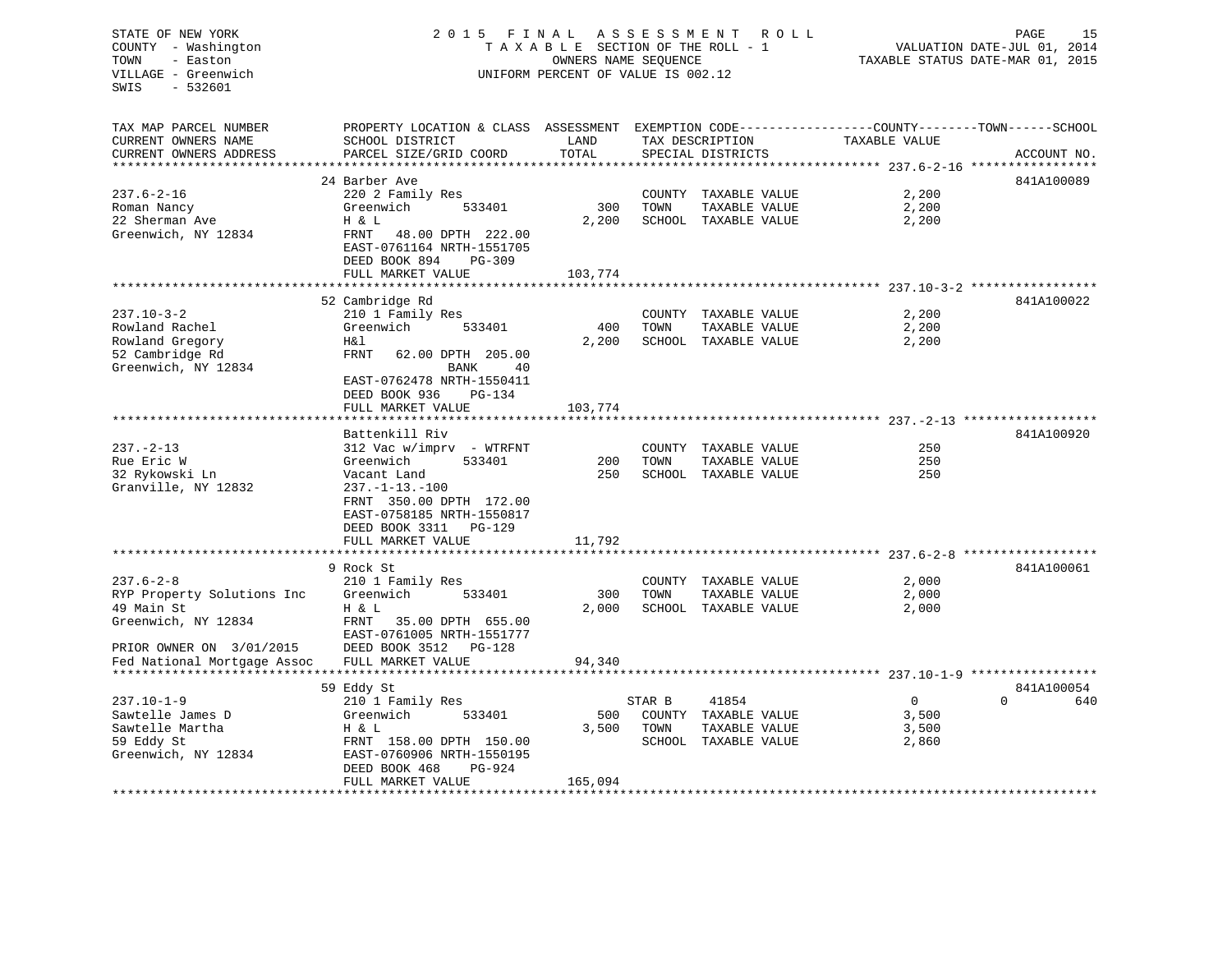| STATE OF NEW YORK<br>COUNTY - Washington<br>TOWN<br>- Easton<br>VILLAGE - Greenwich<br>SWIS<br>- 532601                                | 2015 FINAL<br>UNIFORM PERCENT OF VALUE IS 002.12                                                                                                           | A S S E S S M E N T R O L L<br>TAXABLE SECTION OF THE ROLL - 1<br>OWNERS NAME SEQUENCE | PAGE<br>16<br>VALUATION DATE-JUL 01, 2014<br>TAXABLE STATUS DATE-MAR 01, 2015 |                                                              |                |                |                   |
|----------------------------------------------------------------------------------------------------------------------------------------|------------------------------------------------------------------------------------------------------------------------------------------------------------|----------------------------------------------------------------------------------------|-------------------------------------------------------------------------------|--------------------------------------------------------------|----------------|----------------|-------------------|
| TAX MAP PARCEL NUMBER<br>CURRENT OWNERS NAME<br>CURRENT OWNERS ADDRESS                                                                 | PROPERTY LOCATION & CLASS ASSESSMENT EXEMPTION CODE---------------COUNTY-------TOWN-----SCHOOL<br>SCHOOL DISTRICT<br><b>LAND</b><br>PARCEL SIZE/GRID COORD | TOTAL                                                                                  |                                                                               | ------<br>TAX DESCRIPTION TAXABLE VALUE<br>SPECIAL DISTRICTS |                |                | ACCOUNT NO.       |
|                                                                                                                                        |                                                                                                                                                            |                                                                                        |                                                                               |                                                              |                |                |                   |
|                                                                                                                                        | 45 Rock St                                                                                                                                                 |                                                                                        |                                                                               |                                                              |                |                |                   |
| $237.6 - 2 - 5.1$                                                                                                                      | 470 Misc service                                                                                                                                           |                                                                                        |                                                                               | COUNTY TAXABLE VALUE                                         | 2,000          |                |                   |
| Sipperly Robert                                                                                                                        | Greenwich<br>533401                                                                                                                                        | 400                                                                                    | TOWN                                                                          | TAXABLE VALUE                                                | 2,000          |                |                   |
| 2 Whipple Pl<br>Greenwich, NY 12834                                                                                                    | Sales/service<br>Sub Lot 2 lease 2808/307                                                                                                                  | 2,000                                                                                  |                                                                               | SCHOOL TAXABLE VALUE                                         | 2,000          |                |                   |
|                                                                                                                                        | ACRES<br>2.23                                                                                                                                              |                                                                                        |                                                                               |                                                              |                |                |                   |
|                                                                                                                                        | EAST-0761090 NRTH-1552091                                                                                                                                  |                                                                                        |                                                                               |                                                              |                |                |                   |
|                                                                                                                                        | DEED BOOK 2749 PG-119                                                                                                                                      |                                                                                        |                                                                               |                                                              |                |                |                   |
|                                                                                                                                        | FULL MARKET VALUE                                                                                                                                          | 94,340                                                                                 |                                                                               |                                                              |                |                |                   |
|                                                                                                                                        |                                                                                                                                                            |                                                                                        |                                                                               |                                                              |                |                |                   |
| $237.10 - 2 - 5$                                                                                                                       | 34 Eddy St                                                                                                                                                 |                                                                                        |                                                                               |                                                              |                |                | 841A100064        |
| Sipperly Robert                                                                                                                        | 210 1 Family Res<br>Greenwich 533401                                                                                                                       | 500                                                                                    | TOWN                                                                          | COUNTY TAXABLE VALUE<br>TAXABLE VALUE                        | 1,100<br>1,100 |                |                   |
| Sipperly Julie                                                                                                                         | H & L                                                                                                                                                      | 1,100                                                                                  |                                                                               | SCHOOL TAXABLE VALUE                                         | 1,100          |                |                   |
| 2 Whipple Pl                                                                                                                           | FRNT 83.00 DPTH 94.00                                                                                                                                      |                                                                                        |                                                                               |                                                              |                |                |                   |
| Greenwich, NY 12834                                                                                                                    | EAST-0761045 NRTH-1550831                                                                                                                                  |                                                                                        |                                                                               |                                                              |                |                |                   |
|                                                                                                                                        | DEED BOOK 785<br>PG-166                                                                                                                                    |                                                                                        |                                                                               |                                                              |                |                |                   |
|                                                                                                                                        | FULL MARKET VALUE                                                                                                                                          | 51,887                                                                                 |                                                                               |                                                              |                |                |                   |
|                                                                                                                                        |                                                                                                                                                            |                                                                                        |                                                                               |                                                              |                |                |                   |
|                                                                                                                                        | 54 Cambridge Rd                                                                                                                                            |                                                                                        |                                                                               |                                                              |                |                | 841A100079        |
| $237.10 - 3 - 3$                                                                                                                       | 210 1 Family Res                                                                                                                                           |                                                                                        | STAR B                                                                        | 41854                                                        | $\overline{0}$ | $\Omega$       | 640               |
| Smith Michael                                                                                                                          | Greenwich 533401                                                                                                                                           |                                                                                        |                                                                               | 400 COUNTY TAXABLE VALUE                                     | 3,000          |                |                   |
| Smith Maureen                                                                                                                          | H & L                                                                                                                                                      |                                                                                        | 3,000 TOWN                                                                    | TAXABLE VALUE                                                | 3,000          |                |                   |
| 54 Cambridge Rd<br>Greenwich, NY 12834                                                                                                 | FRNT 81.00 DPTH 205.00<br>EAST-0762559 NRTH-1550402                                                                                                        |                                                                                        |                                                                               | SCHOOL TAXABLE VALUE                                         | 2,360          |                |                   |
|                                                                                                                                        | DEED BOOK 500<br>$PG-138$                                                                                                                                  |                                                                                        |                                                                               |                                                              |                |                |                   |
|                                                                                                                                        | FULL MARKET VALUE                                                                                                                                          | 141,509                                                                                |                                                                               |                                                              |                |                |                   |
|                                                                                                                                        |                                                                                                                                                            |                                                                                        |                                                                               |                                                              |                |                |                   |
|                                                                                                                                        | 20 Barber Ave                                                                                                                                              |                                                                                        |                                                                               |                                                              |                |                | 841A100086        |
| $237.6 - 2 - 14$                                                                                                                       |                                                                                                                                                            |                                                                                        |                                                                               |                                                              |                |                |                   |
|                                                                                                                                        | 210 1 Family Res                                                                                                                                           |                                                                                        | ELG F VET 41101                                                               |                                                              | 2,000          | 2,000          | $\mathbf{0}$      |
|                                                                                                                                        | Greenwich 533401                                                                                                                                           |                                                                                        | 200 AGED-CO                                                                   | 41802                                                        | $\overline{0}$ | $\overline{0}$ | $\overline{0}$    |
|                                                                                                                                        | H & L                                                                                                                                                      |                                                                                        | 2,000 STAR EN                                                                 | 41834                                                        | $\Omega$       | $\Omega$       | 1,380             |
|                                                                                                                                        | FRNT 51.00 DPTH 222.00                                                                                                                                     |                                                                                        |                                                                               | COUNTY TAXABLE VALUE                                         | $\mathbf 0$    |                |                   |
|                                                                                                                                        | EAST-0761081 NRTH-1551659                                                                                                                                  |                                                                                        | TOWN                                                                          | TAXABLE VALUE                                                | $\mathbf 0$    |                |                   |
|                                                                                                                                        | DEED BOOK 3001 PG-187                                                                                                                                      |                                                                                        |                                                                               | SCHOOL TAXABLE VALUE                                         | 620            |                |                   |
|                                                                                                                                        | FULL MARKET VALUE                                                                                                                                          | 94,340                                                                                 |                                                                               |                                                              |                |                |                   |
|                                                                                                                                        |                                                                                                                                                            |                                                                                        |                                                                               |                                                              |                |                |                   |
|                                                                                                                                        | 28 Barber Ave                                                                                                                                              |                                                                                        |                                                                               |                                                              | $\overline{0}$ | $\Omega$       | 841C100071<br>640 |
|                                                                                                                                        | 210 1 Family Res<br>533401                                                                                                                                 |                                                                                        | STAR B                                                                        | 41854                                                        | 2,000          |                |                   |
| St Clair Jerald E<br>St Clair Helen E<br>20 Barber Ave<br>Greenwich, NY 12834<br>$237.6 - 2 - 18$<br>Sutlift Sheila L<br>28 Barber Ave | Greenwich<br>H & L                                                                                                                                         |                                                                                        | 2,000 TOWN                                                                    | 500 COUNTY TAXABLE VALUE<br>TAXABLE VALUE                    | 2,000          |                |                   |
| Greenwich, NY 12834                                                                                                                    | FRNT 50.00 DPTH 125.00                                                                                                                                     |                                                                                        |                                                                               | SCHOOL TAXABLE VALUE                                         | 1,360          |                |                   |
|                                                                                                                                        | EAST-0761271 NRTH-1551682                                                                                                                                  |                                                                                        |                                                                               |                                                              |                |                |                   |
|                                                                                                                                        | DEED BOOK 2981 PG-107<br>FULL MARKET VALUE                                                                                                                 | 94,340                                                                                 |                                                                               |                                                              |                |                |                   |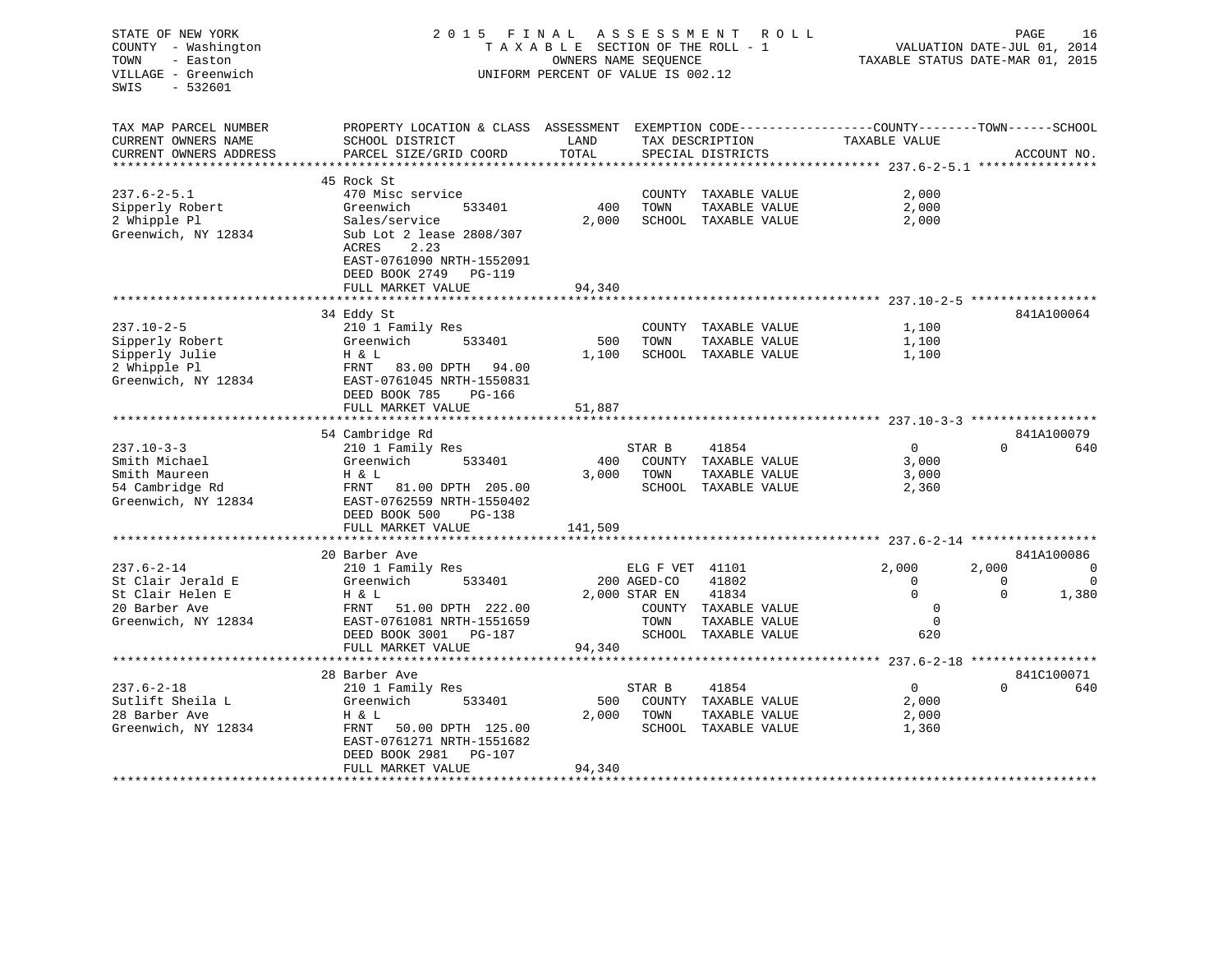## STATE OF NEW YORK 2 0 1 5 F I N A L A S S E S S M E N T R O L L PAGE 17 COUNTY - Washington T A X A B L E SECTION OF THE ROLL - 1 VALUATION DATE-JUL 01, 2014 TOWN - Easton **CONNERS NAME SEQUENCE** TAXABLE STATUS DATE-MAR 01, 2015 VILLAGE - Greenwich UNIFORM PERCENT OF VALUE IS 002.12

| TAX MAP PARCEL NUMBER<br>CURRENT OWNERS NAME<br>CURRENT OWNERS ADDRESS                        | PROPERTY LOCATION & CLASS ASSESSMENT EXEMPTION CODE----------------COUNTY-------TOWN------SCHOOL<br>SCHOOL DISTRICT<br>PARCEL SIZE/GRID COORD                             | LAND<br>TOTAL           |                 | TAX DESCRIPTION<br>SPECIAL DISTRICTS                                   | TAXABLE VALUE                           | ACCOUNT NO.                     |
|-----------------------------------------------------------------------------------------------|---------------------------------------------------------------------------------------------------------------------------------------------------------------------------|-------------------------|-----------------|------------------------------------------------------------------------|-----------------------------------------|---------------------------------|
| $237. - 2 - 14$<br>Thomas Paul<br>Thomas Rosemary<br>135 Louse Hill Rd<br>Greenwich, NY 12834 | Louse Hill Rd/n Off<br>323 Vacant rural<br>Greenwich<br>533401<br>Vl<br>$237. - 1 - 14$<br>4.00<br>ACRES<br>EAST-0757686 NRTH-1550912<br>DEED BOOK 2187<br>PG-178         | 100<br>100              | TOWN            | COUNTY TAXABLE VALUE<br>TAXABLE VALUE<br>SCHOOL TAXABLE VALUE          | 100<br>100<br>100                       | 841A101090                      |
|                                                                                               | FULL MARKET VALUE                                                                                                                                                         | 4,717                   |                 |                                                                        |                                         |                                 |
| $237.6 - 2 - 5$<br>Toto Mauro<br>17 Rock St<br>Greenwich, NY 12834                            | 17 Rock St<br>210 1 Family Res<br>533401<br>Greenwich<br>H & Sub lot 1<br>824/94<br>FRNT<br>73.00 DPTH 175.00<br>EAST-0760729 NRTH-1551891<br>DEED BOOK 908<br>PG-182     | 400<br>2,250            | TOWN            | COUNTY TAXABLE VALUE<br>TAXABLE VALUE<br>SCHOOL TAXABLE VALUE          | 2,250<br>2,250<br>2,250                 | 841A100008                      |
|                                                                                               | FULL MARKET VALUE                                                                                                                                                         | 106,132                 |                 |                                                                        |                                         |                                 |
| $237.6 - 2 - 22$<br>Toto Mauro<br>21 Rock St<br>Greenwich, NY 12834                           | 31 Barber Ave<br>220 2 Family Res<br>Greenwich<br>533401<br>H & L<br>FRNT<br>57.00 DPTH 133.00<br>EAST-0761285 NRTH-1551502<br>DEED BOOK 2744 PG-144<br>FULL MARKET VALUE | 400<br>2,400<br>113,208 | TOWN            | COUNTY TAXABLE VALUE<br>TAXABLE VALUE<br>SCHOOL TAXABLE VALUE          | 2,400<br>2,400<br>2,400                 | 841A100018                      |
| $237.6 - 2 - 3$<br>Toto Mauro S<br>21 Rock St<br>Greenwich, NY 12834                          | 21 Rock St<br>210 1 Family Res<br>533401<br>Greenwich<br>H & L<br>FRNT<br>89.00 DPTH 281.00<br>EAST-0760793 NRTH-1552036<br>DEED BOOK 634<br>$PG-91$<br>FULL MARKET VALUE | 400<br>2,900<br>136,792 | STAR B<br>TOWN  | 41854<br>COUNTY TAXABLE VALUE<br>TAXABLE VALUE<br>SCHOOL TAXABLE VALUE | $\Omega$<br>2,900<br>2,900<br>2,260     | 841A100058<br>$\Omega$<br>640   |
| $237.6 - 2 - 7$<br>Toto Mauro S<br>Toto Catherine A<br>21 Rock St<br>Greenwich, NY 12834      | 11 Rock St<br>210 1 Family Res<br>Greenwich<br>533401<br>H&l<br>FRNT<br>53.00 DPTH 655.00<br>EAST-0760993 NRTH-1551819                                                    | 200<br>1,950            | STAR EN<br>TOWN | 41834<br>COUNTY TAXABLE VALUE<br>TAXABLE VALUE<br>SCHOOL TAXABLE VALUE | $\overline{0}$<br>1,950<br>1,950<br>570 | 841A100051<br>$\Omega$<br>1,380 |
|                                                                                               | DEED BOOK 2598<br>PG-350<br>FULL MARKET VALUE                                                                                                                             | 91,981                  |                 |                                                                        |                                         |                                 |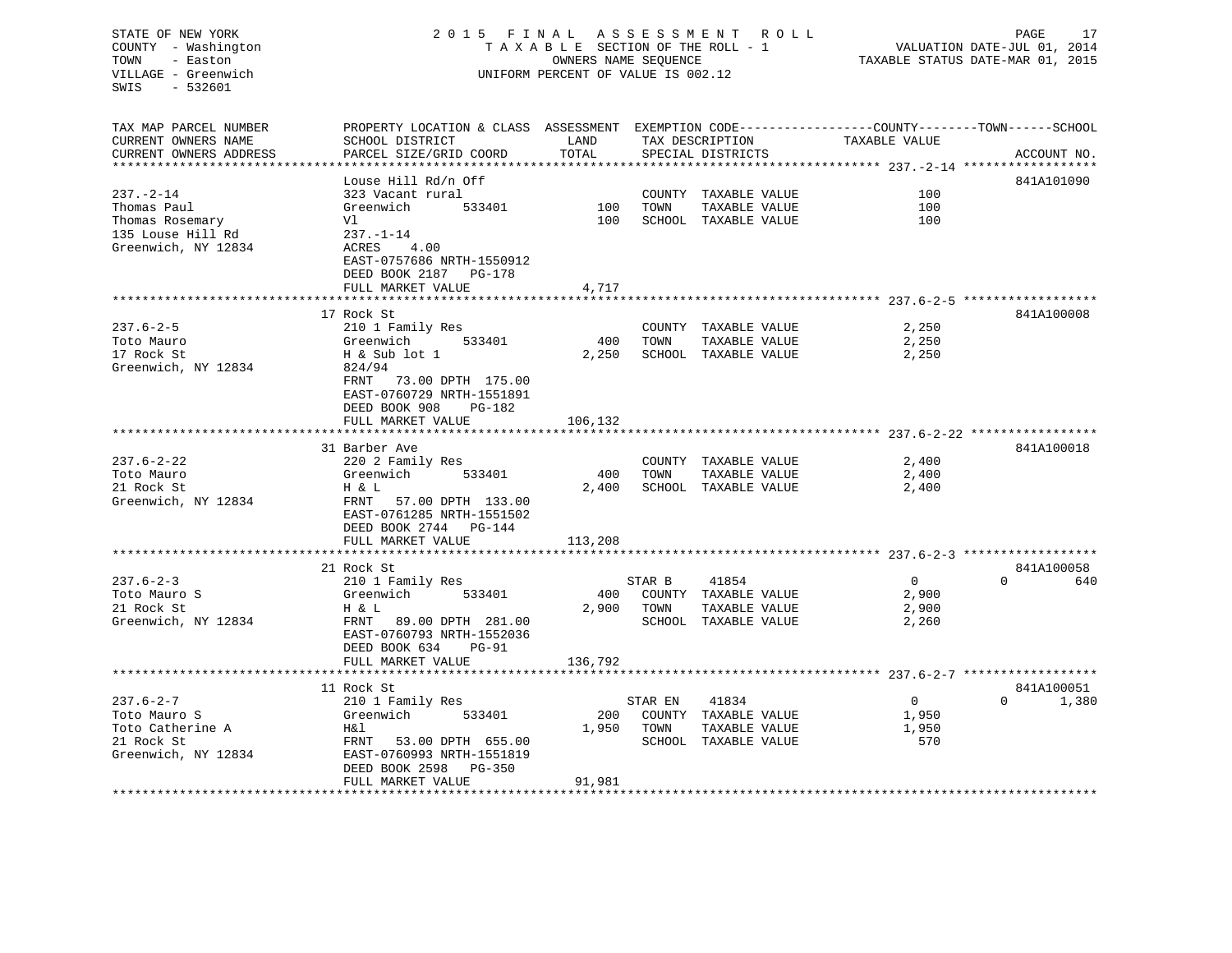## STATE OF NEW YORK 2 0 1 5 F I N A L A S S E S S M E N T R O L L PAGE 18 COUNTY - Washington T A X A B L E SECTION OF THE ROLL - 1 VALUATION DATE-JUL 01, 2014 TOWN - Easton **CONNERS NAME SEQUENCE** TAXABLE STATUS DATE-MAR 01, 2015 VILLAGE - Greenwich UNIFORM PERCENT OF VALUE IS 002.12

| TAX MAP PARCEL NUMBER<br>CURRENT OWNERS NAME                                                          | PROPERTY LOCATION & CLASS ASSESSMENT<br>SCHOOL DISTRICT                                                                                                                                             | LAND                    |                                 | TAX DESCRIPTION                                                                 | EXEMPTION CODE-----------------COUNTY-------TOWN------SCHOOL<br>TAXABLE VALUE |                   |                     |
|-------------------------------------------------------------------------------------------------------|-----------------------------------------------------------------------------------------------------------------------------------------------------------------------------------------------------|-------------------------|---------------------------------|---------------------------------------------------------------------------------|-------------------------------------------------------------------------------|-------------------|---------------------|
| CURRENT OWNERS ADDRESS                                                                                | PARCEL SIZE/GRID COORD                                                                                                                                                                              | TOTAL                   |                                 | SPECIAL DISTRICTS                                                               |                                                                               |                   | ACCOUNT NO.         |
|                                                                                                       |                                                                                                                                                                                                     |                         |                                 |                                                                                 |                                                                               |                   |                     |
| $237.10 - 1 - 21$<br>Towne Kevin<br>Towne Lisa<br>101 Eddy St<br>Greenwich, NY 12834                  | 101 Eddy St<br>210 1 Family Res<br>Greenwich<br>533401<br>H & L<br>FRNT 138.00 DPTH 314.00<br>EAST-0760106 NRTH-1549075<br>DEED BOOK 847<br>PG-103<br>FULL MARKET VALUE                             | 500<br>2,400<br>113,208 | STAR B<br>TOWN                  | 41854<br>COUNTY TAXABLE VALUE<br>TAXABLE VALUE<br>SCHOOL TAXABLE VALUE          | $\Omega$<br>2,400<br>2,400<br>1,760                                           | $\Omega$          | 841C100066<br>640   |
|                                                                                                       |                                                                                                                                                                                                     |                         |                                 |                                                                                 |                                                                               |                   |                     |
| $237. - 2 - 12.2$<br>Vurraro Frank E<br>Vurraro Claire K<br>32 Safford Hill Rd<br>Greenwich, NY 12834 | 32 Safford Hill Rd<br>240 Rural res<br>Greenwich<br>533401<br>Sub Lot 2<br>$237. - 1 - 12.2$<br>ACRES<br>8.64<br>EAST-0759914 NRTH-1550069<br>DEED BOOK 2022<br>$PG-330$<br>FULL MARKET VALUE       | 400<br>6,500<br>306,604 | STAR EN<br>TOWN                 | 41834<br>COUNTY TAXABLE VALUE<br>TAXABLE VALUE<br>SCHOOL TAXABLE VALUE          | $\Omega$<br>6,500<br>6,500<br>5,120                                           | $\Omega$          | 841A101010<br>1,380 |
|                                                                                                       | 3 Rock St                                                                                                                                                                                           |                         |                                 |                                                                                 |                                                                               |                   | 841A100035          |
| $237.6 - 2 - 11$<br>Waite Charles E<br>Waite Carol A<br>3 Rock St<br>Greenwich, NY 12834              | 220 2 Family Res<br>Greenwich<br>533401<br>H & L<br>FRNT 100.00 DPTH 170.00<br>EAST-0760802 NRTH-1551513<br>DEED BOOK 948<br>PG-339<br>FULL MARKET VALUE                                            | 2,800<br>132,075        | AGED-ALL<br>300 STAR EN<br>TOWN | 41800<br>41834<br>COUNTY TAXABLE VALUE<br>TAXABLE VALUE<br>SCHOOL TAXABLE VALUE | 1,400<br>$\overline{0}$<br>1,400<br>1,400<br>20                               | 1,400<br>$\Omega$ | 1,400<br>1,380      |
|                                                                                                       |                                                                                                                                                                                                     |                         |                                 |                                                                                 |                                                                               |                   |                     |
| $237.10 - 2 - 7$<br>Walsh Eileen R<br>1 Cambridge Rd<br>Greenwich, NY 12834                           | 1 Cambridge Rd<br>210 1 Family Res<br>Greenwich<br>533401<br>H & L<br>highway taking '09<br>FRNT 130.00 DPTH 150.00<br>EAST-0761257 NRTH-1550350<br>DEED BOOK 2029<br>$PG-213$<br>FULL MARKET VALUE | 500<br>3,350<br>158,019 | TOWN                            | COUNTY TAXABLE VALUE<br>TAXABLE VALUE<br>SCHOOL TAXABLE VALUE                   | 3,350<br>3,350<br>3,350                                                       |                   | 841A100068          |
|                                                                                                       | ****************************                                                                                                                                                                        |                         |                                 |                                                                                 |                                                                               |                   |                     |
| $237.10 - 2 - 8$<br>Watkins Michelle L<br>52 Eddy St<br>Greenwich, NY 12834                           | 50 Eddy St<br>210 1 Family Res<br>Greenwich<br>533401<br>H & L<br>FRNT 199.00 DPTH 227.00<br>EAST-0761187 NRTH-1550261<br>DEED BOOK 866<br>PG-304<br>FULL MARKET VALUE                              | 300<br>2,000<br>94,340  | STAR B<br>TOWN                  | 41854<br>COUNTY TAXABLE VALUE<br>TAXABLE VALUE<br>SCHOOL TAXABLE VALUE          | $\mathbf{0}$<br>2,000<br>2,000<br>1,360                                       | $\Omega$          | 841A100046<br>640   |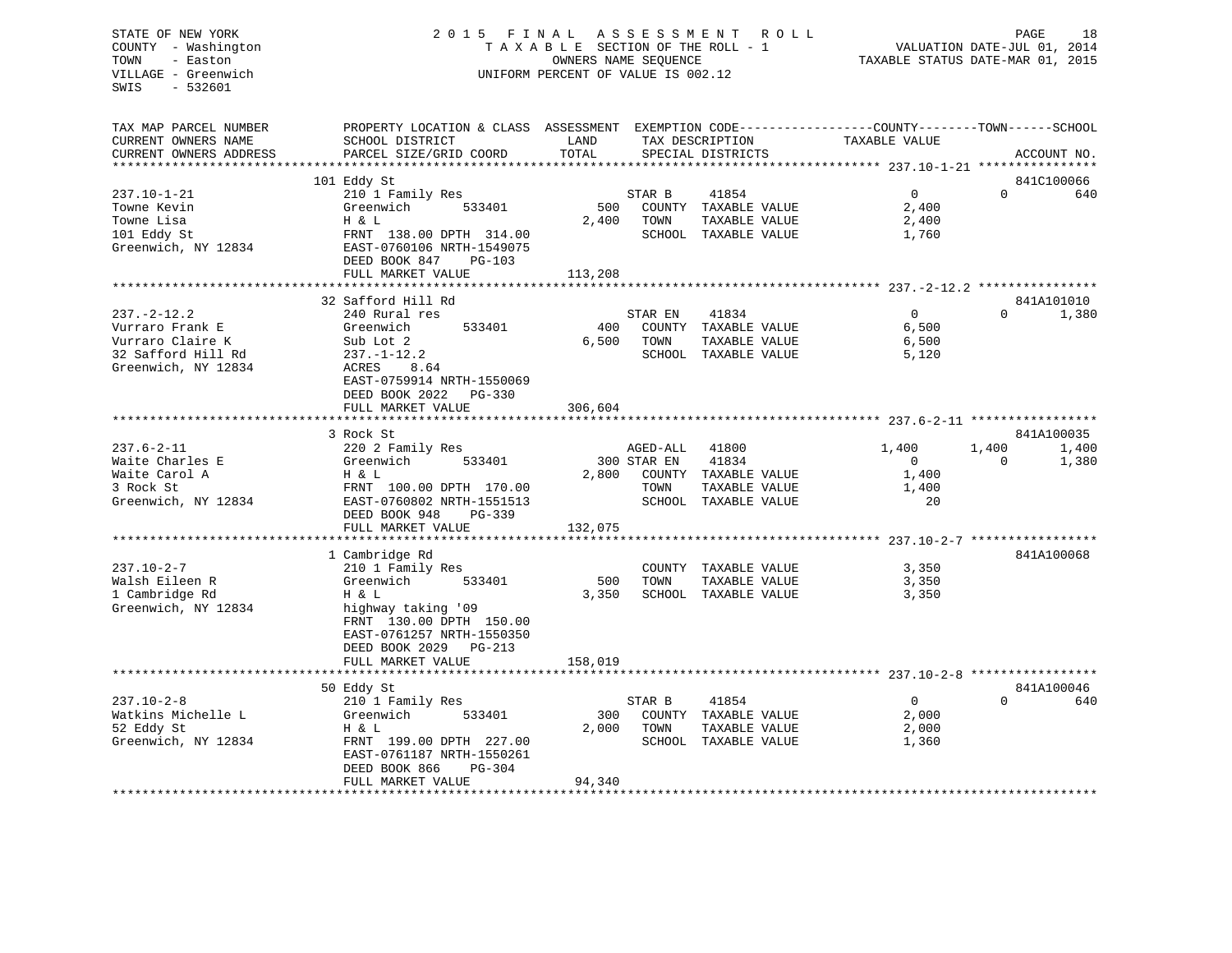## STATE OF NEW YORK 2 0 1 5 F I N A L A S S E S S M E N T R O L L PAGE 19COUNTY - Washington T A X A B L E SECTION OF THE ROLL - 1 VALUATION DATE-JUL 01, 2014 VILLAGE - Greenwich UNIFORM PERCENT OF VALUE IS 002.12

TAXABLE STATUS DATE-MAR 01, 2015

| TAX MAP PARCEL NUMBER<br>CURRENT OWNERS NAME<br>CURRENT OWNERS ADDRESS                                      | PROPERTY LOCATION & CLASS ASSESSMENT<br>SCHOOL DISTRICT<br>PARCEL SIZE/GRID COORD                                                                                         | LAND<br>TOTAL          | EXEMPTION CODE----------------COUNTY-------TOWN------SCHOOL<br>TAX DESCRIPTION<br>SPECIAL DISTRICTS | TAXABLE VALUE                         | ACCOUNT NO.                   |
|-------------------------------------------------------------------------------------------------------------|---------------------------------------------------------------------------------------------------------------------------------------------------------------------------|------------------------|-----------------------------------------------------------------------------------------------------|---------------------------------------|-------------------------------|
| $237.10 - 1 - 19$<br>Wilber Brian<br>Wilber Melissa<br>92 Eddy St<br>Greenwich, NY 12834                    | 92 Eddy St<br>210 1 Family Res<br>Greenwich<br>533401<br>H&l<br>ACRES<br>1.30<br>EAST-0760489 NRTH-1549145<br>DEED BOOK 2984<br>PG-177<br>FULL MARKET VALUE               | 400<br>2,000<br>94,340 | STAR B<br>41854<br>COUNTY<br>TAXABLE VALUE<br>TOWN<br>TAXABLE VALUE<br>SCHOOL TAXABLE VALUE         | $\Omega$<br>2,000<br>2,000<br>1,360   | 841A100078<br>$\Omega$<br>640 |
|                                                                                                             |                                                                                                                                                                           |                        |                                                                                                     |                                       |                               |
| $237. - 2 - 4.1$<br>Wojciechowski Mark S<br>Wojciechowski Karin L<br>50 Prospect Ave<br>Larchmont, NY 10538 | Cambridge Rd<br>323 Vacant rural<br>533401<br>Greenwich<br>Ag Vacant Land<br>$237. - 1 - 4.1$<br>39.60<br>ACRES<br>EAST-0762632 NRTH-1549128<br>DEED BOOK 2282<br>$PG-73$ | 1,500<br>1,500         | COUNTY TAXABLE VALUE<br>TOWN<br>TAXABLE VALUE<br>SCHOOL TAXABLE VALUE<br>CA003 Cons agri dst 3      | 1,500<br>1,500<br>1,500<br>1,500 TO   | 845J101190                    |
|                                                                                                             | FULL MARKET VALUE                                                                                                                                                         | 70,755                 |                                                                                                     |                                       |                               |
|                                                                                                             | 32 Eddy St                                                                                                                                                                |                        |                                                                                                     |                                       | 841A100091                    |
| $237.10 - 2 - 4$<br>Young Corina<br>32 Eddy St<br>Greenwich, NY 12834                                       | 210 1 Family Res<br>Greenwich<br>533401<br>H & L<br>FRNT 110.00 DPTH 155.00<br>EAST-0761000 NRTH-1550897<br>DEED BOOK 3193<br>$PG-55$                                     | 200<br>1,200           | 41854<br>STAR B<br>COUNTY TAXABLE VALUE<br>TOWN<br>TAXABLE VALUE<br>SCHOOL<br>TAXABLE VALUE         | $\mathsf{O}$<br>1,200<br>1,200<br>560 | 640<br>$\Omega$               |
|                                                                                                             | FULL MARKET VALUE                                                                                                                                                         | 56,604                 |                                                                                                     |                                       |                               |
| $237.10 - 1 - 12$<br>Young Lawrence D<br>67 Eddy St<br>Greenwich, NY 12834                                  | 67 Eddy St<br>210 1 Family Res<br>Greenwich<br>533401<br>H & L<br>FRNT 101.00 DPTH 119.00<br>EAST-0760734 NRTH-1549990<br>DEED BOOK 907<br>$PG-317$                       | 300<br>1,800           | COUNTY TAXABLE VALUE<br>TOWN<br>TAXABLE VALUE<br>SCHOOL TAXABLE VALUE                               | 1,800<br>1,800<br>1,800               | 841A100065                    |
|                                                                                                             | FULL MARKET VALUE                                                                                                                                                         | 84,906                 |                                                                                                     |                                       |                               |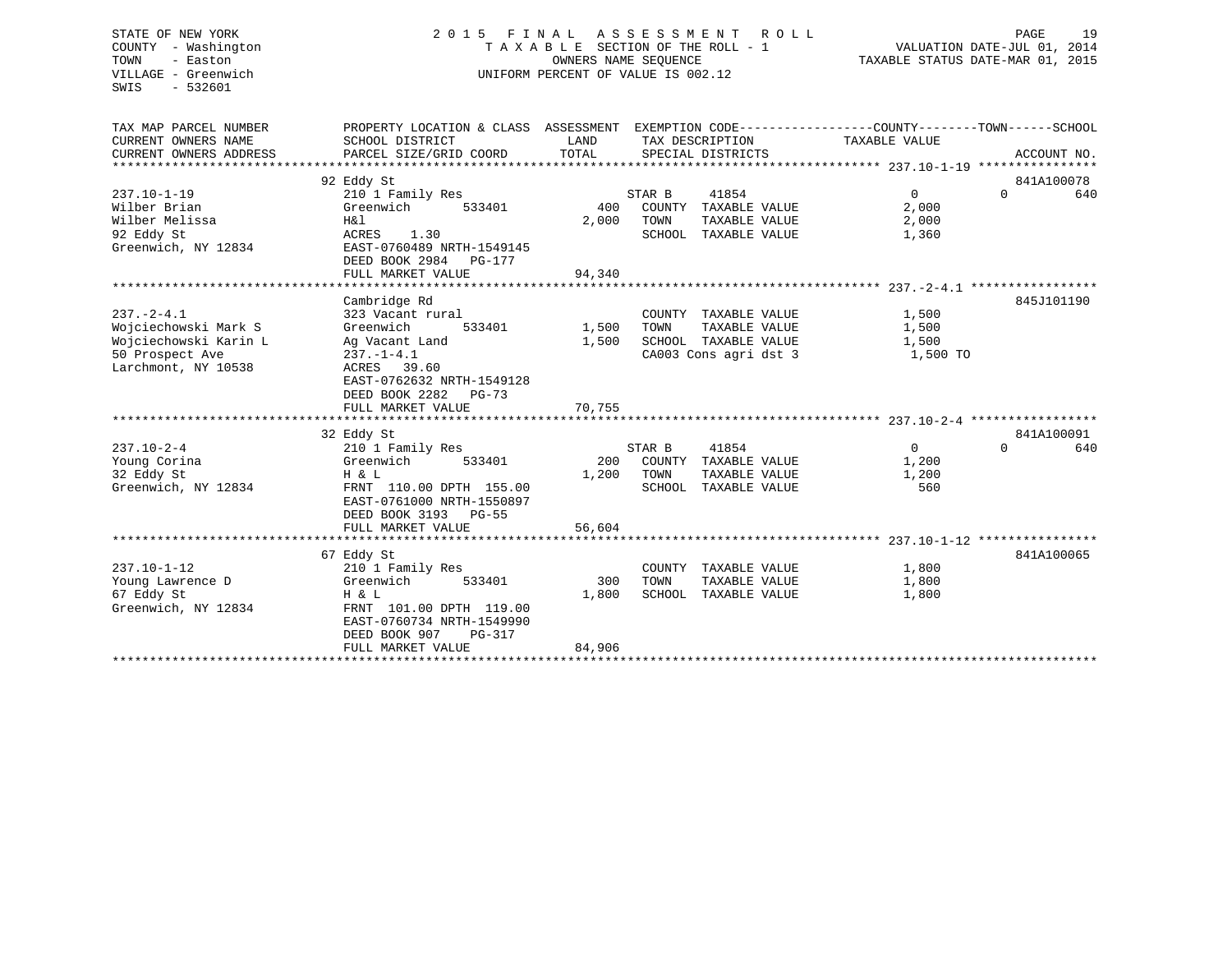|      | STATE OF NEW YORK   | 2015 FINAL ASSESSMENT ROLL         |                                  | PAGE                   | - 20 |
|------|---------------------|------------------------------------|----------------------------------|------------------------|------|
|      | COUNTY - Washington | TAXABLE SECTION OF THE ROLL - 1    | VALUATION DATE-JUL 01, 2014      |                        |      |
| TOWN | - Easton            |                                    | TAXABLE STATUS DATE-MAR 01, 2015 |                        |      |
|      | VILLAGE - Greenwich |                                    |                                  | RPS150/V04/L015        |      |
| SWIS | - 532601            | UNIFORM PERCENT OF VALUE IS 002.12 |                                  | CURRENT DATE 6/18/2015 |      |

ROLL SUB SECTION - - TOTALS

#### \*\*\* S P E C I A L D I S T R I C T S U M M A R Y \*\*\*

| CODE | DISTRICT NAME       | TOTAL<br>PARCELS | EXTENSION<br>TYPE | EXTENSION<br>VALUE | AD VALOREM<br>VALUE | <b>EXEMPT</b><br>AMOUNT | TAXABLE<br>VALUE |
|------|---------------------|------------------|-------------------|--------------------|---------------------|-------------------------|------------------|
|      | CA003 Cons agri dst |                  | 5 TOTAL           |                    | 7,900               | 599                     | 7,301            |

#### \*\*\* S C H O O L D I S T R I C T S U M M A R Y \*\*\*

| CODE   | DISTRICT NAME | TOTAL<br>PARCELS | ASSESSED<br>LAND | ASSESSED<br>TOTAL | EXEMPT<br>AMOUNT | TOTAL<br>TAXABLE | <b>STAR</b><br>AMOUNT | <b>STAR</b><br>TAXABLE |
|--------|---------------|------------------|------------------|-------------------|------------------|------------------|-----------------------|------------------------|
| 533401 | Greenwich     | 93               | 37,250           | 228,100           | 5,795            | 222,305          | 41,260                | 181,045                |
|        | SUB-TOTAL     | 93               | 37,250           | 228,100           | 5,795            | 222,305          | 41,260                | 181,045                |
|        | TOTAL         | 93               | 37,250           | 228,100           | 5,795            | 222,305          | 41,260                | 181,045                |

#### \*\*\* S Y S T E M C O D E S S U M M A R Y \*\*\*

#### NO SYSTEM EXEMPTIONS AT THIS LEVEL

#### \*\*\* E X E M P T I O N S U M M A R Y \*\*\*

| CODE  | DESCRIPTION | TOTAL<br>PARCELS | COUNTY | TOWN   | SCHOOL |
|-------|-------------|------------------|--------|--------|--------|
| 41101 | ELG F VET   |                  | 2,000  | 2,000  |        |
| 41121 | VET WAR CT  | 4                | 1,660  | 1,532  |        |
| 41131 | VET COM CT  | 4                | 3,350  | 3,158  |        |
| 41141 | VET DIS CT  |                  | 975    | 975    |        |
| 41720 | AG DIST     |                  | 755    | 755    | 755    |
| 41800 | AGED-ALL    | 4                | 4,790  | 4,790  | 5,040  |
| 41802 | AGED-CO     | 4                | 2,738  |        |        |
| 41834 | STAR EN     | 15               |        |        | 20,140 |
| 41854 | STAR B      | 33               |        |        | 21,120 |
|       | TOTAL       | 69               | 16,268 | 13,210 | 47,055 |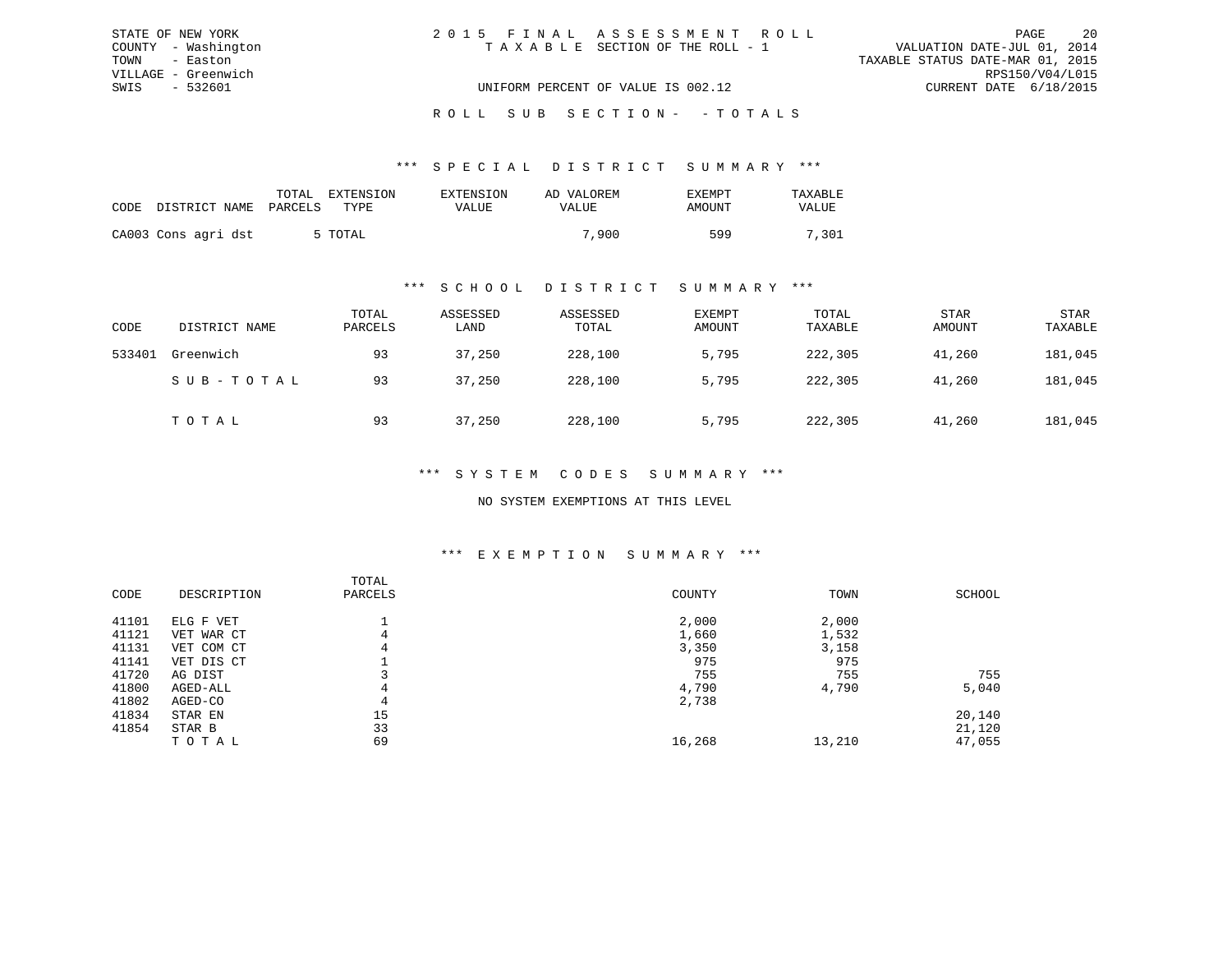| STATE OF NEW YORK   | 2015 FINAL ASSESSMENT ROLL |                                    |                                  | PAGE | 2.1 |
|---------------------|----------------------------|------------------------------------|----------------------------------|------|-----|
| COUNTY - Washington |                            | TAXABLE SECTION OF THE ROLL - 1    | VALUATION DATE-JUL 01, 2014      |      |     |
| TOWN<br>- Easton    |                            |                                    | TAXABLE STATUS DATE-MAR 01, 2015 |      |     |
| VILLAGE - Greenwich |                            |                                    | RPS150/V04/L015                  |      |     |
| SWIS<br>- 532601    |                            | UNIFORM PERCENT OF VALUE IS 002.12 | CURRENT DATE 6/18/2015           |      |     |
|                     | ROLL SUB SECTION- -TOTALS  |                                    |                                  |      |     |

| ROLL | TOTAL    |              |                 | TAXABLE | TAXABLE | <b>TAXABLE</b> | STAR            |
|------|----------|--------------|-----------------|---------|---------|----------------|-----------------|
| SEC  | DARCIT.S | ' AND        | ጥሰጥ አ ፣<br>UIAI | COUNTY  | TOWN    | 2011001        |                 |
|      |          | つらい<br>، د ب | つつQ<br>,100     |         | 890.    | $\cap$<br>305  | .045<br>$\circ$ |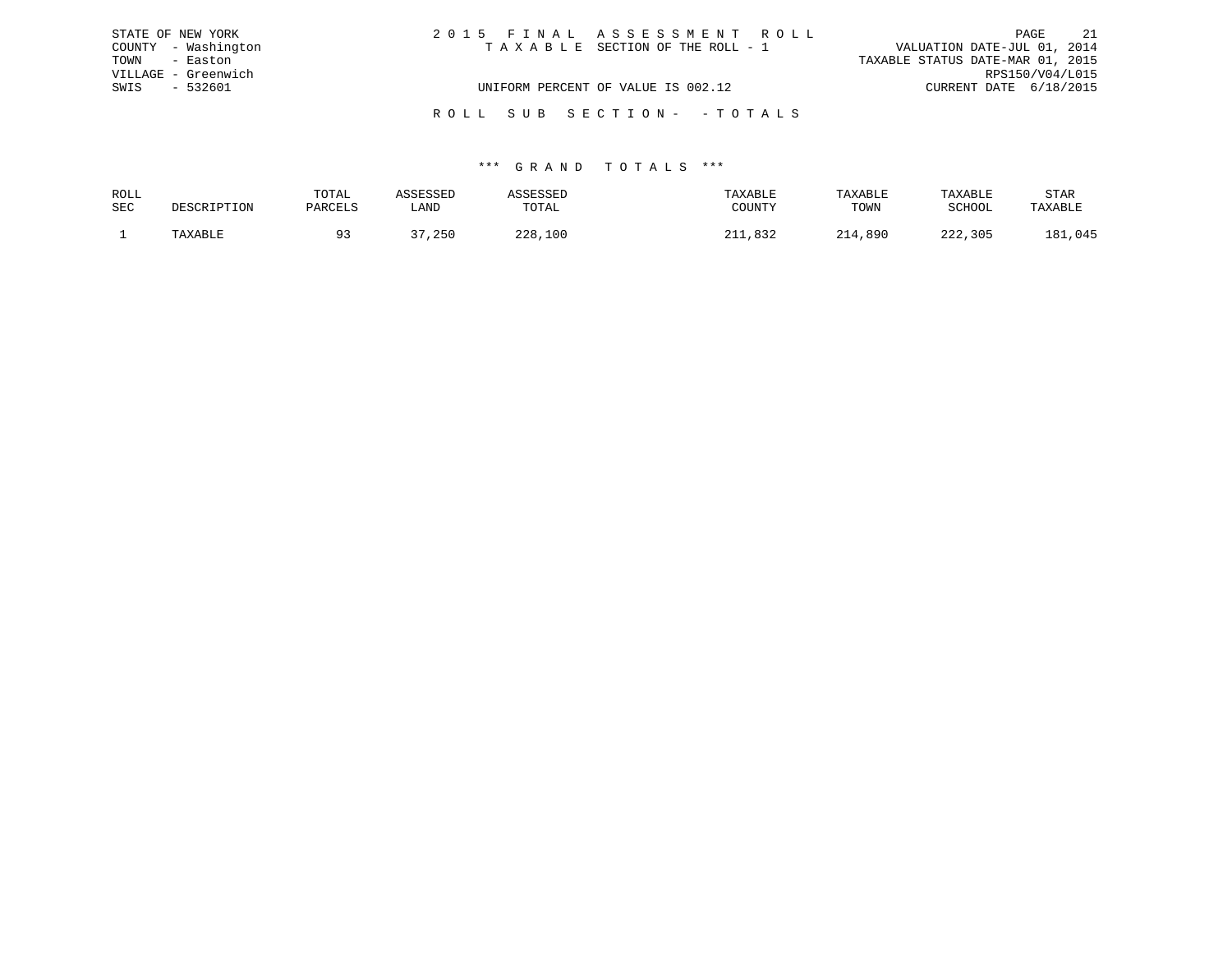|      | STATE OF NEW YORK   | 2015 FINAL ASSESSMENT ROLL         |                                  |                        | PAGE | 2.2 |
|------|---------------------|------------------------------------|----------------------------------|------------------------|------|-----|
|      | COUNTY - Washington | TAXABLE SECTION OF THE ROLL - 1    | VALUATION DATE-JUL 01, 2014      |                        |      |     |
|      | TOWN - Easton       |                                    | TAXABLE STATUS DATE-MAR 01, 2015 |                        |      |     |
|      | VILLAGE - Greenwich | UNIFORM PERCENT OF VALUE IS 002.12 |                                  | RPS150/V04/L015        |      |     |
| SWIS | - 532601            |                                    |                                  | CURRENT DATE 6/18/2015 |      |     |
|      |                     |                                    |                                  |                        |      |     |

## ROLL SECTION TOTALS

#### \*\*\* S P E C I A L D I S T R I C T S U M M A R Y \*\*\*

| CODE | DISTRICT NAME PARCELS | TOTAL | EXTENSION<br>TYPE. | EXTENSION<br>VALUE | AD VALOREM<br>VALUE | EXEMPT<br>AMOUNT | TAXABLE<br><b>VALUE</b> |
|------|-----------------------|-------|--------------------|--------------------|---------------------|------------------|-------------------------|
|      | CA003 Cons agri dst   |       | 5 TOTAL            |                    | 7,900               | 599              | 7,301                   |

#### \*\*\* S C H O O L D I S T R I C T S U M M A R Y \*\*\*

| CODE   | DISTRICT NAME | TOTAL<br>PARCELS | ASSESSED<br>LAND | ASSESSED<br>TOTAL | EXEMPT<br>AMOUNT | TOTAL<br>TAXABLE | <b>STAR</b><br>AMOUNT | <b>STAR</b><br>TAXABLE |
|--------|---------------|------------------|------------------|-------------------|------------------|------------------|-----------------------|------------------------|
| 533401 | Greenwich     | 93               | 37,250           | 228,100           | 5,795            | 222,305          | 41,260                | 181,045                |
|        | SUB-TOTAL     | 93               | 37,250           | 228,100           | 5,795            | 222,305          | 41,260                | 181,045                |
|        | TOTAL         | 93               | 37,250           | 228,100           | 5,795            | 222,305          | 41,260                | 181,045                |

#### \*\*\* S Y S T E M C O D E S S U M M A R Y \*\*\*

#### NO SYSTEM EXEMPTIONS AT THIS LEVEL

#### \*\*\* E X E M P T I O N S U M M A R Y \*\*\*

|       |             | TOTAL   |        |        |        |
|-------|-------------|---------|--------|--------|--------|
| CODE  | DESCRIPTION | PARCELS | COUNTY | TOWN   | SCHOOL |
| 41101 | ELG F VET   |         | 2,000  | 2,000  |        |
| 41121 | VET WAR CT  | 4       | 1,660  | 1,532  |        |
| 41131 | VET COM CT  | 4       | 3,350  | 3,158  |        |
| 41141 | VET DIS CT  |         | 975    | 975    |        |
| 41720 | AG DIST     |         | 755    | 755    | 755    |
| 41800 | AGED-ALL    | 4       | 4,790  | 4,790  | 5,040  |
| 41802 | AGED-CO     | 4       | 2,738  |        |        |
| 41834 | STAR EN     | 15      |        |        | 20,140 |
| 41854 | STAR B      | 33      |        |        | 21,120 |
|       | TOTAL       | 69      | 16,268 | 13,210 | 47,055 |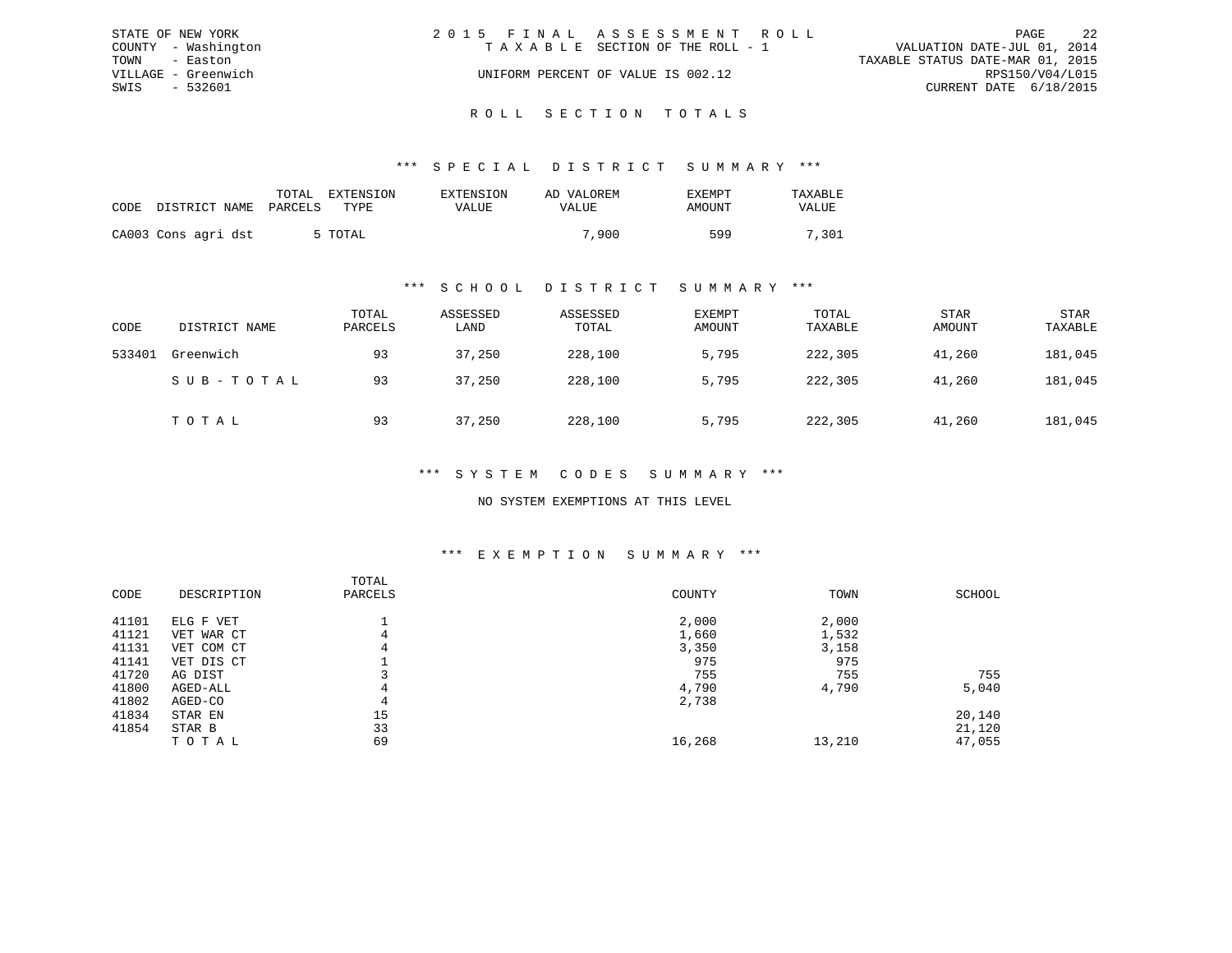| STATE OF NEW YORK |                     | 2015 FINAL ASSESSMENT ROLL         |  |                                  | PAGE            | 23 |
|-------------------|---------------------|------------------------------------|--|----------------------------------|-----------------|----|
|                   | COUNTY - Washington | TAXABLE SECTION OF THE ROLL - 1    |  | VALUATION DATE-JUL 01, 2014      |                 |    |
| TOWN              | - Easton            |                                    |  | TAXABLE STATUS DATE-MAR 01, 2015 |                 |    |
|                   | VILLAGE - Greenwich | UNIFORM PERCENT OF VALUE IS 002.12 |  |                                  | RPS150/V04/L015 |    |
| SWIS              | - 532601            |                                    |  | CURRENT DATE 6/18/2015           |                 |    |
|                   |                     |                                    |  |                                  |                 |    |
|                   |                     | ROLL SECTION TOTALS                |  |                                  |                 |    |

| ROLL |             | TOTAL   | ASSESSEL |             | TAXABLE | TAXABLE | TAXABLE     | STAR          |
|------|-------------|---------|----------|-------------|---------|---------|-------------|---------------|
| SEC  | DESCRIPTION | PARCELS | LAND     | TOTAL       | COUNTY  | TOWN    | SCHOOL      | TAXABLE       |
|      | TAXABLE     |         | , 250    | 228.<br>100 | ຼຊາຕ    | 214,890 | າາາ<br>,305 | .045<br>1 2 1 |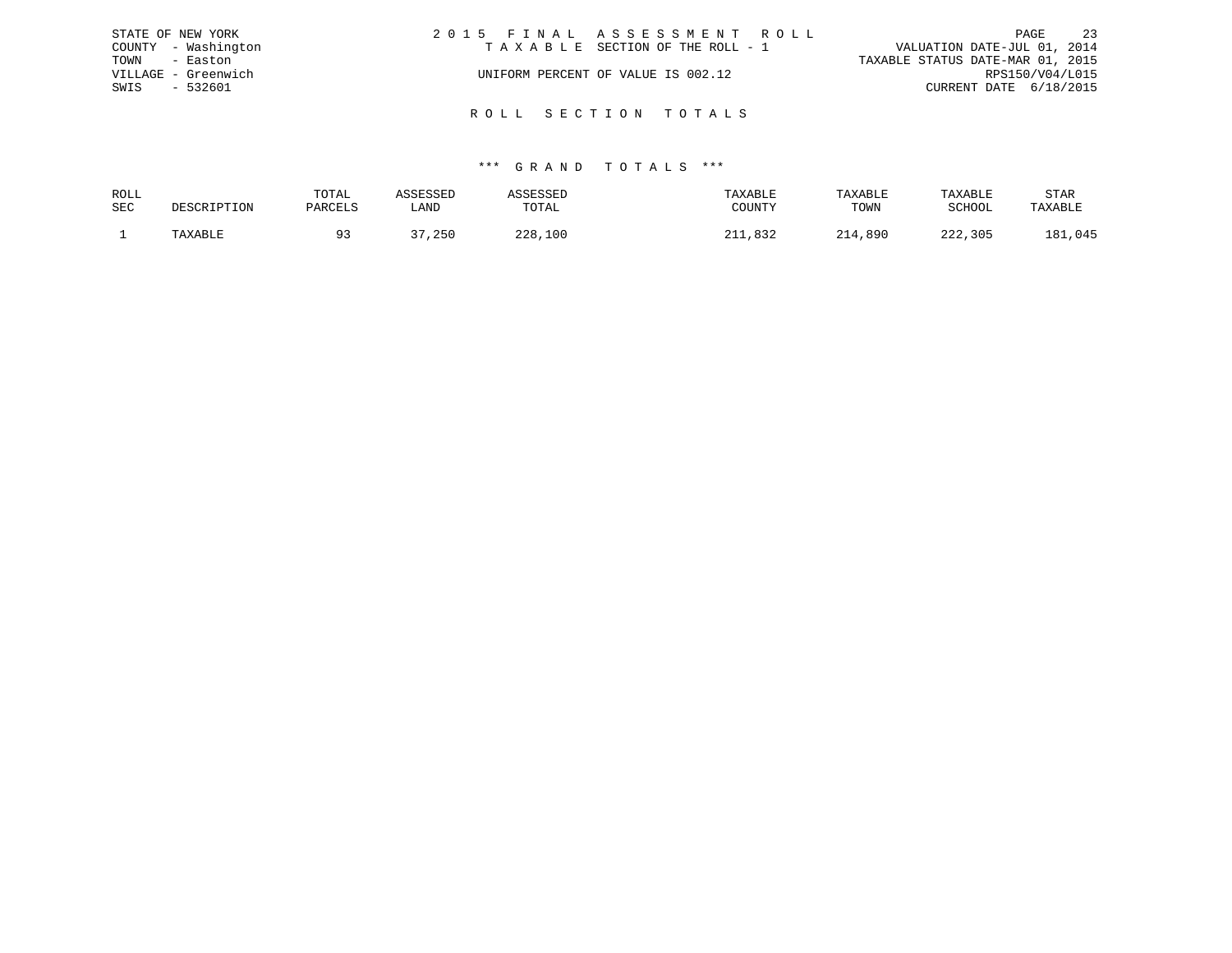## STATE OF NEW YORK 2 0 1 5 F I N A L A S S E S S M E N T R O L L PAGE 24 COUNTY - Washington SPECIAL FRANCHISE SECTION OF THE ROLL - 5 VALUATION DATE-JUL 01, 2014 TOWN - Easton OWNERS NAME SEQUENCE TAXABLE STATUS DATE-MAR 01, 2015 VILLAGE - Greenwich UNIFORM PERCENT OF VALUE IS 002.12

| TAX MAP PARCEL NUMBER        | PROPERTY LOCATION & CLASS    |        | ASSESSMENT     |                   |                      | EXEMPTION CODE-----------------COUNTY-------TOWN------SCHOOL |       |             |
|------------------------------|------------------------------|--------|----------------|-------------------|----------------------|--------------------------------------------------------------|-------|-------------|
| CURRENT OWNERS NAME          | SCHOOL DISTRICT              |        | LAND           |                   | TAX DESCRIPTION      | TAXABLE VALUE                                                |       |             |
| CURRENT OWNERS ADDRESS       | PARCEL SIZE/GRID COORD TOTAL |        |                | SPECIAL DISTRICTS |                      |                                                              |       | ACCOUNT NO. |
|                              |                              |        |                |                   |                      |                                                              |       |             |
|                              | Special Franchise-Village    |        |                |                   |                      |                                                              |       | 841F300929  |
| $500.-15-1$                  | 861 Elec & gas               |        |                | COUNTY            | TAXABLE VALUE        |                                                              | 4,436 |             |
| National Grid                | Greenwich                    | 533401 | $\overline{0}$ | TOWN              | TAXABLE VALUE        |                                                              | 4,436 |             |
| Real Estate Tax Dept         |                              |        | 4,436          |                   | SCHOOL TAXABLE VALUE |                                                              | 4,436 |             |
| 300 Erie Boulevard West      | FULL MARKET VALUE            |        | 209,245        |                   |                      |                                                              |       |             |
| Syracuse, NY 13202           |                              |        |                |                   |                      |                                                              |       |             |
|                              |                              |        |                |                   |                      |                                                              |       |             |
|                              | Special Franchise Vlg        |        |                |                   |                      |                                                              |       | 841F301165  |
| $500.-53-1$                  | 869 Television               |        |                | COUNTY            | TAXABLE VALUE        |                                                              | 120   |             |
| Time Warner Of Troy          | Greenwich                    | 533401 | $\overline{0}$ | TOWN              | TAXABLE VALUE        |                                                              | 120   |             |
| Attn: Time Warner Cable -DTS |                              |        | 120            | SCHOOL            | TAXABLE VALUE        |                                                              | 120   |             |
| PO Box 7467                  | FULL MARKET VALUE            |        | 5,660          |                   |                      |                                                              |       |             |
| Charlotte, NC 28241          |                              |        |                |                   |                      |                                                              |       |             |
|                              |                              |        |                |                   |                      |                                                              |       |             |
|                              | Special Franchise-Village    |        |                |                   |                      |                                                              |       | 841F300928  |
| $500 - 60 - 3$               | 866 Telephone                |        |                | COUNTY            | TAXABLE VALUE        |                                                              | 1,679 |             |
| Verizon New York Inc         | Greenwich                    | 533401 | 0              | TOWN              | TAXABLE VALUE        |                                                              | 1,679 |             |
| Property Tax Department      |                              |        | 1,679          | SCHOOL            | TAXABLE VALUE        |                                                              | 1,679 |             |
| PO Box 2749                  | FULL MARKET VALUE            |        | 79,198         |                   |                      |                                                              |       |             |
| Addison, TX 75001            |                              |        |                |                   |                      |                                                              |       |             |
|                              |                              |        |                |                   |                      |                                                              |       |             |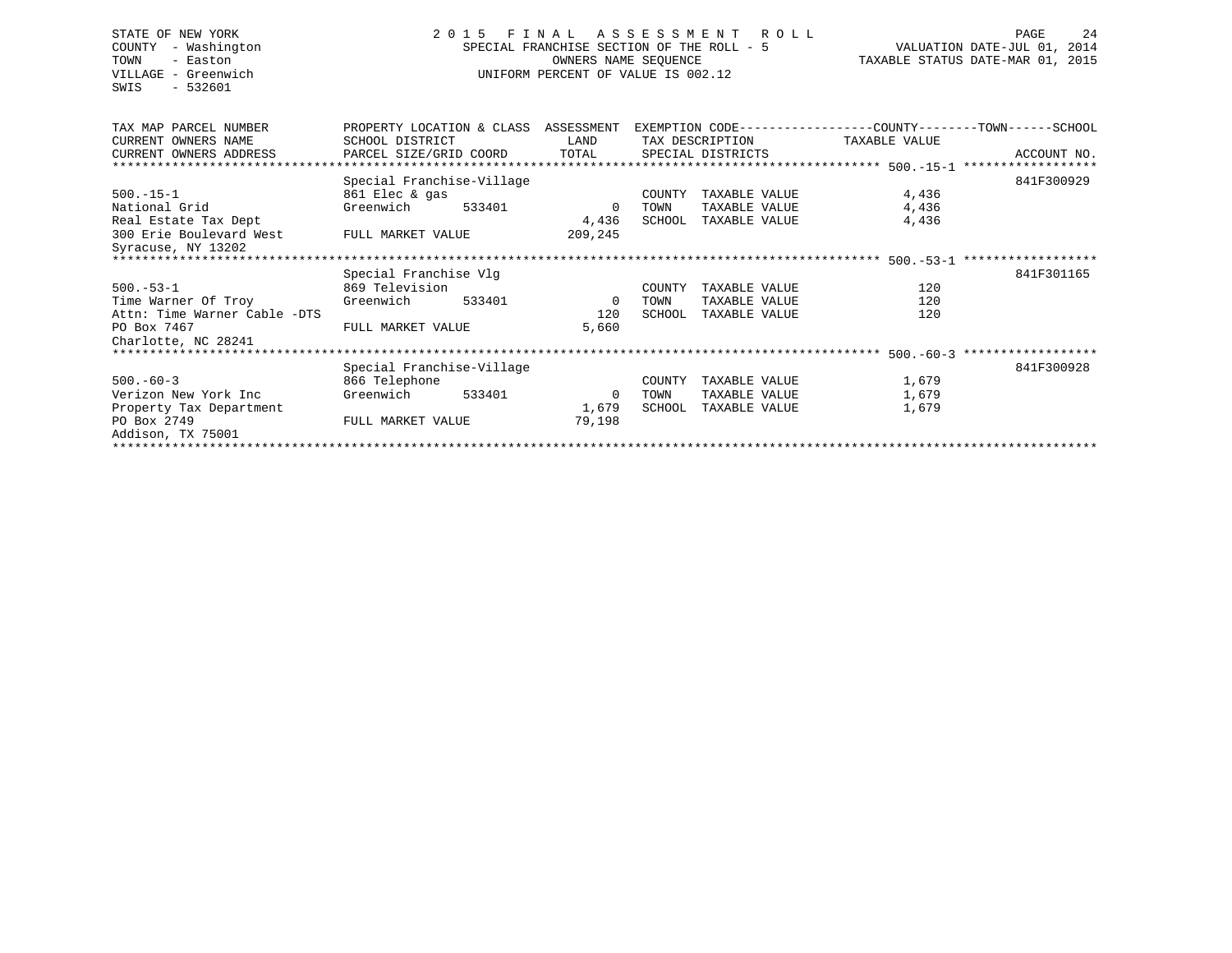| STATE OF NEW YORK   | 2015 FINAL ASSESSMENT ROLL                | -25<br>PAGE                      |
|---------------------|-------------------------------------------|----------------------------------|
| COUNTY - Washington | SPECIAL FRANCHISE SECTION OF THE ROLL - 5 | VALUATION DATE-JUL 01, 2014      |
| TOWN - Easton       |                                           | TAXABLE STATUS DATE-MAR 01, 2015 |
| VILLAGE - Greenwich |                                           | RPS150/V04/L015                  |
| SWIS - 532601       | UNIFORM PERCENT OF VALUE IS 002.12        | CURRENT DATE 6/18/2015           |
|                     | ROLL SUB SECTION- -TOTALS                 |                                  |

|                 |     | ON. | 51 |  |
|-----------------|-----|-----|----|--|
| יחי<br>л п<br>w | m v | ш   |    |  |

### NO SPECIAL DISTRICTS AT THIS LEVEL

## \*\*\* S C H O O L D I S T R I C T S U M M A R Y \*\*\*

| CODE   | DISTRICT NAME | TOTAL<br>PARCELS | ASSESSED<br>LAND | ASSESSED<br>TOTAL | EXEMPT<br>AMOUNT | TOTAL<br>TAXABLE | <b>STAR</b><br>AMOUNT | STAR<br>TAXABLE |
|--------|---------------|------------------|------------------|-------------------|------------------|------------------|-----------------------|-----------------|
| 533401 | Greenwich     |                  |                  | 6,235             |                  | 6,235            |                       | 6,235           |
|        | SUB-TOTAL     |                  |                  | 6,235             |                  | 6,235            |                       | 6,235           |
|        | TOTAL         |                  |                  | 6,235             |                  | 6,235            |                       | 6,235           |

#### \*\*\* S Y S T E M C O D E S S U M M A R Y \*\*\*

### NO SYSTEM EXEMPTIONS AT THIS LEVEL

### \*\*\* E X E M P T I O N S U M M A R Y \*\*\*

#### NO EXEMPTIONS AT THIS LEVEL

| ROLL |                             | T <sub>0</sub><br>TATAT |      |                           |                                  | <b>ABLE</b>  | <b>TAXABLE</b> | STAR                        |
|------|-----------------------------|-------------------------|------|---------------------------|----------------------------------|--------------|----------------|-----------------------------|
| SEC  | r I ON                      | ם דקדו מרכ              | LAND | .UIAL                     | $\cap$ ot tnitely<br>. U U 1 1 1 | TOWN         | $CCLLOC^*$     | TAXABLE                     |
|      | <b>FDANCUTCF</b><br>------- |                         |      | $\sim$ $\sim$ $\sim$<br>. | $\sim$ $\sim$ $\sim$<br>۔ د ے ،  | つつに<br>- 200 |                | $\cap$ $\cap$ $\Gamma$<br>. |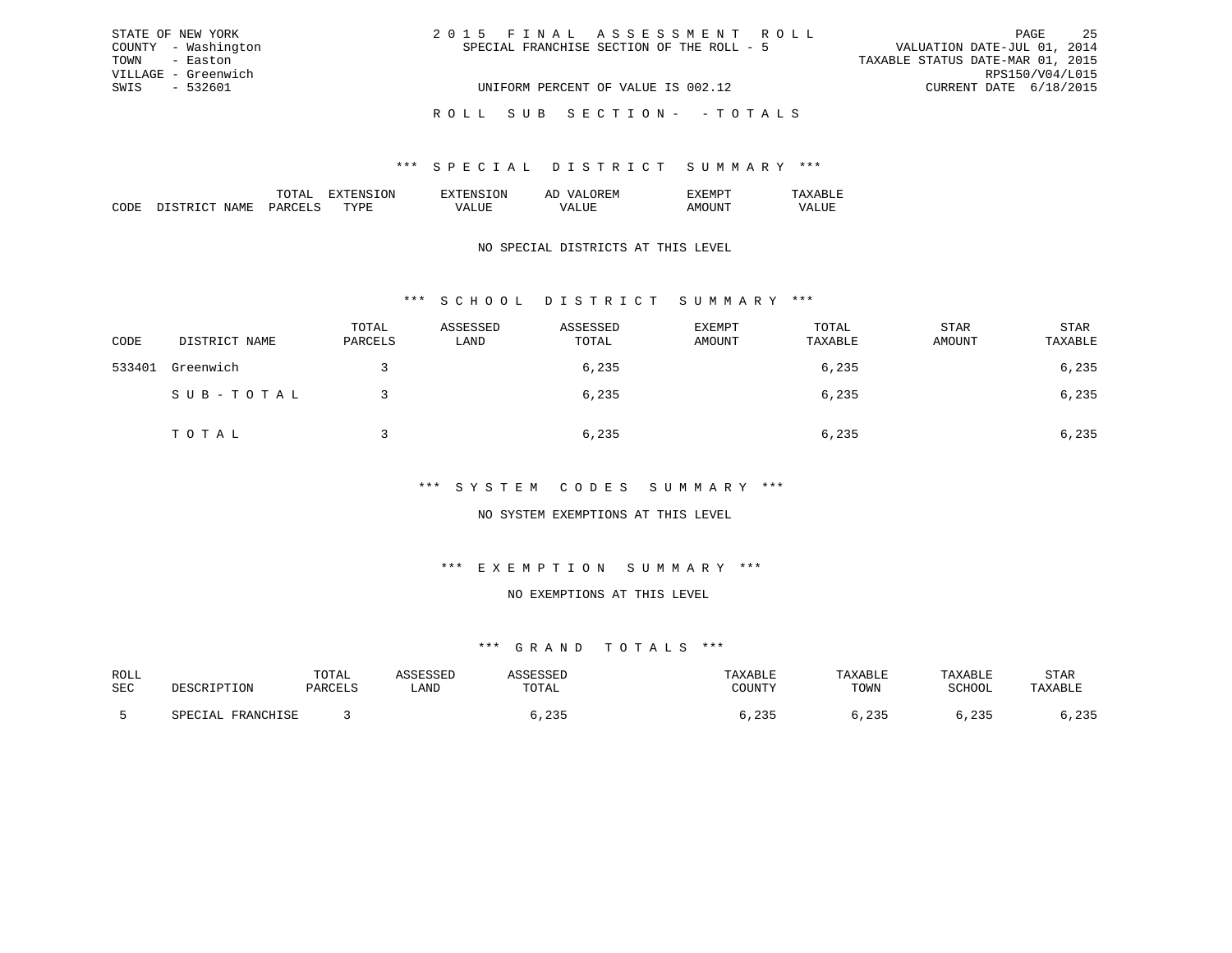| STATE OF NEW YORK   | 2015 FINAL ASSESSMENT ROLL                | -26<br>PAGE                      |
|---------------------|-------------------------------------------|----------------------------------|
| COUNTY - Washington | SPECIAL FRANCHISE SECTION OF THE ROLL - 5 | VALUATION DATE-JUL 01, 2014      |
| TOWN - Easton       |                                           | TAXABLE STATUS DATE-MAR 01, 2015 |
| VILLAGE - Greenwich | UNIFORM PERCENT OF VALUE IS 002.12        | RPS150/V04/L015                  |
| SWIS - 532601       |                                           | CURRENT DATE 6/18/2015           |
|                     |                                           |                                  |

R O L L S E C T I O N T O T A L S

|  | 'NN | : IVI |  |
|--|-----|-------|--|
|  |     |       |  |

### NO SPECIAL DISTRICTS AT THIS LEVEL

## \*\*\* S C H O O L D I S T R I C T S U M M A R Y \*\*\*

| CODE   | DISTRICT NAME | TOTAL<br>PARCELS | ASSESSED<br>LAND | ASSESSED<br>TOTAL | EXEMPT<br>AMOUNT | TOTAL<br>TAXABLE | STAR<br>AMOUNT | STAR<br>TAXABLE |
|--------|---------------|------------------|------------------|-------------------|------------------|------------------|----------------|-----------------|
| 533401 | Greenwich     |                  |                  | 6,235             |                  | 6,235            |                | 6,235           |
|        | SUB-TOTAL     |                  |                  | 6,235             |                  | 6,235            |                | 6,235           |
|        | TOTAL         |                  |                  | 6,235             |                  | 6,235            |                | 6,235           |

### \*\*\* S Y S T E M C O D E S S U M M A R Y \*\*\*

### NO SYSTEM EXEMPTIONS AT THIS LEVEL

## \*\*\* E X E M P T I O N S U M M A R Y \*\*\*

#### NO EXEMPTIONS AT THIS LEVEL

| ROLL |                                         | TOTAL           |      |             |                                | $A$ $H$ . |        | STAR     |
|------|-----------------------------------------|-----------------|------|-------------|--------------------------------|-----------|--------|----------|
| SEC  | ואר דידים דפור ז                        | <b>DARCTI</b> S | LAND | UIAL        | COTINTU                        | TOWN      | SCHOOL |          |
|      |                                         |                 |      |             |                                |           |        |          |
|      | <b>ED ANOUT CE</b><br>ו ב⊿<br>– ⊥\LT⊥v∖ |                 |      | $\sim$<br>. | $\sim$ $\sim$ $\sim$<br>۔ ت ہے | つつに       | .      | つつに<br>. |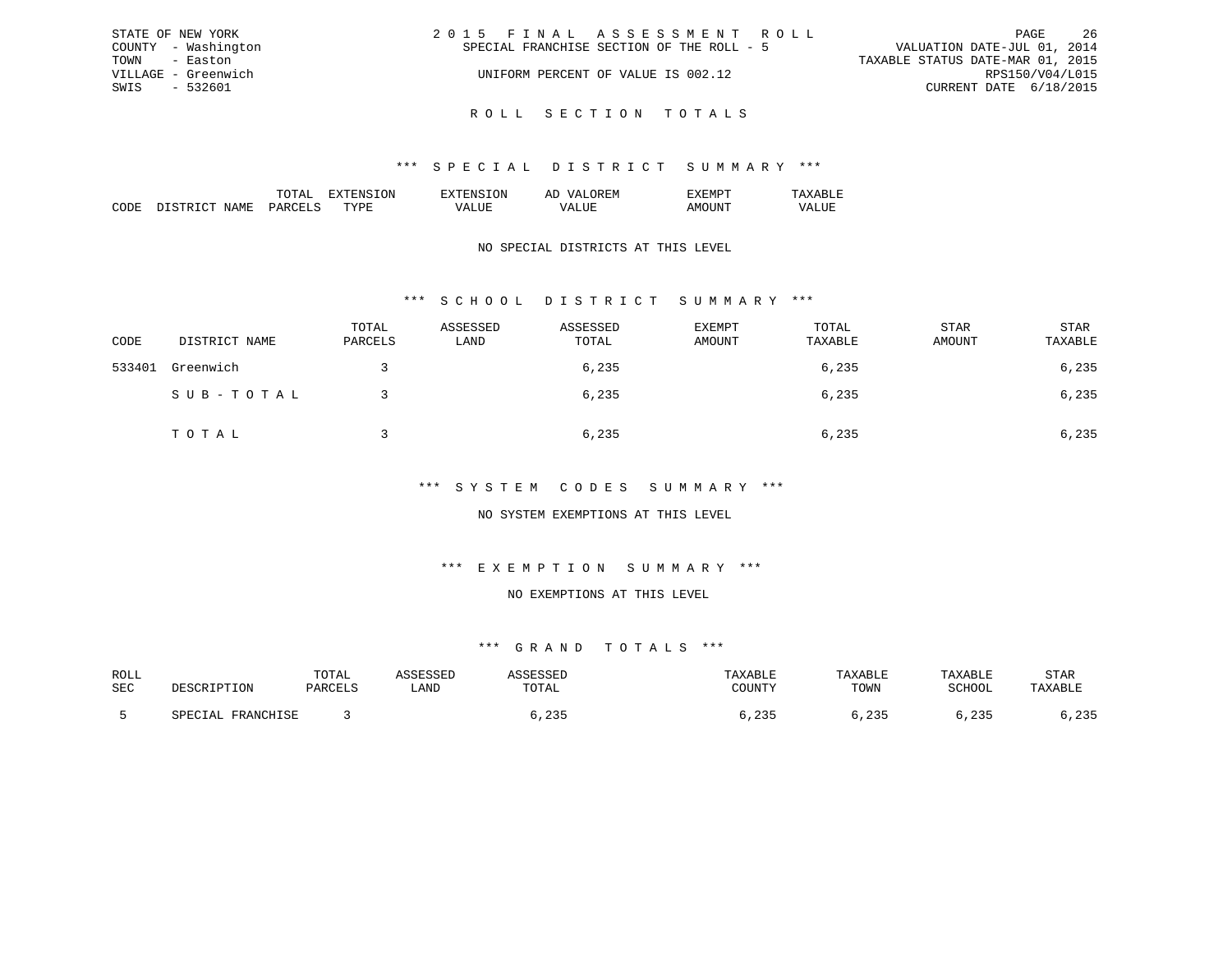| STATE OF NEW YORK<br>COUNTY - Washington<br>TOWN<br>- Easton<br>VILLAGE - Greenwich<br>SWIS<br>$-532601$                                                         | FINAL ASSESSMENT ROLL<br>2 0 1 5<br>UTILITY & R.R. SECTION OF THE ROLL - 6<br>UNIFORM PERCENT OF VALUE IS 002.12                                                                                 | TAXABLE STATUS DATE-MAR 01, 2015 | 27<br>PAGE<br>VALUATION DATE-JUL 01, 2014                             |                         |             |
|------------------------------------------------------------------------------------------------------------------------------------------------------------------|--------------------------------------------------------------------------------------------------------------------------------------------------------------------------------------------------|----------------------------------|-----------------------------------------------------------------------|-------------------------|-------------|
| TAX MAP PARCEL NUMBER<br>CURRENT OWNERS NAME                                                                                                                     | PROPERTY LOCATION & CLASS ASSESSMENT EXEMPTION CODE---------------COUNTY-------TOWN------SCHOOL<br>SCHOOL DISTRICT                                                                               | LAND                             | TAX DESCRIPTION                                                       | TAXABLE VALUE           |             |
| CURRENT OWNERS ADDRESS                                                                                                                                           | PARCEL SIZE/GRID COORD                                                                                                                                                                           | TOTAL                            | SPECIAL DISTRICTS                                                     |                         | ACCOUNT NO. |
|                                                                                                                                                                  | 40 Rock St                                                                                                                                                                                       |                                  |                                                                       |                         | 841A101225  |
| $237.6 - 2 - 4.1$<br>Battenkill Hydro Assoc<br>KE1 (US) Power Management Inc. Hydro Plant<br>37 Alfred A Plourde Pkwy 2<br>Lewiston, ME 04240                    | 874 Elec-hydro<br>Greenwich<br>533401<br>ACRES<br>5.00<br>EAST-0760595 NRTH-1552368<br>DEED BOOK 557<br>$PG-6$                                                                                   | 1,000<br>6,743                   | COUNTY TAXABLE VALUE<br>TOWN<br>TAXABLE VALUE<br>SCHOOL TAXABLE VALUE | 6,743<br>6,743<br>6,743 |             |
|                                                                                                                                                                  | FULL MARKET VALUE                                                                                                                                                                                | 318,066                          |                                                                       |                         |             |
|                                                                                                                                                                  |                                                                                                                                                                                                  |                                  |                                                                       |                         |             |
| $237.10 - 2 - 1$<br>Delaware & Hudson Railway Comp Greenwich<br>Clarence Churchill Lessee<br>Tax Department<br>120 S 6th St Fl 7th<br>Minneapolis, MN 55402-1803 | 8 Eddy St<br>843 Non-ceil. rr<br>Non Trans Land<br>Salem Branch<br>FRNT 80.00 DPTH 200.00<br>EAST-0760746 NRTH-1551266<br>DEED BOOK 639<br>$PG-168$                                              | 533401 300<br>300                | COUNTY TAXABLE VALUE<br>TOWN<br>TAXABLE VALUE<br>SCHOOL TAXABLE VALUE | 300<br>300<br>300       | 841E200885  |
|                                                                                                                                                                  | FULL MARKET VALUE                                                                                                                                                                                | 14,151                           |                                                                       |                         |             |
| $237. - 2 - 14.1$<br>National Grid<br>Real Estate Tax Dept<br>300 Erie Blvd West<br>Syracuse, NY 13202                                                           | Louse Hill Rd/n Off<br>871 Elec-Gas Facil<br>Greenwich<br>533401<br>Utility Vacant Land<br>325/426<br>$237. - 1 - 14.1$<br>ACRES<br>1.00<br>EAST-0757660 NRTH-1550914<br>DEED BOOK 325<br>PG-421 | 45 TOWN                          | COUNTY TAXABLE VALUE<br>TAXABLE VALUE<br>2,513 SCHOOL TAXABLE VALUE   | 2,513<br>2,513<br>2,513 | 841A101277  |
|                                                                                                                                                                  | FULL MARKET VALUE                                                                                                                                                                                | 118,538                          |                                                                       |                         |             |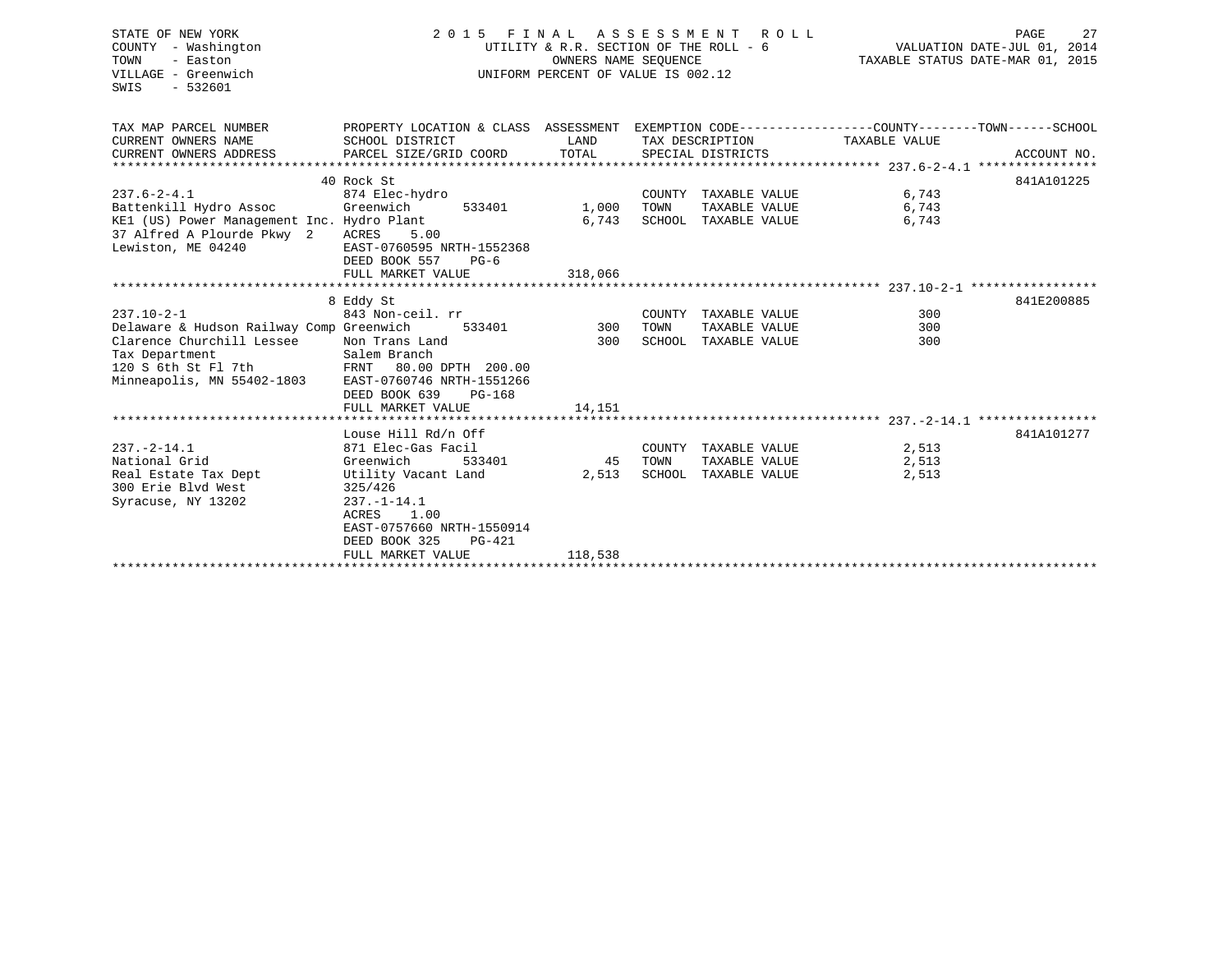| STATE OF NEW YORK   | 2015 FINAL ASSESSMENT ROLL             | 28<br>PAGE                       |
|---------------------|----------------------------------------|----------------------------------|
| COUNTY - Washington | UTILITY & R.R. SECTION OF THE ROLL - 6 | VALUATION DATE-JUL 01, 2014      |
| TOWN - Easton       |                                        | TAXABLE STATUS DATE-MAR 01, 2015 |
| VILLAGE - Greenwich |                                        | RPS150/V04/L015                  |
| SWIS - 532601       | UNIFORM PERCENT OF VALUE IS 002.12     | CURRENT DATE 6/18/2015           |
|                     | ROLL SUB SECTION- - TOTALS             |                                  |

|                       |    | . IN . | – |  |
|-----------------------|----|--------|---|--|
| . <del>. .</del><br>. | ᠇᠇ | .      |   |  |

### NO SPECIAL DISTRICTS AT THIS LEVEL

## \*\*\* S C H O O L D I S T R I C T S U M M A R Y \*\*\*

| CODE   | DISTRICT NAME | TOTAL<br>PARCELS | ASSESSED<br>LAND | ASSESSED<br>TOTAL | <b>EXEMPT</b><br>AMOUNT | TOTAL<br>TAXABLE | <b>STAR</b><br>AMOUNT | STAR<br>TAXABLE |
|--------|---------------|------------------|------------------|-------------------|-------------------------|------------------|-----------------------|-----------------|
| 533401 | Greenwich     |                  | 1,345            | 9,556             |                         | 9,556            |                       | 9,556           |
|        | SUB-TOTAL     |                  | 1,345            | 9,556             |                         | 9,556            |                       | 9,556           |
|        | TOTAL         |                  | 1,345            | 9,556             |                         | 9,556            |                       | 9,556           |

#### \*\*\* S Y S T E M C O D E S S U M M A R Y \*\*\*

### NO SYSTEM EXEMPTIONS AT THIS LEVEL

#### \*\*\* E X E M P T I O N S U M M A R Y \*\*\*

#### NO EXEMPTIONS AT THIS LEVEL

| ROLL |                                  | TOTAL    |                 |        |        | <b><i>LAXABLE</i></b> | TAXABLE | STAR |
|------|----------------------------------|----------|-----------------|--------|--------|-----------------------|---------|------|
| SEC  | <b>TDTTON</b>                    | D∆R∩FT.⊂ | LAND            | UTAL   | ∩UINTV | TOWN                  | SCHOOL  |      |
|      | TTTPC .<br>$\mathbf{M}$ $\alpha$ |          | 24I<br><u>.</u> | h<br>. | っっと    | סכל                   | っっぺ     | 6 לכ |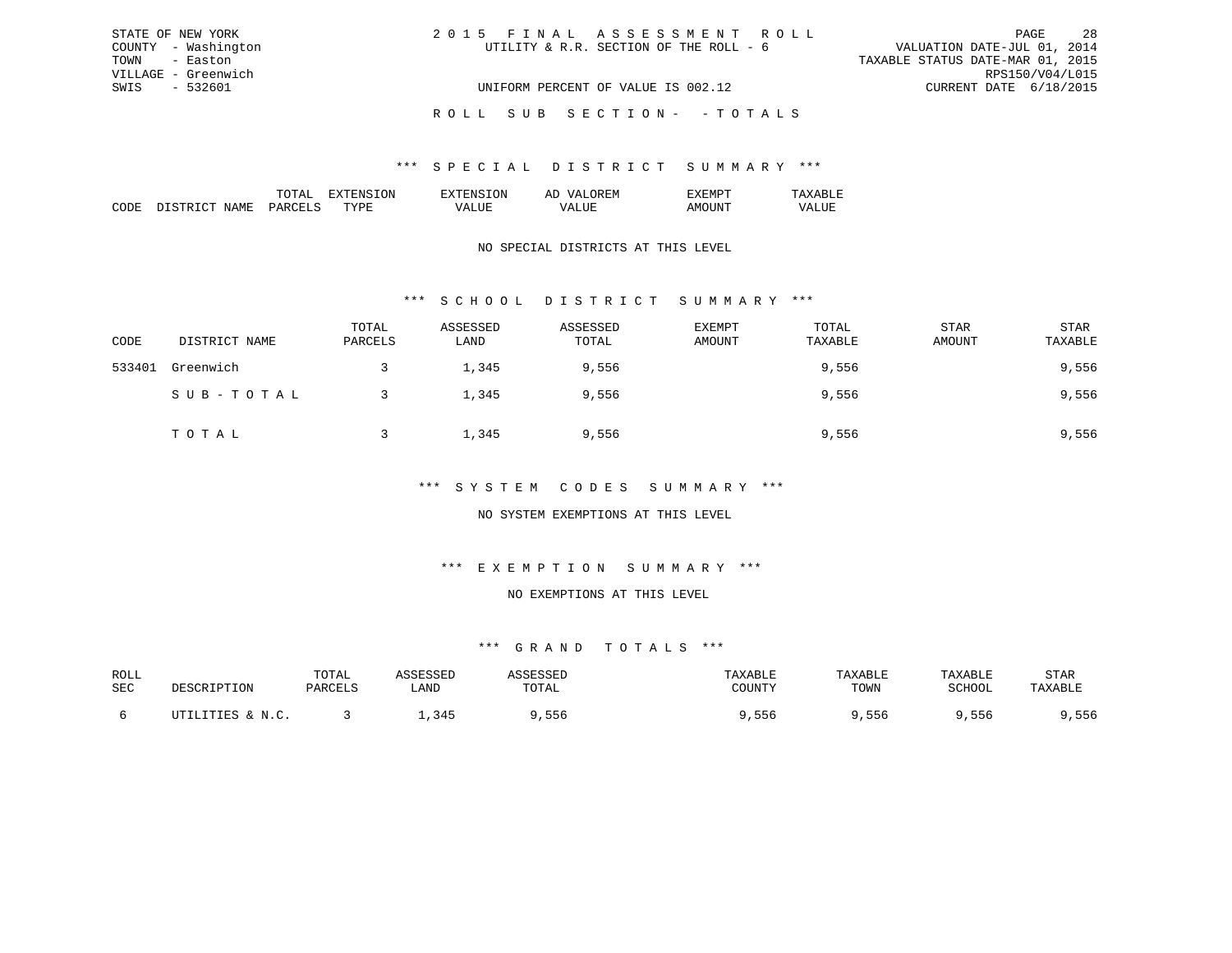| STATE OF NEW YORK   | 2015 FINAL ASSESSMENT ROLL             | - 29<br>PAGE                     |
|---------------------|----------------------------------------|----------------------------------|
| COUNTY - Washington | UTILITY & R.R. SECTION OF THE ROLL - 6 | VALUATION DATE-JUL 01, 2014      |
| TOWN - Easton       |                                        | TAXABLE STATUS DATE-MAR 01, 2015 |
| VILLAGE - Greenwich | UNIFORM PERCENT OF VALUE IS 002.12     | RPS150/V04/L015                  |
| SWIS - 532601       |                                        | CURRENT DATE 6/18/2015           |
|                     |                                        |                                  |

R O L L S E C T I O N T O T A L S

|  | 'NN | : IVI |  |
|--|-----|-------|--|
|  |     |       |  |

### NO SPECIAL DISTRICTS AT THIS LEVEL

## \*\*\* S C H O O L D I S T R I C T S U M M A R Y \*\*\*

| CODE   | DISTRICT NAME | TOTAL<br>PARCELS | ASSESSED<br>LAND | ASSESSED<br>TOTAL | <b>EXEMPT</b><br>AMOUNT | TOTAL<br>TAXABLE | <b>STAR</b><br>AMOUNT | STAR<br>TAXABLE |
|--------|---------------|------------------|------------------|-------------------|-------------------------|------------------|-----------------------|-----------------|
| 533401 | Greenwich     |                  | 1,345            | 9,556             |                         | 9,556            |                       | 9,556           |
|        | SUB-TOTAL     |                  | 1,345            | 9,556             |                         | 9,556            |                       | 9,556           |
|        | TOTAL         |                  | 1,345            | 9,556             |                         | 9,556            |                       | 9,556           |

### \*\*\* S Y S T E M C O D E S S U M M A R Y \*\*\*

### NO SYSTEM EXEMPTIONS AT THIS LEVEL

## \*\*\* E X E M P T I O N S U M M A R Y \*\*\*

#### NO EXEMPTIONS AT THIS LEVEL

| ROLL |                              | TOTAL   |                | <i>L</i> C C C C C L | TAXABLF | TAXABLE | TAXABLE | STAR    |
|------|------------------------------|---------|----------------|----------------------|---------|---------|---------|---------|
| SEC  | DESCRIPTION                  | PARCELS | LAND           | TOTAL                | COUNTY  | TOWN    | SCHOOL  | TAXABLE |
|      |                              |         |                |                      |         |         |         |         |
|      | UTILITIES & N.C.<br>$\cdots$ |         | 34F<br>, , , , | , 556                | 556,    | , 556   | ,556    | ,556    |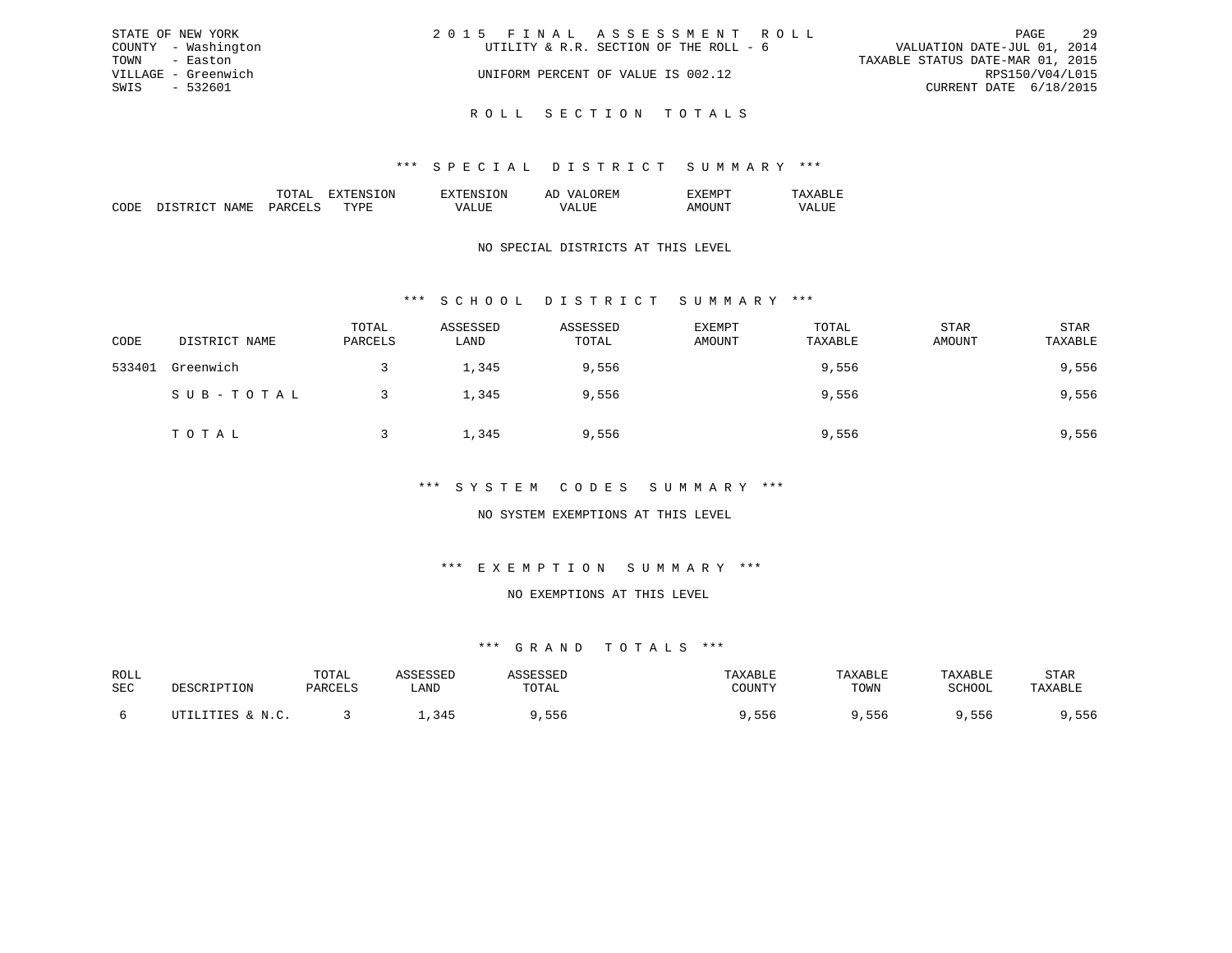| STATE OF NEW YORK<br>COUNTY - Washington<br>TOWN<br>- Easton<br>VILLAGE - Greenwich<br>$-532601$<br>SWIS   | 2015 FINAL                                                                                                                                  | OWNERS NAME SEQUENCE         | ASSESSMENT<br>WHOLLY EXEMPT SECTION OF THE ROLL - 8<br>UNIFORM PERCENT OF VALUE IS 002.12    | ROLL | TAXABLE STATUS DATE-MAR 01, 2015                        |        | 30<br>PAGE<br>VALUATION DATE-JUL 01, 2014 |
|------------------------------------------------------------------------------------------------------------|---------------------------------------------------------------------------------------------------------------------------------------------|------------------------------|----------------------------------------------------------------------------------------------|------|---------------------------------------------------------|--------|-------------------------------------------|
| TAX MAP PARCEL NUMBER<br>CURRENT OWNERS NAME<br>CURRENT OWNERS ADDRESS                                     | PROPERTY LOCATION & CLASS ASSESSMENT EXEMPTION CODE---------------COUNTY-------TOWN-----SCHOOL<br>SCHOOL DISTRICT<br>PARCEL SIZE/GRID COORD | LAND<br>TOTAL                | TAX DESCRIPTION<br>SPECIAL DISTRICTS                                                         |      | TAXABLE VALUE                                           |        | ACCOUNT NO.                               |
|                                                                                                            |                                                                                                                                             |                              |                                                                                              |      |                                                         |        |                                           |
| $237. - 2 - 12.1$<br>Diocese of Albany Trustees of Greenwich<br>Attn: Matt Baker                           | 36 + 68 Safford Hill Rd<br>620 Religious<br>533401<br>Res                                                                                   | 2,500<br>8,000               | NON-PR REL 25110<br>COUNTY TAXABLE VALUE<br>TOWN<br>TAXABLE VALUE                            |      | 8,000<br>0<br>$\mathbf 0$                               | 8,000  | 841A100031<br>8,000                       |
| 575 Burton Rd<br>Greenwich, NY 12834                                                                       | $237. - 1 - 12.1$<br>ACRES 155.90<br>EAST-0758606 NRTH-1548882<br>DEED BOOK 923<br>PG-157                                                   |                              | SCHOOL TAXABLE VALUE<br>CA003 Cons agri dst 3<br>8,000 EX                                    |      | $\Omega$<br>$0$ TO                                      |        |                                           |
|                                                                                                            | FULL MARKET VALUE                                                                                                                           | 377,358                      |                                                                                              |      |                                                         |        |                                           |
| $237. - 2 - 6.2$                                                                                           | 156 Eddy St<br>845 Water Transp                                                                                                             |                              | OTHER VILL 13650                                                                             |      | 6.000                                                   | 6,000  | 8479901077<br>6,000                       |
| Greenwich Village Of<br>6 Academy St<br>Greenwich, NY 12834                                                | Greenwich<br>533401<br>Treat Plant<br>$237. - 1 - 6.2$<br>2.70<br>ACRES<br>EAST-0760728 NRTH-1547389                                        | 500<br>6,000                 | COUNTY TAXABLE VALUE<br>TOWN<br>TAXABLE VALUE<br>SCHOOL TAXABLE VALUE                        |      | 0<br>$\mathbf 0$<br>$\Omega$                            |        |                                           |
|                                                                                                            | DEED BOOK 373<br>PG-168<br>FULL MARKET VALUE<br>**************************                                                                  | 283,019                      |                                                                                              |      |                                                         |        |                                           |
|                                                                                                            | Greenwich Vlg                                                                                                                               |                              |                                                                                              |      |                                                         |        | 841E200883                                |
| $237.6 - 3 - 1$<br>Northeastern Ny Railroad<br>Preservation Group Inc<br>1 Elbow St<br>Greenwich, NY 12834 | 843 Non-ceil. rr<br>Greenwich<br>533401<br>.47 Mi Main Tr<br>ACRES<br>3.90<br>EAST-0761736 NRTH-1551671<br>DEED BOOK 719<br>PG-202          | 530<br>19,180                | IND UDC<br>18180<br>COUNTY<br>TAXABLE VALUE<br>TOWN<br>TAXABLE VALUE<br>SCHOOL TAXABLE VALUE |      | 19,180<br>0<br>$\mathbf 0$<br>$\Omega$                  | 19,180 | 19,180                                    |
|                                                                                                            | FULL MARKET VALUE                                                                                                                           | 904,717                      |                                                                                              |      |                                                         |        |                                           |
|                                                                                                            | ************************                                                                                                                    |                              |                                                                                              |      |                                                         |        |                                           |
| $237.6 - 3 - 2$<br>Northeastern Ny Railroad<br>Perservation Group Inc<br>1 Elbow St<br>Greenwich, NY 12834 | Eddy St<br>843 Non-ceil. rr<br>Greenwich<br>533401<br>Non Trans Land<br>FRNT<br>28.00 DPTH 110.00<br>EAST-0760574 NRTH-1551311              | 100<br>100                   | IND UDC<br>18180<br>COUNTY<br>TAXABLE VALUE<br>TOWN<br>TAXABLE VALUE<br>SCHOOL TAXABLE VALUE |      | 100<br>$\mathbf 0$<br>$\overline{0}$<br>$\mathbf 0$     | 100    | 841E200884<br>100                         |
|                                                                                                            | DEED BOOK 719<br>$PG-202$<br>FULL MARKET VALUE                                                                                              | 4,717                        |                                                                                              |      |                                                         |        |                                           |
|                                                                                                            |                                                                                                                                             |                              |                                                                                              |      |                                                         |        |                                           |
|                                                                                                            | 35 Rock St                                                                                                                                  |                              |                                                                                              |      |                                                         |        | 841E200888                                |
| $237.6 - 2 - 4$<br>Village of Greenwich<br>6 Academy St<br>Greenwich, NY 12834                             | 874 Elec-hydro<br>533401<br>Greenwich<br>$1/2$ Dam & $1/2$ Wr<br>5.00<br>ACRES<br>EAST-0761347 NRTH-1552096<br>DEED BOOK 2588<br>PG-254     | 10,000<br>10,000             | OTHER VILL 13650<br>COUNTY TAXABLE VALUE<br>TOWN<br>TAXABLE VALUE<br>SCHOOL TAXABLE VALUE    |      | 10,000<br>$\mathbf{0}$<br>$\overline{0}$<br>$\mathbf 0$ | 10,000 | 10,000                                    |
|                                                                                                            | FULL MARKET VALUE                                                                                                                           | 471,698<br>***************** |                                                                                              |      |                                                         |        |                                           |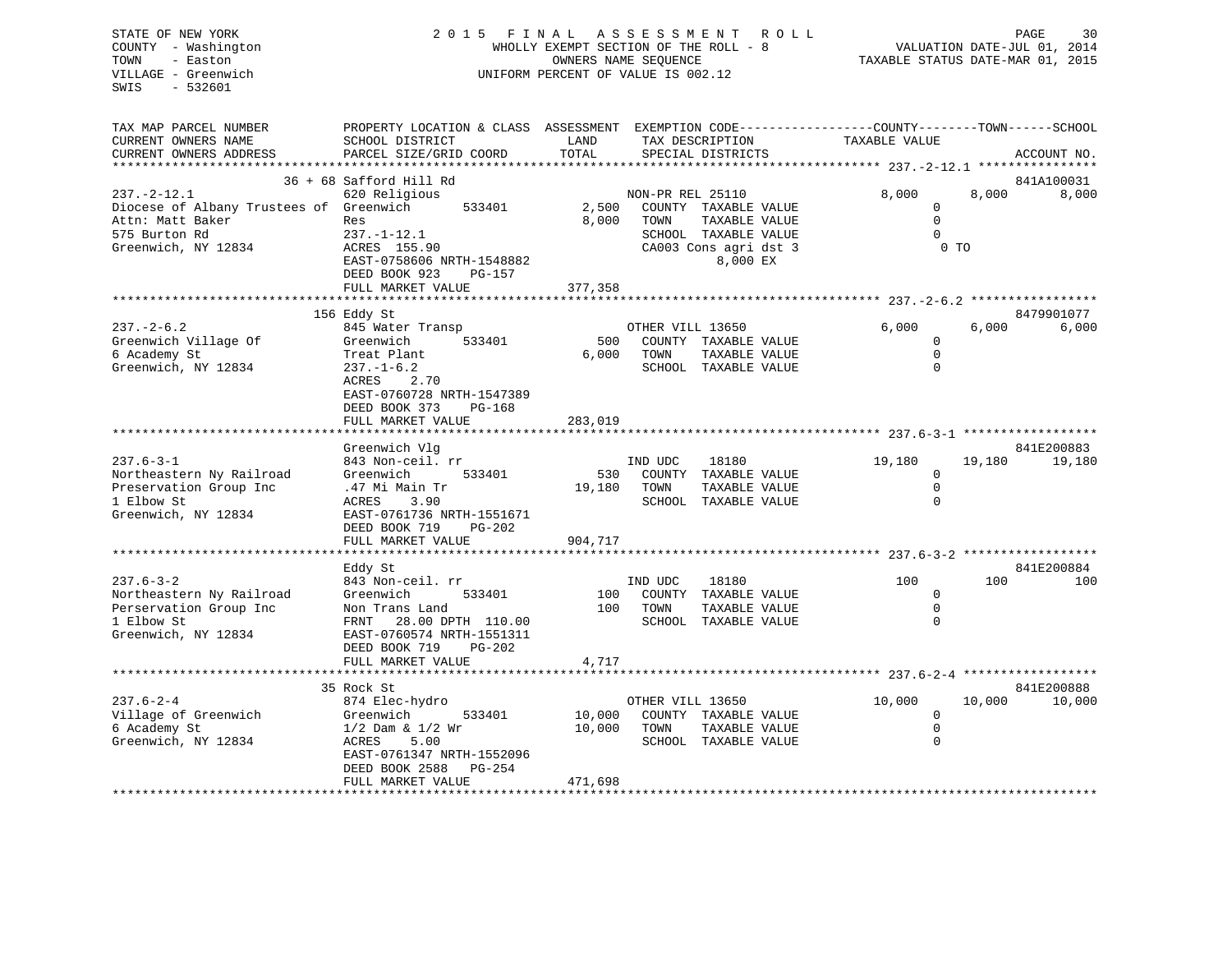| STATE OF NEW YORK   | 2015 FINAL ASSESSMENT ROLL            | 31<br>PAGE                       |
|---------------------|---------------------------------------|----------------------------------|
| COUNTY - Washington | WHOLLY EXEMPT SECTION OF THE ROLL - 8 | VALUATION DATE-JUL 01, 2014      |
| TOWN - Easton       |                                       | TAXABLE STATUS DATE-MAR 01, 2015 |
| VILLAGE - Greenwich |                                       | RPS150/V04/L015                  |
| SWIS - 532601       | UNIFORM PERCENT OF VALUE IS 002.12    | CURRENT DATE 6/18/2015           |
|                     |                                       |                                  |

## ROLL SUB SECTION - - TOTALS

#### \*\*\* S P E C I A L D I S T R I C T S U M M A R Y \*\*\*

|      |                       | TOTAL | EXTENSION | EXTENSION | AD VALOREM | <b>EXEMPT</b> | <b>TAXARLF</b> |
|------|-----------------------|-------|-----------|-----------|------------|---------------|----------------|
| CODE | DISTRICT NAME PARCELS |       | TYPE      | VALUE     | VALUE      | AMOUNT        | VALUE          |
|      | CA003 Cons agri dst   |       | TOTAL     |           | 8,000      | 8,000         |                |

#### \*\*\* S C H O O L D I S T R I C T S U M M A R Y \*\*\*

| CODE   | DISTRICT NAME | TOTAL<br>PARCELS | ASSESSED<br>LAND | ASSESSED<br>TOTAL | EXEMPT<br>AMOUNT | TOTAL<br>TAXABLE | STAR<br>AMOUNT | STAR<br>TAXABLE |
|--------|---------------|------------------|------------------|-------------------|------------------|------------------|----------------|-----------------|
| 533401 | Greenwich     |                  | 13,630           | 43,280            | 43,280           |                  |                |                 |
|        | SUB-TOTAL     |                  | 13,630           | 43,280            | 43,280           |                  |                |                 |
|        | TOTAL         |                  | 13,630           | 43,280            | 43,280           |                  |                |                 |

#### \*\*\* S Y S T E M C O D E S S U M M A R Y \*\*\*

#### NO SYSTEM EXEMPTIONS AT THIS LEVEL

#### \*\*\* E X E M P T I O N S U M M A R Y \*\*\*

| CODE  | DESCRIPTION | TOTAL<br>PARCELS | COUNTY | TOWN   | SCHOOL |
|-------|-------------|------------------|--------|--------|--------|
| 13650 | OTHER VILL  |                  | 16,000 | 16,000 | 16,000 |
| 18180 | IND UDC     |                  | 19,280 | 19,280 | 19,280 |
| 25110 | NON-PR REL  |                  | 8,000  | 8,000  | 8,000  |
|       | TOTAL       | ь.               | 43,280 | 43,280 | 43,280 |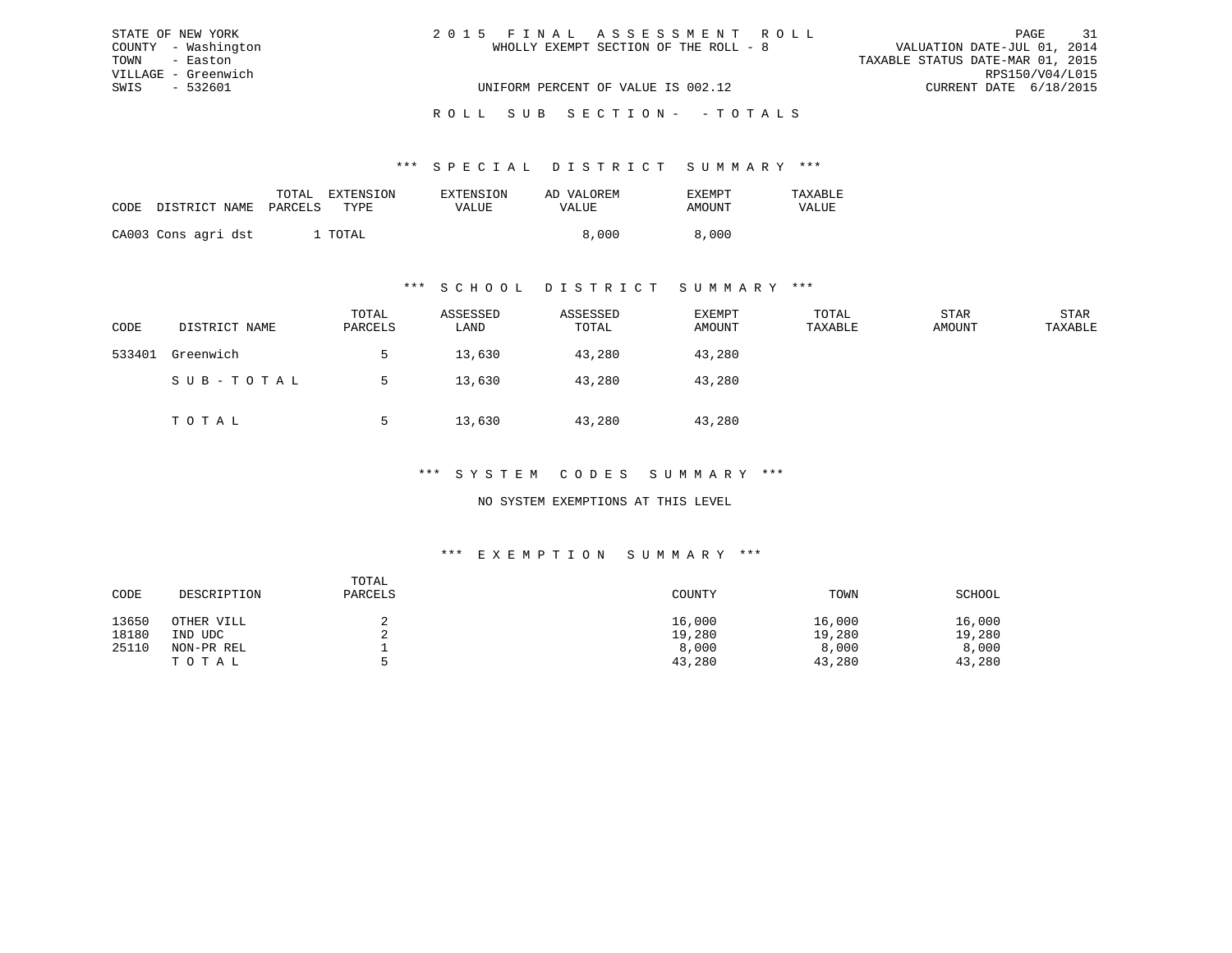|               | STATE OF NEW YORK   | 2015 FINAL ASSESSMENT ROLL            | 32<br>PAGE                       |
|---------------|---------------------|---------------------------------------|----------------------------------|
|               | COUNTY - Washington | WHOLLY EXEMPT SECTION OF THE ROLL - 8 | VALUATION DATE-JUL 01, 2014      |
| TOWN - Easton |                     |                                       | TAXABLE STATUS DATE-MAR 01, 2015 |
|               | VILLAGE - Greenwich |                                       | RPS150/V04/L015                  |
| SWIS          | - 532601            | UNIFORM PERCENT OF VALUE IS 002.12    | CURRENT DATE 6/18/2015           |
|               |                     | ROLL SUB SECTION- - TOTALS            |                                  |

| ROLL |        | TOTAL |            | .                         | <b>AXABLF</b> |      |        | STAR    |
|------|--------|-------|------------|---------------------------|---------------|------|--------|---------|
| SEC  |        |       | ∴AND       | TOTA <sup>-</sup><br>◡⊥љ⊥ | CCTNTM        | TOWN | SCHOOL | 'AXABLE |
|      |        |       |            |                           |               |      |        |         |
|      | FYFMDT |       | <b>UJV</b> | 280                       |               |      |        |         |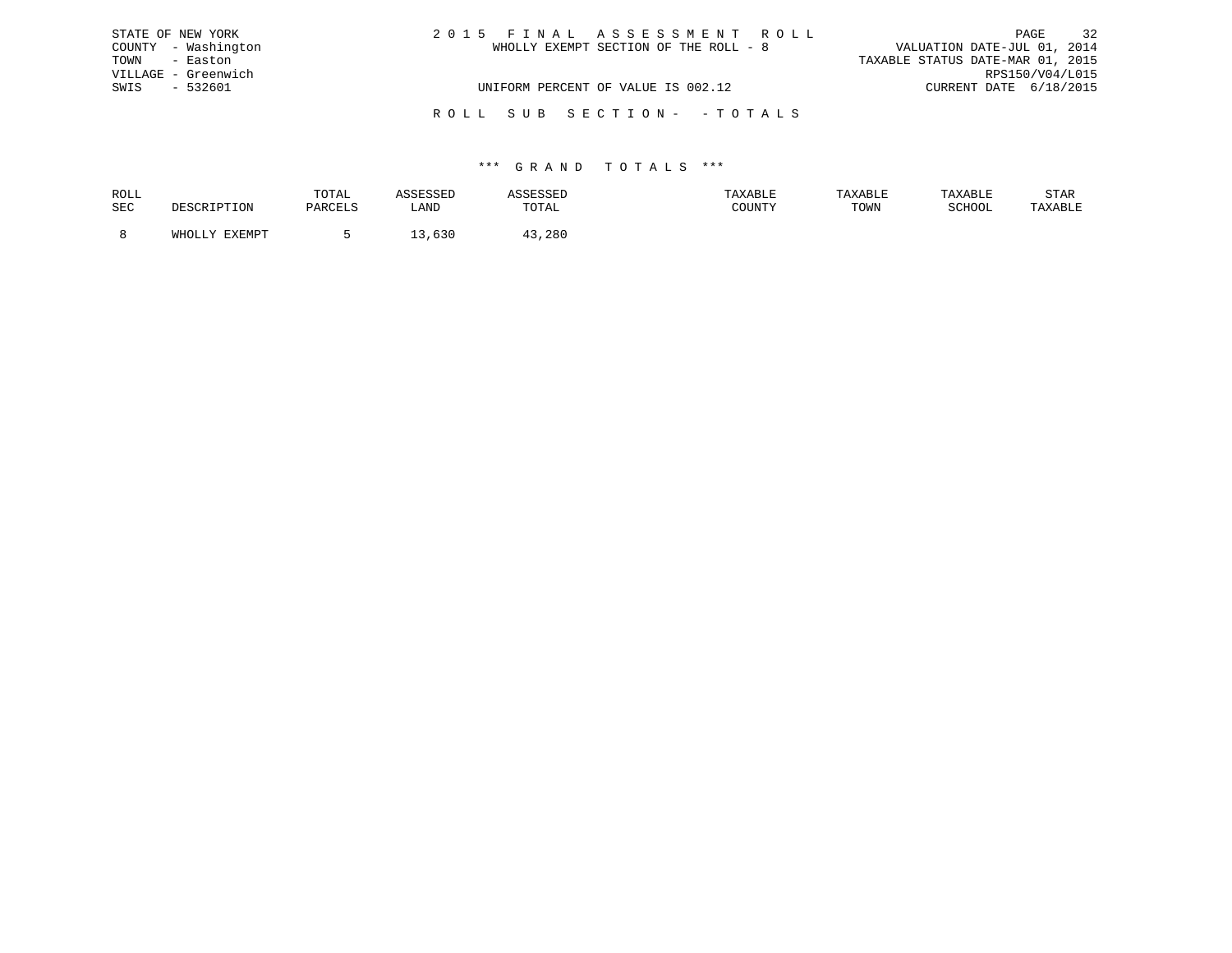|               | STATE OF NEW YORK   | 2015 FINAL ASSESSMENT ROLL            | PAGE                             | 33 |
|---------------|---------------------|---------------------------------------|----------------------------------|----|
|               | COUNTY - Washington | WHOLLY EXEMPT SECTION OF THE ROLL - 8 | VALUATION DATE-JUL 01, 2014      |    |
| TOWN - Easton |                     |                                       | TAXABLE STATUS DATE-MAR 01, 2015 |    |
|               | VILLAGE - Greenwich | UNIFORM PERCENT OF VALUE IS 002.12    | RPS150/V04/L015                  |    |
| SWIS          | - 532601            |                                       | CURRENT DATE 6/18/2015           |    |
|               |                     |                                       |                                  |    |

## ROLL SECTION TOTALS

#### \*\*\* S P E C I A L D I S T R I C T S U M M A R Y \*\*\*

| CODE | DISTRICT NAME       | TOTAL<br>PARCELS | EXTENSION<br>TYPE | <b>EXTENSION</b><br>VALUE | AD VALOREM<br>VALUE | <b>EXEMPT</b><br>AMOUNT | TAXABLE<br>VALUE |
|------|---------------------|------------------|-------------------|---------------------------|---------------------|-------------------------|------------------|
|      |                     |                  | . TOTAL           |                           | 8,000               | 8,000                   |                  |
|      | CA003 Cons agri dst |                  |                   |                           |                     |                         |                  |

#### \*\*\* S C H O O L D I S T R I C T S U M M A R Y \*\*\*

| CODE   | DISTRICT NAME | TOTAL<br>PARCELS | ASSESSED<br>LAND | ASSESSED<br>TOTAL | EXEMPT<br>AMOUNT | TOTAL<br>TAXABLE | STAR<br>AMOUNT | STAR<br>TAXABLE |
|--------|---------------|------------------|------------------|-------------------|------------------|------------------|----------------|-----------------|
| 533401 | Greenwich     |                  | 13,630           | 43,280            | 43,280           |                  |                |                 |
|        | SUB-TOTAL     |                  | 13,630           | 43,280            | 43,280           |                  |                |                 |
|        | TOTAL         |                  | 13,630           | 43,280            | 43,280           |                  |                |                 |

#### \*\*\* S Y S T E M C O D E S S U M M A R Y \*\*\*

#### NO SYSTEM EXEMPTIONS AT THIS LEVEL

#### \*\*\* E X E M P T I O N S U M M A R Y \*\*\*

| CODE  | DESCRIPTION | TOTAL<br>PARCELS | COUNTY | TOWN   | SCHOOL |
|-------|-------------|------------------|--------|--------|--------|
| 13650 | OTHER VILL  |                  | 16,000 | 16,000 | 16,000 |
| 18180 | UDC<br>IND  |                  | 19,280 | 19,280 | 19,280 |
| 25110 | NON-PR REL  |                  | 8,000  | 8,000  | 8,000  |
|       | TOTAL       |                  | 43,280 | 43,280 | 43,280 |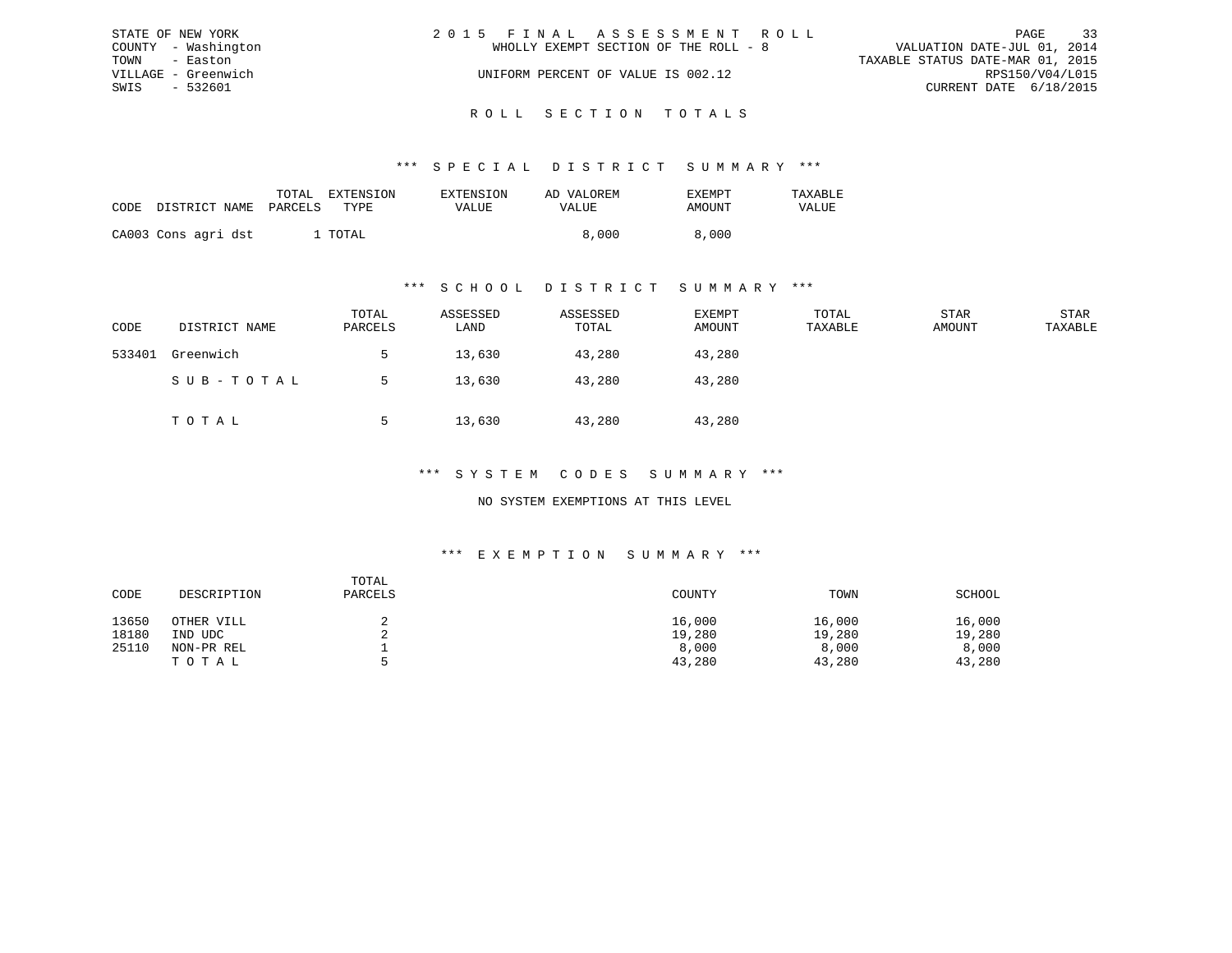| STATE OF NEW YORK   | 2015 FINAL ASSESSMENT ROLL            | 34<br>PAGE                       |
|---------------------|---------------------------------------|----------------------------------|
| COUNTY - Washington | WHOLLY EXEMPT SECTION OF THE ROLL - 8 | VALUATION DATE-JUL 01, 2014      |
| TOWN - Easton       |                                       | TAXABLE STATUS DATE-MAR 01, 2015 |
| VILLAGE - Greenwich | UNIFORM PERCENT OF VALUE IS 002.12    | RPS150/V04/L015                  |
| - 532601<br>SWIS    |                                       | CURRENT DATE 6/18/2015           |
|                     | ROLL SECTION TOTALS                   |                                  |
|                     |                                       |                                  |

| ROLL |                        | TOTAL   |      |        | TAXABLE | TAXABLE | TAYARI.R | STAR    |
|------|------------------------|---------|------|--------|---------|---------|----------|---------|
| SEC  |                        | PARCELS | LANI | TOTAL  | COUNTY  | TOWN    | SCHOOL   | TAXABLE |
|      |                        |         |      |        |         |         |          |         |
|      | <b>EXEMPT</b><br>WHOLL |         | ししぃ  | l3,28C |         |         |          |         |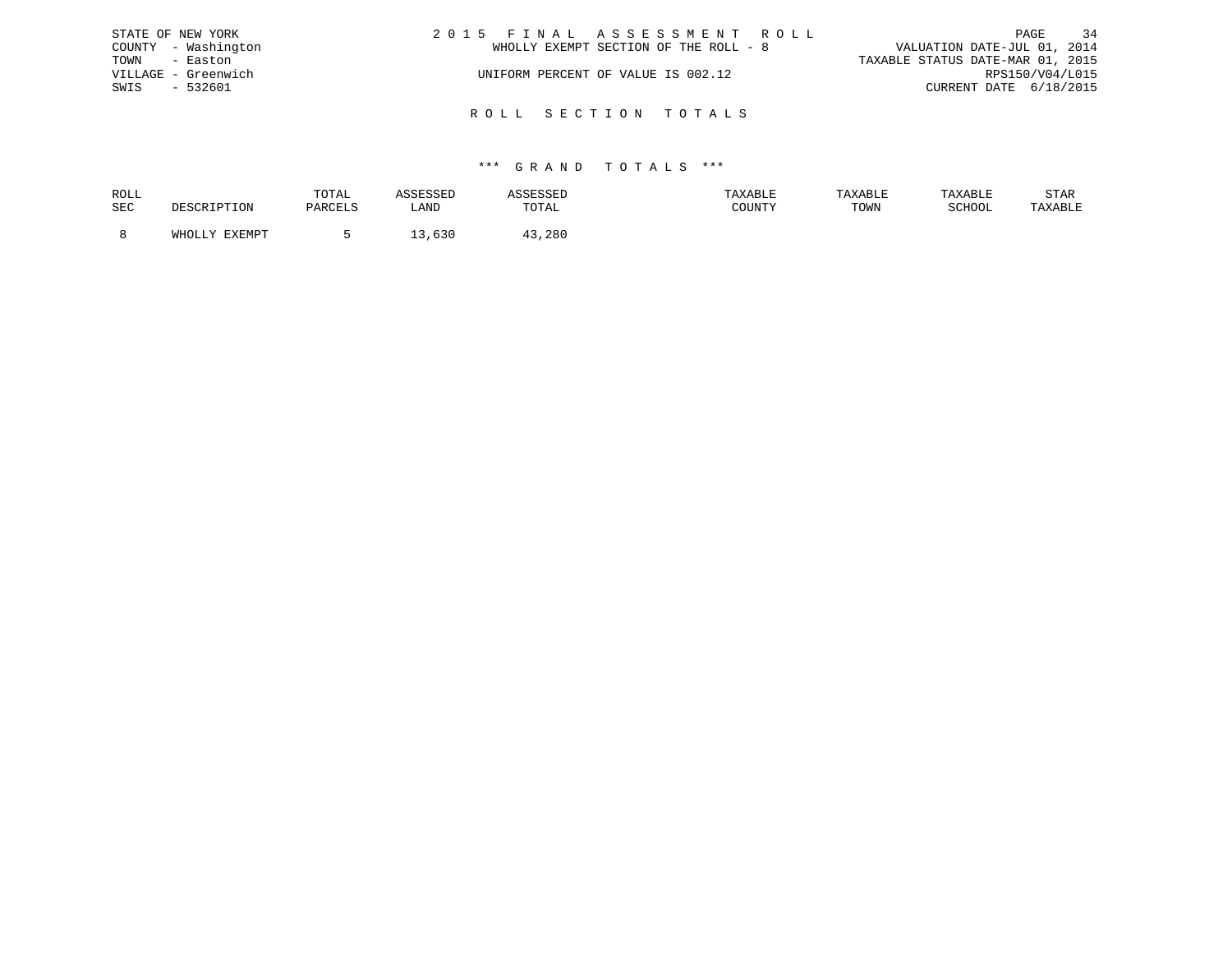| STATE OF NEW YORK   | 2015 FINAL ASSESSMENT ROLL         | 35<br>PAGE                       |
|---------------------|------------------------------------|----------------------------------|
| COUNTY - Washington |                                    | VALUATION DATE-JUL 01, 2014      |
| TOWN - Easton       | SWIS TOTALS                        | TAXABLE STATUS DATE-MAR 01, 2015 |
| VILLAGE - Greenwich | UNIFORM PERCENT OF VALUE IS 002.12 | RPS150/V04/L015                  |
| SWIS - 532601       |                                    | CURRENT DATE 6/18/2015           |

| CODE DISTRICT NAME PARCELS | TOTAL | <b>EXTENSION</b><br>TYPE | EXTENSION<br>VALUE | AD VALOREM<br><b>VALUE</b> | EXEMPT<br>AMOUNT | TAXABLE<br><b>VALUE</b> |
|----------------------------|-------|--------------------------|--------------------|----------------------------|------------------|-------------------------|
| CA003 Cons agri dst        |       | 6 TOTAL                  |                    | 15,900                     | 8,599            | 7,301                   |

### \*\*\* S C H O O L D I S T R I C T S U M M A R Y \*\*\*

| CODE   | DISTRICT NAME | TOTAL<br>PARCELS | ASSESSED<br>LAND | ASSESSED<br>TOTAL | <b>EXEMPT</b><br>AMOUNT | TOTAL<br>TAXABLE | <b>STAR</b><br>AMOUNT | <b>STAR</b><br>TAXABLE |
|--------|---------------|------------------|------------------|-------------------|-------------------------|------------------|-----------------------|------------------------|
| 533401 | Greenwich     | 104              | 52,225           | 287,171           | 49,075                  | 238,096          | 41,260                | 196,836                |
|        | SUB-TOTAL     | 104              | 52,225           | 287,171           | 49,075                  | 238,096          | 41,260                | 196,836                |
|        | TOTAL         | 104              | 52,225           | 287,171           | 49,075                  | 238,096          | 41,260                | 196,836                |

#### \*\*\* S Y S T E M C O D E S S U M M A R Y \*\*\*

#### NO SYSTEM EXEMPTIONS AT THIS LEVEL

#### \*\*\* E X E M P T I O N S U M M A R Y \*\*\*

|       |             | TOTAL   |        |        |               |
|-------|-------------|---------|--------|--------|---------------|
| CODE  | DESCRIPTION | PARCELS | COUNTY | TOWN   | <b>SCHOOL</b> |
| 13650 | OTHER VILL  | 2       | 16,000 | 16,000 | 16,000        |
| 18180 | IND UDC     | z       | 19,280 | 19,280 | 19,280        |
| 25110 | NON-PR REL  |         | 8,000  | 8,000  | 8,000         |
| 41101 | ELG F VET   |         | 2,000  | 2,000  |               |
| 41121 | VET WAR CT  | 4       | 1,660  | 1,532  |               |
| 41131 | VET COM CT  | 4       | 3,350  | 3,158  |               |
| 41141 | VET DIS CT  |         | 975    | 975    |               |
| 41720 | AG DIST     |         | 755    | 755    | 755           |
| 41800 | AGED-ALL    | 4       | 4,790  | 4,790  | 5,040         |
| 41802 | AGED-CO     | 4       | 2,738  |        |               |
| 41834 | STAR EN     | 15      |        |        | 20,140        |
| 41854 | STAR B      | 33      |        |        | 21,120        |
|       | TOTAL       | 74      | 59,548 | 56,490 | 90,335        |
|       |             |         |        |        |               |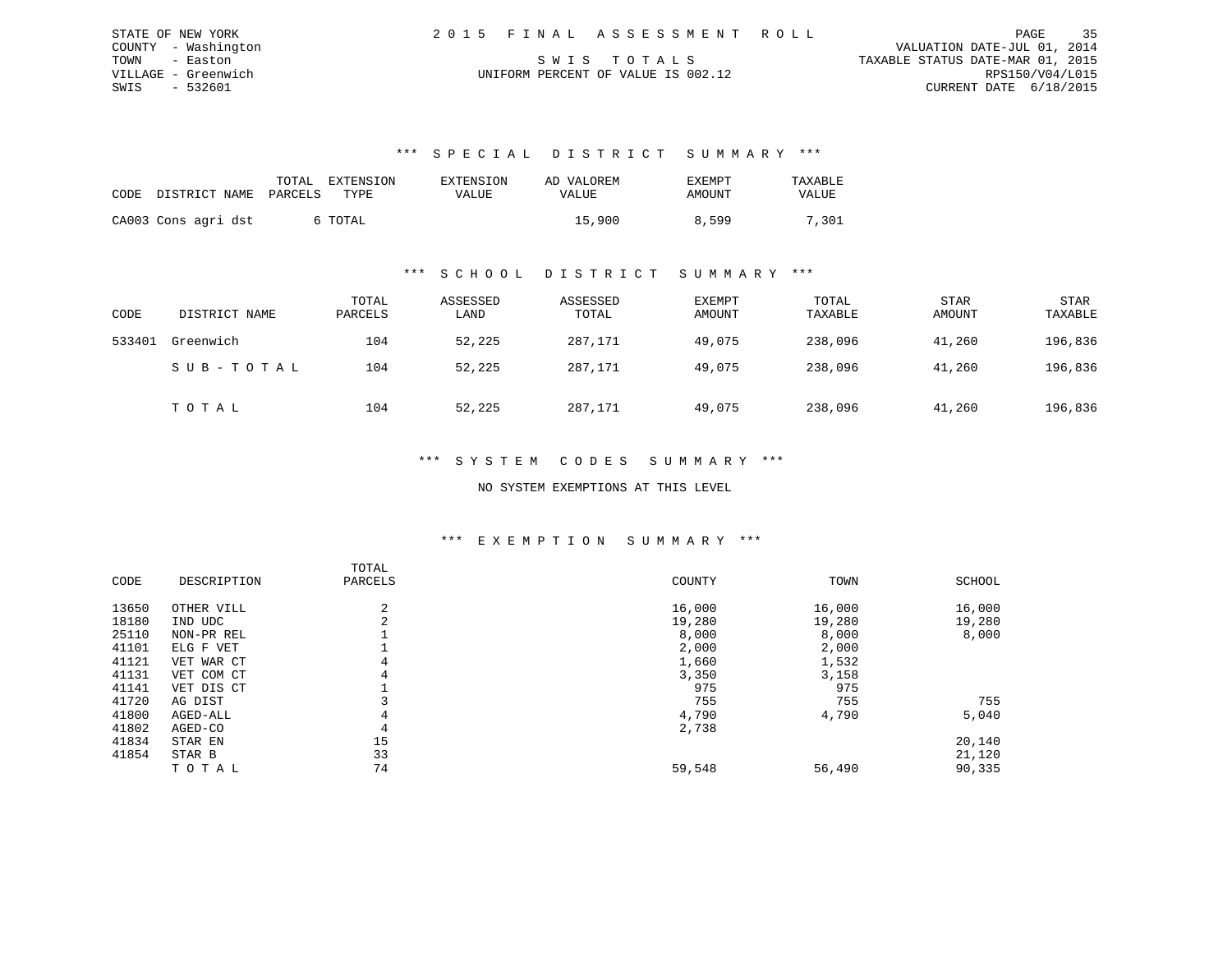| STATE OF NEW YORK   | 2015 FINAL ASSESSMENT ROLL         | 36<br>PAGE                       |
|---------------------|------------------------------------|----------------------------------|
| COUNTY - Washington |                                    | VALUATION DATE-JUL 01, 2014      |
| TOWN - Easton       | SWIS TOTALS                        | TAXABLE STATUS DATE-MAR 01, 2015 |
| VILLAGE - Greenwich | UNIFORM PERCENT OF VALUE IS 002.12 | RPS150/V04/L015                  |
| SWIS - 532601       |                                    | CURRENT DATE $6/18/2015$         |

| ROLL<br><b>SEC</b> | DESCRIPTION         | TOTAL<br>PARCELS | ASSESSED<br>LAND | ASSESSED<br>TOTAL | TAXABLE<br>COUNTY | TAXABLE<br>TOWN | TAXABLE<br>SCHOOL | STAR<br>TAXABLE |
|--------------------|---------------------|------------------|------------------|-------------------|-------------------|-----------------|-------------------|-----------------|
| 1                  | TAXABLE             | 93               | 37,250           | 228,100           | 211,832           | 214,890         | 222,305           | 181,045         |
| 5.                 | SPECIAL FRANCHISE   | 3                |                  | 6,235             | 6,235             | 6,235           | 6,235             | 6,235           |
| 6                  | UTILITIES & N.C.    | 3                | 1,345            | 9,556             | 9,556             | 9,556           | 9,556             | 9,556           |
| 8                  | WHOLLY EXEMPT       | 5                | 13,630           | 43,280            |                   |                 |                   |                 |
| $\star$            | <b>SUB</b><br>TOTAL | 104              | 52,225           | 287,171           | 227,623           | 230,681         | 238,096           | 196,836         |
| $***$              | GRAND TOTAL         | 104              | 52,225           | 287,171           | 227,623           | 230,681         | 238,096           | 196,836         |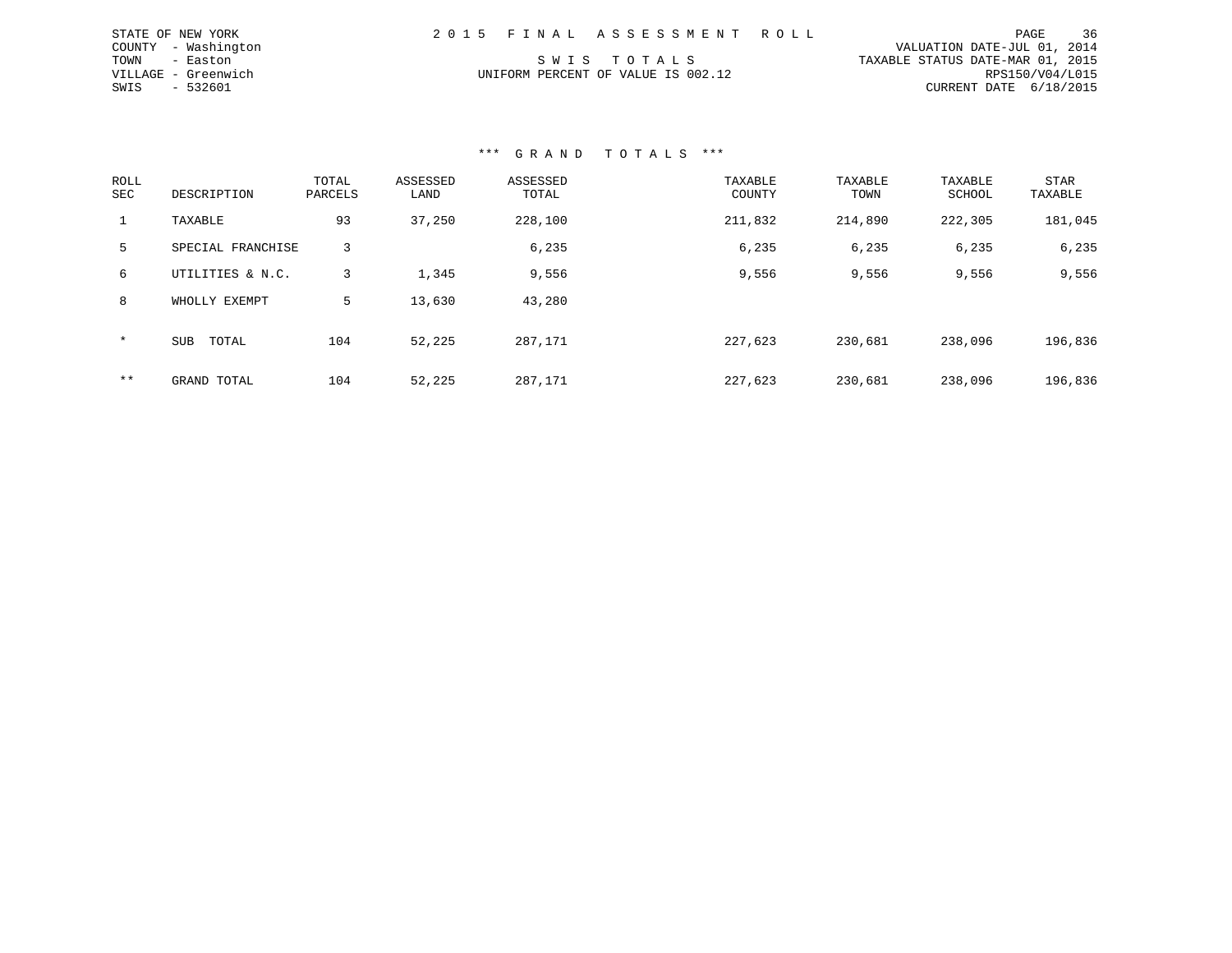## STATE OF NEW YORK 2 0 1 5 F I N A L A S S E S S M E N T R O L L PAGE 37 COUNTY - Washington T A X A B L E SECTION OF THE ROLL - 1 VALUATION DATE-JUL 01, 2014 TOWN - Easton OWNERS NAME SEQUENCE TAXABLE STATUS DATE-MAR 01, 2015 SWIS - 532689 UNIFORM PERCENT OF VALUE IS 002.12UNIFORM PERCENT OF VALUE IS 002.12

| TAX MAP PARCEL NUMBER     | PROPERTY LOCATION & CLASS ASSESSMENT |                   |                 |                       |              |               |       |             |
|---------------------------|--------------------------------------|-------------------|-----------------|-----------------------|--------------|---------------|-------|-------------|
| CURRENT OWNERS NAME       | SCHOOL DISTRICT                      | LAND              |                 | TAX DESCRIPTION       |              | TAXABLE VALUE |       |             |
| CURRENT OWNERS ADDRESS    | PARCEL SIZE/GRID COORD               | TOTAL             |                 | SPECIAL DISTRICTS     |              |               |       | ACCOUNT NO. |
|                           |                                      |                   |                 |                       |              |               |       |             |
|                           | 11043 State Route 40                 |                   |                 |                       |              |               |       | 845J100799  |
| $286. - 1 - 25.1$         | 117 Horse farm                       |                   | AG BUILD        | 41700                 | 0            | 110           | 110   | 110         |
| 11073 State Route 40 LLC  | 533401<br>Greenwich                  | 2,400 AG BUILD    |                 | 41700                 | $\mathbf 0$  | 6,430         | 6,430 | 6,430       |
| c/o WJ Donovan<br>Farm    |                                      |                   | 25,800 AG BUILD | 41700                 | $\Omega$     | 5,925         | 5,925 | 5,925       |
| 4403 West Tradewinds Ave  | W 874/120<br>ACRES 127.54            |                   | AG BUILD        | 41700                 | $\Omega$     | 295           | 295   | 295         |
| Fort Lauderdale, FL 33308 |                                      |                   | AG BUILD        | 41700                 | $\Omega$     | 295           | 295   | 295         |
|                           | EAST-0738561 NRTH-1499411            |                   | AG BUILD        | 41700                 | $\mathbf{0}$ | 295           | 295   | 295         |
| MAY BE SUBJECT TO PAYMENT | DEED BOOK 2520 PG-22                 |                   | AG BUILD        | 41700                 | $\mathbf 0$  | 295           | 295   | 295         |
| UNDER RPTL483 UNTIL 2018  | FULL MARKET VALUE                    | 1216,981 AG BUILD |                 | 41700                 | $\mathbf{0}$ | 295           | 295   | 295         |
|                           |                                      |                   | AG BUILD        | 41700                 | $\Omega$     | 250           | 250   | 250         |
|                           |                                      |                   | AG BUILD        | 41700                 | $\mathbf{0}$ | 250           | 250   | 250         |
|                           |                                      |                   | AG BUILD        | 41700                 | $\mathbf{0}$ | 250           | 250   | 250         |
|                           |                                      |                   | AG BUILD        | 41700                 | $\mathbf 0$  | 80            | 80    | 80          |
|                           |                                      |                   | AG BUILD        | 41700                 | $\mathbf 0$  | 80            | 80    | 80          |
|                           |                                      |                   | AG BUILD        | 41700                 | $\Omega$     | 80            | 80    | 80          |
|                           |                                      |                   | AG BUILD        | 41700                 | $\Omega$     | 80            | 80    | 80          |
|                           |                                      |                   | AG BUILD        | 41700                 | $\Omega$     | 80            | 80    | 80          |
|                           |                                      |                   | AG BUILD        | 41700                 | $\Omega$     | 110           | 110   | 110         |
|                           |                                      |                   |                 | COUNTY TAXABLE VALUE  |              | 10,600        |       |             |
|                           |                                      |                   | TOWN            | TAXABLE VALUE         |              | 10,600        |       |             |
|                           |                                      |                   |                 | SCHOOL TAXABLE VALUE  |              | 10,600        |       |             |
|                           |                                      |                   |                 | CA003 Cons agri dst 3 |              | $25,800$ TO   |       |             |
|                           |                                      |                   |                 | FD261 Easton fire     |              | 25,800 TO M   |       |             |
|                           |                                      |                   |                 |                       |              |               |       |             |
|                           | 45 Marcellus Ln                      |                   |                 |                       |              |               |       | 845J100228  |
| $285. - 1 - 34$           | 260 Seasonal res - WTRFNT            |                   |                 | COUNTY TAXABLE VALUE  |              | 2,000         |       |             |
| Abbey Robert G            | Stillwater Cent 415201               | 600               | TOWN            | TAXABLE VALUE         |              | 2,000         |       |             |
| Abbey Ann P<br>H+wl       |                                      | 2,000             |                 | SCHOOL TAXABLE VALUE  |              | 2,000         |       |             |
| 8506 Ashbury Dr           | 860/346                              |                   |                 | CA003 Cons agri dst 3 |              | 2,000 TO      |       |             |
| Hudson, FL 34667          | FRNT 100.00 DPTH 170.00              |                   |                 | FD261 Easton fire     |              | 2,000 TO M    |       |             |
|                           | EAST-0725810 NRTH-1502546            |                   |                 |                       |              |               |       |             |
|                           | DEED BOOK 2623 PG-43                 |                   |                 |                       |              |               |       |             |
|                           | FULL MARKET VALUE                    | 94,340            |                 |                       |              |               |       |             |
|                           |                                      |                   |                 |                       |              |               |       |             |
|                           | 88 St Canvinette Way                 |                   |                 |                       |              |               |       | 845J100423  |
| $259. - 1 - 39$           | 210 1 Family Res                     |                   |                 | COUNTY TAXABLE VALUE  |              | 2,000         |       |             |
| Abrams Rudolph G          | 533401                               | 400               | TOWN            | TAXABLE VALUE         |              | 2,000         |       |             |
| 47 Tyrell Rd              | Greenwich<br>House & Lot             | 2,000             |                 | SCHOOL TAXABLE VALUE  |              | 2,000         |       |             |
| Pleasant Valley, NY 12569 | FRNT 100.00 DPTH 130.00              |                   |                 | CA003 Cons agri dst 3 |              | 2,000 TO      |       |             |
|                           | EAST-0734239 NRTH-1522338            |                   |                 | FD261 Easton fire     |              | 2,000 TO M    |       |             |
|                           | DEED BOOK 944<br>$PG-1$              |                   |                 |                       |              |               |       |             |
|                           | FULL MARKET VALUE                    | 94,340            |                 |                       |              |               |       |             |
|                           |                                      |                   |                 |                       |              |               |       |             |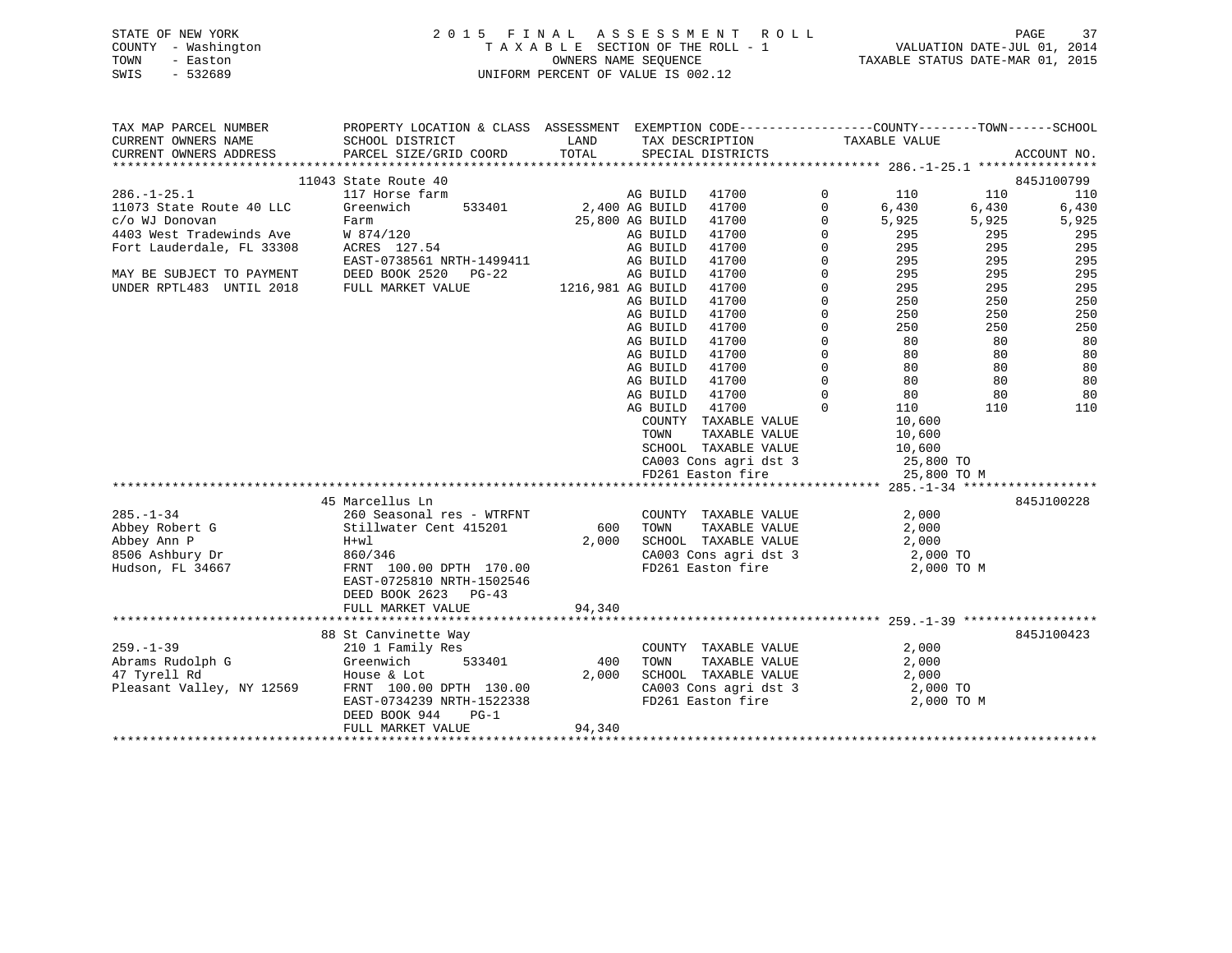## STATE OF NEW YORK 2 0 1 5 F I N A L A S S E S S M E N T R O L L PAGE 38 COUNTY - Washington T A X A B L E SECTION OF THE ROLL - 1 VALUATION DATE-JUL 01, 2014 TOWN - Easton COMPUTERS NAME SEQUENCE TAXABLE STATUS DATE-MAR 01, 2015<br>SWIS - 532689 SWIS - 532689 UNIFORM PERCENT OF VALUE IS 002.12

| TAX MAP PARCEL NUMBER                                                                                                                                                            | PROPERTY LOCATION & CLASS ASSESSMENT EXEMPTION CODE----------------COUNTY-------TOWN------SCHOOL |               |                                                              |                   |             |  |
|----------------------------------------------------------------------------------------------------------------------------------------------------------------------------------|--------------------------------------------------------------------------------------------------|---------------|--------------------------------------------------------------|-------------------|-------------|--|
| CURRENT OWNERS NAME<br>CURRENT OWNERS ADDRESS                                                                                                                                    | SCHOOL DISTRICT<br>PARCEL SIZE/GRID COORD                                                        | LAND<br>TOTAL | TAX DESCRIPTION<br>SPECIAL DISTRICTS                         | TAXABLE VALUE     | ACCOUNT NO. |  |
|                                                                                                                                                                                  |                                                                                                  |               |                                                              |                   |             |  |
|                                                                                                                                                                                  | County Route 74                                                                                  |               |                                                              |                   | 845J100855  |  |
| $261. - 1 - 11$                                                                                                                                                                  | 323 Vacant rural                                                                                 |               | COUNTY TAXABLE VALUE                                         | 300               |             |  |
| Adams David G                                                                                                                                                                    | $533401$ 300<br>Greenwich                                                                        |               | TOWN<br>TAXABLE VALUE                                        | 300<br>300<br>300 |             |  |
| 1093 Vly Summit Rd                                                                                                                                                               | Farm                                                                                             |               | 300 SCHOOL TAXABLE VALUE<br>FD261 Easton fire                |                   |             |  |
| Greenwich, NY 12834                                                                                                                                                              | ACRES 20.00<br>EAST-0764226 NRTH-1527231<br>DEED BOOK 875<br>PG-142                              |               |                                                              | 300 TO M          |             |  |
|                                                                                                                                                                                  | FULL MARKET VALUE                                                                                | 14,151        |                                                              |                   |             |  |
|                                                                                                                                                                                  |                                                                                                  |               |                                                              |                   |             |  |
|                                                                                                                                                                                  | Birch Rd                                                                                         |               |                                                              |                   | 845J100093  |  |
| $261. - 1 - 16$                                                                                                                                                                  | 321 Abandoned ag                                                                                 |               | COUNTY TAXABLE VALUE                                         | 900               |             |  |
| Adams David G<br>1093 Vly Summit Rd                                                                                                                                              | Cambridge 535010                                                                                 |               | 900 TOWN TAXABLE VALUE<br>900 SCHOOL TAXABLE VALUE           | 900               |             |  |
|                                                                                                                                                                                  | Vacant Land                                                                                      |               |                                                              | 900               |             |  |
| Greenwich, NY 12834                                                                                                                                                              | ACRES 46.90<br>EAST-0764762 NRTH-1526641<br>DEED BOOK 876 PG-235                                 |               | FD261 Easton fire                                            | 900 TO M          |             |  |
|                                                                                                                                                                                  | FULL MARKET VALUE                                                                                | 42,453        |                                                              |                   |             |  |
|                                                                                                                                                                                  |                                                                                                  |               |                                                              |                   |             |  |
| $277. - 1 - 14$                                                                                                                                                                  | Mcgowan Rd                                                                                       |               |                                                              |                   | 845J100703  |  |
| Albany Ranch LLC                                                                                                                                                                 | 120 Field crops<br>Greenwich 533401 2,000                                                        |               | COUNTY TAXABLE VALUE<br>TAXABLE VALUE<br>TOWN                | 2,000<br>2,000    |             |  |
|                                                                                                                                                                                  |                                                                                                  |               | 2,000 SCHOOL TAXABLE VALUE 2,000                             |                   |             |  |
| Cerberus Capital Management ACRES 92.83<br>299 Park Ave                                                                                                                          |                                                                                                  |               |                                                              | 2,000 TO          |             |  |
|                                                                                                                                                                                  |                                                                                                  |               | CA003 Cons agri dst 3<br>FD261 Easton fire                   | 2,000 TO M        |             |  |
| 299 Park Ave EAST-0737849 NRTH-1509104<br>New York, NY 10171 DEED BOOK 2624 PG-126                                                                                               |                                                                                                  |               |                                                              |                   |             |  |
|                                                                                                                                                                                  | FULL MARKET VALUE                                                                                | 94,340        |                                                              |                   |             |  |
|                                                                                                                                                                                  |                                                                                                  |               |                                                              |                   |             |  |
|                                                                                                                                                                                  | 331 Mcgowan Rd                                                                                   |               |                                                              |                   | 845J101283  |  |
| $277. - 1 - 15.1$                                                                                                                                                                |                                                                                                  |               |                                                              | 7,800             |             |  |
| Albany Ranch LLC                                                                                                                                                                 | 241 Rural res&ag<br>Greenwich 533401 4,050                                                       |               | COUNTY TAXABLE VALUE<br>TOWN      TAXABLE  VALUE             | 7,800             |             |  |
|                                                                                                                                                                                  |                                                                                                  | 7,800         |                                                              |                   |             |  |
|                                                                                                                                                                                  |                                                                                                  |               | SCHOOL TAXABLE VALUE 7,800<br>CA003 Cons agri dst 3 7,800 TO |                   |             |  |
|                                                                                                                                                                                  |                                                                                                  |               | FD261 Easton fire                                            | 7,800 TO M        |             |  |
| c/o Cereberus Partners LP<br>Attn: John Sentiwany (ACRES 184.40<br>299 Park Ave (EAST-0736728 NRTH-1510952<br>New York, NY 10171 (DEED BOOK 2036 PG-249<br>DEED BOOK 2036 PG-249 |                                                                                                  |               |                                                              |                   |             |  |
|                                                                                                                                                                                  | FULL MARKET VALUE                                                                                | 367,925       |                                                              |                   |             |  |
|                                                                                                                                                                                  |                                                                                                  |               |                                                              |                   |             |  |
|                                                                                                                                                                                  | 311 County Route 54                                                                              |               |                                                              |                   | 845J100156  |  |
| $286. - 1 - 3$                                                                                                                                                                   | 117 Horse farm                                                                                   |               | COUNTY TAXABLE VALUE                                         | 1,980             |             |  |
| Greenwich<br>Albany Ranch LLC                                                                                                                                                    | 533401 1,980                                                                                     |               | TAXABLE VALUE<br>TOWN                                        | 1,980             |             |  |
| John Sentiwany                                                                                                                                                                   |                                                                                                  | 1,980         |                                                              |                   |             |  |
| rarm Land<br>Cerberus Capital Management ACRES 90.90<br>299 Park Avro                                                                                                            |                                                                                                  |               | SCHOOL TAXABLE VALUE 1,980<br>CA003 Cons agri dst 3 1,980 TO |                   |             |  |
|                                                                                                                                                                                  |                                                                                                  |               | FD261 Easton fire                                            | 1,980 TO M        |             |  |
|                                                                                                                                                                                  |                                                                                                  |               |                                                              |                   |             |  |
|                                                                                                                                                                                  | FULL MARKET VALUE                                                                                | 93,396        |                                                              |                   |             |  |
|                                                                                                                                                                                  |                                                                                                  |               |                                                              |                   |             |  |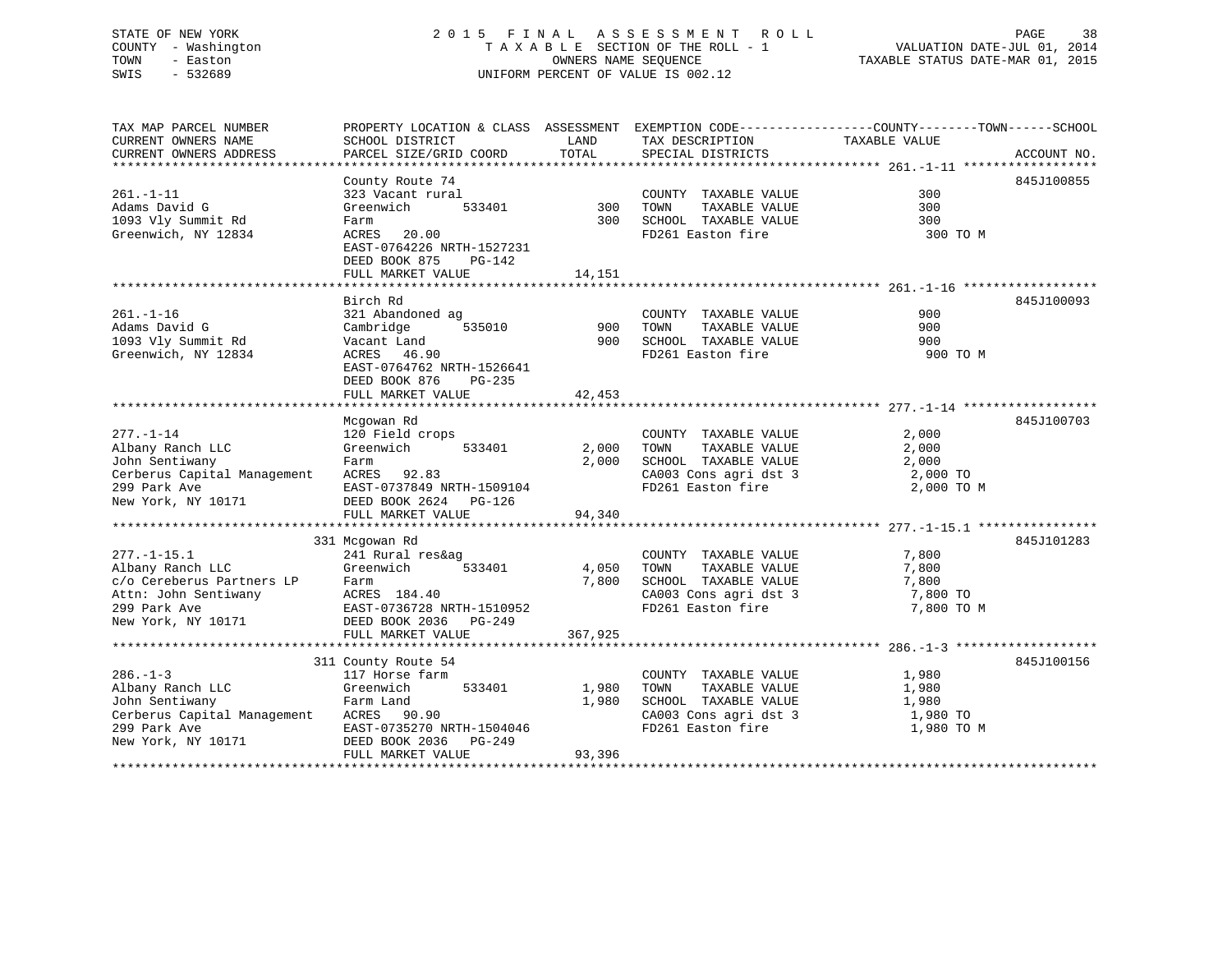## STATE OF NEW YORK 2 0 1 5 F I N A L A S S E S S M E N T R O L L PAGE 39 COUNTY - Washington T A X A B L E SECTION OF THE ROLL - 1 VALUATION DATE-JUL 01, 2014 TOWN - Easton COMPUTERS NAME SEQUENCE TAXABLE STATUS DATE-MAR 01, 2015<br>SWIS - 532689 SWIS - 532689 UNIFORM PERCENT OF VALUE IS 002.12

| TAX MAP PARCEL NUMBER<br>CURRENT OWNERS NAME | PROPERTY LOCATION & CLASS ASSESSMENT<br>SCHOOL DISTRICT | LAND    | EXEMPTION CODE-----------------COUNTY-------TOWN------SCHOOL<br>TAX DESCRIPTION | TAXABLE VALUE                  |                        |     |
|----------------------------------------------|---------------------------------------------------------|---------|---------------------------------------------------------------------------------|--------------------------------|------------------------|-----|
| CURRENT OWNERS ADDRESS                       | PARCEL SIZE/GRID COORD                                  | TOTAL   | SPECIAL DISTRICTS                                                               |                                | ACCOUNT NO.            |     |
|                                              |                                                         |         |                                                                                 |                                |                        |     |
|                                              | County Route 54                                         |         |                                                                                 |                                | 845J100880             |     |
| $286. - 1 - 5.1$                             | 105 Vac farmland                                        |         | COUNTY TAXABLE VALUE                                                            | 1,950                          |                        |     |
| Albany Ranch LLC                             | 533401<br>Greenwich                                     | 1,950   | TOWN<br>TAXABLE VALUE                                                           | 1,950                          |                        |     |
| John Sentiwany                               | Ag Land                                                 | 1,950   | SCHOOL TAXABLE VALUE                                                            | 1,950                          |                        |     |
| Cerberus Capital Management                  | ACRES 89.60                                             |         | CA003 Cons agri dst 3                                                           | 1,950 TO                       |                        |     |
| 299 Park Ave                                 | EAST-0737250 NRTH-1504195                               |         | FD261 Easton fire                                                               | 1,950 TO M                     |                        |     |
| New York, NY 10171                           | DEED BOOK 2036 PG-249                                   |         |                                                                                 |                                |                        |     |
|                                              | FULL MARKET VALUE                                       | 91,981  |                                                                                 |                                |                        |     |
|                                              |                                                         |         |                                                                                 |                                |                        |     |
|                                              | County Route 54/N Off                                   |         |                                                                                 |                                |                        |     |
| $286. - 1 - 31$                              | 310 Res Vac                                             |         | COUNTY TAXABLE VALUE                                                            | 600                            |                        |     |
| Albany Ranch LLC                             | Greenwich<br>533401                                     | 600     | TAXABLE VALUE<br>TOWN                                                           | 600                            |                        |     |
| c/o Cereberus Partners LP                    | ACRES<br>7.17                                           | 600     | SCHOOL TAXABLE VALUE<br>SCHOOL TAXABLE VALUE<br>CA003 Cons agri dst 3           | 600                            |                        |     |
|                                              |                                                         |         |                                                                                 | 600 TO                         |                        |     |
|                                              |                                                         |         | FD261 Easton fire                                                               | 600 TO M                       |                        |     |
|                                              |                                                         | 28,302  |                                                                                 |                                |                        |     |
|                                              |                                                         |         |                                                                                 |                                |                        |     |
|                                              | 85 Waters Rd                                            |         |                                                                                 | $\mathbf 0$<br>$\Omega$        | 845J100477<br>$\Omega$ | 640 |
| $253. - 1 - 20$                              | 210 1 Family Res                                        |         | STAR B<br>41854                                                                 |                                |                        |     |
| Alessi Thomas N<br>Alessi Suzanne F          | Greenwich<br>533401                                     | 500     | COUNTY TAXABLE VALUE                                                            | 4,000                          |                        |     |
|                                              | Wl/res<br>ACRES<br>6.87                                 | 4,000   | TOWN<br>TAXABLE VALUE<br>SCHOOL TAXABLE VALUE                                   | 4,000<br>3,360                 |                        |     |
| 85 Waters Rd<br>Greenwich, NY 12834          | EAST-0762438 NRTH-1532945                               |         |                                                                                 | 4,000 TO                       |                        |     |
|                                              | DEED BOOK 711<br>PG-346                                 |         | CA003 Cons agri dst 3<br>CA003 Cons agri dst 3                                  | 4,000 TO M                     |                        |     |
|                                              | FULL MARKET VALUE                                       | 188,679 |                                                                                 |                                |                        |     |
|                                              |                                                         |         |                                                                                 |                                |                        |     |
|                                              | County Route 54/N Off                                   |         |                                                                                 |                                | 845J100860             |     |
| $285. - 1 - 3$                               | 105 Vac farmland                                        |         | AG DIST<br>41720                                                                | $\Omega$<br>213                | 213                    | 213 |
| Alexander Elaine M                           | Stillwater Cent 415201                                  | 2,100   | COUNTY TAXABLE VALUE                                                            | 1,887                          |                        |     |
| Alexander Jeffrey P                          | Land                                                    | 2,100   | TOWN<br>TAXABLE VALUE                                                           | 1,887                          |                        |     |
| 2689 South Hillis Pl                         | ACRES 107.64                                            |         | SCHOOL TAXABLE VALUE                                                            | 1,887                          |                        |     |
| Meridian, ID 83642                           | EAST-0732380 NRTH-1505454                               |         | CA003 Cons agri dst 3                                                           | 1,887 TO                       |                        |     |
|                                              | DEED BOOK 2869 PG-85                                    |         | 213 EX                                                                          |                                |                        |     |
| MAY BE SUBJECT TO PAYMENT                    | FULL MARKET VALUE                                       | 99,057  | FD261 Easton fire                                                               | 2,100 TO M                     |                        |     |
| UNDER AGDIST LAW TIL 2019                    |                                                         |         |                                                                                 |                                |                        |     |
| *********************                        |                                                         |         |                                                                                 |                                |                        |     |
|                                              | 4769 County Route 74                                    |         |                                                                                 |                                | 845J101206             |     |
| $245. - 1 - 6.4$                             | 210 1 Family Res                                        |         | 41854<br>STAR B                                                                 | $\overline{0}$<br>$\mathbf{0}$ | $\Omega$               | 640 |
| Allen Cary A                                 | 533401<br>Greenwich                                     | 500     | COUNTY TAXABLE VALUE                                                            | 3,600                          |                        |     |
| Allen Amanda A                               | lot & pool                                              | 3,600   | TAXABLE VALUE<br>TOWN                                                           | 3,600                          |                        |     |
| 4769 County Route 74                         | CO 245/15                                               |         | SCHOOL TAXABLE VALUE                                                            | 2,960                          |                        |     |
| Greenwich, NY 12834                          | ACRES<br>1.06                                           |         | FD261 Easton fire                                                               | 3,600 TO M                     |                        |     |
|                                              | EAST-0759908 NRTH-1547072                               |         |                                                                                 |                                |                        |     |
|                                              | DEED BOOK 1714 PG-257                                   |         |                                                                                 |                                |                        |     |
|                                              | FULL MARKET VALUE                                       | 169,811 |                                                                                 |                                |                        |     |
|                                              |                                                         |         |                                                                                 |                                |                        |     |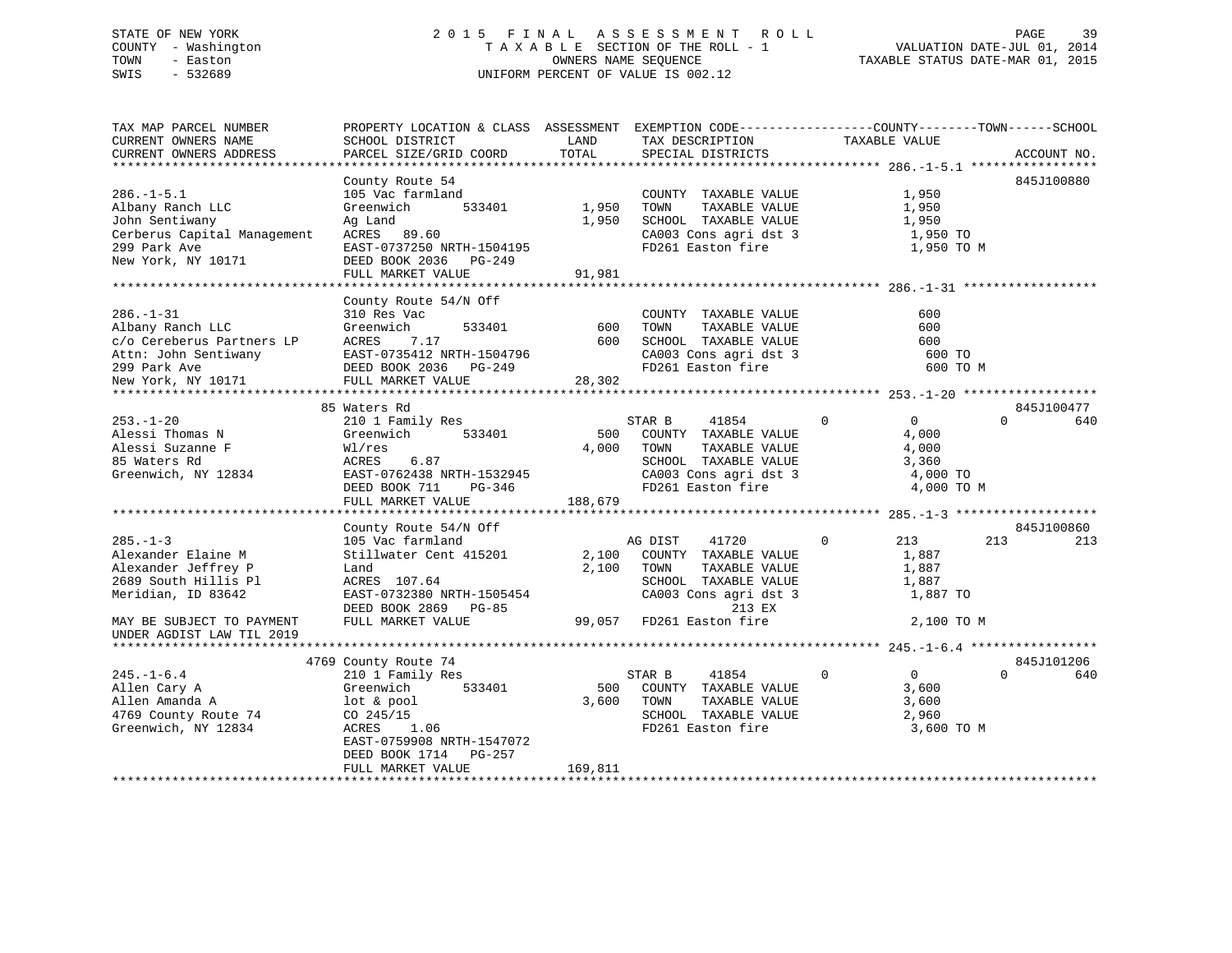## STATE OF NEW YORK 2 0 1 5 F I N A L A S S E S S M E N T R O L L PAGE 40 COUNTY - Washington T A X A B L E SECTION OF THE ROLL - 1 VALUATION DATE-JUL 01, 2014 TOWN - Easton COMPUTERS NAME SEQUENCE TAXABLE STATUS DATE-MAR 01, 2015<br>SWIS - 532689 SWIS - 532689 UNIFORM PERCENT OF VALUE IS 002.12

| TAX MAP PARCEL NUMBER    | PROPERTY LOCATION & CLASS ASSESSMENT EXEMPTION CODE---------------COUNTY-------TOWN-----SCHOOL |         |                                               |                               |                 |
|--------------------------|------------------------------------------------------------------------------------------------|---------|-----------------------------------------------|-------------------------------|-----------------|
| CURRENT OWNERS NAME      | SCHOOL DISTRICT                                                                                | LAND    | TAX DESCRIPTION                               | TAXABLE VALUE                 |                 |
| CURRENT OWNERS ADDRESS   | PARCEL SIZE/GRID COORD                                                                         | TOTAL   | SPECIAL DISTRICTS                             |                               | ACCOUNT NO.     |
|                          |                                                                                                |         |                                               |                               |                 |
|                          | 72 & 74 Cukrovany Ln                                                                           |         |                                               |                               | 845J101267      |
| $286. - 1 - 30.3$        | 240 Rural res                                                                                  |         | STAR B<br>41854                               | $\Omega$<br>$\overline{0}$    | $\Omega$<br>640 |
| Allen Clayton            | Stillwater Cent 415201                                                                         | 1,000   | COUNTY TAXABLE VALUE                          | 4,500                         |                 |
| 11851 State Route 40     | Farm<br>ACRES 24.84                                                                            | 4,500   | TOWN<br>TAXABLE VALUE                         | 4,500<br>3,860                |                 |
| Schaghticoke, NY 12154   | EAST-0733479 NRTH-1499183                                                                      |         | SCHOOL TAXABLE VALUE<br>CA003 Cons agri dst 3 | 4,500 TO                      |                 |
|                          | DEED BOOK 3405 PG-169                                                                          |         | FD261 Easton fire                             | 4,500 TO M                    |                 |
|                          | FULL MARKET VALUE                                                                              | 212,264 |                                               |                               |                 |
|                          |                                                                                                |         |                                               |                               |                 |
|                          | 11851 State Route 40                                                                           |         |                                               |                               | 845J100097      |
| $268. - 1 - 8.2$         | 283 Res w/Comuse                                                                               |         | STAR B<br>41854                               | $\mathbf 0$<br>$\overline{0}$ | $\Omega$<br>640 |
| Allen Eric D             | 533401<br>Greenwich                                                                            | 1,200   | COUNTY TAXABLE VALUE                          | 15,200                        |                 |
| Allen Leslie H           | Residence & Machine Sales                                                                      | 15,200  | TOWN<br>TAXABLE VALUE                         | 15,200                        |                 |
| 11851 St Rt 40           | ACRES 16.21                                                                                    |         | SCHOOL TAXABLE VALUE                          | 14,560                        |                 |
| Schaghticoke, NY 12154   | EAST-0745526 NRTH-1517916                                                                      |         |                                               | 15,200 TO                     |                 |
|                          | DEED BOOK 486<br>PG-890                                                                        |         | CA003 Cons agri dst 3<br>FD261 Easton fire    | 15,200 TO M                   |                 |
|                          | FULL MARKET VALUE                                                                              | 716,981 |                                               |                               |                 |
|                          |                                                                                                |         |                                               |                               |                 |
|                          | 541 County Route 113                                                                           |         |                                               |                               | 845J100839      |
| $285. - 1 - 23$          | 210 1 Family Res - WTRFNT                                                                      |         | STAR B<br>41854                               | $\mathbf 0$<br>$\overline{0}$ | $\Omega$<br>640 |
| Allen Ethan              | Stillwater Cent 415201                                                                         | 400     | COUNTY TAXABLE VALUE                          | 3,200                         |                 |
| 541 County Route 113     | H&l                                                                                            | 3,200   | TOWN<br>TAXABLE VALUE                         | 3,200                         |                 |
| Schaghticoke, NY 12154   | 238/553-443/441                                                                                |         | SCHOOL TAXABLE VALUE                          | 2,560                         |                 |
|                          | ACRES<br>1.20                                                                                  |         | CA003 Cons agri dst 3<br>FD261 Easton fire    | 3,200 TO                      |                 |
|                          | EAST-0724970 NRTH-1498460                                                                      |         |                                               | 3,200 TO M                    |                 |
|                          | DEED BOOK 3209 PG-201                                                                          |         |                                               |                               |                 |
|                          | FULL MARKET VALUE                                                                              | 150,943 |                                               |                               |                 |
|                          |                                                                                                |         |                                               |                               | 845J100482      |
| $253. - 1 - 29$          | 443 Herrington Hill Rd<br>240 Rural res                                                        |         | COUNTY TAXABLE VALUE                          | 7,500                         |                 |
| Allen Lawrence R         | Greenwich<br>533401                                                                            | 4,000   | TAXABLE VALUE<br>TOWN                         | 7,500                         |                 |
| Allen Kathy M            | Farm                                                                                           | 7,500   | SCHOOL TAXABLE VALUE                          | 7,500                         |                 |
| 443 Herrington Hill Rd   | ACRES 230.83                                                                                   |         | CA003 Cons agri dst 3                         | 7,500 TO                      |                 |
| Greenwich, NY 12834      | EAST-0759773 NRTH-1530423                                                                      |         | FD261 Easton fire                             | 7,500 TO M                    |                 |
|                          | DEED BOOK 3514 PG-322                                                                          |         |                                               |                               |                 |
| PRIOR OWNER ON 3/01/2015 | FULL MARKET VALUE                                                                              | 353,774 |                                               |                               |                 |
| Allen Lawrence R         |                                                                                                |         |                                               |                               |                 |
| ********************     |                                                                                                |         |                                               |                               |                 |
|                          | Wells Rd/w Off                                                                                 |         |                                               |                               | 845J101044      |
| $259. - 1 - 24$          | 323 Vacant rural                                                                               |         | COUNTY TAXABLE VALUE                          | 400                           |                 |
| Allen Norman             | Greenwich<br>533401                                                                            | 400     | TOWN<br>TAXABLE VALUE                         | 400                           |                 |
| Allen Gertrude           | W L                                                                                            | 400     | SCHOOL TAXABLE VALUE                          | 400                           |                 |
| 142 Wrights Rd           | ACRES 22.80                                                                                    |         | CA003 Cons agri dst 3                         | 400 TO                        |                 |
| Schaghticoke, NY 12154   | EAST-0741358 NRTH-1522035                                                                      |         | FD261 Easton fire                             | 400 TO M                      |                 |
|                          | DEED BOOK 405<br>PG-1081                                                                       |         |                                               |                               |                 |
|                          | FULL MARKET VALUE                                                                              | 18,868  |                                               |                               |                 |
|                          |                                                                                                |         |                                               |                               |                 |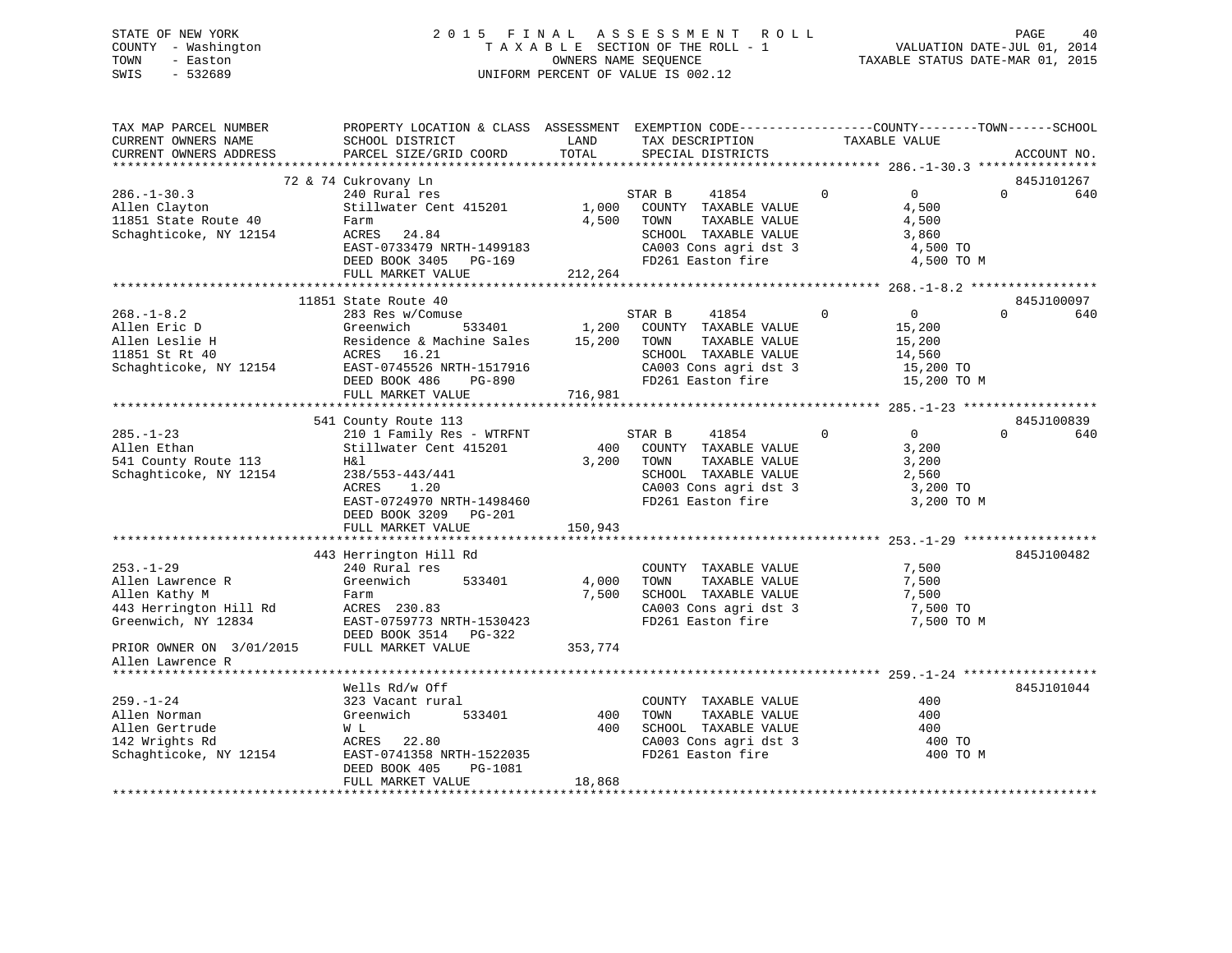## STATE OF NEW YORK 2 0 1 5 F I N A L A S S E S S M E N T R O L L PAGE 41 COUNTY - Washington T A X A B L E SECTION OF THE ROLL - 1 VALUATION DATE-JUL 01, 2014 TOWN - Easton **CONNERS NAME SEQUENCE** TAXABLE STATUS DATE-MAR 01, 2015 SWIS - 532689 UNIFORM PERCENT OF VALUE IS 002.12

| TAX MAP PARCEL NUMBER<br>CURRENT OWNERS NAME                                                   | PROPERTY LOCATION & CLASS ASSESSMENT EXEMPTION CODE----------------COUNTY-------TOWN------SCHOOL<br>SCHOOL DISTRICT                                                                                                               | LAND                     | TAX DESCRIPTION                                                                                                                                                                    |                | TAXABLE VALUE                                           |                              |                                   |
|------------------------------------------------------------------------------------------------|-----------------------------------------------------------------------------------------------------------------------------------------------------------------------------------------------------------------------------------|--------------------------|------------------------------------------------------------------------------------------------------------------------------------------------------------------------------------|----------------|---------------------------------------------------------|------------------------------|-----------------------------------|
| CURRENT OWNERS ADDRESS                                                                         | PARCEL SIZE/GRID COORD                                                                                                                                                                                                            | TOTAL                    | SPECIAL DISTRICTS                                                                                                                                                                  |                |                                                         |                              | ACCOUNT NO.                       |
|                                                                                                | 142 Allens Ln                                                                                                                                                                                                                     |                          |                                                                                                                                                                                    |                |                                                         |                              | 845J101032                        |
| $268. - 1 - 8.3$<br>Allen Norman W                                                             | 105 Vac farmland<br>Greenwich 533401<br>Allen Gertrude D<br>142 Allens Ln<br>Schaghticoke, NY 12154<br>EAST-0741329 NRTH-1514050<br>DEED BOOK 425<br>PG-773                                                                       | 1,500                    | AG DIST 41720<br>1,500 COUNTY TAXABLE VALUE<br>TOWN<br>TAXABLE VALUE<br>SCHOOL TAXABLE VALUE<br>CA003 Cons agri dst 3<br>511 EX                                                    | $\overline{0}$ | 511<br>989<br>989<br>989<br>989 TO                      | 511                          | 511                               |
| MAY BE SUBJECT TO PAYMENT<br>UNDER AGDIST LAW TIL 2019                                         | FULL MARKET VALUE                                                                                                                                                                                                                 |                          | 70,755 FD261 Easton fire                                                                                                                                                           |                | 1,500 TO M                                              |                              |                                   |
|                                                                                                |                                                                                                                                                                                                                                   |                          |                                                                                                                                                                                    |                |                                                         |                              |                                   |
| $268. - 1 - 8.1$<br>Allenwaite Farms Inc<br>414 Waite Rd                                       | 335 Waite Rd<br>112 Dairy farm<br>533401<br>Greenwich<br>Farm -287/101<br>414 Waite Rd<br>Schaghticoke, NY 12154<br>ACRES 566.50                                                                                                  | AG DIST<br>10,000 STAR B | 41720 0<br>41854<br>$\overline{0}$<br>46,500 STAR B 41854<br>COUNTY TAXABLE VALUE<br>TOWN<br>TAXABLE VALUE                                                                         | $\overline{0}$ | 1,536<br>$\overline{0}$<br>0<br>$0$<br>44,964<br>44,964 | 1,536<br>$\circ$<br>$\Omega$ | 845J100100<br>1,536<br>640<br>640 |
| MAY BE SUBJECT TO PAYMENT<br>UNDER AGDIST LAW TIL 2019                                         | EAST-0741869 NRTH-1517654<br>DEED BOOK 452 PG-676<br>FULL MARKET VALUE                                                                                                                                                            | 2193,396                 | CHOOL TAXABLE VALUE<br>CA003 Cons agri dst 3<br>1,536 EX<br>FD261 Easton fire 46,500 TO M                                                                                          |                |                                                         |                              |                                   |
|                                                                                                |                                                                                                                                                                                                                                   |                          |                                                                                                                                                                                    |                |                                                         |                              |                                   |
|                                                                                                | 251 South Cambridge Rd                                                                                                                                                                                                            |                          |                                                                                                                                                                                    |                |                                                         |                              | 845J100688                        |
| $278. - 1 - 13$                                                                                | 112 Dairy farm                                                                                                                                                                                                                    |                          | 41720<br>AG DIST                                                                                                                                                                   | $\overline{0}$ | 985                                                     | 985                          | 985                               |
| Allenwaite Farms Inc<br>414 Waite Rd                                                           | Greenwich<br>533401<br>Farm<br>Schaghticoke, NY 12154<br>MAY BE SUBJECT TO PAYMENT<br>MAY BE SUBJECT TO PAYMENT<br>UNDER AGDIST LAW TIL 2019<br>FULL MARKET VALUE<br>FULL MARKET VALUE<br>2019                                    | 3,600 STAR B             | 41854<br>9,000 COUNTY TAXABLE VALUE<br>COUNTY TAAADDE VALUE<br>TOWN TAXABLE VALUE<br>SCHOOL TAXABLE VALUE<br>CA003 Cons agri dst 3 8,01!<br>985 EX 9 00                            | $\Omega$       | $\overline{0}$<br>8,015<br>8,015 TO                     | $\overline{0}$               | 640                               |
|                                                                                                |                                                                                                                                                                                                                                   |                          | 424,528                                                                                                                                                                            |                | 9,000 TO M                                              |                              |                                   |
|                                                                                                |                                                                                                                                                                                                                                   |                          | FD261 Easton fire                                                                                                                                                                  |                |                                                         |                              |                                   |
|                                                                                                | 1003 Beadle Hill Rd                                                                                                                                                                                                               |                          |                                                                                                                                                                                    |                |                                                         |                              | 845J100823                        |
| $278. - 1 - 21$<br>Allenwaite Farms Inc<br>414 Waite Rd<br>Schaghticoke, NY 12154 ACRES 135.00 | 120 Field crops<br>533401<br>Greenwich<br>Farm<br>EAST-0753347 NRTH-1509962<br>DEED BOOK 683 PG-161<br>EAST-0753347 NRTH-1509962<br>MAY BE SUBJECT TO PAYMENT DEED BOOK 683 PG-161<br>UNDER AGDIST LAW TIL 2019 FULL MARKET VALUE | 2,500<br>8,000           | AG DIST<br>41720<br>COUNTY TAXABLE VALUE<br>TOWN<br>TAXABLE VALUE<br>SCHOOL TAXABLE VALUE 7,678<br>CA003 Cons agri dst 3 7,678 TO<br>322 EX<br>322 EX<br>377,358 FD261 Easton fire | $\overline{0}$ | 322<br>7,678<br>7,678<br>8,000 TO M                     | 322                          | 322                               |
|                                                                                                |                                                                                                                                                                                                                                   |                          |                                                                                                                                                                                    |                |                                                         |                              |                                   |
| $269. - 1 - 23$                                                                                | 52 Grove Rd<br>210 1 Family Res<br>Anatriello Vincent M<br>Anatriello Caryn E<br>B Greenwich 533401 300<br>53 Grove Rd<br>Schaghticoke, NY 12154 EAST-0745938 NRTH-1516196<br>DEED BOOK 3028 PG-44<br>FULL MARKET VALUE           | 56,604                   | COUNTY TAXABLE VALUE 1,200<br>TOWN<br>TAXABLE VALUE<br>SCHOOL TAXABLE VALUE 1,200<br>CA003 Cons agri dst 3 1,200 TO<br>CA003 Cons agri dst 3<br>FD261 Easton fire                  |                | 1,200<br>1,200 TO M                                     |                              | 845J100571                        |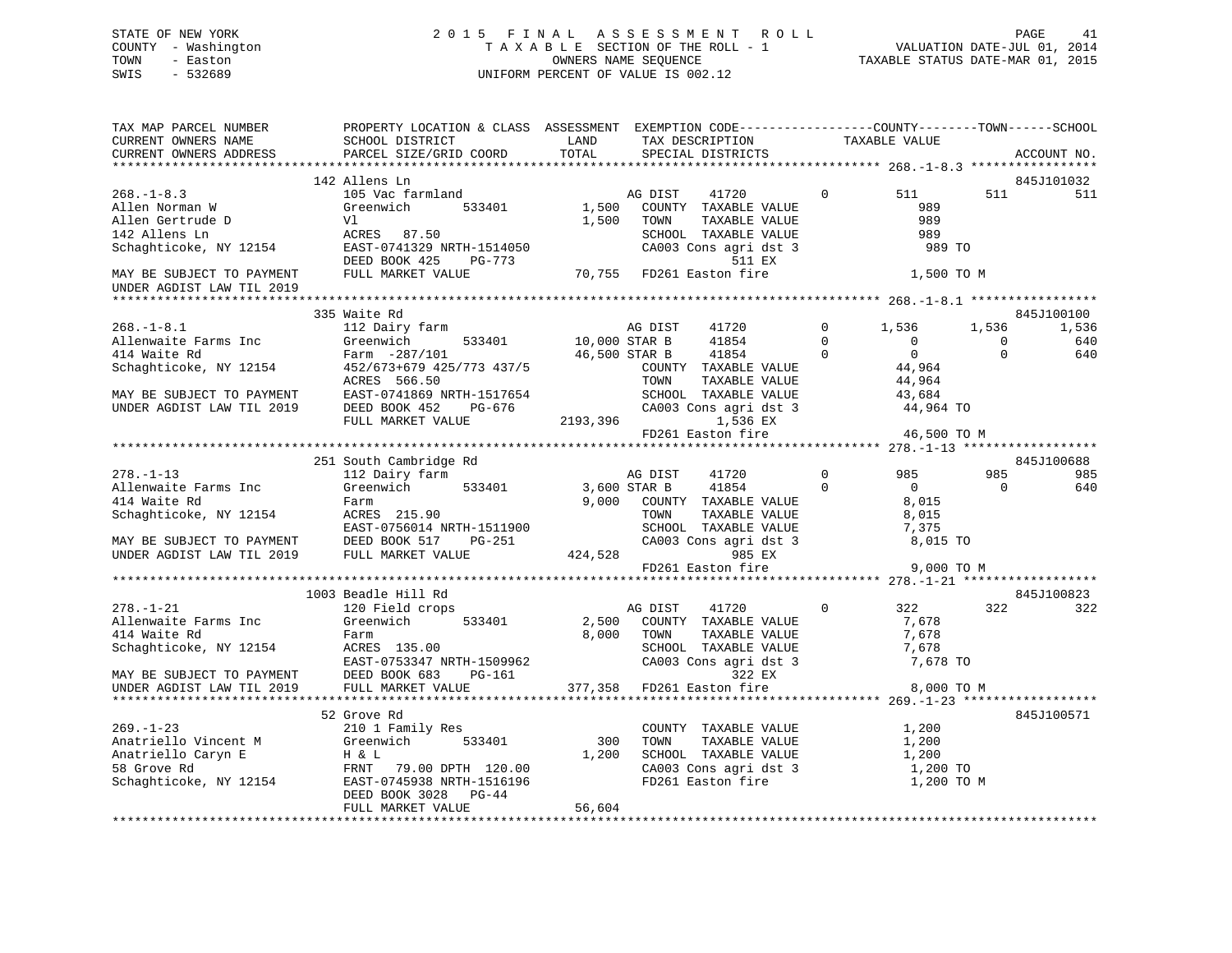| STATE OF NEW YORK   | 2015 FINAL ASSESSMENT ROLL         | 42<br>PAGE                       |
|---------------------|------------------------------------|----------------------------------|
| COUNTY - Washington | TAXABLE SECTION OF THE ROLL - 1    | VALUATION DATE-JUL 01, 2014      |
| TOWN<br>- Easton    | OWNERS NAME SEOUENCE               | TAXABLE STATUS DATE-MAR 01, 2015 |
| $-532689$<br>SWIS   | UNIFORM PERCENT OF VALUE IS 002.12 |                                  |
|                     |                                    |                                  |

| TAX MAP PARCEL NUMBER                                                       | PROPERTY LOCATION & CLASS ASSESSMENT EXEMPTION CODE---------------COUNTY-------TOWN------SCHOOL |               |                                               |                |                   |          |             |
|-----------------------------------------------------------------------------|-------------------------------------------------------------------------------------------------|---------------|-----------------------------------------------|----------------|-------------------|----------|-------------|
| CURRENT OWNERS NAME<br>CURRENT OWNERS ADDRESS                               | SCHOOL DISTRICT<br>PARCEL SIZE/GRID COORD                                                       | LAND<br>TOTAL | TAX DESCRIPTION<br>SPECIAL DISTRICTS          | TAXABLE VALUE  |                   |          | ACCOUNT NO. |
|                                                                             |                                                                                                 |               |                                               |                |                   |          |             |
|                                                                             | 58 Grove Rd                                                                                     |               |                                               |                |                   |          | 845J100635  |
| $269. - 1 - 24$                                                             | 210 1 Family Res                                                                                |               | STAR B<br>41854                               | $\Omega$       | $\Omega$          | $\Omega$ | 640         |
| Anatriello Vincent M                                                        | Greenwich 533401                                                                                | 500           | COUNTY TAXABLE VALUE                          |                | 3,500             |          |             |
| Anatriello Caryn E                                                          | H & L                                                                                           | 3,500         | TAXABLE VALUE<br>TOWN                         |                | 3,500             |          |             |
| 58 Grove Rd                                                                 | 862/36                                                                                          |               | SCHOOL TAXABLE VALUE                          |                | 2,860             |          |             |
| Schaghticoke, NY 12154                                                      | 1.30<br>ACRES                                                                                   |               |                                               |                | 3,500 TO          |          |             |
|                                                                             | EAST-0745997 NRTH-1516341                                                                       |               | CA003 Cons agri dst 3<br>FD261 Easton fire    |                | 3,500 TO M        |          |             |
|                                                                             | DEED BOOK 2331 PG-329                                                                           |               |                                               |                |                   |          |             |
|                                                                             | FULL MARKET VALUE                                                                               | 165,094       |                                               |                |                   |          |             |
|                                                                             |                                                                                                 |               |                                               |                |                   |          |             |
|                                                                             | 11223 State Route 40                                                                            |               |                                               |                |                   |          | 845J100705  |
| $286. - 1 - 11$                                                             | 210 1 Family Res                                                                                |               | STAR B<br>41854                               | $\overline{0}$ | $\overline{0}$    | $\Omega$ | 640         |
| Anuszewski Anthony J                                                        | Greenwich 533401                                                                                |               | 500 COUNTY TAXABLE VALUE                      |                | 3,300             |          |             |
| Anuszewski Robbin                                                           | H & L                                                                                           | 3,300 TOWN    | TAXABLE VALUE                                 |                | 3,300             |          |             |
|                                                                             |                                                                                                 |               |                                               |                |                   |          |             |
| 11223 State Route 40 Bndy Agmt 760/236<br>Schaghticoke, NY 12154 ACRES 1.28 |                                                                                                 |               | SCHOOL TAXABLE VALUE<br>CA003 Cons agri dst 3 |                | 2,660<br>3,300 TO |          |             |
|                                                                             | EAST-0740901 NRTH-1503571                                                                       |               | FD261 Easton fire                             |                | 3,300 TO M        |          |             |
|                                                                             | DEED BOOK 760<br>PG-240                                                                         |               |                                               |                |                   |          |             |
|                                                                             | FULL MARKET VALUE                                                                               | 155,660       |                                               |                |                   |          |             |
|                                                                             |                                                                                                 |               |                                               |                |                   |          |             |
|                                                                             | 167 Mountain Rd                                                                                 |               |                                               |                |                   |          |             |
| $260. -1 - 15.6$                                                            | 210 1 Family Res                                                                                |               | 41854<br>STAR B                               | $\mathbf{0}$   | $\overline{0}$    | $\Omega$ | 640         |
| Anuszewski Jason E                                                          | 533401<br>Greenwich                                                                             |               | 500 COUNTY TAXABLE VALUE                      |                | 4,200             |          |             |
| 167 Mountain Rd                                                             | ACRES<br>2.66                                                                                   | 4,200 TOWN    | TAXABLE VALUE                                 |                | 4,200             |          |             |
| Greenwich, NY 12834                                                         | EAST-0750774 NRTH-1528041                                                                       |               |                                               |                | 3,560             |          |             |
|                                                                             | DEED BOOK 957 PG-35                                                                             |               | TUWN FILMENT VALUE<br>FD261 Easton fire       |                | 4,200 TO M        |          |             |
|                                                                             | FULL MARKET VALUE                                                                               | 198,113       |                                               |                |                   |          |             |
|                                                                             |                                                                                                 |               |                                               |                |                   |          |             |
|                                                                             | 107 Fryer Rd                                                                                    |               |                                               |                |                   |          |             |
| $277. - 1 - 9.9$                                                            | 210 1 Family Res                                                                                |               | STAR B<br>41854                               | $\Omega$       | $\overline{0}$    | $\Omega$ | 640         |
| Anuszewski Jeremy R                                                         | 533401<br>Greenwich                                                                             | 500           | COUNTY TAXABLE VALUE                          |                | 3,700             |          |             |
| 107 Fryer Rd                                                                | sub lot 4                                                                                       |               | 3,700 TOWN<br>TAXABLE VALUE                   |                | 3,700             |          |             |
| Schaghticoke, NY 12154                                                      | 1774/175                                                                                        |               | SCHOOL TAXABLE VALUE                          |                | 3,060             |          |             |
|                                                                             | ACRES<br>2.62                                                                                   |               | SCHOOL TAXABLE VALUE<br>CA003 Cons agri dst 3 |                | 3,700 TO          |          |             |
|                                                                             | EAST-0741781 NRTH-1506117                                                                       |               | FD261 Easton fire                             |                | 3,700 TO M        |          |             |
|                                                                             | DEED BOOK 1814 PG-1                                                                             |               |                                               |                |                   |          |             |
|                                                                             | FULL MARKET VALUE                                                                               | 174,528       |                                               |                |                   |          |             |
|                                                                             |                                                                                                 |               |                                               |                |                   |          |             |
|                                                                             | 215 County Route 54                                                                             |               |                                               |                |                   |          | 845L100119  |
| $285. - 1 - 9$                                                              | 210 1 Family Res                                                                                |               | COUNTY TAXABLE VALUE                          | 3,500          |                   |          |             |
| Anuszewski Joseph                                                           | 210 1 Family Res<br>Stillwater Cent 415201                                                      | 400           | TOWN<br>TAXABLE VALUE                         |                | 3,500             |          |             |
| 89 Anuszewski Ln                                                            | H & L                                                                                           |               | 3,500 SCHOOL TAXABLE VALUE                    |                | 3,500             |          |             |
| Greenwich, NY 12834                                                         | ACRES<br>1.38                                                                                   |               | CA003 Cons agri dst 3                         |                | 3,500 TO          |          |             |
|                                                                             | EAST-0731652 NRTH-1502448                                                                       |               | FD261 Easton fire                             |                | 3,500 TO M        |          |             |
|                                                                             | DEED BOOK 711<br>PG-247                                                                         |               |                                               |                |                   |          |             |
|                                                                             | FULL MARKET VALUE                                                                               | 165,094       |                                               |                |                   |          |             |
|                                                                             |                                                                                                 |               |                                               |                |                   |          |             |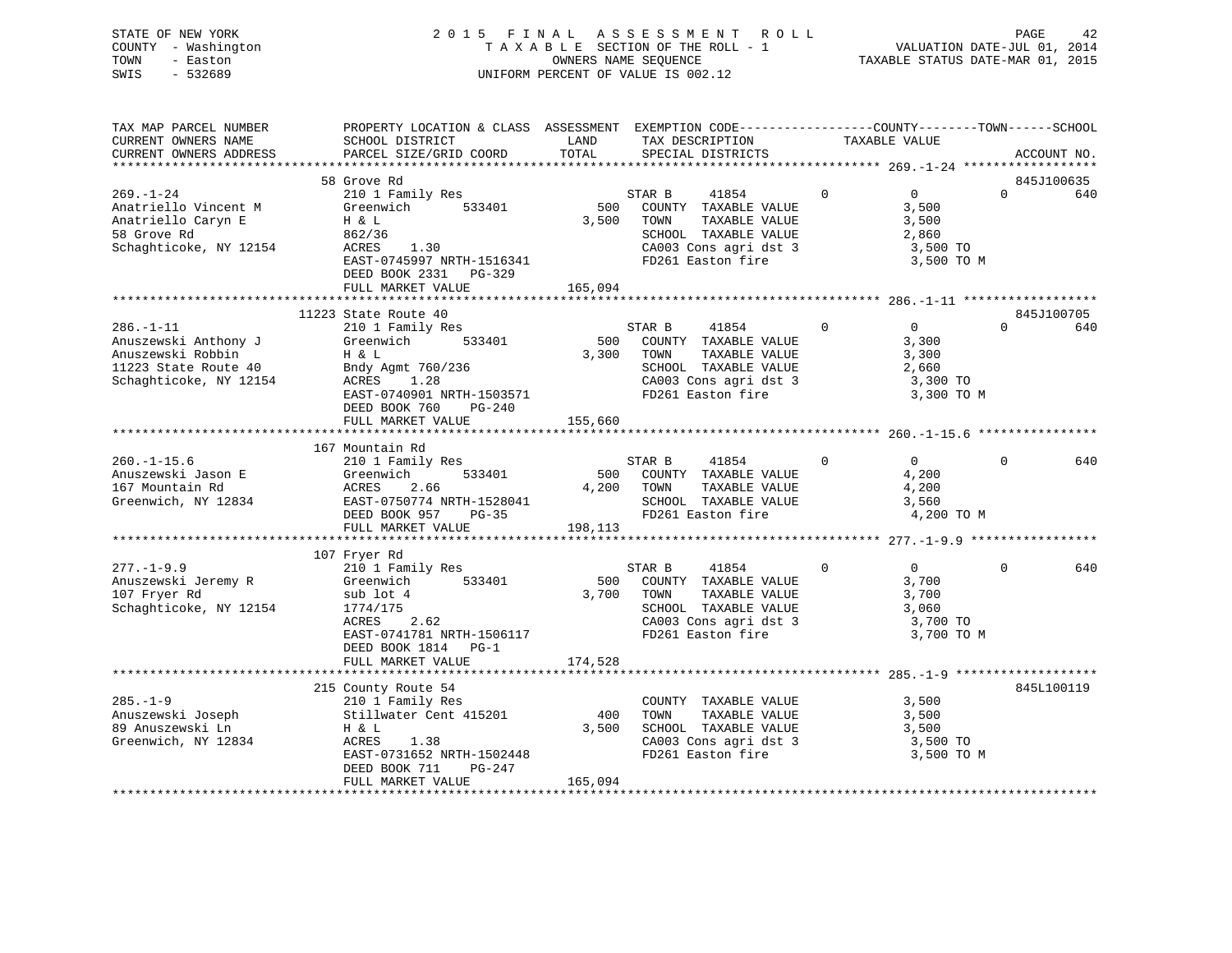# STATE OF NEW YORK 2 0 1 5 F I N A L A S S E S S M E N T R O L L PAGE 43COUNTY - Washington  $T A X A B L E$  SECTION OF THE ROLL - 1<br>TOWN - Easton DATE-JUL 000NERS NAME SEQUENCE SWIS - 532689 UNIFORM PERCENT OF VALUE IS 002.12

| TAX MAP PARCEL NUMBER<br>CURRENT OWNERS NAME<br>CURRENT OWNERS ADDRESS                                                 | PROPERTY LOCATION & CLASS ASSESSMENT EXEMPTION CODE----------------COUNTY-------TOWN------SCHOOL<br>SCHOOL DISTRICT LAND<br>PARCEL SIZE/GRID COORD                                                                                                                    | TOTAL          | TAX DESCRIPTION<br>SPECIAL DISTRICTS                                                                                                             |                            | TAXABLE VALUE                                                       |                            | ACCOUNT NO.             |
|------------------------------------------------------------------------------------------------------------------------|-----------------------------------------------------------------------------------------------------------------------------------------------------------------------------------------------------------------------------------------------------------------------|----------------|--------------------------------------------------------------------------------------------------------------------------------------------------|----------------------------|---------------------------------------------------------------------|----------------------------|-------------------------|
|                                                                                                                        |                                                                                                                                                                                                                                                                       |                |                                                                                                                                                  |                            |                                                                     |                            |                         |
| $235. - 2 - 11$                                                                                                        | 417 Wilbur Ave<br>210 1 Family Res                                                                                                                                                                                                                                    | $rac{S!}{300}$ | STAR B<br>41854                                                                                                                                  | $\Omega$                   | $\overline{0}$                                                      | $\Omega$                   | 845J100549<br>640       |
| Anuszewski Mark<br>417 Wilbur Ave<br>Greenwich, NY 12834                                                               | Greenwich 533401<br>Lot & House<br>ACRES 3.90<br>EAST-0745075 NRTH-1545864<br>DEED BOOK 2767 PG-260                                                                                                                                                                   | 3,000          | COUNTY TAXABLE VALUE<br>TOWN<br>TAXABLE VALUE<br>SCHOOL TAXABLE VALUE<br>CA003 Cons agri dst 3 3,000 TO<br>FD262 Middle Falls Fire 3,000 TO      |                            | 3,000<br>3,000<br>2,360                                             |                            |                         |
|                                                                                                                        | FULL MARKET VALUE 141,509                                                                                                                                                                                                                                             |                |                                                                                                                                                  |                            |                                                                     |                            |                         |
|                                                                                                                        | 89 Anuszewski Ln                                                                                                                                                                                                                                                      |                |                                                                                                                                                  |                            |                                                                     |                            | 845J100103              |
| $252. - 1 - 10$<br>Anuszewski Rosemarie<br>89 Anuszewski Ln<br>Greenwich, NY 12834                                     | 112 Dairy farm<br>Greenwich 533401<br>Farm<br>Conservation Easement 205<br>ACRES 213.00                                                                                                                                                                               |                | 41720<br>AG DIST<br>3,500 STAR B<br>41854<br>11,000 COUNTY TAXABLE VALUE<br>TOWN<br>TAXABLE VALUE<br>SCHOOL TAXABLE VALUE                        | $\Omega$<br>$\Omega$       | 636<br>$\overline{0}$<br>10,364<br>10,364<br>9,724                  | 636<br>$\Omega$            | 636<br>640              |
| MAY BE SUBJECT TO PAYMENT<br>UNDER AGDIST LAW TIL 2019                                                                 | EAST-0744974 NRTH-1530317<br>DEED BOOK 758 PG-338<br>FULL MARKET VALUE                                                                                                                                                                                                |                | SUNOUL TAXABLE VALUE<br>CA003 Cons agri dst 3<br>636 EX<br>518,868 FD261 Easton fire                                                             |                            | 10,364 TO<br>11,000 TO M                                            |                            |                         |
|                                                                                                                        |                                                                                                                                                                                                                                                                       |                |                                                                                                                                                  |                            |                                                                     |                            |                         |
|                                                                                                                        | 24 Vly Summit Rd                                                                                                                                                                                                                                                      |                |                                                                                                                                                  |                            |                                                                     |                            | 845J100271              |
| $260. - 1 - 27$<br>Archambeault Joseph L                                                                               | 210 1 Family Res<br>Greenwich 533401<br>Archambeault Sharon<br>24 Vly Summit Rd<br>34 Vly Summit Rd<br>463/749 463/751<br>ACRES<br>ACRES<br>1.10<br>EAST-0746799 NRTH-1522965<br>FULL MARKET VALUE 165,094                                                            |                | STAR B<br>41854<br>500 COUNTY TAXABLE VALUE<br>3,500 TOWN<br>TAXABLE VALUE<br>SCHOOL TAXABLE VALUE<br>CA003 Cons agri dst 3<br>FD261 Easton fire | $\overline{0}$             | $\overline{0}$<br>3,500<br>3,500<br>2,860<br>3,500 TO<br>3,500 TO M | $\Omega$                   | 640                     |
|                                                                                                                        |                                                                                                                                                                                                                                                                       |                |                                                                                                                                                  |                            |                                                                     |                            |                         |
| $235. -2 - 8$                                                                                                          | 346 State Route 29<br>State Route 29<br>210 1 Family Res<br>Ash Michael Greenwich 533401 500<br>Ash Sharon H & L 4,200<br>346 State Route 29 FRNT 125.00 DPTH 250.00<br>Greenwich, NY 12834 EAST-0747478 NRTH-1552966<br>PG-152<br>DEED BOOK 584<br>FULL MARKET VALUE | 198,113        | STAR B<br>41854<br>500 COUNTY TAXABLE VALUE<br>4,200 TOWN<br>TAXABLE VALUE<br>SCHOOL TAXABLE VALUE<br>FD262 Middle Falls Fire                    | $\mathbf{0}$               | $\overline{0}$<br>4,200<br>4,200<br>3,560<br>4,200 TO               | $\Omega$                   | 845J100555<br>640       |
|                                                                                                                        |                                                                                                                                                                                                                                                                       |                |                                                                                                                                                  |                            |                                                                     |                            |                         |
| $244. -1 - 11$                                                                                                         | 36 Ashcroft Ln<br>241 Rural res&ag                                                                                                                                                                                                                                    |                | 45 PCT OF VALUE USED FOR EXEMPTION PURPOSES<br>AG DIST<br>41720                                                                                  | $\overline{0}$             | 201                                                                 | 201                        | 845J100105<br>201       |
| Ashcroft Lawrence J<br>34 Ashcroft Ln<br>Greenwich, NY 12834<br>MAY BE SUBJECT TO PAYMENT<br>UNDER AGDIST LAW TIL 2019 | 533401 2,400 AGED-CO<br>Greenwich<br>Rural Res. And Ag. 3,000 STAR EN ACRES 129.70<br>ACRES 129.70<br>ACRES 129.70<br>EAST-0744075 NRTH-1541102<br>DEED BOOK 430<br>PG-247<br>FULL MARKET VALUE                                                                       |                | 41802<br>41834<br>COUNTY TAXABLE VALUE<br>TOWN<br>TAXABLE VALUE<br>SCHOOL TAXABLE VALUE<br>424,528 CA003 Cons agri dst 3                         | $\overline{0}$<br>$\Omega$ | 1,013<br>$\overline{0}$<br>7,786<br>8,799<br>7,419<br>8,799 TO      | $\overline{0}$<br>$\Omega$ | $\overline{0}$<br>1,380 |
|                                                                                                                        |                                                                                                                                                                                                                                                                       |                | 201 EX<br>FD262 Middle Falls Fire                                                                                                                |                            | 9,000 TO                                                            |                            |                         |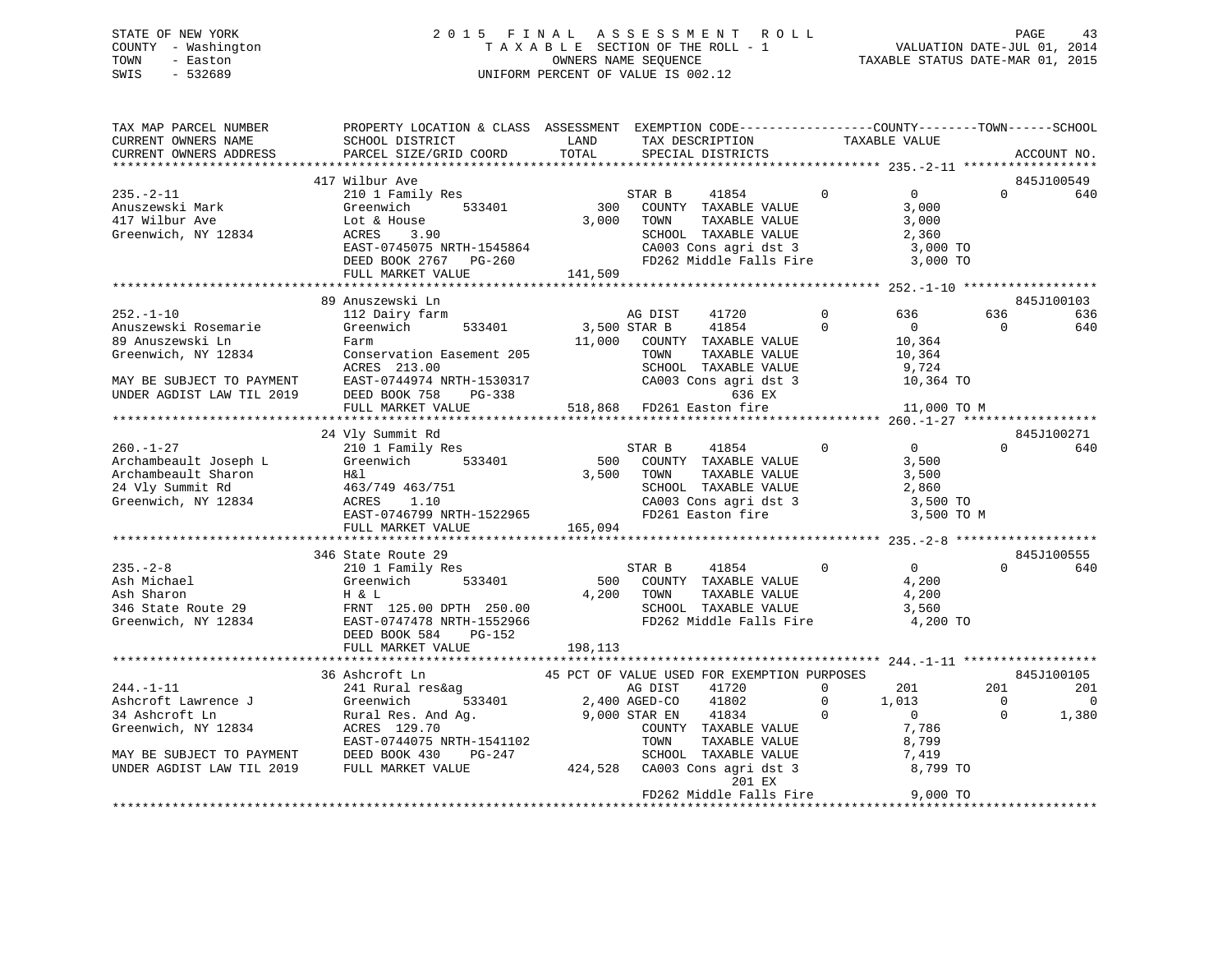## STATE OF NEW YORK 2 0 1 5 F I N A L A S S E S S M E N T R O L L PAGE 44 COUNTY - Washington T A X A B L E SECTION OF THE ROLL - 1 VALUATION DATE-JUL 01, 2014 TOWN - Easton OWNERS NAME SEQUENCE TAXABLE STATUS DATE-MAR 01, 2015 SWIS - 532689 UNIFORM PERCENT OF VALUE IS 002.12

TAX MAP PARCEL NUMBER PROPERTY LOCATION & CLASS ASSESSMENT EXEMPTION CODE------------------COUNTY--------TOWN------SCHOOL CURRENT OWNERS NAME SCHOOL DISTRICT LAND TAX DESCRIPTION TAXABLE VALUECURRENT OWNERS ADDRESS PARCEL SIZE/GRID COORD TOTAL SPECIAL DISTRICTS ACCOUNT NO. \*\*\*\*\*\*\*\*\*\*\*\*\*\*\*\*\*\*\*\*\*\*\*\*\*\*\*\*\*\*\*\*\*\*\*\*\*\*\*\*\*\*\*\*\*\*\*\*\*\*\*\*\*\*\*\*\*\*\*\*\*\*\*\*\*\*\*\*\*\*\*\*\*\*\*\*\*\*\*\*\*\*\*\*\*\*\*\*\*\*\*\*\*\*\*\*\*\*\*\*\*\*\* 228.-5-22.2 \*\*\*\*\*\*\*\*\*\*\*\*\*\*\*\* Windy Hill Rd<br>320 Rural vacant 228.-5-22.2 320 Rural vacant AG DIST 41720 0 441 441 441Ashdown David Schuylerville 415001 800 COUNTY TAXABLE VALUE 359 Ashdown Amy Vl 800 TOWN TAXABLE VALUE 359 246 Windy Hill Rd 228.-1-22.2 SCHOOL TAXABLE VALUE 359 Greenwich, NY 12834 ACRES 5.10 FD262 Middle Falls Fire 800 TO EAST-0747764 NRTH-1558790 MAY BE SUBJECT TO PAYMENT DEED BOOK 3458 PG-192 UNDER AGDIST LAW TIL 2019 FULL MARKET VALUE \*\*\*\*\*\*\*\*\*\*\*\*\*\*\*\*\*\*\*\*\*\*\*\*\*\*\*\*\*\*\*\*\*\*\*\*\*\*\*\*\*\*\*\*\*\*\*\*\*\*\*\*\*\*\*\*\*\*\*\*\*\*\*\*\*\*\*\*\*\*\*\*\*\*\*\*\*\*\*\*\*\*\*\*\*\*\*\*\*\*\*\*\*\*\*\*\*\*\*\*\*\*\* 228.-5-35 \*\*\*\*\*\*\*\*\*\*\*\*\*\*\*\*\*\* 246 Windy Hill Rd 845J101219 228.-5-35 210 1 Family Res STAR B 41854 0 0 0 640 Ashdown David Schuylerville 415001 500 COUNTY TAXABLE VALUE 4,200 Ashdown Amy Lot 11/H & L 4,200 TOWN TAXABLE VALUE 4,200 246 Windy Hill Rd 228.-1-35 SCHOOL TAXABLE VALUE 3,560 Greenwich, NY 12834 ACRES 2.65 FD262 Middle Falls Fire 4,200 TO EAST-0747810 NRTH-1559402 DEED BOOK 922 PG-335FULL MARKET VALUE 198,113 \*\*\*\*\*\*\*\*\*\*\*\*\*\*\*\*\*\*\*\*\*\*\*\*\*\*\*\*\*\*\*\*\*\*\*\*\*\*\*\*\*\*\*\*\*\*\*\*\*\*\*\*\*\*\*\*\*\*\*\*\*\*\*\*\*\*\*\*\*\*\*\*\*\*\*\*\*\*\*\*\*\*\*\*\*\*\*\*\*\*\*\*\*\*\*\*\*\*\*\*\*\*\* 228.-5-38 \*\*\*\*\*\*\*\*\*\*\*\*\*\*\*\*\*\* 38 Ashdown Way 845J101287 228.-5-38 210 1 Family Res STAR EN 41834 0 0 0 1,380 Ashdown Wayne R Schuylerville 415001 500 COUNTY TAXABLE VALUE 4,500 Ashdown Bonnie M House & Lot 4,500 TOWN TAXABLE VALUE 4,500 38 Ashdown Way Agmt 807/65 SCHOOL TAXABLE VALUE 3,120 Greenwich, NY 12834 228.-1-38 FD262 Middle Falls Fire 4,500 TO ACRES 1.72 EAST-0746996 NRTH-1559276 DEED BOOK 614 PG-3FULL MARKET VALUE 212,264 \*\*\*\*\*\*\*\*\*\*\*\*\*\*\*\*\*\*\*\*\*\*\*\*\*\*\*\*\*\*\*\*\*\*\*\*\*\*\*\*\*\*\*\*\*\*\*\*\*\*\*\*\*\*\*\*\*\*\*\*\*\*\*\*\*\*\*\*\*\*\*\*\*\*\*\*\*\*\*\*\*\*\*\*\*\*\*\*\*\*\*\*\*\*\*\*\*\*\*\*\*\*\* 278.-1-38.5 \*\*\*\*\*\*\*\*\*\*\*\*\*\*\*\* 292 Hoag Rd 845J101108 278.-1-38.5 210 1 Family Res STAR B 41854 0 0 640 Askew John C Greenwich 533401 500 COUNTY TAXABLE VALUE 4,500 Askew Vicki L H & L 4,500 TOWN TAXABLE VALUE 4,500 292 Hoag Rd ACRES 3.98 SCHOOL TAXABLE VALUE 3,860 Valley Falls, NY 12185 EAST-0749475 NRTH-1509944 CA003 Cons agri dst 3 4,500 TO DEED BOOK 731 PG-137 FD261 Easton fire 4,500 TO M DEED BOOK 731 PG-137<br>FULL MARKET VALUE 212,264 \*\*\*\*\*\*\*\*\*\*\*\*\*\*\*\*\*\*\*\*\*\*\*\*\*\*\*\*\*\*\*\*\*\*\*\*\*\*\*\*\*\*\*\*\*\*\*\*\*\*\*\*\*\*\*\*\*\*\*\*\*\*\*\*\*\*\*\*\*\*\*\*\*\*\*\*\*\*\*\*\*\*\*\*\*\*\*\*\*\*\*\*\*\*\*\*\*\*\*\*\*\*\* 261.-1-23.1 \*\*\*\*\*\*\*\*\*\*\*\*\*\*\*\*845J100686 680 Vly Summit Rd 845J100686 261.-1-23.1 210 1 Family Res COUNTY TAXABLE VALUE 2,000 Atwell Leonard Greenwich 533401 500 TOWN TAXABLE VALUE 2,000 Atwell Veronica H & L 2,000 SCHOOL TAXABLE VALUE 2,000 646 Vly Summit Rd ACRES 7.82 CA003 Cons agri dst 3 2,000 TO Cambridge, NY 12816 EAST-0761589 NRTH-1523288 FD261 Easton fire 2,000 TO M DEED BOOK 3314 PG-120 FULL MARKET VALUE 94,340 \*\*\*\*\*\*\*\*\*\*\*\*\*\*\*\*\*\*\*\*\*\*\*\*\*\*\*\*\*\*\*\*\*\*\*\*\*\*\*\*\*\*\*\*\*\*\*\*\*\*\*\*\*\*\*\*\*\*\*\*\*\*\*\*\*\*\*\*\*\*\*\*\*\*\*\*\*\*\*\*\*\*\*\*\*\*\*\*\*\*\*\*\*\*\*\*\*\*\*\*\*\*\*\*\*\*\*\*\*\*\*\*\*\*\*\*\*\*\*\*\*\*\*\*\*\*\*\*\*\*\*\*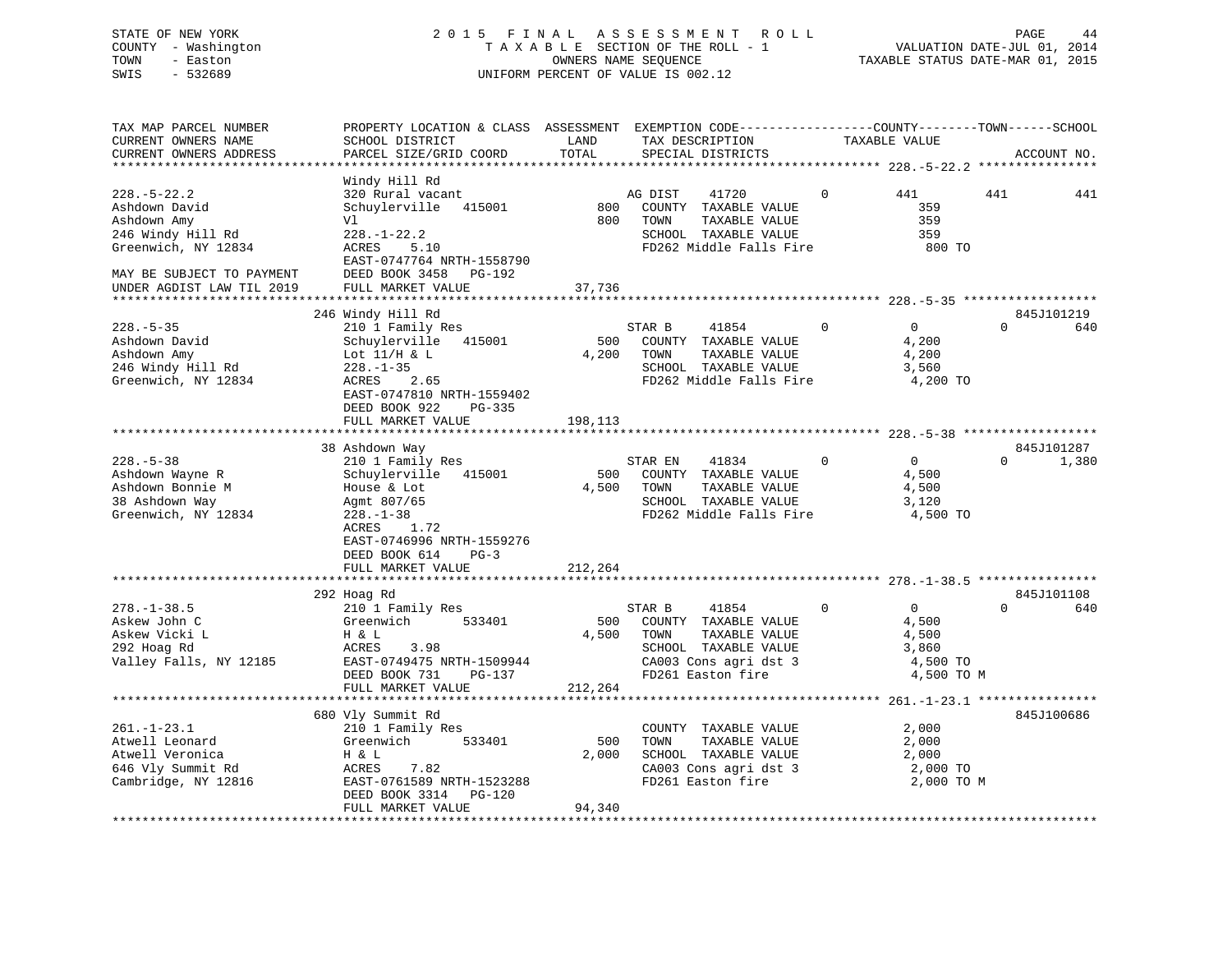## STATE OF NEW YORK 2 0 1 5 F I N A L A S S E S S M E N T R O L L PAGE 45 COUNTY - Washington T A X A B L E SECTION OF THE ROLL - 1 VALUATION DATE-JUL 01, 2014 TOWN - Easton COMPUTERS NAME SEQUENCE TAXABLE STATUS DATE-MAR 01, 2015<br>SWIS - 532689 SWIS - 532689 UNIFORM PERCENT OF VALUE IS 002.12

| TAXABLE VALUE<br>CURRENT OWNERS NAME<br>SCHOOL DISTRICT<br><b>LAND</b><br>TAX DESCRIPTION<br>TOTAL<br>PARCEL SIZE/GRID COORD<br>CURRENT OWNERS ADDRESS<br>SPECIAL DISTRICTS<br>ACCOUNT NO.<br>845J100617<br>646 Vly Summit Rd<br>$\overline{0}$<br>$\Omega$<br>$261. - 1 - 24$<br>STAR B<br>41854<br>$\Omega$<br>210 1 Family Res<br>640<br>Greenwich 533401<br>400 COUNTY TAXABLE VALUE<br>Atwell Leonard<br>1,200<br>646 Vly Summit Rd<br>TOWN<br>TAXABLE VALUE<br>1,200<br>1,200<br>Hl.<br>Cambridge, NY 12816<br>ACRES 5.00<br>SCHOOL TAXABLE VALUE 560<br>CA003 Cons agri dst 3 1,200 TO<br>EAST-0761910 NRTH-1522630<br>FD261 Easton fire<br>DEED BOOK 720<br>1,200 TO M<br>PG-130<br>56,604<br>FULL MARKET VALUE<br>845J100107<br>4 Cheese Factory Rd<br>$251. - 1 - 14$<br>AGED-ALL<br>41800<br>$\mathbf{0}$<br>210 1 Family Res<br>1,500<br>1,500<br>1,500<br>400 STAR EN<br>41834<br>Aubin Joan LE<br>Greenwich<br>533401<br>1,380<br>$\Omega$<br>$\overline{0}$<br>$\overline{0}$<br>Aubin Edward<br>H & L<br>3,000<br>COUNTY TAXABLE VALUE<br>1,500<br>4 Cheese Factory Rd<br>1,500<br>899/283<br>TOWN<br>TAXABLE VALUE<br>120<br>Greenwich, NY 12834<br>3.50<br>SCHOOL TAXABLE VALUE<br>ACRES<br>CA003 Cons agri dst 3<br>EAST-0737797 NRTH-1530697<br>3,000 TO<br>FD261 Easton fire<br>DEED BOOK 899 PG-286<br>3,000 TO M<br>141,509<br>FULL MARKET VALUE<br>845J100108<br>2 Cheese Factory Rd<br>$\overline{0}$<br>$251. - 1 - 15$<br>STAR B<br>41854<br>$\overline{0}$<br>$\Omega$<br>640<br>210 1 Family Res<br>200 COUNTY TAXABLE VALUE<br>533401<br>Aubin Wayne<br>Greenwich<br>1,200<br>4 Cheese Factory Rd<br>1,200 TOWN<br>1,200<br>H & L<br>TAXABLE VALUE<br>SCHOOL TAXABLE VALUE 560<br>CA003 Cons agri dst 3 1,200 TO<br>FD261 Easton fire 1,200 TO<br>Greenwich, NY 12834<br>FRNT 100.00 DPTH 180.00<br>EAST-0737631 NRTH-1530667<br>$PG-280$<br>DEED BOOK 899<br>1,200 TO M<br>56,604<br>FULL MARKET VALUE<br>511 State Route 29<br>$228. - 5 - 11.1$<br>47610<br>800<br>800<br>453 Large retail<br>BUSIN97<br>$\Omega$<br>800 - 100<br>Aubuchon Realty Co Inc<br>Greenwich<br>533401<br>5,000 COUNTY TAXABLE VALUE<br>17,200<br>23 West Main St<br>sub lot 1<br>eas 2137/42<br>18,000 TOWN<br>TAXABLE VALUE<br>17,200<br>17,200<br>Westminster, MA 01473<br>SCHOOL TAXABLE VALUE<br>FD261 Easton fire<br>$228. - 1 - 11.1$<br>18,000 TO M<br>ACRES 1.87<br>EAST-0751538 NRTH-1553836<br>DEED BOOK 2137 PG-49<br>849,057<br>FULL MARKET VALUE | TAX MAP PARCEL NUMBER | PROPERTY LOCATION & CLASS ASSESSMENT EXEMPTION CODE---------------COUNTY-------TOWN------SCHOOL |  |  |  |  |
|--------------------------------------------------------------------------------------------------------------------------------------------------------------------------------------------------------------------------------------------------------------------------------------------------------------------------------------------------------------------------------------------------------------------------------------------------------------------------------------------------------------------------------------------------------------------------------------------------------------------------------------------------------------------------------------------------------------------------------------------------------------------------------------------------------------------------------------------------------------------------------------------------------------------------------------------------------------------------------------------------------------------------------------------------------------------------------------------------------------------------------------------------------------------------------------------------------------------------------------------------------------------------------------------------------------------------------------------------------------------------------------------------------------------------------------------------------------------------------------------------------------------------------------------------------------------------------------------------------------------------------------------------------------------------------------------------------------------------------------------------------------------------------------------------------------------------------------------------------------------------------------------------------------------------------------------------------------------------------------------------------------------------------------------------------------------------------------------------------------------------------------------------------------------------------------------------------------------------------------------------------------------------------------------------------------------------------------------------------------------------------------------------------------------------------------------------------------------------|-----------------------|-------------------------------------------------------------------------------------------------|--|--|--|--|
|                                                                                                                                                                                                                                                                                                                                                                                                                                                                                                                                                                                                                                                                                                                                                                                                                                                                                                                                                                                                                                                                                                                                                                                                                                                                                                                                                                                                                                                                                                                                                                                                                                                                                                                                                                                                                                                                                                                                                                                                                                                                                                                                                                                                                                                                                                                                                                                                                                                                          |                       |                                                                                                 |  |  |  |  |
|                                                                                                                                                                                                                                                                                                                                                                                                                                                                                                                                                                                                                                                                                                                                                                                                                                                                                                                                                                                                                                                                                                                                                                                                                                                                                                                                                                                                                                                                                                                                                                                                                                                                                                                                                                                                                                                                                                                                                                                                                                                                                                                                                                                                                                                                                                                                                                                                                                                                          |                       |                                                                                                 |  |  |  |  |
|                                                                                                                                                                                                                                                                                                                                                                                                                                                                                                                                                                                                                                                                                                                                                                                                                                                                                                                                                                                                                                                                                                                                                                                                                                                                                                                                                                                                                                                                                                                                                                                                                                                                                                                                                                                                                                                                                                                                                                                                                                                                                                                                                                                                                                                                                                                                                                                                                                                                          |                       |                                                                                                 |  |  |  |  |
|                                                                                                                                                                                                                                                                                                                                                                                                                                                                                                                                                                                                                                                                                                                                                                                                                                                                                                                                                                                                                                                                                                                                                                                                                                                                                                                                                                                                                                                                                                                                                                                                                                                                                                                                                                                                                                                                                                                                                                                                                                                                                                                                                                                                                                                                                                                                                                                                                                                                          |                       |                                                                                                 |  |  |  |  |
|                                                                                                                                                                                                                                                                                                                                                                                                                                                                                                                                                                                                                                                                                                                                                                                                                                                                                                                                                                                                                                                                                                                                                                                                                                                                                                                                                                                                                                                                                                                                                                                                                                                                                                                                                                                                                                                                                                                                                                                                                                                                                                                                                                                                                                                                                                                                                                                                                                                                          |                       |                                                                                                 |  |  |  |  |
|                                                                                                                                                                                                                                                                                                                                                                                                                                                                                                                                                                                                                                                                                                                                                                                                                                                                                                                                                                                                                                                                                                                                                                                                                                                                                                                                                                                                                                                                                                                                                                                                                                                                                                                                                                                                                                                                                                                                                                                                                                                                                                                                                                                                                                                                                                                                                                                                                                                                          |                       |                                                                                                 |  |  |  |  |
|                                                                                                                                                                                                                                                                                                                                                                                                                                                                                                                                                                                                                                                                                                                                                                                                                                                                                                                                                                                                                                                                                                                                                                                                                                                                                                                                                                                                                                                                                                                                                                                                                                                                                                                                                                                                                                                                                                                                                                                                                                                                                                                                                                                                                                                                                                                                                                                                                                                                          |                       |                                                                                                 |  |  |  |  |
|                                                                                                                                                                                                                                                                                                                                                                                                                                                                                                                                                                                                                                                                                                                                                                                                                                                                                                                                                                                                                                                                                                                                                                                                                                                                                                                                                                                                                                                                                                                                                                                                                                                                                                                                                                                                                                                                                                                                                                                                                                                                                                                                                                                                                                                                                                                                                                                                                                                                          |                       |                                                                                                 |  |  |  |  |
|                                                                                                                                                                                                                                                                                                                                                                                                                                                                                                                                                                                                                                                                                                                                                                                                                                                                                                                                                                                                                                                                                                                                                                                                                                                                                                                                                                                                                                                                                                                                                                                                                                                                                                                                                                                                                                                                                                                                                                                                                                                                                                                                                                                                                                                                                                                                                                                                                                                                          |                       |                                                                                                 |  |  |  |  |
|                                                                                                                                                                                                                                                                                                                                                                                                                                                                                                                                                                                                                                                                                                                                                                                                                                                                                                                                                                                                                                                                                                                                                                                                                                                                                                                                                                                                                                                                                                                                                                                                                                                                                                                                                                                                                                                                                                                                                                                                                                                                                                                                                                                                                                                                                                                                                                                                                                                                          |                       |                                                                                                 |  |  |  |  |
|                                                                                                                                                                                                                                                                                                                                                                                                                                                                                                                                                                                                                                                                                                                                                                                                                                                                                                                                                                                                                                                                                                                                                                                                                                                                                                                                                                                                                                                                                                                                                                                                                                                                                                                                                                                                                                                                                                                                                                                                                                                                                                                                                                                                                                                                                                                                                                                                                                                                          |                       |                                                                                                 |  |  |  |  |
|                                                                                                                                                                                                                                                                                                                                                                                                                                                                                                                                                                                                                                                                                                                                                                                                                                                                                                                                                                                                                                                                                                                                                                                                                                                                                                                                                                                                                                                                                                                                                                                                                                                                                                                                                                                                                                                                                                                                                                                                                                                                                                                                                                                                                                                                                                                                                                                                                                                                          |                       |                                                                                                 |  |  |  |  |
|                                                                                                                                                                                                                                                                                                                                                                                                                                                                                                                                                                                                                                                                                                                                                                                                                                                                                                                                                                                                                                                                                                                                                                                                                                                                                                                                                                                                                                                                                                                                                                                                                                                                                                                                                                                                                                                                                                                                                                                                                                                                                                                                                                                                                                                                                                                                                                                                                                                                          |                       |                                                                                                 |  |  |  |  |
|                                                                                                                                                                                                                                                                                                                                                                                                                                                                                                                                                                                                                                                                                                                                                                                                                                                                                                                                                                                                                                                                                                                                                                                                                                                                                                                                                                                                                                                                                                                                                                                                                                                                                                                                                                                                                                                                                                                                                                                                                                                                                                                                                                                                                                                                                                                                                                                                                                                                          |                       |                                                                                                 |  |  |  |  |
|                                                                                                                                                                                                                                                                                                                                                                                                                                                                                                                                                                                                                                                                                                                                                                                                                                                                                                                                                                                                                                                                                                                                                                                                                                                                                                                                                                                                                                                                                                                                                                                                                                                                                                                                                                                                                                                                                                                                                                                                                                                                                                                                                                                                                                                                                                                                                                                                                                                                          |                       |                                                                                                 |  |  |  |  |
|                                                                                                                                                                                                                                                                                                                                                                                                                                                                                                                                                                                                                                                                                                                                                                                                                                                                                                                                                                                                                                                                                                                                                                                                                                                                                                                                                                                                                                                                                                                                                                                                                                                                                                                                                                                                                                                                                                                                                                                                                                                                                                                                                                                                                                                                                                                                                                                                                                                                          |                       |                                                                                                 |  |  |  |  |
|                                                                                                                                                                                                                                                                                                                                                                                                                                                                                                                                                                                                                                                                                                                                                                                                                                                                                                                                                                                                                                                                                                                                                                                                                                                                                                                                                                                                                                                                                                                                                                                                                                                                                                                                                                                                                                                                                                                                                                                                                                                                                                                                                                                                                                                                                                                                                                                                                                                                          |                       |                                                                                                 |  |  |  |  |
|                                                                                                                                                                                                                                                                                                                                                                                                                                                                                                                                                                                                                                                                                                                                                                                                                                                                                                                                                                                                                                                                                                                                                                                                                                                                                                                                                                                                                                                                                                                                                                                                                                                                                                                                                                                                                                                                                                                                                                                                                                                                                                                                                                                                                                                                                                                                                                                                                                                                          |                       |                                                                                                 |  |  |  |  |
|                                                                                                                                                                                                                                                                                                                                                                                                                                                                                                                                                                                                                                                                                                                                                                                                                                                                                                                                                                                                                                                                                                                                                                                                                                                                                                                                                                                                                                                                                                                                                                                                                                                                                                                                                                                                                                                                                                                                                                                                                                                                                                                                                                                                                                                                                                                                                                                                                                                                          |                       |                                                                                                 |  |  |  |  |
|                                                                                                                                                                                                                                                                                                                                                                                                                                                                                                                                                                                                                                                                                                                                                                                                                                                                                                                                                                                                                                                                                                                                                                                                                                                                                                                                                                                                                                                                                                                                                                                                                                                                                                                                                                                                                                                                                                                                                                                                                                                                                                                                                                                                                                                                                                                                                                                                                                                                          |                       |                                                                                                 |  |  |  |  |
|                                                                                                                                                                                                                                                                                                                                                                                                                                                                                                                                                                                                                                                                                                                                                                                                                                                                                                                                                                                                                                                                                                                                                                                                                                                                                                                                                                                                                                                                                                                                                                                                                                                                                                                                                                                                                                                                                                                                                                                                                                                                                                                                                                                                                                                                                                                                                                                                                                                                          |                       |                                                                                                 |  |  |  |  |
|                                                                                                                                                                                                                                                                                                                                                                                                                                                                                                                                                                                                                                                                                                                                                                                                                                                                                                                                                                                                                                                                                                                                                                                                                                                                                                                                                                                                                                                                                                                                                                                                                                                                                                                                                                                                                                                                                                                                                                                                                                                                                                                                                                                                                                                                                                                                                                                                                                                                          |                       |                                                                                                 |  |  |  |  |
|                                                                                                                                                                                                                                                                                                                                                                                                                                                                                                                                                                                                                                                                                                                                                                                                                                                                                                                                                                                                                                                                                                                                                                                                                                                                                                                                                                                                                                                                                                                                                                                                                                                                                                                                                                                                                                                                                                                                                                                                                                                                                                                                                                                                                                                                                                                                                                                                                                                                          |                       |                                                                                                 |  |  |  |  |
|                                                                                                                                                                                                                                                                                                                                                                                                                                                                                                                                                                                                                                                                                                                                                                                                                                                                                                                                                                                                                                                                                                                                                                                                                                                                                                                                                                                                                                                                                                                                                                                                                                                                                                                                                                                                                                                                                                                                                                                                                                                                                                                                                                                                                                                                                                                                                                                                                                                                          |                       |                                                                                                 |  |  |  |  |
|                                                                                                                                                                                                                                                                                                                                                                                                                                                                                                                                                                                                                                                                                                                                                                                                                                                                                                                                                                                                                                                                                                                                                                                                                                                                                                                                                                                                                                                                                                                                                                                                                                                                                                                                                                                                                                                                                                                                                                                                                                                                                                                                                                                                                                                                                                                                                                                                                                                                          |                       |                                                                                                 |  |  |  |  |
|                                                                                                                                                                                                                                                                                                                                                                                                                                                                                                                                                                                                                                                                                                                                                                                                                                                                                                                                                                                                                                                                                                                                                                                                                                                                                                                                                                                                                                                                                                                                                                                                                                                                                                                                                                                                                                                                                                                                                                                                                                                                                                                                                                                                                                                                                                                                                                                                                                                                          |                       |                                                                                                 |  |  |  |  |
|                                                                                                                                                                                                                                                                                                                                                                                                                                                                                                                                                                                                                                                                                                                                                                                                                                                                                                                                                                                                                                                                                                                                                                                                                                                                                                                                                                                                                                                                                                                                                                                                                                                                                                                                                                                                                                                                                                                                                                                                                                                                                                                                                                                                                                                                                                                                                                                                                                                                          |                       |                                                                                                 |  |  |  |  |
|                                                                                                                                                                                                                                                                                                                                                                                                                                                                                                                                                                                                                                                                                                                                                                                                                                                                                                                                                                                                                                                                                                                                                                                                                                                                                                                                                                                                                                                                                                                                                                                                                                                                                                                                                                                                                                                                                                                                                                                                                                                                                                                                                                                                                                                                                                                                                                                                                                                                          |                       |                                                                                                 |  |  |  |  |
|                                                                                                                                                                                                                                                                                                                                                                                                                                                                                                                                                                                                                                                                                                                                                                                                                                                                                                                                                                                                                                                                                                                                                                                                                                                                                                                                                                                                                                                                                                                                                                                                                                                                                                                                                                                                                                                                                                                                                                                                                                                                                                                                                                                                                                                                                                                                                                                                                                                                          |                       |                                                                                                 |  |  |  |  |
|                                                                                                                                                                                                                                                                                                                                                                                                                                                                                                                                                                                                                                                                                                                                                                                                                                                                                                                                                                                                                                                                                                                                                                                                                                                                                                                                                                                                                                                                                                                                                                                                                                                                                                                                                                                                                                                                                                                                                                                                                                                                                                                                                                                                                                                                                                                                                                                                                                                                          |                       |                                                                                                 |  |  |  |  |
|                                                                                                                                                                                                                                                                                                                                                                                                                                                                                                                                                                                                                                                                                                                                                                                                                                                                                                                                                                                                                                                                                                                                                                                                                                                                                                                                                                                                                                                                                                                                                                                                                                                                                                                                                                                                                                                                                                                                                                                                                                                                                                                                                                                                                                                                                                                                                                                                                                                                          |                       |                                                                                                 |  |  |  |  |
|                                                                                                                                                                                                                                                                                                                                                                                                                                                                                                                                                                                                                                                                                                                                                                                                                                                                                                                                                                                                                                                                                                                                                                                                                                                                                                                                                                                                                                                                                                                                                                                                                                                                                                                                                                                                                                                                                                                                                                                                                                                                                                                                                                                                                                                                                                                                                                                                                                                                          |                       |                                                                                                 |  |  |  |  |
|                                                                                                                                                                                                                                                                                                                                                                                                                                                                                                                                                                                                                                                                                                                                                                                                                                                                                                                                                                                                                                                                                                                                                                                                                                                                                                                                                                                                                                                                                                                                                                                                                                                                                                                                                                                                                                                                                                                                                                                                                                                                                                                                                                                                                                                                                                                                                                                                                                                                          |                       |                                                                                                 |  |  |  |  |
|                                                                                                                                                                                                                                                                                                                                                                                                                                                                                                                                                                                                                                                                                                                                                                                                                                                                                                                                                                                                                                                                                                                                                                                                                                                                                                                                                                                                                                                                                                                                                                                                                                                                                                                                                                                                                                                                                                                                                                                                                                                                                                                                                                                                                                                                                                                                                                                                                                                                          |                       |                                                                                                 |  |  |  |  |
|                                                                                                                                                                                                                                                                                                                                                                                                                                                                                                                                                                                                                                                                                                                                                                                                                                                                                                                                                                                                                                                                                                                                                                                                                                                                                                                                                                                                                                                                                                                                                                                                                                                                                                                                                                                                                                                                                                                                                                                                                                                                                                                                                                                                                                                                                                                                                                                                                                                                          |                       |                                                                                                 |  |  |  |  |
|                                                                                                                                                                                                                                                                                                                                                                                                                                                                                                                                                                                                                                                                                                                                                                                                                                                                                                                                                                                                                                                                                                                                                                                                                                                                                                                                                                                                                                                                                                                                                                                                                                                                                                                                                                                                                                                                                                                                                                                                                                                                                                                                                                                                                                                                                                                                                                                                                                                                          |                       |                                                                                                 |  |  |  |  |
|                                                                                                                                                                                                                                                                                                                                                                                                                                                                                                                                                                                                                                                                                                                                                                                                                                                                                                                                                                                                                                                                                                                                                                                                                                                                                                                                                                                                                                                                                                                                                                                                                                                                                                                                                                                                                                                                                                                                                                                                                                                                                                                                                                                                                                                                                                                                                                                                                                                                          |                       |                                                                                                 |  |  |  |  |
|                                                                                                                                                                                                                                                                                                                                                                                                                                                                                                                                                                                                                                                                                                                                                                                                                                                                                                                                                                                                                                                                                                                                                                                                                                                                                                                                                                                                                                                                                                                                                                                                                                                                                                                                                                                                                                                                                                                                                                                                                                                                                                                                                                                                                                                                                                                                                                                                                                                                          |                       |                                                                                                 |  |  |  |  |
|                                                                                                                                                                                                                                                                                                                                                                                                                                                                                                                                                                                                                                                                                                                                                                                                                                                                                                                                                                                                                                                                                                                                                                                                                                                                                                                                                                                                                                                                                                                                                                                                                                                                                                                                                                                                                                                                                                                                                                                                                                                                                                                                                                                                                                                                                                                                                                                                                                                                          |                       |                                                                                                 |  |  |  |  |
|                                                                                                                                                                                                                                                                                                                                                                                                                                                                                                                                                                                                                                                                                                                                                                                                                                                                                                                                                                                                                                                                                                                                                                                                                                                                                                                                                                                                                                                                                                                                                                                                                                                                                                                                                                                                                                                                                                                                                                                                                                                                                                                                                                                                                                                                                                                                                                                                                                                                          |                       |                                                                                                 |  |  |  |  |
|                                                                                                                                                                                                                                                                                                                                                                                                                                                                                                                                                                                                                                                                                                                                                                                                                                                                                                                                                                                                                                                                                                                                                                                                                                                                                                                                                                                                                                                                                                                                                                                                                                                                                                                                                                                                                                                                                                                                                                                                                                                                                                                                                                                                                                                                                                                                                                                                                                                                          |                       |                                                                                                 |  |  |  |  |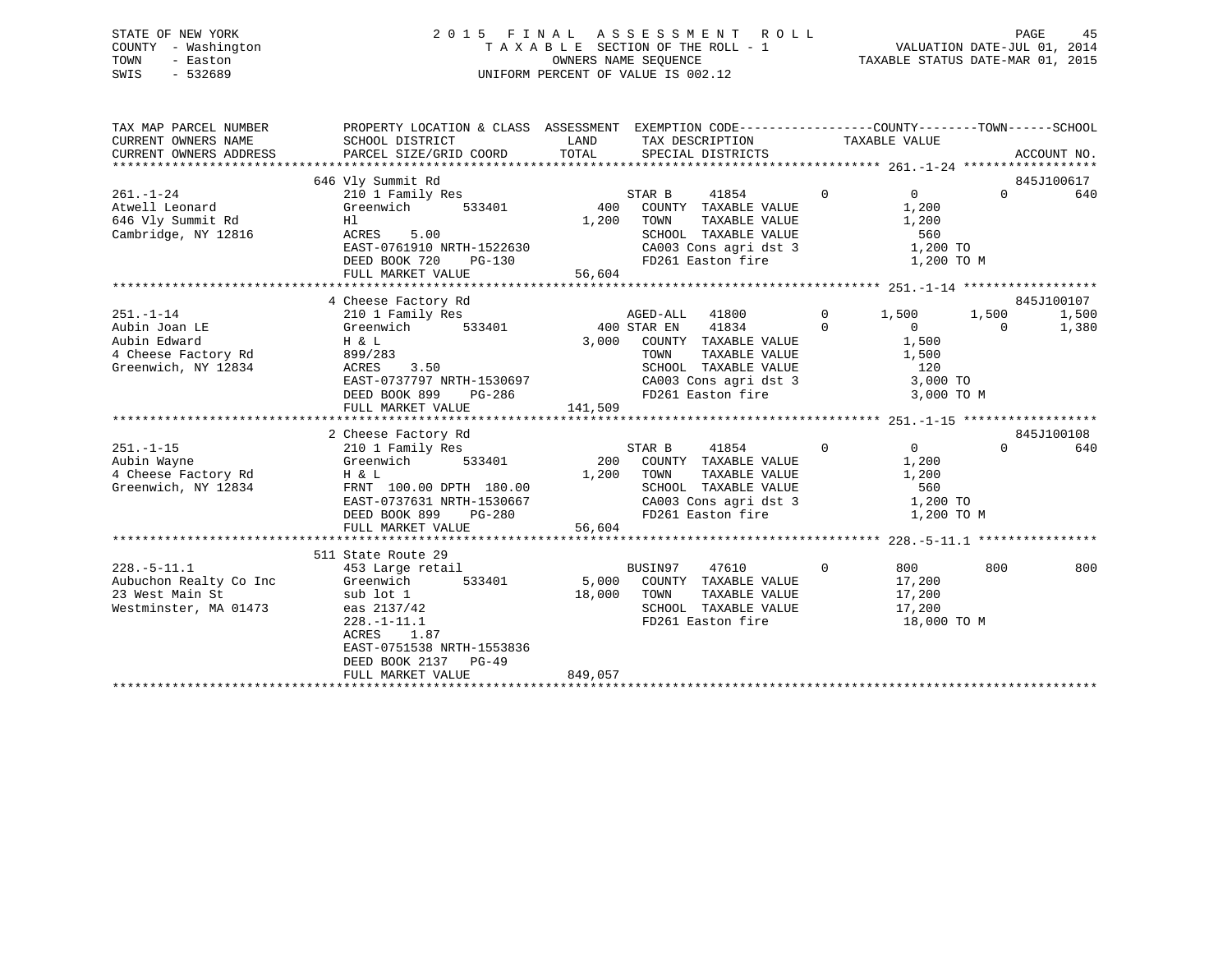## STATE OF NEW YORK 2 0 1 5 F I N A L A S S E S S M E N T R O L L PAGE 46 COUNTY - Washington T A X A B L E SECTION OF THE ROLL - 1 VALUATION DATE-JUL 01, 2014 TOWN - Easton **CONNERS NAME SEQUENCE** TAXABLE STATUS DATE-MAR 01, 2015 SWIS - 532689 UNIFORM PERCENT OF VALUE IS 002.12

| TAX MAP PARCEL NUMBER                           | PROPERTY LOCATION & CLASS ASSESSMENT EXEMPTION CODE----------------COUNTY-------TOWN------SCHOOL                                                                                                                                           |                      |                                                                                                                                                                                                                                                                                                                                                                                                                                                                                                        |                |                   |                |                              |
|-------------------------------------------------|--------------------------------------------------------------------------------------------------------------------------------------------------------------------------------------------------------------------------------------------|----------------------|--------------------------------------------------------------------------------------------------------------------------------------------------------------------------------------------------------------------------------------------------------------------------------------------------------------------------------------------------------------------------------------------------------------------------------------------------------------------------------------------------------|----------------|-------------------|----------------|------------------------------|
| CURRENT OWNERS NAME                             | SCHOOL DISTRICT                                                                                                                                                                                                                            | LAND                 | TAX DESCRIPTION                                                                                                                                                                                                                                                                                                                                                                                                                                                                                        | TAXABLE VALUE  |                   |                |                              |
| CURRENT OWNERS ADDRESS                          | PARCEL SIZE/GRID COORD                                                                                                                                                                                                                     | TOTAL                | SPECIAL DISTRICTS                                                                                                                                                                                                                                                                                                                                                                                                                                                                                      |                |                   |                | ACCOUNT NO.                  |
|                                                 |                                                                                                                                                                                                                                            |                      |                                                                                                                                                                                                                                                                                                                                                                                                                                                                                                        |                |                   |                |                              |
|                                                 | County Route 113 W/s                                                                                                                                                                                                                       |                      |                                                                                                                                                                                                                                                                                                                                                                                                                                                                                                        |                |                   |                | 845J101170                   |
| $243. - 1 - 12$                                 | 110 Livestock<br>Schuylerville 415001                                                                                                                                                                                                      |                      | AG DIST<br>41720 0 1,213<br>AG DISI 41720<br>1,500 COUNTY TAXABLE VALUE                                                                                                                                                                                                                                                                                                                                                                                                                                |                |                   | 1,213          | 1,213                        |
| B J Farms Inc<br>109 General Fellows Rd         | ACRES 36.30                                                                                                                                                                                                                                | 1,500                |                                                                                                                                                                                                                                                                                                                                                                                                                                                                                                        |                | 287<br>287        |                |                              |
|                                                 | EAST-0738706 NRTH-1543480                                                                                                                                                                                                                  |                      | TOWN      TAXABLE VALUE<br>SCHOOL   TAXABLE VALUE<br>TOWN                                                                                                                                                                                                                                                                                                                                                                                                                                              |                | 287               |                |                              |
| Greenwich, NY 12834                             |                                                                                                                                                                                                                                            |                      |                                                                                                                                                                                                                                                                                                                                                                                                                                                                                                        |                |                   |                |                              |
|                                                 | DEED BOOK 498<br>PG-1100<br>FULL MARKET VALUE                                                                                                                                                                                              | $5 - 1100$<br>70,755 | CA003 Cons agri dst 3 $287$ TO<br>1,213 EX                                                                                                                                                                                                                                                                                                                                                                                                                                                             |                |                   |                |                              |
| MAY BE SUBJECT TO PAYMENT                       |                                                                                                                                                                                                                                            |                      | FD261 Easton fire 1,500 TO M                                                                                                                                                                                                                                                                                                                                                                                                                                                                           |                |                   |                |                              |
| UNDER AGDIST LAW TIL 2019                       |                                                                                                                                                                                                                                            |                      |                                                                                                                                                                                                                                                                                                                                                                                                                                                                                                        |                |                   |                |                              |
|                                                 |                                                                                                                                                                                                                                            |                      |                                                                                                                                                                                                                                                                                                                                                                                                                                                                                                        |                |                   |                |                              |
| $227. - 1 - 19.3$                               | 236 Hogsback Rd                                                                                                                                                                                                                            |                      | 41834                                                                                                                                                                                                                                                                                                                                                                                                                                                                                                  | $\Omega$       | $\overline{0}$    | $\Omega$       |                              |
| Bain Edwin                                      | 210 1 Family Res                                                                                                                                                                                                                           |                      | STAR EN<br>600 COUNTY TAXABLE VALUE                                                                                                                                                                                                                                                                                                                                                                                                                                                                    |                |                   |                | 1,380                        |
|                                                 | Schuylerville 415001                                                                                                                                                                                                                       | 4,300                | TAXABLE VALUE<br>TOWN                                                                                                                                                                                                                                                                                                                                                                                                                                                                                  |                | 4,300<br>4,300    |                |                              |
| Bain Lavonne<br>236 Hogsback Rd                 | $H+L$                                                                                                                                                                                                                                      |                      |                                                                                                                                                                                                                                                                                                                                                                                                                                                                                                        |                |                   |                |                              |
|                                                 | Sub Lot #3                                                                                                                                                                                                                                 |                      | SCHOOL TAXABLE VALUE<br>CA003 Cons agri dst 3<br>2003 Cons agri dst 3<br>4, 200 TO                                                                                                                                                                                                                                                                                                                                                                                                                     |                | 2,920             |                |                              |
| Greenwich, NY 12834 ACRES                       | 8.12                                                                                                                                                                                                                                       |                      |                                                                                                                                                                                                                                                                                                                                                                                                                                                                                                        |                |                   |                |                              |
|                                                 | EAST-0743045 NRTH-1557749                                                                                                                                                                                                                  |                      | FD262 Middle Falls Fire                                                                                                                                                                                                                                                                                                                                                                                                                                                                                |                | 4,300 TO          |                |                              |
|                                                 | DEED BOOK 831<br>PG-202                                                                                                                                                                                                                    |                      |                                                                                                                                                                                                                                                                                                                                                                                                                                                                                                        |                |                   |                |                              |
|                                                 | FULL MARKET VALUE                                                                                                                                                                                                                          | 202,830              |                                                                                                                                                                                                                                                                                                                                                                                                                                                                                                        |                |                   |                |                              |
|                                                 |                                                                                                                                                                                                                                            |                      |                                                                                                                                                                                                                                                                                                                                                                                                                                                                                                        |                |                   |                |                              |
|                                                 | 380 Wrights Rd                                                                                                                                                                                                                             |                      |                                                                                                                                                                                                                                                                                                                                                                                                                                                                                                        | $0 \qquad 525$ |                   | 525            | 845J101018<br>$\overline{0}$ |
| $268. - 1 - 12.2$                               | 210 1 Family Res<br>Greenwich 533401                                                                                                                                                                                                       | 500 STAR B           | VET WAR CT 41121<br>41854                                                                                                                                                                                                                                                                                                                                                                                                                                                                              | $\overline{0}$ |                   | $\Omega$       |                              |
| Bain Garry A                                    |                                                                                                                                                                                                                                            |                      |                                                                                                                                                                                                                                                                                                                                                                                                                                                                                                        |                | $\overline{0}$    |                | 640                          |
|                                                 |                                                                                                                                                                                                                                            |                      |                                                                                                                                                                                                                                                                                                                                                                                                                                                                                                        |                |                   |                |                              |
|                                                 |                                                                                                                                                                                                                                            |                      |                                                                                                                                                                                                                                                                                                                                                                                                                                                                                                        |                |                   |                |                              |
|                                                 |                                                                                                                                                                                                                                            |                      |                                                                                                                                                                                                                                                                                                                                                                                                                                                                                                        |                |                   |                |                              |
|                                                 |                                                                                                                                                                                                                                            |                      |                                                                                                                                                                                                                                                                                                                                                                                                                                                                                                        |                |                   |                |                              |
|                                                 | Bain Garry A<br>Bain Edges and Minimal Research of the Minimal Party of the Minimal Party<br>Research 2.03<br>Schaghticoke, NY 12154<br>ERST-0740639 NRTH-1513237<br>DEED BOOK 591 PG-101 CA003 Consagridst 3 3,500 TO<br>FULL MARKET VALU |                      |                                                                                                                                                                                                                                                                                                                                                                                                                                                                                                        |                |                   |                |                              |
|                                                 |                                                                                                                                                                                                                                            |                      |                                                                                                                                                                                                                                                                                                                                                                                                                                                                                                        |                |                   |                |                              |
|                                                 | 64 Deerfield Ln                                                                                                                                                                                                                            |                      |                                                                                                                                                                                                                                                                                                                                                                                                                                                                                                        | $\overline{0}$ |                   | $\overline{0}$ | 845J100258<br>$\overline{0}$ |
| $259. - 1 - 46$                                 | 210 1 Family Res - WTRFNT                                                                                                                                                                                                                  | AGED-CO              | 41802                                                                                                                                                                                                                                                                                                                                                                                                                                                                                                  |                | 1,250<br>$\sim$ 0 | 625            |                              |
| Baker Faith M                                   |                                                                                                                                                                                                                                            |                      | 500 AGE-TN/SCH 41806 0<br>2,500 STAR EN 41834 0                                                                                                                                                                                                                                                                                                                                                                                                                                                        |                |                   |                | 625                          |
|                                                 | H& l                                                                                                                                                                                                                                       | 2,500 STAR EN        |                                                                                                                                                                                                                                                                                                                                                                                                                                                                                                        |                | $\frac{0}{1,250}$ | $\overline{0}$ | 1,380                        |
| Stillwater, NY 12170                            | FRNT 75.00 DPTH 160.00                                                                                                                                                                                                                     |                      |                                                                                                                                                                                                                                                                                                                                                                                                                                                                                                        |                |                   |                |                              |
|                                                 | EAST-0734824 NRTH-1524483                                                                                                                                                                                                                  |                      |                                                                                                                                                                                                                                                                                                                                                                                                                                                                                                        |                |                   |                |                              |
|                                                 | DEED BOOK 2608 PG-64                                                                                                                                                                                                                       |                      |                                                                                                                                                                                                                                                                                                                                                                                                                                                                                                        |                |                   |                |                              |
|                                                 | FULL MARKET VALUE                                                                                                                                                                                                                          |                      | COUNTY TAXABLE VALUE<br>COUNTY TAXABLE VALUE<br>TOWN TAXABLE VALUE<br>SCHOOL TAXABLE VALUE<br>1,875<br>SCHOOL TAXABLE VALUE<br>195<br>117,925 CA003 Cons agridst 3<br>FD261 Easton fire<br>2,500 TO                                                                                                                                                                                                                                                                                                    |                |                   |                |                              |
|                                                 |                                                                                                                                                                                                                                            |                      |                                                                                                                                                                                                                                                                                                                                                                                                                                                                                                        |                |                   |                |                              |
|                                                 |                                                                                                                                                                                                                                            |                      |                                                                                                                                                                                                                                                                                                                                                                                                                                                                                                        |                |                   |                |                              |
|                                                 | 56 Colonel Baum Rd                                                                                                                                                                                                                         |                      |                                                                                                                                                                                                                                                                                                                                                                                                                                                                                                        |                |                   |                | 845J100117                   |
| $245. - 2 - 1$                                  | 210 1 Family Res                                                                                                                                                                                                                           |                      | VET COM CT 41131                                                                                                                                                                                                                                                                                                                                                                                                                                                                                       | $\Omega$       | 950               | 950            | $\overline{0}$               |
| Baker Jack T                                    | Greenwich 533401                                                                                                                                                                                                                           | 300 STAR EN          | 41834                                                                                                                                                                                                                                                                                                                                                                                                                                                                                                  | $\Omega$       | $\overline{0}$    | $\Omega$       | 1,380                        |
| 56 Colonel Baum Rd<br>Greenwich, NY 12834 ACRES |                                                                                                                                                                                                                                            |                      | $\begin{tabular}{ccccc} 3,800 & \multicolumn{3}{c}{{\small \texttt{COUNTY}}} & \multicolumn{3}{c}{{\small \texttt{TAXABLE}}}& \multicolumn{3}{c}{{\small \texttt{VALUE}}} & \multicolumn{3}{c}{{\small \texttt{2,850}}} \\ & \multicolumn{3}{c}{{\small \texttt{COUNTY}}} & \multicolumn{3}{c}{{\small \texttt{TAXABLE}}}& \multicolumn{3}{c}{{\small \texttt{VALUE}}} & \multicolumn{3}{c}{{\small \texttt{2,850}}} \\ \multicolumn{3}{c}{{\small \texttt{TOWN}}} & \multicolumn{3}{c}{{\small \text$ |                |                   |                |                              |
|                                                 | 1.80                                                                                                                                                                                                                                       |                      |                                                                                                                                                                                                                                                                                                                                                                                                                                                                                                        |                |                   |                |                              |
|                                                 |                                                                                                                                                                                                                                            |                      |                                                                                                                                                                                                                                                                                                                                                                                                                                                                                                        |                |                   |                |                              |
|                                                 | EAST-0761540 NRTH-1545579<br>DEED BOOK 2440 PG-293 CA003 Cons agri dst 3 3,800 TO<br>FULL MARKET VALUE 179,245 FD261 Easton fire 3,800 TO                                                                                                  |                      |                                                                                                                                                                                                                                                                                                                                                                                                                                                                                                        |                |                   |                |                              |
|                                                 |                                                                                                                                                                                                                                            |                      |                                                                                                                                                                                                                                                                                                                                                                                                                                                                                                        |                | 3,800 TO M        |                |                              |
|                                                 |                                                                                                                                                                                                                                            |                      |                                                                                                                                                                                                                                                                                                                                                                                                                                                                                                        |                |                   |                |                              |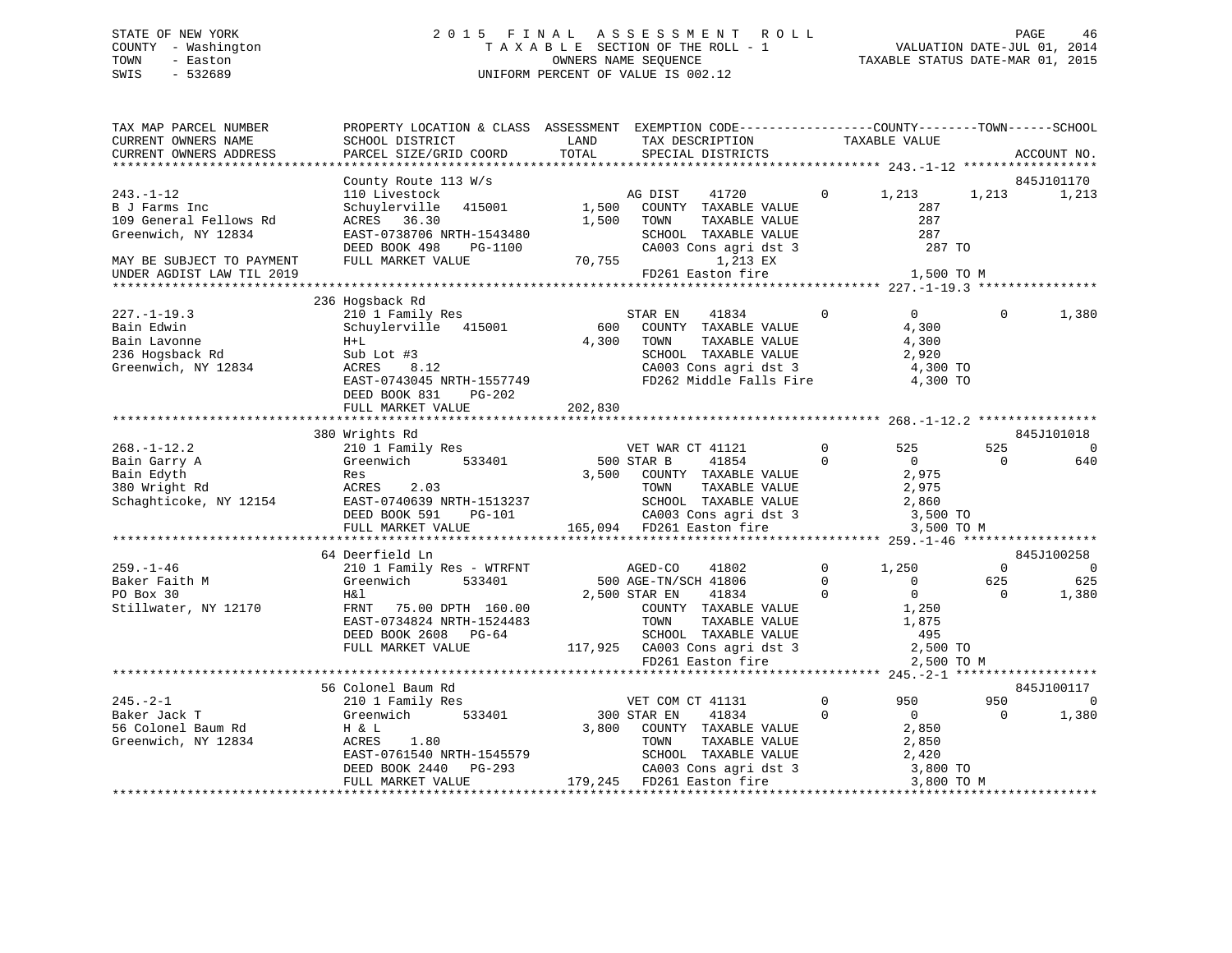## STATE OF NEW YORK 2 0 1 5 F I N A L A S S E S S M E N T R O L L PAGE 47 COUNTY - Washington T A X A B L E SECTION OF THE ROLL - 1 VALUATION DATE-JUL 01, 2014 TOWN - Easton COMPUTERS NAME SEQUENCE TAXABLE STATUS DATE-MAR 01, 2015<br>SWIS - 532689 SWIS - 532689 UNIFORM PERCENT OF VALUE IS 002.12

| TAX MAP PARCEL NUMBER<br>CURRENT OWNERS NAME<br>CURRENT OWNERS ADDRESS                            | PROPERTY LOCATION & CLASS ASSESSMENT EXEMPTION CODE----------------COUNTY-------TOWN------SCHOOL<br>SCHOOL DISTRICT<br>PARCEL SIZE/GRID COORD                                                                                                                                                 | LAND<br>TOTAL                    | TAX DESCRIPTION<br>SPECIAL DISTRICTS                                                                                                                                                                                                                  | TAXABLE VALUE                                                                                                    | ACCOUNT NO.                                |
|---------------------------------------------------------------------------------------------------|-----------------------------------------------------------------------------------------------------------------------------------------------------------------------------------------------------------------------------------------------------------------------------------------------|----------------------------------|-------------------------------------------------------------------------------------------------------------------------------------------------------------------------------------------------------------------------------------------------------|------------------------------------------------------------------------------------------------------------------|--------------------------------------------|
| $252 - 2 - 2$<br>Baldwin Margaret L<br>514 Mountain Rd<br>Greenwich, NY 12834                     | 514 Mountain Rd<br>240 Rural res<br>Greenwich 533401<br>H & L<br>ACRES 17.60<br>EAST-0754539 NRTH-1534873<br>DEED BOOK 2893 PG-142<br>FULL MARKET VALUE                                                                                                                                       | $rac{\text{S1}}{600}$<br>245,283 | 41834<br>STAR EN<br>COUNTY TAXABLE VALUE<br>5,200 TOWN<br>TAXABLE VALUE<br>SCHOOL TAXABLE VALUE<br>FD261 Easton fire                                                                                                                                  | $\overline{0}$<br>$\overline{0}$<br>5,200<br>5,200<br>3,820<br>5,200 TO M                                        | 845J100592<br>$\Omega$<br>1,380            |
| $252 - 2 - 8$<br>Baldwin Margaret L<br>514 Mountain Rd<br>Greenwich, NY 12834                     | Mountain Rd/e Off<br>323 Vacant rural<br>533401<br>Greenwich<br>W L<br>5.71<br>ACRES<br>EAST-0754712 NRTH-1534108<br>DEED BOOK 2893 PG-142<br>FULL MARKET VALUE                                                                                                                               | 4,717                            | COUNTY TAXABLE VALUE<br>100 TOWN<br>TAXABLE VALUE<br>100 SCHOOL TAXABLE VALUE<br>FD261 Easton fire                                                                                                                                                    | 100<br>100<br>100<br>100 TO M                                                                                    | 845J100724                                 |
| $285. - 1 - 4.2$<br>Banks John W<br>271 County Route 54<br>Schaghticoke, NY 12154                 | 271 County Route 54 90 PCT OF VALUE USED FOR EXEMPTION PURPOSES<br>240 Rural res vET WAR CT 41121 0 459<br>500 VET DIS CT 41141 0 1,530<br>$\frac{500 \text{ VEL} \text{ DIS}}{3,400 \text{ STAR B}}$<br>ACRES 10.53<br>EAST-0732998 NRTH-1503345<br>DEED BOOK 796 PG-74<br>FULL MARKET VALUE |                                  | 41854<br>COUNTY TAXABLE VALUE<br>TOWN      TAXABLE VALUE<br>SCHOOL   TAXABLE VALUE<br>160,377 CA003 Cons agri dst 3<br>FD261 Easton fire                                                                                                              | 1,530<br>$\overline{0}$<br>$\begin{array}{c} 0 \\ 1,411 \end{array}$<br>1,411<br>2,760<br>3,400 TO<br>3,400 TO M | 459<br>1,530<br>0<br>$\overline{0}$<br>640 |
| $260. - 1 - 21.3$<br>Baranski James<br>Baranski Susan<br>378 Vly Summit Rd<br>Cambridge, NY 12816 | 378 Vly Summit Rd<br>117 Horse farm<br>Greenwich<br>533401<br>Farm<br>$1$ ot $4$<br>ACRES 28.26<br>EAST-0754855 NRTH-1522468<br>DEED BOOK 2583 PG-107<br>FULL MARKET VALUE                                                                                                                    | 117,925                          | COUNTY TAXABLE VALUE 2,500<br>1,000 TOWN<br>$\begin{tabular}{lllllllllll} 1,000& {\tt TOWN} & {\tt TAXABLE VALUE} & & & & 2,500 \\ 2,500& {\tt SCHOOL} & {\tt TAXABLE VALUE} & & & 2,500 \end{tabular}$<br>CA003 Cons agri dst 3<br>FD261 Easton fire | 2,500 TO<br>2,500 TO M                                                                                           |                                            |
| $227. - 1 - 11.4$<br>Barcomb Jeremy E<br>113 Old Schuylerville Rd<br>Greenwich, NY 12834          | 113 Old Schuylerville Rd<br>210 1 Family Res<br>Schuylerville 415001<br>Vl<br>Sub Lot 4<br>ACRES 3.95<br>EAST-0741950 NRTH-1556445<br>DEED BOOK 1951 PG-64<br>FULL MARKET VALUE                                                                                                               | 150,943                          | STAR B<br>41854<br>500 COUNTY TAXABLE VALUE<br>3,200 TOWN<br>TAXABLE VALUE<br>SCHOOL TAXABLE VALUE<br>CA003 Cons agri dst 3<br>FD262 Middle Falls Fire 3,200 TO                                                                                       | $\overline{0}$<br>$\overline{0}$<br>3,200<br>3,200<br>2,560<br>3,200 TO                                          | $\Omega$<br>640                            |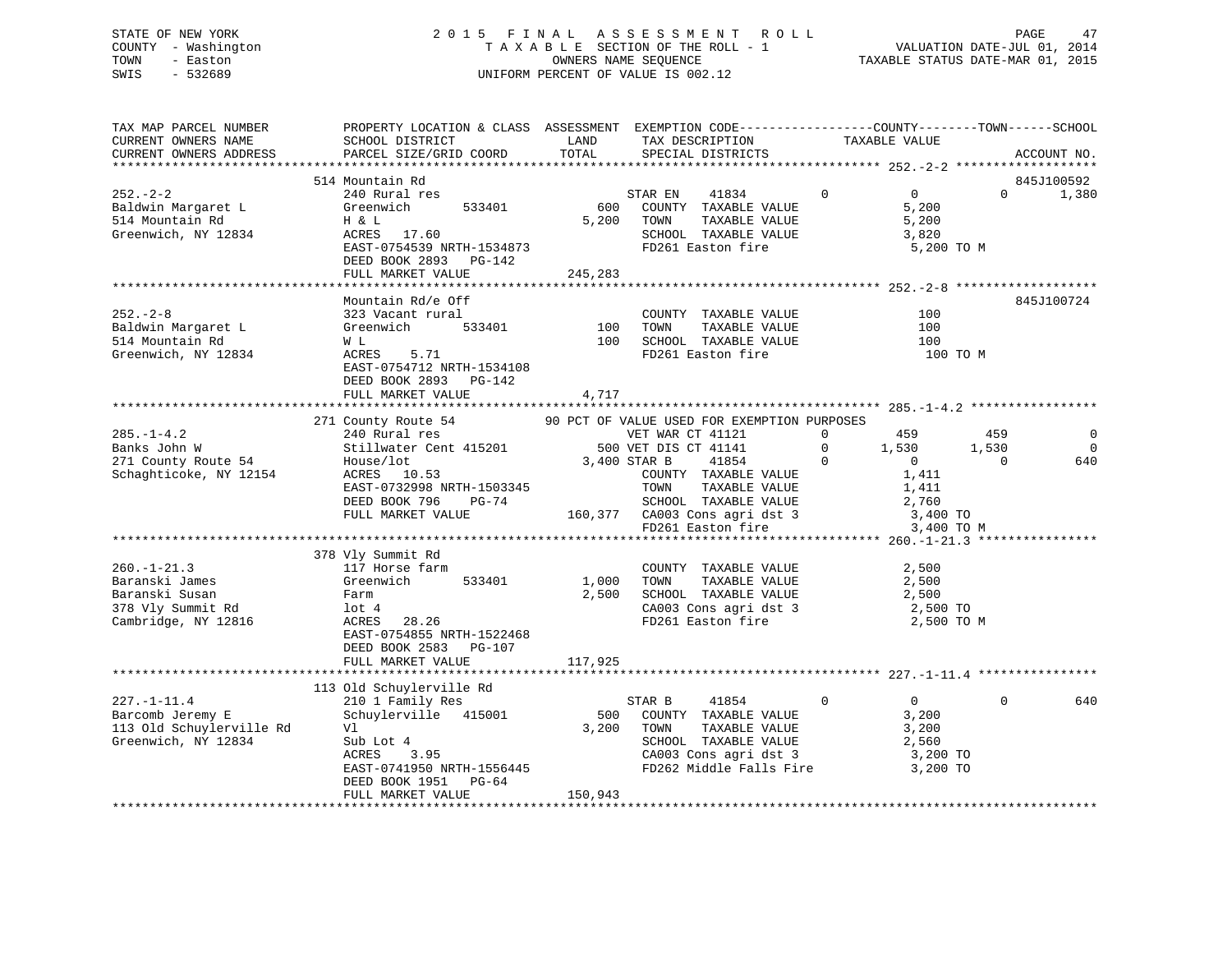## STATE OF NEW YORK 2 0 1 5 F I N A L A S S E S S M E N T R O L L PAGE 48 COUNTY - Washington T A X A B L E SECTION OF THE ROLL - 1 VALUATION DATE-JUL 01, 2014 TOWN - Easton **CONNERS NAME SEQUENCE** TAXABLE STATUS DATE-MAR 01, 2015 SWIS - 532689 UNIFORM PERCENT OF VALUE IS 002.12

| TAX MAP PARCEL NUMBER<br>CURRENT OWNERS NAME<br>CURRENT OWNERS ADDRESS                                     | PROPERTY LOCATION & CLASS ASSESSMENT EXEMPTION CODE---------------COUNTY-------TOWN------SCHOOL<br>SCHOOL DISTRICT<br>PARCEL SIZE/GRID COORD                                                     | LAND<br>TOTAL             | TAX DESCRIPTION<br>SPECIAL DISTRICTS                                                                                                   | TAXABLE VALUE |                                                                        | ACCOUNT NO.                   |
|------------------------------------------------------------------------------------------------------------|--------------------------------------------------------------------------------------------------------------------------------------------------------------------------------------------------|---------------------------|----------------------------------------------------------------------------------------------------------------------------------------|---------------|------------------------------------------------------------------------|-------------------------------|
|                                                                                                            |                                                                                                                                                                                                  |                           |                                                                                                                                        |               |                                                                        |                               |
| $259. - 1 - 67$<br>Barnhart Gerald<br>Barnhart Mary<br>24 Church Ln<br>Schaghticoke, NY 12154              | 24 Church Ln<br>210 1 Family Res<br>Greenwich<br>533401<br>H & L<br>$269. - 1 - 7$<br>ACRES<br>1.00<br>EAST-0746131 NRTH-1522210<br>DEED BOOK 486<br>PG-505<br>FULL MARKET VALUE                 | 400<br>3,600<br>169,811   | 41854<br>STAR B<br>COUNTY TAXABLE VALUE<br>TOWN<br>TAXABLE VALUE<br>SCHOOL TAXABLE VALUE<br>CA003 Cons agri dst 3<br>FD261 Easton fire | $\Omega$      | $\overline{0}$<br>3,600<br>3,600<br>2,960<br>3,600 TO<br>3,600 TO M    | 845J100291<br>$\Omega$<br>640 |
|                                                                                                            |                                                                                                                                                                                                  |                           |                                                                                                                                        |               |                                                                        |                               |
| $269. - 1 - 9$<br>Barnhart Gerald A<br>Barnhart Mary H<br>24 Church Ln<br>Schaghticoke, NY 12154           | State Route 40<br>105 Vac farmland<br>533401<br>Greenwich<br>ACRES 113.70<br>EAST-0746469 NRTH-1521103<br>DEED BOOK 1831 PG-174<br>FULL MARKET VALUE                                             | 3,200<br>3,700<br>174,528 | COUNTY TAXABLE VALUE<br>TOWN<br>TAXABLE VALUE<br>SCHOOL TAXABLE VALUE<br>CA003 Cons agri dst 3<br>FD261 Easton fire                    |               | 3,700<br>3,700<br>3,700<br>3,700 TO<br>3,700 TO M                      | 845J100094                    |
|                                                                                                            |                                                                                                                                                                                                  |                           |                                                                                                                                        |               |                                                                        |                               |
| $278. - 1 - 24$<br>Barot Lenora<br>Ligon Lee<br>648 South Cambridge Rd<br>Johnsonville, NY 12094           | Gifford Rd/e Off<br>323 Vacant rural<br>533401<br>Greenwich<br>W L<br>ACRES<br>3.68<br>EAST-0756733 NRTH-1508352<br>DEED BOOK 2986<br>PG-159                                                     | 400<br>400                | COUNTY TAXABLE VALUE<br>TAXABLE VALUE<br>TOWN<br>SCHOOL TAXABLE VALUE<br>CA003 Cons agri dst 3<br>FD261 Easton fire                    |               | 400<br>400<br>400<br>400 TO<br>400 TO M                                | 845J100642                    |
|                                                                                                            | FULL MARKET VALUE                                                                                                                                                                                | 18,868                    |                                                                                                                                        |               |                                                                        |                               |
| $228. - 5 - 30$<br>Barrows James<br>Barrows Sandra<br>144 Windy Hill Rd<br>Greenwich, NY 12834             | 144 Windy Hill Rd<br>210 1 Family Res<br>Schuylerville 415001<br>H & L<br>Lot 7<br>$228. - 1 - 30$<br>4.06<br>ACRES<br>EAST-0746497 NRTH-1560119<br>DEED BOOK 650<br>PG-337<br>FULL MARKET VALUE | 500<br>3,500<br>165,094   | STAR B<br>41854<br>COUNTY TAXABLE VALUE<br>TOWN<br>TAXABLE VALUE<br>SCHOOL TAXABLE VALUE<br>FD262 Middle Falls Fire                    | $\Omega$      | $\Omega$<br>3,500<br>3,500<br>2,860<br>3,500 TO                        | 845J101197<br>$\Omega$<br>640 |
|                                                                                                            |                                                                                                                                                                                                  |                           |                                                                                                                                        |               |                                                                        |                               |
|                                                                                                            | 521 County Route 113                                                                                                                                                                             |                           |                                                                                                                                        |               |                                                                        | 845J100627                    |
| $285. - 1 - 20$<br>Bartlett Ronald C<br>Bartlett Marie A<br>521 County Route 113<br>Schaghticoke, NY 12154 | 210 1 Family Res - WTRFNT<br>Stillwater Cent 415201<br>H & Gar<br>1.50<br>ACRES<br>EAST-0724652 NRTH-1498156<br>DEED BOOK 2101<br>PG-232<br>FULL MARKET VALUE                                    | 600<br>4,000<br>188,679   | STAR B<br>41854<br>COUNTY TAXABLE VALUE<br>TAXABLE VALUE<br>TOWN<br>SCHOOL TAXABLE VALUE<br>CA003 Cons agri dst 3<br>FD261 Easton fire | $\mathbf{0}$  | $0 \qquad \qquad$<br>4,000<br>4,000<br>3,360<br>4,000 TO<br>4,000 TO M | $\Omega$<br>640               |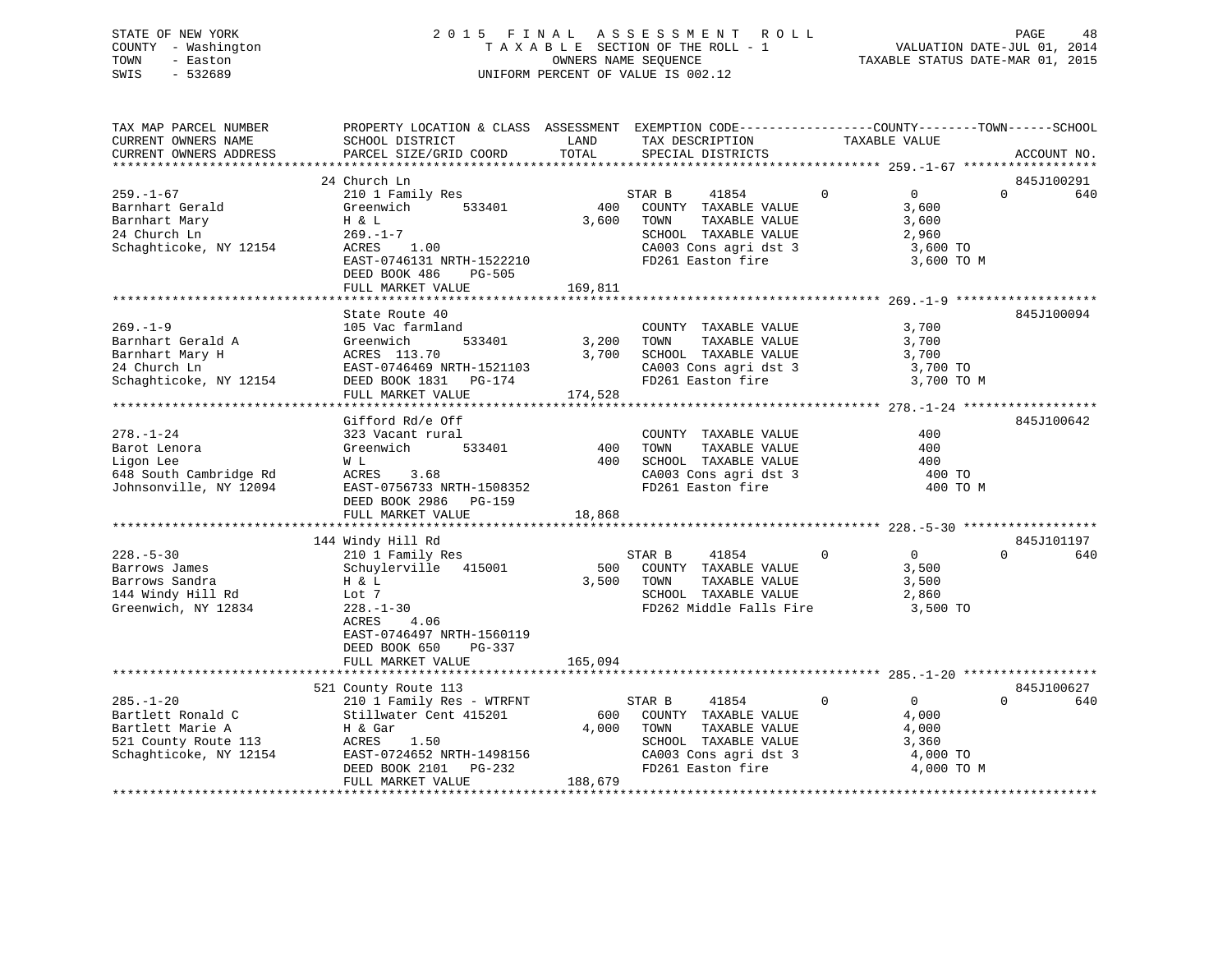## STATE OF NEW YORK 2 0 1 5 F I N A L A S S E S S M E N T R O L L PAGE 49 COUNTY - Washington T A X A B L E SECTION OF THE ROLL - 1 VALUATION DATE-JUL 01, 2014 TOWN - Easton COMPUTERS NAME SEQUENCE TAXABLE STATUS DATE-MAR 01, 2015<br>SWIS - 532689 SWIS - 532689 UNIFORM PERCENT OF VALUE IS 002.12

| TAX MAP PARCEL NUMBER       | PROPERTY LOCATION & CLASS ASSESSMENT EXEMPTION CODE---------------COUNTY-------TOWN------SCHOOL |         |                             |                                  |                       |
|-----------------------------|-------------------------------------------------------------------------------------------------|---------|-----------------------------|----------------------------------|-----------------------|
| CURRENT OWNERS NAME         | SCHOOL DISTRICT                                                                                 | LAND    | TAX DESCRIPTION             | TAXABLE VALUE                    |                       |
| CURRENT OWNERS ADDRESS      | PARCEL SIZE/GRID COORD                                                                          | TOTAL   | SPECIAL DISTRICTS           |                                  | ACCOUNT NO.           |
|                             |                                                                                                 |         |                             |                                  |                       |
|                             | Orchard Dr                                                                                      |         |                             |                                  |                       |
| $236.1 - 3 - 8.1$           | 323 Vacant rural                                                                                |         | COUNTY TAXABLE VALUE        | 300                              |                       |
| Barton Marion               | Greenwich<br>533401                                                                             | 300     | TAXABLE VALUE<br>TOWN       | 300                              |                       |
|                             |                                                                                                 |         |                             |                                  |                       |
| 44 Orchard Dr               | Vl                                                                                              | 300     | SCHOOL TAXABLE VALUE        | 300                              |                       |
| Greenwich, NY 12834         | $236. - 3 - 8.1$                                                                                |         | FD262 Middle Falls Fire     | 300 TO                           |                       |
|                             | FRNT 120.00 DPTH 177.00                                                                         |         |                             |                                  |                       |
|                             | EAST-0750243 NRTH-1552937                                                                       |         |                             |                                  |                       |
|                             | DEED BOOK 797<br>PG-297                                                                         |         |                             |                                  |                       |
|                             | FULL MARKET VALUE                                                                               | 14,151  |                             |                                  |                       |
|                             |                                                                                                 |         |                             |                                  |                       |
|                             | 44 Orchard Dr                                                                                   |         |                             |                                  | 845J100773            |
| $236.1 - 3 - 8$             | 210 1 Family Res                                                                                |         | VET COM CT 41131            | $\overline{0}$<br>1,000          | 954<br>$\overline{0}$ |
| Barton Marion J             | 533401<br>Greenwich                                                                             |         | 400 STAR EN<br>41834        | $\Omega$<br>$\overline{0}$       | 1,380<br>$\bigcirc$   |
| 44 Orchard Dr               | H/lots 37/38                                                                                    |         | 4,000 COUNTY TAXABLE VALUE  | 3,000                            |                       |
| Greenwich, NY 12834         | $236. - 3 - 8$                                                                                  |         | TAXABLE VALUE<br>TOWN       | 3,046                            |                       |
|                             |                                                                                                 |         | SCHOOL TAXABLE VALUE        | 2,620                            |                       |
|                             | FRNT 118.00 DPTH 205.00                                                                         |         |                             |                                  |                       |
|                             | EAST-0750299 NRTH-1553158                                                                       |         | FD262 Middle Falls Fire     | 4,000 TO                         |                       |
|                             | DEED BOOK 801<br>PG-64                                                                          |         |                             |                                  |                       |
|                             | FULL MARKET VALUE                                                                               | 188,679 |                             |                                  |                       |
|                             |                                                                                                 |         |                             |                                  |                       |
|                             | 417 Herrington Hill Rd                                                                          |         |                             |                                  | 845J101098            |
| $261. -1 - 1.3$             | 210 1 Family Res                                                                                |         | STAR EN<br>41834            | $\Omega$<br>$\Omega$             | $\Omega$<br>1,380     |
| Bass Gilson R LE            | Greenwich 533401                                                                                |         | 400 COUNTY TAXABLE VALUE    | 4,300                            |                       |
| Bass Kathleen               | H/1                                                                                             |         | 4,300 TOWN<br>TAXABLE VALUE | 4,300                            |                       |
| 417 Herrington Hill Rd      | ACRES<br>9.09                                                                                   |         | SCHOOL TAXABLE VALUE        | 2,920                            |                       |
| Greenwich, NY 12834         | EAST-0760801 NRTH-1528531                                                                       |         | FD261 Easton fire           | 4,300 TO M                       |                       |
|                             | DEED BOOK 826<br>PG-69                                                                          |         |                             |                                  |                       |
|                             | FULL MARKET VALUE                                                                               | 202,830 |                             |                                  |                       |
|                             |                                                                                                 |         |                             |                                  |                       |
|                             | 2265 State Route 40                                                                             |         |                             |                                  | 845J100827            |
| $236. - 1 - 20$             |                                                                                                 |         | STAR B<br>41854             | $\overline{0}$<br>$\overline{0}$ | $\Omega$<br>640       |
|                             | 210 1 Family Res                                                                                |         |                             |                                  |                       |
| Batchelder Randall          | 533401<br>Greenwich                                                                             |         | 400 COUNTY TAXABLE VALUE    | 4,000                            |                       |
| Batchelder Carol            | H & L                                                                                           |         | 4,000 TOWN<br>TAXABLE VALUE | 4,000                            |                       |
| 2265 St Rt 40               | ACRES<br>1.22                                                                                   |         | SCHOOL TAXABLE VALUE        | 3,360                            |                       |
| Greenwich, NY 12834         | EAST-0750921 NRTH-1551419                                                                       |         | FD262 Middle Falls Fire     | 4,000 TO                         |                       |
|                             | DEED BOOK 535<br>PG-319                                                                         |         |                             |                                  |                       |
|                             | FULL MARKET VALUE                                                                               | 188,679 |                             |                                  |                       |
|                             |                                                                                                 |         |                             |                                  |                       |
|                             | 2320 State Route 40                                                                             |         |                             |                                  |                       |
| $236. - 2 - 18.1$           | 472 Kennel / vet                                                                                |         | COUNTY TAXABLE VALUE        | 8,000                            |                       |
| Battenkill Bovine Prop. LLC | Greenwich<br>533401                                                                             | 500     | TOWN<br>TAXABLE VALUE       | 8,000                            |                       |
| 2320 State Route 40         | new vet clinic                                                                                  | 8,000   | SCHOOL TAXABLE VALUE        | 8,000                            |                       |
| Greenwich, NY 12834         | ACRES<br>1.13                                                                                   |         | FD262 Middle Falls Fire     | 8,000 TO                         |                       |
|                             | EAST-0751432 NRTH-1552804                                                                       |         |                             |                                  |                       |
|                             | DEED BOOK 1745 PG-326                                                                           |         |                             |                                  |                       |
|                             | FULL MARKET VALUE                                                                               | 377,358 |                             |                                  |                       |
|                             |                                                                                                 |         |                             |                                  |                       |
|                             |                                                                                                 |         |                             |                                  |                       |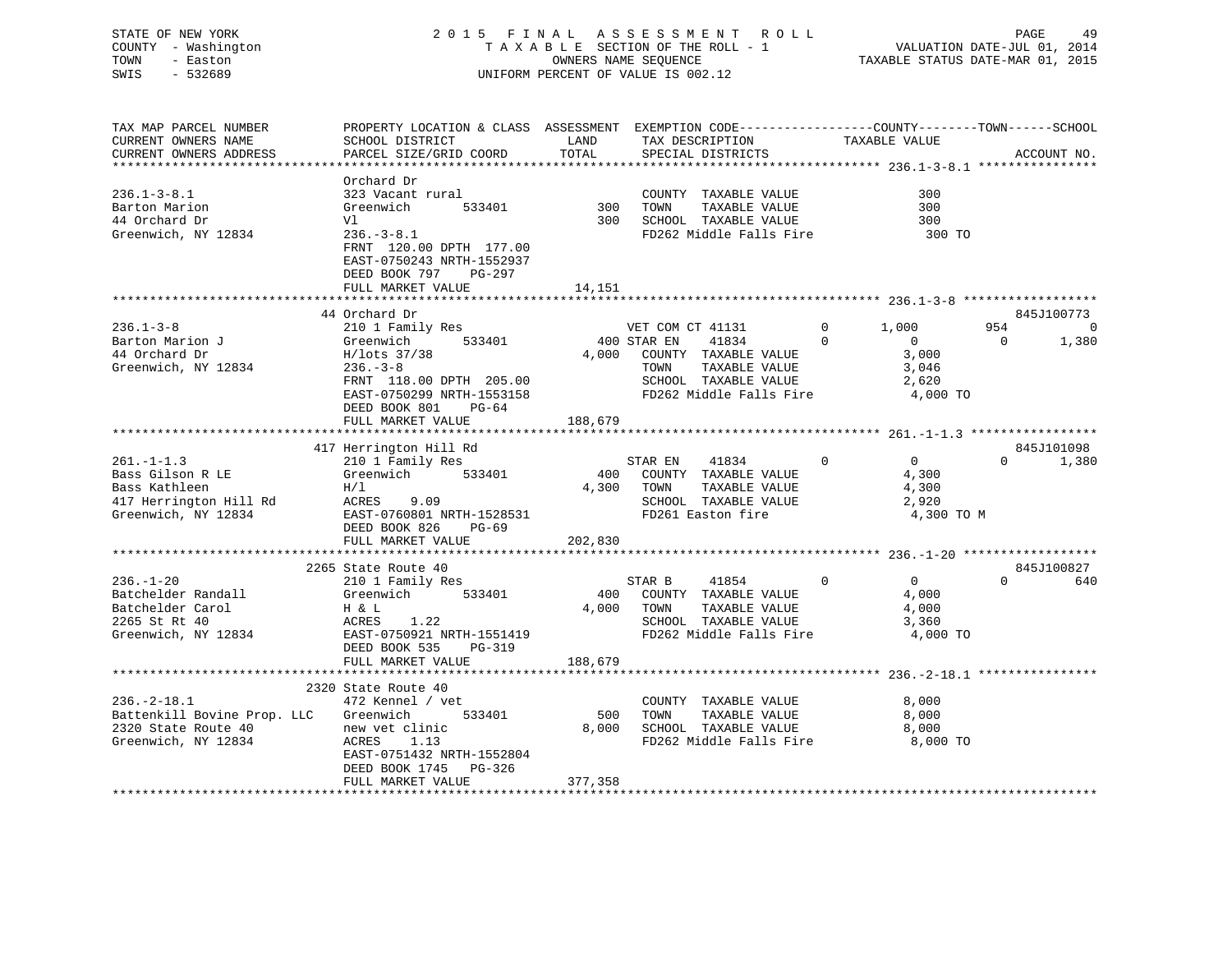| STATE OF NEW YORK<br>COUNTY - Washington                                                                                              | 2015 FINAL<br>A S S E S S M E N T R O L L<br>PAGE<br>50<br>TAXABLE SECTION OF THE ROLL - 1<br>VALUATION DATE-JUL 01, 2014                                                                                                                                                                                                                                                                                                                                                                                                                                                                                                                                                               |
|---------------------------------------------------------------------------------------------------------------------------------------|-----------------------------------------------------------------------------------------------------------------------------------------------------------------------------------------------------------------------------------------------------------------------------------------------------------------------------------------------------------------------------------------------------------------------------------------------------------------------------------------------------------------------------------------------------------------------------------------------------------------------------------------------------------------------------------------|
| - Easton<br>TOWN<br>$-532689$<br>SWIS                                                                                                 | OWNERS NAME SEQUENCE<br>TAXABLE STATUS DATE-MAR 01, 2015<br>UNIFORM PERCENT OF VALUE IS 002.12                                                                                                                                                                                                                                                                                                                                                                                                                                                                                                                                                                                          |
| TAX MAP PARCEL NUMBER<br>CURRENT OWNERS NAME<br>CURRENT OWNERS ADDRESS                                                                | PROPERTY LOCATION & CLASS ASSESSMENT EXEMPTION CODE----------------COUNTY-------TOWN------SCHOOL<br>TAXABLE VALUE<br>SCHOOL DISTRICT<br>LAND<br>TAX DESCRIPTION<br>PARCEL SIZE/GRID COORD<br>TOTAL<br>SPECIAL DISTRICTS<br>ACCOUNT NO.                                                                                                                                                                                                                                                                                                                                                                                                                                                  |
|                                                                                                                                       | 593 State Route 29<br>845J101148                                                                                                                                                                                                                                                                                                                                                                                                                                                                                                                                                                                                                                                        |
| $228. - 5 - 8.8$<br>Battenkill Country Club<br>PO Box 127<br>Greenwich, NY 12834                                                      | 553 Country club<br>COUNTY TAXABLE VALUE<br>14,000<br>10,500<br>14,000<br>Greenwich<br>533401<br>TOWN<br>TAXABLE VALUE<br>Golf Course<br>14,000<br>SCHOOL TAXABLE VALUE<br>14,000<br>$228. - 1 - 8.8$<br>FD262 Middle Falls Fire<br>14,000 TO<br>ACRES 77.79<br>EAST-0750505 NRTH-1554845<br>DEED BOOK 492<br>PG-356<br>FULL MARKET VALUE<br>660,377                                                                                                                                                                                                                                                                                                                                    |
|                                                                                                                                       |                                                                                                                                                                                                                                                                                                                                                                                                                                                                                                                                                                                                                                                                                         |
| $253. - 1 - 2$<br>Battersea Kelly A<br>16 Finkle Farm Rd<br>Lake George, NY 12845                                                     | 3654 County Route 74<br>845J100192<br>4,800<br>210 1 Family Res<br>COUNTY TAXABLE VALUE<br>Greenwich 533401<br>500<br>TOWN<br>TAXABLE VALUE<br>4,800<br>SCHOOL TAXABLE VALUE<br>H& l<br>4,800<br>4,800<br>ACRES 4.50<br>CA003 Cons agri dst 3<br>4,800 TO<br>EAST-0760625 NRTH-1536973<br>FD261 Easton fire<br>4,800 TO M<br>DEED BOOK 1891 PG-292<br>FULL MARKET VALUE<br>226,415                                                                                                                                                                                                                                                                                                      |
|                                                                                                                                       |                                                                                                                                                                                                                                                                                                                                                                                                                                                                                                                                                                                                                                                                                         |
| $286. - 1 - 12$<br>Batty Frederick<br>16 Fryer Rd<br>Schaghticoke, NY 12154<br>MAY BE SUBJECT TO PAYMENT<br>UNDER AGDIST LAW TIL 2019 | 65 PCT OF VALUE USED FOR EXEMPTION PURPOSES<br>16 Fryer Rd<br>845J100242<br>VET WAR CT 41121<br>572<br>112 Dairy farm<br>$\overline{0}$<br>692<br>$\sim$ 0<br>461<br>Greenwich 533401<br>2,600 AG DIST<br>$\overline{0}$<br>461<br>41720<br>461<br>$\overline{0}$<br>7,100 AGED-ALL<br>41800<br>1,962<br>2,022<br>2,308<br>Farm<br>$\overline{0}$<br>929/319<br>STAR EN<br>41834<br>$\overline{0}$<br>$\overline{0}$<br>1,380<br>ACRES 157.10<br>COUNTY TAXABLE VALUE<br>3,985<br>EAST-0742604 NRTH-1503918<br>TOWN<br>TAXABLE VALUE<br>4,045<br>SCHOOL TAXABLE VALUE<br>DEED BOOK W 505 PG-894<br>2,951<br>334,906<br>CA003 Cons agri dst 3<br>FULL MARKET VALUE<br>6,639 TO<br>461 EX |
|                                                                                                                                       | FD261 Easton fire<br>7,100 TO M                                                                                                                                                                                                                                                                                                                                                                                                                                                                                                                                                                                                                                                         |
| $277. - 1 - 9.6$<br>Bauer Nicholas<br>Bauer Melissa<br>167 Fryer Rd<br>Schaghticoke, NY 12154                                         | 167 Fryer Rd<br>240 Rural res<br>COUNTY TAXABLE VALUE<br>6,000<br>Greenwich<br>533401<br>1,000<br>TOWN<br>TAXABLE VALUE<br>6,000<br>H & L<br>6,000<br>SCHOOL TAXABLE VALUE<br>6,000<br>CA003 Cons agri dst 3<br>6,000 TO<br>20ad<br>ACRES 20.30<br>FD261 Easton fire<br>6,000 TO M<br>EAST-0741801 NRTH-1507185<br>DEED BOOK 3327 PG-297                                                                                                                                                                                                                                                                                                                                                |
|                                                                                                                                       | FULL MARKET VALUE<br>283,019                                                                                                                                                                                                                                                                                                                                                                                                                                                                                                                                                                                                                                                            |
|                                                                                                                                       |                                                                                                                                                                                                                                                                                                                                                                                                                                                                                                                                                                                                                                                                                         |
| $235. - 2 - 6$<br>BDP Industries<br>PO Box 118<br>Greenwich, NY 12834                                                                 | 354 State Route 29<br>845J100104<br>21,000<br>710 Manufacture<br>COUNTY TAXABLE VALUE<br>1,000<br>Greenwich<br>533401<br>TAXABLE VALUE<br>21,000<br>TOWN<br>Mach Sh<br>21,000<br>SCHOOL TAXABLE VALUE<br>21,000<br>FD262 Middle Falls Fire<br>ACRES 1.80<br>21,000 TO<br>EAST-0747712 NRTH-1552957<br>DEED BOOK 584<br>PG-154                                                                                                                                                                                                                                                                                                                                                           |
|                                                                                                                                       | FULL MARKET VALUE<br>990,566                                                                                                                                                                                                                                                                                                                                                                                                                                                                                                                                                                                                                                                            |
|                                                                                                                                       |                                                                                                                                                                                                                                                                                                                                                                                                                                                                                                                                                                                                                                                                                         |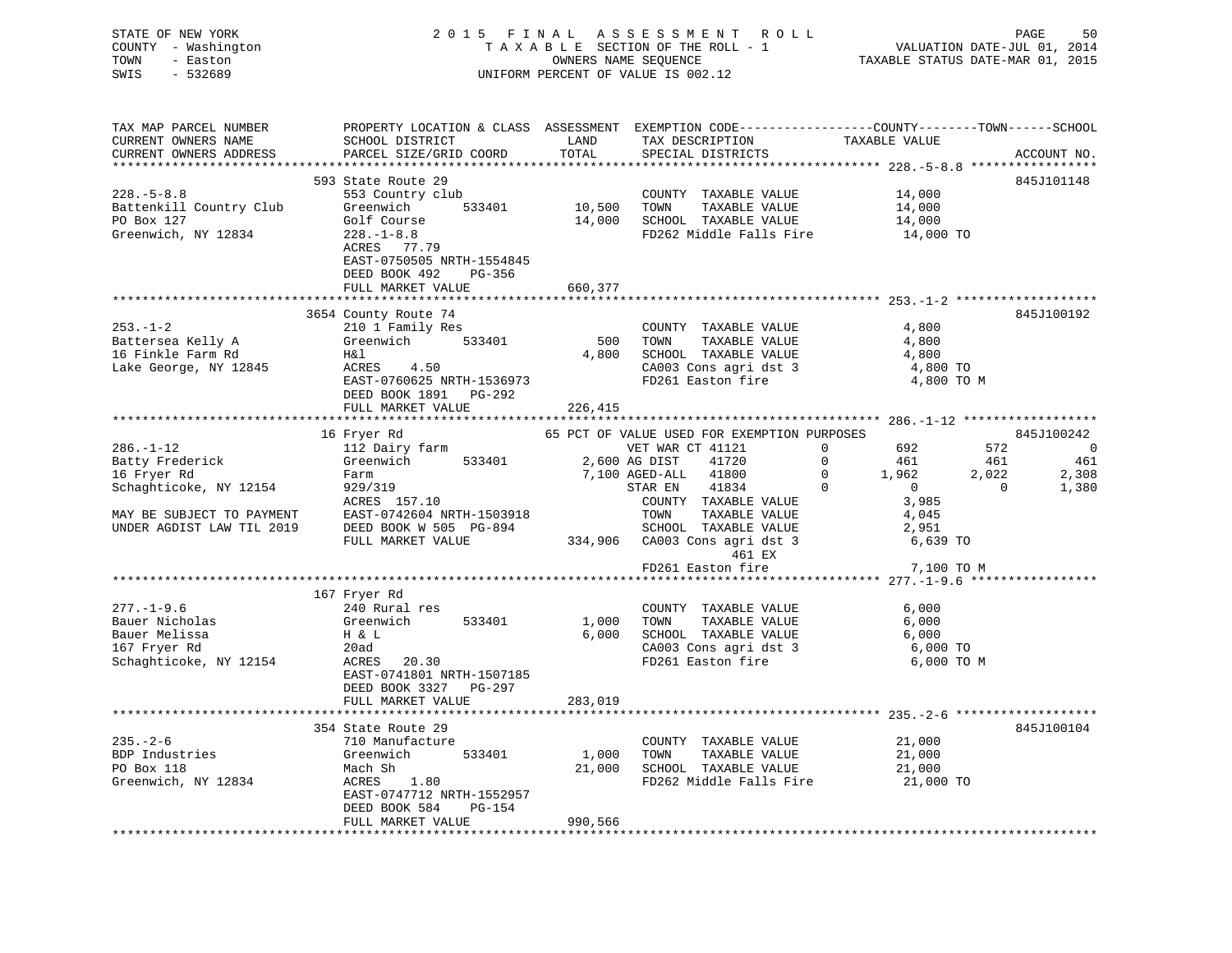| STATE OF NEW YORK<br>COUNTY - Washington<br>TOWN<br>- Easton<br>SWIS<br>$-532689$                                 |                                                                                                                                                                    |               | 2015 FINAL ASSESSMENT ROLL<br>TAXABLE SECTION OF THE ROLL - 1<br>OWNERS NAME SEQUENCE<br>UNIFORM PERCENT OF VALUE IS 002.12                                                                 |                                                                                             | PAGE<br>51<br>VALUATION DATE-JUL 01, 2014<br>TAXABLE STATUS DATE-MAR 01, 2015 |
|-------------------------------------------------------------------------------------------------------------------|--------------------------------------------------------------------------------------------------------------------------------------------------------------------|---------------|---------------------------------------------------------------------------------------------------------------------------------------------------------------------------------------------|---------------------------------------------------------------------------------------------|-------------------------------------------------------------------------------|
| TAX MAP PARCEL NUMBER<br>CURRENT OWNERS NAME<br>CURRENT OWNERS ADDRESS                                            | PROPERTY LOCATION & CLASS ASSESSMENT EXEMPTION CODE---------------COUNTY-------TOWN------SCHOOL<br>SCHOOL DISTRICT<br>PARCEL SIZE/GRID COORD                       | LAND<br>TOTAL | TAX DESCRIPTION<br>SPECIAL DISTRICTS                                                                                                                                                        | TAXABLE VALUE                                                                               | ACCOUNT NO.                                                                   |
|                                                                                                                   | 350 State Route 29                                                                                                                                                 |               |                                                                                                                                                                                             |                                                                                             | 875J101255                                                                    |
| $235. - 2 - 6.1$<br>BDP Industries<br>PO Box 118<br>Greenwich, NY 12834                                           | 485 >luse sm bld<br>Greenwich<br>533401<br>Multi Use Small Busn<br>874/260<br>FRNT<br>97.00 DPTH 97.00<br>EAST-0747599 NRTH-1553051                                | 800           | COUNTY TAXABLE VALUE<br>TOWN<br>TAXABLE VALUE<br>3,500 SCHOOL TAXABLE VALUE<br>FD262 Middle Falls Fire                                                                                      | 3,500<br>3,500<br>3,500<br>3,500 TO                                                         |                                                                               |
|                                                                                                                   | DEED BOOK 584<br>PG-154                                                                                                                                            |               |                                                                                                                                                                                             |                                                                                             |                                                                               |
|                                                                                                                   | FULL MARKET VALUE                                                                                                                                                  | 165,094       |                                                                                                                                                                                             |                                                                                             |                                                                               |
|                                                                                                                   |                                                                                                                                                                    |               |                                                                                                                                                                                             |                                                                                             |                                                                               |
| $237. - 1 - 19$<br>Beadle Angela J<br>1262 State Route 372<br>Greenwich, NY 12834                                 | 1262 State Route 372<br>210 1 Family Res<br>533401<br>Greenwich<br>H & L<br>W915/44<br>ACRES<br>1.10<br>EAST-0764502 NRTH-1545657<br>DEED BOOK 2410 PG-264         | 400<br>3,500  | STAR B<br>41854<br>COUNTY TAXABLE VALUE<br>TOWN<br>TAXABLE VALUE<br>SCHOOL TAXABLE VALUE<br>CA003 Cons agri dst 3<br>FD261 Easton fire                                                      | $\mathbf 0$<br>$\overline{0}$<br>3,500<br>3,500<br>2,860<br>3,500 TO<br>3,500 TO M          | 845J100131<br>$\Omega$<br>640                                                 |
|                                                                                                                   | FULL MARKET VALUE                                                                                                                                                  | 165,094       |                                                                                                                                                                                             |                                                                                             |                                                                               |
|                                                                                                                   |                                                                                                                                                                    |               |                                                                                                                                                                                             |                                                                                             |                                                                               |
|                                                                                                                   | 309 Herrington Hill Rd                                                                                                                                             |               | 93 PCT OF VALUE USED FOR EXEMPTION PURPOSES                                                                                                                                                 |                                                                                             | 845J101162                                                                    |
| $261. -1 -1.6$<br>Beatty Gloria<br>309 Herrington Hill Rd<br>Greenwich, NY 12834                                  | 240 Rural res<br>Greenwich<br>533401<br>$H+L$<br>ACRES 14.40<br>EAST-0759351 NRTH-1526346<br>DEED BOOK 827 PG-153<br>FULL MARKET VALUE                             | 202,830       | VET COM CT 41131<br>700 STAR EN<br>41834<br>4,300 COUNTY TAXABLE VALUE<br>TOWN<br>TAXABLE VALUE<br>SCHOOL TAXABLE VALUE<br>FD261 Easton fire                                                | $\Omega$<br>1,000<br>$\mathbf 0$<br>$\overline{0}$<br>3,300<br>3,346<br>2,920<br>4,300 TO M | 954<br>$\overline{0}$<br>$\overline{0}$<br>1,380                              |
|                                                                                                                   |                                                                                                                                                                    |               |                                                                                                                                                                                             |                                                                                             |                                                                               |
| $261. -1 - 1.2$<br>Beauregard John M LE<br>Beauregard Jennifer M<br>372 Herrington Hill Rd<br>Greenwich, NY 12834 | 372 Herrington Hill Rd<br>210 1 Family Res<br>Greenwich<br>533401<br>Res<br>ACRES 17.15<br>EAST-0761071 NRTH-1527724<br>DEED BOOK 2813 PG-179<br>FULL MARKET VALUE | 141,509       | 90 PCT OF VALUE USED FOR EXEMPTION PURPOSES<br>VET COM CT 41131<br>500 STAR EN<br>41834<br>3,000 COUNTY TAXABLE VALUE<br>TAXABLE VALUE<br>TOWN<br>SCHOOL TAXABLE VALUE<br>FD261 Easton fire | 675<br>$\Omega$<br>$\Omega$<br>$\Omega$<br>2,325<br>2,325<br>1,620<br>3,000 TO M            | 845J101053<br>675<br>$\Omega$<br>$\Omega$<br>1,380                            |
|                                                                                                                   |                                                                                                                                                                    |               |                                                                                                                                                                                             |                                                                                             |                                                                               |
| $261. - 1 - 3$<br>Beauregard John M LE<br>Beauregard Joseph M<br>372 Herrington Hill Rd<br>Greenwich, NY 12834    | Herrington Hill Rd<br>323 Vacant rural<br>533401<br>Greenwich<br>W L<br>ACRES 18.76<br>EAST-0760929 NRTH-1526920<br>DEED BOOK 2813 PG-176                          | 300<br>300    | COUNTY TAXABLE VALUE<br>TOWN<br>TAXABLE VALUE<br>SCHOOL TAXABLE VALUE<br>FD261 Easton fire                                                                                                  | 300<br>300<br>300<br>300 TO M                                                               | 845J100480                                                                    |
|                                                                                                                   | FIILL MARKET VALUE                                                                                                                                                 | 14 151        |                                                                                                                                                                                             |                                                                                             |                                                                               |

FULL MARKET VALUE 14,151 \*\*\*\*\*\*\*\*\*\*\*\*\*\*\*\*\*\*\*\*\*\*\*\*\*\*\*\*\*\*\*\*\*\*\*\*\*\*\*\*\*\*\*\*\*\*\*\*\*\*\*\*\*\*\*\*\*\*\*\*\*\*\*\*\*\*\*\*\*\*\*\*\*\*\*\*\*\*\*\*\*\*\*\*\*\*\*\*\*\*\*\*\*\*\*\*\*\*\*\*\*\*\*\*\*\*\*\*\*\*\*\*\*\*\*\*\*\*\*\*\*\*\*\*\*\*\*\*\*\*\*\*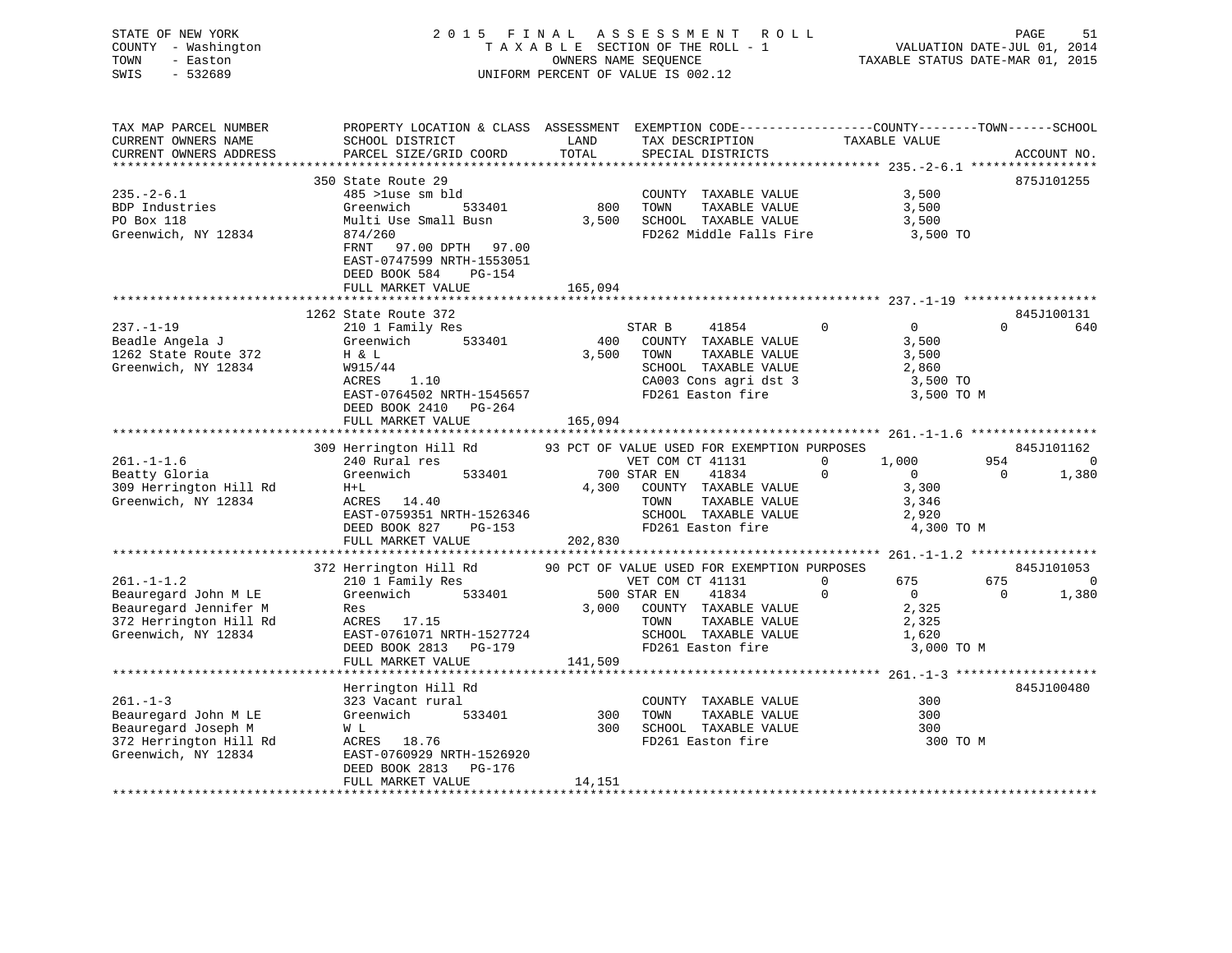## STATE OF NEW YORK 2 0 1 5 F I N A L A S S E S S M E N T R O L L PAGE 52 COUNTY - Washington T A X A B L E SECTION OF THE ROLL - 1 VALUATION DATE-JUL 01, 2014 TOWN - Easton OWNERS NAME SEQUENCE TAXABLE STATUS DATE-MAR 01, 2015 SWIS - 532689 UNIFORM PERCENT OF VALUE IS 002.12

| TAX MAP PARCEL NUMBER<br>CURRENT OWNERS NAME<br>CURRENT OWNERS ADDRESS                                    | PROPERTY LOCATION & CLASS ASSESSMENT EXEMPTION CODE----------------COUNTY-------TOWN------SCHOOL<br>SCHOOL DISTRICT<br>PARCEL SIZE/GRID COORD                                            | LAND<br>TOTAL             | TAX DESCRIPTION<br>SPECIAL DISTRICTS                                                                                                                           | TAXABLE VALUE                                                                      | ACCOUNT NO.                   |
|-----------------------------------------------------------------------------------------------------------|------------------------------------------------------------------------------------------------------------------------------------------------------------------------------------------|---------------------------|----------------------------------------------------------------------------------------------------------------------------------------------------------------|------------------------------------------------------------------------------------|-------------------------------|
| **************************                                                                                |                                                                                                                                                                                          |                           |                                                                                                                                                                |                                                                                    |                               |
| $278. - 1 - 22.1$<br>Bechard Michael D Jr<br>Bechard Crystal L<br>8 Peregrim Ln<br>Johnsonville, NY 12094 | 8 Peregrim Ln<br>210 1 Family Res<br>Greenwich<br>533401<br>sub lot 2<br>Easement 3344/127<br>ACRES<br>1.51<br>EAST-0753777 NRTH-1508510<br>DEED BOOK 881<br>PG-311<br>FULL MARKET VALUE | 500<br>4,600<br>216,981   | STAR B<br>41854<br>COUNTY TAXABLE VALUE<br>TOWN<br>TAXABLE VALUE<br>SCHOOL TAXABLE VALUE<br>CA003 Cons agri dst 3<br>FD261 Easton fire                         | $\Omega$<br>$\overline{0}$<br>4,600<br>4,600<br>3,960<br>4,600 TO<br>4,600 TO M    | $\Omega$<br>640               |
|                                                                                                           |                                                                                                                                                                                          |                           |                                                                                                                                                                |                                                                                    |                               |
| $278. - 1 - 22$<br>Bechard Michael D Sr<br>Bechard Elizabeth<br>924 Gifford Rd<br>Johnsonville, NY 12094  | 924 Gifford Rd<br>240 Rural res<br>Greenwich<br>533401<br>House/agreage<br>881/311<br>ACRES 10.65<br>EAST-0754119 NRTH-1508258<br>DEED BOOK 505<br>PG-279                                | 600<br>3,500              | STAR B<br>41854<br>COUNTY TAXABLE VALUE<br>TOWN<br>TAXABLE VALUE<br>SCHOOL TAXABLE VALUE<br>CA003 Cons agri dst 3<br>FD261 Easton fire                         | $\mathbf 0$<br>$\overline{0}$<br>3,500<br>3,500<br>2,860<br>3,500 TO<br>3,500 TO M | 845J100479<br>$\Omega$<br>640 |
|                                                                                                           | FULL MARKET VALUE                                                                                                                                                                        | 165,094                   |                                                                                                                                                                |                                                                                    |                               |
|                                                                                                           |                                                                                                                                                                                          |                           |                                                                                                                                                                |                                                                                    |                               |
| $286. - 1 - 18$                                                                                           | 11106 State Route 40<br>484 1 use sm bld                                                                                                                                                 |                           | 60 PCT OF VALUE USED FOR EXEMPTION PURPOSES                                                                                                                    | 1,140<br>0                                                                         | 845J100138<br>954<br>$\Omega$ |
| Beecroft John<br>11108 St Rt 40<br>Schaghticoke, NY 12154                                                 | 533401<br>Greenwich<br>H & Shop<br>393/176<br>6.80<br>ACRES<br>EAST-0740553 NRTH-1500585<br>DEED BOOK 295<br>PG-103<br>FULL MARKET VALUE                                                 | 7,600<br>358,491          | VET COM CT 41131<br>41854<br>600 STAR B<br>COUNTY TAXABLE VALUE<br>TOWN<br>TAXABLE VALUE<br>SCHOOL TAXABLE VALUE<br>CA003 Cons agri dst 3<br>FD261 Easton fire | $\overline{0}$<br>$\Omega$<br>6,460<br>6,646<br>6,960<br>7,600 TO<br>7,600 TO M    | $\Omega$<br>640               |
|                                                                                                           |                                                                                                                                                                                          |                           |                                                                                                                                                                |                                                                                    |                               |
| $286. - 1 - 14.7$<br>Beecroft John B<br>11108 St Rt 40<br>Schaghticoke, NY 12154                          | Valley Falls Rd/w Off<br>323 Vacant rural<br>533401<br>Greenwich<br>Wood Lot<br>ACRES<br>8.33<br>EAST-0742309 NRTH-1499295<br>DEED BOOK 473<br>PG-1065<br>FULL MARKET VALUE              | 200<br>200<br>9,434       | COUNTY TAXABLE VALUE<br>TAXABLE VALUE<br>TOWN<br>SCHOOL TAXABLE VALUE<br>CA003 Cons agri dst 3<br>FD261 Easton fire                                            | 200<br>200<br>200<br>200 TO<br>200 TO M                                            | 845J101112                    |
|                                                                                                           |                                                                                                                                                                                          |                           |                                                                                                                                                                |                                                                                    |                               |
| $286. - 1 - 19$<br>Beecroft John B<br>Beecroft Barbara<br>11106 State Route 40<br>Schaghticoke, NY 12150  | 11138 State Route 40<br>120 Field crops<br>Greenwich<br>533401<br>Farm<br>ACRES 108.30<br>EAST-0741245 NRTH-1500449<br>DEED BOOK 3211<br>PG-171<br>FULL MARKET VALUE                     | 1,800<br>6,000<br>283,019 | COUNTY TAXABLE VALUE<br>TOWN<br>TAXABLE VALUE<br>SCHOOL TAXABLE VALUE<br>CA003 Cons agri dst 3<br>FD261 Easton fire                                            | 6,000<br>6,000<br>6,000<br>6,000 TO<br>6,000 TO M                                  | 845J100585                    |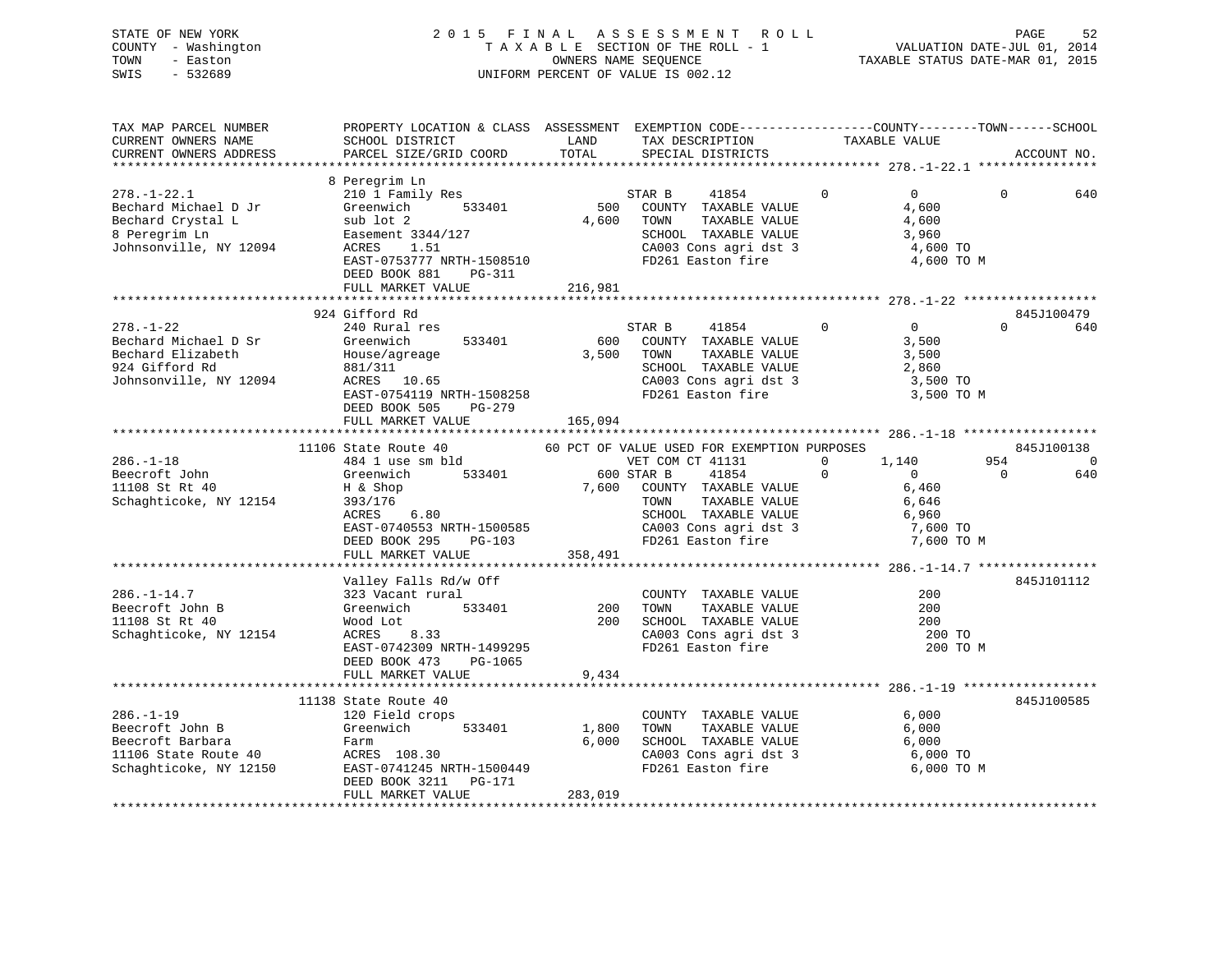## STATE OF NEW YORK 2 0 1 5 F I N A L A S S E S S M E N T R O L L PAGE 53 COUNTY - Washington T A X A B L E SECTION OF THE ROLL - 1 VALUATION DATE-JUL 01, 2014 TOWN - Easton OWNERS NAME SEQUENCE TAXABLE STATUS DATE-MAR 01, 2015 SWIS - 532689 UNIFORM PERCENT OF VALUE IS 002.12

| TAX MAP PARCEL NUMBER<br>CURRENT OWNERS NAME<br>CURRENT OWNERS ADDRESS                                                                                                       | SCHOOL DISTRICT<br>PARCEL SIZE/GRID COORD                                                                                                                                                    | LAND<br>TOTAL                                                       | TAX DESCRIPTION<br>SPECIAL DISTRICTS                                                                                                                                    | PROPERTY LOCATION & CLASS ASSESSMENT EXEMPTION CODE----------------COUNTY-------TOWN------SCHOOL<br>TAXABLE VALUE<br>ACCOUNT NO. |
|------------------------------------------------------------------------------------------------------------------------------------------------------------------------------|----------------------------------------------------------------------------------------------------------------------------------------------------------------------------------------------|---------------------------------------------------------------------|-------------------------------------------------------------------------------------------------------------------------------------------------------------------------|----------------------------------------------------------------------------------------------------------------------------------|
| $286. - 1 - 20.4$<br>Beecroft John B<br>Beecroft Barbara<br>11106 State Route 40<br>Schaghticoke, NY 12150                                                                   | State Route 40 E/off<br>105 Voq farmland<br>Greenwich<br>sub 12277<br>ACRES 10.26<br>EAST-0741724 NRTH-1501474<br>DEED BOOK 3211 PG-171<br>FULL MARKET VALUE                                 | 533401 600<br>600<br>28,302                                         | COUNTY TAXABLE VALUE<br>TAXABLE VALUE<br>TOWN<br>SCHOOL TAXABLE VALUE 600<br>CA003 Cons agri dst 3 600 TO<br>FD261 Easton fire 600 TO                                   | 600<br>600<br>600 TO M                                                                                                           |
| $286. - 1 - 20.3$<br>Beecroft's LLC<br>11106 State Route 40<br>Chachticoke NY 12154<br>Schaghticoke, NY 12154                                                                | State Route 40<br>105 Vac farmland<br>Greenwich<br>Lot 4<br>6.47<br>ACRES<br>EAST-0740826 NRTH-1502244<br>DEED BOOK 3183 PG-212<br>FULL MARKET VALUE                                         | $\int$ 533401 500<br>500<br>23,585                                  | COUNTY TAXABLE VALUE<br>TAXABLE VALUE<br>TOWN<br>SCHOOL TAXABLE VALUE 500<br>CA003 Cons agri dst 3 500 TO<br>FD261 Easton fire 500 TO                                   | 500<br>500<br>500 TO M                                                                                                           |
|                                                                                                                                                                              | State Route 40                                                                                                                                                                               |                                                                     | COUNTY TAXABLE VALUE<br>TAXABLE VALUE<br>TOWN<br>SCHOOL TAXABLE VALUE 1,000<br>CA003 Cons agri dst 3 1,000 TO<br>FD261 Easton fire 1,000 TO M                           | 1,000<br>1,000                                                                                                                   |
| 277.-1-2.3<br>Below William C Jr. 210 1 Family Res S<br>Below Candace Sub lot 5 533401 700<br>364 Mcgowan Rd ACRES 13.60<br>Schaghticoke, NY 12154 EAST-0739837 NRTH-1512367 | 364 McGowan Rd<br>DEED BOOK 1880 PG-150<br>FULL MARKET VALUE                                                                                                                                 | 235,849                                                             | STAR B 41854<br>700 COUNTY TAXABLE VALUE<br>TAXABLE VALUE<br>5,000 TOWN<br>SCHOOL TAXABLE VALUE 4,360<br>CA003 Cons agri dst 3 5,000 TO<br>FD261 Easton fire 5,000 TO M | $\Omega$<br>$\overline{0}$<br>$\Omega$<br>640<br>5,000<br>5,000                                                                  |
| $277. - 1 - 2.4$<br>Below William C Jr.<br>Below Candace<br>364 McGowan<br>Schaghticoke, NY 12154                                                                            | McGowan Rd<br>310 Res Vac<br>310 Res Vac<br>Greenwich 53<br>FRNT 41.00 DPTH<br>ACRES 0 46<br>533401<br>ACRES 0.46<br>EAST-0739772 NRTH-1511905<br>DEED BOOK 3436 PG-130<br>FULL MARKET VALUE | $\begin{array}{ccccc}\n1 & & & 20 \\ 20 & & & \n\end{array}$<br>943 | COUNTY TAXABLE VALUE<br>TAXABLE VALUE<br>TOWN<br>SCHOOL TAXABLE VALUE<br>CA003 Cons agri dst 3<br>FD261 Easton fire                                                     | 20<br>20<br>20<br>20 TO<br>20 TO M                                                                                               |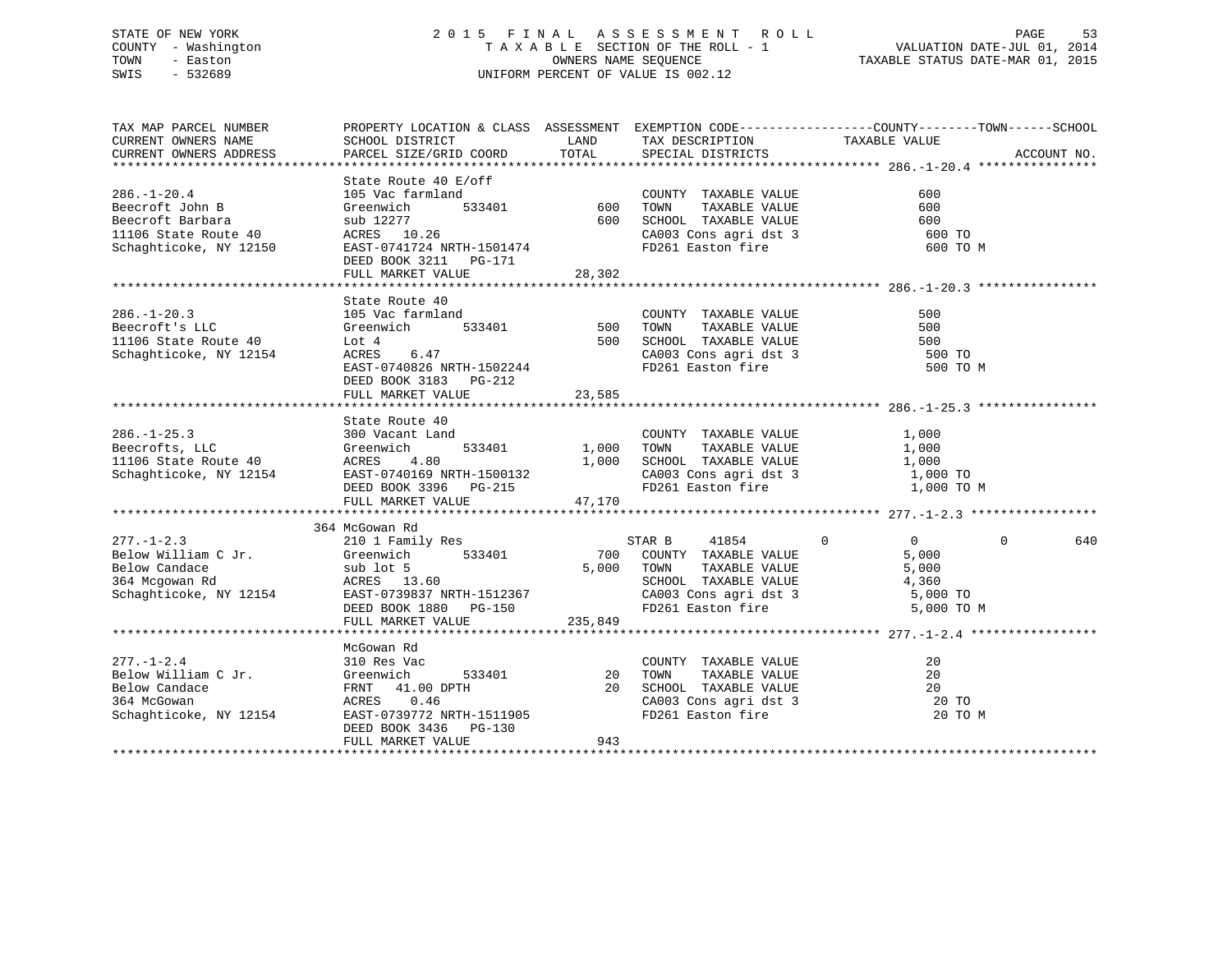## STATE OF NEW YORK 2 0 1 5 F I N A L A S S E S S M E N T R O L L PAGE 54 COUNTY - Washington T A X A B L E SECTION OF THE ROLL - 1 VALUATION DATE-JUL 01, 2014 TOWN - Easton OWNERS NAME SEQUENCE TAXABLE STATUS DATE-MAR 01, 2015 SWIS - 532689 UNIFORM PERCENT OF VALUE IS 002.12

| TAX MAP PARCEL NUMBER<br>CURRENT OWNERS NAME<br>CURRENT OWNERS ADDRESS                                 | PROPERTY LOCATION & CLASS ASSESSMENT EXEMPTION CODE----------------COUNTY-------TOWN-----SCHOOL<br>SCHOOL DISTRICT<br>PARCEL SIZE/GRID COORD                                       | LAND<br>TOTAL           | TAX DESCRIPTION<br>SPECIAL DISTRICTS                                                                                                                                                        | TAXABLE VALUE                                                                            | ACCOUNT NO.                                        |
|--------------------------------------------------------------------------------------------------------|------------------------------------------------------------------------------------------------------------------------------------------------------------------------------------|-------------------------|---------------------------------------------------------------------------------------------------------------------------------------------------------------------------------------------|------------------------------------------------------------------------------------------|----------------------------------------------------|
| $252. - 1 - 12$<br>Bentzen Michael<br>Bentzen Jeannine<br>481 Cheese Factory Rd<br>Greenwich, NY 12834 | 485 Cheese Factory Rd<br>$215$ 1 Fam Res w/<br>Greenwich<br>533401<br>Multi Res<br>1.57<br>ACRES<br>EAST-0748115 NRTH-1534486<br>DEED BOOK 2561 PG-340<br>FULL MARKET VALUE        | 500<br>800<br>37,736    | COUNTY TAXABLE VALUE<br>TAXABLE VALUE<br>TOWN<br>SCHOOL TAXABLE VALUE<br>CA003 Cons agri dst 3<br>FD261 Easton fire                                                                         | 800<br>800<br>800<br>800 TO<br>800 TO M                                                  | 845J100347                                         |
| $252. - 1 - 14$<br>Bentzen Michael<br>Bentzen Jeannine<br>481 Cheese Factory Rd<br>Greenwich, NY 12834 | 481 Cheese Factory Rd<br>210 1 Family Res<br>533401<br>Greenwich<br>House/lot<br>FRNT 424.00 DPTH 74.00<br>EAST-0748186 NRTH-1534328<br>DEED BOOK 2561 PG-340<br>FULL MARKET VALUE | 500<br>2,900<br>136,792 | STAR B<br>41854<br>COUNTY TAXABLE VALUE<br>TOWN<br>TAXABLE VALUE<br>SCHOOL TAXABLE VALUE<br>CA003 Cons agri dst 3<br>FD261 Easton fire                                                      | $\overline{0}$<br>$0 \qquad \qquad$<br>2,900<br>2,900<br>2,260<br>2,900 TO<br>2,900 TO M | 845J100137<br>$\Omega$<br>640                      |
| $278. - 1 - 27$<br>Bernhard Kathleen<br>8 Jay Rd E<br>Lake George, NY 12845                            | 736 Gifford Rd<br>210 1 Family Res<br>Greenwich<br>533401<br>Res<br>FRNT 281.00 DPTH 307.00<br>EAST-0754310 NRTH-1503661<br>DEED BOOK 787<br>$PG-146$<br>FULL MARKET VALUE         | 500<br>3,800<br>179,245 | COUNTY TAXABLE VALUE<br>TOWN<br>TAXABLE VALUE<br>SCHOOL TAXABLE VALUE<br>CA003 Cons agri dst 3<br>FD261 Easton fire                                                                         | 3,800<br>3,800<br>3,800<br>3,800 TO<br>3,800 TO M                                        | 845J101021                                         |
| $236. - 1 - 19$<br>Billings Leonard<br>Billings Helen<br>112 Bulson Rd<br>Greenwich, NY 12834          | 112 Bulson Rd<br>240 Rural res<br>533401<br>Greenwich<br>H & L<br>ACRES 15.20<br>EAST-0750428 NRTH-1550814<br>DEED BOOK 415<br>PG-945<br>FULL MARKET VALUE                         | 3,800<br>179,245        | 75 PCT OF VALUE USED FOR EXEMPTION PURPOSES<br>VET WAR CT 41121<br>500 STAR EN<br>41834<br>COUNTY TAXABLE VALUE<br>TOWN<br>TAXABLE VALUE<br>SCHOOL TAXABLE VALUE<br>FD262 Middle Falls Fire | $\mathbf 0$<br>428<br>$\Omega$<br>$\overline{0}$<br>3,372<br>3,372<br>2,420<br>3,800 TO  | 845J100151<br>428<br>$\Omega$<br>1,380<br>$\Omega$ |
| $244. -1 - 16.1$<br>Billings Patricia<br>224 Wilbur Ave<br>Greenwich, NY 12834                         | 224 Wilbur Ave<br>210 1 Family Res<br>Greenwich<br>533401<br>ACRES<br>3.00<br>EAST-0746097 NRTH-1541498<br>PG-162<br>DEED BOOK 1735<br>FULL MARKET VALUE                           | 500<br>1,500<br>70,755  | STAR B<br>41854<br>COUNTY TAXABLE VALUE<br>TOWN<br>TAXABLE VALUE<br>SCHOOL TAXABLE VALUE<br>CA003 Cons agri dst 3<br>FD262 Middle Falls Fire                                                | $\overline{0}$<br>$\mathbf 0$<br>1,500<br>1,500<br>860<br>1,500 TO<br>1,500 TO           | $\Omega$<br>640                                    |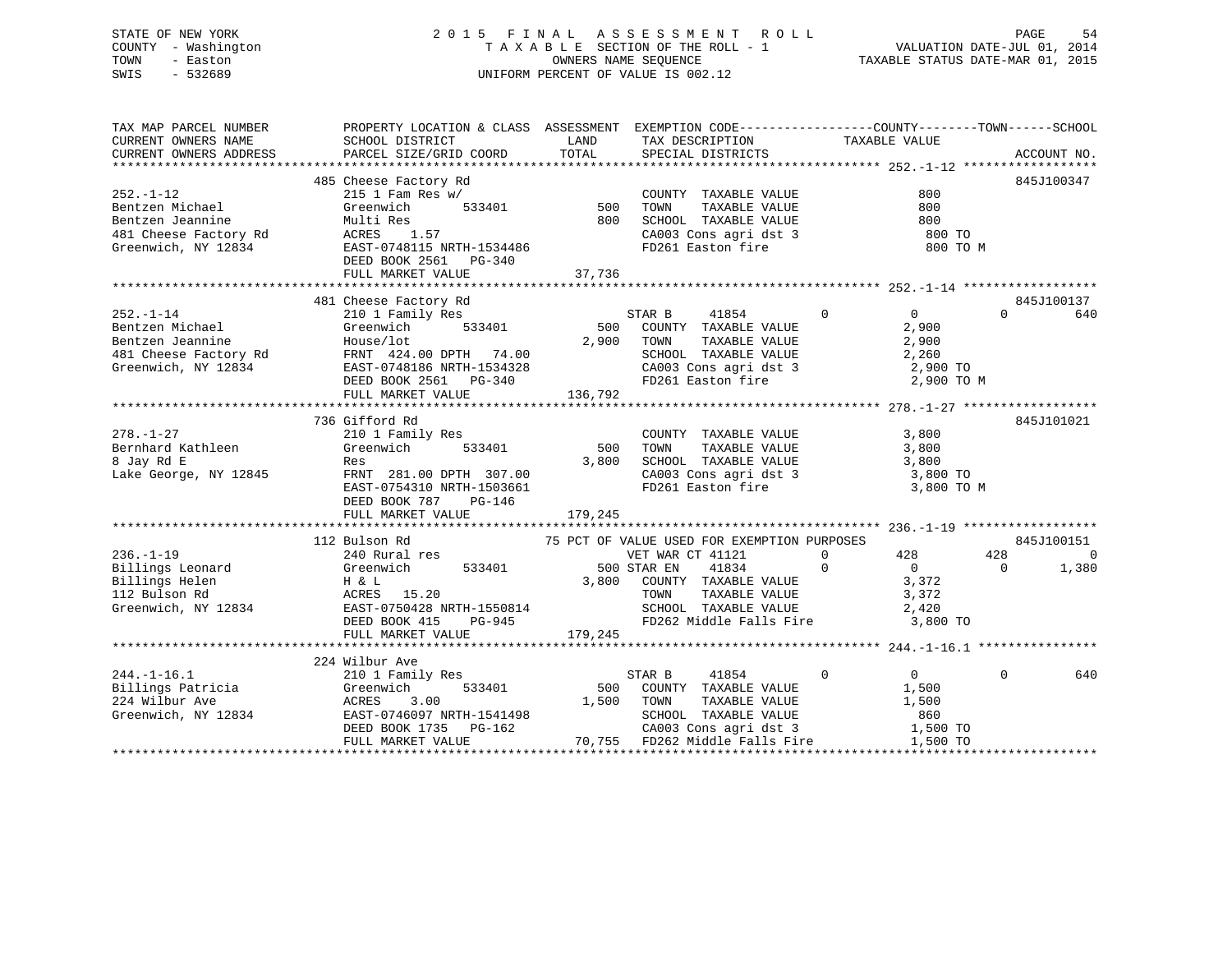#### STATE OF NEW YORK 2015 FINAL ASSESSMENT ROLL COUNTY - Washington T A X A B L E SECTION OF THE ROLL - 1 TOWN - Easton **CONNERS NAME SEQUENCE** TAXABLE STATUS DATE-MAR 01, 2015 SWIS - 532689 UNIFORM PERCENT OF VALUE IS 002.12

| TAX MAP PARCEL NUMBER                         | PROPERTY LOCATION & CLASS ASSESSMENT EXEMPTION CODE---------------COUNTY-------TOWN------SCHOOL |               |                                               |                                  |                 |
|-----------------------------------------------|-------------------------------------------------------------------------------------------------|---------------|-----------------------------------------------|----------------------------------|-----------------|
| CURRENT OWNERS NAME<br>CURRENT OWNERS ADDRESS | SCHOOL DISTRICT<br>PARCEL SIZE/GRID COORD                                                       | LAND<br>TOTAL | TAX DESCRIPTION<br>SPECIAL DISTRICTS          | TAXABLE VALUE                    | ACCOUNT NO.     |
|                                               |                                                                                                 |               |                                               |                                  |                 |
|                                               | 208 Wilbur Ave                                                                                  |               |                                               |                                  | 845J100153      |
| $244. - 1 - 16$                               | 240 Rural res                                                                                   |               | COUNTY TAXABLE VALUE                          | 3,200                            |                 |
| Billings Ronald                               | 533401<br>Greenwich                                                                             | 800           | TOWN<br>TAXABLE VALUE                         | 3,200                            |                 |
| Billings William LE                           | Farm                                                                                            | 3,200         | SCHOOL TAXABLE VALUE                          | 3,200                            |                 |
| 208 Wilbur Ave                                | ACRES 41.99                                                                                     |               | CA003 Cons agri dst 3                         | 3,200 TO                         |                 |
| Greenwich, NY 12834                           | EAST-0746699 NRTH-1541719<br>DEED BOOK 1918 PG-4                                                |               | FD262 Middle Falls Fire                       | 3,200 TO                         |                 |
|                                               | FULL MARKET VALUE                                                                               | 150,943       |                                               |                                  |                 |
|                                               |                                                                                                 |               |                                               |                                  |                 |
|                                               | State Route 40                                                                                  |               |                                               |                                  | 845J100184      |
| $252. -1 - 1.1$                               | 105 Vac farmland                                                                                |               | COUNTY TAXABLE VALUE                          | 5,400                            |                 |
| Billings Ronald                               | Greenwich<br>533401                                                                             | 3,600         | TOWN<br>TAXABLE VALUE                         | 5,400                            |                 |
| Billings Lisa                                 | Farm                                                                                            | 5,400         | SCHOOL TAXABLE VALUE                          | 5,400                            |                 |
| 7 Burton Rd                                   | 882/131                                                                                         |               | CA003 Cons agri dst 3                         | 5,400 TO                         |                 |
| Greenwich, NY 12834                           | ACRES 231.10                                                                                    |               | FD261 Easton fire                             | 5,400 TO M                       |                 |
|                                               | EAST-0748717 NRTH-1536752                                                                       |               |                                               |                                  |                 |
|                                               | DEED BOOK 500<br>PG-1052                                                                        |               |                                               |                                  |                 |
|                                               | FULL MARKET VALUE                                                                               | 254,717       |                                               |                                  |                 |
|                                               |                                                                                                 |               |                                               |                                  |                 |
|                                               | 7 Burton Rd                                                                                     |               |                                               |                                  | 845J101178      |
| $252. - 1 - 1.4$                              | 210 1 Family Res                                                                                |               | 41854<br>STAR B                               | $\overline{0}$<br>$\overline{0}$ | $\Omega$<br>640 |
| Billings Ronald<br>Billings Lisa E            | Greenwich<br>533401<br>House & Lot                                                              | 400<br>3,500  | COUNTY TAXABLE VALUE<br>TOWN<br>TAXABLE VALUE | 3,500<br>3,500                   |                 |
| 7 Burton Rd                                   | ACRES<br>1.40                                                                                   |               | SCHOOL TAXABLE VALUE                          | 2,860                            |                 |
| Greenwich, NY 12834                           | EAST-0749701 NRTH-1535787                                                                       |               | CA003 Cons agri dst 3                         | 3,500 TO                         |                 |
|                                               | PG-1052<br>DEED BOOK 500                                                                        |               | FD261 Easton fire                             | 3,500 TO M                       |                 |
|                                               | FULL MARKET VALUE                                                                               | 165,094       |                                               |                                  |                 |
|                                               |                                                                                                 |               |                                               |                                  |                 |
|                                               | Burton Rd/s Off                                                                                 |               |                                               |                                  | 845J101140      |
| $252 - 2 - 24$                                | 321 Abandoned ag                                                                                |               | COUNTY TAXABLE VALUE                          | 200                              |                 |
| Billings Ronald                               | 533401<br>Greenwich                                                                             | 200           | TAXABLE VALUE<br>TOWN                         | 200                              |                 |
| Billings Lisa                                 | Vac Land                                                                                        | 200           | SCHOOL TAXABLE VALUE                          | 200                              |                 |
| 7 Burton Rd                                   | ACRES 4.31                                                                                      |               | CA003 Cons agri dst 3                         | 200 TO                           |                 |
| Greenwich, NY 12934                           | EAST-0753003 NRTH-1537034                                                                       |               | FD261 Easton fire                             | 200 TO M                         |                 |
|                                               | DEED BOOK 924<br>PG-237                                                                         |               |                                               |                                  |                 |
|                                               | FULL MARKET VALUE                                                                               | 9,434         |                                               |                                  |                 |
|                                               |                                                                                                 |               |                                               |                                  |                 |
|                                               | 337 Mountain Rd                                                                                 |               |                                               |                                  | 845J100247      |
| $252 - 2 - 18$                                | 210 1 Family Res                                                                                |               | COUNTY TAXABLE VALUE                          | 5,200                            |                 |
| Bink Nathan L                                 | 533401<br>Greenwich                                                                             | 1,000         | TOWN<br>TAXABLE VALUE                         | 5,200                            |                 |
| Bink Annabella S                              | Lot & H                                                                                         | 5,200         | SCHOOL TAXABLE VALUE                          | 5,200                            |                 |
| 10 Pineview Dr                                | Trans Exempt Repay 2015                                                                         |               | FD261 Easton fire                             | 5,200 TO M                       |                 |
| Greenwich, NY 12834                           | ACRES 35.37                                                                                     |               | TE533 Trans exmt repay-flg                    | $.00$ MT                         |                 |
|                                               | EAST-0751184 NRTH-1532226                                                                       |               |                                               |                                  |                 |
|                                               | DEED BOOK 3455<br>$PG-90$<br>FULL MARKET VALUE                                                  | 245,283       |                                               |                                  |                 |
|                                               | ************************************                                                            |               |                                               |                                  |                 |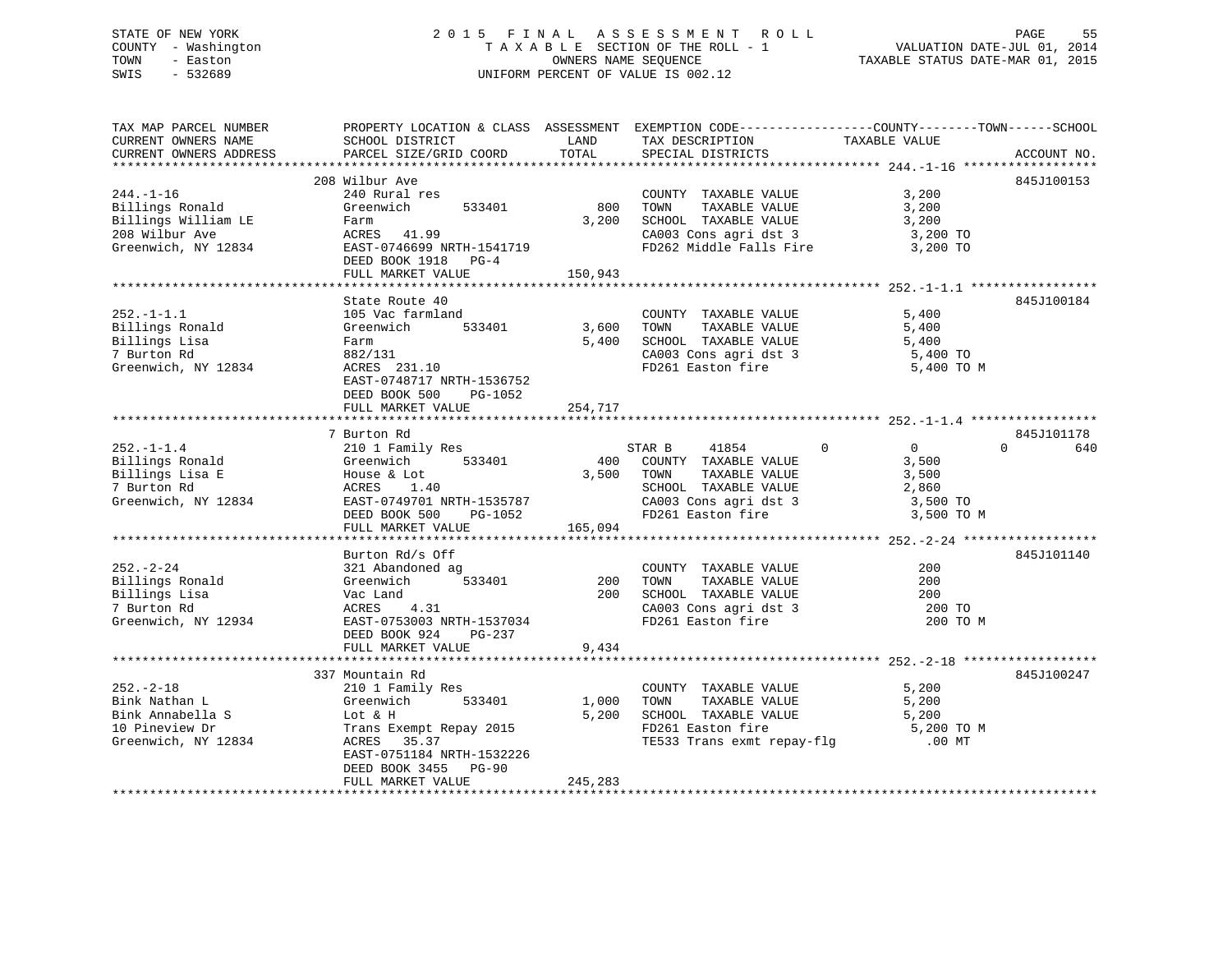## STATE OF NEW YORK 2 0 1 5 F I N A L A S S E S S M E N T R O L L PAGE 56 COUNTY - Washington T A X A B L E SECTION OF THE ROLL - 1 VALUATION DATE-JUL 01, 2014 TOWN - Easton OWNERS NAME SEQUENCE TAXABLE STATUS DATE-MAR 01, 2015 SWIS - 532689 UNIFORM PERCENT OF VALUE IS 002.12

| TAX MAP PARCEL NUMBER     | PROPERTY LOCATION & CLASS ASSESSMENT EXEMPTION CODE----------------COUNTY-------TOWN------SCHOOL |         |                                   |                            |                   |
|---------------------------|--------------------------------------------------------------------------------------------------|---------|-----------------------------------|----------------------------|-------------------|
| CURRENT OWNERS NAME       | SCHOOL DISTRICT                                                                                  | LAND    | TAX DESCRIPTION                   | TAXABLE VALUE              |                   |
| CURRENT OWNERS ADDRESS    | PARCEL SIZE/GRID COORD                                                                           | TOTAL   | SPECIAL DISTRICTS                 |                            | ACCOUNT NO.       |
|                           |                                                                                                  |         |                                   |                            |                   |
|                           | 525 State Route 29                                                                               |         |                                   |                            | 845J100844        |
|                           |                                                                                                  |         |                                   |                            |                   |
| $228. - 5 - 10$           | 330 Vacant comm                                                                                  |         | COUNTY TAXABLE VALUE              | 3,000                      |                   |
| BJ Farms                  | 533401 3,000<br>Greenwich                                                                        |         | TOWN<br>TAXABLE VALUE             | 3,000                      |                   |
| 276 General Fellows Rd    | filed survey 22c-121                                                                             | 3,000   | SCHOOL TAXABLE VALUE              | 3,000                      |                   |
| Greenwich, NY 12834       | ACRES 2.61                                                                                       |         | FD262 Middle Falls Fire           | 3,000 TO                   |                   |
|                           | EAST-0751719 NRTH-1553943                                                                        |         |                                   |                            |                   |
|                           | DEED BOOK 3141 PG-165                                                                            |         |                                   |                            |                   |
|                           | FULL MARKET VALUE                                                                                | 141,509 |                                   |                            |                   |
|                           |                                                                                                  |         |                                   |                            |                   |
|                           | 474 State Route 29                                                                               |         |                                   |                            | 845J100552        |
| $236. - 1 - 11$           |                                                                                                  |         | AGRI-D IND 41730                  | $0 \t 1,685$               |                   |
|                           | 331 Com vac w/im                                                                                 |         |                                   |                            | 1,685<br>1,685    |
| BJ Farms                  | Greenwich<br>533401                                                                              |         | 3,750 COUNTY TAXABLE VALUE        | 2,315                      |                   |
| 276 General Fellows Rd    | Auto Sales                                                                                       | 4,000   | TOWN TAXABLE VALUE                | 2,315                      |                   |
| Greenwich, NY 12834       | 8.01<br>ACRES                                                                                    |         | SCHOOL TAXABLE VALUE              | 2,315                      |                   |
|                           | EAST-0750530 NRTH-1552971                                                                        |         | FD262 Middle Falls Fire           | 4,000 TO                   |                   |
|                           | MAY BE SUBJECT TO PAYMENT DEED BOOK 2744 PG-157                                                  |         |                                   |                            |                   |
| UNDER AGDIST LAW TIL 2022 | FULL MARKET VALUE                                                                                | 188,679 |                                   |                            |                   |
|                           |                                                                                                  |         |                                   |                            |                   |
|                           | 212 General Fellows Rd                                                                           |         |                                   |                            | 845J100543        |
| $235 - 2 - 3$             | 280 Res Multiple                                                                                 |         | 41834<br>STAR EN                  | $\overline{0}$<br>$\Omega$ | $\Omega$<br>1,380 |
| BJ Farms Inc              | 533401<br>Greenwich                                                                              |         | 4,500 COUNTY TAXABLE VALUE        | 19,250                     |                   |
| 109 General Fellows Rd    | 1 house and 2 trailers 19,250 TOWN TAXABLE VALUE                                                 |         |                                   | 19,250                     |                   |
|                           |                                                                                                  |         |                                   |                            |                   |
| Greenwich, NY 12834       | 200, 212, 276 General Fel                                                                        |         | SCHOOL TAXABLE VALUE              | 17,870                     |                   |
|                           | ACRES 83.80                                                                                      |         | CA003 Cons agri dst 3             | 19,250 TO                  |                   |
|                           | EAST-0745385 NRTH-1550652                                                                        |         | FD262 Middle Falls Fire 19,250 TO |                            |                   |
|                           | DEED BOOK 491 PG-764                                                                             |         |                                   |                            |                   |
|                           | FULL MARKET VALUE                                                                                | 908,019 |                                   |                            |                   |
|                           |                                                                                                  |         |                                   |                            |                   |
|                           | Brownell Rd/w Off                                                                                |         |                                   |                            | 845J101038        |
| $261. - 1 - 8$            | 314 Rural vac<10                                                                                 |         | COUNTY TAXABLE VALUE              | 400                        |                   |
| Blackie Laura E           | Greenwich 533401                                                                                 | 400     | TOWN TAXABLE VALUE                | 400                        |                   |
| Kralovenec John III       | Vac Land                                                                                         |         | 400 SCHOOL TAXABLE VALUE          | 400                        |                   |
| 701 Brownell Rd           | ACRES<br>9.98                                                                                    |         | FD261 Easton fire                 | 400 TO M                   |                   |
|                           |                                                                                                  |         |                                   |                            |                   |
| Greenwich, NY 12834       | EAST-0762559 NRTH-1527472                                                                        |         |                                   |                            |                   |
|                           |                                                                                                  |         |                                   |                            |                   |
|                           | DEED BOOK 911<br>PG-141                                                                          |         |                                   |                            |                   |
|                           | FULL MARKET VALUE                                                                                | 18,868  |                                   |                            |                   |
|                           |                                                                                                  |         |                                   |                            |                   |
|                           | 701 Brownell Rd                                                                                  |         |                                   |                            | 845J100493        |
| $261. - 1 - 10$           |                                                                                                  |         | 41854 0<br>STAR B                 | $\overline{0}$             | $\Omega$<br>640   |
| Blackie Laura E           | 210 1 Family Res<br>533401<br>Greenwich                                                          |         | 500 COUNTY TAXABLE VALUE          | 5,000                      |                   |
|                           |                                                                                                  |         |                                   |                            |                   |
| Kralovenec John III       | ACRES<br>8.49                                                                                    |         | 5,000 TOWN<br>TAXABLE VALUE       | 5,000                      |                   |
| 701 Brownell Rd           | EAST-0763520 NRTH-1527202                                                                        |         | SCHOOL TAXABLE VALUE              | 4,360                      |                   |
| Greenwich, NY 12834       | DEED BOOK 912<br>PG-141<br>FULL MARKET VALUE                                                     | 235,849 | FD261 Easton fire                 | 5,000 TO M                 |                   |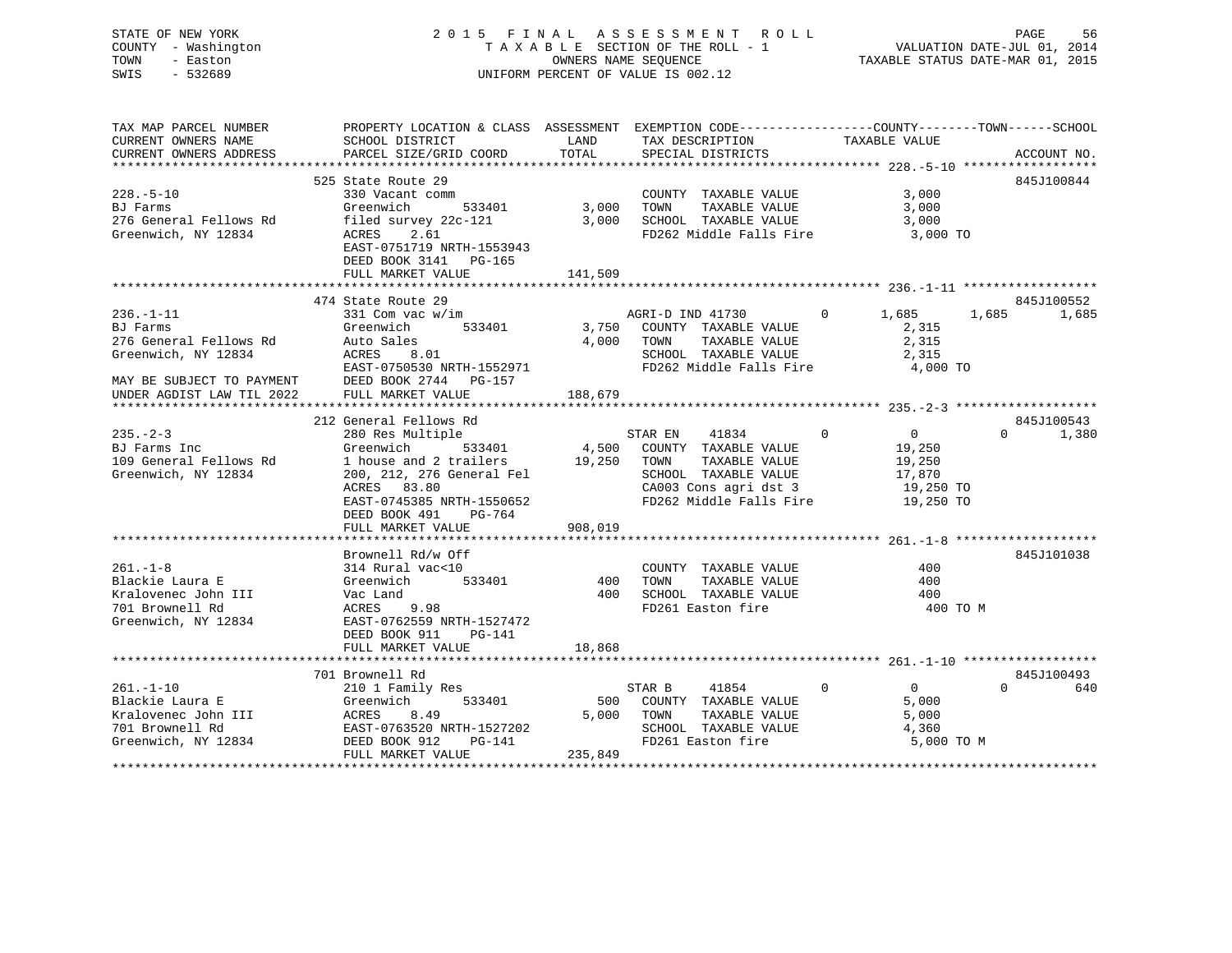## STATE OF NEW YORK 2 0 1 5 F I N A L A S S E S S M E N T R O L L PAGE 57 COUNTY - Washington T A X A B L E SECTION OF THE ROLL - 1 VALUATION DATE-JUL 01, 2014 TOWN - Easton **CONNERS NAME SEQUENCE** TAXABLE STATUS DATE-MAR 01, 2015 SWIS - 532689 UNIFORM PERCENT OF VALUE IS 002.12

| TAX MAP PARCEL NUMBER<br>CURRENT OWNERS NAME<br>CURRENT OWNERS ADDRESS                                                   | PROPERTY LOCATION & CLASS ASSESSMENT EXEMPTION CODE---------------COUNTY-------TOWN------SCHOOL<br>SCHOOL DISTRICT<br>PARCEL SIZE/GRID COORD                      | LAND<br>TOTAL               | TAX DESCRIPTION<br>SPECIAL DISTRICTS                                                                                                                        | TAXABLE VALUE                                                                         | ACCOUNT NO.                   |
|--------------------------------------------------------------------------------------------------------------------------|-------------------------------------------------------------------------------------------------------------------------------------------------------------------|-----------------------------|-------------------------------------------------------------------------------------------------------------------------------------------------------------|---------------------------------------------------------------------------------------|-------------------------------|
|                                                                                                                          |                                                                                                                                                                   |                             |                                                                                                                                                             |                                                                                       |                               |
| $245. - 2 - 6.2$<br>Blair Donald W<br>Blair Donna A<br>110 Tabor Rd<br>Greenwich, NY 12834                               | 110 Tabor Rd<br>210 1 Family Res<br>Greenwich 533401<br>H & L<br>ACRES 1.51<br>EAST-0767216 NRTH-1545565<br>DEED BOOK 477 PG-549                                  |                             | 41854 0<br>STAR B<br>500 COUNTY TAXABLE VALUE<br>TAXABLE VALUE<br>3,800 TOWN<br>SCHOOL TAXABLE VALUE<br>CA003 Cons agri dst 3 3,800 TO<br>FD261 Easton fire | $\overline{0}$<br>3,800<br>3,800<br>3,160<br>3,800 TO M                               | 845J101123<br>$\Omega$<br>640 |
|                                                                                                                          | FULL MARKET VALUE                                                                                                                                                 | 179,245                     |                                                                                                                                                             |                                                                                       |                               |
| $261. - 1 - 7$<br>Blair Walter<br>425 Willow Oak Drive Sw<br>Roanoke, VA 24014-3114                                      | Brownell Rd<br>321 Abandoned ag<br>533401<br>Greenwich<br>EAST-0762853 NRTH-1526523<br>DEED BOOK 346<br>PG-357<br>FULL MARKET VALUE                               | $\frac{300}{300}$<br>14,151 | COUNTY TAXABLE VALUE<br>TAXABLE VALUE<br>TOWN<br>SCHOOL TAXABLE VALUE<br>FD261 Easton fire                                                                  | 300<br>300<br>300<br>300 TO M                                                         | 845J100157                    |
|                                                                                                                          |                                                                                                                                                                   |                             |                                                                                                                                                             |                                                                                       |                               |
| $287 - 1 - 3$<br>Blakeslee Donald<br>710 Col Burch Rd<br>Valley Falls, NY 12185                                          | 710 Colonel Burch Rd<br>210 1 Family Res<br>Greenwich 533401<br>ACRES<br>2.01<br>EAST-0750040 NRTH-1503531<br>DEED BOOK 742<br>PG-102<br>FULL MARKET VALUE        | 198,113                     | COUNTY TAXABLE VALUE<br>400 TOWN TAXABLE VALUE<br>4,200 SCHOOL TAXABLE VALUE<br>CA003 Cons agri dst 3<br>FD261 Easton fire                                  | 4,200<br>4,200<br>4,200<br>4,200 TO<br>4,200 TO M                                     | 845J100415                    |
|                                                                                                                          | 65 Cooke Hollow Rd                                                                                                                                                |                             |                                                                                                                                                             |                                                                                       | 845L100756                    |
| $270. - 2 - 11.2$<br>Blanchette Brian D<br>Blanchette Shayna K<br>65 Cooke Hollow Rd<br>Valley Falls, NY 12185           | 210 1 Family Res<br>Greenwich<br>533401<br>House & Lot<br>270.-1-11.2<br>ACRES 3.00<br>EAST-0754961 NRTH-1513304<br>DEED BOOK 2026 PG-40                          | 141,509                     | STAR B<br>41854<br>400 COUNTY TAXABLE VALUE<br>3,000 TOWN<br>TAXABLE VALUE<br>SCHOOL TAXABLE VALUE<br>CA003 Cons agri dst 3<br>FD261 Easton fire            | $\overline{0}$<br>$\overline{0}$<br>3,000<br>3,000<br>2,360<br>3,000 TO<br>3,000 TO M | $\Omega$<br>640               |
|                                                                                                                          | FULL MARKET VALUE                                                                                                                                                 |                             |                                                                                                                                                             |                                                                                       |                               |
| $261. - 1 - 27$<br>Bliss Zaidee M<br>Greenwich<br>Farm Land<br>The Sant Land<br>616 Vly Summit Rd<br>Cambridge, NY 12816 | 616 Vly Summit Rd<br>240 Rural res<br>533401<br>924/1 cons. easement<br>ACRES 54.00<br>EAST-0760222 NRTH-1523542<br>DEED BOOK 2406<br>PG-289<br>FULL MARKET VALUE | 1,200<br>5,800<br>273,585   | COUNTY TAXABLE VALUE<br>TOWN<br>TAXABLE VALUE<br>SCHOOL TAXABLE VALUE<br>CA003 Cons agri dst 3<br>FD261 Easton fire                                         | 5,800<br>5,800<br>5,800<br>5,800 TO<br>5,800 TO M                                     | 845J100339                    |
| *************************                                                                                                |                                                                                                                                                                   |                             |                                                                                                                                                             |                                                                                       |                               |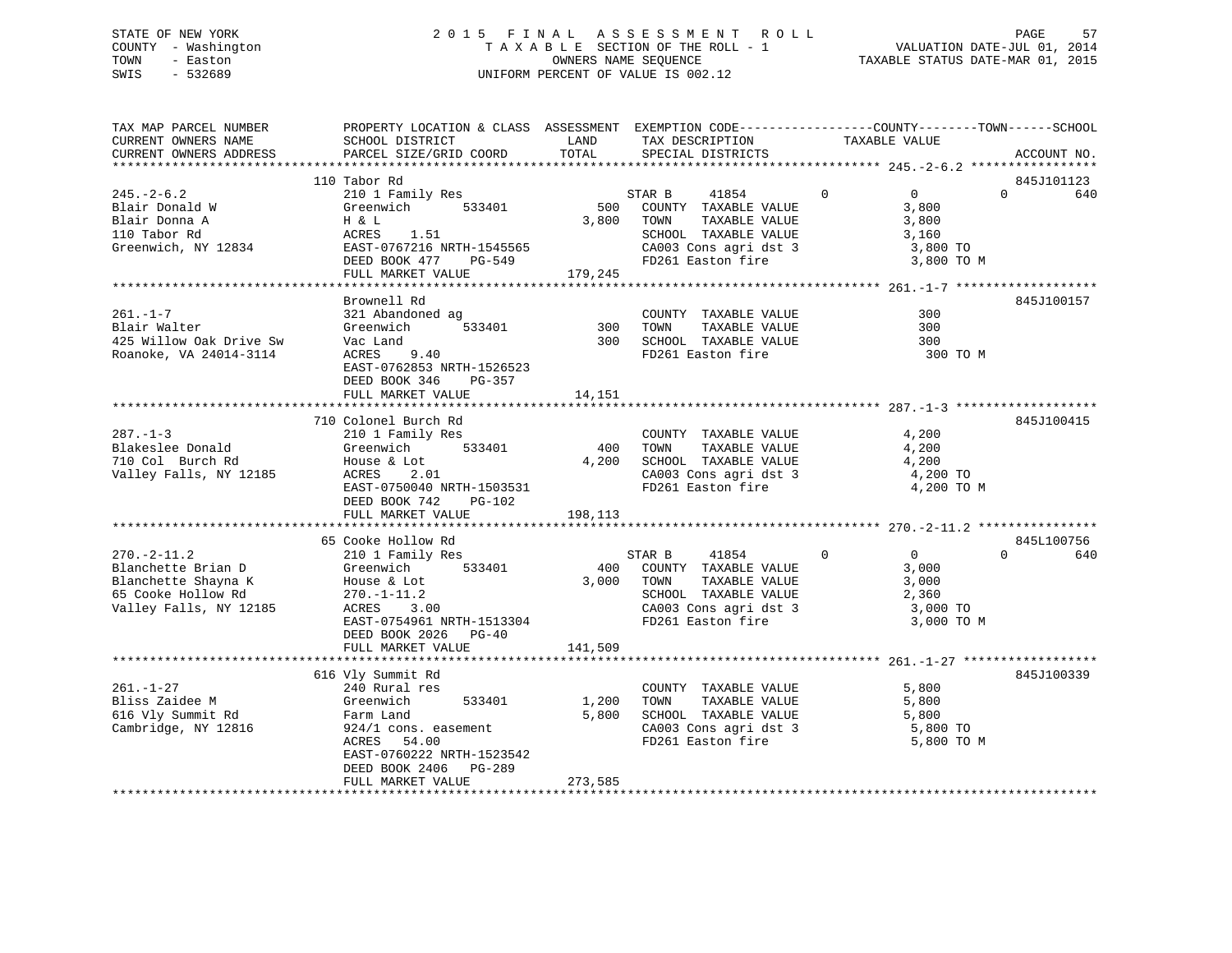|      | STATE OF NEW YORK   |  | 2015 FINAL ASSESSMENT ROLL         |                                  | PAGE | 58 |
|------|---------------------|--|------------------------------------|----------------------------------|------|----|
|      | COUNTY - Washington |  | TAXABLE SECTION OF THE ROLL - 1    | VALUATION DATE-JUL 01, 2014      |      |    |
| TOWN | - Easton            |  | OWNERS NAME SEOUENCE               | TAXABLE STATUS DATE-MAR 01, 2015 |      |    |
| SWIS | $-532689$           |  | UNIFORM PERCENT OF VALUE IS 002.12 |                                  |      |    |
|      |                     |  |                                    |                                  |      |    |

| TAX MAP PARCEL NUMBER  | PROPERTY LOCATION & CLASS ASSESSMENT EXEMPTION CODE----------------COUNTY-------TOWN------SCHOOL |         |                          |          |                |          |             |
|------------------------|--------------------------------------------------------------------------------------------------|---------|--------------------------|----------|----------------|----------|-------------|
| CURRENT OWNERS NAME    | SCHOOL DISTRICT                                                                                  | LAND    | TAX DESCRIPTION          |          | TAXABLE VALUE  |          |             |
| CURRENT OWNERS ADDRESS | PARCEL SIZE/GRID COORD                                                                           | TOTAL   | SPECIAL DISTRICTS        |          |                |          | ACCOUNT NO. |
|                        |                                                                                                  |         |                          |          |                |          |             |
|                        | 585 Meeting House Rd                                                                             |         |                          |          |                |          | 845J101253  |
| $270. - 2 - 14.1$      | 240 Rural res                                                                                    |         | 41854<br>STAR B          | $\Omega$ | $\Omega$       | $\Omega$ | 640         |
| Blomgren Theodore      | Greenwich<br>533401                                                                              | 1,300   | COUNTY TAXABLE VALUE     |          | 5,100          |          |             |
| Blomgren Janice        | H & Land                                                                                         | 5,100   | TAXABLE VALUE<br>TOWN    |          | 5,100          |          |             |
| 585 Meeting House Rd   | garage                                                                                           |         | SCHOOL TAXABLE VALUE     |          | 4,460          |          |             |
| Valley Falls, NY 12185 | $270. - 1 - 14.1$                                                                                |         | CA003 Cons agri dst 3    |          | 5,100 TO       |          |             |
|                        | ACRES 38.61                                                                                      |         | FD261 Easton fire        |          | 5,100 TO M     |          |             |
|                        | EAST-0757977 NRTH-1518411                                                                        |         |                          |          |                |          |             |
|                        | DEED BOOK 836<br>PG-230                                                                          |         |                          |          |                |          |             |
|                        | FULL MARKET VALUE                                                                                | 240,566 |                          |          |                |          |             |
|                        |                                                                                                  |         |                          |          |                |          |             |
|                        | 37 Gillis Rd                                                                                     |         |                          |          |                |          | 845J100359  |
| $245. - 2 - 12$        | 240 Rural res                                                                                    |         | COUNTY TAXABLE VALUE     |          | 6,000          |          |             |
| Boardman Thomas        | Greenwich<br>533401                                                                              | 1,000   | TAXABLE VALUE<br>TOWN    |          | 6,000          |          |             |
| 37 Gillis Rd           | Farm                                                                                             | 6,000   | SCHOOL TAXABLE VALUE     |          | 6,000          |          |             |
| Greenwich, NY 12834    | ACRES 39.50                                                                                      |         | CA003 Cons agri dst 3    |          | 6,000 TO       |          |             |
|                        | EAST-0766899 NRTH-1538940                                                                        |         | FD261 Easton fire        |          | 6,000 TO M     |          |             |
|                        | DEED BOOK 3328 PG-275                                                                            |         |                          |          |                |          |             |
|                        | FULL MARKET VALUE                                                                                | 283,019 |                          |          |                |          |             |
|                        |                                                                                                  |         |                          |          |                |          |             |
|                        | 217 Old Cambridge Rd                                                                             |         |                          |          |                |          | 845J100693  |
| $237. - 1 - 26$        | 210 1 Family Res                                                                                 |         | STAR B<br>41854          | $\Omega$ | $\overline{0}$ | $\Omega$ | 640         |
| Boland Charles J       | 533401<br>Greenwich                                                                              | 500     | COUNTY TAXABLE VALUE     |          | 5,000          |          |             |
| 217 Old Cambridge Rd   | House and Lot                                                                                    | 5,000   | TOWN<br>TAXABLE VALUE    |          | 5,000          |          |             |
| Greenwich, NY 12834    | 869/310, 2605/266                                                                                |         | SCHOOL TAXABLE VALUE     |          | 4,360          |          |             |
|                        | ACRES<br>1.40                                                                                    |         | CA003 Cons agri dst 3    |          | 5,000 TO       |          |             |
|                        | EAST-0764485 NRTH-1549366                                                                        |         | FD261 Easton fire        |          | 5,000 TO M     |          |             |
|                        | DEED BOOK 3337 PG-153                                                                            |         |                          |          |                |          |             |
|                        | FULL MARKET VALUE                                                                                | 235,849 |                          |          |                |          |             |
|                        |                                                                                                  |         |                          |          |                |          |             |
|                        | 69 Marcellus Ln                                                                                  |         |                          |          |                |          | 845J100424  |
| $285. - 1 - 40$        | 270 Mfg housing - WTRFNT                                                                         |         | STAR B<br>41854          | $\Omega$ | $\overline{0}$ | $\Omega$ | 640         |
| Bombard Charles        | Stillwater Cent 415201                                                                           |         | 500 COUNTY TAXABLE VALUE |          | 2,600          |          |             |
| Bombard Kathy S        | Trailer                                                                                          | 2,600   | TOWN<br>TAXABLE VALUE    |          | 2,600          |          |             |
| Attn: Harriet Layman   | FRNT 100.00 DPTH 75.00                                                                           |         | SCHOOL TAXABLE VALUE     |          | 1,960          |          |             |
| 21 Lynn Dr             | EAST-0725769 NRTH-1503172                                                                        |         | CA003 Cons agri dst 3    |          | 2,600 TO       |          |             |
| Albany, NY 12205       | DEED BOOK 800<br>PG-268                                                                          |         | FD261 Easton fire        |          | 2,600 TO M     |          |             |
|                        | FULL MARKET VALUE                                                                                | 122,642 |                          |          |                |          |             |
|                        |                                                                                                  |         |                          |          |                |          |             |
|                        | 60 Meeting House Rd                                                                              |         |                          |          |                |          | 845J100230  |
| $269. - 1 - 41$        | 210 1 Family Res                                                                                 |         | STAR B<br>41854          | $\Omega$ | $\overline{0}$ | $\Omega$ | 640         |
| Bombard Timothy        | Greenwich<br>533401                                                                              | 300     | COUNTY TAXABLE VALUE     |          | 3,850          |          |             |
| Bombard Deborah        | H&l                                                                                              | 3,850   | TOWN<br>TAXABLE VALUE    |          | 3,850          |          |             |
| 60 Meeting House Rd    | FRNT 129.00 DPTH 221.00                                                                          |         | SCHOOL TAXABLE VALUE     |          | 3,210          |          |             |
| Schaghticoke, NY 12154 | EAST-0745453 NRTH-1514124                                                                        |         | CA003 Cons agri dst 3    |          | 3,850 TO       |          |             |
|                        | DEED BOOK 3231<br>$PG-1$                                                                         |         | FD261 Easton fire        |          | 3,850 TO M     |          |             |
|                        | FULL MARKET VALUE                                                                                | 181,604 |                          |          |                |          |             |
|                        |                                                                                                  |         |                          |          |                |          |             |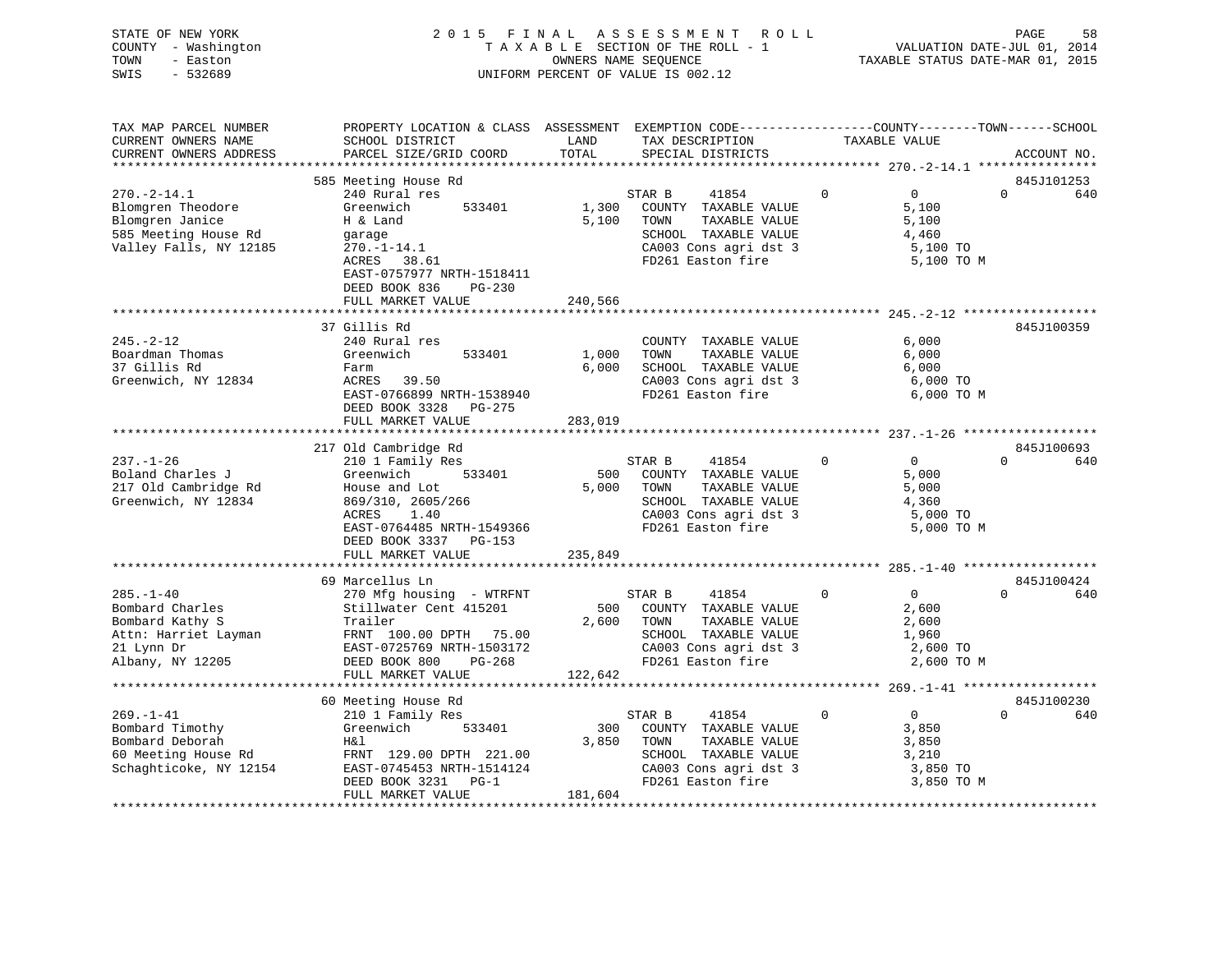## STATE OF NEW YORK 2 0 1 5 F I N A L A S S E S S M E N T R O L L PAGE 59 COUNTY - Washington T A X A B L E SECTION OF THE ROLL - 1 VALUATION DATE-JUL 01, 2014 TOWN - Easton COMPUTERS NAME SEQUENCE TAXABLE STATUS DATE-MAR 01, 2015<br>SWIS - 532689 SWIS - 532689 UNIFORM PERCENT OF VALUE IS 002.12

| TAX MAP PARCEL NUMBER<br>CURRENT OWNERS NAME<br>CURRENT OWNERS NAME<br>CURRENT OWNERS ADDRESS         | PROPERTY LOCATION & CLASS ASSESSMENT EXEMPTION CODE---------------COUNTY-------TOWN------SCHOOL<br>SCHOOL DISTRICT                                                                                                                                                                                                                                                                                             | LAND                        |         | TAX DESCRIPTION TAXABLE VALUE                                                                                                                                                                                                                                                                                                                                                                                                                                                                                                                      |                                  |                                       |            |            |
|-------------------------------------------------------------------------------------------------------|----------------------------------------------------------------------------------------------------------------------------------------------------------------------------------------------------------------------------------------------------------------------------------------------------------------------------------------------------------------------------------------------------------------|-----------------------------|---------|----------------------------------------------------------------------------------------------------------------------------------------------------------------------------------------------------------------------------------------------------------------------------------------------------------------------------------------------------------------------------------------------------------------------------------------------------------------------------------------------------------------------------------------------------|----------------------------------|---------------------------------------|------------|------------|
|                                                                                                       | 56 General Fellows Rd                                                                                                                                                                                                                                                                                                                                                                                          |                             |         |                                                                                                                                                                                                                                                                                                                                                                                                                                                                                                                                                    |                                  |                                       |            | 845J100162 |
| $235. - 1 - 10$<br>Booth Harry R II<br>56 General Fellows Rd<br>Greenwich, NY 12834                   | H & L<br>FRNT 164.00 DPTH 232.00<br>EAST-0740528 NRTH-1548136<br>DEED BOOK 390<br>PG-871                                                                                                                                                                                                                                                                                                                       | 3,300                       | TOWN    | $\begin{tabular}{lllllllllllll} \multicolumn{4}{c}{\text{COUNTY}} & \text{TAXABLE VALUE} & & & & 3,300 \\ \multicolumn{4}{c}{\text{TONN}} & \text{TAXABLE VALUE} & & & 3,300 \\ \multicolumn{4}{c}{\text{SCHOOL}} & \text{TAXABLE VALUE} & & & 1,920 \\ \multicolumn{4}{c}{\text{MIXABLE VALUE}} & & & & 1,920 \\ \multicolumn{4}{c}{\text{MIXABLE VALUE}} & & & & 1,920 \\ \multicolumn{4}{c}{\text{MIXABLE VALUE}} & & & & 1,920 \\ \multicolumn{4}{c}{\text{MIXABLE VALUE}} &$<br>CA003 Cons agri dst 3 (3,300 TO<br>FD261 Easton fire 3,300 TO | $\overline{0}$                   | $\overline{0}$<br>3,300 TO M          | $\Omega$   | 1,380      |
|                                                                                                       |                                                                                                                                                                                                                                                                                                                                                                                                                |                             |         |                                                                                                                                                                                                                                                                                                                                                                                                                                                                                                                                                    |                                  |                                       |            |            |
|                                                                                                       |                                                                                                                                                                                                                                                                                                                                                                                                                |                             |         |                                                                                                                                                                                                                                                                                                                                                                                                                                                                                                                                                    |                                  |                                       |            |            |
|                                                                                                       | 2668 County Route 113                                                                                                                                                                                                                                                                                                                                                                                          |                             |         |                                                                                                                                                                                                                                                                                                                                                                                                                                                                                                                                                    |                                  |                                       |            | 845J100166 |
| $235. -1 - 11.1$<br>Booth Harry R II<br>Booth Joanne<br>56 General Fellows Rd<br>Greenwich, NY 12834  | 112 Dairy farm<br>Schuylerville 415001 12,800 FOR 480A 47460<br>Farm<br>ACRES 155.30<br>EAST-0740371 NRTH-1547085<br>DEED BOOK 473<br>PG-387                                                                                                                                                                                                                                                                   |                             | TOWN    | 41720<br>7,500 COUNTY TAXABLE VALUE<br>TAXABLE VALUE<br>SCHOOL TAXABLE VALUE                                                                                                                                                                                                                                                                                                                                                                                                                                                                       | $\overline{0}$<br>$\Omega$       | 471<br>506<br>6,523<br>6,523<br>6,523 | 471<br>506 | 471<br>506 |
| MAY BE SUBJECT TO PAYMENT                                                                             | FULL MARKET VALUE                                                                                                                                                                                                                                                                                                                                                                                              | 353, 774                    |         | 471 EX                                                                                                                                                                                                                                                                                                                                                                                                                                                                                                                                             |                                  |                                       |            |            |
| UNDER RPTL480A UNTIL 2024                                                                             |                                                                                                                                                                                                                                                                                                                                                                                                                |                             |         | FD261 Easton fire 7,500 TO M                                                                                                                                                                                                                                                                                                                                                                                                                                                                                                                       |                                  |                                       |            |            |
|                                                                                                       |                                                                                                                                                                                                                                                                                                                                                                                                                |                             |         |                                                                                                                                                                                                                                                                                                                                                                                                                                                                                                                                                    |                                  |                                       |            |            |
|                                                                                                       | General Fellows Rd                                                                                                                                                                                                                                                                                                                                                                                             |                             |         |                                                                                                                                                                                                                                                                                                                                                                                                                                                                                                                                                    |                                  |                                       |            | 845J100164 |
| $235. - 1 - 11.2$<br>Booth Harry R II<br>Booth Joanne<br>56 General Fellows Rd<br>Greenwich, NY 12834 | 11008<br>114<br>114<br>533401 500 FOR 480A 47460 6<br>533401 500 COUNTY TAXABLE VALUE<br>500 COUNTY TAXABLE VALUE 280<br>TOWN TAXABLE VALUE 280<br>105 Vac farmland<br>Greenwich<br>Farm Land<br>473/387 Ref 255/374<br>473/387 Ref 255/374<br>ACRES 16.90 SCHOOL TAXABLE VALUE<br>EAST-0740445 NRTH-1548515<br>FULL MARKET VALUE 23,585<br>23,585<br>23,585<br>23,585<br>23,585<br>23,585<br>23,585<br>23,585 |                             |         |                                                                                                                                                                                                                                                                                                                                                                                                                                                                                                                                                    |                                  | $0$ $114$                             | 114<br>106 | 114<br>106 |
| MAY BE SUBJECT TO PAYMENT<br>UNDER RPTL480A UNTIL 2024                                                |                                                                                                                                                                                                                                                                                                                                                                                                                |                             |         | FD262 Middle Falls Fire                                                                                                                                                                                                                                                                                                                                                                                                                                                                                                                            |                                  | 500 TO                                |            |            |
|                                                                                                       |                                                                                                                                                                                                                                                                                                                                                                                                                |                             |         |                                                                                                                                                                                                                                                                                                                                                                                                                                                                                                                                                    |                                  |                                       |            |            |
|                                                                                                       | General Fellows Rd                                                                                                                                                                                                                                                                                                                                                                                             |                             |         |                                                                                                                                                                                                                                                                                                                                                                                                                                                                                                                                                    |                                  |                                       |            | 845J100167 |
| $235. - 1 - 11.3$<br>Booth Harry R II<br>Booth Joanne<br>56 General Fellows Rd<br>Greenwich, NY 12834 | 105 Vac farmland<br>Greenwich<br>EAST-0742452 NRTH-1548284<br>DEED BOOK 473                                                                                                                                                                                                                                                                                                                                    | 533401 1,750 FOR 480A 47460 | AG DIST | 41720<br>1,750 COUNTY TAXABLE VALUE<br>TOWN TAXABLE VALUE 739<br>SCHOOL TAXABLE VALUE 739<br>CA003 Cons agri dst 3 1,279 TO                                                                                                                                                                                                                                                                                                                                                                                                                        | $\overline{0}$<br>$\overline{0}$ | 471<br>540<br>739                     | 471<br>540 | 471<br>540 |
| MAY BE SUBJECT TO PAYMENT<br>UNDER RPTL480A UNTIL 2024                                                | FULL MARKET VALUE                                                                                                                                                                                                                                                                                                                                                                                              |                             |         | 471 EX<br>FD262 Middle Falls Fire                                                                                                                                                                                                                                                                                                                                                                                                                                                                                                                  |                                  | 1,750 TO                              |            |            |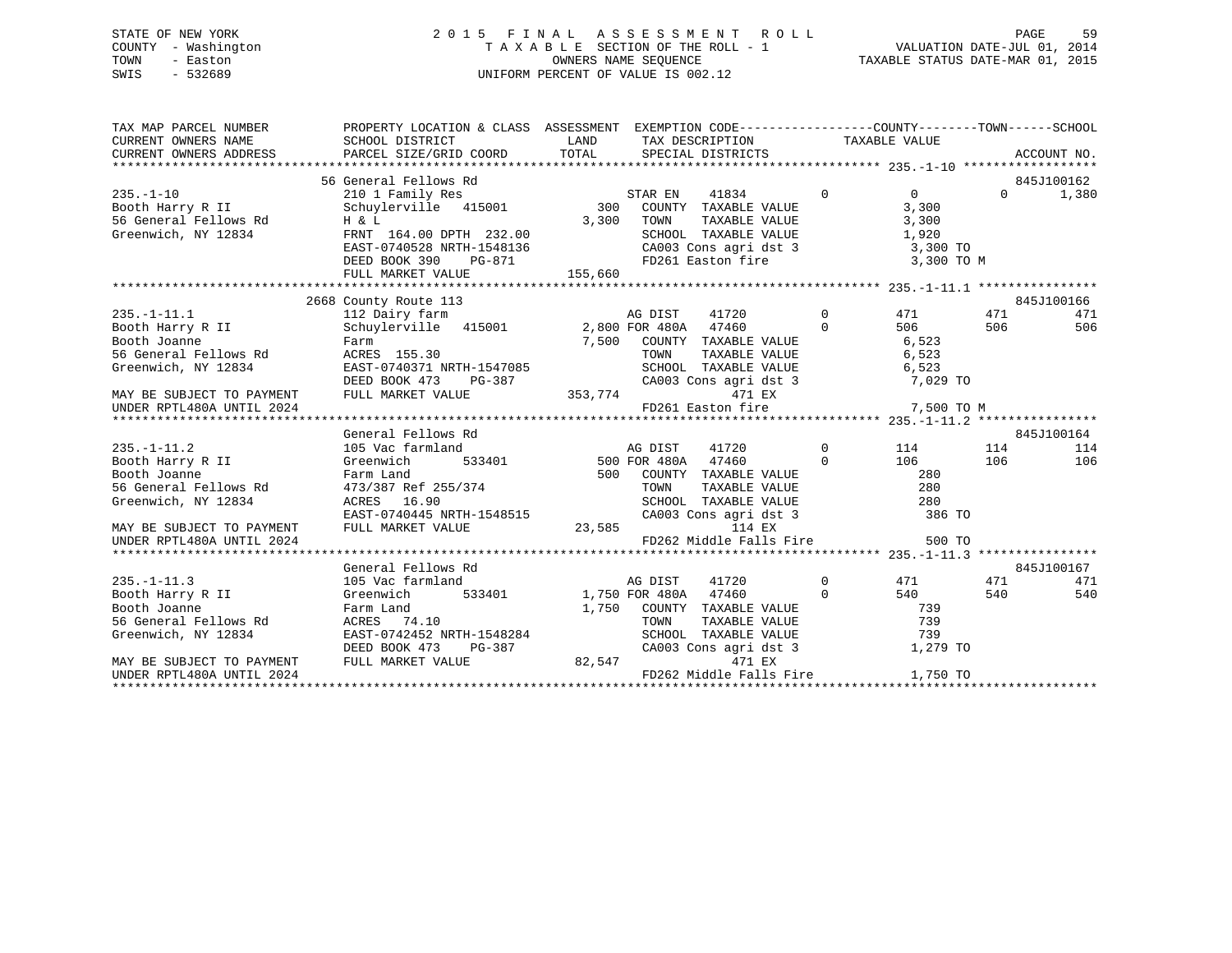# STATE OF NEW YORK GOOD CONSULTED A LIGHT AS SESS MENT ROLL CONSUMER AGE 60 COUNTY - Washington  $T A X A B L E$  SECTION OF THE ROLL - 1<br>TOWN - Easton DATE-JUL 2012 OWNERS NAME SEQUENCE SWIS - 532689 UNIFORM PERCENT OF VALUE IS 002.12

TAXABLE STATUS DATE-MAR 01, 2015

| TAX MAP PARCEL NUMBER                                                 | PROPERTY LOCATION & CLASS ASSESSMENT EXEMPTION CODE---------------COUNTY-------TOWN------SCHOOL |         |                                                                                                                        |                   |          |            |
|-----------------------------------------------------------------------|-------------------------------------------------------------------------------------------------|---------|------------------------------------------------------------------------------------------------------------------------|-------------------|----------|------------|
|                                                                       |                                                                                                 |         |                                                                                                                        |                   |          |            |
|                                                                       | County Route 113                                                                                |         |                                                                                                                        |                   |          | 845J100165 |
| $243. - 1 - 9$                                                        |                                                                                                 |         | $\overline{0}$                                                                                                         | 126               | 126      | 126        |
| Booth Harry R II                                                      |                                                                                                 |         |                                                                                                                        | 274               |          |            |
| Booth Joanne                                                          |                                                                                                 | 400     | TAXABLE VALUE<br>TOWN                                                                                                  | 274               |          |            |
|                                                                       |                                                                                                 |         |                                                                                                                        | 274<br>274 TO     |          |            |
| Greenwich, NY 12834                                                   |                                                                                                 |         | SCHOOL TAXABLE VALUE<br>CA003 Cons agri dst 3<br>126 EX                                                                |                   |          |            |
| MAY BE SUBJECT TO PAYMENT                                             | FULL MARKET VALUE                                                                               |         | 18,868 FD261 Easton fire                                                                                               |                   | 400 TO M |            |
| UNDER AGDIST LAW TIL 2019                                             |                                                                                                 |         |                                                                                                                        |                   |          |            |
|                                                                       |                                                                                                 |         |                                                                                                                        |                   |          |            |
|                                                                       | 1839 State Route 40                                                                             |         |                                                                                                                        |                   |          | 845J100567 |
| $244. -1 - 7$                                                         | 113 Cattle farm                                                                                 |         | $\frac{1}{2}$ 40<br>farm 533401 1,200 COUNTY TAXABLE VALUE<br>$\frac{1}{2}$ 533401 1,200 COUNTY TAXABLE VALUE          | $\sim$ 222        | 222      | 222        |
| Booth Joanne                                                          | Greenwich                                                                                       |         |                                                                                                                        | 3,378<br>3,378    |          |            |
| 56 General Fellows Rd                                                 | Farm                                                                                            | 3,600   | TOWN<br>TAXABLE VALUE                                                                                                  |                   |          |            |
| Greenwich, NY 12834                                                   | ACRES 58.00                                                                                     |         | SCHOOL TAXABLE VALUE 3,378                                                                                             |                   |          |            |
|                                                                       | EAST-0748757 NRTH-1541642                                                                       |         | CA003 Cons agri dst 3 3,378 TO                                                                                         |                   |          |            |
| MAY BE SUBJECT TO PAYMENT<br>UNDER AGDIST LAW TIL 2019 FULL MARKET VA |                                                                                                 |         |                                                                                                                        |                   |          |            |
|                                                                       | FULL MARKET VALUE                                                                               |         |                                                                                                                        |                   |          |            |
|                                                                       |                                                                                                 |         |                                                                                                                        |                   |          |            |
|                                                                       | Valley Falls Rd<br>vailey Falls Rd<br>323 Vacant rural                                          |         | $\overline{0}$                                                                                                         |                   | 24       |            |
| $286. - 1 - 14.8$<br>Borden + sons 0 A                                | 533401                                                                                          |         | AG DIST<br>41720<br>400 COUNTY TAXABLE VALUE                                                                           | 24<br>376         |          | 24         |
| 2817 Valley Falls Rd                                                  | Greenwich                                                                                       |         | TOWN                                                                                                                   | TAXABLE VALUE 376 |          |            |
| Schaghticoke, NY 12154                                                |                                                                                                 |         |                                                                                                                        |                   |          |            |
|                                                                       |                                                                                                 |         | SCHOOL TAXABLE VALUE 376                                                                                               | 376 TO            |          |            |
| MAY BE SUBJECT TO PAYMENT                                             | Vac Land 400<br>706/42<br>ACRES 14.30<br>EAST-0744717 NRTH-1499390<br>DEED BOOK 706 PG-49       |         | CA003 Cons agri dst 3<br>24 EX                                                                                         |                   |          |            |
| UNDER AGDIST LAW TIL 2019                                             |                                                                                                 |         | FD261 Easton fire                                                                                                      |                   | 400 TO M |            |
|                                                                       | FULL MARKET VALUE                                                                               | 18,868  |                                                                                                                        |                   |          |            |
|                                                                       |                                                                                                 |         |                                                                                                                        |                   |          |            |
|                                                                       | 2750 Valley Falls Rd                                                                            |         |                                                                                                                        |                   |          | 845J100172 |
| $278. - 1 - 41$                                                       | 210 1 Family Res                                                                                |         | COUNTY TAXABLE VALUE 3,600                                                                                             |                   |          |            |
|                                                                       |                                                                                                 | 400     |                                                                                                                        |                   |          |            |
|                                                                       |                                                                                                 | 3,600   |                                                                                                                        |                   |          |            |
| Schaghticoke, NY 12154                                                | 2744/323                                                                                        |         |                                                                                                                        |                   |          |            |
|                                                                       | 2.75<br>ACRES                                                                                   |         | TOWN TAXABLE VALUE 3,600<br>SCHOOL TAXABLE VALUE 3,600<br>CA003 Cons agri dst 3 3,600 TO<br>FD261 Easton fire 3,600 TO | 3,600 TO M        |          |            |
|                                                                       | EAST-0744827 NRTH-1504321                                                                       |         |                                                                                                                        |                   |          |            |
|                                                                       | DEED BOOK 2744 PG-323                                                                           |         |                                                                                                                        |                   |          |            |
|                                                                       | FULL MARKET VALUE                                                                               | 169,811 |                                                                                                                        |                   |          |            |
|                                                                       |                                                                                                 |         |                                                                                                                        |                   |          |            |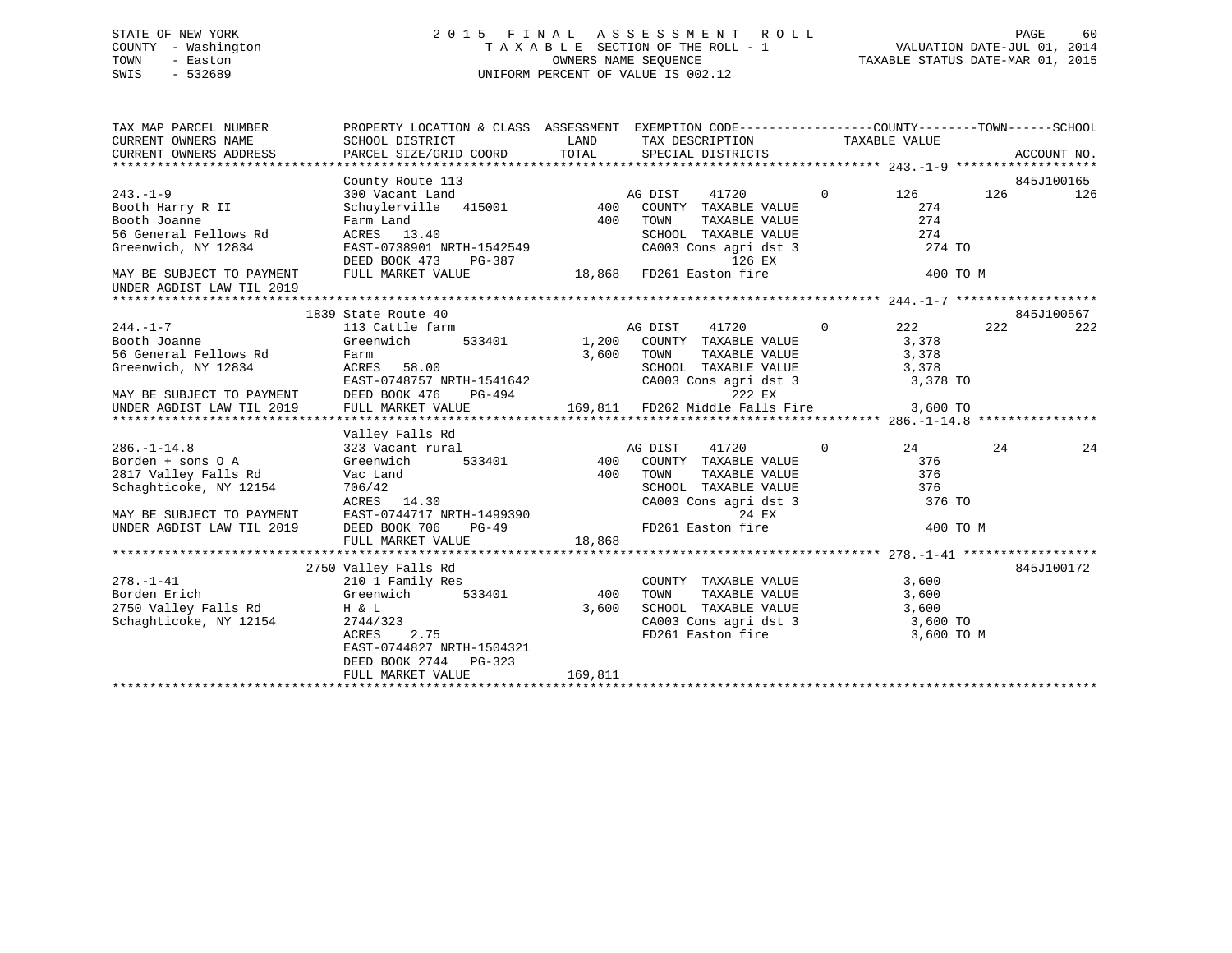| STATE OF NEW YORK   | 2015 FINAL ASSESSMENT ROLL         | 61<br>PAGE                       |
|---------------------|------------------------------------|----------------------------------|
| COUNTY - Washington | TAXABLE SECTION OF THE ROLL - 1    | VALUATION DATE-JUL 01, 2014      |
| TOWN<br>- Easton    | OWNERS NAME SEOUENCE               | TAXABLE STATUS DATE-MAR 01, 2015 |
| SWIS<br>- 532689    | UNIFORM PERCENT OF VALUE IS 002.12 |                                  |

| TAX MAP PARCEL NUMBER                                                 |                                                     | PROPERTY LOCATION & CLASS ASSESSMENT EXEMPTION CODE---------------COUNTY-------TOWN------SCHOOL |                                           |                         |                     |
|-----------------------------------------------------------------------|-----------------------------------------------------|-------------------------------------------------------------------------------------------------|-------------------------------------------|-------------------------|---------------------|
| CURRENT OWNERS NAME                                                   | SCHOOL DISTRICT                                     | LAND TAX DESCRIPTION                                                                            | TAXABLE VALUE                             |                         |                     |
| CURRENT OWNERS ADDRESS                                                |                                                     |                                                                                                 |                                           |                         |                     |
|                                                                       |                                                     |                                                                                                 |                                           |                         |                     |
| $278. - 1 - 42$                                                       | 2805 Valley Falls Rd                                | 41720                                                                                           | $\Omega$                                  |                         | 845J100171<br>2,049 |
|                                                                       | 112 Dairy farm<br>Greenwich                         | AG DIST<br>41854                                                                                | 2,049<br>$\overline{0}$<br>$\overline{0}$ | 2,049<br>$\overline{0}$ | 640                 |
| Borden O A & Sons Inc<br>2817 Valley Falls Rd<br>2817 Valley Falls Rd | Farm & 2 Tra                                        | 533401 10,000 STAR B<br>36,500 STAR B<br>41854                                                  | $\Omega$<br>$\Omega$                      | $\Omega$                | 640                 |
| Schaghticoke, NY 12154                                                | 394/569 459/320 493/1087                            | STAR B MH 41864                                                                                 | $\Omega$                                  | $\Omega$                | 590                 |
|                                                                       | ACRES 556.80                                        |                                                                                                 |                                           |                         |                     |
| MAY BE SUBJECT TO PAYMENT                                             | EAST-0745151 NRTH-1506069                           | COUNTY TAXABLE VALUE<br>TOWN     TAXABLE VALUE                                                  | 0<br>34,451<br>34,451<br>34,451           |                         |                     |
| UNDER AGDIST LAW TIL 2019                                             | DEED BOOK 394 PG-566                                | SCHOOL TAXABLE VALUE                                                                            | 32,581                                    |                         |                     |
|                                                                       | FULL MARKET VALUE                                   | 1721,698 CA003 Cons agri dst 3 34,451 TO                                                        |                                           |                         |                     |
|                                                                       |                                                     | 2,049 EX                                                                                        |                                           |                         |                     |
|                                                                       |                                                     | FD261 Easton fire                                                                               |                                           |                         |                     |
|                                                                       |                                                     |                                                                                                 |                                           |                         |                     |
|                                                                       | Valley Falls Rd                                     |                                                                                                 |                                           |                         | 845J100216          |
| $286. - 1 - 14.1$                                                     | 120 Field crops                                     | AG DIST<br>41720                                                                                | 1,153<br>$\Omega$                         | 1,153                   | 1,153               |
| Borden O A Sons Inc                                                   | Greenwich<br>533401                                 | 3,500 COUNTY TAXABLE VALUE                                                                      | 2,347                                     |                         |                     |
| 2817 Valley Falls Rd                                                  | Farm Land                                           | 3,500<br>TAXABLE VALUE<br>TOWN                                                                  | 2,347                                     |                         |                     |
| Schaghticoke, NY 12154                                                | ACRES 169.70                                        | SCHOOL TAXABLE VALUE                                                                            | 2,347                                     |                         |                     |
|                                                                       | EAST-0745425 NRTH-1501571                           | CA003 Cons agri dst 3                                                                           | 2,347 TO                                  |                         |                     |
| MAY BE SUBJECT TO PAYMENT                                             | DEED BOOK 594 PG-31                                 | 1,153 EX                                                                                        |                                           |                         |                     |
|                                                                       |                                                     |                                                                                                 |                                           |                         |                     |
|                                                                       |                                                     |                                                                                                 |                                           |                         |                     |
|                                                                       | Valley Falls Rd                                     |                                                                                                 |                                           |                         | 845J101110          |
| $286. - 1 - 14.5$                                                     | 105 Vac farmland                                    | 41720<br>AG DIST                                                                                | $\Omega$<br>31                            | 31                      | 31                  |
| Borden O A Sons Inc                                                   | Greenwich<br>533401                                 | 500 COUNTY TAXABLE VALUE                                                                        | 469                                       |                         |                     |
| 2817 Valley Falls Rd                                                  | Vac Land                                            | 500<br>TOWN<br>TAXABLE VALUE                                                                    | 469                                       |                         |                     |
| Schaghticoke, NY 12154                                                | 706/42                                              | SCHOOL TAXABLE VALUE                                                                            | 469                                       |                         |                     |
|                                                                       | ACRES 18.77                                         | CA003 Cons agri dst 3                                                                           | 469 TO                                    |                         |                     |
| MAY BE SUBJECT TO PAYMENT<br>UNDER AGDIST LAW TIL 2019                | EAST-0744586 NRTH-1500186<br>DEED BOOK 706<br>PG-49 | 31 EX<br>FD261 Easton fire                                                                      |                                           | 500 TO M                |                     |
|                                                                       | FULL MARKET VALUE                                   | 23,585                                                                                          |                                           |                         |                     |
|                                                                       |                                                     |                                                                                                 |                                           |                         |                     |
|                                                                       | 277 Meeting House Rd                                |                                                                                                 |                                           |                         | 845J100174          |
| $269. - 2 - 5$                                                        | 240 Rural res                                       | ELG F VET 41101                                                                                 | $\overline{0}$<br>2,100                   | 2,100                   | $\overline{0}$      |
| Bott Lesley J                                                         | Greenwich<br>533401                                 | 41834<br>2,000 STAR EN                                                                          | $\Omega$<br>$\Omega$                      | $\Omega$                | 1,380               |
| Bott Steven W                                                         | H & L                                               | 5,800 COUNTY TAXABLE VALUE                                                                      | 3,700                                     |                         |                     |
|                                                                       | 445/608                                             |                                                                                                 |                                           |                         |                     |
| 277 Meetinghouse Rd<br>Valley Falls, NY 12185                         | ACRES 107.90                                        | TOWN TAXABLE VALUE 3,700<br>SCHOOL TAXABLE VALUE 4,420<br>CA003 Cons agri dst 3 5,800 TO        |                                           |                         |                     |
|                                                                       | EAST-0751445 NRTH-1517708                           |                                                                                                 |                                           |                         |                     |
|                                                                       | DEED BOOK 2483 PG-347                               | FD261 Easton fire                                                                               | 5,800 TO M                                |                         |                     |
|                                                                       | FULL MARKET VALUE                                   | 273,585                                                                                         |                                           |                         |                     |
|                                                                       |                                                     |                                                                                                 |                                           |                         |                     |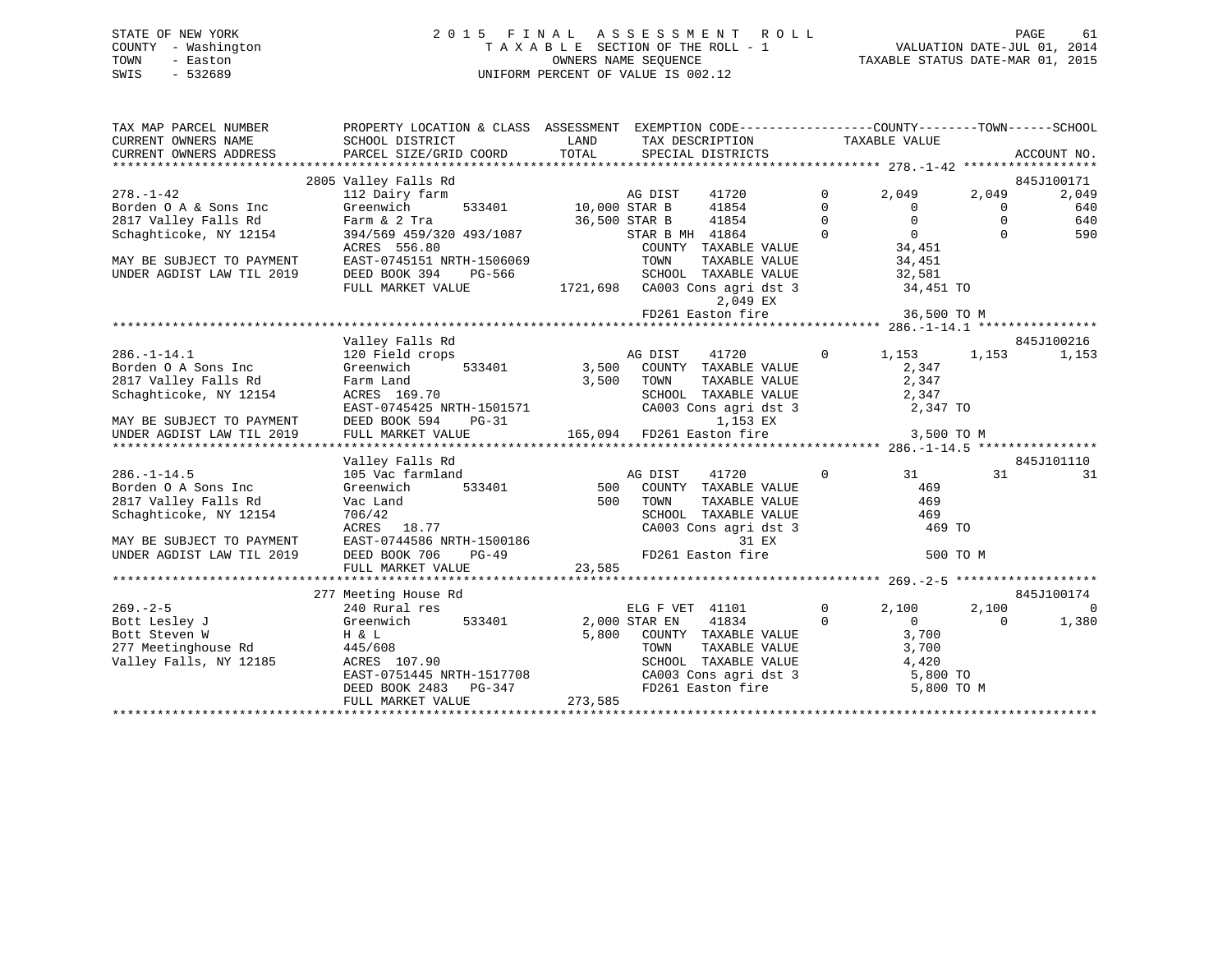STATE OF NEW YORK 2 0 1 5 F I N A L A S S E S S M E N T R O L L PAGE 62 COUNTY - Washington T A X A B L E SECTION OF THE ROLL - 1 VALUATION DATE-JUL 01, 2014 TOWN - Easton OWNERS NAME SEQUENCE TAXABLE STATUS DATE-MAR 01, 2015 SWIS - 532689 UNIFORM PERCENT OF VALUE IS 002.12

| TAX MAP PARCEL NUMBER            | PROPERTY LOCATION & CLASS ASSESSMENT EXEMPTION CODE----------------COUNTY-------TOWN-----SCHOOL |         |                                               |                                  |          |             |
|----------------------------------|-------------------------------------------------------------------------------------------------|---------|-----------------------------------------------|----------------------------------|----------|-------------|
| CURRENT OWNERS NAME              | SCHOOL DISTRICT                                                                                 | LAND    | TAX DESCRIPTION                               | TAXABLE VALUE                    |          |             |
| CURRENT OWNERS ADDRESS           | PARCEL SIZE/GRID COORD                                                                          | TOTAL   | SPECIAL DISTRICTS                             |                                  |          | ACCOUNT NO. |
|                                  |                                                                                                 |         |                                               |                                  |          |             |
|                                  | 102 Becker Rd                                                                                   |         |                                               |                                  |          |             |
| $269. - 2 - 5.2$                 | 210 1 Family Res                                                                                |         | STAR B<br>41854                               | $\overline{0}$<br>$\Omega$       | $\Omega$ | 640         |
| Bott Lesley J                    | Greenwich 533401                                                                                | 500     | COUNTY TAXABLE VALUE                          | 3,800                            |          |             |
| 102 Becker Rd                    | H & L                                                                                           | 3,800   | TOWN<br>TAXABLE VALUE                         | 3,800                            |          |             |
| Valley Falls, NY 12185           | 691/38                                                                                          |         | SCHOOL TAXABLE VALUE                          | 3,160                            |          |             |
|                                  | 5.10<br>ACRES                                                                                   |         | CA003 Cons agri dst 3<br>FD261 Easton fire    | 3,800 TO                         |          |             |
|                                  | EAST-0751059 NRTH-1518300                                                                       |         |                                               | 3,800 TO M                       |          |             |
|                                  | DEED BOOK 2371 PG-193                                                                           |         |                                               |                                  |          |             |
|                                  | FULL MARKET VALUE                                                                               | 179,245 |                                               |                                  |          |             |
|                                  |                                                                                                 |         |                                               |                                  |          |             |
|                                  | Becker Rd                                                                                       |         |                                               |                                  |          | 845J100173  |
| $269. -1 - 13$                   | 105 Vac farmland                                                                                |         | COUNTY TAXABLE VALUE                          | 1,400                            |          |             |
| Bott Robert D                    | 533401<br>Greenwich                                                                             | 1,400   | TOWN<br>TAXABLE VALUE                         | 1,400                            |          |             |
| Bott Dorothy M                   | Ag Land                                                                                         |         | 1,400 SCHOOL TAXABLE VALUE                    | 1,400                            |          |             |
| 5 Carousel Ln                    | 261/91 448/603                                                                                  |         | CA003 Cons agri dst 3                         | $1,400$ TO                       |          |             |
| Latham, NY 12110                 | ACRES 60.30                                                                                     |         | FD261 Easton fire                             | 1,400 TO M                       |          |             |
|                                  | EAST-0749104 NRTH-1517115                                                                       |         |                                               |                                  |          |             |
|                                  | DEED BOOK 454<br>PG-561                                                                         |         |                                               |                                  |          |             |
|                                  | FULL MARKET VALUE                                                                               | 66,038  |                                               |                                  |          |             |
|                                  |                                                                                                 |         |                                               |                                  |          |             |
|                                  | 359 Meeting House Rd                                                                            |         |                                               |                                  |          | 845J101251  |
| $269. - 2 - 5.1$                 | 210 1 Family Res                                                                                |         | STAR B<br>41854                               | $\overline{0}$<br>$\overline{0}$ | $\Omega$ | 640         |
| Bott Steven W                    | Greenwich 533401                                                                                |         | 500 COUNTY TAXABLE VALUE                      | 4,000                            |          |             |
| Bott Linda L                     | H & L                                                                                           |         | 4,000 TOWN<br>TAXABLE VALUE                   | 4,000                            |          |             |
|                                  |                                                                                                 |         | SCHOOL TAXABLE VALUE<br>CA003 Cons agri dst 3 | 3,360                            |          |             |
|                                  |                                                                                                 |         |                                               | 4,000 TO                         |          |             |
|                                  | DEED BOOK 566 PG-256                                                                            |         | FD261 Easton fire                             | 4,000 TO M                       |          |             |
|                                  | FULL MARKET VALUE                                                                               | 188,679 |                                               |                                  |          |             |
|                                  |                                                                                                 |         |                                               |                                  |          |             |
|                                  | 501 Hoag Rd                                                                                     |         |                                               |                                  |          | 845J100176  |
| $269. - 2 - 14$                  | 210 1 Family Res                                                                                |         | STAR EN 41834                                 | $\overline{0}$<br>$\overline{0}$ | $\Omega$ | 1,380       |
| Bouchard Connie M<br>501 Hoag Rd | Greenwich 533401                                                                                |         | 400 COUNTY TAXABLE VALUE                      | 5,000                            |          |             |
| 501 Hoag Rd                      | Η & L                                                                                           |         | 5,000 TOWN<br>TAXABLE VALUE                   | 5,000                            |          |             |
| Valley Falls, NY 12185           | 3.50<br>ACRES                                                                                   |         | SCHOOL TAXABLE VALUE<br>CA003 Cons agri dst 3 | 3,620                            |          |             |
|                                  | EAST-0749468 NRTH-1515005                                                                       |         |                                               | 5,000 TO                         |          |             |
|                                  | DEED BOOK 476<br>PG-491                                                                         |         | FD261 Easton fire                             | 5,000 TO M                       |          |             |
|                                  | FULL MARKET VALUE                                                                               | 235,849 |                                               |                                  |          |             |
|                                  |                                                                                                 |         |                                               |                                  |          |             |
|                                  | 1707 State Route 40                                                                             |         |                                               |                                  |          | 845J101259  |
| $244. - 1 - 9.1$                 | 230 3 Family Res                                                                                |         | STAR B 41854<br>$\sim$ 0                      | $\overline{0}$                   | $\Omega$ | 640         |
| Boudreau Ronald                  | 533401<br>Greenwich                                                                             |         | 750 COUNTY TAXABLE VALUE                      | 5,750                            |          |             |
| Boudreau Christine D             | H & Trailer                                                                                     |         | 5,750 TOWN<br>TAXABLE VALUE                   | 5,750                            |          |             |
| 1707 State Route 40              | lot 2<br>ACRES 19.00                                                                            |         | SCHOOL TAXABLE VALUE                          | 5,110                            |          |             |
| Greenwich, NY 12834              |                                                                                                 |         | CA003 Cons agri dst 3                         | 5,750 TO                         |          |             |
|                                  | EAST-0749462 NRTH-1538211                                                                       |         | FD261 Easton fire                             | 5,750 TO M                       |          |             |
|                                  | DEED BOOK 627<br>PG-255                                                                         |         |                                               |                                  |          |             |
|                                  | FULL MARKET VALUE                                                                               | 271,226 |                                               |                                  |          |             |
|                                  |                                                                                                 |         |                                               |                                  |          |             |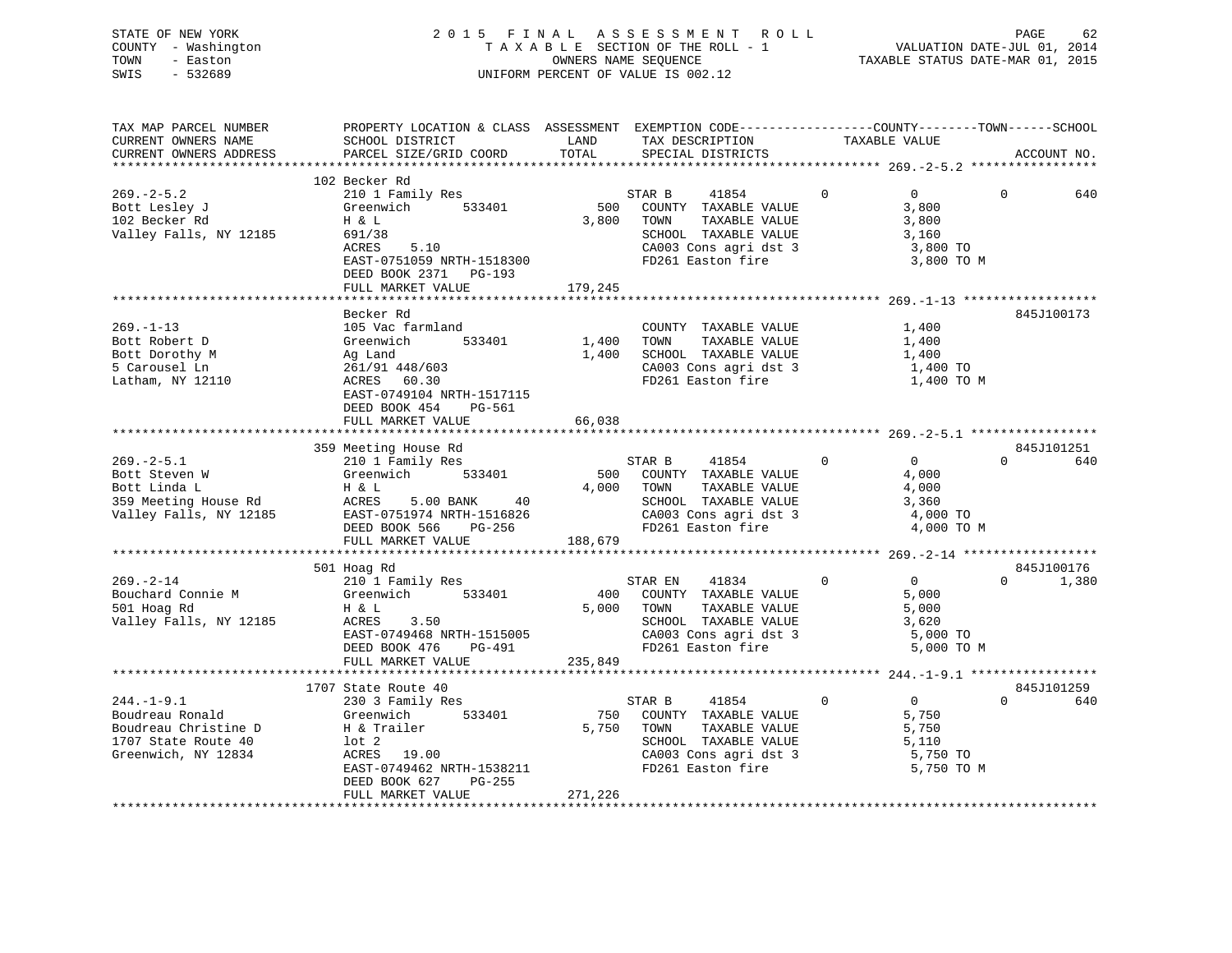## STATE OF NEW YORK 2 0 1 5 F I N A L A S S E S S M E N T R O L L PAGE 63 COUNTY - Washington T A X A B L E SECTION OF THE ROLL - 1 VALUATION DATE-JUL 01, 2014 TOWN - Easton OWNERS NAME SEQUENCE TAXABLE STATUS DATE-MAR 01, 2015 SWIS - 532689 UNIFORM PERCENT OF VALUE IS 002.12

| TAX MAP PARCEL NUMBER  | PROPERTY LOCATION & CLASS ASSESSMENT EXEMPTION CODE----------------COUNTY-------TOWN------SCHOOL |            |                                                    |                                  |                         |
|------------------------|--------------------------------------------------------------------------------------------------|------------|----------------------------------------------------|----------------------------------|-------------------------|
| CURRENT OWNERS NAME    | SCHOOL DISTRICT                                                                                  | LAND       | TAX DESCRIPTION                                    |                                  |                         |
| CURRENT OWNERS ADDRESS | PARCEL SIZE/GRID COORD                                                                           | TOTAL      | SPECIAL DISTRICTS                                  | TAXABLE VALUE                    | ACCOUNT NO.             |
|                        |                                                                                                  |            |                                                    |                                  |                         |
|                        | State Route 40                                                                                   |            |                                                    |                                  |                         |
| $244. -1 - 9.2$        | 310 Res Vac                                                                                      |            | COUNTY TAXABLE VALUE                               | 500                              |                         |
|                        |                                                                                                  |            |                                                    |                                  |                         |
| Boudreau Ronald        | Greenwich<br>533401                                                                              |            | 500 TOWN TAXABLE VALUE<br>500 SCHOOL TAXABLE VALUE | 500                              |                         |
| Boudreau Christine     | $1$ ot 3                                                                                         |            |                                                    | 500                              |                         |
| 1707 State Route 40    | ACRES 10.00                                                                                      |            | CA003 Cons agri dst 3<br>FD261 Easton fire         | 500 TO                           |                         |
| Greenwich, NY 12834    | EAST-0749495 NRTH-1538782                                                                        |            |                                                    | 500 TO M                         |                         |
|                        | DEED BOOK 627<br>PG-255                                                                          |            |                                                    |                                  |                         |
|                        | FULL MARKET VALUE                                                                                | 23,585     |                                                    |                                  |                         |
|                        |                                                                                                  |            |                                                    |                                  |                         |
|                        | 2213 State Route 40                                                                              |            |                                                    |                                  |                         |
| $236. - 1 - 26.2$      | 240 Rural res                                                                                    |            | COUNTY TAXABLE VALUE                               | 1,900                            |                         |
|                        |                                                                                                  | 400 TOWN   |                                                    |                                  |                         |
| Boulette Jonathan M    | Greenwich 533401<br>House With Acreage                                                           |            | TAXABLE VALUE<br>1,900 SCHOOL TAXABLE VALUE        | 1,900<br>1,900                   |                         |
| 230 Manchester Rd      |                                                                                                  |            |                                                    |                                  |                         |
| Schenectady, NY 12304  | Sub Lot #2                                                                                       |            | FD262 Middle Falls Fire 1,900 TO                   |                                  |                         |
|                        | ACRES 9.03                                                                                       |            |                                                    |                                  |                         |
|                        | EAST-0750775 NRTH-1550034                                                                        |            |                                                    |                                  |                         |
|                        | DEED BOOK 836 PG-269                                                                             |            |                                                    |                                  |                         |
|                        | FULL MARKET VALUE                                                                                | 89,623     |                                                    |                                  |                         |
|                        |                                                                                                  |            |                                                    |                                  |                         |
|                        | 98 Birch Hollow Rd 50 PCT OF VALUE USED FOR EXEMPTION PURPOSES                                   |            |                                                    |                                  | 845J100133              |
| $245. - 1 - 11$        | 210 1 Family Res                                                                                 |            |                                                    |                                  | 954<br>$\overline{0}$   |
|                        |                                                                                                  |            | VET COM CT 41131                                   | 1,013                            |                         |
|                        |                                                                                                  |            |                                                    |                                  | $\overline{0}$<br>1,380 |
|                        |                                                                                                  |            |                                                    |                                  |                         |
|                        |                                                                                                  |            |                                                    |                                  |                         |
|                        |                                                                                                  |            |                                                    |                                  |                         |
|                        |                                                                                                  |            |                                                    |                                  |                         |
|                        |                                                                                                  |            |                                                    | 4,500 TO M                       |                         |
|                        |                                                                                                  |            |                                                    |                                  |                         |
|                        | 236 Windy Hill Rd                                                                                |            |                                                    |                                  | 845J101198              |
| $228. - 5 - 31$        |                                                                                                  |            |                                                    | $0 \t 1,025$                     | 954<br>$\Omega$         |
|                        | x<br>210 1 Family Res<br>Schuylerville 415001 500 STAR B 41854                                   |            |                                                    |                                  |                         |
| Bowden David L         | Schuylerville 415001                                                                             |            |                                                    | $\overline{0}$<br>$\overline{0}$ | $\overline{0}$<br>640   |
| Bowden Andrea          | H & L<br>228.-1                                                                                  |            | 4,100 COUNTY TAXABLE VALUE                         | 3,075                            |                         |
| 236 Windy Hill Rd      | $228. - 1 - 31$                                                                                  |            | TAXABLE VALUE<br>TOWN                              | 3,146                            |                         |
| Greenwich, NY 12834    | 5.00<br>ACRES                                                                                    |            | SCHOOL TAXABLE VALUE                               | 3,460                            |                         |
|                        | EAST-0747721 NRTH-1559761 FD262 Middle Falls Fire                                                |            |                                                    | 4,100 TO                         |                         |
|                        | DEED BOOK 680<br>PG-222                                                                          |            |                                                    |                                  |                         |
|                        | FULL MARKET VALUE                                                                                | 193,396    |                                                    |                                  |                         |
|                        |                                                                                                  |            |                                                    |                                  |                         |
|                        |                                                                                                  |            |                                                    |                                  |                         |
|                        | www.nill Rd<br>210 1 Family Res<br>Schuvlerwill<br>161 Windy Hill Rd                             |            |                                                    |                                  | 845J101218              |
| $228. - 5 - 34$        |                                                                                                  |            | VET WAR CT 41121                                   | $\overline{0}$<br>510            | 510<br>$\bigcirc$       |
| Bowden Thomas W        | Schuylerville 415001                                                                             | 600 CLERGY | 41400                                              | $0 \t 1,500$                     | 1,500<br>1,500          |
| Bowden Geraldine M     | Lot $12/H$ & L<br>Lot 12/H & L<br>228.-1-34<br>ACRES 4.64                                        |            | 4,900 STAR EN 41834                                | $\Omega$<br>$\overline{0}$       | $\overline{0}$<br>1,380 |
| 161 Windy Hill Rd      |                                                                                                  |            | COUNTY TAXABLE VALUE                               | 2,890                            |                         |
| Greenwich, NY 12834    |                                                                                                  |            | TOWN<br>TAXABLE VALUE                              | 2,890                            |                         |
|                        |                                                                                                  |            |                                                    |                                  |                         |
|                        | EAST-0746855 NRTH-1560854<br>DEED BOOK 543 PG-245<br>DEED BOOK 543                               |            | SCHOOL TAXABLE VALUE<br>FD262 Middle Falls Fire    | 2,020<br>4,900 TO                |                         |
|                        |                                                                                                  |            |                                                    |                                  |                         |
|                        | FULL MARKET VALUE                                                                                | 231,132    |                                                    |                                  |                         |
|                        |                                                                                                  |            |                                                    |                                  |                         |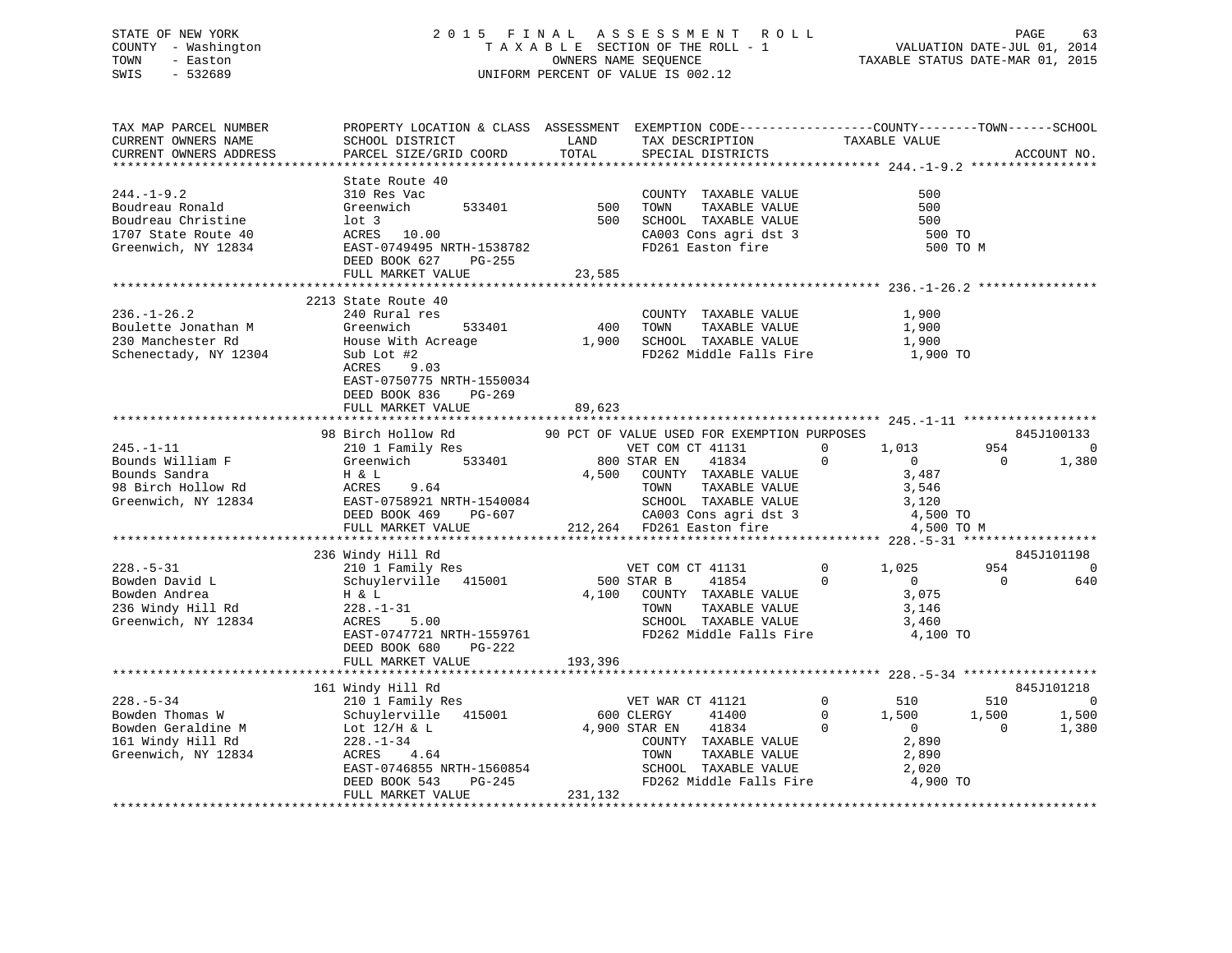## STATE OF NEW YORK 2 0 1 5 F I N A L A S S E S S M E N T R O L L PAGE 64 COUNTY - Washington T A X A B L E SECTION OF THE ROLL - 1 VALUATION DATE-JUL 01, 2014 TOWN - Easton OWNERS NAME SEQUENCE TAXABLE STATUS DATE-MAR 01, 2015 SWIS - 532689 UNIFORM PERCENT OF VALUE IS 002.12

| TAX MAP PARCEL NUMBER<br>CURRENT OWNERS NAME SCHOOL DISTRICT                                        | PROPERTY LOCATION & CLASS ASSESSMENT EXEMPTION CODE-----------------COUNTY--------TOWN------SCHOOL                        |               | LAND TAX DESCRIPTION TAXABLE VALUE                                                                                              |                |                                                                                  |                |                                       |
|-----------------------------------------------------------------------------------------------------|---------------------------------------------------------------------------------------------------------------------------|---------------|---------------------------------------------------------------------------------------------------------------------------------|----------------|----------------------------------------------------------------------------------|----------------|---------------------------------------|
| CURRENT OWNERS ADDRESS                                                                              | PARCEL SIZE/GRID COORD                                                                                                    | TOTAL         | SPECIAL DISTRICTS                                                                                                               |                |                                                                                  |                | ACCOUNT NO.                           |
|                                                                                                     |                                                                                                                           |               |                                                                                                                                 |                |                                                                                  |                |                                       |
|                                                                                                     | 2691 County Route 113<br>210 1 Family Res<br>Schuylerville 415001<br>2000 TOWNTY TAXABLE VALUE<br>2000 TOWN TAXABLE VALUE |               |                                                                                                                                 |                |                                                                                  | $\Omega$       | 845J100178<br>640                     |
|                                                                                                     |                                                                                                                           |               |                                                                                                                                 |                | 3,000 TO M                                                                       |                |                                       |
|                                                                                                     |                                                                                                                           |               |                                                                                                                                 |                |                                                                                  |                |                                       |
|                                                                                                     | 1696 County Route 113 60 PCT OF VALUE USED FOR EXEMPTION PURPOSES                                                         |               |                                                                                                                                 |                | 0 636 572                                                                        | $\overline{0}$ | 845J100177<br>$\overline{0}$<br>1,380 |
|                                                                                                     |                                                                                                                           |               |                                                                                                                                 |                |                                                                                  |                | 845J100678                            |
|                                                                                                     | FULL MARKET VALUE 141,509                                                                                                 |               | TAXABLE VALUE<br>SCHOOL TAXABLE VALUE 2,360<br>CA003 Cons agri dst 3 3,000 TO<br>FD261 Easton fire 3,000 TO                     |                | $\begin{array}{c} 3\, , \, 0\,0\,0 \ 3\, , \, 0\,0\,0 \end{array}$<br>3,000 TO M | $\Omega$       | 640                                   |
|                                                                                                     |                                                                                                                           |               |                                                                                                                                 |                |                                                                                  |                |                                       |
| $235. - 2 - 3.2$                                                                                    | 647 Wilbur Ave<br>Allou Ave<br>240 Rural res                                                                              |               | STAR B<br>41854<br>533401 1,000 COUNTY TAXABLE VALUE                                                                            | $\overline{0}$ | $\overline{0}$<br>4,558                                                          | $\mathbf{0}$   | 640                                   |
|                                                                                                     |                                                                                                                           |               |                                                                                                                                 |                |                                                                                  |                |                                       |
|                                                                                                     | 479 Wilbur Ave                                                                                                            |               |                                                                                                                                 |                |                                                                                  |                | 845J100267                            |
| $235. - 2 - 12.1$                                                                                   | 140 Truck crops                                                                                                           |               | AG BUILD<br>41700                                                                                                               |                | 0 650                                                                            | 650            | 650                                   |
| Boyce William Jr<br>Boyce Juanita<br>Boyce Juanita<br>109 General Fellows Rd<br>Greenwich, NY 12834 | Greenwich 533401<br>Farm<br>809/74<br>ACRES 125.30<br>EAST-0744396 NRTH-1547493<br>DEED BOOK 790 PG-322                   | 4,500 AG DIST | 41720<br>5,500 COUNTY TAXABLE VALUE<br>TOWN TAXABLE VALUE 2,112<br>SCHOOL TAXABLE VALUE 2,112<br>CA003 Cons agri dst 3 2,762 TO | $\overline{0}$ | 2,738<br>2,112                                                                   | 2,738          | 2,738                                 |
| MAY BE SUBJECT TO PAYMENT DEED BOOK 790<br>UNDER AGDIST LAW TIL 2021                                | FULL MARKET VALUE                                                                                                         |               | 2,738 EX<br>259,434 FD262 Middle Falls Fire 5,500 TO                                                                            |                |                                                                                  |                |                                       |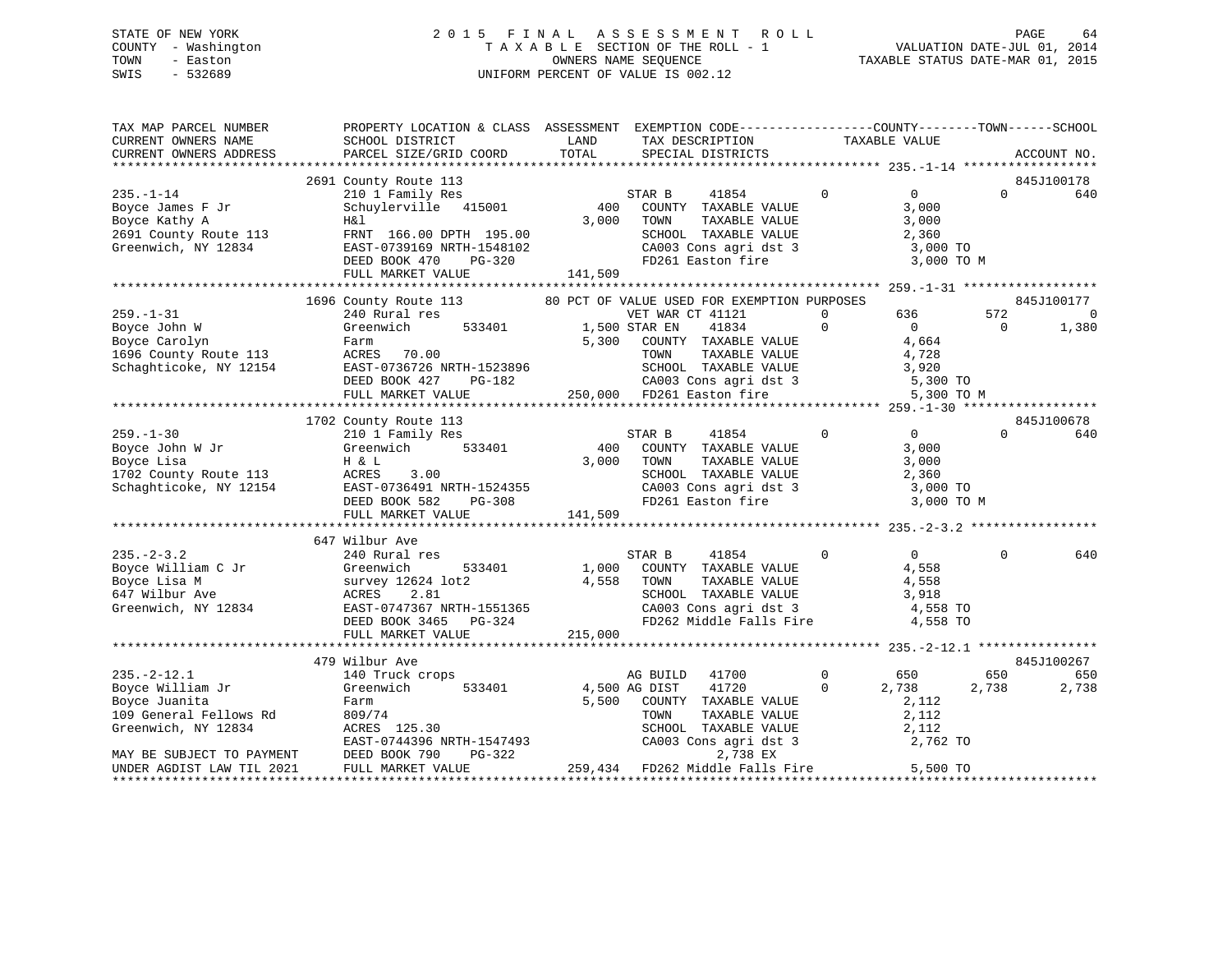## STATE OF NEW YORK 2 0 1 5 F I N A L A S S E S S M E N T R O L L PAGE 65 COUNTY - Washington T A X A B L E SECTION OF THE ROLL - 1 VALUATION DATE-JUL 01, 2014 TOWN - Easton COMPUTERS NAME SEQUENCE TAXABLE STATUS DATE-MAR 01, 2015<br>SWIS - 532689 SWIS - 532689 UNIFORM PERCENT OF VALUE IS 002.12

| TAX MAP PARCEL NUMBER<br>CURRENT OWNERS NAME<br>CURRENT OWNERS ADDRESS                                    | PROPERTY LOCATION & CLASS ASSESSMENT EXEMPTION CODE---------------COUNTY-------TOWN-----SCHOOL<br>SCHOOL DISTRICT<br>PARCEL SIZE/GRID COORD TOTAL                                                                                                                    | LAND         | TAX DESCRIPTION<br>SPECIAL DISTRICTS                                     | TAXABLE VALUE        |                                                                    |                | ACCOUNT NO.                   |
|-----------------------------------------------------------------------------------------------------------|----------------------------------------------------------------------------------------------------------------------------------------------------------------------------------------------------------------------------------------------------------------------|--------------|--------------------------------------------------------------------------|----------------------|--------------------------------------------------------------------|----------------|-------------------------------|
|                                                                                                           |                                                                                                                                                                                                                                                                      |              |                                                                          |                      |                                                                    |                |                               |
| $261. - 1 - 21$<br>Bramski Robert                                                                         | 580 Brownell Rd<br>210 1 Family Res<br>Greenwich 533401 400 STAR B                                                                                                                                                                                                   |              | 95 PCT OF VALUE USED FOR EXEMPTION PURPOSES<br>VET WAR CT 41121<br>41854 | $\Omega$<br>$\Omega$ | 413 413                                                            | $\overline{0}$ | 845J100842<br>$\Omega$<br>640 |
| 580 Brownell Rd<br>Greenwich, NY 12834                                                                    | Wl<br>ACRES 10.14<br>ACRES 10.14<br>EAST-0762918 NRTH-1524963 SCHOOL TAXABLE VALUE 2,260<br>DEED BOOK 2425 PG-76 FD261 Easton fire 2,900 TO M<br>FULL MARKET VALUE 136,792                                                                                           | 2,900        | COUNTY TAXABLE VALUE<br>TOWN<br>TAXABLE VALUE                            |                      | $\begin{smallmatrix}0\0\2\,487\end{smallmatrix}$<br>2,487<br>2,260 |                |                               |
|                                                                                                           |                                                                                                                                                                                                                                                                      |              |                                                                          |                      |                                                                    |                |                               |
|                                                                                                           | 346 Vly Summit Rd                                                                                                                                                                                                                                                    |              |                                                                          |                      |                                                                    |                | 845J101280                    |
| $260. - 1 - 21.1$                                                                                         | 210 1 Family Res<br>Example and C<br>Braymer David C<br>Braymer Jill H & L<br>346 Vly Summit Rd ACRES 4.74<br>Cambridge, NY 12816 EAST-0754198 NRTH-1522993 CA003 Cons agri dst 3 5,600 TO M<br>THE ROOK 605 PG-22<br>THE ROOK 605 PG-22<br>CALL TRISPERS CADO C     | STAR B       | $\sim$ 0<br>41854                                                        |                      | $\overline{0}$                                                     | $\Omega$       | 640                           |
|                                                                                                           |                                                                                                                                                                                                                                                                      |              |                                                                          |                      |                                                                    |                |                               |
|                                                                                                           | 1660 State Route 40                                                                                                                                                                                                                                                  |              |                                                                          |                      |                                                                    |                | 845J101144                    |
| $252. -1 - 1.3$                                                                                           |                                                                                                                                                                                                                                                                      |              | VET WAR CT 41121                                                         | $\overline{0}$       | 700                                                                | 572            | $\mathbf 0$                   |
| Briggs Irene N<br>1660 State Route 40<br>Greenwich, NY 12834                                              | H & L<br>ACRES<br>3.31<br>ACRES 3.31<br>EAST-0750074 NRTH-1537263<br>DEED BOOK 2881 PG-162<br>FULL MARKET VALUE 221,698 FD261 Easton fire 4,700 TO<br>FULL MARKET VALUE 221,698 FD261 Easton fire 4,700 TO                                                           |              | 41834<br>4,700 COUNTY TAXABLE VALUE<br>TOWN<br>TAXABLE VALUE             | $\Omega$             | $\overline{0}$<br>4,000<br>4,128<br>3,320                          | $\overline{0}$ | 1,380                         |
|                                                                                                           |                                                                                                                                                                                                                                                                      |              |                                                                          |                      | 4,700 TO M                                                         |                |                               |
|                                                                                                           |                                                                                                                                                                                                                                                                      |              |                                                                          |                      |                                                                    |                |                               |
|                                                                                                           | 162 Cozy Hollow Rd                                                                                                                                                                                                                                                   |              |                                                                          | $0\qquad \qquad 400$ |                                                                    | 400            | 845J100130<br>400             |
| $237. - 1 - 12$<br>Briggs William                                                                         | 112 Dairy farm<br>Greenwich 533401 1,400 AG DIST                                                                                                                                                                                                                     |              | AG BUILD 41700<br>41720                                                  | $\overline{0}$       | 743                                                                | 743            | 743                           |
| Eagle-Clark Kathy A                                                                                       |                                                                                                                                                                                                                                                                      | 4,500 STAR B | 41854                                                                    | $\overline{0}$       | $\overline{0}$                                                     | $\overline{0}$ | 640                           |
| 162 Cozy Hollow Rd<br>Greenwich, NY 12834                                                                 | Farm<br>ACRES      42.96<br>EAST-0768901 NRTH-1552697<br>DEED BOOK 2950 PG-295 SCHOOL TAXABLE VALUE<br>FULL MARKET VALUE 212,264 CA003 Cons agri dst 3                                                                                                               |              | COUNTY TAXABLE VALUE<br>TOWN<br>TAXABLE VALUE                            |                      | 3,357<br>3,357<br>2,717                                            |                |                               |
| MAY BE SUBJECT TO PAYMENT                                                                                 |                                                                                                                                                                                                                                                                      |              |                                                                          |                      | 3,757 TO                                                           |                |                               |
| UNDER AGDIST LAW TIL 2021                                                                                 |                                                                                                                                                                                                                                                                      |              | 743 EX<br>$FD261$ Easton fire $4,500$ TO M                               |                      |                                                                    |                |                               |
|                                                                                                           |                                                                                                                                                                                                                                                                      |              |                                                                          |                      |                                                                    |                |                               |
|                                                                                                           | McCormack Rd                                                                                                                                                                                                                                                         |              |                                                                          |                      |                                                                    |                |                               |
| $237. - 1 - 12.2$<br>Briggs William G<br>Eagle-Clark Kathy A<br>221 Cozy Hollow Rd<br>Greenwich, NY 12834 | 105 Vac farmland<br>Greenwich<br>533401<br>Lot 2<br>ACRES 21.80 SCHOOL TAXABLE VALUE 148<br>EAST-0768846 NRTH-1551332 CA003 Cons agri dst 3 148 TO<br>DEED BOOK 3348 PG-123 28,302 FD261 Easton fire 600 TO M<br>FULL MARKET VALUE 28,302 FD261 Easton fire 600 TO M | 600 TOWN     | AG DIST<br>41720<br>600 COUNTY TAXABLE VALUE<br>TAXABLE VALUE            | $\mathbf{0}$         | 452<br>148<br>148                                                  | 452            | 452                           |
| MAY BE SUBJECT TO PAYMENT<br>UNDER AGDIST LAW TIL 2019<br>*********************                           |                                                                                                                                                                                                                                                                      |              |                                                                          |                      |                                                                    |                |                               |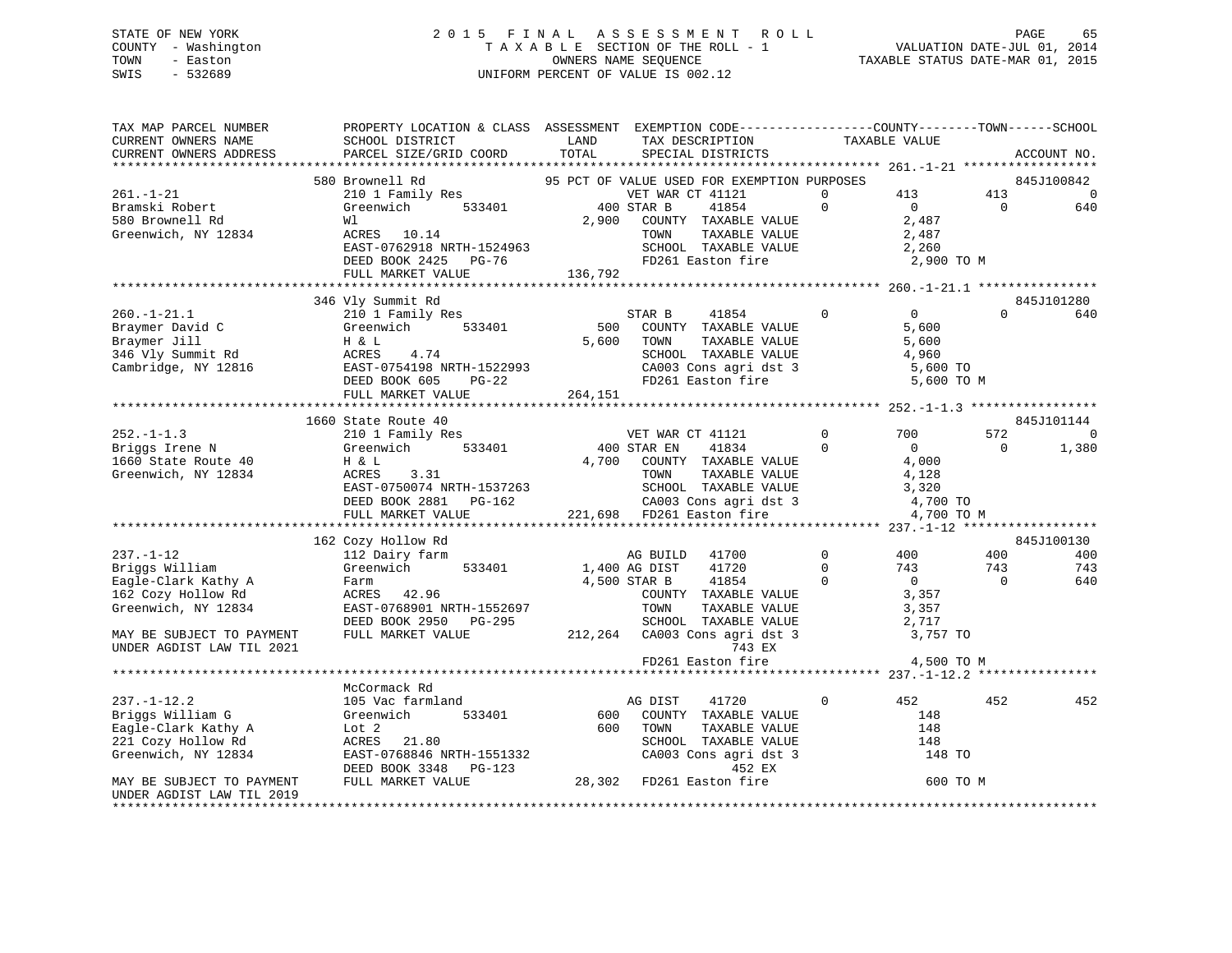# STATE OF NEW YORK 66 CONTROLL STATE OF NEW YORK 66 CONTROLL STATE OF NEW YORK 66 CONTROLL STATE OF NEW YORK 66 COUNTY - Washington  $T A X A B L E$  SECTION OF THE ROLL - 1<br>TOWN - Easton DATE-JUL 2012 OWNERS NAME SEQUENCE SWIS - 532689 UNIFORM PERCENT OF VALUE IS 002.12

| TAX MAP PARCEL NUMBER | PROPERTY LOCATION & CLASS ASSESSMENT EXEMPTION CODE---------------COUNTY-------TOWN------SCHOOL                                                                                                                                        |        |                                                                                                                                                                                                                        |                                            |                         |
|-----------------------|----------------------------------------------------------------------------------------------------------------------------------------------------------------------------------------------------------------------------------------|--------|------------------------------------------------------------------------------------------------------------------------------------------------------------------------------------------------------------------------|--------------------------------------------|-------------------------|
| CURRENT OWNERS NAME   | SCHOOL DISTRICT                                                                                                                                                                                                                        | LAND   | TAX DESCRIPTION                                                                                                                                                                                                        | TAXABLE VALUE                              |                         |
|                       |                                                                                                                                                                                                                                        |        | SPECIAL DISTRICTS                                                                                                                                                                                                      |                                            | ACCOUNT NO.             |
|                       |                                                                                                                                                                                                                                        |        |                                                                                                                                                                                                                        |                                            |                         |
|                       | 85 Easton Station Rd                                                                                                                                                                                                                   |        |                                                                                                                                                                                                                        |                                            | 845J100600              |
| $245. -1 - 26$        | 85 Easton Station Rd<br>312 Vac w/imprv<br>Greenwich 533401 500 TOWN TAXABLE VALUE 700<br>9arage only 700 SCHOOL TAXABLE VALUE 700<br>ACRES 3.10 CA003 Cons agri dst 3 700 TO<br>FARE-1757255 NRTH-1538614 FD261 Easton fire 700 TO    |        |                                                                                                                                                                                                                        |                                            |                         |
| Brock Janet           |                                                                                                                                                                                                                                        |        |                                                                                                                                                                                                                        |                                            |                         |
| 497 Mountain Rd       |                                                                                                                                                                                                                                        |        |                                                                                                                                                                                                                        |                                            |                         |
| Greenwich, NY 12834   |                                                                                                                                                                                                                                        |        |                                                                                                                                                                                                                        |                                            |                         |
|                       |                                                                                                                                                                                                                                        |        |                                                                                                                                                                                                                        | 700 TO M                                   |                         |
|                       | DEED BOOK 2975 PG-247                                                                                                                                                                                                                  |        |                                                                                                                                                                                                                        |                                            |                         |
|                       | FULL MARKET VALUE                                                                                                                                                                                                                      | 33,019 |                                                                                                                                                                                                                        |                                            |                         |
|                       |                                                                                                                                                                                                                                        |        |                                                                                                                                                                                                                        |                                            |                         |
|                       | 497 Mountain Rd                                                                                                                                                                                                                        |        |                                                                                                                                                                                                                        |                                            | 875J101226              |
|                       |                                                                                                                                                                                                                                        |        |                                                                                                                                                                                                                        | 954                                        | - 0                     |
|                       |                                                                                                                                                                                                                                        |        |                                                                                                                                                                                                                        |                                            | $\overline{0}$<br>1,380 |
|                       |                                                                                                                                                                                                                                        |        |                                                                                                                                                                                                                        |                                            |                         |
|                       |                                                                                                                                                                                                                                        |        |                                                                                                                                                                                                                        |                                            |                         |
|                       |                                                                                                                                                                                                                                        |        |                                                                                                                                                                                                                        |                                            |                         |
|                       |                                                                                                                                                                                                                                        |        |                                                                                                                                                                                                                        |                                            |                         |
|                       |                                                                                                                                                                                                                                        |        |                                                                                                                                                                                                                        |                                            |                         |
|                       | EAST-0753621 NRTH-1535170<br>DEED BOOK 1704 PG-104 283,019 FD261 Easton fire 6,000 TO M<br>FULL MARKET VALUE 283,019 FD261 Easton fire 6,000 TO M                                                                                      |        |                                                                                                                                                                                                                        |                                            |                         |
|                       |                                                                                                                                                                                                                                        |        |                                                                                                                                                                                                                        |                                            |                         |
| $245. - 1 - 24$       | 91 Easton Station Rd                                                                                                                                                                                                                   |        |                                                                                                                                                                                                                        |                                            | 845J100414              |
|                       | 210 1 Family Res                                                                                                                                                                                                                       |        | $\begin{tabular}{lllllllllll} \multicolumn{2}{c}{\text{COUNTY}} & \text{TAXABLE} & \text{VALUE} & & \text{2,600} \\ \multicolumn{2}{c}{\text{TOWN}} & \text{TAXABLE} & \text{VALUE} & & \text{2,600} \\ \end{tabular}$ |                                            |                         |
|                       |                                                                                                                                                                                                                                        |        |                                                                                                                                                                                                                        |                                            |                         |
|                       |                                                                                                                                                                                                                                        |        | $2,600 \t\t\t \text{SCHOOL} \t\t\t TAXABLE VALUE \t\t\t 2,600 \t\t\t 2,600 \t\t\t TO$                                                                                                                                  |                                            |                         |
|                       |                                                                                                                                                                                                                                        |        |                                                                                                                                                                                                                        |                                            |                         |
|                       |                                                                                                                                                                                                                                        |        | FD261 Easton fire                                                                                                                                                                                                      | 2,600 TO M                                 |                         |
|                       | 245.-1-24 210 1 Family Res<br>Brock Properties LLC Greenwich 533401 400<br>497 Mountain Rd H & L 2,600<br>Greenwich, NY 12834 FRNT 130.00 DPTH 180.00<br>EAST-0757531 NRTH-1538186<br>DEED BOOK 3301 PG-256                            |        |                                                                                                                                                                                                                        |                                            |                         |
|                       |                                                                                                                                                                                                                                        |        |                                                                                                                                                                                                                        |                                            |                         |
|                       |                                                                                                                                                                                                                                        |        |                                                                                                                                                                                                                        |                                            |                         |
|                       | 113 Easton Station Rd                                                                                                                                                                                                                  |        |                                                                                                                                                                                                                        |                                            |                         |
| $252 - 2 - 3.4$       | 270 Mfg housing                                                                                                                                                                                                                        |        | COUNTY TAXABLE VALUE                                                                                                                                                                                                   | 1,500                                      |                         |
|                       |                                                                                                                                                                                                                                        |        |                                                                                                                                                                                                                        | TAXABLE VALUE 1,500<br>TAXABLE VALUE 1,500 |                         |
|                       |                                                                                                                                                                                                                                        |        |                                                                                                                                                                                                                        |                                            |                         |
|                       | Example 1533401 And TAXABLE VALUE<br>Brock Properties LLC Greenwich 533401 400 TOWN TAXABLE VALUE<br>497 Mountain Rd Tra & Lot 1,500 SCHOOL TAXABLE VALUE<br>Greenwich, NY 12834 FRNT 135.00 DPTH 90.00 CA003 Cons agri dst 3<br>EAST- |        | CA003 Cons agri dst 3 1,500 TO                                                                                                                                                                                         |                                            |                         |
|                       |                                                                                                                                                                                                                                        |        |                                                                                                                                                                                                                        | 1,500 TO M                                 |                         |
|                       | DEED BOOK 3301 PG-253                                                                                                                                                                                                                  |        |                                                                                                                                                                                                                        |                                            |                         |
|                       |                                                                                                                                                                                                                                        |        |                                                                                                                                                                                                                        |                                            |                         |
|                       |                                                                                                                                                                                                                                        |        |                                                                                                                                                                                                                        |                                            |                         |
|                       | Easton Station Rd                                                                                                                                                                                                                      |        |                                                                                                                                                                                                                        |                                            |                         |
|                       |                                                                                                                                                                                                                                        |        | COUNTY TAXABLE VALUE                                                                                                                                                                                                   | 500                                        |                         |
|                       | 252.-2-3.5 (2000)<br>Brock Properties LLC (2000) Steenwich (2000) Steenwich (2000) Steenwich (2000) SCHOOL TAXABLE VALUE<br>297 Mountain Rd (2001) Ag Land (2000) SCHOOL TAXABLE VALUE                                                 |        |                                                                                                                                                                                                                        | 500                                        |                         |
|                       |                                                                                                                                                                                                                                        |        |                                                                                                                                                                                                                        | 500                                        |                         |
| Greenwich, NY 12834   |                                                                                                                                                                                                                                        |        |                                                                                                                                                                                                                        | 500 TO                                     |                         |
|                       | ACRES 24.20<br>EAST-0758449 NRTH-1537961                                                                                                                                                                                               |        | CA003 Cons agri dst 3<br>FD261 Easton fire                                                                                                                                                                             | 500 TO M                                   |                         |
|                       | DEED BOOK 3301 PG-250                                                                                                                                                                                                                  |        |                                                                                                                                                                                                                        |                                            |                         |
|                       |                                                                                                                                                                                                                                        |        |                                                                                                                                                                                                                        |                                            |                         |
|                       |                                                                                                                                                                                                                                        |        |                                                                                                                                                                                                                        |                                            |                         |
|                       |                                                                                                                                                                                                                                        |        |                                                                                                                                                                                                                        |                                            |                         |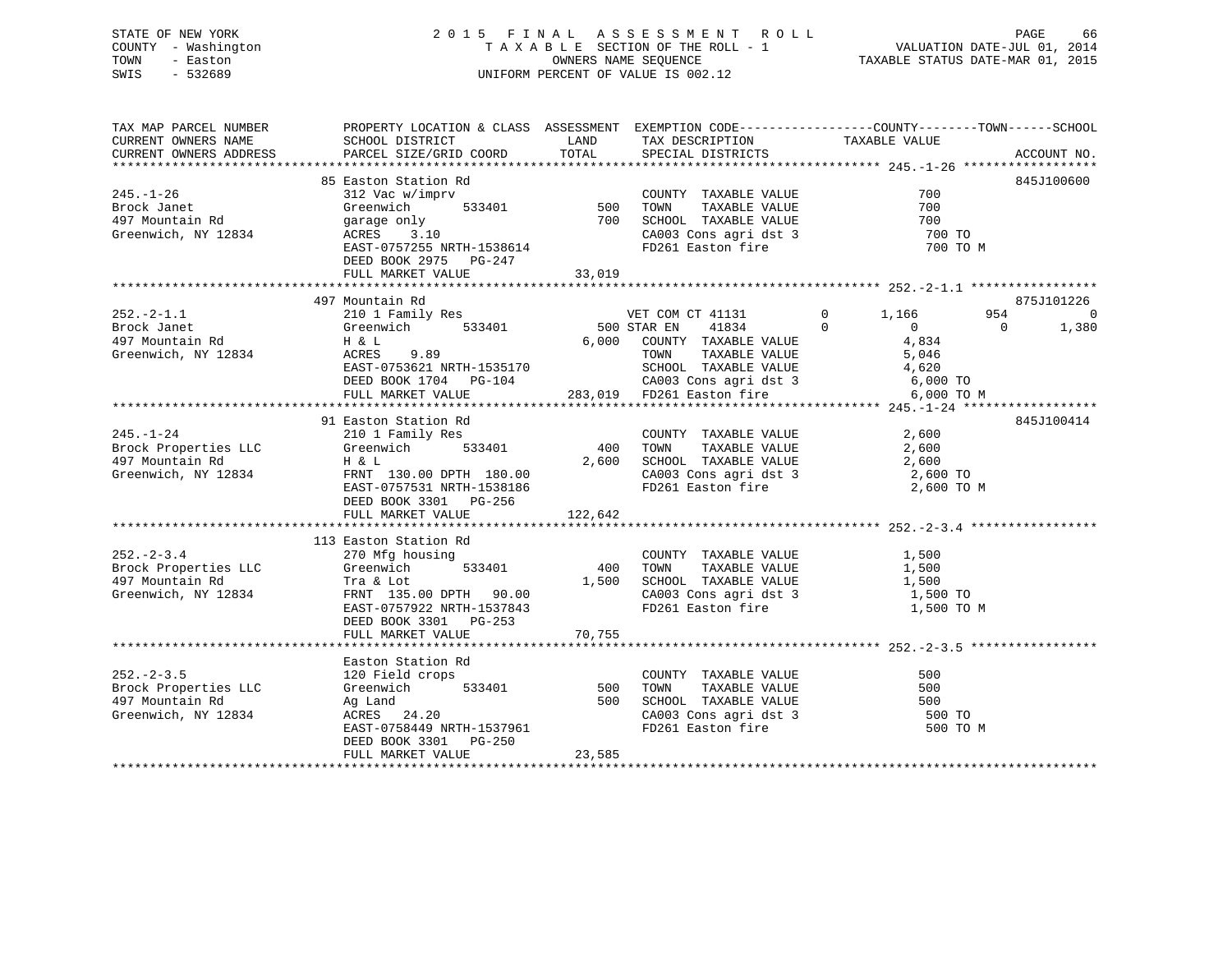## STATE OF NEW YORK 2 0 1 5 F I N A L A S S E S S M E N T R O L L PAGE 67 COUNTY - Washington T A X A B L E SECTION OF THE ROLL - 1 VALUATION DATE-JUL 01, 2014 TOWN - Easton OWNERS NAME SEQUENCE TAXABLE STATUS DATE-MAR 01, 2015 SWIS - 532689 UNIFORM PERCENT OF VALUE IS 002.12

| TAX MAP PARCEL NUMBER  |                                |         |                       | PROPERTY LOCATION & CLASS ASSESSMENT EXEMPTION CODE----------------COUNTY-------TOWN------SCHOOL |
|------------------------|--------------------------------|---------|-----------------------|--------------------------------------------------------------------------------------------------|
| CURRENT OWNERS NAME    | SCHOOL DISTRICT                | LAND    | TAX DESCRIPTION       | TAXABLE VALUE                                                                                    |
| CURRENT OWNERS ADDRESS | PARCEL SIZE/GRID COORD         | TOTAL   | SPECIAL DISTRICTS     | ACCOUNT NO.                                                                                      |
|                        |                                |         |                       |                                                                                                  |
|                        | Easton Station Rd              |         |                       |                                                                                                  |
|                        |                                |         |                       |                                                                                                  |
| $253. - 1 - 16.2$      | 105 Vac farmland               |         | COUNTY TAXABLE VALUE  | 600                                                                                              |
| Brock Properties LLC   | 533401<br>Greenwich            | 600     | TAXABLE VALUE<br>TOWN | 600                                                                                              |
| 497 Mountain Rd        | Vacant Land                    | 600     | SCHOOL TAXABLE VALUE  | 600                                                                                              |
| Greenwich, NY 12834    | ACRES 21.70                    |         | CA003 Cons agri dst 3 | 600 TO                                                                                           |
|                        | EAST-0759339 NRTH-1537276      |         | FD261 Easton fire     | 600 TO M                                                                                         |
|                        | DEED BOOK 3301 PG-247          |         |                       |                                                                                                  |
|                        | FULL MARKET VALUE              | 28,302  |                       |                                                                                                  |
|                        | ****************************** |         |                       |                                                                                                  |
|                        |                                |         |                       |                                                                                                  |
|                        | 222 Mountain Rd                |         |                       | 845J101228                                                                                       |
| $260. - 1 - 15.4$      | 240 Rural res                  |         | COUNTY TAXABLE VALUE  | 8,500                                                                                            |
| Brod Arthur F Jr       | 533401<br>Greenwich            | 800     | TAXABLE VALUE<br>TOWN | 8,500                                                                                            |
| 222 Mountain Rd        | House & Land                   | 8,500   | SCHOOL TAXABLE VALUE  | 8,500                                                                                            |
| Greenwich, NY 12834    | Sub Lot 1                      |         | FD261 Easton fire     | 8,500 TO M                                                                                       |
|                        | ACRES 22.50                    |         |                       |                                                                                                  |
|                        | EAST-0751545 NRTH-1527451      |         |                       |                                                                                                  |
|                        | DEED BOOK 880<br>$PG-38$       |         |                       |                                                                                                  |
|                        | FULL MARKET VALUE              | 400,943 |                       |                                                                                                  |
|                        |                                |         |                       |                                                                                                  |
|                        |                                |         |                       |                                                                                                  |
|                        | Mountain Rd                    |         |                       | 845J101229                                                                                       |
| $260. - 1 - 15.5$      | 323 Vacant rural               |         | COUNTY TAXABLE VALUE  | 2,000                                                                                            |
| Brod Arthur F Jr       | 533401<br>Greenwich            | 2,000   | TAXABLE VALUE<br>TOWN | 2,000                                                                                            |
| 222 Mountain Rd        | Vacant Ag                      | 2,000   | SCHOOL TAXABLE VALUE  | 2,000                                                                                            |
| Greenwich, NY 12834    | ACRES 87.81                    |         | FD261 Easton fire     | 2,000 TO M                                                                                       |
|                        | EAST-0751036 NRTH-1529783      |         |                       |                                                                                                  |
|                        | DEED BOOK 880<br>PG-67         |         |                       |                                                                                                  |
|                        | FULL MARKET VALUE              | 94,340  |                       |                                                                                                  |
|                        |                                |         |                       |                                                                                                  |
|                        | Mountain Rd                    |         |                       |                                                                                                  |
|                        |                                |         |                       |                                                                                                  |
| $260. -1 - 15.8$       | 310 Res Vac                    |         | COUNTY TAXABLE VALUE  | 500                                                                                              |
| Brod Arthur F Jr       | 533401<br>Greenwich            | 500     | TOWN<br>TAXABLE VALUE | 500                                                                                              |
| 222 Mountain Rd        | Vl                             | 500     | SCHOOL TAXABLE VALUE  | 500                                                                                              |
| Greenwich, NY 12834    | Sub Lot 2                      |         | FD261 Easton fire     | 500 TO M                                                                                         |
|                        | ACRES<br>6.18                  |         |                       |                                                                                                  |
|                        | EAST-0751748 NRTH-1529413      |         |                       |                                                                                                  |
|                        | DEED BOOK 880<br>$PG-63$       |         |                       |                                                                                                  |
|                        | FULL MARKET VALUE              | 23,585  |                       |                                                                                                  |
|                        | **********************         |         |                       |                                                                                                  |
|                        | Mountain Rd                    |         |                       |                                                                                                  |
|                        |                                |         |                       |                                                                                                  |
| $260. -1 - 15.9$       | 310 Res Vac                    |         | COUNTY TAXABLE VALUE  | 600                                                                                              |
| Brod Arthur F Jr       | Greenwich<br>533401            | 600     | TAXABLE VALUE<br>TOWN | 600                                                                                              |
| 222 Mountain Rd        | Vl                             | 600     | SCHOOL TAXABLE VALUE  | 600                                                                                              |
| Greenwich, NY 12834    | Sub Lot 3                      |         | FD261 Easton fire     | 600 TO M                                                                                         |
|                        | ACRES 17.83                    |         |                       |                                                                                                  |
|                        | EAST-0751819 NRTH-1528898      |         |                       |                                                                                                  |
|                        | DEED BOOK 880<br>$PG-59$       |         |                       |                                                                                                  |
|                        | FULL MARKET VALUE              | 28,302  |                       |                                                                                                  |
|                        |                                |         |                       |                                                                                                  |
|                        |                                |         |                       |                                                                                                  |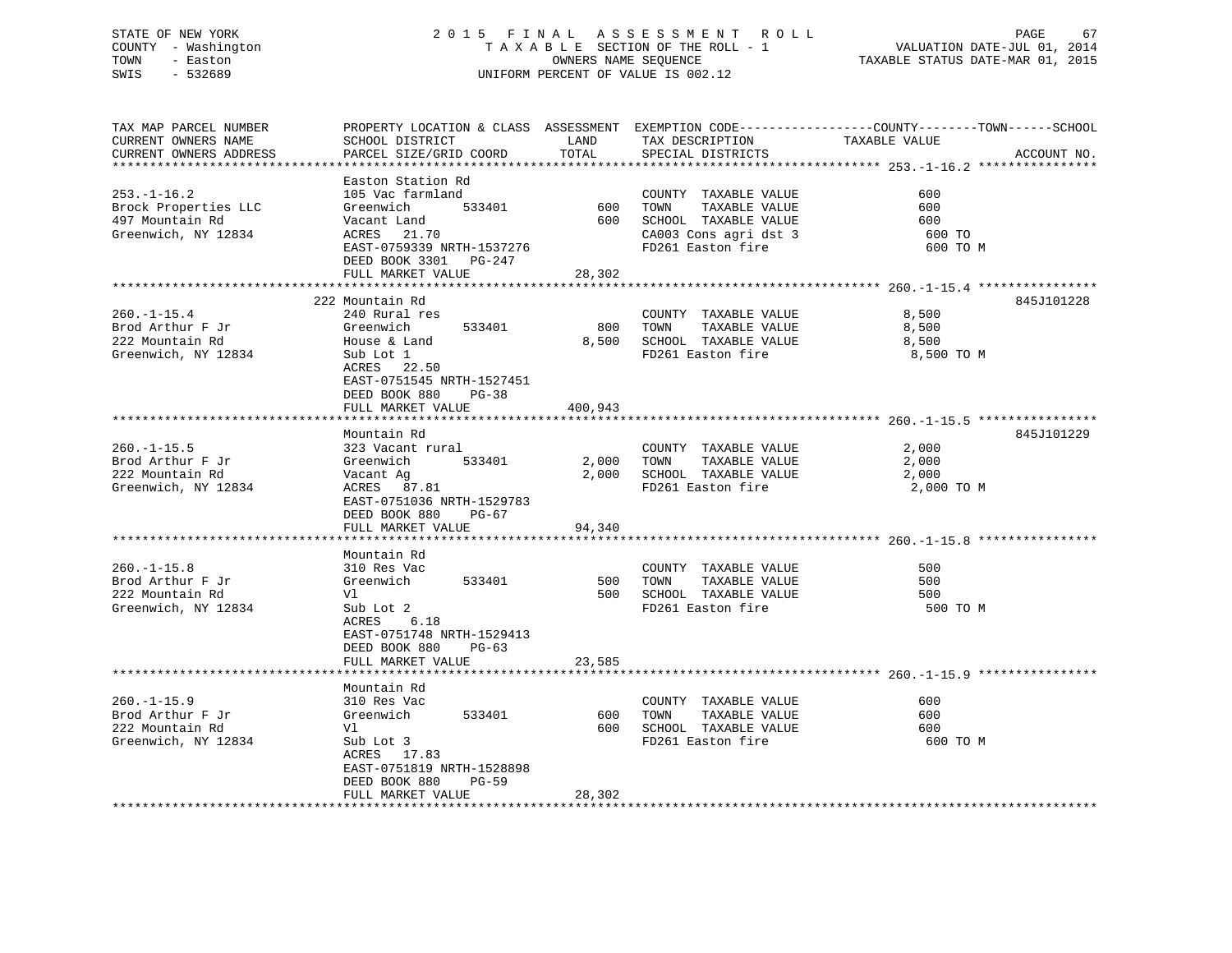## STATE OF NEW YORK 2 0 1 5 F I N A L A S S E S S M E N T R O L L PAGE 68 COUNTY - Washington T A X A B L E SECTION OF THE ROLL - 1 VALUATION DATE-JUL 01, 2014 TOWN - Easton COMPUTERS NAME SEQUENCE TAXABLE STATUS DATE-MAR 01, 2015<br>SWIS - 532689 SWIS - 532689 UNIFORM PERCENT OF VALUE IS 002.12

| TAX MAP PARCEL NUMBER<br>CURRENT OWNERS NAME<br>CURRENT OWNERS ADDRESS          | SCHOOL DISTRICT<br>PARCEL SIZE/GRID COORD                                                                                                                         | LAND<br>TOTAL        | TAX DESCRIPTION TAXABLE VALUE<br>SPECIAL DISTRICTS                                         | PROPERTY LOCATION & CLASS ASSESSMENT EXEMPTION CODE----------------COUNTY-------TOWN------SCHOOL<br>ACCOUNT NO. |
|---------------------------------------------------------------------------------|-------------------------------------------------------------------------------------------------------------------------------------------------------------------|----------------------|--------------------------------------------------------------------------------------------|-----------------------------------------------------------------------------------------------------------------|
| $260. -1 - 15.10$<br>Brod Arthur F Jr<br>222 Mountain Rd<br>Greenwich, NY 12834 | Mountain Rd<br>310 Res Vac<br>533401<br>Greenwich<br>Vl<br>Sub Lot 4<br>ACRES 7.17<br>EAST-0751453 NRTH-1528425<br>DEED BOOK 880<br>PG-51<br>FULL MARKET VALUE    | 500<br>500<br>23,585 | COUNTY TAXABLE VALUE<br>TAXABLE VALUE<br>TOWN<br>SCHOOL TAXABLE VALUE<br>FD261 Easton fire | 500<br>500<br>500<br>500 TO M                                                                                   |
|                                                                                 |                                                                                                                                                                   |                      |                                                                                            |                                                                                                                 |
| $260. -1 - 15.11$<br>Brod Arthur F Jr<br>222 Mountain Rd<br>Greenwich, NY 12834 | Mountain Rd<br>310 Res Vac<br>533401<br>Greenwich<br>Vl<br>Sub Lot 5<br>ACRES<br>7.16<br>EAST-0751279 NRTH-1527985<br>DEED BOOK 880<br><b>PG-55</b>               | 500 TOWN<br>500      | COUNTY TAXABLE VALUE<br>TAXABLE VALUE<br>SCHOOL TAXABLE VALUE<br>FD261 Easton fire         | 500<br>500<br>500<br>500 TO M                                                                                   |
|                                                                                 | FULL MARKET VALUE                                                                                                                                                 | 23,585               |                                                                                            |                                                                                                                 |
| $260. -1 - 15.12$<br>Brod Arthur F Jr<br>222 Mountain Rd<br>Greenwich, NY 12834 | Mountain Rd<br>310 Res Vac<br>533401<br>Greenwich<br>Vl<br>Sub Lot 6<br>ACRES 5.38<br>EAST-0750979 NRTH-1527605<br>DEED BOOK 880<br>PG-47<br>FULL MARKET VALUE    | 500<br>500<br>23,585 | COUNTY TAXABLE VALUE<br>TAXABLE VALUE<br>TOWN<br>SCHOOL TAXABLE VALUE<br>FD261 Easton fire | 500<br>500<br>500<br>500 TO M                                                                                   |
|                                                                                 |                                                                                                                                                                   |                      |                                                                                            |                                                                                                                 |
| $260. -1 - 15.13$<br>Brod Arthur F Jr<br>222 Mountain Rd<br>Greenwich, NY 12834 | Mountain Rd<br>310 Res Vac<br>533401<br>Greenwich<br>Vl<br>Sub Lot 7<br>ACRES 11.88<br>EAST-0750802 NRTH-1526972<br>DEED BOOK 880<br>$PG-43$<br>FULL MARKET VALUE | 500<br>500<br>23,585 | COUNTY TAXABLE VALUE<br>TOWN<br>TAXABLE VALUE<br>SCHOOL TAXABLE VALUE<br>FD261 Easton fire | 500<br>500<br>500<br>500 TO M                                                                                   |
|                                                                                 |                                                                                                                                                                   |                      |                                                                                            |                                                                                                                 |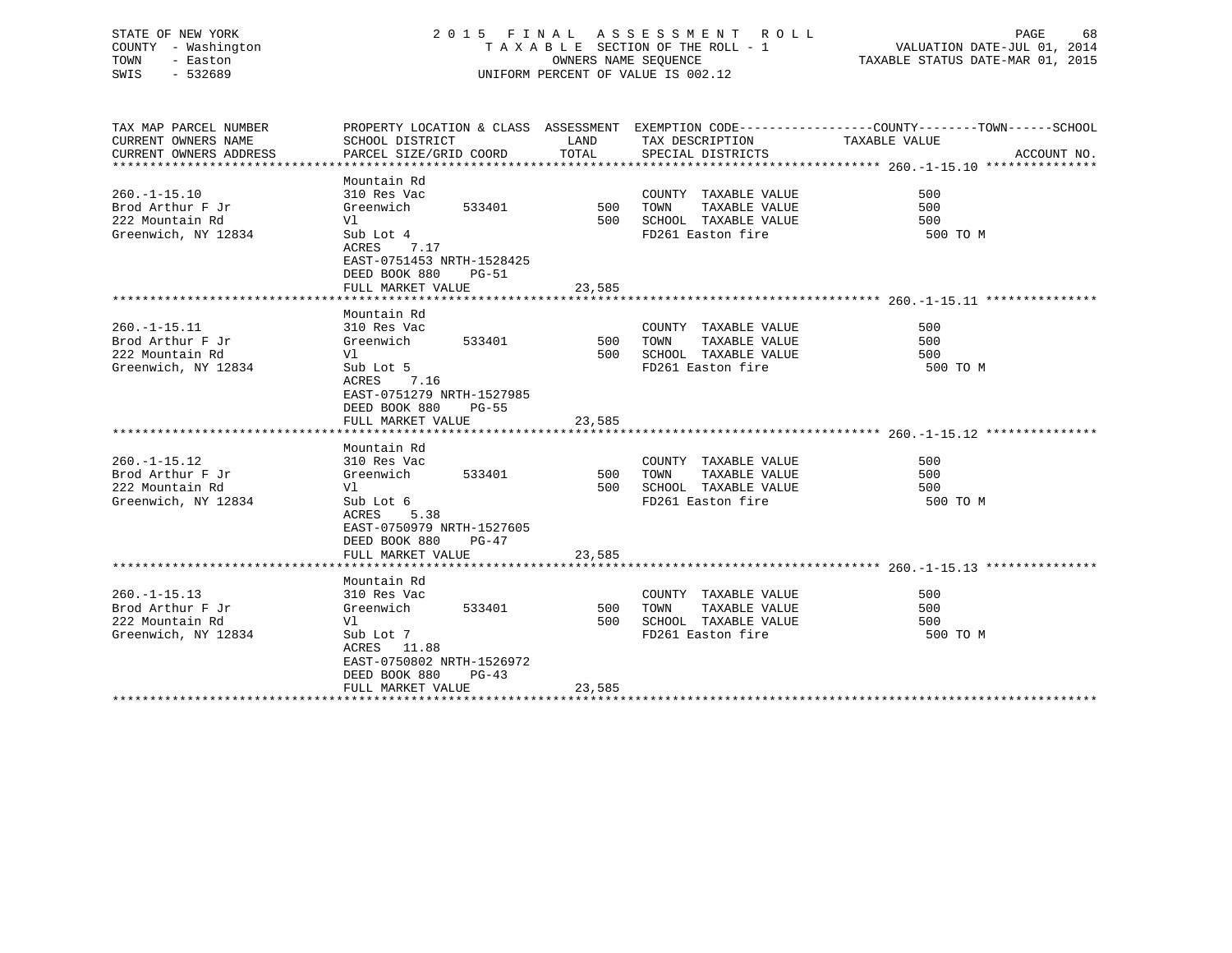## STATE OF NEW YORK 2 0 1 5 F I N A L A S S E S S M E N T R O L L PAGE 69 COUNTY - Washington T A X A B L E SECTION OF THE ROLL - 1 VALUATION DATE-JUL 01, 2014 TOWN - Easton COMPUTERS NAME SEQUENCE TAXABLE STATUS DATE-MAR 01, 2015<br>SWIS - 532689 SWIS - 532689 UNIFORM PERCENT OF VALUE IS 002.12

| TAX MAP PARCEL NUMBER<br>CURRENT OWNERS NAME<br>CURRENT OWNERS ADDRESS                                                                                                                                         | PROPERTY LOCATION & CLASS ASSESSMENT EXEMPTION CODE-----------------COUNTY-------TOWN------SCHOOL<br>SCHOOL DISTRICT<br>PARCEL SIZE/GRID COORD                                                                                                                  | LAND<br>TOTAL           | TAX DESCRIPTION TAXABLE VALUE SPECIAL DISTRICTS                                                                                                                                                           |                                                                                 |                 | ACCOUNT NO.         |
|----------------------------------------------------------------------------------------------------------------------------------------------------------------------------------------------------------------|-----------------------------------------------------------------------------------------------------------------------------------------------------------------------------------------------------------------------------------------------------------------|-------------------------|-----------------------------------------------------------------------------------------------------------------------------------------------------------------------------------------------------------|---------------------------------------------------------------------------------|-----------------|---------------------|
| $269. - 1 - 13.3$<br>Broestler Herbert<br>Broestler Herbert<br>Broestler Karen H & L<br>67 Becker Rd ACRES 20.00<br>Valley Falls, NY 12185 EAST-0750225 NRTH-1518162<br>DRED BOOK 694 PG-301                   | 67 Becker Rd<br>240 Rural res<br>533401<br>Greenwich<br>FULL MARKET VALUE                                                                                                                                                                                       | 212,264                 | STAR B<br>41854<br>700 COUNTY TAXABLE VALUE<br>4,500 TOWN<br>TAXABLE VALUE<br>SCHOOL TAXABLE VALUE 3,860<br>CA003 Cons agri dst 3<br>FD261 Easton fire                                                    | $\Omega$<br>$\overline{0}$<br>4,500<br>4,500<br>4,500 TO<br>4,500 TO M          | $\Omega$        | 640                 |
| $227. - 1 - 14$<br>Brown Daniel<br>1001 Verbeck Ave<br>Schaghticoke, NY 12154                                                                                                                                  | 2976 County Route 113<br>210 1 Family Res<br>Schuylerville 415001<br>H & L<br>FRNT 100.00 DPTH 125.00<br>EAST-0741330 NRTH-1554827<br>DEED BOOK 3263 PG-217<br>FULL MARKET VALUE                                                                                | 400<br>2,500<br>117,925 | COUNTY TAXABLE VALUE<br>TOWN<br>TAXABLE VALUE<br>SCHOOL TAXABLE VALUE 2,500<br>CA003 Cons agri dst 3 2,500 TO<br>CA003 Cons agri dst 3 2,500 TO<br>FD263 Schuylerville Fire 2,500 TO                      | 2,500<br>2,500                                                                  |                 | 845J100159          |
| $245. - 2 - 15$<br>Brown David H<br>535 Eaton Station Rd<br>Greenwich, NY 12834<br>MAY BE SUBJECT TO PAYMENT DEED BOOK 3366 PG-101<br>UNDER AGDIST LAW TIL 2019 FULL MARKET VALUE                              | County Route 74A<br>105 Vac farmland<br>$\frac{1}{2}$ mland Ave.<br>533401 900<br>Greenwich<br>Farm<br>ACRES 31.60<br>ACRES 31.60<br>EAST-0764770 NRTH-1538678 CA003 Cons agri ds<br>DEED BOOK 3366 PG-101 120 EX<br>FULL MARKET VALUE 42,453 FD261 Easton fire |                         | AG DIST<br>900 TOWN<br>DIST<br>TOWNT TAXABLE VALUE<br>TOWN TAXABLE VALUE<br>SCHOOL TAXABLE VALUE<br>CA003 Cons agri dst 3<br>120 EX<br>fire                                                               | 120<br>780<br>780<br>780<br>780 TO                                              | 120<br>900 TO M | 845J100197<br>120   |
| 285.-1-12<br>Brown Gerald T<br>1001 Verbeck Ave H & L<br>H & L<br>Schaghticoke, NY 12154                                                                                                                       | 1001 Verbeck Ave<br>2.50<br>ACRES<br>EAST-0728983 NRTH-1498128<br>DEED BOOK 602<br>$PG-14$<br>FULL MARKET VALUE                                                                                                                                                 | 2,500<br>117,925        | COUNTY TAXABLE VALUE 2,500<br>TOWN TAXABLE VALUE 2,500<br>SCHOOL TAXABLE VALUE 2,500<br>2,500<br>CLOCA Cars against 2 2,500<br>400 TOWN<br>CA003 Cons agri dst 3 2,500 TO<br>FD261 Easton fire 2,500 TO M | 2,500                                                                           |                 | 845J100110          |
| $253. - 1 - 7$<br>Brown Howard G<br>Conway James<br>535 Easton Station Rd<br>535 Easton Station Rd<br>Greenwich, NY 12834<br>MAY BE SUBJECT TO PAYMENT<br>UNDER AGDIST LAW TIL 2019<br>*********************** | 535 Easton Station Rd<br>112 Dairy farm<br>Greenwich 533401<br>Farm<br>ACRES 186.50<br>EAST-0765029 NRTH-1535000<br>DEED BOOK 2155 PG-336 2,442 EX<br>FULL MARKET VALUE 400,943 FD261 Easton fire                                                               | 8,500                   | AG DIST<br>41720<br>4,500 COUNTY TAXABLE VALUE<br>TOWN TAXABLE VALUE<br>SCHOOL TAXABLE VALUE<br>CA003 Cons agri dst 3<br>2442 EX                                                                          | $0 \qquad \qquad$<br>2,442<br>6,058<br>6,058<br>6,058<br>6,058 TO<br>8,500 TO M | 2,442           | 845J100198<br>2,442 |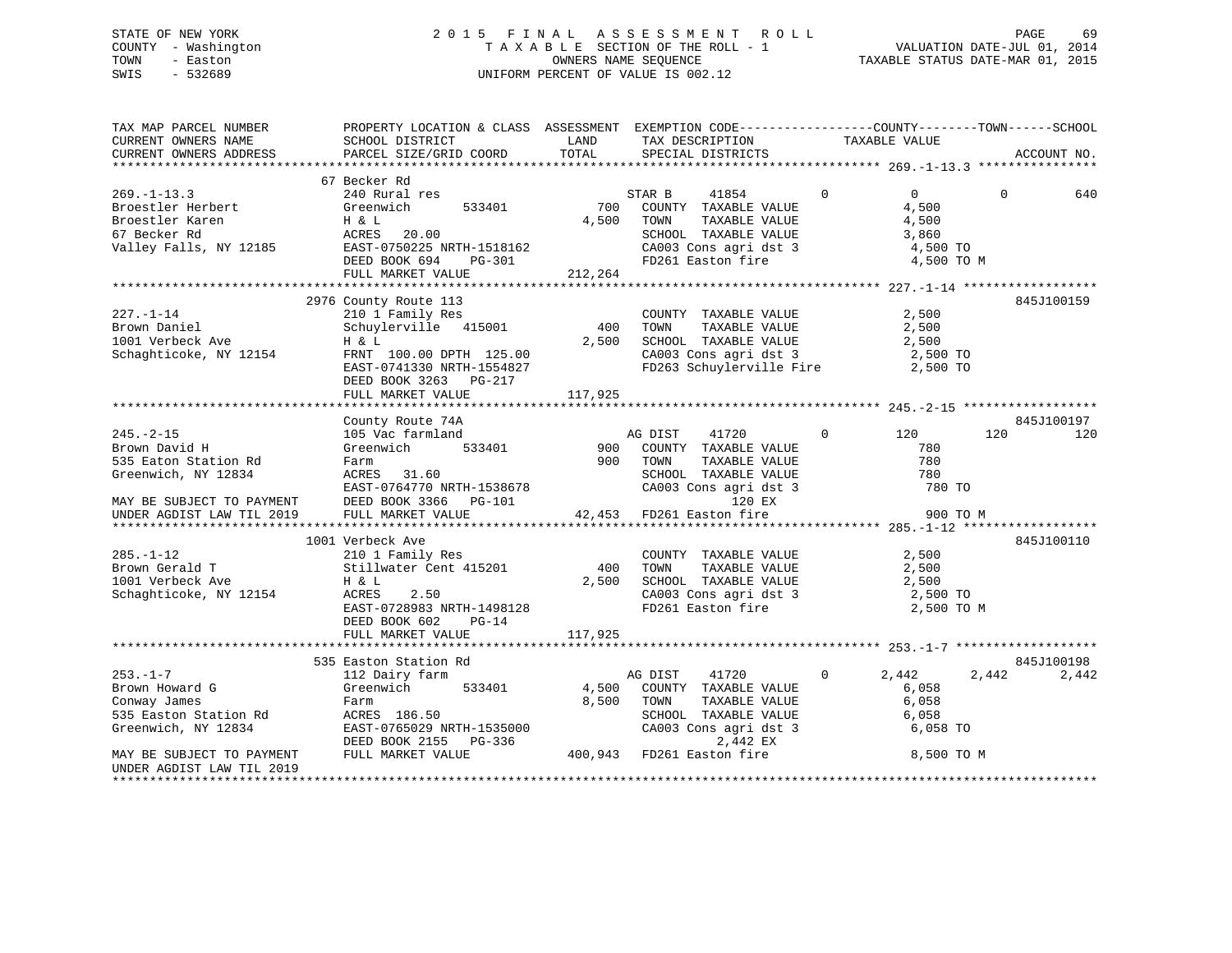## STATE OF NEW YORK 2 0 1 5 F I N A L A S S E S S M E N T R O L L PAGE 70 COUNTY - Washington T A X A B L E SECTION OF THE ROLL - 1 VALUATION DATE-JUL 01, 2014 TOWN - Easton CONNERS NAME SEQUENCE TAXABLE STATUS DATE-MAR 01, 2015<br>SWIS - 532689 SWIS - 532689 UNIFORM PERCENT OF VALUE IS 002.12

| TAX MAP PARCEL NUMBER           |                           |         | PROPERTY LOCATION & CLASS ASSESSMENT EXEMPTION CODE----------------COUNTY-------TOWN------SCHOOL |              |                |             |     |
|---------------------------------|---------------------------|---------|--------------------------------------------------------------------------------------------------|--------------|----------------|-------------|-----|
| CURRENT OWNERS NAME             | SCHOOL DISTRICT           | LAND    | TAX DESCRIPTION                                                                                  |              | TAXABLE VALUE  |             |     |
| CURRENT OWNERS ADDRESS          | PARCEL SIZE/GRID COORD    | TOTAL   | SPECIAL DISTRICTS                                                                                |              |                | ACCOUNT NO. |     |
|                                 |                           |         |                                                                                                  |              |                |             |     |
| Waters Rd                       |                           |         |                                                                                                  |              |                | 845J101101  |     |
| $253. - 1 - 14.2$               | 321 Abandoned ag          |         | AG DIST<br>41720                                                                                 | $\mathbf{0}$ | 206            | 206         | 206 |
| Brown Howard G                  | Greenwich<br>533401       | 800     | COUNTY TAXABLE VALUE                                                                             |              | 594            |             |     |
| 535 Easton Station Rd<br>Vl     |                           | 800     | TOWN<br>TAXABLE VALUE                                                                            |              | 594            |             |     |
| Greenwich, NY 12834             | ACRES 38.40               |         | SCHOOL TAXABLE VALUE                                                                             |              | 594            |             |     |
|                                 | EAST-0762161 NRTH-1534213 |         | CA003 Cons agri dst 3                                                                            |              | 594 TO         |             |     |
| MAY BE SUBJECT TO PAYMENT       | DEED BOOK 494<br>PG-1107  |         | 206 EX                                                                                           |              |                |             |     |
| UNDER AGDIST LAW TIL 2019       | FULL MARKET VALUE         |         | 37,736 FD261 Easton fire                                                                         |              | 800 TO M       |             |     |
|                                 |                           |         |                                                                                                  |              |                |             |     |
|                                 | 1317 State Route 372      |         |                                                                                                  |              |                | 845J100473  |     |
| $237. - 1 - 21$                 | 240 Rural res             |         | STAR B<br>41854                                                                                  | $\mathbf 0$  | $\overline{0}$ | $\Omega$    | 640 |
| Brown James D<br>Greenwich      | 533401                    | 1,500   | COUNTY TAXABLE VALUE                                                                             |              | 6,500          |             |     |
| Brown Kimberly A<br>$H+L$       |                           | 6,500   | TAXABLE VALUE<br>TOWN                                                                            |              | 6,500          |             |     |
| 1317 State Route 372<br>831/248 |                           |         | SCHOOL TAXABLE VALUE                                                                             |              | 5,860          |             |     |
| Greenwich, NY 12834             | ACRES 58.10               |         | FD261 Easton fire                                                                                |              | 6,500 TO M     |             |     |
|                                 | EAST-0762982 NRTH-1546989 |         |                                                                                                  |              |                |             |     |
|                                 | DEED BOOK 831<br>PG-244   |         |                                                                                                  |              |                |             |     |
|                                 | FULL MARKET VALUE         | 306,604 |                                                                                                  |              |                |             |     |
|                                 |                           |         |                                                                                                  |              |                |             |     |
|                                 | Birch Hollow Rd           |         |                                                                                                  |              |                |             |     |
| $245. - 1 - 23.4$               | 320 Rural vacant          |         | COUNTY TAXABLE VALUE                                                                             |              | 500            |             |     |
| Greenwich                       | 533401                    |         | TAXABLE VALUE<br>TOWN                                                                            |              | 500            |             |     |
| Brown William                   |                           | 500     |                                                                                                  |              |                |             |     |
| Morgan Mary Nell<br>Vl          |                           | 500     | SCHOOL TAXABLE VALUE                                                                             |              | 500            |             |     |
| 23 Birch Hollow Rd<br>Lot 6     |                           |         | CA003 Cons agri dst 3                                                                            |              | 500 TO         |             |     |
| Greenwich, NY 12834             | ACRES 10.40               |         | FD261 Easton fire                                                                                |              | 500 TO M       |             |     |
|                                 | EAST-0758179 NRTH-1539870 |         |                                                                                                  |              |                |             |     |
|                                 | DEED BOOK 1769 PG-127     |         |                                                                                                  |              |                |             |     |
|                                 | FULL MARKET VALUE         | 23,585  |                                                                                                  |              |                |             |     |
|                                 |                           |         |                                                                                                  |              |                |             |     |
|                                 | 23 Birch Hollow Rd        |         |                                                                                                  |              |                | 845J100202  |     |
| $245. - 1 - 23.2$               | 240 Rural res             |         | STAR B<br>41854                                                                                  | $\Omega$     | $\overline{0}$ | $\Omega$    | 640 |
| Brown William L<br>Greenwich    | 533401                    |         | 600 COUNTY TAXABLE VALUE                                                                         |              | 4,000          |             |     |
| Morgan Mary Nell<br>H & L       |                           |         | 4,000 TOWN<br>TAXABLE VALUE                                                                      |              | 4,000          |             |     |
| 23 Birch Hollow Rd              | ACRES 18.49               |         | SCHOOL TAXABLE VALUE                                                                             |              | 3,360          |             |     |
| Greenwich, NY 12834             | EAST-0757558 NRTH-1539365 |         | CA003 Cons agri dst 3                                                                            |              | 4,000 TO       |             |     |
|                                 | DEED BOOK 1769 PG-127     |         | FD261 Easton fire                                                                                |              | 4,000 TO M     |             |     |
|                                 | FULL MARKET VALUE         | 188,679 |                                                                                                  |              |                |             |     |
|                                 |                           |         |                                                                                                  |              |                |             |     |
|                                 | 35 Meeting House Rd       |         |                                                                                                  |              |                | 845J100437  |     |
| $269. - 1 - 36$                 | 310 Res Vac               |         | COUNTY TAXABLE VALUE                                                                             |              | 450            |             |     |
| Brownell Alvin A<br>Greenwich   | 533401                    | 450     | TAXABLE VALUE<br>TOWN                                                                            |              | 450            |             |     |
| Brownell Leona S<br>Residence   |                           | 450     | SCHOOL TAXABLE VALUE                                                                             |              | 450            |             |     |
| 11674 St Rt 40<br>ACRES         | 1.00                      |         | CA003 Cons agri dst 3                                                                            |              | 450 TO         |             |     |
| Schaghticoke, NY 12154          | EAST-0744904 NRTH-1513957 |         | FD261 Easton fire                                                                                |              | 450 TO M       |             |     |
|                                 | DEED BOOK 485<br>PG-991   |         |                                                                                                  |              |                |             |     |
|                                 | FULL MARKET VALUE         | 21,226  |                                                                                                  |              |                |             |     |
|                                 |                           |         |                                                                                                  |              |                |             |     |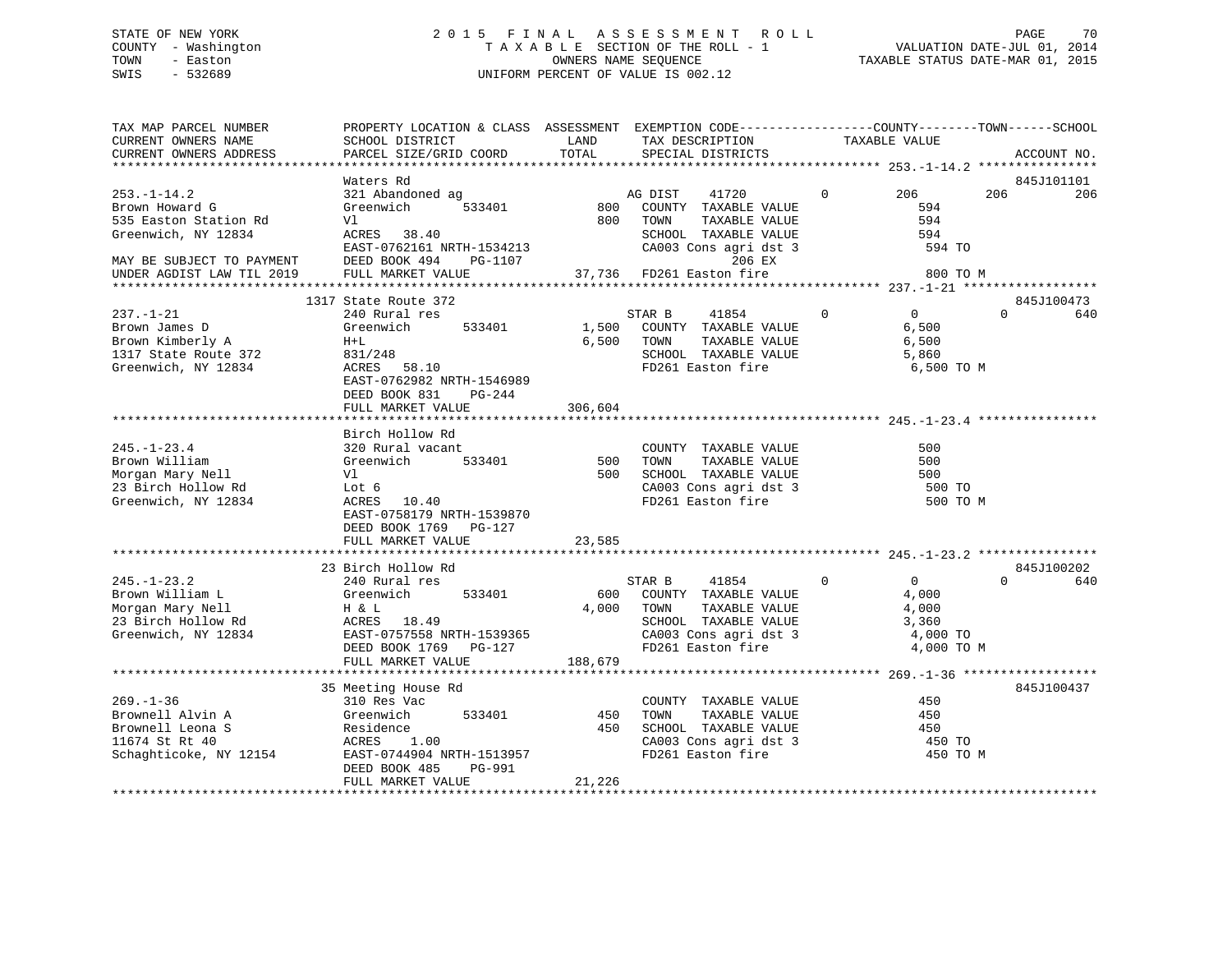## STATE OF NEW YORK 2 0 1 5 F I N A L A S S E S S M E N T R O L L PAGE 71 COUNTY - Washington T A X A B L E SECTION OF THE ROLL - 1 VALUATION DATE-JUL 01, 2014 TOWN - Easton CONNERS NAME SEQUENCE TAXABLE STATUS DATE-MAR 01, 2015<br>SWIS - 532689 SWIS - 532689 UNIFORM PERCENT OF VALUE IS 002.12

| TAX MAP PARCEL NUMBER<br>CURRENT OWNERS NAME<br>CURRENT OWNERS ADDRESS | PROPERTY LOCATION & CLASS ASSESSMENT<br>SCHOOL DISTRICT<br>PARCEL SIZE/GRID COORD | LAND<br>TOTAL | EXEMPTION CODE----------------COUNTY-------TOWN------SCHOOL<br>TAX DESCRIPTION<br>SPECIAL DISTRICTS | TAXABLE VALUE                     | ACCOUNT NO.                       |
|------------------------------------------------------------------------|-----------------------------------------------------------------------------------|---------------|-----------------------------------------------------------------------------------------------------|-----------------------------------|-----------------------------------|
|                                                                        |                                                                                   |               |                                                                                                     |                                   |                                   |
| $269. - 1 - 37$                                                        | 11674 State Route 40                                                              |               |                                                                                                     | $\mathbf 0$<br>700                | 845J100204<br>572                 |
| Brownell Alvin Jr                                                      | 210 1 Family Res<br>Greenwich<br>533401                                           |               | VET WAR CT 41121<br>500 STAR B<br>41854                                                             | $\Omega$<br>$\overline{0}$        | $\overline{0}$<br>$\Omega$<br>640 |
| 11674 State Route 40                                                   | H & L                                                                             | 5,400         | COUNTY TAXABLE VALUE                                                                                | 4,700                             |                                   |
| Schaghticoke, NY 12154                                                 | 4.20<br>ACRES                                                                     |               | TOWN<br>TAXABLE VALUE                                                                               | 4,828                             |                                   |
|                                                                        | EAST-0744635 NRTH-1513864                                                         |               | SCHOOL TAXABLE VALUE                                                                                | 4,760                             |                                   |
|                                                                        | DEED BOOK 393<br>PG-359                                                           |               | CA003 Cons agri dst 3                                                                               | 5,400 TO                          |                                   |
|                                                                        | FULL MARKET VALUE                                                                 |               | 254,717 FD261 Easton fire                                                                           | 5,400 TO M                        |                                   |
|                                                                        |                                                                                   |               |                                                                                                     |                                   |                                   |
|                                                                        | 364 Mcgowan Rd                                                                    |               |                                                                                                     |                                   | 845J100205                        |
| $277. - 1 - 2$                                                         | 310 Res Vac                                                                       |               | COUNTY TAXABLE VALUE                                                                                | 1,325                             |                                   |
| Brownell Alvin Jr.                                                     | Greenwich<br>533401                                                               | 1,325         | TAXABLE VALUE<br>TOWN                                                                               | 1,325                             |                                   |
| Brownell Leona                                                         | Land                                                                              | 1,325         | SCHOOL TAXABLE VALUE                                                                                | 1,325                             |                                   |
| 11674 State Route 40                                                   | ACRES 72.80                                                                       |               | CA003 Cons agri dst 3                                                                               | 1,325 TO                          |                                   |
| Schaghticoke, NY 12154                                                 | EAST-0741103 NRTH-1511850                                                         |               | FD261 Easton fire                                                                                   | 1,325 TO M                        |                                   |
|                                                                        | DEED BOOK 405<br>PG-292                                                           |               |                                                                                                     |                                   |                                   |
|                                                                        | FULL MARKET VALUE                                                                 | 62,500        |                                                                                                     |                                   |                                   |
|                                                                        |                                                                                   |               |                                                                                                     |                                   |                                   |
|                                                                        | Vly Summit Rd/s Off                                                               |               |                                                                                                     |                                   | 845J100206                        |
| $261. - 1 - 23.3$                                                      | 323 Vacant rural                                                                  |               | COUNTY TAXABLE VALUE                                                                                | 400                               |                                   |
| Brownell Charles H III                                                 | Greenwich<br>533401                                                               | 400           | TOWN<br>TAXABLE VALUE                                                                               | 400                               |                                   |
| Brownell Sefi D                                                        | Wood Lot                                                                          | 400           | SCHOOL TAXABLE VALUE                                                                                | 400                               |                                   |
| 24850 Bruce St                                                         | ACRES 10.80                                                                       |               | CA003 Cons agri dst 3                                                                               | 400 TO                            |                                   |
| Plaquemine, LA 70764                                                   | EAST-0761289 NRTH-1522963                                                         |               | FD261 Easton fire                                                                                   | 400 TO M                          |                                   |
|                                                                        | DEED BOOK 2112 PG-118                                                             |               |                                                                                                     |                                   |                                   |
|                                                                        | FULL MARKET VALUE                                                                 | 18,868        |                                                                                                     |                                   |                                   |
|                                                                        |                                                                                   |               |                                                                                                     |                                   |                                   |
|                                                                        | 641 Meeting House Rd                                                              |               |                                                                                                     |                                   | 845J100203                        |
| $270. - 2 - 16$                                                        | 120 Field crops                                                                   |               | STAR B<br>41854                                                                                     | $\mathbf 0$<br>0                  | $\Omega$<br>640                   |
| Brownell Charles H Sr                                                  | Cambridge<br>535010                                                               | 2,500         | COUNTY TAXABLE VALUE                                                                                | 6,000                             |                                   |
| Brownell Charles H III                                                 | Farm                                                                              | 6,000         | TOWN<br>TAXABLE VALUE                                                                               | 6,000                             |                                   |
| 641 Meeting House Rd                                                   | $270. - 1 - 16$                                                                   |               | SCHOOL TAXABLE VALUE                                                                                | 5,360                             |                                   |
| Valley Falls, NY 12185                                                 | ACRES 117.00                                                                      |               | CA003 Cons agri dst 3                                                                               | 6,000 TO                          |                                   |
|                                                                        | EAST-0759378 NRTH-1518603                                                         |               | FD261 Easton fire                                                                                   | 6,000 TO M                        |                                   |
|                                                                        | DEED BOOK 3404 PG-227                                                             |               |                                                                                                     |                                   |                                   |
|                                                                        | FULL MARKET VALUE                                                                 | 283,019       |                                                                                                     |                                   |                                   |
|                                                                        |                                                                                   |               |                                                                                                     |                                   |                                   |
|                                                                        | 396 Mcgowan Rd                                                                    |               |                                                                                                     |                                   | 845J101175                        |
| $277. - 1 - 16$                                                        | 220 2 Family Res                                                                  |               | 41854<br>STAR B                                                                                     | $0 \qquad \qquad$<br>$\mathbf{0}$ | $\Omega$<br>640                   |
| Brownell David W                                                       | Greenwich<br>533401                                                               | 400           | COUNTY TAXABLE VALUE                                                                                | 4,600                             |                                   |
| Lantz Nicole R                                                         | H & L                                                                             | 4,600         | TAXABLE VALUE<br>TOWN                                                                               | 4,600                             |                                   |
| 396 McGowan Rd                                                         | ACRES<br>4.06                                                                     |               | SCHOOL TAXABLE VALUE                                                                                | 3,960                             |                                   |
| Schaghticoke, NY 12154                                                 | EAST-0739719 NRTH-1512993                                                         |               | CA003 Cons agri dst 3                                                                               | 4,600 TO                          |                                   |
|                                                                        | DEED BOOK 3081<br>PG-312                                                          |               | FD261 Easton fire                                                                                   | 4,600 TO M                        |                                   |
|                                                                        | FULL MARKET VALUE                                                                 | 216,981       |                                                                                                     |                                   |                                   |
|                                                                        |                                                                                   |               |                                                                                                     |                                   |                                   |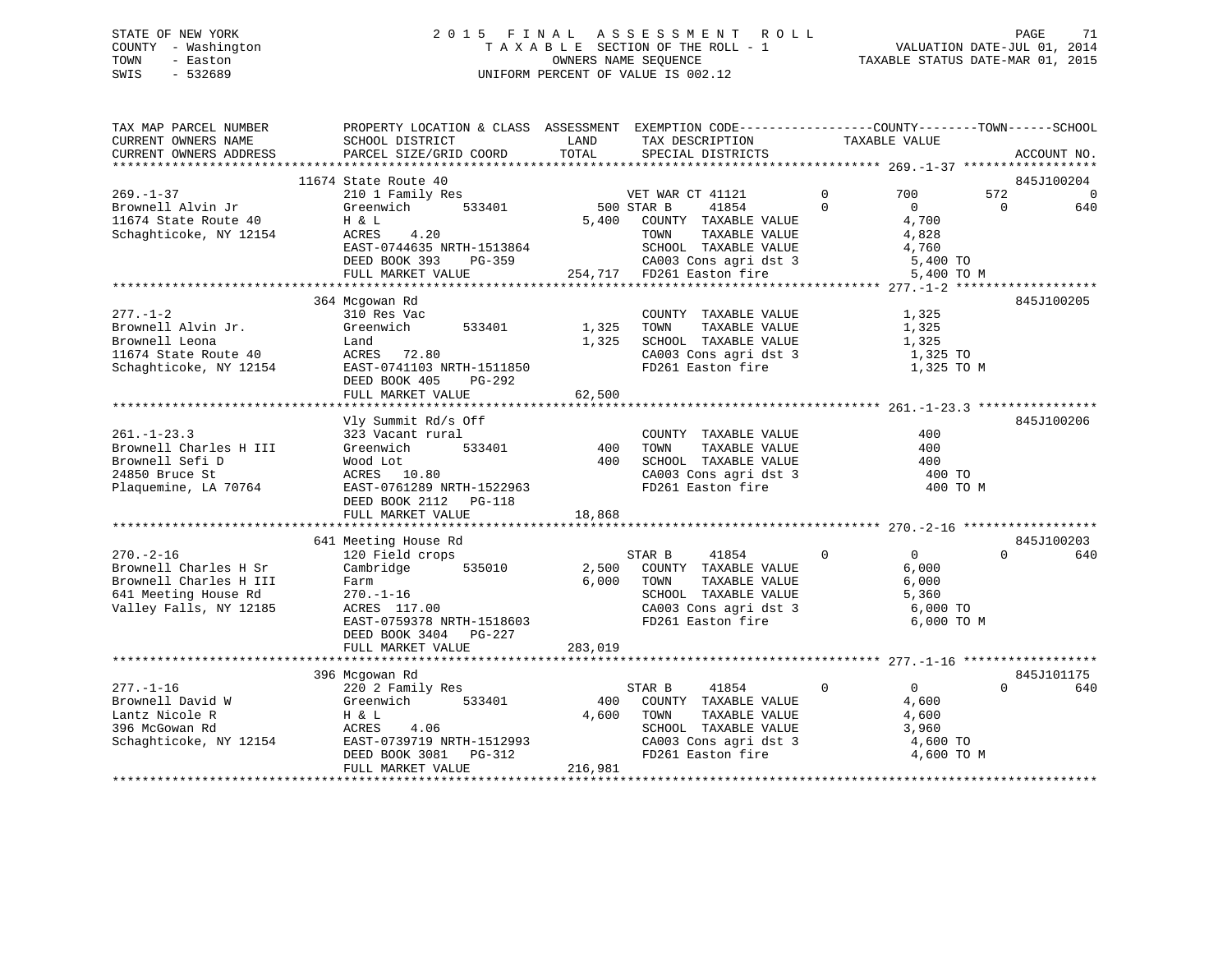## STATE OF NEW YORK 2 0 1 5 F I N A L A S S E S S M E N T R O L L PAGE 72 COUNTY - Washington T A X A B L E SECTION OF THE ROLL - 1 VALUATION DATE-JUL 01, 2014 TOWN - Easton CONNERS NAME SEQUENCE TAXABLE STATUS DATE-MAR 01, 2015<br>SWIS - 532689 SWIS - 532689 UNIFORM PERCENT OF VALUE IS 002.12

| TAX MAP PARCEL NUMBER<br>CURRENT OWNERS NAME<br>CURRENT OWNERS ADDRESS                                                                                                                                                                                                                                | PROPERTY LOCATION & CLASS ASSESSMENT EXEMPTION CODE----------------COUNTY-------TOWN------SCHOOL<br>SCHOOL DISTRICT<br>PARCEL SIZE/GRID COORD                                                                                                                               | LAND<br>TOTAL                         | TAX DESCRIPTION<br>SPECIAL DISTRICTS                                                                                                                                                                                                                                                                                                     | TAXABLE VALUE                             |                                                                                                                                            | ACCOUNT NO.                                                             |
|-------------------------------------------------------------------------------------------------------------------------------------------------------------------------------------------------------------------------------------------------------------------------------------------------------|-----------------------------------------------------------------------------------------------------------------------------------------------------------------------------------------------------------------------------------------------------------------------------|---------------------------------------|------------------------------------------------------------------------------------------------------------------------------------------------------------------------------------------------------------------------------------------------------------------------------------------------------------------------------------------|-------------------------------------------|--------------------------------------------------------------------------------------------------------------------------------------------|-------------------------------------------------------------------------|
|                                                                                                                                                                                                                                                                                                       |                                                                                                                                                                                                                                                                             |                                       |                                                                                                                                                                                                                                                                                                                                          |                                           |                                                                                                                                            |                                                                         |
|                                                                                                                                                                                                                                                                                                       | 305 County Route 74A                                                                                                                                                                                                                                                        |                                       |                                                                                                                                                                                                                                                                                                                                          |                                           |                                                                                                                                            | 845J100210                                                              |
| $245. - 2 - 14$<br>Brownell Douglas<br>305 County Route 74A<br>Greenwich, NY 12834                                                                                                                                                                                                                    | 210 1 Family Res<br>Greenwich<br>533401<br>H & L<br>Sub Lot 1<br>ACRES<br>8.15<br>EAST-0765275 NRTH-1537680                                                                                                                                                                 | VET CON<br>600 STAR B                 | VET COM CT 41131<br>41854<br>3,400 COUNTY TAXABLE VALUE<br>TAXABLE VALUE<br>TOWN<br>SCHOOL TAXABLE VALUE<br>CA003 Cons agri dst 3<br>FD261 Easton fire                                                                                                                                                                                   | $\mathbf{0}$<br>$\Omega$                  | 850<br>850<br>$\overline{0}$<br>2,550<br>2,550<br>2,760<br>3,400 TO                                                                        | 0<br>$\Omega$<br>640                                                    |
|                                                                                                                                                                                                                                                                                                       |                                                                                                                                                                                                                                                                             |                                       |                                                                                                                                                                                                                                                                                                                                          |                                           |                                                                                                                                            |                                                                         |
|                                                                                                                                                                                                                                                                                                       |                                                                                                                                                                                                                                                                             |                                       |                                                                                                                                                                                                                                                                                                                                          |                                           |                                                                                                                                            |                                                                         |
| $237. - 1 - 16$<br>Brownell Gary<br>Brownell Maryann<br>165 Old Cambridge Rd<br>Greenwich, NY 12834<br>EAST-0767837 NRTH-<br>MAY BE SUBJECT TO PAYMENT DEED BOOK 2850 I<br>UNDER AGDIST LAW TIL 2019 FULL MARKET VALUE<br>$244. - 1 - 3$<br>Brownell Richard<br>Brownell Helen<br>1985 State Route 40 | 165 Old Cambridge Rd<br>112 Dairy farm<br>Greenwich<br>533401<br>Farm<br>838/229<br>ACRES 71.10<br>EAST-0767837 NRTH-1547594<br>DEED BOOK 2850 PG-72<br>1985 State Route 40<br>210 1 Family Res<br>533401<br>Greenwich<br>Res<br>ACRES<br>2.20<br>EAST-0750157 NRTH-1545032 | 1,500 STAR B<br>5,200<br>400<br>4,200 | AG DIST<br>41720<br>41854<br>COUNTY TAXABLE VALUE<br>TOWN<br>TAXABLE VALUE<br>SCHOOL TAXABLE VALUE<br>SCHOOL TAXABLE VALUE<br>CA003 Cons agri dst 3<br>588 EX<br>245,283 FD261 Easton fire<br>STAR EN<br>41834<br>COUNTY TAXABLE VALUE<br>TOWN<br>TAXABLE VALUE<br>SCHOOL TAXABLE VALUE<br>SCHOOL TAXABLE VALUE<br>CA003 Cons agri dst 3 | $\mathbf 0$<br>$\Omega$<br>$\overline{0}$ | 588<br>588<br>$\overline{0}$<br>4,612<br>4,612<br>3,972<br>4,612 TO<br>5,200 TO M<br>$\overline{0}$<br>4,200<br>4,200<br>2,820<br>4,200 TO | 845J100244<br>588<br>640<br>$\Omega$<br>845J100209<br>1,380<br>$\Omega$ |
| Greenwich, NY 12834                                                                                                                                                                                                                                                                                   | DEED BOOK 416<br>PG-666<br>FULL MARKET VALUE 198,113                                                                                                                                                                                                                        |                                       | FD262 Middle Falls Fire                                                                                                                                                                                                                                                                                                                  |                                           | 4,200 TO                                                                                                                                   |                                                                         |
|                                                                                                                                                                                                                                                                                                       | 11541 State Route 40                                                                                                                                                                                                                                                        |                                       |                                                                                                                                                                                                                                                                                                                                          |                                           |                                                                                                                                            |                                                                         |
| $277. - 1 - 2.2$<br>Brownell Scott Allen<br>Brownell Kymberly A<br>11541 St Rt 40<br>Schaghticoke, NY 12154                                                                                                                                                                                           | 283 Res w/Comuse<br>533401<br>Greenwich<br>H & L<br>ACRES 12.30<br>EAST-0742279 NRTH-1511274<br>PG-154<br>DEED BOOK 791<br>FULL MARKET VALUE                                                                                                                                | 448,113                               | STAR B<br>41854<br>500 COUNTY TAXABLE VALUE<br>9,500 TOWN<br>TAXABLE VALUE<br>SCHOOL TAXABLE VALUE<br>CA003 Cons agri dst 3<br>The Faston fire                                                                                                                                                                                           | $\mathbf 0$                               | $\overline{0}$<br>9,500<br>9,500<br>8,860<br>9,500 TO<br>9,500 TO M                                                                        | 640<br>$\Omega$                                                         |
|                                                                                                                                                                                                                                                                                                       |                                                                                                                                                                                                                                                                             |                                       |                                                                                                                                                                                                                                                                                                                                          |                                           |                                                                                                                                            |                                                                         |
| $259. - 1 - 45$<br>Brundage Donald J<br>Attn: Pmb 219<br>Dolgeville, NY 13329                                                                                                                                                                                                                         | 68 Deerfield Ln<br>311 Res vac land - WTRFNT<br>Greenwich<br>533401<br>Vl<br>17 W. Spofford Ave FRNT 75.00 DPTH 170.00<br>EAST-0734797 NRTH-1524411<br>DEED BOOK 918<br>PG-126<br>FULL MARKET VALUE                                                                         | 400<br>400<br>18,868                  | COUNTY TAXABLE VALUE<br>TOWN<br>TAXABLE VALUE<br>SCHOOL TAXABLE VALUE<br>SCHOOL TAXABLE VALUE<br>CA003 Cons agri dst 3<br>FD261 Easton fire                                                                                                                                                                                              |                                           | 400<br>400<br>400<br>400 TO<br>400 TO M                                                                                                    | 845J101027                                                              |
|                                                                                                                                                                                                                                                                                                       |                                                                                                                                                                                                                                                                             |                                       |                                                                                                                                                                                                                                                                                                                                          |                                           |                                                                                                                                            |                                                                         |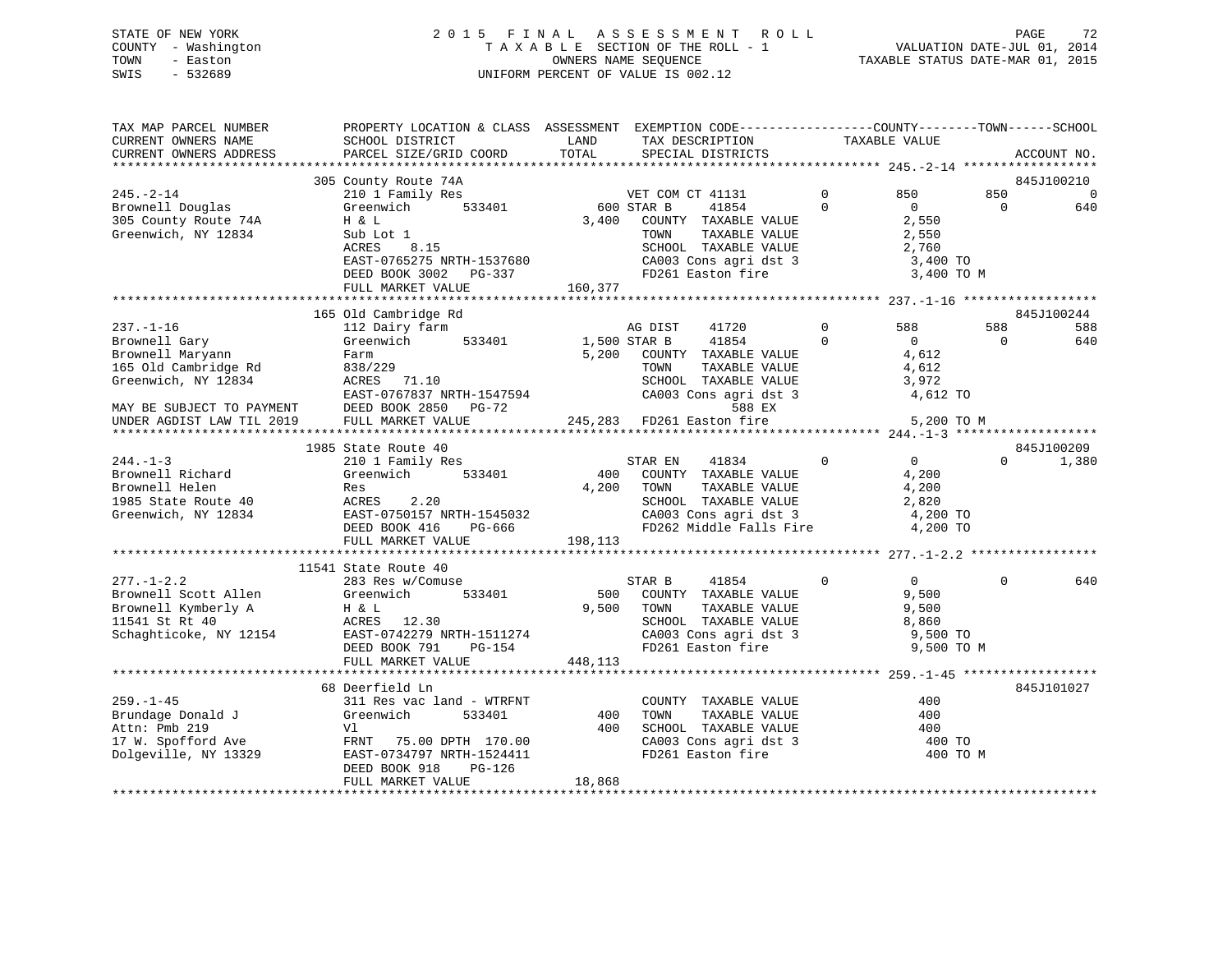### STATE OF NEW YORK 2 0 1 5 F I N A L A S S E S S M E N T R O L L PAGE 73 COUNTY - Washington T A X A B L E SECTION OF THE ROLL - 1 VALUATION DATE-JUL 01, 2014 TOWN - Easton CONNERS NAME SEQUENCE TAXABLE STATUS DATE-MAR 01, 2015<br>SWIS - 532689 SWIS - 532689 UNIFORM PERCENT OF VALUE IS 002.12

| TAX MAP PARCEL NUMBER<br>CURRENT OWNERS NAME           | PROPERTY LOCATION & CLASS ASSESSMENT EXEMPTION CODE-----------------COUNTY--------TOWN------SCHOOL<br>SCHOOL DISTRICT | LAND    | TAX DESCRIPTION                  |              | TAXABLE VALUE  |          |             |
|--------------------------------------------------------|-----------------------------------------------------------------------------------------------------------------------|---------|----------------------------------|--------------|----------------|----------|-------------|
| CURRENT OWNERS ADDRESS                                 | PARCEL SIZE/GRID COORD                                                                                                | TOTAL   | SPECIAL DISTRICTS                |              |                |          | ACCOUNT NO. |
|                                                        | 4 Park Dr                                                                                                             |         |                                  |              |                |          | 845J100346  |
| $236.1 - 3 - 20$                                       | 210 1 Family Res                                                                                                      |         | STAR B                           | $\Omega$     | $\Omega$       | $\Omega$ | 640         |
| Bruneau Todd E                                         | 533401<br>Greenwich                                                                                                   | 500     | 41854<br>COUNTY TAXABLE VALUE    |              | 3,600          |          |             |
| Barton Jennifer                                        |                                                                                                                       | 3,600   | TOWN<br>TAXABLE VALUE            |              | 3,600          |          |             |
| 4 Park Dr                                              | Lot House<br>$236. - 3 - 20$                                                                                          |         | SCHOOL TAXABLE VALUE             |              | 2,960          |          |             |
| Greenwich, NY 12834                                    |                                                                                                                       |         | FD262 Middle Falls Fire          |              | 3,600 TO       |          |             |
|                                                        | FRNT 136.00 DPTH 212.00                                                                                               |         |                                  |              |                |          |             |
|                                                        | EAST-0749581 NRTH-1552811<br>DEED BOOK 804<br><b>PG-108</b>                                                           |         |                                  |              |                |          |             |
|                                                        | FULL MARKET VALUE                                                                                                     | 169,811 |                                  |              |                |          |             |
|                                                        |                                                                                                                       |         |                                  |              |                |          |             |
|                                                        | Birch Rd                                                                                                              |         |                                  |              |                |          | 845J100211  |
| $261. - 1 - 15$                                        | 112 Dairy farm                                                                                                        |         | AG DIST<br>41720                 | $\mathbf{0}$ | 821            | 821      | 821         |
| Buckley Abdon                                          | Cambridge 535010                                                                                                      | 1,500   | COUNTY TAXABLE VALUE             |              | 679            |          |             |
| Buckley Marie                                          | Farm                                                                                                                  | 1,500   | TAXABLE VALUE<br>TOWN            |              | 679            |          |             |
| 54 Scully Ln                                           | sub lot #1                                                                                                            |         | SCHOOL TAXABLE VALUE             |              | 679            |          |             |
| Greenwich, NY 12834                                    | ACRES 73.90                                                                                                           |         | CA003 Cons agri dst 3            |              | 679 TO         |          |             |
|                                                        | EAST-0765353 NRTH-1529420                                                                                             |         | 821 EX                           |              |                |          |             |
| MAY BE SUBJECT TO PAYMENT                              | DEED BOOK 430<br>$PG-314$                                                                                             |         | مط c21<br>FD261 Easton fire      |              | 1,500 TO M     |          |             |
| MAI BE SUBJECT TO PAYMENT<br>UNDER AGDIST LAW TIL 2019 | FULL MARKET VALUE                                                                                                     | 70,755  |                                  |              |                |          |             |
|                                                        |                                                                                                                       |         |                                  |              |                |          |             |
|                                                        | 71 Birch Rd                                                                                                           |         |                                  |              |                |          |             |
| $261. - 1 - 15.1$                                      | 210 1 Family Res                                                                                                      |         | STAR B<br>41854                  | $\mathbf 0$  | $\overline{0}$ | $\Omega$ | 640         |
| Buckley Andrew J                                       | Cambridge<br>535010                                                                                                   | 500     | COUNTY TAXABLE VALUE             |              | 4,000          |          |             |
| 71 Birch Rd                                            | H&L                                                                                                                   |         | 4,000 TOWN<br>TAXABLE VALUE      |              | 4,000          |          |             |
| Greenwich, NY 12834                                    | sub lot #2                                                                                                            |         | SCHOOL TAXABLE VALUE             |              | 3,360          |          |             |
|                                                        | 3.00<br>ACRES                                                                                                         |         | CA003 Cons agri dst 3            |              | 4,000 TO       |          |             |
|                                                        | EAST-0765635 NRTH-1528617                                                                                             |         | FD261 Easton fire                |              | 4,000 TO M     |          |             |
|                                                        | DEED BOOK 2834 PG-107                                                                                                 |         |                                  |              |                |          |             |
|                                                        | FULL MARKET VALUE                                                                                                     | 188,679 |                                  |              |                |          |             |
|                                                        |                                                                                                                       |         |                                  |              |                |          |             |
|                                                        | 11 Bulson Rd                                                                                                          |         |                                  |              |                |          | 845J101062  |
| $236. - 1 - 1.2$                                       | 210 1 Family Res                                                                                                      |         | STAR B<br>41854                  | $\mathbf{0}$ | $\overline{0}$ | $\Omega$ | 640         |
| Buckley Charles T                                      | Greenwich<br>533401                                                                                                   | 400     | COUNTY TAXABLE VALUE             |              | 3,600          |          |             |
| Buckley Carol                                          | Res                                                                                                                   | 3,600   | TOWN<br>TAXABLE VALUE            |              | 3,600          |          |             |
| 11 Bulson Rd                                           | 2.00<br>ACRES                                                                                                         |         | SCHOOL TAXABLE VALUE             |              | 2,960          |          |             |
| Greenwich, NY 12834                                    | EAST-0748150 NRTH-1552447                                                                                             |         | FD262 Middle Falls Fire 3,600 TO |              |                |          |             |
|                                                        | DEED BOOK 461<br>$PG-810$                                                                                             |         |                                  |              |                |          |             |
|                                                        | FULL MARKET VALUE                                                                                                     | 169,811 |                                  |              |                |          |             |
|                                                        |                                                                                                                       |         |                                  |              |                |          |             |
|                                                        | 405 Wrights Rd                                                                                                        |         |                                  |              |                |          | 845J101188  |
| $268. - 1 - 8.4$                                       | 210 1 Family Res                                                                                                      |         | STAR B<br>41854                  | $\Omega$     | $\overline{0}$ | $\Omega$ | 640         |
| Bulger Timothy M<br>Bulger Cynthia<br>405 Wrights Rd   | Greenwich 533401                                                                                                      | 500     | COUNTY TAXABLE VALUE             |              | 4,800          |          |             |
|                                                        | H & L                                                                                                                 | 4,800   | TOWN<br>TAXABLE VALUE            |              | 4,800          |          |             |
|                                                        | 2.50<br>ACRES                                                                                                         |         | SCHOOL TAXABLE VALUE             |              | 4,160          |          |             |
| Schaghticoke, NY 12154                                 | EAST-0741428 NRTH-1513387<br>DEED BOOK 2327 PG-230                                                                    |         | CA003 Cons agri dst 3            |              | 4,800 TO       |          |             |
|                                                        |                                                                                                                       |         | FD261 Easton fire                |              | 4,800 TO M     |          |             |
|                                                        | FULL MARKET VALUE                                                                                                     | 226,415 |                                  |              |                |          |             |
|                                                        |                                                                                                                       |         |                                  |              |                |          |             |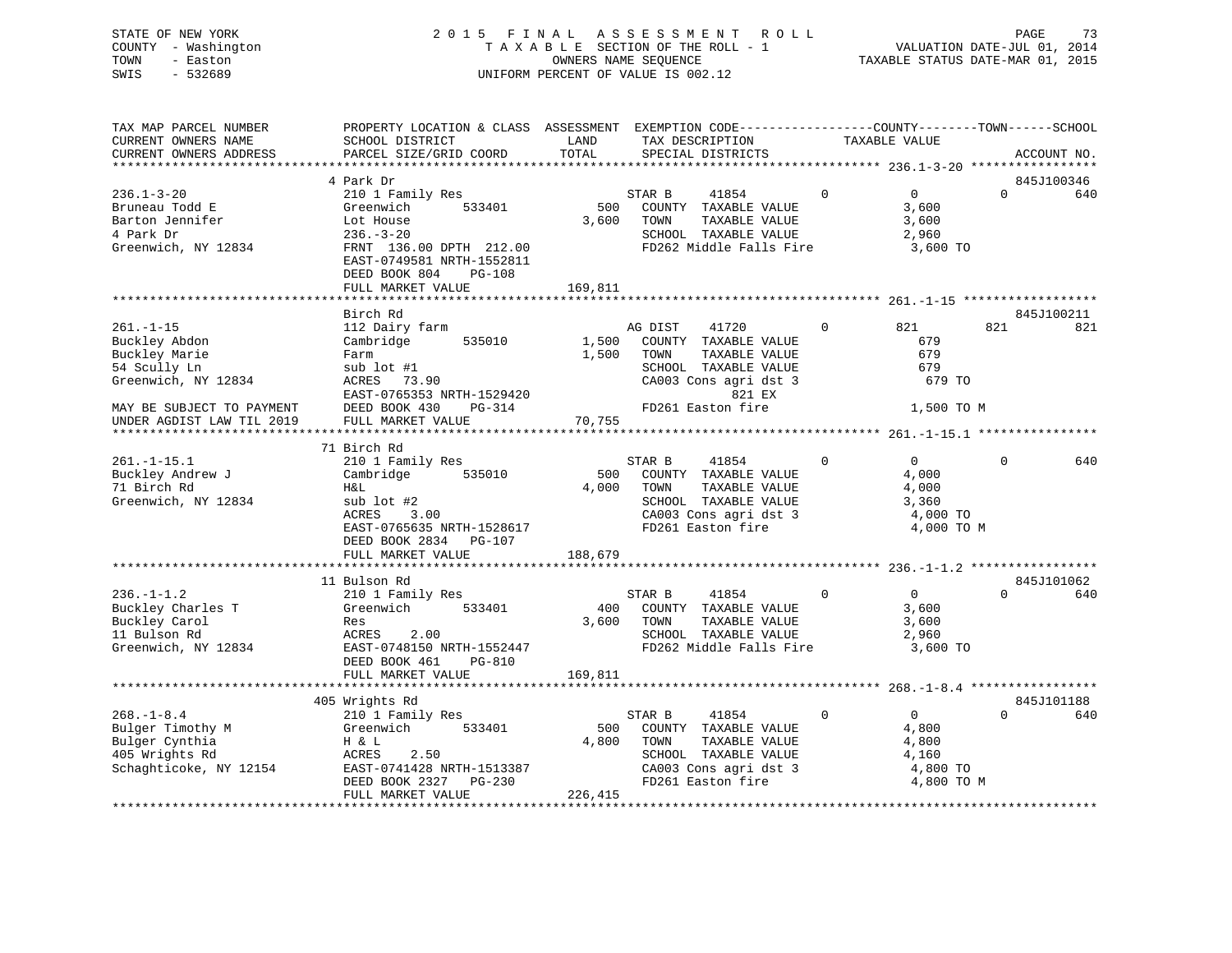## STATE OF NEW YORK 2 0 1 5 F I N A L A S S E S S M E N T R O L L PAGE 74COUNTY - Washington  $T A X A B L E$  SECTION OF THE ROLL - 1<br>TOWN - Easton DATE-JUL 000NERS NAME SEQUENCE SWIS - 532689 UNIFORM PERCENT OF VALUE IS 002.12

TAXABLE STATUS DATE-MAR 01, 2015

| TAX MAP PARCEL NUMBER     | PROPERTY LOCATION & CLASS ASSESSMENT EXEMPTION CODE---------------COUNTY-------TOWN------SCHOOL |         |                         |                                |                      |
|---------------------------|-------------------------------------------------------------------------------------------------|---------|-------------------------|--------------------------------|----------------------|
| CURRENT OWNERS NAME       | SCHOOL DISTRICT                                                                                 | LAND    | TAX DESCRIPTION         | TAXABLE VALUE                  |                      |
| CURRENT OWNERS ADDRESS    | PARCEL SIZE/GRID COORD                                                                          | TOTAL   | SPECIAL DISTRICTS       |                                | ACCOUNT NO.          |
|                           | 1967 State Route 40                                                                             |         |                         |                                | 845J100201           |
| $244. - 1 - 4$            | 210 1 Family Res                                                                                |         | 41834<br>STAR EN        | $\mathbf{0}$<br>$\overline{0}$ | $\mathbf 0$<br>1,380 |
| Burch Harold              | 533401<br>Greenwich                                                                             | 300     | COUNTY TAXABLE VALUE    | 2,200                          |                      |
| Burch Carol               | H & L                                                                                           | 2,200   | TAXABLE VALUE<br>TOWN   | 2,200                          |                      |
| 1967 State Route 40       | ACRES<br>1.00                                                                                   |         | SCHOOL TAXABLE VALUE    | 820                            |                      |
| Greenwich, NY 12834       | EAST-0750099 NRTH-1544571                                                                       |         | CA003 Cons agri dst 3   | 2,200 TO                       |                      |
|                           | PG-188<br>DEED BOOK 446                                                                         |         | FD262 Middle Falls Fire | 2,200 TO                       |                      |
|                           | FULL MARKET VALUE                                                                               | 103,774 |                         |                                |                      |
|                           |                                                                                                 |         |                         |                                |                      |
|                           | 333 Mountain Rd                                                                                 |         |                         |                                | 845J101033           |
| $252 - 2 - 19.2$          | 280 Res Multiple                                                                                |         | 41834<br>STAR EN        | $\mathbf 0$<br>$\overline{0}$  | 1,380<br>$\Omega$    |
| Burgess William           | Greenwich<br>533401                                                                             | 700     | COUNTY TAXABLE VALUE    | 7,700                          |                      |
| Burgess Alina             | Res & 2 Lots                                                                                    | 7,700   | TOWN<br>TAXABLE VALUE   | 7,700                          |                      |
| 333 Mountain Rd           | ACRES<br>5.49                                                                                   |         | SCHOOL TAXABLE VALUE    | 6,320                          |                      |
| Greenwich, NY 12834       | EAST-0751910 NRTH-1531402                                                                       |         | FD261 Easton fire       | 7,700 TO M                     |                      |
|                           | DEED BOOK 652<br>PG-125                                                                         |         |                         |                                |                      |
|                           | FULL MARKET VALUE                                                                               | 363,208 |                         |                                |                      |
|                           |                                                                                                 |         |                         |                                |                      |
|                           | 335 Mountain Rd                                                                                 |         |                         |                                |                      |
| $252 - 2 - 19.3$          | 210 1 Family Res                                                                                |         | COUNTY TAXABLE VALUE    | 4,000                          |                      |
| Burgess William M         | 533401<br>Greenwich                                                                             | 500     | TOWN<br>TAXABLE VALUE   | 4,000                          |                      |
| Burgess Alina M           | 652/123                                                                                         | 4,000   | SCHOOL TAXABLE VALUE    | 4,000                          |                      |
| 335 Mountain Rd           | 4.78<br>ACRES                                                                                   |         | FD261 Easton fire       | 4,000 TO M                     |                      |
| Greenwich, NY 12834       | EAST-0751784 NRTH-1531861                                                                       |         |                         |                                |                      |
|                           | DEED BOOK 652<br>PG-123                                                                         |         |                         |                                |                      |
|                           | FULL MARKET VALUE                                                                               | 188,679 |                         |                                |                      |
|                           |                                                                                                 |         |                         |                                |                      |
|                           | 2424 County Route 113                                                                           |         |                         |                                | 845J100714           |
| $243. - 1 - 2$            | 240 Rural res                                                                                   |         | AG DIST<br>41720        | $\Omega$<br>232                | 232<br>232           |
| Burkly Andrew J           | Schuylerville 415001                                                                            |         | 3,500 STAR B<br>41854   | $\Omega$<br>$\overline{0}$     | 0<br>640             |
| Burkly Catherine A        | Farm                                                                                            | 7,000   | COUNTY TAXABLE VALUE    | 6,768                          |                      |
| 2424 County Route 113     | 519/16                                                                                          |         | TOWN<br>TAXABLE VALUE   | 6,768                          |                      |
| Greenwich, NY 12834       | ACRES 198.80                                                                                    |         | SCHOOL TAXABLE VALUE    | 6,128                          |                      |
|                           | EAST-0740802 NRTH-1542883                                                                       |         | CA003 Cons agri dst 3   | 6,768 TO                       |                      |
| MAY BE SUBJECT TO PAYMENT | DEED BOOK 3207 PG-342                                                                           |         | 232 EX                  |                                |                      |
| UNDER AGDIST LAW TIL 2019 | FULL MARKET VALUE                                                                               | 330,189 | FD261 Easton fire       | 7,000 TO M                     |                      |
|                           |                                                                                                 |         |                         |                                |                      |
|                           | Beadle Hill Rd                                                                                  |         |                         |                                | 845J100472           |
| $287. - 1 - 19$           | 105 Vac farmland                                                                                |         | COUNTY TAXABLE VALUE    | 2,200                          |                      |
| Burmon Transportation LLC | 533401<br>Greenwich                                                                             | 2,200   | TOWN<br>TAXABLE VALUE   | 2,200                          |                      |
| 615 Colonel Burch Rd      | $1$ ot $1$                                                                                      | 2,200   | SCHOOL TAXABLE VALUE    | 2,200                          |                      |
| Valley Falls, NY 12185    | Ag Easement 2401/130                                                                            |         | CA003 Cons agri dst 3   | 2,200 TO                       |                      |
|                           | ACRES<br>92.91                                                                                  |         | FD261 Easton fire       | 2,200 TO M                     |                      |
|                           | EAST-0747614 NRTH-1502465                                                                       |         |                         |                                |                      |
|                           | DEED BOOK 3233<br>PG-142                                                                        |         |                         |                                |                      |
|                           | FULL MARKET VALUE                                                                               | 103,774 |                         |                                |                      |
|                           |                                                                                                 |         |                         |                                |                      |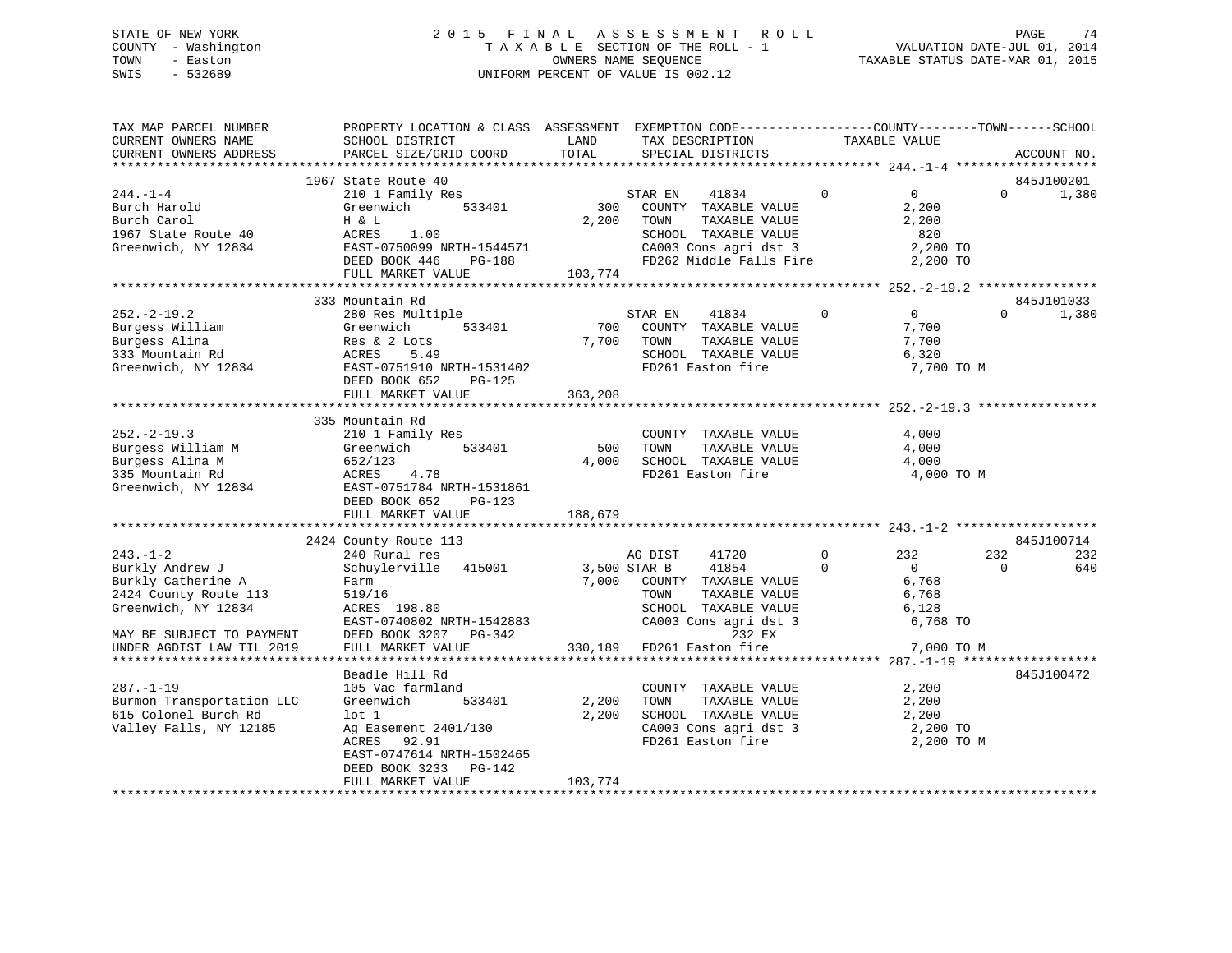### STATE OF NEW YORK 2 0 1 5 F I N A L A S S E S S M E N T R O L L PAGE 75 COUNTY - Washington T A X A B L E SECTION OF THE ROLL - 1 VALUATION DATE-JUL 01, 2014 TOWN - Easton CONNERS NAME SEQUENCE TAXABLE STATUS DATE-MAR 01, 2015<br>SWIS - 532689 SWIS - 532689 UNIFORM PERCENT OF VALUE IS 002.12

| TAX MAP PARCEL NUMBER  | PROPERTY LOCATION & CLASS ASSESSMENT EXEMPTION CODE-----------------COUNTY-------TOWN-----SCHOOL |         |                                            |                                  |                   |
|------------------------|--------------------------------------------------------------------------------------------------|---------|--------------------------------------------|----------------------------------|-------------------|
| CURRENT OWNERS NAME    | SCHOOL DISTRICT                                                                                  | LAND    | TAX DESCRIPTION                            | TAXABLE VALUE                    |                   |
| CURRENT OWNERS ADDRESS | PARCEL SIZE/GRID COORD                                                                           | TOTAL   | SPECIAL DISTRICTS                          |                                  | ACCOUNT NO.       |
|                        |                                                                                                  |         |                                            |                                  |                   |
|                        | Crandalls Corners Rd                                                                             |         |                                            |                                  | 845J100215        |
| $286. - 1 - 14.3$      | 323 Vacant rural                                                                                 |         | COUNTY TAXABLE VALUE                       | 500                              |                   |
| Burns Daniel R         | Greenwich<br>533401                                                                              | 500     | TOWN<br>TAXABLE VALUE                      | 500                              |                   |
| Burns Jeanne B         | Wl                                                                                               | 500     | SCHOOL TAXABLE VALUE                       | 500                              |                   |
| 1921 State Route 40    | ACRES 12.00                                                                                      |         | CA003 Cons agri dst 3                      | 500 TO                           |                   |
| Greenwich, NY 12834    | EAST-0743730 NRTH-1502822                                                                        |         | FD261 Easton fire                          | 500 TO M                         |                   |
|                        | PG-189<br>DEED BOOK 456                                                                          |         |                                            |                                  |                   |
|                        | FULL MARKET VALUE                                                                                | 23,585  |                                            |                                  |                   |
|                        |                                                                                                  |         |                                            |                                  |                   |
|                        | Valley Falls Rd/w Off                                                                            |         |                                            |                                  | 845J101109        |
| $286. - 1 - 14.4$      | 323 Vacant rural                                                                                 |         | COUNTY TAXABLE VALUE                       | 400                              |                   |
| Burns Daniel R         | 533401<br>Greenwich                                                                              | 400     | TAXABLE VALUE<br>TOWN                      | 400                              |                   |
| Burns Jeanne B         | Vl                                                                                               | 400     | SCHOOL TAXABLE VALUE                       | 400                              |                   |
| 1921 State Route 40    | ACRES 20.00                                                                                      |         |                                            | 400 TO                           |                   |
|                        |                                                                                                  |         | CA003 Cons agri dst 3<br>FD261 Easton fire |                                  |                   |
| Greenwich, NY 12834    | EAST-0743479 NRTH-1501998                                                                        |         |                                            | 400 TO M                         |                   |
|                        | DEED BOOK 659<br>PG-310                                                                          |         |                                            |                                  |                   |
|                        | FULL MARKET VALUE                                                                                | 18,868  |                                            |                                  |                   |
|                        |                                                                                                  |         |                                            |                                  |                   |
|                        | 77 Mountain Rd                                                                                   |         |                                            |                                  | 845J100219        |
| $260. -1 - 11$         | 210 1 Family Res                                                                                 |         | STAR B<br>41854                            | $\Omega$<br>$\overline{0}$       | $\Omega$<br>640   |
| Burr Douglas           | 533401<br>Greenwich                                                                              | 400     | COUNTY TAXABLE VALUE                       | 3,600                            |                   |
| Burr Joanne            | House & Lot                                                                                      | 3,600   | TOWN<br>TAXABLE VALUE                      | 3,600                            |                   |
| 77 Mountain Rd         | ACRES<br>5.20                                                                                    |         | SCHOOL TAXABLE VALUE                       | 2,960                            |                   |
| Greenwich, NY 12834    | EAST-0750047 NRTH-1525369                                                                        |         | CA003 Cons agri dst 3                      | 3,600 TO                         |                   |
|                        | DEED BOOK 425<br>PG-392                                                                          |         | FD261 Easton fire                          | 3,600 TO M                       |                   |
|                        | FULL MARKET VALUE                                                                                | 169,811 |                                            |                                  |                   |
|                        |                                                                                                  |         |                                            |                                  |                   |
|                        | 2685 County Route 113                                                                            |         |                                            |                                  | 845J100220        |
| $235. - 1 - 13$        | 210 1 Family Res - WTRFNT                                                                        |         | STAR B<br>41854                            | $\mathbf 0$<br>$\overline{0}$    | $\Omega$<br>640   |
| Butz Jason             | Schuylerville 415001                                                                             |         | 500 COUNTY TAXABLE VALUE                   | 2,500                            |                   |
| 2685 County Route 113  | H & L                                                                                            |         | 2,500 TOWN<br>TAXABLE VALUE                | 2,500                            |                   |
| Greenwich, NY 12834    | FRNT 180.00 DPTH 230.00                                                                          |         | SCHOOL TAXABLE VALUE                       | 1,860                            |                   |
|                        | EAST-0739122 NRTH-1547933                                                                        |         | CA003 Cons agri dst 3                      | 2,500 TO                         |                   |
|                        | DEED BOOK 2951 PG-85                                                                             |         | FD261 Easton fire                          | 2,500 TO M                       |                   |
|                        | FULL MARKET VALUE                                                                                | 117,925 |                                            |                                  |                   |
|                        |                                                                                                  |         |                                            |                                  |                   |
|                        | 218 Windy Hill Rd                                                                                |         |                                            |                                  | 845J101209        |
| $228. - 5 - 33$        | 210 1 Family Res                                                                                 |         | 41834<br>STAR EN                           | $\overline{0}$<br>$\overline{0}$ | 1,380<br>$\Omega$ |
| Cahan Jeffrey A        | Schuylerville 415001                                                                             | 500     | COUNTY TAXABLE VALUE                       | 4,200                            |                   |
| Cahan Sally A          | House & Lot                                                                                      | 4,200   | TAXABLE VALUE<br>TOWN                      | 4,200                            |                   |
| 218 Windy Hill Rd      | $228. - 1 - 33$                                                                                  |         | SCHOOL TAXABLE VALUE                       | 2,820                            |                   |
| Greenwich, NY 12834    | ACRES<br>5.06                                                                                    |         | FD262 Middle Falls Fire 4,200 TO           |                                  |                   |
|                        | EAST-0747760 NRTH-1560120                                                                        |         |                                            |                                  |                   |
|                        | DEED BOOK 663<br>PG-286                                                                          |         |                                            |                                  |                   |
|                        | FULL MARKET VALUE                                                                                | 198,113 |                                            |                                  |                   |
|                        |                                                                                                  |         |                                            |                                  |                   |
|                        |                                                                                                  |         |                                            |                                  |                   |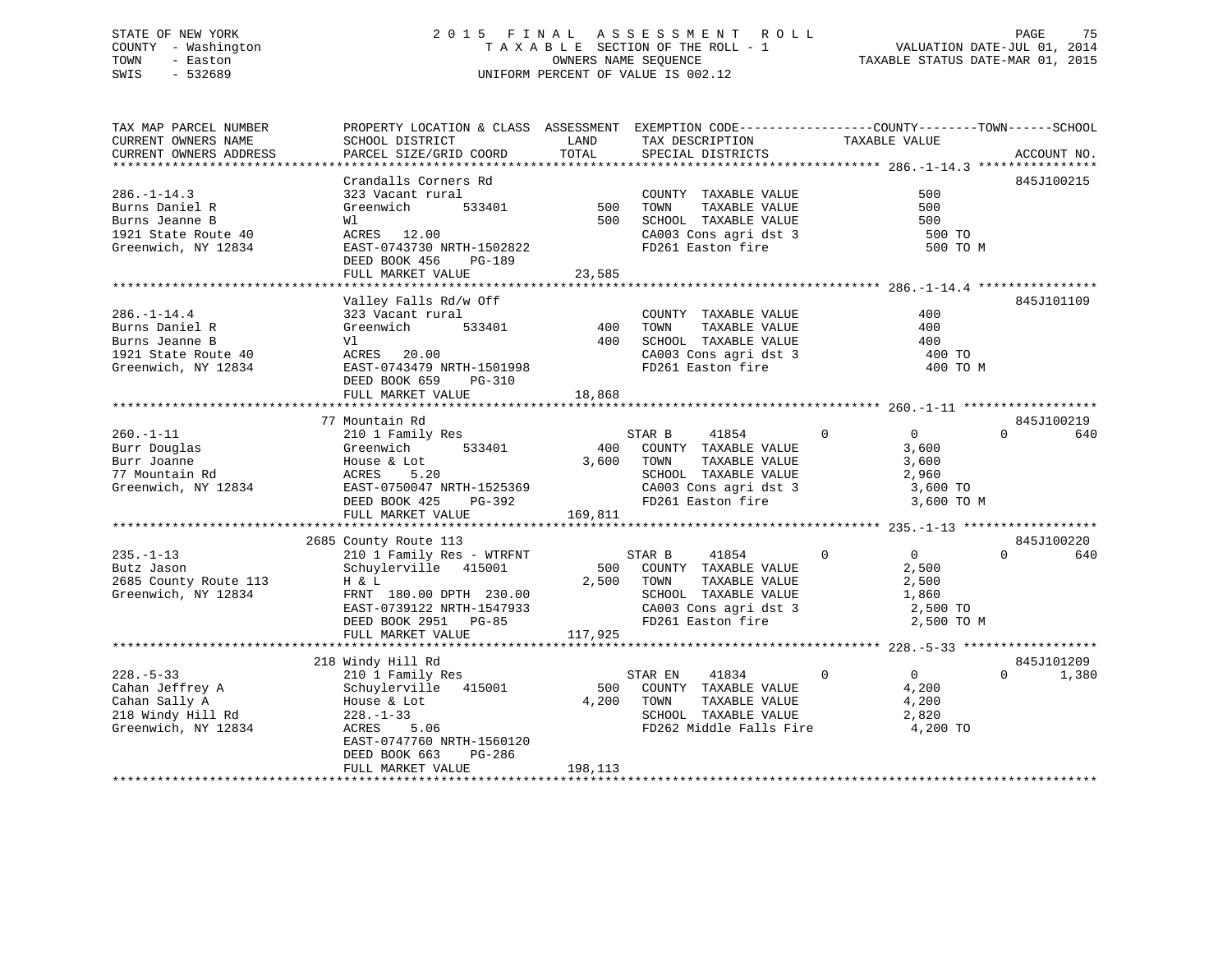### STATE OF NEW YORK 2 0 1 5 F I N A L A S S E S S M E N T R O L L PAGE 76 COUNTY - Washington T A X A B L E SECTION OF THE ROLL - 1 VALUATION DATE-JUL 01, 2014 TOWN - Easton COMPUTERS NAME SEQUENCE TAXABLE STATUS DATE-MAR 01, 2015<br>SWIS - 532689 SWIS - 532689 UNIFORM PERCENT OF VALUE IS 002.12

| TAX MAP PARCEL NUMBER<br>CURRENT OWNERS NAME<br>CURRENT OWNERS ADDRESS                                                                                                            | PROPERTY LOCATION & CLASS ASSESSMENT<br>SCHOOL DISTRICT<br>PARCEL SIZE/GRID COORD                                                                                                       | LAND<br>TOTAL               | EXEMPTION CODE-----------------COUNTY-------TOWN------SCHOOL<br>TAX DESCRIPTION<br>SPECIAL DISTRICTS                                                | TAXABLE VALUE                                                        | ACCOUNT NO.     |
|-----------------------------------------------------------------------------------------------------------------------------------------------------------------------------------|-----------------------------------------------------------------------------------------------------------------------------------------------------------------------------------------|-----------------------------|-----------------------------------------------------------------------------------------------------------------------------------------------------|----------------------------------------------------------------------|-----------------|
| *************************                                                                                                                                                         |                                                                                                                                                                                         |                             |                                                                                                                                                     |                                                                      |                 |
| $236. - 2 - 3.10$<br>Calcagni John<br>Calcagni Susan<br>216 Bulson Rd<br>Greenwich, NY 12834                                                                                      | 216 Bulson Rd<br>210 1 Family Res<br>Greenwich<br>533401<br>H & L<br>FRNT 190.00 DPTH 308.00<br>EAST-0753111 NRTH-1551494<br>DEED BOOK 1779<br>$PG-12$<br>FULL MARKET VALUE             | 500<br>4,600<br>216,981     | STAR B<br>41854<br>COUNTY TAXABLE VALUE<br>TAXABLE VALUE<br>TOWN<br>SCHOOL TAXABLE VALUE<br>FD262 Middle Falls Fire                                 | $\mathbf 0$<br>$\overline{0}$<br>4,600<br>4,600<br>3,960<br>4,600 TO | $\Omega$<br>640 |
|                                                                                                                                                                                   | *****************************                                                                                                                                                           |                             |                                                                                                                                                     |                                                                      |                 |
| $236. - 2 - 18$<br>Cali Lutgens<br>Cali Allen<br>Attn: Battenkill Veterinary<br>518 State Route 29<br>PO Box 112<br>Middle Falls, NY 12848                                        | 516 State Route 29<br>472 Kennel / vet<br>Greenwich<br>533401<br>Vet Clinic<br>504/767<br>ACRES<br>4.30<br>EAST-0751737 NRTH-1553383<br>DEED BOOK 504<br>PG-765<br>FULL MARKET VALUE    | 2,000<br>21,500<br>1014,151 | COUNTY TAXABLE VALUE<br>TOWN<br>TAXABLE VALUE<br>SCHOOL TAXABLE VALUE<br>FD262 Middle Falls Fire                                                    | 21,500<br>21,500<br>21,500<br>21,500 TO                              | 845J101132      |
|                                                                                                                                                                                   | 66 Ferry Ln                                                                                                                                                                             |                             |                                                                                                                                                     |                                                                      | 845J100221      |
| $268. - 1 - 1$<br>Calicchia Carl J LE<br>Calicchia Carl J Jr<br>20 Vanness Rd<br>Mechanicville, NY 12118                                                                          | 260 Seasonal res - WTRFNT<br>Stillwater Cent 415201<br>Camp<br>Row 583/108<br>FRNT 125.00 DPTH 136.00<br>EAST-0733719 NRTH-1521623<br>DEED BOOK 906<br><b>PG-217</b>                    | 500<br>2,000                | COUNTY TAXABLE VALUE<br>TOWN<br>TAXABLE VALUE<br>SCHOOL TAXABLE VALUE<br>CA003 Cons agri dst 3<br>FD261 Easton fire                                 | 2,000<br>2,000<br>2,000<br>2,000 TO<br>2,000 TO M                    |                 |
|                                                                                                                                                                                   | FULL MARKET VALUE                                                                                                                                                                       | 94,340                      |                                                                                                                                                     |                                                                      |                 |
|                                                                                                                                                                                   |                                                                                                                                                                                         |                             |                                                                                                                                                     |                                                                      |                 |
| $285. - 1 - 11.3$<br>Camfiled-Hopeck Corinne Marie Stillwater Cent 415201<br>1178 Verbeck Ave<br>Schaghticoke, NY 12154<br>MAY BE SUBJECT TO PAYMENT<br>UNDER AGDIST LAW TIL 2019 | Verbeck Ave<br>310 Res Vac<br>sub lot 1<br>955/315<br>ACRES 68.84<br>EAST-0731419 NRTH-1498784<br>DEED BOOK 1735<br>PG-25                                                               | 2,100<br>2,100              | AG DIST<br>41720<br>COUNTY TAXABLE VALUE<br>TOWN<br>TAXABLE VALUE<br>SCHOOL TAXABLE VALUE<br>CA003 Cons agri dst 3<br>1,054 EX<br>FD261 Easton fire | 1,054<br>0<br>1,046<br>1,046<br>1,046<br>1,046 TO<br>2,100 TO M      | 1,054<br>1,054  |
|                                                                                                                                                                                   | FULL MARKET VALUE                                                                                                                                                                       | 99,057                      |                                                                                                                                                     |                                                                      |                 |
|                                                                                                                                                                                   | 102 Windy Hill Rd                                                                                                                                                                       |                             |                                                                                                                                                     |                                                                      | 845J101221      |
| $228. - 5 - 37$<br>Cardella Santino M<br>Cardella Barbara E<br>102 Windy Hill Rd<br>Greenwich, NY 12834                                                                           | 210 1 Family Res<br>Schuylerville<br>415001<br>H & Tra & Lot<br>Lot 5<br>$228. - 1 - 37$<br>ACRES<br>4.85<br>EAST-0745528 NRTH-1560408<br>DEED BOOK 612<br>$PG-35$<br>FULL MARKET VALUE | 600<br>5,000<br>235,849     | STAR B<br>41854<br>COUNTY TAXABLE VALUE<br>TOWN<br>TAXABLE VALUE<br>SCHOOL TAXABLE VALUE<br>FD262 Middle Falls Fire                                 | $\mathbf 0$<br>$\Omega$<br>5,000<br>5,000<br>4,360<br>5,000 TO       | $\Omega$<br>640 |
|                                                                                                                                                                                   |                                                                                                                                                                                         |                             |                                                                                                                                                     |                                                                      |                 |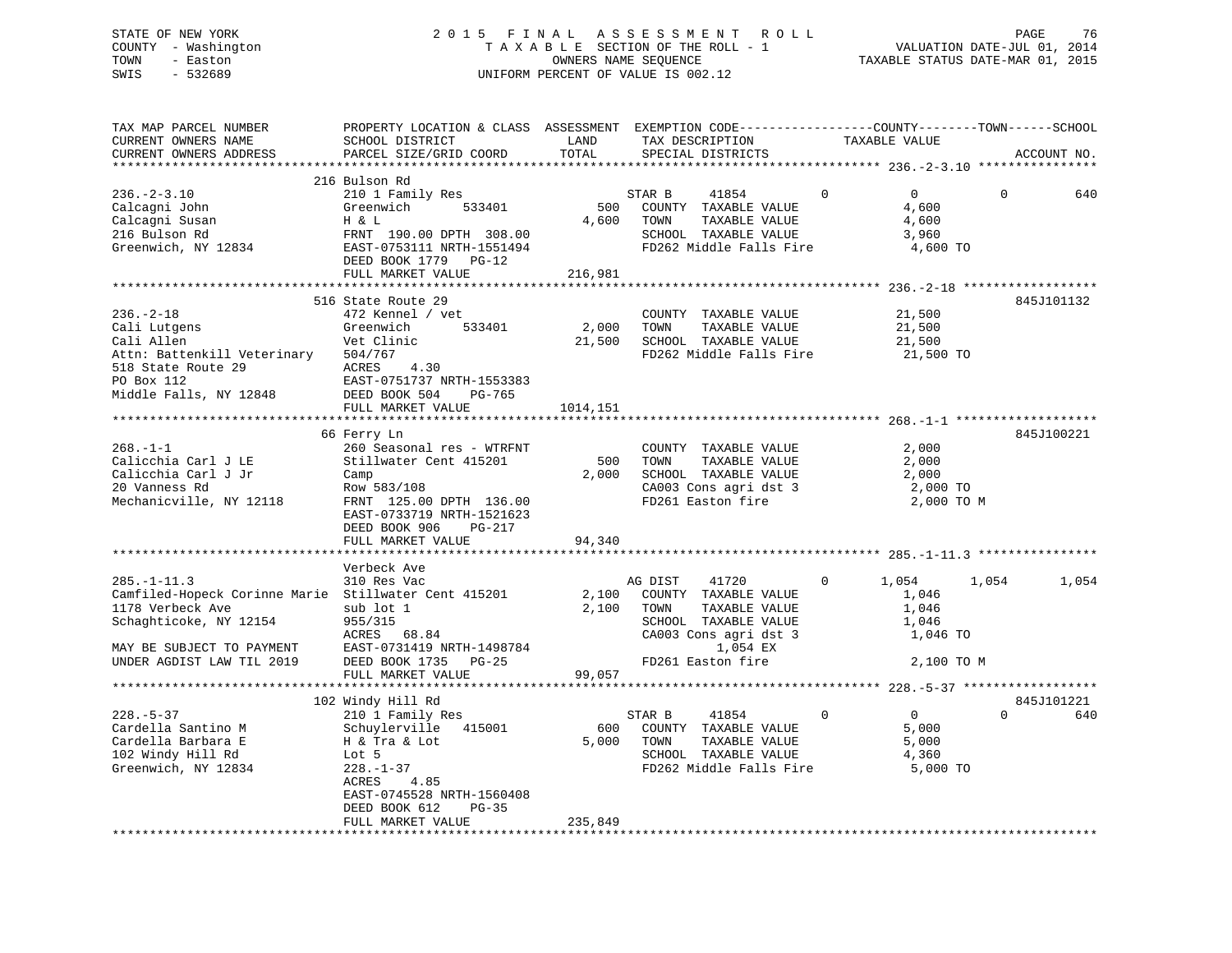### STATE OF NEW YORK 2 0 1 5 F I N A L A S S E S S M E N T R O L L PAGE 77 COUNTY - Washington T A X A B L E SECTION OF THE ROLL - 1 VALUATION DATE-JUL 01, 2014 TOWN - Easton **CONNERS NAME SEQUENCE** TAXABLE STATUS DATE-MAR 01, 2015 SWIS - 532689 UNIFORM PERCENT OF VALUE IS 002.12

| TAX MAP PARCEL NUMBER<br>CURRENT OWNERS NAME                                                  | PROPERTY LOCATION & CLASS ASSESSMENT EXEMPTION CODE----------------COUNTY-------TOWN------SCHOOL<br>SCHOOL DISTRICT                                                                  | LAND                    | TAX DESCRIPTION                                                                                                     |                | TAXABLE VALUE                                           |          |             |
|-----------------------------------------------------------------------------------------------|--------------------------------------------------------------------------------------------------------------------------------------------------------------------------------------|-------------------------|---------------------------------------------------------------------------------------------------------------------|----------------|---------------------------------------------------------|----------|-------------|
| CURRENT OWNERS ADDRESS                                                                        | PARCEL SIZE/GRID COORD                                                                                                                                                               | TOTAL                   | SPECIAL DISTRICTS                                                                                                   |                |                                                         |          | ACCOUNT NO. |
|                                                                                               | 232 South Cambridge Rd                                                                                                                                                               |                         |                                                                                                                     |                |                                                         |          | 845L100439  |
| $278. - 1 - 12$<br>Carlo Christopher<br>Carlo Cinda                                           | 210 1 Family Res<br>Greenwich<br>533401<br>H & L                                                                                                                                     | 400<br>1,500            | STAR B<br>41854<br>COUNTY TAXABLE VALUE<br>TOWN<br>TAXABLE VALUE                                                    | $\Omega$       | $\mathbf{0}$<br>1,500<br>1,500                          | $\Omega$ | 640         |
| 232 South Cambridge Rd<br>Valley Falls, NY 12185                                              | ACRES<br>3.57<br>EAST-0754430 NRTH-1512371<br>DEED BOOK 1890 PG-292<br>FULL MARKET VALUE                                                                                             | 70,755                  | SCHOOL TAXABLE VALUE<br>CA003 Cons agri dst 3<br>FD261 Easton fire                                                  |                | 860<br>1,500 TO<br>1,500 TO M                           |          |             |
|                                                                                               |                                                                                                                                                                                      |                         |                                                                                                                     |                |                                                         |          |             |
|                                                                                               | 593 Brownell Rd                                                                                                                                                                      |                         |                                                                                                                     |                |                                                         |          | 845J100147  |
| $261. - 1 - 18$<br>Carney Brenda<br>593 Brownell Rd<br>Greenwich, NY 12834                    | 210 1 Family Res<br>533401<br>Greenwich<br>H & L<br>FRNT 182.00 DPTH 94.00<br>EAST-0762983 NRTH-1525023<br>DEED BOOK 2351 PG-346<br>FULL MARKET VALUE                                | 500<br>2,500<br>117,925 | STAR B<br>41854<br>COUNTY TAXABLE VALUE<br>TOWN<br>TAXABLE VALUE<br>SCHOOL TAXABLE VALUE<br>FD261 Easton fire       | $\Omega$       | $\overline{0}$<br>2,500<br>2,500<br>1,860<br>2,500 TO M | $\Omega$ | 640         |
|                                                                                               |                                                                                                                                                                                      |                         |                                                                                                                     |                |                                                         |          |             |
| $228. - 5 - 41$<br>Carr Robert<br>Wager Gary T<br>51 Ashdown Way<br>Greenwich, NY 12834       | Windy Hill Rd<br>320 Rural vacant<br>Schuylerville 415001<br>Sub Lot 1A<br>861/302;861/305<br>$228. - 1 - 41$<br>ACRES<br>1.57<br>EAST-0747294 NRTH-1559141<br>DEED BOOK 3435 PG-246 | 300<br>300              | COUNTY TAXABLE VALUE<br>TOWN<br>TAXABLE VALUE<br>SCHOOL TAXABLE VALUE<br>FD262 Middle Falls Fire                    |                | 300<br>300<br>300<br>300 TO                             |          |             |
|                                                                                               | FULL MARKET VALUE                                                                                                                                                                    | 14,151                  |                                                                                                                     |                |                                                         |          |             |
|                                                                                               |                                                                                                                                                                                      |                         |                                                                                                                     |                |                                                         |          |             |
| $228. - 5 - 42$<br>Carr Robert<br>Carr Karen J<br>51 Ashdown Way<br>Greenwich, NY 12834       | 51 Ashdown Way<br>210 1 Family Res<br>Schuylerville 415001<br>H&l<br>Agmt 807/65<br>$228. - 1 - 42$<br>2.85<br>ACRES<br>EAST-0746633 NRTH-1559157<br>DEED BOOK 738<br>PG-157         | 600<br>6,200            | 41854<br>STAR B<br>COUNTY TAXABLE VALUE<br>TAXABLE VALUE<br>TOWN<br>SCHOOL TAXABLE VALUE<br>FD262 Middle Falls Fire | $\overline{0}$ | 0<br>6,200<br>6,200<br>5,560<br>6,200 TO                | $\Omega$ | 640         |
|                                                                                               | FULL MARKET VALUE                                                                                                                                                                    | 292,453                 |                                                                                                                     |                |                                                         |          |             |
|                                                                                               | 32 Windy Hill Rd                                                                                                                                                                     |                         |                                                                                                                     |                |                                                         |          |             |
| $227. - 1 - 6.4$<br>Carr Robert D<br>Carr Kimberly<br>58 Windy Hill Rd<br>Greenwich, NY 12834 | 210 1 Family Res<br>Schuylerville 415001<br>H & Lot 4<br>779/316<br>7.27<br>ACRES<br>EAST-0744226 NRTH-1559184<br>DEED BOOK 793<br>PG-116<br>FULL MARKET VALUE                       | 500<br>4,600<br>216,981 | STAR B<br>41854<br>COUNTY TAXABLE VALUE<br>TOWN<br>TAXABLE VALUE<br>SCHOOL TAXABLE VALUE<br>FD262 Middle Falls Fire | $\Omega$       | $\overline{0}$<br>4,600<br>4,600<br>3,960<br>4,600 TO   | $\Omega$ | 640         |
| ***********************                                                                       |                                                                                                                                                                                      |                         |                                                                                                                     |                |                                                         |          |             |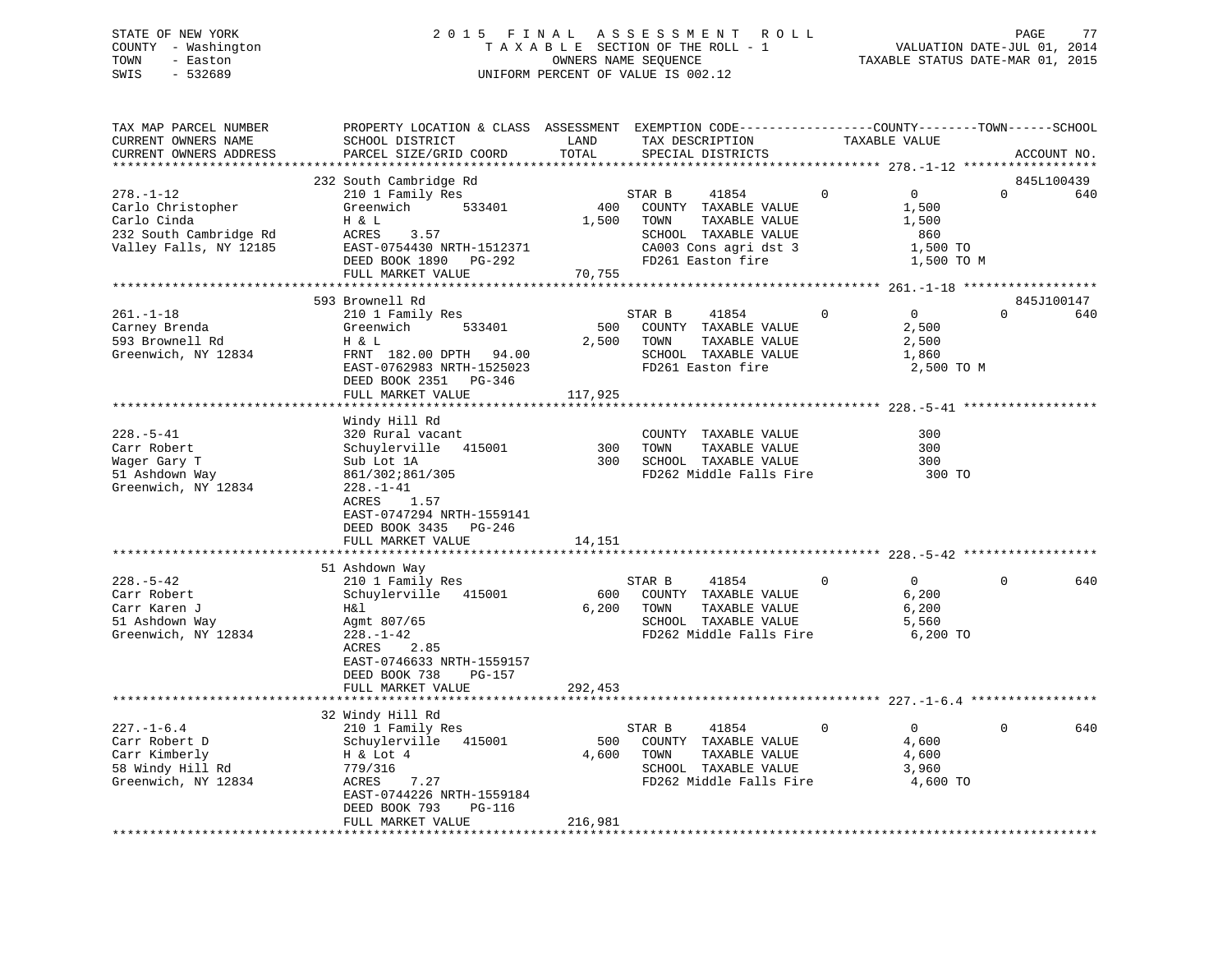### STATE OF NEW YORK 2 0 1 5 F I N A L A S S E S S M E N T R O L L PAGE 78 COUNTY - Washington T A X A B L E SECTION OF THE ROLL - 1 VALUATION DATE-JUL 01, 2014 TOWN - Easton CONNERS NAME SEQUENCE TAXABLE STATUS DATE-MAR 01, 2015<br>SWIS - 532689 SWIS - 532689 UNIFORM PERCENT OF VALUE IS 002.12

| TAX MAP PARCEL NUMBER<br>CURRENT OWNERS NAME<br>CURRENT OWNERS ADDRESS                                 | PROPERTY LOCATION & CLASS ASSESSMENT EXEMPTION CODE---------------COUNTY-------TOWN-----SCHOOL<br>SCHOOL DISTRICT<br>PARCEL SIZE/GRID COORD                           | LAND<br>TOTAL           | TAX DESCRIPTION<br>SPECIAL DISTRICTS                                                                                                   | TAXABLE VALUE                                                                   | ACCOUNT NO.                   |
|--------------------------------------------------------------------------------------------------------|-----------------------------------------------------------------------------------------------------------------------------------------------------------------------|-------------------------|----------------------------------------------------------------------------------------------------------------------------------------|---------------------------------------------------------------------------------|-------------------------------|
|                                                                                                        |                                                                                                                                                                       |                         |                                                                                                                                        |                                                                                 |                               |
| $245. - 1 - 21$<br>Carson John<br>Carson Brand Margaret<br>389 Burton Rd<br>Greenwich, NY 12834        | 389 Burton Rd<br>210 1 Family Res<br>533401<br>Greenwich<br>House/lot<br>ACRES<br>5.30<br>EAST-0755837 NRTH-1540257<br>DEED BOOK 515<br>PG-178<br>FULL MARKET VALUE   | 500<br>4,300<br>202,830 | STAR B<br>41854<br>COUNTY TAXABLE VALUE<br>TAXABLE VALUE<br>TOWN<br>SCHOOL TAXABLE VALUE<br>CA003 Cons agri dst 3<br>FD261 Easton fire | $\Omega$<br>$\overline{0}$<br>4,300<br>4,300<br>3,660<br>4,300 TO<br>4,300 TO M | 845J100158<br>$\Omega$<br>640 |
|                                                                                                        |                                                                                                                                                                       |                         |                                                                                                                                        |                                                                                 |                               |
| $269. - 1 - 42.2$<br>Carter Elizabeth A<br>70 Meetinghouse Rd<br>Schaghticoke, NY 12154                | 70 Meeting House Rd<br>210 1 Family Res<br>533401<br>Greenwich<br>H & L<br>ACRES<br>8.55<br>EAST-0745786 NRTH-1513976<br>PG-238<br>DEED BOOK 622<br>FULL MARKET VALUE | 600<br>6,000<br>283,019 | STAR B<br>41854<br>COUNTY TAXABLE VALUE<br>TAXABLE VALUE<br>TOWN<br>SCHOOL TAXABLE VALUE<br>CA003 Cons agri dst 3<br>FD261 Easton fire | $\Omega$<br>$\Omega$<br>6,000<br>6,000<br>5,360<br>6,000 TO<br>6,000 TO M       | 845J100229<br>$\cap$<br>640   |
|                                                                                                        | Meeting House Rd                                                                                                                                                      |                         |                                                                                                                                        |                                                                                 | 845J101163                    |
| $269. - 1 - 42.1$<br>Carter John M III<br>Carter Eliz<br>70 Meeting House Rd<br>Schaghticoke, NY 12154 | 314 Rural vac<10<br>Greenwich<br>533401<br>Vl<br>ACRES<br>2.81<br>EAST-0745845 NRTH-1514490<br>DEED BOOK 499<br>$PG-124$<br>FULL MARKET VALUE                         | 500<br>500<br>23,585    | COUNTY TAXABLE VALUE<br>TAXABLE VALUE<br>TOWN<br>SCHOOL TAXABLE VALUE<br>CA003 Cons agri dst 3<br>FD261 Easton fire                    | 500<br>500<br>500<br>500 TO<br>500 TO M                                         |                               |
|                                                                                                        | 407 Mountain Rd                                                                                                                                                       |                         |                                                                                                                                        |                                                                                 | 845J100449                    |
| $252 - 2 - 22$<br>Carter Kathryn L<br>407 Mountain Rd<br>Greenwich, NY 12834                           | 210 1 Family Res<br>Greenwich<br>533401<br>House<br>ACRES<br>6.00<br>EAST-0752166 NRTH-1532986<br>PG-224<br>DEED BOOK 682<br>FULL MARKET VALUE                        | 400<br>2,700            | STAR EN<br>41834<br>COUNTY TAXABLE VALUE<br>TAXABLE VALUE<br>TOWN<br>SCHOOL TAXABLE VALUE<br>FD261 Easton fire                         | $\mathbf{0}$<br>$\overline{0}$<br>2,700<br>2,700<br>1,320<br>2,700 TO M         | $\Omega$<br>1,380             |
|                                                                                                        |                                                                                                                                                                       | 127,358                 |                                                                                                                                        |                                                                                 |                               |
|                                                                                                        | 20 Ashdown Way                                                                                                                                                        |                         |                                                                                                                                        |                                                                                 |                               |
| $228. - 5 - 35.1$<br>Cartrette Arien S<br>Cartrette Rebecca<br>20 Ashdown Way<br>Greenwich, NY 12834   | 210 1 Family Res<br>Schuylerville 415001<br>$H+L$<br>sub lot 18<br>$228. - 1 - 35.1$<br>ACRES<br>2.65                                                                 | 500<br>5,500            | COUNTY TAXABLE VALUE<br>TAXABLE VALUE<br>TOWN<br>SCHOOL TAXABLE VALUE<br>FD262 Middle Falls Fire                                       | 5,500<br>5,500<br>5,500<br>5,500 TO                                             |                               |
| PRIOR OWNER ON 3/01/2015<br>Saratoga Bible Training Ctr<br>***********************                     | EAST-0747496 NRTH-1559389<br>DEED BOOK 3502<br>PG-326<br>FULL MARKET VALUE                                                                                            | 259,434                 |                                                                                                                                        |                                                                                 |                               |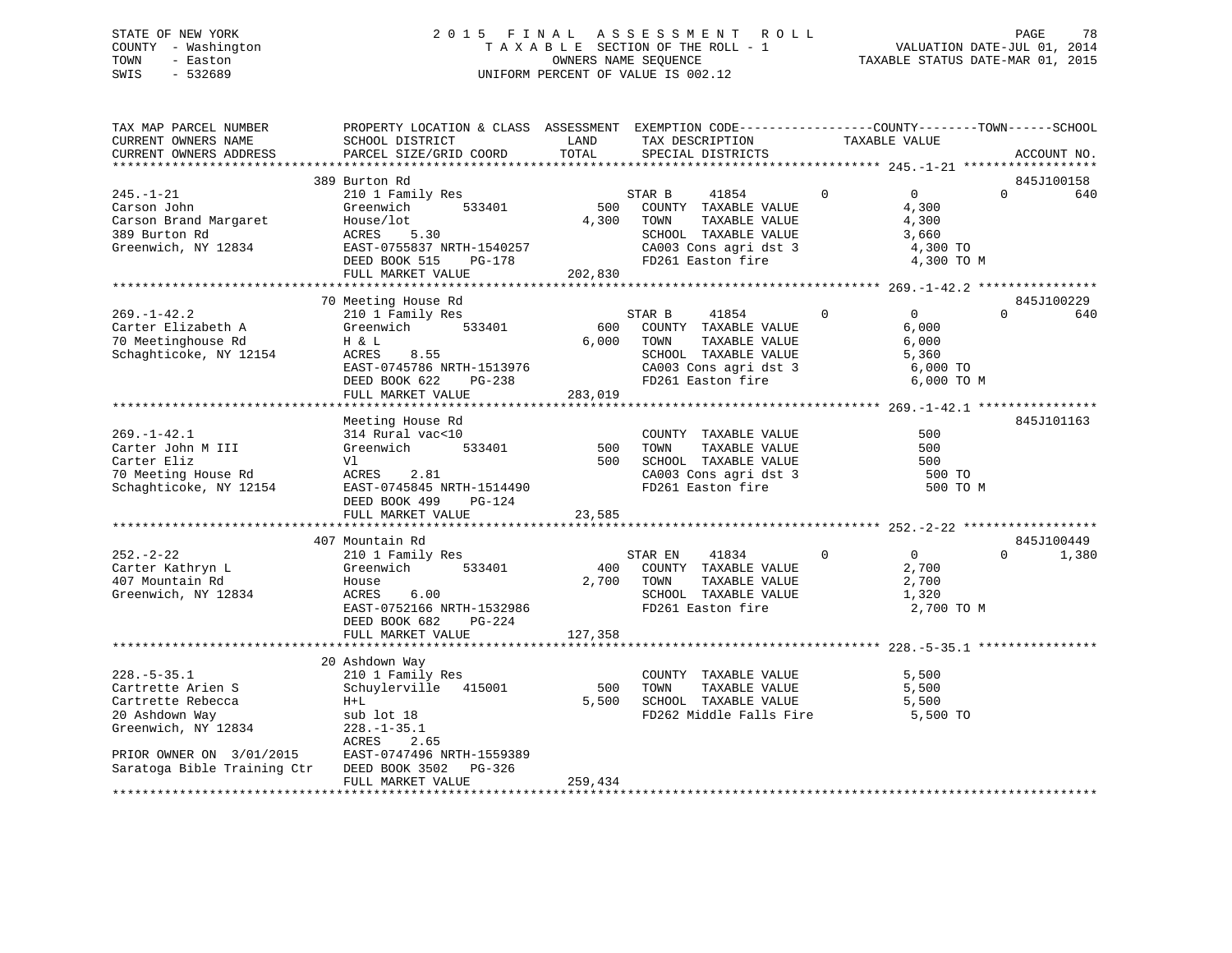### STATE OF NEW YORK 2 0 1 5 F I N A L A S S E S S M E N T R O L L PAGE 79 COUNTY - Washington T A X A B L E SECTION OF THE ROLL - 1 VALUATION DATE-JUL 01, 2014 TOWN - Easton CONNERS NAME SEQUENCE TAXABLE STATUS DATE-MAR 01, 2015<br>SWIS - 532689 SWIS - 532689 UNIFORM PERCENT OF VALUE IS 002.12

| TAX MAP PARCEL NUMBER<br>CURRENT OWNERS NAME<br>CURRENT OWNERS ADDRESS                                    | PROPERTY LOCATION & CLASS ASSESSMENT EXEMPTION CODE----------------COUNTY-------TOWN------SCHOOL<br>SCHOOL DISTRICT<br>PARCEL SIZE/GRID COORD                                         | LAND<br>TOTAL             | TAX DESCRIPTION<br>SPECIAL DISTRICTS                                                                                                                              | TAXABLE VALUE                                                                      | ACCOUNT NO.                     |
|-----------------------------------------------------------------------------------------------------------|---------------------------------------------------------------------------------------------------------------------------------------------------------------------------------------|---------------------------|-------------------------------------------------------------------------------------------------------------------------------------------------------------------|------------------------------------------------------------------------------------|---------------------------------|
|                                                                                                           |                                                                                                                                                                                       |                           |                                                                                                                                                                   |                                                                                    |                                 |
| $278. - 1 - 34$<br>Caruso Margaret C<br>1083 Beadle Hill Rd<br>Valley Falls, NY 12185                     | 1083 Beadle Hill Rd<br>240 Rural res<br>Greenwich<br>533401<br>H & L<br>ACRES<br>25.00 BANK<br>59<br>EAST-0752702 NRTH-1511349<br>DEED BOOK 689<br>PG-249<br>FULL MARKET VALUE        | 700<br>4,000<br>188,679   | STAR EN<br>41834<br>COUNTY TAXABLE VALUE<br>TAXABLE VALUE<br>TOWN<br>SCHOOL TAXABLE VALUE<br>CA003 Cons agri dst 3<br>FD261 Easton fire                           | $\mathbf 0$<br>$\overline{0}$<br>4,000<br>4,000<br>2,620<br>4,000 TO<br>4,000 TO M | 845J100232<br>$\Omega$<br>1,380 |
|                                                                                                           |                                                                                                                                                                                       |                           |                                                                                                                                                                   |                                                                                    |                                 |
| $237. - 1 - 10$<br>Cary David A<br>7651 3rd Ave<br>Hesperia, CA 92345                                     | Center Falls Rd<br>323 Vacant rural<br>533401<br>Greenwich<br>Vl<br>3.50<br>ACRES<br>EAST-0770006 NRTH-1554175<br>DEED BOOK 464<br>PG-439<br>FULL MARKET VALUE                        | 200<br>200<br>9,434       | COUNTY TAXABLE VALUE<br>TAXABLE VALUE<br>TOWN<br>CA003 Cons agri dst 3<br>FD261 Easton fire                                                                       | 200<br>200<br>200<br>100 TO<br>200 TO M                                            | 845J101073                      |
|                                                                                                           |                                                                                                                                                                                       |                           |                                                                                                                                                                   |                                                                                    |                                 |
| $244. - 2 - 13$<br>Casey Melanie<br>Whitehouse Bill<br>33 Easton Station Rd<br>Greenwich, NY 12834        | 33 Easton Station Rd<br>210 1 Family Res<br>Greenwich<br>533401<br>House & Lot<br>FRNT 135.00 DPTH 135.00<br>EAST-0755930 NRTH-1538123<br>DEED BOOK 3444 PG-63<br>FULL MARKET VALUE   | 300<br>3,000<br>141,509   | COUNTY TAXABLE VALUE<br>TAXABLE VALUE<br>TOWN<br>SCHOOL TAXABLE VALUE<br>CA003 Cons agri dst 3<br>FD261 Easton fire                                               | 3,000<br>3,000<br>3,000<br>3,000 TO<br>3,000 TO M                                  | 845J100520                      |
|                                                                                                           | 1105 Verbeck Ave                                                                                                                                                                      |                           |                                                                                                                                                                   |                                                                                    | 845J100222                      |
| $285. - 1 - 11$<br>Cefferillo David W<br>Cefferillo Karen A<br>1105 Verbeck Ave<br>Schaghticoke, NY 12154 | 210 1 Family Res<br>Stillwater Cent 415201<br>H/1<br>5.00<br>ACRES<br>EAST-0731249 NRTH-1499683<br>DEED BOOK 2809<br>PG-27                                                            | 800                       | STAR B<br>41854<br>COUNTY TAXABLE VALUE<br>5,200 TOWN<br>TAXABLE VALUE<br>SCHOOL TAXABLE VALUE<br>CA003 Cons agri dst 3<br>FD261 Easton fire<br>FD261 Easton fire | $\Omega$<br>$\mathbf 0$<br>5,200<br>5,200<br>4,560<br>5,200 TO<br>5,200 TO M       | $\Omega$<br>640                 |
|                                                                                                           | FULL MARKET VALUE                                                                                                                                                                     | 245,283                   |                                                                                                                                                                   |                                                                                    |                                 |
| $260. -1 - 19.6$<br>Celeste Gere P<br>Celeste Bonnie J<br>76 Herrington Hill Rd<br>Greenwich, NY 12834    | 76 Herrington Hill Rd<br>241 Rural res&ag<br>533401<br>Greenwich<br>Ag Land<br>Lot 1A<br>ACRES<br>29.06<br>EAST-0754217 NRTH-1524439<br>DEED BOOK 2095<br>PG-158<br>FULL MARKET VALUE | 1,000<br>4,000<br>188,679 | COUNTY TAXABLE VALUE<br>TAXABLE VALUE<br>TOWN<br>SCHOOL TAXABLE VALUE<br>CA003 Cons agri dst 3<br>FD261 Easton fire                                               | 4,000<br>4,000<br>4,000<br>4,000 TO<br>4,000 TO M                                  |                                 |
|                                                                                                           |                                                                                                                                                                                       |                           |                                                                                                                                                                   |                                                                                    |                                 |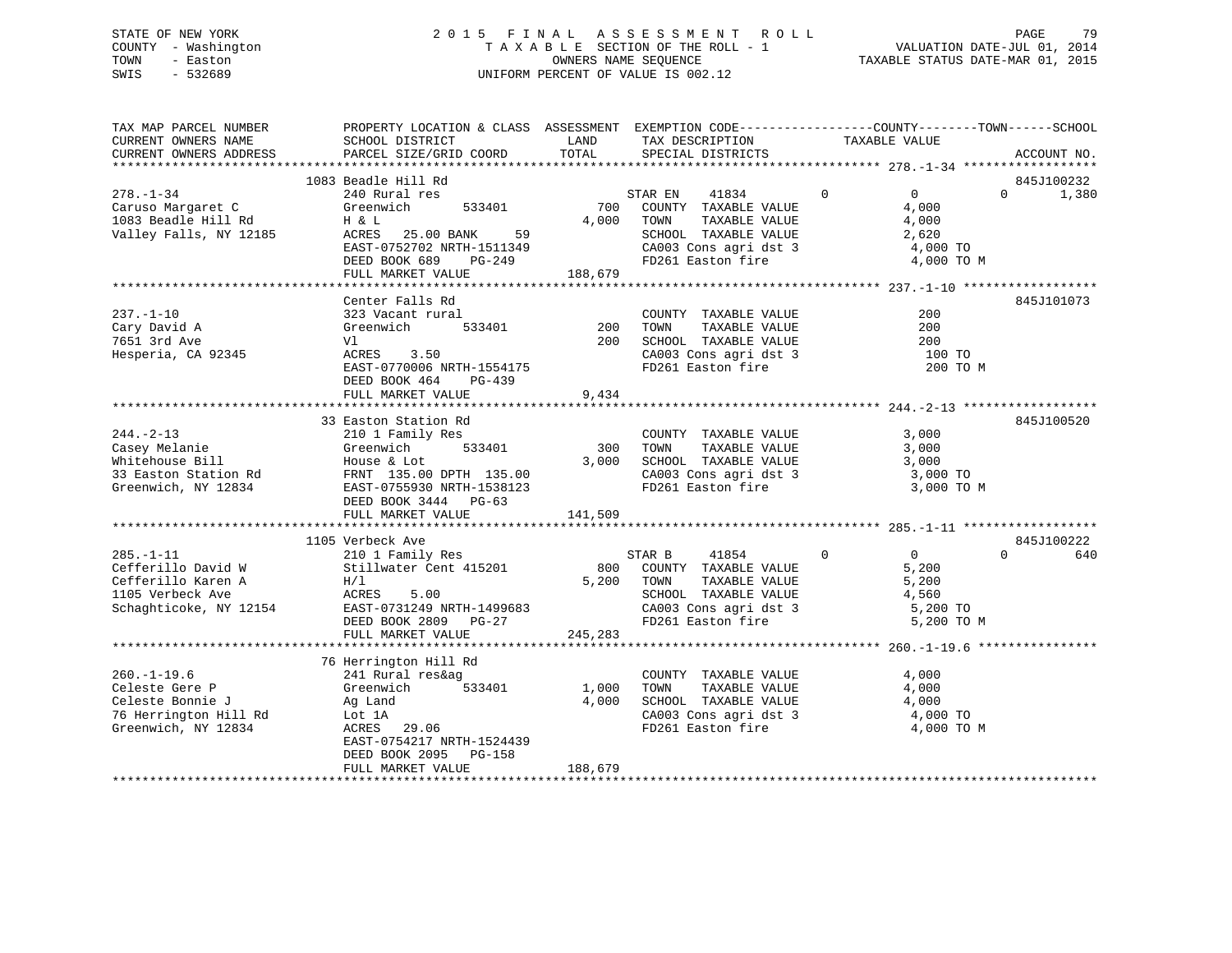### STATE OF NEW YORK 2 0 1 5 F I N A L A S S E S S M E N T R O L L PAGE 80 COUNTY - Washington T A X A B L E SECTION OF THE ROLL - 1 VALUATION DATE-JUL 01, 2014 TOWN - Easton COMPUTERS NAME SEQUENCE TAXABLE STATUS DATE-MAR 01, 2015<br>SWIS - 532689 SWIS - 532689 UNIFORM PERCENT OF VALUE IS 002.12

| TAX MAP PARCEL NUMBER<br>CURRENT OWNERS NAME<br>CURRENT OWNERS ADDRESS | PROPERTY LOCATION & CLASS ASSESSMENT EXEMPTION CODE----------------COUNTY-------TOWN-----SCHOOL<br>SCHOOL DISTRICT<br>PARCEL SIZE/GRID COORD | LAND<br>TOTAL | TAX DESCRIPTION<br>SPECIAL DISTRICTS |                                                                       |                | TAXABLE VALUE  |                | ACCOUNT NO. |
|------------------------------------------------------------------------|----------------------------------------------------------------------------------------------------------------------------------------------|---------------|--------------------------------------|-----------------------------------------------------------------------|----------------|----------------|----------------|-------------|
|                                                                        |                                                                                                                                              |               |                                      |                                                                       |                |                |                |             |
|                                                                        | 68 Louse Hill Rd                                                                                                                             |               |                                      |                                                                       |                |                |                | 845J100690  |
| $236. -2 - 8$                                                          | 117 Horse farm                                                                                                                               |               | STAR B                               | 41854                                                                 | $\overline{0}$ | $\overline{0}$ | $\overline{0}$ | 640         |
| Cerilli David                                                          | Greenwich<br>533401                                                                                                                          |               | 4,000 FOR 480A 47460                 |                                                                       | $\Omega$       | 1,333          | 1,333          | 1,333       |
| Cerilli Wendy                                                          | Farm                                                                                                                                         |               | 14,900 BUSIN97                       | 47610                                                                 | $\Omega$       | 1,950          | 1,950          | 1,950       |
| 68 Louse Hill Rd                                                       | 874/212 Forest tax                                                                                                                           |               |                                      | COUNTY TAXABLE VALUE                                                  |                | 11,617         |                |             |
| Greenwich, NY 12834                                                    | ACRES 285.77                                                                                                                                 |               | TOWN                                 | TAXABLE VALUE                                                         |                | 11,617         |                |             |
|                                                                        | EAST-0754145 NRTH-1547805                                                                                                                    |               |                                      | SCHOOL TAXABLE VALUE<br>FD262 Middle Falls Fire 14,900 TO             |                | 10,977         |                |             |
| MAY BE SUBJECT TO PAYMENT                                              | DEED BOOK 798<br>PG-273                                                                                                                      |               |                                      |                                                                       |                |                |                |             |
| UNDER RPTL480A UNTIL 2024                                              | FULL MARKET VALUE                                                                                                                            | 702,830       |                                      |                                                                       |                |                |                |             |
|                                                                        | State Route 40/E Off                                                                                                                         |               |                                      |                                                                       |                |                |                | 845J100613  |
| $244. - 2 - 6.1$                                                       | 323 Vacant rural                                                                                                                             |               | FOR 480A 47460                       |                                                                       | $\mathbf 0$    | 586            | 586            | 586         |
| Cerilli David                                                          | Greenwich<br>533401                                                                                                                          |               | 750 COUNTY TAXABLE VALUE             |                                                                       |                | 164            |                |             |
| Cerilli Wendy                                                          | Wl sub lot 1                                                                                                                                 |               | 750 TOWN                             |                                                                       |                | 164            |                |             |
| 68 Louse Hill Rd                                                       | 797/111 817/247 874/212 f                                                                                                                    |               |                                      | LOWN LAXABLE VALUE<br>SCHOOL TAXABLE VALUE                            |                | 164            |                |             |
| Greenwich, NY 12834                                                    | ACRES 44.02                                                                                                                                  |               |                                      | FD262 Middle Falls Fire                                               |                | 750 TO         |                |             |
|                                                                        | EAST-0754254 NRTH-1544682                                                                                                                    |               |                                      |                                                                       |                |                |                |             |
| MAY BE SUBJECT TO PAYMENT                                              | DEED BOOK 923<br>PG-152                                                                                                                      |               |                                      |                                                                       |                |                |                |             |
| UNDER RPTL480A UNTIL 2024                                              | FULL MARKET VALUE                                                                                                                            | 35,377        |                                      |                                                                       |                |                |                |             |
|                                                                        |                                                                                                                                              |               |                                      |                                                                       |                |                |                |             |
|                                                                        | 98 St Canvinette Way                                                                                                                         |               |                                      |                                                                       |                |                |                | 845J100238  |
| $259. - 1 - 38$                                                        | 210 1 Family Res - WTRFNT                                                                                                                    |               | AGED-CO 41802                        |                                                                       | $\Omega$       | 600            | $\Omega$       | $\Omega$    |
| Charbonneau Roger L                                                    | 533401<br>Greenwich                                                                                                                          |               | 400 STAR EN 41834                    |                                                                       | $\Omega$       | $\overline{0}$ | $\Omega$       | 1,380       |
| 98 St Canvinette Way                                                   | H & L                                                                                                                                        |               |                                      | 2,000 COUNTY TAXABLE VALUE                                            |                | 1,400          |                |             |
| Schaghticoke, NY 12154                                                 | FRNT 145.00 DPTH 100.00                                                                                                                      |               | TOWN                                 | TAXABLE VALUE                                                         |                | 2,000          |                |             |
|                                                                        | EAST-0734162 NRTH-1522223                                                                                                                    |               |                                      |                                                                       |                | 620            |                |             |
|                                                                        | DEED BOOK 431<br>PG-689                                                                                                                      |               |                                      |                                                                       |                | 2,000 TO       |                |             |
|                                                                        | FULL MARKET VALUE                                                                                                                            |               |                                      |                                                                       |                | 2,000 TO M     |                |             |
|                                                                        | The Intervale Rd                                                                                                                             |               |                                      |                                                                       |                |                |                |             |
| $252 - 2 - 6.1$                                                        | 105 Vac farmland                                                                                                                             |               |                                      | COUNTY TAXABLE VALUE                                                  |                | 300            |                |             |
| Chennault Sarah J B                                                    | Greenwich<br>533401                                                                                                                          | 300           | TOWN                                 | TAXABLE VALUE                                                         |                | 300            |                |             |
| 249 Orchard Ave                                                        | Vac                                                                                                                                          | 300           |                                      |                                                                       |                | 300            |                |             |
| Hurley, NY 12443                                                       | 7.70<br>ACRES                                                                                                                                |               |                                      |                                                                       |                | 300 TO         |                |             |
|                                                                        | EAST-0757756 NRTH-1535315                                                                                                                    |               |                                      | SCHOOL TAXABLE VALUE<br>CA003 Cons agri dst 3<br>FD261 Easton fire    |                | 300 TO M       |                |             |
|                                                                        | DEED BOOK 836<br>$PG-140$                                                                                                                    |               |                                      |                                                                       |                |                |                |             |
|                                                                        | FULL MARKET VALUE                                                                                                                            | 14,151        |                                      |                                                                       |                |                |                |             |
|                                                                        | ****************************                                                                                                                 |               |                                      |                                                                       |                |                |                |             |
|                                                                        | 153 Becker Rd                                                                                                                                |               |                                      |                                                                       |                |                |                | 845J101282  |
| $269. - 1 - 12.4$                                                      | 210 1 Family Res                                                                                                                             |               | STAR B                               | 41854                                                                 | $\overline{0}$ | $\overline{0}$ | $\Omega$       | 640         |
| Christy John                                                           | Greenwich<br>533401                                                                                                                          | 500           |                                      | COUNTY TAXABLE VALUE                                                  |                | 4,000          |                |             |
| Christy Nadia                                                          | H & L                                                                                                                                        | 4,000         | TOWN                                 | TAXABLE VALUE                                                         |                | 4,000          |                |             |
| 153 Becker Rd                                                          | ACRES<br>2.34                                                                                                                                |               |                                      | SCHOOL TAXABLE VALUE<br>SCHOOL TAXABLE VALUE<br>CA003 Cons agri dst 3 |                | 3,360          |                |             |
| Greenwich, NY 12834                                                    |                                                                                                                                              |               |                                      |                                                                       |                |                |                |             |
|                                                                        | EAST-0751284 NRTH-1519864                                                                                                                    |               |                                      |                                                                       |                | 4,000 TO       |                |             |
|                                                                        | DEED BOOK 665<br>PG-113<br>FULL MARKET VALUE                                                                                                 | 188,679       |                                      | FD261 Easton fire                                                     |                | 4,000 TO M     |                |             |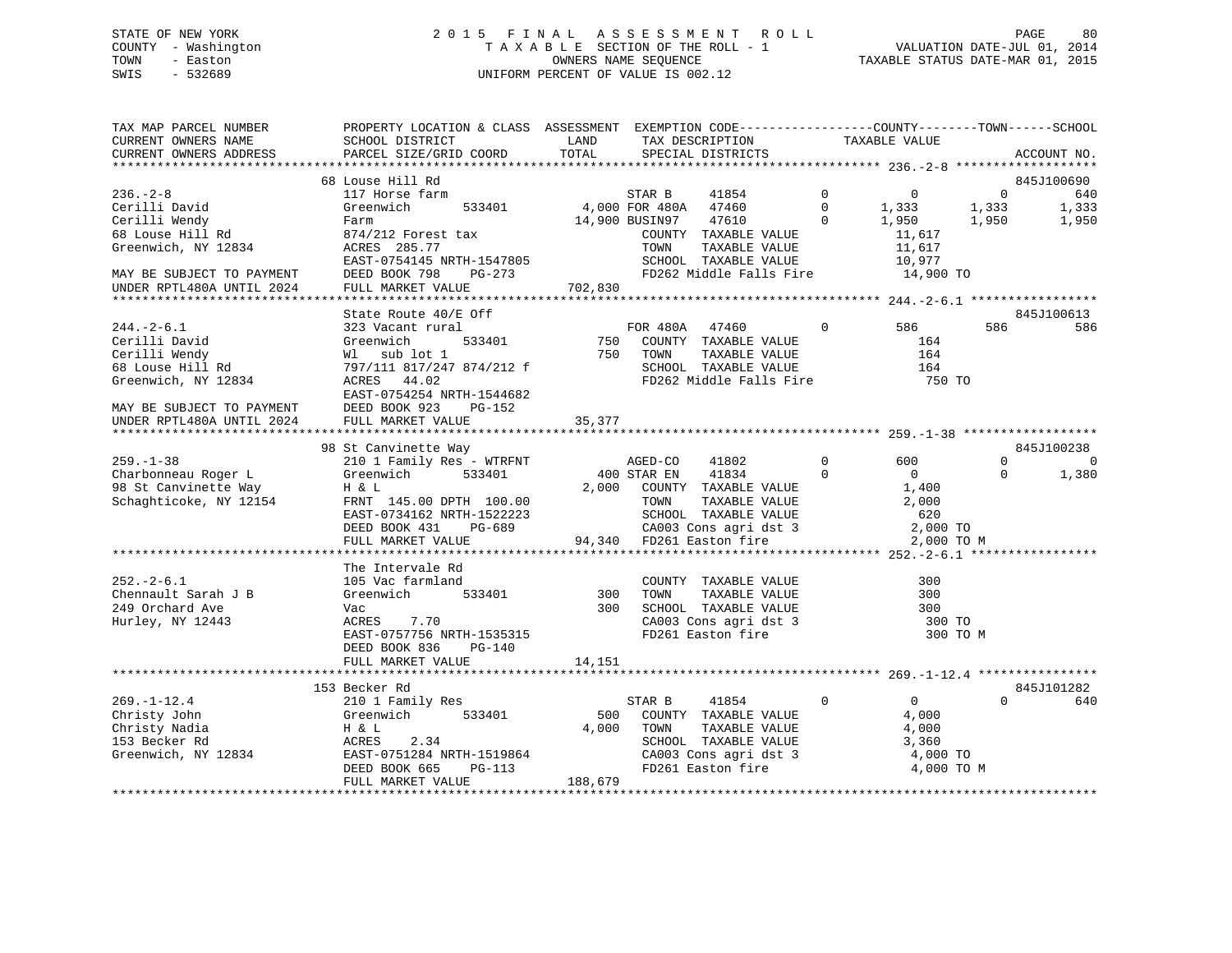### STATE OF NEW YORK 2 0 1 5 F I N A L A S S E S S M E N T R O L L PAGE 81 COUNTY - Washington T A X A B L E SECTION OF THE ROLL - 1 VALUATION DATE-JUL 01, 2014 TOWN - Easton COMPUTERS NAME SEQUENCE TAXABLE STATUS DATE-MAR 01, 2015<br>SWIS - 532689 SWIS - 532689 UNIFORM PERCENT OF VALUE IS 002.12

| TAX MAP PARCEL NUMBER<br>CURRENT OWNERS NAME<br>CURRENT OWNERS ADDRESS                                                                                                                                                                                                                   | PROPERTY LOCATION & CLASS ASSESSMENT EXEMPTION CODE---------------COUNTY-------TOWN------SCHOOL<br>SCHOOL DISTRICT<br>PARCEL SIZE/GRID COORD                                     | LAND<br>TOTAL           | TAX DESCRIPTION<br>SPECIAL DISTRICTS                                                                                                                                     | TAXABLE VALUE                                                                                              |                         | ACCOUNT NO.       |
|------------------------------------------------------------------------------------------------------------------------------------------------------------------------------------------------------------------------------------------------------------------------------------------|----------------------------------------------------------------------------------------------------------------------------------------------------------------------------------|-------------------------|--------------------------------------------------------------------------------------------------------------------------------------------------------------------------|------------------------------------------------------------------------------------------------------------|-------------------------|-------------------|
|                                                                                                                                                                                                                                                                                          |                                                                                                                                                                                  |                         |                                                                                                                                                                          |                                                                                                            |                         |                   |
| $260. - 1 - 12.4$<br>Cifarelli Mark A<br>Giammattei Lori A<br>113 Mountain Rd<br>Greenwich, NY 12834<br>MAY BE SUBJECT TO PAYMENT<br>UNDER AGDIST LAW TIL 2019                                                                                                                           | 113 Mountain Rd<br>240 Rural res<br>Greenwich<br>533401<br>sub lot 5<br>ACRES 102.22<br>EAST-0749169 NRTH-1527254<br>DEED BOOK 2380 PG-206<br>FULL MARKET VALUE                  | 2,500 STAR B            | 41720<br>AG DIST<br>41854<br>9,640 COUNTY TAXABLE VALUE<br>TAXABLE VALUE<br>TOWN<br>SCHOOL TAXABLE VALUE<br>-206 CA003 Cons agri dst 3<br>454,717 FD261 Easton fire      | $\mathbf 0$<br>$\overline{0}$<br>$\Omega$<br>$\Omega$<br>9,640<br>9,640<br>9,000<br>9,640 TO<br>9,640 TO M | $\mathbf 0$<br>$\Omega$ | 0<br>640          |
|                                                                                                                                                                                                                                                                                          |                                                                                                                                                                                  |                         |                                                                                                                                                                          |                                                                                                            |                         |                   |
| $228. - 5 - 39$<br>Clemens James R<br>Clemens Jacqueline<br>100 Windy Hill Rd<br>100 Windy Hill Rd<br>Greenwich, NY 12834                                                                                                                                                                | 100 Windy Hill Rd<br>210 1 Family Res<br>Schuylerville 415001<br>H & L<br>$228. - 1 - 39$<br>ACRES<br>2.46 BANK 3<br>EAST-0745209 NRTH-1560266                                   | 500<br>6,200            | COUNTY TAXABLE VALUE<br>TAXABLE VALUE<br>TOWN<br>SCHOOL TAXABLE VALUE<br>FD262 Middle Falls Fire                                                                         | 6,200<br>6,200<br>6,200<br>6,200 TO                                                                        |                         | 875J101288        |
|                                                                                                                                                                                                                                                                                          | DEED BOOK 1810 PG-349<br>FULL MARKET VALUE                                                                                                                                       | 292,453                 |                                                                                                                                                                          |                                                                                                            |                         |                   |
|                                                                                                                                                                                                                                                                                          |                                                                                                                                                                                  |                         |                                                                                                                                                                          |                                                                                                            |                         |                   |
|                                                                                                                                                                                                                                                                                          | 34 Orchard Dr                                                                                                                                                                    |                         |                                                                                                                                                                          |                                                                                                            |                         | 845J100213        |
| $236.1 - 3 - 9$<br>Cloutier Paul A<br>Cloutier Sheila<br>$\frac{1}{2} \int_{-\infty}^{\infty} \frac{1}{2} \left( \frac{1}{2} \int_{-\infty}^{\infty} \frac{1}{2} \left( \frac{1}{2} \int_{-\infty}^{\infty} \frac{1}{2} \right) \right) \, d\mu$<br>34 Orchard Dr<br>Greenwich, NY 12834 | 210 1 Family Res<br>Greenwich<br>533401<br>H & Lot 39<br>$236. - 3 - 9$<br>FRNT 106.00 DPTH 177.00<br>EAST-0750238 NRTH-1552784<br>DEED BOOK 467<br>$PG-45$<br>FULL MARKET VALUE | 200<br>3,300<br>155,660 | STAR B<br>41854<br>COUNTY TAXABLE VALUE<br>TOWN<br>TAXABLE VALUE<br>SCHOOL TAXABLE VALUE<br>FD262 Middle Falls Fire                                                      | $\overline{0}$<br>$\mathbf 0$<br>3,300<br>3,300<br>2,660<br>3,300 TO                                       | $\Omega$                | 640               |
|                                                                                                                                                                                                                                                                                          |                                                                                                                                                                                  |                         |                                                                                                                                                                          |                                                                                                            |                         |                   |
| $252 - 2 - 11$<br>Cocheo Millicent C<br>263 The Intervale Rd<br>Greenwich, NY 12834                                                                                                                                                                                                      | 263 The Intervale Rd<br>240 Rural res<br>533401<br>Greenwich<br>Res<br>ACRES 48.80<br>EAST-0757092 NRTH-1531410<br>DEED BOOK 418<br>PG-318<br>FULL MARKET VALUE                  | 193,396                 | STAR B<br>41854<br>1,200 COUNTY TAXABLE VALUE<br>4,100 TOWN<br>TAXABLE VALUE<br>SCHOOL TAXABLE VALUE<br>FD261 Easton fire                                                | $\Omega$<br>$\overline{0}$<br>4,100<br>4,100<br>3,460<br>4,100 TO M                                        | $\Omega$                | 845J100248<br>640 |
|                                                                                                                                                                                                                                                                                          |                                                                                                                                                                                  |                         |                                                                                                                                                                          |                                                                                                            |                         |                   |
| $227. - 1 - 33.1$<br>Coffin Joe<br>2929 County Route 113<br>Greenwich, NY 12834                                                                                                                                                                                                          | 2896 County Route 113<br>210 1 Family Res<br>Schuylerville 415001<br>ACRES 3.72<br>EAST-0740755 NRTH-1553633<br>DEED BOOK 2851 PG-139<br>FULL MARKET VALUE                       |                         | STAR B<br>41854<br>500 COUNTY TAXABLE VALUE<br>3,600 TOWN<br>TAXABLE VALUE<br>SCHOOL TAXABLE VALUE<br>CA003 Cons agri dst 3<br>169,811 FD263 Schuylerville Fire 3,600 TO | $\Omega$<br>$\overline{0}$<br>3,600<br>3,600<br>2,960<br>3,600 TO                                          | $\Omega$                | 845J100250<br>640 |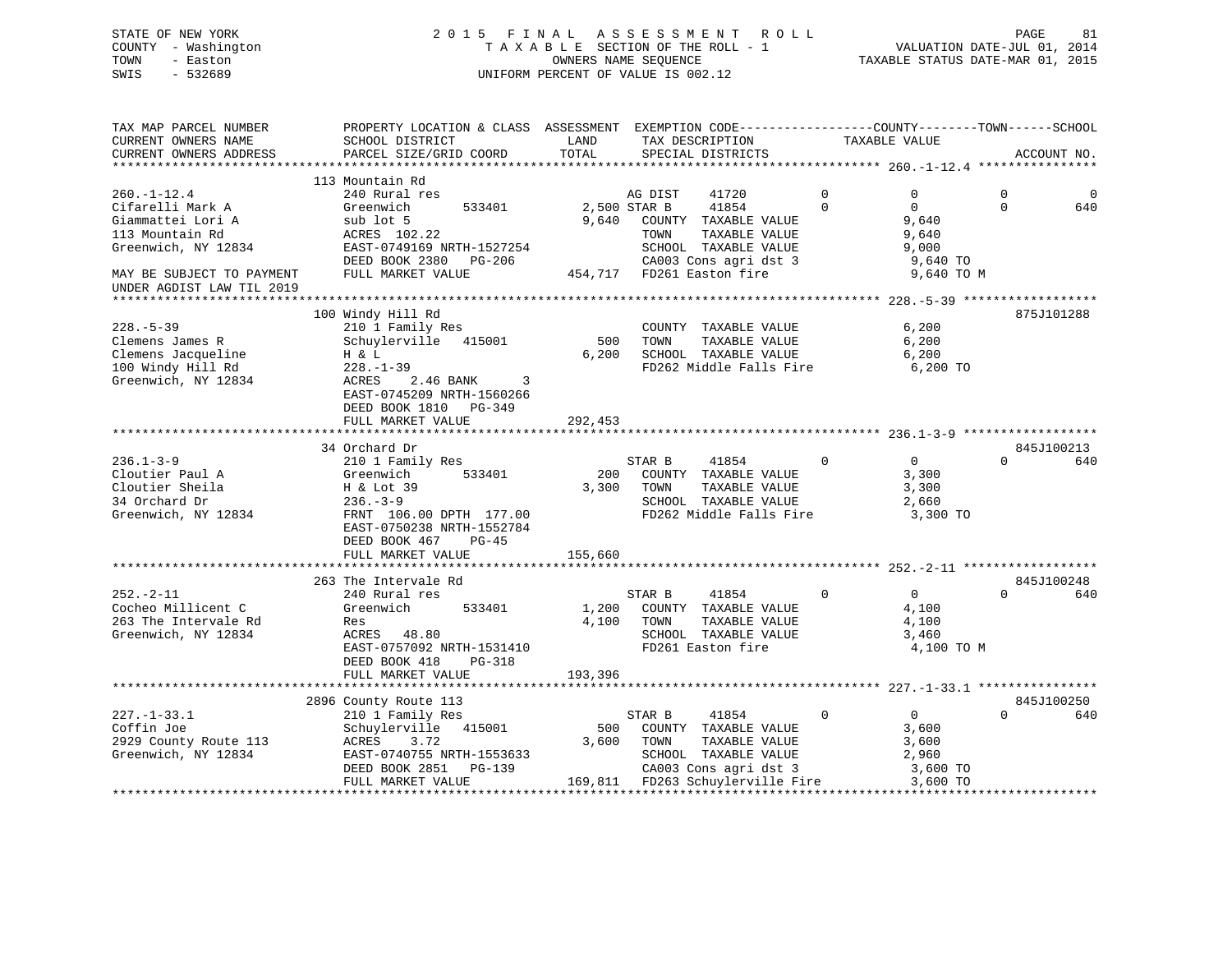### STATE OF NEW YORK 2 0 1 5 F I N A L A S S E S S M E N T R O L L PAGE 82 COUNTY - Washington T A X A B L E SECTION OF THE ROLL - 1 VALUATION DATE-JUL 01, 2014 TOWN - Easton OWNERS NAME SEQUENCE TAXABLE STATUS DATE-MAR 01, 2015 SWIS - 532689 UNIFORM PERCENT OF VALUE IS 002.12

| TAX MAP PARCEL NUMBER<br>CURRENT OWNERS NAME  | PROPERTY LOCATION & CLASS ASSESSMENT EXEMPTION CODE----------------COUNTY-------TOWN------SCHOOL<br>SCHOOL DISTRICT                                                                                                                                    |         | LAND TAX DESCRIPTION TAXABLE VALUE                                                                                                                       |                       |                                       |
|-----------------------------------------------|--------------------------------------------------------------------------------------------------------------------------------------------------------------------------------------------------------------------------------------------------------|---------|----------------------------------------------------------------------------------------------------------------------------------------------------------|-----------------------|---------------------------------------|
| CURRENT OWNERS ADDRESS                        | PARCEL SIZE/GRID COORD                                                                                                                                                                                                                                 | TOTAL   | SPECIAL DISTRICTS                                                                                                                                        |                       | ACCOUNT NO.                           |
|                                               |                                                                                                                                                                                                                                                        |         |                                                                                                                                                          |                       |                                       |
|                                               | State Route 29                                                                                                                                                                                                                                         |         |                                                                                                                                                          |                       |                                       |
| $227. - 1 - 33.5$                             |                                                                                                                                                                                                                                                        |         | COUNTY TAXABLE VALUE 600<br>600 TOWN TAXABLE VALUE 600<br>600 SCHOOL TAXABLE VALUE 600<br>CA003 Cons agri dst 3 600 TO<br>FD262 Middle Falls Fire 600 TO |                       |                                       |
| Coffin Joe                                    |                                                                                                                                                                                                                                                        |         |                                                                                                                                                          |                       |                                       |
| 2929 County Route 113                         |                                                                                                                                                                                                                                                        |         |                                                                                                                                                          |                       |                                       |
| Greenwich, NY 12834                           |                                                                                                                                                                                                                                                        |         |                                                                                                                                                          |                       |                                       |
|                                               |                                                                                                                                                                                                                                                        |         |                                                                                                                                                          |                       |                                       |
|                                               |                                                                                                                                                                                                                                                        |         |                                                                                                                                                          |                       |                                       |
|                                               |                                                                                                                                                                                                                                                        |         |                                                                                                                                                          |                       |                                       |
|                                               |                                                                                                                                                                                                                                                        |         |                                                                                                                                                          |                       |                                       |
|                                               | 204 Herrington Hill Rd                                                                                                                                                                                                                                 |         |                                                                                                                                                          |                       |                                       |
| $261. - 1 - 33.2$                             | 241 Rural res&ag                                                                                                                                                                                                                                       |         |                                                                                                                                                          | $\overline{0}$<br>531 | 531<br>531                            |
| ∠oı.-ı-33.2<br>Cole Laurel<br>441 Christie Rd | Greenwich                                                                                                                                                                                                                                              |         | ROUGHT MANUS AND MANUS AND MANUS 1,600 COUNTY TAXABLE VALUE                                                                                              | 531<br>5,769          |                                       |
|                                               |                                                                                                                                                                                                                                                        |         |                                                                                                                                                          |                       |                                       |
|                                               |                                                                                                                                                                                                                                                        |         | TOWN TAXABLE VALUE 5,769<br>SCHOOL TAXABLE VALUE 5,769                                                                                                   |                       |                                       |
|                                               |                                                                                                                                                                                                                                                        |         |                                                                                                                                                          |                       |                                       |
|                                               |                                                                                                                                                                                                                                                        |         | CA003 Cons agri dst 3 $5,769$ TO                                                                                                                         |                       |                                       |
|                                               |                                                                                                                                                                                                                                                        |         |                                                                                                                                                          |                       |                                       |
|                                               |                                                                                                                                                                                                                                                        |         |                                                                                                                                                          | 6,300 TO M            |                                       |
|                                               |                                                                                                                                                                                                                                                        |         |                                                                                                                                                          |                       |                                       |
|                                               |                                                                                                                                                                                                                                                        |         |                                                                                                                                                          |                       |                                       |
| $278. - 1 - 33$                               | 973 Beadle Hill Rd<br>240 Rural res                                                                                                                                                                                                                    |         | STAR B 41854 0 0                                                                                                                                         |                       | 845J100445<br>$\Omega$                |
|                                               |                                                                                                                                                                                                                                                        |         |                                                                                                                                                          | 6,000                 | 640                                   |
|                                               |                                                                                                                                                                                                                                                        |         | TAXABLE VALUE                                                                                                                                            | 6,000                 |                                       |
|                                               |                                                                                                                                                                                                                                                        |         |                                                                                                                                                          |                       |                                       |
|                                               |                                                                                                                                                                                                                                                        |         |                                                                                                                                                          |                       |                                       |
|                                               |                                                                                                                                                                                                                                                        |         | SCHOOL TAXABLE VALUE 5,360<br>CA003 Cons agri dst 3 6,000 TO                                                                                             |                       |                                       |
|                                               | 278.-1-33<br>Collins David<br>Collins Kim<br>Collins Kim<br>Rural Residence<br>973 Beadle Hill Rd<br>Valley Falls, NY 12185<br>Cannel ACRES<br>2.40 Rural Residence<br>533401<br>500 COUNTY TAXABLE VALUE<br>500 COUNTY TAXABLE VALUE<br>500 COUNTY TA | 283,019 |                                                                                                                                                          | 6,000 TO M            |                                       |
|                                               | FULL MARKET VALUE                                                                                                                                                                                                                                      |         |                                                                                                                                                          |                       |                                       |
|                                               |                                                                                                                                                                                                                                                        |         |                                                                                                                                                          |                       | 845J100631                            |
|                                               |                                                                                                                                                                                                                                                        |         |                                                                                                                                                          |                       | 873                                   |
|                                               |                                                                                                                                                                                                                                                        |         |                                                                                                                                                          |                       | 873                                   |
|                                               |                                                                                                                                                                                                                                                        |         |                                                                                                                                                          |                       | $\overline{0}$<br>1,380<br>$\bigcirc$ |
|                                               |                                                                                                                                                                                                                                                        |         |                                                                                                                                                          |                       | 640                                   |
|                                               |                                                                                                                                                                                                                                                        |         |                                                                                                                                                          |                       |                                       |
|                                               |                                                                                                                                                                                                                                                        |         |                                                                                                                                                          |                       |                                       |
|                                               |                                                                                                                                                                                                                                                        |         |                                                                                                                                                          |                       |                                       |
|                                               |                                                                                                                                                                                                                                                        |         |                                                                                                                                                          |                       |                                       |
|                                               |                                                                                                                                                                                                                                                        |         |                                                                                                                                                          |                       |                                       |
|                                               |                                                                                                                                                                                                                                                        |         |                                                                                                                                                          |                       |                                       |
|                                               |                                                                                                                                                                                                                                                        |         |                                                                                                                                                          |                       |                                       |
|                                               |                                                                                                                                                                                                                                                        |         |                                                                                                                                                          |                       |                                       |
|                                               |                                                                                                                                                                                                                                                        |         |                                                                                                                                                          | 200                   |                                       |
|                                               |                                                                                                                                                                                                                                                        |         |                                                                                                                                                          | 200                   |                                       |
|                                               |                                                                                                                                                                                                                                                        |         |                                                                                                                                                          | 200                   |                                       |
|                                               |                                                                                                                                                                                                                                                        |         |                                                                                                                                                          | 200 TO                |                                       |
|                                               |                                                                                                                                                                                                                                                        |         |                                                                                                                                                          | 200 TO M              |                                       |
|                                               | DEED BOOK 3463 PG-83                                                                                                                                                                                                                                   |         |                                                                                                                                                          |                       |                                       |
|                                               | FULL MARKET VALUE                                                                                                                                                                                                                                      | 9,434   |                                                                                                                                                          |                       |                                       |
|                                               |                                                                                                                                                                                                                                                        |         |                                                                                                                                                          |                       |                                       |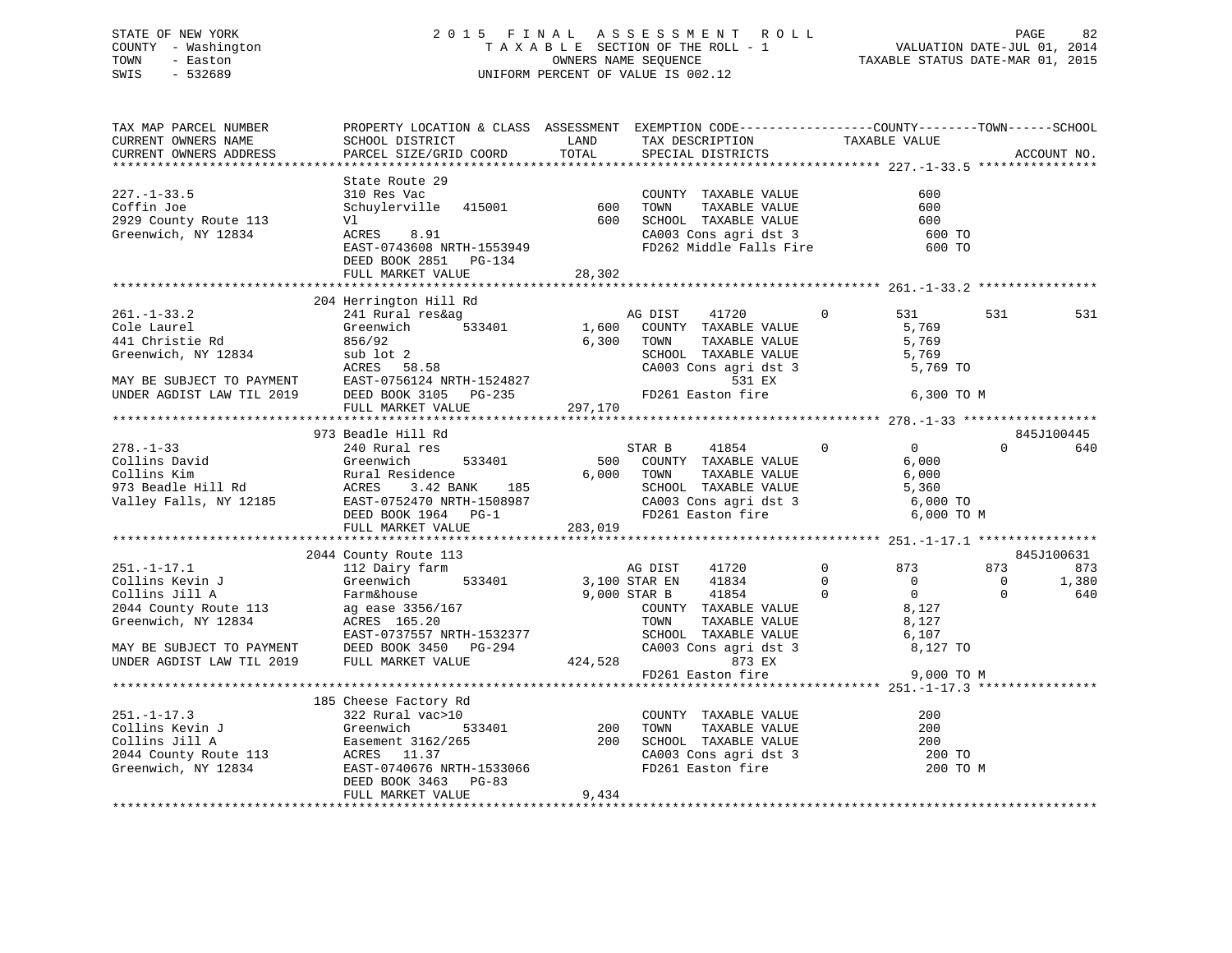### STATE OF NEW YORK 2 0 1 5 F I N A L A S S E S S M E N T R O L L PAGE 83 COUNTY - Washington T A X A B L E SECTION OF THE ROLL - 1 VALUATION DATE-JUL 01, 2014 TOWN - Easton **CONNERS NAME SEQUENCE** TAXABLE STATUS DATE-MAR 01, 2015 SWIS - 532689 UNIFORM PERCENT OF VALUE IS 002.12

| TAX MAP PARCEL NUMBER<br>CURRENT OWNERS NAME<br>CURRENT OWNERS ADDRESS                                                                                           | PROPERTY LOCATION & CLASS ASSESSMENT EXEMPTION CODE----------------COUNTY-------TOWN------SCHOOL<br>SCHOOL DISTRICT<br>PARCEL SIZE/GRID COORD                                                  | LAND<br>TOTAL            | TAX DESCRIPTION<br>SPECIAL DISTRICTS                                                                                                              | TAXABLE VALUE                                                   | ACCOUNT NO. |
|------------------------------------------------------------------------------------------------------------------------------------------------------------------|------------------------------------------------------------------------------------------------------------------------------------------------------------------------------------------------|--------------------------|---------------------------------------------------------------------------------------------------------------------------------------------------|-----------------------------------------------------------------|-------------|
|                                                                                                                                                                  |                                                                                                                                                                                                |                          |                                                                                                                                                   |                                                                 |             |
| $251. - 1 - 17.5$<br>Collins Kevin J<br>Collins Jill A<br>2044 County Route 113<br>Greenwich, NY 12834<br>MAY BE SUBJECT TO PAYMENT<br>UNDER AGDIST LAW TIL 2019 | County Route 113<br>120 Field crops<br>Greenwich<br>533401<br>Ag Land ag ease 3356/167<br>sub lot 6A<br>ACRES 33.41<br>EAST-0736237 NRTH-1530920<br>DEED BOOK 3450 PG-294<br>FULL MARKET VALUE | 1,000<br>1,000<br>47,170 | 41720<br>AG DIST<br>COUNTY TAXABLE VALUE<br>TOWN<br>TAXABLE VALUE<br>SCHOOL TAXABLE VALUE<br>CA003 Cons agri dst 3<br>213 EX<br>FD261 Easton fire | $\mathbf 0$<br>213<br>787<br>787<br>787<br>787 TO<br>1,000 TO M | 213<br>213  |
|                                                                                                                                                                  |                                                                                                                                                                                                |                          |                                                                                                                                                   |                                                                 |             |
| $287. - 1 - 6.1$<br>Comiskey Amber<br>Comiskey Anne M<br>PO Box 41<br>Troy, NY 12182                                                                             | 107 Lees Crossing Rd<br>240 Rural res<br>533401<br>Greenwich<br>Res<br>ACRES 25.73<br>EAST-0752421 NRTH-1504306<br>DEED BOOK 3192 PG-99<br>FULL MARKET VALUE                                   | 800<br>4,300<br>202,830  | COUNTY TAXABLE VALUE<br>TOWN<br>TAXABLE VALUE<br>SCHOOL TAXABLE VALUE<br>CA003 Cons agri dst 3<br>FD261 Easton fire                               | 4,300<br>4,300<br>4,300<br>4,300 TO<br>4,300 TO M               | 845J100404  |
|                                                                                                                                                                  | County Route 54                                                                                                                                                                                |                          |                                                                                                                                                   |                                                                 | 845J100226  |
| $285. - 1 - 6$<br>Conifers Tree Farm LP<br>342 County Route 54<br>Schaghticoke, NY 12154                                                                         | 120 Field crops<br>Stillwater Cent 415201<br>Vacant Land<br>ACRES<br>4.20<br>EAST-0733742 NRTH-1502808<br>DEED BOOK 725<br>PG-91<br>FULL MARKET VALUE                                          | 200<br>200<br>9,434      | COUNTY TAXABLE VALUE<br>TOWN<br>TAXABLE VALUE<br>SCHOOL TAXABLE VALUE<br>CA003 Cons agri dst 3<br>FD261 Easton fire                               | 200<br>200<br>200<br>200 TO<br>200 TO M                         |             |
|                                                                                                                                                                  |                                                                                                                                                                                                |                          |                                                                                                                                                   |                                                                 |             |
| $286. - 1 - 29.1$<br>Conifers Tree Farm LP<br>342 Co Rt 54<br>Schaghticoke, NY 12154                                                                             | County Route 54/S Off<br>120 Field crops<br>Stillwater Cent 415201<br>Farm Land<br>ACRES 67.32<br>EAST-0733236 NRTH-1501521<br>DEED BOOK 725<br><b>PG-89</b><br>FULL MARKET VALUE              | 1,600<br>1,600<br>75,472 | COUNTY TAXABLE VALUE<br>TAXABLE VALUE<br>TOWN<br>SCHOOL TAXABLE VALUE<br>CA003 Cons agri dst 3<br>FD261 Easton fire                               | 1,600<br>1,600<br>1,600<br>1,600 TO<br>1,600 TO M               | 845J100227  |
|                                                                                                                                                                  |                                                                                                                                                                                                |                          |                                                                                                                                                   |                                                                 |             |
|                                                                                                                                                                  | Meeting House Rd                                                                                                                                                                               |                          |                                                                                                                                                   |                                                                 | 845J100834  |
| $269. - 2 - 4$<br>Connor Elizabeth A Etal<br>Connor Kathleen M Etal<br>232 Cooke Hollow Rd<br>Cambridge, NY 12816                                                | 120 Field crops<br>Greenwich<br>533401<br>Farm Land<br>ACRES<br>71.75<br>EAST-0753156 NRTH-1517952<br>DEED BOOK 517<br>PG-300                                                                  | 1,500<br>1,500           | 41720<br>AG DIST<br>COUNTY TAXABLE VALUE<br>TOWN<br>TAXABLE VALUE<br>SCHOOL TAXABLE VALUE<br>CA003 Cons agri dst 3<br>371 EX                      | $\mathbf 0$<br>371<br>1,129<br>1,129<br>1,129<br>1,129 TO       | 371<br>371  |
| MAY BE SUBJECT TO PAYMENT<br>UNDER AGDIST LAW TIL 2019                                                                                                           | FULL MARKET VALUE                                                                                                                                                                              |                          | 70,755 FD261 Easton fire                                                                                                                          | 1,500 TO M                                                      |             |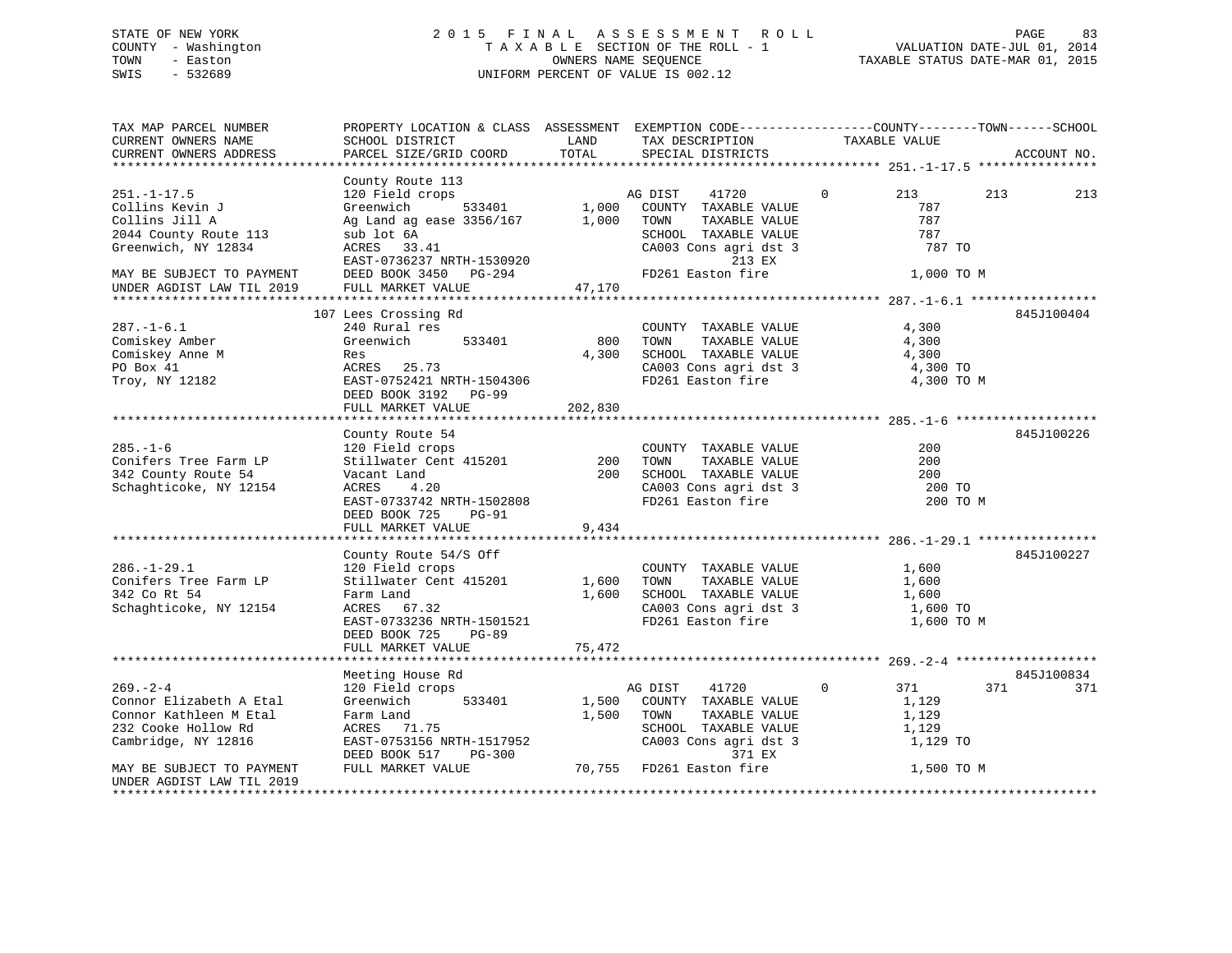### STATE OF NEW YORK 2 0 1 5 F I N A L A S S E S S M E N T R O L L PAGE 84 COUNTY - Washington T A X A B L E SECTION OF THE ROLL - 1 VALUATION DATE-JUL 01, 2014 TOWN - Easton COMPUTERS NAME SEQUENCE TAXABLE STATUS DATE-MAR 01, 2015<br>SWIS - 532689 SWIS - 532689 UNIFORM PERCENT OF VALUE IS 002.12

| TAX MAP PARCEL NUMBER<br>CURRENT OWNERS NAME                                                                       | PROPERTY LOCATION & CLASS ASSESSMENT EXEMPTION CODE-----------------COUNTY-------TOWN------SCHOOL<br>SCHOOL DISTRICT                                                               | LAND                    | TAX DESCRIPTION                                                                                                                                       | TAXABLE VALUE                                                                      |                 |                          |
|--------------------------------------------------------------------------------------------------------------------|------------------------------------------------------------------------------------------------------------------------------------------------------------------------------------|-------------------------|-------------------------------------------------------------------------------------------------------------------------------------------------------|------------------------------------------------------------------------------------|-----------------|--------------------------|
| CURRENT OWNERS ADDRESS                                                                                             | PARCEL SIZE/GRID COORD                                                                                                                                                             | TOTAL                   | SPECIAL DISTRICTS                                                                                                                                     |                                                                                    |                 | ACCOUNT NO.              |
|                                                                                                                    |                                                                                                                                                                                    |                         |                                                                                                                                                       |                                                                                    |                 |                          |
| $270. - 2 - 2$<br>Connor William J Jr<br>Connor Ann N<br>334 Cooke Hollow Rd<br>Cambridge, NY 12816                | 334 Cooke Hollow Rd<br>210 1 Family Res<br>533401<br>Greenwich<br>H & L<br>$270. - 1 - 2$<br>2.30<br>ACRES<br>EAST-0756957 NRTH-1519721<br>DEED BOOK 322<br>PG-221                 | 500<br>4,000            | COUNTY TAXABLE VALUE<br>TAXABLE VALUE<br>TOWN<br>SCHOOL TAXABLE VALUE<br>CA003 Cons agri dst 3 4,000 TO<br>FD261 Easton fire                          | 4,000<br>4,000<br>4,000<br>4,000 TO M                                              |                 | 845J100263               |
|                                                                                                                    | FULL MARKET VALUE                                                                                                                                                                  | 188,679                 |                                                                                                                                                       |                                                                                    |                 |                          |
|                                                                                                                    |                                                                                                                                                                                    |                         |                                                                                                                                                       |                                                                                    |                 |                          |
| $270. - 2 - 15$<br>Connor William J Jr -Eta<br>Connor Mary Jane Etal<br>334 Cooke Hollow Rd<br>Cambridge, NY 12816 | 232 Cooke Hollow Rd<br>112 Dairy farm<br>Greenwich 533401<br>Farm<br>$270. - 1 - 15$<br>ACRES 70.50                                                                                | 1,500 STAR B            | AG DIST<br>41720<br>41854<br>5,800 COUNTY TAXABLE VALUE<br>TOWN<br>TAXABLE VALUE<br>SCHOOL TAXABLE VALUE                                              | $\overline{0}$<br>528<br>$\Omega$<br>$\overline{0}$<br>5,272<br>5,272<br>4,632     | 528<br>$\Omega$ | 845J100264<br>528<br>640 |
| MAY BE SUBJECT TO PAYMENT<br>UNDER AGDIST LAW TIL 2019                                                             | EAST-0757034 NRTH-1518285<br>DEED BOOK 823<br>PG-189<br>FULL MARKET VALUE                                                                                                          |                         | CA003 Cons agri dst 3<br>528 EX<br>273,585 FD261 Easton fire                                                                                          | 5,272 TO<br>5,800 TO M                                                             |                 |                          |
|                                                                                                                    |                                                                                                                                                                                    |                         |                                                                                                                                                       |                                                                                    |                 |                          |
|                                                                                                                    | 5 Herrington Hill Rd                                                                                                                                                               |                         |                                                                                                                                                       |                                                                                    |                 | 845J100645               |
| $260. - 1 - 20$                                                                                                    | 112 Dairy farm                                                                                                                                                                     |                         | AG DIST<br>41720                                                                                                                                      | $\circ$<br>604                                                                     | 604             | 604                      |
| Cook Keith W<br>Cook Cheryl A<br>5 Herrington Hill Rd<br>Greenwich, NY 12834                                       | 533401<br>Greenwich<br>Farm<br>ACRES 43.80<br>EAST-0752437 NRTH-1524201<br>DEED BOOK 955<br>PG-175                                                                                 | .<br>)<br>188,679       | 1,500 STAR B<br>41854<br>4,000 COUNTY TAXABLE VALUE<br>TOWN<br>TAXABLE VALUE<br>SCHOOL TAXABLE VALUE<br>CA003 Cons agri dst $3$ 3,396 TO              | $\Omega$<br>$\overline{0}$<br>3,396<br>3,396<br>2,756                              | $\Omega$        | 640                      |
| MAY BE SUBJECT TO PAYMENT                                                                                          | FULL MARKET VALUE                                                                                                                                                                  |                         | 604 EX                                                                                                                                                |                                                                                    |                 |                          |
| UNDER AGDIST LAW TIL 2019                                                                                          |                                                                                                                                                                                    |                         | FD261 Easton fire                                                                                                                                     | 4,000 TO M                                                                         |                 |                          |
|                                                                                                                    |                                                                                                                                                                                    |                         |                                                                                                                                                       |                                                                                    |                 |                          |
| $269. - 1 - 29$<br>Cooke Deane M<br>Gordon Margaret R<br>45 Grove Rd                                               | 45 Grove Rd<br>210 1 Family Res<br>Greenwich 533401<br>$H \& L$<br>ACRES<br>1.90<br>Schaghticoke, NY 12154 EAST-0745718 NRTH-1516095<br>DEED BOOK 3195 PG-261<br>FULL MARKET VALUE | 3,500 TOWN<br>165,094   | STAR EN<br>41834<br>500 COUNTY TAXABLE VALUE<br>TAXABLE VALUE<br>SCHOOL TAXABLE VALUE<br>CA003 Cons agri dst 3<br>FD261 Easton fire                   | $\mathbf 0$<br>$\overline{0}$<br>3,500<br>3,500<br>2,120<br>3,500 TO<br>3,500 TO M | $\Omega$        | 845J100214<br>1,380      |
|                                                                                                                    |                                                                                                                                                                                    |                         |                                                                                                                                                       |                                                                                    |                 |                          |
| $245. - 2 - 21$                                                                                                    | 509 County Route 74A<br>210 1 Family Res<br>FULL MARKET VALUE                                                                                                                      | 400<br>4,400<br>207,547 | 41854<br>STAR B<br>COUNTY TAXABLE VALUE<br>TOWN      TAXABLE VALUE<br>SCHOOL   TAXABLE VALUE<br>CA003 Cons agri dst 3<br>FD261 Easton fire 4,400 TO M | 0<br>$\overline{0}$<br>4,400<br>4,400<br>3,760                                     | $\Omega$        | 845J100538<br>640        |
|                                                                                                                    |                                                                                                                                                                                    |                         |                                                                                                                                                       |                                                                                    |                 |                          |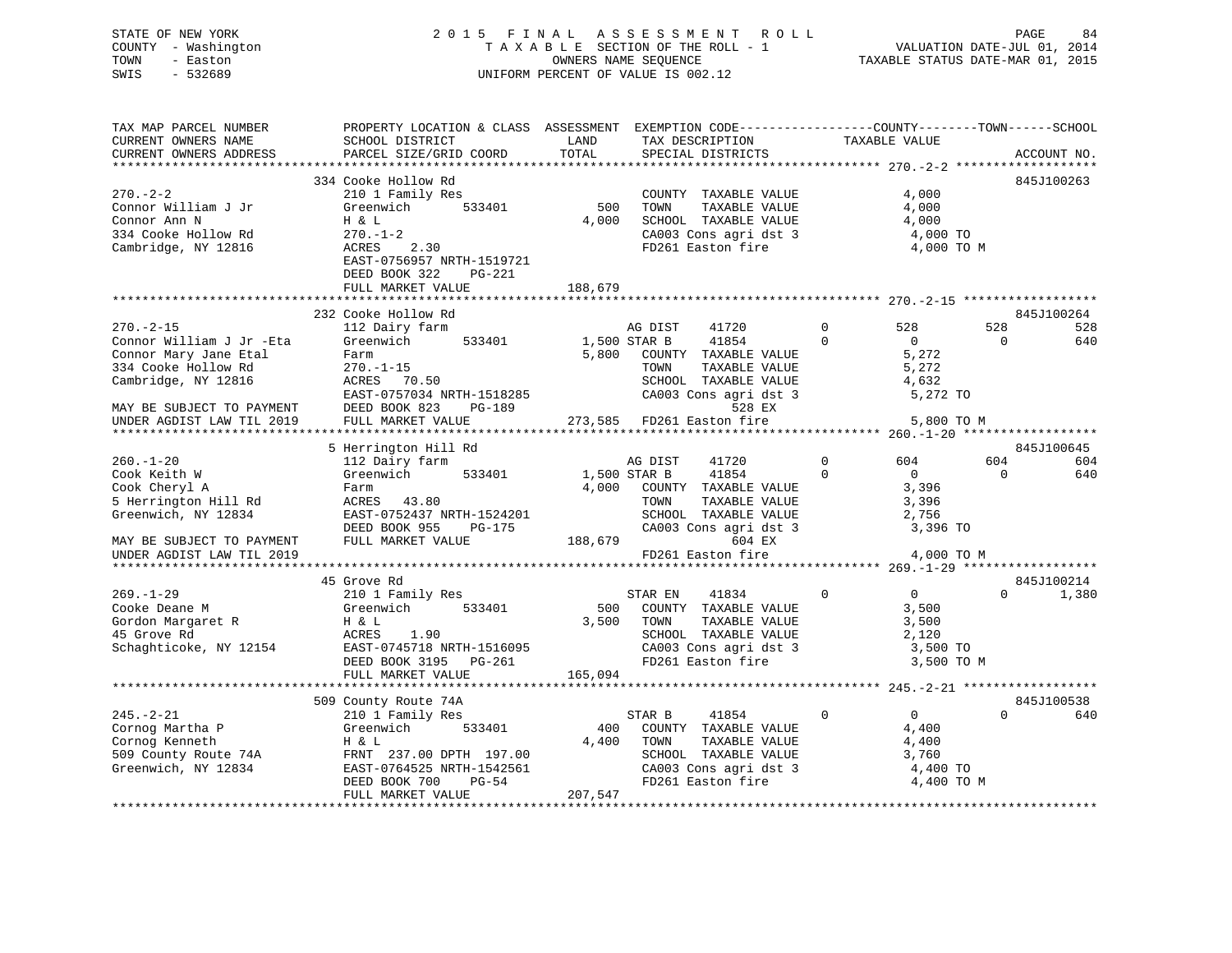## STATE OF NEW YORK 2 0 1 5 F I N A L A S S E S S M E N T R O L L PAGE 85COUNTY - Washington  $T A X A B L E$  SECTION OF THE ROLL - 1<br>TOWN - Easton DATE-JUL 2011 COUNTERS NAME SEQUENCE SWIS - 532689 UNIFORM PERCENT OF VALUE IS 002.12

TAXABLE STATUS DATE-MAR 01, 2015

| TAX MAP PARCEL NUMBER<br>CURRENT OWNERS NAME | PROPERTY LOCATION & CLASS ASSESSMENT EXEMPTION CODE----------------COUNTY-------TOWN------SCHOOL<br>SCHOOL DISTRICT | LAND          | TAX DESCRIPTION                                                        | TAXABLE VALUE  |                   |          |                |
|----------------------------------------------|---------------------------------------------------------------------------------------------------------------------|---------------|------------------------------------------------------------------------|----------------|-------------------|----------|----------------|
| CURRENT OWNERS ADDRESS                       | PARCEL SIZE/GRID COORD                                                                                              | TOTAL         | SPECIAL DISTRICTS                                                      |                |                   |          | ACCOUNT NO.    |
|                                              |                                                                                                                     |               |                                                                        |                |                   |          |                |
|                                              | 3065 County Route 113                                                                                               |               |                                                                        |                |                   |          | 845J100112     |
| $227. - 1 - 25$                              | 240 Rural res                                                                                                       |               | AG DIST<br>41720                                                       | $\mathbf 0$    | 225               | 225      | 225            |
| Corrigan William                             | Schuylerville 415001                                                                                                | 1,000 STAR EN | 41834                                                                  | $\Omega$       | $\Omega$          | $\Omega$ | 1,380          |
| Corrigan Bernice                             | House With Acres                                                                                                    | 6,200         | COUNTY TAXABLE VALUE                                                   |                | 5,975             |          |                |
| 3065 County Route 113                        | ACRES 12.31                                                                                                         |               | TAXABLE VALUE<br>TOWN                                                  |                | 5,975             |          |                |
| Greenwich, NY 12834                          | EAST-0740814 NRTH-1556872<br>DEED BOOK 2388 PG-169                                                                  |               | SCHOOL TAXABLE VALUE<br>CA003 Cons agri dst 3<br>CA003 Cons agri dst 3 |                | 4,595<br>5,975 TO |          |                |
| MAY BE SUBJECT TO PAYMENT                    | FULL MARKET VALUE                                                                                                   | 292,453       |                                                                        |                |                   |          |                |
| UNDER AGDIST LAW TIL 2019                    |                                                                                                                     |               | FD263 Schuylerville Fire                                               |                | 6,200 TO          |          |                |
|                                              |                                                                                                                     |               |                                                                        |                |                   |          |                |
|                                              | 127 The Intervale Rd                                                                                                |               |                                                                        |                |                   |          | 845J100345     |
| $260. -1 - 14$                               | 321 Abandoned ag                                                                                                    |               | COUNTY TAXABLE VALUE                                                   |                | 5,500             |          |                |
| Corsi Dominick                               | Greenwich<br>533401                                                                                                 | 5,500         | TAXABLE VALUE<br>TOWN                                                  |                | 5,500             |          |                |
| Corsi Valerie A                              |                                                                                                                     | 5,500         | SCHOOL TAXABLE VALUE                                                   |                | 5,500             |          |                |
| 1 Berkshire Rd                               | ACRES 159.56<br>EAST-0753660 NRTH-1529660<br>6482 DEED BOOK 3311 PG-302                                             |               | FD261 Easton fire                                                      |                | 5,500 TO M        |          |                |
| Sandy Hook, CT 06482                         |                                                                                                                     |               |                                                                        |                |                   |          |                |
|                                              | FULL MARKET VALUE                                                                                                   | 259,434       |                                                                        |                |                   |          |                |
|                                              |                                                                                                                     |               |                                                                        |                |                   |          |                |
|                                              | 228 Hogsback Rd                                                                                                     |               |                                                                        |                |                   |          | 845J100375     |
| $227. - 1 - 19$                              | 210 1 Family Res                                                                                                    |               | STAR B<br>41854                                                        | $\overline{0}$ | $\Omega$          | $\Omega$ | 640            |
| Cottrell Christopher M<br>Cottrell Dawn S    | Schuylerville 415001<br>H/1                                                                                         | 500<br>3,800  | COUNTY TAXABLE VALUE<br>TOWN<br>TAXABLE VALUE                          |                | 3,800<br>3,800    |          |                |
| 228 Hogsback Rd                              | Subdivision Lot #1                                                                                                  |               |                                                                        |                |                   |          |                |
| Greenwich, NY 12834                          | 6.45<br>ACRES                                                                                                       |               | SCHOOL TAXABLE VALUE 3,160<br>CA003 Cons agri dst 3 3,800 TO           |                |                   |          |                |
|                                              | EAST-0742811 NRTH-1558288                                                                                           |               | FD262 Middle Falls Fire 3,800 TO                                       |                |                   |          |                |
|                                              | DEED BOOK 922<br>PG-148                                                                                             |               |                                                                        |                |                   |          |                |
|                                              | FULL MARKET VALUE                                                                                                   | 179,245       |                                                                        |                |                   |          |                |
|                                              |                                                                                                                     |               |                                                                        |                |                   |          |                |
|                                              | 17 Waters Rd                                                                                                        |               |                                                                        |                |                   |          | 845J100269     |
| $253. - 1 - 21$                              | 210 1 Family Res                                                                                                    |               | 41834<br>STAR EN                                                       | $\Omega$       | $\overline{0}$    | $\Omega$ | 1,380          |
| Coulter Frederick LE                         | 533401<br>Greenwich                                                                                                 | 500           | COUNTY TAXABLE VALUE                                                   |                | 5,400             |          |                |
| Coulter Cody R                               | H & Gar                                                                                                             | 5,400         | TOWN<br>TAXABLE VALUE                                                  |                | 5,400             |          |                |
| 17 Waters Rd                                 | ACRES<br>5.93                                                                                                       |               | SCHOOL TAXABLE VALUE                                                   |                | 4,020             |          |                |
| Greenwich, NY 12834                          | EAST-0763519 NRTH-1531917                                                                                           |               | CA003 Cons agri dst 3                                                  |                | 5,400 TO          |          |                |
|                                              | DEED BOOK 3493 PG-150<br>FULL MARKET VALUE                                                                          |               | FD261 Easton fire                                                      |                | 5,400 TO M        |          |                |
|                                              |                                                                                                                     | 254,717       |                                                                        |                |                   |          |                |
|                                              | 312 Windy Hill Rd                                                                                                   |               | 93 PCT OF VALUE USED FOR EXEMPTION PURPOSES                            |                |                   |          | 845J101174     |
| $228. - 5 - 8.11$                            | Windy Hill Rd<br>210 1 Family Res                                                                                   |               | VET WAR CT 41121                                                       | $\Omega$       | 628               | 572      | $\overline{0}$ |
| Couse Clifton                                | Schuylerville 415001                                                                                                |               | 500 STAR B<br>41854                                                    | $\Omega$       | $\overline{0}$    | $\Omega$ | 640            |
| Couse Holly                                  | H & L                                                                                                               | 4,500         | COUNTY TAXABLE VALUE                                                   |                | 3,872             |          |                |
| 312 Windy Hill Rd                            | Lot $1B-2$                                                                                                          |               | TAXABLE VALUE<br>TOWN                                                  |                | 3,928             |          |                |
| Greenwich, NY 12834                          | ACRES<br>9.10                                                                                                       |               | SCHOOL TAXABLE VALUE                                                   |                | 3,860             |          |                |
|                                              | EAST-0747924 NRTH-1557882                                                                                           |               | FD262 Middle Falls Fire                                                |                | 4,500 TO          |          |                |
|                                              | DEED BOOK 2901<br>PG-84                                                                                             |               |                                                                        |                |                   |          |                |
|                                              | FULL MARKET VALUE                                                                                                   | 212,264       |                                                                        |                |                   |          |                |
|                                              |                                                                                                                     |               |                                                                        |                |                   |          |                |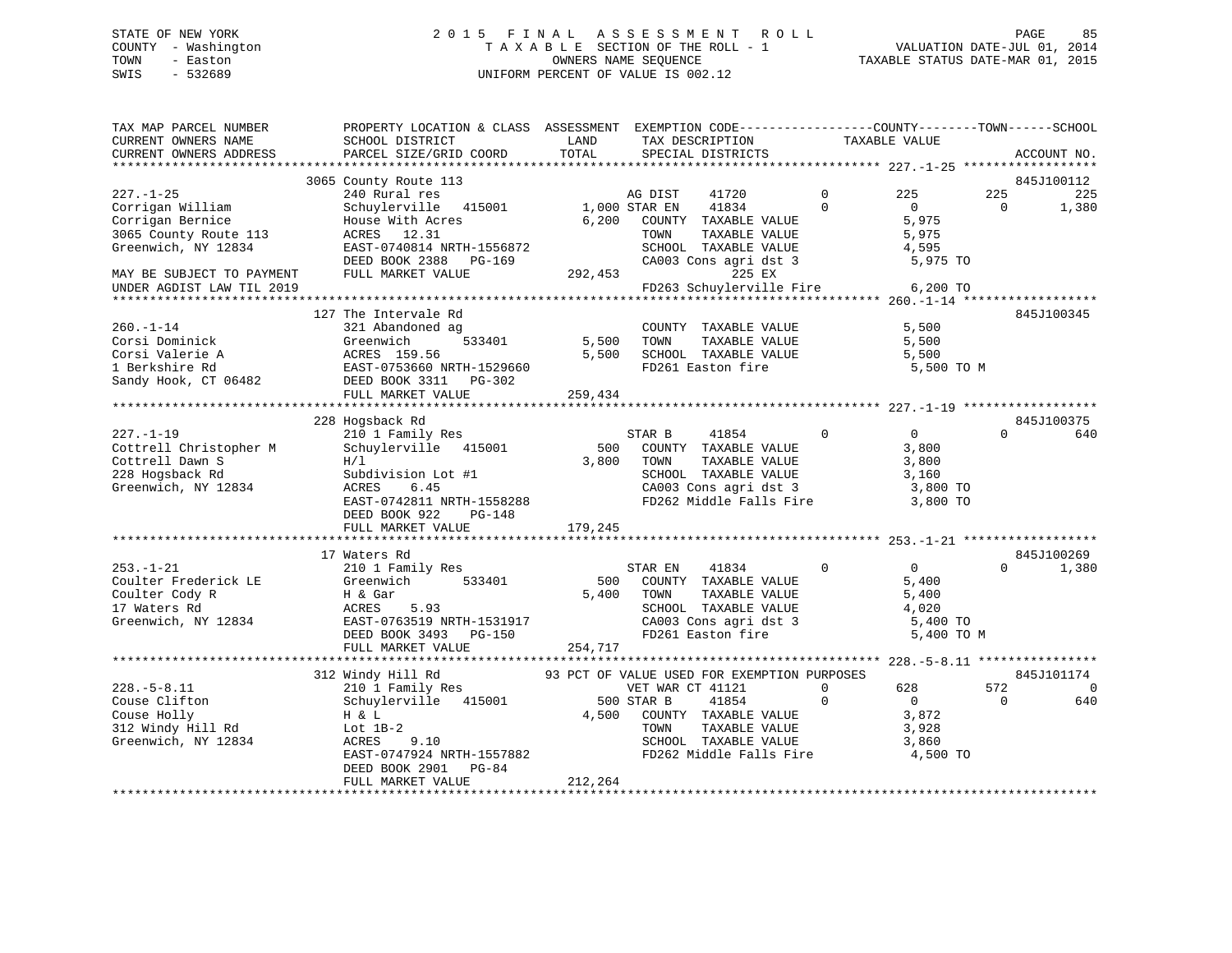# COUNTY - Washington  $T A X A B L E$  SECTION OF THE ROLL - 1<br>TOWN - Easton DATE-JUL 2011 COUNTERS NAME SEQUENCE SWIS - 532689 UNIFORM PERCENT OF VALUE IS 002.12

STATE OF NEW YORK 2 0 1 5 F I N A L A S S E S S M E N T R O L L PAGE 86VALUATION DATE-JUL 01, 2014 TAXABLE STATUS DATE-MAR 01, 2015

| TAX MAP PARCEL NUMBER   | PROPERTY LOCATION & CLASS ASSESSMENT EXEMPTION CODE---------------COUNTY-------TOWN-----SCHOOL |         |                                               |                               |                 |
|-------------------------|------------------------------------------------------------------------------------------------|---------|-----------------------------------------------|-------------------------------|-----------------|
| CURRENT OWNERS NAME     | SCHOOL DISTRICT                                                                                | LAND    | TAX DESCRIPTION                               | TAXABLE VALUE                 |                 |
| CURRENT OWNERS ADDRESS  | PARCEL SIZE/GRID COORD                                                                         | TOTAL   | SPECIAL DISTRICTS                             |                               | ACCOUNT NO.     |
|                         |                                                                                                |         |                                               |                               |                 |
|                         | Cukrovany Ln                                                                                   |         |                                               |                               | 845J100273      |
| $286. - 1 - 30.1$       | 312 Vac w/imprv                                                                                |         | COUNTY TAXABLE VALUE                          | 400                           |                 |
| Couser Robin            | Stillwater Cent 415201                                                                         | 300     | TAXABLE VALUE<br>TOWN                         | 400                           |                 |
| 274 Cottontail Run      | Vacant Lot                                                                                     | 400     | SCHOOL TAXABLE VALUE                          | 400                           |                 |
| Newport, NC 28570       | 1.31<br>ACRES                                                                                  |         | CA003 Cons agri dst 3                         | 400 TO                        |                 |
|                         | EAST-0732547 NRTH-1498939                                                                      |         | FD261 Easton fire                             | 400 TO M                      |                 |
|                         | DEED BOOK 816<br>PG-66                                                                         |         |                                               |                               |                 |
|                         | FULL MARKET VALUE                                                                              | 18,868  |                                               |                               |                 |
|                         |                                                                                                |         |                                               |                               |                 |
|                         | 245 Easton Station Rd                                                                          |         |                                               |                               | 845J100680      |
| $253. - 1 - 1$          | 210 1 Family Res                                                                               |         | STAR B<br>41854                               | $\Omega$<br>$\overline{0}$    | $\Omega$<br>640 |
| Cowart Stephen          | Greenwich<br>533401                                                                            |         | 400 COUNTY TAXABLE VALUE                      | 3,900                         |                 |
| 245 Easton Station Rd   | H & L                                                                                          | 3,900   | TOWN<br>TAXABLE VALUE                         | 3,900                         |                 |
| Greenwich, NY 12834     | 690/103 919/111                                                                                |         | SCHOOL TAXABLE VALUE                          | 3,260                         |                 |
|                         | FRNT 140.00 DPTH 280.00                                                                        |         | CA003 Cons agri dst 3                         | 3,900 TO                      |                 |
|                         | EAST-0759331 NRTH-1535018                                                                      |         | FD261 Easton fire                             | 3,900 TO M                    |                 |
|                         | DEED BOOK 2320 PG-312                                                                          |         |                                               |                               |                 |
|                         | FULL MARKET VALUE                                                                              | 183,962 |                                               |                               |                 |
|                         |                                                                                                |         |                                               |                               |                 |
|                         | Easton Station Rd                                                                              |         |                                               |                               | 845J100747      |
| $253. - 1 - 16$         | 323 Vacant rural                                                                               |         | COUNTY TAXABLE VALUE                          | 500                           |                 |
| Cowart Stephen          | Greenwich<br>533401                                                                            | 500     | TAXABLE VALUE<br>TOWN                         | 500                           |                 |
| 245 Easton Station Rd   | Vl                                                                                             | 500     | SCHOOL TAXABLE VALUE<br>CAOO3 Cons agri dst 3 | 500                           |                 |
| Greenwich, NY 12834     | Sub Lot 1A                                                                                     |         |                                               | 500 TO                        |                 |
|                         | ACRES<br>4.50                                                                                  |         | FD261 Easton fire                             | 500 TO M                      |                 |
|                         | EAST-0759460 NRTH-1535267                                                                      |         |                                               |                               |                 |
|                         | DEED BOOK 2320 PG-307                                                                          |         |                                               |                               |                 |
|                         | FULL MARKET VALUE                                                                              | 23,585  |                                               |                               |                 |
|                         |                                                                                                |         |                                               |                               |                 |
|                         | 227 Easton Station Rd                                                                          |         |                                               |                               |                 |
| $253. - 1 - 16.4$       | 210 1 Family Res                                                                               |         | STAR B<br>41854                               | $\overline{0}$<br>$\mathbf 0$ | $\Omega$<br>640 |
| Cox James S             | 533401<br>Greenwich                                                                            |         | 500 COUNTY TAXABLE VALUE                      | 4,500                         |                 |
| Cox Susan V             | Vl                                                                                             |         | 4,500 TOWN<br>TAXABLE VALUE                   | 4,500                         |                 |
| 227 Easton Station Rd   | ACRES<br>5.00                                                                                  |         | SCHOOL TAXABLE VALUE                          | 3,860                         |                 |
| Greenwich, NY 12834     | EAST-0759194 NRTH-1535508                                                                      |         | CA003 Cons agri dst 3                         | 4,500 TO                      |                 |
|                         | DEED BOOK 883<br>PG-194                                                                        |         | FD261 Easton fire                             | 4,500 TO M                    |                 |
|                         | FULL MARKET VALUE                                                                              | 212,264 |                                               |                               |                 |
|                         |                                                                                                |         |                                               |                               |                 |
|                         | 67 Old Schuylerville Rd                                                                        |         |                                               |                               | 845J100696      |
| $227. - 1 - 26$         | 210 1 Family Res                                                                               |         | STAR B<br>41854                               | $\mathbf 0$<br>$\overline{0}$ | $\Omega$<br>640 |
| Craine Sean W           | Schuylerville 415001                                                                           | 400     | COUNTY TAXABLE VALUE                          | 3,700                         |                 |
| 67 Old Schuylerville Rd | H & L                                                                                          | 3,700   | TOWN<br>TAXABLE VALUE                         | 3,700                         |                 |
| Greenwich, NY 12834     | 2.88<br>ACRES                                                                                  |         | SCHOOL TAXABLE VALUE                          | 3,060                         |                 |
|                         | EAST-0741083 NRTH-1556217                                                                      |         | CA003 Cons agri dst 3                         | 3,700 TO                      |                 |
|                         | DEED BOOK 2623 PG-73                                                                           |         | FD263 Schuylerville Fire                      | 3,700 TO                      |                 |
|                         | FULL MARKET VALUE                                                                              | 174,528 |                                               |                               |                 |
|                         |                                                                                                |         |                                               |                               |                 |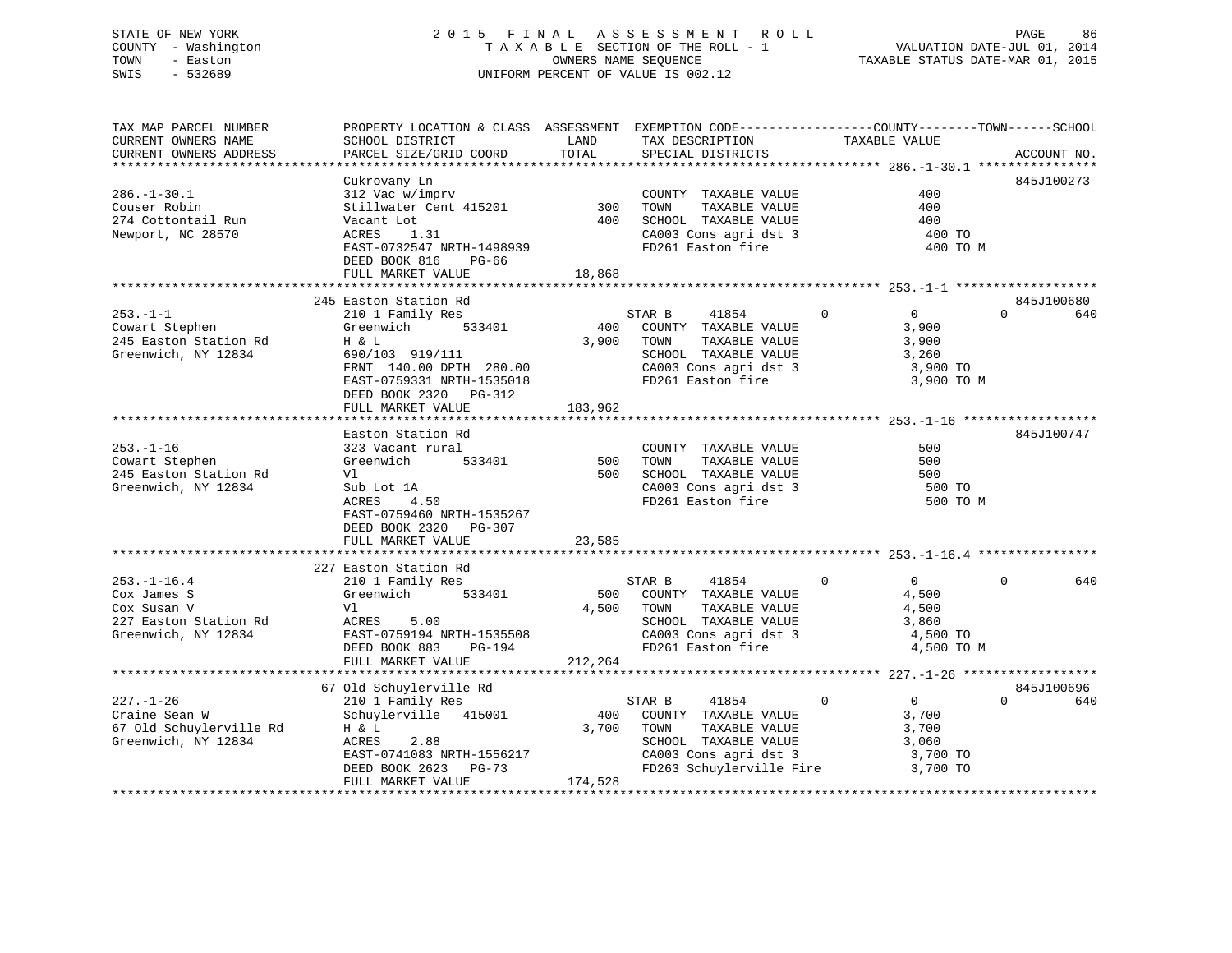### STATE OF NEW YORK 2 0 1 5 F I N A L A S S E S S M E N T R O L L PAGE 87 COUNTY - Washington T A X A B L E SECTION OF THE ROLL - 1 VALUATION DATE-JUL 01, 2014 TOWN - Easton CONNERS NAME SEQUENCE TAXABLE STATUS DATE-MAR 01, 2015<br>SWIS - 532689 SWIS - 532689 UNIFORM PERCENT OF VALUE IS 002.12

| TAX MAP PARCEL NUMBER<br>CURRENT OWNERS NAME<br>CURRENT OWNERS ADDRESS | PROPERTY LOCATION & CLASS ASSESSMENT EXEMPTION CODE----------------COUNTY-------TOWN------SCHOOL<br>SCHOOL DISTRICT<br>PARCEL SIZE/GRID COORD | LAND<br>TOTAL | TAX DESCRIPTION<br>SPECIAL DISTRICTS | TAXABLE VALUE              | ACCOUNT NO.              |
|------------------------------------------------------------------------|-----------------------------------------------------------------------------------------------------------------------------------------------|---------------|--------------------------------------|----------------------------|--------------------------|
|                                                                        |                                                                                                                                               |               |                                      |                            |                          |
|                                                                        | 30 County Route 54                                                                                                                            |               |                                      |                            | 845J100270               |
| $285. - 1 - 42$                                                        | 280 Res Multiple                                                                                                                              |               | STAR B<br>41854                      | $\Omega$<br>$\Omega$       | $\Omega$<br>640          |
| Crandall Cullen                                                        | Stillwater Cent 415201                                                                                                                        |               | 500 STAR B MH 41864                  | $\Omega$<br>$\overline{0}$ | 590<br>$\Omega$          |
| 30 County Route 54                                                     | H & Trailer                                                                                                                                   |               | 4,300 COUNTY TAXABLE VALUE           | 4,300                      |                          |
| Schaghticoke, NY 12154                                                 | 848/132                                                                                                                                       |               | TOWN<br>TAXABLE VALUE                | 4,300                      |                          |
|                                                                        | 60.00 DPTH 279.00<br>FRNT                                                                                                                     |               | SCHOOL TAXABLE VALUE                 | 3,070                      |                          |
|                                                                        | EAST-0727451 NRTH-1503477                                                                                                                     |               | CA003 Cons agri dst 3                |                            | 4,300 TO                 |
|                                                                        | DEED BOOK 818<br>PG-119                                                                                                                       |               | FD261 Easton fire                    |                            | 4,300 TO M               |
|                                                                        | FULL MARKET VALUE                                                                                                                             | 202,830       |                                      |                            |                          |
|                                                                        |                                                                                                                                               |               |                                      |                            |                          |
| $286. - 1 - 10$                                                        | 567 County Route 54<br>112 Dairy farm                                                                                                         |               | AG DIST<br>41720                     | $\mathbf 0$<br>718         | 845J100704<br>718<br>718 |
| Crandalls Corners Farm LLC                                             | Greenwich<br>533401                                                                                                                           | 2,300         | COUNTY TAXABLE VALUE                 | 7,282                      |                          |
| 567 County Route 54                                                    | Farm                                                                                                                                          | 8,000         | TOWN<br>TAXABLE VALUE                | 7,282                      |                          |
| Schaghticoke, NY 12154                                                 | Bndy Agmt 760/236                                                                                                                             |               | SCHOOL TAXABLE VALUE                 | 7,282                      |                          |
|                                                                        | ACRES 111.37                                                                                                                                  |               | CA003 Cons agri dst 3                |                            | 7,282 TO                 |
| MAY BE SUBJECT TO PAYMENT                                              | EAST-0740004 NRTH-1505186                                                                                                                     |               | 718 EX                               |                            |                          |
| UNDER AGDIST LAW TIL 2019                                              | DEED BOOK 2296 PG-83                                                                                                                          |               | FD261 Easton fire                    |                            | 8,000 TO M               |
|                                                                        | FULL MARKET VALUE                                                                                                                             | 377,358       |                                      |                            |                          |
|                                                                        |                                                                                                                                               |               |                                      |                            |                          |
|                                                                        | 2223 State Route 40                                                                                                                           |               |                                      |                            | 845J100826               |
| $236. - 1 - 22$                                                        | 210 1 Family Res                                                                                                                              |               | COUNTY TAXABLE VALUE                 | 2,500                      |                          |
| Cripps Christopher                                                     | 533401<br>Greenwich                                                                                                                           | 400           | TOWN<br>TAXABLE VALUE                | 2,500                      |                          |
| Cali Joseph                                                            | H & L                                                                                                                                         |               | 2,500 SCHOOL TAXABLE VALUE           | 2,500                      |                          |
| 2219 State Route 40                                                    | ROW-899/247                                                                                                                                   |               | FD262 Middle Falls Fire              |                            | 2,500 TO                 |
| Greenwich, NY 12834                                                    | 7.30<br>ACRES                                                                                                                                 |               |                                      |                            |                          |
|                                                                        | EAST-0750823 NRTH-1550413                                                                                                                     |               |                                      |                            |                          |
|                                                                        | DEED BOOK 859<br>PG-213                                                                                                                       |               |                                      |                            |                          |
|                                                                        | FULL MARKET VALUE                                                                                                                             | 117,925       |                                      |                            |                          |
|                                                                        |                                                                                                                                               |               |                                      |                            |                          |
|                                                                        | 2219 State Route 40                                                                                                                           |               |                                      |                            | 845J100106               |
| $236. - 1 - 24$                                                        | 210 1 Family Res                                                                                                                              |               | COUNTY TAXABLE VALUE                 | 2,200                      |                          |
| Cripps Christopher                                                     | 533401<br>Greenwich                                                                                                                           | 400           | TOWN<br>TAXABLE VALUE                | 2,200                      |                          |
| 2219 State Route 40                                                    | H & Gar                                                                                                                                       |               | 2,200 SCHOOL TAXABLE VALUE           | 2,200                      |                          |
| Greenwich, NY 12834                                                    | 863/249 & 863/258 bdny ag                                                                                                                     |               | FD262 Middle Falls Fire              |                            | 2,200 TO                 |
|                                                                        | FRNT 149.00 DPTH 222.00                                                                                                                       |               |                                      |                            |                          |
|                                                                        | EAST-0751321 NRTH-1550432                                                                                                                     |               |                                      |                            |                          |
|                                                                        | DEED BOOK 863<br>$PG-254$                                                                                                                     |               |                                      |                            |                          |
|                                                                        | FULL MARKET VALUE                                                                                                                             | 103,774       |                                      |                            |                          |
|                                                                        | 2317 State Route 40                                                                                                                           |               |                                      |                            | 845J101201               |
| $236. - 1 - 16.1$                                                      | 210 1 Family Res                                                                                                                              |               | STAR B<br>41854                      | $\overline{0}$<br>$\Omega$ | $\Omega$<br>640          |
| Cripps Christopher J                                                   | Greenwich<br>533401                                                                                                                           |               | 500 COUNTY TAXABLE VALUE             | 3,200                      |                          |
| Schug Sarah D                                                          | H & L                                                                                                                                         | 3,200         | TOWN<br>TAXABLE VALUE                | 3,200                      |                          |
| 2317 State Route 40                                                    | Bndy Agmnt 2885/5                                                                                                                             |               | SCHOOL TAXABLE VALUE                 | 2,560                      |                          |
| Greenwich, NY 12834                                                    | ACRES<br>1.75                                                                                                                                 |               | FD262 Middle Falls Fire              |                            | 3,200 TO                 |
|                                                                        | EAST-0751110 NRTH-1552754                                                                                                                     |               |                                      |                            |                          |
|                                                                        | DEED BOOK 2885<br>$PG-10$                                                                                                                     |               |                                      |                            |                          |
|                                                                        | FULL MARKET VALUE                                                                                                                             | 150,943       |                                      |                            |                          |
|                                                                        |                                                                                                                                               |               |                                      |                            |                          |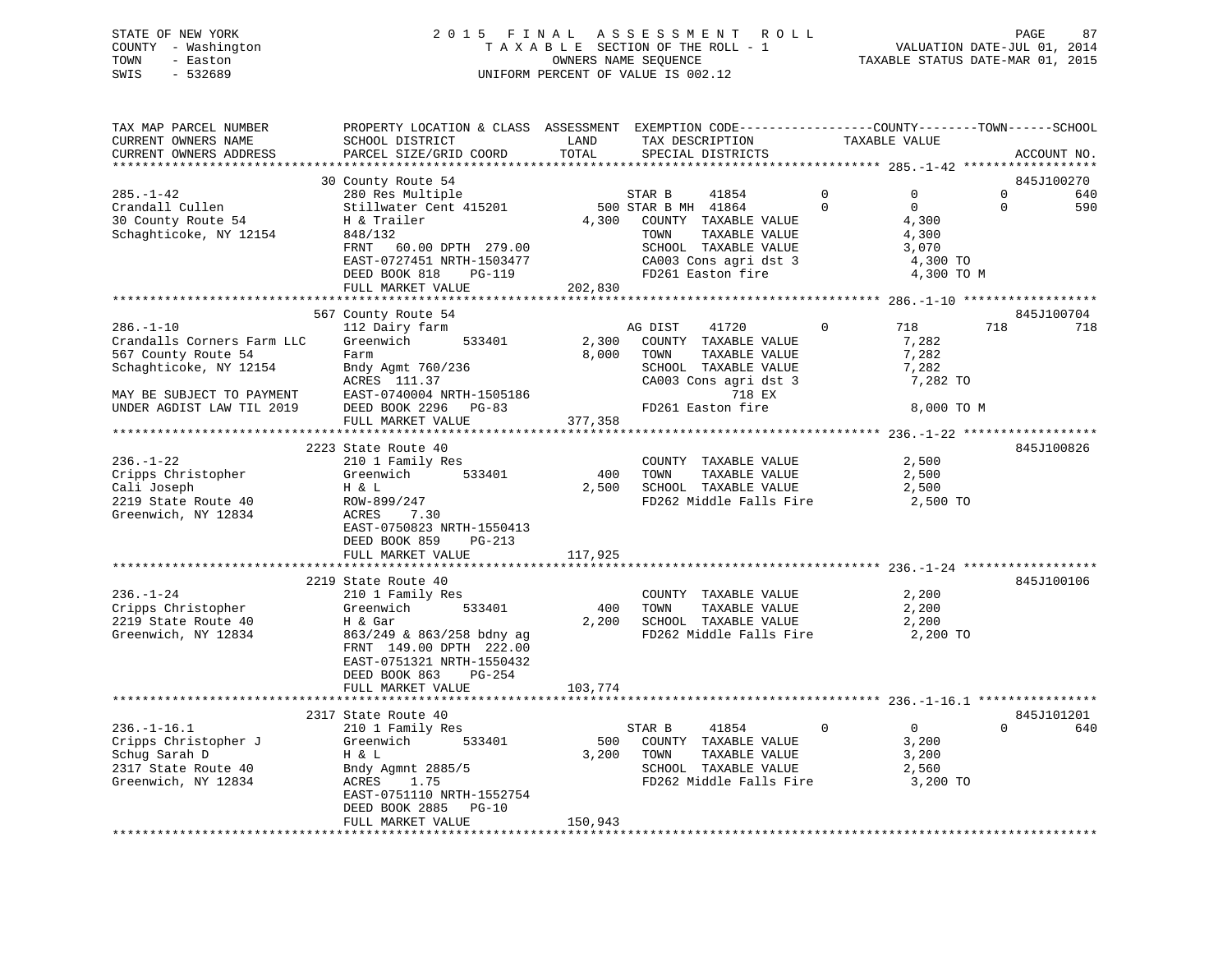### STATE OF NEW YORK 2 0 1 5 F I N A L A S S E S S M E N T R O L L PAGE 88 COUNTY - Washington T A X A B L E SECTION OF THE ROLL - 1 VALUATION DATE-JUL 01, 2014 TOWN - Easton COMPUTERS NAME SEQUENCE TAXABLE STATUS DATE-MAR 01, 2015<br>SWIS - 532689 SWIS - 532689 UNIFORM PERCENT OF VALUE IS 002.12

| TAX MAP PARCEL NUMBER<br>CURRENT OWNERS NAME<br>CURRENT OWNERS ADDRESS                              | PROPERTY LOCATION & CLASS ASSESSMENT EXEMPTION CODE---------------COUNTY-------TOWN------SCHOOL<br>SCHOOL DISTRICT<br>PARCEL SIZE/GRID COORD                                                                                          | LAND<br>TOTAL            | TAX DESCRIPTION<br>SPECIAL DISTRICTS                                                                                                                         | TAXABLE VALUE                                                                         |                 | ACCOUNT NO.             |
|-----------------------------------------------------------------------------------------------------|---------------------------------------------------------------------------------------------------------------------------------------------------------------------------------------------------------------------------------------|--------------------------|--------------------------------------------------------------------------------------------------------------------------------------------------------------|---------------------------------------------------------------------------------------|-----------------|-------------------------|
|                                                                                                     |                                                                                                                                                                                                                                       |                          |                                                                                                                                                              |                                                                                       |                 |                         |
| $285. - 1 - 29$<br>Crowley William S<br>Crowley Peri M<br>35 Marcellus Ln<br>Schaghticoke, NY 12154 | 35 Marcellus Ln<br>210 1 Family Res - WTRFNT<br>Stillwater Cent 415201<br>H & L<br>FRNT 50.00 DPTH 165.00<br>EAST-0725804 NRTH-1502313<br>DEED BOOK 2613 PG-61<br>FULL MARKET VALUE                                                   | 94,340                   | $\sim$ 0<br>STAR B<br>41854<br>500 COUNTY TAXABLE VALUE<br>2,000 TOWN<br>TAXABLE VALUE<br>SCHOOL TAXABLE VALUE<br>CA003 Cons agri dst 3<br>FD261 Easton fire | $\overline{0}$<br>2,000<br>2,000<br>1,360<br>2,000 TO<br>2,000 TO M                   | $\overline{0}$  | 845J100679<br>640       |
|                                                                                                     | 2217 State Route 40                                                                                                                                                                                                                   |                          |                                                                                                                                                              |                                                                                       |                 | 845J100272              |
| $236. - 1 - 25$<br>Crum Marshall<br>2217 State Route 40<br>Greenwich, NY 12834                      | 210 1 Family Res<br>Greenwich 533401 500 STAR EN 41834<br>337/507, 405/1019, 2796/2 2,400 COUNTY TAXABLE VALUE<br>Ease 2160/139<br>FRNT 134.00 DPTH 220.00<br>EAST-0751386 NRTH-1550292<br>DEED BOOK 2796 PG-207<br>FULL MARKET VALUE | 113,208                  | TAXABLE VALUE<br>TOWN<br>SCHOOL TAXABLE VALUE<br>FD262 Middle Falls Fire 2,400 TO                                                                            | $\overline{0}$<br>360<br>$\Omega$<br>$\overline{0}$<br>2,040<br>2,040<br>1,020        | 360<br>$\Omega$ | $\overline{0}$<br>1,380 |
|                                                                                                     |                                                                                                                                                                                                                                       |                          |                                                                                                                                                              |                                                                                       |                 |                         |
| $285. - 1 - 11.4$<br>Cukrovany David<br>Schaghticoke, NY 12154                                      | 1101 Verbeck Ave<br>240 Rural res<br>Stillwater Cent 415201 1,300 COUNTY TAXABLE VALUE<br>EAST-0730382 NRTH-1498898<br>DEED BOOK 1948 PG-264<br>FULL MARKET VALUE 212,264                                                             |                          | STAR B<br>41854<br>4,500 TOWN<br>TAXABLE VALUE<br>TOWN      TAXABLE VALUE<br>SCHOOL   TAXABLE VALUE<br>CA003 Cons agri dst 3<br>FD261 Easton fire            | $\overline{0}$<br>$\overline{0}$<br>4,500<br>4,500<br>3,860<br>4,500 TO<br>4,500 TO M | $\mathbf{0}$    | 640                     |
|                                                                                                     |                                                                                                                                                                                                                                       |                          |                                                                                                                                                              |                                                                                       |                 |                         |
| $285. -1 - 11.5$<br>Cukrovany David<br>Cukrovany Catherine<br>Verbeck Ave<br>Easton, NY             | Verbeck Ave<br>310 Res Vac<br>Stillwater Cent 415201<br>3.19<br>ACRES<br>EAST-0729569 NRTH-1497973<br>DEED BOOK 1948 PG-264                                                                                                           | 500                      | COUNTY TAXABLE VALUE<br>TAXABLE VALUE<br>TOWN<br>500 SCHOOL TAXABLE VALUE<br>CA003 Cons agri dst 3<br>FD261 Easton fire                                      | 500<br>500<br>500<br>500 TO                                                           | 500 TO M        |                         |
|                                                                                                     | FULL MARKET VALUE                                                                                                                                                                                                                     | 23,585                   |                                                                                                                                                              |                                                                                       |                 |                         |
| $286. - 1 - 20.2$<br>Cullinan Jonathan W<br>333 Second St<br>Troy, NY 12182                         | Crandalls Corners Rd<br>105 Vac farmland<br>533401<br>Greenwich<br>Lot 3<br>ACRES 35.04<br>EAST-0742127 NRTH-1502140<br>DEED BOOK 947<br>PG-11<br>FULL MARKET VALUE                                                                   | 1,000<br>1,000<br>47,170 | COUNTY TAXABLE VALUE<br>TOWN<br>TAXABLE VALUE<br>SCHOOL TAXABLE VALUE<br>CA003 Cons agri dst 3<br>FD261 Easton fire                                          | 1,000<br>1,000<br>1,000<br>1,000 TO<br>1,000 TO M                                     |                 |                         |
|                                                                                                     |                                                                                                                                                                                                                                       |                          |                                                                                                                                                              |                                                                                       |                 |                         |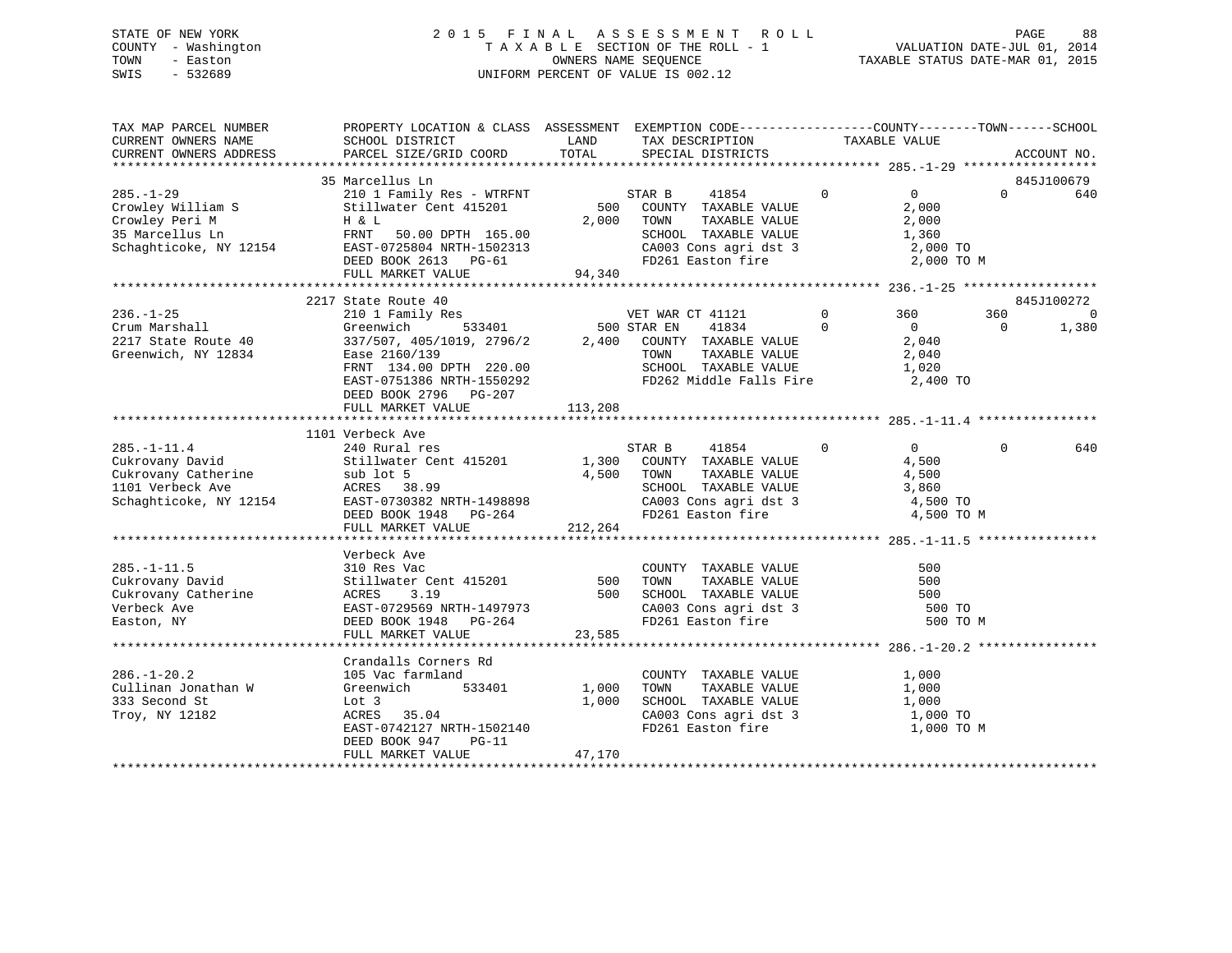STATE OF NEW YORK 2 0 1 5 F I N A L A S S E S S M E N T R O L L PAGE 89 COUNTY - Washington T A X A B L E SECTION OF THE ROLL - 1 VALUATION DATE-JUL 01, 2014 TOWN - Easton COMPUTERS NAME SEQUENCE TAXABLE STATUS DATE-MAR 01, 2015<br>SWIS - 532689 SWIS - 532689 UNIFORM PERCENT OF VALUE IS 002.12

| TAX MAP PARCEL NUMBER      | PROPERTY LOCATION & CLASS ASSESSMENT EXEMPTION CODE----------------COUNTY-------TOWN------SCHOOL                                                                                                                                                         |                             |                                                                                                                                                        |                |                |          |             |
|----------------------------|----------------------------------------------------------------------------------------------------------------------------------------------------------------------------------------------------------------------------------------------------------|-----------------------------|--------------------------------------------------------------------------------------------------------------------------------------------------------|----------------|----------------|----------|-------------|
| CURRENT OWNERS NAME        | SCHOOL DISTRICT<br><b>LAND</b>                                                                                                                                                                                                                           |                             | TAX DESCRIPTION                                                                                                                                        | TAXABLE VALUE  |                |          |             |
|                            | CURRENT OWNERS ADDRESS PARCEL SIZE/GRID COORD TOTAL SPECIAL DISTRICTS                                                                                                                                                                                    |                             |                                                                                                                                                        |                |                |          | ACCOUNT NO. |
|                            |                                                                                                                                                                                                                                                          |                             |                                                                                                                                                        |                |                |          |             |
|                            | 152 Waters Rd                                                                                                                                                                                                                                            |                             |                                                                                                                                                        |                |                |          | 845J100745  |
|                            | 253.-1-15<br>Culver Gregory<br>152 Waters Rd<br>Greenwich, NY 12834<br>310 1 Family Res<br>Greenwich, NY 12834<br>485/1066;486/484 899/313<br>30006;486/484 899/313                                                                                      |                             | STAR B 41854 0                                                                                                                                         |                | $\overline{0}$ | $\Omega$ | 640         |
|                            |                                                                                                                                                                                                                                                          |                             | 500 COUNTY TAXABLE VALUE                                                                                                                               | 4,500          |                |          |             |
|                            |                                                                                                                                                                                                                                                          |                             | 4,500 TOWN<br>TAXABLE VALUE                                                                                                                            |                | 4,500          |          |             |
|                            |                                                                                                                                                                                                                                                          |                             | SCHOOL TAXABLE VALUE 3,860                                                                                                                             |                |                |          |             |
|                            | 4.50<br>ACRES                                                                                                                                                                                                                                            |                             | CA003 Cons agri dst 3 4,500 TO<br>FD261 Easton fire 4,500 TO M                                                                                         |                |                |          |             |
|                            | EAST-0761250 NRTH-1534024                                                                                                                                                                                                                                |                             |                                                                                                                                                        |                |                |          |             |
|                            | DEED BOOK 776 PG-17                                                                                                                                                                                                                                      |                             |                                                                                                                                                        |                |                |          |             |
|                            | FULL MARKET VALUE                                                                                                                                                                                                                                        | 212,264                     |                                                                                                                                                        |                |                |          |             |
|                            |                                                                                                                                                                                                                                                          |                             |                                                                                                                                                        |                |                |          |             |
|                            | 11767 State Route 40                                                                                                                                                                                                                                     |                             |                                                                                                                                                        |                |                |          | 845J100864  |
|                            |                                                                                                                                                                                                                                                          |                             | COUNTY TAXABLE VALUE 3,800                                                                                                                             |                |                |          |             |
|                            |                                                                                                                                                                                                                                                          |                             | TAXABLE VALUE 3,800<br>TAXABLE VALUE 3,800                                                                                                             |                |                |          |             |
|                            |                                                                                                                                                                                                                                                          |                             |                                                                                                                                                        |                |                |          |             |
|                            |                                                                                                                                                                                                                                                          |                             |                                                                                                                                                        |                |                |          |             |
|                            |                                                                                                                                                                                                                                                          |                             | CA003 Cons agri dst 3 3,800 TO<br>FD261 Easton fire 3,800 TO                                                                                           |                | 3,800 TO M     |          |             |
|                            |                                                                                                                                                                                                                                                          |                             |                                                                                                                                                        |                |                |          |             |
|                            | FULL MARKET VALUE                                                                                                                                                                                                                                        | 179,245                     |                                                                                                                                                        |                |                |          |             |
|                            |                                                                                                                                                                                                                                                          |                             |                                                                                                                                                        |                |                |          |             |
|                            | 3454 County Route 74                                                                                                                                                                                                                                     |                             |                                                                                                                                                        |                |                |          |             |
| $253 - 1 - 3.1$            | 450 Retail srvce                                                                                                                                                                                                                                         |                             |                                                                                                                                                        |                |                |          |             |
| Curtis Allen               | Greenwich                                                                                                                                                                                                                                                | $\frac{1}{2}$<br>533401 500 | COUNTY TAXABLE VALUE 3,200<br>TOWN TAXABLE VALUE 3,200                                                                                                 |                |                |          |             |
| 3454 County Route 74       | re 3.30 3.30<br>Farm Store                                                                                                                                                                                                                               |                             |                                                                                                                                                        |                |                |          |             |
|                            |                                                                                                                                                                                                                                                          |                             | SCHOOL TAXABLE VALUE 3,200<br>CA003 Cons agri dst 3 3,200 TO                                                                                           |                |                |          |             |
|                            |                                                                                                                                                                                                                                                          |                             |                                                                                                                                                        |                |                |          |             |
|                            |                                                                                                                                                                                                                                                          |                             |                                                                                                                                                        |                |                |          |             |
|                            |                                                                                                                                                                                                                                                          |                             |                                                                                                                                                        |                |                |          |             |
|                            |                                                                                                                                                                                                                                                          |                             |                                                                                                                                                        |                |                |          |             |
|                            | 467 Easton Station Rd                                                                                                                                                                                                                                    |                             |                                                                                                                                                        |                |                |          | 845J100276  |
| $253. - 1 - 3$             | 112 Dairy farm                                                                                                                                                                                                                                           |                             | AG DIST<br>41720                                                                                                                                       |                | $0 \t 1,779$   |          | 1,779 1,779 |
| zos.-1-s<br>Curtis Allen P | Greenwich 533401                                                                                                                                                                                                                                         |                             | 3,500 COUNTY TAXABLE VALUE                                                                                                                             |                | 3,921          |          |             |
|                            |                                                                                                                                                                                                                                                          |                             | TAXABLE VALUE                                                                                                                                          |                |                |          |             |
|                            |                                                                                                                                                                                                                                                          |                             |                                                                                                                                                        |                | 3,921<br>3,921 |          |             |
|                            | Curtis Ailen P<br>Curtis Ailen P<br>Curtis Ailen P<br>Curtis Ailen P<br>Curtis Ailen P<br>Curtis Ailen P<br>Curtis Ailen P<br>Curtis Ailen P<br>Curtis Ailen P<br>Curtis Ailen P<br>Curtis Ailen P<br>Curtis Ailen P<br>Curtis Ailen P<br>Curtis Ailen P |                             | SCHOOL TAXABLE VALUE 3,921<br>CA003 Cons agri dst 3 3 3,921 TO                                                                                         |                |                |          |             |
|                            |                                                                                                                                                                                                                                                          |                             | 1,779 EX                                                                                                                                               |                |                |          |             |
|                            |                                                                                                                                                                                                                                                          |                             | FD261 Easton fire                                                                                                                                      |                | 5,700 TO M     |          |             |
|                            |                                                                                                                                                                                                                                                          |                             |                                                                                                                                                        |                |                |          |             |
|                            |                                                                                                                                                                                                                                                          |                             |                                                                                                                                                        |                |                |          |             |
|                            | 3293 County Route 74                                                                                                                                                                                                                                     |                             |                                                                                                                                                        |                |                |          | 845J100290  |
| $253. - 1 - 5$             | 240 Rural res<br>Greenwich 533401                                                                                                                                                                                                                        |                             | AG DIST 41720                                                                                                                                          | $\overline{0}$ | 132            | 132      | 132         |
| Curtis Allen P             | Greenwich                                                                                                                                                                                                                                                |                             | 500 COUNTY TAXABLE VALUE                                                                                                                               |                | 1,768          |          |             |
| 3129 County Route 74       |                                                                                                                                                                                                                                                          | 1,900 TOWN                  |                                                                                                                                                        |                |                |          |             |
| Greenwich, NY 12834        | Rural Res<br>ACRES 10.30                                                                                                                                                                                                                                 |                             | $\begin{tabular}{lllllllll} \textbf{TONN} & \textbf{TAXABLE VALUE} & & & 1,768 \\ \textbf{SCH OOL} & \textbf{TAXABLE VALUE} & & & 1,768 \end{tabular}$ |                |                |          |             |
|                            |                                                                                                                                                                                                                                                          |                             | CA003 Cons agri dst 3                                                                                                                                  |                | 1,768 TO       |          |             |
|                            | EXERCIAL EXAMPLE PRODUCE TO PAYMENT FARSE 10.30 NRTH-1535098<br>EXEST-0762632 NRTH-1535098 CA003 CONS agrids<br>EXEST-0762632 NRTH-1535098 CA003 CONS agrids<br>DIEED BOOK 2417 PG-102 89,623 FD261 Easton fire                                          |                             | 132 EX                                                                                                                                                 |                |                |          |             |
|                            |                                                                                                                                                                                                                                                          |                             |                                                                                                                                                        |                | 1,900 TO M     |          |             |
|                            |                                                                                                                                                                                                                                                          |                             |                                                                                                                                                        |                |                |          |             |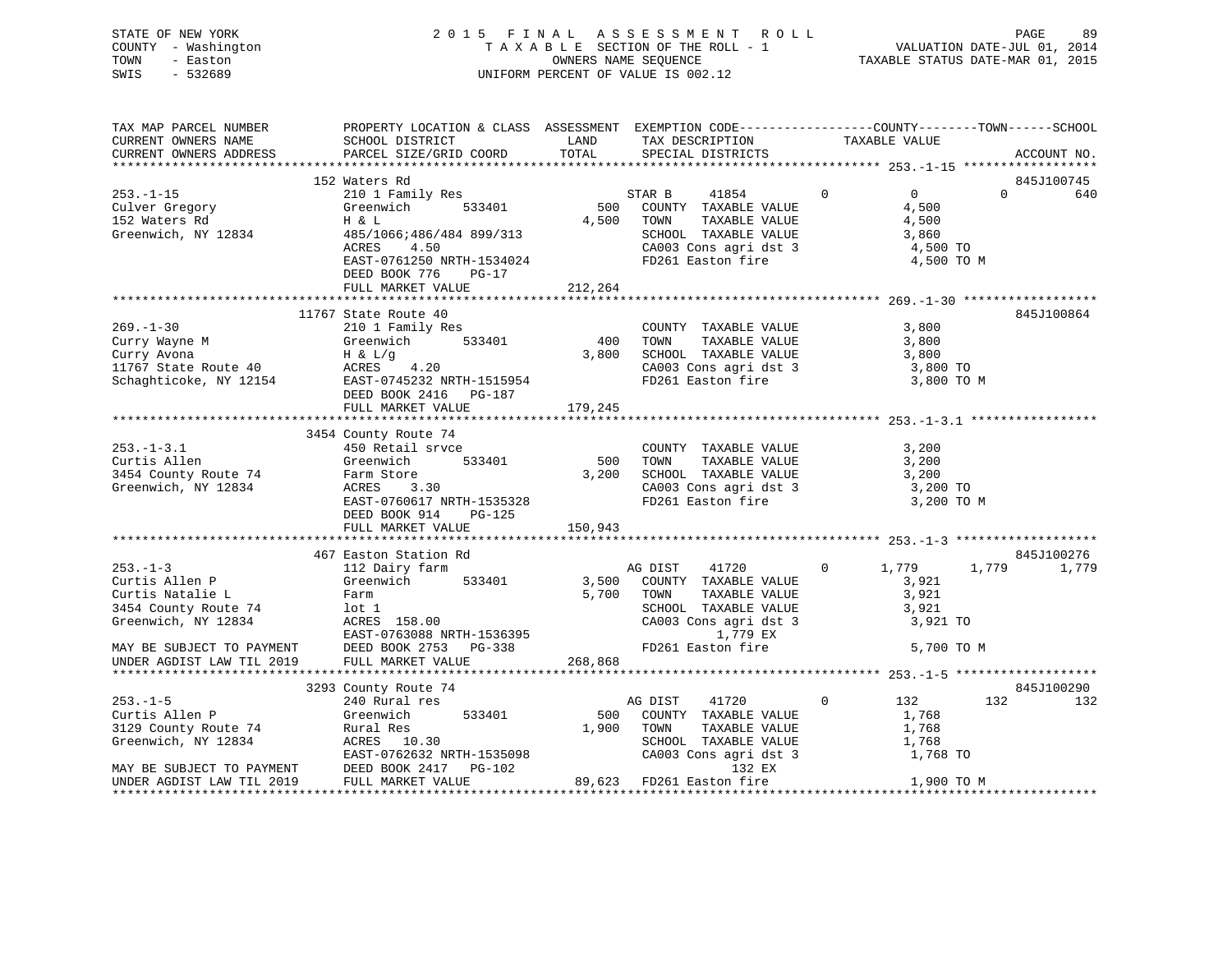### STATE OF NEW YORK 2 0 1 5 F I N A L A S S E S S M E N T R O L L PAGE 90 COUNTY - Washington T A X A B L E SECTION OF THE ROLL - 1 VALUATION DATE-JUL 01, 2014 TOWN - Easton COMPUTERS NAME SEQUENCE TAXABLE STATUS DATE-MAR 01, 2015<br>SWIS - 532689 SWIS - 532689 UNIFORM PERCENT OF VALUE IS 002.12

| TAX MAP PARCEL NUMBER<br>CURRENT OWNERS NAME<br>CURRENT OWNERS ADDRESS                                  | PROPERTY LOCATION & CLASS ASSESSMENT EXEMPTION CODE----------------COUNTY-------TOWN------SCHOOL<br>SCHOOL DISTRICT<br>PARCEL SIZE/GRID COORD                      | LAND<br>TOTAL       | TAX DESCRIPTION<br>SPECIAL DISTRICTS                                                                                                            | TAXABLE VALUE                                                                        |                 | ACCOUNT NO.             |
|---------------------------------------------------------------------------------------------------------|--------------------------------------------------------------------------------------------------------------------------------------------------------------------|---------------------|-------------------------------------------------------------------------------------------------------------------------------------------------|--------------------------------------------------------------------------------------|-----------------|-------------------------|
|                                                                                                         |                                                                                                                                                                    |                     |                                                                                                                                                 |                                                                                      |                 |                         |
|                                                                                                         | County Route 74                                                                                                                                                    |                     |                                                                                                                                                 |                                                                                      |                 | 845J100277              |
| $253. - 1 - 12.5$<br>Curtis Allen P<br>Curtis Natalie<br>3454 County Route 74<br>Greenwich, NY 12834    | 120 Field crops<br>533401<br>Greenwich<br>Farm<br>ACRES 27.50<br>EAST-0762977 NRTH-1533952<br>DEED BOOK 1814    PG-211                                             | 1,000<br>1,000      | AG DIST<br>41720<br>COUNTY TAXABLE VALUE<br>TAXABLE VALUE<br>TOWN<br>SCHOOL TAXABLE VALUE<br>CA003 Cons agri dst 3<br>704 EX                    | $\Omega$<br>704<br>296<br>296<br>296<br>296 TO                                       | 704             | 704                     |
| MAY BE SUBJECT TO PAYMENT<br>UNDER AGDIST LAW TIL 2019                                                  | FULL MARKET VALUE                                                                                                                                                  |                     | 47,170 FD261 Easton fire                                                                                                                        | 1,000 TO M                                                                           |                 |                         |
|                                                                                                         |                                                                                                                                                                    |                     |                                                                                                                                                 |                                                                                      |                 |                         |
| $253. - 1 - 12.10$<br>Curtis Allen P<br>Curtis Natalie L<br>3129 County Route 74<br>Greenwich, NY 12834 | 3129 County Route 74<br>240 Rural res<br>Greenwich<br>533401<br>$H+L$<br>ACRES 21.00<br>EAST-0763512 NRTH-1533921<br>DEED BOOK 827<br>PG-226                       |                     | AG DIST<br>41720<br>800 STAR B<br>41854<br>4,500 COUNTY TAXABLE VALUE<br>TOWN<br>TAXABLE VALUE<br>SCHOOL TAXABLE VALUE<br>CA003 Cons agri dst 3 | $\Omega$<br>224<br>$\Omega$<br>$\overline{0}$<br>4,276<br>4,276<br>3,636<br>4,276 TO | 224<br>$\Omega$ | 224<br>640              |
| MAY BE SUBJECT TO PAYMENT<br>UNDER AGDIST LAW TIL 2019                                                  | FULL MARKET VALUE                                                                                                                                                  | 212,264             | 224 EX<br>FD261 Easton fire                                                                                                                     | 4,500 TO M                                                                           |                 |                         |
|                                                                                                         | 97 Sarles Ferry Rd                                                                                                                                                 |                     | 55 PCT OF VALUE USED FOR EXEMPTION PURPOSES                                                                                                     |                                                                                      |                 | 845J100381              |
| $259. - 1 - 1$<br>Cushing Dwight LE<br>Cushing Matthew<br>97 Sarles Ferry Rd<br>Schaghticoke, NY 12154  | 241 Rural res&ag<br>533401<br>Greenwich<br>Farm<br>ACRES 133.78<br>EAST-0739124 NRTH-1527847                                                                       | 5,400               | VET COM CT 41131<br>2,400 STAR EN<br>41834<br>COUNTY TAXABLE VALUE<br>TOWN      TAXABLE VALUE<br>SCHOOL   TAXABLE VALUE                         | $\Omega$<br>743<br>$\mathbf 0$<br>$\overline{0}$<br>4,657<br>4,657<br>4,020          | 743<br>$\Omega$ | $\overline{0}$<br>1,380 |
|                                                                                                         | DEED BOOK 2096 PG-59<br>FULL MARKET VALUE                                                                                                                          |                     | CA003 Cons agri dst 3<br>254,717 FD261 Easton fire                                                                                              | 5,400 TO<br>5,400 TO M                                                               |                 |                         |
|                                                                                                         |                                                                                                                                                                    |                     |                                                                                                                                                 |                                                                                      |                 |                         |
| $252 - 2 - 15$<br>Cushing Matthew D<br>Huffman Jennifer L<br>338 Mountain Rd<br>Greenwich, NY 12834     | 338 Mountain Rd<br>260 Seasonal res<br>533401<br>Greenwich<br>Farm<br>ACRES 89.10<br>EAST-0753081 NRTH-1532361<br>DEED BOOK 904<br>PG-185<br>FULL MARKET VALUE     | 4,600<br>216,981    | STAR B<br>41854<br>1,700 COUNTY TAXABLE VALUE<br>TAXABLE VALUE<br>TOWN<br>SCHOOL TAXABLE VALUE<br>FD261 Easton fire                             | $\mathbf 0$<br>$\overline{0}$<br>4,600<br>4,600<br>3,960<br>4,600 TO M               | $\Omega$        | 845J100801<br>640       |
|                                                                                                         |                                                                                                                                                                    |                     |                                                                                                                                                 |                                                                                      |                 |                         |
| $287. - 1 - 12$<br>Cushman Christopher<br>308 N Fifth Ave Apt 2A<br>Mechanicville, NY 12118             | Colonel Burch Rd<br>323 Vacant rural<br>Hoosic Valley 384201<br>Land<br>ACRES<br>2.30<br>EAST-0752706 NRTH-1498870<br>DEED BOOK 711<br>PG-116<br>FULL MARKET VALUE | 200<br>200<br>9,434 | COUNTY TAXABLE VALUE<br>TOWN<br>TAXABLE VALUE<br>SCHOOL TAXABLE VALUE<br>CA003 Cons agri dst 3<br>FD261 Easton fire                             | 200<br>200<br>200<br>200 TO<br>200 TO M                                              |                 | 845J101129              |
|                                                                                                         |                                                                                                                                                                    |                     |                                                                                                                                                 |                                                                                      |                 |                         |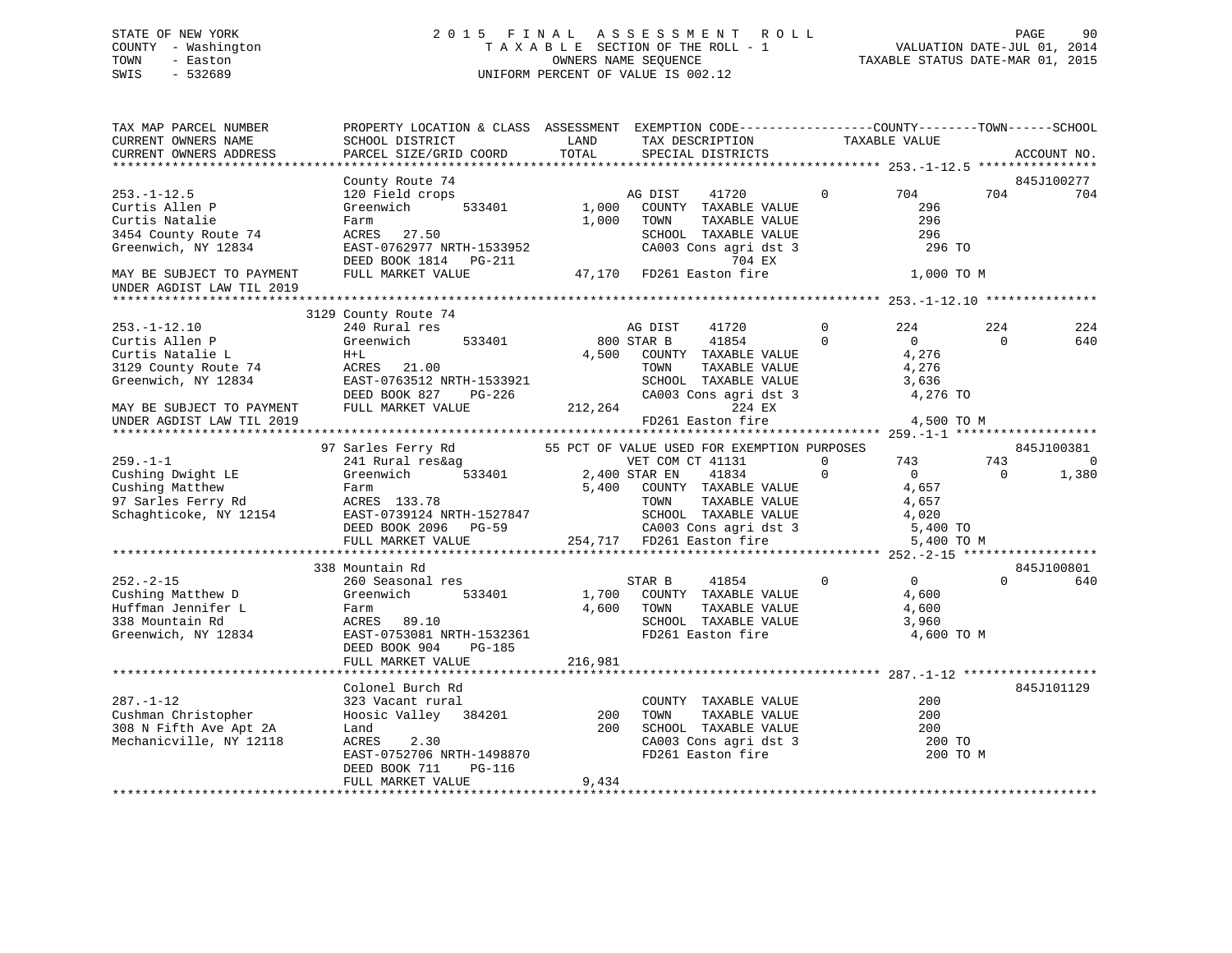### STATE OF NEW YORK 2 0 1 5 F I N A L A S S E S S M E N T R O L L PAGE 91 COUNTY - Washington T A X A B L E SECTION OF THE ROLL - 1 VALUATION DATE-JUL 01, 2014 TOWN - Easton **CONNERS NAME SEQUENCE** TAXABLE STATUS DATE-MAR 01, 2015 SWIS - 532689 UNIFORM PERCENT OF VALUE IS 002.12

| PROPERTY LOCATION & CLASS ASSESSMENT EXEMPTION CODE---------------COUNTY-------TOWN------SCHOOL<br>TAX MAP PARCEL NUMBER<br>TAXABLE VALUE<br>CURRENT OWNERS NAME<br>SCHOOL DISTRICT<br>LAND<br>TAX DESCRIPTION<br>TOTAL<br>CURRENT OWNERS ADDRESS<br>PARCEL SIZE/GRID COORD<br>SPECIAL DISTRICTS                                                                                                                                                                                                                                                                                                                    | ACCOUNT NO.            |
|---------------------------------------------------------------------------------------------------------------------------------------------------------------------------------------------------------------------------------------------------------------------------------------------------------------------------------------------------------------------------------------------------------------------------------------------------------------------------------------------------------------------------------------------------------------------------------------------------------------------|------------------------|
|                                                                                                                                                                                                                                                                                                                                                                                                                                                                                                                                                                                                                     |                        |
| 157 Meeting House Rd                                                                                                                                                                                                                                                                                                                                                                                                                                                                                                                                                                                                | 845J101169             |
| $269. - 1 - 16.1$<br>$\Omega$<br>$0 \qquad \qquad$<br>$\Omega$<br>210 1 Family Res<br>STAR B<br>41854<br>500<br>D'acchille Jerry<br>Greenwich<br>533401<br>COUNTY TAXABLE VALUE<br>4,700<br>D'acchille Lisa I<br>4,700<br>4,700<br>H & L<br>TOWN<br>TAXABLE VALUE<br>157 Meeting House Rd<br>ACRES<br>4.09<br>SCHOOL TAXABLE VALUE<br>4,060<br>Valley Falls, NY 12185<br>EAST-0746955 NRTH-1515856<br>CA003 Cons agri dst 3<br>4,700 TO<br>DEED BOOK 728<br>PG-171<br>4,700 TO M<br>221,698<br>FULL MARKET VALUE                                                                                                    | 640                    |
|                                                                                                                                                                                                                                                                                                                                                                                                                                                                                                                                                                                                                     |                        |
| 11872 State Route 40                                                                                                                                                                                                                                                                                                                                                                                                                                                                                                                                                                                                | 845J100279             |
| $269. - 1 - 11$<br>484 1 use sm bld<br>$\mathbf{0}$<br>500<br>500<br>ELG F VET 41101<br>533401<br>500<br>Dambro John V Jr<br>Greenwich<br>COUNTY TAXABLE VALUE<br>3,500<br>4,000<br>537 Co Rt 113<br>TOWN<br>TAXABLE VALUE<br>3,500<br>Comm<br>Schaghticoke, NY 12154<br>FRNT 351.00 DPTH 110.00<br>SCHOOL TAXABLE VALUE<br>4,000<br>EAST-0746167 NRTH-1518545<br>CA003 Cons agri dst 3<br>4,000 TO<br>FD261 Easton fire<br>DEED BOOK 440<br>PG-970<br>4,000 TO M                                                                                                                                                   | $\Omega$               |
| 188,679<br>FULL MARKET VALUE                                                                                                                                                                                                                                                                                                                                                                                                                                                                                                                                                                                        |                        |
|                                                                                                                                                                                                                                                                                                                                                                                                                                                                                                                                                                                                                     |                        |
| 537 County Route 113<br>4,500<br>$285. - 1 - 22$<br>ELG F VET 41101<br>$\overline{0}$<br>4,500                                                                                                                                                                                                                                                                                                                                                                                                                                                                                                                      | 845J100280<br>$\Omega$ |
| 210 1 Family Res - WTRFNT<br>500 STAR B<br>41854<br>$\mathbf{0}$<br>$\bigcirc$<br>Dambro John V Jr<br>Stillwater Cent 415201<br>$\Omega$                                                                                                                                                                                                                                                                                                                                                                                                                                                                            | 640                    |
| Dambro Sandra<br>4,500<br>$\overline{0}$<br>H & L<br>COUNTY TAXABLE VALUE<br>TAXABLE VALUE<br>$\Omega$<br>537 County Route 113<br>443/426<br>TOWN<br>SCHOOL TAXABLE VALUE<br>Schaghticoke, NY 12154<br>ACRES<br>1.80<br>3,860<br>CA003 Cons agri dst 3<br>EAST-0724876 NRTH-1498379<br>4,500 TO<br>FD261 Easton fire<br>4,500 TO M<br>DEED BOOK 412<br>PG-1041<br>212,264<br>FULL MARKET VALUE                                                                                                                                                                                                                      |                        |
|                                                                                                                                                                                                                                                                                                                                                                                                                                                                                                                                                                                                                     | 845J100282             |
| 34 Meeting House Rd<br>$269. - 1 - 39$<br>41834<br>$\overline{0}$<br>$\overline{0}$<br>210 1 Family Res<br>STAR EN<br>$\Omega$<br>533401<br>400<br>Darrow James C<br>Greenwich<br>COUNTY TAXABLE VALUE<br>2,500<br>34 Meeting House Rd<br>H&l<br>2,500<br>TOWN<br>TAXABLE VALUE<br>2,500<br>Schaghticoke, NY 12154<br>SCHOOL TAXABLE VALUE<br>Trans Exempt Repay 2015<br>ACRES 1.41<br>1,120<br>SCHOOL TAXABLE VALUE 1,120<br>CA003 Cons agri dst 3 2,500 TO<br>FD261 Easton fire 2,500 TO<br>ACRES<br>1.41<br>EAST-0744891 NRTH-1513592<br>2,500 TO M<br>TE533 Trans exmt repay-flg .00 MT<br>DEED BOOK 3427 PG-88 | 1,380                  |
| 117,925<br>FULL MARKET VALUE                                                                                                                                                                                                                                                                                                                                                                                                                                                                                                                                                                                        |                        |
|                                                                                                                                                                                                                                                                                                                                                                                                                                                                                                                                                                                                                     |                        |
| 14 Meeting House Rd<br>$269. - 1 - 39.1$<br>$\mathbf 0$<br>$0 \qquad \qquad$<br>210 1 Family Res<br>41834<br>$\Omega$<br>STAR EN                                                                                                                                                                                                                                                                                                                                                                                                                                                                                    | 1,380                  |
| Darrow Robert W<br>Greenwich<br>533401<br>400<br>COUNTY TAXABLE VALUE<br>3,300                                                                                                                                                                                                                                                                                                                                                                                                                                                                                                                                      |                        |
| Darrow Cynthia<br>3,300<br>TOWN<br>TAXABLE VALUE<br>3,300<br>H & L<br>SCHOOL TAXABLE VALUE<br>14 Meeting House Rd<br>Lot #2<br>1,920<br>Schaghticoke, NY 12154<br>SCHOOL Innum-<br>CA003 Cons agri dst 3<br>- The fire<br>3,300 TO<br>ACRES<br>1.07<br>EAST-0744657 NRTH-1513533<br>3,300 TO M                                                                                                                                                                                                                                                                                                                      |                        |
| PRIOR OWNER ON 3/01/2015 DEED BOOK 686<br>Darrow Robert W FULL MARKET V<br>PG-71                                                                                                                                                                                                                                                                                                                                                                                                                                                                                                                                    |                        |
| 155,660<br>FULL MARKET VALUE                                                                                                                                                                                                                                                                                                                                                                                                                                                                                                                                                                                        |                        |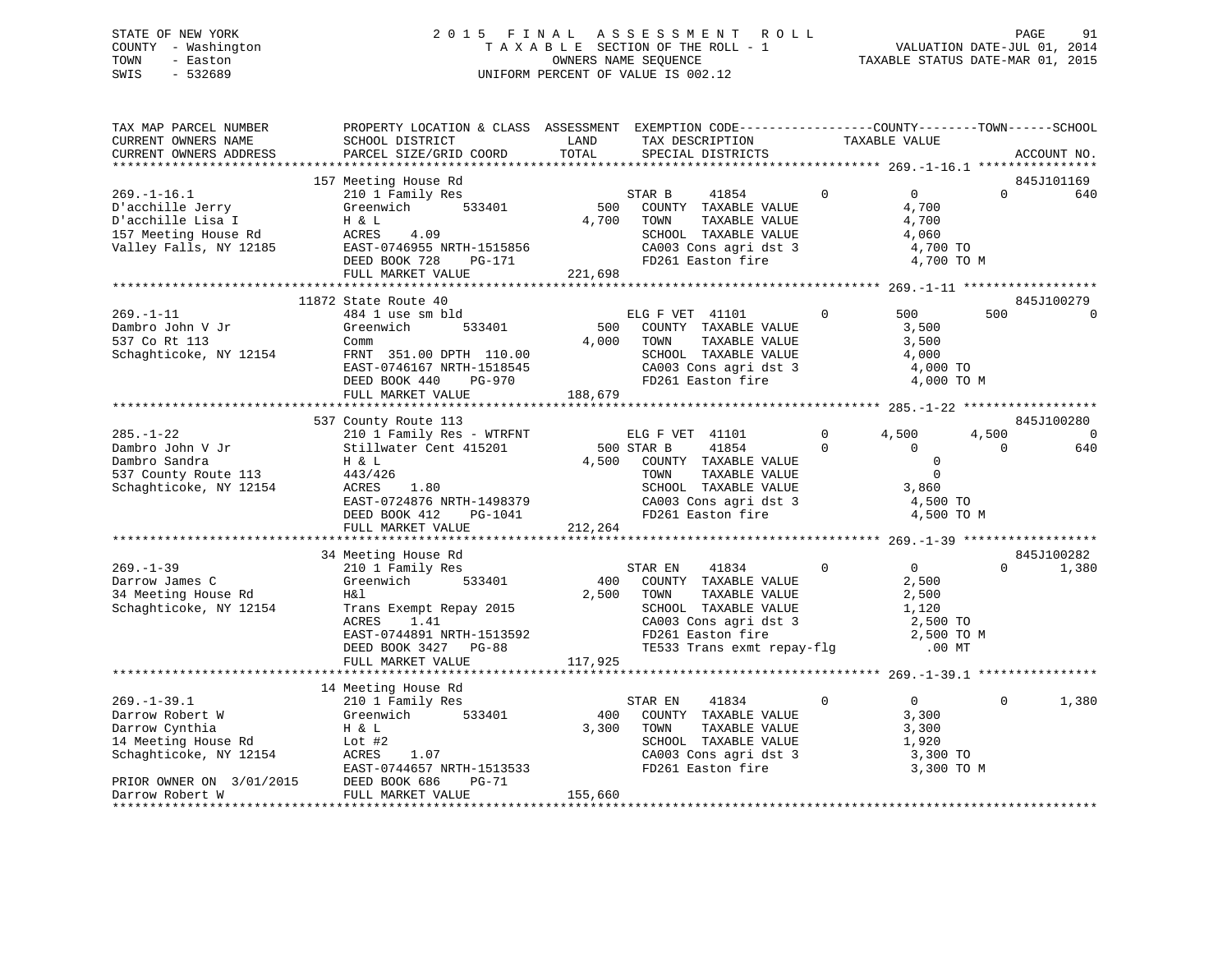STATE OF NEW YORK 2 0 1 5 F I N A L A S S E S S M E N T R O L L PAGE 92 COUNTY - Washington T A X A B L E SECTION OF THE ROLL - 1 VALUATION DATE-JUL 01, 2014 TOWN - Easton OWNERS NAME SEQUENCE TAXABLE STATUS DATE-MAR 01, 2015 SWIS - 532689 UNIFORM PERCENT OF VALUE IS 002.12

| TAX MAP PARCEL NUMBER<br>CURRENT OWNERS NAME<br>CURRENT OWNERS ADDRESS                                                                | PROPERTY LOCATION & CLASS ASSESSMENT EXEMPTION CODE---------------COUNTY-------TOWN------SCHOOL<br>SCHOOL DISTRICT<br>PARCEL SIZE/GRID COORD                               | LAND<br>TOTAL           | TAX DESCRIPTION<br>SPECIAL DISTRICTS                                                                                                        | TAXABLE VALUE                                                                       |          | ACCOUNT NO.         |
|---------------------------------------------------------------------------------------------------------------------------------------|----------------------------------------------------------------------------------------------------------------------------------------------------------------------------|-------------------------|---------------------------------------------------------------------------------------------------------------------------------------------|-------------------------------------------------------------------------------------|----------|---------------------|
|                                                                                                                                       |                                                                                                                                                                            |                         |                                                                                                                                             |                                                                                     |          |                     |
| $269. - 1 - 45.1$<br>Daus Richard<br>Lamb-Daus Deborah<br>204 Meeting House Rd                                                        | 204 Meeting House Rd<br>210 1 Family Res<br>Greenwich 533401<br>$1$ ot $2$<br>subd 22C-115                                                                                 | $rac{S!}{600}$<br>4,500 | STAR B<br>41854<br>COUNTY TAXABLE VALUE<br>TAXABLE VALUE<br>TOWN<br>SCHOOL TAXABLE VALUE                                                    | $\Omega$<br>$\overline{0}$<br>4,500<br>4,500<br>3,860                               | $\Omega$ | 640                 |
| Valley Falls, NY 12185                                                                                                                | ACRES<br>7.46<br>EAST-0748623 NRTH-1515484<br>DEED BOOK 3196 PG-317<br>FULL MARKET VALUE                                                                                   | 212,264                 | CA003 Cons agri dst 3<br>FD261 Easton fire                                                                                                  | 4,500 TO<br>4,500 TO M                                                              |          |                     |
|                                                                                                                                       |                                                                                                                                                                            |                         |                                                                                                                                             |                                                                                     |          |                     |
| $269. - 1 - 45.3$<br>Daus Richard<br>Lamb-Daus Deborah<br>204 Meeting House Rd<br>Valley Falls, NY 12185                              | Meeting House Rd<br>105 Vac farmland<br>Greenwich<br>533401<br>lot 4<br>ACRES<br>4.26<br>EAST-0748184 NRTH-1515432<br>DEED BOOK 3196 PG-317<br>FULL MARKET VALUE           | 750<br>750<br>35,377    | COUNTY TAXABLE VALUE<br>TAXABLE VALUE<br>TOWN<br>SCHOOL TAXABLE VALUE<br>SCHOOL TAXABLE VALUE<br>CA003 Cons agri dst 3<br>FD261 Easton fire | 750<br>750<br>750<br>750 TO<br>750 TO M                                             |          |                     |
|                                                                                                                                       |                                                                                                                                                                            |                         |                                                                                                                                             |                                                                                     |          |                     |
| $251. - 1 - 5$<br>Davis Ryan P<br>283 Cheese Factory Rd<br>Greenwich, NY 12834                                                        | 283 & 291 Cheese Factory Rd<br>210 1 Family Res<br>Greenwich 533401<br>2 Houses<br>ACRES<br>2.04<br>EAST-0743440 NRTH-1533755<br>DEED BOOK 3344 PG-88<br>FULL MARKET VALUE | 800<br>4,600<br>216,981 | COUNTY TAXABLE VALUE<br>TAXABLE VALUE<br>TOWN<br>SCHOOL TAXABLE VALUE<br>CA003 Cons agri dst 3<br>FD261 Easton fire                         | 4,600<br>4,600<br>4,600<br>4,600 TO<br>4,600 TO M                                   |          | 845J100563          |
|                                                                                                                                       |                                                                                                                                                                            |                         |                                                                                                                                             |                                                                                     |          |                     |
| $245. -1 - 4$<br>Davis Winifred<br>35 Colonel Baum Rd<br>Greenwich, NY 12834                                                          | 35 Colonel Baum Rd<br>210 1 Family Res<br>533401<br>Greenwich<br>H & L<br>ACRES<br>8.00<br>EAST-0760994 NRTH-1546073<br>DEED BOOK 427<br>PG-529<br>FULL MARKET VALUE       | 500<br>4,000<br>188,679 | 41834<br>STAR EN<br>COUNTY TAXABLE VALUE<br>TAXABLE VALUE<br>TOWN<br>SCHOOL TAXABLE VALUE<br>FD261 Easton fire                              | $\overline{0}$<br>$\mathbf{0}$<br>4,000<br>4,000<br>2,620<br>4,000 TO M             | $\Omega$ | 845J100289<br>1,380 |
|                                                                                                                                       |                                                                                                                                                                            |                         |                                                                                                                                             |                                                                                     |          |                     |
| $269. -1 - 43$<br>DeCarlo Clifford<br>DeCarlo Jennifer<br>101 Meeting House Rd<br>Schaghticoke, NY 12154<br>MAY BE SUBJECT TO PAYMENT | 101 Meeting House Rd<br>210 1 Family Res<br>Greenwich<br>533401<br>House<br>Subdivision Lot #1<br>ACRES<br>7.75<br>EAST-0746398 NRTH-1515528<br>DEED BOOK 3122 PG-179      | 500<br>5,500            | STAR B<br>41854<br>COUNTY TAXABLE VALUE<br>TOWN<br>TAXABLE VALUE<br>SCHOOL TAXABLE VALUE<br>CA003 Cons agri dst 3<br>FD261 Easton fire      | $\mathbf{0}$<br>$\overline{0}$<br>5,500<br>5,500<br>4,860<br>5,500 TO<br>5,500 TO M | $\Omega$ | 845J100524<br>640   |
| UNDER AGDIST LAW TIL 2017                                                                                                             | FULL MARKET VALUE                                                                                                                                                          | 259,434                 |                                                                                                                                             |                                                                                     |          |                     |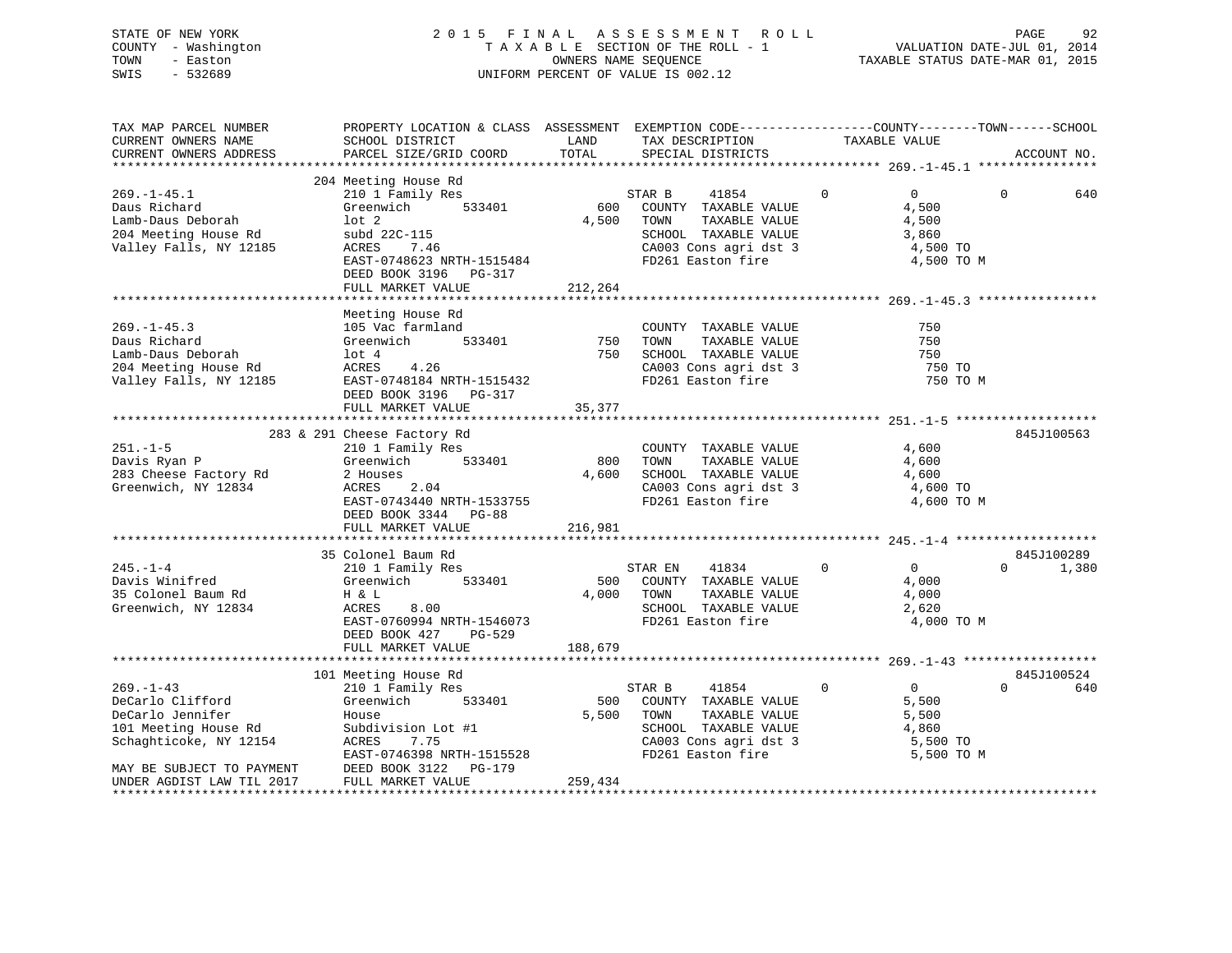### STATE OF NEW YORK 2 0 1 5 F I N A L A S S E S S M E N T R O L L PAGE 93 COUNTY - Washington T A X A B L E SECTION OF THE ROLL - 1 VALUATION DATE-JUL 01, 2014 TOWN - Easton COMPUTERS NAME SEQUENCE TAXABLE STATUS DATE-MAR 01, 2015<br>SWIS - 532689 SWIS - 532689 UNIFORM PERCENT OF VALUE IS 002.12

| TAX MAP PARCEL NUMBER<br>CURRENT OWNERS NAME<br>CURRENT OWNERS ADDRESS                                              | PROPERTY LOCATION & CLASS ASSESSMENT EXEMPTION CODE----------------COUNTY-------TOWN------SCHOOL<br>SCHOOL DISTRICT<br>PARCEL SIZE/GRID COORD                                                                                                                                             | LAND<br>TOTAL    | TAX DESCRIPTION<br>SPECIAL DISTRICTS                                                                                                                                 |                | TAXABLE VALUE                                                       |                | ACCOUNT NO.                  |
|---------------------------------------------------------------------------------------------------------------------|-------------------------------------------------------------------------------------------------------------------------------------------------------------------------------------------------------------------------------------------------------------------------------------------|------------------|----------------------------------------------------------------------------------------------------------------------------------------------------------------------|----------------|---------------------------------------------------------------------|----------------|------------------------------|
|                                                                                                                     |                                                                                                                                                                                                                                                                                           |                  |                                                                                                                                                                      |                |                                                                     |                |                              |
| $268. - 1 - 15$                                                                                                     | 1419 County Route 113 50 PCT OF VALUE USED FOR EXEMPTION PURPOSES<br>210 1 Family Res<br>Stillwater Cent 415201 500 STAR B                                                                                                                                                                |                  | VET WAR CT 41121                                                                                                                                                     | $\Omega$       | 375                                                                 | 375            | 845J100292<br>$\overline{0}$ |
| Delnegro Victor<br>Delnegro Edna<br>1419 County Route 113<br>Schaghticoke, NY 12154                                 | er andre andre andre andre andre andre andre andre andre andre andre andre andre andre andre andre andre andre<br>House & Trailer<br>500/514<br>FRNT 369.00 DPTH 246.00<br>EAST-0733524 NRTH-1517913 CA003 Cons agri dst 3<br>DEED BOOK 433 PG-222 FD261 Easton fire<br>FULL MARKET VALUE | 5,000<br>235,849 | 41854<br>COUNTY TAXABLE VALUE<br>TAXABLE VALUE<br>TOWN<br>SCHOOL TAXABLE VALUE                                                                                       | $\Omega$       | $\overline{0}$<br>4,625<br>4,625<br>4,360<br>5,000 TO<br>5,000 TO M | $\overline{0}$ | 640                          |
|                                                                                                                     |                                                                                                                                                                                                                                                                                           |                  |                                                                                                                                                                      |                |                                                                     |                |                              |
| $237. -1 - 1.1$<br>Dempsey Linda M<br>58 Cambridge Rd<br>Greenwich, NY 12834                                        | Cambridge Rd/n Off<br>314 Rural vac<10<br>533401<br>Greenwich<br>Vl<br>FRNT 12.00 DPTH 276.00<br>EAST-0762873 NRTH-1550462<br>DEED BOOK 2387 PG-129                                                                                                                                       | 100<br>100       | COUNTY TAXABLE VALUE<br>TOWN     TAXABLE VALUE<br>SCHOOL TAXABLE VALUE<br>SCHOOL TAXABLE VALUE<br>FD261 Easton fire                                                  |                | 100<br>100<br>100<br>100 TO M                                       |                | 845J101276                   |
|                                                                                                                     | FULL MARKET VALUE                                                                                                                                                                                                                                                                         | 4,717            |                                                                                                                                                                      |                |                                                                     |                |                              |
|                                                                                                                     |                                                                                                                                                                                                                                                                                           |                  |                                                                                                                                                                      |                |                                                                     |                |                              |
| $251. -1 - 17.7$                                                                                                    | 59 Cheese Factory Rd<br>Cheese Factory Rd<br>210 1 Family Res                                                                                                                                                                                                                             |                  | AG DIST<br>41720                                                                                                                                                     | $\circ$        | 206                                                                 | 206            | 206                          |
| Dempster Jeffrey L<br>PO Box 73<br>Middle Falls, NY 12848<br>MAY BE SUBJECT TO PAYMENT<br>UNDER AGDIST LAW TIL 2019 | Greenwich 533401<br>sub lot 6<br>ACRES 26.87<br>EAST-0738547 NRTH-1531355<br>DEED BOOK 1915 PG-349<br>FULL MARKET VALUE 306,604                                                                                                                                                           | 800 STAR B       | 41854<br>6,500 COUNTY TAXABLE VALUE<br>TOWN      TAXABLE VALUE<br>SCHOOL   TAXABLE VALUE<br>CA003 Cons agri dst 3 6,294 TO<br>206 EX<br>FD261 Easton fire 6,500 TO M | $\Omega$       | $\overline{0}$<br>6,294<br>6,294<br>5,654                           | $\Omega$       | 640                          |
|                                                                                                                     |                                                                                                                                                                                                                                                                                           |                  |                                                                                                                                                                      |                |                                                                     |                |                              |
|                                                                                                                     |                                                                                                                                                                                                                                                                                           |                  |                                                                                                                                                                      |                |                                                                     |                |                              |
|                                                                                                                     | 572 County Route 54                                                                                                                                                                                                                                                                       |                  |                                                                                                                                                                      |                |                                                                     |                | 845J100584                   |
| $286. - 1 - 21$<br>Denier Patrick F<br>572 County Route 54<br>Schaghticoke, NY 12154                                | $210$ 1 Family Res<br>Greenwich 533401<br>H & L<br>568/107<br>FRNT 172.00 DPTH 100.00<br>EAST-0740420 NRTH-1502821<br>DEED BOOK 788 PG-322                                                                                                                                                |                  | 41854 0<br>STAR B<br>400 COUNTY TAXABLE VALUE<br>3,600 TOWN<br>TAXABLE VALUE<br>SCHOOL TAXABLE VALUE<br>CA003 Cons agri dst 3 (3,600 TO<br>FD261 Easton fire         |                | $\overline{0}$<br>3,600<br>3,600<br>3,600 TO M                      | $\Omega$       | 640                          |
|                                                                                                                     | FULL MARKET VALUE                                                                                                                                                                                                                                                                         | 169,811          |                                                                                                                                                                      |                |                                                                     |                |                              |
|                                                                                                                     | 18 Orchard Dr                                                                                                                                                                                                                                                                             |                  |                                                                                                                                                                      |                |                                                                     |                | 845J100241                   |
| $236.1 - 3 - 11$<br>Desorbe Rebecca<br>18 Orchard Dr<br>Greenwich, NY 12834                                         | 210 1 Family Res<br>533401<br>Greenwich<br>House & Lot<br>$22 - 11$<br>FRNT 135.00 DPTH 151.00<br>EAST-0750201 NRTH-1552374<br>DEED BOOK 779<br>PG-21                                                                                                                                     | 400              | STAR B<br>41854<br>COUNTY TAXABLE VALUE<br>3,600 TOWN<br>TAXABLE VALUE<br>SCHOOL TAXABLE VALUE<br>FD262 Middle Falls Fire                                            | $\overline{0}$ | $\overline{0}$<br>3,600<br>3,600<br>2,960<br>3,600 TO               | $\Omega$       | 640                          |
|                                                                                                                     | FULL MARKET VALUE                                                                                                                                                                                                                                                                         | 169,811          |                                                                                                                                                                      |                |                                                                     |                |                              |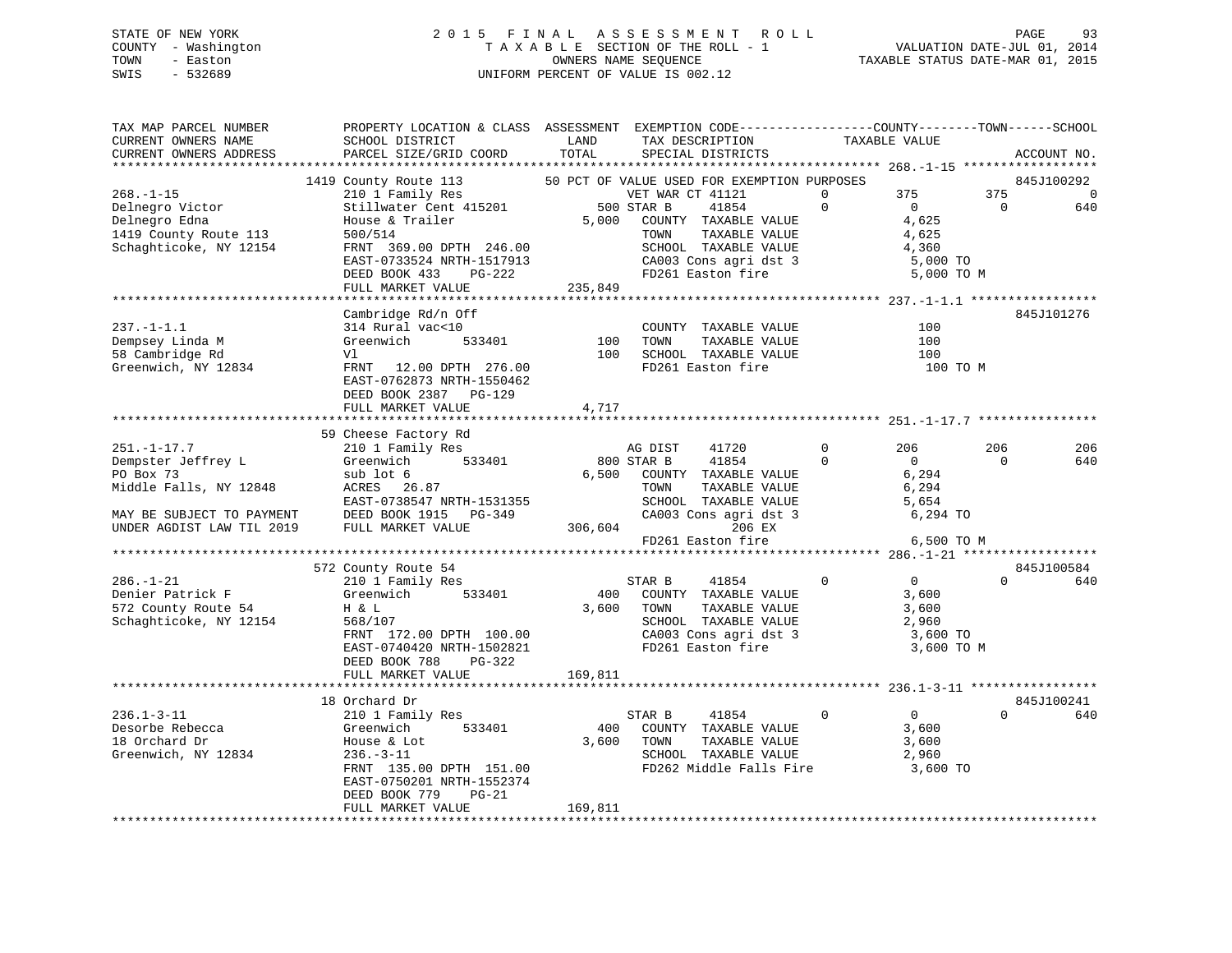### STATE OF NEW YORK 2 0 1 5 F I N A L A S S E S S M E N T R O L L PAGE 94 COUNTY - Washington T A X A B L E SECTION OF THE ROLL - 1 VALUATION DATE-JUL 01, 2014 TOWN - Easton OWNERS NAME SEQUENCE TAXABLE STATUS DATE-MAR 01, 2015 SWIS - 532689 UNIFORM PERCENT OF VALUE IS 002.12

TAX MAP PARCEL NUMBER PROPERTY LOCATION & CLASS ASSESSMENT EXEMPTION CODE------------------COUNTY--------TOWN------SCHOOL CURRENT OWNERS NAME SCHOOL DISTRICT LAND TAX DESCRIPTION TAXABLE VALUECURRENT OWNERS ADDRESS PARCEL SIZE/GRID COORD TOTAL SPECIAL DISTRICTS ACCOUNT NO. \*\*\*\*\*\*\*\*\*\*\*\*\*\*\*\*\*\*\*\*\*\*\*\*\*\*\*\*\*\*\*\*\*\*\*\*\*\*\*\*\*\*\*\*\*\*\*\*\*\*\*\*\*\*\*\*\*\*\*\*\*\*\*\*\*\*\*\*\*\*\*\*\*\*\*\*\*\*\*\*\*\*\*\*\*\*\*\*\*\*\*\*\*\*\*\*\*\*\*\*\*\*\* 236.1-3-12.1 \*\*\*\*\*\*\*\*\*\*\*\*\*\*\* Orchard Dr 845J101205236.1-3-12.1 314 Rural vac<10 COUNTY TAXABLE VALUE 200Desorbe Rebecca Greenwich 533401 200 TOWN TAXABLE VALUE 200200 18 Orchard Dr Lot 43 200 SCHOOL TAXABLE VALUE 200Greenwich, NY 12834 236.-3-12.1 FD262 Middle Falls Fire 200 TO FRNT 135.00 DPTH 151.00 EAST-0750188 NRTH-1552241 DEED BOOK 779 PG-21FULL MARKET VALUE 9,434 \*\*\*\*\*\*\*\*\*\*\*\*\*\*\*\*\*\*\*\*\*\*\*\*\*\*\*\*\*\*\*\*\*\*\*\*\*\*\*\*\*\*\*\*\*\*\*\*\*\*\*\*\*\*\*\*\*\*\*\*\*\*\*\*\*\*\*\*\*\*\*\*\*\*\*\*\*\*\*\*\*\*\*\*\*\*\*\*\*\*\*\*\*\*\*\*\*\*\*\*\*\*\* 269.-1-18 \*\*\*\*\*\*\*\*\*\*\*\*\*\*\*\*\*\* 20 Grove Rd 845J100109 $0 \t\t 640$ 269.-1-18 210 1 Family Res STAR B 41854 0 0 0 640 Deuel William Greenwich 533401 400 COUNTY TAXABLE VALUE 3,000 20 Grove Rd ACRES 2.50 3,000 TOWN TAXABLE VALUE 3,000 Schaghticoke, NY 12154 EAST-0746151 NRTH-1515401 SCHOOL TAXABLE VALUE 2,360 DEED BOOK 3070 PG-179 CA003 Cons agri dst 3 3,000 TO FULL MARKET VALUE 141,509 FD261 Easton fire 3,000 TO M \*\*\*\*\*\*\*\*\*\*\*\*\*\*\*\*\*\*\*\*\*\*\*\*\*\*\*\*\*\*\*\*\*\*\*\*\*\*\*\*\*\*\*\*\*\*\*\*\*\*\*\*\*\*\*\*\*\*\*\*\*\*\*\*\*\*\*\*\*\*\*\*\*\*\*\*\*\*\*\*\*\*\*\*\*\*\*\*\*\*\*\*\*\*\*\*\*\*\*\*\*\*\* 287.-1-19.1 \*\*\*\*\*\*\*\*\*\*\*\*\*\*\*\* 649 Beadle Hill Rd 287.-1-19.1 240 Rural res COUNTY TAXABLE VALUE 5,550 Di Ianni Mark Greenwich 533401 800 TOWN TAXABLE VALUE 5,550 Di Ianni Kathleen Lot 2 5,550 SCHOOL TAXABLE VALUE 5,550 649 Beadle Hill Rd ACRES 13.78 CA003 Cons agri dst 3 5,550 TO Valley Falls, NY 12185 EAST-0748670 NRTH-1502506 FD261 Easton fire 5,550 TO M DEED BOOK 2449 PG-247 FULL MARKET VALUE 261,792 \*\*\*\*\*\*\*\*\*\*\*\*\*\*\*\*\*\*\*\*\*\*\*\*\*\*\*\*\*\*\*\*\*\*\*\*\*\*\*\*\*\*\*\*\*\*\*\*\*\*\*\*\*\*\*\*\*\*\*\*\*\*\*\*\*\*\*\*\*\*\*\*\*\*\*\*\*\*\*\*\*\*\*\*\*\*\*\*\*\*\*\*\*\*\*\*\*\*\*\*\*\*\* 261.-1-33.1 \*\*\*\*\*\*\*\*\*\*\*\*\*\*\*\*24 The Intervale Rd 845J101281  $0 \t 1,380$ 261.-1-33.1 117 Horse farm STAR EN 41834 0 0 0 1,380 Di Santo Irr. Trust Joseph H Greenwich 533401 2,000 COUNTY TAXABLE VALUE 10,600 Di Santo Irr. Trust Gloria R Farm 10,600 TOWN TAXABLE VALUE 10,600<br>Gary DiSanto ACRES 56.56 ACRES 10,600 SCHOOL TAXABLE VALUE 9,220<br>14 Waverly Dr EAST-0756535 NRTH-1526321 CROCOL CAXABLE VALUE 9,220 ACRES 56.56 SCHOOL TAXABLE VALUE 9,220<br>
EAST-0756535 NRTH-1526321 CA003 Cons agri dst 3 10,600 TO<br>
DEED BOOK 2140 PG-308 FD261 Easton fire 10,600 TO 14 Waverly Dr EAST-0756535 NRTH-1526321 CA003 Cons agri dst 3 10,600 TO Columbus, NJ 08022 DEED BOOK 2140 PG-308 FD261 Easton fire 10,600 TO M FULL MARKET VALUE 500,000 \*\*\*\*\*\*\*\*\*\*\*\*\*\*\*\*\*\*\*\*\*\*\*\*\*\*\*\*\*\*\*\*\*\*\*\*\*\*\*\*\*\*\*\*\*\*\*\*\*\*\*\*\*\*\*\*\*\*\*\*\*\*\*\*\*\*\*\*\*\*\*\*\*\*\*\*\*\*\*\*\*\*\*\*\*\*\*\*\*\*\*\*\*\*\*\*\*\*\*\*\*\*\* 228.-5-11 \*\*\*\*\*\*\*\*\*\*\*\*\*\*\*\*\*\* 503 State Route 29 845J100711228.-5-11 331 Com vac w/im COUNTY TAXABLE VALUE 2,800 Dickinson Kevin Greenwich 533401 2,000 TOWN TAXABLE VALUE 2,800 Dickinson Lisa sub lot 2 2,800 SCHOOL TAXABLE VALUE 2,800 503 State Route 29 228.-1-11 FD262 Middle Falls Fire 2,800 TO Greenwich, NY 12834 ACRES 1.53 EAST-0751386 NRTH-1553873 DEED BOOK 3444 PG-124FULL MARKET VALUE 132,075 \*\*\*\*\*\*\*\*\*\*\*\*\*\*\*\*\*\*\*\*\*\*\*\*\*\*\*\*\*\*\*\*\*\*\*\*\*\*\*\*\*\*\*\*\*\*\*\*\*\*\*\*\*\*\*\*\*\*\*\*\*\*\*\*\*\*\*\*\*\*\*\*\*\*\*\*\*\*\*\*\*\*\*\*\*\*\*\*\*\*\*\*\*\*\*\*\*\*\*\*\*\*\*\*\*\*\*\*\*\*\*\*\*\*\*\*\*\*\*\*\*\*\*\*\*\*\*\*\*\*\*\*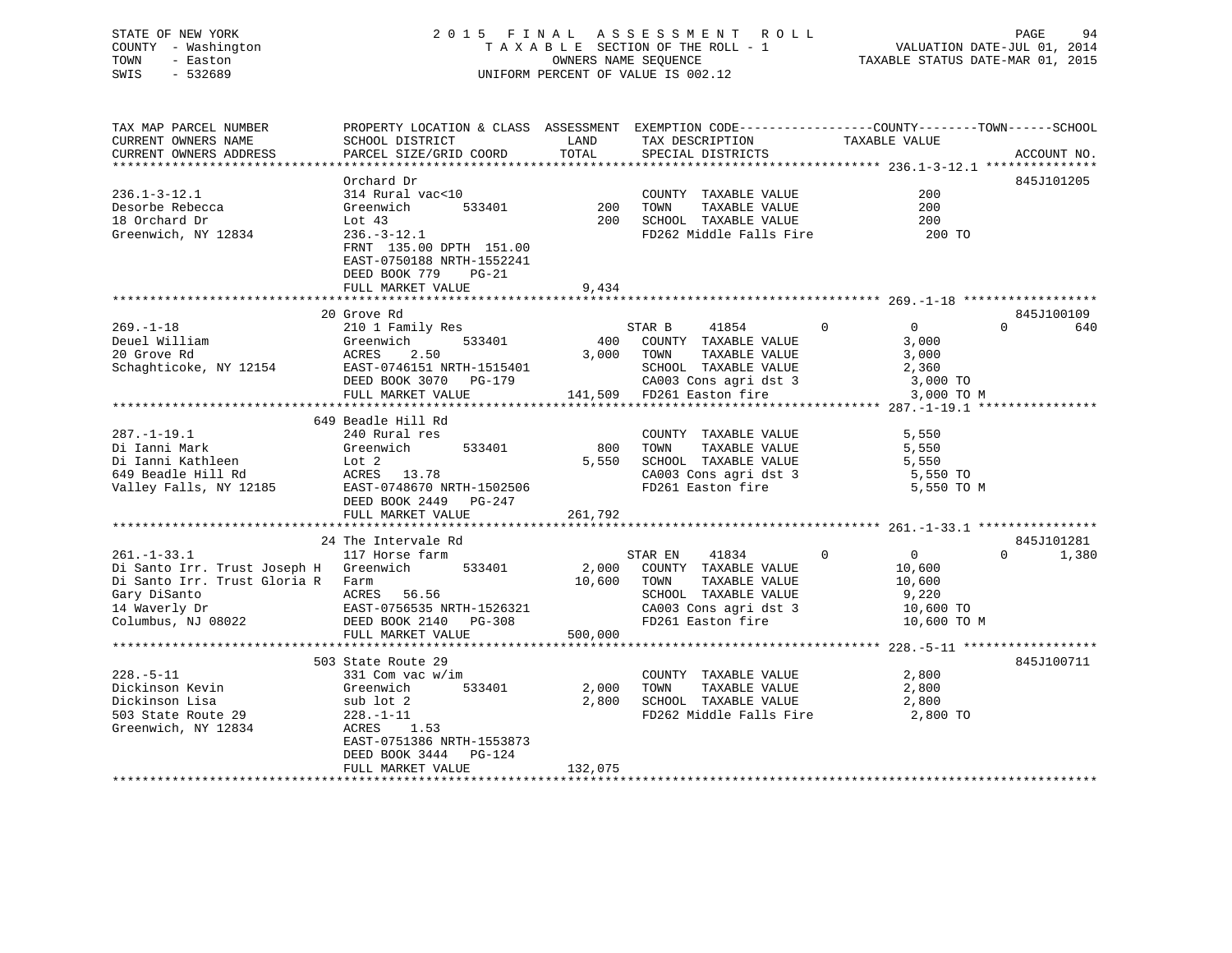### STATE OF NEW YORK 2 0 1 5 F I N A L A S S E S S M E N T R O L L PAGE 95 COUNTY - Washington T A X A B L E SECTION OF THE ROLL - 1 VALUATION DATE-JUL 01, 2014 TOWN - Easton OWNERS NAME SEQUENCE TAXABLE STATUS DATE-MAR 01, 2015 SWIS - 532689 UNIFORM PERCENT OF VALUE IS 002.12

TAX MAP PARCEL NUMBER PROPERTY LOCATION & CLASS ASSESSMENT EXEMPTION CODE------------------COUNTY--------TOWN------SCHOOL

CURRENT OWNERS NAME SCHOOL DISTRICT THE LAND TAX DESCRIPTION TAXABLE VALUE CURRENT OWNERS ADDRESS PARCEL SIZE/GRID COORD TOTAL SPECIAL DISTRICTS ACCOUNT NO. \*\*\*\*\*\*\*\*\*\*\*\*\*\*\*\*\*\*\*\*\*\*\*\*\*\*\*\*\*\*\*\*\*\*\*\*\*\*\*\*\*\*\*\*\*\*\*\*\*\*\*\*\*\*\*\*\*\*\*\*\*\*\*\*\*\*\*\*\*\*\*\*\*\*\*\*\*\*\*\*\*\*\*\*\*\*\*\*\*\*\*\*\*\*\*\*\*\*\*\*\*\*\* 285.-1-44 \*\*\*\*\*\*\*\*\*\*\*\*\*\*\*\*\*\* County Route 54 845J100557 285.-1-44 320 Rural vacant COUNTY TAXABLE VALUE 500DiNallo Anthony Greenwich 533401 500 TOWN TAXABLE VALUE 500 DiNallo Marybeth Vl 500 SCHOOL TAXABLE VALUE 500 V1 500 SCHOOL TAXABLE VALUE 500<br>ACRES 9.40 CA003 Cons agri dst 3 500 TO Clifton Park, NY 12065 EAST-0729250 NRTH-1503218 FD261 Easton fire 500 TO M DEED BOOK 2335 PG-131FULL MARKET VALUE 23,585 \*\*\*\*\*\*\*\*\*\*\*\*\*\*\*\*\*\*\*\*\*\*\*\*\*\*\*\*\*\*\*\*\*\*\*\*\*\*\*\*\*\*\*\*\*\*\*\*\*\*\*\*\*\*\*\*\*\*\*\*\*\*\*\*\*\*\*\*\*\*\*\*\*\*\*\*\*\*\*\*\*\*\*\*\*\*\*\*\*\*\*\*\*\*\*\*\*\*\*\*\*\*\* 285.-1-43.1 \*\*\*\*\*\*\*\*\*\*\*\*\*\*\*\* 721 County Route 113 285.-1-43.1 837 Cell Tower COUNTY TAXABLE VALUE 200Dinallo Anthony J Stillwater Cent 415201 200 TOWN TAXABLE VALUE 200 Dinallo Mary Beth K cellco lease 2617/35 200 SCHOOL TAXABLE VALUE 200<br>PO Box 2549 FRNT 100.00 DPTH 100.00<br>Addison TY 25001 TAST 0727311 NPTH 1500455 PO Box 2549 FRNT 100.00 DPTH 100.00 CA003 Cons agri dst 3 200 TO Addison, TX 25001 EAST-0727311 NRTH-1502455 FD261 Easton fire 200 TO M FULL MARKET VALUE 9,434 \*\*\*\*\*\*\*\*\*\*\*\*\*\*\*\*\*\*\*\*\*\*\*\*\*\*\*\*\*\*\*\*\*\*\*\*\*\*\*\*\*\*\*\*\*\*\*\*\*\*\*\*\*\*\*\*\*\*\*\*\*\*\*\*\*\*\*\*\*\*\*\*\*\*\*\*\*\*\*\*\*\*\*\*\*\*\*\*\*\*\*\*\*\*\*\*\*\*\*\*\*\*\* 285.-1-43 \*\*\*\*\*\*\*\*\*\*\*\*\*\*\*\*\*\* 761 County Route 113 845J100523 285.-1-43 312 Vac w/imprv FOR 480A 47460 0 1,190 1,190 1,190 Dinallo Anthony J Jr Stillwater Cent 415201 3,000 COUNTY TAXABLE VALUE 2,810 Dinallo Marybeth K Forest Tax 1988/315 4,000 TOWN TAXABLE VALUE 2,810 15 Spicemill Blvd ACRES 140.20 SCHOOL TAXABLE VALUE 2,810 Clifton Park, NY 12065 EAST-0727984 NRTH-1502888 CA003 Cons agri dst 3 4,000 TO DEED BOOK 1774 PG-193 FD261 Easton fire 4,000 TO M MAY BE SUBJECT TO PAYMENT FULL MARKET VALUE 188,679 UNDER RPTL480A UNTIL 2024 \*\*\*\*\*\*\*\*\*\*\*\*\*\*\*\*\*\*\*\*\*\*\*\*\*\*\*\*\*\*\*\*\*\*\*\*\*\*\*\*\*\*\*\*\*\*\*\*\*\*\*\*\*\*\*\*\*\*\*\*\*\*\*\*\*\*\*\*\*\*\*\*\*\*\*\*\*\*\*\*\*\*\*\*\*\*\*\*\*\*\*\*\*\*\*\*\*\*\*\*\*\*\* 268.-1-14.6 \*\*\*\*\*\*\*\*\*\*\*\*\*\*\*\* 5 Wrights Rd 268.-1-14.6 112 Dairy farm AG DIST 41720 0 296 296 296 Dirt Capital Partners LLC Stillwater Cent 415201 1,200 COUNTY TAXABLE VALUE 4,504 584 Broadway Ste 1010 cons eas 2969/158 <br>
584 Broadway Ste 1010 cons eas 2969/158 <br>
504 SCHOOL TAXABLE VALUE 4,504<br>
4,504 CA003 Cons agri dst 3 4,504 NY, NY 10012 Subd. 22C-123 SCHOOL TAXABLE VALUE 4,504 ACRES 48.53 CA003 Cons agri dst 3 4,504 TO MAY BE SUBJECT TO PAYMENT EAST-0732163 NRTH-1516415 296 EXUNDER AGDIST LAW TIL 2019 DEED BOOK 3444 PG-110 FD261 Easton fire 4,800 TO M FULL MARKET VALUE 226,415 \*\*\*\*\*\*\*\*\*\*\*\*\*\*\*\*\*\*\*\*\*\*\*\*\*\*\*\*\*\*\*\*\*\*\*\*\*\*\*\*\*\*\*\*\*\*\*\*\*\*\*\*\*\*\*\*\*\*\*\*\*\*\*\*\*\*\*\*\*\*\*\*\*\*\*\*\*\*\*\*\*\*\*\*\*\*\*\*\*\*\*\*\*\*\*\*\*\*\*\*\*\*\* 261.-1-33.3 \*\*\*\*\*\*\*\*\*\*\*\*\*\*\*\* Herrington Hill Rd 261.-1-33.3 117 Horse farm 11 AG DIST 41720 0 86 86 86 Disanto Glen Greenwich 533401 1,000 COUNTY TAXABLE VALUE 914 Disanto Melanie Vacant 1,000 TOWN TAXABLE VALUE 914 32 Freeman Rd Sub Lot 3 SCHOOL TAXABLE VALUE 914Greenwich, NY 12834 ACRES 45.14 CA003 Cons agri dst 3 914 TO EAST-0758171 NRTH-1525033 86 EXFD261 Easton fire MAY BE SUBJECT TO PAYMENT DEED BOOK 856 PG-93 FD261 Easton fire 1,000 TO M UNDER AGDIST LAW TIL 2019 FULL MARKET VALUE 47,170 \*\*\*\*\*\*\*\*\*\*\*\*\*\*\*\*\*\*\*\*\*\*\*\*\*\*\*\*\*\*\*\*\*\*\*\*\*\*\*\*\*\*\*\*\*\*\*\*\*\*\*\*\*\*\*\*\*\*\*\*\*\*\*\*\*\*\*\*\*\*\*\*\*\*\*\*\*\*\*\*\*\*\*\*\*\*\*\*\*\*\*\*\*\*\*\*\*\*\*\*\*\*\*\*\*\*\*\*\*\*\*\*\*\*\*\*\*\*\*\*\*\*\*\*\*\*\*\*\*\*\*\*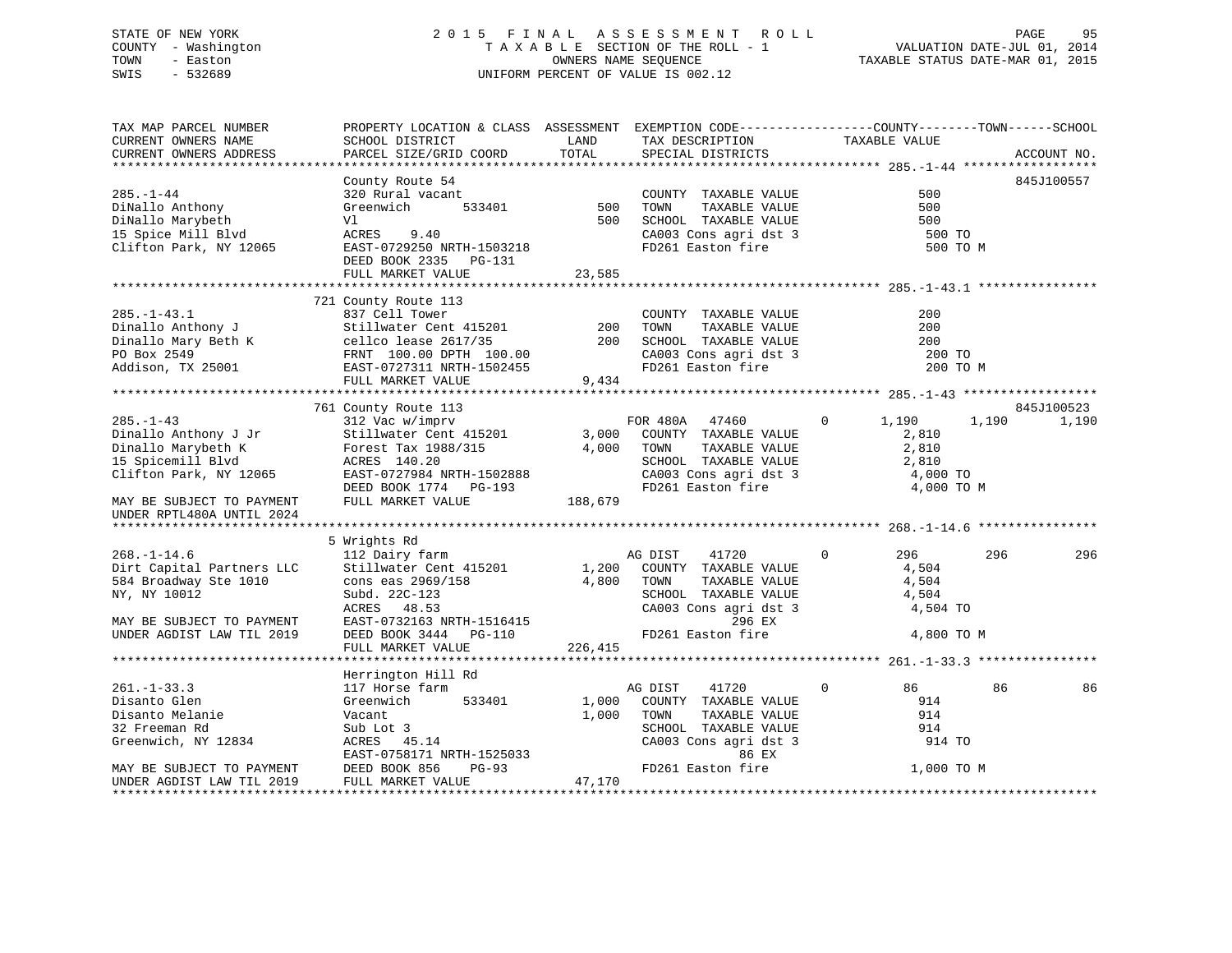## STATE OF NEW YORK GOOD CONSULTED A LIGHT OF TIN A LIGHT A S S E S S M E N T R O L LIGHT OF NEW YORK GOOD 96 COUNTY - Washington  $T A X A B L E$  SECTION OF THE ROLL - 1<br>TOWN - Easton DATE-JUL 000NERS NAME SEQUENCE SWIS - 532689 UNIFORM PERCENT OF VALUE IS 002.12

TAXABLE STATUS DATE-MAR 01, 2015

| TAX MAP PARCEL NUMBER                                  | PROPERTY LOCATION & CLASS ASSESSMENT EXEMPTION CODE-----------------COUNTY--------TOWN------SCHOOL<br>SCHOOL DISTRICT                                                                                                                            | LAND         |                  | TAX DESCRIPTION                                              | TAXABLE VALUE |                  |          |                |
|--------------------------------------------------------|--------------------------------------------------------------------------------------------------------------------------------------------------------------------------------------------------------------------------------------------------|--------------|------------------|--------------------------------------------------------------|---------------|------------------|----------|----------------|
| CURRENT OWNERS NAME<br>CURRENT OWNERS ADDRESS          | PARCEL SIZE/GRID COORD                                                                                                                                                                                                                           | TOTAL        |                  | SPECIAL DISTRICTS                                            |               |                  |          | ACCOUNT NO.    |
|                                                        |                                                                                                                                                                                                                                                  |              |                  |                                                              |               |                  |          |                |
|                                                        | 32 Freeman Rd                                                                                                                                                                                                                                    |              |                  |                                                              |               |                  |          | 845J101017     |
| $261. - 1 - 32$                                        | 120 Field crops                                                                                                                                                                                                                                  |              | AG DIST 41720    |                                                              | $\Omega$      | 964              | 964      | 964            |
| Disanto Glenn B                                        | 533401<br>Greenwich                                                                                                                                                                                                                              | 2,000 STAR B |                  | 41854                                                        | $\Omega$      | $\overline{0}$   | $\Omega$ | 640            |
| Disanto Melanie R                                      | Res                                                                                                                                                                                                                                              |              |                  | 13,600 COUNTY TAXABLE VALUE                                  |               | 12,636           |          |                |
| 32 Freeman Rd                                          | ACRES 48.87                                                                                                                                                                                                                                      |              | TOWN             | TAXABLE VALUE                                                |               |                  |          |                |
| Greenwich, NY 12834                                    | EAST-0758198 NRTH-1523847                                                                                                                                                                                                                        |              |                  | SCHOOL TAXABLE VALUE                                         |               | 12,636<br>11,996 |          |                |
|                                                        | DEED BOOK 848<br>PG-210                                                                                                                                                                                                                          |              |                  | CA003 Cons agri dst 3 12,636 TO                              |               |                  |          |                |
| MAY BE SUBJECT TO PAYMENT                              | FULL MARKET VALUE                                                                                                                                                                                                                                | 641,509      |                  | 964 EX                                                       |               |                  |          |                |
| UNDER AGDIST LAW TIL 2019                              |                                                                                                                                                                                                                                                  |              |                  | FD261 Easton fire                                            |               | 13,600 TO M      |          |                |
|                                                        |                                                                                                                                                                                                                                                  |              |                  |                                                              |               |                  |          |                |
|                                                        | Wrights Rd                                                                                                                                                                                                                                       |              |                  |                                                              |               |                  |          | 845J100877     |
| $268. - 1 - 14.2$                                      | 105 Vac farmland                                                                                                                                                                                                                                 | AG DIST      |                  | 41720                                                        | $\Omega$      | 669              | 669      | 669            |
| 200.-1 -<br>Dixson Charlie                             | Stillwater Cent 415201                                                                                                                                                                                                                           |              |                  | 2,450 COUNTY TAXABLE VALUE                                   |               | 1,781            |          |                |
|                                                        | Land                                                                                                                                                                                                                                             | 2,450        | TOWN             | TAXABLE VALUE                                                |               | 1,781            |          |                |
| 2618 County Route 113                                  | 2659/250                                                                                                                                                                                                                                         |              |                  |                                                              |               |                  |          |                |
| Greenwich, NY 12834                                    |                                                                                                                                                                                                                                                  |              |                  | SCHOOL TAXABLE VALUE 1,781<br>CA003 Cons agri dst 3 1,781 TO |               |                  |          |                |
|                                                        |                                                                                                                                                                                                                                                  |              |                  | 669 EX                                                       |               |                  |          |                |
|                                                        | 2053/250<br>RCRES 122.30<br>EAST-0734558 NRTH-1516287<br>DEED BOOK 2501 PG-331<br>-- WADWET VALUE 115,566                                                                                                                                        |              |                  | FD261 Easton fire                                            |               | 2,450 TO M       |          |                |
| MAY BE SUBJECT TO PAYMENT<br>UNDER AGDIST LAW TIL 2019 |                                                                                                                                                                                                                                                  |              |                  |                                                              |               |                  |          |                |
|                                                        |                                                                                                                                                                                                                                                  |              |                  |                                                              |               |                  |          |                |
|                                                        | 273 Old Schuylerville Rd                                                                                                                                                                                                                         |              |                  | 88 PCT OF VALUE USED FOR EXEMPTION PURPOSES                  |               |                  |          | 845J100582     |
| $228. - 5 - 19$                                        | 240 Rural res                                                                                                                                                                                                                                    |              | VET COM CT 41131 |                                                              | $\Omega$      | 1,166            | 954      | $\overline{0}$ |
| Dixson Gary<br>Dixson Margaret S                       | Schuylerville 415001 1,000 STAR B                                                                                                                                                                                                                |              |                  | 41854                                                        | $\mathbf 0$   | $\overline{0}$   | $\Omega$ | 640            |
|                                                        |                                                                                                                                                                                                                                                  |              |                  | 5,300 COUNTY TAXABLE VALUE                                   |               | 4,134            |          |                |
| 240 Old Schuylerville Rd 228.-1-19                     | H + Acreage<br>228.-1-19<br>ACRES 38.25                                                                                                                                                                                                          |              | TOWN             | TAXABLE VALUE                                                |               | 4,346            |          |                |
| Greenwich, NY 12834                                    |                                                                                                                                                                                                                                                  |              |                  | SCHOOL TAXABLE VALUE                                         |               | 4,660            |          |                |
|                                                        | EAST-0744880 NRTH-1555674                                                                                                                                                                                                                        |              |                  | FD262 Middle Falls Fire 5,300 TO                             |               |                  |          |                |
|                                                        | DEED BOOK 785 PG-192                                                                                                                                                                                                                             |              |                  |                                                              |               |                  |          |                |
|                                                        | FULL MARKET VALUE                                                                                                                                                                                                                                | 250,000      |                  |                                                              |               |                  |          |                |
|                                                        |                                                                                                                                                                                                                                                  |              |                  |                                                              |               |                  |          |                |
|                                                        | 354 General Fellows Rd                                                                                                                                                                                                                           |              |                  |                                                              |               |                  |          | 845J100298     |
| $235. - 2 - 21$                                        | 210 1 Family Res                                                                                                                                                                                                                                 |              |                  | COUNTY TAXABLE VALUE                                         |               | 4,000            |          |                |
| Dixson Gary T                                          | Greenwich 533401                                                                                                                                                                                                                                 | 400          | TOWN             | TAXABLE VALUE                                                |               | 4,000            |          |                |
| 354 General Fellows Rd                                 | Res                                                                                                                                                                                                                                              | 4,000        |                  | SCHOOL TAXABLE VALUE                                         |               | 4,000            |          |                |
| Greenwich, NY 12834                                    | FRNT 205.00 DPTH 184.00                                                                                                                                                                                                                          |              |                  | FD262 Middle Falls Fire                                      |               | 4,000 TO         |          |                |
|                                                        | EAST-0746768 NRTH-1551457                                                                                                                                                                                                                        |              |                  |                                                              |               |                  |          |                |
|                                                        | DEED BOOK 442<br>$PG-173$                                                                                                                                                                                                                        |              |                  |                                                              |               |                  |          |                |
|                                                        | FULL MARKET VALUE                                                                                                                                                                                                                                | 188,679      |                  |                                                              |               |                  |          |                |
|                                                        |                                                                                                                                                                                                                                                  |              |                  |                                                              |               |                  |          |                |
|                                                        | County Route 113                                                                                                                                                                                                                                 |              |                  |                                                              |               |                  |          |                |
|                                                        | 311 Res vac land                                                                                                                                                                                                                                 |              |                  | COUNTY TAXABLE VALUE                                         |               | 500              |          |                |
|                                                        |                                                                                                                                                                                                                                                  | 500          | TOWN             | TAXABLE VALUE                                                |               | 500              |          |                |
|                                                        | 268.-1-14.5<br>Dixson Johnathon E<br>Dixson Nicole E<br>1384 County Route 113<br>268.-1-14.5<br>268.-1-14.5<br>268.5<br>211 Res vac land<br>211 Res vac land<br>215201<br>2011 B<br>2015<br>2018<br>2015<br>2018<br>2018<br>2018<br>2028<br>2028 |              |                  | 500 SCHOOL TAXABLE VALUE                                     |               | 500              |          |                |
|                                                        |                                                                                                                                                                                                                                                  |              |                  | CA003 Cons agri dst 3<br>FD261 Easton fire                   |               | 500 TO           |          |                |
|                                                        | Schaghticoke, NY 12154 EAST-0733520 NRTH-1517029                                                                                                                                                                                                 |              |                  |                                                              |               | 500 TO M         |          |                |
|                                                        | DEED BOOK 2659 PG-243                                                                                                                                                                                                                            |              |                  |                                                              |               |                  |          |                |
|                                                        | FULL MARKET VALUE                                                                                                                                                                                                                                | 23,585       |                  |                                                              |               |                  |          |                |
|                                                        |                                                                                                                                                                                                                                                  |              |                  |                                                              |               |                  |          |                |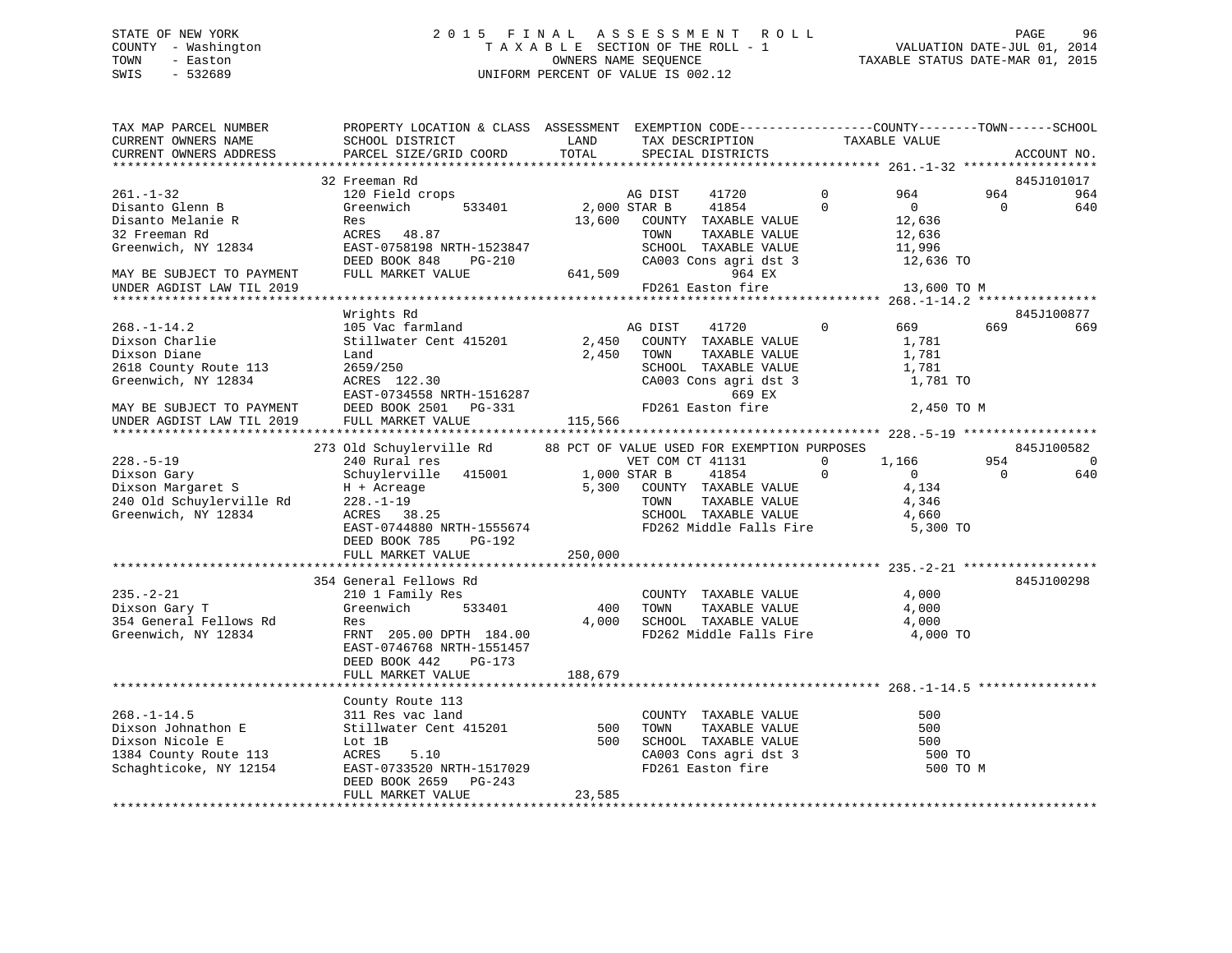| STATE OF NEW YORK   | 2015 FINAL ASSESSMENT ROLL         | 97<br>PAGE                       |
|---------------------|------------------------------------|----------------------------------|
| COUNTY - Washington | TAXABLE SECTION OF THE ROLL - 1    | VALUATION DATE-JUL 01, 2014      |
| TOWN<br>- Easton    | OWNERS NAME SEOUENCE               | TAXABLE STATUS DATE-MAR 01, 2015 |
| SWIS<br>- 532689    | UNIFORM PERCENT OF VALUE IS 002.12 |                                  |
|                     |                                    |                                  |

| TAX MAP PARCEL NUMBER  | PROPERTY LOCATION & CLASS ASSESSMENT EXEMPTION CODE---------------COUNTY-------TOWN-----SCHOOL |          |                   |                                               |                |                   |          |             |
|------------------------|------------------------------------------------------------------------------------------------|----------|-------------------|-----------------------------------------------|----------------|-------------------|----------|-------------|
| CURRENT OWNERS NAME    | SCHOOL DISTRICT                                                                                | LAND     | TAX DESCRIPTION   |                                               | TAXABLE VALUE  |                   |          |             |
| CURRENT OWNERS ADDRESS | PARCEL SIZE/GRID COORD                                                                         | TOTAL    | SPECIAL DISTRICTS |                                               |                |                   |          | ACCOUNT NO. |
|                        |                                                                                                |          |                   |                                               |                |                   |          |             |
|                        | 1384 County Route 113                                                                          |          |                   |                                               |                |                   |          |             |
| $268. - 1 - 16.1$      | 210 1 Family Res                                                                               |          | STAR B            | 41854                                         | $\mathbf{0}$   | $0 \qquad \qquad$ | $\Omega$ | 640         |
| Dixson Jonathon E      | Stillwater Cent 415201                                                                         | 500      |                   | COUNTY TAXABLE VALUE                          |                | 4,500             |          |             |
| Dixson Nicole E        | vac land                                                                                       | 4,500    | TOWN              | TAXABLE VALUE                                 |                | 4,500             |          |             |
| 1384 County Route 113  | log house- partial                                                                             |          |                   | SCHOOL TAXABLE VALUE                          |                | 3,860             |          |             |
| Schaghticoke, NY 12154 | ACRES<br>2.00                                                                                  |          |                   | CA003 Cons agri dst 3<br>FD261 Easton fire    |                | 4,500 TO          |          |             |
|                        | EAST-0733504 NRTH-1517267                                                                      |          |                   |                                               |                | 4,500 TO M        |          |             |
|                        | DEED BOOK 899 PG-311                                                                           |          |                   |                                               |                |                   |          |             |
|                        | FULL MARKET VALUE                                                                              | 212,264  |                   |                                               |                |                   |          |             |
|                        |                                                                                                |          |                   |                                               |                |                   |          |             |
|                        | 2618 County Route 113                                                                          |          |                   |                                               |                |                   |          | 845J100251  |
| $235. - 1 - 12.1$      | 112 Dairy farm                                                                                 |          | STAR B            | 41854                                         | $\overline{0}$ | $\overline{0}$    | $\Omega$ | 640         |
| Dixson M & M Farms Inc | Schuylerville 415001                                                                           |          |                   | 3,500 COUNTY TAXABLE VALUE                    |                | 22,000            |          |             |
| 2618 County Route 113  | Farm                                                                                           |          | 22,000 TOWN       | TAXABLE VALUE                                 |                | 22,000            |          |             |
| Greenwich, NY 12834    | ACRES 223.67                                                                                   |          |                   | SCHOOL TAXABLE VALUE                          |                | 21,360            |          |             |
|                        | EAST-0740298 NRTH-1545300                                                                      |          |                   | CA003 Cons agri dst 3                         |                | 22,000 TO         |          |             |
|                        | DEED BOOK 490<br>PG-936                                                                        |          |                   | FD261 Easton fire                             |                | 22,000 TO M       |          |             |
|                        | FULL MARKET VALUE                                                                              | 1037,736 |                   |                                               |                |                   |          |             |
|                        |                                                                                                |          |                   |                                               |                |                   |          |             |
|                        | Wilbur Ave                                                                                     |          |                   |                                               |                |                   |          | 845J100300  |
| $244. -1 - 14$         | 120 Field crops                                                                                |          |                   | COUNTY TAXABLE VALUE                          |                | 5,200             |          |             |
| Dixson M & M Farms Inc | Greenwich<br>533401                                                                            | 1,500    | TOWN              | TAXABLE VALUE                                 |                | 5,200             |          |             |
| 2618 County Route 113  | Farm                                                                                           | 5,200    |                   | SCHOOL TAXABLE VALUE                          |                | 5,200             |          |             |
| Greenwich, NY 12834    | 496/242                                                                                        |          |                   | SCHOOL TAXABLE VALUE<br>CA003 Cons agri dst 3 |                | $5,200$ TO        |          |             |
|                        | ACRES 70.90                                                                                    |          |                   | FD262 Middle Falls Fire 5,200 TO              |                |                   |          |             |
|                        | EAST-0743423 NRTH-1542765                                                                      |          |                   |                                               |                |                   |          |             |
|                        | DEED BOOK 490<br>PG-936                                                                        |          |                   |                                               |                |                   |          |             |
|                        | FULL MARKET VALUE                                                                              | 245,283  |                   |                                               |                |                   |          |             |
|                        |                                                                                                |          |                   |                                               |                |                   |          |             |
|                        | Wilbur Ave                                                                                     |          |                   |                                               |                |                   |          | 845J100252  |
| $244. -1 - 15$         | 105 Vac farmland                                                                               |          |                   | COUNTY TAXABLE VALUE                          |                | 1,500             |          |             |
| Dixson M & M Farms Inc | Greenwich<br>533401                                                                            | 1,500    | TOWN              | TAXABLE VALUE                                 |                | 1,500             |          |             |
| 2618 County Route 113  | Farm                                                                                           | 1,500    |                   | SCHOOL TAXABLE VALUE                          |                | 1,500             |          |             |
| Greenwich, NY 12834    | ACRES 67.80                                                                                    |          |                   | CA003 Cons agri dst 3                         |                | 1,500 TO          |          |             |
|                        | EAST-0746518 NRTH-1543372                                                                      |          |                   | FD262 Middle Falls Fire                       |                | 1,500 TO          |          |             |
|                        | DEED BOOK 490<br>PG-936                                                                        |          |                   |                                               |                |                   |          |             |
|                        | FULL MARKET VALUE                                                                              | 70,755   |                   |                                               |                |                   |          |             |
|                        |                                                                                                |          |                   |                                               |                |                   |          |             |
|                        | County Route 113                                                                               |          |                   |                                               |                |                   |          | 845J100253  |
| $268. - 1 - 16$        | 120 Field crops                                                                                |          |                   | COUNTY TAXABLE VALUE                          |                | 8,500             |          |             |
| Dixson M & M Farms Inc | Stillwater Cent 415201                                                                         | 8,000    | TOWN              | TAXABLE VALUE                                 |                | 8,500             |          |             |
| 2618 Co Rt 113         |                                                                                                | 8,500    |                   | SCHOOL TAXABLE VALUE                          |                | 8,500             |          |             |
| Greenwich, NY 12834    | Farm<br>ACRES 474.30                                                                           |          |                   | CA003 Cons agri dst 3                         |                | 8,500 TO          |          |             |
|                        | EAST-0734663 NRTH-1518235                                                                      |          |                   | FD261 Easton fire                             |                | 8,500 TO M        |          |             |
|                        |                                                                                                |          |                   |                                               |                |                   |          |             |
|                        | DEED BOOK 490<br>PG-936<br>FULL MARKET VALUE                                                   | 400,943  |                   |                                               |                |                   |          |             |
|                        |                                                                                                |          |                   |                                               |                |                   |          |             |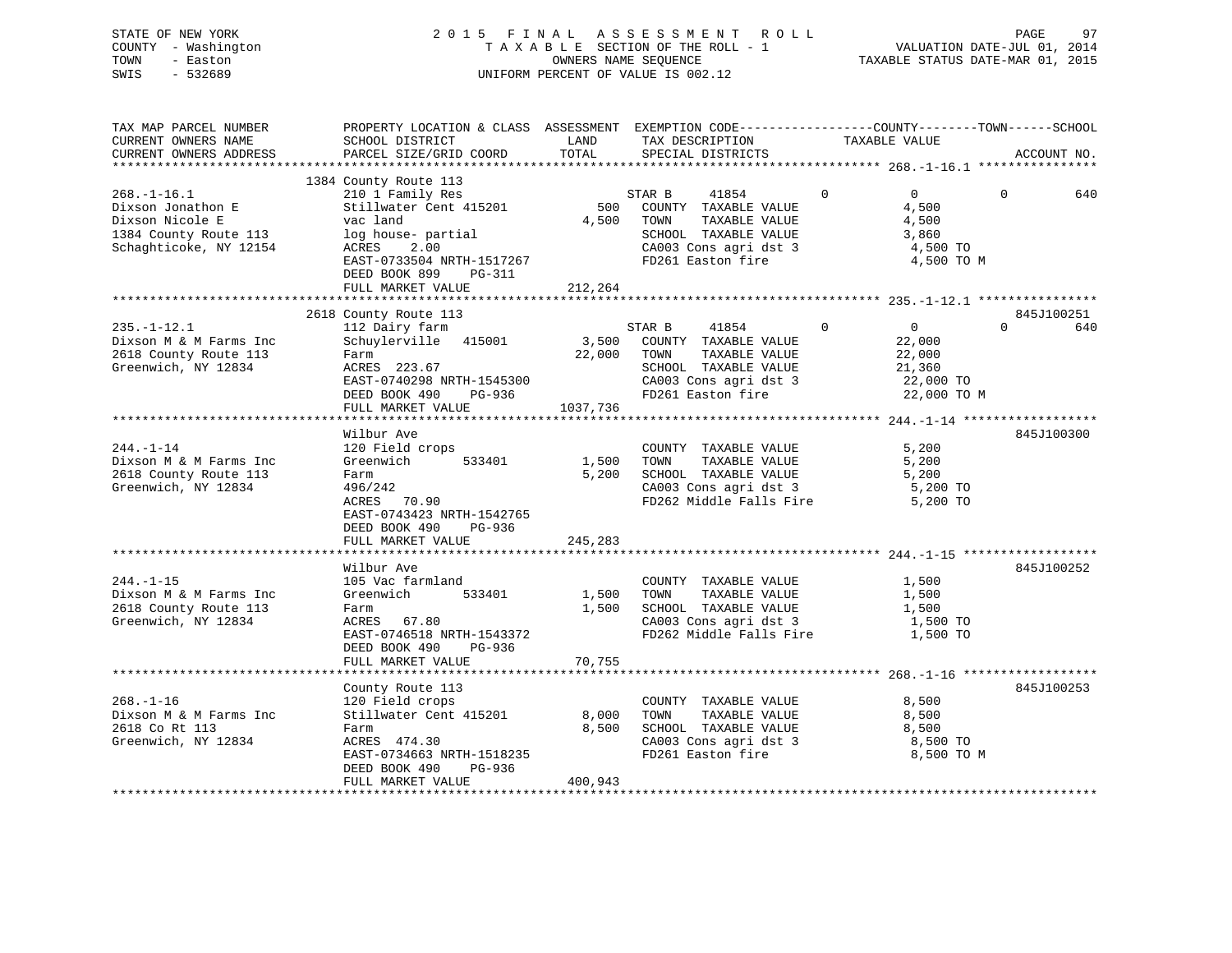### STATE OF NEW YORK 2 0 1 5 F I N A L A S S E S S M E N T R O L L PAGE 98 COUNTY - Washington T A X A B L E SECTION OF THE ROLL - 1 VALUATION DATE-JUL 01, 2014 TOWN - Easton COMPUTERS NAME SEQUENCE TAXABLE STATUS DATE-MAR 01, 2015<br>SWIS - 532689 SWIS - 532689 UNIFORM PERCENT OF VALUE IS 002.12

|                 | TAX MAP PARCEL NUMBER BOOPERTY LOCATION & CLASS ASSESSMENT EXEMPTION CODE-----------------COUNTY--------TOWN------SCHOOL CURRENT OWNERS NAME SCHOOL DISTRICT LAND TAX DESCRIPTION TAXABLE VALUE<br>CURRENT OWNERS ADDRESS PARCEL                         |                                                                                                                        |                                                  |            |                |                 |
|-----------------|----------------------------------------------------------------------------------------------------------------------------------------------------------------------------------------------------------------------------------------------------------|------------------------------------------------------------------------------------------------------------------------|--------------------------------------------------|------------|----------------|-----------------|
|                 |                                                                                                                                                                                                                                                          |                                                                                                                        |                                                  |            |                |                 |
|                 |                                                                                                                                                                                                                                                          |                                                                                                                        |                                                  |            |                | 845J100572      |
|                 |                                                                                                                                                                                                                                                          |                                                                                                                        |                                                  |            |                | $\Omega$<br>640 |
|                 |                                                                                                                                                                                                                                                          |                                                                                                                        |                                                  |            |                |                 |
|                 |                                                                                                                                                                                                                                                          |                                                                                                                        |                                                  |            |                |                 |
|                 |                                                                                                                                                                                                                                                          |                                                                                                                        |                                                  |            |                |                 |
|                 |                                                                                                                                                                                                                                                          |                                                                                                                        |                                                  |            |                |                 |
|                 |                                                                                                                                                                                                                                                          |                                                                                                                        |                                                  |            |                |                 |
|                 | 1911 State Route 40<br>268.-1-7<br>210 1 Family Res<br>210 1 Family Res<br>210 1 Family Res<br>210 1 Family Res<br>210 1 Family Res<br>210 1 Family Res<br>210 1 Family Res<br>210 1 Family Res<br>210 2000 COUNTY TAXABLE VALUE<br>4,500<br>217,264<br> |                                                                                                                        |                                                  |            |                |                 |
|                 |                                                                                                                                                                                                                                                          |                                                                                                                        |                                                  |            |                |                 |
|                 | State Route 40                                                                                                                                                                                                                                           |                                                                                                                        |                                                  |            |                | 845J100299      |
|                 |                                                                                                                                                                                                                                                          |                                                                                                                        |                                                  |            |                |                 |
|                 |                                                                                                                                                                                                                                                          |                                                                                                                        |                                                  |            |                |                 |
|                 |                                                                                                                                                                                                                                                          |                                                                                                                        |                                                  |            |                |                 |
|                 |                                                                                                                                                                                                                                                          |                                                                                                                        |                                                  |            |                |                 |
|                 |                                                                                                                                                                                                                                                          |                                                                                                                        |                                                  |            |                |                 |
|                 |                                                                                                                                                                                                                                                          |                                                                                                                        |                                                  |            |                |                 |
|                 |                                                                                                                                                                                                                                                          |                                                                                                                        |                                                  |            |                |                 |
|                 | 433 Waite Rd                                                                                                                                                                                                                                             |                                                                                                                        |                                                  |            |                |                 |
|                 |                                                                                                                                                                                                                                                          |                                                                                                                        |                                                  |            |                |                 |
|                 |                                                                                                                                                                                                                                                          |                                                                                                                        |                                                  |            |                |                 |
|                 |                                                                                                                                                                                                                                                          |                                                                                                                        |                                                  |            |                |                 |
|                 |                                                                                                                                                                                                                                                          |                                                                                                                        |                                                  |            |                |                 |
|                 |                                                                                                                                                                                                                                                          |                                                                                                                        |                                                  |            |                |                 |
|                 | 269.-1-10.1<br>210 1 Family Res<br>Dixson Ronna L Greenwich 533401<br>Peluso aka Donovan Linda L ACRES 9.77 6,000 5CHOOL TAXABLE VALUE 6,000<br>640 Grooms Rd EAST-0745786 NRTH-1518818<br>Clifton Park, NY 12065 DEED BOOK 2755 PG-182                  |                                                                                                                        |                                                  |            |                |                 |
|                 |                                                                                                                                                                                                                                                          |                                                                                                                        |                                                  |            |                |                 |
|                 | 12058 State Route 40                                                                                                                                                                                                                                     |                                                                                                                        |                                                  |            |                | 845J100755      |
| $259. - 1 - 64$ |                                                                                                                                                                                                                                                          |                                                                                                                        |                                                  |            |                | $\Omega$<br>640 |
|                 |                                                                                                                                                                                                                                                          |                                                                                                                        |                                                  |            |                |                 |
|                 |                                                                                                                                                                                                                                                          |                                                                                                                        |                                                  |            |                |                 |
|                 |                                                                                                                                                                                                                                                          |                                                                                                                        |                                                  |            |                |                 |
|                 |                                                                                                                                                                                                                                                          |                                                                                                                        |                                                  |            |                |                 |
|                 |                                                                                                                                                                                                                                                          | TOWN TAXABLE VALUE 3,000<br>SCHOOL TAXABLE VALUE 3,000<br>CA003 Cons agri dst 3 3,000 TO<br>FD261 Easton fire 3,000 TO |                                                  | 3,000 TO M |                |                 |
|                 |                                                                                                                                                                                                                                                          |                                                                                                                        |                                                  |            |                |                 |
|                 |                                                                                                                                                                                                                                                          |                                                                                                                        |                                                  |            |                |                 |
|                 | Mountain Rd 50 PCT OF VALUE USED FOR EXEMPTION PURPOSES 241 Rural res&ag 341 Rural 50 PCT OF VALUE USED FOR EXEMPTION PURPOSES 341 Rural 241 Rural 50 PCT OF VALUE USED FOR EXEMPTION PURPOSES 3<br>127 Mountain Rd                                      |                                                                                                                        |                                                  |            |                | 845J100766      |
| $260. -1 - 12$  |                                                                                                                                                                                                                                                          |                                                                                                                        |                                                  | 338        | 338            | $\Omega$        |
|                 |                                                                                                                                                                                                                                                          |                                                                                                                        | $\begin{matrix} 0 && 338 \\ 0 && 0 \end{matrix}$ |            | $\overline{0}$ | 1,380           |
|                 |                                                                                                                                                                                                                                                          |                                                                                                                        |                                                  |            |                |                 |
|                 |                                                                                                                                                                                                                                                          |                                                                                                                        |                                                  |            |                |                 |
|                 |                                                                                                                                                                                                                                                          |                                                                                                                        |                                                  |            |                |                 |
|                 |                                                                                                                                                                                                                                                          |                                                                                                                        |                                                  |            |                |                 |
|                 |                                                                                                                                                                                                                                                          |                                                                                                                        |                                                  |            |                |                 |
|                 |                                                                                                                                                                                                                                                          |                                                                                                                        |                                                  |            |                |                 |
|                 |                                                                                                                                                                                                                                                          |                                                                                                                        |                                                  |            |                |                 |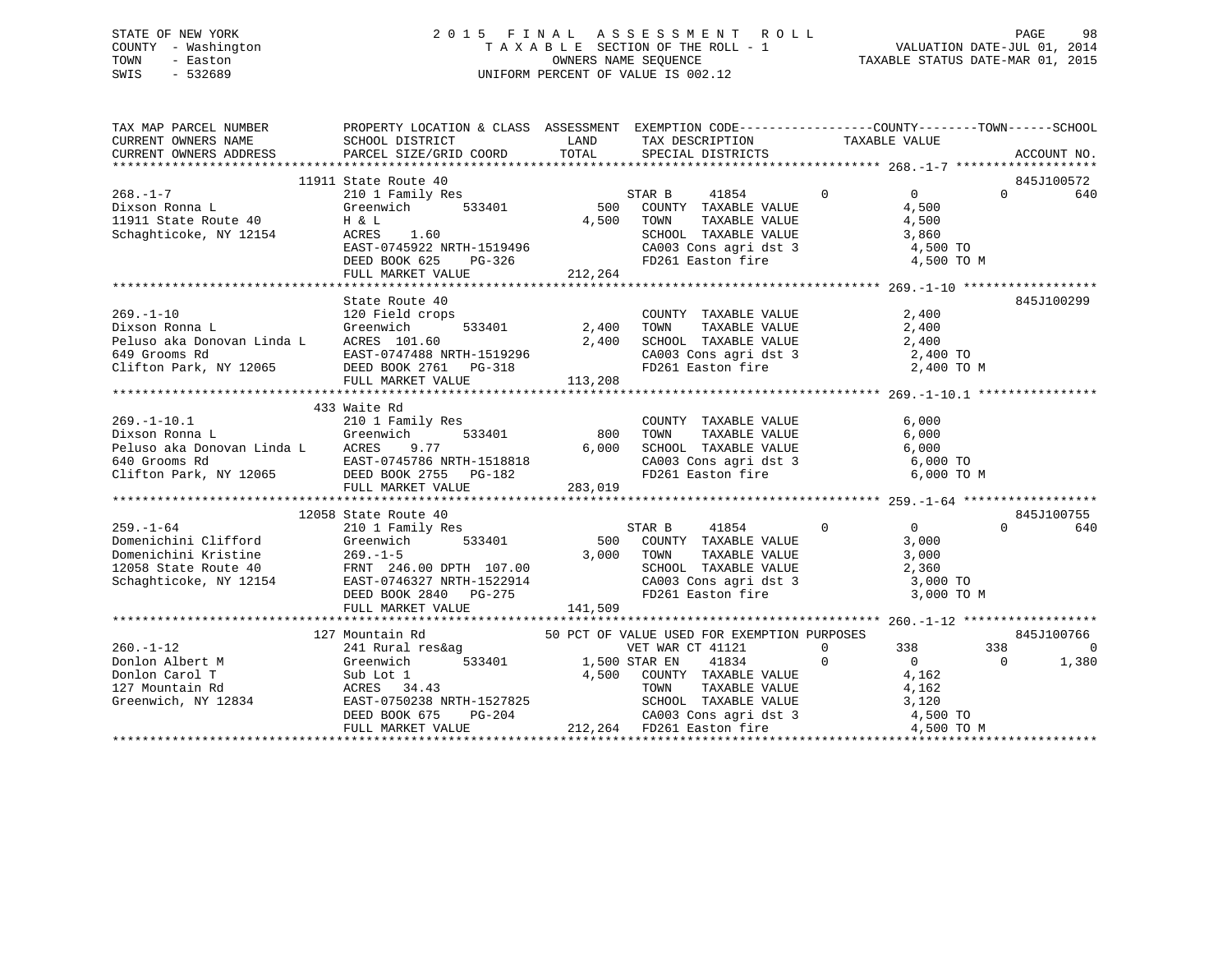### STATE OF NEW YORK 2 0 1 5 F I N A L A S S E S S M E N T R O L L PAGE 99 COUNTY - Washington T A X A B L E SECTION OF THE ROLL - 1 VALUATION DATE-JUL 01, 2014 TOWN - Easton COMPUTERS NAME SEQUENCE TAXABLE STATUS DATE-MAR 01, 2015<br>SWIS - 532689 SWIS - 532689 UNIFORM PERCENT OF VALUE IS 002.12

| TAX MAP PARCEL NUMBER  | PROPERTY LOCATION & CLASS ASSESSMENT EXEMPTION CODE----------------COUNTY-------TOWN------SCHOOL |         |                            |                               |                       |
|------------------------|--------------------------------------------------------------------------------------------------|---------|----------------------------|-------------------------------|-----------------------|
| CURRENT OWNERS NAME    | SCHOOL DISTRICT                                                                                  | LAND    | TAX DESCRIPTION            | TAXABLE VALUE                 |                       |
| CURRENT OWNERS ADDRESS | PARCEL SIZE/GRID COORD                                                                           | TOTAL   | SPECIAL DISTRICTS          |                               | ACCOUNT NO.           |
|                        |                                                                                                  |         |                            |                               |                       |
|                        | Mountain Rd                                                                                      |         |                            |                               |                       |
| $260. -1 - 12.1$       | 312 Vac w/imprv                                                                                  |         | COUNTY TAXABLE VALUE       | 2,000                         |                       |
| Donlon Timothy A       | Greenwich<br>533401                                                                              | 700     | TAXABLE VALUE<br>TOWN      | 2,000                         |                       |
| Lilley Deborah A       | Vl                                                                                               | 2,000   | SCHOOL TAXABLE VALUE       | 2,000                         |                       |
| 138 Carpenter Rd       | ACRES 29.70                                                                                      |         | CA003 Cons agri dst 3      | 2,000 TO                      |                       |
| Johnsonville, NY 12094 | EAST-0751426 NRTH-1525525                                                                        |         | FD261 Easton fire          | 2,000 TO M                    |                       |
|                        | DEED BOOK 3484 PG-268                                                                            |         |                            |                               |                       |
|                        | FULL MARKET VALUE                                                                                | 94,340  |                            |                               |                       |
|                        |                                                                                                  |         |                            |                               |                       |
|                        | 103 Bulson Rd                                                                                    |         |                            |                               | 845J101047            |
| $236. - 1 - 9$         | 220 2 Family Res                                                                                 |         | STAR B<br>41854            | $\mathbf 0$<br>$\Omega$       | $\Omega$<br>640       |
| Doriski Gregory P      | 533401<br>Greenwich                                                                              | 500     | COUNTY TAXABLE VALUE       | 5,000                         |                       |
| Doriski Lisa G         | Res                                                                                              | 5,000   | TOWN<br>TAXABLE VALUE      | 5,000                         |                       |
| 103 Bulson Rd          | ACRES<br>1.30                                                                                    |         | SCHOOL TAXABLE VALUE       | 4,360                         |                       |
| Greenwich, NY 12834    | EAST-0750392 NRTH-1551925                                                                        |         | FD262 Middle Falls Fire    | 5,000 TO                      |                       |
|                        | DEED BOOK 2261 PG-348                                                                            |         |                            |                               |                       |
|                        | FULL MARKET VALUE                                                                                | 235,849 |                            |                               |                       |
|                        |                                                                                                  |         |                            |                               |                       |
|                        | 1125 State Route 40                                                                              |         |                            |                               | 845J100304            |
| $259. - 1 - 9$         | 210 1 Family Res                                                                                 |         | COUNTY TAXABLE VALUE       | 4,200                         |                       |
| Doriski Helen          | Greenwich<br>533401                                                                              | 500     | TAXABLE VALUE<br>TOWN      | 4,200                         |                       |
| Doriski Anne           | H & L                                                                                            | 4,200   | SCHOOL TAXABLE VALUE       | 4,200                         |                       |
| 560 County Route 54    | FRNT 50.00 DPTH 300.00                                                                           |         | CA003 Cons agri dst 3      | 4,200 TO                      |                       |
| Schaghticoke, NY 12154 | EAST-0746000 NRTH-1524622                                                                        |         | FD261 Easton fire          | 4,200 TO M                    |                       |
|                        | DEED BOOK 2776 PG-267                                                                            |         |                            |                               |                       |
|                        | FULL MARKET VALUE                                                                                | 198,113 |                            |                               |                       |
|                        |                                                                                                  |         |                            |                               |                       |
|                        | 560 County Route 54                                                                              |         |                            |                               | 845L100303            |
| $286. - 1 - 22$        | 210 1 Family Res                                                                                 |         | VET COM CT 41131           | $\mathbf 0$<br>750            | 750<br>$\overline{0}$ |
| Doriski Helen          | 533401<br>Greenwich                                                                              |         | 400 STAR EN<br>41834       | $\mathbf 0$<br>$\overline{0}$ | 1,380<br>$\Omega$     |
| Doriski George Sr.     | H & L                                                                                            |         | 3,000 COUNTY TAXABLE VALUE | 2,250                         |                       |
| 560 County Route 54    | FRNT 445.00 DPTH 60.00                                                                           |         | TAXABLE VALUE<br>TOWN      | 2,250                         |                       |
| Schaghticoke, NY 12154 | EAST-0740092 NRTH-1502805                                                                        |         | SCHOOL TAXABLE VALUE       | 1,620                         |                       |
|                        | DEED BOOK 2776 PG-264                                                                            |         | CA003 Cons agri dst 3      | 3,000 TO                      |                       |
|                        | FULL MARKET VALUE                                                                                | 141,509 | FD261 Easton fire          | 3,000 TO M                    |                       |
|                        |                                                                                                  |         |                            |                               |                       |
|                        | State Route 40/E Off                                                                             |         |                            |                               | 845J101164            |
| $286. - 1 - 25.2$      | 120 Field crops                                                                                  |         | COUNTY TAXABLE VALUE       | 200                           |                       |
| Doriski Shirley        | Greenwich<br>533401                                                                              | 200     | TAXABLE VALUE<br>TOWN      | 200                           |                       |
| 200 San Antonio Trl    | W 874/120                                                                                        | 200     | SCHOOL TAXABLE VALUE       | 200                           |                       |
| Jacksonville, NC 28546 | 879/295 ROW 961/175                                                                              |         | CA003 Cons agri dst 3      | 200 TO                        |                       |
|                        | ACRES 16.72                                                                                      |         | FD261 Easton fire          | 200 TO M                      |                       |
|                        | EAST-0740882 NRTH-1498589                                                                        |         |                            |                               |                       |
|                        | DEED BOOK 893<br>PG-232                                                                          |         |                            |                               |                       |
|                        | FULL MARKET VALUE                                                                                | 9,434   |                            |                               |                       |
|                        |                                                                                                  |         |                            |                               |                       |
|                        |                                                                                                  |         |                            |                               |                       |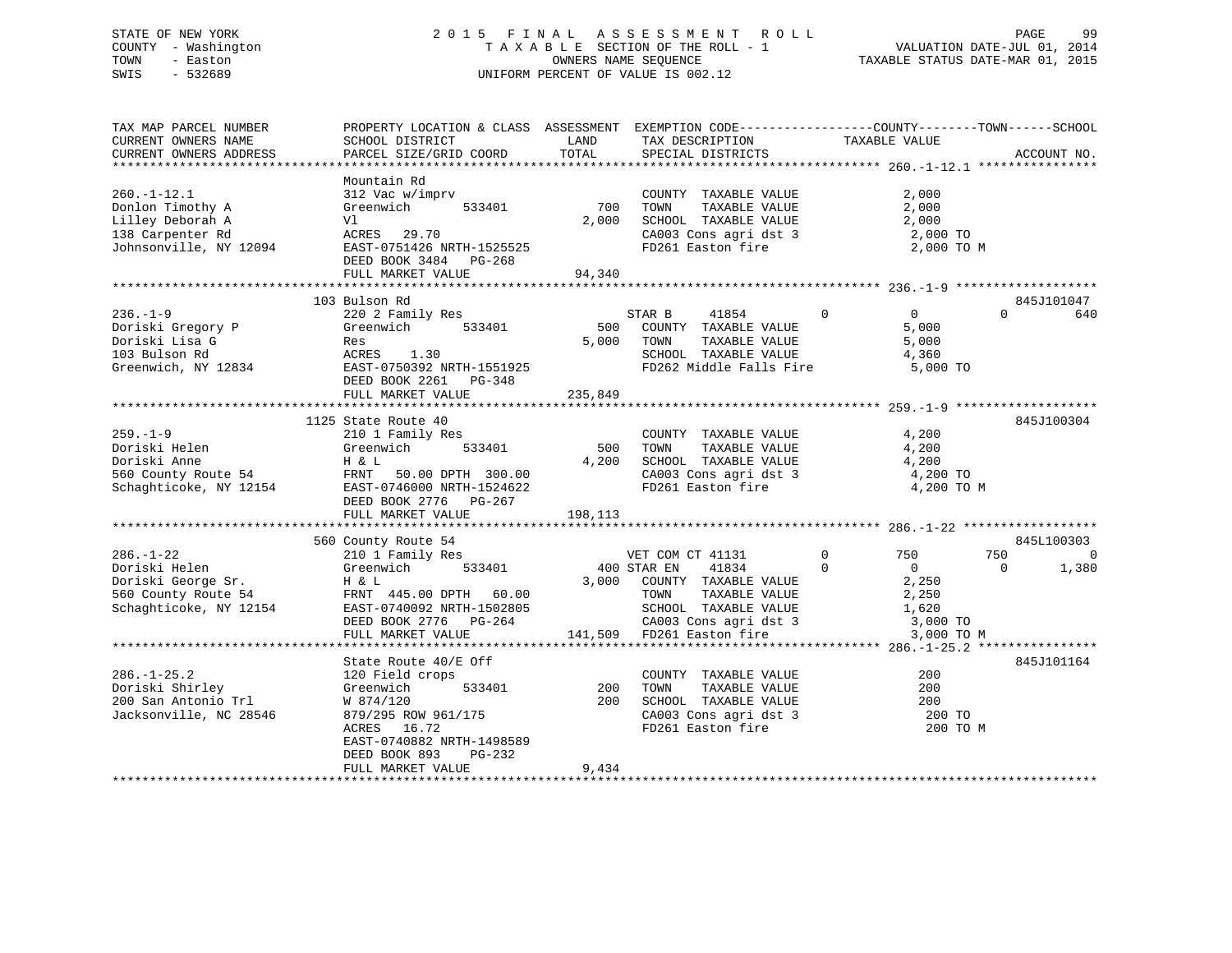### STATE OF NEW YORK 2 0 1 5 F I N A L A S S E S S M E N T R O L L PAGE 100 COUNTY - Washington T A X A B L E SECTION OF THE ROLL - 1 VALUATION DATE-JUL 01, 2014 TOWN - Easton OWNERS NAME SEQUENCE TAXABLE STATUS DATE-MAR 01, 2015 SWIS - 532689 UNIFORM PERCENT OF VALUE IS 002.12

| TAX MAP PARCEL NUMBER<br>CURRENT OWNERS NAME<br>CURRENT OWNERS ADDRESS                                                                                                                                                                      | PROPERTY LOCATION & CLASS ASSESSMENT EXEMPTION CODE-----------------COUNTY-------TOWN------SCHOOL<br>SCHOOL DISTRICT<br>PARCEL SIZE/GRID COORD                                                                                          | <b>EXAMPLE STATE STATE</b><br>TOTAL | TAX DESCRIPTION<br>SPECIAL DISTRICTS                                                                                                                                                                                                                                                                                                                                                                               |                                  | TAXABLE VALUE                                           |                          | ACCOUNT NO.              |
|---------------------------------------------------------------------------------------------------------------------------------------------------------------------------------------------------------------------------------------------|-----------------------------------------------------------------------------------------------------------------------------------------------------------------------------------------------------------------------------------------|-------------------------------------|--------------------------------------------------------------------------------------------------------------------------------------------------------------------------------------------------------------------------------------------------------------------------------------------------------------------------------------------------------------------------------------------------------------------|----------------------------------|---------------------------------------------------------|--------------------------|--------------------------|
|                                                                                                                                                                                                                                             |                                                                                                                                                                                                                                         |                                     |                                                                                                                                                                                                                                                                                                                                                                                                                    |                                  |                                                         |                          |                          |
|                                                                                                                                                                                                                                             |                                                                                                                                                                                                                                         |                                     |                                                                                                                                                                                                                                                                                                                                                                                                                    |                                  |                                                         |                          |                          |
| $286. - 1 - 13$                                                                                                                                                                                                                             |                                                                                                                                                                                                                                         |                                     |                                                                                                                                                                                                                                                                                                                                                                                                                    |                                  |                                                         |                          |                          |
|                                                                                                                                                                                                                                             |                                                                                                                                                                                                                                         |                                     |                                                                                                                                                                                                                                                                                                                                                                                                                    |                                  |                                                         |                          |                          |
|                                                                                                                                                                                                                                             |                                                                                                                                                                                                                                         |                                     |                                                                                                                                                                                                                                                                                                                                                                                                                    |                                  |                                                         |                          |                          |
|                                                                                                                                                                                                                                             |                                                                                                                                                                                                                                         |                                     |                                                                                                                                                                                                                                                                                                                                                                                                                    |                                  |                                                         |                          |                          |
|                                                                                                                                                                                                                                             |                                                                                                                                                                                                                                         |                                     |                                                                                                                                                                                                                                                                                                                                                                                                                    |                                  |                                                         |                          |                          |
|                                                                                                                                                                                                                                             |                                                                                                                                                                                                                                         |                                     |                                                                                                                                                                                                                                                                                                                                                                                                                    |                                  |                                                         |                          |                          |
|                                                                                                                                                                                                                                             |                                                                                                                                                                                                                                         |                                     |                                                                                                                                                                                                                                                                                                                                                                                                                    |                                  |                                                         |                          |                          |
|                                                                                                                                                                                                                                             | Greenwich<br>Res 39.63<br>RARES 39.63<br>EAST-0745458 NRTH-1502756<br>DEED BOOK 798 PG-305<br>FULL MARKET VALUE 165,094 CA003 Cons agri dst 3 3,500 TO M<br>FULL MARKET VALUE 165,094 CA003 Cons agri dst 3 3,500 TO M<br>FULL MARKET V |                                     |                                                                                                                                                                                                                                                                                                                                                                                                                    |                                  |                                                         |                          |                          |
|                                                                                                                                                                                                                                             |                                                                                                                                                                                                                                         |                                     |                                                                                                                                                                                                                                                                                                                                                                                                                    |                                  |                                                         |                          |                          |
|                                                                                                                                                                                                                                             | 608 Herrington Hill Rd                                                                                                                                                                                                                  |                                     |                                                                                                                                                                                                                                                                                                                                                                                                                    |                                  |                                                         | 750                      | 845J101057               |
|                                                                                                                                                                                                                                             |                                                                                                                                                                                                                                         |                                     |                                                                                                                                                                                                                                                                                                                                                                                                                    |                                  |                                                         |                          | $\sim$ 0                 |
|                                                                                                                                                                                                                                             |                                                                                                                                                                                                                                         |                                     |                                                                                                                                                                                                                                                                                                                                                                                                                    |                                  |                                                         | $\overline{0}$           | 1,380                    |
|                                                                                                                                                                                                                                             |                                                                                                                                                                                                                                         |                                     |                                                                                                                                                                                                                                                                                                                                                                                                                    |                                  |                                                         |                          |                          |
|                                                                                                                                                                                                                                             |                                                                                                                                                                                                                                         |                                     |                                                                                                                                                                                                                                                                                                                                                                                                                    |                                  |                                                         |                          |                          |
|                                                                                                                                                                                                                                             |                                                                                                                                                                                                                                         |                                     |                                                                                                                                                                                                                                                                                                                                                                                                                    |                                  |                                                         |                          |                          |
|                                                                                                                                                                                                                                             |                                                                                                                                                                                                                                         |                                     |                                                                                                                                                                                                                                                                                                                                                                                                                    |                                  |                                                         |                          |                          |
| 253.-1-12.6 bus Herrington Hill Rd<br>Drost James H<br>Drost Donna M<br>Drost Donna M<br>Lot/res 33401 1 200 STAR EN 41834 0 0<br>COUNTY TAXABLE VALUE 2,250<br>608 Herrington Hill Rd<br>Greenwich, NY 12834 EAST-0764137 NRTH-1531480 SCH |                                                                                                                                                                                                                                         |                                     |                                                                                                                                                                                                                                                                                                                                                                                                                    |                                  | 3,000 TO M                                              |                          |                          |
|                                                                                                                                                                                                                                             | 162 Easton Station Rd 85 PCT OF VALUE USED FOR EXEMPTION PURPOSES                                                                                                                                                                       |                                     |                                                                                                                                                                                                                                                                                                                                                                                                                    |                                  |                                                         |                          | 845J100311               |
| $252 - 2 - 5$                                                                                                                                                                                                                               | 240 Rural res                                                                                                                                                                                                                           |                                     | VET WAR CT 41121                                                                                                                                                                                                                                                                                                                                                                                                   |                                  |                                                         | 485                      | $\overline{\phantom{0}}$ |
| Dubas Living Trust Richard M Greenwich 533401 600 STAR B                                                                                                                                                                                    |                                                                                                                                                                                                                                         |                                     |                                                                                                                                                                                                                                                                                                                                                                                                                    | 41854                            | $\begin{array}{ccc}\n0 & & 485 \\ 0 & & 0\n\end{array}$ | $\overline{\phantom{0}}$ | 640                      |
|                                                                                                                                                                                                                                             |                                                                                                                                                                                                                                         |                                     |                                                                                                                                                                                                                                                                                                                                                                                                                    |                                  | $\begin{array}{c} 0 \\ 3,315 \end{array}$               |                          |                          |
|                                                                                                                                                                                                                                             |                                                                                                                                                                                                                                         |                                     |                                                                                                                                                                                                                                                                                                                                                                                                                    |                                  |                                                         |                          |                          |
|                                                                                                                                                                                                                                             |                                                                                                                                                                                                                                         |                                     |                                                                                                                                                                                                                                                                                                                                                                                                                    |                                  |                                                         |                          |                          |
|                                                                                                                                                                                                                                             |                                                                                                                                                                                                                                         |                                     |                                                                                                                                                                                                                                                                                                                                                                                                                    |                                  |                                                         |                          |                          |
|                                                                                                                                                                                                                                             |                                                                                                                                                                                                                                         |                                     |                                                                                                                                                                                                                                                                                                                                                                                                                    |                                  |                                                         |                          |                          |
| Dubas Living Trust Richard M Greenwich<br>162 Easton Station Rd H & L<br>Greenwich, NY 12834 ACRES 16.70 TOWN TAXABLE VALUE 3,315<br>EAST-0758172 NRTH-1536628 SCHOOL TAXABLE VALUE 3,160<br>DEED BOOK 1843 PG-238 CA003 Cons agri dst      |                                                                                                                                                                                                                                         |                                     |                                                                                                                                                                                                                                                                                                                                                                                                                    |                                  |                                                         |                          |                          |
|                                                                                                                                                                                                                                             | 239 Windy Hill Rd                                                                                                                                                                                                                       |                                     |                                                                                                                                                                                                                                                                                                                                                                                                                    |                                  |                                                         |                          | 845J100328               |
|                                                                                                                                                                                                                                             |                                                                                                                                                                                                                                         |                                     | STAR B 41854 0 0                                                                                                                                                                                                                                                                                                                                                                                                   |                                  |                                                         | $\Omega$                 | 640                      |
|                                                                                                                                                                                                                                             |                                                                                                                                                                                                                                         |                                     | 400 COUNTY TAXABLE VALUE                                                                                                                                                                                                                                                                                                                                                                                           |                                  | 4,000                                                   |                          |                          |
|                                                                                                                                                                                                                                             |                                                                                                                                                                                                                                         |                                     | 4,000 TOWN                                                                                                                                                                                                                                                                                                                                                                                                         | TAXABLE VALUE                    | 4,000                                                   |                          |                          |
|                                                                                                                                                                                                                                             |                                                                                                                                                                                                                                         |                                     |                                                                                                                                                                                                                                                                                                                                                                                                                    | SCHOOL TAXABLE VALUE             | 3,360                                                   |                          |                          |
|                                                                                                                                                                                                                                             |                                                                                                                                                                                                                                         |                                     |                                                                                                                                                                                                                                                                                                                                                                                                                    | FD262 Middle Falls Fire 4,000 TO |                                                         |                          |                          |
|                                                                                                                                                                                                                                             | EAST-0748290 NRTH-1559760                                                                                                                                                                                                               |                                     |                                                                                                                                                                                                                                                                                                                                                                                                                    |                                  |                                                         |                          |                          |
|                                                                                                                                                                                                                                             | DEED BOOK 943<br>PG-162                                                                                                                                                                                                                 |                                     |                                                                                                                                                                                                                                                                                                                                                                                                                    |                                  |                                                         |                          |                          |
|                                                                                                                                                                                                                                             | FULL MARKET VALUE                                                                                                                                                                                                                       | 188,679                             |                                                                                                                                                                                                                                                                                                                                                                                                                    |                                  |                                                         |                          |                          |
|                                                                                                                                                                                                                                             |                                                                                                                                                                                                                                         |                                     |                                                                                                                                                                                                                                                                                                                                                                                                                    |                                  |                                                         |                          |                          |
|                                                                                                                                                                                                                                             | 20 Park Dr                                                                                                                                                                                                                              |                                     |                                                                                                                                                                                                                                                                                                                                                                                                                    |                                  |                                                         |                          | 845J100324               |
| $236.1 - 3 - 18$                                                                                                                                                                                                                            |                                                                                                                                                                                                                                         |                                     | AGED-CO                                                                                                                                                                                                                                                                                                                                                                                                            | 41802                            | $0 \t 1,800$                                            | $\overline{0}$           | - 0                      |
| Duket Doris<br>20 Park Dr                                                                                                                                                                                                                   |                                                                                                                                                                                                                                         |                                     |                                                                                                                                                                                                                                                                                                                                                                                                                    |                                  |                                                         | 720                      | 720                      |
|                                                                                                                                                                                                                                             | 210 1 Family Res<br>Greenwich 533401<br>H & L                                                                                                                                                                                           |                                     | 500 AGE-TN/SCH 41806<br>3,600 STAR EN 41834 0                                                                                                                                                                                                                                                                                                                                                                      |                                  |                                                         | $\overline{0}$           | 1,380                    |
| Greenwich, NY 12834                                                                                                                                                                                                                         | Lot 16 & 1/2 17                                                                                                                                                                                                                         |                                     |                                                                                                                                                                                                                                                                                                                                                                                                                    |                                  |                                                         |                          |                          |
|                                                                                                                                                                                                                                             | $236. - 3 - 18$                                                                                                                                                                                                                         |                                     |                                                                                                                                                                                                                                                                                                                                                                                                                    |                                  |                                                         |                          |                          |
|                                                                                                                                                                                                                                             | FRNT 125.00 DPTH 219.00<br>FRNT 125.00 DPTH 219.00<br>EAST-0749983 NRTH-1552887<br>FD262 Middle Falls Fire 3,600 TO                                                                                                                     |                                     | $\begin{array}{ccccccccc} 500 & \text{AGE-TN/SCH} & 41806 & & 0 & & 0 & & 0 \\ 3,600 & \text{STAR EN} & & 41834 & & 0 & & 0 \\ & & & \text{COUNTY} & \text{TAXABLE VALUE} & & 1,800 \\ & & & \text{TOWN} & & \text{TAXABLE VALUE} & & 2,880 \\ & & & \text{SCHOOL} & & \text{TAXABLE VALUE} & & 1,500 \\ & & & \text{RTD2S} & \text{MidAl} & \text{E-11.5} & & 1,500 \\ & & & & \text{R} & & 1,500 \\ \end{array}$ |                                  |                                                         |                          |                          |
|                                                                                                                                                                                                                                             |                                                                                                                                                                                                                                         |                                     |                                                                                                                                                                                                                                                                                                                                                                                                                    |                                  |                                                         |                          |                          |
|                                                                                                                                                                                                                                             | PG-342<br>DEED BOOK 516                                                                                                                                                                                                                 |                                     |                                                                                                                                                                                                                                                                                                                                                                                                                    |                                  |                                                         |                          |                          |
|                                                                                                                                                                                                                                             | FULL MARKET VALUE                                                                                                                                                                                                                       | 169,811                             |                                                                                                                                                                                                                                                                                                                                                                                                                    |                                  |                                                         |                          |                          |
|                                                                                                                                                                                                                                             |                                                                                                                                                                                                                                         |                                     |                                                                                                                                                                                                                                                                                                                                                                                                                    |                                  |                                                         |                          |                          |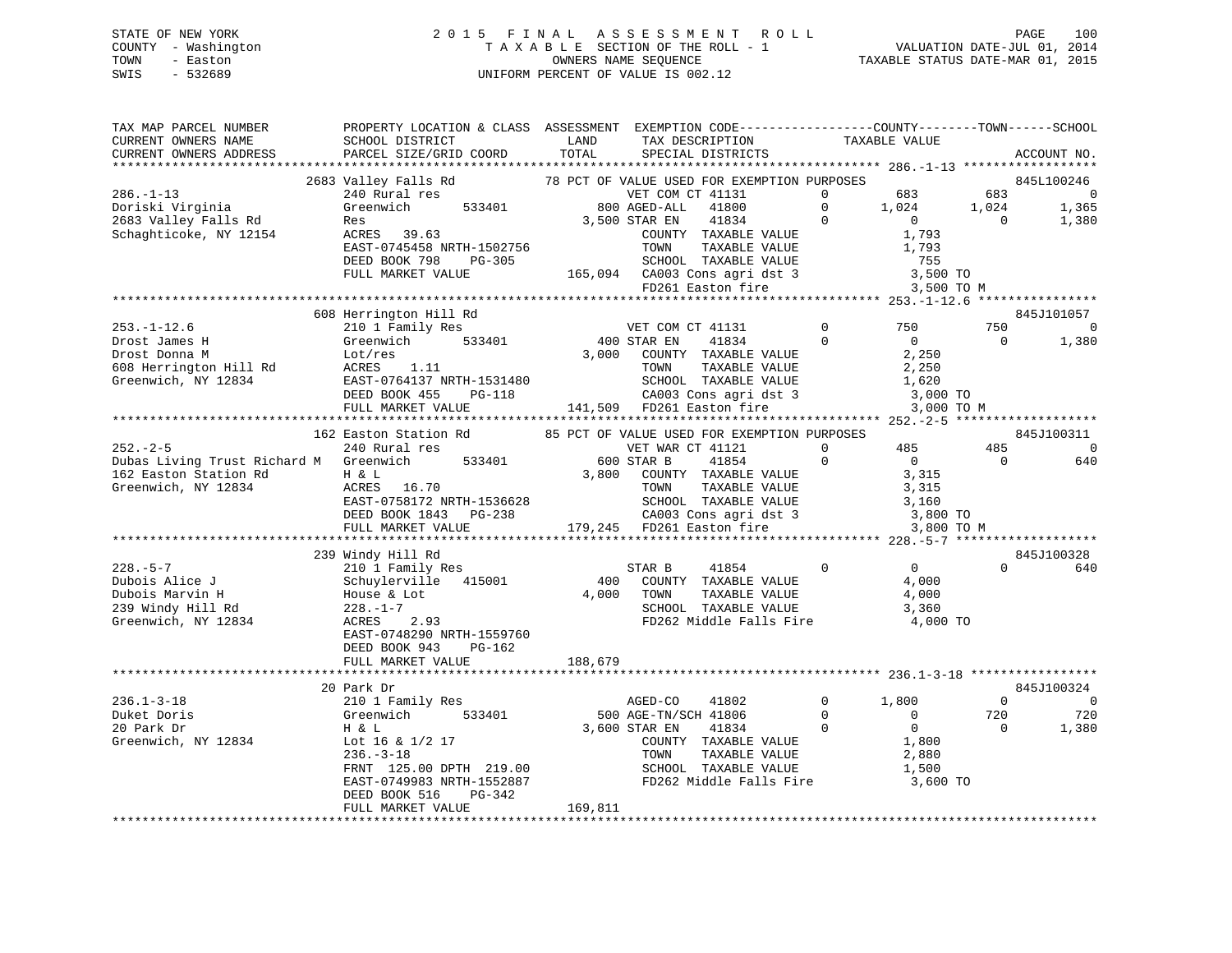### STATE OF NEW YORK 2 0 1 5 F I N A L A S S E S S M E N T R O L L PAGE 101 COUNTY - Washington T A X A B L E SECTION OF THE ROLL - 1 VALUATION DATE-JUL 01, 2014 TOWN - Easton OWNERS NAME SEQUENCE TAXABLE STATUS DATE-MAR 01, 2015 SWIS - 532689 UNIFORM PERCENT OF VALUE IS 002.12

| SCHOOL DISTRICT                                                                                                                                                          | LAND                                                                                                                               | TAX DESCRIPTION                                                                                                                                                                                                                                                                  | TAXABLE VALUE                                                                                                                                                                                                                                                                                                                                                                                                                                                                                                     | ACCOUNT NO.                                                                                                                                                                                                                                                                                                                                                                                                                                                                                                                                                                                                                                                                                                                                                                                                                                                                                                                                                                                                                                            |
|--------------------------------------------------------------------------------------------------------------------------------------------------------------------------|------------------------------------------------------------------------------------------------------------------------------------|----------------------------------------------------------------------------------------------------------------------------------------------------------------------------------------------------------------------------------------------------------------------------------|-------------------------------------------------------------------------------------------------------------------------------------------------------------------------------------------------------------------------------------------------------------------------------------------------------------------------------------------------------------------------------------------------------------------------------------------------------------------------------------------------------------------|--------------------------------------------------------------------------------------------------------------------------------------------------------------------------------------------------------------------------------------------------------------------------------------------------------------------------------------------------------------------------------------------------------------------------------------------------------------------------------------------------------------------------------------------------------------------------------------------------------------------------------------------------------------------------------------------------------------------------------------------------------------------------------------------------------------------------------------------------------------------------------------------------------------------------------------------------------------------------------------------------------------------------------------------------------|
|                                                                                                                                                                          |                                                                                                                                    |                                                                                                                                                                                                                                                                                  |                                                                                                                                                                                                                                                                                                                                                                                                                                                                                                                   |                                                                                                                                                                                                                                                                                                                                                                                                                                                                                                                                                                                                                                                                                                                                                                                                                                                                                                                                                                                                                                                        |
| Old Cambridge Rd<br>113 Cattle farm<br>Greenwich<br>Dulmer Donald<br>Dulmer Maureen<br>204 Old Cambridge Rd<br>1 ch NY 12834<br>DEED BOOK 603 PG-93<br>FULL MARKET VALUE |                                                                                                                                    | COUNTY TAXABLE VALUE<br>TOWN                                                                                                                                                                                                                                                     | 1,000<br>1,000                                                                                                                                                                                                                                                                                                                                                                                                                                                                                                    | 845J100817                                                                                                                                                                                                                                                                                                                                                                                                                                                                                                                                                                                                                                                                                                                                                                                                                                                                                                                                                                                                                                             |
|                                                                                                                                                                          |                                                                                                                                    |                                                                                                                                                                                                                                                                                  |                                                                                                                                                                                                                                                                                                                                                                                                                                                                                                                   |                                                                                                                                                                                                                                                                                                                                                                                                                                                                                                                                                                                                                                                                                                                                                                                                                                                                                                                                                                                                                                                        |
| 113 Cattle farm<br>Greenwich                                                                                                                                             |                                                                                                                                    | STAR B<br>41854<br>TAXABLE VALUE                                                                                                                                                                                                                                                 | $\overline{0}$<br>$\mathbf 0$<br>5,500<br>5,500<br>4,860                                                                                                                                                                                                                                                                                                                                                                                                                                                          | 875J101233<br>$\Omega$<br>640                                                                                                                                                                                                                                                                                                                                                                                                                                                                                                                                                                                                                                                                                                                                                                                                                                                                                                                                                                                                                          |
|                                                                                                                                                                          |                                                                                                                                    |                                                                                                                                                                                                                                                                                  |                                                                                                                                                                                                                                                                                                                                                                                                                                                                                                                   |                                                                                                                                                                                                                                                                                                                                                                                                                                                                                                                                                                                                                                                                                                                                                                                                                                                                                                                                                                                                                                                        |
|                                                                                                                                                                          |                                                                                                                                    |                                                                                                                                                                                                                                                                                  |                                                                                                                                                                                                                                                                                                                                                                                                                                                                                                                   | 845J100265                                                                                                                                                                                                                                                                                                                                                                                                                                                                                                                                                                                                                                                                                                                                                                                                                                                                                                                                                                                                                                             |
| 240 Rural res<br>67 Tabor Rd<br>Greenwich, NY 12834<br>PRIOR OWNER ON 3/01/2015 DEED BOOK 3515 PG-91                                                                     |                                                                                                                                    |                                                                                                                                                                                                                                                                                  | 1,166<br>709<br>1,937<br>3,388<br>3,494<br>2,591                                                                                                                                                                                                                                                                                                                                                                                                                                                                  | 954<br>$\overline{0}$<br>709<br>709<br>2,520<br>2,043<br>1,380<br>$\overline{0}$                                                                                                                                                                                                                                                                                                                                                                                                                                                                                                                                                                                                                                                                                                                                                                                                                                                                                                                                                                       |
|                                                                                                                                                                          |                                                                                                                                    | 709 EX<br>FD261 Easton fire                                                                                                                                                                                                                                                      |                                                                                                                                                                                                                                                                                                                                                                                                                                                                                                                   |                                                                                                                                                                                                                                                                                                                                                                                                                                                                                                                                                                                                                                                                                                                                                                                                                                                                                                                                                                                                                                                        |
|                                                                                                                                                                          |                                                                                                                                    |                                                                                                                                                                                                                                                                                  |                                                                                                                                                                                                                                                                                                                                                                                                                                                                                                                   | 845J100373                                                                                                                                                                                                                                                                                                                                                                                                                                                                                                                                                                                                                                                                                                                                                                                                                                                                                                                                                                                                                                             |
|                                                                                                                                                                          |                                                                                                                                    |                                                                                                                                                                                                                                                                                  | $\overline{0}$<br>3,800<br>3,800<br>3,160                                                                                                                                                                                                                                                                                                                                                                                                                                                                         | $\Omega$<br>640                                                                                                                                                                                                                                                                                                                                                                                                                                                                                                                                                                                                                                                                                                                                                                                                                                                                                                                                                                                                                                        |
|                                                                                                                                                                          |                                                                                                                                    |                                                                                                                                                                                                                                                                                  |                                                                                                                                                                                                                                                                                                                                                                                                                                                                                                                   |                                                                                                                                                                                                                                                                                                                                                                                                                                                                                                                                                                                                                                                                                                                                                                                                                                                                                                                                                                                                                                                        |
|                                                                                                                                                                          |                                                                                                                                    |                                                                                                                                                                                                                                                                                  |                                                                                                                                                                                                                                                                                                                                                                                                                                                                                                                   | 845J100126                                                                                                                                                                                                                                                                                                                                                                                                                                                                                                                                                                                                                                                                                                                                                                                                                                                                                                                                                                                                                                             |
| FULL MARKET VALUE                                                                                                                                                        |                                                                                                                                    | STAR B<br>41854<br>COUNTY TAXABLE VALUE<br>TOWN<br>TAXABLE VALUE                                                                                                                                                                                                                 | $\overline{0}$<br>$\overline{0}$<br>3,200<br>3,200                                                                                                                                                                                                                                                                                                                                                                                                                                                                | $\Omega$<br>640                                                                                                                                                                                                                                                                                                                                                                                                                                                                                                                                                                                                                                                                                                                                                                                                                                                                                                                                                                                                                                        |
|                                                                                                                                                                          | PARCEL SIZE/GRID COORD<br>204 Old Cambridge Rd<br>FULL MARKET VALUE<br>67 Tabor Rd<br>150+152 Sarles Ferry Rd<br>FULL MARKET VALUE | TOTAL<br>533401<br>Farm Land<br>ACRES    45.54<br>533401<br>Dulmer Maurreen A<br>204 Old Cambridge Rd<br>Greenwich, NY 12834<br>BAST-0766218 NRTH-1549848<br>DEED BOOK 564 PG-67<br>Farm<br>ACRES 118.38<br>107 Old Schuylerville Rd<br>210 1 Family Res<br>Schuylerville 415001 | SPECIAL DISTRICTS<br>1,000<br>1,000<br>EAST-0764762 NRTH-1550278<br>47,170<br>1,000 COUNTY TAXABLE VALUE<br>5,500 TOWN<br>-CONSIDER 23.70<br>EAST-0766218 NRTH-1549848<br>DEED BOOK 564 PG-67<br>259,434<br>Duvall Irrevocable Trust Wendy Greenwich 533401 2,200 AG DIST 41720<br>7,200 AGED-ALL 41800<br>179,245<br>500<br>3,200<br>Dymond Lisa R<br>107 Old Schuylerville Rd<br>Greenwich, NY 12834<br>EAST-0741818 NRTH-1556163<br>EAST-0741818 NRTH-1556163<br>EED BOOK 2835<br>PG-302<br>150.943<br>150,943 | PROPERTY LOCATION & CLASS ASSESSMENT EXEMPTION CODE----------------COUNTY-------TOWN------SCHOOL<br>TAXABLE VALUE<br>$\begin{tabular}{lllllllllll} \texttt{SCHODL} & \texttt{TAXABLE} & \texttt{VAUE} & & & 1,000 \\ \texttt{CA003} & \texttt{Cons} & \texttt{agri} & \texttt{dst} & 3 & & & 1,000 \texttt{ TO} \\ \end{tabular}$<br>FD261 Easton fire<br>1,000 TO M<br>TOWN      TAXABLE VALUE<br>SCHOOL   TAXABLE VALUE<br>CA003 Cons agri dst 3<br>FD261 Easton fire 5,500 TO M<br>70 PCT OF VALUE USED FOR EXEMPTION PURPOSES<br>VET COM CT 41131 0 1,166<br>$\overline{0}$<br>$\begin{array}{c} 1 \text{, } 937 \\ 0 \end{array}$<br>$\overline{0}$<br>STAR EN 41834 0<br>ACALS 110.30<br>EAST-0766671 NRTH-1545001 COUNTY TAXABLE VALUE<br>DEED BOOK 3515 PG-91 TOWN TAXABLE VALUE<br>FULL MARKET VALUE 339,623 SCHOOL TAXABLE VALUE<br>SCHOOL TAXABLE VALUE 2,591<br>CA003 Cons agri dst 3 6,491 TO<br>7,200 TO M<br>3,800 TO<br>3,800 TO M<br>SCHOOL TAXABLE VALUE 2,560<br>CA003 Cons agri dst 3 3,200 TO<br>FD262 Middle Falls Fire 3,200 TO |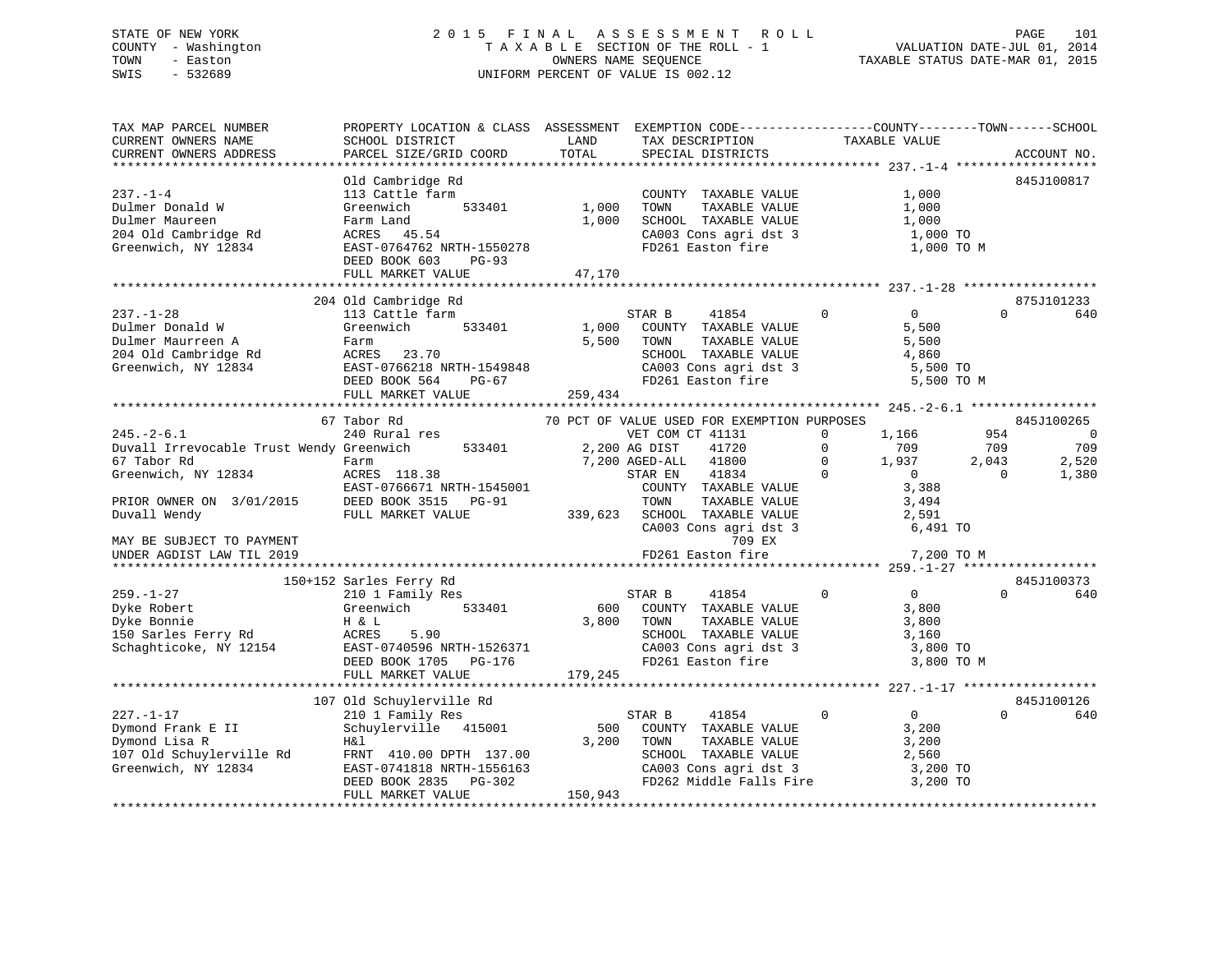STATE OF NEW YORK 2 0 1 5 F I N A L A S S E S S M E N T R O L L PAGE 102 COUNTY - Washington T A X A B L E SECTION OF THE ROLL - 1 VALUATION DATE-JUL 01, 2014 TOWN - Easton OWNERS NAME SEQUENCE TAXABLE STATUS DATE-MAR 01, 2015 SWIS - 532689 UNIFORM PERCENT OF VALUE IS 002.12

| 82 St Canvinette Way<br>845J100294<br>$259. - 1 - 40$<br>260 Seasonal res - WTRFNT<br>2,500<br>COUNTY TAXABLE VALUE<br>TAXABLE VALUE<br>400<br>Eagan Vincent M III<br>Greenwich<br>533401<br>2,500<br>TOWN<br>28 Mollys Way<br>2,500<br>SCHOOL TAXABLE VALUE<br>2,500<br>Camp<br>Camp<br>Bdy Agree 626/92<br>CA003 Cons agri dst 3 2,500 TO<br>Poughkeepsie, NY 12601<br>FRNT 158.00 DPTH 151.00<br>FD261 Easton fire<br>2,500 TO M<br>EAST-0734272 NRTH-1522465<br>DEED BOOK 2731 PG-143<br>FULL MARKET VALUE<br>117,925<br>1272 County Route 113<br>845J100869<br>County Route 113<br>113 Cattle farm<br>Stillwater Cent 415201 5,300 FOR 480A 47460<br>$\begin{matrix}0&\phantom{0}212\end{matrix}$<br>$268. - 1 - 18$<br>212<br>212<br>$0 \qquad \qquad$<br>2,033<br>2,033<br>2,033<br>Easton Line Trust<br>1272 County Route 113<br>8,800 COUNTY TAXABLE VALUE<br>6,555<br>Farm<br>Schaghticoke, NY 12154<br>Forest Tax 749/312<br>Provest Tax 749/312<br>276.-1-2.1<br>ACRES 363.30<br>EAST-0733489 NRTH-1513567<br>DEED BOOK 961 PG-34<br>PG-34<br>PG-34<br>PG-34<br>PG-34<br>PG-34<br>PG-34<br>PG-34<br>PG-34<br>PG-34<br>TAXABLE VALUE<br>6,555<br>SCHOOL TAXABLE VALUE<br>6,555<br>CA003 Cons agri dst 3<br>8,588 TO<br>MAY BE SUBJECT TO PAYMENT<br>212 EX<br>UNDER RPTL480A UNTIL 2024<br>8,800 TO M<br>415,094<br>FULL MARKET VALUE<br>2105 State Route 40<br>845J100316<br>$236. - 1 - 30$<br>COUNTY TAXABLE VALUE 19,500<br>120 Field crops<br>Greenwich 533401<br>3,500 TOWN<br>Easton Realty Corporation<br>2105 St Rt 40<br>Greenwich, NY 12834<br>TOWN TAXABLE VALUE<br>SCHOOL TAXABLE VALUE 19,500<br>19,500 TO<br>19,500<br>Farm<br>ACRES 125.10<br>EAST-0750369 NRTH-1546985<br>FD262 Middle Falls Fire 19,500 TO<br>DEED BOOK 712 PG-315<br>919,811<br>FULL MARKET VALUE<br>Colonel Baum Rd<br>845J101069<br>1,156<br>$245. - 2 - 3.2$<br>113 Cattle farm<br>AG DIST<br>41720<br>$0 \qquad \qquad$<br>1,156 1,156<br>533401<br>Easton View Angus LLC<br>Greenwich<br>2,100 COUNTY TAXABLE VALUE<br>944<br>434 County Route 74A<br>2,100 TOWN<br>944<br>Farm<br>TAXABLE VALUE<br>Greenwich, NY 12834<br>SCHOOL TAXABLE VALUE<br>CA003 Cons agri dst 3<br>ACRES 106.20<br>944<br>EAST-0762343 NRTH-1544808<br>DEED BOOK 3166 PG-79<br>944 TO<br>DEED BOOK 3166 PG-79<br>MAY BE SUBJECT TO PAYMENT<br>1,156 EX<br>99,057 FD261 Easton fire<br>UNDER AGDIST LAW TIL 2019<br>FULL MARKET VALUE<br>2,100 TO M<br>845J100736<br>11815 State Route 40<br>210 1 Family Res<br>$\overline{0}$<br>41854 0<br>$\Omega$<br>$269. - 1 - 26$<br>STAR B<br>640<br>Greenwich 533401<br>Eddy Randall<br>600 COUNTY TAXABLE VALUE<br>4,700 TOWN TAXABLE VALUE<br>4,700<br>4,700<br>H & L<br>Eddy Daneille<br>11815 State Route 40<br>11815 NY 12154<br>ACRES<br>3.00<br>SCHOOL TAXABLE VALUE 4,060<br>CA003 Cons agri dst 3 4,700 TO<br>EAST-0745639 NRTH-1516912<br>DEED BOOK 529 DC-152<br>FD261 Easton fire<br>DEED BOOK 529<br>PG-153<br>4,700 TO M<br>FULL MARKET VALUE<br>221,698 | TAX MAP PARCEL NUMBER<br>CURRENT OWNERS NAME<br>CURRENT OWNERS ADDRESS | PROPERTY LOCATION & CLASS ASSESSMENT EXEMPTION CODE----------------COUNTY-------TOWN------SCHOOL<br>SCHOOL DISTRICT<br>PARCEL SIZE/GRID COORD | LAND<br>TOTAL | TAX DESCRIPTION TAXABLE VALUE<br>SPECIAL DISTRICTS |  | ACCOUNT NO. |
|---------------------------------------------------------------------------------------------------------------------------------------------------------------------------------------------------------------------------------------------------------------------------------------------------------------------------------------------------------------------------------------------------------------------------------------------------------------------------------------------------------------------------------------------------------------------------------------------------------------------------------------------------------------------------------------------------------------------------------------------------------------------------------------------------------------------------------------------------------------------------------------------------------------------------------------------------------------------------------------------------------------------------------------------------------------------------------------------------------------------------------------------------------------------------------------------------------------------------------------------------------------------------------------------------------------------------------------------------------------------------------------------------------------------------------------------------------------------------------------------------------------------------------------------------------------------------------------------------------------------------------------------------------------------------------------------------------------------------------------------------------------------------------------------------------------------------------------------------------------------------------------------------------------------------------------------------------------------------------------------------------------------------------------------------------------------------------------------------------------------------------------------------------------------------------------------------------------------------------------------------------------------------------------------------------------------------------------------------------------------------------------------------------------------------------------------------------------------------------------------------------------------------------------------------------------------------------------------------------------------------------------------------------------------------------------------------------------------------------------------------------------------------------------------------------------------------------------------------------------------------------------------------------------------------------------------------------------------------------------------|------------------------------------------------------------------------|-----------------------------------------------------------------------------------------------------------------------------------------------|---------------|----------------------------------------------------|--|-------------|
|                                                                                                                                                                                                                                                                                                                                                                                                                                                                                                                                                                                                                                                                                                                                                                                                                                                                                                                                                                                                                                                                                                                                                                                                                                                                                                                                                                                                                                                                                                                                                                                                                                                                                                                                                                                                                                                                                                                                                                                                                                                                                                                                                                                                                                                                                                                                                                                                                                                                                                                                                                                                                                                                                                                                                                                                                                                                                                                                                                                             |                                                                        |                                                                                                                                               |               |                                                    |  |             |
|                                                                                                                                                                                                                                                                                                                                                                                                                                                                                                                                                                                                                                                                                                                                                                                                                                                                                                                                                                                                                                                                                                                                                                                                                                                                                                                                                                                                                                                                                                                                                                                                                                                                                                                                                                                                                                                                                                                                                                                                                                                                                                                                                                                                                                                                                                                                                                                                                                                                                                                                                                                                                                                                                                                                                                                                                                                                                                                                                                                             |                                                                        |                                                                                                                                               |               |                                                    |  |             |
|                                                                                                                                                                                                                                                                                                                                                                                                                                                                                                                                                                                                                                                                                                                                                                                                                                                                                                                                                                                                                                                                                                                                                                                                                                                                                                                                                                                                                                                                                                                                                                                                                                                                                                                                                                                                                                                                                                                                                                                                                                                                                                                                                                                                                                                                                                                                                                                                                                                                                                                                                                                                                                                                                                                                                                                                                                                                                                                                                                                             |                                                                        |                                                                                                                                               |               |                                                    |  |             |
|                                                                                                                                                                                                                                                                                                                                                                                                                                                                                                                                                                                                                                                                                                                                                                                                                                                                                                                                                                                                                                                                                                                                                                                                                                                                                                                                                                                                                                                                                                                                                                                                                                                                                                                                                                                                                                                                                                                                                                                                                                                                                                                                                                                                                                                                                                                                                                                                                                                                                                                                                                                                                                                                                                                                                                                                                                                                                                                                                                                             |                                                                        |                                                                                                                                               |               |                                                    |  |             |
|                                                                                                                                                                                                                                                                                                                                                                                                                                                                                                                                                                                                                                                                                                                                                                                                                                                                                                                                                                                                                                                                                                                                                                                                                                                                                                                                                                                                                                                                                                                                                                                                                                                                                                                                                                                                                                                                                                                                                                                                                                                                                                                                                                                                                                                                                                                                                                                                                                                                                                                                                                                                                                                                                                                                                                                                                                                                                                                                                                                             |                                                                        |                                                                                                                                               |               |                                                    |  |             |
|                                                                                                                                                                                                                                                                                                                                                                                                                                                                                                                                                                                                                                                                                                                                                                                                                                                                                                                                                                                                                                                                                                                                                                                                                                                                                                                                                                                                                                                                                                                                                                                                                                                                                                                                                                                                                                                                                                                                                                                                                                                                                                                                                                                                                                                                                                                                                                                                                                                                                                                                                                                                                                                                                                                                                                                                                                                                                                                                                                                             |                                                                        |                                                                                                                                               |               |                                                    |  |             |
|                                                                                                                                                                                                                                                                                                                                                                                                                                                                                                                                                                                                                                                                                                                                                                                                                                                                                                                                                                                                                                                                                                                                                                                                                                                                                                                                                                                                                                                                                                                                                                                                                                                                                                                                                                                                                                                                                                                                                                                                                                                                                                                                                                                                                                                                                                                                                                                                                                                                                                                                                                                                                                                                                                                                                                                                                                                                                                                                                                                             |                                                                        |                                                                                                                                               |               |                                                    |  |             |
|                                                                                                                                                                                                                                                                                                                                                                                                                                                                                                                                                                                                                                                                                                                                                                                                                                                                                                                                                                                                                                                                                                                                                                                                                                                                                                                                                                                                                                                                                                                                                                                                                                                                                                                                                                                                                                                                                                                                                                                                                                                                                                                                                                                                                                                                                                                                                                                                                                                                                                                                                                                                                                                                                                                                                                                                                                                                                                                                                                                             |                                                                        |                                                                                                                                               |               |                                                    |  |             |
|                                                                                                                                                                                                                                                                                                                                                                                                                                                                                                                                                                                                                                                                                                                                                                                                                                                                                                                                                                                                                                                                                                                                                                                                                                                                                                                                                                                                                                                                                                                                                                                                                                                                                                                                                                                                                                                                                                                                                                                                                                                                                                                                                                                                                                                                                                                                                                                                                                                                                                                                                                                                                                                                                                                                                                                                                                                                                                                                                                                             |                                                                        |                                                                                                                                               |               |                                                    |  |             |
|                                                                                                                                                                                                                                                                                                                                                                                                                                                                                                                                                                                                                                                                                                                                                                                                                                                                                                                                                                                                                                                                                                                                                                                                                                                                                                                                                                                                                                                                                                                                                                                                                                                                                                                                                                                                                                                                                                                                                                                                                                                                                                                                                                                                                                                                                                                                                                                                                                                                                                                                                                                                                                                                                                                                                                                                                                                                                                                                                                                             |                                                                        |                                                                                                                                               |               |                                                    |  |             |
|                                                                                                                                                                                                                                                                                                                                                                                                                                                                                                                                                                                                                                                                                                                                                                                                                                                                                                                                                                                                                                                                                                                                                                                                                                                                                                                                                                                                                                                                                                                                                                                                                                                                                                                                                                                                                                                                                                                                                                                                                                                                                                                                                                                                                                                                                                                                                                                                                                                                                                                                                                                                                                                                                                                                                                                                                                                                                                                                                                                             |                                                                        |                                                                                                                                               |               |                                                    |  |             |
|                                                                                                                                                                                                                                                                                                                                                                                                                                                                                                                                                                                                                                                                                                                                                                                                                                                                                                                                                                                                                                                                                                                                                                                                                                                                                                                                                                                                                                                                                                                                                                                                                                                                                                                                                                                                                                                                                                                                                                                                                                                                                                                                                                                                                                                                                                                                                                                                                                                                                                                                                                                                                                                                                                                                                                                                                                                                                                                                                                                             |                                                                        |                                                                                                                                               |               |                                                    |  |             |
|                                                                                                                                                                                                                                                                                                                                                                                                                                                                                                                                                                                                                                                                                                                                                                                                                                                                                                                                                                                                                                                                                                                                                                                                                                                                                                                                                                                                                                                                                                                                                                                                                                                                                                                                                                                                                                                                                                                                                                                                                                                                                                                                                                                                                                                                                                                                                                                                                                                                                                                                                                                                                                                                                                                                                                                                                                                                                                                                                                                             |                                                                        |                                                                                                                                               |               |                                                    |  |             |
|                                                                                                                                                                                                                                                                                                                                                                                                                                                                                                                                                                                                                                                                                                                                                                                                                                                                                                                                                                                                                                                                                                                                                                                                                                                                                                                                                                                                                                                                                                                                                                                                                                                                                                                                                                                                                                                                                                                                                                                                                                                                                                                                                                                                                                                                                                                                                                                                                                                                                                                                                                                                                                                                                                                                                                                                                                                                                                                                                                                             |                                                                        |                                                                                                                                               |               |                                                    |  |             |
|                                                                                                                                                                                                                                                                                                                                                                                                                                                                                                                                                                                                                                                                                                                                                                                                                                                                                                                                                                                                                                                                                                                                                                                                                                                                                                                                                                                                                                                                                                                                                                                                                                                                                                                                                                                                                                                                                                                                                                                                                                                                                                                                                                                                                                                                                                                                                                                                                                                                                                                                                                                                                                                                                                                                                                                                                                                                                                                                                                                             |                                                                        |                                                                                                                                               |               |                                                    |  |             |
|                                                                                                                                                                                                                                                                                                                                                                                                                                                                                                                                                                                                                                                                                                                                                                                                                                                                                                                                                                                                                                                                                                                                                                                                                                                                                                                                                                                                                                                                                                                                                                                                                                                                                                                                                                                                                                                                                                                                                                                                                                                                                                                                                                                                                                                                                                                                                                                                                                                                                                                                                                                                                                                                                                                                                                                                                                                                                                                                                                                             |                                                                        |                                                                                                                                               |               |                                                    |  |             |
|                                                                                                                                                                                                                                                                                                                                                                                                                                                                                                                                                                                                                                                                                                                                                                                                                                                                                                                                                                                                                                                                                                                                                                                                                                                                                                                                                                                                                                                                                                                                                                                                                                                                                                                                                                                                                                                                                                                                                                                                                                                                                                                                                                                                                                                                                                                                                                                                                                                                                                                                                                                                                                                                                                                                                                                                                                                                                                                                                                                             |                                                                        |                                                                                                                                               |               |                                                    |  |             |
|                                                                                                                                                                                                                                                                                                                                                                                                                                                                                                                                                                                                                                                                                                                                                                                                                                                                                                                                                                                                                                                                                                                                                                                                                                                                                                                                                                                                                                                                                                                                                                                                                                                                                                                                                                                                                                                                                                                                                                                                                                                                                                                                                                                                                                                                                                                                                                                                                                                                                                                                                                                                                                                                                                                                                                                                                                                                                                                                                                                             |                                                                        |                                                                                                                                               |               |                                                    |  |             |
|                                                                                                                                                                                                                                                                                                                                                                                                                                                                                                                                                                                                                                                                                                                                                                                                                                                                                                                                                                                                                                                                                                                                                                                                                                                                                                                                                                                                                                                                                                                                                                                                                                                                                                                                                                                                                                                                                                                                                                                                                                                                                                                                                                                                                                                                                                                                                                                                                                                                                                                                                                                                                                                                                                                                                                                                                                                                                                                                                                                             |                                                                        |                                                                                                                                               |               |                                                    |  |             |
|                                                                                                                                                                                                                                                                                                                                                                                                                                                                                                                                                                                                                                                                                                                                                                                                                                                                                                                                                                                                                                                                                                                                                                                                                                                                                                                                                                                                                                                                                                                                                                                                                                                                                                                                                                                                                                                                                                                                                                                                                                                                                                                                                                                                                                                                                                                                                                                                                                                                                                                                                                                                                                                                                                                                                                                                                                                                                                                                                                                             |                                                                        |                                                                                                                                               |               |                                                    |  |             |
|                                                                                                                                                                                                                                                                                                                                                                                                                                                                                                                                                                                                                                                                                                                                                                                                                                                                                                                                                                                                                                                                                                                                                                                                                                                                                                                                                                                                                                                                                                                                                                                                                                                                                                                                                                                                                                                                                                                                                                                                                                                                                                                                                                                                                                                                                                                                                                                                                                                                                                                                                                                                                                                                                                                                                                                                                                                                                                                                                                                             |                                                                        |                                                                                                                                               |               |                                                    |  |             |
|                                                                                                                                                                                                                                                                                                                                                                                                                                                                                                                                                                                                                                                                                                                                                                                                                                                                                                                                                                                                                                                                                                                                                                                                                                                                                                                                                                                                                                                                                                                                                                                                                                                                                                                                                                                                                                                                                                                                                                                                                                                                                                                                                                                                                                                                                                                                                                                                                                                                                                                                                                                                                                                                                                                                                                                                                                                                                                                                                                                             |                                                                        |                                                                                                                                               |               |                                                    |  |             |
|                                                                                                                                                                                                                                                                                                                                                                                                                                                                                                                                                                                                                                                                                                                                                                                                                                                                                                                                                                                                                                                                                                                                                                                                                                                                                                                                                                                                                                                                                                                                                                                                                                                                                                                                                                                                                                                                                                                                                                                                                                                                                                                                                                                                                                                                                                                                                                                                                                                                                                                                                                                                                                                                                                                                                                                                                                                                                                                                                                                             |                                                                        |                                                                                                                                               |               |                                                    |  |             |
|                                                                                                                                                                                                                                                                                                                                                                                                                                                                                                                                                                                                                                                                                                                                                                                                                                                                                                                                                                                                                                                                                                                                                                                                                                                                                                                                                                                                                                                                                                                                                                                                                                                                                                                                                                                                                                                                                                                                                                                                                                                                                                                                                                                                                                                                                                                                                                                                                                                                                                                                                                                                                                                                                                                                                                                                                                                                                                                                                                                             |                                                                        |                                                                                                                                               |               |                                                    |  |             |
|                                                                                                                                                                                                                                                                                                                                                                                                                                                                                                                                                                                                                                                                                                                                                                                                                                                                                                                                                                                                                                                                                                                                                                                                                                                                                                                                                                                                                                                                                                                                                                                                                                                                                                                                                                                                                                                                                                                                                                                                                                                                                                                                                                                                                                                                                                                                                                                                                                                                                                                                                                                                                                                                                                                                                                                                                                                                                                                                                                                             |                                                                        |                                                                                                                                               |               |                                                    |  |             |
|                                                                                                                                                                                                                                                                                                                                                                                                                                                                                                                                                                                                                                                                                                                                                                                                                                                                                                                                                                                                                                                                                                                                                                                                                                                                                                                                                                                                                                                                                                                                                                                                                                                                                                                                                                                                                                                                                                                                                                                                                                                                                                                                                                                                                                                                                                                                                                                                                                                                                                                                                                                                                                                                                                                                                                                                                                                                                                                                                                                             |                                                                        |                                                                                                                                               |               |                                                    |  |             |
|                                                                                                                                                                                                                                                                                                                                                                                                                                                                                                                                                                                                                                                                                                                                                                                                                                                                                                                                                                                                                                                                                                                                                                                                                                                                                                                                                                                                                                                                                                                                                                                                                                                                                                                                                                                                                                                                                                                                                                                                                                                                                                                                                                                                                                                                                                                                                                                                                                                                                                                                                                                                                                                                                                                                                                                                                                                                                                                                                                                             |                                                                        |                                                                                                                                               |               |                                                    |  |             |
|                                                                                                                                                                                                                                                                                                                                                                                                                                                                                                                                                                                                                                                                                                                                                                                                                                                                                                                                                                                                                                                                                                                                                                                                                                                                                                                                                                                                                                                                                                                                                                                                                                                                                                                                                                                                                                                                                                                                                                                                                                                                                                                                                                                                                                                                                                                                                                                                                                                                                                                                                                                                                                                                                                                                                                                                                                                                                                                                                                                             |                                                                        |                                                                                                                                               |               |                                                    |  |             |
|                                                                                                                                                                                                                                                                                                                                                                                                                                                                                                                                                                                                                                                                                                                                                                                                                                                                                                                                                                                                                                                                                                                                                                                                                                                                                                                                                                                                                                                                                                                                                                                                                                                                                                                                                                                                                                                                                                                                                                                                                                                                                                                                                                                                                                                                                                                                                                                                                                                                                                                                                                                                                                                                                                                                                                                                                                                                                                                                                                                             |                                                                        |                                                                                                                                               |               |                                                    |  |             |
|                                                                                                                                                                                                                                                                                                                                                                                                                                                                                                                                                                                                                                                                                                                                                                                                                                                                                                                                                                                                                                                                                                                                                                                                                                                                                                                                                                                                                                                                                                                                                                                                                                                                                                                                                                                                                                                                                                                                                                                                                                                                                                                                                                                                                                                                                                                                                                                                                                                                                                                                                                                                                                                                                                                                                                                                                                                                                                                                                                                             |                                                                        |                                                                                                                                               |               |                                                    |  |             |
|                                                                                                                                                                                                                                                                                                                                                                                                                                                                                                                                                                                                                                                                                                                                                                                                                                                                                                                                                                                                                                                                                                                                                                                                                                                                                                                                                                                                                                                                                                                                                                                                                                                                                                                                                                                                                                                                                                                                                                                                                                                                                                                                                                                                                                                                                                                                                                                                                                                                                                                                                                                                                                                                                                                                                                                                                                                                                                                                                                                             |                                                                        |                                                                                                                                               |               |                                                    |  |             |
|                                                                                                                                                                                                                                                                                                                                                                                                                                                                                                                                                                                                                                                                                                                                                                                                                                                                                                                                                                                                                                                                                                                                                                                                                                                                                                                                                                                                                                                                                                                                                                                                                                                                                                                                                                                                                                                                                                                                                                                                                                                                                                                                                                                                                                                                                                                                                                                                                                                                                                                                                                                                                                                                                                                                                                                                                                                                                                                                                                                             |                                                                        |                                                                                                                                               |               |                                                    |  |             |
|                                                                                                                                                                                                                                                                                                                                                                                                                                                                                                                                                                                                                                                                                                                                                                                                                                                                                                                                                                                                                                                                                                                                                                                                                                                                                                                                                                                                                                                                                                                                                                                                                                                                                                                                                                                                                                                                                                                                                                                                                                                                                                                                                                                                                                                                                                                                                                                                                                                                                                                                                                                                                                                                                                                                                                                                                                                                                                                                                                                             |                                                                        |                                                                                                                                               |               |                                                    |  |             |
|                                                                                                                                                                                                                                                                                                                                                                                                                                                                                                                                                                                                                                                                                                                                                                                                                                                                                                                                                                                                                                                                                                                                                                                                                                                                                                                                                                                                                                                                                                                                                                                                                                                                                                                                                                                                                                                                                                                                                                                                                                                                                                                                                                                                                                                                                                                                                                                                                                                                                                                                                                                                                                                                                                                                                                                                                                                                                                                                                                                             |                                                                        |                                                                                                                                               |               |                                                    |  |             |
|                                                                                                                                                                                                                                                                                                                                                                                                                                                                                                                                                                                                                                                                                                                                                                                                                                                                                                                                                                                                                                                                                                                                                                                                                                                                                                                                                                                                                                                                                                                                                                                                                                                                                                                                                                                                                                                                                                                                                                                                                                                                                                                                                                                                                                                                                                                                                                                                                                                                                                                                                                                                                                                                                                                                                                                                                                                                                                                                                                                             |                                                                        |                                                                                                                                               |               |                                                    |  |             |
|                                                                                                                                                                                                                                                                                                                                                                                                                                                                                                                                                                                                                                                                                                                                                                                                                                                                                                                                                                                                                                                                                                                                                                                                                                                                                                                                                                                                                                                                                                                                                                                                                                                                                                                                                                                                                                                                                                                                                                                                                                                                                                                                                                                                                                                                                                                                                                                                                                                                                                                                                                                                                                                                                                                                                                                                                                                                                                                                                                                             |                                                                        |                                                                                                                                               |               |                                                    |  |             |
|                                                                                                                                                                                                                                                                                                                                                                                                                                                                                                                                                                                                                                                                                                                                                                                                                                                                                                                                                                                                                                                                                                                                                                                                                                                                                                                                                                                                                                                                                                                                                                                                                                                                                                                                                                                                                                                                                                                                                                                                                                                                                                                                                                                                                                                                                                                                                                                                                                                                                                                                                                                                                                                                                                                                                                                                                                                                                                                                                                                             |                                                                        |                                                                                                                                               |               |                                                    |  |             |
|                                                                                                                                                                                                                                                                                                                                                                                                                                                                                                                                                                                                                                                                                                                                                                                                                                                                                                                                                                                                                                                                                                                                                                                                                                                                                                                                                                                                                                                                                                                                                                                                                                                                                                                                                                                                                                                                                                                                                                                                                                                                                                                                                                                                                                                                                                                                                                                                                                                                                                                                                                                                                                                                                                                                                                                                                                                                                                                                                                                             |                                                                        |                                                                                                                                               |               |                                                    |  |             |
|                                                                                                                                                                                                                                                                                                                                                                                                                                                                                                                                                                                                                                                                                                                                                                                                                                                                                                                                                                                                                                                                                                                                                                                                                                                                                                                                                                                                                                                                                                                                                                                                                                                                                                                                                                                                                                                                                                                                                                                                                                                                                                                                                                                                                                                                                                                                                                                                                                                                                                                                                                                                                                                                                                                                                                                                                                                                                                                                                                                             |                                                                        |                                                                                                                                               |               |                                                    |  |             |
|                                                                                                                                                                                                                                                                                                                                                                                                                                                                                                                                                                                                                                                                                                                                                                                                                                                                                                                                                                                                                                                                                                                                                                                                                                                                                                                                                                                                                                                                                                                                                                                                                                                                                                                                                                                                                                                                                                                                                                                                                                                                                                                                                                                                                                                                                                                                                                                                                                                                                                                                                                                                                                                                                                                                                                                                                                                                                                                                                                                             |                                                                        |                                                                                                                                               |               |                                                    |  |             |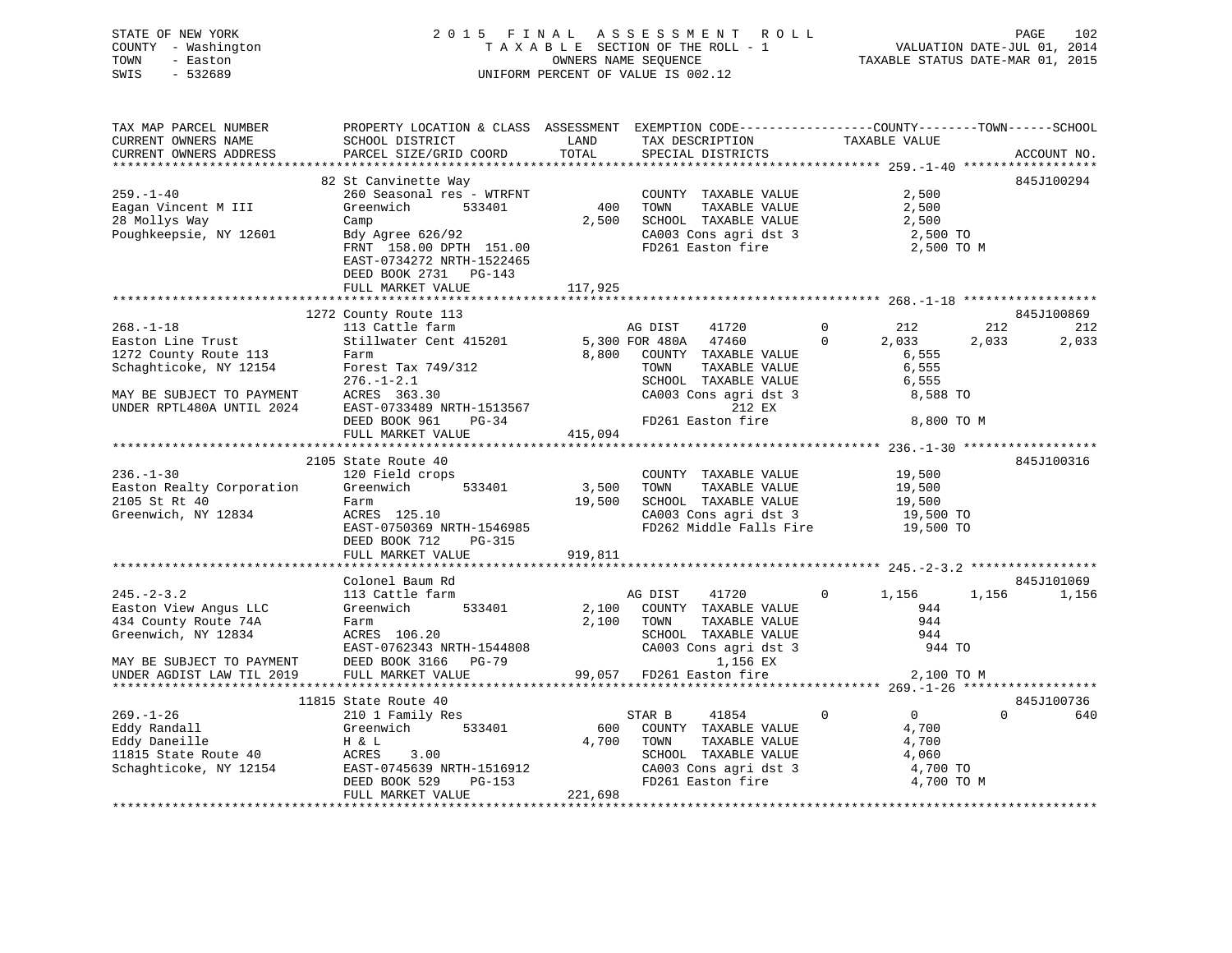## STATE OF NEW YORK 2015 FINAL ASSESSMENT ROLL PAGE 103 COUNTY - Washington  $T A X A B L E$  SECTION OF THE ROLL - 1<br>TOWN - Easton DATE-JUL 2016 OWNERS NAME SEQUENCE SWIS - 532689 UNIFORM PERCENT OF VALUE IS 002.12

VALUATION DATE-JUL 01, 2014

TAXABLE STATUS DATE-MAR 01, 2015

| TAX MAP PARCEL NUMBER                                               | PROPERTY LOCATION & CLASS ASSESSMENT EXEMPTION CODE---------------COUNTY-------TOWN-----SCHOOL |              |                                            |                            |          |             |
|---------------------------------------------------------------------|------------------------------------------------------------------------------------------------|--------------|--------------------------------------------|----------------------------|----------|-------------|
| CURRENT OWNERS NAME                                                 | SCHOOL DISTRICT                                                                                | LAND         | TAX DESCRIPTION                            |                            |          |             |
| CURRENT OWNERS ADDRESS                                              | PARCEL SIZE/GRID COORD                                                                         | TOTAL        | SPECIAL DISTRICTS                          | TAXABLE VALUE              |          | ACCOUNT NO. |
|                                                                     |                                                                                                |              |                                            |                            |          |             |
|                                                                     | Waters Rd                                                                                      |              |                                            |                            |          | 845J101262  |
| $253. - 1 - 14.3$                                                   | 320 Rural vacant                                                                               |              | COUNTY TAXABLE VALUE                       | 400                        |          |             |
| Ellermann Marti A                                                   | 533401<br>Greenwich                                                                            | 400          | TOWN<br>TAXABLE VALUE                      | 400                        |          |             |
| Ellermann Raymond C                                                 | Vacant Lot                                                                                     | 400          | SCHOOL TAXABLE VALUE                       | 400                        |          |             |
| 123 Waters Rd                                                       | ACRES<br>2.88                                                                                  |              | CA003 Cons agri dst 3                      | 400 TO                     |          |             |
| Grenwich, NY 12834                                                  | EAST-0761763 NRTH-1533747                                                                      |              | FD261 Easton fire                          | 400 TO M                   |          |             |
|                                                                     | DEED BOOK 591<br>PG-342                                                                        |              |                                            |                            |          |             |
|                                                                     | FULL MARKET VALUE                                                                              | 18,868       |                                            |                            |          |             |
|                                                                     |                                                                                                |              |                                            |                            |          |             |
|                                                                     | 123 Waters Rd                                                                                  |              |                                            |                            |          | 845J100521  |
| $253. - 1 - 14.1$                                                   | 240 Rural res                                                                                  |              | STAR B<br>41854                            | $\Omega$<br>$\overline{0}$ | $\Omega$ | 640         |
| Ellermann Raymond                                                   | 533401<br>Greenwich                                                                            | 600          | COUNTY TAXABLE VALUE                       | 4,800                      |          |             |
| Ellermann Marti                                                     |                                                                                                | 4,800        | TOWN<br>TAXABLE VALUE                      | 4,800                      |          |             |
| 123 Waters Rd                                                       | H & Land<br>ACRES 19.00                                                                        |              | SCHOOL TAXABLE VALUE                       | 4,160                      |          |             |
| Greenwich, NY 12834 EAST-0761809 NRTH-1533028                       |                                                                                                |              | CA003 Cons agri dst 3                      | 4,800 TO                   |          |             |
|                                                                     | DEED BOOK 472                                                                                  |              |                                            | 4,800 TO M                 |          |             |
|                                                                     | FULL MARKET VALUE                                                                              | 226,415      |                                            |                            |          |             |
|                                                                     |                                                                                                |              |                                            |                            |          |             |
|                                                                     | 3149 Valley Falls Rd                                                                           |              |                                            |                            |          | 845J101065  |
| $278. - 1 - 1.4$                                                    | 210 1 Family Res                                                                               | AG DIST      | 41720                                      | $\overline{0}$<br>491      | 491      | 491         |
| Elsworth William J                                                  | 533401<br>Greenwich                                                                            | 1,000 STAR B | 41854                                      | $\Omega$<br>$\overline{0}$ | $\Omega$ | 640         |
| Elsworth Janet L                                                    | Res and farm                                                                                   |              | 5,000 COUNTY TAXABLE VALUE                 | 4,509                      |          |             |
| 3149 Valley Falls Rd                                                | ACRES 15.00                                                                                    |              | TAXABLE VALUE<br>TOWN                      | 4,509                      |          |             |
| Schaghticoke, NY 12154                                              | EAST-0746266 NRTH-1511229                                                                      |              | SCHOOL TAXABLE VALUE                       | 3,869                      |          |             |
|                                                                     | DEED BOOK 461<br>PG-453                                                                        |              | CA003 Cons agri dst 3                      | 4,509 TO                   |          |             |
| MAY BE SUBJECT TO PAYMENT                                           | FULL MARKET VALUE                                                                              | 235,849      | 491 EX                                     |                            |          |             |
| UNDER AGDIST LAW TIL 2019                                           |                                                                                                |              | FD261 Easton fire                          | 5,000 TO M                 |          |             |
|                                                                     |                                                                                                |              |                                            |                            |          |             |
|                                                                     | Cheese Factory Rd/n Off                                                                        |              |                                            |                            |          |             |
| $251. - 1 - 24$                                                     | 323 Vacant rural                                                                               |              | COUNTY TAXABLE VALUE                       | 400                        |          |             |
| Emerick Paul                                                        | Schuylerville 415001                                                                           | 400          | TAXABLE VALUE<br>TOWN                      | 400                        |          |             |
| Emerick Marilyn                                                     | Vl/landlocked                                                                                  | 400          | SCHOOL TAXABLE VALUE                       | 400                        |          |             |
| 243 Cheese Factory Rd                                               | ACRES 20.39                                                                                    |              |                                            | 400 TO                     |          |             |
| Greenwich, NY 12834                                                 | EAST-0741697 NRTH-1536127                                                                      |              | CA003 Cons agri dst 3<br>FD261 Easton fire | 400 TO M                   |          |             |
|                                                                     | DEED BOOK 781<br>PG-131                                                                        |              |                                            |                            |          |             |
|                                                                     | FULL MARKET VALUE                                                                              | 18,868       |                                            |                            |          |             |
|                                                                     |                                                                                                |              |                                            |                            |          |             |
|                                                                     | 243 Cheese Factory Rd                                                                          |              |                                            |                            |          | 845J100146  |
| $251. - 1 - 4$                                                      | 120 Field crops                                                                                |              | AG DIST<br>41720                           | $\Omega$<br>179            | 179      | 179         |
| Emerick Paul E                                                      | Greenwich<br>533401                                                                            | 2,250 STAR B | 41854                                      | $\Omega$<br>$\overline{0}$ | $\Omega$ | 640         |
| Emerick Marilyn                                                     | Farm                                                                                           |              | 9,000 COUNTY TAXABLE VALUE                 | 8,821                      |          |             |
|                                                                     | ACRES 114.08                                                                                   |              | TOWN<br>TAXABLE VALUE                      | 8,821                      |          |             |
| 243 Cheese Factory Rd<br>Greenwich, NY 12834<br>Greenwich, NY 12834 | EAST-0742364 NRTH-1534540                                                                      |              | SCHOOL TAXABLE VALUE                       | 8,181                      |          |             |
|                                                                     | DEED BOOK 463<br>PG-917                                                                        |              | CA003 Cons agri dst 3                      | 8,821 TO                   |          |             |
| MAY BE SUBJECT TO PAYMENT                                           | FULL MARKET VALUE                                                                              | 424,528      | 179 EX                                     |                            |          |             |
| UNDER AGDIST LAW TIL 2019                                           |                                                                                                |              | FD261 Easton fire                          | 9,000 TO M                 |          |             |
|                                                                     |                                                                                                |              |                                            |                            |          |             |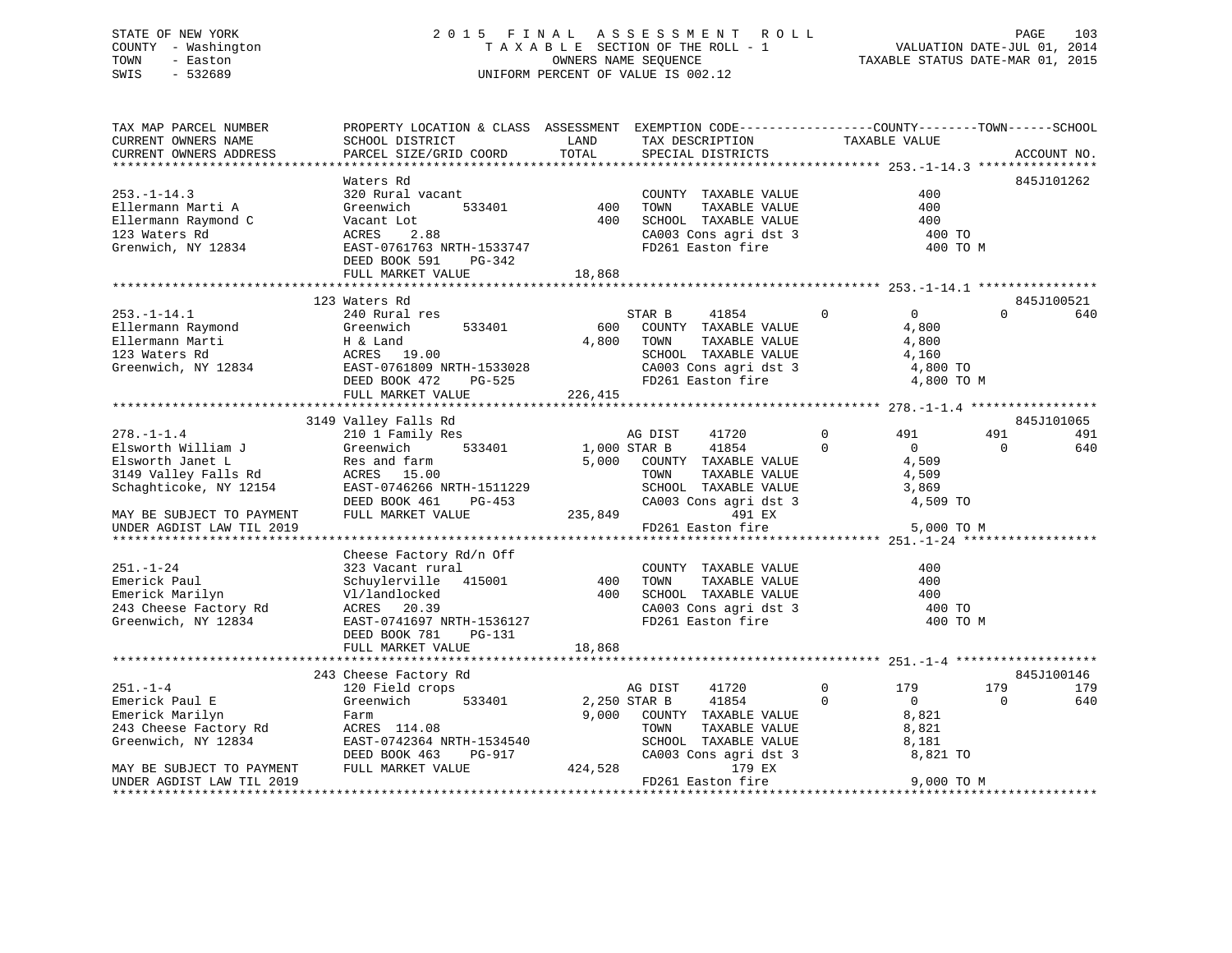### STATE OF NEW YORK 2 0 1 5 F I N A L A S S E S S M E N T R O L L PAGE 104 COUNTY - Washington T A X A B L E SECTION OF THE ROLL - 1 VALUATION DATE-JUL 01, 2014 TOWN - Easton OWNERS NAME SEQUENCE TAXABLE STATUS DATE-MAR 01, 2015 SWIS - 532689 UNIFORM PERCENT OF VALUE IS 002.12

| TAX MAP PARCEL NUMBER  | PROPERTY LOCATION & CLASS ASSESSMENT EXEMPTION CODE----------------COUNTY-------TOWN------SCHOOL      |                                                                                             |                                            |                            |                 |
|------------------------|-------------------------------------------------------------------------------------------------------|---------------------------------------------------------------------------------------------|--------------------------------------------|----------------------------|-----------------|
| CURRENT OWNERS NAME    | SCHOOL DISTRICT                                                                                       | LAND                                                                                        | TAX DESCRIPTION                            | TAXABLE VALUE              |                 |
| CURRENT OWNERS ADDRESS | PARCEL SIZE/GRID COORD                                                                                | TOTAL                                                                                       | SPECIAL DISTRICTS                          |                            | ACCOUNT NO.     |
|                        |                                                                                                       |                                                                                             |                                            |                            |                 |
|                        | County Route 113/E Off                                                                                |                                                                                             |                                            |                            | 845J101260      |
| $251. - 1 - 23$        | 321 Abandoned ag                                                                                      |                                                                                             | COUNTY TAXABLE VALUE                       | 100                        |                 |
| Emerick Paul E         |                                                                                                       |                                                                                             | TAXABLE VALUE<br>TOWN                      | 100                        |                 |
|                        | Schuylerville 415001 100                                                                              | 100                                                                                         | SCHOOL TAXABLE VALUE                       | 100                        |                 |
| Emerick Marilyn        | Wood Lot                                                                                              |                                                                                             |                                            |                            |                 |
| 243 Cheese Factory Rd  | 2.75 Ad                                                                                               |                                                                                             | CA003 Cons agri dst 3<br>FD261 Easton fire | 100 TO                     |                 |
| Greenwich, NY 12834    | ACRES<br>2.34                                                                                         |                                                                                             |                                            | 100 TO M                   |                 |
|                        | EAST-0741335 NRTH-1535374                                                                             |                                                                                             |                                            |                            |                 |
|                        | DEED BOOK 570<br>PG-327                                                                               |                                                                                             |                                            |                            |                 |
|                        | FULL MARKET VALUE                                                                                     | 4,717                                                                                       |                                            |                            |                 |
|                        |                                                                                                       |                                                                                             |                                            |                            |                 |
|                        | The Intervale Rd                                                                                      |                                                                                             |                                            |                            |                 |
| $252. - 2 - 12.3$      | 311 Res vac land                                                                                      |                                                                                             | COUNTY TAXABLE VALUE                       | 750                        |                 |
| Englebright Steven     | Greenwich<br>533401                                                                                   | 750                                                                                         | TAXABLE VALUE<br>TOWN                      | 750                        |                 |
| 34 Lake St             | sub lot 4                                                                                             | 750                                                                                         | SCHOOL TAXABLE VALUE                       | 750                        |                 |
| Setauket, NY 11733     | ACRES<br>9.08                                                                                         |                                                                                             | CA003 Cons agri dst 3                      | 750 TO                     |                 |
|                        | EAST-0756094 NRTH-1531071                                                                             |                                                                                             | FD261 Easton fire                          | 750 TO M                   |                 |
|                        | DEED BOOK 2233 PG-116                                                                                 |                                                                                             |                                            |                            |                 |
|                        | FULL MARKET VALUE                                                                                     | 35,377                                                                                      |                                            |                            |                 |
|                        |                                                                                                       |                                                                                             |                                            |                            |                 |
|                        |                                                                                                       |                                                                                             |                                            |                            |                 |
|                        | 469 Meeting House Rd                                                                                  |                                                                                             |                                            |                            |                 |
| $269. - 2 - 3.1$       | 240 Rural res                                                                                         |                                                                                             | AG DIST<br>41720                           | $\mathbf{0}$<br>81         | 81<br>81        |
| English Angela M       | Greenwich<br>533401                                                                                   | 700 STAR B                                                                                  | 41854                                      | $\Omega$<br>$\overline{0}$ | $\Omega$<br>640 |
| 469 Meeting House Rd   | H1<br>Lot 2<br>ACRES 20.50                                                                            |                                                                                             | 4,600 COUNTY TAXABLE VALUE                 | 4,519                      |                 |
| Valley Falls, NY 12185 |                                                                                                       |                                                                                             | TOWN<br>TAXABLE VALUE                      | 4,519                      |                 |
|                        |                                                                                                       |                                                                                             | SCHOOL TAXABLE VALUE                       | 3,879                      |                 |
|                        |                                                                                                       |                                                                                             | CA003 Cons agri dst 3 4,519 TO             |                            |                 |
|                        | MAY BE SUBJECT TO PAYMENT EAST-0754597 NRTH-1517449<br>UNDER AGDIST LAW TIL 2019 DEED BOOK 2599 PG-13 |                                                                                             | 81 EX                                      |                            |                 |
|                        | FULL MARKET VALUE                                                                                     |                                                                                             | 216,981 FD261 Easton fire                  | 4,600 TO M                 |                 |
|                        |                                                                                                       |                                                                                             |                                            |                            |                 |
|                        | 275 Becker Rd                                                                                         |                                                                                             |                                            |                            | 845J100837      |
| $260. - 1 - 23.1$      | 210 1 Family Res                                                                                      |                                                                                             | COUNTY TAXABLE VALUE                       | 800                        |                 |
| English David          | Greenwich<br>533401                                                                                   | 600                                                                                         | TOWN<br>TAXABLE VALUE                      | 800                        |                 |
| English Donna          | Res                                                                                                   |                                                                                             | 800 SCHOOL TAXABLE VALUE                   | 800                        |                 |
| 191 Vly Summit Rd      | ACRES 3.03                                                                                            |                                                                                             |                                            | 800 TO                     |                 |
| Greenwich, NY 12834    | EAST-0751803 NRTH-1522659                                                                             |                                                                                             | CA003 Cons agri dst 3<br>FD261 Easton fire | 800 TO M                   |                 |
|                        | DEED BOOK 812<br>$PG-87$                                                                              |                                                                                             |                                            |                            |                 |
|                        |                                                                                                       |                                                                                             |                                            |                            |                 |
|                        | FULL MARKET VALUE                                                                                     | 37,736                                                                                      |                                            |                            |                 |
|                        |                                                                                                       |                                                                                             |                                            |                            |                 |
|                        | Sarles Ferry Rd                                                                                       |                                                                                             |                                            |                            | 845J100376      |
| $259. - 1 - 3$         | 310 Res Vac                                                                                           |                                                                                             | AG DIST<br>41720                           | 530<br>$\overline{0}$      | 530<br>530      |
| English David C        | Greenwich<br>533401                                                                                   |                                                                                             | 1,400 COUNTY TAXABLE VALUE                 | 870                        |                 |
| English Donna H        | Farm                                                                                                  |                                                                                             | 1,400 TOWN<br>TAXABLE VALUE                | 870                        |                 |
| 191 Vly Summit Rd      | Sub Lot 2                                                                                             |                                                                                             | SCHOOL TAXABLE VALUE                       | 870                        |                 |
| Greenwich, NY 12834    | ACRES 48.09                                                                                           |                                                                                             | CA003 Cons agri dst 3                      | 870 TO                     |                 |
|                        | EAST-0742047 NRTH-1526642                                                                             |                                                                                             | 530 EX                                     |                            |                 |
|                        |                                                                                                       |                                                                                             | FD261 Easton fire                          | 1,400 TO M                 |                 |
|                        | MAY BE SUBJECT TO PAYMENT DEED BOOK 2544 PG-185<br>UNDER AGDIST LAW TIL 2019 FULL MARKET VALUE        | $\begin{array}{c}\n\text{CAOO.} \\ \text{CAOO.} \\ \text{FPC} \\ \text{GRO} \\ \end{array}$ |                                            |                            |                 |
|                        |                                                                                                       |                                                                                             |                                            |                            |                 |
|                        |                                                                                                       |                                                                                             |                                            |                            |                 |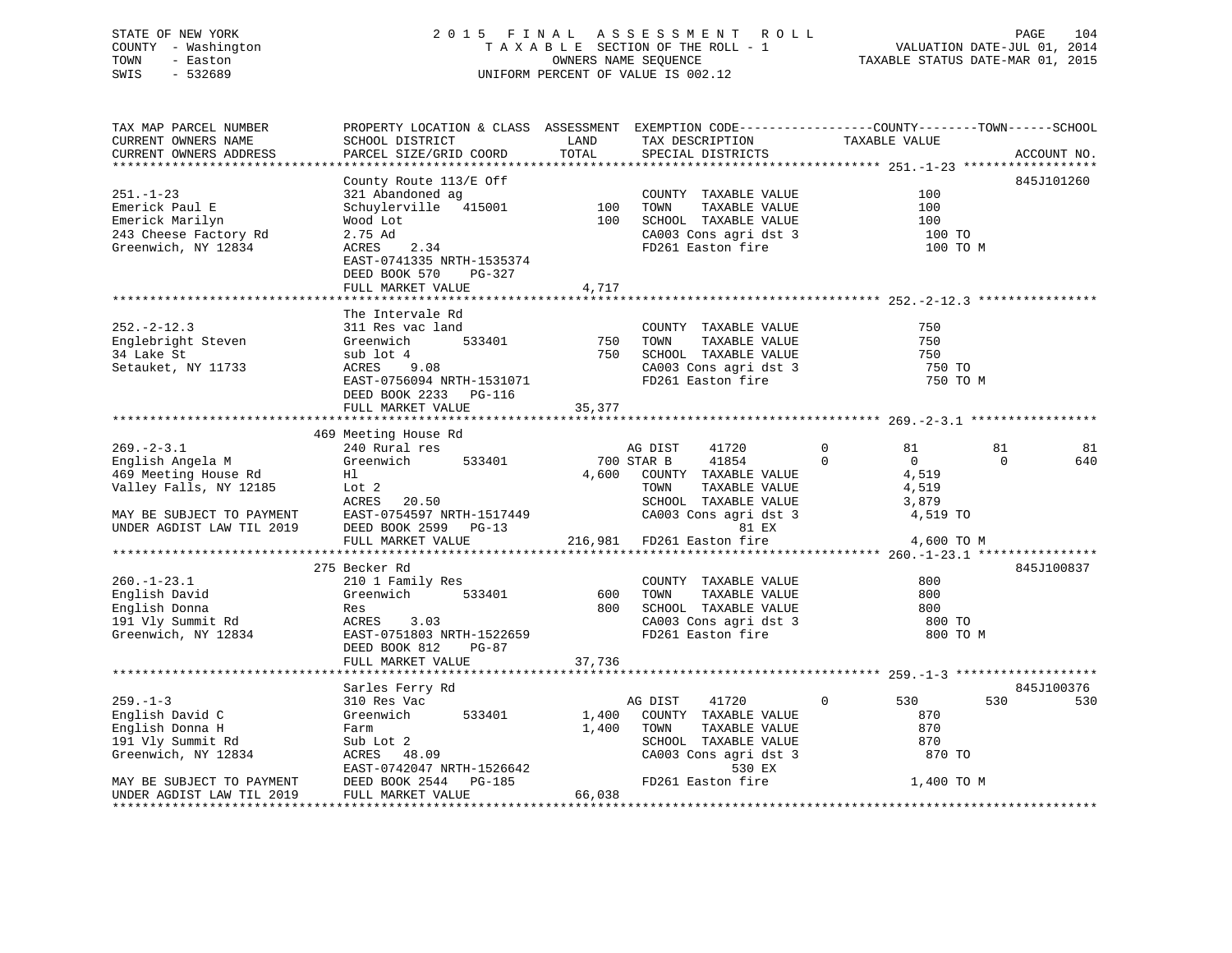### STATE OF NEW YORK 2 0 1 5 F I N A L A S S E S S M E N T R O L L PAGE 105 COUNTY - Washington T A X A B L E SECTION OF THE ROLL - 1 VALUATION DATE-JUL 01, 2014 TOWN - Easton **CONNERS NAME SEQUENCE** TAXABLE STATUS DATE-MAR 01, 2015 SWIS - 532689 UNIFORM PERCENT OF VALUE IS 002.12

| TAX MAP PARCEL NUMBER<br>CURRENT OWNERS NAME<br>CURRENT OWNERS ADDRESS | PROPERTY LOCATION & CLASS ASSESSMENT EXEMPTION CODE----------------COUNTY-------TOWN------SCHOOL<br>SCHOOL DISTRICT<br>PARCEL SIZE/GRID COORD | LAND<br>TOTAL |               | TAX DESCRIPTION TAXABLE VALUE<br>SPECIAL DISTRICTS |             |                |          | ACCOUNT NO. |
|------------------------------------------------------------------------|-----------------------------------------------------------------------------------------------------------------------------------------------|---------------|---------------|----------------------------------------------------|-------------|----------------|----------|-------------|
|                                                                        |                                                                                                                                               |               |               |                                                    |             |                |          |             |
|                                                                        | Mountain Rd                                                                                                                                   |               |               |                                                    |             |                |          | 845J101264  |
| $260. - 1 - 20.1$                                                      | 112 Dairy farm                                                                                                                                |               | AG DIST       | 41720                                              | $\Omega$    | 351            | 351      | 351         |
| English David C                                                        | Greenwich<br>533401                                                                                                                           | 750           |               | COUNTY TAXABLE VALUE                               |             | 399            |          |             |
| English Donna H                                                        | Farm Land                                                                                                                                     | 750           | TOWN          | TAXABLE VALUE                                      |             | 399            |          |             |
| 191 Vly Summit Rd                                                      | ACRES 20.60                                                                                                                                   |               |               | SCHOOL TAXABLE VALUE                               |             | 399            |          |             |
| Greenwich, NY 12834                                                    | EAST-0751138 NRTH-1524241<br>DEED BOOK 580<br>$PG-329$                                                                                        |               |               | CA003 Cons agri dst 3<br>351 EX                    |             | 399 TO         |          |             |
| MAY BE SUBJECT TO PAYMENT                                              | FULL MARKET VALUE                                                                                                                             | 35,377        |               | FD261 Easton fire                                  |             | 750 TO M       |          |             |
| UNDER AGDIST LAW TIL 2019                                              |                                                                                                                                               |               |               |                                                    |             |                |          |             |
|                                                                        |                                                                                                                                               |               |               |                                                    |             |                |          |             |
|                                                                        | 191 Vly Summit Rd                                                                                                                             |               |               |                                                    |             |                |          | 845J100321  |
| $260. -1 - 25$                                                         | 112 Dairy farm                                                                                                                                |               | AG BUILD      | 41700                                              | $\mathbf 0$ | 500            | 500      | 500         |
| English David C                                                        | Greenwich<br>533401                                                                                                                           |               | 1,700 AG DIST | 41720                                              | $\Omega$    | 180            | 180      | 180         |
| English Donna H                                                        | Farm                                                                                                                                          |               | 6,500 STAR B  | 41854                                              | $\Omega$    | $\overline{0}$ | $\Omega$ | 640         |
| 191 Vly Summit Rd                                                      | ACRES 94.70                                                                                                                                   |               |               | COUNTY TAXABLE VALUE                               |             | 5,820          |          |             |
| Greenwich, NY 12834                                                    | EAST-0750452 NRTH-1523356                                                                                                                     |               | TOWN          | TAXABLE VALUE                                      |             | 5,820          |          |             |
|                                                                        | DEED BOOK 405<br>PG-1102                                                                                                                      |               |               | SCHOOL TAXABLE VALUE                               |             | 5,180          |          |             |
| MAY BE SUBJECT TO PAYMENT                                              | FULL MARKET VALUE                                                                                                                             | 306,604       |               | CA003 Cons agri dst 3                              |             | 6,320 TO       |          |             |
| UNDER AGDIST LAW TIL 2019                                              |                                                                                                                                               |               |               | 180 EX                                             |             |                |          |             |
|                                                                        |                                                                                                                                               |               |               | FD261 Easton fire                                  |             | 6,500 TO M     |          |             |
|                                                                        |                                                                                                                                               |               |               |                                                    |             |                |          |             |
|                                                                        | 73 Meeting House Rd                                                                                                                           |               |               |                                                    |             |                |          | 845J100134  |
| $269. - 1 - 34$                                                        | 210 1 Family Res                                                                                                                              |               | STAR B        | 41854                                              | $\Omega$    | 0              | $\Omega$ | 640         |
| Erbe Arthur L                                                          | Greenwich<br>533401                                                                                                                           | 500           |               | COUNTY TAXABLE VALUE                               |             | 2,650          |          |             |
| 73 Meeting House Rd                                                    | H & L                                                                                                                                         | 2,650         | TOWN          | TAXABLE VALUE                                      |             | 2,650          |          |             |
| Schaghticoke, NY 12154                                                 | ACRES<br>4.17                                                                                                                                 |               |               | SCHOOL TAXABLE VALUE                               |             | 2,010          |          |             |
|                                                                        | EAST-0745374 NRTH-1514690                                                                                                                     |               |               | CA003 Cons agri dst 3                              |             | 2,650 TO       |          |             |
|                                                                        | DEED BOOK 2714 PG-40                                                                                                                          |               |               | FD261 Easton fire                                  |             | 2,650 TO M     |          |             |
|                                                                        | FULL MARKET VALUE                                                                                                                             | 125,000       |               |                                                    |             |                |          |             |
|                                                                        |                                                                                                                                               |               |               |                                                    |             |                |          |             |
|                                                                        | Battenkill River                                                                                                                              |               |               |                                                    |             |                |          | 845N201156  |
| $237. - 1 - 3.1$                                                       | 314 Rural vac<10                                                                                                                              |               |               | COUNTY TAXABLE VALUE                               |             | 50             |          |             |
| Erbe Arthur W                                                          | 533401<br>Greenwich                                                                                                                           | 50            | TOWN          | TAXABLE VALUE                                      |             | 50             |          |             |
| Erbe Sharon M                                                          | Vl                                                                                                                                            | 50            |               | SCHOOL TAXABLE VALUE                               |             | 50             |          |             |
| 45 Barber Ave                                                          | 703/124                                                                                                                                       |               |               | FD261 Easton fire                                  |             | 50 TO M        |          |             |
| Greenwich, NY 12834                                                    | ACRES<br>1.00                                                                                                                                 |               |               |                                                    |             |                |          |             |
|                                                                        | EAST-0762875 NRTH-1552544                                                                                                                     |               |               |                                                    |             |                |          |             |
|                                                                        | DEED BOOK 703<br>$PG-120$                                                                                                                     |               |               |                                                    |             |                |          |             |
|                                                                        | FULL MARKET VALUE                                                                                                                             | 2,358         |               |                                                    |             |                |          |             |
|                                                                        |                                                                                                                                               |               |               |                                                    |             |                |          |             |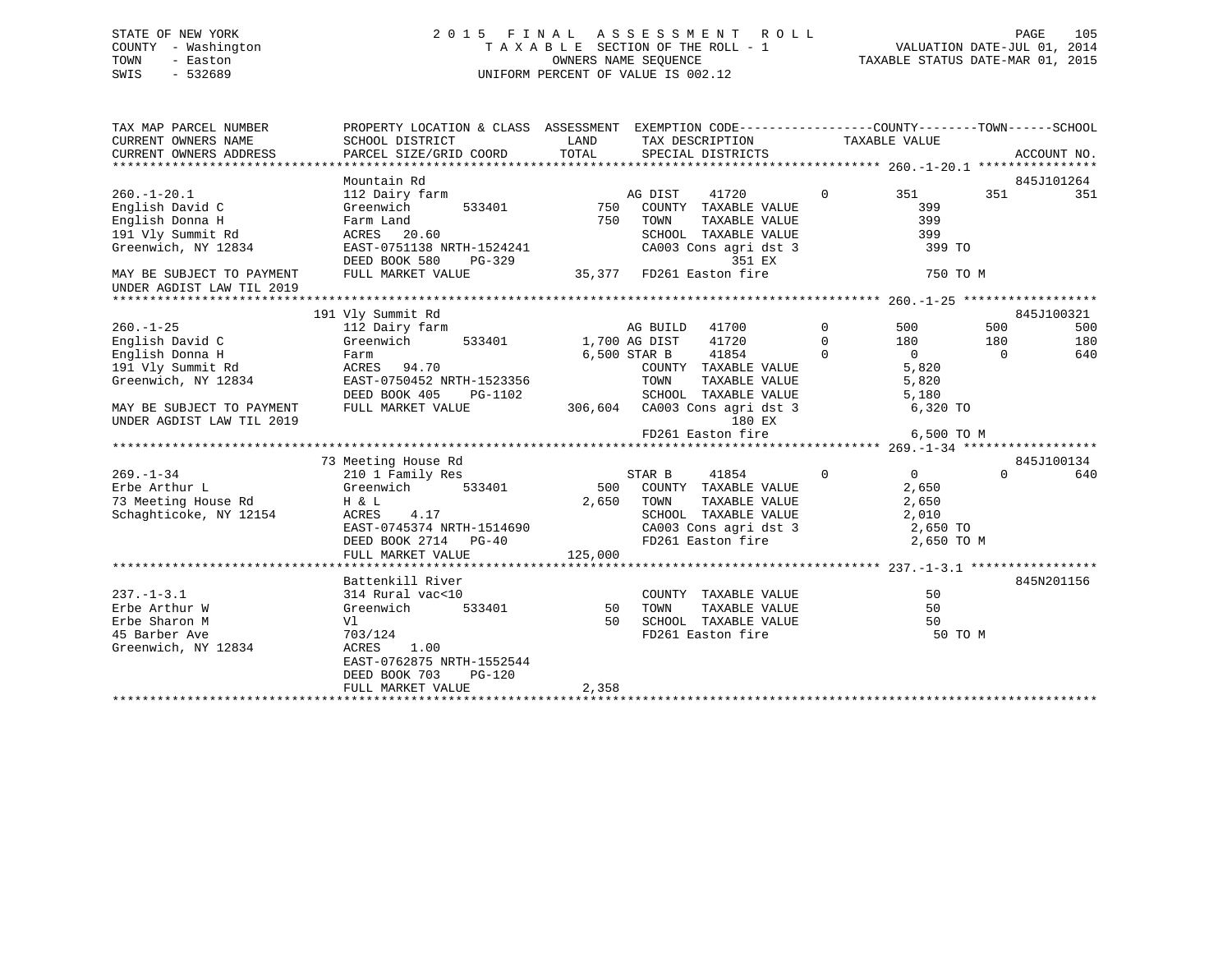### STATE OF NEW YORK 2 0 1 5 F I N A L A S S E S S M E N T R O L L PAGE 106 COUNTY - Washington T A X A B L E SECTION OF THE ROLL - 1 VALUATION DATE-JUL 01, 2014 TOWN - Easton OWNERS NAME SEQUENCE TAXABLE STATUS DATE-MAR 01, 2015 SWIS - 532689 UNIFORM PERCENT OF VALUE IS 002.12

| TAX MAP PARCEL NUMBER<br>CURRENT OWNERS NAME<br>CURRENT OWNERS ADDRESS                                                      | PROPERTY LOCATION & CLASS ASSESSMENT EXEMPTION CODE----------------COUNTY-------TOWN------SCHOOL<br>SCHOOL DISTRICT<br>PARCEL SIZE/GRID COORD                             | LAND<br>TOTAL              | TAX DESCRIPTION<br>SPECIAL DISTRICTS                                                                                                                |             | TAXABLE VALUE                                                       | ACCOUNT NO.                              |
|-----------------------------------------------------------------------------------------------------------------------------|---------------------------------------------------------------------------------------------------------------------------------------------------------------------------|----------------------------|-----------------------------------------------------------------------------------------------------------------------------------------------------|-------------|---------------------------------------------------------------------|------------------------------------------|
|                                                                                                                             |                                                                                                                                                                           |                            |                                                                                                                                                     |             |                                                                     |                                          |
| $269. - 2 - 12.4$                                                                                                           | 284 Meeting House Rd<br>240 Rural res                                                                                                                                     |                            | AGED-CO<br>41802                                                                                                                                    | $\mathbf 0$ | 760                                                                 | 845J101232<br>$\Omega$<br>$\overline{0}$ |
| Estes Yvonne M<br>284 Meeting House Rd<br>Valley Falls, NY 12185                                                            | 533401<br>Greenwich<br>H & L<br>ACRES 12.63<br>EAST-0750540 NRTH-1516061<br>DEED BOOK 554<br>PG-226<br>FULL MARKET VALUE                                                  | 3,800                      | 41834<br>600 STAR EN<br>COUNTY TAXABLE VALUE<br>TOWN<br>TAXABLE VALUE<br>SCHOOL TAXABLE VALUE<br>CA003 Cons agri dst 3<br>179,245 FD261 Easton fire | $\Omega$    | $\mathbf{0}$<br>3,040<br>3,800<br>2,420<br>3,800 TO<br>3,800 TO M   | $\Omega$<br>1,380                        |
|                                                                                                                             |                                                                                                                                                                           |                            |                                                                                                                                                     |             |                                                                     |                                          |
| $259. - 1 - 53$                                                                                                             | 115 Deerfield Ln<br>210 1 Family Res - WTRFNT                                                                                                                             |                            | STAR EN<br>41834                                                                                                                                    | $\mathbf 0$ | $\overline{0}$                                                      | 845J100285<br>$\Omega$<br>1,380          |
| Everts Henry R<br>Everts Marion A<br>PO Box 118<br>Stillwater, NY 12170                                                     | 533401<br>Greenwich<br>H & L<br>FRNT<br>75.00 DPTH 210.00<br>EAST-0735090 NRTH-1525186<br>DEED BOOK 448<br>PG-1017                                                        | 500<br>3,000               | COUNTY TAXABLE VALUE<br>TAXABLE VALUE<br>TOWN<br>SCHOOL TAXABLE VALUE<br>CA003 Cons agri dst 3<br>FD261 Easton fire                                 |             | 3,000<br>3,000<br>1,620<br>3,000 TO<br>3,000 TO M                   |                                          |
|                                                                                                                             | FULL MARKET VALUE                                                                                                                                                         | 141,509                    |                                                                                                                                                     |             |                                                                     |                                          |
|                                                                                                                             |                                                                                                                                                                           |                            |                                                                                                                                                     |             |                                                                     |                                          |
| $236. - 1 - 1.4$<br>Farm Credit East, ACA<br>394 State Route 29<br>Greenwich, NY 12834                                      | 394 State Route 29<br>464 Office bldg.<br>Greenwich<br>533401<br>Office Bldg<br>ACRES<br>4.50<br>EAST-0748696 NRTH-1552827<br>DEED BOOK 642<br>PG-74<br>FULL MARKET VALUE | 2,500<br>20,000<br>943,396 | COUNTY TAXABLE VALUE<br>TOWN<br>TAXABLE VALUE<br>SCHOOL TAXABLE VALUE<br>FD262 Middle Falls Fire                                                    |             | 20,000<br>20,000<br>20,000<br>20,000 TO                             |                                          |
|                                                                                                                             |                                                                                                                                                                           |                            |                                                                                                                                                     |             |                                                                     |                                          |
| $237. - 1 - 5$<br>Fedler Hugh J<br>Fedler Catherine H<br>237 Petteys Rd<br>Greenwich, NY 12834<br>MAY BE SUBJECT TO PAYMENT | 72 McCormack Rd<br>113 Cattle farm<br>Greenwich<br>533401<br>Farm<br>ag Ease 3354/250<br>ACRES 191.50<br>EAST-0766227 NRTH-1551572<br>PG-288<br>DEED BOOK 2841            | 4,000<br>4,800             | AG DIST<br>41720<br>COUNTY TAXABLE VALUE<br>TOWN<br>TAXABLE VALUE<br>SCHOOL TAXABLE VALUE<br>CA003 Cons agri dst 3<br>1,347 EX<br>FD261 Easton fire | $\Omega$    | 1,347<br>1,347<br>3,453<br>3,453<br>3,453<br>3,453 TO<br>4,800 TO M | 845J100881<br>1,347                      |
| UNDER AGDIST LAW TIL 2019                                                                                                   | FULL MARKET VALUE                                                                                                                                                         | 226,415                    |                                                                                                                                                     |             |                                                                     |                                          |
|                                                                                                                             | 1111 Beadle Hill Rd                                                                                                                                                       |                            |                                                                                                                                                     |             |                                                                     | 845J101002                               |
| $278. - 1 - 9$<br>Feidner Jon<br>Avery Clare<br>1111 Beadle Hill Rd<br>Valley Falls, NY 12185                               | 210 1 Family Res<br>Greenwich<br>533401<br>H & L<br>ACRES<br>1.10<br>EAST-0753697 NRTH-1512061<br><b>PG-85</b><br>DEED BOOK 915<br>FULL MARKET VALUE                      | 500<br>4,200<br>198,113    | STAR B<br>41854<br>COUNTY TAXABLE VALUE<br>TAXABLE VALUE<br>TOWN<br>SCHOOL TAXABLE VALUE<br>CA003 Cons agri dst 3<br>FD261 Easton fire              | 0           | $\overline{0}$<br>4,200<br>4,200<br>3,560<br>4,200 TO<br>4,200 TO M | $\Omega$<br>640                          |
|                                                                                                                             |                                                                                                                                                                           |                            |                                                                                                                                                     |             |                                                                     |                                          |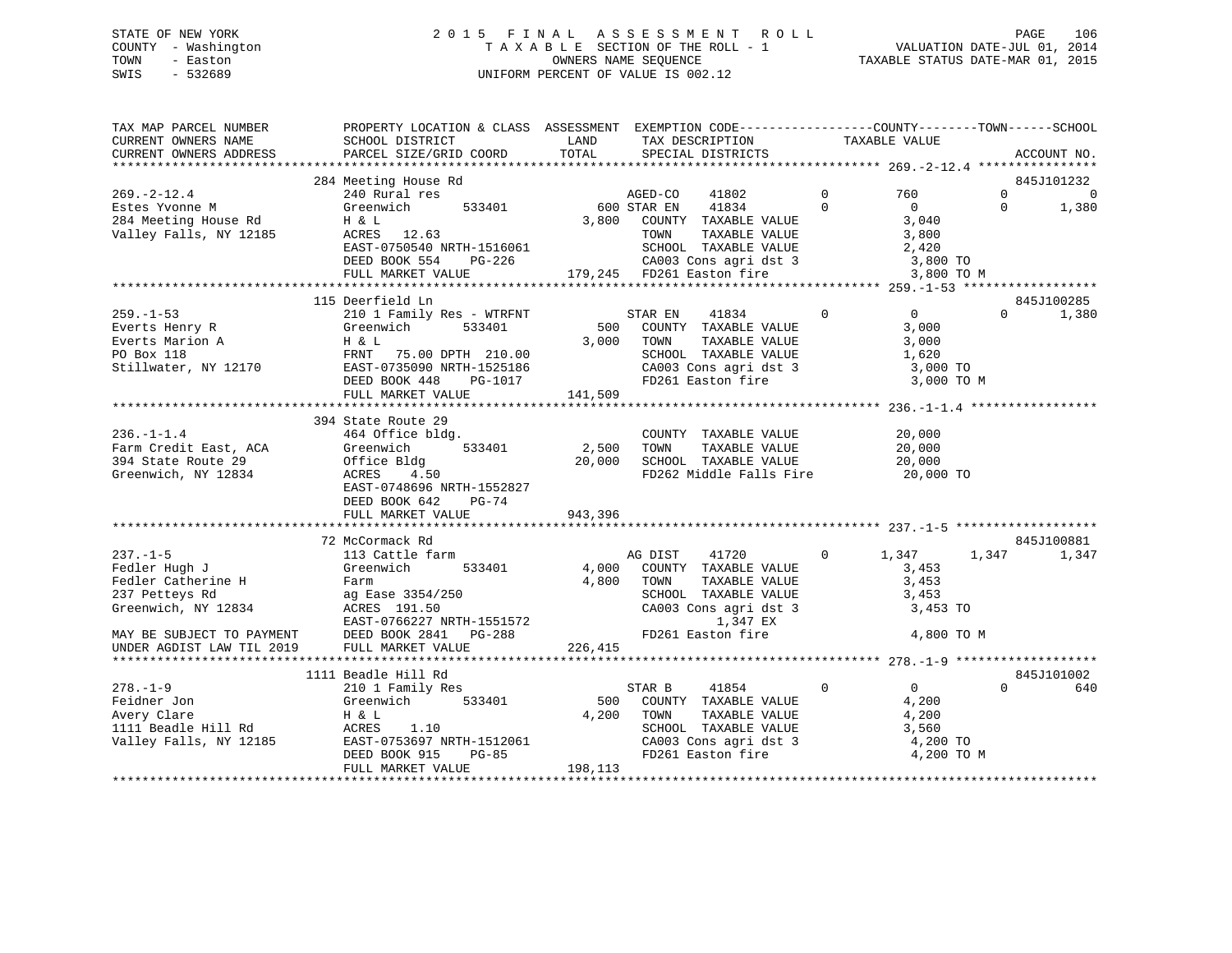### STATE OF NEW YORK 2 0 1 5 F I N A L A S S E S S M E N T R O L L PAGE 107 COUNTY - Washington T A X A B L E SECTION OF THE ROLL - 1 VALUATION DATE-JUL 01, 2014 TOWN - Easton OWNERS NAME SEQUENCE TAXABLE STATUS DATE-MAR 01, 2015 SWIS - 532689 UNIFORM PERCENT OF VALUE IS 002.12

| TAX MAP PARCEL NUMBER<br>CURRENT OWNERS NAME                                                                                             | PROPERTY LOCATION & CLASS ASSESSMENT EXEMPTION CODE---------------COUNTY-------TOWN-----SCHOOL<br>SCHOOL DISTRICT   | LAND       | TAX DESCRIPTION                                                                                                                                                                                                                                                         |                                                 | TAXABLE VALUE          |                       |                          |
|------------------------------------------------------------------------------------------------------------------------------------------|---------------------------------------------------------------------------------------------------------------------|------------|-------------------------------------------------------------------------------------------------------------------------------------------------------------------------------------------------------------------------------------------------------------------------|-------------------------------------------------|------------------------|-----------------------|--------------------------|
| CURRENT OWNERS ADDRESS                                                                                                                   | PARCEL SIZE/GRID COORD                                                                                              | TOTAL      | SPECIAL DISTRICTS                                                                                                                                                                                                                                                       |                                                 |                        |                       | ACCOUNT NO.              |
|                                                                                                                                          |                                                                                                                     |            |                                                                                                                                                                                                                                                                         |                                                 |                        |                       | 845J100383               |
|                                                                                                                                          | 1105 County Route 113                                                                                               |            |                                                                                                                                                                                                                                                                         | $\mathbf 0$                                     | 585                    |                       | $\overline{0}$           |
| $276. - 1 - 10$                                                                                                                          | 210 1 Family Res - WTRFNT                                                                                           | 400 STAR B | VET WAR CT 41121                                                                                                                                                                                                                                                        | $\Omega$                                        | $\overline{0}$         | 572<br>$\overline{0}$ |                          |
| Feller Wayne A                                                                                                                           | Stillwater Cent 415201                                                                                              |            | 41854                                                                                                                                                                                                                                                                   |                                                 |                        |                       | 640                      |
| Feller Elizabeth                                                                                                                         | H L Tra                                                                                                             | 3,900      | COUNTY TAXABLE VALUE                                                                                                                                                                                                                                                    |                                                 | 3,315                  |                       |                          |
| 1105 County Route 113<br>Schaghticoke, NY 12154<br>ACRES 1.40                                                                            |                                                                                                                     |            | TOWN TAXABLE VALUE<br>SCHOOL TAXABLE VALUE                                                                                                                                                                                                                              |                                                 | 3,328<br>3,260         |                       |                          |
|                                                                                                                                          |                                                                                                                     |            |                                                                                                                                                                                                                                                                         |                                                 |                        |                       |                          |
|                                                                                                                                          | EAST-0729587 NRTH-1511484<br>DEED BOOK 917 PG-314                                                                   |            | CA003 Cons agri dst 3<br>FD261 Easton fire<br>FD261 Easton fire                                                                                                                                                                                                         |                                                 | 3,900 TO<br>3,900 TO M |                       |                          |
|                                                                                                                                          | FULL MARKET VALUE                                                                                                   |            |                                                                                                                                                                                                                                                                         |                                                 |                        |                       |                          |
|                                                                                                                                          |                                                                                                                     | 183,962    |                                                                                                                                                                                                                                                                         | ***************** 245.-1-10 ******************* |                        |                       |                          |
|                                                                                                                                          | 18 Birch Hollow Rd                                                                                                  |            | 90 PCT OF VALUE USED FOR EXEMPTION PURPOSES                                                                                                                                                                                                                             |                                                 |                        |                       | 845J100329               |
| $245. - 1 - 10$                                                                                                                          |                                                                                                                     |            |                                                                                                                                                                                                                                                                         |                                                 |                        | $\overline{0}$        | $\overline{\phantom{0}}$ |
| Felt Raymond                                                                                                                             | 210 1 Family Res<br>Greenwich 533401 500 AGE - TN/SCH 41806                                                         |            |                                                                                                                                                                                                                                                                         |                                                 |                        | 270                   | 270                      |
|                                                                                                                                          |                                                                                                                     |            | 3ED-CO 41802<br>3E-TN/SCH 41806 0 0<br>TAR EN 41834 0 0<br>COUNTY TAXABLE VALUE 1,730<br>$\begin{array}{ccc}\n & 0 & 0 \\ \text{CUNTY} & \text{TAXABLE} & \text{VALUE} & 1,100 \\  & \text{CUSY} & \text{MAYARLE} & \text{VALUE} & 1,730\n\end{array}$<br>2,000 STAR EN |                                                 |                        | $\overline{0}$        | 1,380                    |
|                                                                                                                                          |                                                                                                                     |            |                                                                                                                                                                                                                                                                         |                                                 |                        |                       |                          |
|                                                                                                                                          |                                                                                                                     |            |                                                                                                                                                                                                                                                                         |                                                 |                        |                       |                          |
|                                                                                                                                          |                                                                                                                     |            |                                                                                                                                                                                                                                                                         |                                                 |                        |                       |                          |
|                                                                                                                                          | FULL MARKET VALUE                                                                                                   |            | TOWN TAXABLE VALUE 1,730<br>SCHOOL TAXABLE VALUE 350<br>94,340 CA003 Cons agri dst 3 2,000 TO<br>FD261 Easton fire 2,000 TO                                                                                                                                             |                                                 |                        |                       |                          |
|                                                                                                                                          |                                                                                                                     |            |                                                                                                                                                                                                                                                                         |                                                 | 2,000 TO M             |                       |                          |
|                                                                                                                                          |                                                                                                                     |            |                                                                                                                                                                                                                                                                         |                                                 |                        |                       |                          |
|                                                                                                                                          |                                                                                                                     |            |                                                                                                                                                                                                                                                                         |                                                 |                        |                       |                          |
|                                                                                                                                          |                                                                                                                     |            | $\overline{0}$<br>STAR B                                                                                                                                                                                                                                                |                                                 | $0 \qquad \qquad$      | $\mathbf{0}$          | 640                      |
|                                                                                                                                          |                                                                                                                     | 500        |                                                                                                                                                                                                                                                                         |                                                 | 4,000                  |                       |                          |
|                                                                                                                                          |                                                                                                                     |            | 4,000 TOWN<br>TAXABLE VALUE                                                                                                                                                                                                                                             |                                                 | 4,000                  |                       |                          |
|                                                                                                                                          |                                                                                                                     |            | SCHOOL TAXABLE VALUE                                                                                                                                                                                                                                                    |                                                 | 3,360                  |                       |                          |
|                                                                                                                                          |                                                                                                                     |            | FD262 Middle Falls Fire                                                                                                                                                                                                                                                 |                                                 | 4,000 TO               |                       |                          |
|                                                                                                                                          |                                                                                                                     |            |                                                                                                                                                                                                                                                                         |                                                 |                        |                       |                          |
|                                                                                                                                          |                                                                                                                     | 188,679    |                                                                                                                                                                                                                                                                         |                                                 |                        |                       |                          |
|                                                                                                                                          |                                                                                                                     |            |                                                                                                                                                                                                                                                                         |                                                 |                        |                       |                          |
|                                                                                                                                          | Louse Hill Rd                                                                                                       |            |                                                                                                                                                                                                                                                                         |                                                 |                        |                       |                          |
| $236. - 2 - 7.8$                                                                                                                         | $\begin{array}{c}\n 323 \text{ Vacant } \text{rural} \\  \text{Gaussian} \\  \end{array}$                           |            | COUNTY TAXABLE VALUE                                                                                                                                                                                                                                                    |                                                 | 300                    |                       |                          |
|                                                                                                                                          | 533401                                                                                                              |            |                                                                                                                                                                                                                                                                         |                                                 | 300                    |                       |                          |
|                                                                                                                                          |                                                                                                                     |            | 300 TOWN TAXABLE VALUE<br>300 SCHOOL TAXABLE VALUE                                                                                                                                                                                                                      |                                                 | 300                    |                       |                          |
|                                                                                                                                          |                                                                                                                     |            | FD262 Middle Falls Fire 300 TO                                                                                                                                                                                                                                          |                                                 |                        |                       |                          |
| Finan Joseph H Greenwich<br>Finan Joseph H Greenwich<br>Tinan Mary V/l<br>111 Louse Hill Rd Sub Lot 4A<br>Greenwich, NY 12834 ACRES 1.30 |                                                                                                                     |            |                                                                                                                                                                                                                                                                         |                                                 |                        |                       |                          |
|                                                                                                                                          | EAST-0755360 NRTH-1550667                                                                                           |            |                                                                                                                                                                                                                                                                         |                                                 |                        |                       |                          |
|                                                                                                                                          | DEED BOOK 797<br>$PG-18$                                                                                            |            |                                                                                                                                                                                                                                                                         |                                                 |                        |                       |                          |
|                                                                                                                                          | FULL MARKET VALUE                                                                                                   | 14,151     |                                                                                                                                                                                                                                                                         |                                                 |                        |                       |                          |
|                                                                                                                                          |                                                                                                                     |            |                                                                                                                                                                                                                                                                         |                                                 |                        |                       |                          |
|                                                                                                                                          | wouse Hill Rd<br>320 Rural vacant<br>Greenwich                                                                      |            |                                                                                                                                                                                                                                                                         |                                                 |                        |                       |                          |
| $236. -2 - 7.9$                                                                                                                          |                                                                                                                     |            | COUNTY TAXABLE VALUE                                                                                                                                                                                                                                                    |                                                 | 200                    |                       |                          |
|                                                                                                                                          |                                                                                                                     |            |                                                                                                                                                                                                                                                                         |                                                 | 200                    |                       |                          |
|                                                                                                                                          |                                                                                                                     |            | 200 TOWN TAXABLE VALUE<br>200 SCHOOL TAXABLE VALUE                                                                                                                                                                                                                      |                                                 | 200                    |                       |                          |
|                                                                                                                                          |                                                                                                                     |            | FD262 Middle Falls Fire 200 TO                                                                                                                                                                                                                                          |                                                 |                        |                       |                          |
|                                                                                                                                          | Finan Joseph H Greenwich 533401<br>Finan Mary V/1<br>111 Louse Hill Rd Sub Lot 4B<br>Greenwich, NY 12834 ACRES 7.90 |            |                                                                                                                                                                                                                                                                         |                                                 |                        |                       |                          |
|                                                                                                                                          | EAST-0754735 NRTH-1550823                                                                                           |            |                                                                                                                                                                                                                                                                         |                                                 |                        |                       |                          |
|                                                                                                                                          | DEED BOOK 797<br>$PG-18$                                                                                            |            |                                                                                                                                                                                                                                                                         |                                                 |                        |                       |                          |
|                                                                                                                                          | FULL MARKET VALUE                                                                                                   | 9,434      |                                                                                                                                                                                                                                                                         |                                                 |                        |                       |                          |
|                                                                                                                                          |                                                                                                                     |            |                                                                                                                                                                                                                                                                         |                                                 |                        |                       |                          |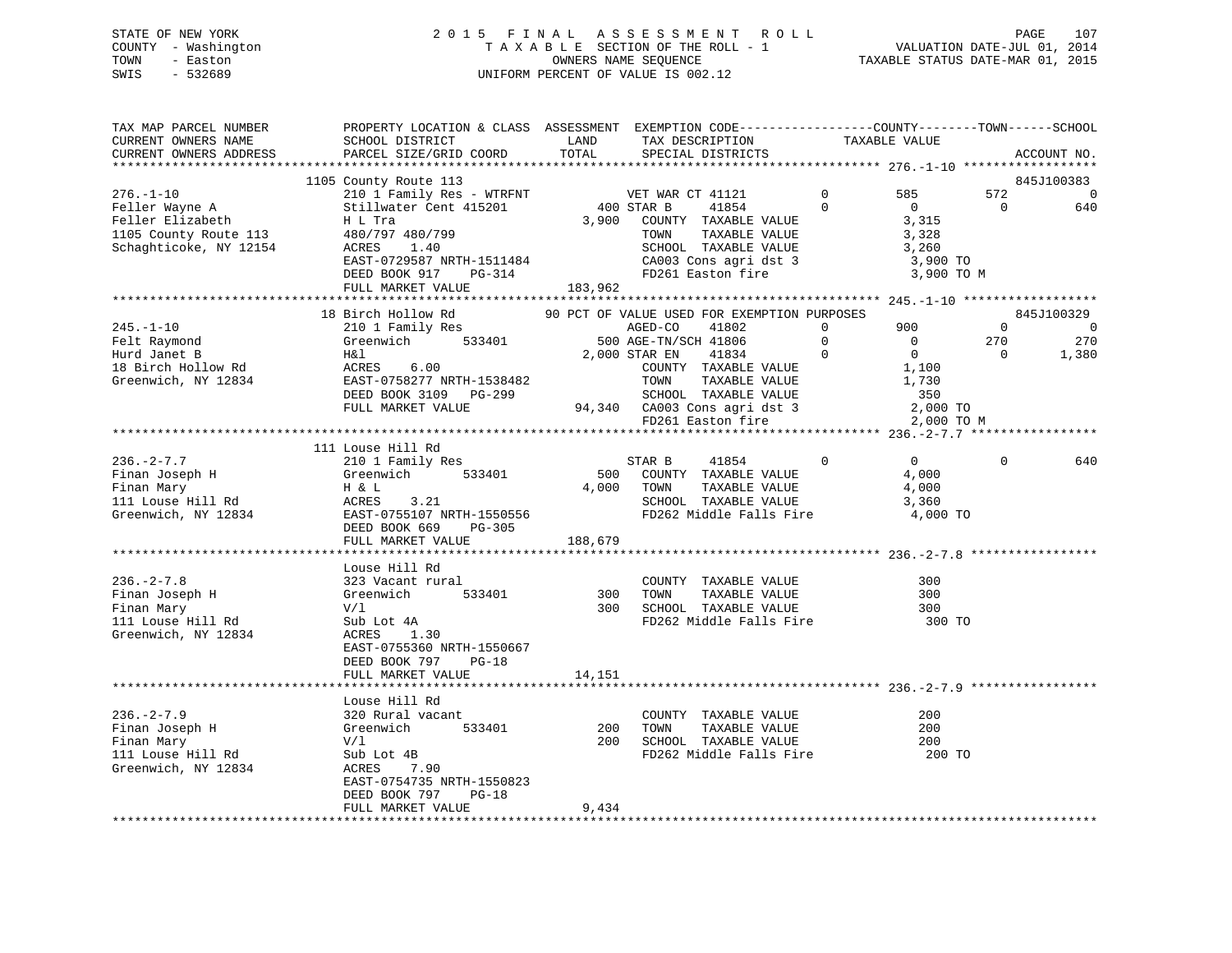### STATE OF NEW YORK 2 0 1 5 F I N A L A S S E S S M E N T R O L L PAGE 108 COUNTY - Washington T A X A B L E SECTION OF THE ROLL - 1 VALUATION DATE-JUL 01, 2014 TOWN - Easton OWNERS NAME SEQUENCE TAXABLE STATUS DATE-MAR 01, 2015 SWIS - 532689 UNIFORM PERCENT OF VALUE IS 002.12

TAX MAP PARCEL NUMBER PROPERTY LOCATION & CLASS ASSESSMENT EXEMPTION CODE------------------COUNTY--------TOWN------SCHOOL

CURRENT OWNERS NAME SCHOOL DISTRICT LAND TAX DESCRIPTION TAXABLE VALUE CURRENT OWNERS ADDRESS PARCEL SIZE/GRID COORD TOTAL SPECIAL DISTRICTS ACCOUNT NO. \*\*\*\*\*\*\*\*\*\*\*\*\*\*\*\*\*\*\*\*\*\*\*\*\*\*\*\*\*\*\*\*\*\*\*\*\*\*\*\*\*\*\*\*\*\*\*\*\*\*\*\*\*\*\*\*\*\*\*\*\*\*\*\*\*\*\*\*\*\*\*\*\*\*\*\*\*\*\*\*\*\*\*\*\*\*\*\*\*\*\*\*\*\*\*\*\*\*\*\*\*\*\* 269.-1-40 \*\*\*\*\*\*\*\*\*\*\*\*\*\*\*\*\*\* 52 Meeting House Rd 845J100354 269.-1-40 210 1 Family Res COUNTY TAXABLE VALUE 3,500 Fitzgerald Gary J Greenwich 533401 500 TOWN TAXABLE VALUE 3,500 Fitzgerald Kim E H & L 3,500 SCHOOL TAXABLE VALUE 3,500 52 Meetinghouse Rd ACRES 5.23 CA003 Cons agri dst 3 3,500 TO S2 Meetinghouse Rd
52 Meetinghouse Rd
52 Meetinghouse Rd
52 Meetinghouse Rd
53,500 TO
52 Schaghticoke, NY 12154
52 Schaghticoke, NY 12154
52 Schaghticoke, NY 12154
52 Schaghticoke, NY 12154
52 Baston fire
52 Schaghticoke, DEED BOOK 711 PG-342 FULL MARKET VALUE 165,094 \*\*\*\*\*\*\*\*\*\*\*\*\*\*\*\*\*\*\*\*\*\*\*\*\*\*\*\*\*\*\*\*\*\*\*\*\*\*\*\*\*\*\*\*\*\*\*\*\*\*\*\*\*\*\*\*\*\*\*\*\*\*\*\*\*\*\*\*\*\*\*\*\*\*\*\*\*\*\*\*\*\*\*\*\*\*\*\*\*\*\*\*\*\*\*\*\*\*\*\*\*\*\* 259.-1-65 \*\*\*\*\*\*\*\*\*\*\*\*\*\*\*\*\*\* 6 Church Ln 845J100589259.-1-65 210 1 Family Res STAR B 41854 0 0 640 Fitzgerald Jeffery Greenwich 533401 500 COUNTY TAXABLE VALUE 3,500 Fitzgerald Monique H & L 3,500 TOWN TAXABLE VALUE 3,500 6 Church Ln 269.-1-6 SCHOOL TAXABLE VALUE 2,860 Schaghticoke, NY 12154 ACRES 1.00 CA003 Cons agri dst 3 3,500 TO ACRES 1.00<br>
EAST-0746086 NRTH-1522632 FD261 Easton fire 3,500 TO M<br>
FD261 Easton fire 3,500 TO M DEED BOOK 812 PG-180 FULL MARKET VALUE 165,094 \*\*\*\*\*\*\*\*\*\*\*\*\*\*\*\*\*\*\*\*\*\*\*\*\*\*\*\*\*\*\*\*\*\*\*\*\*\*\*\*\*\*\*\*\*\*\*\*\*\*\*\*\*\*\*\*\*\*\*\*\*\*\*\*\*\*\*\*\*\*\*\*\*\*\*\*\*\*\*\*\*\*\*\*\*\*\*\*\*\*\*\*\*\*\*\*\*\*\*\*\*\*\* 228.-5-15 \*\*\*\*\*\*\*\*\*\*\*\*\*\*\*\*\*\*447 State Route 29 845J101046 228.-5-15 450 Retail srvce COUNTY TAXABLE VALUE 7,250 Fitzgerald Wayne Greenwich 533401 1,500 TOWN TAXABLE VALUE 7,250 731 County Route 52 new bldg 7,250 SCHOOL TAXABLE VALUE 7,250 Greenwich, NY 12834 rd front 229' FD262 Middle Falls Fire 7,250 TO 228.-1-15 ACRES 2.20 EAST-0750081 NRTH-1553666 DEED BOOK 906 PG-96FULL MARKET VALUE 341,981 \*\*\*\*\*\*\*\*\*\*\*\*\*\*\*\*\*\*\*\*\*\*\*\*\*\*\*\*\*\*\*\*\*\*\*\*\*\*\*\*\*\*\*\*\*\*\*\*\*\*\*\*\*\*\*\*\*\*\*\*\*\*\*\*\*\*\*\*\*\*\*\*\*\*\*\*\*\*\*\*\*\*\*\*\*\*\*\*\*\*\*\*\*\*\*\*\*\*\*\*\*\*\* 278.-1-20 \*\*\*\*\*\*\*\*\*\*\*\*\*\*\*\*\*\* 1032 Beadle Hill Rd 845J100689278.-1-20 210 1 Family Res STAR EN 41834 0 0 0 1,380 Fitzgibbons Ann E Greenwich 533401 500 COUNTY TAXABLE VALUE 4,900 Hackney Edward J H & Lot 4,900 TOWN TAXABLE VALUE 4,900 1032 Beadle Hill Rd ACRES 2.10 SCHOOL TAXABLE VALUE 3,520 Valley Falls, NY 12185 EAST-0753461 NRTH-1510135 CA003 Cons agri dst 3 4,900 TO DEED BOOK 2589 PG-281 FD261 Easton fire 4,900 TO M DEED BOOK 2589 PG-281<br>FULL MARKET VALUE 231,132 \*\*\*\*\*\*\*\*\*\*\*\*\*\*\*\*\*\*\*\*\*\*\*\*\*\*\*\*\*\*\*\*\*\*\*\*\*\*\*\*\*\*\*\*\*\*\*\*\*\*\*\*\*\*\*\*\*\*\*\*\*\*\*\*\*\*\*\*\*\*\*\*\*\*\*\*\*\*\*\*\*\*\*\*\*\*\*\*\*\*\*\*\*\*\*\*\*\*\*\*\*\*\* 243.-1-4 \*\*\*\*\*\*\*\*\*\*\*\*\*\*\*\*\*\*\* 2259 County Route 113 845J100333 243.-1-4 240 Rural res COUNTY TAXABLE VALUE 3,500 Flatley F. Joseph Schuylerville 415001 1,000 TOWN TAXABLE VALUE 3,500 186 Danbury Circle South Rural Res 3,500 SCHOOL TAXABLE VALUE 3,500 Rochester, NY 14618-2753 ACRES 15.10 CA003 Cons agri dst 3 3,500 TO EXES 15.10<br>
EAST-0738044 NRTH-1537995 FD261 Easton fire 3,500 TO M<br>
EAST-0738044 NRTH-1537995 FD261 Easton fire 3,500 TO M DEED BOOK W 556 PG-224 FULL MARKET VALUE 165,094 \*\*\*\*\*\*\*\*\*\*\*\*\*\*\*\*\*\*\*\*\*\*\*\*\*\*\*\*\*\*\*\*\*\*\*\*\*\*\*\*\*\*\*\*\*\*\*\*\*\*\*\*\*\*\*\*\*\*\*\*\*\*\*\*\*\*\*\*\*\*\*\*\*\*\*\*\*\*\*\*\*\*\*\*\*\*\*\*\*\*\*\*\*\*\*\*\*\*\*\*\*\*\*\*\*\*\*\*\*\*\*\*\*\*\*\*\*\*\*\*\*\*\*\*\*\*\*\*\*\*\*\*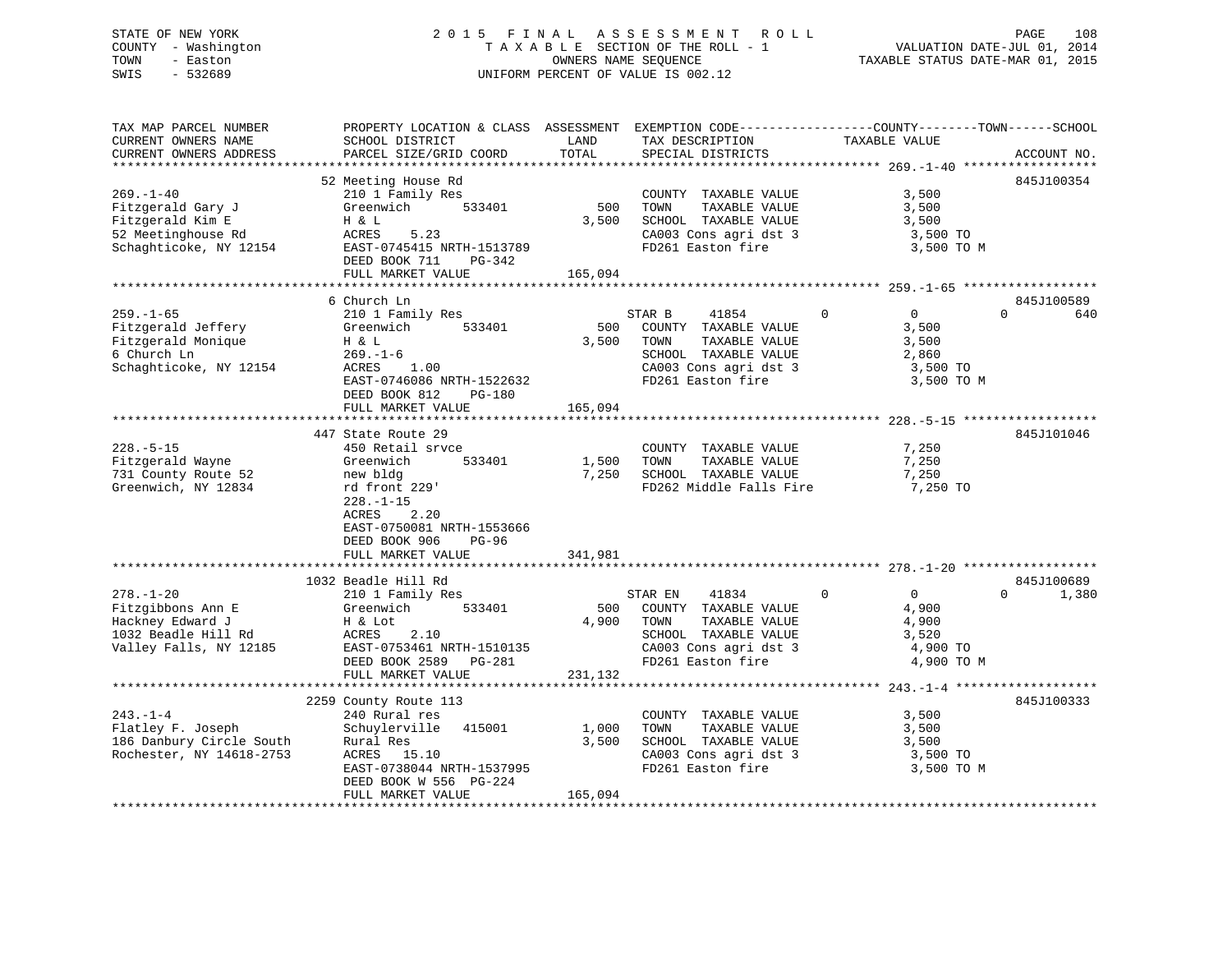## STATE OF NEW YORK 2 0 1 5 F I N A L A S S E S S M E N T R O L L PAGE 109 COUNTY - Washington T A X A B L E SECTION OF THE ROLL - 1 VALUATION DATE-JUL 01, 2014 TOWN - Easton OWNERS NAME SEQUENCE TAXABLE STATUS DATE-MAR 01, 2015 SWIS - 532689 UNIFORM PERCENT OF VALUE IS 002.12

| TAX MAP PARCEL NUMBER<br>CURRENT OWNERS NAME | PROPERTY LOCATION & CLASS ASSESSMENT EXEMPTION CODE----------------COUNTY-------TOWN-----SCHOOL<br>SCHOOL DISTRICT | LAND    | TAX DESCRIPTION                                                                                  |                | TAXABLE VALUE  |                |                |
|----------------------------------------------|--------------------------------------------------------------------------------------------------------------------|---------|--------------------------------------------------------------------------------------------------|----------------|----------------|----------------|----------------|
| CURRENT OWNERS ADDRESS                       | PARCEL SIZE/GRID COORD                                                                                             | TOTAL   | SPECIAL DISTRICTS                                                                                |                |                |                | ACCOUNT NO.    |
|                                              |                                                                                                                    |         |                                                                                                  |                |                |                |                |
|                                              | 14 Park Dr                                                                                                         |         |                                                                                                  |                |                |                | 845J100261     |
| $236.1 - 3 - 19$                             | 210 1 Family Res                                                                                                   |         | VET WAR CT 41121                                                                                 | $\circ$        | 368            | 368            | $\overline{0}$ |
| Fleming Terrance                             | 533401                                                                                                             |         | 300 STAR EN<br>41834                                                                             | $\overline{0}$ | $\overline{0}$ | $\overline{0}$ | 1,380          |
| Fleming Joan                                 |                                                                                                                    | 2,450   | COUNTY TAXABLE VALUE                                                                             |                | 2,082          |                |                |
| 14 Park Dr                                   |                                                                                                                    |         |                                                                                                  |                | 2,082          |                |                |
| Greenwich, NY 12834                          | Greenwich 533401<br>1 1/2 Lots & H<br>236.-3-19<br>ACRES 1.40                                                      |         | TOWN      TAXABLE VALUE<br>SCHOOL   TAXABLE VALUE                                                |                | 1,070          |                |                |
|                                              | EAST-0749780 NRTH-1552795                                                                                          |         | FD262 Middle Falls Fire                                                                          |                | 2,450 TO       |                |                |
|                                              |                                                                                                                    |         |                                                                                                  |                |                |                |                |
|                                              | DEED BOOK 494<br>$PG-8$                                                                                            |         |                                                                                                  |                |                |                |                |
|                                              | FULL MARKET VALUE                                                                                                  | 115,566 |                                                                                                  |                |                |                |                |
|                                              |                                                                                                                    |         |                                                                                                  |                |                |                |                |
|                                              | 2187 State Route 40                                                                                                |         |                                                                                                  |                |                |                | 845J100336     |
| $236. - 1 - 27$                              | 240 Rural res                                                                                                      |         | 41854<br>STAR B                                                                                  | $\Omega$       | $\overline{0}$ | $\Omega$       | 640            |
| Fletcher Burns Lauren L                      | 533401<br>Greenwich                                                                                                | 400     | COUNTY TAXABLE VALUE                                                                             |                | 1,800          |                |                |
| 2187 State Route 40                          | Farm                                                                                                               | 1,800   | TOWN<br>TAXABLE VALUE                                                                            |                | 1,800          |                |                |
| Greenwich, NY 12834                          | ACRES 16.40                                                                                                        |         | SCHOOL TAXABLE VALUE                                                                             |                | 1,160          |                |                |
|                                              | EAST-0750757 NRTH-1549678                                                                                          |         | FD262 Middle Falls Fire                                                                          |                | 1,800 TO       |                |                |
|                                              | DEED BOOK 608<br>PG-280                                                                                            |         |                                                                                                  |                |                |                |                |
|                                              | FULL MARKET VALUE                                                                                                  | 84,906  |                                                                                                  |                |                |                |                |
|                                              |                                                                                                                    |         |                                                                                                  |                |                |                |                |
|                                              | 235 Waters Rd                                                                                                      |         |                                                                                                  |                |                |                | 845J100337     |
| $253. - 1 - 18$                              | 210 1 Family Res AGED-CO                                                                                           |         | 41802                                                                                            | 0 $1,250$      |                | $\Omega$       | $\overline{0}$ |
| Flynn John P                                 | 533401<br>Greenwich                                                                                                |         | 300 AGE-TN/SCH 41806                                                                             | $\overline{0}$ | $\overline{0}$ | 1,000          | 1,000          |
| 235 Waters Rd                                | H & L                                                                                                              |         | $\overline{0}$<br>2,500 STAR EN<br>41834                                                         |                | $\overline{0}$ | $\Omega$       | 1,380          |
| Greenwich, NY 12834                          | FRNT 200.00 DPTH 125.00                                                                                            |         | COUNTY TAXABLE VALUE                                                                             |                | 1,250          |                |                |
|                                              | EAST-0759282 NRTH-1534368                                                                                          |         |                                                                                                  |                | 1,500          |                |                |
|                                              | DEED BOOK 344<br>PG-113                                                                                            |         |                                                                                                  |                | 120            |                |                |
|                                              | FULL MARKET VALUE                                                                                                  |         |                                                                                                  |                | 2,500 TO       |                |                |
|                                              |                                                                                                                    |         | TOWN TAXABLE VALUE<br>SCHOOL TAXABLE VALUE<br>117,925 CA003 Cons agri dst 3<br>FD261 Easton fire |                | 2,500 TO M     |                |                |
|                                              |                                                                                                                    |         |                                                                                                  |                |                |                |                |
|                                              | County Route 113                                                                                                   |         |                                                                                                  |                |                |                |                |
| $235. - 1 - 2.9$                             | 720 Mine/quarry                                                                                                    |         | COUNTY TAXABLE VALUE                                                                             |                | 5,000          |                |                |
| Fort Miller Co                               | Greenwich 533401                                                                                                   |         |                                                                                                  |                | 5,000          |                |                |
| PO Box 98                                    | Sand/gravel                                                                                                        |         | 5,000 TOWN TAXABLE VALUE<br>5,000 SCHOOL TAXABLE VALUE                                           |                | 5,000          |                |                |
| Schuylerville, NY 12871                      | Sub Lot 3                                                                                                          |         | CA003 Cons agri dst 3                                                                            |                | 5,000 TO       |                |                |
|                                              | $ACRES$ 106.59                                                                                                     |         | FD263 Schuylerville Fire 5,000 TO                                                                |                |                |                |                |
|                                              | EAST-0740580 NRTH-1550101                                                                                          |         |                                                                                                  |                |                |                |                |
|                                              | DEED BOOK 805<br>$PG-44$                                                                                           |         |                                                                                                  |                |                |                |                |
|                                              | FULL MARKET VALUE                                                                                                  | 235,849 |                                                                                                  |                |                |                |                |
|                                              |                                                                                                                    |         |                                                                                                  |                |                |                |                |
|                                              | General Fellows Rd                                                                                                 |         |                                                                                                  |                |                |                |                |
| $235. - 1 - 2.10$                            | 320 Rural vacant                                                                                                   |         | COUNTY TAXABLE VALUE                                                                             |                | 200            |                |                |
| Fort Miller Co                               | 533401<br>Greenwich                                                                                                | 200     | TOWN                                                                                             |                | 200            |                |                |
| PO Box 98                                    | Lot                                                                                                                |         | TAXABLE VALUE<br>200 SCHOOL TAXABLE VALUE                                                        |                | 200            |                |                |
| Schuylerville, NY 12871                      | Sub Lot 3D                                                                                                         |         |                                                                                                  |                | 200 TO         |                |                |
|                                              | FRNT 121.00 DPTH 123.00                                                                                            |         | CA003 Cons agri dst 3<br>FD262 Middle Falls Fire                                                 |                | 200 TO         |                |                |
|                                              | EAST-0741742 NRTH-1548892                                                                                          |         |                                                                                                  |                |                |                |                |
|                                              | DEED BOOK 805<br>PG-44                                                                                             |         |                                                                                                  |                |                |                |                |
|                                              | FULL MARKET VALUE                                                                                                  | 9,434   |                                                                                                  |                |                |                |                |
|                                              |                                                                                                                    |         |                                                                                                  |                |                |                |                |
|                                              |                                                                                                                    |         |                                                                                                  |                |                |                |                |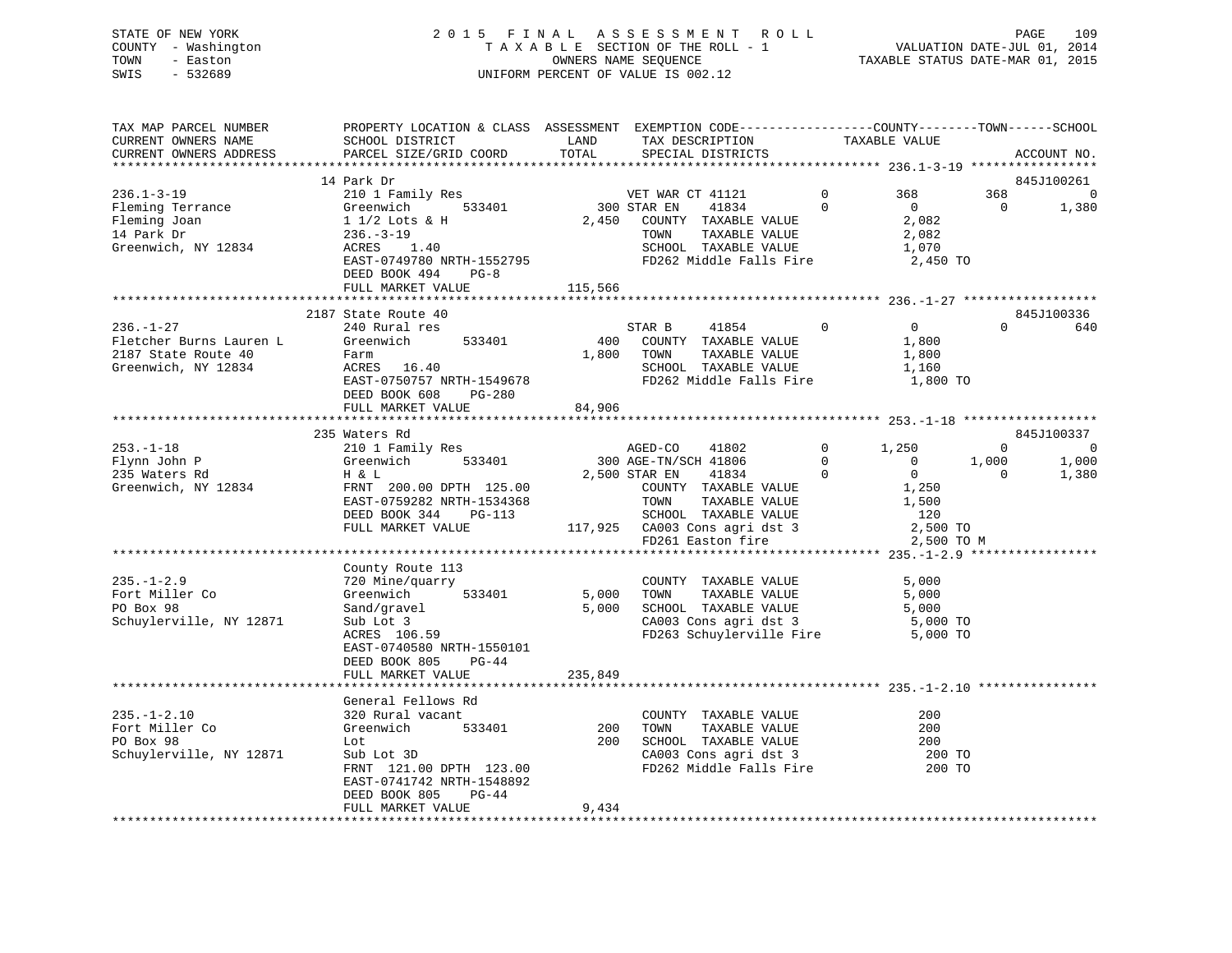# STATE OF NEW YORK 2 0 1 5 F I N A L A S S E S S M E N T R O L L PAGE 110COUNTY - Washington  $T A X A B L E$  SECTION OF THE ROLL - 1<br>TOWN - Easton DATE-JUL 2001 OWNERS NAME SEQUENCE SWIS - 532689 UNIFORM PERCENT OF VALUE IS 002.12

TAXABLE STATUS DATE-MAR 01, 2015

| TAX MAP PARCEL NUMBER        |                    |                           |            | PROPERTY LOCATION & CLASS ASSESSMENT EXEMPTION CODE----------------COUNTY-------TOWN------SCHOOL |                  |             |
|------------------------------|--------------------|---------------------------|------------|--------------------------------------------------------------------------------------------------|------------------|-------------|
| CURRENT OWNERS NAME          | SCHOOL DISTRICT    |                           | LAND       | TAX DESCRIPTION                                                                                  | TAXABLE VALUE    |             |
| CURRENT OWNERS ADDRESS       |                    | PARCEL SIZE/GRID COORD    | TOTAL      | SPECIAL DISTRICTS                                                                                |                  | ACCOUNT NO. |
|                              |                    |                           |            |                                                                                                  |                  |             |
|                              | General Fellows Rd |                           |            |                                                                                                  |                  | 845L100787  |
| $235. - 2 - 2$               | 240 Rural res      |                           |            | COUNTY TAXABLE VALUE                                                                             | 2,600            |             |
| Fort Miller Co Inc           | Greenwich          | 533401                    | 500        | TAXABLE VALUE<br>TOWN                                                                            | 2,600            |             |
| PO Box 98                    | H&l                |                           | 2,600      | SCHOOL TAXABLE VALUE                                                                             | 2,600            |             |
| Schuylerville, NY 12871      |                    | ACRES 11.50               |            | CA003 Cons agri dst 3                                                                            | 2,600 TO         |             |
|                              |                    | EAST-0743912 NRTH-1551032 |            | FD262 Middle Falls Fire                                                                          | 2,600 TO         |             |
|                              |                    | DEED BOOK 3266 PG-94      |            |                                                                                                  |                  |             |
|                              | FULL MARKET VALUE  |                           | 122,642    |                                                                                                  |                  |             |
|                              | General Fellows Rd |                           |            |                                                                                                  |                  | 845J101210  |
| $235. -2 - 2.2$              | 314 Rural vac<10   |                           |            | COUNTY TAXABLE VALUE                                                                             | 600              |             |
| Fort Miller Co Inc           | Greenwich          | 533401                    |            | 600 TOWN<br>TAXABLE VALUE                                                                        | 600              |             |
| PO Box 98                    | Vacant Lot         |                           |            | 600 SCHOOL TAXABLE VALUE                                                                         | 600              |             |
| Schuylerville, NY 12871      |                    | ACRES 2.84                |            | CA003 Cons agri dst 3                                                                            | 600 TO           |             |
|                              |                    | EAST-0744021 NRTH-1551014 |            | FD262 Middle Falls Fire                                                                          | 600 TO           |             |
|                              |                    | DEED BOOK 3266 PG-99      |            |                                                                                                  |                  |             |
|                              | FULL MARKET VALUE  |                           | 28,302     |                                                                                                  |                  |             |
|                              |                    |                           |            |                                                                                                  |                  |             |
|                              | 687 Wilbur Ave     |                           |            |                                                                                                  |                  | 845J101272  |
| $235. - 2 - 4.1$             | 710 Manufacture    |                           |            | COUNTY TAXABLE VALUE                                                                             | 70,000           |             |
| Fort Miller Co Inc           | Greenwich          | 533401                    | 1,000 TOWN | TAXABLE VALUE                                                                                    |                  |             |
| PO Box 98                    | Manu Pl            |                           |            | 70,000 SCHOOL TAXABLE VALUE                                                                      | 70,000<br>70,000 |             |
| Schuylerville, NY 12871      | Lot 3              |                           |            | FD262 Middle Falls Fire 70,000 TO                                                                |                  |             |
|                              | ACRES              | 1.47                      |            |                                                                                                  |                  |             |
|                              |                    | EAST-0747372 NRTH-1552156 |            |                                                                                                  |                  |             |
|                              | DEED BOOK 684      | PG-276                    |            |                                                                                                  |                  |             |
|                              | FULL MARKET VALUE  |                           | 3301,887   |                                                                                                  |                  |             |
|                              |                    |                           |            |                                                                                                  |                  |             |
|                              | 717 Wilbur Ave     |                           |            |                                                                                                  |                  |             |
| $235. -2 - 4.3$              |                    | 710 Manufacture           |            | COUNTY TAXABLE VALUE 127,000                                                                     |                  |             |
| Fort Miller Co Inc           | Greenwich          | 533401                    |            | 6,600 TOWN<br>TAXABLE VALUE                                                                      | 127,000          |             |
| PO Box 98                    | Manu Plant         |                           |            | 127,000 SCHOOL TAXABLE VALUE                                                                     | 127,000          |             |
| Schuylerville, NY 12871-0098 | $972/60$ , lot 1   |                           |            | FD262 Middle Falls Fire                                                                          | 127,000 TO       |             |
|                              | ACRES 43.66        |                           |            |                                                                                                  |                  |             |
|                              |                    | EAST-0747055 NRTH-1552364 |            |                                                                                                  |                  |             |
|                              | DEED BOOK 679      | PG-236                    |            |                                                                                                  |                  |             |
|                              | FULL MARKET VALUE  |                           | 5990,566   |                                                                                                  |                  |             |
|                              | Wilbur Ave         |                           |            |                                                                                                  |                  |             |
| $235. - 2 - 4.6$             | 710 Manufacture    |                           |            | COUNTY TAXABLE VALUE                                                                             | 1,000            |             |
| Fort Miller Co Inc           |                    | Greenwich 533401          |            | 1,000 TOWN<br>TAXABLE VALUE                                                                      | 1,000            |             |
| PO Box 98                    | Manuf              |                           |            | 1,000 SCHOOL TAXABLE VALUE                                                                       | 1,000            |             |
| Schuylerville, NY 12871      | Sub Lot 4A         |                           |            | FD262 Middle Falls Fire 1,000 TO                                                                 |                  |             |
|                              | ACRES              | 3.67                      |            |                                                                                                  |                  |             |
|                              |                    | EAST-0746096 NRTH-1552306 |            |                                                                                                  |                  |             |
|                              |                    | DEED BOOK 3282 PG-186     |            |                                                                                                  |                  |             |
|                              | FULL MARKET VALUE  |                           | 47,170     |                                                                                                  |                  |             |
|                              |                    |                           |            |                                                                                                  |                  |             |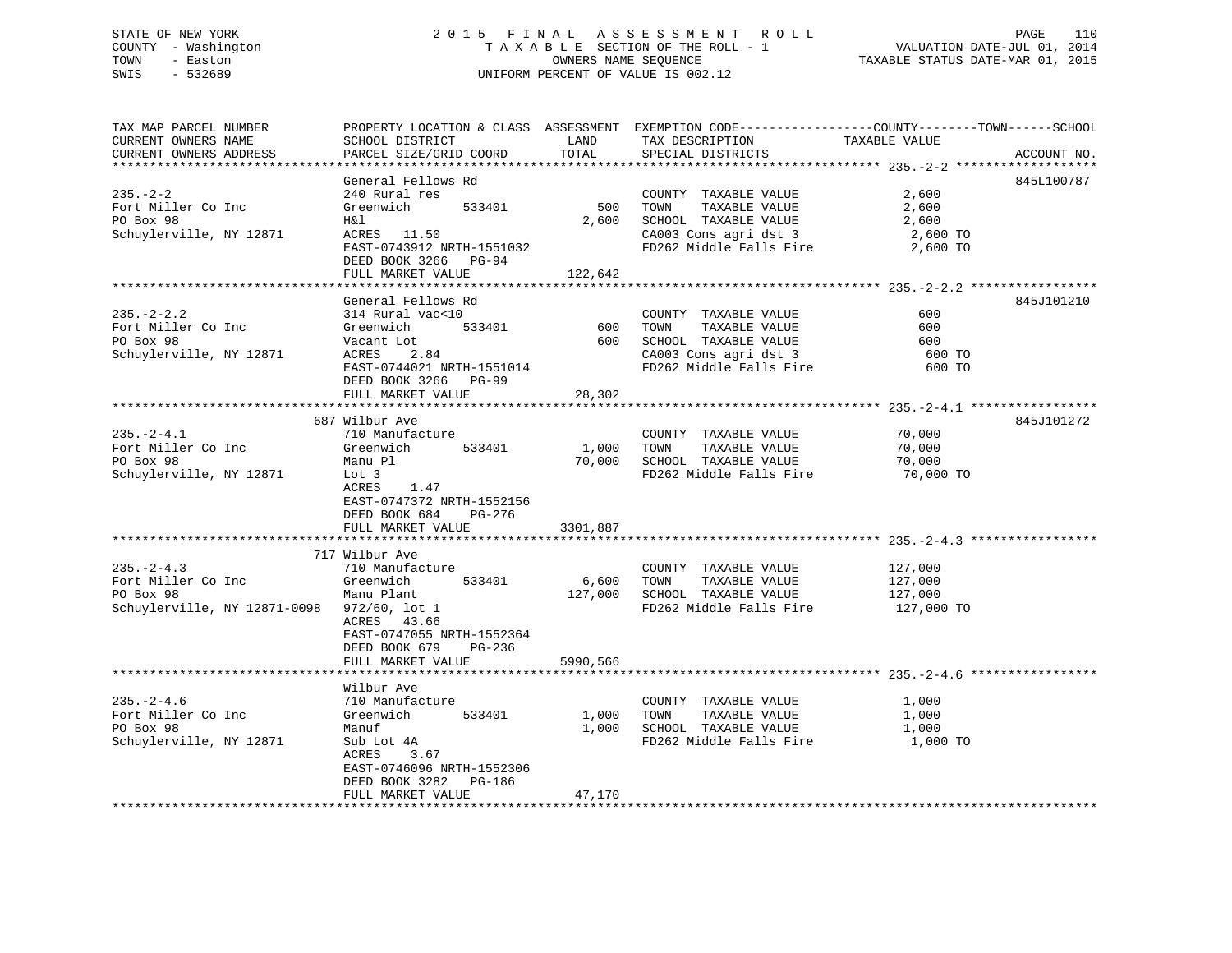## STATE OF NEW YORK 2 0 1 5 F I N A L A S S E S S M E N T R O L L PAGE 111 COUNTY - Washington T A X A B L E SECTION OF THE ROLL - 1 VALUATION DATE-JUL 01, 2014 TOWN - Easton OWNERS NAME SEQUENCE TAXABLE STATUS DATE-MAR 01, 2015 SWIS - 532689 UNIFORM PERCENT OF VALUE IS 002.12

TAX MAP PARCEL NUMBER PROPERTY LOCATION & CLASS ASSESSMENT EXEMPTION CODE----------------COUNTY-------TOWN------SCHOOL<br>CURRENT OWNERS NAME SCHOOL DISTRICT LAND TAX

| CURRENI UWNERS NAME     | PCHOOT DIPIKICI                       | <b>LAIND</b> | THY DEPOLITIOM                   |                                   |             |
|-------------------------|---------------------------------------|--------------|----------------------------------|-----------------------------------|-------------|
| CURRENT OWNERS ADDRESS  | PARCEL SIZE/GRID COORD                | TOTAL        | SPECIAL DISTRICTS                |                                   | ACCOUNT NO. |
|                         |                                       |              |                                  |                                   |             |
|                         | Bulson Rd                             |              |                                  |                                   | 845J100341  |
|                         |                                       |              |                                  |                                   |             |
| $236. - 1 - 7$          | 323 Vacant rural                      |              | COUNTY TAXABLE VALUE             | 500                               |             |
| Fort Miller Co Inc      | Greenwich<br>533401                   | $500$ TOWN   | TAXABLE VALUE                    | 500                               |             |
| PO Box 98               | Farm                                  |              | 500 SCHOOL TAXABLE VALUE         | 500                               |             |
| Schuylerville, NY 12871 | ACRES 25.44                           |              | FD262 Middle Falls Fire          | 500 TO                            |             |
|                         | EAST-0749056 NRTH-1551342             |              |                                  |                                   |             |
|                         |                                       |              |                                  |                                   |             |
|                         | DEED BOOK 419 PG-692                  |              |                                  |                                   |             |
|                         | FULL MARKET VALUE                     | 23,585       |                                  |                                   |             |
|                         |                                       |              |                                  |                                   |             |
|                         | State Route 29                        |              |                                  |                                   |             |
| $235. - 1 - 18.1$       | 710 Manufacture                       |              | COUNTY TAXABLE VALUE             | 1,000                             |             |
| Fort Miller Co Inc.     | Schuylerville 415001                  |              | 1,000 TOWN<br>TAXABLE VALUE      | 1,000                             |             |
|                         |                                       |              |                                  |                                   |             |
| PO Box 98               | Manuf                                 |              | 1,000 SCHOOL TAXABLE VALUE       | $1,000$ TO<br>$1,000$ TO          |             |
| Schuylerville, NY 12871 | ACRES 17.08                           |              | CA003 Cons agri dst 3            |                                   |             |
|                         | EAST-0743452 NRTH-1552336             |              | FD262 Middle Falls Fire 1,000 TO |                                   |             |
|                         | DEED BOOK 3282 PG-177                 |              |                                  |                                   |             |
|                         | FULL MARKET VALUE                     | 47,170       |                                  |                                   |             |
|                         |                                       |              |                                  |                                   |             |
|                         |                                       |              |                                  |                                   |             |
|                         | 212 General Fellows Rd                |              |                                  |                                   |             |
| $235. - 2 - 3.1$        |                                       |              | COUNTY TAXABLE VALUE             | 750                               |             |
| Fort Miller Co Inc.     | 151 Fruit crop<br>Greenwich<br>533401 | 750 TOWN     | TAXABLE VALUE                    | 750                               |             |
| PO Box 98               | sub lot 2                             |              | 750 SCHOOL TAXABLE VALUE         |                                   |             |
| Schuylerville, NY 12871 | ACRES 9.77                            |              | CA003 Cons agri dst 3            | יל <sup>7</sup><br>750 TO<br>מדיר |             |
|                         |                                       |              |                                  |                                   |             |
|                         | EAST-0745067 NRTH-1551411             |              | FD262 Middle Falls Fire          | 750 TO                            |             |
|                         | DEED BOOK 3282 PG-177                 |              |                                  |                                   |             |
|                         | FULL MARKET VALUE                     | 35,377       |                                  |                                   |             |
|                         |                                       |              |                                  |                                   |             |
|                         | State Route 29                        |              |                                  |                                   | 845J100342  |
|                         |                                       |              |                                  |                                   |             |
| $235. - 2 - 4$          | 710 Manufacture                       |              | COUNTY TAXABLE VALUE             | 1,300                             |             |
| Fort Miller Co Inc.     | Greenwich<br>533401                   |              | 1,300 TOWN<br>TAXABLE VALUE      | 1,300                             |             |
| PO Box 98               | Manu Plant                            |              | 1,300 SCHOOL TAXABLE VALUE       | 1,300                             |             |
| Schuylerville, NY 12871 | 398/903 383/774 404/156               |              | FD262 Middle Falls Fire          | 1,300 TO                          |             |
|                         | ACRES 68.00                           |              |                                  |                                   |             |
|                         | EAST-0744596 NRTH-1552348             |              |                                  |                                   |             |
|                         |                                       |              |                                  |                                   |             |
|                         | DEED BOOK 3282 PG-177                 |              |                                  |                                   |             |
|                         | FULL MARKET VALUE                     | 61,321       |                                  |                                   |             |
|                         |                                       |              |                                  |                                   |             |
|                         | 670 Wilbur Ave                        |              |                                  |                                   | 845J101200  |
| $236. - 1 - 7.1$        | 464 Office bldg.                      |              | COUNTY TAXABLE VALUE             | 80,200                            |             |
|                         |                                       |              |                                  |                                   |             |
| Fort Miller Fab3 Corp   | 533401<br>Greenwich                   | 2,000        | TOWN<br>TAXABLE VALUE            | 80,200                            |             |
| 688 Wilbur Ave          | Office Bldg                           | 80,200       | SCHOOL TAXABLE VALUE             | 80,200                            |             |
| Greenwich, NY 12834     | ACRES 42.26                           |              | FD262 Middle Falls Fire          | 80,200 TO                         |             |
|                         | EAST-0748094 NRTH-1551296             |              |                                  |                                   |             |
|                         | DEED BOOK 3317 PG-41                  |              |                                  |                                   |             |
|                         |                                       |              |                                  |                                   |             |
|                         | FULL MARKET VALUE                     | 3783,019     |                                  |                                   |             |
|                         |                                       |              |                                  |                                   |             |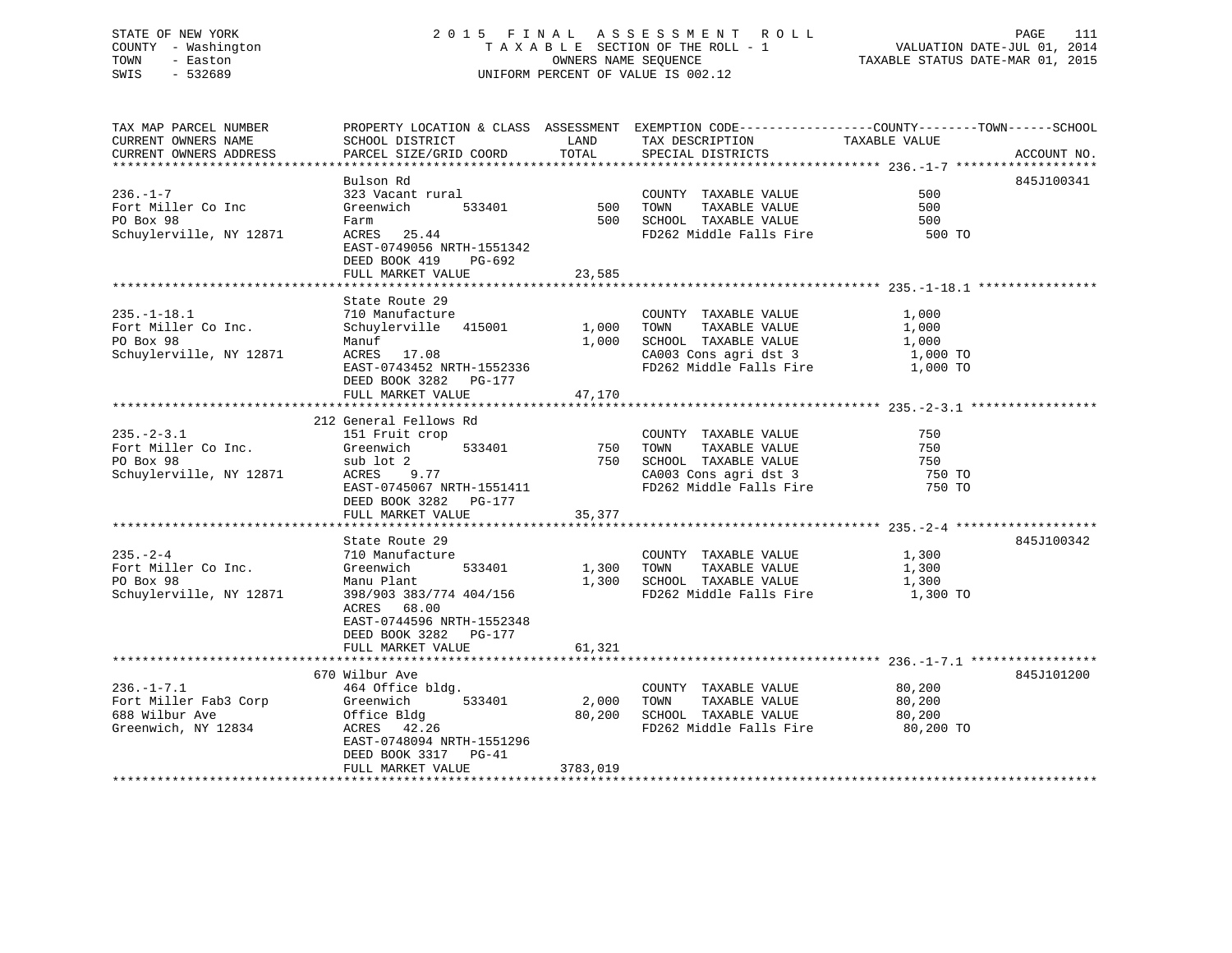## STATE OF NEW YORK 2 0 1 5 F I N A L A S S E S S M E N T R O L L PAGE 112 COUNTY - Washington T A X A B L E SECTION OF THE ROLL - 1 VALUATION DATE-JUL 01, 2014 TOWN - Easton OWNERS NAME SEQUENCE TAXABLE STATUS DATE-MAR 01, 2015 SWIS - 532689 UNIFORM PERCENT OF VALUE IS 002.12

| TAX MAP PARCEL NUMBER<br>CURRENT OWNERS NAME                                                      | SCHOOL DISTRICT                                                                                                                                                                                                                                 | <b>LAND</b>                 | TAX DESCRIPTION                                                                                                                                                                                             | PROPERTY LOCATION & CLASS ASSESSMENT EXEMPTION CODE----------------COUNTY-------TOWN------SCHOOL<br>TAXABLE VALUE |
|---------------------------------------------------------------------------------------------------|-------------------------------------------------------------------------------------------------------------------------------------------------------------------------------------------------------------------------------------------------|-----------------------------|-------------------------------------------------------------------------------------------------------------------------------------------------------------------------------------------------------------|-------------------------------------------------------------------------------------------------------------------|
| CURRENT OWNERS ADDRESS                                                                            | PARCEL SIZE/GRID COORD                                                                                                                                                                                                                          | TOTAL                       | SPECIAL DISTRICTS                                                                                                                                                                                           | ACCOUNT NO.                                                                                                       |
|                                                                                                   |                                                                                                                                                                                                                                                 |                             |                                                                                                                                                                                                             | 845J101137                                                                                                        |
| $235. -1 - 2.3$<br>Fort Miller Group<br>688 Wilbur Ave                                            | County Route 113<br>140 Truck crops<br>Greenwich 533401 200<br>200                                                                                                                                                                              |                             | COUNTY TAXABLE VALUE<br>TOWN<br>TAXABLE VALUE 200<br>200 SCHOOL TAXABLE VALUE                                                                                                                               | 200<br>200                                                                                                        |
| Greenwich, NY 12834                                                                               | Agl<br>FRNT 180.00 DPTH 30.00<br>1548915<br>DEED BOOK 2644 PG-108                                                                                                                                                                               |                             | CA003 Cons agri dst 3 and 200 TO<br>FD262 Middle Falls Fire 200 TO                                                                                                                                          |                                                                                                                   |
|                                                                                                   | FULL MARKET VALUE                                                                                                                                                                                                                               | 9,434                       |                                                                                                                                                                                                             |                                                                                                                   |
|                                                                                                   | 109 General Fellows Rd                                                                                                                                                                                                                          |                             |                                                                                                                                                                                                             | 845J100179                                                                                                        |
| $235. - 1 - 6$<br>Fort Miller Group<br>688 Wilbur Ave<br>Greenwich, NY 12834                      | 210 1 Family Res<br>Greenwich 533401<br>Res<br>ACRES 1.20<br>EAST-0741780 NRTH-1548627<br>DEED BOOK 2644 PG-108                                                                                                                                 | COUNTY<br>500 TOWN<br>6,000 | COUNTY TAXABLE VALUE 6,000<br>TOWN TAXABLE VALUE 6,000<br>SCHOOL TAXABLE VALUE 6,000 TO<br>CA003 Cons agri dst 3 6,000 TO<br>FD262 Middle Falls Fire 6,000 TO                                               |                                                                                                                   |
|                                                                                                   | FULL MARKET VALUE                                                                                                                                                                                                                               | 283,019                     |                                                                                                                                                                                                             |                                                                                                                   |
|                                                                                                   | General Fellows Rd                                                                                                                                                                                                                              |                             |                                                                                                                                                                                                             |                                                                                                                   |
| 235.-1-7.1<br>Fort Miller Group<br>Consilbur Ave<br>Greenwich, NY 12834                           | COUNTY TAXABLE VALUE<br>320 Rural vacant<br>Greenwich 533401 200 TOWN TAXABLE VALUE<br>Vacant Lot 533401 200 SCHOOL TAXABLE VALUE<br>Lot #B CA003 Cons agri dst 3 200 TO<br>1.35<br>ACRES<br>EAST-0741664 NRTH-1548783<br>DEED BOOK 2644 PG-108 |                             | FD262 Middle Falls Fire 200 TO                                                                                                                                                                              |                                                                                                                   |
|                                                                                                   | FULL MARKET VALUE                                                                                                                                                                                                                               | 9,434                       |                                                                                                                                                                                                             |                                                                                                                   |
|                                                                                                   | 378 General Fellows Rd                                                                                                                                                                                                                          |                             |                                                                                                                                                                                                             | 845J100861                                                                                                        |
| 235.-2-15<br>Fort Miller Group<br>PO Box 98<br>H & L<br>External H & L<br>Schuylerville, NY 12871 | FRNT 322.00 DPTH 206.00<br>EAST-0747451 NRTH-1551563<br>DEED BOOK 917 PG-307<br>FULL MARKET VALUE                                                                                                                                               | 400 TOWN<br>179,245         | COUNTY TAXABLE VALUE 3,800<br>TAXABLE VALUE<br>3,800 SCHOOL TAXABLE VALUE 3,800<br>FD262 Middle Falls Fire 3,800 TO                                                                                         | 3,800                                                                                                             |
|                                                                                                   |                                                                                                                                                                                                                                                 |                             |                                                                                                                                                                                                             |                                                                                                                   |
| $227. - 1 - 33.4$<br>Fort Miller Group Inc<br>PO Box 98<br>Schuylerville, NY 12871                | State Route 29<br>710 Manufacture<br>Schuylerville 415001 6,200 TOWN<br>8,000<br>EAST-0742155 NRTH-1553362<br>DEED BOOK 724 PG-199<br>FULL MARKET VALUE                                                                                         |                             | COUNTY TAXABLE VALUE<br>TOWN      TAXABLE VALUE<br>SCHOOL TAXABLE VALUE                    8,000<br>CA003 Cons agri dst 3                     8,000 TO<br>FD262 Middle Falls Fire                  8,000 TO | 8,000<br>8,000                                                                                                    |
|                                                                                                   |                                                                                                                                                                                                                                                 |                             |                                                                                                                                                                                                             |                                                                                                                   |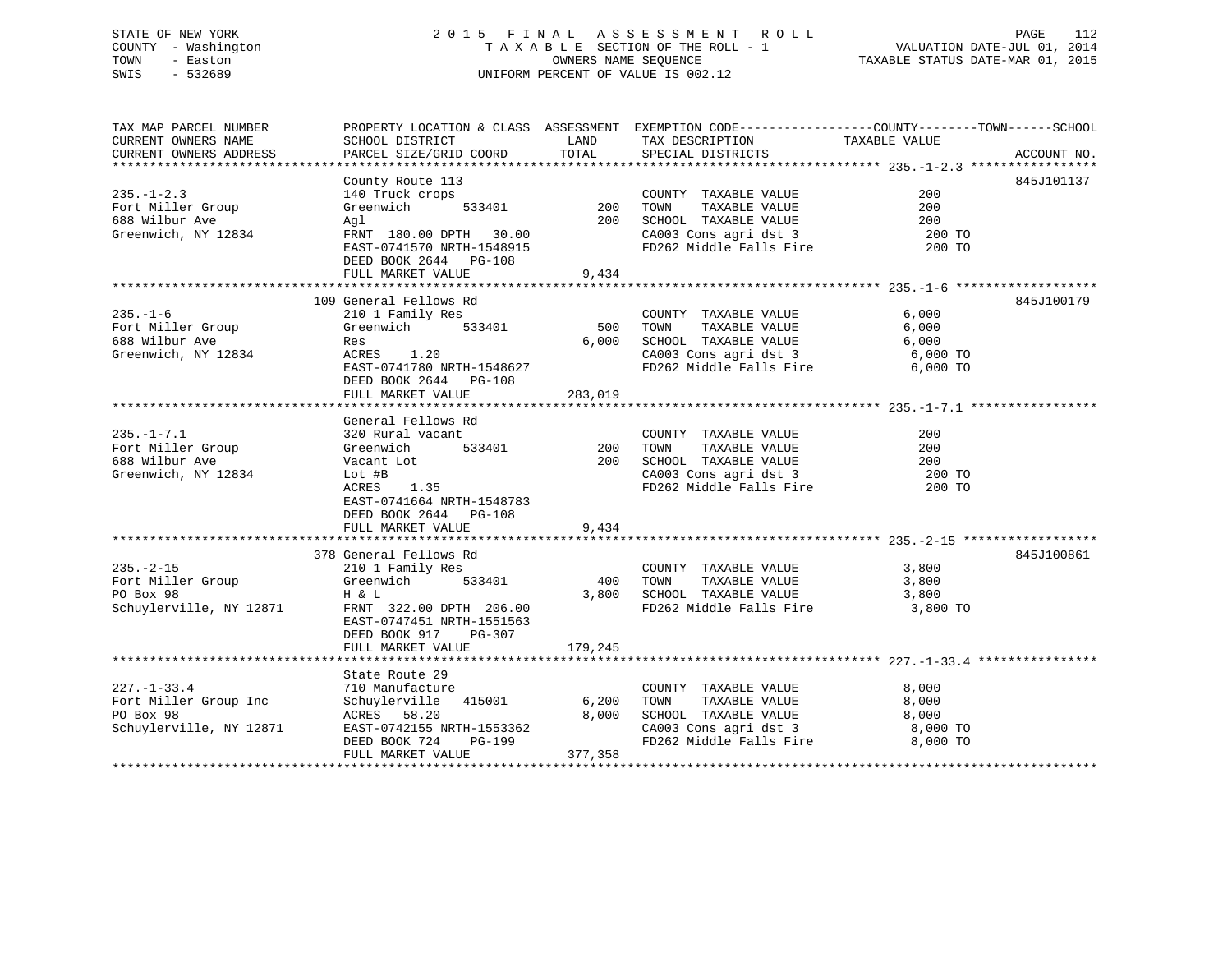## STATE OF NEW YORK 2 0 1 5 F I N A L A S S E S S M E N T R O L L PAGE 113 COUNTY - Washington T A X A B L E SECTION OF THE ROLL - 1 VALUATION DATE-JUL 01, 2014 TOWN - Easton OWNERS NAME SEQUENCE TAXABLE STATUS DATE-MAR 01, 2015 SWIS - 532689 UNIFORM PERCENT OF VALUE IS 002.12

| TAX MAP PARCEL NUMBER<br>CURRENT OWNERS NAME                                               | SCHOOL DISTRICT                                                                                                           | LAND            | TAX DESCRIPTION                                                                                                            | PROPERTY LOCATION & CLASS ASSESSMENT EXEMPTION CODE----------------COUNTY-------TOWN-----SCHOOL<br>TAXABLE VALUE |             |
|--------------------------------------------------------------------------------------------|---------------------------------------------------------------------------------------------------------------------------|-----------------|----------------------------------------------------------------------------------------------------------------------------|------------------------------------------------------------------------------------------------------------------|-------------|
| CURRENT OWNERS ADDRESS                                                                     | PARCEL SIZE/GRID COORD                                                                                                    | TOTAL           | SPECIAL DISTRICTS                                                                                                          |                                                                                                                  | ACCOUNT NO. |
|                                                                                            |                                                                                                                           |                 |                                                                                                                            |                                                                                                                  |             |
| $235. - 1 - 2.5$<br>Fort Miller Group Inc                                                  | 2728 County Route 113<br>464 Office bldg.<br>533401<br>Greenwich                                                          | 500             | COUNTY TAXABLE VALUE<br>TAXABLE VALUE<br>TOWN                                                                              | 5,500<br>5,500                                                                                                   |             |
| PO Box 98<br>Schuylerville, NY 12871                                                       | Lot No 4<br>ACRES<br>3.71<br>EAST-0739635 NRTH-1549024                                                                    | 5,500           | SCHOOL TAXABLE VALUE<br>CA003 Cons agri dst 3<br>FD263 Schuylerville Fire 5,500 TO                                         | 5,500<br>5,500 TO                                                                                                |             |
|                                                                                            | DEED BOOK 838<br>PG-232                                                                                                   |                 |                                                                                                                            |                                                                                                                  |             |
|                                                                                            | FULL MARKET VALUE                                                                                                         | 259,434         |                                                                                                                            |                                                                                                                  |             |
|                                                                                            | County Route 113                                                                                                          |                 |                                                                                                                            |                                                                                                                  |             |
| $235. - 1 - 2.7$<br>Fort Miller Group Inc<br>PO Box 98                                     | 320 Rural vacant<br>533401<br>Greenwich<br>Vl                                                                             | 400<br>400      | COUNTY TAXABLE VALUE<br>TOWN<br>TAXABLE VALUE<br>SCHOOL TAXABLE VALUE                                                      | 400<br>400<br>400                                                                                                |             |
| Schuylerville, NY 12871                                                                    | Sub Lot 4A<br>ACRES<br>2.94<br>EAST-0739918 NRTH-1549073<br>DEED BOOK 838<br>$PG-232$                                     |                 | CA003 Cons agri dst 3<br>FD263 Schuylerville Fire                                                                          | 400 TO<br>400 TO                                                                                                 |             |
|                                                                                            | FULL MARKET VALUE                                                                                                         | 18,868          |                                                                                                                            |                                                                                                                  |             |
|                                                                                            |                                                                                                                           |                 |                                                                                                                            |                                                                                                                  | 845J100406  |
| $235. - 1 - 17$<br>Fort Miller Group Inc<br>PO Box 98                                      | County Route 113<br>311 Res vac land - WTRFNT<br>Greenwich<br>533401<br>Lot                                               | 500<br>500      | COUNTY TAXABLE VALUE<br>TOWN<br>TAXABLE VALUE                                                                              | 500<br>500<br>500                                                                                                |             |
| Schuylerville, NY 12871                                                                    | Sale With 3 Others<br>ACRES<br>1.20<br>EAST-0739353 NRTH-1549129<br>DEED BOOK 838<br>PG-232                               |                 | CA003 Cons agri dst 3<br>FD263 Schull<br>FD263 Schuylerville Fire                                                          | 500 TO<br>500 TO                                                                                                 |             |
|                                                                                            | FULL MARKET VALUE                                                                                                         | 23,585          |                                                                                                                            |                                                                                                                  |             |
|                                                                                            | County Route 113                                                                                                          |                 |                                                                                                                            |                                                                                                                  |             |
| $227. - 1 - 33.6$<br>Fort Miller Group, Inc. The<br>6881 Wilbur Ave<br>Greenwich, NY 12834 | 105 Vac farmland<br>Schuylerville 415001<br>ACRES 51.87<br>EAST-0739953 NRTH-1553403<br>DEED BOOK 2659 PG-57              | 3,000<br>3,000  | COUNTY TAXABLE VALUE<br>TOWN<br>TAXABLE VALUE<br>SCHOOL TAXABLE VALUE<br>CA003 Cons agri dst 3<br>FD263 Schuylerville Fire | 3,000<br>3,000<br>3,000<br>3,000 TO<br>3,000 TO                                                                  |             |
|                                                                                            | FULL MARKET VALUE                                                                                                         | 141,509         |                                                                                                                            |                                                                                                                  |             |
|                                                                                            |                                                                                                                           |                 |                                                                                                                            |                                                                                                                  |             |
| $235. - 2 - 4.4$<br>Fort Miller Service Corp<br>PO Box 98<br>Schuylerville, NY 12871-0098  | 310 State Route 29<br>710 Manufacture<br>533401<br>Greenwich<br>Manu<br>Lot 4<br>ACRES 11.37<br>EAST-0746139 NRTH-1552828 | 2,100<br>22,100 | COUNTY TAXABLE VALUE<br>TAXABLE VALUE<br>TOWN<br>SCHOOL TAXABLE VALUE<br>FD262 Middle Falls Fire                           | 22,100<br>22,100<br>22,100<br>22,100 TO                                                                          |             |
|                                                                                            | DEED BOOK 679<br>PG-239<br>FULL MARKET VALUE                                                                              | 1042,453        |                                                                                                                            |                                                                                                                  |             |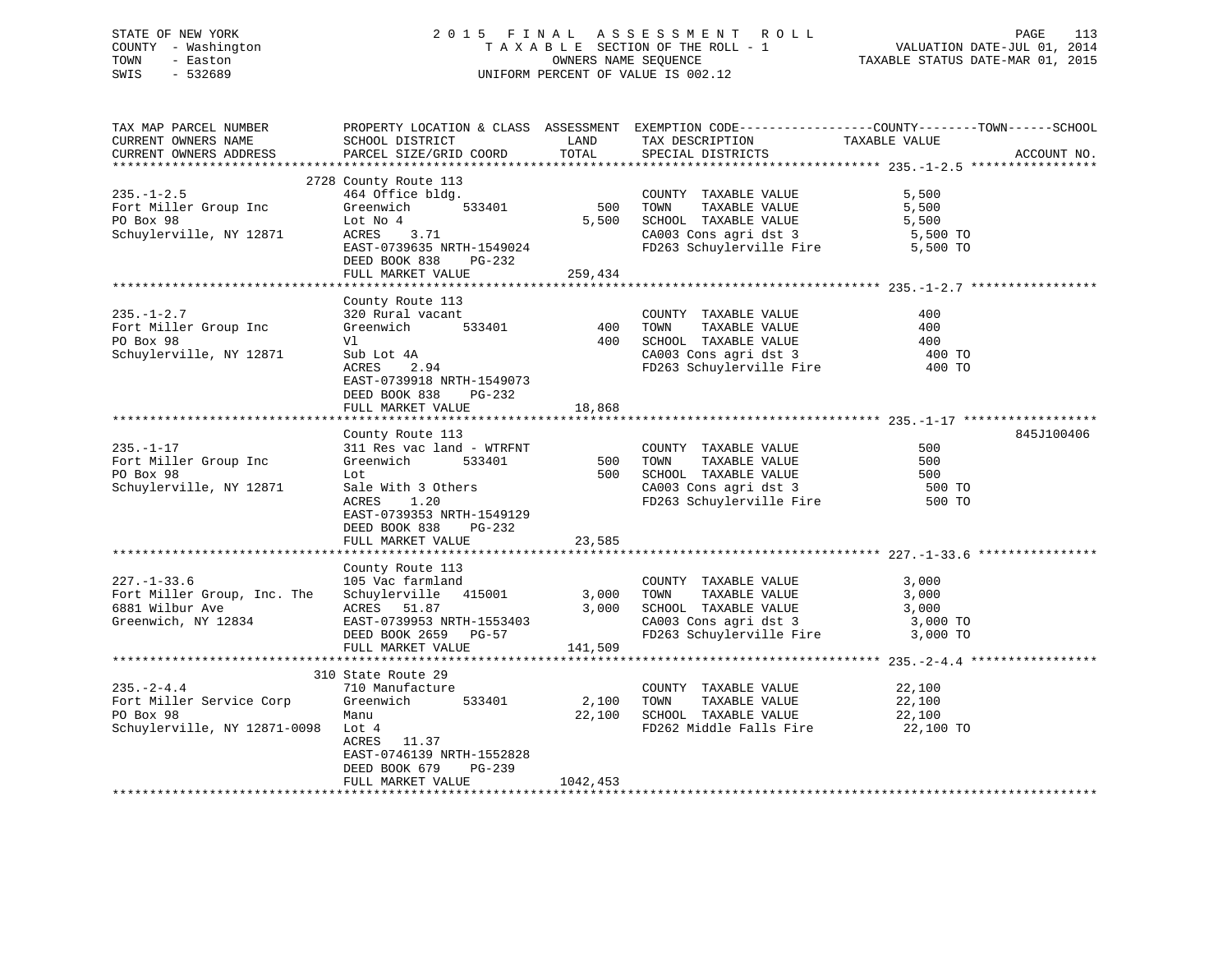## STATE OF NEW YORK 2 0 1 5 F I N A L A S S E S S M E N T R O L L PAGE 114 COUNTY - Washington T A X A B L E SECTION OF THE ROLL - 1 VALUATION DATE-JUL 01, 2014 TOWN - Easton OWNERS NAME SEQUENCE TAXABLE STATUS DATE-MAR 01, 2015 SWIS - 532689 UNIFORM PERCENT OF VALUE IS 002.12

TAX MAP PARCEL NUMBER PROPERTY LOCATION & CLASS ASSESSMENT EXEMPTION CODE------------------COUNTY--------TOWN------SCHOOL CURRENT OWNERS NAME SCHOOL DISTRICT THE LAND TAX DESCRIPTION TAXABLE VALUE CURRENT OWNERS ADDRESS PARCEL SIZE/GRID COORD TOTAL SPECIAL DISTRICTS ACCOUNT NO. \*\*\*\*\*\*\*\*\*\*\*\*\*\*\*\*\*\*\*\*\*\*\*\*\*\*\*\*\*\*\*\*\*\*\*\*\*\*\*\*\*\*\*\*\*\*\*\*\*\*\*\*\*\*\*\*\*\*\*\*\*\*\*\*\*\*\*\*\*\*\*\*\*\*\*\*\*\*\*\*\*\*\*\*\*\*\*\*\*\*\*\*\*\*\*\*\*\*\*\*\*\*\* 259.-1-42 \*\*\*\*\*\*\*\*\*\*\*\*\*\*\*\*\*\* 80 Deerfield Ln 845J100180 259.-1-42 260 Seasonal res - WTRFNT COUNTY TAXABLE VALUE 1,200 Fortin Ronald Greenwich 533401 400 TOWN TAXABLE VALUE 1,200 Fortin Frances Camp & Lot 1,200 SCHOOL TAXABLE VALUE 1,200 3 Tremont St FRNT 75.00 DPTH 225.00 CA003 Cons agri dst 3 1,200 TO Cohoes, NY 12047 EAST-0734717 NRTH-1524120 FD261 Easton fire 1,200 TO M DEED BOOK 937 PG-216 FULL MARKET VALUE 56,604 \*\*\*\*\*\*\*\*\*\*\*\*\*\*\*\*\*\*\*\*\*\*\*\*\*\*\*\*\*\*\*\*\*\*\*\*\*\*\*\*\*\*\*\*\*\*\*\*\*\*\*\*\*\*\*\*\*\*\*\*\*\*\*\*\*\*\*\*\*\*\*\*\*\*\*\*\*\*\*\*\*\*\*\*\*\*\*\*\*\*\*\*\*\*\*\*\*\*\*\*\*\*\* 235.-2-3.3 \*\*\*\*\*\*\*\*\*\*\*\*\*\*\*\*\* General Fellows Rd235.-2-3.3 310 Res Vac COUNTY TAXABLE VALUE 380Foss Helen Greenwich 533401 380 TOWN TAXABLE VALUE 3805330 County Route 113 FRNT 175.00 DPTH 380 SCHOOL TAXABLE VALUE 380 SCHOOL TAXABLE VALUE Greenwich, NY 12834 ACRES 0.57 CA003 Cons agri dst 3 380 TO EAST-0747184 NRTH-1551511 FD262 Middle Falls Fire 380 TO DEED BOOK 3489 PG-1 FULL MARKET VALUE 17,925 \*\*\*\*\*\*\*\*\*\*\*\*\*\*\*\*\*\*\*\*\*\*\*\*\*\*\*\*\*\*\*\*\*\*\*\*\*\*\*\*\*\*\*\*\*\*\*\*\*\*\*\*\*\*\*\*\*\*\*\*\*\*\*\*\*\*\*\*\*\*\*\*\*\*\*\*\*\*\*\*\*\*\*\*\*\*\*\*\*\*\*\*\*\*\*\*\*\*\*\*\*\*\* 235.-2-19 \*\*\*\*\*\*\*\*\*\*\*\*\*\*\*\*\*\* 368 General Fellows Rd 845J100541235.-2-19 210 1 Family Res COUNTY TAXABLE VALUE 3,500 Foss Helen Greenwich 533401 200 TOWN TAXABLE VALUE 3,500 5330 County Route 113 H&l 3,500 SCHOOL TAXABLE VALUE 3,500 FRNT 90.00 DPTH 287.00 FD262 Middle Falls Fire 3,500 TO BANK 26 EAST-0747009 NRTH-1551350 DEED BOOK 444 PG-741FULL MARKET VALUE 165,094 \*\*\*\*\*\*\*\*\*\*\*\*\*\*\*\*\*\*\*\*\*\*\*\*\*\*\*\*\*\*\*\*\*\*\*\*\*\*\*\*\*\*\*\*\*\*\*\*\*\*\*\*\*\*\*\*\*\*\*\*\*\*\*\*\*\*\*\*\*\*\*\*\*\*\*\*\*\*\*\*\*\*\*\*\*\*\*\*\*\*\*\*\*\*\*\*\*\*\*\*\*\*\* 286.-1-14.2 \*\*\*\*\*\*\*\*\*\*\*\*\*\*\*\*2659 Valley Falls Rd 845J101005 286.-1-14.2 210 1 Family Res STAR B 41854 0 0 0 640 Foster Virginia (Greenwich 533401 500 COUNTY TAXABLE VALUE 4,200<br>
Couture Sean N H & L 4,200 TOWN TAXABLE VALUE 4,200<br>
2659 Valley Falls Rd ACRES 2.90 SCHOOL TAXABLE VALUE 4,200<br>
Schaghticske NY 12154 From Country County C Couture Sean N H & L 4,200 TOWN TAXABLE VALUE 4,200 2659 Valley Falls Rd ACRES 2.90 SCHOOL TAXABLE VALUE 3,560 Schaghticoke, NY 12154 EAST-0744475 NRTH-1502432 CA003 Cons agri dst 3 4,200 TO DEED BOOK 3367 PG-67 FOR FD261 Easton fire the 4,200 TO M FULL MARKET VALUE 198,113 \*\*\*\*\*\*\*\*\*\*\*\*\*\*\*\*\*\*\*\*\*\*\*\*\*\*\*\*\*\*\*\*\*\*\*\*\*\*\*\*\*\*\*\*\*\*\*\*\*\*\*\*\*\*\*\*\*\*\*\*\*\*\*\*\*\*\*\*\*\*\*\*\*\*\*\*\*\*\*\*\*\*\*\*\*\*\*\*\*\*\*\*\*\*\*\*\*\*\*\*\*\*\* 286.-1-20.1 \*\*\*\*\*\*\*\*\*\*\*\*\*\*\*\*60 Crandalls Corners Rd

| $286. - 1 - 20.1$       | 210 1 Family Res          | STAR B        | 41854                   |            | 640 |
|-------------------------|---------------------------|---------------|-------------------------|------------|-----|
| Fowler Josh H           | Greenwich<br>533401       | 600           | TAXABLE VALUE<br>COUNTY | 4,500      |     |
| Fowler Erin             | sub lot 2                 | 4,500<br>TOWN | TAXABLE VALUE           | 4,500      |     |
| 60 Crandalls Corners Rd | 3.31<br>ACRES             |               | TAXABLE VALUE<br>SCHOOL | 3,860      |     |
| Schaghticoke, NY 12154  | EAST-0742433 NRTH-1502624 |               | CA003 Cons agri dst 3   | 4,500 TO   |     |
|                         | DEED BOOK 2876 PG-267     |               | FD261 Easton fire       | 4,500 TO M |     |
|                         | FULL MARKET VALUE         | 212,264       |                         |            |     |
|                         |                           |               |                         |            |     |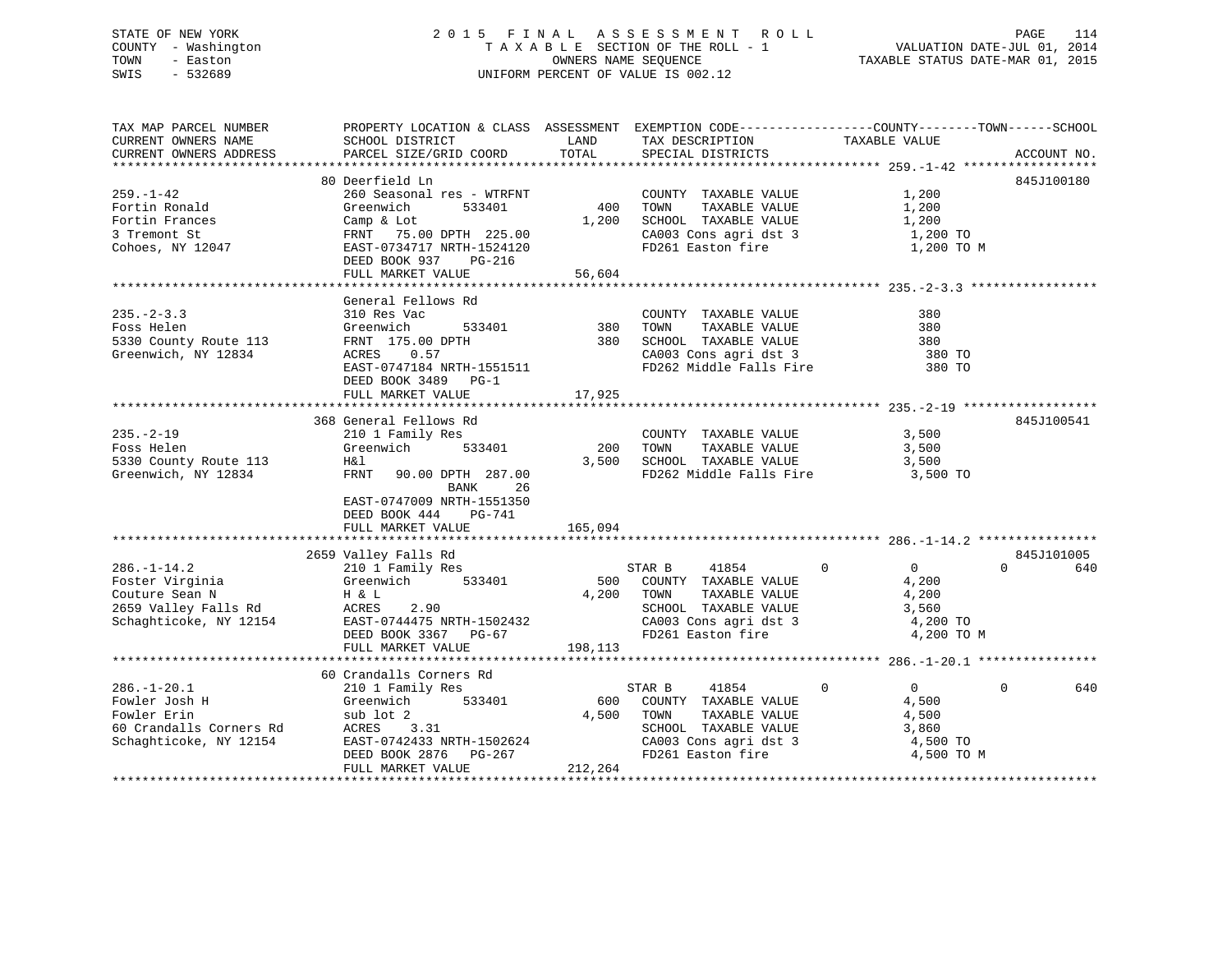## STATE OF NEW YORK 2 0 1 5 F I N A L A S S E S S M E N T R O L L PAGE 115 COUNTY - Washington T A X A B L E SECTION OF THE ROLL - 1 VALUATION DATE-JUL 01, 2014 TOWN - Easton OWNERS NAME SEQUENCE TAXABLE STATUS DATE-MAR 01, 2015 SWIS - 532689 UNIFORM PERCENT OF VALUE IS 002.12

TAX MAP PARCEL NUMBER PROPERTY LOCATION & CLASS ASSESSMENT EXEMPTION CODE------------------COUNTY--------TOWN------SCHOOL

| CURRENT OWNERS NAME      | SCHOOL DISTRICT           | LAND    | TAX DESCRIPTION         | TAXABLE VALUE                 |                   |
|--------------------------|---------------------------|---------|-------------------------|-------------------------------|-------------------|
| CURRENT OWNERS ADDRESS   | PARCEL SIZE/GRID COORD    | TOTAL   | SPECIAL DISTRICTS       |                               | ACCOUNT NO        |
|                          |                           |         |                         |                               |                   |
|                          | Brownell Rd/w Off         |         |                         |                               | 845J100481        |
| $261. - 1 - 5$           | 321 Abandoned ag          |         | COUNTY TAXABLE VALUE    | 200                           |                   |
| Frank Albert Thomas      | Greenwich<br>533401       | 200     | TOWN<br>TAXABLE VALUE   | 200                           |                   |
| Todd T.D Frank           | Wl                        | 200     | SCHOOL TAXABLE VALUE    | 200                           |                   |
| PO Box 132               | ACRES 3.39                |         | FD261 Easton fire       | 200 TO M                      |                   |
| Midddleburg, FL 32050    | EAST-0762139 NRTH-1524620 |         |                         |                               |                   |
|                          | DEED BOOK 470<br>PG-526   |         |                         |                               |                   |
|                          | FULL MARKET VALUE         | 9,434   |                         |                               |                   |
|                          |                           |         |                         |                               |                   |
|                          | 1885 State Route 40       |         |                         |                               | 845J100735        |
| $244. - 2 - 2$           | 260 Seasonal res          |         | COUNTY TAXABLE VALUE    | 900                           |                   |
| Friday Shirley G LE      | Greenwich<br>533401       | 500     | TAXABLE VALUE<br>TOWN   | 900                           |                   |
| Friday-Martin Jean       | Camp                      | 900     | SCHOOL TAXABLE VALUE    | 900                           |                   |
| 2156 State Route 29      | ACRES 21.40               |         | CA003 Cons agri dst 3   | 900 TO                        |                   |
| Greenwich, NY 12834      | EAST-0750107 NRTH-1542926 |         | FD262 Middle Falls Fire | 900 TO                        |                   |
|                          | DEED BOOK 1877 PG-175     |         |                         |                               |                   |
|                          |                           |         |                         |                               |                   |
|                          | FULL MARKET VALUE         | 42,453  |                         |                               |                   |
|                          |                           |         |                         |                               |                   |
|                          | 333 Old Schuylerville Rd  |         |                         |                               |                   |
| $228. - 5 - 20.4$        | 210 1 Family Res          |         | STAR EN<br>41834        | $\mathbf 0$<br>$\overline{0}$ | $\Omega$<br>1,380 |
| Fromme Henry C           | Schuylerville 415001      | 500     | COUNTY TAXABLE VALUE    | 2,500                         |                   |
| Fromme Maureen T         | H &L                      | 2,500   | TOWN<br>TAXABLE VALUE   | 2,500                         |                   |
| 333 Old Schuylerville Rd | $228. - 1 - 20.4$         |         | SCHOOL TAXABLE VALUE    | 1,120                         |                   |
| Greenwich, NY 12834      | ACRES<br>3.12             |         | FD262 Middle Falls Fire | 2,500 TO                      |                   |
|                          | EAST-0746396 NRTH-1555322 |         |                         |                               |                   |
|                          | DEED BOOK 785<br>$PG-30$  |         |                         |                               |                   |
|                          | FULL MARKET VALUE         | 117,925 |                         |                               |                   |
|                          |                           |         |                         |                               |                   |
|                          | 441 Wilbur Ave            |         |                         |                               | 845J101223        |
| $235. - 2 - 9.3$         | 710 Manufacture           |         | COUNTY TAXABLE VALUE    | 9,000                         |                   |
| Fron-Tec Inc             | Greenwich<br>533401       | 500     | TOWN<br>TAXABLE VALUE   | 9,000                         |                   |
| 419 County Route 49      | Plant                     | 9,000   | SCHOOL TAXABLE VALUE    | 9,000                         |                   |
| Salem, NY 12865          | ACRES<br>2.25             |         | CA003 Cons agri dst 3   | 9,000 TO                      |                   |
|                          | EAST-0745153 NRTH-1546371 |         | FD262 Middle Falls Fire | 9,000 TO                      |                   |
|                          | DEED BOOK 638<br>$PG-8$   |         |                         |                               |                   |
|                          | FULL MARKET VALUE         | 424,528 |                         |                               |                   |
|                          |                           |         |                         |                               |                   |
|                          | 126 Windy Hill Rd         |         |                         |                               | 845J101220        |
| $228. - 5 - 36$          | 210 1 Family Res          |         | 41854<br>STAR B         | $\overline{0}$<br>$\Omega$    | $\Omega$<br>640   |
| Fruchter Jacob G         | Schuylerville 415001      | 500     | COUNTY TAXABLE VALUE    | 3,500                         |                   |
| Fruchter Courtney E      | H & L                     | 3,500   | TOWN<br>TAXABLE VALUE   | 3,500                         |                   |
| 126 Windy Hill Rd        | Lot 4                     |         | SCHOOL TAXABLE VALUE    | 2,860                         |                   |
| Greenwich, NY 12834      | $228. - 1 - 36$           |         | FD262 Middle Falls Fire | 3,500 TO                      |                   |
|                          | 1.61<br>ACRES             |         |                         |                               |                   |
|                          | EAST-0746135 NRTH-1560478 |         |                         |                               |                   |
|                          | DEED BOOK 3497 PG-31      |         |                         |                               |                   |
|                          | FULL MARKET VALUE         | 165,094 |                         |                               |                   |
|                          |                           |         |                         |                               |                   |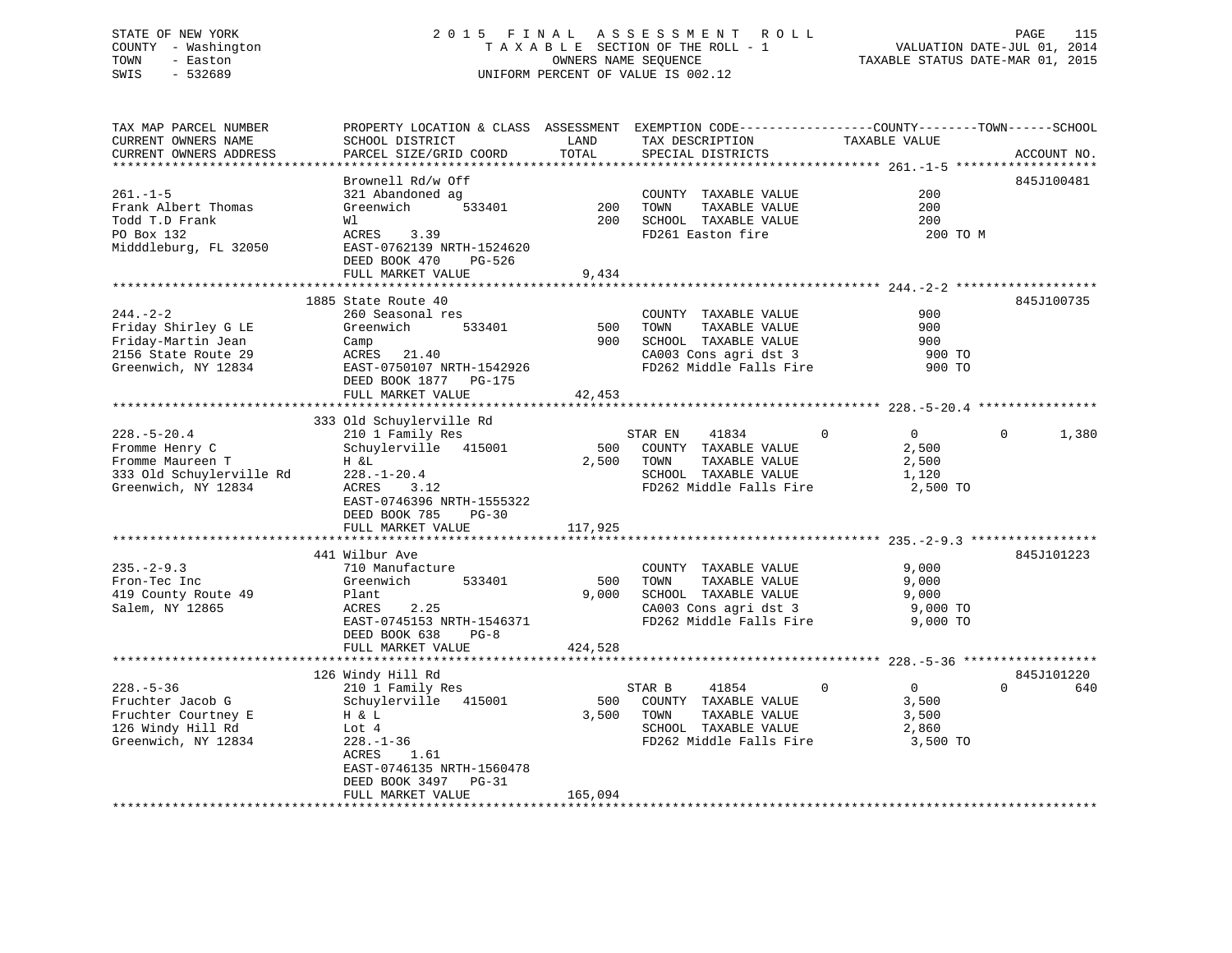## STATE OF NEW YORK 2 0 1 5 F I N A L A S S E S S M E N T R O L L PAGE 116 COUNTY - Washington T A X A B L E SECTION OF THE ROLL - 1 VALUATION DATE-JUL 01, 2014 TOWN - Easton OWNERS NAME SEQUENCE TAXABLE STATUS DATE-MAR 01, 2015 SWIS - 532689 UNIFORM PERCENT OF VALUE IS 002.12

| TAX MAP PARCEL NUMBER<br>CURRENT OWNERS NAME<br>CURRENT OWNERS ADDRESS                                                                                     | PROPERTY LOCATION & CLASS ASSESSMENT EXEMPTION CODE----------------COUNTY-------TOWN------SCHOOL<br>SCHOOL DISTRICT<br>PARCEL SIZE/GRID COORD                                    | LAND<br>TOTAL             | TAX DESCRIPTION TAXABLE VALUE<br>SPECIAL DISTRICTS                                                                                                         |                               |                                                                      |                 | ACCOUNT NO. |
|------------------------------------------------------------------------------------------------------------------------------------------------------------|----------------------------------------------------------------------------------------------------------------------------------------------------------------------------------|---------------------------|------------------------------------------------------------------------------------------------------------------------------------------------------------|-------------------------------|----------------------------------------------------------------------|-----------------|-------------|
|                                                                                                                                                            | Waite Rd                                                                                                                                                                         |                           |                                                                                                                                                            |                               |                                                                      |                 | 845J100596  |
| $259. - 1 - 33.2$<br>Gabriel Aaron<br>Gabriel Tara M<br>119 Waite Rd<br>Schaghticoke, NY 12154                                                             | 120 Field crops<br>Farm<br>ACRES<br>54.00<br>EAST-0737452 NRTH-1521669<br>DEED BOOK 820<br>PG-297                                                                                | 1,000                     | 41720<br>AG DIST<br>TAXABLE VALUE<br>TOWN<br>SCHOOL TAXABLE VALUE<br>CA003 Cons agri dst 3                                                                 | $\Omega$<br>261 EX            | 261<br>739<br>739<br>739<br>739 TO                                   | 261             | 261         |
| MAY BE SUBJECT TO PAYMENT<br>UNDER AGDIST LAW TIL 2019                                                                                                     | FULL MARKET VALUE                                                                                                                                                                |                           | 47,170 FD261 Easton fire                                                                                                                                   |                               | 1,000 TO M                                                           |                 |             |
|                                                                                                                                                            | County Route 113                                                                                                                                                                 |                           |                                                                                                                                                            |                               |                                                                      |                 | 845J100595  |
| $259. - 1 - 33.1$<br>Gabriel Aaron D<br>Gabriel Cynthia I<br>119 Waite Rd<br>Schaghticoke, NY 12154                                                        | 120 Field crops<br>Greenwich<br>Farm<br>Bdy Agree 626/92<br>ACRES 68.60<br>ACRES 68.60<br>EAST-0736709 NRTH-1522574<br>PG-115                                                    | 533401 1,500<br>1,500     | AG DIST<br>41720<br>COUNTY TAXABLE VALUE<br>TAXABLE VALUE<br>TOWN<br>SCHOOL TAXABLE VALUE<br>CA003 Cons agri dst 3                                         | $\Omega$<br>404 EX            | 404<br>1,096<br>1,096<br>1,096<br>1,096 TO                           | 404             | 404         |
| MAY BE SUBJECT TO PAYMENT<br>UNDER AGDIST LAW TIL 2019                                                                                                     | FULL MARKET VALUE                                                                                                                                                                | 70,755                    | FD261 Easton fire                                                                                                                                          |                               | 1,500 TO M                                                           |                 |             |
|                                                                                                                                                            | 107 Waite Rd                                                                                                                                                                     |                           |                                                                                                                                                            |                               |                                                                      |                 | 845J100594  |
| $259. - 1 - 33.3$<br>Gabriel Aaron D<br>Gabriel Tara M<br>119 Waite Rd<br>Schaghticoke, NY 12154<br>MAY BE SUBJECT TO PAYMENT<br>UNDER AGDIST LAW TIL 2019 | 241 Rural res&ag<br>Greenwich<br>533401<br>Farm<br>ACRES 46.60<br>EAST-0739150 NRTH-1521478<br>DEED BOOK 660<br>PG-115<br>FULL MARKET VALUE                                      | 353,774                   | AG DIST<br>41854<br>1,200 STAR B<br>7,500 COUNTY TAXABLE VALUE<br>TOWN TAXABLE VALUE<br>SCHOOL TAXABLE VALUE<br>CA003 Cons agri dst 3<br>FD261 Easton fire | 41720 0<br>$\Omega$<br>177 EX | 177<br>$\Omega$<br>7,323<br>7,323<br>6,683<br>7,323 TO<br>7,500 TO M | 177<br>$\Omega$ | 177<br>640  |
|                                                                                                                                                            |                                                                                                                                                                                  |                           |                                                                                                                                                            |                               |                                                                      |                 |             |
| $235. - 2 - 5$<br>Gabriel Cynthia Irene<br>107 Waite Rd<br>Schaghticoke, NY 12154                                                                          | 336 State Route 29<br>642 Health bldg<br>Greenwich<br>533401<br>Clinic<br>FRNT 200.00 DPTH 205.00<br>EAST-0747303 NRTH-1553001<br>DEED BOOK 670<br>$PG-277$<br>FULL MARKET VALUE | 1,000<br>4,500<br>212,264 | COUNTY TAXABLE VALUE<br>TOWN TAXABLE VALUE 4,500<br>SCHOOL TAXABLE VALUE 4,500<br>FD262 Middle Falls Fire 4,500 TO                                         |                               | 4,500                                                                |                 | 845J100515  |
|                                                                                                                                                            |                                                                                                                                                                                  |                           |                                                                                                                                                            |                               |                                                                      |                 |             |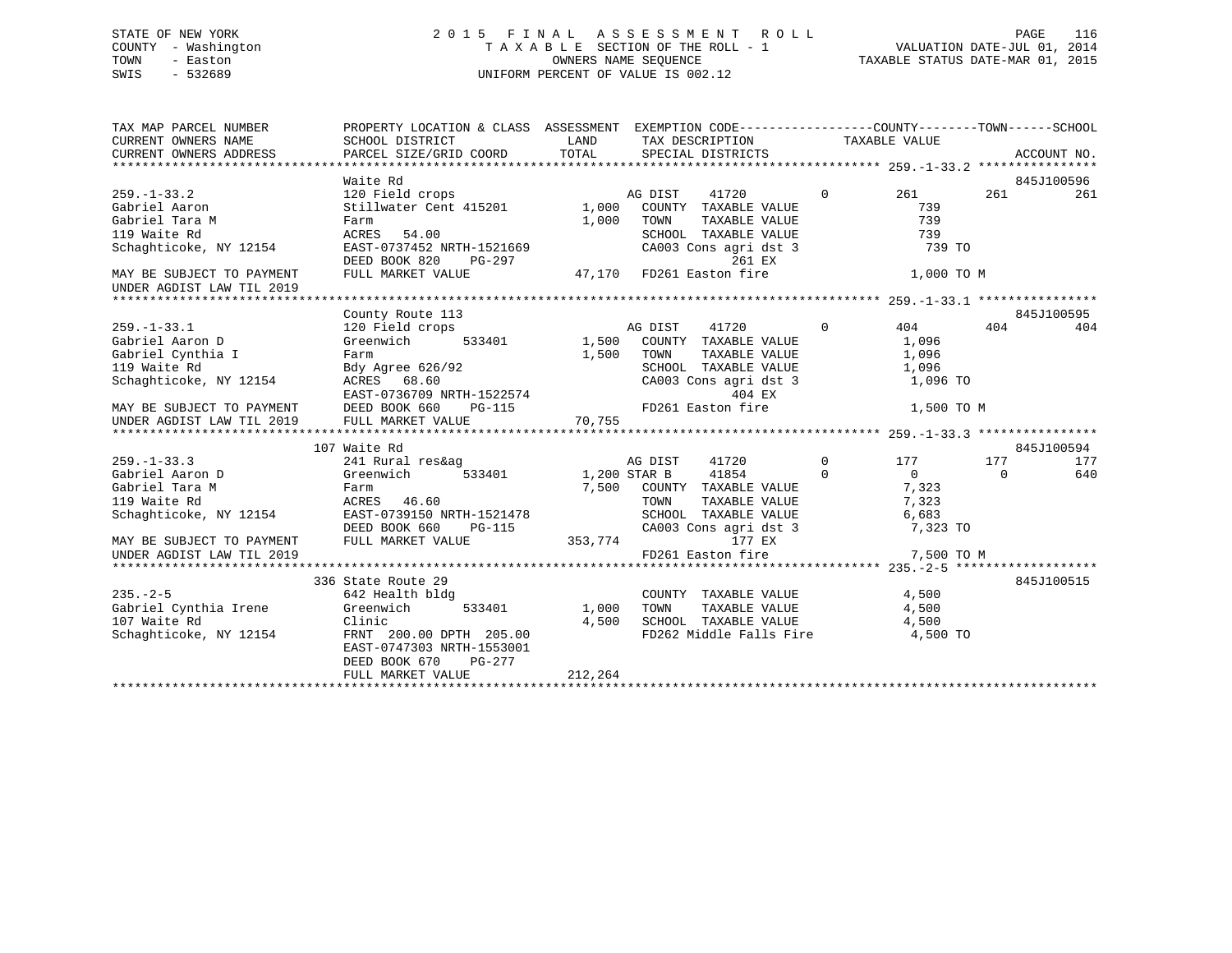## STATE OF NEW YORK 2 0 1 5 F I N A L A S S E S S M E N T R O L L PAGE 117 COUNTY - Washington T A X A B L E SECTION OF THE ROLL - 1 VALUATION DATE-JUL 01, 2014 TOWN - Easton OWNERS NAME SEQUENCE TAXABLE STATUS DATE-MAR 01, 2015 SWIS - 532689 UNIFORM PERCENT OF VALUE IS 002.12

| TAX MAP PARCEL NUMBER<br>CURRENT OWNERS NAME<br>CURRENT OWNERS ADDRESS                                                                      | PROPERTY LOCATION & CLASS ASSESSMENT EXEMPTION CODE---------------COUNTY-------TOWN------SCHOOL<br>SCHOOL DISTRICT<br>PARCEL SIZE/GRID COORD                                          | LAND<br>TOTAL           | TAX DESCRIPTION<br>SPECIAL DISTRICTS                                                                                                                                                             | TAXABLE VALUE              |                                                                                                        | ACCOUNT NO.                           |
|---------------------------------------------------------------------------------------------------------------------------------------------|---------------------------------------------------------------------------------------------------------------------------------------------------------------------------------------|-------------------------|--------------------------------------------------------------------------------------------------------------------------------------------------------------------------------------------------|----------------------------|--------------------------------------------------------------------------------------------------------|---------------------------------------|
|                                                                                                                                             |                                                                                                                                                                                       |                         |                                                                                                                                                                                                  |                            |                                                                                                        |                                       |
| $245. - 2 - 16$<br>Gaess Linda<br>75 Wheatfield Cove Rd<br>Narragansett, RI 02882<br>MAY BE SUBJECT TO PAYMENT<br>UNDER AGDIST LAW TIL 2019 | 17 Williams Ln<br>240 Rural res<br>Greenwich<br>533401<br>House & Lot $#17$<br>Ag Stewardship 2067/226<br>ACRES 122.00<br>EAST-0762015 NRTH-1537897<br>DEED BOOK 858<br>$PG-9$        | 17,000                  | AG DIST<br>41720<br>1,600 STAR EN<br>41834<br>COUNTY TAXABLE VALUE<br>TAXABLE VALUE<br>TOWN<br>SCHOOL TAXABLE VALUE<br>CA003 Cons agri dst 3<br>FD261 Easton fire                                | $\overline{0}$<br>$\Omega$ | $\Omega$<br>$\Omega$<br>$\Omega$<br>$\Omega$<br>17,000<br>17,000<br>15,620<br>17,000 TO<br>17,000 TO M | 845J100274<br>$\overline{0}$<br>1,380 |
|                                                                                                                                             | FULL MARKET VALUE                                                                                                                                                                     | 801,887                 |                                                                                                                                                                                                  |                            |                                                                                                        |                                       |
| $259. - 1 - 52$<br>Gagnon Donald<br>Gagnon Mary Lynn<br>250 North Pole Rd<br>Melrose, NY 12121                                              | 113 Deerfield Ln<br>210 1 Family Res - WTRFNT<br>Greenwich<br>533401<br>H & L<br>FRNT<br>75.00 DPTH 225.00<br>EAST-0735078 NRTH-1525110<br>DEED BOOK 3153 PG-231<br>FULL MARKET VALUE | 500<br>2,100<br>99,057  | COUNTY TAXABLE VALUE<br>TAXABLE VALUE<br>TOWN<br>SCHOOL TAXABLE VALUE<br>CA003 Cons agri dst 3<br>FD261 Easton fire                                                                              |                            | 2,100<br>2,100<br>2,100<br>2,100 TO<br>2,100 TO M                                                      | 845J100484                            |
|                                                                                                                                             | 354 County Route 74A                                                                                                                                                                  |                         |                                                                                                                                                                                                  |                            |                                                                                                        | 845J100815                            |
| $245. - 2 - 11$<br>Galbraith Paul J<br>Galbraith Sherry L<br>354 County Route 74A<br>Greenwich, NY 12834                                    | 240 Rural res<br>Greenwich<br>533401<br>H & Land<br>ACRES 10.90<br>EAST-0765817 NRTH-1538943<br>DEED BOOK 585<br>$PG-16$<br>FULL MARKET VALUE                                         | 600<br>3,800<br>179,245 | STAR B<br>41854<br>COUNTY TAXABLE VALUE<br>TOWN<br>TAXABLE VALUE<br>SCHOOL TAXABLE VALUE<br>CA003 Cons agri dst 3<br>FD261 Easton fire                                                           | $\mathbf 0$                | 0<br>$\Omega$<br>3,800<br>3,800<br>3,160<br>3,800 TO<br>3,800 TO M                                     | 640                                   |
|                                                                                                                                             |                                                                                                                                                                                       |                         |                                                                                                                                                                                                  |                            |                                                                                                        |                                       |
| $236. - 2 - 9$<br>Gannon Robert T<br>Gannon Barbara<br>34 Louse Hill Rd<br>Greenwich, NY 12834                                              | 34 Louse Hill Rd<br>210 1 Family Res<br>533401<br>Greenwich<br>H & L<br>ACRES<br>5.60<br>EAST-0753571 NRTH-1550576<br>DEED BOOK 459<br>PG-873                                         |                         | 95 PCT OF VALUE USED FOR EXEMPTION PURPOSES<br>VET WAR CT 41121<br>500 STAR B<br>41854<br>4,000 COUNTY TAXABLE VALUE<br>TAXABLE VALUE<br>TOWN<br>SCHOOL TAXABLE VALUE<br>FD262 Middle Falls Fire | $\Omega$<br>$\Omega$       | 570<br>570<br>$\Omega$<br>$\Omega$<br>3,430<br>3,430<br>3,360<br>4,000 TO                              | 845J100351<br>$\Omega$<br>640         |
|                                                                                                                                             | FULL MARKET VALUE                                                                                                                                                                     | 188,679                 |                                                                                                                                                                                                  |                            |                                                                                                        |                                       |
| $277. - 1 - 11.1$<br>Gaston Donald E<br>287 Hudson River Rd<br>Waterford, NY 12188                                                          | Mcgowan Rd<br>321 Abandoned ag<br>533401<br>Greenwich<br>Vacant<br>ACRES<br>43.30<br>EAST-0739088 NRTH-1507361<br>PG-156<br>DEED BOOK 869<br>FULL MARKET VALUE                        | 800<br>800<br>37,736    | COUNTY TAXABLE VALUE<br>TAXABLE VALUE<br>TOWN<br>SCHOOL TAXABLE VALUE<br>CA003 Cons agri dst 3<br>FD261 Easton fire                                                                              |                            | 800<br>800<br>800<br>800 TO<br>800 TO M                                                                |                                       |
|                                                                                                                                             |                                                                                                                                                                                       |                         |                                                                                                                                                                                                  |                            |                                                                                                        |                                       |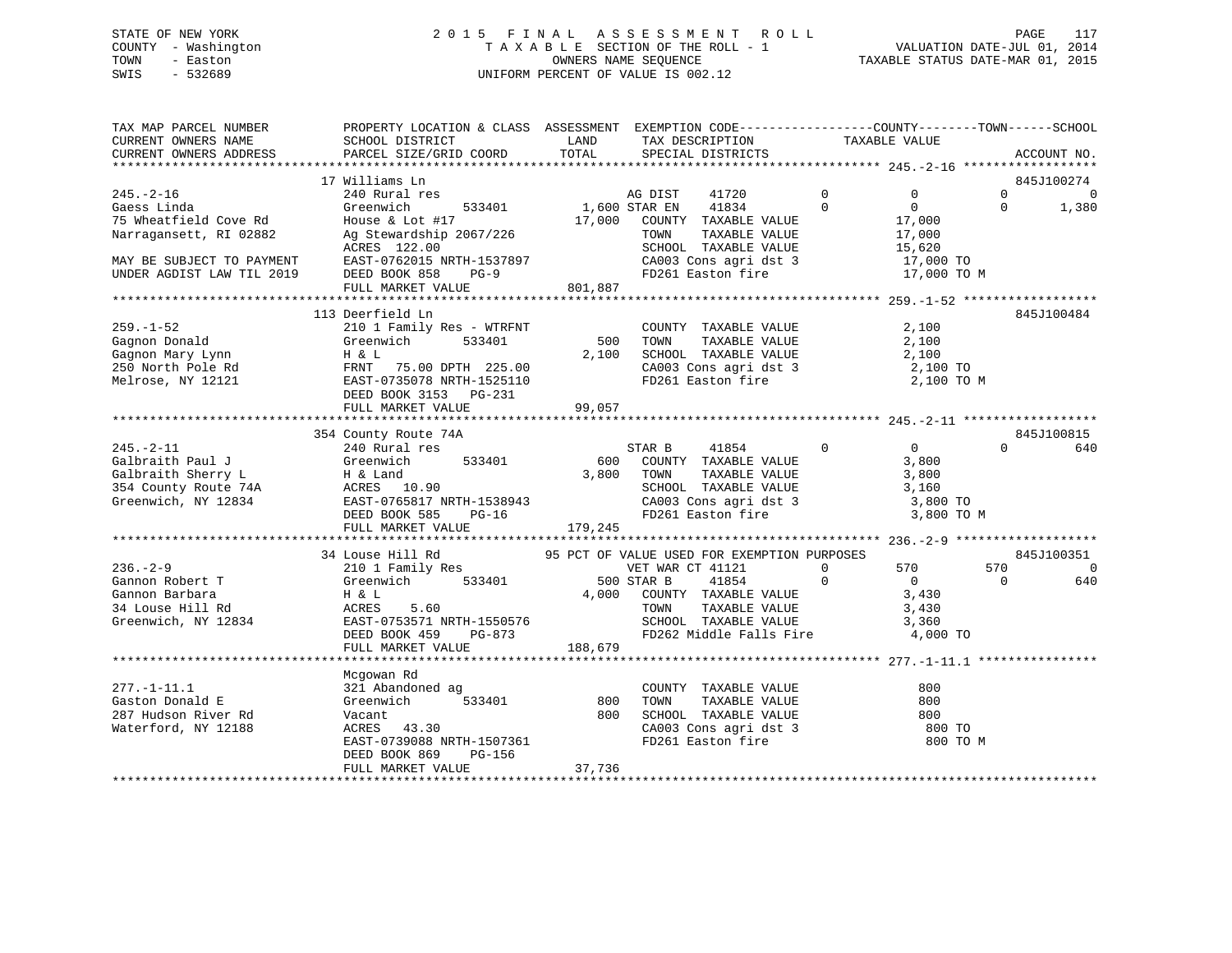## STATE OF NEW YORK 2 0 1 5 F I N A L A S S E S S M E N T R O L L PAGE 118 COUNTY - Washington T A X A B L E SECTION OF THE ROLL - 1 VALUATION DATE-JUL 01, 2014 TOWN - Easton OWNERS NAME SEQUENCE TAXABLE STATUS DATE-MAR 01, 2015 SWIS - 532689 UNIFORM PERCENT OF VALUE IS 002.12

| TAX MAP PARCEL NUMBER<br>CURRENT OWNERS NAME<br>CURRENT OWNERS ADDRESS                             | PROPERTY LOCATION & CLASS ASSESSMENT EXEMPTION CODE----------------COUNTY-------TOWN------SCHOOL<br>SCHOOL DISTRICT<br>PARCEL SIZE/GRID COORD                     | LAND<br>TOTAL           | TAX DESCRIPTION<br>SPECIAL DISTRICTS                                                                                                   | TAXABLE VALUE                                                                   |              | ACCOUNT NO.                           |
|----------------------------------------------------------------------------------------------------|-------------------------------------------------------------------------------------------------------------------------------------------------------------------|-------------------------|----------------------------------------------------------------------------------------------------------------------------------------|---------------------------------------------------------------------------------|--------------|---------------------------------------|
|                                                                                                    |                                                                                                                                                                   |                         |                                                                                                                                        |                                                                                 |              |                                       |
| $245. - 2 - 9.2$<br>Gates Norman F                                                                 | 12 Petteys Road Ext<br>210 1 Family Res<br>Greenwich<br>533401                                                                                                    |                         | 95 PCT OF VALUE USED FOR EXEMPTION PURPOSES<br>VET WAR CT 41121<br>600 AGED-ALL<br>41800                                               | $\mathbf 0$<br>700<br>$\mathbf{0}$<br>2,025                                     | 572<br>2,089 | 845J101289<br>$\overline{0}$<br>2,375 |
| 12 Petteys Rd Ext<br>Greenwich, NY 12834                                                           | H & L<br>ACRES<br>8.88<br>EAST-0769659 NRTH-1543973<br>DEED BOOK 937<br>$PG-84$<br>FULL MARKET VALUE                                                              |                         | 5,000 STAR EN<br>41834<br>COUNTY TAXABLE VALUE<br>TAXABLE VALUE<br>TOWN<br>SCHOOL TAXABLE VALUE<br>235,849 CA003 Cons agri dst 3       | $\mathbf{0}$<br>$\overline{0}$<br>2,275<br>2,339<br>1,245<br>5,000 TO           | $\Omega$     | 1,380                                 |
|                                                                                                    |                                                                                                                                                                   |                         | FD261 Easton fire                                                                                                                      |                                                                                 | 5,000 TO M   |                                       |
|                                                                                                    |                                                                                                                                                                   |                         |                                                                                                                                        |                                                                                 |              |                                       |
| $259. - 1 - 41$<br>Gaughan Richard<br>88 Deerfield Ln<br>Schaghticoke, NY 12154                    | 88 Deerfield Ln<br>210 1 Family Res - WTRFNT<br>Greenwich<br>533401<br>FRNT 180.00 DPTH 120.00<br>EAST-0734626 NRTH-1523972<br>DEED BOOK 735<br>PG-339            | 500<br>3,800            | 41834<br>STAR EN<br>COUNTY TAXABLE VALUE<br>TAXABLE VALUE<br>TOWN<br>SCHOOL TAXABLE VALUE<br>CA003 Cons agri dst 3                     | $\mathbf 0$<br>$\overline{0}$<br>3,800<br>3,800<br>2,420<br>3,800 TO            | $\Omega$     | 845J100455<br>1,380                   |
|                                                                                                    | FULL MARKET VALUE<br>**************************                                                                                                                   |                         | 179,245 FD261 Easton fire                                                                                                              | 3,800 TO M                                                                      |              |                                       |
|                                                                                                    | 2229 State Route 40                                                                                                                                               |                         |                                                                                                                                        |                                                                                 |              | 845J100113                            |
| $236. - 1 - 23$<br>Gauthier Elizabeth<br>Becker John<br>2229 State Route 40<br>Greenwich, NY 12834 | 210 1 Family Res<br>Greenwich<br>533401<br>$H+L$<br>863/258 bndy agmt<br>ACRES<br>1.20<br>EAST-0751251 NRTH-1550603<br>DEED BOOK 2880 PG-236<br>FULL MARKET VALUE | 400<br>2,800<br>132,075 | 41854<br>STAR B<br>COUNTY TAXABLE VALUE<br>TOWN<br>TAXABLE VALUE<br>SCHOOL TAXABLE VALUE<br>FD262 Middle Falls Fire                    | $\mathbf{0}$<br>$\Omega$<br>2,800<br>2,800<br>2,160<br>2,800 TO                 | $\Omega$     | 640                                   |
|                                                                                                    | 494 Mountain Rd                                                                                                                                                   |                         |                                                                                                                                        |                                                                                 |              |                                       |
| $252 - 2 - 15.2$<br>Gaynor James<br>Gaynor Mary<br>494 Mountain Rd<br>Greenwich, NY 12834          | 210 1 Family Res<br>Greenwich<br>533401<br>H&l<br>$1$ ot 3<br>ACRES<br>9.84<br>EAST-0753888 NRTH-1534488<br>DEED BOOK 703<br>$PG-258$                             | 500<br>4,000            | STAR B<br>41854<br>COUNTY TAXABLE VALUE<br>TAXABLE VALUE<br>TOWN<br>SCHOOL TAXABLE VALUE<br>FD261 Easton fire                          | $\Omega$<br>$\overline{0}$<br>4,000<br>4,000<br>3,360<br>4,000 TO M             | $\Omega$     | 640                                   |
|                                                                                                    | FULL MARKET VALUE                                                                                                                                                 | 188,679                 |                                                                                                                                        |                                                                                 |              |                                       |
|                                                                                                    | 549 County Route 74A                                                                                                                                              |                         |                                                                                                                                        |                                                                                 |              | 845J100118                            |
| $245. - 2 - 23$<br>Geelan Mary<br>Geelan Darrell<br>549 County Route 74A<br>Greenwich, NY 12834    | 210 1 Family Res<br>Greenwich<br>533401<br>H & L<br>1797/94<br>5.61<br>ACRES<br>EAST-0764651 NRTH-1543295<br>DEED BOOK 1812<br>PG-233<br>FULL MARKET VALUE        | 500<br>4,200<br>198,113 | STAR B<br>41854<br>COUNTY TAXABLE VALUE<br>TOWN<br>TAXABLE VALUE<br>SCHOOL TAXABLE VALUE<br>CA003 Cons agri dst 3<br>FD261 Easton fire | $\overline{0}$<br>$\Omega$<br>4,200<br>4,200<br>3,560<br>4,200 TO<br>4,200 TO M | $\Omega$     | 640                                   |
|                                                                                                    |                                                                                                                                                                   |                         |                                                                                                                                        |                                                                                 |              |                                       |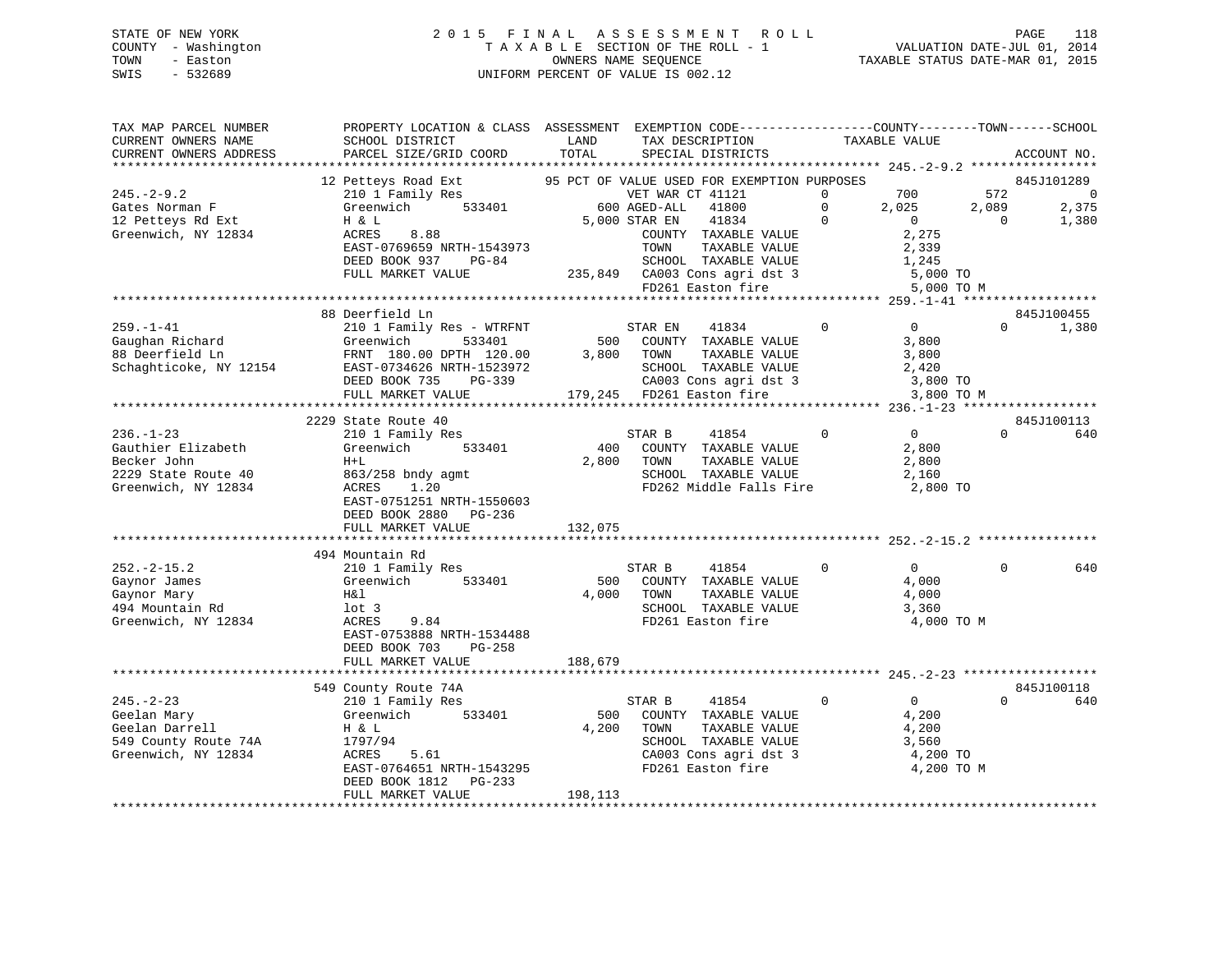|      | STATE OF NEW YORK   | 2015 FINAL ASSESSMENT ROLL         | 119<br>PAGE                      |
|------|---------------------|------------------------------------|----------------------------------|
|      | COUNTY - Washington | TAXABLE SECTION OF THE ROLL - 1    | VALUATION DATE-JUL 01, 2014      |
| TOWN | - Easton            | OWNERS NAME SEOUENCE               | TAXABLE STATUS DATE-MAR 01, 2015 |
| SWIS | $-532689$           | UNIFORM PERCENT OF VALUE IS 002.12 |                                  |
|      |                     |                                    |                                  |
|      |                     |                                    |                                  |
|      |                     |                                    |                                  |

| TAX MAP PARCEL NUMBER      | PROPERTY LOCATION & CLASS ASSESSMENT EXEMPTION CODE----------------COUNTY-------TOWN------SCHOOL |                    |                                                                                                                      |                                                                |                        |
|----------------------------|--------------------------------------------------------------------------------------------------|--------------------|----------------------------------------------------------------------------------------------------------------------|----------------------------------------------------------------|------------------------|
| CURRENT OWNERS NAME        | SCHOOL DISTRICT                                                                                  | LAND               | TAX DESCRIPTION                                                                                                      | TAXABLE VALUE                                                  |                        |
| CURRENT OWNERS ADDRESS     | PARCEL SIZE/GRID COORD                                                                           | TOTAL              | SPECIAL DISTRICTS                                                                                                    |                                                                | ACCOUNT NO.            |
|                            |                                                                                                  |                    |                                                                                                                      |                                                                |                        |
|                            | 13 Cheese Factory Rd                                                                             |                    |                                                                                                                      |                                                                | 845J101058             |
| $251. - 1 - 17.2$          | 210 1 Family Res                                                                                 |                    | COUNTY TAXABLE VALUE                                                                                                 | 3,500                                                          |                        |
| Gerardi Richard E          | 533401<br>Greenwich                                                                              | 400                | TAXABLE VALUE<br>TOWN                                                                                                | 3,500                                                          |                        |
| 13 Cheese Factory Rd       | House & Lot                                                                                      | 3,500              | SCHOOL TAXABLE VALUE 3,500                                                                                           |                                                                |                        |
| Greenwich, NY 12834        | FRNT 160.00 DPTH 130.00                                                                          |                    |                                                                                                                      |                                                                |                        |
|                            | BANK<br>141                                                                                      |                    |                                                                                                                      | CA003 Cons agri dst 3 3,500 TO<br>FD261 Easton fire 3,500 TO M |                        |
|                            | EAST-0737892 NRTH-1530998                                                                        |                    |                                                                                                                      |                                                                |                        |
|                            | DEED BOOK 898 PG-76                                                                              |                    |                                                                                                                      |                                                                |                        |
|                            | FULL MARKET VALUE                                                                                | 165,094            |                                                                                                                      |                                                                |                        |
|                            |                                                                                                  |                    |                                                                                                                      |                                                                |                        |
|                            | 1082 State Route 40                                                                              |                    |                                                                                                                      |                                                                | 845J100749             |
| $259. - 1 - 11$            | 210 1 Family Res                                                                                 |                    | AGED-CO<br>41802                                                                                                     | $\Omega$<br>2,340                                              | $\Omega$<br>$\bigcirc$ |
| Gillio Anthony J Greenwich |                                                                                                  | 533401 600 STAR EN | 41834                                                                                                                | $\Omega$<br>$\overline{0}$                                     | $\Omega$<br>1,380      |
|                            |                                                                                                  | 5,200              | COUNTY TAXABLE VALUE                                                                                                 | 2,860                                                          |                        |
|                            |                                                                                                  |                    | TAXABLE VALUE<br>TOWN                                                                                                | 5,200                                                          |                        |
| Greenwich, NY 12834        | ACRES<br>3.13                                                                                    |                    | SCHOOL TAXABLE VALUE                                                                                                 | 3,820                                                          |                        |
|                            | EAST-0746439 NRTH-1523728                                                                        |                    |                                                                                                                      |                                                                |                        |
|                            | DEED BOOK 613 PG-248                                                                             |                    | CA003 Cons agri dst 3 5,200 TO<br>FD261 Easton fire 5,200 TO                                                         | 5,200 TO M                                                     |                        |
|                            | FULL MARKET VALUE                                                                                | 245,283            |                                                                                                                      |                                                                |                        |
|                            |                                                                                                  |                    |                                                                                                                      |                                                                |                        |
|                            | 228 Wells Rd                                                                                     |                    |                                                                                                                      |                                                                | 845J100528             |
| $259. - 1 - 61$            | 210 1 Family Res                                                                                 |                    | COUNTY TAXABLE VALUE                                                                                                 | 3,300                                                          |                        |
| Gillis Joseph E            | 533401                                                                                           | 300                | TOWN<br>TAXABLE VALUE                                                                                                | 3,300                                                          |                        |
| 208 Wells Rd               | Greenwich<br>H & L                                                                               | 3,300              |                                                                                                                      |                                                                |                        |
| Schaghticoke, NY 12154     | $269. - 1 - 2.1$                                                                                 |                    | SCHOOL TAXABLE VALUE 3,300<br>CA003 Cons agri dst 3 3 3,300 TO                                                       |                                                                |                        |
|                            | FRNT 220.00 DPTH 124.00                                                                          |                    | FD261 Easton fire                                                                                                    | 3,300 TO M                                                     |                        |
|                            | EAST-0745997 NRTH-1522949                                                                        |                    |                                                                                                                      |                                                                |                        |
|                            | DEED BOOK 482<br>$PG-116$                                                                        |                    |                                                                                                                      |                                                                |                        |
|                            | FULL MARKET VALUE                                                                                | 155,660            |                                                                                                                      |                                                                |                        |
|                            |                                                                                                  |                    |                                                                                                                      |                                                                |                        |
|                            | 208 Wells Rd                                                                                     |                    |                                                                                                                      |                                                                | 845J100358             |
|                            |                                                                                                  |                    |                                                                                                                      | $\Omega$<br>$\overline{0}$                                     | $\Omega$               |
| $259. - 1 - 60$            | 240 Rural res                                                                                    |                    | STAR EN<br>41834                                                                                                     |                                                                | 1,380                  |
| Gillis Mary Alice L        | Greenwich<br>533401                                                                              | 600                | COUNTY TAXABLE VALUE                                                                                                 | 4,000                                                          |                        |
| 208 Wells Rd               | H & L                                                                                            | 4,000              | TAXABLE VALUE<br>TOWN                                                                                                | 4,000                                                          |                        |
| Schaghticoke, NY 12154     | W 342/370                                                                                        |                    | SCHOOL TAXABLE VALUE                                                                                                 | 2,620                                                          |                        |
|                            | $269. - 1 - 1$                                                                                   |                    | CA003 Cons agri dst 3 $\begin{array}{ccc} 4,000 \text{ TO} \\ \text{FDA1} & \text{Factor} & \text{free} \end{array}$ |                                                                |                        |
|                            | ACRES 10.83                                                                                      |                    | FD261 Easton fire                                                                                                    | 4,000 TO M                                                     |                        |
|                            | EAST-0745363 NRTH-1522434                                                                        |                    |                                                                                                                      |                                                                |                        |
|                            | DEED BOOK 463<br>PG-283                                                                          |                    |                                                                                                                      |                                                                |                        |
|                            | FULL MARKET VALUE                                                                                | 188,679            |                                                                                                                      |                                                                |                        |
|                            |                                                                                                  |                    |                                                                                                                      |                                                                |                        |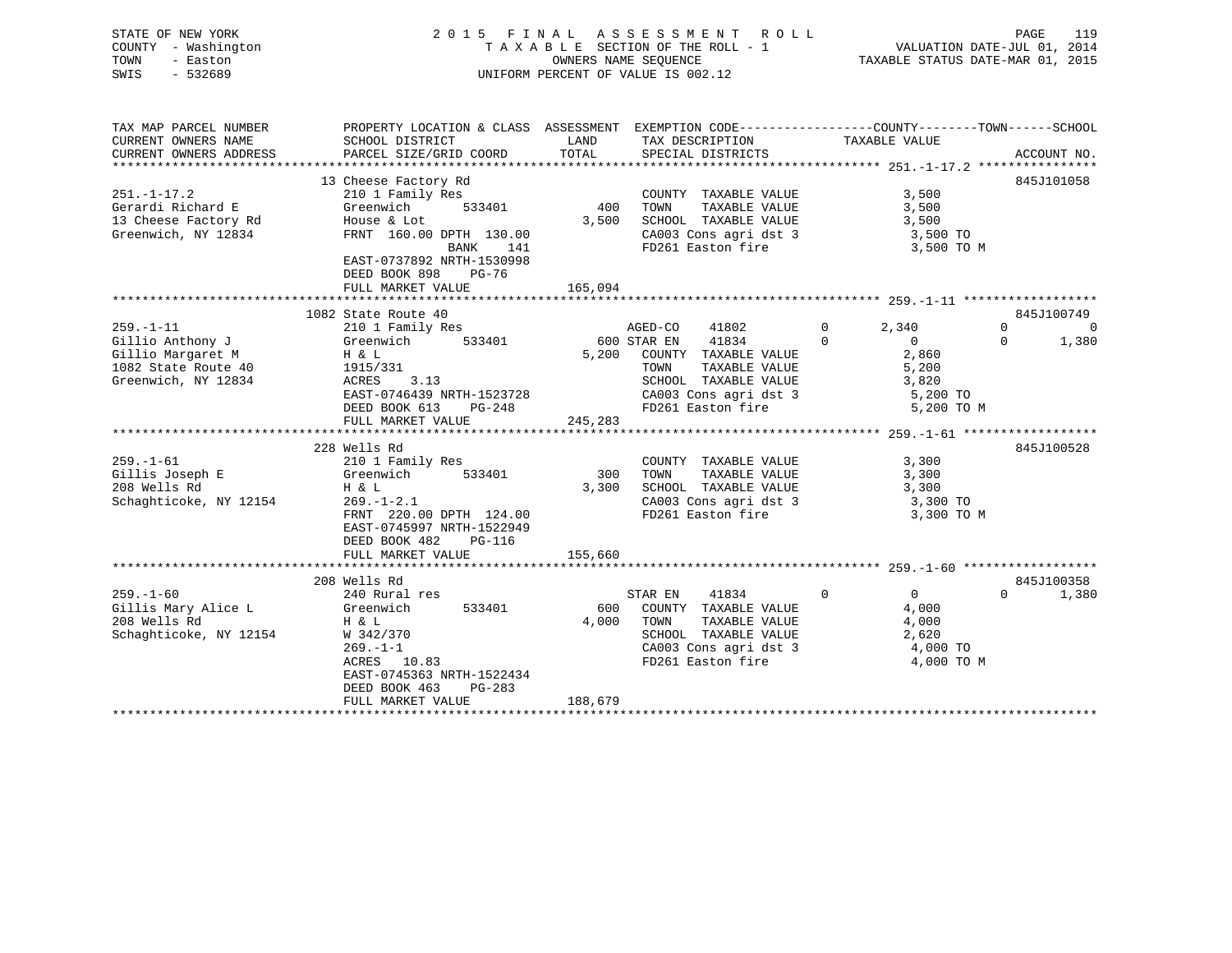## STATE OF NEW YORK 2 0 1 5 F I N A L A S S E S S M E N T R O L L PAGE 120 COUNTY - Washington T A X A B L E SECTION OF THE ROLL - 1 VALUATION DATE-JUL 01, 2014 TOWN - Easton OWNERS NAME SEQUENCE TAXABLE STATUS DATE-MAR 01, 2015 SWIS - 532689 UNIFORM PERCENT OF VALUE IS 002.12

| TAX MAP PARCEL NUMBER               | PROPERTY LOCATION & CLASS ASSESSMENT EXEMPTION CODE---------------COUNTY-------TOWN------SCHOOL                                                                    |                 |                                                                                                                                                                             |                         |                 |
|-------------------------------------|--------------------------------------------------------------------------------------------------------------------------------------------------------------------|-----------------|-----------------------------------------------------------------------------------------------------------------------------------------------------------------------------|-------------------------|-----------------|
| CURRENT OWNERS NAME                 | SCHOOL DISTRICT                          LAND         TAX DESCRIPTION                   TAXABLE VALUE                                                              |                 |                                                                                                                                                                             |                         |                 |
| CURRENT OWNERS ADDRESS              | PARCEL SIZE/GRID COORD TOTAL SPECIAL DISTRICTS                                                                                                                     |                 |                                                                                                                                                                             |                         | ACCOUNT NO.     |
|                                     |                                                                                                                                                                    |                 |                                                                                                                                                                             |                         |                 |
|                                     | State Route 40/W Off                                                                                                                                               |                 |                                                                                                                                                                             |                         | 845J101076      |
| $259. - 1 - 62$                     | 310 Res Vac                                                                                                                                                        |                 | COUNTY TAXABLE VALUE                                                                                                                                                        | 300                     |                 |
| Gillis Mary Alice L                 | Greenwich                                                                                                                                                          | 533401 300 TOWN | TAXABLE VALUE                                                                                                                                                               |                         |                 |
| 208 Wells Rd                        | Vac Land                                                                                                                                                           |                 | 300 SCHOOL TAXABLE VALUE                                                                                                                                                    |                         |                 |
| Schaghticoke, NY 12154              | $269. - 1 - 2.2$<br>$ACRES$ 1.80                                                                                                                                   |                 | CA003 Cons agri dst 3                                                                                                                                                       | 300<br>300 TO<br>300 TC |                 |
|                                     |                                                                                                                                                                    |                 | FD261 Easton fire                                                                                                                                                           | 300 TO M                |                 |
|                                     | EAST-0745719 NRTH-1522874                                                                                                                                          |                 |                                                                                                                                                                             |                         |                 |
|                                     | DEED BOOK 463<br>PG-281                                                                                                                                            |                 |                                                                                                                                                                             |                         |                 |
|                                     | FULL MARKET VALUE                                                                                                                                                  | 14,151          |                                                                                                                                                                             |                         |                 |
|                                     | Colonel Burch Rd                                                                                                                                                   |                 |                                                                                                                                                                             |                         | 845J101214      |
| $287. - 1 - 12.1$                   |                                                                                                                                                                    |                 |                                                                                                                                                                             | 100                     |                 |
|                                     | 323 Vacant rural (COUNTY TAXABLE VALUE)<br>Hoosic Valley 384201 100 TOWN TAXABLE VALUE<br>Vacant Land 100 SCHOOL TAXABLE VALUE<br>ACRES 4.70 CA003 Cons agri dst 3 |                 |                                                                                                                                                                             | 100                     |                 |
| Gomes Thomas $G$<br>Gomes Colleen B |                                                                                                                                                                    |                 |                                                                                                                                                                             | 100                     |                 |
| 315 Ridge Rd                        | $\overline{a}$                                                                                                                                                     |                 | CA003 Cons agri dst 3 100 TO                                                                                                                                                |                         |                 |
| Valley Falls, NY 12185              | EAST-0752147 NRTH-1498882                                                                                                                                          |                 | FD261 Easton fire                                                                                                                                                           | 100 TO M                |                 |
|                                     | DEED BOOK 542<br>$PG-3$                                                                                                                                            |                 |                                                                                                                                                                             |                         |                 |
|                                     | FULL MARKET VALUE                                                                                                                                                  | 4,717           |                                                                                                                                                                             |                         |                 |
|                                     |                                                                                                                                                                    |                 |                                                                                                                                                                             |                         |                 |
|                                     | 2128 County Route 74                                                                                                                                               |                 |                                                                                                                                                                             |                         |                 |
| $261. - 1 - 17.5$                   | 210 1 Family Res                                                                                                                                                   |                 | $\begin{tabular}{ccccc} \multicolumn{2}{c}{\text{STAR}} & B & 41854 & 0 \\ 600 & \multicolumn{2}{c}{\text{CUNTY}} & \text{TAXABLE VALUE} & \end{tabular}$<br>STAR B 41854 0 | $\overline{0}$          | $\Omega$<br>640 |
|                                     |                                                                                                                                                                    |                 |                                                                                                                                                                             | 3,800                   |                 |
|                                     | 2128 County Route 74 H & L w/ garage                                                                                                                               | 3,800 TOWN      | TAXABLE VALUE                                                                                                                                                               | 3,800                   |                 |
| Greenwich, NY 12834                 | Lot 3                                                                                                                                                              |                 | SCHOOL TAXABLE VALUE                                                                                                                                                        | 3,160                   |                 |
|                                     | 9.70<br>ACRES                                                                                                                                                      |                 | FD261 Easton fire                                                                                                                                                           | 3,800 TO M              |                 |
|                                     | EAST-0763840 NRTH-1525835                                                                                                                                          |                 |                                                                                                                                                                             |                         |                 |
|                                     | DEED BOOK 782 PG-305                                                                                                                                               |                 |                                                                                                                                                                             |                         |                 |
|                                     | FULL MARKET VALUE                                                                                                                                                  | 179,245         |                                                                                                                                                                             |                         |                 |
|                                     |                                                                                                                                                                    |                 |                                                                                                                                                                             |                         |                 |
|                                     | Meeting House Rd                                                                                                                                                   |                 |                                                                                                                                                                             |                         | 845J100503      |
| $269. - 2 - 3$                      | 112 Dairy farm                                                                                                                                                     |                 | AG DIST<br>41720                                                                                                                                                            | $\overline{0}$<br>529 7 | 529<br>529      |
| Gordon Elizabeth R                  | Greenwich                                                                                                                                                          |                 | 533401 2,200 COUNTY TAXABLE VALUE 1,671                                                                                                                                     |                         |                 |
| Christenfeld Thomas                 | Farm, ag ease 3362/275 2,200 TOWN                                                                                                                                  |                 | TAXABLE VALUE                                                                                                                                                               | 1,671                   |                 |
| 209 Cooke Hollow Rd                 | Cons Ease 843/265                                                                                                                                                  |                 | SCHOOL TAXABLE VALUE<br>CA003 Cons agri dst 3                                                                                                                               | 1,671                   |                 |
| Valley Falls, NY 12185              | ACRES 116.87                                                                                                                                                       |                 |                                                                                                                                                                             | 1,671 TO                |                 |
|                                     |                                                                                                                                                                    |                 |                                                                                                                                                                             |                         |                 |
| MAY BE SUBJECT TO PAYMENT           |                                                                                                                                                                    |                 |                                                                                                                                                                             |                         |                 |
| UNDER AGDIST LAW TIL 2019           | ACRES 110.0/<br>EAST-0754776 NRTH-1518303 529 EX 529 EX 2,200 TO M<br>DEED BOOK 775 PG-266 103,774 FULL MARKET VALUE 103,774                                       |                 |                                                                                                                                                                             |                         |                 |
|                                     |                                                                                                                                                                    |                 |                                                                                                                                                                             |                         |                 |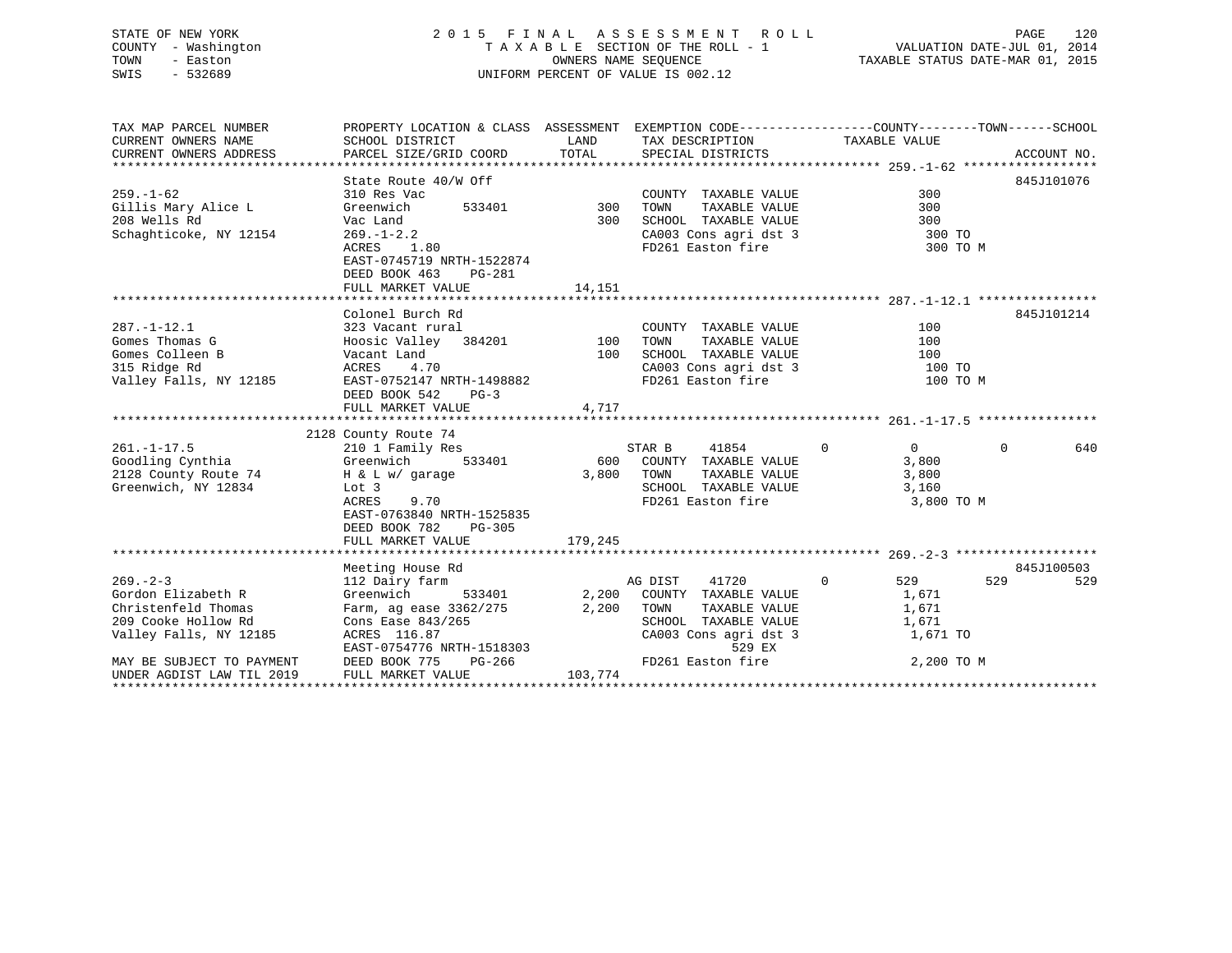## STATE OF NEW YORK 2 0 1 5 F I N A L A S S E S S M E N T R O L L PAGE 121 COUNTY - Washington T A X A B L E SECTION OF THE ROLL - 1 VALUATION DATE-JUL 01, 2014 TOWN - Easton OWNERS NAME SEQUENCE TAXABLE STATUS DATE-MAR 01, 2015 SWIS - 532689 UNIFORM PERCENT OF VALUE IS 002.12

| TAX MAP PARCEL NUMBER<br>CURRENT OWNERS NAME<br>CURRENT OWNERS ADDRESS                                                                                                                                                                                                                             | PROPERTY LOCATION & CLASS ASSESSMENT EXEMPTION CODE---------------COUNTY-------TOWN------SCHOOL<br>SCHOOL DISTRICT<br>PARCEL SIZE/GRID COORD | LAND<br>TOTAL              |                 | TAX DESCRIPTION<br>SPECIAL DISTRICTS                                                                                                                                       |                            | TAXABLE VALUE                              |                 | ACCOUNT NO.  |
|----------------------------------------------------------------------------------------------------------------------------------------------------------------------------------------------------------------------------------------------------------------------------------------------------|----------------------------------------------------------------------------------------------------------------------------------------------|----------------------------|-----------------|----------------------------------------------------------------------------------------------------------------------------------------------------------------------------|----------------------------|--------------------------------------------|-----------------|--------------|
|                                                                                                                                                                                                                                                                                                    |                                                                                                                                              |                            |                 |                                                                                                                                                                            |                            |                                            |                 |              |
|                                                                                                                                                                                                                                                                                                    | 209 Cooke Hollow Rd                                                                                                                          |                            |                 |                                                                                                                                                                            |                            |                                            |                 | 845J100641   |
| $270. - 2 - 14$<br>Gordon Elizabeth R<br>Christenfeld Thomas<br>209 Cooke Hollow Rd<br>Valley Falls, NY 12185 270.-1-14                                                                                                                                                                            | 105 Vac farmland<br>533401 2,500 STAR B<br>Greenwich<br>Ag Land<br>Ag Ease 3362/275                                                          |                            | AG DIST<br>TOWN | 41720<br>41854<br>7,000 COUNTY TAXABLE VALUE<br>TAXABLE VALUE<br>SCHOOL TAXABLE VALUE                                                                                      | $\overline{0}$<br>$\Omega$ | 499<br>$\Omega$<br>6,501<br>6,501<br>5,861 | 499<br>$\Omega$ | 499<br>640   |
| MAY BE SUBJECT TO PAYMENT<br>UNDER AGDIST LAW TIL 2019                                                                                                                                                                                                                                             | 270.-1-14<br>ACRES 148.48<br>EAST-0756132 NRTH-1516222<br>DEED BOOK 712 PG-184 PO261 Easton fire                                             |                            |                 | CA003 Cons agri dst 3<br>499 EX                                                                                                                                            |                            | 6,501 TO<br>7,000 TO M                     |                 |              |
|                                                                                                                                                                                                                                                                                                    | FULL MARKET VALUE                                                                                                                            | 330,189                    |                 |                                                                                                                                                                            |                            |                                            |                 |              |
|                                                                                                                                                                                                                                                                                                    |                                                                                                                                              |                            |                 |                                                                                                                                                                            |                            |                                            |                 |              |
|                                                                                                                                                                                                                                                                                                    | Vly Summit Rd                                                                                                                                |                            |                 |                                                                                                                                                                            |                            |                                            |                 | 845J100717   |
| $260. -1 - 6.1$<br>Gorsky Brothers Foothill Farms Greenwich 533401<br>118 Vly Summit Rd sub lot 1A<br>Greenwich. NY 12834 ACRES 5.00<br>0, 1, 100<br>MAY BE SUBJECT TO PAYMENT EAST-0748445 NRTH-1522622<br>UNDER RPTL483 UNTIL 2016 FULL MARKET VALUE                                             | 112 Dairy farm<br>sub lot 1A<br>ACRES 5.00                                                                                                   |                            |                 | AG BUILD 41700<br>500 COUNTY TAXABLE VALUE 500<br>3,500 TOWN TAXABLE VALUE 500<br>SCHOOL TAXABLE VALUE 500<br>CA003 CONS agri dst 3 3,500 TO<br>TACL Fast.on fire 3,500 TO |                            |                                            | 3,000           | 3,000        |
|                                                                                                                                                                                                                                                                                                    |                                                                                                                                              | 165,094                    |                 |                                                                                                                                                                            |                            | 3,500 TO M                                 |                 |              |
|                                                                                                                                                                                                                                                                                                    | Vly Summit Rd                                                                                                                                |                            |                 |                                                                                                                                                                            |                            |                                            |                 |              |
| $260. - 1 - 20.3$<br>Gorsky Brothers Foothill Farms Greenwich<br>118 Vly Summit Rd<br>Greenwich, NY 12834<br>MAY BE SUBJECT TO PAYMENT<br>UNDER AGDIST LAW TIL 2019                                                                                                                                | 120 Field crops<br>subd 12216 5,500<br>ACRES 63.46 5,500<br>EAST-0753579 NRTH-1522456<br>DEED BOOK 3341 PG-114                               | 533401 3,500<br>3,500 TOWN | AG DIST 41720   | COUNTY TAXABLE VALUE<br>TAXABLE VALUE<br>SCHOOL TAXABLE VALUE<br>CA003 Cons agri dst 3<br>2,791 EX                                                                         | $\overline{0}$             | 2,791<br>709<br>709<br>709<br>709 TO       | 2,791           | 2,791        |
|                                                                                                                                                                                                                                                                                                    | FULL MARKET VALUE                                                                                                                            |                            |                 | $165,094$ FD261 Easton fire                                                                                                                                                |                            | 3,500 TO M                                 |                 |              |
|                                                                                                                                                                                                                                                                                                    | 110 Vly Summit Rd                                                                                                                            |                            |                 |                                                                                                                                                                            |                            |                                            |                 | 845J100369   |
| $260. - 1 - 26$<br>Gorsky Brothers Foothill Farms Greenwich 533401 6,000 AG DIST<br>118 Vly Summit Rd<br>Greenwich, NY 12834 New Mobile Home<br>ACRES 371.70<br>MAY BE SUBJECT TO PAYMENT<br>UNDER AGDIST LAW TIL 2019 DEED BOOK 3341 PG-114<br>THE MORE AGDIST LAW TIL 2019 DEED BOOK 3341 PG-114 | 112 Dairy farm                                                                                                                               |                            | AG BUILD 41700  | $\overline{0}$<br>41720<br>22,000 COUNTY TAXABLE VALUE<br>TOWN TAXABLE VALUE 18,895<br>SCHOOL TAXABLE VALUE 18,895<br>CA003 Cons agri dst 3 21,145 TO<br>855 EX            | $\overline{0}$             | 2,250<br>855<br>18,895                     | 2,250<br>855    | 2,250<br>855 |
|                                                                                                                                                                                                                                                                                                    | FULL MARKET VALUE                                                                                                                            |                            |                 | 1037,736 FD261 Easton fire                                                                                                                                                 |                            | 22,000 TO M                                |                 |              |
|                                                                                                                                                                                                                                                                                                    |                                                                                                                                              |                            |                 |                                                                                                                                                                            |                            |                                            |                 |              |
| $260. - 1 - 26.1$<br>Gorsky Brothers Foothill Farms Greenwich<br>118 Vly Summit Rd<br>Greenwich, NY 12834<br>DEED BOOK 3341 PG-114                                                                                                                                                                 | 118 Vly Summit Rd<br>112 Dairy farm<br>533401<br>FULL MARKET VALUE                                                                           | 300<br>3,000<br>141,509    |                 | COUNTY TAXABLE VALUE<br>TOWN TAXABLE VALUE 3,000<br>SCHOOL TAXABLE VALUE 3,000<br>CA003 Cons agri dst 3 3,000 TO<br>FD261 Easton fire 3,000 TO M                           |                            | 3,000                                      |                 |              |
|                                                                                                                                                                                                                                                                                                    |                                                                                                                                              |                            |                 |                                                                                                                                                                            |                            |                                            |                 |              |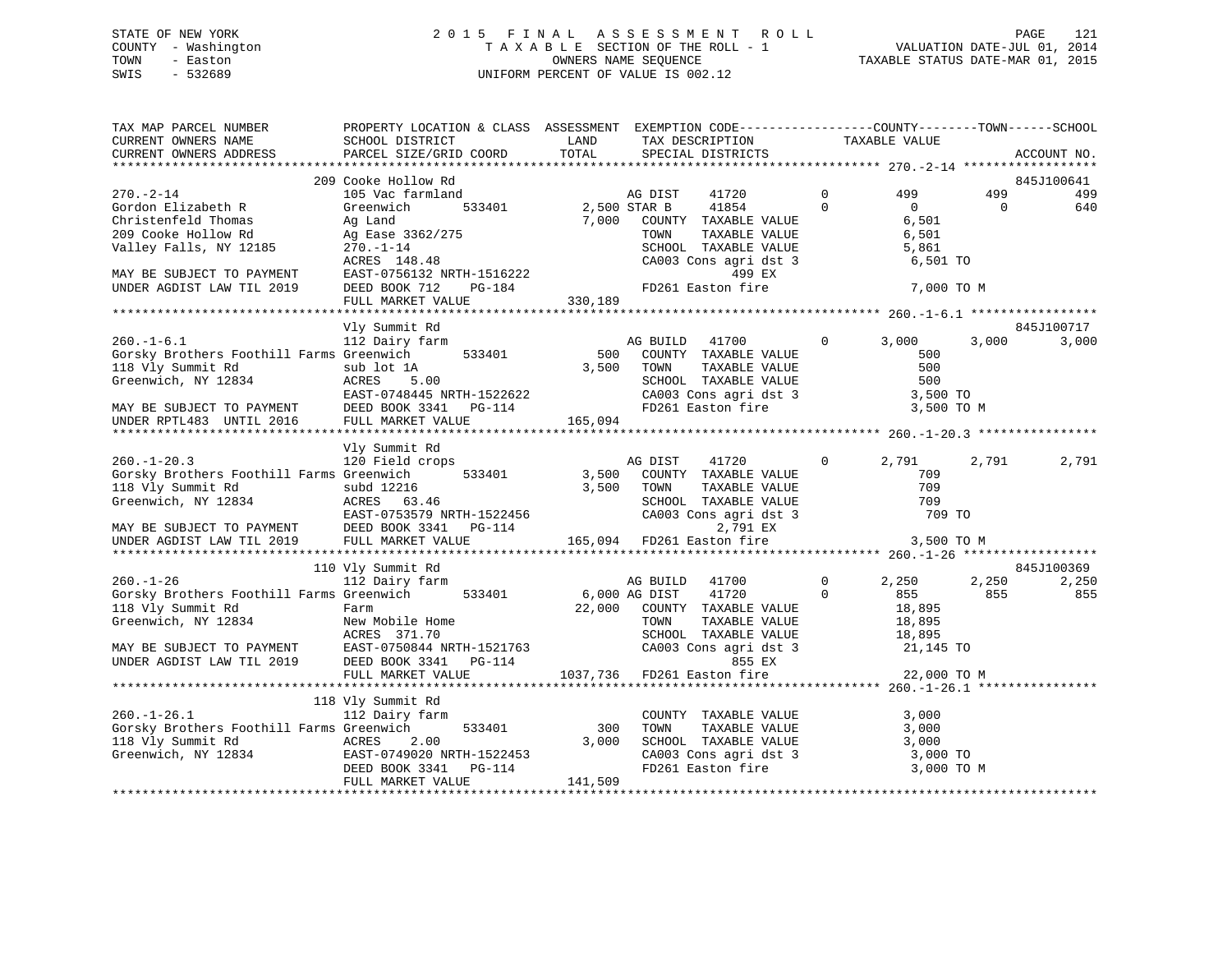## STATE OF NEW YORK 2 0 1 5 F I N A L A S S E S S M E N T R O L L PAGE 122 COUNTY - Washington T A X A B L E SECTION OF THE ROLL - 1 VALUATION DATE-JUL 01, 2014 TOWN - Easton **CONNERS NAME SEQUENCE** TAXABLE STATUS DATE-MAR 01, 2015 SWIS - 532689 UNIFORM PERCENT OF VALUE IS 002.12

| TAX MAP PARCEL NUMBER<br>CURRENT OWNERS NAME<br>CURRENT OWNERS ADDRESS                                                                                              | PROPERTY LOCATION & CLASS ASSESSMENT EXEMPTION CODE---------------COUNTY-------TOWN------SCHOOL<br>SCHOOL DISTRICT<br>PARCEL SIZE/GRID COORD                | LAND<br>TOTAL             | TAX DESCRIPTION<br>SPECIAL DISTRICTS                                                                                                                        | TAXABLE VALUE                                                             | ACCOUNT NO.                   |
|---------------------------------------------------------------------------------------------------------------------------------------------------------------------|-------------------------------------------------------------------------------------------------------------------------------------------------------------|---------------------------|-------------------------------------------------------------------------------------------------------------------------------------------------------------|---------------------------------------------------------------------------|-------------------------------|
|                                                                                                                                                                     |                                                                                                                                                             |                           |                                                                                                                                                             |                                                                           |                               |
| $261. - 1 - 23.2$<br>Gorsky Brothers Foothill Farms Greenwich<br>118 Vly Summit Rd<br>Greenwich, NY 12834<br>MAY BE SUBJECT TO PAYMENT                              | Vly Summit Rd/s Off<br>323 Vacant rural<br>533401<br>Wood Lot<br>ACRES 10.00<br>EAST-0762240 NRTH-1523224<br>DEED BOOK 3341<br>PG-114                       | 300<br>300                | 41720<br>AG DIST<br>COUNTY TAXABLE VALUE<br>TOWN<br>TAXABLE VALUE<br>SCHOOL TAXABLE VALUE<br>CA003 Cons agri dst 3<br>80 EX                                 | $\Omega$<br>80<br>220<br>220<br>220<br>220 TO                             | 845J100371<br>80<br>80        |
| UNDER AGDIST LAW TIL 2019                                                                                                                                           | FULL MARKET VALUE                                                                                                                                           |                           | 14,151 FD261 Easton fire                                                                                                                                    |                                                                           | 300 TO M                      |
| $286. - 1 - 27.1$<br>Gorsky Brothers Foothill Farms Greenwich<br>118 Vly Summit Rd<br>Greenwich, NY 12834<br>MAY BE SUBJECT TO PAYMENT<br>UNDER AGDIST LAW TIL 2019 | County Route 54<br>105 Vac farmland<br>533401<br>Farm<br>ACRES 174.30<br>EAST-0736016 NRTH-1501274<br>DEED BOOK 3341 PG-114<br>FULL MARKET VALUE            | 3,500<br>3,500            | AG DIST<br>41720<br>COUNTY TAXABLE VALUE<br>TAXABLE VALUE<br>TOWN<br>SCHOOL TAXABLE VALUE<br>CA003 Cons agri dst 3<br>1,277 EX<br>165,094 FD261 Easton fire | 1,277<br>$\Omega$<br>2,223<br>2,223<br>2,223<br>2,223 TO<br>3,500 TO M    | 845J100593<br>1,277<br>1,277  |
|                                                                                                                                                                     |                                                                                                                                                             |                           |                                                                                                                                                             |                                                                           |                               |
| $260. -1 - 8$<br>Gorsky William J<br>Brummitt Jill<br>85 Vly Summit Rd<br>Greenwich, NY 12834                                                                       | 85 Vly Summit Rd<br>210 1 Family Res<br>533401<br>Greenwich<br>2.50<br>ACRES<br>EAST-0748412 NRTH-1523184<br>DEED BOOK 3341<br>PG-122<br>FULL MARKET VALUE  | 500<br>2,500              | 41854<br>STAR B<br>COUNTY TAXABLE VALUE<br>TAXABLE VALUE<br>TOWN<br>SCHOOL TAXABLE VALUE<br>CA003 Cons agri dst 3<br>117,925 FD261 Easton fire              | $\Omega$<br>$\Omega$<br>2,500<br>2,500<br>1,860<br>2,500 TO<br>2,500 TO M | 845J100640<br>$\Omega$<br>640 |
|                                                                                                                                                                     |                                                                                                                                                             |                           |                                                                                                                                                             |                                                                           |                               |
| $260. -1 - 9$<br>Gorsky William J<br>Brummitt Jill<br>85 Vly Summit Rd<br>Greenwich, NY 12834                                                                       | 95 Vly Summit Rd<br>210 1 Family Res<br>Greenwich<br>533401<br>H & L<br>446/25<br>1.20<br>ACRES<br>EAST-0748573 NRTH-1523078<br>DEED BOOK 2906<br>$PG-333$  | 400<br>3,000              | COUNTY TAXABLE VALUE<br>TOWN<br>TAXABLE VALUE<br>SCHOOL TAXABLE VALUE<br>CA003 Cons agri dst 3<br>FD261 Easton fire                                         | 3,000<br>3,000<br>3,000<br>3,000 TO<br>3,000 TO M                         | 845J100821                    |
|                                                                                                                                                                     | FULL MARKET VALUE                                                                                                                                           | 141,509                   |                                                                                                                                                             |                                                                           |                               |
|                                                                                                                                                                     | 715 Meeting House Rd                                                                                                                                        |                           |                                                                                                                                                             |                                                                           | 845J100838                    |
| $270. - 2 - 5$<br>Gracey George<br>Gracey Cynthia W<br>715 Meeting House Rd<br>Cambridge, NY 12816<br>**********************                                        | 240 Rural res<br>Cambridge<br>535010<br>Farm<br>$270. - 1 - 5$<br>ACRES 65.70<br>EAST-0761136 NRTH-1518386<br>DEED BOOK 731<br>$PG-10$<br>FULL MARKET VALUE | 1,300<br>5,500<br>259,434 | COUNTY TAXABLE VALUE<br>TOWN<br>TAXABLE VALUE<br>SCHOOL TAXABLE VALUE<br>CA003 Cons agri dst 3<br>FD261 Easton fire                                         | 5,500<br>5,500<br>5,500<br>5,500 TO<br>5,500 TO M                         |                               |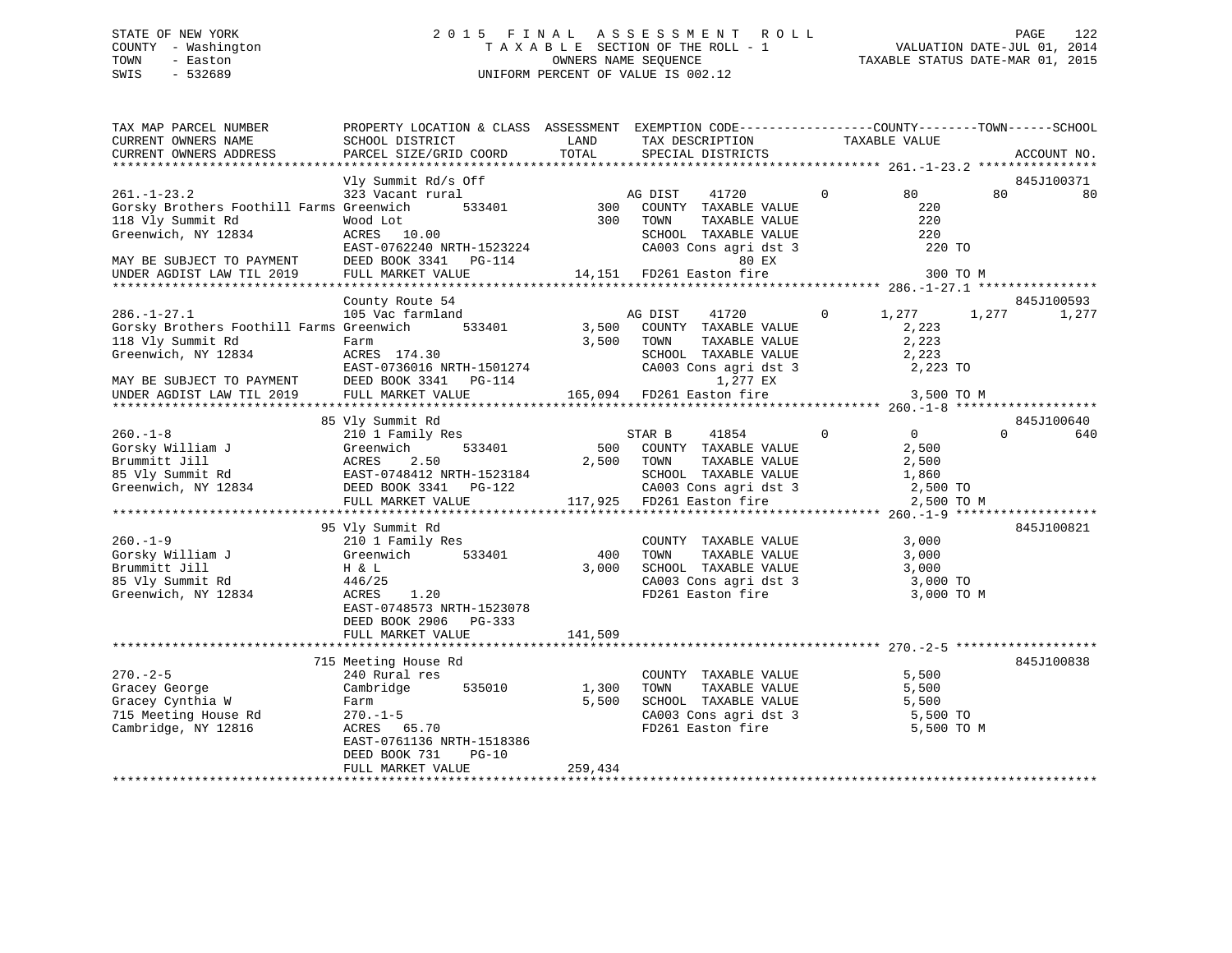## STATE OF NEW YORK 2 0 1 5 F I N A L A S S E S S M E N T R O L L PAGE 123 COUNTY - Washington T A X A B L E SECTION OF THE ROLL - 1 VALUATION DATE-JUL 01, 2014 TOWN - Easton OWNERS NAME SEQUENCE TAXABLE STATUS DATE-MAR 01, 2015 SWIS - 532689 UNIFORM PERCENT OF VALUE IS 002.12

| TAX MAP PARCEL NUMBER<br>CURRENT OWNERS NAME<br>CURRENT OWNERS ADDRESS                           | PROPERTY LOCATION & CLASS ASSESSMENT<br>SCHOOL DISTRICT<br>PARCEL SIZE/GRID COORD                                                                                                | LAND<br>TOTAL             | EXEMPTION CODE-----------------COUNTY-------TOWN------SCHOOL<br>TAX DESCRIPTION<br>SPECIAL DISTRICTS                                   | TAXABLE VALUE                                                                      | ACCOUNT NO.                   |
|--------------------------------------------------------------------------------------------------|----------------------------------------------------------------------------------------------------------------------------------------------------------------------------------|---------------------------|----------------------------------------------------------------------------------------------------------------------------------------|------------------------------------------------------------------------------------|-------------------------------|
| $270. - 2 - 6$<br>Gracey George<br>Gracey Wands Cynthia<br>43 Chase Ln<br>Cambridge, NY 12816    | 43 Chases Ln<br>240 Rural res<br>Cambridge<br>535010<br>Farm<br>$270. - 1 - 6$<br>ACRES 20.36<br>EAST-0762057 NRTH-1518588<br>DEED BOOK 678<br>PG-120<br>FULL MARKET VALUE       | 700<br>3,500<br>165,094   | COUNTY TAXABLE VALUE<br>TOWN<br>TAXABLE VALUE<br>SCHOOL TAXABLE VALUE<br>CA003 Cons agri dst 3<br>FD261 Easton fire                    | 3,500<br>3,500<br>3,500<br>3,500 TO<br>3,500 TO M                                  | 845J100850                    |
| $253. - 1 - 12.9$<br>Gravel Sales Llc<br>159 Brick Church Rd<br>Troy, NY 12180                   | County Route 74<br>720 Mine/quarry<br>533401<br>Greenwich<br>Gravel Bed<br>ACRES 28.28<br>EAST-0764219 NRTH-1532362<br>DEED BOOK 761<br>PG-317<br>FULL MARKET VALUE              | 8,000<br>8,000<br>377,358 | COUNTY TAXABLE VALUE<br>TAXABLE VALUE<br>TOWN<br>SCHOOL TAXABLE VALUE<br>CA003 Cons agri dst 3<br>FD261 Easton fire                    | 8,000<br>8,000<br>8,000<br>8,000 TO<br>8,000 TO M                                  |                               |
| $261. - 1 - 17.3$<br>Gray Deborrah M<br>2133 County Route 74<br>Greenwich, NY 12834              | 2133 County Route 74<br>210 1 Family Res<br>533401<br>Greenwich<br>H&L<br><b>ACRES</b><br>2.43<br>EAST-0763310 NRTH-1525266<br>DEED BOOK 2426<br>$PG-23$<br>FULL MARKET VALUE    | 500<br>3,900<br>183,962   | STAR B<br>41854<br>COUNTY TAXABLE VALUE<br>TAXABLE VALUE<br>TOWN<br>SCHOOL TAXABLE VALUE<br>FD261 Easton fire                          | $\Omega$<br>$\overline{0}$<br>3,900<br>3,900<br>3,260<br>3,900 TO M                | 845J101088<br>$\Omega$<br>640 |
| $252 - 2 - 9$<br>Graziano Mark A<br>Graziano Sally L<br>193 Waters Rd<br>Greenwich, NY 12834     | Mountain Rd/e Off<br>323 Vacant rural<br>Greenwich<br>533401<br>Wl<br>Row 836/143<br>ACRES 14.25<br>EAST-0755224 NRTH-1533326<br>DEED BOOK 930<br>$PG-167$<br>FULL MARKET VALUE  | 300<br>300<br>14,151      | COUNTY TAXABLE VALUE<br>TAXABLE VALUE<br>TOWN<br>SCHOOL TAXABLE VALUE<br>CA003 Cons agri dst 3<br>FD261 Easton fire                    | 300<br>300<br>300<br>300 TO<br>300 TO M                                            | 845J100733                    |
| $253. - 1 - 17.1$<br>Graziano Mark A<br>Graziano Sally S<br>193 Waters Rd<br>Greenwich, NY 12834 | 193 Waters Rd<br>210 1 Family Res<br>Greenwich<br>533401<br>H & L<br>652/86 Waiver<br>ACRES<br>3.41<br>EAST-0759907 NRTH-1533340<br>DEED BOOK 592<br>PG-300<br>FULL MARKET VALUE | 500<br>4,200<br>198,113   | STAR B<br>41854<br>COUNTY TAXABLE VALUE<br>TOWN<br>TAXABLE VALUE<br>SCHOOL TAXABLE VALUE<br>CA003 Cons agri dst 3<br>FD261 Easton fire | $\mathbf 0$<br>$\overline{0}$<br>4,200<br>4,200<br>3,560<br>4,200 TO<br>4,200 TO M | 845J101269<br>$\Omega$<br>640 |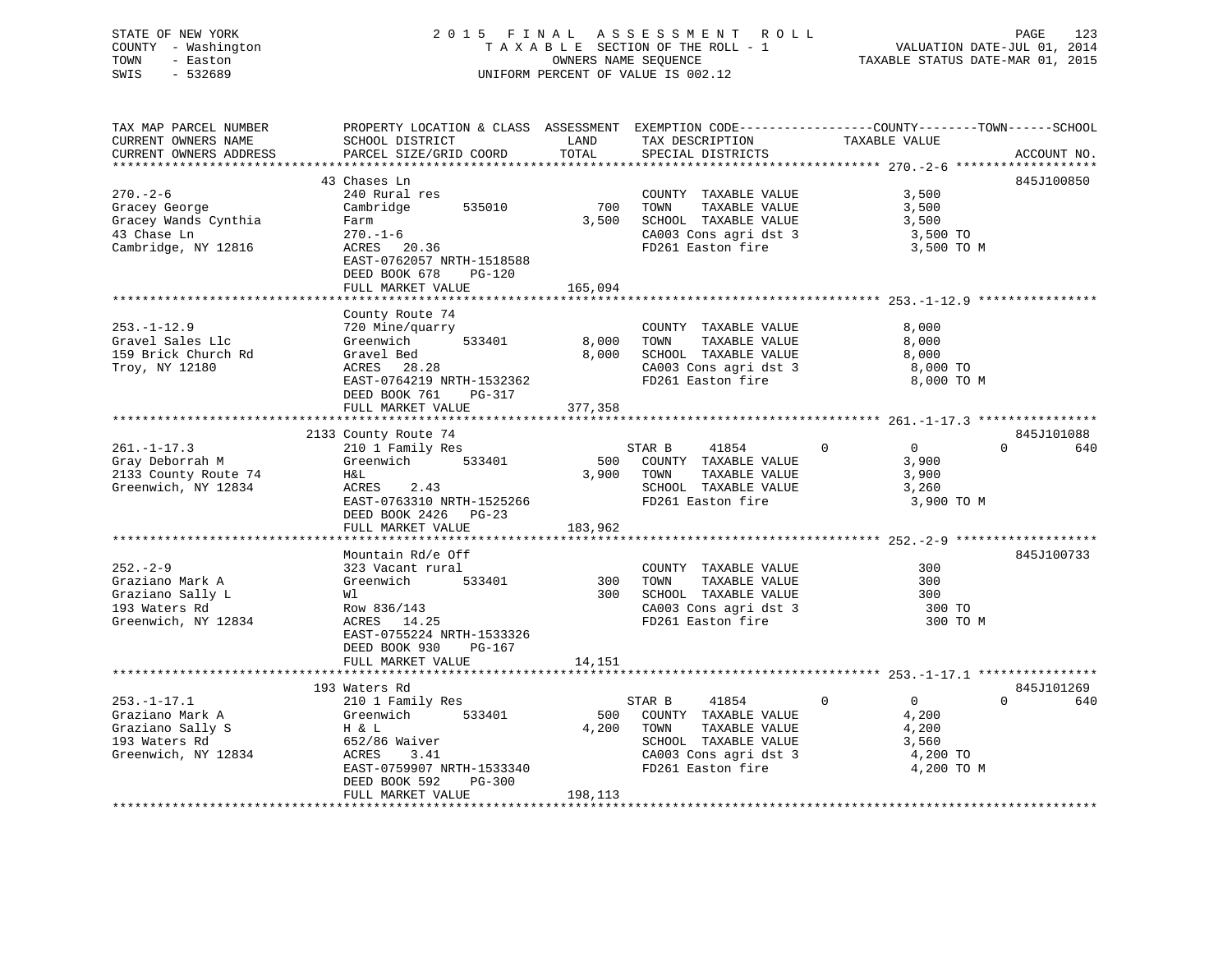## STATE OF NEW YORK 2 0 1 5 F I N A L A S S E S S M E N T R O L L PAGE 124 COUNTY - Washington T A X A B L E SECTION OF THE ROLL - 1 VALUATION DATE-JUL 01, 2014 TOWN - Easton OWNERS NAME SEQUENCE TAXABLE STATUS DATE-MAR 01, 2015 SWIS - 532689 UNIFORM PERCENT OF VALUE IS 002.12

| TAX MAP PARCEL NUMBER<br>CURRENT OWNERS NAME                                                          | PROPERTY LOCATION & CLASS ASSESSMENT EXEMPTION CODE----------------COUNTY-------TOWN-----SCHOOL<br>SCHOOL DISTRICT                                                                            | LAND                        | TAX DESCRIPTION                                                                                                                                   | TAXABLE VALUE                                                                   |                               |
|-------------------------------------------------------------------------------------------------------|-----------------------------------------------------------------------------------------------------------------------------------------------------------------------------------------------|-----------------------------|---------------------------------------------------------------------------------------------------------------------------------------------------|---------------------------------------------------------------------------------|-------------------------------|
| CURRENT OWNERS ADDRESS                                                                                | PARCEL SIZE/GRID COORD                                                                                                                                                                        | TOTAL                       | SPECIAL DISTRICTS                                                                                                                                 |                                                                                 | ACCOUNT NO.                   |
|                                                                                                       | Waters Rd                                                                                                                                                                                     |                             |                                                                                                                                                   |                                                                                 |                               |
| $253. - 1 - 17.3$<br>Graziano Mark A<br>Graziano Sally L<br>193 Waters Rd<br>Greenwich, NY 12834      | 120 Field crops<br>Greenwich<br>subdivision 4<br>ACRES 32.50<br>EAST-0759702 NRTH-1533051<br>DEED BOOK 930<br>PG-165<br>FULL MARKET VALUE                                                     | 533401 700<br>700<br>33,019 | COUNTY TAXABLE VALUE<br>TAXABLE VALUE<br>TOWN<br>SCHOOL TAXABLE VALUE<br>CA003 Cons agri dst 3<br>FD261 Easton fire                               | 700<br>700<br>700<br>700 TO<br>700 TO M                                         |                               |
|                                                                                                       |                                                                                                                                                                                               |                             |                                                                                                                                                   |                                                                                 |                               |
| $270. - 2 - 11.1$<br>Green George M<br>Green Carol B<br>106 Cooke Hollow Rd<br>Valley Falls, NY 12185 | Cooke Hollow Rd<br>120 Field crops<br>533401<br>Greenwich<br>Ag Land<br>$270. - 1 - 11.1$<br>ACRES 16.77<br>EAST-0754818 NRTH-1513871<br>DEED BOOK 1967 PG-336<br>FULL MARKET VALUE           | 600<br>28,302               | COUNTY TAXABLE VALUE<br>TOWN<br>TAXABLE VALUE<br>600 SCHOOL TAXABLE VALUE<br>CA003 Cons agri dst 3<br>FD261 Easton fire                           | 600<br>600<br>600<br>600 TO<br>600 TO M                                         | 845J101217                    |
|                                                                                                       |                                                                                                                                                                                               |                             |                                                                                                                                                   |                                                                                 |                               |
| $270. - 2 - 11.3$<br>Green George M<br>Green Carol B<br>106 Cooke Hollow Rd<br>Valley Falls, NY 12185 | 106 Cooke Hollow Rd<br>210 1 Family Res<br>533401<br>Greenwich<br>Res<br>$270. - 1 - 11.3$<br>ACRES<br>2.86<br>EAST-0755405 NRTH-1514271<br>DEED BOOK 472<br>PG-86<br>FULL MARKET VALUE       | 141,509                     | 41854<br>STAR B<br>500 COUNTY TAXABLE VALUE<br>3,000 TOWN<br>TAXABLE VALUE<br>SCHOOL TAXABLE VALUE<br>CA003 Cons agri dst 3<br>FD261 Easton fire  | $\Omega$<br>$\overline{0}$<br>3,000<br>3,000<br>2,360<br>3,000 TO<br>3,000 TO M | 845J101103<br>640<br>$\Omega$ |
|                                                                                                       | 379 Vly Summit Rd                                                                                                                                                                             |                             |                                                                                                                                                   |                                                                                 | 845J100511                    |
| $260. - 1 - 21$<br>Green Mark<br>Flournoy Anne<br>240 W 12th St<br>New York, NY 10014                 | 241 Rural res&ag<br>Greenwich<br>533401<br>Farm<br>$P/O$ Lot $1$<br>$\frac{1}{42.25}$<br>ACRES<br>EAST-0754811 NRTH-1523671<br>DEED BOOK 3137 PG-217                                          | 1,200<br>3,200<br>FD261 E   | AG DIST<br>41720<br>COUNTY TAXABLE VALUE<br>TOWN<br>TAXABLE VALUE<br>SCHOOL TAXABLE VALUE<br>CA003 Cons agri dst 3<br>216 EX<br>FD261 Easton fire | $\mathbf{0}$<br>216<br>2,984<br>2,984<br>2,984<br>2,984 TO<br>3,200 TO M        | 216<br>216                    |
| MAY BE SUBJECT TO PAYMENT<br>UNDER AGDIST LAW TIL 2019                                                | FULL MARKET VALUE                                                                                                                                                                             | 150,943                     |                                                                                                                                                   |                                                                                 |                               |
|                                                                                                       |                                                                                                                                                                                               |                             |                                                                                                                                                   |                                                                                 |                               |
| $270. - 2 - 7$<br>Greenberg Dolores<br>759 Meeting House Rd<br>Cambridge, NY 12816                    | 759 Meeting House Rd<br>210 1 Family Res<br>Cambridge<br>535010<br>H & L<br>$\frac{7}{1.90}$<br>270.-1-7<br>ACRES<br>EAST-0762188 NRTH-1517381<br>DEED BOOK 868<br>PG-59<br>FULL MARKET VALUE | 600<br>4,500<br>212,264     | COUNTY TAXABLE VALUE<br>TOWN<br>TAXABLE VALUE<br>SCHOOL TAXABLE VALUE<br>CA003 Cons agri dst 3<br>FD261 Easton fire                               | 4,500<br>4,500<br>4,500<br>4,500 TO<br>4,500 TO M                               | 845L100879                    |
|                                                                                                       |                                                                                                                                                                                               |                             |                                                                                                                                                   |                                                                                 |                               |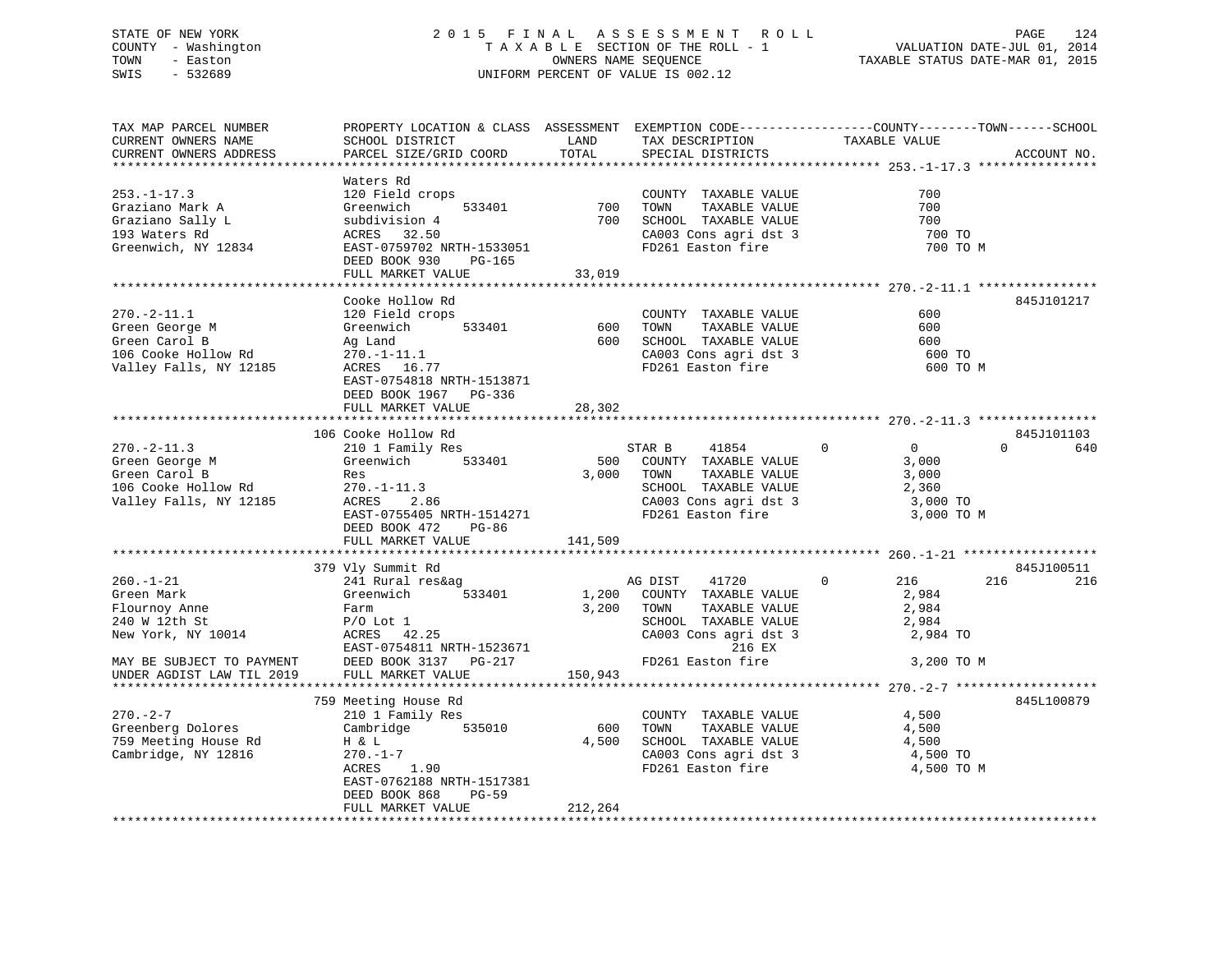## STATE OF NEW YORK 2 0 1 5 F I N A L A S S E S S M E N T R O L L PAGE 125 COUNTY - Washington T A X A B L E SECTION OF THE ROLL - 1 VALUATION DATE-JUL 01, 2014 TOWN - Easton OWNERS NAME SEQUENCE TAXABLE STATUS DATE-MAR 01, 2015 SWIS - 532689 UNIFORM PERCENT OF VALUE IS 002.12

| TAX MAP PARCEL NUMBER<br>CURRENT OWNERS NAME<br>CURRENT OWNERS ADDRESS | PROPERTY LOCATION & CLASS ASSESSMENT<br>SCHOOL DISTRICT<br>PARCEL SIZE/GRID COORD | LAND<br>TOTAL | EXEMPTION CODE-----------------COUNTY-------TOWN------SCHOOL<br>TAX DESCRIPTION<br>SPECIAL DISTRICTS | TAXABLE VALUE                    | ACCOUNT NO.     |
|------------------------------------------------------------------------|-----------------------------------------------------------------------------------|---------------|------------------------------------------------------------------------------------------------------|----------------------------------|-----------------|
|                                                                        |                                                                                   |               |                                                                                                      |                                  |                 |
|                                                                        | 9 Becker Rd                                                                       |               |                                                                                                      |                                  | 845J101167      |
| $269. - 1 - 13.1$                                                      | 210 1 Family Res                                                                  |               | STAR B<br>41854                                                                                      | $\overline{0}$<br>$\overline{0}$ | $\Omega$<br>640 |
| Greenquist Roy A Jr                                                    | Greenwich<br>533401                                                               | 500           | COUNTY TAXABLE VALUE                                                                                 | 5,500                            |                 |
| Greenquist Cynthia                                                     | House & Lot                                                                       | 5,500         | TOWN<br>TAXABLE VALUE                                                                                | 5,500                            |                 |
| 9 Becker Rd                                                            | ACRES<br>5.03                                                                     |               | SCHOOL TAXABLE VALUE                                                                                 | 4,860                            |                 |
| Valley Falls, NY 12185                                                 | EAST-0749796 NRTH-1516518                                                         |               | CA003 Cons agri dst 3                                                                                | 5,500 TO                         |                 |
|                                                                        | DEED BOOK 495<br>PG-599                                                           |               | FD261 Easton fire                                                                                    | 5,500 TO M                       |                 |
|                                                                        | FULL MARKET VALUE                                                                 | 259,434       |                                                                                                      |                                  |                 |
|                                                                        |                                                                                   |               |                                                                                                      |                                  |                 |
|                                                                        | 130 Bulson Rd                                                                     |               |                                                                                                      |                                  | 845J101064      |
| $236. - 2 - 3.2$                                                       | 534 Social org.                                                                   |               | COUNTY TAXABLE VALUE                                                                                 | 8,000                            |                 |
| Greenwich Elks Lodge No 2223 Greenwich                                 | 533401                                                                            | 1,000         | TOWN<br>TAXABLE VALUE                                                                                | 8,000                            |                 |
| 130 Bulson Rd                                                          | Social Org                                                                        | 8,000         | SCHOOL TAXABLE VALUE                                                                                 | 8,000                            |                 |
| Greenwich, NY 12834                                                    | ACRES<br>8.90                                                                     |               | FD262 Middle Falls Fire                                                                              | 8,000 TO                         |                 |
|                                                                        | EAST-0751404 NRTH-1551277                                                         |               |                                                                                                      |                                  |                 |
|                                                                        | DEED BOOK 2329 PG-27                                                              |               |                                                                                                      |                                  |                 |
|                                                                        | FULL MARKET VALUE                                                                 | 377,358       |                                                                                                      |                                  |                 |
|                                                                        |                                                                                   |               |                                                                                                      |                                  |                 |
|                                                                        | 21 Wood Rd                                                                        |               |                                                                                                      |                                  | 845J100225      |
| $277. - 1 - 7$                                                         | 210 1 Family Res                                                                  |               | 41854<br>STAR B                                                                                      | $\Omega$<br>$\Omega$             | 640<br>$\Omega$ |
| Gregorek Vincent A                                                     | 533401<br>Greenwich                                                               | 300           | COUNTY TAXABLE VALUE                                                                                 | 2,900                            |                 |
| Gregorek Eva M                                                         | H & L                                                                             | 2,900         | TOWN<br>TAXABLE VALUE                                                                                | 2,900                            |                 |
| 21 Wood Rd                                                             | FRNT<br>90.00 DPTH 193.00                                                         |               | SCHOOL TAXABLE VALUE                                                                                 | 2,260                            |                 |
| Schaghticoke, NY 12154                                                 | EAST-0742885 NRTH-1510599                                                         |               | CA003 Cons agri dst 3                                                                                | 2,900 TO                         |                 |
|                                                                        | DEED BOOK 578<br>PG-106                                                           |               | FD261 Easton fire                                                                                    | 2,900 TO M                       |                 |
|                                                                        | FULL MARKET VALUE                                                                 | 136,792       |                                                                                                      |                                  |                 |
|                                                                        |                                                                                   |               |                                                                                                      |                                  |                 |
|                                                                        | 42 Starboard Way                                                                  |               |                                                                                                      |                                  | 845J100702      |
| $276. - 1 - 5$                                                         | 260 Seasonal res - WTRFNT                                                         |               | COUNTY TAXABLE VALUE                                                                                 | 1,500                            |                 |
| Griffin Joseph                                                         | Stillwater Cent 415201                                                            | 300           | TOWN<br>TAXABLE VALUE                                                                                | 1,500                            |                 |
| Griffin Zoe                                                            | Camp                                                                              | 1,500         | SCHOOL TAXABLE VALUE                                                                                 | 1,500                            |                 |
| 4 Appletree Ln                                                         | FRNT<br>75.00 DPTH 110.00                                                         |               | CA003 Cons agri dst 3                                                                                | 1,500 TO                         |                 |
| Latham, NY 12110                                                       | EAST-0728847 NRTH-1511041                                                         |               | FD261 Easton fire                                                                                    | 1,500 TO M                       |                 |
|                                                                        | DEED BOOK 1777 PG-289                                                             |               |                                                                                                      |                                  |                 |
|                                                                        | FULL MARKET VALUE                                                                 | 70,755        |                                                                                                      |                                  |                 |
|                                                                        |                                                                                   |               |                                                                                                      |                                  |                 |
|                                                                        | 38 Starboard Way                                                                  |               |                                                                                                      |                                  | 845J100377      |
| $276. - 1 - 6$                                                         | 260 Seasonal res - WTRFNT                                                         |               | COUNTY TAXABLE VALUE                                                                                 | 2,300                            |                 |
| Griffin Joseph P                                                       | Stillwater Cent 415201                                                            | 400           | TOWN<br>TAXABLE VALUE                                                                                | 2,300                            |                 |
| 1720 Route 9                                                           | Campsite                                                                          | 2,300         | SCHOOL TAXABLE VALUE                                                                                 | 2,300                            |                 |
| Clifton Park, NY 12065                                                 | 680/3                                                                             |               | CA003 Cons agri dst 3                                                                                | 2,300 TO                         |                 |
|                                                                        | FRNT 177.00 DPTH 100.00                                                           |               | FD261 Easton fire                                                                                    | 2,300 TO M                       |                 |
|                                                                        | EAST-0728945 NRTH-1511137                                                         |               |                                                                                                      |                                  |                 |
|                                                                        | DEED BOOK 539<br>PG-187                                                           |               |                                                                                                      |                                  |                 |
|                                                                        | FULL MARKET VALUE                                                                 | 108,491       |                                                                                                      |                                  |                 |
|                                                                        |                                                                                   |               |                                                                                                      |                                  |                 |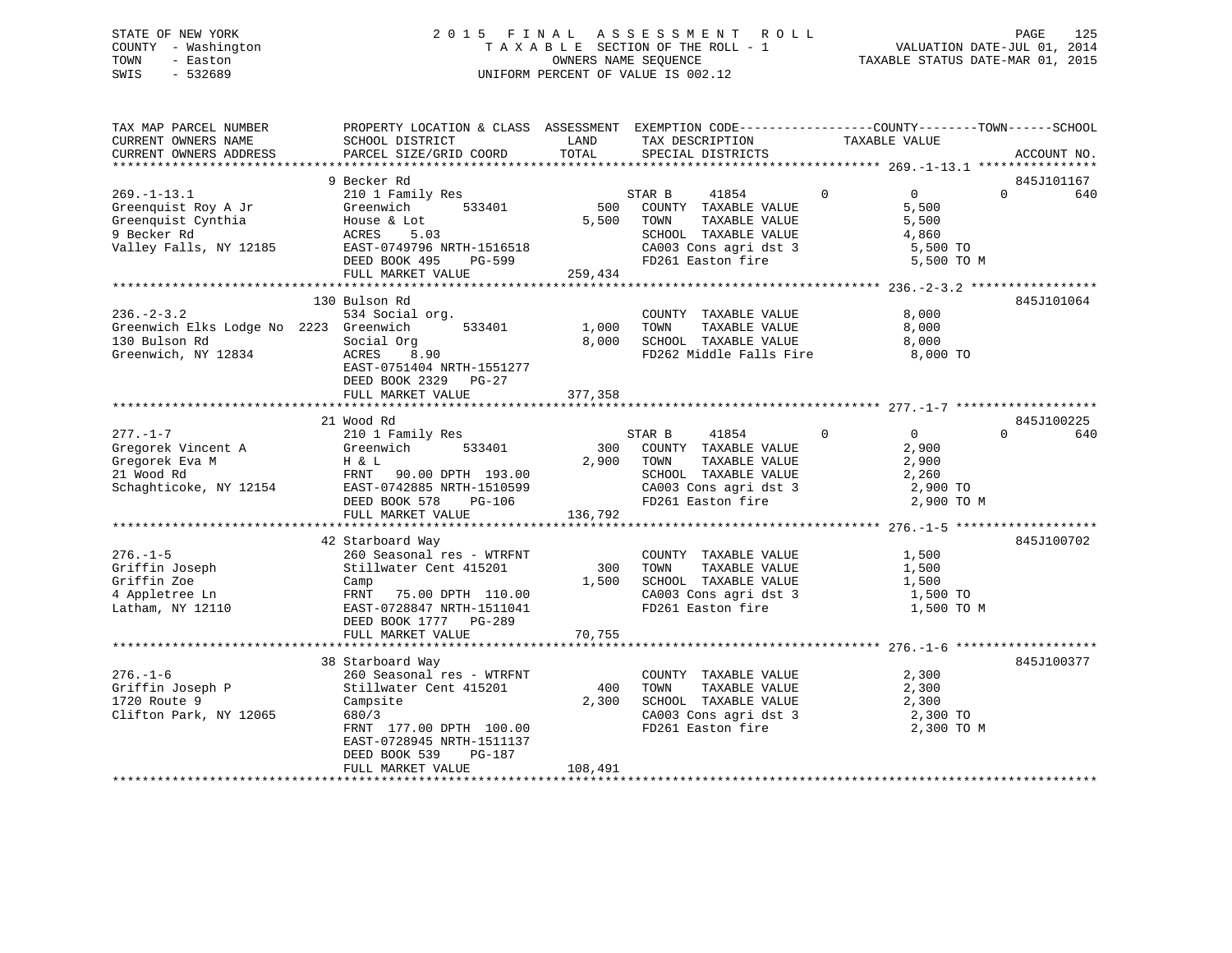## STATE OF NEW YORK 2 0 1 5 F I N A L A S S E S S M E N T R O L L PAGE 126 COUNTY - Washington T A X A B L E SECTION OF THE ROLL - 1 VALUATION DATE-JUL 01, 2014 TOWN - Easton **CONNERS NAME SEQUENCE** TAXABLE STATUS DATE-MAR 01, 2015 SWIS - 532689 UNIFORM PERCENT OF VALUE IS 002.12

| TAX MAP PARCEL NUMBER<br>CURRENT OWNERS NAME                                                                | PROPERTY LOCATION & CLASS ASSESSMENT EXEMPTION CODE---------------COUNTY-------TOWN------SCHOOL<br>SCHOOL DISTRICT                                                                 | LAND                      | TAX DESCRIPTION                                                                                                                        | TAXABLE VALUE                                                     |                                                         |
|-------------------------------------------------------------------------------------------------------------|------------------------------------------------------------------------------------------------------------------------------------------------------------------------------------|---------------------------|----------------------------------------------------------------------------------------------------------------------------------------|-------------------------------------------------------------------|---------------------------------------------------------|
| CURRENT OWNERS ADDRESS                                                                                      | PARCEL SIZE/GRID COORD                                                                                                                                                             | TOTAL                     | SPECIAL DISTRICTS                                                                                                                      |                                                                   | ACCOUNT NO.                                             |
|                                                                                                             | 221 Old Cambridge Rd                                                                                                                                                               |                           |                                                                                                                                        |                                                                   | 845J100692                                              |
| $237. - 1 - 24$<br>Grimes Walter J III<br>221 Old Cambridge Rd<br>Greenwich, NY 12834                       | 210 1 Family Res<br>533401<br>Greenwich<br>H&l<br>ACRES<br>1.40<br>EAST-0764280 NRTH-1549378                                                                                       | 2,000                     | AGED-ALL 41800<br>41834<br>300 STAR EN<br>COUNTY TAXABLE VALUE<br>TOWN<br>TAXABLE VALUE<br>SCHOOL TAXABLE VALUE                        | $\overline{0}$<br>1,000<br>$\Omega$<br>$\Omega$<br>1,000<br>1,000 | 1,000<br>1,000<br>$\Omega$<br>1,000<br>$\mathbf 0$      |
|                                                                                                             | DEED BOOK 470<br>PG-589<br>FULL MARKET VALUE                                                                                                                                       |                           | CA003 Cons agri dst 3<br>94,340 FD261 Easton fire                                                                                      | 2,000 TO                                                          | 2,000 TO M                                              |
|                                                                                                             |                                                                                                                                                                                    |                           |                                                                                                                                        |                                                                   |                                                         |
| $253. - 1 - 12.8$<br>Grogan Glenn<br>Grogan Judy A<br>853 Brownell Rd<br>Greenwich, NY 12834                | 853 Brownell Rd<br>210 1 Family Res<br>Greenwich<br>533401<br>H & L<br>ACRES<br>9.16<br>EAST-0763960 NRTH-1531176<br>DEED BOOK 657<br>PG-317<br>FULL MARKET VALUE                  | 500<br>3,200<br>150,943   | 41854<br>STAR B<br>COUNTY TAXABLE VALUE<br>TOWN<br>TAXABLE VALUE<br>SCHOOL TAXABLE VALUE<br>CA003 Cons agri dst 3<br>FD261 Easton fire | $\Omega$<br>$\overline{0}$<br>3,200<br>3,200<br>2,560             | $\Omega$<br>640<br>3,200 TO<br>3,200 TO M               |
|                                                                                                             |                                                                                                                                                                                    |                           |                                                                                                                                        |                                                                   | 845J100833                                              |
| $285. - 1 - 24$<br>Guilbeault Henry J<br>Guilbealt Mary C<br>545 County Route 113<br>Schaghticoke, NY 12154 | 545 County Route 113<br>210 1 Family Res - WTRFNT<br>Stillwater Cent 415201<br>House & Lot<br>ACRES<br>1.27<br>EAST-0725053 NRTH-1498525<br>DEED BOOK 862<br>PG-299                | 400<br>3,000              | STAR B<br>41854<br>COUNTY TAXABLE VALUE<br>TOWN<br>TAXABLE VALUE<br>SCHOOL TAXABLE VALUE<br>CA003 Cons agri dst 3<br>FD261 Easton fire | $\Omega$<br>$0 \qquad \qquad$<br>3,000<br>3,000<br>2,360          | $\Omega$<br>640<br>3,000 TO<br>3,000 TO M               |
|                                                                                                             | FULL MARKET VALUE                                                                                                                                                                  | 141,509                   |                                                                                                                                        |                                                                   |                                                         |
| $269. - 2 - 10$<br>Gwin Shawn<br>Gwin Heather<br>326 Meeting House Rd<br>Valley Falls, NY 12185             | 326 Meeting House Rd<br>210 1 Family Res<br>533401<br>Greenwich<br>H & L<br>ACRES<br>2.96 BANK<br>185<br>EAST-0751228 NRTH-1516073<br>PG-187<br>DEED BOOK 798<br>FULL MARKET VALUE | 500<br>4,200<br>198,113   | 41854<br>STAR B<br>COUNTY TAXABLE VALUE<br>TOWN<br>TAXABLE VALUE<br>SCHOOL TAXABLE VALUE<br>CA003 Cons agri dst 3<br>FD261 Easton fire | $\Omega$<br>$\Omega$<br>4,200<br>4,200<br>3,560                   | 845J100296<br>$\Omega$<br>640<br>4,200 TO<br>4,200 TO M |
|                                                                                                             | 293 County Route 54                                                                                                                                                                |                           |                                                                                                                                        |                                                                   | 845J101185                                              |
| $285. - 1 - 6.2$<br>Halebsky Nina R<br>293 County Route 54<br>Schaghticoke, NY 12154                        | 241 Rural res&ag<br>Stillwater Cent 415201<br>Farm<br>ACRES<br>44.75<br>EAST-0733720 NRTH-1503990<br>DEED BOOK 640<br>PG-299<br>FULL MARKET VALUE                                  | 1,200<br>7,500<br>353,774 | 41854<br>STAR B<br>COUNTY TAXABLE VALUE<br>TOWN<br>TAXABLE VALUE<br>SCHOOL TAXABLE VALUE<br>CA003 Cons agri dst 3<br>FD261 Easton fire | $\overline{0}$<br>$\mathbf{0}$<br>7,500<br>7,500<br>6,860         | $\Omega$<br>640<br>7,500 TO<br>7,500 TO M               |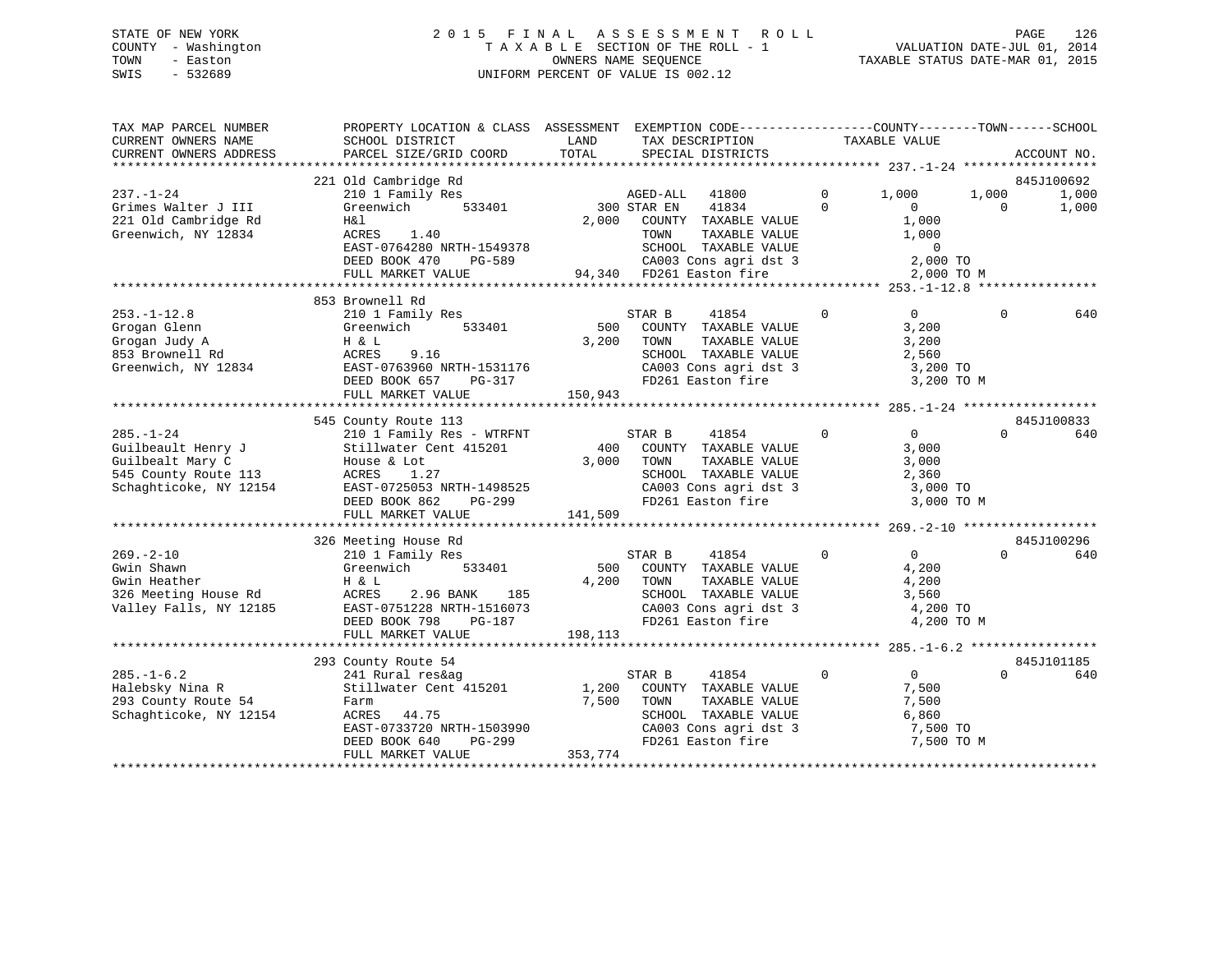## STATE OF NEW YORK 2 0 1 5 F I N A L A S S E S S M E N T R O L L PAGE 127 COUNTY - Washington T A X A B L E SECTION OF THE ROLL - 1 VALUATION DATE-JUL 01, 2014 TOWN - Easton OWNERS NAME SEQUENCE TAXABLE STATUS DATE-MAR 01, 2015 SWIS - 532689 UNIFORM PERCENT OF VALUE IS 002.12

| TAX MAP PARCEL NUMBER<br>CURRENT OWNERS NAME | PROPERTY LOCATION & CLASS ASSESSMENT EXEMPTION CODE---------------COUNTY-------TOWN-----SCHOOL                                                                                                                                       |            |                                                                                                                                                                                                  |              |                                |                   |
|----------------------------------------------|--------------------------------------------------------------------------------------------------------------------------------------------------------------------------------------------------------------------------------------|------------|--------------------------------------------------------------------------------------------------------------------------------------------------------------------------------------------------|--------------|--------------------------------|-------------------|
| CURRENT OWNERS ADDRESS                       |                                                                                                                                                                                                                                      |            |                                                                                                                                                                                                  |              |                                | ACCOUNT NO.       |
|                                              |                                                                                                                                                                                                                                      |            |                                                                                                                                                                                                  |              |                                |                   |
|                                              | 78 Colonel Baum Rd                                                                                                                                                                                                                   |            |                                                                                                                                                                                                  |              |                                | 845J101082        |
|                                              |                                                                                                                                                                                                                                      |            |                                                                                                                                                                                                  |              | $\overline{0}$                 | $\Omega$<br>640   |
|                                              |                                                                                                                                                                                                                                      |            |                                                                                                                                                                                                  |              | 4,050                          |                   |
|                                              |                                                                                                                                                                                                                                      |            |                                                                                                                                                                                                  |              | $\frac{4}{3}, \frac{050}{410}$ |                   |
|                                              |                                                                                                                                                                                                                                      |            |                                                                                                                                                                                                  |              |                                |                   |
|                                              |                                                                                                                                                                                                                                      |            | SCHOOL TAXABLE VALUE 3,410<br>CA003 Cons agri dst 3 4,050 TO                                                                                                                                     |              |                                |                   |
|                                              |                                                                                                                                                                                                                                      |            |                                                                                                                                                                                                  |              | 4,050 TO M                     |                   |
|                                              |                                                                                                                                                                                                                                      |            |                                                                                                                                                                                                  |              |                                |                   |
|                                              |                                                                                                                                                                                                                                      |            |                                                                                                                                                                                                  |              |                                |                   |
|                                              | 364 State Route 29                                                                                                                                                                                                                   |            |                                                                                                                                                                                                  |              |                                | 845J100385        |
| 235.-2-7<br>Hand Lands LLC                   | state Route 29<br>484 1 use sm bld                                                                                                                                                                                                   |            | $\begin{tabular}{lllllllll} \multicolumn{2}{c}{\text{COUNTY}} & \text{TAXABLE VALUE} & & & & 2\, ,500 \\ \multicolumn{2}{c}{\text{TONN}} & \text{TAXABLE VALUE} & & & 2\, ,500 \\ \end{tabular}$ |              |                                |                   |
|                                              | 533401 1,000 TOWN<br>Greenwich                                                                                                                                                                                                       |            |                                                                                                                                                                                                  |              |                                |                   |
|                                              | Hand Lands Luce 2012<br>533 Wilbur Ave 2012<br>Greenwich, NY 12834<br>EAST-0747973 NRTH-1552982                                                                                                                                      |            | $2,500$ SCHOOL TAXABLE VALUE $2,500$                                                                                                                                                             |              |                                |                   |
|                                              |                                                                                                                                                                                                                                      |            | FD262 Middle Falls Fire                                                                                                                                                                          |              | 2,500 TO                       |                   |
|                                              |                                                                                                                                                                                                                                      |            |                                                                                                                                                                                                  |              |                                |                   |
|                                              |                                                                                                                                                                                                                                      |            |                                                                                                                                                                                                  |              |                                |                   |
|                                              | DEED BOOK 2799 PG-246                                                                                                                                                                                                                |            |                                                                                                                                                                                                  |              |                                |                   |
|                                              | FULL MARKET VALUE                                                                                                                                                                                                                    | 117,925    |                                                                                                                                                                                                  |              |                                |                   |
|                                              |                                                                                                                                                                                                                                      |            |                                                                                                                                                                                                  |              |                                |                   |
|                                              | 596 Wilbur Ave                                                                                                                                                                                                                       |            |                                                                                                                                                                                                  |              |                                | 845J100386        |
|                                              |                                                                                                                                                                                                                                      |            |                                                                                                                                                                                                  |              |                                | $\Omega$<br>1,380 |
|                                              |                                                                                                                                                                                                                                      |            |                                                                                                                                                                                                  |              |                                |                   |
|                                              |                                                                                                                                                                                                                                      |            |                                                                                                                                                                                                  |              |                                |                   |
|                                              |                                                                                                                                                                                                                                      |            |                                                                                                                                                                                                  |              |                                |                   |
|                                              |                                                                                                                                                                                                                                      |            |                                                                                                                                                                                                  |              |                                |                   |
|                                              |                                                                                                                                                                                                                                      |            |                                                                                                                                                                                                  |              |                                |                   |
|                                              |                                                                                                                                                                                                                                      |            |                                                                                                                                                                                                  |              |                                |                   |
|                                              |                                                                                                                                                                                                                                      |            |                                                                                                                                                                                                  |              |                                | 845J100388        |
| $235. - 2 - 9.2$                             | 105 Vac farmland                                                                                                                                                                                                                     |            | AG DIST<br>41720                                                                                                                                                                                 |              | 0 1,721 1,721 1,721            |                   |
|                                              |                                                                                                                                                                                                                                      |            |                                                                                                                                                                                                  |              |                                |                   |
| Hand Lands LLC                               | Greenwich                                                                                                                                                                                                                            |            | 533401 3,300 COUNTY TAXABLE VALUE                                                                                                                                                                |              | 1,579                          |                   |
| 533 Wilbur Ave                               | Farm<br>ACRES 158.54                                                                                                                                                                                                                 | 3,300 TOWN | $\begin{tabular}{lllllllll} \textsc{TONN} & \textsc{TAXABLE} & \textsc{VALUE} & \textsc{1,579} \\ \textsc{SCHOOL} & \textsc{TAXABLE} & \textsc{VALUE} & \textsc{1,579} \end{tabular}$            |              |                                |                   |
|                                              |                                                                                                                                                                                                                                      |            |                                                                                                                                                                                                  |              |                                |                   |
|                                              |                                                                                                                                                                                                                                      |            |                                                                                                                                                                                                  |              |                                |                   |
|                                              |                                                                                                                                                                                                                                      |            |                                                                                                                                                                                                  |              |                                |                   |
|                                              |                                                                                                                                                                                                                                      |            |                                                                                                                                                                                                  |              |                                |                   |
|                                              | Greenwich, NY 12834 MCRES 158.54 SCHOOL TAXABLE VALUE 1,579<br>EAST-0745956 NRTH-1546778 CA003 Cons agri dst 3 1,579 TO<br>MAY BE SUBJECT TO PAYMENT DEED BOOK 841 PG-96 1,721 EX<br>UNDER AGDIST LAW TIL 2019 FULL MARKET VALUE 155 |            |                                                                                                                                                                                                  |              |                                |                   |
|                                              | 553 Wilbur Ave                                                                                                                                                                                                                       |            |                                                                                                                                                                                                  |              |                                |                   |
| $235. - 2 - 9.4$                             | 210 1 Family Res                                                                                                                                                                                                                     |            | STAR B<br>41854                                                                                                                                                                                  | $\mathbf{0}$ | $\overline{0}$                 | $\Omega$<br>640   |
| Hand Lands LLC                               | Greenwich                                                                                                                                                                                                                            |            | 533401 500 COUNTY TAXABLE VALUE                                                                                                                                                                  |              | 4,500                          |                   |
| 533 Wilbur Ave                               | House & Lot                                                                                                                                                                                                                          | 4,500 TOWN |                                                                                                                                                                                                  |              |                                |                   |
| Greenwich, NY 12834                          | 1.96<br>ACRES                                                                                                                                                                                                                        |            | $\begin{tabular}{lllllllll} \textsc{TOWN} & \textsc{TXABLE} & \textsc{VALUE} & \textsc{4,500} \\ \textsc{SCHOOD} & \textsc{TXABLE} & \textsc{VALUE} & \textsc{3,860} \end{tabular}$              |              |                                |                   |
|                                              |                                                                                                                                                                                                                                      |            |                                                                                                                                                                                                  |              |                                |                   |
|                                              |                                                                                                                                                                                                                                      |            |                                                                                                                                                                                                  |              |                                |                   |
|                                              |                                                                                                                                                                                                                                      |            |                                                                                                                                                                                                  |              |                                |                   |
|                                              | FULL MARKET VALUE                                                                                                                                                                                                                    | 212,264    |                                                                                                                                                                                                  |              |                                |                   |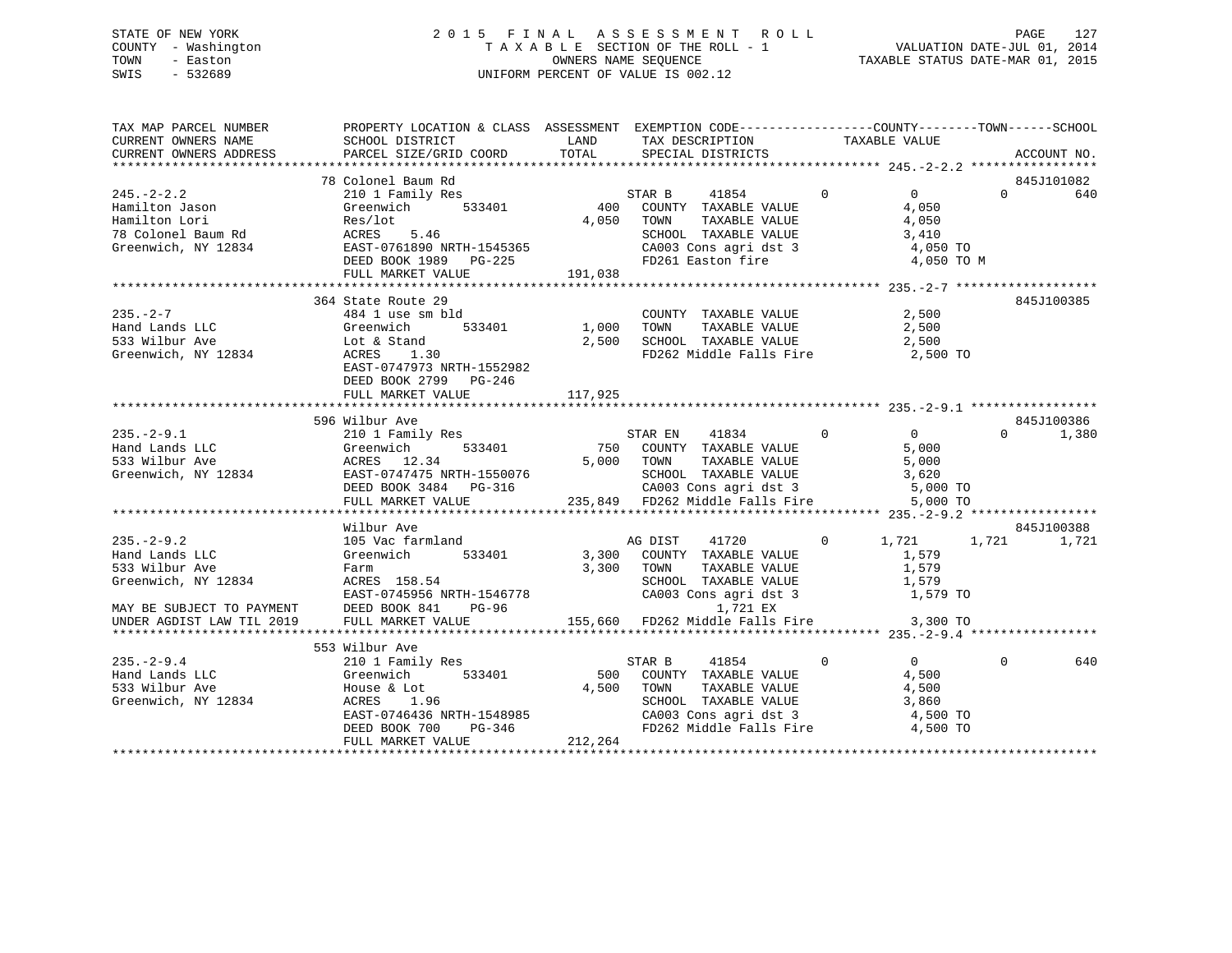#### STATE OF NEW YORK 2 0 1 5 F I N A L A S S E S S M E N T R O L L PAGE 128 COUNTY - Washington T A X A B L E SECTION OF THE ROLL - 1 VALUATION DATE-JUL 01, 2014 TOWN - Easton OWNERS NAME SEQUENCE TAXABLE STATUS DATE-MAR 01, 2015 SWIS - 532689 UNIFORM PERCENT OF VALUE IS 002.12

TAX MAP PARCEL NUMBER PROPERTY LOCATION & CLASS ASSESSMENT EXEMPTION CODE------------------COUNTY--------TOWN------SCHOOL CURRENT OWNERS NAME SCHOOL DISTRICT LAND TAX DESCRIPTION TAXABLE VALUECURRENT OWNERS ADDRESS PARCEL SIZE/GRID COORD TOTAL SPECIAL DISTRICTS ACCOUNT NO. \*\*\*\*\*\*\*\*\*\*\*\*\*\*\*\*\*\*\*\*\*\*\*\*\*\*\*\*\*\*\*\*\*\*\*\*\*\*\*\*\*\*\*\*\*\*\*\*\*\*\*\*\*\*\*\*\*\*\*\*\*\*\*\*\*\*\*\*\*\*\*\*\*\*\*\*\*\*\*\*\*\*\*\*\*\*\*\*\*\*\*\*\*\*\*\*\*\*\*\*\*\*\* 235.-2-9.5 \*\*\*\*\*\*\*\*\*\*\*\*\*\*\*\*\* 569 Wilbur Ave140 Truck crops 235.-2-9.5 140 Truck crops COUNTY TAXABLE VALUE 7,765 Hand Lands LLC Greenwich 533401 4,200 TOWN TAXABLE VALUE 7,765 533 Wilbur Ave ACRES 99.00 7,765 SCHOOL TAXABLE VALUE 7,765 Greenwich, NY 12834 EAST-0745173 NRTH-1549375 CA003 Cons agri dst 3 7,765 TO<br>DEED BOOK 2799 PG-246 FD262 Middle Falls Fire 7,765 TO DEED BOOK 2799 PG-246 FD262 Middle Falls Fire 7,765 TO MAY BE SUBJECT TO PAYMENT FULL MARKET VALUE 366,274 UNDER AGDIST LAW TIL 2019 \*\*\*\*\*\*\*\*\*\*\*\*\*\*\*\*\*\*\*\*\*\*\*\*\*\*\*\*\*\*\*\*\*\*\*\*\*\*\*\*\*\*\*\*\*\*\*\*\*\*\*\*\*\*\*\*\*\*\*\*\*\*\*\*\*\*\*\*\*\*\*\*\*\*\*\*\*\*\*\*\*\*\*\*\*\*\*\*\*\*\*\*\*\*\*\*\*\*\*\*\*\*\* 235.-2-9.6 \*\*\*\*\*\*\*\*\*\*\*\*\*\*\*\*\* Wilbur Ave235.-2-9.6 140 Truck crops COUNTY TAXABLE VALUE 5,420 Hand Lands LLC Greenwich 533401 2,900 TOWN TAXABLE VALUE 5,420 533 Wilbur Ave ACRES 68.99 5,420 SCHOOL TAXABLE VALUE 5,420 Greenwich, NY 12834 EAST-0748154 NRTH-1549679 CA003 Cons agri dst 3 5,420 TO DEED BOOK 3484 PG-316 FD262 Middle Falls Fire 5,420 TO FULL MARKET VALUE 255,660 \*\*\*\*\*\*\*\*\*\*\*\*\*\*\*\*\*\*\*\*\*\*\*\*\*\*\*\*\*\*\*\*\*\*\*\*\*\*\*\*\*\*\*\*\*\*\*\*\*\*\*\*\*\*\*\*\*\*\*\*\*\*\*\*\*\*\*\*\*\*\*\*\*\*\*\*\*\*\*\*\*\*\*\*\*\*\*\*\*\*\*\*\*\*\*\*\*\*\*\*\*\*\* 235.-2-12.2 \*\*\*\*\*\*\*\*\*\*\*\*\*\*\*\* Wilbur Ave 845J101068235.-2-12.2 105 Vac farmland 105 AG DIST 41720 0 108 108 108 108 Hand Lands LLC Greenwich 533401 500 COUNTY TAXABLE VALUE 392596 Wilbur Ave Farm 500 TOWN TAXABLE VALUE 392Greenwich, NY 12834 ACRES 10.44 SCHOOL TAXABLE VALUE 392 EAST-0747083 NRTH-1548706 CA003 Cons agri dst 3 392 TO MAY BE SUBJECT TO PAYMENT DEED BOOK 769 PG-221 108 EX UNDER AGDIST LAW TIL 2019 FULL MARKET VALUE 23,585 FD262 Middle Falls Fire 500 TO \*\*\*\*\*\*\*\*\*\*\*\*\*\*\*\*\*\*\*\*\*\*\*\*\*\*\*\*\*\*\*\*\*\*\*\*\*\*\*\*\*\*\*\*\*\*\*\*\*\*\*\*\*\*\*\*\*\*\*\*\*\*\*\*\*\*\*\*\*\*\*\*\*\*\*\*\*\*\*\*\*\*\*\*\*\*\*\*\*\*\*\*\*\*\*\*\*\*\*\*\*\*\* 235.-2-12.3 \*\*\*\*\*\*\*\*\*\*\*\*\*\*\*\* Wilbur Ave235.-2-12.3 120 Field crops AG DIST 41720 0 205 205 205 Hand Lands LLC Communication of the Communication of the S33401 750 COUNTY TAXABLE VALUE 545 533 Wilbur Ave Ag/land 750 TOWN TAXABLE VALUE 545 Greenwich, NY 12834 ACRES 26.43<br>
EAST-0746293 NRTH-1547239 CA003 Cons agri dst 3 545<br>
SCHOOL TAXABLE VALUE 545 EAST-0746293 NRTH-1547239 CA003 Cons agri dst 3 545 TO MAY BE SUBJECT TO PAYMENT DEED BOOK 896 PG-254 205 EX UNDER AGDIST LAW TIL 2019 FULL MARKET VALUE 35,377 FD262 Middle Falls Fire 750 TO \*\*\*\*\*\*\*\*\*\*\*\*\*\*\*\*\*\*\*\*\*\*\*\*\*\*\*\*\*\*\*\*\*\*\*\*\*\*\*\*\*\*\*\*\*\*\*\*\*\*\*\*\*\*\*\*\*\*\*\*\*\*\*\*\*\*\*\*\*\*\*\*\*\*\*\*\*\*\*\*\*\*\*\*\*\*\*\*\*\*\*\*\*\*\*\*\*\*\*\*\*\*\* 236.-1-5 \*\*\*\*\*\*\*\*\*\*\*\*\*\*\*\*\*\*\* 410 State Route 29 845J100355236.-1-5 450 Retail srvce COUNTY TAXABLE VALUE 5,000 Hand Lands LLC Greenwich 533401 1,000 TOWN TAXABLE VALUE 5,000 533 Wilbur Ave Roadside Mart 5,000 SCHOOL TAXABLE VALUE 5,000 Greenwich, NY 12834 Easement 591/190 FD262 Middle Falls Fire 5,000 TO ACRES 10.67 EAST-0749165 NRTH-1552722 DEED BOOK 2799 PG-246 FULL MARKET VALUE 235,849 \*\*\*\*\*\*\*\*\*\*\*\*\*\*\*\*\*\*\*\*\*\*\*\*\*\*\*\*\*\*\*\*\*\*\*\*\*\*\*\*\*\*\*\*\*\*\*\*\*\*\*\*\*\*\*\*\*\*\*\*\*\*\*\*\*\*\*\*\*\*\*\*\*\*\*\*\*\*\*\*\*\*\*\*\*\*\*\*\*\*\*\*\*\*\*\*\*\*\*\*\*\*\*\*\*\*\*\*\*\*\*\*\*\*\*\*\*\*\*\*\*\*\*\*\*\*\*\*\*\*\*\*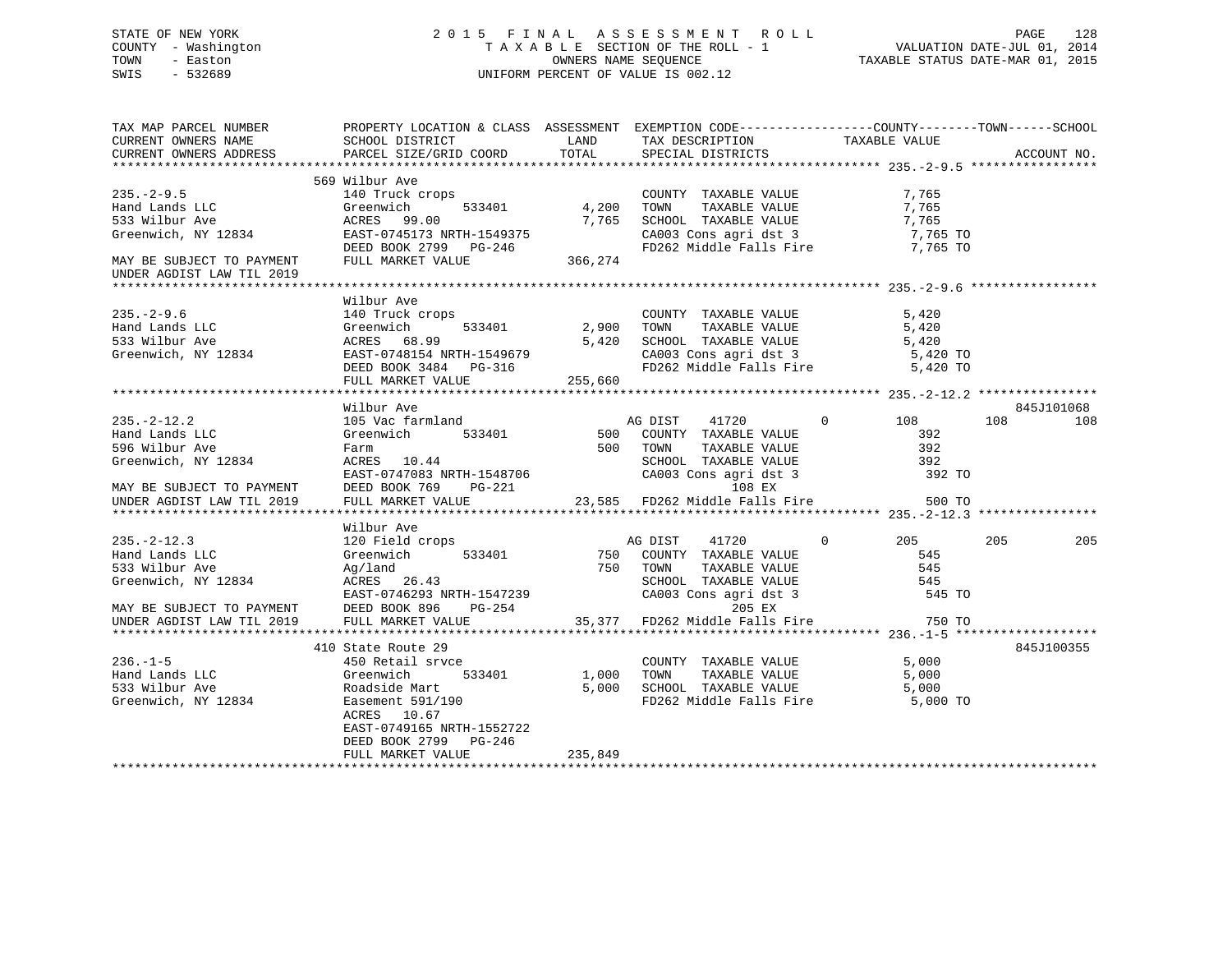## STATE OF NEW YORK 2 0 1 5 F I N A L A S S E S S M E N T R O L L PAGE 129 COUNTY - Washington T A X A B L E SECTION OF THE ROLL - 1 VALUATION DATE-JUL 01, 2014 TOWN - Easton OWNERS NAME SEQUENCE TAXABLE STATUS DATE-MAR 01, 2015 SWIS - 532689 UNIFORM PERCENT OF VALUE IS 002.12

| TAX MAP PARCEL NUMBER<br>CURRENT OWNERS NAME<br>CURRENT OWNERS ADDRESS                                                              | PROPERTY LOCATION & CLASS ASSESSMENT EXEMPTION CODE----------------COUNTY-------TOWN------SCHOOL<br>SCHOOL DISTRICT<br>PARCEL SIZE/GRID COORD                     | LAND<br>TOTAL           | TAX DESCRIPTION<br>SPECIAL DISTRICTS                                                                                                                                                             |                               | TAXABLE VALUE                                                       |                   | ACCOUNT NO.       |
|-------------------------------------------------------------------------------------------------------------------------------------|-------------------------------------------------------------------------------------------------------------------------------------------------------------------|-------------------------|--------------------------------------------------------------------------------------------------------------------------------------------------------------------------------------------------|-------------------------------|---------------------------------------------------------------------|-------------------|-------------------|
|                                                                                                                                     |                                                                                                                                                                   |                         |                                                                                                                                                                                                  |                               |                                                                     |                   |                   |
| $236. - 1 - 8$<br>Hand Lands LLC<br>533 Wilbur Ave<br>Greenwich, NY 12834<br>MAY BE SUBJECT TO PAYMENT<br>UNDER AGDIST LAW TIL 2022 | Bulson Rd<br>323 Vacant rural<br>Greenwich<br>533401<br>Farm, survey 12550<br>841/96<br>ACRES 41.31<br>EAST-0749729 NRTH-1550475<br>DEED BOOK 2799 PG-246         |                         | AGRI-D IND 41730<br>800 COUNTY TAXABLE VALUE<br>800 TOWN TAXABLE VALUE<br>TAXABLE VALUE<br>SCHOOL TAXABLE VALUE<br>FD262 Middle Falls Fire 800 TO                                                | $\overline{0}$                | 183<br>617<br>617<br>617                                            | 183               | 845J100152<br>183 |
|                                                                                                                                     | FULL MARKET VALUE                                                                                                                                                 | 37,736                  |                                                                                                                                                                                                  |                               |                                                                     |                   |                   |
|                                                                                                                                     | 165 Bulson Rd                                                                                                                                                     |                         |                                                                                                                                                                                                  |                               |                                                                     |                   | 845J101268        |
| $236. - 2 - 3.8$<br>Hand Wendy<br>Klein Claudine R<br>165 Bulson Rd<br>165 Bulson Rd<br>Greenwich, NY 12834                         | 210 1 Family Res<br>533401<br>Greenwich<br>H & L<br>ACRES<br>EAST-0<br>DEED BO<br>1.48<br>EAST-0752036 NRTH-1551887<br>DEED BOOK 915 PG-240<br>FULL MARKET VALUE  | 500 STAR B<br>198,113   | VET WAR CT 41121<br>41854<br>4,200 COUNTY TAXABLE VALUE<br>TAXABLE VALUE<br>TOWN<br>SCHOOL TAXABLE VALUE<br>FD262 Middle Falls Fire 4,200 TO                                                     | $0 \qquad \qquad$<br>$\Omega$ | 630<br>$\overline{0}$<br>3,570<br>3,628<br>3,560                    | 572<br>$\Omega$   | 0<br>640          |
|                                                                                                                                     |                                                                                                                                                                   |                         |                                                                                                                                                                                                  |                               |                                                                     |                   | 815J101294        |
| $235. - 1 - 2.4$<br>Hangarter Martin<br>2762 County Route 113<br>Greenwich, NY 12834                                                | 2762 County Route 113<br>210 1 Family Res<br>Greenwich 533401<br>H & L<br>5.01<br>ACRES<br>EAST-0739814 NRTH-1549841<br>DEED BOOK 621 PG-275<br>FULL MARKET VALUE |                         | AGED-ALL 41800<br>500 STAR EN 41834<br>41834<br>4,000 COUNTY TAXABLE VALUE<br>TAXABLE VALUE<br>TOWN<br>CHOOL TAXABLE VALUE<br>CA003 Cons agri dst 3 4,000 TO<br>188,679 FD263 Schuylerville Fire | $\overline{0}$<br>$\Omega$    | 2,000<br>$\sim$ 0<br>2,000<br>2,000<br>4,000 TO                     | 2,000<br>$\Omega$ | 2,000<br>1,380    |
|                                                                                                                                     |                                                                                                                                                                   |                         |                                                                                                                                                                                                  |                               |                                                                     |                   |                   |
| $235. - 1 - 17.1$<br>Hangarter Martin H<br>2762 Co Rt 113<br>Greenwich, NY 12834                                                    | County Route 113<br>320 Rural vacant<br>533401<br>Greenwich<br>Wf<br>Sub Lot 1A<br>FRNT 372.00 DPTH 57.00<br>EAST-0739407 NRTH-1549836<br>DEED BOOK 797<br>PG-285 | 200<br>200              | COUNTY TAXABLE VALUE<br>TOWN TAXABLE VALUE<br>SCHOOL TAXABLE VALUE<br>CA003 Cons agri dst 3 200 TO<br>FD263 Schuylerville Fire 200 TO                                                            |                               | 200<br>200<br>200                                                   |                   |                   |
|                                                                                                                                     | FULL MARKET VALUE                                                                                                                                                 | 9,434                   |                                                                                                                                                                                                  |                               |                                                                     |                   |                   |
|                                                                                                                                     | 97 Fryer Rd                                                                                                                                                       |                         |                                                                                                                                                                                                  |                               |                                                                     |                   | 845J101124        |
| $277. - 1 - 9.5$<br>Hansen Gregory W<br>PO Box 201<br>East Nassau, NY 12062                                                         | 533401<br>House & Lot<br>ACRES<br>7.38<br>EAST-0741542 NRTH-1505751<br>DEED BOOK 3029 PG-121<br>FULL MARKET VALUE                                                 | 500<br>4,600<br>216,981 | 41854<br>STAR B<br>COUNTY TAXABLE VALUE<br>IAAABLE VALUE<br>SCHOOL TAXABLE VALUE<br>CA003 Cons agri dst 3<br>FD261 Easton fire                                                                   | $\mathbf 0$                   | $\overline{0}$<br>4,600<br>4,600<br>3,960<br>4,600 TO<br>4,600 TO M | $\Omega$          | 640               |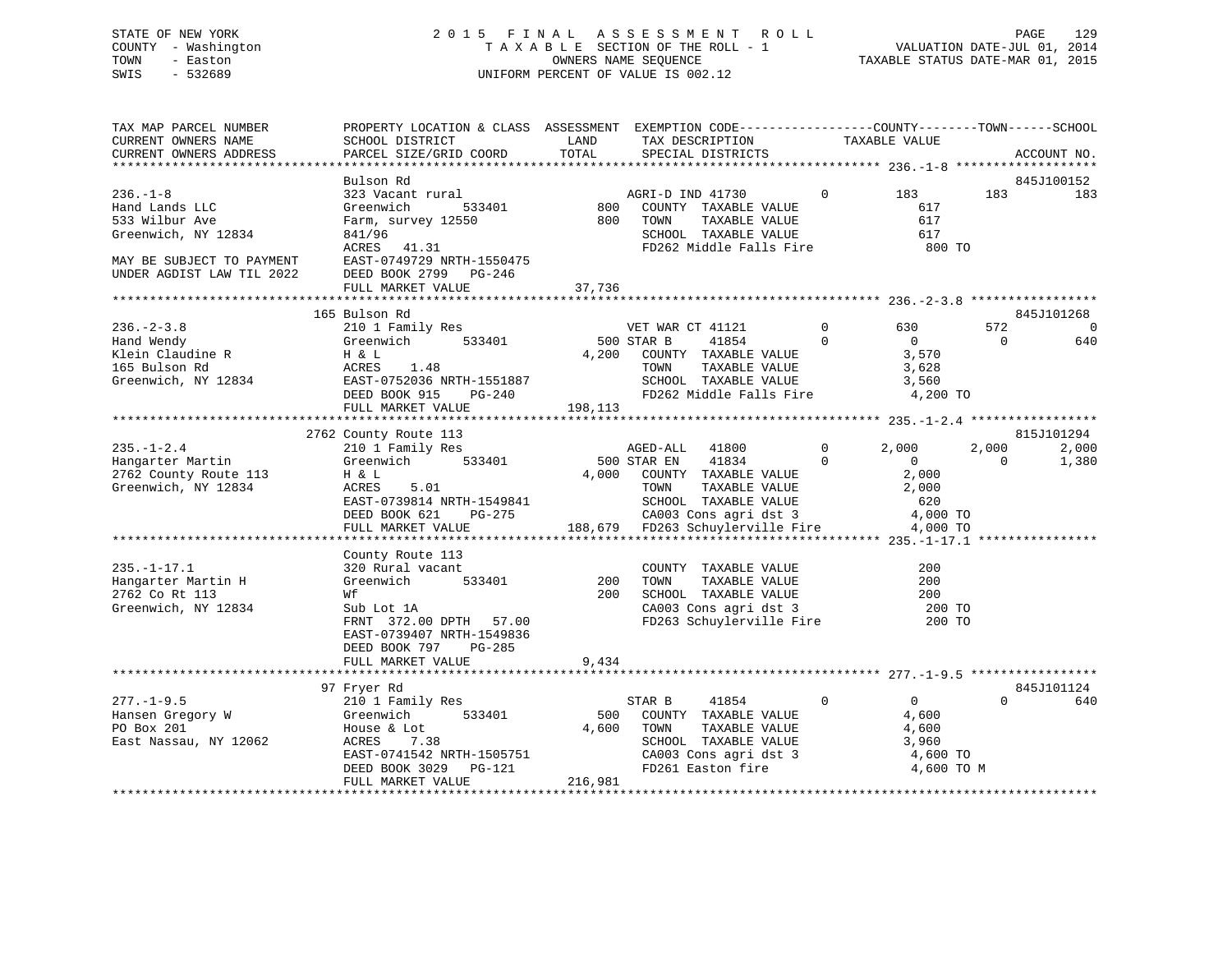## STATE OF NEW YORK 2 0 1 5 F I N A L A S S E S S M E N T R O L L PAGE 130 COUNTY - Washington T A X A B L E SECTION OF THE ROLL - 1 VALUATION DATE-JUL 01, 2014 TOWN - Easton OWNERS NAME SEQUENCE TAXABLE STATUS DATE-MAR 01, 2015 SWIS - 532689 UNIFORM PERCENT OF VALUE IS 002.12

| TAX MAP PARCEL NUMBER<br>CURRENT OWNERS NAME                           | PROPERTY LOCATION & CLASS ASSESSMENT EXEMPTION CODE-----------------COUNTY-------TOWN------SCHOOL<br>SCHOOL DISTRICT                                          | LAND    | TAX DESCRIPTION                                                                            | TAXABLE VALUE |                                  |                   |
|------------------------------------------------------------------------|---------------------------------------------------------------------------------------------------------------------------------------------------------------|---------|--------------------------------------------------------------------------------------------|---------------|----------------------------------|-------------------|
| CURRENT OWNERS ADDRESS                                                 | PARCEL SIZE/GRID COORD                                                                                                                                        | TOTAL   | SPECIAL DISTRICTS                                                                          |               |                                  | ACCOUNT NO.       |
|                                                                        |                                                                                                                                                               |         |                                                                                            |               |                                  |                   |
|                                                                        | 570 Gifford Rd                                                                                                                                                |         | 26 PCT OF VALUE USED FOR EXEMPTION PURPOSES                                                |               |                                  | 845J100390        |
| 287.-1-11                                                              | 112 Dairy farm<br>Hoosic Valley 384201 2,400 AG DIST                                                                                                          |         | VET COM CT 41131                                                                           | $\mathbf 0$   | 579<br>579                       | $\overline{0}$    |
| Hansen Hill Farm Trust                                                 |                                                                                                                                                               |         | 41720                                                                                      | $\Omega$      | 299<br>299                       | 299               |
| 570 Gifford Rd                                                         | Farm/house<br>Farm/house<br>ACRES 121.00                                                                                                                      |         | 8,900 STAR B<br>41854                                                                      | $\mathbf 0$   | $\overline{0}$<br>$\overline{0}$ | 640               |
| Johnsonville, NY 12094                                                 |                                                                                                                                                               |         | COUNTY TAXABLE VALUE                                                                       |               | 8,022                            |                   |
|                                                                        | EAST-0754063 NRTH-1499975                                                                                                                                     |         | TOWN<br>TAXABLE VALUE                                                                      |               | 8,022                            |                   |
|                                                                        | MAY BE SUBJECT TO PAYMENT DEED BOOK 2353 PG-137                                                                                                               |         | SCHOOL TAXABLE VALUE                                                                       | 7,961         |                                  |                   |
| UNDER AGDIST LAW TIL 2019                                              | FULL MARKET VALUE                                                                                                                                             |         | 419,811 CA003 Cons agri dst 3<br>299 EX                                                    | 8,601 TO      |                                  |                   |
|                                                                        |                                                                                                                                                               |         | FD261 Easton fire                                                                          |               | 8,900 TO M                       |                   |
|                                                                        |                                                                                                                                                               |         |                                                                                            |               |                                  |                   |
|                                                                        | 701 Gifford Rd                                                                                                                                                |         |                                                                                            |               |                                  | 845J100674        |
| $287. - 1 - 8$                                                         | 240 Rural res                                                                                                                                                 |         | AG DIST<br>41720                                                                           | $\circ$       | 253<br>253                       | 253               |
| Hansen Norman                                                          | Greenwich<br>533401                                                                                                                                           |         | 900 COUNTY TAXABLE VALUE                                                                   |               | 2,947                            |                   |
| 2332 River Rd                                                          | Farm                                                                                                                                                          | 3,200   | TAXABLE VALUE<br>TOWN                                                                      | 2,947         |                                  |                   |
|                                                                        |                                                                                                                                                               |         | SCHOOL TAXABLE VALUE<br>SCHOOL TAXABLE VALUE 2,947<br>CA003 Cons agri dst 3 2,947 TO       |               | 2,947                            |                   |
|                                                                        |                                                                                                                                                               |         |                                                                                            |               |                                  |                   |
|                                                                        | Melrose, NY 12121<br>Melrose, NY 12121<br>MAY BE SUBJECT TO PAYMENT DEED BOOK 2784 PG-203<br>UNDER AGDIST LAW TIL 2019 FULL MARKET VALUE<br>TULL MARKET VALUE |         | 253 EX                                                                                     |               |                                  |                   |
|                                                                        |                                                                                                                                                               |         | 150,943 FD261 Easton fire                                                                  | 3,200 TO M    |                                  |                   |
|                                                                        | 176 Ives Hill Rd                                                                                                                                              |         |                                                                                            |               |                                  |                   |
| $278. - 1 - 38.4$                                                      | 240 Rural res                                                                                                                                                 |         | STAR B<br>41854                                                                            | $\Omega$      | $\overline{0}$<br>$\cap$         | 845J101107<br>640 |
| Hansen Ronald                                                          | Greenwich<br>533401                                                                                                                                           | 1,000   | COUNTY TAXABLE VALUE                                                                       |               | 6,250                            |                   |
|                                                                        |                                                                                                                                                               | 6,250   | TAXABLE VALUE<br>TOWN                                                                      |               | 6,250                            |                   |
|                                                                        |                                                                                                                                                               |         |                                                                                            |               |                                  |                   |
|                                                                        |                                                                                                                                                               |         |                                                                                            |               |                                  |                   |
|                                                                        | DEED BOOK 691<br>PG-243                                                                                                                                       |         | SCHOOL TAXABLE VALUE 5,610<br>CA003 Cons agri dst 3 6,250 TO<br>FD261 Easton fire 6,250 TO |               | 6,250 TO M                       |                   |
|                                                                        | FULL MARKET VALUE                                                                                                                                             | 294,811 |                                                                                            |               |                                  |                   |
|                                                                        |                                                                                                                                                               |         |                                                                                            |               |                                  |                   |
|                                                                        | 545 Herrington Hill Rd                                                                                                                                        |         |                                                                                            |               |                                  | 845J100394        |
| $253. - 1 - 23$                                                        | 210 1 Family Res                                                                                                                                              |         | COUNTY TAXABLE VALUE                                                                       |               | 3,000                            |                   |
| Harrington Brian F                                                     | Greenwich<br>533401                                                                                                                                           | 400     | TOWN<br>TAXABLE VALUE                                                                      |               | 3,000                            |                   |
| Harrington O. George                                                   | $H+L$                                                                                                                                                         | 3,000   | SCHOOL TAXABLE VALUE                                                                       |               | 3,000                            |                   |
| 723 Brownell Rd                                                        | 898/205                                                                                                                                                       |         |                                                                                            |               |                                  |                   |
| Greenwich, NY 12834                                                    | 1.20<br>ACRES                                                                                                                                                 |         | CA003 Cons agri dst 3<br>FD261 Easton fire 3,000 TO<br>3,000 TO                            |               | 3,000 TO M                       |                   |
|                                                                        | EAST-0762851 NRTH-1531053                                                                                                                                     |         |                                                                                            |               |                                  |                   |
|                                                                        | DEED BOOK 2798 PG-293                                                                                                                                         |         |                                                                                            |               |                                  |                   |
|                                                                        | FULL MARKET VALUE                                                                                                                                             | 141,509 |                                                                                            |               |                                  |                   |
|                                                                        |                                                                                                                                                               |         |                                                                                            |               |                                  |                   |
|                                                                        | 465 Herrington Hill Rd                                                                                                                                        |         |                                                                                            |               |                                  | 845J100307        |
| $253. - 1 - 26$                                                        | 310 Res Vac                                                                                                                                                   |         | COUNTY TAXABLE VALUE                                                                       |               | 400                              |                   |
| Harrington Brian F<br>39 Catamount Rd<br>Goffstown, NH 03045<br>EAST-C | Greenwich<br>533401                                                                                                                                           | 400     | TAXABLE VALUE<br>TOWN                                                                      |               | 400                              |                   |
|                                                                        | 2.60                                                                                                                                                          | 400     | SCHOOL TAXABLE VALUE                                                                       |               | 400                              |                   |
|                                                                        | EAST-0761095 NRTH-1529632                                                                                                                                     |         | CA003 Cons agri dst 3<br>FD261 Easton fire                                                 |               | 400 TO                           |                   |
|                                                                        | DEED BOOK 554<br>PG-175                                                                                                                                       |         |                                                                                            |               | 400 TO M                         |                   |
|                                                                        | FULL MARKET VALUE                                                                                                                                             | 18,868  |                                                                                            |               |                                  |                   |
|                                                                        |                                                                                                                                                               |         |                                                                                            |               |                                  |                   |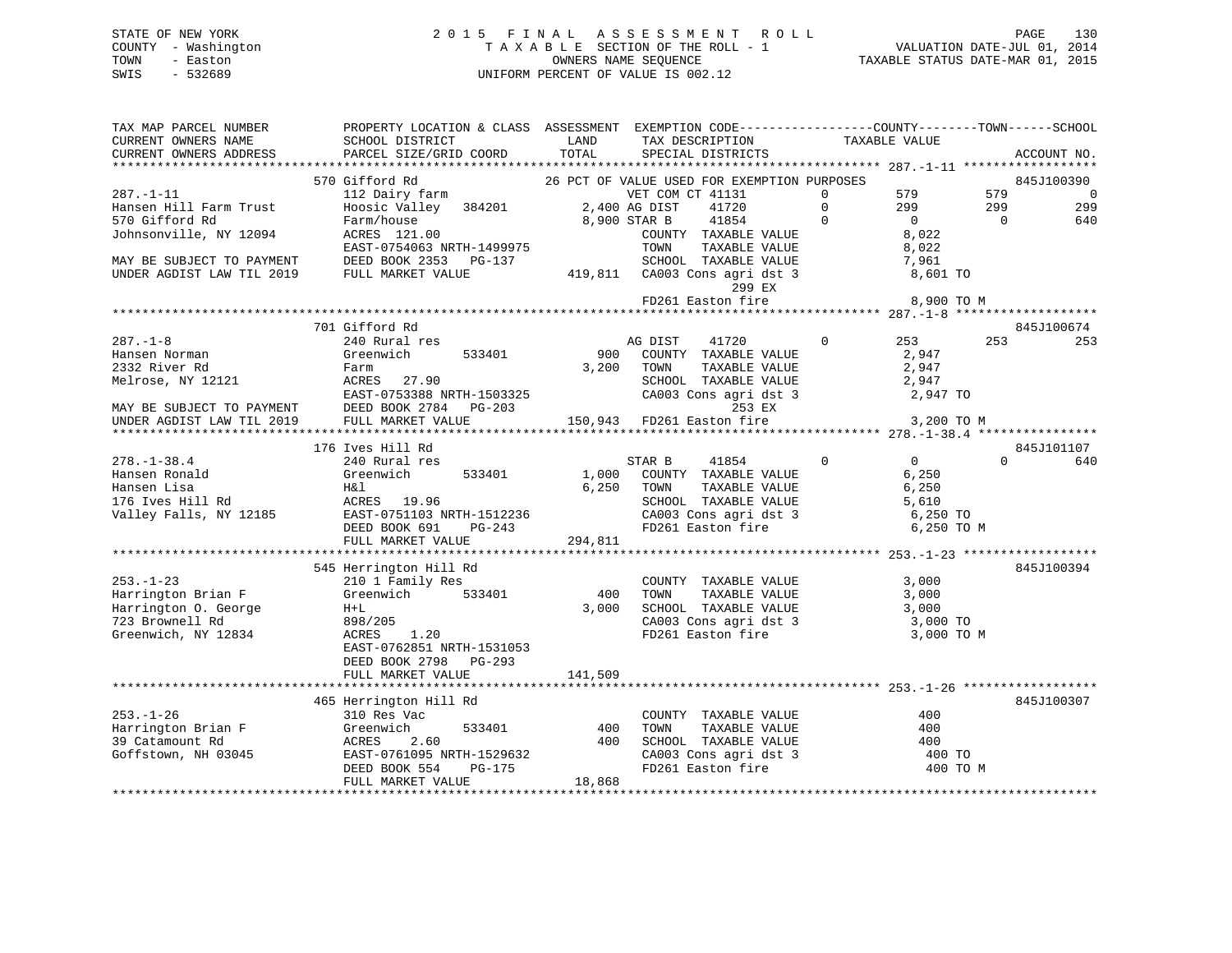## STATE OF NEW YORK 2 0 1 5 F I N A L A S S E S S M E N T R O L L PAGE 131 COUNTY - Washington T A X A B L E SECTION OF THE ROLL - 1 VALUATION DATE-JUL 01, 2014 TOWN - Easton OWNERS NAME SEQUENCE TAXABLE STATUS DATE-MAR 01, 2015 SWIS - 532689 UNIFORM PERCENT OF VALUE IS 002.12

| TAX MAP PARCEL NUMBER<br>CURRENT OWNERS NAME<br>CURRENT OWNERS ADDRESS                                                                           | PROPERTY LOCATION & CLASS ASSESSMENT<br>SCHOOL DISTRICT<br>PARCEL SIZE/GRID COORD                                                                                               | LAND<br>TOTAL             | EXEMPTION CODE-----------------COUNTY-------TOWN------SCHOOL<br>TAX DESCRIPTION<br>SPECIAL DISTRICTS                | TAXABLE VALUE                                                          | ACCOUNT NO.                   |
|--------------------------------------------------------------------------------------------------------------------------------------------------|---------------------------------------------------------------------------------------------------------------------------------------------------------------------------------|---------------------------|---------------------------------------------------------------------------------------------------------------------|------------------------------------------------------------------------|-------------------------------|
| ******************                                                                                                                               |                                                                                                                                                                                 |                           |                                                                                                                     |                                                                        |                               |
| $261. - 1 - 37$<br>Harrington Scott J<br>Harrington Mickki L<br>723 Brownell Rd<br>Greenwich, NY 12834                                           | 723 Brownell Rd<br>210 1 Family Res<br>Greenwich<br>533401<br>H & L<br>5.00<br>ACRES<br>EAST-0763453 NRTH-1527762<br>DEED BOOK 698<br>PG-231<br>FULL MARKET VALUE               | 600<br>4,800<br>226,415   | STAR B<br>41854<br>COUNTY TAXABLE VALUE<br>TOWN<br>TAXABLE VALUE<br>SCHOOL TAXABLE VALUE<br>FD261 Easton fire       | $\mathbf 0$<br>$\Omega$<br>4,800<br>4,800<br>4,160<br>4,800 TO M       | 815J101298<br>$\Omega$<br>640 |
|                                                                                                                                                  |                                                                                                                                                                                 |                           |                                                                                                                     |                                                                        |                               |
| $253. - 1 - 24.1$<br>Harrington Wayne G<br>Harrington Edith M<br>517 Herrington Hill Rd<br>Greenwich, NY 12834                                   | 517 Herrington Hill Rd<br>240 Rural res<br>Greenwich<br>533401<br>House & Lot<br>10.06<br>ACRES<br>EAST-0762190 NRTH-1530593<br>DEED BOOK 2796<br>$PG-142$<br>FULL MARKET VALUE | 500<br>4,500<br>212,264   | COUNTY TAXABLE VALUE<br>TOWN<br>TAXABLE VALUE<br>SCHOOL TAXABLE VALUE<br>CA003 Cons agri dst 3<br>FD261 Easton fire | 4,500<br>4,500<br>4,500<br>4,500 TO<br>4,500 TO M                      | 845J101146                    |
|                                                                                                                                                  | ********************                                                                                                                                                            |                           |                                                                                                                     | ************** 253.-1-24 **************                                |                               |
| $253. - 1 - 24$<br>Harrington Wayne G etal<br>Harrington Brian F etal<br>Attn: Harrington Scott<br>517 Herrington Hill Rd<br>Greenwich, NY 12834 | 729 Brownell Rd<br>240 Rural res<br>Greenwich<br>533401<br>H & L<br>666/290<br>ACRES 180.60<br>EAST-0762778 NRTH-1529951<br>DEED BOOK 666<br>PG-287<br>FULL MARKET VALUE        | 3,000<br>4,500<br>212,264 | COUNTY TAXABLE VALUE<br>TOWN<br>TAXABLE VALUE<br>SCHOOL TAXABLE VALUE<br>CA003 Cons agri dst 3<br>FD261 Easton fire | 4,500<br>4,500<br>4,500<br>4,500 TO<br>4,500 TO M                      | 845J100395                    |
|                                                                                                                                                  | 443 State Route 29                                                                                                                                                              |                           |                                                                                                                     |                                                                        | 845J100397                    |
| $236.1 - 3 - 5$<br>Harsha Brian L<br>443 State Route 29<br>Greenwich, NY 12834                                                                   | 210 1 Family Res<br>Greenwich<br>533401<br>H&L<br>$236. - 3 - 5$<br>FRNT 132.00 DPTH 141.00<br>EAST-0749965 NRTH-1553292<br>$PG-65$<br>DEED BOOK 958                            | 400<br>3,400              | STAR B<br>41854<br>COUNTY TAXABLE VALUE<br>TOWN<br>TAXABLE VALUE<br>SCHOOL TAXABLE VALUE<br>FD262 Middle Falls Fire | 0<br>$\overline{0}$<br>3,400<br>3,400<br>2,760<br>3,400 TO             | $\Omega$<br>640               |
|                                                                                                                                                  | FULL MARKET VALUE                                                                                                                                                               | 160,377                   |                                                                                                                     |                                                                        |                               |
|                                                                                                                                                  | 245 Herrington Hill Rd                                                                                                                                                          |                           |                                                                                                                     |                                                                        | 845J101230                    |
| $261. -1 -1.8$<br>Hasenkopf Alfred P<br>Hasenkopf Jeanine M<br>245 Herrington Hill Rd<br>Greenwich, NY 12834                                     | 240 Rural res<br>Greenwich<br>533401<br>H & L<br>2285/67<br>ACRES<br>16.30<br>EAST-0757833 NRTH-1526501<br>DEED BOOK 2728<br>$PG-24$<br>FULL MARKET VALUE                       | 800<br>4,200<br>198,113   | STAR B<br>41854<br>COUNTY TAXABLE VALUE<br>TOWN<br>TAXABLE VALUE<br>SCHOOL TAXABLE VALUE<br>FD261 Easton fire       | $\mathbf 0$<br>$\overline{0}$<br>4,200<br>4,200<br>3,560<br>4,200 TO M | $\Omega$<br>640               |
|                                                                                                                                                  |                                                                                                                                                                                 |                           |                                                                                                                     |                                                                        |                               |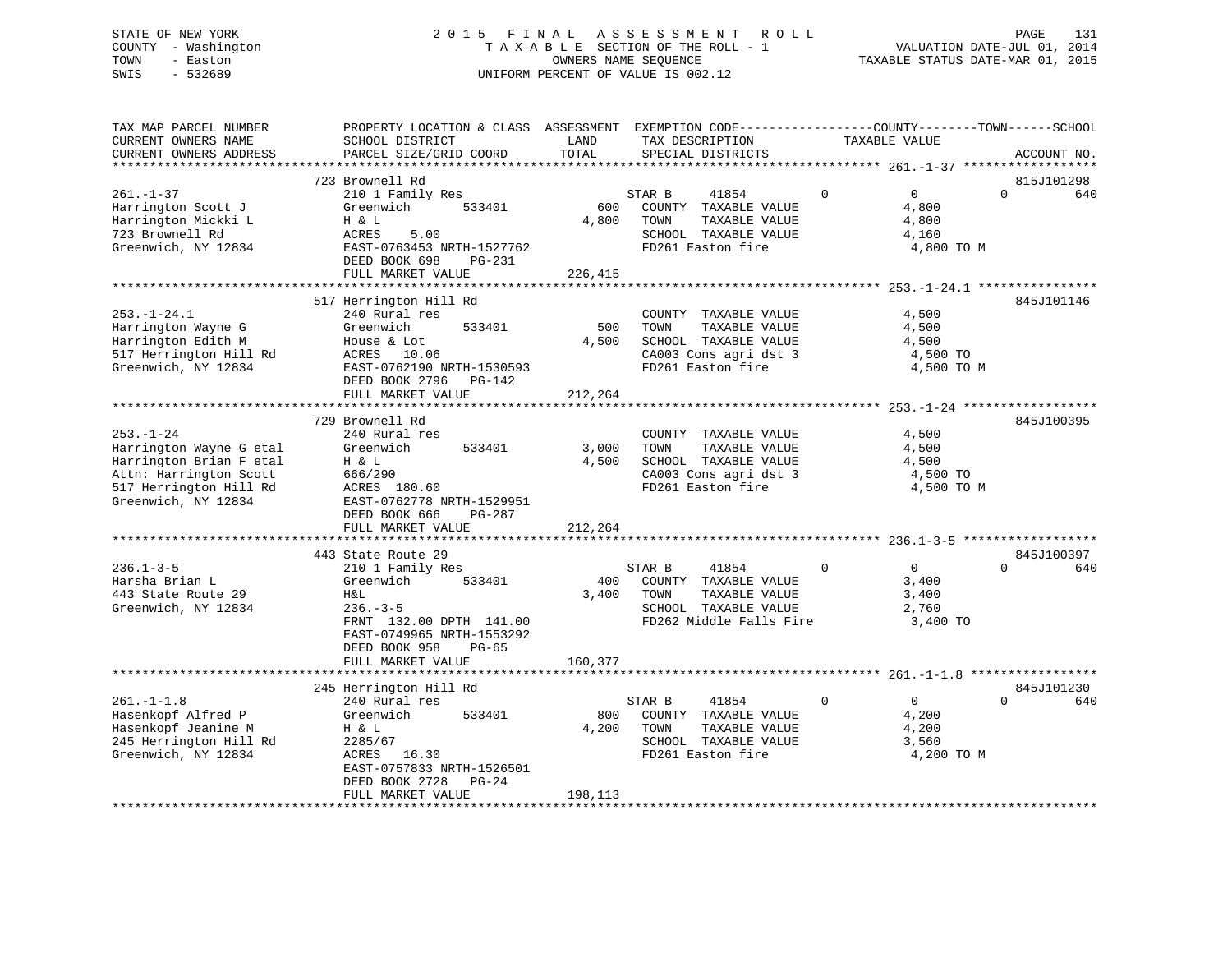STATE OF NEW YORK 2 0 1 5 F I N A L A S S E S S M E N T R O L L PAGE 132 COUNTY - Washington T A X A B L E SECTION OF THE ROLL - 1 VALUATION DATE-JUL 01, 2014 TOWN - Easton OWNERS NAME SEQUENCE TAXABLE STATUS DATE-MAR 01, 2015 SWIS - 532689 UNIFORM PERCENT OF VALUE IS 002.12

| TAXABLE VALUE<br>TOTAL<br>CURRENT OWNERS ADDRESS<br>PARCEL SIZE/GRID COORD<br>SPECIAL DISTRICTS<br>ACCOUNT NO.<br>51 Meeting House Rd<br>$269. - 1 - 35.3$<br>210 1 Family Res<br>0<br>$\overline{0}$<br>0<br>640<br>STAR B<br>41854<br>500<br>Haskell Bernice D<br>533401<br>3,500<br>Greenwich<br>COUNTY TAXABLE VALUE<br>3,500<br>TAXABLE VALUE<br>3,500<br>51 Meeting House Rd<br>H & L<br>TOWN<br>Schaghticoke, NY 12154<br>SCHOOL TAXABLE VALUE<br>2,860<br>Lot 3<br>CA003 Cons agri dst 3<br>ACRES<br>1.84<br>3,500 TO<br>EAST-0745242 NRTH-1514448<br>FD261 Easton fire<br>3,500 TO M<br>DEED BOOK 890<br>PG-165<br>165,094<br>FULL MARKET VALUE<br>845J100400<br>11044 State Route 40<br>$\mathbf 0$<br>$\overline{0}$<br>$286. - 1 - 17$<br>STAR EN<br>41834<br>1,380<br>112 Dairy farm<br>$\Omega$<br>Hayes Daniel M<br>Greenwich<br>533401<br>900<br>COUNTY TAXABLE VALUE<br>6,250<br>6,250<br>Hayes Mary T<br>TOWN<br>TAXABLE VALUE<br>6,250<br>Farm<br>11044 State Route 40<br>ACRES 36.40<br>SCHOOL TAXABLE VALUE<br>4,870<br>EAST-0740056 NRTH-1498963<br>Schaghticoke, NY 12154<br>CA003 Cons agri dst 3<br>FD261 Easton fire<br>6,250 TO<br>DEED BOOK 1761 PG-64<br>6,250 TO M<br>294,811<br>FULL MARKET VALUE<br>845J101270<br>2502 Valley Falls Rd<br>78<br>78<br>$286. - 1 - 16.1$<br>41720<br>$\mathbf 0$<br>210 1 Family Res<br>AG DIST<br>78<br>800<br>Hayes John G<br>533401<br>COUNTY TAXABLE VALUE<br>2,422<br>Greenwich<br>Hayes Carole J<br>TAXABLE VALUE<br>2,422<br>Tra & Lot<br>2,500<br>TOWN<br>363 Hayes Rd<br>SCHOOL TAXABLE VALUE<br>ACRES 27.50<br>2,422<br>Schaghticoke, NY 12154<br>EAST-0744711 NRTH-1498764<br>CA003 Cons agri dst 3<br>2,422 TO<br>DEED BOOK 594<br>PG-169<br>78 EX<br>117,925 FD261 Easton fire<br>2,500 TO M<br>FULL MARKET VALUE<br>MAY BE SUBJECT TO PAYMENT<br>UNDER AGDIST LAW TIL 2019<br>2507 Valley Falls Rd<br>$\overline{0}$<br>$286. - 1 - 16.2$<br>210 1 Family Res<br>STAR B<br>41854<br>$\mathbf 0$<br>$\Omega$<br>640<br>533401<br>500 COUNTY TAXABLE VALUE<br>3,800<br>Hayes Paul J<br>Greenwich<br>2507 Valley Falls Rd<br>3,800 TOWN<br>TAXABLE VALUE<br>ACRES<br>2.80<br>3,800<br>Schaghticoke, NY 12154<br>EAST-0743644 NRTH-1498665<br>SCHOOL TAXABLE VALUE<br>3,160<br>CA003 Cons agri dst 3<br>179,245 FD261 Easton fire<br>DEED BOOK 918<br>PG-244<br>3,800 TO<br>FULL MARKET VALUE<br>3,800 TO M<br>Valley Falls Rd<br>845J100398<br>$286. - 1 - 16$<br>41720<br>$\circ$<br>410<br>410<br>410<br>320 Rural vacant<br>AG DIST<br>Hayes William C<br>Greenwich<br>533401<br>900<br>490<br>COUNTY TAXABLE VALUE<br>Hayes Patricia A<br>900<br>TOWN<br>TAXABLE VALUE<br>490<br>Farm<br>SCHOOL TAXABLE VALUE<br>1016 Hayes Rd<br>ACRES 29.20<br>490<br>SCHOOL TAXABLE VALUE<br>CA003 Cons agri dst 3<br>Schaghticoke, NY 12154<br>EAST-0742469 NRTH-1498633<br>490 TO<br>410 EX<br>DEED BOOK 918<br>PG-244<br>42,453 FD261 Easton fire<br>MAY BE SUBJECT TO PAYMENT<br>FULL MARKET VALUE<br>900 TO M<br>UNDER AGDIST LAW TIL 2019 | TAX MAP PARCEL NUMBER | PROPERTY LOCATION & CLASS ASSESSMENT EXEMPTION CODE----------------COUNTY-------TOWN-----SCHOOL |      |                 |  |  |
|------------------------------------------------------------------------------------------------------------------------------------------------------------------------------------------------------------------------------------------------------------------------------------------------------------------------------------------------------------------------------------------------------------------------------------------------------------------------------------------------------------------------------------------------------------------------------------------------------------------------------------------------------------------------------------------------------------------------------------------------------------------------------------------------------------------------------------------------------------------------------------------------------------------------------------------------------------------------------------------------------------------------------------------------------------------------------------------------------------------------------------------------------------------------------------------------------------------------------------------------------------------------------------------------------------------------------------------------------------------------------------------------------------------------------------------------------------------------------------------------------------------------------------------------------------------------------------------------------------------------------------------------------------------------------------------------------------------------------------------------------------------------------------------------------------------------------------------------------------------------------------------------------------------------------------------------------------------------------------------------------------------------------------------------------------------------------------------------------------------------------------------------------------------------------------------------------------------------------------------------------------------------------------------------------------------------------------------------------------------------------------------------------------------------------------------------------------------------------------------------------------------------------------------------------------------------------------------------------------------------------------------------------------------------------------------------------------------------------------------------------------------------------------------------------------------------------------------------------------------------------------------------------------------------------------------------------------------------------------------------------------------|-----------------------|-------------------------------------------------------------------------------------------------|------|-----------------|--|--|
|                                                                                                                                                                                                                                                                                                                                                                                                                                                                                                                                                                                                                                                                                                                                                                                                                                                                                                                                                                                                                                                                                                                                                                                                                                                                                                                                                                                                                                                                                                                                                                                                                                                                                                                                                                                                                                                                                                                                                                                                                                                                                                                                                                                                                                                                                                                                                                                                                                                                                                                                                                                                                                                                                                                                                                                                                                                                                                                                                                                                                  | CURRENT OWNERS NAME   | SCHOOL DISTRICT                                                                                 | LAND | TAX DESCRIPTION |  |  |
|                                                                                                                                                                                                                                                                                                                                                                                                                                                                                                                                                                                                                                                                                                                                                                                                                                                                                                                                                                                                                                                                                                                                                                                                                                                                                                                                                                                                                                                                                                                                                                                                                                                                                                                                                                                                                                                                                                                                                                                                                                                                                                                                                                                                                                                                                                                                                                                                                                                                                                                                                                                                                                                                                                                                                                                                                                                                                                                                                                                                                  |                       |                                                                                                 |      |                 |  |  |
|                                                                                                                                                                                                                                                                                                                                                                                                                                                                                                                                                                                                                                                                                                                                                                                                                                                                                                                                                                                                                                                                                                                                                                                                                                                                                                                                                                                                                                                                                                                                                                                                                                                                                                                                                                                                                                                                                                                                                                                                                                                                                                                                                                                                                                                                                                                                                                                                                                                                                                                                                                                                                                                                                                                                                                                                                                                                                                                                                                                                                  |                       |                                                                                                 |      |                 |  |  |
|                                                                                                                                                                                                                                                                                                                                                                                                                                                                                                                                                                                                                                                                                                                                                                                                                                                                                                                                                                                                                                                                                                                                                                                                                                                                                                                                                                                                                                                                                                                                                                                                                                                                                                                                                                                                                                                                                                                                                                                                                                                                                                                                                                                                                                                                                                                                                                                                                                                                                                                                                                                                                                                                                                                                                                                                                                                                                                                                                                                                                  |                       |                                                                                                 |      |                 |  |  |
|                                                                                                                                                                                                                                                                                                                                                                                                                                                                                                                                                                                                                                                                                                                                                                                                                                                                                                                                                                                                                                                                                                                                                                                                                                                                                                                                                                                                                                                                                                                                                                                                                                                                                                                                                                                                                                                                                                                                                                                                                                                                                                                                                                                                                                                                                                                                                                                                                                                                                                                                                                                                                                                                                                                                                                                                                                                                                                                                                                                                                  |                       |                                                                                                 |      |                 |  |  |
|                                                                                                                                                                                                                                                                                                                                                                                                                                                                                                                                                                                                                                                                                                                                                                                                                                                                                                                                                                                                                                                                                                                                                                                                                                                                                                                                                                                                                                                                                                                                                                                                                                                                                                                                                                                                                                                                                                                                                                                                                                                                                                                                                                                                                                                                                                                                                                                                                                                                                                                                                                                                                                                                                                                                                                                                                                                                                                                                                                                                                  |                       |                                                                                                 |      |                 |  |  |
|                                                                                                                                                                                                                                                                                                                                                                                                                                                                                                                                                                                                                                                                                                                                                                                                                                                                                                                                                                                                                                                                                                                                                                                                                                                                                                                                                                                                                                                                                                                                                                                                                                                                                                                                                                                                                                                                                                                                                                                                                                                                                                                                                                                                                                                                                                                                                                                                                                                                                                                                                                                                                                                                                                                                                                                                                                                                                                                                                                                                                  |                       |                                                                                                 |      |                 |  |  |
|                                                                                                                                                                                                                                                                                                                                                                                                                                                                                                                                                                                                                                                                                                                                                                                                                                                                                                                                                                                                                                                                                                                                                                                                                                                                                                                                                                                                                                                                                                                                                                                                                                                                                                                                                                                                                                                                                                                                                                                                                                                                                                                                                                                                                                                                                                                                                                                                                                                                                                                                                                                                                                                                                                                                                                                                                                                                                                                                                                                                                  |                       |                                                                                                 |      |                 |  |  |
|                                                                                                                                                                                                                                                                                                                                                                                                                                                                                                                                                                                                                                                                                                                                                                                                                                                                                                                                                                                                                                                                                                                                                                                                                                                                                                                                                                                                                                                                                                                                                                                                                                                                                                                                                                                                                                                                                                                                                                                                                                                                                                                                                                                                                                                                                                                                                                                                                                                                                                                                                                                                                                                                                                                                                                                                                                                                                                                                                                                                                  |                       |                                                                                                 |      |                 |  |  |
|                                                                                                                                                                                                                                                                                                                                                                                                                                                                                                                                                                                                                                                                                                                                                                                                                                                                                                                                                                                                                                                                                                                                                                                                                                                                                                                                                                                                                                                                                                                                                                                                                                                                                                                                                                                                                                                                                                                                                                                                                                                                                                                                                                                                                                                                                                                                                                                                                                                                                                                                                                                                                                                                                                                                                                                                                                                                                                                                                                                                                  |                       |                                                                                                 |      |                 |  |  |
|                                                                                                                                                                                                                                                                                                                                                                                                                                                                                                                                                                                                                                                                                                                                                                                                                                                                                                                                                                                                                                                                                                                                                                                                                                                                                                                                                                                                                                                                                                                                                                                                                                                                                                                                                                                                                                                                                                                                                                                                                                                                                                                                                                                                                                                                                                                                                                                                                                                                                                                                                                                                                                                                                                                                                                                                                                                                                                                                                                                                                  |                       |                                                                                                 |      |                 |  |  |
|                                                                                                                                                                                                                                                                                                                                                                                                                                                                                                                                                                                                                                                                                                                                                                                                                                                                                                                                                                                                                                                                                                                                                                                                                                                                                                                                                                                                                                                                                                                                                                                                                                                                                                                                                                                                                                                                                                                                                                                                                                                                                                                                                                                                                                                                                                                                                                                                                                                                                                                                                                                                                                                                                                                                                                                                                                                                                                                                                                                                                  |                       |                                                                                                 |      |                 |  |  |
|                                                                                                                                                                                                                                                                                                                                                                                                                                                                                                                                                                                                                                                                                                                                                                                                                                                                                                                                                                                                                                                                                                                                                                                                                                                                                                                                                                                                                                                                                                                                                                                                                                                                                                                                                                                                                                                                                                                                                                                                                                                                                                                                                                                                                                                                                                                                                                                                                                                                                                                                                                                                                                                                                                                                                                                                                                                                                                                                                                                                                  |                       |                                                                                                 |      |                 |  |  |
|                                                                                                                                                                                                                                                                                                                                                                                                                                                                                                                                                                                                                                                                                                                                                                                                                                                                                                                                                                                                                                                                                                                                                                                                                                                                                                                                                                                                                                                                                                                                                                                                                                                                                                                                                                                                                                                                                                                                                                                                                                                                                                                                                                                                                                                                                                                                                                                                                                                                                                                                                                                                                                                                                                                                                                                                                                                                                                                                                                                                                  |                       |                                                                                                 |      |                 |  |  |
|                                                                                                                                                                                                                                                                                                                                                                                                                                                                                                                                                                                                                                                                                                                                                                                                                                                                                                                                                                                                                                                                                                                                                                                                                                                                                                                                                                                                                                                                                                                                                                                                                                                                                                                                                                                                                                                                                                                                                                                                                                                                                                                                                                                                                                                                                                                                                                                                                                                                                                                                                                                                                                                                                                                                                                                                                                                                                                                                                                                                                  |                       |                                                                                                 |      |                 |  |  |
|                                                                                                                                                                                                                                                                                                                                                                                                                                                                                                                                                                                                                                                                                                                                                                                                                                                                                                                                                                                                                                                                                                                                                                                                                                                                                                                                                                                                                                                                                                                                                                                                                                                                                                                                                                                                                                                                                                                                                                                                                                                                                                                                                                                                                                                                                                                                                                                                                                                                                                                                                                                                                                                                                                                                                                                                                                                                                                                                                                                                                  |                       |                                                                                                 |      |                 |  |  |
|                                                                                                                                                                                                                                                                                                                                                                                                                                                                                                                                                                                                                                                                                                                                                                                                                                                                                                                                                                                                                                                                                                                                                                                                                                                                                                                                                                                                                                                                                                                                                                                                                                                                                                                                                                                                                                                                                                                                                                                                                                                                                                                                                                                                                                                                                                                                                                                                                                                                                                                                                                                                                                                                                                                                                                                                                                                                                                                                                                                                                  |                       |                                                                                                 |      |                 |  |  |
|                                                                                                                                                                                                                                                                                                                                                                                                                                                                                                                                                                                                                                                                                                                                                                                                                                                                                                                                                                                                                                                                                                                                                                                                                                                                                                                                                                                                                                                                                                                                                                                                                                                                                                                                                                                                                                                                                                                                                                                                                                                                                                                                                                                                                                                                                                                                                                                                                                                                                                                                                                                                                                                                                                                                                                                                                                                                                                                                                                                                                  |                       |                                                                                                 |      |                 |  |  |
|                                                                                                                                                                                                                                                                                                                                                                                                                                                                                                                                                                                                                                                                                                                                                                                                                                                                                                                                                                                                                                                                                                                                                                                                                                                                                                                                                                                                                                                                                                                                                                                                                                                                                                                                                                                                                                                                                                                                                                                                                                                                                                                                                                                                                                                                                                                                                                                                                                                                                                                                                                                                                                                                                                                                                                                                                                                                                                                                                                                                                  |                       |                                                                                                 |      |                 |  |  |
|                                                                                                                                                                                                                                                                                                                                                                                                                                                                                                                                                                                                                                                                                                                                                                                                                                                                                                                                                                                                                                                                                                                                                                                                                                                                                                                                                                                                                                                                                                                                                                                                                                                                                                                                                                                                                                                                                                                                                                                                                                                                                                                                                                                                                                                                                                                                                                                                                                                                                                                                                                                                                                                                                                                                                                                                                                                                                                                                                                                                                  |                       |                                                                                                 |      |                 |  |  |
|                                                                                                                                                                                                                                                                                                                                                                                                                                                                                                                                                                                                                                                                                                                                                                                                                                                                                                                                                                                                                                                                                                                                                                                                                                                                                                                                                                                                                                                                                                                                                                                                                                                                                                                                                                                                                                                                                                                                                                                                                                                                                                                                                                                                                                                                                                                                                                                                                                                                                                                                                                                                                                                                                                                                                                                                                                                                                                                                                                                                                  |                       |                                                                                                 |      |                 |  |  |
|                                                                                                                                                                                                                                                                                                                                                                                                                                                                                                                                                                                                                                                                                                                                                                                                                                                                                                                                                                                                                                                                                                                                                                                                                                                                                                                                                                                                                                                                                                                                                                                                                                                                                                                                                                                                                                                                                                                                                                                                                                                                                                                                                                                                                                                                                                                                                                                                                                                                                                                                                                                                                                                                                                                                                                                                                                                                                                                                                                                                                  |                       |                                                                                                 |      |                 |  |  |
|                                                                                                                                                                                                                                                                                                                                                                                                                                                                                                                                                                                                                                                                                                                                                                                                                                                                                                                                                                                                                                                                                                                                                                                                                                                                                                                                                                                                                                                                                                                                                                                                                                                                                                                                                                                                                                                                                                                                                                                                                                                                                                                                                                                                                                                                                                                                                                                                                                                                                                                                                                                                                                                                                                                                                                                                                                                                                                                                                                                                                  |                       |                                                                                                 |      |                 |  |  |
|                                                                                                                                                                                                                                                                                                                                                                                                                                                                                                                                                                                                                                                                                                                                                                                                                                                                                                                                                                                                                                                                                                                                                                                                                                                                                                                                                                                                                                                                                                                                                                                                                                                                                                                                                                                                                                                                                                                                                                                                                                                                                                                                                                                                                                                                                                                                                                                                                                                                                                                                                                                                                                                                                                                                                                                                                                                                                                                                                                                                                  |                       |                                                                                                 |      |                 |  |  |
|                                                                                                                                                                                                                                                                                                                                                                                                                                                                                                                                                                                                                                                                                                                                                                                                                                                                                                                                                                                                                                                                                                                                                                                                                                                                                                                                                                                                                                                                                                                                                                                                                                                                                                                                                                                                                                                                                                                                                                                                                                                                                                                                                                                                                                                                                                                                                                                                                                                                                                                                                                                                                                                                                                                                                                                                                                                                                                                                                                                                                  |                       |                                                                                                 |      |                 |  |  |
|                                                                                                                                                                                                                                                                                                                                                                                                                                                                                                                                                                                                                                                                                                                                                                                                                                                                                                                                                                                                                                                                                                                                                                                                                                                                                                                                                                                                                                                                                                                                                                                                                                                                                                                                                                                                                                                                                                                                                                                                                                                                                                                                                                                                                                                                                                                                                                                                                                                                                                                                                                                                                                                                                                                                                                                                                                                                                                                                                                                                                  |                       |                                                                                                 |      |                 |  |  |
|                                                                                                                                                                                                                                                                                                                                                                                                                                                                                                                                                                                                                                                                                                                                                                                                                                                                                                                                                                                                                                                                                                                                                                                                                                                                                                                                                                                                                                                                                                                                                                                                                                                                                                                                                                                                                                                                                                                                                                                                                                                                                                                                                                                                                                                                                                                                                                                                                                                                                                                                                                                                                                                                                                                                                                                                                                                                                                                                                                                                                  |                       |                                                                                                 |      |                 |  |  |
|                                                                                                                                                                                                                                                                                                                                                                                                                                                                                                                                                                                                                                                                                                                                                                                                                                                                                                                                                                                                                                                                                                                                                                                                                                                                                                                                                                                                                                                                                                                                                                                                                                                                                                                                                                                                                                                                                                                                                                                                                                                                                                                                                                                                                                                                                                                                                                                                                                                                                                                                                                                                                                                                                                                                                                                                                                                                                                                                                                                                                  |                       |                                                                                                 |      |                 |  |  |
|                                                                                                                                                                                                                                                                                                                                                                                                                                                                                                                                                                                                                                                                                                                                                                                                                                                                                                                                                                                                                                                                                                                                                                                                                                                                                                                                                                                                                                                                                                                                                                                                                                                                                                                                                                                                                                                                                                                                                                                                                                                                                                                                                                                                                                                                                                                                                                                                                                                                                                                                                                                                                                                                                                                                                                                                                                                                                                                                                                                                                  |                       |                                                                                                 |      |                 |  |  |
|                                                                                                                                                                                                                                                                                                                                                                                                                                                                                                                                                                                                                                                                                                                                                                                                                                                                                                                                                                                                                                                                                                                                                                                                                                                                                                                                                                                                                                                                                                                                                                                                                                                                                                                                                                                                                                                                                                                                                                                                                                                                                                                                                                                                                                                                                                                                                                                                                                                                                                                                                                                                                                                                                                                                                                                                                                                                                                                                                                                                                  |                       |                                                                                                 |      |                 |  |  |
|                                                                                                                                                                                                                                                                                                                                                                                                                                                                                                                                                                                                                                                                                                                                                                                                                                                                                                                                                                                                                                                                                                                                                                                                                                                                                                                                                                                                                                                                                                                                                                                                                                                                                                                                                                                                                                                                                                                                                                                                                                                                                                                                                                                                                                                                                                                                                                                                                                                                                                                                                                                                                                                                                                                                                                                                                                                                                                                                                                                                                  |                       |                                                                                                 |      |                 |  |  |
|                                                                                                                                                                                                                                                                                                                                                                                                                                                                                                                                                                                                                                                                                                                                                                                                                                                                                                                                                                                                                                                                                                                                                                                                                                                                                                                                                                                                                                                                                                                                                                                                                                                                                                                                                                                                                                                                                                                                                                                                                                                                                                                                                                                                                                                                                                                                                                                                                                                                                                                                                                                                                                                                                                                                                                                                                                                                                                                                                                                                                  |                       |                                                                                                 |      |                 |  |  |
|                                                                                                                                                                                                                                                                                                                                                                                                                                                                                                                                                                                                                                                                                                                                                                                                                                                                                                                                                                                                                                                                                                                                                                                                                                                                                                                                                                                                                                                                                                                                                                                                                                                                                                                                                                                                                                                                                                                                                                                                                                                                                                                                                                                                                                                                                                                                                                                                                                                                                                                                                                                                                                                                                                                                                                                                                                                                                                                                                                                                                  |                       |                                                                                                 |      |                 |  |  |
|                                                                                                                                                                                                                                                                                                                                                                                                                                                                                                                                                                                                                                                                                                                                                                                                                                                                                                                                                                                                                                                                                                                                                                                                                                                                                                                                                                                                                                                                                                                                                                                                                                                                                                                                                                                                                                                                                                                                                                                                                                                                                                                                                                                                                                                                                                                                                                                                                                                                                                                                                                                                                                                                                                                                                                                                                                                                                                                                                                                                                  |                       |                                                                                                 |      |                 |  |  |
|                                                                                                                                                                                                                                                                                                                                                                                                                                                                                                                                                                                                                                                                                                                                                                                                                                                                                                                                                                                                                                                                                                                                                                                                                                                                                                                                                                                                                                                                                                                                                                                                                                                                                                                                                                                                                                                                                                                                                                                                                                                                                                                                                                                                                                                                                                                                                                                                                                                                                                                                                                                                                                                                                                                                                                                                                                                                                                                                                                                                                  |                       |                                                                                                 |      |                 |  |  |
|                                                                                                                                                                                                                                                                                                                                                                                                                                                                                                                                                                                                                                                                                                                                                                                                                                                                                                                                                                                                                                                                                                                                                                                                                                                                                                                                                                                                                                                                                                                                                                                                                                                                                                                                                                                                                                                                                                                                                                                                                                                                                                                                                                                                                                                                                                                                                                                                                                                                                                                                                                                                                                                                                                                                                                                                                                                                                                                                                                                                                  |                       |                                                                                                 |      |                 |  |  |
|                                                                                                                                                                                                                                                                                                                                                                                                                                                                                                                                                                                                                                                                                                                                                                                                                                                                                                                                                                                                                                                                                                                                                                                                                                                                                                                                                                                                                                                                                                                                                                                                                                                                                                                                                                                                                                                                                                                                                                                                                                                                                                                                                                                                                                                                                                                                                                                                                                                                                                                                                                                                                                                                                                                                                                                                                                                                                                                                                                                                                  |                       |                                                                                                 |      |                 |  |  |
|                                                                                                                                                                                                                                                                                                                                                                                                                                                                                                                                                                                                                                                                                                                                                                                                                                                                                                                                                                                                                                                                                                                                                                                                                                                                                                                                                                                                                                                                                                                                                                                                                                                                                                                                                                                                                                                                                                                                                                                                                                                                                                                                                                                                                                                                                                                                                                                                                                                                                                                                                                                                                                                                                                                                                                                                                                                                                                                                                                                                                  |                       |                                                                                                 |      |                 |  |  |
|                                                                                                                                                                                                                                                                                                                                                                                                                                                                                                                                                                                                                                                                                                                                                                                                                                                                                                                                                                                                                                                                                                                                                                                                                                                                                                                                                                                                                                                                                                                                                                                                                                                                                                                                                                                                                                                                                                                                                                                                                                                                                                                                                                                                                                                                                                                                                                                                                                                                                                                                                                                                                                                                                                                                                                                                                                                                                                                                                                                                                  |                       |                                                                                                 |      |                 |  |  |
|                                                                                                                                                                                                                                                                                                                                                                                                                                                                                                                                                                                                                                                                                                                                                                                                                                                                                                                                                                                                                                                                                                                                                                                                                                                                                                                                                                                                                                                                                                                                                                                                                                                                                                                                                                                                                                                                                                                                                                                                                                                                                                                                                                                                                                                                                                                                                                                                                                                                                                                                                                                                                                                                                                                                                                                                                                                                                                                                                                                                                  |                       |                                                                                                 |      |                 |  |  |
|                                                                                                                                                                                                                                                                                                                                                                                                                                                                                                                                                                                                                                                                                                                                                                                                                                                                                                                                                                                                                                                                                                                                                                                                                                                                                                                                                                                                                                                                                                                                                                                                                                                                                                                                                                                                                                                                                                                                                                                                                                                                                                                                                                                                                                                                                                                                                                                                                                                                                                                                                                                                                                                                                                                                                                                                                                                                                                                                                                                                                  |                       |                                                                                                 |      |                 |  |  |
|                                                                                                                                                                                                                                                                                                                                                                                                                                                                                                                                                                                                                                                                                                                                                                                                                                                                                                                                                                                                                                                                                                                                                                                                                                                                                                                                                                                                                                                                                                                                                                                                                                                                                                                                                                                                                                                                                                                                                                                                                                                                                                                                                                                                                                                                                                                                                                                                                                                                                                                                                                                                                                                                                                                                                                                                                                                                                                                                                                                                                  |                       |                                                                                                 |      |                 |  |  |
|                                                                                                                                                                                                                                                                                                                                                                                                                                                                                                                                                                                                                                                                                                                                                                                                                                                                                                                                                                                                                                                                                                                                                                                                                                                                                                                                                                                                                                                                                                                                                                                                                                                                                                                                                                                                                                                                                                                                                                                                                                                                                                                                                                                                                                                                                                                                                                                                                                                                                                                                                                                                                                                                                                                                                                                                                                                                                                                                                                                                                  |                       |                                                                                                 |      |                 |  |  |
|                                                                                                                                                                                                                                                                                                                                                                                                                                                                                                                                                                                                                                                                                                                                                                                                                                                                                                                                                                                                                                                                                                                                                                                                                                                                                                                                                                                                                                                                                                                                                                                                                                                                                                                                                                                                                                                                                                                                                                                                                                                                                                                                                                                                                                                                                                                                                                                                                                                                                                                                                                                                                                                                                                                                                                                                                                                                                                                                                                                                                  |                       |                                                                                                 |      |                 |  |  |
|                                                                                                                                                                                                                                                                                                                                                                                                                                                                                                                                                                                                                                                                                                                                                                                                                                                                                                                                                                                                                                                                                                                                                                                                                                                                                                                                                                                                                                                                                                                                                                                                                                                                                                                                                                                                                                                                                                                                                                                                                                                                                                                                                                                                                                                                                                                                                                                                                                                                                                                                                                                                                                                                                                                                                                                                                                                                                                                                                                                                                  |                       |                                                                                                 |      |                 |  |  |
|                                                                                                                                                                                                                                                                                                                                                                                                                                                                                                                                                                                                                                                                                                                                                                                                                                                                                                                                                                                                                                                                                                                                                                                                                                                                                                                                                                                                                                                                                                                                                                                                                                                                                                                                                                                                                                                                                                                                                                                                                                                                                                                                                                                                                                                                                                                                                                                                                                                                                                                                                                                                                                                                                                                                                                                                                                                                                                                                                                                                                  |                       |                                                                                                 |      |                 |  |  |
|                                                                                                                                                                                                                                                                                                                                                                                                                                                                                                                                                                                                                                                                                                                                                                                                                                                                                                                                                                                                                                                                                                                                                                                                                                                                                                                                                                                                                                                                                                                                                                                                                                                                                                                                                                                                                                                                                                                                                                                                                                                                                                                                                                                                                                                                                                                                                                                                                                                                                                                                                                                                                                                                                                                                                                                                                                                                                                                                                                                                                  |                       |                                                                                                 |      |                 |  |  |
|                                                                                                                                                                                                                                                                                                                                                                                                                                                                                                                                                                                                                                                                                                                                                                                                                                                                                                                                                                                                                                                                                                                                                                                                                                                                                                                                                                                                                                                                                                                                                                                                                                                                                                                                                                                                                                                                                                                                                                                                                                                                                                                                                                                                                                                                                                                                                                                                                                                                                                                                                                                                                                                                                                                                                                                                                                                                                                                                                                                                                  |                       |                                                                                                 |      |                 |  |  |
|                                                                                                                                                                                                                                                                                                                                                                                                                                                                                                                                                                                                                                                                                                                                                                                                                                                                                                                                                                                                                                                                                                                                                                                                                                                                                                                                                                                                                                                                                                                                                                                                                                                                                                                                                                                                                                                                                                                                                                                                                                                                                                                                                                                                                                                                                                                                                                                                                                                                                                                                                                                                                                                                                                                                                                                                                                                                                                                                                                                                                  | ********************* |                                                                                                 |      |                 |  |  |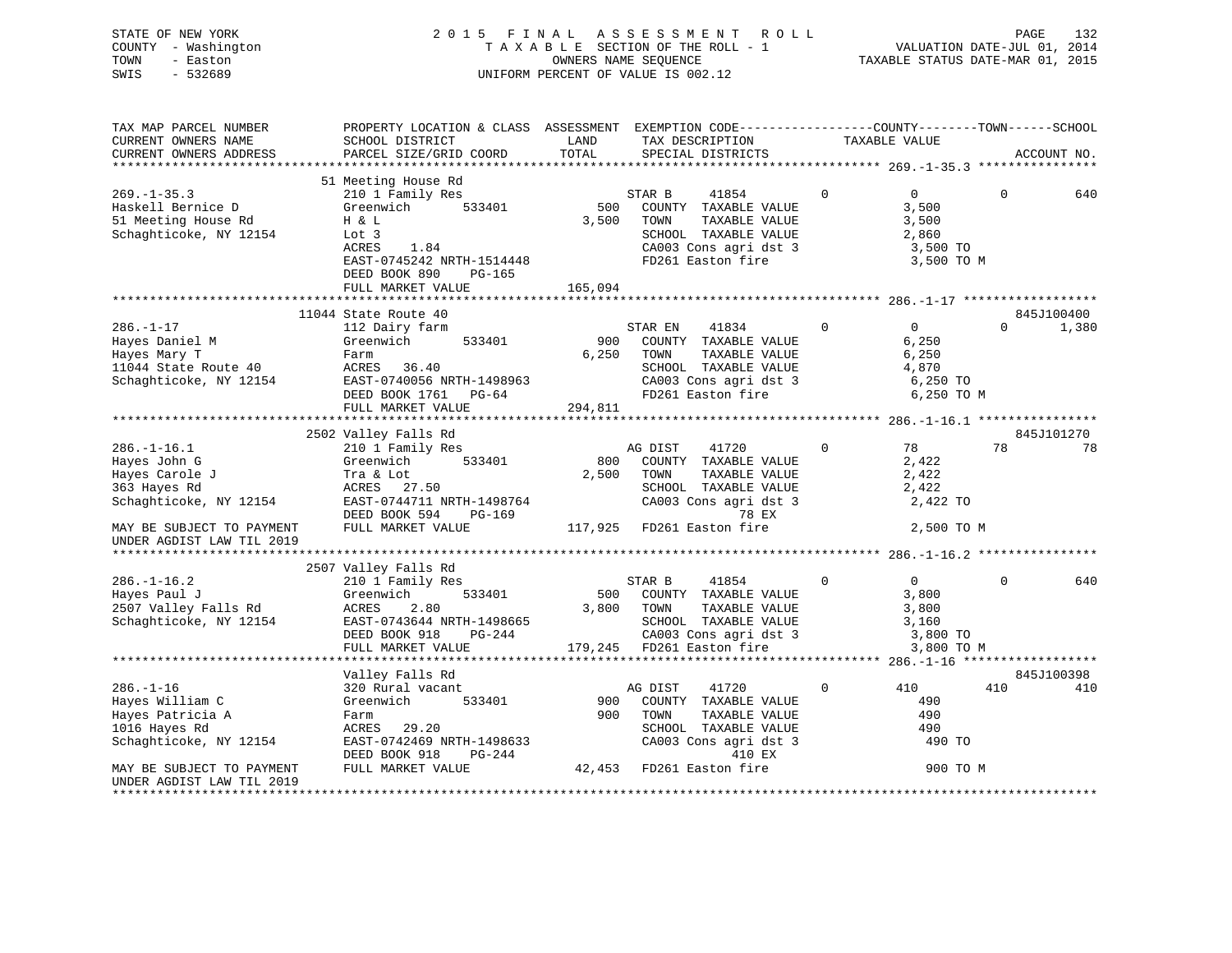## STATE OF NEW YORK 2 0 1 5 F I N A L A S S E S S M E N T R O L L PAGE 133 COUNTY - Washington T A X A B L E SECTION OF THE ROLL - 1 VALUATION DATE-JUL 01, 2014 TOWN - Easton OWNERS NAME SEQUENCE TAXABLE STATUS DATE-MAR 01, 2015 SWIS - 532689 UNIFORM PERCENT OF VALUE IS 002.12

| TAX MAP PARCEL NUMBER<br>CURRENT OWNERS NAME<br>CURRENT OWNERS ADDRESS                                                                                                                                                                                                                                                            | PROPERTY LOCATION & CLASS ASSESSMENT EXEMPTION CODE---------------COUNTY-------TOWN-----SCHOOL<br>SCHOOL DISTRICT<br>PARCEL SIZE/GRID COORD                                                                                                 | <b>EXAMPLE SERVICE SERVICE SERVICE SERVICE SERVICE SERVICE SERVICE SERVICE SERVICE SERVICE SERVICE SERVICE SERVICE</b><br>TOTAL | TAX DESCRIPTION TAXABLE VALUE SPECIAL DISTRICTS                                                                                                                                                                                                                                                                                                                                         |                                                       | ACCOUNT NO.                                                    |
|-----------------------------------------------------------------------------------------------------------------------------------------------------------------------------------------------------------------------------------------------------------------------------------------------------------------------------------|---------------------------------------------------------------------------------------------------------------------------------------------------------------------------------------------------------------------------------------------|---------------------------------------------------------------------------------------------------------------------------------|-----------------------------------------------------------------------------------------------------------------------------------------------------------------------------------------------------------------------------------------------------------------------------------------------------------------------------------------------------------------------------------------|-------------------------------------------------------|----------------------------------------------------------------|
| $278. - 1 - 2.7$<br>Hebert Robert<br>Hebert Patricia<br>452 Hoag Rd<br>Valley Falls, NY 12185<br>MAY BE SUBJECT TO PAYMENT<br>UNDER AGDIST LAW TIL 2019                                                                                                                                                                           | Hoag Rd<br>120 Field crops<br>Greenwich<br>Ag Land                                                                                                                                                                                          |                                                                                                                                 | crops<br>533401 700 COUNTY TAXABLE VALUE<br>700 TOWN TAXABLE VALUE<br>TAXABLE VALUE<br>TAXABLE VALUE<br>$\begin{tabular}{lllllllllll} \multicolumn{2}{c}{\textbf{SCHODL}} & \textbf{TAXABLE VALUE} & & & & 551 \\ \textbf{CA003 Cons agri det 3} & & & 551 \text{ TO} \\ & & 149 \text{ EX} & & & 551 \text{ TO} \\ \textbf{FD261 Easton fire} & & & 700 \text{ TO M} \\ \end{tabular}$ | $0 \qquad \qquad 149$<br>551<br>551                   | 149<br>149                                                     |
| 269.-2-12.5<br>Hebert Robert J Greenwich 533401<br>Hebert Patricia A V1 200<br>452 Hoag Rd ACRES 1.50<br>Valley Falls, NY 12185<br>REAGER 2.50<br>REAGER 1.50<br>NRTH-1514011                                                                                                                                                     | Hoag Rd<br>DEED BOOK 642 PG-84<br>FULL MARKET VALUE                                                                                                                                                                                         | 9,434                                                                                                                           | COUNTY TAXABLE VALUE<br>COUNTY TAXABLE VALUE<br>200 TOWN TAXABLE VALUE<br>200 SCHOOL TAXABLE VALUE<br>CA003 Cons agri dst 3<br>FD261 Easton fire                                                                                                                                                                                                                                        | 200<br>200<br>200<br>200 TO<br>200 TO M               |                                                                |
|                                                                                                                                                                                                                                                                                                                                   |                                                                                                                                                                                                                                             |                                                                                                                                 |                                                                                                                                                                                                                                                                                                                                                                                         |                                                       |                                                                |
| Hebert Robt J<br>Hebert Patricia A<br>Hebert Patricia A<br>Hebert Patricia A<br>House & Lot<br>$\frac{452 \text{ Hoga Red}}{420 \text{ m/s}}$<br>Walley Fell<br>Valley Falls, NY 12185<br>Valley Falls, NY 12185<br>ERNT 300.00 DPTH 242.00<br>EAST-0749907 NRTH-1513962<br>DEED BOOK 413 PG-1165<br>FULL MARKET VALUE<br>212,264 | 452 Hoag Rd<br>210 1 Family Res<br>Creenwich 533401 400 STAR B 41854<br>House & Lot 6533401 4,500 COUNTY TAXABLE VALUE<br>House & Lot 4,500 COUNTY TAXABLE VALUE<br>TOWN TAXABLE VALUE                                                      |                                                                                                                                 | CA003 Cons agri dst 3 de 4,500 TO<br>FD261 Easton fire 14,500 TO M                                                                                                                                                                                                                                                                                                                      | $0 \t 3,800$<br>$\mathbf{0}$<br>$\overline{0}$<br>700 | 845J100407<br>3,800<br>$\overline{0}$<br>$\overline{0}$<br>640 |
| $251. - 1 - 3.2$<br>Hedbring Foundation Greenwich 533401 2,200 TOWN PO Box 47 subd lot 2 2,300 SCHOOL<br>Saratoga Springs, NY 12866                                                                                                                                                                                               | 2170 County Route 113<br>105 Vac farmland<br>subd lot 2<br>ACRES 28.11<br>EAST-0739148 NRTH-1535095<br>EAST-0739148 NRTH-1535095<br>EAST-0739148 NRTH-1535095<br>FD261 Easton fire 2,300 TO M<br>DEED BOOK 1675 PG-248<br>FULL MARKET VALUE | 108,491                                                                                                                         | COUNTY TAXABLE VALUE<br>TOWN      TAXABLE  VALUE                                                                                                                                                                                                                                                                                                                                        | 2,300<br>2,300                                        |                                                                |
| 235.-1-2.2<br>Hedbring John T<br>2754 County Route 113<br>Greenwich Based and Res<br>Greenwich, NY 12834<br>2754 County Route 113<br>Greenwich, NY 12834<br>2754 County Route 113<br>2754 County Route 113<br>28<br>Greenwich, NY 12834                                                                                           | ACRES 2.82<br>EAST-0739677 NRTH-1549472<br>DEED BOOK 3303 PG-123                                                                                                                                                                            |                                                                                                                                 | COUNTY TAXABLE VALUE<br>COUNTY IAAADDE<br>TOWN TAXABLE VALUE 3,500<br>SCHOOL TAXABLE VALUE 3,500 TO<br>3,500 TO<br>3,500 TO<br>3,500 TO<br>FD263 Schuylerville Fire 3,500 TO                                                                                                                                                                                                            | 3,500                                                 | 845J101122                                                     |
|                                                                                                                                                                                                                                                                                                                                   | FULL MARKET VALUE                                                                                                                                                                                                                           | 165,094                                                                                                                         |                                                                                                                                                                                                                                                                                                                                                                                         |                                                       |                                                                |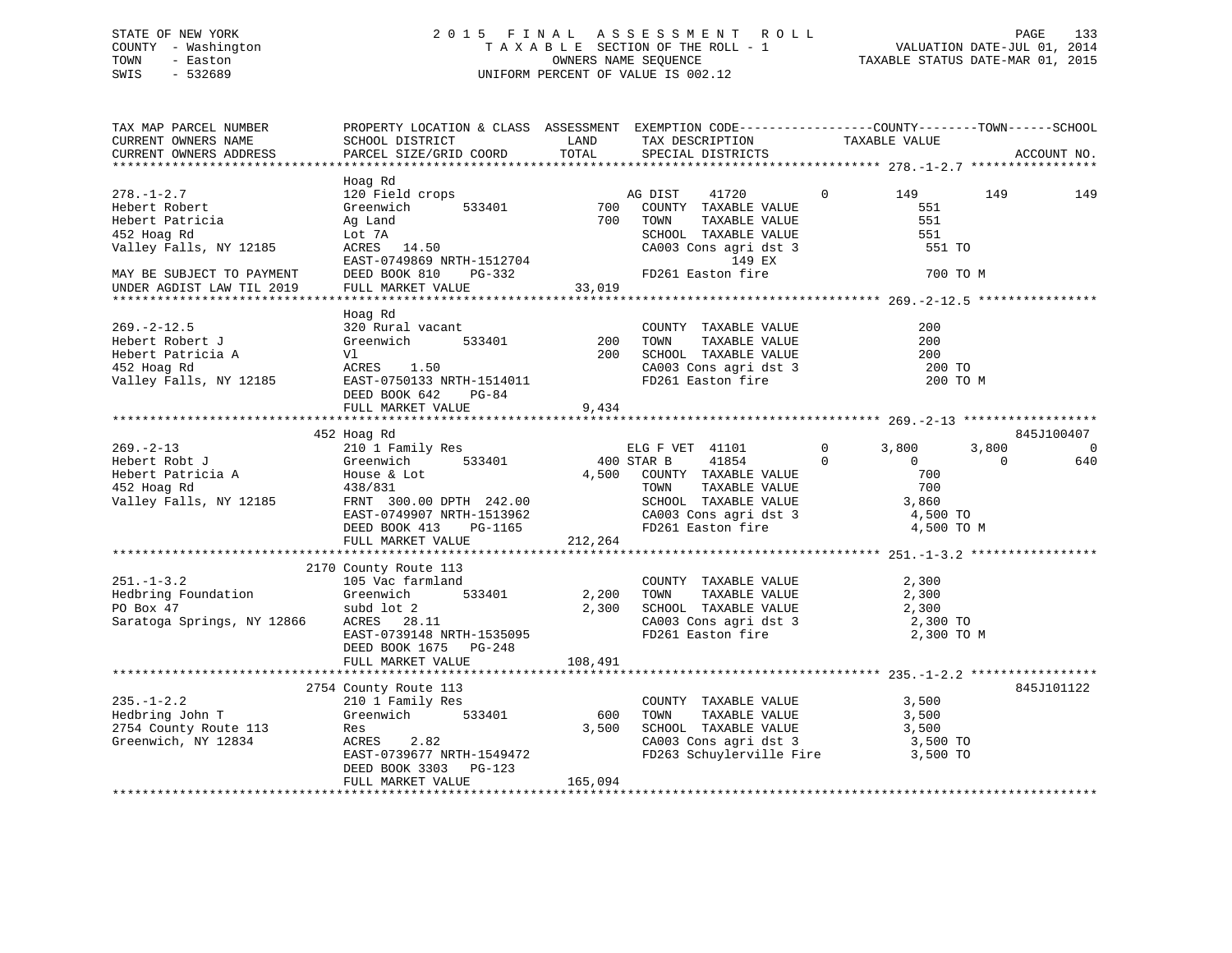## STATE OF NEW YORK 2 0 1 5 F I N A L A S S E S S M E N T R O L L PAGE 134 COUNTY - Washington T A X A B L E SECTION OF THE ROLL - 1 VALUATION DATE-JUL 01, 2014 TOWN - Easton OWNERS NAME SEQUENCE TAXABLE STATUS DATE-MAR 01, 2015 SWIS - 532689 UNIFORM PERCENT OF VALUE IS 002.12

| TAX MAP PARCEL NUMBER     | PROPERTY LOCATION & CLASS ASSESSMENT EXEMPTION CODE----------------COUNTY-------TOWN-----SCHOOL |                        |                                                                                             |                                  |                 |
|---------------------------|-------------------------------------------------------------------------------------------------|------------------------|---------------------------------------------------------------------------------------------|----------------------------------|-----------------|
| CURRENT OWNERS NAME       | SCHOOL DISTRICT                                                                                 | LAND                   | TAX DESCRIPTION                                                                             | TAXABLE VALUE                    |                 |
| CURRENT OWNERS ADDRESS    | PARCEL SIZE/GRID COORD                                                                          | TOTAL                  | SPECIAL DISTRICTS                                                                           |                                  | ACCOUNT NO.     |
|                           |                                                                                                 |                        |                                                                                             |                                  |                 |
|                           | County Route 113                                                                                |                        |                                                                                             |                                  |                 |
| $235. -1 - 2.8$           | 320 Rural vacant                                                                                |                        | COUNTY TAXABLE VALUE                                                                        | 200                              |                 |
| Hedbring John T           | Greenwich                                                                                       | $\frac{1}{533401}$ 200 | TAXABLE VALUE<br>TOWN                                                                       | 200                              |                 |
| 2754 County Route 113     | Vl                                                                                              | 200                    | SCHOOL TAXABLE VALUE                                                                        | 200                              |                 |
| Greenwich, NY 12834       | Sub Lot 2A                                                                                      |                        | CA003 Cons agri dst 3<br>FD263 Schuylerville Fire                                           | 200 TO<br>200 TO                 |                 |
|                           | ACRES 1.95                                                                                      |                        |                                                                                             |                                  |                 |
|                           | EAST-0739956 NRTH-1549484                                                                       |                        |                                                                                             |                                  |                 |
|                           | DEED BOOK 3303 PG-123                                                                           |                        |                                                                                             |                                  |                 |
|                           | FULL MARKET VALUE                                                                               | 9,434                  |                                                                                             |                                  |                 |
|                           |                                                                                                 |                        |                                                                                             |                                  |                 |
|                           | 1758 County Route 113                                                                           |                        |                                                                                             |                                  |                 |
| $259. - 1 - 29.1$         | 210 1 Family Res                                                                                |                        | STAR B<br>41854                                                                             | $\Omega$<br>$\overline{0}$       | $\Omega$<br>640 |
|                           |                                                                                                 |                        | 500 COUNTY TAXABLE VALUE                                                                    | 5,800                            |                 |
|                           |                                                                                                 |                        | 5,800 TOWN<br>TOWN      TAXABLE VALUE<br>SCHOOL   TAXABLE VALUE                             | 5,800                            |                 |
|                           | $\frac{1}{2}$                                                                                   |                        |                                                                                             | 5,160                            |                 |
| Schaghticoke, NY 12154    | ACRES<br>5.00                                                                                   |                        | CA003 Cons agri dst 3 5,800 TO                                                              |                                  |                 |
|                           | EAST-0736742 NRTH-1525539                                                                       |                        | FD261 Easton fire                                                                           | 5,800 TO M                       |                 |
|                           | DEED BOOK 820<br>PG-107                                                                         |                        |                                                                                             |                                  |                 |
|                           | FULL MARKET VALUE                                                                               | 273,585                |                                                                                             |                                  |                 |
|                           | 1948 State Route 40                                                                             |                        |                                                                                             |                                  | 845J100236      |
| $244. - 2 - 1$            | state Route 40<br>210 1 Family Res                                                              |                        | STAR B 41854                                                                                | $\overline{0}$<br>$\overline{0}$ | $\Omega$<br>640 |
| Helmig Michael G          | Greenwich<br>533401                                                                             |                        | 500 COUNTY TAXABLE VALUE                                                                    | 3,000                            |                 |
| 1948 State Route 40       | H & L                                                                                           |                        | TAXABLE VALUE<br>3,000 TOWN                                                                 | 3,000                            |                 |
| Greenwich, NY 12834       | ACRES 4.23                                                                                      |                        | SCHOOL TAXABLE VALUE                                                                        | 2,360                            |                 |
|                           | $EAST-0750289$ NRTH-1544262<br>DEED POOK 550                                                    |                        |                                                                                             |                                  |                 |
|                           | DEED BOOK 569 PG-215                                                                            |                        |                                                                                             |                                  |                 |
|                           | FULL MARKET VALUE                                                                               | 141,509                |                                                                                             |                                  |                 |
|                           |                                                                                                 |                        |                                                                                             |                                  |                 |
|                           | 129 Wells Rd                                                                                    |                        |                                                                                             |                                  | 845J100412      |
| $259. - 1 - 25.1$         | 112 Dairy farm                                                                                  |                        | AG DIST 41720 0 1,424                                                                       |                                  | 1,424<br>1,424  |
| Henderson Alan            | Greenwich                                                                                       |                        | 533401 6,700 STAR B 41854 0                                                                 | $\overline{0}$                   | 640<br>$\Omega$ |
|                           |                                                                                                 |                        | 22,000 COUNTY TAXABLE VALUE 20,576                                                          |                                  |                 |
|                           |                                                                                                 |                        |                                                                                             |                                  |                 |
|                           |                                                                                                 |                        | TOWN TAXABLE VALUE 20,576<br>SCHOOL TAXABLE VALUE 19,936<br>CA003 Cons agri dst 3 20,576 TO |                                  |                 |
|                           | EAST-0742852 NRTH-1522757                                                                       |                        |                                                                                             |                                  |                 |
| MAY BE SUBJECT TO PAYMENT | DEED BOOK 486<br>PG-232                                                                         |                        | 1,424 EX                                                                                    |                                  |                 |
| UNDER AGDIST LAW TIL 2019 | FULL MARKET VALUE                                                                               |                        | 1037,736 FD261 Easton fire                                                                  | 22,000 TO M                      |                 |
|                           |                                                                                                 |                        |                                                                                             |                                  |                 |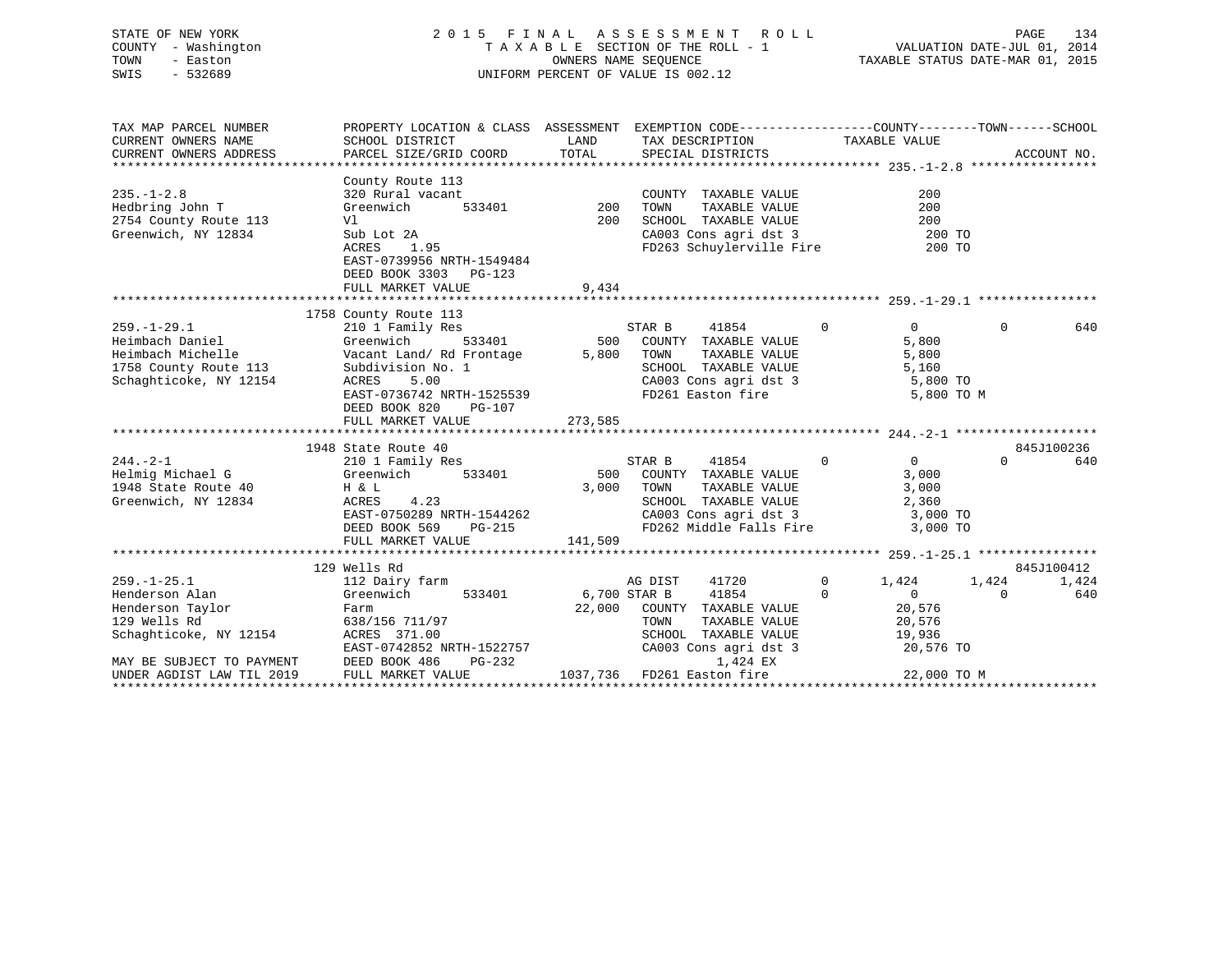#### STATE OF NEW YORK 2 0 1 5 F I N A L A S S E S S M E N T R O L L PAGE 135COUNTY - Washington T A X A B L E SECTION OF THE ROLL - 1 TOWN - Easton **CONNERS NAME SEQUENCE** TAXABLE STATUS DATE-MAR 01, 2015 SWIS - 532689 UNIFORM PERCENT OF VALUE IS 002.12

| TAX MAP PARCEL NUMBER                                                                | PROPERTY LOCATION & CLASS ASSESSMENT EXEMPTION CODE----------------COUNTY-------TOWN------SCHOOL                                                                                                                                                                                                                                           |            |                                                                                               |                |              |          |                     |
|--------------------------------------------------------------------------------------|--------------------------------------------------------------------------------------------------------------------------------------------------------------------------------------------------------------------------------------------------------------------------------------------------------------------------------------------|------------|-----------------------------------------------------------------------------------------------|----------------|--------------|----------|---------------------|
|                                                                                      | 127 Wells Rd<br>$\begin{array}{cccccccc} & & & & & & & 127 & \text{Wells Rd} & & & & & & & & 845J100418 \\ 259.-1-25.2 & & & & & & & & & & & 1600 & & & 1,600 & & 1,600 & & 1,600 & & 1,600 & & 1,600 & & 1,600 & & 1,600 & & 1,600 & & 1,600 & & 1,600 & & 1,600 & & 1,600 & & 1,600 & & 1,600 & & 1,600 & & 1,600 & & 1,600 & & 1,600 &$ |            |                                                                                               |                |              |          | 845J100418<br>1,600 |
| 268.-1-3<br>Henderson Alan G (Greenwich Streenwich                                   | 224 Waite Rd                                                                                                                                                                                                                                                                                                                               |            |                                                                                               | $\overline{0}$ | 942<br>8,558 | 942      | 845J100470<br>942   |
|                                                                                      | Henderson Adam of the Community of the Community of the 129 Wells Rd<br>129 Wells Rd<br>Schaghticoke, NY 12154 acres 379.50<br>EAST-0739482 NRTH-1519251<br>MAY BE SUBJECT TO PAYMENT DEED BOOK 498 PG-715<br>UNDER AGDIST LAW TIL 2019                                                                                                    | 9,500 TOWN | TAXABLE VALUE 8,558<br>SCHOOL TAXABLE VALUE 8,558<br>CA003 Cons agri dst 3 8,558 TO<br>942 EX |                |              |          |                     |
|                                                                                      |                                                                                                                                                                                                                                                                                                                                            |            | FD261 Easton fire 9,500 TO M                                                                  |                |              |          |                     |
|                                                                                      | 194 Wells Rd                                                                                                                                                                                                                                                                                                                               |            |                                                                                               |                |              |          | 845J100409          |
| 194<br>259.-1-23<br>Henderson Dael<br>104 Wells Rd<br>Schaghticoke, NY 12154 427/511 | Wells Rd<br>210 1 Family Res<br>Greenwich 533401 500 COUNTY TAXABLE VALUE 3,000<br>H & L<br>3,000 TOWN TAXABLE VALUE 3,000<br>SCHOOL TAXABLE VALUE 2,360<br>SCHOOL TAXABLE VALUE 2,360<br>2,360<br>3,000<br>2,360<br>FRNT 100.00 DPTH 170.00<br>EAST-0745180 NRTH-1522840<br>DEED BOOK 1897 PG-88                                          |            | CA003 Cons agri dst 3 3,000 TO<br>FD261 Easton fire                                           |                | 3,000 TO M   | $\Omega$ | 640                 |
|                                                                                      | FULL MARKET VALUE                                                                                                                                                                                                                                                                                                                          | 141,509    |                                                                                               |                |              |          |                     |
|                                                                                      | County Route 113                                                                                                                                                                                                                                                                                                                           |            |                                                                                               | $\overline{0}$ | 674 67       | 674      | 845J101093          |
| $235. - 1 - 18$<br>Henderson Elsie                                                   | Schuylerville 415001 2,400 COUNTY TAXABLE VALUE 4,726<br>Example 129 Wells Rd<br>Schaghticoke, NY 12154 acres 131.70<br>MAY BE SUBJECT TO PAYMENT DEED BOOK 502 PG-215 FD263 Schuylerville Fire 5,400 TOWN<br>WHO TAXABLE VALUE 4,726<br>MAY BE SUBJECT TO PAYMENT DEED BOOK 502 PG-215 FD263 S                                            |            | 41720                                                                                         |                |              |          | 674                 |
|                                                                                      |                                                                                                                                                                                                                                                                                                                                            |            |                                                                                               |                |              |          |                     |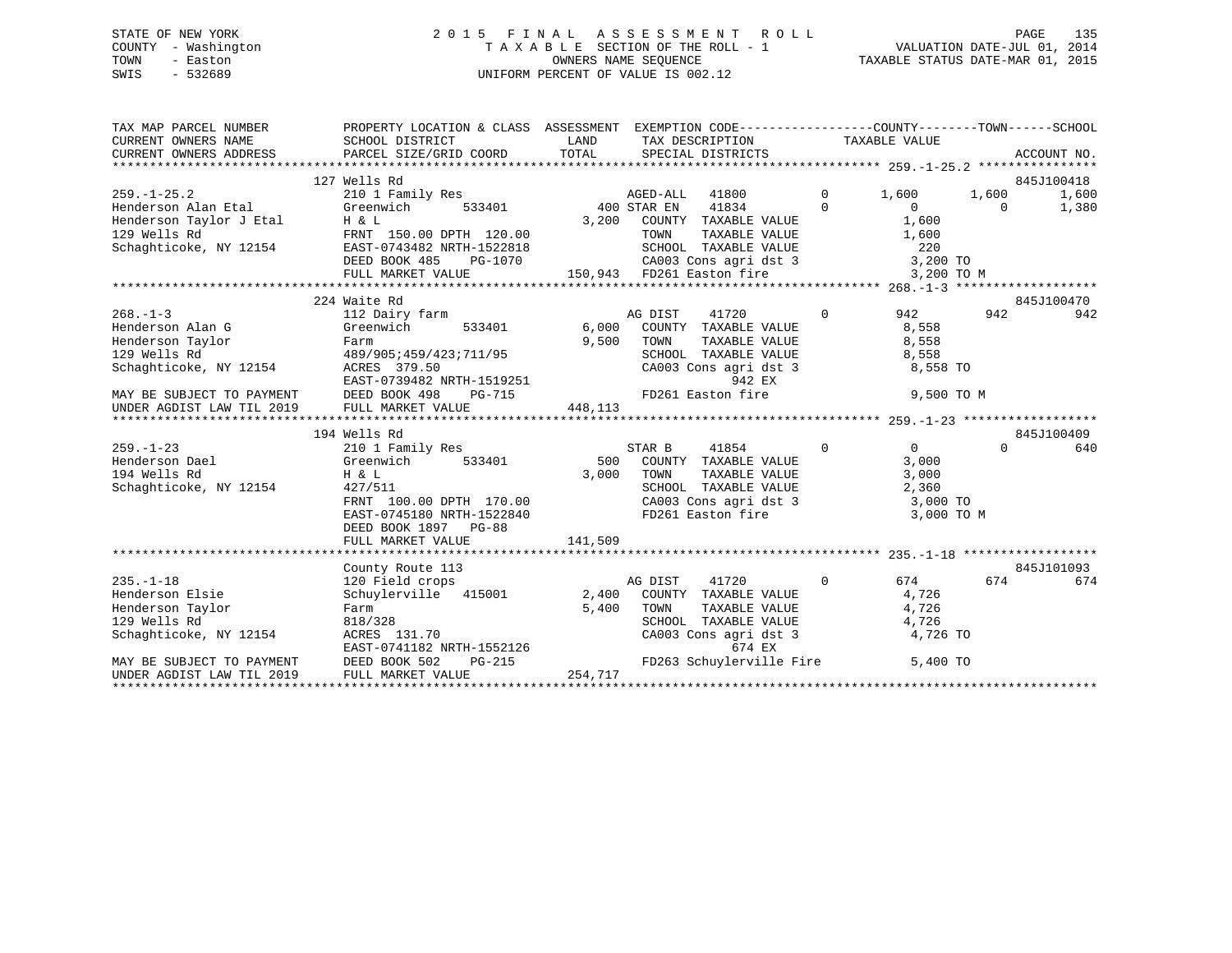## STATE OF NEW YORK 2 0 1 5 F I N A L A S S E S S M E N T R O L L PAGE 136 COUNTY - Washington T A X A B L E SECTION OF THE ROLL - 1 VALUATION DATE-JUL 01, 2014 TOWN - Easton OWNERS NAME SEQUENCE TAXABLE STATUS DATE-MAR 01, 2015 SWIS - 532689 UNIFORM PERCENT OF VALUE IS 002.12

| TAX MAP PARCEL NUMBER                                                                                                                                | PROPERTY LOCATION & CLASS ASSESSMENT EXEMPTION CODE----------------COUNTY-------TOWN------SCHOOL |         |                                                     |                |                        |          |                |
|------------------------------------------------------------------------------------------------------------------------------------------------------|--------------------------------------------------------------------------------------------------|---------|-----------------------------------------------------|----------------|------------------------|----------|----------------|
| CURRENT OWNERS NAME                                                                                                                                  | SCHOOL DISTRICT                                                                                  | LAND    | TAX DESCRIPTION                                     | TAXABLE VALUE  |                        |          |                |
| CURRENT OWNERS ADDRESS                                                                                                                               | PARCEL SIZE/GRID COORD                                                                           | TOTAL   | SPECIAL DISTRICTS                                   |                |                        |          | ACCOUNT NO.    |
|                                                                                                                                                      |                                                                                                  |         |                                                     |                |                        |          |                |
|                                                                                                                                                      | 30 State Route 29                                                                                |         |                                                     |                |                        |          | 845J101118     |
| $227. - 1 - 33.3$                                                                                                                                    | 105 Vac farmland                                                                                 |         | AG DIST<br>41720                                    | $\mathbf{0}$   | 566 —                  | 566      | 566            |
| Henderson Elsie R                                                                                                                                    | Schuylerville 415001                                                                             | 1,500   | COUNTY TAXABLE VALUE                                |                | 2,134                  |          |                |
| 129 Wells Rd                                                                                                                                         | Vac Land                                                                                         | 2,700   | TOWN<br>TAXABLE VALUE                               |                | 2,134                  |          |                |
| Schaghticoke, NY 12154 ACRES 36.49                                                                                                                   |                                                                                                  |         | SCHOOL TAXABLE VALUE                                |                | 2,134                  |          |                |
|                                                                                                                                                      | EAST-0740349 NRTH-1554763                                                                        |         | CA003 Cons agri dst 3                               |                | 2,134 TO               |          |                |
| MAY BE SUBJECT TO PAYMENT<br>UNDER AGDIST LAW TIL 2019                                                                                               | DEED BOOK 476<br>PG-1075                                                                         |         | 566 EX                                              |                |                        |          |                |
|                                                                                                                                                      | FULL MARKET VALUE 127,358 FD263 Schuylerville Fire 2,700 TO                                      |         |                                                     |                |                        |          |                |
|                                                                                                                                                      |                                                                                                  |         |                                                     |                |                        |          |                |
|                                                                                                                                                      | 1109 State Route 40                                                                              |         |                                                     |                |                        |          | 845J101160     |
| $259. - 1 - 25.3$                                                                                                                                    | 210 1 Family Res                                                                                 |         | COUNTY TAXABLE VALUE                                |                | 3,600                  |          |                |
| Henderson Taylor                                                                                                                                     | 533401<br>Greenwich                                                                              | 400     | TAXABLE VALUE<br>TOWN                               |                | 3,600                  |          |                |
| Henderson Logan                                                                                                                                      | Res                                                                                              |         | 3,600 SCHOOL TAXABLE VALUE                          |                | 3,600                  |          |                |
| 129 Wells Rd                                                                                                                                         | 960/128                                                                                          |         | CA003 Cons agri dst 3                               |                | 3,600 TO               |          |                |
| Schaghticoke, NY 12154                                                                                                                               | FRNT 265.00 DPTH 129.00                                                                          |         | FD261 Easton fire                                   |                | 3,600 TO M             |          |                |
|                                                                                                                                                      | EAST-0746054 NRTH-1524313                                                                        |         |                                                     |                |                        |          |                |
|                                                                                                                                                      | DEED BOOK 3334 PG-59                                                                             |         |                                                     |                |                        |          |                |
|                                                                                                                                                      | FULL MARKET VALUE                                                                                | 169,811 |                                                     |                |                        |          |                |
|                                                                                                                                                      |                                                                                                  |         |                                                     |                |                        |          |                |
|                                                                                                                                                      | 166 Waters Rd                                                                                    |         |                                                     |                |                        |          | 845J101279     |
| $253. - 1 - 16.1$                                                                                                                                    | 240 Rural res                                                                                    |         | STAR B<br>41854                                     | $\Omega$       | $\overline{0}$         | $\cap$   | 640            |
| Herrick William                                                                                                                                      | 533401<br>Greenwich                                                                              | 800     | COUNTY TAXABLE VALUE                                |                | 7,500                  |          |                |
| Mericic Milliam Martin Chemical System<br>Herrick Elaine H & 2 Lots<br>166 Waters Rd ACRES 24.17<br>Greenwich, NY 12834 EAST-0761020 NRTH-1534135    |                                                                                                  |         | 7,500 TOWN<br>TAXABLE VALUE                         |                | 7,500                  |          |                |
|                                                                                                                                                      |                                                                                                  |         | SCHOOL TAXABLE VALUE                                |                | 6,860                  |          |                |
|                                                                                                                                                      |                                                                                                  |         |                                                     |                | 7,500 TO               |          |                |
|                                                                                                                                                      | $PG-240$<br>DEED BOOK 635                                                                        |         | : --وما مساحة CAUUS<br>FD261 Easton fire            |                | 7,500 TO M             |          |                |
|                                                                                                                                                      | FULL MARKET VALUE                                                                                | 353,774 |                                                     |                |                        |          |                |
|                                                                                                                                                      |                                                                                                  |         |                                                     |                |                        |          |                |
|                                                                                                                                                      | County Route 74<br>323 Vacant rural                                                              |         |                                                     |                |                        |          |                |
| $253. - 1 - 16.7$                                                                                                                                    |                                                                                                  |         | COUNTY TAXABLE VALUE<br>300 TOWN                    |                | 300                    |          |                |
| Herrick William                                                                                                                                      | Greenwich 533401                                                                                 |         | TAXABLE VALUE                                       |                | 300                    |          |                |
| Herrick Elaine                                                                                                                                       | Vl                                                                                               |         | 300 SCHOOL TAXABLE VALUE                            |                | 300                    |          |                |
| 166 Waters Rd                                                                                                                                        | Sub Lot 5B                                                                                       |         | CA003 Cons agri dst 3<br>FD261 Easton fire          |                | 300 TO                 |          |                |
| Greenwich, NY 12834                                                                                                                                  | 2.30<br>ACRES                                                                                    |         |                                                     |                | 300 TO M               |          |                |
|                                                                                                                                                      | EAST-0760628 NRTH-1534761                                                                        |         |                                                     |                |                        |          |                |
|                                                                                                                                                      | DEED BOOK 797 PG-273                                                                             |         |                                                     |                |                        |          |                |
|                                                                                                                                                      | FULL MARKET VALUE                                                                                | 14,151  |                                                     |                |                        |          |                |
|                                                                                                                                                      | 275 Cooke Hollow Rd                                                                              |         |                                                     |                |                        |          | 845J100536     |
| $269. - 2 - 1$                                                                                                                                       | 112 Dairy farm                                                                                   |         | AG DIST<br>41720                                    | $\overline{0}$ | $\mathbf{0}$           | $\Omega$ | $\overline{0}$ |
| Herrington Donald J                                                                                                                                  | Greenwich<br>533401                                                                              |         | 700 STAR B<br>41854                                 | $\Omega$       | $\overline{0}$         | $\Omega$ | 640            |
|                                                                                                                                                      |                                                                                                  |         |                                                     |                |                        |          |                |
| Herrington Debra A                                                                                                                                   | Farm                                                                                             |         | 4,200 COUNTY TAXABLE VALUE<br>TOWN<br>TAXABLE VALUE |                | 4,200<br>4,200         |          |                |
|                                                                                                                                                      |                                                                                                  |         |                                                     |                |                        |          |                |
|                                                                                                                                                      |                                                                                                  |         | --<br>SCHOOL TAXABLE VALUE<br>CA003 Cons agri dst 3 |                | 3,560                  |          |                |
| 275 Cooke Hollow Rd<br>275 Cooke Hollow Rd<br>Cambridge, NY 12816<br>MAY BE SUBJECT TO PAYMENT<br>MAY BE SUBJECT TO PAYMENT<br>DEED BOOK 3369 PG-263 | EAST-0755788 NRTH-1518990<br>DEED BOOK 3369 DG-263                                               |         | FD261 Easton fire                                   |                | 4,200 TO<br>4,200 TO M |          |                |
| UNDER AGDIST LAW TIL 2019                                                                                                                            | FULL MARKET VALUE                                                                                | 198,113 |                                                     |                |                        |          |                |
|                                                                                                                                                      |                                                                                                  |         |                                                     |                |                        |          |                |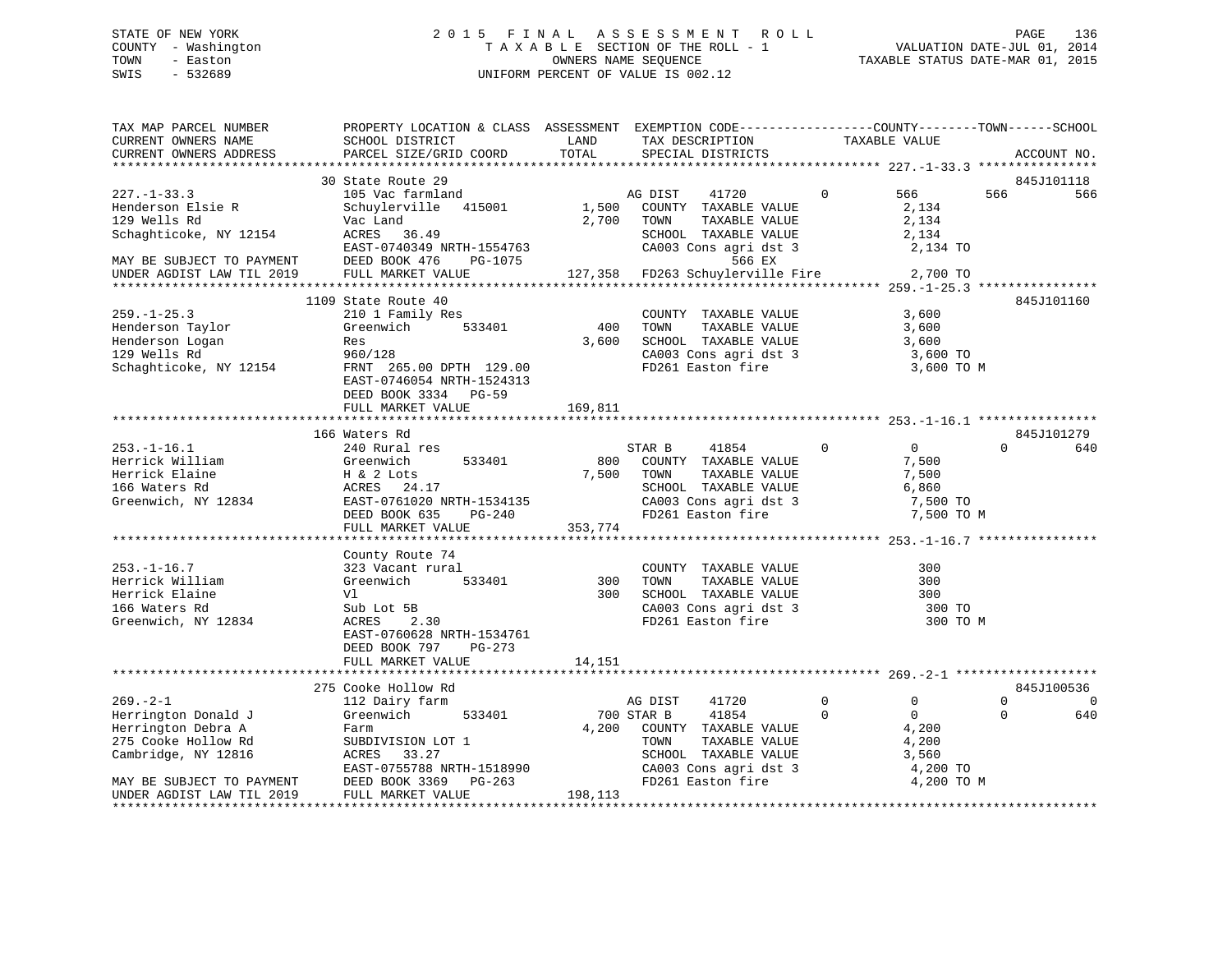| STATE OF NEW YORK<br>- Washington<br>COUNTY<br>TOWN<br>- Easton<br>SWIS<br>$-532689$ |                                                                                           |                             | 2015 FINAL ASSESSMENT ROLL<br>TAXABLE SECTION OF THE ROLL - 1<br>OWNERS NAME SEQUENCE<br>UNIFORM PERCENT OF VALUE IS 002.12 |                                     | 137<br>PAGE<br>VALUATION DATE-JUL 01, 2014<br>TAXABLE STATUS DATE-MAR 01, 2015 |
|--------------------------------------------------------------------------------------|-------------------------------------------------------------------------------------------|-----------------------------|-----------------------------------------------------------------------------------------------------------------------------|-------------------------------------|--------------------------------------------------------------------------------|
| TAX MAP PARCEL NUMBER<br>CURRENT OWNERS NAME<br>CURRENT OWNERS ADDRESS               | PROPERTY LOCATION & CLASS<br>SCHOOL DISTRICT<br>PARCEL SIZE/GRID COORD                    | ASSESSMENT<br>LAND<br>TOTAL | EXEMPTION CODE-----------------COUNTY-------TOWN------SCHOOL<br>TAX DESCRIPTION<br>SPECIAL DISTRICTS                        | TAXABLE VALUE                       | ACCOUNT NO.                                                                    |
| $269. -2 - 1.2$<br>Herrington Donald J<br>Herrington Debra A<br>275 Cooke Hollow Rd  | Cooke Hollow Rd<br>105 Vac farmland<br>533401<br>Greenwich<br>lot 1A<br>filed subd. 12289 | 1,000<br>1,000              | COUNTY<br>TAXABLE VALUE<br>TOWN<br>TAXABLE VALUE<br>SCHOOL<br>TAXABLE VALUE<br>CA003 Cons agri dst 3                        | 1,000<br>1,000<br>1,000<br>1,000 TO |                                                                                |

| Cambridge, NY 12816    | ACRES 43.83<br>EAST-0754997 NRTH-1519954<br>DEED BOOK 3369 PG-263<br>FULL MARKET VALUE | 47,170        | FD261 Easton fire                                         | 1,000 TO M           |            |
|------------------------|----------------------------------------------------------------------------------------|---------------|-----------------------------------------------------------|----------------------|------------|
|                        | 188 Ives Hill Rd                                                                       |               |                                                           |                      | 845J100768 |
| $278. - 1 - 38.1$      | 240 Rural res                                                                          | STAR B        | $\Omega$<br>41854                                         | $\Omega$<br>$\Omega$ | 640        |
| Herrington Matthew     | Greenwich<br>533401                                                                    | 1,000         | COUNTY TAXABLE VALUE                                      | 4,800                |            |
| Herrington Allyson     | $H \& L$                                                                               | 4,800<br>TOWN | TAXABLE VALUE                                             | 4,800                |            |
| 188 Ives Hill Rd       | 543/267                                                                                |               | SCHOOL TAXABLE VALUE                                      | 4,160                |            |
| Valley Falls, NY 12185 | ACRES 25.30                                                                            |               | CA003 Cons agri dst 3                                     | 4,800 TO             |            |
|                        | EAST-0750433 NRTH-1511918                                                              |               | FD261 Easton fire                                         | 4,800 TO M           |            |
|                        | DEED BOOK 3074<br>PG-196                                                               |               |                                                           |                      |            |
|                        | FULL MARKET VALUE                                                                      | 226,415       |                                                           |                      |            |
|                        |                                                                                        |               |                                                           |                      |            |
|                        | 1810 State Route 40                                                                    |               |                                                           |                      | 845J100416 |
| $244. - 2 - 17$        | 210 1 Family Res                                                                       | STAR B        | $\Omega$<br>41854                                         | $\Omega$<br>$\Omega$ | 640        |
| Hill Darrell J         | Greenwich<br>533401                                                                    |               | 500 COUNTY TAXABLE VALUE                                  | 3,000                |            |
| 1810 State Route 40    | H & L                                                                                  | 3,000<br>TOWN | TAXABLE VALUE                                             | 3,000                |            |
| Greenwich, NY 12834    | Field survey 12524<br>4.44                                                             |               | SCHOOL TAXABLE VALUE                                      | 2,360                |            |
|                        | ACRES                                                                                  |               | CA003 Cons agri dst 3 3,000 TO<br>FD262 Middle Falls Fire |                      |            |
|                        | EAST-0750385 NRTH-1541134<br>DEED BOOK 2264 PG-238                                     |               |                                                           | 3,000 TO             |            |
|                        | FULL MARKET VALUE                                                                      | 141,509       |                                                           |                      |            |
|                        |                                                                                        |               |                                                           |                      |            |
|                        | State Route 40                                                                         |               |                                                           |                      |            |
| $244. - 2 - 17.1$      | 300 Vacant Land                                                                        |               | COUNTY TAXABLE VALUE                                      | 500                  |            |
| Hill Darrell J         | Greenwich<br>533401                                                                    | 500<br>TOWN   | TAXABLE VALUE                                             | 500                  |            |
| 1810 State Route 40    | filed survey 12524                                                                     | 500           | SCHOOL TAXABLE VALUE                                      | 500                  |            |
| Greenwich, NY 12834    | lot 2                                                                                  |               | CA003 Cons agri dst 3                                     | 500 TO               |            |
|                        | ACRES<br>1.80                                                                          |               | FD262 Middle Falls Fire                                   | 500 TO               |            |
|                        | EAST-0750398 NRTH-1540913                                                              |               |                                                           |                      |            |
|                        | DEED BOOK 2264 PG-238                                                                  |               |                                                           |                      |            |
|                        | FULL MARKET VALUE                                                                      | 23,585        |                                                           |                      |            |
|                        |                                                                                        |               |                                                           |                      |            |
|                        |                                                                                        |               |                                                           |                      |            |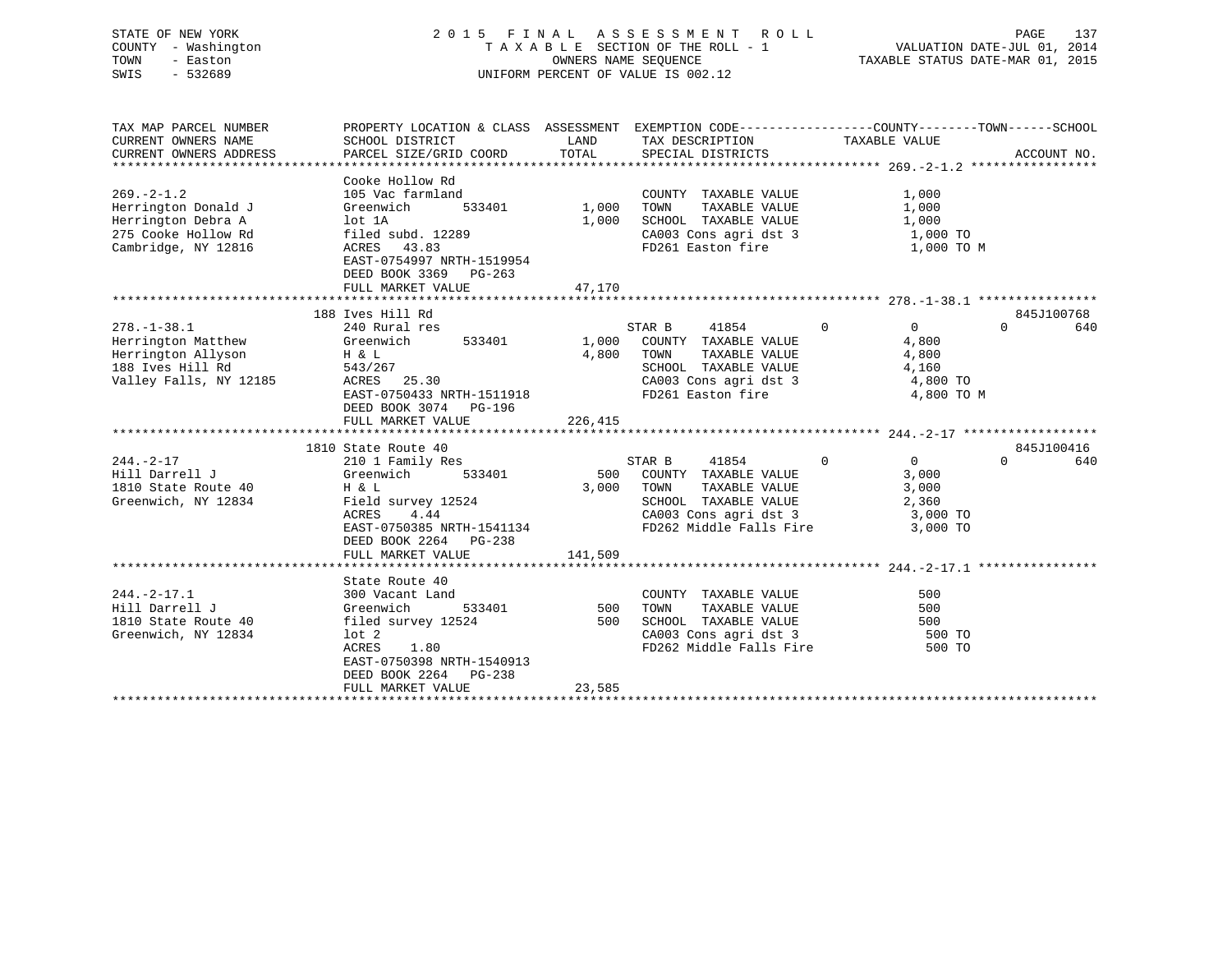| STATE OF NEW YORK<br>- Washington<br>COUNTY<br>TOWN<br>- Easton<br>SWIS<br>$-532689$ |                                                                        |                             | 2015 FINAL ASSESSMENT ROLL<br>TAXABLE SECTION OF THE ROLL - 1<br>OWNERS NAME SEOUENCE<br>UNIFORM PERCENT OF VALUE IS 002.12 |                                                                                | PAGE<br>VALUATION DATE-JUL 01, 2014<br>TAXABLE STATUS DATE-MAR 01, 2015 | 138 |
|--------------------------------------------------------------------------------------|------------------------------------------------------------------------|-----------------------------|-----------------------------------------------------------------------------------------------------------------------------|--------------------------------------------------------------------------------|-------------------------------------------------------------------------|-----|
| TAX MAP PARCEL NUMBER<br>CURRENT OWNERS NAME<br>CURRENT OWNERS ADDRESS               | PROPERTY LOCATION & CLASS<br>SCHOOL DISTRICT<br>PARCEL SIZE/GRID COORD | ASSESSMENT<br>LAND<br>TOTAL | TAX DESCRIPTION<br>SPECIAL DISTRICTS                                                                                        | EXEMPTION CODE-----------------COUNTY--------TOWN------SCHOOL<br>TAXABLE VALUE | ACCOUNT NO.                                                             |     |

|                         | 166 Tabor Rd                   |          |                                    |                |                 |
|-------------------------|--------------------------------|----------|------------------------------------|----------------|-----------------|
| $237. - 1 - 15.1$       | 210 1 Family Res               |          | $\mathbf{0}$<br>STAR B<br>41854    | $\Omega$       | $\Omega$<br>640 |
| Hill Kenneth L Jr.      | Greenwich<br>533401            | 500      | COUNTY TAXABLE VALUE               | 3,000          |                 |
| 166 Tabor Rd            | sub lot 2                      | 3,000    | TOWN<br>TAXABLE VALUE              | 3,000          |                 |
| Greenwich, NY 12834     | 696/65                         |          | SCHOOL TAXABLE VALUE               | 2,360          |                 |
|                         | ACRES<br>1.16                  |          | CA003 Cons agri dst 3              | 3,000 TO       |                 |
|                         | EAST-0768584 NRTH-1546189      |          | FD261 Easton fire                  | 3,000 TO M     |                 |
|                         | DEED BOOK 2329 PG-67           |          |                                    |                |                 |
|                         | FULL MARKET VALUE              | 141,509  |                                    |                |                 |
|                         |                                |          |                                    |                |                 |
|                         | 38 Meeting House Rd            |          |                                    |                |                 |
| $269. - 1 - 35.1$       | 280 Res Multiple               |          | $\mathbf{0}$<br>STAR B<br>41854    | $\overline{0}$ | $\Omega$<br>640 |
| Hill Ronald C           | 533401<br>Greenwich            | 500      | COUNTY TAXABLE VALUE               | 2,000          |                 |
| Hill Diane E            | Tr & Store                     | 2,000    | TOWN<br>TAXABLE VALUE              | 2,000          |                 |
| 38 Meeting House Rd     |                                |          |                                    |                |                 |
|                         | Lot 1                          |          | SCHOOL TAXABLE VALUE               | 1,360          |                 |
| Schaghticoke, NY 12154  | ACRES<br>1.40                  |          | CA003 Cons agri dst 3              | 2,000 TO       |                 |
|                         | EAST-0745054 NRTH-1513656      |          | FD261 Easton fire                  | 2,000 TO M     |                 |
|                         | DEED BOOK 3302 PG-220          |          |                                    |                |                 |
|                         | FULL MARKET VALUE              | 94,340   |                                    |                |                 |
|                         | ****************************** |          |                                    |                |                 |
|                         | 3235 County Route 113          |          |                                    |                | 845J100891      |
| $227. - 1 - 1$          | 710 Manufacture                |          | COUNTY TAXABLE VALUE               | 183,000        |                 |
| Hollingsworth & Vose Co | Schuylerville 415001           | 3,250    | TOWN<br>TAXABLE VALUE              | 183,000        |                 |
| 3235 Co Rt 113          | Mill/2 Dams                    | 183,000  | SCHOOL TAXABLE VALUE               | 183,000        |                 |
| Greenwich, NY 12834     | 410/235                        |          | FD263 Schuylerville Fire           | 183,000 TO     |                 |
|                         | ACRES<br>80.80                 |          |                                    |                |                 |
|                         | EAST-0740789 NRTH-1560089      |          |                                    |                |                 |
|                         | DEED BOOK 348<br>PG-594        |          |                                    |                |                 |
|                         | FULL MARKET VALUE              | 8632,075 |                                    |                |                 |
|                         |                                |          |                                    |                |                 |
|                         | 3235 County Route 113          |          |                                    |                |                 |
| $227. -1 - 1.1$         | 710 Manufacture                |          | COUNTY TAXABLE VALUE               | 32,480         |                 |
| Hollingsworth & Vose Co | Schuylerville 415001           | 2,480    | TOWN<br>TAXABLE VALUE              | 32,480         |                 |
| 112 Washington St       | Mill                           | 32,480   | SCHOOL TAXABLE VALUE               | 32,480         |                 |
| Walpole, MA 02032       | FRNT 101.00 DPTH 240.00        |          | FD263 Schuylerville Fire 32,480 TO |                |                 |
|                         | EAST-0740528 NRTH-1560741      |          |                                    |                |                 |
|                         | DEED BOOK 2922 PG-50           |          |                                    |                |                 |
|                         | FULL MARKET VALUE              | 1532,075 |                                    |                |                 |
|                         |                                |          |                                    |                |                 |
|                         | Windy Hill Rd/e Off            |          |                                    |                | 845J101092      |
| $228. - 5 - 3.2$        | 323 Vacant rural               |          | COUNTY TAXABLE VALUE               | 400            |                 |
| Hollingsworth & Vose Co | Schuylerville 415001           | 400      | TOWN<br>TAXABLE VALUE              | 400            |                 |
| 3235 Ct Rt 113          | Land                           | 400      | SCHOOL TAXABLE VALUE               | 400            |                 |
| Greenwich, NY 12834     | $228. - 1 - 3.2$               |          | FD262 Middle Falls Fire            | 400 TO         |                 |
|                         | ACRES<br>6.10                  |          |                                    |                |                 |
|                         | EAST-0750121 NRTH-1559910      |          |                                    |                |                 |
|                         | FULL MARKET VALUE              | 18,868   |                                    |                |                 |
|                         |                                |          |                                    |                |                 |
|                         |                                |          |                                    |                |                 |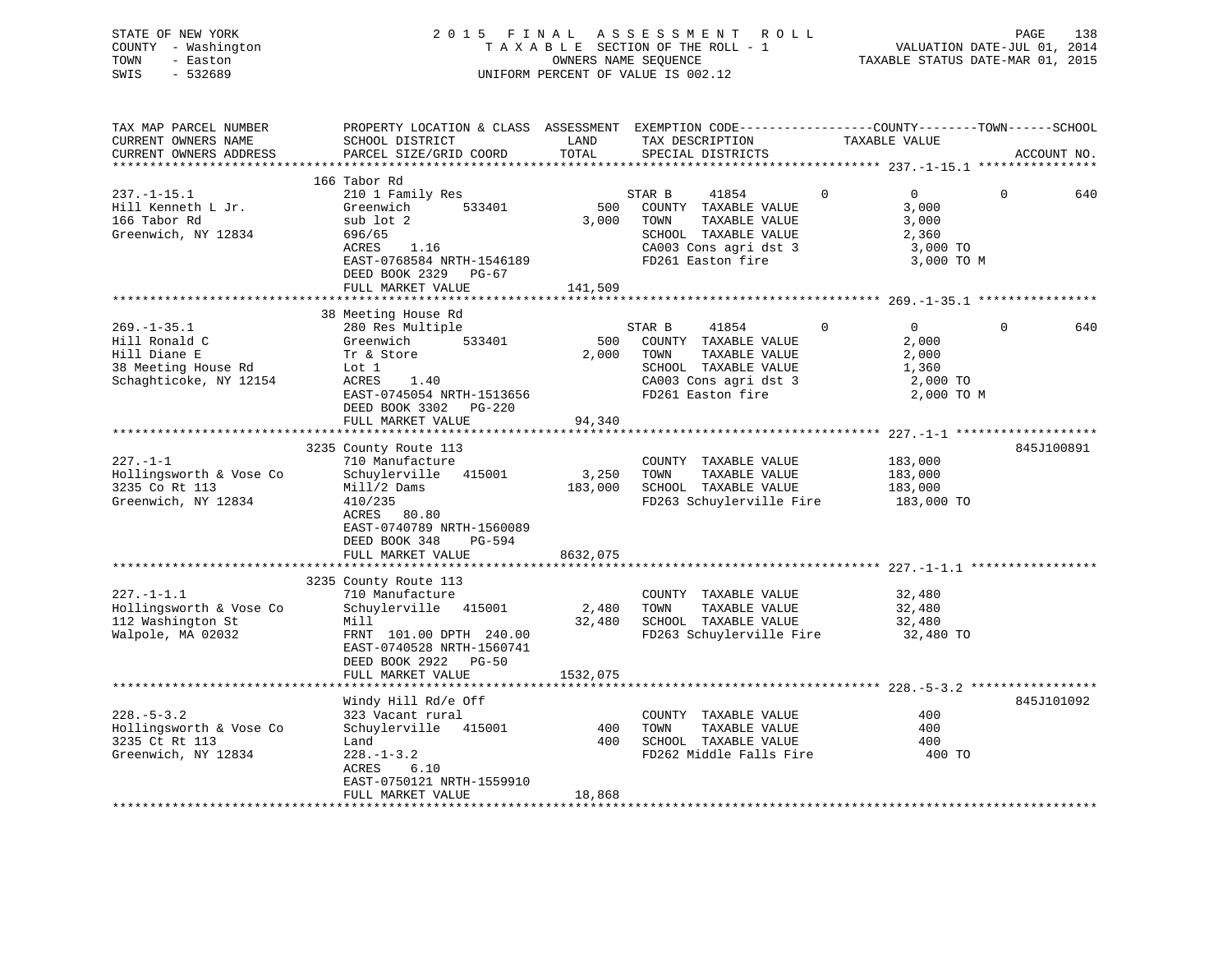## STATE OF NEW YORK 2 0 1 5 F I N A L A S S E S S M E N T R O L L PAGE 139 COUNTY - Washington T A X A B L E SECTION OF THE ROLL - 1 VALUATION DATE-JUL 01, 2014 TOWN - Easton **CONNERS NAME SEQUENCE** TAXABLE STATUS DATE-MAR 01, 2015 SWIS - 532689 UNIFORM PERCENT OF VALUE IS 002.12

| TAX MAP PARCEL NUMBER                         |                                                |               |                                      | PROPERTY LOCATION & CLASS ASSESSMENT EXEMPTION CODE---------------COUNTY-------TOWN-----SCHOOL |
|-----------------------------------------------|------------------------------------------------|---------------|--------------------------------------|------------------------------------------------------------------------------------------------|
| CURRENT OWNERS NAME<br>CURRENT OWNERS ADDRESS | SCHOOL DISTRICT<br>PARCEL SIZE/GRID COORD      | LAND<br>TOTAL | TAX DESCRIPTION<br>SPECIAL DISTRICTS | TAXABLE VALUE<br>ACCOUNT NO.                                                                   |
|                                               |                                                |               |                                      |                                                                                                |
|                                               | Windy Hill Rd                                  |               |                                      |                                                                                                |
| $228. - 5 - 3.5$                              | 323 Vacant rural                               |               | COUNTY TAXABLE VALUE                 | 200                                                                                            |
| Hollingsworth & Vose Co                       | Greenwich<br>533401                            | 200           | TOWN<br>TAXABLE VALUE                | 200                                                                                            |
| 112 Washington St                             | Vl                                             | 200           | SCHOOL TAXABLE VALUE                 | 200                                                                                            |
| East Walpole, MA 02032                        | term easement 3253/55                          |               | FD262 Middle Falls Fire              | 200 TO                                                                                         |
|                                               | $228. - 1 - 3.5$                               |               |                                      |                                                                                                |
|                                               | ACRES<br>7.16                                  |               |                                      |                                                                                                |
|                                               | EAST-0744803 NRTH-1562142                      |               |                                      |                                                                                                |
|                                               | DEED BOOK 3253 PG-49                           |               |                                      |                                                                                                |
|                                               | FULL MARKET VALUE                              | 9,434         |                                      |                                                                                                |
|                                               |                                                |               |                                      |                                                                                                |
|                                               | Windy Hill Rd/n Off                            |               |                                      | 845J101091                                                                                     |
| $228. - 5 - 26$                               | 323 Vacant rural                               |               | COUNTY TAXABLE VALUE                 | 800                                                                                            |
| Hollingsworth & Vose Co                       | Schuylerville<br>415001                        | 800           | TAXABLE VALUE<br>TOWN                | 800                                                                                            |
| 3235 Ct Rt 113                                | Land                                           | 800           | SCHOOL TAXABLE VALUE                 | 800                                                                                            |
| Greenwich, NY 12834                           | Ref 121/409                                    |               | FD262 Middle Falls Fire              | 800 TO                                                                                         |
|                                               | $228. - 1 - 26$                                |               |                                      |                                                                                                |
|                                               | ACRES 21.60                                    |               |                                      |                                                                                                |
|                                               | EAST-0747626 NRTH-1562402<br>FULL MARKET VALUE | 37,736        |                                      |                                                                                                |
|                                               |                                                |               |                                      |                                                                                                |
|                                               | 204 Cozy Hollow Rd                             |               |                                      | 845J100708                                                                                     |
| $237. - 1 - 8$                                | 311 Res vac land                               |               | COUNTY TAXABLE VALUE                 | 300                                                                                            |
| Hollingsworth & Vose Co                       | Greenwich<br>533401                            | 300           | TOWN<br>TAXABLE VALUE                | 300                                                                                            |
| 3235 Co Rt 113                                | Junk Yard                                      | 300           | SCHOOL TAXABLE VALUE                 | 300                                                                                            |
| Greenwich, NY 12834                           | ACRES<br>2.60                                  |               | FD261 Easton fire                    | 300 TO M                                                                                       |
|                                               | EAST-0769580 NRTH-1553717                      |               |                                      |                                                                                                |
|                                               | DEED BOOK 495<br>$PG-423$                      |               |                                      |                                                                                                |
|                                               | FULL MARKET VALUE                              | 14,151        |                                      |                                                                                                |
|                                               | *************************                      | ***********   |                                      |                                                                                                |
|                                               | Center Falls Rd                                |               |                                      | 845J100893                                                                                     |
| $237. - 1 - 9$                                | 710 Manufacture                                |               | COUNTY TAXABLE VALUE                 | 12,000                                                                                         |
| Hollingsworth & Vose Co                       | 533401<br>Greenwich                            | $\mathbf{0}$  | TOWN<br>TAXABLE VALUE                | 12,000                                                                                         |
| 3235 Co Rt 113                                | 1 Dam                                          | 12,000        | SCHOOL TAXABLE VALUE                 | 12,000                                                                                         |
| Greenwich, NY 12834                           | ACRES<br>5.97                                  |               | FD261 Easton fire                    | 12,000 TO M                                                                                    |
|                                               | EAST-0769902 NRTH-1555103                      |               |                                      |                                                                                                |
|                                               | FULL MARKET VALUE                              | 566,038       |                                      |                                                                                                |
|                                               |                                                |               |                                      | 845J100892                                                                                     |
| $237. - 1 - 9. - 8801$                        | Center Falls Rd<br>449 Other Storag            |               | COUNTY TAXABLE VALUE                 | 1,000                                                                                          |
| Hollingsworth & Vose Co                       | Greenwich<br>533401                            | $\mathbf{0}$  | TOWN<br>TAXABLE VALUE                |                                                                                                |
| 3235 Co Rt 113                                | Warehouse                                      | 1,000         | SCHOOL TAXABLE VALUE                 | 1,000<br>1,000                                                                                 |
| Greenwich, NY 12834                           | EAST-0733160 NRTH-1129710                      |               | FD261 Easton fire                    | 1,000 TO M                                                                                     |
|                                               | FULL MARKET VALUE                              | 47,170        |                                      |                                                                                                |
|                                               |                                                |               |                                      |                                                                                                |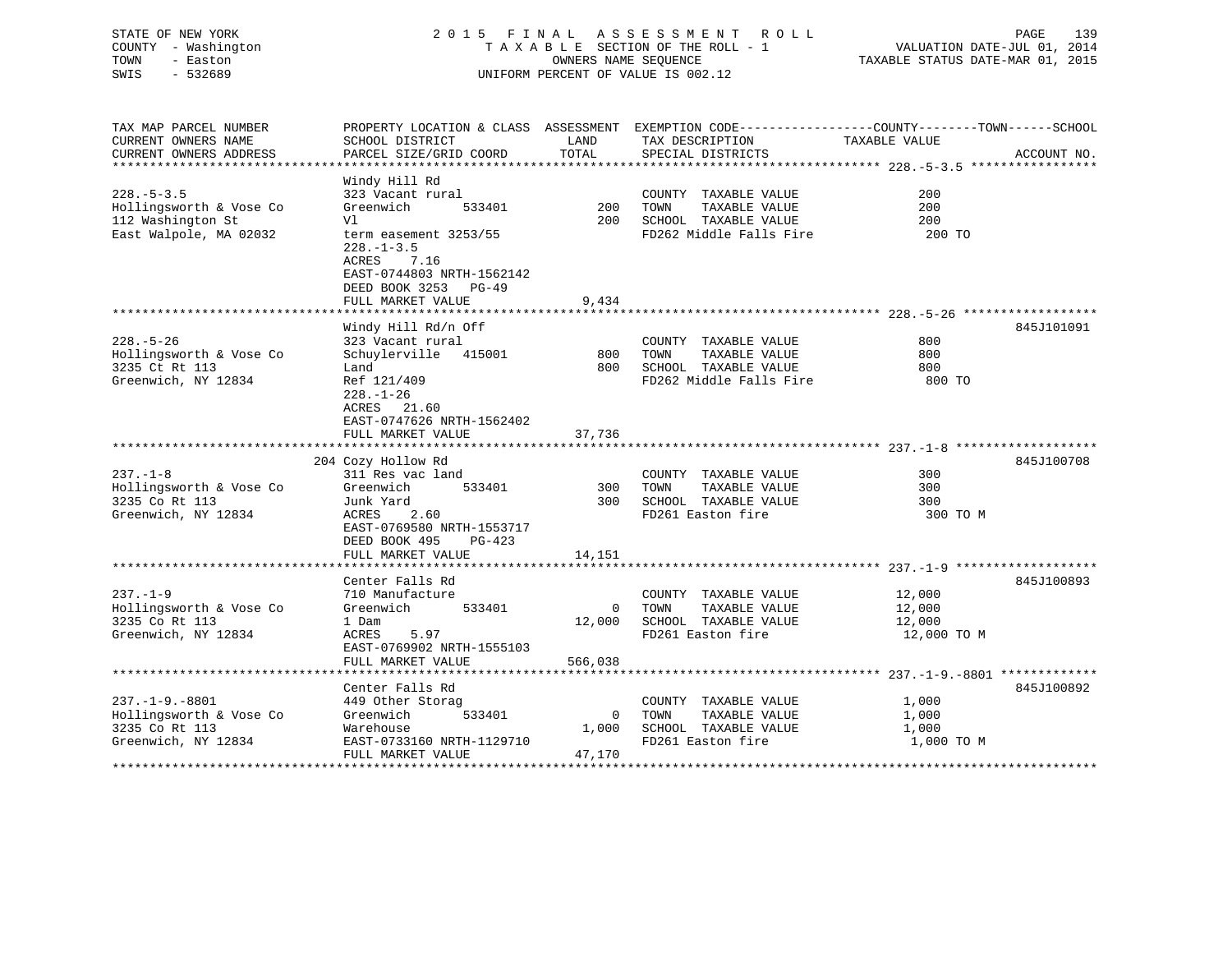STATE OF NEW YORK 2 0 1 5 F I N A L A S S E S S M E N T R O L L PAGE 140 COUNTY - Washington T A X A B L E SECTION OF THE ROLL - 1 VALUATION DATE-JUL 01, 2014 TOWN - Easton OWNERS NAME SEQUENCE TAXABLE STATUS DATE-MAR 01, 2015 SWIS - 532689 UNIFORM PERCENT OF VALUE IS 002.12

| TAX MAP PARCEL NUMBER<br>CURRENT OWNERS NAME                                                                  | PROPERTY LOCATION & CLASS ASSESSMENT EXEMPTION CODE---------------COUNTY-------TOWN------SCHOOL<br>SCHOOL DISTRICT                                                                                | LAND                     | TAX DESCRIPTION                                                                                                                        | TAXABLE VALUE                                                                   |                                 |
|---------------------------------------------------------------------------------------------------------------|---------------------------------------------------------------------------------------------------------------------------------------------------------------------------------------------------|--------------------------|----------------------------------------------------------------------------------------------------------------------------------------|---------------------------------------------------------------------------------|---------------------------------|
| CURRENT OWNERS ADDRESS                                                                                        | PARCEL SIZE/GRID COORD                                                                                                                                                                            | TOTAL                    | SPECIAL DISTRICTS                                                                                                                      |                                                                                 | ACCOUNT NO.                     |
|                                                                                                               |                                                                                                                                                                                                   |                          |                                                                                                                                        |                                                                                 |                                 |
| $228. - 5 - 21.1$<br>Hollingsworth & Vose Co.<br>3235 Co Rt 113<br>Greenwich, NY 12834                        | 279 Old Schuylerville Rd<br>852 Landfill<br>Schuylerville 415001<br>Land Fill<br>$228. - 1 - 21.1$<br>ACRES 81.56<br>EAST-0745519 NRTH-1557641<br>DEED BOOK 442<br>PG-880<br>FULL MARKET VALUE    | 1,900<br>2,000<br>94,340 | COUNTY TAXABLE VALUE<br>TOWN<br>TAXABLE VALUE<br>SCHOOL TAXABLE VALUE<br>FD262 Middle Falls Fire 2,000 TO                              | 2,000<br>2,000<br>2,000                                                         | 845J100427                      |
|                                                                                                               |                                                                                                                                                                                                   |                          |                                                                                                                                        |                                                                                 |                                 |
| $237. - 1 - 11$<br>Hollingsworth & Vose Co.<br>112 Washington St<br>East Walpole, MA 02032                    | Center Falls Rd<br>105 Vac farmland<br>533401<br>Greenwich<br>Farm<br>ACRES 12.90<br>EAST-0769776 NRTH-1553019<br>DEED BOOK 861<br>PG-214<br>FULL MARKET VALUE                                    | 200<br>23,585            | COUNTY TAXABLE VALUE<br>TOWN<br>TAXABLE VALUE<br>500 SCHOOL TAXABLE VALUE<br>CA003 Cons agri dst 3<br>FD261 Easton fire                | 500<br>500<br>500<br>500 TO<br>500 TO M                                         | 845J100233                      |
|                                                                                                               |                                                                                                                                                                                                   |                          |                                                                                                                                        |                                                                                 |                                 |
| $227. - 1 - 19.8$<br>Holllingsworth & Vose Co.<br>3235 County Route 113<br>Greenwich, NY 12834                | Hogsback Rd E/off<br>310 Res Vac<br>Schuylerville 415001<br>subd. lot 5A<br>ACRES 10.19<br>EAST-0744383 NRTH-1558284<br>DEED BOOK 1826 PG-201<br>FULL MARKET VALUE                                | 1,000<br>1,000<br>47,170 | COUNTY TAXABLE VALUE<br>TOWN<br>TAXABLE VALUE<br>SCHOOL TAXABLE VALUE<br>FD262 Middle Falls Fire                                       | 1,000<br>1,000<br>1,000<br>1,000 TO                                             |                                 |
|                                                                                                               | 11665 State Route 40                                                                                                                                                                              |                          |                                                                                                                                        |                                                                                 |                                 |
| $268. - 1 - 11.1$<br>Holmes Christopher<br>Holmes Elizabeth<br>11665 State Route 40<br>Schaghticoke, NY 12154 | 210 1 Family Res<br>Greenwich 533401<br>H & L<br>ACRES<br>2.61<br>EAST-0744012 NRTH-1513610<br>DEED BOOK 2335 PG-294<br>FULL MARKET VALUE                                                         | 500<br>5,500<br>259,434  | STAR B<br>41854<br>COUNTY TAXABLE VALUE<br>TAXABLE VALUE<br>TOWN<br>SCHOOL TAXABLE VALUE<br>CA003 Cons agri dst 3<br>FD261 Easton fire | $\Omega$<br>$\overline{0}$<br>5,500<br>5,500<br>4,860<br>5,500 TO<br>5,500 TO M | 640<br>$\Omega$                 |
|                                                                                                               |                                                                                                                                                                                                   |                          |                                                                                                                                        |                                                                                 |                                 |
| $228. - 5 - 23$<br>Holmes Gerald J<br>270 Windy Hill Rd<br>Greenwich, NY 12834                                | 270 Windy Hill Rd<br>210 1 Family Res<br>Schuylerville 415001<br>H & L<br>$228. - 1 - 23$<br>FRNT 135.00 DPTH 200.00<br>EAST-0747835 NRTH-1558985<br>PG-201<br>DEED BOOK 907<br>FULL MARKET VALUE | 1,400<br>66,038          | STAR EN<br>41834<br>200 COUNTY TAXABLE VALUE<br>TOWN<br>TAXABLE VALUE<br>SCHOOL TAXABLE VALUE<br>FD262 Middle Falls Fire               | $\mathbf{0}$<br>$\overline{0}$<br>1,400<br>1,400<br>20<br>1,400 TO              | 845J100429<br>1,380<br>$\Omega$ |
|                                                                                                               |                                                                                                                                                                                                   |                          |                                                                                                                                        |                                                                                 |                                 |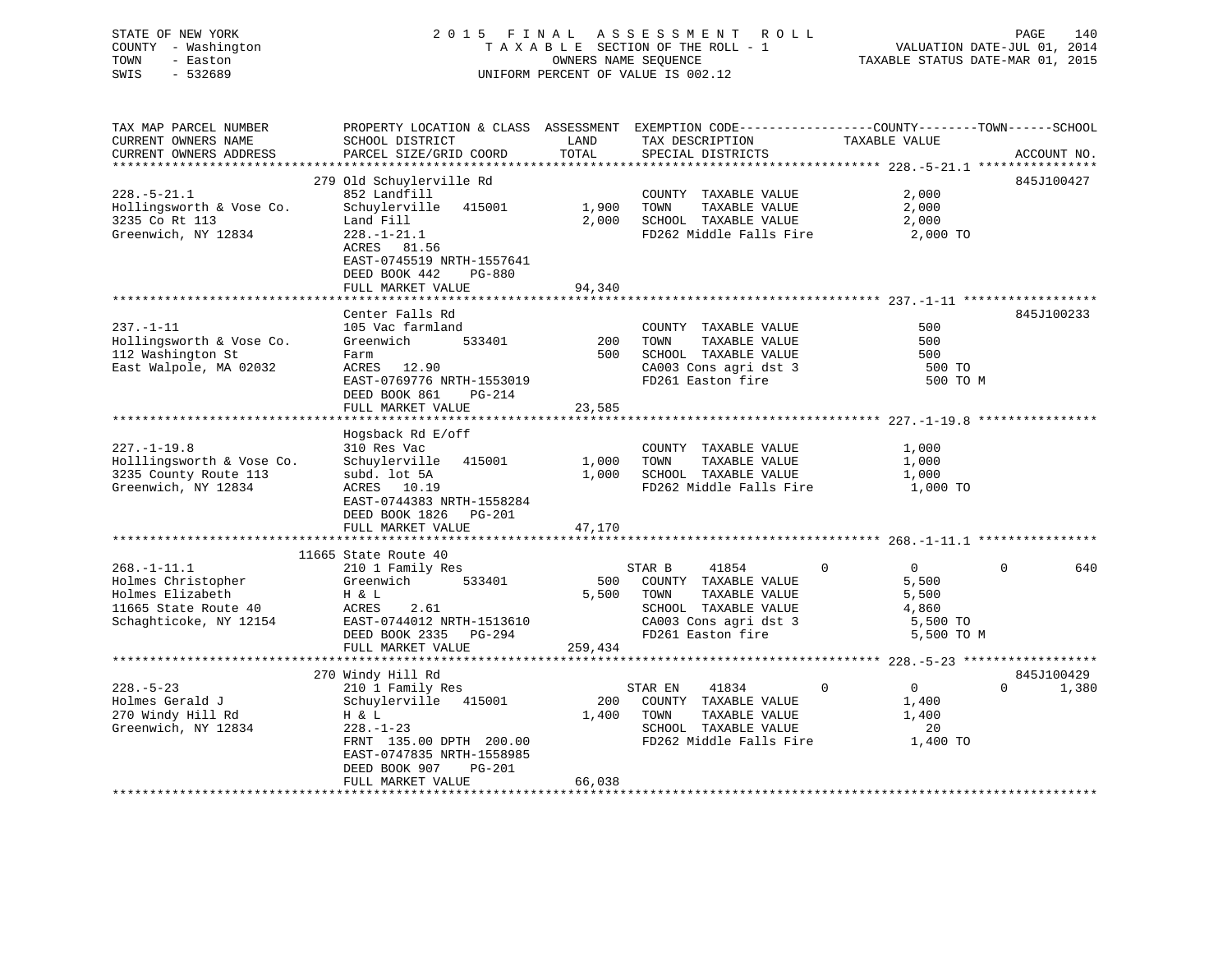## STATE OF NEW YORK 2 0 1 5 F I N A L A S S E S S M E N T R O L L PAGE 141 COUNTY - Washington T A X A B L E SECTION OF THE ROLL - 1 VALUATION DATE-JUL 01, 2014 TOWN - Easton **CONNERS NAME SEQUENCE** TAXABLE STATUS DATE-MAR 01, 2015 SWIS - 532689 UNIFORM PERCENT OF VALUE IS 002.12

| TAX MAP PARCEL NUMBER<br>CURRENT OWNERS NAME<br>CURRENT OWNERS ADDRESS                                                                                 | PROPERTY LOCATION & CLASS ASSESSMENT EXEMPTION CODE---------------COUNTY-------TOWN------SCHOOL<br>SCHOOL DISTRICT<br>PARCEL SIZE/GRID COORD                                                   | LAND<br>TOTAL             | TAX DESCRIPTION<br>SPECIAL DISTRICTS                                                                                                                | TAXABLE VALUE |                                                                                        | ACCOUNT NO.         |
|--------------------------------------------------------------------------------------------------------------------------------------------------------|------------------------------------------------------------------------------------------------------------------------------------------------------------------------------------------------|---------------------------|-----------------------------------------------------------------------------------------------------------------------------------------------------|---------------|----------------------------------------------------------------------------------------|---------------------|
|                                                                                                                                                        |                                                                                                                                                                                                |                           |                                                                                                                                                     |               |                                                                                        |                     |
| $245. - 1 - 13.2$<br>Holmquist Albert A<br>Holmquist Mary P<br>510 Burton Rd<br>Greenwich, NY 12834                                                    | 510 Burton Rd<br>240 Rural res<br>Greenwich<br>533401<br>H & L<br>ACRES 49.00<br>EAST-0758653 NRTH-1543382<br>DEED BOOK 486<br>PG-950<br>FULL MARKET VALUE                                     | 1,000<br>4,500<br>212,264 | 41834<br>STAR EN<br>COUNTY TAXABLE VALUE<br>TAXABLE VALUE<br>TOWN<br>SCHOOL TAXABLE VALUE<br>CA003 Cons agri dst 3<br>FD261 Easton fire             | $\mathbf 0$   | $0 \qquad \qquad$<br>$\mathbf{0}$<br>4,500<br>4,500<br>3,120<br>4,500 TO<br>4,500 TO M | 845L101115<br>1,380 |
|                                                                                                                                                        |                                                                                                                                                                                                |                           |                                                                                                                                                     |               |                                                                                        |                     |
| $269. - 1 - 19$<br>Hoover Julia<br>Beavers Thurman<br>32 Grove Rd<br>Schaghticoke, NY 12154                                                            | 32 Grove Rd<br>280 Res Multiple<br>Greenwich<br>533401<br>$2$ homes + $1$ ot<br>ACRES<br>2.60<br>EAST-0746134 NRTH-1515677<br>DEED BOOK 657<br>$PG-36$                                         | 500<br>4,800              | STAR B<br>41854<br>COUNTY TAXABLE VALUE<br>TOWN<br>TAXABLE VALUE<br>SCHOOL TAXABLE VALUE<br>CA003 Cons agri dst 3<br>FD261 Easton fire              | $\Omega$      | 0<br>$\Omega$<br>4,800<br>4,800<br>4,160<br>4,800 TO<br>4,800 TO M                     | 845J100681<br>640   |
|                                                                                                                                                        | FULL MARKET VALUE                                                                                                                                                                              | 226,415                   |                                                                                                                                                     |               |                                                                                        |                     |
|                                                                                                                                                        |                                                                                                                                                                                                |                           |                                                                                                                                                     |               |                                                                                        |                     |
| $285. - 1 - 11.1$<br>Hopeck Corinne Marie<br>1178 Verbeck Ave<br>Schaghticoke, NY 12154                                                                | 1178 Verbeck Ave<br>210 1 Family Res<br>Stillwater Cent 415201<br>H & L<br>Lot 2<br>ACRES<br>6.46<br>EAST-0732131 NRTH-1499443<br>DEED BOOK 783<br>$PG-37$<br>FULL MARKET VALUE                | 700<br>8.500<br>400,943   | 41854<br>STAR B<br>COUNTY TAXABLE VALUE<br>TOWN<br>TAXABLE VALUE<br>SCHOOL TAXABLE VALUE<br>CA003 Cons agri dst 3<br>FD261 Easton fire              | $\mathbf{0}$  | $0 \qquad \qquad$<br>0<br>8,500<br>8,500<br>7,860<br>8,500 TO<br>8,500 TO M            | 640                 |
|                                                                                                                                                        |                                                                                                                                                                                                |                           |                                                                                                                                                     |               |                                                                                        |                     |
| $245. - 1 - 8$<br>Horn David<br>Horn Margaret<br>4090 County Route 74<br>Greenwich, NY 12834<br>MAY BE SUBJECT TO PAYMENT<br>UNDER AGDIST LAW TIL 2019 | County Route 74<br>112 Dairy farm<br>Greenwich<br>533401<br>Farm Lot $1 - 889/3$<br>842/167 Cons Ease<br>ACRES 195.50<br>EAST-0760357 NRTH-1540764<br>DEED BOOK 2907 PG-5<br>FULL MARKET VALUE | 3,400<br>3,400<br>160,377 | AG DIST<br>41720<br>COUNTY TAXABLE VALUE<br>TAXABLE VALUE<br>TOWN<br>SCHOOL TAXABLE VALUE<br>CA003 Cons agri dst 3<br>1,143 EX<br>FD261 Easton fire | $\mathbf{0}$  | 1,143<br>1,143<br>2,257<br>2,257<br>2,257<br>2,257 TO<br>3,400 TO M                    | 845J100606<br>1,143 |
|                                                                                                                                                        |                                                                                                                                                                                                |                           |                                                                                                                                                     |               |                                                                                        |                     |
| $245. - 1 - 8.2$<br>Horn David<br>Horn Margaret<br>4090 County Route 74<br>Greenwich, NY 12834                                                         | 4090 County Route 74<br>241 Rural res&ag<br>Greenwich<br>533401<br>Farm<br>Lot $#2$<br>ACRES<br>9.00<br>EAST-0759756 NRTH-1540687<br>DEED BOOK 696<br>PG-122                                   | 500<br>5,300              | 41854<br>STAR B<br>COUNTY TAXABLE VALUE<br>TOWN<br>TAXABLE VALUE<br>SCHOOL TAXABLE VALUE<br>CA003 Cons agri dst 3<br>FD261 Easton fire              | $\Omega$      | $\Omega$<br>$\Omega$<br>5,300<br>5,300<br>4,660<br>5,300 TO<br>5,300 TO M              | 640                 |
|                                                                                                                                                        | FULL MARKET VALUE                                                                                                                                                                              | 250,000                   |                                                                                                                                                     |               |                                                                                        |                     |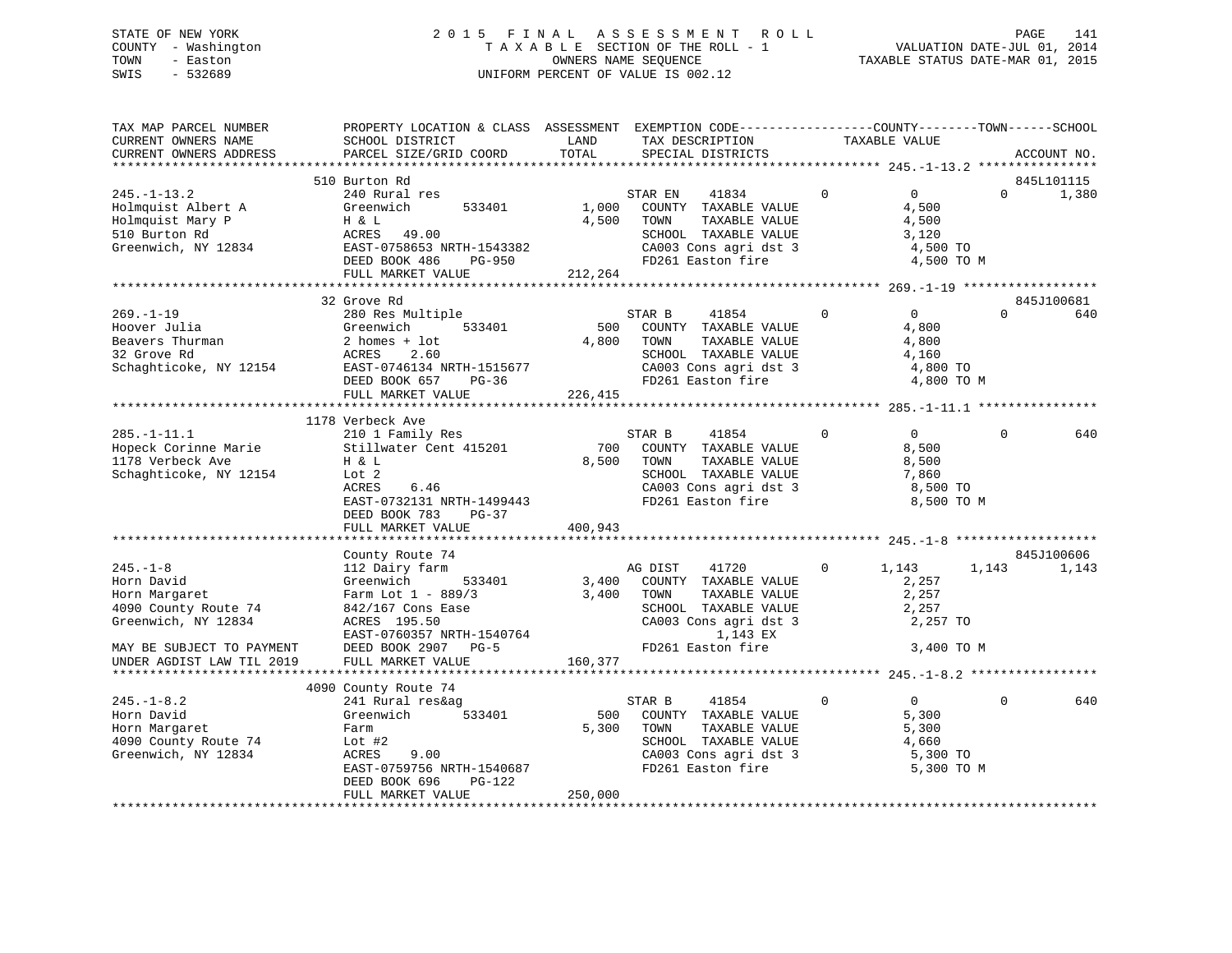| STATE OF NEW YORK   | 2015 FINAL ASSESSMENT ROLL         | 142<br>PAGE                      |
|---------------------|------------------------------------|----------------------------------|
| COUNTY - Washington | TAXABLE SECTION OF THE ROLL - 1    | VALUATION DATE-JUL 01, 2014      |
| TOWN<br>- Easton    | OWNERS NAME SEOUENCE               | TAXABLE STATUS DATE-MAR 01, 2015 |
| SWIS<br>- 532689    | UNIFORM PERCENT OF VALUE IS 002.12 |                                  |

| SCHOOL DISTRICT<br>LAND<br>TAX DESCRIPTION<br>TAXABLE VALUE<br>TOTAL<br>PARCEL SIZE/GRID COORD<br>SPECIAL DISTRICTS<br>ACCOUNT NO.<br>4045 County Route 74<br>$245. - 1 - 8.3$<br>240 Rural res<br>2,100<br>COUNTY TAXABLE VALUE<br>TOWN     TAXABLE VALUE<br>250<br>Horn David D<br>Greenwich<br>533401<br>2,100<br>H & L<br>2,100<br>SCHOOL TAXABLE VALUE<br>Horn Margaret A<br>2,100<br>CA003 Cons agri dst 3 $2,100$ TO<br>4090 County Route 74<br>Lot $#3$<br>Greenwich, NY 12834<br>ACRES<br>4.10<br>FD261 Easton fire<br>2,100 TO M<br>EAST-0759346 NRTH-1540203<br>DEED BOOK 3205 PG-301<br>99,057<br>FULL MARKET VALUE<br>County Route 74<br>$245. - 1 - 8.4$<br>240 Rural res<br>COUNTY TAXABLE VALUE<br>2,100<br>250<br>Horn David D<br>Horn Margaret A<br>4090 County Route 74<br>Greenwich, NY 12834<br>FULL MARKET VALUE<br>FULL MARKET VALUE<br>533401<br>TOWN<br>TAXABLE VALUE<br>2,100<br>2,100 SCHOOL TAXABLE VALUE<br>2,100<br>CA003 Cons agri dst 3 2,100 TO<br>99,057 FD261 Easton fire 2,100 TO<br>2,100 TO M<br>101 Herrington Hill Rd<br>----<br>s<br>533401<br>$\overline{0}$<br>$260. - 1 - 19.7$<br>210 1 Family Res<br>STAR B<br>41854<br>$\Omega$<br>$\Omega$<br>640<br>Greenwich<br>500<br>Horning Richard<br>COUNTY TAXABLE VALUE<br>4,000<br>Horning Cheryl<br>101 Herrington Hill Rd<br>101 Herrington Hill Rd<br>101 Herrington Hill Rd<br>4,000<br>TOWN<br>TAXABLE VALUE<br>4,000<br>LOWN TAXABLE VALUE<br>SCHOOL TAXABLE VALUE<br>3,360<br>Greenwich, NY 12834<br>CA003 Cons agri dst 3<br>FD261 Easton fire<br>FRNT 199.00 DPTH<br>ACRES 5.94<br>4,000 TO<br>ACRES<br>5.94<br>4,000 TO M<br>EAST-0754458 NRTH-1525410<br>DEED BOOK 735<br>PG-194<br>FULL MARKET VALUE<br>188,679<br>1089 State Route 40<br>845J100816<br>2,500<br>210 1 Family Res<br>COUNTY TAXABLE VALUE<br>Greenwich 533401<br>400<br>TAXABLE VALUE<br>2,500<br>TOWN<br>SCHOOL TAXABLE VALUE<br>2,500<br>1089 State Route 40<br>H & L<br>2,500<br>CA003 Cons agri dst 3<br>FD261 Easton fire<br>Greenwich, NY 12834<br>FRNT 135.00 DPTH 142.00<br>2,500 TO<br>EAST-0746037 NRTH-1523753<br>2,500 TO M<br>DEED BOOK 2844 PG-304<br>FULL MARKET VALUE<br>117,925<br>845J100434<br>1482 State Route 40<br>$\circ$<br>$252. -1 - 5.2$<br>41720<br>96<br>96<br>240 Rural res<br>AG DIST<br>96<br>Houser Earline M<br>Greenwich<br>533401<br>500 STAR B<br>41854<br>$\Omega$<br>$\overline{0}$<br>$\Omega$<br>640<br>PO Box 4<br>4,500 COUNTY TAXABLE VALUE<br>4,404<br>Res<br>Middle Falls, NY 12848<br>ACRES 12.75<br>TOWN<br>TAXABLE VALUE<br>4,404<br>EAST-0748337 NRTH-1533104<br>SCHOOL TAXABLE VALUE<br>3,764<br>MAY BE SUBJECT TO PAYMENT DEED BOOK 930 I<br>UNDER AGDIST LAW TIL 2019 FULL MARKET VALUE<br>CA003 Cons agri dst 3<br>PG-274<br>4,404 TO<br>212,264<br>96 EX<br>FD261 Easton fire<br>4,500 TO M | TAX MAP PARCEL NUMBER  | PROPERTY LOCATION & CLASS ASSESSMENT EXEMPTION CODE----------------COUNTY-------TOWN------SCHOOL |  |  |  |
|--------------------------------------------------------------------------------------------------------------------------------------------------------------------------------------------------------------------------------------------------------------------------------------------------------------------------------------------------------------------------------------------------------------------------------------------------------------------------------------------------------------------------------------------------------------------------------------------------------------------------------------------------------------------------------------------------------------------------------------------------------------------------------------------------------------------------------------------------------------------------------------------------------------------------------------------------------------------------------------------------------------------------------------------------------------------------------------------------------------------------------------------------------------------------------------------------------------------------------------------------------------------------------------------------------------------------------------------------------------------------------------------------------------------------------------------------------------------------------------------------------------------------------------------------------------------------------------------------------------------------------------------------------------------------------------------------------------------------------------------------------------------------------------------------------------------------------------------------------------------------------------------------------------------------------------------------------------------------------------------------------------------------------------------------------------------------------------------------------------------------------------------------------------------------------------------------------------------------------------------------------------------------------------------------------------------------------------------------------------------------------------------------------------------------------------------------------------------------------------------------------------------------------------------------------------------------------------------------------------------------------------------------------------------------------------------------------------------------------------------------------------------------------------------------------------------------|------------------------|--------------------------------------------------------------------------------------------------|--|--|--|
|                                                                                                                                                                                                                                                                                                                                                                                                                                                                                                                                                                                                                                                                                                                                                                                                                                                                                                                                                                                                                                                                                                                                                                                                                                                                                                                                                                                                                                                                                                                                                                                                                                                                                                                                                                                                                                                                                                                                                                                                                                                                                                                                                                                                                                                                                                                                                                                                                                                                                                                                                                                                                                                                                                                                                                                                                          | CURRENT OWNERS NAME    |                                                                                                  |  |  |  |
|                                                                                                                                                                                                                                                                                                                                                                                                                                                                                                                                                                                                                                                                                                                                                                                                                                                                                                                                                                                                                                                                                                                                                                                                                                                                                                                                                                                                                                                                                                                                                                                                                                                                                                                                                                                                                                                                                                                                                                                                                                                                                                                                                                                                                                                                                                                                                                                                                                                                                                                                                                                                                                                                                                                                                                                                                          | CURRENT OWNERS ADDRESS |                                                                                                  |  |  |  |
|                                                                                                                                                                                                                                                                                                                                                                                                                                                                                                                                                                                                                                                                                                                                                                                                                                                                                                                                                                                                                                                                                                                                                                                                                                                                                                                                                                                                                                                                                                                                                                                                                                                                                                                                                                                                                                                                                                                                                                                                                                                                                                                                                                                                                                                                                                                                                                                                                                                                                                                                                                                                                                                                                                                                                                                                                          |                        |                                                                                                  |  |  |  |
|                                                                                                                                                                                                                                                                                                                                                                                                                                                                                                                                                                                                                                                                                                                                                                                                                                                                                                                                                                                                                                                                                                                                                                                                                                                                                                                                                                                                                                                                                                                                                                                                                                                                                                                                                                                                                                                                                                                                                                                                                                                                                                                                                                                                                                                                                                                                                                                                                                                                                                                                                                                                                                                                                                                                                                                                                          |                        |                                                                                                  |  |  |  |
|                                                                                                                                                                                                                                                                                                                                                                                                                                                                                                                                                                                                                                                                                                                                                                                                                                                                                                                                                                                                                                                                                                                                                                                                                                                                                                                                                                                                                                                                                                                                                                                                                                                                                                                                                                                                                                                                                                                                                                                                                                                                                                                                                                                                                                                                                                                                                                                                                                                                                                                                                                                                                                                                                                                                                                                                                          |                        |                                                                                                  |  |  |  |
|                                                                                                                                                                                                                                                                                                                                                                                                                                                                                                                                                                                                                                                                                                                                                                                                                                                                                                                                                                                                                                                                                                                                                                                                                                                                                                                                                                                                                                                                                                                                                                                                                                                                                                                                                                                                                                                                                                                                                                                                                                                                                                                                                                                                                                                                                                                                                                                                                                                                                                                                                                                                                                                                                                                                                                                                                          |                        |                                                                                                  |  |  |  |
|                                                                                                                                                                                                                                                                                                                                                                                                                                                                                                                                                                                                                                                                                                                                                                                                                                                                                                                                                                                                                                                                                                                                                                                                                                                                                                                                                                                                                                                                                                                                                                                                                                                                                                                                                                                                                                                                                                                                                                                                                                                                                                                                                                                                                                                                                                                                                                                                                                                                                                                                                                                                                                                                                                                                                                                                                          |                        |                                                                                                  |  |  |  |
|                                                                                                                                                                                                                                                                                                                                                                                                                                                                                                                                                                                                                                                                                                                                                                                                                                                                                                                                                                                                                                                                                                                                                                                                                                                                                                                                                                                                                                                                                                                                                                                                                                                                                                                                                                                                                                                                                                                                                                                                                                                                                                                                                                                                                                                                                                                                                                                                                                                                                                                                                                                                                                                                                                                                                                                                                          |                        |                                                                                                  |  |  |  |
|                                                                                                                                                                                                                                                                                                                                                                                                                                                                                                                                                                                                                                                                                                                                                                                                                                                                                                                                                                                                                                                                                                                                                                                                                                                                                                                                                                                                                                                                                                                                                                                                                                                                                                                                                                                                                                                                                                                                                                                                                                                                                                                                                                                                                                                                                                                                                                                                                                                                                                                                                                                                                                                                                                                                                                                                                          |                        |                                                                                                  |  |  |  |
|                                                                                                                                                                                                                                                                                                                                                                                                                                                                                                                                                                                                                                                                                                                                                                                                                                                                                                                                                                                                                                                                                                                                                                                                                                                                                                                                                                                                                                                                                                                                                                                                                                                                                                                                                                                                                                                                                                                                                                                                                                                                                                                                                                                                                                                                                                                                                                                                                                                                                                                                                                                                                                                                                                                                                                                                                          |                        |                                                                                                  |  |  |  |
|                                                                                                                                                                                                                                                                                                                                                                                                                                                                                                                                                                                                                                                                                                                                                                                                                                                                                                                                                                                                                                                                                                                                                                                                                                                                                                                                                                                                                                                                                                                                                                                                                                                                                                                                                                                                                                                                                                                                                                                                                                                                                                                                                                                                                                                                                                                                                                                                                                                                                                                                                                                                                                                                                                                                                                                                                          |                        |                                                                                                  |  |  |  |
|                                                                                                                                                                                                                                                                                                                                                                                                                                                                                                                                                                                                                                                                                                                                                                                                                                                                                                                                                                                                                                                                                                                                                                                                                                                                                                                                                                                                                                                                                                                                                                                                                                                                                                                                                                                                                                                                                                                                                                                                                                                                                                                                                                                                                                                                                                                                                                                                                                                                                                                                                                                                                                                                                                                                                                                                                          |                        |                                                                                                  |  |  |  |
|                                                                                                                                                                                                                                                                                                                                                                                                                                                                                                                                                                                                                                                                                                                                                                                                                                                                                                                                                                                                                                                                                                                                                                                                                                                                                                                                                                                                                                                                                                                                                                                                                                                                                                                                                                                                                                                                                                                                                                                                                                                                                                                                                                                                                                                                                                                                                                                                                                                                                                                                                                                                                                                                                                                                                                                                                          |                        |                                                                                                  |  |  |  |
|                                                                                                                                                                                                                                                                                                                                                                                                                                                                                                                                                                                                                                                                                                                                                                                                                                                                                                                                                                                                                                                                                                                                                                                                                                                                                                                                                                                                                                                                                                                                                                                                                                                                                                                                                                                                                                                                                                                                                                                                                                                                                                                                                                                                                                                                                                                                                                                                                                                                                                                                                                                                                                                                                                                                                                                                                          |                        |                                                                                                  |  |  |  |
|                                                                                                                                                                                                                                                                                                                                                                                                                                                                                                                                                                                                                                                                                                                                                                                                                                                                                                                                                                                                                                                                                                                                                                                                                                                                                                                                                                                                                                                                                                                                                                                                                                                                                                                                                                                                                                                                                                                                                                                                                                                                                                                                                                                                                                                                                                                                                                                                                                                                                                                                                                                                                                                                                                                                                                                                                          |                        |                                                                                                  |  |  |  |
|                                                                                                                                                                                                                                                                                                                                                                                                                                                                                                                                                                                                                                                                                                                                                                                                                                                                                                                                                                                                                                                                                                                                                                                                                                                                                                                                                                                                                                                                                                                                                                                                                                                                                                                                                                                                                                                                                                                                                                                                                                                                                                                                                                                                                                                                                                                                                                                                                                                                                                                                                                                                                                                                                                                                                                                                                          |                        |                                                                                                  |  |  |  |
|                                                                                                                                                                                                                                                                                                                                                                                                                                                                                                                                                                                                                                                                                                                                                                                                                                                                                                                                                                                                                                                                                                                                                                                                                                                                                                                                                                                                                                                                                                                                                                                                                                                                                                                                                                                                                                                                                                                                                                                                                                                                                                                                                                                                                                                                                                                                                                                                                                                                                                                                                                                                                                                                                                                                                                                                                          |                        |                                                                                                  |  |  |  |
|                                                                                                                                                                                                                                                                                                                                                                                                                                                                                                                                                                                                                                                                                                                                                                                                                                                                                                                                                                                                                                                                                                                                                                                                                                                                                                                                                                                                                                                                                                                                                                                                                                                                                                                                                                                                                                                                                                                                                                                                                                                                                                                                                                                                                                                                                                                                                                                                                                                                                                                                                                                                                                                                                                                                                                                                                          |                        |                                                                                                  |  |  |  |
|                                                                                                                                                                                                                                                                                                                                                                                                                                                                                                                                                                                                                                                                                                                                                                                                                                                                                                                                                                                                                                                                                                                                                                                                                                                                                                                                                                                                                                                                                                                                                                                                                                                                                                                                                                                                                                                                                                                                                                                                                                                                                                                                                                                                                                                                                                                                                                                                                                                                                                                                                                                                                                                                                                                                                                                                                          |                        |                                                                                                  |  |  |  |
|                                                                                                                                                                                                                                                                                                                                                                                                                                                                                                                                                                                                                                                                                                                                                                                                                                                                                                                                                                                                                                                                                                                                                                                                                                                                                                                                                                                                                                                                                                                                                                                                                                                                                                                                                                                                                                                                                                                                                                                                                                                                                                                                                                                                                                                                                                                                                                                                                                                                                                                                                                                                                                                                                                                                                                                                                          |                        |                                                                                                  |  |  |  |
|                                                                                                                                                                                                                                                                                                                                                                                                                                                                                                                                                                                                                                                                                                                                                                                                                                                                                                                                                                                                                                                                                                                                                                                                                                                                                                                                                                                                                                                                                                                                                                                                                                                                                                                                                                                                                                                                                                                                                                                                                                                                                                                                                                                                                                                                                                                                                                                                                                                                                                                                                                                                                                                                                                                                                                                                                          |                        |                                                                                                  |  |  |  |
|                                                                                                                                                                                                                                                                                                                                                                                                                                                                                                                                                                                                                                                                                                                                                                                                                                                                                                                                                                                                                                                                                                                                                                                                                                                                                                                                                                                                                                                                                                                                                                                                                                                                                                                                                                                                                                                                                                                                                                                                                                                                                                                                                                                                                                                                                                                                                                                                                                                                                                                                                                                                                                                                                                                                                                                                                          |                        |                                                                                                  |  |  |  |
|                                                                                                                                                                                                                                                                                                                                                                                                                                                                                                                                                                                                                                                                                                                                                                                                                                                                                                                                                                                                                                                                                                                                                                                                                                                                                                                                                                                                                                                                                                                                                                                                                                                                                                                                                                                                                                                                                                                                                                                                                                                                                                                                                                                                                                                                                                                                                                                                                                                                                                                                                                                                                                                                                                                                                                                                                          |                        |                                                                                                  |  |  |  |
|                                                                                                                                                                                                                                                                                                                                                                                                                                                                                                                                                                                                                                                                                                                                                                                                                                                                                                                                                                                                                                                                                                                                                                                                                                                                                                                                                                                                                                                                                                                                                                                                                                                                                                                                                                                                                                                                                                                                                                                                                                                                                                                                                                                                                                                                                                                                                                                                                                                                                                                                                                                                                                                                                                                                                                                                                          |                        |                                                                                                  |  |  |  |
|                                                                                                                                                                                                                                                                                                                                                                                                                                                                                                                                                                                                                                                                                                                                                                                                                                                                                                                                                                                                                                                                                                                                                                                                                                                                                                                                                                                                                                                                                                                                                                                                                                                                                                                                                                                                                                                                                                                                                                                                                                                                                                                                                                                                                                                                                                                                                                                                                                                                                                                                                                                                                                                                                                                                                                                                                          |                        |                                                                                                  |  |  |  |
|                                                                                                                                                                                                                                                                                                                                                                                                                                                                                                                                                                                                                                                                                                                                                                                                                                                                                                                                                                                                                                                                                                                                                                                                                                                                                                                                                                                                                                                                                                                                                                                                                                                                                                                                                                                                                                                                                                                                                                                                                                                                                                                                                                                                                                                                                                                                                                                                                                                                                                                                                                                                                                                                                                                                                                                                                          |                        |                                                                                                  |  |  |  |
|                                                                                                                                                                                                                                                                                                                                                                                                                                                                                                                                                                                                                                                                                                                                                                                                                                                                                                                                                                                                                                                                                                                                                                                                                                                                                                                                                                                                                                                                                                                                                                                                                                                                                                                                                                                                                                                                                                                                                                                                                                                                                                                                                                                                                                                                                                                                                                                                                                                                                                                                                                                                                                                                                                                                                                                                                          |                        |                                                                                                  |  |  |  |
|                                                                                                                                                                                                                                                                                                                                                                                                                                                                                                                                                                                                                                                                                                                                                                                                                                                                                                                                                                                                                                                                                                                                                                                                                                                                                                                                                                                                                                                                                                                                                                                                                                                                                                                                                                                                                                                                                                                                                                                                                                                                                                                                                                                                                                                                                                                                                                                                                                                                                                                                                                                                                                                                                                                                                                                                                          |                        |                                                                                                  |  |  |  |
|                                                                                                                                                                                                                                                                                                                                                                                                                                                                                                                                                                                                                                                                                                                                                                                                                                                                                                                                                                                                                                                                                                                                                                                                                                                                                                                                                                                                                                                                                                                                                                                                                                                                                                                                                                                                                                                                                                                                                                                                                                                                                                                                                                                                                                                                                                                                                                                                                                                                                                                                                                                                                                                                                                                                                                                                                          |                        |                                                                                                  |  |  |  |
|                                                                                                                                                                                                                                                                                                                                                                                                                                                                                                                                                                                                                                                                                                                                                                                                                                                                                                                                                                                                                                                                                                                                                                                                                                                                                                                                                                                                                                                                                                                                                                                                                                                                                                                                                                                                                                                                                                                                                                                                                                                                                                                                                                                                                                                                                                                                                                                                                                                                                                                                                                                                                                                                                                                                                                                                                          |                        |                                                                                                  |  |  |  |
|                                                                                                                                                                                                                                                                                                                                                                                                                                                                                                                                                                                                                                                                                                                                                                                                                                                                                                                                                                                                                                                                                                                                                                                                                                                                                                                                                                                                                                                                                                                                                                                                                                                                                                                                                                                                                                                                                                                                                                                                                                                                                                                                                                                                                                                                                                                                                                                                                                                                                                                                                                                                                                                                                                                                                                                                                          |                        |                                                                                                  |  |  |  |
|                                                                                                                                                                                                                                                                                                                                                                                                                                                                                                                                                                                                                                                                                                                                                                                                                                                                                                                                                                                                                                                                                                                                                                                                                                                                                                                                                                                                                                                                                                                                                                                                                                                                                                                                                                                                                                                                                                                                                                                                                                                                                                                                                                                                                                                                                                                                                                                                                                                                                                                                                                                                                                                                                                                                                                                                                          |                        |                                                                                                  |  |  |  |
|                                                                                                                                                                                                                                                                                                                                                                                                                                                                                                                                                                                                                                                                                                                                                                                                                                                                                                                                                                                                                                                                                                                                                                                                                                                                                                                                                                                                                                                                                                                                                                                                                                                                                                                                                                                                                                                                                                                                                                                                                                                                                                                                                                                                                                                                                                                                                                                                                                                                                                                                                                                                                                                                                                                                                                                                                          |                        |                                                                                                  |  |  |  |
|                                                                                                                                                                                                                                                                                                                                                                                                                                                                                                                                                                                                                                                                                                                                                                                                                                                                                                                                                                                                                                                                                                                                                                                                                                                                                                                                                                                                                                                                                                                                                                                                                                                                                                                                                                                                                                                                                                                                                                                                                                                                                                                                                                                                                                                                                                                                                                                                                                                                                                                                                                                                                                                                                                                                                                                                                          | $259. - 1 - 22$        |                                                                                                  |  |  |  |
|                                                                                                                                                                                                                                                                                                                                                                                                                                                                                                                                                                                                                                                                                                                                                                                                                                                                                                                                                                                                                                                                                                                                                                                                                                                                                                                                                                                                                                                                                                                                                                                                                                                                                                                                                                                                                                                                                                                                                                                                                                                                                                                                                                                                                                                                                                                                                                                                                                                                                                                                                                                                                                                                                                                                                                                                                          | Horton Paula A         |                                                                                                  |  |  |  |
|                                                                                                                                                                                                                                                                                                                                                                                                                                                                                                                                                                                                                                                                                                                                                                                                                                                                                                                                                                                                                                                                                                                                                                                                                                                                                                                                                                                                                                                                                                                                                                                                                                                                                                                                                                                                                                                                                                                                                                                                                                                                                                                                                                                                                                                                                                                                                                                                                                                                                                                                                                                                                                                                                                                                                                                                                          |                        |                                                                                                  |  |  |  |
|                                                                                                                                                                                                                                                                                                                                                                                                                                                                                                                                                                                                                                                                                                                                                                                                                                                                                                                                                                                                                                                                                                                                                                                                                                                                                                                                                                                                                                                                                                                                                                                                                                                                                                                                                                                                                                                                                                                                                                                                                                                                                                                                                                                                                                                                                                                                                                                                                                                                                                                                                                                                                                                                                                                                                                                                                          |                        |                                                                                                  |  |  |  |
|                                                                                                                                                                                                                                                                                                                                                                                                                                                                                                                                                                                                                                                                                                                                                                                                                                                                                                                                                                                                                                                                                                                                                                                                                                                                                                                                                                                                                                                                                                                                                                                                                                                                                                                                                                                                                                                                                                                                                                                                                                                                                                                                                                                                                                                                                                                                                                                                                                                                                                                                                                                                                                                                                                                                                                                                                          |                        |                                                                                                  |  |  |  |
|                                                                                                                                                                                                                                                                                                                                                                                                                                                                                                                                                                                                                                                                                                                                                                                                                                                                                                                                                                                                                                                                                                                                                                                                                                                                                                                                                                                                                                                                                                                                                                                                                                                                                                                                                                                                                                                                                                                                                                                                                                                                                                                                                                                                                                                                                                                                                                                                                                                                                                                                                                                                                                                                                                                                                                                                                          |                        |                                                                                                  |  |  |  |
|                                                                                                                                                                                                                                                                                                                                                                                                                                                                                                                                                                                                                                                                                                                                                                                                                                                                                                                                                                                                                                                                                                                                                                                                                                                                                                                                                                                                                                                                                                                                                                                                                                                                                                                                                                                                                                                                                                                                                                                                                                                                                                                                                                                                                                                                                                                                                                                                                                                                                                                                                                                                                                                                                                                                                                                                                          |                        |                                                                                                  |  |  |  |
|                                                                                                                                                                                                                                                                                                                                                                                                                                                                                                                                                                                                                                                                                                                                                                                                                                                                                                                                                                                                                                                                                                                                                                                                                                                                                                                                                                                                                                                                                                                                                                                                                                                                                                                                                                                                                                                                                                                                                                                                                                                                                                                                                                                                                                                                                                                                                                                                                                                                                                                                                                                                                                                                                                                                                                                                                          |                        |                                                                                                  |  |  |  |
|                                                                                                                                                                                                                                                                                                                                                                                                                                                                                                                                                                                                                                                                                                                                                                                                                                                                                                                                                                                                                                                                                                                                                                                                                                                                                                                                                                                                                                                                                                                                                                                                                                                                                                                                                                                                                                                                                                                                                                                                                                                                                                                                                                                                                                                                                                                                                                                                                                                                                                                                                                                                                                                                                                                                                                                                                          |                        |                                                                                                  |  |  |  |
|                                                                                                                                                                                                                                                                                                                                                                                                                                                                                                                                                                                                                                                                                                                                                                                                                                                                                                                                                                                                                                                                                                                                                                                                                                                                                                                                                                                                                                                                                                                                                                                                                                                                                                                                                                                                                                                                                                                                                                                                                                                                                                                                                                                                                                                                                                                                                                                                                                                                                                                                                                                                                                                                                                                                                                                                                          |                        |                                                                                                  |  |  |  |
|                                                                                                                                                                                                                                                                                                                                                                                                                                                                                                                                                                                                                                                                                                                                                                                                                                                                                                                                                                                                                                                                                                                                                                                                                                                                                                                                                                                                                                                                                                                                                                                                                                                                                                                                                                                                                                                                                                                                                                                                                                                                                                                                                                                                                                                                                                                                                                                                                                                                                                                                                                                                                                                                                                                                                                                                                          |                        |                                                                                                  |  |  |  |
|                                                                                                                                                                                                                                                                                                                                                                                                                                                                                                                                                                                                                                                                                                                                                                                                                                                                                                                                                                                                                                                                                                                                                                                                                                                                                                                                                                                                                                                                                                                                                                                                                                                                                                                                                                                                                                                                                                                                                                                                                                                                                                                                                                                                                                                                                                                                                                                                                                                                                                                                                                                                                                                                                                                                                                                                                          |                        |                                                                                                  |  |  |  |
|                                                                                                                                                                                                                                                                                                                                                                                                                                                                                                                                                                                                                                                                                                                                                                                                                                                                                                                                                                                                                                                                                                                                                                                                                                                                                                                                                                                                                                                                                                                                                                                                                                                                                                                                                                                                                                                                                                                                                                                                                                                                                                                                                                                                                                                                                                                                                                                                                                                                                                                                                                                                                                                                                                                                                                                                                          |                        |                                                                                                  |  |  |  |
|                                                                                                                                                                                                                                                                                                                                                                                                                                                                                                                                                                                                                                                                                                                                                                                                                                                                                                                                                                                                                                                                                                                                                                                                                                                                                                                                                                                                                                                                                                                                                                                                                                                                                                                                                                                                                                                                                                                                                                                                                                                                                                                                                                                                                                                                                                                                                                                                                                                                                                                                                                                                                                                                                                                                                                                                                          |                        |                                                                                                  |  |  |  |
|                                                                                                                                                                                                                                                                                                                                                                                                                                                                                                                                                                                                                                                                                                                                                                                                                                                                                                                                                                                                                                                                                                                                                                                                                                                                                                                                                                                                                                                                                                                                                                                                                                                                                                                                                                                                                                                                                                                                                                                                                                                                                                                                                                                                                                                                                                                                                                                                                                                                                                                                                                                                                                                                                                                                                                                                                          |                        |                                                                                                  |  |  |  |
|                                                                                                                                                                                                                                                                                                                                                                                                                                                                                                                                                                                                                                                                                                                                                                                                                                                                                                                                                                                                                                                                                                                                                                                                                                                                                                                                                                                                                                                                                                                                                                                                                                                                                                                                                                                                                                                                                                                                                                                                                                                                                                                                                                                                                                                                                                                                                                                                                                                                                                                                                                                                                                                                                                                                                                                                                          |                        |                                                                                                  |  |  |  |
|                                                                                                                                                                                                                                                                                                                                                                                                                                                                                                                                                                                                                                                                                                                                                                                                                                                                                                                                                                                                                                                                                                                                                                                                                                                                                                                                                                                                                                                                                                                                                                                                                                                                                                                                                                                                                                                                                                                                                                                                                                                                                                                                                                                                                                                                                                                                                                                                                                                                                                                                                                                                                                                                                                                                                                                                                          |                        |                                                                                                  |  |  |  |
|                                                                                                                                                                                                                                                                                                                                                                                                                                                                                                                                                                                                                                                                                                                                                                                                                                                                                                                                                                                                                                                                                                                                                                                                                                                                                                                                                                                                                                                                                                                                                                                                                                                                                                                                                                                                                                                                                                                                                                                                                                                                                                                                                                                                                                                                                                                                                                                                                                                                                                                                                                                                                                                                                                                                                                                                                          |                        |                                                                                                  |  |  |  |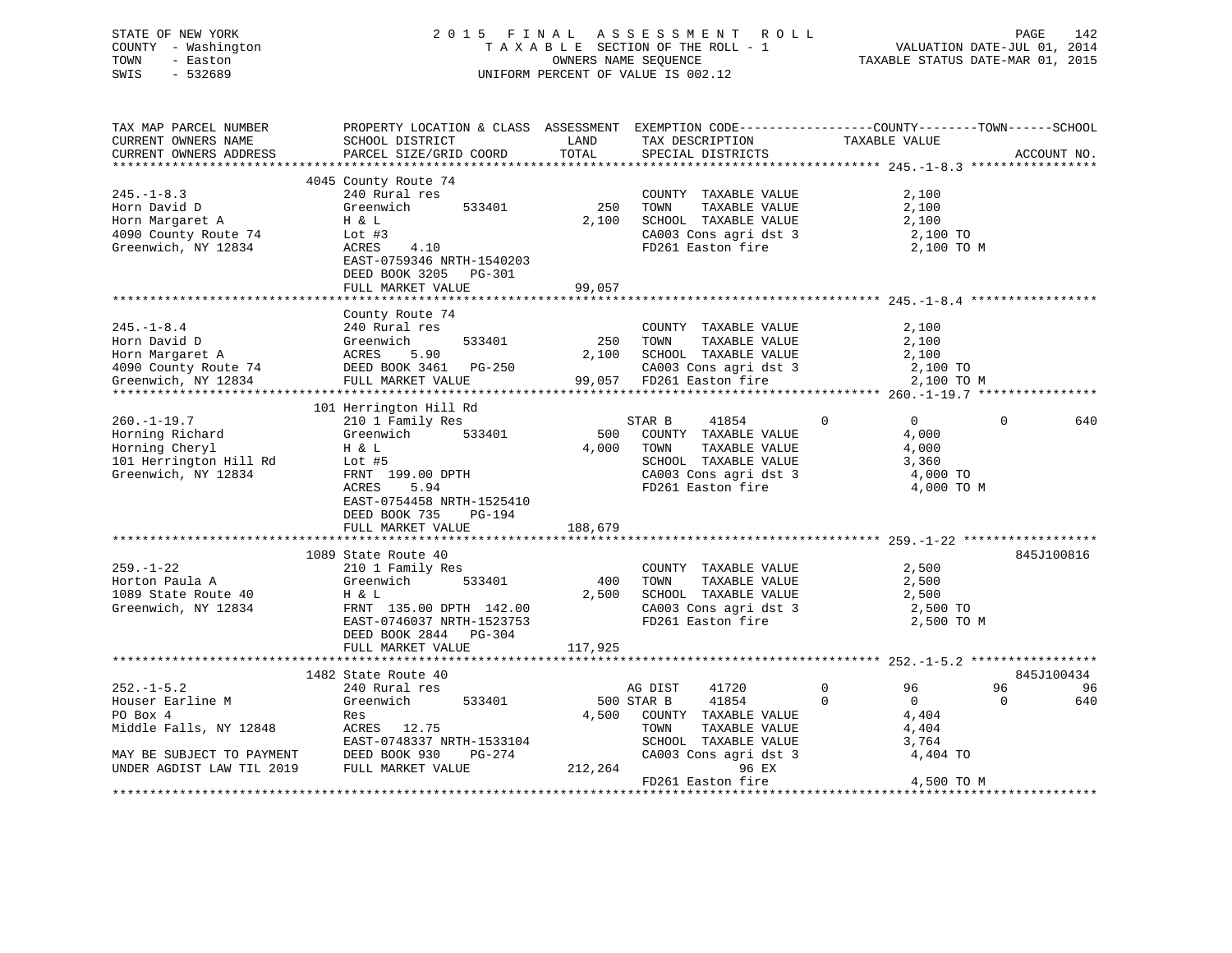## STATE OF NEW YORK 2 0 1 5 F I N A L A S S E S S M E N T R O L L PAGE 143 COUNTY - Washington T A X A B L E SECTION OF THE ROLL - 1 VALUATION DATE-JUL 01, 2014 TOWN - Easton OWNERS NAME SEQUENCE TAXABLE STATUS DATE-MAR 01, 2015 SWIS - 532689 UNIFORM PERCENT OF VALUE IS 002.12

| TAX MAP PARCEL NUMBER                                                                                                                                                                                                                                                                                                                                                                                                                   |                                                                   |  |                     | PROPERTY LOCATION & CLASS ASSESSMENT EXEMPTION CODE-----------------COUNTY-------TOWN------SCHOOL |  |            |
|-----------------------------------------------------------------------------------------------------------------------------------------------------------------------------------------------------------------------------------------------------------------------------------------------------------------------------------------------------------------------------------------------------------------------------------------|-------------------------------------------------------------------|--|---------------------|---------------------------------------------------------------------------------------------------|--|------------|
|                                                                                                                                                                                                                                                                                                                                                                                                                                         |                                                                   |  |                     |                                                                                                   |  |            |
| 1 AMP PARCEL SIZE/GRID COORD TOTAL TRABLE VALUE<br>CURRENT OWNERS ADDRESS SCHOOL DISTRICT SECTION TAXABLE VALUE<br>CURRENT OWNERS ADDRESS PARCEL SIZE/GRID COORD TOTAL SPECIAL DISTRICTS ACCOUNT NO.<br>****************************                                                                                                                                                                                                    |                                                                   |  |                     |                                                                                                   |  |            |
|                                                                                                                                                                                                                                                                                                                                                                                                                                         |                                                                   |  |                     |                                                                                                   |  |            |
|                                                                                                                                                                                                                                                                                                                                                                                                                                         | Verbeck Ave                                                       |  |                     |                                                                                                   |  | 845J100433 |
| 845J100 (1720 - 185)<br>Houser Earline M (1720 - 105 Vac farmland - 105 Mac farmland - 105 Mac farmland - 1,997 - 1,997<br>PO Box 4 - Farm - Farm - 1,997 - 1,997 - 1,997 - 1,997 - 1,997 - 1,997 - 1,997 - 1,997 - 1,997 - 1,997 -                                                                                                                                                                                                     |                                                                   |  |                     |                                                                                                   |  | 503        |
|                                                                                                                                                                                                                                                                                                                                                                                                                                         |                                                                   |  |                     |                                                                                                   |  |            |
|                                                                                                                                                                                                                                                                                                                                                                                                                                         |                                                                   |  | TAXABLE VALUE 1,997 |                                                                                                   |  |            |
|                                                                                                                                                                                                                                                                                                                                                                                                                                         |                                                                   |  |                     |                                                                                                   |  |            |
|                                                                                                                                                                                                                                                                                                                                                                                                                                         |                                                                   |  |                     |                                                                                                   |  |            |
|                                                                                                                                                                                                                                                                                                                                                                                                                                         |                                                                   |  |                     |                                                                                                   |  |            |
|                                                                                                                                                                                                                                                                                                                                                                                                                                         |                                                                   |  |                     |                                                                                                   |  |            |
| PO Box 4<br>PO Box 4<br>Middle Falls, NY 12848<br>MAY BE SUBJECT TO PAYMENT<br>MAY BE SUBJECT TO PAYMENT<br>MAY BE SUBJECT TO PAYMENT<br>DEED BOOK 930<br>PG-278<br>UNDER AGDIST LAW TIL 2019<br>FULL MARKET VALUE<br>TOWER AGDIST LAW TIL 2019<br>F                                                                                                                                                                                    |                                                                   |  |                     |                                                                                                   |  |            |
|                                                                                                                                                                                                                                                                                                                                                                                                                                         | State Route 40                                                    |  |                     |                                                                                                   |  | 845J100432 |
|                                                                                                                                                                                                                                                                                                                                                                                                                                         |                                                                   |  |                     |                                                                                                   |  |            |
|                                                                                                                                                                                                                                                                                                                                                                                                                                         |                                                                   |  |                     |                                                                                                   |  |            |
|                                                                                                                                                                                                                                                                                                                                                                                                                                         |                                                                   |  |                     |                                                                                                   |  |            |
|                                                                                                                                                                                                                                                                                                                                                                                                                                         |                                                                   |  |                     |                                                                                                   |  |            |
|                                                                                                                                                                                                                                                                                                                                                                                                                                         |                                                                   |  |                     |                                                                                                   |  |            |
|                                                                                                                                                                                                                                                                                                                                                                                                                                         |                                                                   |  |                     |                                                                                                   |  |            |
|                                                                                                                                                                                                                                                                                                                                                                                                                                         |                                                                   |  |                     |                                                                                                   |  |            |
|                                                                                                                                                                                                                                                                                                                                                                                                                                         |                                                                   |  |                     |                                                                                                   |  |            |
|                                                                                                                                                                                                                                                                                                                                                                                                                                         |                                                                   |  |                     |                                                                                                   |  |            |
|                                                                                                                                                                                                                                                                                                                                                                                                                                         |                                                                   |  |                     |                                                                                                   |  |            |
|                                                                                                                                                                                                                                                                                                                                                                                                                                         |                                                                   |  |                     |                                                                                                   |  |            |
|                                                                                                                                                                                                                                                                                                                                                                                                                                         |                                                                   |  |                     |                                                                                                   |  |            |
|                                                                                                                                                                                                                                                                                                                                                                                                                                         |                                                                   |  |                     |                                                                                                   |  |            |
|                                                                                                                                                                                                                                                                                                                                                                                                                                         |                                                                   |  |                     |                                                                                                   |  |            |
|                                                                                                                                                                                                                                                                                                                                                                                                                                         |                                                                   |  |                     |                                                                                                   |  |            |
|                                                                                                                                                                                                                                                                                                                                                                                                                                         |                                                                   |  |                     |                                                                                                   |  |            |
| $\begin{tabular}{c c c c c c} \hline \texttt{MAV BE SUBJECT TO PAWMENT} & \texttt{Gheese Factory Rd} & \texttt{AG DIST} & \texttt{AG DIST} & \texttt{333401} & \texttt{AG DIST} & \texttt{1720} & \texttt{0} & \texttt{816} & \texttt{816} \\ \hline \texttt{H0user} & \texttt{105 Vec} & \texttt{Greenwich} & \texttt{533401} & \texttt{4,500} & \texttt{COMNT} & \texttt{TXABE} & \texttt{VAUUE} & \texttt{6,984} & \texttt{816} & \$ |                                                                   |  |                     |                                                                                                   |  |            |
|                                                                                                                                                                                                                                                                                                                                                                                                                                         |                                                                   |  |                     |                                                                                                   |  | 845J100422 |
|                                                                                                                                                                                                                                                                                                                                                                                                                                         |                                                                   |  |                     |                                                                                                   |  | 44         |
|                                                                                                                                                                                                                                                                                                                                                                                                                                         |                                                                   |  |                     |                                                                                                   |  |            |
|                                                                                                                                                                                                                                                                                                                                                                                                                                         |                                                                   |  |                     |                                                                                                   |  |            |
|                                                                                                                                                                                                                                                                                                                                                                                                                                         |                                                                   |  |                     |                                                                                                   |  |            |
|                                                                                                                                                                                                                                                                                                                                                                                                                                         |                                                                   |  |                     |                                                                                                   |  |            |
|                                                                                                                                                                                                                                                                                                                                                                                                                                         |                                                                   |  |                     |                                                                                                   |  |            |
|                                                                                                                                                                                                                                                                                                                                                                                                                                         |                                                                   |  |                     |                                                                                                   |  |            |
| 312.1-6<br>252.1-6<br>252.1-6<br>252.1-6<br>252.1-6<br>252.1-6<br>252.1-6<br>262.1-6<br>262.1-6<br>262.1-6<br>262.1-6<br>262.1-6<br>262.1<br>263.1<br>263.1<br>263.1<br>263.1<br>263.1<br>263.1<br>263.1<br>263.1<br>263.1<br>263.1<br>263.1<br>263.1<br>263.1<br>263.1<br>263.1<br>26                                                                                                                                                  |                                                                   |  |                     |                                                                                                   |  |            |
|                                                                                                                                                                                                                                                                                                                                                                                                                                         | EASI-0737211 -----<br>DEED BOOK 834 PG-279<br>------ MABKET VALUE |  |                     |                                                                                                   |  |            |
|                                                                                                                                                                                                                                                                                                                                                                                                                                         |                                                                   |  |                     |                                                                                                   |  |            |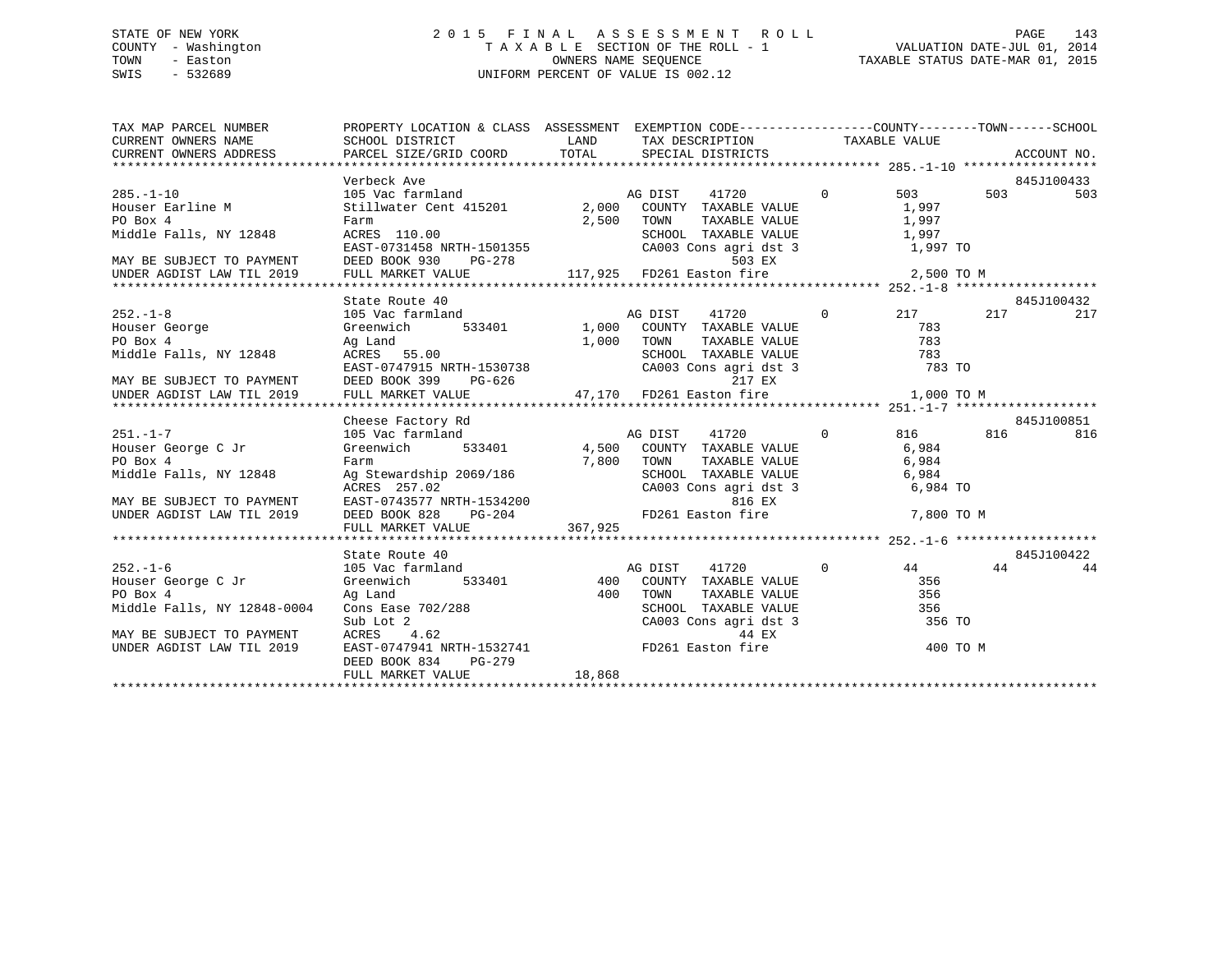## STATE OF NEW YORK 2 0 1 5 F I N A L A S S E S S M E N T R O L L PAGE 144 COUNTY - Washington T A X A B L E SECTION OF THE ROLL - 1 VALUATION DATE-JUL 01, 2014 TOWN - Easton OWNERS NAME SEQUENCE TAXABLE STATUS DATE-MAR 01, 2015 SWIS - 532689 UNIFORM PERCENT OF VALUE IS 002.12

| TAX MAP PARCEL NUMBER<br>CURRENT OWNERS NAME | PROPERTY LOCATION & CLASS ASSESSMENT EXEMPTION CODE---------------COUNTY-------TOWN-----SCHOOL<br>SCHOOL DISTRICT | LAND     | TAX DESCRIPTION                                                                  |                | TAXABLE VALUE |     |             |
|----------------------------------------------|-------------------------------------------------------------------------------------------------------------------|----------|----------------------------------------------------------------------------------|----------------|---------------|-----|-------------|
| CURRENT OWNERS ADDRESS                       | PARCEL SIZE/GRID COORD                                                                                            | TOTAL    | SPECIAL DISTRICTS                                                                |                |               |     | ACCOUNT NO. |
|                                              | 1415 State Route 40                                                                                               |          |                                                                                  |                |               |     | 845J100421  |
| $252 - 1 - 7$                                | 112 Dairy farm                                                                                                    |          | AG DIST<br>41720                                                                 | $\Omega$       | 782           | 782 | 782         |
| Houser George C Jr                           | 533401<br>Greenwich                                                                                               |          | 5,000 COUNTY TAXABLE VALUE                                                       |                | 24,218        |     |             |
| Houser Horace                                |                                                                                                                   | 25,000   | TOWN<br>TAXABLE VALUE                                                            |                | 24,218        |     |             |
| PO Box 4                                     | Ag Cons. Ease 2682/1<br>686/705+211+208+214<br>2848-0004 ACRES 323.90                                             |          | SCHOOL TAXABLE VALUE                                                             |                | 24,218        |     |             |
| Middle Falls, NY 12848-0004 ACRES 323.90     | EAST-0747385 NRTH-1532333                                                                                         |          | CA003 Cons agri dst 3<br>782 EX                                                  |                | 24,218 TO     |     |             |
| MAY BE SUBJECT TO PAYMENT                    | DEED BOOK 686                                                                                                     | $PG-202$ | FD261 Easton fire                                                                |                | 25,000 TO M   |     |             |
| UNDER AGDIST LAW TIL 2019                    | FULL MARKET VALUE                                                                                                 | 1179,245 |                                                                                  |                |               |     |             |
|                                              |                                                                                                                   |          |                                                                                  |                |               |     |             |
|                                              | State Route 40                                                                                                    |          |                                                                                  |                |               |     | 845J100149  |
| $252. - 1 - 11.1$                            | 112 Dairy farm<br>533401                                                                                          |          | AG DIST<br>41720                                                                 | $\mathbf{0}$   | 449<br>351    | 449 | 449         |
| Houser George C Jr<br>PO Box 4               | Greenwich<br>Vacant Land                                                                                          |          | 800 COUNTY TAXABLE VALUE<br>800 TOWN                                             |                | 351           |     |             |
| Middle Falls, NY 12848                       | 565/127                                                                                                           |          | TOWN TAXABLE VALUE<br>SCHOOL TAXABLE VALUE                                       |                | 351           |     |             |
|                                              | ACRES 26.18                                                                                                       |          |                                                                                  |                | 351 TO        |     |             |
| MAY BE SUBJECT TO PAYMENT                    |                                                                                                                   |          | CA003 Cons agri dst 3                                                            |                |               |     |             |
| UNDER AGDIST LAW TIL 2019                    | EAST-0747590 NRTH-1533900<br>DEED BOOK 561 PG-48                                                                  |          | FD261 Easton fire                                                                |                | 800 TO M      |     |             |
|                                              | FULL MARKET VALUE                                                                                                 | 37,736   |                                                                                  |                |               |     |             |
|                                              |                                                                                                                   |          |                                                                                  |                |               |     |             |
|                                              | Wrights Rd                                                                                                        |          |                                                                                  |                |               |     | 845J100420  |
| $277. - 1 - 1$                               | 105 Vac farmland                                                                                                  |          | AG DIST 41720                                                                    | $\overline{0}$ | 893           | 893 | 893         |
| Houser George C Jr                           | Greenwich 533401                                                                                                  |          | 4,500 COUNTY TAXABLE VALUE                                                       |                | 3,607         |     |             |
| PO Box 4                                     | Farm                                                                                                              |          | 4,500 TOWN<br>TAXABLE VALUE<br><b>TOWN TAXABLE VALUE</b><br>SCHOOL TAXABLE VALUE |                | 3,607         |     |             |
| Middle Falls, NY 12848-0004                  | 789/323                                                                                                           |          |                                                                                  |                | 3,607         |     |             |
|                                              | ACRES 237.50                                                                                                      |          | CA003 Cons agri dst 3                                                            |                | 3,607 TO      |     |             |
| MAY BE SUBJECT TO PAYMENT                    | EAST-0738097 NRTH-1513307                                                                                         |          | 893 EX                                                                           |                |               |     |             |
| UNDER AGDIST LAW TIL 2019                    | DEED BOOK 817 PG-232                                                                                              |          | FD261 Easton fire                                                                |                | 4,500 TO M    |     |             |
|                                              | FULL MARKET VALUE                                                                                                 | 212,264  |                                                                                  |                |               |     |             |
|                                              | State Route 40                                                                                                    |          |                                                                                  |                |               |     | 845J100431  |
| $252. - 1 - 5.1$                             | 105 Vac farmland                                                                                                  |          | AG DIST<br>41720                                                                 | $\circ$        | 476           | 476 | 476         |
| Houser George E Jr                           | Greenwich<br>533401                                                                                               |          | 1,200 COUNTY TAXABLE VALUE                                                       |                | 724           |     |             |
| PO Box 4                                     | Pasture                                                                                                           | 1,200    |                                                                                  |                | 724           |     |             |
| Middle Falls, NY 12848-0004                  | 401/561 385/539                                                                                                   |          | TOWN TAXABLE VALUE<br>SCHOOL TAXABLE VALUE                                       |                | 724           |     |             |
|                                              | ACRES 51.20                                                                                                       |          | CA003 Cons agri dst 3                                                            |                | 724 TO        |     |             |
| MAY BE SUBJECT TO PAYMENT                    | EAST-0749727 NRTH-1533306                                                                                         |          | 476 EX                                                                           |                |               |     |             |
| UNDER AGDIST LAW TIL 2019                    | DEED BOOK 385 PG-535                                                                                              |          | FD261 Easton fire                                                                |                | 1,200 TO M    |     |             |
|                                              | FULL MARKET VALUE                                                                                                 | 56,604   |                                                                                  |                |               |     |             |
|                                              |                                                                                                                   |          |                                                                                  |                |               |     |             |
|                                              | State Route 29                                                                                                    |          |                                                                                  |                |               |     | 845J100436  |
| $228. - 5 - 18$                              | 323 Vacant rural                                                                                                  |          | COUNTY TAXABLE VALUE                                                             |                | 1,200         |     |             |
| Hulka Kent D                                 | Schuylerville 415001                                                                                              |          | 1,200 TOWN<br>TAXABLE VALUE                                                      |                | 1,200         |     |             |
| 201 Southard Rd                              | $1$ ot $1$                                                                                                        |          | 1,200 SCHOOL TAXABLE VALUE                                                       |                | 1,200         |     |             |
| Saratoga Springs, NY 12866                   | ACRES 17.53<br>EAST-0744358 NRTH-1554268                                                                          |          | FD262 Middle Falls Fire                                                          |                | 1,200 TO      |     |             |
|                                              | DEED BOOK 2254 PG-94                                                                                              |          |                                                                                  |                |               |     |             |
|                                              | FULL MARKET VALUE                                                                                                 | 56,604   |                                                                                  |                |               |     |             |
|                                              |                                                                                                                   |          |                                                                                  |                |               |     |             |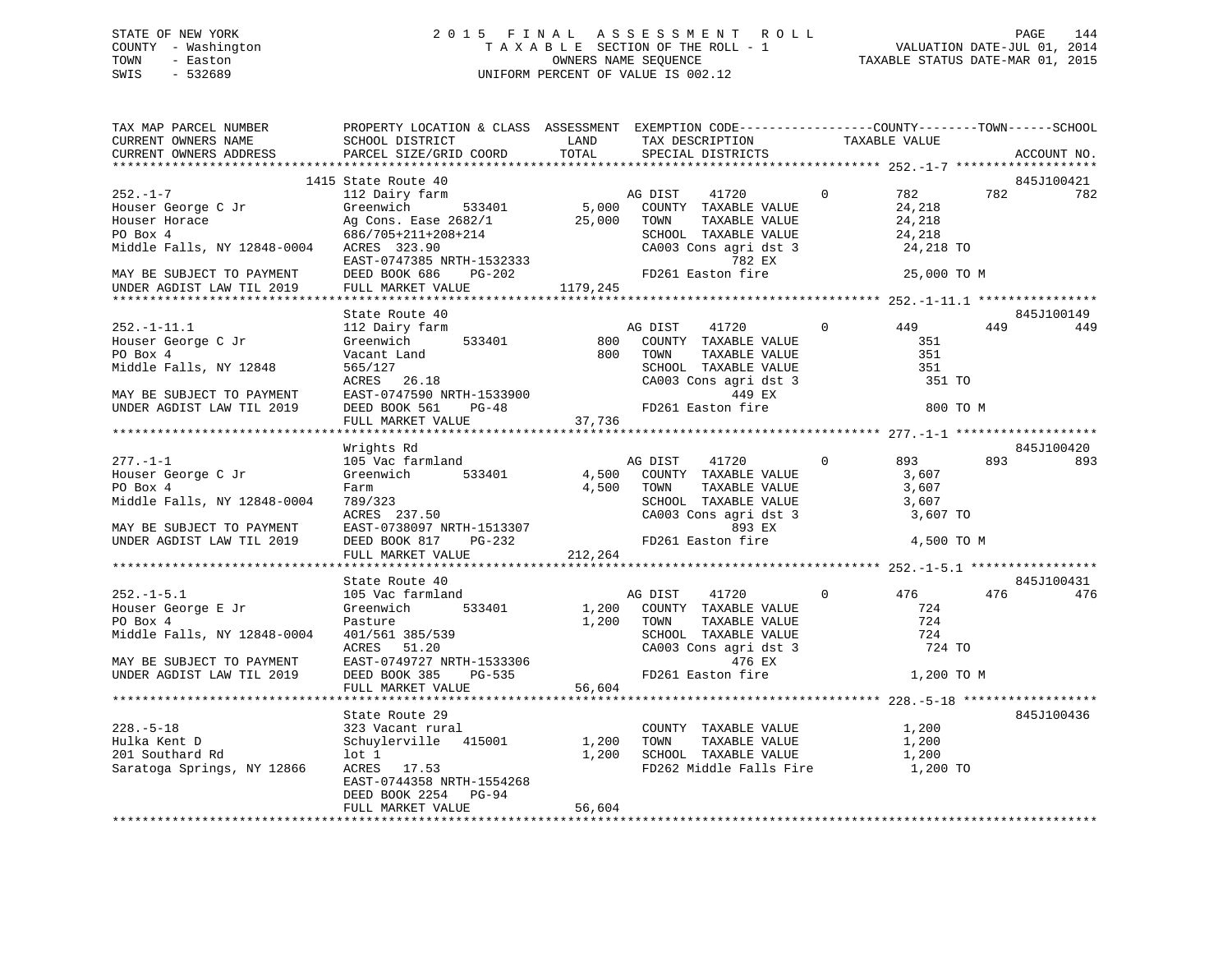## STATE OF NEW YORK 2 0 1 5 F I N A L A S S E S S M E N T R O L L PAGE 145 COUNTY - Washington T A X A B L E SECTION OF THE ROLL - 1 VALUATION DATE-JUL 01, 2014 TOWN - Easton OWNERS NAME SEQUENCE TAXABLE STATUS DATE-MAR 01, 2015 SWIS - 532689 UNIFORM PERCENT OF VALUE IS 002.12

| TAX MAP PARCEL NUMBER<br>CURRENT OWNERS NAME<br>CURRENT OWNERS ADDRESS                                       | PROPERTY LOCATION & CLASS ASSESSMENT EXEMPTION CODE---------------COUNTY-------TOWN------SCHOOL<br>SCHOOL DISTRICT<br>PARCEL SIZE/GRID COORD | LAND<br>TOTAL  | TAX DESCRIPTION TAXABLE VALUE SPECIAL DISTRICTS                                                |                |                |          | ACCOUNT NO. |
|--------------------------------------------------------------------------------------------------------------|----------------------------------------------------------------------------------------------------------------------------------------------|----------------|------------------------------------------------------------------------------------------------|----------------|----------------|----------|-------------|
|                                                                                                              |                                                                                                                                              |                |                                                                                                |                |                |          |             |
|                                                                                                              | Easton Station Rd                                                                                                                            |                |                                                                                                |                |                |          |             |
| $253. - 1 - 3.2$                                                                                             | 120 Field crops                                                                                                                              |                | AG DIST<br>41720                                                                               | $\Omega$       | 561            | 561      | 561         |
| Humiston Elizabeth                                                                                           | Greenwich                                                                                                                                    | $533401$ $800$ | COUNTY TAXABLE VALUE                                                                           |                | 239            |          |             |
| Humiston William G                                                                                           | lot <sub>1</sub>                                                                                                                             | 800            | TAXABLE VALUE<br>TOWN                                                                          |                | 239            |          |             |
| 448 County Route 46                                                                                          | sub 22c-117                                                                                                                                  |                |                                                                                                |                |                |          |             |
| Fort Edward, NY 12828                                                                                        | ACRES 19.30<br>EAST-0762155 NRTH-1536447<br>DEED BOOK 2573 PG-335                                                                            |                | 561 EX                                                                                         |                |                |          |             |
| MAY BE SUBJECT TO PAYMENT                                                                                    |                                                                                                                                              |                | FD261 Easton fire                                                                              |                | 800 TO M       |          |             |
| UNDER AGDIST LAW TIL 2019                                                                                    | FULL MARKET VALUE                                                                                                                            | 37,736         |                                                                                                |                |                |          |             |
|                                                                                                              |                                                                                                                                              |                |                                                                                                |                |                |          |             |
|                                                                                                              | 12 Church Ln                                                                                                                                 |                | 95 PCT OF VALUE USED FOR EXEMPTION PURPOSES                                                    |                |                |          | 845J100440  |
| $259. - 1 - 66$                                                                                              | 210 1 Family Res                                                                                                                             |                | VET WAR CT 41121                                                                               | $\Omega$       | 456 7          | 456      | $\Omega$    |
| Hunisak Michael                                                                                              | Greenwich 533401                                                                                                                             | 500 STAR B     | 41854                                                                                          | $\Omega$       | $\overline{0}$ | $\Omega$ | 640         |
| 12 Church Ln                                                                                                 | Farm                                                                                                                                         |                | 3,200 COUNTY TAXABLE VALUE                                                                     |                | 2,744          |          |             |
| Schaghticoke, NY 12154                                                                                       | $269. - 1 - 3$                                                                                                                               |                | TAXABLE VALUE<br>TOWN                                                                          |                | 2,744          |          |             |
|                                                                                                              | ACRES<br>5.20                                                                                                                                |                |                                                                                                |                |                |          |             |
|                                                                                                              | EAST-0745877 NRTH-1522507                                                                                                                    |                | SCHOOL TAXABLE VALUE $2,560$<br>CA003 Cons agri dst 3 $3,200$ TO<br>FD261 Easton fire 3,200 TO |                |                |          |             |
|                                                                                                              | DEED BOOK 761<br>PG-206                                                                                                                      |                |                                                                                                |                | 3,200 TO M     |          |             |
|                                                                                                              | FULL MARKET VALUE                                                                                                                            | 150,943        |                                                                                                |                |                |          |             |
|                                                                                                              |                                                                                                                                              |                |                                                                                                |                |                |          |             |
|                                                                                                              | 148 Fryer Rd                                                                                                                                 |                |                                                                                                |                |                |          | 845J100438  |
| $278. - 1 - 43$<br>Hunisak Peter J<br>148 Fryer Rd<br>148 Fryer Rd<br>148 Fryer Rd<br>159 February 169 H & L | 210 1 Family Res                                                                                                                             |                | STAR B<br>41854                                                                                | $\overline{0}$ | $\overline{0}$ | $\Omega$ | 640         |
|                                                                                                              | 533401                                                                                                                                       | 400            | COUNTY TAXABLE VALUE                                                                           |                | 3,600          |          |             |
|                                                                                                              |                                                                                                                                              | 3,600          | TOWN<br>TAXABLE VALUE                                                                          |                | 3,600          |          |             |
| Schaghticoke, NY 12154-1806 783/219                                                                          |                                                                                                                                              |                |                                                                                                |                |                |          |             |
|                                                                                                              | 1.80<br>ACRES                                                                                                                                |                | SCHOOL TAXABLE VALUE<br>CA003 Cons agri dst 3 3,600 TO<br>FD261 Easton fire 3 3,600 TO         |                |                |          |             |
|                                                                                                              | EAST-0742352 NRTH-1507117                                                                                                                    |                |                                                                                                |                | 3,600 TO M     |          |             |
|                                                                                                              | DEED BOOK W772 PG-35                                                                                                                         |                |                                                                                                |                |                |          |             |
|                                                                                                              |                                                                                                                                              |                |                                                                                                |                |                |          |             |
|                                                                                                              | 60 Hunt Ln                                                                                                                                   |                | 55 PCT OF VALUE USED FOR EXEMPTION PURPOSES                                                    |                |                |          | 845J100441  |
| $259. - 1 - 26$                                                                                              | 240 Rural res                                                                                                                                |                | 41720<br>AG DIST                                                                               | $\mathbf 0$    | 332            | 332      | 332         |
| Hunt Mary E                                                                                                  | 533401<br>Greenwich                                                                                                                          |                | 2,000 AGED-ALL 41800                                                                           | $\Omega$       | 1,238          | 1,238    | 1,238       |
| Asbell Susan M                                                                                               | Farm                                                                                                                                         |                | 41834<br>4,500 STAR EN                                                                         | $\mathbf 0$    | $\overline{0}$ | $\Omega$ | 1,380       |
| 60 Hunt Ln                                                                                                   | sub lot 1                                                                                                                                    |                | COUNTY TAXABLE VALUE                                                                           |                | 2,930          |          |             |
| Schaghticoke, NY 12154                                                                                       | ACRES 99.20                                                                                                                                  |                | TOWN<br>TAXABLE VALUE                                                                          |                | 2,930          |          |             |
|                                                                                                              | EAST-0741938 NRTH-1524191                                                                                                                    |                | SCHOOL TAXABLE VALUE                                                                           |                | 1,550          |          |             |
| MAY BE SUBJECT TO PAYMENT                                                                                    | DEED BOOK 2658<br>PG-203                                                                                                                     |                | CA003 Cons agri dst 3                                                                          |                | 4,168 TO       |          |             |
| UNDER AGDIST LAW TIL 2019                                                                                    | FULL MARKET VALUE                                                                                                                            | 212,264        | 332 EX                                                                                         |                |                |          |             |
|                                                                                                              |                                                                                                                                              |                | FD261 Easton fire                                                                              |                | 4,500 TO M     |          |             |
|                                                                                                              |                                                                                                                                              |                |                                                                                                |                |                |          |             |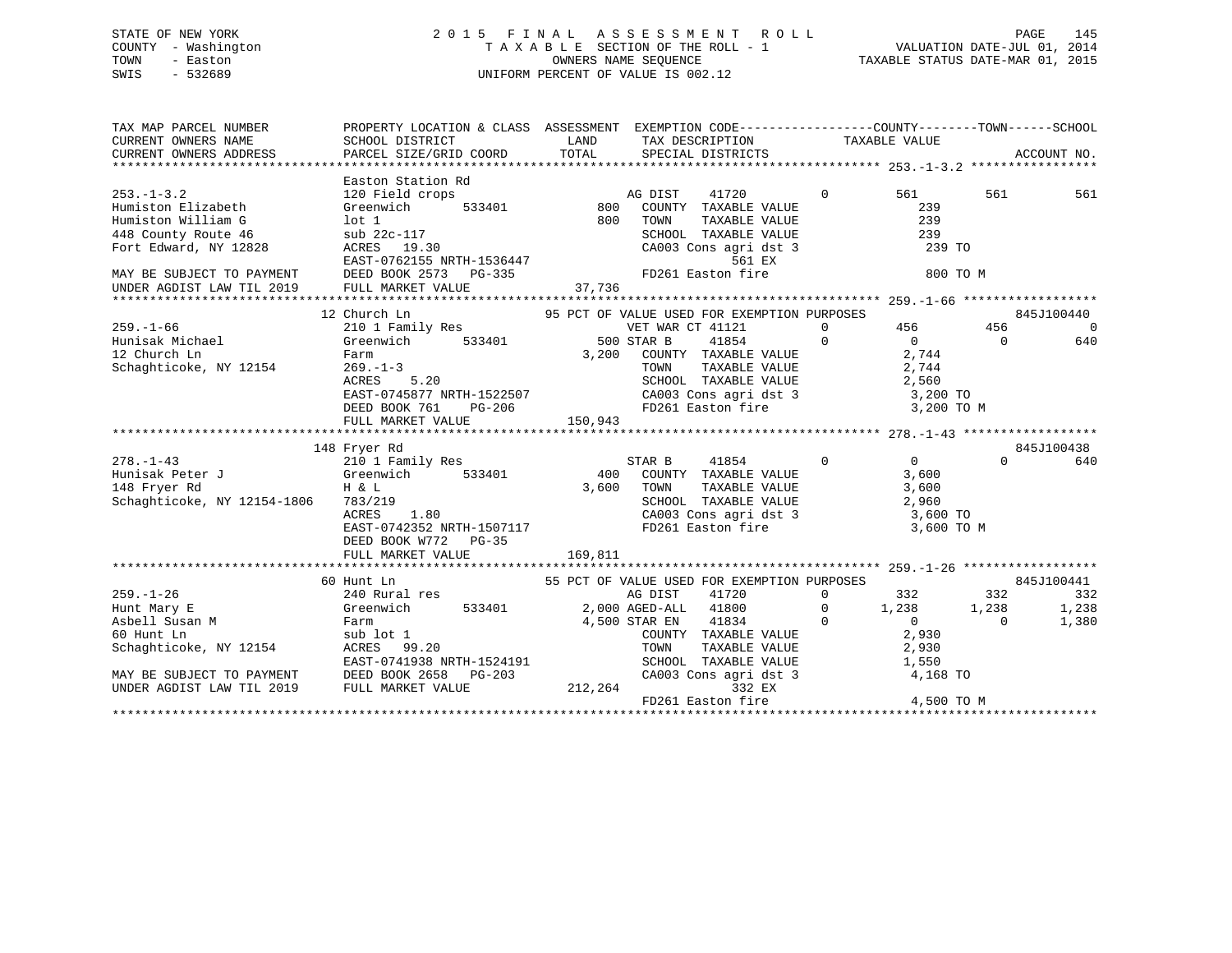## STATE OF NEW YORK 2 0 1 5 F I N A L A S S E S S M E N T R O L L PAGE 146 COUNTY - Washington T A X A B L E SECTION OF THE ROLL - 1 VALUATION DATE-JUL 01, 2014 TOWN - Easton OWNERS NAME SEQUENCE TAXABLE STATUS DATE-MAR 01, 2015 SWIS - 532689 UNIFORM PERCENT OF VALUE IS 002.12

| TAX MAP PARCEL NUMBER<br>CURRENT OWNERS NAME<br>CURRENT OWNERS ADDRESS                              | PROPERTY LOCATION & CLASS ASSESSMENT EXEMPTION CODE---------------COUNTY-------TOWN-----SCHOOL<br>SCHOOL DISTRICT<br>PARCEL SIZE/GRID COORD                                       | LAND<br>TOTAL                | TAX DESCRIPTION<br>SPECIAL DISTRICTS                                                                                                                                                     | TAXABLE VALUE                                                                                             | ACCOUNT NO.                                      |
|-----------------------------------------------------------------------------------------------------|-----------------------------------------------------------------------------------------------------------------------------------------------------------------------------------|------------------------------|------------------------------------------------------------------------------------------------------------------------------------------------------------------------------------------|-----------------------------------------------------------------------------------------------------------|--------------------------------------------------|
|                                                                                                     |                                                                                                                                                                                   |                              |                                                                                                                                                                                          |                                                                                                           |                                                  |
| $277. - 1 - 4$<br>Hunt Susan M<br>Carlo John H Jr<br>11554 State Route 40<br>Schaghticoke, NY 12154 | 11554 State Route 40<br>210 1 Family Res<br>Greenwich<br>533401<br>H & Lot<br>ACRES 1.31<br>EAST-0742949 NRTH-1511391<br>DEED BOOK 1890 PG-23<br>FULL MARKET VALUE                | $400$ S.<br>3,800<br>179,245 | STAR B<br>41854<br>COUNTY TAXABLE VALUE<br>TOWN<br>TAXABLE VALUE<br>SCHOOL TAXABLE VALUE<br>$CA003$ Cons agri dst 3<br>FD261 Easton fire                                                 | $\mathbf{0}$<br>$\overline{0}$<br>3,800<br>3,800<br>3,160<br>3,800 TO<br>3,800 TO M                       | 845J100809<br>$\Omega$<br>640                    |
|                                                                                                     |                                                                                                                                                                                   |                              |                                                                                                                                                                                          |                                                                                                           |                                                  |
| $285. - 1 - 4.1$<br>Hurd Mary LE<br>Hurd James L<br>268 County Route 54<br>Schaghticoke, NY 12154   | County Route 54<br>320 Rural vacant<br>Stillwater Cent 415201<br>V/1<br>FRNT 187.00 DPTH 155.00<br>EAST-0733119 NRTH-1502749<br>DEED BOOK 3232 PG-7<br>FULL MARKET VALUE          | 300<br>14,151                | COUNTY TAXABLE VALUE<br>TAXABLE VALUE<br>TOWN<br>300 SCHOOL TAXABLE VALUE<br>CA003 Cons agri dst 3<br>FD261 Easton fire                                                                  | 300<br>300<br>300<br>300 TO<br>300 TO M                                                                   |                                                  |
|                                                                                                     |                                                                                                                                                                                   |                              |                                                                                                                                                                                          |                                                                                                           |                                                  |
| $285. - 1 - 5$<br>Hurd Mary LE<br>Hurd James L<br>268 County Route 54<br>Schaghticoke, NY 12154     | 268 County Route 54<br>270 Mfg housing<br>Stillwater Cent 415201<br>Lot & Tra<br>FRNT 283.00 DPTH 113.00<br>EAST-0732886 NRTH-1502725<br>DEED BOOK 3232 PG-7<br>FULL MARKET VALUE | 400 STAR EN<br>$89.622$      | AGED-CO<br>41802<br>41834<br>1,900 COUNTY TAXABLE VALUE<br>TOWN      TAXABLE  VALUE<br>SCHOOL   TAXABLE  VALUE<br>CA003 Cons agri dst 3<br>FD261 Easton fire<br>89,623 FD261 Easton fire | $0 \qquad \qquad$<br>475<br>$\Omega$<br>$\overline{0}$<br>1,425<br>1,900<br>520<br>1,900 TO<br>1,900 TO M | 845J100442<br>$\Omega$<br>0<br>1,380<br>$\Omega$ |
|                                                                                                     | 417 State Route 29                                                                                                                                                                |                              |                                                                                                                                                                                          |                                                                                                           |                                                  |
| $228. - 5 - 8.17$<br>Ice Cream Man, LTD<br>417 State Route 29<br>Greenwich, NY 12834                | 423 Snack bar<br>533401<br>Greenwich<br>Ice Cream Shop<br>Sub Lot 4A<br>$228. - 1 - 8.17$<br>ACRES<br>1.32<br>EAST-0749168 NRTH-1553381<br>DEED BOOK 2541 PG-46                   | 1,500<br>6,700<br>316,038    | COUNTY TAXABLE VALUE<br>TAXABLE VALUE<br>TOWN<br>SCHOOL TAXABLE VALUE<br>FD262 Middle Falls Fire 6,700 TO                                                                                | 6,700<br>6,700<br>6,700                                                                                   |                                                  |
|                                                                                                     | FULL MARKET VALUE                                                                                                                                                                 |                              |                                                                                                                                                                                          |                                                                                                           |                                                  |
| $227. - 1 - 10$<br>Irish Kristi L<br>Irish Christopher L<br>Greenwich, NY 12834                     | 236 Old Schuylerville Rd<br>210 1 Family Res<br>Schuylerville 415001<br>H&l<br>EAST-0744317 NRTH-1556567<br>DEED BOOK 730<br>PG-240<br>FULL MARKET VALUE                          | 500<br>141,509               | 41854<br>STAR B<br>COUNTY TAXABLE VALUE<br>3,000 TOWN<br>TOWN      TAXABLE VALUE<br>SCHOOL   TAXABLE VALUE<br>FD262 Middle Falls Fire                                                    | $\mathbf 0$<br>$\overline{0}$<br>3,000<br>3,000<br>2,360<br>3,000 TO                                      | 845J100604<br>$\Omega$<br>640                    |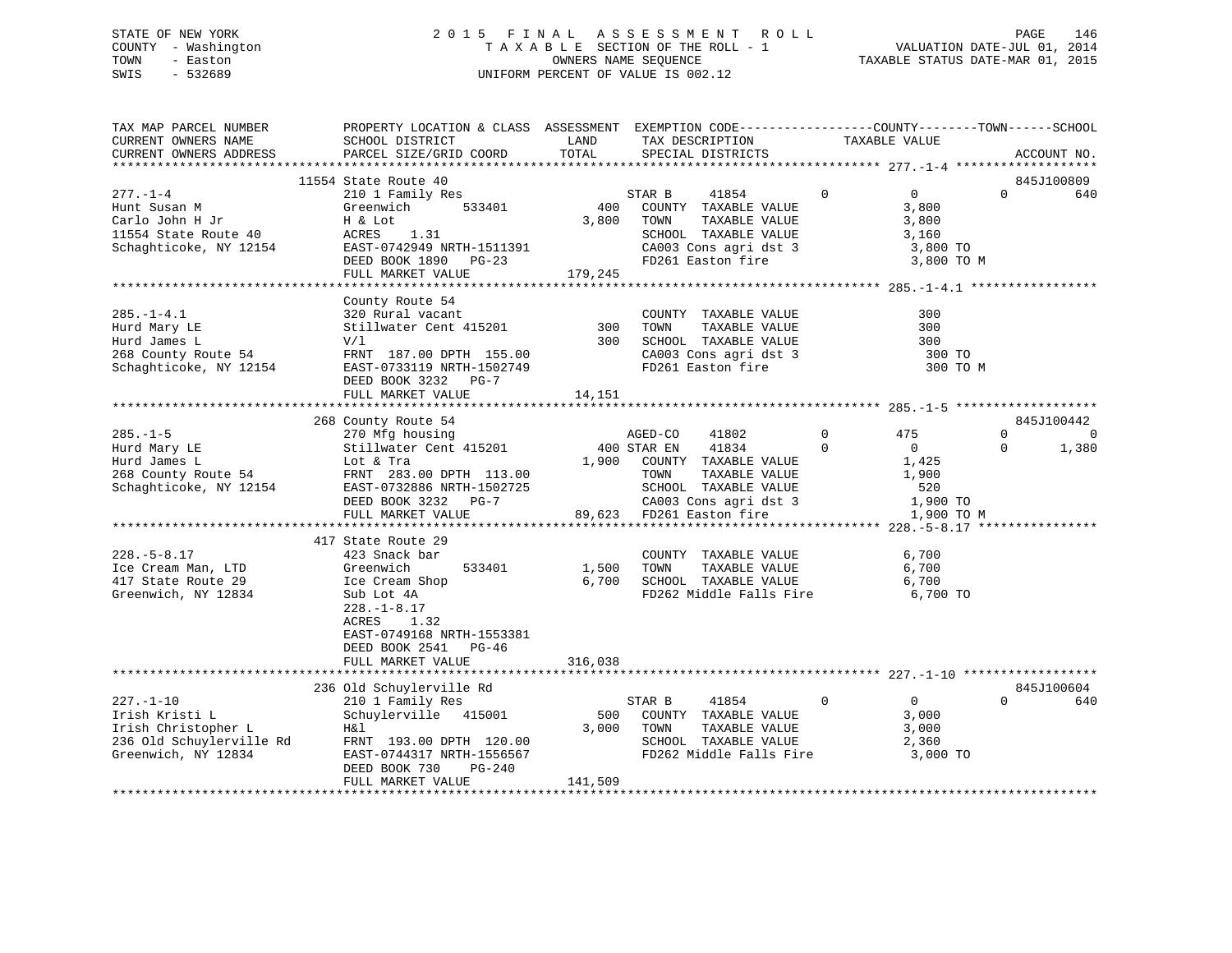| TOWN<br>SWIS | STATE OF NEW YORK<br>COUNTY - Washington<br>- Easton<br>$-532689$ |                           |            | 2015 FINAL ASSESSMENT ROLL<br>TAXABLE SECTION OF THE ROLL - 1<br>OWNERS NAME SEQUENCE<br>UNIFORM PERCENT OF VALUE IS 002.12 | TAXABLE STATUS DATE-MAR 01, 2015                              | PAGE<br>VALUATION DATE-JUL 01, 2014 | 147 |
|--------------|-------------------------------------------------------------------|---------------------------|------------|-----------------------------------------------------------------------------------------------------------------------------|---------------------------------------------------------------|-------------------------------------|-----|
|              | TAX MAP PARCEL NUMBER                                             | PROPERTY LOCATION & CLASS | ASSESSMENT |                                                                                                                             | EXEMPTION CODE-----------------COUNTY--------TOWN------SCHOOL |                                     |     |
|              | CURRENT OWNERS NAME                                               | SCHOOL DISTRICT           | LAND       | TAX DESCRIPTION                                                                                                             | TAXABLE VALUE                                                 |                                     |     |
|              | CURRENT OWNERS ADDRESS                                            | PARCEL SIZE/GRID COORD    | TOTAL      | SPECIAL DISTRICTS                                                                                                           |                                                               | ACCOUNT NO.                         |     |

|                        | 65 Bulson Rd                                                                    |         |                          |          |                   | 845J100448        |
|------------------------|---------------------------------------------------------------------------------|---------|--------------------------|----------|-------------------|-------------------|
| $236.1 - 3 - 14$       | 210 1 Family Res                                                                |         | STAR EN<br>41834         | $\Omega$ | $0 \qquad \qquad$ | $\Omega$<br>1,380 |
| Ivanoff Patricia       | 533401<br>Greenwich                                                             | 600     | COUNTY TAXABLE VALUE     |          | 5,100             |                   |
| 65 Bulson Rd           | H & L /4 Lots                                                                   | 5,100   | TAXABLE VALUE<br>TOWN    |          | 5,100             |                   |
| Greenwich, NY 12834    | 460/285                                                                         |         | SCHOOL TAXABLE VALUE     |          | 3,720             |                   |
|                        | $236. - 3 - 14$                                                                 |         | FD262 Middle Falls Fire  |          | 5,100 TO          |                   |
|                        | ACRES<br>1.70                                                                   |         |                          |          |                   |                   |
|                        | EAST-0749650 NRTH-1552130                                                       |         |                          |          |                   |                   |
|                        | DEED BOOK 2949 PG-285                                                           |         |                          |          |                   |                   |
|                        | FULL MARKET VALUE                                                               | 240,566 |                          |          |                   |                   |
|                        |                                                                                 |         |                          |          |                   |                   |
|                        | 12 Milton Dr                                                                    |         |                          |          |                   |                   |
| $236.1 - 3 - 14.1$     | 311 Res vac land                                                                |         | COUNTY TAXABLE VALUE     |          | 500               |                   |
| Ivanoff Patricia       | 533401<br>Greenwich                                                             | 500     | TAXABLE VALUE<br>TOWN    |          | 500               |                   |
| 65 Bulson Rd           | FRNT 150.00 DPTH 165.00<br>EAST-0749545 NRTH-1552277<br>FRNT 150.00 DPTH 165.00 | 500     | SCHOOL TAXABLE VALUE     |          | 500               |                   |
| Greenwich, NY 12834    |                                                                                 |         | FD262 Middle Falls Fire  |          | 500 TO            |                   |
|                        | DEED BOOK 2949 PG-285                                                           |         |                          |          |                   |                   |
|                        | FULL MARKET VALUE                                                               | 23,585  |                          |          |                   |                   |
|                        |                                                                                 |         |                          |          |                   |                   |
|                        | 66 Ives Hill Rd                                                                 |         |                          |          |                   | 845J100135        |
| $278. - 1 - 8$         | 210 1 Family Res                                                                |         | COUNTY TAXABLE VALUE     |          | 4,200             |                   |
| Jacques Christopher S  | Greenwich<br>533401                                                             | 400     | TOWN<br>TAXABLE VALUE    |          | 4,200             |                   |
| Jacques Leslie G       | H & L                                                                           | 4,200   | SCHOOL TAXABLE VALUE     |          | 4,200             |                   |
| 66 Ives Hill Rd        | ACRES<br>1.10                                                                   |         | CA003 Cons agri dst 3    |          | 4,200 TO          |                   |
| Valley Falls, NY 12185 | EAST-0753404 NRTH-1512003                                                       |         | FD261 Easton fire        |          | 4,200 TO M        |                   |
|                        | DEED BOOK 3302<br>PG-85                                                         |         |                          |          |                   |                   |
|                        | FULL MARKET VALUE                                                               | 198,113 |                          |          |                   |                   |
|                        |                                                                                 |         |                          |          |                   |                   |
|                        | 2704 County Route 113                                                           |         |                          |          |                   | 845J100169        |
| $235. -1 - 15$         | 210 1 Family Res - WTRFNT                                                       |         | STAR B<br>41854          | $\Omega$ | $0 \qquad \qquad$ | $\Omega$<br>640   |
| Janiszewski Paul       | 533401<br>Greenwich                                                             | 500     | COUNTY TAXABLE VALUE     |          | 3,500             |                   |
| 2704 County Route 113  | H & L                                                                           | 3,500   | TOWN<br>TAXABLE VALUE    |          | 3,500             |                   |
| Greenwich, NY 12834    | ACRES<br>1.10                                                                   |         | SCHOOL TAXABLE VALUE     |          | 2,860             |                   |
|                        | EAST-0739221 NRTH-1548351                                                       |         | CA003 Cons agri dst 3    |          | 3,500 TO          |                   |
|                        | DEED BOOK 672<br>PG-265                                                         |         | FD263 Schuylerville Fire |          | 3,500 TO          |                   |
|                        | FULL MARKET VALUE                                                               | 165,094 |                          |          |                   |                   |
|                        |                                                                                 |         |                          |          |                   |                   |
|                        | 695 Vly Summit Rd                                                               |         |                          |          |                   | 845J100451        |
| $261. - 1 - 22$        | 240 Rural res                                                                   |         | STAR B<br>41854          | $\Omega$ | $\overline{0}$    | $\Omega$<br>640   |
| Jennings Althea        | Greenwich<br>533401                                                             | 400     | COUNTY TAXABLE VALUE     |          | 1,500             |                   |
| 695 Vly Summit Rd      | H & L                                                                           | 1,500   | TOWN<br>TAXABLE VALUE    |          | 1,500             |                   |
| Cambridge, NY 12816    | 392/541-546                                                                     |         | SCHOOL TAXABLE VALUE     |          | 860               |                   |
|                        | ACRES<br>16.22                                                                  |         | CA003 Cons agri dst 3    |          | 1,500 TO          |                   |
|                        | EAST-0762497 NRTH-1524054                                                       |         | FD261 Easton fire        |          | 1,500 TO M        |                   |
|                        | FULL MARKET VALUE                                                               | 70,755  |                          |          |                   |                   |
|                        |                                                                                 |         |                          |          |                   |                   |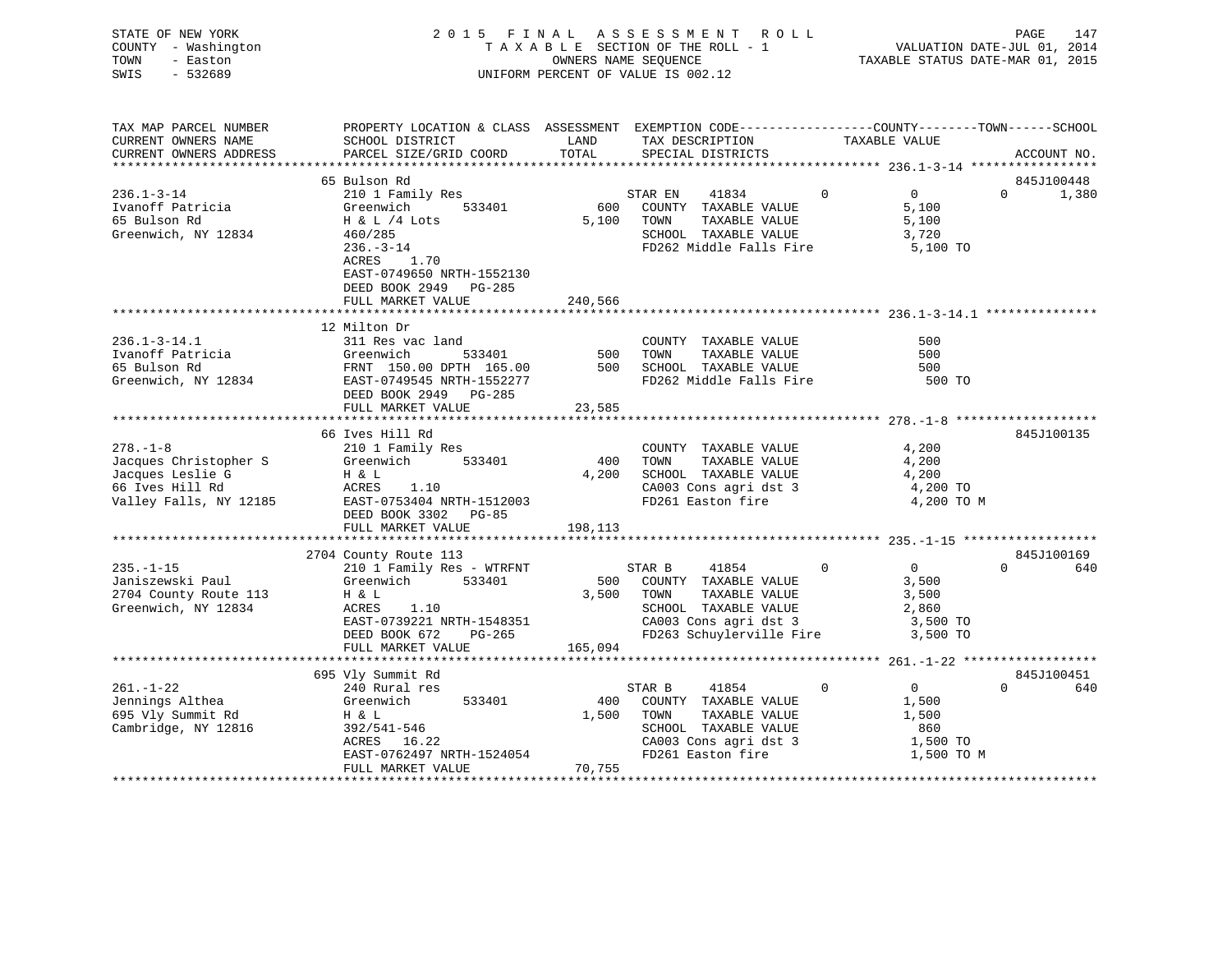## STATE OF NEW YORK 2 0 1 5 F I N A L A S S E S S M E N T R O L L PAGE 148 COUNTY - Washington T A X A B L E SECTION OF THE ROLL - 1 VALUATION DATE-JUL 01, 2014 TOWN - Easton OWNERS NAME SEQUENCE TAXABLE STATUS DATE-MAR 01, 2015 SWIS - 532689 UNIFORM PERCENT OF VALUE IS 002.12

| TAX MAP PARCEL NUMBER                      | PROPERTY LOCATION & CLASS ASSESSMENT EXEMPTION CODE----------------COUNTY-------TOWN-----SCHOOL |                |                 |                                                                   |                                               |                |          |                          |
|--------------------------------------------|-------------------------------------------------------------------------------------------------|----------------|-----------------|-------------------------------------------------------------------|-----------------------------------------------|----------------|----------|--------------------------|
| CURRENT OWNERS NAME                        | SCHOOL DISTRICT                                                                                 | LAND           |                 | TAX DESCRIPTION                                                   | TAXABLE VALUE                                 |                |          |                          |
| CURRENT OWNERS ADDRESS                     | PARCEL SIZE/GRID COORD                                                                          | TOTAL          |                 | SPECIAL DISTRICTS                                                 |                                               |                |          | ACCOUNT NO.              |
|                                            |                                                                                                 |                |                 |                                                                   | ***************** 261.-1-9 ****************** |                |          |                          |
|                                            | 655 Brownell Rd                                                                                 |                |                 |                                                                   |                                               |                |          | 845J100748               |
| $261. - 1 - 9$                             | 321 Abandoned ag                                                                                |                |                 | COUNTY TAXABLE VALUE                                              |                                               | 400            |          |                          |
| Jennings Brett                             | Greenwich<br>533401                                                                             | 400            | TOWN            | TAXABLE VALUE                                                     |                                               | 400            |          |                          |
| Drew Tammy                                 | Wl                                                                                              | 400            |                 | SCHOOL TAXABLE VALUE                                              |                                               | 400            |          |                          |
| 86 White Creek Shunpike Rd Apt ACRES 16.56 |                                                                                                 |                |                 | FD261 Easton fire                                                 |                                               | 400 TO M       |          |                          |
| Cambridge, NY 12816                        | EAST-0762615 NRTH-1527073                                                                       |                |                 |                                                                   |                                               |                |          |                          |
|                                            | DEED BOOK 892<br>PG-291                                                                         |                |                 |                                                                   |                                               |                |          |                          |
|                                            | FULL MARKET VALUE                                                                               | 18,868         |                 |                                                                   |                                               |                |          |                          |
|                                            | ************************************                                                            | ************** |                 |                                                                   |                                               |                |          |                          |
|                                            |                                                                                                 |                |                 |                                                                   |                                               |                |          |                          |
|                                            | Herrington Hill Rd                                                                              |                |                 |                                                                   |                                               |                |          | 845J100452               |
| $261. - 1 - 4$                             | 321 Abandoned ag                                                                                |                |                 | COUNTY TAXABLE VALUE                                              |                                               | 2,940          |          |                          |
| Jennings Henry                             | Greenwich<br>533401                                                                             | 2,940          | TOWN            | TAXABLE VALUE                                                     |                                               | 2,940          |          |                          |
| 695 Vly Summit Rd                          | Ag Land                                                                                         | 2,940          |                 | SCHOOL TAXABLE VALUE                                              |                                               | 2,940          |          |                          |
| Cambridge, NY 12816                        | 238/496                                                                                         |                |                 | FD261 Easton fire                                                 |                                               | 2,940 TO M     |          |                          |
|                                            | ACRES 147.49                                                                                    |                |                 |                                                                   |                                               |                |          |                          |
|                                            | EAST-0760898 NRTH-1525408                                                                       |                |                 |                                                                   |                                               |                |          |                          |
|                                            | DEED BOOK 238<br>$PG-494$                                                                       |                |                 |                                                                   |                                               |                |          |                          |
|                                            | FULL MARKET VALUE                                                                               | 138,679        |                 |                                                                   |                                               |                |          |                          |
|                                            |                                                                                                 | ************** |                 | **************************************528.-5-25****************** |                                               |                |          |                          |
|                                            | 94 Windy Hill Rd                                                                                |                |                 |                                                                   |                                               |                |          | 845J100453               |
| $228. - 5 - 25$                            | 210 1 Family Res                                                                                |                | ELG F VET 41101 |                                                                   | $\Omega$                                      | 3,200          | 3,200    | $\overline{\phantom{0}}$ |
| Jennings Joseph R                          | Schuylerville 415001                                                                            |                | 400 STAR EN     | 41834                                                             | $\Omega$                                      | $\overline{0}$ | $\Omega$ | 1,380                    |
| Jennings Diane L                           | H & L                                                                                           | 3,200          |                 | COUNTY TAXABLE VALUE                                              |                                               | $\overline{0}$ |          |                          |
| 94 Windy Hill Rd                           | $228. - 1 - 25$                                                                                 |                | TOWN            | TAXABLE VALUE                                                     |                                               | $\mathbf 0$    |          |                          |
| Greenwich, NY 12834                        | 3.89<br>ACRES                                                                                   |                |                 | SCHOOL TAXABLE VALUE                                              |                                               | 1,820          |          |                          |
|                                            |                                                                                                 |                |                 |                                                                   |                                               |                |          |                          |
|                                            | EAST-0745173 NRTH-1560533                                                                       |                |                 | FD262 Middle Falls Fire                                           |                                               | 3,200 TO       |          |                          |
|                                            | DEED BOOK 426<br>PG-687                                                                         |                |                 |                                                                   |                                               |                |          |                          |
|                                            | FULL MARKET VALUE                                                                               | 150,943        |                 |                                                                   |                                               |                |          |                          |
|                                            |                                                                                                 |                |                 |                                                                   |                                               |                |          |                          |
|                                            | 338 Windy Hill Rd                                                                               |                |                 |                                                                   |                                               |                |          |                          |
| $228. - 5 - 8.19$                          | 210 1 Family Res                                                                                |                | AG DIST         | 41720                                                             | $\Omega$                                      | 232            | 232      | 232                      |
| Jennings Michael J                         | Schuylerville 415001                                                                            | 2,200          |                 | COUNTY TAXABLE VALUE                                              |                                               | 5,968          |          |                          |
| 338 Windy Hill Rd                          | H & L                                                                                           | 6,200          | TOWN            | TAXABLE VALUE                                                     |                                               | 5,968          |          |                          |
| Greenwich, NY 12834                        | Lot $1B-1$                                                                                      |                |                 | SCHOOL TAXABLE VALUE                                              |                                               | 5,968          |          |                          |
|                                            | $228. - 1 - 8.19$                                                                               |                |                 | FD262 Middle Falls Fire                                           |                                               | 6,200 TO       |          |                          |
| MAY BE SUBJECT TO PAYMENT                  | ACRES 75.56                                                                                     |                |                 |                                                                   |                                               |                |          |                          |
| UNDER AGDIST LAW TIL 2019                  | EAST-0748002 NRTH-1557381                                                                       |                |                 |                                                                   |                                               |                |          |                          |
|                                            | DEED BOOK 3456 PG-140                                                                           |                |                 |                                                                   |                                               |                |          |                          |
|                                            | FULL MARKET VALUE                                                                               | 292,453        |                 |                                                                   |                                               |                |          |                          |
|                                            |                                                                                                 |                |                 |                                                                   |                                               |                |          |                          |
|                                            | County Route 113                                                                                |                |                 |                                                                   |                                               |                |          | 845J100319               |
| $276. - 1 - 15$                            | 311 Res vac land - WTRFNT                                                                       |                |                 | COUNTY TAXABLE VALUE                                              |                                               | 200            |          |                          |
|                                            |                                                                                                 |                |                 |                                                                   |                                               |                |          |                          |
| Jensen Gloria C LE                         | Stillwater Cent 415201                                                                          | 200            | TOWN            | TAXABLE VALUE                                                     |                                               | 200            |          |                          |
| Jensen Doreen M                            | Campsite                                                                                        | 200            |                 | SCHOOL TAXABLE VALUE                                              |                                               | 200            |          |                          |
| 182 Stillwater Bridge Rd                   | sale 2138/91                                                                                    |                |                 | CA003 Cons agri dst 3                                             |                                               | 200 TO         |          |                          |
| Schaghticoke, NY 12154                     | 8.10<br>ACRES                                                                                   |                |                 | FD261 Easton fire                                                 |                                               | 200 TO M       |          |                          |
|                                            | EAST-0730979 NRTH-1511961                                                                       |                |                 |                                                                   |                                               |                |          |                          |
|                                            | DEED BOOK 2138<br>PG-91                                                                         |                |                 |                                                                   |                                               |                |          |                          |
|                                            | FULL MARKET VALUE                                                                               | 9,434          |                 |                                                                   |                                               |                |          |                          |
|                                            |                                                                                                 |                |                 |                                                                   |                                               |                |          |                          |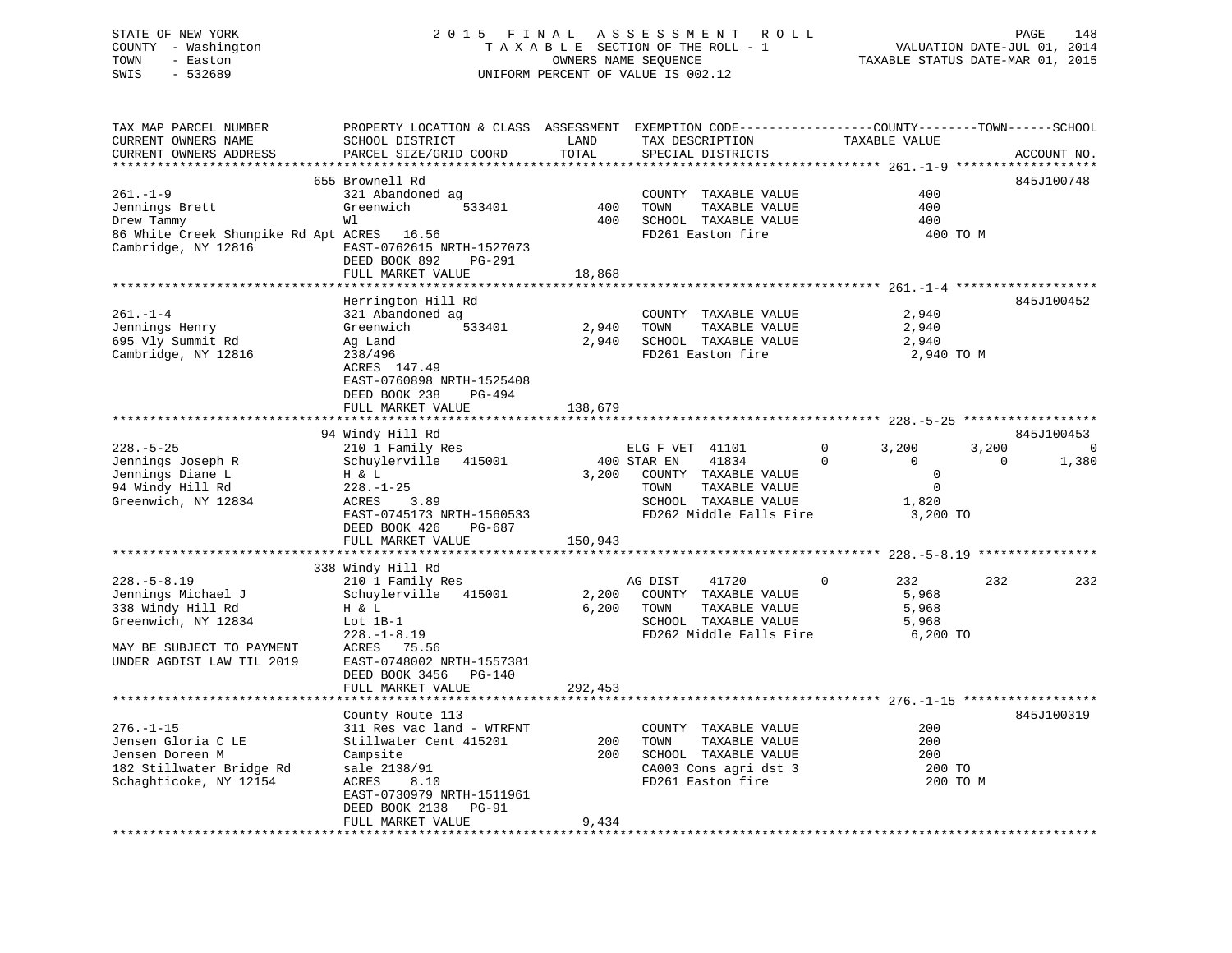## STATE OF NEW YORK 2 0 1 5 F I N A L A S S E S S M E N T R O L L PAGE 149 COUNTY - Washington T A X A B L E SECTION OF THE ROLL - 1 VALUATION DATE-JUL 01, 2014 TOWN - Easton **CONNERS NAME SEQUENCE** TAXABLE STATUS DATE-MAR 01, 2015 SWIS - 532689 UNIFORM PERCENT OF VALUE IS 002.12

| TAX MAP PARCEL NUMBER<br>CURRENT OWNERS NAME                                                              | PROPERTY LOCATION & CLASS ASSESSMENT EXEMPTION CODE---------------COUNTY-------TOWN-----SCHOOL<br>SCHOOL DISTRICT                                                                            | LAND                    | TAX DESCRIPTION                                                                                                                | TAXABLE VALUE                                                     |                         |
|-----------------------------------------------------------------------------------------------------------|----------------------------------------------------------------------------------------------------------------------------------------------------------------------------------------------|-------------------------|--------------------------------------------------------------------------------------------------------------------------------|-------------------------------------------------------------------|-------------------------|
| CURRENT OWNERS ADDRESS                                                                                    | PARCEL SIZE/GRID COORD                                                                                                                                                                       | TOTAL                   | SPECIAL DISTRICTS                                                                                                              |                                                                   | ACCOUNT NO.             |
|                                                                                                           |                                                                                                                                                                                              |                         |                                                                                                                                |                                                                   |                         |
| $276. - 1 - 3$<br>Jensen James K<br>Jensen Doreen M<br>182 Stillwater Bridge Rd<br>Schaghticoke, NY 12154 | County Route 113/E Off<br>323 Vacant rural<br>Stillwater Cent 415201<br>Vacant Land<br>sale 2138/91<br>ACRES 21.70<br>EAST-0731829 NRTH-1510486<br>DEED BOOK 2138 PG-91<br>FULL MARKET VALUE | 500<br>500<br>23,585    | COUNTY TAXABLE VALUE<br>TOWN<br>TAXABLE VALUE<br>SCHOOL TAXABLE VALUE<br>CA003 Cons agri dst 3<br>FD261 Easton fire            | 500<br>500<br>500<br>500 TO                                       | 845J100624<br>500 TO M  |
|                                                                                                           | 362 General Fellows Rd                                                                                                                                                                       |                         |                                                                                                                                |                                                                   | 845J100461              |
| $235. - 2 - 20$                                                                                           | 210 1 Family Res                                                                                                                                                                             |                         | VET COM CT 41131                                                                                                               | $\overline{0}$<br>950                                             | 950<br>$\overline{0}$   |
| Johnson Family Trust<br>362 General Fellows Rd<br>Greenwich, NY 12834                                     | 533401<br>Greenwich<br>H & L<br>FRNT 205.00 DPTH 184.00<br>EAST-0746958 NRTH-1551489<br>DEED BOOK 933<br>PG-112<br>FULL MARKET VALUE                                                         | 179,245                 | 400 STAR EN<br>41834<br>3,800 COUNTY TAXABLE VALUE<br>TOWN<br>TAXABLE VALUE<br>SCHOOL TAXABLE VALUE<br>FD262 Middle Falls Fire | $\Omega$<br>$\overline{0}$<br>2,850<br>2,850<br>2,420<br>3,800 TO | $\overline{0}$<br>1,380 |
|                                                                                                           |                                                                                                                                                                                              |                         |                                                                                                                                |                                                                   |                         |
|                                                                                                           | 341 Mountain Rd                                                                                                                                                                              |                         |                                                                                                                                |                                                                   | 845J100802              |
| $252 - 2 - 16$<br>Johnson Joseph B<br>341 Mountain Rd<br>Greenwich, NY 12834                              | 210 1 Family Res<br>533401<br>Greenwich<br>Res<br>3.5A<br>ACRES<br>3.00<br>EAST-0752358 NRTH-1531820<br>DEED BOOK 545<br><b>PG-91</b><br>FULL MARKET VALUE                                   | 500<br>4,200<br>198,113 | STAR B<br>41854<br>COUNTY TAXABLE VALUE<br>TAXABLE VALUE<br>TOWN<br>SCHOOL TAXABLE VALUE<br>FD261 Easton fire                  | $\Omega$<br>$\Omega$<br>4,200<br>4,200<br>3,560<br>4,200 TO M     | $\Omega$<br>640         |
|                                                                                                           |                                                                                                                                                                                              |                         |                                                                                                                                |                                                                   |                         |
| $277. - 1 - 9.1$<br>Johnson Raymond LE<br>Johnson William R<br>11447 St Rt 40<br>Schaghticoke, NY 12154   | Wood Rd<br>120 Field crops<br>Greenwich<br>533401<br>Farm<br>ACRES 95.80<br>EAST-0743949 NRTH-1509243<br>PG-225<br>DEED BOOK 950                                                             | 2,000<br>2,000          | COUNTY TAXABLE VALUE<br>TAXABLE VALUE<br>TOWN<br>SCHOOL TAXABLE VALUE<br>CA003 Cons agri dst 3<br>FD261 Easton fire            | 2,000<br>2,000<br>2,000<br>2,000 TO<br>2,000 TO M                 | 845J100458              |
|                                                                                                           | FULL MARKET VALUE                                                                                                                                                                            | 94,340                  |                                                                                                                                |                                                                   |                         |
|                                                                                                           |                                                                                                                                                                                              |                         |                                                                                                                                |                                                                   |                         |
| $277. - 1 - 9.3$<br>Johnson Raymond LE<br>Johnson Robert D<br>11447 St Rt 40<br>Schaghticoke, NY 12154    | State Route 40<br>120 Field crops<br>533401<br>Greenwich<br>Dairy Farm<br>ACRES 30.60<br>EAST-0741084 NRTH-1507105<br>DEED BOOK 954<br>PG-186<br>FULL MARKET VALUE                           | 700<br>700<br>33,019    | COUNTY TAXABLE VALUE<br>TOWN<br>TAXABLE VALUE<br>SCHOOL TAXABLE VALUE<br>CA003 Cons agri dst 3<br>FD261 Easton fire            | 700<br>700<br>700<br>700 TO                                       | 845J100459<br>700 TO M  |
|                                                                                                           |                                                                                                                                                                                              |                         |                                                                                                                                |                                                                   |                         |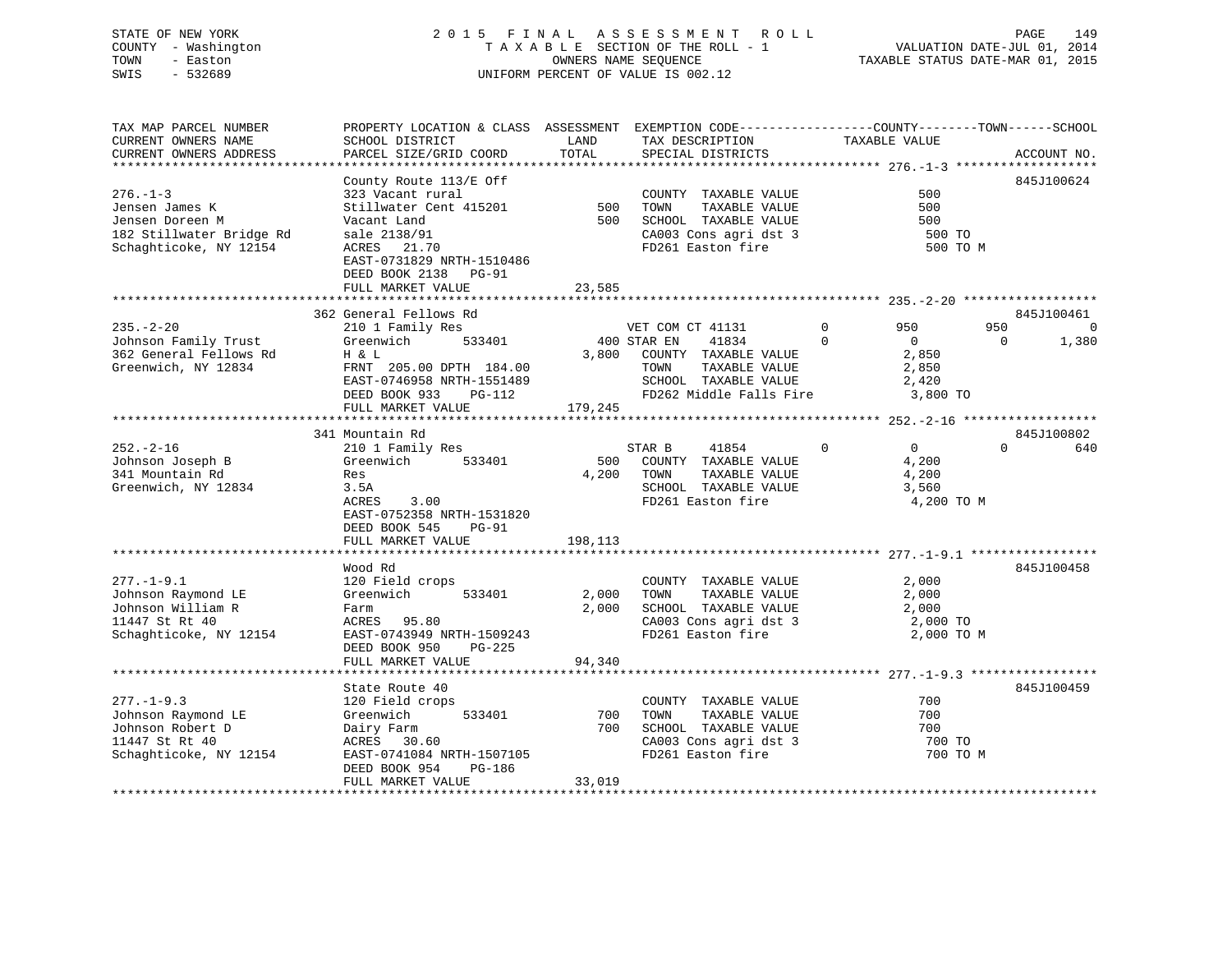## STATE OF NEW YORK 2 0 1 5 F I N A L A S S E S S M E N T R O L L PAGE 150 COUNTY - Washington T A X A B L E SECTION OF THE ROLL - 1 VALUATION DATE-JUL 01, 2014 TOWN - Easton OWNERS NAME SEQUENCE TAXABLE STATUS DATE-MAR 01, 2015 SWIS - 532689 UNIFORM PERCENT OF VALUE IS 002.12

| TAX MAP PARCEL NUMBER<br>CURRENT OWNERS NAME<br>CURRENT OWNERS ADDRESS                             | PROPERTY LOCATION & CLASS ASSESSMENT EXEMPTION CODE---------------COUNTY-------TOWN-----SCHOOL<br>SCHOOL DISTRICT<br>PARCEL SIZE/GRID COORD                  | LAND<br>TOTAL           | TAX DESCRIPTION<br>SPECIAL DISTRICTS                                                                                                                             | TAXABLE VALUE                                                                           | ACCOUNT NO.                     |
|----------------------------------------------------------------------------------------------------|--------------------------------------------------------------------------------------------------------------------------------------------------------------|-------------------------|------------------------------------------------------------------------------------------------------------------------------------------------------------------|-----------------------------------------------------------------------------------------|---------------------------------|
|                                                                                                    |                                                                                                                                                              |                         |                                                                                                                                                                  |                                                                                         |                                 |
| $277. - 1 - 9.4$                                                                                   | 11447 State Route 40<br>112 Dairy farm                                                                                                                       |                         | 41834<br>STAR EN                                                                                                                                                 | $\overline{0}$<br>$\overline{0}$                                                        | 845J100462<br>$\Omega$<br>1,380 |
| Johnson Raymond LE<br>Johnson Edward R<br>11447 State Route 40<br>Schaghticoke, NY 12154           | Greenwich<br>533401<br>Farm<br>ACRES 214.40<br>EAST-0741556 NRTH-1509177<br>DEED BOOK 961 PG-85<br>FULL MARKET VALUE                                         | 4,000 STAR B            | 41854<br>13,000 COUNTY TAXABLE VALUE<br>TAXABLE VALUE<br>TOWN<br>SCHOOL TAXABLE VALUE<br>CA003 Cons agri dst 3<br>FD261 Easton fire<br>613,208 FD261 Easton fire | $\mathbf 0$<br>$\overline{0}$<br>13,000<br>13,000<br>10,980<br>13,000 TO<br>13,000 TO M | 640<br>$\Omega$                 |
|                                                                                                    |                                                                                                                                                              |                         |                                                                                                                                                                  |                                                                                         |                                 |
| $277. - 1 - 9.7$<br>Johnson Raymond LE<br>Johnson Robert D<br>Johnson $\frac{1}{4}$ State Route 40 | 109 Fryer Rd<br>210 1 Family Res<br>533401<br>Greenwich<br>H & L<br>1745/100;954/190<br>ACRES<br>5.34<br>EAST-0741506 NRTH-1506278<br>DEED BOOK 1874 PG-331  | 500<br>3,200            | COUNTY TAXABLE VALUE<br>TAXABLE VALUE<br>TOWN<br>SCHOOL TAXABLE VALUE<br>CA003 Cons agri dst 3<br>FD261 Easton fire                                              | 3,200<br>3,200<br>3,200<br>3,200 TO<br>3,200 TO M                                       |                                 |
|                                                                                                    | FULL MARKET VALUE                                                                                                                                            | 150,943                 |                                                                                                                                                                  |                                                                                         |                                 |
|                                                                                                    | 58 Wood Rd                                                                                                                                                   |                         |                                                                                                                                                                  |                                                                                         | 845J100123                      |
| $277. - 1 - 8$<br>Johnson William Richard<br>320 Shawmut Ave<br>Boston, MA 02118                   | 210 1 Family Res<br>Greenwich 533401<br>H & L<br>5.67<br>ACRES<br>EAST-0743558 NRTH-1509944<br>DEED BOOK 666 PG-68<br>FULL MARKET VALUE                      | 400<br>3,600<br>169,811 | COUNTY TAXABLE VALUE<br>TOWN<br>TAXABLE VALUE<br>SCHOOL TAXABLE VALUE<br>CA003 Cons agri dst 3<br>FD261 Easton fire                                              | 3,600<br>3,600<br>3,600<br>3,600 TO<br>3,600 TO M                                       |                                 |
|                                                                                                    |                                                                                                                                                              |                         |                                                                                                                                                                  |                                                                                         |                                 |
| $268. - 1 - 14.1$<br>Jonathan Wright D<br>12 Laurendale St<br>Colonie, NY 12205                    | County Route 113<br>120 Field crops<br>Stillwater Cent 415201<br>Lot 3<br>subd. 22C-123<br>ACRES 16.40<br>EAST-0731773 NRTH-1515563<br>DEED BOOK 2934 PG-333 | 900<br>900              | COUNTY TAXABLE VALUE<br>TAXABLE VALUE<br>TOWN<br>SCHOOL TAXABLE VALUE<br>CA003 Cons agri dst 3                                                                   | 900<br>900<br>900<br>900 TO<br>900 TO M                                                 | 845J100876                      |
|                                                                                                    | FULL MARKET VALUE                                                                                                                                            | 42,453                  |                                                                                                                                                                  |                                                                                         |                                 |
|                                                                                                    |                                                                                                                                                              |                         |                                                                                                                                                                  |                                                                                         |                                 |
| $261. - 1 - 2$<br>Jones Vance G<br>119 Dunsbach Ferry Rd<br>Cohoes, NY 12047                       | 653 Brownell Rd<br>312 Vac w/imprv<br>Greenwich<br>533401<br>Wl<br>ACRES<br>7.00<br>EAST-0762625 NRTH-1526716<br>DEED BOOK 1742 PG-261<br>FULL MARKET VALUE  | 200<br>500<br>23,585    | COUNTY TAXABLE VALUE<br>TAXABLE VALUE<br>TOWN<br>SCHOOL TAXABLE VALUE<br>FD261 Easton fire                                                                       | 500<br>500<br>500<br>500 TO M                                                           | 845J100259                      |
|                                                                                                    |                                                                                                                                                              |                         |                                                                                                                                                                  |                                                                                         |                                 |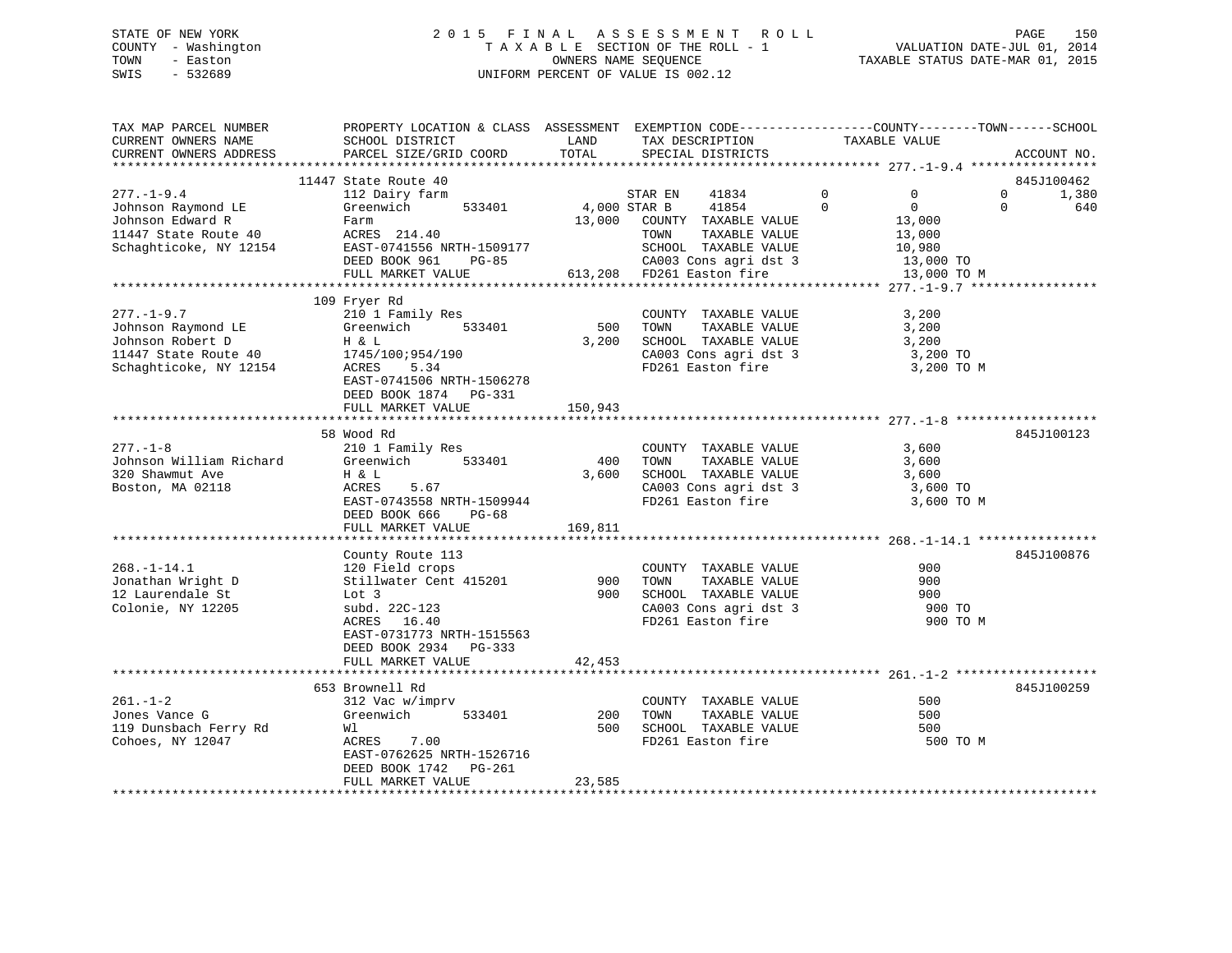|      | STATE OF NEW YORK   |  | 2015 FINAL ASSESSMENT ROLL         |                                  | PAGE                        | 151 |
|------|---------------------|--|------------------------------------|----------------------------------|-----------------------------|-----|
|      | COUNTY - Washington |  | TAXABLE SECTION OF THE ROLL - 1    |                                  | VALUATION DATE-JUL 01, 2014 |     |
| TOWN | - Easton            |  | OWNERS NAME SEOUENCE               | TAXABLE STATUS DATE-MAR 01, 2015 |                             |     |
| SWIS | - 532689            |  | UNIFORM PERCENT OF VALUE IS 002.12 |                                  |                             |     |
|      |                     |  |                                    |                                  |                             |     |

| TAX MAP PARCEL NUMBER<br>CURRENT OWNERS NAME | PROPERTY LOCATION & CLASS ASSESSMENT EXEMPTION CODE---------------COUNTY-------TOWN-----SCHOOL<br>SCHOOL DISTRICT | LAND         | TAX DESCRIPTION                               |             | TAXABLE VALUE     |          |                |
|----------------------------------------------|-------------------------------------------------------------------------------------------------------------------|--------------|-----------------------------------------------|-------------|-------------------|----------|----------------|
| CURRENT OWNERS ADDRESS                       | PARCEL SIZE/GRID COORD                                                                                            | TOTAL        | SPECIAL DISTRICTS                             |             |                   |          | ACCOUNT NO.    |
|                                              |                                                                                                                   |              |                                               |             |                   |          |                |
| $278. - 1 - 38.8$                            | 300 Hoag Rd<br>210 1 Family Res                                                                                   |              | VET WAR CT 41121                              | $\Omega$    | 675               | 572      | $\overline{0}$ |
| Jordan Bruce                                 | Greenwich<br>533401                                                                                               |              | 600 STAR B<br>41854                           | $\Omega$    | $\overline{0}$    | $\Omega$ | 640            |
| Mitchell Amy                                 | $H+L$                                                                                                             | 4,500        | COUNTY TAXABLE VALUE                          |             | 3,825             |          |                |
| 300 Hoag Rd                                  | sub lot 2                                                                                                         |              | TOWN<br>TAXABLE VALUE                         |             | 3,928             |          |                |
| Valley Falls, NY 12185                       | ACRES 4.75                                                                                                        |              |                                               |             | 3,860             |          |                |
|                                              | EAST-0749494 NRTH-1510285                                                                                         |              | SCHOOL TAXABLE VALUE<br>CA003 Cons agri dst 3 |             | 4,500 TO          |          |                |
|                                              | $PG-179$<br>DEED BOOK 933                                                                                         |              | FD261 Easton fire 4,500 TO M                  |             |                   |          |                |
|                                              | FULL MARKET VALUE 212,264                                                                                         |              |                                               |             |                   |          |                |
|                                              |                                                                                                                   |              |                                               |             |                   |          |                |
| $228. - 5 - 36.1$                            | 124 Windy Hill Rd<br>210 1 Family Res                                                                             |              | STAR B<br>41854                               | $\mathbf 0$ | $0 \qquad \qquad$ | $\Omega$ | 640            |
| Jordan Lisa                                  | Schuylerville 415001                                                                                              |              | 500 COUNTY TAXABLE VALUE                      |             | 5,200             |          |                |
| Jordan Daniel                                | h&l                                                                                                               |              | 5,200 TOWN<br>TAXABLE VALUE                   |             | 5,200             |          |                |
| 124 Windy Hill Rd                            | subdiv lot 19                                                                                                     |              | SCHOOL TAXABLE VALUE                          |             | 4,560             |          |                |
| Greenwich, NY 12834                          | $228. - 1 - 36.1$                                                                                                 |              | FD262 Middle Falls Fire                       |             | 5,200 TO          |          |                |
|                                              | ACRES<br>3.40                                                                                                     |              |                                               |             |                   |          |                |
|                                              | EAST-0746042 NRTH-1560121                                                                                         |              |                                               |             |                   |          |                |
|                                              | DEED BOOK 916<br>PG-132                                                                                           |              |                                               |             |                   |          |                |
|                                              | FULL MARKET VALUE                                                                                                 | 245,283      |                                               |             |                   |          |                |
|                                              |                                                                                                                   |              |                                               |             |                   |          |                |
|                                              | 551 County Route 113                                                                                              |              |                                               |             |                   |          | 845J100626     |
| $285. - 1 - 25$                              | 210 1 Family Res - WTRFNT                                                                                         |              | COUNTY TAXABLE VALUE                          |             | 2,500             |          |                |
| Joseph T. Mayer Irrev. Trust                 | Stillwater Cent 415201                                                                                            |              | 400 TOWN<br>TAXABLE VALUE                     |             | 2,500             |          |                |
| Eileen T. Mayer Irrev. Trust                 | House & Lot                                                                                                       | 2,500        | SCHOOL TAXABLE VALUE<br>CA003 Cons agri dst 3 |             | 2,500             |          |                |
| Eileen T. Mayer, Trustee                     | 2273/250                                                                                                          |              |                                               |             | 2,500 TO          |          |                |
| 313 Roosevelt Ave                            | ACRES<br>1.40                                                                                                     |              | FD261 Easton fire                             |             | 2,500 TO M        |          |                |
| Troy, NY 12182                               | EAST-0725129 NRTH-1498605<br>DEED BOOK 505<br>PG-1117                                                             |              |                                               |             |                   |          |                |
|                                              | FULL MARKET VALUE                                                                                                 | 117,925      |                                               |             |                   |          |                |
|                                              |                                                                                                                   |              |                                               |             |                   |          |                |
|                                              | 297 The Intervale Rd                                                                                              |              |                                               |             |                   |          | 845J100463     |
| $252 - 2 - 10$                               | 240 Rural res                                                                                                     |              | 41720<br>AG DIST                              | $\mathbf 0$ | 574               | 574      | 574            |
| Joyce Rita                                   | Greenwich<br>533401                                                                                               | 2,000 STAR B | 41854                                         | $\mathbf 0$ | $\overline{0}$    | $\Omega$ | 640            |
| 297 The Intervale Rd                         | Farm                                                                                                              | 4,800        | COUNTY TAXABLE VALUE                          |             | 4,226             |          |                |
| Greenwich, NY 12834                          | 171/163                                                                                                           |              | TOWN<br>TAXABLE VALUE                         |             | 4,226             |          |                |
|                                              | ACRES 89.31                                                                                                       |              | SCHOOL TAXABLE VALUE                          |             | 3,586             |          |                |
| MAY BE SUBJECT TO PAYMENT                    | EAST-0755713 NRTH-1532702                                                                                         |              | CA003 Cons agri dst 3                         |             | 4,226 TO          |          |                |
| UNDER AGDIST LAW TIL 2019                    | DEED BOOK 2619 PG-86                                                                                              |              | 574 EX                                        |             |                   |          |                |
|                                              | FULL MARKET VALUE                                                                                                 |              | 226,415 FD261 Easton fire                     |             | 4,800 TO M        |          |                |
|                                              |                                                                                                                   |              |                                               |             |                   |          |                |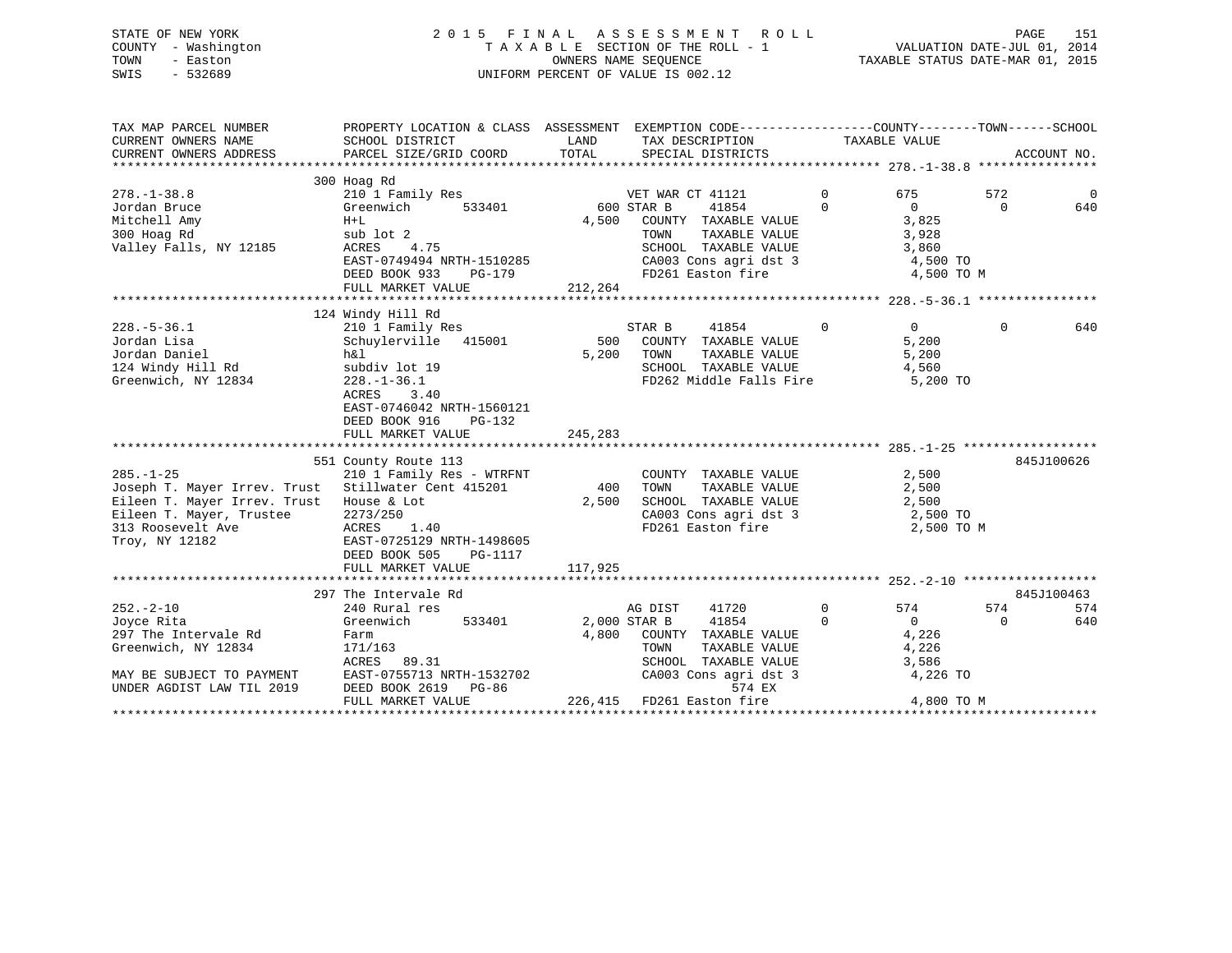## STATE OF NEW YORK 2 0 1 5 F I N A L A S S E S S M E N T R O L L PAGE 152 COUNTY - Washington T A X A B L E SECTION OF THE ROLL - 1 VALUATION DATE-JUL 01, 2014 TOWN - Easton OWNERS NAME SEQUENCE TAXABLE STATUS DATE-MAR 01, 2015 SWIS - 532689 UNIFORM PERCENT OF VALUE IS 002.12

| TAX MAP PARCEL NUMBER<br>CURRENT OWNERS NAME<br>CURRENT OWNERS ADDRESS                                                                 | PROPERTY LOCATION & CLASS ASSESSMENT<br>SCHOOL DISTRICT<br>PARCEL SIZE/GRID COORD                                                                                             | LAND<br>TOTAL           | EXEMPTION CODE-----------------COUNTY-------TOWN------SCHOOL<br>TAX DESCRIPTION<br>SPECIAL DISTRICTS                                              | TAXABLE VALUE                                                                      | ACCOUNT NO.                   |
|----------------------------------------------------------------------------------------------------------------------------------------|-------------------------------------------------------------------------------------------------------------------------------------------------------------------------------|-------------------------|---------------------------------------------------------------------------------------------------------------------------------------------------|------------------------------------------------------------------------------------|-------------------------------|
| *************************                                                                                                              |                                                                                                                                                                               |                         |                                                                                                                                                   |                                                                                    |                               |
| $253. - 1 - 16.6$<br>Joyce Rita M<br>297 Intervale Rd<br>Greenwich, NY 12834<br>MAY BE SUBJECT TO PAYMENT<br>UNDER AGDIST LAW TIL 2019 | Easton Station Rd<br>105 Vac farmland<br>Greenwich<br>533401<br>Vl & Barn<br>Sub Lot 10<br>7.00<br>ACRES<br>EAST-0760399 NRTH-1535958<br>DEED BOOK 797<br>PG-266              | 400<br>600              | AG DIST<br>41720<br>COUNTY TAXABLE VALUE<br>TAXABLE VALUE<br>TOWN<br>SCHOOL TAXABLE VALUE<br>CA003 Cons agri dst 3<br>343 EX<br>FD261 Easton fire | 343<br>$\Omega$<br>257<br>257<br>257<br>257 TO<br>600 TO M                         | 343<br>343                    |
|                                                                                                                                        | FULL MARKET VALUE                                                                                                                                                             | 28,302                  |                                                                                                                                                   |                                                                                    |                               |
|                                                                                                                                        |                                                                                                                                                                               |                         |                                                                                                                                                   |                                                                                    |                               |
| $276. - 1 - 14$<br>Joyce William<br>Joyce Maureen<br>1211 County Route 113<br>Schaghticoke, NY 12154                                   | 1211 County Route 113<br>210 1 Family Res - WTRFNT<br>Stillwater Cent 415201<br>H &L<br>2.16 Ac Deed<br>ACRES<br>1.80<br>EAST-0729968 NRTH-1511706<br>DEED BOOK 778<br>PG-326 | 500<br>5,200            | STAR B<br>41854<br>COUNTY TAXABLE VALUE<br>TAXABLE VALUE<br>TOWN<br>SCHOOL TAXABLE VALUE<br>CA003 Cons agri dst 3<br>FD261 Easton fire            | 0<br>$\mathbf 0$<br>5,200<br>5,200<br>4,560<br>5,200 TO<br>5,200 TO M              | 845J100331<br>$\Omega$<br>640 |
|                                                                                                                                        | FULL MARKET VALUE                                                                                                                                                             | 245,283                 |                                                                                                                                                   |                                                                                    |                               |
|                                                                                                                                        | 395 Mcgowan Rd                                                                                                                                                                |                         |                                                                                                                                                   |                                                                                    |                               |
| $277. - 1 - 2.1$<br>Joyner John D<br>Joyner Barbara J<br>394 Mcgowan Rd<br>Schaghticoke, NY 12154                                      | 210 1 Family Res<br>533401<br>Greenwich<br>H & L<br>ACRES<br>2.00<br>EAST-0739529 NRTH-1512750<br>DEED BOOK 675<br>$PG-289$<br>FULL MARKET VALUE                              | 500<br>4,000<br>188,679 | STAR B<br>41854<br>COUNTY TAXABLE VALUE<br>TOWN<br>TAXABLE VALUE<br>SCHOOL TAXABLE VALUE<br>CA003 Cons agri dst 3<br>FD261 Easton fire            | $\Omega$<br>$\overline{0}$<br>4,000<br>4,000<br>3,360<br>4,000 TO<br>4,000 TO M    | 640<br>$\Omega$               |
|                                                                                                                                        | **********************                                                                                                                                                        |                         |                                                                                                                                                   |                                                                                    |                               |
| $252. - 1 - 4.1$<br>Jurgens William B IV<br>426 Mountain Rd<br>Greenwich, NY 12834                                                     | 426 Mountain Rd<br>240 Rural res<br>Greenwich<br>533401<br>H & L<br>ACRES 10.92<br>EAST-0752842 NRTH-1533812<br>DEED BOOK 907<br>$PG-85$<br>FULL MARKET VALUE                 | 500<br>4,500<br>212,264 | 41854<br>STAR B<br>COUNTY TAXABLE VALUE<br>TAXABLE VALUE<br>TOWN<br>SCHOOL TAXABLE VALUE<br>CA003 Cons agri dst 3<br>FD261 Easton fire            | $\overline{0}$<br>$\mathbf 0$<br>4,500<br>4,500<br>3,860<br>4,500 TO<br>4,500 TO M | 845J101297<br>$\Omega$<br>640 |
|                                                                                                                                        |                                                                                                                                                                               |                         |                                                                                                                                                   |                                                                                    |                               |
| $252 - 2 - 20$<br>Kalbfliesh Julianne<br>361 Mountain Rd<br>Greenwich, NY 12834                                                        | 361 Mountain Rd<br>210 1 Family Res<br>Greenwich<br>533401<br>House<br>ACRES<br>7.90<br>EAST-0751988 NRTH-1532122<br>DEED BOOK 903<br><b>PG-90</b><br>FULL MARKET VALUE       | 500<br>3,900<br>183,962 | STAR B<br>41854<br>COUNTY TAXABLE VALUE<br>TOWN<br>TAXABLE VALUE<br>SCHOOL TAXABLE VALUE<br>FD261 Easton fire                                     | $\Omega$<br>$\Omega$<br>3,900<br>3,900<br>3,260<br>3,900 TO M                      | 845J100488<br>$\Omega$<br>640 |
|                                                                                                                                        |                                                                                                                                                                               |                         |                                                                                                                                                   |                                                                                    |                               |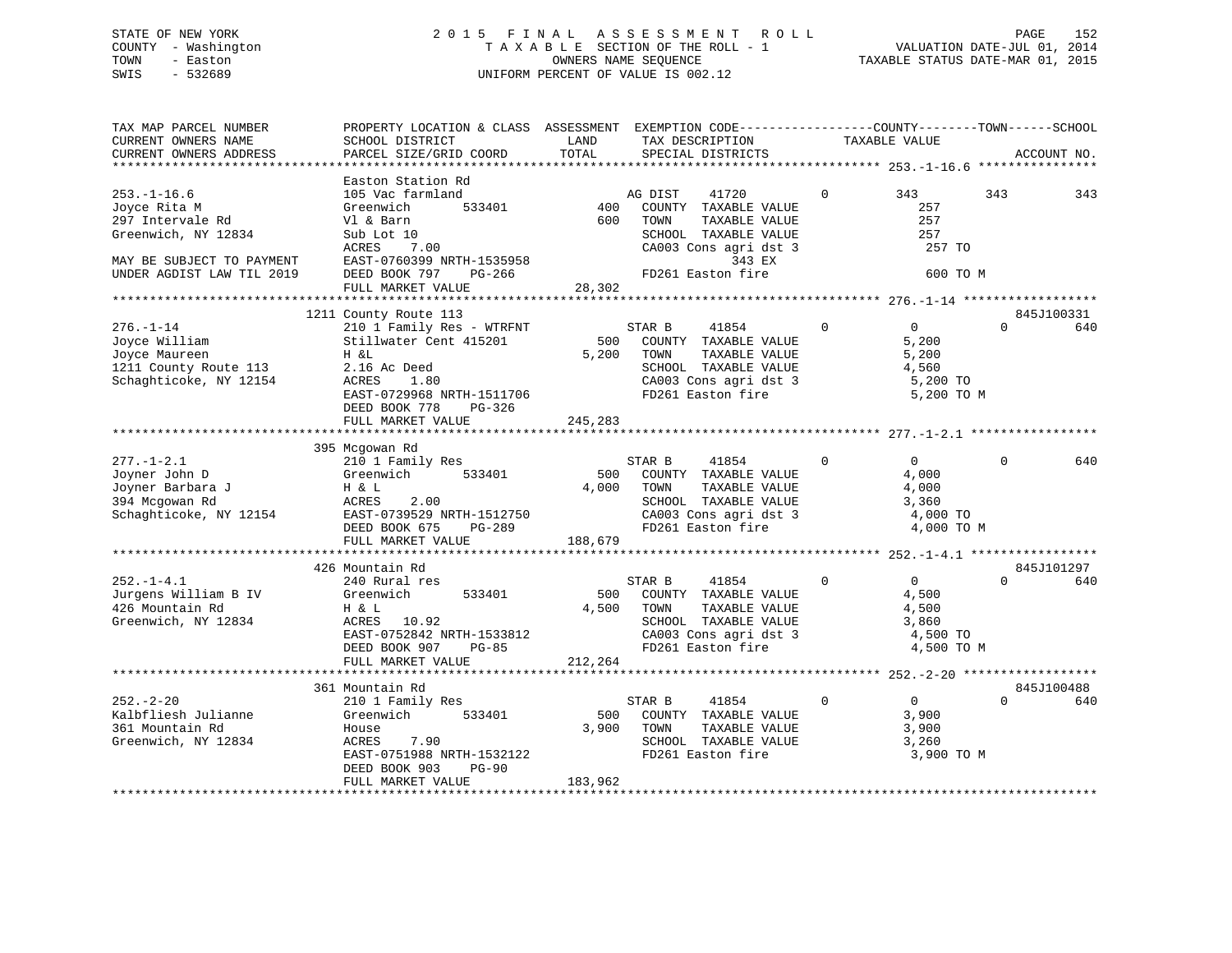## STATE OF NEW YORK 2 0 1 5 F I N A L A S S E S S M E N T R O L L PAGE 153 COUNTY - Washington T A X A B L E SECTION OF THE ROLL - 1 VALUATION DATE-JUL 01, 2014 TOWN - Easton **CONNERS NAME SEQUENCE** TAXABLE STATUS DATE-MAR 01, 2015 SWIS - 532689 UNIFORM PERCENT OF VALUE IS 002.12

| TAX MAP PARCEL NUMBER  | PROPERTY LOCATION & CLASS ASSESSMENT EXEMPTION CODE---------------COUNTY-------TOWN------SCHOOL |            |          |                                                                                                                                   |                |                |                |             |
|------------------------|-------------------------------------------------------------------------------------------------|------------|----------|-----------------------------------------------------------------------------------------------------------------------------------|----------------|----------------|----------------|-------------|
| CURRENT OWNERS NAME    | SCHOOL DISTRICT                                                                                 | LAND       |          | TAX DESCRIPTION                                                                                                                   | TAXABLE VALUE  |                |                |             |
| CURRENT OWNERS ADDRESS | PARCEL SIZE/GRID COORD                                                                          | TOTAL      |          | SPECIAL DISTRICTS                                                                                                                 |                |                |                | ACCOUNT NO. |
|                        |                                                                                                 |            |          |                                                                                                                                   |                |                |                |             |
|                        | 2115 County Route 113 50 PCT OF VALUE USED FOR EXEMPTION PURPOSES                               |            |          |                                                                                                                                   |                |                |                | 845J100465  |
| $251. - 1 - 21$        | 241 Rural res&ag                                                                                |            | AGED-ALL | 41800                                                                                                                             | $\overline{0}$ | 750 750        |                | 750         |
| Kalme Harriet LE       | $333401$ $1,400$ STAR EN<br>Greenwich                                                           |            |          | 41834                                                                                                                             | $\overline{0}$ | $\overline{0}$ | $\overline{0}$ | 1,380       |
| Kalme Harvey           | Greenw<br>ACRES<br>EAST-0<br>68.00                                                              | 3,000      |          | COUNTY TAXABLE VALUE                                                                                                              | 2,250          |                |                |             |
| 2115 County Route 113  | EAST-0738515 NRTH-1534400                                                                       |            |          |                                                                                                                                   |                |                |                |             |
|                        | Greenwich, NY 12834 DEED BOOK 2744 PG-219                                                       |            |          |                                                                                                                                   |                |                |                |             |
|                        | FULL MARKET VALUE                                                                               |            |          |                                                                                                                                   |                |                |                |             |
|                        |                                                                                                 |            |          |                                                                                                                                   |                |                |                |             |
|                        |                                                                                                 |            |          | TOWN TAXABLE VALUE 2,250<br>SCHOOL TAXABLE VALUE 2,250<br>141,509 CA003 Cons agri dst 3 3,000 TO<br>FD261 Easton fire<br>1,10 ttt |                |                |                |             |
|                        |                                                                                                 |            |          |                                                                                                                                   |                |                |                |             |
|                        | Cheese Factory Rd/w Off                                                                         |            |          |                                                                                                                                   |                |                |                | 845J100190  |
| $251. - 1 - 19$        | 323 Vacant rural                                                                                |            |          | COUNTY TAXABLE VALUE                                                                                                              |                | 300            |                |             |
| Kalme Harvey           | Greenwich                                                                                       | 533401 300 | TOWN     | TAXABLE VALUE                                                                                                                     |                | 300            |                |             |
| 2113 County Route 113  | W L                                                                                             | 300        |          | SCHOOL TAXABLE VALUE                                                                                                              |                | 300            |                |             |
| Greenwich, NY 12834    | ACRES 13.18                                                                                     |            |          | CA003 Cons agri dst 3 300 TO                                                                                                      |                |                |                |             |
|                        | AURES 13.18<br>EAST-0739856 NRTH-1533819                                                        |            |          | FD261 Easton fire                                                                                                                 |                | 300 TO M       |                |             |
|                        | DEED BOOK 1911 PG-55                                                                            |            |          |                                                                                                                                   |                |                |                |             |
|                        | FULL MARKET VALUE                                                                               | 14,151     |          |                                                                                                                                   |                |                |                |             |
|                        |                                                                                                 |            |          |                                                                                                                                   |                |                |                |             |
|                        | Cheese Factory Rd/n Off                                                                         |            |          |                                                                                                                                   |                |                |                | 845J100853  |
| $251. - 1 - 20$        | 323 Vacant rural                                                                                |            |          | COUNTY TAXABLE VALUE                                                                                                              |                | 400            |                |             |
| Kalme Neeme            | 533401<br>Greenwich                                                                             | 400        | TOWN     | TAXABLE VALUE                                                                                                                     |                | 400            |                |             |
| Kalme Harvey           |                                                                                                 | 400        |          |                                                                                                                                   |                | 400            |                |             |
| 2133 Co Rt 113         |                                                                                                 |            |          |                                                                                                                                   |                | 400 TO         |                |             |
|                        | Greenwich, NY 12834 EAST-0740818 NRTH-1534134                                                   |            |          | SCHOOL TAXABLE VALUE<br>CA003 Cons agri dst 3<br>FD261 Easton fire                                                                |                | 400 TO M       |                |             |
|                        | DEED BOOK 823<br>PG-207                                                                         |            |          |                                                                                                                                   |                |                |                |             |
|                        | FULL MARKET VALUE                                                                               | 18,868     |          |                                                                                                                                   |                |                |                |             |
|                        |                                                                                                 |            |          |                                                                                                                                   |                |                |                |             |
|                        | 2133 County Route 113                                                                           |            |          |                                                                                                                                   |                |                |                |             |
| $251. - 1 - 21.1$      | county Route 113<br>210 1 Family Res                                                            |            | STAR B   | 41854 0                                                                                                                           |                | $\overline{0}$ | $\Omega$       | 640         |
| Kalme Neeme            | Greenwich 533401                                                                                |            |          | 500 COUNTY TAXABLE VALUE<br>3,500 TOWN TAXABLE VALUE                                                                              |                | 3,500          |                |             |
|                        |                                                                                                 |            |          |                                                                                                                                   |                |                |                |             |
| 2133 County Route 113  | H/L                                                                                             |            |          |                                                                                                                                   |                | 3,500          |                |             |
| Greenwich, NY 12834    | ACRES 2.00                                                                                      |            |          | SCHOOL TAXABLE VALUE 2,860<br>CA003 Cons agri dst 3 3,500 TO<br>FD261 Easton fire 3 3,500 TO M                                    |                |                |                |             |
|                        | nc.<br>EAST-0737613 NRTH-1534486<br>DEED BOOK 2489 PG-164                                       |            |          |                                                                                                                                   |                |                |                |             |
|                        |                                                                                                 |            |          |                                                                                                                                   |                |                |                |             |
|                        | FULL MARKET VALUE                                                                               | 165,094    |          |                                                                                                                                   |                |                |                |             |
|                        |                                                                                                 |            |          |                                                                                                                                   |                |                |                |             |
|                        | 491 Herrington Hill Rd                                                                          |            |          |                                                                                                                                   |                |                |                | 845J100393  |
| $253. - 1 - 27$        | 210 1 Family Res                                                                                |            | STAR B   | 41854                                                                                                                             | $\Omega$       | $\overline{0}$ | $\Omega$       | 640         |
|                        | Greenwich<br>533401                                                                             | 500        |          | COUNTY TAXABLE VALUE                                                                                                              |                | 4,000          |                |             |
| Kapper Kerri           | H&l w/ garage<br>465/572                                                                        | 4,000      | TOWN     | TAXABLE VALUE                                                                                                                     |                | 4,000          |                |             |
| 491 Herrington Hill Rd | 466/195                                                                                         |            |          | SCHOOL TAXABLE VALUE                                                                                                              |                | 3,360          |                |             |
| Greenwich, NY 12834    | ACRES 3.49                                                                                      |            |          | $CA003$ Cons agri dst 3                                                                                                           |                | 4,000 TO       |                |             |
|                        | EAST-0761924 NRTH-1530047                                                                       |            |          | FD261 Easton fire                                                                                                                 |                | 4,000 TO M     |                |             |
|                        | DEED BOOK 809<br>$PG-5$                                                                         |            |          |                                                                                                                                   |                |                |                |             |
|                        | FULL MARKET VALUE                                                                               | 188,679    |          |                                                                                                                                   |                |                |                |             |
|                        |                                                                                                 |            |          |                                                                                                                                   |                |                |                |             |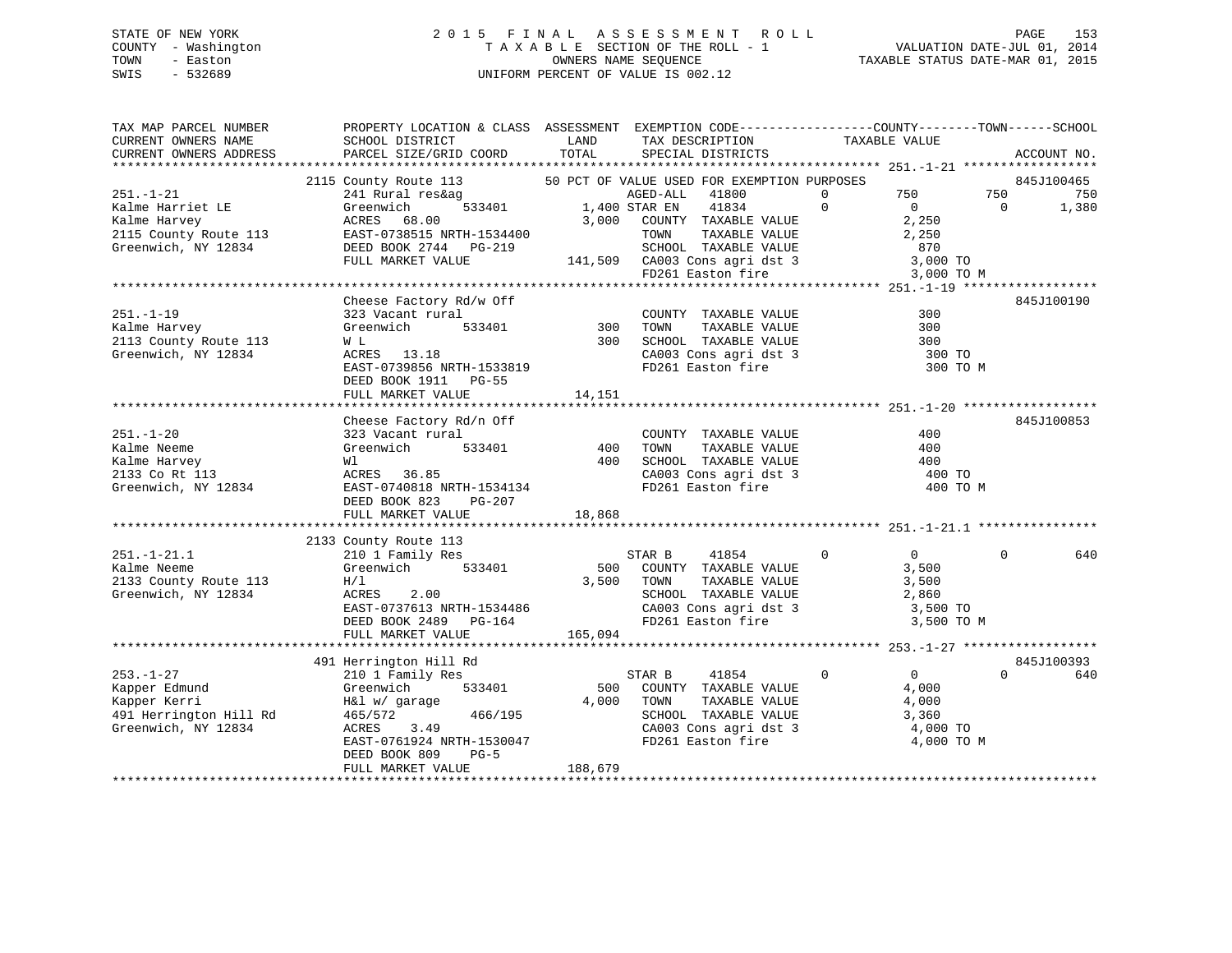## STATE OF NEW YORK 2 0 1 5 F I N A L A S S E S S M E N T R O L L PAGE 154 COUNTY - Washington T A X A B L E SECTION OF THE ROLL - 1 VALUATION DATE-JUL 01, 2014 TOWN - Easton OWNERS NAME SEQUENCE TAXABLE STATUS DATE-MAR 01, 2015 SWIS - 532689 UNIFORM PERCENT OF VALUE IS 002.12

| TAX MAP PARCEL NUMBER<br>CURRENT OWNERS NAME<br>CURRENT OWNERS ADDRESS                                                | PROPERTY LOCATION & CLASS ASSESSMENT EXEMPTION CODE----------------COUNTY-------TOWN------SCHOOL<br>SCHOOL DISTRICT<br>PARCEL SIZE/GRID COORD    | TOTAL          | LAND TAX DESCRIPTION<br>SPECIAL DISTRICTS                                                                                                                                                          | TAXABLE VALUE                                                                       | ACCOUNT NO.              |
|-----------------------------------------------------------------------------------------------------------------------|--------------------------------------------------------------------------------------------------------------------------------------------------|----------------|----------------------------------------------------------------------------------------------------------------------------------------------------------------------------------------------------|-------------------------------------------------------------------------------------|--------------------------|
|                                                                                                                       |                                                                                                                                                  |                |                                                                                                                                                                                                    |                                                                                     |                          |
| $287. - 1 - 17.2$                                                                                                     | Beadle Hill Rd<br>105 Vac farmland                                                                                                               |                | AG DIST<br>41720                                                                                                                                                                                   | $0 \qquad \qquad$<br>406                                                            | 845J100467<br>406<br>406 |
| Kardas Ronald<br>270 Kardas Rd<br>Valley Falls, NY 12185                                                              | 533401<br>Greenwich<br>Farm<br>ACRES 97.50<br>EAST-0746069 NRTH-1499740                                                                          |                | 1,700 COUNTY TAXABLE VALUE<br>1,700 TOWN<br>TAXABLE VALUE<br>SCHOOL TAXABLE VALUE<br>CA003 Cons agri dst 3<br>$406$ FY                                                                             | 1,294<br>1,294<br>1,294<br>1,294 TO                                                 |                          |
| MAY BE SUBJECT TO PAYMENT<br>UNDER AGDIST LAW TIL 2019                                                                | DEED BOOK 931<br>PG-228<br>FULL MARKET VALUE                                                                                                     |                | 406 EX<br>80,189 FD261 Easton fire                                                                                                                                                                 | 1,700 TO M                                                                          |                          |
|                                                                                                                       |                                                                                                                                                  |                |                                                                                                                                                                                                    |                                                                                     |                          |
| $287. - 1 - 17.1$<br>Kardas Ronald E<br>270 Kardas Rd<br>Valley Falls, NY 12185-1704<br>MAY BE SUBJECT TO PAYMENT     | Beadle Hill Rd<br>105 Vac farmland<br>533401<br>Greenwich<br>Vac Farm Land<br>ACRES 72.10<br>EAST-0749195 NRTH-1499312<br>DEED BOOK 747<br>PG-74 | 1,300 TOWN     | AG DIST<br>41720<br>1,300 COUNTY TAXABLE VALUE<br>TAXABLE VALUE<br>SCHOOL TAXABLE VALUE<br>SCHOOL TAXABLE VALUE<br>CA003 Cons agri dst 3<br>739 EX<br>739 EX<br>61,321 FD261 Easton fire<br>739 EX | 0 739<br>561<br>561<br>561<br>561 TO                                                | 845J100468<br>739<br>739 |
| UNDER AGDIST LAW TIL 2019                                                                                             | FULL MARKET VALUE                                                                                                                                |                |                                                                                                                                                                                                    | 1,300 TO M                                                                          |                          |
| $287. - 1 - 17.4$<br>Kardas Ronald E                                                                                  | Beadle Hill Rd                                                                                                                                   |                | COUNTY TAXABLE VALUE                                                                                                                                                                               | 100                                                                                 |                          |
| 270 Kardas Rd<br>Valley Falls, NY 12185-1704                                                                          | Vac Lot<br>ACRES 2.60<br>EAST-0747217 NRTH-1498657<br>DEED BOOK 662<br>PG-202                                                                    |                | 100 TOWN TAXABLE VALUE 100<br>100 SCHOOL TAXABLE VALUE 100<br>100 TAXABLE VALUE 100<br>CA003 Cons agri dst 3<br>FD261 Easton fire                                                                  | 100 TO<br>100 TO M                                                                  |                          |
|                                                                                                                       | FULL MARKET VALUE                                                                                                                                | 4,717          |                                                                                                                                                                                                    |                                                                                     |                          |
|                                                                                                                       | Beadle Hill Rd                                                                                                                                   |                |                                                                                                                                                                                                    |                                                                                     |                          |
| $287. - 1 - 17.5$<br>323 Vacant<br>Greenwich<br>Kardas Ronald E<br>270 Kardas Rd<br>Valley Falls, NY 12185-1704       | 323 Vacant rural<br>1<br>533401<br>Vac Lot<br>ACRES 1.50<br>EAST-0748976 NRTH-1498721<br>DEED BOOK 662<br>PG-202                                 | 100 TOWN       | COUNTY TAXABLE VALUE<br>TOWN TAXABLE VALUE<br>100 SCHOOL TAXABLE VALUE<br>SCHOOL TAXABLE VALUE<br>CA003 Cons agri dst 3<br>FD261 Easton fire                                                       | 100<br>100<br>$\frac{100}{100}$<br>100 TO<br>100 TO M                               |                          |
|                                                                                                                       | FULL MARKET VALUE                                                                                                                                | 4,717          |                                                                                                                                                                                                    |                                                                                     |                          |
|                                                                                                                       | 551 County Route 54                                                                                                                              |                |                                                                                                                                                                                                    |                                                                                     | 845J100722               |
| $286. - 1 - 9$<br>Karl Anita W<br>Karl Jon D<br>551 County Route 54 FRNT 100.00 DPTH 185.00<br>Schaghticoke, NY 12154 | 210 1 Family Res<br>533401<br>Greenwich<br>H & L<br>EAST-0740025 NRTH-1502974<br>DEED BOOK 547 PG-192<br>FULL MARKET VALUE                       | 400<br>108,491 | STAR B<br>41854<br>COUNTY TAXABLE VALUE<br>2,300 TOWN<br>TOWN      TAXABLE  VALUE<br>SCHOOL   TAXABLE  VALUE<br>CA003 Cons agri dst 3<br>FD261 Easton fire                                         | $\mathbf{0}$<br>$\overline{0}$<br>2,300<br>2,300<br>1,660<br>2,300 TO<br>2,300 TO M | $\Omega$<br>640          |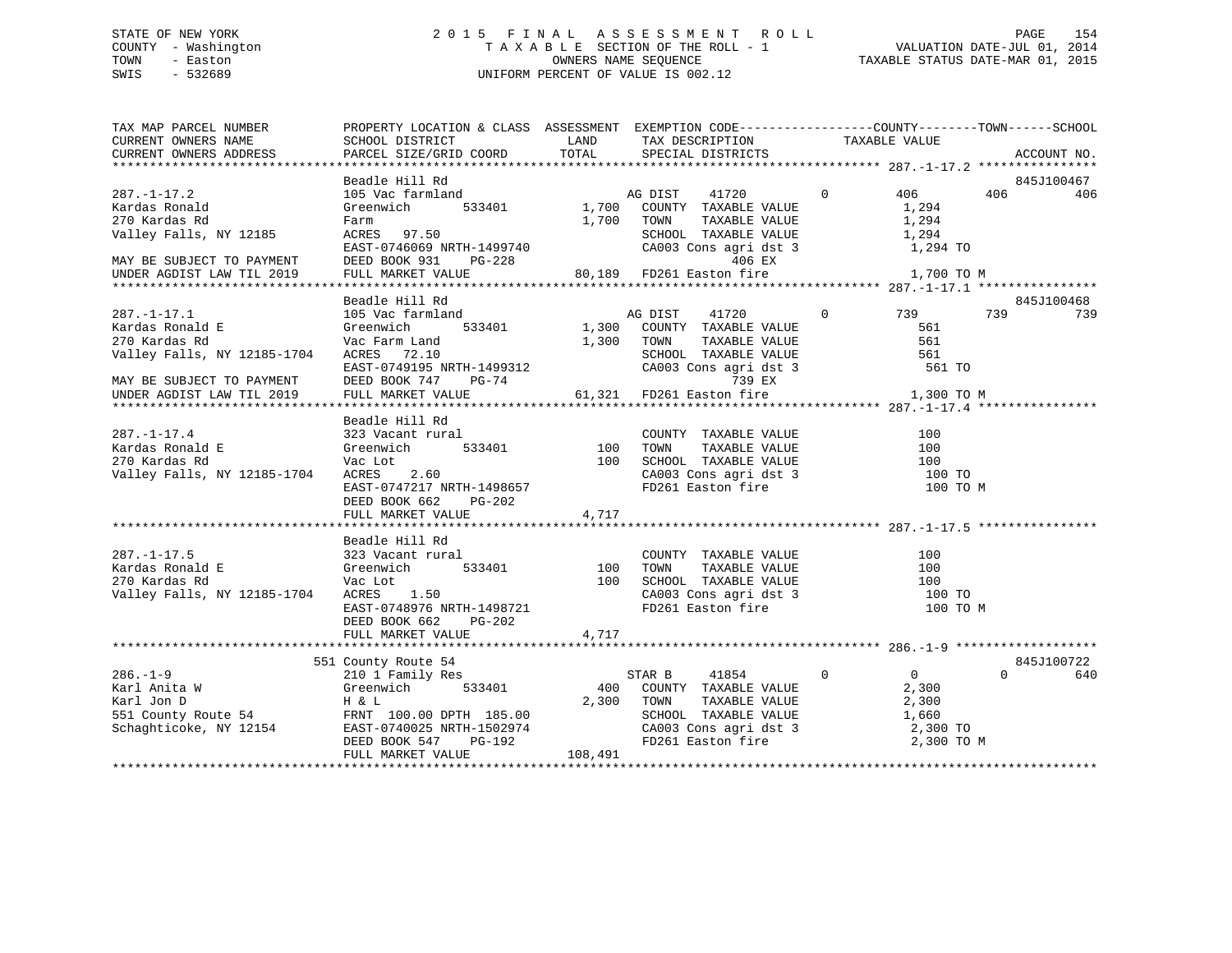| STATE OF NEW YORK   | 2015 FINAL ASSESSMENT ROLL         | 155<br>PAGE                      |
|---------------------|------------------------------------|----------------------------------|
| COUNTY - Washington | TAXABLE SECTION OF THE ROLL - 1    | VALUATION DATE-JUL 01, 2014      |
| TOWN<br>- Easton    | OWNERS NAME SEOUENCE               | TAXABLE STATUS DATE-MAR 01, 2015 |
| SWIS<br>- 532689    | UNIFORM PERCENT OF VALUE IS 002.12 |                                  |

| TAX MAP PARCEL NUMBER                                                        | PROPERTY LOCATION & CLASS ASSESSMENT EXEMPTION CODE----------------COUNTY-------TOWN------SCHOOL                                                                                                                                                                                                                                                                                                                                                                                                  |            |                                                       |                |                                           |              |             |
|------------------------------------------------------------------------------|---------------------------------------------------------------------------------------------------------------------------------------------------------------------------------------------------------------------------------------------------------------------------------------------------------------------------------------------------------------------------------------------------------------------------------------------------------------------------------------------------|------------|-------------------------------------------------------|----------------|-------------------------------------------|--------------|-------------|
| CURRENT OWNERS NAME                                                          | SCHOOL DISTRICT                                                                                                                                                                                                                                                                                                                                                                                                                                                                                   | LAND       | TAX DESCRIPTION                                       | TAXABLE VALUE  |                                           |              |             |
| CURRENT OWNERS ADDRESS                                                       | PARCEL SIZE/GRID COORD                                                                                                                                                                                                                                                                                                                                                                                                                                                                            | TOTAL      | SPECIAL DISTRICTS                                     |                |                                           |              | ACCOUNT NO. |
|                                                                              |                                                                                                                                                                                                                                                                                                                                                                                                                                                                                                   |            |                                                       |                |                                           |              |             |
|                                                                              | 1444 State Route 372                                                                                                                                                                                                                                                                                                                                                                                                                                                                              |            |                                                       |                |                                           |              |             |
| $237. - 1 - 2.1$                                                             | 210 1 Family Res<br>Greenwich 533401                                                                                                                                                                                                                                                                                                                                                                                                                                                              |            | STAR EN<br>41834                                      | $\overline{0}$ | $\overline{0}$                            | $\mathbf{0}$ | 1,380       |
| Karp Carol                                                                   |                                                                                                                                                                                                                                                                                                                                                                                                                                                                                                   |            | 800 COUNTY TAXABLE VALUE                              |                | 3,000                                     |              |             |
| 1448 State Route 372                                                         | 552/14                                                                                                                                                                                                                                                                                                                                                                                                                                                                                            | 3,000      | TOWN<br>TAXABLE VALUE                                 |                | 3,000                                     |              |             |
| Greenwich, NY 12834                                                          | Sub Lot 3                                                                                                                                                                                                                                                                                                                                                                                                                                                                                         |            | SCHOOL TAXABLE VALUE                                  |                | 1,620                                     |              |             |
|                                                                              | ACRES 16.28                                                                                                                                                                                                                                                                                                                                                                                                                                                                                       |            | FD261 Easton fire                                     |                | 3,000 TO M                                |              |             |
|                                                                              | EAST-0763263 NRTH-1550354                                                                                                                                                                                                                                                                                                                                                                                                                                                                         |            |                                                       |                |                                           |              |             |
|                                                                              | DEED BOOK 552 PG-46                                                                                                                                                                                                                                                                                                                                                                                                                                                                               |            |                                                       |                |                                           |              |             |
|                                                                              | FULL MARKET VALUE                                                                                                                                                                                                                                                                                                                                                                                                                                                                                 | 141,509    |                                                       |                |                                           |              |             |
|                                                                              |                                                                                                                                                                                                                                                                                                                                                                                                                                                                                                   |            |                                                       |                |                                           |              |             |
|                                                                              |                                                                                                                                                                                                                                                                                                                                                                                                                                                                                                   |            |                                                       |                |                                           |              |             |
| $237. - 1 - 2.2$                                                             | 226 Old Cambridge Rd<br>310 Res Vac<br>310 Res Vac                                                                                                                                                                                                                                                                                                                                                                                                                                                |            | COUNTY TAXABLE VALUE                                  |                | 800                                       |              |             |
|                                                                              |                                                                                                                                                                                                                                                                                                                                                                                                                                                                                                   | 800        | TOWN<br>TAXABLE VALUE                                 |                | 800                                       |              |             |
|                                                                              |                                                                                                                                                                                                                                                                                                                                                                                                                                                                                                   |            | 800 SCHOOL TAXABLE VALUE                              |                | 800                                       |              |             |
|                                                                              |                                                                                                                                                                                                                                                                                                                                                                                                                                                                                                   |            | FD261 Easton fire                                     |                | 800 TO M                                  |              |             |
|                                                                              |                                                                                                                                                                                                                                                                                                                                                                                                                                                                                                   |            |                                                       |                |                                           |              |             |
|                                                                              | X <sub>2</sub> , 2 and March 2011<br>Karp Kelly J<br>Xarp Kelly J<br>22 John St<br>Greenwich, NY 12834<br>22 John St<br>22 John St<br>22 John St<br>22 John St<br>22 John St<br>22 John St<br>22 John St<br>22 John St<br>22 John St<br>22 John St<br>22 John St<br>22 Jo                                                                                                                                                                                                                         |            |                                                       |                |                                           |              |             |
|                                                                              |                                                                                                                                                                                                                                                                                                                                                                                                                                                                                                   |            |                                                       |                |                                           |              |             |
|                                                                              | 1129 State Route 40                                                                                                                                                                                                                                                                                                                                                                                                                                                                               |            |                                                       |                |                                           |              | 845J100597  |
|                                                                              |                                                                                                                                                                                                                                                                                                                                                                                                                                                                                                   |            | STAR B<br>41854                                       | $\overline{0}$ |                                           | $\Omega$     | 640         |
| 259.–1–8<br>Kasenko Helene<br>Adel                                           | 210 1 Family Res<br>Greenwich 533401                                                                                                                                                                                                                                                                                                                                                                                                                                                              |            | 500 COUNTY TAXABLE VALUE                              |                | $\begin{matrix}0\\2\end{matrix}$<br>3,600 |              |             |
|                                                                              |                                                                                                                                                                                                                                                                                                                                                                                                                                                                                                   |            | 3,600 TOWN<br>TAXABLE VALUE                           |                | 3,600                                     |              |             |
| 1129 State Route 40 H & L<br>Greenwich, NY 12834 FRNT<br>Greenwich, NY 12834 | FRNT 104.00 DPTH 299.00                                                                                                                                                                                                                                                                                                                                                                                                                                                                           |            | SCHOOL TAXABLE VALUE                                  |                | 2,960                                     |              |             |
|                                                                              | EAST-0746000 NRTH-1524708                                                                                                                                                                                                                                                                                                                                                                                                                                                                         |            | CA003 Cons agri dst 3 3,600 TO                        |                |                                           |              |             |
|                                                                              | DEED BOOK 765 PG-297                                                                                                                                                                                                                                                                                                                                                                                                                                                                              |            |                                                       |                | 3,600 TO M                                |              |             |
|                                                                              | FULL MARKET VALUE                                                                                                                                                                                                                                                                                                                                                                                                                                                                                 | 169,811    | FD261 Easton fire                                     |                |                                           |              |             |
|                                                                              |                                                                                                                                                                                                                                                                                                                                                                                                                                                                                                   |            |                                                       |                |                                           |              |             |
|                                                                              | 2243 State Route 40                                                                                                                                                                                                                                                                                                                                                                                                                                                                               |            |                                                       |                |                                           |              | 845J100262  |
| $236. - 1 - 21$                                                              | state Route 40<br>210 1 Family Res                                                                                                                                                                                                                                                                                                                                                                                                                                                                |            | $\begin{matrix} 41854 & 0 & 0 \end{matrix}$<br>STAR B |                |                                           | $\Omega$     | 640         |
|                                                                              |                                                                                                                                                                                                                                                                                                                                                                                                                                                                                                   |            |                                                       |                | 5,000                                     |              |             |
| Kazyaka Anne L<br>2243 State Route 40                                        | Greenwich 533401                                                                                                                                                                                                                                                                                                                                                                                                                                                                                  |            | 800 COUNTY TAXABLE VALUE<br>5,000 TOWN                |                |                                           |              |             |
|                                                                              | Farm                                                                                                                                                                                                                                                                                                                                                                                                                                                                                              |            | TAXABLE VALUE<br>SCHOOL TAXABLE VALUE                 |                | 5,000                                     |              |             |
| Greenwich, NY 12834                                                          | ACRES 8.57<br>EAST-0750931 NRTH-1550923                                                                                                                                                                                                                                                                                                                                                                                                                                                           |            |                                                       |                | 4,360                                     |              |             |
|                                                                              |                                                                                                                                                                                                                                                                                                                                                                                                                                                                                                   |            | FD262 Middle Falls Fire                               |                | 5,000 TO                                  |              |             |
|                                                                              | DEED BOOK 3408 PG-87                                                                                                                                                                                                                                                                                                                                                                                                                                                                              |            |                                                       |                |                                           |              |             |
|                                                                              | FULL MARKET VALUE                                                                                                                                                                                                                                                                                                                                                                                                                                                                                 | 235,849    |                                                       |                |                                           |              |             |
|                                                                              |                                                                                                                                                                                                                                                                                                                                                                                                                                                                                                   |            |                                                       |                |                                           |              |             |
|                                                                              | 25 & 25A Birch Hollow Rd                                                                                                                                                                                                                                                                                                                                                                                                                                                                          |            |                                                       |                |                                           |              |             |
| $245. - 1 - 23.3$                                                            | 210 1 Family Res                                                                                                                                                                                                                                                                                                                                                                                                                                                                                  |            | STAR B 41854 (<br>500 COUNTY TAXABLE VALUE            | $\mathbf{0}$   | $\overline{0}$                            | $\Omega$     | 640         |
| Keating William P                                                            | Greenwich 533401                                                                                                                                                                                                                                                                                                                                                                                                                                                                                  |            |                                                       |                | 4,200                                     |              |             |
| Keating Patricia                                                             | $\begin{array}{ccc} & & & \text{if } & \text{if } & \text{if } & \text{if } & \text{if } & \text{if } & \text{if } & \text{if } & \text{if } & \text{if } & \text{if } & \text{if } & \text{if } & \text{if } & \text{if } & \text{if } & \text{if } & \text{if } & \text{if } & \text{if } & \text{if } & \text{if } & \text{if } & \text{if } & \text{if } & \text{if } & \text{if } & \text{if } & \text{if } & \text{if } & \text{if } & \text{if } & \text{if } & \text{if } & \text{if } &$ | 4,200 TOWN | TAXABLE VALUE                                         |                | 4,200                                     |              |             |
| 25 A Birch Hollow Rd                                                         | 726/118 Agmt, lot 7<br>$\cot 7$                                                                                                                                                                                                                                                                                                                                                                                                                                                                   |            | SCHOOL TAXABLE VALUE                                  |                | 3,560                                     |              |             |
| Greenwich, NY 12834                                                          | 8.40                                                                                                                                                                                                                                                                                                                                                                                                                                                                                              |            | CA003 Cons agri dst 3 4,200 TO                        |                |                                           |              |             |
|                                                                              | EAST-0757948 NRTH-1539154                                                                                                                                                                                                                                                                                                                                                                                                                                                                         |            | FD261 Easton fire                                     |                | 4,200 TO M                                |              |             |
|                                                                              | DEED BOOK 925<br>PG-237                                                                                                                                                                                                                                                                                                                                                                                                                                                                           |            |                                                       |                |                                           |              |             |
|                                                                              | FULL MARKET VALUE                                                                                                                                                                                                                                                                                                                                                                                                                                                                                 | 198,113    |                                                       |                |                                           |              |             |
|                                                                              |                                                                                                                                                                                                                                                                                                                                                                                                                                                                                                   |            |                                                       |                |                                           |              |             |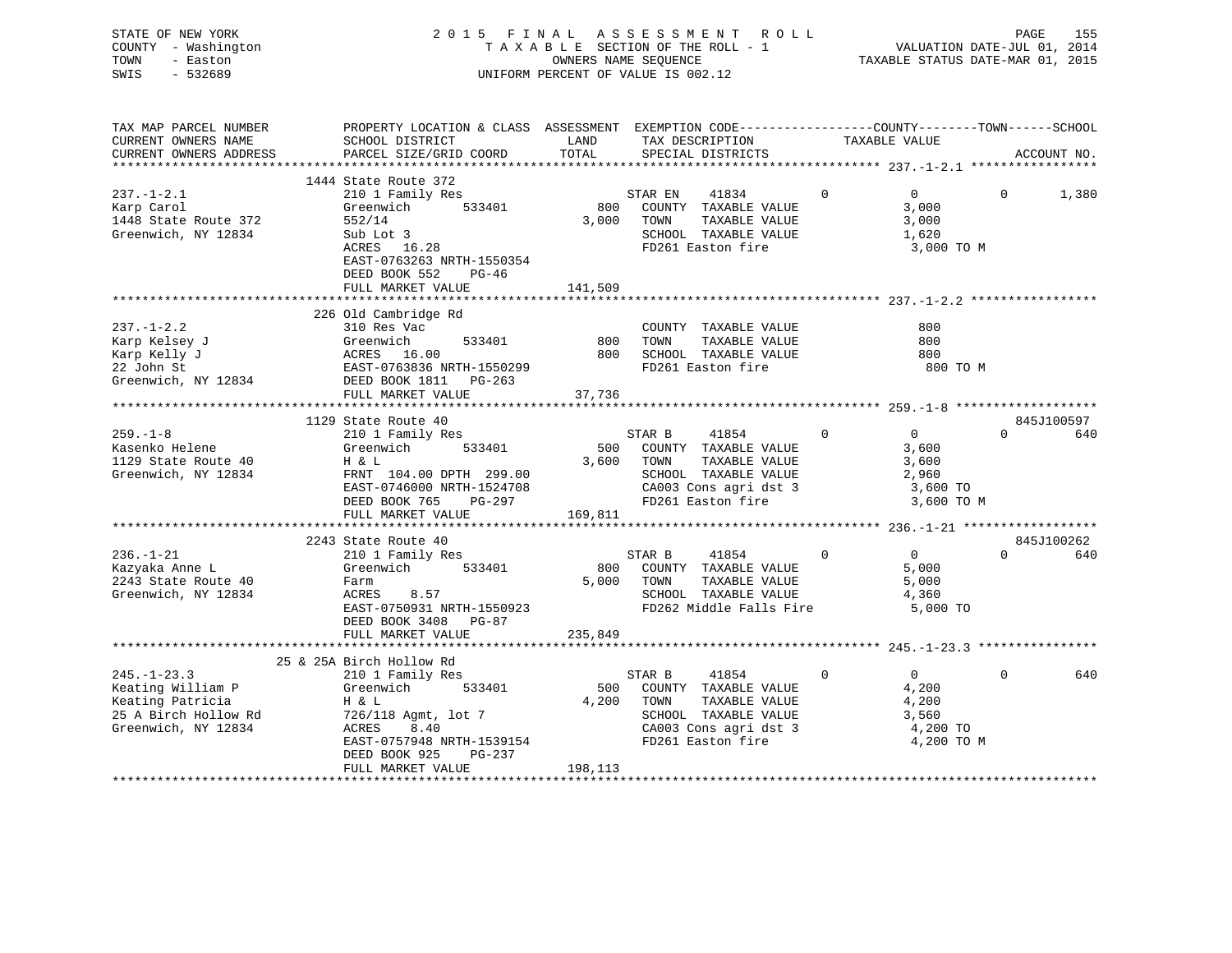## STATE OF NEW YORK 2 0 1 5 F I N A L A S S E S S M E N T R O L L PAGE 156 COUNTY - Washington T A X A B L E SECTION OF THE ROLL - 1 VALUATION DATE-JUL 01, 2014 TOWN - Easton **CONNERS NAME SEQUENCE** TAXABLE STATUS DATE-MAR 01, 2015 SWIS - 532689 UNIFORM PERCENT OF VALUE IS 002.12

| SCHOOL DISTRICT<br>PARCEL SIZE/GRID COORD                                                                                                                                                | LAND<br>TOTAL                                                                              | SPECIAL DISTRICTS                                                                                                            |                                                 | ACCOUNT NO.                                                                                                                                                                                                                                                          |
|------------------------------------------------------------------------------------------------------------------------------------------------------------------------------------------|--------------------------------------------------------------------------------------------|------------------------------------------------------------------------------------------------------------------------------|-------------------------------------------------|----------------------------------------------------------------------------------------------------------------------------------------------------------------------------------------------------------------------------------------------------------------------|
| 298 County Route 74A<br>210 1 Family Res<br>533401<br>Greenwich<br>H & L<br>ACRES<br>2.00<br>EAST-0765945 NRTH-1537515<br>DEED BOOK 3199 PG-154<br>FULL MARKET VALUE                     | 500<br>2,500<br>117,925                                                                    | 41854<br>COUNTY TAXABLE VALUE<br>TAXABLE VALUE<br>TOWN<br>SCHOOL TAXABLE VALUE<br>CA003 Cons agri dst 3<br>FD261 Easton fire | $\Omega$<br>$\Omega$<br>2,500<br>2,500<br>1,860 | $\Omega$<br>640                                                                                                                                                                                                                                                      |
|                                                                                                                                                                                          |                                                                                            |                                                                                                                              |                                                 |                                                                                                                                                                                                                                                                      |
| 210 1 Family Res<br>533401<br>Greenwich<br>TR+Addition<br>Sub Lot 5<br>4.00<br>ACRES<br>EAST-0755584 NRTH-1550939                                                                        | 500<br>2,400                                                                               | 41854<br>COUNTY TAXABLE VALUE<br>TOWN<br>TAXABLE VALUE<br>SCHOOL TAXABLE VALUE                                               | $\Omega$<br>$\Omega$<br>2,400<br>2,400<br>1,760 | 640<br>$\Omega$                                                                                                                                                                                                                                                      |
| FULL MARKET VALUE                                                                                                                                                                        | 113,208                                                                                    |                                                                                                                              |                                                 |                                                                                                                                                                                                                                                                      |
|                                                                                                                                                                                          |                                                                                            |                                                                                                                              |                                                 |                                                                                                                                                                                                                                                                      |
| 207 Windy Hill Rd<br>552 Golf course<br>Schuylerville 415001<br>Golf Course<br>729/301;774/221<br>$228. - 1 - 2$<br>ACRES 150.50<br>EAST-0748979 NRTH-1560794<br>DEED BOOK 707<br>PG-167 | 20,000                                                                                     | COUNTY TAXABLE VALUE<br>TOWN<br>TAXABLE VALUE<br>SCHOOL TAXABLE VALUE                                                        | 20,000<br>20,000<br>20,000                      | 845J100655                                                                                                                                                                                                                                                           |
|                                                                                                                                                                                          |                                                                                            |                                                                                                                              |                                                 |                                                                                                                                                                                                                                                                      |
| 210 1 Family Res<br>Greenwich<br>533401<br>H&l<br>ACRES<br>8.91<br>EAST-0745650 NRTH-1520245<br>DEED BOOK 3127<br>PG-107<br>FULL MARKET VALUE                                            | 500<br>4,500<br>212,264                                                                    | COUNTY TAXABLE VALUE<br>TOWN<br>TAXABLE VALUE<br>SCHOOL TAXABLE VALUE<br>CA003 Cons agri dst 3<br>FD261 Easton fire          | 4,500<br>4,500<br>4,500                         | 845J100127                                                                                                                                                                                                                                                           |
|                                                                                                                                                                                          | 127 Louse Hill Rd<br>DEED BOOK 799<br>$PG-27$<br>FULL MARKET VALUE<br>11931 State Route 40 | 943,396                                                                                                                      | STAR B<br>STAR B<br>15,000                      | PROPERTY LOCATION & CLASS ASSESSMENT EXEMPTION CODE----------------COUNTY-------TOWN------SCHOOL<br>TAX DESCRIPTION TAXABLE VALUE<br>2,500 TO<br>2,500 TO M<br>FD262 Middle Falls Fire<br>2,400 TO<br>FD262 Middle Falls Fire<br>20,000 TO<br>4,500 TO<br>4,500 TO M |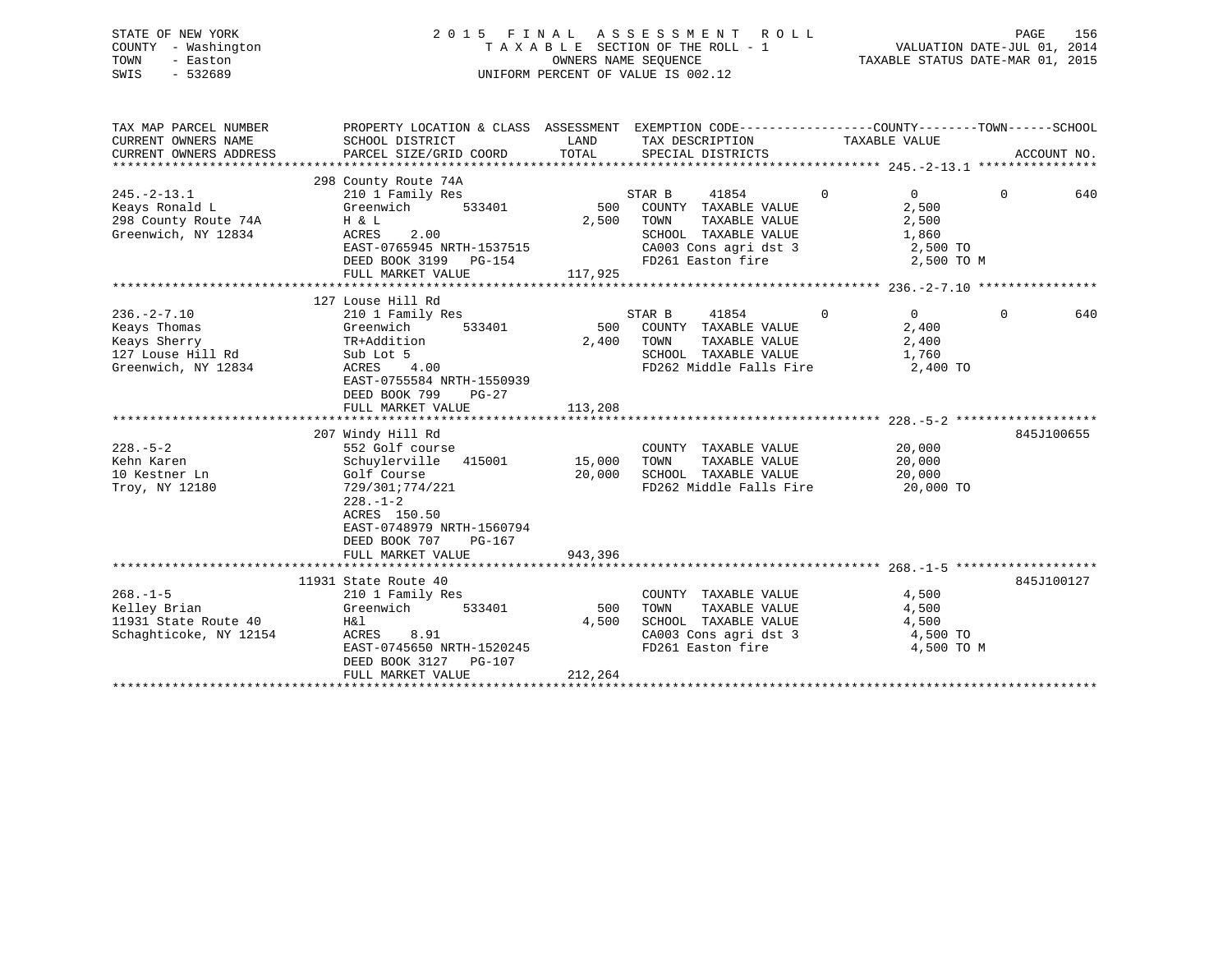## STATE OF NEW YORK 2 0 1 5 F I N A L A S S E S S M E N T R O L L PAGE 157 COUNTY - Washington T A X A B L E SECTION OF THE ROLL - 1 VALUATION DATE-JUL 01, 2014 TOWN - Easton OWNERS NAME SEQUENCE TAXABLE STATUS DATE-MAR 01, 2015 SWIS - 532689 UNIFORM PERCENT OF VALUE IS 002.12

| TAX MAP PARCEL NUMBER<br>CURRENT OWNERS NAME<br>CURRENT OWNERS ADDRESS                                                                 | PROPERTY LOCATION & CLASS ASSESSMENT EXEMPTION CODE----------------COUNTY-------TOWN------SCHOOL<br>SCHOOL DISTRICT<br>PARCEL SIZE/GRID COORD                                                                                                                                                                 | LAND<br>TOTAL | TAX DESCRIPTION<br>SPECIAL DISTRICTS                                                                                                                              |                                  | TAXABLE VALUE                                                                                                |                      | ACCOUNT NO.                           |
|----------------------------------------------------------------------------------------------------------------------------------------|---------------------------------------------------------------------------------------------------------------------------------------------------------------------------------------------------------------------------------------------------------------------------------------------------------------|---------------|-------------------------------------------------------------------------------------------------------------------------------------------------------------------|----------------------------------|--------------------------------------------------------------------------------------------------------------|----------------------|---------------------------------------|
|                                                                                                                                        |                                                                                                                                                                                                                                                                                                               |               |                                                                                                                                                                   |                                  |                                                                                                              |                      |                                       |
| $278. - 1 - 2.8$<br>278.-1-2.0<br>Kelondis Robert<br>Valley Falls, NY 12185<br>MAY BE SUBJECT TO PAYMENT                               | Hoag Rd<br>120 Field crops AG<br>Greenwich 533401 800<br>Ag Land and 800 TOWN TAXABLE VA<br>Lot 7B SCHOOL TAXABLE VA<br>ACRES 22.10 CA003 Cons agri ds<br>EAST-0749978 NRTH-1513496 99 EX<br>DEED BOOK 810 PG-184 FD261 Easton fire                                                                           | 800           | AG DIST<br>41720<br>COUNTY TAXABLE VALUE<br>TOWN TAXABLE VALUE<br>SCHOOL TAXABLE VALUE<br>CA003 Cons agri dst 3<br>99 EX                                          | $\overline{0}$                   | 99<br>701<br>701<br>701<br>701 TO                                                                            | 99                   | 99                                    |
| UNDER AGDIST LAW TIL 2019                                                                                                              |                                                                                                                                                                                                                                                                                                               |               |                                                                                                                                                                   |                                  | 800 TO M                                                                                                     |                      |                                       |
|                                                                                                                                        | FULL MARKET VALUE                                                                                                                                                                                                                                                                                             | 37,736        |                                                                                                                                                                   |                                  |                                                                                                              |                      |                                       |
|                                                                                                                                        |                                                                                                                                                                                                                                                                                                               |               |                                                                                                                                                                   |                                  |                                                                                                              |                      |                                       |
| $278. - 1 - 3$<br>X <sup>1</sup> B. 1<br>Kelondis Robert<br>The Pd<br>Valley Falls, NY 12185                                           | 418 Hoag Rd<br>210 1 Family Res<br>Greenwich 533401 500 STAR EN 41834<br>Η & L<br>ACRES 1.10<br>EAST-0749533 NRTH-1513111<br>DEED BOOK 379 PG-607 CA003 Cons agri dst 3 3,500 TO<br>FULL MARKET VALUE 165,094 FD261 Easton fire 3,500 TO                                                                      |               | 3,500 COUNTY TAXABLE VALUE<br>TAXABLE VALUE<br>TAXABLE VALUE<br>TOWN                                                                                              | $\overline{0}$<br>$\overline{0}$ | 175<br>$\overline{0}$<br>3,325<br>3,500                                                                      | $\Omega$<br>$\Omega$ | 845J100475<br>$\overline{0}$<br>1,380 |
|                                                                                                                                        |                                                                                                                                                                                                                                                                                                               |               |                                                                                                                                                                   |                                  |                                                                                                              |                      |                                       |
|                                                                                                                                        |                                                                                                                                                                                                                                                                                                               |               |                                                                                                                                                                   |                                  | 3,500 TO M                                                                                                   |                      |                                       |
|                                                                                                                                        |                                                                                                                                                                                                                                                                                                               |               |                                                                                                                                                                   |                                  |                                                                                                              |                      |                                       |
| $251. - 1 - 11$                                                                                                                        | 1930 County Route 113<br>114 Sheep farm                                                                                                                                                                                                                                                                       |               | AG DIST<br>41720                                                                                                                                                  |                                  | $0 \t 1,120$                                                                                                 | 1,120                | 845J100419<br>1,120                   |
| Kennedy Eric<br>Kennedy Karin<br>1930 County Route 113<br>Greenwich, NY 12834<br>Greenwich, NY 12834                                   | Greenwich 533401 3,500 STAR B<br>Farm<br>ACRES 202.00<br>202.00<br>EAST-0739065 NRTH-1529382<br>DEED BOOK 1704 PG-51<br>PULL MARKET VALUE<br>FULL MARKET VALUE<br>FULL MARKET VALUE<br>CA003 Cons agri dst 3<br>FD261 Easton fire<br>FD261 Easton fire<br>FD261 Easton fire<br>FD261 Easton fire<br>FD261 Eas |               | 41854 0<br>6,750 COUNTY TAXABLE VALUE                                                                                                                             |                                  | $\overline{0}$<br>5,630                                                                                      | $\Omega$             | 640                                   |
| MAY BE SUBJECT TO PAYMENT                                                                                                              |                                                                                                                                                                                                                                                                                                               |               |                                                                                                                                                                   |                                  |                                                                                                              |                      |                                       |
| UNDER AGDIST LAW TIL 2019                                                                                                              |                                                                                                                                                                                                                                                                                                               |               |                                                                                                                                                                   |                                  | 6,750 TO M                                                                                                   |                      |                                       |
|                                                                                                                                        |                                                                                                                                                                                                                                                                                                               |               |                                                                                                                                                                   |                                  |                                                                                                              |                      |                                       |
| $228. - 5 - 20.3$                                                                                                                      | 321 Old Schuylerville Rd<br>240 Rural res                                                                                                                                                                                                                                                                     |               | 80 PCT OF VALUE USED FOR EXEMPTION PURPOSES<br>AGRI-D IND 41730                                                                                                   |                                  |                                                                                                              |                      | 875J101254<br>101                     |
| 228.-5-20.5<br>Kennedy Joan M<br>Kennedy John C<br>321 Old Schuylerville Rd<br>Greenwich, NY 12834<br>MAY BE SUBJECT TO PAYMENT        | Schuylerville 415001 1,100 AGED-ALL<br>House With Acres<br>House With Acres<br>228.-1-20.3 COUNTY TAXABLE VALUE<br>ACRES 52.15 TOWN TAXABLE VALUE 2,599<br>EAST-0746761 NRTH-1555688 SCHOOL TAXABLE VALUE 1,219<br>DEED BOOK 585 PG-165 P262 Middle Falls Fire 4,500 TO<br>FULL MARKET VALUE 212,26           |               | 41800<br>4,500 STAR EN $41834$                                                                                                                                    | $\overline{0}$                   | $\begin{array}{cccc} 0 & & & 101 & & & 101 \\ 0 & & & 1\,, 800 & & & 1\,, 800 \end{array}$<br>$\overline{0}$ | $\overline{0}$       | 1,800<br>1,380                        |
| UNDER AGDIST LAW TIL 2022                                                                                                              |                                                                                                                                                                                                                                                                                                               |               |                                                                                                                                                                   |                                  |                                                                                                              |                      |                                       |
|                                                                                                                                        |                                                                                                                                                                                                                                                                                                               |               |                                                                                                                                                                   |                                  |                                                                                                              |                      |                                       |
| $253. - 1 - 25.2$<br>Kent Carol L<br>Ball Jennifer LE<br>454 Herrington Hill Rd<br>Greenwich, NY 12834<br>RACRES 23.06<br>RACRES 23.06 | 454 Herrington Hill Rd<br>240 Kurar 100<br>Greenwich<br>H & L<br>533401<br>912<br>H & L<br>Lot 2<br>ACRES 23.06<br>EAST-0761766 NRTH-1528899<br>CAST-0761766 NRTH-1528899<br>DEED BOOK 2327 PG-4                                                                                                              |               | STAR B 41854<br>800 COUNTY TAXABLE VALUE<br>2,600 TOWN<br>COUNTY IMANABLE VALUE<br>TOWN TAXABLE VALUE 2,600<br>SCHOOL TAXABLE VALUE 1,960<br>2,600 TO<br>2,600 TO | $\Omega$                         | $\overline{0}$<br>2,600                                                                                      | $\Omega$             | 845J101301<br>640                     |
|                                                                                                                                        | FULL MARKET VALUE                                                                                                                                                                                                                                                                                             | 122,642       |                                                                                                                                                                   |                                  |                                                                                                              |                      |                                       |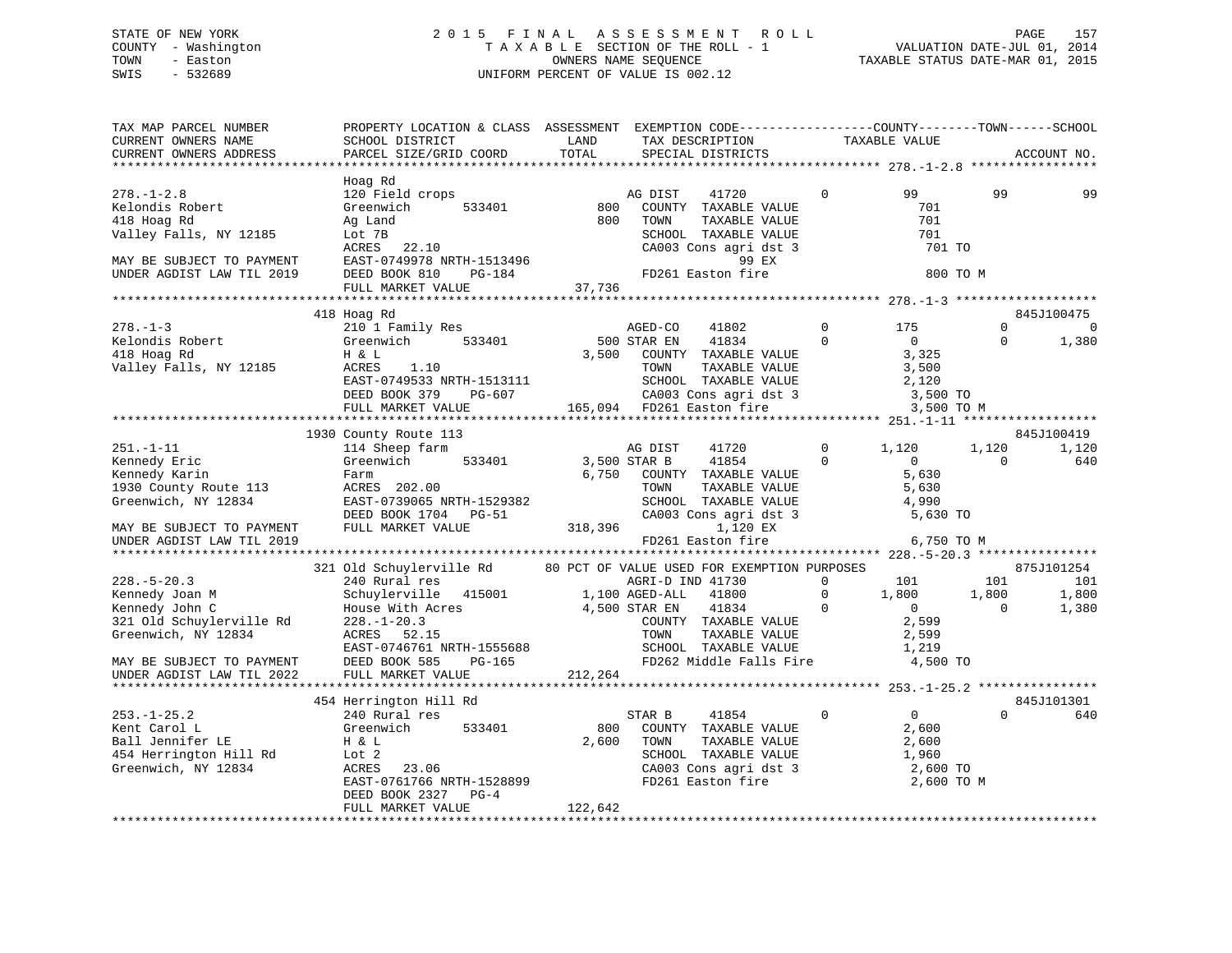## STATE OF NEW YORK 2 0 1 5 F I N A L A S S E S S M E N T R O L L PAGE 158 COUNTY - Washington T A X A B L E SECTION OF THE ROLL - 1 VALUATION DATE-JUL 01, 2014 TOWN - Easton OWNERS NAME SEQUENCE TAXABLE STATUS DATE-MAR 01, 2015 SWIS - 532689 UNIFORM PERCENT OF VALUE IS 002.12

| TAX MAP PARCEL NUMBER<br>CURRENT OWNERS NAME<br>CURRENT OWNERS ADDRESS                                                                                               | PROPERTY LOCATION & CLASS ASSESSMENT EXEMPTION CODE----------------COUNTY-------TOWN-----SCHOOL<br>SCHOOL DISTRICT<br>PARCEL SIZE/GRID COORD                  | LAND<br>TOTAL                          | TAX DESCRIPTION<br>SPECIAL DISTRICTS                                                                                                                                     | TAXABLE VALUE                                                                                                  | ACCOUNT NO.                   |
|----------------------------------------------------------------------------------------------------------------------------------------------------------------------|---------------------------------------------------------------------------------------------------------------------------------------------------------------|----------------------------------------|--------------------------------------------------------------------------------------------------------------------------------------------------------------------------|----------------------------------------------------------------------------------------------------------------|-------------------------------|
|                                                                                                                                                                      |                                                                                                                                                               |                                        |                                                                                                                                                                          |                                                                                                                |                               |
| $227. - 1 - 28$<br>Kenyon Luke N<br>Kenyon Elaine G<br>61 Old Schuylerville Rd<br>Greenwich, NY 12834<br>Greenwich, NY 12834                                         | 61 Old Schuylerville Rd<br>210 1 Family Res<br>Schuylerville 415001<br>H & L<br>FRNT 121.00 DPTH 175.00<br>EAST-0740858 NRTH-1556037<br>DEED BOOK 3149 PG-172 | 400<br>2,800                           | STAR B<br>41854<br>COUNTY TAXABLE VALUE<br>TOWN<br>TAXABLE VALUE<br>SCHOOL TAXABLE VALUE<br>CA003 Cons agri dst 3 2,800 TO<br>FD263 Schuylerville Fire 2,800 TO          | $\Omega$<br>$\overline{0}$<br>2,800<br>2,800<br>2,160                                                          | 845J100546<br>$\Omega$<br>640 |
|                                                                                                                                                                      | FULL MARKET VALUE                                                                                                                                             | 132,075                                |                                                                                                                                                                          |                                                                                                                |                               |
| $236. - 2 - 5$<br>Kerbow Bryan<br>Kerbow Karen<br>179 Louse HIll Rd<br>Greenwich, NY 12834                                                                           | 179 Louse Hill Rd<br>210 1 Family Res<br>533401<br>Greenwich<br>Η&l<br>ACRES 1.70<br>EAST-0756569 NRTH-1550199<br>DEED BOOK 3264 PG-93<br>FULL MARKET VALUE   | 300<br>3,750<br>176,887                | COUNTY TAXABLE VALUE<br>TOWN<br>TAXABLE VALUE<br>SCHOOL TAXABLE VALUE<br>FD262 Middle Falls Fire 3,750 TO                                                                | 3,750<br>3,750<br>3,750                                                                                        | 845J101000                    |
|                                                                                                                                                                      | 249 Sarles Ferry Rd                                                                                                                                           |                                        |                                                                                                                                                                          |                                                                                                                |                               |
| $259. - 1 - 5.1$<br>Kernal Acres Sunsetview Farms Greenwich<br>249 Sarles Ferry Rd<br>Schaghticoke, NY 12154                                                         | 180 Special farm<br>Ag Bus<br>Lease 847/333<br>ACRES 31.35<br>EAST-0743451 NRTH-1526330<br>DEED BOOK 942<br>PG-202<br>FULL MARKET VALUE                       | 533401 2,000 TOWN<br>12,500<br>589,623 | COUNTY TAXABLE VALUE<br>TAXABLE VALUE<br>SCHOOL TAXABLE VALUE<br>CA003 Cons agri dst 3 12,500 TO<br>FD261 Easton fire                                                    | 12,500<br>12,500<br>12,500<br>12,500 TO M                                                                      |                               |
|                                                                                                                                                                      | County Route 54                                                                                                                                               |                                        |                                                                                                                                                                          |                                                                                                                | 845J100399                    |
| $285. -1 - 1$<br>Kernel Acres LLC<br>1548 State Route 40<br>Greenwich, NY 12834<br>MAY BE SUBJECT TO PAYMENT                                                         | 105 Vac farmland<br>Stillwater Cent 415201 3,500<br>Farm<br>ACRES 144.70<br>EAST-0730958 NRTH-1503656<br>DEED BOOK 866<br>PG-164                              | 3,500                                  | 41720<br>AG DIST<br>COUNTY TAXABLE VALUE<br>TOWN<br>TAXABLE VALUE<br>CA003 Cons agri dst 3<br>1,789 EX                                                                   | 0<br>1,789<br>1,711<br>1,711<br>1,711<br>1,711 TO                                                              | 1,789<br>1,789                |
| UNDER AGDIST LAW TIL 2019                                                                                                                                            | FULL MARKET VALUE                                                                                                                                             |                                        | $165,094$ FD261 Easton fire                                                                                                                                              | 3,500 TO M                                                                                                     |                               |
|                                                                                                                                                                      |                                                                                                                                                               |                                        |                                                                                                                                                                          |                                                                                                                |                               |
|                                                                                                                                                                      | 262 Sarles Ferry Rd                                                                                                                                           |                                        |                                                                                                                                                                          |                                                                                                                | 845J100607                    |
| $259. - 1 - 5$<br>Kernel Acres Sunset View Farm Greenwich<br>249 Sarles Ferry Rd<br>Schaghticoke, NY 12154<br>MAY BE SUBJECT TO PAYMENT<br>UNDER AGDIST LAW TIL 2019 | 112 Dairy farm<br>Farm<br>Ag.Con Ease. 873/107<br>ACRES 125.38<br>EAST-0744495 NRTH-1525897<br><b>PG-30</b><br>DEED BOOK 883<br>FULL MARKET VALUE             | 533401 2,500 STAR B                    | 41720<br>AG DIST<br>41854<br>8,800 COUNTY TAXABLE VALUE<br>TOWN<br>TAXABLE VALUE<br>SCHOOL TAXABLE VALUE<br>CA003 Cons agri dst 3<br>579 EX<br>415,094 FD261 Easton fire | $\mathbf 0$<br>579<br>$\Omega$<br>$\overline{0}$<br>8,221<br>8,221<br>7,581<br>7,581<br>8,221 TO<br>8,800 TO M | 579<br>579<br>640<br>$\Omega$ |
|                                                                                                                                                                      |                                                                                                                                                               |                                        |                                                                                                                                                                          |                                                                                                                |                               |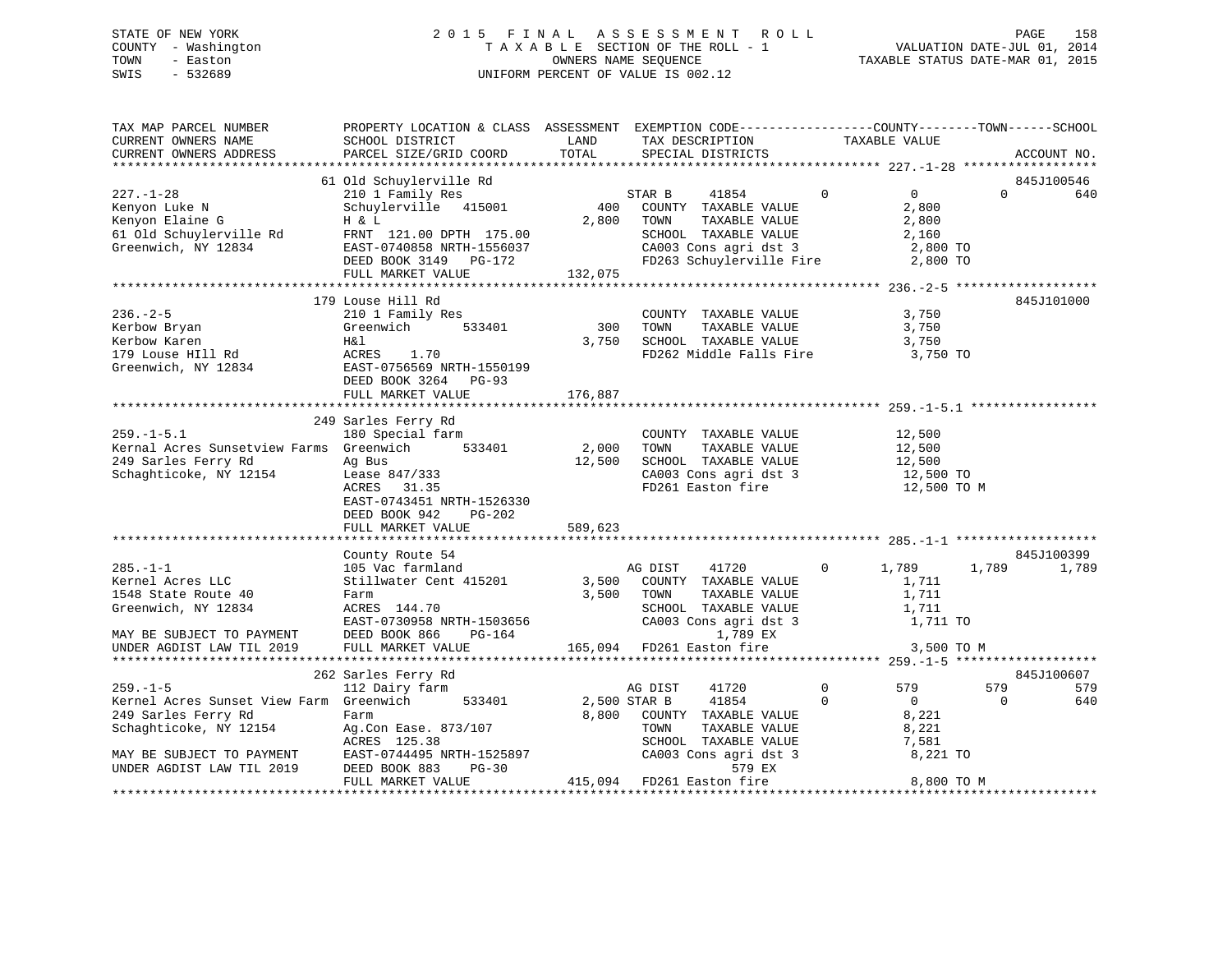# STATE OF NEW YORK 2015 FINAL ASSESSMENT ROLL PAGE 159 COUNTY - Washington  $T A X A B L E$  SECTION OF THE ROLL - 1<br>TOWN - Easton DATE-JUL 2012 OWNERS NAME SEQUENCE SWIS - 532689 UNIFORM PERCENT OF VALUE IS 002.12

VALUATION DATE-JUL 01, 2014

TAXABLE STATUS DATE-MAR 01, 2015

| TAX MAP PARCEL NUMBER<br>CURRENT OWNERS NAME<br>CURRENT OWNERS ADDRESS                              | PROPERTY LOCATION & CLASS ASSESSMENT EXEMPTION CODE---------------COUNTY-------TOWN-----SCHOOL<br>SCHOOL DISTRICT<br>PARCEL SIZE/GRID COORD                                        | LAND<br><b>TOTAL</b>    | TAX DESCRIPTION<br>SPECIAL DISTRICTS                                                                                                   | TAXABLE VALUE                                                                   | ACCOUNT NO.                     |
|-----------------------------------------------------------------------------------------------------|------------------------------------------------------------------------------------------------------------------------------------------------------------------------------------|-------------------------|----------------------------------------------------------------------------------------------------------------------------------------|---------------------------------------------------------------------------------|---------------------------------|
|                                                                                                     |                                                                                                                                                                                    |                         |                                                                                                                                        |                                                                                 |                                 |
| $260. -1 - 15.2$<br>Keyes Lynda A<br>Kosowsky Philip Jr<br>PO Box 308<br>Shokan, NY 12481-0308      | 77 The Intervale Rd<br>551 Ski area<br>Greenwich<br>533401<br>Lodge & Land<br>ACRES 73.40<br>EAST-0754978 NRTH-1527659<br>DEED BOOK 564<br>PG-177<br>FULL MARKET VALUE             | 9,000<br>1014,151       | COUNTY TAXABLE VALUE<br>TOWN<br>TAXABLE VALUE<br>21,500 SCHOOL TAXABLE VALUE<br>FD261 Easton fire                                      | 21,500<br>21,500<br>21,500<br>21,500 TO M                                       | 845J100491                      |
|                                                                                                     |                                                                                                                                                                                    |                         |                                                                                                                                        |                                                                                 |                                 |
| $236. - 1 - 15$<br>Kirk Delbert G<br>Kirk Lola J<br>2329 State Route 40<br>Greenwich, NY 12834      | 2329 State Route 40<br>210 1 Family Res<br>533401<br>Greenwich<br>H & L<br>404/934<br>1.55<br>ACRES<br>EAST-0751180 NRTH-1553114<br>DEED BOOK 2624 PG-83<br>FULL MARKET VALUE      | 400<br>2,400<br>113,208 | STAR EN<br>41834<br>COUNTY TAXABLE VALUE<br>TOWN<br>TAXABLE VALUE<br>SCHOOL TAXABLE VALUE<br>FD262 Middle Falls Fire                   | $\mathbf{0}$<br>$\overline{0}$<br>2,400<br>2,400<br>1,020<br>2,400 TO           | 845J100483<br>1,380<br>$\Omega$ |
|                                                                                                     |                                                                                                                                                                                    |                         |                                                                                                                                        |                                                                                 |                                 |
| $236. - 2 - 3.6$<br>Kirk Douglas J<br>Kirk Colleen J<br>75 Hegeman Bridge Rd<br>Greenwich, NY 12834 | 75 Hegeman Bridge Rd<br>210 1 Family Res<br>533401<br>Greenwich<br>V/1<br>Lot 1<br>ACRES<br>1.05<br>EAST-0752841 NRTH-1550965<br>DEED BOOK 864<br>PG-214<br>FULL MARKET VALUE      | 800<br>4,000<br>188,679 | STAR B<br>41854<br>COUNTY TAXABLE VALUE<br>TOWN<br>TAXABLE VALUE<br>SCHOOL TAXABLE VALUE<br>FD262 Middle Falls Fire                    | $\Omega$<br>$\overline{0}$<br>4,000<br>4,000<br>3,360<br>4,000 TO               | 845J101204<br>$\Omega$<br>640   |
|                                                                                                     |                                                                                                                                                                                    |                         |                                                                                                                                        |                                                                                 |                                 |
| $260. - 1 - 19.4$<br>Kirk John E<br>Kirk Patricia C<br>39 Herrington Hill Rd<br>Greenwich, NY 12834 | Herrington Hill Rd/n Off<br>320 Rural vacant<br>533401<br>Greenwich<br>Vacant Land<br>9.62<br>ACRES<br>EAST-0752902 NRTH-1525508<br>DEED BOOK 648<br>$PG-183$<br>FULL MARKET VALUE | 200<br>200<br>9,434     | COUNTY TAXABLE VALUE<br>TAXABLE VALUE<br>TOWN<br>SCHOOL TAXABLE VALUE<br>CA003 Cons agri dst 3<br>FD261 Easton fire                    | 200<br>200<br>200<br>200 TO<br>200 TO M                                         |                                 |
|                                                                                                     |                                                                                                                                                                                    |                         |                                                                                                                                        |                                                                                 |                                 |
|                                                                                                     | 39 Herrington Hill Rd                                                                                                                                                              |                         |                                                                                                                                        |                                                                                 | 845J101152                      |
| $260. -1 - 19.1$<br>Kirk John E Jr<br>Kirk Patricia<br>39 Herrington Hill Rd<br>Greenwich, NY 12834 | 210 1 Family Res<br>533401<br>Greenwich<br>Res<br>ACRES 3.01<br>EAST-0753035 NRTH-1524555<br>DEED BOOK 491<br>PG-514<br>FULL MARKET VALUE                                          | 500<br>4,600<br>216,981 | STAR B<br>41854<br>COUNTY TAXABLE VALUE<br>TOWN<br>TAXABLE VALUE<br>SCHOOL TAXABLE VALUE<br>CA003 Cons agri dst 3<br>FD261 Easton fire | $\Omega$<br>$\overline{0}$<br>4,600<br>4,600<br>3,960<br>4,600 TO<br>4,600 TO M | $\Omega$<br>640                 |
|                                                                                                     |                                                                                                                                                                                    |                         |                                                                                                                                        |                                                                                 |                                 |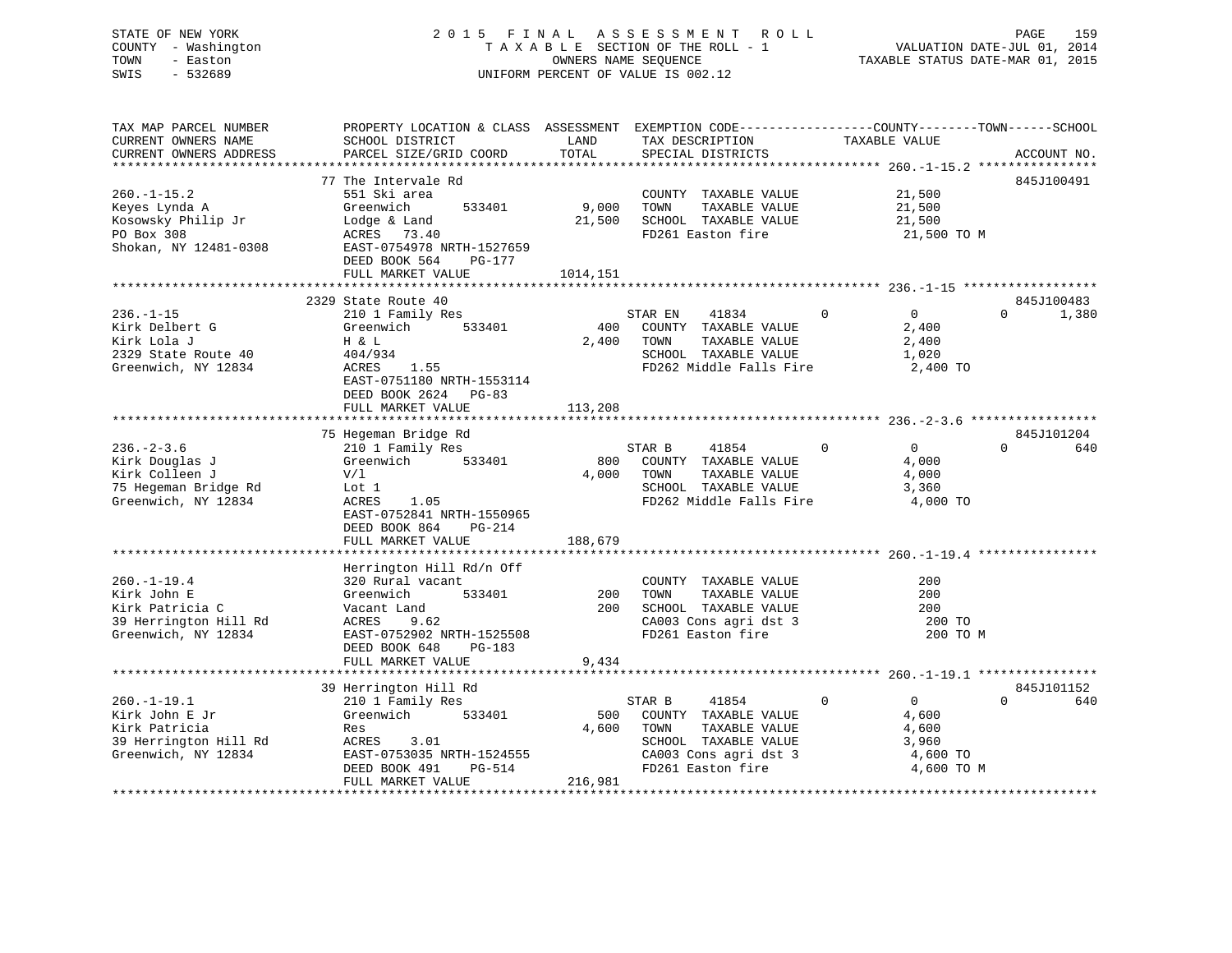## STATE OF NEW YORK 2 0 1 5 F I N A L A S S E S S M E N T R O L L PAGE 160 COUNTY - Washington T A X A B L E SECTION OF THE ROLL - 1 VALUATION DATE-JUL 01, 2014 TOWN - Easton OWNERS NAME SEQUENCE TAXABLE STATUS DATE-MAR 01, 2015 SWIS - 532689 UNIFORM PERCENT OF VALUE IS 002.12

| TAX MAP PARCEL NUMBER                              | PROPERTY LOCATION & CLASS ASSESSMENT EXEMPTION CODE----------------COUNTY-------TOWN------SCHOOL |          |                       |                            |                          |
|----------------------------------------------------|--------------------------------------------------------------------------------------------------|----------|-----------------------|----------------------------|--------------------------|
| CURRENT OWNERS NAME                                | SCHOOL DISTRICT                                                                                  | LAND     | TAX DESCRIPTION       | TAXABLE VALUE              |                          |
| CURRENT OWNERS ADDRESS                             | PARCEL SIZE/GRID COORD                                                                           | TOTAL    | SPECIAL DISTRICTS     |                            | ACCOUNT NO.              |
|                                                    |                                                                                                  |          |                       |                            |                          |
|                                                    | Herrington Hill Rd                                                                               |          |                       |                            |                          |
| $260. -1 - 19.5$                                   | 323 Vacant rural                                                                                 |          | COUNTY TAXABLE VALUE  | 500                        |                          |
| Kirk John Jr                                       | Greenwich<br>533401                                                                              | 500 TOWN | TAXABLE VALUE         | 500                        |                          |
| Kirk Patricia                                      | Vac Lot                                                                                          | 500      | SCHOOL TAXABLE VALUE  | 500                        |                          |
| 39 Herrington Hill Rd                              | Lot 3B                                                                                           |          | CA003 Cons agri dst 3 | 500 TO                     |                          |
| Greenwich, NY 12834                                | 2.64<br>ACRES                                                                                    |          | FD261 Easton fire     | 500 TO M                   |                          |
|                                                    | EAST-0753104 NRTH-1524109                                                                        |          |                       |                            |                          |
|                                                    | DEED BOOK 657<br>PG-337                                                                          |          |                       |                            |                          |
|                                                    | FULL MARKET VALUE                                                                                | 23,585   |                       |                            |                          |
|                                                    |                                                                                                  |          |                       |                            |                          |
|                                                    | Hoag Rd                                                                                          |          |                       |                            | 845J101035               |
| $278. - 1 - 38.2$                                  | 310 Res Vac                                                                                      |          | COUNTY TAXABLE VALUE  | 400                        |                          |
| Kirk Paul                                          | 533401<br>Greenwich                                                                              | 400      | TAXABLE VALUE<br>TOWN | 400                        |                          |
| Kirk Dawn M                                        | RL                                                                                               | 400      | SCHOOL TAXABLE VALUE  | 400                        |                          |
| 101 Petteys Rd                                     |                                                                                                  |          | CA003 Cons agri dst 3 |                            |                          |
| Greenwich, NY 12834                                | Sub Lot 5<br>ACRES 5.25                                                                          |          | FD261 Easton fire     | 400 TO                     |                          |
|                                                    | EAST-0749479 NRTH-1510685                                                                        |          |                       | 400 TO M                   |                          |
|                                                    |                                                                                                  |          |                       |                            |                          |
|                                                    | DEED BOOK 561<br>PG-82                                                                           |          |                       |                            |                          |
|                                                    | FULL MARKET VALUE                                                                                | 18,868   |                       |                            |                          |
|                                                    | Lees Crossing Rd                                                                                 |          |                       |                            |                          |
| $287. - 1 - 6.3$                                   |                                                                                                  |          |                       | $\mathbf{0}$               | 845J101121<br>516<br>516 |
|                                                    | 105 Vac farmland<br>533401                                                                       | 800      | AG DIST<br>41720      | 516                        |                          |
| Klein Patrick                                      | Greenwich                                                                                        |          | COUNTY TAXABLE VALUE  | 284<br>284                 |                          |
| Wagner-Klein Christiane                            | Vac Land                                                                                         | 800      | TOWN<br>TAXABLE VALUE |                            |                          |
| Neuffenstrasse 13                                  | ACRES 27.98                                                                                      |          | SCHOOL TAXABLE VALUE  | 284                        |                          |
| Rohrer-Strasse 180                                 | EAST-0751861 NRTH-1504779                                                                        |          | CA003 Cons agri dst 3 | 284 TO                     |                          |
| leinfelden-EchterdingGermany DEED BOOK 2322 PG-280 |                                                                                                  |          |                       |                            |                          |
|                                                    | 7077A FULL MARKET VALUE                                                                          |          |                       | 800 TO M                   |                          |
|                                                    |                                                                                                  |          |                       |                            |                          |
| MAY BE SUBJECT TO PAYMENT                          |                                                                                                  |          |                       |                            |                          |
| UNDER AGDIST LAW TIL 2019                          |                                                                                                  |          |                       |                            |                          |
|                                                    |                                                                                                  |          |                       |                            |                          |
|                                                    | 115 County Route 74A                                                                             |          |                       |                            | 845J100485               |
| $253. - 1 - 9$                                     | 210 1 Family Res                                                                                 |          | 41854<br>STAR B       | $\overline{0}$<br>$\Omega$ | $\Omega$<br>640          |
| Knapp Frank C                                      | 533401<br>Greenwich                                                                              | 600      | COUNTY TAXABLE VALUE  | 2,500                      |                          |
| 115 County Route 74A                               | H & L                                                                                            | 2,500    | TOWN<br>TAXABLE VALUE | 2,500                      |                          |
| Greenwich, NY 12834                                | 497/919;703/175                                                                                  |          | SCHOOL TAXABLE VALUE  | 1,860                      |                          |
|                                                    | ACRES<br>1.10                                                                                    |          | CA003 Cons agri dst 3 | 2,500 TO                   |                          |
|                                                    | EAST-0766438 NRTH-1533177                                                                        |          | FD261 Easton fire     | 2,500 TO M                 |                          |
|                                                    | DEED BOOK 493<br>PG-368                                                                          |          |                       |                            |                          |
|                                                    | FULL MARKET VALUE                                                                                | 117,925  |                       |                            |                          |
|                                                    |                                                                                                  |          |                       |                            |                          |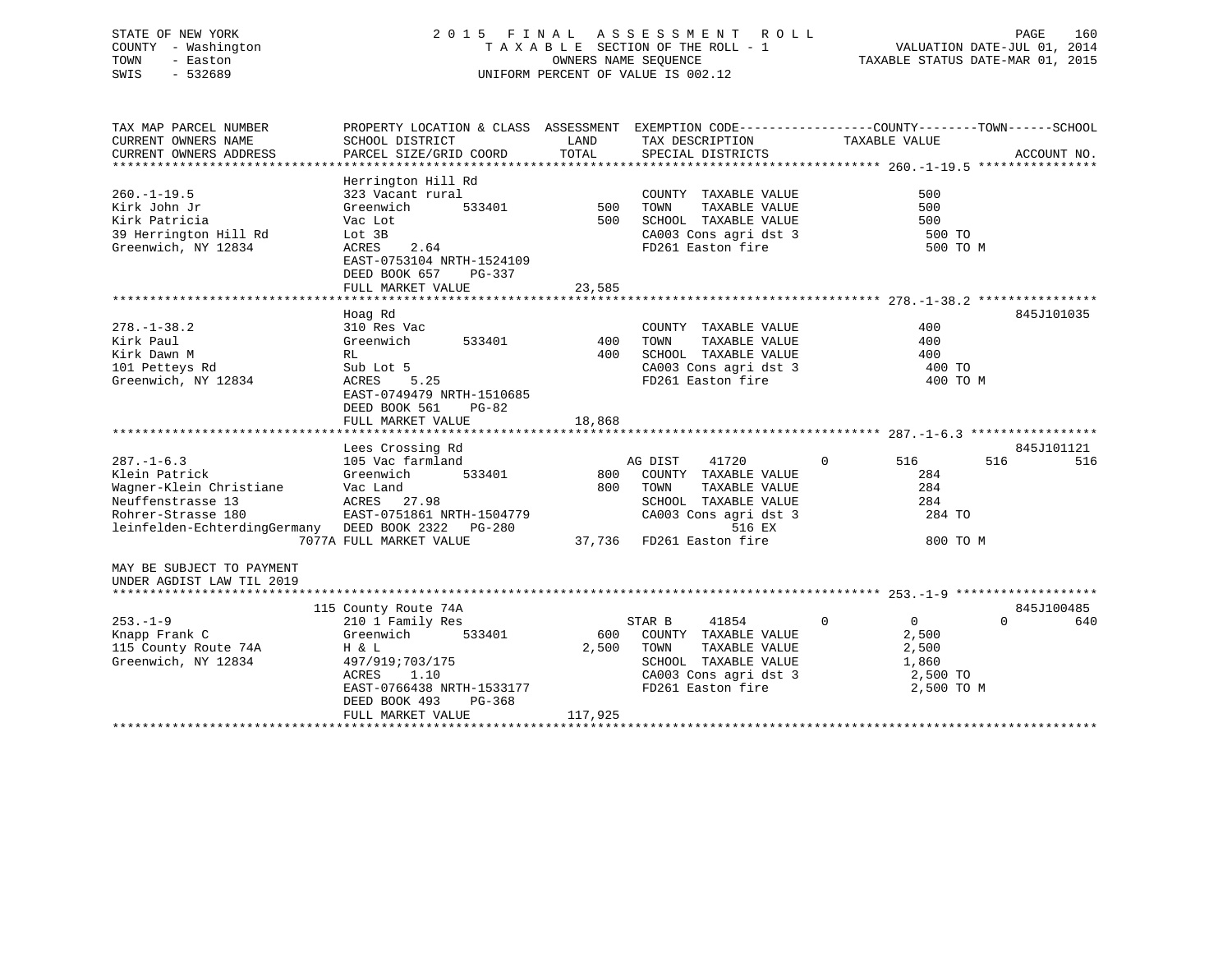STATE OF NEW YORK 2 0 1 5 F I N A L A S S E S S M E N T R O L L PAGE 161 COUNTY - Washington T A X A B L E SECTION OF THE ROLL - 1 VALUATION DATE-JUL 01, 2014 TOWN - Easton OWNERS NAME SEQUENCE TAXABLE STATUS DATE-MAR 01, 2015 SWIS - 532689 UNIFORM PERCENT OF VALUE IS 002.12

| TAX MAP PARCEL NUMBER                             | PROPERTY LOCATION & CLASS ASSESSMENT EXEMPTION CODE----------------COUNTY-------TOWN-----SCHOOL                                                                                                                                                                          |         |                                                                                                                          |                |                |                         |                |
|---------------------------------------------------|--------------------------------------------------------------------------------------------------------------------------------------------------------------------------------------------------------------------------------------------------------------------------|---------|--------------------------------------------------------------------------------------------------------------------------|----------------|----------------|-------------------------|----------------|
| CURRENT OWNERS NAME                               | SCHOOL DISTRICT                                                                                                                                                                                                                                                          | LAND    | TAX DESCRIPTION TAXABLE VALUE SPECIAL DISTRICTS                                                                          |                |                |                         |                |
| CURRENT OWNERS ADDRESS                            | PARCEL SIZE/GRID COORD                                                                                                                                                                                                                                                   | TOTAL   |                                                                                                                          |                |                |                         | ACCOUNT NO.    |
|                                                   |                                                                                                                                                                                                                                                                          |         |                                                                                                                          |                |                |                         |                |
|                                                   | 525 Beadle Hill Rd                                                                                                                                                                                                                                                       |         |                                                                                                                          |                |                |                         | 845J100487     |
| $287. - 1 - 18$                                   | 241 Rural res&ag                                                                                                                                                                                                                                                         |         | STAR EN 41834 0 0                                                                                                        |                |                | $\Omega$                | 1,380          |
| xov. 1 10<br>Knight Karen J<br>525 Beadle Hill Rd | Greenwich                                                                                                                                                                                                                                                                |         | 533401 1,200 COUNTY TAXABLE VALUE                                                                                        |                | 6,000          |                         |                |
|                                                   |                                                                                                                                                                                                                                                                          |         | 6,000 TOWN<br>TAXABLE VALUE                                                                                              |                | 6,000          |                         |                |
| Valley Falls, NY 12185                            | Farm<br>847/54 847/52<br>ACRES 56.36                                                                                                                                                                                                                                     |         | SCHOOL TAXABLE VALUE $4,620$<br>CA003 Cons agri dst 3 6,000 TO<br>FD261 Easton fire 6,000 TO                             |                |                |                         |                |
|                                                   |                                                                                                                                                                                                                                                                          |         |                                                                                                                          |                |                |                         |                |
|                                                   | EAST-0744762 NRTH-1500548                                                                                                                                                                                                                                                |         |                                                                                                                          |                | 6,000 TO M     |                         |                |
|                                                   | DEED BOOK 847<br>PG-49                                                                                                                                                                                                                                                   |         |                                                                                                                          |                |                |                         |                |
|                                                   | FULL MARKET VALUE                                                                                                                                                                                                                                                        | 283,019 |                                                                                                                          |                |                |                         |                |
|                                                   |                                                                                                                                                                                                                                                                          |         |                                                                                                                          |                |                |                         |                |
|                                                   | 142 Ives Hill Rd                                                                                                                                                                                                                                                         |         |                                                                                                                          |                |                |                         |                |
|                                                   |                                                                                                                                                                                                                                                                          |         |                                                                                                                          |                |                | $\Omega$                | 640            |
|                                                   |                                                                                                                                                                                                                                                                          |         |                                                                                                                          |                |                |                         |                |
|                                                   |                                                                                                                                                                                                                                                                          |         |                                                                                                                          |                |                |                         |                |
|                                                   |                                                                                                                                                                                                                                                                          |         |                                                                                                                          |                |                |                         |                |
|                                                   |                                                                                                                                                                                                                                                                          |         |                                                                                                                          |                |                |                         |                |
|                                                   |                                                                                                                                                                                                                                                                          |         |                                                                                                                          |                |                |                         |                |
|                                                   |                                                                                                                                                                                                                                                                          |         |                                                                                                                          |                |                |                         |                |
|                                                   |                                                                                                                                                                                                                                                                          |         |                                                                                                                          |                |                |                         |                |
|                                                   |                                                                                                                                                                                                                                                                          |         |                                                                                                                          |                |                |                         |                |
|                                                   | 189 Old Schuylerville Rd                                                                                                                                                                                                                                                 |         |                                                                                                                          |                |                |                         |                |
|                                                   |                                                                                                                                                                                                                                                                          |         |                                                                                                                          |                |                | $\mathbf 0$<br>$\Omega$ | $\overline{0}$ |
|                                                   |                                                                                                                                                                                                                                                                          |         |                                                                                                                          |                |                |                         | 640            |
|                                                   |                                                                                                                                                                                                                                                                          |         |                                                                                                                          |                |                |                         |                |
|                                                   |                                                                                                                                                                                                                                                                          |         |                                                                                                                          |                |                |                         |                |
|                                                   |                                                                                                                                                                                                                                                                          |         |                                                                                                                          |                |                |                         |                |
|                                                   |                                                                                                                                                                                                                                                                          |         |                                                                                                                          |                |                |                         |                |
|                                                   |                                                                                                                                                                                                                                                                          |         |                                                                                                                          |                |                |                         |                |
|                                                   |                                                                                                                                                                                                                                                                          |         |                                                                                                                          |                |                |                         |                |
|                                                   |                                                                                                                                                                                                                                                                          |         |                                                                                                                          |                |                |                         |                |
|                                                   | 775 Beadle Hill Rd                                                                                                                                                                                                                                                       |         |                                                                                                                          |                |                |                         | 845J100599     |
| $287. - 1 - 1$                                    | 240 Rural res                                                                                                                                                                                                                                                            |         | AG DIST 41720                                                                                                            | $\overline{0}$ | 466            | 466                     | 466            |
| Kozlowski Mark J                                  | Greenwich 533401                                                                                                                                                                                                                                                         |         | 2,600 STAR B 41854<br>$\overline{0}$                                                                                     |                | 0<br>7,734     | $\overline{0}$          | 640            |
| Kozlowski Hollys                                  | Farm<br>ACRES 168.50                                                                                                                                                                                                                                                     |         | 8,200 COUNTY TAXABLE VALUE                                                                                               |                |                |                         |                |
|                                                   |                                                                                                                                                                                                                                                                          |         |                                                                                                                          |                |                |                         |                |
|                                                   |                                                                                                                                                                                                                                                                          |         |                                                                                                                          |                |                |                         |                |
|                                                   |                                                                                                                                                                                                                                                                          |         |                                                                                                                          |                |                |                         |                |
|                                                   | EXECUTE IS NOT DEED BOOK 490 PG-397<br>MAY BE SUBJECT TO PAYMENT FULL MARKET VALUE<br>MAY BE SUBJECT TO PAYMENT FULL MARKET VALUE<br>MAY BE SUBJECT TO PAYMENT FULL MARKET VALUE<br>PHOTO 200 TO 200 TO 200 TO 200 TO 200 TO 200 TO 20                                   |         |                                                                                                                          |                |                |                         |                |
| UNDER AGDIST LAW TIL 2019                         |                                                                                                                                                                                                                                                                          |         | FD261 Easton fire                                                                                                        |                | 8,200 TO M     |                         |                |
|                                                   |                                                                                                                                                                                                                                                                          |         |                                                                                                                          |                |                |                         |                |
|                                                   | 418 Vly Summit Rd                                                                                                                                                                                                                                                        |         |                                                                                                                          |                |                |                         |                |
|                                                   |                                                                                                                                                                                                                                                                          |         | STAR B 41854                                                                                                             | $\overline{0}$ | $\overline{0}$ | 0                       | 640            |
|                                                   |                                                                                                                                                                                                                                                                          |         | $1,250$ COUNTY TAXABLE VALUE                                                                                             |                | 5,900          |                         |                |
|                                                   |                                                                                                                                                                                                                                                                          |         | 5,900 TOWN                                                                                                               |                |                |                         |                |
|                                                   |                                                                                                                                                                                                                                                                          |         |                                                                                                                          |                |                |                         |                |
|                                                   |                                                                                                                                                                                                                                                                          |         |                                                                                                                          |                |                |                         |                |
|                                                   | 260.-1-21.2<br>Examich Brian<br>Examine Brian<br>Example 210 Rural res<br>Camper Candace M<br>240 Rural res<br>S533401<br>21,250<br>250<br>27,900<br>27,900<br>27,900<br>27,900<br>27,900<br>27,900<br>27,900<br>27,900<br>27,900<br>27,900<br>27,900<br>27,900<br>27,90 |         | TOWN TAXABLE VALUE 5,900<br>SCHOOL TAXABLE VALUE 5,900<br>CA003 Cons agri dst 3 5,900 TO<br>FD261 Easton fire 5,900 TO M |                |                |                         |                |
|                                                   | FULL MARKET VALUE                                                                                                                                                                                                                                                        | 278,302 |                                                                                                                          |                |                |                         |                |
|                                                   |                                                                                                                                                                                                                                                                          |         |                                                                                                                          |                |                |                         |                |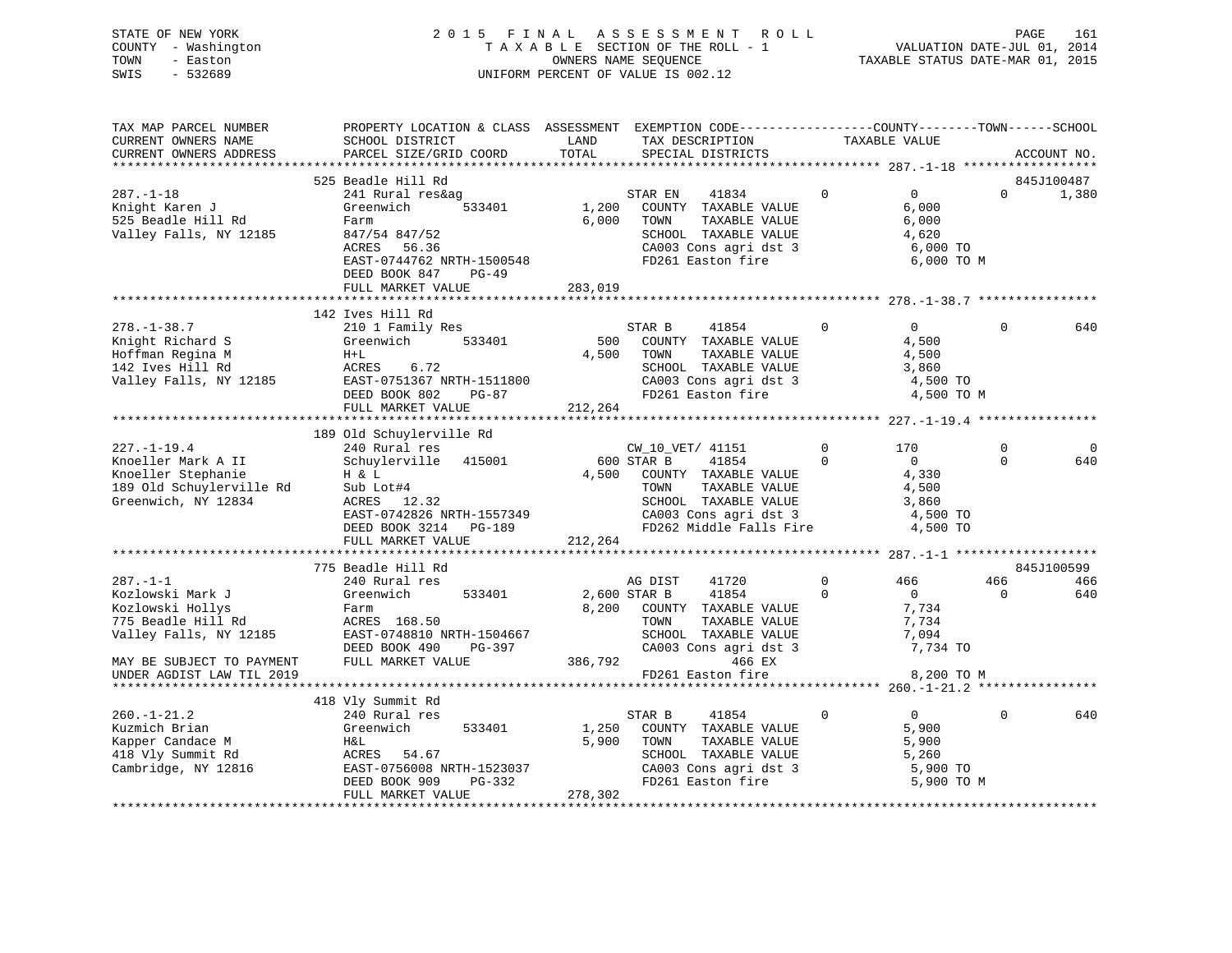## STATE OF NEW YORK 2 0 1 5 F I N A L A S S E S S M E N T R O L L PAGE 162 COUNTY - Washington T A X A B L E SECTION OF THE ROLL - 1 VALUATION DATE-JUL 01, 2014 TOWN - Easton OWNERS NAME SEQUENCE TAXABLE STATUS DATE-MAR 01, 2015 SWIS - 532689 UNIFORM PERCENT OF VALUE IS 002.12

| TAX MAP PARCEL NUMBER<br>CURRENT OWNERS NAME  | PROPERTY LOCATION & CLASS ASSESSMENT EXEMPTION CODE----------------COUNTY-------TOWN------SCHOOL<br>SCHOOL DISTRICT | LAND    | TAX DESCRIPTION                       | TAXABLE VALUE                    |                   |
|-----------------------------------------------|---------------------------------------------------------------------------------------------------------------------|---------|---------------------------------------|----------------------------------|-------------------|
| CURRENT OWNERS ADDRESS                        | PARCEL SIZE/GRID COORD                                                                                              | TOTAL   | SPECIAL DISTRICTS                     |                                  | ACCOUNT NO.       |
|                                               | Herrington Hill Rd                                                                                                  |         |                                       |                                  | 845J101302        |
| $260. -1 - 19.3$                              | 323 Vacant rural                                                                                                    |         | COUNTY TAXABLE VALUE                  | 300                              |                   |
| Kuzmich David J                               | Greenwich<br>533401                                                                                                 | 300     | TAXABLE VALUE<br>TOWN                 | 300                              |                   |
| Kuzmich Dianne R                              | V1/ Land Locked                                                                                                     | 300     | SCHOOL TAXABLE VALUE                  | 300                              |                   |
| 35 Intervale Rd                               | Lot 2                                                                                                               |         | CA003 Cons agri dst 3                 | 300 TO                           |                   |
| Greenwich, NY 12834                           | ACRES<br>9.01<br>EAST-0754476 NRTH-1526138<br>DEED BOOK 3253 PG-247<br>FULL MARKET VALUE                            | 14,151  | FD261 Easton fire                     | 300 TO M                         |                   |
|                                               |                                                                                                                     |         |                                       |                                  |                   |
|                                               | 35 The Intervale Rd                                                                                                 |         |                                       |                                  | 845J100498        |
| $261. - 1 - 33$                               | 210 1 Family Res                                                                                                    |         | STAR B<br>41854                       | $\mathbf 0$<br>$0 \qquad \qquad$ | $\Omega$<br>640   |
| Kuzmich David J                               | Greenwich<br>533401                                                                                                 | 1,000   | COUNTY TAXABLE VALUE                  | 5,000                            |                   |
| Kuzmich Dianne R                              | H & L                                                                                                               | 5,000   | TAXABLE VALUE<br>TOWN                 | 5,000                            |                   |
| 35 Intervale Rd                               | ACRES<br>28.48                                                                                                      |         | SCHOOL TAXABLE VALUE                  | 4,360                            |                   |
| Greenwich, NY 12834                           | EAST-0755263 NRTH-1525945                                                                                           |         | CA003 Cons agri dst 3                 | 5,000 TO                         |                   |
|                                               | DEED BOOK 3253<br>PG-242                                                                                            |         | FD261 Easton fire                     | 5,000 TO M                       |                   |
|                                               | FULL MARKET VALUE                                                                                                   | 235,849 |                                       |                                  |                   |
|                                               |                                                                                                                     |         |                                       |                                  |                   |
| $261. - 1 - 1.7$                              | Herrington Hill Rd<br>320 Rural vacant                                                                              |         | COUNTY TAXABLE VALUE                  | 1,500                            | 845J101207        |
| Kuzmich Paul                                  | Greenwich<br>533401                                                                                                 | 1,500   | TOWN<br>TAXABLE VALUE                 | 1,500                            |                   |
| 15 Sherman Ave                                | Vacant Land                                                                                                         | 1,500   | SCHOOL TAXABLE VALUE                  | 1,500                            |                   |
| Greenwich, NY 12834                           | 2285/67                                                                                                             |         | FD261 Easton fire                     | 1,500 TO M                       |                   |
|                                               | ACRES<br>28.91                                                                                                      |         |                                       |                                  |                   |
|                                               | EAST-0758452 NRTH-1526418                                                                                           |         |                                       |                                  |                   |
|                                               | DEED BOOK 858<br>$PG-14$                                                                                            |         |                                       |                                  |                   |
|                                               | FULL MARKET VALUE                                                                                                   | 70,755  |                                       |                                  |                   |
|                                               |                                                                                                                     |         |                                       |                                  |                   |
|                                               | 137 Herrington Hill Rd                                                                                              |         |                                       |                                  | 845J101114        |
| $261. - 1 - 36$                               | 210 1 Family Res                                                                                                    |         | 41800<br>AGED-ALL                     | 1,750<br>$\Omega$                | 1,750<br>1,750    |
| Kuzmich Theresa LE                            | 533401<br>Greenwich                                                                                                 |         | 41834<br>500 STAR EN                  | $\Omega$<br>$\overline{0}$       | $\Omega$<br>1,380 |
| Stewart Barbara M                             | Res                                                                                                                 |         | 3,500 COUNTY TAXABLE VALUE<br>TOWN    | 1,750                            |                   |
| 137 Herrington Hill Rd<br>Greenwich, NY 12834 | FRNT 315.00 DPTH 186.00<br>EAST-0755452 NRTH-1525418                                                                |         | TAXABLE VALUE<br>SCHOOL TAXABLE VALUE | 1,750<br>370                     |                   |
|                                               | DEED BOOK 2908 PG-106                                                                                               |         | CA003 Cons agri dst 3                 | 3,500 TO                         |                   |
|                                               | FULL MARKET VALUE                                                                                                   | 165,094 | FD261 Easton fire                     | 3,500 TO M                       |                   |
|                                               |                                                                                                                     |         |                                       |                                  |                   |
|                                               | 13 Ives Hill Rd                                                                                                     |         |                                       |                                  | 845J100501        |
| $278. - 1 - 15$                               | 210 1 Family Res                                                                                                    |         | COUNTY TAXABLE VALUE                  | 1,500                            |                   |
| Labombard Howard                              | Greenwich<br>533401                                                                                                 | 300     | TOWN<br>TAXABLE VALUE                 | 1,500                            |                   |
| Labombard Joann                               | $H & L$ 3                                                                                                           | 1,500   | SCHOOL TAXABLE VALUE                  | 1,500                            |                   |
| 13 Ives Hill Rd                               | FRNT 149.00 DPTH 115.00                                                                                             |         | CA003 Cons agri dst 3                 | 1,500 TO                         |                   |
| Valley Falls, NY 12185                        | EAST-0754649 NRTH-1511855                                                                                           |         | FD261 Easton fire                     | 1,500 TO M                       |                   |
|                                               | DEED BOOK 443<br>PG-328                                                                                             |         |                                       |                                  |                   |
|                                               | FULL MARKET VALUE                                                                                                   | 70,755  |                                       |                                  |                   |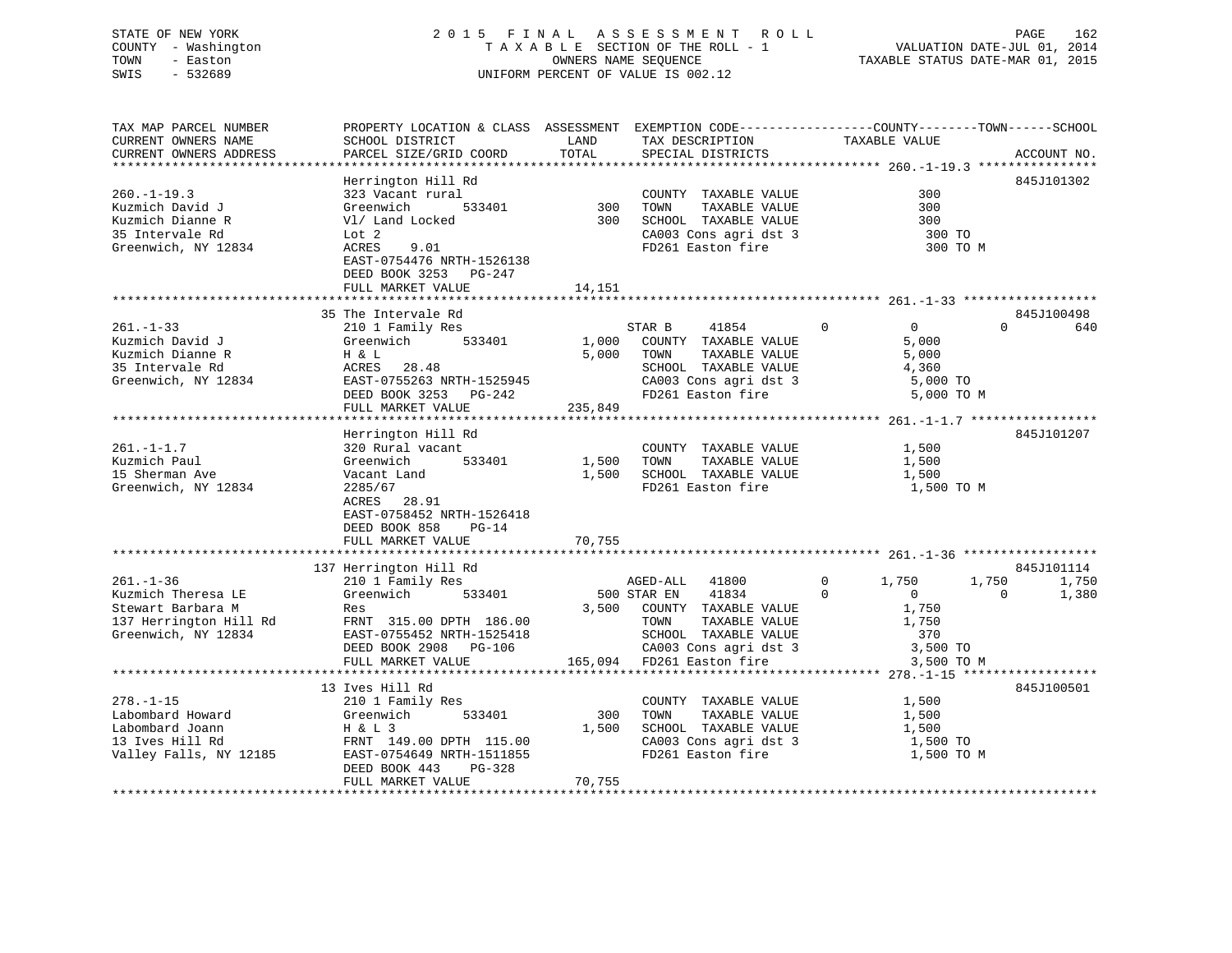### STATE OF NEW YORK 2 0 1 5 F I N A L A S S E S S M E N T R O L L PAGE 163COUNTY - Washington T A X A B L E SECTION OF THE ROLL - 1 TOWN - Easton **CONNERS NAME SEQUENCE** TAXABLE STATUS DATE-MAR 01, 2015 SWIS - 532689 UNIFORM PERCENT OF VALUE IS 002.12

| TAX MAP PARCEL NUMBER                                                                                        | PROPERTY LOCATION & CLASS ASSESSMENT EXEMPTION CODE-----------------COUNTY-------TOWN------SCHOOL                                                                                                   |                 |                                                                                                                    |                |            |          |            |
|--------------------------------------------------------------------------------------------------------------|-----------------------------------------------------------------------------------------------------------------------------------------------------------------------------------------------------|-----------------|--------------------------------------------------------------------------------------------------------------------|----------------|------------|----------|------------|
|                                                                                                              | 1090 Beadle Hill Rd                                                                                                                                                                                 |                 |                                                                                                                    |                |            |          | 845J100500 |
| $278. - 1 - 18$                                                                                              | 210 1 Family Res                                                                                                                                                                                    |                 | AGED-ALL 41800 0 1,100 1,100                                                                                       |                |            |          | 1,100      |
| LaBombard Philip                                                                                             | Greenwich                                                                                                                                                                                           |                 | 41834 0                                                                                                            |                | $\sim$ 0   | $\Omega$ | 1,100      |
| 1090 Beadle Hill Rd                                                                                          | H&l                                                                                                                                                                                                 |                 | 2,200 COUNTY TAXABLE VALUE                                                                                         |                | 1,100      |          |            |
| Valley Falls, NY 12185                                                                                       | Trans Exempt Repay 2015<br>FRNT 154.00 DPTH 123.00<br>EAST-0753831 NRTH-1511547                                                                                                                     |                 | TOWN TAXABLE VALUE<br>SCHOOL TAXABLE VALUE 1,100<br>CA003 Cons agri dst 3 2,200 TO<br>FD261 Easton fire 2,200 TO M |                |            |          |            |
|                                                                                                              |                                                                                                                                                                                                     |                 |                                                                                                                    |                |            |          |            |
|                                                                                                              |                                                                                                                                                                                                     |                 |                                                                                                                    |                |            |          |            |
|                                                                                                              | DEED BOOK 2838 PG-212                                                                                                                                                                               |                 |                                                                                                                    |                |            |          |            |
|                                                                                                              |                                                                                                                                                                                                     |                 |                                                                                                                    |                |            |          |            |
|                                                                                                              |                                                                                                                                                                                                     |                 |                                                                                                                    |                |            |          |            |
|                                                                                                              | 213 Old Cambridge Rd                                                                                                                                                                                |                 |                                                                                                                    |                |            |          | 845J100712 |
| $237. - 1 - 27$                                                                                              | 240 Rural res                                                                                                                                                                                       |                 | COUNTY TAXABLE VALUE 2,700                                                                                         |                |            |          |            |
| LaCroix Larry Greenwich<br>LaCroix Lisa H & L<br>350 College Hwy sub lot 2<br>Southhampton, MA 01073 ACRES 4 | 533401 400                                                                                                                                                                                          |                 | TOWN TAXABLE VALUE 2,700<br>SCHOOL TAXABLE VALUE 2,700<br>CA003 Cons agri dst 3 2,700 TO                           |                |            |          |            |
|                                                                                                              | H & L<br>sub lot 2<br>ACRES 4.96                                                                                                                                                                    | 2,700           |                                                                                                                    |                |            |          |            |
|                                                                                                              |                                                                                                                                                                                                     |                 |                                                                                                                    |                |            |          |            |
|                                                                                                              |                                                                                                                                                                                                     |                 | FD261 Easton fire 2,700 TO M                                                                                       |                |            |          |            |
|                                                                                                              | EAST-0764844 NRTH-1549242                                                                                                                                                                           |                 |                                                                                                                    |                |            |          |            |
|                                                                                                              | DEED BOOK 2277 PG-333                                                                                                                                                                               |                 |                                                                                                                    |                |            |          |            |
|                                                                                                              | FULL MARKET VALUE                                                                                                                                                                                   | 127,358         |                                                                                                                    |                |            |          |            |
|                                                                                                              | Old Cambridge Rd                                                                                                                                                                                    |                 |                                                                                                                    |                |            |          |            |
| $237. - 1 - 27.1$                                                                                            | 105 Vac farmland                                                                                                                                                                                    |                 | COUNTY TAXABLE VALUE                                                                                               |                | 450        |          |            |
| LaCroix Larry                                                                                                | Greenwich                                                                                                                                                                                           | 533401 450 TOWN | TAXABLE VALUE                                                                                                      |                | 450        |          |            |
|                                                                                                              |                                                                                                                                                                                                     | 450             | SCHOOL TAXABLE VALUE 450                                                                                           |                |            |          |            |
|                                                                                                              |                                                                                                                                                                                                     |                 | CA003 Cons agri dst 3 450 TO                                                                                       |                |            |          |            |
|                                                                                                              |                                                                                                                                                                                                     |                 | FD261 Easton fire                                                                                                  |                | 450 TO M   |          |            |
|                                                                                                              | DEED BOOK 2277 PG-333                                                                                                                                                                               |                 |                                                                                                                    |                |            |          |            |
|                                                                                                              | FULL MARKET VALUE                                                                                                                                                                                   | 21,226          |                                                                                                                    |                |            |          |            |
|                                                                                                              |                                                                                                                                                                                                     |                 |                                                                                                                    |                |            |          |            |
|                                                                                                              | 205 Old Cambridge Rd                                                                                                                                                                                |                 |                                                                                                                    |                |            |          | 845J100401 |
| $237. - 1 - 14.1$                                                                                            | 260 Seasonal res                                                                                                                                                                                    |                 | 41720<br>AG DIST                                                                                                   | $\overline{0}$ | 29         | 29       | 29         |
| Lacroix Larry R                                                                                              | Greenwich                                                                                                                                                                                           |                 | 533401 1,000 COUNTY TAXABLE VALUE                                                                                  |                | 2,971      |          |            |
|                                                                                                              |                                                                                                                                                                                                     |                 |                                                                                                                    |                |            |          |            |
|                                                                                                              |                                                                                                                                                                                                     |                 |                                                                                                                    |                |            |          |            |
|                                                                                                              | Lacroix Lisa M<br>350 College Hwy 1990/95 (3,000 TOWN SCHOO<br>South Hampton, MA 01073 (2002) ACRES 58.50 (2003                                                                                     |                 | TOWN TAXABLE VALUE 2,971<br>SCHOOL TAXABLE VALUE 2,971<br>CA003 Cons agri dst 3 2,971 TO                           |                |            |          |            |
|                                                                                                              |                                                                                                                                                                                                     |                 | 29 EX                                                                                                              |                |            |          |            |
|                                                                                                              | 350 College Hwy 1990/95<br>South Hampton, MA 01073 ACRES 58.50<br>EAST-0766189 NRTH-1548829<br>MAY BE SUBJECT TO PAYMENT DEED BOOK 2705 PG-1<br>UNDER AGDIST LAW TIL 2019 FULL MARKET VALUE 141,509 |                 | FD261 Easton fire                                                                                                  |                | 3,000 TO M |          |            |
|                                                                                                              |                                                                                                                                                                                                     |                 |                                                                                                                    |                |            |          |            |
|                                                                                                              |                                                                                                                                                                                                     |                 |                                                                                                                    |                |            |          |            |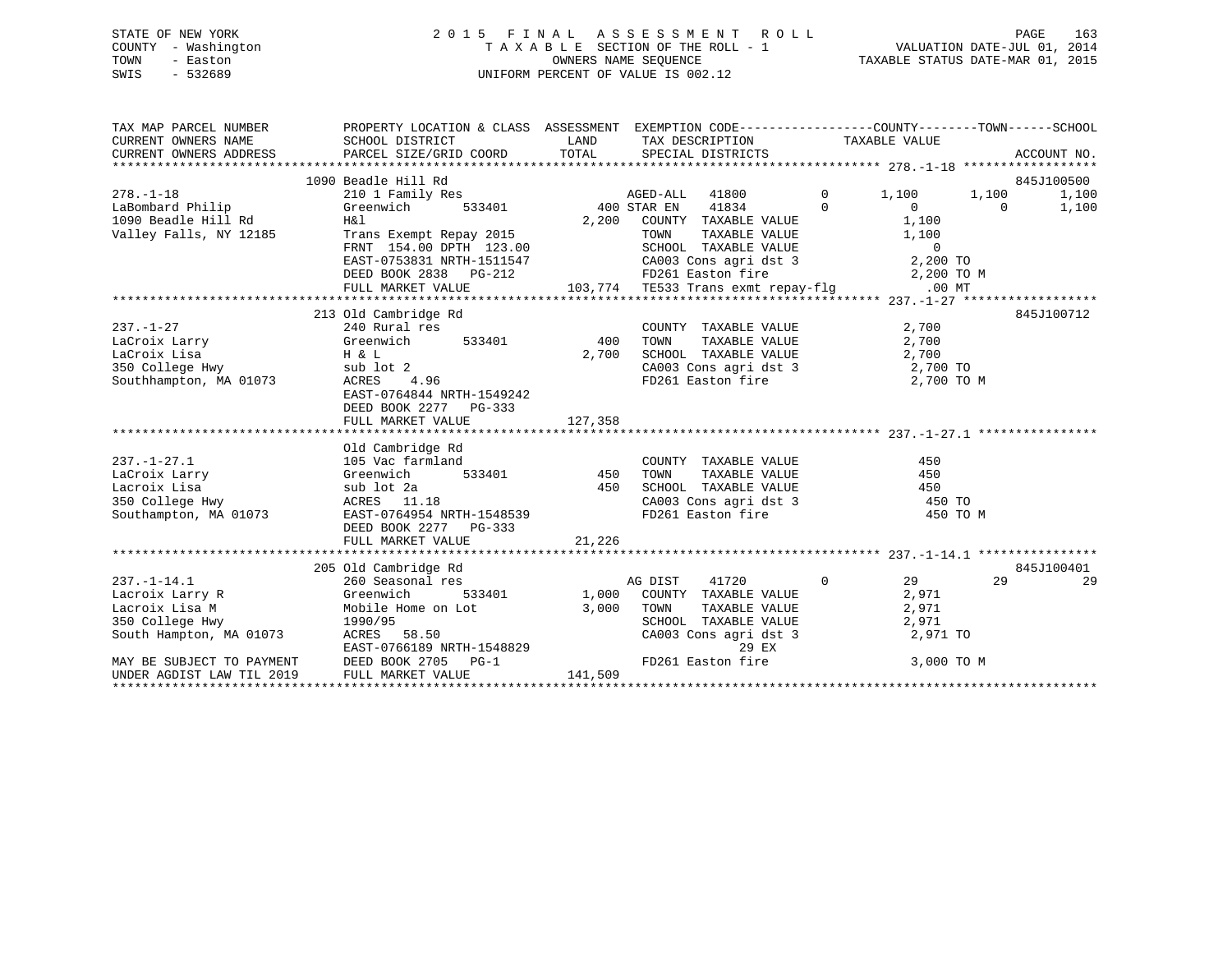## STATE OF NEW YORK 2 0 1 5 F I N A L A S S E S S M E N T R O L L PAGE 164 COUNTY - Washington T A X A B L E SECTION OF THE ROLL - 1 VALUATION DATE-JUL 01, 2014 TOWN - Easton OWNERS NAME SEQUENCE TAXABLE STATUS DATE-MAR 01, 2015 SWIS - 532689 UNIFORM PERCENT OF VALUE IS 002.12

| TAX MAP PARCEL NUMBER<br>CURRENT OWNERS NAME<br>CURRENT OWNERS ADDRESS                                    | PROPERTY LOCATION & CLASS ASSESSMENT EXEMPTION CODE---------------COUNTY-------TOWN------SCHOOL<br>SCHOOL DISTRICT<br>PARCEL SIZE/GRID COORD                                | LAND<br>TOTAL         | TAX DESCRIPTION<br>SPECIAL DISTRICTS                                                                                                                                                                              | TAXABLE VALUE                                                                            |                 | ACCOUNT NO.       |
|-----------------------------------------------------------------------------------------------------------|-----------------------------------------------------------------------------------------------------------------------------------------------------------------------------|-----------------------|-------------------------------------------------------------------------------------------------------------------------------------------------------------------------------------------------------------------|------------------------------------------------------------------------------------------|-----------------|-------------------|
|                                                                                                           | 184 Old Cambridge Rd                                                                                                                                                        |                       |                                                                                                                                                                                                                   |                                                                                          |                 |                   |
| $237. - 1 - 14.3$<br>Lacroix Larry R<br>Lacroix Lisa M<br>350 College Hwy<br>Southampton, MA 01073        | 241 Rural res&ag<br>Greenwich<br>1914/300 1914/295<br>ACRES 74.90<br>EAST-0767940 NRTH-1549735                                                                              | 533401 1,500<br>7,000 | 41720<br>AG DIST<br>COUNTY TAXABLE VALUE<br>TOWN<br>TAXABLE VALUE<br>SCHOOL TAXABLE VALUE<br>CA003 Cons agri dst 3                                                                                                | 423<br>$\Omega$<br>6,577<br>6,577<br>6,577<br>6,577 TO                                   | 423             | 423               |
| MAY BE SUBJECT TO PAYMENT<br>UNDER AGDIST LAW TIL 2019                                                    | EAST-0707230 AM---<br>DEED BOOK 2772 PG-247<br>----- MADVET VALUE                                                                                                           |                       | 423 EX                                                                                                                                                                                                            | 7,000 TO M                                                                               |                 |                   |
|                                                                                                           | 174 Old Cambridge Rd                                                                                                                                                        |                       |                                                                                                                                                                                                                   |                                                                                          |                 |                   |
| $237. - 1 - 14.2$<br>LaCroix Russel H<br>LaCroix Elizabeth<br>174 Old Cambridge Rd<br>Greenwich, NY 12834 | 210 1 Family Res<br>533401<br>Greenwich<br>sub lot 2<br>2.50<br>ACRES<br>EAST-0767796 NRTH-1548672<br>DEED BOOK 452<br>PG-936<br>FULL MARKET VALUE                          |                       | VET COM CT 41131<br>500 STAR EN<br>41834<br>5,000 COUNTY TAXABLE VALUE<br>COUNTY TAXABLE VALUE<br>TOWN     TAXABLE VALUE<br>SCHOOL   TAXABLE VALUE<br>CA003 Cons agri dst 3 5,000 TO<br>235,849 FD261 Easton fire | $\overline{0}$<br>1,166<br>$\Omega$<br>$\Omega$<br>3,834<br>4,046<br>3,620<br>5,000 TO M | 954<br>$\Omega$ | 0<br>1,380        |
|                                                                                                           |                                                                                                                                                                             |                       |                                                                                                                                                                                                                   |                                                                                          |                 |                   |
| $270. - 2 - 13$<br>Laendner Geoffrey<br>PO Box 424<br>Stony Brook, NY 11790                               | 140 Cooke Hollow Rd<br>240 Rural res<br>533401<br>Greenwich<br>Res<br>901/223<br>$270. - 1 - 13$<br>23.17<br>ACRES<br>EAST-0756628 NRTH-1515075<br>DEED BOOK 870<br>$PG-28$ | 1,000<br>4,500        | COUNTY TAXABLE VALUE<br>TOWN TAXABLE VALUE<br>SCHOOL TAXABLE VALUE<br>CA003 Cons agri dst 3<br>FD261 Easton fire                                                                                                  | 4,500<br>4,500<br>4,500<br>4,500 TO<br>4,500 TO M                                        |                 | 845J100502        |
|                                                                                                           | FULL MARKET VALUE                                                                                                                                                           | 212,264               |                                                                                                                                                                                                                   |                                                                                          |                 |                   |
| $236.1 - 3 - 10$<br>Laird Benjamin<br>Laird Kelly<br>30 Orchard Dr<br>Greenwich, NY 12834                 | 30 Orchard Dr<br>210 1 Family Res<br>533401<br>Greenwich<br>Lot/res<br>$236. - 3 - 10$<br>ACRES<br>1.00<br>EAST-0750221 NRTH-1552580<br>DEED BOOK 2498 PG-282               | 300<br>3,600          | STAR B<br>41854<br>COUNTY TAXABLE VALUE<br>TOWN<br>TAXABLE VALUE<br>SCHOOL TAXABLE VALUE<br>FD262 Middle Falls Fire                                                                                               | $\overline{0}$<br>$0 \qquad \qquad$<br>3,600<br>3,600<br>2,960<br>3,600 TO               | $\Omega$        | 845J100318<br>640 |
|                                                                                                           | FULL MARKET VALUE                                                                                                                                                           | 169,811               |                                                                                                                                                                                                                   |                                                                                          |                 |                   |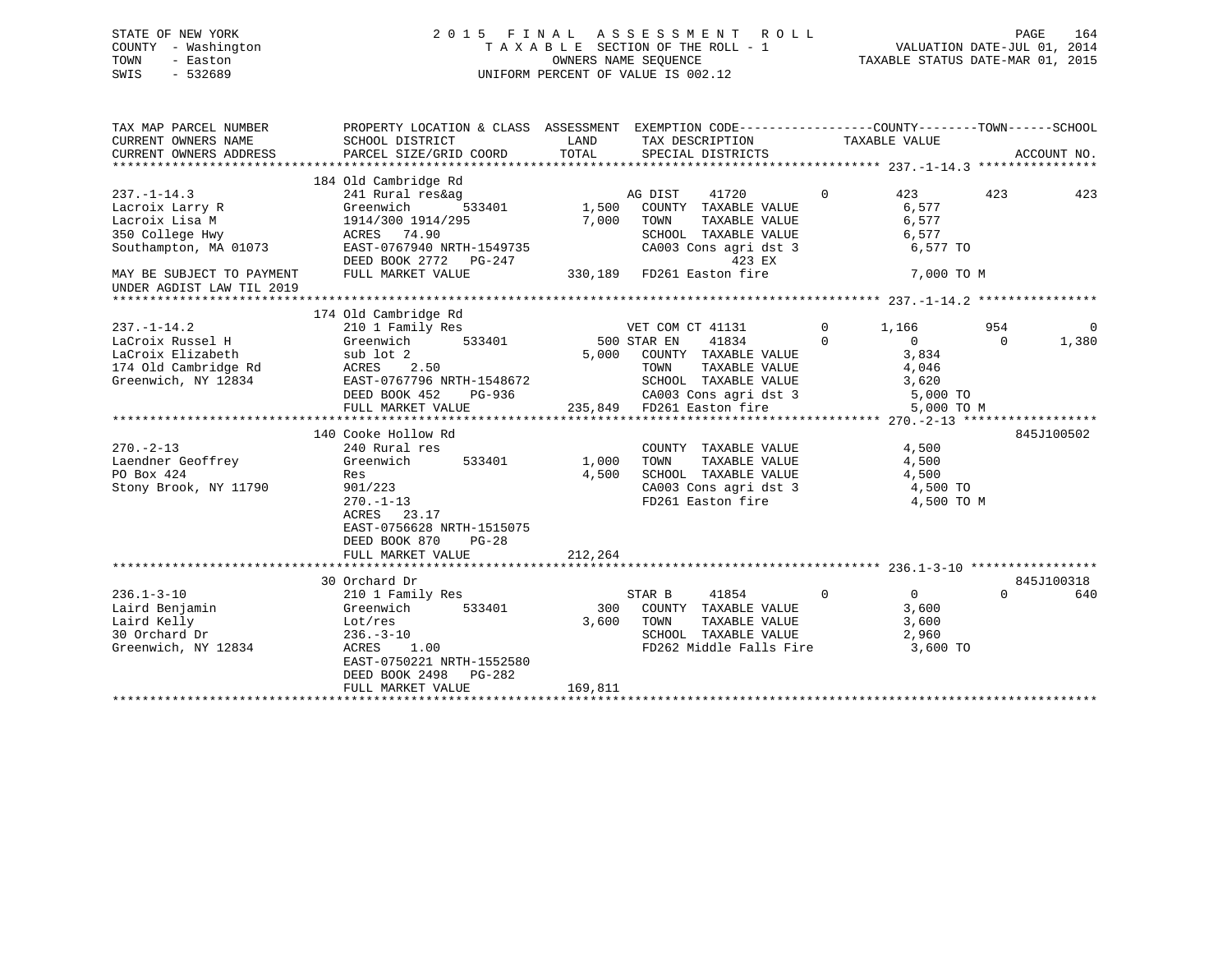## STATE OF NEW YORK 2 0 1 5 F I N A L A S S E S S M E N T R O L L PAGE 165 COUNTY - Washington T A X A B L E SECTION OF THE ROLL - 1 VALUATION DATE-JUL 01, 2014 TOWN - Easton OWNERS NAME SEQUENCE TAXABLE STATUS DATE-MAR 01, 2015 SWIS - 532689 UNIFORM PERCENT OF VALUE IS 002.12

| TAX MAP PARCEL NUMBER<br>CURRENT OWNERS NAME<br>CURRENT OWNERS ADDRESS | PROPERTY LOCATION & CLASS ASSESSMENT EXEMPTION CODE----------------COUNTY-------TOWN------SCHOOL<br>SCHOOL DISTRICT<br>PARCEL SIZE/GRID COORD | LAND<br>TOTAL | TAX DESCRIPTION<br>SPECIAL DISTRICTS          | TAXABLE VALUE |                            | ACCOUNT NO. |
|------------------------------------------------------------------------|-----------------------------------------------------------------------------------------------------------------------------------------------|---------------|-----------------------------------------------|---------------|----------------------------|-------------|
| **********************                                                 | ******************************                                                                                                                |               |                                               |               |                            |             |
|                                                                        | 3286 Valley Falls Rd                                                                                                                          |               |                                               |               |                            | 845J100504  |
| $269. - 1 - 45$                                                        | 112 Dairy farm                                                                                                                                |               | AG DIST<br>41720                              | $\mathbf 0$   | 720<br>720                 | 720         |
| Lamb Edward                                                            | 533401<br>Greenwich                                                                                                                           |               | 3,500 STAR B<br>41854                         | $\Omega$      | $\Omega$<br>$\Omega$       | 640         |
| Lamb Randy                                                             | Farm                                                                                                                                          | 8,500         | COUNTY TAXABLE VALUE                          |               | 7,780                      |             |
| 3286 Valley Falls Rd                                                   | Lot 1                                                                                                                                         |               | TOWN<br>TAXABLE VALUE                         |               | 7,780                      |             |
| Schaghticoke, NY 12154                                                 | ACRES 187.00                                                                                                                                  |               | SCHOOL TAXABLE VALUE                          |               | 7,140                      |             |
|                                                                        | EAST-0747788 NRTH-1513454                                                                                                                     |               | CA003 Cons agri dst 3                         |               | 7,780 TO                   |             |
| MAY BE SUBJECT TO PAYMENT                                              | DEED BOOK 453<br>$PG-415$                                                                                                                     |               | 720 EX                                        |               |                            |             |
| UNDER AGDIST LAW TIL 2019                                              | FULL MARKET VALUE                                                                                                                             |               | 400,943 FD261 Easton fire                     |               | 8,500 TO M                 |             |
|                                                                        | 71 Brayton Rd                                                                                                                                 |               |                                               |               |                            |             |
| $278. - 1 - 2.4$                                                       | 112 Dairy farm                                                                                                                                |               | AG DIST<br>41720                              | 0             | 976<br>976                 | 976         |
| Lamb Edward                                                            | 533401<br>Greenwich                                                                                                                           | 3,800         | COUNTY TAXABLE VALUE                          |               | 11,024                     |             |
| Lamb Randy                                                             | Dairy Farm                                                                                                                                    | 12,000        | TAXABLE VALUE<br>TOWN                         |               | 11,024                     |             |
| 71 Brayton Rd                                                          | ACRES 214.85                                                                                                                                  |               | SCHOOL TAXABLE VALUE                          |               | 11,024                     |             |
| Schaghticoke, NY 12154                                                 | EAST-0747951 NRTH-1510324                                                                                                                     |               | CA003 Cons agri dst 3                         |               | 11,024 TO                  |             |
|                                                                        | DEED BOOK 775<br>PG-232                                                                                                                       |               | 976 EX                                        |               |                            |             |
| MAY BE SUBJECT TO PAYMENT                                              | FULL MARKET VALUE                                                                                                                             |               | 566,038 FD261 Easton fire                     |               | 12,000 TO M                |             |
| UNDER AGDIST LAW TIL 2019                                              |                                                                                                                                               |               |                                               |               |                            |             |
|                                                                        |                                                                                                                                               |               |                                               |               |                            |             |
|                                                                        | Meeting House Rd                                                                                                                              |               |                                               |               |                            |             |
| $269. - 1 - 45.2$                                                      | 310 Res Vac                                                                                                                                   |               | COUNTY TAXABLE VALUE                          |               | 600                        |             |
| Lamb Randy<br>Lamb Edward D                                            | Greenwich<br>533401                                                                                                                           | 600<br>600    | TOWN<br>TAXABLE VALUE                         |               | 600                        |             |
| 3286 Valley Falls Rd                                                   | $1$ ot 3<br>subd 22C-115                                                                                                                      |               | SCHOOL TAXABLE VALUE<br>CA003 Cons agri dst 3 |               | 600<br>600 TO              |             |
| Schaghticoke, NY 12154                                                 | ACRES 11.28                                                                                                                                   |               | FD261 Easton fire                             |               | 600 TO M                   |             |
|                                                                        | EAST-0747648 NRTH-1515369                                                                                                                     |               |                                               |               |                            |             |
|                                                                        | DEED BOOK 453<br><b>PG-415</b>                                                                                                                |               |                                               |               |                            |             |
|                                                                        | FULL MARKET VALUE                                                                                                                             | 28,302        |                                               |               |                            |             |
|                                                                        |                                                                                                                                               |               |                                               |               |                            |             |
|                                                                        | 108 Colonel Baum Rd                                                                                                                           |               |                                               |               |                            | 845J100506  |
| $245. - 2 - 3.1$                                                       | 240 Rural res                                                                                                                                 |               | 41834<br>STAR EN                              | $\Omega$      | $\overline{0}$<br>$\Omega$ | 1,380       |
| Langdon Paula V                                                        | Greenwich<br>533401                                                                                                                           | 500           | COUNTY TAXABLE VALUE                          |               | 5,000                      |             |
| 108 Colonel Baum Rd                                                    | Res/land                                                                                                                                      | 5,000         | TAXABLE VALUE<br>TOWN                         |               | 5,000                      |             |
| Greenwich, NY 12834                                                    | W591/197                                                                                                                                      |               | SCHOOL TAXABLE VALUE                          |               | 3,620                      |             |
|                                                                        | ACRES 10.30                                                                                                                                   |               | CA003 Cons agri dst 3                         |               | 5,000 TO                   |             |
|                                                                        | EAST-0762895 NRTH-1545129                                                                                                                     |               | FD261 Easton fire                             |               | 5,000 TO M                 |             |
|                                                                        | DEED BOOK 426<br>PG-1153                                                                                                                      |               |                                               |               |                            |             |
|                                                                        | FULL MARKET VALUE                                                                                                                             | 235,849       |                                               |               |                            |             |
|                                                                        | Colonel Baum Rd                                                                                                                               |               |                                               |               |                            | 845J101071  |
| $245. - 2 - 26.2$                                                      | 314 Rural vac<10                                                                                                                              |               | COUNTY TAXABLE VALUE                          |               | 800                        |             |
| Langdon Paula V                                                        | 533401<br>Greenwich                                                                                                                           | 800           | TAXABLE VALUE<br>TOWN                         |               | 800                        |             |
| 108 Col Baum Rd                                                        | Vac                                                                                                                                           | 800           | SCHOOL TAXABLE VALUE                          |               | 800                        |             |
| Greenwich, NY 12834                                                    | ACRES 25.80                                                                                                                                   |               | CA003 Cons agri dst 3                         |               | 800 TO                     |             |
|                                                                        | EAST-0763496 NRTH-1544487                                                                                                                     |               | FD261 Easton fire                             |               | 800 TO M                   |             |
|                                                                        | DEED BOOK 462<br>PG-664                                                                                                                       |               |                                               |               |                            |             |
|                                                                        | FULL MARKET VALUE                                                                                                                             | 37,736        |                                               |               |                            |             |
|                                                                        |                                                                                                                                               |               |                                               |               |                            |             |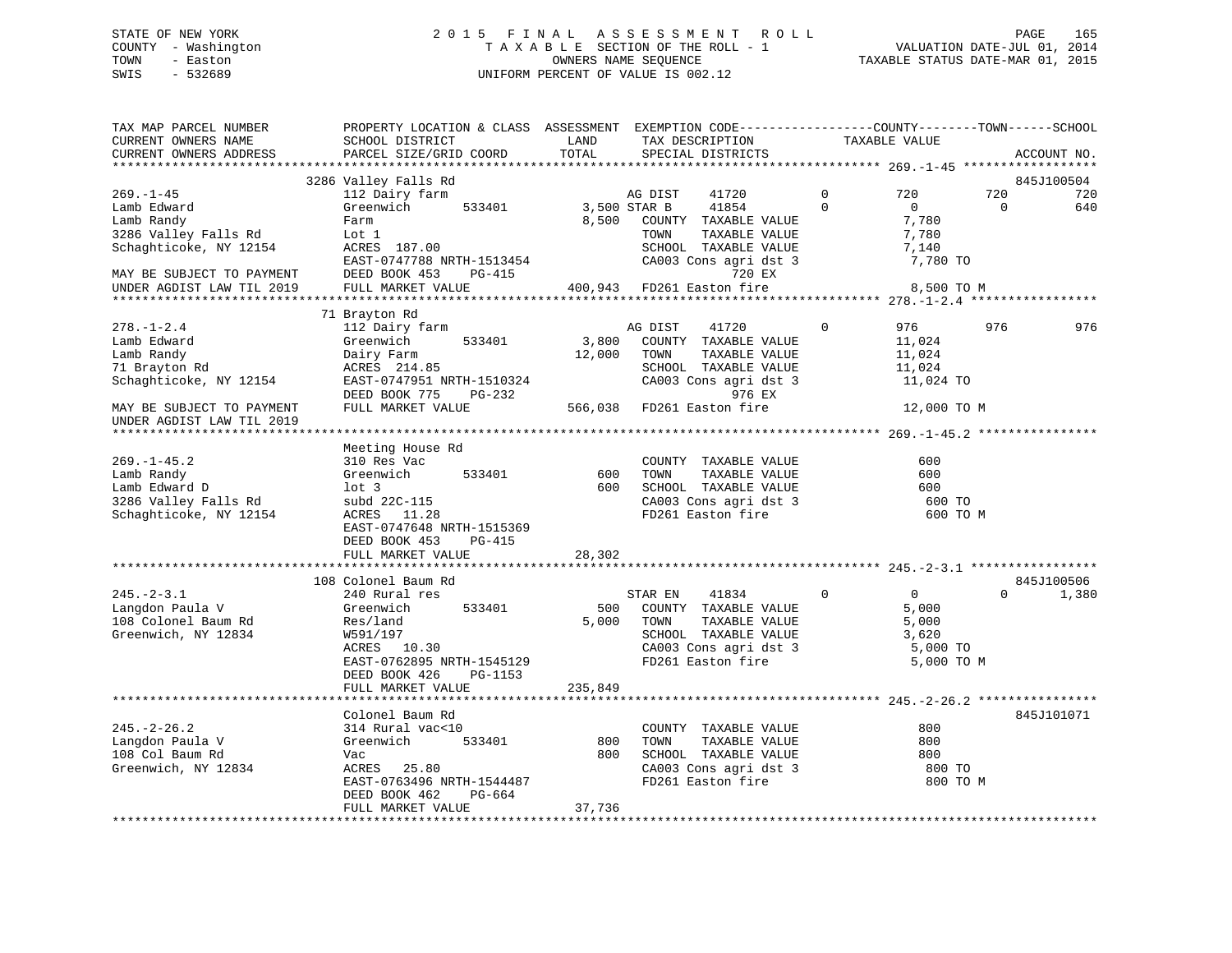## STATE OF NEW YORK 2 0 1 5 F I N A L A S S E S S M E N T R O L L PAGE 166 COUNTY - Washington T A X A B L E SECTION OF THE ROLL - 1 VALUATION DATE-JUL 01, 2014 TOWN - Easton OWNERS NAME SEQUENCE TAXABLE STATUS DATE-MAR 01, 2015 SWIS - 532689 UNIFORM PERCENT OF VALUE IS 002.12

| TAX MAP PARCEL NUMBER<br>CURRENT OWNERS NAME | PROPERTY LOCATION & CLASS ASSESSMENT EXEMPTION CODE----------------COUNTY-------TOWN------SCHOOL<br>SCHOOL DISTRICT | LAND    | TAX DESCRIPTION                                   |             | TAXABLE VALUE  |             |             |
|----------------------------------------------|---------------------------------------------------------------------------------------------------------------------|---------|---------------------------------------------------|-------------|----------------|-------------|-------------|
| CURRENT OWNERS ADDRESS                       | PARCEL SIZE/GRID COORD                                                                                              | TOTAL   | SPECIAL DISTRICTS                                 |             |                |             | ACCOUNT NO. |
|                                              | 90 Mccormack Rd                                                                                                     |         |                                                   |             |                |             | 845J100507  |
| $237. - 1 - 13$                              | 210 1 Family Res                                                                                                    |         | VET WAR CT 41121                                  | $\mathbf 0$ | 300            | 300         | 0           |
| Langlois Daniel                              | Greenwich<br>533401                                                                                                 |         | 200 AGED-CO<br>41802                              | $\Omega$    | 425            | $\Omega$    | $\mathbf 0$ |
| 90 McCormack Rd                              | Lot & House                                                                                                         |         | 2,000 STAR EN<br>41834                            | $\mathbf 0$ | $\overline{0}$ | 0           | 1,380       |
| Greenwich, NY 12834                          | ACRES<br>1.50                                                                                                       |         | COUNTY TAXABLE VALUE                              |             | 1,275          |             |             |
|                                              | EAST-0767694 NRTH-1551249                                                                                           |         |                                                   |             |                |             |             |
|                                              |                                                                                                                     |         | TOWN<br>TAXABLE VALUE                             |             | 1,700          |             |             |
|                                              | DEED BOOK 470<br>PG-1040                                                                                            |         | SCHOOL TAXABLE VALUE                              |             | 620            |             |             |
|                                              | FULL MARKET VALUE                                                                                                   |         | 94,340 CA003 Cons agri dst 3<br>FD261 Easton fire |             | 2,000 TO       |             |             |
|                                              |                                                                                                                     |         |                                                   |             | 2,000 TO M     |             |             |
|                                              |                                                                                                                     |         |                                                   |             |                |             |             |
|                                              | 232 Hogsback Rd                                                                                                     |         |                                                   | $\Omega$    | $\Omega$       | $\Omega$    |             |
| $227. - 1 - 19.2$                            | 210 1 Family Res                                                                                                    |         | STAR B<br>41854                                   |             |                |             | 640         |
| Larkin Shane D                               | Schuylerville 415001                                                                                                | 500     | COUNTY TAXABLE VALUE                              |             | 4,500          |             |             |
| 232 Hogsback Rd                              | h & l                                                                                                               | 4,500   | TOWN<br>TAXABLE VALUE                             |             | 4,500          |             |             |
| Greenwich, NY 12834                          | sub lot #2                                                                                                          |         | SCHOOL TAXABLE VALUE                              |             | 3,860          |             |             |
|                                              | ACRES<br>9.11                                                                                                       |         | CA003 Cons agri dst 3                             |             | 4,500 TO       |             |             |
| PRIOR OWNER ON 3/01/2015                     | EAST-0743102 NRTH-1558049                                                                                           |         | FD262 Middle Falls Fire                           |             | 4,500 TO       |             |             |
| Corsetti Wendy S                             | DEED BOOK 3511 PG-220                                                                                               |         |                                                   |             |                |             |             |
|                                              | FULL MARKET VALUE                                                                                                   | 212,264 |                                                   |             |                |             |             |
|                                              |                                                                                                                     |         |                                                   |             |                |             |             |
|                                              | 553 County Route 113                                                                                                |         |                                                   |             |                |             | 845J100508  |
| $285. - 1 - 26$                              | 210 1 Family Res - WTRFNT                                                                                           |         | AGED-CO<br>41802                                  | $\mathbf 0$ | 188            | $\Omega$    | 0           |
| Lavoie Raymond E                             | Stillwater Cent 415201                                                                                              |         | 500 STAR EN<br>41834                              | $\mathbf 0$ | $\overline{0}$ | $\mathbf 0$ | 1,380       |
| 553 County Route 113                         | Res                                                                                                                 |         | 3,750 COUNTY TAXABLE VALUE                        |             | 3,562          |             |             |
| Schaghticoke, NY 12154                       | 443/430                                                                                                             |         | TOWN<br>TAXABLE VALUE                             |             | 3,750          |             |             |
|                                              | ACRES<br>3.10                                                                                                       |         | SCHOOL TAXABLE VALUE                              |             | 2,370          |             |             |
|                                              | EAST-0725285 NRTH-1498704                                                                                           |         | CA003 Cons agri dst 3                             |             | 3,750 TO       |             |             |
|                                              | DEED BOOK 380<br>PG-36                                                                                              |         | FD261 Easton fire                                 |             | 3,750 TO M     |             |             |
|                                              | FULL MARKET VALUE                                                                                                   | 176,887 |                                                   |             |                |             |             |
|                                              |                                                                                                                     |         |                                                   |             |                |             |             |
|                                              | 706 Colonel Burch Rd                                                                                                |         |                                                   |             |                |             | 845J101271  |
| $287. - 1 - 15.1$                            | 210 1 Family Res                                                                                                    |         | 41854<br>STAR B                                   | $\Omega$    | $\overline{0}$ | $\Omega$    | 640         |
| Lawson Timothy J                             | Hoosic Valley 384201                                                                                                | 500     | COUNTY TAXABLE VALUE                              |             | 4,000          |             |             |
| Lawson Susan                                 | H & L                                                                                                               | 4,000   | TOWN<br>TAXABLE VALUE                             |             | 4,000          |             |             |
| 706 Colonel Burch Rd                         | sale 2120/142                                                                                                       |         | SCHOOL TAXABLE VALUE                              |             | 3,360          |             |             |
| Valley Falls, NY 12185                       | ACRES<br>3.02                                                                                                       |         | CA003 Cons agri dst 3                             |             | 4,000 TO       |             |             |
|                                              | EAST-0750361 NRTH-1503287                                                                                           |         | FD261 Easton fire                                 |             | 4,000 TO M     |             |             |
|                                              | DEED BOOK 2120 PG-142                                                                                               |         |                                                   |             |                |             |             |
|                                              | FULL MARKET VALUE                                                                                                   | 188,679 |                                                   |             |                |             |             |
|                                              |                                                                                                                     |         |                                                   |             |                |             |             |
|                                              | Brownell Rd                                                                                                         |         |                                                   |             |                |             | 845J100513  |
| $261. - 1 - 6$                               | 323 Vacant rural                                                                                                    |         | COUNTY TAXABLE VALUE                              |             | 500            |             |             |
| Lebarron Clyde R                             | 533401<br>Greenwich                                                                                                 | 500     | TOWN<br>TAXABLE VALUE                             |             | 500            |             |             |
| Lebarron Marilyn Y                           | Wl                                                                                                                  | 500     | SCHOOL TAXABLE VALUE                              |             | 500            |             |             |
| 581 Brownell Rd                              | 12ad                                                                                                                |         | FD261 Easton fire                                 |             | 500 TO M       |             |             |
| Greenwich, NY 12834                          | ACRES<br>23.20                                                                                                      |         |                                                   |             |                |             |             |
|                                              | EAST-0762591 NRTH-1525859                                                                                           |         |                                                   |             |                |             |             |
|                                              | DEED BOOK 484<br>PG-442                                                                                             |         |                                                   |             |                |             |             |
|                                              | FULL MARKET VALUE                                                                                                   | 23,585  |                                                   |             |                |             |             |
|                                              |                                                                                                                     |         |                                                   |             |                |             |             |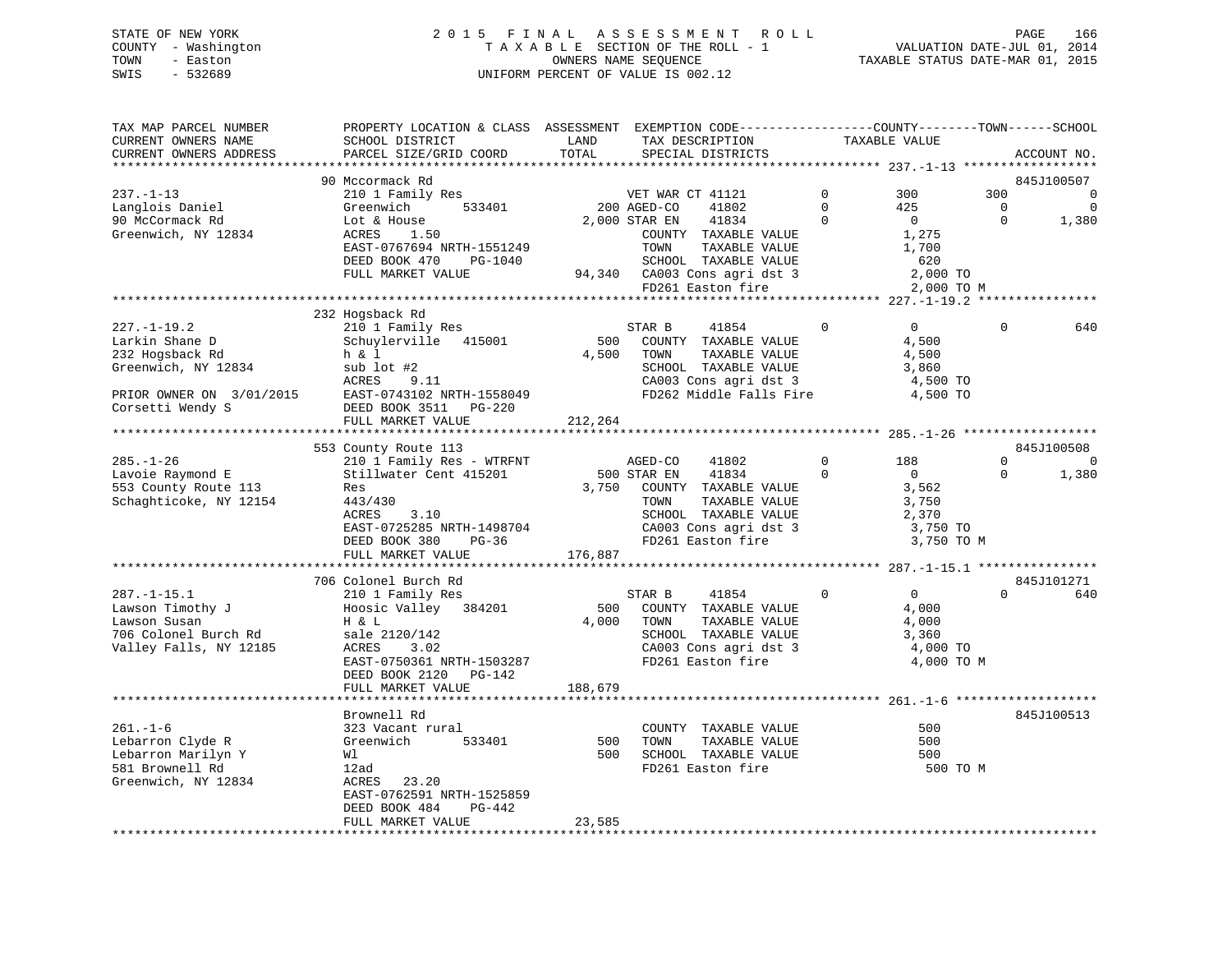## STATE OF NEW YORK 2 0 1 5 F I N A L A S S E S S M E N T R O L L PAGE 167 COUNTY - Washington T A X A B L E SECTION OF THE ROLL - 1 VALUATION DATE-JUL 01, 2014 TOWN - Easton **CONNERS NAME SEQUENCE** TAXABLE STATUS DATE-MAR 01, 2015 SWIS - 532689 UNIFORM PERCENT OF VALUE IS 002.12

| TAX MAP PARCEL NUMBER    | PROPERTY LOCATION & CLASS ASSESSMENT EXEMPTION CODE----------------COUNTY-------TOWN------SCHOOL |         |        |                                                  |                |                   |          |             |
|--------------------------|--------------------------------------------------------------------------------------------------|---------|--------|--------------------------------------------------|----------------|-------------------|----------|-------------|
| CURRENT OWNERS NAME      | SCHOOL DISTRICT                                                                                  | LAND    |        | TAX DESCRIPTION                                  |                | TAXABLE VALUE     |          |             |
| CURRENT OWNERS ADDRESS   | PARCEL SIZE/GRID COORD                                                                           | TOTAL   |        | SPECIAL DISTRICTS                                |                |                   |          | ACCOUNT NO. |
| **********************   |                                                                                                  |         |        |                                                  |                |                   |          |             |
|                          | 585 Brownell Rd                                                                                  |         |        |                                                  |                |                   |          | 845J100829  |
| $261. - 1 - 19$          | 260 Seasonal res                                                                                 |         |        | COUNTY TAXABLE VALUE                             |                | 600               |          |             |
| Lebarron Clyde R         | 533401<br>Greenwich                                                                              | 200     | TOWN   | TAXABLE VALUE                                    |                | 600               |          |             |
| lebarron Marilyn Y       | Farm & Tra                                                                                       | 600     |        | SCHOOL TAXABLE VALUE                             |                | 600               |          |             |
| 581 Brownell Rd          | ACRES<br>9.00                                                                                    |         |        | FD261 Easton fire                                |                | 600 TO M          |          |             |
| Greenwich, NY 12834      | EAST-0762565 NRTH-1524800                                                                        |         |        |                                                  |                |                   |          |             |
|                          | DEED BOOK 875<br>PG-282                                                                          |         |        |                                                  |                |                   |          |             |
|                          | FULL MARKET VALUE                                                                                | 28,302  |        |                                                  |                |                   |          |             |
|                          |                                                                                                  |         |        |                                                  |                |                   |          |             |
|                          | 581 Brownell Rd                                                                                  |         |        |                                                  |                |                   |          | 845J100512  |
| $261. - 1 - 20$          | 210 1 Family Res                                                                                 |         | STAR B | 41854                                            | $\Omega$       | $\Omega$          | $\Omega$ | 640         |
| Lebarron Clyde R         | Greenwich<br>533401                                                                              | 500     |        | COUNTY TAXABLE VALUE                             |                | 1,500             |          |             |
| 581 Brownell Rd          | H & L                                                                                            | 1,500   | TOWN   | TAXABLE VALUE                                    |                | 1,500             |          |             |
| Greenwich, NY 12834      | ACRES<br>1.10                                                                                    |         |        | SCHOOL TAXABLE VALUE                             |                | 860               |          |             |
|                          | EAST-0762924 NRTH-1524720                                                                        |         |        | FD261 Easton fire                                |                | 1,500 TO M        |          |             |
|                          | DEED BOOK 484<br>PG-442                                                                          |         |        |                                                  |                |                   |          |             |
|                          | FULL MARKET VALUE                                                                                | 70,755  |        |                                                  |                |                   |          |             |
|                          |                                                                                                  |         |        |                                                  |                |                   |          |             |
|                          | 1500 State Route 40                                                                              |         |        |                                                  |                |                   |          | 845J101083  |
| $252. - 1 - 11.2$        | 210 1 Family Res                                                                                 |         | STAR B | 41854                                            | $\Omega$       | $\overline{0}$    | $\Omega$ | 640         |
| Lebarron Colleen H       | Greenwich<br>533401                                                                              | 400     |        | COUNTY TAXABLE VALUE                             |                | 3,000             |          |             |
| 1500 State Route 40      | Res                                                                                              | 3,000   | TOWN   | TAXABLE VALUE                                    |                | 3,000             |          |             |
| Greenwich, NY 12834      | FRNT 255.00 DPTH 152.00                                                                          |         |        | SCHOOL TAXABLE VALUE                             |                | 2,360             |          |             |
|                          | EAST-0748230 NRTH-1533591                                                                        |         |        | CA003 Cons agri dst 3                            |                | 3,000 TO          |          |             |
|                          | DEED BOOK 685<br>PG-262                                                                          |         |        | FD261 Easton fire                                |                | 3,000 TO M        |          |             |
|                          | FULL MARKET VALUE                                                                                | 141,509 |        |                                                  |                |                   |          |             |
|                          |                                                                                                  |         |        |                                                  |                |                   |          |             |
|                          | 127 General Fellows Rd                                                                           |         |        |                                                  |                |                   |          | 845J100683  |
| $235. - 1 - 7$           | 240 Rural res                                                                                    |         | STAR B | 41854                                            | $\overline{0}$ | $\overline{0}$    | $\Omega$ | 640         |
| Leggett Doug             | Greenwich<br>533401                                                                              | 800     |        | COUNTY TAXABLE VALUE                             |                | 5,600             |          |             |
| Leggett Sue              | H & Land                                                                                         | 5,600   | TOWN   | TAXABLE VALUE                                    |                | 5,600             |          |             |
| 127 General Fellows Rd   | ACRES 20.62                                                                                      |         |        | SCHOOL TAXABLE VALUE                             |                | 4,960             |          |             |
| Greenwich, NY 12834      | EAST-0741653 NRTH-1549870                                                                        |         |        | CA003 Cons agri dst 3                            |                | 5,600 TO          |          |             |
|                          | DEED BOOK 770<br>$PG-79$                                                                         |         |        | FD262 Middle Falls Fire                          |                | 5,600 TO          |          |             |
|                          | FULL MARKET VALUE                                                                                | 264,151 |        |                                                  |                |                   |          |             |
|                          |                                                                                                  |         |        |                                                  |                |                   |          |             |
|                          | 175 Old Schuylerville Rd                                                                         |         |        |                                                  |                |                   |          |             |
| $227. - 1 - 11.3$        | 210 1 Family Res                                                                                 |         | STAR B | 41854                                            | $\mathbf 0$    | $0 \qquad \qquad$ | 0        | 640         |
| Lemelin Curtis           | Schuylerville 415001                                                                             | 600     |        | COUNTY TAXABLE VALUE                             |                | 4,000             |          |             |
| Lemelin Donna            | Vl                                                                                               | 4,000   | TOWN   | TAXABLE VALUE                                    |                | 4,000             |          |             |
| 107 Old Schuylerville Rd | Sub Lot 3                                                                                        |         |        | SCHOOL TAXABLE VALUE                             |                | 3,360             |          |             |
| Greenwich, NY 12834      | ACRES<br>3.97                                                                                    |         |        |                                                  |                | 4,000 TO          |          |             |
|                          | EAST-0742454 NRTH-1556558                                                                        |         |        | CA003 Cons agri dst 3<br>FD262 Middle Falls Fire |                | 4,000 TO          |          |             |
|                          |                                                                                                  |         |        |                                                  |                |                   |          |             |
|                          | DEED BOOK 3150<br>PG-213<br>FULL MARKET VALUE                                                    | 188,679 |        |                                                  |                |                   |          |             |
|                          |                                                                                                  |         |        |                                                  |                |                   |          |             |
|                          |                                                                                                  |         |        |                                                  |                |                   |          |             |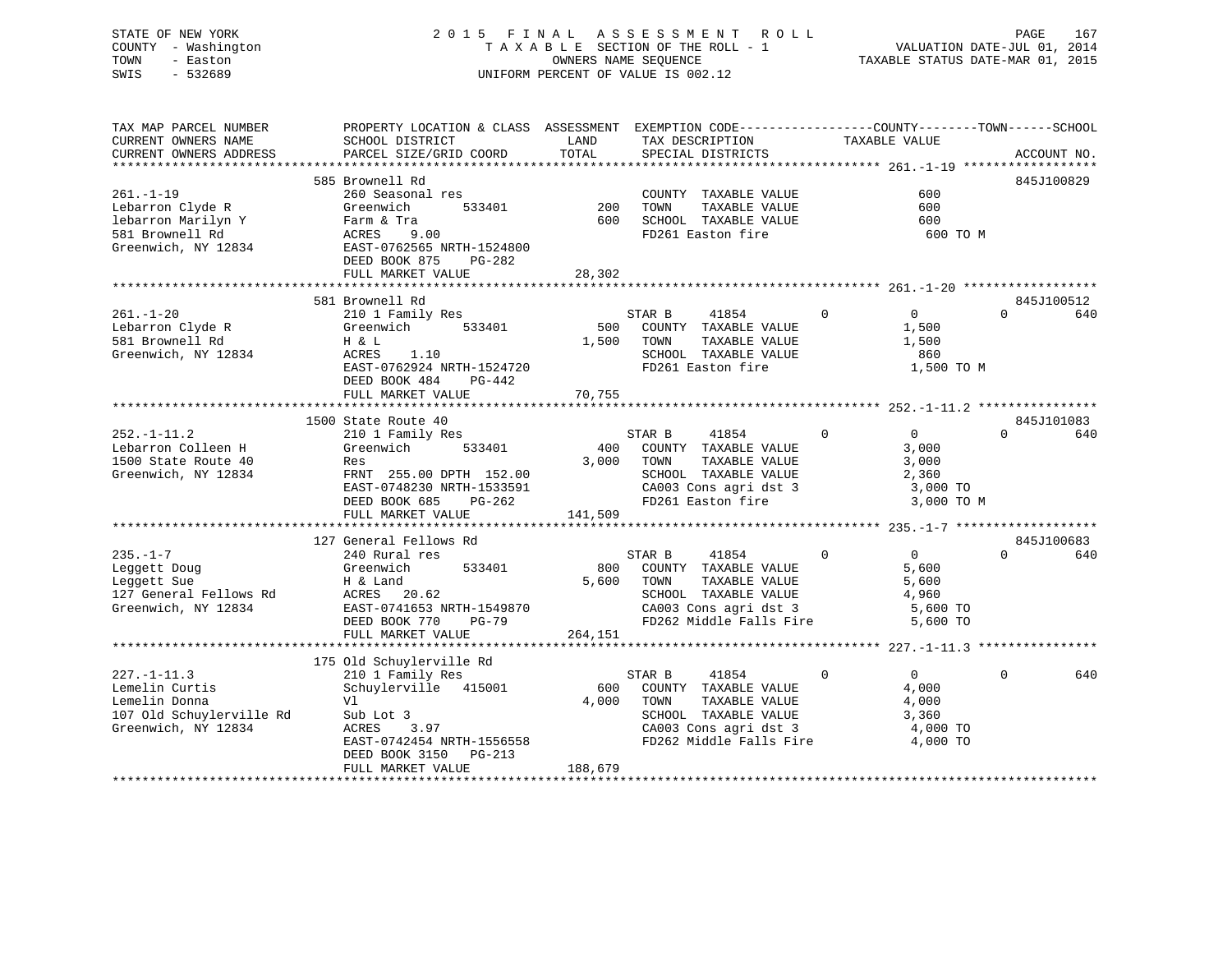## STATE OF NEW YORK 2 0 1 5 F I N A L A S S E S S M E N T R O L L PAGE 168 COUNTY - Washington T A X A B L E SECTION OF THE ROLL - 1 VALUATION DATE-JUL 01, 2014 TOWN - Easton **CONNERS NAME SEQUENCE** TAXABLE STATUS DATE-MAR 01, 2015 SWIS - 532689 UNIFORM PERCENT OF VALUE IS 002.12

| TAX MAP PARCEL NUMBER<br>CURRENT OWNERS NAME                                                                             | PROPERTY LOCATION & CLASS ASSESSMENT EXEMPTION CODE---------------COUNTY-------TOWN-----SCHOOL<br>SCHOOL DISTRICT                                                                                             | LAND                  | TAX DESCRIPTION                                                                                                                                                     | TAXABLE VALUE                                                   |                                    |
|--------------------------------------------------------------------------------------------------------------------------|---------------------------------------------------------------------------------------------------------------------------------------------------------------------------------------------------------------|-----------------------|---------------------------------------------------------------------------------------------------------------------------------------------------------------------|-----------------------------------------------------------------|------------------------------------|
| CURRENT OWNERS ADDRESS                                                                                                   | PARCEL SIZE/GRID COORD                                                                                                                                                                                        | TOTAL                 | SPECIAL DISTRICTS                                                                                                                                                   |                                                                 | ACCOUNT NO.                        |
|                                                                                                                          |                                                                                                                                                                                                               |                       |                                                                                                                                                                     |                                                                 |                                    |
| $227. - 1 - 11.1$<br>$221. - 1 - 1$<br>Lenseth Peter<br>Lenseth Susan<br>154 Old Schuylerville Rd<br>Greenwich, NY 12834 | Old Schuylerville Rd<br>321 Abandoned ag<br>Schuylerville 415001 200<br>Vacant Lot<br>FRNT 260.00 DPTH 180.00<br>EAST-0743256 NRTH-1556509<br>DEED BOOK 2532 PG-60<br>FULL MARKET VALUE                       | 200<br>9,434          | COUNTY TAXABLE VALUE<br>TAXABLE VALUE<br>TOWN<br>SCHOOL TAXABLE VALUE<br>CA003 Cons agri dst 3<br>FD262 Middle Falls Fire                                           | 200<br>200<br>200<br>200 TO<br>200 TO                           | 845J101285                         |
|                                                                                                                          |                                                                                                                                                                                                               |                       |                                                                                                                                                                     |                                                                 |                                    |
|                                                                                                                          | 154 Old Schuylerville Rd                                                                                                                                                                                      |                       |                                                                                                                                                                     |                                                                 | 845J101292                         |
| $227. - 1 - 11.2$<br>Lenseth Susan<br>Lenseth Peter<br>154 Old Schuylerville Rd<br>Greenwich, NY 12834                   | 210 1 Family Res<br>Schuylerville 415001<br>H & L<br>ACRES<br>3.39<br>EAST-0742896 NRTH-1556528<br>DEED BOOK 3276 PG-243<br>PEUL MADYER 111111-<br>FULL MARKET VALUE                                          | 3,800 TOWN<br>179,245 | STAR B 41854 0<br>500 COUNTY TAXABLE VALUE<br>TAXABLE VALUE<br>SCHOOL TAXABLE VALUE 3,160<br>CA003 Cons agri dst 3 and 3,800 TO<br>FD262 Middle Falls Fire 3,800 TO | $\overline{0}$<br>3,800<br>3,800                                | $\Omega$<br>640                    |
|                                                                                                                          |                                                                                                                                                                                                               |                       |                                                                                                                                                                     |                                                                 |                                    |
| $228. - 5 - 6$<br>Leone Michael J<br>4167 Windy Hill Rd<br>Greenwich, NY 12834                                           | Windy Hill Rd/e Off<br>321 Abandoned ag<br>Schuylerville 415001 200<br>228.-1-6 200<br>$228. - 1 - 6$<br>FRNT 396.00 DPTH 135.00<br>EAST-0749676 NRTH-1559263<br>DEED BOOK 668<br>PG-110<br>FULL MARKET VALUE | 9,434                 | COUNTY TAXABLE VALUE<br>TOWN<br>TAXABLE VALUE<br>200 SCHOOL TAXABLE VALUE<br>FD262 Middle Falls Fire                                                                | 200<br>200<br>200<br>200 TO                                     | 845J101029                         |
|                                                                                                                          | 275 Windy Hill Rd 90 PCT OF VALUE USED FOR EXEMPTION PURPOSES                                                                                                                                                 |                       |                                                                                                                                                                     |                                                                 |                                    |
| $228. - 5 - 22.1$<br>Leone Michael J<br>275 Windy Hill Rd<br>Greenwich, NY 12834                                         | 240 Rural res<br>Schuylerville 415001<br>H & L<br>228.-1-22.1<br>ACRES 10.80<br>ACRES 10.80<br>EAST-0748353 NRTH-1558907<br>DEED BOOK 668<br>PG-110                                                           | 500 STAR B            | VET WAR CT 41121<br>41854<br>3,200 COUNTY TAXABLE VALUE<br>TAXABLE VALUE<br>TOWN                                                                                    | $\Omega$<br>432<br>$\overline{0}$<br>$\Omega$<br>2,768<br>2,768 | 432<br>$\Omega$<br>$\Omega$<br>640 |
|                                                                                                                          | FULL MARKET VALUE                                                                                                                                                                                             | 150,943               |                                                                                                                                                                     |                                                                 |                                    |
| $237. - 1 - 1$<br>Levitas Christopher L<br>Levitas Aria A<br>70 Cambridge Rd<br>Greenwich, NY 12834                      | State Route 372/N Off<br>314 Rural vac<10<br>533401<br>Greenwich<br>Vl<br>FRNT 196.00 DPTH 124.00<br>EAST-0762937 NRTH-1550221<br>DEED BOOK 2297 PG-295<br>FULL MARKET VALUE                                  | 200<br>200<br>9,434   | COUNTY TAXABLE VALUE<br>TOWN<br>TAXABLE VALUE<br>SCHOOL TAXABLE VALUE<br>FD261 Easton fire                                                                          | 200<br>200<br>200<br>200 TO M                                   | 845J100305                         |
|                                                                                                                          |                                                                                                                                                                                                               |                       |                                                                                                                                                                     |                                                                 |                                    |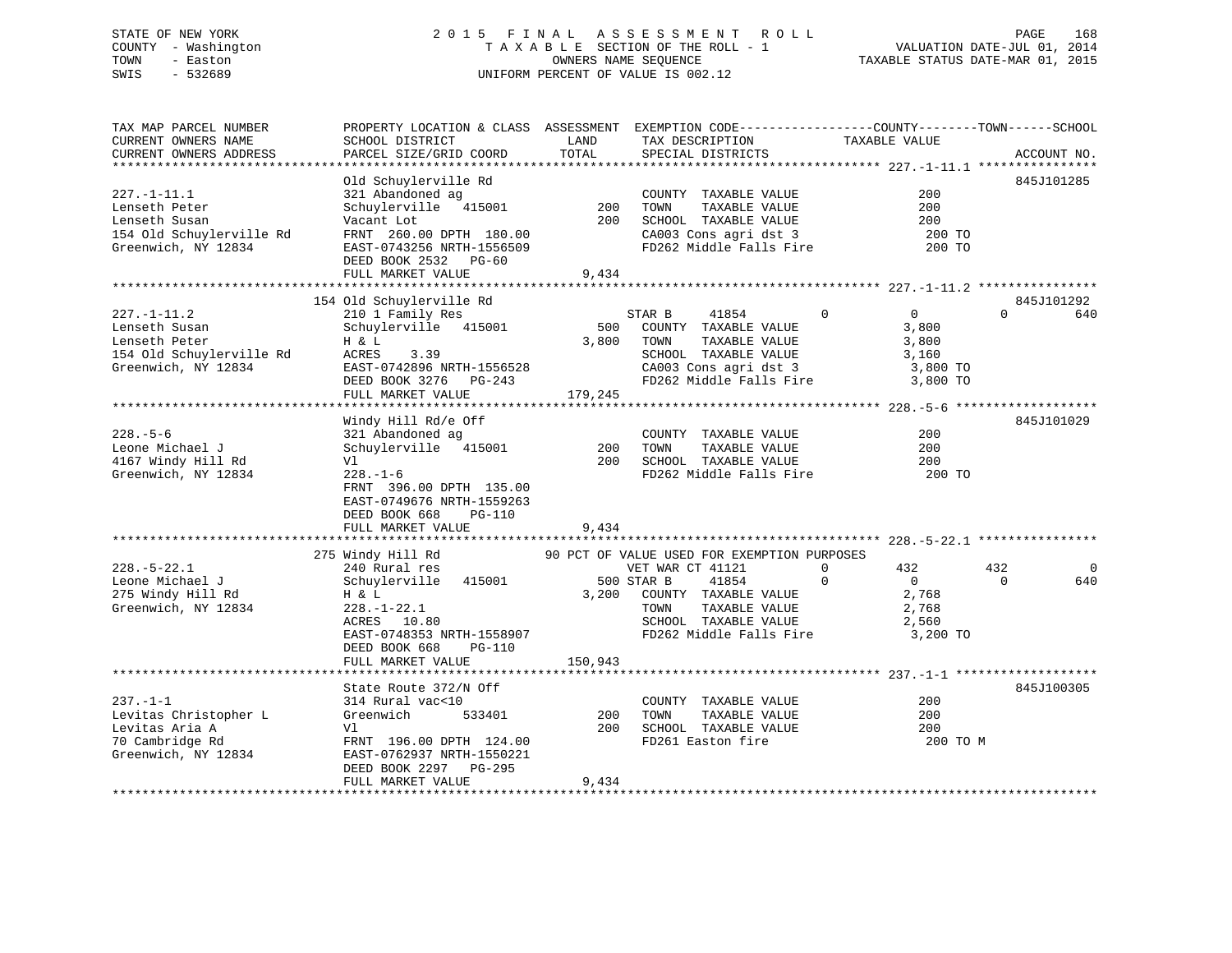## STATE OF NEW YORK 2 0 1 5 F I N A L A S S E S S M E N T R O L L PAGE 169 COUNTY - Washington T A X A B L E SECTION OF THE ROLL - 1 VALUATION DATE-JUL 01, 2014 TOWN - Easton OWNERS NAME SEQUENCE TAXABLE STATUS DATE-MAR 01, 2015 SWIS - 532689 UNIFORM PERCENT OF VALUE IS 002.12

| TAX MAP PARCEL NUMBER<br>CURRENT OWNERS NAME | PROPERTY LOCATION & CLASS ASSESSMENT EXEMPTION CODE----------------COUNTY-------TOWN------SCHOOL<br>SCHOOL DISTRICT                                                                                                                                                                                                                                       | LAND       | TAX DESCRIPTION                               |                | TAXABLE VALUE  |                |             |
|----------------------------------------------|-----------------------------------------------------------------------------------------------------------------------------------------------------------------------------------------------------------------------------------------------------------------------------------------------------------------------------------------------------------|------------|-----------------------------------------------|----------------|----------------|----------------|-------------|
| CURRENT OWNERS ADDRESS                       | PARCEL SIZE/GRID COORD                                                                                                                                                                                                                                                                                                                                    | TOTAL      | SPECIAL DISTRICTS                             |                |                |                | ACCOUNT NO. |
|                                              |                                                                                                                                                                                                                                                                                                                                                           |            |                                               |                |                |                |             |
|                                              | 2131 State Route 40                                                                                                                                                                                                                                                                                                                                       |            |                                               |                |                |                | 845J100517  |
| $236. - 1 - 29$                              | 120 Field crops                                                                                                                                                                                                                                                                                                                                           |            | AG DIST<br>41720                              | $\Omega$       | 709            | 709            | 709         |
| Liddell Eddy                                 | 533401<br>Greenwich                                                                                                                                                                                                                                                                                                                                       |            | 2,000 COUNTY TAXABLE VALUE                    |                | 4,991          |                |             |
| Liddell Paula                                | Farm                                                                                                                                                                                                                                                                                                                                                      | 5,700      | TOWN<br>TAXABLE VALUE                         |                | 4,991          |                |             |
| 322 Burton Rd                                | ACRES 104.30                                                                                                                                                                                                                                                                                                                                              |            | SCHOOL TAXABLE VALUE                          |                | 4,991          |                |             |
| Greenwich, NY 12834                          |                                                                                                                                                                                                                                                                                                                                                           |            |                                               |                |                |                |             |
|                                              |                                                                                                                                                                                                                                                                                                                                                           |            | CA003 Cons agri dst 3<br>709 EX               |                |                |                |             |
| MAY BE SUBJECT TO PAYMENT                    | ACRES 107.50<br>EAST-0750453 NRTH-1547969 (2003 Cons agri dst 3 4,991 TO<br>DEED BOOK 844 PG-149 268,868 FD262 Middle Falls Fire 5,700 TO                                                                                                                                                                                                                 |            |                                               |                |                |                |             |
| UNDER AGDIST LAW TIL 2019                    |                                                                                                                                                                                                                                                                                                                                                           |            |                                               |                |                |                |             |
|                                              |                                                                                                                                                                                                                                                                                                                                                           |            |                                               |                |                |                |             |
|                                              | Mountain Rd                                                                                                                                                                                                                                                                                                                                               |            |                                               |                |                |                | 845J100518  |
| $252 - 2 - 1$                                | 105 Vac farmland                                                                                                                                                                                                                                                                                                                                          |            | AG DIST 41720                                 | $\overline{0}$ | 657 657        |                | 657         |
| Liddell Eddy                                 | Greenwich 533401                                                                                                                                                                                                                                                                                                                                          |            | 1,200 COUNTY TAXABLE VALUE                    |                | 543            |                |             |
| Liddell Paula                                | Farm                                                                                                                                                                                                                                                                                                                                                      |            | TAXABLE VALUE<br>TAXABLE VALUE<br>1,200 TOWN  |                | 543            |                |             |
| 322 Burton Rd                                | ACRES 63.08                                                                                                                                                                                                                                                                                                                                               |            |                                               |                | 543            |                |             |
| Greenwich, NY 12834                          |                                                                                                                                                                                                                                                                                                                                                           |            | SCHOOL TAXABLE VALUE<br>CA003 Cons agri dst 3 |                | 543 TO         |                |             |
|                                              |                                                                                                                                                                                                                                                                                                                                                           |            | 657 EX                                        |                |                |                |             |
|                                              | EAST-0753727 NRTH-1536501 CA003 Cons agri ds<br>DEED BOOK 844 PG-149 657 EX<br>FULL MARKET VALUE 56,604 FD261 Easton fire                                                                                                                                                                                                                                 |            |                                               |                |                |                |             |
| MAY BE SUBJECT TO PAYMENT                    |                                                                                                                                                                                                                                                                                                                                                           |            |                                               |                | 1,200 TO M     |                |             |
| UNDER AGDIST LAW TIL 2019                    |                                                                                                                                                                                                                                                                                                                                                           |            |                                               |                |                |                |             |
|                                              |                                                                                                                                                                                                                                                                                                                                                           |            |                                               |                |                |                | 845J100519  |
|                                              | 322 Burton Rd<br>112 Dairy farm                                                                                                                                                                                                                                                                                                                           |            |                                               | $\mathbf 0$    | 679            | 679            |             |
| $244. - 2 - 12$                              |                                                                                                                                                                                                                                                                                                                                                           |            | AG DIST<br>41720                              |                |                |                | 679         |
| Liddell Eddy G                               | 533401<br>Greenwich                                                                                                                                                                                                                                                                                                                                       |            | 41854<br>2,000 STAR B                         | $\Omega$       | $\overline{0}$ | $\overline{0}$ | 640         |
| Liddell Paula J                              | Farm<br>ACRES 106.66                                                                                                                                                                                                                                                                                                                                      |            | 8,500 COUNTY TAXABLE VALUE                    |                | 7,821          |                |             |
| 322 Burton Rd                                |                                                                                                                                                                                                                                                                                                                                                           |            | TOWN<br>TAXABLE VALUE                         |                | 7,821          |                |             |
| Greenwich, NY 12834                          |                                                                                                                                                                                                                                                                                                                                                           |            |                                               |                |                |                |             |
| MAY BE SUBJECT TO PAYMENT                    | ${\small \begin{tabular}{lcccccc} \texttt{EAST-0755989} & \texttt{NRTH-1538989} & & & & & & \\ \texttt{DEED BOOK 844} & \texttt{PG-149} & & & & & \\ \texttt{DEED BOOK 844} & \texttt{PG-149} & & & & \\ \texttt{FULL MARKET VALUE} & & & & 400,943 & & & \\ \texttt{GAD03 Cons agri dst 3} & & & & 7,821 \texttt{TO} \\ \end{tabular}}$<br>DEED BOOK 844 |            |                                               |                |                |                |             |
|                                              |                                                                                                                                                                                                                                                                                                                                                           |            |                                               |                |                |                |             |
| UNDER AGDIST LAW TIL 2019                    |                                                                                                                                                                                                                                                                                                                                                           |            | FD261 Easton fire                             |                | 8,500 TO M     |                |             |
|                                              |                                                                                                                                                                                                                                                                                                                                                           |            |                                               |                |                |                |             |
|                                              | 68 Birch Hollow Rd                                                                                                                                                                                                                                                                                                                                        |            |                                               |                |                |                | 845J100661  |
| $245. - 1 - 23.1$                            | 240 Rural res                                                                                                                                                                                                                                                                                                                                             |            | 41834 0<br>STAR EN                            |                | $\overline{0}$ |                | 1,380       |
| Light Maryellen T                            | Greenwich<br>533401                                                                                                                                                                                                                                                                                                                                       |            | 800 COUNTY TAXABLE VALUE                      |                | 4,200          |                |             |
| 68 Birch Hollow Rd                           | Res                                                                                                                                                                                                                                                                                                                                                       |            | 4,200 TOWN<br>TAXABLE VALUE                   |                | 4,200          |                |             |
| Greenwich, NY 12834                          | ACRES 26.90 BANK 61                                                                                                                                                                                                                                                                                                                                       |            | SCHOOL TAXABLE VALUE                          |                | 2,820          |                |             |
|                                              | EAST-0758727 NRTH-1539125                                                                                                                                                                                                                                                                                                                                 |            | CA003 Cons agri dst 3                         |                | 4,200 TO       |                |             |
|                                              | DEED BOOK 530 PG-48                                                                                                                                                                                                                                                                                                                                       |            | FD261 Easton fire                             |                | 4,200 TO M     |                |             |
|                                              | FULL MARKET VALUE                                                                                                                                                                                                                                                                                                                                         | 198,113    |                                               |                |                |                |             |
|                                              |                                                                                                                                                                                                                                                                                                                                                           |            |                                               |                |                |                |             |
|                                              | 161 Bulson Rd                                                                                                                                                                                                                                                                                                                                             |            |                                               |                |                |                | 845J101203  |
| $236. -2 - 3.5$                              | 210 1 Family Res                                                                                                                                                                                                                                                                                                                                          |            | 41854 0<br>STAR B                             |                | $\overline{0}$ | $\Omega$       | 640         |
|                                              | Linendoll Millard K<br>Linendoll Debbie L<br>161 Bulson Rd<br>Greenwich, NY 12834<br>26.00 Experience L<br>26.00 Experience L<br>26.00 EAST-0751975<br>26.1.51<br>26.21 PC-40                                                                                                                                                                             |            | 500 COUNTY TAXABLE VALUE                      |                | 4,600          |                |             |
|                                              |                                                                                                                                                                                                                                                                                                                                                           | 4,600 TOWN | TAXABLE VALUE                                 |                | 4,600          |                |             |
|                                              |                                                                                                                                                                                                                                                                                                                                                           |            | SCHOOL TAXABLE VALUE                          |                | 3,960          |                |             |
|                                              |                                                                                                                                                                                                                                                                                                                                                           |            | FD262 Middle Falls Fire 4,600 TO              |                |                |                |             |
|                                              | DEED BOOK 2621 PG-40                                                                                                                                                                                                                                                                                                                                      |            |                                               |                |                |                |             |
|                                              | FULL MARKET VALUE                                                                                                                                                                                                                                                                                                                                         | 216,981    |                                               |                |                |                |             |
|                                              |                                                                                                                                                                                                                                                                                                                                                           |            |                                               |                |                |                |             |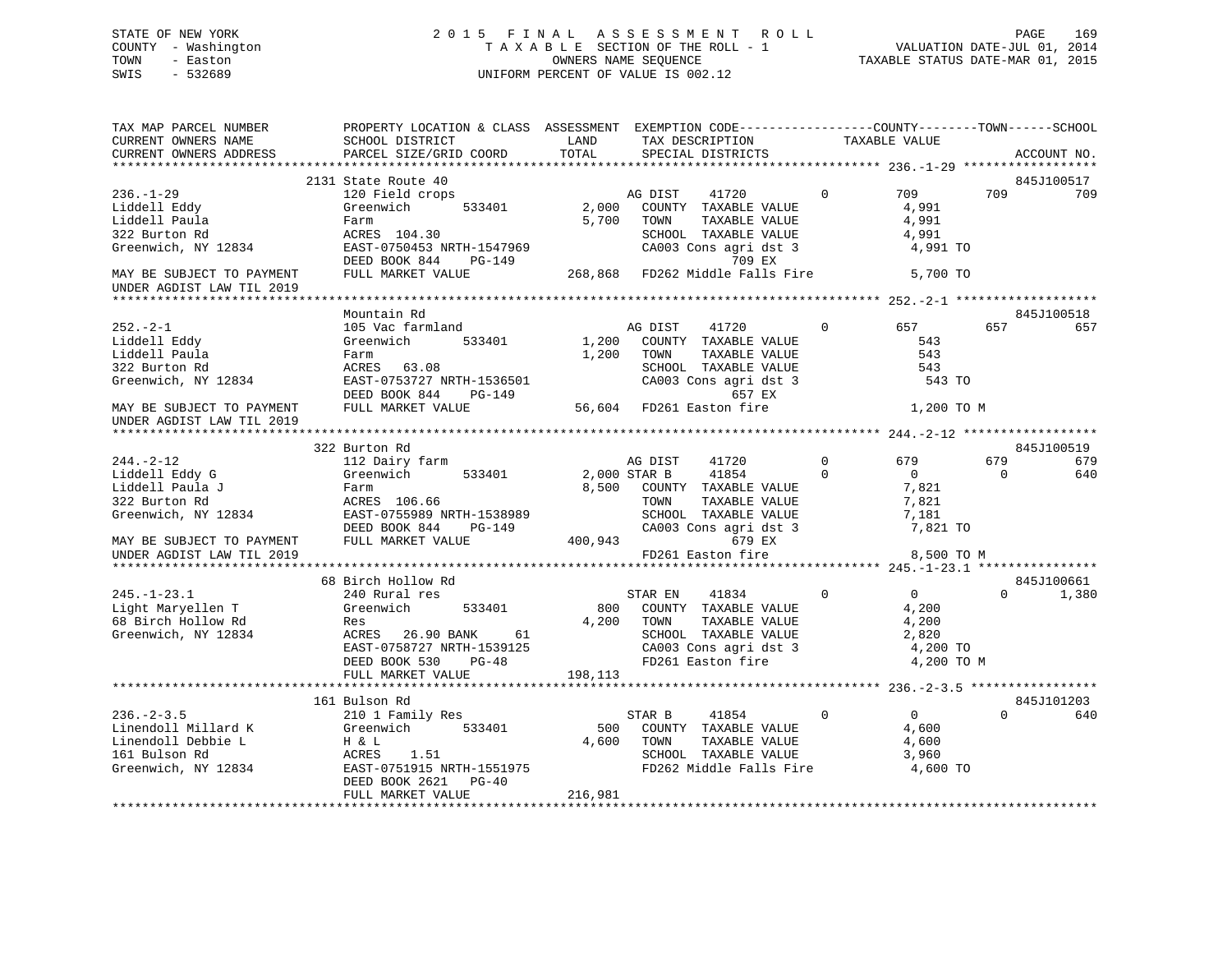## STATE OF NEW YORK 2 0 1 5 F I N A L A S S E S S M E N T R O L L PAGE 170 COUNTY - Washington T A X A B L E SECTION OF THE ROLL - 1 VALUATION DATE-JUL 01, 2014 TOWN - Easton OWNERS NAME SEQUENCE TAXABLE STATUS DATE-MAR 01, 2015 SWIS - 532689 UNIFORM PERCENT OF VALUE IS 002.12

| TAX MAP PARCEL NUMBER<br>CURRENT OWNERS NAME<br>CURRENT OWNERS ADDRESS  | PROPERTY LOCATION & CLASS ASSESSMENT EXEMPTION CODE----------------COUNTY-------TOWN------SCHOOL<br>SCHOOL DISTRICT<br>PARCEL SIZE/GRID COORD                                                                                                                  |         | $\begin{tabular}{ll} \multicolumn{2}{c}{\begin{tabular}{l} \multicolumn{2}{c}{\multicolumn{2}{c}{\textbf{0.65} \put(0,0){\hspace{0.4cm}}}\end{tabular}} \put(0,0){\hspace{0.4cm}} \multicolumn{2}{c}{\begin{tabular}{l} \multicolumn{2}{c}{\textbf{0.67} \put(0,0){\hspace{0.4cm}}}\end{tabular}} \end{tabular}} \end{tabular}} \begin{tabular}{ll} \multicolumn{2}{c}{\textbf{0.67} \put(0,0){\hspace{0.4cm}}\end{tabular}} \end{tabular}} \begin{tabular}{ll$<br>LAND TAX DESCRIPTION |                                                                | ACCOUNT NO.  |
|-------------------------------------------------------------------------|----------------------------------------------------------------------------------------------------------------------------------------------------------------------------------------------------------------------------------------------------------------|---------|-----------------------------------------------------------------------------------------------------------------------------------------------------------------------------------------------------------------------------------------------------------------------------------------------------------------------------------------------------------------------------------------------------------------------------------------------------------------------------------------|----------------------------------------------------------------|--------------|
|                                                                         |                                                                                                                                                                                                                                                                |         |                                                                                                                                                                                                                                                                                                                                                                                                                                                                                         |                                                                |              |
|                                                                         | 44 Grove Rd                                                                                                                                                                                                                                                    |         |                                                                                                                                                                                                                                                                                                                                                                                                                                                                                         |                                                                | 845J100430   |
|                                                                         | 44 Grove Rd<br>210 1 210 210 1 210 1 210 210 2269.-1-21<br>210 210 210 2269.-1-21<br>22 Easy St<br>22 Easy St<br>22 Easy St<br>22 Easy St<br>23 ACRES<br>23 ACRES<br>23 ACRES<br>23 ACRES<br>23 ACRES<br>23 ACRES<br>23 ACRES<br>23 ACRES<br>23 ACRES<br>24 AC |         |                                                                                                                                                                                                                                                                                                                                                                                                                                                                                         |                                                                | $0 \t\t 640$ |
|                                                                         |                                                                                                                                                                                                                                                                |         |                                                                                                                                                                                                                                                                                                                                                                                                                                                                                         |                                                                |              |
|                                                                         |                                                                                                                                                                                                                                                                |         |                                                                                                                                                                                                                                                                                                                                                                                                                                                                                         |                                                                |              |
|                                                                         |                                                                                                                                                                                                                                                                |         |                                                                                                                                                                                                                                                                                                                                                                                                                                                                                         |                                                                |              |
|                                                                         |                                                                                                                                                                                                                                                                |         |                                                                                                                                                                                                                                                                                                                                                                                                                                                                                         | CA003 Cons agri dst 3 4,000 TO<br>FD261 Easton fire 4,000 TO M |              |
|                                                                         | FULL MARKET VALUE                                                                                                                                                                                                                                              | 188,679 |                                                                                                                                                                                                                                                                                                                                                                                                                                                                                         |                                                                |              |
|                                                                         |                                                                                                                                                                                                                                                                |         |                                                                                                                                                                                                                                                                                                                                                                                                                                                                                         |                                                                |              |
|                                                                         | 722 Wilbur Ave                                                                                                                                                                                                                                                 |         |                                                                                                                                                                                                                                                                                                                                                                                                                                                                                         |                                                                | 845J101066   |
|                                                                         |                                                                                                                                                                                                                                                                |         |                                                                                                                                                                                                                                                                                                                                                                                                                                                                                         |                                                                |              |
|                                                                         |                                                                                                                                                                                                                                                                |         |                                                                                                                                                                                                                                                                                                                                                                                                                                                                                         |                                                                |              |
|                                                                         |                                                                                                                                                                                                                                                                |         |                                                                                                                                                                                                                                                                                                                                                                                                                                                                                         |                                                                |              |
|                                                                         |                                                                                                                                                                                                                                                                |         | FD262 Middle Falls Fire 9,000 TO                                                                                                                                                                                                                                                                                                                                                                                                                                                        |                                                                |              |
|                                                                         |                                                                                                                                                                                                                                                                |         |                                                                                                                                                                                                                                                                                                                                                                                                                                                                                         |                                                                |              |
|                                                                         |                                                                                                                                                                                                                                                                |         |                                                                                                                                                                                                                                                                                                                                                                                                                                                                                         |                                                                |              |
|                                                                         | FULL MARKET VALUE                                                                                                                                                                                                                                              | 424,528 |                                                                                                                                                                                                                                                                                                                                                                                                                                                                                         |                                                                |              |
|                                                                         |                                                                                                                                                                                                                                                                |         |                                                                                                                                                                                                                                                                                                                                                                                                                                                                                         |                                                                |              |
|                                                                         | 70 Cheese Factory Rd                                                                                                                                                                                                                                           |         |                                                                                                                                                                                                                                                                                                                                                                                                                                                                                         |                                                                | 845J101022   |
|                                                                         |                                                                                                                                                                                                                                                                |         |                                                                                                                                                                                                                                                                                                                                                                                                                                                                                         |                                                                |              |
|                                                                         |                                                                                                                                                                                                                                                                |         |                                                                                                                                                                                                                                                                                                                                                                                                                                                                                         |                                                                |              |
|                                                                         |                                                                                                                                                                                                                                                                |         |                                                                                                                                                                                                                                                                                                                                                                                                                                                                                         |                                                                |              |
|                                                                         | EAST-0739365 NRTH-1530912                                                                                                                                                                                                                                      |         |                                                                                                                                                                                                                                                                                                                                                                                                                                                                                         | CA003 Cons agri dst 3 5,000 TO<br>FD261 Easton fire 5,000 TO M |              |
|                                                                         | DEED BOOK 2863 PG-184                                                                                                                                                                                                                                          |         |                                                                                                                                                                                                                                                                                                                                                                                                                                                                                         |                                                                |              |
|                                                                         | FULL MARKET VALUE                                                                                                                                                                                                                                              | 235,849 |                                                                                                                                                                                                                                                                                                                                                                                                                                                                                         |                                                                |              |
|                                                                         |                                                                                                                                                                                                                                                                |         |                                                                                                                                                                                                                                                                                                                                                                                                                                                                                         |                                                                |              |
|                                                                         | 145 Cheese Factory Rd                                                                                                                                                                                                                                          |         |                                                                                                                                                                                                                                                                                                                                                                                                                                                                                         |                                                                |              |
| $251. -1 - 17.4$                                                        | 241 Rural res&ag COUNTY<br>Greenwich 533401 1,600 TOWN                                                                                                                                                                                                         |         | $\begin{tabular}{lllllllllll} \multicolumn{2}{c}{\textbf{COUNTY}} & \textbf{TXABLE VALUE} & & & & 4,100 \\ \multicolumn{2}{c}{\textbf{TONN}} & \textbf{TXABLE VALUE} & & & 4,100 \\ \end{tabular}$                                                                                                                                                                                                                                                                                      |                                                                |              |
| 251.-1-17.4 241 Rural<br>Loomis Joan K Greenwich<br>PO Box 77 Sub Lot 1 |                                                                                                                                                                                                                                                                |         |                                                                                                                                                                                                                                                                                                                                                                                                                                                                                         |                                                                |              |
|                                                                         |                                                                                                                                                                                                                                                                |         |                                                                                                                                                                                                                                                                                                                                                                                                                                                                                         |                                                                |              |
| Middle Falls, NY 12848                                                  |                                                                                                                                                                                                                                                                |         |                                                                                                                                                                                                                                                                                                                                                                                                                                                                                         |                                                                |              |
|                                                                         | Sub Lot 1<br>ACRES 49.15<br>EAST-0740208 NRTH-1531989<br>EAST-0740208 NRTH-1531989<br>EAST-0740208 NRTH-1531989<br>FD261 Easton fire 4,100 TO<br>EAST-0740208 NRTH-1531989<br>EAST-0740208 NRTH-1531989<br>MAY BE SUBJECT TO PAYMENT DEED BOOK 1680 PG-24      |         |                                                                                                                                                                                                                                                                                                                                                                                                                                                                                         | 4,100 TO M                                                     |              |
|                                                                         |                                                                                                                                                                                                                                                                |         |                                                                                                                                                                                                                                                                                                                                                                                                                                                                                         |                                                                |              |
| UNDER AGDIST LAW TIL 2018                                               | FULL MARKET VALUE 193,396                                                                                                                                                                                                                                      |         |                                                                                                                                                                                                                                                                                                                                                                                                                                                                                         |                                                                |              |
|                                                                         |                                                                                                                                                                                                                                                                |         |                                                                                                                                                                                                                                                                                                                                                                                                                                                                                         |                                                                |              |
| $245. - 1 - 16$                                                         | Burton Rd                                                                                                                                                                                                                                                      |         |                                                                                                                                                                                                                                                                                                                                                                                                                                                                                         | 200                                                            | 845J100245   |
|                                                                         |                                                                                                                                                                                                                                                                |         | COUNTY TAXABLE VALUE                                                                                                                                                                                                                                                                                                                                                                                                                                                                    |                                                                |              |
| Lorenz Alfred J                                                         | 314 Rural vac<10<br>Greenwich 533401 200<br>Lot                                                                                                                                                                                                                |         | TAXABLE VALUE<br>TOWN                                                                                                                                                                                                                                                                                                                                                                                                                                                                   | 200                                                            |              |
|                                                                         |                                                                                                                                                                                                                                                                |         | 200 SCHOOL TAXABLE VALUE 200 200 CA003 Cons agri dst 3 200 70                                                                                                                                                                                                                                                                                                                                                                                                                           |                                                                |              |
|                                                                         |                                                                                                                                                                                                                                                                |         | FD261 Easton fire                                                                                                                                                                                                                                                                                                                                                                                                                                                                       | 200 TO M                                                       |              |
|                                                                         | DEED BOOK 494<br>PG-792                                                                                                                                                                                                                                        |         |                                                                                                                                                                                                                                                                                                                                                                                                                                                                                         |                                                                |              |
|                                                                         | FULL MARKET VALUE                                                                                                                                                                                                                                              | 9,434   |                                                                                                                                                                                                                                                                                                                                                                                                                                                                                         |                                                                |              |
|                                                                         |                                                                                                                                                                                                                                                                |         |                                                                                                                                                                                                                                                                                                                                                                                                                                                                                         |                                                                |              |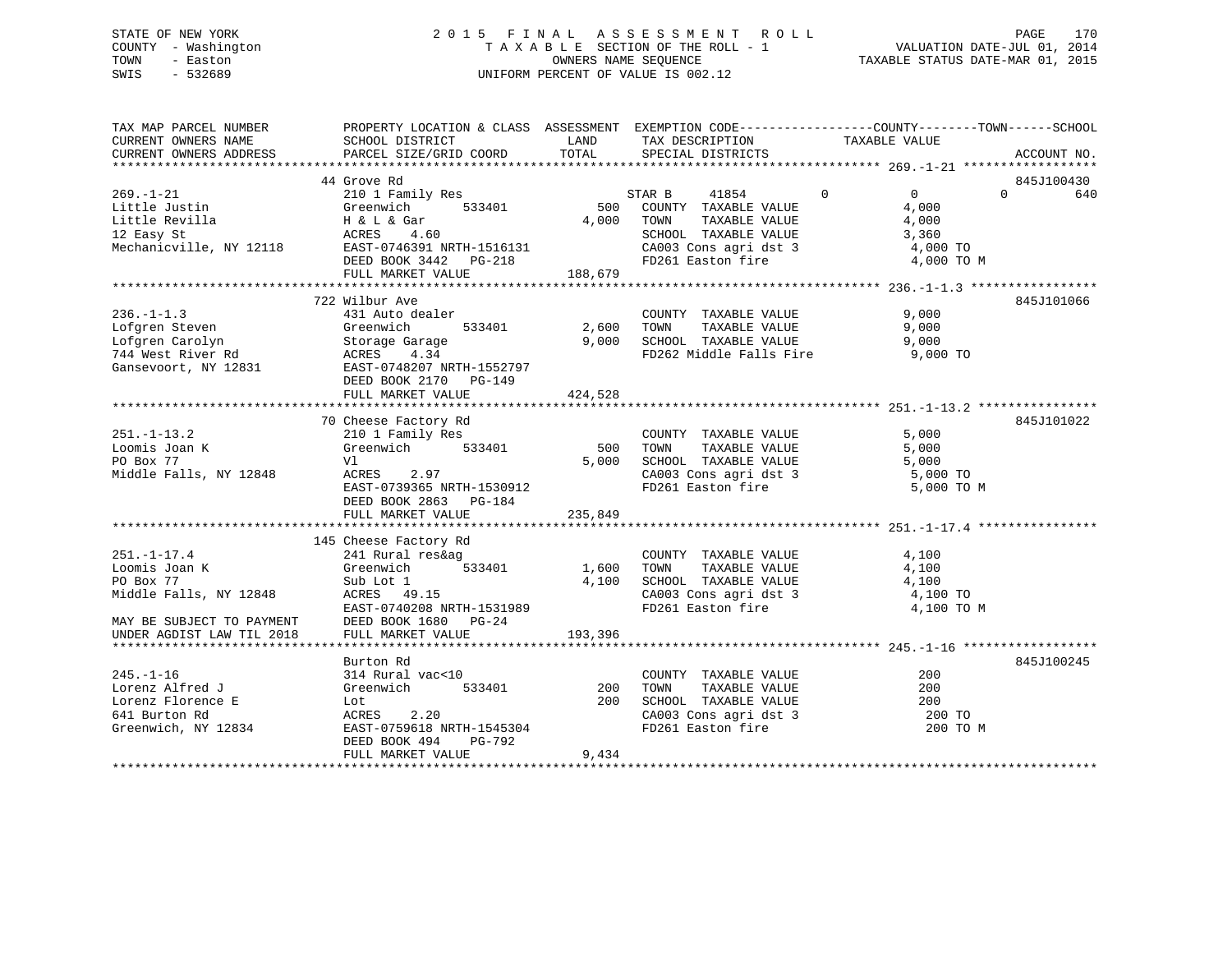| STATE OF NEW YORK   | 2015 FINAL ASSESSMENT ROLL         | 171<br>PAGE                      |
|---------------------|------------------------------------|----------------------------------|
| COUNTY - Washington | TAXABLE SECTION OF THE ROLL - 1    | VALUATION DATE-JUL 01, 2014      |
| TOWN<br>- Easton    | OWNERS NAME SEOUENCE               | TAXABLE STATUS DATE-MAR 01, 2015 |
| SWIS<br>- 532689    | UNIFORM PERCENT OF VALUE IS 002.12 |                                  |

| TAX MAP PARCEL NUMBER  | PROPERTY LOCATION & CLASS ASSESSMENT EXEMPTION CODE----------------COUNTY-------TOWN------SCHOOL |                          |                                                            |                |                                                |                |                          |
|------------------------|--------------------------------------------------------------------------------------------------|--------------------------|------------------------------------------------------------|----------------|------------------------------------------------|----------------|--------------------------|
| CURRENT OWNERS NAME    | SCHOOL DISTRICT                                                                                  | LAND                     | TAX DESCRIPTION                                            |                | TAXABLE VALUE                                  |                |                          |
| CURRENT OWNERS ADDRESS | PARCEL SIZE/GRID COORD                                                                           | TOTAL                    | SPECIAL DISTRICTS                                          |                |                                                |                | ACCOUNT NO.              |
|                        | *********************                                                                            | ************************ |                                                            |                | **************** 245.-1-17 ******************* |                |                          |
|                        | 641 Burton Rd                                                                                    |                          |                                                            |                |                                                |                | 845J100813               |
| $245. - 1 - 17$        | 210 1 Family Res                                                                                 |                          | ELG F VET 41101                                            | $\Omega$       | 500                                            | 500            | $\overline{\phantom{0}}$ |
| Lorenz Alfred J        | 533401<br>Greenwich                                                                              |                          | 400 AGED-CO<br>41802                                       | $\Omega$       | 1,550                                          | $\overline{0}$ | $\overline{0}$           |
| Lorenz Florence E      | H & L                                                                                            |                          | 3,600 AGE-TN/SCH 41806                                     | $\Omega$       | $\overline{0}$                                 | 930            | 1,080                    |
| 641 Burton Rd          | ACRES<br>3.30                                                                                    |                          | STAR EN<br>41834                                           | $\mathbf{0}$   | $\overline{0}$                                 | $\overline{0}$ | 1,380                    |
| Greenwich, NY 12834    | EAST-0759185 NRTH-1545274                                                                        |                          | COUNTY TAXABLE VALUE                                       |                | 1,550                                          |                |                          |
|                        | PG-346<br>DEED BOOK 450                                                                          |                          | TOWN<br>TAXABLE VALUE                                      |                | 2,170                                          |                |                          |
|                        | FULL MARKET VALUE                                                                                |                          | 169,811 SCHOOL TAXABLE VALUE                               |                | 1,140                                          |                |                          |
|                        |                                                                                                  |                          |                                                            |                |                                                |                |                          |
|                        |                                                                                                  |                          | CA003 Cons agri dst 3                                      |                | 3,600 TO                                       |                |                          |
|                        |                                                                                                  |                          | FD261 Easton fire                                          |                | 3,600 TO M                                     |                |                          |
|                        |                                                                                                  |                          |                                                            |                |                                                |                |                          |
|                        | 821 Brownell Rd                                                                                  |                          |                                                            |                |                                                |                | 845L100591               |
| $261. - 1 - 13$        | 240 Rural res                                                                                    |                          | STAR B<br>41854                                            | $\overline{0}$ | $\overline{0}$                                 | $\overline{0}$ | 640                      |
| Lorenz Paul C          | 533401<br>Greenwich                                                                              |                          | 600 DISAB-CO 41932                                         | $\Omega$       | 1,350                                          | $\overline{0}$ | $\Omega$                 |
| 821 Brownell Rd        | Farm                                                                                             |                          | 2,700 DISAB-T/S 41936                                      | $\Omega$       | $\Omega$                                       | 675            | 675                      |
| Greenwich, NY 12834    | ACRES 21.83                                                                                      |                          | COUNTY TAXABLE VALUE                                       |                | 1,350                                          |                |                          |
|                        | EAST-0763682 NRTH-1530130                                                                        |                          | TOWN<br>TAXABLE VALUE                                      |                | 2,025                                          |                |                          |
|                        | DEED BOOK 811<br>PG-328                                                                          |                          | SCHOOL TAXABLE VALUE                                       |                | 1,385                                          |                |                          |
|                        | FULL MARKET VALUE                                                                                |                          | 127,358 CA003 Cons agri dst 3                              |                | 2,700 TO                                       |                |                          |
|                        |                                                                                                  |                          | FD261 Easton fire                                          |                | 2,700 TO M                                     |                |                          |
|                        |                                                                                                  |                          |                                                            |                |                                                |                |                          |
|                        | 112 Mountain Rd                                                                                  |                          |                                                            |                |                                                |                | 845J101161               |
| $260. -1 - 15.3$       | 210 1 Family Res                                                                                 |                          | VET COM CT 41131                                           | $\mathsf{O}$   | 1,125                                          | 954            | $\overline{0}$           |
| Luckey Frederick       | Greenwich<br>533401                                                                              |                          | 500 STAR B<br>41854                                        | $\Omega$       | $\overline{0}$                                 | $\Omega$       | 640                      |
| Luckey Florence        | Res                                                                                              |                          | 4,500 COUNTY TAXABLE VALUE                                 |                | 3,375                                          |                |                          |
| 112 Mountain Rd        | 3.39<br>ACRES                                                                                    |                          | TOWN<br>TAXABLE VALUE                                      |                | 3,546                                          |                |                          |
| Greenwich, NY 12834    | EAST-0750553 NRTH-1526344                                                                        |                          | SCHOOL TAXABLE VALUE                                       |                | 3,860                                          |                |                          |
|                        | DEED BOOK 694<br>$PG-48$                                                                         |                          | FD261 Easton fire                                          |                | 4,500 TO M                                     |                |                          |
|                        | FULL MARKET VALUE                                                                                | 212,264                  |                                                            |                |                                                |                |                          |
|                        |                                                                                                  |                          |                                                            |                |                                                |                |                          |
|                        | Mountain Rd                                                                                      |                          |                                                            |                |                                                |                |                          |
|                        |                                                                                                  |                          |                                                            |                |                                                |                |                          |
| $260. -1 - 15.14$      | 310 Res Vac                                                                                      |                          | COUNTY TAXABLE VALUE                                       |                | 600                                            |                |                          |
| Luckey Frederick       | 533401<br>Greenwich                                                                              | 600                      | TAXABLE VALUE<br>TOWN                                      |                | 600                                            |                |                          |
| Luckey Florence        | Vl                                                                                               | 600                      | SCHOOL TAXABLE VALUE                                       |                | 600                                            |                |                          |
| 112 Mountain Rd        | Sub Lot 8                                                                                        |                          | FD261 Easton fire                                          |                | 600 TO M                                       |                |                          |
| Greenwich, NY 12834    | ACRES 15.53                                                                                      |                          |                                                            |                |                                                |                |                          |
|                        | EAST-0751140 NRTH-1526255                                                                        |                          |                                                            |                |                                                |                |                          |
|                        | DEED BOOK 823<br>PG-251                                                                          |                          |                                                            |                |                                                |                |                          |
|                        | FULL MARKET VALUE                                                                                | 28,302                   |                                                            |                |                                                |                |                          |
|                        | ************************                                                                         | ************             | *************************************260.-1-12.2 ********* |                |                                                |                |                          |
|                        | Mountain Rd                                                                                      |                          |                                                            |                |                                                |                |                          |
| $260. - 1 - 12.2$      | 310 Res Vac                                                                                      |                          | COUNTY TAXABLE VALUE                                       |                | 1,200                                          |                |                          |
| Luckey Frederick J     | 533401<br>Greenwich                                                                              | 1,200                    | TOWN<br>TAXABLE VALUE                                      |                | 1,200                                          |                |                          |
| Luckey Florence        | sub lot 4                                                                                        | 1,200                    | SCHOOL TAXABLE VALUE                                       |                | 1,200                                          |                |                          |
| 112 Mountain Rd        | ACRES 10.12                                                                                      |                          | CA003 Cons agri dst 3                                      |                | 1,200 TO                                       |                |                          |
| Greenwich, NY 12834    | EAST-0750015 NRTH-1525799                                                                        |                          | FD261 Easton fire                                          |                | 1,200 TO M                                     |                |                          |
|                        | DEED BOOK 2356 PG-36                                                                             |                          |                                                            |                |                                                |                |                          |
|                        | FULL MARKET VALUE                                                                                | 56,604                   |                                                            |                |                                                |                |                          |
|                        |                                                                                                  |                          |                                                            |                |                                                |                |                          |
|                        |                                                                                                  |                          |                                                            |                |                                                |                |                          |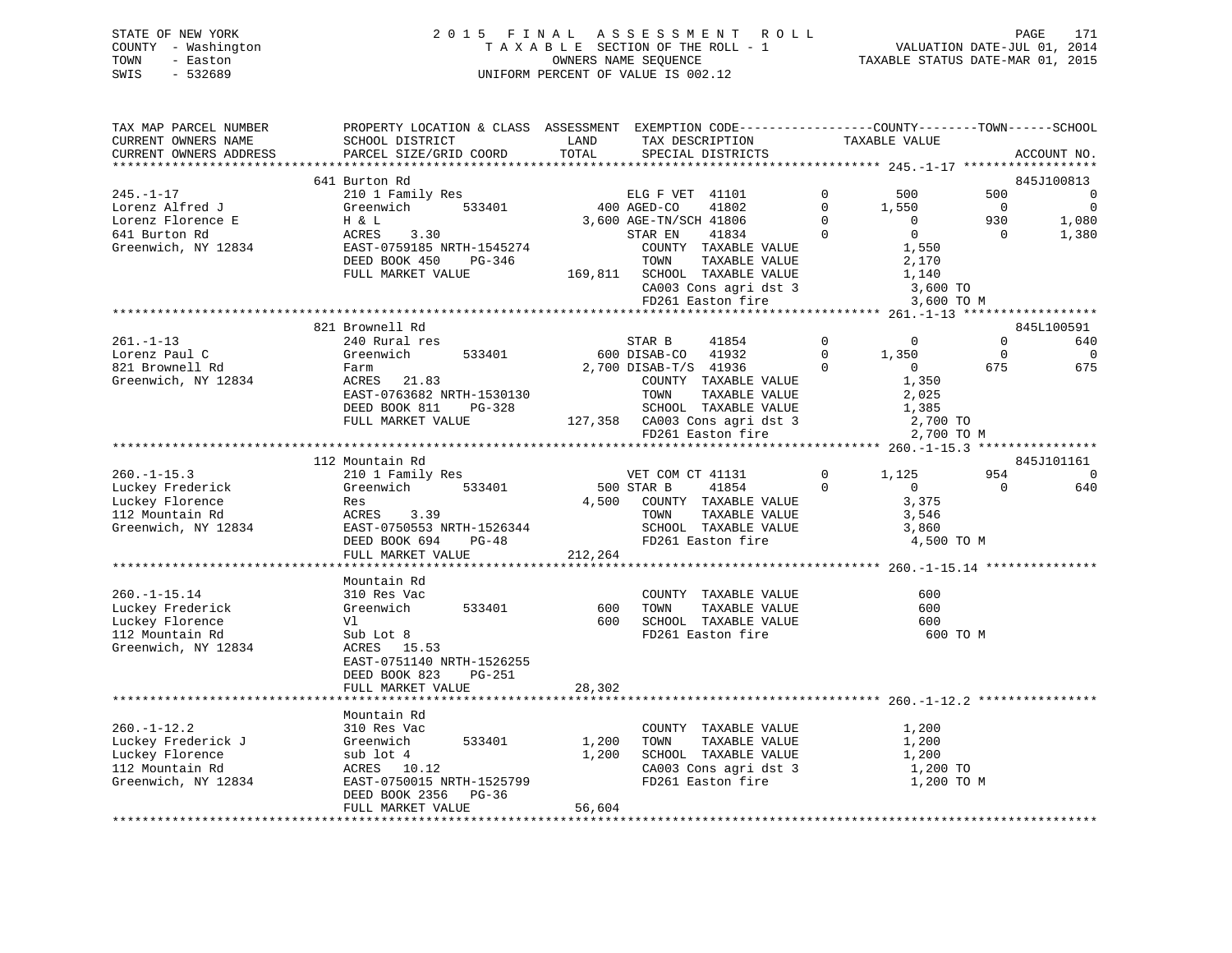## STATE OF NEW YORK 2 0 1 5 F I N A L A S S E S S M E N T R O L L PAGE 172 COUNTY - Washington T A X A B L E SECTION OF THE ROLL - 1 VALUATION DATE-JUL 01, 2014 TOWN - Easton OWNERS NAME SEQUENCE TAXABLE STATUS DATE-MAR 01, 2015 SWIS - 532689 UNIFORM PERCENT OF VALUE IS 002.12

| TAX MAP PARCEL NUMBER     | PROPERTY LOCATION & CLASS ASSESSMENT EXEMPTION CODE----------------COUNTY-------TOWN------SCHOOL |         |                               |             |                |          |             |
|---------------------------|--------------------------------------------------------------------------------------------------|---------|-------------------------------|-------------|----------------|----------|-------------|
| CURRENT OWNERS NAME       | SCHOOL DISTRICT                                                                                  | LAND    | TAX DESCRIPTION               |             | TAXABLE VALUE  |          |             |
| CURRENT OWNERS ADDRESS    | PARCEL SIZE/GRID COORD                                                                           | TOTAL   | SPECIAL DISTRICTS             |             |                |          | ACCOUNT NO. |
|                           |                                                                                                  |         |                               |             |                |          |             |
|                           | Mountain Rd                                                                                      |         |                               |             |                |          |             |
| $260. -1 - 12.3$          | 310 Res Vac                                                                                      |         | COUNTY TAXABLE VALUE          |             | 700            |          |             |
| Luckey Frederick J        | Greenwich<br>533401                                                                              | 700     | TAXABLE VALUE<br>TOWN         |             | 700            |          |             |
| Luckey Florence Z         | sub lot 3                                                                                        | 700     | SCHOOL TAXABLE VALUE          |             | 700            |          |             |
| 112 Mountain Rd           | 5.26<br>ACRES                                                                                    |         | CA003 Cons agri dst 3         |             | 700 TO         |          |             |
| Greenwich, NY 12834       | EAST-0750122 NRTH-1526472                                                                        |         | FD261 Easton fire             |             | 700 TO M       |          |             |
|                           | DEED BOOK 2139 PG-224                                                                            |         |                               |             |                |          |             |
|                           | FULL MARKET VALUE                                                                                | 33,019  |                               |             |                |          |             |
|                           |                                                                                                  |         |                               |             |                |          |             |
|                           | 290 Mcgowan Rd                                                                                   |         |                               |             |                |          |             |
| $277. - 1 - 9.8$          | 210 1 Family Res                                                                                 |         | AG DIST<br>41720              | $\mathbf 0$ | 218            | 218      | 218         |
| Lucowitz James            | 533401<br>Greenwich                                                                              |         | 800 STAR EN<br>41834          | $\Omega$    | $\overline{0}$ | $\Omega$ | 1,380       |
| Whitfield Cynthia         | ACRES<br>7.67                                                                                    |         | 3,000 COUNTY TAXABLE VALUE    |             | 2,782          |          |             |
| 290 McGowan Rd            | EAST-0739977 NRTH-1510580                                                                        |         | TOWN<br>TAXABLE VALUE         |             | 2,782          |          |             |
|                           |                                                                                                  |         |                               |             |                |          |             |
| Schaghticoke, NY 12154    | DEED BOOK 1704 PG-183                                                                            |         | SCHOOL TAXABLE VALUE          |             | 1,402          |          |             |
|                           | FULL MARKET VALUE                                                                                |         | 141,509 CA003 Cons agri dst 3 |             | 2,782 TO       |          |             |
| MAY BE SUBJECT TO PAYMENT |                                                                                                  |         | 218 EX                        |             |                |          |             |
| UNDER AGDIST LAW TIL 2019 |                                                                                                  |         | FD261 Easton fire             |             | 3,000 TO M     |          |             |
|                           |                                                                                                  |         |                               |             |                |          |             |
|                           | 10 Orchard Dr                                                                                    |         |                               |             |                |          |             |
| $236.1 - 3 - 12.2$        | 210 1 Family Res                                                                                 |         | STAR EN<br>41834              | $\Omega$    | $\overline{0}$ | $\Omega$ | 1,380       |
| Luke Kenneth W            | 533401<br>Greenwich                                                                              | 400     | COUNTY TAXABLE VALUE          |             | 3,300          |          |             |
| Luke Doris A              | Res                                                                                              | 3,300   | TAXABLE VALUE<br>TOWN         |             | 3,300          |          |             |
| 10 Orchard Dr             | Lot 44                                                                                           |         | SCHOOL TAXABLE VALUE          |             | 1,920          |          |             |
| Greenwich, NY 12834       | $236. - 3 - 12.2$                                                                                |         | FD262 Middle Falls Fire       |             | 3,300 TO       |          |             |
|                           | FRNT 135.00 DPTH 151.00                                                                          |         |                               |             |                |          |             |
|                           | EAST-0750175 NRTH-1552108                                                                        |         |                               |             |                |          |             |
|                           | DEED BOOK 867<br>PG-173                                                                          |         |                               |             |                |          |             |
|                           | FULL MARKET VALUE                                                                                | 155,660 |                               |             |                |          |             |
|                           |                                                                                                  |         |                               |             |                |          |             |
|                           | State Route 40                                                                                   |         |                               |             |                |          | 845J101059  |
| $278. - 1 - 1.3$          | 105 Vac farmland                                                                                 |         | COUNTY TAXABLE VALUE          |             | 1,500          |          |             |
| Lundberg David            | 533401<br>Greenwich                                                                              | 1,500   | TOWN<br>TAXABLE VALUE         |             | 1,500          |          |             |
| 4421 Blackstump Rd        | vac land                                                                                         | 1,500   | SCHOOL TAXABLE VALUE          |             | 1,500          |          |             |
| Weems, VA 22576           | ACRES<br>62.60                                                                                   |         | CA003 Cons agri dst 3         |             | 1,500 TO       |          |             |
|                           | EAST-0744553 NRTH-1512393                                                                        |         | FD261 Easton fire             |             | 1,500 TO M     |          |             |
|                           | DEED BOOK 912<br>PG-127                                                                          |         |                               |             |                |          |             |
|                           | FULL MARKET VALUE                                                                                | 70,755  |                               |             |                |          |             |
|                           |                                                                                                  |         |                               |             |                |          |             |
|                           | 185 Becker Rd                                                                                    |         |                               |             |                |          |             |
| $269. - 1 - 12.5$         |                                                                                                  |         | 41854                         | $\mathbf 0$ | $\overline{0}$ | $\Omega$ | 640         |
|                           | 210 1 Family Res                                                                                 |         | STAR B                        |             |                |          |             |
| Lundberg Edward           | Greenwich<br>533401                                                                              | 500     | COUNTY TAXABLE VALUE          |             | 4,000          |          |             |
| Timms-Lundberg Keisha     | House And Lot                                                                                    | 4,000   | TAXABLE VALUE<br>TOWN         |             | 4,000          |          |             |
| 185 Becker Rd             | Lot $#2$                                                                                         |         | SCHOOL TAXABLE VALUE          |             | 3,360          |          |             |
| Greenwich, NY 12834       | 2.44<br>ACRES                                                                                    |         | CA003 Cons agri dst 3         |             | 4,000 TO       |          |             |
|                           | EAST-0751138 NRTH-1520596                                                                        |         | FD261 Easton fire             |             | 4,000 TO M     |          |             |
|                           | DEED BOOK 901<br>PG-149                                                                          |         |                               |             |                |          |             |
|                           | FULL MARKET VALUE                                                                                | 188,679 |                               |             |                |          |             |
|                           |                                                                                                  |         |                               |             |                |          |             |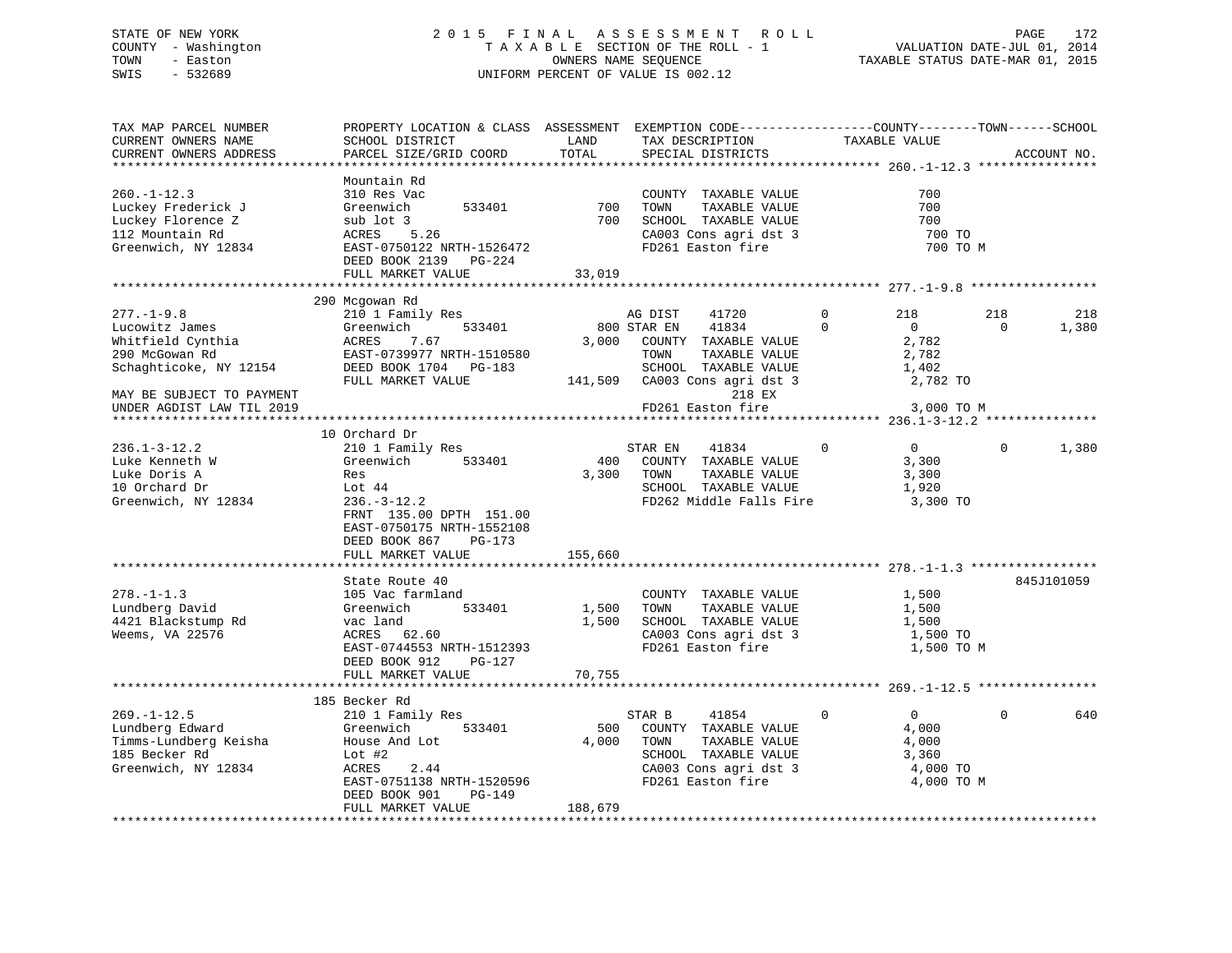## STATE OF NEW YORK 2 0 1 5 F I N A L A S S E S S M E N T R O L L PAGE 173 COUNTY - Washington T A X A B L E SECTION OF THE ROLL - 1 VALUATION DATE-JUL 01, 2014 TOWN - Easton OWNERS NAME SEQUENCE TAXABLE STATUS DATE-MAR 01, 2015 SWIS - 532689 UNIFORM PERCENT OF VALUE IS 002.12

| TAX MAP PARCEL NUMBER<br>CURRENT OWNERS NAME<br>CURRENT OWNERS ADDRESS                                                                          | PROPERTY LOCATION & CLASS ASSESSMENT EXEMPTION CODE---------------COUNTY-------TOWN-----SCHOOL<br>SCHOOL DISTRICT<br>PARCEL SIZE/GRID COORD             | LAND<br>TOTAL           | TAX DESCRIPTION<br>SPECIAL DISTRICTS                                                                                                          | TAXABLE VALUE                                                                      |          | ACCOUNT NO.       |
|-------------------------------------------------------------------------------------------------------------------------------------------------|---------------------------------------------------------------------------------------------------------------------------------------------------------|-------------------------|-----------------------------------------------------------------------------------------------------------------------------------------------|------------------------------------------------------------------------------------|----------|-------------------|
| $269. - 1 - 12.7$<br>Lundberg Eric<br>Lundberg Gina<br>119 Becker Rd<br>Greenwich, NY 12834                                                     | 119 Becker Rd<br>240 Rural res<br>Greenwich<br>533401<br>house and lot<br>901/88<br>ACRES 11.04<br>EAST-0750524 NRTH-1519100<br>DEED BOOK 907<br>PG-293 | 600<br>4,800<br>226,415 | 41854<br>STAR B<br>COUNTY TAXABLE VALUE<br>TOWN<br>TAXABLE VALUE<br>SCHOOL TAXABLE VALUE<br>CA003 Cons agri dst 3<br>FD261 Easton fire        | $\mathbf 0$<br>$\overline{0}$<br>4,800<br>4,800<br>4,160<br>4,800 TO<br>4,800 TO M | $\Omega$ | 640               |
|                                                                                                                                                 | FULL MARKET VALUE                                                                                                                                       |                         |                                                                                                                                               |                                                                                    |          |                   |
| $269. - 1 - 12.6$<br>Lundberg Jack<br>Lundberg Judith<br>10 Meetinghouse Rd<br>Schaghticoke, NY 12154                                           | Becker Rd<br>310 Res Vac<br>Greenwich<br>533401<br>la<br>ACRES<br>6.60<br>EAST-0750748 NRTH-1520534<br>PG-286<br>DEED BOOK 902<br>FULL MARKET VALUE     | 350<br>350<br>16,509    | COUNTY TAXABLE VALUE<br>TAXABLE VALUE<br>TOWN<br>SCHOOL TAXABLE VALUE<br>CA003 Cons agri dst 3<br>FD261 Easton fire                           | 350<br>350<br>350<br>350 TO<br>350 TO M                                            |          |                   |
|                                                                                                                                                 |                                                                                                                                                         |                         |                                                                                                                                               |                                                                                    |          |                   |
| $278. - 1 - 1.6$<br>Lundberg Jack<br>Lundberg Judith A<br>10 Meeting House Rd<br>Schaghticoke, NY 12154                                         | 10 Meeting House Rd<br>210 1 Family Res<br>533401<br>Greenwich<br>subdiv lot 2<br>ACRES 14.58<br>EAST-0744077 NRTH-1512726<br>DEED BOOK 912<br>PG-127   | 6,500 TOWN              | STAR B<br>41854<br>1,000 COUNTY TAXABLE VALUE<br>TAXABLE VALUE<br>SCHOOL TAXABLE VALUE<br>CA003 Cons agri dst 3 6,500 TO<br>FD261 Easton fire | $\Omega$<br>$\overline{0}$<br>6,500<br>6,500<br>5,860<br>6,500 TO M                | $\Omega$ | 640               |
|                                                                                                                                                 | FULL MARKET VALUE                                                                                                                                       | 306,604                 |                                                                                                                                               |                                                                                    |          |                   |
| $268. - 1 - 13$                                                                                                                                 | 172 Wrights Rd<br>105 Vac farmland                                                                                                                      |                         | AG DIST<br>41720                                                                                                                              | 252<br>$\mathbf{0}$                                                                | 252      | 845J100532<br>252 |
| Lundberg Jack N<br>Lundberg Judith A<br>10 Meeting House Rd<br>Schaghticoke, NY 12154<br>MAY BE SUBJECT TO PAYMENT<br>UNDER AGDIST LAW TIL 2019 | Stillwater Cent 415201<br>Farm<br>ACRES 56.50<br>EAST-0736329 NRTH-1514224<br>DEED BOOK 2948 PG-213<br>FULL MARKET VALUE                                | 1,000<br>1,000          | COUNTY TAXABLE VALUE<br>TOWN<br>TAXABLE VALUE<br>SCHOOL TAXABLE VALUE<br>CA003 Cons agri dst 3<br>252 EX<br>47,170 FD261 Easton fire          | 748<br>748<br>748<br>748 TO<br>1,000 TO M                                          |          |                   |
|                                                                                                                                                 |                                                                                                                                                         |                         |                                                                                                                                               |                                                                                    |          |                   |
| $268. - 1 - 9$<br>Lundberg Paul R<br>Lundberg Judith P<br>68 Grove Rd<br>Schaghticoke, NY 12154                                                 | State Route 40<br>112 Dairy farm<br>Greenwich<br>533401<br>Farm<br>ACRES 96.60<br>EAST-0743742 NRTH-1514971<br>DEED BOOK 619<br>PG-157                  | 2,000<br>2,000          | COUNTY TAXABLE VALUE<br>TOWN<br>TAXABLE VALUE<br>SCHOOL TAXABLE VALUE<br>CA003 Cons agri dst 3<br>FD261 Easton fire                           | 2,000<br>2,000<br>2,000<br>2,000 TO<br>2,000 TO M                                  |          | 845J100535        |
|                                                                                                                                                 | FULL MARKET VALUE                                                                                                                                       | 94,340                  |                                                                                                                                               |                                                                                    |          |                   |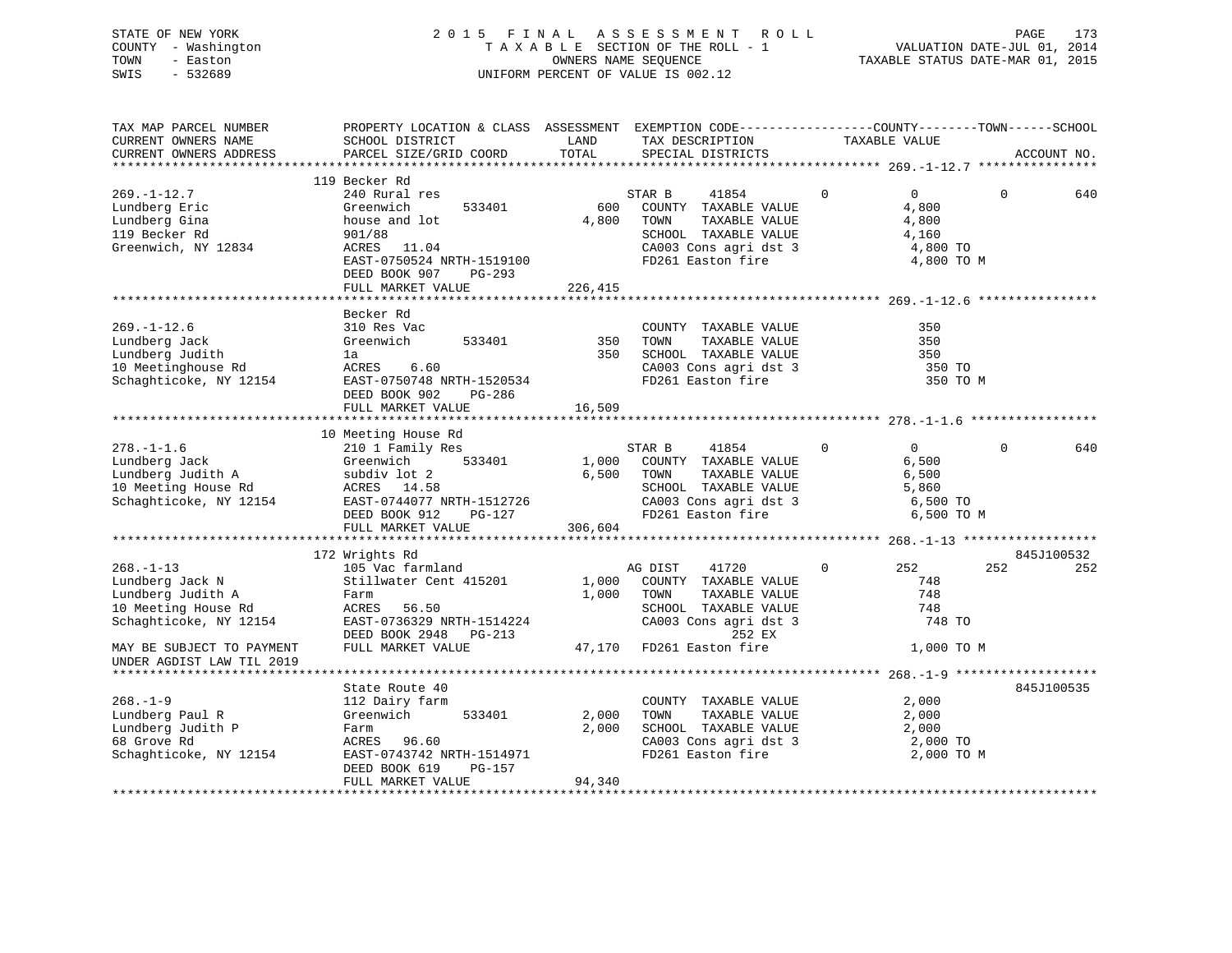## STATE OF NEW YORK 2 0 1 5 F I N A L A S S E S S M E N T R O L L PAGE 174 COUNTY - Washington T A X A B L E SECTION OF THE ROLL - 1 VALUATION DATE-JUL 01, 2014 TOWN - Easton **CONNERS NAME SEQUENCE** TAXABLE STATUS DATE-MAR 01, 2015 SWIS - 532689 UNIFORM PERCENT OF VALUE IS 002.12

| TAX MAP PARCEL NUMBER<br>CURRENT OWNERS NAME<br>CURRENT OWNERS ADDRESS                         | PROPERTY LOCATION & CLASS ASSESSMENT EXEMPTION CODE----------------COUNTY-------TOWN-----SCHOOL<br>SCHOOL DISTRICT<br>PARCEL SIZE/GRID COORD                                 | LAND<br>TOTAL        | TAX DESCRIPTION<br>SPECIAL DISTRICTS                                                                                                                                                              | TAXABLE VALUE                                |                                                                            | ACCOUNT NO.                                                       |
|------------------------------------------------------------------------------------------------|------------------------------------------------------------------------------------------------------------------------------------------------------------------------------|----------------------|---------------------------------------------------------------------------------------------------------------------------------------------------------------------------------------------------|----------------------------------------------|----------------------------------------------------------------------------|-------------------------------------------------------------------|
|                                                                                                |                                                                                                                                                                              |                      |                                                                                                                                                                                                   |                                              |                                                                            |                                                                   |
|                                                                                                | 68 Grove Rd                                                                                                                                                                  |                      |                                                                                                                                                                                                   |                                              |                                                                            | 845J100530                                                        |
| $269. - 1 - 16$<br>Lundberg Paul R<br>Lundberg Judith<br>68 Grove Rd<br>Schaghticoke, NY 12154 | 112 Dairy farm<br>Greenwich<br>533401<br>Farm<br>ACRES 45.30<br>EAST-0747350 NRTH-1516359<br>DEED BOOK 619<br>PG-154<br>FULL MARKET VALUE                                    | 5,800<br>273,585     | STAR B<br>41854<br>1,200 COUNTY TAXABLE VALUE<br>TOWN<br>TAXABLE VALUE<br>SCHOOL TAXABLE VALUE<br>CA003 Cons agri dst 3 5,800 TO<br>FD261 Easton fire                                             | $\Omega$                                     | $\overline{0}$<br>5,800<br>5,800<br>5,160<br>5,800 TO M                    | $\Omega$<br>640                                                   |
|                                                                                                |                                                                                                                                                                              |                      |                                                                                                                                                                                                   |                                              |                                                                            |                                                                   |
| $286. - 1 - 15$<br>Lynch Nancy<br>443 Bell Rd<br>Schaghticoke, NY 12154                        | Valley Falls Rd<br>312 Vac w/imprv<br>533401<br>Greenwich<br>Barn & Lot<br>FRNT 84.00 DPTH 170.00<br>EAST-0743739 NRTH-1498426<br>DEED BOOK 2138 PG-328<br>FULL MARKET VALUE | 200<br>600<br>28,302 | COUNTY TAXABLE VALUE<br>TAXABLE VALUE<br>TOWN<br>SCHOOL TAXABLE VALUE<br>CA003 Cons agri dst 3<br>FD261 Easton fire                                                                               |                                              | 600<br>600<br>600<br>600 TO<br>600 TO M                                    | 845J100566                                                        |
|                                                                                                | 11921 State Route 40                                                                                                                                                         |                      |                                                                                                                                                                                                   |                                              |                                                                            | 845J100128                                                        |
| $268. - 1 - 6$<br>Lyng James F<br>Lyng Gail H<br>PO Box 356<br>Stillwater, NY 12170            | 210 1 Family Res<br>533401<br>Greenwich<br>H & L<br>ACRES<br>5.70<br>EAST-0745763 NRTH-1519801<br>DEED BOOK 2754 PG-242                                                      | 500<br>4,700         | COUNTY TAXABLE VALUE<br>TOWN<br>TAXABLE VALUE<br>SCHOOL TAXABLE VALUE<br>CA003 Cons agri dst 3<br>FD261 Easton fire                                                                               |                                              | 4,700<br>4,700<br>4,700<br>4,700 TO<br>4,700 TO M                          |                                                                   |
|                                                                                                | FULL MARKET VALUE                                                                                                                                                            | 221,698              |                                                                                                                                                                                                   |                                              |                                                                            |                                                                   |
|                                                                                                | 523 County Route 74A                                                                                                                                                         |                      |                                                                                                                                                                                                   |                                              |                                                                            | 845J100539                                                        |
| $245. - 2 - 22$<br>Lyons Robert<br>Lyons Ann<br>523 County Route 74A<br>Greenwich, NY 12834    | 210 1 Family Res<br>Greenwich 533401<br>H & L<br>514/294<br>ACRES 1.04<br>EAST-0764552 NRTH-1542778<br>DEED BOOK 403<br>PG-201                                               |                      | VET WAR CT 41121<br>400 AGED-CO<br>41802<br>4,200 STAR EN<br>41834<br>COUNTY TAXABLE VALUE<br>TOWN<br>TAXABLE VALUE<br>SCHOOL TAXABLE VALUE<br>CA003 Cons agri dst 3<br>198,113 FD261 Easton fire | $\overline{0}$<br>$\overline{0}$<br>$\Omega$ | 572<br>630<br>536<br>$\overline{0}$<br>3,034<br>3,628<br>2,820<br>4,200 TO | $\overline{0}$<br>$\Omega$<br>$\overline{0}$<br>$\Omega$<br>1,380 |
|                                                                                                | FULL MARKET VALUE                                                                                                                                                            |                      |                                                                                                                                                                                                   |                                              | 4,200 TO M                                                                 |                                                                   |
|                                                                                                | 46 Cambridge Rd                                                                                                                                                              |                      |                                                                                                                                                                                                   |                                              |                                                                            | 845J100224                                                        |
| $237. - 1 - 3$                                                                                 | 240 Rural res                                                                                                                                                                |                      | AG DIST<br>41720                                                                                                                                                                                  | $\overline{0}$                               | 545<br>545                                                                 | 545                                                               |
| Mackenzie Melody A<br>Gitlen Philip H<br>46 Cambridge Rd<br>Greenwich, NY 12834                | 533401<br>Greenwich<br>Rural Res<br>ACRES 67.30<br>EAST-0763550 NRTH-1551854<br>DEED BOOK 1995 PG-119                                                                        | 2,000 STAR B         | 41854<br>12,000 COUNTY TAXABLE VALUE<br>TOWN<br>TAXABLE VALUE<br>SCHOOL TAXABLE VALUE<br>FD261 Easton fire                                                                                        | $\Omega$                                     | $\overline{0}$<br>11,455<br>11,455<br>10,815<br>12,000 TO M                | 640<br>$\Omega$                                                   |
| MAY BE SUBJECT TO PAYMENT<br>UNDER AGDIST LAW TIL 2019                                         | FULL MARKET VALUE                                                                                                                                                            | 566,038              |                                                                                                                                                                                                   |                                              |                                                                            |                                                                   |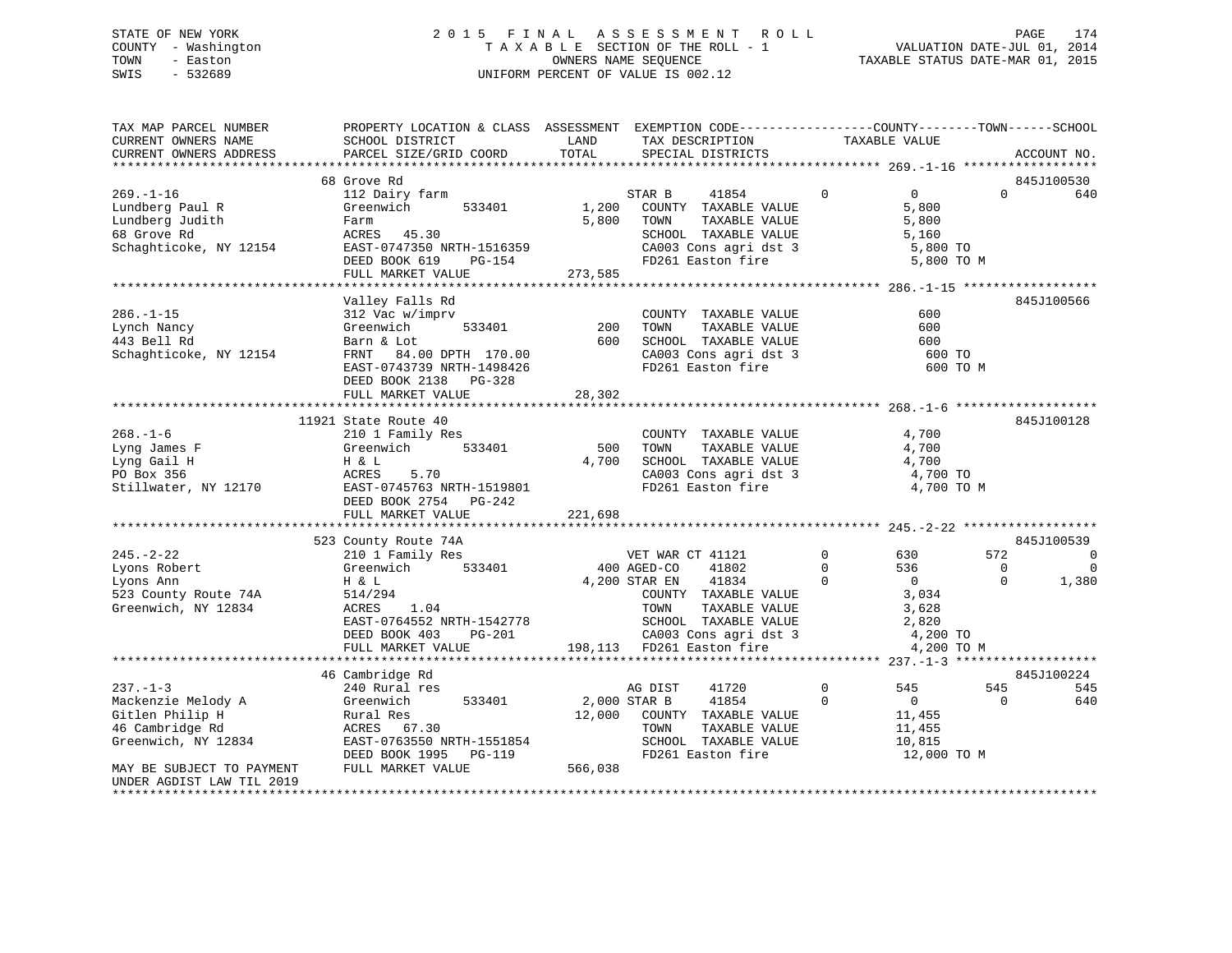STATE OF NEW YORK 2 0 1 5 F I N A L A S S E S S M E N T R O L L PAGE 175VALUATION DATE-JUL 01, 2014 COUNTY - Washington T A X A B L E SECTION OF THE ROLL - 1 TOWN - Easton **CONNERS NAME SEQUENCE** TAXABLE STATUS DATE-MAR 01, 2015 SWIS - 532689 UNIFORM PERCENT OF VALUE IS 002.12

| TAX MAP PARCEL NUMBER                                  | PROPERTY LOCATION & CLASS ASSESSMENT EXEMPTION CODE----------------COUNTY-------TOWN------SCHOOL |               |                                             |                                |                            |
|--------------------------------------------------------|--------------------------------------------------------------------------------------------------|---------------|---------------------------------------------|--------------------------------|----------------------------|
| CURRENT OWNERS NAME                                    | SCHOOL DISTRICT                                                                                  | LAND          | TAX DESCRIPTION                             | TAXABLE VALUE                  |                            |
| CURRENT OWNERS ADDRESS                                 | PARCEL SIZE/GRID COORD                                                                           | TOTAL         | SPECIAL DISTRICTS                           |                                | ACCOUNT NO.                |
|                                                        |                                                                                                  |               |                                             |                                |                            |
|                                                        | 168 Bulson Rd                                                                                    |               |                                             |                                |                            |
| $236. - 2 - 3.15$                                      | 281 Multiple res                                                                                 |               | COUNTY TAXABLE VALUE                        | 5,800                          |                            |
| MacMillan Donald A                                     | Greenwich 533401                                                                                 | 1,000 TOWN    | TAXABLE VALUE                               | 5,800                          |                            |
| MacMillan Donald A III                                 |                                                                                                  |               | 5,800 SCHOOL TAXABLE VALUE 5,800            |                                |                            |
| A III Lot 2<br>A III Lot 2<br>ACRES<br>21 Homestead Rd | 6.51                                                                                             |               | FD262 Middle Falls Fire 5,800 TO            |                                |                            |
| Saratoga Springs, NY 12866 EAST-0752788 NRTH-1551310   |                                                                                                  |               |                                             |                                |                            |
|                                                        | DEED BOOK 2547 PG-348                                                                            |               |                                             |                                |                            |
|                                                        | FULL MARKET VALUE                                                                                | 273,585       |                                             |                                |                            |
|                                                        |                                                                                                  |               |                                             |                                |                            |
|                                                        | 199 Bulson Rd                                                                                    |               |                                             |                                | 845J100499                 |
| $236. - 2 - 3.1$                                       | 314 Rural vac<10                                                                                 |               | COUNTY TAXABLE VALUE                        | 200                            |                            |
| MacNeil Kenneth C                                      | Greenwich<br>533401                                                                              | $200$ TOWN    | TAXABLE VALUE                               | 200                            |                            |
| 217 Bulson Rd                                          | Rural Lot<br>Lot 11                                                                              |               | 200 SCHOOL TAXABLE VALUE                    | 200                            |                            |
| Greenwich, NY 12834                                    |                                                                                                  |               | FD262 Middle Falls Fire                     | 200 TO                         |                            |
|                                                        | ACRES<br>1.15                                                                                    |               |                                             |                                |                            |
|                                                        | EAST-0752894 NRTH-1551680                                                                        |               |                                             |                                |                            |
|                                                        | DEED BOOK 2548 PG-214                                                                            |               |                                             |                                |                            |
|                                                        | FULL MARKET VALUE                                                                                | 9,434         |                                             |                                |                            |
|                                                        |                                                                                                  |               |                                             |                                |                            |
|                                                        | 217 Bulson Rd                                                                                    |               |                                             |                                |                            |
| $236. - 2 - 3.11$                                      | 210 1 Family Res                                                                                 |               | STAR B<br>41854                             | $\overline{0}$<br>$\Omega$     | 640<br>$\Omega$            |
| MacNeil Kenneth C                                      | 533401<br>Greenwich                                                                              |               | 300 COUNTY TAXABLE VALUE                    | 4,400                          |                            |
| 217 Bulson Rd                                          | Vl                                                                                               |               | 4,400 TOWN<br>TAXABLE VALUE                 | 4,400                          |                            |
| Greenwich, NY 12834                                    | Lot #12                                                                                          |               | SCHOOL TAXABLE VALUE                        | 3,760                          |                            |
|                                                        | 1.02<br>ACRES                                                                                    |               | FD262 Middle Falls Fire                     | 4,400 TO                       |                            |
|                                                        | EAST-0753217 NRTH-1551699                                                                        |               |                                             |                                |                            |
|                                                        | DEED BOOK 2548<br>PG-214                                                                         |               |                                             |                                |                            |
|                                                        | FULL MARKET VALUE                                                                                | 207,547       |                                             |                                |                            |
|                                                        |                                                                                                  |               |                                             |                                |                            |
|                                                        | Bulson Rd                                                                                        |               |                                             |                                |                            |
| $236. - 2 - 3.12$                                      | 314 Rural vac<10                                                                                 |               | COUNTY TAXABLE VALUE                        | 200                            |                            |
| MacNeil Kenneth C                                      | 533401<br>Greenwich                                                                              | 200 TOWN      | TAXABLE VALUE                               | 200                            |                            |
| 217 Bulson Rd                                          | Vl                                                                                               |               | 200 SCHOOL TAXABLE VALUE                    | 200                            |                            |
| Greenwich, NY 12834                                    | Lot 2                                                                                            |               | FD262 Middle Falls Fire 200 TO              |                                |                            |
|                                                        | FRNT 198.00 DPTH 311.00                                                                          |               |                                             |                                |                            |
|                                                        | EAST-0753653 NRTH-1551811                                                                        |               |                                             |                                |                            |
|                                                        | DEED BOOK 2548 PG-214                                                                            |               |                                             |                                |                            |
|                                                        | FULL MARKET VALUE                                                                                | 9,434         |                                             |                                |                            |
|                                                        |                                                                                                  |               |                                             |                                |                            |
|                                                        | 373 Wilbur Ave                                                                                   |               | 30 PCT OF VALUE USED FOR EXEMPTION PURPOSES |                                | 845J100550                 |
| $235. - 2 - 10$                                        | 483 Converted Re                                                                                 |               | AGED-CO<br>41802                            | $\Omega$<br>855                | $\Omega$<br>$\overline{0}$ |
| Macneil Ronald K                                       | Greenwich<br>2 Houses &<br>ACRES 53                                                              |               | 533401 1,500 AGE-TN/SCH 41806               | $\mathbf{0}$<br>$\overline{0}$ | 599<br>599                 |
| 373 Wilbur Ave                                         | 2 Houses & Car Salvage                                                                           | 5,700 STAR EN | 41834                                       | $\mathbf 0$<br>$\overline{0}$  | 1,380<br>$\Omega$          |
| Greenwich, NY 12834                                    | 53.00                                                                                            |               | COUNTY TAXABLE VALUE                        | 4,845                          |                            |
|                                                        | EAST-0743816 NRTH-1544909                                                                        |               | TOWN<br>TAXABLE VALUE                       | 5,101                          |                            |

 DEED BOOK 844 PG-192 SCHOOL TAXABLE VALUE 3,721 FULL MARKET VALUE 268,868 CA003 Cons agri dst 3 5,700 TO<br>FD262 Middle Falls Fire 5,700 TO

\*\*\*\*\*\*\*\*\*\*\*\*\*\*\*\*\*\*\*\*\*\*\*\*\*\*\*\*\*\*\*\*\*\*\*\*\*\*\*\*\*\*\*\*\*\*\*\*\*\*\*\*\*\*\*\*\*\*\*\*\*\*\*\*\*\*\*\*\*\*\*\*\*\*\*\*\*\*\*\*\*\*\*\*\*\*\*\*\*\*\*\*\*\*\*\*\*\*\*\*\*\*\*\*\*\*\*\*\*\*\*\*\*\*\*\*\*\*\*\*\*\*\*\*\*\*\*\*\*\*\*\*

FD262 Middle Falls Fire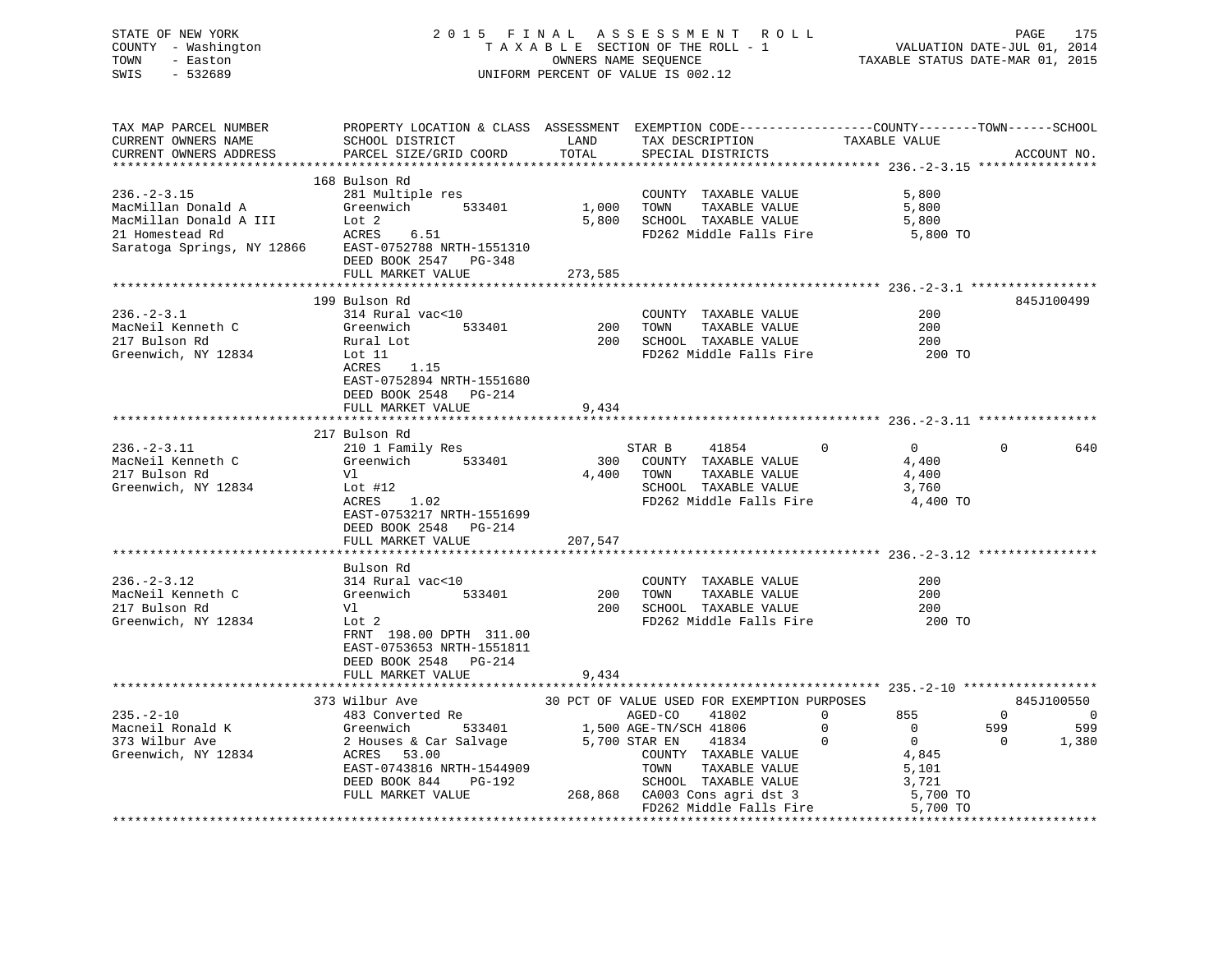| STATE OF NEW YORK   | 2015 FINAL ASSESSMENT ROLL         | 176<br>PAGE                      |
|---------------------|------------------------------------|----------------------------------|
| COUNTY - Washington | TAXABLE SECTION OF THE ROLL - 1    | VALUATION DATE-JUL 01, 2014      |
| TOWN<br>- Easton    | OWNERS NAME SEOUENCE               | TAXABLE STATUS DATE-MAR 01, 2015 |
| SWIS<br>$-532689$   | UNIFORM PERCENT OF VALUE IS 002.12 |                                  |

| TAX MAP PARCEL NUMBER  | PROPERTY LOCATION & CLASS ASSESSMENT EXEMPTION CODE--------------COUNTY-------TOWN-----SCHOOL |         |                            |                                  |                      |
|------------------------|-----------------------------------------------------------------------------------------------|---------|----------------------------|----------------------------------|----------------------|
| CURRENT OWNERS NAME    | SCHOOL DISTRICT                                                                               | LAND    | TAX DESCRIPTION            | TAXABLE VALUE                    |                      |
| CURRENT OWNERS ADDRESS | PARCEL SIZE/GRID COORD                                                                        | TOTAL   | SPECIAL DISTRICTS          |                                  | ACCOUNT NO.          |
|                        |                                                                                               |         |                            |                                  |                      |
|                        | 2310 County Route 113                                                                         |         |                            |                                  |                      |
|                        |                                                                                               |         |                            |                                  |                      |
| $243. - 1 - 3.1$       | 310 Res Vac                                                                                   |         | COUNTY TAXABLE VALUE       | 800                              |                      |
| Mahl Amy E             | Schuylerville 415001                                                                          | 800     | TAXABLE VALUE<br>TOWN      | 800                              |                      |
| 331 Butterfield Ave    | subdivision lot 2                                                                             | 800     | SCHOOL TAXABLE VALUE       | 800                              |                      |
| Alplaus, NY 12008      | 1842/289, 2677/260                                                                            |         | CA003 Cons agri dst 3      | 800 TO                           |                      |
|                        | ACRES 12.86                                                                                   |         | FD261 Easton fire          | 800 TO M                         |                      |
|                        | EAST-0739079 NRTH-1538646                                                                     |         |                            |                                  |                      |
|                        | DEED BOOK 2677 PG-260                                                                         |         |                            |                                  |                      |
|                        | FULL MARKET VALUE                                                                             | 37,736  |                            |                                  |                      |
|                        |                                                                                               |         |                            |                                  |                      |
|                        |                                                                                               |         |                            |                                  |                      |
|                        | 740 Beadle Hill Rd                                                                            |         |                            |                                  | 845J100553           |
| $287. - 1 - 2$         | 210 1 Family Res                                                                              |         | AGED-CO<br>41802           | $\mathbf{0}$<br>1,330            | $\Omega$<br>$\Omega$ |
| Mailloux Ernest        | 533401<br>Greenwich                                                                           |         | 400 STAR EN<br>41834       | $\overline{0}$<br>$\Omega$       | 1,380<br>$\Omega$    |
| Mailloux Martha        | H&l                                                                                           |         | 3,800 COUNTY TAXABLE VALUE | 2,470                            |                      |
| 740 Beadle Hill Rd     | 335/57 463/1129                                                                               |         | TOWN<br>TAXABLE VALUE      | 3,800                            |                      |
| Valley Falls, NY 12185 | ACRES<br>1.06                                                                                 |         | SCHOOL TAXABLE VALUE       | 2,420                            |                      |
|                        | EAST-0749522 NRTH-1504291                                                                     |         | CA003 Cons agri dst 3      | 3,800 TO                         |                      |
|                        | FULL MARKET VALUE                                                                             |         | 179,245 FD261 Easton fire  | 3,800 TO M                       |                      |
|                        | ***************************                                                                   |         |                            |                                  |                      |
|                        |                                                                                               |         |                            |                                  |                      |
|                        | 724 Beadle Hill Rd                                                                            |         |                            |                                  | 845J101284           |
| $287. -1 - 1.1$        | 210 1 Family Res                                                                              |         | 41854<br>STAR B            | $\overline{0}$<br>$\overline{0}$ | $\Omega$<br>640      |
| Mailloux Stephen Mark  | Greenwich<br>533401                                                                           | 500     | COUNTY TAXABLE VALUE       | 4,300                            |                      |
| 724 Beadle Hill Rd     | H & L                                                                                         | 4,300   | TAXABLE VALUE<br>TOWN      | 4,300                            |                      |
| Valley Falls, NY 12185 | ACRES<br>2.00                                                                                 |         | SCHOOL TAXABLE VALUE       | 3,660                            |                      |
|                        | EAST-0749596 NRTH-1503914                                                                     |         | CA003 Cons agri dst 3      | 4,300 TO                         |                      |
|                        | DEED BOOK 611<br>$PG-233$                                                                     |         | FD261 Easton fire          | 4,300 TO M                       |                      |
|                        | FULL MARKET VALUE                                                                             | 202,830 |                            |                                  |                      |
|                        |                                                                                               |         |                            |                                  |                      |
|                        | 141 Mcgowan Rd                                                                                |         |                            |                                  | 845J100492           |
|                        |                                                                                               |         |                            | $\overline{0}$<br>$\Omega$       | $\Omega$             |
| $277. - 1 - 12$        | 240 Rural res                                                                                 |         | STAR EN<br>41834           |                                  | 1,380                |
| Malik Robert           | 533401<br>Greenwich                                                                           | 500     | COUNTY TAXABLE VALUE       | 3,000                            |                      |
| 141 Mcgowan Rd         | Res                                                                                           | 3,000   | TAXABLE VALUE<br>TOWN      | 3,000                            |                      |
| Schaghticoke, NY 12154 | ACRES 17.62                                                                                   |         | SCHOOL TAXABLE VALUE       | 1,620                            |                      |
|                        | EAST-0737997 NRTH-1505879                                                                     |         | CA003 Cons agri dst 3      | 3,000 TO                         |                      |
|                        | DEED BOOK 506<br>PG-175                                                                       |         | FD261 Easton fire          | 3,000 TO M                       |                      |
|                        | FULL MARKET VALUE                                                                             | 141,509 |                            |                                  |                      |
|                        |                                                                                               |         |                            |                                  |                      |
|                        | 547 Burton Rd                                                                                 |         |                            |                                  | 845J100360           |
| $245. - 1 - 19$        | 260 Seasonal res                                                                              |         | COUNTY TAXABLE VALUE       | 1,500                            |                      |
|                        |                                                                                               |         |                            |                                  |                      |
| Maltese P Anthony      | Greenwich<br>533401                                                                           | 300     | TOWN<br>TAXABLE VALUE      | 1,500                            |                      |
| 11471 Whisper Sound Dr | H & L                                                                                         | 1,500   | SCHOOL TAXABLE VALUE       | 1,500                            |                      |
| Boca Raton, FL 33428   | ACRES<br>8.30                                                                                 |         | CA003 Cons agri dst 3      | 1,500 TO                         |                      |
|                        | EAST-0757511 NRTH-1543712                                                                     |         | FD261 Easton fire          | 1,500 TO M                       |                      |
|                        | DEED BOOK 2826<br>PG-82                                                                       |         |                            |                                  |                      |
|                        | FULL MARKET VALUE                                                                             | 70,755  |                            |                                  |                      |
|                        |                                                                                               |         |                            |                                  |                      |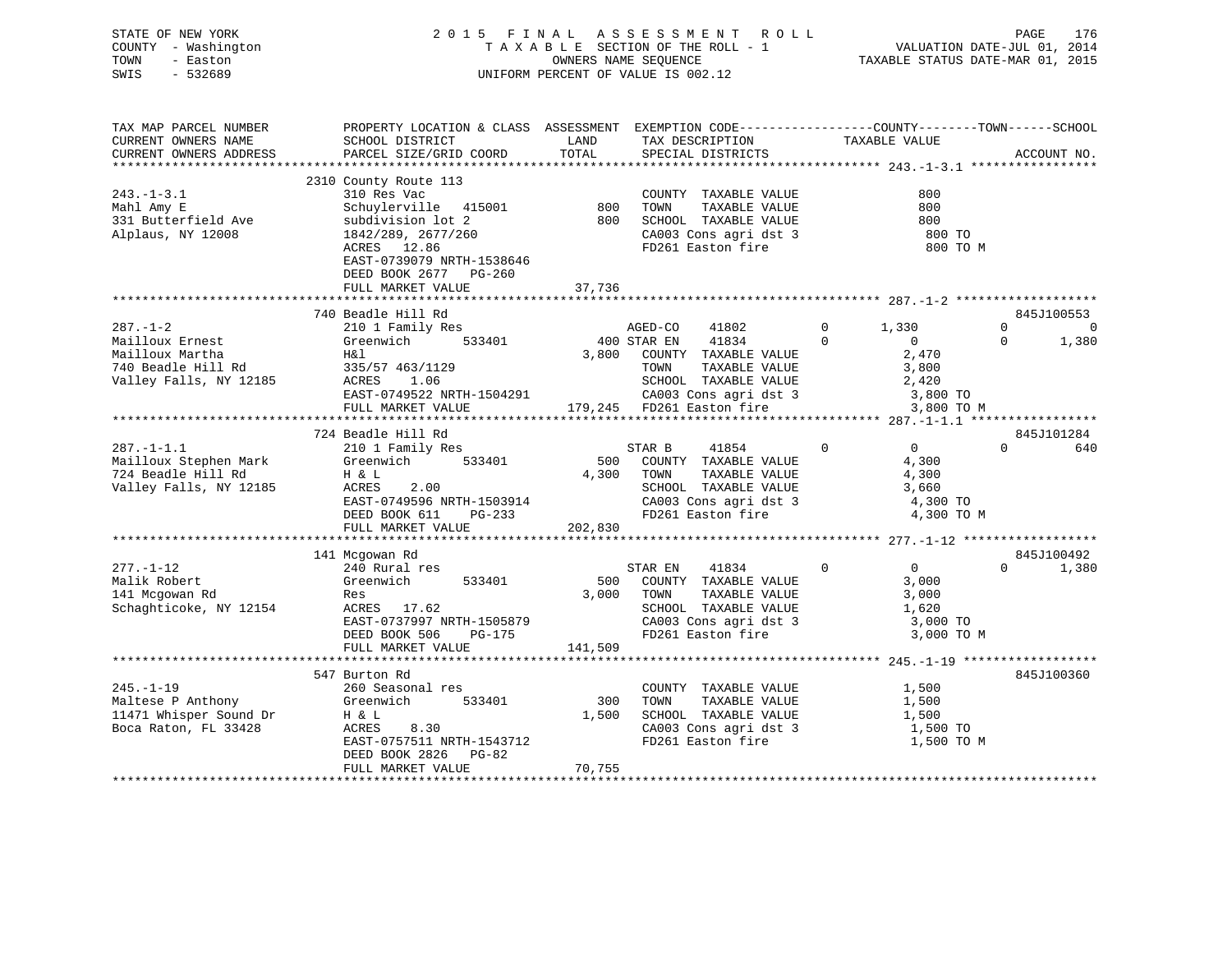| STATE OF NEW YORK<br>COUNTY - Washington<br>TOWN<br>- Easton<br>SWIS<br>$-532689$                | 2015 FINAL ASSESSMENT ROLL                                                                                                                                                                         | TAXABLE SECTION OF THE ROLL - 1<br>OWNERS NAME SEQUENCE<br>UNIFORM PERCENT OF VALUE IS 002.12 |                                                                                                                                         | PAGE<br>177<br>VALUATION DATE-JUL 01, 2014<br>TAXABLE STATUS DATE-MAR 01, 2015 |                 |
|--------------------------------------------------------------------------------------------------|----------------------------------------------------------------------------------------------------------------------------------------------------------------------------------------------------|-----------------------------------------------------------------------------------------------|-----------------------------------------------------------------------------------------------------------------------------------------|--------------------------------------------------------------------------------|-----------------|
| TAX MAP PARCEL NUMBER<br>CURRENT OWNERS NAME<br>CURRENT OWNERS ADDRESS                           | SCHOOL DISTRICT<br>PARCEL SIZE/GRID COORD                                                                                                                                                          | LAND<br>TOTAL                                                                                 | PROPERTY LOCATION & CLASS ASSESSMENT EXEMPTION CODE----------------COUNTY-------TOWN-----SCHOOL<br>TAX DESCRIPTION<br>SPECIAL DISTRICTS | TAXABLE VALUE                                                                  | ACCOUNT NO.     |
| $228. - 5 - 8.5$<br>Mann Keith R<br>Mann Sharlene A<br>10 Lark St<br>Greenwich, NY 12834         | 10 Windy Hill Rd<br>320 Rural vacant<br>Greenwich<br>533401<br>Rural Vacant<br>2ac Comm Vacant, Lot 4<br>$228. - 1 - 8.5$<br>ACRES 17.54<br>EAST-0749227 NRTH-1554141                              | 1,000<br>1,000                                                                                | COUNTY TAXABLE VALUE<br>TAXABLE VALUE<br>TOWN<br>SCHOOL TAXABLE VALUE<br>FD262 Middle Falls Fire                                        | 1,000<br>1,000<br>1,000<br>1,000 TO                                            | 845J101135      |
|                                                                                                  | DEED BOOK 488<br>PG-479<br>FULL MARKET VALUE<br>*******************************                                                                                                                    | 47,170                                                                                        |                                                                                                                                         |                                                                                |                 |
| $228. - 5 - 8.12$<br>Mann Keith R<br>Mann Sharlene A<br>10 Lark St<br>Greenwich, NY 12834        | Windy Hill Rd<br>323 Vacant rural<br>Greenwich<br>533401<br>Vac Land<br>$228. - 1 - 8.12$<br>ACRES<br>9.79<br>EAST-0748856 NRTH-1555755<br>DEED BOOK 499<br>$PG-693$<br>FULL MARKET VALUE          | 300<br>300<br>14,151                                                                          | COUNTY TAXABLE VALUE<br>TOWN<br>TAXABLE VALUE<br>SCHOOL TAXABLE VALUE<br>FD262 Middle Falls Fire                                        | 300<br>300<br>300<br>300 TO                                                    |                 |
|                                                                                                  |                                                                                                                                                                                                    |                                                                                               |                                                                                                                                         |                                                                                |                 |
| $228. - 5 - 8.15$<br>Mann Keith R<br>Mann Sharlene A<br>10 Lark St<br>Greenwich, NY 12834        | 469 Windy Hill Rd<br>210 1 Family Res<br>Greenwich<br>533401<br>H & L<br>Lot 4C<br>$228. - 1 - 8.15$<br>ACRES<br>1.60<br>EAST-0749056 NRTH-1554045<br>DEED BOOK 488<br>PG-479<br>FULL MARKET VALUE | 400<br>3,800<br>179,245                                                                       | COUNTY TAXABLE VALUE<br>TAXABLE VALUE<br>TOWN<br>SCHOOL TAXABLE VALUE<br>FD262 Middle Falls Fire                                        | 3,800<br>3,800<br>3,800<br>3,800 TO                                            |                 |
|                                                                                                  |                                                                                                                                                                                                    |                                                                                               |                                                                                                                                         |                                                                                |                 |
| $228. - 5 - 8.13$<br>Mann Keith R Jr<br>Mann Laura A<br>431 Windy Hill Rd<br>Greenwich, NY 12834 | 431 Windy Hill Rd<br>210 1 Family Res<br>Greenwich<br>533401<br>House And Lot<br>$228. - 1 - 8.13$<br>ACRES<br>1.80<br>EAST-0748998 NRTH-1555009<br>DEED BOOK 732<br>$PG-285$                      | 500<br>4,800                                                                                  | 41854<br>$\Omega$<br>STAR B<br>COUNTY TAXABLE VALUE<br>TOWN<br>TAXABLE VALUE<br>SCHOOL TAXABLE VALUE<br>FD262 Middle Falls Fire         | $\overline{0}$<br>4,800<br>4,800<br>4,160<br>4,800 TO                          | $\Omega$<br>640 |
|                                                                                                  | FULL MARKET VALUE                                                                                                                                                                                  | 226,415                                                                                       |                                                                                                                                         |                                                                                |                 |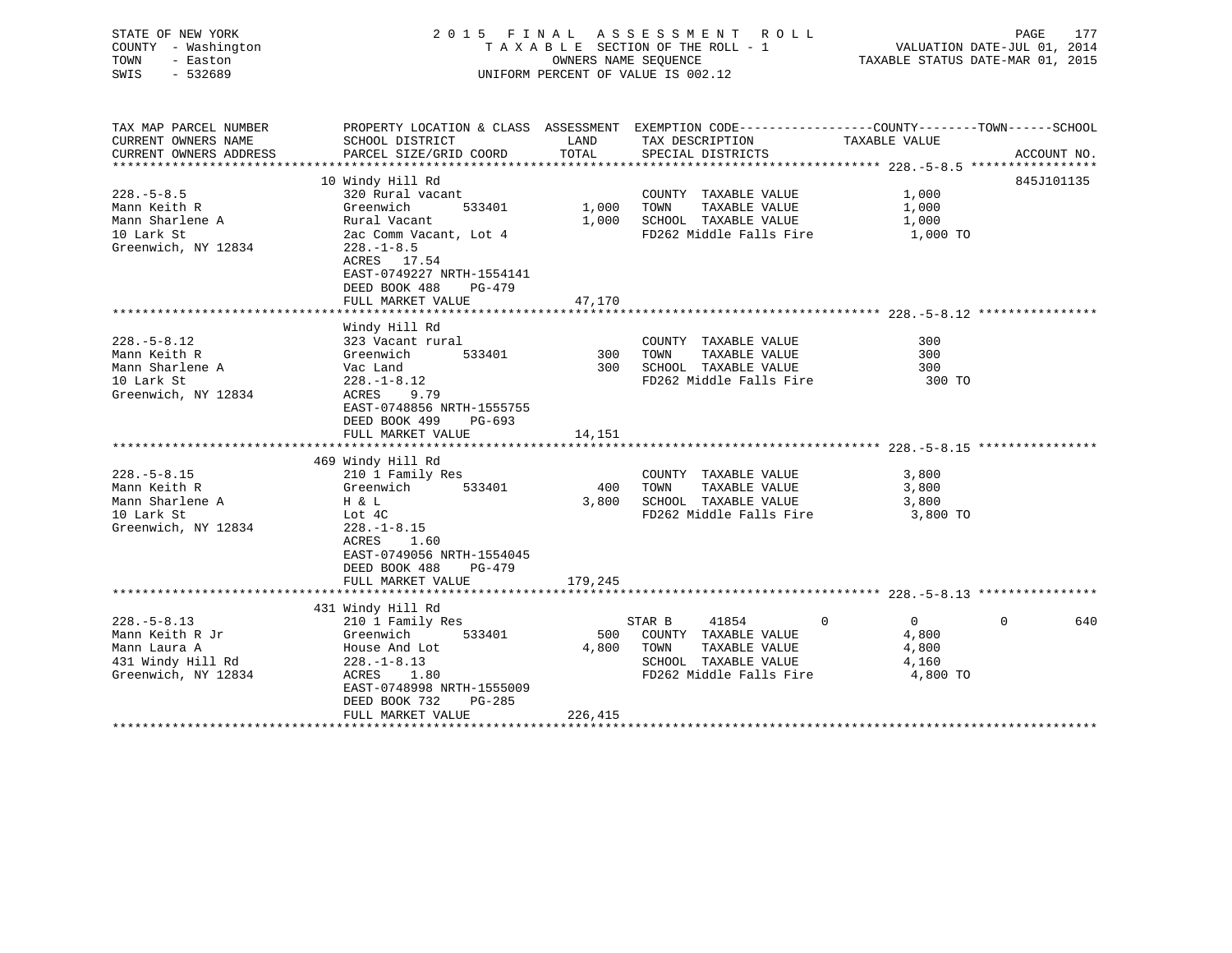STATE OF NEW YORK 2 0 1 5 F I N A L A S S E S S M E N T R O L L PAGE 178 COUNTY - Washington T A X A B L E SECTION OF THE ROLL - 1 VALUATION DATE-JUL 01, 2014 TOWN - Easton **CONNERS NAME SEQUENCE** TAXABLE STATUS DATE-MAR 01, 2015 SWIS - 532689 UNIFORM PERCENT OF VALUE IS 002.12

| TAX MAP PARCEL NUMBER                                  | PROPERTY LOCATION & CLASS ASSESSMENT EXEMPTION CODE----------------COUNTY-------TOWN-----SCHOOL                                                                                                                                                            |         |                                                    |                                                                                         |                |                 |          |             |
|--------------------------------------------------------|------------------------------------------------------------------------------------------------------------------------------------------------------------------------------------------------------------------------------------------------------------|---------|----------------------------------------------------|-----------------------------------------------------------------------------------------|----------------|-----------------|----------|-------------|
| CURRENT OWNERS NAME                                    | SCHOOL DISTRICT                                                                                                                                                                                                                                            | LAND    | TAX DESCRIPTION                                    |                                                                                         | TAXABLE VALUE  |                 |          |             |
| CURRENT OWNERS ADDRESS PARCEL SIZE/GRID COORD TOTAL    |                                                                                                                                                                                                                                                            |         | SPECIAL DISTRICTS                                  |                                                                                         |                |                 |          | ACCOUNT NO. |
|                                                        |                                                                                                                                                                                                                                                            |         |                                                    |                                                                                         |                |                 |          |             |
|                                                        | 433 State Route 29                                                                                                                                                                                                                                         |         |                                                    |                                                                                         |                |                 |          |             |
| $228. - 5 - 8.14$                                      | 210 1 Family Res                                                                                                                                                                                                                                           |         | STAR B 41854 0                                     |                                                                                         |                | $\Omega$        | $\Omega$ | 640         |
|                                                        |                                                                                                                                                                                                                                                            |         | 800 COUNTY TAXABLE VALUE                           |                                                                                         |                | 4,500           |          |             |
|                                                        |                                                                                                                                                                                                                                                            |         | 4,500 TOWN                                         | TAXABLE VALUE                                                                           |                | 4,500           |          |             |
|                                                        |                                                                                                                                                                                                                                                            |         |                                                    | SCHOOL TAXABLE VALUE                                                                    |                | 3,860           |          |             |
|                                                        | ACRES 5.06 BANK 40                                                                                                                                                                                                                                         |         |                                                    | FD262 Middle Falls Fire                                                                 |                | 4,500 TO        |          |             |
|                                                        | EAST-0749729 NRTH-1553802                                                                                                                                                                                                                                  |         |                                                    |                                                                                         |                |                 |          |             |
|                                                        | DEED BOOK 944 PG-293                                                                                                                                                                                                                                       |         |                                                    |                                                                                         |                |                 |          |             |
|                                                        | FULL MARKET VALUE                                                                                                                                                                                                                                          | 212,264 |                                                    |                                                                                         |                |                 |          |             |
|                                                        |                                                                                                                                                                                                                                                            |         |                                                    |                                                                                         |                |                 |          |             |
|                                                        | 157 Burton Rd                                                                                                                                                                                                                                              |         |                                                    |                                                                                         |                |                 |          |             |
| $244. -2 - 11.1$                                       | 210 1 Family Res                                                                                                                                                                                                                                           |         | STAR B                                             | 41854                                                                                   | $\overline{0}$ | $\overline{0}$  | $\Omega$ | 640         |
| Marchaland Andrew L                                    | Greenwich 533401                                                                                                                                                                                                                                           |         | 500 COUNTY TAXABLE VALUE                           |                                                                                         |                | 3,200           |          |             |
| Marchaland Mary Ann<br>157 Burton Rd                   |                                                                                                                                                                                                                                                            |         |                                                    |                                                                                         |                |                 |          |             |
|                                                        |                                                                                                                                                                                                                                                            |         |                                                    |                                                                                         |                |                 |          |             |
| Greenwich, NY 12834                                    |                                                                                                                                                                                                                                                            |         |                                                    |                                                                                         |                |                 |          |             |
|                                                        | H+L<br>ACRES 1.13<br>EAST-0752422 NRTH-1537842<br>DEED BOOK 882 PG-133<br>FULL MARKET VALUE<br>TAXABLE VALUE<br>2,560<br>CA003 Cons agri dst 3<br>FD261 Easton fire<br>3,200 TO<br>FULL MARKET VALUE<br>3,200 TO<br>3,200 TO<br>FULL MARKET VALUE<br>150,9 |         |                                                    |                                                                                         |                | 3,200 TO M      |          |             |
|                                                        |                                                                                                                                                                                                                                                            |         |                                                    |                                                                                         |                |                 |          |             |
|                                                        |                                                                                                                                                                                                                                                            |         |                                                    |                                                                                         |                |                 |          |             |
|                                                        | State Route 40                                                                                                                                                                                                                                             |         |                                                    |                                                                                         |                |                 |          | 845J100129  |
| $244. - 1 - 9$                                         | 105 Vac farmland<br>Greenwich                                                                                                                                                                                                                              |         | AG DIST 41720<br>533401 6,000 COUNTY TAXABLE VALUE |                                                                                         |                | $1,931$ $1,931$ |          | 1,931       |
| Marchaland Daniel                                      |                                                                                                                                                                                                                                                            |         |                                                    |                                                                                         |                | 4,069           |          |             |
| Marchaland Louis                                       | Vacant Ag Land<br>ACRES 294.20                                                                                                                                                                                                                             |         | 6,000 TOWN                                         | TOWN      TAXABLE VALUE<br>SCHOOL   TAXABLE VALUE                                       |                | 4,069<br>4,069  |          |             |
| 211 Burton Rd<br>Greenwich, NY 12834                   | ACRES 294.20                                                                                                                                                                                                                                               |         |                                                    |                                                                                         |                |                 |          |             |
|                                                        |                                                                                                                                                                                                                                                            |         |                                                    |                                                                                         |                | 4,069 TO        |          |             |
|                                                        | EAST-0746126 NRTH-1537698<br>DEED BOOK 874 PG-195 (283,019 PD261 Easton fire<br>FULL MARKET VALUE 283,019 PD261 Easton fire                                                                                                                                |         |                                                    |                                                                                         |                | 6,000 TO M      |          |             |
| MAY BE SUBJECT TO PAYMENT<br>UNDER AGDIST LAW TIL 2019 |                                                                                                                                                                                                                                                            |         |                                                    |                                                                                         |                |                 |          |             |
|                                                        |                                                                                                                                                                                                                                                            |         |                                                    |                                                                                         |                |                 |          |             |
|                                                        | State Route 40/E Off                                                                                                                                                                                                                                       |         |                                                    |                                                                                         |                |                 |          | 845J100616  |
| $244. - 2 - 6.2$                                       |                                                                                                                                                                                                                                                            |         |                                                    |                                                                                         |                | 200             |          |             |
| Marchaland Daniel C                                    |                                                                                                                                                                                                                                                            |         |                                                    |                                                                                         |                | 200             |          |             |
| 211 Burton Rd                                          |                                                                                                                                                                                                                                                            |         |                                                    |                                                                                         |                | 200             |          |             |
| Greenwich, NY 12834                                    |                                                                                                                                                                                                                                                            |         |                                                    |                                                                                         |                | 200 TO          |          |             |
|                                                        | State Route 19, 19<br>323 Vacant rural<br>Greenwich 533401 200 TOWN TAXABLE VALUE<br>WI 200 SCHOOL TAXABLE VALUE<br>ACRES 11.20 CA003 Cons agri dst 3<br>FD261 Easton fire                                                                                 |         |                                                    |                                                                                         |                | 200 TO M        |          |             |
|                                                        |                                                                                                                                                                                                                                                            |         |                                                    |                                                                                         |                |                 |          |             |
|                                                        | FULL MARKET VALUE                                                                                                                                                                                                                                          | 9,434   |                                                    |                                                                                         |                |                 |          |             |
|                                                        |                                                                                                                                                                                                                                                            |         |                                                    |                                                                                         |                |                 |          |             |
|                                                        | Burton Rd/w Off                                                                                                                                                                                                                                            |         |                                                    |                                                                                         |                |                 |          | 845J100578  |
| $244. -2 - 7$                                          | 323 Vacant rural<br>Greenwich 533401 200                                                                                                                                                                                                                   |         |                                                    | COUNTY TAXABLE VALUE                                                                    |                | 200             |          |             |
| Marchaland Daniel C                                    |                                                                                                                                                                                                                                                            |         | TOWN                                               | TAXABLE VALUE                                                                           |                | 200             |          |             |
| 211 Burton Rd                                          |                                                                                                                                                                                                                                                            |         | 200 SCHOOL TAXABLE VALUE                           | TOWN IAAADDE WILL<br>SCHOOL TAXABLE VALUE<br>CA003 Cons agri dst 3<br>TD061 Faston fire |                | 200             |          |             |
| Greenwich, NY 12834                                    | $ACRES$ 10.27                                                                                                                                                                                                                                              |         |                                                    |                                                                                         |                | 200 TO          |          |             |
|                                                        | EAST-0754827 NRTH-1542541                                                                                                                                                                                                                                  |         |                                                    |                                                                                         |                | 200 TO M        |          |             |
|                                                        | DEED BOOK 2888 PG-86                                                                                                                                                                                                                                       |         |                                                    |                                                                                         |                |                 |          |             |
|                                                        | FULL MARKET VALUE                                                                                                                                                                                                                                          | 9,434   |                                                    |                                                                                         |                |                 |          |             |
|                                                        |                                                                                                                                                                                                                                                            |         |                                                    |                                                                                         |                |                 |          |             |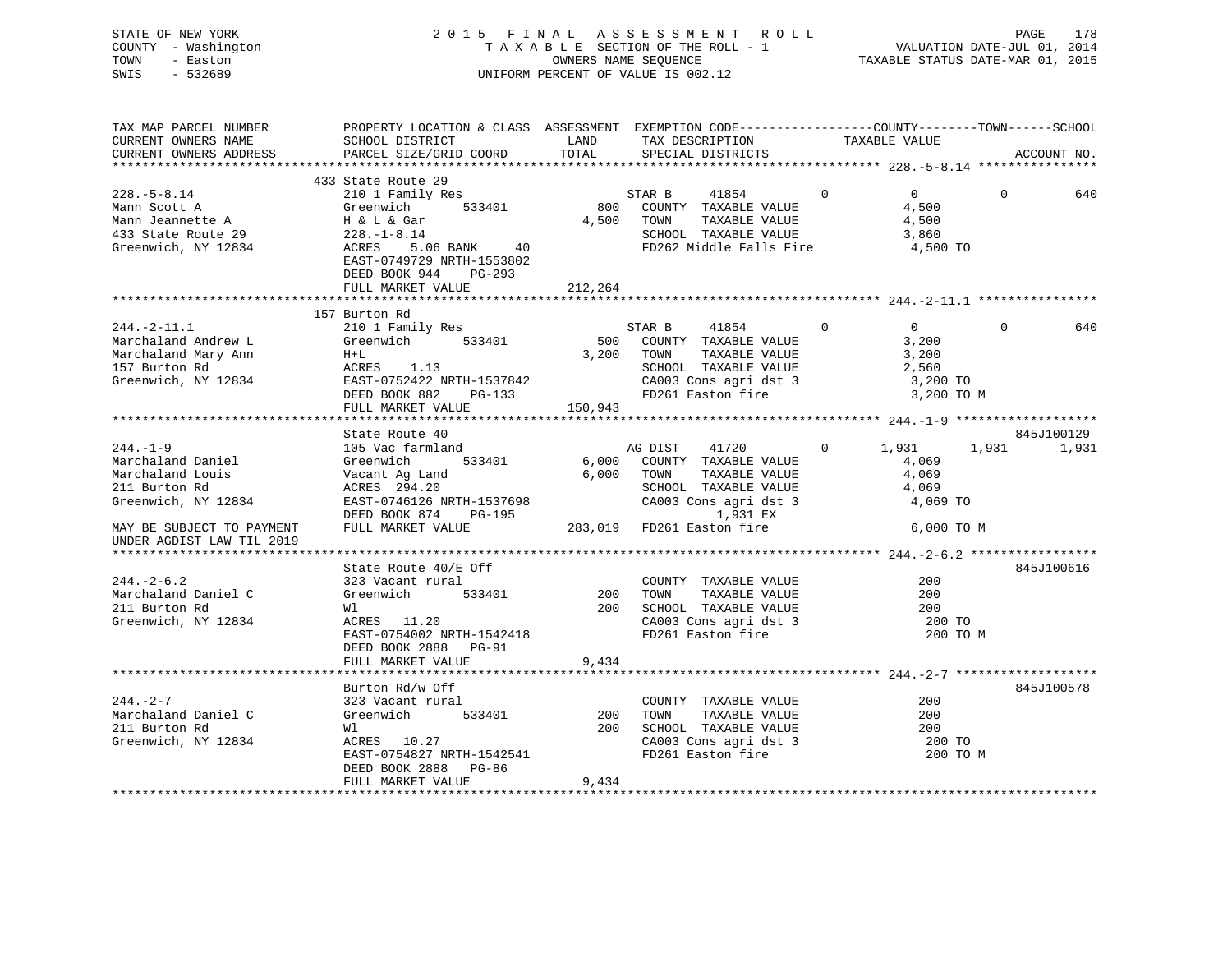## STATE OF NEW YORK 2 0 1 5 F I N A L A S S E S S M E N T R O L L PAGE 179 COUNTY - Washington T A X A B L E SECTION OF THE ROLL - 1 VALUATION DATE-JUL 01, 2014 TOWN - Easton **CONNERS NAME SEQUENCE** TAXABLE STATUS DATE-MAR 01, 2015 SWIS - 532689 UNIFORM PERCENT OF VALUE IS 002.12

| TAX MAP PARCEL NUMBER<br>CURRENT OWNERS NAME                                    | PROPERTY LOCATION & CLASS ASSESSMENT EXEMPTION CODE---------------COUNTY-------TOWN------SCHOOL<br>SCHOOL DISTRICT | LAND    | TAX DESCRIPTION                               | TAXABLE VALUE           |                        |
|---------------------------------------------------------------------------------|--------------------------------------------------------------------------------------------------------------------|---------|-----------------------------------------------|-------------------------|------------------------|
| CURRENT OWNERS ADDRESS                                                          | PARCEL SIZE/GRID COORD                                                                                             | TOTAL   | SPECIAL DISTRICTS                             |                         | ACCOUNT NO.            |
| *************************                                                       |                                                                                                                    |         |                                               |                         |                        |
| $244. - 2 - 8$<br>Marchaland Daniel C                                           | State Route 40/E Off<br>323 Vacant rural<br>Greenwich 533401                                                       | 200     | COUNTY TAXABLE VALUE<br>TOWN<br>TAXABLE VALUE | 200<br>200              | 845J100638             |
| 211 Burton Rd                                                                   | Wl                                                                                                                 | 200     | SCHOOL TAXABLE VALUE                          | 200                     |                        |
| Greenwich, NY 12834                                                             | ACRES 10.00                                                                                                        |         | CA003 Cons agri dst 3                         | 200 TO                  |                        |
|                                                                                 | EAST-0753100 NRTH-1542275<br>DEED BOOK 2888 PG-95<br>FULL MARKET VALUE                                             | 9,434   | FD261 Easton fire                             | 200 TO M                |                        |
|                                                                                 |                                                                                                                    |         |                                               |                         |                        |
|                                                                                 | 239 Burton Rd                                                                                                      |         |                                               |                         | 845J100558             |
| $244. -2 - 11.2$                                                                | 112 Dairy farm                                                                                                     |         | AG DIST<br>41720                              | $\Omega$<br>1,412       | 1,412<br>1,412         |
| Marchaland Daniel C                                                             | 533401<br>Greenwich                                                                                                | 3,200   | COUNTY TAXABLE VALUE                          | 8,388                   |                        |
| 211 Burton Rd                                                                   | Farm/tra                                                                                                           | 9,800   | TOWN<br>TAXABLE VALUE                         | 8,388                   |                        |
| Greenwich, NY 12834                                                             | 882/133                                                                                                            |         | SCHOOL TAXABLE VALUE                          | 8,388                   |                        |
|                                                                                 | ACRES 197.11                                                                                                       |         | CA003 Cons agri dst 3                         | 8,388 TO                |                        |
| MAY BE SUBJECT TO PAYMENT                                                       | EAST-0753506 NRTH-1539666                                                                                          |         | 1,412 EX                                      |                         |                        |
| UNDER AGDIST LAW TIL 2019                                                       | DEED BOOK 2888 PG-99                                                                                               |         | FD261 Easton fire                             | 9,800 TO M              |                        |
|                                                                                 | FULL MARKET VALUE                                                                                                  | 462,264 |                                               |                         |                        |
| **********************                                                          | **********************************                                                                                 |         |                                               |                         |                        |
|                                                                                 | 211 Burton Rd                                                                                                      |         |                                               | $\Omega$                | 845L100559<br>$\Omega$ |
| $244. - 2 - 14$<br>Marchaland Daniel C                                          | 210 1 Family Res<br>Greenwich 533401                                                                               | 300     | 41854<br>STAR B<br>COUNTY TAXABLE VALUE       | $\overline{0}$<br>3,000 | 640                    |
| Marchaland Joann D                                                              | H&l                                                                                                                | 3,000   | TOWN<br>TAXABLE VALUE                         | 3,000                   |                        |
| 211 Burton Rd                                                                   | ACRES 1.60                                                                                                         |         | SCHOOL TAXABLE VALUE                          | 2,360                   |                        |
| Greenwich, NY 12834                                                             | EAST-0753350 NRTH-1538351                                                                                          |         | CA003 Cons agri dst 3                         | 3,000 TO                |                        |
|                                                                                 | DEED BOOK 610<br>$PG-43$                                                                                           |         | FD261 Easton fire                             | 3,000 TO M              |                        |
|                                                                                 | FULL MARKET VALUE                                                                                                  | 141,509 |                                               |                         |                        |
|                                                                                 |                                                                                                                    |         |                                               |                         |                        |
|                                                                                 | 476 Burton Rd                                                                                                      |         |                                               |                         | 845J100581             |
| $245. - 1 - 22.2$                                                               | 120 Field crops                                                                                                    |         | AG DIST<br>41720                              | $\Omega$<br>811         | 811<br>811             |
| Marchaland Daniel C                                                             | Greenwich<br>533401                                                                                                | 2,500   | COUNTY TAXABLE VALUE                          | 6,189                   |                        |
| 211 Burton Rd                                                                   | Farm & Multi Residence 7,000 TOWN                                                                                  |         | TAXABLE VALUE                                 | 6,189                   |                        |
| Greenwich, NY 12834                                                             | ACRES 124.89                                                                                                       |         | SCHOOL TAXABLE VALUE                          | 6,189<br>6,189 TO       |                        |
| MAY BE SUBJECT TO PAYMENT                                                       | EAST-0757713 NRTH-1541425<br>DEED BOOK 2888 PG-86                                                                  |         | CA003 Cons agri dst 3<br>811 EX               |                         |                        |
| UNDER AGDIST LAW TIL 2019                                                       | FULL MARKET VALUE                                                                                                  | 330,189 | FD261 Easton fire                             | 7,000 TO M              |                        |
|                                                                                 |                                                                                                                    |         |                                               |                         |                        |
|                                                                                 | 225 Burton Rd                                                                                                      |         |                                               |                         | 845J100558             |
| $244. - 2 - 11$                                                                 | 210 1 Family Res                                                                                                   |         | COUNTY TAXABLE VALUE                          | 4,000                   |                        |
| Marchaland Estate Louis                                                         | Greenwich 533401                                                                                                   | 500     | TOWN<br>TAXABLE VALUE                         | 4,000                   |                        |
| Marchaland Daniel C                                                             | sub lot                                                                                                            | 4,000   | SCHOOL TAXABLE VALUE                          | 4,000                   |                        |
| 211 Burton Rd                                                                   | ACRES<br>2.00                                                                                                      |         | CA003 Cons agri dst 3                         | 4,000 TO                |                        |
| Greenwich, NY 12834                                                             | EAST-0753817 NRTH-1538429                                                                                          |         | FD261 Easton fire                             | 4,000 TO M              |                        |
|                                                                                 | DEED BOOK 2888<br>PG-99                                                                                            |         |                                               |                         |                        |
| MAY BE SUBJECT TO PAYMENT<br>UNDER AGDIST LAW TIL 2015<br>********************* | FULL MARKET VALUE                                                                                                  | 188,679 |                                               |                         |                        |
|                                                                                 |                                                                                                                    |         |                                               |                         |                        |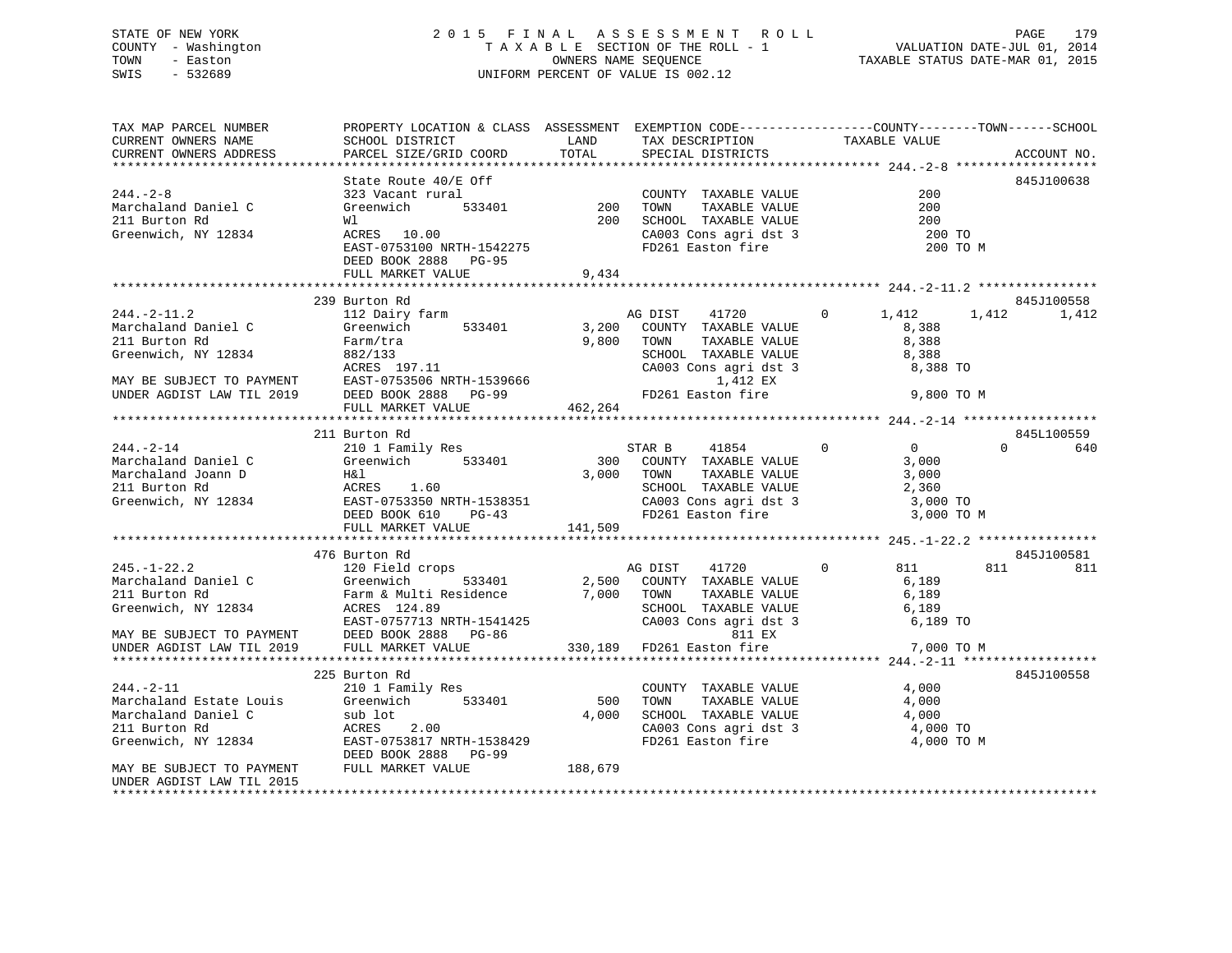## STATE OF NEW YORK 2 0 1 5 F I N A L A S S E S S M E N T R O L L PAGE 180 COUNTY - Washington T A X A B L E SECTION OF THE ROLL - 1 VALUATION DATE-JUL 01, 2014 TOWN - Easton OWNERS NAME SEQUENCE TAXABLE STATUS DATE-MAR 01, 2015 SWIS - 532689 UNIFORM PERCENT OF VALUE IS 002.12

| TAX MAP PARCEL NUMBER                                                               | PROPERTY LOCATION & CLASS ASSESSMENT EXEMPTION CODE----------------COUNTY-------TOWN------SCHOOL                                            |                                  |                                                                                             |                                                                                                                                    |                       |
|-------------------------------------------------------------------------------------|---------------------------------------------------------------------------------------------------------------------------------------------|----------------------------------|---------------------------------------------------------------------------------------------|------------------------------------------------------------------------------------------------------------------------------------|-----------------------|
| CURRENT OWNERS NAME                                                                 | SCHOOL DISTRICT                                                                                                                             | LAND<br>TAX DESCRIPTION<br>TOTAL |                                                                                             | TAXABLE VALUE                                                                                                                      |                       |
| CURRENT OWNERS ADDRESS<br>***********************                                   | PARCEL SIZE/GRID COORD                                                                                                                      |                                  | SPECIAL DISTRICTS                                                                           |                                                                                                                                    | ACCOUNT NO.           |
|                                                                                     |                                                                                                                                             |                                  |                                                                                             |                                                                                                                                    | 845J101261            |
| $252. - 1 - 15.1$                                                                   | Cheese Factory Rd                                                                                                                           |                                  | COUNTY TAXABLE VALUE                                                                        | 900                                                                                                                                |                       |
| Marchaland Estate Louis E                                                           | 120 Field crops 633401 COUNT COUNT                                                                                                          |                                  | TAXABLE VALUE                                                                               | 900                                                                                                                                |                       |
| c/o Stephen Marchaland                                                              |                                                                                                                                             |                                  |                                                                                             |                                                                                                                                    |                       |
| 374 Burton Rd                                                                       | Ag Land<br>ACRES    38.19                                                                                                                   |                                  |                                                                                             |                                                                                                                                    |                       |
| Greenwich, NY 12834                                                                 | EAST-0747403 NRTH-1534993                                                                                                                   |                                  | 900 SCHOOL TAXABLE VALUE<br>CA003 Cons agri dst 3<br>FD261 Easton fire                      | $\begin{array}{c}\n900 \\ 900\n\end{array}\n\quad\n\begin{array}{c}\n\text{TO} \\ \text{TO} \\ \text{LO}\n\end{array}$<br>900 TO M |                       |
|                                                                                     | DEED BOOK 573 PG-249                                                                                                                        |                                  |                                                                                             |                                                                                                                                    |                       |
|                                                                                     | FULL MARKET VALUE                                                                                                                           | 42,453                           |                                                                                             |                                                                                                                                    |                       |
|                                                                                     |                                                                                                                                             |                                  |                                                                                             |                                                                                                                                    |                       |
|                                                                                     | Birch Hollow Rd                                                                                                                             |                                  |                                                                                             |                                                                                                                                    | 845J100579            |
| $245. - 1 - 22.3$                                                                   | 120 Field crops                                                                                                                             |                                  | COUNTY TAXABLE VALUE                                                                        | 400                                                                                                                                |                       |
| Marchaland Louis E                                                                  | $533401$ 400<br>Greenwich                                                                                                                   |                                  | TAXABLE VALUE<br>TOWN                                                                       | 400                                                                                                                                |                       |
| Marchaland Daniel C                                                                 | Farm                                                                                                                                        |                                  | 400 SCHOOL TAXABLE VALUE<br>SCHOOL TAXABLE VALUE<br>CA003 Cons agri dst 3                   | 400                                                                                                                                |                       |
| 221 Burton Rd                                                                       | ACRES 9.27                                                                                                                                  |                                  |                                                                                             | 400 TO                                                                                                                             |                       |
| Greenwich, NY 12834                                                                 | ACRES 9.27<br>EAST-0758588 NRTH-1540824                                                                                                     |                                  | FD261 Easton fire                                                                           | 400 TO M                                                                                                                           |                       |
|                                                                                     | DEED BOOK 453<br>PG-295                                                                                                                     |                                  |                                                                                             |                                                                                                                                    |                       |
|                                                                                     | FULL MARKET VALUE                                                                                                                           | 18,868                           |                                                                                             |                                                                                                                                    |                       |
|                                                                                     |                                                                                                                                             |                                  |                                                                                             |                                                                                                                                    |                       |
|                                                                                     | 50 Mountain Rd                                                                                                                              |                                  | 95 PCT OF VALUE USED FOR EXEMPTION PURPOSES                                                 |                                                                                                                                    | 845J100547            |
| $260. -1 - 17$                                                                      | 240 Rural res                                                                                                                               |                                  | VET COM CT 41131                                                                            | $1,140$<br>0<br>3,660<br>2.946<br>$\overline{0}$                                                                                   | 954<br>$\overline{0}$ |
| Marchaland Louis Jr.                                                                | Greenwich 533401                                                                                                                            | 500 STAR B                       | 41854                                                                                       | $\Omega$                                                                                                                           | $\overline{0}$<br>640 |
| 50 Mountain Rd                                                                      | H & L<br>ACRES 10.40<br>H & L<br>ACRES                                                                                                      |                                  | 4,800 COUNTY TAXABLE VALUE<br>TOWN TAXABLE VALUE                                            |                                                                                                                                    |                       |
| Greenwich, NY 12834                                                                 |                                                                                                                                             |                                  |                                                                                             | 3,846                                                                                                                              |                       |
|                                                                                     | EAST-0751095 NRTH-1525025<br>DEED BOOK 2415 PG-137 CA003 Cons agri dst 3 4,800 TO<br>FULL MARKET VALUE 226,415 FD261 Easton fire 4,800 TO M |                                  |                                                                                             |                                                                                                                                    |                       |
|                                                                                     |                                                                                                                                             |                                  |                                                                                             |                                                                                                                                    |                       |
|                                                                                     |                                                                                                                                             |                                  |                                                                                             |                                                                                                                                    |                       |
|                                                                                     |                                                                                                                                             |                                  |                                                                                             |                                                                                                                                    |                       |
|                                                                                     | 374 Burton Rd                                                                                                                               |                                  |                                                                                             |                                                                                                                                    | 845J100580            |
| $245. - 1 - 22.1$                                                                   | 210 1 Family Res                                                                                                                            | AG DIST                          | 41720                                                                                       | $0$ 132                                                                                                                            | 132<br>132            |
| Marchaland Stephen P                                                                | Greenwich 533401                                                                                                                            |                                  | 600 COUNTY TAXABLE VALUE                                                                    | 4,568<br>4,568                                                                                                                     |                       |
|                                                                                     |                                                                                                                                             |                                  | TAXABLE VALUE                                                                               |                                                                                                                                    |                       |
|                                                                                     |                                                                                                                                             |                                  | SCHOOL TAXABLE VALUE<br>CA003 Cons agri dst 3                                               | 4,568                                                                                                                              |                       |
|                                                                                     |                                                                                                                                             |                                  |                                                                                             | 4,568 TO                                                                                                                           |                       |
| MAY BE SUBJECT TO PAYMENT DEED BOOK 652<br>UNDER AGDIST LAW TIL 2019 FULL MARKET VF |                                                                                                                                             |                                  | 132 EX<br>132 EX<br>221,698   FD261 Easton fire                                  4,700 TO M |                                                                                                                                    |                       |
|                                                                                     | FULL MARKET VALUE                                                                                                                           |                                  |                                                                                             |                                                                                                                                    |                       |
|                                                                                     | 1742 County Route 113                                                                                                                       |                                  |                                                                                             |                                                                                                                                    | 845J100125            |
| $259. - 1 - 29$                                                                     | 210 1 Family Res                                                                                                                            |                                  | STAR B<br>41854                                                                             | $\overline{0}$<br>$\overline{0}$                                                                                                   | $\Omega$<br>640       |
| Marchewka Mary                                                                      | Greenwich 533401                                                                                                                            |                                  | 1,400 COUNTY TAXABLE VALUE                                                                  | 3,400                                                                                                                              |                       |
| 1742 County Route 113                                                               | 849/158                                                                                                                                     | 3,400 TOWN                       | --------<br>TAXABLE VALUE<br>TAXABLE VALUE                                                  | 3,400                                                                                                                              |                       |
| Schaghticoke, NY 12154                                                              |                                                                                                                                             |                                  | SCHOOL TAXABLE VALUE                                                                        | 2,760                                                                                                                              |                       |
|                                                                                     | sub Lot 3<br>ACRES 52.70                                                                                                                    |                                  |                                                                                             | 3,400 TO                                                                                                                           |                       |
|                                                                                     | EAST-0737572 NRTH-1525023                                                                                                                   |                                  | CA003 Cons agri dst 3<br>ED261 Fester fire<br>FD261 Easton fire                             | 3,400 TO M                                                                                                                         |                       |
|                                                                                     | DEED BOOK 910<br>PG-345                                                                                                                     |                                  |                                                                                             |                                                                                                                                    |                       |
|                                                                                     | FULL MARKET VALUE                                                                                                                           | 160,377                          |                                                                                             |                                                                                                                                    |                       |
|                                                                                     |                                                                                                                                             |                                  |                                                                                             |                                                                                                                                    |                       |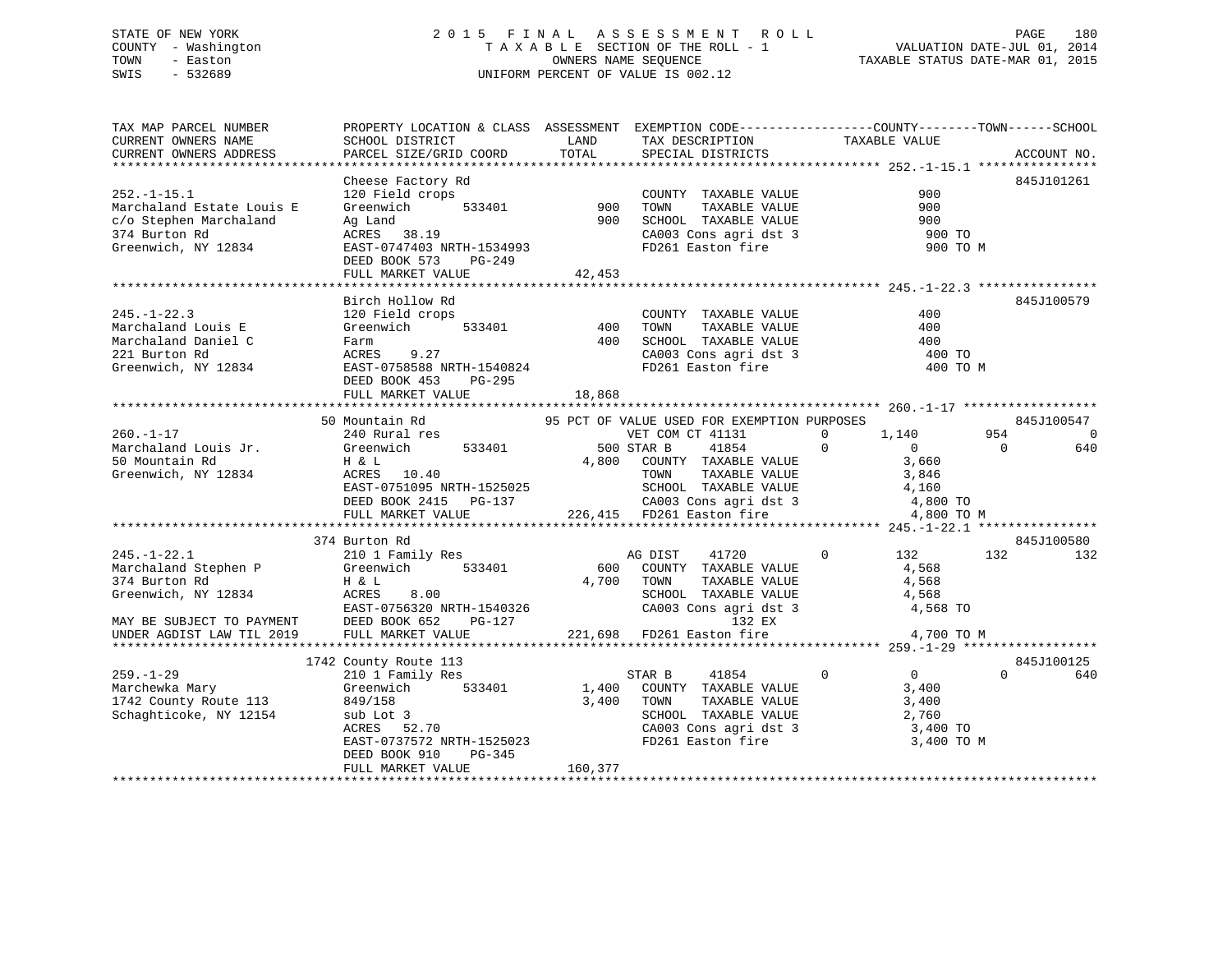## STATE OF NEW YORK 2 0 1 5 F I N A L A S S E S S M E N T R O L L PAGE 181 COUNTY - Washington T A X A B L E SECTION OF THE ROLL - 1 VALUATION DATE-JUL 01, 2014 TOWN - Easton OWNERS NAME SEQUENCE TAXABLE STATUS DATE-MAR 01, 2015 SWIS - 532689 UNIFORM PERCENT OF VALUE IS 002.12

| TAX MAP PARCEL NUMBER<br>CURRENT OWNERS NAME<br>CURRENT OWNERS ADDRESS                                     | PROPERTY LOCATION & CLASS ASSESSMENT EXEMPTION CODE----------------COUNTY-------TOWN-----SCHOOL<br>SCHOOL DISTRICT<br>PARCEL SIZE/GRID COORD       | LAND<br>TOTAL           | TAX DESCRIPTION<br>SPECIAL DISTRICTS                                                                                                   |             | TAXABLE VALUE                                                       | ACCOUNT NO.     |
|------------------------------------------------------------------------------------------------------------|----------------------------------------------------------------------------------------------------------------------------------------------------|-------------------------|----------------------------------------------------------------------------------------------------------------------------------------|-------------|---------------------------------------------------------------------|-----------------|
|                                                                                                            |                                                                                                                                                    |                         |                                                                                                                                        |             |                                                                     |                 |
|                                                                                                            | 1080 State Route 40                                                                                                                                |                         |                                                                                                                                        |             |                                                                     | 845J100587      |
| $259. - 1 - 12$<br>Marcy Joseph A Jr<br>Marcy Susan<br>1080 St Rt 40<br>Greenwich, NY 12834                | 210 1 Family Res<br>533401<br>Greenwich<br>H & L<br>ACRES<br>1.70<br>EAST-0746510 NRTH-1523572<br>DEED BOOK 605<br>PG-65<br>FULL MARKET VALUE      | 400<br>3,200<br>150,943 | 41854<br>STAR B<br>COUNTY TAXABLE VALUE<br>TOWN<br>TAXABLE VALUE<br>SCHOOL TAXABLE VALUE<br>CA003 Cons agri dst 3<br>FD261 Easton fire | $\mathbf 0$ | $\overline{0}$<br>3,200<br>3,200<br>2,560<br>3,200 TO<br>3,200 TO M | $\Omega$<br>640 |
|                                                                                                            |                                                                                                                                                    |                         |                                                                                                                                        |             |                                                                     |                 |
| $259. - 1 - 26.1$<br>Margosian Kevin<br>Margosian Jennifer                                                 | 206 Sarles Ferry Rd<br>210 1 Family Res<br>Greenwich<br>533401<br>sub lot 2                                                                        | 500<br>4,900            | STAR B<br>41854<br>COUNTY TAXABLE VALUE<br>TOWN<br>TAXABLE VALUE                                                                       | $\mathbf 0$ | $\Omega$<br>4,900<br>4,900                                          | 640<br>$\Omega$ |
| 206 Sarles Ferry Rd<br>Schaghticoke, NY 12154                                                              | ACRES 20.00<br>EAST-0741816 NRTH-1525605<br>DEED BOOK 1978 PG-113                                                                                  |                         | SCHOOL TAXABLE VALUE<br>CA003 Cons agri dst 3<br>FD261 Easton fire                                                                     |             | 4,260<br>4,900 TO<br>4,900 TO M                                     |                 |
|                                                                                                            | FULL MARKET VALUE                                                                                                                                  | 231,132                 |                                                                                                                                        |             |                                                                     |                 |
|                                                                                                            | 2297 State Route 40                                                                                                                                |                         |                                                                                                                                        |             |                                                                     | 845J101004      |
| $236. - 1 - 17$<br>Martin Caine T<br>Timmins Heather R<br>2297 State Route 40<br>Greenwich, NY 12834       | 210 1 Family Res<br>533401<br>Greenwich<br>H & L<br>ACRES<br>2.51<br>EAST-0750828 NRTH-1552272<br>DEED BOOK 2713 PG-70<br>FULL MARKET VALUE        | 400<br>3,750<br>176,887 | STAR B<br>41854<br>COUNTY TAXABLE VALUE<br>TOWN<br>TAXABLE VALUE<br>SCHOOL TAXABLE VALUE<br>FD262 Middle Falls Fire                    | $\Omega$    | $\Omega$<br>3,750<br>3,750<br>3,110<br>3,750 TO                     | $\Omega$<br>640 |
|                                                                                                            |                                                                                                                                                    |                         |                                                                                                                                        |             |                                                                     |                 |
| $245. -1 - 13.1$<br>Martin Peter<br>Martin Timothy<br>6127 Laurel Grove Ave<br>North Hollywood, CA 91606   | 4464 County Route 74<br>310 Res Vac<br>533401<br>Greenwich<br>Farm<br>850/106<br>ACRES 20.43<br>EAST-0759732 NRTH-1543451<br>DEED BOOK 1862 PG-281 | 750<br>750              | COUNTY TAXABLE VALUE<br>TAXABLE VALUE<br>TOWN<br>SCHOOL TAXABLE VALUE<br>CA003 Cons agri dst 3<br>FD261 Easton fire                    |             | 750<br>750<br>750<br>750 TO<br>750 TO M                             | 845J100726      |
|                                                                                                            | FULL MARKET VALUE                                                                                                                                  | 35,377                  |                                                                                                                                        |             |                                                                     |                 |
|                                                                                                            |                                                                                                                                                    |                         |                                                                                                                                        |             |                                                                     |                 |
| $259. - 1 - 33.4$<br>Matala Paul M<br>Matala Cheryl Lynn<br>2433 SE Sistina St<br>Port St. Lucie, FL 34952 | County Route 113<br>310 Res Vac<br>Greenwich<br>533401<br>Vl<br>ACRES<br>1.97<br>EAST-0736308 NRTH-1522297<br>DEED BOOK 461<br>PG-1014             | 300<br>300              | COUNTY TAXABLE VALUE<br>TOWN<br>TAXABLE VALUE<br>SCHOOL TAXABLE VALUE<br>CA003 Cons agri dst 3<br>FD261 Easton fire                    |             | 300<br>300<br>300<br>300 TO<br>300 TO M                             | 845J101067      |
|                                                                                                            | FULL MARKET VALUE                                                                                                                                  | 14,151                  |                                                                                                                                        |             |                                                                     |                 |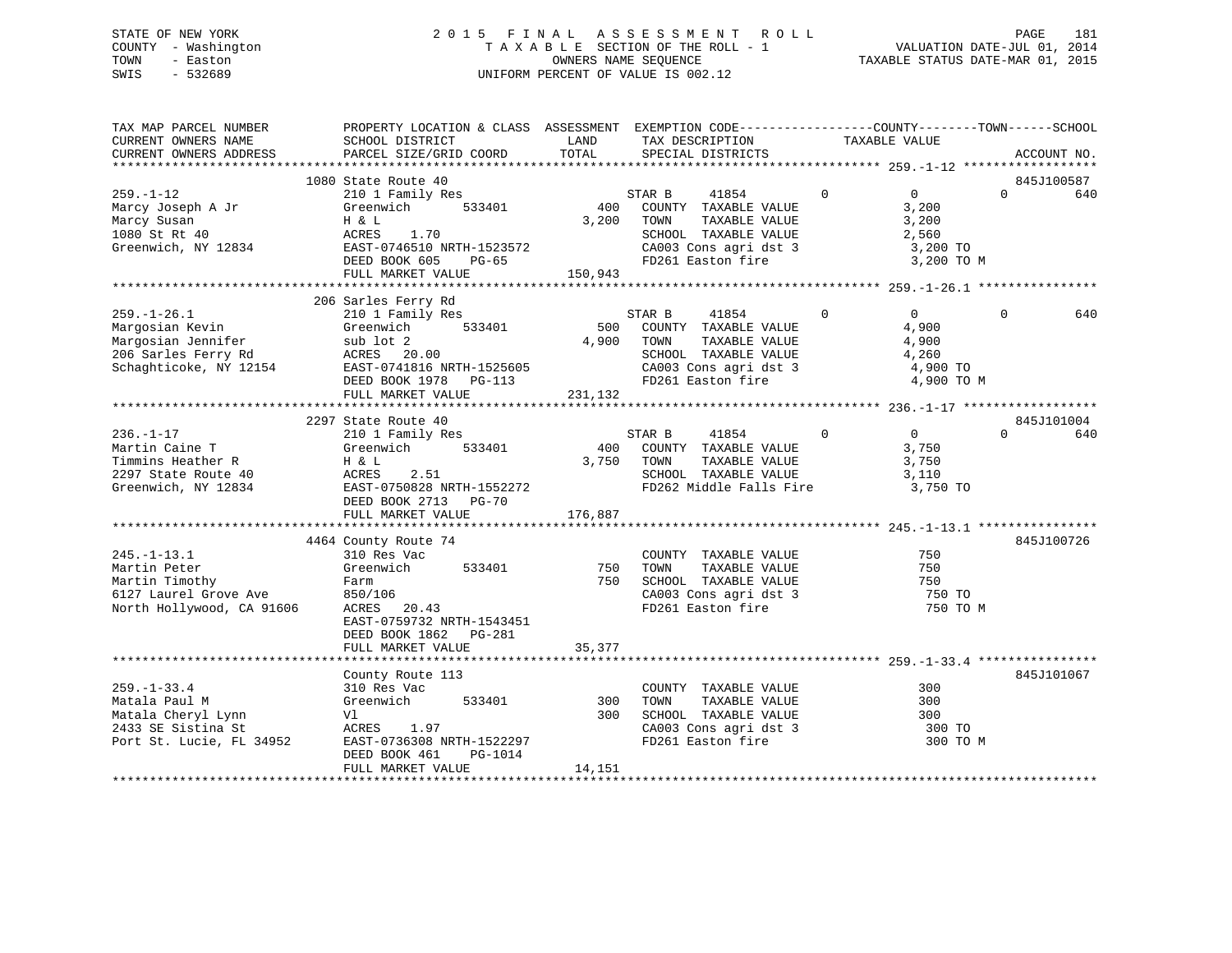## STATE OF NEW YORK 2 0 1 5 F I N A L A S S E S S M E N T R O L L PAGE 182 COUNTY - Washington T A X A B L E SECTION OF THE ROLL - 1 VALUATION DATE-JUL 01, 2014 TOWN - Easton OWNERS NAME SEQUENCE TAXABLE STATUS DATE-MAR 01, 2015 SWIS - 532689 UNIFORM PERCENT OF VALUE IS 002.12

TAX MAP PARCEL NUMBER PROPERTY LOCATION & CLASS ASSESSMENT EXEMPTION CODE------------------COUNTY--------TOWN------SCHOOL

| CURRENT OWNERS NAME       | SCHOOL DISTRICT           | LAND    | TAX DESCRIPTION                             |             | TAXABLE VALUE  |          |             |
|---------------------------|---------------------------|---------|---------------------------------------------|-------------|----------------|----------|-------------|
| CURRENT OWNERS ADDRESS    | PARCEL SIZE/GRID COORD    | TOTAL   | SPECIAL DISTRICTS                           |             |                |          | ACCOUNT NO. |
|                           |                           |         |                                             |             |                |          |             |
|                           | 342 Wrights Rd            |         | 94 PCT OF VALUE USED FOR EXEMPTION PURPOSES |             |                |          | 845J100610  |
| $268. - 1 - 12.1$         | 240 Rural res             |         | VET COM CT 41131                            | $\Omega$    | 1,166          | 954      | C           |
| Mather Thomas             | Greenwich<br>533401       |         | 900 AG DIST<br>41720                        | $\mathbf 0$ | 198            | 198      | 198         |
| Mather Victoria           | 20.97<br>ACRES            |         | 41854<br>6,500 STAR B                       | $\Omega$    | $\overline{0}$ | $\Omega$ | 640         |
| 342 Wrights Rd            | EAST-0739862 NRTH-1513473 |         | COUNTY TAXABLE VALUE                        |             | 5,136          |          |             |
| Schaghticoke, NY 12154    | DEED BOOK 1849<br>PG-342  |         | TOWN<br>TAXABLE VALUE                       |             | 5,348          |          |             |
|                           | FULL MARKET VALUE         | 306,604 | SCHOOL TAXABLE VALUE                        |             | 5,662          |          |             |
| MAY BE SUBJECT TO PAYMENT |                           |         | CA003 Cons agri dst 3                       |             | 6,302 TO       |          |             |
| UNDER AGDIST LAW TIL 2019 |                           |         | 198 EX                                      |             |                |          |             |
|                           |                           |         | FD261 Easton fire                           |             | 6,500 TO M     |          |             |
|                           |                           |         |                                             |             |                |          |             |
|                           | 23 Orchard Dr             |         |                                             |             |                |          | 845J101216  |
| $236.1 - 3 - 17.2$        | 210 1 Family Res          |         | STAR B<br>41854                             | $\mathbf 0$ | $\overline{0}$ | $\Omega$ | 640         |
| Mattison Clark A          | 533401<br>Greenwich       | 600     | COUNTY TAXABLE VALUE                        |             | 3,800          |          |             |
| Mattison Deborah M        | H & L                     | 3,800   | TOWN<br>TAXABLE VALUE                       |             | 3,800          |          |             |
| 23 Orchard Dr             | 720/335                   |         | SCHOOL TAXABLE VALUE                        |             | 3,160          |          |             |
| Greenwich, NY 12834       | $236. - 3 - 17.2$         |         | FD262 Middle Falls Fire                     |             | 3,800 TO       |          |             |
|                           | 1.30 BANK<br>ACRES<br>40  |         |                                             |             |                |          |             |
|                           | EAST-0749934 NRTH-1552547 |         |                                             |             |                |          |             |
|                           | DEED BOOK 671<br>PG-313   |         |                                             |             |                |          |             |
|                           | FULL MARKET VALUE         | 179,245 |                                             |             |                |          |             |
|                           | 15 Orchard Dr             |         |                                             |             |                |          | 845J101215  |
| $236.1 - 3 - 17.1$        | 210 1 Family Res          |         | STAR EN<br>41834                            | $\mathbf 0$ | 0              | $\Omega$ | 1,380       |
| Mattison Clark W          | Greenwich<br>533401       | 600     | COUNTY TAXABLE VALUE                        |             | 3,600          |          |             |
| Mattison Patricia         | H & L                     | 3,600   | TOWN<br>TAXABLE VALUE                       |             | 3,600          |          |             |
| 15 Orchard Dr             | 739/162                   |         | SCHOOL TAXABLE VALUE                        |             | 2,220          |          |             |
| Greenwich, NY 12834       | $236. - 3 - 17.1$         |         | FD262 Middle Falls Fire                     |             | 3,600 TO       |          |             |
|                           | 1.30<br>ACRES             |         |                                             |             |                |          |             |
|                           | EAST-0749916 NRTH-1552372 |         |                                             |             |                |          |             |
|                           | DEED BOOK 531<br>$PG-219$ |         |                                             |             |                |          |             |
|                           | FULL MARKET VALUE         | 169,811 |                                             |             |                |          |             |
|                           |                           |         |                                             |             |                |          |             |
|                           | 92 Hegeman Bridge Rd      |         |                                             |             |                |          |             |
| $236. - 2 - 4.1$          | 210 1 Family Res          |         | STAR B<br>41854                             | $\mathbf 0$ | $\mathbf{0}$   | $\Omega$ | 640         |
| May Joseph A              | Greenwich<br>533401       | 500     | COUNTY TAXABLE VALUE                        |             | 5,100          |          |             |
| May Debra A               | House & Lot               | 5,100   | TOWN<br>TAXABLE VALUE                       |             | 5,100          |          |             |
| 92 Hegeman Bridge Rd      | $Lot$ #2                  |         | SCHOOL TAXABLE VALUE                        |             | 4,460          |          |             |
| Greenwich, NY 12834       | ACRES<br>2.30             |         | FD262 Middle Falls Fire                     |             | 5,100 TO       |          |             |
|                           | EAST-0753442 NRTH-1551241 |         |                                             |             |                |          |             |
|                           | DEED BOOK 700<br>$PG-325$ |         |                                             |             |                |          |             |
|                           | FULL MARKET VALUE         | 240,566 |                                             |             |                |          |             |

\*\*\*\*\*\*\*\*\*\*\*\*\*\*\*\*\*\*\*\*\*\*\*\*\*\*\*\*\*\*\*\*\*\*\*\*\*\*\*\*\*\*\*\*\*\*\*\*\*\*\*\*\*\*\*\*\*\*\*\*\*\*\*\*\*\*\*\*\*\*\*\*\*\*\*\*\*\*\*\*\*\*\*\*\*\*\*\*\*\*\*\*\*\*\*\*\*\*\*\*\*\*\*\*\*\*\*\*\*\*\*\*\*\*\*\*\*\*\*\*\*\*\*\*\*\*\*\*\*\*\*\*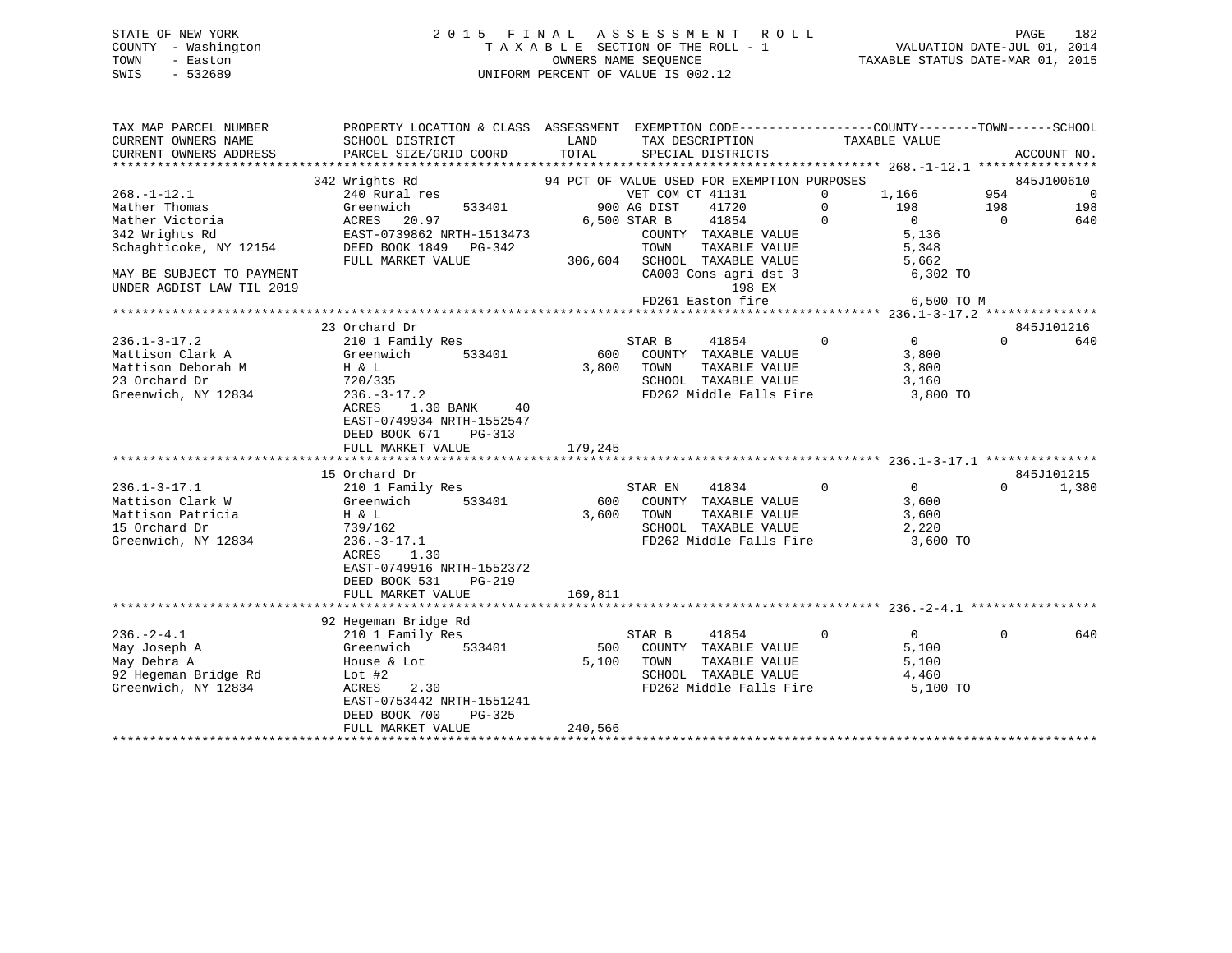## STATE OF NEW YORK 2 0 1 5 F I N A L A S S E S S M E N T R O L L PAGE 183 COUNTY - Washington T A X A B L E SECTION OF THE ROLL - 1 VALUATION DATE-JUL 01, 2014 TOWN - Easton OWNERS NAME SEQUENCE TAXABLE STATUS DATE-MAR 01, 2015 SWIS - 532689 UNIFORM PERCENT OF VALUE IS 002.12

| TAX MAP PARCEL NUMBER<br>CURRENT OWNERS NAME<br>CURRENT OWNERS ADDRESS                                     | PROPERTY LOCATION & CLASS ASSESSMENT<br>SCHOOL DISTRICT<br>PARCEL SIZE/GRID COORD                                                                                               | LAND<br>TOTAL           | EXEMPTION CODE-----------------COUNTY-------TOWN------SCHOOL<br>TAX DESCRIPTION<br>SPECIAL DISTRICTS                                    | TAXABLE VALUE |                                                                        | ACCOUNT NO.                   |
|------------------------------------------------------------------------------------------------------------|---------------------------------------------------------------------------------------------------------------------------------------------------------------------------------|-------------------------|-----------------------------------------------------------------------------------------------------------------------------------------|---------------|------------------------------------------------------------------------|-------------------------------|
|                                                                                                            | 567 County Route 113                                                                                                                                                            |                         |                                                                                                                                         |               |                                                                        | 845J100490                    |
| $285. - 1 - 27$<br>Mayer Joseph T<br>567 County Route 113<br>Schaghticoke, NY 12154                        | 210 1 Family Res - WTRFNT<br>Stillwater Cent 415201<br>H & Lot<br>ACRES<br>$6.10$<br>EAST-0725305 NRTH-1499074<br>DEED BOOK 367<br>PG-79<br>FULL MARKET VALUE                   | 500<br>4,300<br>202,830 | STAR B<br>41854<br>COUNTY TAXABLE VALUE<br>TOWN<br>TAXABLE VALUE<br>SCHOOL TAXABLE VALUE<br>CA003 Cons agri dst 3<br>FD261 Easton fire  | $\Omega$      | $\overline{0}$<br>4,300<br>4,300<br>3,660<br>4,300 TO<br>4,300 TO M    | $\Omega$<br>640               |
|                                                                                                            | 24 Wrights Rd                                                                                                                                                                   |                         |                                                                                                                                         |               |                                                                        |                               |
| $268. - 1 - 14.3$<br>McBride Keith A<br>McBride Beth<br>24 Wrights Rd<br>Schaghticoke, NY 12154            | 210 1 Family Res<br>Stillwater Cent 415201<br>Vl<br>ACRES 10.00<br>EAST-0733017 NRTH-1515568<br>DEED BOOK 1827 PG-1<br>FULL MARKET VALUE                                        | 500<br>4,500<br>212,264 | STAR B<br>41854<br>COUNTY TAXABLE VALUE<br>TOWN<br>TAXABLE VALUE<br>SCHOOL TAXABLE VALUE<br>CA003 Cons agri dst 3<br>FD261 Easton fire  | $\mathbf 0$   | $\overline{0}$<br>4,500<br>4,500<br>3,860<br>4,500 TO<br>4,500 TO M    | 640<br>$\Omega$               |
|                                                                                                            |                                                                                                                                                                                 |                         |                                                                                                                                         |               |                                                                        |                               |
| $286. - 1 - 10.1$<br>Mccaskill Clyde<br>Mccaskill Laurie<br>79 Fryer Rd<br>Schaghticoke, NY 12154          | 79 Fryer Rd<br>210 1 Family Res<br>Greenwich<br>533401<br>House And Lot<br>Lot 2<br>ACRES<br>2.63<br>EAST-0741533 NRTH-1505454<br>DEED BOOK 722<br>$PG-53$<br>FULL MARKET VALUE | 500<br>3,500<br>165,094 | 41854<br>STAR B<br>COUNTY TAXABLE VALUE<br>TOWN<br>TAXABLE VALUE<br>SCHOOL TAXABLE VALUE<br>CA003 Cons agri dst 3<br>FD261 Easton fire  | $\Omega$      | $\Omega$<br>3,500<br>3,500<br>2,860<br>3,500 TO<br>3,500 TO M          | 640<br>$\Omega$               |
|                                                                                                            |                                                                                                                                                                                 |                         |                                                                                                                                         |               |                                                                        |                               |
| $269. - 1 - 35$<br>Mccauley Kevin M<br>Mccauley Susan<br>40 Meeting House Rd<br>Schaghticoke, NY 12154     | 40 Meeting House Rd<br>210 1 Family Res<br>533401<br>Greenwich<br>H & L & Tra<br>ACRES<br>2.80<br>EAST-0745130 NRTH-1513851<br>DEED BOOK 837<br>PG-64<br>FULL MARKET VALUE      | 500<br>2,800<br>132,075 | STAR B<br>41854<br>COUNTY TAXABLE VALUE<br>TAXABLE VALUE<br>TOWN<br>SCHOOL TAXABLE VALUE<br>CA003 Cons agri dst 3<br>FD261 Easton fire  | $\mathbf 0$   | $\overline{0}$<br>2,800<br>2,800<br>2,160<br>2,800 TO<br>2,800 TO M    | 845J100417<br>$\Omega$<br>640 |
|                                                                                                            | *****************************                                                                                                                                                   |                         |                                                                                                                                         |               |                                                                        |                               |
| $278. - 1 - 36.1$<br>McClellan Donald S<br>McClellan Angelika<br>97 Ives Hill Rd<br>Valley Falls, NY 12185 | 97 Ives Hill Rd<br>210 1 Family Res<br>Greenwich<br>533401<br>Sub Lot 1<br>ACRES<br>3.00<br>EAST-0752700 NRTH-1511702<br>DEED BOOK 947<br>$PG-252$<br>FULL MARKET VALUE         | 500<br>4,500<br>212,264 | STAR EN<br>41834<br>COUNTY TAXABLE VALUE<br>TOWN<br>TAXABLE VALUE<br>SCHOOL TAXABLE VALUE<br>CA003 Cons agri dst 3<br>FD261 Easton fire | $\Omega$      | $0 \qquad \qquad$<br>4,500<br>4,500<br>3,120<br>4,500 TO<br>4,500 TO M | 1,380<br>$\Omega$             |
| ***********************                                                                                    |                                                                                                                                                                                 |                         |                                                                                                                                         |               |                                                                        |                               |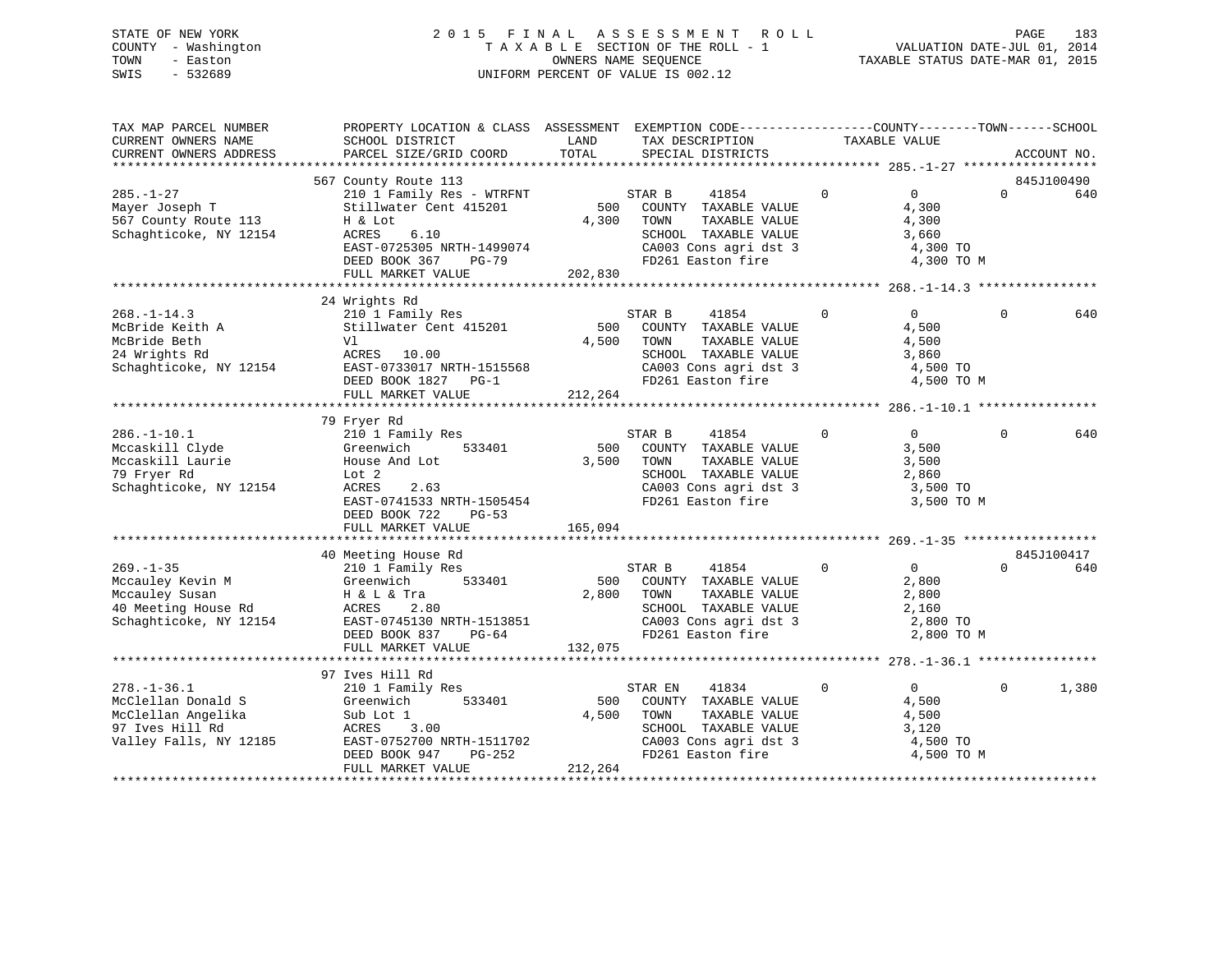## STATE OF NEW YORK 2 0 1 5 F I N A L A S S E S S M E N T R O L L PAGE 184 COUNTY - Washington T A X A B L E SECTION OF THE ROLL - 1 VALUATION DATE-JUL 01, 2014 TOWN - Easton OWNERS NAME SEQUENCE TAXABLE STATUS DATE-MAR 01, 2015 SWIS - 532689 UNIFORM PERCENT OF VALUE IS 002.12

| TAX MAP PARCEL NUMBER<br>CURRENT OWNERS NAME<br>CURRENT OWNERS ADDRESS                               | PROPERTY LOCATION & CLASS ASSESSMENT EXEMPTION CODE----------------COUNTY-------TOWN------SCHOOL<br>SCHOOL DISTRICT<br>PARCEL SIZE/GRID COORD                | LAND<br>TOTAL           | TAX DESCRIPTION<br>SPECIAL DISTRICTS                                                                                                   |                            | TAXABLE VALUE                                                       |                 | ACCOUNT NO.              |
|------------------------------------------------------------------------------------------------------|--------------------------------------------------------------------------------------------------------------------------------------------------------------|-------------------------|----------------------------------------------------------------------------------------------------------------------------------------|----------------------------|---------------------------------------------------------------------|-----------------|--------------------------|
|                                                                                                      |                                                                                                                                                              |                         |                                                                                                                                        |                            |                                                                     |                 |                          |
| $259. - 1 - 54$<br>Mccormick Dennis<br>Mccormick Laura<br>PO Box 34<br>Schuylerville, NY 12871       | 119 Deerfield Ln<br>270 Mfg housing - WTRFNT<br>Greenwich<br>533401<br>Campsite & Tra/lot 29<br>FRNT 75.00 DPTH 200.00<br>EAST-0735160 NRTH-1525251          |                         | VET WAR CT 41121<br>500 STAR EN<br>41834<br>1,800 COUNTY TAXABLE VALUE<br>TAXABLE VALUE<br>TOWN<br>SCHOOL TAXABLE VALUE                | $\overline{0}$<br>$\Omega$ | 270<br>$\overline{0}$<br>1,530<br>1,530<br>420                      | 270<br>$\Omega$ | 845J100478<br>0<br>1,380 |
|                                                                                                      | DEED BOOK 505<br>PG-851<br>FULL MARKET VALUE                                                                                                                 |                         | CA003 Cons agri dst 3<br>84,906 FD261 Easton fire                                                                                      |                            | 1,800 TO<br>1,800 TO M                                              |                 |                          |
|                                                                                                      | 36 Hegeman Bridge Rd                                                                                                                                         |                         |                                                                                                                                        |                            |                                                                     |                 | 845J100570               |
| $236. - 2 - 10$<br>McCormick Joseph<br>36 Hegeman Bridge Rd<br>Greenwich, NY 12834                   | 270 Mfg housing<br>533401<br>Greenwich<br>Lot & Tra<br>436/561<br>ACRES<br>4.80<br>EAST-0752922 NRTH-1550111<br>DEED BOOK 383<br>PG-436<br>FULL MARKET VALUE | 700<br>4,200<br>198,113 | STAR EN<br>41834<br>COUNTY TAXABLE VALUE<br>TOWN<br>TAXABLE VALUE<br>SCHOOL TAXABLE VALUE<br>FD262 Middle Falls Fire                   | $\mathbf{0}$               | $\overline{0}$<br>4,200<br>4,200<br>2,820<br>4,200 TO               | $\Omega$        | 1,380                    |
|                                                                                                      |                                                                                                                                                              |                         |                                                                                                                                        |                            |                                                                     |                 |                          |
|                                                                                                      | 64 Hegeman Bridge Rd                                                                                                                                         |                         |                                                                                                                                        |                            |                                                                     |                 | 845J101222               |
| $236. - 2 - 10.1$<br>Mccormick Yvette<br>64 Hegeman Bridge Rd<br>Greenwich, NY 12834                 | 210 1 Family Res<br>533401<br>Greenwich<br>H & L<br>ACRES<br>5.30<br>EAST-0753112 NRTH-1550623<br>DEED BOOK 543<br>PG-221                                    | 500                     | STAR B<br>41854<br>COUNTY TAXABLE VALUE<br>3,600 TOWN<br>TAXABLE VALUE<br>SCHOOL TAXABLE VALUE<br>FD262 Middle Falls Fire              | $\overline{0}$             | $\overline{0}$<br>3,600<br>3,600<br>2,960<br>3,600 TO               | $\Omega$        | 640                      |
|                                                                                                      | FULL MARKET VALUE                                                                                                                                            | 169,811                 |                                                                                                                                        |                            |                                                                     |                 |                          |
| $236. -2 - 7.2$<br>McDonald Jean A<br>Thomas Tammy Lee<br>1750 State Route 40<br>Greenwich, NY 12834 | 37 Louse Hill Rd<br>113 Cattle farm<br>Greenwich<br>533401<br>Agr<br>ACRES 10.20<br>EAST-0754255 NRTH-1550732<br>DEED BOOK 3004 PG-36                        | 1,100<br>1,700          | COUNTY TAXABLE VALUE<br>TOWN<br>TAXABLE VALUE<br>SCHOOL TAXABLE VALUE<br>FD262 Middle Falls Fire 1,700 TO                              |                            | 1,700<br>1,700<br>1,700                                             |                 | 845J101015               |
|                                                                                                      | FULL MARKET VALUE                                                                                                                                            | 80,189                  |                                                                                                                                        |                            |                                                                     |                 |                          |
|                                                                                                      | 155 The Intervale Rd                                                                                                                                         |                         |                                                                                                                                        |                            |                                                                     |                 |                          |
| $252 - 2 - 12.1$<br>Mcfee Daniel<br>Mcfee Patricia L<br>155 Intervale Rd<br>Greenwich, NY 12834      | 240 Rural res<br>Greenwich<br>533401<br>H & L<br>Lot 2<br>ACRES<br>17.48<br>EAST-0755438 NRTH-1529214<br>DEED BOOK 794<br>PG-270                             | 800<br>4,200            | 41854<br>STAR B<br>COUNTY TAXABLE VALUE<br>TOWN<br>TAXABLE VALUE<br>SCHOOL TAXABLE VALUE<br>CA003 Cons agri dst 3<br>FD261 Easton fire | $\mathbf 0$                | $\overline{0}$<br>4,200<br>4,200<br>3,560<br>4,200 TO<br>4,200 TO M | $\Omega$        | 640                      |
|                                                                                                      | FULL MARKET VALUE                                                                                                                                            | 198,113                 |                                                                                                                                        |                            |                                                                     |                 |                          |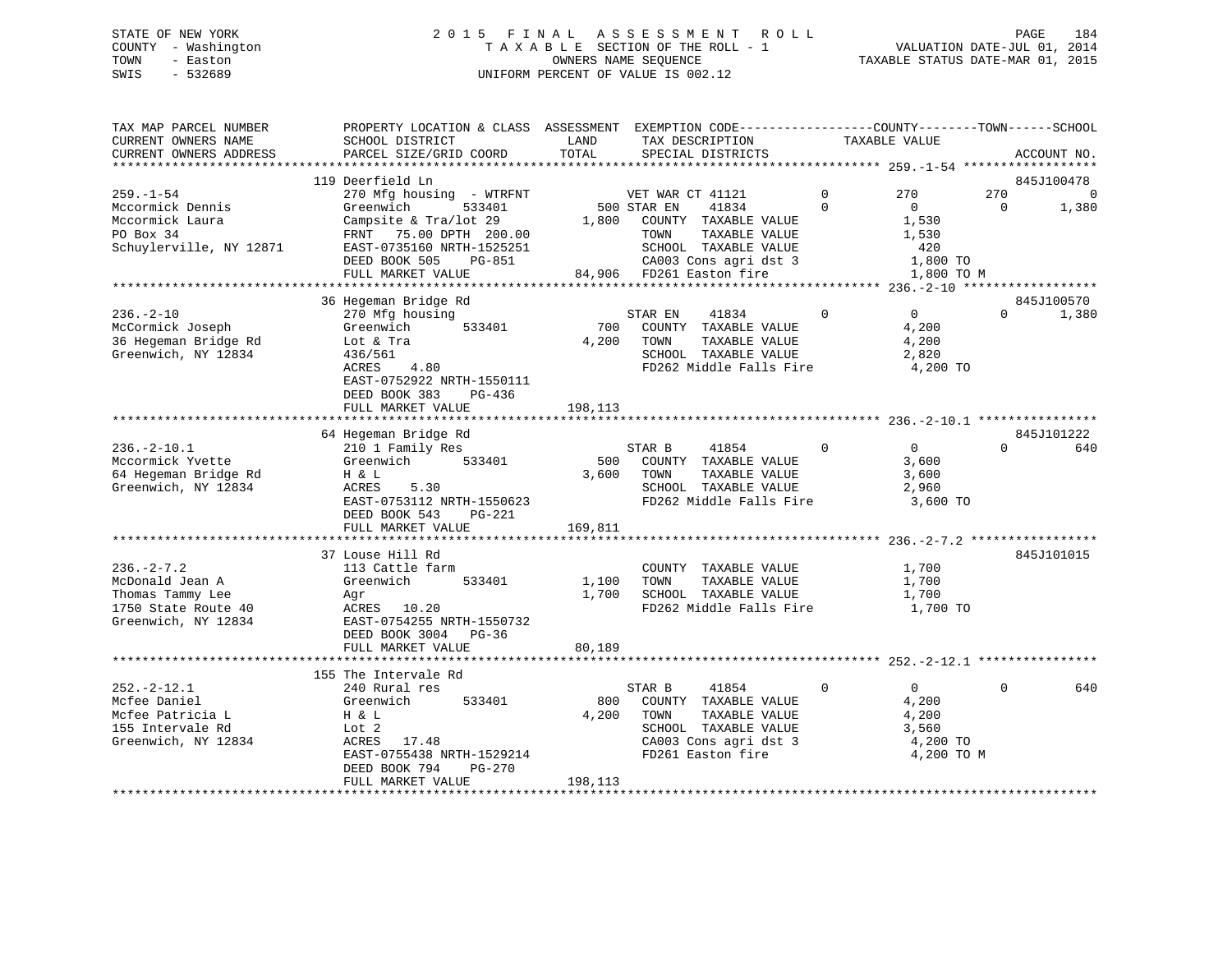## STATE OF NEW YORK 2 0 1 5 F I N A L A S S E S S M E N T R O L L PAGE 185 COUNTY - Washington T A X A B L E SECTION OF THE ROLL - 1 VALUATION DATE-JUL 01, 2014 TOWN - Easton OWNERS NAME SEQUENCE TAXABLE STATUS DATE-MAR 01, 2015 SWIS - 532689 UNIFORM PERCENT OF VALUE IS 002.12UNIFORM PERCENT OF VALUE IS 002.12

TAX MAP PARCEL NUMBER PROPERTY LOCATION & CLASS ASSESSMENT EXEMPTION CODE------------------COUNTY--------TOWN------SCHOOL

| CURRENT OWNERS NAME    | SCHOOL DISTRICT           | LAND    | TAX DESCRIPTION                 | TAXABLE VALUE                  |                         |
|------------------------|---------------------------|---------|---------------------------------|--------------------------------|-------------------------|
| CURRENT OWNERS ADDRESS | PARCEL SIZE/GRID COORD    | TOTAL   | SPECIAL DISTRICTS               |                                | ACCOUNT NO.             |
|                        |                           |         |                                 |                                |                         |
|                        | 176 The Intervale Rd      |         |                                 |                                | 845J100701              |
| $252 - 2 - 13$         | 260 Seasonal res          |         | COUNTY TAXABLE VALUE            | 2,800                          |                         |
| McFee Daniel N         | 533401<br>Greenwich       | 400     | TOWN<br>TAXABLE VALUE           | 2,800                          |                         |
| McFee Patricia L       | H&l                       | 2,800   | SCHOOL TAXABLE VALUE            | 2,800                          |                         |
| 176 Intervale Rd       | ACRES<br>1.20             |         | CA003 Cons agri dst 3           | 2,800 TO                       |                         |
| Greenwich, NY 12834    | EAST-0756185 NRTH-1529612 |         | FD261 Easton fire               | 2,800 TO M                     |                         |
|                        | DEED BOOK 2480<br>PG-42   |         |                                 |                                |                         |
|                        | FULL MARKET VALUE         | 132,075 |                                 |                                |                         |
|                        |                           |         |                                 |                                |                         |
|                        | 121 Deerfield Ln          |         |                                 |                                | 845J100494              |
| $259. - 1 - 55$        | 210 1 Family Res - WTRFNT |         | COUNTY TAXABLE VALUE            | 2,400                          |                         |
| McGreevy Thomas P      | Greenwich<br>533401       | 600     | TOWN<br>TAXABLE VALUE           | 2,400                          |                         |
| McGreevy Virginia L    | H & L                     | 2,400   | SCHOOL TAXABLE VALUE            | 2,400                          |                         |
| 7777 New York Route 66 | Bdy Agmt 1898/343         |         | CA003 Cons agri dst 3           | 2,400 TO                       |                         |
| Averill Park, NY 12018 | FRNT 75.00 DPTH 200.00    |         | FD261 Easton fire               | 2,400 TO M                     |                         |
|                        | EAST-0735126 NRTH-1525335 |         |                                 |                                |                         |
|                        | DEED BOOK 2605<br>$PG-22$ |         |                                 |                                |                         |
|                        | FULL MARKET VALUE         | 113,208 |                                 |                                |                         |
|                        |                           |         |                                 |                                |                         |
|                        | 256 County Route 54       |         |                                 |                                | 845J100443              |
| $285. - 1 - 4$         | 210 1 Family Res          |         | STAR B<br>41854                 | $\mathbf 0$<br>$\overline{0}$  | $\cap$<br>640           |
| McGuire Austin J       | Stillwater Cent 415201    | 400     | COUNTY TAXABLE VALUE            | 3,800                          |                         |
| McGuire Jennifer A     | H/1                       | 3,800   | TOWN<br>TAXABLE VALUE           | 3,800                          |                         |
| 256 Country Route 54   | 1.30<br>ACRES             |         | SCHOOL TAXABLE VALUE            | 3,160                          |                         |
| Schaghticoke, NY 12154 | EAST-0732531 NRTH-1502609 |         | CA003 Cons agri dst 3           | 3,800 TO                       |                         |
|                        | DEED BOOK 3343 PG-5       |         | FD261 Easton fire               | 3,800 TO M                     |                         |
|                        | FULL MARKET VALUE         | 179,245 |                                 |                                |                         |
|                        |                           |         |                                 |                                |                         |
|                        | 3121 County Route 113     |         |                                 |                                | 845J100474              |
| $227. - 1 - 22$        | 210 1 Family Res          |         | STAR B<br>41854                 | $\mathbf 0$<br>$\overline{0}$  | $\Omega$<br>640         |
| Mckernon Peter M       | Schuylerville 415001      | 400     | COUNTY TAXABLE VALUE            | 3,000                          |                         |
| Mckernon Wendy         | H & L                     | 3,000   | TOWN<br>TAXABLE VALUE           | 3,000                          |                         |
| 3121 County Route 113  | FRNT 167.00 DPTH 89.00    |         | SCHOOL TAXABLE VALUE            | 2,360                          |                         |
| Greenwich, NY 12834    | EAST-0741006 NRTH-1558357 |         | CA003 Cons agri dst 3           | 3,000 TO                       |                         |
|                        | DEED BOOK 585<br>PG-231   |         | FD263 Schuylerville Fire        | 3,000 TO                       |                         |
|                        | FULL MARKET VALUE         | 141,509 |                                 |                                |                         |
|                        |                           |         |                                 |                                |                         |
|                        | 1 Windy Hill Rd           |         |                                 |                                | 845J100181              |
| $227. - 1 - 4$         | 210 1 Family Res          |         | AGED-TOWN 41803                 | $\mathbf 0$<br>$\mathbf{0}$    | 1,575<br>$\mathsf{C}$   |
| Mclaren Virginia G     | Schuylerville 415001      |         | 700 AGE-CO/SCH 41805            | 2,250<br>$\mathbf{0}$          | 2,250<br>$\overline{0}$ |
| 1 Windy Hill Rd        | House/grooming shop       |         | 4,500 STAR EN<br>41834          | $\overline{0}$<br>$\mathbf{0}$ | $\Omega$<br>1,380       |
| Greenwich, NY 12834    | ACRES<br>5.00             |         | COUNTY TAXABLE VALUE            | 2,250                          |                         |
|                        | EAST-0743605 NRTH-1559839 |         | TOWN<br>TAXABLE VALUE           | 2,925                          |                         |
|                        | DEED BOOK 485<br>PG-440   |         | SCHOOL TAXABLE VALUE            | 870                            |                         |
|                        | FULL MARKET VALUE         |         | 212,264 FD262 Middle Falls Fire | 4,500 TO                       |                         |
|                        |                           |         |                                 |                                |                         |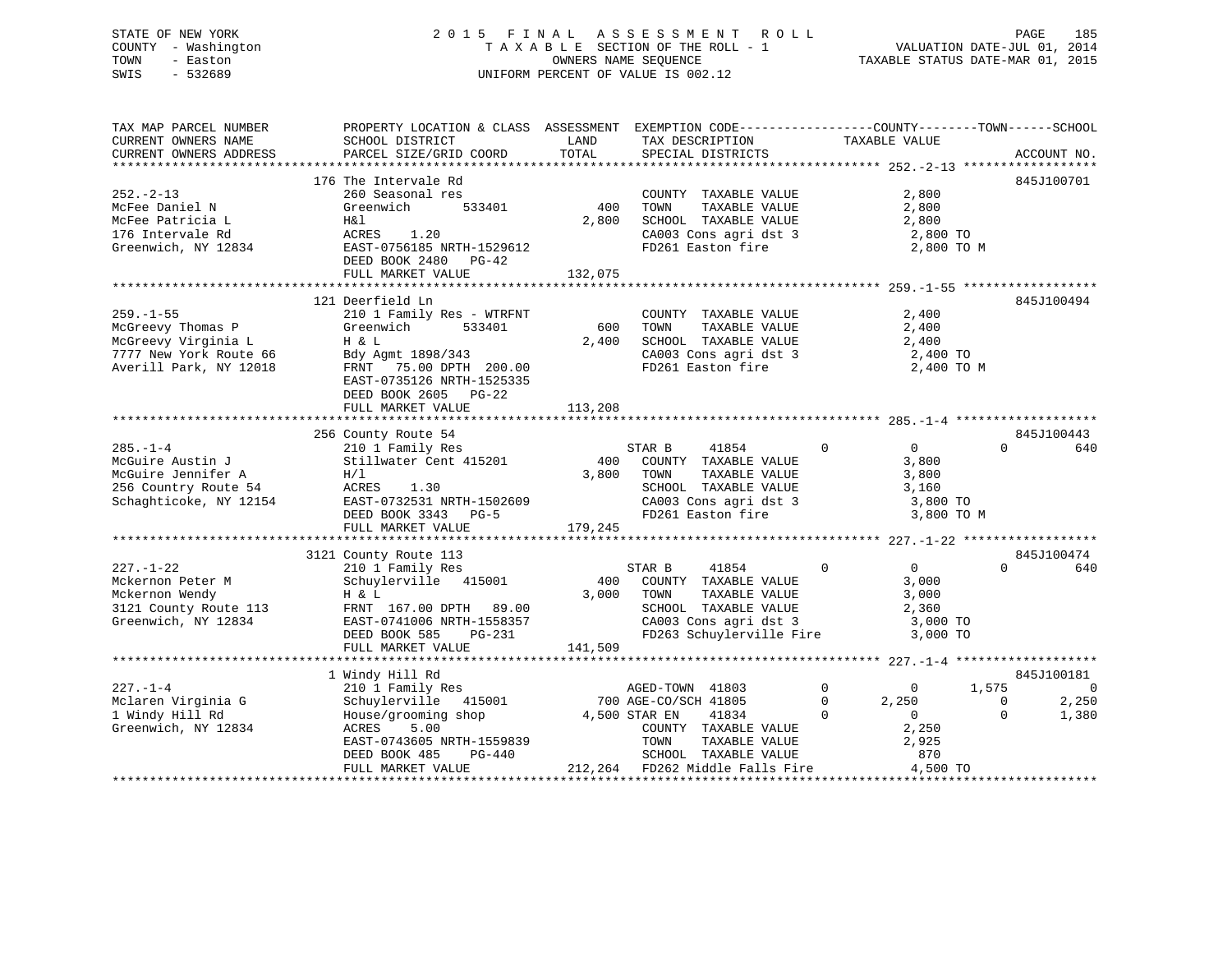## STATE OF NEW YORK 2 0 1 5 F I N A L A S S E S S M E N T R O L L PAGE 186 COUNTY - Washington T A X A B L E SECTION OF THE ROLL - 1 VALUATION DATE-JUL 01, 2014 TOWN - Easton **CONNERS NAME SEQUENCE** TAXABLE STATUS DATE-MAR 01, 2015 SWIS - 532689 UNIFORM PERCENT OF VALUE IS 002.12

| TAX MAP PARCEL NUMBER  | PROPERTY LOCATION & CLASS ASSESSMENT EXEMPTION CODE----------------COUNTY-------TOWN------SCHOOL |         |                                            |                                          |                |
|------------------------|--------------------------------------------------------------------------------------------------|---------|--------------------------------------------|------------------------------------------|----------------|
| CURRENT OWNERS NAME    | SCHOOL DISTRICT                                                                                  | LAND    | TAX DESCRIPTION                            | TAXABLE VALUE                            |                |
| CURRENT OWNERS ADDRESS | PARCEL SIZE/GRID COORD                                                                           | TOTAL   | SPECIAL DISTRICTS                          |                                          | ACCOUNT NO.    |
|                        |                                                                                                  |         |                                            |                                          |                |
|                        | 531 Windy Hill Rd                                                                                |         |                                            |                                          | 845L100777     |
| $236. - 1 - 4$         | 210 1 Family Res                                                                                 |         | COUNTY TAXABLE VALUE                       | 1,600                                    |                |
| McLean Jennifer P      | 533401<br>Greenwich                                                                              | 400     | TAXABLE VALUE<br>TOWN                      | 1,600                                    |                |
| 253 Cottrell Rd        | H&l                                                                                              | 1,600   | SCHOOL TAXABLE VALUE                       | 1,600                                    |                |
| Greenwich, NY 12834    | FRNT 75.00 DPTH 100.00                                                                           |         | FD262 Middle Falls Fire                    | 1,600 TO                                 |                |
|                        | EAST-0748934 NRTH-1552560                                                                        |         |                                            |                                          |                |
|                        | DEED BOOK 911<br>PG-74                                                                           |         |                                            |                                          |                |
|                        | FULL MARKET VALUE                                                                                | 75,472  |                                            |                                          |                |
|                        |                                                                                                  |         |                                            |                                          |                |
|                        | 2528 Valley Falls Rd                                                                             |         |                                            |                                          | 845J101111     |
| $286. - 1 - 14.6$      | 240 Rural res                                                                                    |         | COUNTY TAXABLE VALUE                       | 4,000                                    |                |
| McManus Brian S        | 533401<br>Greenwich                                                                              | 600     | TAXABLE VALUE<br>TOWN                      | 4,000                                    |                |
| 2528 Valley Falls Rd   | H & L                                                                                            | 4,000   | SCHOOL TAXABLE VALUE                       | 4,000                                    |                |
| Schaghticoke, NY 12154 | 2472/191                                                                                         |         | CA003 Cons agri dst 3<br>FD261 Easton fire | 4,000 TO                                 |                |
|                        | ACRES<br>5.98                                                                                    |         |                                            | 4,000 TO M                               |                |
|                        | EAST-0743972 NRTH-1499353                                                                        |         |                                            |                                          |                |
|                        | DEED BOOK 3034 PG-248                                                                            |         |                                            |                                          |                |
|                        | FULL MARKET VALUE                                                                                | 188,679 |                                            |                                          |                |
|                        |                                                                                                  |         |                                            |                                          |                |
|                        | 47 Marcellus Ln                                                                                  |         |                                            |                                          | 845J100807     |
| $285. - 1 - 35$        | 260 Seasonal res - WTRFNT                                                                        |         | COUNTY TAXABLE VALUE                       | 1,000                                    |                |
| McNeil Patrick John    | Stillwater Cent 415201                                                                           | 400     | TAXABLE VALUE<br>TOWN                      | 1,000                                    |                |
| 47 Marcellus Ln        | Campsite & Tr                                                                                    | 1,000   | SCHOOL TAXABLE VALUE                       | 1,000                                    |                |
| Schaghticoke, NY 12154 | FRNT 50.00 DPTH 175.00                                                                           |         | CA003 Cons agri dst 3                      | $1,000$ TO                               |                |
|                        | EAST-0725812 NRTH-1502621                                                                        |         | FD261 Easton fire                          | 1,000 TO M                               |                |
|                        | DEED BOOK 3406 PG-219                                                                            |         |                                            |                                          |                |
|                        | FULL MARKET VALUE                                                                                | 47,170  |                                            |                                          |                |
|                        |                                                                                                  |         |                                            |                                          |                |
|                        | 2355 County Route 113                                                                            |         |                                            |                                          | 845J100738     |
| $243. - 1 - 6$         | 210 1 Family Res                                                                                 |         | VET WAR CT 41121                           | 572<br>$\mathbf 0$<br>700                | $\overline{0}$ |
| McPhail Ronald G       | Schuylerville 415001                                                                             |         | 500 STAR EN<br>41834                       | $\bigcirc$<br>$\overline{0}$<br>$\Omega$ | 1,380          |
| McPhail Ruth M         | $H+L$                                                                                            |         | 4,900 COUNTY TAXABLE VALUE                 | 4,200                                    |                |
| 2355 County Route 113  | 867/39                                                                                           |         | TOWN<br>TAXABLE VALUE                      | 4,328                                    |                |
| Greenwich, NY 12834    | ACRES<br>2.08                                                                                    |         | SCHOOL TAXABLE VALUE                       | 3,520                                    |                |
|                        | EAST-0739148 NRTH-1540047                                                                        |         | CA003 Cons agri dst 3                      | 4,900 TO                                 |                |
|                        | DEED BOOK 867<br>PG-39                                                                           |         | FD261 Easton fire                          | 4,900 TO M                               |                |
|                        | FULL MARKET VALUE                                                                                | 231,132 |                                            |                                          |                |
|                        |                                                                                                  |         |                                            |                                          |                |
|                        | 2349 County Route 113                                                                            |         |                                            |                                          | 845J101258     |
| $243. -1 - 6.1$        | 210 1 Family Res                                                                                 |         | COUNTY TAXABLE VALUE                       | 3,000                                    |                |
| McPhail Ronald K       | Schuylerville 415001                                                                             | 1,100   | TOWN<br>TAXABLE VALUE                      | 3,000                                    |                |
| 19 Morehouse Ln        | H & L                                                                                            | 3,000   | SCHOOL TAXABLE VALUE                       | 3,000                                    |                |
| PO Box 53              | ACRES<br>2.84                                                                                    |         | CA003 Cons agri dst 3                      | 3,000 TO                                 |                |
| Middle Falls, NY 12848 | EAST-0739089 NRTH-1539774                                                                        |         | FD261 Easton fire                          | 3,000 TO M                               |                |
|                        | DEED BOOK 2053 PG-75                                                                             |         |                                            |                                          |                |
|                        | FULL MARKET VALUE                                                                                | 141,509 |                                            |                                          |                |
|                        |                                                                                                  |         |                                            |                                          |                |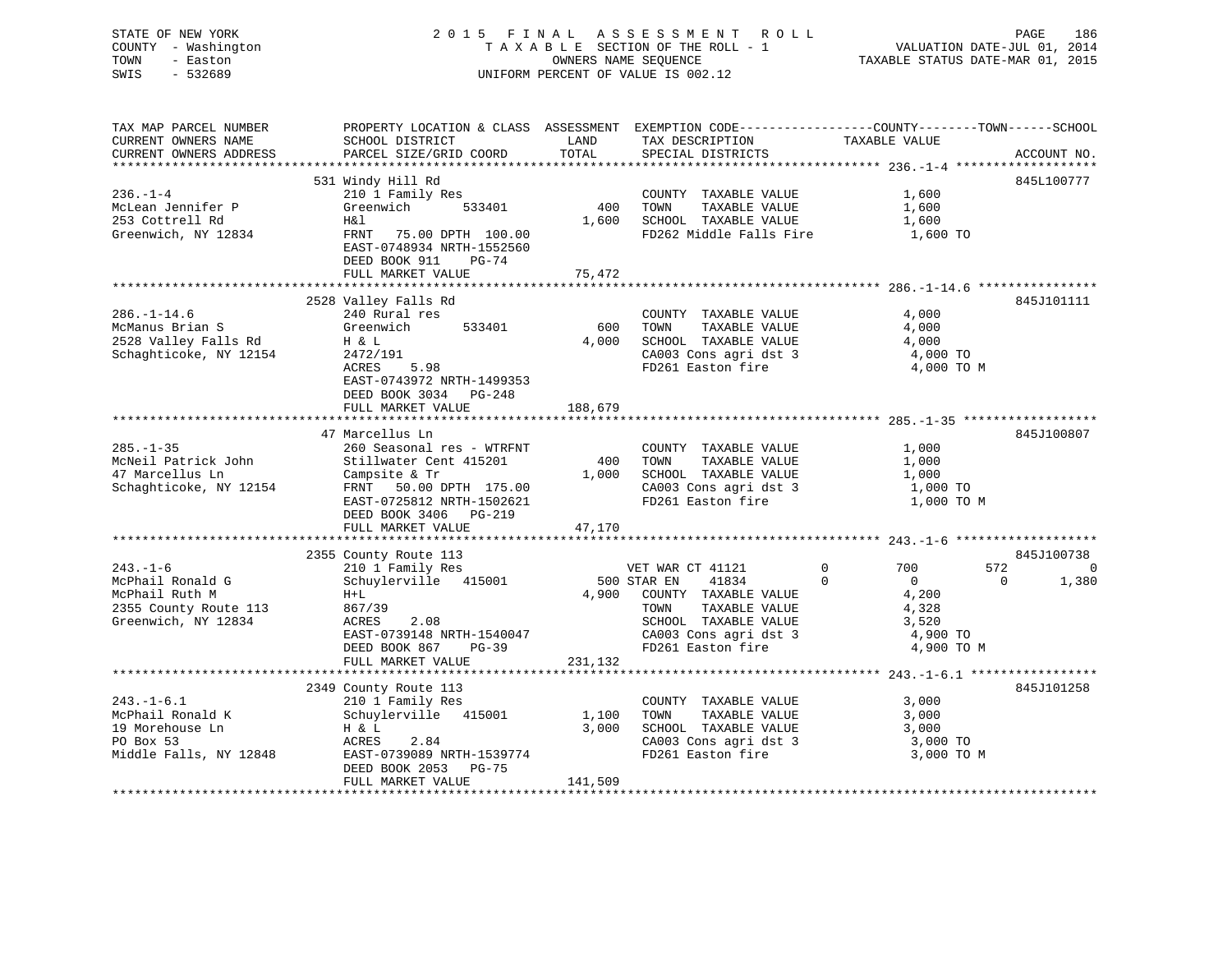## STATE OF NEW YORK 2 0 1 5 F I N A L A S S E S S M E N T R O L L PAGE 187 COUNTY - Washington T A X A B L E SECTION OF THE ROLL - 1 VALUATION DATE-JUL 01, 2014 TOWN - Easton OWNERS NAME SEQUENCE TAXABLE STATUS DATE-MAR 01, 2015 SWIS - 532689 UNIFORM PERCENT OF VALUE IS 002.12

| TAX MAP PARCEL NUMBER<br>CURRENT OWNERS NAME<br>CURRENT OWNERS ADDRESS                                                      | PROPERTY LOCATION & CLASS ASSESSMENT EXEMPTION CODE----------------COUNTY-------TOWN------SCHOOL<br>SCHOOL DISTRICT<br>PARCEL SIZE/GRID COORD                                          | LAND<br>TOTAL          | TAX DESCRIPTION<br>SPECIAL DISTRICTS                                                                                                                     | TAXABLE VALUE                                                                      | ACCOUNT NO.                   |
|-----------------------------------------------------------------------------------------------------------------------------|----------------------------------------------------------------------------------------------------------------------------------------------------------------------------------------|------------------------|----------------------------------------------------------------------------------------------------------------------------------------------------------|------------------------------------------------------------------------------------|-------------------------------|
|                                                                                                                             |                                                                                                                                                                                        |                        |                                                                                                                                                          |                                                                                    |                               |
| $236. - 2 - 3.4$<br>McPhail Todd<br>McPhail Amy<br>181 Bulson Rd<br>Greenwich, NY 12834                                     | 181 Bulson Rd<br>210 1 Family Res<br>Greenwich<br>533401<br>Lot<br>ACRES 1.07<br>EAST-0752160 NRTH-1551791<br>DEED BOOK 920<br>PG-243                                                  | 500<br>5,000           | STAR B<br>41854<br>COUNTY TAXABLE VALUE<br>TOWN<br>TAXABLE VALUE<br>SCHOOL TAXABLE VALUE<br>FD262 Middle Falls Fire                                      | $\overline{0}$<br>$\overline{0}$<br>5,000<br>5,000<br>4,360<br>5,000 TO            | 845J101202<br>$\Omega$<br>640 |
|                                                                                                                             | FULL MARKET VALUE                                                                                                                                                                      | 235,849                |                                                                                                                                                          |                                                                                    |                               |
|                                                                                                                             |                                                                                                                                                                                        |                        |                                                                                                                                                          |                                                                                    |                               |
| $278. - 1 - 2$<br>Mcquade David M<br>Mcquade Doreen<br>483 Master St<br>Valley Falls, NY 12185<br>MAY BE SUBJECT TO PAYMENT | Hoag Rd<br>112 Dairy farm<br>533401<br>Greenwich<br>Farm<br>ACRES 31.30<br>EAST-0749682 NRTH-1511724<br>DEED BOOK 819<br>PG-327<br>FULL MARKET VALUE                                   | 1,200<br>1,200         | AG DIST<br>41720<br>COUNTY TAXABLE VALUE<br>TOWN<br>TAXABLE VALUE<br>SCHOOL TAXABLE VALUE<br>CA003 Cons agri dst 3<br>322 EX<br>56,604 FD261 Easton fire | 322<br>$\Omega$<br>878<br>878<br>878<br>878 TO<br>1,200 TO M                       | 845J100713<br>322<br>322      |
| UNDER AGDIST LAW TIL 2019                                                                                                   |                                                                                                                                                                                        |                        |                                                                                                                                                          |                                                                                    |                               |
|                                                                                                                             |                                                                                                                                                                                        |                        |                                                                                                                                                          |                                                                                    |                               |
| $259. - 1 - 29.3$<br>Meaker Nathan R<br>Meaker Erica M<br>1718 County Route 113<br>Schaghticoke, NY 12154                   | 1718 County Route 113<br>210 1 Family Res<br>533401<br>Greenwich<br>H & L<br>Lot $#4$<br>FRNT 396.00 DPTH<br><b>ACRES</b><br>7.44<br>EAST-0736573 NRTH-1524727<br>DEED BOOK 3272 PG-61 | 500<br>4,800           | STAR B<br>41854<br>COUNTY TAXABLE VALUE<br>TOWN<br>TAXABLE VALUE<br>SCHOOL TAXABLE VALUE<br>CA003 Cons agri dst 3<br>FD261 Easton fire                   | $\mathbf 0$<br>$\overline{0}$<br>4,800<br>4,800<br>4,160<br>4,800 TO<br>4,800 TO M | $\Omega$<br>640               |
|                                                                                                                             | FULL MARKET VALUE                                                                                                                                                                      | 226,415                |                                                                                                                                                          |                                                                                    |                               |
|                                                                                                                             |                                                                                                                                                                                        |                        |                                                                                                                                                          |                                                                                    |                               |
| $268. - 1 - 10$<br>Meins Steven R<br>11683 State Rte 40<br>Schaghticoke, NY 12154                                           | 11683 State Route 40<br>210 1 Family Res<br>533401<br>Greenwich<br>H&l<br>ACRES<br>2.60<br>EAST-0706970 NRTH-1089750<br>DEED BOOK 2561 PG-293<br>FULL MARKET VALUE                     | 500<br>2,000<br>94,340 | STAR B<br>41854<br>COUNTY TAXABLE VALUE<br>TOWN<br>TAXABLE VALUE<br>SCHOOL TAXABLE VALUE<br>CA003 Cons agri dst 3<br>FD261 Easton fire                   | $\overline{0}$<br>$\Omega$<br>2,000<br>2,000<br>1,360<br>2,000 TO<br>2,000 TO M    | 845J100709<br>$\Omega$<br>640 |
|                                                                                                                             |                                                                                                                                                                                        |                        |                                                                                                                                                          |                                                                                    |                               |
| $285. - 1 - 13$<br>Merluzzo Angela R<br>PO Box 286<br>Schaghticoke, NY 12154                                                | Verbeck Ave<br>323 Vacant rural<br>Stillwater Cent 415201<br>W L<br>ACRES 31.76<br>EAST-0728132 NRTH-1498298<br>DEED BOOK 2849<br>PG-193                                               | 1,200<br>1,200         | COUNTY TAXABLE VALUE<br>TOWN<br>TAXABLE VALUE<br>SCHOOL TAXABLE VALUE<br>CA003 Cons agri dst 3<br>FD261 Easton fire                                      | 1,200<br>1,200<br>1,200<br>1,200 TO<br>1,200 TO M                                  | 845J100743                    |
|                                                                                                                             | FULL MARKET VALUE                                                                                                                                                                      | 56,604                 |                                                                                                                                                          |                                                                                    |                               |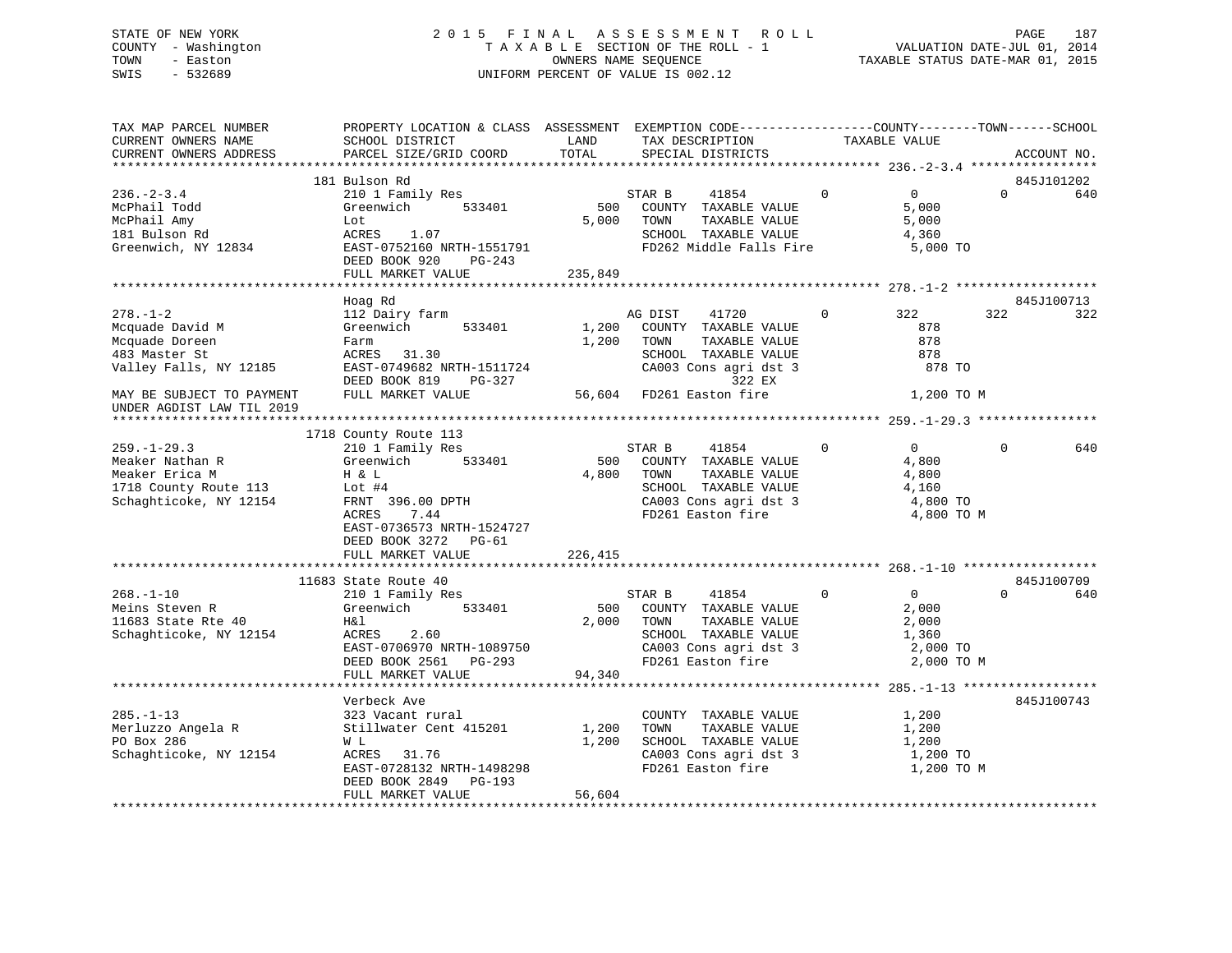## STATE OF NEW YORK 2 0 1 5 F I N A L A S S E S S M E N T R O L L PAGE 188 COUNTY - Washington T A X A B L E SECTION OF THE ROLL - 1 VALUATION DATE-JUL 01, 2014 TOWN - Easton OWNERS NAME SEQUENCE TAXABLE STATUS DATE-MAR 01, 2015 SWIS - 532689 UNIFORM PERCENT OF VALUE IS 002.12

| TAX MAP PARCEL NUMBER<br>CURRENT OWNERS NAME<br>CURRENT OWNERS ADDRESS                                                                        | PROPERTY LOCATION & CLASS ASSESSMENT EXEMPTION CODE----------------COUNTY-------TOWN------SCHOOL<br>SCHOOL DISTRICT<br>PARCEL SIZE/GRID COORD TOTAL                                         | LAND             | TAX DESCRIPTION TAXABLE VALUE<br>SPECIAL DISTRICTS                                                                                                                                                                              |                                                                      |                                                                            |                          | ACCOUNT NO.                         |
|-----------------------------------------------------------------------------------------------------------------------------------------------|---------------------------------------------------------------------------------------------------------------------------------------------------------------------------------------------|------------------|---------------------------------------------------------------------------------------------------------------------------------------------------------------------------------------------------------------------------------|----------------------------------------------------------------------|----------------------------------------------------------------------------|--------------------------|-------------------------------------|
| $278. - 1 - 19$<br>Mero Shelly W<br>Palmer Waite J<br>1080 Beadle Hill Rd<br>Valley Falls, NY 12185                                           | 1080 Beadle Hill Rd<br>210 1 Family Res<br>Greenwich<br>533401<br>Farm<br>ACRES<br>8.30<br>EAST-0754138 NRTH-1511342                                                                        | 600<br>4,200     | STAR B<br>41854<br>COUNTY TAXABLE VALUE<br>TOWN TAXABLE VALUE<br>SCHOOL TAXABLE VALUE<br>CA003 Cons agri dst 3 4,200 TO                                                                                                         | $\Omega$                                                             | $\Omega$<br>4,200<br>4,200<br>3,560                                        | $\Omega$                 | 845J100368<br>640                   |
| $228. - 5 - 29$                                                                                                                               | 138 Windy Hill Rd<br>210 1 Family Res<br>Schuylerville 415001<br>DEED BOOK 2473 PG-203                                                                                                      | 4,500            | STAR B<br>41854<br>500 COUNTY TAXABLE VALUE<br>TOWN                                                                                                                                                                             | $\Omega$                                                             | $\Omega$<br>4,500                                                          | $\Omega$                 | 845J101196<br>640                   |
| $287. - 1 - 15$<br>Messina Joseph<br>637 Colonel Burch Rd<br>Valley Falls, NY 12185<br>MAY BE SUBJECT TO PAYMENT<br>UNDER AGDIST LAW TIL 2019 | 637 Colonel Burch Rd<br>240 Rural res<br>Hoosic Valley 384201 2,000 AGED-ALL 41800<br>H & Land<br>ACRES 108.00<br>EAST-0751514 NRTH-1502591<br>DEED BOOK 896<br>PG-258<br>FULL MARKET VALUE |                  | 75 PCT OF VALUE USED FOR EXEMPTION PURPOSES<br>AG DIST<br>41720<br>5,800 STAR EN 41834<br>COUNTY TAXABLE VALUE<br>TAXABLE VALUE<br>TOWN<br>SCHOOL TAXABLE VALUE<br>273,585 CA003 Cons agri dst 3<br>510 EX<br>FD261 Easton fire | $\mathbf{0}$<br>$\overline{0}$<br>$\overline{0}$<br>$1,735$<br>5,290 | 510<br>2,175<br>$\overline{0}$<br>3,115<br>3,115<br>5,290 TO<br>5,800 TO M | 510<br>2,175<br>$\Omega$ | 845J100509<br>510<br>2,175<br>1,380 |
| $278. - 1 - 14$<br>Meyer Jerrine<br>25 Ives Hill Rd<br>Valley Falls, NY 12185                                                                 | 25 Ives Hill Rd<br>210 1 Family Res<br>533401<br>Greenwich<br>H&l<br>2.37<br>ACRES<br>EAST-0754458 NRTH-1511708<br>DEED BOOK 687<br>$PG-1$<br>FULL MARKET VALUE                             | 2,500<br>117,925 | STAR B<br>41854<br>500 COUNTY TAXABLE VALUE<br>TAXABLE VALUE<br>TOWN<br>SCHOOL TAXABLE VALUE<br>CA003 Cons agri dst 3<br>FD261 Easton fire                                                                                      | $\overline{0}$                                                       | $0 \qquad \qquad$<br>2,500<br>2,500<br>1,860<br>2,500 TO<br>2,500 TO M     | $\Omega$                 | 845J100643<br>640                   |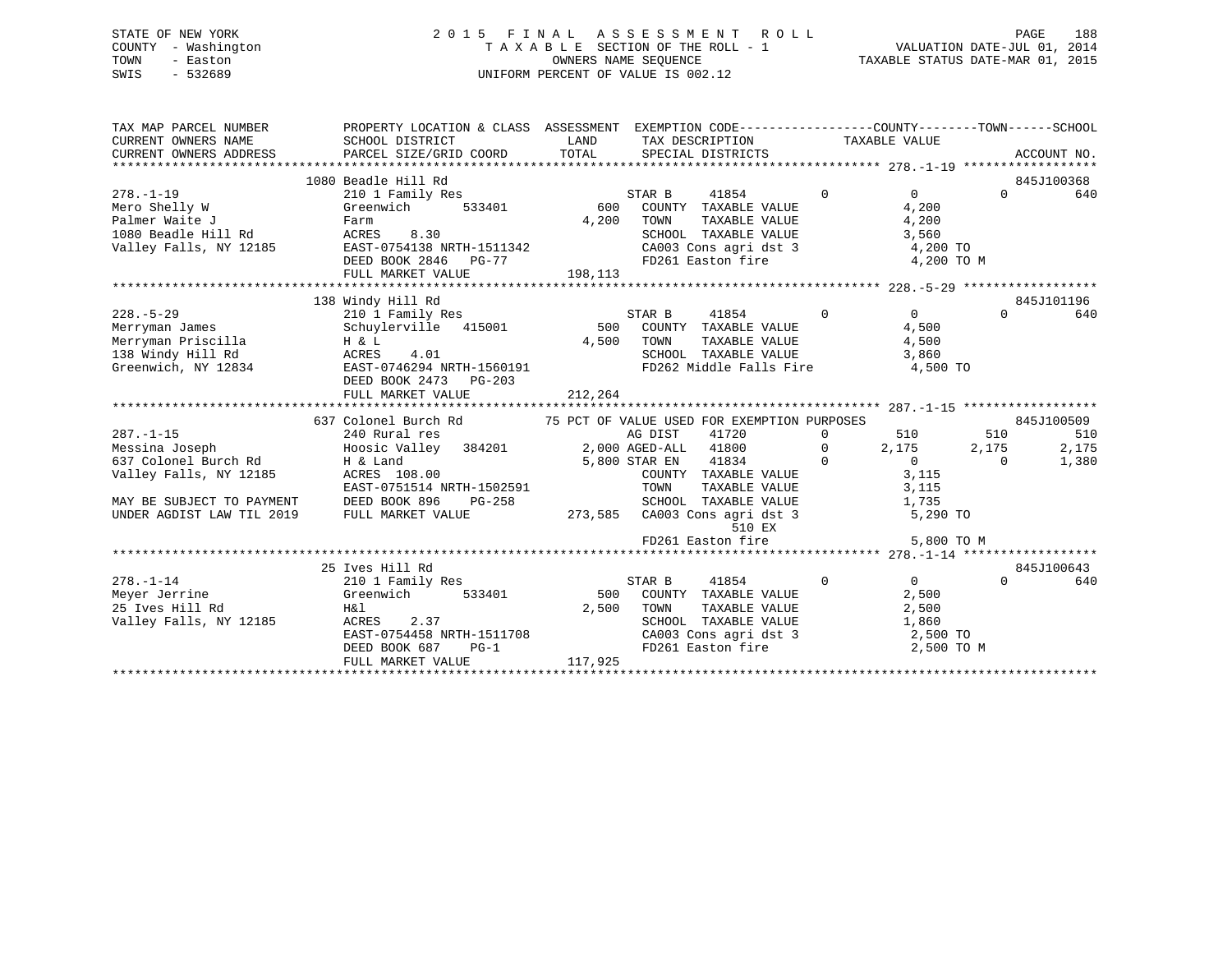## STATE OF NEW YORK 2 0 1 5 F I N A L A S S E S S M E N T R O L L PAGE 189 COUNTY - Washington T A X A B L E SECTION OF THE ROLL - 1 VALUATION DATE-JUL 01, 2014 TOWN - Easton OWNERS NAME SEQUENCE TAXABLE STATUS DATE-MAR 01, 2015 SWIS - 532689 UNIFORM PERCENT OF VALUE IS 002.12

| LAND TAX DESCRIPTION<br>TOTAL SPECIAL DISTRICTS<br>SCHOOL DISTRICT<br>PARCEL SIZE/GRID COORD<br>CURRENT OWNERS ADDRESS<br>ACCOUNT NO.<br>152 + 211 Hoag Rd<br>845J100633<br>240 Rural res<br>$\Omega$<br>362<br>362<br>AG DIST<br>41720<br>362<br>3,000 STAR B 41854<br>Greenwich 533401<br>$\Omega$<br>$\overline{0}$<br>$\overline{0}$<br>640<br>Michel Scott P<br>8,800 COUNTY TAXABLE VALUE<br>8,438<br>Michel Kelly L<br>Farm<br>152 Hoag Rd<br>152 Hoag Rd<br>152 Hoag Rd<br>152 Hoag Rd<br>162 Hoag Rd<br>174.87<br>174.87<br>174.87<br>174.87<br>174.87<br>174.87<br>174.87<br>174.87<br>174.97<br>174.97<br>175.87<br>175.9749151<br>187.97-248<br>179.92<br>179.92<br>179.92<br>179.92<br>179.92<br>179.<br>TAXABLE VALUE<br>TOWN<br>8,438<br>SCHOOL TAXABLE VALUE 7,798<br>CA003 Cons agri dst 3 3 8,438 TO<br>CA003 Cons<br>8 CA003 Cons<br>362 EX<br>FD261 Easton fire<br>UNDER AGDIST LAW TIL 2019<br>8,800 TO M<br>39 Ives Hill Rd<br>845L100782<br>$278. - 1 - 17.1$<br>210 1 Family Res<br>$\overline{0}$<br>STAR B 41854 0<br>400 COUNTY TAXABLE VALUE<br>$\Omega$<br>640<br>Greenwich 533401<br>H & L<br>ACRES 2.00<br>Greenwich 533401<br>4,000<br>278.-1-17.-<br>Miclette Jeanette<br>^^ Two Hill Rd<br>TAXABLE VALUE<br>4,000 TOWN<br>4,000<br>Valley Falls, NY 12185<br>SCHOOL TAXABLE VALUE<br>CA003 Cons agri dst 3 (4,000 TO<br>FD261 Easton fire (4,000 TO<br>EAST-0753974 NRTH-1511726<br>DEED BOOK 502 PG-722<br>4,000 TO M<br>FULL MARKET VALUE 188,679<br>State Route 29<br>845J101304<br>$236. - 2 - 19.1$<br>COUNTY TAXABLE VALUE 21,200<br>874 Elec-hydro<br>Middle Falls Limtd Partnership Greenwich 533401<br>39 Hudson Falls Rd Hydroplant<br>1,000 TOWN<br>TAXABLE VALUE<br>21,200<br>21,200 SCHOOL TAXABLE VALUE<br>Hydroplant<br>21,200<br>South Glens Falls, NY 12803 Mid Falls Ltd Partnership<br>FD262 Middle Falls Fire<br>21,200 TO<br>2.00<br>ACRES<br>EAST-0752200 NRTH-1555339<br>DEED BOOK 2127 PG-107<br>1000,000<br>FULL MARKET VALUE<br>845J100588<br>391 The Intervale Rd<br>AG DIST 41720 0<br>$252 - 2 - 6$<br>188<br>188<br>188<br>210 1 Family Res<br>Greenwich 533401<br>Migdal Lester C<br>2,600 COUNTY TAXABLE VALUE<br>6,812<br>58 E 92Nd St<br>7,000 TOWN<br>TAXABLE VALUE<br>6,812<br>Farm<br>836/140 Rt Way 836/143<br>ACRES 111.60<br>SCHOOL TAXABLE VALUE 6,812<br>New York, NY 10128<br>CA003 Cons agri dst 3<br>6,812 TO<br>EAST-0756879 NRTH-1534213<br>DEED BOOK 759 PG-328<br>MAY BE SUBJECT TO PAYMENT<br>UNDER AGDIST LAW TIL 2019<br>188 EX<br>FD261 Easton fire<br>7,000 TO M<br>FULL MARKET VALUE<br>330,189<br>The Intervale Rd<br>323 Vacant rural<br>COUNTY<br>500 TOWN<br>$252 - 2 - 6.2$<br>COUNTY TAXABLE VALUE<br>500<br>Greenwich 533401 500 TOWN TAXABLE VALUE<br>V/1 500 SCHOOL TAXABLE VALUE<br>ACRES 13.70 CA003 Cons agri dst 3<br>TAXABLE VALUE<br>Migdal Lester C<br>500<br>58 E 92Nd St<br>500<br>New York, NY 10128-1317<br>CA003 Cons agri dst 3<br>FD261 Easton fire<br>500 TO<br>EAST-0758184 NRTH-1535324<br>500 TO M<br>DEED BOOK 759<br>PG-326<br>FULL MARKET VALUE<br>23,585 | TAX MAP PARCEL NUMBER<br>CURRENT OWNERS NAME | PROPERTY LOCATION & CLASS ASSESSMENT EXEMPTION CODE----------------COUNTY-------TOWN------SCHOOL<br>SCHOOL DISTRICT | LAND |  | TAXABLE VALUE |  |
|----------------------------------------------------------------------------------------------------------------------------------------------------------------------------------------------------------------------------------------------------------------------------------------------------------------------------------------------------------------------------------------------------------------------------------------------------------------------------------------------------------------------------------------------------------------------------------------------------------------------------------------------------------------------------------------------------------------------------------------------------------------------------------------------------------------------------------------------------------------------------------------------------------------------------------------------------------------------------------------------------------------------------------------------------------------------------------------------------------------------------------------------------------------------------------------------------------------------------------------------------------------------------------------------------------------------------------------------------------------------------------------------------------------------------------------------------------------------------------------------------------------------------------------------------------------------------------------------------------------------------------------------------------------------------------------------------------------------------------------------------------------------------------------------------------------------------------------------------------------------------------------------------------------------------------------------------------------------------------------------------------------------------------------------------------------------------------------------------------------------------------------------------------------------------------------------------------------------------------------------------------------------------------------------------------------------------------------------------------------------------------------------------------------------------------------------------------------------------------------------------------------------------------------------------------------------------------------------------------------------------------------------------------------------------------------------------------------------------------------------------------------------------------------------------------------------------------------------------------------------------------------------------------------------------------------------------------------------------------------------------------------------------------------------------------------------------------|----------------------------------------------|---------------------------------------------------------------------------------------------------------------------|------|--|---------------|--|
|                                                                                                                                                                                                                                                                                                                                                                                                                                                                                                                                                                                                                                                                                                                                                                                                                                                                                                                                                                                                                                                                                                                                                                                                                                                                                                                                                                                                                                                                                                                                                                                                                                                                                                                                                                                                                                                                                                                                                                                                                                                                                                                                                                                                                                                                                                                                                                                                                                                                                                                                                                                                                                                                                                                                                                                                                                                                                                                                                                                                                                                                                  |                                              |                                                                                                                     |      |  |               |  |
|                                                                                                                                                                                                                                                                                                                                                                                                                                                                                                                                                                                                                                                                                                                                                                                                                                                                                                                                                                                                                                                                                                                                                                                                                                                                                                                                                                                                                                                                                                                                                                                                                                                                                                                                                                                                                                                                                                                                                                                                                                                                                                                                                                                                                                                                                                                                                                                                                                                                                                                                                                                                                                                                                                                                                                                                                                                                                                                                                                                                                                                                                  |                                              |                                                                                                                     |      |  |               |  |
|                                                                                                                                                                                                                                                                                                                                                                                                                                                                                                                                                                                                                                                                                                                                                                                                                                                                                                                                                                                                                                                                                                                                                                                                                                                                                                                                                                                                                                                                                                                                                                                                                                                                                                                                                                                                                                                                                                                                                                                                                                                                                                                                                                                                                                                                                                                                                                                                                                                                                                                                                                                                                                                                                                                                                                                                                                                                                                                                                                                                                                                                                  |                                              |                                                                                                                     |      |  |               |  |
|                                                                                                                                                                                                                                                                                                                                                                                                                                                                                                                                                                                                                                                                                                                                                                                                                                                                                                                                                                                                                                                                                                                                                                                                                                                                                                                                                                                                                                                                                                                                                                                                                                                                                                                                                                                                                                                                                                                                                                                                                                                                                                                                                                                                                                                                                                                                                                                                                                                                                                                                                                                                                                                                                                                                                                                                                                                                                                                                                                                                                                                                                  | $278. - 1 - 39$                              |                                                                                                                     |      |  |               |  |
|                                                                                                                                                                                                                                                                                                                                                                                                                                                                                                                                                                                                                                                                                                                                                                                                                                                                                                                                                                                                                                                                                                                                                                                                                                                                                                                                                                                                                                                                                                                                                                                                                                                                                                                                                                                                                                                                                                                                                                                                                                                                                                                                                                                                                                                                                                                                                                                                                                                                                                                                                                                                                                                                                                                                                                                                                                                                                                                                                                                                                                                                                  |                                              |                                                                                                                     |      |  |               |  |
|                                                                                                                                                                                                                                                                                                                                                                                                                                                                                                                                                                                                                                                                                                                                                                                                                                                                                                                                                                                                                                                                                                                                                                                                                                                                                                                                                                                                                                                                                                                                                                                                                                                                                                                                                                                                                                                                                                                                                                                                                                                                                                                                                                                                                                                                                                                                                                                                                                                                                                                                                                                                                                                                                                                                                                                                                                                                                                                                                                                                                                                                                  |                                              |                                                                                                                     |      |  |               |  |
|                                                                                                                                                                                                                                                                                                                                                                                                                                                                                                                                                                                                                                                                                                                                                                                                                                                                                                                                                                                                                                                                                                                                                                                                                                                                                                                                                                                                                                                                                                                                                                                                                                                                                                                                                                                                                                                                                                                                                                                                                                                                                                                                                                                                                                                                                                                                                                                                                                                                                                                                                                                                                                                                                                                                                                                                                                                                                                                                                                                                                                                                                  |                                              |                                                                                                                     |      |  |               |  |
|                                                                                                                                                                                                                                                                                                                                                                                                                                                                                                                                                                                                                                                                                                                                                                                                                                                                                                                                                                                                                                                                                                                                                                                                                                                                                                                                                                                                                                                                                                                                                                                                                                                                                                                                                                                                                                                                                                                                                                                                                                                                                                                                                                                                                                                                                                                                                                                                                                                                                                                                                                                                                                                                                                                                                                                                                                                                                                                                                                                                                                                                                  |                                              |                                                                                                                     |      |  |               |  |
|                                                                                                                                                                                                                                                                                                                                                                                                                                                                                                                                                                                                                                                                                                                                                                                                                                                                                                                                                                                                                                                                                                                                                                                                                                                                                                                                                                                                                                                                                                                                                                                                                                                                                                                                                                                                                                                                                                                                                                                                                                                                                                                                                                                                                                                                                                                                                                                                                                                                                                                                                                                                                                                                                                                                                                                                                                                                                                                                                                                                                                                                                  |                                              |                                                                                                                     |      |  |               |  |
|                                                                                                                                                                                                                                                                                                                                                                                                                                                                                                                                                                                                                                                                                                                                                                                                                                                                                                                                                                                                                                                                                                                                                                                                                                                                                                                                                                                                                                                                                                                                                                                                                                                                                                                                                                                                                                                                                                                                                                                                                                                                                                                                                                                                                                                                                                                                                                                                                                                                                                                                                                                                                                                                                                                                                                                                                                                                                                                                                                                                                                                                                  |                                              |                                                                                                                     |      |  |               |  |
|                                                                                                                                                                                                                                                                                                                                                                                                                                                                                                                                                                                                                                                                                                                                                                                                                                                                                                                                                                                                                                                                                                                                                                                                                                                                                                                                                                                                                                                                                                                                                                                                                                                                                                                                                                                                                                                                                                                                                                                                                                                                                                                                                                                                                                                                                                                                                                                                                                                                                                                                                                                                                                                                                                                                                                                                                                                                                                                                                                                                                                                                                  |                                              |                                                                                                                     |      |  |               |  |
|                                                                                                                                                                                                                                                                                                                                                                                                                                                                                                                                                                                                                                                                                                                                                                                                                                                                                                                                                                                                                                                                                                                                                                                                                                                                                                                                                                                                                                                                                                                                                                                                                                                                                                                                                                                                                                                                                                                                                                                                                                                                                                                                                                                                                                                                                                                                                                                                                                                                                                                                                                                                                                                                                                                                                                                                                                                                                                                                                                                                                                                                                  |                                              |                                                                                                                     |      |  |               |  |
|                                                                                                                                                                                                                                                                                                                                                                                                                                                                                                                                                                                                                                                                                                                                                                                                                                                                                                                                                                                                                                                                                                                                                                                                                                                                                                                                                                                                                                                                                                                                                                                                                                                                                                                                                                                                                                                                                                                                                                                                                                                                                                                                                                                                                                                                                                                                                                                                                                                                                                                                                                                                                                                                                                                                                                                                                                                                                                                                                                                                                                                                                  |                                              |                                                                                                                     |      |  |               |  |
|                                                                                                                                                                                                                                                                                                                                                                                                                                                                                                                                                                                                                                                                                                                                                                                                                                                                                                                                                                                                                                                                                                                                                                                                                                                                                                                                                                                                                                                                                                                                                                                                                                                                                                                                                                                                                                                                                                                                                                                                                                                                                                                                                                                                                                                                                                                                                                                                                                                                                                                                                                                                                                                                                                                                                                                                                                                                                                                                                                                                                                                                                  |                                              |                                                                                                                     |      |  |               |  |
|                                                                                                                                                                                                                                                                                                                                                                                                                                                                                                                                                                                                                                                                                                                                                                                                                                                                                                                                                                                                                                                                                                                                                                                                                                                                                                                                                                                                                                                                                                                                                                                                                                                                                                                                                                                                                                                                                                                                                                                                                                                                                                                                                                                                                                                                                                                                                                                                                                                                                                                                                                                                                                                                                                                                                                                                                                                                                                                                                                                                                                                                                  |                                              |                                                                                                                     |      |  |               |  |
|                                                                                                                                                                                                                                                                                                                                                                                                                                                                                                                                                                                                                                                                                                                                                                                                                                                                                                                                                                                                                                                                                                                                                                                                                                                                                                                                                                                                                                                                                                                                                                                                                                                                                                                                                                                                                                                                                                                                                                                                                                                                                                                                                                                                                                                                                                                                                                                                                                                                                                                                                                                                                                                                                                                                                                                                                                                                                                                                                                                                                                                                                  |                                              |                                                                                                                     |      |  |               |  |
|                                                                                                                                                                                                                                                                                                                                                                                                                                                                                                                                                                                                                                                                                                                                                                                                                                                                                                                                                                                                                                                                                                                                                                                                                                                                                                                                                                                                                                                                                                                                                                                                                                                                                                                                                                                                                                                                                                                                                                                                                                                                                                                                                                                                                                                                                                                                                                                                                                                                                                                                                                                                                                                                                                                                                                                                                                                                                                                                                                                                                                                                                  |                                              |                                                                                                                     |      |  |               |  |
|                                                                                                                                                                                                                                                                                                                                                                                                                                                                                                                                                                                                                                                                                                                                                                                                                                                                                                                                                                                                                                                                                                                                                                                                                                                                                                                                                                                                                                                                                                                                                                                                                                                                                                                                                                                                                                                                                                                                                                                                                                                                                                                                                                                                                                                                                                                                                                                                                                                                                                                                                                                                                                                                                                                                                                                                                                                                                                                                                                                                                                                                                  |                                              |                                                                                                                     |      |  |               |  |
|                                                                                                                                                                                                                                                                                                                                                                                                                                                                                                                                                                                                                                                                                                                                                                                                                                                                                                                                                                                                                                                                                                                                                                                                                                                                                                                                                                                                                                                                                                                                                                                                                                                                                                                                                                                                                                                                                                                                                                                                                                                                                                                                                                                                                                                                                                                                                                                                                                                                                                                                                                                                                                                                                                                                                                                                                                                                                                                                                                                                                                                                                  |                                              |                                                                                                                     |      |  |               |  |
|                                                                                                                                                                                                                                                                                                                                                                                                                                                                                                                                                                                                                                                                                                                                                                                                                                                                                                                                                                                                                                                                                                                                                                                                                                                                                                                                                                                                                                                                                                                                                                                                                                                                                                                                                                                                                                                                                                                                                                                                                                                                                                                                                                                                                                                                                                                                                                                                                                                                                                                                                                                                                                                                                                                                                                                                                                                                                                                                                                                                                                                                                  |                                              |                                                                                                                     |      |  |               |  |
|                                                                                                                                                                                                                                                                                                                                                                                                                                                                                                                                                                                                                                                                                                                                                                                                                                                                                                                                                                                                                                                                                                                                                                                                                                                                                                                                                                                                                                                                                                                                                                                                                                                                                                                                                                                                                                                                                                                                                                                                                                                                                                                                                                                                                                                                                                                                                                                                                                                                                                                                                                                                                                                                                                                                                                                                                                                                                                                                                                                                                                                                                  |                                              |                                                                                                                     |      |  |               |  |
|                                                                                                                                                                                                                                                                                                                                                                                                                                                                                                                                                                                                                                                                                                                                                                                                                                                                                                                                                                                                                                                                                                                                                                                                                                                                                                                                                                                                                                                                                                                                                                                                                                                                                                                                                                                                                                                                                                                                                                                                                                                                                                                                                                                                                                                                                                                                                                                                                                                                                                                                                                                                                                                                                                                                                                                                                                                                                                                                                                                                                                                                                  |                                              |                                                                                                                     |      |  |               |  |
|                                                                                                                                                                                                                                                                                                                                                                                                                                                                                                                                                                                                                                                                                                                                                                                                                                                                                                                                                                                                                                                                                                                                                                                                                                                                                                                                                                                                                                                                                                                                                                                                                                                                                                                                                                                                                                                                                                                                                                                                                                                                                                                                                                                                                                                                                                                                                                                                                                                                                                                                                                                                                                                                                                                                                                                                                                                                                                                                                                                                                                                                                  |                                              |                                                                                                                     |      |  |               |  |
|                                                                                                                                                                                                                                                                                                                                                                                                                                                                                                                                                                                                                                                                                                                                                                                                                                                                                                                                                                                                                                                                                                                                                                                                                                                                                                                                                                                                                                                                                                                                                                                                                                                                                                                                                                                                                                                                                                                                                                                                                                                                                                                                                                                                                                                                                                                                                                                                                                                                                                                                                                                                                                                                                                                                                                                                                                                                                                                                                                                                                                                                                  |                                              |                                                                                                                     |      |  |               |  |
|                                                                                                                                                                                                                                                                                                                                                                                                                                                                                                                                                                                                                                                                                                                                                                                                                                                                                                                                                                                                                                                                                                                                                                                                                                                                                                                                                                                                                                                                                                                                                                                                                                                                                                                                                                                                                                                                                                                                                                                                                                                                                                                                                                                                                                                                                                                                                                                                                                                                                                                                                                                                                                                                                                                                                                                                                                                                                                                                                                                                                                                                                  |                                              |                                                                                                                     |      |  |               |  |
|                                                                                                                                                                                                                                                                                                                                                                                                                                                                                                                                                                                                                                                                                                                                                                                                                                                                                                                                                                                                                                                                                                                                                                                                                                                                                                                                                                                                                                                                                                                                                                                                                                                                                                                                                                                                                                                                                                                                                                                                                                                                                                                                                                                                                                                                                                                                                                                                                                                                                                                                                                                                                                                                                                                                                                                                                                                                                                                                                                                                                                                                                  |                                              |                                                                                                                     |      |  |               |  |
|                                                                                                                                                                                                                                                                                                                                                                                                                                                                                                                                                                                                                                                                                                                                                                                                                                                                                                                                                                                                                                                                                                                                                                                                                                                                                                                                                                                                                                                                                                                                                                                                                                                                                                                                                                                                                                                                                                                                                                                                                                                                                                                                                                                                                                                                                                                                                                                                                                                                                                                                                                                                                                                                                                                                                                                                                                                                                                                                                                                                                                                                                  |                                              |                                                                                                                     |      |  |               |  |
|                                                                                                                                                                                                                                                                                                                                                                                                                                                                                                                                                                                                                                                                                                                                                                                                                                                                                                                                                                                                                                                                                                                                                                                                                                                                                                                                                                                                                                                                                                                                                                                                                                                                                                                                                                                                                                                                                                                                                                                                                                                                                                                                                                                                                                                                                                                                                                                                                                                                                                                                                                                                                                                                                                                                                                                                                                                                                                                                                                                                                                                                                  |                                              |                                                                                                                     |      |  |               |  |
|                                                                                                                                                                                                                                                                                                                                                                                                                                                                                                                                                                                                                                                                                                                                                                                                                                                                                                                                                                                                                                                                                                                                                                                                                                                                                                                                                                                                                                                                                                                                                                                                                                                                                                                                                                                                                                                                                                                                                                                                                                                                                                                                                                                                                                                                                                                                                                                                                                                                                                                                                                                                                                                                                                                                                                                                                                                                                                                                                                                                                                                                                  |                                              |                                                                                                                     |      |  |               |  |
|                                                                                                                                                                                                                                                                                                                                                                                                                                                                                                                                                                                                                                                                                                                                                                                                                                                                                                                                                                                                                                                                                                                                                                                                                                                                                                                                                                                                                                                                                                                                                                                                                                                                                                                                                                                                                                                                                                                                                                                                                                                                                                                                                                                                                                                                                                                                                                                                                                                                                                                                                                                                                                                                                                                                                                                                                                                                                                                                                                                                                                                                                  |                                              |                                                                                                                     |      |  |               |  |
|                                                                                                                                                                                                                                                                                                                                                                                                                                                                                                                                                                                                                                                                                                                                                                                                                                                                                                                                                                                                                                                                                                                                                                                                                                                                                                                                                                                                                                                                                                                                                                                                                                                                                                                                                                                                                                                                                                                                                                                                                                                                                                                                                                                                                                                                                                                                                                                                                                                                                                                                                                                                                                                                                                                                                                                                                                                                                                                                                                                                                                                                                  |                                              |                                                                                                                     |      |  |               |  |
|                                                                                                                                                                                                                                                                                                                                                                                                                                                                                                                                                                                                                                                                                                                                                                                                                                                                                                                                                                                                                                                                                                                                                                                                                                                                                                                                                                                                                                                                                                                                                                                                                                                                                                                                                                                                                                                                                                                                                                                                                                                                                                                                                                                                                                                                                                                                                                                                                                                                                                                                                                                                                                                                                                                                                                                                                                                                                                                                                                                                                                                                                  |                                              |                                                                                                                     |      |  |               |  |
|                                                                                                                                                                                                                                                                                                                                                                                                                                                                                                                                                                                                                                                                                                                                                                                                                                                                                                                                                                                                                                                                                                                                                                                                                                                                                                                                                                                                                                                                                                                                                                                                                                                                                                                                                                                                                                                                                                                                                                                                                                                                                                                                                                                                                                                                                                                                                                                                                                                                                                                                                                                                                                                                                                                                                                                                                                                                                                                                                                                                                                                                                  |                                              |                                                                                                                     |      |  |               |  |
|                                                                                                                                                                                                                                                                                                                                                                                                                                                                                                                                                                                                                                                                                                                                                                                                                                                                                                                                                                                                                                                                                                                                                                                                                                                                                                                                                                                                                                                                                                                                                                                                                                                                                                                                                                                                                                                                                                                                                                                                                                                                                                                                                                                                                                                                                                                                                                                                                                                                                                                                                                                                                                                                                                                                                                                                                                                                                                                                                                                                                                                                                  |                                              |                                                                                                                     |      |  |               |  |
|                                                                                                                                                                                                                                                                                                                                                                                                                                                                                                                                                                                                                                                                                                                                                                                                                                                                                                                                                                                                                                                                                                                                                                                                                                                                                                                                                                                                                                                                                                                                                                                                                                                                                                                                                                                                                                                                                                                                                                                                                                                                                                                                                                                                                                                                                                                                                                                                                                                                                                                                                                                                                                                                                                                                                                                                                                                                                                                                                                                                                                                                                  |                                              |                                                                                                                     |      |  |               |  |
|                                                                                                                                                                                                                                                                                                                                                                                                                                                                                                                                                                                                                                                                                                                                                                                                                                                                                                                                                                                                                                                                                                                                                                                                                                                                                                                                                                                                                                                                                                                                                                                                                                                                                                                                                                                                                                                                                                                                                                                                                                                                                                                                                                                                                                                                                                                                                                                                                                                                                                                                                                                                                                                                                                                                                                                                                                                                                                                                                                                                                                                                                  |                                              |                                                                                                                     |      |  |               |  |
|                                                                                                                                                                                                                                                                                                                                                                                                                                                                                                                                                                                                                                                                                                                                                                                                                                                                                                                                                                                                                                                                                                                                                                                                                                                                                                                                                                                                                                                                                                                                                                                                                                                                                                                                                                                                                                                                                                                                                                                                                                                                                                                                                                                                                                                                                                                                                                                                                                                                                                                                                                                                                                                                                                                                                                                                                                                                                                                                                                                                                                                                                  |                                              |                                                                                                                     |      |  |               |  |
|                                                                                                                                                                                                                                                                                                                                                                                                                                                                                                                                                                                                                                                                                                                                                                                                                                                                                                                                                                                                                                                                                                                                                                                                                                                                                                                                                                                                                                                                                                                                                                                                                                                                                                                                                                                                                                                                                                                                                                                                                                                                                                                                                                                                                                                                                                                                                                                                                                                                                                                                                                                                                                                                                                                                                                                                                                                                                                                                                                                                                                                                                  |                                              |                                                                                                                     |      |  |               |  |
|                                                                                                                                                                                                                                                                                                                                                                                                                                                                                                                                                                                                                                                                                                                                                                                                                                                                                                                                                                                                                                                                                                                                                                                                                                                                                                                                                                                                                                                                                                                                                                                                                                                                                                                                                                                                                                                                                                                                                                                                                                                                                                                                                                                                                                                                                                                                                                                                                                                                                                                                                                                                                                                                                                                                                                                                                                                                                                                                                                                                                                                                                  |                                              |                                                                                                                     |      |  |               |  |
|                                                                                                                                                                                                                                                                                                                                                                                                                                                                                                                                                                                                                                                                                                                                                                                                                                                                                                                                                                                                                                                                                                                                                                                                                                                                                                                                                                                                                                                                                                                                                                                                                                                                                                                                                                                                                                                                                                                                                                                                                                                                                                                                                                                                                                                                                                                                                                                                                                                                                                                                                                                                                                                                                                                                                                                                                                                                                                                                                                                                                                                                                  |                                              |                                                                                                                     |      |  |               |  |
|                                                                                                                                                                                                                                                                                                                                                                                                                                                                                                                                                                                                                                                                                                                                                                                                                                                                                                                                                                                                                                                                                                                                                                                                                                                                                                                                                                                                                                                                                                                                                                                                                                                                                                                                                                                                                                                                                                                                                                                                                                                                                                                                                                                                                                                                                                                                                                                                                                                                                                                                                                                                                                                                                                                                                                                                                                                                                                                                                                                                                                                                                  |                                              |                                                                                                                     |      |  |               |  |
|                                                                                                                                                                                                                                                                                                                                                                                                                                                                                                                                                                                                                                                                                                                                                                                                                                                                                                                                                                                                                                                                                                                                                                                                                                                                                                                                                                                                                                                                                                                                                                                                                                                                                                                                                                                                                                                                                                                                                                                                                                                                                                                                                                                                                                                                                                                                                                                                                                                                                                                                                                                                                                                                                                                                                                                                                                                                                                                                                                                                                                                                                  |                                              |                                                                                                                     |      |  |               |  |
|                                                                                                                                                                                                                                                                                                                                                                                                                                                                                                                                                                                                                                                                                                                                                                                                                                                                                                                                                                                                                                                                                                                                                                                                                                                                                                                                                                                                                                                                                                                                                                                                                                                                                                                                                                                                                                                                                                                                                                                                                                                                                                                                                                                                                                                                                                                                                                                                                                                                                                                                                                                                                                                                                                                                                                                                                                                                                                                                                                                                                                                                                  |                                              |                                                                                                                     |      |  |               |  |
|                                                                                                                                                                                                                                                                                                                                                                                                                                                                                                                                                                                                                                                                                                                                                                                                                                                                                                                                                                                                                                                                                                                                                                                                                                                                                                                                                                                                                                                                                                                                                                                                                                                                                                                                                                                                                                                                                                                                                                                                                                                                                                                                                                                                                                                                                                                                                                                                                                                                                                                                                                                                                                                                                                                                                                                                                                                                                                                                                                                                                                                                                  |                                              |                                                                                                                     |      |  |               |  |
|                                                                                                                                                                                                                                                                                                                                                                                                                                                                                                                                                                                                                                                                                                                                                                                                                                                                                                                                                                                                                                                                                                                                                                                                                                                                                                                                                                                                                                                                                                                                                                                                                                                                                                                                                                                                                                                                                                                                                                                                                                                                                                                                                                                                                                                                                                                                                                                                                                                                                                                                                                                                                                                                                                                                                                                                                                                                                                                                                                                                                                                                                  |                                              |                                                                                                                     |      |  |               |  |
|                                                                                                                                                                                                                                                                                                                                                                                                                                                                                                                                                                                                                                                                                                                                                                                                                                                                                                                                                                                                                                                                                                                                                                                                                                                                                                                                                                                                                                                                                                                                                                                                                                                                                                                                                                                                                                                                                                                                                                                                                                                                                                                                                                                                                                                                                                                                                                                                                                                                                                                                                                                                                                                                                                                                                                                                                                                                                                                                                                                                                                                                                  |                                              |                                                                                                                     |      |  |               |  |
|                                                                                                                                                                                                                                                                                                                                                                                                                                                                                                                                                                                                                                                                                                                                                                                                                                                                                                                                                                                                                                                                                                                                                                                                                                                                                                                                                                                                                                                                                                                                                                                                                                                                                                                                                                                                                                                                                                                                                                                                                                                                                                                                                                                                                                                                                                                                                                                                                                                                                                                                                                                                                                                                                                                                                                                                                                                                                                                                                                                                                                                                                  |                                              |                                                                                                                     |      |  |               |  |
|                                                                                                                                                                                                                                                                                                                                                                                                                                                                                                                                                                                                                                                                                                                                                                                                                                                                                                                                                                                                                                                                                                                                                                                                                                                                                                                                                                                                                                                                                                                                                                                                                                                                                                                                                                                                                                                                                                                                                                                                                                                                                                                                                                                                                                                                                                                                                                                                                                                                                                                                                                                                                                                                                                                                                                                                                                                                                                                                                                                                                                                                                  |                                              |                                                                                                                     |      |  |               |  |
|                                                                                                                                                                                                                                                                                                                                                                                                                                                                                                                                                                                                                                                                                                                                                                                                                                                                                                                                                                                                                                                                                                                                                                                                                                                                                                                                                                                                                                                                                                                                                                                                                                                                                                                                                                                                                                                                                                                                                                                                                                                                                                                                                                                                                                                                                                                                                                                                                                                                                                                                                                                                                                                                                                                                                                                                                                                                                                                                                                                                                                                                                  |                                              |                                                                                                                     |      |  |               |  |
|                                                                                                                                                                                                                                                                                                                                                                                                                                                                                                                                                                                                                                                                                                                                                                                                                                                                                                                                                                                                                                                                                                                                                                                                                                                                                                                                                                                                                                                                                                                                                                                                                                                                                                                                                                                                                                                                                                                                                                                                                                                                                                                                                                                                                                                                                                                                                                                                                                                                                                                                                                                                                                                                                                                                                                                                                                                                                                                                                                                                                                                                                  |                                              |                                                                                                                     |      |  |               |  |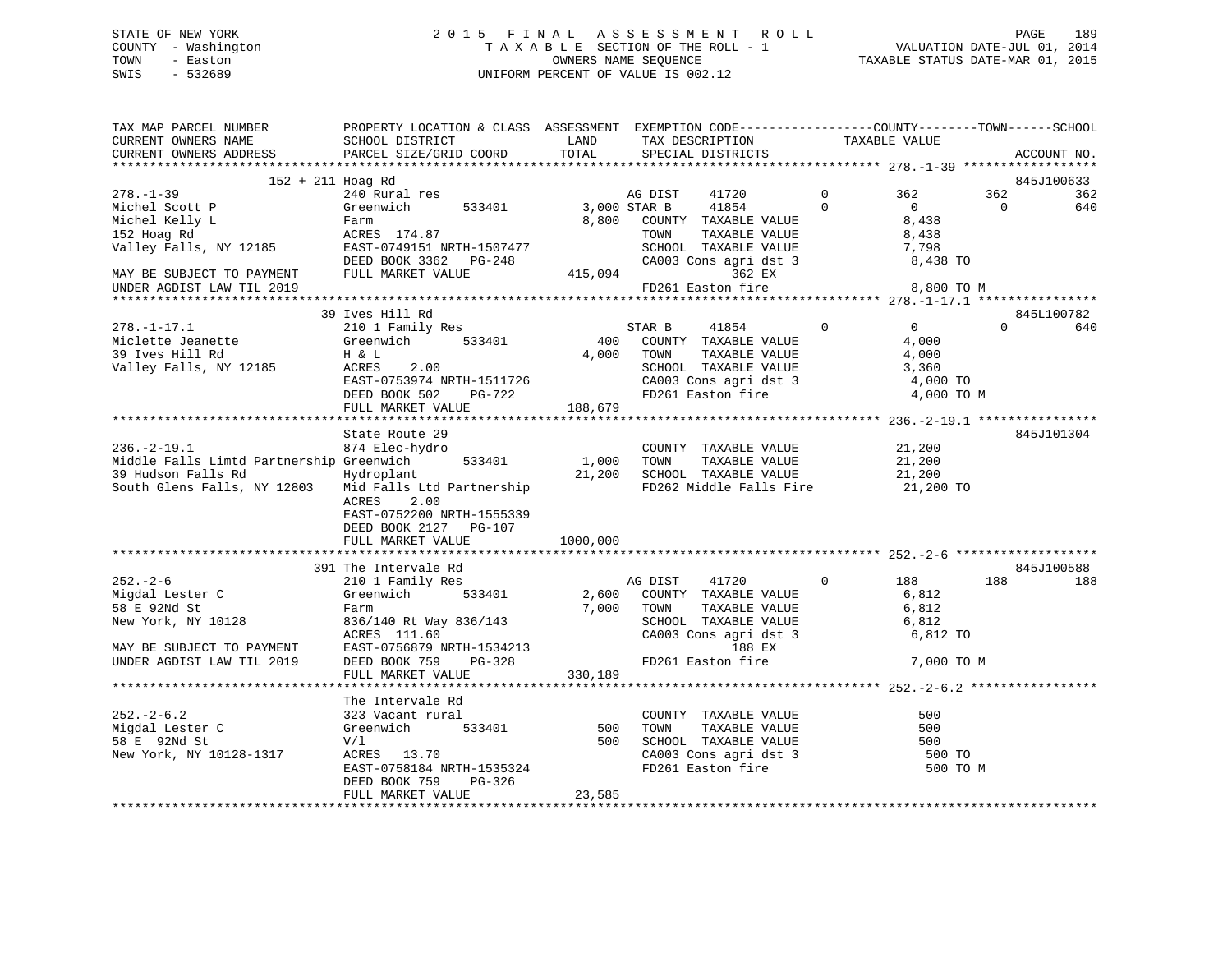| STATE OF NEW YORK<br>COUNTY - Washington<br>TOWN<br>- Easton<br>$-532689$<br>SWIS                            |                                                                                                                                                                                                               |                         | 2015 FINAL ASSESSMENT ROLL<br>TAXABLE SECTION OF THE ROLL - 1<br>OWNERS NAME SEOUENCE<br>UNIFORM PERCENT OF VALUE IS 002.12               |                                                                            | 190<br>PAGE<br>VALUATION DATE-JUL 01, 2014<br>VALUATION DAIL-OUD VI, 2015<br>TAXABLE STATUS DATE-MAR 01, 2015 |
|--------------------------------------------------------------------------------------------------------------|---------------------------------------------------------------------------------------------------------------------------------------------------------------------------------------------------------------|-------------------------|-------------------------------------------------------------------------------------------------------------------------------------------|----------------------------------------------------------------------------|---------------------------------------------------------------------------------------------------------------|
| TAX MAP PARCEL NUMBER<br>CURRENT OWNERS NAME<br>CURRENT OWNERS ADDRESS                                       | PROPERTY LOCATION & CLASS ASSESSMENT EXEMPTION CODE---------------COUNTY-------TOWN-----SCHOOL<br>SCHOOL DISTRICT<br>PARCEL SIZE/GRID COORD                                                                   | LAND<br>TOTAL           | TAX DESCRIPTION<br>SPECIAL DISTRICTS                                                                                                      | TAXABLE VALUE                                                              | ACCOUNT NO.                                                                                                   |
| $236.1 - 3 - 15$<br>Mihill Christie<br>20 Milton Dr<br>Greenwich, NY 12834                                   | 20 Milton Dr<br>210 1 Family Res<br>533401<br>Greenwich<br>House/4 Lots<br>W 686/84, 898/121<br>$236. - 3 - 15$<br>ACRES<br>2.50<br>EAST-0749619 NRTH-1552530<br>DEED BOOK 898<br>PG-121<br>FULL MARKET VALUE | 600<br>4,000<br>188,679 | STAR EN<br>41834<br>COUNTY TAXABLE VALUE<br>TAXABLE VALUE<br>TOWN<br>SCHOOL TAXABLE VALUE<br>FD262 Middle Falls Fire                      | $\overline{0}$<br>$0 \qquad \qquad$<br>4,000<br>4,000<br>2,620<br>4,000 TO | 845J100257<br>$\Omega$<br>1,380                                                                               |
|                                                                                                              |                                                                                                                                                                                                               |                         |                                                                                                                                           |                                                                            |                                                                                                               |
| $278. - 1 - 1.5$<br>Miles Sue A<br>153 Wood Rd<br>Schaghticoke, NY 12154                                     | 153 Wood Rd<br>210 1 Family Res<br>Greenwich<br>533401<br>H & L<br>1.50<br>ACRES<br>EAST-0745970 NRTH-1510524<br>PG-274<br>DEED BOOK 830<br>FULL MARKET VALUE                                                 | 400<br>132,075          | STAR B 41854<br>COUNTY TAXABLE VALUE<br>2,800 TOWN<br>TAXABLE VALUE<br>SCHOOL TAXABLE VALUE<br>CA003 Cons agri dst 3<br>FD261 Easton fire | $\Omega$<br>0<br>2,800<br>2,800<br>2,160<br>2,800 TO<br>2,800 TO M         | 845J101104<br>$\Omega$<br>640                                                                                 |
|                                                                                                              |                                                                                                                                                                                                               |                         |                                                                                                                                           |                                                                            |                                                                                                               |
| $286. - 1 - 7$<br>Mill Hollow, LLC<br>141 Verbeck Ave<br>Schaghticoke, NY 12154<br>MAY BE SUBJECT TO PAYMENT | County Route 54<br>105 Vac farmland<br>Greenwich<br>533401<br>Farm<br>ACRES 107.10<br>EAST-0739194 NRTH-1504132<br>DEED BOOK 3367 PG-146                                                                      |                         | AG DIST 41720<br>2,500 COUNTY TAXABLE VALUE<br>2,500 TOWN<br>TAXABLE VALUE<br>SCHOOL TAXABLE VALUE<br>CA003 Cons agri dst 3<br>1,054 EX   | $\Omega$<br>1,054<br>1,446<br>1,446<br>1,446<br>1,446 TO                   | 845J100155<br>1,054<br>1,054                                                                                  |
| UNDER AGDIST LAW TIL 2019<br>*******************************                                                 | FULL MARKET VALUE                                                                                                                                                                                             |                         | 117,925 FD261 Easton fire                                                                                                                 |                                                                            | 2,500 TO M                                                                                                    |
| $261. -1 - 31$<br>Millbrook Dairy Farms LLC<br>65 Master St<br>Valley Falls, NY 12185                        | Vly Summit Rd<br>105 Vac farmland<br>Greenwich<br>533401<br>Farm<br>Ag Easement 2547/205 2689<br>ACRES 28.74<br>EAST-0757172 NRTH-1523371<br>DEED BOOK 3078<br>PG-137                                         | 600<br>600              | COUNTY TAXABLE VALUE<br>TOWN<br>TAXABLE VALUE<br>SCHOOL TAXABLE VALUE<br>CA003 Cons agri dst 3<br>FD261 Easton fire                       | 600<br>600<br>600<br>600 TO                                                | 845J100234<br>600 TO M                                                                                        |

\*\*\*\*\*\*\*\*\*\*\*\*\*\*\*\*\*\*\*\*\*\*\*\*\*\*\*\*\*\*\*\*\*\*\*\*\*\*\*\*\*\*\*\*\*\*\*\*\*\*\*\*\*\*\*\*\*\*\*\*\*\*\*\*\*\*\*\*\*\*\*\*\*\*\*\*\*\*\*\*\*\*\*\*\*\*\*\*\*\*\*\*\*\*\*\*\*\*\*\*\*\*\*\*\*\*\*\*\*\*\*\*\*\*\*\*\*\*\*\*\*\*\*\*\*\*\*\*\*\*\*\*

FULL MARKET VALUE 28,302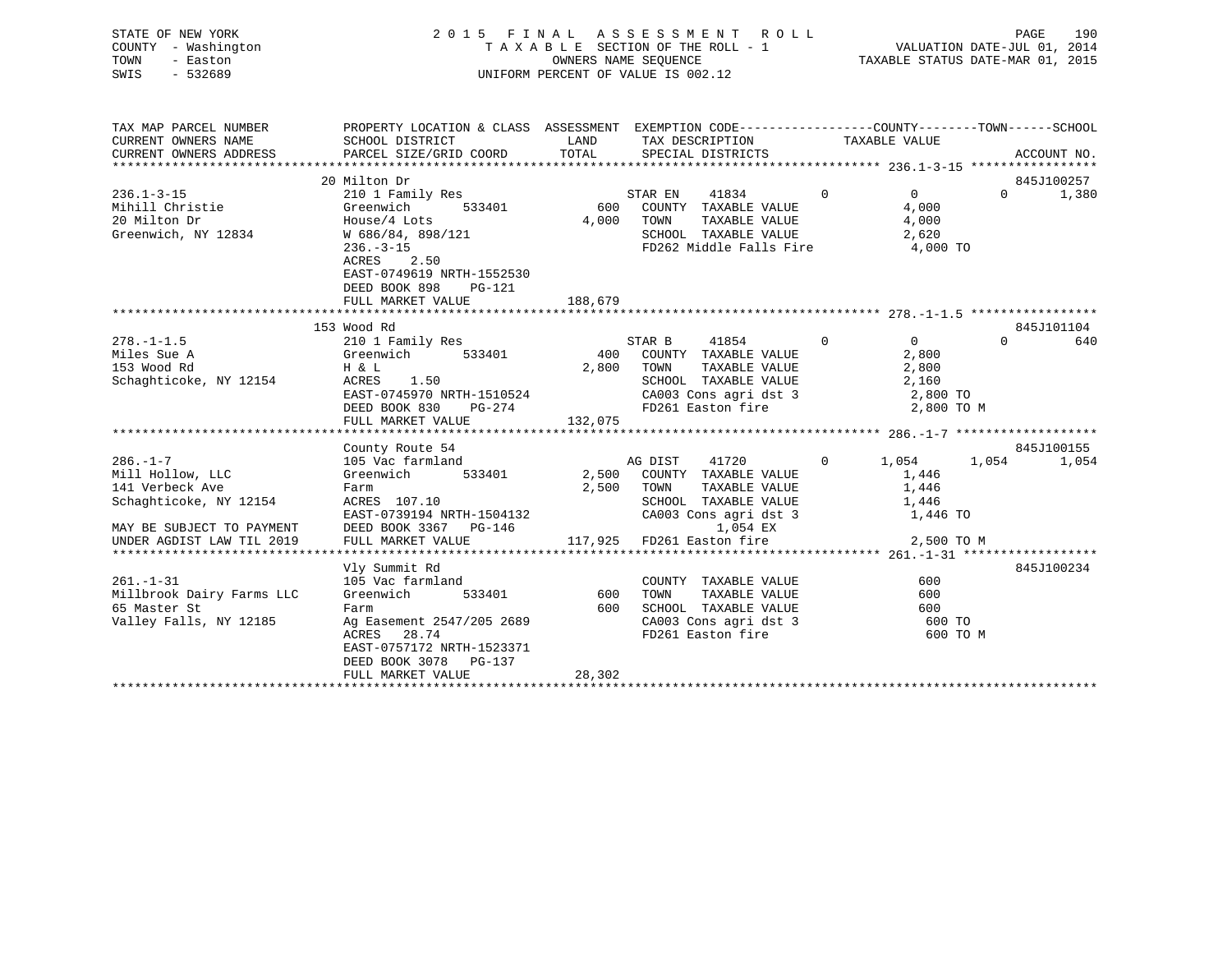## STATE OF NEW YORK 2 0 1 5 F I N A L A S S E S S M E N T R O L L PAGE 191 COUNTY - Washington T A X A B L E SECTION OF THE ROLL - 1 VALUATION DATE-JUL 01, 2014 TOWN - Easton OWNERS NAME SEQUENCE TAXABLE STATUS DATE-MAR 01, 2015 SWIS - 532689 UNIFORM PERCENT OF VALUE IS 002.12

| TAX MAP PARCEL NUMBER<br>CURRENT OWNERS NAME<br>CURRENT OWNERS ADDRESS                                                                           | PROPERTY LOCATION & CLASS ASSESSMENT EXEMPTION CODE----------------COUNTY-------TOWN-----SCHOOL<br>SCHOOL DISTRICT<br>PARCEL SIZE/GRID COORD                                                                                        | LAND<br>TOTAL       | TAX DESCRIPTION<br>SPECIAL DISTRICTS                                                                                                                                             | TAXABLE VALUE              |                                                                     |                 | ACCOUNT NO.              |
|--------------------------------------------------------------------------------------------------------------------------------------------------|-------------------------------------------------------------------------------------------------------------------------------------------------------------------------------------------------------------------------------------|---------------------|----------------------------------------------------------------------------------------------------------------------------------------------------------------------------------|----------------------------|---------------------------------------------------------------------|-----------------|--------------------------|
|                                                                                                                                                  |                                                                                                                                                                                                                                     |                     |                                                                                                                                                                                  |                            |                                                                     |                 |                          |
| $270. - 2 - 1$<br>Millbrook Dairy Farms, LLC<br>65 Master St<br>Valley Falls, NY 12185<br>MAY BE SUBJECT TO PAYMENT<br>UNDER AGDIST LAW TIL 2019 | 383 Cooke Hollow Rd<br>112 Dairy farm<br>Greenwich<br>533401<br>Farm<br>Ag Easement 2547/205<br>$270. - 1 - 1$<br>ACRES 172.34<br>EAST-0756940 NRTH-1521148<br>RAST-0756940 NRTH-1521148<br>REED ROOK 2699 PG-56 (FD261 Easton fire | 2,500 STAR B        | AG DIST<br>41720<br>41854<br>7,500 COUNTY TAXABLE VALUE<br>TOWN<br>TAXABLE VALUE<br>SCHOOL TAXABLE VALUE<br>CA003 Cons agri dst 3<br>445 EX                                      | $\Omega$<br>$\Omega$       | 445<br>$\overline{0}$<br>7,055<br>7,055<br>6,415<br>7,055 TO        | 445<br>$\Omega$ | 845J100235<br>445<br>640 |
|                                                                                                                                                  | FULL MARKET VALUE                                                                                                                                                                                                                   | 353,774             |                                                                                                                                                                                  |                            | 7,500 TO M                                                          |                 |                          |
|                                                                                                                                                  |                                                                                                                                                                                                                                     |                     |                                                                                                                                                                                  |                            |                                                                     |                 |                          |
|                                                                                                                                                  | 195 Cheese Factory Rd                                                                                                                                                                                                               |                     |                                                                                                                                                                                  |                            |                                                                     |                 | 845J101172               |
| $251. - 1 - 4.1$<br>Miller Joseph<br>Miller Denise<br>Miller Denise<br>195 Cheese Factory Rd<br>Greenwich, NY 12834                              | 210 1 Family Res<br>Greenwich 533401<br>Res<br>ACRES 2.42<br>LAST-0741210 NRTH-1533060<br>DEED BOOK 499 PG-170                                                                                                                      | 3,600               | VET WAR CT 41121<br>500 STAR EN 41834<br>41834<br>COUNTY TAXABLE VALUE<br>TAXABLE VALUE<br>TAXABLE VALUE<br>TOWN<br>SCHOOL TAXABLE VALUE 2,220<br>CA003 Cons agri dst 3 3,600 TO | $\overline{0}$<br>$\Omega$ | 540<br>$\overline{0}$<br>3,060<br>3,060                             | 540<br>$\Omega$ | $\mathbf 0$<br>1,380     |
|                                                                                                                                                  | FULL MARKET VALUE                                                                                                                                                                                                                   |                     | 169,811 FD261 Easton fire                                                                                                                                                        |                            | 3,600 TO M                                                          |                 |                          |
|                                                                                                                                                  |                                                                                                                                                                                                                                     |                     |                                                                                                                                                                                  |                            |                                                                     |                 |                          |
| $278. - 1 - 10.3$<br>Miller Russel C<br>Bashaw Colleen C<br>32 Ives Hill Rd<br>Valley Falls, NY 12185                                            | Ives Hill Rd<br>323 Vacant rural<br>533401<br>Greenwich<br>Land<br>FRNT 193.00 DPTH 109.00<br>EAST-0754259 NRTH-1512016<br>DEED BOOK 2695 PG-344<br>FULL MARKET VALUE                                                               | 200<br>200<br>9,434 | COUNIY TAXABLE VALUE<br>TOWN TAXABLE VALUE<br>SCHOOL TAXABLE VALUE<br>CA003 Cons agri dst 3<br>FD261 Easton fire                                                                 |                            | 200<br>200<br>200<br>200 TO<br>200 TO M                             |                 | 845J101105               |
|                                                                                                                                                  |                                                                                                                                                                                                                                     |                     |                                                                                                                                                                                  |                            |                                                                     |                 |                          |
| $278. - 1 - 10.2$<br>Miller Russell C<br>Bashaw Colleen C<br>2185<br>32 Ives Hill Rd<br>Valley Falls, NY 12185                                   | 32 Ives Hill Rd<br>210 1 Family Res<br>Greenwich 533401<br>Res<br>FRNT 75.00 DPTH 75.00<br>EAST-0754173 NRTH-1511991<br>DEED BOOK 2695 PG-344<br>FULL MARKET VALUE                                                                  | 117,925             | STAR B<br>41854<br>300 COUNTY TAXABLE VALUE<br>2,500 TOWN<br>TAXABLE VALUE<br>SCHOOL TAXABLE VALUE<br>CA003 Cons agri dst 3<br>FD261 Easton fire                                 | $\Omega$                   | $\overline{0}$<br>2,500<br>2,500<br>1,860<br>2,500 TO<br>2,500 TO M | $\cap$          | 845J100348<br>640        |
|                                                                                                                                                  |                                                                                                                                                                                                                                     |                     |                                                                                                                                                                                  |                            |                                                                     |                 |                          |
| $286. - 1 - 27.2$<br>Molisky Michael<br>398 Route 54<br>Schaghticoke, NY 12154                                                                   | 398 County Route 54<br>210 1 Family Res<br>Greenwich<br>533401<br>H&l<br>$\frac{39}{2.00}$<br>1991/189<br>ACRES<br>EAST-0736137 NRTH-1502759<br>DEED BOOK 3214 PG-230                                                               | 400<br>3,000        | COUNTY TAXABLE VALUE<br>TOWN<br>TAXABLE VALUE<br>SCHOOL TAXABLE VALUE<br>CA003 Cons agri dst 3 3,000 TO<br>FD261 Easton fire                                                     |                            | 3,000<br>3,000<br>3,000<br>3,000 TO M                               |                 | 845J100598               |
|                                                                                                                                                  | FULL MARKET VALUE                                                                                                                                                                                                                   | 141,509             |                                                                                                                                                                                  |                            |                                                                     |                 |                          |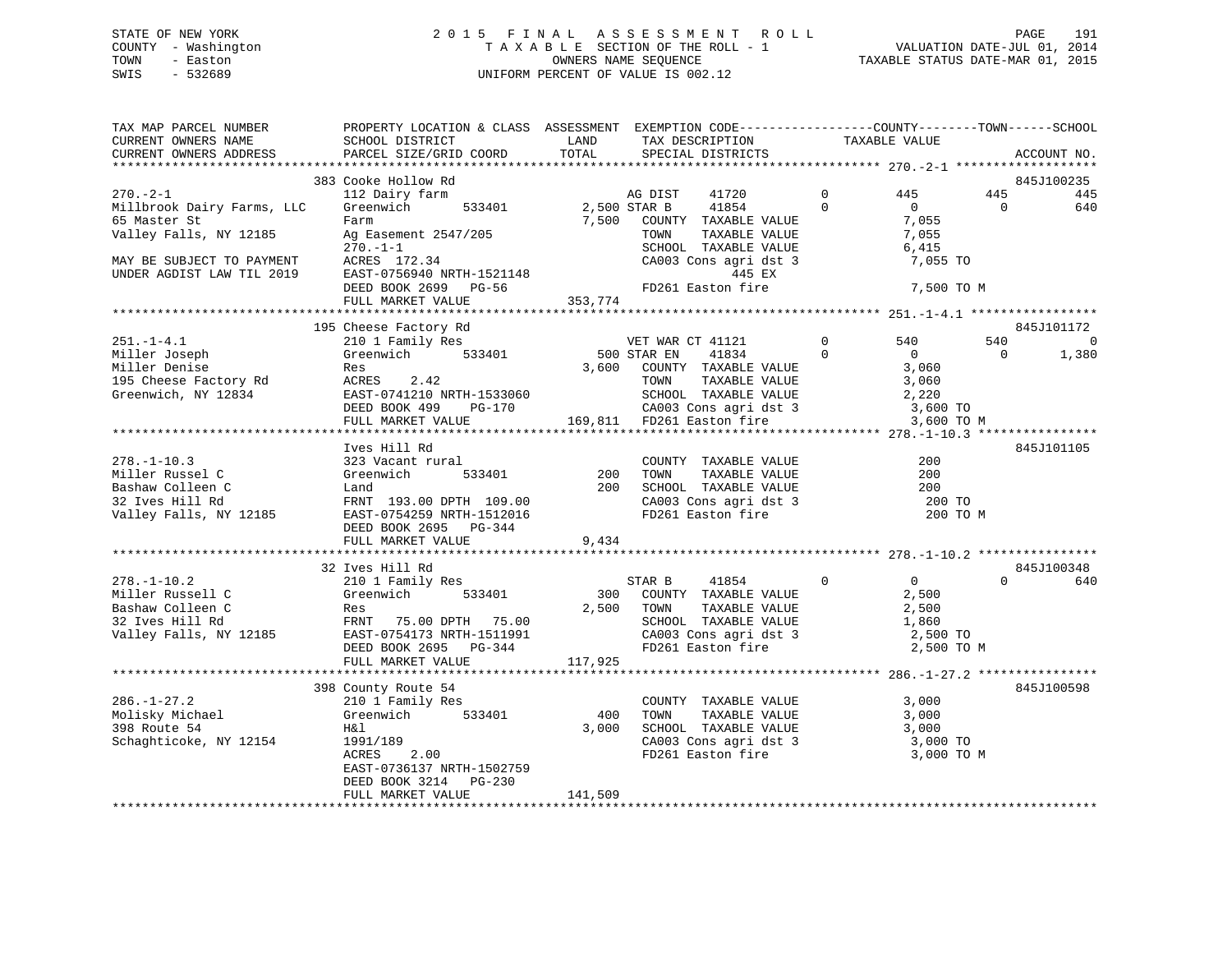## STATE OF NEW YORK 2 0 1 5 F I N A L A S S E S S M E N T R O L L PAGE 192 COUNTY - Washington T A X A B L E SECTION OF THE ROLL - 1 VALUATION DATE-JUL 01, 2014 TOWN - Easton **CONNERS NAME SEQUENCE** TAXABLE STATUS DATE-MAR 01, 2015 SWIS - 532689 UNIFORM PERCENT OF VALUE IS 002.12

| TAX MAP PARCEL NUMBER<br>CURRENT OWNERS NAME                                                          | PROPERTY LOCATION & CLASS ASSESSMENT EXEMPTION CODE---------------COUNTY-------TOWN------SCHOOL<br>SCHOOL DISTRICT                                            | LAND                      | TAX DESCRIPTION                                                                                                                        | TAXABLE VALUE                                                             |                                  |
|-------------------------------------------------------------------------------------------------------|---------------------------------------------------------------------------------------------------------------------------------------------------------------|---------------------------|----------------------------------------------------------------------------------------------------------------------------------------|---------------------------------------------------------------------------|----------------------------------|
| CURRENT OWNERS ADDRESS                                                                                | PARCEL SIZE/GRID COORD                                                                                                                                        | TOTAL                     | SPECIAL DISTRICTS                                                                                                                      |                                                                           | ACCOUNT NO.                      |
|                                                                                                       |                                                                                                                                                               |                           |                                                                                                                                        |                                                                           |                                  |
| $236. - 1 - 8.1$<br>Mollnow Joseph<br>Mollnow Sally<br>98 Bulson Rd<br>Greenwich, NY 12834            | 98 Bulson Rd<br>210 1 Family Res<br>Greenwich<br>533401<br>H & L<br>ACRES<br>4.01<br>EAST-0750269 NRTH-1551601<br>DEED BOOK 507<br>PG-989                     | 500<br>4,500              | STAR B<br>41854<br>COUNTY TAXABLE VALUE<br>TOWN<br>TAXABLE VALUE<br>SCHOOL TAXABLE VALUE<br>FD262 Middle Falls Fire                    | $\Omega$<br>$\overline{0}$<br>4,500<br>4,500<br>3,860<br>4,500 TO         | 845J101186<br>$\mathbf 0$<br>640 |
|                                                                                                       | FULL MARKET VALUE                                                                                                                                             | 212,264                   |                                                                                                                                        |                                                                           |                                  |
|                                                                                                       |                                                                                                                                                               |                           |                                                                                                                                        |                                                                           |                                  |
| $278. - 1 - 23$<br>Morrissey Richard T<br>Morrissey Elizabeth G<br>PO Box 1628<br>Troy, NY 12181-1628 | 51 Peregrim Ln<br>120 Field crops<br>Greenwich<br>533401<br>Farm<br>ACRES 168.10<br>EAST-0755282 NRTH-1507782<br>DEED BOOK 887<br>PG-129<br>FULL MARKET VALUE | 2,800<br>7,000<br>330,189 | STAR B<br>41854<br>COUNTY TAXABLE VALUE<br>TOWN<br>TAXABLE VALUE<br>SCHOOL TAXABLE VALUE<br>CA003 Cons agri dst 3<br>FD261 Easton fire | $\Omega$<br>$\Omega$<br>7,000<br>7,000<br>6,360<br>7,000 TO<br>7,000 TO M | 845J100652<br>$\Omega$<br>640    |
|                                                                                                       | 671 Burton Rd                                                                                                                                                 |                           |                                                                                                                                        |                                                                           | 845J100605                       |
| $245. - 1 - 2$<br>Morse Stephen A<br>Morse Nancy<br>671 Burton Rd<br>Greenwich, NY 12834              | 210 1 Family Res<br>533401<br>Greenwich<br>House & Lot<br>ACRES<br>5.80<br>EAST-0759944 NRTH-1545987<br>DEED BOOK 440<br>PG-347<br>FULL MARKET VALUE          | 400<br>4,500<br>212,264   | STAR B<br>41854<br>COUNTY TAXABLE VALUE<br>TOWN<br>TAXABLE VALUE<br>SCHOOL TAXABLE VALUE<br>FD261 Easton fire                          | $\Omega$<br>$\overline{0}$<br>4,500<br>4,500<br>3,860                     | $\Omega$<br>640<br>4,500 TO M    |
|                                                                                                       |                                                                                                                                                               |                           |                                                                                                                                        |                                                                           |                                  |
| $277. - 1 - 10.1$<br>Moses Jeff<br>Moses Sarah<br>286 McGowan Rd<br>Schaghticoke, NY 12154            | 286 Mcgowan Rd<br>240 Rural res<br>533401<br>Greenwich<br>V/1<br>Sub Lot 2<br>ACRES 10.19<br>EAST-0740040 NRTH-1510153<br>DEED BOOK 879<br>PG-177             | 600<br>1,900              | COUNTY TAXABLE VALUE<br>TAXABLE VALUE<br>TOWN<br>SCHOOL TAXABLE VALUE<br>CA003 Cons agri dst 3<br>FD261 Easton fire                    | 1,900<br>1,900<br>1,900<br>1,900 TO<br>1,900 TO M                         |                                  |
|                                                                                                       | FULL MARKET VALUE                                                                                                                                             | 89,623                    |                                                                                                                                        |                                                                           |                                  |
|                                                                                                       | The Intervale Rd/e Off                                                                                                                                        |                           |                                                                                                                                        |                                                                           | 845J100540                       |
| $261. -1 - 35$<br>Mountain Top Retreat LLC<br>391 Harrington Hill Rd<br>Greenwich, NY 12834           | 323 Vacant rural<br>Greenwich<br>533401<br>Wood Lot<br>19.00<br>ACRES<br>EAST-0756240 NRTH-1527803<br>DEED BOOK 2183<br>PG-284<br>FULL MARKET VALUE           | 500<br>500<br>23,585      | COUNTY TAXABLE VALUE<br>TOWN<br>TAXABLE VALUE<br>SCHOOL TAXABLE VALUE<br>FD261 Easton fire                                             | 500<br>500<br>500                                                         | 500 TO M                         |
| ***********************                                                                               |                                                                                                                                                               |                           |                                                                                                                                        |                                                                           |                                  |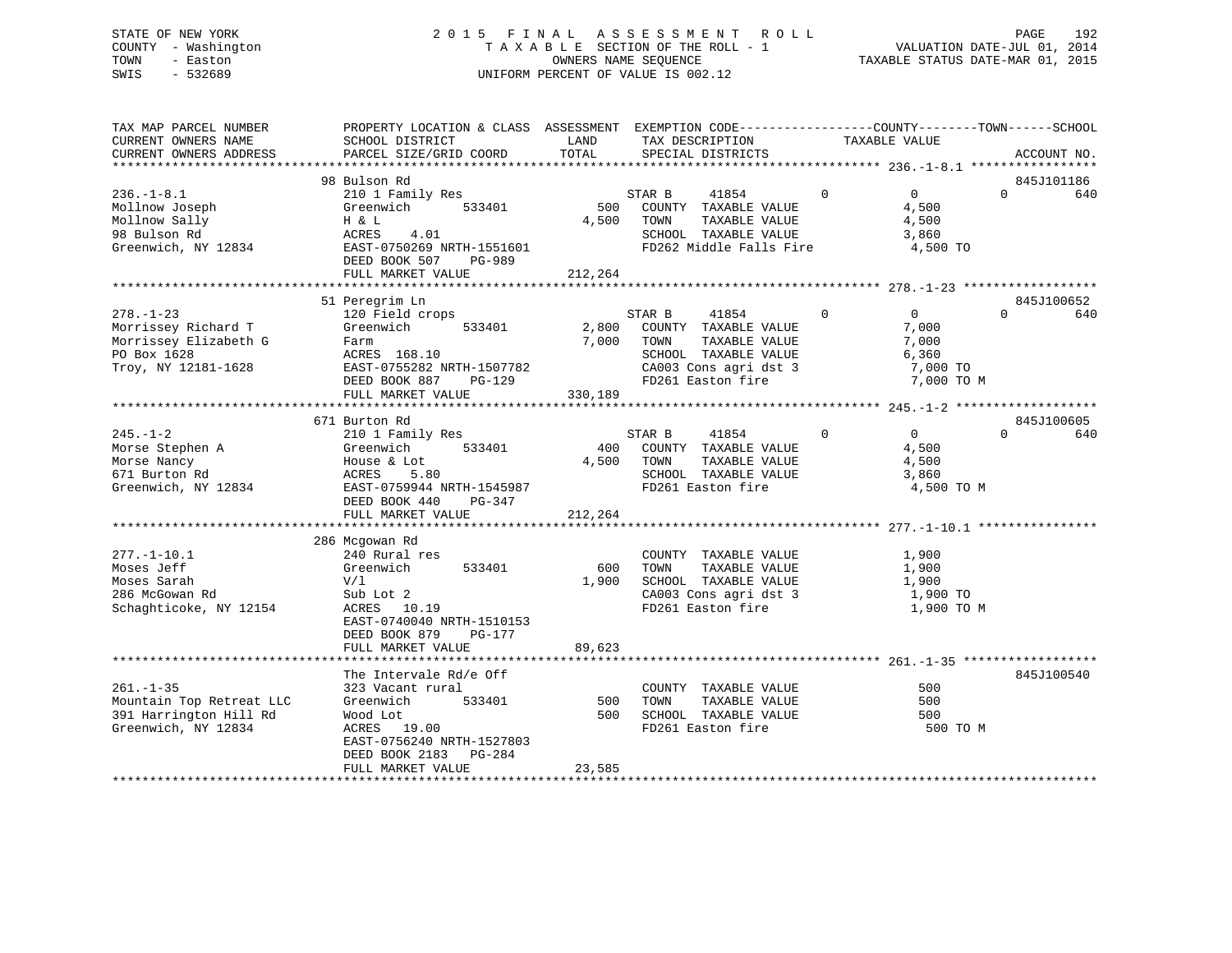## STATE OF NEW YORK 2 0 1 5 F I N A L A S S E S S M E N T R O L L PAGE 193 COUNTY - Washington T A X A B L E SECTION OF THE ROLL - 1 VALUATION DATE-JUL 01, 2014 TOWN - Easton OWNERS NAME SEQUENCE TAXABLE STATUS DATE-MAR 01, 2015 SWIS - 532689 UNIFORM PERCENT OF VALUE IS 002.12

| TAX MAP PARCEL NUMBER<br>CURRENT OWNERS NAME<br>CURRENT OWNERS ADDRESS                              | PROPERTY LOCATION & CLASS ASSESSMENT EXEMPTION CODE---------------COUNTY-------TOWN------SCHOOL<br>SCHOOL DISTRICT<br>PARCEL SIZE/GRID COORD                                 | LAND<br>TOTAL           | TAX DESCRIPTION<br>SPECIAL DISTRICTS                                                                                                                                      | TAXABLE VALUE           |                                                                        |                       | ACCOUNT NO.                           |
|-----------------------------------------------------------------------------------------------------|------------------------------------------------------------------------------------------------------------------------------------------------------------------------------|-------------------------|---------------------------------------------------------------------------------------------------------------------------------------------------------------------------|-------------------------|------------------------------------------------------------------------|-----------------------|---------------------------------------|
|                                                                                                     |                                                                                                                                                                              |                         |                                                                                                                                                                           |                         |                                                                        |                       |                                       |
| $236. - 1 - 26$<br>Mowrey Stuart C<br>Mowrey Muriel E<br>2201 State Route 40<br>Greenwich, NY 12834 | 2201 State Route 40<br>210 1 Family Res<br>210 1 Family Res<br>Greenwich 533401<br>Vl<br>Sub.div Lot#3<br>ACRES 1.50<br>EAST-0751399 NRTH-1550021<br>DEED BOOK 895<br>PG-129 | 3,200                   | VET WAR<br>500 STAR EN<br>VET WAR CT 41121<br>41834<br>COUNTY TAXABLE VALUE<br>TOWN<br>TAXABLE VALUE<br>SCHOOL TAXABLE VALUE<br>FD262 Middle Falls Fire                   | $\mathbf 0$<br>$\Omega$ | 480<br>$\overline{0}$<br>2,720<br>2,720<br>1,820<br>3,200 TO           | 480<br>$\overline{0}$ | 845J100614<br>$\Omega$<br>1,380       |
|                                                                                                     | FULL MARKET VALUE                                                                                                                                                            | 150,943                 |                                                                                                                                                                           |                         |                                                                        |                       |                                       |
|                                                                                                     |                                                                                                                                                                              |                         |                                                                                                                                                                           |                         |                                                                        |                       |                                       |
| $259. - 1 - 28$<br>Moy Ann<br>1830 County Route 113<br>Schaghticoke, NY 12154                       | 1830 County Route 113<br>241 Rural res&ag<br>Greenwich 533401<br>Farm<br>Sub Lot 1<br>ACRES 113.54<br>EAST-0736390 NRTH-1527166<br>DEED BOOK 2772 PG-266                     | 1,700 STAR EN           | ELG F VET 41101<br>41834<br>5,800 COUNTY TAXABLE VALUE<br>TAXABLE VALUE<br>TOWN<br>SCHOOL TAXABLE VALUE<br>CA003 Cons agri dst 3 5,800 TO<br>FD261 Easton fire 5,800 TO M | $\Omega$<br>$\Omega$    | 5,000<br>$\overline{0}$<br>800<br>800<br>4,420                         | 5,000<br>$\bigcirc$   | 845J100609<br>$\overline{0}$<br>1,380 |
|                                                                                                     | FULL MARKET VALUE                                                                                                                                                            | 273,585                 |                                                                                                                                                                           |                         |                                                                        |                       |                                       |
|                                                                                                     | 74 Mountain Rd                                                                                                                                                               |                         |                                                                                                                                                                           |                         |                                                                        |                       | 845J100170                            |
| $260. - 1 - 16$<br>Moy Beverly<br>74 Mountain Rd<br>Greenwich, NY 12834                             | 210 1 Family Res<br>533401<br>Greenwich<br>H & L<br>ACRES<br>2.29<br>EAST-0750616 NRTH-1525320<br>DEED BOOK 601<br>PG-296                                                    | 500                     | $\sim$ 0<br>STAR EN<br>41834<br>COUNTY TAXABLE VALUE<br>4,000 TOWN<br>TAXABLE VALUE<br>SCHOOL TAXABLE VALUE<br>CA003 Cons agri dst 3<br>FD261 Easton fire                 |                         | $0 \qquad \qquad$<br>4,000<br>4,000<br>2,620<br>4,000 TO<br>4,000 TO M | $\Omega$              | 1,380                                 |
|                                                                                                     | FULL MARKET VALUE                                                                                                                                                            | 188,679                 |                                                                                                                                                                           |                         |                                                                        |                       |                                       |
|                                                                                                     |                                                                                                                                                                              |                         |                                                                                                                                                                           |                         |                                                                        |                       |                                       |
| $245. - 1 - 25$<br>Moy Brady<br>89 Easton Station Rd<br>Greenwich, NY 12834                         | 89 Easton Station Rd<br>210 1 Family Res<br>Greenwich<br>533401<br>House/lot<br>2.90<br>ACRES<br>EAST-0757404 NRTH-1538616<br>DEED BOOK 3402 PG-231<br>FULL MARKET VALUE     | 400<br>2,800<br>132,075 | STAR B<br>41854<br>COUNTY TAXABLE VALUE<br>TOWN<br>TAXABLE VALUE<br>SCHOOL TAXABLE VALUE<br>CA003 Cons agri dst 3<br>FD261 Easton fire                                    | $\overline{0}$          | $0 \qquad \qquad$<br>2,800<br>2,800<br>2,160<br>2,800 TO<br>2,800 TO M | $\Omega$              | 845J100725<br>640                     |
|                                                                                                     | 491 Windy Hill Rd                                                                                                                                                            |                         |                                                                                                                                                                           |                         |                                                                        |                       |                                       |
| $228. - 5 - 8.16$<br>Moy Guy<br>Moy Lyn<br>491 Windy Hill Rd<br>Greenwich, NY 12834                 | 210 1 Family Res<br>Greenwich<br>533401<br>Sub Lot 4B<br>$228. - 1 - 8.16$<br>ACRES 1.30<br>EAST-0749036 NRTH-1553560<br>DEED BOOK 1767 PG-92<br>FULL MARKET VALUE           | 400<br>4,600<br>216,981 | 41854<br>STAR B<br>COUNTY TAXABLE VALUE<br>TOWN<br>TAXABLE VALUE<br>SCHOOL TAXABLE VALUE<br>FD262 Middle Falls Fire                                                       | $\mathbf 0$             | $\overline{0}$<br>4,600<br>4,600<br>3,960<br>4,600 TO                  | $\Omega$              | 640                                   |
|                                                                                                     |                                                                                                                                                                              |                         |                                                                                                                                                                           |                         |                                                                        |                       |                                       |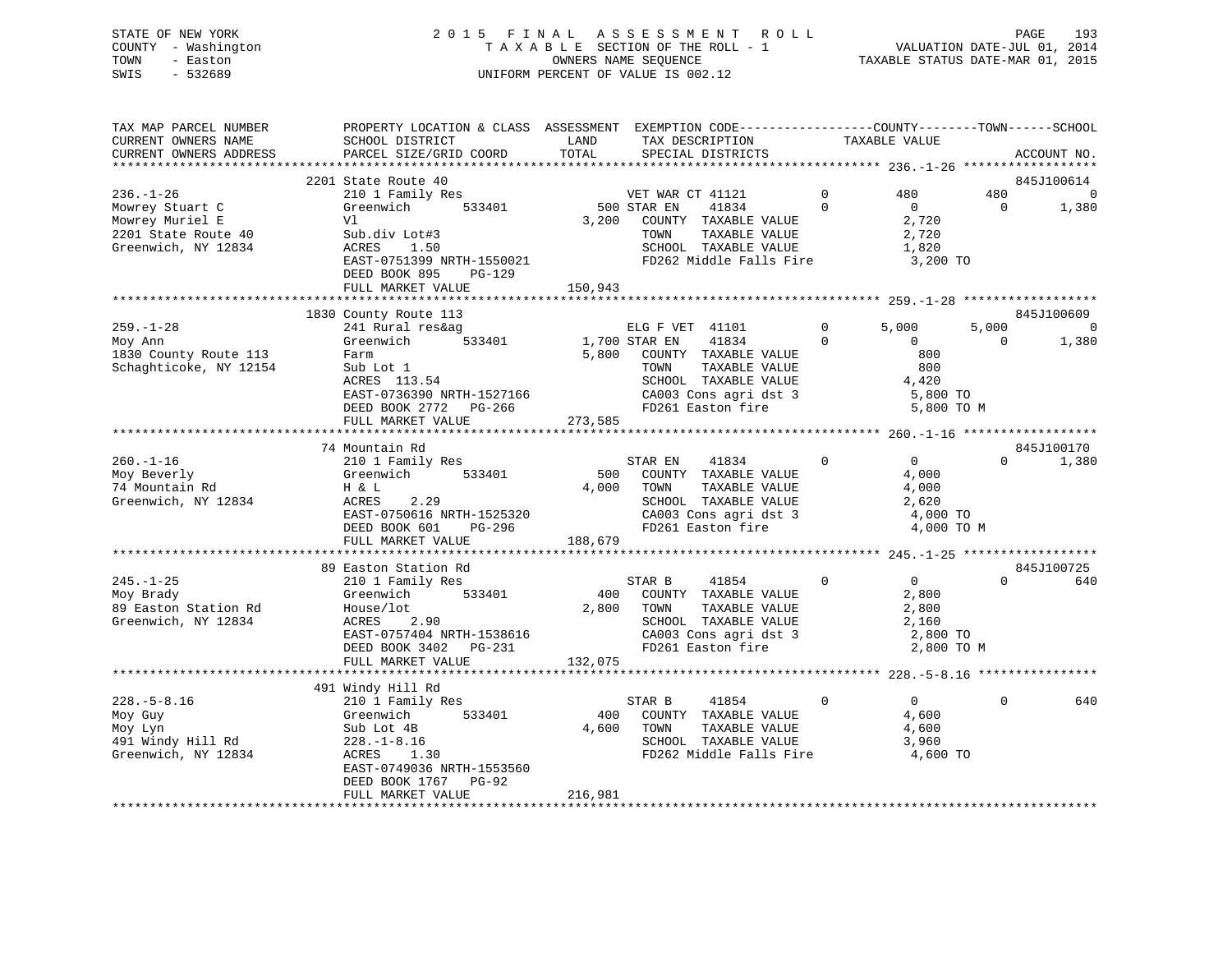| STATE OF NEW YORK   | 2015 FINAL ASSESSMENT ROLL         | 194<br>PAGE                      |
|---------------------|------------------------------------|----------------------------------|
| COUNTY - Washington | TAXABLE SECTION OF THE ROLL - 1    | VALUATION DATE-JUL 01, 2014      |
| TOWN<br>- Easton    | OWNERS NAME SEOUENCE               | TAXABLE STATUS DATE-MAR 01, 2015 |
| $-532689$<br>SWIS   | UNIFORM PERCENT OF VALUE IS 002.12 |                                  |
|                     |                                    |                                  |

| TAX MAP PARCEL NUMBER     | PROPERTY LOCATION & CLASS ASSESSMENT EXEMPTION CODE--------------COUNTY-------TOWN-----SCHOOL |              |                                            |                                       |                   |
|---------------------------|-----------------------------------------------------------------------------------------------|--------------|--------------------------------------------|---------------------------------------|-------------------|
| CURRENT OWNERS NAME       | SCHOOL DISTRICT                                                                               | LAND         | TAX DESCRIPTION                            | TAXABLE VALUE                         |                   |
| CURRENT OWNERS ADDRESS    | PARCEL SIZE/GRID COORD                                                                        | TOTAL        | SPECIAL DISTRICTS                          |                                       | ACCOUNT NO.       |
|                           |                                                                                               |              |                                            |                                       |                   |
|                           | Sarles Ferry Rd                                                                               |              |                                            |                                       |                   |
| $259. - 1 - 28.3$         |                                                                                               |              |                                            |                                       |                   |
|                           | 120 Field crops                                                                               |              | COUNTY TAXABLE VALUE                       | 2,700                                 |                   |
| Moy Michael               | 533401<br>Greenwich                                                                           | 2,700        | TAXABLE VALUE<br>TOWN                      | 2,700                                 |                   |
| Moy Kristin               | ag land                                                                                       | 2,700        | SCHOOL TAXABLE VALUE                       | 2,700                                 |                   |
| 1830 County Route 113     | sub lot 3                                                                                     |              | CA003 Cons agri dst 3                      | 2,700 TO                              |                   |
| Schaghticoke, NY 12154    | ACRES 152.09                                                                                  |              | FD261 Easton fire                          | 2,700 TO M                            |                   |
|                           | EAST-0739375 NRTH-1525747                                                                     |              |                                            |                                       |                   |
|                           | DEED BOOK 914<br>$PG-49$                                                                      |              |                                            |                                       |                   |
|                           | FULL MARKET VALUE                                                                             | 127,358      |                                            |                                       |                   |
|                           |                                                                                               |              |                                            |                                       |                   |
|                           | 143 Becker Rd                                                                                 |              |                                            |                                       | 845J100338        |
|                           |                                                                                               |              |                                            |                                       |                   |
| $269. - 1 - 12.2$         | 210 1 Family Res                                                                              |              | STAR B<br>41854                            | $\overline{0}$<br>$\mathbf{0}$        | $\Omega$<br>640   |
| Moy Randy S               | 533401<br>Greenwich                                                                           | 500          | COUNTY TAXABLE VALUE                       | 5,000                                 |                   |
| Moy Therese M             | H & L                                                                                         | 5,000        | TAXABLE VALUE<br>TOWN                      | 5,000                                 |                   |
| 143 Becker Rd             | 647/57                                                                                        |              | SCHOOL TAXABLE VALUE                       | 4,360                                 |                   |
| Greenwich, NY 12834       | ACRES<br>4.56                                                                                 |              |                                            | 5,000 TO                              |                   |
|                           | EAST-0751123 NRTH-1519248                                                                     |              | CA003 Cons agri dst 3                      | 5,000 TO M                            |                   |
|                           | DEED BOOK 647 PG-55                                                                           |              |                                            |                                       |                   |
|                           | FULL MARKET VALUE                                                                             | 235,849      |                                            |                                       |                   |
|                           |                                                                                               |              |                                            |                                       |                   |
|                           | 1175 State Route 40                                                                           |              |                                            |                                       | 845J100611        |
|                           |                                                                                               |              |                                            |                                       |                   |
| $260. -1 - 2$             | 210 1 Family Res                                                                              |              | STAR B 41854                               | $\overline{0}$<br>$\mathbf{0}$        | $\Omega$<br>640   |
| Moy Robert C Jr           | Greenwich<br>533401                                                                           |              | 300 COUNTY TAXABLE VALUE                   | 2,200                                 |                   |
| 1175 State Route 40       | H & L                                                                                         |              | 2,200 TOWN<br>TAXABLE VALUE                | 2,200                                 |                   |
| Greenwich, NY 12834       | FRNT 80.00 DPTH 290.00                                                                        |              | SCHOOL TAXABLE VALUE                       | 1,560                                 |                   |
|                           | EAST-0746115 NRTH-1525951                                                                     |              | CA003 Cons agri dst 3                      | 2,200 TO                              |                   |
|                           | DEED BOOK 1793 PG-341                                                                         |              | FD261 Easton fire                          | 2,200 TO M                            |                   |
|                           | FULL MARKET VALUE                                                                             | 103,774      |                                            |                                       |                   |
|                           |                                                                                               |              |                                            |                                       |                   |
|                           | 1392 State Route 372                                                                          |              |                                            |                                       | 845J100537        |
| $237. - 1 - 23$           | 241 Rural res&ag                                                                              |              | AG DIST<br>41720                           | 530<br>$\mathbf 0$                    | 530<br>530        |
|                           |                                                                                               |              |                                            |                                       |                   |
| Mueller Steven W          | 533401<br>Greenwich                                                                           | 1,300 STAR B | 41854                                      | $\mathbf 0$<br>$\overline{0}$         | 640<br>$\bigcirc$ |
| 1392 State Route 372      | sub lot 2                                                                                     |              | 4,600 COUNTY TAXABLE VALUE                 | 4,070                                 |                   |
| Greenwich, NY 12834       | highway taking '09                                                                            |              | TOWN<br>TAXABLE VALUE                      | 4,070                                 |                   |
|                           | ACRES 29.07                                                                                   |              | SCHOOL TAXABLE VALUE                       | 3,430                                 |                   |
| MAY BE SUBJECT TO PAYMENT | EAST-0764224 NRTH-1548686                                                                     |              | CA003 Cons agri dst 3                      | 4,070 TO                              |                   |
| UNDER AGDIST LAW TIL 2019 | DEED BOOK 2361<br>PG-125                                                                      |              | 530 EX                                     |                                       |                   |
|                           | FULL MARKET VALUE                                                                             |              | 216,981 FD261 Easton fire                  | 4,600 TO M                            |                   |
|                           |                                                                                               |              |                                            |                                       |                   |
|                           | 342 County Route 54                                                                           |              |                                            |                                       | 845J101063        |
| $286. - 1 - 29.2$         |                                                                                               |              | STAR B                                     | $\mathbf 0$<br>$\overline{0}$         | $\Omega$<br>640   |
|                           | 112 Dairy farm                                                                                |              | 41854                                      |                                       |                   |
| Muir W Jay                | Stillwater Cent 415201                                                                        |              | 1,000 COUNTY TAXABLE VALUE                 | 4,500                                 |                   |
| Muir Donna                | Farm                                                                                          | 4,500        | TAXABLE VALUE<br>TOWN                      | 4,500                                 |                   |
| 342 County Route 54       | ACRES 51.26                                                                                   |              | SCHOOL TAXABLE VALUE                       | 3,860                                 |                   |
| Schaghticoke, NY 12154    |                                                                                               |              |                                            | 4,500 TO                              |                   |
|                           | EAST-0734334 NRTH-1501690<br>DEED BOOK 2037 PG-158                                            |              | CA003 Cons agri dst 3<br>FD261 Easton fire | 4,500 TO M                            |                   |
|                           | FULL MARKET VALUE                                                                             | 212,264      |                                            |                                       |                   |
|                           |                                                                                               |              |                                            | ************************************* |                   |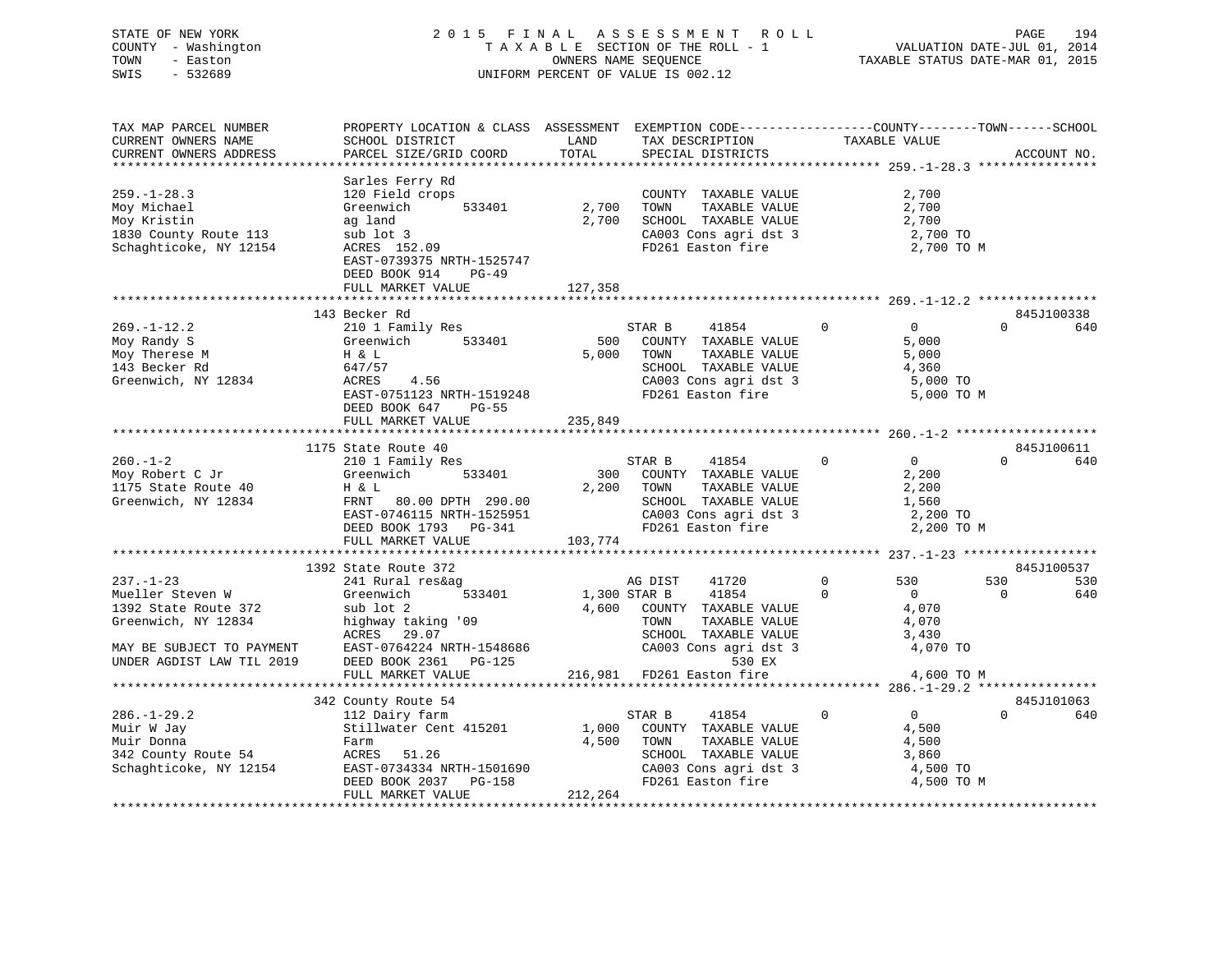## STATE OF NEW YORK 2 0 1 5 F I N A L A S S E S S M E N T R O L L PAGE 195 COUNTY - Washington T A X A B L E SECTION OF THE ROLL - 1 VALUATION DATE-JUL 01, 2014 TOWN - Easton OWNERS NAME SEQUENCE TAXABLE STATUS DATE-MAR 01, 2015 SWIS - 532689 UNIFORM PERCENT OF VALUE IS 002.12

| TAX MAP PARCEL NUMBER                                                                   | PROPERTY LOCATION & CLASS ASSESSMENT EXEMPTION CODE----------------COUNTY-------TOWN------SCHOOL                                                                                                                                                    |              |                                                                                                                       |                  |                |          |            |
|-----------------------------------------------------------------------------------------|-----------------------------------------------------------------------------------------------------------------------------------------------------------------------------------------------------------------------------------------------------|--------------|-----------------------------------------------------------------------------------------------------------------------|------------------|----------------|----------|------------|
|                                                                                         |                                                                                                                                                                                                                                                     |              |                                                                                                                       | TAXABLE VALUE    |                |          |            |
|                                                                                         |                                                                                                                                                                                                                                                     |              |                                                                                                                       |                  |                |          |            |
|                                                                                         |                                                                                                                                                                                                                                                     |              |                                                                                                                       |                  |                |          |            |
|                                                                                         | 491 County Route 74A                                                                                                                                                                                                                                |              |                                                                                                                       |                  |                |          | 845J100142 |
| $245. - 2 - 20$                                                                         | 210 1 Family Res<br>Greenwich 533401 500 COUNTY TAXABLE VALUE                                                                                                                                                                                       |              | 41854 0                                                                                                               |                  | $\overline{0}$ | $\Omega$ | 640        |
|                                                                                         |                                                                                                                                                                                                                                                     |              |                                                                                                                       |                  | 3,100          |          |            |
|                                                                                         |                                                                                                                                                                                                                                                     | $3,100$ TOWN | TAXABLE VALUE<br>TAXABLE VALUE                                                                                        |                  | 3,100          |          |            |
| 245.-2-20<br>Mulder Sonja (Green, 191 County Route 74A H & L<br>The NY 12834 FRNT EAST- |                                                                                                                                                                                                                                                     |              |                                                                                                                       |                  |                |          |            |
|                                                                                         | FRNT 145.00 DPTH 127.00 SCHOOL TAXABLE VALUE 2,460<br>EAST-0764481 NRTH-1541938 CA003 Cons agri dst 3 3,100 TO<br>DEED BOOK 3243 PG-27 FD261 Easton fire 3,100 TO<br>FULL MARKET VALUE 146,226                                                      |              |                                                                                                                       |                  |                |          |            |
|                                                                                         |                                                                                                                                                                                                                                                     |              | FD261 Easton fire 3,100 TO M                                                                                          |                  |                |          |            |
|                                                                                         |                                                                                                                                                                                                                                                     |              |                                                                                                                       |                  |                |          |            |
|                                                                                         |                                                                                                                                                                                                                                                     |              |                                                                                                                       |                  |                |          |            |
|                                                                                         | 4468 County Route 74                                                                                                                                                                                                                                |              |                                                                                                                       |                  |                |          | 845J100612 |
|                                                                                         | 245.-1-7<br>Mullen Richard L<br>Mullen Susan<br>Mullen Susan<br>468 County Route 74<br>Greenwich, NY 12834<br>210 1 Family Res<br>Greenwich 533401<br>4,500<br>4,500<br>4,500<br>EAST-0759737 NRTH-1544505<br>DEED BOOK 462<br>PG-789               |              | $\begin{tabular}{lcccccc} \texttt{STAR} & B & 41854 & 0 & 0 \\ 600 & COUNTY & TAXABLE VALUE & 4,500 \\ \end{tabular}$ |                  | $\overline{0}$ | $\Omega$ | 640        |
|                                                                                         |                                                                                                                                                                                                                                                     |              |                                                                                                                       |                  |                |          |            |
|                                                                                         |                                                                                                                                                                                                                                                     | 4,500 TOWN   |                                                                                                                       |                  |                |          |            |
|                                                                                         |                                                                                                                                                                                                                                                     |              |                                                                                                                       |                  |                |          |            |
|                                                                                         |                                                                                                                                                                                                                                                     |              | TOWN TAXABLE VALUE 4,500<br>SCHOOL TAXABLE VALUE 3,860<br>CA003 Cons agri dst 3 4,500 TO                              |                  |                |          |            |
|                                                                                         |                                                                                                                                                                                                                                                     |              | FD261 Easton fire                                                                                                     |                  | 4,500 TO M     |          |            |
|                                                                                         | FULL MARKET VALUE                                                                                                                                                                                                                                   | 212,264      |                                                                                                                       |                  |                |          |            |
|                                                                                         |                                                                                                                                                                                                                                                     |              |                                                                                                                       |                  |                |          |            |
|                                                                                         | 537 Hoag Rd 657 MB 93 PCT OF VALUE USED FOR EXEMPTION PURPOSES                                                                                                                                                                                      |              |                                                                                                                       |                  |                |          | 845J101006 |
| $269. - 2 - 15$                                                                         | 240 Rural res                                                                                                                                                                                                                                       |              | VET COM CT 41131                                                                                                      |                  |                |          | 0          |
| Munro Darrel M                                                                          |                                                                                                                                                                                                                                                     |              | $\begin{array}{cccc} 41131 & & & 0 & & 1\,, 166 & & & 954 \\ 41854 & & & 0 & & & 0 & & 0 \end{array}$                 |                  |                |          | 640        |
| Munro Joyce E                                                                           |                                                                                                                                                                                                                                                     |              |                                                                                                                       |                  |                |          |            |
| 537 Hoag Rd                                                                             |                                                                                                                                                                                                                                                     |              |                                                                                                                       |                  |                |          |            |
|                                                                                         |                                                                                                                                                                                                                                                     |              |                                                                                                                       |                  |                |          |            |
|                                                                                         |                                                                                                                                                                                                                                                     |              |                                                                                                                       |                  |                |          |            |
|                                                                                         |                                                                                                                                                                                                                                                     |              |                                                                                                                       |                  |                |          |            |
|                                                                                         |                                                                                                                                                                                                                                                     |              |                                                                                                                       |                  |                |          |            |
|                                                                                         | 497 Wilbur Ave                                                                                                                                                                                                                                      |              |                                                                                                                       |                  |                |          | 845J100796 |
| $235 - 2 - 13$                                                                          | 210 1 Family Res                                                                                                                                                                                                                                    |              | STAR B<br>41854                                                                                                       | $\overline{0}$ 0 |                | $\cap$   | 640        |
| 235.-2-13<br>Murphy Karen L<br>497 Wilbur Ave                                           | Greenwich                                                                                                                                                                                                                                           |              | 533401 500 COUNTY TAXABLE VALUE                                                                                       | 3,500            |                |          |            |
|                                                                                         | House & Lot                                                                                                                                                                                                                                         |              | 3,500 TOWN<br>TAXABLE VALUE                                                                                           |                  | 3,500          |          |            |
| Greenwich, NY 12834                                                                     |                                                                                                                                                                                                                                                     |              | SCHOOL TAXABLE VALUE 2,860                                                                                            |                  |                |          |            |
|                                                                                         | eenwich, NY 12834 (ACRES 1.90<br>EAST-0745895 NRTH-1547891 (A003 Cons agri dst 3 3,500 TO<br>DEED BOOK 826 PG-260 (B5,094 FD262 Middle Falls Fire 3,500 TO<br>FULL MARKET VALUE 165,094 (B5,094 FOLD CALUE 165,094 FULL MARKET VALUE                |              |                                                                                                                       |                  |                |          |            |
|                                                                                         |                                                                                                                                                                                                                                                     |              |                                                                                                                       |                  |                |          |            |
|                                                                                         |                                                                                                                                                                                                                                                     |              |                                                                                                                       |                  |                |          |            |
|                                                                                         |                                                                                                                                                                                                                                                     |              |                                                                                                                       |                  |                |          |            |
|                                                                                         | 1993 County Route 113                                                                                                                                                                                                                               |              |                                                                                                                       |                  |                |          | 845L100601 |
| $251. - 1 - 16$                                                                         |                                                                                                                                                                                                                                                     |              | 41854<br>$\overline{0}$<br>STAR B                                                                                     |                  | $\overline{0}$ | $\cap$   | 640        |
| Murray Melissa                                                                          | 210 1 Family Res<br>Greenwich 533401<br>210 1 Family Res<br>Greenwich 5<br>3 H & L<br>ACRES 5.20                                                                                                                                                    |              | 500 COUNTY TAXABLE VALUE                                                                                              |                  | 3,000          |          |            |
|                                                                                         |                                                                                                                                                                                                                                                     |              | TAXABLE VALUE<br>TAXABLE VALUE<br>3,000 TOWN                                                                          |                  |                |          |            |
| 1993 County Route 113                                                                   |                                                                                                                                                                                                                                                     |              |                                                                                                                       |                  |                |          |            |
| Greenwich, NY 12834                                                                     |                                                                                                                                                                                                                                                     |              |                                                                                                                       |                  |                |          |            |
|                                                                                         |                                                                                                                                                                                                                                                     |              |                                                                                                                       |                  |                |          |            |
|                                                                                         |                                                                                                                                                                                                                                                     |              |                                                                                                                       |                  |                |          |            |
|                                                                                         | 3,000<br>EAST-0737281 NRTH-1531269<br>DEED BOOK 1676 PG-120<br>PEULL MARKET VALUE<br>FULL MARKET VALUE<br>FULL MARKET VALUE<br>FULL MARKET VALUE<br>FULL MARKET VALUE<br>FULL MARKET VALUE<br>FULL MARKET VALUE<br>FULL MARKET VALUE<br>FULL MARKET |              |                                                                                                                       |                  |                |          |            |
|                                                                                         |                                                                                                                                                                                                                                                     |              |                                                                                                                       |                  |                |          |            |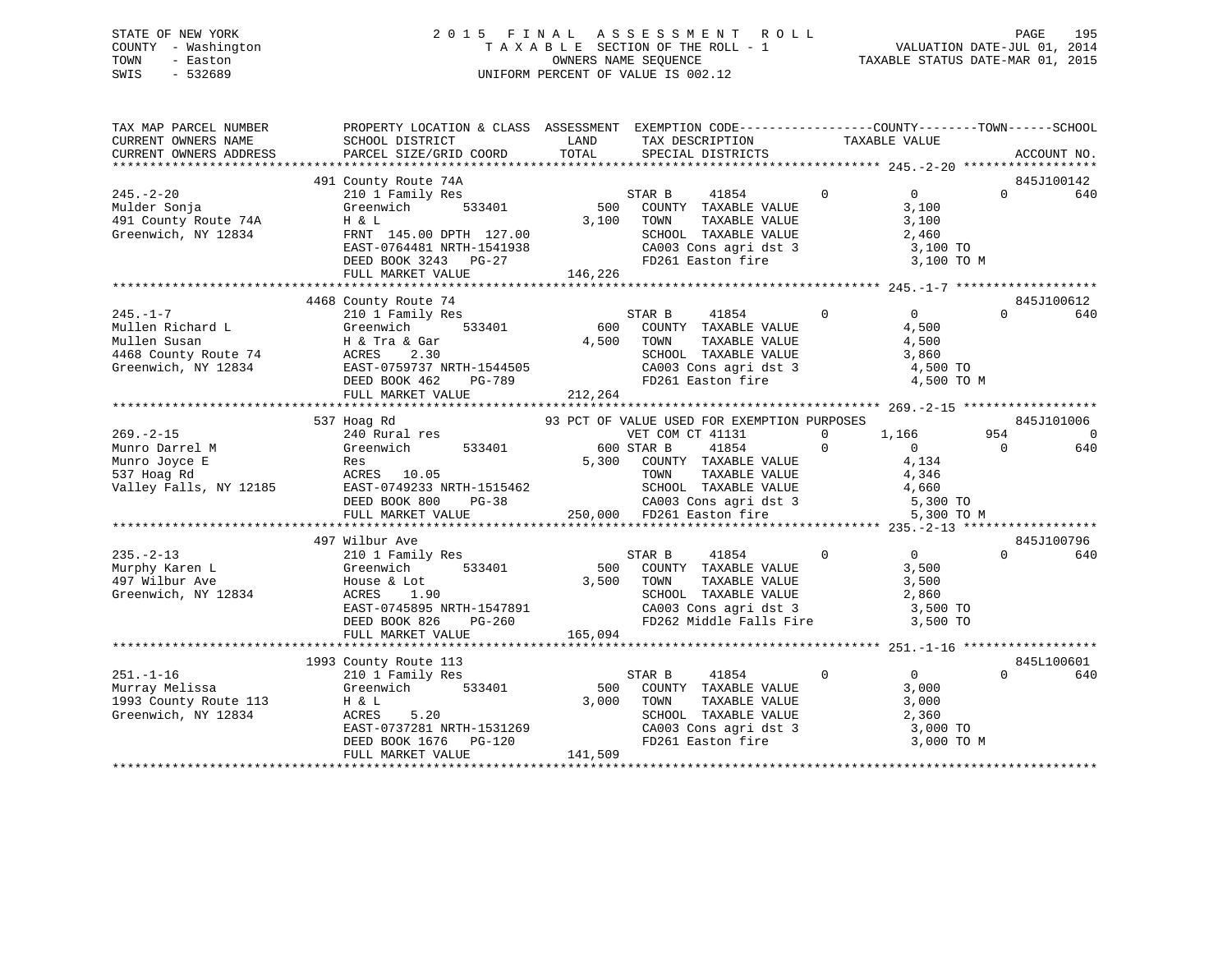## STATE OF NEW YORK 2 0 1 5 F I N A L A S S E S S M E N T R O L L PAGE 196 COUNTY - Washington T A X A B L E SECTION OF THE ROLL - 1 VALUATION DATE-JUL 01, 2014 TOWN - Easton OWNERS NAME SEQUENCE TAXABLE STATUS DATE-MAR 01, 2015 SWIS - 532689 UNIFORM PERCENT OF VALUE IS 002.12

| TAX MAP PARCEL NUMBER   | PROPERTY LOCATION & CLASS ASSESSMENT EXEMPTION CODE---------------COUNTY-------TOWN------SCHOOL                                        |              |                                                              |                                  |                 |
|-------------------------|----------------------------------------------------------------------------------------------------------------------------------------|--------------|--------------------------------------------------------------|----------------------------------|-----------------|
| CURRENT OWNERS NAME     | SCHOOL DISTRICT                                                                                                                        | LAND         | TAX DESCRIPTION                                              | TAXABLE VALUE                    |                 |
| CURRENT OWNERS ADDRESS  | PARCEL SIZE/GRID COORD                                                                                                                 | TOTAL        | SPECIAL DISTRICTS                                            |                                  | ACCOUNT NO.     |
|                         |                                                                                                                                        |              |                                                              |                                  |                 |
|                         | 1089 Beadle Hill Rd                                                                                                                    |              |                                                              |                                  | 845J100322      |
|                         |                                                                                                                                        |              |                                                              |                                  |                 |
| $278. - 1 - 35$         | 210 1 Family Res                                                                                                                       |              | COUNTY TAXABLE VALUE<br>TOWN      TAXABLE VALUE              | 1,600                            |                 |
| My Little Salt Box, LLC | Greenwich<br>533401                                                                                                                    | 400          |                                                              | 1,600                            |                 |
| 1089 Beadle Hill Rd     | H & L                                                                                                                                  | 1,600        | SCHOOL TAXABLE VALUE                                         | 1,600                            |                 |
| Valley Falls, NY 12185  | FRNT 155.00 DPTH 250.00                                                                                                                |              | CA003 Cons agri dst 3                                        | $1,600$ TO                       |                 |
|                         | EAST-0753670 NRTH-1511738                                                                                                              |              | FD261 Easton fire                                            | 1,600 TO M                       |                 |
|                         | DEED BOOK 2903 PG-283                                                                                                                  |              |                                                              |                                  |                 |
|                         | FULL MARKET VALUE                                                                                                                      | 75,472       |                                                              |                                  |                 |
|                         |                                                                                                                                        |              |                                                              |                                  |                 |
|                         |                                                                                                                                        |              |                                                              |                                  |                 |
|                         | 31 Burton Rd                                                                                                                           |              |                                                              |                                  | 845J100332      |
| $252 - 1 - 3$           | 113 Cattle farm                                                                                                                        |              | COUNTY TAXABLE VALUE                                         | 5,800                            |                 |
| Myers Ann               | Greenwich                                                                                                                              | 533401 2,400 | TOWN<br>TAXABLE VALUE                                        | 5,800                            |                 |
| 16 Malibu Hl            | Farm                                                                                                                                   | 5,800        | SCHOOL TAXABLE VALUE                                         | 5,800                            |                 |
| Rensselaer, NY 12144    | ACRES 133.35                                                                                                                           |              | SCHOOL TAXABLE VALUE 5,800<br>CA003 Cons agri dst 3 5,800 TO |                                  |                 |
|                         | EAST-0751419 NRTH-1536050                                                                                                              |              | FD261 Easton fire                                            | 5,800 TO M                       |                 |
|                         | DEED BOOK 758<br>PG-206                                                                                                                |              |                                                              |                                  |                 |
|                         | FULL MARKET VALUE                                                                                                                      | 273,585      |                                                              |                                  |                 |
|                         |                                                                                                                                        |              |                                                              |                                  |                 |
|                         |                                                                                                                                        |              |                                                              |                                  |                 |
|                         | 346 General Fellows Rd                                                                                                                 |              |                                                              |                                  | 845J100619      |
| $235. -2 - 22$          | 210 1 Family Res                                                                                                                       |              | STAR B<br>41854                                              | $\overline{0}$<br>$\overline{0}$ | $\Omega$<br>640 |
| Myers Martin            | 533401<br>Greenwich                                                                                                                    | 600          | COUNTY TAXABLE VALUE                                         | 4,800                            |                 |
| 346 General Fellows Rd  | H & 2 Lots                                                                                                                             |              | TAXABLE VALUE<br>4,800 TOWN                                  | 4,800                            |                 |
| Greenwich, NY 12834     | ACRES<br>4.30                                                                                                                          |              | SCHOOL TAXABLE VALUE                                         | 4,160                            |                 |
|                         | EAST-0746535 NRTH-1551299                                                                                                              |              | FD262 Middle Falls Fire                                      | 4,800 TO                         |                 |
|                         | DEED BOOK 433<br>PG-52                                                                                                                 |              |                                                              |                                  |                 |
|                         |                                                                                                                                        |              |                                                              |                                  |                 |
|                         | FULL MARKET VALUE                                                                                                                      | 226,415      |                                                              |                                  |                 |
|                         |                                                                                                                                        |              |                                                              |                                  |                 |
|                         | 3020 County Route 113                                                                                                                  |              |                                                              |                                  | 845J100820      |
| $227. - 1 - 16$         | 210 1 Family Res                                                                                                                       |              | 41854<br>$\overline{0}$<br>STAR B                            | $\overline{0}$                   | 640<br>$\Omega$ |
| Nadeau Dennis           | 533401<br>Greenwich                                                                                                                    |              | 400 COUNTY TAXABLE VALUE                                     | 3,500                            |                 |
| Nadeau Linda            | H&l                                                                                                                                    |              | 3,500 TOWN<br>TAXABLE VALUE                                  | 3,500                            |                 |
|                         | Nadeau Linda<br>3020 County Route 113 FRNT 118.00 DPTH 197.00<br>Greenwich, NY 12834 EAST-0741460 NRTH-1555972<br>DEED BOOK 835 PG-191 |              | SCHOOL TAXABLE VALUE                                         | 2,860                            |                 |
|                         |                                                                                                                                        |              | CA003 Cons agri dst 3                                        | 3,500 TO                         |                 |
|                         |                                                                                                                                        |              | FD263 Schuylerville Fire 3,500 TO                            |                                  |                 |
|                         |                                                                                                                                        |              |                                                              |                                  |                 |
|                         | FULL MARKET VALUE                                                                                                                      | 165,094      |                                                              |                                  |                 |
|                         |                                                                                                                                        |              |                                                              |                                  |                 |
|                         | 4633 County Route 74                                                                                                                   |              |                                                              |                                  | 845J101054      |
| $245. - 1 - 6.2$        | 210 1 Family Res                                                                                                                       |              | COUNTY TAXABLE VALUE                                         | 5,500                            |                 |
| Nall Nicole             | 533401<br>Greenwich                                                                                                                    | 600          | TAXABLE VALUE<br>TOWN                                        | 5,500                            |                 |
| 4633 County Route 74    | Res                                                                                                                                    | 5,500        | SCHOOL TAXABLE VALUE                                         | 5,500                            |                 |
| Greenwich, NY 12834     | ACRES 5.55                                                                                                                             |              | FD261 Easton fire                                            | 5,500 TO M                       |                 |
|                         | EAST-0759918 NRTH-1546325                                                                                                              |              |                                                              |                                  |                 |
|                         | DEED BOOK 3463 PG-228                                                                                                                  |              |                                                              |                                  |                 |
|                         |                                                                                                                                        |              |                                                              |                                  |                 |
|                         | FULL MARKET VALUE                                                                                                                      | 259,434      |                                                              |                                  |                 |
|                         |                                                                                                                                        |              |                                                              |                                  |                 |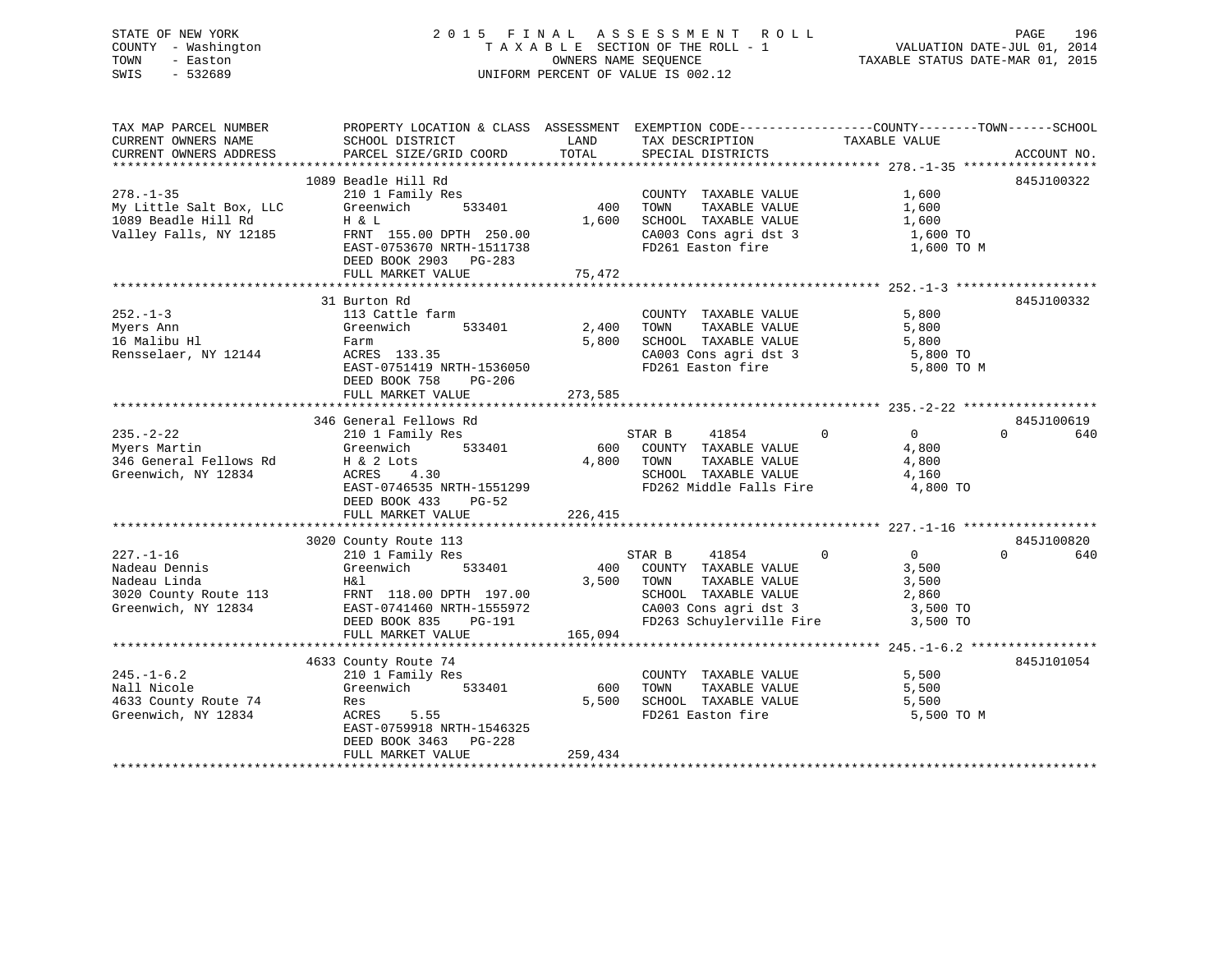## STATE OF NEW YORK 2 0 1 5 F I N A L A S S E S S M E N T R O L L PAGE 197 COUNTY - Washington T A X A B L E SECTION OF THE ROLL - 1 VALUATION DATE-JUL 01, 2014 TOWN - Easton **CONNERS NAME SEQUENCE** TAXABLE STATUS DATE-MAR 01, 2015 SWIS - 532689 UNIFORM PERCENT OF VALUE IS 002.12

| TAX MAP PARCEL NUMBER<br>CURRENT OWNERS NAME<br>CURRENT OWNERS ADDRESS                                                                                                            | PROPERTY LOCATION & CLASS ASSESSMENT EXEMPTION CODE----------------COUNTY-------TOWN------SCHOOL<br>SCHOOL DISTRICT<br>PARCEL SIZE/GRID COORD                                                                                                                                                                              | LAND<br>TOTAL           | TAX DESCRIPTION<br>SPECIAL DISTRICTS                                                                                                                                                                                                                                                                                                                         | TAXABLE VALUE                                |                                                                                                                                                               |                                           | ACCOUNT NO.                                                   |
|-----------------------------------------------------------------------------------------------------------------------------------------------------------------------------------|----------------------------------------------------------------------------------------------------------------------------------------------------------------------------------------------------------------------------------------------------------------------------------------------------------------------------|-------------------------|--------------------------------------------------------------------------------------------------------------------------------------------------------------------------------------------------------------------------------------------------------------------------------------------------------------------------------------------------------------|----------------------------------------------|---------------------------------------------------------------------------------------------------------------------------------------------------------------|-------------------------------------------|---------------------------------------------------------------|
|                                                                                                                                                                                   | 525 County Route 113                                                                                                                                                                                                                                                                                                       |                         |                                                                                                                                                                                                                                                                                                                                                              |                                              |                                                                                                                                                               |                                           | 845J100625                                                    |
| $285. - 1 - 21$<br>Neilson Ann Marie<br>PO Box 171<br>Schaghticoke, NY 12154-9626                                                                                                 | 210 1 Family Res - WTRFNT<br>Stillwater Cent 415201<br>H & L<br>1.90<br>ACRES<br>EAST-0724775 NRTH-1498263<br>DEED BOOK 705<br>PG-115<br>FULL MARKET VALUE                                                                                                                                                                 | 2,300<br>108,491        | 41854<br>STAR B<br>300 COUNTY TAXABLE VALUE<br>TOWN<br>TAXABLE VALUE<br>SCHOOL TAXABLE VALUE<br>CA003 Cons agri dst 3<br>FD261 Easton fire                                                                                                                                                                                                                   | $\Omega$                                     | $\overline{0}$<br>2,300<br>2,300<br>1,660<br>2,300 TO<br>2,300 TO M                                                                                           | $\Omega$                                  | 640                                                           |
|                                                                                                                                                                                   |                                                                                                                                                                                                                                                                                                                            |                         |                                                                                                                                                                                                                                                                                                                                                              |                                              |                                                                                                                                                               |                                           |                                                               |
| $227. - 1 - 11$<br>Neilson Jacob C<br>Nevins Katherine A<br>14 Church St<br>Schuylerville, NY 12871                                                                               | 228 Old Schuylerville Rd<br>240 Rural res<br>Schuylerville<br>415001<br>H & L<br>ACRES<br>9.43<br>EAST-0743627 NRTH-1556680<br>DEED BOOK 3089 PG-38<br>FULL MARKET VALUE                                                                                                                                                   | 500<br>3,100<br>146,226 | COUNTY TAXABLE VALUE<br>TOWN<br>TAXABLE VALUE<br>SCHOOL TAXABLE VALUE<br>CA003 Cons agri dst 3<br>FD262 Middle Falls Fire                                                                                                                                                                                                                                    |                                              | 3,100<br>3,100<br>3,100<br>3,100 TO<br>3,100 TO                                                                                                               |                                           | 845J100794                                                    |
|                                                                                                                                                                                   |                                                                                                                                                                                                                                                                                                                            |                         |                                                                                                                                                                                                                                                                                                                                                              |                                              |                                                                                                                                                               |                                           |                                                               |
| $253. - 1 - 10$<br>Nessle Elaine<br>221 Birch Rd<br>Greenwich, NY 12834<br>$252 - 2 - 10.1$<br>Nessle Richard E<br>Joyce Theresa A<br>301 The Intervale Rd<br>Greenwich, NY 12834 | 221 Birch Rd<br>210 1 Family Res<br>Greenwich<br>533401<br>H & L<br>FRNT 140.00 DPTH 148.00<br>EAST-0766451 NRTH-1532194<br>DEED BOOK 2931 PG-199<br>FULL MARKET VALUE<br>301 The Intervale Rd<br>210 1 Family Res<br>Greenwich<br>533401<br>Res<br>ACRES<br>4.00<br>EAST-0757257 NRTH-1532897<br>DEED BOOK 489<br>$PG-58$ | 500<br>3,800            | DISAB-CO<br>41932<br>300 DISAB-T/S 41936<br>2,600 STAR B<br>41854<br>COUNTY TAXABLE VALUE<br>TOWN<br>TAXABLE VALUE<br>SCHOOL TAXABLE VALUE<br>122,642 CA003 Cons agri dst 3<br>FD261 Easton fire<br>FD261 Easton fire<br>41834<br>STAR EN<br>COUNTY TAXABLE VALUE<br>TOWN<br>TAXABLE VALUE<br>SCHOOL TAAADDD<br>CA003 Cons agridst 3<br>CA003 Cons agridst 3 | $\Omega$<br>$\Omega$<br>$\Omega$<br>$\Omega$ | 1,300<br>$\overline{0}$<br>$\Omega$<br>1,300<br>1,430<br>790<br>2,600 TO<br>2,600 TO M<br>$\overline{0}$<br>3,800<br>3,800<br>2,420<br>3,800 TO<br>3,800 TO M | $\Omega$<br>1,170<br>$\Omega$<br>$\Omega$ | 845J100622<br>$\Omega$<br>1,170<br>640<br>845J101145<br>1,380 |
|                                                                                                                                                                                   | FULL MARKET VALUE                                                                                                                                                                                                                                                                                                          | 179,245                 |                                                                                                                                                                                                                                                                                                                                                              |                                              |                                                                                                                                                               |                                           |                                                               |
|                                                                                                                                                                                   | 2835 County Route 74                                                                                                                                                                                                                                                                                                       |                         |                                                                                                                                                                                                                                                                                                                                                              |                                              |                                                                                                                                                               |                                           | 845J100672                                                    |
| $253. - 1 - 12.3$<br>Nessle Robert<br>Nessle Elizabeth<br>2835 County Route 74<br>Greenwich, NY 12834                                                                             | 210 1 Family Res<br>Greenwich<br>533401<br>H&l<br>ACRES<br>1.10<br>EAST-0764895 NRTH-1533057<br>DEED BOOK 450<br>PG-913<br>FULL MARKET VALUE                                                                                                                                                                               |                         | AGED-CO<br>41802<br>300 AGE-TN/SCH 41806<br>3,000 STAR EN<br>41834<br>COUNTY TAXABLE VALUE<br>TAXABLE VALUE<br>TOWN<br>SCHOOL TAXABLE VALUE<br>141,509 CA003 Cons agri dst 3                                                                                                                                                                                 | $\Omega$<br>$\Omega$<br>$\mathbf 0$          | 1,500<br>$\mathbf 0$<br>$\mathbf{0}$<br>1,500<br>2,850<br>1,470<br>3,000 TO                                                                                   | $\Omega$<br>150<br>$\Omega$               | $\Omega$<br>150<br>1,380                                      |
|                                                                                                                                                                                   |                                                                                                                                                                                                                                                                                                                            |                         | FD261 Easton fire                                                                                                                                                                                                                                                                                                                                            |                                              | 3,000 TO M                                                                                                                                                    |                                           | *******************                                           |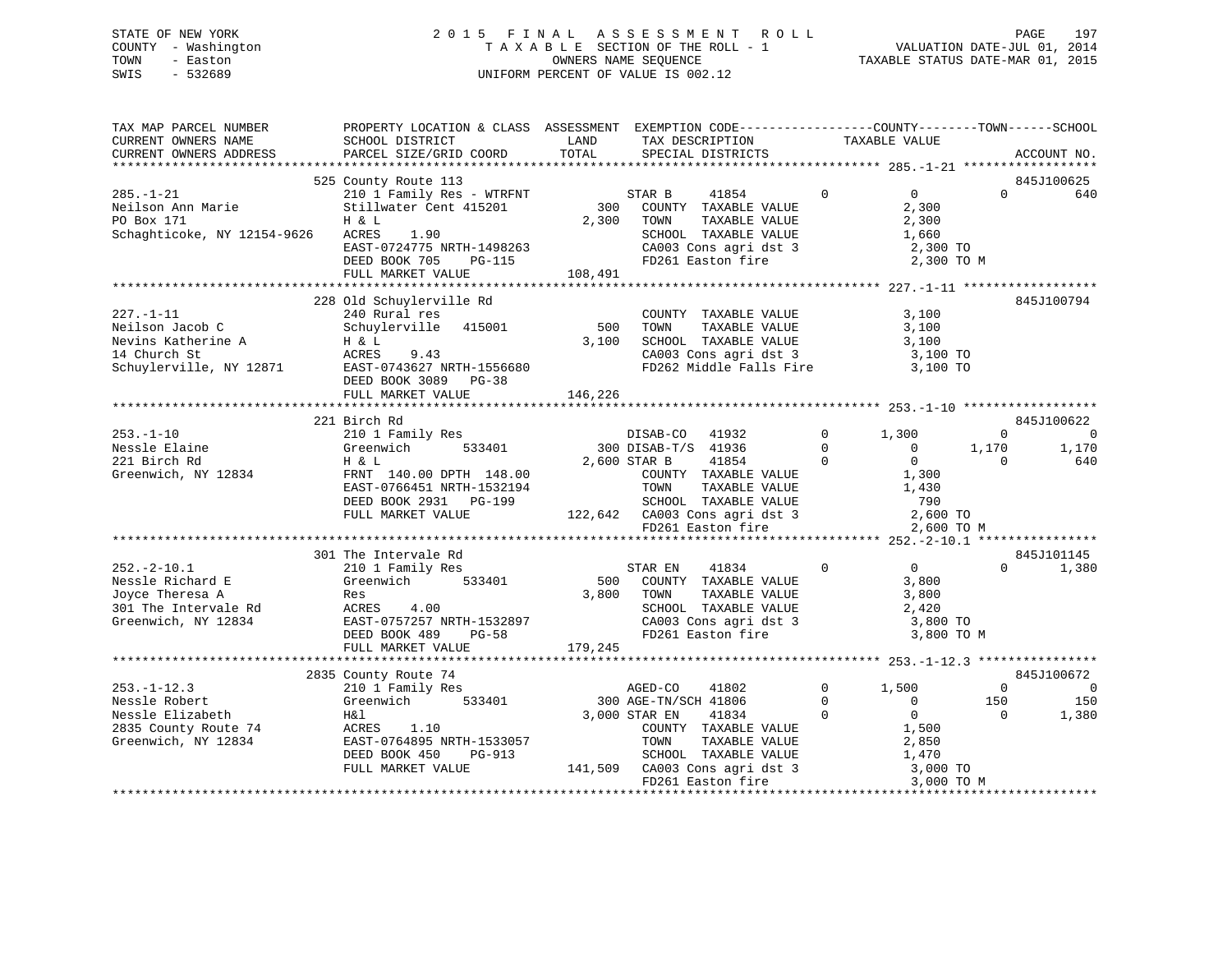## STATE OF NEW YORK 2 0 1 5 F I N A L A S S E S S M E N T R O L L PAGE 198 COUNTY - Washington T A X A B L E SECTION OF THE ROLL - 1 VALUATION DATE-JUL 01, 2014 TOWN - Easton OWNERS NAME SEQUENCE TAXABLE STATUS DATE-MAR 01, 2015 SWIS - 532689 UNIFORM PERCENT OF VALUE IS 002.12

| TAX MAP PARCEL NUMBER                            | PROPERTY LOCATION & CLASS ASSESSMENT EXEMPTION CODE---------------COUNTY-------TOWN-----SCHOOL                                                                       |            |                                                              |                                  |                 |
|--------------------------------------------------|----------------------------------------------------------------------------------------------------------------------------------------------------------------------|------------|--------------------------------------------------------------|----------------------------------|-----------------|
| CURRENT OWNERS NAME<br>CURRENT OWNERS ADDRESS    | SCHOOL DISTRICT<br>PARCEL SIZE/GRID COORD                                                                                                                            | TOTAL      | LAND TAX DESCRIPTION                                         | TAXABLE VALUE                    | ACCOUNT NO.     |
|                                                  |                                                                                                                                                                      |            | SPECIAL DISTRICTS                                            |                                  |                 |
|                                                  | 2935 County Route 74                                                                                                                                                 |            |                                                              |                                  | 845J100621      |
| $253. - 1 - 13$                                  | 480 Mult-use bld                                                                                                                                                     |            | COUNTY TAXABLE VALUE 4,200                                   |                                  |                 |
| Nessle Robert                                    | Greenwich<br>533401                                                                                                                                                  |            | TAXABLE VALUE                                                | 4,200                            |                 |
| Nessle Richard                                   | Slaughterhse                                                                                                                                                         |            | $4,200$ SCHOOL TAXABLE VALUE $4,200$                         |                                  |                 |
| 2945 Co Rt 74                                    | ACRES 1.60                                                                                                                                                           |            |                                                              | 4,200 TO                         |                 |
| Greenwich, NY 12834 EAST-0764641 NRTH-1533298    |                                                                                                                                                                      |            | CA003 Cons agri dst 3<br>FD261 Easton fire                   | 4,200 TO M                       |                 |
|                                                  | DEED BOOK 434 PG-142                                                                                                                                                 |            |                                                              |                                  |                 |
|                                                  | FULL MARKET VALUE                                                                                                                                                    | 198,113    |                                                              |                                  |                 |
|                                                  |                                                                                                                                                                      |            |                                                              |                                  |                 |
|                                                  | McGowan Rd                                                                                                                                                           |            |                                                              |                                  |                 |
| $277. - 1 - 11.2$                                | 310 Res Vac                                                                                                                                                          |            | COUNTY TAXABLE VALUE<br>TOWN TAXABLE VALUE                   | 600                              |                 |
|                                                  | 533401 600                                                                                                                                                           |            |                                                              | 600                              |                 |
| 45 Kaufman Ln                                    | lot 3<br>lot 3<br>ACRES 24.43                                                                                                                                        |            | 600 SCHOOL TAXABLE VALUE<br>CA003 Cons agri dst 3            | 600                              |                 |
| Johnsonville, NY 12094                           | EAST-0737785 NRTH-1508004<br>DEED BOOK 2474 DEED                                                                                                                     |            |                                                              | 600 TO                           |                 |
|                                                  |                                                                                                                                                                      |            | FD261 Easton fire                                            | 600 TO M                         |                 |
|                                                  | DEED BOOK 2474 PG-27                                                                                                                                                 |            |                                                              |                                  |                 |
|                                                  |                                                                                                                                                                      |            |                                                              |                                  |                 |
|                                                  | Colonel Burch Rd/w Off                                                                                                                                               |            |                                                              |                                  | 845J101130      |
| $287. - 1 - 20$                                  |                                                                                                                                                                      |            | COUNTY TAXABLE VALUE                                         | 200                              |                 |
| Newton David S                                   |                                                                                                                                                                      |            |                                                              | 200                              |                 |
| Newton Margo E                                   | 105 Vac farmland<br>Hoosic Valley 384201 200 TOWN TAXABLE VALUE<br>Agr 200 SCHOOL TAXABLE VALUE<br>ACRES 10.80 200 CA003 Cons agri dot 2<br>RAST-0750617 NEWS 140000 |            |                                                              | 200                              |                 |
| 71 Spink Rd                                      |                                                                                                                                                                      |            |                                                              |                                  |                 |
| Valley Falls, NY 12185 EAST-0750617 NRTH-1498974 |                                                                                                                                                                      |            | CA003 Cons agri dst 3<br>FD261 Easton fire                   | 200 TO<br>200 TO M               |                 |
|                                                  | DEED BOOK 542 PG-347                                                                                                                                                 |            |                                                              |                                  |                 |
|                                                  | FULL MARKET VALUE 9,434                                                                                                                                              |            |                                                              |                                  |                 |
|                                                  |                                                                                                                                                                      |            |                                                              |                                  |                 |
|                                                  | 118 Lees Crossing Rd                                                                                                                                                 |            |                                                              |                                  | 845J101303      |
| $287. - 1 - 6.4$                                 | Lees Crossing Rd<br>210 1 Family Res                                                                                                                                 |            | STAR B 41854 0                                               | $\overline{0}$                   | $0 \t\t 640$    |
| Newton John C                                    | Greenwich 533401                                                                                                                                                     |            | 500 COUNTY TAXABLE VALUE 4,100                               |                                  |                 |
| 118 Lees Crossing Rd<br>Valley Falls, NY 12185   | 5.36<br>H & L                                                                                                                                                        | 4,100 TOWN | TOWN TAXABLE VALUE 4,100<br>SCHOOL TAXABLE VALUE 3,460       |                                  |                 |
|                                                  | ACRES                                                                                                                                                                |            |                                                              |                                  |                 |
|                                                  | EAST-0752768 NRTH-1504542<br>DEED BOOK 942 PG-100                                                                                                                    |            | CA003 Cons agri dst 3<br>FD261 Easton fire                   | 4,100 TO                         |                 |
|                                                  |                                                                                                                                                                      |            |                                                              | 4,100 TO M                       |                 |
|                                                  | FULL MARKET VALUE                                                                                                                                                    | 193,396    |                                                              |                                  |                 |
|                                                  |                                                                                                                                                                      |            |                                                              |                                  |                 |
|                                                  | 463 Herrington Hill Rd                                                                                                                                               |            |                                                              |                                  | 845J100476      |
| $253. - 1 - 25$                                  | 210 1 Family Res                                                                                                                                                     |            | STAR B<br>41854                                              | $\overline{0}$<br>$\overline{0}$ | $\Omega$<br>640 |
|                                                  |                                                                                                                                                                      |            | 500 COUNTY TAXABLE VALUE<br>4,400 TOWN TAXABLE VALUE         | 4,400<br>4,400                   |                 |
| Greenwich, NY 12834                              | Lot 1                                                                                                                                                                | 4,400 TOWN |                                                              |                                  |                 |
|                                                  | ACRES<br>3.06                                                                                                                                                        |            | SCHOOL TAXABLE VALUE 3,760<br>CA003 Cons agri dst 3 4,400 TO |                                  |                 |
|                                                  | EAST-0761350 NRTH-1529274                                                                                                                                            |            | FD261 Easton fire                                            | 4,400 TO M                       |                 |
|                                                  | DEED BOOK 679<br>$PG-70$                                                                                                                                             |            |                                                              |                                  |                 |
|                                                  | FULL MARKET VALUE                                                                                                                                                    | 207,547    |                                                              |                                  |                 |
|                                                  |                                                                                                                                                                      |            |                                                              |                                  |                 |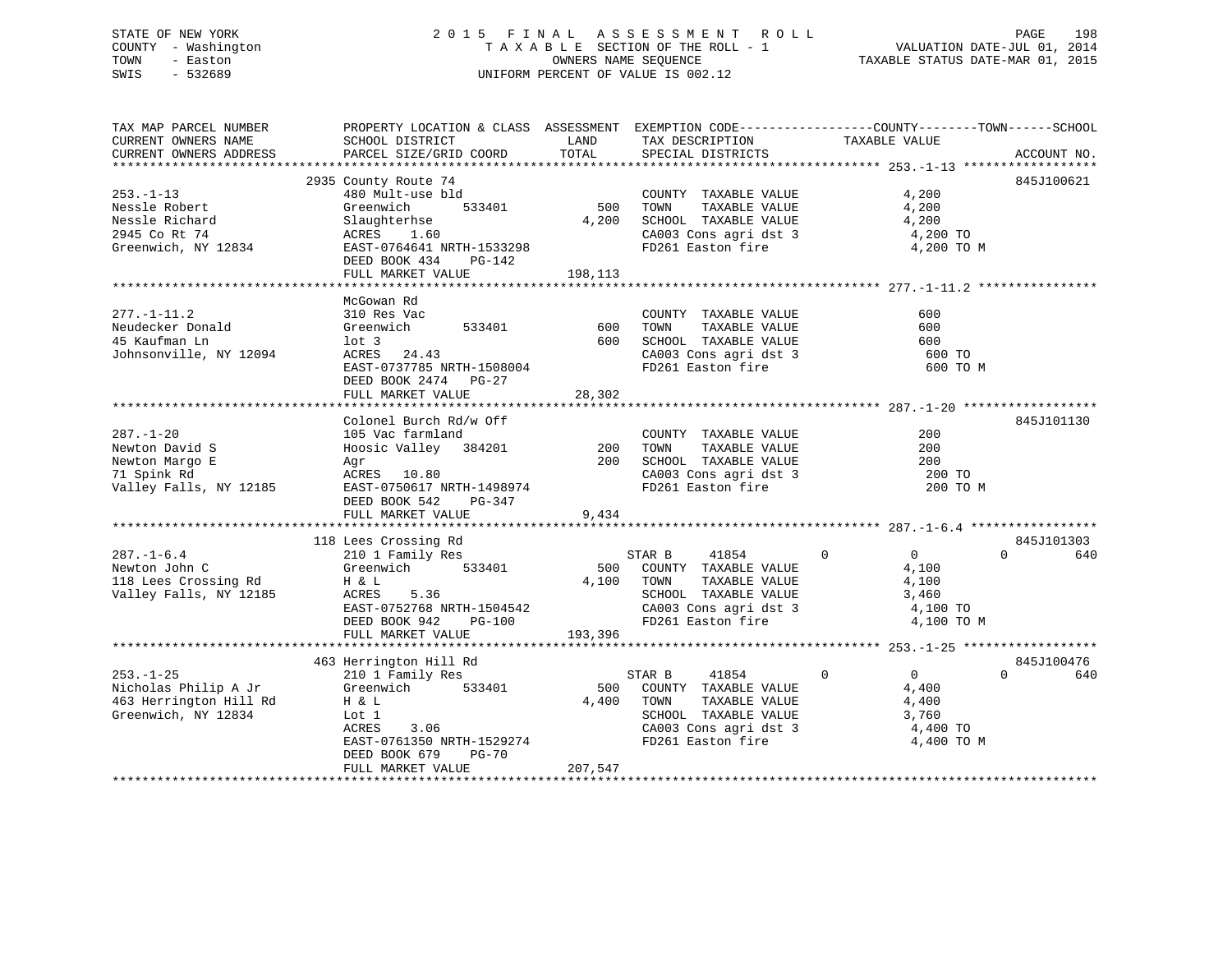## STATE OF NEW YORK 2 0 1 5 F I N A L A S S E S S M E N T R O L L PAGE 199 COUNTY - Washington T A X A B L E SECTION OF THE ROLL - 1 VALUATION DATE-JUL 01, 2014 TOWN - Easton **CONNERS NAME SEQUENCE** TAXABLE STATUS DATE-MAR 01, 2015 SWIS - 532689 UNIFORM PERCENT OF VALUE IS 002.12

| TAX MAP PARCEL NUMBER                         | PROPERTY LOCATION & CLASS ASSESSMENT EXEMPTION CODE----------------COUNTY-------TOWN------SCHOOL | LAND       |                                                   | TAXABLE VALUE                 |                 |
|-----------------------------------------------|--------------------------------------------------------------------------------------------------|------------|---------------------------------------------------|-------------------------------|-----------------|
| CURRENT OWNERS NAME<br>CURRENT OWNERS ADDRESS | SCHOOL DISTRICT<br>PARCEL SIZE/GRID COORD                                                        | TOTAL      | TAX DESCRIPTION<br>SPECIAL DISTRICTS              |                               | ACCOUNT NO.     |
|                                               |                                                                                                  |            |                                                   |                               |                 |
|                                               | Herrington Hill Rd                                                                               |            |                                                   |                               | 845J101300      |
| $253. - 1 - 25.1$                             | 321 Abandoned ag                                                                                 |            | COUNTY TAXABLE VALUE                              | 400                           |                 |
| Nicholas Philip A Jr                          | 533401<br>Greenwich                                                                              | 400        | TOWN<br>TAXABLE VALUE                             | 400                           |                 |
| 463 Herrington Hill Rd                        | Lot                                                                                              | 400        | SCHOOL TAXABLE VALUE                              | 400                           |                 |
| Greenwich, NY 12834                           | Lot 3                                                                                            |            | CA003 Cons agri dst 3                             | 400 TO                        |                 |
|                                               | 6.01<br>ACRES                                                                                    |            | FD261 Easton fire                                 | 400 TO M                      |                 |
|                                               | EAST-0761492 NRTH-1529721                                                                        |            |                                                   |                               |                 |
|                                               | DEED BOOK 679<br><b>PG-70</b>                                                                    |            |                                                   |                               |                 |
|                                               | FULL MARKET VALUE                                                                                | 18,868     |                                                   |                               |                 |
|                                               |                                                                                                  |            |                                                   |                               |                 |
|                                               | Lees Crossing Rd                                                                                 |            |                                                   |                               | 845J100306      |
| $287. - 1 - 10.2$                             | 323 Vacant rural                                                                                 |            | COUNTY TAXABLE VALUE                              | 500                           |                 |
| Niles Kathryn                                 | Greenwich<br>533401                                                                              | 500<br>500 | TAXABLE VALUE<br>TOWN                             | 500<br>500                    |                 |
| Niles Lyle<br>250 Lees Crossing Rd            | Wl<br>ACRES 13.85                                                                                |            | SCHOOL TAXABLE VALUE<br>CA003 Cons agri dst 3     | 500 TO                        |                 |
| Johnsonville, NY 12094                        | EAST-0755311 NRTH-1503270                                                                        |            | FD261 Easton fire                                 | 500 TO M                      |                 |
|                                               | DEED BOOK 3127 PG-264                                                                            |            |                                                   |                               |                 |
|                                               | FULL MARKET VALUE                                                                                | 23,585     |                                                   |                               |                 |
|                                               |                                                                                                  |            |                                                   |                               |                 |
|                                               | 250 Lees Crossing Rd                                                                             |            |                                                   |                               | 845J100573      |
| $287. - 1 - 7$                                | 210 1 Family Res                                                                                 |            | STAR B<br>41854                                   | $\overline{0}$<br>$\Omega$    | $\Omega$<br>640 |
| Niles Lyle A                                  | Greenwich<br>533401                                                                              | 400        | COUNTY TAXABLE VALUE                              | 4,500                         |                 |
| Niles Kathryn                                 | Vl                                                                                               | 4,500      | TOWN<br>TAXABLE VALUE                             | 4,500                         |                 |
| 250 Lees Crossing Rd                          | ACRES<br>1.00                                                                                    |            | SCHOOL TAXABLE VALUE                              | 3,860                         |                 |
| Johnsonville, NY 12094                        | EAST-0755242 NRTH-1503636                                                                        |            | CA003 Cons agri dst 3                             | 4,500 TO                      |                 |
|                                               | DEED BOOK 957<br><b>PG-151</b>                                                                   |            | FD261 Easton fire                                 | 4,500 TO M                    |                 |
|                                               | FULL MARKET VALUE                                                                                | 212,264    |                                                   |                               |                 |
|                                               |                                                                                                  |            |                                                   |                               |                 |
|                                               | 62 Colonel Baum Rd                                                                               |            |                                                   |                               | 845J101034      |
| $245. - 2 - 2.1$                              | 210 1 Family Res                                                                                 |            | STAR B<br>41854                                   | $\Omega$<br>$0 \qquad \qquad$ | $\Omega$<br>640 |
| Northrup Aaron<br>Northrup Susanna            | 533401<br>Greenwich                                                                              | 4,500      | 500 COUNTY TAXABLE VALUE<br>TOWN<br>TAXABLE VALUE | 4,500                         |                 |
| 62 Colonel Baum Rd                            | H & G<br>ACRES<br>1.62                                                                           |            | SCHOOL TAXABLE VALUE                              | 4,500<br>3,860                |                 |
| Greenwich, NY 12834                           | EAST-0761887 NRTH-1545551                                                                        |            | CA003 Cons agri dst 3                             | 4,500 TO                      |                 |
|                                               | DEED BOOK 3288 PG-76                                                                             |            | FD261 Easton fire                                 | 4,500 TO M                    |                 |
|                                               | FULL MARKET VALUE                                                                                | 212,264    |                                                   |                               |                 |
|                                               |                                                                                                  |            |                                                   |                               |                 |
|                                               | 42 Old Schuylerville Rd                                                                          |            |                                                   |                               | 845J100200      |
| $227. - 1 - 30$                               | 283 Res w/Comuse                                                                                 |            | COUNTY TAXABLE VALUE                              | 5,900                         |                 |
| Northway Johnny's LLC                         | Schuylerville 415001                                                                             | 800        | TOWN<br>TAXABLE VALUE                             | 5,900                         |                 |
| 42 Old Schuylerville Rd                       | Com                                                                                              | 5,900      | SCHOOL TAXABLE VALUE                              | 5,900                         |                 |
| Greenwich, NY 12834                           | ACRES<br>3.91                                                                                    |            | CA003 Cons agri dst 3                             | 5,900 TO                      |                 |
|                                               | EAST-0740493 NRTH-1555627                                                                        |            | FD263 Schuylerville Fire                          | 5,900 TO                      |                 |
|                                               | DEED BOOK 1904<br><b>PG-55</b>                                                                   |            |                                                   |                               |                 |
|                                               | FULL MARKET VALUE                                                                                | 278,302    |                                                   |                               |                 |
|                                               |                                                                                                  |            |                                                   |                               |                 |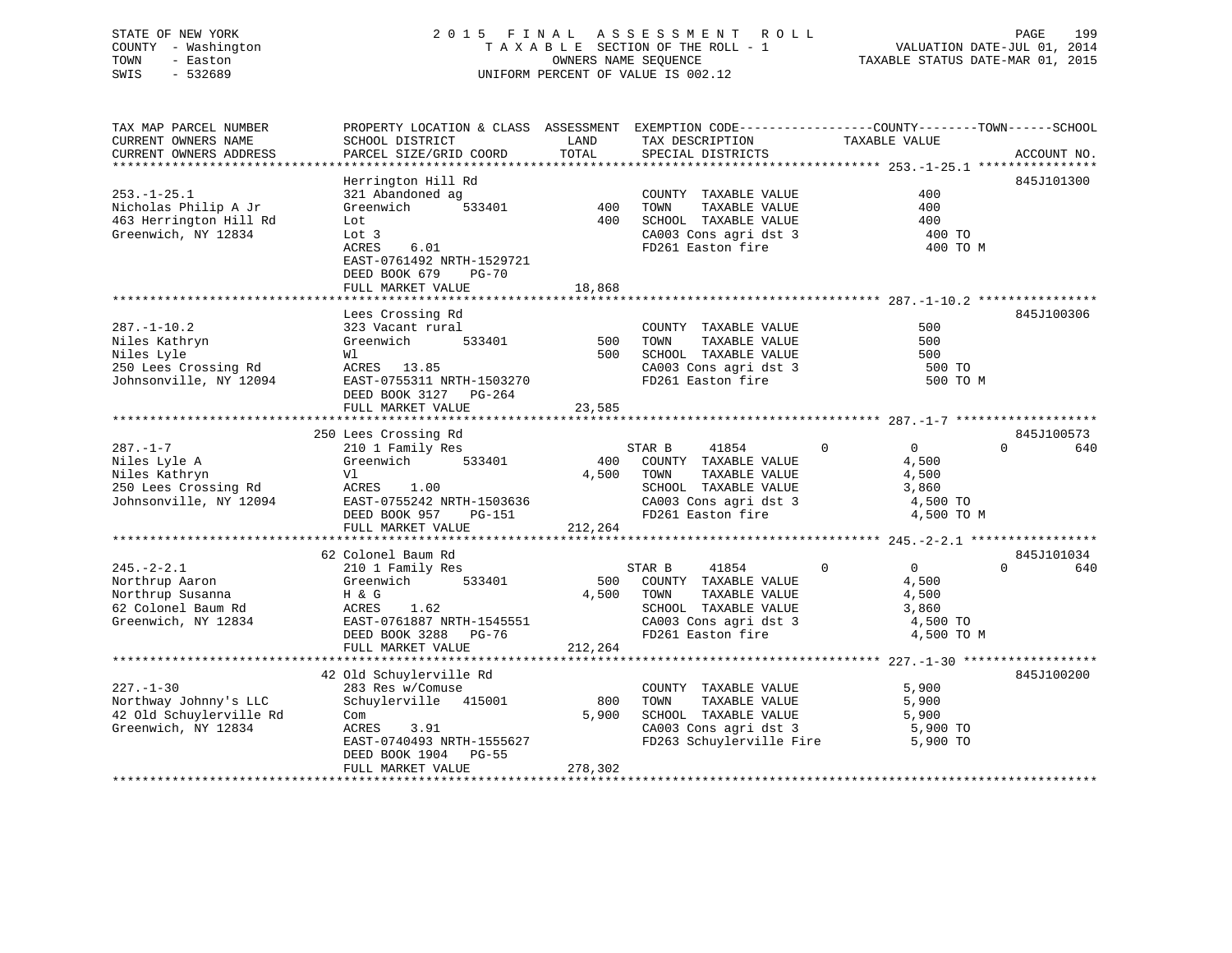## STATE OF NEW YORK 2 0 1 5 F I N A L A S S E S S M E N T R O L L PAGE 200 COUNTY - Washington T A X A B L E SECTION OF THE ROLL - 1 VALUATION DATE-JUL 01, 2014 TOWN - Easton **CONNERS NAME SEQUENCE** TAXABLE STATUS DATE-MAR 01, 2015 SWIS - 532689 UNIFORM PERCENT OF VALUE IS 002.12

| TAX MAP PARCEL NUMBER                                                                     | PROPERTY LOCATION & CLASS ASSESSMENT EXEMPTION CODE---------------COUNTY-------TOWN------SCHOOL                                                                                                                                               |         |                                                                                                  |                |                |          |            |
|-------------------------------------------------------------------------------------------|-----------------------------------------------------------------------------------------------------------------------------------------------------------------------------------------------------------------------------------------------|---------|--------------------------------------------------------------------------------------------------|----------------|----------------|----------|------------|
| CURRENT OWNERS NAME                                                                       | SCHOOL DISTRICT                                                                                                                                                                                                                               | LAND    | TAX DESCRIPTION                                                                                  | TAXABLE VALUE  |                |          |            |
|                                                                                           |                                                                                                                                                                                                                                               |         |                                                                                                  |                |                |          |            |
|                                                                                           |                                                                                                                                                                                                                                               |         |                                                                                                  |                |                |          |            |
|                                                                                           | 1963 County Route 113                                                                                                                                                                                                                         |         |                                                                                                  |                |                |          | 845J100878 |
| $251. - 1 - 13.1$                                                                         | 483 Converted Re                                                                                                                                                                                                                              |         | AG DIST 41720<br>33401 2,000 COUNTY TAXABLE VALUE<br>2,000 TOWN TAXABLE VALUE<br>7 TAXABLE VALUE | $\overline{0}$ | 358            | 358      | 358        |
|                                                                                           |                                                                                                                                                                                                                                               |         |                                                                                                  |                | 4,642          |          |            |
|                                                                                           | Nulty Warren J IV Greenwich 533401<br>1963 County Route 113 Mobile Home & Body Shop                                                                                                                                                           |         | TAXABLE VALUE                                                                                    |                | 4,642          |          |            |
|                                                                                           |                                                                                                                                                                                                                                               |         |                                                                                                  |                | 4,642          |          |            |
|                                                                                           |                                                                                                                                                                                                                                               |         | SCHOOL TAXABLE VALUE<br>CA003 Cons agri dst 3                                                    |                | 4,642 TO       |          |            |
|                                                                                           | Wulty Warren u 1v<br>1963 County Route 113 Mobile nome -<br>Greenwich, NY 12834 ACRES 99.60<br>EAST-0737477 NRTH-1530241<br>PG-235<br>235,849                                                                                                 |         | 358 EX                                                                                           |                |                |          |            |
| MAY BE SUBJECT TO PAYMENT THE DEED BOOK 3162<br>UNDER AGDIST LAW TIL 2019 TULL MARKET VAL | FULL MARKET VALUE                                                                                                                                                                                                                             |         | 235,849 FD261 Easton fire                                                                        |                | 5,000 TO M     |          |            |
|                                                                                           |                                                                                                                                                                                                                                               |         |                                                                                                  |                |                |          |            |
|                                                                                           |                                                                                                                                                                                                                                               |         |                                                                                                  |                |                |          |            |
|                                                                                           | 763 Brownell Rd                                                                                                                                                                                                                               |         |                                                                                                  |                |                |          | 845J101085 |
|                                                                                           |                                                                                                                                                                                                                                               |         | $\sim$ 0                                                                                         |                | $\overline{0}$ | $\Omega$ | 640        |
|                                                                                           |                                                                                                                                                                                                                                               |         |                                                                                                  |                |                |          |            |
|                                                                                           |                                                                                                                                                                                                                                               |         |                                                                                                  |                |                |          |            |
|                                                                                           |                                                                                                                                                                                                                                               |         |                                                                                                  |                |                |          |            |
|                                                                                           |                                                                                                                                                                                                                                               |         |                                                                                                  |                |                |          |            |
|                                                                                           |                                                                                                                                                                                                                                               |         |                                                                                                  |                |                |          |            |
|                                                                                           |                                                                                                                                                                                                                                               |         |                                                                                                  |                |                |          |            |
|                                                                                           |                                                                                                                                                                                                                                               |         |                                                                                                  |                |                |          |            |
|                                                                                           |                                                                                                                                                                                                                                               |         | STAR B<br>41854                                                                                  | $\Omega$       | $\Omega$       | $\Omega$ | 640        |
|                                                                                           |                                                                                                                                                                                                                                               |         | COUNTY TAXABLE VALUE                                                                             |                | 6,500          |          |            |
|                                                                                           |                                                                                                                                                                                                                                               |         | TAXABLE VALUE<br>TOWN                                                                            |                | 6,500          |          |            |
|                                                                                           |                                                                                                                                                                                                                                               |         |                                                                                                  |                |                |          |            |
|                                                                                           |                                                                                                                                                                                                                                               |         |                                                                                                  |                |                |          |            |
|                                                                                           |                                                                                                                                                                                                                                               |         | SCHOOL TAXABLE VALUE 5,860<br>CA003 Cons agri dst 3 6,500 TO<br>FD261 Easton fire 6,500 TO M     |                |                |          |            |
|                                                                                           |                                                                                                                                                                                                                                               |         |                                                                                                  |                |                |          |            |
|                                                                                           | 69.-2-12.7<br>/ Brien John J (Sreenwich Space of Space 12.1)<br>(Sreenwich Space 27.92<br>702 Hoag Rd (SPES 27.92<br>702 Hoag Rd (SPES 27.92<br>702 EAST-0750689 NRTH-1514982<br>702 DEED BOOK 761 PG-105<br>FULL MARKET VALUE 306,604<br>704 |         |                                                                                                  |                |                |          |            |
|                                                                                           | 1921 State Route 40                                                                                                                                                                                                                           |         |                                                                                                  |                |                |          | 845J101020 |
| $244. -1 - 5.2$                                                                           | 220 2 Family Res                                                                                                                                                                                                                              |         | COUNTY TAXABLE VALUE                                                                             |                | 4,000          |          |            |
| O'Donnell Rose                                                                            | 533401                                                                                                                                                                                                                                        | 400     | TOWN                                                                                             |                | 4,000          |          |            |
|                                                                                           | Greenwich                                                                                                                                                                                                                                     |         | TAXABLE VALUE                                                                                    |                |                |          |            |
| 1921 State Route 40                                                                       | Res                                                                                                                                                                                                                                           | 4,000   | SCHOOL TAXABLE VALUE                                                                             |                | 4,000          |          |            |
| Greenwich, NY 12834                                                                       | ACRES<br>2.00                                                                                                                                                                                                                                 |         | CA003 Cons agri dst 3 4,000 TO                                                                   |                |                |          |            |
|                                                                                           | EAST-0749660 NRTH-1543531                                                                                                                                                                                                                     |         | FD262 Middle Falls Fire                                                                          |                | 4,000 TO       |          |            |
|                                                                                           | DEED BOOK 2183 PG-134                                                                                                                                                                                                                         |         |                                                                                                  |                |                |          |            |
|                                                                                           | FULL MARKET VALUE                                                                                                                                                                                                                             | 188,679 |                                                                                                  |                |                |          |            |
|                                                                                           |                                                                                                                                                                                                                                               |         |                                                                                                  |                |                |          |            |
|                                                                                           | 2262 County Route 113                                                                                                                                                                                                                         |         |                                                                                                  |                |                |          | 845J101061 |
| $243. -1 - 4.1$                                                                           | 120 Field crops                                                                                                                                                                                                                               |         | AG DIST<br>41720                                                                                 | $\mathbf{0}$   | 943            | 943      | 943        |
| OESH LLC                                                                                  | Schuylerville 415001 2,500                                                                                                                                                                                                                    |         | COUNTY TAXABLE VALUE                                                                             |                | 2,557          |          |            |
| PO Box 139                                                                                | Farm Land                                                                                                                                                                                                                                     | 3,500   | TOWN<br>TAXABLE VALUE                                                                            |                | 2,557          |          |            |
| Schuylerville, NY 12871 ACRES 124.70                                                      |                                                                                                                                                                                                                                               |         | SCHOOL TAXABLE VALUE                                                                             |                | 2,557          |          |            |
|                                                                                           | EAST-0740604 NRTH-1537794                                                                                                                                                                                                                     |         | CA003 Cons agri dst 3                                                                            |                | 2,557 TO       |          |            |
| EAST-0740604 NE<br>MAY BE SUBJECT TO PAYMENT DEED BOOK 1834                               | PG-334                                                                                                                                                                                                                                        |         | 943 EX                                                                                           |                |                |          |            |
| UNDER AGDIST LAW TIL 2019                                                                 | FULL MARKET VALUE                                                                                                                                                                                                                             |         | 165,094 FD261 Easton fire                                                                        |                | 3,500 TO M     |          |            |
|                                                                                           |                                                                                                                                                                                                                                               |         |                                                                                                  |                |                |          |            |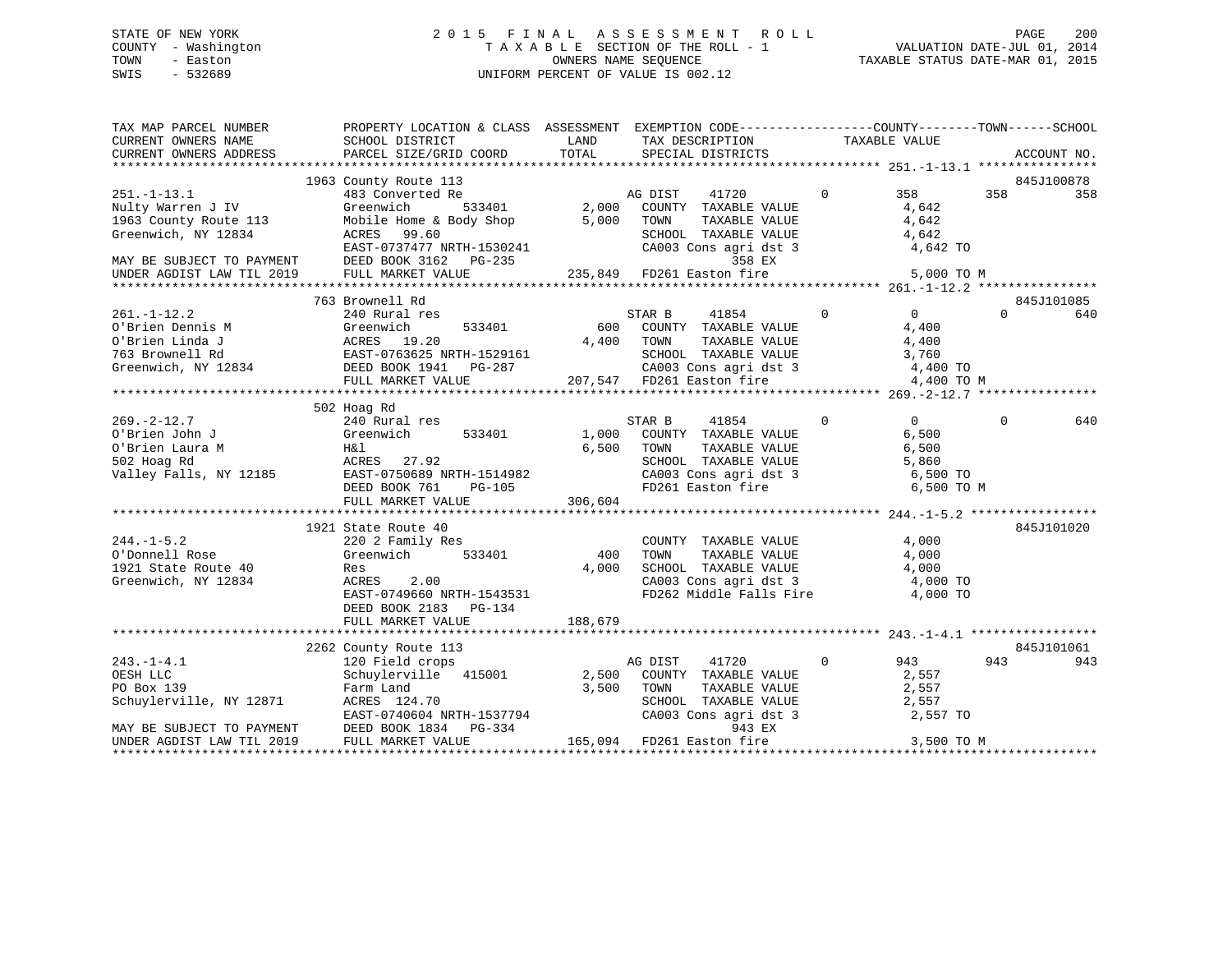STATE OF NEW YORK 2 0 1 5 F I N A L A S S E S S M E N T R O L L PAGE 201 COUNTY - Washington T A X A B L E SECTION OF THE ROLL - 1 VALUATION DATE-JUL 01, 2014 TOWN - Easton OWNERS NAME SEQUENCE TAXABLE STATUS DATE-MAR 01, 2015 SWIS - 532689 UNIFORM PERCENT OF VALUE IS 002.12

TAX MAP PARCEL NUMBER PROPERTY LOCATION & CLASS ASSESSMENT EXEMPTION CODE------------------COUNTY--------TOWN------SCHOOL CURRENT OWNERS NAME SCHOOL DISTRICT THE LAND TAX DESCRIPTION TAXABLE VALUE CURRENT OWNERS ADDRESS PARCEL SIZE/GRID COORD TOTAL SPECIAL DISTRICTS ACCOUNT NO. \*\*\*\*\*\*\*\*\*\*\*\*\*\*\*\*\*\*\*\*\*\*\*\*\*\*\*\*\*\*\*\*\*\*\*\*\*\*\*\*\*\*\*\*\*\*\*\*\*\*\*\*\*\*\*\*\*\*\*\*\*\*\*\*\*\*\*\*\*\*\*\*\*\*\*\*\*\*\*\*\*\*\*\*\*\*\*\*\*\*\*\*\*\*\*\*\*\*\*\*\*\*\* 244.-1-8 \*\*\*\*\*\*\*\*\*\*\*\*\*\*\*\*\*\*\* 1733 State Route 40 845J100132 244.-1-8 210 1 Family Res COUNTY TAXABLE VALUE 2,500 OESH LLC Greenwich 533401 400 TOWN TAXABLE VALUE 2,500 PO Box 139 H & L 2,500 SCHOOL TAXABLE VALUE 2,500 Schuylerville, NY 12871 FRNT 148.00 DPTH 161.00 CA003 Cons agri dst 3 2,500 TO EAST-0749941 NRTH-1538960 FD261 Easton fire 2,500 TO M DEED BOOK 2032 PG-337FULL MARKET VALUE 117,925 \*\*\*\*\*\*\*\*\*\*\*\*\*\*\*\*\*\*\*\*\*\*\*\*\*\*\*\*\*\*\*\*\*\*\*\*\*\*\*\*\*\*\*\*\*\*\*\*\*\*\*\*\*\*\*\*\*\*\*\*\*\*\*\*\*\*\*\*\*\*\*\*\*\*\*\*\*\*\*\*\*\*\*\*\*\*\*\*\*\*\*\*\*\*\*\*\*\*\*\*\*\*\* 251.-1-3.3 \*\*\*\*\*\*\*\*\*\*\*\*\*\*\*\*\* County Route 113 251.-1-3.3 105 Vac farmland COUNTY TAXABLE VALUE 900OESH LLC Greenwich 533401 900 TOWN TAXABLE VALUE 900County Route 113 ACRES 22.74 900 SCHOOL TAXABLE VALUE 900 PO Box 139 EAST-0704020 NRTH-1110480 CA003 Cons agri dst 3 900 TO Schuylerville, NY 12871 DEED BOOK 1834 PG-334 FD261 Easton fire 900 TO M FULL MARKET VALUE  $42,453$ \*\*\*\*\*\*\*\*\*\*\*\*\*\*\*\*\*\*\*\*\*\*\*\*\*\*\*\*\*\*\*\*\*\*\*\*\*\*\*\*\*\*\*\*\*\*\*\*\*\*\*\*\*\*\*\*\*\*\*\*\*\*\*\*\*\*\*\*\*\*\*\*\*\*\*\*\*\*\*\*\*\*\*\*\*\*\*\*\*\*\*\*\*\*\*\*\*\*\*\*\*\*\* 235.-1-3 \*\*\*\*\*\*\*\*\*\*\*\*\*\*\*\*\*\*\* County Route 113 845J100168 235.-1-3 314 Rural vac<10 COUNTY TAXABLE VALUE 500OESH, LLC Greenwich 533401 500 TOWN TAXABLE VALUE 500 PO Box 139 Lot Lot 500 SCHOOL TAXABLE VALUE 500 SCHOOL TAXABLE SOUR<br>Schuylerville, NY 12871 ACRES 1.50 CA003 Cons agri dst 3 500 Schuylerville, NY 12871 ACRES 1.50 CA003 Cons agri dst 3 500 TO EAST-0739452 NRTH-1548423 FD262 Middle Falls Fire 500 TO DEED BOOK 3282 PG-195 FULL MARKET VALUE 23,585 \*\*\*\*\*\*\*\*\*\*\*\*\*\*\*\*\*\*\*\*\*\*\*\*\*\*\*\*\*\*\*\*\*\*\*\*\*\*\*\*\*\*\*\*\*\*\*\*\*\*\*\*\*\*\*\*\*\*\*\*\*\*\*\*\*\*\*\*\*\*\*\*\*\*\*\*\*\*\*\*\*\*\*\*\*\*\*\*\*\*\*\*\*\*\*\*\*\*\*\*\*\*\* 235.-1-4 \*\*\*\*\*\*\*\*\*\*\*\*\*\*\*\*\*\*\* 13 General Fellows Rd 845J100163235.-1-4 210 1 Family Res COUNTY TAXABLE VALUE 3,800 OESH, LLC Greenwich 533401 500 TOWN TAXABLE VALUE 3,800 PO Box 139 **H** & L 3,800 SCHOOL TAXABLE VALUE 3,800 Schuylerville, NY 12871 LE reserved 2004 1719/141 CA003 Cons agri dst 3 3,800 TO FRNT 150.00 DPTH 245.00 FD262 Middle Falls Fire 3,800 TO EAST-0739620 NRTH-1548417 DEED BOOK 3282 PG-195FULL MARKET VALUE 179,245 \*\*\*\*\*\*\*\*\*\*\*\*\*\*\*\*\*\*\*\*\*\*\*\*\*\*\*\*\*\*\*\*\*\*\*\*\*\*\*\*\*\*\*\*\*\*\*\*\*\*\*\*\*\*\*\*\*\*\*\*\*\*\*\*\*\*\*\*\*\*\*\*\*\*\*\*\*\*\*\*\*\*\*\*\*\*\*\*\*\*\*\*\*\*\*\*\*\*\*\*\*\*\* 236.-1-8.2 \*\*\*\*\*\*\*\*\*\*\*\*\*\*\*\*\* Bulson Rd 845J101211236.-1-8.2 314 Rural vac<10 COUNTY TAXABLE VALUE 400OESH, LLC Greenwich 533401 400 TOWN TAXABLE VALUE 400 PO Box 139 Vacant Lot 400 SCHOOL TAXABLE VALUE 400Schuylerville, NY 12871 ACRES 2.24 FD262 Middle Falls Fire 400 TO EAST-0749885 NRTH-1551686 DEED BOOK 3293 PG-323

\*\*\*\*\*\*\*\*\*\*\*\*\*\*\*\*\*\*\*\*\*\*\*\*\*\*\*\*\*\*\*\*\*\*\*\*\*\*\*\*\*\*\*\*\*\*\*\*\*\*\*\*\*\*\*\*\*\*\*\*\*\*\*\*\*\*\*\*\*\*\*\*\*\*\*\*\*\*\*\*\*\*\*\*\*\*\*\*\*\*\*\*\*\*\*\*\*\*\*\*\*\*\*\*\*\*\*\*\*\*\*\*\*\*\*\*\*\*\*\*\*\*\*\*\*\*\*\*\*\*\*\*

FULL MARKET VALUE 18,868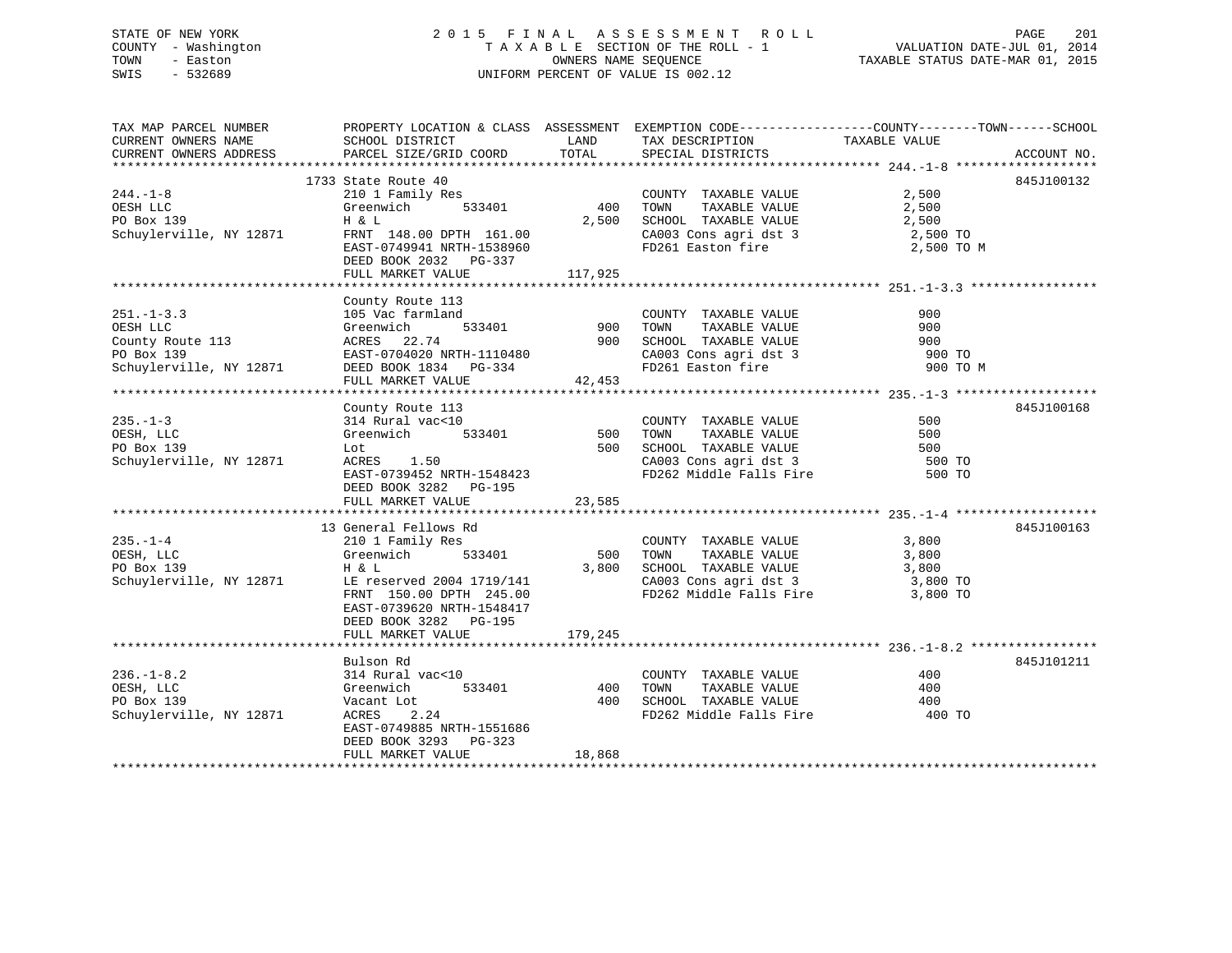## STATE OF NEW YORK 2 0 1 5 F I N A L A S S E S S M E N T R O L L PAGE 202 COUNTY - Washington T A X A B L E SECTION OF THE ROLL - 1 VALUATION DATE-JUL 01, 2014 TOWN - Easton OWNERS NAME SEQUENCE TAXABLE STATUS DATE-MAR 01, 2015 SWIS - 532689 UNIFORM PERCENT OF VALUE IS 002.12

| Bulson Rd<br>314 Rural vac<10<br>$236. - 1 - 8.3$<br>COUNTY TAXABLE VALUE<br>400<br>533401 400<br>TAXABLE VALUE<br>400<br>OESH, LLC<br>TOWN<br>Greenwich<br>PO Box 139<br>400 SCHOOL TAXABLE VALUE 400 400 FD262 Middle Falls Fire 400 TO<br>Vacant Lot<br><b>ACRES</b><br>2.24<br>Schuylerville, NY 12871<br>EAST-0749644 NRTH-1551741<br>DEED BOOK 3293 PG-319<br>FULL MARKET VALUE<br>18,868<br>2270 County Route 113<br>210 1 Family Res<br>$243. - 1 - 5$<br>3,500<br>COUNTY TAXABLE VALUE<br>Schuylerville 415001<br>400 TOWN TAXABLE VALUE<br>OESH, LLC<br>3,500<br>TOWN      TAXABLE VALUE<br>SCHOOL   TAXABLE VALUE<br>3,500<br>PO Box 139<br>3,500<br>H & L<br>Schuylerville, NY 12871 ACRES 1.60<br>CA003 Cons agri dst 3<br>FD261 Easton fire<br>3,500 TO<br>EAST-0738622 NRTH-1538146<br>3,500 TO M<br>DEED BOOK 3282 PG-191<br>165,094<br>FULL MARKET VALUE<br>State Route 40<br>105 Vac farmland<br>Greenwich 533401<br>ACRES 55.20<br>EAST-0748278 NRTH-1542672<br>$244. - 1 - 6$<br>AG DIST 41720 0<br>1,553<br>1,553<br>2,500 COUNTY TAXABLE VALUE<br>OESH, LLC<br>947<br>TAXABLE VALUE<br>PO Box 139<br>2,500 TOWN<br>947<br>Schuylerville, NY 12871<br>SCHOOL TAXABLE VALUE<br>CA003 Cons agri dst 3<br>947<br>CA003 Con<br>CA003 Con<br>DEED BOOK 1902 PG-240<br>947 TO<br>MAY BE SUBJECT TO PAYMENT<br>FULL MARKET VALUE<br>1,553 EX<br>FD262 Middle Falls Fire 2,500 TO<br>UNDER AGDIST LAW TIL 2019<br>34 Wilbur Ave<br>$\mathbf 0$<br>241<br>$244. - 1 - 10.1$<br>241<br>112 Dairy farm<br>AG DIST 41720<br>17,759<br>533401<br>6,000 COUNTY TAXABLE VALUE<br>OESH, LLC<br>Greenwich<br>PO Box 139<br>18,000 TOWN<br>TAXABLE VALUE<br>17,759<br>Farm<br>ACRES 339.60<br>17,759<br>SCHOOL TAXABLE VALUE<br>Schuylerville, NY 12871<br>EAST-0746162 NRTH-1539631<br>DEED BOOK 914 PG-253 849,057 FD262 Middle Falls Fire 18,000 TO<br>FULL MARKET VALUE 849,057 FD262 Middle Falls Fire 18,000 TO<br>SCHOOL TAXABLE WILLENS<br>CA003 Cons agri dst 3<br>MAY BE SUBJECT TO PAYMENT<br>UNDER AGDIST LAW TIL 2019<br>Wilbur Ave<br>$244. - 1 - 16.2$<br>310 Res Vac<br>550<br>COUNTY TAXABLE VALUE<br>TOWN TAXABLE VALUE<br>SCHOOL TAXABLE VALUE<br>CA003 Cons agri dst 3<br>FD262 Middle Falls Fire<br>OESH, LLC<br>Greenwich<br>533401<br>550<br>550<br>PO Box 139<br>550<br>sub lot 1A<br>550<br>ACRES 15.41 | TAX MAP PARCEL NUMBER<br>CURRENT OWNERS NAME<br>CURRENT OWNERS ADDRESS | PROPERTY LOCATION & CLASS ASSESSMENT EXEMPTION CODE----------------COUNTY-------TOWN-----SCHOOL<br>SCHOOL DISTRICT<br>PARCEL SIZE/GRID COORD | LAND<br>TOTAL | TAX DESCRIPTION<br>SPECIAL DISTRICTS | TAXABLE VALUE    | ACCOUNT NO.         |
|-------------------------------------------------------------------------------------------------------------------------------------------------------------------------------------------------------------------------------------------------------------------------------------------------------------------------------------------------------------------------------------------------------------------------------------------------------------------------------------------------------------------------------------------------------------------------------------------------------------------------------------------------------------------------------------------------------------------------------------------------------------------------------------------------------------------------------------------------------------------------------------------------------------------------------------------------------------------------------------------------------------------------------------------------------------------------------------------------------------------------------------------------------------------------------------------------------------------------------------------------------------------------------------------------------------------------------------------------------------------------------------------------------------------------------------------------------------------------------------------------------------------------------------------------------------------------------------------------------------------------------------------------------------------------------------------------------------------------------------------------------------------------------------------------------------------------------------------------------------------------------------------------------------------------------------------------------------------------------------------------------------------------------------------------------------------------------------------------------------------------------------------------------------------------------------------------------------------------------------------------------------------------------------------------------------------------------------|------------------------------------------------------------------------|----------------------------------------------------------------------------------------------------------------------------------------------|---------------|--------------------------------------|------------------|---------------------|
|                                                                                                                                                                                                                                                                                                                                                                                                                                                                                                                                                                                                                                                                                                                                                                                                                                                                                                                                                                                                                                                                                                                                                                                                                                                                                                                                                                                                                                                                                                                                                                                                                                                                                                                                                                                                                                                                                                                                                                                                                                                                                                                                                                                                                                                                                                                                     |                                                                        |                                                                                                                                              |               |                                      |                  | 845J101212          |
|                                                                                                                                                                                                                                                                                                                                                                                                                                                                                                                                                                                                                                                                                                                                                                                                                                                                                                                                                                                                                                                                                                                                                                                                                                                                                                                                                                                                                                                                                                                                                                                                                                                                                                                                                                                                                                                                                                                                                                                                                                                                                                                                                                                                                                                                                                                                     |                                                                        |                                                                                                                                              |               |                                      |                  |                     |
|                                                                                                                                                                                                                                                                                                                                                                                                                                                                                                                                                                                                                                                                                                                                                                                                                                                                                                                                                                                                                                                                                                                                                                                                                                                                                                                                                                                                                                                                                                                                                                                                                                                                                                                                                                                                                                                                                                                                                                                                                                                                                                                                                                                                                                                                                                                                     |                                                                        |                                                                                                                                              |               |                                      |                  | 845J100489          |
|                                                                                                                                                                                                                                                                                                                                                                                                                                                                                                                                                                                                                                                                                                                                                                                                                                                                                                                                                                                                                                                                                                                                                                                                                                                                                                                                                                                                                                                                                                                                                                                                                                                                                                                                                                                                                                                                                                                                                                                                                                                                                                                                                                                                                                                                                                                                     |                                                                        |                                                                                                                                              |               |                                      |                  |                     |
|                                                                                                                                                                                                                                                                                                                                                                                                                                                                                                                                                                                                                                                                                                                                                                                                                                                                                                                                                                                                                                                                                                                                                                                                                                                                                                                                                                                                                                                                                                                                                                                                                                                                                                                                                                                                                                                                                                                                                                                                                                                                                                                                                                                                                                                                                                                                     |                                                                        |                                                                                                                                              |               |                                      |                  |                     |
|                                                                                                                                                                                                                                                                                                                                                                                                                                                                                                                                                                                                                                                                                                                                                                                                                                                                                                                                                                                                                                                                                                                                                                                                                                                                                                                                                                                                                                                                                                                                                                                                                                                                                                                                                                                                                                                                                                                                                                                                                                                                                                                                                                                                                                                                                                                                     |                                                                        |                                                                                                                                              |               |                                      |                  | 845J100102<br>1,553 |
|                                                                                                                                                                                                                                                                                                                                                                                                                                                                                                                                                                                                                                                                                                                                                                                                                                                                                                                                                                                                                                                                                                                                                                                                                                                                                                                                                                                                                                                                                                                                                                                                                                                                                                                                                                                                                                                                                                                                                                                                                                                                                                                                                                                                                                                                                                                                     |                                                                        |                                                                                                                                              |               |                                      |                  |                     |
|                                                                                                                                                                                                                                                                                                                                                                                                                                                                                                                                                                                                                                                                                                                                                                                                                                                                                                                                                                                                                                                                                                                                                                                                                                                                                                                                                                                                                                                                                                                                                                                                                                                                                                                                                                                                                                                                                                                                                                                                                                                                                                                                                                                                                                                                                                                                     |                                                                        |                                                                                                                                              |               |                                      |                  | 845J100698<br>241   |
|                                                                                                                                                                                                                                                                                                                                                                                                                                                                                                                                                                                                                                                                                                                                                                                                                                                                                                                                                                                                                                                                                                                                                                                                                                                                                                                                                                                                                                                                                                                                                                                                                                                                                                                                                                                                                                                                                                                                                                                                                                                                                                                                                                                                                                                                                                                                     |                                                                        |                                                                                                                                              |               |                                      |                  |                     |
| EAST-0747468 NRTH-1541428<br>550 TO<br>DEED BOOK 1902 PG-240<br>25,943<br>FULL MARKET VALUE                                                                                                                                                                                                                                                                                                                                                                                                                                                                                                                                                                                                                                                                                                                                                                                                                                                                                                                                                                                                                                                                                                                                                                                                                                                                                                                                                                                                                                                                                                                                                                                                                                                                                                                                                                                                                                                                                                                                                                                                                                                                                                                                                                                                                                         | Schuylerville, NY 12871                                                |                                                                                                                                              |               |                                      | 550 TO<br>550 TO |                     |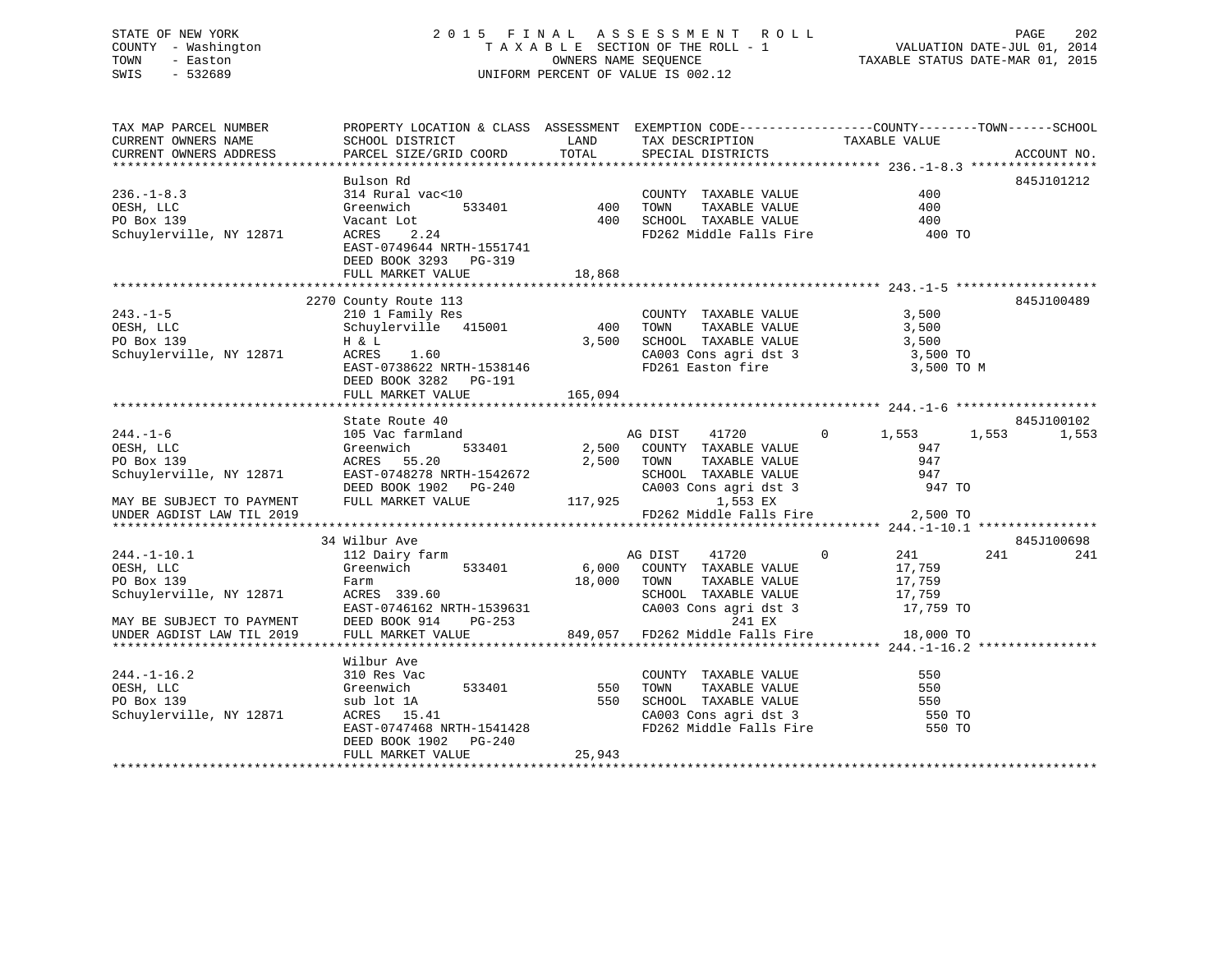## STATE OF NEW YORK 2 0 1 5 F I N A L A S S E S S M E N T R O L L PAGE 203 COUNTY - Washington T A X A B L E SECTION OF THE ROLL - 1 VALUATION DATE-JUL 01, 2014 TOWN - Easton OWNERS NAME SEQUENCE TAXABLE STATUS DATE-MAR 01, 2015 SWIS - 532689 UNIFORM PERCENT OF VALUE IS 002.12

| TAX MAP PARCEL NUMBER<br>CURRENT OWNERS NAME<br>CURRENT OWNERS ADDRESS                                                                                                                                                                                         | PROPERTY LOCATION & CLASS ASSESSMENT EXEMPTION CODE----------------COUNTY-------TOWN-----SCHOOL<br>SCHOOL DISTRICT<br>PARCEL SIZE/GRID COORD                                                                                                                                                                             | LAND<br>TOTAL | TAX DESCRIPTION<br>SPECIAL DISTRICTS                                                                                                                                                                                                             | TAXABLE VALUE                                                                              |                                                                           | ACCOUNT NO.           |
|----------------------------------------------------------------------------------------------------------------------------------------------------------------------------------------------------------------------------------------------------------------|--------------------------------------------------------------------------------------------------------------------------------------------------------------------------------------------------------------------------------------------------------------------------------------------------------------------------|---------------|--------------------------------------------------------------------------------------------------------------------------------------------------------------------------------------------------------------------------------------------------|--------------------------------------------------------------------------------------------|---------------------------------------------------------------------------|-----------------------|
|                                                                                                                                                                                                                                                                |                                                                                                                                                                                                                                                                                                                          |               |                                                                                                                                                                                                                                                  |                                                                                            |                                                                           |                       |
| $252 - 2 - 15.1$<br>Oliviere Joseph G                                                                                                                                                                                                                          | 482 Mountain Rd<br>240 Rural res<br>Greenwich<br>533401                                                                                                                                                                                                                                                                  | 500           | STAR B<br>41854<br>COUNTY TAXABLE VALUE                                                                                                                                                                                                          | $\mathbf 0$<br>$\Omega$<br>4,000                                                           | $\Omega$                                                                  | 640                   |
| 482 Mountain Rd<br>Greenwich, NY 12834                                                                                                                                                                                                                         | H & L<br>Lot 2<br>ACRES<br>11.91 BANK 141                                                                                                                                                                                                                                                                                | 4,000         | TOWN<br>TAXABLE VALUE<br>SCHOOL TAXABLE VALUE<br>FD261 Easton fire                                                                                                                                                                               | 4,000<br>3,360                                                                             | 4,000 TO M                                                                |                       |
|                                                                                                                                                                                                                                                                | EAST-0753366 NRTH-1534347<br>DEED BOOK 704<br>$PG-263$<br>FULL MARKET VALUE                                                                                                                                                                                                                                              | 188,679       |                                                                                                                                                                                                                                                  |                                                                                            |                                                                           |                       |
|                                                                                                                                                                                                                                                                |                                                                                                                                                                                                                                                                                                                          |               |                                                                                                                                                                                                                                                  |                                                                                            |                                                                           |                       |
|                                                                                                                                                                                                                                                                | 951 County Route 113                                                                                                                                                                                                                                                                                                     |               |                                                                                                                                                                                                                                                  |                                                                                            |                                                                           | 845N200925            |
| $276. - 1 - 4$<br>Omega Productions LLC<br>Attn: Paula J Allen<br>414 Waite Rd<br>Schaghticoke, NY 12154<br>MAY BE SUBJECT TO PAYMENT<br>UNDER RPTL480A UNTIL 2024<br>$276. - 1 - 4.1$<br>Open Space Conservancy<br>1350 Broadway Rm 201<br>New York, NY 10018 | 112 Dairy farm<br>Stillwater Cent 415201 16,000 FOR 480A 47460 0<br>ACRES 878.95<br>EAST-0729101 NRTH-1507538<br>DEED BOOK 777<br>PG-212<br>FULL MARKET VALUE<br>County Route 113<br>323 Vacant rural<br>Stillwater Cent 415201 1,600<br>Vr<br>Lot 2<br>ACRES 89.12<br>EAST-0725765 NRTH-1507649<br>DEED BOOK 777 PG-205 | 1,600         | AG DIST<br>SCHOOL TAXABLE VALUE<br>CA003 Cons agri dst 3<br>2,205 EX<br>1037,736 FD261 Easton fire 22,000 TO M<br>NON-PR CHA 25130<br>COUNTY TAXABLE VALUE<br>TAXABLE VALUE<br>TOWN<br>SCHOOL TAXABLE VALUE<br>CA003 Cons agri dst 3<br>1,600 EX | 41720 0 2,205<br>535<br>19,260<br>19,260<br>19,260<br>19,795 TO<br>$\overline{0}$<br>1,600 | 2,205<br>535<br>1,600<br>$\mathbf 0$<br>$\mathbf 0$<br>$\Omega$<br>$0$ TO | 2,205<br>535<br>1,600 |
|                                                                                                                                                                                                                                                                | FULL MARKET VALUE                                                                                                                                                                                                                                                                                                        | 75,472        | FD261 Easton fire<br>1,600 EX                                                                                                                                                                                                                    |                                                                                            | 0 TO M                                                                    |                       |
|                                                                                                                                                                                                                                                                |                                                                                                                                                                                                                                                                                                                          |               |                                                                                                                                                                                                                                                  |                                                                                            |                                                                           |                       |
| $269. - 1 - 35.2$                                                                                                                                                                                                                                              | 63 Meeting House Rd<br>210 1 Family Res                                                                                                                                                                                                                                                                                  |               | 41834<br>STAR EN                                                                                                                                                                                                                                 | $\overline{0}$<br>$\overline{0}$                                                           | $\Omega$                                                                  | 1,380                 |
| Osberg Leroy LE<br>Schreffler Debra<br>63 Meeting House Rd<br>Schaghticoke, NY 12154                                                                                                                                                                           | Greenwich<br>533401<br>House And Lot<br>Lot 2<br>ACRES<br>2.03<br>EAST-0745126 NRTH-1514268<br>DEED BOOK 3381 PG-93                                                                                                                                                                                                      | 4,000         | 500 COUNTY TAXABLE VALUE<br>TOWN      TAXABLE  VALUE<br>SCHOOL   TAXABLE  VALUE<br>CA003 Cons agri dst 3 4,000 TO<br>FD261 Easton fire                                                                                                           | 4,000<br>4,000<br>2,620                                                                    | 4,000 TO M                                                                |                       |
|                                                                                                                                                                                                                                                                | FULL MARKET VALUE                                                                                                                                                                                                                                                                                                        | 188,679       |                                                                                                                                                                                                                                                  |                                                                                            |                                                                           |                       |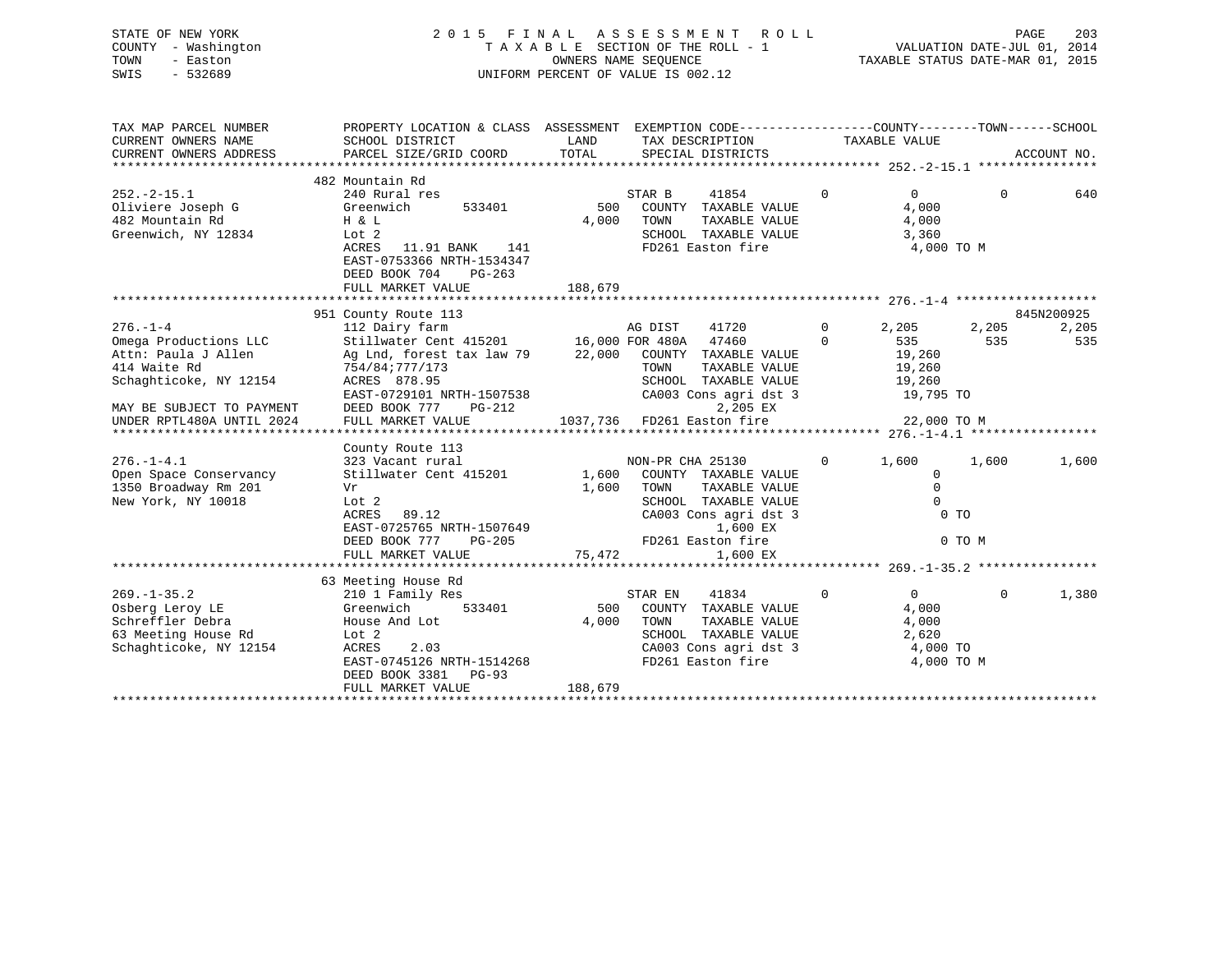STATE OF NEW YORK 2 0 1 5 F I N A L A S S E S S M E N T R O L L PAGE 204 COUNTY - Washington T A X A B L E SECTION OF THE ROLL - 1 VALUATION DATE-JUL 01, 2014 TOWN - Easton OWNERS NAME SEQUENCE TAXABLE STATUS DATE-MAR 01, 2015 SWIS - 532689 UNIFORM PERCENT OF VALUE IS 002.12

| TAX MAP PARCEL NUMBER  | PROPERTY LOCATION & CLASS ASSESSMENT EXEMPTION CODE---------------COUNTY-------TOWN-----SCHOOL |            |                                                         |                                  |                |                |
|------------------------|------------------------------------------------------------------------------------------------|------------|---------------------------------------------------------|----------------------------------|----------------|----------------|
| CURRENT OWNERS NAME    | SCHOOL DISTRICT                                                                                | LAND       | TAX DESCRIPTION                                         | TAXABLE VALUE                    |                |                |
| CURRENT OWNERS ADDRESS | PARCEL SIZE/GRID COORD                                                                         | TOTAL      | SPECIAL DISTRICTS                                       |                                  |                | ACCOUNT NO.    |
|                        |                                                                                                |            |                                                         |                                  |                |                |
|                        | 205 Meeting House Rd                                                                           |            |                                                         |                                  |                | 845J100841     |
| $269. - 1 - 15$        | 210 1 Family Res                                                                               |            | STAR B<br>41854                                         | $\Omega$<br>$\overline{0}$       | $\Omega$       | 640            |
| Ouimet Bernard L       | Greenwich 533401                                                                               | 500        | COUNTY TAXABLE VALUE                                    | 3,800                            |                |                |
| 205 Meeting House Rd   | H & L                                                                                          | 3,800      | TOWN<br>TAXABLE VALUE                                   | 3,800                            |                |                |
| Valley Falls, NY 12185 | 453/664                                                                                        |            | SCHOOL TAXABLE VALUE                                    | 3,160                            |                |                |
|                        | FRNT 200.00 DPTH 165.00                                                                        |            | CA003 Cons agri dst 3<br>FD261 Easton fire              | 3,800 TO                         |                |                |
|                        | EAST-0748377 NRTH-1515884                                                                      |            |                                                         | 3,800 TO M                       |                |                |
|                        | DEED BOOK 444 PG-767                                                                           |            |                                                         |                                  |                |                |
|                        | FULL MARKET VALUE                                                                              | 179,245    |                                                         |                                  |                |                |
|                        |                                                                                                |            |                                                         |                                  |                |                |
|                        | 49 Marcellus Ln                                                                                |            |                                                         |                                  |                | 845J100510     |
| $285. - 1 - 36$        | 270 Mfg housing - WTRFNT                                                                       |            | COUNTY TAXABLE VALUE                                    | 700                              |                |                |
| Owens Frank            | Stillwater Cent 415201 200 TOWN TAXABLE VALUE<br>Campsite/trailor 700 SCHOOL TAXABLE VALUE     |            |                                                         | 700                              |                |                |
| 62 Loudon Rd           |                                                                                                |            |                                                         | 700                              |                |                |
|                        | Saratoga Springs, NY 12866 FRNT 50.00 DPTH 175.00                                              |            | CA003 Cons agri dst 3<br>FD261 Easton fire              | 700 TO                           |                |                |
|                        | EAST-0725818 NRTH-1502669                                                                      |            |                                                         |                                  | 700 TO M       |                |
|                        | DEED BOOK 2153 PG-109                                                                          |            |                                                         |                                  |                |                |
|                        | FULL MARKET VALUE                                                                              | 33,019     |                                                         |                                  |                |                |
|                        |                                                                                                |            |                                                         |                                  |                |                |
|                        | 53 Marcellus Ln                                                                                |            |                                                         |                                  |                | 845J100231     |
| $285. - 1 - 37$        | 270 Mfg housing - WTRFNT                                                                       |            | COUNTY TAXABLE VALUE                                    | 1,000                            |                |                |
| Owens Frank J          | Stillwater Cent 415201                                                                         | 500        | TAXABLE VALUE<br>TOWN                                   | 1,000                            |                |                |
| Owens Thomas E         |                                                                                                | 1,000      | SCHOOL TAXABLE VALUE                                    | 1,000                            |                |                |
| 62 Lounden Rd          |                                                                                                |            | CA003 Cons agri dst 3                                   | 1,000 TO                         |                |                |
| Saratoga, NY 12866     | EAST-0725815 NRTH-1502728                                                                      |            | FD261 Easton fire                                       | 1,000 TO M                       |                |                |
|                        | DEED BOOK 2659 PG-238                                                                          |            |                                                         |                                  |                |                |
|                        |                                                                                                |            |                                                         |                                  |                |                |
|                        |                                                                                                |            |                                                         |                                  |                |                |
|                        | 171 Bulson Rd                                                                                  |            |                                                         |                                  |                | 945J101299     |
| $236. - 2 - 3.9$       |                                                                                                |            | STAR B 41854<br>500 COUNTY TAXABLE VALUE                | $\Omega$<br>$\overline{0}$       | $\Omega$       | 640            |
| Owens Thomas E         |                                                                                                |            |                                                         | 4,500                            |                |                |
| Owens Linda M          |                                                                                                | 4,500 TOWN | TAXABLE VALUE                                           | 4,500                            |                |                |
| 171 Bulson Rd          | H & L<br>ACRES<br>1.27                                                                         |            | SCHOOL TAXABLE VALUE                                    | 3,860                            |                |                |
|                        | Greenwich, NY 12834 EAST-0752337 NRTH-1551747                                                  |            | FD262 Middle Falls Fire 4,500 TO                        |                                  |                |                |
|                        | DEED BOOK 628<br>$PG-118$                                                                      |            |                                                         |                                  |                |                |
|                        | FULL MARKET VALUE                                                                              | 212,264    |                                                         |                                  |                |                |
|                        |                                                                                                |            |                                                         |                                  |                |                |
|                        | 470 Hoag Rd                                                                                    |            | 90 PCT OF VALUE USED FOR EXEMPTION PURPOSES             |                                  |                | 845J101120     |
| $269. - 2 - 12.2$      | 240 Rural res                                                                                  |            | AGED-CO<br>41802                                        | $0 \t 1,800$                     | $\Omega$       | $\overline{0}$ |
| Paine Carolyn          | Greenwich 533401                                                                               |            | 600 AGE-TN/SCH 41806                                    | $\overline{0}$<br>$\overline{0}$ | 1,440          | 1,440          |
| 470 Hoag Rd            | Res                                                                                            |            | 4,000 STAR EN<br>41834                                  | $\Omega$<br>$\overline{0}$       | $\overline{0}$ | 1,380          |
| Valley Falls, NY 12185 | ACRES 28.51                                                                                    |            |                                                         |                                  |                |                |
|                        | EAST-0750660 NRTH-1513960                                                                      |            | COUNTY TAXABLE VALUE<br>TOWN      TAXABLE VALUE<br>TOWN | 2,200<br>2,560                   |                |                |
|                        | DEED BOOK 476<br>PG-1093                                                                       |            |                                                         | 1,180                            |                |                |
|                        | FULL MARKET VALUE                                                                              |            | SCHOOL TAXABLE VALUE<br>188,679 CA003 Cons agri dst 3   | 4,000 TO                         |                |                |
|                        |                                                                                                |            | FD261 Easton fire                                       | 4,000 TO M                       |                |                |
|                        |                                                                                                |            |                                                         |                                  |                |                |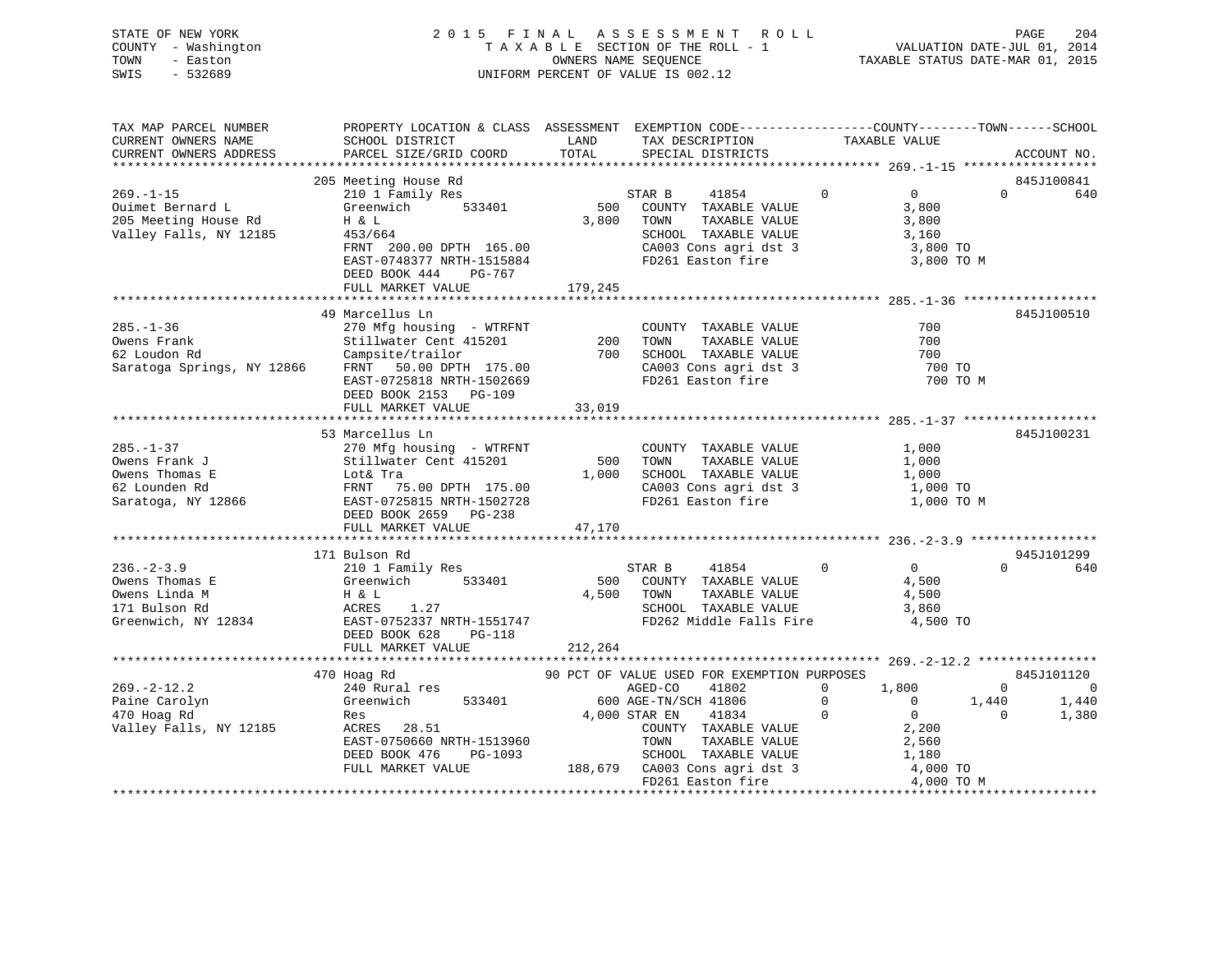## STATE OF NEW YORK 2 0 1 5 F I N A L A S S E S S M E N T R O L L PAGE 205 COUNTY - Washington T A X A B L E SECTION OF THE ROLL - 1 VALUATION DATE-JUL 01, 2014 TOWN - Easton OWNERS NAME SEQUENCE TAXABLE STATUS DATE-MAR 01, 2015 SWIS - 532689 UNIFORM PERCENT OF VALUE IS 002.12

| TAX MAP PARCEL NUMBER<br>CURRENT OWNERS NAME<br>CURRENT OWNERS ADDRESS                                              | PROPERTY LOCATION & CLASS ASSESSMENT EXEMPTION CODE---------------COUNTY-------TOWN-----SCHOOL<br>SCHOOL DISTRICT<br>PARCEL SIZE/GRID COORD                             | LAND<br>TOTAL           | TAX DESCRIPTION TAXABLE VALUE SPECIAL DISTRICTS                                                                                                    |                                                                                                                                | ACCOUNT NO.                     |
|---------------------------------------------------------------------------------------------------------------------|-------------------------------------------------------------------------------------------------------------------------------------------------------------------------|-------------------------|----------------------------------------------------------------------------------------------------------------------------------------------------|--------------------------------------------------------------------------------------------------------------------------------|---------------------------------|
|                                                                                                                     |                                                                                                                                                                         |                         |                                                                                                                                                    |                                                                                                                                |                                 |
| $251. - 1 - 3.1$<br>Paquin Michael J<br>2157 County Route 113<br>Greenwich, NY 12834                                | 2157 County Route 113<br>210 1 Family Res<br>Greenwich<br>533401<br>subd lot 1<br>ACRES 31.38<br>EAST-0737182 NRTH-1534998<br>DEED BOOK 2775 PG-28<br>FULL MARKET VALUE | 202,830                 | STAR B<br>41854<br>1,000 COUNTY TAXABLE VALUE<br>4,300 TOWN<br>TAXABLE VALUE<br>SCHOOL TAXABLE VALUE<br>CA003 Cons agri dst 3<br>FD261 Easton fire | $\mathbf 0$<br>$\overline{0}$<br>4,300<br>4,300<br>3,660<br>4,300 TO<br>4,300 TO M                                             | $\Omega$<br>640                 |
|                                                                                                                     |                                                                                                                                                                         |                         |                                                                                                                                                    |                                                                                                                                |                                 |
| $251. - 1 - 9$<br>Parker Alan G<br>Parker Mary Grace<br>146 Cheese Factory Rd ACRES 8.53<br>Greenwich, NY 12834     | 146 Cheese Factory Rd<br>210 1 Family Res<br>;<br>533401<br>Greenwich<br>Res<br>EAST-0741164 NRTH-1531667<br>DEED BOOK 719<br>$PG-184$<br>FULL MARKET VALUE             | 800<br>5,500<br>259,434 | STAR B<br>41854<br>COUNTY TAXABLE VALUE<br>TOWN<br>TAXABLE VALUE<br>SCHOOL TAXABLE VALUE                                                           | $\mathbf{0}$<br>$0 \qquad \qquad$<br>5,500<br>5,500<br>4,860<br>CA003 Cons agri dst 3 5,500 TO<br>FD261 Easton fire 5,500 TO M | 845J100770<br>$\Omega$<br>640   |
|                                                                                                                     |                                                                                                                                                                         |                         |                                                                                                                                                    |                                                                                                                                |                                 |
| $285. - 1 - 11.2$<br>zoo.-i-ii.z<br>Parker Camille<br>1188 Verbeck Ave<br>Schaghticoke, NY 12154                    | 1188 Verbeck Ave<br>210 1 Family Res<br>Stillwater Cent 415201<br>Lot 3<br>2674/65, 2674/146<br>ACRES<br>6.45<br>EAST-0732238 NRTH-1499982<br>DEED BOOK 2674 PG-65      | 500<br>4,500            | COUNTY TAXABLE VALUE<br>TAXABLE VALUE<br>TOWN<br>SCHOOL TAXABLE VALUE<br>CA003 Cons agri dst 3<br>FD261 Easton fire                                | 4,500<br>4,500<br>4,500<br>4,500 TO<br>4,500 TO M                                                                              |                                 |
|                                                                                                                     | FULL MARKET VALUE                                                                                                                                                       | 212,264                 |                                                                                                                                                    |                                                                                                                                |                                 |
| $277. - 1 - 10$<br>Patterson James V<br>Patterson Judith M<br>272 Mcgowan Rd<br>Schaghticoke, NY 12154              | 272 Mcgowan Rd<br>240 Rural res<br>Greenwich 533401<br>House W Acreage<br>533401<br>Sub Lot 1<br>ACRES 10.00<br>EAST-0740059 NRTH-1509683<br>DEED BOOK 433 PG-503       | 4,200                   | STAR EN<br>41834<br>500 COUNTY TAXABLE VALUE<br>TAXABLE VALUE<br>TOWN<br>SCHOOL TAXABLE VALUE<br>CA003 Cons agri dst 3<br>FD261 Easton fire        | $0 \qquad \qquad$<br>$\overline{0}$<br>4,200<br>4,200<br>2,820<br>4,200 TO<br>4,200 TO M                                       | 845J100639<br>1,380<br>$\Omega$ |
|                                                                                                                     | FULL MARKET VALUE                                                                                                                                                       | 198,113                 |                                                                                                                                                    |                                                                                                                                |                                 |
|                                                                                                                     |                                                                                                                                                                         |                         |                                                                                                                                                    |                                                                                                                                |                                 |
| $286. - 1 - 30.4$<br>Paul's Broad Meadows LLC<br>414 Waite Rd<br>Schagticoke, NY 12154<br>MAY BE SUBJECT TO PAYMENT | Cukrovany Ln<br>120 Field crops<br>Stillwater Cent 415201<br>survey 12558 lot 4<br>ACRES 84.20<br>EAST-0733610 NRTH-1499456<br>DEED BOOK 2976 PG-204                    |                         | AG DIST<br>41720<br>2,000 COUNTY TAXABLE VALUE<br>2,500 TOWNT TAXABLE VALUE<br>SCHOOL TAXABLE VALUE<br>CA003 Cons agri dst 3<br>468 EX             | $\mathbf{0}$<br>468<br>2,032<br>2,032<br>2,032<br>2,032 TO                                                                     | 468<br>468                      |
| UNDER AGDIST LAW TIL 2019                                                                                           | FULL MARKET VALUE                                                                                                                                                       |                         | 117,925 FD261 Easton fire                                                                                                                          | 2,500 TO M                                                                                                                     |                                 |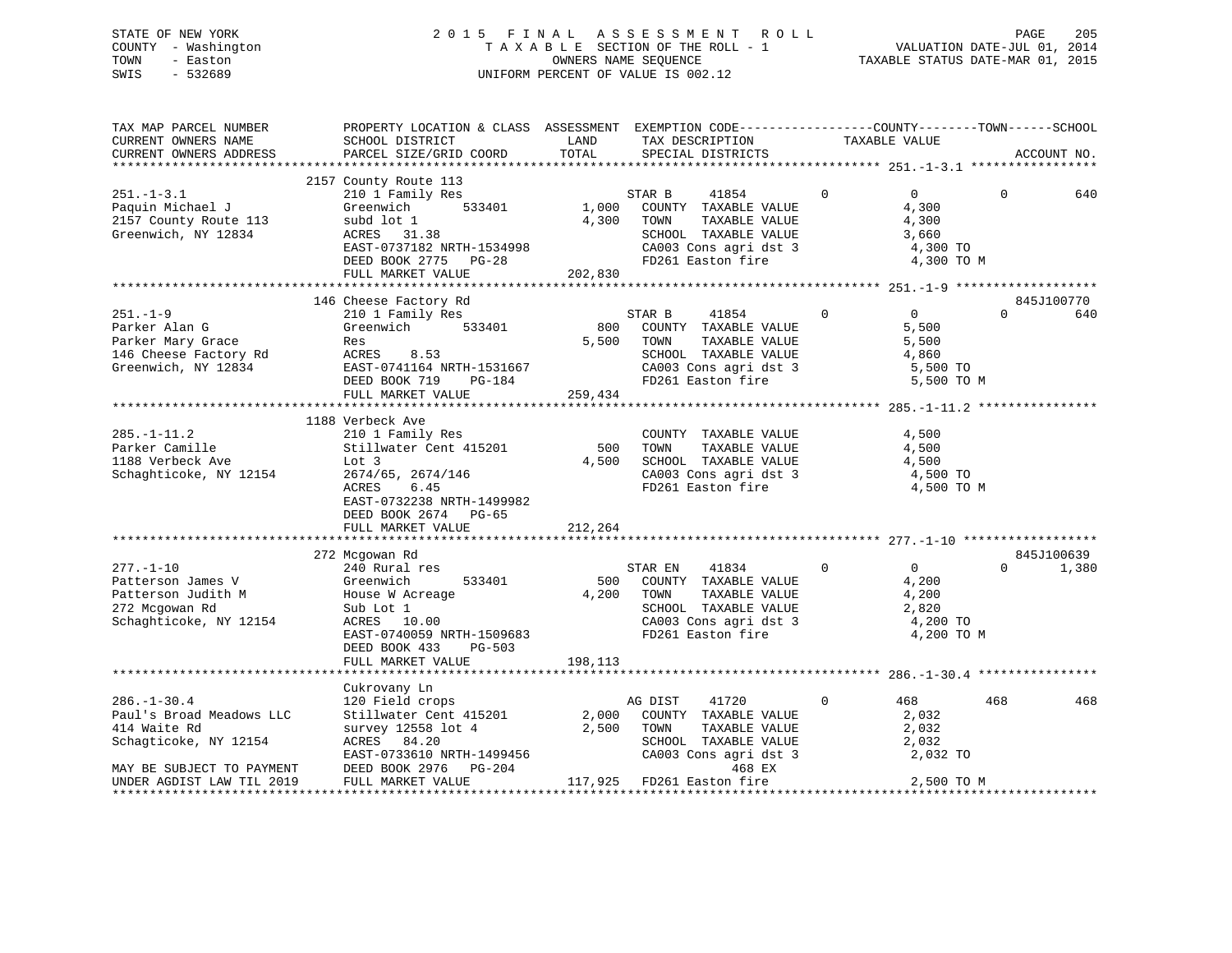## STATE OF NEW YORK 2 0 1 5 F I N A L A S S E S S M E N T R O L L PAGE 206 COUNTY - Washington T A X A B L E SECTION OF THE ROLL - 1 VALUATION DATE-JUL 01, 2014 TOWN - Easton OWNERS NAME SEQUENCE TAXABLE STATUS DATE-MAR 01, 2015 SWIS - 532689 UNIFORM PERCENT OF VALUE IS 002.12

| TAX MAP PARCEL NUMBER  | PROPERTY LOCATION & CLASS ASSESSMENT EXEMPTION CODE---------------COUNTY-------TOWN------SCHOOL |                 |                                |                |                 |
|------------------------|-------------------------------------------------------------------------------------------------|-----------------|--------------------------------|----------------|-----------------|
| CURRENT OWNERS NAME    | SCHOOL DISTRICT<br>PARCEL SIZE/GRID COORD TOTAL                                                 | LAND            | TAX DESCRIPTION                | TAXABLE VALUE  |                 |
| CURRENT OWNERS ADDRESS |                                                                                                 |                 | SPECIAL DISTRICTS              |                | ACCOUNT NO.     |
|                        |                                                                                                 |                 |                                |                |                 |
|                        | 81 Herrington Hill Rd                                                                           |                 |                                |                | 845J100330      |
| $260. - 1 - 19$        | 240 Rural res                                                                                   |                 | 41854 0<br>STAR B              | $\overline{0}$ | $\Omega$<br>640 |
| Pearson Donald         | Greenwich 533401                                                                                |                 | 1,700 COUNTY TAXABLE VALUE     | 4,200          |                 |
| Pearson Arlene         | H&l                                                                                             |                 | 4,200 TOWN<br>TAXABLE VALUE    | 4,200          |                 |
| 81 Herrington Hl       | Lot 1                                                                                           |                 | SCHOOL TAXABLE VALUE 3,560     |                |                 |
| Greenwich, NY 12834    | ACRES 46.68                                                                                     |                 | CA003 Cons agri dst 3          | 4,200 TO       |                 |
|                        | EAST-0753642 NRTH-1525506                                                                       |                 | FD261 Easton fire              | 4,200 TO M     |                 |
|                        | DEED BOOK 744<br>PG-71                                                                          |                 |                                |                |                 |
|                        | FULL MARKET VALUE                                                                               | 198,113         |                                |                |                 |
|                        |                                                                                                 |                 |                                |                |                 |
|                        | State Route 29                                                                                  |                 |                                |                | 845J101149      |
| $228. - 5 - 8.9$       | 323 Vacant rural                                                                                |                 | COUNTY TAXABLE VALUE           | 200            |                 |
| Peckham Materials Corp | Greenwich                                                                                       | 533401 200 TOWN | TAXABLE VALUE                  | 200            |                 |
| 20 Harlem Ave          | Vacant Land                                                                                     |                 | 200 SCHOOL TAXABLE VALUE       | 200            |                 |
| White Plains, NY 10603 | .2 acres for highway taki                                                                       |                 | FD262 Middle Falls Fire 200 TO |                |                 |
|                        | $228. - 1 - 8.9$                                                                                |                 |                                |                |                 |
|                        | ACRES 1.75                                                                                      |                 |                                |                |                 |
|                        | EAST-0752499 NRTH-1554664                                                                       |                 |                                |                |                 |
|                        | DEED BOOK 499<br>PG-695                                                                         |                 |                                |                |                 |
|                        | FULL MARKET VALUE                                                                               | 9,434           |                                |                |                 |
|                        |                                                                                                 |                 |                                |                |                 |
|                        | State Route 29                                                                                  |                 |                                |                | 845N201154      |
| $228. - 5 - 9.1$       | 330 Vacant comm                                                                                 |                 | COUNTY TAXABLE VALUE           | 200            |                 |
| Peckham Materials Corp |                                                                                                 |                 |                                | 200            |                 |
| 20 Haarlem Ave         | Greenwich 533401 200 TOWN TAXABLE VALUE<br>highway taking in 2003 200 SCHOOL TAXABLE VALUE      |                 |                                | 200            |                 |
| White Plains, NY 10603 | R 489/993                                                                                       |                 | FD262 Middle Falls Fire 200 TO |                |                 |
|                        | $228. - 1 - 9.1$                                                                                |                 |                                |                |                 |
|                        | FRNT 114.00 DPTH 351.00                                                                         |                 |                                |                |                 |
|                        | EAST-0752461 NRTH-1554328                                                                       |                 |                                |                |                 |
|                        | DEED BOOK 786<br>$PG-44$                                                                        |                 |                                |                |                 |
|                        | FULL MARKET VALUE                                                                               | 9,434           |                                |                |                 |
|                        |                                                                                                 |                 |                                |                |                 |
|                        |                                                                                                 |                 |                                |                | 845N201155      |
|                        | State Route 29                                                                                  |                 |                                |                |                 |
| $228. - 5 - 9.2$       | 330 Vacant comm                                                                                 |                 | COUNTY TAXABLE VALUE           | 200            |                 |
| Peckham Materials Corp | 533401<br>Greenwich                                                                             | 200 TOWN        | TAXABLE VALUE                  | 200            |                 |
| 20 Haarlem Ave         | Vl                                                                                              | 200             | SCHOOL TAXABLE VALUE           | 200            |                 |
| White Plains, NY 10603 | R 489/993                                                                                       |                 | FD262 Middle Falls Fire        | 200 TO         |                 |
|                        | $228. - 1 - 9.2$                                                                                |                 |                                |                |                 |
|                        | FRNT 93.00 DPTH 162.00                                                                          |                 |                                |                |                 |
|                        | EAST-0752563 NRTH-1555192                                                                       |                 |                                |                |                 |
|                        | DEED BOOK 786<br>$PG-44$                                                                        |                 |                                |                |                 |
|                        | FULL MARKET VALUE                                                                               | 9,434           |                                |                |                 |
|                        |                                                                                                 |                 |                                |                |                 |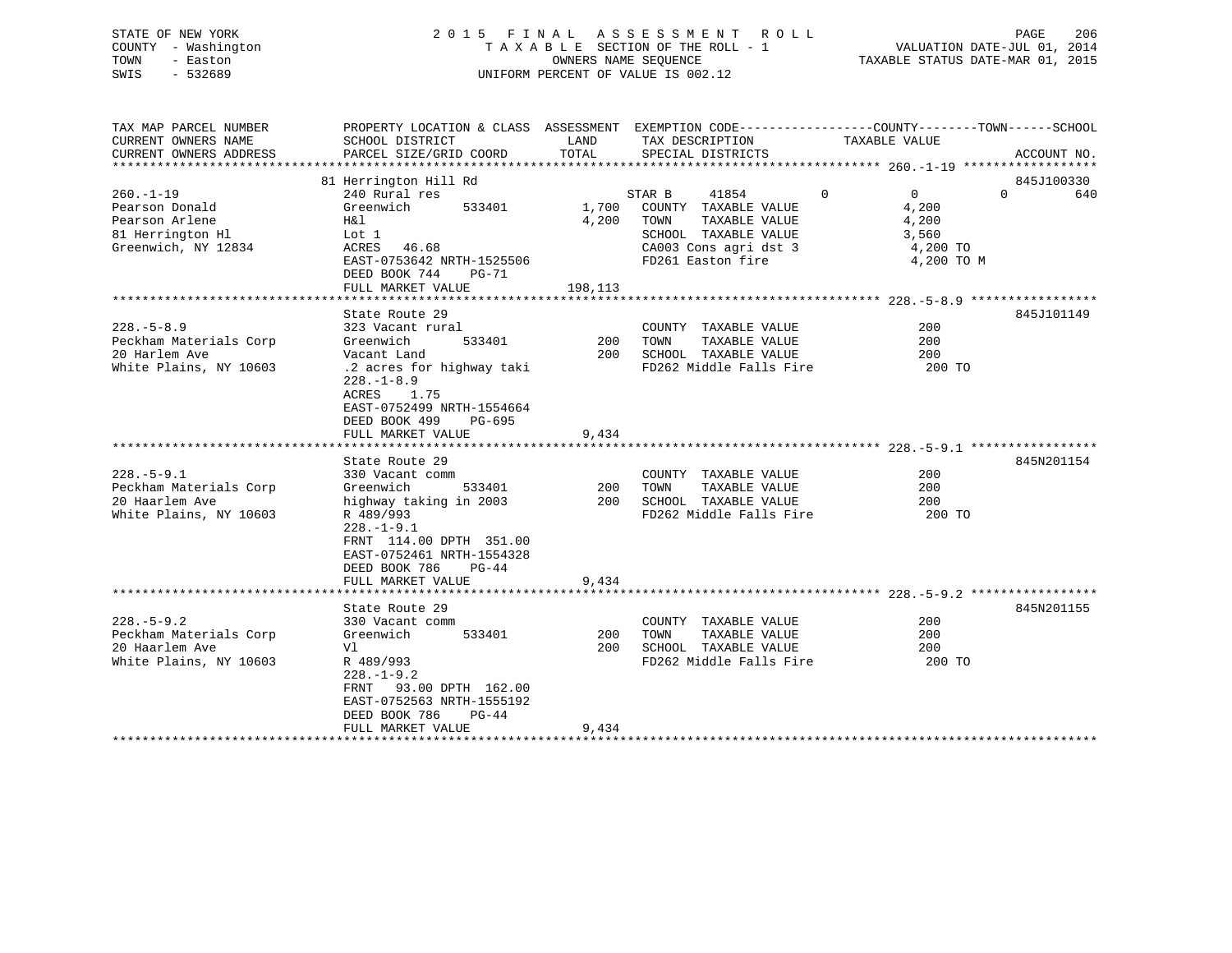| STATE OF NEW YORK<br>COUNTY - Washington<br>TOWN<br>- Easton<br>$-532689$<br>SWIS | 2015 FINAL<br>TAXABLE SECTION OF THE ROLL - 1<br>UNIFORM PERCENT OF VALUE IS 002.12          | PAGE<br>207<br>VALUATION DATE-JUL 01, 2014<br>TAXABLE STATUS DATE-MAR 01, 2015 |                         |                                                                                                                  |
|-----------------------------------------------------------------------------------|----------------------------------------------------------------------------------------------|--------------------------------------------------------------------------------|-------------------------|------------------------------------------------------------------------------------------------------------------|
| TAX MAP PARCEL NUMBER<br>CURRENT OWNERS NAME                                      | SCHOOL DISTRICT                                                                              | LAND                                                                           | TAX DESCRIPTION         | PROPERTY LOCATION & CLASS ASSESSMENT EXEMPTION CODE---------------COUNTY-------TOWN------SCHOOL<br>TAXABLE VALUE |
| CURRENT OWNERS ADDRESS                                                            | PARCEL SIZE/GRID COORD                                                                       | TOTAL                                                                          | SPECIAL DISTRICTS       | ACCOUNT NO.                                                                                                      |
|                                                                                   |                                                                                              |                                                                                |                         | ******************* 236.-2-1 ********************                                                                |
|                                                                                   | 542 State Route 29                                                                           |                                                                                |                         | 845J100646                                                                                                       |
| $236. - 2 - 1$                                                                    | 720 Mine/quarry                                                                              |                                                                                | COUNTY TAXABLE VALUE    | 11,500                                                                                                           |
| Peckham Materials Corp                                                            | 533401<br>Greenwich                                                                          | 5,500                                                                          | TAXABLE VALUE<br>TOWN   | 11,500                                                                                                           |
| 20 Haarlem Ave                                                                    | Quarry/mine                                                                                  | 11,500                                                                         | SCHOOL TAXABLE VALUE    | 11,500                                                                                                           |
| White Plains, NY 10603                                                            | $542$ (House No.)<br>.2 acres highway taking<br>ACRES 19.60                                  |                                                                                | FD262 Middle Falls Fire | 11,500 TO                                                                                                        |
|                                                                                   | EAST-0751921 NRTH-1553084<br>DEED BOOK 402<br>PG-1007<br>FULL MARKET VALUE                   | 542,453                                                                        |                         |                                                                                                                  |
|                                                                                   |                                                                                              |                                                                                |                         |                                                                                                                  |
|                                                                                   | State Route 40/E Off                                                                         |                                                                                |                         | 845J100240                                                                                                       |
| $244. - 2 - 5$                                                                    | 323 Vacant rural                                                                             |                                                                                | COUNTY TAXABLE VALUE    | 200                                                                                                              |
| Peckham Materials Corp                                                            | 533401<br>Greenwich                                                                          | 200                                                                            | TAXABLE VALUE<br>TOWN   | 200                                                                                                              |
| 20 Harlem Ave                                                                     | Wl                                                                                           | 200                                                                            | SCHOOL TAXABLE VALUE    | 200                                                                                                              |
| White Plains, NY 10603                                                            | 7.00<br>ACRES<br>EAST-0752811 NRTH-1543312<br>DEED BOOK 631<br>PG-243<br>FULL MARKET VALUE   |                                                                                | FD262 Middle Falls Fire | 200 TO                                                                                                           |
|                                                                                   |                                                                                              | 9,434                                                                          |                         |                                                                                                                  |
|                                                                                   | State Route 40/E Off                                                                         |                                                                                |                         | 845J100191                                                                                                       |
| $244. - 2 - 9.1$                                                                  | 323 Vacant rural                                                                             |                                                                                | COUNTY TAXABLE VALUE    | 200                                                                                                              |
| Peckham Materials Corp                                                            | 533401<br>Greenwich                                                                          | 200                                                                            | TAXABLE VALUE<br>TOWN   | 200                                                                                                              |
| 20 Haarlem Ave                                                                    | Wood Lot                                                                                     | 200                                                                            | SCHOOL TAXABLE VALUE    | 200                                                                                                              |
| White Plains, NY 10603                                                            | ACRES<br>5.00<br>EAST-0752742 NRTH-1542218<br>DEED BOOK 631<br>PG-247                        |                                                                                | FD262 Middle Falls Fire | 200 TO                                                                                                           |
|                                                                                   | FULL MARKET VALUE                                                                            | 9,434                                                                          |                         |                                                                                                                  |
|                                                                                   | State Route 40/E Off                                                                         |                                                                                |                         | 845J101024                                                                                                       |
| $244. - 2 - 9.2$                                                                  | 323 Vacant rural                                                                             |                                                                                | COUNTY TAXABLE VALUE    | 200                                                                                                              |
| Peckham Materials Corp                                                            | Greenwich<br>533401                                                                          | 200                                                                            | TOWN<br>TAXABLE VALUE   | 200                                                                                                              |
| 20 Haarlem Ave                                                                    | Wood Lot                                                                                     | 200                                                                            | SCHOOL TAXABLE VALUE    | 200                                                                                                              |
| White Plains, NY 10603                                                            | ACRES<br>7.50<br>EAST-0752852 NRTH-1542950<br>DEED BOOK 631<br>$PG-243$<br>FULL MARKET VALUE | 9,434                                                                          | FD262 Middle Falls Fire | 200 TO                                                                                                           |
|                                                                                   | * * * * * * * * * * * * * * * * * * *                                                        |                                                                                |                         |                                                                                                                  |
|                                                                                   | State Route 40                                                                               |                                                                                |                         | 845J101025                                                                                                       |
| $244. - 2 - 10$                                                                   | 323 Vacant rural                                                                             |                                                                                | COUNTY TAXABLE VALUE    | 200                                                                                                              |
| Peckham Materials Corp                                                            | Greenwich<br>533401                                                                          | 200                                                                            | TOWN<br>TAXABLE VALUE   | 200                                                                                                              |
| 20 Haarlem Ave                                                                    | Wood Lot                                                                                     | 200                                                                            | SCHOOL TAXABLE VALUE    | 200                                                                                                              |
| White Plains, NY 10603                                                            | ACRES<br>5.50                                                                                |                                                                                | FD262 Middle Falls Fire | 200 TO                                                                                                           |

\*\*\*\*\*\*\*\*\*\*\*\*\*\*\*\*\*\*\*\*\*\*\*\*\*\*\*\*\*\*\*\*\*\*\*\*\*\*\*\*\*\*\*\*\*\*\*\*\*\*\*\*\*\*\*\*\*\*\*\*\*\*\*\*\*\*\*\*\*\*\*\*\*\*\*\*\*\*\*\*\*\*\*\*\*\*\*\*\*\*\*\*\*\*\*\*\*\*\*\*\*\*\*\*\*\*\*\*\*\*\*\*\*\*\*\*\*\*\*\*\*\*\*\*\*\*\*\*\*\*\*\*

 EAST-0752472 NRTH-1542009 DEED BOOK 631 PG-243

FULL MARKET VALUE 9,434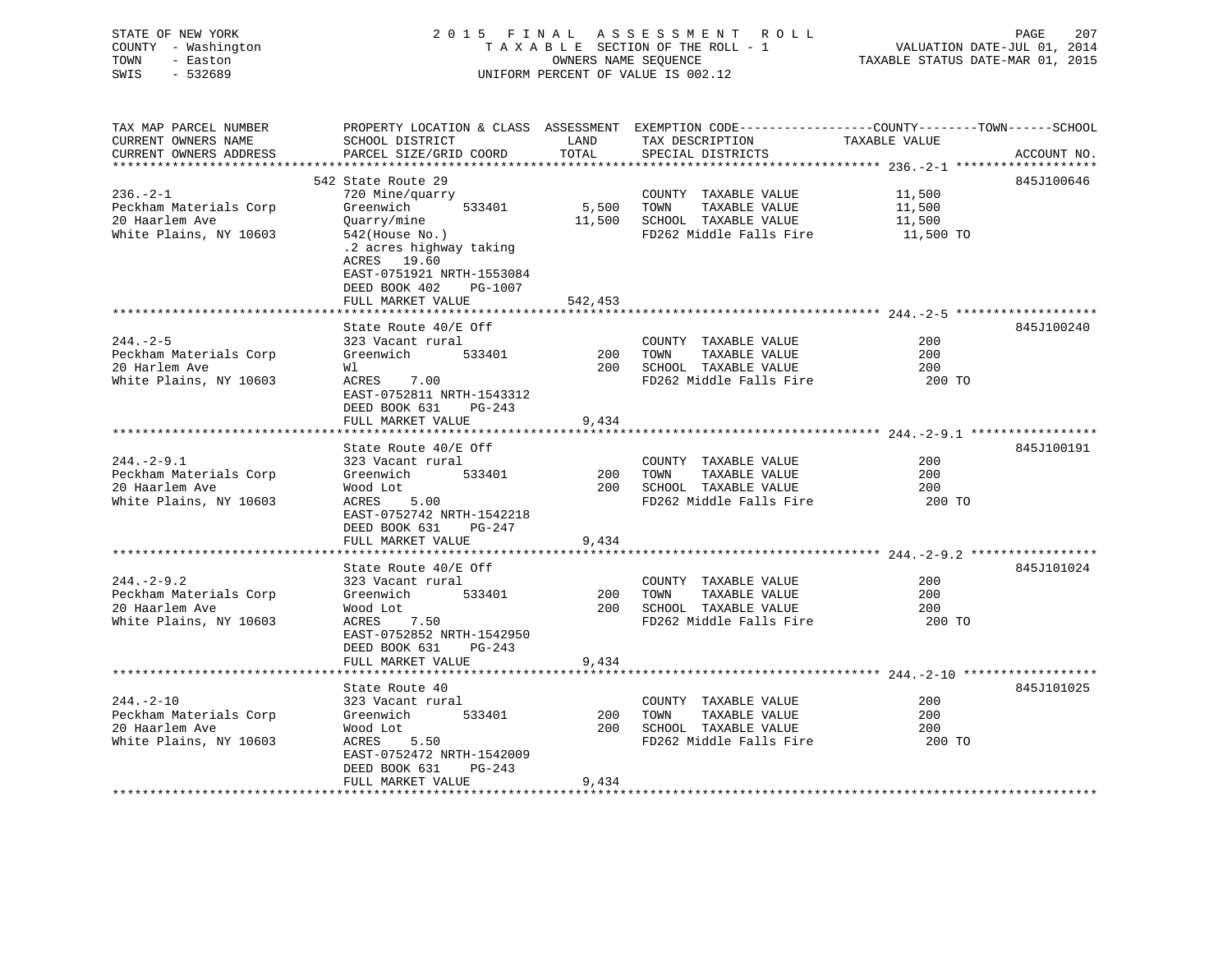| STATE OF NEW YORK<br>COUNTY - Washington<br>- Easton<br>TOWN<br>SWIS<br>$-532689$                           |                                                                                                                                                                                 | OWNERS NAME SEQUENCE    | 2015 FINAL ASSESSMENT ROLL<br>TAXABLE SECTION OF THE ROLL - 1<br>UNIFORM PERCENT OF VALUE IS 002.12                                                | VALUATION DATE-JUL 01, 2014<br>TAXABLE STATUS DATE-MAR 01, 2015     | 208<br>PAGE     |
|-------------------------------------------------------------------------------------------------------------|---------------------------------------------------------------------------------------------------------------------------------------------------------------------------------|-------------------------|----------------------------------------------------------------------------------------------------------------------------------------------------|---------------------------------------------------------------------|-----------------|
| TAX MAP PARCEL NUMBER<br>CURRENT OWNERS NAME<br>CURRENT OWNERS ADDRESS<br>***********************           | SCHOOL DISTRICT<br>PARCEL SIZE/GRID COORD                                                                                                                                       | LAND<br>TOTAL           | PROPERTY LOCATION & CLASS ASSESSMENT EXEMPTION CODE----------------COUNTY-------TOWN------SCHOOL<br>TAX DESCRIPTION<br>SPECIAL DISTRICTS           | TAXABLE VALUE                                                       | ACCOUNT NO.     |
| $236. - 2 - 19.2$<br>Peckham Materials Corp.<br>438 Vaughn Rd<br>Hudson Falls, NY 12839                     | 582 State Route 29<br>720 Mine/quarry<br>Greenwich<br>533401<br>electric<br>887/293<br>ACRES 47.00<br>EAST-0753180 NRTH-1555182<br>DEED BOOK 887<br>PG-302<br>FULL MARKET VALUE | 2,455<br>115,802        | COUNTY TAXABLE VALUE<br>TOWN<br>TAXABLE VALUE<br>2,455 SCHOOL TAXABLE VALUE<br>FD262 Middle Falls Fire                                             | 2,455<br>2,455<br>2,455<br>2,455 TO                                 |                 |
|                                                                                                             |                                                                                                                                                                                 |                         |                                                                                                                                                    |                                                                     |                 |
| $244. - 2 - 3$<br>Peckham Materials Inc<br>20 Haarlem Ave<br>White Plains, NY 10603                         | 1968 State Route 40<br>720 Mine/quarry<br>533401<br>Greenwich<br>Quarry<br>558/222<br>ACRES 97.10<br>EAST-0751631 NRTH-1543780<br>DEED BOOK 558<br>PG-219                       | 3,500<br>11,500         | COUNTY TAXABLE VALUE<br>TOWN<br>TAXABLE VALUE<br>SCHOOL TAXABLE VALUE<br>CA003 Cons agri dst 3<br>FD262 Middle Falls Fire                          | 11,500<br>11,500<br>11,500<br>11,500 TO<br>11,500 TO                | 845J100326      |
|                                                                                                             | FULL MARKET VALUE                                                                                                                                                               | 542,453                 |                                                                                                                                                    |                                                                     |                 |
|                                                                                                             | 61 Marcellus Ln                                                                                                                                                                 |                         |                                                                                                                                                    |                                                                     | 845J100425      |
| 285.-1-38<br>Peek Ward L<br>1 Winner Pl<br>Saratoga Springs, NY 12866                                       | 260 Seasonal res - WTRFNT<br>Stillwater Cent 415201<br>Camp<br>FRNT 103.00 DPTH 165.00<br>EAST-0725807 NRTH-1502880<br>DEED BOOK 2946<br>PG-295                                 | 500<br>1,200            | COUNTY TAXABLE VALUE<br>TOWN<br>TAXABLE VALUE<br>SCHOOL TAXABLE VALUE<br>CA003 Cons agri dst 3<br>FD261 Easton fire                                | 1,200<br>1,200<br>1,200<br>1,200 TO<br>1,200 TO M                   |                 |
|                                                                                                             | FULL MARKET VALUE<br>*******************                                                                                                                                        | 56,604                  |                                                                                                                                                    |                                                                     |                 |
| $285. - 1 - 41$<br>Peluso Francine<br>765 County Route 113<br>Schaghticoke, NY 12154                        | County Route 113<br>310 Res Vac<br>Stillwater Cent 415201<br>Vl<br>Lot1<br>ACRES 12.30<br>EAST-0726064 NRTH-1503759<br>DEED BOOK 2695 PG-218<br>FULL MARKET VALUE               | 300<br>300<br>14,151    | COUNTY TAXABLE VALUE<br>TOWN<br>TAXABLE VALUE<br>SCHOOL TAXABLE VALUE<br>CA003 Cons agri dst 3<br>FD261 Easton fire                                | 300<br>300<br>300<br>300 TO<br>300 TO M                             | 845J100335      |
|                                                                                                             |                                                                                                                                                                                 |                         |                                                                                                                                                    |                                                                     |                 |
| $285. - 1 - 41.1$<br>Peluso Joseph R<br>Peluso Francine K<br>765 County Route 113<br>Schaghticoke, NY 12154 | 765 County Route 113<br>210 1 Family Res<br>Stillwater Cent 415201<br>H&l<br>Lot2<br>ACRES<br>1.58<br>EAST-0726493 NRTH-1503620<br>DEED BOOK 906<br>PG-28<br>FULL MARKET VALUE  | 500<br>3,200<br>150,943 | STAR B<br>41854<br>$\Omega$<br>COUNTY TAXABLE VALUE<br>TOWN<br>TAXABLE VALUE<br>SCHOOL TAXABLE VALUE<br>CA003 Cons agri dst 3<br>FD261 Easton fire | $\overline{0}$<br>3,200<br>3,200<br>2,560<br>3,200 TO<br>3,200 TO M | $\Omega$<br>640 |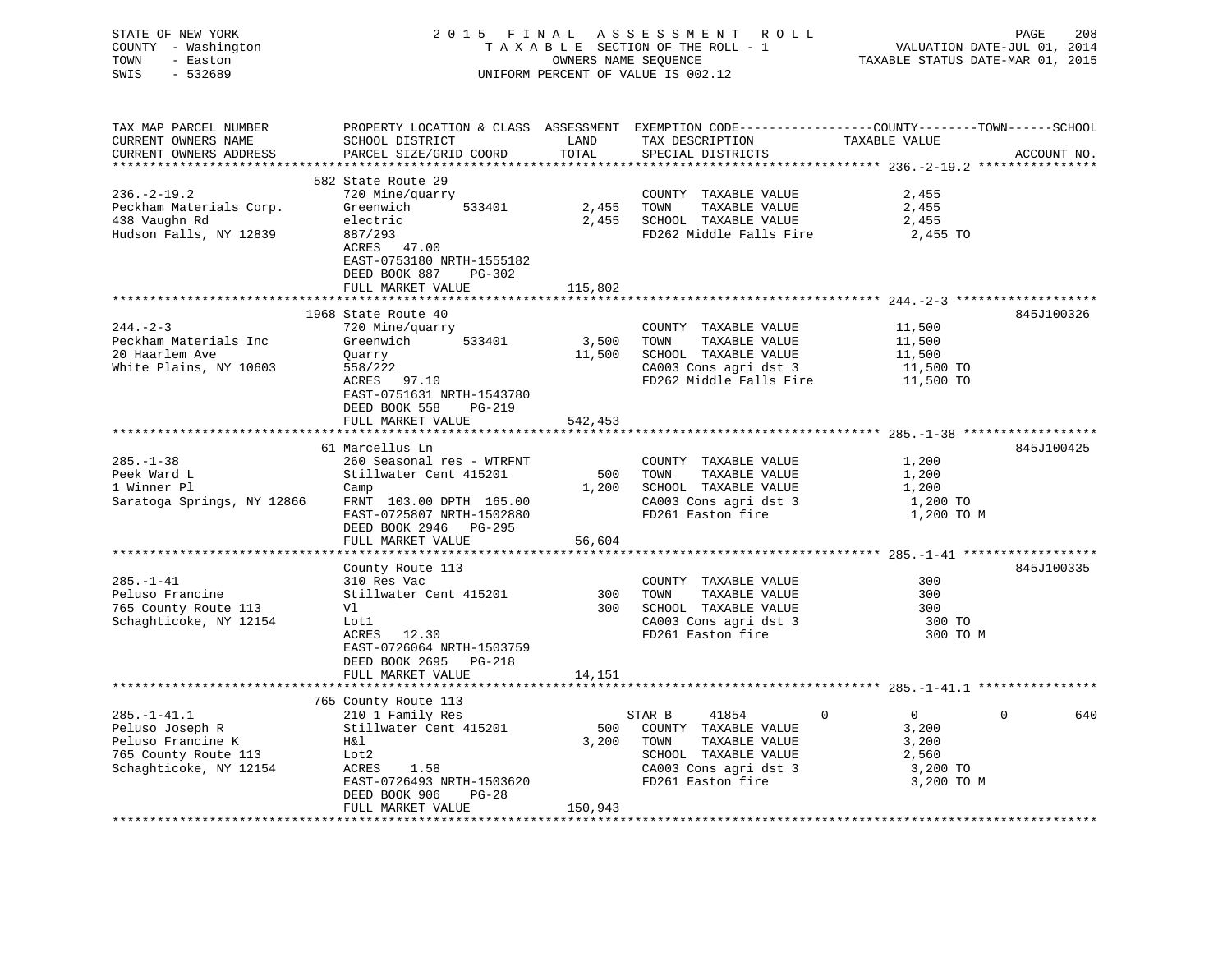## STATE OF NEW YORK 2 0 1 5 F I N A L A S S E S S M E N T R O L L PAGE 209 COUNTY - Washington T A X A B L E SECTION OF THE ROLL - 1 VALUATION DATE-JUL 01, 2014 TOWN - Easton **CONNERS NAME SEQUENCE** TAXABLE STATUS DATE-MAR 01, 2015 SWIS - 532689 UNIFORM PERCENT OF VALUE IS 002.12

| TAXABLE VALUE<br>CURRENT OWNERS NAME<br>SCHOOL DISTRICT<br>LAND<br>TAX DESCRIPTION<br>TOTAL<br>PARCEL SIZE/GRID COORD<br>CURRENT OWNERS ADDRESS<br>SPECIAL DISTRICTS<br>ACCOUNT NO.<br>11200 State Route 40<br>845J100154<br>210 1 Family Res<br>5,200<br>$286. - 1 - 20$<br>COUNTY TAXABLE VALUE<br>Greenwich 533401 1,350 TOWN<br>TAXABLE VALUE<br>5,200<br>5,200 SCHOOL TAXABLE VALUE<br>5,200<br>5,200 TO<br>CA003 Cons agri dst 3<br>FD261 Easton fire<br>5,200 TO M<br>DEED BOOK 3410 PG-94<br>FULL MARKET VALUE<br>245,283<br>845J100568<br>1826 State Route 40<br>$\overline{0}$<br>$\Omega$<br>$244. - 2 - 19$<br>$\Omega$<br>240 Rural res<br>STAR B<br>41854<br>640<br>533401<br>500<br>Greenwich<br>COUNTY TAXABLE VALUE<br>2,000<br>H&l<br>2,000<br>TOWN<br>TAXABLE VALUE<br>2,000<br>SCHOOL TAXABLE VALUE<br>Greenwich, NY 12834<br>ACRES 27.10<br>1,360<br>EAST-0751109 NRTH-1541906<br>DEED BOOK 927 PG-228<br>CA003 Cons agri dst 3 and 2,000 TO<br>FD262 Middle Falls Fire 2,000 TO<br>FULL MARKET VALUE<br>94,340 | TAX MAP PARCEL NUMBER | PROPERTY LOCATION & CLASS ASSESSMENT EXEMPTION CODE---------------COUNTY-------TOWN------SCHOOL |  |     |
|--------------------------------------------------------------------------------------------------------------------------------------------------------------------------------------------------------------------------------------------------------------------------------------------------------------------------------------------------------------------------------------------------------------------------------------------------------------------------------------------------------------------------------------------------------------------------------------------------------------------------------------------------------------------------------------------------------------------------------------------------------------------------------------------------------------------------------------------------------------------------------------------------------------------------------------------------------------------------------------------------------------------------------------|-----------------------|-------------------------------------------------------------------------------------------------|--|-----|
|                                                                                                                                                                                                                                                                                                                                                                                                                                                                                                                                                                                                                                                                                                                                                                                                                                                                                                                                                                                                                                      |                       |                                                                                                 |  |     |
| Penny William F<br>Penny Mary H<br>Penny William F (Greenwich 533401 1,350<br>Penny Mary H Lot 1 5,200<br>11200 State Route 40 (ACRES 13.34 5 chaghticoke, NY 12154 EAST-0741274 NRTH-1502532<br>Peregrim Keith<br>1826 State Route 40                                                                                                                                                                                                                                                                                                                                                                                                                                                                                                                                                                                                                                                                                                                                                                                               |                       |                                                                                                 |  |     |
|                                                                                                                                                                                                                                                                                                                                                                                                                                                                                                                                                                                                                                                                                                                                                                                                                                                                                                                                                                                                                                      |                       |                                                                                                 |  |     |
|                                                                                                                                                                                                                                                                                                                                                                                                                                                                                                                                                                                                                                                                                                                                                                                                                                                                                                                                                                                                                                      |                       |                                                                                                 |  |     |
|                                                                                                                                                                                                                                                                                                                                                                                                                                                                                                                                                                                                                                                                                                                                                                                                                                                                                                                                                                                                                                      |                       |                                                                                                 |  |     |
|                                                                                                                                                                                                                                                                                                                                                                                                                                                                                                                                                                                                                                                                                                                                                                                                                                                                                                                                                                                                                                      |                       |                                                                                                 |  |     |
|                                                                                                                                                                                                                                                                                                                                                                                                                                                                                                                                                                                                                                                                                                                                                                                                                                                                                                                                                                                                                                      |                       |                                                                                                 |  |     |
|                                                                                                                                                                                                                                                                                                                                                                                                                                                                                                                                                                                                                                                                                                                                                                                                                                                                                                                                                                                                                                      |                       |                                                                                                 |  |     |
|                                                                                                                                                                                                                                                                                                                                                                                                                                                                                                                                                                                                                                                                                                                                                                                                                                                                                                                                                                                                                                      |                       |                                                                                                 |  |     |
|                                                                                                                                                                                                                                                                                                                                                                                                                                                                                                                                                                                                                                                                                                                                                                                                                                                                                                                                                                                                                                      |                       |                                                                                                 |  |     |
|                                                                                                                                                                                                                                                                                                                                                                                                                                                                                                                                                                                                                                                                                                                                                                                                                                                                                                                                                                                                                                      |                       |                                                                                                 |  |     |
|                                                                                                                                                                                                                                                                                                                                                                                                                                                                                                                                                                                                                                                                                                                                                                                                                                                                                                                                                                                                                                      |                       |                                                                                                 |  |     |
|                                                                                                                                                                                                                                                                                                                                                                                                                                                                                                                                                                                                                                                                                                                                                                                                                                                                                                                                                                                                                                      |                       |                                                                                                 |  |     |
|                                                                                                                                                                                                                                                                                                                                                                                                                                                                                                                                                                                                                                                                                                                                                                                                                                                                                                                                                                                                                                      |                       |                                                                                                 |  |     |
|                                                                                                                                                                                                                                                                                                                                                                                                                                                                                                                                                                                                                                                                                                                                                                                                                                                                                                                                                                                                                                      |                       |                                                                                                 |  |     |
|                                                                                                                                                                                                                                                                                                                                                                                                                                                                                                                                                                                                                                                                                                                                                                                                                                                                                                                                                                                                                                      |                       |                                                                                                 |  |     |
|                                                                                                                                                                                                                                                                                                                                                                                                                                                                                                                                                                                                                                                                                                                                                                                                                                                                                                                                                                                                                                      |                       |                                                                                                 |  |     |
|                                                                                                                                                                                                                                                                                                                                                                                                                                                                                                                                                                                                                                                                                                                                                                                                                                                                                                                                                                                                                                      |                       |                                                                                                 |  |     |
|                                                                                                                                                                                                                                                                                                                                                                                                                                                                                                                                                                                                                                                                                                                                                                                                                                                                                                                                                                                                                                      |                       |                                                                                                 |  |     |
|                                                                                                                                                                                                                                                                                                                                                                                                                                                                                                                                                                                                                                                                                                                                                                                                                                                                                                                                                                                                                                      |                       |                                                                                                 |  |     |
| 1852 State Route 40<br>845J101081                                                                                                                                                                                                                                                                                                                                                                                                                                                                                                                                                                                                                                                                                                                                                                                                                                                                                                                                                                                                    |                       |                                                                                                 |  |     |
| $244. - 2 - 20$<br>600<br>260 Seasonal res<br>COUNTY TAXABLE VALUE<br>244.-2-20<br>Peregrim Keith                                                                                                                                                                                                                                                                                                                                                                                                                                                                                                                                                                                                                                                                                                                                                                                                                                                                                                                                    |                       |                                                                                                 |  |     |
| Greenwich<br>533401<br>500<br>TOWN<br>TAXABLE VALUE<br>600                                                                                                                                                                                                                                                                                                                                                                                                                                                                                                                                                                                                                                                                                                                                                                                                                                                                                                                                                                           |                       |                                                                                                 |  |     |
| 1852 State Route 40<br>600<br>SCHOOL TAXABLE VALUE<br>600                                                                                                                                                                                                                                                                                                                                                                                                                                                                                                                                                                                                                                                                                                                                                                                                                                                                                                                                                                            |                       |                                                                                                 |  |     |
| Greenwich, NY 12834<br>CA003 Cons agri dst 3 600 TO<br>FD262 Middle Falls Fire 600 TO                                                                                                                                                                                                                                                                                                                                                                                                                                                                                                                                                                                                                                                                                                                                                                                                                                                                                                                                                |                       |                                                                                                 |  |     |
| EAST-0750350 NRTH-1542161                                                                                                                                                                                                                                                                                                                                                                                                                                                                                                                                                                                                                                                                                                                                                                                                                                                                                                                                                                                                            |                       |                                                                                                 |  |     |
| DEED BOOK 927<br>PG-232                                                                                                                                                                                                                                                                                                                                                                                                                                                                                                                                                                                                                                                                                                                                                                                                                                                                                                                                                                                                              |                       |                                                                                                 |  |     |
| FULL MARKET VALUE<br>28,302                                                                                                                                                                                                                                                                                                                                                                                                                                                                                                                                                                                                                                                                                                                                                                                                                                                                                                                                                                                                          |                       |                                                                                                 |  |     |
|                                                                                                                                                                                                                                                                                                                                                                                                                                                                                                                                                                                                                                                                                                                                                                                                                                                                                                                                                                                                                                      |                       |                                                                                                 |  |     |
| 284 Easton Station Rd                                                                                                                                                                                                                                                                                                                                                                                                                                                                                                                                                                                                                                                                                                                                                                                                                                                                                                                                                                                                                |                       |                                                                                                 |  |     |
| $\Omega$<br>392<br>$253. - 1 - 16.5$<br>241 Rural res&ag<br>AG DIST<br>41720<br>392                                                                                                                                                                                                                                                                                                                                                                                                                                                                                                                                                                                                                                                                                                                                                                                                                                                                                                                                                  |                       |                                                                                                 |  | 392 |
| $\sim$ 0<br>Perkins Erin<br>533401<br>41854<br>$\overline{0}$<br>Greenwich<br>1,250 STAR B<br>$\Omega$                                                                                                                                                                                                                                                                                                                                                                                                                                                                                                                                                                                                                                                                                                                                                                                                                                                                                                                               |                       |                                                                                                 |  | 640 |
| 6,000 COUNTY TAXABLE VALUE<br>5,608<br>Perkins Jeremy<br>Farm                                                                                                                                                                                                                                                                                                                                                                                                                                                                                                                                                                                                                                                                                                                                                                                                                                                                                                                                                                        |                       |                                                                                                 |  |     |
| 5,608                                                                                                                                                                                                                                                                                                                                                                                                                                                                                                                                                                                                                                                                                                                                                                                                                                                                                                                                                                                                                                |                       |                                                                                                 |  |     |
|                                                                                                                                                                                                                                                                                                                                                                                                                                                                                                                                                                                                                                                                                                                                                                                                                                                                                                                                                                                                                                      |                       |                                                                                                 |  |     |
|                                                                                                                                                                                                                                                                                                                                                                                                                                                                                                                                                                                                                                                                                                                                                                                                                                                                                                                                                                                                                                      |                       |                                                                                                 |  |     |
|                                                                                                                                                                                                                                                                                                                                                                                                                                                                                                                                                                                                                                                                                                                                                                                                                                                                                                                                                                                                                                      |                       |                                                                                                 |  |     |
|                                                                                                                                                                                                                                                                                                                                                                                                                                                                                                                                                                                                                                                                                                                                                                                                                                                                                                                                                                                                                                      |                       |                                                                                                 |  |     |
| 284 Easton Station Rd<br>284 Easton Station Rd<br>384 Easton Station Rd<br>384 East-0759849 NRTH-1535038<br>392 EX<br>392 EX<br>283,019 FD261 Easton fire<br>392 EX<br>392 EX<br>392 EX<br>392 EX<br>283,019 FD261 Easton fire<br>392 EX<br>392 EX<br>392<br>161 Louse Hill Rd<br>845J101213                                                                                                                                                                                                                                                                                                                                                                                                                                                                                                                                                                                                                                                                                                                                         |                       |                                                                                                 |  |     |
| $236. - 2 - 7.5$<br>$\overline{0}$<br>$\overline{0}$<br>$\Omega$                                                                                                                                                                                                                                                                                                                                                                                                                                                                                                                                                                                                                                                                                                                                                                                                                                                                                                                                                                     |                       |                                                                                                 |  | 640 |
| 210 1 Family Res<br>41854<br>STAR B<br>COUNTY TAXABLE VALUE<br>3,200                                                                                                                                                                                                                                                                                                                                                                                                                                                                                                                                                                                                                                                                                                                                                                                                                                                                                                                                                                 |                       |                                                                                                 |  |     |
| TOWN<br>TAXABLE VALUE<br>3,200                                                                                                                                                                                                                                                                                                                                                                                                                                                                                                                                                                                                                                                                                                                                                                                                                                                                                                                                                                                                       |                       |                                                                                                 |  |     |
| SCHOOL TAXABLE VALUE<br>2,560                                                                                                                                                                                                                                                                                                                                                                                                                                                                                                                                                                                                                                                                                                                                                                                                                                                                                                                                                                                                        |                       |                                                                                                 |  |     |
| Perkins Timothy F<br>Perkins Michelle R<br>161 Louse Hill Rd<br>161 Louse Hill Rd<br>162 ACRES<br>2.10<br>162 EAST-0756563 NRTH-1550576<br>FD262 Middle Falls Fire<br>3,200 TO                                                                                                                                                                                                                                                                                                                                                                                                                                                                                                                                                                                                                                                                                                                                                                                                                                                       |                       |                                                                                                 |  |     |
| DEED BOOK 541<br>PG-230                                                                                                                                                                                                                                                                                                                                                                                                                                                                                                                                                                                                                                                                                                                                                                                                                                                                                                                                                                                                              |                       |                                                                                                 |  |     |
| 150,943<br>FULL MARKET VALUE                                                                                                                                                                                                                                                                                                                                                                                                                                                                                                                                                                                                                                                                                                                                                                                                                                                                                                                                                                                                         |                       |                                                                                                 |  |     |
|                                                                                                                                                                                                                                                                                                                                                                                                                                                                                                                                                                                                                                                                                                                                                                                                                                                                                                                                                                                                                                      |                       |                                                                                                 |  |     |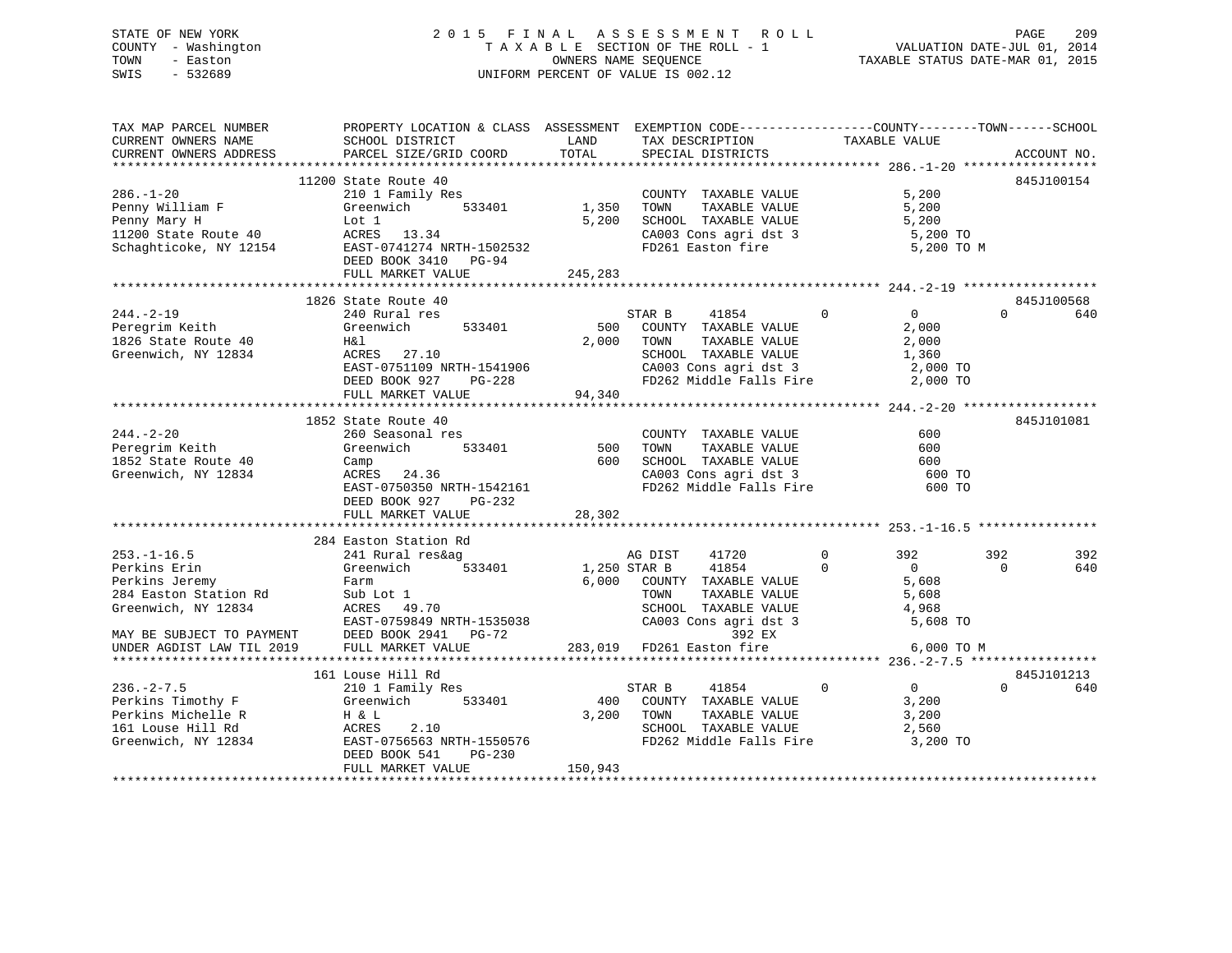## STATE OF NEW YORK 2 0 1 5 F I N A L A S S E S S M E N T R O L L PAGE 210 COUNTY - Washington T A X A B L E SECTION OF THE ROLL - 1 VALUATION DATE-JUL 01, 2014 TOWN - Easton OWNERS NAME SEQUENCE TAXABLE STATUS DATE-MAR 01, 2015 SWIS - 532689 UNIFORM PERCENT OF VALUE IS 002.12

| TAX MAP PARCEL NUMBER<br>CURRENT OWNERS NAME<br>CURRENT OWNERS ADDRESS                                   | PROPERTY LOCATION & CLASS ASSESSMENT EXEMPTION CODE---------------COUNTY-------TOWN-----SCHOOL<br>SCHOOL DISTRICT<br>PARCEL SIZE/GRID COORD                                                                      | LAND<br>TOTAL                                                          | TAX DESCRIPTION<br>SPECIAL DISTRICTS                                                                                                                | TAXABLE VALUE                                                                        |                                      | ACCOUNT NO.                |
|----------------------------------------------------------------------------------------------------------|------------------------------------------------------------------------------------------------------------------------------------------------------------------------------------------------------------------|------------------------------------------------------------------------|-----------------------------------------------------------------------------------------------------------------------------------------------------|--------------------------------------------------------------------------------------|--------------------------------------|----------------------------|
|                                                                                                          |                                                                                                                                                                                                                  |                                                                        |                                                                                                                                                     |                                                                                      |                                      |                            |
| $286. - 1 - 4$<br>Perry William J Jr.<br>395 County Route 54<br>Schaghticoke, NY 12154                   | 395 County Route 54<br>210 1 Family Res<br>Greenwich<br>533401<br>Res<br>ACRES 1.30<br>EAST-0736136 NRTH-1503122<br>DEED BOOK 3299 PG-45<br>FULL MARKET VALUE                                                    | $\begin{array}{c} \mathbb{S}^1 \\ 400 \end{array}$<br>3,700<br>174,528 | STAR B<br>41854<br>COUNTY TAXABLE VALUE<br>TAXABLE VALUE<br>TOWN<br>SCHOOL TAXABLE VALUE<br>CA003 Cons agri dst 3<br>FD261 Easton fire              | $\Omega$<br>$\overline{0}$<br>3,700<br>3,700<br>3,060                                | $\Omega$<br>3,700 TO<br>3,700 TO M   | 845J100143<br>640          |
|                                                                                                          |                                                                                                                                                                                                                  |                                                                        |                                                                                                                                                     |                                                                                      |                                      |                            |
| $228. - 5 - 7.1$<br>Petar Maks<br>Jour Andrea M<br>249 Windy Hill Rd<br>Greenwich<br>Greenwich, NY 12834 | 249 Windy Hill Rd<br>210 1 Family Res<br>Schuylerville 415001<br>Lot $2A & 3/House$<br>524/291<br>$228. - 1 - 7.1$<br>ACRES<br>2.81<br>EAST-0748233 NRTH-1559433<br>DEED BOOK 524<br>PG-293<br>FULL MARKET VALUE | 235,849                                                                | 41804<br>AGED-SCH<br>500 STAR EN<br>41834<br>5,000 COUNTY TAXABLE VALUE<br>TOWN<br>TAXABLE VALUE<br>SCHOOL TAXABLE VALUE<br>FD262 Middle Falls Fire | $\mathbf 0$<br>$\mathbf{0}$<br>$\Omega$<br>$\overline{0}$<br>5,000<br>5,000<br>2,870 | $\mathbf{0}$<br>$\Omega$<br>5,000 TO | 845J101194<br>750<br>1,380 |
|                                                                                                          |                                                                                                                                                                                                                  |                                                                        |                                                                                                                                                     |                                                                                      |                                      |                            |
| $236.1 - 3 - 3$<br>Petar Maks<br>Petar Andrea M<br>249 Windy Hill Rd<br>Greenwich, NY 12834              | Park Dr<br>314 Rural vac<10<br>533401<br>Greenwich<br>Vacant Land<br>$236. - 3 - 3$<br>FRNT 135.00 DPTH 197.00<br>EAST-0749857 NRTH-1553092<br>DEED BOOK 623<br>$PG-34$<br>FULL MARKET VALUE                     | 300<br>300<br>14,151                                                   | COUNTY TAXABLE VALUE<br>TAXABLE VALUE<br>TOWN<br>SCHOOL TAXABLE VALUE<br>FD262 Middle Falls Fire                                                    |                                                                                      | 300<br>300<br>300<br>300 TO          | 845J100710                 |
|                                                                                                          | 1066 State Route 40                                                                                                                                                                                              |                                                                        |                                                                                                                                                     |                                                                                      |                                      | 845J100660                 |
| $259. - 1 - 16$<br>Peters Miriam<br>1066 State Route 40<br>Greenwich, NY 12834                           | 210 1 Family Res<br>533401<br>Greenwich<br>H & L<br>ACRES<br>1.30<br>EAST-0746291 NRTH-1523217<br>DEED BOOK 444<br>PG-816<br>FULL MARKET VALUE                                                                   | 500<br>5,000<br>235,849                                                | 41834<br>STAR EN<br>COUNTY TAXABLE VALUE<br>TOWN<br>TAXABLE VALUE<br>SCHOOL TAXABLE VALUE<br>CA003 Cons agri dst 3<br>FD261 Easton fire             | $\overline{0}$<br>$\overline{0}$<br>5,000<br>5,000<br>3,620                          | $\Omega$<br>5,000 TO<br>5,000 TO M   | 1,380                      |
|                                                                                                          |                                                                                                                                                                                                                  |                                                                        |                                                                                                                                                     |                                                                                      |                                      |                            |
| $259. - 1 - 14$<br>Peters Miriam W<br>11 Vly Summit Rd<br>Greenwich, NY 12834                            | 11 Vly Summit Rd<br>210 1 Family Res<br>Greenwich 533401<br>H & L<br>ACRES<br>1.30<br>EAST-0746566 NRTH-1523191<br>DEED BOOK 447<br>PG-1093<br>FULL MARKET VALUE                                                 | 400<br>2,500<br>117,925                                                | COUNTY TAXABLE VALUE<br>TOWN<br>TAXABLE VALUE<br>SCHOOL TAXABLE VALUE<br>CA003 Cons agri dst 3<br>FD261 Easton fire                                 | 2,500<br>2,500<br>2,500                                                              | 2,500 TO<br>2,500 TO M               | 845J100849                 |
|                                                                                                          |                                                                                                                                                                                                                  |                                                                        |                                                                                                                                                     |                                                                                      |                                      |                            |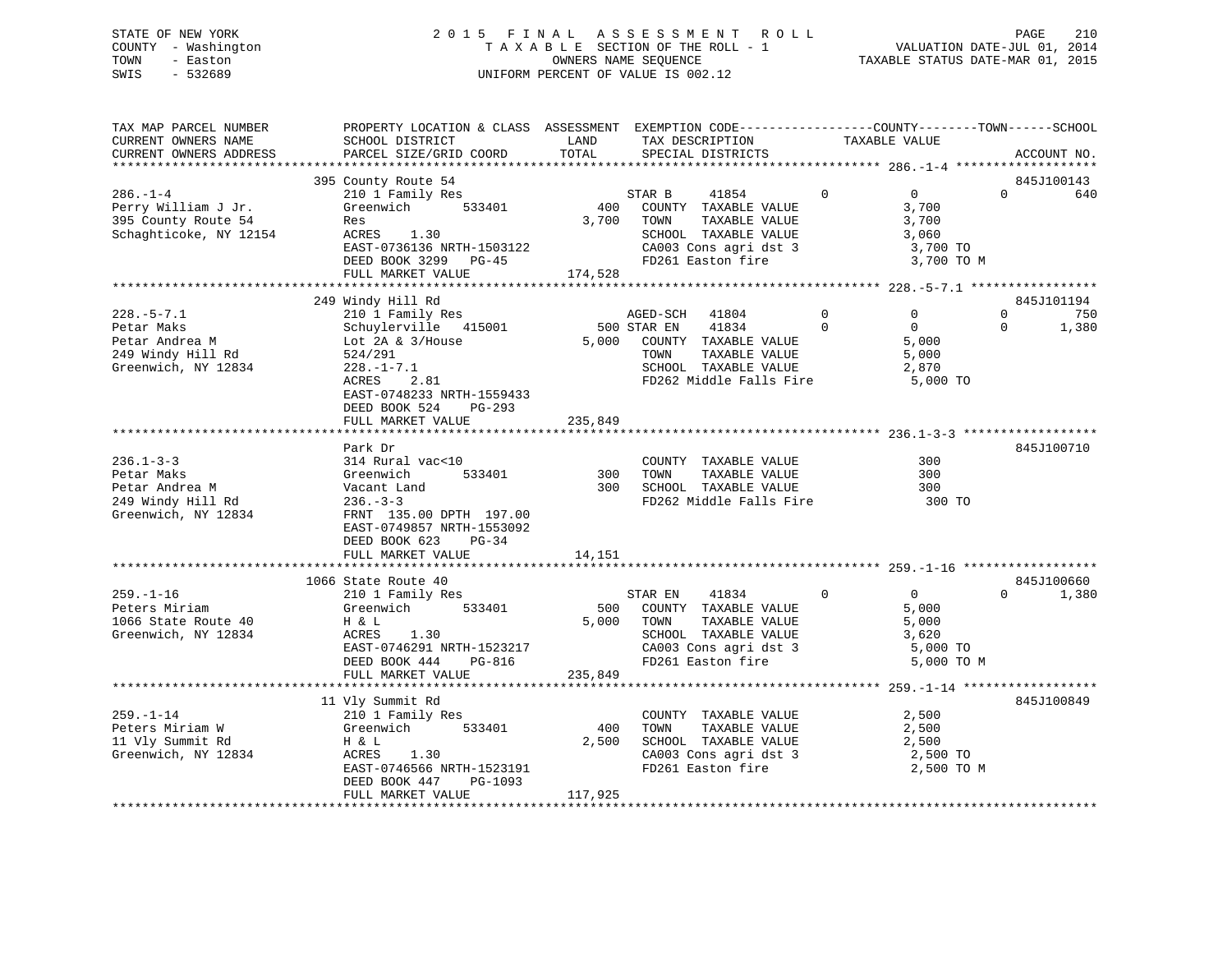| TOWN<br>SWIS | STATE OF NEW YORK<br>COUNTY - Washington<br>- Easton<br>$-532689$ |                                                                                                                      |           | 2015 FINAL ASSESSMENT ROLL<br>TAXABLE SECTION OF THE ROLL - 1<br>OWNERS NAME SEOUENCE<br>UNIFORM PERCENT OF VALUE IS 002.12 | TAXABLE STATUS DATE-MAR 01, 2015 | PAGE<br>VALUATION DATE-JUL 01, 2014 | 211 |
|--------------|-------------------------------------------------------------------|----------------------------------------------------------------------------------------------------------------------|-----------|-----------------------------------------------------------------------------------------------------------------------------|----------------------------------|-------------------------------------|-----|
|              | TAX MAP PARCEL NUMBER                                             | PROPERTY LOCATION & CLASS ASSESSMENT EXEMPTION CODE---------------COUNTY-------TOWN------SCHOOL<br>----------------- | _ _ _ _ _ | ________________                                                                                                            |                                  |                                     |     |

| CURRENT OWNERS NAME<br>CURRENT OWNERS ADDRESS                                                          | SCHOOL DISTRICT<br><b>EXAMPLE EXAMPLE EXAMPLE EXAMPLE EXAMPLE EXAMPLE EXAMPLE EXAMPLE EXAMPLE EXAMPLE EXAMPLE EXAMPLE EXAMPLE EXAMPLE</b><br>PARCEL SIZE/GRID COORD                                                                                                                                                                                                                                                                         | TOTAL            | TAX DESCRIPTION<br>SPECIAL DISTRICTS                                                                                                                                            | TAXABLE VALUE                                                                                                                                                                                                                                                                                                                   |          | ACCOUNT NO. |
|--------------------------------------------------------------------------------------------------------|---------------------------------------------------------------------------------------------------------------------------------------------------------------------------------------------------------------------------------------------------------------------------------------------------------------------------------------------------------------------------------------------------------------------------------------------|------------------|---------------------------------------------------------------------------------------------------------------------------------------------------------------------------------|---------------------------------------------------------------------------------------------------------------------------------------------------------------------------------------------------------------------------------------------------------------------------------------------------------------------------------|----------|-------------|
|                                                                                                        |                                                                                                                                                                                                                                                                                                                                                                                                                                             |                  |                                                                                                                                                                                 |                                                                                                                                                                                                                                                                                                                                 |          |             |
| $259. - 1 - 18$<br>Peters Miriam W<br>1066 St Rt 40<br>Greenwich, NY 12834                             | 1067 State Route 40<br>210 1 Family Res<br>Greenwich<br>H & L<br>410/171<br>FRNT 84.00 DPTH 193.00<br>EAST-0746024 NRTH-1523208<br>DEED BOOK 444 PG-816<br>FULL MARKET VALUE                                                                                                                                                                                                                                                                | 2,800<br>132,075 | COUNTY TAXABLE VALUE<br>TOWN<br>TAXABLE VALUE<br>SCHOOL TAXABLE VALUE 2,800<br>CA003 Cons agri dst 3 2,800 TO<br>FD261 Easton fire                                              | 2,800<br>2,800<br>2,800 TO M                                                                                                                                                                                                                                                                                                    |          | 845J100659  |
|                                                                                                        | 1063 State Route 40                                                                                                                                                                                                                                                                                                                                                                                                                         |                  |                                                                                                                                                                                 |                                                                                                                                                                                                                                                                                                                                 |          | 845J100691  |
| $259. - 1 - 17$<br>Peters Philippa W<br>1063 St Rt 40<br>Greenwich, NY 12834                           | 210 1 Family Res<br>Greenwich 533401 400<br>Η & L<br>FRNT 80.00 DPTH 193.00<br>EAST-0746028 NRTH-1523118<br>DEED BOOK 734 PG-78<br>FULL MARKET VALUE                                                                                                                                                                                                                                                                                        | 188,679          | 41854 0<br>STAR B<br>400 COUNTY TAXABLE VALUE<br>4,000 TOWN TAXABLE VALUE<br>SCHOOL TAXABLE VALUE $3,360$<br>CA003 Cons agri dst 3 $4,000$ TO<br>FD261 Easton fire $4,000$ TO M | $\overline{0}$<br>4,000<br>4,000                                                                                                                                                                                                                                                                                                | $\Omega$ | 640         |
|                                                                                                        |                                                                                                                                                                                                                                                                                                                                                                                                                                             |                  |                                                                                                                                                                                 |                                                                                                                                                                                                                                                                                                                                 |          | 845J100665  |
| $245. -1 - 6.1$<br>Petteys Daniel S<br>134 Eddy St<br>Greenwich, NY 12834<br>MAY BE SUBJECT TO PAYMENT | County Route 74<br>120 Field crops and DIST 11720 0 2,298<br>Greenwich 533401 3,300 COUNTY TAXABLE VALUE 1,002<br>1,002<br>53145 3,300 TOWN TAXABLE VALUE 1,002<br>SCHOOL TAXABLE VALUE 1,002<br>1,002<br>1,002<br>EAST-0760712 NRTH-1544873 CA003 Com<br>DEED BOOK 3325 PG-241                                                                                                                                                             |                  | TOWN TAXABLE VALUE 1,002<br>SCHOOL TAXABLE VALUE 1,002<br>CA003 Cons agri dst 3 1,002<br>2,298 EX                                                                               | 41720 0 2,298<br>1,002 TO                                                                                                                                                                                                                                                                                                       | 2,298    | 2,298       |
| UNDER AGDIST LAW TIL 2019                                                                              | FULL MARKET VALUE                                                                                                                                                                                                                                                                                                                                                                                                                           |                  | 155,660 FD261 Easton fire 3,300 TO M                                                                                                                                            |                                                                                                                                                                                                                                                                                                                                 |          |             |
|                                                                                                        | 1116 State Route 372                                                                                                                                                                                                                                                                                                                                                                                                                        |                  |                                                                                                                                                                                 |                                                                                                                                                                                                                                                                                                                                 |          | 845J100668  |
| $245. -2 - 7$                                                                                          | 220 2 Family Res<br>$\begin{tabular}{lllllllllllll} \multicolumn{3}{c }{\text{\small 245. -2--}}\ \text{\small 245. -2--}\ \text{\small 246. -2--}\ \text{\small 247. 200} \ \text{\small 248. -2--}\ \text{\small 249. -2--}\ \text{\small 240. 2} \ \text{\small 240. 2} \ \text{\small 240. 2} \ \text{\small 240. 2} \ \text{\small 240. 2} \ \text{\small 240. 2} \ \text{\small 240. 2} \ \text{\small 240. 2} \ \text{\small 240. 2$ |                  | 3<br>533401 500 COUNTY TAXABLE VALUE<br>500 COUNTY TAXABLE VALUE                                                                                                                | $\begin{matrix} 0 & 0 & 0 \\ 0 & 0 & 0 \\ 0 & 0 & 0 \\ 0 & 0 & 0 \\ 0 & 0 & 0 \\ 0 & 0 & 0 \\ 0 & 0 & 0 \\ 0 & 0 & 0 \\ 0 & 0 & 0 & 0 \\ 0 & 0 & 0 & 0 \\ 0 & 0 & 0 & 0 \\ 0 & 0 & 0 & 0 \\ 0 & 0 & 0 & 0 & 0 \\ 0 & 0 & 0 & 0 & 0 \\ 0 & 0 & 0 & 0 & 0 \\ 0 & 0 & 0 & 0 & 0 & 0 \\ 0 & 0 & 0 & 0 & 0 & 0 \\ 0 & 0 & 0 & 0 & 0$ |          | 640         |
|                                                                                                        |                                                                                                                                                                                                                                                                                                                                                                                                                                             |                  |                                                                                                                                                                                 |                                                                                                                                                                                                                                                                                                                                 |          |             |
| $245. - 1 - 6.7$<br>Petteys Stephen<br>110 Fil Si<br>140 Eddy St<br>Greenwich, NY 12834                | County Route 74<br>$\begin{array}{c}\n 333401\n \end{array}$<br>120 Field crops<br>Greenwich<br>ACRES 15.40<br>EAST-0760024 NRTH-1546808<br>DEED BOOK 2904 PG-80 (<br>FULL MARKET VALUE 23,585                                                                                                                                                                                                                                              | 500              | AG DIST<br>41720<br>COUNTY TAXABLE VALUE<br>TOWN<br>TAXABLE VALUE<br>TAXABLE VALUE<br>ALUE<br>SCHOOL TAXABLE VALUE<br>CA003 Cons agri dst 3                                     | 279<br>$\mathbf{0}$<br>221<br>221<br>221<br>221 TO                                                                                                                                                                                                                                                                              | 279      | 279         |
| MAY BE SUBJECT TO PAYMENT<br>UNDER AGDIST LAW TIL 2019                                                 |                                                                                                                                                                                                                                                                                                                                                                                                                                             |                  | 279 EX<br>FD261 Easton fire                                                                                                                                                     |                                                                                                                                                                                                                                                                                                                                 | 500 TO M |             |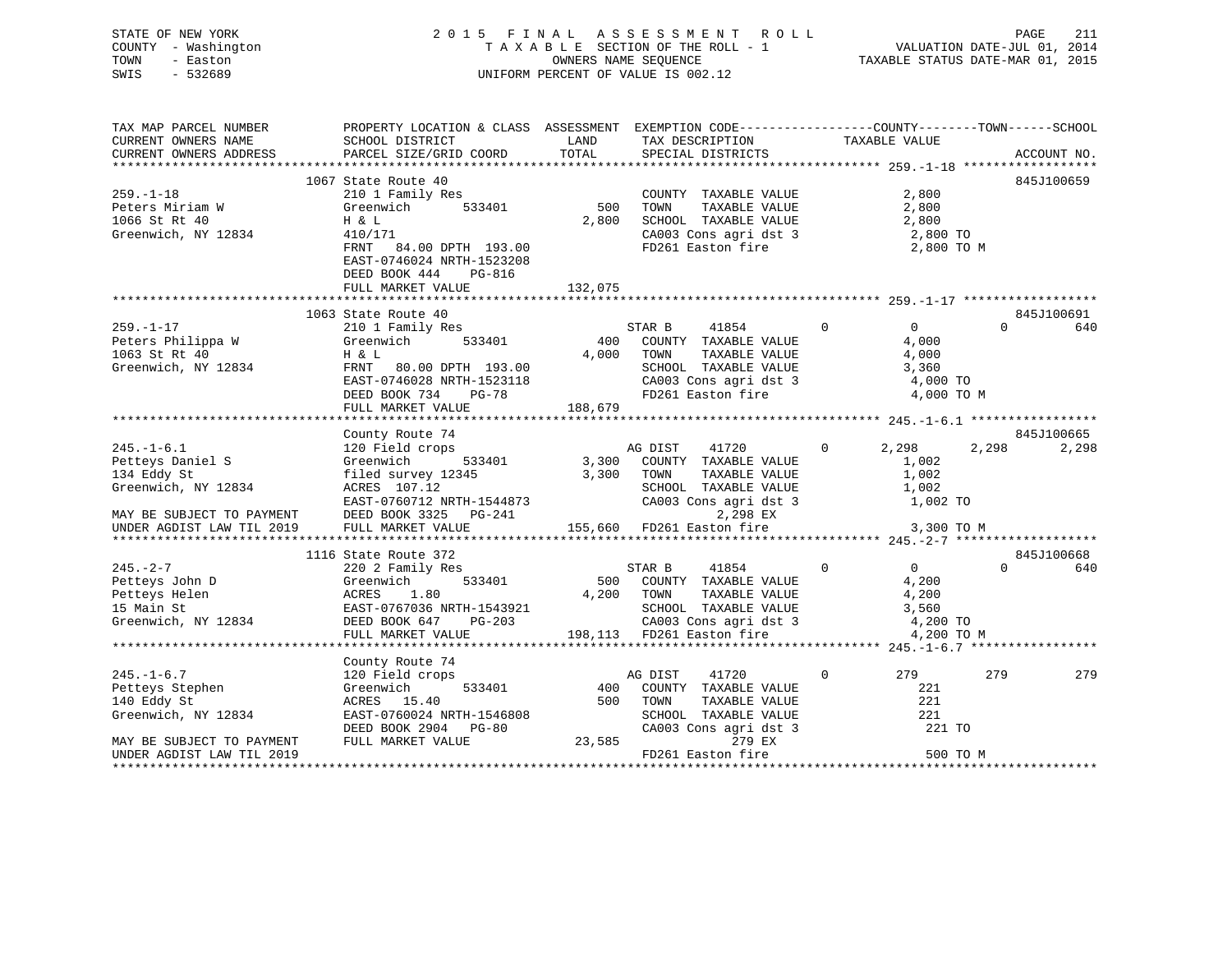## STATE OF NEW YORK 2 0 1 5 F I N A L A S S E S S M E N T R O L L PAGE 212 COUNTY - Washington T A X A B L E SECTION OF THE ROLL - 1 VALUATION DATE-JUL 01, 2014 TOWN - Easton OWNERS NAME SEQUENCE TAXABLE STATUS DATE-MAR 01, 2015 SWIS - 532689 UNIFORM PERCENT OF VALUE IS 002.12

| TAX MAP PARCEL NUMBER<br>CURRENT OWNERS NAME<br>CURRENT OWNERS ADDRESS                                                                                                               | PROPERTY LOCATION & CLASS ASSESSMENT EXEMPTION CODE----------------COUNTY-------TOWN------SCHOOL<br>SCHOOL DISTRICT<br>PARCEL SIZE/GRID COORD                                                                                                                                                                                                                                                                                                                                      | LAND<br>TOTAL           | TAX DESCRIPTION<br>SPECIAL DISTRICTS                                                                                                                                                                                                                                                                                                                                                                                                                                                                    | TAXABLE VALUE                                                                                                                                   |                                                       | ACCOUNT NO.                                                                           |
|--------------------------------------------------------------------------------------------------------------------------------------------------------------------------------------|------------------------------------------------------------------------------------------------------------------------------------------------------------------------------------------------------------------------------------------------------------------------------------------------------------------------------------------------------------------------------------------------------------------------------------------------------------------------------------|-------------------------|---------------------------------------------------------------------------------------------------------------------------------------------------------------------------------------------------------------------------------------------------------------------------------------------------------------------------------------------------------------------------------------------------------------------------------------------------------------------------------------------------------|-------------------------------------------------------------------------------------------------------------------------------------------------|-------------------------------------------------------|---------------------------------------------------------------------------------------|
|                                                                                                                                                                                      |                                                                                                                                                                                                                                                                                                                                                                                                                                                                                    |                         |                                                                                                                                                                                                                                                                                                                                                                                                                                                                                                         |                                                                                                                                                 |                                                       |                                                                                       |
| $245. - 1 - 6.8$<br>Petteys Stephen<br>140 Eddy St<br>Greenwich, NY 12834<br>MAY BE SUBJECT TO PAYMENT<br>UNDER AGDIST LAW TIL 2019                                                  | County Route 74<br>105 Vac farmland<br>Greenwich<br>Survey 12345<br>Survey 12345<br>ACRES 21.40<br>EAST-0761487 NRTH-1546866<br>DEED BOOK 3309 PG-60<br>FULL MARKET VALUE                                                                                                                                                                                                                                                                                                          |                         | d a MG DIST 41720<br>533401 750 COUNTY TAXABLE VALUE<br>750 TOWN TAXABLE VALUE<br>TOWN TAXABLE VALUE<br>SCHOOL TAXABLE VALUE<br>CA003 Cons agri dst 3<br>613 EX<br>دی دی دی<br>35,377 FD261 Easton fire                                                                                                                                                                                                                                                                                                 | $\overline{0}$<br>613<br>137<br>137<br>137<br>137 TO<br>750 TO M                                                                                | 613                                                   | 613                                                                                   |
|                                                                                                                                                                                      |                                                                                                                                                                                                                                                                                                                                                                                                                                                                                    |                         |                                                                                                                                                                                                                                                                                                                                                                                                                                                                                                         |                                                                                                                                                 |                                                       |                                                                                       |
| $253. - 1 - 12.1$<br>Pfeiffer John<br>Pfeiffer Jacqueline<br>70 Co Rt 74A<br>Greenwich, NY 12834<br>$253. - 1 - 12.2$<br>Pfeiffer John<br>70 County Route 74A<br>Greenwich, NY 12834 | 64 County Route 74A 60 PCT OF VALUE USED FOR EXEMPTION PURPOSES<br>112 Dairy farm<br>Greenwich<br>Farm<br>443/291<br>ACRES 88.50<br>EAST-0765415 NRTH-1531561<br>EAST-0765415 NRTH-1531561<br>MAY BE SUBJECT TO PAYMENT DEED BOOK 443 PG-287<br>UNDER AGDIST LAW TIL 2019 FULL MARKET VALUE<br>70 County Route 74A<br><br>s<br>533401<br>210 1 Family Res<br>Greenwich<br>H&l<br>FRNT 125.00 DPTH 145.00<br>EAST-0766206 NRTH-1532087<br>DEED BOOK 454 PG-103<br>FULL MARKET VALUE |                         | AG DIST<br>41720<br>533401 2,000 AGED-ALL 41800<br>10,000 STAR EN 41834 0<br>COUNTY TAXABLE VALUE<br>-1531561<br>TOWN TAXABLE VALUE<br>SCHOOL TAXABLE VALUE<br>SCHOOL TAXABLE VALUE<br>3,832<br>CA003 Cons agri dst 3<br>471,698<br>FD261 Easton fire<br>10,000 TO M<br>AGED-CO 41802<br>300 AGE-TN/SCH 41806<br>41834 0<br>2,500 STAR EN<br>COUNTY TAXABLE VALUE 1,250<br>TOWN TAXABLE VALUE 1,500<br>SCHOOL TAXABLE VALUE 120<br>117,925 CA003 Cons agri dst 3 2,500 TO<br>FD261 Easton fire 2,500 TO | $0$ 788 788<br>0 4,000 4,000<br>$\overline{0}$<br>5,212<br>$0 \t 1,250$<br>$\begin{array}{ccc} & & 0 & \quad & 0 \end{array}$<br>$\overline{0}$ | $\overline{0}$<br>$\Omega$<br>1,000<br>$\overline{0}$ | 845J100669<br>788<br>4,000<br>1,380<br>845J100671<br>$\overline{0}$<br>1,000<br>1,380 |
|                                                                                                                                                                                      |                                                                                                                                                                                                                                                                                                                                                                                                                                                                                    |                         |                                                                                                                                                                                                                                                                                                                                                                                                                                                                                                         | 2,500 TO M                                                                                                                                      |                                                       |                                                                                       |
| $253. - 1 - 11$<br>Pfeiffer John W                                                                                                                                                   | 623 Herrington Hill Rd<br>210 1 Family Res<br>Greenwich 533401<br>Pfeiffer Jacqueline M<br>70 County Route 74A<br>The Term in FRNT 115.00 DPTH 120.00<br>Greenwich, NY 12834<br>EAST-0764512 NRTH-1531735<br>DEED BOOK 464<br>PG-685<br>FULL MARKET VALUE                                                                                                                                                                                                                          | 400<br>3,000<br>141,509 | COUNTY TAXABLE VALUE<br>TOWN TAXABLE VALUE 3,000<br>SCHOOL TAXABLE VALUE 3,000<br>CA003 Cons agri dst 3 3,000 TO<br>FD261 Easton fire 3,000 TO M                                                                                                                                                                                                                                                                                                                                                        | 3,000                                                                                                                                           |                                                       | 845J100457                                                                            |
|                                                                                                                                                                                      |                                                                                                                                                                                                                                                                                                                                                                                                                                                                                    |                         |                                                                                                                                                                                                                                                                                                                                                                                                                                                                                                         |                                                                                                                                                 |                                                       |                                                                                       |
|                                                                                                                                                                                      | 318 Meeting House Rd                                                                                                                                                                                                                                                                                                                                                                                                                                                               |                         |                                                                                                                                                                                                                                                                                                                                                                                                                                                                                                         |                                                                                                                                                 |                                                       | 845J100352                                                                            |
| $269. - 2 - 11$                                                                                                                                                                      | Meeting nouse www.<br>210 1 Family Res<br>269.-2-11 210 1 Family Res<br>Phillips Nicholas G Greenwich 533401<br>318 Meeting House Rd H & L<br>Valley Falls, NY 12185 ACRES 2.52<br>EAST-0751104 NRTH-1516246<br>DEED BOOK 3017 PG-211<br>FIILL MADFER YTT---<br>FULL MARKET VALUE                                                                                                                                                                                                  | 400<br>4,000<br>188,679 | 41834 0<br>STAR EN<br>COUNTY TAXABLE VALUE<br>TAXABLE VALUE<br>TOWN<br>SCHOOL TAXABLE VALUE<br>CA003 Cons agri dst 3 de 4,000 TO<br>FD261 Easton fire de 4,000 TO M                                                                                                                                                                                                                                                                                                                                     | $\overline{0}$<br>4,000<br>$\frac{4,000}{2,620}$                                                                                                | $\Omega$                                              | 1,380                                                                                 |
|                                                                                                                                                                                      |                                                                                                                                                                                                                                                                                                                                                                                                                                                                                    |                         |                                                                                                                                                                                                                                                                                                                                                                                                                                                                                                         |                                                                                                                                                 |                                                       |                                                                                       |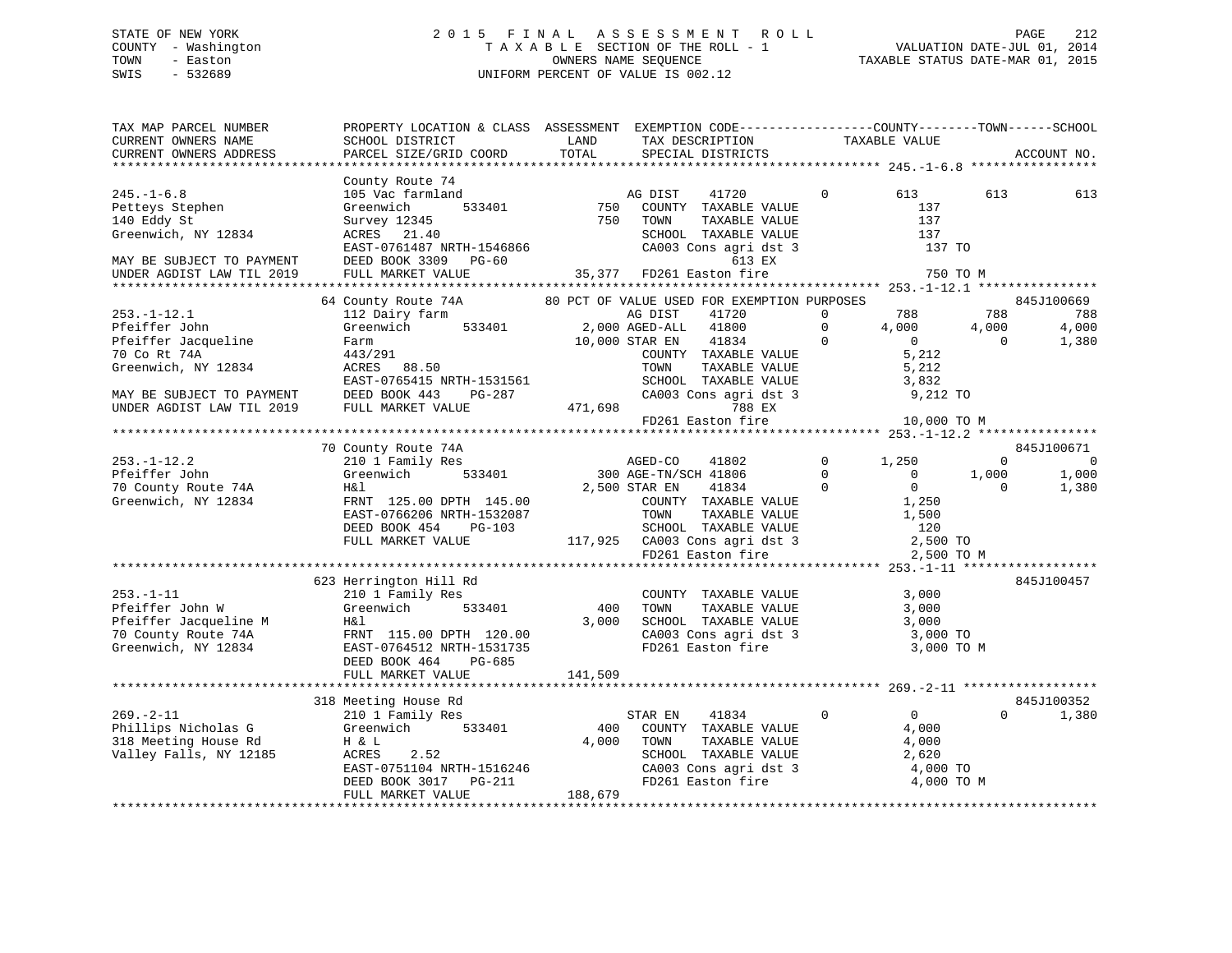## STATE OF NEW YORK 2 0 1 5 F I N A L A S S E S S M E N T R O L L PAGE 213 COUNTY - Washington T A X A B L E SECTION OF THE ROLL - 1 VALUATION DATE-JUL 01, 2014 TOWN - Easton OWNERS NAME SEQUENCE TAXABLE STATUS DATE-MAR 01, 2015 SWIS - 532689 UNIFORM PERCENT OF VALUE IS 002.12

| TAX MAP PARCEL NUMBER | PROPERTY LOCATION & CLASS ASSESSMENT EXEMPTION CODE-----------------COUNTY-------TOWN------SCHOOL                                                                                                                                                                                              |                         | TAX DESCRIPTION TAXABLE VALUE<br>SPECIAL DISTRICTS                                                                                                                                               |              |                                     |                           | ACCOUNT NO.                                                                              |
|-----------------------|------------------------------------------------------------------------------------------------------------------------------------------------------------------------------------------------------------------------------------------------------------------------------------------------|-------------------------|--------------------------------------------------------------------------------------------------------------------------------------------------------------------------------------------------|--------------|-------------------------------------|---------------------------|------------------------------------------------------------------------------------------|
|                       |                                                                                                                                                                                                                                                                                                |                         |                                                                                                                                                                                                  |              |                                     |                           |                                                                                          |
|                       | 87 Wrights Rd<br>240 Rural res<br>240 Rural res<br>533401 600 STAR EN 41834 0 0 0<br>487 Wrights Rd                                                                                                                                                                                            |                         |                                                                                                                                                                                                  |              | 3,700 TO M                          | 833 833<br>$\overline{0}$ | 845J100675<br>$\Omega$<br>1,380                                                          |
|                       |                                                                                                                                                                                                                                                                                                |                         |                                                                                                                                                                                                  |              |                                     |                           | 845J100160                                                                               |
|                       |                                                                                                                                                                                                                                                                                                |                         |                                                                                                                                                                                                  |              |                                     |                           | $\overline{0}$<br>$\overline{\phantom{0}}$<br>$\overline{\phantom{0}}$<br>1,739<br>1,380 |
|                       |                                                                                                                                                                                                                                                                                                |                         |                                                                                                                                                                                                  |              |                                     |                           |                                                                                          |
|                       | County Route 113                                                                                                                                                                                                                                                                               | 14,151                  |                                                                                                                                                                                                  |              | 300 ТО<br>300 ТО М                  |                           | 845J101016                                                                               |
|                       | FULL MARKET VALUE                                                                                                                                                                                                                                                                              |                         |                                                                                                                                                                                                  |              |                                     |                           |                                                                                          |
| $285. -1 - 17$        | 538 County Route 113<br>240 Rural res                                                                                                                                                                                                                                                          |                         | $\begin{tabular}{lllllllllll} \multicolumn{2}{c}{\text{COUNTY}} & \text{TAXABLE VALUE} & & & 12\, ,000 \\ \multicolumn{2}{c}{\text{TOWN}} & \text{TAXABLE VALUE} & & 12\, ,000 \\ \end{tabular}$ |              |                                     |                           | 845J100676                                                                               |
|                       |                                                                                                                                                                                                                                                                                                |                         |                                                                                                                                                                                                  |              |                                     |                           |                                                                                          |
|                       |                                                                                                                                                                                                                                                                                                |                         |                                                                                                                                                                                                  |              |                                     |                           |                                                                                          |
|                       | 7 Louse Hill Rd<br>% 236.-2-4.2<br>Polley Anthony J<br>Polley Suzette S<br>7 Louse Hill Rd<br>316 210 1 Family Res<br>810 533401<br>Polley Suzette S<br>7 Louse Hill Rd<br>316 2.64<br>2.64<br>2.64<br>2.65 2.64<br>2.85T-0753327 NRTH-1551028<br>DEED BOOK 714<br>PG-264<br>FULL MARKET VALUE | $5,000$ TOWN<br>235,849 | 41854<br>STAR B<br>600 COUNTY TAXABLE VALUE<br>TOWN TAXABLE VALUE 5,000<br>SCHOOL TAXABLE VALUE 4,360<br>FD262 Middle Falls Fire                                                                 | $\mathbf{0}$ | $\overline{0}$<br>5,000<br>5,000 TO | $\Omega$                  | 640                                                                                      |
|                       |                                                                                                                                                                                                                                                                                                |                         |                                                                                                                                                                                                  |              |                                     |                           |                                                                                          |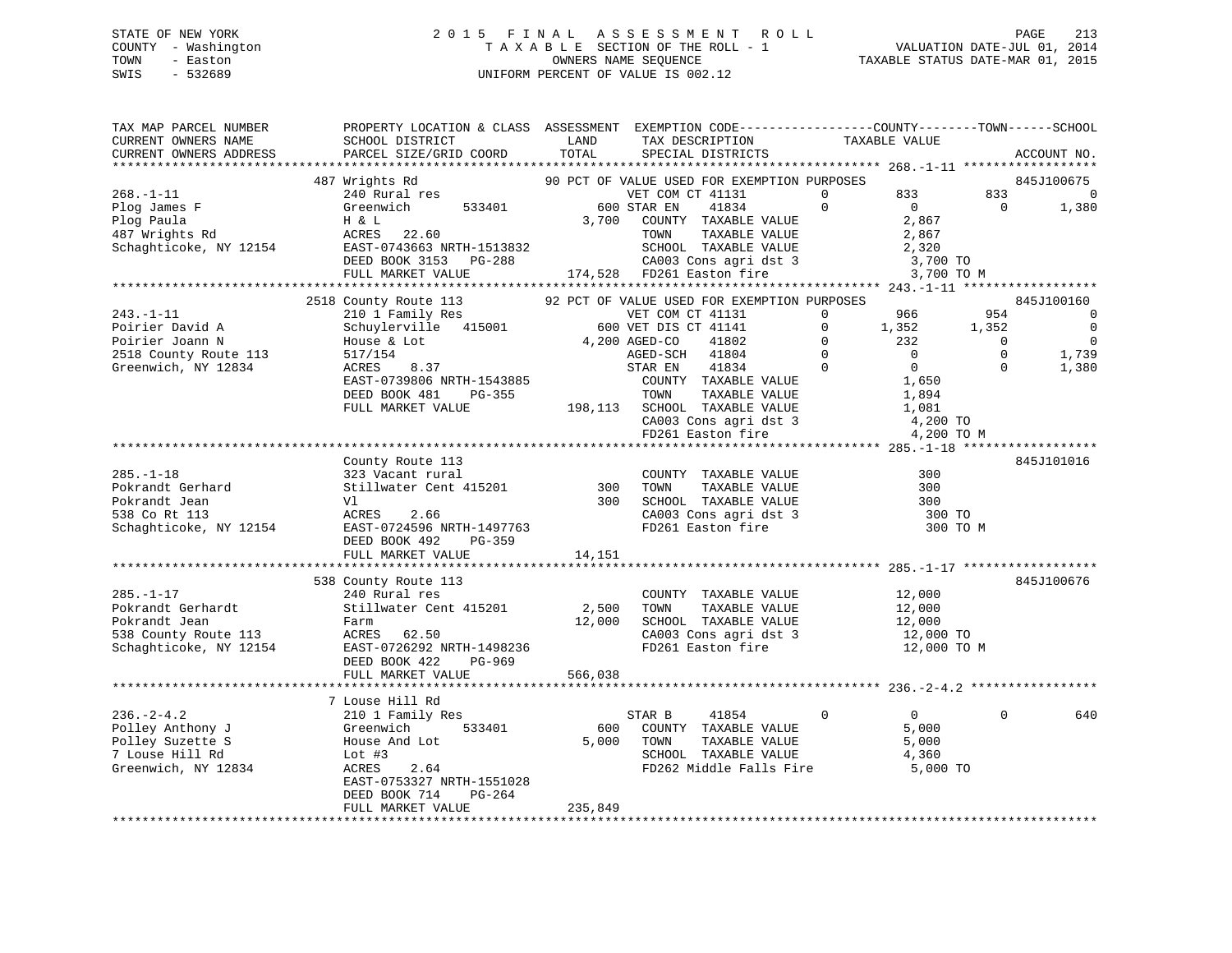## STATE OF NEW YORK 2 0 1 5 F I N A L A S S E S S M E N T R O L L PAGE 214 COUNTY - Washington T A X A B L E SECTION OF THE ROLL - 1 VALUATION DATE-JUL 01, 2014 TOWN - Easton **CONNERS NAME SEQUENCE** TAXABLE STATUS DATE-MAR 01, 2015 SWIS - 532689 UNIFORM PERCENT OF VALUE IS 002.12

| TAX MAP PARCEL NUMBER<br>CURRENT OWNERS NAME                                                                                          | PROPERTY LOCATION & CLASS ASSESSMENT EXEMPTION CODE----------------COUNTY-------TOWN------SCHOOL<br>SCHOOL DISTRICT | LAND          | TAX DESCRIPTION                               | TAXABLE VALUE  |                   |          |             |
|---------------------------------------------------------------------------------------------------------------------------------------|---------------------------------------------------------------------------------------------------------------------|---------------|-----------------------------------------------|----------------|-------------------|----------|-------------|
|                                                                                                                                       |                                                                                                                     | TOTAL         |                                               |                |                   |          |             |
| CURRENT OWNERS ADDRESS                                                                                                                | PARCEL SIZE/GRID COORD                                                                                              |               | SPECIAL DISTRICTS                             |                |                   |          | ACCOUNT NO. |
|                                                                                                                                       |                                                                                                                     |               |                                               |                |                   |          |             |
|                                                                                                                                       | 100 Hegeman Bridge Rd                                                                                               |               |                                               |                |                   |          | 845J100545  |
| $236. - 2 - 4$                                                                                                                        | 240 Rural res                                                                                                       |               | STAR EN<br>41834                              | $\Omega$       | $0 \qquad \qquad$ | $\Omega$ | 1,380       |
| Polley Herschel                                                                                                                       | Greenwich<br>533401                                                                                                 | 800           | COUNTY TAXABLE VALUE                          |                | 5,800             |          |             |
| Polley Margaret                                                                                                                       | House & Lot                                                                                                         | 5,800         | TOWN<br>TAXABLE VALUE                         |                | 5,800             |          |             |
| 100 Hegeman Bridge Rd<br>Greenwich, NY 12834                                                                                          | ACRES 26.60                                                                                                         |               | SCHOOL TAXABLE VALUE                          |                | 4,420             |          |             |
|                                                                                                                                       | EAST-0754248 NRTH-1551624                                                                                           |               | FD262 Middle Falls Fire                       |                | 5,800 TO          |          |             |
|                                                                                                                                       | DEED BOOK 498<br>PG-582                                                                                             |               |                                               |                |                   |          |             |
|                                                                                                                                       | FULL MARKET VALUE                                                                                                   | 273,585       |                                               |                |                   |          |             |
|                                                                                                                                       |                                                                                                                     |               |                                               |                |                   |          |             |
|                                                                                                                                       | 259 Windy Hill Rd                                                                                                   |               |                                               |                |                   |          | 845J100677  |
| $228. - 5 - 4$                                                                                                                        | 270 Mfg housing                                                                                                     |               | $\sim$ 0<br>STAR B<br>41854                   |                | $\overline{0}$    | $\Omega$ | 640         |
| Polmateer Mary                                                                                                                        | Schuylerville 415001                                                                                                | 400           | COUNTY TAXABLE VALUE                          |                | 1,500             |          |             |
| 259 Windy Hill Rd                                                                                                                     | Lot & Tra                                                                                                           | 1,500         | TOWN<br>TAXABLE VALUE                         |                | 1,500             |          |             |
| Greenwich, NY 12834                                                                                                                   | $228. - 1 - 4$                                                                                                      |               | SCHOOL TAXABLE VALUE                          |                | 860               |          |             |
|                                                                                                                                       | FRNT 100.00 DPTH 200.00                                                                                             |               | FD262 Middle Falls Fire                       |                | 1,500 TO          |          |             |
|                                                                                                                                       | EAST-0748083 NRTH-1559190                                                                                           |               |                                               |                |                   |          |             |
|                                                                                                                                       | DEED BOOK 3096 PG-253                                                                                               |               |                                               |                |                   |          |             |
|                                                                                                                                       | FULL MARKET VALUE                                                                                                   |               |                                               |                |                   |          |             |
|                                                                                                                                       |                                                                                                                     | 70, 755       |                                               |                |                   |          |             |
|                                                                                                                                       |                                                                                                                     |               |                                               |                |                   |          |             |
|                                                                                                                                       | 382 Sarles Ferry Rd                                                                                                 |               |                                               | $\Omega$       | $0 \qquad \qquad$ | $\Omega$ | 845J101007  |
| $259. - 1 - 7$                                                                                                                        | 210 1 Family Res                                                                                                    |               | STAR EN<br>41834                              |                |                   |          | 1,380       |
| Pratt Gilbert                                                                                                                         | Greenwich 533401                                                                                                    | 400           | COUNTY TAXABLE VALUE                          |                | 4,200             |          |             |
| Pratt Theresa<br>Pratt Theresa<br>382 Sarles Ferry Rd<br>Greenwich, NY 12834<br>EAST-0745998 NRTH-1524896<br>FIRED ROOK 446<br>PG-190 | H&l                                                                                                                 | 4,200         | TOWN<br>TAXABLE VALUE                         |                | 4,200             |          |             |
|                                                                                                                                       |                                                                                                                     |               | SCHOOL TAXABLE VALUE                          |                | 2,820             |          |             |
|                                                                                                                                       |                                                                                                                     |               | CA003 Cons agri dst 3                         |                | 4,200 TO          |          |             |
|                                                                                                                                       |                                                                                                                     |               | FD261 Easton fire                             |                | 4,200 TO M        |          |             |
|                                                                                                                                       | FULL MARKET VALUE                                                                                                   | 198,113       |                                               |                |                   |          |             |
|                                                                                                                                       |                                                                                                                     |               |                                               |                |                   |          |             |
|                                                                                                                                       | 654 Beadle Hill Rd                                                                                                  |               |                                               |                |                   |          | 845J100456  |
| $287. - 1 - 16$                                                                                                                       | 240 Rural res                                                                                                       |               | AG DIST<br>41720                              | $\overline{0}$ | 368               | 368      | 368         |
| Pratt Robert                                                                                                                          | 533401<br>Greenwich                                                                                                 | 1,100 STAR EN | 41834                                         | $\mathbf 0$    | $\overline{0}$    | $\Omega$ | 1,380       |
|                                                                                                                                       | Farm                                                                                                                |               | 5,600 COUNTY TAXABLE VALUE                    |                | 5,232             |          |             |
| Pratt Mary<br>654 Beadle Hill Rd                                                                                                      | ACRES 42.90                                                                                                         |               | TOWN<br>TAXABLE VALUE                         |                | 5,232             |          |             |
| Valley Falls, NY 12185                                                                                                                | EAST-0749662 NRTH-1502249                                                                                           |               | SCHOOL TAXABLE VALUE                          |                | 3,852             |          |             |
|                                                                                                                                       | DEED BOOK 516<br>PG-222                                                                                             |               | CA003 Cons agri dst 3                         |                | 5,232 TO          |          |             |
| MAY BE SUBJECT TO PAYMENT                                                                                                             | FULL MARKET VALUE                                                                                                   | 264,151       | 368 EX                                        |                |                   |          |             |
| UNDER AGDIST LAW TIL 2019                                                                                                             |                                                                                                                     |               | FD261 Easton fire                             |                | 5,600 TO M        |          |             |
|                                                                                                                                       |                                                                                                                     |               |                                               |                |                   |          |             |
|                                                                                                                                       | Beadle Hill Rd                                                                                                      |               |                                               |                |                   |          |             |
| $287. - 1 - 17.3$                                                                                                                     | 105 Vac farmland                                                                                                    |               | AG DIST<br>41720                              | $\mathbf 0$    | 139               | 139      | 139         |
| Pratt Robert W                                                                                                                        | Greenwich<br>533401                                                                                                 | 1,500         | COUNTY TAXABLE VALUE                          |                | 1,361             |          |             |
| Pratt Mary T                                                                                                                          | Vac Farm Land                                                                                                       | 1,500         | TOWN<br>TAXABLE VALUE                         |                | 1,361             |          |             |
| 654 Beadle Hill Rd                                                                                                                    | Wetland Ease. 747/10                                                                                                |               |                                               |                | 1,361             |          |             |
| Valley Falls, NY 12185                                                                                                                | ACRES 108.00                                                                                                        |               | SCHOOL TAXABLE VALUE<br>CA003 Cons agri dst 3 |                | 1,361 TO          |          |             |
|                                                                                                                                       |                                                                                                                     |               | 139 EX                                        |                |                   |          |             |
| MAY BE SUBJECT TO PAYMENT                                                                                                             | EAST-0749039 NRTH-1500642<br>DEED BOOK 646 PG-137<br>DEED BOOK 646                                                  |               | FD261 Easton fire                             |                | 1,500 TO M        |          |             |
| UNDER AGDIST LAW TIL 2019                                                                                                             | FULL MARKET VALUE                                                                                                   | 70,755        |                                               |                |                   |          |             |
|                                                                                                                                       |                                                                                                                     |               |                                               |                |                   |          |             |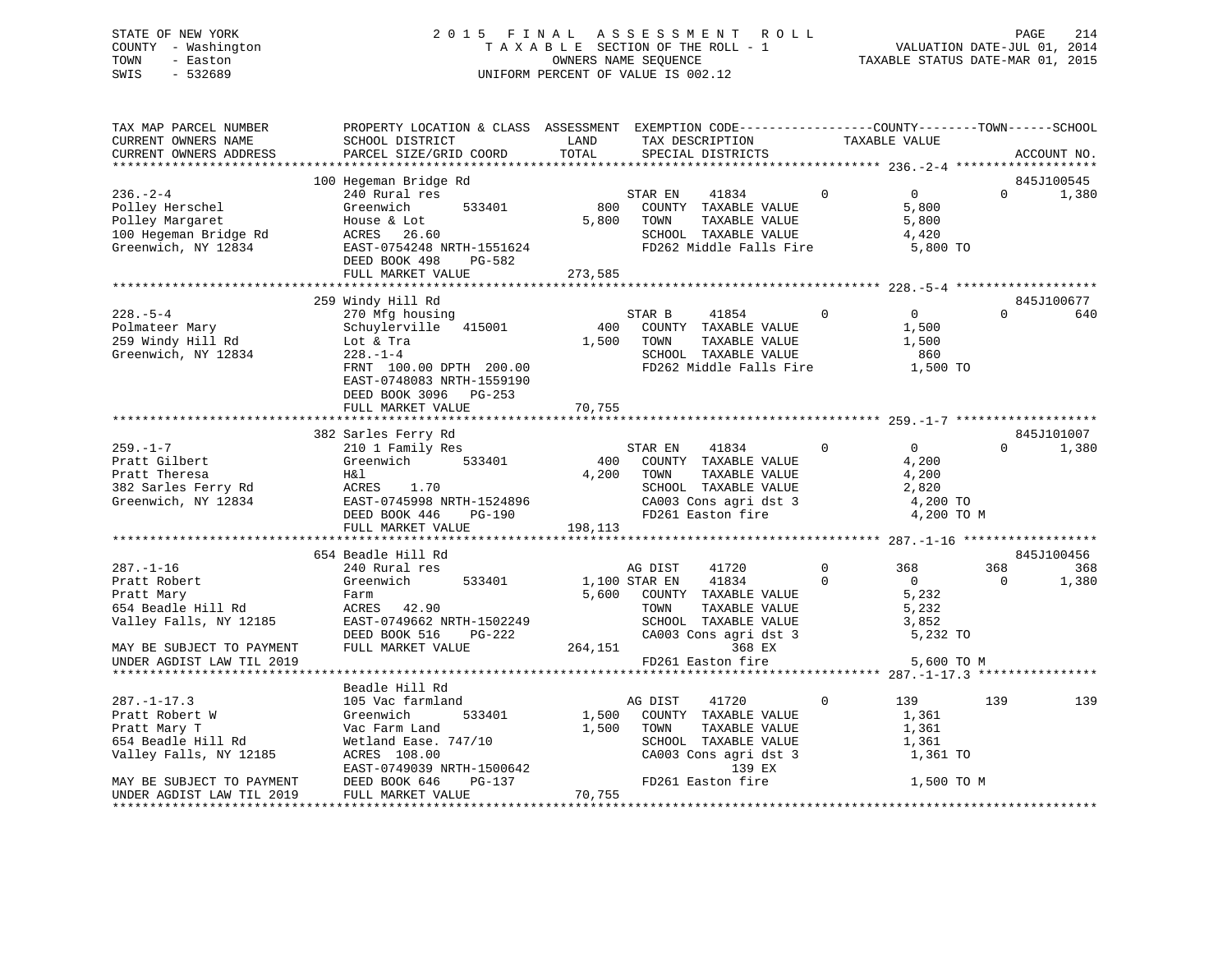## STATE OF NEW YORK 2 0 1 5 F I N A L A S S E S S M E N T R O L L PAGE 215 COUNTY - Washington T A X A B L E SECTION OF THE ROLL - 1 VALUATION DATE-JUL 01, 2014 TOWN - Easton **CONNERS NAME SEQUENCE** TAXABLE STATUS DATE-MAR 01, 2015 SWIS - 532689 UNIFORM PERCENT OF VALUE IS 002.12

| TAX MAP PARCEL NUMBER<br>CURRENT OWNERS NAME<br>CURRENT OWNERS ADDRESS                           | PROPERTY LOCATION & CLASS ASSESSMENT EXEMPTION CODE----------------COUNTY-------TOWN------SCHOOL<br>SCHOOL DISTRICT<br>PARCEL SIZE/GRID COORD                                           | LAND<br>TOTAL             | TAX DESCRIPTION<br>SPECIAL DISTRICTS                                                                                                   | TAXABLE VALUE                                                                   | ACCOUNT NO.                   |
|--------------------------------------------------------------------------------------------------|-----------------------------------------------------------------------------------------------------------------------------------------------------------------------------------------|---------------------------|----------------------------------------------------------------------------------------------------------------------------------------|---------------------------------------------------------------------------------|-------------------------------|
|                                                                                                  |                                                                                                                                                                                         |                           |                                                                                                                                        |                                                                                 |                               |
| $237. - 1 - 20.1$<br>Prevost Patricia<br>214 Route 4N<br>Schuylerville, NY 12871                 | 1282 State Route 372<br>210 1 Family Res<br>Greenwich 533401<br>Vl<br>field survery 12508 lot2<br>ACRES 10.71<br>EAST-0764662 NRTH-1545609<br>DEED BOOK 3365 PG-97<br>FULL MARKET VALUE | 500<br>4,500<br>212,264   | STAR B<br>41854<br>COUNTY TAXABLE VALUE<br>TAXABLE VALUE<br>TOWN<br>SCHOOL TAXABLE VALUE<br>CA003 Cons agri dst 3<br>FD261 Easton fire | $\Omega$<br>$\overline{0}$<br>4,500<br>4,500<br>3,860<br>4,500 TO<br>4,500 TO M | 845J100350<br>$\Omega$<br>640 |
|                                                                                                  |                                                                                                                                                                                         |                           |                                                                                                                                        |                                                                                 |                               |
| $270. - 2 - 10$<br>Prianti Robert C<br>6 Broad Path<br>Huntington, NY 11743                      | Cooke Hollow Rd<br>120 Field crops<br>Greenwich<br>533401<br>Farm<br>270.-1-10<br>ACRES 36.90<br>EAST-0756112 NRTH-1513931<br>DEED BOOK 445<br>PG-1043                                  | 1,000<br>1,000            | COUNTY TAXABLE VALUE<br>TOWN<br>TAXABLE VALUE<br>SCHOOL TAXABLE VALUE<br>CA003 Cons agri dst 3<br>FD261 Easton fire                    | 1,000<br>1,000<br>1,000<br>1,000 TO<br>1,000 TO M                               | 845J100384                    |
|                                                                                                  | FULL MARKET VALUE                                                                                                                                                                       | 47,170                    |                                                                                                                                        |                                                                                 |                               |
|                                                                                                  |                                                                                                                                                                                         |                           |                                                                                                                                        |                                                                                 |                               |
| $260. -1 - 5$<br>Pusateri Peter<br>Pusateri Cheryl<br>1193 State Route 40<br>Greenwich, NY 12834 | 1193 State Route 40<br>240 Rural res<br>533401<br>Greenwich<br>Farm<br>ACRES 51.90<br>EAST-0746815 NRTH-1526009<br>DEED BOOK 500<br>PG-332<br>FULL MARKET VALUE                         | 1,100<br>5,000<br>235,849 | STAR B<br>41854<br>COUNTY TAXABLE VALUE<br>TOWN<br>TAXABLE VALUE<br>SCHOOL TAXABLE VALUE<br>CA003 Cons agri dst 3<br>FD261 Easton fire | $\Omega$<br>$\Omega$<br>5,000<br>5,000<br>4,360<br>5,000 TO<br>5,000 TO M       | 845J100343<br>$\Omega$<br>640 |
|                                                                                                  | 241 Sarles Ferry Rd                                                                                                                                                                     |                           |                                                                                                                                        |                                                                                 |                               |
| $259. - 1 - 3.1$<br>Ouinn Sandra L<br>241 Sarles Ferry Rd<br>Schaghticoke, NY 12154              | 210 1 Family Res<br>533401<br>Greenwich<br>Sub Lot 1<br>ACRES<br>5.23<br>EAST-0742814 NRTH-1526038<br>DEED BOOK 2844 PG-165<br>FULL MARKET VALUE                                        | 500<br>5,000<br>235,849   | STAR B<br>41854<br>COUNTY TAXABLE VALUE<br>TOWN<br>TAXABLE VALUE<br>SCHOOL TAXABLE VALUE<br>CA003 Cons agri dst 3<br>FD261 Easton fire | $\Omega$<br>$\Omega$<br>5,000<br>5,000<br>4,360<br>5,000 TO<br>5,000 TO M       | $\Omega$<br>640               |
|                                                                                                  |                                                                                                                                                                                         |                           |                                                                                                                                        |                                                                                 |                               |
| $259. - 1 - 68$<br>Ouinn Sean<br>241 Sarles Ferry Rd<br>Schaghticoke, NY 12154                   | 13 Church Ln<br>210 1 Family Res<br>Greenwich 533401<br>lot 1<br>ACRES<br>1.09<br>EAST-0746375 NRTH-1522132<br>DEED BOOK 2095 PG-30<br>FULL MARKET VALUE                                | 400<br>2,000<br>94,340    | COUNTY TAXABLE VALUE<br>TOWN<br>TAXABLE VALUE<br>SCHOOL TAXABLE VALUE<br>CA003 Cons agri dst 3<br>FD261 Easton fire                    | 2,000<br>2,000<br>2,000<br>2,000 TO<br>2,000 TO M                               | 845J100447                    |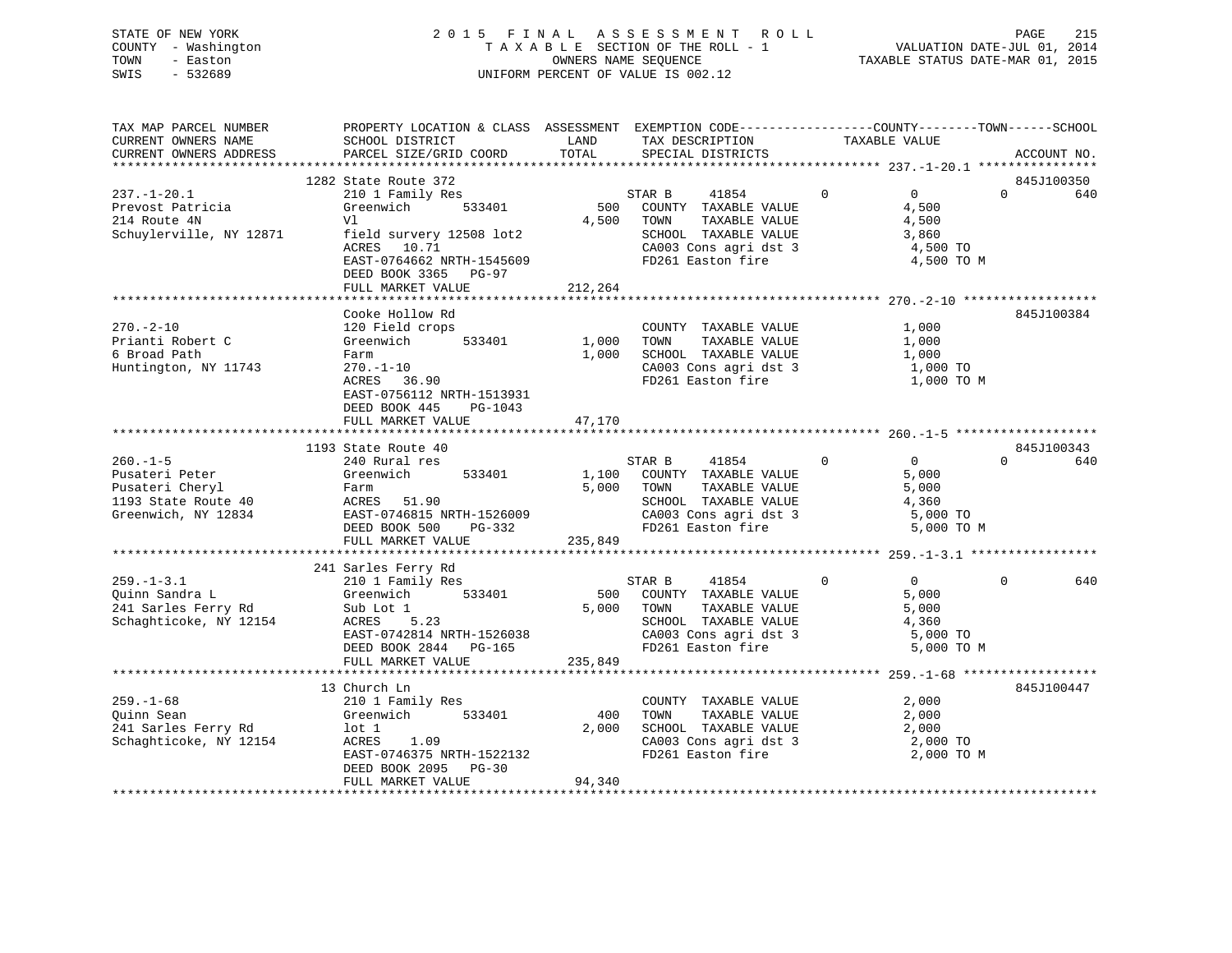# STATE OF NEW YORK 2 0 1 5 F I N A L A S S E S S M E N T R O L L PAGE 216COUNTY - Washington  $T A X A B L E$  SECTION OF THE ROLL - 1<br>TOWN - Easton DATE-JUL 2001 OWNERS NAME SEQUENCE SWIS - 532689 UNIFORM PERCENT OF VALUE IS 002.12

VALUATION DATE-JUL 01, 2014 TAXABLE STATUS DATE-MAR 01, 2015

| TAX MAP PARCEL NUMBER  | PROPERTY LOCATION & CLASS ASSESSMENT EXEMPTION CODE---------------COUNTY-------TOWN-----SCHOOL |         |                       |                               |                 |
|------------------------|------------------------------------------------------------------------------------------------|---------|-----------------------|-------------------------------|-----------------|
| CURRENT OWNERS NAME    | SCHOOL DISTRICT                                                                                | LAND    | TAX DESCRIPTION       | TAXABLE VALUE                 |                 |
| CURRENT OWNERS ADDRESS | PARCEL SIZE/GRID COORD                                                                         | TOTAL   | SPECIAL DISTRICTS     |                               | ACCOUNT NO.     |
|                        |                                                                                                |         |                       |                               |                 |
|                        | State Route 40                                                                                 |         |                       |                               |                 |
| $259. - 1 - 68.1$      | 105 Vac farmland                                                                               |         | COUNTY TAXABLE VALUE  | 1,000                         |                 |
| Ouinn Sean             | Greenwich<br>533401                                                                            | 1,000   | TAXABLE VALUE<br>TOWN | 1,000                         |                 |
| 241 Sarles Ferry Rd    | $1$ ot $2$                                                                                     | 1,000   | SCHOOL TAXABLE VALUE  | 1,000                         |                 |
| Schaghticoke, NY 12154 | 6.51<br>ACRES                                                                                  |         | CA003 Cons agri dst 3 | 1,000 TO                      |                 |
|                        | EAST-0746759 NRTH-1522229                                                                      |         | FD261 Easton fire     | 1,000 TO M                    |                 |
|                        | DEED BOOK 2095 PG-30                                                                           |         |                       |                               |                 |
|                        | FULL MARKET VALUE                                                                              | 47,170  |                       |                               |                 |
|                        |                                                                                                |         |                       |                               |                 |
|                        |                                                                                                |         |                       |                               |                 |
|                        | 1561 State Route 40                                                                            |         |                       |                               | 845J100380      |
| $252. - 1 - 15$        | 120 Field crops                                                                                |         | COUNTY TAXABLE VALUE  | 2,500                         |                 |
| Quinn Sean P           | Greenwich<br>533401                                                                            | 400     | TAXABLE VALUE<br>TOWN | 2,500                         |                 |
| Quinn Sandra L         | Farm                                                                                           | 2,500   | SCHOOL TAXABLE VALUE  | 2,500                         |                 |
| 262 Sarles Ferry Rd    | ACRES 15.56                                                                                    |         | CA003 Cons agri dst 3 | 2,500 TO                      |                 |
| Schaghticoke, NY 12154 | EAST-0748668 NRTH-1534990                                                                      |         | FD261 Easton fire     | 2,500 TO M                    |                 |
|                        | DEED BOOK 2844 PG-161                                                                          |         |                       |                               |                 |
|                        | FULL MARKET VALUE                                                                              | 117,925 |                       |                               |                 |
|                        |                                                                                                |         |                       |                               |                 |
|                        | 13 Easton Station Rd                                                                           |         |                       |                               | 845J100728      |
| $252 - 2 - 3.1$        | 210 1 Family Res                                                                               |         | COUNTY TAXABLE VALUE  | 2,500                         |                 |
| Quinn Sean P           | 533401<br>Greenwich                                                                            | 500     | TAXABLE VALUE<br>TOWN | 2,500                         |                 |
| Quinn Sandra L         | H&l                                                                                            | 2,500   | SCHOOL TAXABLE VALUE  | 2,500                         |                 |
| 262 Sarles Ferry Rd    | FRNT 140.00 DPTH 240.00                                                                        |         | CA003 Cons agri dst 3 | 2,500 TO                      |                 |
| Schaghticoke, NY 12154 | EAST-0755441 NRTH-1538095                                                                      |         | FD261 Easton fire     | 2,500 TO M                    |                 |
|                        | DEED BOOK 2844<br>PG-169                                                                       |         |                       |                               |                 |
|                        | FULL MARKET VALUE                                                                              | 117,925 |                       |                               |                 |
|                        |                                                                                                |         |                       |                               |                 |
|                        | 6 Brayton Rd                                                                                   |         |                       |                               |                 |
| $278. - 1 - 2.1$       | 210 1 Family Res                                                                               |         | 41854<br>STAR B       | $\overline{0}$<br>$\mathbf 0$ | 640<br>$\Omega$ |
| Radovich Joseph J      | Greenwich<br>533401                                                                            | 500     | COUNTY TAXABLE VALUE  | 4,500                         |                 |
| Radovich Karin L       | H&l                                                                                            | 4,500   | TOWN<br>TAXABLE VALUE | 4,500                         |                 |
| 6 Brayton Rd           | Lot2                                                                                           |         | SCHOOL TAXABLE VALUE  | 3,860                         |                 |
| Schaghticoke, NY 12154 | 7.68 BANK<br>ACRES<br>185                                                                      |         | CA003 Cons agri dst 3 | 4,500 TO                      |                 |
|                        | EAST-0746969 NRTH-1510576                                                                      |         | FD261 Easton fire     | 4,500 TO M                    |                 |
|                        | DEED BOOK 923<br>$PG-8$                                                                        |         |                       |                               |                 |
|                        | FULL MARKET VALUE                                                                              | 212,264 |                       |                               |                 |
|                        |                                                                                                |         |                       |                               |                 |
|                        |                                                                                                |         |                       |                               |                 |
|                        | 50 Cukrovany Ln                                                                                |         |                       |                               | 845J101089      |
| $286. - 1 - 30.2$      | 210 1 Family Res                                                                               |         | STAR B<br>41854       | $\overline{0}$<br>$\mathbf 0$ | $\Omega$<br>640 |
| Rafferty Ronald        | Stillwater Cent 415201                                                                         | 400     | COUNTY TAXABLE VALUE  | 3,500                         |                 |
| 50 Curkovany Ln        | Res                                                                                            | 3,500   | TOWN<br>TAXABLE VALUE | 3,500                         |                 |
| Schaghticoke, NY 12154 | ACRES<br>1.34                                                                                  |         | SCHOOL TAXABLE VALUE  | 2,860                         |                 |
|                        | EAST-0732902 NRTH-1498822                                                                      |         | CA003 Cons agri dst 3 | 3,500 TO                      |                 |
|                        | DEED BOOK 1834<br>PG-151                                                                       |         | FD261 Easton fire     | 3,500 TO M                    |                 |
|                        | FULL MARKET VALUE                                                                              | 165,094 |                       |                               |                 |
|                        |                                                                                                |         |                       |                               |                 |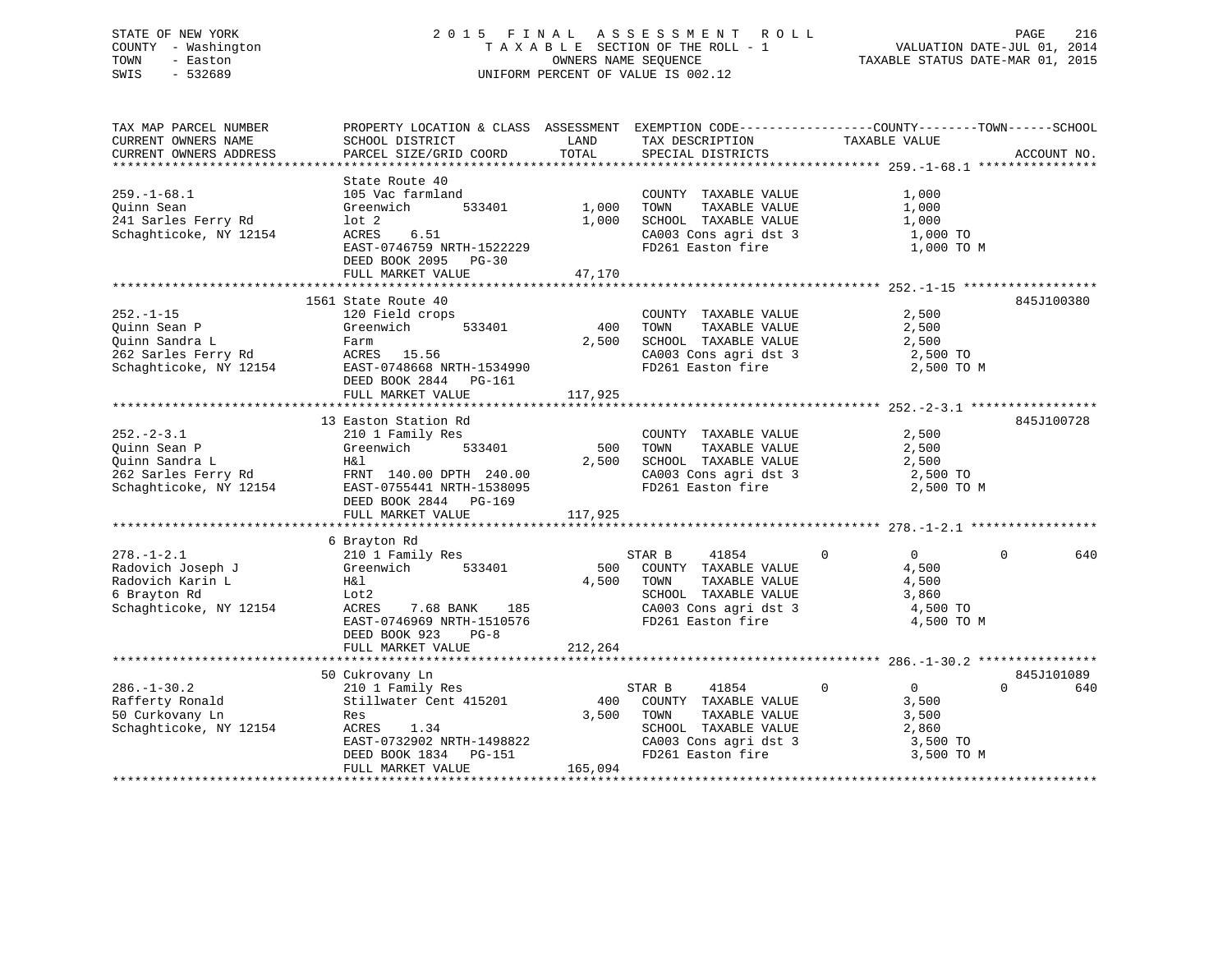# STATE OF NEW YORK 2 0 1 5 F I N A L A S S E S S M E N T R O L L PAGE 217 COUNTY - Washington T A X A B L E SECTION OF THE ROLL - 1 VALUATION DATE-JUL 01, 2014 TOWN - Easton OWNERS NAME SEQUENCE TAXABLE STATUS DATE-MAR 01, 2015 SWIS - 532689 UNIFORM PERCENT OF VALUE IS 002.12

| TAX MAP PARCEL NUMBER                                                | PROPERTY LOCATION & CLASS ASSESSMENT EXEMPTION CODE---------------COUNTY-------TOWN-----SCHOOL |            |                                                                                                           |                                                        |                |                |
|----------------------------------------------------------------------|------------------------------------------------------------------------------------------------|------------|-----------------------------------------------------------------------------------------------------------|--------------------------------------------------------|----------------|----------------|
| CURRENT OWNERS NAME                                                  | SCHOOL DISTRICT                                                                                |            | LAND TAX DESCRIPTION                                                                                      | TAXABLE VALUE                                          |                |                |
| CURRENT OWNERS ADDRESS                                               |                                                                                                |            |                                                                                                           |                                                        |                |                |
|                                                                      |                                                                                                |            |                                                                                                           |                                                        |                |                |
|                                                                      | 167 State Route 29                                                                             |            |                                                                                                           |                                                        | 845J100514     |                |
| $227. - 1 - 13$                                                      | 331 Com vac w/im                                                                               |            | COUNTY TAXABLE VALUE                                                                                      | 4,300                                                  |                |                |
| Randle James                                                         | Schuylerville 415001 3,000 TOWN                                                                |            | TAXABLE VALUE                                                                                             | 4,300                                                  |                |                |
| 8 Matlock Rd                                                         | 716/251 Esmt                                                                                   |            | 4,300 SCHOOL TAXABLE VALUE 4,300                                                                          |                                                        |                |                |
| Broadholme DerbyshireUnited Ki ACRES 13.90                           |                                                                                                |            | CA003 Cons agri dst 3 (and 3) 4,300 TO<br>FD262 Middle Falls Fire (4,300 TO                               |                                                        |                |                |
| DE562JE                                                              | EAST-0742254 NRTH-1554204                                                                      |            |                                                                                                           |                                                        |                |                |
|                                                                      | DEED BOOK 1909 PG-248                                                                          |            |                                                                                                           |                                                        |                |                |
|                                                                      | FULL MARKET VALUE                                                                              | 202,830    |                                                                                                           |                                                        |                |                |
|                                                                      |                                                                                                |            |                                                                                                           |                                                        |                |                |
|                                                                      | 26 Windy Hill Rd                                                                               |            |                                                                                                           |                                                        | 845J101056     |                |
| $227. - 1 - 6.2$                                                     | 210 1 Family Res<br>Schuylerville 415001 400 COUNTY TAXABLE VALUE                              |            |                                                                                                           | $\begin{array}{ccc} & & & 0 & \quad & & 0 \end{array}$ | $\Omega$       | 640            |
| Raney David                                                          |                                                                                                |            |                                                                                                           | 2,000<br>2,000                                         |                |                |
| Sickles-Hollner Stephanie<br>26 Windy Hill Rd<br>Greenwich, NY 12834 | H&l                                                                                            |            | 2,000 TOWN<br>TAXABLE VALUE                                                                               |                                                        |                |                |
|                                                                      | 2330/245<br>$ACRES$ 1.39                                                                       |            | SCHOOL TAXABLE VALUE<br>FD262 Middle Falls Fire 2,000 TO                                                  |                                                        |                |                |
|                                                                      |                                                                                                |            |                                                                                                           |                                                        |                |                |
|                                                                      | EAST-0744080 NRTH-1559697<br>DEED BOOK 2972    PG-280                                          |            |                                                                                                           |                                                        |                |                |
|                                                                      | FULL MARKET VALUE                                                                              | 94,340     |                                                                                                           |                                                        |                |                |
|                                                                      |                                                                                                |            |                                                                                                           |                                                        |                |                |
|                                                                      |                                                                                                |            |                                                                                                           |                                                        | 845J100426     |                |
| $251. - 1 - 22$                                                      | 2135 County Route 113<br>210 1 Family Res<br>Greenwich 533401                                  |            |                                                                                                           |                                                        | $\overline{0}$ | $\overline{0}$ |
| Raney Shirley A                                                      |                                                                                                |            |                                                                                                           |                                                        | 700            | 700            |
| $H + L$<br>2135 County Route 113                                     |                                                                                                |            | AGED-CO 41802 0 1,000<br>500 AGE-TN/SCH 41806 0 0<br>2,000 STAR EN 41834 0 0                              |                                                        | $\overline{0}$ | 1,300          |
| Greenwich, NY 12834                                                  | ACRES 1.60                                                                                     |            | COUNTY TAXABLE VALUE 1,000                                                                                |                                                        |                |                |
|                                                                      | EAST-0737813 NRTH-1534721                                                                      |            |                                                                                                           |                                                        |                |                |
|                                                                      | DEED BOOK 881 PG-293                                                                           |            | 1534721 TOWN TAXABLE VALUE 1,300<br>G-293 SCHOOL TAXABLE VALUE 0<br>94,340 CA003 Cons agri dst 3 2,000 TO |                                                        |                |                |
|                                                                      | FULL MARKET VALUE                                                                              |            |                                                                                                           |                                                        |                |                |
|                                                                      |                                                                                                |            | FD261 Easton fire                                                                                         | 2,000 TO M                                             |                |                |
|                                                                      |                                                                                                |            |                                                                                                           |                                                        |                |                |
|                                                                      | 911 Beadle Hill Rd                                                                             |            |                                                                                                           |                                                        | 845J100687     |                |
| $278. - 1 - 31$                                                      | 120 Field crops                                                                                | AG DIST    | 41720                                                                                                     | $0$ and $129$ and $129$                                |                | 129            |
| Rapp L Allen                                                         | Greenwich 533401 1,500 COUNTY TAXABLE VALUE                                                    |            |                                                                                                           | 7,371                                                  |                |                |
|                                                                      |                                                                                                | 7,500 TOWN | TAXABLE VALUE                                                                                             | 7,371                                                  |                |                |
|                                                                      |                                                                                                |            | SCHOOL TAXABLE VALUE<br>CA003 Cons agri dst 3                                                             | 7,371                                                  |                |                |
|                                                                      |                                                                                                |            |                                                                                                           | 7,371 TO                                               |                |                |
|                                                                      | DEED BOOK 854                                                                                  |            | PG-62<br>LUE 353,774 FD261 Easton fire<br>353,774 FD261 Easton fire                                       |                                                        |                |                |
| MAY BE SUBJECT TO PAYMENT                                            | FULL MARKET VALUE                                                                              |            |                                                                                                           | 7,500 TO M                                             |                |                |
| UNDER AGDIST LAW TIL 2019                                            |                                                                                                |            |                                                                                                           |                                                        |                |                |
|                                                                      |                                                                                                |            |                                                                                                           |                                                        |                |                |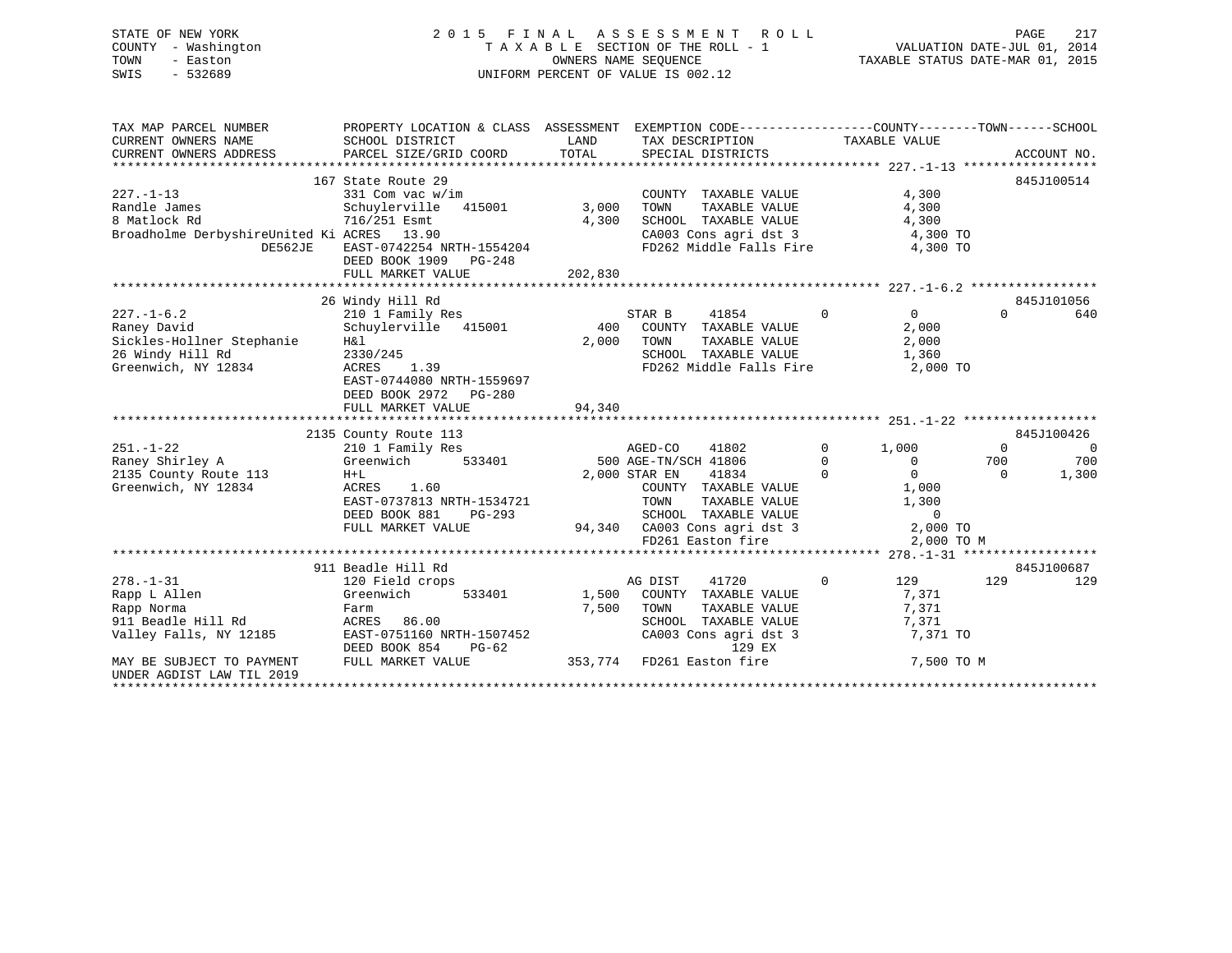# STATE OF NEW YORK 2 0 1 5 F I N A L A S S E S S M E N T R O L L PAGE 218 COUNTY - Washington T A X A B L E SECTION OF THE ROLL - 1 VALUATION DATE-JUL 01, 2014 TOWN - Easton OWNERS NAME SEQUENCE TAXABLE STATUS DATE-MAR 01, 2015 SWIS - 532689 UNIFORM PERCENT OF VALUE IS 002.12

| TAX MAP PARCEL NUMBER<br>CURRENT OWNERS NAME<br>CURRENT OWNERS ADDRESS             | PROPERTY LOCATION & CLASS ASSESSMENT EXEMPTION CODE-----------------COUNTY-------TOWN------SCHOOL<br>SCHOOL DISTRICT<br>PARCEL SIZE/GRID COORD                                                                                                                                                                                                                                                                                                                                                 | <b>EXAMPLE SERVICE SERVICE SERVICE SERVICE SERVICE SERVICE SERVICE SERVICE SERVICE SERVICE SERVICE SERVICE SERVICE</b><br>TOTAL | TAX DESCRIPTION TAXABLE VALUE<br>SPECIAL DISTRICTS                                                                                                                                                                                                                                                                                                               |                                            | ACCOUNT NO.                       |
|------------------------------------------------------------------------------------|------------------------------------------------------------------------------------------------------------------------------------------------------------------------------------------------------------------------------------------------------------------------------------------------------------------------------------------------------------------------------------------------------------------------------------------------------------------------------------------------|---------------------------------------------------------------------------------------------------------------------------------|------------------------------------------------------------------------------------------------------------------------------------------------------------------------------------------------------------------------------------------------------------------------------------------------------------------------------------------------------------------|--------------------------------------------|-----------------------------------|
|                                                                                    | 2209 County Route 113                                                                                                                                                                                                                                                                                                                                                                                                                                                                          |                                                                                                                                 |                                                                                                                                                                                                                                                                                                                                                                  |                                            | 845J100334                        |
| $251. - 1 - 3$<br>Read Leona Ann<br>Flatley Edward F<br>2185 County Route 113      | 112 Dairy farm<br>Greenwich 533401 3,200 STAR B<br>Farm                                                                                                                                                                                                                                                                                                                                                                                                                                        | B<br>AG DIST                                                                                                                    | 41720<br>41854<br>$\begin{tabular}{lllllllll} 6,500 & \multicolumn{3}{l}{{\bf C}\mbox{O}\mbox{UNTY}} & \multicolumn{3}{l}{\bf TAXABLE} & \multicolumn{3}{l}{\bf VALUE} & & \multicolumn{3}{l}{\bf 4,833} \\ & \multicolumn{3}{l}{\bf TOWN} & \multicolumn{3}{l}{\bf TAXABLE} & \multicolumn{3}{l}{\bf VALUE} & & \multicolumn{3}{l}{\bf 4,833} \\ \end{tabular}$ | $0 \t 1,667$<br>$\Omega$<br>$\overline{0}$ | 1,667<br>1,667<br>640<br>$\Omega$ |
|                                                                                    | 606/211 886/182<br>ACRES 100.33<br>Greenwich, NY 12834 ACRES 100.33 SCHOOL TAXABLE VALUE 4,193<br>EAST-0738722 NRTH-1535975 CA003 Cons agri dst 3 4,833 TO<br>MAY BE SUBJECT TO PAYMENT DEED BOOK 606 PG-209 1,667 EX<br>UNDER AGDIST LAW TIL 2019 FULL MARKET VALUE 30                                                                                                                                                                                                                        |                                                                                                                                 |                                                                                                                                                                                                                                                                                                                                                                  |                                            |                                   |
|                                                                                    |                                                                                                                                                                                                                                                                                                                                                                                                                                                                                                |                                                                                                                                 |                                                                                                                                                                                                                                                                                                                                                                  |                                            |                                   |
|                                                                                    |                                                                                                                                                                                                                                                                                                                                                                                                                                                                                                |                                                                                                                                 |                                                                                                                                                                                                                                                                                                                                                                  |                                            |                                   |
| $269. - 2 - 12.8$                                                                  | 488 Hoag Rd                                                                                                                                                                                                                                                                                                                                                                                                                                                                                    |                                                                                                                                 |                                                                                                                                                                                                                                                                                                                                                                  | $\overline{0}$<br>$\overline{0}$           |                                   |
|                                                                                    |                                                                                                                                                                                                                                                                                                                                                                                                                                                                                                |                                                                                                                                 |                                                                                                                                                                                                                                                                                                                                                                  |                                            |                                   |
|                                                                                    |                                                                                                                                                                                                                                                                                                                                                                                                                                                                                                |                                                                                                                                 |                                                                                                                                                                                                                                                                                                                                                                  |                                            |                                   |
| $278. - 1 - 7.4$<br>Reiszel Jennifer<br>114 Ives Hill Rd<br>Valley Falls, NY 12185 | Ives Hill Rd<br>Example 12185<br>12185<br>12185<br>12185<br>2.00<br>Greenwich 533401 500 COUNTY TAXABLE VALUE<br>SD TOWN TAXABLE VALUE<br>ACRES 2.00 500 SCHOOL TAXABLE VALUE<br>RAST-02333 WWW 1555552<br>EAST-0752032 NRTH-1511953<br>DEED BOOK 3021 PG-88                                                                                                                                                                                                                                   |                                                                                                                                 | CA003 Cons agri dst 3<br>FD261 Easton fire                                                                                                                                                                                                                                                                                                                       | 500<br>500<br>500<br>500 TO<br>500 TO M    |                                   |
|                                                                                    | FULL MARKET VALUE                                                                                                                                                                                                                                                                                                                                                                                                                                                                              | 23,585                                                                                                                          |                                                                                                                                                                                                                                                                                                                                                                  |                                            |                                   |
|                                                                                    | 114 Ives Hill Rd                                                                                                                                                                                                                                                                                                                                                                                                                                                                               |                                                                                                                                 |                                                                                                                                                                                                                                                                                                                                                                  |                                            | 845J100694                        |
| $278. - 1 - 6$                                                                     | And the state of the state of the state of the state of the state of the state of the state of the state of the state of the state of the state of the state of the state of the state of the state of the state of the state<br>FULL MARKET VALUE                                                                                                                                                                                                                                             | 221,698                                                                                                                         |                                                                                                                                                                                                                                                                                                                                                                  | 4,700 TO<br>4,700 TO M                     | 1,380<br>$\Omega$ and $\Omega$    |
|                                                                                    |                                                                                                                                                                                                                                                                                                                                                                                                                                                                                                |                                                                                                                                 |                                                                                                                                                                                                                                                                                                                                                                  |                                            |                                   |
|                                                                                    | $\begin{tabular}{lllllllllllll} \multicolumn{3}{c}{243.-1-3.2} & \multicolumn{3}{c}{\texttt{Country Route}} & 113 & \multicolumn{3}{c}{\texttt{Country Route}} & 113 & \multicolumn{3}{c}{\texttt{COUNTY TAXABLE VALUE}} & 243. \\ \multicolumn{3}{c}{\texttt{Renauld David}} & \multicolumn{3}{c}{\texttt{Schuylerville}} & 415001 & 500 & \multicolumn{3}{c}{\texttt{TONNY}} & \multicolumn{3}{c}{\texttt{TXABLE VALUE}} & \multicolumn{3}{c}{\texttt{RANBLE VALUE}} & \multicolumn{3}{c}{\$ |                                                                                                                                 |                                                                                                                                                                                                                                                                                                                                                                  | 500<br>500<br>500<br>500 TO                | 500 TO M                          |
|                                                                                    | DEED BOOK 1842    PG-285<br>FULL MARKET VALUE                                                                                                                                                                                                                                                                                                                                                                                                                                                  | 23,585                                                                                                                          |                                                                                                                                                                                                                                                                                                                                                                  |                                            |                                   |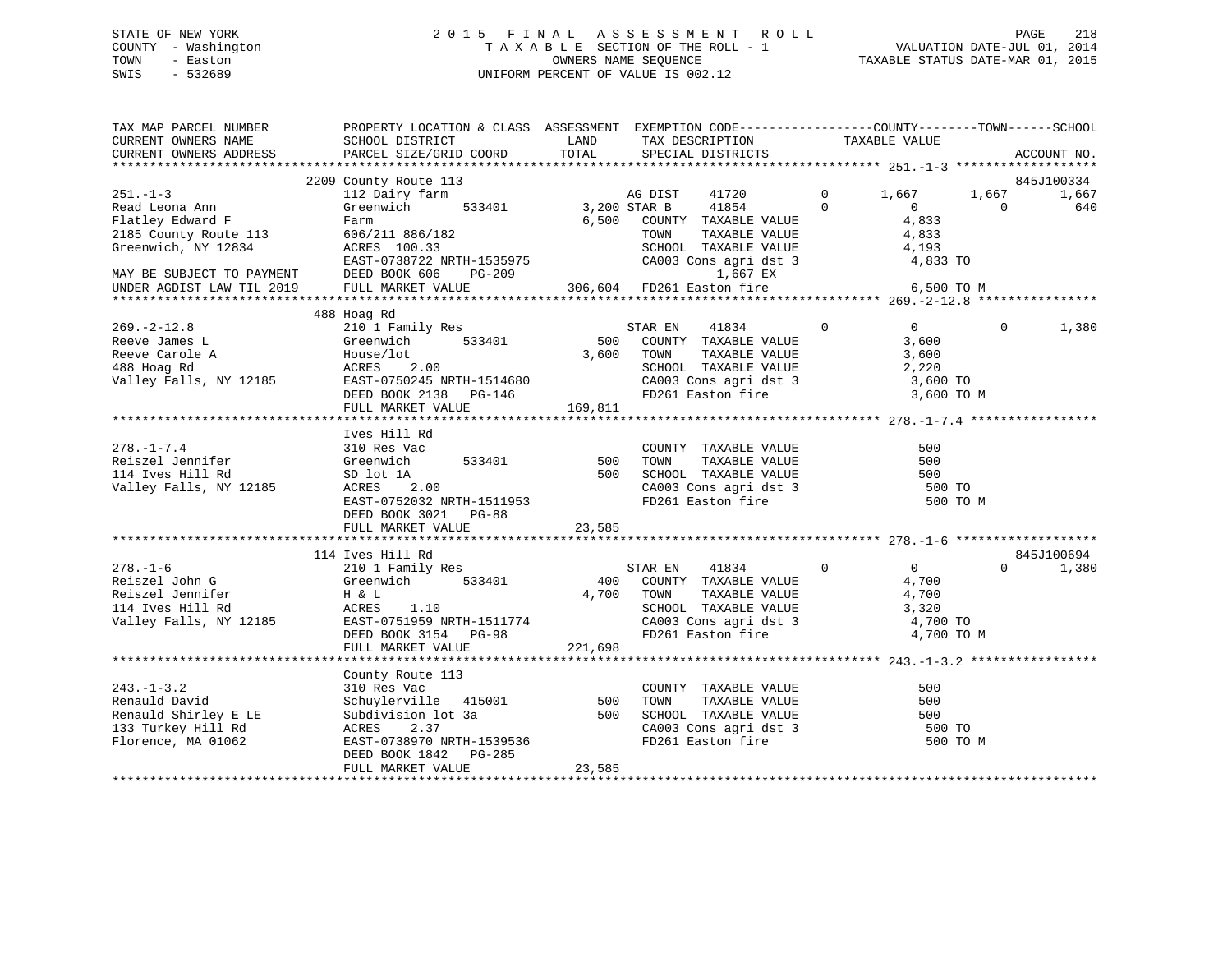# STATE OF NEW YORK 2 0 1 5 F I N A L A S S E S S M E N T R O L L PAGE 219 COUNTY - Washington T A X A B L E SECTION OF THE ROLL - 1 VALUATION DATE-JUL 01, 2014 TOWN - Easton OWNERS NAME SEQUENCE TAXABLE STATUS DATE-MAR 01, 2015 SWIS - 532689 UNIFORM PERCENT OF VALUE IS 002.12

| TAX MAP PARCEL NUMBER<br>CURRENT OWNERS NAME                                                                                                                  | PROPERTY LOCATION & CLASS ASSESSMENT EXEMPTION CODE---------------COUNTY-------TOWN-----SCHOOL<br>SCHOOL DISTRICT                                                             | LAND                      | TAX DESCRIPTION                                                                                                                                                                           | TAXABLE VALUE                                                                                                                         |                          |                       |
|---------------------------------------------------------------------------------------------------------------------------------------------------------------|-------------------------------------------------------------------------------------------------------------------------------------------------------------------------------|---------------------------|-------------------------------------------------------------------------------------------------------------------------------------------------------------------------------------------|---------------------------------------------------------------------------------------------------------------------------------------|--------------------------|-----------------------|
| CURRENT OWNERS ADDRESS                                                                                                                                        | PARCEL SIZE/GRID COORD                                                                                                                                                        | TOTAL                     | SPECIAL DISTRICTS                                                                                                                                                                         |                                                                                                                                       |                          | ACCOUNT NO.           |
|                                                                                                                                                               |                                                                                                                                                                               |                           |                                                                                                                                                                                           |                                                                                                                                       |                          |                       |
| $243. -1 - 3.3$<br>Renauld David<br>Renauld Shirley E LE<br>133 Turkey Hill Rd<br>Florence, MA 01062                                                          | County Route 113<br>310 Res Vac<br>sit hes vas<br>415001<br>Subdivision lot 3<br>24.20<br>ACRES<br>EAST-0740024 NRTH-1540833<br>DEED BOOK 1842 PG-285<br>FULL MARKET VALUE    | 600<br>600<br>28,302      | COUNTY TAXABLE VALUE<br>TOWN<br>TAXABLE VALUE<br>SCHOOL TAXABLE VALUE<br>SCHOOL TAXABLE VALUE<br>CA003 Cons agri dst 3<br>FD261 Easton fire                                               | 600<br>600<br>600<br>600 TO                                                                                                           | 600 TO M                 |                       |
|                                                                                                                                                               |                                                                                                                                                                               |                           |                                                                                                                                                                                           |                                                                                                                                       |                          |                       |
|                                                                                                                                                               | 2315 County Route 113                                                                                                                                                         |                           | 60 PCT OF VALUE USED FOR EXEMPTION PURPOSES                                                                                                                                               |                                                                                                                                       |                          | 845J100697            |
| $243. - 1 - 3$<br>Renauld Shirley LE<br>Renauld Mark<br>2315 County Route 113<br>Greenwich, NY 12834<br>MAY BE SUBJECT TO PAYMENT<br>UNDER RPTL483 UNTIL 2018 | 240 Rural res<br>Schuylerville 415001 3,000 AGED-ALL<br>Farm & Tra<br>Sub Lot 1<br>ACRES 162.10<br>EAST-0740790 NRTH-1539921<br>DEED BOOK 1842 PG-281<br>FULL MARKET VALUE    |                           | 41700<br>AG BUILD<br>41800<br>41834<br>6,450 STAR EN<br>COUNTY TAXABLE VALUE<br>TOWN<br>TAXABLE VALUE<br>SCHOOL TAXABLE VALUE<br>3-281 CA003 Cons agri dst 3<br>304,245 FD261 Easton fire | 450<br>$\mathbf{0}$<br>$\overline{0}$<br>1,935<br>$\mathbf{0}$<br>$\overline{0}$<br>4,065<br>4,065<br>2,685<br>6,450 TO<br>6,450 TO M | 450<br>1,935<br>$\Omega$ | 450<br>1,935<br>1,380 |
|                                                                                                                                                               |                                                                                                                                                                               |                           |                                                                                                                                                                                           |                                                                                                                                       |                          |                       |
|                                                                                                                                                               | 65 Vly Summit Rd                                                                                                                                                              |                           |                                                                                                                                                                                           |                                                                                                                                       |                          | 845J100717            |
| $260. - 1 - 6$<br>Reynolds Laura<br>Frazer Christine<br>65 Vly Summit Rd<br>Greenwich, NY 12834                                                               | 112 Dairy farm<br>Greenwich<br>533401<br>Farm<br>ACRES 162.80<br>EAST-0747568 NRTH-1523250<br>DEED BOOK 898<br>PG-339<br>FULL MARKET VALUE                                    | 2,600<br>7,100<br>334,906 | STAR B<br>41854<br>COUNTY TAXABLE VALUE<br>TOWN<br>TAXABLE VALUE<br>SCHOOL TAXABLE VALUE<br>CA003 Cons agri dst 3<br>FD261 Easton fire                                                    | $\mathbf 0$<br>$\overline{0}$<br>7,100<br>7,100<br>6,460<br>7,100 TO<br>7,100 TO M                                                    | $\Omega$                 | 640                   |
|                                                                                                                                                               |                                                                                                                                                                               |                           |                                                                                                                                                                                           |                                                                                                                                       |                          |                       |
| $227. - 1 - 6.6$<br>Reynolds Morgan G<br>Reynolds Tara<br>40 Windy Hill Rd<br>Greenwich, NY 12384                                                             | 40 Windy Hill Rd<br>210 1 Family Res<br>Schuylerville 415001<br>$H+L$<br>Lot 6<br>ACRES<br>4.90<br>EAST-0744638 NRTH-1559702<br>DEED BOOK 813<br>PG-333                       | 500<br>4,800              | STAR B<br>41854<br>COUNTY TAXABLE VALUE<br>TOWN<br>TAXABLE VALUE<br>SCHOOL TAXABLE VALUE<br>CA003 Cons agri dst 3<br>FD262 Middle Falls Fire                                              | $\overline{0}$<br>$\Omega$<br>4,800<br>4,800<br>4,160<br>4,800 TO<br>4,800 TO                                                         | $\Omega$                 | 640                   |
|                                                                                                                                                               | FULL MARKET VALUE                                                                                                                                                             | 226,415                   |                                                                                                                                                                                           |                                                                                                                                       |                          |                       |
|                                                                                                                                                               |                                                                                                                                                                               |                           |                                                                                                                                                                                           |                                                                                                                                       |                          |                       |
| $227. - 1 - 6.8$<br>Reynolds William<br>Reynolds Susan<br>42 Windy Hill Rd<br>Greenwich, NY 12834                                                             | 42 Windy Hill Rd<br>210 1 Family Res<br>Schuylerville 415001<br>sub lot 8<br>subd. 22C-125, eas 3128/7<br>2.60<br>ACRES<br>EAST-0744667 NRTH-1560035<br>DEED BOOK 2877 PG-264 | 500<br>4,900              | STAR B<br>41854<br>COUNTY TAXABLE VALUE<br>TOWN<br>TAXABLE VALUE<br>SCHOOL TAXABLE VALUE<br>CA003 Cons agri dst 3<br>FD262 Middle Falls Fire 4,900 TO                                     | $\Omega$<br>$\mathbf 0$<br>4,900<br>4,900<br>4,260<br>4,900 TO                                                                        | $\Omega$                 | 640                   |
|                                                                                                                                                               | FULL MARKET VALUE                                                                                                                                                             | 231,132                   |                                                                                                                                                                                           |                                                                                                                                       |                          |                       |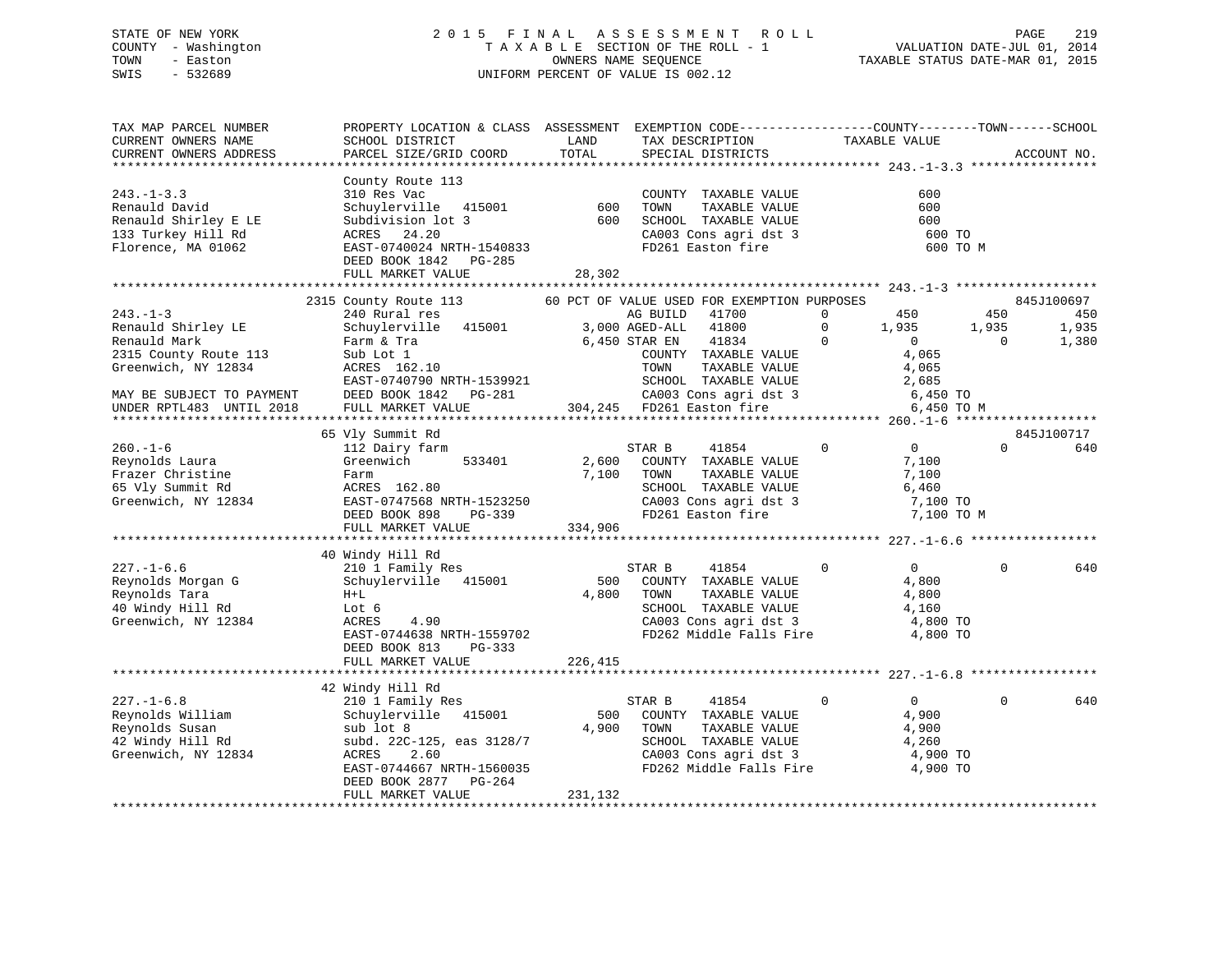# STATE OF NEW YORK 2 0 1 5 F I N A L A S S E S S M E N T R O L L PAGE 220 COUNTY - Washington T A X A B L E SECTION OF THE ROLL - 1 VALUATION DATE-JUL 01, 2014 TOWN - Easton OWNERS NAME SEQUENCE TAXABLE STATUS DATE-MAR 01, 2015 SWIS - 532689 UNIFORM PERCENT OF VALUE IS 002.12

| TAX MAP PARCEL NUMBER<br>CURRENT OWNERS NAME<br>CURRENT OWNERS ADDRESS                            | SCHOOL DISTRICT<br>PARCEL SIZE/GRID COORD                                                                                                                                  | LAND<br>TOTAL          | PROPERTY LOCATION & CLASS ASSESSMENT EXEMPTION CODE-----------------COUNTY-------TOWN-----SCHOOL<br>TAX DESCRIPTION<br>SPECIAL DISTRICTS | TAXABLE VALUE                                         | ACCOUNT NO.     |
|---------------------------------------------------------------------------------------------------|----------------------------------------------------------------------------------------------------------------------------------------------------------------------------|------------------------|------------------------------------------------------------------------------------------------------------------------------------------|-------------------------------------------------------|-----------------|
| $227. - 1 - 6.9$<br>Rich Paul<br>Rich Nicholle<br>109 West Rd<br>Argyle, NY 12809                 | Windy Hill Rd<br>312 Vac w/imprv<br>Schuylerville 415001<br>Lot 9<br>ACRES<br>1.14<br>EAST-0744243 NRTH-1560360<br>DEED BOOK 3159 PG-306<br>FULL MARKET VALUE              | 500<br>600<br>28,302   | COUNTY TAXABLE VALUE<br>TOWN<br>TAXABLE VALUE<br>SCHOOL TAXABLE VALUE<br>FD262 Middle Falls Fire                                         | 600<br>600<br>600<br>600 TO                           |                 |
|                                                                                                   |                                                                                                                                                                            |                        |                                                                                                                                          |                                                       |                 |
| $227. - 1 - 6.3$<br>Richards Nicholas<br>Richards Megan<br>28a Ashdown Way<br>Greenwich, NY 12834 | 39 Windy Hill Rd<br>312 Vac w/imprv<br>Schuylerville 415001<br>L/L<br>FRNT 381.00 DPTH 243.00<br>EAST-0744259 NRTH-1560123<br>DEED BOOK 3419 PG-65<br>FULL MARKET VALUE    | 700<br>1,060<br>50,000 | COUNTY TAXABLE VALUE<br>TOWN<br>TAXABLE VALUE<br>SCHOOL TAXABLE VALUE<br>FD262 Middle Falls Fire                                         | 1,060<br>1,060<br>1,060<br>1,060 TO                   |                 |
|                                                                                                   |                                                                                                                                                                            |                        |                                                                                                                                          |                                                       |                 |
| $236. - 2 - 3.13$<br>Richardson Barbara<br>83 Hegeman Bridge Rd<br>Greenwich, NY 12834            | Hegeman Bridge Rd<br>320 Rural vacant<br>Greenwich<br>533401<br>Vl<br>Lot 3<br>1.09<br>ACRES<br>EAST-0753041 NRTH-1551325<br>DEED BOOK 903<br>$PG-22$<br>FULL MARKET VALUE | 500<br>500<br>23,585   | COUNTY TAXABLE VALUE<br>TOWN<br>TAXABLE VALUE<br>SCHOOL TAXABLE VALUE<br>FD262 Middle Falls Fire                                         | 500<br>500<br>500<br>500 TO                           |                 |
|                                                                                                   |                                                                                                                                                                            |                        |                                                                                                                                          |                                                       |                 |
| $236. - 2 - 3.14$<br>Richardson Barbara<br>83 Hegeman Bridge Rd<br>Greenwich, NY 12834            | 83 Hegeman Bridge Rd<br>210 1 Family Res<br>533401<br>Greenwich<br>Vl<br>Lot <sub>2</sub><br>ACRES<br>1.01<br>EAST-0752941 NRTH-1551140<br>DEED BOOK 790<br>PG-168         | 500<br>4,000           | 41854<br>STAR B<br>$\Omega$<br>COUNTY TAXABLE VALUE<br>TOWN<br>TAXABLE VALUE<br>SCHOOL TAXABLE VALUE<br>FD262 Middle Falls Fire          | $\overline{0}$<br>4,000<br>4,000<br>3,360<br>4,000 TO | $\Omega$<br>640 |
|                                                                                                   | FULL MARKET VALUE                                                                                                                                                          | 188,679                |                                                                                                                                          |                                                       |                 |
| $236. - 1 - 12$<br>Rieger John<br>Rieger Millie<br>478 State Route 29<br>Greenwich, NY 12834      | 478 State Route 29<br>210 1 Family Res<br>Greenwich<br>533401<br>H/L<br>ACRES<br>5.90<br>EAST-0750865 NRTH-1553022<br>DEED BOOK 783<br>PG-341                              | 700<br>4,600           | COUNTY TAXABLE VALUE<br>TOWN<br>TAXABLE VALUE<br>SCHOOL TAXABLE VALUE<br>FD262 Middle Falls Fire                                         | 4,600<br>4,600<br>4,600<br>4,600 TO                   | 845J100367      |
|                                                                                                   | FULL MARKET VALUE                                                                                                                                                          | 216,981                |                                                                                                                                          |                                                       |                 |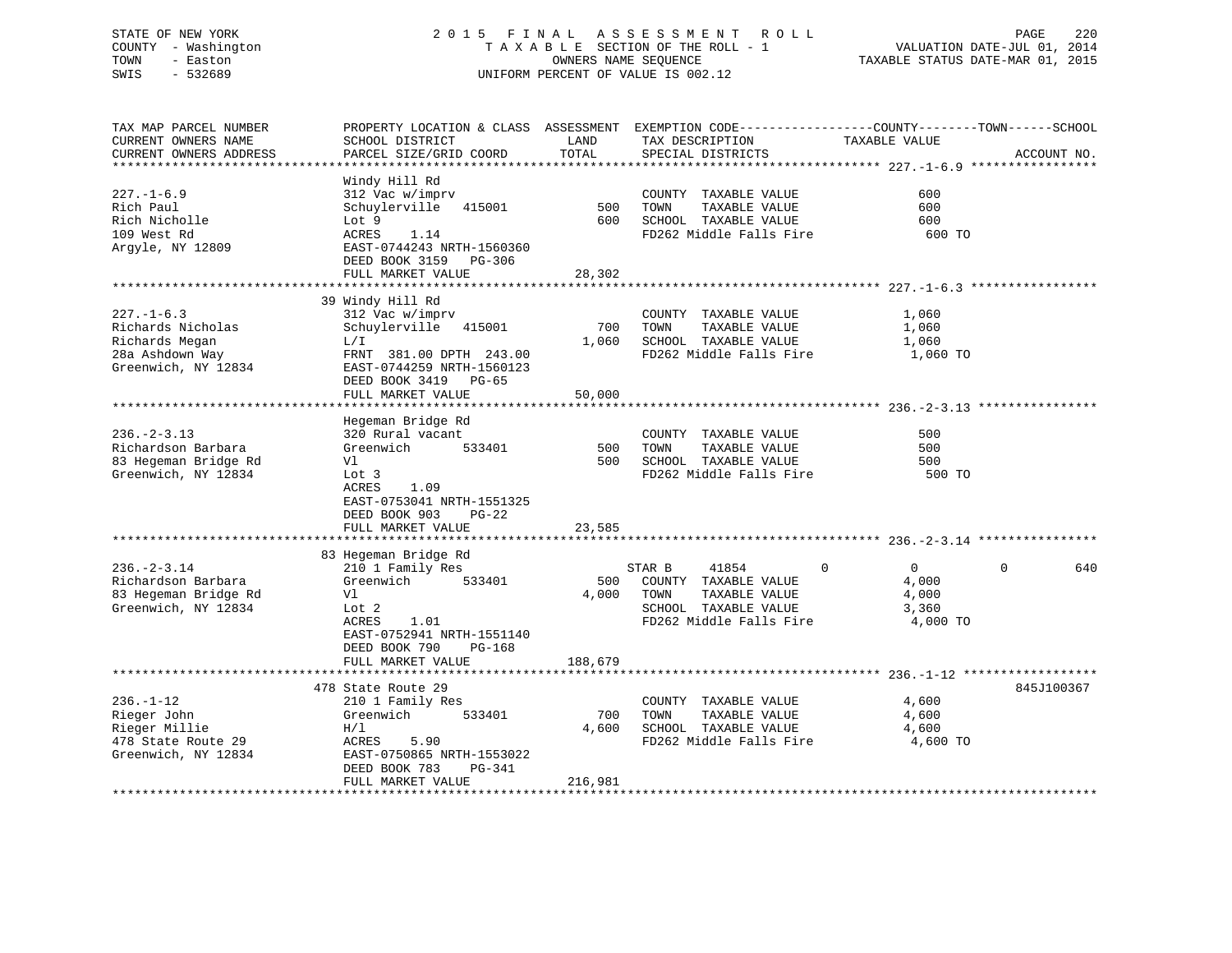#### STATE OF NEW YORK 2 0 1 5 F I N A L A S S E S S M E N T R O L L PAGE 221COUNTY - Washington T A X A B L E SECTION OF THE ROLL - 1 TOWN - Easton **CONNERS NAME SEQUENCE** TAXABLE STATUS DATE-MAR 01, 2015 SWIS - 532689 UNIFORM PERCENT OF VALUE IS 002.12

| TAX MAP PARCEL NUMBER<br>CURRENT OWNERS NAME<br>CURRENT OWNERS ADDRESS                                                  | PROPERTY LOCATION & CLASS ASSESSMENT<br>SCHOOL DISTRICT<br>PARCEL SIZE/GRID COORD                                                                                            | LAND<br>TOTAL           | EXEMPTION CODE-----------------COUNTY-------TOWN------SCHOOL<br>TAX DESCRIPTION<br>SPECIAL DISTRICTS                                         | TAXABLE VALUE                                                               | ACCOUNT NO.                                                     |
|-------------------------------------------------------------------------------------------------------------------------|------------------------------------------------------------------------------------------------------------------------------------------------------------------------------|-------------------------|----------------------------------------------------------------------------------------------------------------------------------------------|-----------------------------------------------------------------------------|-----------------------------------------------------------------|
| *********************                                                                                                   |                                                                                                                                                                              |                         |                                                                                                                                              |                                                                             |                                                                 |
| $236. - 1 - 13$<br>Rieger John<br>Rieger Victoria M<br>149 Hunter Rd<br>Greenwich, NY 12834<br>PRIOR OWNER ON 3/01/2015 | 494 State Route 29<br>210 1 Family Res<br>Greenwich<br>533401<br>H & L<br>ACRES<br>1.40<br>EAST-0751136 NRTH-1553362<br>DEED BOOK 3511 PG-181<br>FULL MARKET VALUE           | 400<br>3,600<br>169,811 | STAR B<br>41854<br>COUNTY TAXABLE VALUE<br>TOWN<br>TAXABLE VALUE<br>SCHOOL TAXABLE VALUE<br>CA003 Cons agri dst 3<br>FD262 Middle Falls Fire | $\Omega$<br>$\overline{0}$<br>3,600<br>3,600<br>2,960                       | 845J100435<br>$\Omega$<br>640<br>3,600 TO<br>3,600 TO           |
| Hughes Peter J                                                                                                          |                                                                                                                                                                              |                         |                                                                                                                                              |                                                                             |                                                                 |
| $236. - 1 - 14$<br>Rieger John A<br>Rieger Victoria M<br>149 Hunter Rd<br>Greenwich, NY 12834                           | 2339 State Route 40<br>450 Retail srvce<br>Greenwich<br>533401<br>Retail Service<br>1.61<br>ACRES<br>EAST-0751338 NRTH-1553310<br>DEED BOOK 3495<br>$PG-40$                  | 1,500<br>8,000          | COUNTY TAXABLE VALUE<br>TOWN<br>TAXABLE VALUE<br>SCHOOL TAXABLE VALUE<br>FD262 Middle Falls Fire                                             | 8,000<br>8,000                                                              | 845J100150<br>8,000<br>8,000 TO                                 |
|                                                                                                                         | FULL MARKET VALUE<br>***************************                                                                                                                             | 377,358                 |                                                                                                                                              |                                                                             |                                                                 |
|                                                                                                                         | 11 Hegeman Bridge Rd                                                                                                                                                         |                         |                                                                                                                                              |                                                                             | 845J101224                                                      |
| $236. -2 - 16.2$<br>Riggio Anthony J<br>11 Hegeman Bridge Rd<br>Greenwich, NY 12834                                     | 210 1 Family Res<br>Greenwich<br>533401<br>H & L<br>ACRES<br>1.43<br>EAST-0752010 NRTH-1549913<br>DEED BOOK 2915<br>PG-287<br>FULL MARKET VALUE                              | 3,800<br>179,245        | VET WAR CT 41121<br>41834<br>500 STAR EN<br>COUNTY TAXABLE VALUE<br>TAXABLE VALUE<br>TOWN<br>SCHOOL TAXABLE VALUE<br>FD262 Middle Falls Fire | $\Omega$<br>570<br>$\mathbf 0$<br>$\Omega$<br>3,230<br>3,230<br>2,420       | 570<br>$\Omega$<br>1,380<br>0<br>3,800 TO                       |
|                                                                                                                         |                                                                                                                                                                              | ********************    |                                                                                                                                              |                                                                             | ********** 236.-2-16 *******************                        |
| $236. - 2 - 16$<br>Riggio Charles<br>2202 St Rt 40<br>Greenwich, NY 12834                                               | 2214 State Route 40<br>105 Vac farmland<br>533401<br>Greenwich<br>Farm<br>ACRES<br>18.30<br>EAST-0752257 NRTH-1550463<br>DEED BOOK 506<br><b>PG-155</b><br>FULL MARKET VALUE | 700<br>700<br>33,019    | COUNTY TAXABLE VALUE<br>TAXABLE VALUE<br>TOWN<br>SCHOOL TAXABLE VALUE<br>FD262 Middle Falls Fire                                             |                                                                             | 845J100657<br>700<br>700<br>700<br>700 TO                       |
|                                                                                                                         |                                                                                                                                                                              |                         |                                                                                                                                              |                                                                             |                                                                 |
| $236. - 2 - 16.1$<br>Riggio Charles S<br>2202 State Route 40<br>Greenwich, NY 12834                                     | 2202 State Route 40<br>210 1 Family Res<br>Greenwich<br>533401<br>Res<br>614/247<br>4.59<br>ACRES<br>EAST-0751802 NRTH-1550292<br>DEED BOOK 499<br>$PG-212$                  | 4,000<br>188,679        | AGED-CO<br>41802<br>41834<br>500 STAR EN<br>COUNTY TAXABLE VALUE<br>TOWN<br>TAXABLE VALUE<br>SCHOOL TAXABLE VALUE<br>FD262 Middle Falls Fire | $\mathbf 0$<br>1,400<br>$\Omega$<br>$\mathbf{0}$<br>2,600<br>4,000<br>2,620 | 845J101171<br>$\mathbf 0$<br>0<br>$\Omega$<br>1,380<br>4,000 TO |
|                                                                                                                         | FULL MARKET VALUE                                                                                                                                                            |                         |                                                                                                                                              |                                                                             |                                                                 |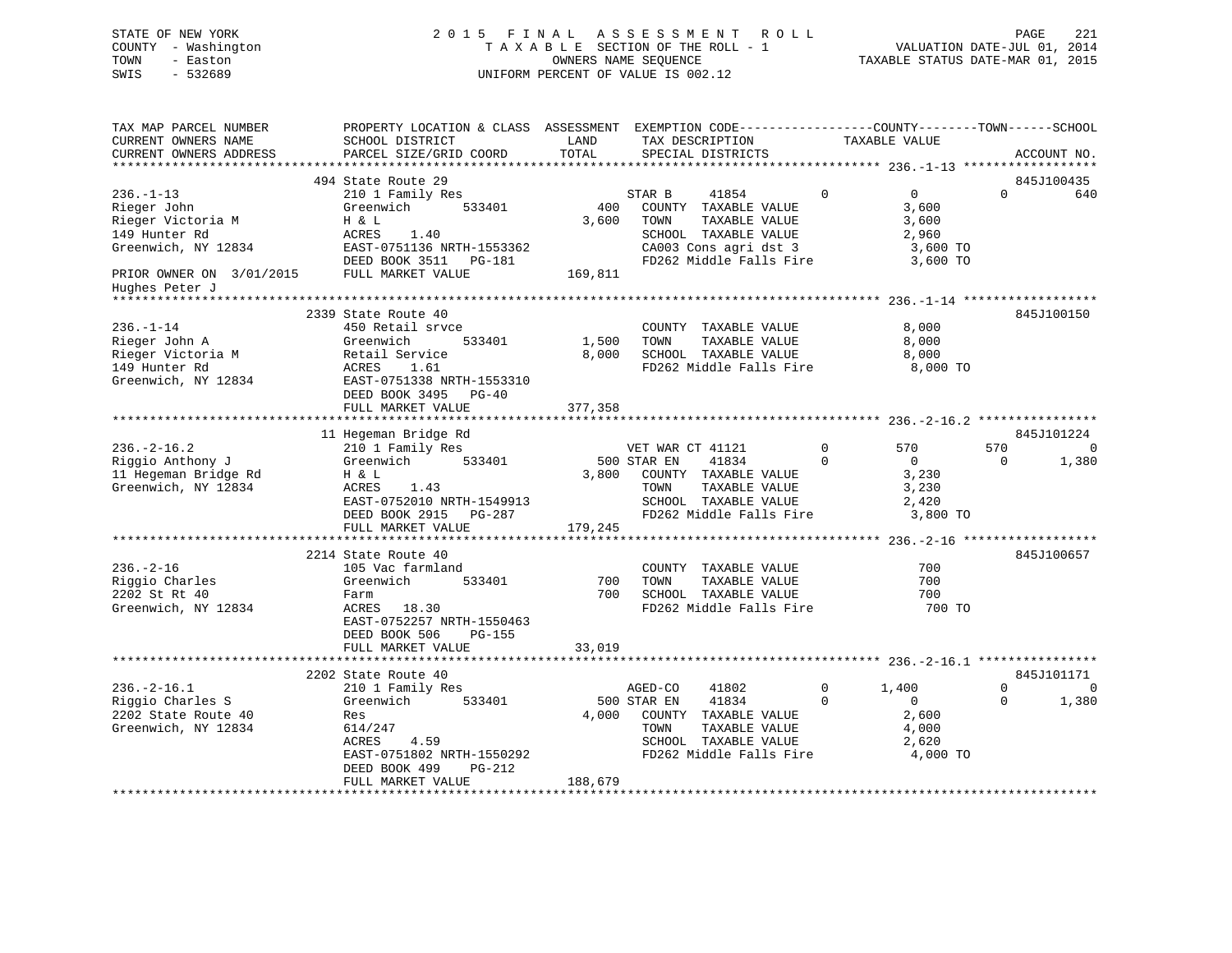# STATE OF NEW YORK 2 0 1 5 F I N A L A S S E S S M E N T R O L L PAGE 222 COUNTY - Washington T A X A B L E SECTION OF THE ROLL - 1 VALUATION DATE-JUL 01, 2014 TOWN - Easton OWNERS NAME SEQUENCE TAXABLE STATUS DATE-MAR 01, 2015 SWIS - 532689 UNIFORM PERCENT OF VALUE IS 002.12

| TAX MAP PARCEL NUMBER                 | PROPERTY LOCATION & CLASS ASSESSMENT |         | EXEMPTION CODE-----------------COUNTY-------TOWN------SCHOOL |                            |          |             |
|---------------------------------------|--------------------------------------|---------|--------------------------------------------------------------|----------------------------|----------|-------------|
| CURRENT OWNERS NAME                   | SCHOOL DISTRICT                      | LAND    | TAX DESCRIPTION                                              | TAXABLE VALUE              |          |             |
| CURRENT OWNERS ADDRESS                | PARCEL SIZE/GRID COORD               | TOTAL   | SPECIAL DISTRICTS                                            |                            |          | ACCOUNT NO. |
|                                       |                                      |         |                                                              |                            |          |             |
|                                       | The Intervale Rd                     |         |                                                              |                            |          |             |
| $252. - 2 - 12.2$                     | 321 Abandoned ag                     |         | COUNTY TAXABLE VALUE                                         | 300                        |          |             |
| Riley Colleen M                       | 533401<br>Greenwich                  | 300     | TOWN<br>TAXABLE VALUE                                        | 300                        |          |             |
| 825 5th Ave Apt 1                     | Vacant Lot                           | 300     | SCHOOL TAXABLE VALUE                                         | 300                        |          |             |
| Watervliet, NY 12189                  | Lot 3                                |         | CA003 Cons agri dst 3                                        | 300 TO                     |          |             |
|                                       | ACRES<br>1.98                        |         | FD261 Easton fire                                            | 300 TO M                   |          |             |
|                                       | EAST-0755495 NRTH-1528633            |         |                                                              |                            |          |             |
|                                       | DEED BOOK 727<br>PG-106              |         |                                                              |                            |          |             |
|                                       | FULL MARKET VALUE                    | 14,151  |                                                              |                            |          |             |
|                                       |                                      |         |                                                              |                            |          |             |
|                                       | 197 The Intervale Rd                 |         |                                                              |                            |          | 845J100700  |
| $252. - 2 - 12$                       | 112 Dairy farm                       |         | AG DIST<br>41720                                             | $\mathbf{0}$<br>299        | 299      | 299         |
| Riley Family Trust                    | 533401<br>Greenwich                  |         | 2,700 STAR EN<br>41834                                       | $\Omega$<br>$\overline{0}$ | $\Omega$ | 1,380       |
| 197 Intervale Rd                      | Farm                                 | 6,200   | COUNTY TAXABLE VALUE                                         | 5,901                      |          |             |
| Greenwich, NY 12834                   | Lot $#1$                             |         | TOWN<br>TAXABLE VALUE                                        | 5,901                      |          |             |
|                                       | ACRES 138.70                         |         | SCHOOL TAXABLE VALUE                                         | 4,521                      |          |             |
| MAY BE SUBJECT TO PAYMENT             | EAST-0756444 NRTH-1529895            |         | CA003 Cons agri dst 3                                        | 5,901 TO                   |          |             |
| UNDER AGDIST LAW TIL 2019             | DEED BOOK 674<br>$PG-25$             |         | 299 EX                                                       |                            |          |             |
|                                       | FULL MARKET VALUE                    |         | 292,453 FD261 Easton fire                                    | 6,200 TO M                 |          |             |
|                                       |                                      |         |                                                              |                            |          |             |
|                                       | 71 Fryer Rd                          |         |                                                              |                            |          |             |
| $286. - 1 - 10.2$                     | 210 1 Family Res                     |         | STAR EN<br>41834                                             | $\mathbf 0$<br>$\Omega$    | $\Omega$ | 1,380       |
| Rivenburgh Douglas Trustee            | Greenwich<br>533401                  | 500     | COUNTY TAXABLE VALUE                                         | 4,000                      |          |             |
| Rivenburgh Irrevocable Trust C H+L    |                                      | 4,000   | TOWN<br>TAXABLE VALUE                                        | 4,000                      |          |             |
| 71 Fryer Rd                           | Lot 3                                |         | SCHOOL TAXABLE VALUE                                         | 2,620                      |          |             |
| Schaghticoke, NY 12154                | ACRES<br>2.63                        |         | CA003 Cons agri dst 3                                        | 4,000 TO                   |          |             |
|                                       | EAST-0741564 NRTH-1505258            |         | FD261 Easton fire                                            | 4,000 TO M                 |          |             |
| PRIOR OWNER ON 3/01/2015              | DEED BOOK 3526<br>$PG-212$           |         |                                                              |                            |          |             |
| Rivenburgh Clinton Jr                 | FULL MARKET VALUE                    | 188,679 |                                                              |                            |          |             |
|                                       |                                      |         |                                                              |                            |          |             |
|                                       | State Route 40                       |         |                                                              |                            |          |             |
| $286. - 1 - 10.3$                     | 310 Res Vac                          |         | AG DIST<br>41720                                             | $\mathbf 0$<br>359         | 359      | 359         |
| Rivenburgh Douglas Trustee            | Greenwich<br>533401                  | 500     | COUNTY TAXABLE VALUE                                         | 141                        |          |             |
| Rivenburgh Irrevocable Trust C p/o #6 |                                      | 500     | TOWN<br>TAXABLE VALUE                                        | 141                        |          |             |
| 71 Fryer Rd                           | 929/322                              |         | SCHOOL TAXABLE VALUE                                         | 141                        |          |             |
| Schaghticoke, NY 12154                | ACRES 10.31                          |         | CA003 Cons agri dst 3                                        | 141 TO                     |          |             |
|                                       | EAST-0741356 NRTH-1504768            |         | 359 EX                                                       |                            |          |             |
| PRIOR OWNER ON 3/01/2015              | DEED BOOK 3526<br>PG-216             |         | FD261 Easton fire                                            | 500 TO M                   |          |             |
|                                       |                                      |         |                                                              |                            |          |             |
| Rivenburgh Clinton jr                 | FULL MARKET VALUE                    | 23,585  |                                                              |                            |          |             |
|                                       |                                      |         |                                                              |                            |          |             |
| MAY BE SUBJECT TO PAYMENT             |                                      |         |                                                              |                            |          |             |
| UNDER AGDIST LAW TIL 2019             |                                      |         |                                                              |                            |          |             |
|                                       |                                      |         |                                                              |                            |          |             |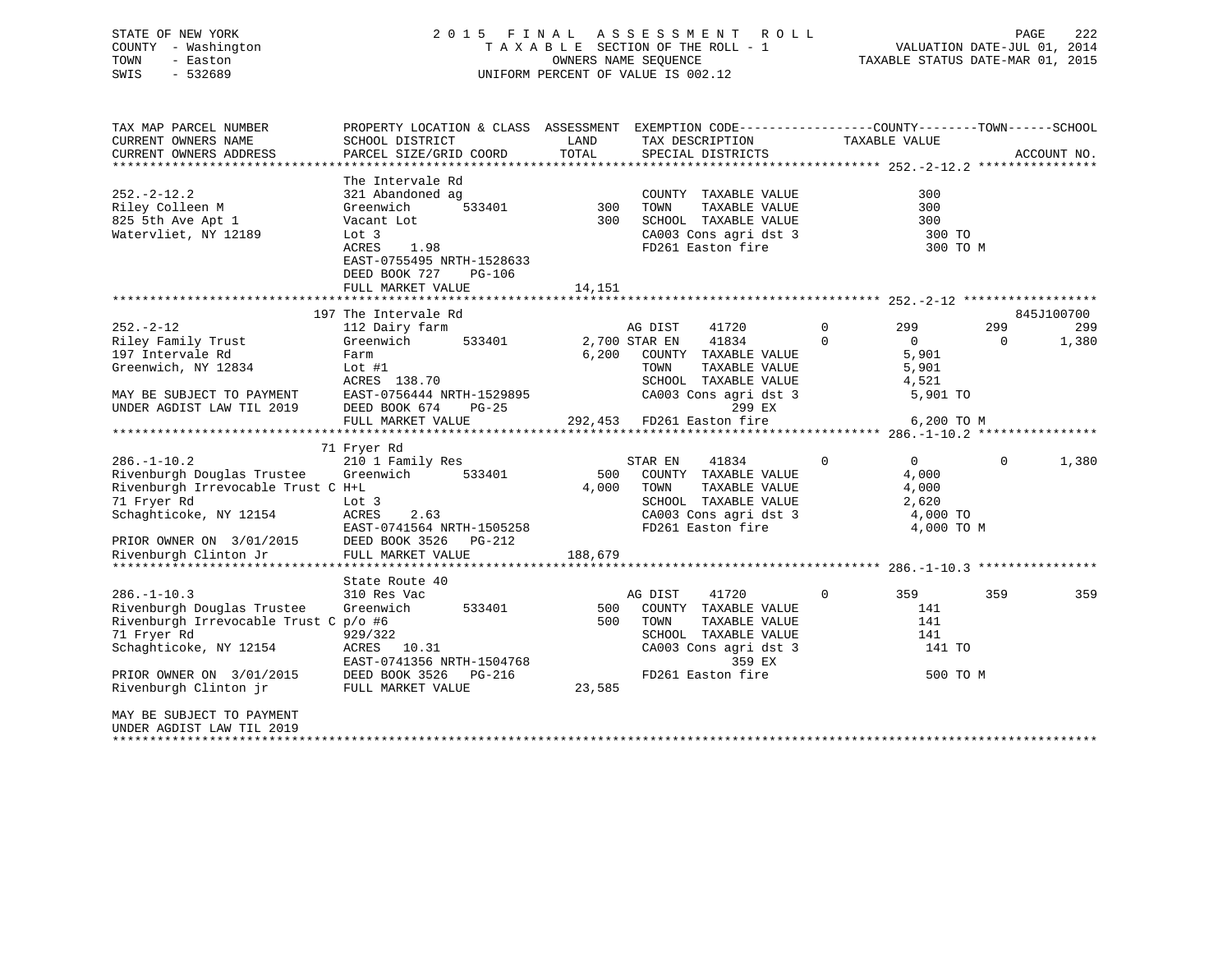# STATE OF NEW YORK 2 0 1 5 F I N A L A S S E S S M E N T R O L L PAGE 223 COUNTY - Washington T A X A B L E SECTION OF THE ROLL - 1 VALUATION DATE-JUL 01, 2014 TOWN - Easton OWNERS NAME SEQUENCE TAXABLE STATUS DATE-MAR 01, 2015 SWIS - 532689 UNIFORM PERCENT OF VALUE IS 002.12

TAX MAP PARCEL NUMBER PROPERTY LOCATION & CLASS ASSESSMENT EXEMPTION CODE------------------COUNTY--------TOWN------SCHOOL

CURRENT OWNERS NAME SCHOOL DISTRICT THE LAND TAX DESCRIPTION TAXABLE VALUE CURRENT OWNERS ADDRESS PARCEL SIZE/GRID COORD TOTAL SPECIAL DISTRICTS ACCOUNT NO. \*\*\*\*\*\*\*\*\*\*\*\*\*\*\*\*\*\*\*\*\*\*\*\*\*\*\*\*\*\*\*\*\*\*\*\*\*\*\*\*\*\*\*\*\*\*\*\*\*\*\*\*\*\*\*\*\*\*\*\*\*\*\*\*\*\*\*\*\*\*\*\*\*\*\*\*\*\*\*\*\*\*\*\*\*\*\*\*\*\*\*\*\*\*\*\*\*\*\*\*\*\*\* 259.-1-43 \*\*\*\*\*\*\*\*\*\*\*\*\*\*\*\*\*\* 78 Deerfield Ln 845J100362259.-1-43 260 Seasonal res - WTRFNT COUNTY TAXABLE VALUE 1,800 Rivers, Jr Robert A Trustee Greenwich 533401 500 TOWN TAXABLE VALUE 1,800 Rivers Family Trust Robert A & Campsite 1,800 SCHOOL TAXABLE VALUE 1,800 1017 Hudson Ave FRNT 75.00 DPTH 120.00 CA003 Cons agri dst 3 1,800 TO Stillwater, NY 12170 EAST-0734730 NRTH-1524192 FD261 Easton fire 1,800 TO M DEED BOOK 3513 PG-343 PRIOR OWNER ON 3/01/2015 FULL MARKET VALUE 84,906 Rivers Robert A \*\*\*\*\*\*\*\*\*\*\*\*\*\*\*\*\*\*\*\*\*\*\*\*\*\*\*\*\*\*\*\*\*\*\*\*\*\*\*\*\*\*\*\*\*\*\*\*\*\*\*\*\*\*\*\*\*\*\*\*\*\*\*\*\*\*\*\*\*\*\*\*\*\*\*\*\*\*\*\*\*\*\*\*\*\*\*\*\*\*\*\*\*\*\*\*\*\*\*\*\*\*\* 269.-1-20 \*\*\*\*\*\*\*\*\*\*\*\*\*\*\*\*\*\* 38 Grove Rd 845J100586 $0 \t 1,380$ 269.-1-20 210 1 Family Res STAR EN 41834 0 0 0 1,380 Roberts Arthur J Greenwich 533401 500 COUNTY TAXABLE VALUE 4,300 Roberts Rose L H & L 4,300 TOWN TAXABLE VALUE 4,300 38 Grove Rd ACRES 1.80 SCHOOL TAXABLE VALUE 2,920 Schaghticoke, NY 12154 EAST-0746122 NRTH-1515893 CA003 Cons agri dst 3 4,300 TO DEED BOOK 3228 PG-55 FD261 Easton fire 4,300 TO M FULL MARKET VALUE 202,830 \*\*\*\*\*\*\*\*\*\*\*\*\*\*\*\*\*\*\*\*\*\*\*\*\*\*\*\*\*\*\*\*\*\*\*\*\*\*\*\*\*\*\*\*\*\*\*\*\*\*\*\*\*\*\*\*\*\*\*\*\*\*\*\*\*\*\*\*\*\*\*\*\*\*\*\*\*\*\*\*\*\*\*\*\*\*\*\*\*\*\*\*\*\*\*\*\*\*\*\*\*\*\* 235.-2-1 \*\*\*\*\*\*\*\*\*\*\*\*\*\*\*\*\*\*\* 232 State Route 29 845J100706235.-2-1 433 Auto body COUNTY TAXABLE VALUE 4,900 Roberts Herbert E Greenwich 533401 1,000 TOWN TAXABLE VALUE 4,900 Roberts Kathy Ann Body Shop/tra 4,900 SCHOOL TAXABLE VALUE 4,900 527 Wilbur Ave ACRES 2.48 FD262 Middle Falls Fire 4,900 TO Greenwich, NY 12834 EAST-0744720 NRTH-1553089 DEED BOOK 636 PG-272FULL MARKET VALUE 231,132 \*\*\*\*\*\*\*\*\*\*\*\*\*\*\*\*\*\*\*\*\*\*\*\*\*\*\*\*\*\*\*\*\*\*\*\*\*\*\*\*\*\*\*\*\*\*\*\*\*\*\*\*\*\*\*\*\*\*\*\*\*\*\*\*\*\*\*\*\*\*\*\*\*\*\*\*\*\*\*\*\*\*\*\*\*\*\*\*\*\*\*\*\*\*\*\*\*\*\*\*\*\*\* 235.-2-14 \*\*\*\*\*\*\*\*\*\*\*\*\*\*\*\*\*\*527 Wilbur Ave 845J100707 235.-2-14 210 1 Family Res STAR B 41854 0 0 0 640 Roberts Robin Greenwich 533401 400 COUNTY TAXABLE VALUE 3,200 527 Wilbur Ave H & L 3,200 TOWN TAXABLE VALUE 3,200 Greenwich, NY 12834 FRNT 180.00 DPTH 350.00 SCHOOL TAXABLE VALUE 2,560 EAST-0746282 NRTH-1548695 CA003 Cons agri dst 3 3,200 TO DEED BOOK 636 PG-274 FD262 Middle Falls Fire 3,200 TO FULL MARKET VALUE 150,943 \*\*\*\*\*\*\*\*\*\*\*\*\*\*\*\*\*\*\*\*\*\*\*\*\*\*\*\*\*\*\*\*\*\*\*\*\*\*\*\*\*\*\*\*\*\*\*\*\*\*\*\*\*\*\*\*\*\*\*\*\*\*\*\*\*\*\*\*\*\*\*\*\*\*\*\*\*\*\*\*\*\*\*\*\*\*\*\*\*\*\*\*\*\*\*\*\*\*\*\*\*\*\* 285.-1-39 \*\*\*\*\*\*\*\*\*\*\*\*\*\*\*\*\*\* 65 Marcellus Ln 845J100805285.-1-39 210 1 Family Res - WTRFNT COUNTY TAXABLE VALUE 2,800 Roberts-Alexandrov Wilbert Car Stillwater Cent 415201 500 TOWN TAXABLE VALUE 2,800 65 Marcellus Ln Camp 2,800 SCHOOL TAXABLE VALUE 2,800 Schaghticoke, NY 12154 FRNT 55.00 DPTH 75.00 CA003 Cons agri dst 3 2,800 TO EAST-0725769 NRTH-1503087 FD261 Easton fire 2,800 TO M DEED BOOK 2788 PG-292DEED BOOK 2700 10222<br>FULL MARKET VALUE 132,075 \*\*\*\*\*\*\*\*\*\*\*\*\*\*\*\*\*\*\*\*\*\*\*\*\*\*\*\*\*\*\*\*\*\*\*\*\*\*\*\*\*\*\*\*\*\*\*\*\*\*\*\*\*\*\*\*\*\*\*\*\*\*\*\*\*\*\*\*\*\*\*\*\*\*\*\*\*\*\*\*\*\*\*\*\*\*\*\*\*\*\*\*\*\*\*\*\*\*\*\*\*\*\*\*\*\*\*\*\*\*\*\*\*\*\*\*\*\*\*\*\*\*\*\*\*\*\*\*\*\*\*\*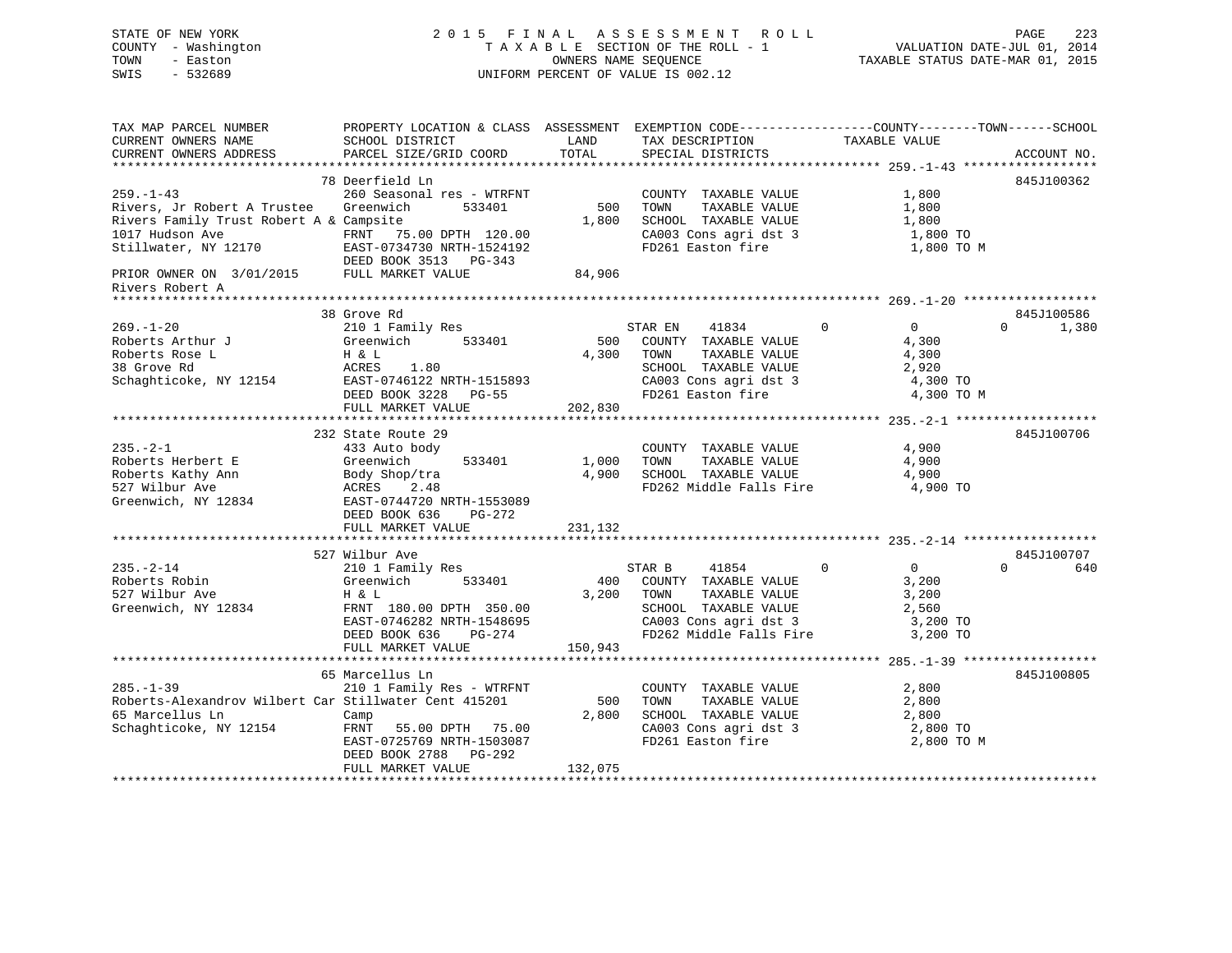# STATE OF NEW YORK 2 0 1 5 F I N A L A S S E S S M E N T R O L L PAGE 224 COUNTY - Washington T A X A B L E SECTION OF THE ROLL - 1 VALUATION DATE-JUL 01, 2014 TOWN - Easton OWNERS NAME SEQUENCE TAXABLE STATUS DATE-MAR 01, 2015 SWIS - 532689 UNIFORM PERCENT OF VALUE IS 002.12

| TAX MAP PARCEL NUMBER<br>CURRENT OWNERS NAME<br>CURRENT OWNERS ADDRESS                                                                                                                                                                                              | SCHOOL DISTRICT<br>PARCEL SIZE/GRID COORD                                                                                                                                                                                                                                                                                                                                                                                                                             | PROPERTY LOCATION & CLASS ASSESSMENT EXEMPTION CODE---------------COUNTY-------TOWN-----SCHOOL<br>LAND<br>TAX DESCRIPTION<br>TOTAL<br>SPECIAL DISTRICTS                                                                                                                                                                                                            | TAXABLE VALUE                                                                                                                                                                                |                                                       | ACCOUNT NO.                                  |
|---------------------------------------------------------------------------------------------------------------------------------------------------------------------------------------------------------------------------------------------------------------------|-----------------------------------------------------------------------------------------------------------------------------------------------------------------------------------------------------------------------------------------------------------------------------------------------------------------------------------------------------------------------------------------------------------------------------------------------------------------------|--------------------------------------------------------------------------------------------------------------------------------------------------------------------------------------------------------------------------------------------------------------------------------------------------------------------------------------------------------------------|----------------------------------------------------------------------------------------------------------------------------------------------------------------------------------------------|-------------------------------------------------------|----------------------------------------------|
|                                                                                                                                                                                                                                                                     |                                                                                                                                                                                                                                                                                                                                                                                                                                                                       |                                                                                                                                                                                                                                                                                                                                                                    |                                                                                                                                                                                              |                                                       |                                              |
| $259. - 1 - 6$<br>Rodd Jason E<br>379 Sarles Ferry Rd<br>Greenwich, NY 12834                                                                                                                                                                                        | 379 Sarles Ferry Rd<br>210 1 Family Res<br>533401<br>Greenwich<br>H & L<br>FRNT 174.00 DPTH 87.00<br>EAST-0746064 NRTH-1525109<br>DEED BOOK 2828 PG-284<br>FULL MARKET VALUE                                                                                                                                                                                                                                                                                          | 41854<br>STAR B<br>400<br>COUNTY TAXABLE VALUE<br>2,500<br>TOWN<br>TAXABLE VALUE<br>SCHOOL TAXABLE VALUE<br>CA003 Cons agri dst 3<br>FD261 Easton fire<br>117,925                                                                                                                                                                                                  | $\mathbf{0}$<br>$\overline{0}$<br>2,500<br>2,500<br>1,860<br>2,500 TO<br>2,500 TO M                                                                                                          | $\Omega$                                              | 845J100831<br>640                            |
|                                                                                                                                                                                                                                                                     |                                                                                                                                                                                                                                                                                                                                                                                                                                                                       |                                                                                                                                                                                                                                                                                                                                                                    |                                                                                                                                                                                              |                                                       |                                              |
| $236. - 1 - 18$<br>Rodewald Milton E<br>Rodewald Maryann E<br>121 Bulson Rd<br>Greenwich, NY 12834                                                                                                                                                                  | 121 Bulson Rd<br>533401<br>$\begin{tabular}{lllllllll} \texttt{E} & & & & & & & & & & & \\ \texttt{E} & & & & & & & & & & \\ \texttt{ACRES} & & & 3.75 \text{ BANK} & & & \\ \texttt{EAST-0750772 NRTH-1551960} & & & & \\ \texttt{DEED BOOK 3496} & & & & & \\ \texttt{DEED BOOK} & & & & & & \\ \texttt{SATE} & & & & & & \\ \texttt{SATE} & & & & & & \\ \texttt{SATE} & & & & & & \\ \texttt{SATE} & & & & & & \\ \texttt{SATE} & & & & & & \\ \texttt{SATE} & &$ | VET WAR CT 41121<br>400 STAR B<br>41854<br>4,200<br>COUNTY TAXABLE VALUE<br>TOWN<br>TAXABLE VALUE<br>SCHOOL TAXABLE VALUE<br>198,113 FD262 Middle Falls Fire                                                                                                                                                                                                       | $\Omega$<br>630<br>$\Omega$<br>$\overline{0}$<br>3,570<br>3,628<br>3,560<br>4,200 TO                                                                                                         | 572<br>$\Omega$                                       | 845J100283<br>- 0<br>640                     |
|                                                                                                                                                                                                                                                                     |                                                                                                                                                                                                                                                                                                                                                                                                                                                                       |                                                                                                                                                                                                                                                                                                                                                                    |                                                                                                                                                                                              |                                                       |                                              |
| $278. - 1 - 2.5$<br>Rogers George<br>Rogers Marilyn<br>3007 Valley Falls Rd<br>Schaghticoke, NY 12154<br>MAY BE SUBJECT TO PAYMENT<br>UNDER AGDIST LAW TIL 2019<br>$228. - 5 - 32$<br>Rogers Raymond L<br>Rogers June M<br>139 Windy Hill Rd<br>Greenwich, NY 12834 | 3007 Valley Falls Rd<br>240 Rural res<br>Greenwich<br>533401<br>House<br>ACRES<br>36.80<br>EAST-0745739 NRTH-1509661<br>DEED BOOK 777<br>$PG-27$<br>FULL MARKET VALUE<br>139 Windy Hill Rd<br>210 1 Family Res<br>Schuylerville 415001<br>House & Lot<br>$228. - 1 - 32$<br>ACRES<br>4.62<br>EAST-0746256 NRTH-1560836<br>DEED BOOK 571<br>PG-149<br>FULL MARKET VALUE                                                                                                | 41720<br>AG DIST<br>800 STAR EN<br>41834<br>6,000<br>COUNTY TAXABLE VALUE<br>TOWN<br>TAXABLE VALUE<br>SCHOOL TAXABLE VALUE<br>CA003 Cons agri dst 3<br>283,019<br>216 EX<br>FD261 Easton fire<br>AGED-SCH<br>41804<br>500 STAR EN<br>41834<br>4,000<br>COUNTY TAXABLE VALUE<br>TOWN<br>TAXABLE VALUE<br>SCHOOL TAXABLE VALUE<br>FD262 Middle Falls Fire<br>188,679 | $\Omega$<br>216<br>$\mathbf 0$<br>$\overline{0}$<br>5,784<br>5,784<br>4,404<br>5,784 TO<br>$\mathbf{0}$<br>$\overline{0}$<br>$\Omega$<br>$\mathbf{0}$<br>4,000<br>4,000<br>1,620<br>4,000 TO | 216<br>$\Omega$<br>6,000 TO M<br>$\Omega$<br>$\Omega$ | 216<br>1,380<br>845J101208<br>1,000<br>1,380 |
| $228. - 5 - 28$<br>Rogers Robert S<br>Rogers Katherine M<br>116 Windy Hill Rd<br>Greenwich, NY 12834                                                                                                                                                                | 116 Windy Hill Rd<br>210 1 Family Res<br>415001<br>Schuylerville<br>House & Lot<br>$228. - 1 - 28$<br>5.35<br>ACRES<br>EAST-0745803 NRTH-1560353<br>DEED BOOK 527<br>PG-223<br>FULL MARKET VALUE                                                                                                                                                                                                                                                                      | STAR EN<br>41834<br>600<br>COUNTY TAXABLE VALUE<br>4,300<br>TOWN<br>TAXABLE VALUE<br>SCHOOL TAXABLE VALUE<br>FD262 Middle Falls Fire<br>202,830                                                                                                                                                                                                                    | $\Omega$<br>$\Omega$<br>4,300<br>4,300<br>2,920<br>4,300 TO                                                                                                                                  | $\Omega$                                              | 845J101195<br>1,380                          |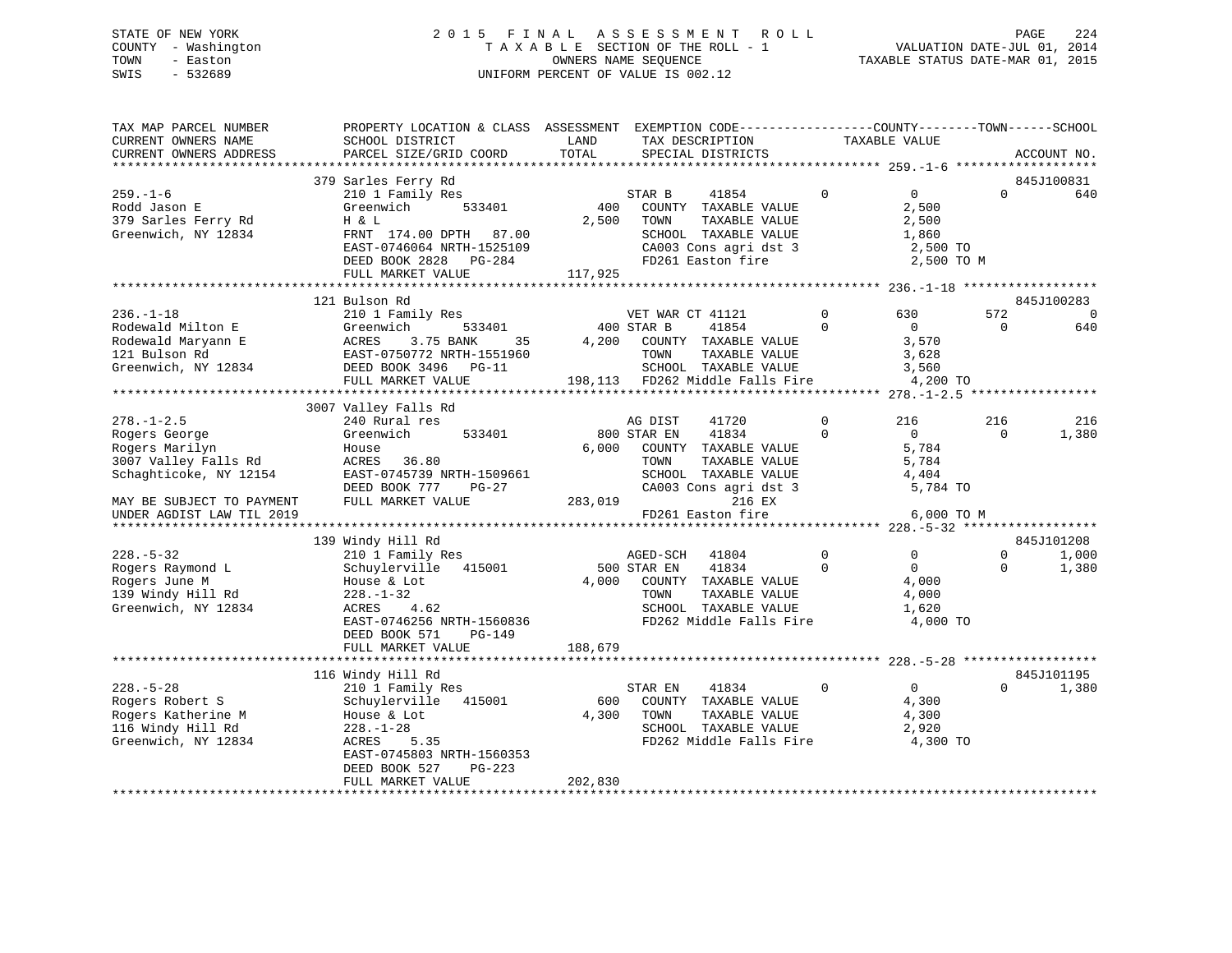# STATE OF NEW YORK 2 0 1 5 F I N A L A S S E S S M E N T R O L L PAGE 225 COUNTY - Washington T A X A B L E SECTION OF THE ROLL - 1 VALUATION DATE-JUL 01, 2014 TOWN - Easton **CONNERS NAME SEQUENCE** TAXABLE STATUS DATE-MAR 01, 2015 SWIS - 532689 UNIFORM PERCENT OF VALUE IS 002.12

| TAX MAP PARCEL NUMBER<br>CURRENT OWNERS NAME<br>CURRENT OWNERS ADDRESS                                                                                                                  | PROPERTY LOCATION & CLASS ASSESSMENT EXEMPTION CODE----------------COUNTY-------TOWN------SCHOOL<br>SCHOOL DISTRICT<br>PARCEL SIZE/GRID COORD                                                                                                                                                                                                              | LAND<br>TOTAL           | TAX DESCRIPTION<br>SPECIAL DISTRICTS                                                                                                                | TAXABLE VALUE                                                                   | ACCOUNT NO.        |
|-----------------------------------------------------------------------------------------------------------------------------------------------------------------------------------------|------------------------------------------------------------------------------------------------------------------------------------------------------------------------------------------------------------------------------------------------------------------------------------------------------------------------------------------------------------|-------------------------|-----------------------------------------------------------------------------------------------------------------------------------------------------|---------------------------------------------------------------------------------|--------------------|
|                                                                                                                                                                                         |                                                                                                                                                                                                                                                                                                                                                            |                         |                                                                                                                                                     |                                                                                 |                    |
| $278. - 1 - 2.6$<br>Rogers Scott A<br>Rogers Margaret H<br>2925 Valley Falls Rd                                                                                                         | 2925 Valley Falls Rd<br>240 Rural res<br>533401<br>Greenwich<br>Vacant Land<br>ACRES 4.20<br>Schaghticoke, NY 12154 EAST-0745433 NRTH-1508710<br>DEED BOOK 1769 PG-49<br>FULL MARKET VALUE                                                                                                                                                                 | 3,700<br>174,528        | STAR B<br>41854<br>300 COUNTY TAXABLE VALUE<br>TOWN<br>TAXABLE VALUE<br>SCHOOL TAXABLE VALUE<br>CA003 Cons agri dst 3 3,700 TO<br>FD261 Easton fire | $\Omega$<br>$\overline{0}$<br>3,700<br>3,700<br>3,060<br>3,700 TO M             | $\mathbf 0$<br>640 |
|                                                                                                                                                                                         |                                                                                                                                                                                                                                                                                                                                                            |                         |                                                                                                                                                     |                                                                                 |                    |
| $236. - 2 - 14$<br>Roman Catholic Diocese, Albany Greenwich<br>40 North Main Ave<br>Albany, NY 12203                                                                                    | State Route 40<br>311 Res vac land<br>533401<br>Lot<br>FRNT 150.00 DPTH 100.00<br>EAST-0751893 NRTH-1549776<br>DEED BOOK 534<br><b>PG-208</b><br>FULL MARKET VALUE                                                                                                                                                                                         | 100<br>100<br>4,717     | COUNTY TAXABLE VALUE<br>FD262 Middle Falls Fire 100 TO                                                                                              | 100<br>100<br>100                                                               | 845J100353         |
|                                                                                                                                                                                         |                                                                                                                                                                                                                                                                                                                                                            |                         |                                                                                                                                                     |                                                                                 |                    |
| $278. - 1 - 2.3$<br>Romanzo Linda<br>2 Glenview Rd<br>Wilmington, MA 01887                                                                                                              | 297 Hoag Rd<br>210 1 Family Res<br>533401<br>Greenwich<br>Vacant Land<br>8.00<br>3384/19<br>ACRES<br>EAST-0748852 NRTH-1510066<br>DEED BOOK 3410 PG-342<br>FULL MARKET VALUE                                                                                                                                                                               | 500<br>4,250<br>200,472 | COUNTY TAXABLE VALUE<br>TOWN<br>TAXABLE VALUE<br>SCHOOL TAXABLE VALUE<br>CA003 Cons agri dst 3<br>FD261 Easton fire                                 | 4,250<br>4,250<br>4,250<br>4,250 TO<br>4,250 TO M                               |                    |
|                                                                                                                                                                                         | 3778 County Route 74                                                                                                                                                                                                                                                                                                                                       |                         |                                                                                                                                                     |                                                                                 | 845J100806         |
| $245. - 2 - 17$<br>Roods Craig A<br>Roods Susan A<br>3778 County Route 74<br>Greenwich, NY 12834                                                                                        | 210 1 Family Res<br>533401<br>Greenwich<br>Camp<br>ACRES<br>2.40<br>EAST-0760897 NRTH-1537800<br>DEED BOOK 607<br>PG-156<br>FULL MARKET VALUE                                                                                                                                                                                                              | 3,800<br>179,245        | STAR B<br>41854<br>400 COUNTY TAXABLE VALUE<br>TOWN<br>TAXABLE VALUE<br>SCHOOL TAXABLE VALUE<br>CA003 Cons agri dst 3<br>FD261 Easton fire          | $\Omega$<br>$\overline{0}$<br>3,800<br>3,800<br>3,160<br>3,800 TO<br>3,800 TO M | $\Omega$<br>640    |
|                                                                                                                                                                                         |                                                                                                                                                                                                                                                                                                                                                            |                         |                                                                                                                                                     |                                                                                 | 845J100718         |
| $277. - 1 - 6$<br>Ropitzky Family Trust<br>Pauline M. Carknard, Trustee Land<br>533 County Route 54<br>Schaghticoke, NY 12154<br>MAY BE SUBJECT TO PAYMENT<br>UNDER AGDIST LAW TIL 2019 | State Route 40<br>105 Vac farmland<br>533401<br>Greenwich<br>ACRES 52.20<br>$\begin{tabular}{lllllllllllll} \texttt{EAST-0743549 NRTH-1510840} & & & & \texttt{CA003 Cons agri dst} \\ \texttt{DEED BOOK 2448} & & & \texttt{PG-319} & & & \texttt{412 EX} \\ \texttt{FULL MARKET VALUE} & & & \texttt{47,170} & \texttt{FD261 Easton fire} \end{tabular}$ | 1,000<br>1,000          | AG DIST<br>41720<br>COUNTY TAXABLE VALUE<br>TOWN<br>TAXABLE VALUE<br>SCHOOL TAXABLE VALUE<br>CA003 Cons agri dst 3                                  | $\overline{0}$<br>412<br>588<br>588<br>588<br>588 TO<br>1,000 TO M              | 412<br>412         |
| ********************                                                                                                                                                                    |                                                                                                                                                                                                                                                                                                                                                            |                         |                                                                                                                                                     |                                                                                 |                    |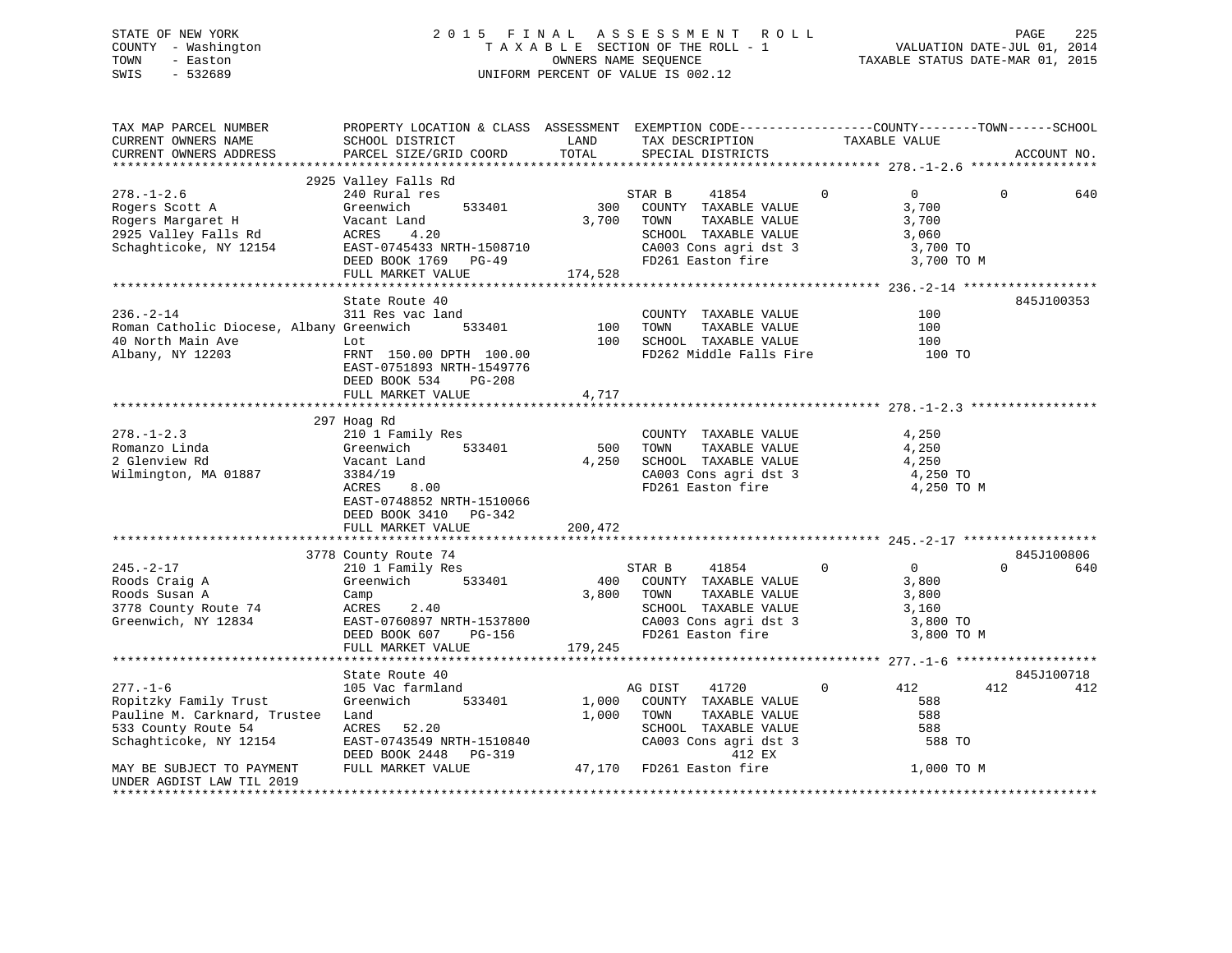# STATE OF NEW YORK 2 0 1 5 F I N A L A S S E S S M E N T R O L L PAGE 226 COUNTY - Washington T A X A B L E SECTION OF THE ROLL - 1 VALUATION DATE-JUL 01, 2014 TOWN - Easton OWNERS NAME SEQUENCE TAXABLE STATUS DATE-MAR 01, 2015 SWIS - 532689 UNIFORM PERCENT OF VALUE IS 002.12

| TAX MAP PARCEL NUMBER<br>CURRENT OWNERS NAME                                                                              | PROPERTY LOCATION & CLASS ASSESSMENT EXEMPTION CODE---------------COUNTY-------TOWN-----SCHOOL<br>SCHOOL DISTRICT                                                                                                                | LAND                    | TAX DESCRIPTION                                                                                                                                             | TAXABLE VALUE  |                                                                                 |             |
|---------------------------------------------------------------------------------------------------------------------------|----------------------------------------------------------------------------------------------------------------------------------------------------------------------------------------------------------------------------------|-------------------------|-------------------------------------------------------------------------------------------------------------------------------------------------------------|----------------|---------------------------------------------------------------------------------|-------------|
| CURRENT OWNERS ADDRESS                                                                                                    | PARCEL SIZE/GRID COORD                                                                                                                                                                                                           | TOTAL                   | SPECIAL DISTRICTS                                                                                                                                           |                |                                                                                 | ACCOUNT NO. |
|                                                                                                                           | 533 County Route 54                                                                                                                                                                                                              |                         |                                                                                                                                                             |                |                                                                                 | 845J100719  |
| $286. - 1 - 8$<br>Ropitzky Family Trust<br>Pauline M. Carknard, Trustee H & L                                             | 210 1 Family Res<br>Greenwich<br>533401                                                                                                                                                                                          | 300<br>2,200            | STAR B<br>41854<br>COUNTY TAXABLE VALUE<br>TOWN<br>TAXABLE VALUE                                                                                            | 0              | $\overline{0}$<br>$\Omega$<br>2,200<br>2,200                                    | 640         |
| 533 County Route 54<br>Schaghticoke, NY 12154                                                                             | Easement 592/168<br>FRNT 225.00 DPTH 206.00<br>EAST-0739534 NRTH-1502907<br>DEED BOOK 2448 PG-313                                                                                                                                |                         | SCHOOL TAXABLE VALUE<br>CA003 Cons agri dst 3<br>FD261 Easton fire                                                                                          |                | 1,560<br>2,200 TO<br>2,200 TO M                                                 |             |
|                                                                                                                           | FULL MARKET VALUE                                                                                                                                                                                                                | 103,774                 |                                                                                                                                                             |                |                                                                                 |             |
|                                                                                                                           | County Route 54                                                                                                                                                                                                                  |                         |                                                                                                                                                             |                |                                                                                 | 845J100716  |
| $286. - 1 - 24$<br>Ropitzky Family Trust<br>Pauline M. Carknard, Trustee<br>533 County Route 54<br>Schaghticoke, NY 12154 | 112 Dairy farm<br>533401<br>Greenwich<br>Farm<br>ACRES 125.00<br>ACKES 125.00<br>EAST-0739010 NRTH-1501659 CA003 Cons agri ds<br>DEED BOOK 2448 PG-316 141,509 FD261 Easton fire<br>FIILL MARKET VALUE 141,509 FD261 Easton fire | 2,300<br>3,000          | 41720<br>AG DIST<br>COUNTY TAXABLE VALUE<br>TOWN<br>TAXABLE VALUE<br>SCHOOL TAXABLE VALUE<br>CA003 Cons agri dst 3<br>325 EX                                | $\overline{0}$ | 325<br>325<br>2,675<br>2,675<br>2,675<br>2,675 TO                               | 325         |
| MAY BE SUBJECT TO PAYMENT<br>UNDER AGDIST LAW TIL 2019                                                                    |                                                                                                                                                                                                                                  |                         |                                                                                                                                                             |                | 3,000 TO M                                                                      |             |
|                                                                                                                           |                                                                                                                                                                                                                                  |                         |                                                                                                                                                             |                |                                                                                 |             |
| $244. - 2 - 21$                                                                                                           | State Route 40<br>323 Vacant rural                                                                                                                                                                                               |                         | COUNTY TAXABLE VALUE                                                                                                                                        |                | 300                                                                             | 845J101099  |
| Rosner Seth                                                                                                               | 533401<br>Greenwich                                                                                                                                                                                                              | 300                     | TOWN                                                                                                                                                        |                | 300                                                                             |             |
| 26 Saratoga Cir                                                                                                           | Vl                                                                                                                                                                                                                               | 300                     | TAXABLE VALUE<br>TAXABLE VALUE<br>TAXARLE VALUE<br>SCHOOL TAXABLE VALUE                                                                                     |                | 300                                                                             |             |
| Saratoga Springs, NY 12866                                                                                                | ACRES 10.59<br>EAST-0750276 NRTH-1543757<br>DEED BOOK 1888 PG-68                                                                                                                                                                 |                         | CA003 Cons agri dst 3<br>FD262 Middle Falls Fire                                                                                                            |                | 300 TO<br>300 TO                                                                |             |
|                                                                                                                           | FULL MARKET VALUE                                                                                                                                                                                                                | 14,151                  |                                                                                                                                                             |                |                                                                                 |             |
|                                                                                                                           | 230 Hogsback Rd                                                                                                                                                                                                                  |                         |                                                                                                                                                             |                |                                                                                 |             |
| $227. - 1 - 19.21$<br>Roys Harold D<br>Roys Shelley A<br>230 Hogsback Rd<br>Greenwich, NY 12834                           | 210 1 Family Res<br>Schuylerville 415001<br>sub lot 8<br>1.50<br>ACRES<br>EAST-0743511 NRTH-1558361<br>DEED BOOK 2198 PG-307<br>FULL MARKET VALUE                                                                                | 500<br>188,679          | STAR B<br>41854<br>COUNTY TAXABLE VALUE<br>4,000 TOWN<br>TAXABLE VALUE<br>SCHOOL TAXABLE VALUE<br>CA003 Cons agri dst 3<br>FD261 Easton fire                | $\mathbf 0$    | $\overline{0}$<br>$\Omega$<br>4,000<br>4,000<br>3,360<br>4,000 TO<br>4,000 TO M | 640         |
|                                                                                                                           |                                                                                                                                                                                                                                  |                         |                                                                                                                                                             |                |                                                                                 |             |
|                                                                                                                           | 1111 County Route 113                                                                                                                                                                                                            |                         |                                                                                                                                                             |                |                                                                                 | 845J100122  |
| $276. - 1 - 13$<br>Rucinski Lady A<br>1111 County Route 113<br>Schaghticoke, NY 12154                                     | 210 1 Family Res - WTRFNT<br>Stillwater Cent 415201<br>House & Lot<br>ACRES<br>1.37<br>ACRES 1.37<br>EAST-0729812 NRTH-1511619<br>DEED BOOK 2754 PG-187<br>FULL MARKET VALUE                                                     | 500<br>6,600<br>311,321 | 41854<br>STAR B<br>COUNTY TAXABLE VALUE<br>TAXABLE VALUE<br>TOWN<br>SCHOOL TAXABLE VALUE<br>CA003 Cons agri dst 3<br>FD261 Easton fire<br>FD261 Easton fire | $\mathbf 0$    | 0<br>$\Omega$<br>6,600<br>6,600<br>5,960<br>6,600 TO<br>6,600 TO M              | 640         |
|                                                                                                                           |                                                                                                                                                                                                                                  |                         |                                                                                                                                                             |                |                                                                                 |             |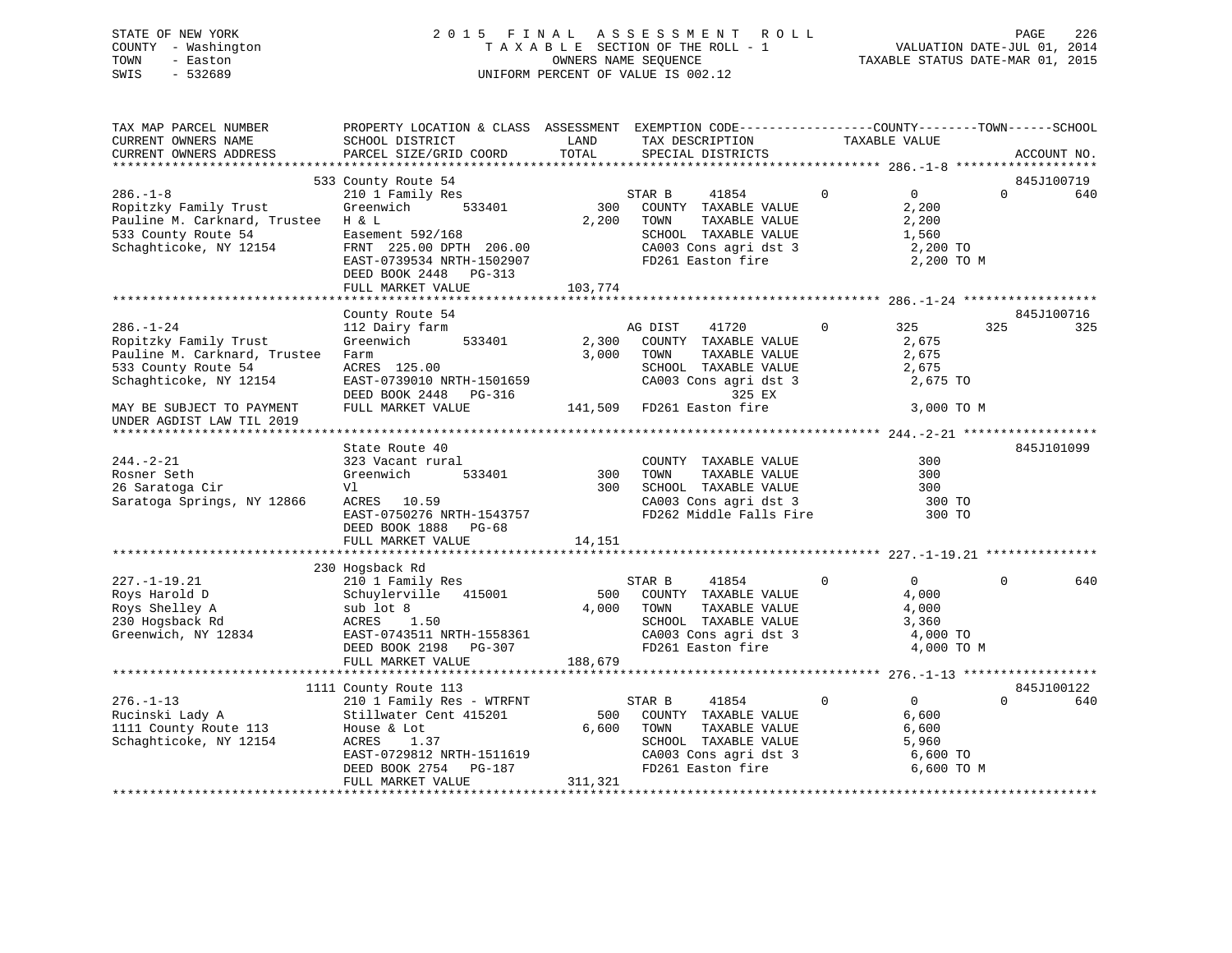| STATE OF NEW YORK<br>COUNTY - Washington | 2015 FINAL ASSESSMENT ROLL<br>TAXABLE SECTION OF THE ROLL - 1 | VALUATION DATE-JUL 01, 2014      | PAGE | 227 |
|------------------------------------------|---------------------------------------------------------------|----------------------------------|------|-----|
| TOWN<br>- Easton<br>SWIS<br>$-532689$    | OWNERS NAME SEOUENCE<br>UNIFORM PERCENT OF VALUE IS 002.12    | TAXABLE STATUS DATE-MAR 01, 2015 |      |     |
|                                          |                                                               |                                  |      |     |

TAX MAP PARCEL NUMBER PROPERTY LOCATION & CLASS ASSESSMENT EXEMPTION CODE------------------COUNTY--------TOWN------SCHOOL

| CURRENT OWNERS NAME      | SCHOOL DISTRICT                | LAND    | TAX DESCRIPTION         |          | TAXABLE VALUE          |                        |
|--------------------------|--------------------------------|---------|-------------------------|----------|------------------------|------------------------|
| CURRENT OWNERS ADDRESS   | PARCEL SIZE/GRID COORD         | TOTAL   | SPECIAL DISTRICTS       |          |                        | ACCOUNT NO             |
| ***********************  |                                |         |                         |          |                        |                        |
|                          | 455 State Route 29             |         |                         |          |                        | 845J100874             |
| $228. - 5 - 14$          | 465 Prof. bldg.                |         | COUNTY TAXABLE VALUE    |          | 5,200                  |                        |
| Rudinger Adam C          | Greenwich<br>533401            | 500     | TOWN<br>TAXABLE VALUE   |          | 5,200                  |                        |
| Rudinger Penny M         | Res                            | 5,200   | SCHOOL TAXABLE VALUE    |          | 5,200                  |                        |
| 156 Lowber Rd            | $228. - 1 - 14$                |         | FD262 Middle Falls Fire |          | 5,200 TO               |                        |
| Greenwich, NY 12834      | ACRES<br>1.50                  |         |                         |          |                        |                        |
|                          | EAST-0750283 NRTH-1553650      |         |                         |          |                        |                        |
|                          | DEED BOOK 871<br><b>PG-270</b> |         |                         |          |                        |                        |
|                          | FULL MARKET VALUE              | 245,283 |                         |          |                        |                        |
|                          |                                |         |                         |          |                        |                        |
|                          | 493 Hoag Rd                    |         |                         |          |                        | 845J101231             |
| $269. -2 - 12.9$         | 210 1 Family Res               |         | STAR B<br>41854         | $\Omega$ | $\overline{0}$         | $\Omega$<br>640        |
| Ruppel Jesse             | Greenwich<br>533401            | 500     | COUNTY TAXABLE VALUE    |          | 4,800                  |                        |
| 493 Hoag Rd              | Sub Lot 12                     | 4,800   | TOWN<br>TAXABLE VALUE   |          | 4,800                  |                        |
| Valley Falls, NY 12185   | 5.06<br>ACRES                  |         | SCHOOL TAXABLE VALUE    |          | 4,160                  |                        |
|                          | EAST-0749559 NRTH-1514722      |         | CA003 Cons agri dst 3   |          | 4,800 TO               |                        |
|                          | DEED BOOK 2145 PG-64           |         | FD261 Easton fire       |          | 4,800 TO M             |                        |
|                          | FULL MARKET VALUE              | 226,415 |                         |          |                        |                        |
|                          |                                |         |                         |          |                        |                        |
|                          | 477 Hoag Rd                    |         |                         |          |                        | 845J101231             |
| $269. - 2 - 12.3$        | 240 Rural res                  |         | STAR B<br>41854         | $\Omega$ | $\overline{0}$         | $\Omega$<br>640        |
| Ruppel Patricia B        | Greenwich<br>533401            | 400     | COUNTY TAXABLE VALUE    |          | 3,800                  |                        |
| 477 Hoag Rd              | H & L                          | 3,800   | TAXABLE VALUE<br>TOWN   |          | 3,800                  |                        |
| Valley Falls, NY 12185   | sub lot 7                      |         | SCHOOL TAXABLE VALUE    |          | 3,160                  |                        |
|                          | ACRES<br>4.86                  |         | CA003 Cons agri dst 3   |          |                        |                        |
|                          | EAST-0749702 NRTH-1514297      |         | FD261 Easton fire       |          | 3,800 TO<br>3,800 TO M |                        |
|                          |                                |         |                         |          |                        |                        |
|                          | DEED BOOK 708<br>PG-192        |         |                         |          |                        |                        |
|                          | FULL MARKET VALUE              | 179,245 |                         |          |                        |                        |
|                          |                                |         |                         |          |                        |                        |
| $227. - 1 - 9$           | 247 Old Schuylerville Rd       |         |                         | $\Omega$ | $\overline{0}$         | 845J100527<br>$\Omega$ |
|                          | 240 Rural res                  |         | STAR B<br>41854         |          |                        | 640                    |
| Russo James V            | Schuylerville<br>415001        | 700     | COUNTY TAXABLE VALUE    |          | 5,000                  |                        |
| Patterson Amy L          | H & L                          | 5,000   | TOWN<br>TAXABLE VALUE   |          | 5,000                  |                        |
| 247 Old Schuylerville Rd | ACRES<br>10.01                 |         | SCHOOL TAXABLE VALUE    |          | 4,360                  |                        |
| Greenwich, NY 12834      | EAST-0744567 NRTH-1556776      |         | FD262 Middle Falls Fire |          | 5,000 TO               |                        |
|                          | DEED BOOK 868<br><b>PG-189</b> |         |                         |          |                        |                        |
|                          | FULL MARKET VALUE              | 235,849 |                         |          |                        |                        |
|                          |                                |         |                         |          |                        |                        |
|                          | 3632 Valley Falls Rd           |         |                         |          |                        |                        |
| $269. - 1 - 43.2$        | 116 Other stock                |         | 41854<br>STAR B         | 0        | $\overline{0}$         | 640<br>$\Omega$        |
| Russom Mark W            | 533401<br>Greenwich            | 1,000   | COUNTY TAXABLE VALUE    |          | 5,500                  |                        |
| Russom Kathleen M        | Farm                           | 5,500   | TOWN<br>TAXABLE VALUE   |          | 5,500                  |                        |
| 3632 Valley Falls Rd     | Subdivision Lot #3             |         | SCHOOL TAXABLE VALUE    |          | 4,860                  |                        |
| Schaghticoke, NY 12154   | ACRES<br>49.63 BANK<br>120     |         | CA003 Cons agri dst 3   |          | 5,500 TO               |                        |
|                          | EAST-0746783 NRTH-1514393      |         | FD261 Easton fire       |          | 5,500 TO M             |                        |
|                          | DEED BOOK 779<br>$PG-343$      |         |                         |          |                        |                        |
|                          | FULL MARKET VALUE              | 259,434 |                         |          |                        |                        |
|                          | *************************      |         |                         |          |                        |                        |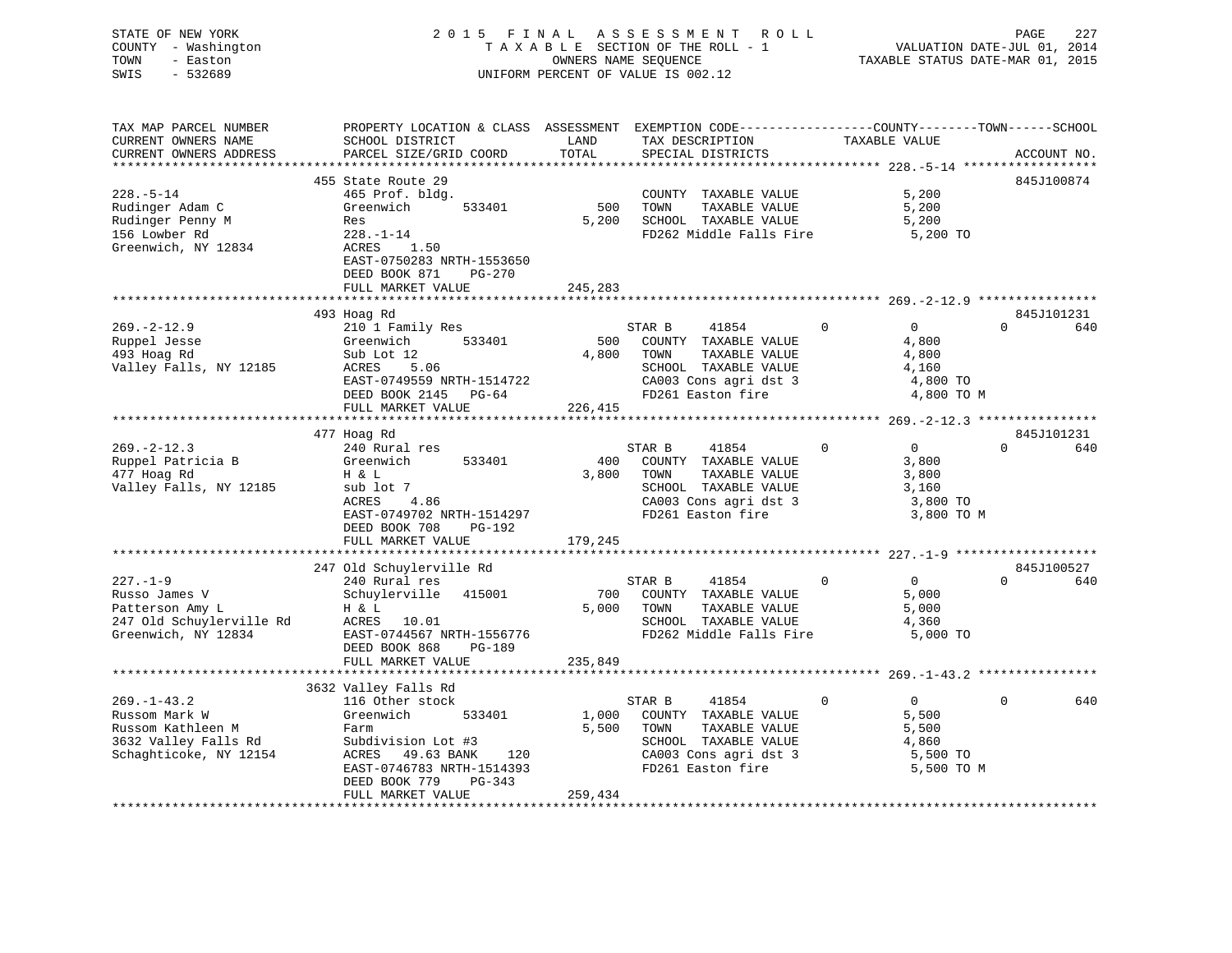#### STATE OF NEW YORK 2 0 1 5 F I N A L A S S E S S M E N T R O L L PAGE 228COUNTY - Washington T A X A B L E SECTION OF THE ROLL - 1 TOWN - Easton **CONNERS NAME SEQUENCE** TAXABLE STATUS DATE-MAR 01, 2015 SWIS - 532689 UNIFORM PERCENT OF VALUE IS 002.12

| TAX MAP PARCEL NUMBER                                                                                                                                                                                          | PROPERTY LOCATION & CLASS ASSESSMENT EXEMPTION CODE---------------COUNTY-------TOWN------SCHOOL                                                                                            |                                   |                                                                                          |                     |                       |                |             |
|----------------------------------------------------------------------------------------------------------------------------------------------------------------------------------------------------------------|--------------------------------------------------------------------------------------------------------------------------------------------------------------------------------------------|-----------------------------------|------------------------------------------------------------------------------------------|---------------------|-----------------------|----------------|-------------|
| CURRENT OWNERS NAME                                                                                                                                                                                            | SCHOOL DISTRICT                                                                                                                                                                            | <b>EXAMPLE THE STATE OF STATE</b> | TAX DESCRIPTION                                                                          | TAXABLE VALUE       |                       |                |             |
| CURRENT OWNERS ADDRESS                                                                                                                                                                                         | PARCEL SIZE/GRID COORD                                                                                                                                                                     | TOTAL                             | SPECIAL DISTRICTS                                                                        |                     |                       |                | ACCOUNT NO. |
|                                                                                                                                                                                                                |                                                                                                                                                                                            |                                   |                                                                                          |                     |                       |                |             |
|                                                                                                                                                                                                                | Ives Hill Rd<br>210 1 Family Res 310 1 Pamily Res 310 1 Family Res 320 1 Family Res 320 1 Family Res<br>65 Ives Hill Rd                                                                    |                                   |                                                                                          |                     |                       |                | 845J101040  |
| $278. - 1 - 36$                                                                                                                                                                                                |                                                                                                                                                                                            |                                   |                                                                                          |                     | $542$ $542$ 0         |                |             |
|                                                                                                                                                                                                                |                                                                                                                                                                                            |                                   | 41834 0 0                                                                                |                     |                       | $\overline{0}$ | 1,380       |
|                                                                                                                                                                                                                |                                                                                                                                                                                            | 3,800                             | COUNTY TAXABLE VALUE 3, 258                                                              |                     |                       |                |             |
|                                                                                                                                                                                                                |                                                                                                                                                                                            |                                   |                                                                                          |                     |                       |                |             |
|                                                                                                                                                                                                                |                                                                                                                                                                                            |                                   |                                                                                          |                     |                       |                |             |
|                                                                                                                                                                                                                |                                                                                                                                                                                            |                                   |                                                                                          |                     |                       |                |             |
|                                                                                                                                                                                                                | ACRES 3.77<br>EAST-0753294 NRTH-1511724<br>DEED BOOK 2746 PG-26 CA003 Cons agri dst 3 3,800 TO<br>FULL MARKET VALUE 179,245 FD261 Easton fire 3,800 TO M                                   |                                   |                                                                                          |                     |                       |                |             |
|                                                                                                                                                                                                                |                                                                                                                                                                                            |                                   |                                                                                          |                     |                       |                |             |
|                                                                                                                                                                                                                | 242 County Route 74A                                                                                                                                                                       |                                   |                                                                                          |                     |                       |                | 845J100723  |
| $253. - 1 - 6$                                                                                                                                                                                                 | 120 Field crops                                                                                                                                                                            |                                   | 41720<br>AG DIST                                                                         |                     | $0 \qquad \qquad 298$ | 298            | 298         |
| Ryan Frank J                                                                                                                                                                                                   | $533401$ 1,200<br>Greenwich                                                                                                                                                                |                                   | COUNTY TAXABLE VALUE                                                                     | 3,902               |                       |                |             |
| Ryan Thomas<br>nyan Inomas<br>11 Saybrooke Dr                                                                                                                                                                  | Farm                                                                                                                                                                                       | 4,200                             |                                                                                          |                     |                       |                |             |
|                                                                                                                                                                                                                | 344/541                                                                                                                                                                                    |                                   | TOWN TAXABLE VALUE 3,902<br>SCHOOL TAXABLE VALUE 3,902<br>CA003 Cons agri dst 3 3,902 TO |                     |                       |                |             |
|                                                                                                                                                                                                                |                                                                                                                                                                                            |                                   |                                                                                          |                     |                       |                |             |
| Penfield, NY 14526<br>MAY BE SUBJECT TO PAYMENT<br>MAY BE SUBJECT TO PAYMENT<br>MAY BE SUBJECT TO PAYMENT<br>DEED BOOK 2625 PG-28<br>FD261 Easton<br>ENDER AGDIST LAW TIL 2019<br>FULL MARKET VALUE<br>198,113 |                                                                                                                                                                                            |                                   | 298 EX                                                                                   |                     |                       |                |             |
|                                                                                                                                                                                                                |                                                                                                                                                                                            |                                   | FD261 Easton fire                                                                        |                     | 4,200 TO M            |                |             |
|                                                                                                                                                                                                                |                                                                                                                                                                                            |                                   |                                                                                          |                     |                       |                |             |
|                                                                                                                                                                                                                |                                                                                                                                                                                            |                                   |                                                                                          |                     |                       |                |             |
|                                                                                                                                                                                                                | Wilbur Ave<br>$105$ Vac farmland                                                                                                                                                           |                                   |                                                                                          | $\sim$ 0 $\sim$ 115 |                       |                | 845J101045  |
| $244. -1 - 13$                                                                                                                                                                                                 |                                                                                                                                                                                            |                                   | 41720<br>AG DIST<br>1,000 COUNTY TAXABLE VALUE                                           |                     |                       | 115            | 115         |
| Rymph Donald                                                                                                                                                                                                   | 533401<br>Greenwich                                                                                                                                                                        |                                   | TAXABLE VALUE<br>TOWN                                                                    |                     | 885<br>885            |                |             |
| Rymph Thelma<br>1548 St Rt 40                                                                                                                                                                                  | Vl                                                                                                                                                                                         | 1,000                             |                                                                                          |                     |                       |                |             |
| Greenwich, NY 12834                                                                                                                                                                                            | ACRES 50.70 SCHOOL TAXABLE VALUE 885<br>EAST-0744705 NRTH-1542214 CA003 Cons agri dst 3 885 TO<br>DEED BOOK 672 PG-246 115 EX<br>FULL MARKET VALUE 47,170 FD262 Middle Falls Fire 1,000 TO |                                   | SCHOOL TAXABLE VALUE 685                                                                 |                     |                       |                |             |
|                                                                                                                                                                                                                |                                                                                                                                                                                            |                                   |                                                                                          |                     |                       |                |             |
| MAY BE SUBJECT TO PAYMENT                                                                                                                                                                                      |                                                                                                                                                                                            |                                   |                                                                                          |                     |                       |                |             |
| UNDER AGDIST LAW TIL 2019                                                                                                                                                                                      |                                                                                                                                                                                            |                                   |                                                                                          |                     |                       |                |             |
|                                                                                                                                                                                                                |                                                                                                                                                                                            |                                   |                                                                                          |                     |                       |                |             |
|                                                                                                                                                                                                                | 1548 State Route 40                                                                                                                                                                        |                                   |                                                                                          |                     |                       |                | 845J100727  |
| $252 - 1 - 4$                                                                                                                                                                                                  | 120 Field crops                                                                                                                                                                            |                                   | 41720<br>AG DIST                                                                         | $\overline{0}$      | 958                   | 958            | 958         |
| Rymph Donald                                                                                                                                                                                                   | Greenwich                                                                                                                                                                                  | 533401 2,800 STAR B               | 41854 0                                                                                  |                     | $\overline{0}$        | $\Omega$       | 640         |
|                                                                                                                                                                                                                |                                                                                                                                                                                            |                                   | 8,000 COUNTY TAXABLE VALUE                                                               |                     |                       |                |             |
|                                                                                                                                                                                                                |                                                                                                                                                                                            |                                   |                                                                                          |                     | 7,042<br>7,042        |                |             |
|                                                                                                                                                                                                                |                                                                                                                                                                                            |                                   |                                                                                          |                     |                       |                |             |
| Example District and Report of the Rymph Theory<br>1548 State Route 40 MCRES 132.70<br>Greenwich, NY 12834 EAST-0750688 NRTH-1534218                                                                           | DEED BOOK 403                                                                                                                                                                              |                                   | TOWN TAXABLE VALUE 7,042<br>SCHOOL TAXABLE VALUE 6,402<br>CA003 Cons agri dst 3 7,042 TO |                     |                       |                |             |
| MAY BE SUBJECT TO PAYMENT FULL MARKET VALUE                                                                                                                                                                    |                                                                                                                                                                                            | PG-975<br>}      377,358          | 958 EX                                                                                   |                     |                       |                |             |
| UNDER AGDIST LAW TIL 2019                                                                                                                                                                                      |                                                                                                                                                                                            |                                   | FD261 Easton fire                                                                        |                     | 8,000 TO M            |                |             |
|                                                                                                                                                                                                                |                                                                                                                                                                                            |                                   |                                                                                          |                     |                       |                |             |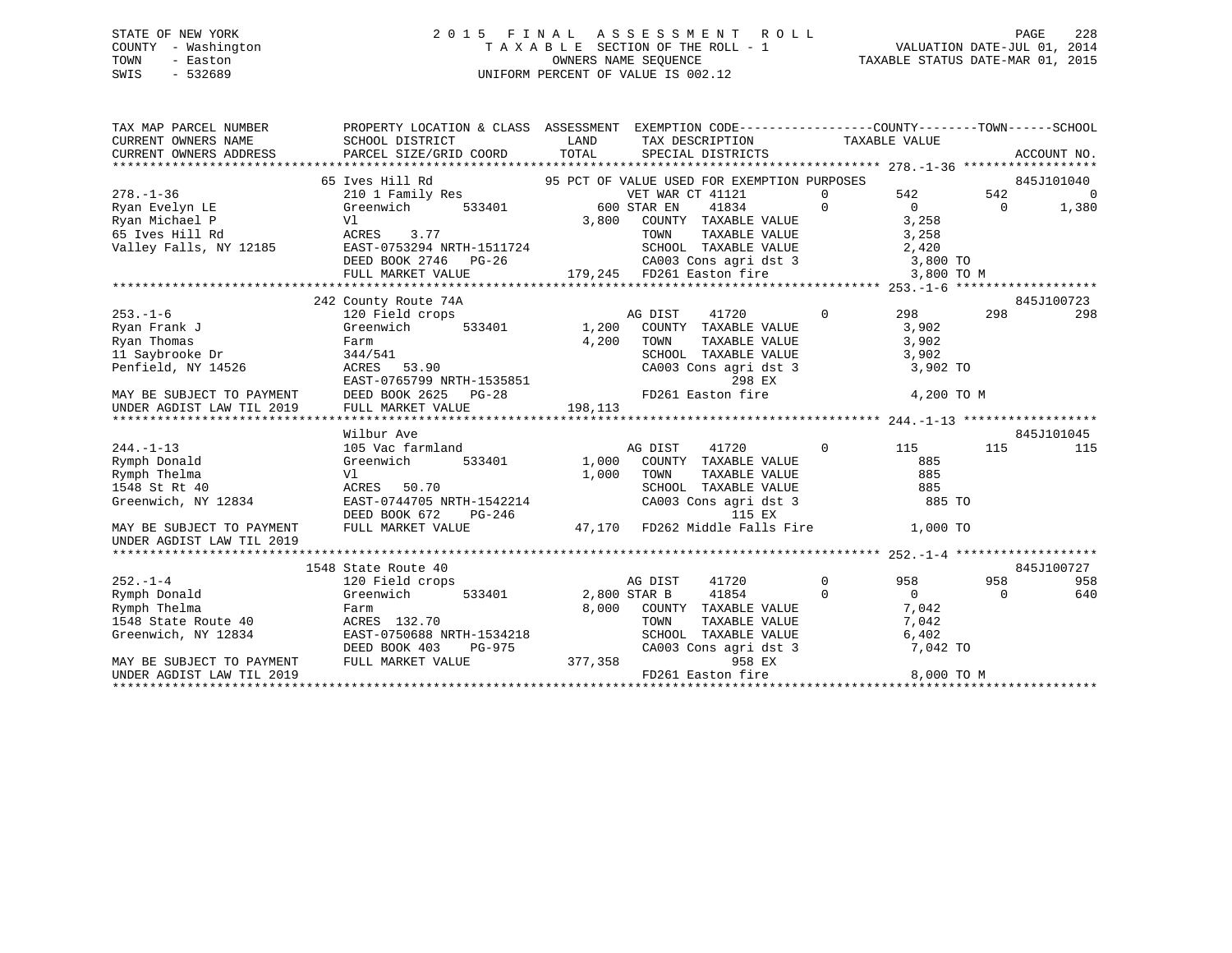# STATE OF NEW YORK 2 0 1 5 F I N A L A S S E S S M E N T R O L L PAGE 229 COUNTY - Washington T A X A B L E SECTION OF THE ROLL - 1 VALUATION DATE-JUL 01, 2014 TOWN - Easton OWNERS NAME SEQUENCE TAXABLE STATUS DATE-MAR 01, 2015 SWIS - 532689 UNIFORM PERCENT OF VALUE IS 002.12

| TAX MAP PARCEL NUMBER<br>CURRENT OWNERS NAME | PROPERTY LOCATION & CLASS ASSESSMENT EXEMPTION CODE----------------COUNTY-------TOWN------SCHOOL<br>SCHOOL DISTRICT | LAND         | TAX DESCRIPTION                            |             | TAXABLE VALUE  |          |             |
|----------------------------------------------|---------------------------------------------------------------------------------------------------------------------|--------------|--------------------------------------------|-------------|----------------|----------|-------------|
| CURRENT OWNERS ADDRESS                       | PARCEL SIZE/GRID COORD                                                                                              | TOTAL        | SPECIAL DISTRICTS                          |             |                |          | ACCOUNT NO. |
|                                              |                                                                                                                     |              |                                            |             |                |          |             |
|                                              | 347 Wilbur Ave                                                                                                      |              |                                            |             |                |          | 845J100548  |
| $244. - 1 - 1$                               | 120 Field crops                                                                                                     |              | AG DIST<br>41720                           | $\mathbf 0$ | 178            | 178      | 178         |
| Rymph Donald E                               | Greenwich<br>533401                                                                                                 | 2,100        | COUNTY TAXABLE VALUE                       |             | 5,322          |          |             |
| Rymph Thelma S                               | Farm                                                                                                                | 5,500        | TAXABLE VALUE<br>TOWN                      |             | 5,322          |          |             |
| 1548 St Rt 40                                | ACRES 115.90                                                                                                        |              | SCHOOL TAXABLE VALUE                       |             | 5,322          |          |             |
| Greenwich, NY 12834                          | EAST-0745166 NRTH-1544142<br>DEED BOOK 672<br>PG-246                                                                |              | CA003 Cons agri dst 3                      |             | 5,322 TO       |          |             |
| MAY BE SUBJECT TO PAYMENT                    | FULL MARKET VALUE                                                                                                   |              | 178 EX<br>259,434 FD262 Middle Falls Fire  |             | 5,500 TO       |          |             |
| UNDER AGDIST LAW TIL 2019                    |                                                                                                                     |              |                                            |             |                |          |             |
|                                              | 557 Mountain Rd                                                                                                     |              |                                            |             |                |          |             |
| $252 - 2 - 3.6$                              | 210 1 Family Res                                                                                                    |              | AG BUILD 41700                             | $\Omega$    | 400            | 400      | 400         |
| Rymph James A                                | 533401<br>Greenwich                                                                                                 |              | 600 STAR B<br>41854                        | $\Omega$    | $\Omega$       | $\Omega$ | 640         |
| Rymph Eileen M                               | $H+L$                                                                                                               |              | 4,800 COUNTY TAXABLE VALUE                 |             | 4,400          |          |             |
| 557 Mountain Rd                              | 857/135                                                                                                             |              | TAXABLE VALUE<br>TOWN                      |             | 4,400          |          |             |
| Greenwich, NY 12834                          | ACRES<br>8.25                                                                                                       |              | SCHOOL TAXABLE VALUE                       |             | 3,760          |          |             |
|                                              | EAST-0754784 NRTH-1536492                                                                                           |              |                                            |             | 4,800 TO       |          |             |
| MAY BE SUBJECT TO PAYMENT                    | DEED BOOK 857<br>PG-135                                                                                             |              | CA003 Cons agri dst 3<br>FD261 Easton fire |             | 4,800 TO M     |          |             |
| UNDER RPTL483 UNTIL 2018                     | FULL MARKET VALUE                                                                                                   | 226,415      |                                            |             |                |          |             |
|                                              |                                                                                                                     |              |                                            |             |                |          |             |
|                                              | 4 Easton Station Rd                                                                                                 |              |                                            |             |                |          | 845J101051  |
| $252 - 2 - 3.2$                              | 112 Dairy farm                                                                                                      |              | AG DIST<br>41720                           | $\mathbf 0$ | 1,851          | 1,851    | 1,851       |
| Rymph John A                                 | 533401<br>Greenwich                                                                                                 | 4,200 STAR B | 41854                                      | $\Omega$    | $\overline{0}$ | $\Omega$ | 640         |
| Rymph Barbara T                              | 453/876 476/649                                                                                                     |              | 8,700 COUNTY TAXABLE VALUE                 |             | 6,849          |          |             |
| 4 Easton Station Rd                          | ACRES 239.80                                                                                                        |              | TOWN<br>TAXABLE VALUE                      |             | 6,849          |          |             |
| Greenwich, NY 12834                          | EAST-0756086 NRTH-1536395                                                                                           |              | SCHOOL TAXABLE VALUE                       |             | 6,209          |          |             |
|                                              | PG-874<br>DEED BOOK 453                                                                                             |              | CA003 Cons agri dst 3                      |             | 6,849 TO       |          |             |
| MAY BE SUBJECT TO PAYMENT                    | FULL MARKET VALUE                                                                                                   | 410,377      | 1,851 EX                                   |             |                |          |             |
| UNDER AGDIST LAW TIL 2019                    |                                                                                                                     |              | FD261 Easton fire                          |             | 8,700 TO M     |          |             |
|                                              |                                                                                                                     |              |                                            |             |                |          |             |
|                                              | 391 Herrington Hill Rd                                                                                              |              |                                            |             |                |          | 845J100312  |
| $261. -1 - 1.1$                              | 582 Camping park                                                                                                    |              | COUNTY TAXABLE VALUE                       |             | 17,000         |          |             |
| $S.A.S.H.$ , $LLC$                           | Greenwich<br>533401                                                                                                 | 3,500        | TOWN<br>TAXABLE VALUE                      |             | 17,000         |          |             |
| 391 Herrington Hill Rd                       | Camping Facility $17,000$ SCHOOL TAXABLE VALUE                                                                      |              |                                            |             | 17,000         |          |             |
| Greenwich, NY 12834                          | ACRES 175.70                                                                                                        |              | FD261 Easton fire                          |             | 17,000 TO M    |          |             |
|                                              | EAST-0758774 NRTH-1527929                                                                                           |              |                                            |             |                |          |             |
|                                              | DEED BOOK 852<br>PG-219                                                                                             |              |                                            |             |                |          |             |
|                                              | FULL MARKET VALUE                                                                                                   | 801,887      |                                            |             |                |          |             |
|                                              |                                                                                                                     |              |                                            |             |                |          |             |
|                                              | County Route 74                                                                                                     |              |                                            |             |                |          | 845J100729  |
| $253. - 1 - 30$                              | 323 Vacant rural                                                                                                    |              | COUNTY TAXABLE VALUE                       |             | 100            |          |             |
| Sallans Alan                                 | 533401<br>Greenwich                                                                                                 | 100          | TAXABLE VALUE<br>TOWN                      |             | 100            |          |             |
| 38572 Canyon Rd                              | Vac Lot                                                                                                             | 100          | SCHOOL TAXABLE VALUE                       |             | 100            |          |             |
| Westland, MI 48186                           | ACRES<br>1.00                                                                                                       |              | CA003 Cons agri dst 3                      |             | 100 TO         |          |             |
|                                              | EAST-0764427 NRTH-1531324                                                                                           |              | FD261 Easton fire                          |             | 100 TO M       |          |             |
|                                              | DEED BOOK 466<br>PG-644                                                                                             |              |                                            |             |                |          |             |
|                                              | FULL MARKET VALUE                                                                                                   | 4,717        |                                            |             |                |          |             |
|                                              |                                                                                                                     |              |                                            |             |                |          |             |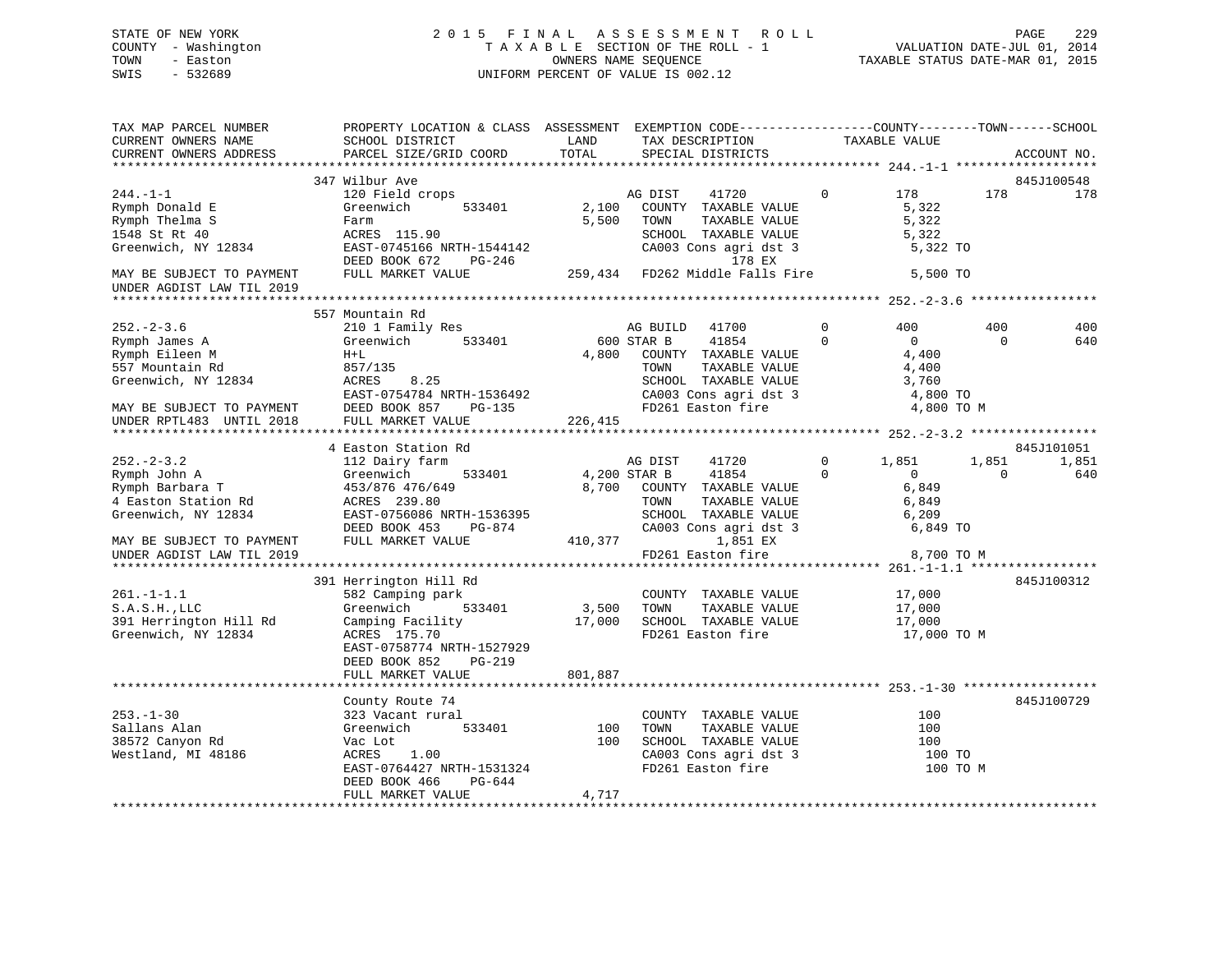# STATE OF NEW YORK 2 0 1 5 F I N A L A S S E S S M E N T R O L L PAGE 230 COUNTY - Washington T A X A B L E SECTION OF THE ROLL - 1 VALUATION DATE-JUL 01, 2014 TOWN - Easton OWNERS NAME SEQUENCE TAXABLE STATUS DATE-MAR 01, 2015 SWIS - 532689 UNIFORM PERCENT OF VALUE IS 002.12

TAX MAP PARCEL NUMBER PROPERTY LOCATION & CLASS ASSESSMENT EXEMPTION CODE------------------COUNTY--------TOWN------SCHOOL CURRENT OWNERS NAME SCHOOL DISTRICT THE LAND TAX DESCRIPTION TAXABLE VALUE CURRENT OWNERS ADDRESS PARCEL SIZE/GRID COORD TOTAL SPECIAL DISTRICTS ACCOUNT NO. \*\*\*\*\*\*\*\*\*\*\*\*\*\*\*\*\*\*\*\*\*\*\*\*\*\*\*\*\*\*\*\*\*\*\*\*\*\*\*\*\*\*\*\*\*\*\*\*\*\*\*\*\*\*\*\*\*\*\*\*\*\*\*\*\*\*\*\*\*\*\*\*\*\*\*\*\*\*\*\*\*\*\*\*\*\*\*\*\*\*\*\*\*\*\*\*\*\*\*\*\*\*\* 261.-1-26 \*\*\*\*\*\*\*\*\*\*\*\*\*\*\*\*\*\* 673 Vly Summit Rd 845J100779 261.-1-26 240 Rural res COUNTY TAXABLE VALUE 5,700 Samsonoff William Greenwich 533401 700 TOWN TAXABLE VALUE 5,700 Samsonoff Carol H & Trailer 5,700 SCHOOL TAXABLE VALUE 5,700 4 Venture Ter ACRES 7.00 FD261 Easton fire 5,700 TO M Glenmont, NY 12077 EAST-0761187 NRTH-1523644 DEED BOOK 912 PG-230FULL MARKET VALUE 268,868 \*\*\*\*\*\*\*\*\*\*\*\*\*\*\*\*\*\*\*\*\*\*\*\*\*\*\*\*\*\*\*\*\*\*\*\*\*\*\*\*\*\*\*\*\*\*\*\*\*\*\*\*\*\*\*\*\*\*\*\*\*\*\*\*\*\*\*\*\*\*\*\*\*\*\*\*\*\*\*\*\*\*\*\*\*\*\*\*\*\*\*\*\*\*\*\*\*\*\*\*\*\*\* 236.1-3-13 \*\*\*\*\*\*\*\*\*\*\*\*\*\*\*\*\* 3 Orchard Dr 845J100772236.1-3-13 210 1 Family Res STAR B 41854 0 0 640 Sandbrook Melanie V Greenwich 533401 600 COUNTY TAXABLE VALUE 3,800 3 Orchard Dr 4 Lots & House 3,800 TOWN TAXABLE VALUE 3,800 Greenwich, NY 12834 1714/198 SCHOOL TAXABLE VALUE 3,160 ACRES 2.40<br>ACRES 2.40 FD262 Middle Falls Fire 3,800 TO EAST-0749894 NRTH-1552116 DEED BOOK 1714 PG-195FULL MARKET VALUE 179,245 \*\*\*\*\*\*\*\*\*\*\*\*\*\*\*\*\*\*\*\*\*\*\*\*\*\*\*\*\*\*\*\*\*\*\*\*\*\*\*\*\*\*\*\*\*\*\*\*\*\*\*\*\*\*\*\*\*\*\*\*\*\*\*\*\*\*\*\*\*\*\*\*\*\*\*\*\*\*\*\*\*\*\*\*\*\*\*\*\*\*\*\*\*\*\*\*\*\*\*\*\*\*\* 259.-1-13 \*\*\*\*\*\*\*\*\*\*\*\*\*\*\*\*\*\* 1076 State Route 40 845J100750 $\begin{array}{cccc} 170 & & & 0 & & & 0 \\ & & 0 & & & 0 & 1,380 \end{array}$ 259.-1-13 210 1 Family Res CW\_10\_VET/ 41152 0 170 0 0 Santelli Louis F Greenwich 533401 500 STAR EN 41834 0 0 0 1,380 Santelli Mary Ann H & L 3,400 COUNTY TAXABLE VALUE 3,230 1076 State Route 40 ACRES 2.60 TOWN TAXABLE VALUE 3,400 Greenwich, NY 12834 EAST-0746535 NRTH-1523400 SCHOOL TAXABLE VALUE 2,020 DEED BOOK 868 PG-72 CA003 Cons agri dst 3 3,400 TO FAST-0746535 NRTH-1523400 SCHOOL IAAABLE VALUE 2003<br>DEED BOOK 868 PG-72 CA003 Cons agri dst 3 3,400 TO M<br>FULL MARKET VALUE 160,377 FO261 Easton fire 3,400 TO M<br>FULL MARKET VALUE 160,377 FO261 CONSTRATE: \*\*\*\*\*\*\*\*\*\*\*\*\*\*\*\*\*\*\*\*\*\*\*\*\*\*\*\*\*\*\*\*\*\*\*\*\*\*\*\*\*\*\*\*\*\*\*\*\*\*\*\*\*\*\*\*\*\*\*\*\*\*\*\*\*\*\*\*\*\*\*\*\*\*\*\*\*\*\*\*\*\*\*\*\*\*\*\*\*\*\*\*\*\*\*\*\*\*\*\*\*\*\* 259.-1-56 \*\*\*\*\*\*\*\*\*\*\*\*\*\*\*\*\*\* 125 Deerfield Ln 845J100136259.-1-56 210 1 Family Res - WTRFNT STAR EN 41834 0 0 0 1,380 Sapone Madeline Greenwich 533401 500 COUNTY TAXABLE VALUE 2,100 PO Box 767 H & L 2,100 TOWN TAXABLE VALUE 2,100 Stillwater, NY 12170 Bdy Agmt 1898/343 SCHOOL TAXABLE VALUE 720 FRNT 75.00 DPTH 200.00 CA003 Cons agri dst 3 2,100 TO EAST-0735148 NRTH-1525408 FD261 Easton fire 2,100 TO M DEED BOOK 570 PG-317

FULL MARKET VALUE 99,057 \*\*\*\*\*\*\*\*\*\*\*\*\*\*\*\*\*\*\*\*\*\*\*\*\*\*\*\*\*\*\*\*\*\*\*\*\*\*\*\*\*\*\*\*\*\*\*\*\*\*\*\*\*\*\*\*\*\*\*\*\*\*\*\*\*\*\*\*\*\*\*\*\*\*\*\*\*\*\*\*\*\*\*\*\*\*\*\*\*\*\*\*\*\*\*\*\*\*\*\*\*\*\* 228.-5-12.1 \*\*\*\*\*\*\*\*\*\*\*\*\*\*\*\* 477 State Route 29 845J100762228.-5-12.1 465 Prof. bldg. COUNTY TAXABLE VALUE 7,500 Sarchino William J Greenwich 533401 800 TOWN TAXABLE VALUE 7,500 Sarchino Kathleen Medical Bldg 7,500 SCHOOL TAXABLE VALUE 7,500 477 State Route 29 sub lot 1 subsets and the FD262 Middle Falls Fire the 7,500 TO Greenwich, NY 12834 228.-1-12.1 ACRES 3.10 EAST-0750969 NRTH-1553791 DEED BOOK 3427 PG-180FULL MARKET VALUE 353,774 \*\*\*\*\*\*\*\*\*\*\*\*\*\*\*\*\*\*\*\*\*\*\*\*\*\*\*\*\*\*\*\*\*\*\*\*\*\*\*\*\*\*\*\*\*\*\*\*\*\*\*\*\*\*\*\*\*\*\*\*\*\*\*\*\*\*\*\*\*\*\*\*\*\*\*\*\*\*\*\*\*\*\*\*\*\*\*\*\*\*\*\*\*\*\*\*\*\*\*\*\*\*\*\*\*\*\*\*\*\*\*\*\*\*\*\*\*\*\*\*\*\*\*\*\*\*\*\*\*\*\*\*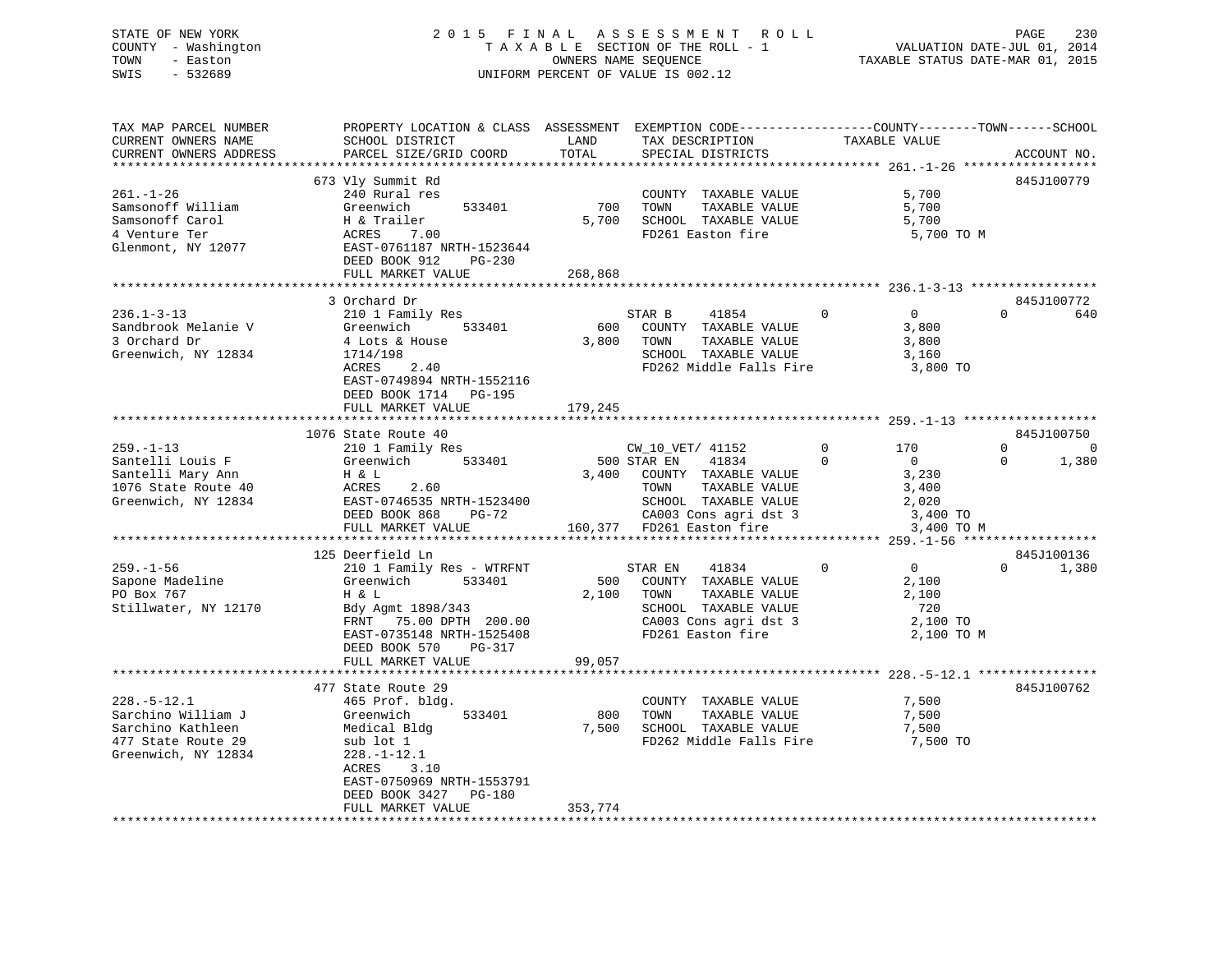| STATE OF NEW YORK<br>COUNTY - Washington<br>TOWN<br>- Easton<br>SWIS<br>$-532689$                         | 2015 FINAL ASSESSMENT ROLL<br>TAXABLE SECTION OF THE ROLL - 1<br>OWNERS NAME SEQUENCE<br>UNIFORM PERCENT OF VALUE IS 002.12                                                                     |                         |                                                                                                                           | PAGE<br>231<br>VALUATION DATE-JUL 01, 2014<br>TAXABLE STATUS DATE-MAR 01, 2015                                                 |  |  |
|-----------------------------------------------------------------------------------------------------------|-------------------------------------------------------------------------------------------------------------------------------------------------------------------------------------------------|-------------------------|---------------------------------------------------------------------------------------------------------------------------|--------------------------------------------------------------------------------------------------------------------------------|--|--|
| TAX MAP PARCEL NUMBER<br>CURRENT OWNERS NAME<br>CURRENT OWNERS ADDRESS                                    | SCHOOL DISTRICT<br>PARCEL SIZE/GRID COORD                                                                                                                                                       | LAND<br>TOTAL           | TAX DESCRIPTION<br>SPECIAL DISTRICTS                                                                                      | PROPERTY LOCATION & CLASS ASSESSMENT EXEMPTION CODE---------------COUNTY-------TOWN-----SCHOOL<br>TAXABLE VALUE<br>ACCOUNT NO. |  |  |
| $228. - 5 - 12.3$<br>Sarchino William J<br>Sarchino Kathleen<br>477 State Route 29<br>Greenwich, NY 12834 | 481 State Route 29<br>330 Vacant comm<br>533401<br>Greenwich<br>Subdivision lot 3<br>$228. - 1 - 12.3$<br>ACRES 1.47<br>EAST-0751053 NRTH-1553668<br>DEED BOOK 3427 PG-187<br>FULL MARKET VALUE | 800<br>37,736           | COUNTY TAXABLE VALUE<br>TOWN<br>TAXABLE VALUE<br>800 SCHOOL TAXABLE VALUE<br>FD262 Middle Falls Fire                      | 800<br>800<br>800<br>800 TO                                                                                                    |  |  |
|                                                                                                           |                                                                                                                                                                                                 | ************            |                                                                                                                           |                                                                                                                                |  |  |
| $228. - 5 - 12.4$<br>Sarchino William J<br>Sarchino Kathleen<br>473 State Route 29<br>Greenwich, NY 12834 | 473 State Route 29<br>330 Vacant comm<br>533401<br>Greenwich<br>Subdiv lot 4<br>$228. - 1 - 12.4$<br>ACRES 1.37<br>EAST-0750625 NRTH-1553656<br>DEED BOOK 3427 PG-184<br>FULL MARKET VALUE      | 800<br>37,736           | COUNTY TAXABLE VALUE<br>TOWN<br>TAXABLE VALUE<br>800 SCHOOL TAXABLE VALUE<br>FD261 Easton fire<br>FD262 Middle Falls Fire | 800<br>800<br>800<br>800 TO M<br>800 TO                                                                                        |  |  |
|                                                                                                           |                                                                                                                                                                                                 |                         |                                                                                                                           |                                                                                                                                |  |  |
| $259. - 1 - 51$<br>Sass Christopher<br>56 Deerfield Ln<br>Schaghticoke, NY 12154                          | 111 Deerfield Ln<br>580 Camping fac - WTRFNT<br>Greenwich 533401<br>Camp<br>FRNT 75.00 DPTH 230.00<br>EAST-0735066 NRTH-1525035<br>DEED BOOK 919<br>PG-331                                      | 400                     | COUNTY TAXABLE VALUE<br>TOWN<br>TAXABLE VALUE<br>500 SCHOOL TAXABLE VALUE<br>CA003 Cons agri dst 3<br>FD261 Easton fire   | 845J100862<br>500<br>500<br>500<br>500 TO<br>500 TO M                                                                          |  |  |
|                                                                                                           | FULL MARKET VALUE                                                                                                                                                                               | 23,585                  |                                                                                                                           |                                                                                                                                |  |  |
| $259. - 1 - 52.1$<br>Sass Christopher<br>56 Deerfield Ln<br>Schaghticoke, NY 12154                        | County Route 113<br>311 Res vac land<br>533401<br>Greenwich<br>Lot<br>FRNT 150.00 DPTH 100.00<br>EAST-0735265 NRTH-1525046<br>PG-327<br>DEED BOOK 919<br>FULL MARKET VALUE                      | 200<br>9,434            | COUNTY TAXABLE VALUE<br>TAXABLE VALUE<br>TOWN<br>200 SCHOOL TAXABLE VALUE<br>CA003 Cons agri dst 3<br>FD261 Easton fire   | 200<br>200<br>200<br>200 TO<br>200 TO M                                                                                        |  |  |
|                                                                                                           |                                                                                                                                                                                                 |                         |                                                                                                                           |                                                                                                                                |  |  |
| $259. - 1 - 50$<br>Sass Christopher J<br>56 Deerfield Ln<br>Schaghticoke, NY 12154                        | 56 Deerfield Ln<br>260 Seasonal res - WTRFNT<br>Greenwich 533401<br>Camp<br>821/185<br>ACRES<br>1.10<br>EAST-0735050 NRTH-1524903<br>DEED BOOK 815<br>PG-63<br>FULL MARKET VALUE                | 600<br>4,200<br>198,113 | COUNTY TAXABLE VALUE<br>TOWN<br>TAXABLE VALUE<br>SCHOOL TAXABLE VALUE<br>CA003 Cons agri dst 3<br>FD261 Easton fire       | 845J100742<br>4,200<br>4,200<br>4,200<br>4,200 TO<br>4,200 TO M                                                                |  |  |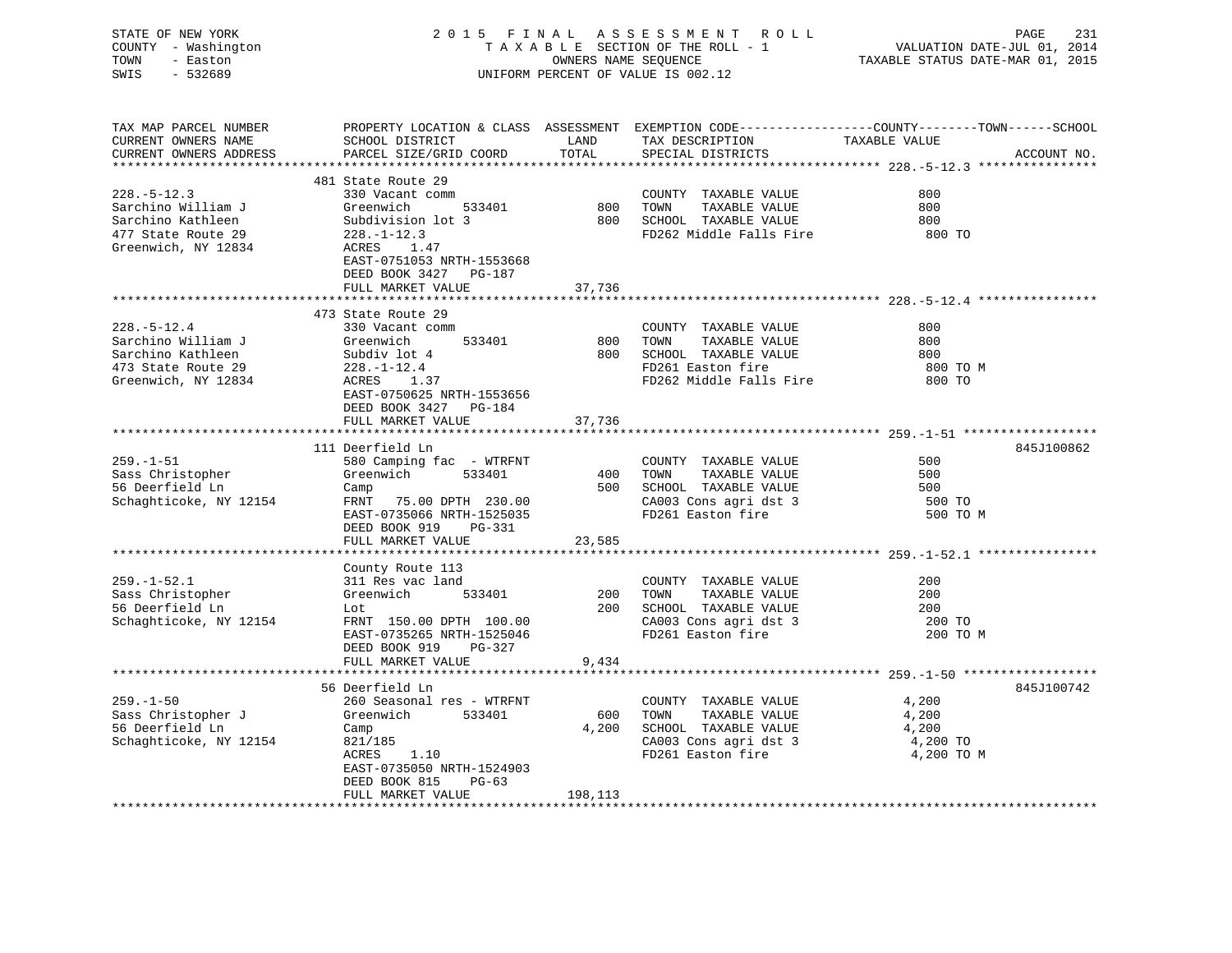# STATE OF NEW YORK 2 0 1 5 F I N A L A S S E S S M E N T R O L L PAGE 232 COUNTY - Washington T A X A B L E SECTION OF THE ROLL - 1 VALUATION DATE-JUL 01, 2014 TOWN - Easton OWNERS NAME SEQUENCE TAXABLE STATUS DATE-MAR 01, 2015 SWIS - 532689 UNIFORM PERCENT OF VALUE IS 002.12

| TAX MAP PARCEL NUMBER                                                        | PROPERTY LOCATION & CLASS ASSESSMENT EXEMPTION CODE-----------------COUNTY-------TOWN------SCHOOL<br>CURRENT OWNERS NAME<br>CURRENT OWNERS ADDRESS<br>PARCEL SIZE/GRID COORD                                                                                                                                                                                                               |            | LAND TAX DESCRIPTION TAXABLE VALUE                                                                                                                                                                                                |                |                                           |                       | ACCOUNT NO. |
|------------------------------------------------------------------------------|--------------------------------------------------------------------------------------------------------------------------------------------------------------------------------------------------------------------------------------------------------------------------------------------------------------------------------------------------------------------------------------------|------------|-----------------------------------------------------------------------------------------------------------------------------------------------------------------------------------------------------------------------------------|----------------|-------------------------------------------|-----------------------|-------------|
|                                                                              |                                                                                                                                                                                                                                                                                                                                                                                            |            | TOTAL SPECIAL DISTRICTS                                                                                                                                                                                                           |                |                                           |                       |             |
|                                                                              | 120 Burton Rd                                                                                                                                                                                                                                                                                                                                                                              |            |                                                                                                                                                                                                                                   |                |                                           |                       | 845J101138  |
|                                                                              | $252.-1-1.2$<br>$220 27$ Saunders Emily<br>120 Burton Rd<br>Greenwich, NY 12834<br>$252.7$ Saunders Emily<br>$272.7$ Greenwich, NY 12834<br>$272.7$ RORES<br>$2.44$<br>$R2CT-0752101$<br>$R = 2.44$<br>ACRES 2.44<br>EAST-0752101 NRTH-1536763 CA003 Cons agri dst 3 3,860<br>DEED BOOK 922 PG-130 FD261 Easton fire 4,500 TO M<br>FULL MARKET VALUE 212,264<br>THE 212,264<br>THE 212,264 | 4,500 TOWN | STAR B 41854 0<br>600 COUNTY TAXABLE VALUE<br>TOWN      TAXABLE  VALUE<br>SCHOOL   TAXABLE  VALUE                                                                                                                                 | $\overline{0}$ | $\overline{0}$<br>4,500<br>4,500<br>3,860 | $\Omega$              | 640         |
|                                                                              |                                                                                                                                                                                                                                                                                                                                                                                            |            |                                                                                                                                                                                                                                   |                |                                           |                       |             |
|                                                                              | 29 Tabor Rd                                                                                                                                                                                                                                                                                                                                                                                |            |                                                                                                                                                                                                                                   |                |                                           |                       | 845J100731  |
|                                                                              |                                                                                                                                                                                                                                                                                                                                                                                            |            |                                                                                                                                                                                                                                   |                |                                           | 110<br>$\overline{0}$ | 110<br>640  |
|                                                                              |                                                                                                                                                                                                                                                                                                                                                                                            |            | FD261 Easton fire                                                                                                                                                                                                                 |                | 4,800 TO M                                |                       |             |
|                                                                              |                                                                                                                                                                                                                                                                                                                                                                                            |            |                                                                                                                                                                                                                                   |                |                                           |                       |             |
|                                                                              | 139 Ives Hill Rd                                                                                                                                                                                                                                                                                                                                                                           |            |                                                                                                                                                                                                                                   |                |                                           |                       | 845J101086  |
|                                                                              | 278.-1-38.3<br>Sawyer Paula 210 1 Family Res<br>139 Ives Hill Rd H & L<br>Valley Falls, NY 12185<br>Program Correction 210 22185<br>ACRES 7.52<br>EAST-0751644 NRTH-1511138 CA003 Cons agri dst 3 4,200 TO<br>DEED BOOK 783 PG-138 CA003 Cons agri dst 3 4,200 TO<br>FULL MARKET VALUE                                                                                                     | 198,113    | STAR B 41854 0 0<br>500 COUNTY TAXABLE VALUE<br>4,200 TOWN TAXABLE VALUE<br>TAXABLE VALUE<br>TAXABLE VALUE                                                                                                                        |                | 4,200<br>4,200<br>4,200 TO M              | $\Omega$              | 640         |
|                                                                              |                                                                                                                                                                                                                                                                                                                                                                                            |            |                                                                                                                                                                                                                                   |                |                                           |                       |             |
| $227. -1 - 19.7$<br>Saxton Andrew J<br>3090 Ct Rt 113<br>Greenwich, NY 12834 | County Route 113<br>county Route 115<br>322 Rural vac>10<br>Schuylerville 415001<br>Vac Lot<br>Sub Lot #7<br>ACRES 19.10<br>EAST-0741829 NRTH-1557844<br>PG-170                                                                                                                                                                                                                            |            | COUNTY TAXABLE VALUE<br>700 TOWN TAXABLE VALUE 700<br>700 SCHOOL TAXABLE VALUE 700<br>CA003 Cons agri dst 3 700 TO<br>FD262 Middle Falls Fire 700 TO                                                                              |                | 700                                       |                       |             |
|                                                                              | DEED BOOK 756<br>FULL MARKET VALUE 33,019                                                                                                                                                                                                                                                                                                                                                  |            |                                                                                                                                                                                                                                   |                |                                           |                       |             |
|                                                                              |                                                                                                                                                                                                                                                                                                                                                                                            |            |                                                                                                                                                                                                                                   |                |                                           |                       |             |
|                                                                              | 3090 County Route 113                                                                                                                                                                                                                                                                                                                                                                      |            |                                                                                                                                                                                                                                   |                |                                           |                       | 845J100207  |
| $227. - 1 - 20$                                                              | 210 1 Family Res<br>DEED BOOK 780<br>PG-85<br>FULL MARKET VALUE                                                                                                                                                                                                                                                                                                                            | 113,208    | $\sim$ 0<br>STAR B 41854<br>400 COUNTY TAXABLE VALUE 2,400<br>TOWN TAXABLE VALUE 2,400<br>SCHOOL TAXABLE VALUE 1,760<br>CA003 Cons agri dst 3 2,400 TO<br>CA003 Cons agri dst 3 and 2,400 TO<br>FD263 Schuylerville Fire 2,400 TO |                | $\overline{0}$                            | $\Omega$              | 640         |
|                                                                              |                                                                                                                                                                                                                                                                                                                                                                                            |            |                                                                                                                                                                                                                                   |                |                                           |                       |             |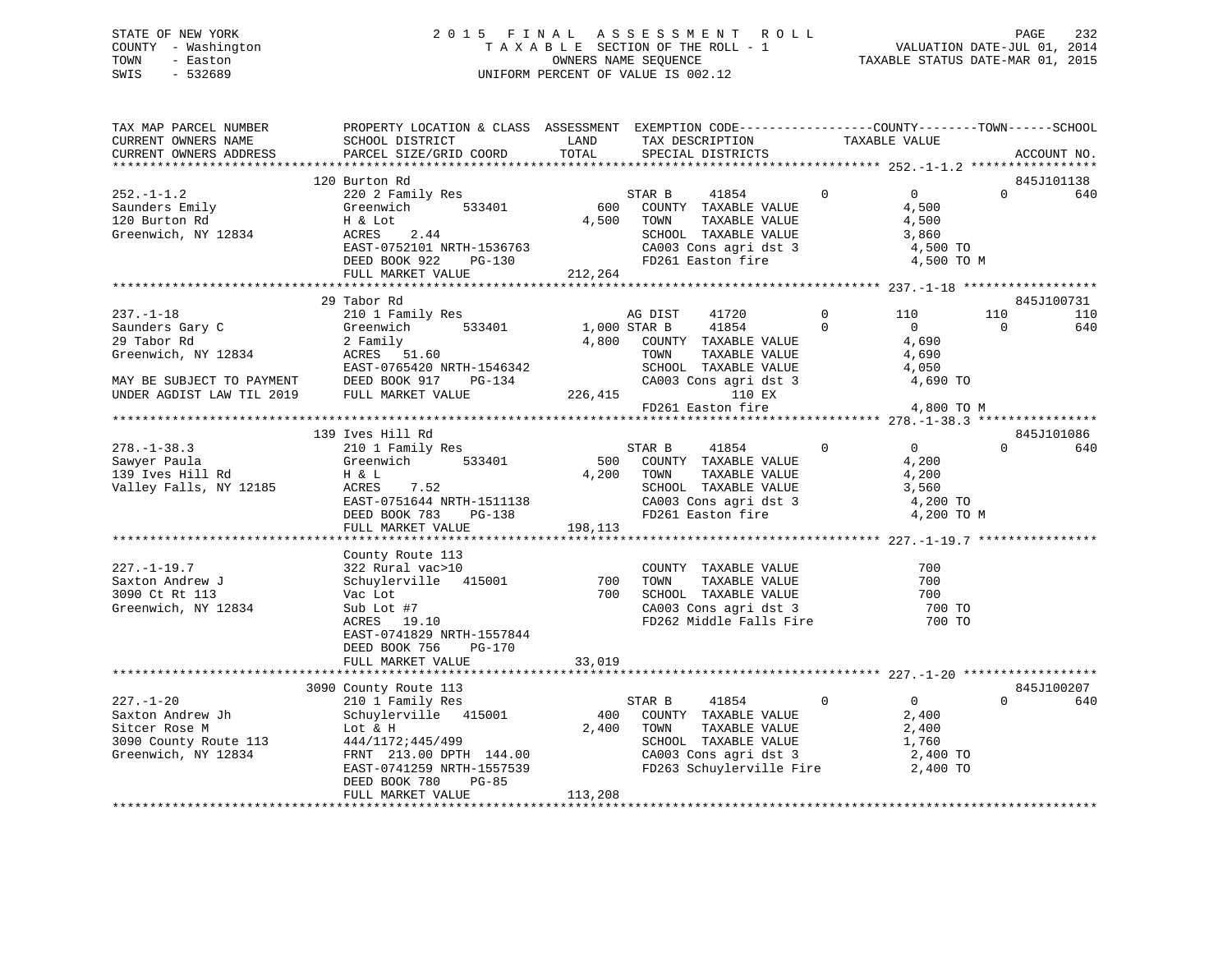# STATE OF NEW YORK 2 0 1 5 F I N A L A S S E S S M E N T R O L L PAGE 233 COUNTY - Washington T A X A B L E SECTION OF THE ROLL - 1 VALUATION DATE-JUL 01, 2014 TOWN - Easton OWNERS NAME SEQUENCE TAXABLE STATUS DATE-MAR 01, 2015 SWIS - 532689 UNIFORM PERCENT OF VALUE IS 002.12

| TAX MAP PARCEL NUMBER<br>CURRENT OWNERS NAME<br>CURRENT OWNERS ADDRESS                                                                                                      | PROPERTY LOCATION & CLASS ASSESSMENT EXEMPTION CODE----------------COUNTY-------TOWN-----SCHOOL<br>SCHOOL DISTRICT<br>PARCEL SIZE/GRID COORD                       | LAND<br>TOTAL    | TAX DESCRIPTION<br>SPECIAL DISTRICTS                                                                                                                           |                                        | TAXABLE VALUE                                                       | ACCOUNT NO.                                      |
|-----------------------------------------------------------------------------------------------------------------------------------------------------------------------------|--------------------------------------------------------------------------------------------------------------------------------------------------------------------|------------------|----------------------------------------------------------------------------------------------------------------------------------------------------------------|----------------------------------------|---------------------------------------------------------------------|--------------------------------------------------|
|                                                                                                                                                                             |                                                                                                                                                                    |                  |                                                                                                                                                                |                                        |                                                                     |                                                  |
| $253. - 1 - 12.4$<br>Schade Wayne E<br>Schade Polly A                                                                                                                       | 52 Waters Rd<br>240 Rural res<br>Greenwich<br>533401<br>Res                                                                                                        | 4,200            | STAR B<br>41854<br>700 COUNTY TAXABLE VALUE<br>TAXABLE VALUE<br>TOWN                                                                                           | $\Omega$                               | $\overline{0}$<br>4,200<br>4,200                                    | 845J100670<br>640<br>$\Omega$                    |
| 52 Waters Rd<br>Greenwich, NY 12834                                                                                                                                         | ACRES 18.20<br>EAST-0764172 NRTH-1533224<br>DEED BOOK 3467 PG-148<br>FULL MARKET VALUE                                                                             | 198,113          | SCHOOL TAXABLE VALUE<br>$\frac{1}{200}$ CA003 Cons agri dst 3 4,200 TO<br>FD261 Easton fire                                                                    |                                        | 3,560<br>4,200 TO M                                                 |                                                  |
|                                                                                                                                                                             |                                                                                                                                                                    |                  |                                                                                                                                                                |                                        |                                                                     |                                                  |
|                                                                                                                                                                             | 406 The Intervale Rd                                                                                                                                               |                  |                                                                                                                                                                |                                        |                                                                     |                                                  |
| 253.-1-17.-8801<br>Schafer Frederick III Greenwich 533401<br>Schafer Mary Lou ACRES 0.01<br>406 The Intervale Rd EAST-0722270 NRTH-1107970<br>WY 12834<br>FULL MARKET VALUE | 533401                                                                                                                                                             |                  | ELG F VET 41101<br>100 AGED-ALL 41800<br>1,900 STAR EN MH 41844                                                                                                | $\Omega$<br>$\Omega$<br>$\overline{0}$ | 750<br>575<br>$\overline{0}$                                        | 750<br>$\Omega$<br>575<br>950<br>$\Omega$<br>950 |
|                                                                                                                                                                             |                                                                                                                                                                    |                  | COUNTY TAXABLE VALUE 575<br>TOWN TAXABLE VALUE 575<br>SCHOOL TAXABLE VALUE 575<br>CA003 Cons agri dst 3 1,900 TO<br>FD261 Easton fire 1,900 TO<br>89,623 TOWN  |                                        | 1,900 TO M                                                          |                                                  |
|                                                                                                                                                                             |                                                                                                                                                                    |                  |                                                                                                                                                                |                                        |                                                                     |                                                  |
|                                                                                                                                                                             | 406 The Intervale Rd                                                                                                                                               |                  |                                                                                                                                                                |                                        |                                                                     | 845J100732                                       |
| $253. - 1 - 17$<br>Schafer Frederick P IV<br>406 The Intervale Rd<br>Greenwich, NY 12834                                                                                    | 113 Cattle farm<br>533401<br>Greenwich<br>Farm&tra<br>subdivided<br>$ACRES$ 105.00<br>EAST-0758695 NRTH-1533336<br>DEED BOOK 2402 PG-109                           | 6,800            | STAR B<br>41854<br>2,100 COUNTY TAXABLE VALUE<br>TAXABLE VALUE<br>TOWN<br>SCHOOL TAXABLE VALUE<br>FD261 Easton fire                                            | $\Omega$                               | $\overline{0}$<br>6,800<br>6,800<br>6,160<br>6,800 TO M             | $\Omega$<br>640                                  |
|                                                                                                                                                                             | FULL MARKET VALUE                                                                                                                                                  | 320,755          |                                                                                                                                                                |                                        |                                                                     |                                                  |
|                                                                                                                                                                             |                                                                                                                                                                    |                  |                                                                                                                                                                |                                        |                                                                     |                                                  |
| $253. - 1 - 17.2$<br>Schafer Leith<br>Schafer Ann<br>358 The Intervale Rd<br>Greenwich, NY 12834                                                                            | 358 The Intervale Rd<br>210 1 Family Res<br>Greenwich 533401<br>H & L<br>ACRES<br>4.01<br>EAST-0758134 NRTH-1533647<br>DEED BOOK 698<br>PG-98<br>FULL MARKET VALUE | 3,200<br>150,943 | STAR B<br>41854<br>500 COUNTY TAXABLE VALUE<br>TOWN<br>TAXABLE VALUE<br>SCHOOL TAXABLE VALUE<br>CA003 Cons agri dst 3<br>FD261 Easton fire                     | $\Omega$                               | $\overline{0}$<br>3,200<br>3,200<br>2,560<br>3,200 TO<br>3,200 TO M | $\Omega$<br>640                                  |
|                                                                                                                                                                             |                                                                                                                                                                    |                  |                                                                                                                                                                |                                        |                                                                     |                                                  |
|                                                                                                                                                                             | 187 Waters Rd                                                                                                                                                      |                  |                                                                                                                                                                |                                        |                                                                     | 845J100746                                       |
| $253. - 1 - 19$<br>Schafer Thor<br>187 Waters Rd<br>Greenwich, NY 12834                                                                                                     | 210 1 Family Res<br>533401<br>Greenwich<br>$H/1$ ot<br>FRNT 115.00 DPTH 188.00<br>EAST-0760218 NRTH-1533773<br>DEED BOOK 2725<br>$PG-43$                           | 400<br>3,000     | STAR B<br>41854<br>COUNTY TAXABLE VALUE<br>TAXABLE VALUE<br>TOWN<br>SCHOOL TAXABLE VALUE<br>SCHOOL TAXABLE VALUE<br>CA003 Cons agri dst 3<br>FD261 Easton fire | $\Omega$                               | $\overline{0}$<br>3,000<br>3,000<br>2,360<br>3,000 TO<br>3,000 TO M | $\Omega$<br>640                                  |
|                                                                                                                                                                             | FULL MARKET VALUE                                                                                                                                                  | 141,509          |                                                                                                                                                                |                                        |                                                                     |                                                  |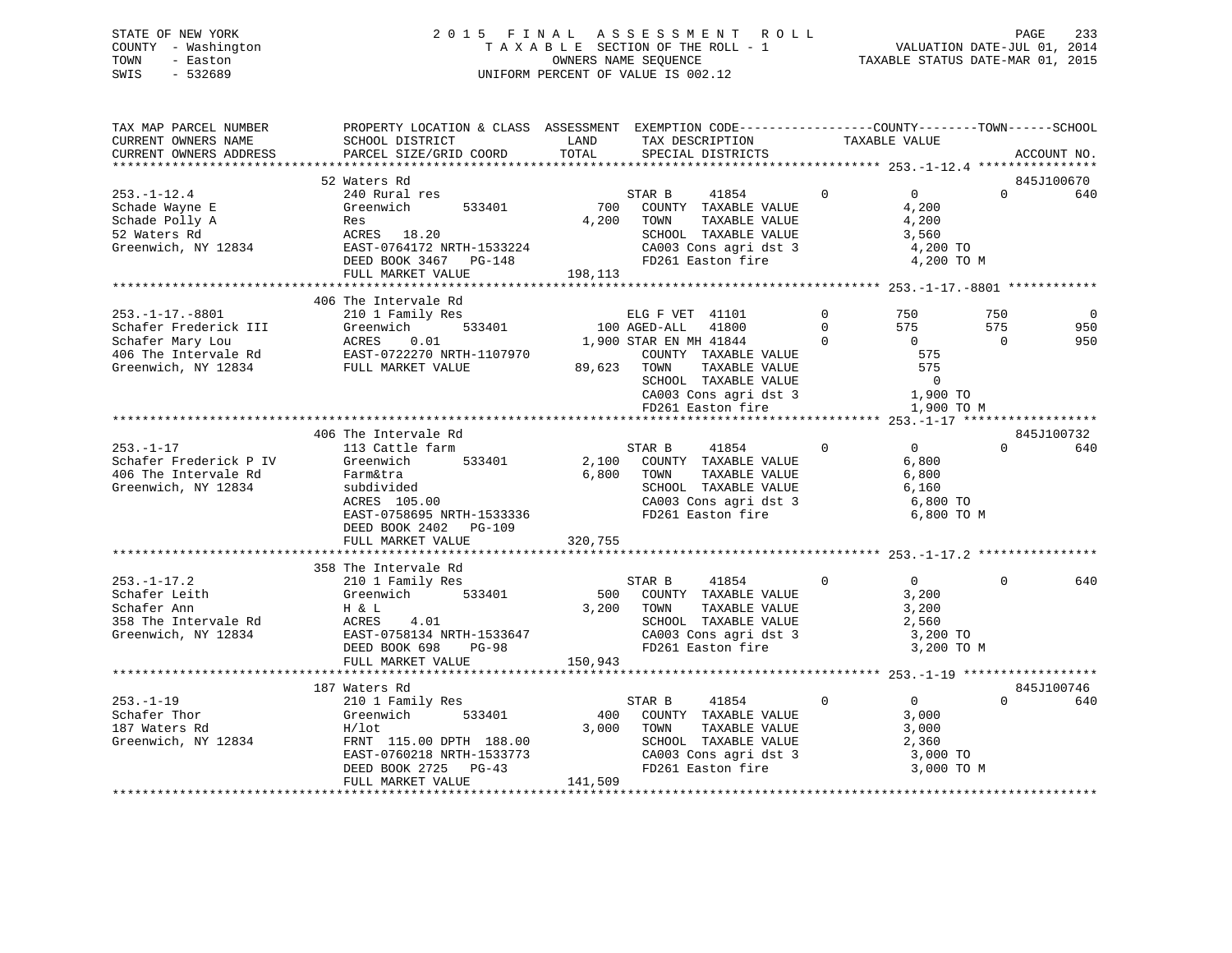# STATE OF NEW YORK 2 0 1 5 F I N A L A S S E S S M E N T R O L L PAGE 234 COUNTY - Washington T A X A B L E SECTION OF THE ROLL - 1 VALUATION DATE-JUL 01, 2014 TOWN - Easton OWNERS NAME SEQUENCE TAXABLE STATUS DATE-MAR 01, 2015 SWIS - 532689 UNIFORM PERCENT OF VALUE IS 002.12UNIFORM PERCENT OF VALUE IS 002.12

| TAX MAP PARCEL NUMBER<br>CURRENT OWNERS NAME<br>CURRENT OWNERS ADDRESS | PROPERTY LOCATION & CLASS ASSESSMENT EXEMPTION CODE----------------COUNTY-------TOWN------SCHOOL<br>SCHOOL DISTRICT<br>PARCEL SIZE/GRID COORD | LAND<br>TOTAL | TAX DESCRIPTION<br>SPECIAL DISTRICTS          |                | TAXABLE VALUE  |           | ACCOUNT NO.    |
|------------------------------------------------------------------------|-----------------------------------------------------------------------------------------------------------------------------------------------|---------------|-----------------------------------------------|----------------|----------------|-----------|----------------|
|                                                                        |                                                                                                                                               |               |                                               |                |                |           |                |
|                                                                        | 39 Marcellus Ln                                                                                                                               |               |                                               |                |                |           | 845J100847     |
| $285. - 1 - 31$                                                        | 270 Mfg housing - WTRFNT WET WAR CT 41121                                                                                                     |               |                                               | $\Omega$       | 300            | 300       | $\overline{0}$ |
| Schermerhorn Holly H                                                   | Stillwater Cent 415201                                                                                                                        |               | 400 AGED-ALL<br>41800                         | $\Omega$       | 850            | 850       | 1,000          |
| 39 Marcellus Ln                                                        | Lot & Tr                                                                                                                                      |               | 2,000 STAR EN<br>41834                        | $\Omega$       | $\cap$         | $\bigcap$ | 1,000          |
| PO Box 315<br>Stillwater, NY 12170                                     | 892/11<br>FRNT 100.00 DPTH 167.00                                                                                                             |               | COUNTY TAXABLE VALUE<br>TOWN<br>TAXABLE VALUE |                | 850<br>850     |           |                |
|                                                                        | EAST-0725807 NRTH-1502444                                                                                                                     |               | SCHOOL TAXABLE VALUE                          |                | $\overline{0}$ |           |                |
|                                                                        | DEED BOOK 504 PG-434                                                                                                                          |               | CA003 Cons agri dst 3                         |                | 2,000 TO       |           |                |
|                                                                        | FULL MARKET VALUE                                                                                                                             |               | 94,340 FD261 Easton fire                      |                | 2,000 TO M     |           |                |
|                                                                        |                                                                                                                                               |               |                                               |                |                |           |                |
|                                                                        | 41 Molesky Rd                                                                                                                                 |               |                                               |                |                |           | 845J100734     |
| $286. - 1 - 26$                                                        | 105 Vac farmland                                                                                                                              |               | 41720<br>AG DIST                              | $\mathbf 0$    | 501            | 501       | 501            |
| Schmidt Albert J                                                       | Hoosic Valley 384201                                                                                                                          | 2,000         | COUNTY TAXABLE VALUE                          |                | 1,499          |           |                |
| Schmidt Kyle M                                                         | Farm                                                                                                                                          | 2,000         | TOWN<br>TAXABLE VALUE                         |                | 1,499          |           |                |
| 41 Molesky Rd                                                          | ACRES 118.20                                                                                                                                  |               | SCHOOL TAXABLE VALUE                          |                | 1,499          |           |                |
| Schaghticoke, NY 12154                                                 | EAST-0736110 NRTH-1499096                                                                                                                     |               | CA003 Cons agri dst 3                         |                | 1,499 TO       |           |                |
|                                                                        | DEED BOOK 2657 PG-239                                                                                                                         |               | 501 EX                                        |                |                |           |                |
| MAY BE SUBJECT TO PAYMENT                                              | FULL MARKET VALUE                                                                                                                             |               | 94,340 FD261 Easton fire                      |                | 2,000 TO M     |           |                |
| UNDER AGDIST LAW TIL 2019                                              |                                                                                                                                               |               |                                               |                |                |           |                |
|                                                                        |                                                                                                                                               |               |                                               |                |                |           |                |
|                                                                        | 223 Herrington Hill Rd                                                                                                                        |               |                                               |                |                |           | 845J101153     |
| $261. -1 -1.5$                                                         | 240 Rural res                                                                                                                                 |               | STAR B<br>41854                               | $\mathbf 0$    | $\overline{0}$ | $\Omega$  | 640            |
| Schneible Judith A                                                     | 533401<br>Greenwich                                                                                                                           | 600           | COUNTY TAXABLE VALUE                          |                | 4,000          |           |                |
| 223 Herrington Hill Rd                                                 | H & L                                                                                                                                         | 4,000         | TOWN<br>TAXABLE VALUE                         |                | 4,000          |           |                |
| Greenwich, NY 12834                                                    | ACRES 14.14                                                                                                                                   |               | SCHOOL TAXABLE VALUE                          |                | 3,360          |           |                |
|                                                                        | EAST-0757457 NRTH-1526430                                                                                                                     |               | FD261 Easton fire                             |                | 4,000 TO M     |           |                |
|                                                                        | DEED BOOK 654<br>$PG-138$                                                                                                                     |               |                                               |                |                |           |                |
|                                                                        | FULL MARKET VALUE                                                                                                                             | 188,679       |                                               |                |                |           |                |
|                                                                        |                                                                                                                                               |               |                                               |                |                |           |                |
|                                                                        | 1941 County Route 113                                                                                                                         |               |                                               |                |                | $\Omega$  | 845J100577     |
| $251. - 1 - 12$<br>Schreiner Michael                                   | 210 1 Family Res<br>533401                                                                                                                    | 300           | STAR B<br>41854                               | $\overline{0}$ | $\overline{0}$ |           | 640            |
| Schreiner Michelle                                                     | Greenwich<br>H & L                                                                                                                            | 2,000         | COUNTY TAXABLE VALUE<br>TAXABLE VALUE<br>TOWN |                | 2,000<br>2,000 |           |                |
| 1941 County Route 113                                                  | ACRES<br>1.58                                                                                                                                 |               | SCHOOL TAXABLE VALUE                          |                | 1,360          |           |                |
| Greenwich, NY 12834                                                    | EAST-0737064 NRTH-1529934                                                                                                                     |               | CA003 Cons agri dst 3                         |                | 2,000 TO       |           |                |
|                                                                        | DEED BOOK 2564 PG-172                                                                                                                         |               | FD261 Easton fire                             |                | 2,000 TO M     |           |                |
|                                                                        | FULL MARKET VALUE                                                                                                                             | 94,340        |                                               |                |                |           |                |
|                                                                        |                                                                                                                                               |               |                                               |                |                |           |                |
|                                                                        | 51 Waters Rd                                                                                                                                  |               |                                               |                |                |           |                |
| $253. - 1 - 24.2$                                                      | 210 1 Family Res                                                                                                                              |               | STAR B<br>41854                               | $\Omega$       | $\Omega$       | $\Omega$  | 640            |
| Schultz Lyle J                                                         | Greenwich<br>533401                                                                                                                           | 500           | COUNTY TAXABLE VALUE                          |                | 4,800          |           |                |
| Schultz Jacquelyn M                                                    | ACRES<br>4.11                                                                                                                                 | 4,800         | TOWN<br>TAXABLE VALUE                         |                | 4,800          |           |                |
| 51 Waters Rd                                                           | EAST-0763432 NRTH-1532504                                                                                                                     |               | SCHOOL TAXABLE VALUE                          |                | 4,160          |           |                |
| Greenwich, NY 12834                                                    | DEED BOOK 930<br>PG-322                                                                                                                       |               | CA003 Cons agri dst 3                         |                | 4,800 TO       |           |                |
|                                                                        | FULL MARKET VALUE                                                                                                                             |               | 226,415 FD261 Easton fire                     |                | 4,800 TO M     |           |                |
|                                                                        |                                                                                                                                               |               |                                               |                |                |           |                |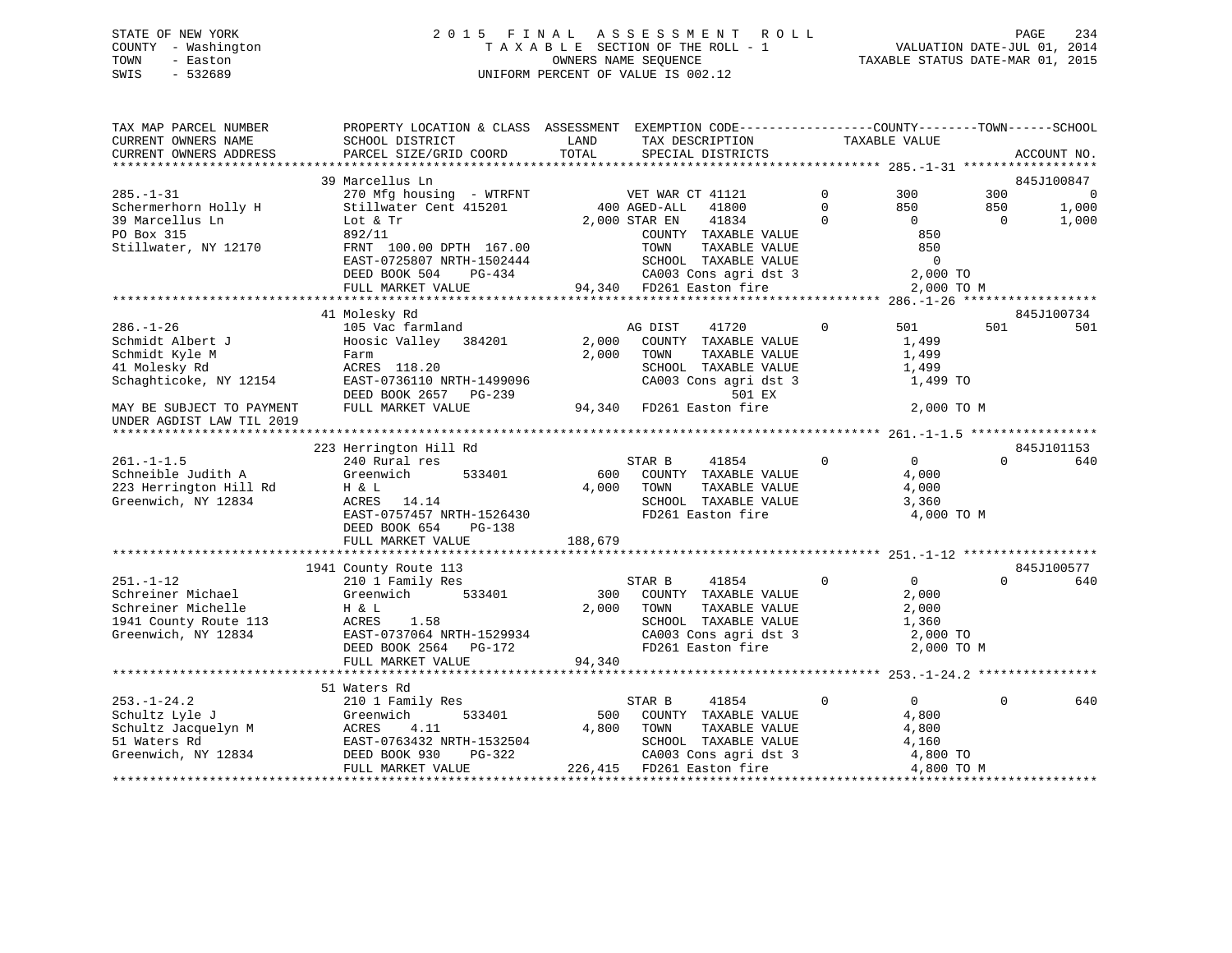# STATE OF NEW YORK 2 0 1 5 F I N A L A S S E S S M E N T R O L L PAGE 235 COUNTY - Washington T A X A B L E SECTION OF THE ROLL - 1 VALUATION DATE-JUL 01, 2014 TOWN - Easton OWNERS NAME SEQUENCE TAXABLE STATUS DATE-MAR 01, 2015 SWIS - 532689 UNIFORM PERCENT OF VALUE IS 002.12

| TAX MAP PARCEL NUMBER<br>CURRENT OWNERS NAME                                                                                                                             | PROPERTY LOCATION & CLASS ASSESSMENT EXEMPTION CODE---------------COUNTY-------TOWN------SCHOOL<br>SCHOOL DISTRICT                                                                                                                                                                                                               | LAND                             | TAX DESCRIPTION                                                                                                                                                                                                                                                                                                                                                  | TAXABLE VALUE                                                                                                                                                              |                             |                                                           |
|--------------------------------------------------------------------------------------------------------------------------------------------------------------------------|----------------------------------------------------------------------------------------------------------------------------------------------------------------------------------------------------------------------------------------------------------------------------------------------------------------------------------|----------------------------------|------------------------------------------------------------------------------------------------------------------------------------------------------------------------------------------------------------------------------------------------------------------------------------------------------------------------------------------------------------------|----------------------------------------------------------------------------------------------------------------------------------------------------------------------------|-----------------------------|-----------------------------------------------------------|
| CURRENT OWNERS ADDRESS                                                                                                                                                   | PARCEL SIZE/GRID COORD                                                                                                                                                                                                                                                                                                           | TOTAL                            | SPECIAL DISTRICTS                                                                                                                                                                                                                                                                                                                                                |                                                                                                                                                                            |                             | ACCOUNT NO.                                               |
|                                                                                                                                                                          | 1650 State Route 40                                                                                                                                                                                                                                                                                                              |                                  |                                                                                                                                                                                                                                                                                                                                                                  |                                                                                                                                                                            |                             | 845J100182                                                |
| $252. - 1 - 2$<br>Schultz William<br>Schultz Barbara<br>1650 State Route 40<br>Greenwich, NY 12834                                                                       | 210 1 Family Res<br>533401<br>Greenwich<br>H & Lot<br>ACRES<br>3.10<br>EAST-0749925 NRTH-1536837<br>DEED BOOK 718<br>PG-247<br>FULL MARKET VALUE                                                                                                                                                                                 | 600 STAR B                       | VET COM CT 41131<br>41854<br>3,400 COUNTY TAXABLE VALUE<br>TOWN<br>TAXABLE VALUE<br>SCHOOL TAXABLE VALUE<br>CA003 Cons agri dst 3<br>FD261 Easton fire<br>160,377 FD261 Easton fire                                                                                                                                                                              | $\mathbf 0$<br>850<br>$\Omega$<br>$\Omega$<br>2,550<br>2,550<br>2,760<br>3,400 TO<br>3,400 TO M                                                                            | 850<br>$\Omega$             | $\mathbf 0$<br>640                                        |
|                                                                                                                                                                          | 59 Hogsback Rd                                                                                                                                                                                                                                                                                                                   |                                  |                                                                                                                                                                                                                                                                                                                                                                  |                                                                                                                                                                            |                             |                                                           |
| $227. - 1 - 3.4$<br>Schutze H John<br>Schutze Patricia A<br>To Hommark Rd<br>Greenwich, NY 12834                                                                         | 210 1 Family Res<br>Schuylerville 415001<br>ACRES 1.71<br>EAST-0741242 NRTH-1560132<br>DEED BOOK 2861 PG-152<br>FULL MARKET VALUE                                                                                                                                                                                                | 500<br>6,500                     | STAR B<br>41854<br>COUNTY TAXABLE VALUE<br>TOWN<br>TAXABLE VALUE<br>SCHOOL TAXABLE VALUE<br>CA003 Cons agri dst 3<br>306,604 FD262 Middle Falls Fire                                                                                                                                                                                                             | $\Omega$<br>$\Omega$<br>6,500<br>6,500<br>5,860<br>6,500 TO<br>6,500 TO                                                                                                    | $\Omega$                    | 640                                                       |
|                                                                                                                                                                          |                                                                                                                                                                                                                                                                                                                                  |                                  |                                                                                                                                                                                                                                                                                                                                                                  |                                                                                                                                                                            |                             |                                                           |
| $277. - 1 - 3$<br>Scott Donald<br>Scott Diane<br>33 Scott Rd<br>Schaghticoke, NY 12154<br>$228. - 5 - 13$<br>Scott Florence<br>465 State Route 29<br>Greenwich, NY 12834 | 33 Scott Rd<br>240 Rural res<br>Greenwich<br>533401<br>Farm<br>partial busin garage<br>ACRES 65.60<br>EAST-0742029 NRTH-1512777<br>DEED BOOK 405<br>PG-302<br>FULL MARKET VALUE<br>465 State Route 29<br>210 1 Family Res<br>533401<br>Greenwich<br>House & Lot<br>$228. - 1 - 13$<br>ACRES<br>1.00<br>EAST-0750457 NRTH-1553641 | 9,000<br>424,528<br>500<br>4,000 | 70 PCT OF VALUE USED FOR EXEMPTION PURPOSES<br>VET WAR CT 41121<br>41834<br>1,400 STAR EN<br>COUNTY TAXABLE VALUE<br>TAXABLE VALUE<br>TOWN<br>SCHOOL TAXABLE VALUE<br>SCHOOL TAXABLE VALUE<br>CA003 Cons agri dst 3<br>FD261 Easton fire<br>STAR EN<br>41834<br>COUNTY TAXABLE VALUE<br>TOWN<br>TAXABLE VALUE<br>SCHOOL TAXABLE VALUE<br>FD262 Middle Falls Fire | $\Omega$<br>700<br>$\Omega$<br>$\bigcirc$<br>8,300<br>8,428<br>7,620<br>9,000 TO<br>9,000 TO M<br>$0 \qquad \qquad$<br>$\mathbf{0}$<br>4,000<br>4,000<br>2,620<br>4,000 TO | 572<br>$\Omega$<br>$\Omega$ | 845J100737<br>$\mathbf 0$<br>1,380<br>845J100656<br>1,380 |
|                                                                                                                                                                          | DEED BOOK 789<br>$PG-309$<br>FULL MARKET VALUE                                                                                                                                                                                                                                                                                   | 188,679                          |                                                                                                                                                                                                                                                                                                                                                                  |                                                                                                                                                                            |                             |                                                           |
|                                                                                                                                                                          |                                                                                                                                                                                                                                                                                                                                  |                                  |                                                                                                                                                                                                                                                                                                                                                                  |                                                                                                                                                                            |                             |                                                           |
| $237. - 1 - 15$<br>Seacord Richard<br>32 Old Cambridge Rd<br>Greenwich, NY 12834<br>MAY BE SUBJECT TO PAYMENT                                                            | 213 Tabor Rd<br>112 Dairy farm<br>533401<br>Greenwich<br>Farm<br>ACRES 95.54<br>EAST-0768888 NRTH-1546138<br>DEED BOOK 2329<br>PG-67                                                                                                                                                                                             | 2,000<br>7,000                   | AG DIST<br>41720<br>COUNTY TAXABLE VALUE<br>TOWN<br>TAXABLE VALUE<br>SCHOOL TAXABLE VALUE<br>CA003 Cons agri dst 3<br>665 EX                                                                                                                                                                                                                                     | $\mathbf{0}$<br>665 —<br>6,335<br>6,335<br>6,335<br>6,335 TO                                                                                                               | 665                         | 845J100739<br>665                                         |
| UNDER AGDIST LAW TIL 2019                                                                                                                                                | FULL MARKET VALUE                                                                                                                                                                                                                                                                                                                |                                  | 330,189 FD261 Easton fire                                                                                                                                                                                                                                                                                                                                        | 7,000 TO M                                                                                                                                                                 |                             |                                                           |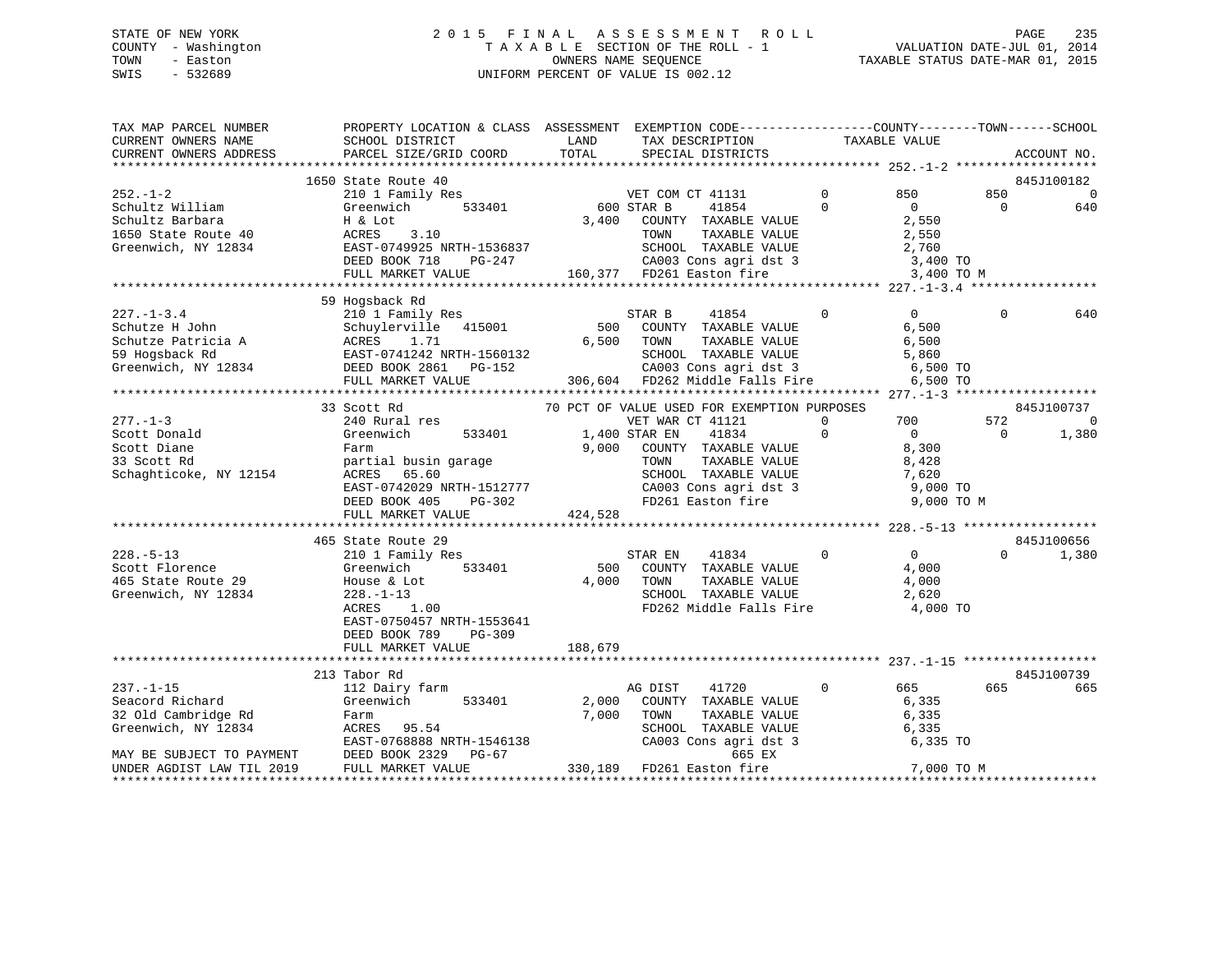# STATE OF NEW YORK 2 0 1 5 F I N A L A S S E S S M E N T R O L L PAGE 236 COUNTY - Washington T A X A B L E SECTION OF THE ROLL - 1 VALUATION DATE-JUL 01, 2014 TOWN - Easton **CONNERS NAME SEQUENCE** TAXABLE STATUS DATE-MAR 01, 2015 SWIS - 532689 UNIFORM PERCENT OF VALUE IS 002.12

| TAX MAP PARCEL NUMBER<br>CURRENT OWNERS NAME<br>CURRENT OWNERS ADDRESS | PROPERTY LOCATION & CLASS ASSESSMENT EXEMPTION CODE----------------COUNTY-------TOWN------SCHOOL<br>SCHOOL DISTRICT                                                                                        | LAND<br>TOTAL |         | TAX DESCRIPTION                                                    | TAXABLE VALUE  |                   |             |             |
|------------------------------------------------------------------------|------------------------------------------------------------------------------------------------------------------------------------------------------------------------------------------------------------|---------------|---------|--------------------------------------------------------------------|----------------|-------------------|-------------|-------------|
|                                                                        | PARCEL SIZE/GRID COORD                                                                                                                                                                                     |               |         | SPECIAL DISTRICTS                                                  |                |                   |             | ACCOUNT NO. |
|                                                                        | Tabor Rd                                                                                                                                                                                                   |               |         |                                                                    |                |                   |             | 845J101159  |
| $245. - 2 - 9.1$                                                       | 105 Vac farmland                                                                                                                                                                                           |               | AG DIST | 41720                                                              | $\mathbf{0}$   | 174               | 174         | 174         |
| Seacord Richard T                                                      | Greenwich<br>533401                                                                                                                                                                                        | 800           |         | COUNTY TAXABLE VALUE                                               |                | 626               |             |             |
| 32 Old Cambridge Rd                                                    | Farm Land                                                                                                                                                                                                  | 800           | TOWN    | TAXABLE VALUE                                                      |                | 626               |             |             |
| Greenwich, NY 12834                                                    | 27.0 AC                                                                                                                                                                                                    |               |         | SCHOOL TAXABLE VALUE                                               |                | 626               |             |             |
|                                                                        | ACRES 34.20                                                                                                                                                                                                |               |         | CA003 Cons agri dst 3<br>174 EX                                    |                | 626 TO            |             |             |
| MAY BE SUBJECT TO PAYMENT                                              | EAST-0769125 NRTH-1544752                                                                                                                                                                                  |               |         |                                                                    |                |                   |             |             |
| UNDER AGDIST LAW TIL 2019                                              | DEED BOOK 556<br>$PG-8$                                                                                                                                                                                    |               |         | FD261 Easton fire                                                  |                | 800 TO M          |             |             |
|                                                                        | FULL MARKET VALUE                                                                                                                                                                                          | 37,736        |         |                                                                    |                |                   |             |             |
|                                                                        |                                                                                                                                                                                                            |               |         |                                                                    |                |                   |             |             |
|                                                                        | 1144 State Route 40                                                                                                                                                                                        |               | STAR B  | 41854                                                              | $\overline{0}$ | $0 \qquad \qquad$ | 0           | 640         |
|                                                                        | 259.-1-10.1<br>Sequin Joseph P II (Speedwich 1933401 700<br>Sequin Robynn H & L 3,900<br>1144 State Route 40 (Speedwich, NY 12834 EAST-0746439 NRTH-1524601 (Speedwich, NY 12834 EAST-0746439 NRTH-1524601 | 700           |         | COUNTY TAXABLE VALUE                                               |                | 3,900             |             |             |
|                                                                        |                                                                                                                                                                                                            |               | TOWN    | TAXABLE VALUE                                                      |                | 3,900             |             |             |
|                                                                        |                                                                                                                                                                                                            |               |         | SCHOOL TAXABLE VALUE                                               |                | 3,260             |             |             |
|                                                                        |                                                                                                                                                                                                            |               |         |                                                                    |                | 3,900 TO          |             |             |
|                                                                        |                                                                                                                                                                                                            |               |         | CA003 Cons agri dst 3<br>FD261 Easton fire                         |                | 3,900 TO M        |             |             |
|                                                                        | FULL MARKET VALUE                                                                                                                                                                                          | 183,962       |         |                                                                    |                |                   |             |             |
|                                                                        |                                                                                                                                                                                                            |               |         |                                                                    |                |                   |             |             |
|                                                                        | 1177 State Route 40                                                                                                                                                                                        |               |         |                                                                    |                |                   |             | 845J100741  |
| $260. -1 - 1$                                                          | 210 1 Family Res                                                                                                                                                                                           |               | STAR B  | 41854 0                                                            |                | $\overline{0}$    | $\Omega$    | 640         |
| Sharp Edward A                                                         | 533401<br>Greenwich                                                                                                                                                                                        | 400           |         | COUNTY TAXABLE VALUE                                               |                | 3,200             |             |             |
| 117 State Route 40                                                     | Green<br>H & L                                                                                                                                                                                             | 3,200         | TOWN    | TAXABLE VALUE                                                      |                | 3,200             |             |             |
| Greenwich, NY 12834                                                    | Trans Exempt Repay 2015                                                                                                                                                                                    |               |         | SCHOOL TAXABLE VALUE                                               |                | 2,560             |             |             |
|                                                                        | FRNT 174.00 DPTH 295.00                                                                                                                                                                                    |               |         |                                                                    |                | $3,200$ TO        |             |             |
|                                                                        | EAST-0746135 NRTH-1526061                                                                                                                                                                                  |               |         | SCHOOL TAXABLE VALUE<br>CA003 Cons agri dst 3<br>FD261 Easton fire |                | 3,200 TO M        |             |             |
|                                                                        | DEED BOOK 2486 PG-247                                                                                                                                                                                      |               |         | TE533 Trans exmt repay-flg .00 MT                                  |                |                   |             |             |
|                                                                        | FULL MARKET VALUE                                                                                                                                                                                          | 150,943       |         |                                                                    |                |                   |             |             |
|                                                                        |                                                                                                                                                                                                            |               |         |                                                                    |                |                   |             |             |
|                                                                        | Windy Hill Rd                                                                                                                                                                                              |               |         |                                                                    |                |                   |             |             |
| $228. - 5 - 3.4$                                                       | 323 Vacant rural                                                                                                                                                                                           |               |         | COUNTY TAXABLE VALUE                                               |                | 100               |             |             |
|                                                                        | 533401<br>Greenwich                                                                                                                                                                                        | 100           | TOWN    | TAXABLE VALUE                                                      |                | 100               |             |             |
| Shaw Daniel B<br>Shaw Judy<br>167 Windy Hill Rd                        | Vl                                                                                                                                                                                                         | 100           |         | SCHOOL TAXABLE VALUE                                               |                | 100               |             |             |
|                                                                        | $228. - 1 - 3.4$                                                                                                                                                                                           |               |         | FD262 Middle Falls Fire 100 TO                                     |                |                   |             |             |
| Greenwich, NY 12834                                                    | ACRES<br>2.20                                                                                                                                                                                              |               |         |                                                                    |                |                   |             |             |
|                                                                        | EAST-0747676 NRTH-1562267                                                                                                                                                                                  |               |         |                                                                    |                |                   |             |             |
|                                                                        | DEED BOOK 806<br>PG-118                                                                                                                                                                                    |               |         |                                                                    |                |                   |             |             |
|                                                                        | FULL MARKET VALUE                                                                                                                                                                                          | 4,717         |         |                                                                    |                |                   |             |             |
|                                                                        |                                                                                                                                                                                                            |               |         |                                                                    |                |                   |             | 845J101150  |
| $228. - 5 - 27$                                                        | 167 Windy Hill Rd<br>240 Rural res                                                                                                                                                                         |               | STAR B  | 41854                                                              | $\overline{0}$ | $\mathbf 0$       | $\Omega$    | 640         |
| Shaw Daniel B                                                          |                                                                                                                                                                                                            | 1,150 STAR B  |         | 41854                                                              | $\overline{0}$ | $\overline{0}$    | $\mathbf 0$ | 640         |
| Shaw Judy K                                                            | Schuylerville 415001<br>H & Trailer                                                                                                                                                                        |               |         | 11,300 COUNTY TAXABLE VALUE                                        |                | 11,300            |             |             |
| 169 Windy Hill Rd                                                      |                                                                                                                                                                                                            |               | TOWN    | TAXABLE VALUE                                                      |                | 11,300            |             |             |
| Greenwich, NY 12834                                                    | $228 - 1 - 27$<br>ACRES 31.33                                                                                                                                                                              |               |         | SCHOOL TAXABLE VALUE                                               |                | 10,020            |             |             |
|                                                                        | EAST-0747524 NRTH-1561669                                                                                                                                                                                  |               |         | FD262 Middle Falls Fire                                            |                | 11,300 TO         |             |             |
|                                                                        | DEED BOOK 492<br>PG-713                                                                                                                                                                                    |               |         |                                                                    |                |                   |             |             |
|                                                                        | FULL MARKET VALUE                                                                                                                                                                                          | 533,019       |         |                                                                    |                |                   |             |             |
|                                                                        |                                                                                                                                                                                                            |               |         |                                                                    |                |                   |             |             |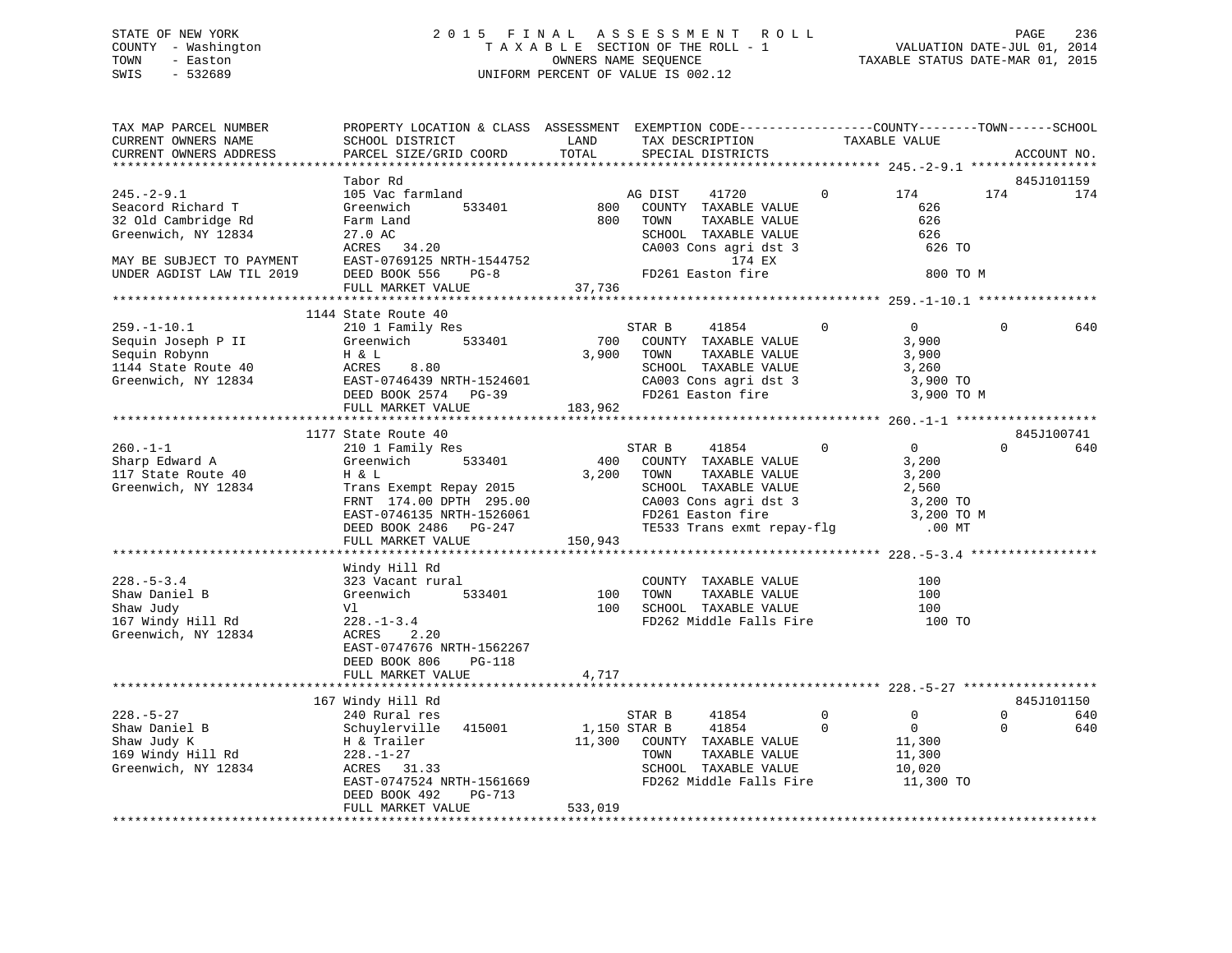# STATE OF NEW YORK 2 0 1 5 F I N A L A S S E S S M E N T R O L L PAGE 237 COUNTY - Washington T A X A B L E SECTION OF THE ROLL - 1 VALUATION DATE-JUL 01, 2014 TOWN - Easton **CONNERS NAME SEQUENCE** TAXABLE STATUS DATE-MAR 01, 2015 SWIS - 532689 UNIFORM PERCENT OF VALUE IS 002.12

| TAX MAP PARCEL NUMBER<br>CURRENT OWNERS NAME                                                                                                                 | PROPERTY LOCATION & CLASS ASSESSMENT EXEMPTION CODE----------------COUNTY-------TOWN------SCHOOL<br>SCHOOL DISTRICT                                | LAND                      | TAX DESCRIPTION                                                                                                    |                                                   |                          | TAXABLE VALUE                                                     |                 |             |
|--------------------------------------------------------------------------------------------------------------------------------------------------------------|----------------------------------------------------------------------------------------------------------------------------------------------------|---------------------------|--------------------------------------------------------------------------------------------------------------------|---------------------------------------------------|--------------------------|-------------------------------------------------------------------|-----------------|-------------|
| CURRENT OWNERS ADDRESS                                                                                                                                       | PARCEL SIZE/GRID COORD                                                                                                                             | TOTAL                     | SPECIAL DISTRICTS                                                                                                  |                                                   |                          |                                                                   |                 | ACCOUNT NO. |
|                                                                                                                                                              | 58 Hogsback Rd                                                                                                                                     |                           |                                                                                                                    |                                                   |                          |                                                                   |                 | 845J101078  |
| $227. - 1 - 3.2$<br>Shaw Franklin<br>Shaw Susan<br>58 Hogsback Rd<br>Greenwich, NY 12834 EAST-0741111 NRTH-1559741                                           | 240 Rural res<br>Schuylerville 415001<br>H & L & Gar<br>ACRES 12.34<br>DEED BOOK 694<br>PG-346<br>FULL MARKET VALUE                                | 1,000<br>5,000<br>235,849 | STAR B<br>COUNTY TAXABLE VALUE<br>TOWN<br>SCHOOL TAXABLE VALUE<br>CA003 Cons agri dst 3<br>FD262 Middle Falls Fire | 41854<br>TAXABLE VALUE                            | $\Omega$                 | $\overline{0}$<br>5,000<br>5,000<br>4,360<br>5,000 TO<br>5,000 TO | $\Omega$        | 640         |
|                                                                                                                                                              |                                                                                                                                                    |                           |                                                                                                                    |                                                   |                          |                                                                   |                 |             |
| $251. - 1 - 17.6$<br>Shea Howard J<br>Shea Julianne H<br>124 Cheese Factory Rd<br>Greenwich, NY 12834                                                        | 124 Cheese Factory Rd<br>117 Horse farm<br>533401<br>Greenwich<br>Sub Lot 2<br>ACRES 109.74<br>EAST-0741764 NRTH-1530828<br>DEED BOOK 1685 PG-309  | 2,100 STAR B<br>7,000     | AG DIST<br>COUNTY TAXABLE VALUE<br>TOWN<br>SCHOOL TAXABLE VALUE<br>CA003 Cons agri dst 3                           | 41720<br>41854<br>TAXABLE VALUE                   | $\mathbf{0}$<br>$\Omega$ | 550<br>$\Omega$<br>6,450<br>6,450<br>5,810<br>6,450 TO            | 550<br>$\Omega$ | 550<br>640  |
| MAY BE SUBJECT TO PAYMENT                                                                                                                                    | FULL MARKET VALUE                                                                                                                                  | 330,189                   |                                                                                                                    | 550 EX                                            |                          |                                                                   |                 |             |
| UNDER AGDIST LAW TIL 2019                                                                                                                                    |                                                                                                                                                    |                           | FD261 Easton fire                                                                                                  |                                                   |                          | 7,000 TO M                                                        |                 |             |
|                                                                                                                                                              | 2220 County Route 113                                                                                                                              |                           |                                                                                                                    |                                                   |                          |                                                                   |                 | 845J100685  |
| $251. - 1 - 2.1$<br>Sherbrooke, Virginia Rev. Trust Schuylerville 415001<br>Virginia Sherbrooke, Trustee Farm<br>141 County Road 349<br>Sweetwater, TN 37874 | 116 Other stock<br>ACRES 44.50<br>EAST-0739514 NRTH-1536902<br>DEED BOOK 2251 PG-53<br>FULL MARKET VALUE                                           | 1,200<br>4,200<br>198,113 | COUNTY TAXABLE VALUE<br>TOWN<br>SCHOOL TAXABLE VALUE<br>CA003 Cons agri dst 3                                      | TAXABLE VALUE                                     |                          | 4,200<br>4,200<br>4,200<br>4,200 TO<br>4,200 TO M                 |                 |             |
|                                                                                                                                                              |                                                                                                                                                    |                           |                                                                                                                    |                                                   |                          |                                                                   |                 |             |
| $253. - 1 - 16.8$<br>Sheridan Harold<br>Sheridan Catherine T<br>191 Waters Rd<br>Greenwich, NY 12834                                                         | 191 Waters Rd<br>240 Rural res<br>533401<br>Greenwich<br>$H+L$<br>Sub Lot 9<br>ACRES<br>42.00<br>EAST-0760643 NRTH-1532913<br>DEED DOOK 797 DG-213 | 1,200 STAR B<br>8,200     | AG DIST<br>COUNTY TAXABLE VALUE<br>TOWN<br>SCHOOL TAXABLE VALUE<br>CA003 Cons agri dst 3                           | 41720<br>41854<br>TAXABLE VALUE                   | $\Omega$<br>$\Omega$     | 362<br>$\overline{0}$<br>7,838<br>7,838<br>7,198<br>7,838 TO      | 362<br>$\Omega$ | 362<br>640  |
| MAY BE SUBJECT TO PAYMENT<br>UNDER AGDIST LAW TIL 2019                                                                                                       | DEED BOOK 797<br>PG-213<br>FULL MARKET VALUE                                                                                                       |                           | 386,792 FD261 Easton fire                                                                                          | 362 EX                                            |                          | 8,200 TO M                                                        |                 |             |
|                                                                                                                                                              | 177 Wilbur Ave                                                                                                                                     |                           |                                                                                                                    |                                                   |                          |                                                                   |                 | 845J101075  |
| $244. - 1 - 10.2$<br>Sheridan Loren T<br>177 Wilbur Ave<br>Greenwich, NY 12834                                                                               | 210 1 Family Res<br>533401<br>Greenwich<br>H & L<br>2.30<br>ACRES<br>EAST-0745914 NRTH-1540515<br>DEED BOOK 465<br>$PG-11$<br>FULL MARKET VALUE    | 400<br>3,500<br>165,094   | STAR B<br>COUNTY TAXABLE VALUE<br>TOWN<br>SCHOOL TAXABLE VALUE<br>CA003 Cons agri dst 3                            | 41854<br>TAXABLE VALUE<br>FD262 Middle Falls Fire | $\overline{0}$           | $\overline{0}$<br>3,500<br>3,500<br>2,860<br>3,500 TO<br>3,500 TO | $\Omega$        | 640         |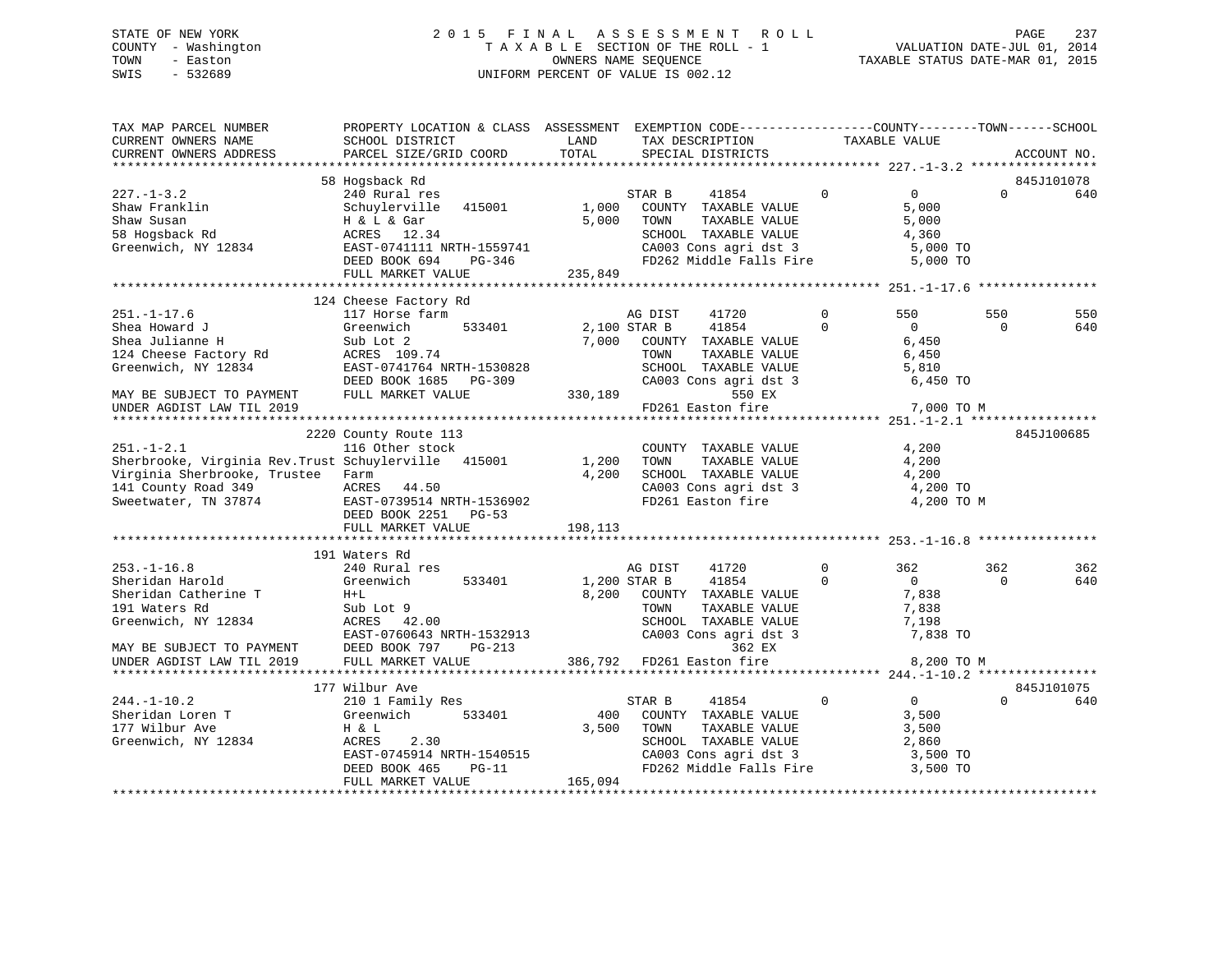| STATE OF NEW YORK   | 2015 FINAL ASSESSMENT ROLL         | -238<br>PAGE                     |
|---------------------|------------------------------------|----------------------------------|
| COUNTY - Washington | TAXABLE SECTION OF THE ROLL - 1    | VALUATION DATE-JUL 01, 2014      |
| TOWN<br>- Easton    | OWNERS NAME SEOUENCE               | TAXABLE STATUS DATE-MAR 01, 2015 |
| $-532689$<br>SWIS   | UNIFORM PERCENT OF VALUE IS 002.12 |                                  |

| TAX MAP PARCEL NUMBER                                | PROPERTY LOCATION & CLASS ASSESSMENT EXEMPTION CODE----------------COUNTY-------TOWN------SCHOOL                                                                                     |         |                                  |                |                |          |             |
|------------------------------------------------------|--------------------------------------------------------------------------------------------------------------------------------------------------------------------------------------|---------|----------------------------------|----------------|----------------|----------|-------------|
| CURRENT OWNERS NAME                                  | SCHOOL DISTRICT                                                                                                                                                                      |         | LAND TAX DESCRIPTION             |                | TAXABLE VALUE  |          |             |
| CURRENT OWNERS ADDRESS                               | PARCEL SIZE/GRID COORD                                                                                                                                                               | TOTAL   | SPECIAL DISTRICTS                |                |                |          | ACCOUNT NO. |
|                                                      |                                                                                                                                                                                      |         |                                  |                |                |          |             |
| $227. - 1 - 6.5$                                     | 36 Windy Hill Rd<br>210 1 Family Res                                                                                                                                                 |         | STAR B<br>41854 0                |                | $\overline{0}$ | $\Omega$ | 640         |
| Sherin David                                         | Schuylerville 415001<br>H & L                                                                                                                                                        |         | 500 COUNTY TAXABLE VALUE         |                | 4,000          |          |             |
| Sherin Starra                                        |                                                                                                                                                                                      | 4,000   | TOWN<br>TAXABLE VALUE            |                | 4,000          |          |             |
| 60 Windy Hill Rd                                     | Lot 5                                                                                                                                                                                |         | SCHOOL TAXABLE VALUE             |                | 3,360          |          |             |
| Greenwich, NY 12834                                  | ACRES<br>8.70<br>EAST-0744523 NRTH-1559253<br>DEED BOOK 775 PG-92                                                                                                                    |         | FD262 Middle Falls Fire 4,000 TO |                |                |          |             |
|                                                      | FULL MARKET VALUE                                                                                                                                                                    | 188,679 |                                  |                |                |          |             |
|                                                      |                                                                                                                                                                                      |         |                                  |                |                |          |             |
|                                                      | Windy Hill Rd                                                                                                                                                                        |         |                                  |                |                |          |             |
| $227. - 1 - 6.7$<br>Sherin David                     | 323 Vacant rural                                                                                                                                                                     |         | TAXABLE VALUE<br>TAXABLE VALUE   |                | 500<br>500     |          |             |
|                                                      | Schuylerville 415001                                                                                                                                                                 |         |                                  |                | 500            |          |             |
| Sherin Starra                                        | Vacant Land                                                                                                                                                                          |         | FD262 Middle Falls Fire 500 TO   |                |                |          |             |
| 60 Windy Hill Rd                                     | Lot 7                                                                                                                                                                                |         |                                  |                |                |          |             |
| Greenwich, NY 12834                                  | ACRES<br>6.00                                                                                                                                                                        |         |                                  |                |                |          |             |
|                                                      | EAST-0744724 NRTH-1560392<br>DEED BOOK 775<br>$PG-92$                                                                                                                                |         |                                  |                |                |          |             |
|                                                      |                                                                                                                                                                                      | 23,585  |                                  |                |                |          |             |
|                                                      | FULL MARKET VALUE                                                                                                                                                                    |         |                                  |                |                |          |             |
|                                                      | 1023 Verbeck Ave                                                                                                                                                                     |         |                                  |                |                |          | 845J100239  |
| $285. - 1 - 15$                                      | 240 Rural res                                                                                                                                                                        |         | 41720 0<br>AG DIST               |                | 553            | 553      | 553         |
| Sherwood Donald S Jr                                 | Stillwater Cent 415201 2,400 STAR B 41854 0                                                                                                                                          |         |                                  |                | $\overline{0}$ | $\Omega$ | 640         |
| 1023 Verbeck Ave                                     | Η & Tr                                                                                                                                                                               |         | 5,200 COUNTY TAXABLE VALUE       |                | 4,647          |          |             |
|                                                      |                                                                                                                                                                                      |         | TAXABLE VALUE<br>TOWN            |                | 4,647          |          |             |
|                                                      | Schaghticoke, NY 12154<br>MAY BE SUBJECT TO PAYMENT<br>MAY BE SUBJECT TO PAYMENT<br>MAY BE SUBJECT TO PAYMENT<br>EAST-0729272 NRTH-1499871<br>DEED BOOK 505 PG-720                   |         |                                  |                |                |          |             |
|                                                      |                                                                                                                                                                                      |         |                                  |                | 4,647 TO       |          |             |
|                                                      |                                                                                                                                                                                      |         |                                  |                |                |          |             |
|                                                      | ACRES 120.00 SCHOOL TAXABLE VALUE 4,007<br>EAST-0729272 NRTH-1499871 CA003 Cons agri dst 3 4,647<br>DEED BOOK 505 PG-720 553 EX<br>FULL MARKET VALUE 245,283 FD261 Easton fire 5,200 |         |                                  |                | 5,200 TO M     |          |             |
|                                                      |                                                                                                                                                                                      |         |                                  |                |                |          |             |
|                                                      | 2325 State Route 40                                                                                                                                                                  |         |                                  |                |                |          | 845J101295  |
| $236. - 1 - 15.1$                                    | 210 1 Family Res                                                                                                                                                                     |         | 41834<br>STAR EN                 | $\overline{0}$ | $\overline{0}$ | $\Omega$ | 1,380       |
|                                                      | 533401                                                                                                                                                                               |         | 400 COUNTY TAXABLE VALUE         |                | 3,000          |          |             |
| Shiels Patricia (Greenwich 2325 State Route 40 H & L |                                                                                                                                                                                      |         | 3,000 TOWN<br>TAXABLE VALUE      |                | 3,000          |          |             |
| Greenwich, NY 12834                                  | Bndy Agment 2885/5                                                                                                                                                                   |         | SCHOOL TAXABLE VALUE 1,620       |                |                |          |             |
|                                                      | 1.10<br>ACRES                                                                                                                                                                        |         | FD262 Middle Falls Fire 3,000 TO |                |                |          |             |
|                                                      | EAST-0751119 NRTH-1552955                                                                                                                                                            |         |                                  |                |                |          |             |
|                                                      | DEED BOOK 858<br>PG-202                                                                                                                                                              |         |                                  |                |                |          |             |
|                                                      | FULL MARKET VALUE                                                                                                                                                                    | 141,509 |                                  |                |                |          |             |
|                                                      |                                                                                                                                                                                      |         |                                  |                |                |          |             |
|                                                      |                                                                                                                                                                                      |         |                                  |                |                |          |             |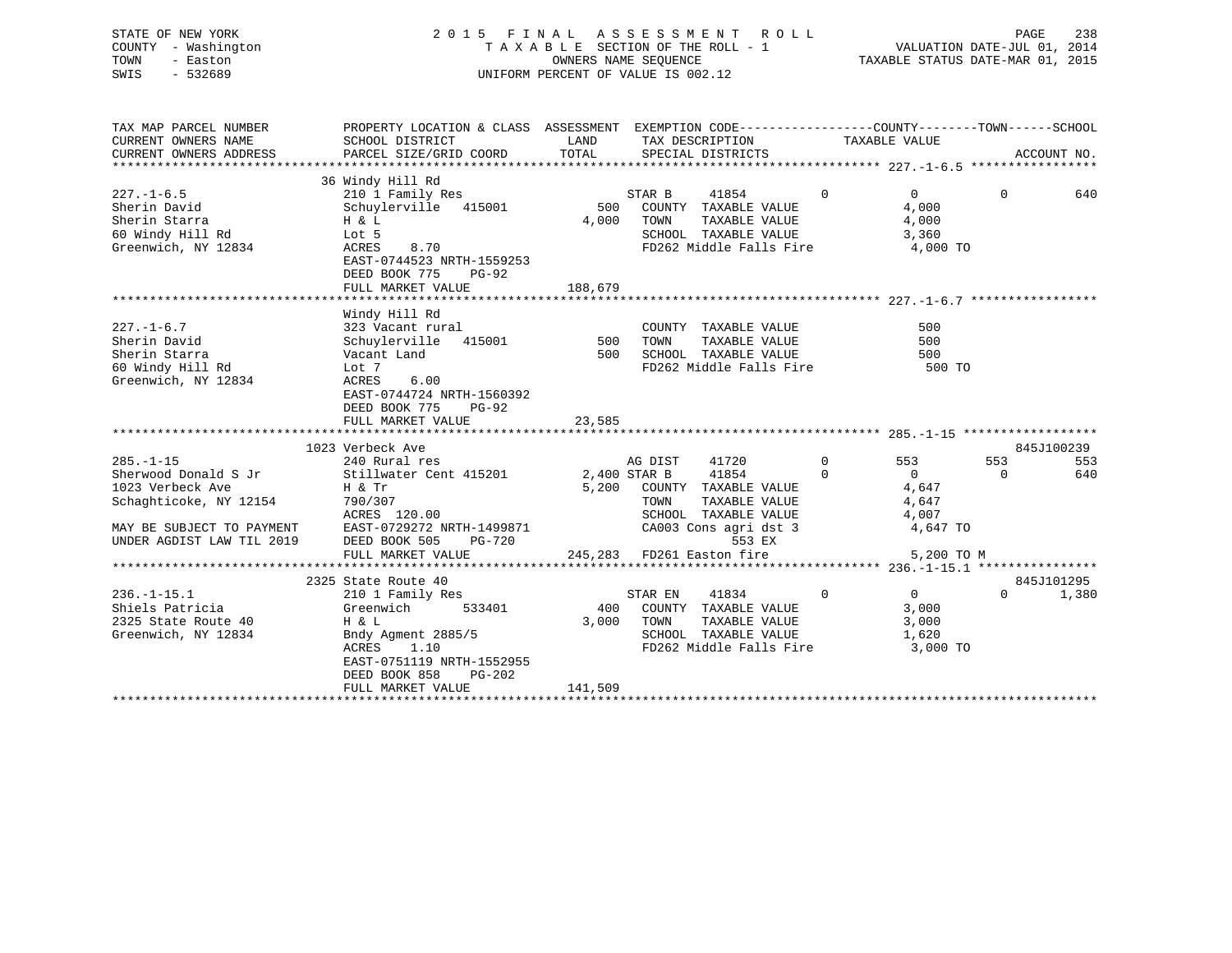# STATE OF NEW YORK 2 0 1 5 F I N A L A S S E S S M E N T R O L L PAGE 239 COUNTY - Washington T A X A B L E SECTION OF THE ROLL - 1 VALUATION DATE-JUL 01, 2014 TOWN - Easton OWNERS NAME SEQUENCE TAXABLE STATUS DATE-MAR 01, 2015 SWIS - 532689 UNIFORM PERCENT OF VALUE IS 002.12

| SCHOOL DISTRICT<br>PARCEL SIZE/GRID COORD                                                                                                                          | LAND<br>TOTAL                                                                                                                                                                                   | TAX DESCRIPTION<br>SPECIAL DISTRICTS                                                                                                   | TAXABLE VALUE                                                                       | ACCOUNT NO.                                                                                                                                                                                            |
|--------------------------------------------------------------------------------------------------------------------------------------------------------------------|-------------------------------------------------------------------------------------------------------------------------------------------------------------------------------------------------|----------------------------------------------------------------------------------------------------------------------------------------|-------------------------------------------------------------------------------------|--------------------------------------------------------------------------------------------------------------------------------------------------------------------------------------------------------|
|                                                                                                                                                                    |                                                                                                                                                                                                 |                                                                                                                                        |                                                                                     |                                                                                                                                                                                                        |
| 240 Rural res<br>533401<br>Greenwich                                                                                                                               |                                                                                                                                                                                                 | 41854                                                                                                                                  | $\mathbf 0$<br>1,075<br>$\Omega$<br>$\overline{0}$                                  | 845J100446<br>954<br>$\mathbf 0$<br>640<br>$\Omega$                                                                                                                                                    |
| H & Land<br>491/865<br>ACRES 11.00<br>EAST-0752005 NRTH-1508604<br>DEED BOOK 2826 PG-310                                                                           | 4,300                                                                                                                                                                                           | COUNTY TAXABLE VALUE<br>TAXABLE VALUE<br>TOWN<br>SCHOOL TAXABLE VALUE<br>CA003 Cons agri dst 3<br>FD261 Easton fire                    | 3,225<br>3,346<br>3,660<br>4,300 TO<br>4,300 TO M                                   |                                                                                                                                                                                                        |
|                                                                                                                                                                    |                                                                                                                                                                                                 |                                                                                                                                        |                                                                                     |                                                                                                                                                                                                        |
|                                                                                                                                                                    |                                                                                                                                                                                                 |                                                                                                                                        |                                                                                     | 845J100284                                                                                                                                                                                             |
| 260 Seasonal res - WTRFNT<br>Greenwich<br>533401<br>Camp<br>FRNT<br>75.00 DPTH 180.00<br>EAST-0734746 NRTH-1524266<br>DEED BOOK 791<br>PG-274<br>FULL MARKET VALUE | 500<br>2,500<br>117,925                                                                                                                                                                         | 41854<br>STAR B<br>COUNTY TAXABLE VALUE<br>TOWN<br>TAXABLE VALUE<br>SCHOOL TAXABLE VALUE<br>FD261 Easton fire                          | $\mathbf 0$<br>$\overline{0}$<br>2,500<br>2,500<br>1,860<br>2,500 TO<br>2,500 TO M  | 640<br>$\Omega$                                                                                                                                                                                        |
|                                                                                                                                                                    |                                                                                                                                                                                                 |                                                                                                                                        |                                                                                     |                                                                                                                                                                                                        |
| 240 Rural res<br>533401<br>Greenwich<br>H & L<br>ACRES 10.74<br>EAST-0737855 NRTH-1503130<br>DEED BOOK 3483<br>$PG-6$                                              | 750<br>3,000                                                                                                                                                                                    | COUNTY TAXABLE VALUE<br>TAXABLE VALUE<br>TOWN<br>SCHOOL TAXABLE VALUE<br>FD261 Easton fire                                             | 3,000<br>3,000<br>3,000<br>3,000 TO<br>3,000 TO M                                   |                                                                                                                                                                                                        |
|                                                                                                                                                                    |                                                                                                                                                                                                 |                                                                                                                                        |                                                                                     |                                                                                                                                                                                                        |
|                                                                                                                                                                    |                                                                                                                                                                                                 |                                                                                                                                        |                                                                                     | 845J100752                                                                                                                                                                                             |
| 210 1 Family Res<br>Schuylerville 415001<br>H & L<br>ACRES<br>2.20<br>EAST-0739197 NRTH-1540253<br>DEED BOOK 714<br>PG-305                                         | 4,300                                                                                                                                                                                           | STAR B<br>41854<br>COUNTY TAXABLE VALUE<br>TOWN<br>TAXABLE VALUE<br>SCHOOL TAXABLE VALUE<br>CA003 Cons agri dst 3<br>FD261 Easton fire | $\mathbf{0}$<br>$\overline{0}$<br>4,300<br>4,300<br>3,660<br>4,300 TO<br>4,300 TO M | $\Omega$<br>640                                                                                                                                                                                        |
|                                                                                                                                                                    |                                                                                                                                                                                                 |                                                                                                                                        |                                                                                     |                                                                                                                                                                                                        |
| 411 Apartment<br>533401<br>Greenwich                                                                                                                               | 800<br>3,300                                                                                                                                                                                    | TOWN<br>TAXABLE VALUE<br>SCHOOL TAXABLE VALUE                                                                                          | 3,300<br>3,300<br>3,300                                                             | 845J100175                                                                                                                                                                                             |
| ACRES<br>6.00<br>EAST-0750612 NRTH-1552361<br>DEED BOOK 3159<br>$PG-29$<br>FULL MARKET VALUE                                                                       | 155,660                                                                                                                                                                                         |                                                                                                                                        | 3,300 TO                                                                            |                                                                                                                                                                                                        |
|                                                                                                                                                                    | 933 Beadle Hill Rd<br>FULL MARKET VALUE<br>72 Deerfield Ln<br>475 County Route 54<br>FULL MARKET VALUE<br>2367 County Route 113<br>FULL MARKET VALUE<br>2307 State Route 40<br>Apartment & Lots | 141,509<br>202,830                                                                                                                     | VET COM CT 41131<br>700 STAR B<br>202,830<br>500                                    | PROPERTY LOCATION & CLASS ASSESSMENT EXEMPTION CODE-----------------COUNTY-------TOWN------SCHOOL<br>CA003 Cons agri dst 3<br>CA003 Cons agri dst 3<br>COUNTY TAXABLE VALUE<br>FD262 Middle Falls Fire |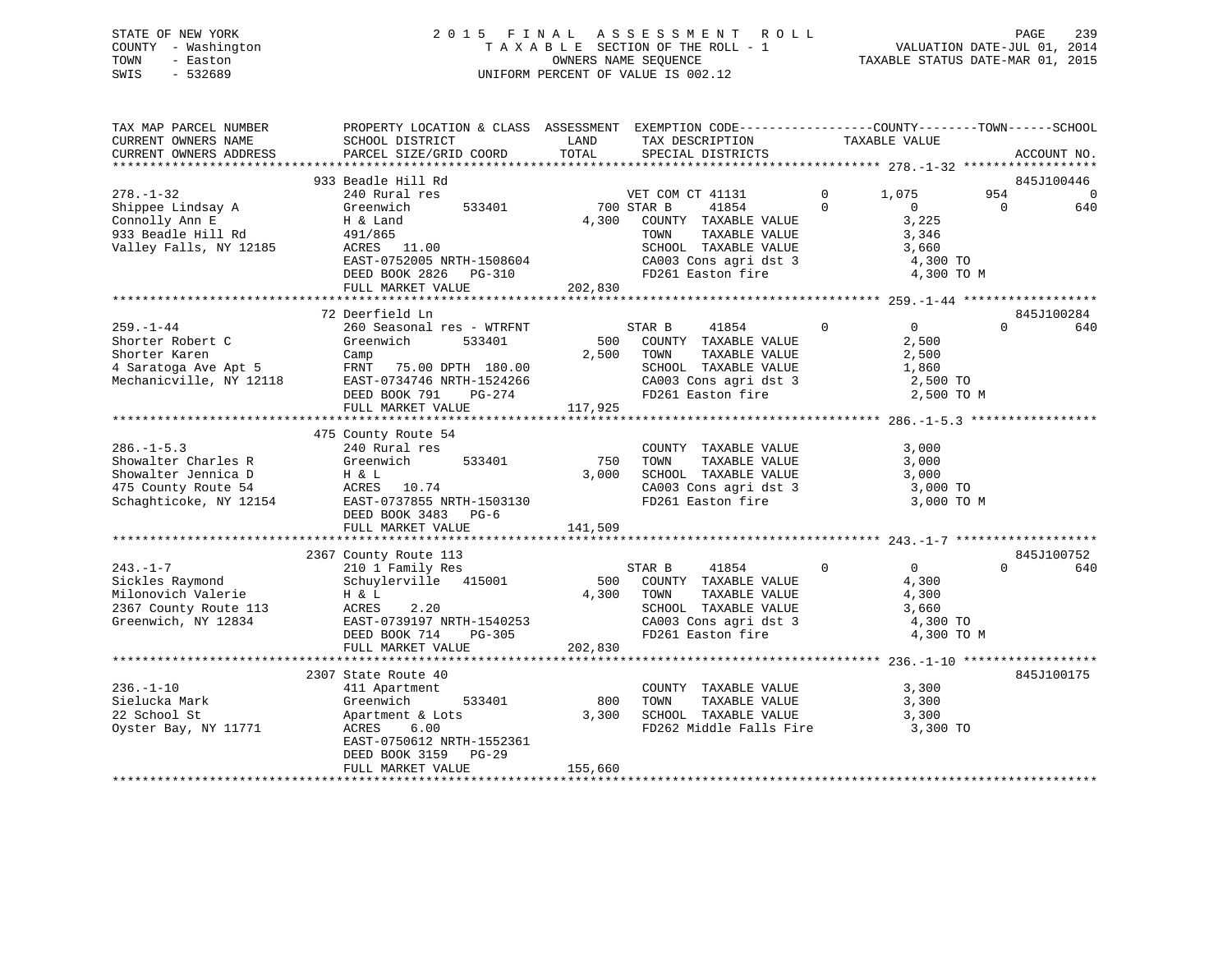# STATE OF NEW YORK 2 0 1 5 F I N A L A S S E S S M E N T R O L L PAGE 240 COUNTY - Washington T A X A B L E SECTION OF THE ROLL - 1 VALUATION DATE-JUL 01, 2014 TOWN - Easton OWNERS NAME SEQUENCE TAXABLE STATUS DATE-MAR 01, 2015 SWIS - 532689 UNIFORM PERCENT OF VALUE IS 002.12

| TAX MAP PARCEL NUMBER<br>CURRENT OWNERS NAME                                              | SCHOOL DISTRICT                | PROPERTY LOCATION & CLASS ASSESSMENT EXEMPTION CODE---------------COUNTY-------TOWN-----SCHOOL<br>LAND<br>TAX DESCRIPTION TAXABLE VALUE     |                              | ACCOUNT NO.     |
|-------------------------------------------------------------------------------------------|--------------------------------|---------------------------------------------------------------------------------------------------------------------------------------------|------------------------------|-----------------|
|                                                                                           | 1284 State Route 40            |                                                                                                                                             |                              | 845J100608      |
| $252. - 1 - 9$                                                                            | 112 Dairy farm                 | AG DIST<br>41720                                                                                                                            | $\overline{0}$<br>1,403      | 1,403<br>1,403  |
| Sievers Justin                                                                            | Greenwich<br>533401            | 41854<br>3,500 STAR B                                                                                                                       | $\Omega$<br>$\overline{0}$   | 640<br>$\Omega$ |
| Sievers Christina                                                                         | Farm                           | 7,200 COUNTY TAXABLE VALUE                                                                                                                  | 5,797                        |                 |
| 1284 State Route 40                                                                       | AG Easement 873/107            | TAXABLE VALUE<br>TAXABLE VALUE<br>TOWN                                                                                                      | 5,797                        |                 |
| Greenwich, NY 12834                                                                       | ACRES 167.77                   | SCHOOL TAXABLE VALUE 5,157<br>CA003 Cons agri dst 3 5,797 TO                                                                                |                              |                 |
|                                                                                           |                                |                                                                                                                                             |                              |                 |
| MAY BE SUBJECT TO PAYMENT DEED BOOK 1848 I<br>UNDER AGDIST LAW TIL 2019 FULL MARKET VALUE |                                | EAST-0747570 NRTH-1529249<br>DEED BOOK 1848 PG-303 (2003 Cons agri dst 3 5,797 TO<br>FULL MARKET VALUE 339,623 FD261 Easton fire 7,200 TO M |                              |                 |
|                                                                                           |                                |                                                                                                                                             |                              |                 |
|                                                                                           | 259 General Fellows Rd         |                                                                                                                                             |                              |                 |
| $235. - 2 - 2.3$                                                                          | 210 1 Family Res               | VET WAR CT 41121                                                                                                                            | $\overline{0}$<br>390        | 390<br>$\Omega$ |
| Simmons William C Jr                                                                      | з<br>533401<br>Greenwich       | 500 STAR B<br>41854                                                                                                                         | $\overline{0}$<br>$\bigcirc$ | 640<br>$\Omega$ |
| 259 General Fellows Rd                                                                    | Sub lot 4                      | 2,600<br>COUNTY TAXABLE VALUE                                                                                                               | 2,210                        |                 |
| Greenwich, NY 12834                                                                       | ACRES<br>1.12                  | TOWN<br>TAXABLE VALUE                                                                                                                       | 2,210                        |                 |
|                                                                                           |                                |                                                                                                                                             |                              |                 |
|                                                                                           |                                |                                                                                                                                             |                              |                 |
|                                                                                           |                                |                                                                                                                                             |                              |                 |
|                                                                                           |                                |                                                                                                                                             |                              |                 |
|                                                                                           | 103 South Cambridge Rd         |                                                                                                                                             |                              | 845J100444      |
| $269. - 2 - 6$                                                                            | 240 Rural res<br>res<br>533401 | STAR B 41854                                                                                                                                | $\overline{0}$<br>$\Omega$   | $\Omega$<br>640 |
| Simoneau Peter H                                                                          | Greenwich                      | 500 COUNTY TAXABLE VALUE                                                                                                                    | 5,800                        |                 |
| Simoneau Christine T H & Lot                                                              |                                | 5,800<br>TOWN<br>TAXABLE VALUE                                                                                                              | 5,800                        |                 |
| 103 South Cambridge Rd<br>Valley Falls, NY 12185                                          |                                | SCHOOL TAXABLE VALUE 5,160<br>CA003 Cons agri dst 3 5,800<br>FD261 Easton fire 5,800                                                        | 5,800 TO                     |                 |
|                                                                                           |                                |                                                                                                                                             | 5,800 TO M                   |                 |
|                                                                                           | FULL MARKET VALUE              | 273,585                                                                                                                                     |                              |                 |
|                                                                                           |                                |                                                                                                                                             |                              |                 |
|                                                                                           | 109 Herrington Hill Rd         |                                                                                                                                             |                              | 845J101263      |
| $260. -1 - 19.2$                                                                          | 210 1 Family Res               | STAR B<br>41854                                                                                                                             | $\Omega$<br>$\Omega$         | $\Omega$<br>640 |
| Skeen Thomas E                                                                            | s<br>533401<br>Greenwich       | 400<br>COUNTY TAXABLE VALUE                                                                                                                 | 4,200                        |                 |
| Ricker John L                                                                             | Η & L                          | 4,200<br>TOWN<br>TAXABLE VALUE                                                                                                              | 4,200                        |                 |
| 109 Herrington Hill Rd                                                                    | 900/100                        |                                                                                                                                             | 3,560                        |                 |
| Greenwich, NY 12834                                                                       | 3.10<br>ACRES                  |                                                                                                                                             | 4,200 TO                     |                 |
|                                                                                           | EAST-0754734 NRTH-1525488      | SCHOOL TAXABLE VALUE<br>CA003 Cons agri dst 3<br>FD261 Easton fire                                                                          | 4,200 TO M                   |                 |
|                                                                                           | DEED BOOK 3306 PG-16           | 198,113                                                                                                                                     |                              |                 |
|                                                                                           | FULL MARKET VALUE              |                                                                                                                                             |                              |                 |
|                                                                                           |                                |                                                                                                                                             |                              |                 |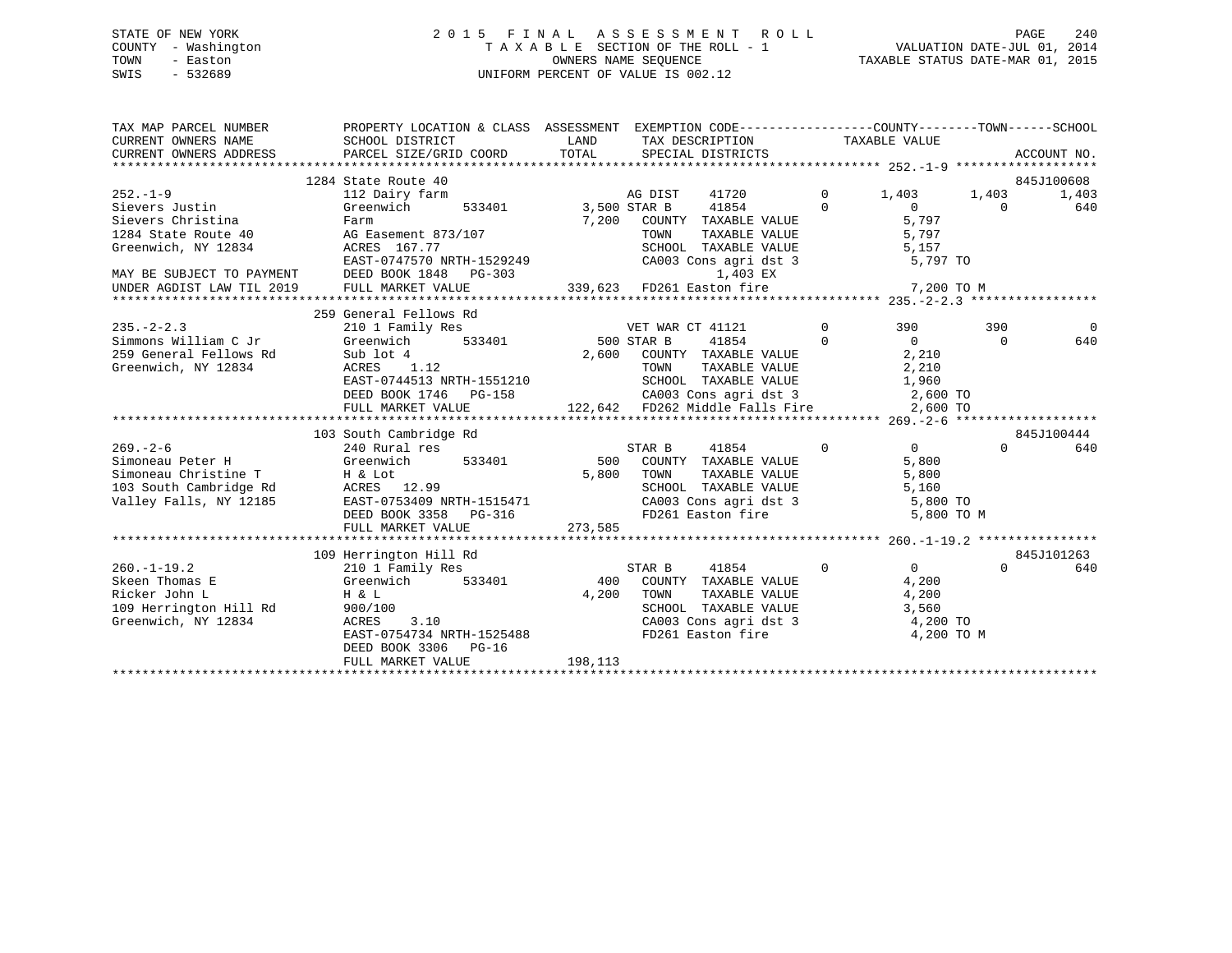# STATE OF NEW YORK 2 0 1 5 F I N A L A S S E S S M E N T R O L L PAGE 241 COUNTY - Washington T A X A B L E SECTION OF THE ROLL - 1 VALUATION DATE-JUL 01, 2014 TOWN - Easton **CONNERS NAME SEQUENCE** TAXABLE STATUS DATE-MAR 01, 2015 SWIS - 532689 UNIFORM PERCENT OF VALUE IS 002.12

| 435 County Route 74A<br>845J100761<br>AG BUILD 41700 0 750 750<br>$245. - 2 - 18$<br>112 Dairy farm<br>750<br>41720 0 3,513 3,513 3,513<br>533401 9,500 AG DIST<br>22,987<br>22,987<br>27,250 COUNTY TAXABLE VALUE<br>TOWN TAXABLE VALUE<br>Farm<br>ACRES 477.80<br>SCHOOL TAXABLE VALUE 22,987<br>CA003 Cons agri dst 3 23,737 TO<br>3,513 EX<br>$FD261$ Easton fire 27,250 TO M |
|-----------------------------------------------------------------------------------------------------------------------------------------------------------------------------------------------------------------------------------------------------------------------------------------------------------------------------------------------------------------------------------|
| Skiff Farms Inc (Speedwich 25 County Route 74A Farm<br>Greenwich, NY 12834 ACRES 477<br>EAST-0763920 NRTH-1541712 SCHOOL<br>MAY BE SUBJECT TO PAYMENT DEED BOOK 448 PG-62 CA003 Cor<br>UNDER AGDIST LAW TIL 2019 FULL MARKET VALUE 1285,377                                                                                                                                       |
|                                                                                                                                                                                                                                                                                                                                                                                   |
|                                                                                                                                                                                                                                                                                                                                                                                   |
|                                                                                                                                                                                                                                                                                                                                                                                   |
|                                                                                                                                                                                                                                                                                                                                                                                   |
|                                                                                                                                                                                                                                                                                                                                                                                   |
|                                                                                                                                                                                                                                                                                                                                                                                   |
|                                                                                                                                                                                                                                                                                                                                                                                   |
|                                                                                                                                                                                                                                                                                                                                                                                   |
|                                                                                                                                                                                                                                                                                                                                                                                   |
|                                                                                                                                                                                                                                                                                                                                                                                   |
|                                                                                                                                                                                                                                                                                                                                                                                   |
|                                                                                                                                                                                                                                                                                                                                                                                   |
| 845J100682<br>485 County Route 74A                                                                                                                                                                                                                                                                                                                                                |
| COUNTY TAXABLE VALUE 3,200<br>$245. - 2 - 19$<br>210 1 Family Res                                                                                                                                                                                                                                                                                                                 |
| Skiff Farms Inc 6 Greenwich 533401 400 TOWN<br>TAXABLE VALUE 3,200                                                                                                                                                                                                                                                                                                                |
| 485 County Route 74A H & L<br>Greenwich, NY 12834 871/15<br>3,200                                                                                                                                                                                                                                                                                                                 |
| SCHOOL TAXABLE VALUE $3,200$<br>CA003 Cons agridst 3 3,200 TO<br>FD261 Easton fire 3 3,200 TO M<br>871/150                                                                                                                                                                                                                                                                        |
| FRNT 127.00 DPTH 126.00                                                                                                                                                                                                                                                                                                                                                           |
| EAST-0764466 NRTH-1541801                                                                                                                                                                                                                                                                                                                                                         |
| DEED BOOK 3038 PG-256                                                                                                                                                                                                                                                                                                                                                             |
| 150,943<br>FULL MARKET VALUE                                                                                                                                                                                                                                                                                                                                                      |
|                                                                                                                                                                                                                                                                                                                                                                                   |
| 845J100757<br>679 Meeting House Rd                                                                                                                                                                                                                                                                                                                                                |
| nceding nouse idea<br>113 Cattle farm<br>2,800 COUNTY TAXABLE VALUE 4,369 CAMPTIC CAMPTIC<br>$270. -2 - 8.1$<br>$0$ 931<br>931 7<br>931                                                                                                                                                                                                                                           |
| Skiff Stewart                                                                                                                                                                                                                                                                                                                                                                     |
| Skiff Carol<br>5,300<br>TOWN<br>TOWN TAXABLE VALUE 4,369<br>SCHOOL TAXABLE VALUE 4,369<br>CA003 Cons agri dst 3 4,369 TO<br>SKIII Carol<br>642 Meeting House Rd<br>Farm<br>270.-1-8.1                                                                                                                                                                                             |
| Valley Falls, NY 12185                                                                                                                                                                                                                                                                                                                                                            |
|                                                                                                                                                                                                                                                                                                                                                                                   |
|                                                                                                                                                                                                                                                                                                                                                                                   |
| 270.-1-8.1<br>270.-1-8.1<br>ACRES 130.00 CA003 Cons agri dst<br>EAST-0760393 NRTH-1515988 931 EX<br>DEED BOOK 366 PG-372 PD261 Easton fire<br>250,000 250.000<br>MAY BE SUBJECT TO PAYMENT<br>5,300 TO M<br>FD261 Easton fire<br>UNDER AGDIST LAW TIL 2019                                                                                                                        |
|                                                                                                                                                                                                                                                                                                                                                                                   |
| 845J100759                                                                                                                                                                                                                                                                                                                                                                        |
| South Cambridge Rd<br>$\,$ d $\,$ AG DIST<br>$0 \t 1,239 \t 1,239$<br>41720                                                                                                                                                                                                                                                                                                       |
| $269. - 2 - 7$<br>105 Vac farmland<br>1,239<br>Greenwich 533401 3,300 COUNTY TAXABLE VALUE<br>Skiff Stewart W<br>2,261                                                                                                                                                                                                                                                            |
|                                                                                                                                                                                                                                                                                                                                                                                   |
|                                                                                                                                                                                                                                                                                                                                                                                   |
| SAILL Seconds<br>Skiff Carol W<br>642 Meeting House Rd<br>"-''ov Falls, NY 12185<br>Farm 3,500 TOWN<br>ACRES 168.00 3,500 TOWN<br>EAST-0753295 NRTH-1515218 CA003<br>TOWN TAXABLE VALUE 2,261<br>SCHOOL TAXABLE VALUE 2,261<br>CA003 Cons agri dst 3 2,261 TO                                                                                                                     |
| DEED BOOK 405                                                                                                                                                                                                                                                                                                                                                                     |
| PG-1025<br>1,239 EX<br>LUE 165,094 FD261 Easton fire 3,500 TO M<br>FULL MARKET VALUE<br>MAY BE SUBJECT TO PAYMENT                                                                                                                                                                                                                                                                 |
| UNDER AGDIST LAW TIL 2019                                                                                                                                                                                                                                                                                                                                                         |
|                                                                                                                                                                                                                                                                                                                                                                                   |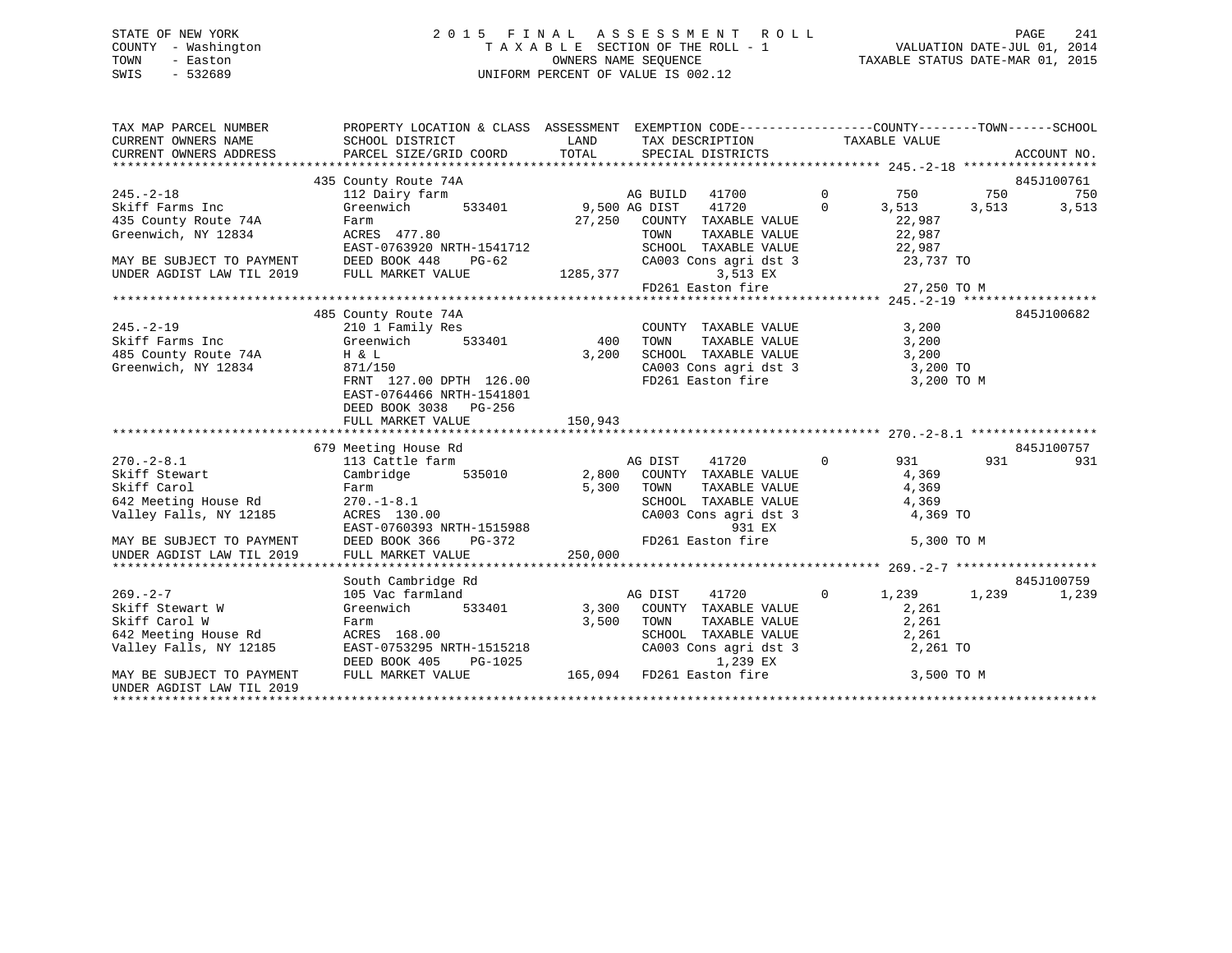# STATE OF NEW YORK 2 0 1 5 F I N A L A S S E S S M E N T R O L L PAGE 242 COUNTY - Washington T A X A B L E SECTION OF THE ROLL - 1 VALUATION DATE-JUL 01, 2014 TOWN - Easton **CONNERS NAME SEQUENCE** TAXABLE STATUS DATE-MAR 01, 2015 SWIS - 532689 UNIFORM PERCENT OF VALUE IS 002.12

| TAX MAP PARCEL NUMBER<br>CURRENT OWNERS NAME<br>CURRENT OWNERS ADDRESS                                  | PROPERTY LOCATION & CLASS ASSESSMENT EXEMPTION CODE----------------COUNTY-------TOWN-----SCHOOL<br>SCHOOL DISTRICT<br>PARCEL SIZE/GRID COORD                                 | LAND<br>TOTAL              | TAX DESCRIPTION<br>SPECIAL DISTRICTS                                                                                                                                                     | TAXABLE VALUE                                                                                                     | ACCOUNT NO.                                                                                     |
|---------------------------------------------------------------------------------------------------------|------------------------------------------------------------------------------------------------------------------------------------------------------------------------------|----------------------------|------------------------------------------------------------------------------------------------------------------------------------------------------------------------------------------|-------------------------------------------------------------------------------------------------------------------|-------------------------------------------------------------------------------------------------|
| **********************                                                                                  | ***********************                                                                                                                                                      |                            |                                                                                                                                                                                          |                                                                                                                   |                                                                                                 |
|                                                                                                         | Cooke Hollow Rd                                                                                                                                                              |                            |                                                                                                                                                                                          |                                                                                                                   | 845J100758                                                                                      |
| $270 - 2 - 3$<br>Skiff Stewart W<br>Skiff Carol W<br>642 Meeting House Rd<br>Valley Falls, NY 12185     | 105 Vac farmland<br>Greenwich<br>533401<br>Farm<br>$270. - 1 - 3$<br>ACRES 143.20<br>EAST-0759360 NRTH-1520771                                                               | 2,800<br>3,000             | AG DIST<br>41720<br>COUNTY TAXABLE VALUE<br>TOWN<br>TAXABLE VALUE<br>SCHOOL TAXABLE VALUE<br>CA003 Cons agri dst 3<br>979 EX                                                             | 979<br>$\mathbf 0$<br>2,021<br>2,021<br>2,021<br>2,021 TO                                                         | 979<br>979                                                                                      |
| MAY BE SUBJECT TO PAYMENT<br>UNDER AGDIST LAW TIL 2019                                                  | DEED BOOK 405<br>PG-1025<br>FULL MARKET VALUE                                                                                                                                | 141,509                    | FD261 Easton fire                                                                                                                                                                        | 3,000 TO M                                                                                                        |                                                                                                 |
|                                                                                                         |                                                                                                                                                                              |                            |                                                                                                                                                                                          |                                                                                                                   |                                                                                                 |
| $270. - 2 - 8.2$<br>Skiff Stewart W<br>Skiff Carol W<br>642 Meeting House Rd<br>Valley Falls, NY 12185  | 642 Meeting House Rd<br>113 Cattle farm<br>533401<br>Greenwich<br>Farm<br>$270. - 1 - 8.2$<br>ACRES 86.00<br>EAST-0758774 NRTH-1515936                                       |                            | 80 PCT OF VALUE USED FOR EXEMPTION PURPOSES<br>AG DIST<br>41720<br>1,600 AGED-CO<br>41802<br>5,500 AGE-TN/SCH 41806<br>41834<br>STAR EN<br>COUNTY TAXABLE VALUE<br>TAXABLE VALUE<br>TOWN | $\mathbf{0}$<br>163<br>$\Omega$<br>2,200<br>$\mathbf 0$<br>$\mathbf{0}$<br>$\Omega$<br>$\Omega$<br>3,137<br>4,677 | 845J100760<br>163<br>163<br>$\overline{0}$<br>$\overline{0}$<br>660<br>660<br>$\Omega$<br>1,380 |
| MAY BE SUBJECT TO PAYMENT<br>UNDER AGDIST LAW TIL 2019                                                  | DEED BOOK 405<br>PG-1024<br>FULL MARKET VALUE                                                                                                                                |                            | SCHOOL TAXABLE VALUE<br>259,434 CA003 Cons agri dst 3                                                                                                                                    | 3,297<br>5,337 TO                                                                                                 |                                                                                                 |
|                                                                                                         |                                                                                                                                                                              |                            | 163 EX                                                                                                                                                                                   |                                                                                                                   |                                                                                                 |
|                                                                                                         |                                                                                                                                                                              |                            | FD261 Easton fire                                                                                                                                                                        | 5,500 TO M                                                                                                        |                                                                                                 |
|                                                                                                         | 1260 State Route 40                                                                                                                                                          |                            |                                                                                                                                                                                          |                                                                                                                   | 845J100764                                                                                      |
| $259. - 1 - 4$<br>Slocum Edward A<br>1154 State Route 40<br>Greenwich, NY 12834                         | 112 Dairy farm<br>533401<br>Greenwich<br>Farm<br>ACRES 321.49<br>EAST-0744735 NRTH-1527834<br>DEED BOOK 3101<br>PG-182<br>FULL MARKET VALUE                                  | 5,000<br>10,000<br>471,698 | COUNTY TAXABLE VALUE<br>TOWN<br>TAXABLE VALUE<br>SCHOOL TAXABLE VALUE<br>CA003 Cons agri dst 3<br>FD261 Easton fire                                                                      | 10,000<br>10,000<br>10,000<br>10,000 TO<br>10,000 TO M                                                            |                                                                                                 |
|                                                                                                         |                                                                                                                                                                              |                            |                                                                                                                                                                                          |                                                                                                                   |                                                                                                 |
| $260. - 1 - 4$<br>Slocum Edward A<br>1154 State Route 40<br>Greenwich, NY 12834                         | 1154 State Route 40<br>210 1 Family Res<br>533401<br>Greenwich<br>H&l<br>470/270-273<br>ACRES<br>1.80<br>EAST-0746395 NRTH-1525268<br>FULL MARKET VALUE                      | 400<br>3,600<br>169,811    | COUNTY TAXABLE VALUE<br>TOWN<br>TAXABLE VALUE<br>SCHOOL TAXABLE VALUE<br>CA003 Cons agri dst 3<br>FD261 Easton fire                                                                      | 3,600<br>3,600<br>3,600<br>3,600 TO<br>3,600 TO M                                                                 | 845J100183                                                                                      |
|                                                                                                         |                                                                                                                                                                              |                            |                                                                                                                                                                                          |                                                                                                                   |                                                                                                 |
| $259. - 1 - 34$<br>Slocum John F LE<br>English Donna<br>1610 County Route 113<br>Schaghticoke, NY 12154 | 1610 County Route 113<br>210 1 Family Res<br>Stillwater Cent 415201<br>H & Lot<br>ACRES<br>1.84<br>EAST-0736227 NRTH-1522027<br>DEED BOOK 951<br>PG-221<br>FULL MARKET VALUE | 400<br>2,200<br>103,774    | COUNTY TAXABLE VALUE<br>TOWN<br>TAXABLE VALUE<br>SCHOOL TAXABLE VALUE<br>CA003 Cons agri dst 3<br>FD261 Easton fire                                                                      | 2,200<br>2,200<br>2,200<br>2,200 TO<br>2,200 TO M                                                                 | 845J100556                                                                                      |
|                                                                                                         |                                                                                                                                                                              |                            |                                                                                                                                                                                          |                                                                                                                   |                                                                                                 |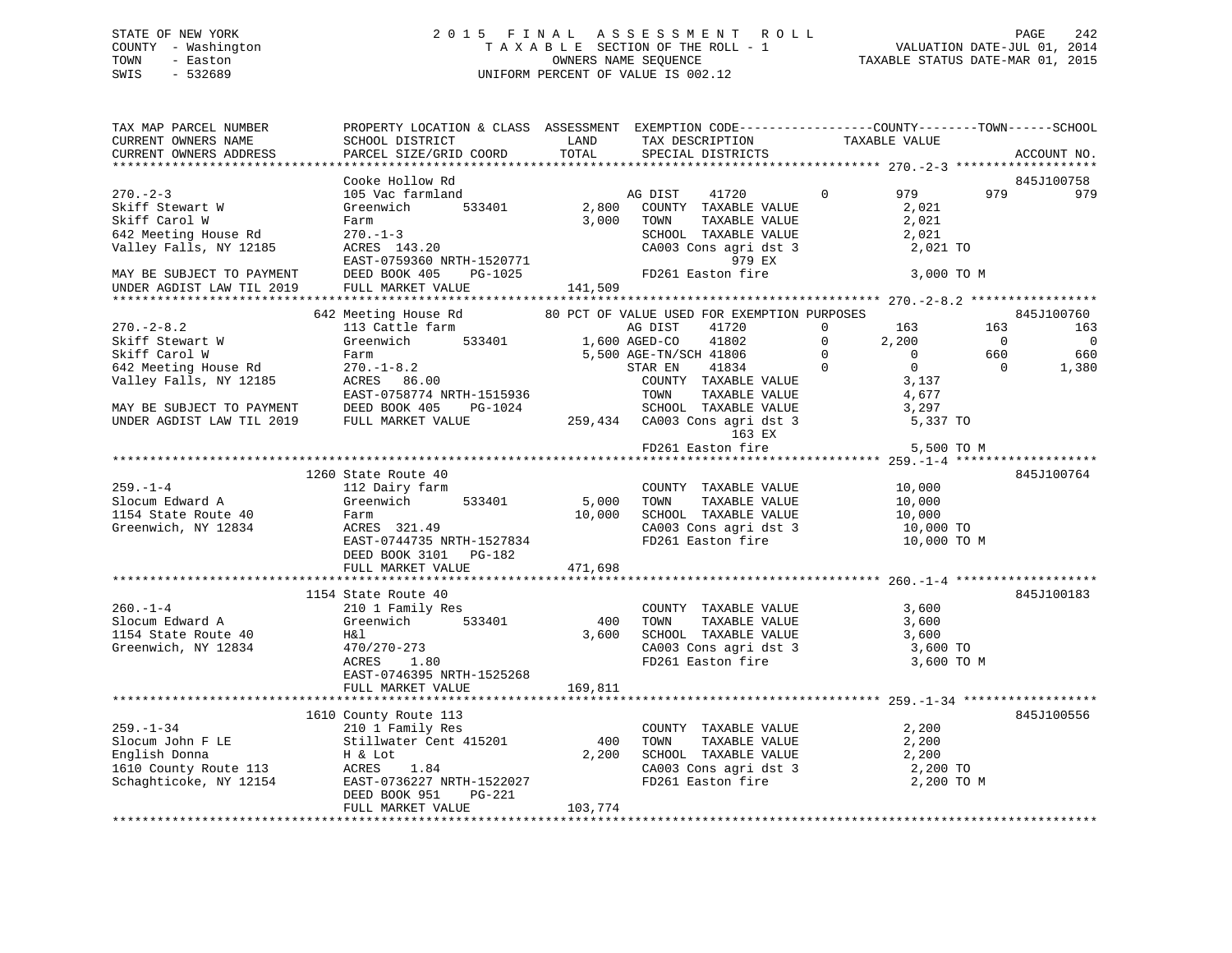# STATE OF NEW YORK 2 0 1 5 F I N A L A S S E S S M E N T R O L L PAGE 243 COUNTY - Washington T A X A B L E SECTION OF THE ROLL - 1 VALUATION DATE-JUL 01, 2014 TOWN - Easton **CONNERS NAME SEQUENCE** TAXABLE STATUS DATE-MAR 01, 2015 SWIS - 532689 UNIFORM PERCENT OF VALUE IS 002.12

| TAX MAP PARCEL NUMBER<br>CURRENT OWNERS NAME<br>CURRENT OWNERS ADDRESS                                                   | PROPERTY LOCATION & CLASS ASSESSMENT EXEMPTION CODE---------------COUNTY-------TOWN-----SCHOOL<br>SCHOOL DISTRICT<br>PARCEL SIZE/GRID COORD                                                                   | LAND<br>TOTAL           | TAX DESCRIPTION<br>SPECIAL DISTRICTS                                                                                                                                                             | TAXABLE VALUE                                                                                                                              | ACCOUNT NO.                                                                                                              |
|--------------------------------------------------------------------------------------------------------------------------|---------------------------------------------------------------------------------------------------------------------------------------------------------------------------------------------------------------|-------------------------|--------------------------------------------------------------------------------------------------------------------------------------------------------------------------------------------------|--------------------------------------------------------------------------------------------------------------------------------------------|--------------------------------------------------------------------------------------------------------------------------|
| $286. - 1 - 14.9$<br>Smith Charles A<br>Smith Lisa A<br>1549 State Route 67<br>Schaghticoke, NY 12154                    | 2568 Valley Falls Rd<br>210 1 Family Res<br>Greenwich<br>533401<br>H & L<br>ACRES<br>4.48<br>EAST-0744106 NRTH-1500023<br>DEED BOOK 724<br>PG-337<br>FULL MARKET VALUE                                        | 500<br>6,000<br>283,019 | COUNTY TAXABLE VALUE<br>TOWN<br>TAXABLE VALUE<br>SCHOOL TAXABLE VALUE<br>CA003 Cons agri dst 3<br>FD261 Easton fire                                                                              | 6,000<br>6,000<br>6,000<br>6,000 TO<br>6,000 TO M                                                                                          |                                                                                                                          |
|                                                                                                                          |                                                                                                                                                                                                               |                         |                                                                                                                                                                                                  |                                                                                                                                            |                                                                                                                          |
| $286. - 1 - 6$<br>Smith Helen L<br>29 Mcgowan Rd<br>Schaghticoke, NY 12154<br>PRIOR OWNER ON 3/01/2015<br>Smith Warren D | 29 Mcgowan Rd<br>210 1 Family Res<br>533401<br>Greenwich<br>H & L<br>364/503<br>ACRES<br>1.30<br>EAST-0738112 NRTH-1503617<br>DEED BOOK 373<br>PG-36<br>FULL MARKET VALUE                                     |                         | VET COM CT 41131<br>400 AGED-CO<br>41802<br>3,300 AGE-TN/SCH 41806<br>41834<br>STAR EN<br>COUNTY TAXABLE VALUE<br>TOWN<br>TAXABLE VALUE<br>SCHOOL TAXABLE VALUE<br>155,660 CA003 Cons agri dst 3 | $\Omega$<br>825<br>$\mathbf 0$<br>1,238<br>$\Omega$<br>$\overline{0}$<br>$\mathbf 0$<br>$\mathbf 0$<br>1,237<br>1,856<br>1,095<br>3,300 TO | 845J100769<br>825<br>$\Omega$<br>$\overline{\phantom{0}}$<br>$\overline{\phantom{0}}$<br>619<br>825<br>$\Omega$<br>1,380 |
|                                                                                                                          |                                                                                                                                                                                                               |                         | FD261 Easton fire                                                                                                                                                                                | 3,300 TO M                                                                                                                                 |                                                                                                                          |
|                                                                                                                          | 526 Burton Rd                                                                                                                                                                                                 |                         |                                                                                                                                                                                                  |                                                                                                                                            | 845J100323                                                                                                               |
| $245. - 1 - 12$<br>Smith James J II<br>Smith Carolee C<br>526 Burton Rd<br>Greenwich, NY 12834                           | 210 1 Family Res<br>533401<br>Greenwich<br>H&lot<br>ACRES<br>4.50<br>EAST-0758180 NRTH-1543369<br>DEED BOOK 3129 PG-133<br>FULL MARKET VALUE                                                                  | 500<br>4,500<br>212,264 | STAR B<br>41854<br>COUNTY TAXABLE VALUE<br>TOWN<br>TAXABLE VALUE<br>SCHOOL TAXABLE VALUE<br>CA003 Cons agri dst 3<br>FD261 Easton fire<br>FD261 Easton fire                                      | $\overline{0}$<br>$\overline{0}$<br>4,500<br>4,500<br>3,860<br>4,500 TO<br>4,500 TO M                                                      | $\Omega$<br>640                                                                                                          |
|                                                                                                                          |                                                                                                                                                                                                               |                         |                                                                                                                                                                                                  |                                                                                                                                            |                                                                                                                          |
| $236.1 - 3 - 2$<br>Smith Joseph P<br>Smith Jodie J<br>434 State Route 29<br>Greenwich, NY 12834                          | 434 State Route 29<br>210 1 Family Res<br>533401<br>Greenwich<br>House & 2 Lots<br>$236. - 3 - 2$<br>ACRES<br>1.10<br>EAST-0749755 NRTH-1553256<br>DEED BOOK 734<br>PG-169<br>FULL MARKET VALUE               | 600<br>3,600<br>169,811 | 41854<br>STAR B<br>COUNTY TAXABLE VALUE<br>TOWN<br>TAXABLE VALUE<br>SCHOOL TAXABLE VALUE<br>FD262 Middle Falls Fire                                                                              | $\overline{0}$<br>$\overline{0}$<br>3,600<br>3,600<br>2,960<br>3,600 TO                                                                    | 845J100469<br>$\Omega$<br>640                                                                                            |
|                                                                                                                          |                                                                                                                                                                                                               |                         |                                                                                                                                                                                                  |                                                                                                                                            |                                                                                                                          |
| $276. - 1 - 11$<br>Smith Mark E<br>Harris-Smith Catherine<br>1107 County Route 113<br>Schaghticoke, NY 12154             | 1107 County Route 113<br>280 Res Multiple - WTRFNT<br>Stillwater Cent 415201<br>Camp<br>eas 2362/344; 2398/266<br>ACRES<br>1.55<br>EAST-0729697 NRTH-1511529<br>DEED BOOK 2632<br>PG-210<br>FULL MARKET VALUE | 600<br>4,200<br>198,113 | STAR B<br>41854<br>COUNTY TAXABLE VALUE<br>TOWN<br>TAXABLE VALUE<br>SCHOOL TAXABLE VALUE<br>CA003 Cons agri dst 3<br>FD261 Easton fire                                                           | $\mathbf 0$<br>$\overline{0}$<br>4,200<br>4,200<br>3,560<br>4,200 TO<br>4,200 TO M                                                         | 845J100364<br>$\Omega$<br>640                                                                                            |
|                                                                                                                          |                                                                                                                                                                                                               |                         |                                                                                                                                                                                                  |                                                                                                                                            |                                                                                                                          |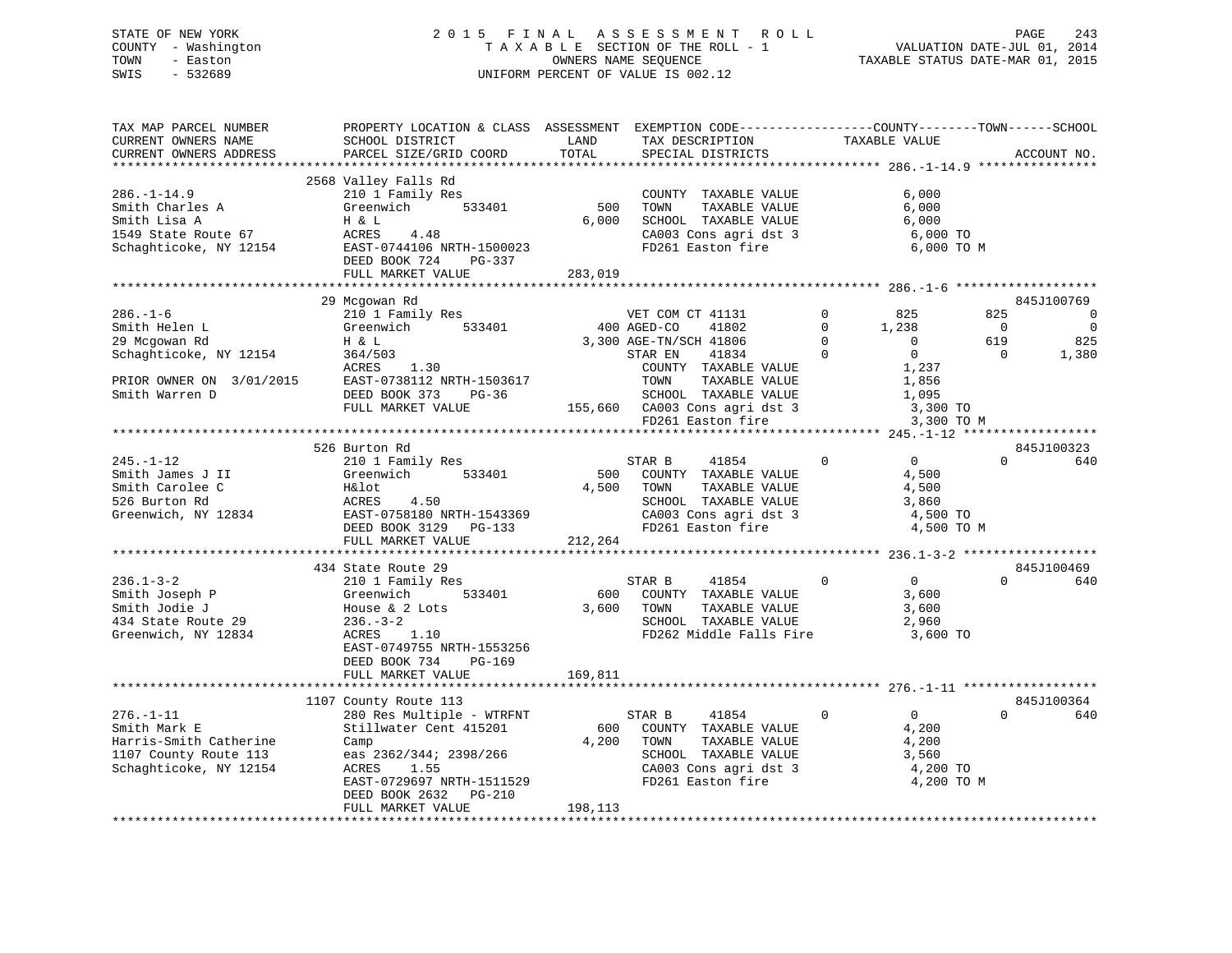# STATE OF NEW YORK 2 0 1 5 F I N A L A S S E S S M E N T R O L L PAGE 244 COUNTY - Washington T A X A B L E SECTION OF THE ROLL - 1 VALUATION DATE-JUL 01, 2014 TOWN - Easton OWNERS NAME SEQUENCE TAXABLE STATUS DATE-MAR 01, 2015 SWIS - 532689 UNIFORM PERCENT OF VALUE IS 002.12

| TAX MAP PARCEL NUMBER<br>CURRENT OWNERS NAME<br>CURRENT OWNERS ADDRESS                         | PROPERTY LOCATION & CLASS ASSESSMENT EXEMPTION CODE----------------COUNTY-------TOWN------SCHOOL<br>SCHOOL DISTRICT<br>PARCEL SIZE/GRID COORD                            | LAND<br>TOTAL             | TAX DESCRIPTION TAXABLE VALUE<br>SPECIAL DISTRICTS                                                                                                                                       |                                                                                                                                | ACCOUNT NO.                                                |
|------------------------------------------------------------------------------------------------|--------------------------------------------------------------------------------------------------------------------------------------------------------------------------|---------------------------|------------------------------------------------------------------------------------------------------------------------------------------------------------------------------------------|--------------------------------------------------------------------------------------------------------------------------------|------------------------------------------------------------|
| $259. - 1 - 36$<br>Smith Patricia E<br>2 Ziemke Farm Ln<br>Cohoes, NY 12047                    | County Route 113<br>314 Rural vac<10<br>533401<br>Greenwich<br>Lot<br>1.50<br>ACRES<br>EAST-0736114 NRTH-1521571<br>DEED BOOK 445<br>PG-561<br>FULL MARKET VALUE         | 500<br>500<br>23,585      | COUNTY TAXABLE VALUE<br>TAXABLE VALUE<br>TOWN<br>SCHOOL TAXABLE VALUE<br>CA003 Cons agri dst 3<br>FD261 Easton fire                                                                      | 500<br>500<br>500<br>500 TO                                                                                                    | 845J100767<br>500 TO M                                     |
| $261. - 1 - 12.3$<br>Smith Robert<br>Smith Cathryn A<br>737 Brownell Rd<br>Greenwich, NY 12834 | 737 Brownell Rd<br>210 1 Family Res<br>533401<br>Greenwich<br>ACRES<br>2.61<br>EAST-0763527 NRTH-1528482<br>DEED BOOK 1941    PG-287<br>FULL MARKET VALUE                | 231,132                   | VET WAR CT 41121<br>500 VET DIS CT 41141<br>4,900 STAR B<br>41854<br>COUNTY TAXABLE VALUE<br>TOWN<br>TAXABLE VALUE<br>SCHOOL TAXABLE VALUE<br>CA003 Cons agri dst 3<br>FD261 Easton fire | $\mathbf 0$<br>700<br>1,225<br>$\mathbf{0}$<br>$\overline{0}$<br>$\Omega$<br>2,975<br>3,103<br>4,260<br>4,900 TO<br>4,900 TO M | 572<br>$\mathbf 0$<br>1,225<br>$\Omega$<br>640<br>$\Omega$ |
| $228. - 5 - 8.20$<br>Smith Ronald E<br>788 County Route 74<br>Greenwich, NY 12834              | 301 Windy Hill Rd<br>721 Sand&gravel<br>Schuylerville<br>415001<br>subd 12265<br>ACRES<br>7.09<br>EAST-0748407 NRTH-1558299<br>DEED BOOK 3142 PG-59<br>FULL MARKET VALUE | 1,600<br>3.000<br>141,509 | COUNTY TAXABLE VALUE<br>TOWN<br>TAXABLE VALUE<br>SCHOOL TAXABLE VALUE<br>FD262 Middle Falls Fire                                                                                         | 3,000<br>3,000<br>3,000<br>3,000 TO                                                                                            |                                                            |
| $236. - 2 - 3.7$<br>Snell Ashley H<br>Snell Toni J<br>191 Bulson Rd<br>Greenwich, NY 12834     | 191 Bulson Rd<br>210 1 Family Res<br>533401<br>Greenwich<br>H & L<br>ACRES<br>1.00<br>EAST-0752573 NRTH-1551691<br>DEED BOOK 621<br>PG-210<br>FULL MARKET VALUE          | 500<br>3,800<br>179,245   | STAR EN<br>41834<br>COUNTY TAXABLE VALUE<br>TOWN<br>TAXABLE VALUE<br>SCHOOL TAXABLE VALUE<br>FD262 Middle Falls Fire                                                                     | $\overline{0}$<br>$\overline{0}$<br>3,800<br>3,800<br>2,420<br>3,800 TO                                                        | 845J101256<br>$\Omega$<br>1,380                            |
| $269. - 1 - 32$<br>Snell Grace M<br>36 Grove Rd<br>Schaghticoke, NY 12154                      | 36 Grove Rd<br>210 1 Family Res<br>533401<br>Greenwich<br>H & L<br>ACRES<br>2.20<br>EAST-0745675 NRTH-1515684<br>DEED BOOK 2204<br>$PG-317$<br>FULL MARKET VALUE         | 500<br>4,500<br>212,264   | 41834<br>STAR EN<br>COUNTY TAXABLE VALUE<br>TAXABLE VALUE<br>TOWN<br>SCHOOL TAXABLE VALUE<br>CA003 Cons agri dst 3<br>FD261 Easton fire                                                  | $\mathbf 0$<br>$\overline{0}$<br>4,500<br>4,500<br>3,120<br>4,500 TO<br>4,500 TO M                                             | 845J100774<br>$\Omega$<br>1,380                            |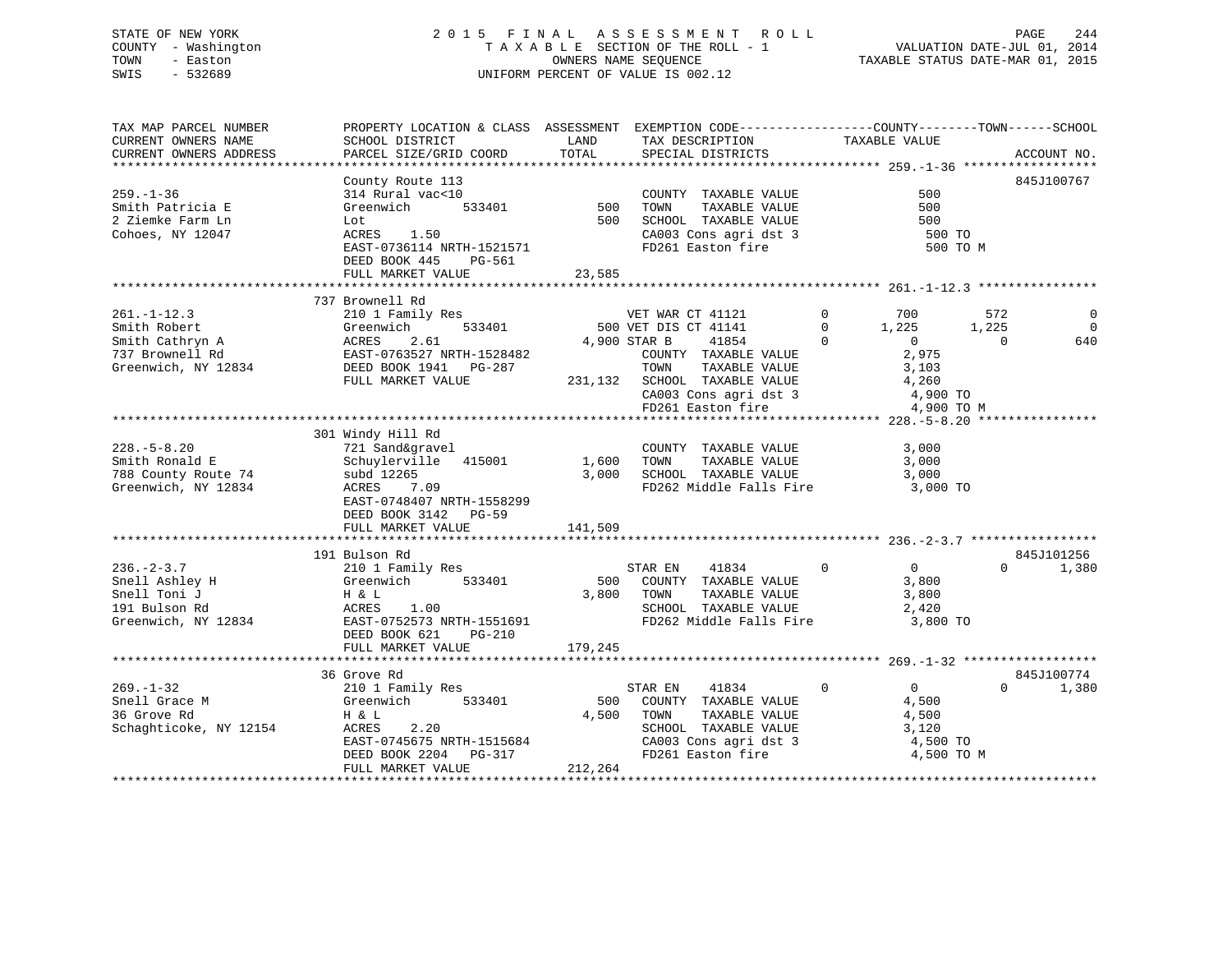| STATE OF NEW YORK<br>COUNTY - Washington<br>TOWN<br>- Easton<br>SWIS<br>$-532689$ |                                                                                         | OWNERS NAME SEQUENCE | 2015 FINAL ASSESSMENT ROLL<br>TAXABLE SECTION OF THE ROLL - 1<br>UNIFORM PERCENT OF VALUE IS 002.12 | PAGE<br>245<br>VALUATION DATE-JUL 01, 2014<br>TAXABLE STATUS DATE-MAR 01, 2015                                                                                      |
|-----------------------------------------------------------------------------------|-----------------------------------------------------------------------------------------|----------------------|-----------------------------------------------------------------------------------------------------|---------------------------------------------------------------------------------------------------------------------------------------------------------------------|
| TAX MAP PARCEL NUMBER<br>CURRENT OWNERS NAME<br>CURRENT OWNERS ADDRESS            | PARCEL SIZE/GRID COORD                                                                  | TOTAL                | SPECIAL DISTRICTS                                                                                   | PROPERTY LOCATION & CLASS ASSESSMENT EXEMPTION CODE-----------------COUNTY-------TOWN------SCHOOL SCHOOL DISTRICT LAND TAX DESCRIPTION TAXABLE VALUE<br>ACCOUNT NO. |
| ***********************                                                           |                                                                                         |                      |                                                                                                     |                                                                                                                                                                     |
|                                                                                   | 155 Bulson Rd                                                                           |                      |                                                                                                     | 845J101014                                                                                                                                                          |
| $236. - 1 - 16$                                                                   | 331 Com vac w/im                                                                        |                      | COUNTY TAXABLE VALUE                                                                                | 3,000                                                                                                                                                               |
| Snell Harold J<br>155 Bulson Rd                                                   | Greenwich 533401<br>Commercial Structure                                                |                      | 800 TOWN<br>TAXABLE VALUE<br>3,000 SCHOOL TAXABLE VALUE                                             | 3,000<br>3,000                                                                                                                                                      |
| Greenwich, NY 12834                                                               | sub lot 1<br>ACRES 6.88<br>EAST-0751535 NRTH-1551932<br>DEED BOOK 2628 PG-308           |                      | FD262 Middle Falls Fire                                                                             | 3,000 TO                                                                                                                                                            |
|                                                                                   | FULL MARKET VALUE                                                                       | 141,509              |                                                                                                     |                                                                                                                                                                     |
| $269. - 1 - 43.3$<br>Snell Harold J                                               | 83 Meeting House Rd<br>210 1 Family Res<br>Greenwich 533401                             | 500                  | COUNTY TAXABLE VALUE<br>TOWN TAXABLE VALUE                                                          | 3,400<br>3,400                                                                                                                                                      |
|                                                                                   |                                                                                         | 3,400                | SCHOOL TAXABLE VALUE                                                                                | 3,400                                                                                                                                                               |
|                                                                                   | $\pm$ 0 $\pm$ 0 $\pm$                                                                   |                      | CA003 Cons agri dst 3                                                                               | 3,400 TO                                                                                                                                                            |
| Hebert-Snell Tracy<br>83 Meeting House Rd<br>Schaghticoke, NY 12154<br>ACRES 1.68 | EAST-0745585 NRTH-1514839<br>DEED BOOK 854 PG-1<br>FULL MARKET VALUE                    |                      | FD261 Easton fire                                                                                   | 3,400 TO M                                                                                                                                                          |
|                                                                                   |                                                                                         | 160,377              |                                                                                                     |                                                                                                                                                                     |
|                                                                                   | 50 Grove Rd                                                                             |                      |                                                                                                     | 845J100775                                                                                                                                                          |
| $269. - 1 - 22$                                                                   | 449 Other Storag                                                                        |                      | COUNTY TAXABLE VALUE                                                                                | 500                                                                                                                                                                 |
| Snell Ronald                                                                      | 533401<br>--<br>Greenwich 533401<br>FRNT 51.00 DPTH 290.00<br>EAST-0746049 NRTH-1516165 | 200 TOWN             | TAXABLE VALUE                                                                                       | 500                                                                                                                                                                 |
| Snell Grace                                                                       |                                                                                         |                      | 500 SCHOOL TAXABLE VALUE                                                                            | 500                                                                                                                                                                 |
| 50 Grove Rd                                                                       |                                                                                         |                      | CA003 Cons agri dst 3<br>FD261 Easton fire                                                          | 500 TO                                                                                                                                                              |
| Schaghticoke, NY 12154 DEED BOOK 404 PG-727                                       |                                                                                         |                      |                                                                                                     | 500 TO M                                                                                                                                                            |
|                                                                                   | FULL MARKET VALUE                                                                       | 23,585               |                                                                                                     |                                                                                                                                                                     |
|                                                                                   |                                                                                         |                      |                                                                                                     |                                                                                                                                                                     |
|                                                                                   | Bulson Rd                                                                               |                      |                                                                                                     |                                                                                                                                                                     |
| $236. - 1 - 16.2$                                                                 | 311 Res vac land                                                                        |                      | COUNTY TAXABLE VALUE                                                                                | 800                                                                                                                                                                 |
| Snell Ronald G<br>Snell Grace M<br>36 Grove Rd                                    | Greenwich 533401                                                                        |                      | 800 TOWN<br>TAXABLE VALUE<br>800 SCHOOL TAXABLE VALUE                                               | 800<br>800                                                                                                                                                          |
|                                                                                   | sub lot 2<br>ACRES 2 34<br>ACRES 2.34                                                   |                      | FD261 Easton fire                                                                                   | 800 TO M                                                                                                                                                            |
| Schaghticoke, NY 12154                                                            | EAST-0751154 NRTH-1551948                                                               |                      |                                                                                                     |                                                                                                                                                                     |
|                                                                                   | DEED BOOK 608<br>PG-10                                                                  |                      |                                                                                                     |                                                                                                                                                                     |
|                                                                                   | FULL MARKET VALUE                                                                       | 37,736               |                                                                                                     |                                                                                                                                                                     |
|                                                                                   |                                                                                         |                      |                                                                                                     |                                                                                                                                                                     |
|                                                                                   | State Route 40                                                                          |                      |                                                                                                     |                                                                                                                                                                     |
| $236. - 1 - 16.3$                                                                 | 311 Res vac land                                                                        |                      | COUNTY TAXABLE VALUE                                                                                | 500                                                                                                                                                                 |
| Snell Ronald G                                                                    | Greenwich 533401                                                                        |                      | 500 TOWN<br>TAXABLE VALUE                                                                           | 500                                                                                                                                                                 |
| Snell Grace M                                                                     | sub lot 3                                                                               |                      | 500 SCHOOL TAXABLE VALUE                                                                            | 500                                                                                                                                                                 |
| 36 Grove Rd                                                                       | ACRES 2.05                                                                              |                      | FD261 Easton fire                                                                                   | 500 TO M                                                                                                                                                            |
| Schaghticoke, NY 12154                                                            | EAST-0751306 NRTH-1552422<br>DEED BOOK 608<br>PG-10<br>FULL MARKET VALUE                | 23,585               |                                                                                                     |                                                                                                                                                                     |
|                                                                                   |                                                                                         |                      |                                                                                                     |                                                                                                                                                                     |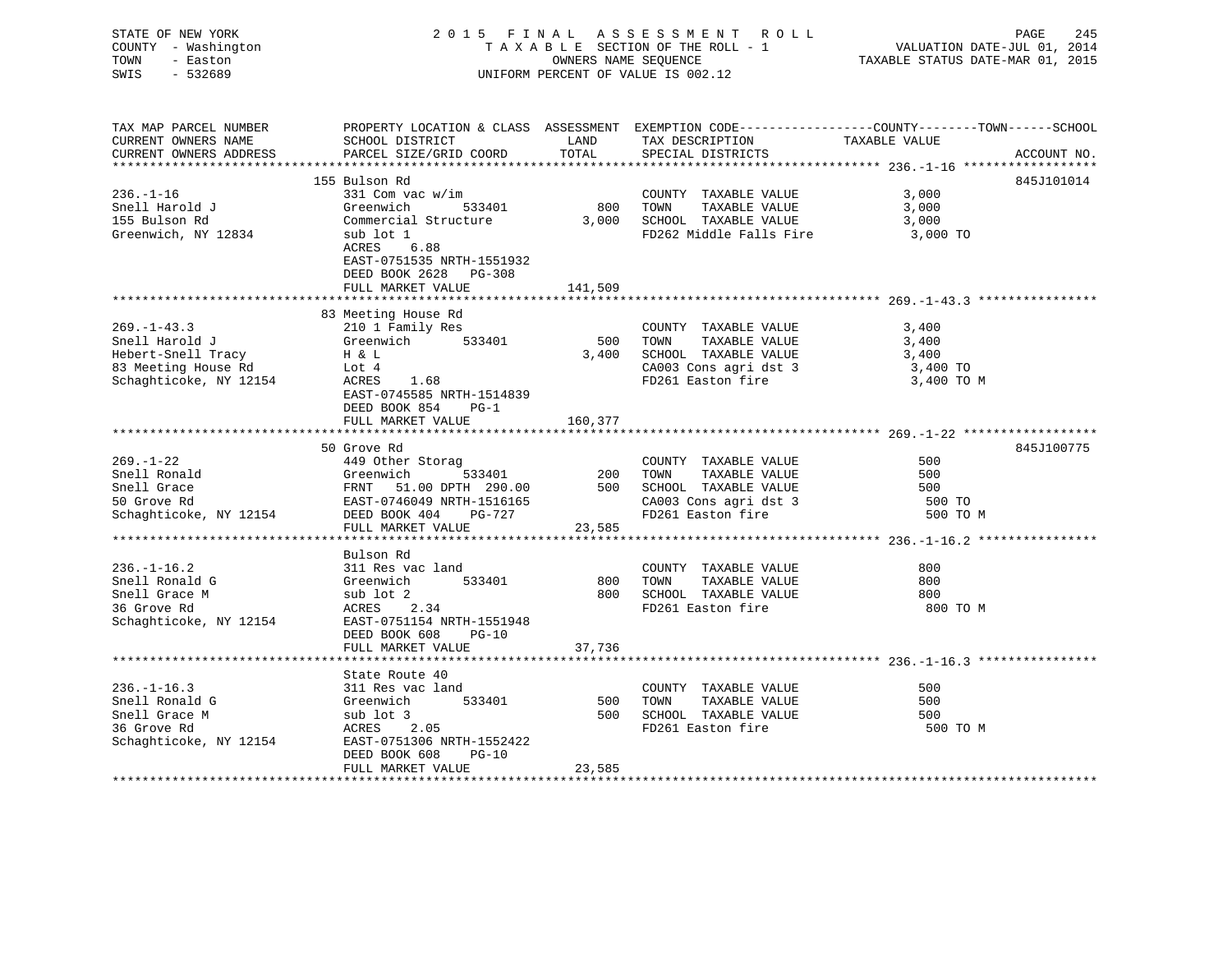STATE OF NEW YORK 2 0 1 5 F I N A L A S S E S S M E N T R O L L PAGE 246VALUATION DATE-JUL 01, 2014 COUNTY - Washington T A X A B L E SECTION OF THE ROLL - 1 TOWN - Easton **CONNERS NAME SEQUENCE** TAXABLE STATUS DATE-MAR 01, 2015 SWIS - 532689 UNIFORM PERCENT OF VALUE IS 002.12

| TAX MAP PARCEL NUMBER  | PROPERTY LOCATION & CLASS ASSESSMENT EXEMPTION CODE----------------COUNTY-------TOWN------SCHOOL |            |                                                                                                    |                         |                               |
|------------------------|--------------------------------------------------------------------------------------------------|------------|----------------------------------------------------------------------------------------------------|-------------------------|-------------------------------|
| CURRENT OWNERS NAME    | SCHOOL DISTRICT                                                                                  | LAND       | TAX DESCRIPTION                                                                                    | TAXABLE VALUE           |                               |
| CURRENT OWNERS ADDRESS | PARCEL SIZE/GRID COORD                                                                           | TOTAL      | SPECIAL DISTRICTS                                                                                  |                         | ACCOUNT NO.                   |
|                        |                                                                                                  |            |                                                                                                    |                         |                               |
|                        | Grove Rd                                                                                         |            |                                                                                                    |                         |                               |
| $269. - 1 - 43.1$      | 314 Rural vac<10                                                                                 |            | COUNTY TAXABLE VALUE                                                                               | 500                     |                               |
| Snell Ronald G         | Greenwich                                                                                        | 533401 500 | TOWN<br>TAXABLE VALUE                                                                              | 500                     |                               |
| Snell Grace M          | Vacant Land                                                                                      | 500        | SCHOOL TAXABLE VALUE<br>CA003 Cons agri dst 3                                                      | 500                     |                               |
| 36 Grove Rd            | Subdivision Lot #2                                                                               |            |                                                                                                    | 500 TO                  |                               |
| Schaghticoke, NY 12154 | ACRES<br>8.36                                                                                    |            | FD261 Easton fire                                                                                  | 500 TO M                |                               |
|                        | EAST-0745649 NRTH-1515211                                                                        |            |                                                                                                    |                         |                               |
|                        | DEED BOOK 669<br>PG-280                                                                          |            |                                                                                                    |                         |                               |
|                        | FULL MARKET VALUE                                                                                | 23,585     |                                                                                                    |                         |                               |
|                        |                                                                                                  |            |                                                                                                    |                         |                               |
|                        | 135 Meeting House Rd                                                                             |            |                                                                                                    | $\mathbf 0$             | 845J100776<br>$\Omega$<br>640 |
| $269. - 1 - 17$        | 210 1 Family Res<br>Greenwich 533401                                                             |            | STAR B<br>41854                                                                                    | $\overline{0}$          |                               |
| Snell Ronald G Jr      |                                                                                                  | 500        | COUNTY TAXABLE VALUE                                                                               | 3,200                   |                               |
| 135 Meeting House Rd   | Res                                                                                              | 3,200      | TOWN<br>TAXABLE VALUE                                                                              | 3,200                   |                               |
| Schaghticoke, NY 12154 | 725/288<br>2.10                                                                                  |            | SCHOOL TAXABLE VALUE 2,560<br>CA003 Cons agri dst 3 3,200 TO                                       |                         |                               |
|                        | ACRES                                                                                            |            |                                                                                                    |                         |                               |
|                        | EAST-0746719 NRTH-1515694                                                                        |            | FD261 Easton fire                                                                                  | 3,200 TO M              |                               |
|                        | DEED BOOK 469 PG-58                                                                              |            |                                                                                                    |                         |                               |
|                        | FULL MARKET VALUE                                                                                | 150,943    |                                                                                                    |                         |                               |
|                        |                                                                                                  |            |                                                                                                    |                         |                               |
|                        | 39 Grove Rd                                                                                      |            |                                                                                                    |                         | 845J100825                    |
| $269. - 1 - 31$        | 210 1 Family Res<br>533401                                                                       | 400        | COUNTY TAXABLE VALUE<br>TAXABLE VALUE                                                              | 2,400                   |                               |
| Snell Ryan             | Greenwich                                                                                        |            | TOWN<br>SCHOOL TAXABLE VALUE                                                                       | 2,400                   |                               |
| 155 Bulson Rd          | Η & L                                                                                            | 2,400      |                                                                                                    | 2,400                   |                               |
| Greenwich, NY 12834    | FRNT 100.00 DPTH 347.00<br>EAST-0745688 NRTH-1515866                                             |            | CA003 Cons agri dst 3<br>FD261 Easton fire                                                         | 2,400 TO<br>2,400 TO M  |                               |
|                        | DEED BOOK 2934 PG-346                                                                            |            |                                                                                                    |                         |                               |
|                        | FULL MARKET VALUE                                                                                | 113,208    |                                                                                                    |                         |                               |
|                        |                                                                                                  |            |                                                                                                    |                         |                               |
|                        | 28 Starboard Way                                                                                 |            |                                                                                                    |                         | 845J100363                    |
| $276. - 1 - 7$         | 210 1 Family Res - WTRFNT                                                                        |            | VET COM CT 41131                                                                                   | 1,125<br>$\overline{0}$ | 954<br>$\overline{0}$         |
| Snyder Bruce A         | Stillwater Cent 415201                                                                           | 500 STAR B | 41854                                                                                              | $\Omega$<br>$\sim$ 0    | $\bigcirc$<br>640             |
| Snyder Carolin         | H & L                                                                                            |            | 4,500 COUNTY TAXABLE VALUE                                                                         | 3,375                   |                               |
| 28 Starboard Way       | FRNT 150.00 DPTH 120.00                                                                          |            | TAXABLE VALUE<br>TOWN                                                                              | 3,546                   |                               |
| Schaghticoke, NY 12154 | EAST-0729065 NRTH-1511234                                                                        |            |                                                                                                    |                         |                               |
|                        | PG-78<br>DEED BOOK 539                                                                           |            |                                                                                                    |                         |                               |
|                        | FULL MARKET VALUE                                                                                |            | SCHOOL TAXABLE VALUE 3,860<br>CA003 Cons agri dst 3 4,500 TO<br>212,264 FD261 Easton fire 4,500 TO | 4,500 TO M              |                               |
|                        |                                                                                                  |            |                                                                                                    |                         |                               |
|                        | 26 Starboard Way                                                                                 |            |                                                                                                    |                         | 845J100551                    |
| $276. - 1 - 8$         | 260 Seasonal res - WTRFNT                                                                        |            | COUNTY TAXABLE VALUE                                                                               | 800                     |                               |
| Snyder Bruce A         | Greenwich<br>533401                                                                              | 200        | TOWN<br>TAXABLE VALUE                                                                              | 800                     |                               |
| Snyder Carolin W       |                                                                                                  |            | 800 SCHOOL TAXABLE VALUE                                                                           | 800                     |                               |
| 28 Starboard Way       | 8 Campsite/2 Tra<br>FRNT 256.00 DPTH 116.00                                                      |            | SCHOOL TAXABLE VALUE<br>CA003 Cons agri dst 3                                                      | 800 TO                  |                               |
| Schaghticoke, NY 12154 | EAST-0729232 NRTH-1511386                                                                        |            | FD261 Easton fire                                                                                  | 800 TO M                |                               |
|                        | DEED BOOK 3049 PG-331                                                                            |            |                                                                                                    |                         |                               |
|                        | FULL MARKET VALUE                                                                                | 37,736     |                                                                                                    |                         |                               |
|                        |                                                                                                  |            |                                                                                                    |                         |                               |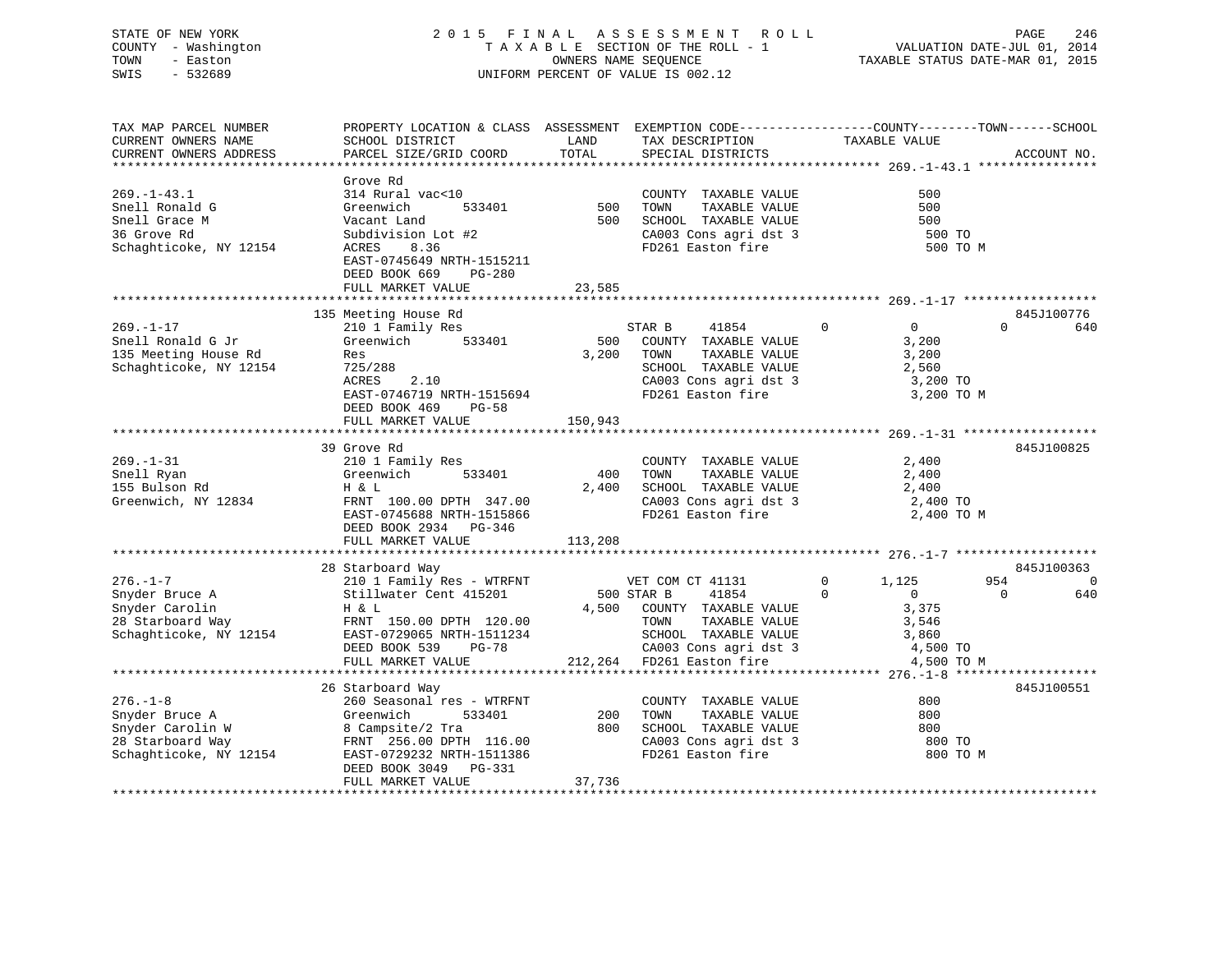# STATE OF NEW YORK 2 0 1 5 F I N A L A S S E S S M E N T R O L L PAGE 247 COUNTY - Washington T A X A B L E SECTION OF THE ROLL - 1 VALUATION DATE-JUL 01, 2014 TOWN - Easton OWNERS NAME SEQUENCE TAXABLE STATUS DATE-MAR 01, 2015 SWIS - 532689 UNIFORM PERCENT OF VALUE IS 002.12

| TAX MAP PARCEL NUMBER<br>CURRENT OWNERS NAME                                                 | PROPERTY LOCATION & CLASS ASSESSMENT EXEMPTION CODE----------------COUNTY-------TOWN------SCHOOL<br>SCHOOL DISTRICT                                                                                             | LAND                    | TAX DESCRIPTION                                                                                                                              | TAXABLE VALUE                                                                            |                               |
|----------------------------------------------------------------------------------------------|-----------------------------------------------------------------------------------------------------------------------------------------------------------------------------------------------------------------|-------------------------|----------------------------------------------------------------------------------------------------------------------------------------------|------------------------------------------------------------------------------------------|-------------------------------|
| CURRENT OWNERS ADDRESS                                                                       | PARCEL SIZE/GRID COORD                                                                                                                                                                                          | TOTAL                   | SPECIAL DISTRICTS                                                                                                                            |                                                                                          | ACCOUNT NO.                   |
|                                                                                              | 421 Cheese Factory Rd                                                                                                                                                                                           |                         |                                                                                                                                              |                                                                                          | 845J100778                    |
| $252. - 1 - 16$<br>Solimene Kathleen P<br>101 Funston Ave<br>Albertson, NY 11507             | 260 Seasonal res<br>533401<br>Greenwich<br>Farm<br>ACRES 43.79<br>EAST-0746218 NRTH-1535147<br>DEED BOOK 725<br>PG-97                                                                                           | 1,300<br>5,100          | COUNTY TAXABLE VALUE<br>TOWN<br>TAXABLE VALUE<br>SCHOOL TAXABLE VALUE<br>CA003 Cons agri dst 3<br>FD261 Easton fire                          | 5,100<br>5,100<br>5,100<br>5,100 TO<br>5,100 TO M                                        |                               |
|                                                                                              | FULL MARKET VALUE                                                                                                                                                                                               | 240,566                 |                                                                                                                                              |                                                                                          |                               |
| $252. - 1 - 17$<br>Solimene Kathleen P<br>101 Funston Ave<br>Albertson, NY 11507             | Cheese Factory Rd/n Off<br>321 Abandoned ag<br>Greenwich 533401<br>Wood Lot<br>2.80<br>ACRES<br>EAST-0746565 NRTH-1536161<br>DEED BOOK 568<br>$PG-24$<br>FULL MARKET VALUE                                      | 100<br>100<br>4,717     | COUNTY TAXABLE VALUE<br>TOWN<br>TAXABLE VALUE<br>SCHOOL TAXABLE VALUE<br>CA003 Cons agri dst 3<br>FD261 Easton fire                          | 100<br>100<br>100<br>100 TO<br>100 TO M                                                  | 845J101139                    |
|                                                                                              |                                                                                                                                                                                                                 |                         |                                                                                                                                              |                                                                                          |                               |
| $245. -2 - 14.1$<br>Sorel Bruce<br>Sorel Tina<br>329 County Route 74A<br>Greenwich, NY 12834 | 329 County Route 74A<br>210 1 Family Res<br>Greenwich 533401<br>Res<br>ACRES 6.46<br>EAST-0765131 NRTH-1538064<br>DEED BOOK 831 PG-286<br>FULL MARKET VALUE                                                     | 5,600<br>264,151        | STAR B<br>41854<br>500 COUNTY TAXABLE VALUE<br>TAXABLE VALUE<br>TOWN<br>SCHOOL TAXABLE VALUE<br>$CA003$ Cons agri dst 3<br>FD261 Easton fire | $\overline{0}$<br>$0 \qquad \qquad$<br>5,600<br>5,600<br>4,960<br>5,600 TO<br>5,600 TO M | 640<br>$\Omega$               |
|                                                                                              |                                                                                                                                                                                                                 |                         |                                                                                                                                              |                                                                                          |                               |
| $287. - 1 - 5$<br>spear Jason<br>69 Lees Crossing<br>-- 11<br>Valley Falls, NY 12185         | 69 Lees Crossing Rd<br>210 1 Family Res<br>533401<br>Greenwich<br>H & L<br>FRNT 154.00 DPTH 125.00<br>EAST-0751410 NRTH-1505063<br>DEED BOOK 2589 PG-213<br>FULL MARKET VALUE                                   | 400<br>3,900<br>183,962 | 41854<br>STAR B<br>COUNTY TAXABLE VALUE<br>TOWN<br>TAXABLE VALUE<br>SCHOOL TAXABLE VALUE<br>CA003 Cons agri dst 3<br>FD261 Easton fire       | $\overline{0}$<br>$\overline{0}$<br>3,900<br>3,900<br>3,260<br>3,900 TO<br>3,900 TO M    | 845J101011<br>$\Omega$<br>640 |
|                                                                                              |                                                                                                                                                                                                                 |                         |                                                                                                                                              |                                                                                          |                               |
| $236. - 2 - 10.2$<br>Spiezio Craig<br>Greenwich, NY 12834                                    | 42 Hegeman Bridge Rd<br>271 Mfg housings<br>533401<br>Greenwich<br>42 Hegeman Bridge Rd brailer and lot<br>FRNT 200.00 DPTH 150.00<br>EAST-0752703 NRTH-1550171<br>DEED BOOK 945<br>PG-311<br>FULL MARKET VALUE | 1,800<br>84,906         | STAR B<br>41854<br>300 COUNTY TAXABLE VALUE<br>TOWN<br>TAXABLE VALUE<br>SCHOOL TAXABLE VALUE<br>FD262 Middle Falls Fire                      | $\Omega$<br>$\overline{0}$<br>1,800<br>1,800<br>1,160<br>1,800 TO                        | $\Omega$<br>640               |
|                                                                                              |                                                                                                                                                                                                                 |                         |                                                                                                                                              |                                                                                          |                               |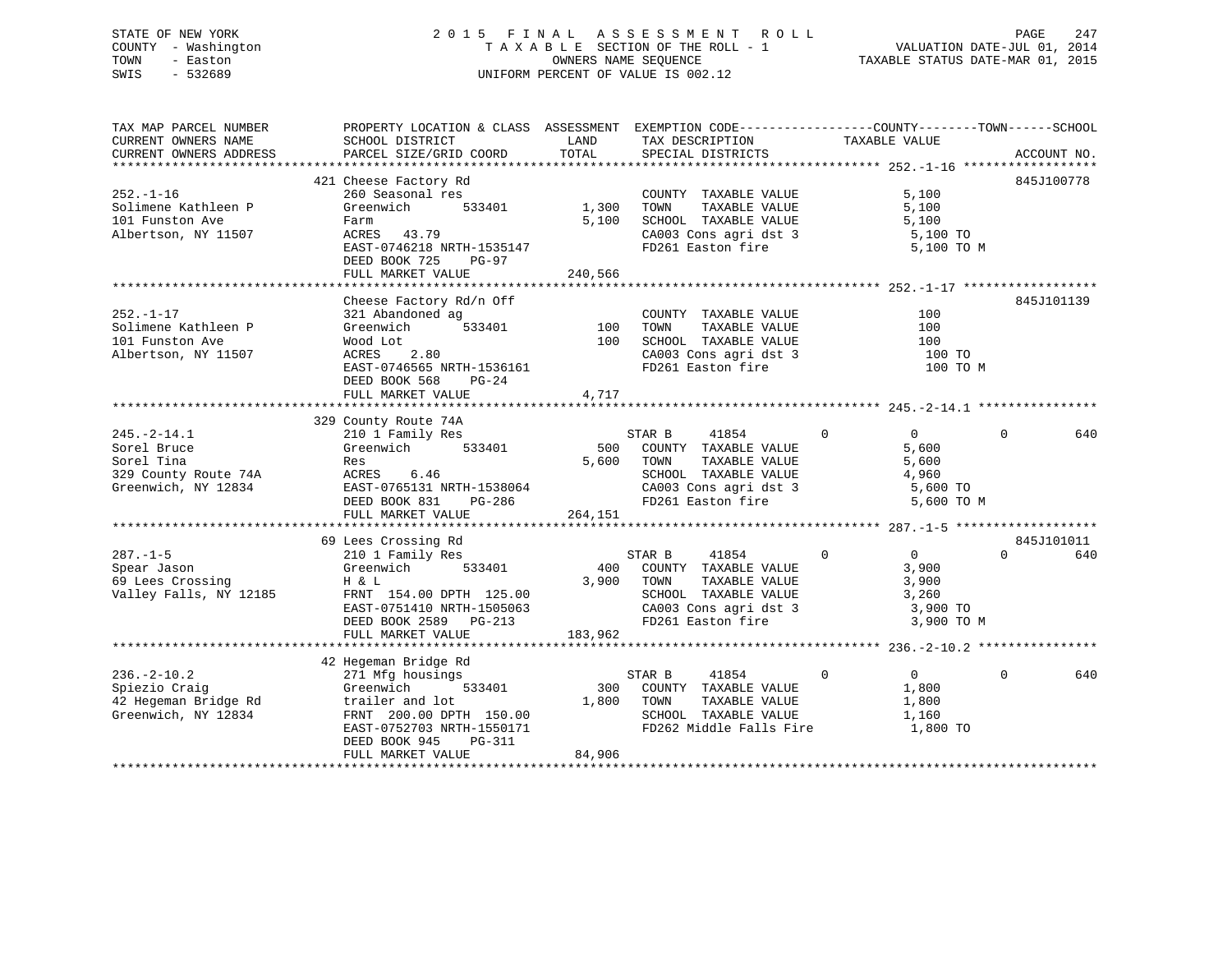# STATE OF NEW YORK 2 0 1 5 F I N A L A S S E S S M E N T R O L L PAGE 248 COUNTY - Washington T A X A B L E SECTION OF THE ROLL - 1 VALUATION DATE-JUL 01, 2014 TOWN - Easton OWNERS NAME SEQUENCE TAXABLE STATUS DATE-MAR 01, 2015 SWIS - 532689 UNIFORM PERCENT OF VALUE IS 002.12

| TAX MAP PARCEL NUMBER<br>CURRENT OWNERS NAME<br>CURRENT OWNERS ADDRESS                                  | PROPERTY LOCATION & CLASS ASSESSMENT<br>SCHOOL DISTRICT<br>PARCEL SIZE/GRID COORD                                                                                          | LAND<br>TOTAL             | EXEMPTION CODE-----------------COUNTY-------TOWN------SCHOOL<br>TAX DESCRIPTION<br>SPECIAL DISTRICTS                                                            | TAXABLE VALUE                                                                              |                   | ACCOUNT NO.    |
|---------------------------------------------------------------------------------------------------------|----------------------------------------------------------------------------------------------------------------------------------------------------------------------------|---------------------------|-----------------------------------------------------------------------------------------------------------------------------------------------------------------|--------------------------------------------------------------------------------------------|-------------------|----------------|
| ***************************                                                                             |                                                                                                                                                                            |                           |                                                                                                                                                                 |                                                                                            |                   |                |
|                                                                                                         | 48 Orchard Dr                                                                                                                                                              |                           |                                                                                                                                                                 |                                                                                            |                   | 845J100780     |
| $236.1 - 3 - 7$<br>Spiezio Nancy<br>46 Abiel Ave<br>Greenwich, NY 12834                                 | 210 1 Family Res<br>533401<br>Greenwich<br>H & L<br>$236. - 3 - 7$<br>FRNT 220.00 DPTH 145.00<br>EAST-0750174 NRTH-1553139<br>DEED BOOK 482<br>PG-329<br>FULL MARKET VALUE | 3,200<br>150,943          | AGED-ALL 41800<br>300 STAR EN<br>41834<br>COUNTY TAXABLE VALUE<br>TAXABLE VALUE<br>TOWN<br>SCHOOL TAXABLE VALUE<br>FD262 Middle Falls Fire                      | $\overline{0}$<br>1,600<br>$\Omega$<br>$\overline{0}$<br>1,600<br>1,600<br>220<br>3,200 TO | 1,600<br>$\Omega$ | 1,600<br>1,380 |
|                                                                                                         |                                                                                                                                                                            |                           |                                                                                                                                                                 |                                                                                            |                   |                |
| $244. - 2 - 6.3$<br>Splescia Alberta<br>2450 Hempstead Ln<br>Wantagh, NY 11793                          | State Route 40<br>105 Vac farmland<br>Greenwich<br>533401<br>sub lot 2<br>ACRES 44.02<br>EAST-0754063 NRTH-1543537<br>DEED BOOK 923<br><b>PG-150</b>                       | 750<br>750<br>35,377      | COUNTY TAXABLE VALUE<br>TAXABLE VALUE<br>TOWN<br>SCHOOL TAXABLE VALUE<br>FD262 Middle Falls Fire                                                                | 750<br>750<br>750<br>750 TO                                                                |                   |                |
|                                                                                                         | FULL MARKET VALUE                                                                                                                                                          |                           |                                                                                                                                                                 |                                                                                            |                   |                |
| $245. - 1 - 20$<br>Splescia Alberta<br>2450 Hempstead Ln<br>Wanwaugh, NY 11793                          | 461 Burton Rd<br>120 Field crops<br>533401<br>Greenwich<br>Farm<br>ACRES 203.00<br>EAST-0755627 NRTH-1542008<br>DEED BOOK 879<br>$PG-159$<br>FULL MARKET VALUE             | 4,000<br>9,000<br>424,528 | COUNTY TAXABLE VALUE<br>TAXABLE VALUE<br>TOWN<br>SCHOOL TAXABLE VALUE<br>SCHOOL TAXABLE VALUE<br>CA003 Cons agri dst 3<br>FD261 Easton fire                     | 9,000<br>9,000<br>9,000<br>9,000 TO<br>9,000 TO M                                          |                   | 845J101001     |
|                                                                                                         | 35 Ives Hill Rd                                                                                                                                                            |                           |                                                                                                                                                                 |                                                                                            |                   | 845J100783     |
| $278. - 1 - 16$<br>Sprague Lawrence R Jr<br>Sprague Mary A<br>31 Ives Hill Rd<br>Valley Falls, NY 12185 | 210 1 Family Res<br>Greenwich<br>533401<br>412/712<br>FRNT 125.00 DPTH 315.00<br>EAST-0754163 NRTH-1511742<br>DEED BOOK 484<br>PG-377<br>FULL MARKET VALUE                 | 600<br>4,300<br>202,830   | STAR EN<br>41834<br>COUNTY TAXABLE VALUE<br>TAXABLE VALUE<br>TOWN<br>SCHOOL TAXABLE VALUE<br>SCHOOL TAXABLE VALUE<br>CA003 Cons agri dst 3<br>FD261 Easton fire | $\overline{0}$<br>$\mathbf 0$<br>4,300<br>4,300<br>2,920<br>4,300 TO<br>4,300 TO M         | $\Omega$          | 1,380          |
|                                                                                                         |                                                                                                                                                                            |                           |                                                                                                                                                                 |                                                                                            |                   |                |
| $253. - 1 - 12.7$<br>Sprague Robert<br>Sprague Ruth<br>197 South Cambridge Rd<br>Valley Falls, NY 12185 | 79 Waters Rd<br>311 Res vac land<br>533401<br>Greenwich<br>Res<br>ACRES<br>3.41<br>EAST-0762898 NRTH-1532861<br>DEED BOOK 3026<br>$PG-43$<br>FULL MARKET VALUE             | 600<br>600<br>28,302      | COUNTY TAXABLE VALUE<br>TOWN<br>TAXABLE VALUE<br>SCHOOL TAXABLE VALUE<br>SCHOOL TAXABLE VALUE<br>CA003 Cons agri dst 3<br>FD261 Easton fire                     | 600<br>600<br>600<br>600 TO<br>600 TO M                                                    |                   | 845J101100     |
|                                                                                                         |                                                                                                                                                                            |                           |                                                                                                                                                                 |                                                                                            |                   |                |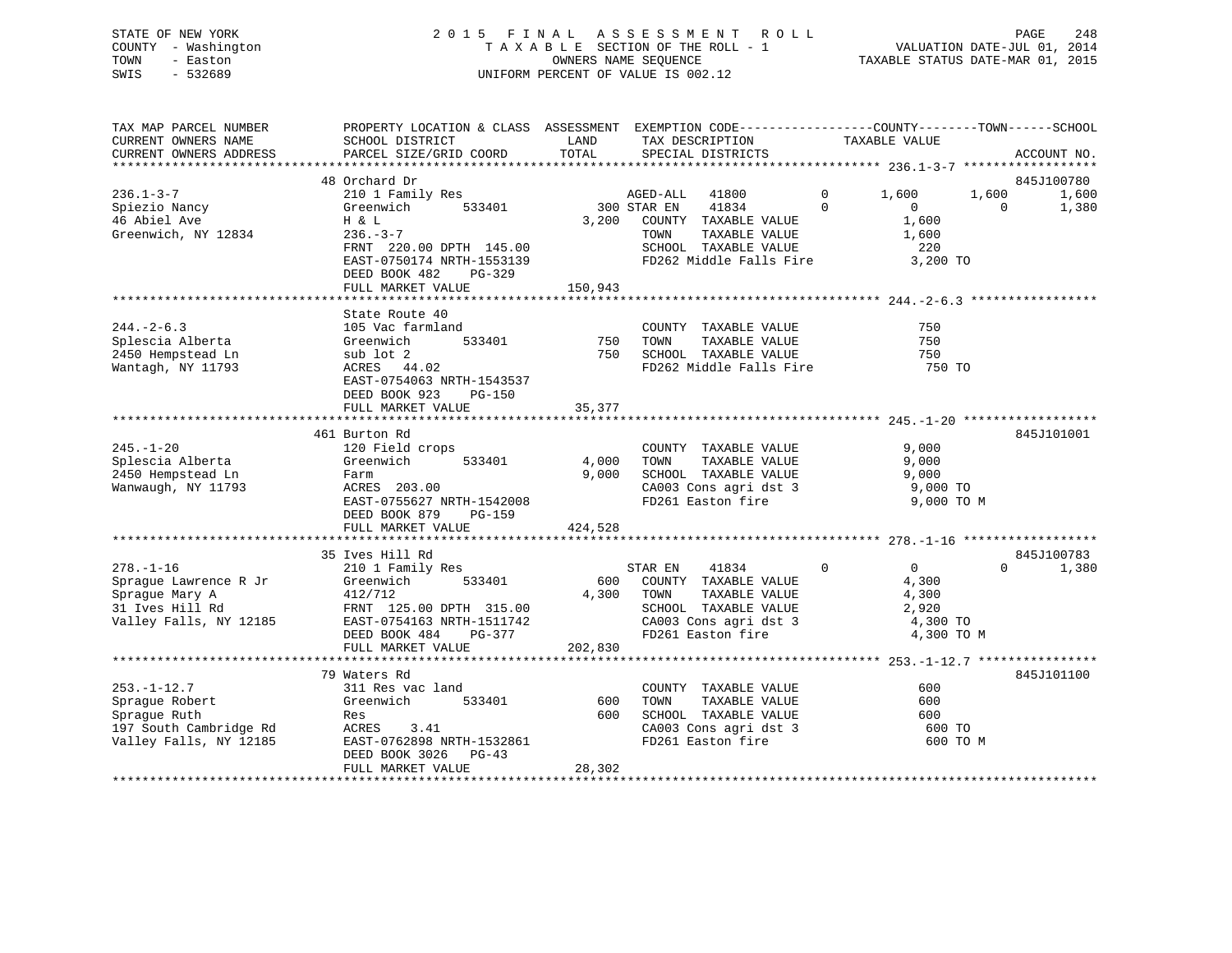# STATE OF NEW YORK 2 0 1 5 F I N A L A S S E S S M E N T R O L L PAGE 249 COUNTY - Washington T A X A B L E SECTION OF THE ROLL - 1 VALUATION DATE-JUL 01, 2014 TOWN - Easton **CONNERS NAME SEQUENCE** TAXABLE STATUS DATE-MAR 01, 2015 SWIS - 532689 UNIFORM PERCENT OF VALUE IS 002.12

| TAX MAP PARCEL NUMBER                  | PROPERTY LOCATION & CLASS ASSESSMENT EXEMPTION CODE---------------COUNTY-------TOWN------SCHOOL                                                                             |         |                                                                    |                                     |                        |
|----------------------------------------|-----------------------------------------------------------------------------------------------------------------------------------------------------------------------------|---------|--------------------------------------------------------------------|-------------------------------------|------------------------|
| CURRENT OWNERS NAME                    | SCHOOL DISTRICT                                                                                                                                                             | LAND    | TAX DESCRIPTION                                                    | TAXABLE VALUE                       |                        |
| CURRENT OWNERS ADDRESS                 | PARCEL SIZE/GRID COORD TOTAL                                                                                                                                                |         | SPECIAL DISTRICTS                                                  |                                     | ACCOUNT NO.            |
|                                        |                                                                                                                                                                             |         |                                                                    |                                     |                        |
|                                        | 197 South Cambridge Rd 95 PCT OF VALUE USED FOR EXEMPTION PURPOSES                                                                                                          |         |                                                                    |                                     |                        |
| $278. - 1 - 7.3$                       |                                                                                                                                                                             |         |                                                                    | $\Omega$<br>1,166                   | 954<br>$\mathbf 0$     |
| Sprague Robert                         | $\begin{tabular}{lllllllllll} \bf 210 & 1 & Family Res & & & VET COM CT & 41131 \\ \bf 31 & 610 & 533401 & 600 VET DIS CT & 41141 \\ \end{tabular}$                         |         |                                                                    | $\overline{0}$<br>2,332             | $\bigcirc$<br>1,908    |
| Sprague Ruth A                         | H/1                                                                                                                                                                         |         | 5,200 STAR B<br>41854                                              | $\overline{0}$<br>$\overline{0}$    | $\overline{0}$<br>640  |
| 197 South Cambridge Rd                 | 785/81                                                                                                                                                                      |         | COUNTY TAXABLE VALUE                                               | 1,702                               |                        |
| Valley Falls, NY 12185                 | ACRES 10.02                                                                                                                                                                 |         | TOWN<br>TAXABLE VALUE                                              | 2,338                               |                        |
|                                        |                                                                                                                                                                             |         |                                                                    | 4,560                               |                        |
|                                        | EAST-0754123<br>EAST-0754123<br>DEED BOOK 869 PG-332<br>FULL MARKET VALUE 245,283 FD261 Easton fire                                                                         |         |                                                                    | 5,200 TO                            |                        |
|                                        |                                                                                                                                                                             |         |                                                                    | 5,200 TO M                          |                        |
|                                        |                                                                                                                                                                             |         |                                                                    |                                     |                        |
|                                        | Ives Hill Rd                                                                                                                                                                |         |                                                                    |                                     | 845J100765             |
| $278. - 1 - 5$                         | 323 Vacant rural                                                                                                                                                            |         | COUNTY TAXABLE VALUE                                               | 500                                 |                        |
| Sprague Robert J                       | 533401<br>Greenwich                                                                                                                                                         | 500     |                                                                    | 500                                 |                        |
|                                        |                                                                                                                                                                             | 500     | TOWN      TAXABLE VALUE<br>SCHOOL   TAXABLE VALUE                  | 500                                 |                        |
|                                        |                                                                                                                                                                             |         |                                                                    | 500 TO                              |                        |
|                                        |                                                                                                                                                                             |         | CA003 Cons agri dst 3<br>FD261 Easton fire                         | 500 TO M                            |                        |
|                                        | Sprague Auth A<br>197 South Cambridge Rd<br>197 South Cambridge Rd<br>197 South Cambridge Rd<br>197 South Cambridge Rd<br>198 Space BAST-0751677 NRTH-1512368<br>200 PG-228 |         |                                                                    |                                     |                        |
|                                        |                                                                                                                                                                             |         |                                                                    |                                     |                        |
|                                        | FULL MARKET VALUE                                                                                                                                                           | 23,585  |                                                                    |                                     |                        |
|                                        |                                                                                                                                                                             |         |                                                                    |                                     |                        |
|                                        | 27 Ives Hill Rd                                                                                                                                                             |         |                                                                    |                                     | 845J101133<br>$\Omega$ |
| $278. - 1 - 17.2$                      | 210 1 Family Res                                                                                                                                                            |         | 41854<br>STAR B                                                    | $\overline{0}$<br>$0 \qquad \qquad$ | 640                    |
| Sprague Scott                          |                                                                                                                                                                             |         | 500 COUNTY TAXABLE VALUE                                           | 4,000                               |                        |
| sprague Patricia<br>27 Ives Hill Rd    | H & L<br>658/1                                                                                                                                                              | 4,000   | TAXABLE VALUE<br>TOWN<br>SCHOOL TAXABLE VALUE                      | 4,000                               |                        |
|                                        |                                                                                                                                                                             |         |                                                                    | 3,360                               |                        |
| Valley Falls, NY 12185                 | FRNT 100.00 DPTH 370.00                                                                                                                                                     |         | CA003 Cons agri dst 3<br>FD261 Easton fire                         | 4,000 TO                            |                        |
|                                        | EAST-0754275 NRTH-1511711                                                                                                                                                   |         |                                                                    | 4,000 TO M                          |                        |
|                                        | DEED BOOK 654<br>PG-277                                                                                                                                                     |         |                                                                    |                                     |                        |
|                                        | FULL MARKET VALUE                                                                                                                                                           | 188,679 |                                                                    |                                     |                        |
|                                        |                                                                                                                                                                             |         |                                                                    |                                     |                        |
|                                        | 334 Meeting House Rd                                                                                                                                                        |         |                                                                    |                                     | 845J100781             |
| $269. - 2 - 9$                         | 210 1 Family Res                                                                                                                                                            |         | COUNTY TAXABLE VALUE                                               | 2,500                               |                        |
| Sprague Terry                          | Greenwich 533401                                                                                                                                                            | 400     | TOWN<br>TAXABLE VALUE                                              | 2,500                               |                        |
| Sprague Karen                          | H&l                                                                                                                                                                         | 2,500   |                                                                    | 2,500                               |                        |
|                                        |                                                                                                                                                                             |         | SCHOOL TAXABLE VALUE<br>CA003 Cons agri dst 3                      | 2,500 TO                            |                        |
|                                        | EAST-0751736 NRTH-1516421                                                                                                                                                   |         | FD261 Easton fire                                                  | 2,500 TO M                          |                        |
|                                        | DEED BOOK 2237 PG-297                                                                                                                                                       |         |                                                                    |                                     |                        |
|                                        | FULL MARKET VALUE                                                                                                                                                           | 117,925 |                                                                    |                                     |                        |
|                                        |                                                                                                                                                                             |         |                                                                    |                                     |                        |
|                                        | 20 South Cambridge Rd                                                                                                                                                       |         |                                                                    |                                     |                        |
| $269. - 2 - 9.1$                       | 210 1 Family Res                                                                                                                                                            |         | STAR B<br>41854                                                    | $\overline{0}$<br>$\overline{0}$    | $\Omega$<br>640        |
| Spraque Terry R                        | Greenwich 533401                                                                                                                                                            |         | 500 COUNTY TAXABLE VALUE                                           | 5,500                               |                        |
| Sprayue ICIT,<br>20 South Cambridge Rd | $H+L$                                                                                                                                                                       | 5,500   | TOWN<br>TAXABLE VALUE                                              | 5,500                               |                        |
| Valley Falls, NY 12185                 | ACRES 4.49                                                                                                                                                                  |         |                                                                    | 4,860                               |                        |
|                                        | EAST-0751541 NRTH-1516106<br>DEED BOOK 758 PG-53                                                                                                                            |         |                                                                    | 5,500 TO                            |                        |
|                                        | DEED BOOK 758<br>PG-53                                                                                                                                                      |         | SCHOOL TAXABLE VALUE<br>CA003 Cons agri dst 3<br>FD261 Easton fire | 5,500 TO M                          |                        |
|                                        | FULL MARKET VALUE                                                                                                                                                           | 259,434 |                                                                    |                                     |                        |
|                                        |                                                                                                                                                                             |         |                                                                    |                                     |                        |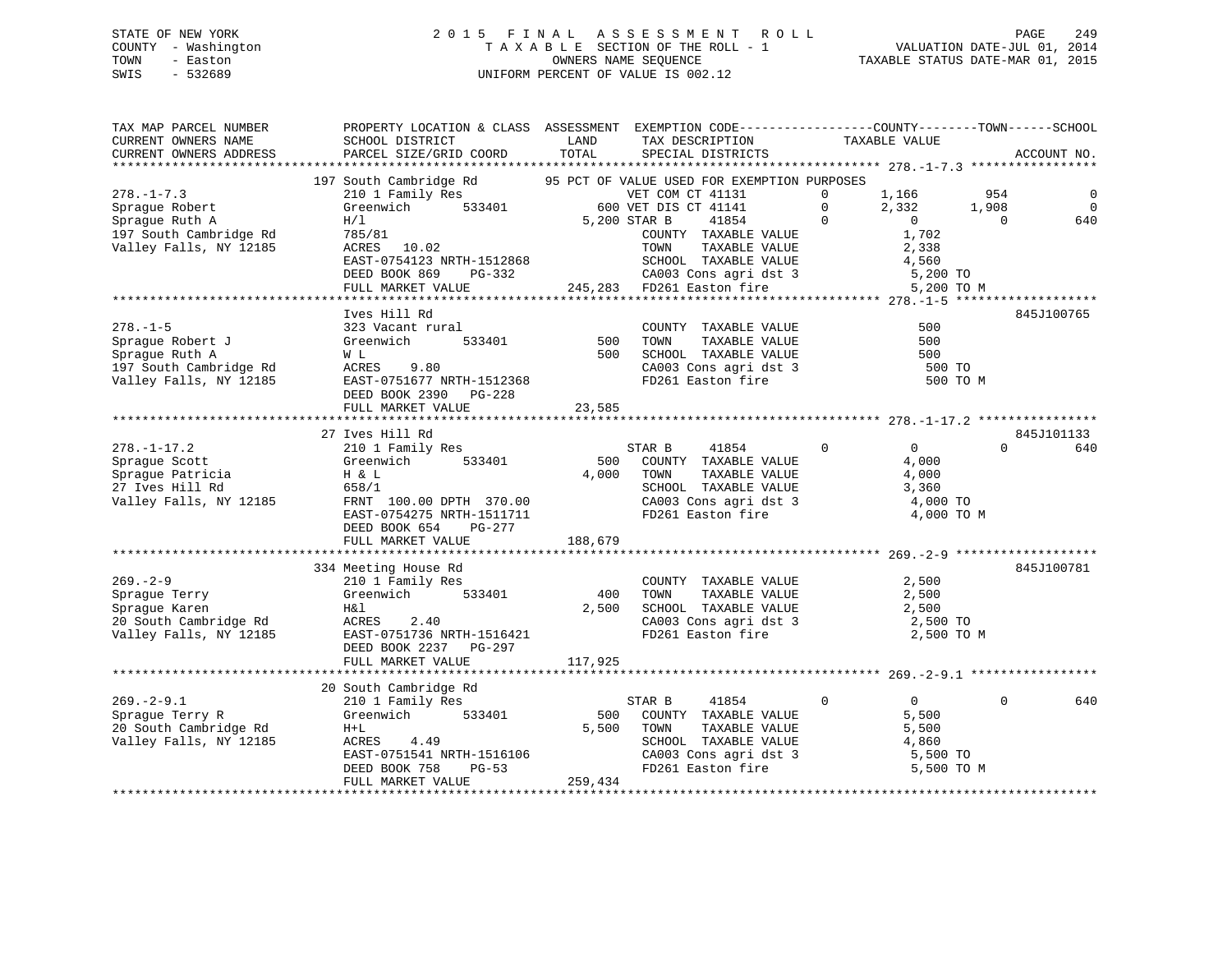UNDER AGDIST LAW TIL 2019

#### STATE OF NEW YORK 2 0 1 5 F I N A L A S S E S S M E N T R O L L PAGE 250COUNTY - Washington T A X A B L E SECTION OF THE ROLL - 1 TOWN - Easton OWNERS NAME SEQUENCE TAXABLE STATUS DATE-MAR 01, 2015 SWIS - 532689 UNIFORM PERCENT OF VALUE IS 002.12

TAX MAP PARCEL NUMBER PROPERTY LOCATION & CLASS ASSESSMENT EXEMPTION CODE------------------COUNTY--------TOWN------SCHOOL CURRENT OWNERS NAME SCHOOL DISTRICT LAND TAX DESCRIPTION TAXABLE VALUECURRENT OWNERS ADDRESS PARCEL SIZE/GRID COORD TOTAL SPECIAL DISTRICTS ACCOUNT NO. \*\*\*\*\*\*\*\*\*\*\*\*\*\*\*\*\*\*\*\*\*\*\*\*\*\*\*\*\*\*\*\*\*\*\*\*\*\*\*\*\*\*\*\*\*\*\*\*\*\*\*\*\*\*\*\*\*\*\*\*\*\*\*\*\*\*\*\*\*\*\*\*\*\*\*\*\*\*\*\*\*\*\*\*\*\*\*\*\*\*\*\*\*\*\*\*\*\*\*\*\*\*\* 285.-1-16 \*\*\*\*\*\*\*\*\*\*\*\*\*\*\*\*\*\* County Route 113 645J100882<br>105 Vac farmland 6 645 M AG DIST 41720 6 845J100882 285.-1-16 105 Vac farmland AG DIST 41720 0 1,201 1,201 1,201 Squire Albert 61,799 Stillwater Cent 415201 4,000 COUNTY TAXABLE VALUE 3,799 Squire Andrew Field Crops 5,000 TOWN TAXABLE VALUE 3,799 620 Co Rt 113 ACRES 202.20 SCHOOL TAXABLE VALUE 3,799 Schaghticoke, NY 12154 EAST-0727012 NRTH-1500679 CA003 Cons agri dst 3 3,799 TO<br>DEED BOOK 487 PG-561 1.201 EX DEED BOOK 487 PG-561 MAY BE SUBJECT TO PAYMENT FULL MARKET VALUE  $235,849$  FD261 Easton fire 5,000 TO M \*\*\*\*\*\*\*\*\*\*\*\*\*\*\*\*\*\*\*\*\*\*\*\*\*\*\*\*\*\*\*\*\*\*\*\*\*\*\*\*\*\*\*\*\*\*\*\*\*\*\*\*\*\*\*\*\*\*\*\*\*\*\*\*\*\*\*\*\*\*\*\*\*\*\*\*\*\*\*\*\*\*\*\*\*\*\*\*\*\*\*\*\*\*\*\*\*\*\*\*\*\*\* 285.-1-16.1 \*\*\*\*\*\*\*\*\*\*\*\*\*\*\*\* 612 County Route 113 285.-1-16.1 210 1 Family Res STAR B 41854 0 0 0 640 Squire Andrew Stillwater Cent 415201 600 COUNTY TAXABLE VALUE 4,300 Squire Lee Ann  $H/I$   $H/I$   $4,300$  TOWN TAXABLE VALUE  $4,300$ 612 County Route 113 ACRES 10.00 SCHOOL TAXABLE VALUE 3,660

| Schaghticoke, NY 12154                  | EAST-0726181 NRTH-1499285                         |            |         | CA003 Cons agri dst 3                   |                | 4,300 TO       |          |            |
|-----------------------------------------|---------------------------------------------------|------------|---------|-----------------------------------------|----------------|----------------|----------|------------|
|                                         | DEED BOOK 790<br>$PG-213$                         |            |         | FD261 Easton fire 4,300 TO M            |                |                |          |            |
|                                         | FULL MARKET VALUE                                 | 202,830    |         |                                         |                |                |          |            |
|                                         |                                                   |            |         |                                         |                |                |          |            |
|                                         | County Route 54/N Off                             |            |         |                                         |                |                |          | 845J101131 |
| $285. - 1 - 2$                          | 323 Vacant rural                                  |            |         | COUNTY TAXABLE VALUE                    |                | 100            |          |            |
| Squire Andrew B II                      | Stillwater Cent 415201 100                        |            | TOWN    | TAXABLE VALUE                           |                | 100            |          |            |
| 612 Co Rt 113                           | Wood Lot                                          | 100        |         | SCHOOL TAXABLE VALUE                    |                | 100            |          |            |
| Schaghticoke, NY 12154                  | ACRES 3.00                                        |            |         | CA003 Cons agri dst 3                   |                | $100$ TO       |          |            |
|                                         | EAST-0730730 NRTH-1505046                         |            |         | FD261 Easton fire                       |                |                | 100 TO M |            |
|                                         | DEED BOOK 495<br>PG-118                           |            |         |                                         |                |                |          |            |
|                                         | FULL MARKET VALUE                                 | 4,717      |         |                                         |                |                |          |            |
|                                         |                                                   |            |         |                                         |                |                |          |            |
|                                         | County Route 54/N Off                             |            |         |                                         |                |                |          | 845J101168 |
| $285. - 1 - 6.1$                        | 120 Field crops                                   |            | AG DIST | 41720                                   | $\overline{0}$ | 643            | 643      | 643        |
| Squire Andrew B II                      | Stillwater Cent 415201                            |            |         | 2,100 COUNTY TAXABLE VALUE              |                | 1,457          |          |            |
| 612 Co Rt 113                           | 846/80                                            | 2,100      | TOWN    | TAXABLE VALUE                           |                | 1,457          |          |            |
| Schaghticoke, NY 12154                  | ACRES 102.10                                      |            |         | SCHOOL TAXABLE VALUE                    |                | 1,457          |          |            |
|                                         | EAST-0732294 NRTH-1506652                         |            |         | CA003 Cons agri dst 3                   |                | 1,457 TO       |          |            |
| MAY BE SUBJECT TO PAYMENT DEED BOOK 495 |                                                   |            |         |                                         |                |                |          |            |
|                                         |                                                   |            |         |                                         |                |                |          |            |
|                                         |                                                   |            |         |                                         |                |                |          |            |
|                                         | 619 County Route 113                              |            |         |                                         |                |                |          | 845J101003 |
| $285. - 1 - 28$                         | 210 1 Family Res - WTRFNT                         |            |         | ELG F VET 41101                         | $\mathbf{0}$   | 2,350          | 2,350    | $\bigcirc$ |
|                                         | Squire Living Trust Lois R Stillwater Cent 415201 | 400 STAR B |         | 41854                                   | $\Omega$       | $\overline{0}$ | 0        | 640        |
| 619 County Route 113                    | H&l                                               | 7,400      |         | COUNTY TAXABLE VALUE                    |                | 5,050          |          |            |
| Schaghticoke, NY 12154                  | 7.60<br>ACRES                                     |            | TOWN    | TAXABLE VALUE                           |                | 5,050          |          |            |
|                                         | EAST-0725800 NRTH-1500143                         |            | SCHOOL  | TAXABLE VALUE                           |                | 6,760          |          |            |
|                                         | DEED BOOK 901<br>PG-115                           |            |         | CA003 Cons agri dst 3                   |                | 7,400 TO       |          |            |
|                                         | FULL MARKET VALUE                                 | 349,057    |         | FD261 Easton fire The Monday 7,400 TO M |                |                |          |            |
|                                         |                                                   |            |         |                                         |                |                |          |            |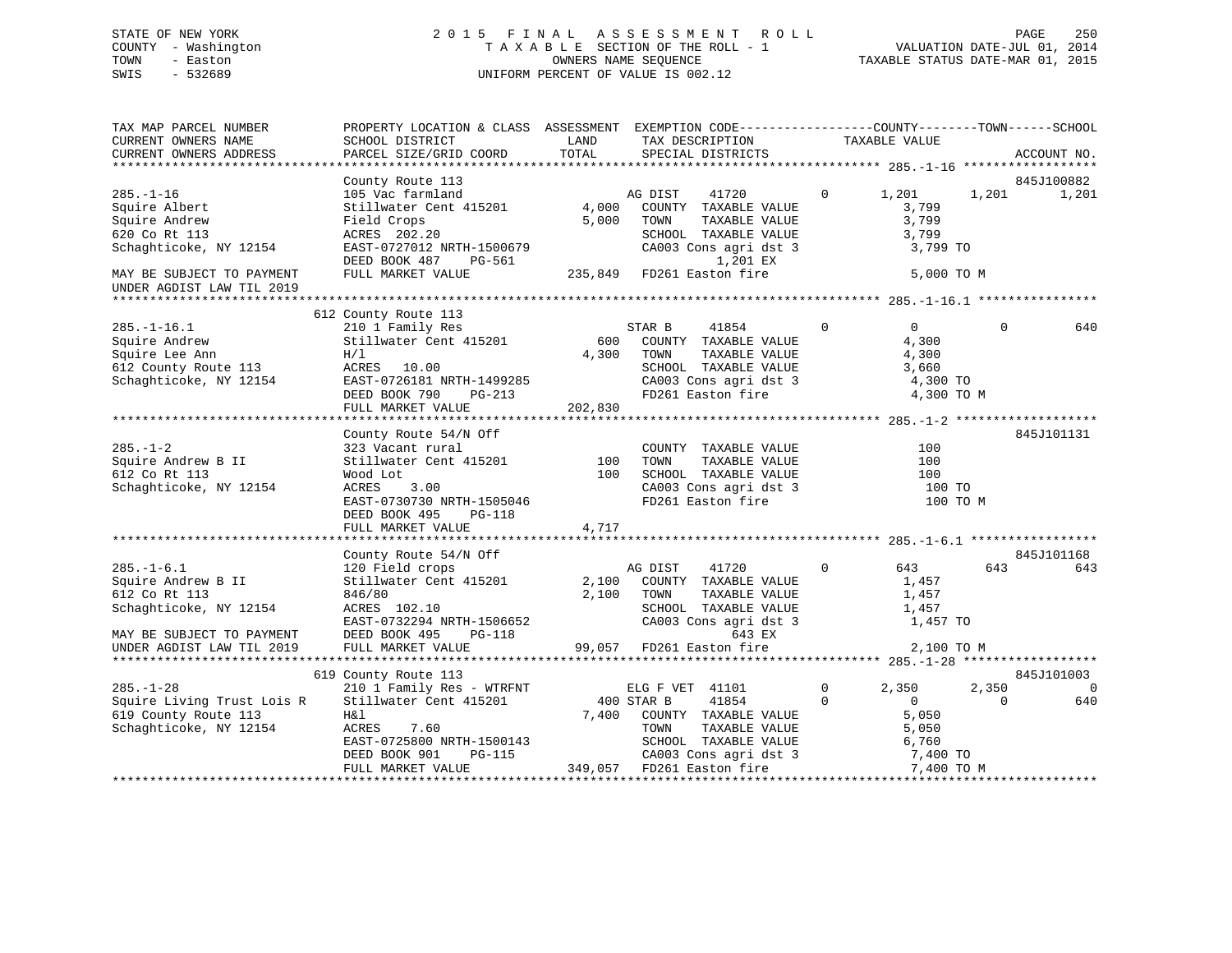| STATE OF NEW YORK   | 2015 FINAL ASSESSMENT ROLL         | 251<br>PAGE                      |
|---------------------|------------------------------------|----------------------------------|
| COUNTY - Washington | TAXABLE SECTION OF THE ROLL - 1    | VALUATION DATE-JUL 01, 2014      |
| TOWN<br>- Easton    | OWNERS NAME SEOUENCE               | TAXABLE STATUS DATE-MAR 01, 2015 |
| - 532689<br>SWIS    | UNIFORM PERCENT OF VALUE IS 002.12 |                                  |

| CURRENT OWNERS NAME<br>SCHOOL DISTRICT<br>LAND<br>TAX DESCRIPTION<br>TAXABLE VALUE<br>TOTAL<br>CURRENT OWNERS ADDRESS<br>PARCEL SIZE/GRID COORD<br>SPECIAL DISTRICTS<br>ACCOUNT NO.<br>97 General Fellows Rd<br>845J100784<br>$235. -1 - 5$<br>210 1 Family Res<br>3,600<br>COUNTY TAXABLE VALUE<br>Squires Leonard<br>Greenwich<br>533401<br>500<br>TOWN<br>TAXABLE VALUE<br>3,600<br>3,600<br>SCHOOL TAXABLE VALUE<br>Squires Karen<br>House & 2 Lots<br>3,600<br>110 Haas Rd<br>457/473;691/71;819/246<br>CA003 Cons agri dst 3<br>3,600 TO<br>Schuylerville, NY 12871<br>4.51<br>FD262 Middle Falls Fire<br>ACRES<br>3,600 TO<br>EAST-0741361 NRTH-1548608<br>DEED BOOK 2325 PG-326<br>169,811<br>FULL MARKET VALUE<br>406 State Route 29<br>845J100141<br>$236. - 1 - 3$<br>2,800<br>210 1 Family Res<br>COUNTY TAXABLE VALUE<br>400<br>2,800<br>Squires Michelle<br>533401<br>TOWN<br>TAXABLE VALUE<br>Greenwich<br>406 St Rt 29<br>2,800<br>SCHOOL TAXABLE VALUE<br>2,800<br>H & L<br>FD262 Middle Falls Fire<br>Greenwich, NY 12834<br>ACRES<br>1.30<br>2,800 TO<br>EAST-0748962 NRTH-1552869<br>DEED BOOK 775<br>$PG-98$<br>FULL MARKET VALUE<br>132,075<br>23 Milton Dr<br>845J100140<br>$236. - 1 - 6$<br>$\overline{0}$<br>0<br>$\Omega$<br>210 1 Family Res<br>STAR B<br>41854<br>640<br>Squires Scott A<br>Greenwich<br>533401<br>500<br>COUNTY TAXABLE VALUE<br>4,200<br>Squires Michelle A<br>4,200<br>TAXABLE VALUE<br>4,200<br>H & L<br>TOWN<br>2.20<br>23 Milton Dr<br>ACRES<br>SCHOOL TAXABLE VALUE<br>3,560<br>Greenwich, NY 12834<br>EAST-0749327 NRTH-1552400<br>FD262 Middle Falls Fire<br>4,200 TO<br>DEED BOOK 626<br>$PG-61$<br>198,113<br>FULL MARKET VALUE<br>538 Colonel Burch Rd<br>845J100785<br>$287. - 1 - 13$<br>112 Dairy farm<br>41720<br>$\mathbf 0$<br>764<br>764<br>AG DIST<br>764<br>41834<br>Stannard Alfred<br>Hoosic Valley 384201<br>3,000 STAR EN<br>$\Omega$<br>$\overline{0}$<br>$\Omega$<br>1,380<br>Stannard Dawn<br>7,500<br>COUNTY TAXABLE VALUE<br>6,736<br>Farm<br>583 Colonel Burch Rd<br>1989-500<br>TOWN<br>TAXABLE VALUE<br>6,736<br>ACRES 148.50<br>SCHOOL TAXABLE VALUE<br>5,356<br>CA003 Cons agri dst 3<br>6,736 TO<br>EAST-0751760 NRTH-1500435<br>764 EX<br>DEED BOOK 787<br>MAY BE SUBJECT TO PAYMENT<br>$PG-11$<br>353,774 FD261 Easton fire<br>7,500 TO M<br>UNDER AGDIST LAW TIL 2019<br>FULL MARKET VALUE<br>615 Colonel Burch Rd<br>845J100786<br>$\mathbf 0$<br>$287. - 1 - 14$<br>41854<br>$\overline{0}$<br>$\Omega$<br>640<br>210 1 Family Res<br>STAR B<br>Hoosic Valley 384201<br>400<br>Stannard John B<br>COUNTY TAXABLE VALUE<br>3,200<br>3,200<br>Stannard Judy<br>Lot & H<br>TOWN<br>TAXABLE VALUE<br>3,200<br>SCHOOL TAXABLE VALUE<br>615 Colonel Burch Rd<br>FRNT 150.00 DPTH 292.00<br>2,560<br>CA003 Cons agri dst 3<br>Valley Falls, NY 12185<br>EAST-0751203 NRTH-1501349<br>3,200 TO<br>DEED BOOK 1729<br>PG-329<br>FD261 Easton fire<br>3,200 TO M<br>150,943<br>FULL MARKET VALUE | TAX MAP PARCEL NUMBER  | PROPERTY LOCATION & CLASS ASSESSMENT EXEMPTION CODE----------------COUNTY-------TOWN------SCHOOL |  |  |
|-----------------------------------------------------------------------------------------------------------------------------------------------------------------------------------------------------------------------------------------------------------------------------------------------------------------------------------------------------------------------------------------------------------------------------------------------------------------------------------------------------------------------------------------------------------------------------------------------------------------------------------------------------------------------------------------------------------------------------------------------------------------------------------------------------------------------------------------------------------------------------------------------------------------------------------------------------------------------------------------------------------------------------------------------------------------------------------------------------------------------------------------------------------------------------------------------------------------------------------------------------------------------------------------------------------------------------------------------------------------------------------------------------------------------------------------------------------------------------------------------------------------------------------------------------------------------------------------------------------------------------------------------------------------------------------------------------------------------------------------------------------------------------------------------------------------------------------------------------------------------------------------------------------------------------------------------------------------------------------------------------------------------------------------------------------------------------------------------------------------------------------------------------------------------------------------------------------------------------------------------------------------------------------------------------------------------------------------------------------------------------------------------------------------------------------------------------------------------------------------------------------------------------------------------------------------------------------------------------------------------------------------------------------------------------------------------------------------------------------------------------------------------------------------------------------------------------------------------------------------------------------------------------------------------------------------------------------------------------|------------------------|--------------------------------------------------------------------------------------------------|--|--|
|                                                                                                                                                                                                                                                                                                                                                                                                                                                                                                                                                                                                                                                                                                                                                                                                                                                                                                                                                                                                                                                                                                                                                                                                                                                                                                                                                                                                                                                                                                                                                                                                                                                                                                                                                                                                                                                                                                                                                                                                                                                                                                                                                                                                                                                                                                                                                                                                                                                                                                                                                                                                                                                                                                                                                                                                                                                                                                                                                                             |                        |                                                                                                  |  |  |
|                                                                                                                                                                                                                                                                                                                                                                                                                                                                                                                                                                                                                                                                                                                                                                                                                                                                                                                                                                                                                                                                                                                                                                                                                                                                                                                                                                                                                                                                                                                                                                                                                                                                                                                                                                                                                                                                                                                                                                                                                                                                                                                                                                                                                                                                                                                                                                                                                                                                                                                                                                                                                                                                                                                                                                                                                                                                                                                                                                             |                        |                                                                                                  |  |  |
|                                                                                                                                                                                                                                                                                                                                                                                                                                                                                                                                                                                                                                                                                                                                                                                                                                                                                                                                                                                                                                                                                                                                                                                                                                                                                                                                                                                                                                                                                                                                                                                                                                                                                                                                                                                                                                                                                                                                                                                                                                                                                                                                                                                                                                                                                                                                                                                                                                                                                                                                                                                                                                                                                                                                                                                                                                                                                                                                                                             |                        |                                                                                                  |  |  |
|                                                                                                                                                                                                                                                                                                                                                                                                                                                                                                                                                                                                                                                                                                                                                                                                                                                                                                                                                                                                                                                                                                                                                                                                                                                                                                                                                                                                                                                                                                                                                                                                                                                                                                                                                                                                                                                                                                                                                                                                                                                                                                                                                                                                                                                                                                                                                                                                                                                                                                                                                                                                                                                                                                                                                                                                                                                                                                                                                                             |                        |                                                                                                  |  |  |
|                                                                                                                                                                                                                                                                                                                                                                                                                                                                                                                                                                                                                                                                                                                                                                                                                                                                                                                                                                                                                                                                                                                                                                                                                                                                                                                                                                                                                                                                                                                                                                                                                                                                                                                                                                                                                                                                                                                                                                                                                                                                                                                                                                                                                                                                                                                                                                                                                                                                                                                                                                                                                                                                                                                                                                                                                                                                                                                                                                             |                        |                                                                                                  |  |  |
|                                                                                                                                                                                                                                                                                                                                                                                                                                                                                                                                                                                                                                                                                                                                                                                                                                                                                                                                                                                                                                                                                                                                                                                                                                                                                                                                                                                                                                                                                                                                                                                                                                                                                                                                                                                                                                                                                                                                                                                                                                                                                                                                                                                                                                                                                                                                                                                                                                                                                                                                                                                                                                                                                                                                                                                                                                                                                                                                                                             |                        |                                                                                                  |  |  |
|                                                                                                                                                                                                                                                                                                                                                                                                                                                                                                                                                                                                                                                                                                                                                                                                                                                                                                                                                                                                                                                                                                                                                                                                                                                                                                                                                                                                                                                                                                                                                                                                                                                                                                                                                                                                                                                                                                                                                                                                                                                                                                                                                                                                                                                                                                                                                                                                                                                                                                                                                                                                                                                                                                                                                                                                                                                                                                                                                                             |                        |                                                                                                  |  |  |
|                                                                                                                                                                                                                                                                                                                                                                                                                                                                                                                                                                                                                                                                                                                                                                                                                                                                                                                                                                                                                                                                                                                                                                                                                                                                                                                                                                                                                                                                                                                                                                                                                                                                                                                                                                                                                                                                                                                                                                                                                                                                                                                                                                                                                                                                                                                                                                                                                                                                                                                                                                                                                                                                                                                                                                                                                                                                                                                                                                             |                        |                                                                                                  |  |  |
|                                                                                                                                                                                                                                                                                                                                                                                                                                                                                                                                                                                                                                                                                                                                                                                                                                                                                                                                                                                                                                                                                                                                                                                                                                                                                                                                                                                                                                                                                                                                                                                                                                                                                                                                                                                                                                                                                                                                                                                                                                                                                                                                                                                                                                                                                                                                                                                                                                                                                                                                                                                                                                                                                                                                                                                                                                                                                                                                                                             |                        |                                                                                                  |  |  |
|                                                                                                                                                                                                                                                                                                                                                                                                                                                                                                                                                                                                                                                                                                                                                                                                                                                                                                                                                                                                                                                                                                                                                                                                                                                                                                                                                                                                                                                                                                                                                                                                                                                                                                                                                                                                                                                                                                                                                                                                                                                                                                                                                                                                                                                                                                                                                                                                                                                                                                                                                                                                                                                                                                                                                                                                                                                                                                                                                                             |                        |                                                                                                  |  |  |
|                                                                                                                                                                                                                                                                                                                                                                                                                                                                                                                                                                                                                                                                                                                                                                                                                                                                                                                                                                                                                                                                                                                                                                                                                                                                                                                                                                                                                                                                                                                                                                                                                                                                                                                                                                                                                                                                                                                                                                                                                                                                                                                                                                                                                                                                                                                                                                                                                                                                                                                                                                                                                                                                                                                                                                                                                                                                                                                                                                             |                        |                                                                                                  |  |  |
|                                                                                                                                                                                                                                                                                                                                                                                                                                                                                                                                                                                                                                                                                                                                                                                                                                                                                                                                                                                                                                                                                                                                                                                                                                                                                                                                                                                                                                                                                                                                                                                                                                                                                                                                                                                                                                                                                                                                                                                                                                                                                                                                                                                                                                                                                                                                                                                                                                                                                                                                                                                                                                                                                                                                                                                                                                                                                                                                                                             |                        |                                                                                                  |  |  |
|                                                                                                                                                                                                                                                                                                                                                                                                                                                                                                                                                                                                                                                                                                                                                                                                                                                                                                                                                                                                                                                                                                                                                                                                                                                                                                                                                                                                                                                                                                                                                                                                                                                                                                                                                                                                                                                                                                                                                                                                                                                                                                                                                                                                                                                                                                                                                                                                                                                                                                                                                                                                                                                                                                                                                                                                                                                                                                                                                                             |                        |                                                                                                  |  |  |
|                                                                                                                                                                                                                                                                                                                                                                                                                                                                                                                                                                                                                                                                                                                                                                                                                                                                                                                                                                                                                                                                                                                                                                                                                                                                                                                                                                                                                                                                                                                                                                                                                                                                                                                                                                                                                                                                                                                                                                                                                                                                                                                                                                                                                                                                                                                                                                                                                                                                                                                                                                                                                                                                                                                                                                                                                                                                                                                                                                             |                        |                                                                                                  |  |  |
|                                                                                                                                                                                                                                                                                                                                                                                                                                                                                                                                                                                                                                                                                                                                                                                                                                                                                                                                                                                                                                                                                                                                                                                                                                                                                                                                                                                                                                                                                                                                                                                                                                                                                                                                                                                                                                                                                                                                                                                                                                                                                                                                                                                                                                                                                                                                                                                                                                                                                                                                                                                                                                                                                                                                                                                                                                                                                                                                                                             |                        |                                                                                                  |  |  |
|                                                                                                                                                                                                                                                                                                                                                                                                                                                                                                                                                                                                                                                                                                                                                                                                                                                                                                                                                                                                                                                                                                                                                                                                                                                                                                                                                                                                                                                                                                                                                                                                                                                                                                                                                                                                                                                                                                                                                                                                                                                                                                                                                                                                                                                                                                                                                                                                                                                                                                                                                                                                                                                                                                                                                                                                                                                                                                                                                                             |                        |                                                                                                  |  |  |
|                                                                                                                                                                                                                                                                                                                                                                                                                                                                                                                                                                                                                                                                                                                                                                                                                                                                                                                                                                                                                                                                                                                                                                                                                                                                                                                                                                                                                                                                                                                                                                                                                                                                                                                                                                                                                                                                                                                                                                                                                                                                                                                                                                                                                                                                                                                                                                                                                                                                                                                                                                                                                                                                                                                                                                                                                                                                                                                                                                             |                        |                                                                                                  |  |  |
|                                                                                                                                                                                                                                                                                                                                                                                                                                                                                                                                                                                                                                                                                                                                                                                                                                                                                                                                                                                                                                                                                                                                                                                                                                                                                                                                                                                                                                                                                                                                                                                                                                                                                                                                                                                                                                                                                                                                                                                                                                                                                                                                                                                                                                                                                                                                                                                                                                                                                                                                                                                                                                                                                                                                                                                                                                                                                                                                                                             |                        |                                                                                                  |  |  |
|                                                                                                                                                                                                                                                                                                                                                                                                                                                                                                                                                                                                                                                                                                                                                                                                                                                                                                                                                                                                                                                                                                                                                                                                                                                                                                                                                                                                                                                                                                                                                                                                                                                                                                                                                                                                                                                                                                                                                                                                                                                                                                                                                                                                                                                                                                                                                                                                                                                                                                                                                                                                                                                                                                                                                                                                                                                                                                                                                                             |                        |                                                                                                  |  |  |
|                                                                                                                                                                                                                                                                                                                                                                                                                                                                                                                                                                                                                                                                                                                                                                                                                                                                                                                                                                                                                                                                                                                                                                                                                                                                                                                                                                                                                                                                                                                                                                                                                                                                                                                                                                                                                                                                                                                                                                                                                                                                                                                                                                                                                                                                                                                                                                                                                                                                                                                                                                                                                                                                                                                                                                                                                                                                                                                                                                             |                        |                                                                                                  |  |  |
|                                                                                                                                                                                                                                                                                                                                                                                                                                                                                                                                                                                                                                                                                                                                                                                                                                                                                                                                                                                                                                                                                                                                                                                                                                                                                                                                                                                                                                                                                                                                                                                                                                                                                                                                                                                                                                                                                                                                                                                                                                                                                                                                                                                                                                                                                                                                                                                                                                                                                                                                                                                                                                                                                                                                                                                                                                                                                                                                                                             |                        |                                                                                                  |  |  |
|                                                                                                                                                                                                                                                                                                                                                                                                                                                                                                                                                                                                                                                                                                                                                                                                                                                                                                                                                                                                                                                                                                                                                                                                                                                                                                                                                                                                                                                                                                                                                                                                                                                                                                                                                                                                                                                                                                                                                                                                                                                                                                                                                                                                                                                                                                                                                                                                                                                                                                                                                                                                                                                                                                                                                                                                                                                                                                                                                                             |                        |                                                                                                  |  |  |
|                                                                                                                                                                                                                                                                                                                                                                                                                                                                                                                                                                                                                                                                                                                                                                                                                                                                                                                                                                                                                                                                                                                                                                                                                                                                                                                                                                                                                                                                                                                                                                                                                                                                                                                                                                                                                                                                                                                                                                                                                                                                                                                                                                                                                                                                                                                                                                                                                                                                                                                                                                                                                                                                                                                                                                                                                                                                                                                                                                             |                        |                                                                                                  |  |  |
|                                                                                                                                                                                                                                                                                                                                                                                                                                                                                                                                                                                                                                                                                                                                                                                                                                                                                                                                                                                                                                                                                                                                                                                                                                                                                                                                                                                                                                                                                                                                                                                                                                                                                                                                                                                                                                                                                                                                                                                                                                                                                                                                                                                                                                                                                                                                                                                                                                                                                                                                                                                                                                                                                                                                                                                                                                                                                                                                                                             |                        |                                                                                                  |  |  |
|                                                                                                                                                                                                                                                                                                                                                                                                                                                                                                                                                                                                                                                                                                                                                                                                                                                                                                                                                                                                                                                                                                                                                                                                                                                                                                                                                                                                                                                                                                                                                                                                                                                                                                                                                                                                                                                                                                                                                                                                                                                                                                                                                                                                                                                                                                                                                                                                                                                                                                                                                                                                                                                                                                                                                                                                                                                                                                                                                                             |                        |                                                                                                  |  |  |
|                                                                                                                                                                                                                                                                                                                                                                                                                                                                                                                                                                                                                                                                                                                                                                                                                                                                                                                                                                                                                                                                                                                                                                                                                                                                                                                                                                                                                                                                                                                                                                                                                                                                                                                                                                                                                                                                                                                                                                                                                                                                                                                                                                                                                                                                                                                                                                                                                                                                                                                                                                                                                                                                                                                                                                                                                                                                                                                                                                             |                        |                                                                                                  |  |  |
|                                                                                                                                                                                                                                                                                                                                                                                                                                                                                                                                                                                                                                                                                                                                                                                                                                                                                                                                                                                                                                                                                                                                                                                                                                                                                                                                                                                                                                                                                                                                                                                                                                                                                                                                                                                                                                                                                                                                                                                                                                                                                                                                                                                                                                                                                                                                                                                                                                                                                                                                                                                                                                                                                                                                                                                                                                                                                                                                                                             |                        |                                                                                                  |  |  |
|                                                                                                                                                                                                                                                                                                                                                                                                                                                                                                                                                                                                                                                                                                                                                                                                                                                                                                                                                                                                                                                                                                                                                                                                                                                                                                                                                                                                                                                                                                                                                                                                                                                                                                                                                                                                                                                                                                                                                                                                                                                                                                                                                                                                                                                                                                                                                                                                                                                                                                                                                                                                                                                                                                                                                                                                                                                                                                                                                                             |                        |                                                                                                  |  |  |
|                                                                                                                                                                                                                                                                                                                                                                                                                                                                                                                                                                                                                                                                                                                                                                                                                                                                                                                                                                                                                                                                                                                                                                                                                                                                                                                                                                                                                                                                                                                                                                                                                                                                                                                                                                                                                                                                                                                                                                                                                                                                                                                                                                                                                                                                                                                                                                                                                                                                                                                                                                                                                                                                                                                                                                                                                                                                                                                                                                             |                        |                                                                                                  |  |  |
|                                                                                                                                                                                                                                                                                                                                                                                                                                                                                                                                                                                                                                                                                                                                                                                                                                                                                                                                                                                                                                                                                                                                                                                                                                                                                                                                                                                                                                                                                                                                                                                                                                                                                                                                                                                                                                                                                                                                                                                                                                                                                                                                                                                                                                                                                                                                                                                                                                                                                                                                                                                                                                                                                                                                                                                                                                                                                                                                                                             |                        |                                                                                                  |  |  |
|                                                                                                                                                                                                                                                                                                                                                                                                                                                                                                                                                                                                                                                                                                                                                                                                                                                                                                                                                                                                                                                                                                                                                                                                                                                                                                                                                                                                                                                                                                                                                                                                                                                                                                                                                                                                                                                                                                                                                                                                                                                                                                                                                                                                                                                                                                                                                                                                                                                                                                                                                                                                                                                                                                                                                                                                                                                                                                                                                                             |                        |                                                                                                  |  |  |
|                                                                                                                                                                                                                                                                                                                                                                                                                                                                                                                                                                                                                                                                                                                                                                                                                                                                                                                                                                                                                                                                                                                                                                                                                                                                                                                                                                                                                                                                                                                                                                                                                                                                                                                                                                                                                                                                                                                                                                                                                                                                                                                                                                                                                                                                                                                                                                                                                                                                                                                                                                                                                                                                                                                                                                                                                                                                                                                                                                             |                        |                                                                                                  |  |  |
|                                                                                                                                                                                                                                                                                                                                                                                                                                                                                                                                                                                                                                                                                                                                                                                                                                                                                                                                                                                                                                                                                                                                                                                                                                                                                                                                                                                                                                                                                                                                                                                                                                                                                                                                                                                                                                                                                                                                                                                                                                                                                                                                                                                                                                                                                                                                                                                                                                                                                                                                                                                                                                                                                                                                                                                                                                                                                                                                                                             |                        |                                                                                                  |  |  |
|                                                                                                                                                                                                                                                                                                                                                                                                                                                                                                                                                                                                                                                                                                                                                                                                                                                                                                                                                                                                                                                                                                                                                                                                                                                                                                                                                                                                                                                                                                                                                                                                                                                                                                                                                                                                                                                                                                                                                                                                                                                                                                                                                                                                                                                                                                                                                                                                                                                                                                                                                                                                                                                                                                                                                                                                                                                                                                                                                                             |                        |                                                                                                  |  |  |
|                                                                                                                                                                                                                                                                                                                                                                                                                                                                                                                                                                                                                                                                                                                                                                                                                                                                                                                                                                                                                                                                                                                                                                                                                                                                                                                                                                                                                                                                                                                                                                                                                                                                                                                                                                                                                                                                                                                                                                                                                                                                                                                                                                                                                                                                                                                                                                                                                                                                                                                                                                                                                                                                                                                                                                                                                                                                                                                                                                             |                        |                                                                                                  |  |  |
|                                                                                                                                                                                                                                                                                                                                                                                                                                                                                                                                                                                                                                                                                                                                                                                                                                                                                                                                                                                                                                                                                                                                                                                                                                                                                                                                                                                                                                                                                                                                                                                                                                                                                                                                                                                                                                                                                                                                                                                                                                                                                                                                                                                                                                                                                                                                                                                                                                                                                                                                                                                                                                                                                                                                                                                                                                                                                                                                                                             | Valley Falls, NY 12185 |                                                                                                  |  |  |
|                                                                                                                                                                                                                                                                                                                                                                                                                                                                                                                                                                                                                                                                                                                                                                                                                                                                                                                                                                                                                                                                                                                                                                                                                                                                                                                                                                                                                                                                                                                                                                                                                                                                                                                                                                                                                                                                                                                                                                                                                                                                                                                                                                                                                                                                                                                                                                                                                                                                                                                                                                                                                                                                                                                                                                                                                                                                                                                                                                             |                        |                                                                                                  |  |  |
|                                                                                                                                                                                                                                                                                                                                                                                                                                                                                                                                                                                                                                                                                                                                                                                                                                                                                                                                                                                                                                                                                                                                                                                                                                                                                                                                                                                                                                                                                                                                                                                                                                                                                                                                                                                                                                                                                                                                                                                                                                                                                                                                                                                                                                                                                                                                                                                                                                                                                                                                                                                                                                                                                                                                                                                                                                                                                                                                                                             |                        |                                                                                                  |  |  |
|                                                                                                                                                                                                                                                                                                                                                                                                                                                                                                                                                                                                                                                                                                                                                                                                                                                                                                                                                                                                                                                                                                                                                                                                                                                                                                                                                                                                                                                                                                                                                                                                                                                                                                                                                                                                                                                                                                                                                                                                                                                                                                                                                                                                                                                                                                                                                                                                                                                                                                                                                                                                                                                                                                                                                                                                                                                                                                                                                                             |                        |                                                                                                  |  |  |
|                                                                                                                                                                                                                                                                                                                                                                                                                                                                                                                                                                                                                                                                                                                                                                                                                                                                                                                                                                                                                                                                                                                                                                                                                                                                                                                                                                                                                                                                                                                                                                                                                                                                                                                                                                                                                                                                                                                                                                                                                                                                                                                                                                                                                                                                                                                                                                                                                                                                                                                                                                                                                                                                                                                                                                                                                                                                                                                                                                             |                        |                                                                                                  |  |  |
|                                                                                                                                                                                                                                                                                                                                                                                                                                                                                                                                                                                                                                                                                                                                                                                                                                                                                                                                                                                                                                                                                                                                                                                                                                                                                                                                                                                                                                                                                                                                                                                                                                                                                                                                                                                                                                                                                                                                                                                                                                                                                                                                                                                                                                                                                                                                                                                                                                                                                                                                                                                                                                                                                                                                                                                                                                                                                                                                                                             |                        |                                                                                                  |  |  |
|                                                                                                                                                                                                                                                                                                                                                                                                                                                                                                                                                                                                                                                                                                                                                                                                                                                                                                                                                                                                                                                                                                                                                                                                                                                                                                                                                                                                                                                                                                                                                                                                                                                                                                                                                                                                                                                                                                                                                                                                                                                                                                                                                                                                                                                                                                                                                                                                                                                                                                                                                                                                                                                                                                                                                                                                                                                                                                                                                                             |                        |                                                                                                  |  |  |
|                                                                                                                                                                                                                                                                                                                                                                                                                                                                                                                                                                                                                                                                                                                                                                                                                                                                                                                                                                                                                                                                                                                                                                                                                                                                                                                                                                                                                                                                                                                                                                                                                                                                                                                                                                                                                                                                                                                                                                                                                                                                                                                                                                                                                                                                                                                                                                                                                                                                                                                                                                                                                                                                                                                                                                                                                                                                                                                                                                             |                        |                                                                                                  |  |  |
|                                                                                                                                                                                                                                                                                                                                                                                                                                                                                                                                                                                                                                                                                                                                                                                                                                                                                                                                                                                                                                                                                                                                                                                                                                                                                                                                                                                                                                                                                                                                                                                                                                                                                                                                                                                                                                                                                                                                                                                                                                                                                                                                                                                                                                                                                                                                                                                                                                                                                                                                                                                                                                                                                                                                                                                                                                                                                                                                                                             |                        |                                                                                                  |  |  |
|                                                                                                                                                                                                                                                                                                                                                                                                                                                                                                                                                                                                                                                                                                                                                                                                                                                                                                                                                                                                                                                                                                                                                                                                                                                                                                                                                                                                                                                                                                                                                                                                                                                                                                                                                                                                                                                                                                                                                                                                                                                                                                                                                                                                                                                                                                                                                                                                                                                                                                                                                                                                                                                                                                                                                                                                                                                                                                                                                                             |                        |                                                                                                  |  |  |
|                                                                                                                                                                                                                                                                                                                                                                                                                                                                                                                                                                                                                                                                                                                                                                                                                                                                                                                                                                                                                                                                                                                                                                                                                                                                                                                                                                                                                                                                                                                                                                                                                                                                                                                                                                                                                                                                                                                                                                                                                                                                                                                                                                                                                                                                                                                                                                                                                                                                                                                                                                                                                                                                                                                                                                                                                                                                                                                                                                             |                        |                                                                                                  |  |  |
|                                                                                                                                                                                                                                                                                                                                                                                                                                                                                                                                                                                                                                                                                                                                                                                                                                                                                                                                                                                                                                                                                                                                                                                                                                                                                                                                                                                                                                                                                                                                                                                                                                                                                                                                                                                                                                                                                                                                                                                                                                                                                                                                                                                                                                                                                                                                                                                                                                                                                                                                                                                                                                                                                                                                                                                                                                                                                                                                                                             |                        |                                                                                                  |  |  |
|                                                                                                                                                                                                                                                                                                                                                                                                                                                                                                                                                                                                                                                                                                                                                                                                                                                                                                                                                                                                                                                                                                                                                                                                                                                                                                                                                                                                                                                                                                                                                                                                                                                                                                                                                                                                                                                                                                                                                                                                                                                                                                                                                                                                                                                                                                                                                                                                                                                                                                                                                                                                                                                                                                                                                                                                                                                                                                                                                                             |                        |                                                                                                  |  |  |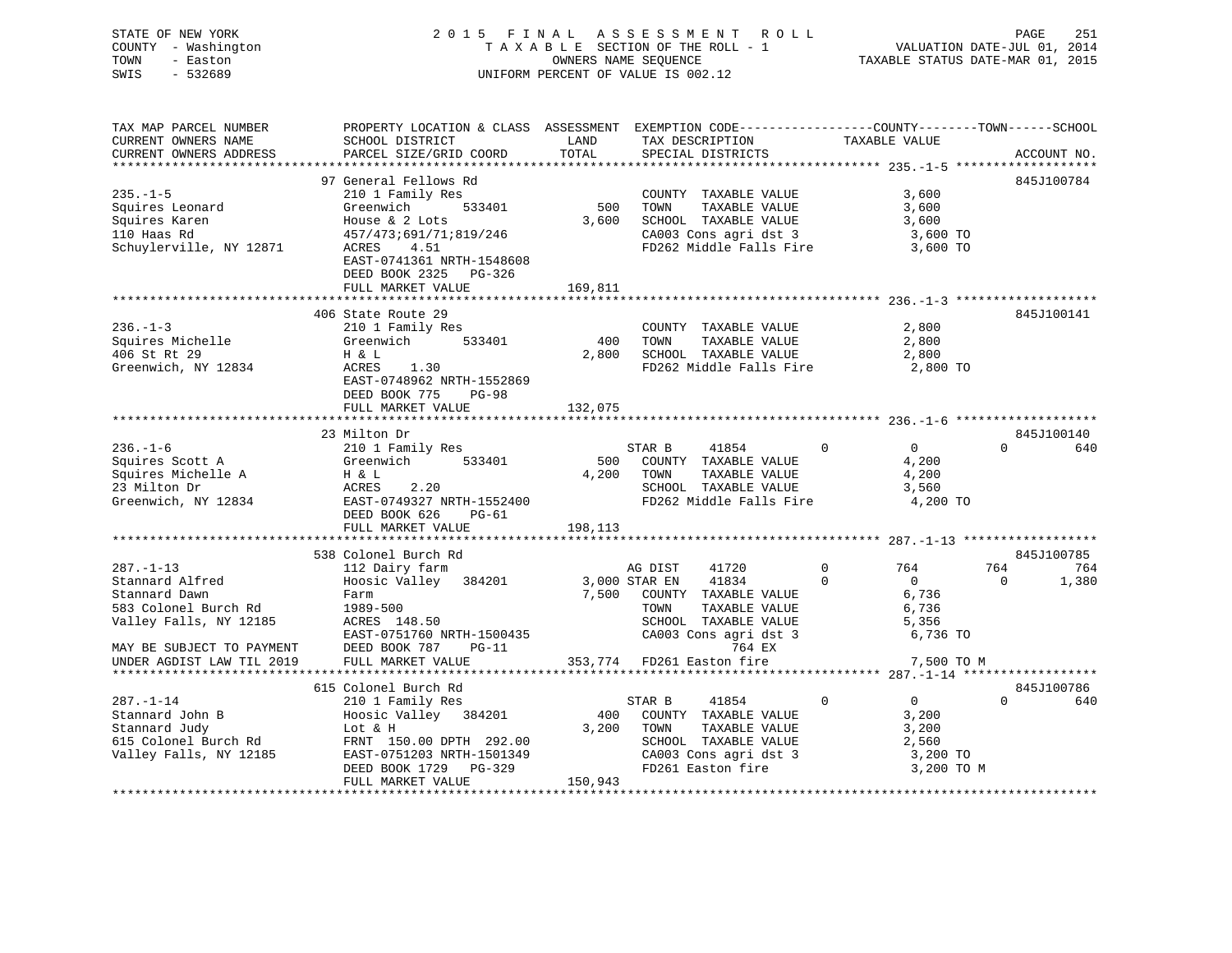# STATE OF NEW YORK 2 0 1 5 F I N A L A S S E S S M E N T R O L L PAGE 252 COUNTY - Washington T A X A B L E SECTION OF THE ROLL - 1 VALUATION DATE-JUL 01, 2014 TOWN - Easton OWNERS NAME SEQUENCE TAXABLE STATUS DATE-MAR 01, 2015 SWIS - 532689 UNIFORM PERCENT OF VALUE IS 002.12

| TOTAL<br>CURRENT OWNERS ADDRESS<br>PARCEL SIZE/GRID COORD<br>SPECIAL DISTRICTS<br>ACCOUNT NO.<br>845J100788<br>140 Meeting House Rd<br>$269. - 1 - 44$<br>$\Omega$<br>$\Omega$<br>$\overline{0}$<br>210 1 Family Res<br>1,300<br>AGED-CO<br>41802<br>533401<br>300 AGE-TN/SCH 41806<br>$\overline{0}$<br>910<br>910<br>Steen Beatrice I<br>Greenwich<br>$\sim$ 0<br>2,600 STAR EN<br>$\Omega$<br>$\overline{0}$<br>Sub Lot 1<br>41834<br>$\overline{0}$<br>1,380<br>ACRES 1.20<br>1,300<br>Schaghticoke, NY 12154<br>COUNTY TAXABLE VALUE<br>TOWN     TAXABLE VALUE<br>EAST-0747016 NRTH-1515407<br>TOWN<br>1,690<br>DEED BOOK 2019 PG-73<br>SCHOOL TAXABLE VALUE<br>122,642 CA003 Cons agri dst 3<br>FD261 Easton fire<br>310<br>FULL MARKET VALUE<br>2,600 TO<br>2,600 TO M<br>152 Meeting House Rd<br>$269. - 1 - 44.1$<br>210 1 Family Res<br>$\overline{0}$<br>$\overline{0}$<br>$\Omega$<br>STAR B<br>41854<br>640<br>533401<br>Steen Kristin<br>Greenwich<br>500 COUNTY TAXABLE VALUE<br>4,000<br>4,000 TOWN<br>Mullen Heath<br>Sub Lot 2<br>TAXABLE VALUE<br>4,000<br>ACRES 5.15<br>152 Meeting House Rd<br>Schaghticoke, NY 12154<br>SCHOOL TAXABLE VALUE<br>3,360<br>CA003 Cons agri dst 3<br>EAST-0747197 NRTH-1515183<br>4,000 TO<br>FD261 Easton fire<br>DEED BOOK 2019 PG-73<br>4,000 TO M<br>188,679<br>FULL MARKET VALUE<br>Windy Hill Rd<br>320 Rural vacant<br>$228. - 5 - 8.18$<br>300<br>COUNTY TAXABLE VALUE<br>Steffen Philip<br>Schuylerville 415001<br>300<br>TOWN<br>TAXABLE VALUE<br>300<br>300 SCHOOL TAXABLE VALUE<br>FD262 Middle Falls Fire<br>Steffen Cindi<br>300<br>Vl<br>5045 County Route 113<br>300 TO<br>Lot $1B-3$<br>Greenwich, NY 12834<br>$228. - 1 - 8.18$<br>ACRES<br>2.30<br>MAY BE SUBJECT TO PAYMENT<br>EAST-0747791 NRTH-1558316<br>UNDER AGDIST LAW TIL 2019<br>DEED BOOK 3466 PG-97<br>14,151<br>FULL MARKET VALUE<br>265 Windy Hill Rd<br>845L100378<br>$228. - 5 - 5$<br>1,000<br>270 Mfg housing<br>COUNTY TAXABLE VALUE<br>Schuylerville 415001<br>300 TOWN<br>TAXABLE VALUE<br>Stephan Paul Louis<br>1,000<br>1,000 SCHOOL TAXABLE VALUE<br>Little Troy Rd<br>Lot & Trailer<br>1,000<br>PO Box 46<br>$228. - 1 - 5$<br>FD262 Middle Falls Fire<br>1,000 TO<br>Cossayuna, NY 12823<br>FRNT 100.00 DPTH 150.00<br>EAST-0748074 NRTH-1559089<br>DEED BOOK 781<br>PG-287<br>FULL MARKET VALUE<br>47,170<br>845J100921<br>Windy Hill Rd/e Off<br>$228. - 5 - 8.1$<br>710 Manufacture<br>COUNTY TAXABLE VALUE<br>300<br>Stevens & Thompson Paper Co<br>Schuylerville 415001<br>300 TOWN<br>TAXABLE VALUE<br>300<br>300 SCHOOL TAXABLE VALUE<br>PO Box 189<br>Vl<br>300<br>Greenwich, NY 12834<br>Stevens & Thomson Paper<br>FD262 Middle Falls Fire<br>300 TO<br>ACRES<br>3.00<br>EAST-0749262 NRTH-1557542<br>DEED BOOK 2641 PG-27<br>FULL MARKET VALUE<br>14,151 | TAX MAP PARCEL NUMBER<br>CURRENT OWNERS NAME | PROPERTY LOCATION & CLASS ASSESSMENT EXEMPTION CODE---------------COUNTY-------TOWN-----SCHOOL<br>SCHOOL DISTRICT | LAND | TAX DESCRIPTION | TAXABLE VALUE |  |
|--------------------------------------------------------------------------------------------------------------------------------------------------------------------------------------------------------------------------------------------------------------------------------------------------------------------------------------------------------------------------------------------------------------------------------------------------------------------------------------------------------------------------------------------------------------------------------------------------------------------------------------------------------------------------------------------------------------------------------------------------------------------------------------------------------------------------------------------------------------------------------------------------------------------------------------------------------------------------------------------------------------------------------------------------------------------------------------------------------------------------------------------------------------------------------------------------------------------------------------------------------------------------------------------------------------------------------------------------------------------------------------------------------------------------------------------------------------------------------------------------------------------------------------------------------------------------------------------------------------------------------------------------------------------------------------------------------------------------------------------------------------------------------------------------------------------------------------------------------------------------------------------------------------------------------------------------------------------------------------------------------------------------------------------------------------------------------------------------------------------------------------------------------------------------------------------------------------------------------------------------------------------------------------------------------------------------------------------------------------------------------------------------------------------------------------------------------------------------------------------------------------------------------------------------------------------------------------------------------------------------------------------------------------------------------------------------------------------------------------------------------------------------------------------------------------------|----------------------------------------------|-------------------------------------------------------------------------------------------------------------------|------|-----------------|---------------|--|
|                                                                                                                                                                                                                                                                                                                                                                                                                                                                                                                                                                                                                                                                                                                                                                                                                                                                                                                                                                                                                                                                                                                                                                                                                                                                                                                                                                                                                                                                                                                                                                                                                                                                                                                                                                                                                                                                                                                                                                                                                                                                                                                                                                                                                                                                                                                                                                                                                                                                                                                                                                                                                                                                                                                                                                                                                    |                                              |                                                                                                                   |      |                 |               |  |
|                                                                                                                                                                                                                                                                                                                                                                                                                                                                                                                                                                                                                                                                                                                                                                                                                                                                                                                                                                                                                                                                                                                                                                                                                                                                                                                                                                                                                                                                                                                                                                                                                                                                                                                                                                                                                                                                                                                                                                                                                                                                                                                                                                                                                                                                                                                                                                                                                                                                                                                                                                                                                                                                                                                                                                                                                    |                                              |                                                                                                                   |      |                 |               |  |
|                                                                                                                                                                                                                                                                                                                                                                                                                                                                                                                                                                                                                                                                                                                                                                                                                                                                                                                                                                                                                                                                                                                                                                                                                                                                                                                                                                                                                                                                                                                                                                                                                                                                                                                                                                                                                                                                                                                                                                                                                                                                                                                                                                                                                                                                                                                                                                                                                                                                                                                                                                                                                                                                                                                                                                                                                    |                                              |                                                                                                                   |      |                 |               |  |
|                                                                                                                                                                                                                                                                                                                                                                                                                                                                                                                                                                                                                                                                                                                                                                                                                                                                                                                                                                                                                                                                                                                                                                                                                                                                                                                                                                                                                                                                                                                                                                                                                                                                                                                                                                                                                                                                                                                                                                                                                                                                                                                                                                                                                                                                                                                                                                                                                                                                                                                                                                                                                                                                                                                                                                                                                    |                                              |                                                                                                                   |      |                 |               |  |
|                                                                                                                                                                                                                                                                                                                                                                                                                                                                                                                                                                                                                                                                                                                                                                                                                                                                                                                                                                                                                                                                                                                                                                                                                                                                                                                                                                                                                                                                                                                                                                                                                                                                                                                                                                                                                                                                                                                                                                                                                                                                                                                                                                                                                                                                                                                                                                                                                                                                                                                                                                                                                                                                                                                                                                                                                    |                                              |                                                                                                                   |      |                 |               |  |
|                                                                                                                                                                                                                                                                                                                                                                                                                                                                                                                                                                                                                                                                                                                                                                                                                                                                                                                                                                                                                                                                                                                                                                                                                                                                                                                                                                                                                                                                                                                                                                                                                                                                                                                                                                                                                                                                                                                                                                                                                                                                                                                                                                                                                                                                                                                                                                                                                                                                                                                                                                                                                                                                                                                                                                                                                    | 140 Meeting House Rd                         |                                                                                                                   |      |                 |               |  |
|                                                                                                                                                                                                                                                                                                                                                                                                                                                                                                                                                                                                                                                                                                                                                                                                                                                                                                                                                                                                                                                                                                                                                                                                                                                                                                                                                                                                                                                                                                                                                                                                                                                                                                                                                                                                                                                                                                                                                                                                                                                                                                                                                                                                                                                                                                                                                                                                                                                                                                                                                                                                                                                                                                                                                                                                                    |                                              |                                                                                                                   |      |                 |               |  |
|                                                                                                                                                                                                                                                                                                                                                                                                                                                                                                                                                                                                                                                                                                                                                                                                                                                                                                                                                                                                                                                                                                                                                                                                                                                                                                                                                                                                                                                                                                                                                                                                                                                                                                                                                                                                                                                                                                                                                                                                                                                                                                                                                                                                                                                                                                                                                                                                                                                                                                                                                                                                                                                                                                                                                                                                                    |                                              |                                                                                                                   |      |                 |               |  |
|                                                                                                                                                                                                                                                                                                                                                                                                                                                                                                                                                                                                                                                                                                                                                                                                                                                                                                                                                                                                                                                                                                                                                                                                                                                                                                                                                                                                                                                                                                                                                                                                                                                                                                                                                                                                                                                                                                                                                                                                                                                                                                                                                                                                                                                                                                                                                                                                                                                                                                                                                                                                                                                                                                                                                                                                                    |                                              |                                                                                                                   |      |                 |               |  |
|                                                                                                                                                                                                                                                                                                                                                                                                                                                                                                                                                                                                                                                                                                                                                                                                                                                                                                                                                                                                                                                                                                                                                                                                                                                                                                                                                                                                                                                                                                                                                                                                                                                                                                                                                                                                                                                                                                                                                                                                                                                                                                                                                                                                                                                                                                                                                                                                                                                                                                                                                                                                                                                                                                                                                                                                                    |                                              |                                                                                                                   |      |                 |               |  |
|                                                                                                                                                                                                                                                                                                                                                                                                                                                                                                                                                                                                                                                                                                                                                                                                                                                                                                                                                                                                                                                                                                                                                                                                                                                                                                                                                                                                                                                                                                                                                                                                                                                                                                                                                                                                                                                                                                                                                                                                                                                                                                                                                                                                                                                                                                                                                                                                                                                                                                                                                                                                                                                                                                                                                                                                                    |                                              |                                                                                                                   |      |                 |               |  |
|                                                                                                                                                                                                                                                                                                                                                                                                                                                                                                                                                                                                                                                                                                                                                                                                                                                                                                                                                                                                                                                                                                                                                                                                                                                                                                                                                                                                                                                                                                                                                                                                                                                                                                                                                                                                                                                                                                                                                                                                                                                                                                                                                                                                                                                                                                                                                                                                                                                                                                                                                                                                                                                                                                                                                                                                                    |                                              |                                                                                                                   |      |                 |               |  |
|                                                                                                                                                                                                                                                                                                                                                                                                                                                                                                                                                                                                                                                                                                                                                                                                                                                                                                                                                                                                                                                                                                                                                                                                                                                                                                                                                                                                                                                                                                                                                                                                                                                                                                                                                                                                                                                                                                                                                                                                                                                                                                                                                                                                                                                                                                                                                                                                                                                                                                                                                                                                                                                                                                                                                                                                                    |                                              |                                                                                                                   |      |                 |               |  |
|                                                                                                                                                                                                                                                                                                                                                                                                                                                                                                                                                                                                                                                                                                                                                                                                                                                                                                                                                                                                                                                                                                                                                                                                                                                                                                                                                                                                                                                                                                                                                                                                                                                                                                                                                                                                                                                                                                                                                                                                                                                                                                                                                                                                                                                                                                                                                                                                                                                                                                                                                                                                                                                                                                                                                                                                                    |                                              |                                                                                                                   |      |                 |               |  |
|                                                                                                                                                                                                                                                                                                                                                                                                                                                                                                                                                                                                                                                                                                                                                                                                                                                                                                                                                                                                                                                                                                                                                                                                                                                                                                                                                                                                                                                                                                                                                                                                                                                                                                                                                                                                                                                                                                                                                                                                                                                                                                                                                                                                                                                                                                                                                                                                                                                                                                                                                                                                                                                                                                                                                                                                                    |                                              |                                                                                                                   |      |                 |               |  |
|                                                                                                                                                                                                                                                                                                                                                                                                                                                                                                                                                                                                                                                                                                                                                                                                                                                                                                                                                                                                                                                                                                                                                                                                                                                                                                                                                                                                                                                                                                                                                                                                                                                                                                                                                                                                                                                                                                                                                                                                                                                                                                                                                                                                                                                                                                                                                                                                                                                                                                                                                                                                                                                                                                                                                                                                                    |                                              |                                                                                                                   |      |                 |               |  |
|                                                                                                                                                                                                                                                                                                                                                                                                                                                                                                                                                                                                                                                                                                                                                                                                                                                                                                                                                                                                                                                                                                                                                                                                                                                                                                                                                                                                                                                                                                                                                                                                                                                                                                                                                                                                                                                                                                                                                                                                                                                                                                                                                                                                                                                                                                                                                                                                                                                                                                                                                                                                                                                                                                                                                                                                                    |                                              |                                                                                                                   |      |                 |               |  |
|                                                                                                                                                                                                                                                                                                                                                                                                                                                                                                                                                                                                                                                                                                                                                                                                                                                                                                                                                                                                                                                                                                                                                                                                                                                                                                                                                                                                                                                                                                                                                                                                                                                                                                                                                                                                                                                                                                                                                                                                                                                                                                                                                                                                                                                                                                                                                                                                                                                                                                                                                                                                                                                                                                                                                                                                                    |                                              |                                                                                                                   |      |                 |               |  |
|                                                                                                                                                                                                                                                                                                                                                                                                                                                                                                                                                                                                                                                                                                                                                                                                                                                                                                                                                                                                                                                                                                                                                                                                                                                                                                                                                                                                                                                                                                                                                                                                                                                                                                                                                                                                                                                                                                                                                                                                                                                                                                                                                                                                                                                                                                                                                                                                                                                                                                                                                                                                                                                                                                                                                                                                                    |                                              |                                                                                                                   |      |                 |               |  |
|                                                                                                                                                                                                                                                                                                                                                                                                                                                                                                                                                                                                                                                                                                                                                                                                                                                                                                                                                                                                                                                                                                                                                                                                                                                                                                                                                                                                                                                                                                                                                                                                                                                                                                                                                                                                                                                                                                                                                                                                                                                                                                                                                                                                                                                                                                                                                                                                                                                                                                                                                                                                                                                                                                                                                                                                                    |                                              |                                                                                                                   |      |                 |               |  |
|                                                                                                                                                                                                                                                                                                                                                                                                                                                                                                                                                                                                                                                                                                                                                                                                                                                                                                                                                                                                                                                                                                                                                                                                                                                                                                                                                                                                                                                                                                                                                                                                                                                                                                                                                                                                                                                                                                                                                                                                                                                                                                                                                                                                                                                                                                                                                                                                                                                                                                                                                                                                                                                                                                                                                                                                                    |                                              |                                                                                                                   |      |                 |               |  |
|                                                                                                                                                                                                                                                                                                                                                                                                                                                                                                                                                                                                                                                                                                                                                                                                                                                                                                                                                                                                                                                                                                                                                                                                                                                                                                                                                                                                                                                                                                                                                                                                                                                                                                                                                                                                                                                                                                                                                                                                                                                                                                                                                                                                                                                                                                                                                                                                                                                                                                                                                                                                                                                                                                                                                                                                                    |                                              |                                                                                                                   |      |                 |               |  |
|                                                                                                                                                                                                                                                                                                                                                                                                                                                                                                                                                                                                                                                                                                                                                                                                                                                                                                                                                                                                                                                                                                                                                                                                                                                                                                                                                                                                                                                                                                                                                                                                                                                                                                                                                                                                                                                                                                                                                                                                                                                                                                                                                                                                                                                                                                                                                                                                                                                                                                                                                                                                                                                                                                                                                                                                                    |                                              |                                                                                                                   |      |                 |               |  |
|                                                                                                                                                                                                                                                                                                                                                                                                                                                                                                                                                                                                                                                                                                                                                                                                                                                                                                                                                                                                                                                                                                                                                                                                                                                                                                                                                                                                                                                                                                                                                                                                                                                                                                                                                                                                                                                                                                                                                                                                                                                                                                                                                                                                                                                                                                                                                                                                                                                                                                                                                                                                                                                                                                                                                                                                                    |                                              |                                                                                                                   |      |                 |               |  |
|                                                                                                                                                                                                                                                                                                                                                                                                                                                                                                                                                                                                                                                                                                                                                                                                                                                                                                                                                                                                                                                                                                                                                                                                                                                                                                                                                                                                                                                                                                                                                                                                                                                                                                                                                                                                                                                                                                                                                                                                                                                                                                                                                                                                                                                                                                                                                                                                                                                                                                                                                                                                                                                                                                                                                                                                                    |                                              |                                                                                                                   |      |                 |               |  |
|                                                                                                                                                                                                                                                                                                                                                                                                                                                                                                                                                                                                                                                                                                                                                                                                                                                                                                                                                                                                                                                                                                                                                                                                                                                                                                                                                                                                                                                                                                                                                                                                                                                                                                                                                                                                                                                                                                                                                                                                                                                                                                                                                                                                                                                                                                                                                                                                                                                                                                                                                                                                                                                                                                                                                                                                                    |                                              |                                                                                                                   |      |                 |               |  |
|                                                                                                                                                                                                                                                                                                                                                                                                                                                                                                                                                                                                                                                                                                                                                                                                                                                                                                                                                                                                                                                                                                                                                                                                                                                                                                                                                                                                                                                                                                                                                                                                                                                                                                                                                                                                                                                                                                                                                                                                                                                                                                                                                                                                                                                                                                                                                                                                                                                                                                                                                                                                                                                                                                                                                                                                                    |                                              |                                                                                                                   |      |                 |               |  |
|                                                                                                                                                                                                                                                                                                                                                                                                                                                                                                                                                                                                                                                                                                                                                                                                                                                                                                                                                                                                                                                                                                                                                                                                                                                                                                                                                                                                                                                                                                                                                                                                                                                                                                                                                                                                                                                                                                                                                                                                                                                                                                                                                                                                                                                                                                                                                                                                                                                                                                                                                                                                                                                                                                                                                                                                                    |                                              |                                                                                                                   |      |                 |               |  |
|                                                                                                                                                                                                                                                                                                                                                                                                                                                                                                                                                                                                                                                                                                                                                                                                                                                                                                                                                                                                                                                                                                                                                                                                                                                                                                                                                                                                                                                                                                                                                                                                                                                                                                                                                                                                                                                                                                                                                                                                                                                                                                                                                                                                                                                                                                                                                                                                                                                                                                                                                                                                                                                                                                                                                                                                                    |                                              |                                                                                                                   |      |                 |               |  |
|                                                                                                                                                                                                                                                                                                                                                                                                                                                                                                                                                                                                                                                                                                                                                                                                                                                                                                                                                                                                                                                                                                                                                                                                                                                                                                                                                                                                                                                                                                                                                                                                                                                                                                                                                                                                                                                                                                                                                                                                                                                                                                                                                                                                                                                                                                                                                                                                                                                                                                                                                                                                                                                                                                                                                                                                                    |                                              |                                                                                                                   |      |                 |               |  |
|                                                                                                                                                                                                                                                                                                                                                                                                                                                                                                                                                                                                                                                                                                                                                                                                                                                                                                                                                                                                                                                                                                                                                                                                                                                                                                                                                                                                                                                                                                                                                                                                                                                                                                                                                                                                                                                                                                                                                                                                                                                                                                                                                                                                                                                                                                                                                                                                                                                                                                                                                                                                                                                                                                                                                                                                                    |                                              |                                                                                                                   |      |                 |               |  |
|                                                                                                                                                                                                                                                                                                                                                                                                                                                                                                                                                                                                                                                                                                                                                                                                                                                                                                                                                                                                                                                                                                                                                                                                                                                                                                                                                                                                                                                                                                                                                                                                                                                                                                                                                                                                                                                                                                                                                                                                                                                                                                                                                                                                                                                                                                                                                                                                                                                                                                                                                                                                                                                                                                                                                                                                                    |                                              |                                                                                                                   |      |                 |               |  |
|                                                                                                                                                                                                                                                                                                                                                                                                                                                                                                                                                                                                                                                                                                                                                                                                                                                                                                                                                                                                                                                                                                                                                                                                                                                                                                                                                                                                                                                                                                                                                                                                                                                                                                                                                                                                                                                                                                                                                                                                                                                                                                                                                                                                                                                                                                                                                                                                                                                                                                                                                                                                                                                                                                                                                                                                                    |                                              |                                                                                                                   |      |                 |               |  |
|                                                                                                                                                                                                                                                                                                                                                                                                                                                                                                                                                                                                                                                                                                                                                                                                                                                                                                                                                                                                                                                                                                                                                                                                                                                                                                                                                                                                                                                                                                                                                                                                                                                                                                                                                                                                                                                                                                                                                                                                                                                                                                                                                                                                                                                                                                                                                                                                                                                                                                                                                                                                                                                                                                                                                                                                                    |                                              |                                                                                                                   |      |                 |               |  |
|                                                                                                                                                                                                                                                                                                                                                                                                                                                                                                                                                                                                                                                                                                                                                                                                                                                                                                                                                                                                                                                                                                                                                                                                                                                                                                                                                                                                                                                                                                                                                                                                                                                                                                                                                                                                                                                                                                                                                                                                                                                                                                                                                                                                                                                                                                                                                                                                                                                                                                                                                                                                                                                                                                                                                                                                                    |                                              |                                                                                                                   |      |                 |               |  |
|                                                                                                                                                                                                                                                                                                                                                                                                                                                                                                                                                                                                                                                                                                                                                                                                                                                                                                                                                                                                                                                                                                                                                                                                                                                                                                                                                                                                                                                                                                                                                                                                                                                                                                                                                                                                                                                                                                                                                                                                                                                                                                                                                                                                                                                                                                                                                                                                                                                                                                                                                                                                                                                                                                                                                                                                                    |                                              |                                                                                                                   |      |                 |               |  |
|                                                                                                                                                                                                                                                                                                                                                                                                                                                                                                                                                                                                                                                                                                                                                                                                                                                                                                                                                                                                                                                                                                                                                                                                                                                                                                                                                                                                                                                                                                                                                                                                                                                                                                                                                                                                                                                                                                                                                                                                                                                                                                                                                                                                                                                                                                                                                                                                                                                                                                                                                                                                                                                                                                                                                                                                                    |                                              |                                                                                                                   |      |                 |               |  |
|                                                                                                                                                                                                                                                                                                                                                                                                                                                                                                                                                                                                                                                                                                                                                                                                                                                                                                                                                                                                                                                                                                                                                                                                                                                                                                                                                                                                                                                                                                                                                                                                                                                                                                                                                                                                                                                                                                                                                                                                                                                                                                                                                                                                                                                                                                                                                                                                                                                                                                                                                                                                                                                                                                                                                                                                                    |                                              |                                                                                                                   |      |                 |               |  |
|                                                                                                                                                                                                                                                                                                                                                                                                                                                                                                                                                                                                                                                                                                                                                                                                                                                                                                                                                                                                                                                                                                                                                                                                                                                                                                                                                                                                                                                                                                                                                                                                                                                                                                                                                                                                                                                                                                                                                                                                                                                                                                                                                                                                                                                                                                                                                                                                                                                                                                                                                                                                                                                                                                                                                                                                                    |                                              |                                                                                                                   |      |                 |               |  |
|                                                                                                                                                                                                                                                                                                                                                                                                                                                                                                                                                                                                                                                                                                                                                                                                                                                                                                                                                                                                                                                                                                                                                                                                                                                                                                                                                                                                                                                                                                                                                                                                                                                                                                                                                                                                                                                                                                                                                                                                                                                                                                                                                                                                                                                                                                                                                                                                                                                                                                                                                                                                                                                                                                                                                                                                                    |                                              |                                                                                                                   |      |                 |               |  |
|                                                                                                                                                                                                                                                                                                                                                                                                                                                                                                                                                                                                                                                                                                                                                                                                                                                                                                                                                                                                                                                                                                                                                                                                                                                                                                                                                                                                                                                                                                                                                                                                                                                                                                                                                                                                                                                                                                                                                                                                                                                                                                                                                                                                                                                                                                                                                                                                                                                                                                                                                                                                                                                                                                                                                                                                                    |                                              |                                                                                                                   |      |                 |               |  |
|                                                                                                                                                                                                                                                                                                                                                                                                                                                                                                                                                                                                                                                                                                                                                                                                                                                                                                                                                                                                                                                                                                                                                                                                                                                                                                                                                                                                                                                                                                                                                                                                                                                                                                                                                                                                                                                                                                                                                                                                                                                                                                                                                                                                                                                                                                                                                                                                                                                                                                                                                                                                                                                                                                                                                                                                                    |                                              |                                                                                                                   |      |                 |               |  |
|                                                                                                                                                                                                                                                                                                                                                                                                                                                                                                                                                                                                                                                                                                                                                                                                                                                                                                                                                                                                                                                                                                                                                                                                                                                                                                                                                                                                                                                                                                                                                                                                                                                                                                                                                                                                                                                                                                                                                                                                                                                                                                                                                                                                                                                                                                                                                                                                                                                                                                                                                                                                                                                                                                                                                                                                                    |                                              |                                                                                                                   |      |                 |               |  |
|                                                                                                                                                                                                                                                                                                                                                                                                                                                                                                                                                                                                                                                                                                                                                                                                                                                                                                                                                                                                                                                                                                                                                                                                                                                                                                                                                                                                                                                                                                                                                                                                                                                                                                                                                                                                                                                                                                                                                                                                                                                                                                                                                                                                                                                                                                                                                                                                                                                                                                                                                                                                                                                                                                                                                                                                                    |                                              |                                                                                                                   |      |                 |               |  |
|                                                                                                                                                                                                                                                                                                                                                                                                                                                                                                                                                                                                                                                                                                                                                                                                                                                                                                                                                                                                                                                                                                                                                                                                                                                                                                                                                                                                                                                                                                                                                                                                                                                                                                                                                                                                                                                                                                                                                                                                                                                                                                                                                                                                                                                                                                                                                                                                                                                                                                                                                                                                                                                                                                                                                                                                                    |                                              |                                                                                                                   |      |                 |               |  |
|                                                                                                                                                                                                                                                                                                                                                                                                                                                                                                                                                                                                                                                                                                                                                                                                                                                                                                                                                                                                                                                                                                                                                                                                                                                                                                                                                                                                                                                                                                                                                                                                                                                                                                                                                                                                                                                                                                                                                                                                                                                                                                                                                                                                                                                                                                                                                                                                                                                                                                                                                                                                                                                                                                                                                                                                                    |                                              |                                                                                                                   |      |                 |               |  |
|                                                                                                                                                                                                                                                                                                                                                                                                                                                                                                                                                                                                                                                                                                                                                                                                                                                                                                                                                                                                                                                                                                                                                                                                                                                                                                                                                                                                                                                                                                                                                                                                                                                                                                                                                                                                                                                                                                                                                                                                                                                                                                                                                                                                                                                                                                                                                                                                                                                                                                                                                                                                                                                                                                                                                                                                                    |                                              |                                                                                                                   |      |                 |               |  |
|                                                                                                                                                                                                                                                                                                                                                                                                                                                                                                                                                                                                                                                                                                                                                                                                                                                                                                                                                                                                                                                                                                                                                                                                                                                                                                                                                                                                                                                                                                                                                                                                                                                                                                                                                                                                                                                                                                                                                                                                                                                                                                                                                                                                                                                                                                                                                                                                                                                                                                                                                                                                                                                                                                                                                                                                                    |                                              |                                                                                                                   |      |                 |               |  |
|                                                                                                                                                                                                                                                                                                                                                                                                                                                                                                                                                                                                                                                                                                                                                                                                                                                                                                                                                                                                                                                                                                                                                                                                                                                                                                                                                                                                                                                                                                                                                                                                                                                                                                                                                                                                                                                                                                                                                                                                                                                                                                                                                                                                                                                                                                                                                                                                                                                                                                                                                                                                                                                                                                                                                                                                                    |                                              |                                                                                                                   |      |                 |               |  |
|                                                                                                                                                                                                                                                                                                                                                                                                                                                                                                                                                                                                                                                                                                                                                                                                                                                                                                                                                                                                                                                                                                                                                                                                                                                                                                                                                                                                                                                                                                                                                                                                                                                                                                                                                                                                                                                                                                                                                                                                                                                                                                                                                                                                                                                                                                                                                                                                                                                                                                                                                                                                                                                                                                                                                                                                                    |                                              |                                                                                                                   |      |                 |               |  |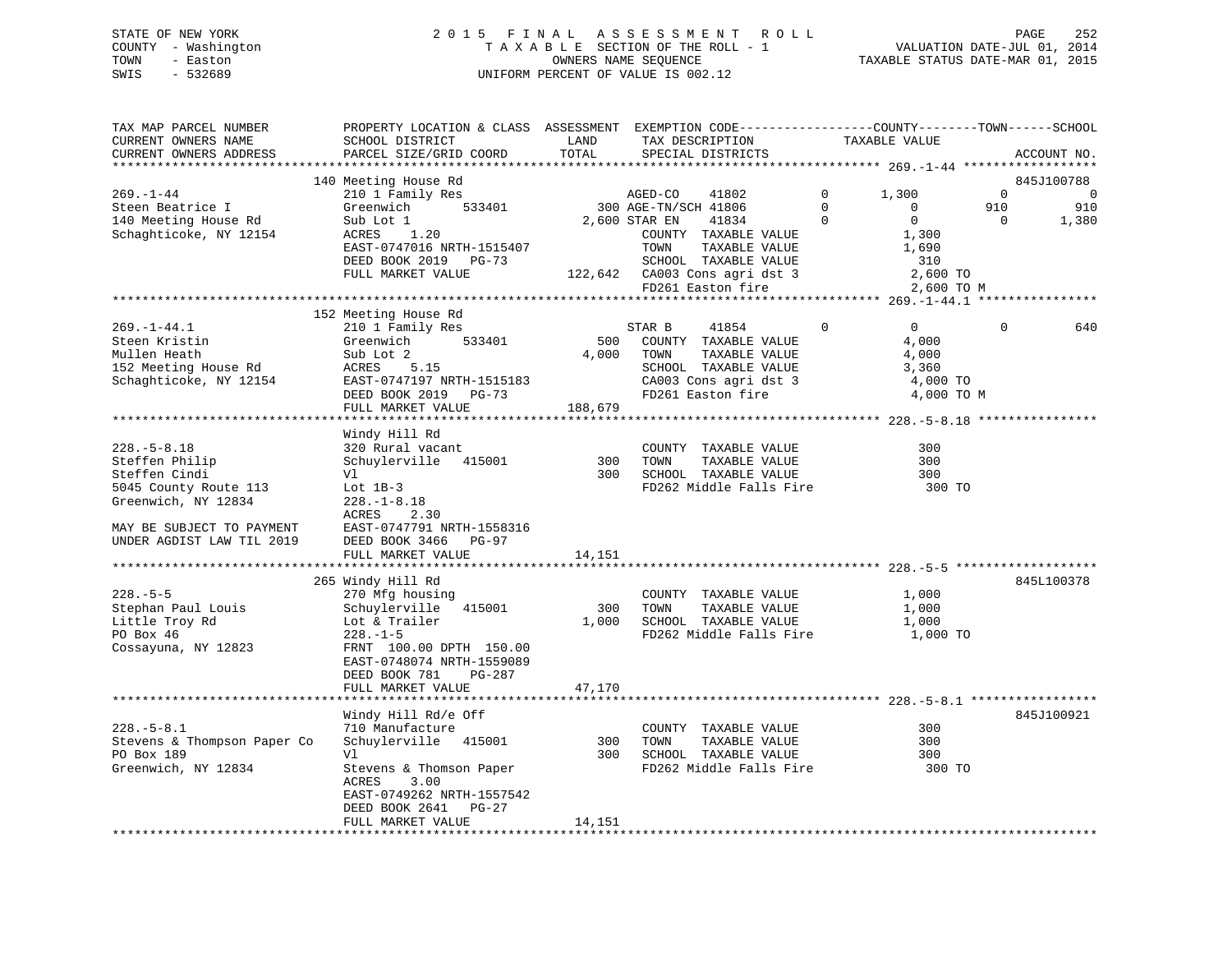| STATE OF NEW YORK<br>- Washington<br>COUNTY<br>TOWN<br>- Easton<br>SWIS<br>$-532689$ |                                                                        | OWNERS NAME SEOUENCE<br>UNIFORM PERCENT OF VALUE IS 002.12 | 2015 FINAL ASSESSMENT ROLL<br>TAXABLE SECTION OF THE ROLL - 1 | VALUATION DATE-JUL 01, 2014<br>TAXABLE STATUS DATE-MAR 01, 2015               | 253<br>PAGE |
|--------------------------------------------------------------------------------------|------------------------------------------------------------------------|------------------------------------------------------------|---------------------------------------------------------------|-------------------------------------------------------------------------------|-------------|
| TAX MAP PARCEL NUMBER<br>CURRENT OWNERS NAME<br>CURRENT OWNERS ADDRESS               | PROPERTY LOCATION & CLASS<br>SCHOOL DISTRICT<br>PARCEL SIZE/GRID COORD | ASSESSMENT<br>LAND<br>TOTAL                                | TAX DESCRIPTION<br>SPECIAL DISTRICTS                          | EXEMPTION CODE-----------------COUNTY-------TOWN------SCHOOL<br>TAXABLE VALUE | ACCOUNT NO. |
|                                                                                      | 375 Windy Hill Rd                                                      |                                                            |                                                               |                                                                               | 845J100922  |
| $228. - 5 - 8.2$                                                                     | 710 Manufacture                                                        |                                                            | COUNTY<br>TAXABLE VALUE                                       | 1,000                                                                         |             |

| Stevens & Thompson Paper Co<br>PO Box 189                                                                                                                                                        | 533401<br>Greenwich<br>V1                                                                                                                                                                                                                                                                      | 1,000<br>1,000                          | TAXABLE VALUE<br>TOWN<br>SCHOOL TAXABLE VALUE                                                                                                                                                                                                                |                                  | 1,000<br>1,000                                                                                                                        |                                          |
|--------------------------------------------------------------------------------------------------------------------------------------------------------------------------------------------------|------------------------------------------------------------------------------------------------------------------------------------------------------------------------------------------------------------------------------------------------------------------------------------------------|-----------------------------------------|--------------------------------------------------------------------------------------------------------------------------------------------------------------------------------------------------------------------------------------------------------------|----------------------------------|---------------------------------------------------------------------------------------------------------------------------------------|------------------------------------------|
| Greenwich, NY 12834                                                                                                                                                                              | Stevens & Thomson Paper<br>9.70<br>ACRES<br>EAST-0749337 NRTH-1556370<br>DEED BOOK 2641 PG-27<br>FULL MARKET VALUE                                                                                                                                                                             | 47,170                                  | FD262 Middle Falls Fire                                                                                                                                                                                                                                      |                                  | 1,000 TO                                                                                                                              |                                          |
|                                                                                                                                                                                                  |                                                                                                                                                                                                                                                                                                |                                         |                                                                                                                                                                                                                                                              |                                  |                                                                                                                                       |                                          |
| $228. - 5 - 8.2 - 8801$<br>Stevens & Thompson Paper Co<br>PO Box 189<br>Greenwich, NY 12834                                                                                                      | Battenkill Riv<br>710 Manufacture<br>Greenwich<br>533401<br>1 Dam<br>Stevens & Thomson Paper<br>EAST-0712220 NRTH-1131450<br>DEED BOOK 2641 PG-27                                                                                                                                              | $\Omega$<br>6,900                       | COUNTY TAXABLE VALUE<br>TOWN<br>TAXABLE VALUE<br>SCHOOL TAXABLE VALUE<br>FD262 Middle Falls Fire                                                                                                                                                             |                                  | 6,900<br>6,900<br>6,900<br>6,900 TO                                                                                                   | 845J100923                               |
|                                                                                                                                                                                                  | FULL MARKET VALUE                                                                                                                                                                                                                                                                              | 325,472                                 |                                                                                                                                                                                                                                                              |                                  |                                                                                                                                       |                                          |
|                                                                                                                                                                                                  |                                                                                                                                                                                                                                                                                                |                                         |                                                                                                                                                                                                                                                              |                                  |                                                                                                                                       |                                          |
| $278. - 1 - 29$<br>Stevens Jon<br>Stevens Judith<br>951 Gifford Rd<br>Johnsonville, NY 12094<br>$277. - 1 - 15$<br>Stevens Robert<br>Stevens Barbara<br>253 Mcgowan Rd<br>Schaghticoke, NY 12154 | 951 Gifford Rd<br>210 1 Family Res<br>Greenwich<br>533401<br>H& 1<br>ACRES 1.36<br>EAST-0753470 NRTH-1508524<br>DEED BOOK 420<br>$PG-95$<br>FULL MARKET VALUE<br>253 Mcgowan Rd<br>240 Rural res<br>533401<br>Greenwich<br>H & Acreage<br>ACRES 20.00 BANK<br>120<br>EAST-0739331 NRTH-1509247 | 400<br>5,200<br>245,283<br>600<br>4,000 | STAR EN<br>41834<br>COUNTY TAXABLE VALUE<br>TAXABLE VALUE<br>TOWN<br>SCHOOL TAXABLE VALUE<br>CA003 Cons agri dst 3<br>FD261 Easton fire<br>41854<br>STAR B<br>COUNTY TAXABLE VALUE<br>TOWN<br>TAXABLE VALUE<br>SCHOOL TAXABLE VALUE<br>CA003 Cons agri dst 3 | $\overline{0}$<br>$\mathbf{0}$   | 0<br>$\Omega$<br>5,200<br>5,200<br>3,820<br>5,200 TO<br>5,200 TO M<br>$\mathbf{0}$<br>$\Omega$<br>4,000<br>4,000<br>3,360<br>4,000 TO | 845J100789<br>1,380<br>845J100564<br>640 |
|                                                                                                                                                                                                  | DEED BOOK 820<br>PG-254<br>FULL MARKET VALUE                                                                                                                                                                                                                                                   | 188,679                                 | FD261 Easton fire                                                                                                                                                                                                                                            |                                  | 4,000 TO M                                                                                                                            |                                          |
|                                                                                                                                                                                                  |                                                                                                                                                                                                                                                                                                |                                         |                                                                                                                                                                                                                                                              |                                  |                                                                                                                                       |                                          |
| $244. -1 - 2$<br>Stewart Farm LLC<br>2016 State Route 40<br>Greenwich, NY 12834                                                                                                                  | 2045 State Route 40<br>112 Dairy farm<br>Greenwich<br>533401<br>cons eas 2977/136<br>417/1151 499/692                                                                                                                                                                                          |                                         | AG DIST<br>41720<br>41834<br>5,000 STAR EN<br>15,000 COUNTY TAXABLE VALUE<br>TOWN<br>TAXABLE VALUE                                                                                                                                                           | $\mathbf 0$<br>1,451<br>$\Omega$ | 1,451<br>$\circ$<br>$\Omega$<br>13,549<br>13,549                                                                                      | 845J100790<br>1,451<br>1,380             |
| MAY BE SUBJECT TO PAYMENT<br>UNDER AGDIST LAW TIL 2019                                                                                                                                           | ACRES 288.64<br>EAST-0749596 NRTH-1545487<br>DEED BOOK 3333 PG-73<br>FULL MARKET VALUE                                                                                                                                                                                                         | 707,547                                 | SCHOOL TAXABLE VALUE<br>CA003 Cons agri dst 3<br>1,451 EX<br>FD262 Middle Falls Fire                                                                                                                                                                         |                                  | 12,169<br>13,549 TO<br>15,000 TO                                                                                                      |                                          |
|                                                                                                                                                                                                  |                                                                                                                                                                                                                                                                                                |                                         |                                                                                                                                                                                                                                                              |                                  |                                                                                                                                       |                                          |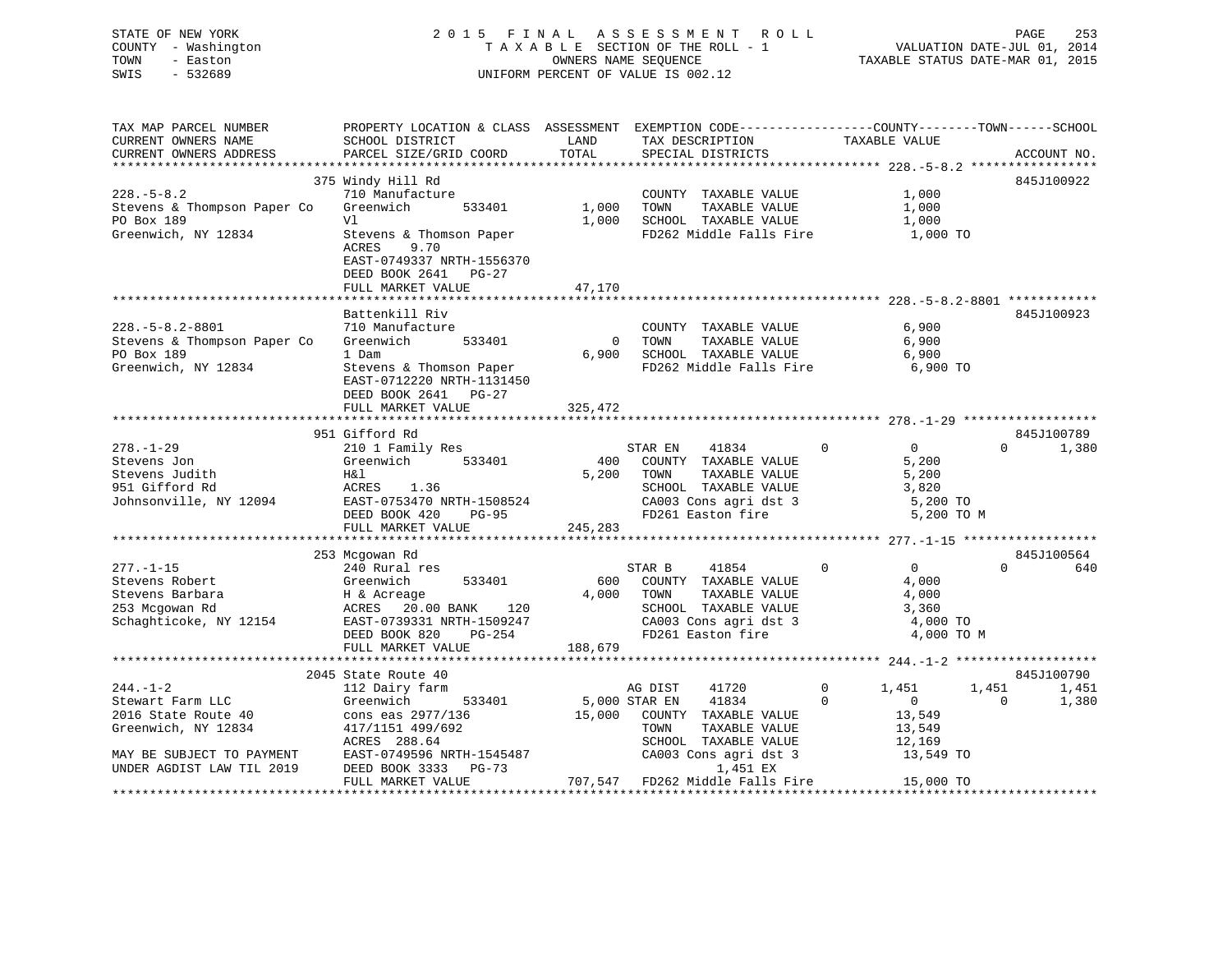## STATE OF NEW YORK 2 0 1 5 F I N A L A S S E S S M E N T R O L L PAGE 254 COUNTY - Washington T A X A B L E SECTION OF THE ROLL - 1 VALUATION DATE-JUL 01, 2014 TOWN - Easton OWNERS NAME SEQUENCE TAXABLE STATUS DATE-MAR 01, 2015 SWIS - 532689 UNIFORM PERCENT OF VALUE IS 002.12

| TAX MAP PARCEL NUMBER                                                                           | PROPERTY LOCATION & CLASS ASSESSMENT EXEMPTION CODE----------------COUNTY-------TOWN------SCHOOL                                                                                                                                           |        |                                                                                                                                                                                    |           |                         |
|-------------------------------------------------------------------------------------------------|--------------------------------------------------------------------------------------------------------------------------------------------------------------------------------------------------------------------------------------------|--------|------------------------------------------------------------------------------------------------------------------------------------------------------------------------------------|-----------|-------------------------|
| CURRENT OWNERS NAME                                                                             |                                                                                                                                                                                                                                            |        | TAX DESCRIPTION TAXABLE VALUE<br>SPECIAL DISTRICTS                                                                                                                                 |           |                         |
| CURRENT OWNERS ADDRESS                                                                          |                                                                                                                                                                                                                                            |        |                                                                                                                                                                                    |           | ACCOUNT NO.             |
|                                                                                                 |                                                                                                                                                                                                                                            |        |                                                                                                                                                                                    |           | 845J101019              |
| $244. - 2 - 18$                                                                                 | State Route 40/E Off<br>State Route 40/E OIL<br>323 Vacant rural<br>Greenwich 533401 400 TOWN TAXABLE VALUE<br>V1 400 SCHOOL TAXABLE VALUE<br>-222 WARLE VALUE<br>-222 WARLE PARABLE VALUE                                                 |        | COUNTY TAXABLE VALUE 400                                                                                                                                                           |           |                         |
| Stewart Farm LLC                                                                                |                                                                                                                                                                                                                                            |        |                                                                                                                                                                                    | 400       |                         |
| 2016 State Route 40                                                                             |                                                                                                                                                                                                                                            |        |                                                                                                                                                                                    | 400       |                         |
| Greenwich, NY 12834                                                                             | $ACRES$ 25.10                                                                                                                                                                                                                              |        | FD262 Middle Falls Fire                                                                                                                                                            | 400 TO    |                         |
|                                                                                                 | EAST-0752086 NRTH-1542320                                                                                                                                                                                                                  |        |                                                                                                                                                                                    |           |                         |
|                                                                                                 | DEED BOOK 3333 PG-73                                                                                                                                                                                                                       |        |                                                                                                                                                                                    |           |                         |
|                                                                                                 | FULL MARKET VALUE                                                                                                                                                                                                                          | 18,868 |                                                                                                                                                                                    |           |                         |
|                                                                                                 |                                                                                                                                                                                                                                            |        |                                                                                                                                                                                    |           |                         |
|                                                                                                 | Colonel Baum Rd                                                                                                                                                                                                                            |        |                                                                                                                                                                                    |           |                         |
|                                                                                                 |                                                                                                                                                                                                                                            |        |                                                                                                                                                                                    |           |                         |
|                                                                                                 |                                                                                                                                                                                                                                            |        |                                                                                                                                                                                    |           |                         |
|                                                                                                 |                                                                                                                                                                                                                                            |        |                                                                                                                                                                                    |           |                         |
|                                                                                                 |                                                                                                                                                                                                                                            |        |                                                                                                                                                                                    |           |                         |
|                                                                                                 | 245.-1-6.6<br>Stewart Michele (Stewart Paul (Stewart Paul FRNT 64.00 DPTH 494.00<br>34 Colonel Baum Rd (Stewart Paul FRNT 64.00 DPTH 494.00<br>Stewart Paul FRNT 64.00 DPTH 494.00<br>34 Colonel Baum Rd (Steen Paul EAST-0761086 NRTH     |        |                                                                                                                                                                                    | 50 TO M   |                         |
|                                                                                                 | FULL MARKET VALUE                                                                                                                                                                                                                          | 2,358  |                                                                                                                                                                                    |           |                         |
|                                                                                                 |                                                                                                                                                                                                                                            |        |                                                                                                                                                                                    |           |                         |
|                                                                                                 | 34 Colonel Baum Rd                                                                                                                                                                                                                         |        |                                                                                                                                                                                    |           | 845J101177              |
| $245. -1 - 6.3$                                                                                 |                                                                                                                                                                                                                                            |        |                                                                                                                                                                                    |           | 572<br>0                |
| Stewart Paul R<br>Stewart Michele J<br>34 Colonel Baum Rd<br>67 Steenwich, NY 12834<br>87 ACRES | CONCLUDED DUE TO ME VET WAR CT 41121 0 675<br>210 1 Family Res 675<br>Greenwich 533401 500 STAR EN 41834 0 0<br>Residence 4,500 COUNTY TAXABLE VALUE 3,825                                                                                 |        |                                                                                                                                                                                    |           | 1,380<br>$\overline{0}$ |
|                                                                                                 |                                                                                                                                                                                                                                            |        |                                                                                                                                                                                    |           |                         |
|                                                                                                 |                                                                                                                                                                                                                                            |        |                                                                                                                                                                                    |           |                         |
|                                                                                                 |                                                                                                                                                                                                                                            |        |                                                                                                                                                                                    |           |                         |
|                                                                                                 | 500/268<br>ACRES 1.64<br>EAST-0760931 NRTH-1545594<br>DEED BOOK 2886 PG-143<br>CALLER EAST-0760931 NRTH-1545594<br>DEED BOOK 2886 PG-143<br>CALLER EAST ON SUBSET ON SUBSET OF THE PASS OF THE PASSES OF THE PASSES OF THE PASSES OF THE P |        |                                                                                                                                                                                    |           |                         |
|                                                                                                 |                                                                                                                                                                                                                                            |        |                                                                                                                                                                                    |           |                         |
|                                                                                                 | FULL MARKET VALUE 212,264                                                                                                                                                                                                                  |        |                                                                                                                                                                                    |           |                         |
|                                                                                                 | 2242 County Route 113                                                                                                                                                                                                                      |        |                                                                                                                                                                                    |           | 845J101030              |
|                                                                                                 | Source 113<br>Stewart Scott F<br>Hall Jessalyn Hall Jessalyn<br>2242 County Ports 115<br>2242 County Ports 115                                                                                                                             |        | STAR B                                                                                                                                                                             | 41854 0 0 | $\Omega$<br>640         |
|                                                                                                 |                                                                                                                                                                                                                                            |        | 400 COUNTY TAXABLE VALUE 3,200<br>3.200 TOWN TAXABLE VALUE 3,200                                                                                                                   |           |                         |
|                                                                                                 |                                                                                                                                                                                                                                            |        |                                                                                                                                                                                    |           |                         |
|                                                                                                 |                                                                                                                                                                                                                                            |        |                                                                                                                                                                                    |           |                         |
|                                                                                                 |                                                                                                                                                                                                                                            |        |                                                                                                                                                                                    |           |                         |
|                                                                                                 |                                                                                                                                                                                                                                            |        |                                                                                                                                                                                    |           |                         |
|                                                                                                 | Example and the contract of the mail desired in the H & L and the Mail desired in the H & L and the Mail desired in the Mail desired in the Mail desired in the Mail desired in the Mail desired in the Mail desired in the Ma             |        |                                                                                                                                                                                    |           |                         |
|                                                                                                 |                                                                                                                                                                                                                                            |        |                                                                                                                                                                                    |           |                         |
|                                                                                                 | 160 Bulson Rd                                                                                                                                                                                                                              |        |                                                                                                                                                                                    |           | 845J101176              |
| $236. - 2 - 3.3$                                                                                | 310 Res Vac                                                                                                                                                                                                                                |        | $\begin{tabular}{lllllll} \multicolumn{2}{l}{{\small \texttt{COUNTY}}} & \texttt{TAXABLE} & \texttt{VALUE} & & & 1 \end{tabular}, \\ \end{tabular}$                                |           |                         |
| Stewart Thomas<br>Chouart Barbara                                                               |                                                                                                                                                                                                                                            |        | $1,000 \qquad \qquad {\rm TOWN} \qquad \qquad {\rm TAXABLE\,\,\, VALUE} \qquad \qquad 1\, ,000 \qquad \qquad {\rm SCHOOL} \qquad {\rm TAXABLE\,\,\, VALUE} \qquad \qquad 1\, ,000$ |           |                         |
|                                                                                                 |                                                                                                                                                                                                                                            |        |                                                                                                                                                                                    |           |                         |
|                                                                                                 | Greenwich 533401 1,000 TOWN<br>1 1,000 TOWN<br>ACRES 2.74 FD262<br>Stewart Barbara<br>1231 State Route 372<br>1231 State Route 372<br>Greenwich, NY 12834<br>EAST-0751780 NRTH-1551310                                                     |        | FD262 Middle Falls Fire 1,000 TO                                                                                                                                                   |           |                         |
|                                                                                                 |                                                                                                                                                                                                                                            |        |                                                                                                                                                                                    |           |                         |
|                                                                                                 | DEED BOOK 2547 PG-343                                                                                                                                                                                                                      |        |                                                                                                                                                                                    |           |                         |
|                                                                                                 | FULL MARKET VALUE                                                                                                                                                                                                                          | 47,170 |                                                                                                                                                                                    |           |                         |
|                                                                                                 |                                                                                                                                                                                                                                            |        |                                                                                                                                                                                    |           |                         |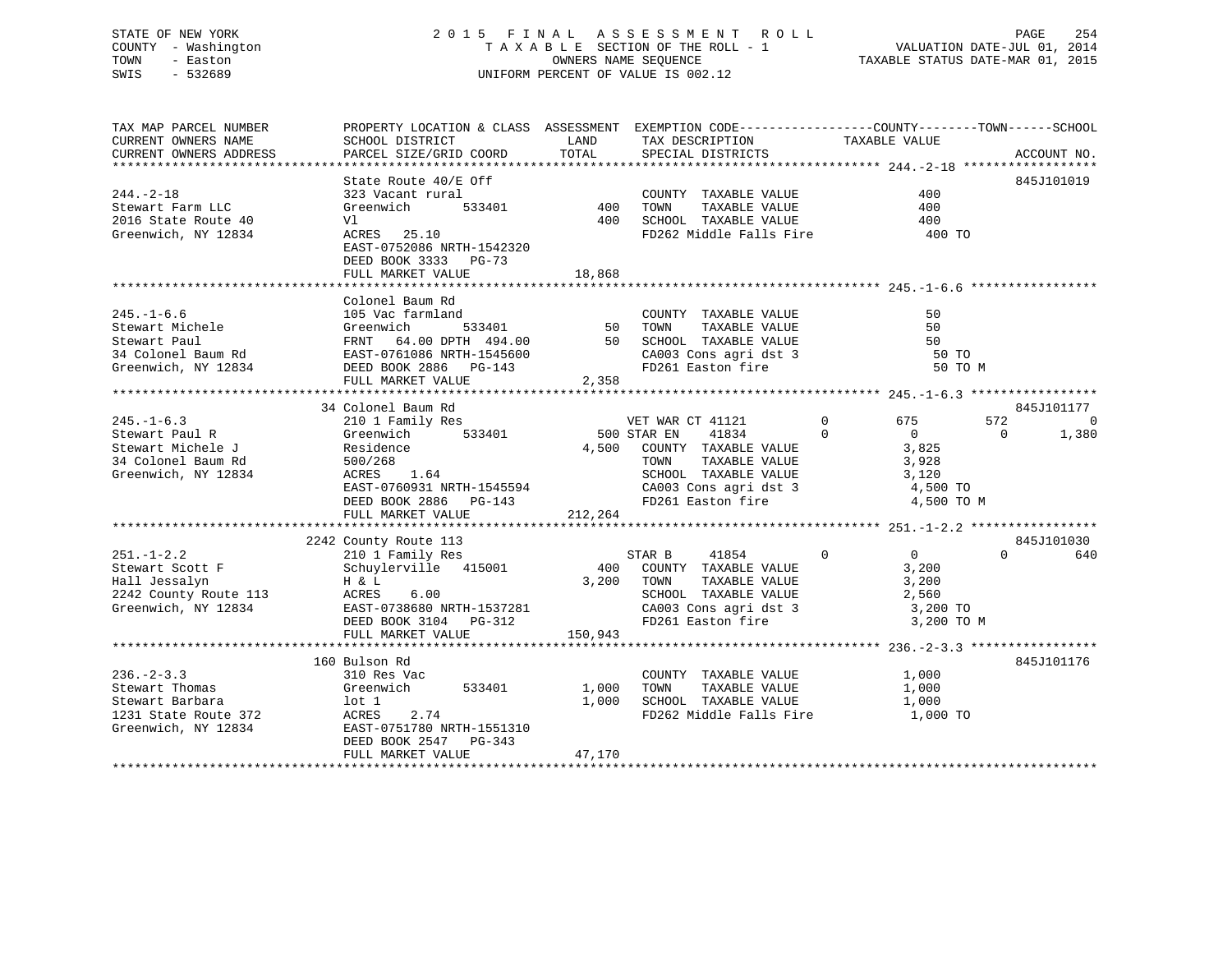## STATE OF NEW YORK 2 0 1 5 F I N A L A S S E S S M E N T R O L L PAGE 255 COUNTY - Washington T A X A B L E SECTION OF THE ROLL - 1 VALUATION DATE-JUL 01, 2014 TOWN - Easton OWNERS NAME SEQUENCE TAXABLE STATUS DATE-MAR 01, 2015 SWIS - 532689 UNIFORM PERCENT OF VALUE IS 002.12

| TAX MAP PARCEL NUMBER                                                                                                                                                                   |                                                    |            | PROPERTY LOCATION & CLASS ASSESSMENT EXEMPTION CODE---------------COUNTY-------TOWN------SCHOOL |               |                 |
|-----------------------------------------------------------------------------------------------------------------------------------------------------------------------------------------|----------------------------------------------------|------------|-------------------------------------------------------------------------------------------------|---------------|-----------------|
| CURRENT OWNERS NAME                                                                                                                                                                     | SCHOOL DISTRICT                                    | LAND       | TAX DESCRIPTION                                                                                 | TAXABLE VALUE |                 |
| CURRENT OWNERS ADDRESS                                                                                                                                                                  | PARCEL SIZE/GRID COORD                             | TOTAL      | SPECIAL DISTRICTS                                                                               |               | ACCOUNT NO.     |
|                                                                                                                                                                                         |                                                    |            |                                                                                                 |               |                 |
|                                                                                                                                                                                         | 184 Bulson Rd                                      |            |                                                                                                 |               |                 |
| $236. - 2 - 3.16$                                                                                                                                                                       | 281 Multiple res                                   |            | COUNTY TAXABLE VALUE                                                                            | 8,000         |                 |
| Stewart Thomas                                                                                                                                                                          | Greenwich<br>533401                                |            | TAXABLE VALUE                                                                                   | 8,000         |                 |
| Stewart Barbara                                                                                                                                                                         |                                                    | 8,000      | SCHOOL TAXABLE VALUE                                                                            | 8,000         |                 |
| 1231 State Route 372                                                                                                                                                                    |                                                    |            | FD262 Middle Falls Fire                                                                         | 8,000 TO      |                 |
| Greenwich, NY 12834                                                                                                                                                                     | EAST-0752080 NRTH-1551230<br>DEED BOOK 2547 PG-343 |            |                                                                                                 |               |                 |
|                                                                                                                                                                                         |                                                    |            |                                                                                                 |               |                 |
|                                                                                                                                                                                         | FULL MARKET VALUE                                  | 377,358    |                                                                                                 |               |                 |
|                                                                                                                                                                                         |                                                    |            |                                                                                                 |               |                 |
|                                                                                                                                                                                         | 198 Bulson Rd                                      |            |                                                                                                 |               |                 |
| $236. -2 - 3.17$                                                                                                                                                                        | 210 1 Family Res                                   |            | COUNTY TAXABLE VALUE                                                                            | 2,200         |                 |
| Stewart Thomas                                                                                                                                                                          | Greenwich<br>533401                                | 1,000 TOWN | TAXABLE VALUE                                                                                   | 2,200         |                 |
| Stewart Barbara                                                                                                                                                                         |                                                    |            | 2,200 SCHOOL TAXABLE VALUE                                                                      | 2,200         |                 |
| 1231 State Route 372                                                                                                                                                                    | lot 4<br>ACRES<br>2.89                             |            | FD262 Middle Falls Fire                                                                         | 2,200 TO      |                 |
| Greenwich, NY 12834                                                                                                                                                                     |                                                    |            |                                                                                                 |               |                 |
|                                                                                                                                                                                         | EAST-0752470 NRTH-1551212<br>DEED BOOK 3473 PG-249 |            |                                                                                                 |               |                 |
|                                                                                                                                                                                         | FULL MARKET VALUE                                  | 103,774    |                                                                                                 |               |                 |
|                                                                                                                                                                                         |                                                    |            |                                                                                                 |               |                 |
|                                                                                                                                                                                         | 1231 State Route 372                               |            |                                                                                                 |               | 845J100793      |
| $245. - 2 - 25$                                                                                                                                                                         | 220 2 Family Res                                   |            | STAR B<br>41854                                                                                 | 0<br>$\Omega$ | $\Omega$<br>640 |
| Stewart Thomas J                                                                                                                                                                        | 533401                                             |            | 400 COUNTY TAXABLE VALUE                                                                        | 5,500         |                 |
| Stewart Barbara M                                                                                                                                                                       | Greenwich<br>2 Family<br>ACRES 1.20                |            | 5,500 TOWN<br>TAXABLE VALUE                                                                     | 5,500         |                 |
| 1231 State Route 372                                                                                                                                                                    |                                                    |            | SCHOOL TAXABLE VALUE                                                                            | 4,860         |                 |
| Greenwich, NY 12834                                                                                                                                                                     | EAST-0764665 NRTH-1544804<br>DEED BOOK 498 PG-539  |            |                                                                                                 | 5,500 TO      |                 |
|                                                                                                                                                                                         | $PG-539$                                           |            | CA003 Cons agri dst 3<br>FD261 Easton fire                                                      | 5,500 TO M    |                 |
|                                                                                                                                                                                         | FULL MARKET VALUE                                  | 259,434    |                                                                                                 |               |                 |
|                                                                                                                                                                                         |                                                    |            |                                                                                                 |               |                 |
|                                                                                                                                                                                         | 155 Colonel Baum Rd                                |            |                                                                                                 |               | 845J100287      |
| $245. - 2 - 4$                                                                                                                                                                          |                                                    |            | COUNTY TAXABLE VALUE                                                                            | 2,000         |                 |
| Stiles Richard A Jr                                                                                                                                                                     | 120 Field crops<br>533401                          | 800        | TOWN                                                                                            | 2,000         |                 |
|                                                                                                                                                                                         | Greenwich<br>Vl                                    |            | TAXABLE VALUE                                                                                   |               |                 |
| Stiles Jessica R                                                                                                                                                                        |                                                    | 2,000      | SCHOOL TAXABLE VALUE                                                                            | 2,000         |                 |
| 1282 State Route 372                                                                                                                                                                    | ACRES 17.00<br>EAST-0763633 NRTH-1545885           |            | FD261 Easton fire                                                                               | 2,000 TO M    |                 |
| Greenwich, NY 12834                                                                                                                                                                     |                                                    |            |                                                                                                 |               |                 |
|                                                                                                                                                                                         | DEED BOOK 3306 PG-49                               |            |                                                                                                 |               |                 |
|                                                                                                                                                                                         | FULL MARKET VALUE                                  | 94,340     |                                                                                                 |               |                 |
|                                                                                                                                                                                         |                                                    |            |                                                                                                 |               |                 |
|                                                                                                                                                                                         | 1664 County Route 113                              |            |                                                                                                 |               | 845J100795      |
| $259. - 1 - 32$                                                                                                                                                                         | 593 Picnic site                                    |            | COUNTY TAXABLE VALUE                                                                            | 3,000         |                 |
|                                                                                                                                                                                         |                                                    | 2,500      | TOWN<br>TAXABLE VALUE                                                                           | 3,000         |                 |
| Stillwater Rod & Gun Club Greenwich 533401 2,500<br>Attn: Steven A Hemstreet Picnic Grds 3,000<br>30 Hemstreet Rd ACRES 103.80<br>Schaghticoke, NY 12154-3505 EAST-0737953 NRTH-1523609 |                                                    |            | SCHOOL TAXABLE VALUE                                                                            | 3,000         |                 |
|                                                                                                                                                                                         |                                                    |            | CA003 Cons agri dst 3                                                                           | 3,000 TO      |                 |
|                                                                                                                                                                                         |                                                    |            | FD261 Easton fire                                                                               | 3,000 TO M    |                 |
|                                                                                                                                                                                         | DEED BOOK 298<br>PG-240                            |            |                                                                                                 |               |                 |
|                                                                                                                                                                                         | FULL MARKET VALUE                                  | 141,509    |                                                                                                 |               |                 |
|                                                                                                                                                                                         |                                                    |            |                                                                                                 |               |                 |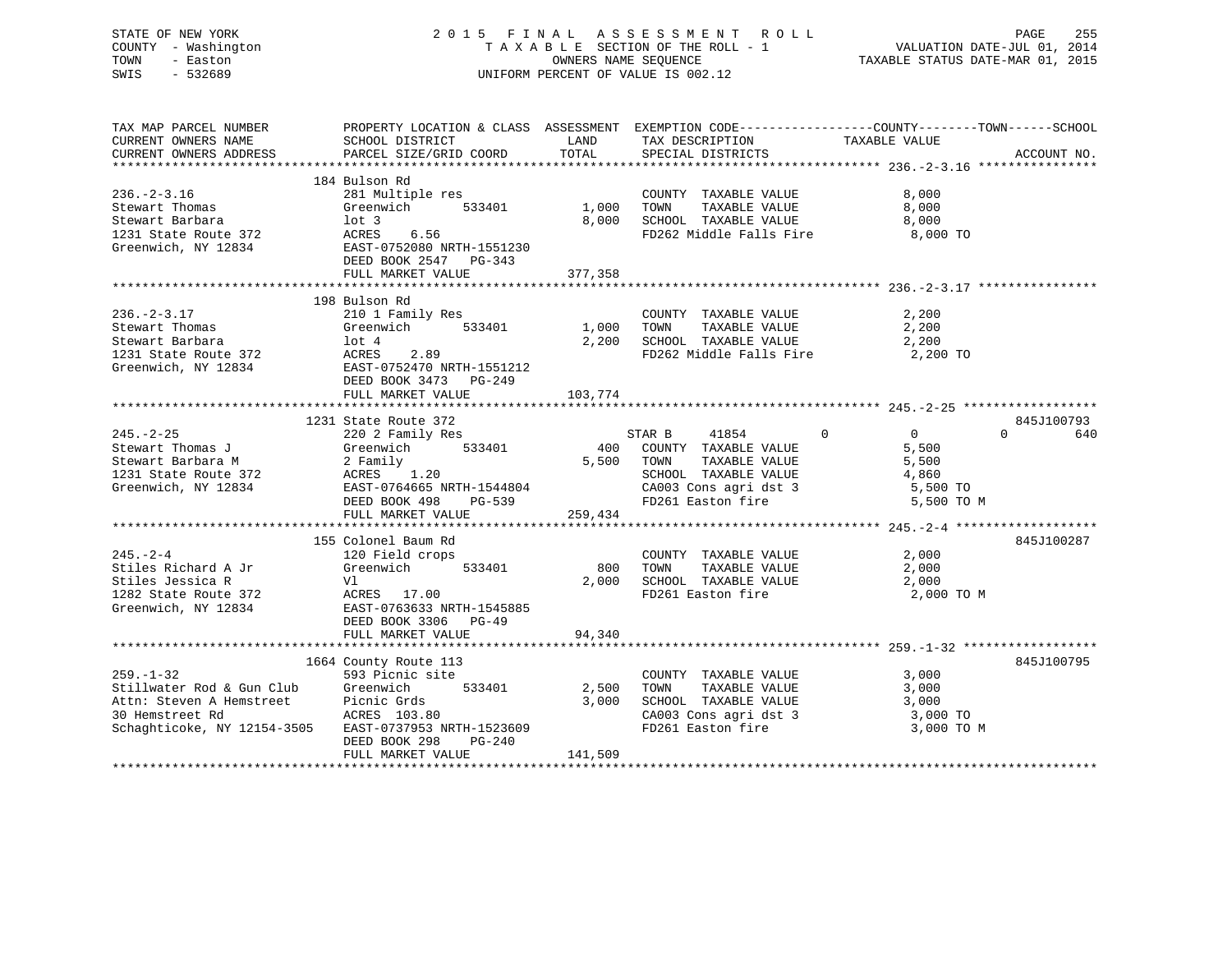## STATE OF NEW YORK 2 0 1 5 F I N A L A S S E S S M E N T R O L L PAGE 256 COUNTY - Washington T A X A B L E SECTION OF THE ROLL - 1 VALUATION DATE-JUL 01, 2014 TOWN - Easton **CONNERS NAME SEQUENCE** TAXABLE STATUS DATE-MAR 01, 2015 SWIS - 532689 UNIFORM PERCENT OF VALUE IS 002.12

| TAX MAP PARCEL NUMBER     | PROPERTY LOCATION & CLASS ASSESSMENT EXEMPTION CODE--------------COUNTY-------TOWN-----SCHOOL |         |                          |                               |            |                |
|---------------------------|-----------------------------------------------------------------------------------------------|---------|--------------------------|-------------------------------|------------|----------------|
| CURRENT OWNERS NAME       | SCHOOL DISTRICT                                                                               | LAND    | TAX DESCRIPTION          | TAXABLE VALUE                 |            |                |
| CURRENT OWNERS ADDRESS    | PARCEL SIZE/GRID COORD                                                                        | TOTAL   | SPECIAL DISTRICTS        |                               |            | ACCOUNT NO.    |
|                           |                                                                                               |         |                          |                               |            |                |
|                           | 125 Tabor Rd                                                                                  |         |                          |                               |            | 845J100797     |
| $245. - 2 - 5$            | 240 Rural res                                                                                 |         | COUNTY TAXABLE VALUE     | 3,000                         |            |                |
| Stolle Ruth               | 533401<br>Greenwich                                                                           | 400     | TOWN<br>TAXABLE VALUE    | 3,000                         |            |                |
| 24 Old Hawleyville Rd     | H & Land                                                                                      | 3,000   | SCHOOL TAXABLE VALUE     | 3,000                         |            |                |
| Bethel, CT 06801          | ACRES 12.30                                                                                   |         | CA003 Cons agri dst 3    | 3,000 TO                      |            |                |
|                           | EAST-0767409 NRTH-1546038                                                                     |         | FD261 Easton fire        | 3,000 TO M                    |            |                |
|                           | DEED BOOK 423<br>PG-999                                                                       |         |                          |                               |            |                |
|                           | FULL MARKET VALUE                                                                             | 141,509 |                          |                               |            |                |
|                           |                                                                                               |         |                          |                               |            |                |
|                           | State Route 372                                                                               |         |                          |                               |            | 845J100576     |
| $245. - 2 - 9$            | 105 Vac farmland                                                                              |         | 41720<br>AG DIST         | $\overline{0}$<br>1,050       | 1,050      | 1,050          |
| Stone Daniel W            | 533401<br>Greenwich                                                                           | 2,200   | COUNTY TAXABLE VALUE     | 1,150                         |            |                |
| Stone Hideko L            | Farm                                                                                          | 2,200   | TOWN<br>TAXABLE VALUE    | 1,150                         |            |                |
| 402 County Route 74A      | Ag Cons Easement 956/172                                                                      |         | SCHOOL TAXABLE VALUE     | 1,150                         |            |                |
| Greenwich, NY 12834       | ACRES<br>91.91                                                                                |         | CA003 Cons agri dst 3    | 1,150 TO                      |            |                |
|                           | EAST-0768187 NRTH-1543065                                                                     |         | 1,050 EX                 |                               |            |                |
| MAY BE SUBJECT TO PAYMENT | DEED BOOK 932<br>$PG-235$                                                                     |         | FD261 Easton fire        |                               | 2,200 TO M |                |
| UNDER AGDIST LAW TIL 2019 | FULL MARKET VALUE                                                                             | 103,774 |                          |                               |            |                |
|                           |                                                                                               |         |                          |                               |            |                |
|                           | 402 County Route 74A                                                                          |         |                          |                               |            | 845J100288     |
| $245. - 2 - 10$           | $215$ 1 Fam Res w/                                                                            |         | AG BUILD<br>41700        | $\mathbf 0$<br>500            | 500        | 500            |
| Stone Daniel W            | 533401<br>Greenwich                                                                           |         | 5,100 AG BUILD<br>41700  | $\Omega$<br>200               | 200        | 200            |
| Stone Hideko L            | Farm                                                                                          |         | 41700<br>18,200 AG BUILD | $\mathbf 0$<br>150            | 150        | 150            |
| 402 County Route 74A      | ACRES 164.89                                                                                  |         | 41720<br>AG DIST         | 0<br>2,778                    | 2,778      | 2,778          |
| Greenwich, NY 12834       | EAST-0766213 NRTH-1540329                                                                     |         | Hist Barns 42112         | 400<br>$\Omega$               | $\Omega$   | $\overline{0}$ |
|                           | DEED BOOK 932<br>PG-235                                                                       |         | Hist Barns 42112         | $\Omega$<br>400               | $\Omega$   | $\Omega$       |
| MAY BE SUBJECT TO PAYMENT | FULL MARKET VALUE                                                                             | 858,491 | COUNTY TAXABLE VALUE     | 13,772                        |            |                |
| UNDER AGDIST LAW TIL 2019 |                                                                                               |         | TOWN<br>TAXABLE VALUE    | 14,572                        |            |                |
|                           |                                                                                               |         | SCHOOL TAXABLE VALUE     | 14,572                        |            |                |
|                           |                                                                                               |         | CA003 Cons agri dst 3    | 15,422 TO                     |            |                |
|                           |                                                                                               |         | 2,778 EX                 |                               |            |                |
|                           |                                                                                               |         | FD261 Easton fire        | 18,200 TO M                   |            |                |
|                           |                                                                                               |         |                          |                               |            |                |
|                           | 50 Hegeman Bridge Rd                                                                          |         |                          |                               |            | 845J100634     |
| $236. - 2 - 11$           | 210 1 Family Res                                                                              |         | 41854<br>STAR B          | $\mathbf 0$<br>$\overline{0}$ | $\Omega$   | 640            |
| Stone Linda               | 533401<br>Greenwich                                                                           | 400     | COUNTY TAXABLE VALUE     | 3,200                         |            |                |
| Pulenskey Robert J Jr     | H & L                                                                                         | 3,200   | TOWN<br>TAXABLE VALUE    | 3,200                         |            |                |
| 50 Hegeman Bridge Rd      | 377/817                                                                                       |         | SCHOOL TAXABLE VALUE     | 2,560                         |            |                |
| Greenwich, NY 12834       | FRNT 150.00 DPTH 150.00                                                                       |         | FD262 Middle Falls Fire  | 3,200 TO                      |            |                |
|                           | EAST-0752770 NRTH-1550323                                                                     |         |                          |                               |            |                |
|                           | DEED BOOK 2640<br>PG-249                                                                      |         |                          |                               |            |                |
|                           | FULL MARKET VALUE                                                                             | 150,943 |                          |                               |            |                |
|                           |                                                                                               |         |                          |                               |            |                |
|                           |                                                                                               |         |                          |                               |            |                |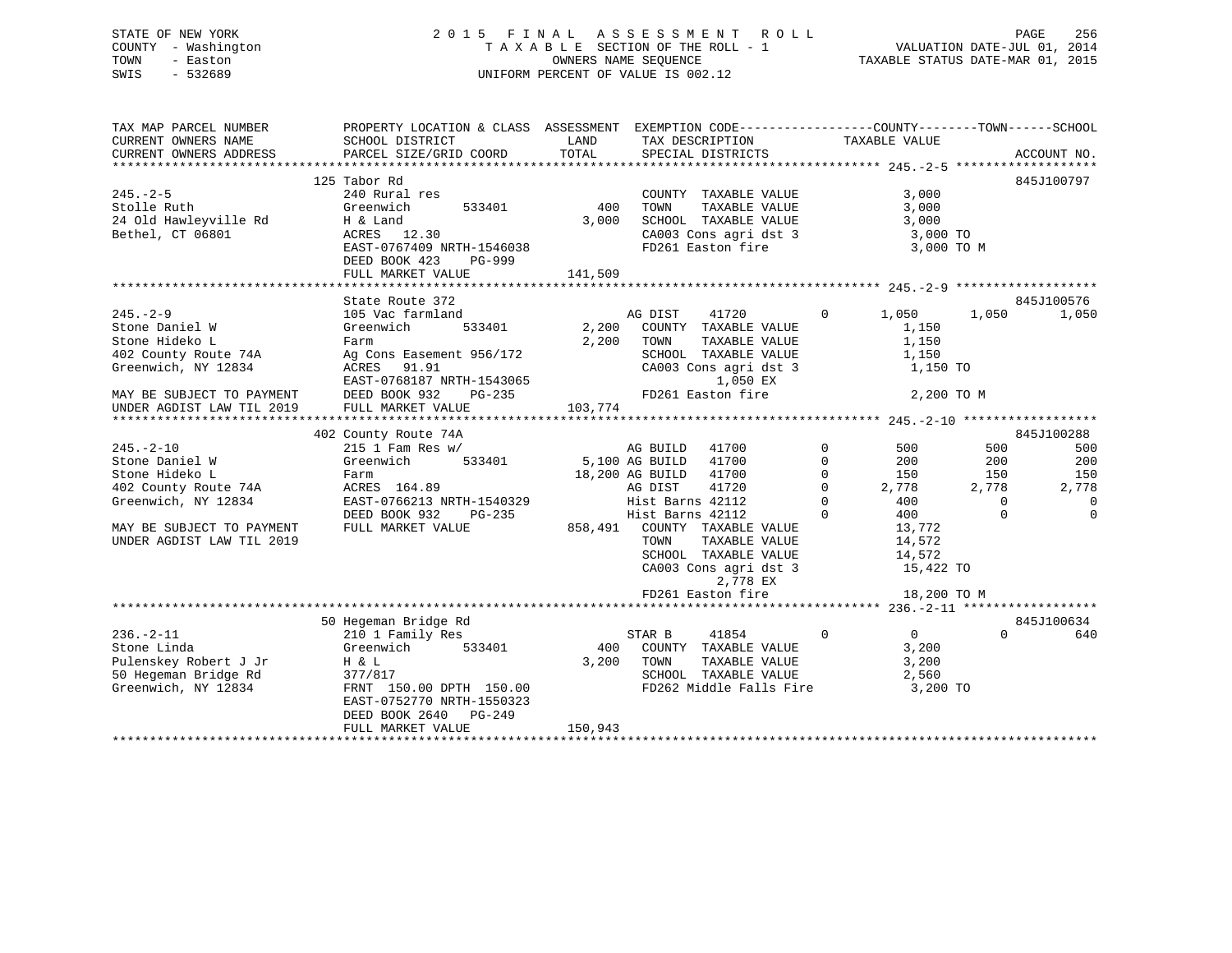## STATE OF NEW YORK 2 0 1 5 F I N A L A S S E S S M E N T R O L L PAGE 257 COUNTY - Washington T A X A B L E SECTION OF THE ROLL - 1 VALUATION DATE-JUL 01, 2014 TOWN - Easton **CONNERS NAME SEQUENCE** TAXABLE STATUS DATE-MAR 01, 2015 SWIS - 532689 UNIFORM PERCENT OF VALUE IS 002.12

| TAX MAP PARCEL NUMBER<br>CURRENT OWNERS NAME<br>CURRENT OWNERS ADDRESS                                     | PROPERTY LOCATION & CLASS ASSESSMENT EXEMPTION CODE----------------COUNTY-------TOWN------SCHOOL<br>SCHOOL DISTRICT<br>PARCEL SIZE/GRID COORD             | LAND<br>TOTAL           | TAX DESCRIPTION<br>SPECIAL DISTRICTS                                                                                       |                      | TAXABLE VALUE                                           | ACCOUNT NO.                                      |
|------------------------------------------------------------------------------------------------------------|-----------------------------------------------------------------------------------------------------------------------------------------------------------|-------------------------|----------------------------------------------------------------------------------------------------------------------------|----------------------|---------------------------------------------------------|--------------------------------------------------|
| **********************                                                                                     |                                                                                                                                                           |                         |                                                                                                                            |                      |                                                         |                                                  |
| $253. - 1 - 4$<br>Storms-Valastro Rebecca Truste Greenwich<br>399 Easton Station Rd<br>Greenwich, NY 12834 | 399 Easton Station Rd<br>210 1 Family Res<br>533401<br>H & Gar<br>ACRES<br>2.00<br>EAST-0762751 NRTH-1536306                                              | 4,500                   | AGED-CO<br>41802<br>500 STAR EN<br>41834<br>COUNTY TAXABLE VALUE<br>TOWN<br>TAXABLE VALUE<br>SCHOOL TAXABLE VALUE          | $\Omega$<br>$\Omega$ | 225<br>$\overline{0}$<br>4,275<br>4,500<br>3,120        | 845J100196<br>0<br>$\Omega$<br>$\Omega$<br>1,380 |
|                                                                                                            | DEED BOOK 3102 PG-177<br>FULL MARKET VALUE                                                                                                                |                         | CA003 Cons agri dst 3<br>212,264 FD261 Easton fire                                                                         |                      | 4,500 TO<br>4,500 TO M                                  |                                                  |
|                                                                                                            |                                                                                                                                                           |                         |                                                                                                                            |                      |                                                         |                                                  |
|                                                                                                            | Verbeck Ave/w Off                                                                                                                                         |                         |                                                                                                                            |                      |                                                         | 845J100529                                       |
| $285. - 1 - 14$<br>Strainer Kevin E<br>299 Spraguetown Rd<br>Greenwich, NY 12834                           | 323 Vacant rural<br>Stillwater Cent 415201<br>Wl<br>2396/59<br>ACRES<br>6.34<br>EAST-0728364 NRTH-1499673                                                 | 500<br>500              | COUNTY TAXABLE VALUE<br>TOWN<br>TAXABLE VALUE<br>SCHOOL TAXABLE VALUE<br>CA003 Cons agri dst 3<br>FD261 Easton fire        |                      | 500<br>500<br>500<br>500 TO<br>500 TO M                 |                                                  |
|                                                                                                            | DEED BOOK 2396 PG-59                                                                                                                                      |                         |                                                                                                                            |                      |                                                         |                                                  |
|                                                                                                            | FULL MARKET VALUE                                                                                                                                         | 23,585                  |                                                                                                                            |                      |                                                         |                                                  |
|                                                                                                            | 14 Old Schuylerville Rd                                                                                                                                   |                         |                                                                                                                            |                      |                                                         | 845J100798                                       |
| $227. - 1 - 31$<br>Strait Roger<br>Strait Peggy<br>1270 5th Ave<br>New York, NY 10029                      | 210 1 Family Res<br>Schuylerville 415001<br>H & L<br>FRNT 175.00 DPTH 185.00<br>EAST-0740109 NRTH-1555310<br>DEED BOOK 439<br>PG-648<br>FULL MARKET VALUE | 500<br>4,200<br>198,113 | COUNTY TAXABLE VALUE<br>TOWN<br>TAXABLE VALUE<br>SCHOOL TAXABLE VALUE<br>CA003 Cons agri dst 3<br>FD263 Schuylerville Fire |                      | 4,200<br>4,200<br>4,200<br>4,200 TO<br>4,200 TO         |                                                  |
|                                                                                                            |                                                                                                                                                           |                         |                                                                                                                            |                      |                                                         |                                                  |
|                                                                                                            | 620 Brownell Rd                                                                                                                                           |                         |                                                                                                                            |                      |                                                         | 845J100730                                       |
| $261. - 1 - 17.1$<br>Strasswimmer Aaron<br>Strasswimmer Lisa<br>620 Brownell Rd<br>Greenwich, NY 12834     | 210 1 Family Res<br>Greenwich<br>533401<br>$H+L$<br>Lot 1<br>ACRES<br>5.22<br>EAST-0763248 NRTH-1526008<br>DEED BOOK 844<br>PG-208                        | 3,800                   | 41854<br>STAR B<br>600 COUNTY TAXABLE VALUE<br>TOWN<br>TAXABLE VALUE<br>SCHOOL TAXABLE VALUE<br>FD261 Easton fire          | $\Omega$             | $\overline{0}$<br>3,800<br>3,800<br>3,160<br>3,800 TO M | $\Omega$<br>640                                  |
|                                                                                                            | FULL MARKET VALUE                                                                                                                                         | 179,245                 |                                                                                                                            |                      |                                                         |                                                  |
|                                                                                                            | Brownell Rd                                                                                                                                               |                         |                                                                                                                            |                      |                                                         |                                                  |
| $261. - 1 - 17.4$<br>Strasswimmer Aaron<br>Strasswimmer Lisa<br>620 Brownell Rd<br>Greenwich, NY 12834     | 323 Vacant rural<br>Greenwich<br>533401<br>Vac Land<br>Lot 2<br>5.56<br>ACRES<br>EAST-0763491 NRTH-1526001<br>DEED BOOK 844<br>PG-206                     | 300<br>300              | COUNTY TAXABLE VALUE<br>TOWN<br>TAXABLE VALUE<br>SCHOOL TAXABLE VALUE<br>FD261 Easton fire                                 |                      | 300<br>300<br>300<br>300 TO M                           |                                                  |
|                                                                                                            | FULL MARKET VALUE                                                                                                                                         | 14,151                  |                                                                                                                            |                      |                                                         |                                                  |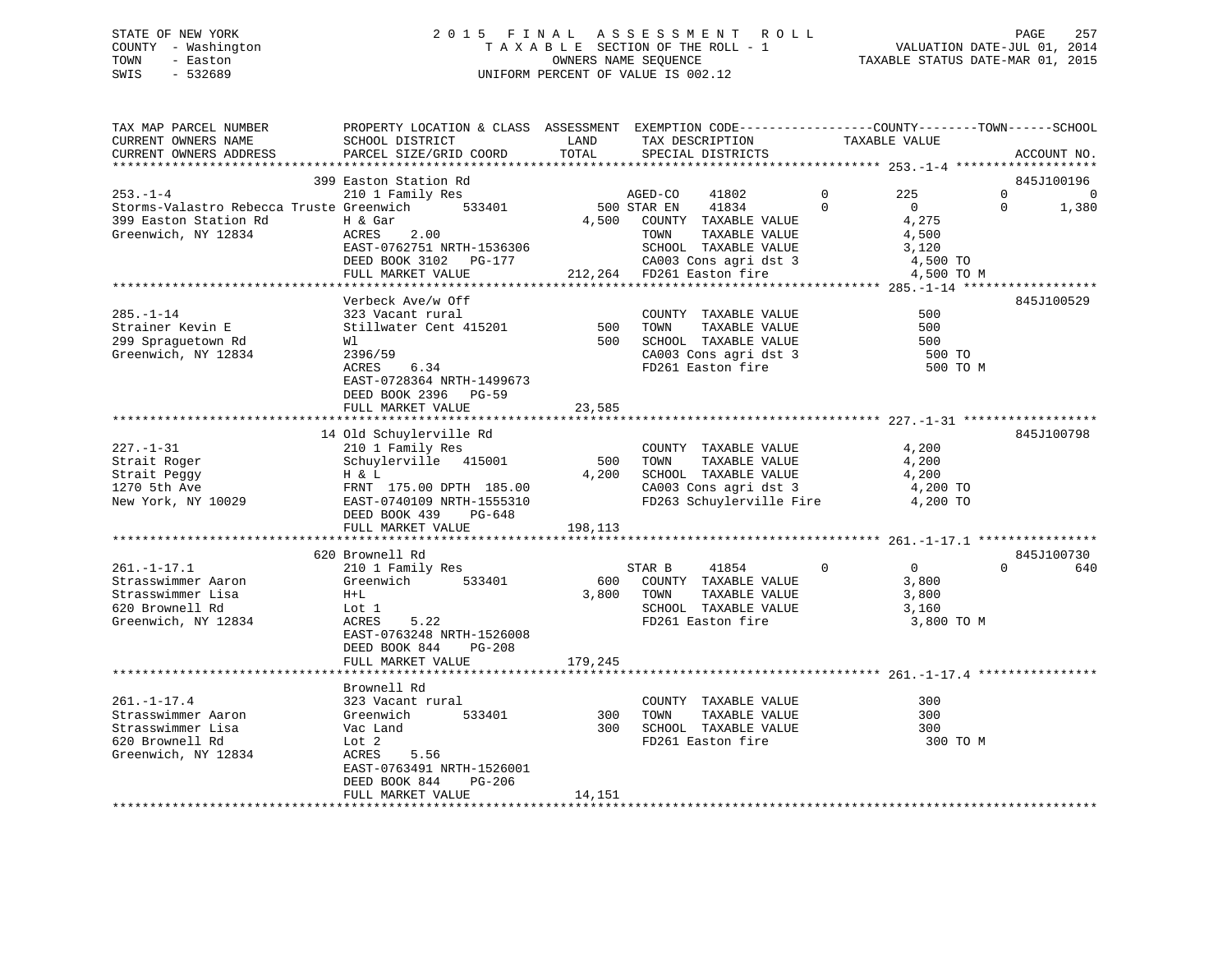## STATE OF NEW YORK 2 0 1 5 F I N A L A S S E S S M E N T R O L L PAGE 258 COUNTY - Washington T A X A B L E SECTION OF THE ROLL - 1 VALUATION DATE-JUL 01, 2014 TOWN - Easton OWNERS NAME SEQUENCE TAXABLE STATUS DATE-MAR 01, 2015 SWIS - 532689 UNIFORM PERCENT OF VALUE IS 002.12

| TAX MAP PARCEL NUMBER<br>CURRENT OWNERS NAME<br>CURRENT OWNERS ADDRESS                                                                                      | PROPERTY LOCATION & CLASS ASSESSMENT EXEMPTION CODE----------------COUNTY-------TOWN------SCHOOL<br>SCHOOL DISTRICT<br>PARCEL SIZE/GRID COORD                               | LAND<br>TOTAL           | TAX DESCRIPTION<br>SPECIAL DISTRICTS                                                                                                                      |                         | TAXABLE VALUE                                                 |                      | ACCOUNT NO.                |
|-------------------------------------------------------------------------------------------------------------------------------------------------------------|-----------------------------------------------------------------------------------------------------------------------------------------------------------------------------|-------------------------|-----------------------------------------------------------------------------------------------------------------------------------------------------------|-------------------------|---------------------------------------------------------------|----------------------|----------------------------|
|                                                                                                                                                             |                                                                                                                                                                             |                         |                                                                                                                                                           |                         |                                                               |                      |                            |
| $278. - 1 - 2.2$<br>Strope Scott D<br>Strope Karen D<br>2944 Valley Falls Rd<br>Schaghticoke, NY 12154                                                      | 2944 Valley Falls Rd<br>210 1 Family Res<br>533401<br>Greenwich<br>Aql<br>Lot3<br>ACRES<br>6.05<br>EAST-0746053 NRTH-1508793<br>DEED BOOK 879<br>PG-32<br>FULL MARKET VALUE | 500<br>4,800<br>226,415 | STAR B<br>41854<br>COUNTY TAXABLE VALUE<br>TOWN<br>TAXABLE VALUE<br>SCHOOL TAXABLE VALUE<br>CA003 Cons agri dst 3<br>FD261 Easton fire                    | $\Omega$                | $\Omega$<br>4,800<br>4,800<br>4,160<br>4,800 TO<br>4,800 TO M | $\Omega$             | 640                        |
|                                                                                                                                                             |                                                                                                                                                                             |                         |                                                                                                                                                           |                         |                                                               |                      |                            |
| $237. - 1 - 17$<br>Sturm Hedy<br>Eldred Laurel<br>1318 State Route 372<br>Greenwich, NY 12834                                                               | 1318 State Route 372<br>240 Rural res<br>533401<br>Greenwich<br>H & L<br>ACRES<br>98.24<br>EAST-0765804 NRTH-1547359<br>DEED BOOK 2408 PG-194                               | 7,700                   | AG DIST<br>41720<br>2,000 STAR B<br>41854<br>COUNTY TAXABLE VALUE<br>TOWN<br>TAXABLE VALUE<br>SCHOOL TAXABLE VALUE<br>CA003 Cons agri dst 3               | $\mathbf 0$<br>$\Omega$ | 322<br>$\overline{0}$<br>7,378<br>7,378<br>6,738<br>7,378 TO  | 322<br>$\Omega$      | 845J100525<br>322<br>640   |
| MAY BE SUBJECT TO PAYMENT                                                                                                                                   | FULL MARKET VALUE                                                                                                                                                           | 363,208                 | 322 EX                                                                                                                                                    |                         |                                                               |                      |                            |
| UNDER AGDIST LAW TIL 2019                                                                                                                                   |                                                                                                                                                                             |                         | FD261 Easton fire                                                                                                                                         |                         | 7,700 TO M                                                    |                      |                            |
|                                                                                                                                                             | 165 Mcgowan Rd                                                                                                                                                              |                         |                                                                                                                                                           |                         |                                                               |                      | 845J100562                 |
| $277. - 1 - 11$<br>Stutzman Aaron<br>Stutzman Sabrina<br>4400 Growler Cir<br>Silverdale, WA 98315<br>MAY BE SUBJECT TO PAYMENT<br>UNDER AGDIST LAW TIL 2019 | 240 Rural res<br>533401<br>Greenwich<br>Lot 1<br>ACRES<br>24.00<br>EAST-0738004 NRTH-1507112<br>DEED BOOK 2473<br>PG-347<br>FULL MARKET VALUE                               | 900<br>5,600            | AG DIST<br>41720<br>COUNTY TAXABLE VALUE<br>TOWN<br>TAXABLE VALUE<br>SCHOOL TAXABLE VALUE<br>CA003 Cons agri dst 3<br>275 EX<br>264,151 FD261 Easton fire | $\Omega$                | 275<br>5,325<br>5,325<br>5,325<br>5,325 TO<br>5,600 TO M      | 275                  | 275                        |
| **********************                                                                                                                                      |                                                                                                                                                                             |                         |                                                                                                                                                           |                         |                                                               |                      |                            |
| $227. - 1 - 33.2$<br>Sullivan Edwin<br>2999 County Route 113<br>Greenwich, NY 12834                                                                         | 2988 County Route 113<br>240 Rural res<br>Schuylerville 415001<br>$H+L$<br>890/60                                                                                           | 4,700                   | AGED-SCH<br>41804<br>500 STAR EN<br>41834<br>COUNTY TAXABLE VALUE<br>TOWN<br>TAXABLE VALUE                                                                | $\mathbf 0$<br>$\Omega$ | 0<br>$\overline{0}$<br>4,700<br>4,700                         | $\Omega$<br>$\Omega$ | 845J100255<br>470<br>1,380 |
|                                                                                                                                                             | ACRES<br>14.46<br>EAST-0741712 NRTH-1554891<br>DEED BOOK 890<br>PG-60<br>FULL MARKET VALUE                                                                                  | 221,698                 | SCHOOL TAXABLE VALUE<br>CA003 Cons agri dst 3<br>FD263 Schuylerville Fire                                                                                 |                         | 2,850<br>4,700 TO<br>4,700 TO                                 |                      |                            |
|                                                                                                                                                             |                                                                                                                                                                             |                         |                                                                                                                                                           |                         |                                                               |                      |                            |
| $227. - 1 - 29$<br>Sullivan Edwin J etal<br>Sullivan Jennifer L Etal<br>2999 County Route 113<br>Greenwich, NY 12834                                        | 2999 County Route 113<br>210 1 Family Res<br>Schuylerville 415001<br>H & L<br>440/234<br>ACRES<br>7.40<br>EAST-0741048 NRTH-1555672<br>DEED BOOK 890<br>$PG-57$             | 500<br>4,800            | COUNTY TAXABLE VALUE<br>TAXABLE VALUE<br>TOWN<br>SCHOOL TAXABLE VALUE<br>CA003 Cons agri dst 3<br>FD263 Schuylerville Fire                                |                         | 4,800<br>4,800<br>4,800<br>4,800 TO<br>4,800 TO               |                      | 845J100800                 |
|                                                                                                                                                             | FULL MARKET VALUE                                                                                                                                                           | 226,415                 |                                                                                                                                                           |                         |                                                               |                      |                            |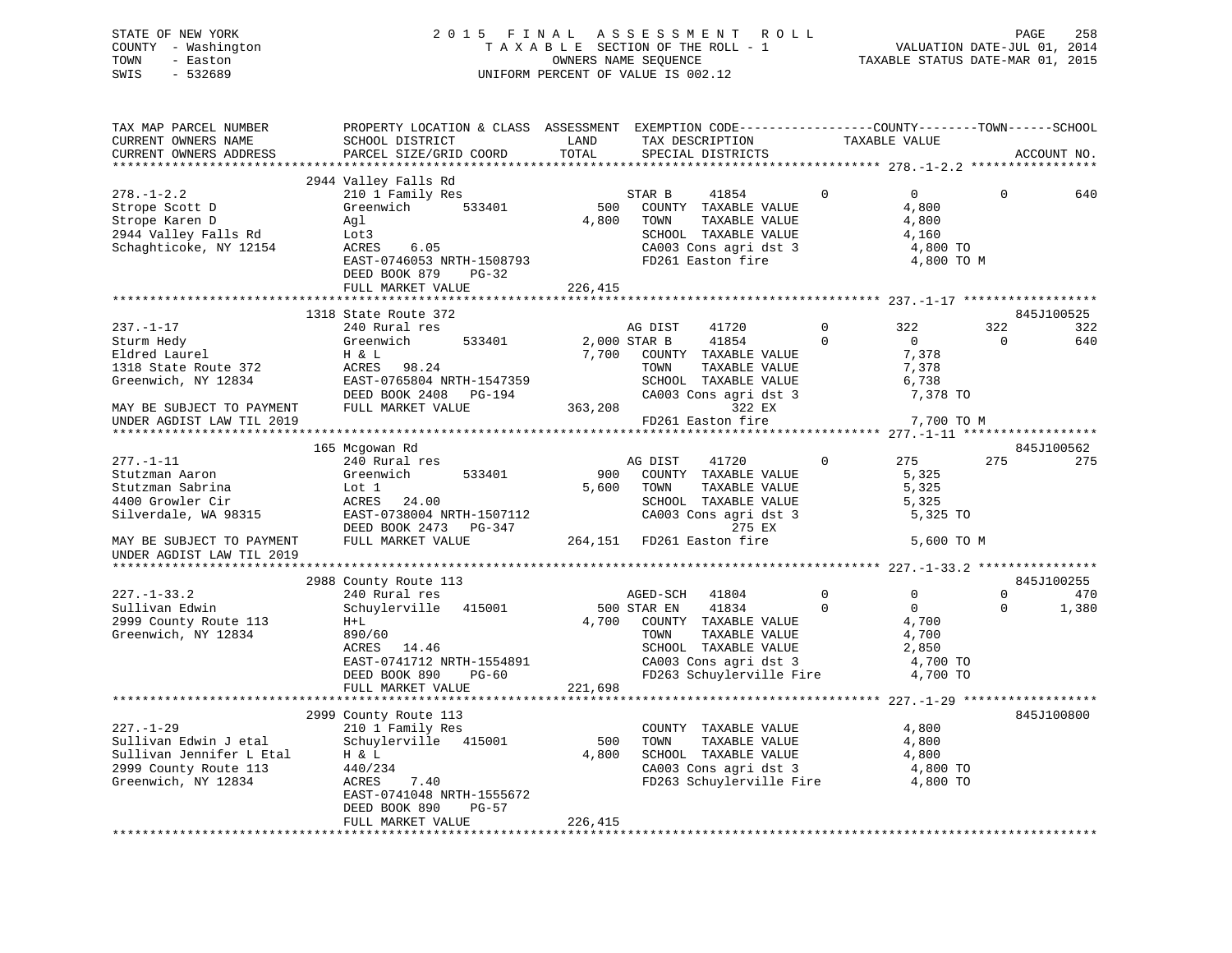## STATE OF NEW YORK 2 0 1 5 F I N A L A S S E S S M E N T R O L L PAGE 259 COUNTY - Washington T A X A B L E SECTION OF THE ROLL - 1 VALUATION DATE-JUL 01, 2014 TOWN - Easton OWNERS NAME SEQUENCE TAXABLE STATUS DATE-MAR 01, 2015 SWIS - 532689 UNIFORM PERCENT OF VALUE IS 002.12

| TAX MAP PARCEL NUMBER<br>CURRENT OWNERS NAME<br>CURRENT OWNERS ADDRESS | SCHOOL DISTRICT<br>PARCEL SIZE/GRID COORD | PROPERTY LOCATION & CLASS ASSESSMENT EXEMPTION CODE----------------COUNTY-------TOWN------SCHOOL<br>LAND<br>TAX DESCRIPTION<br>TOTAL<br>SPECIAL DISTRICTS | TAXABLE VALUE                 | ACCOUNT NO. |             |
|------------------------------------------------------------------------|-------------------------------------------|-----------------------------------------------------------------------------------------------------------------------------------------------------------|-------------------------------|-------------|-------------|
|                                                                        |                                           |                                                                                                                                                           |                               |             |             |
|                                                                        | 898 Gifford Rd                            |                                                                                                                                                           |                               | 845J100803  |             |
| $278. - 1 - 25$                                                        | 210 1 Family Res<br>Greenwich<br>533401   | 41834<br>STAR EN<br>400                                                                                                                                   | $\mathbf 0$<br>$\overline{0}$ | $\Omega$    | 1,380       |
| Swanson Charlene<br>898 Gifford Rd                                     | H & Lot                                   | COUNTY TAXABLE VALUE<br>2,000<br>TAXABLE VALUE<br>TOWN                                                                                                    | 2,000<br>2,000                |             |             |
| Johnsonville, NY 12094                                                 | ACRES<br>1.80                             | SCHOOL TAXABLE VALUE                                                                                                                                      | 620                           |             |             |
|                                                                        | EAST-0753843 NRTH-1507253                 | CA003 Cons agri dst 3                                                                                                                                     | 2,000 TO                      |             |             |
|                                                                        | DEED BOOK 405<br>PG-417                   | FD261 Easton fire                                                                                                                                         | 2,000 TO M                    |             |             |
|                                                                        | FULL MARKET VALUE                         | 94,340                                                                                                                                                    |                               |             |             |
|                                                                        |                                           |                                                                                                                                                           |                               |             |             |
|                                                                        | 920 Beadle Hill Rd                        |                                                                                                                                                           |                               | 845J100684  |             |
| $278. - 1 - 30.1$                                                      | 120 Field crops                           | 41720<br>AG DIST                                                                                                                                          | $\Omega$<br>265               | 265         | 265         |
| Taylor Curtis B                                                        | Greenwich<br>533401                       | 1,000 STAR B<br>41854                                                                                                                                     | $\Omega$<br>$\overline{0}$    | $\Omega$    | 640         |
| Taylor Margot                                                          | Farm                                      | 6,500<br>COUNTY TAXABLE VALUE                                                                                                                             | 6,235                         |             |             |
| 920 Beadle Hill Rd<br>Valley Falls, NY 12185                           | 1990-400                                  | TOWN<br>TAXABLE VALUE                                                                                                                                     | 6,235<br>5,595                |             |             |
|                                                                        | ACRES 44.54<br>EAST-0752610 NRTH-1506995  | SCHOOL TAXABLE VALUE<br>CA003 Cons agri dst 3                                                                                                             | 6,235 TO                      |             |             |
| MAY BE SUBJECT TO PAYMENT                                              | DEED BOOK 472<br>PG-888                   | 265 EX                                                                                                                                                    |                               |             |             |
| UNDER AGDIST LAW TIL 2019                                              | FULL MARKET VALUE                         | 306,604 FD261 Easton fire                                                                                                                                 | 6,500 TO M                    |             |             |
|                                                                        |                                           |                                                                                                                                                           |                               |             |             |
|                                                                        | Beadle Hill Rd                            |                                                                                                                                                           |                               | 845J101106  |             |
| $278. - 1 - 30.2$                                                      | 120 Field crops                           | 41700<br>AG BUILD                                                                                                                                         | $\Omega$<br>700               | 700         | 700         |
| Taylor Curtis B                                                        | 533401<br>Greenwich                       | 41720<br>800 AG DIST                                                                                                                                      | $\Omega$<br>$\Omega$          | $\Omega$    | $\mathbf 0$ |
| Taylor Margot                                                          | ACRES 43.47                               | 1,500<br>COUNTY TAXABLE VALUE                                                                                                                             | 800                           |             |             |
| 920 Beadle Hill Rd                                                     | EAST-0752982 NRTH-1507963                 | TAXABLE VALUE<br>TOWN                                                                                                                                     | 800                           |             |             |
| Valley Falls, NY 12185                                                 | DEED BOOK 472<br>PG-886                   | SCHOOL TAXABLE VALUE                                                                                                                                      | 800                           |             |             |
|                                                                        | FULL MARKET VALUE                         | 70,755 CA003 Cons agri dst 3                                                                                                                              | 1,500 TO                      |             |             |
| MAY BE SUBJECT TO PAYMENT                                              |                                           | FD261 Easton fire                                                                                                                                         | 1,500 TO M                    |             |             |
| UNDER AGDIST LAW TIL 2019                                              |                                           |                                                                                                                                                           |                               |             |             |
|                                                                        | 963 Gifford Rd                            |                                                                                                                                                           |                               |             |             |
| $278. - 1 - 30.3$                                                      | 210 1 Family Res                          | 41854<br>STAR B                                                                                                                                           | $\Omega$<br>$\overline{0}$    | $\Omega$    | 640         |
| Taylor Curtis II                                                       | Greenwich<br>533401                       | 500<br>COUNTY TAXABLE VALUE                                                                                                                               | 4,500                         |             |             |
| Taylor Laura                                                           | V/1                                       | 4,500<br>TOWN<br>TAXABLE VALUE                                                                                                                            | 4,500                         |             |             |
| 963 Gifford Rd                                                         | ACRES<br>2.00                             | SCHOOL TAXABLE VALUE                                                                                                                                      | 3,860                         |             |             |
| Johnsonville, NY 12094                                                 | EAST-0753028 NRTH-1508695                 | CA003 Cons agri dst 3                                                                                                                                     | 4,500 TO                      |             |             |
|                                                                        | DEED BOOK 847<br>$PG-178$                 | FD261 Easton fire                                                                                                                                         | 4,500 TO M                    |             |             |
|                                                                        | FULL MARKET VALUE                         | 212,264                                                                                                                                                   |                               |             |             |
|                                                                        |                                           |                                                                                                                                                           |                               |             |             |
|                                                                        | 1608 County Route 113                     |                                                                                                                                                           |                               | 845J100808  |             |
| $259. - 1 - 35$                                                        | 210 1 Family Res                          | STAR B<br>41854<br>400                                                                                                                                    | $\mathbf 0$<br>$\overline{0}$ | $\Omega$    | 640         |
| Taylor Francis G Jr<br>Taylor Penelope                                 | Stillwater Cent 415201<br>H & L           | COUNTY TAXABLE VALUE<br>3,200<br>TOWN<br>TAXABLE VALUE                                                                                                    | 3,200<br>3,200                |             |             |
| 1608 County Route 113                                                  | ACRES<br>1.60                             | SCHOOL TAXABLE VALUE                                                                                                                                      | 2,560                         |             |             |
| Schaghticoke, NY 12154                                                 | EAST-0736157 NRTH-1521794                 | CA003 Cons agri dst 3                                                                                                                                     | 3,200 TO                      |             |             |
|                                                                        | DEED BOOK 414<br>PG-1191                  | FD261 Easton fire                                                                                                                                         | 3,200 TO M                    |             |             |
|                                                                        | FULL MARKET VALUE                         | 150,943                                                                                                                                                   |                               |             |             |
|                                                                        |                                           |                                                                                                                                                           |                               |             |             |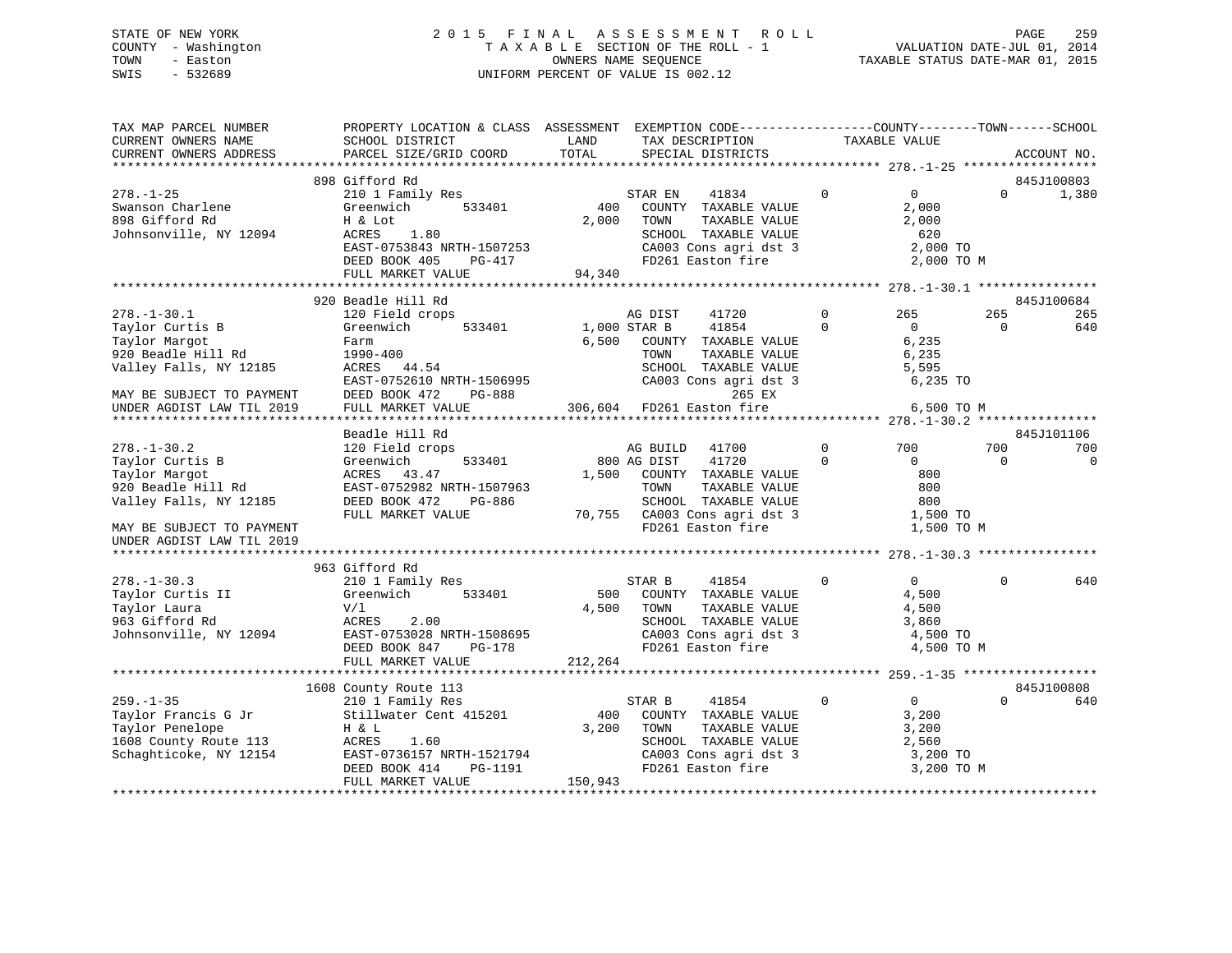# STATE OF NEW YORK 260 2015 FINAL ASSESSMENT ROLL 2015 PAGE 260 COUNTY - Washington  $T A X A B L E$  SECTION OF THE ROLL - 1<br>TOWN - Easton DATE-JUL 2011 COUNTERS NAME SEQUENCE SWIS - 532689 UNIFORM PERCENT OF VALUE IS 002.12

TAXABLE STATUS DATE-MAR 01, 2015

| SCHOOL DISTRICT<br>CURRENT OWNERS NAME<br>LAND<br>TAX DESCRIPTION<br>TAXABLE VALUE<br>TOTAL<br>PARCEL SIZE/GRID COORD<br>CURRENT OWNERS ADDRESS<br>SPECIAL DISTRICTS<br>ACCOUNT NO.<br>***********************<br>Lees Crossing Rd<br>845J101072<br>$287. - 1 - 6.2$<br>105 Vac farmland<br>AG DIST<br>41720<br>$\Omega$<br>64<br>64<br>64<br>Taylor Margot<br>Greenwich<br>533401<br>600<br>COUNTY TAXABLE VALUE<br>536<br>920 Beadle Hill Rd<br>600<br>TAXABLE VALUE<br>536<br>Vl<br>TOWN<br>Valley Falls, NY 12185<br>ACRES 25.90<br>SCHOOL TAXABLE VALUE<br>536<br>CA003 Cons agri dst 3<br>EAST-0752754 NRTH-1505600<br>536 TO<br>DEED BOOK 836<br>PG-190<br>64 EX<br>MAY BE SUBJECT TO PAYMENT<br>28,302 FD261 Easton fire<br>UNDER AGDIST LAW TIL 2019<br>FULL MARKET VALUE<br>600 TO M<br>845J100145<br>Colonel Baum Rd<br>$245. - 2 - 26.1$<br>3,000<br>105 Vac farmland<br>COUNTY TAXABLE VALUE<br>Taylor Robert W<br>Greenwich<br>533401<br>1,000<br>TOWN<br>TAXABLE VALUE<br>3,000<br>233 Ross Ave<br>3,000<br>SCHOOL TAXABLE VALUE<br>3,000<br>Farm<br>Hackensack, NJ 07601<br>ACRES 45.00<br>CA003 Cons agri dst 3<br>3,000 TO<br>EAST-0764237 NRTH-1544497<br>FD261 Easton fire<br>3,000 TO M<br>DEED BOOK 491<br>PG-663<br>141,509<br>FULL MARKET VALUE<br>331 General Fellows Rd<br>$235. - 2 - 4.5$<br>710 Manufacture<br>COUNTY TAXABLE VALUE<br>70,000<br>TAXABLE VALUE<br>70,000<br>The Fort Miller Company, Inc. Greenwich<br>533401<br>5,000<br>TOWN<br>70,000<br>SCHOOL TAXABLE VALUE<br>688 Wilbur Ave<br>70,000<br>Manufacture<br>PO Box 98<br>ACRES 9.52<br>FD262 Middle Falls Fire<br>70,000 TO<br>Schuylerville, NY 12871<br>EAST-0746149 NRTH-1551783<br>DEED BOOK 2742 PG-164<br>FULL MARKET VALUE<br>3301,887<br>State Route 29<br>$235. - 2 - 4.7$<br>710 Manufacture<br>120,000<br>COUNTY TAXABLE VALUE<br>533401<br>The Fort Miller Company, Inc. Greenwich<br>1,000<br>TOWN<br>TAXABLE VALUE<br>120,000<br>688 Wilbur Ave<br>Manuf<br>120,000<br>SCHOOL TAXABLE VALUE<br>120,000<br>PO Box 98<br>FD262 Middle Falls Fire<br>Sub Lot 6<br>120,000 TO<br>Schuylerville, NY 12871<br>ACRES 5.40<br>EAST-0745446 NRTH-1552935<br>DEED BOOK 2742 PG-164<br>5660,377<br>FULL MARKET VALUE<br>590 Burton Rd<br>845J100814<br>$245. - 1 - 15$<br>210 1 Family Res<br>$\mathbf 0$<br>630<br>572<br>VET WAR CT 41121<br>0<br>533401<br>500 STAR B<br>41854<br>$\overline{0}$<br>$\Omega$<br>640<br>Thomas Jerome<br>Greenwich<br>$\mathbf 0$<br>Thomas Diane L<br>4,200<br>H & L<br>COUNTY TAXABLE VALUE<br>3,570<br>608 Burton Rd<br>1.80<br>ACRES<br>TOWN<br>TAXABLE VALUE<br>3,628<br>Greenwich, NY 12834<br>EAST-0758925 NRTH-1544724<br>3,560<br>SCHOOL TAXABLE VALUE<br>CA003 Cons agri dst 3<br>DEED BOOK 432<br>PG-135<br>4,200 TO<br>198,113 FD261 Easton fire<br>4,200 TO M<br>FULL MARKET VALUE | TAX MAP PARCEL NUMBER | PROPERTY LOCATION & CLASS ASSESSMENT EXEMPTION CODE---------------COUNTY-------TOWN-----SCHOOL |  |                             |
|--------------------------------------------------------------------------------------------------------------------------------------------------------------------------------------------------------------------------------------------------------------------------------------------------------------------------------------------------------------------------------------------------------------------------------------------------------------------------------------------------------------------------------------------------------------------------------------------------------------------------------------------------------------------------------------------------------------------------------------------------------------------------------------------------------------------------------------------------------------------------------------------------------------------------------------------------------------------------------------------------------------------------------------------------------------------------------------------------------------------------------------------------------------------------------------------------------------------------------------------------------------------------------------------------------------------------------------------------------------------------------------------------------------------------------------------------------------------------------------------------------------------------------------------------------------------------------------------------------------------------------------------------------------------------------------------------------------------------------------------------------------------------------------------------------------------------------------------------------------------------------------------------------------------------------------------------------------------------------------------------------------------------------------------------------------------------------------------------------------------------------------------------------------------------------------------------------------------------------------------------------------------------------------------------------------------------------------------------------------------------------------------------------------------------------------------------------------------------------------------------------------------------------------------------------------------------------------------------------------------------------------------------------------------------------------------------------------------------------------------------------------------------------------------------------------------------------------|-----------------------|------------------------------------------------------------------------------------------------|--|-----------------------------|
|                                                                                                                                                                                                                                                                                                                                                                                                                                                                                                                                                                                                                                                                                                                                                                                                                                                                                                                                                                                                                                                                                                                                                                                                                                                                                                                                                                                                                                                                                                                                                                                                                                                                                                                                                                                                                                                                                                                                                                                                                                                                                                                                                                                                                                                                                                                                                                                                                                                                                                                                                                                                                                                                                                                                                                                                                                      |                       |                                                                                                |  |                             |
|                                                                                                                                                                                                                                                                                                                                                                                                                                                                                                                                                                                                                                                                                                                                                                                                                                                                                                                                                                                                                                                                                                                                                                                                                                                                                                                                                                                                                                                                                                                                                                                                                                                                                                                                                                                                                                                                                                                                                                                                                                                                                                                                                                                                                                                                                                                                                                                                                                                                                                                                                                                                                                                                                                                                                                                                                                      |                       |                                                                                                |  |                             |
|                                                                                                                                                                                                                                                                                                                                                                                                                                                                                                                                                                                                                                                                                                                                                                                                                                                                                                                                                                                                                                                                                                                                                                                                                                                                                                                                                                                                                                                                                                                                                                                                                                                                                                                                                                                                                                                                                                                                                                                                                                                                                                                                                                                                                                                                                                                                                                                                                                                                                                                                                                                                                                                                                                                                                                                                                                      |                       |                                                                                                |  |                             |
|                                                                                                                                                                                                                                                                                                                                                                                                                                                                                                                                                                                                                                                                                                                                                                                                                                                                                                                                                                                                                                                                                                                                                                                                                                                                                                                                                                                                                                                                                                                                                                                                                                                                                                                                                                                                                                                                                                                                                                                                                                                                                                                                                                                                                                                                                                                                                                                                                                                                                                                                                                                                                                                                                                                                                                                                                                      |                       |                                                                                                |  |                             |
|                                                                                                                                                                                                                                                                                                                                                                                                                                                                                                                                                                                                                                                                                                                                                                                                                                                                                                                                                                                                                                                                                                                                                                                                                                                                                                                                                                                                                                                                                                                                                                                                                                                                                                                                                                                                                                                                                                                                                                                                                                                                                                                                                                                                                                                                                                                                                                                                                                                                                                                                                                                                                                                                                                                                                                                                                                      |                       |                                                                                                |  |                             |
|                                                                                                                                                                                                                                                                                                                                                                                                                                                                                                                                                                                                                                                                                                                                                                                                                                                                                                                                                                                                                                                                                                                                                                                                                                                                                                                                                                                                                                                                                                                                                                                                                                                                                                                                                                                                                                                                                                                                                                                                                                                                                                                                                                                                                                                                                                                                                                                                                                                                                                                                                                                                                                                                                                                                                                                                                                      |                       |                                                                                                |  |                             |
|                                                                                                                                                                                                                                                                                                                                                                                                                                                                                                                                                                                                                                                                                                                                                                                                                                                                                                                                                                                                                                                                                                                                                                                                                                                                                                                                                                                                                                                                                                                                                                                                                                                                                                                                                                                                                                                                                                                                                                                                                                                                                                                                                                                                                                                                                                                                                                                                                                                                                                                                                                                                                                                                                                                                                                                                                                      |                       |                                                                                                |  |                             |
|                                                                                                                                                                                                                                                                                                                                                                                                                                                                                                                                                                                                                                                                                                                                                                                                                                                                                                                                                                                                                                                                                                                                                                                                                                                                                                                                                                                                                                                                                                                                                                                                                                                                                                                                                                                                                                                                                                                                                                                                                                                                                                                                                                                                                                                                                                                                                                                                                                                                                                                                                                                                                                                                                                                                                                                                                                      |                       |                                                                                                |  |                             |
|                                                                                                                                                                                                                                                                                                                                                                                                                                                                                                                                                                                                                                                                                                                                                                                                                                                                                                                                                                                                                                                                                                                                                                                                                                                                                                                                                                                                                                                                                                                                                                                                                                                                                                                                                                                                                                                                                                                                                                                                                                                                                                                                                                                                                                                                                                                                                                                                                                                                                                                                                                                                                                                                                                                                                                                                                                      |                       |                                                                                                |  |                             |
|                                                                                                                                                                                                                                                                                                                                                                                                                                                                                                                                                                                                                                                                                                                                                                                                                                                                                                                                                                                                                                                                                                                                                                                                                                                                                                                                                                                                                                                                                                                                                                                                                                                                                                                                                                                                                                                                                                                                                                                                                                                                                                                                                                                                                                                                                                                                                                                                                                                                                                                                                                                                                                                                                                                                                                                                                                      |                       |                                                                                                |  |                             |
|                                                                                                                                                                                                                                                                                                                                                                                                                                                                                                                                                                                                                                                                                                                                                                                                                                                                                                                                                                                                                                                                                                                                                                                                                                                                                                                                                                                                                                                                                                                                                                                                                                                                                                                                                                                                                                                                                                                                                                                                                                                                                                                                                                                                                                                                                                                                                                                                                                                                                                                                                                                                                                                                                                                                                                                                                                      |                       |                                                                                                |  |                             |
|                                                                                                                                                                                                                                                                                                                                                                                                                                                                                                                                                                                                                                                                                                                                                                                                                                                                                                                                                                                                                                                                                                                                                                                                                                                                                                                                                                                                                                                                                                                                                                                                                                                                                                                                                                                                                                                                                                                                                                                                                                                                                                                                                                                                                                                                                                                                                                                                                                                                                                                                                                                                                                                                                                                                                                                                                                      |                       |                                                                                                |  |                             |
|                                                                                                                                                                                                                                                                                                                                                                                                                                                                                                                                                                                                                                                                                                                                                                                                                                                                                                                                                                                                                                                                                                                                                                                                                                                                                                                                                                                                                                                                                                                                                                                                                                                                                                                                                                                                                                                                                                                                                                                                                                                                                                                                                                                                                                                                                                                                                                                                                                                                                                                                                                                                                                                                                                                                                                                                                                      |                       |                                                                                                |  |                             |
|                                                                                                                                                                                                                                                                                                                                                                                                                                                                                                                                                                                                                                                                                                                                                                                                                                                                                                                                                                                                                                                                                                                                                                                                                                                                                                                                                                                                                                                                                                                                                                                                                                                                                                                                                                                                                                                                                                                                                                                                                                                                                                                                                                                                                                                                                                                                                                                                                                                                                                                                                                                                                                                                                                                                                                                                                                      |                       |                                                                                                |  |                             |
|                                                                                                                                                                                                                                                                                                                                                                                                                                                                                                                                                                                                                                                                                                                                                                                                                                                                                                                                                                                                                                                                                                                                                                                                                                                                                                                                                                                                                                                                                                                                                                                                                                                                                                                                                                                                                                                                                                                                                                                                                                                                                                                                                                                                                                                                                                                                                                                                                                                                                                                                                                                                                                                                                                                                                                                                                                      |                       |                                                                                                |  |                             |
|                                                                                                                                                                                                                                                                                                                                                                                                                                                                                                                                                                                                                                                                                                                                                                                                                                                                                                                                                                                                                                                                                                                                                                                                                                                                                                                                                                                                                                                                                                                                                                                                                                                                                                                                                                                                                                                                                                                                                                                                                                                                                                                                                                                                                                                                                                                                                                                                                                                                                                                                                                                                                                                                                                                                                                                                                                      |                       |                                                                                                |  |                             |
|                                                                                                                                                                                                                                                                                                                                                                                                                                                                                                                                                                                                                                                                                                                                                                                                                                                                                                                                                                                                                                                                                                                                                                                                                                                                                                                                                                                                                                                                                                                                                                                                                                                                                                                                                                                                                                                                                                                                                                                                                                                                                                                                                                                                                                                                                                                                                                                                                                                                                                                                                                                                                                                                                                                                                                                                                                      |                       |                                                                                                |  |                             |
|                                                                                                                                                                                                                                                                                                                                                                                                                                                                                                                                                                                                                                                                                                                                                                                                                                                                                                                                                                                                                                                                                                                                                                                                                                                                                                                                                                                                                                                                                                                                                                                                                                                                                                                                                                                                                                                                                                                                                                                                                                                                                                                                                                                                                                                                                                                                                                                                                                                                                                                                                                                                                                                                                                                                                                                                                                      |                       |                                                                                                |  |                             |
|                                                                                                                                                                                                                                                                                                                                                                                                                                                                                                                                                                                                                                                                                                                                                                                                                                                                                                                                                                                                                                                                                                                                                                                                                                                                                                                                                                                                                                                                                                                                                                                                                                                                                                                                                                                                                                                                                                                                                                                                                                                                                                                                                                                                                                                                                                                                                                                                                                                                                                                                                                                                                                                                                                                                                                                                                                      |                       |                                                                                                |  |                             |
|                                                                                                                                                                                                                                                                                                                                                                                                                                                                                                                                                                                                                                                                                                                                                                                                                                                                                                                                                                                                                                                                                                                                                                                                                                                                                                                                                                                                                                                                                                                                                                                                                                                                                                                                                                                                                                                                                                                                                                                                                                                                                                                                                                                                                                                                                                                                                                                                                                                                                                                                                                                                                                                                                                                                                                                                                                      |                       |                                                                                                |  |                             |
|                                                                                                                                                                                                                                                                                                                                                                                                                                                                                                                                                                                                                                                                                                                                                                                                                                                                                                                                                                                                                                                                                                                                                                                                                                                                                                                                                                                                                                                                                                                                                                                                                                                                                                                                                                                                                                                                                                                                                                                                                                                                                                                                                                                                                                                                                                                                                                                                                                                                                                                                                                                                                                                                                                                                                                                                                                      |                       |                                                                                                |  |                             |
|                                                                                                                                                                                                                                                                                                                                                                                                                                                                                                                                                                                                                                                                                                                                                                                                                                                                                                                                                                                                                                                                                                                                                                                                                                                                                                                                                                                                                                                                                                                                                                                                                                                                                                                                                                                                                                                                                                                                                                                                                                                                                                                                                                                                                                                                                                                                                                                                                                                                                                                                                                                                                                                                                                                                                                                                                                      |                       |                                                                                                |  |                             |
|                                                                                                                                                                                                                                                                                                                                                                                                                                                                                                                                                                                                                                                                                                                                                                                                                                                                                                                                                                                                                                                                                                                                                                                                                                                                                                                                                                                                                                                                                                                                                                                                                                                                                                                                                                                                                                                                                                                                                                                                                                                                                                                                                                                                                                                                                                                                                                                                                                                                                                                                                                                                                                                                                                                                                                                                                                      |                       |                                                                                                |  |                             |
|                                                                                                                                                                                                                                                                                                                                                                                                                                                                                                                                                                                                                                                                                                                                                                                                                                                                                                                                                                                                                                                                                                                                                                                                                                                                                                                                                                                                                                                                                                                                                                                                                                                                                                                                                                                                                                                                                                                                                                                                                                                                                                                                                                                                                                                                                                                                                                                                                                                                                                                                                                                                                                                                                                                                                                                                                                      |                       |                                                                                                |  |                             |
|                                                                                                                                                                                                                                                                                                                                                                                                                                                                                                                                                                                                                                                                                                                                                                                                                                                                                                                                                                                                                                                                                                                                                                                                                                                                                                                                                                                                                                                                                                                                                                                                                                                                                                                                                                                                                                                                                                                                                                                                                                                                                                                                                                                                                                                                                                                                                                                                                                                                                                                                                                                                                                                                                                                                                                                                                                      |                       |                                                                                                |  |                             |
|                                                                                                                                                                                                                                                                                                                                                                                                                                                                                                                                                                                                                                                                                                                                                                                                                                                                                                                                                                                                                                                                                                                                                                                                                                                                                                                                                                                                                                                                                                                                                                                                                                                                                                                                                                                                                                                                                                                                                                                                                                                                                                                                                                                                                                                                                                                                                                                                                                                                                                                                                                                                                                                                                                                                                                                                                                      |                       |                                                                                                |  |                             |
|                                                                                                                                                                                                                                                                                                                                                                                                                                                                                                                                                                                                                                                                                                                                                                                                                                                                                                                                                                                                                                                                                                                                                                                                                                                                                                                                                                                                                                                                                                                                                                                                                                                                                                                                                                                                                                                                                                                                                                                                                                                                                                                                                                                                                                                                                                                                                                                                                                                                                                                                                                                                                                                                                                                                                                                                                                      |                       |                                                                                                |  |                             |
|                                                                                                                                                                                                                                                                                                                                                                                                                                                                                                                                                                                                                                                                                                                                                                                                                                                                                                                                                                                                                                                                                                                                                                                                                                                                                                                                                                                                                                                                                                                                                                                                                                                                                                                                                                                                                                                                                                                                                                                                                                                                                                                                                                                                                                                                                                                                                                                                                                                                                                                                                                                                                                                                                                                                                                                                                                      |                       |                                                                                                |  |                             |
|                                                                                                                                                                                                                                                                                                                                                                                                                                                                                                                                                                                                                                                                                                                                                                                                                                                                                                                                                                                                                                                                                                                                                                                                                                                                                                                                                                                                                                                                                                                                                                                                                                                                                                                                                                                                                                                                                                                                                                                                                                                                                                                                                                                                                                                                                                                                                                                                                                                                                                                                                                                                                                                                                                                                                                                                                                      |                       |                                                                                                |  |                             |
|                                                                                                                                                                                                                                                                                                                                                                                                                                                                                                                                                                                                                                                                                                                                                                                                                                                                                                                                                                                                                                                                                                                                                                                                                                                                                                                                                                                                                                                                                                                                                                                                                                                                                                                                                                                                                                                                                                                                                                                                                                                                                                                                                                                                                                                                                                                                                                                                                                                                                                                                                                                                                                                                                                                                                                                                                                      |                       |                                                                                                |  |                             |
|                                                                                                                                                                                                                                                                                                                                                                                                                                                                                                                                                                                                                                                                                                                                                                                                                                                                                                                                                                                                                                                                                                                                                                                                                                                                                                                                                                                                                                                                                                                                                                                                                                                                                                                                                                                                                                                                                                                                                                                                                                                                                                                                                                                                                                                                                                                                                                                                                                                                                                                                                                                                                                                                                                                                                                                                                                      |                       |                                                                                                |  |                             |
|                                                                                                                                                                                                                                                                                                                                                                                                                                                                                                                                                                                                                                                                                                                                                                                                                                                                                                                                                                                                                                                                                                                                                                                                                                                                                                                                                                                                                                                                                                                                                                                                                                                                                                                                                                                                                                                                                                                                                                                                                                                                                                                                                                                                                                                                                                                                                                                                                                                                                                                                                                                                                                                                                                                                                                                                                                      |                       |                                                                                                |  |                             |
|                                                                                                                                                                                                                                                                                                                                                                                                                                                                                                                                                                                                                                                                                                                                                                                                                                                                                                                                                                                                                                                                                                                                                                                                                                                                                                                                                                                                                                                                                                                                                                                                                                                                                                                                                                                                                                                                                                                                                                                                                                                                                                                                                                                                                                                                                                                                                                                                                                                                                                                                                                                                                                                                                                                                                                                                                                      |                       |                                                                                                |  |                             |
|                                                                                                                                                                                                                                                                                                                                                                                                                                                                                                                                                                                                                                                                                                                                                                                                                                                                                                                                                                                                                                                                                                                                                                                                                                                                                                                                                                                                                                                                                                                                                                                                                                                                                                                                                                                                                                                                                                                                                                                                                                                                                                                                                                                                                                                                                                                                                                                                                                                                                                                                                                                                                                                                                                                                                                                                                                      |                       |                                                                                                |  |                             |
|                                                                                                                                                                                                                                                                                                                                                                                                                                                                                                                                                                                                                                                                                                                                                                                                                                                                                                                                                                                                                                                                                                                                                                                                                                                                                                                                                                                                                                                                                                                                                                                                                                                                                                                                                                                                                                                                                                                                                                                                                                                                                                                                                                                                                                                                                                                                                                                                                                                                                                                                                                                                                                                                                                                                                                                                                                      |                       |                                                                                                |  |                             |
|                                                                                                                                                                                                                                                                                                                                                                                                                                                                                                                                                                                                                                                                                                                                                                                                                                                                                                                                                                                                                                                                                                                                                                                                                                                                                                                                                                                                                                                                                                                                                                                                                                                                                                                                                                                                                                                                                                                                                                                                                                                                                                                                                                                                                                                                                                                                                                                                                                                                                                                                                                                                                                                                                                                                                                                                                                      |                       |                                                                                                |  |                             |
|                                                                                                                                                                                                                                                                                                                                                                                                                                                                                                                                                                                                                                                                                                                                                                                                                                                                                                                                                                                                                                                                                                                                                                                                                                                                                                                                                                                                                                                                                                                                                                                                                                                                                                                                                                                                                                                                                                                                                                                                                                                                                                                                                                                                                                                                                                                                                                                                                                                                                                                                                                                                                                                                                                                                                                                                                                      |                       |                                                                                                |  |                             |
|                                                                                                                                                                                                                                                                                                                                                                                                                                                                                                                                                                                                                                                                                                                                                                                                                                                                                                                                                                                                                                                                                                                                                                                                                                                                                                                                                                                                                                                                                                                                                                                                                                                                                                                                                                                                                                                                                                                                                                                                                                                                                                                                                                                                                                                                                                                                                                                                                                                                                                                                                                                                                                                                                                                                                                                                                                      |                       |                                                                                                |  |                             |
|                                                                                                                                                                                                                                                                                                                                                                                                                                                                                                                                                                                                                                                                                                                                                                                                                                                                                                                                                                                                                                                                                                                                                                                                                                                                                                                                                                                                                                                                                                                                                                                                                                                                                                                                                                                                                                                                                                                                                                                                                                                                                                                                                                                                                                                                                                                                                                                                                                                                                                                                                                                                                                                                                                                                                                                                                                      |                       |                                                                                                |  |                             |
|                                                                                                                                                                                                                                                                                                                                                                                                                                                                                                                                                                                                                                                                                                                                                                                                                                                                                                                                                                                                                                                                                                                                                                                                                                                                                                                                                                                                                                                                                                                                                                                                                                                                                                                                                                                                                                                                                                                                                                                                                                                                                                                                                                                                                                                                                                                                                                                                                                                                                                                                                                                                                                                                                                                                                                                                                                      |                       |                                                                                                |  |                             |
|                                                                                                                                                                                                                                                                                                                                                                                                                                                                                                                                                                                                                                                                                                                                                                                                                                                                                                                                                                                                                                                                                                                                                                                                                                                                                                                                                                                                                                                                                                                                                                                                                                                                                                                                                                                                                                                                                                                                                                                                                                                                                                                                                                                                                                                                                                                                                                                                                                                                                                                                                                                                                                                                                                                                                                                                                                      |                       |                                                                                                |  |                             |
|                                                                                                                                                                                                                                                                                                                                                                                                                                                                                                                                                                                                                                                                                                                                                                                                                                                                                                                                                                                                                                                                                                                                                                                                                                                                                                                                                                                                                                                                                                                                                                                                                                                                                                                                                                                                                                                                                                                                                                                                                                                                                                                                                                                                                                                                                                                                                                                                                                                                                                                                                                                                                                                                                                                                                                                                                                      |                       |                                                                                                |  |                             |
|                                                                                                                                                                                                                                                                                                                                                                                                                                                                                                                                                                                                                                                                                                                                                                                                                                                                                                                                                                                                                                                                                                                                                                                                                                                                                                                                                                                                                                                                                                                                                                                                                                                                                                                                                                                                                                                                                                                                                                                                                                                                                                                                                                                                                                                                                                                                                                                                                                                                                                                                                                                                                                                                                                                                                                                                                                      |                       |                                                                                                |  |                             |
|                                                                                                                                                                                                                                                                                                                                                                                                                                                                                                                                                                                                                                                                                                                                                                                                                                                                                                                                                                                                                                                                                                                                                                                                                                                                                                                                                                                                                                                                                                                                                                                                                                                                                                                                                                                                                                                                                                                                                                                                                                                                                                                                                                                                                                                                                                                                                                                                                                                                                                                                                                                                                                                                                                                                                                                                                                      |                       |                                                                                                |  |                             |
|                                                                                                                                                                                                                                                                                                                                                                                                                                                                                                                                                                                                                                                                                                                                                                                                                                                                                                                                                                                                                                                                                                                                                                                                                                                                                                                                                                                                                                                                                                                                                                                                                                                                                                                                                                                                                                                                                                                                                                                                                                                                                                                                                                                                                                                                                                                                                                                                                                                                                                                                                                                                                                                                                                                                                                                                                                      |                       |                                                                                                |  |                             |
|                                                                                                                                                                                                                                                                                                                                                                                                                                                                                                                                                                                                                                                                                                                                                                                                                                                                                                                                                                                                                                                                                                                                                                                                                                                                                                                                                                                                                                                                                                                                                                                                                                                                                                                                                                                                                                                                                                                                                                                                                                                                                                                                                                                                                                                                                                                                                                                                                                                                                                                                                                                                                                                                                                                                                                                                                                      |                       |                                                                                                |  |                             |
|                                                                                                                                                                                                                                                                                                                                                                                                                                                                                                                                                                                                                                                                                                                                                                                                                                                                                                                                                                                                                                                                                                                                                                                                                                                                                                                                                                                                                                                                                                                                                                                                                                                                                                                                                                                                                                                                                                                                                                                                                                                                                                                                                                                                                                                                                                                                                                                                                                                                                                                                                                                                                                                                                                                                                                                                                                      |                       |                                                                                                |  |                             |
|                                                                                                                                                                                                                                                                                                                                                                                                                                                                                                                                                                                                                                                                                                                                                                                                                                                                                                                                                                                                                                                                                                                                                                                                                                                                                                                                                                                                                                                                                                                                                                                                                                                                                                                                                                                                                                                                                                                                                                                                                                                                                                                                                                                                                                                                                                                                                                                                                                                                                                                                                                                                                                                                                                                                                                                                                                      |                       |                                                                                                |  | * * * * * * * * * * * * * * |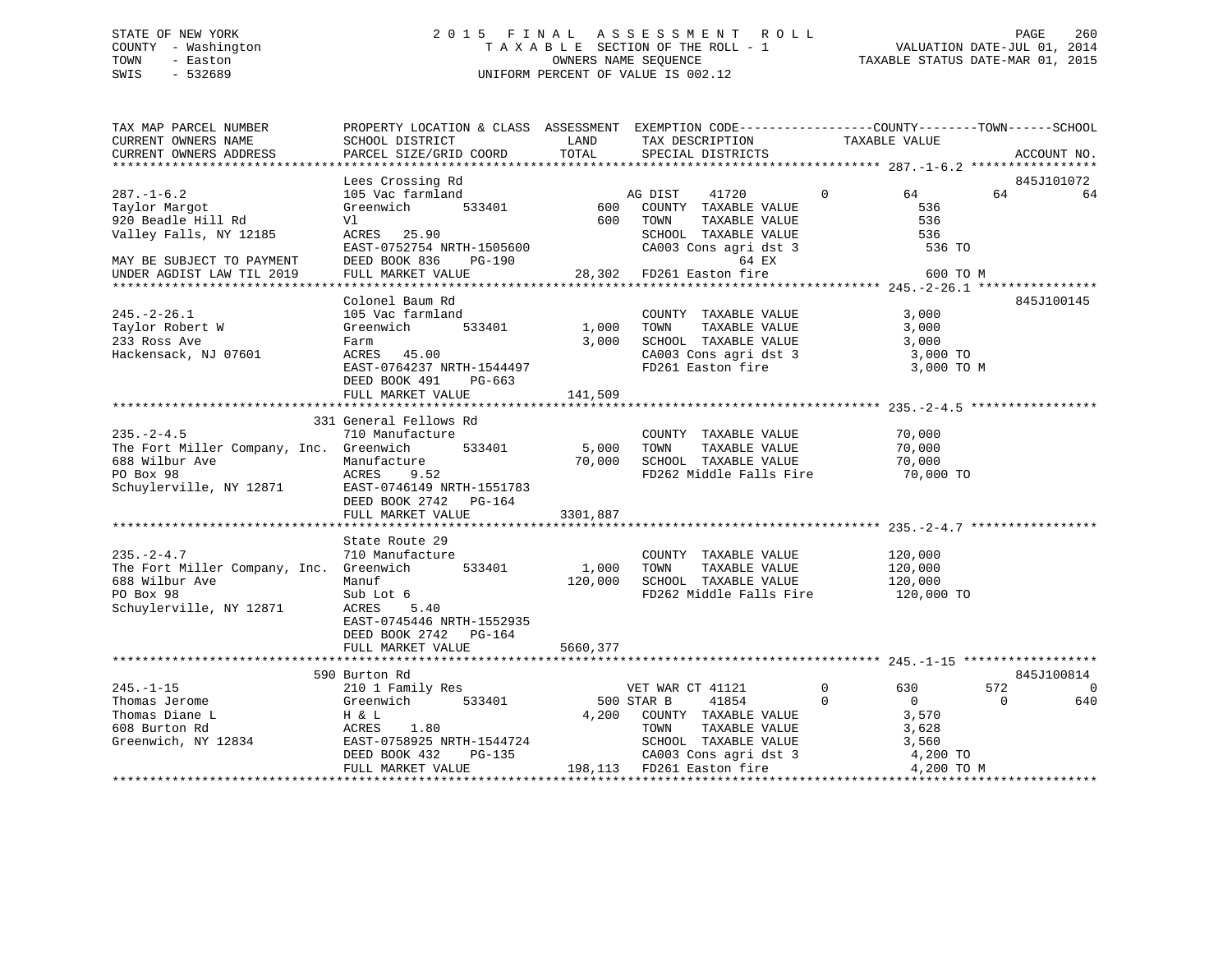## STATE OF NEW YORK 2 0 1 5 F I N A L A S S E S S M E N T R O L L PAGE 261 COUNTY - Washington T A X A B L E SECTION OF THE ROLL - 1 VALUATION DATE-JUL 01, 2014 TOWN - Easton OWNERS NAME SEQUENCE TAXABLE STATUS DATE-MAR 01, 2015 SWIS - 532689 UNIFORM PERCENT OF VALUE IS 002.12

| TAX MAP PARCEL NUMBER                                                                                                                                                                                                                                                                                                                                   | PROPERTY LOCATION & CLASS ASSESSMENT EXEMPTION CODE----------------COUNTY-------TOWN------SCHOOL |       |                               |          |                |              |
|---------------------------------------------------------------------------------------------------------------------------------------------------------------------------------------------------------------------------------------------------------------------------------------------------------------------------------------------------------|--------------------------------------------------------------------------------------------------|-------|-------------------------------|----------|----------------|--------------|
|                                                                                                                                                                                                                                                                                                                                                         |                                                                                                  |       | TAX DESCRIPTION TAXABLE VALUE |          |                |              |
|                                                                                                                                                                                                                                                                                                                                                         |                                                                                                  |       | SPECIAL DISTRICTS             |          |                | ACCOUNT NO.  |
|                                                                                                                                                                                                                                                                                                                                                         |                                                                                                  |       |                               |          |                |              |
|                                                                                                                                                                                                                                                                                                                                                         | 608 Burton Rd                                                                                    |       |                               |          |                | 845J100811   |
|                                                                                                                                                                                                                                                                                                                                                         |                                                                                                  |       |                               |          |                |              |
|                                                                                                                                                                                                                                                                                                                                                         |                                                                                                  |       |                               |          |                |              |
|                                                                                                                                                                                                                                                                                                                                                         |                                                                                                  |       |                               |          |                |              |
|                                                                                                                                                                                                                                                                                                                                                         |                                                                                                  |       |                               |          |                |              |
|                                                                                                                                                                                                                                                                                                                                                         |                                                                                                  |       |                               | 500 TO M |                |              |
|                                                                                                                                                                                                                                                                                                                                                         |                                                                                                  |       |                               |          |                |              |
|                                                                                                                                                                                                                                                                                                                                                         |                                                                                                  |       |                               |          |                |              |
|                                                                                                                                                                                                                                                                                                                                                         |                                                                                                  |       |                               |          |                |              |
|                                                                                                                                                                                                                                                                                                                                                         | 1750 State Route 40                                                                              |       |                               |          |                | 845J100812   |
|                                                                                                                                                                                                                                                                                                                                                         |                                                                                                  |       |                               |          | 63             | 63           |
|                                                                                                                                                                                                                                                                                                                                                         |                                                                                                  |       |                               |          | $\overline{0}$ | 640          |
|                                                                                                                                                                                                                                                                                                                                                         |                                                                                                  |       |                               |          |                |              |
|                                                                                                                                                                                                                                                                                                                                                         |                                                                                                  |       |                               |          |                |              |
|                                                                                                                                                                                                                                                                                                                                                         |                                                                                                  |       |                               |          |                |              |
|                                                                                                                                                                                                                                                                                                                                                         |                                                                                                  |       |                               |          |                |              |
| $\begin{tabular}{cccccc} 244.-2-15 & 1750 & 5120 & 5120 & 5120 & 5120 & 5120 & 5120 & 5120 & 5120 & 5120 & 5120 & 5120 & 5120 & 5120 & 5120 & 5120 & 5120 & 5120 & 5120 & 5120 & 5120 & 5120 & 5120 & 5120 & 5120 & 5120 & 5120 & 5120 & 5120 & 5120 & 5120 & 5120 & 5120 & 51$                                                                         |                                                                                                  |       |                               |          |                |              |
|                                                                                                                                                                                                                                                                                                                                                         |                                                                                                  |       |                               |          |                |              |
|                                                                                                                                                                                                                                                                                                                                                         |                                                                                                  |       |                               |          |                |              |
|                                                                                                                                                                                                                                                                                                                                                         |                                                                                                  |       |                               |          |                |              |
|                                                                                                                                                                                                                                                                                                                                                         |                                                                                                  |       |                               |          |                |              |
|                                                                                                                                                                                                                                                                                                                                                         |                                                                                                  |       |                               |          |                |              |
|                                                                                                                                                                                                                                                                                                                                                         |                                                                                                  |       |                               |          |                |              |
|                                                                                                                                                                                                                                                                                                                                                         |                                                                                                  |       |                               |          |                |              |
|                                                                                                                                                                                                                                                                                                                                                         |                                                                                                  |       |                               |          |                |              |
|                                                                                                                                                                                                                                                                                                                                                         |                                                                                                  |       |                               |          |                |              |
|                                                                                                                                                                                                                                                                                                                                                         |                                                                                                  |       |                               |          |                |              |
|                                                                                                                                                                                                                                                                                                                                                         |                                                                                                  |       |                               |          |                |              |
| $\begin{tabular}{lcccccc} \textbf{135 Louse Hill Rd} & 135 Louse Hill Rd & 75 PCT OF VRLD MARKET VALUE & 845-101183\\ \textbf{135 Louse Hill Rd} & 350-2 & 7.4 & 135-101184\\ \textbf{236.}-2-7.4 & 135-101184\\ \textbf{236.}-2-7.4 & 845-3101094\\ \textbf{237.501} & 241 Rural res\& 533401 & 75 PCT OF VRLD MET CON CT AILD MIST LAM DIST LAM TIL $ |                                                                                                  |       |                               |          |                |              |
|                                                                                                                                                                                                                                                                                                                                                         | 11943 State Route 40<br>state Route 40<br>210 1 Family Res                                       |       |                               |          |                | 845J101183   |
|                                                                                                                                                                                                                                                                                                                                                         |                                                                                                  |       |                               |          |                | $0 \t\t 640$ |
|                                                                                                                                                                                                                                                                                                                                                         |                                                                                                  |       |                               |          |                |              |
|                                                                                                                                                                                                                                                                                                                                                         |                                                                                                  |       |                               |          |                |              |
|                                                                                                                                                                                                                                                                                                                                                         |                                                                                                  |       |                               |          |                |              |
|                                                                                                                                                                                                                                                                                                                                                         |                                                                                                  |       |                               |          |                |              |
|                                                                                                                                                                                                                                                                                                                                                         |                                                                                                  |       |                               |          |                |              |
|                                                                                                                                                                                                                                                                                                                                                         |                                                                                                  |       |                               |          |                |              |
|                                                                                                                                                                                                                                                                                                                                                         |                                                                                                  |       |                               |          |                |              |
|                                                                                                                                                                                                                                                                                                                                                         | Battenkill River                                                                                 |       |                               |          |                | 845J100120   |
|                                                                                                                                                                                                                                                                                                                                                         |                                                                                                  |       |                               |          |                |              |
|                                                                                                                                                                                                                                                                                                                                                         |                                                                                                  |       |                               |          |                |              |
|                                                                                                                                                                                                                                                                                                                                                         |                                                                                                  |       |                               |          |                |              |
|                                                                                                                                                                                                                                                                                                                                                         |                                                                                                  |       |                               |          |                |              |
|                                                                                                                                                                                                                                                                                                                                                         |                                                                                                  |       |                               | 200 TO M |                |              |
| 237.-1-7<br>Thunder Mountain Inc 323 Vacant rural<br>Thunder Mountain Inc Greenwich 533401<br>200 TOWN TAXABLE VALUE 200<br>200 TOWN TAXABLE VALUE 200<br>200 SCHOOL TAXABLE VALUE 200<br>200 SCHOOL TAXABLE VALUE 200<br>200 TO SCHOOL TAXA                                                                                                            |                                                                                                  |       |                               |          |                |              |
|                                                                                                                                                                                                                                                                                                                                                         | FULL MARKET VALUE                                                                                | 9,434 |                               |          |                |              |
|                                                                                                                                                                                                                                                                                                                                                         |                                                                                                  |       |                               |          |                |              |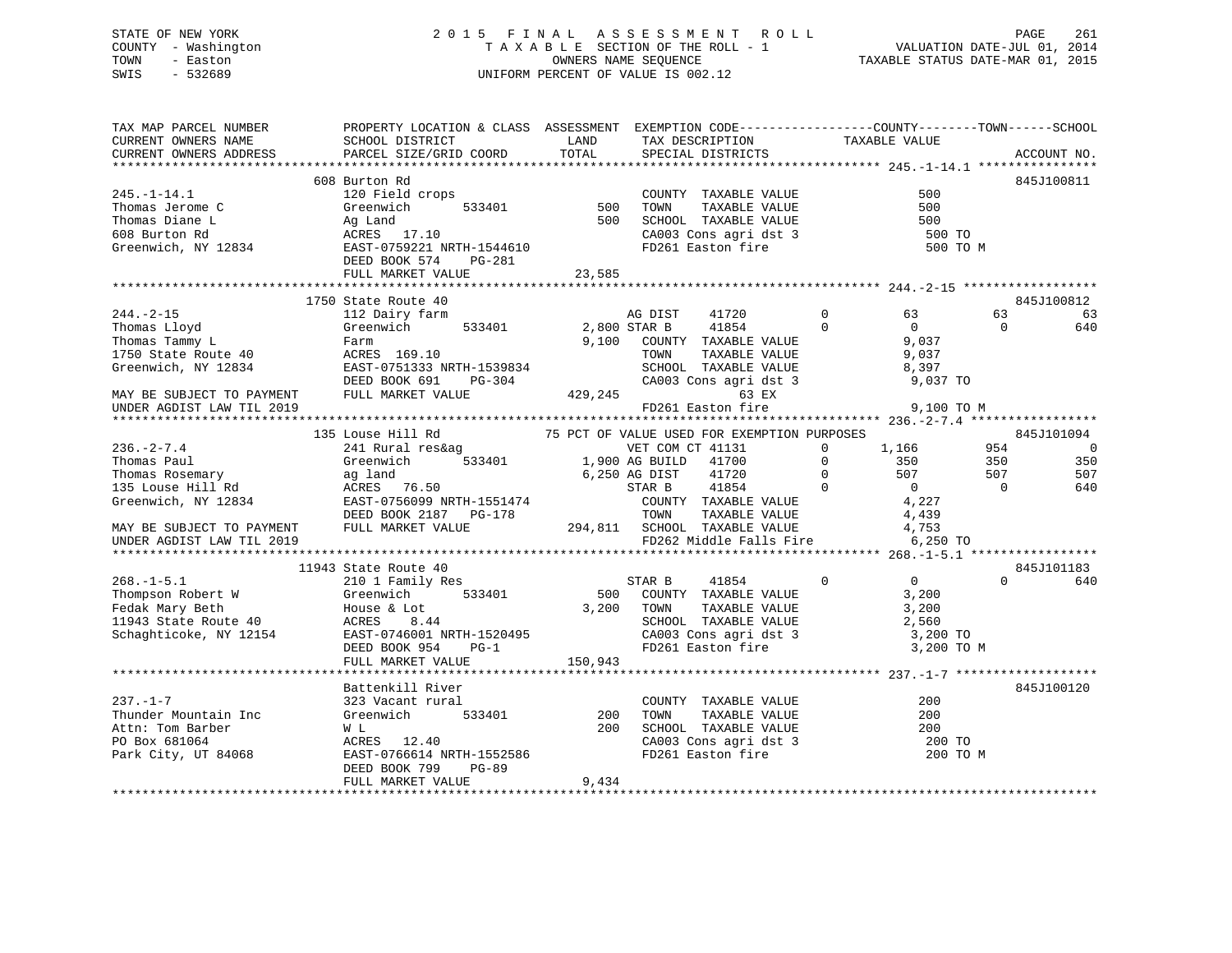## STATE OF NEW YORK 2 0 1 5 F I N A L A S S E S S M E N T R O L L PAGE 262 COUNTY - Washington T A X A B L E SECTION OF THE ROLL - 1 VALUATION DATE-JUL 01, 2014 TOWN - Easton **CONNERS NAME SEQUENCE** TAXABLE STATUS DATE-MAR 01, 2015 SWIS - 532689 UNIFORM PERCENT OF VALUE IS 002.12

| TAX MAP PARCEL NUMBER                    |                                                        | PROPERTY LOCATION & CLASS ASSESSMENT EXEMPTION CODE----------------COUNTY-------TOWN------SCHOOL                                                                                                                                     |                     |                  |
|------------------------------------------|--------------------------------------------------------|--------------------------------------------------------------------------------------------------------------------------------------------------------------------------------------------------------------------------------------|---------------------|------------------|
| CURRENT OWNERS NAME                      | SCHOOL DISTRICT                                        | LAND TAX DESCRIPTION TAXABLE VALUE                                                                                                                                                                                                   |                     |                  |
| CURRENT OWNERS ADDRESS                   |                                                        | PARCEL SIZE/GRID COORD TOTAL SPECIAL DISTRICTS                                                                                                                                                                                       |                     | ACCOUNT NO.      |
|                                          |                                                        |                                                                                                                                                                                                                                      |                     |                  |
|                                          |                                                        | 235 Hogsback Rd . 92 PCT OF VALUE USED FOR EXEMPTION PURPOSES                                                                                                                                                                        |                     | 845J101245       |
|                                          |                                                        |                                                                                                                                                                                                                                      |                     | $\overline{0}$   |
|                                          |                                                        |                                                                                                                                                                                                                                      |                     | $\overline{0}$   |
|                                          |                                                        |                                                                                                                                                                                                                                      |                     | 640              |
|                                          |                                                        |                                                                                                                                                                                                                                      |                     |                  |
| Greenwich, NY 12834                      |                                                        | NORES 12.79<br>EAST-0743989 NRTH-1557769 TOWN TAXABLE VALUE 4,198<br>EAST-0743989 NRTH-1557769 SCHOOL TAXABLE VALUE 4,360<br>DEED BOOK 1733 PG-199 FD262 Middle Falls Fire 5,000 TO                                                  |                     |                  |
|                                          |                                                        |                                                                                                                                                                                                                                      |                     |                  |
|                                          |                                                        |                                                                                                                                                                                                                                      |                     |                  |
|                                          | FULL MARKET VALUE                                      | 235,849                                                                                                                                                                                                                              |                     |                  |
|                                          |                                                        |                                                                                                                                                                                                                                      |                     |                  |
|                                          | 11822 State Route 40                                   |                                                                                                                                                                                                                                      |                     | 845J100534       |
| $269. - 1 - 12.1$                        | 112 Dairy farm                                         | AG DIST<br>Farm 53,300 STAR B 41854 0<br>Farm 14,500 COUNTY TAXABLE VALUE 13,895<br>ACRES 187.31 SCHOOL TAXABLE VALUE 13,895<br>EAST-0745683 NRTH-1517098 SCHOOL TAXABLE VALUE                                                       | 41720 0 605         | 605<br>605       |
|                                          | Tiashoke Properties, LLC Greenwich 533401 3,300 STAR B |                                                                                                                                                                                                                                      |                     | 640<br>$\bigcap$ |
| 140 Morris Rd<br>Buskirk, NY 12028 ag ea |                                                        |                                                                                                                                                                                                                                      |                     |                  |
|                                          |                                                        |                                                                                                                                                                                                                                      |                     |                  |
|                                          |                                                        |                                                                                                                                                                                                                                      |                     |                  |
|                                          |                                                        |                                                                                                                                                                                                                                      |                     |                  |
|                                          |                                                        |                                                                                                                                                                                                                                      |                     |                  |
|                                          |                                                        |                                                                                                                                                                                                                                      |                     |                  |
|                                          |                                                        | MAY BE SUBJECT TO PAYMENT<br>MAY BE SUBJECT TO PAYMENT EAST-0745683 NRTH-1517098 (CA003 Cons agri dst 3 13,895 TO<br>UNDER AGDIST LAW TIL 2019 DEED BOOK 911 PG-283 683,962 FD261 Easton fire 14,500 TO M<br>*********************** |                     |                  |
|                                          | Becker Rd                                              |                                                                                                                                                                                                                                      |                     | 845J101265       |
| $269. - 1 - 12.3$                        | 112 Dairy farm                                         | AG DIST<br>41720                                                                                                                                                                                                                     | 0 653 653           | 653              |
| Tiashoke Properties, LLC                 | Greenwich                                              | 533401 1,800 COUNTY TAXABLE VALUE                                                                                                                                                                                                    | 1,147               |                  |
| 140 Morris Rd                            |                                                        |                                                                                                                                                                                                                                      |                     |                  |
| Buskirk, NY 12028                        |                                                        | TOWN TAXABLE VALUE 1,147<br>SCHOOL TAXABLE VALUE 1,147<br>CA003 Cons agri dst 3 1,147 TO                                                                                                                                             |                     |                  |
|                                          |                                                        |                                                                                                                                                                                                                                      |                     |                  |
| MAY BE SUBJECT TO PAYMENT                |                                                        |                                                                                                                                                                                                                                      |                     |                  |
| UNDER AGDIST LAW TIL 2019                |                                                        |                                                                                                                                                                                                                                      | 1,800 TO M          |                  |
|                                          |                                                        |                                                                                                                                                                                                                                      |                     |                  |
|                                          |                                                        | Greenwich 53332<br>Farm Land 1,800 10mx -<br>Ag ease 2609/349 SCHOOL TAXABLE VALUE<br>ACRES 79.00 CA003 Cons agri dst 3<br>EAST-0749681 NRTH-1519579 653 EX<br>DEED BOOK 903 PG-217 84,906<br>TITT MARKET VALUE 34,906               |                     |                  |
|                                          | Wood Rd                                                |                                                                                                                                                                                                                                      |                     | 845J100754       |
| $278. - 1 - 1.1$                         | 105 Vac farmland                                       | AG DIST<br>41720                                                                                                                                                                                                                     | $0$ 658             | 658<br>658       |
| Tiashoke Properties, LLC                 | Greenwich                                              | 533401 1,900 COUNTY TAXABLE VALUE 1,242                                                                                                                                                                                              |                     |                  |
| 140 Morris Rd                            |                                                        |                                                                                                                                                                                                                                      | TAXABLE VALUE 1,242 |                  |
| Buskirk, NY 12028                        |                                                        | $\begin{tabular}{lllllllllll} \texttt{SCHOOL} & \texttt{TAXABLE VALUE} & & & 1,242 \\ \texttt{CA003 Cons agri dst 3} & & & 1,242 T0 \\ \end{tabular}$                                                                                |                     |                  |
|                                          |                                                        |                                                                                                                                                                                                                                      |                     |                  |
| MAY BE SUBJECT TO PAYMENT                |                                                        |                                                                                                                                                                                                                                      |                     |                  |
| UNDER AGDIST LAW TIL 2019                |                                                        |                                                                                                                                                                                                                                      | 1,900 TO M          |                  |
|                                          |                                                        | Greenwich<br>Land 1,900 TOWN<br>Ag ease 2609/349<br>ACRES 76.61 CA003 Cons agri dst 3<br>EAST-0745570 NRTH-1511171 658 EX<br>DEED BOOK 903 PG-217 FD261 Easton fire<br>THE MANUTE ROOK SON PG-217 89,623                             |                     |                  |
|                                          |                                                        |                                                                                                                                                                                                                                      |                     |                  |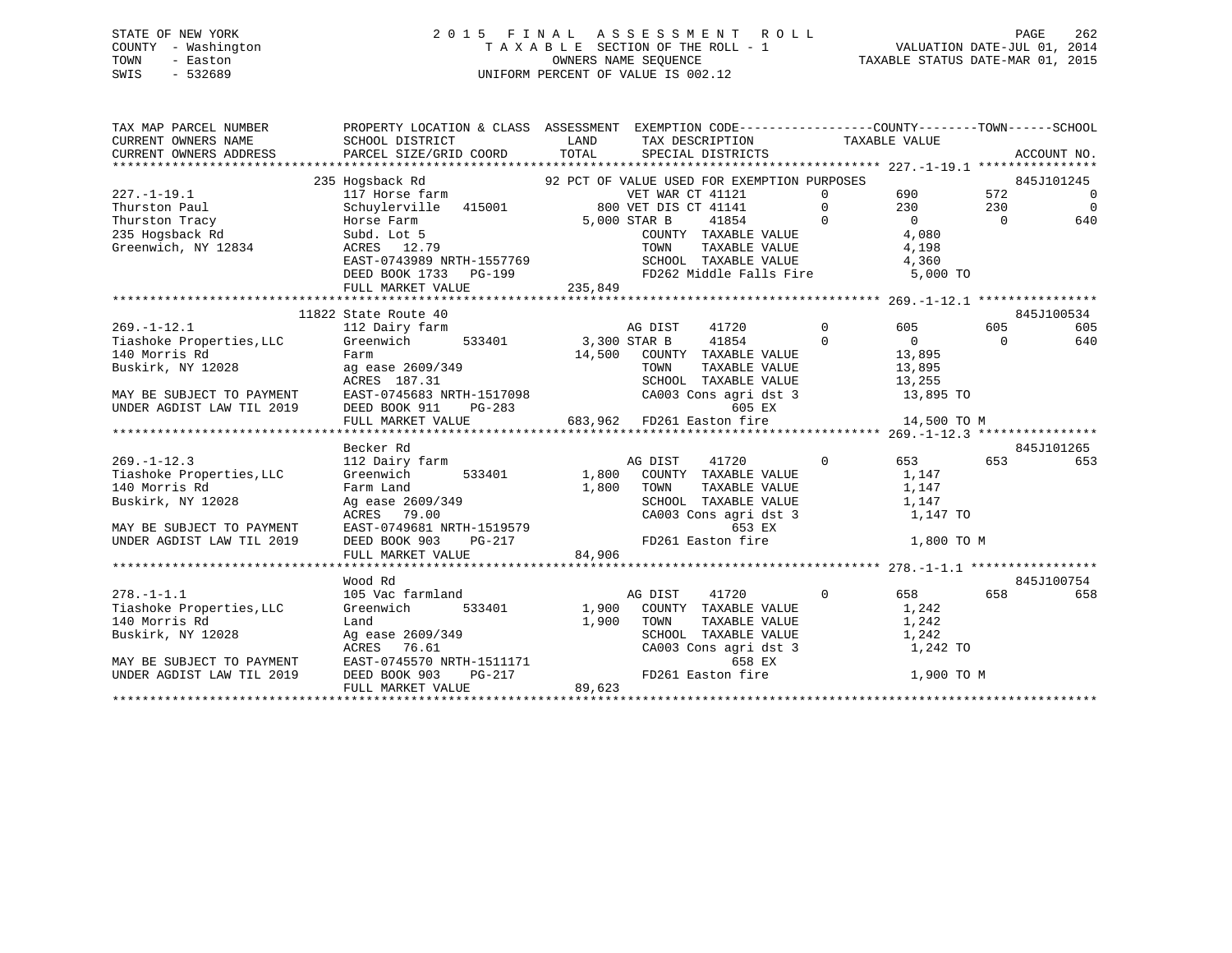## STATE OF NEW YORK 2 0 1 5 F I N A L A S S E S S M E N T R O L L PAGE 263 COUNTY - Washington T A X A B L E SECTION OF THE ROLL - 1 VALUATION DATE-JUL 01, 2014 TOWN - Easton OWNERS NAME SEQUENCE TAXABLE STATUS DATE-MAR 01, 2015 SWIS - 532689 UNIFORM PERCENT OF VALUE IS 002.12

| TAX MAP PARCEL NUMBER<br>CURRENT OWNERS NAME<br>CURRENT OWNERS ADDRESS                                                                        | PROPERTY LOCATION & CLASS ASSESSMENT EXEMPTION CODE---------------COUNTY-------TOWN-----SCHOOL<br>SCHOOL DISTRICT<br>PARCEL SIZE/GRID COORD                                           | LAND<br>TOTAL           | TAX DESCRIPTION<br>SPECIAL DISTRICTS                                                                                                                            |                | TAXABLE VALUE                                                       |          | ACCOUNT NO.       |
|-----------------------------------------------------------------------------------------------------------------------------------------------|---------------------------------------------------------------------------------------------------------------------------------------------------------------------------------------|-------------------------|-----------------------------------------------------------------------------------------------------------------------------------------------------------------|----------------|---------------------------------------------------------------------|----------|-------------------|
|                                                                                                                                               |                                                                                                                                                                                       |                         |                                                                                                                                                                 |                |                                                                     |          |                   |
| $278. - 1 - 37$<br>Tinker Jacquie<br>161 Ives Hill Rd<br>Valley Falls, NY 12185                                                               | 161 Ives Hill Rd<br>210 1 Family Res<br>Greenwich<br>533401<br>H & L<br>ACRES<br>3.41<br>EAST-0751192 NRTH-1511135<br>DEED BOOK 1761    PG-166<br>FULL MARKET VALUE                   | 400<br>3,800<br>179,245 | STAR B<br>41854<br>COUNTY TAXABLE VALUE<br>TAXABLE VALUE<br>TOWN<br>SCHOOL TAXABLE VALUE<br>CA003 Cons agri dst 3<br>FD261 Easton fire                          | $\Omega$       | $\overline{0}$<br>3,800<br>3,800<br>3,160<br>3,800 TO<br>3,800 TO M | $\Omega$ | 845J100327<br>640 |
|                                                                                                                                               |                                                                                                                                                                                       |                         |                                                                                                                                                                 |                |                                                                     |          |                   |
| $236.1 - 3 - 16$<br>Todd Gail A<br>35 Orchard Dr<br>Greenwich, NY 12834                                                                       | 35 Orchard Dr<br>210 1 Family Res<br>533401<br>Greenwich<br>Lot & House<br>$236. - 3 - 16$<br>ACRES<br>1.00<br>EAST-0750009 NRTH-1552718<br>DEED BOOK 3036 PG-90<br>FULL MARKET VALUE | 500<br>3,600<br>169,811 | STAR B<br>41854<br>COUNTY TAXABLE VALUE<br>TOWN<br>TAXABLE VALUE<br>SCHOOL TAXABLE VALUE<br>FD262 Middle Falls Fire 3,600 TO                                    | $\mathbf 0$    | $\overline{0}$<br>3,600<br>3,600<br>2,960                           | $\Omega$ | 845J100357<br>640 |
|                                                                                                                                               |                                                                                                                                                                                       |                         |                                                                                                                                                                 |                |                                                                     |          |                   |
| $227. - 1 - 32$<br>Tompkins Daniel D<br>Tompkins Diane E<br>6 Old Schuylerville Rd<br>Greenwich, NY 12834                                     | 6 Old Schuylerville Rd<br>210 1 Family Res<br>Schuylerville 415001<br>H & L<br>FRNT 248.00 DPTH 157.00<br>EAST-0740013 NRTH-1555115<br>DEED BOOK 2467 PG-297<br>FULL MARKET VALUE     | 400<br>4,500<br>212,264 | 41854<br>STAR B<br>COUNTY TAXABLE VALUE<br>TOWN<br>TAXABLE VALUE<br>SCHOOL TAXABLE VALUE<br>CA003 Cons agri dst 3<br>FD263 Schuylerville Fire                   | $\overline{0}$ | $\overline{0}$<br>4,500<br>4,500<br>3,860<br>4,500 TO<br>4,500 TO   | $\Omega$ | 845J100574<br>640 |
|                                                                                                                                               | County Route 113                                                                                                                                                                      |                         |                                                                                                                                                                 |                |                                                                     |          |                   |
| $227. - 1 - 19.6$<br>Torgesen Grace<br>134 Market St<br>Annapolis, MD 21401                                                                   | 322 Rural vac>10<br>Schuylerville 415001<br>Rural Vl<br>Sub Lot #6<br>ACRES 15.54<br>EAST-0741443 NRTH-1556810<br>DEED BOOK 832<br>PG-166                                             | 500                     | COUNTY TAXABLE VALUE<br>TOWN<br>TAXABLE VALUE<br><b>1000 1000 TAXABLE VALUE</b><br>500 SCHOOL TAXABLE VALUE<br>CA003 Cons agri dst 3<br>FD262 Middle Falls Fire |                | 500<br>500<br>500<br>500 TO<br>500 TO                               |          |                   |
|                                                                                                                                               | FULL MARKET VALUE                                                                                                                                                                     | 23,585                  |                                                                                                                                                                 |                |                                                                     |          |                   |
|                                                                                                                                               | Windy Hill Rd                                                                                                                                                                         |                         |                                                                                                                                                                 |                |                                                                     |          | 845J101142        |
| $228. - 5 - 8.6$<br>Tracy Materials Inc<br>301 Windy Hill Rd<br>Greenwich, NY 12834<br>MAY BE SUBJECT TO PAYMENT<br>UNDER AGDIST LAW TIL 2019 | 120 Field crops<br>533401<br>Greenwich<br>ag land<br>$228. - 1 - 8.6$<br>ACRES 91.50<br>EAST-0747998 NRTH-1555762<br>DEED BOOK 501<br>PG-867<br>FULL MARKET VALUE                     | 3,000<br>141,509        | 41720<br>AG DIST<br>COUNTY TAXABLE VALUE<br>3,000 TOWN<br>TAXABLE VALUE<br>SCHOOL TAXABLE VALUE<br>FD262 Middle Falls Fire                                      | $\overline{0}$ | 1,701<br>1,299<br>1,299<br>1,299<br>3,000 TO                        | 1,701    | 1,701             |
|                                                                                                                                               |                                                                                                                                                                                       |                         |                                                                                                                                                                 |                |                                                                     |          |                   |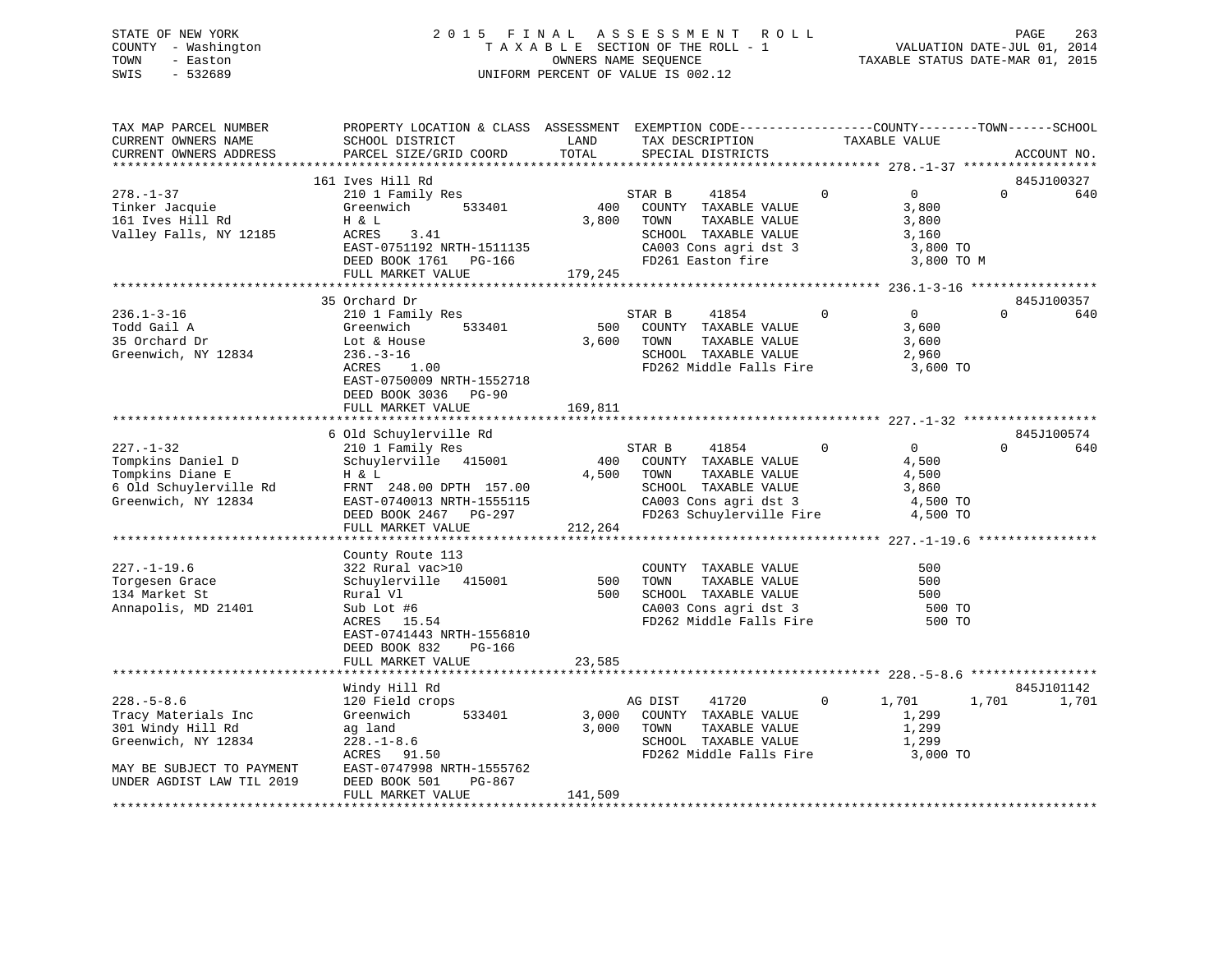STATE OF NEW YORK 2 0 1 5 F I N A L A S S E S S M E N T R O L L PAGE 264 COUNTY - Washington T A X A B L E SECTION OF THE ROLL - 1 VALUATION DATE-JUL 01, 2014 TOWN - Easton OWNERS NAME SEQUENCE TAXABLE STATUS DATE-MAR 01, 2015 SWIS - 532689 UNIFORM PERCENT OF VALUE IS 002.12

| TAX MAP PARCEL NUMBER<br>CURRENT OWNERS NAME<br>CURRENT OWNERS ADDRESS                                    | PROPERTY LOCATION & CLASS ASSESSMENT EXEMPTION CODE-----------------COUNTY-------TOWN------SCHOOL<br>SCHOOL DISTRICT<br>PARCEL SIZE/GRID COORD                                             | LAND<br>TOTAL           | TAX DESCRIPTION<br>SPECIAL DISTRICTS                                                                                                         | TAXABLE VALUE                                                                    | ACCOUNT NO.                   |
|-----------------------------------------------------------------------------------------------------------|--------------------------------------------------------------------------------------------------------------------------------------------------------------------------------------------|-------------------------|----------------------------------------------------------------------------------------------------------------------------------------------|----------------------------------------------------------------------------------|-------------------------------|
|                                                                                                           |                                                                                                                                                                                            |                         |                                                                                                                                              |                                                                                  |                               |
| $228. - 5 - 8.7$<br>Tracy Materials Inc<br>301 Windy Hill Rd<br>Greenwich, NY 12834                       | Windy Hill Rd<br>720 Mine/quarry<br>Schuylerville 415001<br>Gravel Bed<br>$228. - 1 - 8.7$<br>ACRES 28.50<br>EAST-0748962 NRTH-1558015<br>DEED BOOK 501<br>PG-867<br>FULL MARKET VALUE     | 2,800<br>132,075        | COUNTY TAXABLE VALUE<br>TOWN<br>TAXABLE VALUE<br>2,800 SCHOOL TAXABLE VALUE<br>FD262 Middle Falls Fire                                       | 2,800<br>2,800<br>2,800<br>2,800 TO                                              | 845J101143                    |
|                                                                                                           |                                                                                                                                                                                            |                         |                                                                                                                                              |                                                                                  |                               |
| $236.1 - 3 - 3.1$<br>Tracy Robert S<br>Tracy Lori J<br>11 Bark Dr<br>11 Park Dr<br>Greenwich, NY 12834    | 11 Park Dr<br>210 1 Family Res<br>Greenwich<br>533401<br>H & L<br>$236. - 3 - 3.1$<br>FRNT 150.00 DPTH 197.00<br>EAST-0749718 NRTH-1553070<br>DEED BOOK 603<br>PG-225<br>FULL MARKET VALUE | 500<br>3,600<br>169,811 | STAR B<br>41854<br>COUNTY TAXABLE VALUE<br>TOWN<br>TAXABLE VALUE<br>SCHOOL TAXABLE VALUE<br>FD262 Middle Falls Fire 3,600 TO                 | $\mathbf 0$<br>$\overline{0}$<br>3,600<br>3,600<br>2,960                         | 875J101275<br>$\Omega$<br>640 |
|                                                                                                           | 1091 State Route 40                                                                                                                                                                        |                         |                                                                                                                                              |                                                                                  | 845J100189                    |
| $259. - 1 - 10$<br>Traver Anthony John<br>Traver Kari Guillen<br>109 Addingtons<br>Williamsburg, VA 23188 | 210 1 Family Res<br>Greenwich<br>533401<br>H & L<br>ACRES<br>4.33<br>EAST-0746364 NRTH-1524008<br>DEED BOOK 2612 PG-4<br>FULL MARKET VALUE                                                 | 500<br>3,000<br>141,509 | COUNTY TAXABLE VALUE<br>TAXABLE VALUE<br>TOWN<br>SCHOOL TAXABLE VALUE<br>CA003 Cons agri dst 3<br>FD261 Easton fire                          | 3,000<br>3,000<br>3,000<br>3,000 TO<br>3,000 TO M                                |                               |
|                                                                                                           | 312 McGowan Rd                                                                                                                                                                             |                         |                                                                                                                                              |                                                                                  |                               |
| $277. - 1 - 9.10$<br>Traver John M<br>Johnson Raymond LE<br>13314 Palmers Crk<br>Lakewood Ranch, FL 34202 | 210 1 Family Res<br>Greenwich<br>533401<br>Lot 4<br>ACRES<br>6.03<br>EAST-0739913 NRTH-1511004<br>DEED BOOK 2541 PG-185<br>FULL MARKET VALUE                                               | 500<br>1,500<br>70,755  | COUNTY TAXABLE VALUE<br>TAXABLE VALUE<br>TOWN<br>SCHOOL TAXABLE VALUE<br>SCHOOL TAXABLE VALUE<br>CA003 Cons agri dst 3<br>FD261 Easton fire  | 1,500<br>1,500<br>1,500<br>1,500 TO<br>1,500 TO M                                |                               |
|                                                                                                           |                                                                                                                                                                                            |                         |                                                                                                                                              |                                                                                  |                               |
| $227. - 1 - 2$<br>Trottier James T<br>Trottier Nancy E<br>41 Hogsback Rd<br>Greenwich, NY 12834           | 41 Hogsback Rd<br>210 1 Family Res<br>Schuylerville 415001<br>Res & Lot<br>ACRES<br>3.84<br>EAST-0740878 NRTH-1560261<br>DEED BOOK 1935<br>PG-257<br>FULL MARKET VALUE                     | 400<br>4,600<br>216,981 | STAR B<br>41854<br>COUNTY TAXABLE VALUE<br>TOWN<br>TAXABLE VALUE<br>SCHOOL TAXABLE VALUE<br>CA003 Cons agri dst 3<br>FD262 Middle Falls Fire | $\mathbf 0$<br>$\overline{0}$<br>4,600<br>4,600<br>3,960<br>4,600 TO<br>4,600 TO | 845J100317<br>$\Omega$<br>640 |
|                                                                                                           |                                                                                                                                                                                            |                         |                                                                                                                                              |                                                                                  |                               |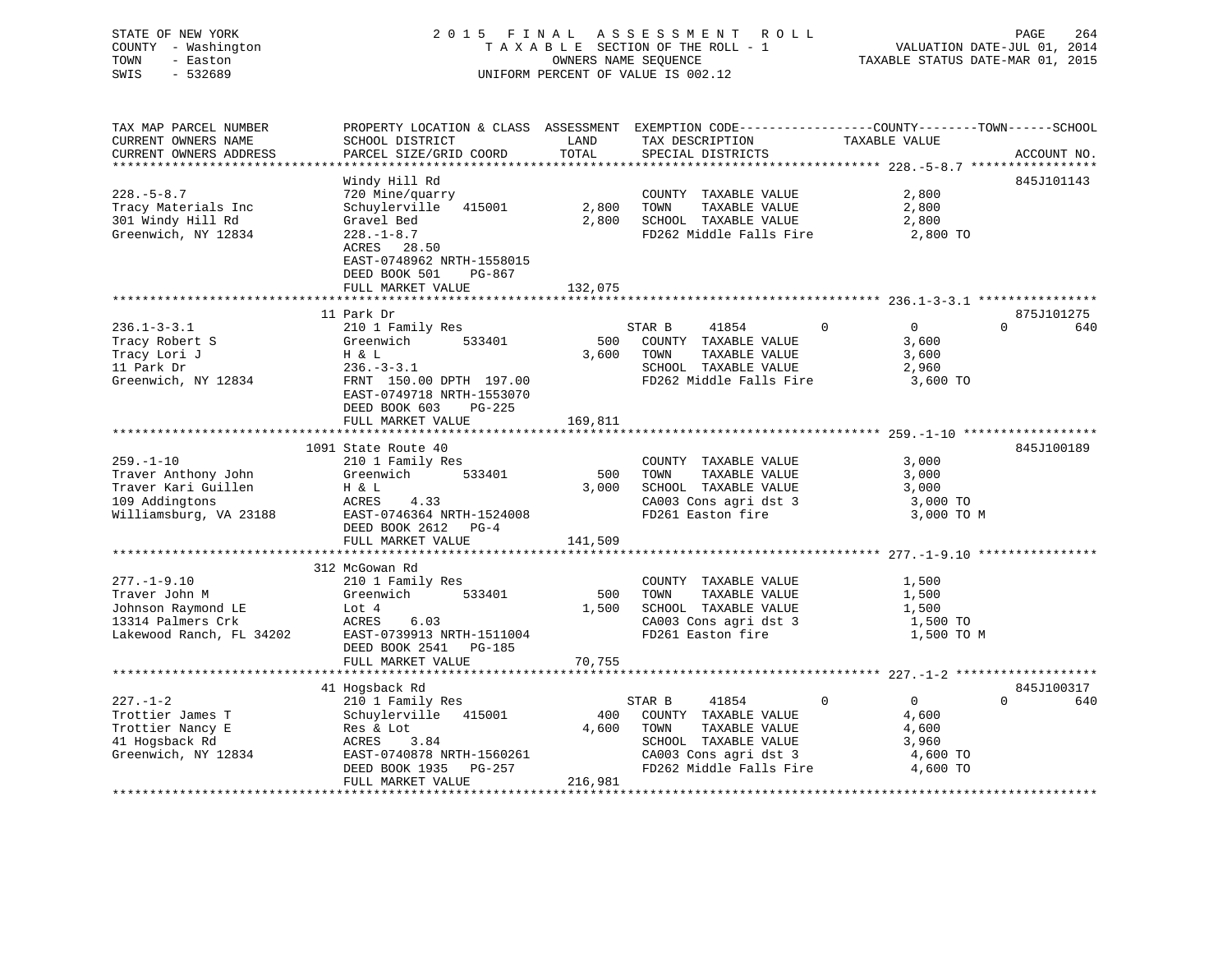## STATE OF NEW YORK 2 0 1 5 F I N A L A S S E S S M E N T R O L L PAGE 265 COUNTY - Washington T A X A B L E SECTION OF THE ROLL - 1 VALUATION DATE-JUL 01, 2014 TOWN - Easton OWNERS NAME SEQUENCE TAXABLE STATUS DATE-MAR 01, 2015 SWIS - 532689 UNIFORM PERCENT OF VALUE IS 002.12

| TAX MAP PARCEL NUMBER<br>CURRENT OWNERS NAME<br>CURRENT OWNERS ADDRESS | PROPERTY LOCATION & CLASS ASSESSMENT<br>SCHOOL DISTRICT<br>PARCEL SIZE/GRID COORD | LAND<br>TOTAL | EXEMPTION CODE-----------------COUNTY-------TOWN------SCHOOL<br>TAX DESCRIPTION<br>SPECIAL DISTRICTS |             | TAXABLE VALUE  |          | ACCOUNT NO. |
|------------------------------------------------------------------------|-----------------------------------------------------------------------------------|---------------|------------------------------------------------------------------------------------------------------|-------------|----------------|----------|-------------|
| ***********************                                                |                                                                                   |               |                                                                                                      |             |                |          |             |
|                                                                        | 3014 County Route 113                                                             |               |                                                                                                      |             |                |          | 845J100818  |
| $227. - 1 - 15$                                                        | 210 1 Family Res                                                                  |               | ELG F VET 41101                                                                                      | $\mathbf 0$ | 2,800          | 2,800    | $\mathbf 0$ |
| Troy Mary                                                              | Schuylerville 415001                                                              |               | 500 STAR EN<br>41834                                                                                 | $\mathbf 0$ | $\Omega$       | $\Omega$ | 1,380       |
| PO Box 95                                                              | Lot                                                                               | 3,500         | COUNTY TAXABLE VALUE                                                                                 |             | 700            |          |             |
| Greenwich, NY 12834                                                    | ACRES<br>2.43                                                                     |               | TOWN<br>TAXABLE VALUE                                                                                |             | 700            |          |             |
|                                                                        | EAST-0741734 NRTH-1555370                                                         |               | SCHOOL TAXABLE VALUE                                                                                 |             | 2,120          |          |             |
|                                                                        | DEED BOOK 695<br>$PG-31$                                                          |               | CA003 Cons agri dst 3                                                                                |             | 3,500 TO       |          |             |
|                                                                        | FULL MARKET VALUE<br>*************************************                        |               | 165,094 FD263 Schuylerville Fire                                                                     |             | 3,500 TO       |          |             |
|                                                                        | 110 General Fellows Rd                                                            |               |                                                                                                      |             |                |          | 845J100819  |
| $235. - 1 - 9$                                                         | 210 1 Family Res                                                                  |               | VET WAR CT 41121                                                                                     | 0           | 420            | 420      | 0           |
| Trufant Bradley                                                        | Schuylerville 415001                                                              |               | 500 AGED-SCH<br>41804                                                                                | $\Omega$    | $\mathbf{0}$   | $\Omega$ | 420         |
| Trufant Carolyn M                                                      | Res                                                                               |               | 41834<br>2,800 STAR EN                                                                               | $\mathbf 0$ | $\mathbf 0$    | $\Omega$ | 1,380       |
| 110 General Fellows Rd                                                 | FRNT 150.00 DPTH 200.00                                                           |               | COUNTY TAXABLE VALUE                                                                                 |             | 2,380          |          |             |
| Greenwich, NY 12834                                                    | EAST-0741696 NRTH-1548351                                                         |               | TOWN<br>TAXABLE VALUE                                                                                |             | 2,380          |          |             |
|                                                                        | DEED BOOK 2695<br>$PG-77$                                                         |               | SCHOOL TAXABLE VALUE                                                                                 |             | 1,000          |          |             |
|                                                                        | FULL MARKET VALUE                                                                 |               | 132,075 CA003 Cons agri dst 3                                                                        |             | 2,800 TO       |          |             |
|                                                                        |                                                                                   |               | FD262 Middle Falls Fire                                                                              |             | 2,800 TO       |          |             |
|                                                                        |                                                                                   |               |                                                                                                      |             |                |          |             |
|                                                                        | County Route 74                                                                   |               |                                                                                                      |             |                |          |             |
| $245. - 1 - 27$                                                        | 310 Res Vac                                                                       |               | COUNTY TAXABLE VALUE                                                                                 |             | 100            |          |             |
| Tudor Matthew E                                                        | Greenwich<br>533401                                                               | 100           | TAXABLE VALUE<br>TOWN                                                                                |             | 100            |          |             |
| 2747 Sandgate Rd                                                       | FRNT<br>38.00 DPTH 173.00                                                         | 100           | SCHOOL TAXABLE VALUE                                                                                 |             | 100            |          |             |
| Arlington, VT 05250                                                    | EAST-0760444 NRTH-1547188                                                         |               | CA003 Cons agri dst 3                                                                                |             | 100 TO         |          |             |
|                                                                        | DEED BOOK 3426<br>PG-303                                                          |               | FD261 Easton fire                                                                                    |             | 100 TO M       |          |             |
|                                                                        | FULL MARKET VALUE                                                                 | 4,717         |                                                                                                      |             |                |          |             |
|                                                                        |                                                                                   |               |                                                                                                      |             |                |          |             |
| $227. - 1 - 3.3$                                                       | 49 Hogsback Rd<br>210 1 Family Res                                                |               | STAR B<br>41854                                                                                      | $\Omega$    | $\overline{0}$ | $\Omega$ | 640         |
| Vallee John A Jr                                                       | 415001<br>Schuylerville                                                           | 500           | COUNTY TAXABLE VALUE                                                                                 |             | 5,900          |          |             |
| Vallee Shannon M                                                       | Sub Lot 4                                                                         | 5,900         | TOWN<br>TAXABLE VALUE                                                                                |             | 5,900          |          |             |
| 49 Hogsback Rd                                                         | ACRES<br>1.51                                                                     |               | SCHOOL TAXABLE VALUE                                                                                 |             | 5,260          |          |             |
| Greenwich, NY 12834                                                    | EAST-0741085 NRTH-1560124                                                         |               | CA003 Cons agri dst 3                                                                                |             | 5,900 TO       |          |             |
|                                                                        | DEED BOOK 3520<br>PG-309                                                          |               | FD262 Middle Falls Fire                                                                              |             | 5,900 TO       |          |             |
| PRIOR OWNER ON 3/01/2015                                               | FULL MARKET VALUE                                                                 | 278,302       |                                                                                                      |             |                |          |             |
| Ranck Donald E                                                         |                                                                                   |               |                                                                                                      |             |                |          |             |
| ******************                                                     |                                                                                   |               |                                                                                                      |             |                |          |             |
|                                                                        | 250 Hogsback Rd                                                                   |               |                                                                                                      |             |                |          | 845J100715  |
| $227. - 1 - 18$                                                        | 210 1 Family Res                                                                  |               | 41834<br>STAR EN                                                                                     | $\mathbf 0$ | $\overline{0}$ | $\Omega$ | 1,380       |
| Vanderwerker Richard E                                                 | Schuylerville<br>415001                                                           | 600           | COUNTY TAXABLE VALUE                                                                                 |             | 4,000          |          |             |
| Vanderwerker Nancy                                                     | House & Lot                                                                       | 4,000         | TOWN<br>TAXABLE VALUE                                                                                |             | 4,000          |          |             |
| 250 Hogsback Rd                                                        | ACRES<br>5.90                                                                     |               | SCHOOL TAXABLE VALUE                                                                                 |             | 2,620          |          |             |
| Greenwich, NY 12834                                                    | EAST-0743475 NRTH-1557287                                                         |               | FD262 Middle Falls Fire                                                                              |             | 4,000 TO       |          |             |
|                                                                        | DEED BOOK 541<br><b>PG-99</b>                                                     |               |                                                                                                      |             |                |          |             |
|                                                                        | FULL MARKET VALUE                                                                 | 188,679       |                                                                                                      |             |                |          |             |
|                                                                        |                                                                                   |               |                                                                                                      |             |                |          |             |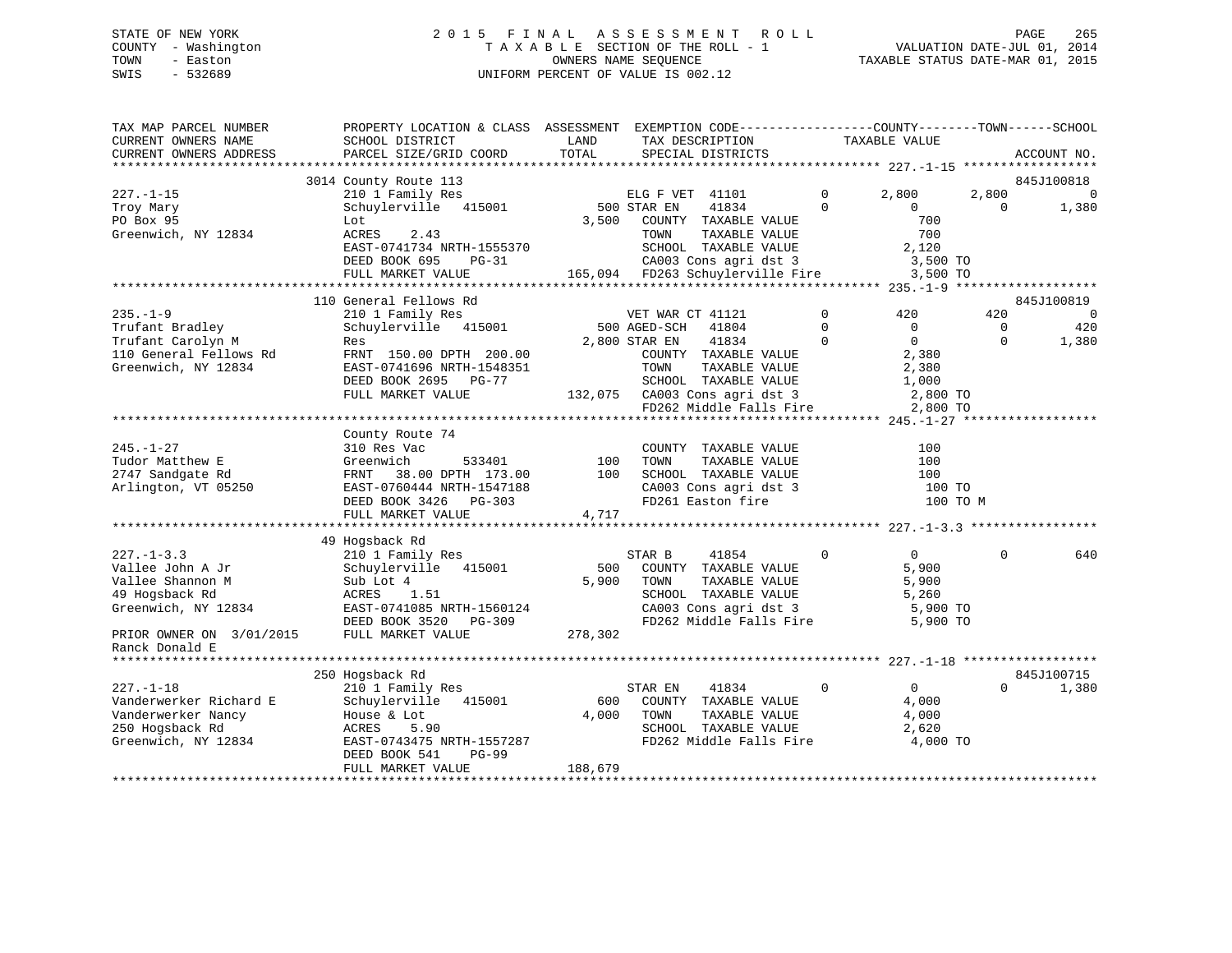## STATE OF NEW YORK 2 0 1 5 F I N A L A S S E S S M E N T R O L L PAGE 266 COUNTY - Washington T A X A B L E SECTION OF THE ROLL - 1 VALUATION DATE-JUL 01, 2014 TOWN - Easton OWNERS NAME SEQUENCE TAXABLE STATUS DATE-MAR 01, 2015 SWIS - 532689 UNIFORM PERCENT OF VALUE IS 002.12

| $\begin{tabular}{lllllllllll} \textsc{TAX} \textsc{MAP} \textsc{PACEL} \textsc{ NUMBER} & \textsc{PROPERTIES} \textsc{PROPERTIES} \textsc{SCETISTC} \textsc{SCESMENT} & \textsc{SSESSMENT} \textsc{EXEMPTION} \textsc{CDEF---------------COUNITY--------COUNY---------SCHOOL} \\ \textsc{CURRENT} \textsc{OMNERS} \textsc{NAME} & \textsc{SCHOOL} \textsc{DISTCT} & \textsc{LAND} & \textsc{TAX} \textsc{DESCRIPTION} & \textsc{TAXABLE} \textsc{VALUE} \\ \textsc{CURRENT} \$ |  |  |              |     |            |
|--------------------------------------------------------------------------------------------------------------------------------------------------------------------------------------------------------------------------------------------------------------------------------------------------------------------------------------------------------------------------------------------------------------------------------------------------------------------------------|--|--|--------------|-----|------------|
| County Route 74                                                                                                                                                                                                                                                                                                                                                                                                                                                                |  |  |              |     | 845J100413 |
|                                                                                                                                                                                                                                                                                                                                                                                                                                                                                |  |  | $rac{8}{23}$ |     |            |
|                                                                                                                                                                                                                                                                                                                                                                                                                                                                                |  |  |              |     |            |
|                                                                                                                                                                                                                                                                                                                                                                                                                                                                                |  |  |              |     |            |
|                                                                                                                                                                                                                                                                                                                                                                                                                                                                                |  |  |              |     |            |
|                                                                                                                                                                                                                                                                                                                                                                                                                                                                                |  |  |              |     |            |
|                                                                                                                                                                                                                                                                                                                                                                                                                                                                                |  |  |              |     |            |
|                                                                                                                                                                                                                                                                                                                                                                                                                                                                                |  |  |              |     |            |
|                                                                                                                                                                                                                                                                                                                                                                                                                                                                                |  |  |              |     |            |
| 175 South Cambridge Rd                                                                                                                                                                                                                                                                                                                                                                                                                                                         |  |  |              |     | 845J100496 |
| 1.5 300.1 Calcul Calcul Calcul Calcul Calcul Calcul Calcul Calcul Calcul Calcul Calcul Calcul Calcul Calcul Cal<br>Vanderzee David (Steenwich 533401 508 Miller Rd Farm 10,000 AG DIST 41720 0 1,114 1,114 1,114<br>Clifton Park,                                                                                                                                                                                                                                              |  |  |              |     |            |
|                                                                                                                                                                                                                                                                                                                                                                                                                                                                                |  |  |              |     |            |
|                                                                                                                                                                                                                                                                                                                                                                                                                                                                                |  |  |              |     |            |
|                                                                                                                                                                                                                                                                                                                                                                                                                                                                                |  |  |              |     |            |
|                                                                                                                                                                                                                                                                                                                                                                                                                                                                                |  |  |              |     |            |
|                                                                                                                                                                                                                                                                                                                                                                                                                                                                                |  |  |              |     |            |
|                                                                                                                                                                                                                                                                                                                                                                                                                                                                                |  |  |              |     |            |
| CIITON PARK, NY 12005 ACRES 07.27<br>EAST-0753041 NRTH-1513476 SCHOOL TAXABLE VALUE 8,636<br>MAY BE SUBJECT TO PAYMENT DEED BOOK 1841 PG-74 CA003 Cons agri dst 3 8,886 TO<br>UNDER AGDIST LAW TIL 2019 FULL MARKET VALUE 471,698 1,                                                                                                                                                                                                                                           |  |  |              |     |            |
| Beadle Hill Rd                                                                                                                                                                                                                                                                                                                                                                                                                                                                 |  |  |              |     | 845J100824 |
|                                                                                                                                                                                                                                                                                                                                                                                                                                                                                |  |  |              |     |            |
|                                                                                                                                                                                                                                                                                                                                                                                                                                                                                |  |  |              |     |            |
|                                                                                                                                                                                                                                                                                                                                                                                                                                                                                |  |  |              |     |            |
|                                                                                                                                                                                                                                                                                                                                                                                                                                                                                |  |  |              |     |            |
|                                                                                                                                                                                                                                                                                                                                                                                                                                                                                |  |  |              |     |            |
|                                                                                                                                                                                                                                                                                                                                                                                                                                                                                |  |  |              |     |            |
|                                                                                                                                                                                                                                                                                                                                                                                                                                                                                |  |  |              |     |            |
|                                                                                                                                                                                                                                                                                                                                                                                                                                                                                |  |  |              |     |            |
|                                                                                                                                                                                                                                                                                                                                                                                                                                                                                |  |  |              |     |            |
| Ives Hill Rd/n Off                                                                                                                                                                                                                                                                                                                                                                                                                                                             |  |  |              |     | 845J101128 |
|                                                                                                                                                                                                                                                                                                                                                                                                                                                                                |  |  |              | 178 | 178        |
|                                                                                                                                                                                                                                                                                                                                                                                                                                                                                |  |  |              |     |            |
|                                                                                                                                                                                                                                                                                                                                                                                                                                                                                |  |  |              |     |            |
|                                                                                                                                                                                                                                                                                                                                                                                                                                                                                |  |  |              |     |            |
|                                                                                                                                                                                                                                                                                                                                                                                                                                                                                |  |  |              |     |            |
|                                                                                                                                                                                                                                                                                                                                                                                                                                                                                |  |  |              |     |            |
|                                                                                                                                                                                                                                                                                                                                                                                                                                                                                |  |  | 500 TO M     |     |            |
|                                                                                                                                                                                                                                                                                                                                                                                                                                                                                |  |  |              |     |            |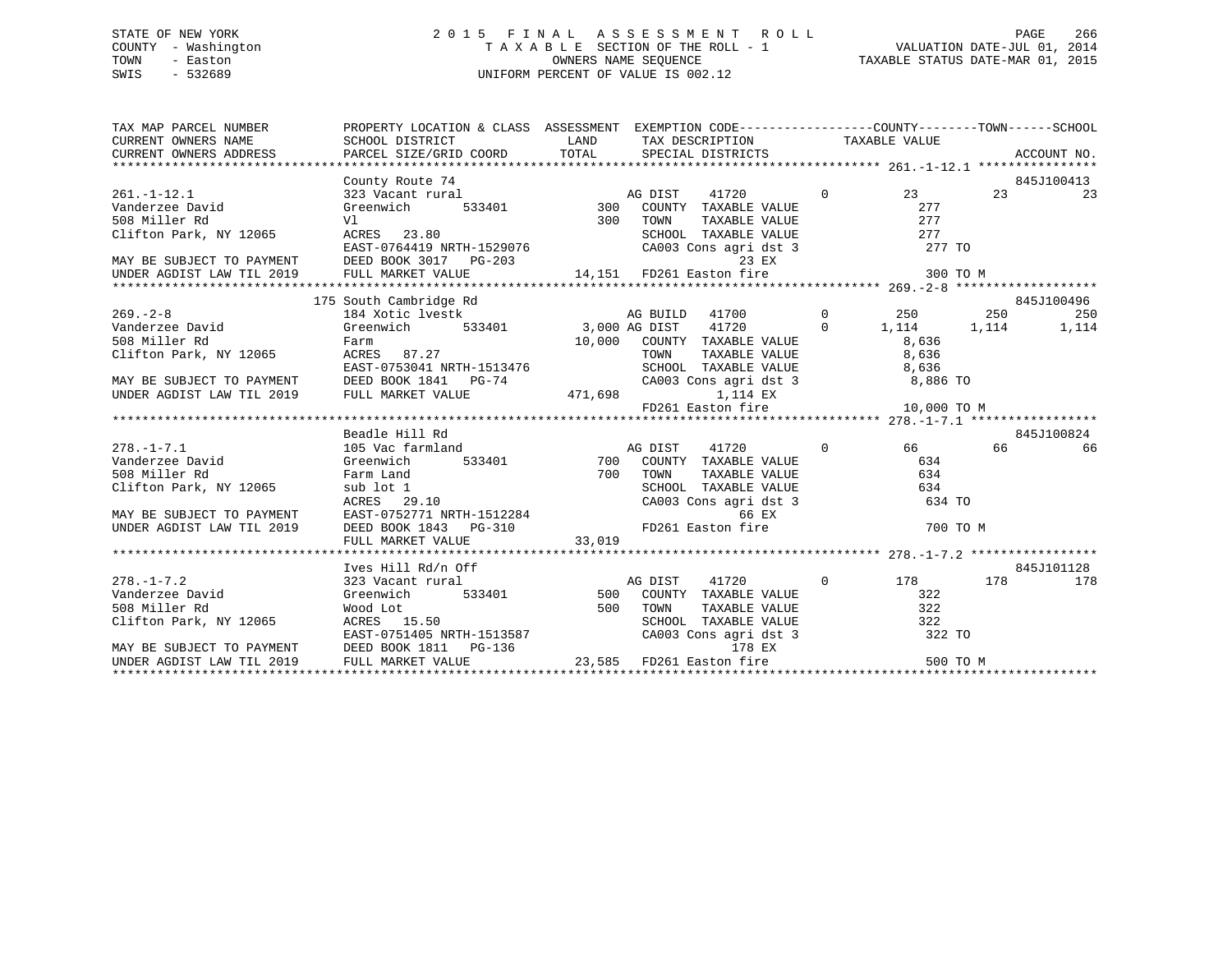#### STATE OF NEW YORK 2 0 1 5 F I N A L A S S E S S M E N T R O L L PAGE 267COUNTY - Washington T A X A B L E SECTION OF THE ROLL - 1 TOWN - Easton **CONNERS NAME SEQUENCE** TAXABLE STATUS DATE-MAR 01, 2015 SWIS - 532689 UNIFORM PERCENT OF VALUE IS 002.12

VALUATION DATE-JUL 01, 2014

| TOTAL<br>CURRENT OWNERS ADDRESS<br>PARCEL SIZE/GRID COORD<br>SPECIAL DISTRICTS<br>687 Gifford Rd<br>50 PCT OF VALUE USED FOR EXEMPTION PURPOSES<br>845J100389<br>$287. - 1 - 9$<br>VET COM CT 41131<br>538<br>538<br>112 Dairy farm<br>$\mathbf 0$<br>Hoosic Valley 384201 2,000 VET DIS CT 41141<br>$\Omega$<br>108<br>Vandeusen Matthew<br>108<br>399<br>399<br>Vandeusen Violet S<br>4,300 AG DIST<br>41720<br>$\Omega$<br>Farm<br>$\overline{0}$<br>1,380<br>687 Gifford Rd<br>ACRES 102.40<br>41834<br>$\Omega$<br>$\overline{0}$<br>STAR EN<br>Johnsonville, NY 12094<br>EAST-0754047 NRTH-1502000<br>COUNTY TAXABLE VALUE<br>3,255<br>DEED BOOK 834<br>PG-262<br>TOWN<br>TAXABLE VALUE<br>3,255<br>202,830<br>SCHOOL TAXABLE VALUE<br>2,521<br>MAY BE SUBJECT TO PAYMENT<br>FULL MARKET VALUE<br>UNDER AGDIST LAW TIL 2019<br>CA003 Cons agri dst 3<br>3,901 TO<br>399 EX<br>FD261 Easton fire<br>4,300 TO M<br>Lees Crossing Rd<br>845J101012<br>$278. - 1 - 28$<br>$\mathbf{0}$<br>439<br>105 Vac farmland<br>AG DIST<br>41720<br>439 | PROPERTY LOCATION & CLASS ASSESSMENT EXEMPTION CODE---------------COUNTY-------TOWN------SCHOOL<br>ACCOUNT NO. |
|------------------------------------------------------------------------------------------------------------------------------------------------------------------------------------------------------------------------------------------------------------------------------------------------------------------------------------------------------------------------------------------------------------------------------------------------------------------------------------------------------------------------------------------------------------------------------------------------------------------------------------------------------------------------------------------------------------------------------------------------------------------------------------------------------------------------------------------------------------------------------------------------------------------------------------------------------------------------------------------------------------------------------------------------|----------------------------------------------------------------------------------------------------------------|
|                                                                                                                                                                                                                                                                                                                                                                                                                                                                                                                                                                                                                                                                                                                                                                                                                                                                                                                                                                                                                                                |                                                                                                                |
|                                                                                                                                                                                                                                                                                                                                                                                                                                                                                                                                                                                                                                                                                                                                                                                                                                                                                                                                                                                                                                                |                                                                                                                |
|                                                                                                                                                                                                                                                                                                                                                                                                                                                                                                                                                                                                                                                                                                                                                                                                                                                                                                                                                                                                                                                | $\overline{0}$                                                                                                 |
|                                                                                                                                                                                                                                                                                                                                                                                                                                                                                                                                                                                                                                                                                                                                                                                                                                                                                                                                                                                                                                                | $\overline{0}$                                                                                                 |
|                                                                                                                                                                                                                                                                                                                                                                                                                                                                                                                                                                                                                                                                                                                                                                                                                                                                                                                                                                                                                                                | 399                                                                                                            |
|                                                                                                                                                                                                                                                                                                                                                                                                                                                                                                                                                                                                                                                                                                                                                                                                                                                                                                                                                                                                                                                |                                                                                                                |
|                                                                                                                                                                                                                                                                                                                                                                                                                                                                                                                                                                                                                                                                                                                                                                                                                                                                                                                                                                                                                                                |                                                                                                                |
|                                                                                                                                                                                                                                                                                                                                                                                                                                                                                                                                                                                                                                                                                                                                                                                                                                                                                                                                                                                                                                                |                                                                                                                |
|                                                                                                                                                                                                                                                                                                                                                                                                                                                                                                                                                                                                                                                                                                                                                                                                                                                                                                                                                                                                                                                |                                                                                                                |
|                                                                                                                                                                                                                                                                                                                                                                                                                                                                                                                                                                                                                                                                                                                                                                                                                                                                                                                                                                                                                                                |                                                                                                                |
|                                                                                                                                                                                                                                                                                                                                                                                                                                                                                                                                                                                                                                                                                                                                                                                                                                                                                                                                                                                                                                                |                                                                                                                |
|                                                                                                                                                                                                                                                                                                                                                                                                                                                                                                                                                                                                                                                                                                                                                                                                                                                                                                                                                                                                                                                |                                                                                                                |
|                                                                                                                                                                                                                                                                                                                                                                                                                                                                                                                                                                                                                                                                                                                                                                                                                                                                                                                                                                                                                                                |                                                                                                                |
|                                                                                                                                                                                                                                                                                                                                                                                                                                                                                                                                                                                                                                                                                                                                                                                                                                                                                                                                                                                                                                                | 439                                                                                                            |
| Hoosic Valley 384201 1,000<br>Vandeusen Matthew M<br>COUNTY TAXABLE VALUE<br>561                                                                                                                                                                                                                                                                                                                                                                                                                                                                                                                                                                                                                                                                                                                                                                                                                                                                                                                                                               |                                                                                                                |
| 561<br>Vandeusen Violet S<br>1,000<br>TAXABLE VALUE<br>TOWN<br>Aqr                                                                                                                                                                                                                                                                                                                                                                                                                                                                                                                                                                                                                                                                                                                                                                                                                                                                                                                                                                             |                                                                                                                |
| 687 Gifford Rd<br>ACRES 26.80<br>SCHOOL TAXABLE VALUE<br>561                                                                                                                                                                                                                                                                                                                                                                                                                                                                                                                                                                                                                                                                                                                                                                                                                                                                                                                                                                                   |                                                                                                                |
| Johnsonville, NY 12094<br>CA003 Cons agri dst 3<br>EAST-0753543 NRTH-1504285<br>561 TO                                                                                                                                                                                                                                                                                                                                                                                                                                                                                                                                                                                                                                                                                                                                                                                                                                                                                                                                                         |                                                                                                                |
| DEED BOOK 834<br>439 EX<br>PG-262                                                                                                                                                                                                                                                                                                                                                                                                                                                                                                                                                                                                                                                                                                                                                                                                                                                                                                                                                                                                              |                                                                                                                |
| 47,170 FD261 Easton fire<br>FULL MARKET VALUE<br>1,000 TO M<br>MAY BE SUBJECT TO PAYMENT<br>UNDER AGDIST LAW TIL 2019                                                                                                                                                                                                                                                                                                                                                                                                                                                                                                                                                                                                                                                                                                                                                                                                                                                                                                                          |                                                                                                                |
|                                                                                                                                                                                                                                                                                                                                                                                                                                                                                                                                                                                                                                                                                                                                                                                                                                                                                                                                                                                                                                                |                                                                                                                |
| 845J101290<br>Gifford Rd                                                                                                                                                                                                                                                                                                                                                                                                                                                                                                                                                                                                                                                                                                                                                                                                                                                                                                                                                                                                                       |                                                                                                                |
| $278. - 1 - 28.1$<br>COUNTY TAXABLE VALUE<br>200<br>321 Abandoned ag                                                                                                                                                                                                                                                                                                                                                                                                                                                                                                                                                                                                                                                                                                                                                                                                                                                                                                                                                                           |                                                                                                                |
| Hoosic Valley 384201<br>Vacant Lot<br>Vandeusen Matthew M<br>200<br>TOWN<br>TAXABLE VALUE<br>200                                                                                                                                                                                                                                                                                                                                                                                                                                                                                                                                                                                                                                                                                                                                                                                                                                                                                                                                               |                                                                                                                |
| 200<br>Vandeusen Violet S<br>SCHOOL TAXABLE VALUE<br>200                                                                                                                                                                                                                                                                                                                                                                                                                                                                                                                                                                                                                                                                                                                                                                                                                                                                                                                                                                                       |                                                                                                                |
| CA003 Cons agri dst 3 200 TO<br>687 Gifford Rd<br>2.70<br>ACRES                                                                                                                                                                                                                                                                                                                                                                                                                                                                                                                                                                                                                                                                                                                                                                                                                                                                                                                                                                                |                                                                                                                |
| FD261 Easton fire<br>Johnsonville, NY 12094<br>EAST-0753937 NRTH-1503849<br>200 TO M                                                                                                                                                                                                                                                                                                                                                                                                                                                                                                                                                                                                                                                                                                                                                                                                                                                                                                                                                           |                                                                                                                |
| DEED BOOK 616<br>PG-325                                                                                                                                                                                                                                                                                                                                                                                                                                                                                                                                                                                                                                                                                                                                                                                                                                                                                                                                                                                                                        |                                                                                                                |
| 9,434<br>FULL MARKET VALUE                                                                                                                                                                                                                                                                                                                                                                                                                                                                                                                                                                                                                                                                                                                                                                                                                                                                                                                                                                                                                     |                                                                                                                |
|                                                                                                                                                                                                                                                                                                                                                                                                                                                                                                                                                                                                                                                                                                                                                                                                                                                                                                                                                                                                                                                |                                                                                                                |
| 11542 State Route 40<br>845J100828                                                                                                                                                                                                                                                                                                                                                                                                                                                                                                                                                                                                                                                                                                                                                                                                                                                                                                                                                                                                             |                                                                                                                |
| $\mathbf{0}$<br>$277. - 1 - 5$<br>AGED-CO<br>41802<br>1,600<br>0<br>210 1 Family Res                                                                                                                                                                                                                                                                                                                                                                                                                                                                                                                                                                                                                                                                                                                                                                                                                                                                                                                                                           | 0                                                                                                              |
| Vanwie Robert<br>Greenwich<br>533401<br>500 AGE-TN/SCH 41806<br>$\mathbf 0$<br>$\mathbf 0$<br>1,120<br>1,120                                                                                                                                                                                                                                                                                                                                                                                                                                                                                                                                                                                                                                                                                                                                                                                                                                                                                                                                   |                                                                                                                |
| $\overline{0}$<br>Vanwie Kathryn<br>H & L<br>3,200 STAR EN<br>41834<br>$\Omega$<br>1,380<br>$\Omega$                                                                                                                                                                                                                                                                                                                                                                                                                                                                                                                                                                                                                                                                                                                                                                                                                                                                                                                                           |                                                                                                                |
| ACRES 1.60<br>54 EAST-0742865 NRTH-1511168<br>11542 State Route 40<br>COUNTY TAXABLE VALUE<br>1,600                                                                                                                                                                                                                                                                                                                                                                                                                                                                                                                                                                                                                                                                                                                                                                                                                                                                                                                                            |                                                                                                                |
| Schaghticoke, NY 12154<br>TOWN<br>TAXABLE VALUE<br>2,080                                                                                                                                                                                                                                                                                                                                                                                                                                                                                                                                                                                                                                                                                                                                                                                                                                                                                                                                                                                       |                                                                                                                |
| DEED BOOK 430<br>PG-393<br>SCHOOL TAXABLE VALUE<br>700                                                                                                                                                                                                                                                                                                                                                                                                                                                                                                                                                                                                                                                                                                                                                                                                                                                                                                                                                                                         |                                                                                                                |
| 150,943 CA003 Cons agri dst 3<br>FULL MARKET VALUE<br>3,200 TO                                                                                                                                                                                                                                                                                                                                                                                                                                                                                                                                                                                                                                                                                                                                                                                                                                                                                                                                                                                 |                                                                                                                |
| FD261 Easton fire<br>3,200 TO M                                                                                                                                                                                                                                                                                                                                                                                                                                                                                                                                                                                                                                                                                                                                                                                                                                                                                                                                                                                                                |                                                                                                                |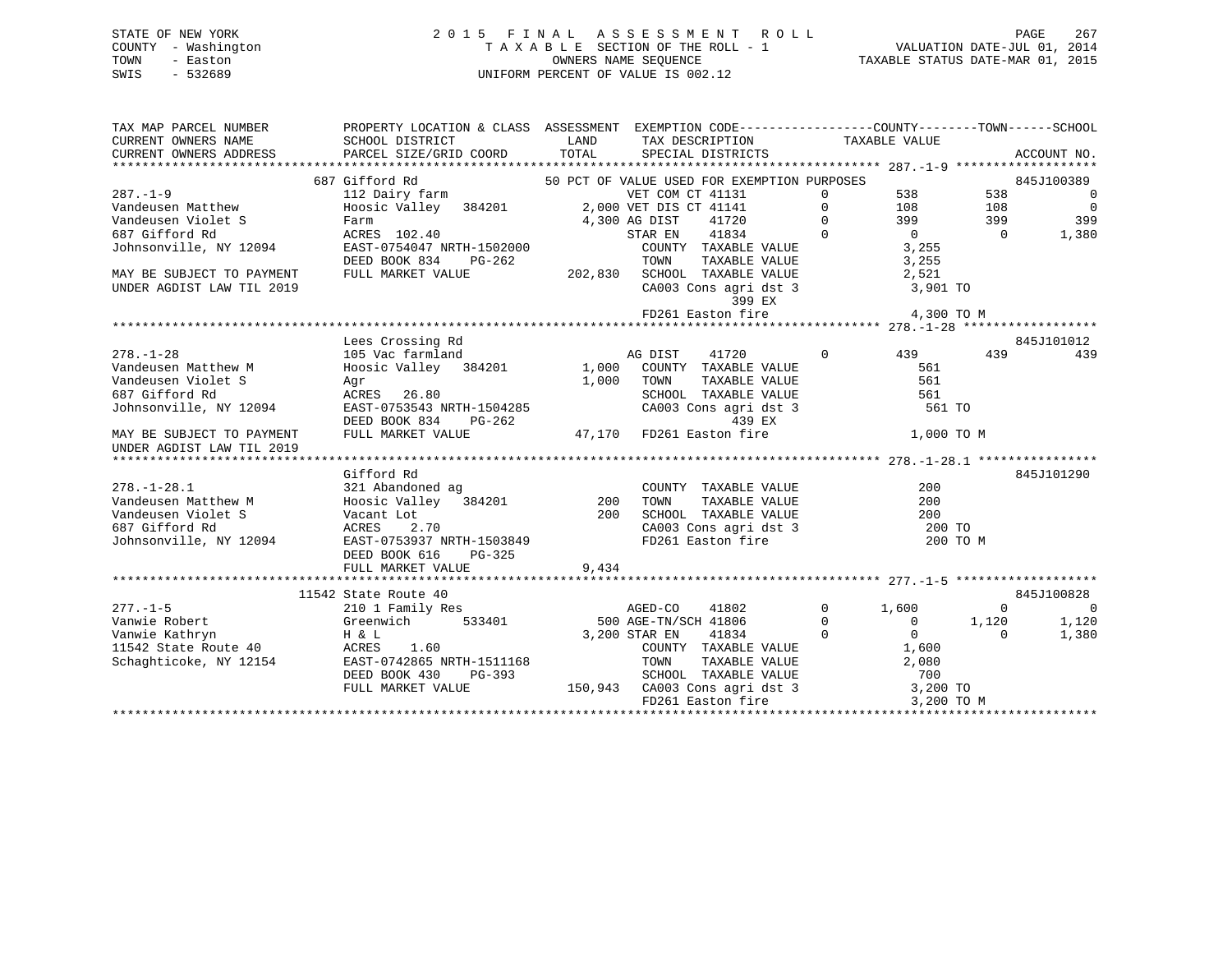STATE OF NEW YORK 2 0 1 5 F I N A L A S S E S S M E N T R O L L PAGE 268 COUNTY - Washington T A X A B L E SECTION OF THE ROLL - 1 VALUATION DATE-JUL 01, 2014 TOWN - Easton OWNERS NAME SEQUENCE TAXABLE STATUS DATE-MAR 01, 2015 SWIS - 532689 UNIFORM PERCENT OF VALUE IS 002.12

| TAX MAP PARCEL NUMBER<br>CURRENT OWNERS NAME | PROPERTY LOCATION & CLASS ASSESSMENT EXEMPTION CODE----------------COUNTY-------TOWN-----SCHOOL<br>SCHOOL DISTRICT | LAND    | TAX DESCRIPTION |                                                 |                | TAXABLE VALUE  |          |             |
|----------------------------------------------|--------------------------------------------------------------------------------------------------------------------|---------|-----------------|-------------------------------------------------|----------------|----------------|----------|-------------|
| CURRENT OWNERS ADDRESS                       | PARCEL SIZE/GRID COORD                                                                                             | TOTAL   |                 | SPECIAL DISTRICTS                               |                |                |          | ACCOUNT NO. |
|                                              |                                                                                                                    |         |                 |                                                 |                |                |          |             |
|                                              | 31 Bulson Rd                                                                                                       |         |                 |                                                 |                |                |          | 845J100603  |
| $236. - 1 - 2$                               | 210 1 Family Res                                                                                                   |         | STAR EN         | 41834                                           | $\overline{0}$ | $\overline{0}$ | $\Omega$ | 1,380       |
| Verdon Robert J                              | 533401<br>Greenwich                                                                                                | 500     |                 | COUNTY TAXABLE VALUE                            |                | 3,500          |          |             |
| 31 Bulson Rd                                 | H & L                                                                                                              | 3,500   | TOWN            | TAXABLE VALUE                                   |                | 3,500          |          |             |
| Greenwich, NY 12834                          | 613/153                                                                                                            |         |                 | SCHOOL TAXABLE VALUE                            |                | 2,120          |          |             |
|                                              | ACRES<br>3.07                                                                                                      |         |                 | FD262 Middle Falls Fire                         |                | 3,500 TO       |          |             |
|                                              | EAST-0748586 NRTH-1552399                                                                                          |         |                 |                                                 |                |                |          |             |
|                                              | DEED BOOK 863<br>PG-270                                                                                            |         |                 |                                                 |                |                |          |             |
|                                              | FULL MARKET VALUE                                                                                                  | 165,094 |                 |                                                 |                |                |          |             |
|                                              |                                                                                                                    |         |                 |                                                 |                |                |          |             |
|                                              | 2715 County Route 113                                                                                              |         |                 |                                                 |                |                |          | 845J100405  |
| $235. - 1 - 16$                              | 270 Mfg housing - WTRFNT                                                                                           |         | STAR EN         | 41834                                           | $\circ$        | $\overline{0}$ | $\Omega$ | 1,380       |
| Viger Alfred A                               | Greenwich<br>533401                                                                                                |         |                 | 300 COUNTY TAXABLE VALUE                        |                | 2,000          |          |             |
| 2715 County Route 113                        | Lot & Tra                                                                                                          |         | 2,000 TOWN      | TAXABLE VALUE                                   |                | 2,000          |          |             |
| Greenwich, NY 12834                          | FRNT 207.00 DPTH 130.00                                                                                            |         |                 | SCHOOL TAXABLE VALUE                            |                | 620            |          |             |
|                                              | EAST-0739267 NRTH-1548622                                                                                          |         |                 | CA003 Cons agri dst 3                           |                | 2,000 TO       |          |             |
|                                              | DEED BOOK 490<br>PG-642                                                                                            |         |                 | FD263 Schuylerville Fire 2,000 TO               |                |                |          |             |
|                                              | FULL MARKET VALUE                                                                                                  | 94,340  |                 |                                                 |                |                |          |             |
|                                              |                                                                                                                    |         |                 |                                                 |                |                |          |             |
|                                              | Hogsback Rd                                                                                                        |         |                 |                                                 |                |                |          | 845J100374  |
| $227. - 1 - 8$                               | 120 Field crops                                                                                                    |         |                 | COUNTY TAXABLE VALUE                            |                | 500            |          |             |
| Violette Glenn M                             | Schuylerville 415001                                                                                               | 500     | TOWN            | TAXABLE VALUE                                   |                | 500            |          |             |
| Violette John P                              | Horse Farm                                                                                                         | 500     |                 | SCHOOL TAXABLE VALUE                            |                | 500            |          |             |
| 3126 County Route 113                        | ACRES<br>5.65                                                                                                      |         |                 | SCHOOL TAXABLE VALUE<br>FD262 Middle Falls Fire |                | 500 TO         |          |             |
| Greenwich, NY 12834                          | EAST-0744134 NRTH-1557171                                                                                          |         |                 |                                                 |                |                |          |             |
|                                              | DEED BOOK 3363 PG-320                                                                                              |         |                 |                                                 |                |                |          |             |
|                                              | FULL MARKET VALUE                                                                                                  | 23,585  |                 |                                                 |                |                |          |             |
|                                              |                                                                                                                    |         |                 |                                                 |                |                |          |             |
|                                              | 3113 County Route 113                                                                                              |         |                 |                                                 |                |                |          | 845J100830  |
| $227. - 1 - 23$                              | 210 1 Family Res                                                                                                   |         | STAR B          | 41854                                           | $\Omega$       | $\overline{0}$ | $\Omega$ | 640         |
| Violette Glenn M                             | Schuylerville 415001                                                                                               | 400     |                 | COUNTY TAXABLE VALUE                            |                | 2,500          |          |             |
| Violette John P                              | H & L                                                                                                              | 2,500   | TOWN            | TAXABLE VALUE                                   |                | 2,500          |          |             |
| 3113 County Route 113                        | 354/318;761/147                                                                                                    |         |                 | SCHOOL TAXABLE VALUE                            |                | 1,860          |          |             |
| Greenwich, NY 12834                          | FRNT 181.00 DPTH 100.00                                                                                            |         |                 | CA003 Cons agri dst 3                           |                | 2,500 TO       |          |             |
|                                              | EAST-0741041 NRTH-1558191                                                                                          |         |                 | FD263 Schuylerville Fire                        |                | 2,500 TO       |          |             |
|                                              | DEED BOOK 776<br>PG-222                                                                                            |         |                 |                                                 |                |                |          |             |
|                                              | FULL MARKET VALUE                                                                                                  | 117,925 |                 |                                                 |                |                |          |             |
|                                              |                                                                                                                    |         |                 |                                                 |                |                |          |             |
|                                              | Old Schuylerville Rd                                                                                               |         |                 |                                                 |                |                |          | 845J100602  |
| $227. - 1 - 27$                              | 120 Field crops                                                                                                    |         |                 | COUNTY TAXABLE VALUE                            |                | 300            |          |             |
| Violette Glenn M                             | Schuylerville 415001                                                                                               | 300     | TOWN            | TAXABLE VALUE                                   |                | 300            |          |             |
| 3113 Co Rt 113                               | Lot                                                                                                                | 300     |                 | SCHOOL TAXABLE VALUE<br>CA003 Cons agri dst 3   |                | 300            |          |             |
| Greenwich, NY 12834                          | ACRES<br>5.30                                                                                                      |         |                 |                                                 |                | 300 TO         |          |             |
|                                              | EAST-0740730 NRTH-1556202                                                                                          |         |                 | FD263 Schuylerville Fire                        |                | 300 TO         |          |             |
|                                              | DEED BOOK 837<br>$PG-140$                                                                                          |         |                 |                                                 |                |                |          |             |
|                                              | FULL MARKET VALUE                                                                                                  | 14,151  |                 |                                                 |                |                |          |             |
|                                              |                                                                                                                    |         |                 |                                                 |                |                |          |             |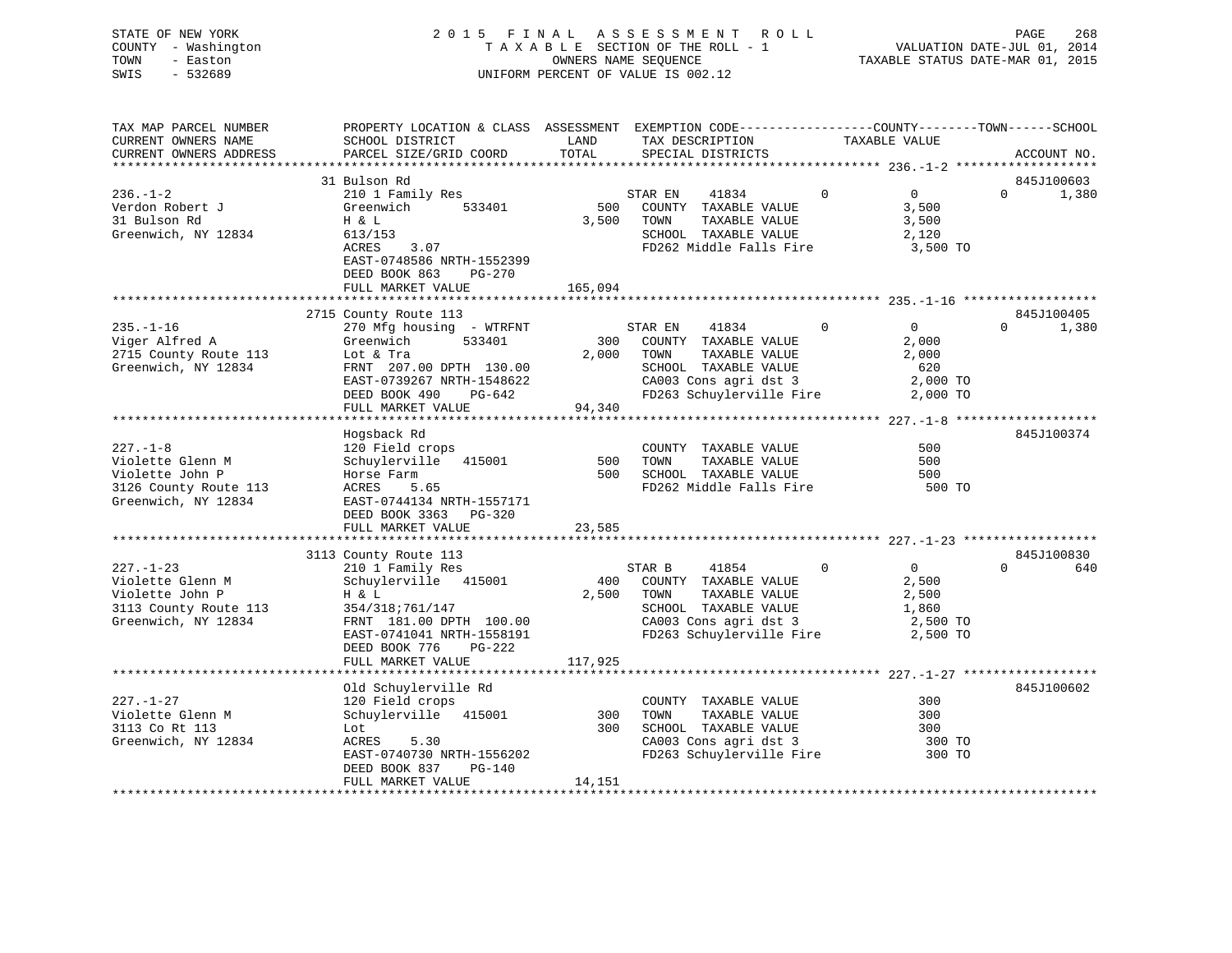## STATE OF NEW YORK 2 0 1 5 F I N A L A S S E S S M E N T R O L L PAGE 269 COUNTY - Washington T A X A B L E SECTION OF THE ROLL - 1 VALUATION DATE-JUL 01, 2014 TOWN - Easton OWNERS NAME SEQUENCE TAXABLE STATUS DATE-MAR 01, 2015 SWIS - 532689 UNIFORM PERCENT OF VALUE IS 002.12

| TAX MAP PARCEL NUMBER<br>CURRENT OWNERS NAME<br>CURRENT OWNERS ADDRESS                                                                                                      | PROPERTY LOCATION & CLASS ASSESSMENT EXEMPTION CODE---------------COUNTY-------TOWN-----SCHOOL<br>SCHOOL DISTRICT<br>PARCEL SIZE/GRID COORD                                                                                                                                                                                                                     | LAND<br>TOTAL             | TAX DESCRIPTION<br>SPECIAL DISTRICTS                                                                                                                                                                                                       |                                                           | TAXABLE VALUE                                                                                                                              |                                      | ACCOUNT NO.                                                                |
|-----------------------------------------------------------------------------------------------------------------------------------------------------------------------------|-----------------------------------------------------------------------------------------------------------------------------------------------------------------------------------------------------------------------------------------------------------------------------------------------------------------------------------------------------------------|---------------------------|--------------------------------------------------------------------------------------------------------------------------------------------------------------------------------------------------------------------------------------------|-----------------------------------------------------------|--------------------------------------------------------------------------------------------------------------------------------------------|--------------------------------------|----------------------------------------------------------------------------|
|                                                                                                                                                                             |                                                                                                                                                                                                                                                                                                                                                                 |                           |                                                                                                                                                                                                                                            |                                                           |                                                                                                                                            |                                      |                                                                            |
| 227.-1-21<br>Violette John P<br>Violette Glenn<br>3113 County Route 113<br>Greenwich, NY 12834                                                                              | 3216 County Route 113<br>112 Dairy farm<br>Schuylerville 415001<br>Farm<br>ACRES 110.25<br>EAST-0741191 NRTH-1558535<br>DEED BOOK 530<br>PG-165                                                                                                                                                                                                                 | 2,800 STAR B<br>5,500     | AG DIST<br>41720<br>41854<br>COUNTY TAXABLE VALUE<br>TOWN<br>TAXABLE VALUE<br>SCHOOL TAXABLE VALUE<br>CA003 Cons agri dst 3                                                                                                                | $\mathbf 0$<br>$\Omega$                                   | 1,198<br>$\overline{0}$<br>4,302<br>4,302<br>3,662<br>4,302 TO                                                                             | 1,198<br>$\Omega$                    | 845J100835<br>1,198<br>640                                                 |
| MAY BE SUBJECT TO PAYMENT<br>UNDER AGDIST LAW TIL 2019                                                                                                                      | FULL MARKET VALUE                                                                                                                                                                                                                                                                                                                                               | 259,434                   | 1,198 EX<br>FD263 Schuylerville Fire                                                                                                                                                                                                       |                                                           | 5,500 TO                                                                                                                                   |                                      |                                                                            |
| $251. -1 -1$<br>Virginia Sherbrooke Rev. Trust Schuylerville 415001<br>Virginia Sherbrooke, Trustee Farm<br>141 County Road 349<br>Sweetwater, TN 37874                     | County Route 113<br>116 Other stock<br>ACRES 34.50<br>EAST-0737546 NRTH-1537172<br>DEED BOOK 2251 PG-48<br>FULL MARKET VALUE                                                                                                                                                                                                                                    | 1,000<br>1,000            | COUNTY TAXABLE VALUE<br>TOWN<br>TAXABLE VALUE<br>SCHOOL TAXABLE VALUE<br>CA003 Cons agri dst 3<br>FD261 Easton fire                                                                                                                        |                                                           | 1,000<br>1,000<br>1,000<br>1,000 TO<br>1,000 TO M                                                                                          |                                      | 845J100744                                                                 |
|                                                                                                                                                                             |                                                                                                                                                                                                                                                                                                                                                                 | 47,170                    |                                                                                                                                                                                                                                            |                                                           |                                                                                                                                            |                                      |                                                                            |
| $260. -1 - 7$<br>Viscardi Nancy L<br>Viscardi Michael<br>73 Vly Summit Rd<br>Greenwich, NY 12834<br>$252 - 2 - 21$<br>Voda Robert<br>375 Mountain Rd<br>Greenwich, NY 12834 | 73 Vly Summit Rd<br>210 1 Family Res<br>533401<br>Greenwich<br>H & L<br>FRNT 248.00 DPTH 196.00<br>23<br>BANK<br>EAST-0748098 NRTH-1523193<br>DEED BOOK 667 PG-26<br>FULL MARKET VALUE<br>375 Mountain Rd<br>210 1 Family Res<br>Greenwich<br>533401<br>Res<br>8.20<br>ACRES<br>EAST-0751983 NRTH-1532660<br>DEED BOOK 842<br><b>PG-85</b><br>FULL MARKET VALUE | 400<br>3,800<br>179,245   | VET COM CT 41131<br>400 VET DIS CT 41141<br>3,000 STAR B<br>41854<br>---- -<br>COUNTY TAXABLE VALUE<br>TOWN TAXABLE VALUE<br>41854<br>STAR B<br>COUNTY TAXABLE VALUE<br>TAXABLE VALUE<br>TOWN<br>SCHOOL TAXABLE VALUE<br>FD261 Easton fire | $\mathbf{0}$<br>$\overline{0}$<br>$\Omega$<br>$\mathbf 0$ | 750<br>1,500<br>$\overline{0}$<br>750<br>750<br>2,360<br>3,000 TO<br>3,000 TO M<br>$\overline{0}$<br>3,800<br>3,800<br>3,160<br>3,800 TO M | 750<br>1,500<br>$\Omega$<br>$\Omega$ | 845J100618<br>$\overline{0}$<br>$\overline{0}$<br>640<br>845J100832<br>640 |
| $270. - 2 - 12$<br>Waddell William C<br>Waddell Gertrude L<br>114 Cooke Hollow Rd<br>Valley Falls, NY 12185                                                                 | 114 Cooke Hollow Rd<br>240 Rural res<br>Greenwich<br>533401<br>Res<br>$270. - 1 - 12$<br>ACRES 23.17<br>EAST-0756480 NRTH-1514684<br>DEED BOOK 740<br>PG-160<br>FULL MARKET VALUE                                                                                                                                                                               | 1,000<br>5,000<br>235,849 | STAR B<br>41854<br>COUNTY TAXABLE VALUE<br>TOWN<br>TAXABLE VALUE<br>SCHOOL TAXABLE VALUE<br>CA003 Cons agri dst 3<br>FD261 Easton fire                                                                                                     | $\mathbf 0$                                               | $\overline{0}$<br>5,000<br>5,000<br>4,360<br>5,000 TO<br>5,000 TO M                                                                        | $\Omega$                             | 845J100454<br>640                                                          |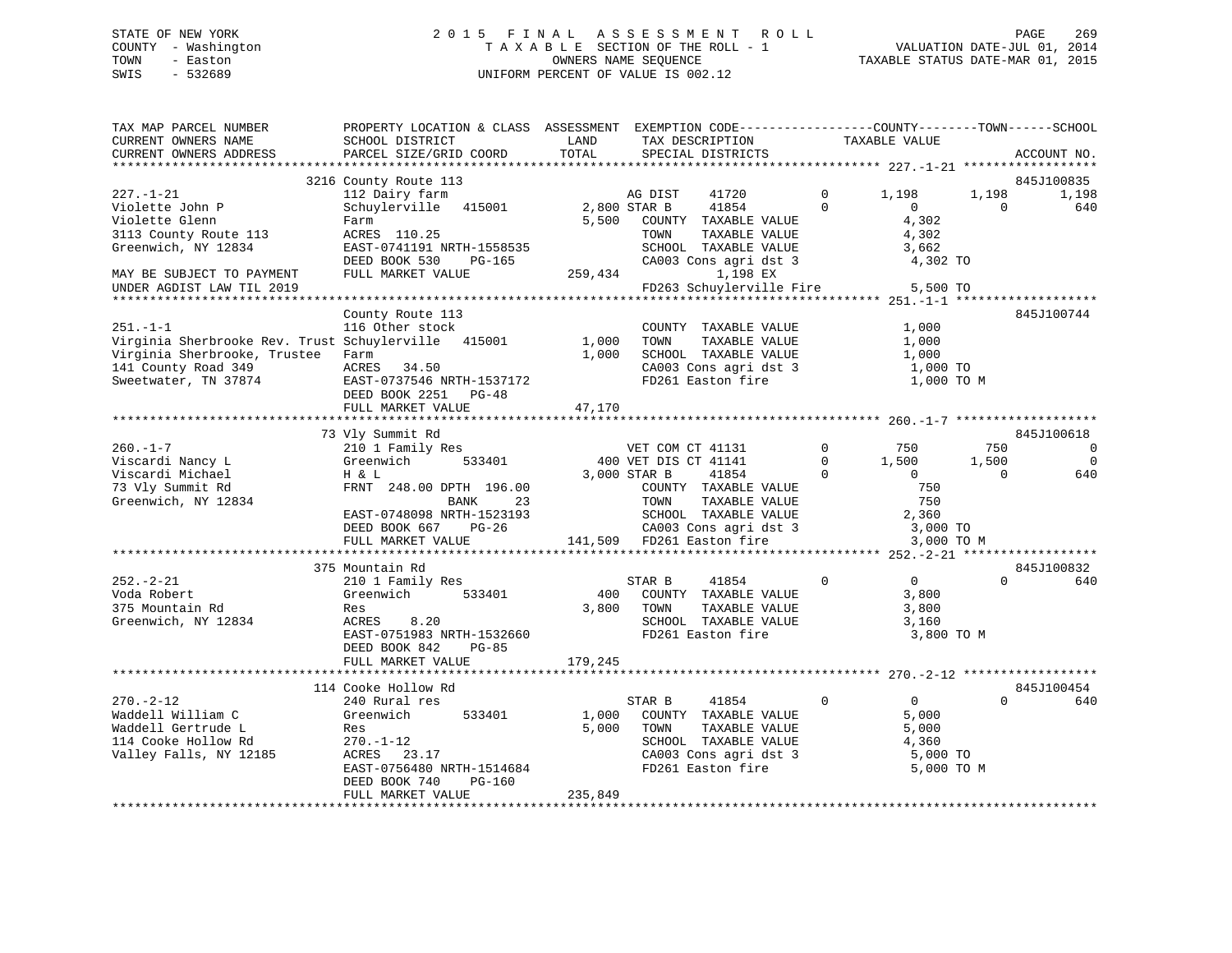| STATE OF NEW YORK<br>COUNTY - Washington<br>TOWN<br>- Easton<br>SWIS<br>$-532689$          | 2015 FINAL                                                                                                                                                            |                       | ASSESSMENT<br>ROLL<br>TAXABLE SECTION OF THE ROLL - 1<br>OWNERS NAME SEQUENCE<br>UNIFORM PERCENT OF VALUE IS 002.12                |                                                                           | PAGE<br>VALUATION DATE-JUL 01, 2014<br>TAXABLE STATUS DATE-MAR 01, 2015 | 270            |
|--------------------------------------------------------------------------------------------|-----------------------------------------------------------------------------------------------------------------------------------------------------------------------|-----------------------|------------------------------------------------------------------------------------------------------------------------------------|---------------------------------------------------------------------------|-------------------------------------------------------------------------|----------------|
| TAX MAP PARCEL NUMBER<br>CURRENT OWNERS NAME                                               | PROPERTY LOCATION & CLASS ASSESSMENT EXEMPTION CODE----------------COUNTY-------TOWN-----SCHOOL<br>SCHOOL DISTRICT                                                    | LAND                  |                                                                                                                                    | TAXABLE VALUE                                                             |                                                                         |                |
| CURRENT OWNERS ADDRESS                                                                     | PARCEL SIZE/GRID COORD                                                                                                                                                | TOTAL                 | TAX DESCRIPTION<br>SPECIAL DISTRICTS                                                                                               |                                                                           | ACCOUNT NO.                                                             |                |
|                                                                                            | 28 Ashdown Way                                                                                                                                                        |                       |                                                                                                                                    |                                                                           | 845J101293                                                              |                |
| $228. - 5 - 40$<br>Wager Gary J<br>Wager Debora E<br>28 Ashdown Way<br>Greenwich, NY 12834 | 210 1 Family Res<br>Schuylerville 415001<br>H & L<br>Lot 16, Agmt 807/65<br>$228. - 1 - 40$<br>ACRES<br>1.95<br>EAST-0747231 NRTH-1559339<br>DEED BOOK 1940<br>PG-297 | 500<br>5,500          | STAR B<br>41854<br>COUNTY TAXABLE VALUE<br>TOWN<br>TAXABLE VALUE<br>SCHOOL TAXABLE VALUE<br>FD262 Middle Falls Fire                | $\Omega$<br>$\mathbf{0}$<br>5,500<br>5,500<br>4,860<br>5,500 TO           | $\Omega$                                                                | 640            |
|                                                                                            | FULL MARKET VALUE                                                                                                                                                     | 259,434               |                                                                                                                                    |                                                                           |                                                                         |                |
|                                                                                            | 572 Burton Rd                                                                                                                                                         |                       |                                                                                                                                    |                                                                           | 845J101074                                                              |                |
| $245. - 1 - 14.2$                                                                          | 210 1 Family Res                                                                                                                                                      |                       | VET COM CT 41131                                                                                                                   | $\Omega$<br>875                                                           | 875                                                                     | $\overline{0}$ |
| Waite Thomas J<br>Waite Nanette<br>572 Burton Rd<br>Greenwich, NY 12834                    | Greenwich<br>533401<br>Res<br>498/863<br>1.30<br>ACRES<br>EAST-0758302 NRTH-1544152<br>DEED BOOK 464<br>PG-169<br>FULL MARKET VALUE                                   | 400 STAR B<br>165,094 | 41854<br>3,500 COUNTY TAXABLE VALUE<br>TAXABLE VALUE<br>TOWN<br>SCHOOL TAXABLE VALUE<br>CA003 Cons agri dst 3<br>FD261 Easton fire | $\Omega$<br>$\Omega$<br>2,625<br>2,625<br>2,860<br>3,500 TO<br>3,500 TO M | $\Omega$                                                                | 640            |
|                                                                                            |                                                                                                                                                                       |                       |                                                                                                                                    |                                                                           |                                                                         |                |
| $261. - 1 - 24.1$<br>Walsh Alan<br>Walsh Amie<br>189 Mehan Rd<br>Mechanicville, NY 12118   | 644 Vly Summit Rd<br>323 Vacant rural<br>Greenwich<br>533401<br>Wl<br>ACRES<br>5.00<br>EAST-0761248 NRTH-1522622<br>DEED BOOK 2634 PG-253                             | 200<br>200            | COUNTY TAXABLE VALUE<br>TOWN<br>TAXABLE VALUE<br>SCHOOL TAXABLE VALUE<br>CA003 Cons agri dst 3<br>FD261 Easton fire                | 200<br>200<br>200<br>200 TO<br>200 TO M                                   | 845J101180                                                              |                |
|                                                                                            | FULL MARKET VALUE                                                                                                                                                     | 9,434                 |                                                                                                                                    |                                                                           |                                                                         |                |
|                                                                                            |                                                                                                                                                                       |                       |                                                                                                                                    |                                                                           |                                                                         |                |
|                                                                                            | 21 Park Dr                                                                                                                                                            |                       |                                                                                                                                    |                                                                           | 845J100309                                                              |                |
| $236.1 - 3 - 4$<br>Walsh Charles A<br>21 Park Dr<br>Greenwich, NY 12834                    | 210 1 Family Res<br>Greenwich<br>533401<br>Lot & House<br>$236 - 3 - 4$                                                                                               | 3,600                 | ELG F VET 41101<br>41834<br>500 STAR EN<br>COUNTY TAXABLE VALUE<br>TOWN<br>TAXABLE VALUE                                           | $\mathbf 0$<br>300<br>$\Omega$<br>$\Omega$<br>3,300<br>3,300              | 300<br>1,380<br>$\Omega$                                                | $\Omega$       |
|                                                                                            | FRNT 167.00 DPTH 141.00<br>EAST-0749990 NRTH-1553114                                                                                                                  |                       | SCHOOL TAXABLE VALUE<br>FD262 Middle Falls Fire                                                                                    | 2,220<br>3,600 TO                                                         |                                                                         |                |

\*\*\*\*\*\*\*\*\*\*\*\*\*\*\*\*\*\*\*\*\*\*\*\*\*\*\*\*\*\*\*\*\*\*\*\*\*\*\*\*\*\*\*\*\*\*\*\*\*\*\*\*\*\*\*\*\*\*\*\*\*\*\*\*\*\*\*\*\*\*\*\*\*\*\*\*\*\*\*\*\*\*\*\*\*\*\*\*\*\*\*\*\*\*\*\*\*\*\*\*\*\*\*\*\*\*\*\*\*\*\*\*\*\*\*\*\*\*\*\*\*\*\*\*\*\*\*\*\*\*\*\*

 DEED BOOK 492 PG-146FULL MARKET VALUE 169,811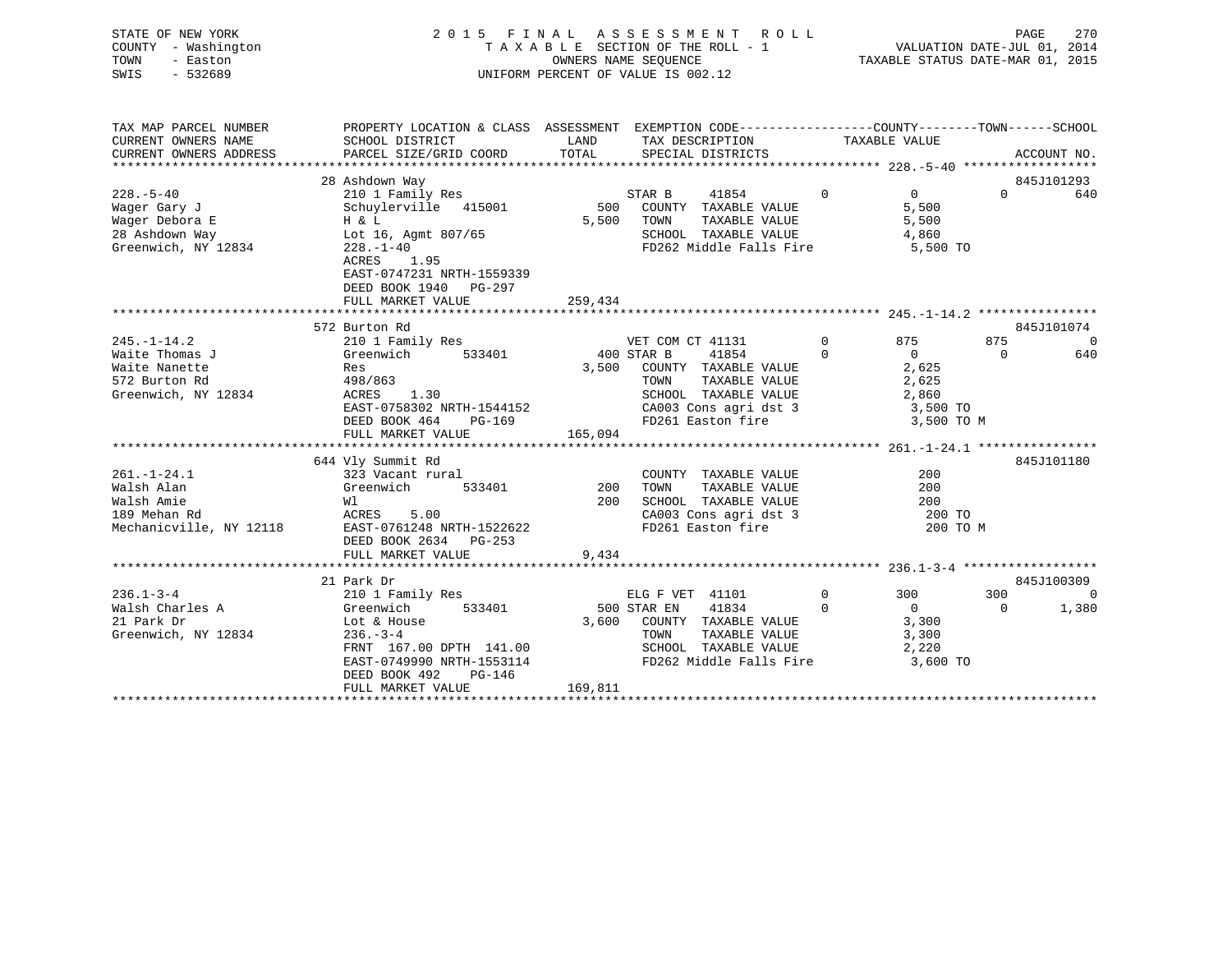## STATE OF NEW YORK 2 0 1 5 F I N A L A S S E S S M E N T R O L L PAGE 271 COUNTY - Washington T A X A B L E SECTION OF THE ROLL - 1 VALUATION DATE-JUL 01, 2014 TOWN - Easton OWNERS NAME SEQUENCE TAXABLE STATUS DATE-MAR 01, 2015 SWIS - 532689 UNIFORM PERCENT OF VALUE IS 002.12

| TAX MAP PARCEL NUMBER<br>CURRENT OWNERS NAME<br>CURRENT OWNERS ADDRESS                           | PROPERTY LOCATION & CLASS ASSESSMENT EXEMPTION CODE----------------COUNTY-------TOWN------SCHOOL<br>SCHOOL DISTRICT<br>PARCEL SIZE/GRID COORD                                                                                                                                                                     | LAND<br>TOTAL            | TAX DESCRIPTION TAXABLE VALUE SPECIAL DISTRICTS                                                                                                                             |                                                                         | ACCOUNT NO.                 |
|--------------------------------------------------------------------------------------------------|-------------------------------------------------------------------------------------------------------------------------------------------------------------------------------------------------------------------------------------------------------------------------------------------------------------------|--------------------------|-----------------------------------------------------------------------------------------------------------------------------------------------------------------------------|-------------------------------------------------------------------------|-----------------------------|
|                                                                                                  |                                                                                                                                                                                                                                                                                                                   |                          |                                                                                                                                                                             |                                                                         |                             |
| $245. -1 - 6.5$<br>Valsh Michael<br>Walsh Carla L<br>4480 County Route 74<br>And County Route 74 | 4480 County Route 74<br>Greenwich<br>vacant land<br>ACRES<br>2.40 BANK 120<br>EAST-0759978 NRTH-1544828<br>PG-297<br>DEED BOOK 896<br>FULL MARKET VALUE                                                                                                                                                           | 533401 500 STAR B        | 41854 0<br>3,800 COUNTY TAXABLE VALUE<br>TOWN TAXABLE VALUE<br>14828 SCHOOL TAXABLE VALUE 3,160<br>297 CA003 Cons agri dst 3 3,800 TO<br>179,245 FD261 Easton fire 3,800 TO | $\overline{0}$<br>570<br>$\overline{0}$<br>3,230<br>3,230<br>3,800 TO M | 570<br>0<br>$\Omega$<br>640 |
|                                                                                                  |                                                                                                                                                                                                                                                                                                                   |                          |                                                                                                                                                                             |                                                                         |                             |
| $259. - 1 - 49$<br>Walter John                                                                   | County Route 113/W Off<br>311 Res vac land - WTRFNT COUNTY TAXABLE VALUE<br>Greenwich 533401 300 TOWN TAXABLE VALUE<br>Campsite 300 SCHOOL TAXABLE VALUE<br>walter John March (1998)<br>Malter Carolyn (2009)<br>Schenectady, NY 12304 EAST-0735042 NRTH-1524791<br>DEED BOOK 455<br>PG-1092<br>FULL MARKET VALUE | 14,151                   | COUNTY TAXABLE VALUE<br>CA003 Cons agri dst 3<br>FD261 Easton fire                                                                                                          | 300<br>300<br>300<br>300 TO<br>300 TO M                                 | 845J100408                  |
|                                                                                                  |                                                                                                                                                                                                                                                                                                                   |                          |                                                                                                                                                                             |                                                                         |                             |
| 259.-1-47<br>Walter John P                                                                       | 84 Deerfield Ln<br>270 Mfg housing - WTRFNT<br>Greenwich<br>533401<br>Walter Carolyn F<br>3987 Albany St<br>Schenectady, NY 12304<br>FRNT 75.00 DPTH 150.00<br>EAST-0734855 NRTH-1524554<br>EAST-0734855 NRTH-1524554<br>DEED BOOK 796<br>PG-209<br>FULL MARKET VALUE                                             | 500<br>75,472            | COUNTY TAXABLE VALUE<br>TOWN TAXABLE VALUE<br>1,600 SCHOOL TAXABLE VALUE 1,600<br>CA003 Cons agri dst 3 1,600 TO<br>FD261 Easton fire 1,600 TO                              | 1,600<br>1,600<br>1,600 TO M                                            | 845J101026                  |
|                                                                                                  |                                                                                                                                                                                                                                                                                                                   |                          |                                                                                                                                                                             |                                                                         |                             |
| $259. - 1 - 48$<br>Walter John P<br>Schenectady, NY 12304                                        | 58 Deerfield Ln<br>260 Seasonal res - WTRFNT<br>Greenwich<br>533401<br>EAST-0734965 NRTH-1524662<br>DEED BOOK 406 PG-945                                                                                                                                                                                          | 500<br>2,700             | COUNTY TAXABLE VALUE<br>TAXABLE VALUE<br>TOWN<br>SCHOOL TAXABLE VALUE<br>SCHOOL TAXABLE VALUE 2,700<br>CA003 Cons agri dst 3 2,700 TO<br>FD261 Easton fire                  | 2,700<br>2,700<br>2,700<br>2,700 TO M                                   | 845J100836                  |
|                                                                                                  | FULL MARKET VALUE                                                                                                                                                                                                                                                                                                 | 127,358                  |                                                                                                                                                                             |                                                                         |                             |
| $259. - 1 - 57$<br>Walter John P<br>Walter Carol F<br>3987 Albany St<br>Schenectady, NY 12304    | Deerfield Ln<br>321 Abandoned ag<br>533401<br>Greenwich<br>Land<br>ACRES 47.10<br>EAST-0735618 NRTH-1524795<br>PG-345<br>DEED BOOK 798<br>FULL MARKET VALUE                                                                                                                                                       | 1,000<br>1,000<br>47,170 | COUNTY TAXABLE VALUE<br>TAXABLE VALUE<br>TOWN<br>TOWN      TAXABLE  VALUE<br>SCHOOL   TAXABLE  VALUE<br>CA003 Cons agri dst 3<br>FD261 Easton fire                          | 1,000<br>1,000<br>1,000<br>1,000 TO<br>1,000 TO M                       | 845J100575                  |
|                                                                                                  |                                                                                                                                                                                                                                                                                                                   |                          |                                                                                                                                                                             |                                                                         |                             |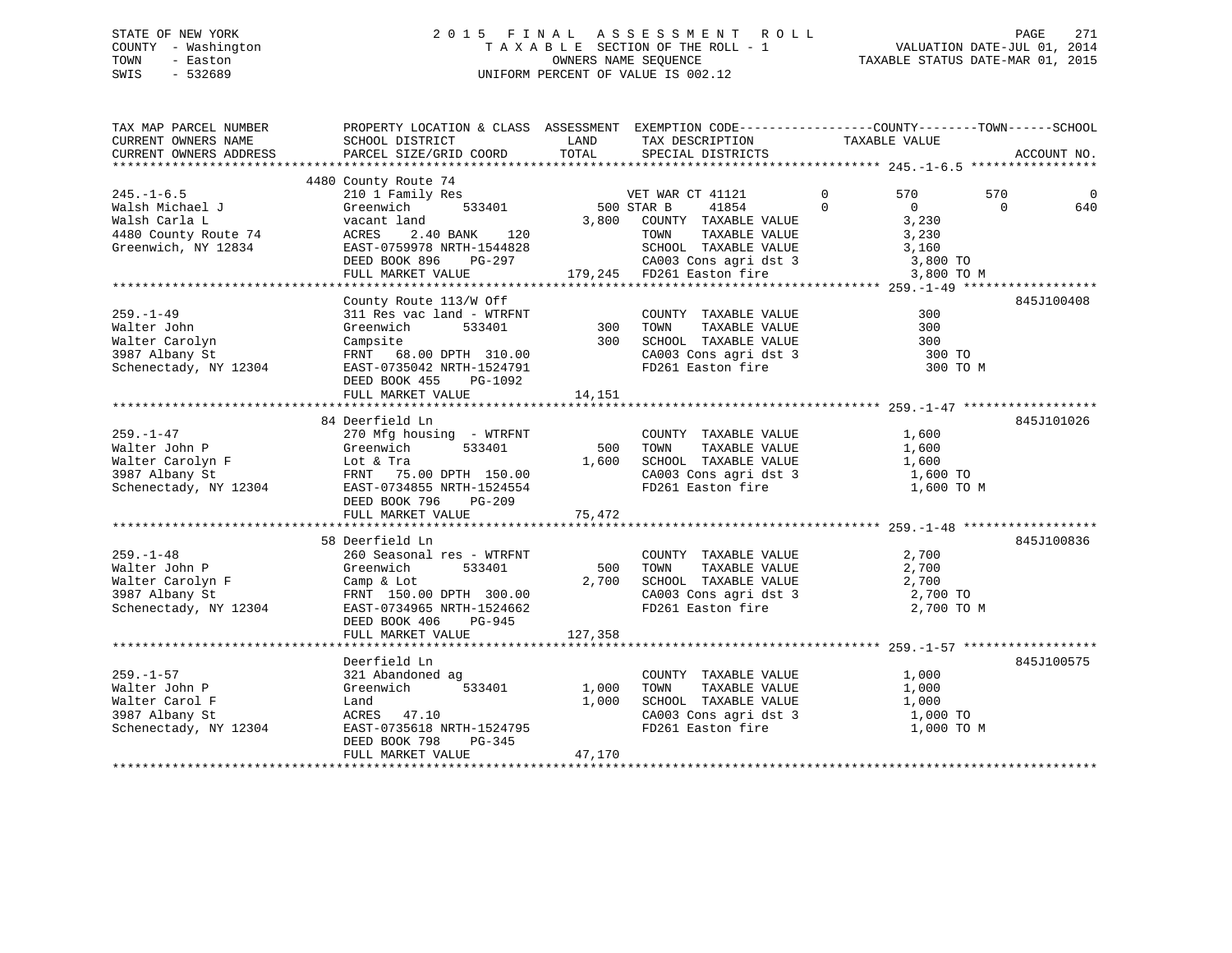## STATE OF NEW YORK 2 0 1 5 F I N A L A S S E S S M E N T R O L L PAGE 272 COUNTY - Washington T A X A B L E SECTION OF THE ROLL - 1 VALUATION DATE-JUL 01, 2014 TOWN - Easton OWNERS NAME SEQUENCE TAXABLE STATUS DATE-MAR 01, 2015 SWIS - 532689 UNIFORM PERCENT OF VALUE IS 002.12

| TAX MAP PARCEL NUMBER<br>CURRENT OWNERS NAME<br>CURRENT OWNERS ADDRESS                                                                                  | PROPERTY LOCATION & CLASS ASSESSMENT<br>SCHOOL DISTRICT<br>PARCEL SIZE/GRID COORD                                                                                                     | LAND<br>TOTAL          | EXEMPTION CODE-----------------COUNTY-------TOWN------SCHOOL<br>TAX DESCRIPTION<br>SPECIAL DISTRICTS                                                                                                                                       | TAXABLE VALUE                                                                                                                                        | ACCOUNT NO.                                            |                                                 |
|---------------------------------------------------------------------------------------------------------------------------------------------------------|---------------------------------------------------------------------------------------------------------------------------------------------------------------------------------------|------------------------|--------------------------------------------------------------------------------------------------------------------------------------------------------------------------------------------------------------------------------------------|------------------------------------------------------------------------------------------------------------------------------------------------------|--------------------------------------------------------|-------------------------------------------------|
| **********************                                                                                                                                  |                                                                                                                                                                                       |                        |                                                                                                                                                                                                                                            |                                                                                                                                                      |                                                        |                                                 |
| $285. - 1 - 30$<br>Ward Alan R<br>PO Box 716<br>Stillwater, NY 12170                                                                                    | 37 Marcellus Ln<br>210 1 Family Res - WTRFNT<br>Stillwater Cent 415201<br>Camp<br>FRNT 50.00 DPTH 165.00<br>EAST-0725806 NRTH-1502366<br>DEED BOOK 499<br>PG-766<br>FULL MARKET VALUE | 400<br>1,800<br>84,906 | COUNTY TAXABLE VALUE<br>TOWN<br>TAXABLE VALUE<br>SCHOOL TAXABLE VALUE<br>CA003 Cons agri dst 3<br>FD261 Easton fire                                                                                                                        | 1,800<br>1,800<br>1,800<br>1,800 TO<br>1,800 TO M                                                                                                    | 845J100526                                             |                                                 |
|                                                                                                                                                         |                                                                                                                                                                                       |                        |                                                                                                                                                                                                                                            |                                                                                                                                                      |                                                        |                                                 |
| $236. - 1 - 28$<br>Ward John P<br>Ward Louise N<br>2154 State Route 40<br>Greenwich, NY 12834<br>MAY BE SUBJECT TO PAYMENT<br>UNDER AGDIST LAW TIL 2019 | 2154 State Route 40<br>120 Field crops<br>533401<br>Greenwich<br>Farm<br>raim<br>ACRES 106.40<br>EAST-0750440 NRTH-1548925<br>DEED BOOK 475 PG-72<br>FULL MARKET VALUE                | 2,000 AGED-CO          | 65 PCT OF VALUE USED FOR EXEMPTION PURPOSES<br>AG DIST<br>41720<br>41802<br>4,500 AGE-TN/SCH 41806<br>41834<br>STAR EN<br>COUNTY TAXABLE VALUE<br>TOWN<br>TAXABLE VALUE<br>212,264 SCHOOL TAXABLE VALUE<br>CA003 Cons agri dst 3<br>549 EX | $\mathbf{0}$<br>549<br>$\mathbf 0$<br>1,463<br>$\Omega$<br>$\overline{0}$<br>$\overline{0}$<br>$\overline{0}$<br>2,488<br>3,512<br>2,132<br>3,951 TO | 845J100629<br>549<br>$\overline{0}$<br>439<br>$\Omega$ | 549<br>$\overline{\phantom{0}}$<br>439<br>1,380 |
|                                                                                                                                                         |                                                                                                                                                                                       |                        | FD262 Middle Falls Fire                                                                                                                                                                                                                    | 4,500 TO                                                                                                                                             |                                                        |                                                 |
|                                                                                                                                                         |                                                                                                                                                                                       |                        |                                                                                                                                                                                                                                            |                                                                                                                                                      |                                                        |                                                 |
| 244.-2-4<br>Ward John P<br>Ward Louise N<br>2154 St Rt 40<br>Greenwich, NY 12834                                                                        | State Route 40<br>323 Vacant rural<br>533401<br>Greenwich<br>W L<br>ACRES 10.00<br>EAST-0752900 NRTH-1544400<br>DEED BOOK 475<br>PG-72<br>FULL MARKET VALUE                           | 100<br>100<br>4,717    | COUNTY TAXABLE VALUE<br>TOWN TAXABLE VALUE<br>SCHOOL TAXABLE VALUE<br>CA003 Cons agri dst 3<br>FD262 Middle Falls Fire                                                                                                                     | 100<br>100<br>100<br>100 TO<br>100 TO                                                                                                                | 845J100630                                             |                                                 |
|                                                                                                                                                         |                                                                                                                                                                                       |                        |                                                                                                                                                                                                                                            |                                                                                                                                                      |                                                        |                                                 |
| $236. -2 - 13$<br>Ward Melissa J<br>22 Hegeman Bridge Rd<br>Greenwich, NY 12834                                                                         | 22 Hegeman Bridge Rd<br>210 1 Family Res<br>Greenwich 533401<br>H&l<br>ACRES 1.50<br>EACH=0752612 NRTH-1549717<br>EAST-0752612 NRTH-1549717<br>DEED BOOK 920 PG-26                    | 200<br>3,000           | STAR B<br>41854<br>COUNTY TAXABLE VALUE<br>TAXABLE VALUE<br>TOWN<br>SCHOOL TAXABLE VALUE<br>CA003 Cons agri dst 3 3,000 TO<br>FD262 Middle Falls Fire 3,000 TO                                                                             | $\overline{0}$<br>$\mathbf{0}$<br>3,000<br>3,000<br>2,360                                                                                            | 845J100628<br>$\Omega$                                 | 640                                             |
|                                                                                                                                                         | FULL MARKET VALUE                                                                                                                                                                     | 141,509                |                                                                                                                                                                                                                                            |                                                                                                                                                      |                                                        |                                                 |
| $245. - 1 - 8.1$<br>Wardwell Benjamin<br>Wardwell Tracey<br>4164 County Route 74 Lot #4<br>Greenwich, NY 12834                                          | 4164 County Route 74<br>210 1 Family Res<br>Greenwich<br>533401<br>H L<br>6.00<br>ACRES<br>EAST-0759476 NRTH-1542426<br>DEED BOOK 3233<br>PG-257                                      | 500<br>4,200           | STAR B<br>41854<br>COUNTY TAXABLE VALUE<br>TOWN<br>TAXABLE VALUE<br>SCHOOL TAXABLE VALUE<br>CA003 Cons agri dst 3<br>FD261 Easton fire                                                                                                     | $\mathbf 0$<br>$0 \qquad \qquad$<br>4,200<br>4,200<br>3,560<br>4,200 TO<br>4,200 TO M                                                                | $\Omega$                                               | 640                                             |
|                                                                                                                                                         | FULL MARKET VALUE                                                                                                                                                                     | 198,113                |                                                                                                                                                                                                                                            | ************************************                                                                                                                 |                                                        |                                                 |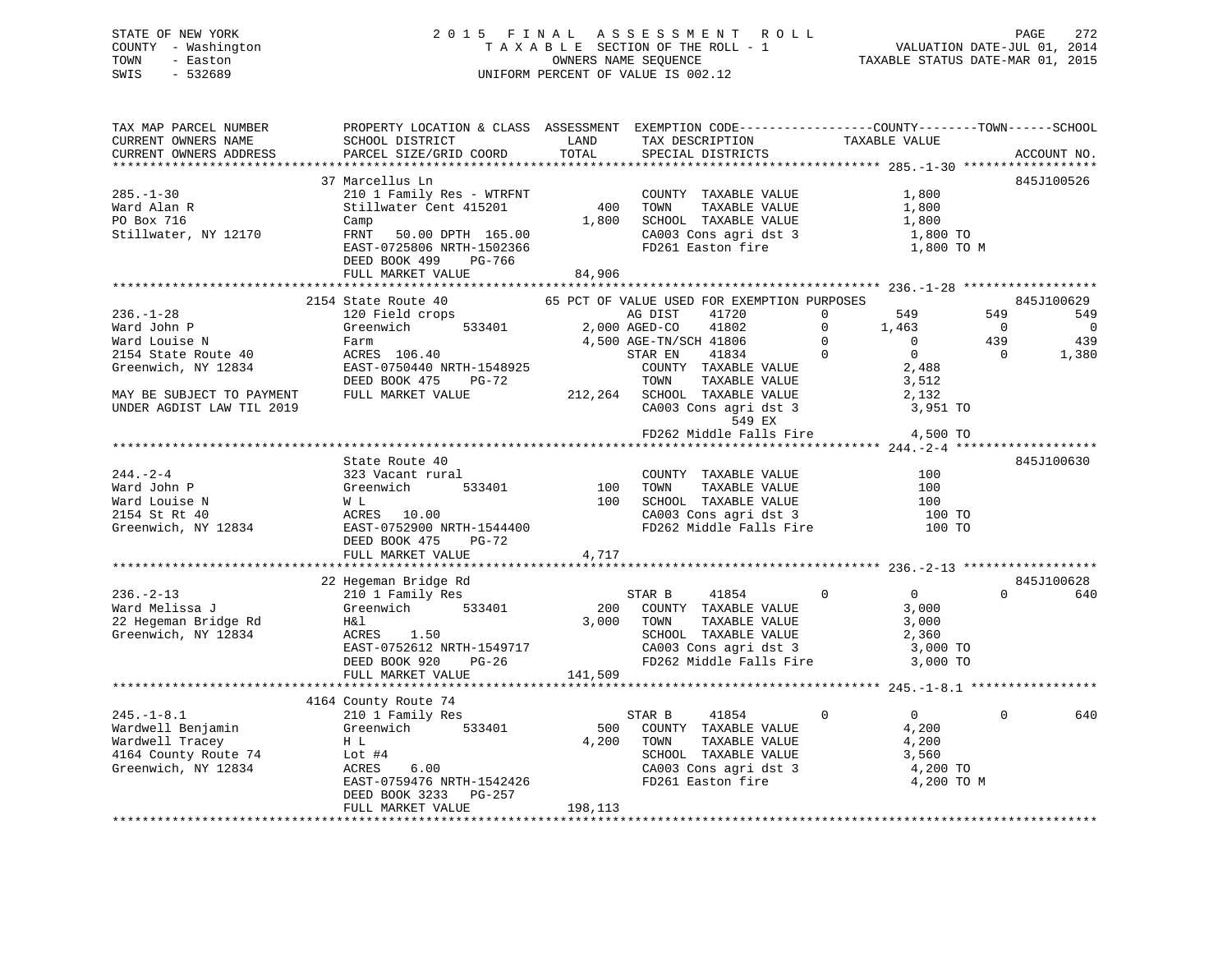## STATE OF NEW YORK 2 0 1 5 F I N A L A S S E S S M E N T R O L L PAGE 273 COUNTY - Washington T A X A B L E SECTION OF THE ROLL - 1 VALUATION DATE-JUL 01, 2014 TOWN - Easton OWNERS NAME SEQUENCE TAXABLE STATUS DATE-MAR 01, 2015 SWIS - 532689 UNIFORM PERCENT OF VALUE IS 002.12

| TAX MAP PARCEL NUMBER    | PROPERTY LOCATION & CLASS ASSESSMENT EXEMPTION CODE----------------COUNTY-------TOWN------SCHOOL |            |                                                                                                |                                  |                 |
|--------------------------|--------------------------------------------------------------------------------------------------|------------|------------------------------------------------------------------------------------------------|----------------------------------|-----------------|
| CURRENT OWNERS NAME      | SCHOOL DISTRICT                                                                                  | LAND       | TAX DESCRIPTION                                                                                | TAXABLE VALUE                    |                 |
| CURRENT OWNERS ADDRESS   | PARCEL SIZE/GRID COORD                                                                           | TOTAL      | SPECIAL DISTRICTS                                                                              |                                  | ACCOUNT NO.     |
|                          |                                                                                                  |            |                                                                                                |                                  |                 |
|                          | Dead End Ln                                                                                      |            |                                                                                                |                                  | 845J101151      |
|                          |                                                                                                  |            |                                                                                                |                                  |                 |
| $252. - 2 - 14.1$        | 321 Abandoned ag                                                                                 |            | COUNTY TAXABLE VALUE                                                                           | 750                              |                 |
| Wardwell Benjamin        | Greenwich                                                                                        | 533401 750 | TAXABLE VALUE<br>TOWN                                                                          | 750                              |                 |
| Wardwell Tracey L        | Vacant Land                                                                                      | 750        | SCHOOL TAXABLE VALUE                                                                           | 750                              |                 |
| 4164 County Route 74     | ACRES 29.56                                                                                      |            | FD261 Easton fire                                                                              | 750 TO M                         |                 |
| Greenwich, NY 12834      | EAST-0754045 NRTH-1531766                                                                        |            |                                                                                                |                                  |                 |
|                          | DEED BOOK 1966 PG-37                                                                             |            |                                                                                                |                                  |                 |
|                          | FULL MARKET VALUE                                                                                | 35,377     |                                                                                                |                                  |                 |
|                          |                                                                                                  |            |                                                                                                |                                  |                 |
|                          |                                                                                                  |            |                                                                                                |                                  |                 |
|                          | Dead End Ln                                                                                      |            |                                                                                                |                                  | 845J100193      |
| $252 - 2 - 14$           | 321 Abandoned ag                                                                                 |            | COUNTY TAXABLE VALUE                                                                           | 700                              |                 |
| Wardwell Daniel          | 533401<br>Greenwich                                                                              | 700        | TOWN<br>TAXABLE VALUE                                                                          | 700                              |                 |
| Wardwell Janice          | Vacant Land                                                                                      | 700        | SCHOOL TAXABLE VALUE                                                                           | 700                              |                 |
| 307 Otter Creek Rd       | ACRES 28.70                                                                                      |            | FD261 Easton fire                                                                              | 700 TO M                         |                 |
| Johnsonville, NY 12094   | EAST-0755263 NRTH-1531860                                                                        |            |                                                                                                |                                  |                 |
|                          | DEED BOOK 3075 PG-334                                                                            |            |                                                                                                |                                  |                 |
|                          |                                                                                                  |            |                                                                                                |                                  |                 |
|                          | FULL MARKET VALUE                                                                                | 33,019     |                                                                                                |                                  |                 |
|                          |                                                                                                  |            |                                                                                                |                                  |                 |
|                          | 405 County Route 54                                                                              |            |                                                                                                |                                  | 845J101087      |
| $286. - 1 - 5.2$         | 210 1 Family Res                                                                                 |            | 41854<br>STAR B                                                                                | $\overline{0}$<br>$\overline{0}$ | 640<br>$\cap$   |
| Wasielewski Robert       | 533401<br>Greenwich                                                                              | 400        | COUNTY TAXABLE VALUE                                                                           | 3,500                            |                 |
| 405 County Route 54      | Res                                                                                              | 3,500      | TOWN<br>TAXABLE VALUE                                                                          | 3,500                            |                 |
| Schaghticoke, NY 12154   | ACRES 1.50                                                                                       |            |                                                                                                |                                  |                 |
|                          | EAST-0736400 NRTH-1503120                                                                        |            | SCHOOL TAXABLE VALUE $2,860$<br>CA003 Cons agri dst 3 3,500 TO<br>FD261 Easton fire 3,500 TO M |                                  |                 |
|                          |                                                                                                  |            |                                                                                                |                                  |                 |
|                          | DEED BOOK 2993 PG-182                                                                            |            |                                                                                                |                                  |                 |
|                          | FULL MARKET VALUE                                                                                | 165,094    |                                                                                                |                                  |                 |
|                          |                                                                                                  |            |                                                                                                |                                  |                 |
|                          | 1941 State Route 40                                                                              |            |                                                                                                |                                  | 845J100822      |
| $244. -1 - 5.1$          | 120 Field crops                                                                                  |            | STAR B<br>41854                                                                                | $\Omega$<br>$\overline{0}$       | $\Omega$<br>640 |
| Waters Dean Lincoln      | Greenwich<br>533401                                                                              |            | 1,500 COUNTY TAXABLE VALUE                                                                     | 6,000                            |                 |
| Waters Kimberley Suzanne | Farm                                                                                             |            | 6,000 TOWN<br>TAXABLE VALUE                                                                    | 6,000                            |                 |
| 1941 State Route 40      | ACRES 44.94                                                                                      |            |                                                                                                |                                  |                 |
| Greenwich, NY 12834      |                                                                                                  |            | SCHOOL TAXABLE VALUE 5,360<br>CA003 Cons agri dst 3 6,000 TO                                   |                                  |                 |
|                          | EAST-0748916 NRTH-1543800                                                                        |            |                                                                                                |                                  |                 |
|                          | DEED BOOK 3467 PG-99                                                                             |            | FD262 Middle Falls Fire                                                                        | 6,000 TO                         |                 |
|                          | FULL MARKET VALUE                                                                                | 283,019    |                                                                                                |                                  |                 |
|                          |                                                                                                  |            |                                                                                                |                                  |                 |
|                          | 77 Meeting House Rd                                                                              |            |                                                                                                |                                  | 845J100218      |
| $269. - 1 - 33$          | 210 1 Family Res                                                                                 |            | COUNTY TAXABLE VALUE                                                                           | 2,500                            |                 |
| Watkins Larry            | 533401<br>Greenwich                                                                              | 400        | TAXABLE VALUE<br>TOWN                                                                          | 2,500                            |                 |
| 77 Meetinghouse Rd       | H&l                                                                                              | 2,500      | SCHOOL TAXABLE VALUE                                                                           | 2,500                            |                 |
|                          |                                                                                                  |            |                                                                                                |                                  |                 |
| Schagticoke, NY 12154    | FRNT 185.00 DPTH 139.00                                                                          |            | CA003 Cons agri dst 3<br>FD261 Easton fire                                                     | 2,500 TO                         |                 |
|                          | EAST-0745624 NRTH-1514616                                                                        |            |                                                                                                | 2,500 TO M                       |                 |
|                          | DEED BOOK 555<br>$PG-218$                                                                        |            |                                                                                                |                                  |                 |
|                          | FULL MARKET VALUE                                                                                | 117,925    |                                                                                                |                                  |                 |
|                          |                                                                                                  |            |                                                                                                |                                  |                 |
|                          |                                                                                                  |            |                                                                                                |                                  |                 |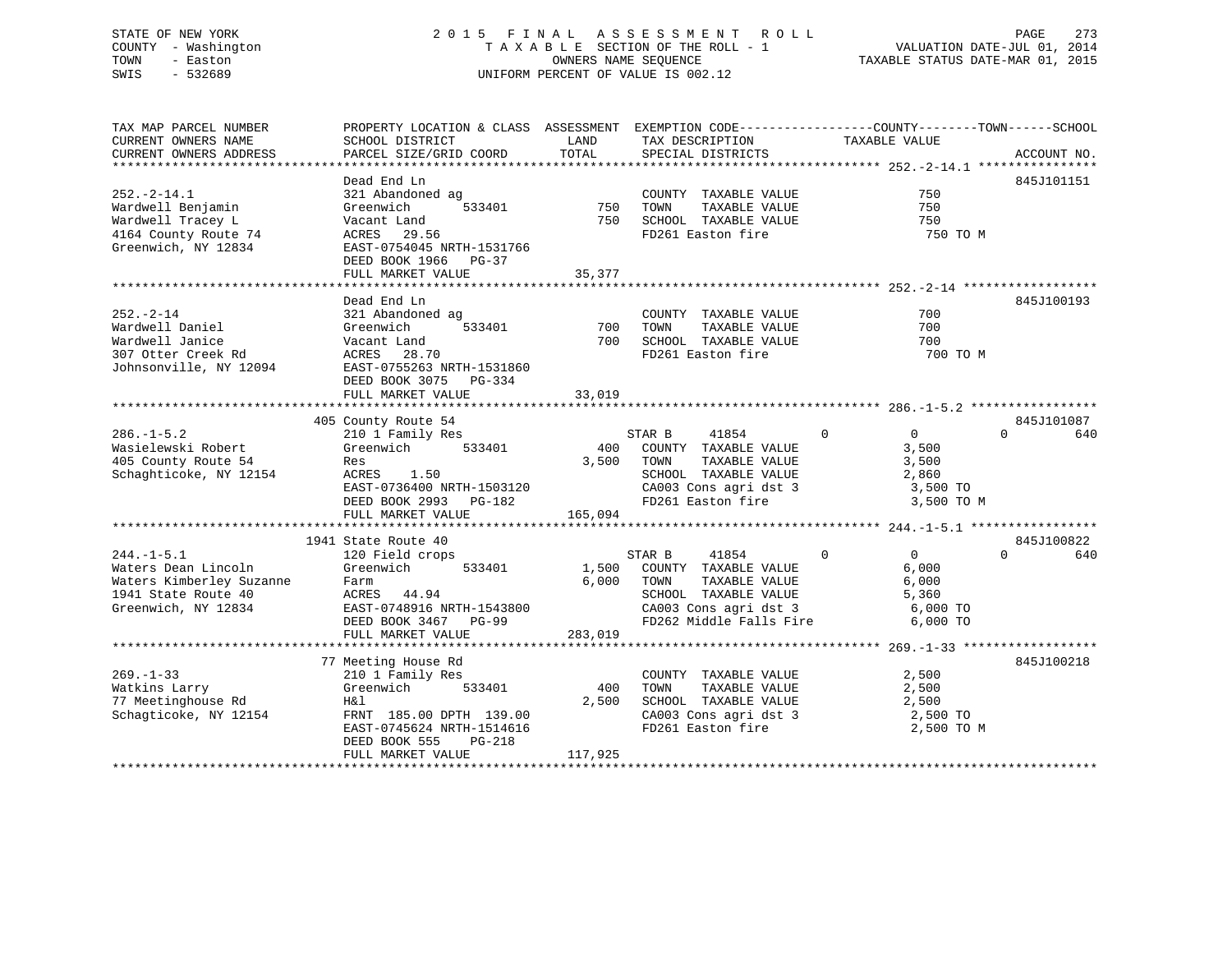## STATE OF NEW YORK 2 0 1 5 F I N A L A S S E S S M E N T R O L L PAGE 274 COUNTY - Washington T A X A B L E SECTION OF THE ROLL - 1 VALUATION DATE-JUL 01, 2014 TOWN - Easton OWNERS NAME SEQUENCE TAXABLE STATUS DATE-MAR 01, 2015 SWIS - 532689 UNIFORM PERCENT OF VALUE IS 002.12

| TAX MAP PARCEL NUMBER<br>CURRENT OWNERS NAME | PROPERTY LOCATION & CLASS ASSESSMENT EXEMPTION CODE-----------------COUNTY--------TOWN------SCHOOL<br>SCHOOL DISTRICT      |          | LAND TAX DESCRIPTION                                                      | TAXABLE VALUE  |                |          |                   |
|----------------------------------------------|----------------------------------------------------------------------------------------------------------------------------|----------|---------------------------------------------------------------------------|----------------|----------------|----------|-------------------|
| CURRENT OWNERS ADDRESS                       | PARCEL SIZE/GRID COORD                                                                                                     | TOTAL    | SPECIAL DISTRICTS                                                         |                |                |          | ACCOUNT NO.       |
|                                              |                                                                                                                            |          |                                                                           |                |                |          |                   |
| $260. - 1 - 10$                              | 171 Vly Summit Rd<br>210 1 Family Res                                                                                      |          | STAR B<br>41854                                                           | $\Omega$       | $\overline{0}$ | $\Omega$ | 845J100721<br>640 |
| Watters Keith                                | Greenwich 533401                                                                                                           |          | 500 COUNTY TAXABLE VALUE                                                  |                | 3,700          |          |                   |
| Watters Diane                                | H & L                                                                                                                      |          | 3,700 TOWN<br>TAXABLE VALUE                                               |                | 3,700          |          |                   |
| 171 Vly Summit Rd                            | ACRES<br>2.84 BANK 185                                                                                                     |          |                                                                           |                |                |          |                   |
|                                              | Greenwich, NY 12834 EAST-0749964 NRTH-1523797                                                                              |          | SCHOOL TAXABLE VALUE 3,060<br>CA003 Cons agri dst 3 3,700 TO              |                |                |          |                   |
|                                              | DEED BOOK 678<br>PG-216                                                                                                    |          | FD261 Easton fire                                                         |                | 3,700 TO M     |          |                   |
|                                              | FULL MARKET VALUE                                                                                                          | 174,528  |                                                                           |                |                |          |                   |
|                                              |                                                                                                                            |          |                                                                           |                |                |          |                   |
|                                              | 24 Hegeman Bridge Rd                                                                                                       |          |                                                                           |                |                |          | 845J100845        |
| $236. - 2 - 12$                              | 210 1 Family Res<br>Greenwich 533401                                                                                       |          | CW_10_VE<br>200 STAR B<br>CW_10_VET/ 41152                                | $\overline{0}$ | 170            | $\Omega$ | $\overline{0}$    |
| Weatherwax Timothy Lee                       | Greenwich                                                                                                                  |          | 41854<br>$\overline{0}$                                                   |                | $\overline{0}$ | $\Omega$ | 640               |
| 24 Hegeman Bridge Rd                         | H L                                                                                                                        |          | 2,500 COUNTY TAXABLE VALUE                                                |                | 2,330          |          |                   |
| Greenwich, NY 12834                          | FRNT 278.00 DPTH 150.00                                                                                                    |          | TAXABLE VALUE<br>TOWN                                                     |                | 2,500          |          |                   |
|                                              |                                                                                                                            |          |                                                                           |                |                |          |                   |
|                                              |                                                                                                                            |          |                                                                           |                |                |          |                   |
|                                              | FINIT 2003.00 DEED BOOK 2620 PG-242<br>DEED BOOK 2620 PG-242 FD262 Middle Falls Fire 2,500 TO<br>FULL MARKET VALUE 117,925 |          |                                                                           |                |                |          |                   |
|                                              |                                                                                                                            |          |                                                                           |                |                |          |                   |
|                                              | 115 Becker Rd                                                                                                              |          |                                                                           |                |                |          | 845J101266        |
| $269. - 1 - 13.2$                            | 240 Rural res                                                                                                              |          | 41854<br>STAR B                                                           | $\Omega$       | $\overline{0}$ | $\cap$   | 640               |
| Weaver David P                               | 533401<br>Greenwich                                                                                                        |          | 600 COUNTY TAXABLE VALUE                                                  |                | 4,000          |          |                   |
| Weaver Lori D                                | H & Gar                                                                                                                    | 4,000    | TOWN<br>TAXABLE VALUE                                                     |                | 4,000          |          |                   |
| 115 Becker Rd                                | 901/85                                                                                                                     |          |                                                                           |                |                |          |                   |
| Greenwich, NY 12834                          | ACRES 20.10                                                                                                                |          | SCHOOL TAXABLE VALUE 3,360<br>CA003 Cons agri dst 3 4,000 TO              |                |                |          |                   |
|                                              | EAST-0749672 NRTH-1518526                                                                                                  |          | FD261 Easton fire                                                         |                | 4,000 TO M     |          |                   |
|                                              | DEED BOOK 594<br>PG-308                                                                                                    |          |                                                                           |                |                |          |                   |
|                                              | FULL MARKET VALUE                                                                                                          | 188,679  |                                                                           |                |                |          |                   |
|                                              |                                                                                                                            |          |                                                                           |                |                |          |                   |
|                                              | 1103&1106 Beadle Hill Rd 95 PCT OF VALUE USED FOR EXEMPTION PURPOSES<br>210 1 Family Res VET WAR CT 41121 0                |          |                                                                           |                |                |          | 845J100349        |
|                                              |                                                                                                                            |          |                                                                           |                |                | 572      | 0                 |
|                                              |                                                                                                                            |          |                                                                           |                |                | $\Omega$ | 640               |
|                                              |                                                                                                                            |          |                                                                           |                |                |          |                   |
|                                              |                                                                                                                            |          |                                                                           |                |                |          |                   |
|                                              |                                                                                                                            |          |                                                                           |                |                |          |                   |
|                                              |                                                                                                                            |          |                                                                           |                | 4,500 TO       |          |                   |
|                                              |                                                                                                                            |          |                                                                           |                | 4,500 TO M     |          |                   |
|                                              |                                                                                                                            |          |                                                                           |                |                |          |                   |
|                                              | Lees Crossing Rd/s Off                                                                                                     |          |                                                                           |                |                |          | 845J100846        |
| $287. - 1 - 10.1$                            | 323 Vacant rural                                                                                                           |          | COUNTY TAXABLE VALUE<br>TOWN      TAXABLE VALUE                           |                | 300            |          |                   |
| Weber William                                | 533401<br>Greenwich                                                                                                        | 300 TOWN |                                                                           |                | 300            |          |                   |
| Stoeckmann Elizabeth                         | Wood Lot<br>ACRES 13.78                                                                                                    |          | 300 SCHOOL TAXABLE VALUE<br>SCHOOL TAXABLE VALUE<br>CA003 Cons agri dst 3 |                | 300            |          |                   |
| 392 Stover Rd                                |                                                                                                                            |          |                                                                           |                | 300 TO         |          |                   |
| Valley Falls, NY 12185                       | EAST-0755308 NRTH-1502485                                                                                                  |          | FD261 Easton fire                                                         |                | 300 TO M       |          |                   |
|                                              | DEED BOOK 856<br>PG-183                                                                                                    |          |                                                                           |                |                |          |                   |
|                                              | FULL MARKET VALUE                                                                                                          | 14,151   |                                                                           |                |                |          |                   |
|                                              |                                                                                                                            |          |                                                                           |                |                |          |                   |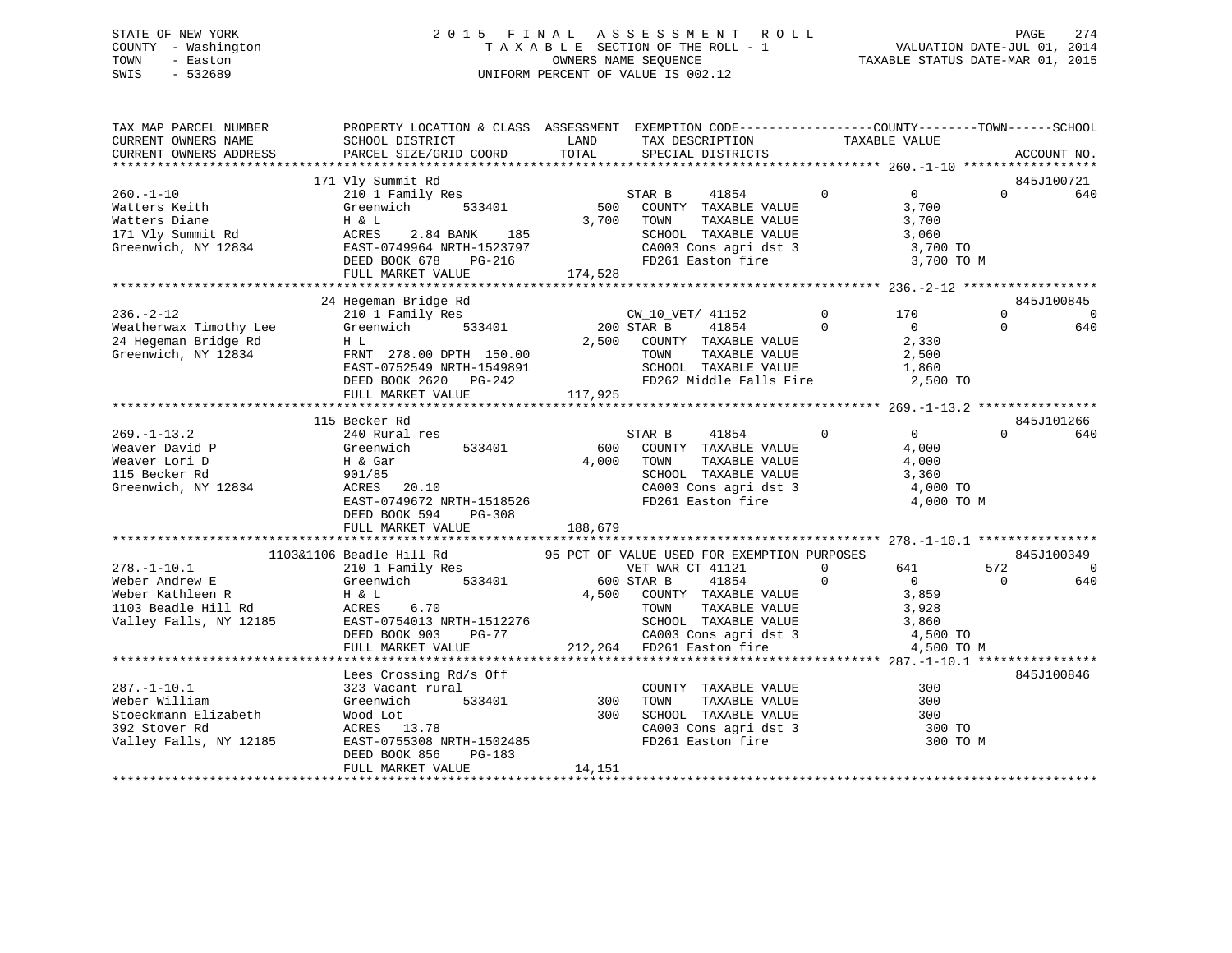## STATE OF NEW YORK 2 0 1 5 F I N A L A S S E S S M E N T R O L L PAGE 275 COUNTY - Washington T A X A B L E SECTION OF THE ROLL - 1 VALUATION DATE-JUL 01, 2014 TOWN - Easton OWNERS NAME SEQUENCE TAXABLE STATUS DATE-MAR 01, 2015 SWIS - 532689 UNIFORM PERCENT OF VALUE IS 002.12

| TAX MAP PARCEL NUMBER                           | PROPERTY LOCATION & CLASS ASSESSMENT EXEMPTION CODE----------------COUNTY-------TOWN------SCHOOL |         |                                                              |                   |                   |                |                |
|-------------------------------------------------|--------------------------------------------------------------------------------------------------|---------|--------------------------------------------------------------|-------------------|-------------------|----------------|----------------|
| CURRENT OWNERS NAME                             | SCHOOL DISTRICT                                                                                  | LAND    | TAX DESCRIPTION                                              | TAXABLE VALUE     |                   |                |                |
| CURRENT OWNERS ADDRESS                          | PARCEL SIZE/GRID COORD                                                                           | TOTAL   | SPECIAL DISTRICTS                                            |                   |                   |                | ACCOUNT NO.    |
|                                                 |                                                                                                  |         |                                                              |                   |                   |                |                |
|                                                 | State Route 372                                                                                  |         |                                                              |                   |                   |                | 845J101039     |
| $245. - 2 - 8$                                  | 321 Abandoned ag                                                                                 |         | COUNTY TAXABLE VALUE                                         |                   | 400               |                |                |
| Weeping Birch Farm, LLC                         | Greenwich                                                                                        |         | TAXABLE VALUE<br>TOWN                                        |                   | 400               |                |                |
| 12 Old Cambridge Rd                             | Vl                                                                                               |         |                                                              |                   |                   |                |                |
|                                                 |                                                                                                  |         | SCHOOL TAXABLE VALUE 400<br>CA003 Cons agri dst 3 400 TO     |                   |                   |                |                |
| Greenwich, NY 12834                             | ACRES<br>5.63                                                                                    |         |                                                              |                   |                   |                |                |
|                                                 |                                                                                                  |         | FD261 Easton fire                                            |                   | 400 TO M          |                |                |
|                                                 | DEED BOOK 2074 PG-198                                                                            |         |                                                              |                   |                   |                |                |
|                                                 | FULL MARKET VALUE 18,868                                                                         |         |                                                              |                   |                   |                |                |
|                                                 |                                                                                                  |         |                                                              |                   |                   |                |                |
|                                                 | 458 State Route 29                                                                               |         |                                                              |                   |                   |                | 845J100751     |
| $236.1 - 3 - 6$                                 | 210 1 Family Res                                                                                 |         | VET COM CT 41131                                             | $0 \qquad \qquad$ | 825               | 825            | $\overline{0}$ |
| $236.1 - 3 - 6$<br>Weir Charles H               | Greenwich 533401                                                                                 |         | 400 AGED-CO<br>41802                                         | $\overline{0}$    | 371               | $\overline{0}$ | $\overline{0}$ |
|                                                 | $H+L$                                                                                            |         | 3,300 STAR EN 41834                                          | $\Omega$          | $\overline{0}$    | $\Omega$       | 1,380          |
| Well body<br>458 State Route 29                 | $236. - 3 - 6$                                                                                   |         |                                                              |                   | 2,104             |                |                |
|                                                 | ACRES 1.10                                                                                       |         | COUNTY TAXABLE VALUE<br>TOWN<br>TAXABLE VALUE                |                   |                   |                |                |
| Greenwich, NY 12834                             |                                                                                                  |         |                                                              |                   | 2,475             |                |                |
|                                                 | EAST-0750235 NRTH-1553334                                                                        |         | SCHOOL TAXABLE VALUE                                         |                   | 1,920             |                |                |
|                                                 |                                                                                                  |         |                                                              |                   | 3,300 TO          |                |                |
|                                                 | FULL MARKET VALUE                                                                                | 155,660 |                                                              |                   |                   |                |                |
|                                                 |                                                                                                  |         |                                                              |                   |                   |                |                |
|                                                 | County Route 74A                                                                                 |         |                                                              |                   |                   |                | 845J100195     |
| $245. - 2 - 13$                                 | 311 Res vac land                                                                                 |         | COUNTY TAXABLE VALUE                                         |                   | 1,500             |                |                |
| Weisman Lawrence                                | Greenwich 533401                                                                                 | 1,500   | TAXABLE VALUE<br>TOWN                                        |                   | 1,500             |                |                |
| Weisman Carol                                   | Gravel Bed                                                                                       |         | 1,500 SCHOOL TAXABLE VALUE                                   |                   | 1,500             |                |                |
| PO Box 143                                      | ACRES 44.21                                                                                      |         | CA003 Cons agri dst 3 1,500 TO                               |                   |                   |                |                |
| Marmora, NJ 08223                               | EAST-0766436 NRTH-1537662                                                                        |         | FD261 Easton fire                                            |                   | 1,500 TO M        |                |                |
|                                                 | DEED BOOK 3441 PG-306                                                                            |         |                                                              |                   |                   |                |                |
|                                                 | FULL MARKET VALUE                                                                                | 70,755  |                                                              |                   |                   |                |                |
|                                                 |                                                                                                  |         |                                                              |                   |                   |                |                |
|                                                 |                                                                                                  |         |                                                              |                   |                   |                |                |
|                                                 | 1316 State Route 372                                                                             |         |                                                              |                   |                   |                | 845J101080     |
| $237. - 1 - 20.2$                               | 210 1 Family Res                                                                                 |         | 41834 0<br>STAR EN                                           |                   | $\overline{0}$    | $\Omega$       | 1,380          |
| Welling Douglas Shields<br>1316 State Route 372 | Greenwich 533401                                                                                 |         | 600 COUNTY TAXABLE VALUE                                     |                   | 5,000             |                |                |
|                                                 | Res                                                                                              |         | TAXABLE VALUE<br>5,000 TOWN                                  |                   | 5,000             |                |                |
| Greenwich, NY 12834                             | ACRES 8.26                                                                                       |         | SCHOOL TAXABLE VALUE 3,620<br>CA003 Cons agri dst 3 5,000 TO |                   |                   |                |                |
|                                                 | EAST-0764309 NRTH-1546655                                                                        |         |                                                              |                   |                   |                |                |
|                                                 | DEED BOOK 3407 PG-171                                                                            |         | FD261 Easton fire                                            |                   | 5,000 TO M        |                |                |
|                                                 | FULL MARKET VALUE                                                                                | 235,849 |                                                              |                   |                   |                |                |
|                                                 |                                                                                                  |         |                                                              |                   |                   |                |                |
|                                                 | County Route 113/W Off                                                                           |         |                                                              |                   |                   |                | 845J100361     |
| $259. - 1 - 58$                                 | 311 Res vac land - WTRFNT                                                                        |         | COUNTY TAXABLE VALUE                                         |                   | 200               |                |                |
| Wells Living TRust Edwin L                      | 533401<br>Greenwich                                                                              | 200     | TOWN<br>TAXABLE VALUE                                        |                   | 200               |                |                |
|                                                 |                                                                                                  |         |                                                              |                   |                   |                |                |
| Wells Living Trust Doris H                      | Lot/campsite                                                                                     | 200     | SCHOOL TAXABLE VALUE<br>CA003 Cons agri dst 3                |                   | $200$<br>$200$ TO |                |                |
| 4 Captain Richards Ln                           | FRNT 75.00 DPTH 200.00                                                                           |         |                                                              |                   |                   |                |                |
| Northport, NY 11768                             | EAST-0735172 NRTH-1525483                                                                        |         | FD261 Easton fire                                            |                   |                   | 200 TO M       |                |
|                                                 | DEED BOOK 923<br>PG-179                                                                          |         |                                                              |                   |                   |                |                |
|                                                 | FULL MARKET VALUE                                                                                | 9,434   |                                                              |                   |                   |                |                |
|                                                 |                                                                                                  |         |                                                              |                   |                   |                |                |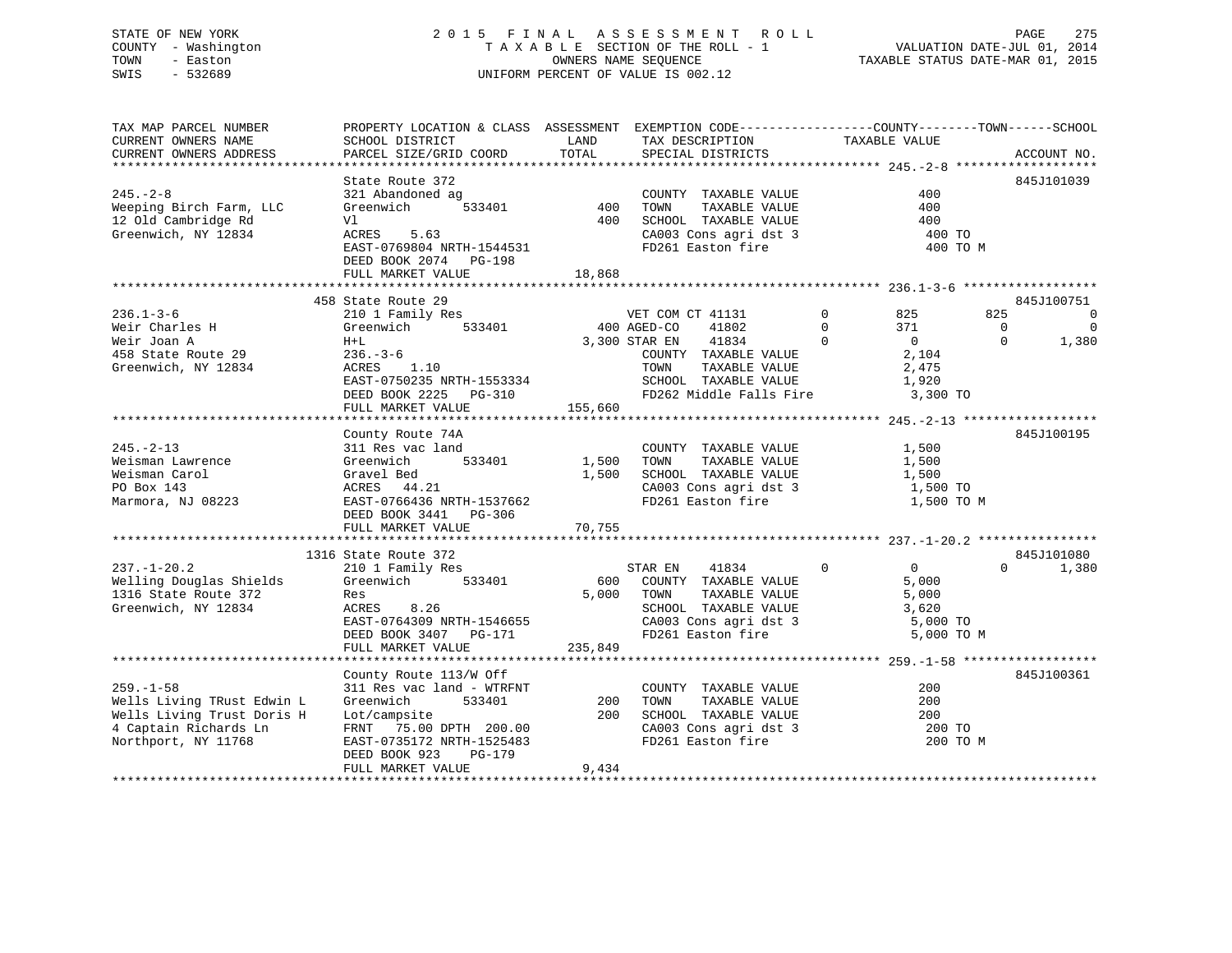## STATE OF NEW YORK 2 0 1 5 F I N A L A S S E S S M E N T R O L L PAGE 276 COUNTY - Washington T A X A B L E SECTION OF THE ROLL - 1 VALUATION DATE-JUL 01, 2014 TOWN - Easton OWNERS NAME SEQUENCE TAXABLE STATUS DATE-MAR 01, 2015 SWIS - 532689 UNIFORM PERCENT OF VALUE IS 002.12

| TAX MAP PARCEL NUMBER<br>CURRENT OWNERS NAME<br>CURRENT OWNERS ADDRESS      | PROPERTY LOCATION & CLASS ASSESSMENT EXEMPTION CODE---------------COUNTY-------TOWN------SCHOOL<br>SCHOOL DISTRICT LAND<br>PARCEL SIZE/GRID COORD                                                                                                                                                                                                             | TOTAL   | TAX DESCRIPTION TAXABLE VALUE SPECIAL DISTRICTS                                                                                                    |                                                   |                 | ACCOUNT NO.                |
|-----------------------------------------------------------------------------|---------------------------------------------------------------------------------------------------------------------------------------------------------------------------------------------------------------------------------------------------------------------------------------------------------------------------------------------------------------|---------|----------------------------------------------------------------------------------------------------------------------------------------------------|---------------------------------------------------|-----------------|----------------------------|
|                                                                             |                                                                                                                                                                                                                                                                                                                                                               |         |                                                                                                                                                    |                                                   |                 |                            |
| $245. - 1 - 9$                                                              | 3969 County Route 74<br>240 Rural res                                                                                                                                                                                                                                                                                                                         |         | STAR EN 41834 0                                                                                                                                    | $\overline{0}$<br>4,200 TO M                      |                 | 845J100848<br>$0 \t 1,380$ |
|                                                                             |                                                                                                                                                                                                                                                                                                                                                               |         |                                                                                                                                                    |                                                   |                 |                            |
|                                                                             | 266 Meeting House Rd<br>210 1 Family Res<br>Greenwich 533401 800 COUNTY TAXABLE VALUE<br>2000 TOWNT TAXABLE VALUE<br>269.-2-12.1<br>Westenfeld Erin Greenwich 533401<br>Elkins Mark V Land 3,800 TOWN TAXABLE VALUE 3,000<br>266 Meeting House Rd ACRES 28.32<br>28.32 EAST-0750485 NRTH-1515656 CA003 Cons agri dst 3 3,800 TOWN<br>DEED BOOK 2991 PG-310 FD |         |                                                                                                                                                    | $\overline{0}$                                    | $\Omega$        | 845J100314<br>640          |
|                                                                             |                                                                                                                                                                                                                                                                                                                                                               |         |                                                                                                                                                    |                                                   |                 | 845J101184                 |
|                                                                             | EAST-0756565 NRTH-1519579<br>DEED BOOK 3328 PG-1<br>FULL MARKET VALUE                                                                                                                                                                                                                                                                                         | 141,509 | STAR B 41854 0<br>500 COUNTY TAXABLE VALUE<br>TOWN TAXABLE VALUE 3,000<br>SCHOOL TAXABLE VALUE 2,360<br>CA003 Cons agri dst 3<br>FD261 Easton fire | $\overline{0}$<br>3,000<br>3,000 TO<br>3,000 TO M | $\Omega$        | 640                        |
|                                                                             |                                                                                                                                                                                                                                                                                                                                                               |         |                                                                                                                                                    |                                                   |                 |                            |
|                                                                             | 185 Easton Station Rd<br>253.-1-16.3<br>Whalen George 240 Rural res<br>185 Easton Station Rd<br>Greenwich, NY 12834<br>Premis Control Control Control Control Control Control Control Control Control Control Control Control Control Control Control Control C                                                                                               |         | AG DIST 41720<br>1,000 STAR B 41854<br>$\overline{0}$<br>8,400 COUNTY TAXABLE VALUE                                                                | $\overline{0}$<br>103<br>$\overline{0}$<br>8,297  | 103<br>$\Omega$ | 103<br>640                 |
| MAY BE SUBJECT TO PAYMENT<br>UNDER AGDIST LAW TIL 2019                      | EAST-0759445 NRTH-1536591 TOWN TAXABLE VALUE 8,297<br>DEED BOOK 960 PG-175 SCHOOL TAXABLE VALUE 7,657<br>FULL MARKET VALUE 396,226 CA003 Cons agri dst 3 8,297 TO<br>TOWN TAXABLE VALUE 7,657<br>SCHOOL TAXABLE VALUE 7,657<br>103 EX<br>F                                                                                                                    |         |                                                                                                                                                    | 8,400 TO M                                        |                 |                            |
|                                                                             |                                                                                                                                                                                                                                                                                                                                                               |         |                                                                                                                                                    |                                                   |                 |                            |
| $259. - 1 - 2$<br>Wheeler Leslie L<br>157 Akin Rd<br>Johnsonville, NY 12094 | 127 Sarles Ferry Rd<br>210 1 Family Res<br>Greenwich 533401 400 TOWN TAXABLE VALUE<br>Greenwich 533401 400 TOWN TAXABLE VALUE<br>Greenwich 533401<br>H&l<br>ACRES 2.77<br>ACRES 2.77<br>EAST-0740310 NRTH-1526881<br>DEED BOOK 3205 PG-194<br>FULL MARKET VALUE                                                                                               | 155,660 | COUNTY TAXABLE VALUE 3,300<br>$3,300$ SCHOOL TAXABLE VALUE $3,300$<br>CA003 Cons agri dst 3 3,300 TO<br>FD261 Easton fire 3,300 TO M               | 3,300                                             |                 | 845J100256                 |
|                                                                             |                                                                                                                                                                                                                                                                                                                                                               |         |                                                                                                                                                    |                                                   |                 |                            |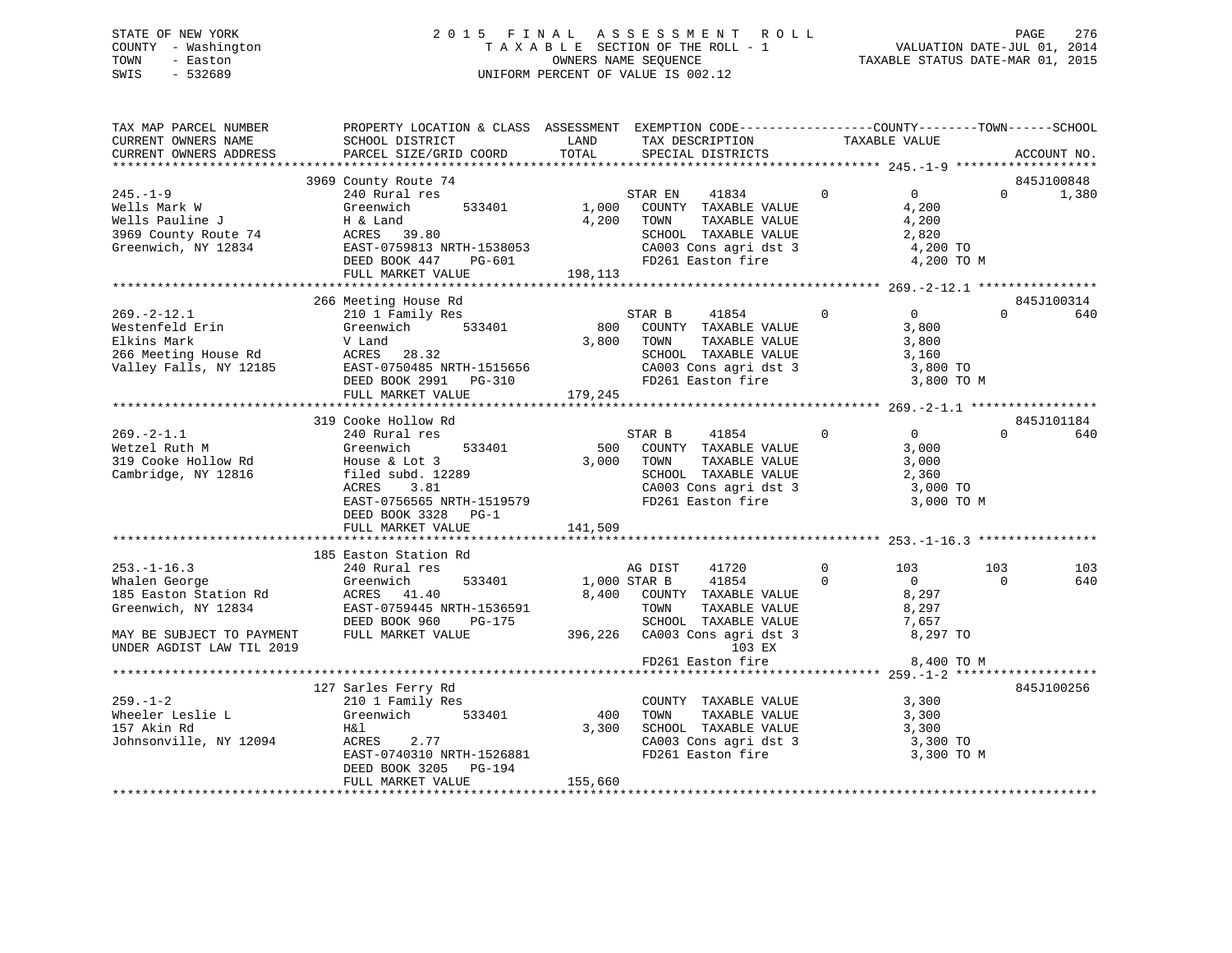## STATE OF NEW YORK 2 0 1 5 F I N A L A S S E S S M E N T R O L L PAGE 277 COUNTY - Washington T A X A B L E SECTION OF THE ROLL - 1 VALUATION DATE-JUL 01, 2014 TOWN - Easton OWNERS NAME SEQUENCE TAXABLE STATUS DATE-MAR 01, 2015 SWIS - 532689 UNIFORM PERCENT OF VALUE IS 002.12

| SCHOOL DISTRICT<br>PARCEL SIZE/GRID COORD                                                                                                                         | LAND<br>TOTAL                                                                                                                                                                             | TAX DESCRIPTION<br>SPECIAL DISTRICTS                                                                | TAXABLE VALUE                                                                                                                               | ACCOUNT NO.                                                                                                                                                                                                                                                                                                                              |                                                                                                                                                                                                                                                    |
|-------------------------------------------------------------------------------------------------------------------------------------------------------------------|-------------------------------------------------------------------------------------------------------------------------------------------------------------------------------------------|-----------------------------------------------------------------------------------------------------|---------------------------------------------------------------------------------------------------------------------------------------------|------------------------------------------------------------------------------------------------------------------------------------------------------------------------------------------------------------------------------------------------------------------------------------------------------------------------------------------|----------------------------------------------------------------------------------------------------------------------------------------------------------------------------------------------------------------------------------------------------|
|                                                                                                                                                                   |                                                                                                                                                                                           |                                                                                                     |                                                                                                                                             |                                                                                                                                                                                                                                                                                                                                          |                                                                                                                                                                                                                                                    |
| 210 1 Family Res<br>Greenwich 533401<br>EAST-0737301 NRTH-1526549<br>DEED BOOK 789 PG-96                                                                          |                                                                                                                                                                                           | 41854<br>COUNTY TAXABLE VALUE<br>TOWN<br>TAXABLE VALUE<br>SCHOOL TAXABLE VALUE<br>FD261 Easton fire | $\overline{0}$<br>$\Omega$<br>5,200<br>5,200<br>4,560                                                                                       | 845J101227<br>$\Omega$                                                                                                                                                                                                                                                                                                                   | 640                                                                                                                                                                                                                                                |
|                                                                                                                                                                   |                                                                                                                                                                                           |                                                                                                     |                                                                                                                                             |                                                                                                                                                                                                                                                                                                                                          |                                                                                                                                                                                                                                                    |
| 320 Rural vacant<br>Greenwich<br>Vl<br>ACRES 8.61<br>EAST-0737060 NRTH-1526139<br>DEED BOOK 789<br>PG-96                                                          | 200<br>200                                                                                                                                                                                | COUNTY TAXABLE VALUE<br>TOWN                                                                        | 200<br>200<br>200                                                                                                                           |                                                                                                                                                                                                                                                                                                                                          |                                                                                                                                                                                                                                                    |
| FULL MARKET VALUE                                                                                                                                                 | 9,434                                                                                                                                                                                     |                                                                                                     |                                                                                                                                             |                                                                                                                                                                                                                                                                                                                                          |                                                                                                                                                                                                                                                    |
| 210 1 Family Res<br>533401<br>Greenwich<br>H & L<br>Lot 45<br>$236. - 3 - 12$<br>FRNT 118.00 DPTH 150.00<br>EAST-0750162 NRTH-1551967<br>DEED BOOK 949<br>$PG-32$ |                                                                                                                                                                                           | TOWN                                                                                                | 3,550<br>3,550<br>3,550                                                                                                                     | 845J100115                                                                                                                                                                                                                                                                                                                               |                                                                                                                                                                                                                                                    |
|                                                                                                                                                                   |                                                                                                                                                                                           |                                                                                                     |                                                                                                                                             |                                                                                                                                                                                                                                                                                                                                          |                                                                                                                                                                                                                                                    |
|                                                                                                                                                                   |                                                                                                                                                                                           |                                                                                                     |                                                                                                                                             |                                                                                                                                                                                                                                                                                                                                          |                                                                                                                                                                                                                                                    |
| 533401<br>Greenwich<br>H & L<br>ACRES<br>3.70<br>EAST-0754362 NRTH-1535826<br>DEED BOOK 465<br>PG-681                                                             |                                                                                                                                                                                           | 41854<br>FD261 Easton fire                                                                          | $\overline{0}$<br>$\Omega$<br>4,400<br>4,400<br>3,760                                                                                       | $\Omega$                                                                                                                                                                                                                                                                                                                                 | 640                                                                                                                                                                                                                                                |
|                                                                                                                                                                   |                                                                                                                                                                                           |                                                                                                     |                                                                                                                                             |                                                                                                                                                                                                                                                                                                                                          |                                                                                                                                                                                                                                                    |
| Mountain Rd/e Off<br>323 Vacant rural<br>Greenwich<br>533401<br>W L<br>ACRES<br>5.71<br>DEED BOOK 2617 PG-277<br>FULL MARKET VALUE                                | 100<br>4,717                                                                                                                                                                              | TOWN<br>SCHOOL TAXABLE VALUE<br>FD261 Easton fire                                                   | 100<br>100<br>100                                                                                                                           | 845J100516                                                                                                                                                                                                                                                                                                                               |                                                                                                                                                                                                                                                    |
|                                                                                                                                                                   | 9 Sarles Ferry Rd<br>$H \& L$<br>ACRES 6.04<br>Schaghticoke, NY 12154<br>Sarles Ferry Rd<br>4 Orchard Dr<br>FULL MARKET VALUE<br>545 Mountain Rd<br>210 1 Family Res<br>FULL MARKET VALUE | 533401<br>EAST-0754380 NRTH-1534065                                                                 | 500<br>STAR B<br>5,200<br>FULL MARKET VALUE 245,283<br>500<br>167,453<br>STAR B<br>500 COUNTY TAXABLE VALUE<br>4,400 TOWN<br>207,547<br>100 | CA003 Cons agri dst 3<br>TAXABLE VALUE<br>TAXABLE VALUE<br>SCHOOL TAXABLE VALUE<br>CA003 Cons agri dst 3<br>FD261 Easton fire<br>COUNTY TAXABLE VALUE<br>TAXABLE VALUE<br>3,550 SCHOOL TAXABLE VALUE<br>TAXABLE VALUE<br>SCHOOL TAXABLE VALUE<br>CA003 Cons agri dst 3<br>COUNTY TAXABLE VALUE<br>TAXABLE VALUE<br>CA003 Cons agri dst 3 | PROPERTY LOCATION & CLASS ASSESSMENT EXEMPTION CODE----------------COUNTY-------TOWN------SCHOOL<br>5,200 TO<br>5,200 TO M<br>200 TO<br>200 TO M<br>FD262 Middle Falls Fire 3,550 TO<br>845J101084<br>4,400 TO<br>4,400 TO M<br>100 TO<br>100 TO M |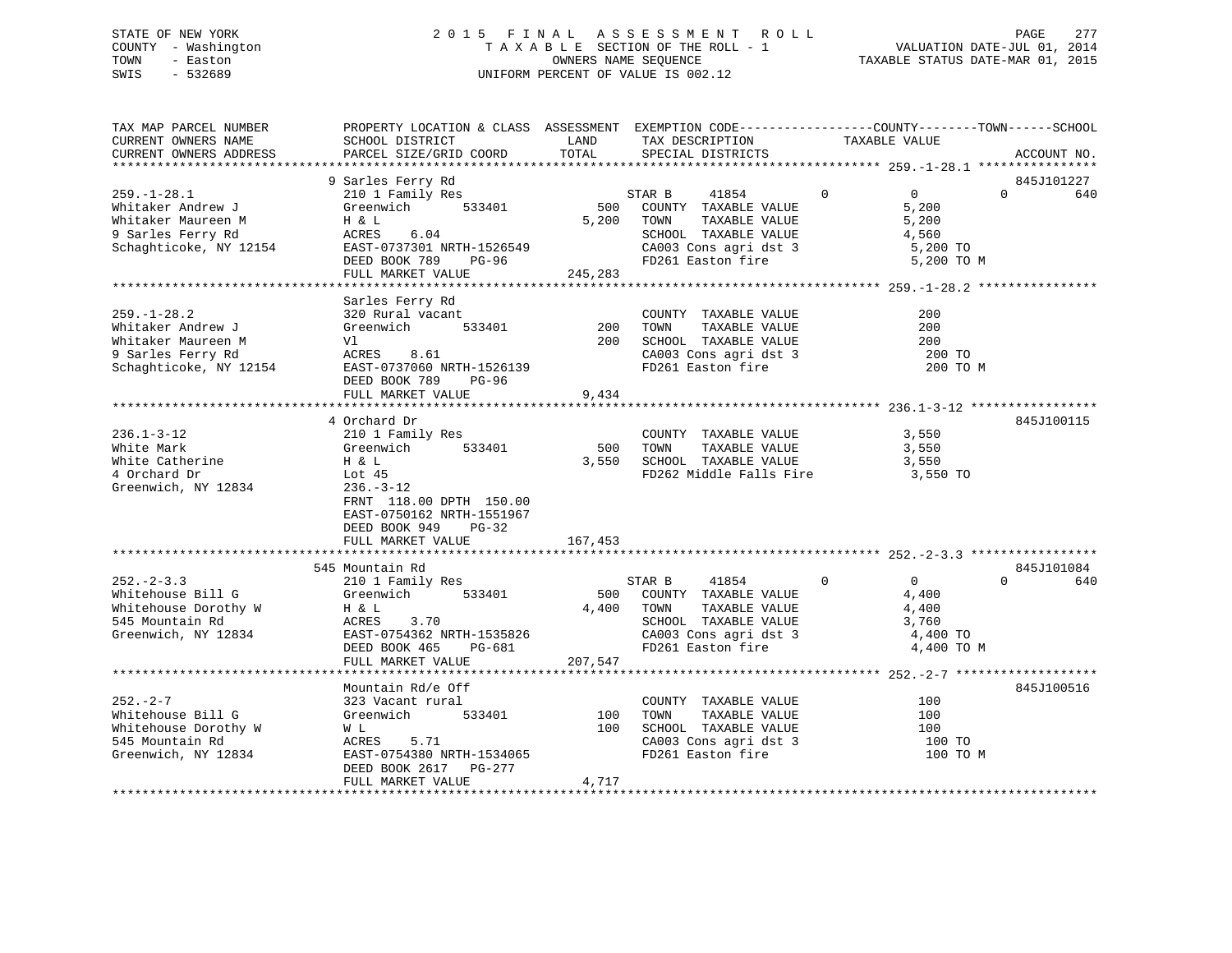## STATE OF NEW YORK 2 0 1 5 F I N A L A S S E S S M E N T R O L L PAGE 278 COUNTY - Washington T A X A B L E SECTION OF THE ROLL - 1 VALUATION DATE-JUL 01, 2014 TOWN - Easton **CONNERS NAME SEQUENCE** TAXABLE STATUS DATE-MAR 01, 2015 SWIS - 532689 UNIFORM PERCENT OF VALUE IS 002.12

| TAX MAP PARCEL NUMBER<br>CURRENT OWNERS NAME<br>CURRENT OWNERS ADDRESS                                                            | PROPERTY LOCATION & CLASS ASSESSMENT EXEMPTION CODE----------------COUNTY-------TOWN------SCHOOL<br>SCHOOL DISTRICT<br>PARCEL SIZE/GRID COORD             | LAND<br>TOTAL  | TAX DESCRIPTION<br>SPECIAL DISTRICTS                                                                                                                | TAXABLE VALUE           |                                                                   | ACCOUNT NO.       |
|-----------------------------------------------------------------------------------------------------------------------------------|-----------------------------------------------------------------------------------------------------------------------------------------------------------|----------------|-----------------------------------------------------------------------------------------------------------------------------------------------------|-------------------------|-------------------------------------------------------------------|-------------------|
|                                                                                                                                   |                                                                                                                                                           |                |                                                                                                                                                     |                         |                                                                   |                   |
| $276. - 1 - 9.1$<br>Whitney Ronald<br>1101 County Route 113<br>Schaghticoke, NY 12154                                             | 1101 County Route 113<br>270 Mfg housing - WTRFNT<br>Stillwater Cent 415201<br>Lot & Tra<br>ACRES 1.60<br>EAST-0729533 NRTH-1511377<br>DEED BOOK 755 PG-2 | 1,500          | STAR B<br>41854<br>200 COUNTY TAXABLE VALUE<br>TAXABLE VALUE<br>TOWN<br>SCHOOL TAXABLE VALUE<br>CA003 Cons agri dst 3 1,500 TO<br>FD261 Easton fire | $\Omega$                | $\overline{0}$<br>$\Omega$<br>1,500<br>1,500<br>860<br>1,500 TO M | 845J100124<br>640 |
|                                                                                                                                   | FULL MARKET VALUE                                                                                                                                         | 70,755         |                                                                                                                                                     |                         |                                                                   |                   |
| $276. - 1 - 9.2$<br>Whitney Ronald A<br>1101 Co Rt 113<br>Schaghticoke, NY 12154                                                  | County Route 113<br>323 Vacant rural<br>Stillwater Cent 415201<br>Lot<br>FRNT 78.00 DPTH 167.00<br>EAST-0729674 NRTH-1511225<br>DEED BOOK 755<br>$PG-2$   | 300<br>300     | COUNTY TAXABLE VALUE<br>TAXABLE VALUE<br>TOWN<br>SCHOOL TAXABLE VALUE<br>CA003 Cons agri dst 3<br>FD261 Easton fire                                 |                         | 300<br>300<br>300<br>300 TO<br>300 TO M                           | 845J100260        |
|                                                                                                                                   | FULL MARKET VALUE                                                                                                                                         | 14,151         |                                                                                                                                                     |                         |                                                                   |                   |
|                                                                                                                                   |                                                                                                                                                           |                |                                                                                                                                                     |                         |                                                                   |                   |
| $251. - 1 - 18$<br>Wilbur Jonathan<br>Wilbur Melanie<br>2089 County Route 113<br>Greenwich, NY 12834<br>MAY BE SUBJECT TO PAYMENT | 2087 County Route 113<br>120 Field crops<br>533401<br>Greenwich<br>Farm<br>ACRES 23.00<br>EAST-0736676 NRTH-1533474<br>DEED BOOK 912<br>FULL MARKET VALUE | 1,000<br>5,000 | AG DIST<br>41720<br>COUNTY TAXABLE VALUE<br>TAXABLE VALUE<br>TOWN<br>SCHOOL TAXABLE VALUE<br>CA003 Cons agri dst 3<br>281 EX                        | $\mathbf{0}$            | 281<br>281<br>4,719<br>4,719<br>4,719<br>4,719 TO<br>5,000 TO M   | 845J100450<br>281 |
| UNDER AGDIST LAW TIL 2019                                                                                                         |                                                                                                                                                           |                |                                                                                                                                                     |                         |                                                                   |                   |
| $251. - 1 - 18.2$<br>Wilbur Jonathan<br>Wilbur Melanie<br>2089 County Route 113                                                   | 2089 County Route 113<br>210 1 Family Res<br>Greenwich<br>533401<br>H/1<br>ACRES 3.58                                                                     | 500<br>3,000   | STAR B<br>41854<br>COUNTY TAXABLE VALUE<br>TAXABLE VALUE<br>TOWN<br>SCHOOL TAXABLE VALUE<br>SCHOOL TAXABLE VALUE<br>CA003 Cons agri dst 3           | $\Omega$                | $\Omega$<br>$\Omega$<br>3,000<br>3,000<br>2,360                   | 640               |
| Greenwich, NY 12834                                                                                                               | EAST-0737463 NRTH-1533737<br>DEED BOOK 830<br><b>PG-51</b><br>FULL MARKET VALUE                                                                           | 141,509        | FD261 Easton fire                                                                                                                                   |                         | 3,000 TO<br>3,000 TO M                                            |                   |
|                                                                                                                                   | 2080 County Route 113                                                                                                                                     |                |                                                                                                                                                     |                         |                                                                   | 845J101296        |
| $251. - 1 - 18.1$<br>Wilbur Larry J<br>2080 County Route 113<br>Greenwich, NY 12834                                               | 240 Rural res<br>533401<br>Greenwich<br>H & L<br>ACRES 35.12<br>EAST-0738664 NRTH-1533684                                                                 | 5,000          | 41720<br>AG DIST<br>1,000 STAR B<br>41854<br>COUNTY TAXABLE VALUE<br>TAXABLE VALUE<br>TOWN<br>SCHOOL TAXABLE VALUE                                  | $\mathbf 0$<br>$\Omega$ | 135<br>135<br>$\Omega$<br>$\Omega$<br>4,865<br>4,865<br>4,225     | 135<br>640        |
| MAY BE SUBJECT TO PAYMENT<br>UNDER AGDIST LAW TIL 2019                                                                            | DEED BOOK 2649 PG-209<br>FULL MARKET VALUE                                                                                                                | 235,849        | CA003 Cons agri dst 3<br>135 EX<br>FD261 Easton fire                                                                                                |                         | 4,865 TO<br>5,000 TO M                                            |                   |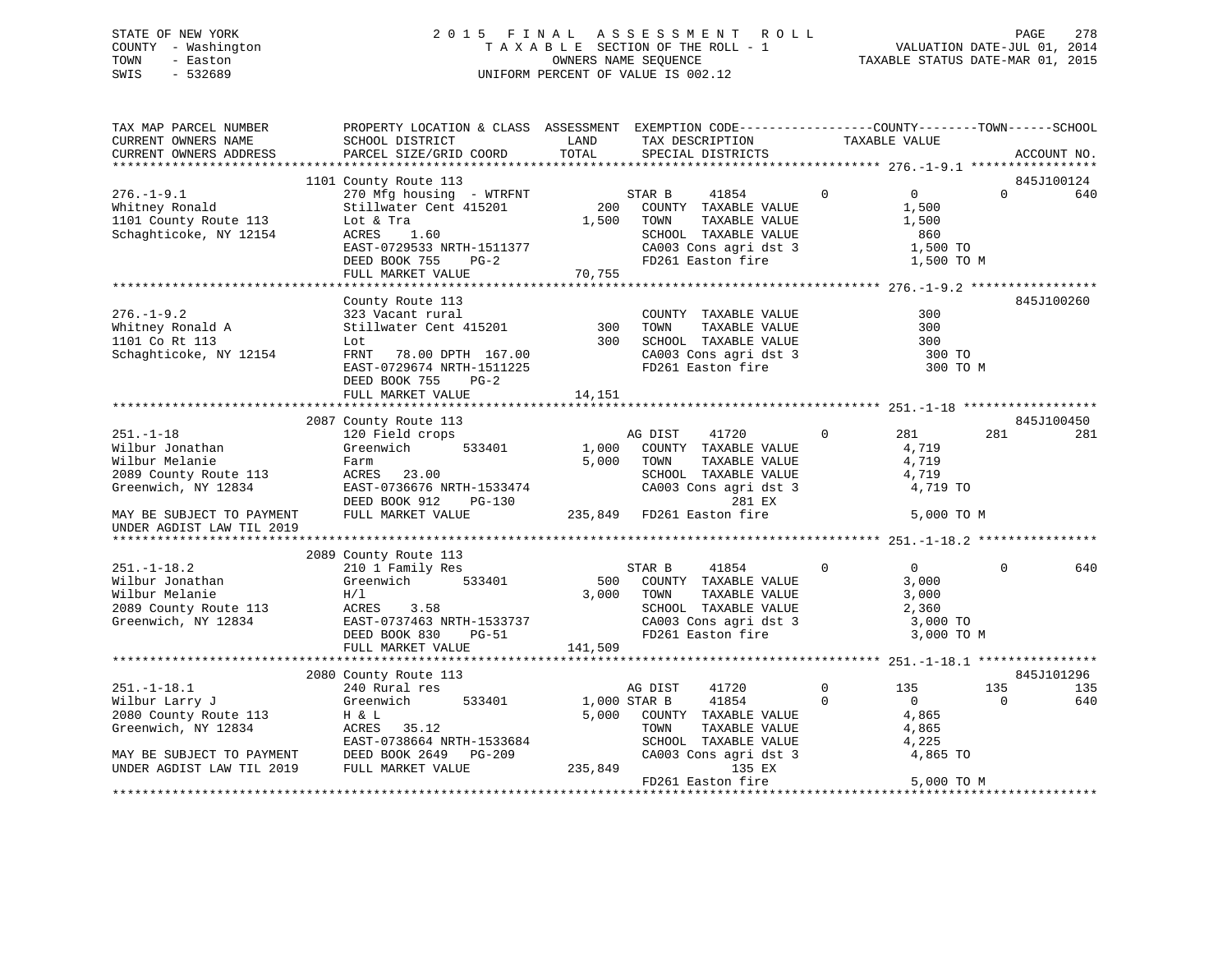## STATE OF NEW YORK 2 0 1 5 F I N A L A S S E S S M E N T R O L L PAGE 279 COUNTY - Washington T A X A B L E SECTION OF THE ROLL - 1 VALUATION DATE-JUL 01, 2014 TOWN - Easton OWNERS NAME SEQUENCE TAXABLE STATUS DATE-MAR 01, 2015 SWIS - 532689 UNIFORM PERCENT OF VALUE IS 002.12

| TAX MAP PARCEL NUMBER<br>CURRENT OWNERS NAME<br>CURRENT OWNERS ADDRESS                                             | PROPERTY LOCATION & CLASS ASSESSMENT EXEMPTION CODE----------------COUNTY-------TOWN------SCHOOL<br>SCHOOL DISTRICT<br>PARCEL SIZE/GRID COORD                                                             | LAND<br>TOTAL    | TAX DESCRIPTION<br>SPECIAL DISTRICTS                                                                                                          | TAXABLE VALUE                                                                      | ACCOUNT NO.     |
|--------------------------------------------------------------------------------------------------------------------|-----------------------------------------------------------------------------------------------------------------------------------------------------------------------------------------------------------|------------------|-----------------------------------------------------------------------------------------------------------------------------------------------|------------------------------------------------------------------------------------|-----------------|
| $227. - 1 - 7$<br>Wilbur Linda<br>Wilbur Thomas A<br>382 County Route 77<br>Greenwich, NY 12834                    | Windy Hill Rd<br>120 Field crops<br>Schuylerville 415001 600<br>Farm<br>474/609<br>ACRES 21.00<br>EAST-0743610 NRTH-1559063<br>DEED BOOK 2133 PG-276<br>FULL MARKET VALUE                                 | 600<br>28,302    | COUNTY TAXABLE VALUE<br>TAXABLE VALUE<br>TOWN<br>SCHOOL TAXABLE VALUE<br>FD262 Middle Falls Fire                                              | 600<br>600<br>600<br>600 TO                                                        | 845J100840      |
|                                                                                                                    |                                                                                                                                                                                                           |                  |                                                                                                                                               |                                                                                    |                 |
| $260. -1 - 15.7$<br>Willard Mountain Inc<br>Crown Atlantic Co LLC<br>4017 Washington Rd<br>Mcmurray, PA 15317-2520 | 79 The Intervale Rd<br>831 Tele Comm<br>Greenwich<br>533401<br>Comm Tower, lic. to AT&T 15,750<br>Land Locked/right Of Way<br>FRNT 100.00 DPTH 100.00<br>EAST-0753517 NRTH-1526774<br>DEED BOOK L749 PG-1 | 2,000            | COUNTY TAXABLE VALUE<br>TAXABLE VALUE<br>TOWN<br>SCHOOL TAXABLE VALUE<br>FD261 Easton fire                                                    | 15,750<br>15,750<br>15,750<br>15,750 TO M                                          |                 |
|                                                                                                                    | FULL MARKET VALUE                                                                                                                                                                                         | 742,925          |                                                                                                                                               |                                                                                    |                 |
| $260. -1 - 15.1$<br>Willard Mt Inc<br>77 Intervale Rd                                                              | The Intervale Rd<br>551 Ski area<br>Greenwich<br>Ski Area/comm.eq 366/13 11,000                                                                                                                           | 533401 3,000     | COUNTY TAXABLE VALUE 11,000<br>TOWN<br>TAXABLE VALUE<br>SCHOOL TAXABLE VALUE                                                                  | 11,000<br>11,000                                                                   | 845J100857      |
| Greenwich, NY 12834                                                                                                | 364/461&470 367/480 367/5<br>ACRES 119.60<br>EAST-0753028 NRTH-1527187<br>DEED BOOK 426<br>PG-1009<br>FULL MARKET VALUE                                                                                   | 518,868          | FD261 Easton fire                                                                                                                             | 11,000 TO M                                                                        |                 |
|                                                                                                                    | 299 Becker Rd                                                                                                                                                                                             |                  |                                                                                                                                               |                                                                                    | 845J101102      |
| $260. -1 - 23.2$<br>Williams David<br>Williams Carol<br>299 Becker Rd<br>Greenwich, NY 12834                       | 240 Rural res<br>533401<br>Greenwich<br>Res<br>ACRES 15.48<br>EAST-0751891 NRTH-1523266<br>DEED BOOK 472<br>$PG-35$<br>FULL MARKET VALUE                                                                  | 4,500<br>212,264 | 41854<br>STAR B<br>600 COUNTY TAXABLE VALUE<br>4,500 TOWN TAXABLE VALUE<br>SCHOOL TAXABLE VALUE<br>CA003 Cons agri dst 3<br>FD261 Easton fire | $\mathbf 0$<br>$\overline{0}$<br>4,500<br>4,500<br>3,860<br>4,500 TO<br>4,500 TO M | $\Omega$<br>640 |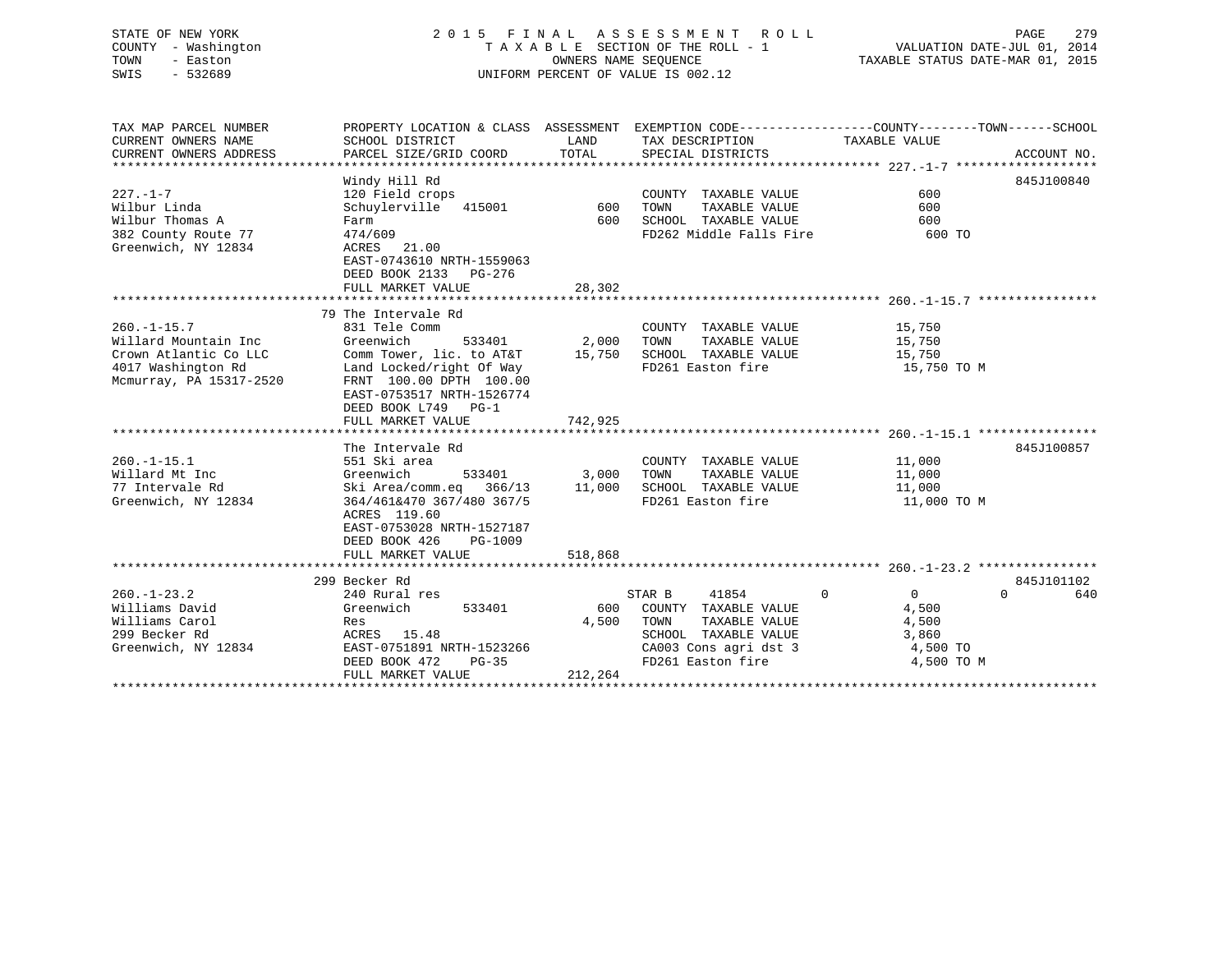## STATE OF NEW YORK 2 0 1 5 F I N A L A S S E S S M E N T R O L L PAGE 280 COUNTY - Washington T A X A B L E SECTION OF THE ROLL - 1 VALUATION DATE-JUL 01, 2014 TOWN - Easton OWNERS NAME SEQUENCE TAXABLE STATUS DATE-MAR 01, 2015 SWIS - 532689 UNIFORM PERCENT OF VALUE IS 002.12

| TAX MAP PARCEL NUMBER<br>CURRENT OWNERS NAME<br>CURRENT OWNERS ADDRESS                                                                                                   | PROPERTY LOCATION & CLASS ASSESSMENT EXEMPTION CODE----------------COUNTY-------TOWN-----SCHOOL<br>SCHOOL DISTRICT<br>PARCEL SIZE/GRID COORD                                      | LAND<br>TOTAL        | TAX DESCRIPTION<br>SPECIAL DISTRICTS                                                                                                             | TAXABLE VALUE                                                                                         |                 | ACCOUNT NO.              |
|--------------------------------------------------------------------------------------------------------------------------------------------------------------------------|-----------------------------------------------------------------------------------------------------------------------------------------------------------------------------------|----------------------|--------------------------------------------------------------------------------------------------------------------------------------------------|-------------------------------------------------------------------------------------------------------|-----------------|--------------------------|
|                                                                                                                                                                          |                                                                                                                                                                                   |                      |                                                                                                                                                  |                                                                                                       |                 |                          |
| $277. - 1 - 13$<br>Williams Trust John M<br>Williams Jr Trust Frank J<br>36 Wager Ln<br>Schaghticoke, NY 12154<br>MAY BE SUBJECT TO PAYMENT<br>UNDER AGDIST LAW TIL 2019 | 59 Wager Ln<br>113 Cattle farm<br>Greenwich<br>533401<br>Farm & Mobile Home<br>917/276<br>ACRES 188.70<br>EAST-0735856 NRTH-1506477<br>DEED BOOK 2870 PG-124<br>FULL MARKET VALUE | 3,600 STAR B         | AG DIST<br>41720<br>41854<br>6,500 COUNTY TAXABLE VALUE<br>TOWN<br>TAXABLE VALUE<br>CA003 Cons agri dst 3<br>697 EX<br>306,604 FD261 Easton fire | $\mathbf 0$<br>697<br>$\Omega$<br>$\overline{0}$<br>5,803<br>5,803<br>5,163<br>5,803 TO<br>6,500 TO M | 697<br>$\Omega$ | 845J100859<br>697<br>640 |
| $277. - 1 - 17$<br>Williams Trust John M<br>Williams Jr Trust Frank J<br>36 Waqer Ln<br>Schaghticoke, NY 12154                                                           | Wager Ln/w Off<br>320 Rural vacant<br>533401<br>Greenwich<br>V/1<br>917/267<br>ACRES 12.00<br>EAST-0734560 NRTH-1505756<br>DEED BOOK 2870 PG-109<br>FULL MARKET VALUE             | 200<br>200<br>9,434  | COUNTY TAXABLE VALUE<br>TOWN      TAXABLE  VALUE<br>SCHOOL   TAXABLE  VALUE<br>CA003 Cons agri dst 3<br>FD261 Easton fire                        | 200<br>200<br>200<br>200 TO<br>200 TO M                                                               |                 |                          |
|                                                                                                                                                                          | County Route 54/N Off                                                                                                                                                             |                      |                                                                                                                                                  |                                                                                                       |                 |                          |
| $285. - 1 - 3.1$<br>Williams Trust John M<br>Williams Jr Trust Frank J<br>36 Wager Ln<br>Schaghticoke, NY 12154                                                          | 300 Vacant Land<br>Stillwater Cent 415201<br>V/l<br>FRNT 110.00 DPTH 120.00<br>EAST-0733920 NRTH-1506244<br>DEED BOOK 2870 PG-109                                                 | 100<br>100           | COUNTY TAXABLE VALUE<br>TAXABLE VALUE<br>TOWN<br>SCHOOL TAXABLE VALUE<br>CA003 Cons agri dst 3<br>FD261 Easton fire                              | 100<br>100<br>100<br>100 TO<br>100 TO M                                                               |                 |                          |
|                                                                                                                                                                          | FULL MARKET VALUE                                                                                                                                                                 | 4,717                |                                                                                                                                                  |                                                                                                       |                 |                          |
| $260. -1 - 18$<br>Wilson Charles L<br>Wilson Kristin<br>77 Intervale Rd<br>Greenwich, NY 12834                                                                           | Mountain Rd/e Off<br>323 Vacant rural<br>533401<br>Greenwich<br>Wl<br>12.0 Ad<br>ACRES 18.40<br>EAST-0752394 NRTH-1525619<br>DEED BOOK 895<br>PG-134                              | 500<br>500           | COUNTY TAXABLE VALUE<br>TAXABLE VALUE<br>TOWN<br>SCHOOL TAXABLE VALUE<br>CA003 Cons agri dst 3<br>FD261 Easton fire                              | 500<br>500<br>500<br>500 TO<br>500 TO M                                                               |                 | 845J100095               |
|                                                                                                                                                                          | FULL MARKET VALUE                                                                                                                                                                 | 23,585               |                                                                                                                                                  |                                                                                                       |                 |                          |
|                                                                                                                                                                          |                                                                                                                                                                                   |                      |                                                                                                                                                  |                                                                                                       |                 | 845J100188               |
| $261. - 1 - 30$<br>Wilson Charles L<br>Wilson Kristin B<br>77 Intervale Rd<br>Greenwich, NY 12834                                                                        | Vly Summit Rd<br>323 Vacant rural<br>Greenwich<br>533401<br>VL<br>ACRES 25.88<br>EAST-0756864 NRTH-1522361<br>DEED BOOK 933<br>PG-261<br>FULL MARKET VALUE                        | 500<br>500<br>23,585 | COUNTY TAXABLE VALUE<br>TOWN<br>TAXABLE VALUE<br>SCHOOL TAXABLE VALUE<br>CA003 Cons agri dst 3<br>FD261 Easton fire                              | 500<br>500<br>500<br>500 TO<br>500 TO M                                                               |                 |                          |
|                                                                                                                                                                          |                                                                                                                                                                                   |                      |                                                                                                                                                  |                                                                                                       |                 |                          |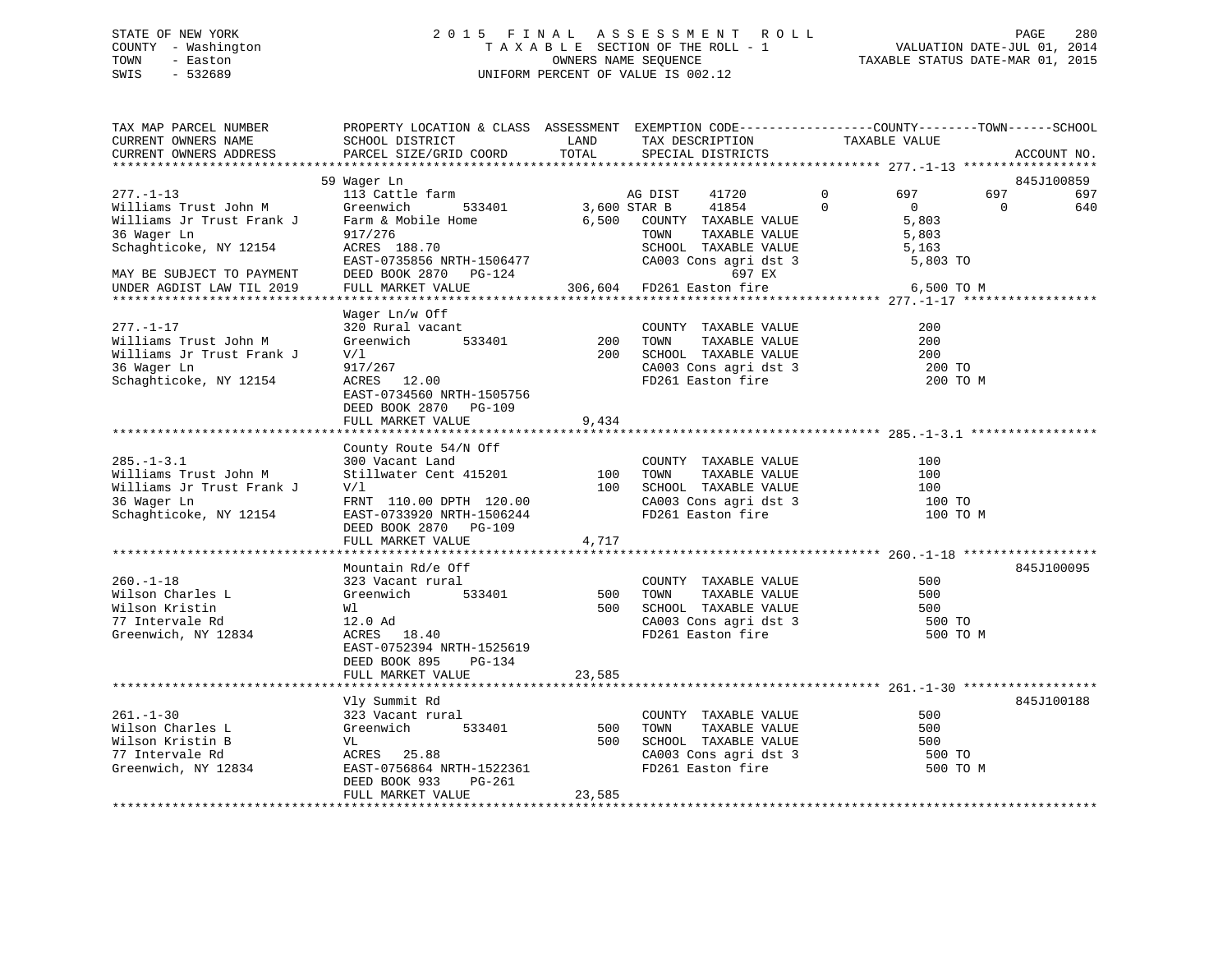# STATE OF NEW YORK 2 0 1 5 F I N A L A S S E S S M E N T R O L L PAGE 281COUNTY - Washington  $T A X A B L E$  SECTION OF THE ROLL - 1<br>TOWN - Easton DATE-JUL 2011 COUNTERS NAME SEQUENCE SWIS - 532689 UNIFORM PERCENT OF VALUE IS 002.12

TAXABLE STATUS DATE-MAR 01, 2015

| TAX MAP PARCEL NUMBER                        |                               |         | PROPERTY LOCATION & CLASS ASSESSMENT EXEMPTION CODE---------------COUNTY-------TOWN------SCHOOL |                                     |                              |
|----------------------------------------------|-------------------------------|---------|-------------------------------------------------------------------------------------------------|-------------------------------------|------------------------------|
| CURRENT OWNERS NAME                          | SCHOOL DISTRICT               | LAND    | TAX DESCRIPTION                                                                                 | TAXABLE VALUE                       |                              |
| CURRENT OWNERS ADDRESS                       | PARCEL SIZE/GRID COORD        | TOTAL   | SPECIAL DISTRICTS                                                                               |                                     | ACCOUNT NO.                  |
|                                              |                               |         |                                                                                                 |                                     |                              |
|                                              | 640 Vly Summit Rd             |         |                                                                                                 |                                     | 845J100344                   |
| $261. - 1 - 25$                              | 210 1 Family Res              |         | STAR B<br>41854                                                                                 | $0 \qquad \qquad$<br>$\overline{0}$ | $\Omega$ and $\Omega$<br>640 |
| Wilson Thomas M                              | 533401<br>Greenwich           | 500     | COUNTY TAXABLE VALUE                                                                            | 3,800                               |                              |
| Wilson Elizabeth                             | H & L                         | 3,800   | TOWN<br>TAXABLE VALUE                                                                           | 3,800                               |                              |
| 640 Vly Summit Rd                            | 2.49<br>ACRES                 |         | SCHOOL TAXABLE VALUE                                                                            | 3,160                               |                              |
| Cambridge, NY 12816                          | EAST-0760865 NRTH-1523342     |         | CA003 Cons agri dst 3                                                                           | 3,800 TO                            |                              |
|                                              | DEED BOOK 680 PG-7            |         | FD261 Easton fire                                                                               | 3,800 TO M                          |                              |
|                                              | FULL MARKET VALUE             | 179,245 |                                                                                                 |                                     |                              |
|                                              |                               |         |                                                                                                 |                                     |                              |
|                                              | Windy Hill Rd                 |         |                                                                                                 |                                     | 845J100654                   |
| $227. - 1 - 5$                               | 720 Mine/quarry               |         | COUNTY TAXABLE VALUE                                                                            | 4,000                               |                              |
| Wilton Town Of                               | 533401<br>Greenwich           | 4,000   | TOWN<br>TAXABLE VALUE                                                                           | 4,000                               |                              |
| 22 Traver Rd                                 | Gravel Bed                    |         | 4,000 SCHOOL TAXABLE VALUE                                                                      | 4,000                               |                              |
|                                              |                               |         | FD262 Middle Falls Fire 4,000 TO                                                                |                                     |                              |
| Gansevoort, NY 12831                         | ACRES 32.28                   |         |                                                                                                 |                                     |                              |
|                                              | EAST-0744380 NRTH-1561459     |         |                                                                                                 |                                     |                              |
|                                              | DEED BOOK 458<br>PG-777       |         |                                                                                                 |                                     |                              |
|                                              | FULL MARKET VALUE             | 188,679 |                                                                                                 |                                     |                              |
|                                              |                               |         |                                                                                                 |                                     |                              |
|                                              | Windy Hill Rd/e Off           |         |                                                                                                 |                                     | 845N200914                   |
| $228. - 5 - 8.3$                             | 330 Vacant comm               |         | COUNTY TAXABLE VALUE                                                                            | 100                                 |                              |
| Windy Hill Golf Course LLC                   | Schuylerville 415001 100 TOWN |         | TAXABLE VALUE                                                                                   | 100                                 |                              |
| 207 Windy Hill Rd                            | Golf Course                   |         | 100 SCHOOL TAXABLE VALUE                                                                        | 100                                 |                              |
| Greenwich, NY 12834                          | $228. - 1 - 8.3$              |         | FD262 Middle Falls Fire 100 TO                                                                  |                                     |                              |
|                                              | ACRES 18.62                   |         |                                                                                                 |                                     |                              |
|                                              | EAST-0749982 NRTH-1558617     |         |                                                                                                 |                                     |                              |
|                                              | DEED BOOK 757 PG-291          |         |                                                                                                 |                                     |                              |
|                                              | FULL MARKET VALUE             | 4,717   |                                                                                                 |                                     |                              |
|                                              |                               |         |                                                                                                 |                                     |                              |
|                                              | Windy Hill Rd/e Off           |         |                                                                                                 |                                     | 845N200913                   |
| $228. - 5 - 3.3$                             | 552 Golf course               |         | COUNTY TAXABLE VALUE                                                                            | 100                                 |                              |
| Windy Hill Golf Couse Llc                    | Greenwich<br>533401           |         |                                                                                                 | 100                                 |                              |
| 207 Windyhill Rd                             | Golf Course                   |         | 100    TOWN       TAXABLE  VALUE<br>100     SCHOOL    TAXABLE  VALUE                            | 100                                 |                              |
|                                              |                               |         |                                                                                                 |                                     |                              |
| Greenwich, NY 12834                          | $228. - 1 - 3.3$              |         | FD262 Middle Falls Fire                                                                         | 100 TO                              |                              |
|                                              | ACRES 32.00                   |         |                                                                                                 |                                     |                              |
|                                              | EAST-0749694 NRTH-1560051     |         |                                                                                                 |                                     |                              |
|                                              | DEED BOOK 757 PG-291          |         |                                                                                                 |                                     |                              |
|                                              | FULL MARKET VALUE             | 4,717   |                                                                                                 |                                     |                              |
|                                              |                               |         |                                                                                                 |                                     |                              |
|                                              | 307 Cheese Factory Rd         |         |                                                                                                 |                                     | 845J100863                   |
| $251 - 1 - 6$                                | 210 1 Family Res              |         | ELG F VET 41101                                                                                 | $0 \qquad \qquad$<br>2,000          | 2,000<br>$\Omega$            |
| Woelfersheim Jean LE                         | Greenwich 533401              |         | 300 AGED-ALL<br>41800                                                                           |                                     | $\overline{0}$<br>1,000      |
| Porcello Alisha                              | H & L                         |         | 2,000 STAR EN<br>41834                                                                          | $\overline{0}$                      | 1,000<br>$\Omega$            |
|                                              | ACRES 3.40                    |         | COUNTY TAXABLE VALUE                                                                            | $\overline{0}$<br>$\overline{0}$    |                              |
| 307 Cheese Factory Rd<br>Greenwich, NY 12834 | EAST-0743927 NRTH-1533872     |         | TOWN<br>TAXABLE VALUE                                                                           | $\overline{0}$                      |                              |
|                                              | DEED BOOK 2877 PG-261         |         | SCHOOL TAXABLE VALUE                                                                            | $\overline{0}$                      |                              |
|                                              | FULL MARKET VALUE             |         |                                                                                                 | 2,000 TO                            |                              |
|                                              |                               |         | 94,340 CA003 Cons agri dst 3<br>FD261 Easton fire<br>FD261 Easton fire                          | 2,000 TO M                          |                              |
|                                              |                               |         |                                                                                                 |                                     |                              |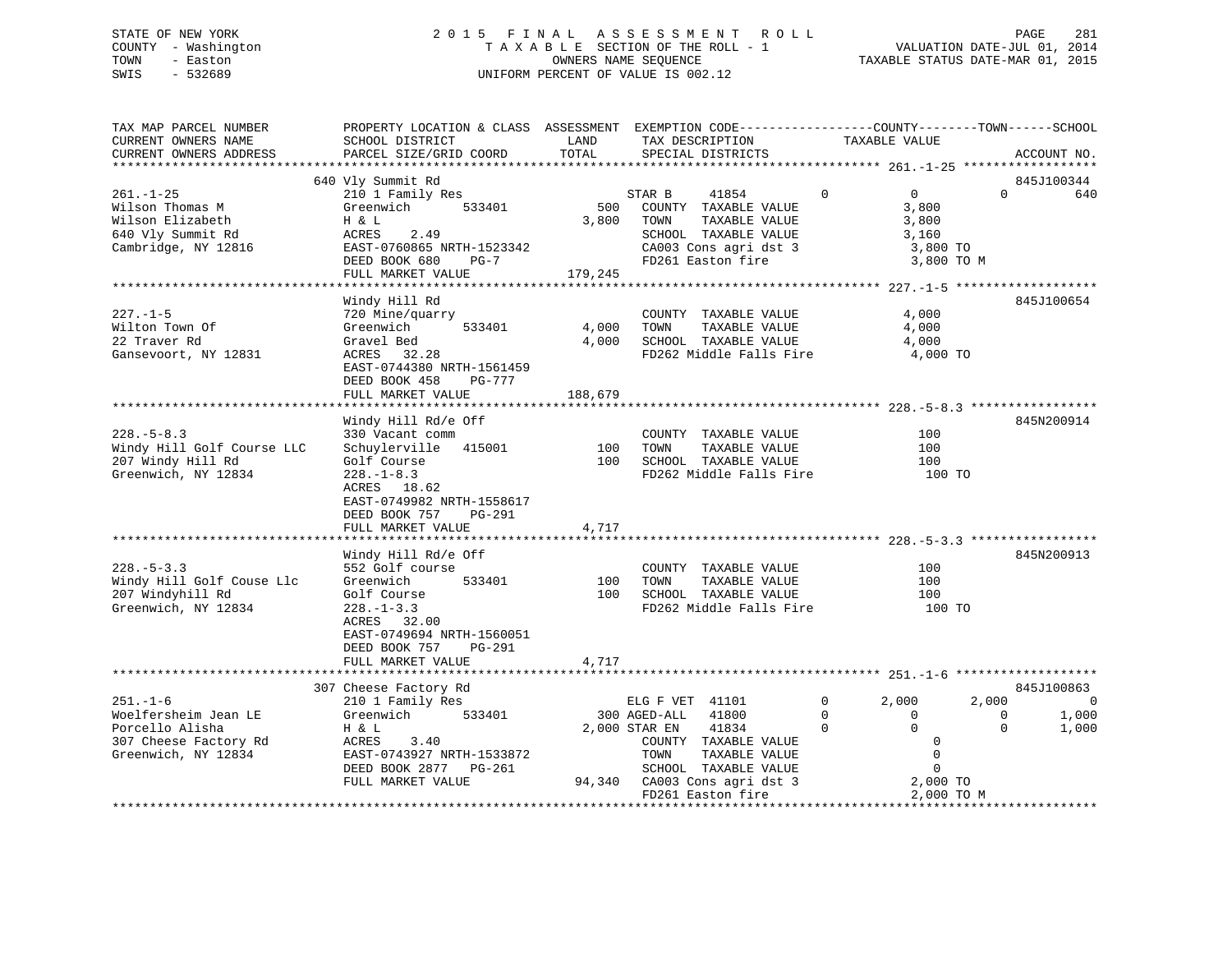## STATE OF NEW YORK 2 0 1 5 F I N A L A S S E S S M E N T R O L L PAGE 282 COUNTY - Washington T A X A B L E SECTION OF THE ROLL - 1 VALUATION DATE-JUL 01, 2014 TOWN - Easton OWNERS NAME SEQUENCE TAXABLE STATUS DATE-MAR 01, 2015 SWIS - 532689 UNIFORM PERCENT OF VALUE IS 002.12

| TAX MAP PARCEL NUMBER      | PROPERTY LOCATION & CLASS ASSESSMENT EXEMPTION CODE----------------COUNTY-------TOWN------SCHOOL |         |                             |                                |                 |
|----------------------------|--------------------------------------------------------------------------------------------------|---------|-----------------------------|--------------------------------|-----------------|
| CURRENT OWNERS NAME        | SCHOOL DISTRICT                                                                                  | LAND    | TAX DESCRIPTION             | TAXABLE VALUE                  |                 |
| CURRENT OWNERS ADDRESS     | PARCEL SIZE/GRID COORD                                                                           | TOTAL   | SPECIAL DISTRICTS           |                                | ACCOUNT NO.     |
|                            |                                                                                                  |         |                             |                                |                 |
|                            | 1443 State Route 372                                                                             |         |                             |                                | 845J100111      |
| $237 - 1 - 2$              | 240 Rural res                                                                                    |         | COUNTY TAXABLE VALUE        | 3,500                          |                 |
| Wojciechowski Mark S       | Greenwich<br>533401                                                                              | 500     | TAXABLE VALUE<br>TOWN       | 3,500                          |                 |
| Wojciechowski Karin L      | H & L                                                                                            | 3,500   | SCHOOL TAXABLE VALUE        |                                |                 |
|                            |                                                                                                  |         |                             | 3,500                          |                 |
| 50 Prospect Ave            | $552/46$ , sub lot 1                                                                             |         | FD261 Easton fire           | 3,500 TO M                     |                 |
| Larchmont, NY 10538        | ACRES<br>4.23                                                                                    |         |                             |                                |                 |
|                            | EAST-0763244 NRTH-1549544                                                                        |         |                             |                                |                 |
|                            | DEED BOOK 3078 PG-325                                                                            |         |                             |                                |                 |
|                            | FULL MARKET VALUE                                                                                | 165,094 |                             |                                |                 |
|                            |                                                                                                  |         |                             |                                |                 |
|                            | State Route 372                                                                                  |         |                             |                                | 845J101247      |
| $237. - 1 - 22$            | 323 Vacant rural                                                                                 |         | COUNTY TAXABLE VALUE        | 100                            |                 |
| Wojciechowski Mark S       | Greenwich<br>533401                                                                              | 100     | TOWN<br>TAXABLE VALUE       | 100                            |                 |
| Wojciechowski Karin L      | Vl                                                                                               | 100     | SCHOOL TAXABLE VALUE        | 100                            |                 |
| 50 Prospect Ave            | FRNT 190.00 DPTH 200.00                                                                          |         | FD261 Easton fire           | 100 TO M                       |                 |
|                            |                                                                                                  |         |                             |                                |                 |
| Larchmont, NY 10538        | EAST-0762976 NRTH-1549833                                                                        |         |                             |                                |                 |
|                            | DEED BOOK 2282 PG-73                                                                             |         |                             |                                |                 |
|                            | FULL MARKET VALUE                                                                                | 4,717   |                             |                                |                 |
|                            |                                                                                                  |         |                             |                                |                 |
|                            | State Route 372                                                                                  |         |                             |                                |                 |
| $237. - 1 - 23.1$          | 312 Vac w/imprv                                                                                  |         | COUNTY TAXABLE VALUE        | 1,500                          |                 |
| Wojciechowski Mark S       | Greenwich<br>533401                                                                              | 750     | TOWN<br>TAXABLE VALUE       | 1,500                          |                 |
| Wojciechowski Karen L      | sub lot 5                                                                                        |         | 1,500 SCHOOL TAXABLE VALUE  | 1,500                          |                 |
| 50 Prospect Ave            | highway taking '09                                                                               |         | CA003 Cons agri dst 3       | 1,500 TO                       |                 |
| Larchmont, NY 10538        | ACRES 26.10                                                                                      |         | FD261 Easton fire           | 1,500 TO M                     |                 |
|                            | EAST-0763433 NRTH-1548575                                                                        |         |                             |                                |                 |
|                            | DEED BOOK 2282 PG-73                                                                             |         |                             |                                |                 |
|                            |                                                                                                  |         |                             |                                |                 |
|                            | FULL MARKET VALUE                                                                                | 70,755  |                             |                                |                 |
|                            |                                                                                                  |         |                             |                                |                 |
|                            | 1215 County Route 113                                                                            |         |                             |                                | 845J100243      |
| $268. - 1 - 19$            | 210 1 Family Res - WTRFNT                                                                        |         | STAR B<br>41854             | $\mathbf{0}$<br>$\overline{0}$ | $\Omega$<br>640 |
| Wolff Clifford             | Stillwater Cent 415201                                                                           |         | 500 COUNTY TAXABLE VALUE    | 2,800                          |                 |
| 1215 County Route 113      | H & L                                                                                            |         | 2,800 TOWN<br>TAXABLE VALUE | 2,800                          |                 |
| Schaghticoke, NY 12154     | $276. - 1 - 1$                                                                                   |         | SCHOOL TAXABLE VALUE        | 2,160                          |                 |
|                            | ACRES<br>4.23                                                                                    |         | CA003 Cons agri dst 3       | 2,800 TO                       |                 |
|                            | EAST-0731228 NRTH-1513510                                                                        |         | FD261 Easton fire           | 2,800 TO M                     |                 |
|                            | DEED BOOK 842<br>PG-65                                                                           |         |                             |                                |                 |
|                            | FULL MARKET VALUE                                                                                | 132,075 |                             |                                |                 |
|                            |                                                                                                  |         |                             |                                |                 |
|                            |                                                                                                  |         |                             |                                |                 |
|                            | Ives Hill Rd                                                                                     |         |                             |                                | 845J101181      |
| $278. - 1 - 38.6$          | 105 Vac farmland                                                                                 |         | COUNTY TAXABLE VALUE        | 2,500                          |                 |
| Wolff Partnership Brady E  | Greenwich<br>533401                                                                              | 2,500   | TOWN<br>TAXABLE VALUE       | 2,500                          |                 |
| Wolff Partnership Jeremy J | Farm                                                                                             | 2,500   | SCHOOL TAXABLE VALUE        | 2,500                          |                 |
| 794 Gifford Rd             | AG Easement 2542/215                                                                             |         | CA003 Cons agri dst 3       | 2,500 TO                       |                 |
| Johnsonville, NY 12094     | ACRES 116.30                                                                                     |         | FD261 Easton fire           | 2,500 TO M                     |                 |
|                            | EAST-0750650 NRTH-1509887                                                                        |         |                             |                                |                 |
|                            | DEED BOOK 2557 PG-1                                                                              |         |                             |                                |                 |
|                            | FULL MARKET VALUE                                                                                | 117,925 |                             |                                |                 |
|                            |                                                                                                  |         |                             |                                |                 |
|                            |                                                                                                  |         |                             |                                |                 |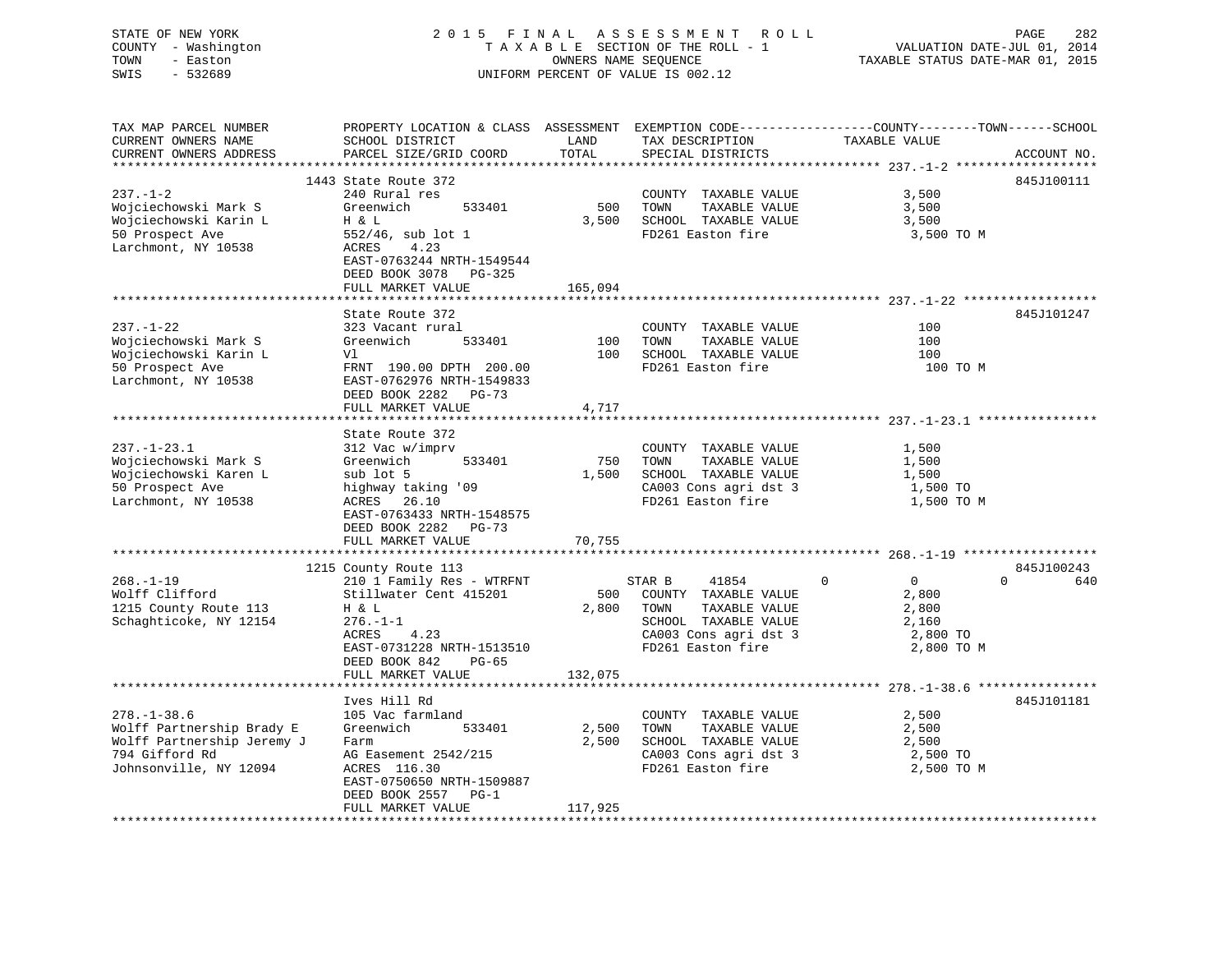## STATE OF NEW YORK 2 0 1 5 F I N A L A S S E S S M E N T R O L L PAGE 283 COUNTY - Washington T A X A B L E SECTION OF THE ROLL - 1 VALUATION DATE-JUL 01, 2014 TOWN - Easton OWNERS NAME SEQUENCE TAXABLE STATUS DATE-MAR 01, 2015 SWIS - 532689 UNIFORM PERCENT OF VALUE IS 002.12

| 794 Gifford Rd<br>845J100865<br>4,000<br>112 Dairy farm <b>being a set of the COV</b> AG BUILD 41700 0<br>$278. - 1 - 26$<br>4,000<br>533401 5,000 AG BUILD 41700 0 4,000 4,000<br>18,000 AG DIST 41720 0 2,189 2,189<br>COUNTY TAXABLE VALUE 7,811<br>24 TOWN TAXABLE VALUE 7,811<br>Wolff Partnership Brady Or Jer Greenwich<br>Wolff Partnership Brady Or Jer Greenwich<br>794 Gifford Rd Farm 18,000 AG DIST 41720 0 2,189<br>Johnsonville, NY 12094 805/248 COUNTY TAXABLE VALUE 7,811<br>MAY BE SUBJECT TO PAYMENT EAST-0755329 NRTH-1505291 TOWN TAXABLE VALUE<br>15,811 TO | TAX MAP PARCEL NUMBER THE PROPERTY LOCATION & CLASS ASSESSMENT EXEMPTION CODE---------------COUNTY-------TOWN------SCHOOL<br>CURRENT OWNERS NAME SCHOOL DISTRICT LAND TAX DESCRIPTION TAXABLE VALUE |  |  |  |            |
|------------------------------------------------------------------------------------------------------------------------------------------------------------------------------------------------------------------------------------------------------------------------------------------------------------------------------------------------------------------------------------------------------------------------------------------------------------------------------------------------------------------------------------------------------------------------------------|-----------------------------------------------------------------------------------------------------------------------------------------------------------------------------------------------------|--|--|--|------------|
|                                                                                                                                                                                                                                                                                                                                                                                                                                                                                                                                                                                    |                                                                                                                                                                                                     |  |  |  |            |
|                                                                                                                                                                                                                                                                                                                                                                                                                                                                                                                                                                                    |                                                                                                                                                                                                     |  |  |  |            |
|                                                                                                                                                                                                                                                                                                                                                                                                                                                                                                                                                                                    |                                                                                                                                                                                                     |  |  |  | 4,000      |
|                                                                                                                                                                                                                                                                                                                                                                                                                                                                                                                                                                                    |                                                                                                                                                                                                     |  |  |  | 4,000      |
|                                                                                                                                                                                                                                                                                                                                                                                                                                                                                                                                                                                    |                                                                                                                                                                                                     |  |  |  | 2,189      |
|                                                                                                                                                                                                                                                                                                                                                                                                                                                                                                                                                                                    |                                                                                                                                                                                                     |  |  |  |            |
|                                                                                                                                                                                                                                                                                                                                                                                                                                                                                                                                                                                    |                                                                                                                                                                                                     |  |  |  |            |
|                                                                                                                                                                                                                                                                                                                                                                                                                                                                                                                                                                                    |                                                                                                                                                                                                     |  |  |  |            |
|                                                                                                                                                                                                                                                                                                                                                                                                                                                                                                                                                                                    |                                                                                                                                                                                                     |  |  |  |            |
|                                                                                                                                                                                                                                                                                                                                                                                                                                                                                                                                                                                    |                                                                                                                                                                                                     |  |  |  |            |
| FD261 Easton fire 18,000 TO M                                                                                                                                                                                                                                                                                                                                                                                                                                                                                                                                                      |                                                                                                                                                                                                     |  |  |  |            |
|                                                                                                                                                                                                                                                                                                                                                                                                                                                                                                                                                                                    |                                                                                                                                                                                                     |  |  |  |            |
| 25 Lees Crossing Rd                                                                                                                                                                                                                                                                                                                                                                                                                                                                                                                                                                |                                                                                                                                                                                                     |  |  |  | 845J100268 |
| $\begin{array}{ccccccccc} & & & & & & 25 \text{ Lees \textit{Crossing} \textit{ra} & & & & & \\ & & & & 112 \text{ Dairy farm} & & & & & & & & \\ \text{Wolff \textit{Partnership} \textit{Brady Or Jer \textit{Greenwich}} & & & & 533401 & & & 1,600 & \text{COUNTY} & \text{TAXABLE VALUE} & & & 3,712 \\ & & & & & & & 794 \text{ Gifford }\textit{Rd} & & & & & & 4,000 & \text{TOWN} & \text{TAXABLE VALUE} & & & 3,712 \\ \text{Johnsonville, NY 12094} &$<br>288                                                                                                           |                                                                                                                                                                                                     |  |  |  | 288        |
|                                                                                                                                                                                                                                                                                                                                                                                                                                                                                                                                                                                    |                                                                                                                                                                                                     |  |  |  |            |
|                                                                                                                                                                                                                                                                                                                                                                                                                                                                                                                                                                                    |                                                                                                                                                                                                     |  |  |  |            |
|                                                                                                                                                                                                                                                                                                                                                                                                                                                                                                                                                                                    |                                                                                                                                                                                                     |  |  |  |            |
|                                                                                                                                                                                                                                                                                                                                                                                                                                                                                                                                                                                    |                                                                                                                                                                                                     |  |  |  |            |
|                                                                                                                                                                                                                                                                                                                                                                                                                                                                                                                                                                                    |                                                                                                                                                                                                     |  |  |  |            |
|                                                                                                                                                                                                                                                                                                                                                                                                                                                                                                                                                                                    |                                                                                                                                                                                                     |  |  |  |            |
|                                                                                                                                                                                                                                                                                                                                                                                                                                                                                                                                                                                    |                                                                                                                                                                                                     |  |  |  |            |
| County Route 113                                                                                                                                                                                                                                                                                                                                                                                                                                                                                                                                                                   |                                                                                                                                                                                                     |  |  |  | 845J100870 |
| 105 Vac farmland<br>105 Vac farmland<br>Stillwater Cent 415201 2,800 FOR 480A 47460<br>279 279<br>41720 0<br>268.-1-2<br>Wolff Robert L Jr<br>105 Vac farmland                                                                                                                                                                                                                                                                                                                                                                                                                     |                                                                                                                                                                                                     |  |  |  | 279        |
| $0 \t\t 600 \t\t 600$                                                                                                                                                                                                                                                                                                                                                                                                                                                                                                                                                              |                                                                                                                                                                                                     |  |  |  | 600        |
|                                                                                                                                                                                                                                                                                                                                                                                                                                                                                                                                                                                    |                                                                                                                                                                                                     |  |  |  |            |
|                                                                                                                                                                                                                                                                                                                                                                                                                                                                                                                                                                                    |                                                                                                                                                                                                     |  |  |  |            |
|                                                                                                                                                                                                                                                                                                                                                                                                                                                                                                                                                                                    |                                                                                                                                                                                                     |  |  |  |            |
| CA003 Cons agri dst 3 2,721 TO                                                                                                                                                                                                                                                                                                                                                                                                                                                                                                                                                     |                                                                                                                                                                                                     |  |  |  |            |
|                                                                                                                                                                                                                                                                                                                                                                                                                                                                                                                                                                                    |                                                                                                                                                                                                     |  |  |  |            |
| $FD261$ Easton fire 3,000 TO M                                                                                                                                                                                                                                                                                                                                                                                                                                                                                                                                                     |                                                                                                                                                                                                     |  |  |  |            |
| Wolff Dorothy trustee<br>2381 State Route 22<br>2381 State Route 22<br>Cambridge, NY 12816<br>Cambridge, NY 12816<br>2,121<br>ACRES 168.20<br>MAY BE SUBJECT TO PAYMENT<br>EAST-0734823 NRTH-1521012<br>UNDER RPTL480A UNTIL 2024<br>DEED BOOK 495                                                                                                                                                                                                                                                                                                                                 |                                                                                                                                                                                                     |  |  |  |            |
|                                                                                                                                                                                                                                                                                                                                                                                                                                                                                                                                                                                    |                                                                                                                                                                                                     |  |  |  |            |
| 88 Ferry Ln                                                                                                                                                                                                                                                                                                                                                                                                                                                                                                                                                                        |                                                                                                                                                                                                     |  |  |  | 845J100866 |
| 210 1 Family Res<br>COUNTY TAXABLE VALUE 3,400<br>$268. - 1 - 17$                                                                                                                                                                                                                                                                                                                                                                                                                                                                                                                  |                                                                                                                                                                                                     |  |  |  |            |
|                                                                                                                                                                                                                                                                                                                                                                                                                                                                                                                                                                                    |                                                                                                                                                                                                     |  |  |  |            |
|                                                                                                                                                                                                                                                                                                                                                                                                                                                                                                                                                                                    |                                                                                                                                                                                                     |  |  |  |            |
|                                                                                                                                                                                                                                                                                                                                                                                                                                                                                                                                                                                    |                                                                                                                                                                                                     |  |  |  |            |
| Wolff Robert L Jr trus and Stillwater Cent 415201 600 TOWN TAXABLE VALUE (ALUE 3,400<br>Wolff Dorothy trustee Res 3.00<br>2381 State Route 22 ACRES 3.00 CA003 Cons agri dst 3 3,400 TOWN Cambridge, NY 12816 ESST-0733068 NRTH-15<br>DEED BOOK 495<br>$PG-248$                                                                                                                                                                                                                                                                                                                    |                                                                                                                                                                                                     |  |  |  |            |
| 160,377<br>FULL MARKET VALUE                                                                                                                                                                                                                                                                                                                                                                                                                                                                                                                                                       |                                                                                                                                                                                                     |  |  |  |            |
|                                                                                                                                                                                                                                                                                                                                                                                                                                                                                                                                                                                    |                                                                                                                                                                                                     |  |  |  |            |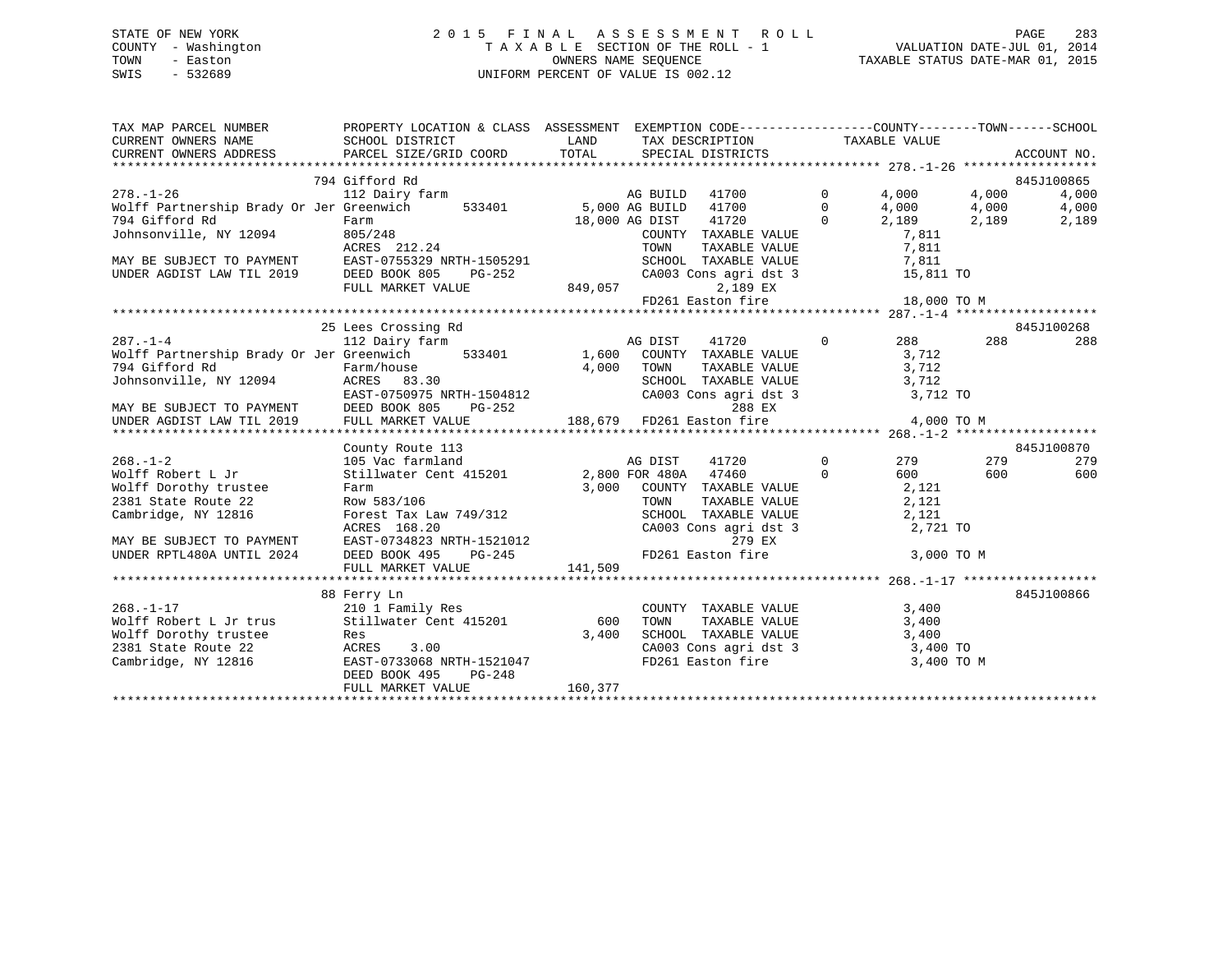## STATE OF NEW YORK 2 0 1 5 F I N A L A S S E S S M E N T R O L L PAGE 284 COUNTY - Washington T A X A B L E SECTION OF THE ROLL - 1 VALUATION DATE-JUL 01, 2014 TOWN - Easton OWNERS NAME SEQUENCE TAXABLE STATUS DATE-MAR 01, 2015 SWIS - 532689 UNIFORM PERCENT OF VALUE IS 002.12

| TAX MAP PARCEL NUMBER<br>CURRENT OWNERS NAME<br>CURRENT OWNERS ADDRESS                                                                                                   | PROPERTY LOCATION & CLASS ASSESSMENT EXEMPTION CODE---------------COUNTY-------TOWN-----SCHOOL<br>SCHOOL DISTRICT<br>PARCEL SIZE/GRID COORD                                                                             | LAND<br>TOTAL                                      |                               | TAX DESCRIPTION<br>SPECIAL DISTRICTS                                                                                                                    |                            | TAXABLE VALUE                                                                                                                                 |                          | ACCOUNT NO.                                     |
|--------------------------------------------------------------------------------------------------------------------------------------------------------------------------|-------------------------------------------------------------------------------------------------------------------------------------------------------------------------------------------------------------------------|----------------------------------------------------|-------------------------------|---------------------------------------------------------------------------------------------------------------------------------------------------------|----------------------------|-----------------------------------------------------------------------------------------------------------------------------------------------|--------------------------|-------------------------------------------------|
|                                                                                                                                                                          |                                                                                                                                                                                                                         |                                                    |                               |                                                                                                                                                         |                            |                                                                                                                                               |                          |                                                 |
| $276. - 1 - 2.3$<br>Wolff Robert L Jr trus<br>2381 State Route 22<br>Cambridge, NY 12816<br>MAY BE SUBJECT TO PAYMENT<br>UNDER RPTL480A UNTIL 2024                       | County Route 113/E Off<br>105 Vac farmland<br>Stillwater Cent 415201 1,700 COUNTY TAXABLE VALUE<br>Farm, deed 100.0 AC<br>Forest Tax 749/312<br>ACRES 82.10<br>EAST-0733093 NRTH-1511149<br>DEED BOOK 593<br>PG-145     | 1,700                                              | TOWN                          | 47460<br>TAXABLE VALUE<br>SCHOOL TAXABLE VALUE<br>CA003 Cons agri dst 3 $1,700$ TO<br>FD261 Easton fire                                                 | $\overline{0}$             | 1,200 1,200<br>500<br>500<br>500<br>1,700 TO M                                                                                                |                          | 845J100867<br>1,200                             |
|                                                                                                                                                                          | FULL MARKET VALUE                                                                                                                                                                                                       | 80,189                                             |                               |                                                                                                                                                         |                            |                                                                                                                                               |                          |                                                 |
|                                                                                                                                                                          |                                                                                                                                                                                                                         |                                                    |                               |                                                                                                                                                         |                            |                                                                                                                                               |                          |                                                 |
| $276. - 1 - 2.2$<br>Wolff trustee Robert L Jr<br>2381 State Route 22<br>Cambridge, NY 12816<br>MAY BE SUBJECT TO PAYMENT<br>UNDER RPTL480A UNTIL 2024<br>$286. - 1 - 23$ | County Route 113/E Off<br>105 Vac farmland<br>Greenwich<br>Farm<br>Forest Tax 749/312<br>ACRES 229.35<br>EAST-0734680 NRTH-1509170<br>DEED BOOK 593 PG-145<br>FULL MARKET VALUE<br>446 County Route 54<br>240 Rural res | 533401 3,900 FOR 480A<br>212,264 FD261 Easton fire | AG DIST<br>STAR B             | 41720<br>47460<br>4,500 COUNTY TAXABLE VALUE<br>4,500 COUNTY TAXABLE VALUE<br>SCHOOL TAXABLE VALUE<br>CA003 Cons agri dst 3 3,875 TO<br>625 EX<br>41854 | $\overline{0}$             | $\begin{array}{ccc} 0 & \phantom{00} & 625 \\ 0 & \phantom{0} & 1,000 \end{array}$<br>2,875<br>2,875<br>2,875<br>4,500 TO M<br>$\overline{0}$ | 625<br>1,000<br>$\Omega$ | 845J100868<br>625<br>1,000<br>845J100293<br>640 |
| Wolosen Timothy Greenwich 533401<br>Wolosen Barbara H & L<br>446 County Route 54 ACRES 17.30<br>Schaghticoke, NY 12154 EAST-0737896 NRTH-1502178                         | DEED BOOK 768<br>$PG-65$<br>FULL MARKET VALUE                                                                                                                                                                           | 600<br>4,800<br>226, 415                           | TOWN                          | COUNTY TAXABLE VALUE<br>TAXABLE VALUE<br>SCHOOL TAXABLE VALUE<br>SCHOOL TAXABLE VALUE<br>CA003 Cons agri dst 3<br>FD261 Easton fire                     |                            | 4,800<br>4,800<br>4,160<br>4,800 TO<br>4,800 TO M                                                                                             |                          |                                                 |
|                                                                                                                                                                          | 2198 State Route 40                                                                                                                                                                                                     |                                                    |                               |                                                                                                                                                         |                            |                                                                                                                                               |                          | 845J100356                                      |
| $236. - 2 - 15$<br>Wood Charles D<br>Wood Jane<br>2198 State Route 40<br>Greenwich, NY 12834                                                                             | 210 1 Family Res<br>Greenwich<br>533401<br>H & L<br>FRNT 225.00 DPTH 150.00<br>EAST-0751830 NRTH-1549929<br>DEED BOOK 691<br>PG-127<br>FULL MARKET VALUE                                                                | 117,925                                            | STAR B<br>2,500 TOWN          | 41854<br>300 COUNTY TAXABLE VALUE<br>TAXABLE VALUE<br>SCHOOL TAXABLE VALUE<br>FD262 Middle Falls Fire                                                   | $\Omega$                   | $\overline{0}$<br>2,500<br>2,500<br>1,860<br>2,500 TO                                                                                         | $\Omega$                 | 640                                             |
|                                                                                                                                                                          |                                                                                                                                                                                                                         |                                                    |                               |                                                                                                                                                         |                            |                                                                                                                                               |                          |                                                 |
| $252 - 2 - 17$<br>Wood John<br>Wood Kathleen<br>313 Mountain Rd<br>Greenwich, NY 12834                                                                                   | 313 Mountain Rd<br>240 Rural res<br>533401<br>Greenwich<br>Residence<br>ACRES 13.80<br>EAST-0751304 NRTH-1531025<br>DEED BOOK 502 PG-609<br>FULL MARKET VALUE                                                           | 226,415                                            | CLERGY<br>800 STAR EN<br>TOWN | 41400<br>41834<br>4,800 COUNTY TAXABLE VALUE<br>TAXABLE VALUE<br>SCHOOL TAXABLE VALUE<br>FD261 Easton fire                                              | $\overline{0}$<br>$\Omega$ | 1,500<br>$\overline{0}$<br>3,300<br>3,300<br>1,920<br>4,800 TO M                                                                              | 1,500<br>$\Omega$        | 845J100554<br>1,500<br>1,380                    |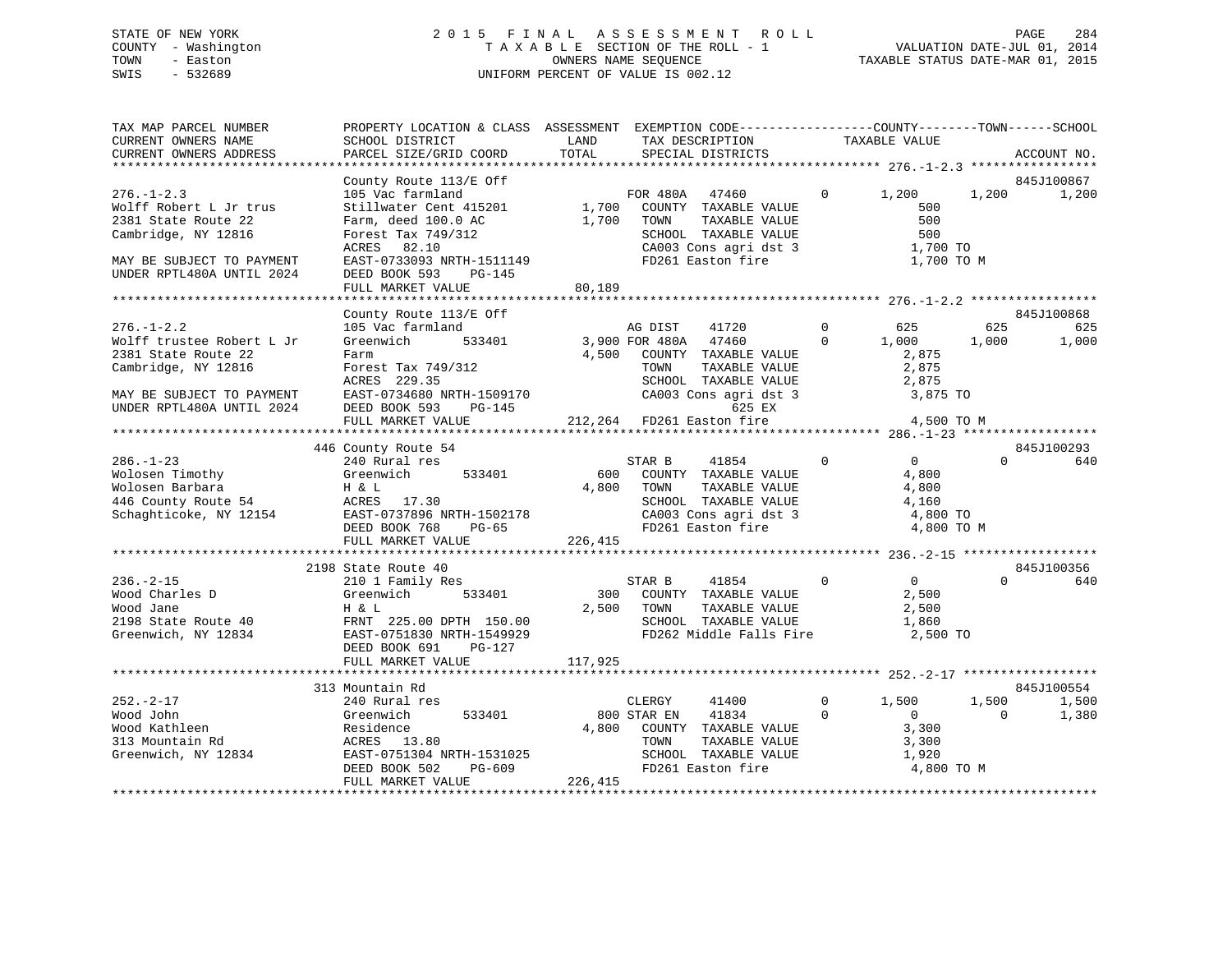## STATE OF NEW YORK 2 0 1 5 F I N A L A S S E S S M E N T R O L L PAGE 285 COUNTY - Washington T A X A B L E SECTION OF THE ROLL - 1 VALUATION DATE-JUL 01, 2014 TOWN - Easton OWNERS NAME SEQUENCE TAXABLE STATUS DATE-MAR 01, 2015 SWIS - 532689 UNIFORM PERCENT OF VALUE IS 002.12

| TAX MAP PARCEL NUMBER<br>CURRENT OWNERS NAME | PROPERTY LOCATION & CLASS ASSESSMENT EXEMPTION CODE---------------COUNTY-------TOWN-----SCHOOL<br>SCHOOL DISTRICT                                                                                                       | LAND         | TAX DESCRIPTION                                                                                                                | TAXABLE VALUE                                                         |                         |
|----------------------------------------------|-------------------------------------------------------------------------------------------------------------------------------------------------------------------------------------------------------------------------|--------------|--------------------------------------------------------------------------------------------------------------------------------|-----------------------------------------------------------------------|-------------------------|
| CURRENT OWNERS ADDRESS                       | PARCEL SIZE/GRID COORD                                                                                                                                                                                                  | TOTAL        | SPECIAL DISTRICTS                                                                                                              |                                                                       | ACCOUNT NO.             |
| $285. - 1 - 19$                              | County Route 113                                                                                                                                                                                                        |              |                                                                                                                                | 200                                                                   | 845J101182              |
| Wood Stephen                                 | 323 Vacant rural<br>Stillwater Cent 415201 200                                                                                                                                                                          |              | COUNTY TAXABLE VALUE<br>TAXABLE VALUE<br>TOWN                                                                                  | 200                                                                   |                         |
| Wood Pamela                                  | Vl                                                                                                                                                                                                                      | 200          | SCHOOL TAXABLE VALUE<br>CA003 Cons agri dst 3                                                                                  | 200                                                                   |                         |
| PO Box 60                                    | FRNT 61.00 DPTH 314.00                                                                                                                                                                                                  |              |                                                                                                                                | 200 TO                                                                |                         |
| Stillwater, NY 12170                         | EAST-0724591 NRTH-1497683                                                                                                                                                                                               |              | FD261 Easton fire                                                                                                              | 200 TO M                                                              |                         |
|                                              | DEED BOOK 503<br>PG-743                                                                                                                                                                                                 |              |                                                                                                                                |                                                                       |                         |
|                                              | FULL MARKET VALUE                                                                                                                                                                                                       | 9,434        |                                                                                                                                |                                                                       |                         |
|                                              |                                                                                                                                                                                                                         |              |                                                                                                                                |                                                                       |                         |
|                                              | 11794 State Route 40                                                                                                                                                                                                    |              |                                                                                                                                |                                                                       | 845J100565              |
| $269. - 1 - 27$                              | State Route 40<br>210 1 Family Res<br>Greenwich 533401                                                                                                                                                                  |              | VET COM CT 41131 0 700<br>00 AGED-ALL 41800 0 1,050                                                                            |                                                                       | 700<br>$\overline{0}$   |
| Woodard John                                 | Greenwich                                                                                                                                                                                                               |              | 500 AGED-ALL 41800                                                                                                             |                                                                       | 1,050<br>1,400          |
| 11794 State Route 40                         | H & L                                                                                                                                                                                                                   |              | 2,800 STAR EN<br>41834                                                                                                         | $\overline{0}$<br>$\overline{0}$                                      | 1,380<br>$\overline{0}$ |
| Schaghticoke, NY 12154                       | FRNT 90.00 DPTH 96.00                                                                                                                                                                                                   |              | COUNTY TAXABLE VALUE                                                                                                           | 1,050                                                                 |                         |
|                                              | EAST-0745760 NRTH-1516495                                                                                                                                                                                               |              |                                                                                                                                |                                                                       |                         |
|                                              | DEED BOOK 1731 PG-299                                                                                                                                                                                                   |              |                                                                                                                                |                                                                       |                         |
|                                              | FULL MARKET VALUE                                                                                                                                                                                                       |              |                                                                                                                                |                                                                       |                         |
|                                              |                                                                                                                                                                                                                         |              | TOWN TAXABLE VALUE 1,050<br>SCHOOL TAXABLE VALUE 1,050<br>132,075 CA003 Cons agri dst 3 2,800 TO<br>FD261 Easton fire 2,800 TO | 2,800 TO M                                                            |                         |
|                                              |                                                                                                                                                                                                                         |              |                                                                                                                                |                                                                       |                         |
|                                              | 16 Peregrim Ln                                                                                                                                                                                                          |              |                                                                                                                                |                                                                       |                         |
| $278. - 1 - 22.2$                            | 310 Res Vac                                                                                                                                                                                                             |              | COUNTY TAXABLE VALUE                                                                                                           | 320                                                                   |                         |
|                                              |                                                                                                                                                                                                                         |              | 320 TOWN TAXABLE VALUE<br>320 SCHOOL TAXABLE VALUE                                                                             | 320                                                                   |                         |
|                                              |                                                                                                                                                                                                                         |              |                                                                                                                                | 320                                                                   |                         |
|                                              |                                                                                                                                                                                                                         |              | CA003 Cons agri dst 3<br>FD261 Easton fire                                                                                     | 320 TO                                                                |                         |
|                                              |                                                                                                                                                                                                                         |              |                                                                                                                                | 320 TO M                                                              |                         |
|                                              | 278.-1-22.2<br>Woodard Kyle A Greenwich 533401 320<br>Woodard Stephanie E ACRES 1.71 320<br>924 Gifford Rd EAST-0754051 NRTH-1508485<br>Johnsonville, NY 12094 DEED BOOK 3482 PG-151 15,094<br>FULL MARKET VALUE 15,094 |              |                                                                                                                                |                                                                       |                         |
|                                              |                                                                                                                                                                                                                         |              |                                                                                                                                |                                                                       |                         |
| $236.1 - 3 - 1$                              | 428 State Route 29<br>210 1 Family Res                                                                                                                                                                                  |              |                                                                                                                                |                                                                       | 845J100871<br>510<br>0  |
| Woods Helen                                  | 533401                                                                                                                                                                                                                  | 200 AGED-ALL | VET WAR CT 41121<br>41800                                                                                                      | $\begin{array}{ccc} 0 & \quad & 510 \\ 0 & \quad & 1,445 \end{array}$ | 1,445<br>1,700          |
| 117 Co. Rt 67                                | Greenwich<br>H & L                                                                                                                                                                                                      |              | 3,400 STAR EN<br>41834                                                                                                         | $\overline{0}$<br>$\overline{0}$                                      | $\Omega$<br>1,380       |
| Schuylerville, NY 12871                      | 353/300                                                                                                                                                                                                                 |              |                                                                                                                                | 1,445                                                                 |                         |
|                                              |                                                                                                                                                                                                                         |              | COUNTY TAXABLE VALUE                                                                                                           | 1,445                                                                 |                         |
|                                              | $236. -3 - 1$<br>ACRES 1.40                                                                                                                                                                                             |              | TOWN TAXABLE VALUE<br>SCHOOL TAXABLE VALUE                                                                                     | 320                                                                   |                         |
|                                              | EAST-0749546 NRTH-1553117 FD262 Middle Falls Fire                                                                                                                                                                       |              |                                                                                                                                | 3,400 TO                                                              |                         |
|                                              | DEED BOOK 383<br>PG-1130                                                                                                                                                                                                |              |                                                                                                                                |                                                                       |                         |
|                                              | FULL MARKET VALUE                                                                                                                                                                                                       | 160,377      |                                                                                                                                |                                                                       |                         |
|                                              |                                                                                                                                                                                                                         |              |                                                                                                                                |                                                                       |                         |
|                                              | Hogsback Rd                                                                                                                                                                                                             |              |                                                                                                                                |                                                                       | 845J100873              |
| $227. - 1 - 3.1$                             | 720 Mine/quarry                                                                                                                                                                                                         |              | COUNTY TAXABLE VALUE                                                                                                           | 2,500                                                                 |                         |
| Woolley Paul M                               | Schuylerville 415001                                                                                                                                                                                                    | 2,500        | TAXABLE VALUE<br>TOWN                                                                                                          | 2,500                                                                 |                         |
| Woolley Jane                                 |                                                                                                                                                                                                                         | 2,500        | SCHOOL TAXABLE VALUE                                                                                                           | 2,500                                                                 |                         |
| 61 Hogsback Rd                               |                                                                                                                                                                                                                         |              |                                                                                                                                |                                                                       |                         |
| Greenwich, NY 12834                          | Gravel & Sand<br>Sub Lot 1<br>ACRES 86.71                                                                                                                                                                               |              | CA003 Cons agri dst 3 2,500<br>FD262 Middle Falls Fire 2,500 TO                                                                |                                                                       |                         |
|                                              | EAST-0743185 NRTH-1560791                                                                                                                                                                                               |              |                                                                                                                                |                                                                       |                         |
|                                              | DEED BOOK 1801    PG-182                                                                                                                                                                                                |              |                                                                                                                                |                                                                       |                         |
|                                              | FULL MARKET VALUE                                                                                                                                                                                                       | 117,925      |                                                                                                                                |                                                                       |                         |
|                                              |                                                                                                                                                                                                                         |              |                                                                                                                                |                                                                       |                         |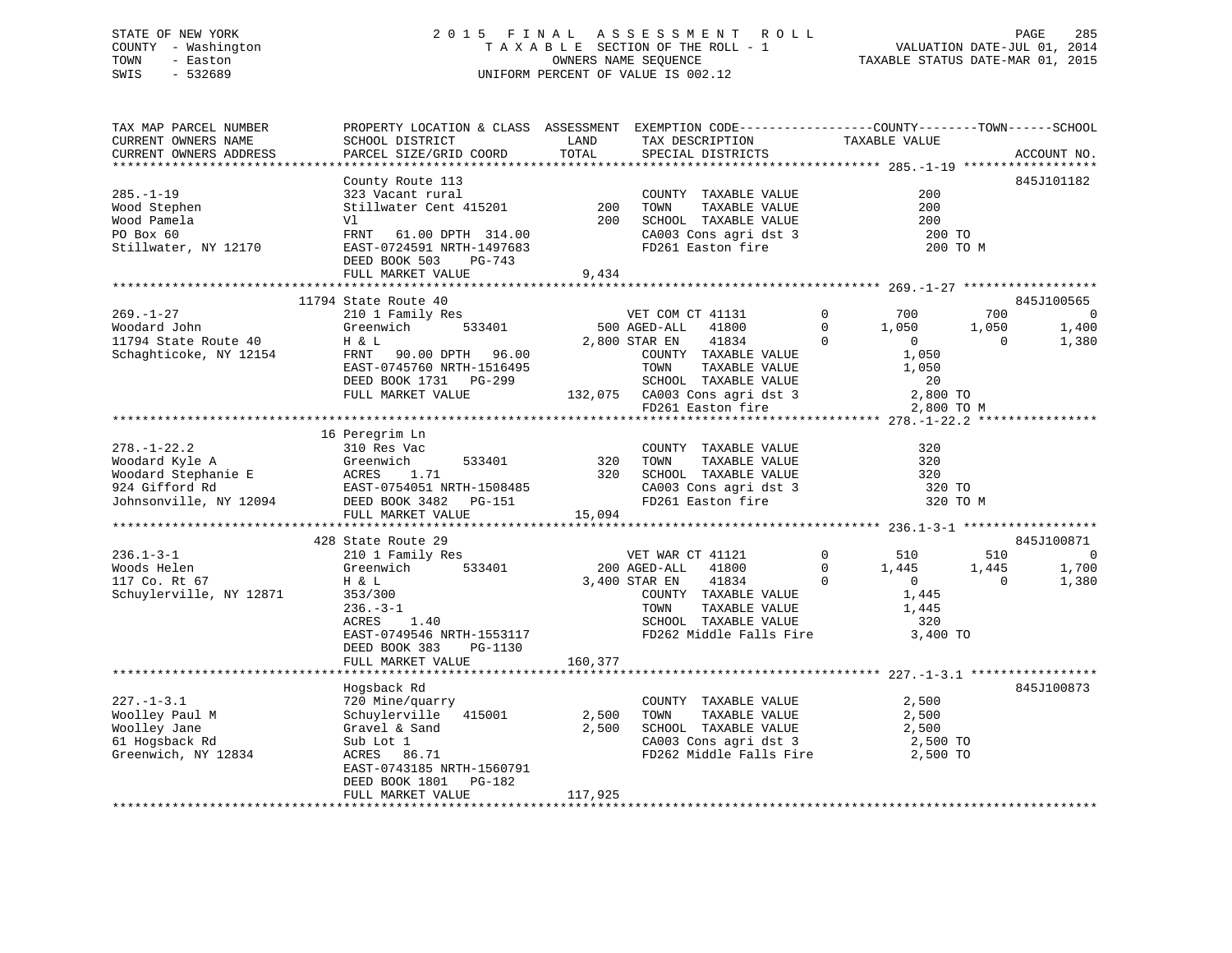## STATE OF NEW YORK 2 0 1 5 F I N A L A S S E S S M E N T R O L L PAGE 286 COUNTY - Washington T A X A B L E SECTION OF THE ROLL - 1 VALUATION DATE-JUL 01, 2014 TOWN - Easton OWNERS NAME SEQUENCE TAXABLE STATUS DATE-MAR 01, 2015 SWIS - 532689 UNIFORM PERCENT OF VALUE IS 002.12

| TAX MAP PARCEL NUMBER<br>CURRENT OWNERS NAME<br>CURRENT OWNERS ADDRESS                               | PROPERTY LOCATION & CLASS ASSESSMENT EXEMPTION CODE----------------COUNTY-------TOWN------SCHOOL<br>SCHOOL DISTRICT<br>PARCEL SIZE/GRID COORD                       | LAND<br>TOTAL           | TAX DESCRIPTION<br>SPECIAL DISTRICTS                                                                                                                                                     | TAXABLE VALUE                                          |                                                                                                 | ACCOUNT NO.                                              |
|------------------------------------------------------------------------------------------------------|---------------------------------------------------------------------------------------------------------------------------------------------------------------------|-------------------------|------------------------------------------------------------------------------------------------------------------------------------------------------------------------------------------|--------------------------------------------------------|-------------------------------------------------------------------------------------------------|----------------------------------------------------------|
|                                                                                                      |                                                                                                                                                                     |                         |                                                                                                                                                                                          |                                                        |                                                                                                 |                                                          |
| $227. - 1 - 3.5$<br>Woolley Paul M<br>Woolley Jane<br>61 Hogsback Rd<br>Greenwich, NY 12834          | 61 Hogsback Rd<br>210 1 Family Res<br>Schuylerville 415001<br>Sub Lot 6<br>2.91<br>ACRES<br>EAST-0741506 NRTH-1560057<br>DEED BOOK 1801 PG-182<br>FULL MARKET VALUE | 700<br>5,000<br>235,849 | STAR B<br>41854<br>COUNTY TAXABLE VALUE<br>TOWN<br>TAXABLE VALUE<br>SCHOOL TAXABLE VALUE<br>CA003 Cons agri dst 3<br>FD262 Middle Falls Fire                                             | $\Omega$                                               | $\overline{0}$<br>$\Omega$<br>5,000<br>5,000<br>4,360<br>5,000 TO<br>5,000 TO                   | 640                                                      |
|                                                                                                      |                                                                                                                                                                     |                         |                                                                                                                                                                                          |                                                        |                                                                                                 |                                                          |
| $227. - 1 - 6.1$<br>Woolley Paul M<br>61 Hoggsback Rd<br>Greenwich, NY 12834                         | Windy Hill Rd<br>323 Vacant rural<br>Schuylerville 415001<br>Vacant Land<br>ACRES<br>1.50<br>EAST-0744040 NRTH-1560044<br>DEED BOOK 1804<br>PG-279                  | 400<br>400              | COUNTY TAXABLE VALUE<br>TOWN<br>TAXABLE VALUE<br>SCHOOL TAXABLE VALUE<br>FD262 Middle Falls Fire                                                                                         |                                                        | 400<br>400<br>400<br>400 TO                                                                     | 845J100699                                               |
|                                                                                                      | FULL MARKET VALUE                                                                                                                                                   | 18,868                  |                                                                                                                                                                                          |                                                        |                                                                                                 |                                                          |
|                                                                                                      |                                                                                                                                                                     |                         |                                                                                                                                                                                          |                                                        |                                                                                                 |                                                          |
| $252 - 2 - 23$<br>Wright Andrew J<br>Wright Mary Ann<br>455 Mountain Rd<br>Greenwich, NY 12834       | 455 Mountain Rd<br>210 1 Family Res<br>Greenwich<br>533401<br>Warehouse<br>ACRES 19.98<br>EAST-0752648 NRTH-1534873<br>DEED BOOK 648<br>PG-185<br>FULL MARKET VALUE | 700<br>4,500<br>212,264 | STAR B<br>41854<br>COUNTY TAXABLE VALUE<br>TAXABLE VALUE<br>TOWN<br>SCHOOL TAXABLE VALUE<br>FD261 Easton fire                                                                            | $\overline{0}$                                         | $\overline{0}$<br>$\Omega$<br>4,500<br>4,500<br>3,860<br>4,500 TO M                             | 845J100185<br>640                                        |
|                                                                                                      |                                                                                                                                                                     |                         |                                                                                                                                                                                          |                                                        |                                                                                                 |                                                          |
| $261. - 1 - 28$<br>Wright Bruce<br>Wright Joan<br>579 Vly Summit Rd<br>Cambridge, NY 12816           | 579 Vly Summit Rd<br>113 Cattle farm<br>533401<br>Greenwich<br>Farm<br>ACRES 69.86<br>EAST-0759022 NRTH-1523246<br>DEED BOOK 820<br>PG-277                          |                         | 75 PCT OF VALUE USED FOR EXEMPTION PURPOSES<br>VET WAR CT 41121<br>41720<br>1,500 AG DIST<br>41802<br>4,500 AGED-CO<br>41834<br>STAR EN<br>COUNTY TAXABLE VALUE<br>TOWN<br>TAXABLE VALUE | $\mathbf{0}$<br>$\mathbf 0$<br>$\mathbf 0$<br>$\Omega$ | 506<br>506<br>467<br>467<br>574<br>$\mathbf{0}$<br>$\overline{0}$<br>$\Omega$<br>2,953<br>3,527 | 845J100875<br>$\overline{0}$<br>467<br>$\Omega$<br>1,380 |
| MAY BE SUBJECT TO PAYMENT<br>UNDER AGDIST LAW TIL 2019                                               | FULL MARKET VALUE                                                                                                                                                   |                         | 212,264 SCHOOL TAXABLE VALUE<br>CA003 Cons agri dst 3<br>467 EX                                                                                                                          |                                                        | 2,653<br>4,033 TO                                                                               |                                                          |
|                                                                                                      |                                                                                                                                                                     |                         | FD261 Easton fire                                                                                                                                                                        |                                                        | 4,500 TO M                                                                                      |                                                          |
|                                                                                                      | 588 Herrington Hill Rd                                                                                                                                              |                         |                                                                                                                                                                                          |                                                        |                                                                                                 | 845J100720                                               |
| $253. - 1 - 22$<br>Wright Mark G<br>Wright Judith M<br>588 Herrington Hill Rd<br>Greenwich, NY 12834 | 210 1 Family Res<br>Greenwich 533401<br>H & L<br>ACRES<br>1.00<br>ACRES 1.00<br>EAST-0763647 NRTH-1531478<br>DEED BOOK 549<br><b>PG-80</b><br>FULL MARKET VALUE     | 500<br>2,100<br>99,057  | 41854<br>STAR B<br>COUNTY TAXABLE VALUE<br>TOWN<br>TAXABLE VALUE<br>SCHOOL TAXABLE VALUE<br>CA003 Cons agri dst 3<br>FD261 Faston fire<br>FD261 Easton fire                              | $\overline{0}$                                         | $\overline{0}$<br>$\Omega$<br>2,100<br>2,100<br>1,460<br>2,100 TO<br>2,100 TO M                 | 640                                                      |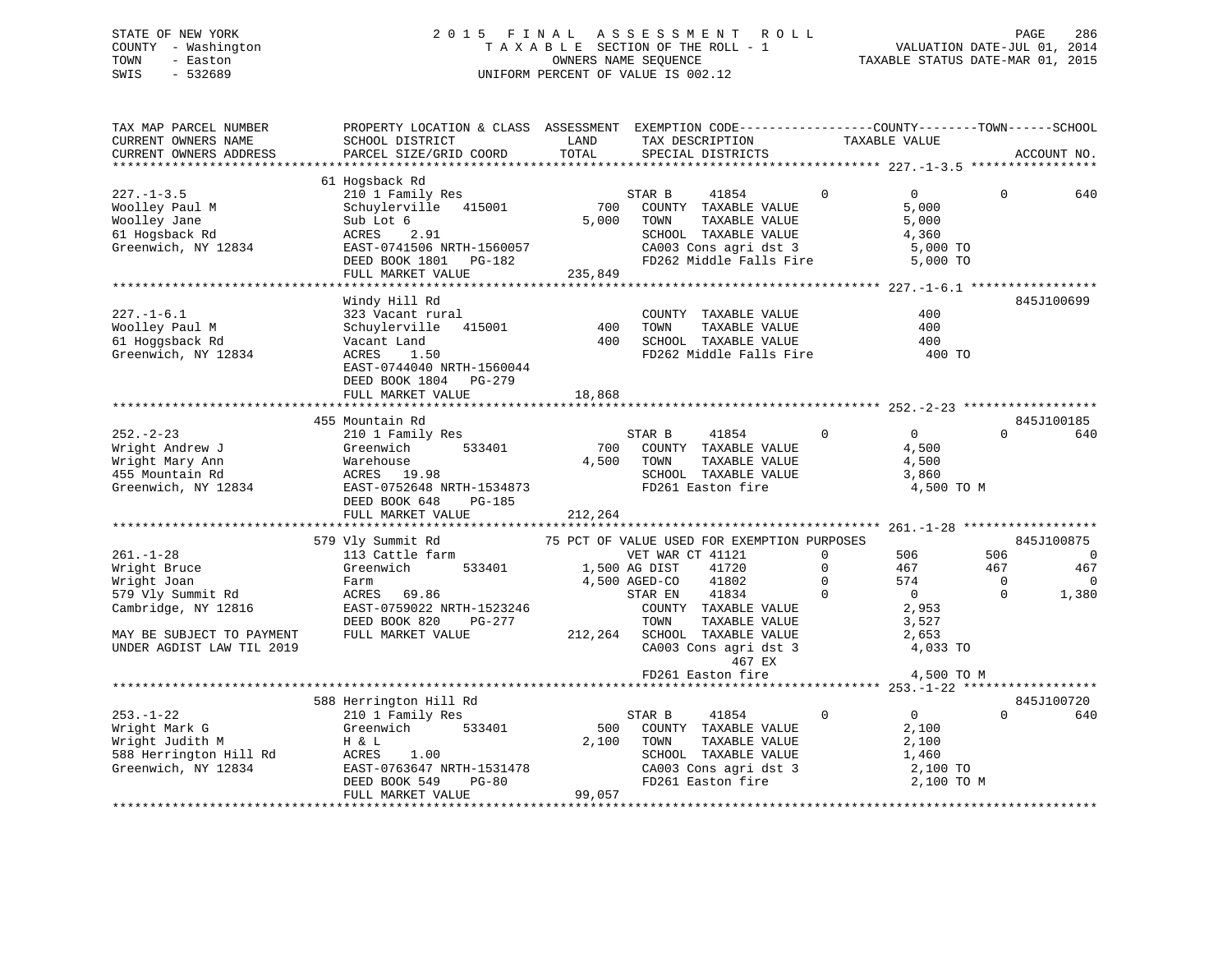| STATE OF NEW YORK<br>COUNTY - Washington<br>- Easton<br>TOWN<br>$-532689$<br>SWIS                              |                                                                                                                                                                                                                      |                  | 2015 FINAL ASSESSMENT ROLL<br>T A X A B L E SECTION OF THE ROLL - 1<br>OWNERS NAME SEOUENCE<br>UNIFORM PERCENT OF VALUE IS 002.12                              |                | rase 207<br>VALUATION DATE-JUL 01, 2014<br>TAXABLE STATUS DATE-MAR 01, 2015 | PAGE     | 287               |
|----------------------------------------------------------------------------------------------------------------|----------------------------------------------------------------------------------------------------------------------------------------------------------------------------------------------------------------------|------------------|----------------------------------------------------------------------------------------------------------------------------------------------------------------|----------------|-----------------------------------------------------------------------------|----------|-------------------|
| TAX MAP PARCEL NUMBER<br>CURRENT OWNERS NAME<br>CURRENT OWNERS ADDRESS                                         | PROPERTY LOCATION & CLASS ASSESSMENT EXEMPTION CODE----------------COUNTY-------TOWN------SCHOOL<br>SCHOOL DISTRICT<br>PARCEL SIZE/GRID COORD                                                                        | LAND<br>TOTAL    | TAX DESCRIPTION TAXABLE VALUE<br>SPECIAL DISTRICTS<br>SPECIAL DISTRICTS                                                                                        |                |                                                                             |          | ACCOUNT NO.       |
| $261. - 1 - 17.2$<br>Wright Nathan<br>Wright Sherri<br>616 Brownell Rd<br>Greenwich, NY 12834                  | 616 Brownell Rd<br>210 1 Family Res<br>Greenwich<br>533401<br>Gravel Bed<br>Tax Sale Parcel No 6<br>ACRES<br>2.60<br>EAST-0763313 NRTH-1525473<br>DEED BOOK 906<br>PG-107<br>FULL MARKET VALUE                       | 500<br>141,509   | 41854<br>STAR B<br>COUNTY TAXABLE VALUE<br>3,000 TOWN<br>TAXABLE VALUE<br>SCHOOL TAXABLE VALUE<br>FD261 Easton fire                                            | $\overline{0}$ | 0<br>3,000<br>3,000<br>2,360<br>3,000 TO M                                  | $\Omega$ | 8479900979<br>640 |
|                                                                                                                |                                                                                                                                                                                                                      |                  |                                                                                                                                                                |                |                                                                             |          |                   |
| $227. - 1 - 19.5$<br>Wynnyk Bohdan M<br>Wynnyk Christine<br>187 Old Schuylerville Rd<br>Greenwich, NY 12834    | 187 Old Schuylerville Rd<br>210 1 Family Res<br>Schuylerville 415001 1,000 COUNTY TAXABLE VALUE<br>Rural Vl<br>Sub Lot#5<br>$ACRES$ 17.18<br>EAST-0742259 NRTH-1556990<br>DEED BOOK 2733 PG-113<br>FULL MARKET VALUE | 5,500<br>259,434 | STAR B<br>41854<br>TOWN<br>TAXABLE VALUE<br>SCHOOL TAXABLE VALUE<br>CA003 Cons agri dst 3<br>FD262 Middle Falls Fire 5,500 TO                                  | $\Omega$       | $\Omega$<br>5,500<br>5,500<br>4,860<br>5,500 TO                             | $\Omega$ | 640               |
|                                                                                                                | 251 Becker Rd                                                                                                                                                                                                        |                  |                                                                                                                                                                |                |                                                                             |          | 845J101060        |
| $260. - 1 - 24$<br>Yakubec Frank J<br>Yakubec Marian<br>251 Becker Rd<br>Greenwich, NY 12834                   | 240 Rural res<br>Greenwich<br>533401<br>Res<br>459/132 519/305<br>ACRES 35.22<br>EAST-0752409 NRTH-1522742<br>DEED BOOK 484<br>PG-66                                                                                 | 1,200            | $\overline{0}$<br>STAR B<br>41854<br>COUNTY TAXABLE VALUE<br>4,000 TOWN<br>TAXABLE VALUE<br>SCHOOL TAXABLE VALUE<br>CA003 Cons agri dst 3<br>FD261 Easton fire |                | $\Omega$<br>4,000<br>4,000<br>3,360<br>4,000 TO<br>4,000 TO M               | $\Omega$ | 640               |
|                                                                                                                | FULL MARKET VALUE                                                                                                                                                                                                    | 188,679          |                                                                                                                                                                |                |                                                                             |          |                   |
| $270. - 2 - 4$                                                                                                 | Meeting House Rd/n Off<br>105 Vac farmland                                                                                                                                                                           |                  | AG DIST<br>41720                                                                                                                                               | $\Omega$       | 49                                                                          | 49       | 845J100266<br>49  |
| Yurschak Benjamin<br>Yurschak Sarah<br>934 County Route 74<br>Greenwich, NY 12834<br>MAY BE SUBJECT TO PAYMENT | Cambridge 535010<br>Land<br>$270. - 1 - 4$<br>ACRES 104.21<br>EAST-0761556 NRTH-1520944<br>DEED BOOK 3353 PG-181                                                                                                     | 1,700<br>2,000   | COUNTY TAXABLE VALUE<br>TAXABLE VALUE<br>TOWN<br>SCHOOL TAXABLE VALUE<br>CA003 Cons agri dst 3<br>49 EX<br>FD261 Easton fire                                   |                | 1,951<br>1,951<br>1,951<br>1,951 TO<br>2,000 TO M                           |          |                   |
| UNDER AGDIST LAW TIL 2019                                                                                      | FULL MARKET VALUE                                                                                                                                                                                                    | 94,340           |                                                                                                                                                                |                |                                                                             |          |                   |

|                    | 97 St Canvinette Way      |        |                         | 845J100237 |  |
|--------------------|---------------------------|--------|-------------------------|------------|--|
| $259. - 1 - 37$    | 260 Seasonal res - WTRFNT |        | TAXABLE VALUE<br>COUNTY | 1,000      |  |
| Zakrewski David    | Greenwich<br>533401       | 200    | TAXABLE VALUE<br>TOWN   | 1,000      |  |
| Zakrewski Donna    | Camp/lot                  | 1,000  | TAXABLE VALUE<br>SCHOOL | 1,000      |  |
| 1 Aspen Ct         | FRNT 100.00 DPTH 175.00   |        | CA003 Cons agri dst 3   | 1,000 TO   |  |
| Fishkill, NY 12524 | EAST-0734103 NRTH-1522118 |        | FD261 Easton fire       | 1,000 TO M |  |
|                    | DEED BOOK 3200 PG-52      |        |                         |            |  |
|                    | FULL MARKET VALUE         | 47,170 |                         |            |  |
|                    |                           |        |                         |            |  |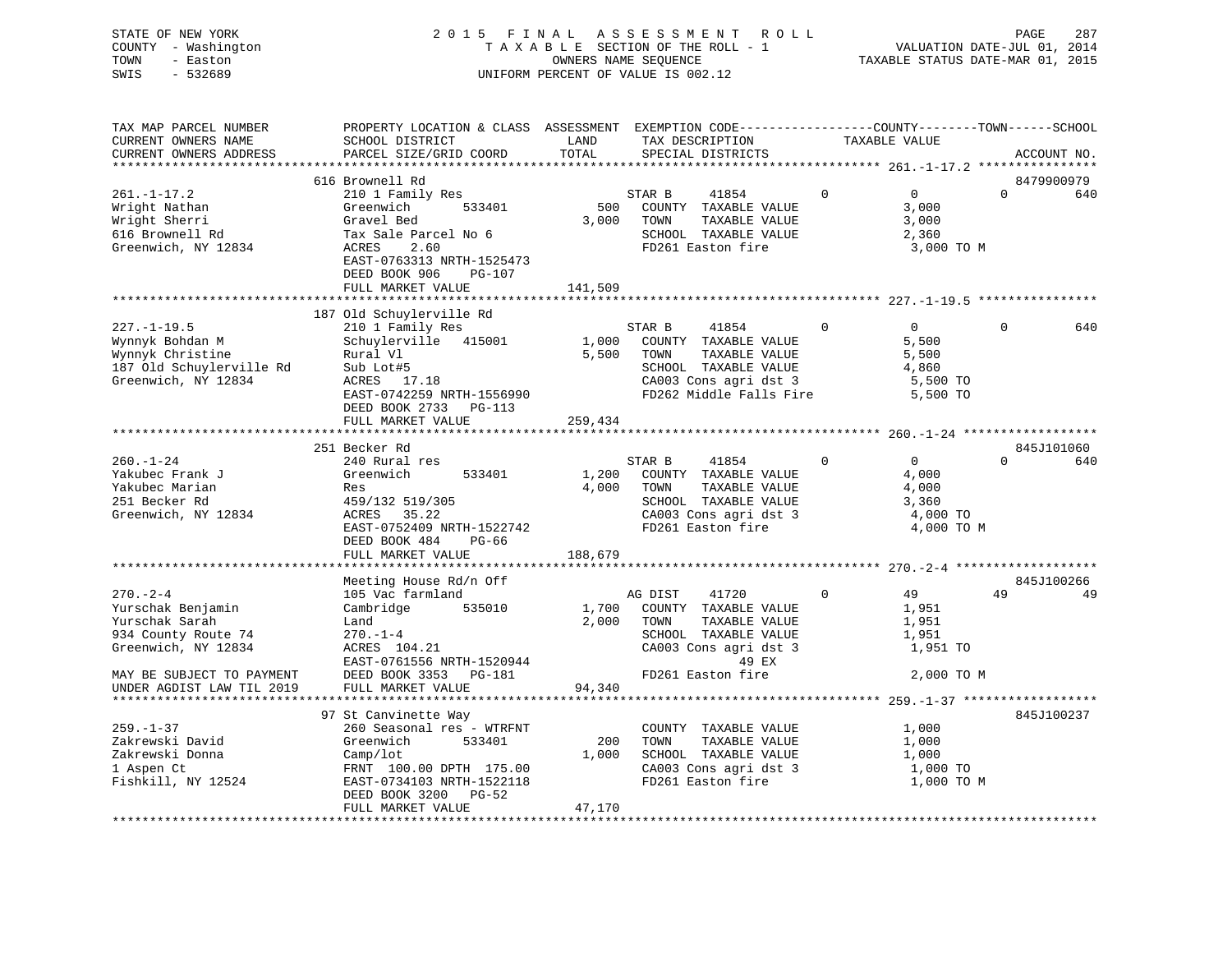## STATE OF NEW YORK 2 0 1 5 F I N A L A S S E S S M E N T R O L L PAGE 288 COUNTY - Washington T A X A B L E SECTION OF THE ROLL - 1 VALUATION DATE-JUL 01, 2014 TOWN - Easton OWNERS NAME SEQUENCE TAXABLE STATUS DATE-MAR 01, 2015 SWIS - 532689 UNIFORM PERCENT OF VALUE IS 002.12

| TAX MAP PARCEL NUMBER<br>CURRENT OWNERS NAME<br>CURRENT OWNERS ADDRESS                    | PROPERTY LOCATION & CLASS ASSESSMENT EXEMPTION CODE---------------COUNTY-------TOWN-----SCHOOL<br>SCHOOL DISTRICT<br>PARCEL SIZE/GRID COORD                                                       | LAND<br>TOTAL        | TAX DESCRIPTION<br>SPECIAL DISTRICTS                                                                                                                        | TAXABLE VALUE                                                                         | ACCOUNT NO.                   |  |  |  |  |
|-------------------------------------------------------------------------------------------|---------------------------------------------------------------------------------------------------------------------------------------------------------------------------------------------------|----------------------|-------------------------------------------------------------------------------------------------------------------------------------------------------------|---------------------------------------------------------------------------------------|-------------------------------|--|--|--|--|
|                                                                                           |                                                                                                                                                                                                   |                      |                                                                                                                                                             |                                                                                       |                               |  |  |  |  |
| $244. - 1 - 12$<br>Zaleski Jason<br>Sears Jaclyn<br>261 Wilbur Ave<br>Greenwich, NY 12834 | 261 Wilbur Ave<br>210 1 Family Res<br>Greenwich<br>533401<br>H & L<br>FRNT 207.00 DPTH 179.00<br>EAST-0745393 NRTH-1542179<br>DEED BOOK 3339 PG-247<br>FULL MARKET VALUE                          | 300<br>117,925       | 41854<br>STAR B<br>COUNTY TAXABLE VALUE<br>TAXABLE VALUE<br>2,500 TOWN<br>SCHOOL TAXABLE VALUE<br>CA003 Cons agri dst 3 2,500 TO<br>FD262 Middle Falls Fire | $0 \qquad \qquad$<br>$\overline{0}$<br>2,500<br>2,500<br>1,860<br>2,500 TO            | 845J100212<br>$\Omega$<br>640 |  |  |  |  |
|                                                                                           |                                                                                                                                                                                                   |                      |                                                                                                                                                             |                                                                                       |                               |  |  |  |  |
| $285. - 1 - 7$<br>Zecca John E<br>241 County Route 54<br>Schaghticoke, NY 12154           | County Route 54/N Off<br>323 Vacant rural<br>Stillwater Cent 415201<br>Wl<br>ACRES 25.00<br>EAST-0732508 NRTH-1504209<br>DEED BOOK 903<br>PG-94<br>FULL MARKET VALUE                              | 400<br>400<br>18,868 | COUNTY TAXABLE VALUE<br>TOWN<br>TAXABLE VALUE<br>TAXABLE VALUE<br>SCHOOL TAXABLE VALUE<br>CA003 Cons agri dst 3<br>FD261 Easton fire                        | 400<br>400<br>400<br>400 TO<br>400 TO M                                               | 845J100096                    |  |  |  |  |
|                                                                                           | 241 County Route 54                                                                                                                                                                               |                      |                                                                                                                                                             |                                                                                       | 845J100297                    |  |  |  |  |
| $285. - 1 - 8$<br>Zecca John Jr.<br>241 County Route 54<br>Schaghticoke, NY 12154         | common noute 54<br>210 1 Family Res<br>Stillwater Cent 415201<br>Wl<br>ACRES<br>9.00<br>EAST-0732472 NRTH-1503050<br>PG-272<br>DEED BOOK 895<br>FULL MARKET VALUE                                 | 141,509              | STAR B<br>41854<br>500 COUNTY TAXABLE VALUE<br>3,000 TOWN<br>TAXABLE VALUE<br>SCHOOL TAXABLE VALUE<br>CA003 Cons agri dst 3<br>FD261 Easton fire            | $\overline{0}$<br>$\overline{0}$<br>3,000<br>3,000<br>2,360<br>3,000 TO<br>3,000 TO M | $\Omega$<br>640               |  |  |  |  |
|                                                                                           | 11784 State Route 40                                                                                                                                                                              |                      |                                                                                                                                                             |                                                                                       | 845J100301                    |  |  |  |  |
| $269. - 1 - 28$<br>Ziehm Brian<br>11784 State Route 40<br>Schaghticoke, NY 12154          | 210 1 Family Res<br>Greenwich 533401<br>H & L<br>2494/1<br>FRNT 181.00 DPTH 165.00<br>EAST-0745743 NRTH-1516372<br>DEED BOOK 3165 PG-298                                                          | 400<br>2,800         | COUNTY TAXABLE VALUE<br>TOWN      TAXABLE VALUE<br>SCHOOL TAXABLE VALUE<br>$CAO03$ Cons agri dst 3 2,800 TO<br>FD261 Easton fire                            | 2,800<br>2,800<br>2,800<br>2,800 TO M                                                 |                               |  |  |  |  |
|                                                                                           | FULL MARKET VALUE                                                                                                                                                                                 | 132,075              |                                                                                                                                                             |                                                                                       |                               |  |  |  |  |
| $228. - 5 - 12.2$<br>Ziehm Catherine<br>22 Church St<br>Greenwich, NY 12834               | 495 State Route 29<br>210 1 Family Res<br>533401<br>Greenwich<br>House & Lot<br>$228. - 1 - 12.2$<br>ACRES<br>1.00<br>EAST-0751266 NRTH-1553687<br>DEED BOOK 3186<br>$PG-30$<br>FULL MARKET VALUE | 117,925              | COUNTY TAXABLE VALUE<br>400 TOWN TAXABLE VALUE<br>2,500 SCHOOL TAXABLE VALUE<br>FD262 Middle Falls Fire 2,500 TO                                            | 2,500<br>2,500<br>2,500                                                               | 845J101127                    |  |  |  |  |
|                                                                                           |                                                                                                                                                                                                   |                      |                                                                                                                                                             |                                                                                       |                               |  |  |  |  |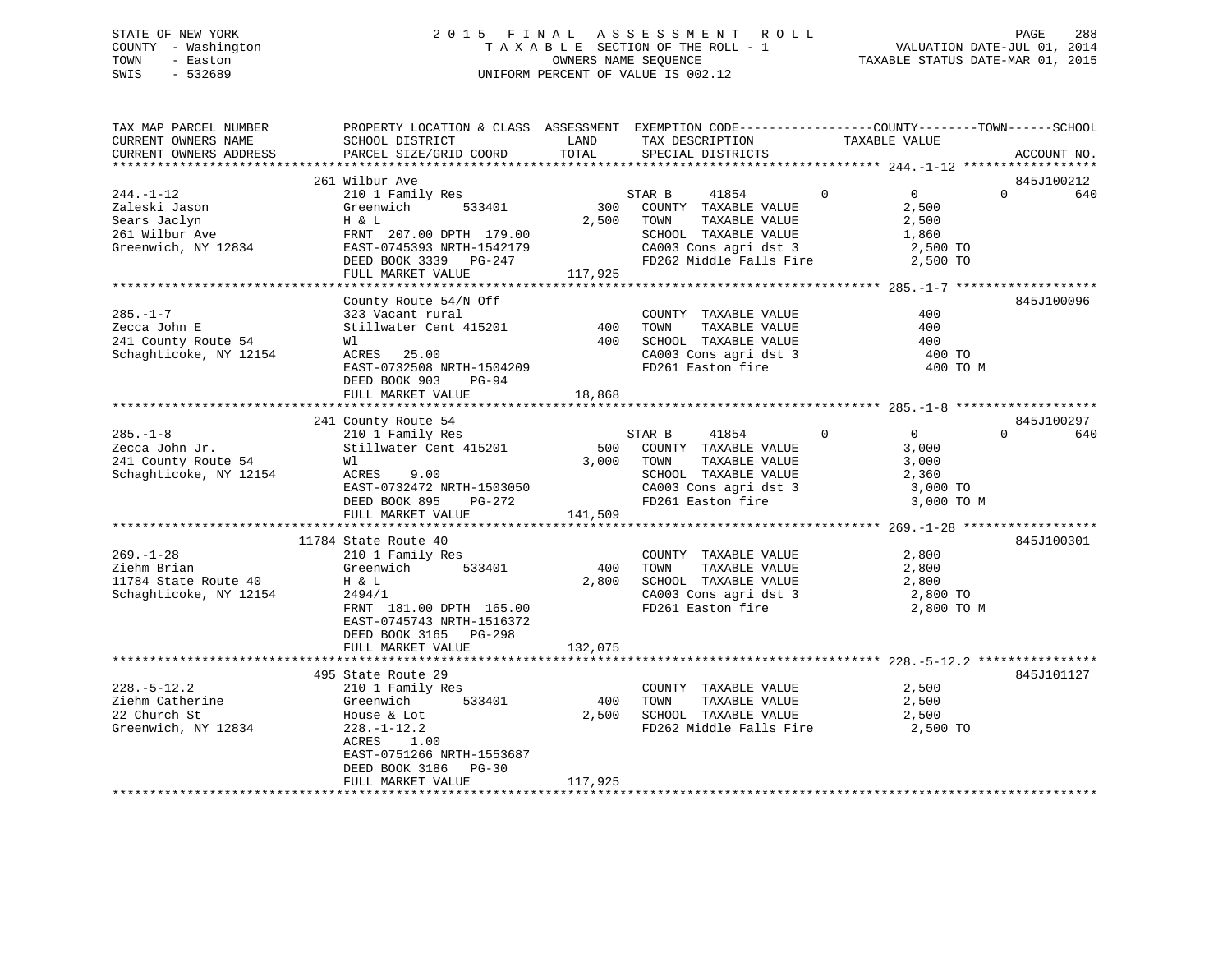| STATE OF NEW YORK<br>- Washington<br>COUNTY<br>TOWN<br>- Easton<br>SWIS<br>$-532689$ |                                              |                    | 2015 FINAL ASSESSMENT ROLL<br>TAXABLE SECTION OF THE ROLL - 1<br>OWNERS NAME SEOUENCE<br>UNIFORM PERCENT OF VALUE IS 002.12 | TAXABLE STATUS DATE-MAR 01, 2015 | PAGE<br>VALUATION DATE-JUL 01, 2014 | 289         |
|--------------------------------------------------------------------------------------|----------------------------------------------|--------------------|-----------------------------------------------------------------------------------------------------------------------------|----------------------------------|-------------------------------------|-------------|
| TAX MAP PARCEL NUMBER<br>CURRENT OWNERS NAME                                         | PROPERTY LOCATION & CLASS<br>SCHOOL DISTRICT | ASSESSMENT<br>LAND | EXEMPTION CODE-----------------COUNTY--------TOWN------SCHOOL<br>TAX DESCRIPTION                                            | TAXABLE VALUE                    |                                     |             |
| CURRENT OWNERS ADDRESS                                                               | PARCEL SIZE/GRID COORD                       | TOTAL              | SPECIAL DISTRICTS                                                                                                           |                                  |                                     | ACCOUNT NO. |

|                  | 388 State Route 29        |                                  | 845J100763 |
|------------------|---------------------------|----------------------------------|------------|
| $236. - 1 - 1.1$ | 210 1 Family Res          | TAXABLE VALUE<br>COUNTY          | 3,044      |
| Zweifel Lois L   | Greenwich<br>533401       | 1,000<br>TAXABLE VALUE<br>TOWN   | 3,044      |
| lambrect Zwiefel | H & L                     | 3,044<br>TAXABLE VALUE<br>SCHOOL | 3,044      |
| 418 Holyoke St   | 1.48<br>ACRES             | FD262 Middle Falls Fire          | 3,044 TO   |
| Ludlow, MA 01056 | EAST-0748504 NRTH-1552836 |                                  |            |
|                  | DEED BOOK 2269 PG-301     |                                  |            |
|                  | FULL MARKET VALUE         | 143,585                          |            |
|                  |                           |                                  |            |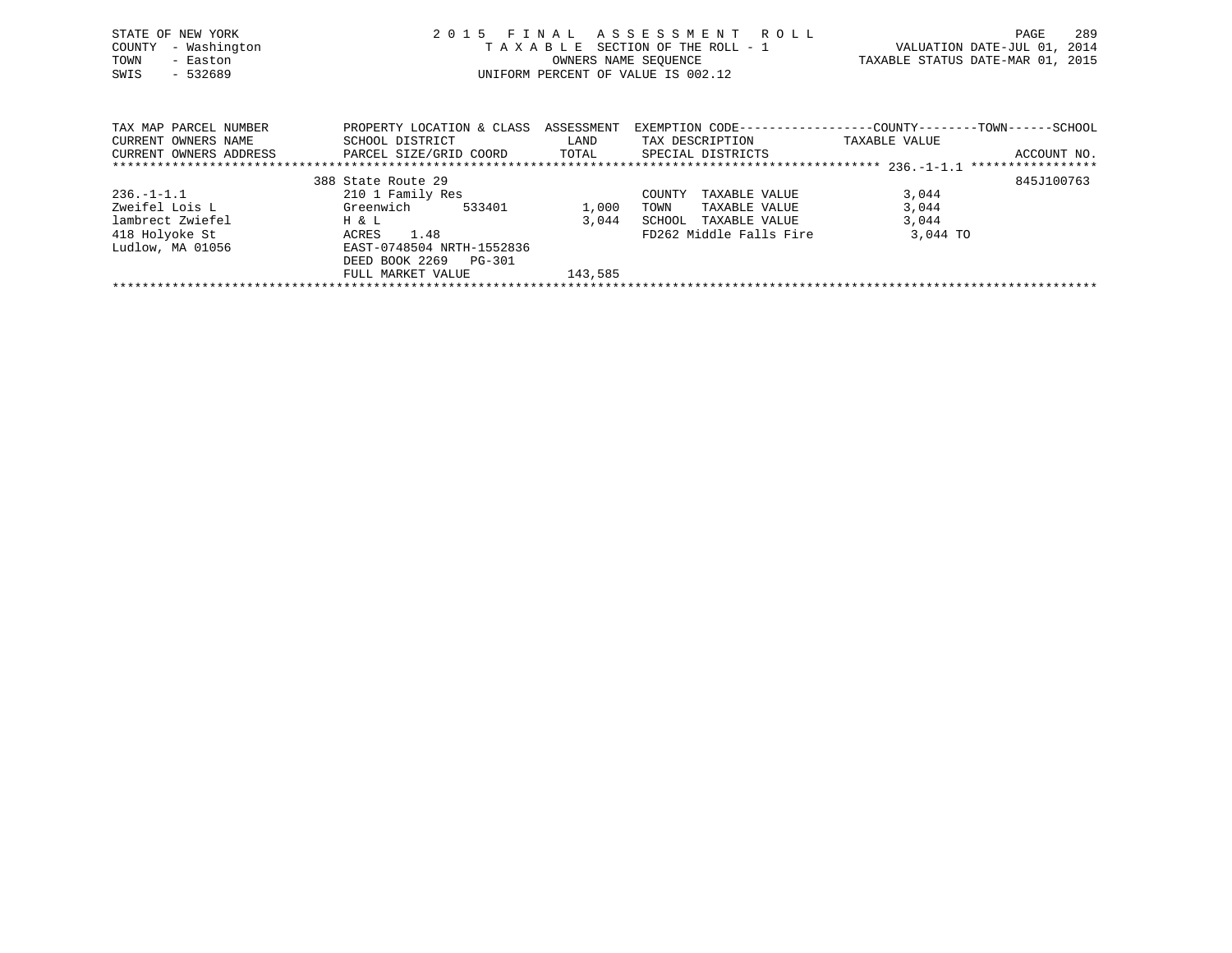VALUATION DATE-JUL 01, 2014 TOWN - Easton TAXABLE STATUS DATE-MAR 01, 2015 SWIS - 532689 RPS150/V04/L015 UNIFORM PERCENT OF VALUE IS 002.12 CURRENT DATE 6/18/2015

## R O L L S U B S E C T I O N - - T O T A L S

#### \*\*\* S P E C I A L D I S T R I C T S U M M A R Y \*\*\*

| CODE | DISTRICT NAME        | TOTAL<br>PARCELS | EXTENSION<br>TYPE | EXTENSION<br>VALUE | AD VALOREM<br>VALUE | EXEMPT<br>AMOUNT | TAXABLE<br>VALUE |
|------|----------------------|------------------|-------------------|--------------------|---------------------|------------------|------------------|
|      | TE533 Trans exmt rep |                  | 4 MOVTAX          |                    |                     |                  |                  |
|      | CA003 Cons agri dst  |                  | 921 TOTAL         |                    | 3489,608            | 123,979          | 3365,629         |
|      | FD261 Easton fire    |                  | 886 TOTAL M       |                    | 3339,125            | 1,600            | 3337,525         |
|      | FD262 Middle Falls F |                  | 304 TOTAL         |                    | 1623,032            |                  | 1623,032         |
|      | FD263 Schuylerville  |                  | 32 TOTAL          |                    | 314,980             |                  | 314,980          |

#### \*\*\* S C H O O L D I S T R I C T S U M M A R Y \*\*\*

|        |                    | TOTAL   | ASSESSED | ASSESSED | <b>EXEMPT</b> | TOTAL    | <b>STAR</b> | STAR     |
|--------|--------------------|---------|----------|----------|---------------|----------|-------------|----------|
| CODE   | DISTRICT NAME      | PARCELS | LAND     | TOTAL    | AMOUNT        | TAXABLE  | AMOUNT      | TAXABLE  |
| 384201 | Hoosic Valley      | 12      | 14,000   | 37,400   | 5,087         | 32,313   | 6,060       | 26,253   |
| 415001 | Schuylerville      | 129     | 128,080  | 677,090  | 19,242        | 657,848  | 62,260      | 595,588  |
| 415201 | Stillwater Central | 91      | 102,250  | 286,500  | 18,756        | 267,744  | 26,110      | 241,634  |
| 533401 | Greenwich          | 980     | 963,920  | 4242,147 | 190,695       | 4051,452 | 420,820     | 3630,632 |
| 535010 | Cambridge          | 9       | 12,500   | 33,200   | 1,801         | 31,399   | 1,280       | 30,119   |
|        | SUB-TOTAL          | 1,221   | 1220,750 | 5276,337 | 235,581       | 5040,756 | 516,530     | 4524,226 |
|        | TOTAL              | 1,221   | 1220,750 | 5276,337 | 235,581       | 5040,756 | 516,530     | 4524,226 |

#### \*\*\* S Y S T E M C O D E S S U M M A R Y \*\*\*

## NO SYSTEM EXEMPTIONS AT THIS LEVEL

# \*\*\* E X E M P T I O N S U M M A R Y \*\*\*

| CODE  | DESCRIPTION    | TOTAL<br>PARCELS | COUNTY | TOWN   | SCHOOL |
|-------|----------------|------------------|--------|--------|--------|
| 25130 | NON-PR CHA     |                  | 1,600  | 1,600  | 1,600  |
| 41101 | ELG F VET      | 12               | 27,800 | 27,800 |        |
| 41121 | VET WAR CT     | 43               | 23,059 | 21,413 |        |
| 41131 | VET COM CT     | 35               | 33,063 | 30,298 |        |
| 41141 | VET DIS CT     |                  | 8,277  | 7,853  |        |
| 41151 | $CW$ 10 $VET/$ |                  | 170    |        |        |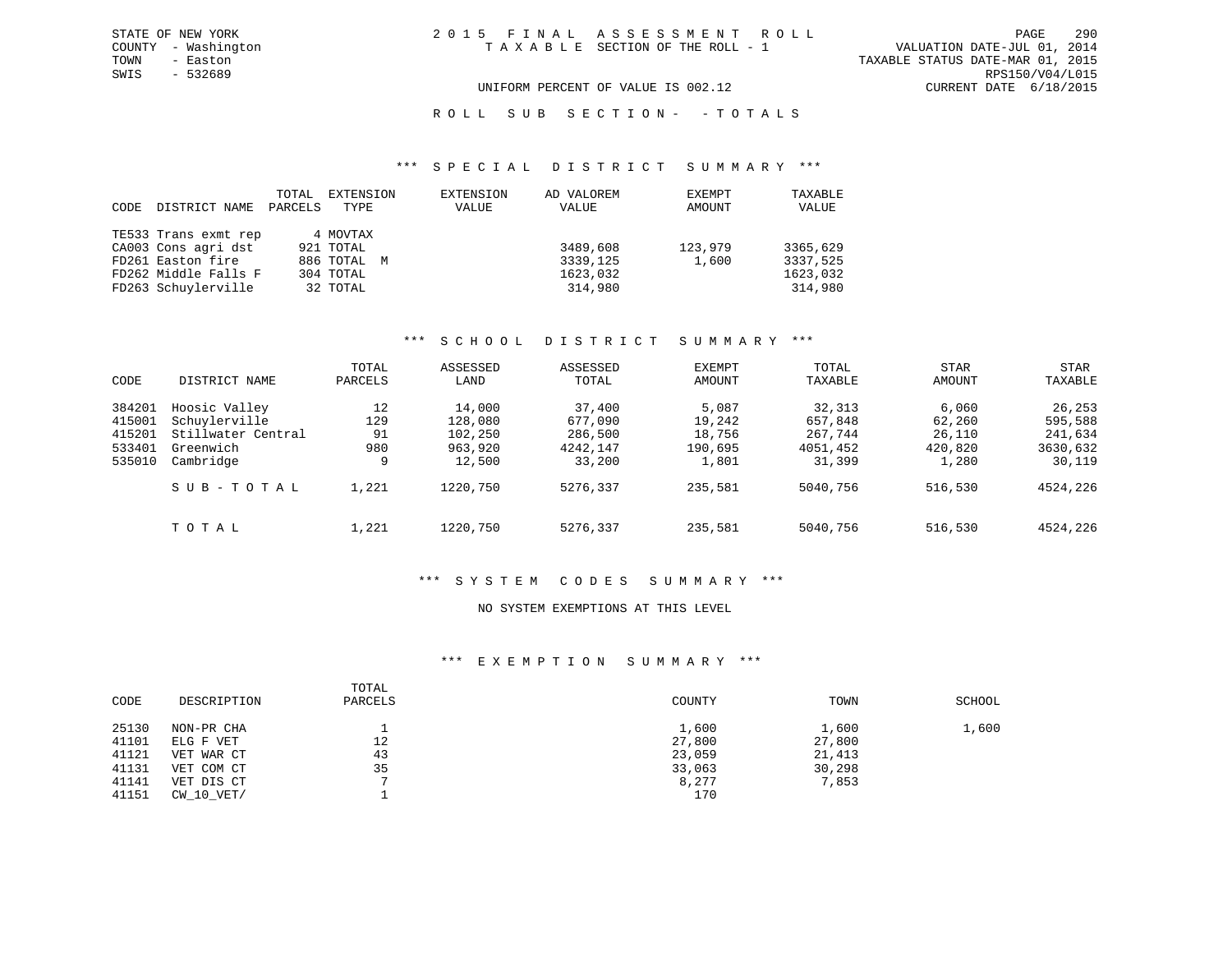|  | 2015 FINAL ASSESSMENT ROLL            | -291<br>PAGE                     |
|--|---------------------------------------|----------------------------------|
|  | T A X A B L E SECTION OF THE ROLL - 1 | VALUATION DATE-JUL 01, 2014      |
|  |                                       | TAXABLE STATUS DATE-MAR 01, 2015 |
|  |                                       | RPS150/V04/L015                  |
|  | UNIFORM PERCENT OF VALUE IS 002.12    | CURRENT DATE 6/18/2015           |

ROLL SUB SECTION - - TOTALS

#### \*\*\* E X E M P T I O N S U M M A R Y \*\*\*

|       |              | TOTAL          |         |         |         |
|-------|--------------|----------------|---------|---------|---------|
| CODE  | DESCRIPTION  | PARCELS        | COUNTY  | TOWN    | SCHOOL  |
| 41152 | $CW_10_VET/$ | $\overline{a}$ | 340     |         |         |
| 41400 | CLERGY       | 2              | 3,000   | 3,000   | 3,000   |
| 41700 | AG BUILD     | 14             | 33,750  | 33,750  | 33,750  |
| 41720 | AG DIST      | 199            | 125,805 | 125,805 | 125,805 |
| 41730 | AGRI-D IND   | 3              | 1,969   | 1,969   | 1,969   |
| 41800 | AGED-ALL     | 22             | 33,316  | 33,546  | 37,066  |
| 41802 | AGED-CO      | 30             | 31,600  |         |         |
| 41803 | AGED-TOWN    |                |         | 1,575   |         |
| 41804 | AGED-SCH     |                |         |         | 4,379   |
| 41805 | AGE-CO/SCH   |                | 2,250   |         | 2,250   |
| 41806 | AGE-TN/SCH   | 15             |         | 11,182  | 11,538  |
| 41834 | STAR EN      | 167            |         |         | 228,960 |
| 41844 | STAR EN MH   |                |         |         | 950     |
| 41854 | STAR B       | 443            |         |         | 285,440 |
| 41864 | STAR B MH    | 2              |         |         | 1,180   |
| 41932 | DISAB-CO     | 2              | 2,650   |         |         |
| 41936 | DISAB-T/S    | 2              |         | 1,845   | 1,845   |
| 42112 | Hist Barns   |                | 800     |         |         |
| 47460 | FOR 480A     | 11             | 9,629   | 9,629   | 9,629   |
| 47610 | BUSIN97      | 2              | 2,750   | 2,750   | 2,750   |
|       | TOTAL        | 1,024          | 341,828 | 314,015 | 752,111 |

STATE OF NEW YORK COUNTY - Washington TOWN - Easton SWIS - 532689

| ROLL       |             | TOTAL   | ASSESSED | ASSESSED | TAXABLE  | TAXABLE  | TAXABLE  | STAR     |
|------------|-------------|---------|----------|----------|----------|----------|----------|----------|
| <b>SEC</b> | DESCRIPTION | PARCELS | LAND     | TOTAL    | COUNTY   | TOWN     | SCHOOL   | TAXABLE  |
|            | TAXABLE     | 1,221   | 1220,750 | 5276,337 | 4934,509 | 4962,322 | 5040,756 | 4524,226 |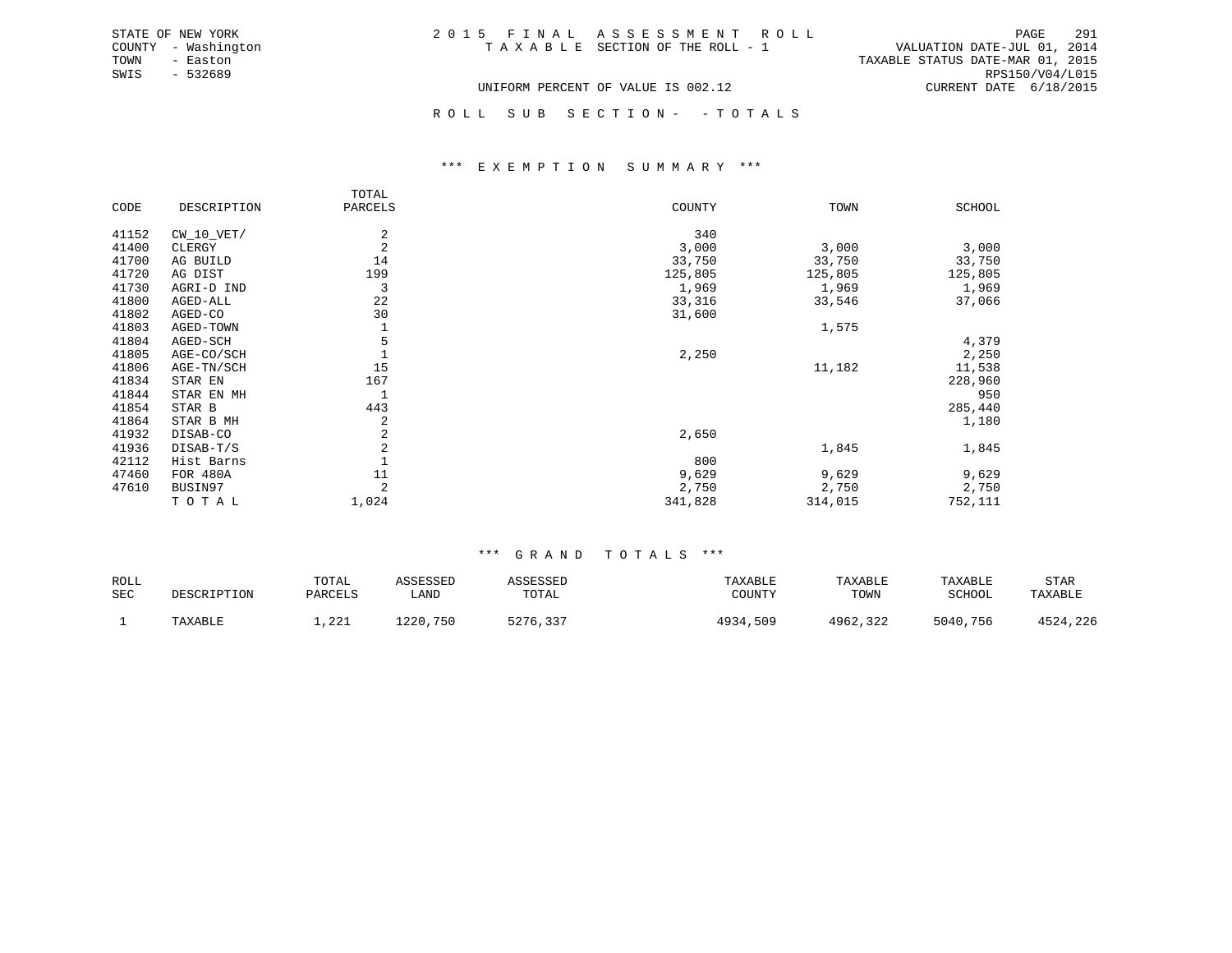|      | STATE OF NEW YORK   | 2015 FINAL ASSESSMENT ROLL |                                    |                                  | PAGE                   | 292 |
|------|---------------------|----------------------------|------------------------------------|----------------------------------|------------------------|-----|
|      | COUNTY - Washington |                            | TAXABLE SECTION OF THE ROLL - 1    | VALUATION DATE-JUL 01, 2014      |                        |     |
| TOWN | - Easton            |                            |                                    | TAXABLE STATUS DATE-MAR 01, 2015 |                        |     |
| SWIS | - 532689            |                            | UNIFORM PERCENT OF VALUE IS 002.12 |                                  | RPS150/V04/L015        |     |
|      |                     |                            |                                    |                                  | CURRENT DATE 6/18/2015 |     |
|      |                     |                            |                                    |                                  |                        |     |

# ROLL SECTION TOTALS

#### \*\*\* S P E C I A L D I S T R I C T S U M M A R Y \*\*\*

| CODE | DISTRICT NAME        | <b>TOTAL</b><br>PARCELS | EXTENSION<br>TYPE | EXTENSION<br>VALUE | AD VALOREM<br>VALUE | EXEMPT<br>AMOUNT | TAXABLE<br>VALUE |
|------|----------------------|-------------------------|-------------------|--------------------|---------------------|------------------|------------------|
|      | TE533 Trans exmt rep |                         | 4 MOVTAX          |                    |                     |                  |                  |
|      | CA003 Cons agri dst  |                         | 921 TOTAL         |                    | 3489,608            | 123,979          | 3365,629         |
|      | FD261 Easton fire    |                         | 886 TOTAL M       |                    | 3339,125            | 1,600            | 3337,525         |
|      | FD262 Middle Falls F |                         | 304 TOTAL         |                    | 1623,032            |                  | 1623,032         |
|      | FD263 Schuylerville  |                         | 32 TOTAL          |                    | 314,980             |                  | 314,980          |

#### \*\*\* S C H O O L D I S T R I C T S U M M A R Y \*\*\*

|        |                    | TOTAL   | ASSESSED | ASSESSED | <b>EXEMPT</b> | TOTAL    | <b>STAR</b> | <b>STAR</b> |
|--------|--------------------|---------|----------|----------|---------------|----------|-------------|-------------|
| CODE   | DISTRICT NAME      | PARCELS | LAND     | TOTAL    | AMOUNT        | TAXABLE  | AMOUNT      | TAXABLE     |
| 384201 | Hoosic Valley      | 12      | 14,000   | 37,400   | 5,087         | 32,313   | 6,060       | 26,253      |
| 415001 | Schuylerville      | 129     | 128,080  | 677,090  | 19,242        | 657,848  | 62,260      | 595,588     |
| 415201 | Stillwater Central | 91      | 102,250  | 286,500  | 18,756        | 267,744  | 26,110      | 241,634     |
| 533401 | Greenwich          | 980     | 963,920  | 4242,147 | 190,695       | 4051,452 | 420,820     | 3630,632    |
| 535010 | Cambridge          | 9       | 12,500   | 33,200   | 1,801         | 31,399   | 1,280       | 30,119      |
|        | SUB-TOTAL          | 1,221   | 1220,750 | 5276,337 | 235,581       | 5040,756 | 516,530     | 4524,226    |
|        | TOTAL              | 1,221   | 1220,750 | 5276,337 | 235,581       | 5040,756 | 516,530     | 4524,226    |

#### \*\*\* S Y S T E M C O D E S S U M M A R Y \*\*\*

#### NO SYSTEM EXEMPTIONS AT THIS LEVEL

#### \*\*\* E X E M P T I O N S U M M A R Y \*\*\*

| CODE           | DESCRIPTION             | TOTAL<br>PARCELS | COUNTY          | TOWN            | SCHOOL |
|----------------|-------------------------|------------------|-----------------|-----------------|--------|
| 25130<br>41101 | NON-PR CHA<br>ELG F VET | 12               | 1,600<br>27,800 | 1,600<br>27,800 | 1,600  |
| 41121          | VET WAR CT              | 43               | 23,059          | 21,413          |        |
| 41131          | VET COM CT              | 35               | 33,063          | 30,298          |        |
| 41141          | VET DIS CT              |                  | 8,277           | 7,853           |        |
| 41151          | CW 10 VET/              |                  | 170             |                 |        |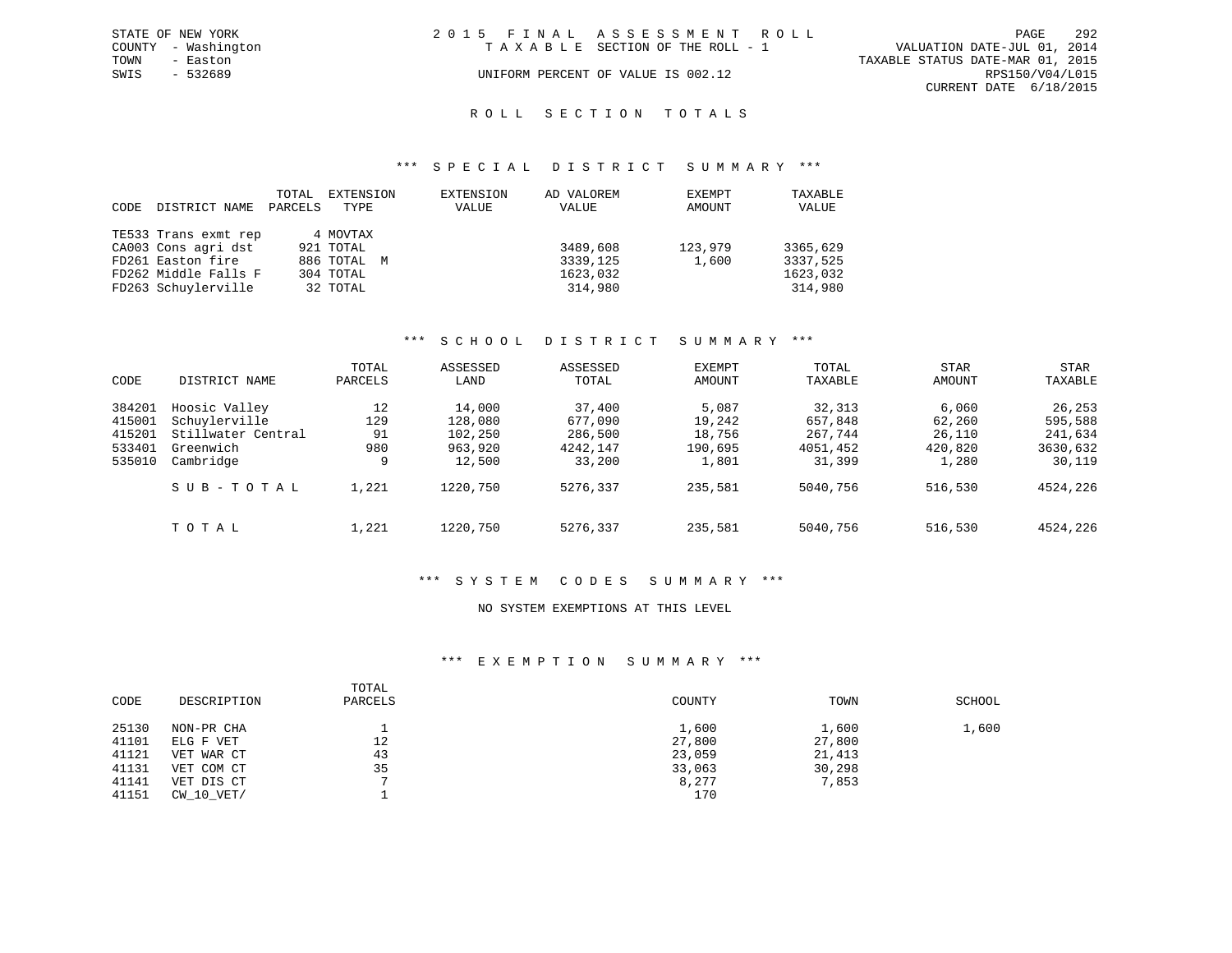|      | STATE OF NEW YORK   | 2015 FINAL ASSESSMENT ROLL |                                    |                                  |                        | PAGE | 293 |
|------|---------------------|----------------------------|------------------------------------|----------------------------------|------------------------|------|-----|
|      | COUNTY - Washington |                            | TAXABLE SECTION OF THE ROLL - 1    | VALUATION DATE-JUL 01, 2014      |                        |      |     |
| TOWN | - Easton            |                            |                                    | TAXABLE STATUS DATE-MAR 01, 2015 |                        |      |     |
| SWIS | - 532689            |                            | UNIFORM PERCENT OF VALUE IS 002.12 |                                  | RPS150/V04/L015        |      |     |
|      |                     |                            |                                    |                                  | CURRENT DATE 6/18/2015 |      |     |
|      |                     |                            |                                    |                                  |                        |      |     |

## R O L L S E C T I O N T O T A L S

#### \*\*\* E X E M P T I O N S U M M A R Y \*\*\*

|       |              | TOTAL          |         |         |               |
|-------|--------------|----------------|---------|---------|---------------|
| CODE  | DESCRIPTION  | PARCELS        | COUNTY  | TOWN    | <b>SCHOOL</b> |
| 41152 | $CW_10_VET/$ | 2              | 340     |         |               |
|       |              |                |         |         |               |
| 41400 | CLERGY       | 2              | 3,000   | 3,000   | 3,000         |
| 41700 | AG BUILD     | 14             | 33,750  | 33,750  | 33,750        |
| 41720 | AG DIST      | 199            | 125,805 | 125,805 | 125,805       |
| 41730 | AGRI-D IND   | 3              | 1,969   | 1,969   | 1,969         |
| 41800 | AGED-ALL     | 22             | 33,316  | 33,546  | 37,066        |
| 41802 | AGED-CO      | 30             | 31,600  |         |               |
| 41803 | AGED-TOWN    |                |         | 1,575   |               |
| 41804 | AGED-SCH     | 5              |         |         | 4,379         |
| 41805 | AGE-CO/SCH   |                | 2,250   |         | 2,250         |
| 41806 | AGE-TN/SCH   | 15             |         | 11,182  | 11,538        |
| 41834 | STAR EN      | 167            |         |         | 228,960       |
| 41844 | STAR EN MH   | 1              |         |         | 950           |
| 41854 | STAR B       | 443            |         |         | 285,440       |
| 41864 | STAR B MH    | 2              |         |         | 1,180         |
| 41932 | DISAB-CO     | 2              | 2,650   |         |               |
| 41936 | DISAB-T/S    | $\overline{2}$ |         | 1,845   | 1,845         |
| 42112 | Hist Barns   |                | 800     |         |               |
| 47460 | FOR 480A     | 11             | 9,629   | 9,629   | 9,629         |
| 47610 | BUSIN97      | 2              | 2,750   | 2,750   | 2,750         |
|       | TOTAL        | 1,024          | 341,828 | 314,015 | 752,111       |

| <b>ROLL</b> |                    | TOTAL                  | ASSESSED | <b><i>ASSESSED</i></b>        | TAXABLE      | TAXABLE  | TAXABLE  | STAR     |
|-------------|--------------------|------------------------|----------|-------------------------------|--------------|----------|----------|----------|
| SEC         | <b>DESCRIPTION</b> | PARCELS                | LAND     | TOTAL                         | COUNTY       | TOWN     | SCHOOL   | TAXABLE  |
|             | TAXABLE            | າາ.<br>1 <i>, 44</i> 1 | 1220,750 | <b>5776</b><br><u>5410,55</u> | 4934<br>,509 | 4962,322 | 5040,756 | 4524,226 |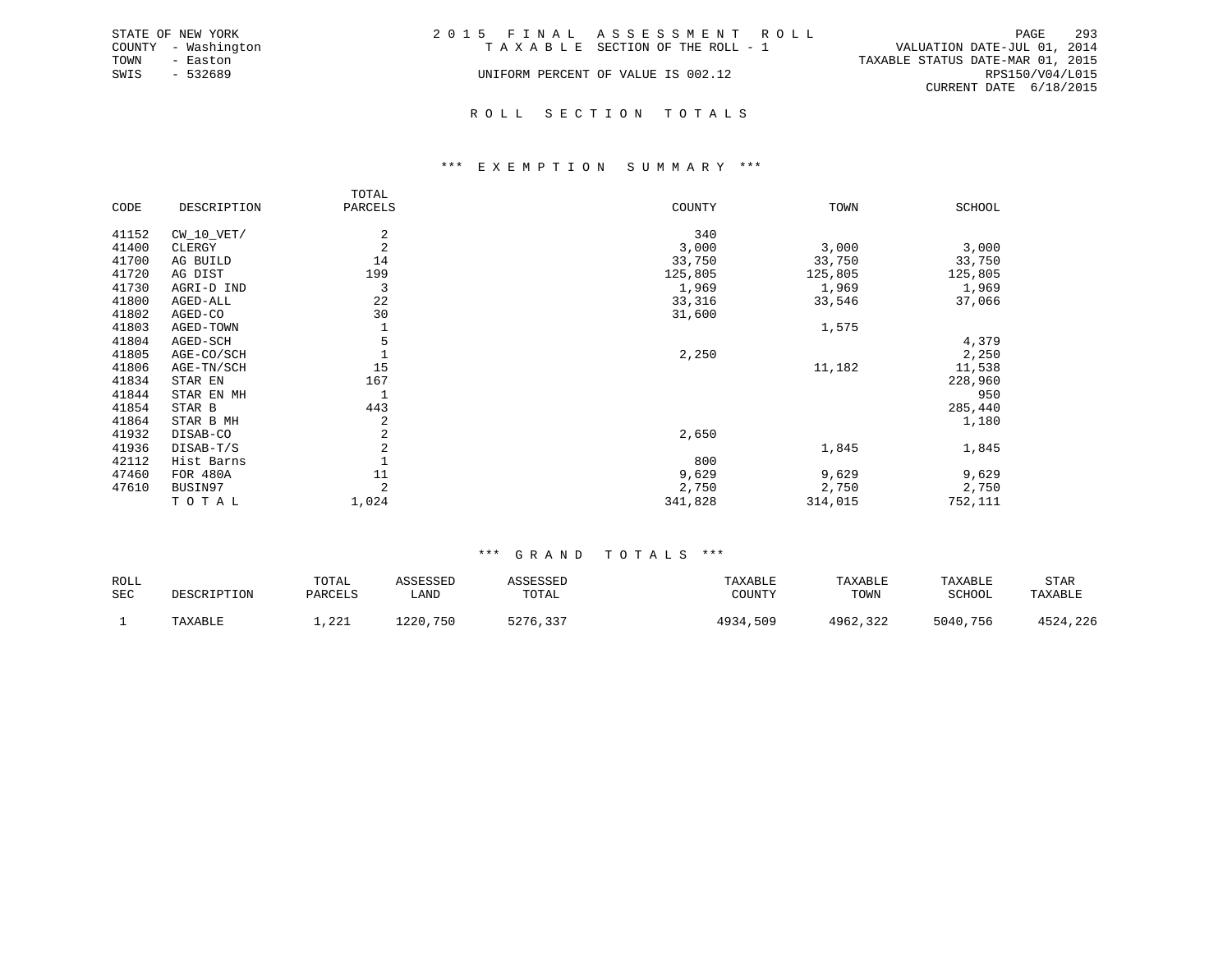| STATE OF NEW YORK<br>- Washington<br>COUNTY<br>- Easton<br>TOWN<br>SWIS<br>$-532689$ |                           |            | 2015 FINAL ASSESSMENT ROLL<br>STATE OWNED LAND SECTION OF THE ROLL - 3<br>OWNERS NAME SEQUENCE<br>UNIFORM PERCENT OF VALUE IS 002.12 | TAXABLE STATUS DATE-MAR 01, 2015 | PAGE<br>VALUATION DATE-JUL 01, 2014 | 294         |
|--------------------------------------------------------------------------------------|---------------------------|------------|--------------------------------------------------------------------------------------------------------------------------------------|----------------------------------|-------------------------------------|-------------|
|                                                                                      |                           |            |                                                                                                                                      |                                  |                                     |             |
| TAX MAP PARCEL NUMBER                                                                | PROPERTY LOCATION & CLASS | ASSESSMENT | EXEMPTION CODE-----------------COUNTY-------TOWN-----                                                                                |                                  |                                     | - SCHOOL    |
| CURRENT OWNERS NAME                                                                  | SCHOOL DISTRICT           | LAND       | TAX DESCRIPTION                                                                                                                      | TAXABLE VALUE                    |                                     |             |
| CURRENT OWNERS ADDRESS                                                               | PARCEL SIZE/GRID COORD    | TOTAL      | SPECIAL DISTRICTS                                                                                                                    |                                  |                                     | ACCOUNT NO. |

|                               | Herrington Hill Rd/n Off  |        |                         | 8474400623 |
|-------------------------------|---------------------------|--------|-------------------------|------------|
| $253. - 1 - 28$               | 930 State forest          |        | TAXABLE VALUE<br>COUNTY | 713        |
| New York State                | Greenwich<br>533401       | 713    | TAXABLE VALUE<br>TOWN   | 713        |
| Attn: Washington County Treas | Wood Lot                  | 713    | TAXABLE VALUE<br>SCHOOL | 713        |
| 383 Broadway                  | ACRES 15.00               |        | CA003 Cons agri dst 3   | 713 TO     |
| Fort Edward, NY 12828         | EAST-0760692 NRTH-1531736 |        | FD261 Easton fire       | 713 TO M   |
|                               | DEED BOOK 168<br>$PG-63$  |        |                         |            |
|                               | FULL MARKET VALUE         | 33,632 |                         |            |
|                               |                           |        |                         |            |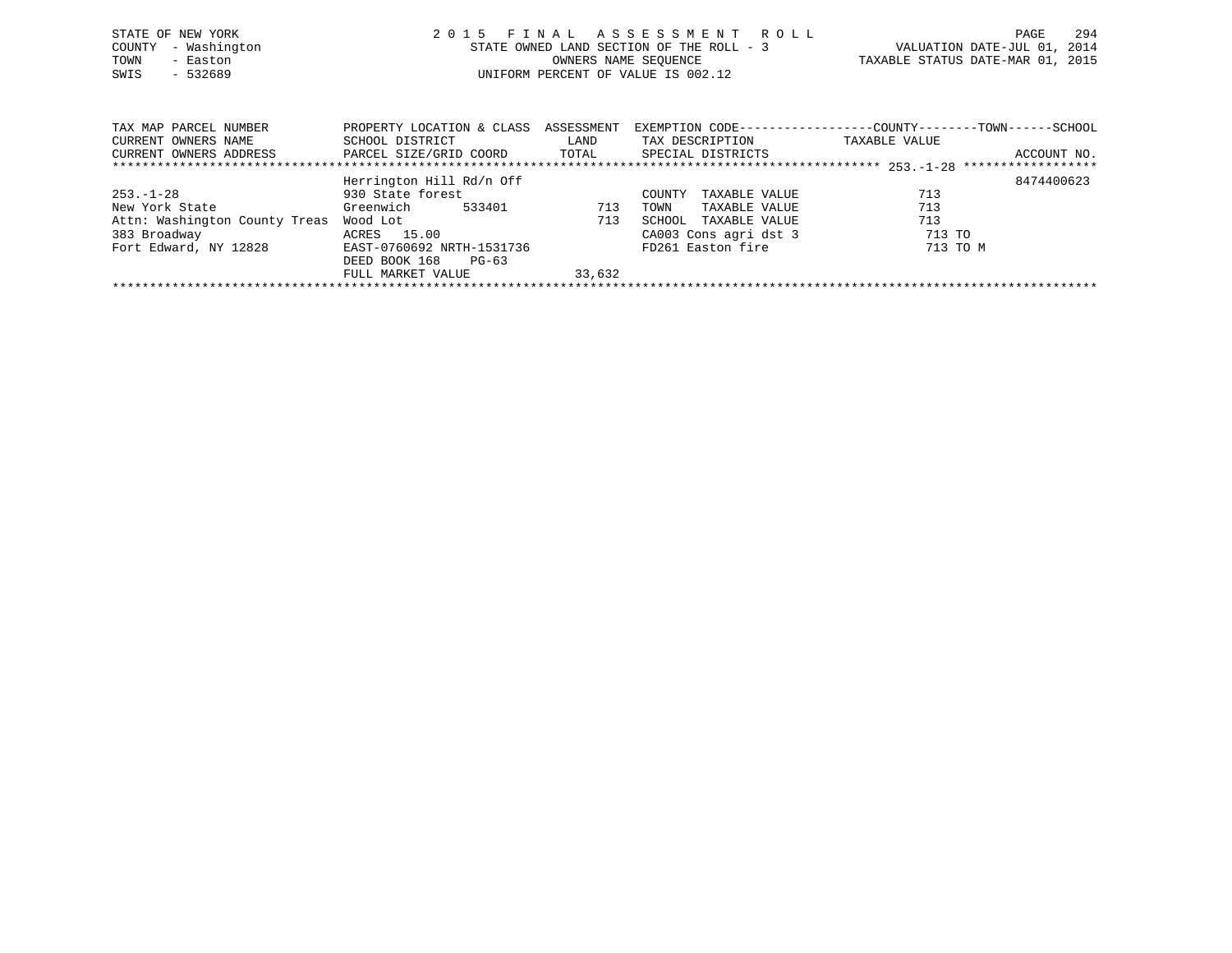| 2015 FINAL ASSESSMENT ROLL               |  |                                  |                             | PAGE | 295             |
|------------------------------------------|--|----------------------------------|-----------------------------|------|-----------------|
| STATE OWNED LAND SECTION OF THE ROLL - 3 |  |                                  | VALUATION DATE-JUL 01, 2014 |      |                 |
|                                          |  | TAXABLE STATUS DATE-MAR 01, 2015 |                             |      |                 |
|                                          |  |                                  |                             |      | RPS150/V04/L015 |
| UNIFORM PERCENT OF VALUE IS 002.12       |  |                                  | CURRENT DATE 6/18/2015      |      |                 |

ROLL SUB SECTION - - TOTALS

#### \*\*\* S P E C I A L D I S T R I C T S U M M A R Y \*\*\*

| CODE | DISTRICT NAME                            | TOTAL<br>PARCELS | <b>EXTENSION</b><br>TYPE. | EXTENSION<br>VALUE | AD VALOREM<br>VALUE | EXEMPT<br>AMOUNT | TAXARLE<br>VALUE |
|------|------------------------------------------|------------------|---------------------------|--------------------|---------------------|------------------|------------------|
|      | CA003 Cons agri dst<br>FD261 Easton fire |                  | 1 TOTAL<br>1 TOTAL M      |                    | 713<br>713          |                  | 712<br>712       |

STATE OF NEW YORK COUNTY - Washington TOWN - Easton SWIS - 532689

# \*\*\* S C H O O L D I S T R I C T S U M M A R Y \*\*\*

| CODE   | DISTRICT NAME | TOTAL<br>PARCELS | ASSESSED<br>LAND | ASSESSED<br>TOTAL | EXEMPT<br>AMOUNT | TOTAL<br>TAXABLE | STAR<br>AMOUNT | STAR<br>TAXABLE |
|--------|---------------|------------------|------------------|-------------------|------------------|------------------|----------------|-----------------|
| 533401 | Greenwich     |                  | 713              | 713               |                  | 713              |                | 713             |
|        | SUB-TOTAL     |                  | 713              | 713               |                  | 713              |                | 713             |
|        | TOTAL         |                  | 713              | 713               |                  | 713              |                | 713             |

## \*\*\* S Y S T E M C O D E S S U M M A R Y \*\*\*

## NO SYSTEM EXEMPTIONS AT THIS LEVEL

#### \*\*\* E X E M P T I O N S U M M A R Y \*\*\*

#### NO EXEMPTIONS AT THIS LEVEL

| ROLL       |                        | TOTAL   | <b>ACCTCCTT</b>       | <b>ACCECCET</b>       | TAXABLE | TAXABLE | TAXABLE    | STAR               |
|------------|------------------------|---------|-----------------------|-----------------------|---------|---------|------------|--------------------|
|            |                        |         |                       |                       |         |         |            |                    |
| <b>SEC</b> | DESCRIPTION            | PARCELS | LAND                  | TOTAL                 | COUNTY  | TOWN    | SCHOOL     | TAXABLE            |
|            |                        |         |                       |                       |         |         |            |                    |
|            |                        |         |                       |                       |         |         |            |                    |
|            | OWNED<br>STATE<br>LAND |         | <b>m</b> <sup>1</sup> | <b>m</b> <sup>1</sup> | 71.     |         | $-1$<br>-- | 712<br><u>ے بل</u> |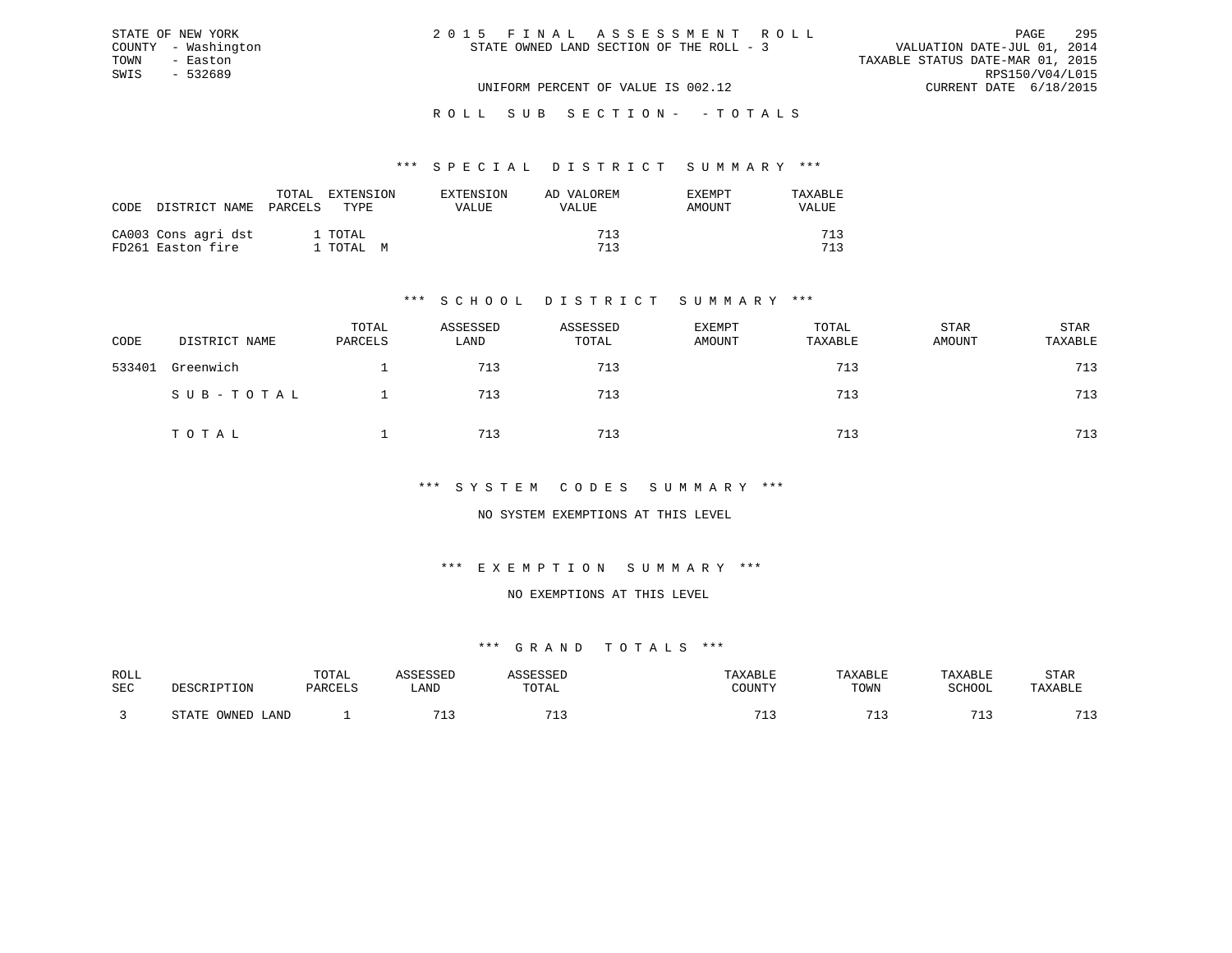|      | STATE OF NEW YORK   | 2015 FINAL ASSESSMENT ROLL                                              | PAGE            | -296 |
|------|---------------------|-------------------------------------------------------------------------|-----------------|------|
|      | COUNTY - Washington | VALUATION DATE-JUL 01, 2014<br>STATE OWNED LAND SECTION OF THE ROLL - 3 |                 |      |
| TOWN | - Easton            | TAXABLE STATUS DATE-MAR 01, 2015                                        |                 |      |
| SWIS | - 532689            | UNIFORM PERCENT OF VALUE IS 002.12                                      | RPS150/V04/L015 |      |
|      |                     | CURRENT DATE 6/18/2015                                                  |                 |      |
|      |                     |                                                                         |                 |      |

#### R O L L S E C T I O N T O T A L S

#### \*\*\* S P E C I A L D I S T R I C T S U M M A R Y \*\*\*

| CODE | DISTRICT NAME                            | TOTAL<br>PARCELS | EXTENSION<br>TYPE.   | EXTENSION<br>VALUE | AD VALOREM<br>VALUE | EXEMPT<br>AMOUNT | TAXABLE<br><b>VALUE</b> |
|------|------------------------------------------|------------------|----------------------|--------------------|---------------------|------------------|-------------------------|
|      | CA003 Cons agri dst<br>FD261 Easton fire |                  | 1 TOTAL<br>1 ТОТАL М |                    | 713<br>713          |                  | 712<br>712              |

# \*\*\* S C H O O L D I S T R I C T S U M M A R Y \*\*\*

| CODE   | DISTRICT NAME | TOTAL<br>PARCELS | ASSESSED<br>LAND | ASSESSED<br>TOTAL | <b>EXEMPT</b><br>AMOUNT | TOTAL<br>TAXABLE | STAR<br>AMOUNT | STAR<br>TAXABLE |
|--------|---------------|------------------|------------------|-------------------|-------------------------|------------------|----------------|-----------------|
| 533401 | Greenwich     |                  | 713              | 713               |                         | 713              |                | 713             |
|        | SUB-TOTAL     |                  | 713              | 713               |                         | 713              |                | 713             |
|        | TOTAL         |                  | 713              | 713               |                         | 713              |                | 713             |

### \*\*\* S Y S T E M C O D E S S U M M A R Y \*\*\*

## NO SYSTEM EXEMPTIONS AT THIS LEVEL

# \*\*\* E X E M P T I O N S U M M A R Y \*\*\*

#### NO EXEMPTIONS AT THIS LEVEL

| ROLL       |                        | TOTAL   | <b>ACCTCCTT</b>       | <b>ACCECCET</b>       | TAXABLE | TAXABLE | TAXABLE    | STAR               |
|------------|------------------------|---------|-----------------------|-----------------------|---------|---------|------------|--------------------|
|            |                        |         |                       |                       |         |         |            |                    |
| <b>SEC</b> | DESCRIPTION            | PARCELS | LAND                  | TOTAL                 | COUNTY  | TOWN    | SCHOOL     | TAXABLE            |
|            |                        |         |                       |                       |         |         |            |                    |
|            |                        |         |                       |                       |         |         |            |                    |
|            | OWNED<br>STATE<br>LAND |         | <b>m</b> <sup>1</sup> | <b>m</b> <sup>1</sup> | 71.     |         | $-1$<br>-- | 712<br><u>ے بل</u> |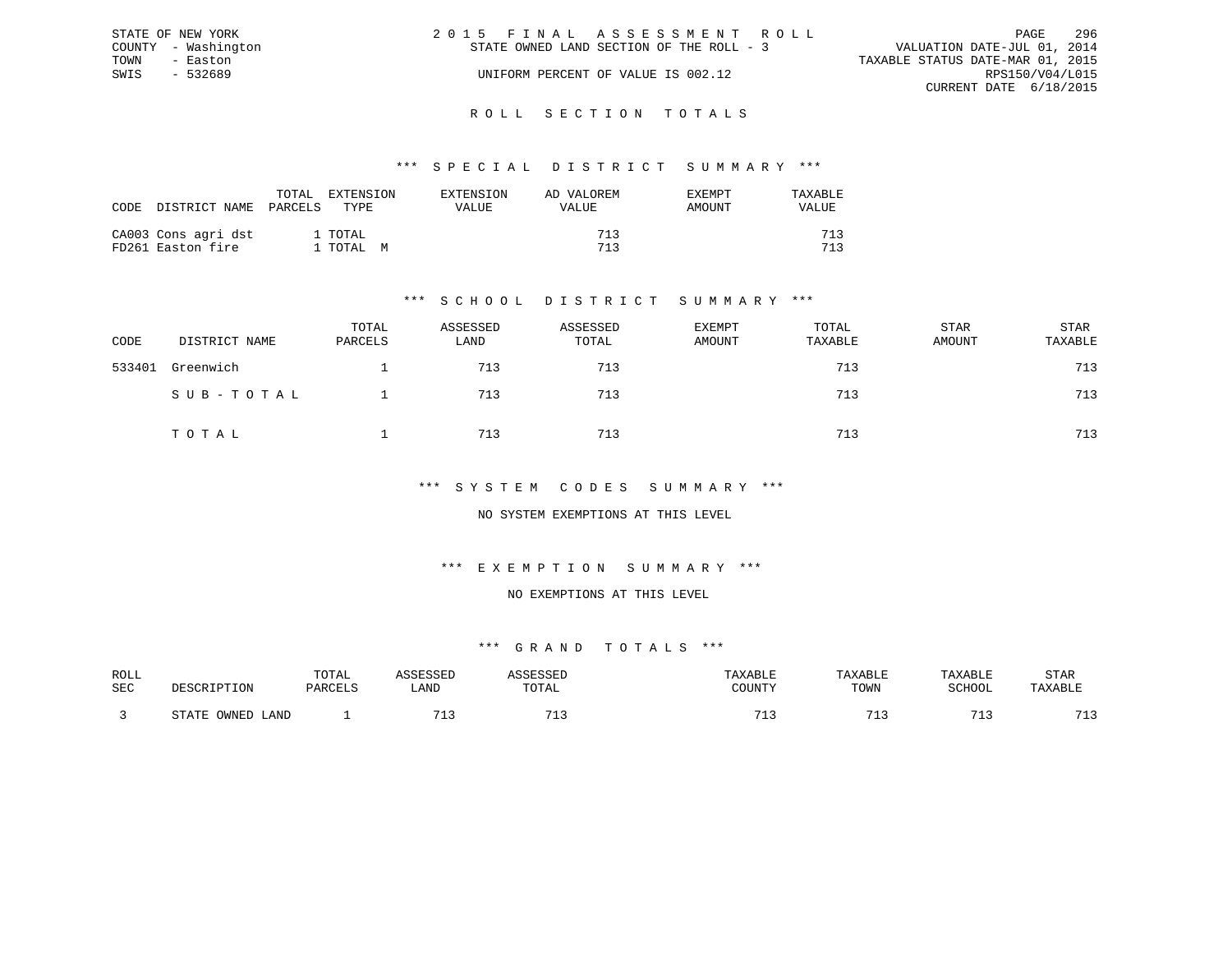# STATE OF NEW YORK 2 0 1 5 F I N A L A S S E S S M E N T R O L L PAGE 297 COUNTY - Washington SPECIAL FRANCHISE SECTION OF THE ROLL - 5 VALUATION DATE-JUL 01, 2014 TOWN - Easton OWNERS NAME SEQUENCE TAXABLE STATUS DATE-MAR 01, 2015 SWIS - 532689 UNIFORM PERCENT OF VALUE IS 002.12

| TAX MAP PARCEL NUMBER         |                            |                | PROPERTY LOCATION & CLASS ASSESSMENT EXEMPTION CODE----------------COUNTY-------TOWN------SCHOOL |                  |             |
|-------------------------------|----------------------------|----------------|--------------------------------------------------------------------------------------------------|------------------|-------------|
| CURRENT OWNERS NAME           | SCHOOL DISTRICT            | LAND           | TAX DESCRIPTION                                                                                  | TAXABLE VALUE    |             |
| CURRENT OWNERS ADDRESS        | PARCEL SIZE/GRID COORD     | TOTAL          | SPECIAL DISTRICTS                                                                                |                  | ACCOUNT NO. |
|                               |                            |                |                                                                                                  |                  |             |
|                               | Special Franchise-Town     |                |                                                                                                  |                  | 8450300931  |
| $500.-15-17.-1$               | 861 Elec & gas             |                | COUNTY TAXABLE VALUE                                                                             | 56,078           |             |
| National Grid                 | 533401<br>Greenwich        | $\overline{0}$ | TAXABLE VALUE<br>TOWN                                                                            | 56,078           |             |
| Real Estate Tax Dept          | Apport For School 88%      | 56,078         | SCHOOL TAXABLE VALUE<br>FD261 Easton fire                                                        | 56,078           |             |
| 300 Erie Boulevard West       | Parcel 1 Of 2              |                |                                                                                                  | 56,078 TO M      |             |
| Syracuse, NY 13202            | FULL MARKET VALUE 2645,189 |                |                                                                                                  |                  |             |
|                               |                            |                |                                                                                                  |                  |             |
|                               | Special Franchise-Town     |                |                                                                                                  |                  | 8476301002  |
| $500. -15 - 17. -2$           | 861 Elec & gas             |                | COUNTY TAXABLE VALUE                                                                             | 7,647            |             |
| National Grid                 | Schuylerville 415001       | $\Omega$       | TAXABLE VALUE<br>TOWN                                                                            | 7,647            |             |
| Real Estate Tax Dept          | Apport For School 12%      | 7,647          | SCHOOL TAXABLE VALUE                                                                             | 7,647            |             |
| 300 Erie Boulevard West       | Parcel 2 Of 2              |                | FD261 Easton fire                                                                                | 7,647 TO M       |             |
| Syracuse, NY 13202            | FULL MARKET VALUE          |                | 360,708 FD262 Middle Falls Fire                                                                  | 7,647 TO         |             |
|                               |                            |                |                                                                                                  |                  |             |
|                               | Special Franchise          |                |                                                                                                  |                  |             |
| $500. - 72 - 3$               | 860 Spec fran.             |                | COUNTY TAXABLE VALUE                                                                             | 2,819            |             |
| Prime Link                    | Greenwich<br>533401        | $\overline{0}$ | TAXABLE VALUE<br>TOWN                                                                            | 2,819            |             |
| PO Box 782                    | Omitted Repay 2015         | 2,819          | SCHOOL TAXABLE VALUE                                                                             | 2,819            |             |
| Champlain, NY 12919           | FULL MARKET VALUE          | 132,972        | FD261 Easton fire                                                                                | 1,207 TO M       |             |
|                               |                            |                | FD262 Middle Falls Fire                                                                          | 1,394 TO         |             |
|                               |                            |                | FD263 Schuylerville Fire<br>OM532 Omiti :                                                        | $^{\sim}$ 218 TO |             |
|                               |                            |                | OM533 Omitted tax - flag                                                                         | $.00$ MT         |             |
|                               |                            |                |                                                                                                  |                  |             |
|                               | Special Franchise Town     |                |                                                                                                  |                  | 8450301166  |
| $500. - 53 - 2$               | 869 Television             |                | COUNTY TAXABLE VALUE                                                                             | 3,283            |             |
| Time Warner of Troy           | Greenwich<br>533401        | $\Omega$       | TOWN<br>TAXABLE VALUE                                                                            | 3,283            |             |
| Attn: Time Warner Cable - DTS |                            | 3,283          | SCHOOL TAXABLE VALUE                                                                             | 3,283            |             |
| PO Box 7467                   | FULL MARKET VALUE          |                | 154,858 FD261 Easton fire                                                                        | 3,283 TO M       |             |
| Charlotte, NC 28241-7467      |                            |                |                                                                                                  |                  |             |
|                               |                            |                |                                                                                                  |                  |             |
|                               | Special Franchise-Town     |                |                                                                                                  |                  | 8450300930  |
| $500. -60 - 6. -1$            | 866 Telephone              |                | COUNTY TAXABLE VALUE                                                                             | 7,496            |             |
| Verizon New York Inc          | Greenwich<br>533401        | $\overline{0}$ | TOWN<br>TAXABLE VALUE                                                                            | 7,496            |             |
| Property Tax Department       | Apport For Sch 81%         | 7,496          | SCHOOL TAXABLE VALUE                                                                             | 7,496            |             |
| PO Box 2749                   | Parcel 1 Of 5              |                | FD261 Easton fire                                                                                | 7,496 TO M       |             |
| Addison, TX 75001             | FULL MARKET VALUE          | 353,585        | FD262 Middle Falls Fire                                                                          | 7,496 TO         |             |
|                               |                            |                |                                                                                                  |                  |             |
|                               | Special Franchise-Town     |                |                                                                                                  |                  | 8476300997  |
| $500. -60 - 6. - 2$           | 866 Telephone              |                | COUNTY TAXABLE VALUE                                                                             | 953              |             |
| Verizon New York Inc          | Schuylerville<br>415001    | $\overline{0}$ | TAXABLE VALUE<br>TOWN                                                                            | 953              |             |
| Property Tax Department       | Apport For Sch 12.6%       | 953            | SCHOOL TAXABLE VALUE                                                                             | 953              |             |
| PO Box 2749                   | Parcel 2 Of 5              |                | FD261 Easton fire                                                                                | 953 TO M         |             |
| Addison, TX 75001             | FULL MARKET VALUE          |                | 44,953 FD263 Schuylerville Fire                                                                  | 953 TO           |             |
|                               |                            |                |                                                                                                  |                  |             |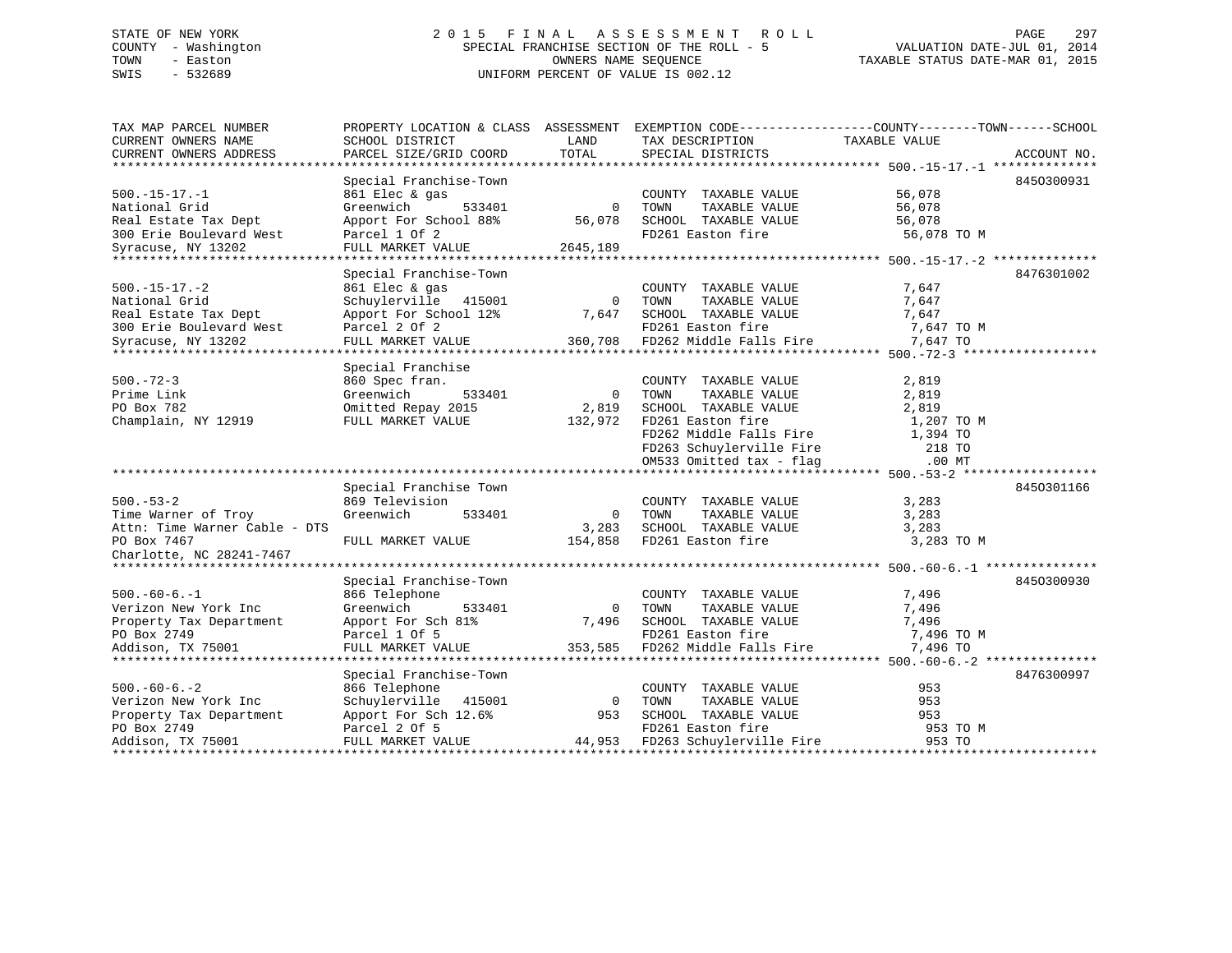# STATE OF NEW YORK 2 0 1 5 F I N A L A S S E S S M E N T R O L L PAGE 298 COUNTY - Washington SPECIAL FRANCHISE SECTION OF THE ROLL - 5 VALUATION DATE-JUL 01, 2014 TOWN - Easton OWNERS NAME SEQUENCE TAXABLE STATUS DATE-MAR 01, 2015 SWIS - 532689 UNIFORM PERCENT OF VALUE IS 002.12

| TAX MAP PARCEL NUMBER   | PROPERTY LOCATION & CLASS | ASSESSMENT     |                         | EXEMPTION CODE-----------------COUNTY-------TOWN------SCHOOL |  |  |  |  |  |  |
|-------------------------|---------------------------|----------------|-------------------------|--------------------------------------------------------------|--|--|--|--|--|--|
| CURRENT OWNERS NAME     | SCHOOL DISTRICT           | LAND           | TAX DESCRIPTION         | TAXABLE VALUE                                                |  |  |  |  |  |  |
| CURRENT OWNERS ADDRESS  | PARCEL SIZE/GRID COORD    | TOTAL          | SPECIAL DISTRICTS       | ACCOUNT NO.                                                  |  |  |  |  |  |  |
|                         |                           |                |                         |                                                              |  |  |  |  |  |  |
|                         | Special Franchise-Town    |                |                         | 8476300998                                                   |  |  |  |  |  |  |
| $500. -60 - 6. -3$      | 866 Telephone             |                | TAXABLE VALUE<br>COUNTY | 77                                                           |  |  |  |  |  |  |
| Verizon New York Inc    | Stillwater Cent 415201    | $\overline{0}$ | TAXABLE VALUE<br>TOWN   | 77                                                           |  |  |  |  |  |  |
| Property Tax Department | Apport For Sch.51%        | 77             | SCHOOL<br>TAXABLE VALUE | 77                                                           |  |  |  |  |  |  |
| PO Box 2749             | Parcel 3 Of 5             |                | FD261 Easton fire       | 77 TO M                                                      |  |  |  |  |  |  |
| Addison, TX 75001       | FULL MARKET VALUE         | 3,632          |                         |                                                              |  |  |  |  |  |  |
|                         |                           |                |                         |                                                              |  |  |  |  |  |  |
|                         | Special Franchise         |                |                         | 8476300999                                                   |  |  |  |  |  |  |
| $500. -60 - 6. - 4$     | 866 Telephone             |                | TAXABLE VALUE<br>COUNTY | 26                                                           |  |  |  |  |  |  |
| Verizon New York Inc    | Hoosic Valley 384201      | $\overline{0}$ | TAXABLE VALUE<br>TOWN   | 26                                                           |  |  |  |  |  |  |
| Property Tax Department | 167%. Apport For Sch      | 26             | TAXABLE VALUE<br>SCHOOL | 26                                                           |  |  |  |  |  |  |
| PO Box 2749             | Parcel 4 Of 5             |                | FD261 Easton fire       | 26 TO M                                                      |  |  |  |  |  |  |
| Addison, TX 75001       | FULL MARKET VALUE         | 1,226          |                         |                                                              |  |  |  |  |  |  |
|                         |                           |                |                         |                                                              |  |  |  |  |  |  |
|                         | Special Franchise-Town    |                |                         | 8476301000                                                   |  |  |  |  |  |  |
| $500. -60 - 6. -5$      | 866 Telephone             |                | TAXABLE VALUE<br>COUNTY | 35                                                           |  |  |  |  |  |  |
| Verizon New York Inc    | Cambridge<br>535010       | $\overline{0}$ | TAXABLE VALUE<br>TOWN   | 35                                                           |  |  |  |  |  |  |
| Property Tax Department | 159%. Apport For Sch      | 35             | SCHOOL<br>TAXABLE VALUE | 35                                                           |  |  |  |  |  |  |
| PO Box 2749             | Parcel 5 Of 5             |                | FD261 Easton fire       | 35 TO M                                                      |  |  |  |  |  |  |
| Addison, TX 75001       | FULL MARKET VALUE         | 1,651          |                         |                                                              |  |  |  |  |  |  |
|                         |                           |                |                         |                                                              |  |  |  |  |  |  |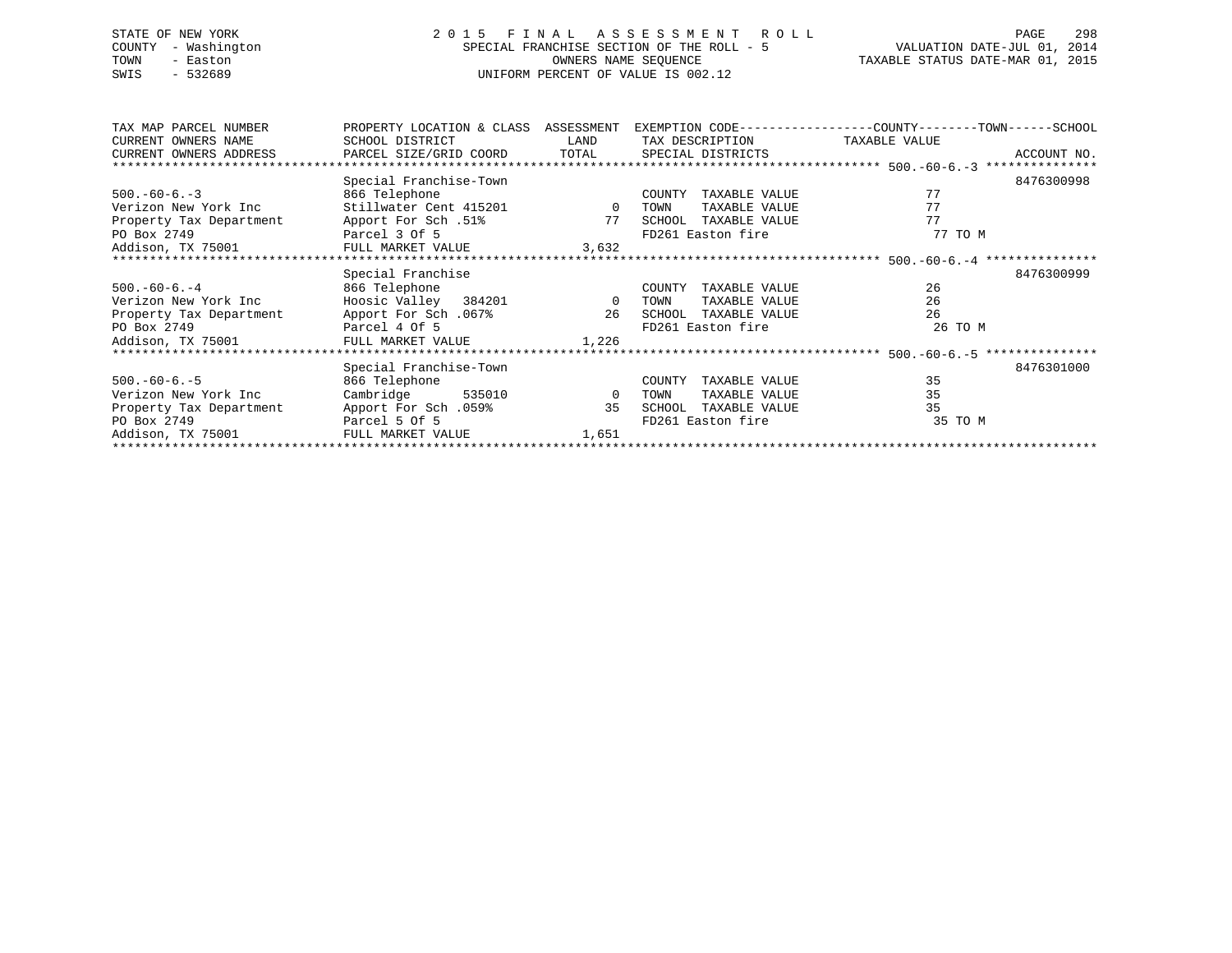| 2015 FINAL ASSESSMENT ROLL                |  |                                  | <b>PAGE</b>            | 299 |
|-------------------------------------------|--|----------------------------------|------------------------|-----|
| SPECIAL FRANCHISE SECTION OF THE ROLL - 5 |  | VALUATION DATE-JUL 01, 2014      |                        |     |
|                                           |  | TAXABLE STATUS DATE-MAR 01, 2015 |                        |     |
|                                           |  |                                  | RPS150/V04/L015        |     |
| UNIFORM PERCENT OF VALUE IS 002.12        |  |                                  | CURRENT DATE 6/18/2015 |     |

ROLL SUB SECTION - - TOTALS

#### \*\*\* S P E C I A L D I S T R I C T S U M M A R Y \*\*\*

| CODE | DISTRICT NAME        | TOTAL<br>PARCELS | EXTENSION<br>TYPE | EXTENSION<br>VALUE | AD VALOREM<br>VALUE | EXEMPT<br>AMOUNT | TAXABLE<br>VALUE |
|------|----------------------|------------------|-------------------|--------------------|---------------------|------------------|------------------|
|      | OM533 Omitted tax -  |                  | 1 MOVTAX          |                    |                     |                  |                  |
|      | FD261 Easton fire    |                  | 9 TOTAL M         |                    | 76,802              |                  | 76,802           |
|      | FD262 Middle Falls F |                  | 3 TOTAL           |                    | 16,537              |                  | 16,537           |
|      | FD263 Schuylerville  |                  | 2 TOTAL           |                    | 1,171               |                  | 1,171            |

STATE OF NEW YORK COUNTY - Washington TOWN - Easton SWIS - 532689

## \*\*\* S C H O O L D I S T R I C T S U M M A R Y \*\*\*

| CODE                                           | DISTRICT NAME                                                                  | TOTAL<br>PARCELS | ASSESSED<br>LAND | ASSESSED<br>TOTAL                 | EXEMPT<br>AMOUNT | TOTAL<br>TAXABLE            | <b>STAR</b><br>AMOUNT | STAR<br>TAXABLE                   |
|------------------------------------------------|--------------------------------------------------------------------------------|------------------|------------------|-----------------------------------|------------------|-----------------------------|-----------------------|-----------------------------------|
| 384201<br>415001<br>415201<br>533401<br>535010 | Hoosic Valley<br>Schuylerville<br>Stillwater Central<br>Greenwich<br>Cambridge | 4                |                  | 26<br>8,600<br>77<br>69,676<br>35 |                  | 26<br>8,600<br>69,676<br>35 |                       | 26<br>8,600<br>77<br>69,676<br>35 |
|                                                | SUB-TOTAL                                                                      | 9                |                  | 78,414                            |                  | 78,414                      |                       | 78,414                            |
|                                                | TOTAL                                                                          | 9                |                  | 78,414                            |                  | 78,414                      |                       | 78,414                            |

# \*\*\* S Y S T E M C O D E S S U M M A R Y \*\*\*

#### NO SYSTEM EXEMPTIONS AT THIS LEVEL

\*\*\* E X E M P T I O N S U M M A R Y \*\*\*

NO EXEMPTIONS AT THIS LEVEL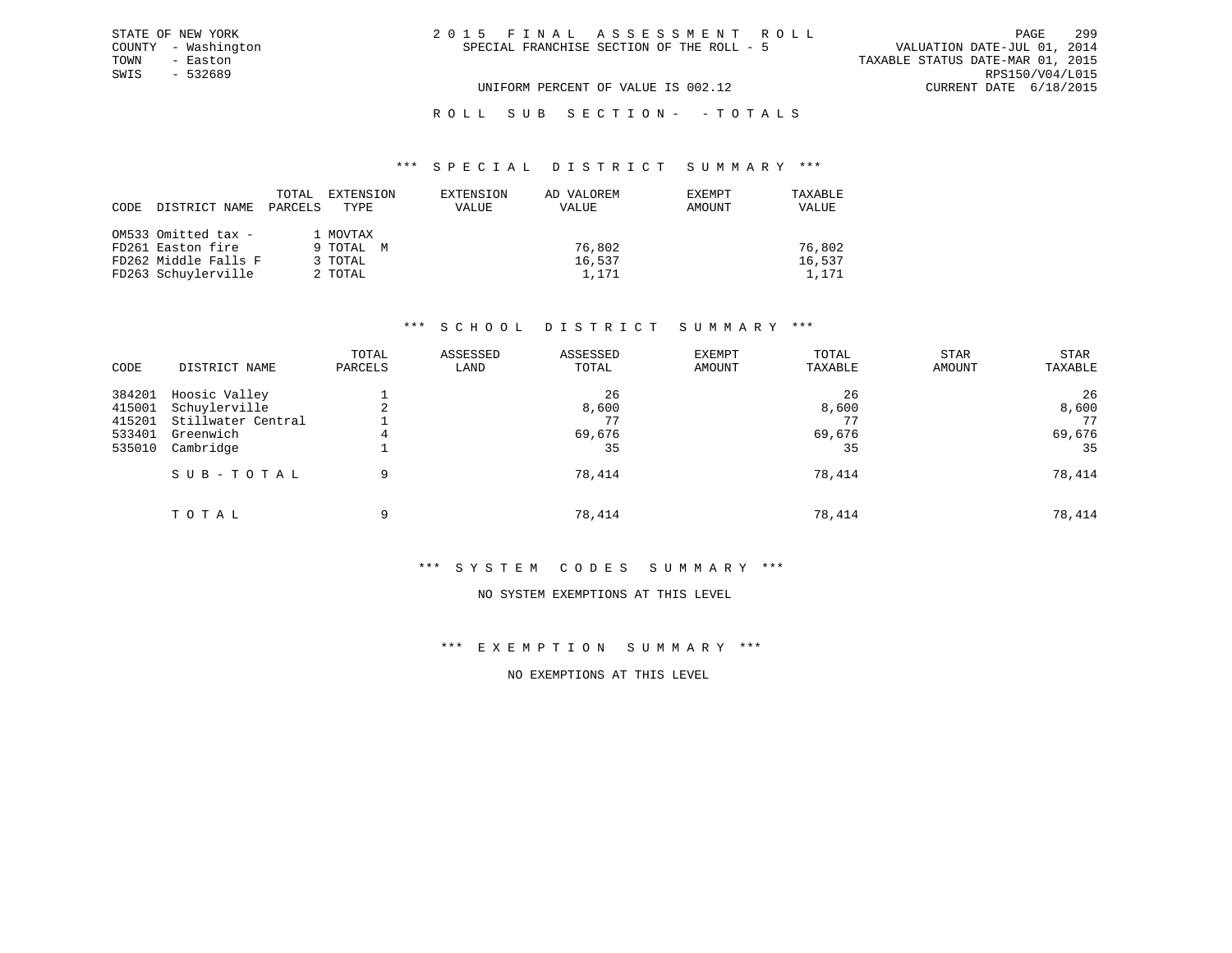|      | STATE OF NEW YORK   | 2015 FINAL ASSESSMENT ROLL                | PAGE                             | 300 |
|------|---------------------|-------------------------------------------|----------------------------------|-----|
|      | COUNTY - Washington | SPECIAL FRANCHISE SECTION OF THE ROLL - 5 | VALUATION DATE-JUL 01, 2014      |     |
| TOWN | - Easton            |                                           | TAXABLE STATUS DATE-MAR 01, 2015 |     |
| SWIS | - 532689            |                                           | RPS150/V04/L015                  |     |
|      |                     | UNIFORM PERCENT OF VALUE IS 002.12        | CURRENT DATE 6/18/2015           |     |
|      |                     |                                           |                                  |     |

#### R O L L S U B S E C T I O N - - T O T A L S

| ROLL       |                     | TOTAL   |      |       | TAXABLE | TAXABLE   | TAXABLE  | <b>STAR</b> |
|------------|---------------------|---------|------|-------|---------|-----------|----------|-------------|
| <b>SEC</b> | DESCRIPTION<br>TION | PARCELS | LAND | TOTAL | COUNTY  | TOWN      | SCHOOL   | דם ∧זי איד. |
|            | חים דזזמנות מהד     |         |      | 70    |         | 70 D<br>. | 70<br>ᇃᆠ | .           |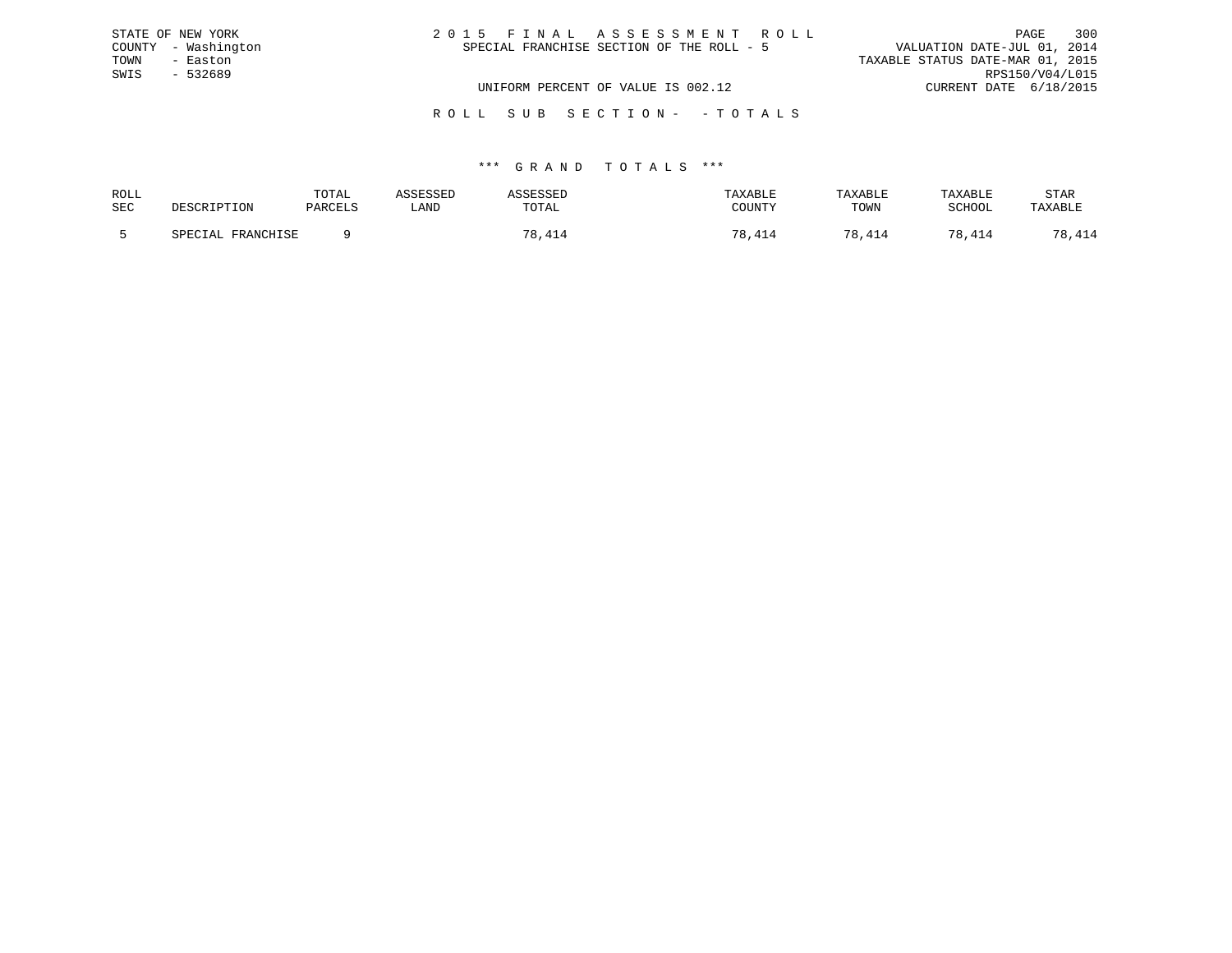|      | STATE OF NEW YORK   | 2015 FINAL ASSESSMENT ROLL                                               | PAGE            | 301 |
|------|---------------------|--------------------------------------------------------------------------|-----------------|-----|
|      | COUNTY - Washington | VALUATION DATE-JUL 01, 2014<br>SPECIAL FRANCHISE SECTION OF THE ROLL - 5 |                 |     |
| TOWN | - Easton            | TAXABLE STATUS DATE-MAR 01, 2015                                         |                 |     |
| SWIS | - 532689            | UNIFORM PERCENT OF VALUE IS 002.12                                       | RPS150/V04/L015 |     |
|      |                     | CURRENT DATE 6/18/2015                                                   |                 |     |
|      |                     |                                                                          |                 |     |

# ROLL SECTION TOTALS

#### \*\*\* S P E C I A L D I S T R I C T S U M M A R Y \*\*\*

| CODE | DISTRICT NAME        | TOTAL<br>PARCELS | EXTENSION<br>TYPE | EXTENSION<br>VALUE | AD VALOREM<br>VALUE | EXEMPT<br>AMOUNT | TAXABLE<br>VALUE |
|------|----------------------|------------------|-------------------|--------------------|---------------------|------------------|------------------|
|      | OM533 Omitted tax -  |                  | 1 MOVTAX          |                    |                     |                  |                  |
|      | FD261 Easton fire    |                  | 9 TOTAL M         |                    | 76,802              |                  | 76,802           |
|      | FD262 Middle Falls F |                  | 3 TOTAL           |                    | 16,537              |                  | 16,537           |
|      | FD263 Schuylerville  |                  | 2 TOTAL           |                    | 1,171               |                  | 1,171            |

# \*\*\* S C H O O L D I S T R I C T S U M M A R Y \*\*\*

| CODE                                           | DISTRICT NAME                                                                  | TOTAL<br>PARCELS | ASSESSED<br>LAND | ASSESSED<br>TOTAL                 | EXEMPT<br><b>AMOUNT</b> | TOTAL<br>TAXABLE            | STAR<br>AMOUNT | STAR<br>TAXABLE                   |
|------------------------------------------------|--------------------------------------------------------------------------------|------------------|------------------|-----------------------------------|-------------------------|-----------------------------|----------------|-----------------------------------|
| 384201<br>415001<br>415201<br>533401<br>535010 | Hoosic Valley<br>Schuylerville<br>Stillwater Central<br>Greenwich<br>Cambridge | 4                |                  | 26<br>8,600<br>77<br>69,676<br>35 |                         | 26<br>8,600<br>69,676<br>35 |                | 26<br>8,600<br>77<br>69,676<br>35 |
|                                                | SUB-TOTAL                                                                      | 9                |                  | 78,414                            |                         | 78,414                      |                | 78,414                            |
|                                                | TOTAL                                                                          | 9                |                  | 78,414                            |                         | 78,414                      |                | 78,414                            |

# \*\*\* S Y S T E M C O D E S S U M M A R Y \*\*\*

#### NO SYSTEM EXEMPTIONS AT THIS LEVEL

\*\*\* E X E M P T I O N S U M M A R Y \*\*\*

NO EXEMPTIONS AT THIS LEVEL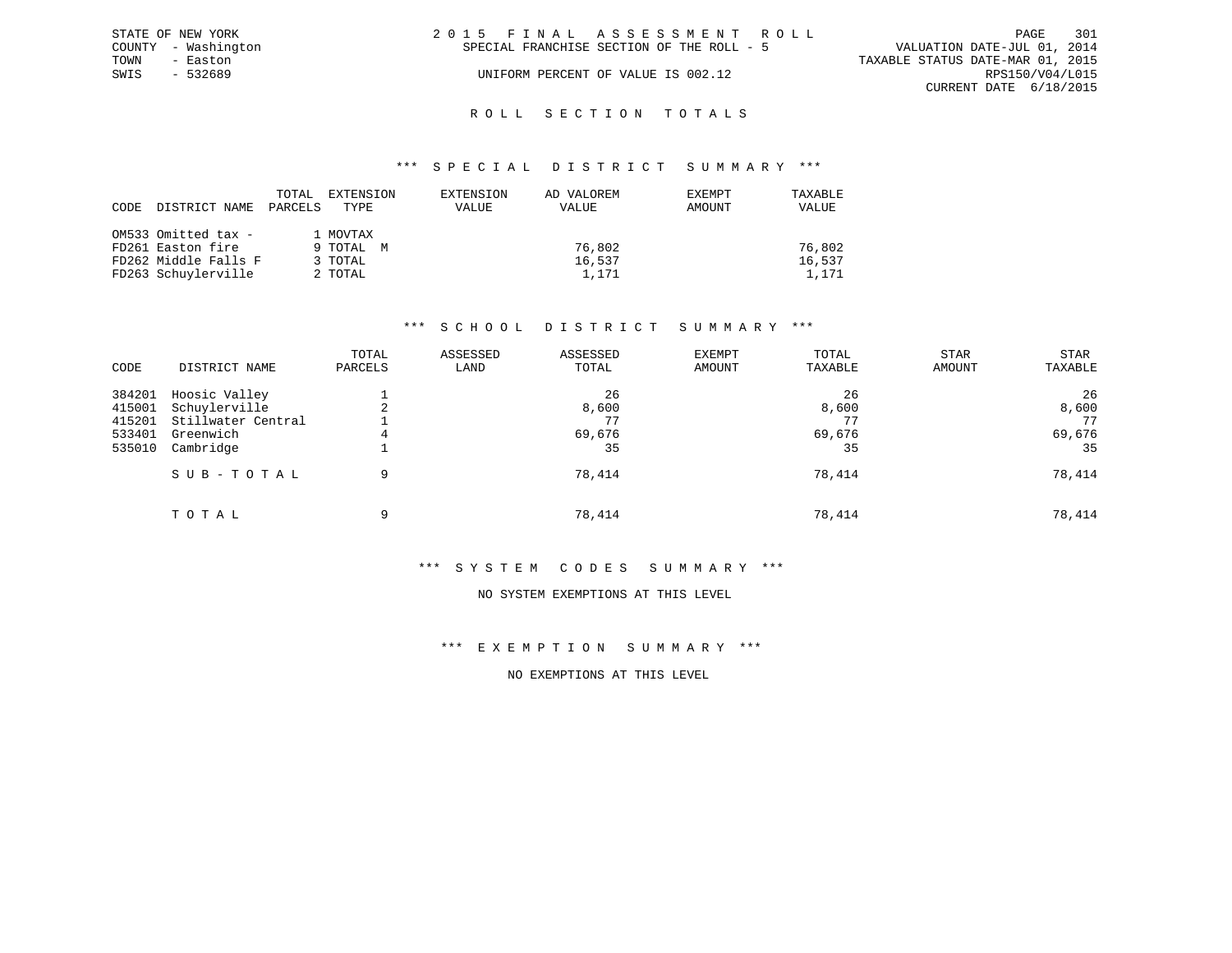|      | STATE OF NEW YORK   | 2015 FINAL ASSESSMENT ROLL                |                             | PAGE            | 302 |
|------|---------------------|-------------------------------------------|-----------------------------|-----------------|-----|
|      | COUNTY - Washington | SPECIAL FRANCHISE SECTION OF THE ROLL - 5 | VALUATION DATE-JUL 01, 2014 |                 |     |
| TOWN | - Easton            | TAXABLE STATUS DATE-MAR 01, 2015          |                             |                 |     |
| SWIS | $-532689$           | UNIFORM PERCENT OF VALUE IS 002.12        |                             | RPS150/V04/L015 |     |
|      |                     |                                           | CURRENT DATE 6/18/2015      |                 |     |
|      |                     |                                           |                             |                 |     |

R O L L S E C T I O N T O T A L S

| ROLL       |                         | TOTAL   |      |         | TAXABLE  | TAXABLE          | TAXABLE | STAR    |
|------------|-------------------------|---------|------|---------|----------|------------------|---------|---------|
| <b>SEC</b> |                         | PARCELS | LAND | TOTAL   | COUNTY   | TOWN             | SCHOOL  | TAXABLE |
|            | . FRANCHISF<br>SDFCTAL. |         |      | 70<br>4 | 70<br>41 | 70 D<br>$\Delta$ | 78,414  | 70<br>. |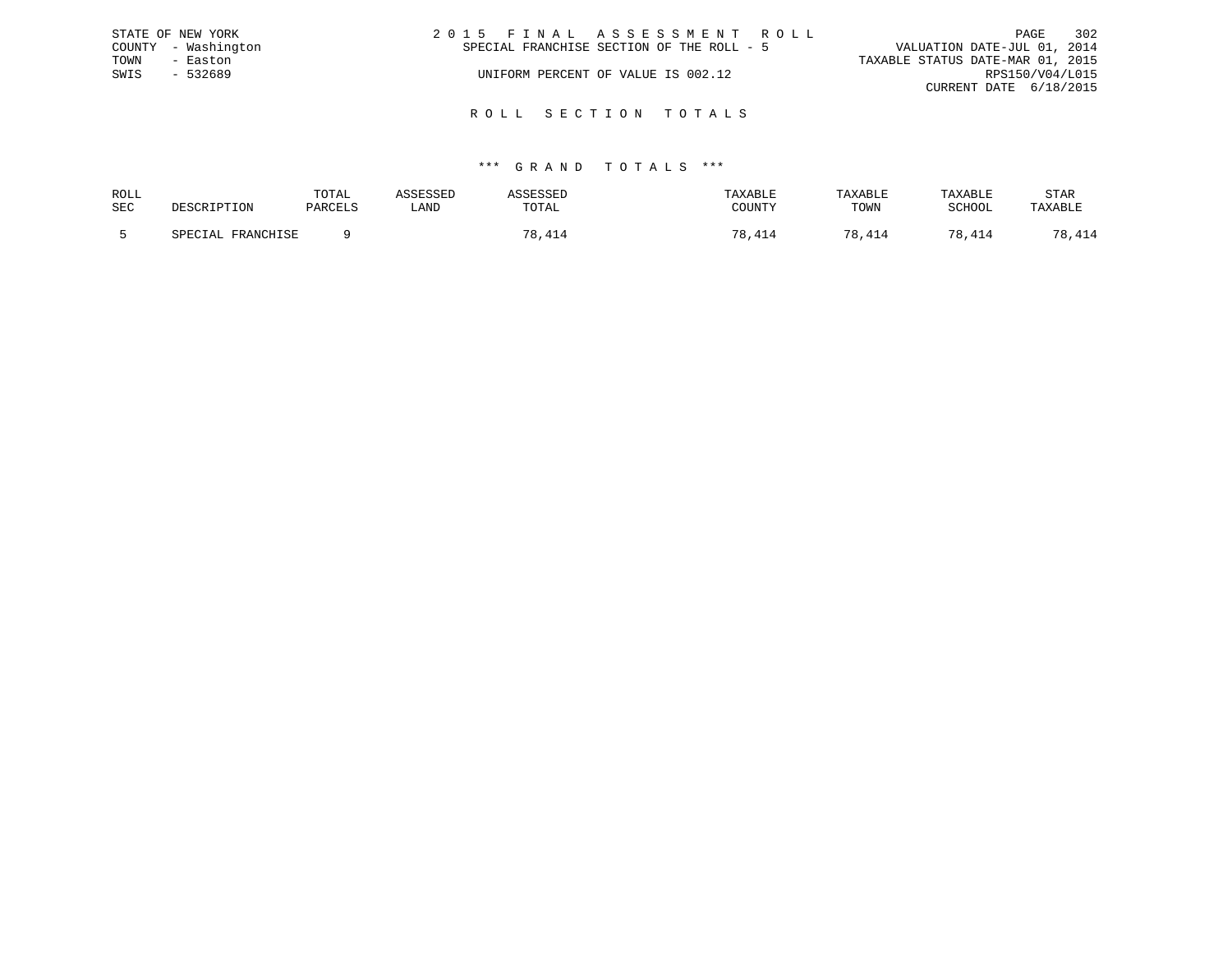# STATE OF NEW YORK 2 0 1 5 F I N A L A S S E S S M E N T R O L L PAGE 303 COUNTY - Washington UTILITY & R.R. SECTION OF THE ROLL - 6 VALUATION DATE-JUL 01, 2014 TOWN - Easton OWNERS NAME SEQUENCE TAXABLE STATUS DATE-MAR 01, 2015 SWIS - 532689 UNIFORM PERCENT OF VALUE IS 002.12

TAX MAP PARCEL NUMBER PROPERTY LOCATION & CLASS ASSESSMENT EXEMPTION CODE------------------COUNTY--------TOWN------SCHOOL CURRENT OWNERS NAME SCHOOL DISTRICT LAND TAX DESCRIPTION TAXABLE VALUECURRENT OWNERS ADDRESS PARCEL SIZE/GRID COORD TOTAL SPECIAL DISTRICTS ACCOUNT NO. \*\*\*\*\*\*\*\*\*\*\*\*\*\*\*\*\*\*\*\*\*\*\*\*\*\*\*\*\*\*\*\*\*\*\*\*\*\*\*\*\*\*\*\*\*\*\*\*\*\*\*\*\*\*\*\*\*\*\*\*\*\*\*\*\*\*\*\*\*\*\*\*\*\*\*\*\*\*\*\*\*\*\*\*\*\*\*\*\*\*\*\*\*\*\*\*\*\*\*\*\*\*\* 237.-1-6.1 \*\*\*\*\*\*\*\*\*\*\*\*\*\*\*\*\* Center Falls Rd/e Off 845N201157 237.-1-6.1 330 Vacant comm COUNTY TAXABLE VALUE 100Delaware & Hudson Railway Comp Greenwich 533401 100 TOWN TAXABLE VALUE 100<br>
Hollingsworth & V Lessee V1 100 SCHOOL TAXABLE VALUE 100<br>
Tax Department Salem Branch CA003 Cons agri dst 3 Hollingsworth & V Lessee 100<br>
Tax Department 100 Salem Branch 100 CA003 Cons agridst 3 100 TO<br>
Tax Department 100 TO Tax Department Salem Branch CA003 Cons agri dst 3 100 TO 120 S 6th St Fl 7th FRNT 40.00 DPTH 120.00 FD261 Easton fire 100 TO MMinneapolis, MN 55402-1201 EAST-0769784 NRTH-1553356 DEED BOOK 639 PG-168 FULL MARKET VALUE 4,717 \*\*\*\*\*\*\*\*\*\*\*\*\*\*\*\*\*\*\*\*\*\*\*\*\*\*\*\*\*\*\*\*\*\*\*\*\*\*\*\*\*\*\*\*\*\*\*\*\*\*\*\*\*\*\*\*\*\*\*\*\*\*\*\*\*\*\*\*\*\*\*\*\*\*\*\*\*\*\*\*\*\*\*\*\*\*\*\*\*\*\*\*\*\*\*\*\*\*\*\*\*\*\* 228.-5-10.1 \*\*\*\*\*\*\*\*\*\*\*\*\*\*\*\* 539 State Route 29 845J101286228.-5-10.1 872 Elec-Substation COUNTY TAXABLE VALUE 25,416 National Grid Greenwich 533401 110 TOWN TAXABLE VALUE 25,416 Real Estate Tax Dept Cement Mountain Substatio 25,416 SCHOOL TAXABLE VALUE 25,416 300 Erie Blvd West 228.-1-10.1 FD262 Middle Falls Fire 25,416 TO Syracuse, NY 13202 ACRES 2.46 EAST-0751954 NRTH-1554136 DEED BOOK 615 PG-96FULL MARKET VALUE 1198,868 \*\*\*\*\*\*\*\*\*\*\*\*\*\*\*\*\*\*\*\*\*\*\*\*\*\*\*\*\*\*\*\*\*\*\*\*\*\*\*\*\*\*\*\*\*\*\*\*\*\*\*\*\*\*\*\*\*\*\*\*\*\*\*\*\*\*\*\*\*\*\*\*\*\*\*\*\*\*\*\*\*\*\*\*\*\*\*\*\*\*\*\*\*\*\*\*\*\*\*\*\*\*\* 228.-5-21.2 \*\*\*\*\*\*\*\*\*\*\*\*\*\*\*\* 299 Old Schuylerville Rd 845N200905 228.-5-21.2 872 Elec-Substation COUNTY TAXABLE VALUE 16,070 National Grid Schuylerville 415001 250 TOWN TAXABLE VALUE 16,070 Real Estate Tax Dept Battenkill Substation 16,070 SCHOOL TAXABLE VALUE 16,070 300 Erie Boulevard West 228.-1-21.2 FD262 Middle Falls Fire 16,070 TO Syracuse, NY 13202 ACRES 7.00 EAST-0745860 NRTH-1556131 DEED BOOK 394 PG-675FULL MARKET VALUE 758,019 \*\*\*\*\*\*\*\*\*\*\*\*\*\*\*\*\*\*\*\*\*\*\*\*\*\*\*\*\*\*\*\*\*\*\*\*\*\*\*\*\*\*\*\*\*\*\*\*\*\*\*\*\*\*\*\*\*\*\*\*\*\*\*\*\*\*\*\*\*\*\*\*\*\*\*\*\*\*\*\*\*\*\*\*\*\*\*\*\*\*\*\*\*\*\*\*\*\*\*\*\*\*\* 236.-2-7.6 \*\*\*\*\*\*\*\*\*\*\*\*\*\*\*\*\* Louse Hill Rd 875J101274236.-2-7.6 380 Pub Util Vac COUNTY TAXABLE VALUE 135 $135$ National Grid Greenwich 533401 135 TOWN TAXABLE VALUE<br>Real Estate Tax Dept 11 Utility Vacant Land 135 SCHOOL TAXABLE VALUE Real Estate Tax Dept Utility Vacant Land 135 SCHOOL TAXABLE VALUE 135 300 Erie Blvd West 325/426 FD262 Middle Falls Fire 135 TO Syracuse, NY 13202 ACRES 3.00 EAST-0756683 NRTH-1550646 DEED BOOK 325 PG-421FULL MARKET VALUE 6,368 \*\*\*\*\*\*\*\*\*\*\*\*\*\*\*\*\*\*\*\*\*\*\*\*\*\*\*\*\*\*\*\*\*\*\*\*\*\*\*\*\*\*\*\*\*\*\*\*\*\*\*\*\*\*\*\*\*\*\*\*\*\*\*\*\*\*\*\*\*\*\*\*\*\*\*\*\*\*\*\*\*\*\*\*\*\*\*\*\*\*\*\*\*\*\*\*\*\*\*\*\*\*\* 236.-2-19 \*\*\*\*\*\*\*\*\*\*\*\*\*\*\*\*\*\*State Route 29 845N200910 236.-2-19 874 Elec-hydro COUNTY TAXABLE VALUE 1,000 National Grid Greenwich 533401 1,000 TOWN TAXABLE VALUE 1,000 Real Estate Tax Dept Utility Vacant Land 1,000 SCHOOL TAXABLE VALUE 1,000 300 Erie Boulevard West Campbell Farm 135/509 FD262 Middle Falls Fire 1,000 TO Syracuse, NY 13202 FRNT 271.00 DPTH 198.00 EAST-0752334 NRTH-1555262DEED BOOK 135 PG-509

\*\*\*\*\*\*\*\*\*\*\*\*\*\*\*\*\*\*\*\*\*\*\*\*\*\*\*\*\*\*\*\*\*\*\*\*\*\*\*\*\*\*\*\*\*\*\*\*\*\*\*\*\*\*\*\*\*\*\*\*\*\*\*\*\*\*\*\*\*\*\*\*\*\*\*\*\*\*\*\*\*\*\*\*\*\*\*\*\*\*\*\*\*\*\*\*\*\*\*\*\*\*\*\*\*\*\*\*\*\*\*\*\*\*\*\*\*\*\*\*\*\*\*\*\*\*\*\*\*\*\*\*

FULL MARKET VALUE 47,170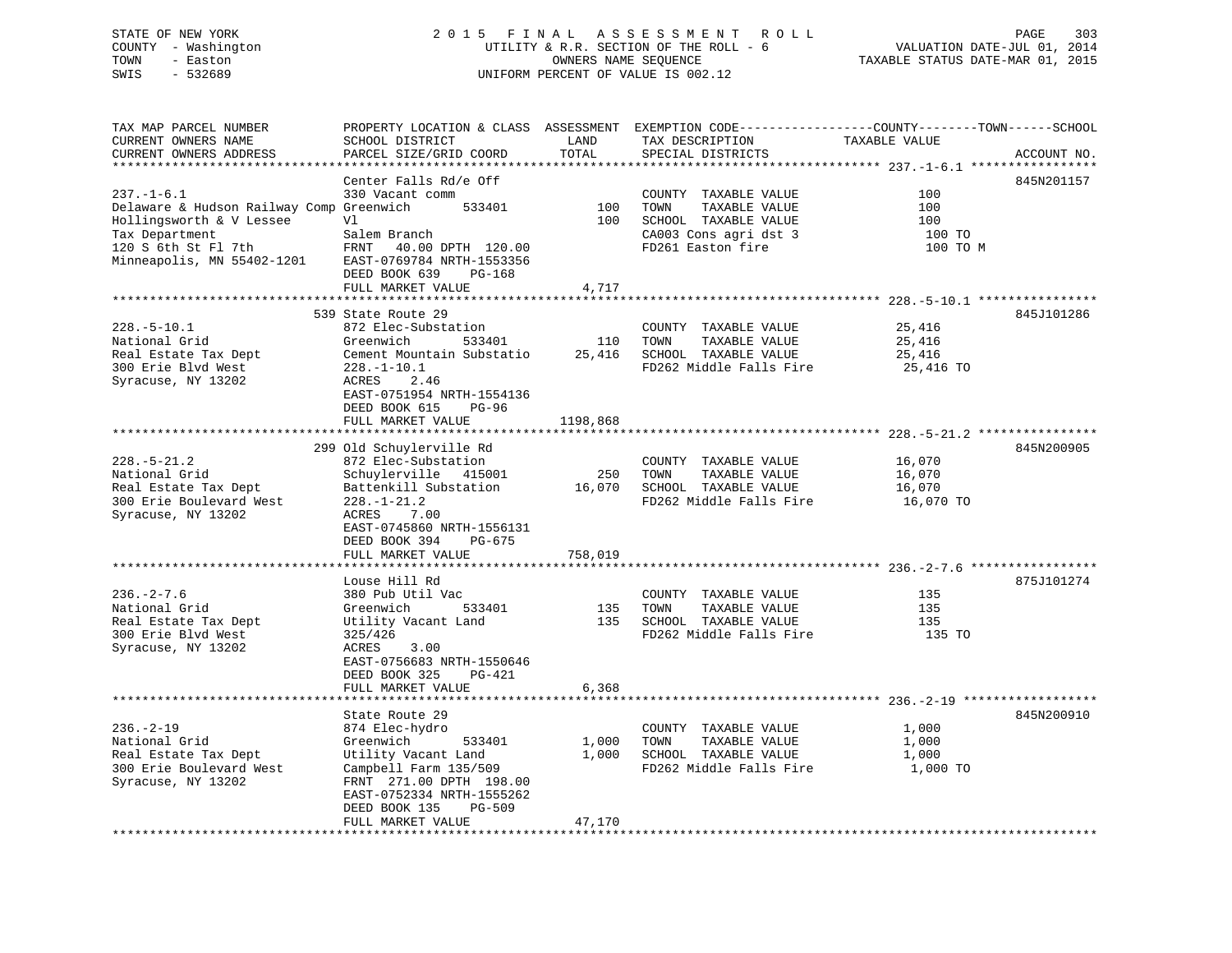# STATE OF NEW YORK 2 0 1 5 F I N A L A S S E S S M E N T R O L L PAGE 304 COUNTY - Washington UTILITY & R.R. SECTION OF THE ROLL - 6 VALUATION DATE-JUL 01, 2014 TOWN - Easton OWNERS NAME SEQUENCE TAXABLE STATUS DATE-MAR 01, 2015 SWIS - 532689 UNIFORM PERCENT OF VALUE IS 002.12

| TAX MAP PARCEL NUMBER   |                                                                                                                                                                                                                                    |                                   |                                                                | PROPERTY LOCATION & CLASS ASSESSMENT EXEMPTION CODE----------------COUNTY-------TOWN-----SCHOOL |  |
|-------------------------|------------------------------------------------------------------------------------------------------------------------------------------------------------------------------------------------------------------------------------|-----------------------------------|----------------------------------------------------------------|-------------------------------------------------------------------------------------------------|--|
| CURRENT OWNERS NAME     | SCHOOL DISTRICT                                                                                                                                                                                                                    | LAND                              | TAX DESCRIPTION TAXABLE VALUE                                  |                                                                                                 |  |
| CURRENT OWNERS ADDRESS  | PARCEL SIZE/GRID COORD                                                                                                                                                                                                             | TOTAL                             | SPECIAL DISTRICTS                                              | ACCOUNT NO.                                                                                     |  |
|                         |                                                                                                                                                                                                                                    |                                   |                                                                |                                                                                                 |  |
| $259. - 1 - 59$         | County Route 113<br>380 Pub Util Vac                                                                                                                                                                                               | 。<br><u>-</u><br>533401     6,100 | COUNTY TAXABLE VALUE                                           | 6,100                                                                                           |  |
| National Grid           | Greenwich                                                                                                                                                                                                                          |                                   | TOWN<br>TAXABLE VALUE                                          | 6,100                                                                                           |  |
|                         | Real Estate Tax Dept <b>Utility Vacant Land</b> 6,100                                                                                                                                                                              |                                   | SCHOOL TAXABLE VALUE                                           | 6,100                                                                                           |  |
| 300 Erie Blvd W         |                                                                                                                                                                                                                                    |                                   |                                                                |                                                                                                 |  |
| Syracuse, NY 13202      | 167.4 Ac<br>ACRES 127.10                                                                                                                                                                                                           |                                   | CA003 Cons agri dst 3 5,795 TO<br>FD261 Easton fire 6,100 TO M |                                                                                                 |  |
|                         | EAST-0741093 NRTH-1529940                                                                                                                                                                                                          |                                   |                                                                |                                                                                                 |  |
|                         | FULL MARKET VALUE 287,736                                                                                                                                                                                                          |                                   |                                                                |                                                                                                 |  |
|                         |                                                                                                                                                                                                                                    |                                   |                                                                |                                                                                                 |  |
|                         | County Route 113                                                                                                                                                                                                                   |                                   |                                                                |                                                                                                 |  |
| $259. - 1 - 59. - 1$    |                                                                                                                                                                                                                                    |                                   | COUNTY TAXABLE VALUE                                           | 175                                                                                             |  |
| National Grid           | 380 Pub Util Vac<br>Schuylerville 415001 175                                                                                                                                                                                       |                                   | TAXABLE VALUE<br>TOWN                                          | 175                                                                                             |  |
| Real Estate Tax Dept    |                                                                                                                                                                                                                                    |                                   |                                                                |                                                                                                 |  |
| 300 Erie Boulevard West | Utility Vacant Land 175 SCHOOL TAXABLE VALUE 175 175<br>3.87 Ac 62003 CA003 Consagri dst 3 175 TO                                                                                                                                  |                                   |                                                                |                                                                                                 |  |
| Syracuse, NY 13202      | EAST-0703980 NRTH-1100280                                                                                                                                                                                                          |                                   | FD263 Schuylerville Fire 175 TO                                |                                                                                                 |  |
|                         | DEED BOOK 754 PG-84                                                                                                                                                                                                                |                                   |                                                                |                                                                                                 |  |
|                         | FULL MARKET VALUE                                                                                                                                                                                                                  | 8,255                             |                                                                |                                                                                                 |  |
|                         |                                                                                                                                                                                                                                    |                                   |                                                                |                                                                                                 |  |
|                         |                                                                                                                                                                                                                                    |                                   |                                                                |                                                                                                 |  |
| $259. - 1 - 59. - 2$    |                                                                                                                                                                                                                                    |                                   |                                                                |                                                                                                 |  |
| National Grid           |                                                                                                                                                                                                                                    |                                   |                                                                |                                                                                                 |  |
| Real Estate Tax Dept    |                                                                                                                                                                                                                                    |                                   |                                                                |                                                                                                 |  |
| 300 Erie Boulevard West |                                                                                                                                                                                                                                    |                                   |                                                                |                                                                                                 |  |
| Syracuse, NY 13202      |                                                                                                                                                                                                                                    |                                   |                                                                |                                                                                                 |  |
|                         |                                                                                                                                                                                                                                    |                                   |                                                                |                                                                                                 |  |
|                         |                                                                                                                                                                                                                                    |                                   |                                                                |                                                                                                 |  |
|                         |                                                                                                                                                                                                                                    |                                   |                                                                |                                                                                                 |  |
|                         | County Route 113                                                                                                                                                                                                                   |                                   |                                                                |                                                                                                 |  |
| $259. - 1 - 59. - 3$    | 380 Pub Util Vac<br>Stillwater Cent 415201<br>Utility Vacant Land<br>Markey Stillwater Cent 415201<br>Stillwater Cent Land<br>Stillwater Still State SCHOOL TAXABLE VALUE<br>ACRES 13.80<br>TO261 Easton fire<br>TO261 Easton fire |                                   | COUNTY TAXABLE VALUE                                           | 585                                                                                             |  |
| National Grid           |                                                                                                                                                                                                                                    |                                   |                                                                | 585                                                                                             |  |
| Real Estate Tax Dept    |                                                                                                                                                                                                                                    |                                   |                                                                | 585                                                                                             |  |
| 300 Erie Blvd West      |                                                                                                                                                                                                                                    |                                   | FD261 Easton fire                                              | 585 TO M                                                                                        |  |
| Syracuse, NY 13202      | EAST-0703980 NRTH-1100280                                                                                                                                                                                                          |                                   |                                                                |                                                                                                 |  |
|                         | FULL MARKET VALUE                                                                                                                                                                                                                  | 27,594                            |                                                                |                                                                                                 |  |
|                         |                                                                                                                                                                                                                                    |                                   |                                                                |                                                                                                 |  |
|                         | County Route 113                                                                                                                                                                                                                   |                                   |                                                                |                                                                                                 |  |
| $259. - 1 - 59.4$       | 380 Pub Util Vac                                                                                                                                                                                                                   |                                   | COUNTY TAXABLE VALUE 1,925                                     |                                                                                                 |  |
| National Grid           |                                                                                                                                                                                                                                    | 533401 1,925 TOWN                 | TAXABLE VALUE 1,925                                            |                                                                                                 |  |
| 300 Erie Blvd W         |                                                                                                                                                                                                                                    |                                   | 1,925 SCHOOL TAXABLE VALUE                                     | 1,925                                                                                           |  |
|                         | Greenwich<br>ACRES 40.30<br>-----0703980 !<br>Syracuse, NY 13202 EAST-0703980 NRTH-1100280                                                                                                                                         |                                   | FD262 Middle Falls Fire 1,925 TO                               |                                                                                                 |  |
|                         | FULL MARKET VALUE                                                                                                                                                                                                                  | 90,802                            |                                                                |                                                                                                 |  |
|                         |                                                                                                                                                                                                                                    |                                   |                                                                |                                                                                                 |  |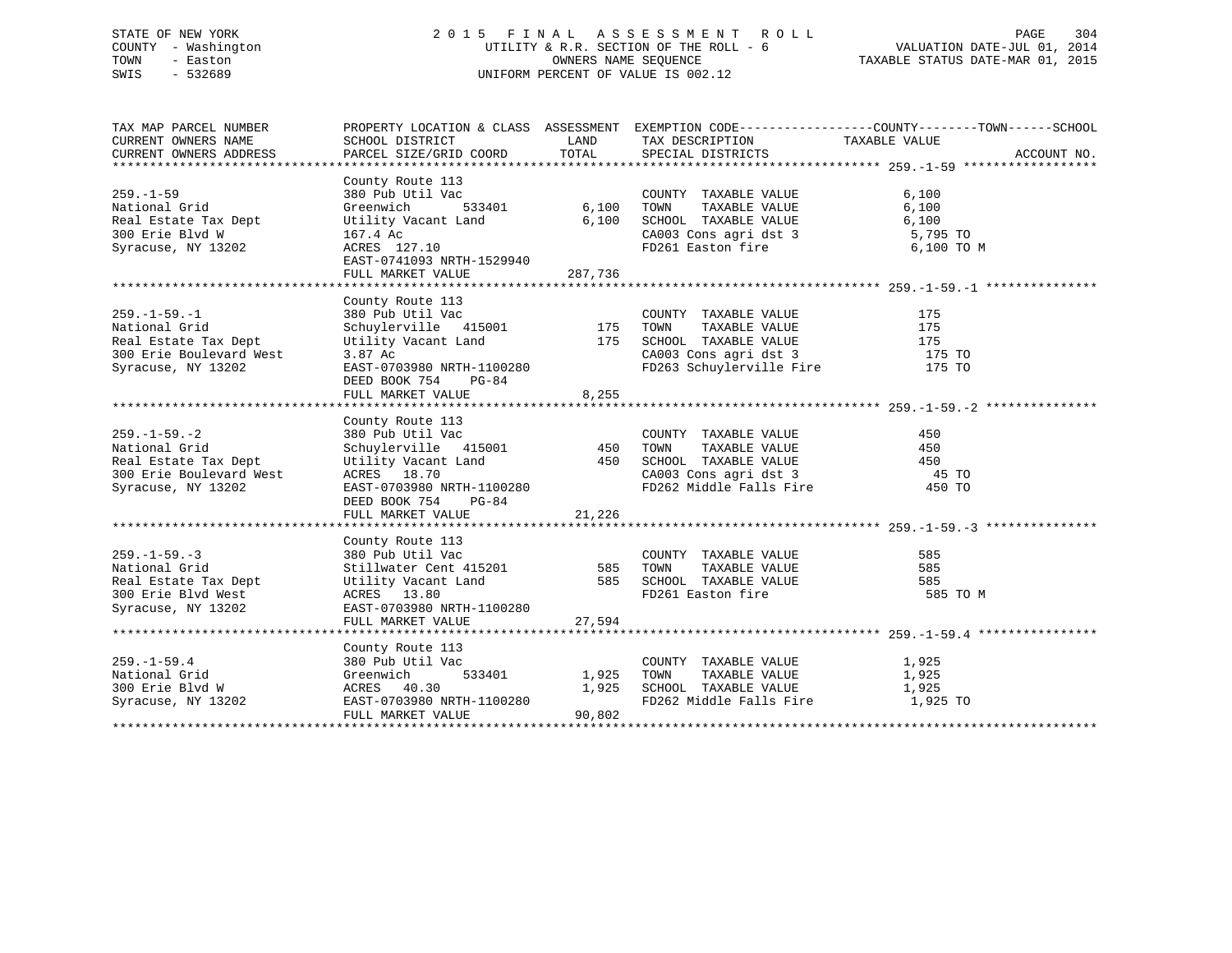# STATE OF NEW YORK 2 0 1 5 F I N A L A S S E S S M E N T R O L L PAGE 305 COUNTY - Washington UTILITY & R.R. SECTION OF THE ROLL - 6 VALUATION DATE-JUL 01, 2014 TOWN - Easton OWNERS NAME SEQUENCE TAXABLE STATUS DATE-MAR 01, 2015 SWIS - 532689 UNIFORM PERCENT OF VALUE IS 002.12

| TAX MAP PARCEL NUMBER                                                                                                                                                                           |                                                                                       |                | PROPERTY LOCATION & CLASS ASSESSMENT EXEMPTION CODE--------------COUNTY-------TOWN-----SCHOOL                    |                |            |
|-------------------------------------------------------------------------------------------------------------------------------------------------------------------------------------------------|---------------------------------------------------------------------------------------|----------------|------------------------------------------------------------------------------------------------------------------|----------------|------------|
| CURRENT OWNERS NAME                                                                                                                                                                             | SCHOOL DISTRICT                                                                       | LAND           | TAX DESCRIPTION                                                                                                  | TAXABLE VALUE  |            |
| CURRENT OWNERS ADDRESS PARCEL SIZE/GRID COORD TOTAL SPECIAL DISTRICTS (26.089-9999-132.350-1001*** PARCEL SIZE/GRID COORD TOTAL SPECIAL DISTRICTS                                               |                                                                                       |                |                                                                                                                  |                |            |
|                                                                                                                                                                                                 | Elec Trans                                                                            |                |                                                                                                                  |                | 845N200900 |
| 626.089-9999-132.350-1001                                                                                                                                                                       |                                                                                       |                | COUNTY TAXABLE VALUE                                                                                             | 380            |            |
| National Grid                                                                                                                                                                                   | 882 Elec Trans Imp<br>Schuylerville 415001 0<br>Crier North T                         |                | TAXABLE VALUE                                                                                                    | 380            |            |
|                                                                                                                                                                                                 |                                                                                       |                |                                                                                                                  |                |            |
|                                                                                                                                                                                                 |                                                                                       |                | Schuylerville 415001 0 10mm 11mm 11mm<br>Spier-North Troy #3 + #15 380 SCHOOL TAXABLE VALUE<br>FD261 Easton fire |                |            |
|                                                                                                                                                                                                 |                                                                                       |                |                                                                                                                  |                |            |
|                                                                                                                                                                                                 |                                                                                       |                |                                                                                                                  |                |            |
|                                                                                                                                                                                                 | Elec Trans                                                                            |                |                                                                                                                  |                |            |
| 626.089-9999-132.350-1003                                                                                                                                                                       | 882 Elec Trans Imp                                                                    |                | COUNTY TAXABLE VALUE                                                                                             | 7,212          |            |
| National Grid                                                                                                                                                                                   | $\begin{array}{ccc}\n\text{Imp} & & \\ \text{533401} & & \\ \end{array}$<br>Greenwich | 0 TOWN         | TAXABLE VALUE                                                                                                    | 7,212          |            |
|                                                                                                                                                                                                 |                                                                                       |                |                                                                                                                  |                |            |
|                                                                                                                                                                                                 |                                                                                       |                |                                                                                                                  |                |            |
|                                                                                                                                                                                                 |                                                                                       |                |                                                                                                                  |                |            |
|                                                                                                                                                                                                 |                                                                                       |                |                                                                                                                  |                |            |
|                                                                                                                                                                                                 | Elec Trans                                                                            |                |                                                                                                                  |                |            |
| 626.089-9999-132.350-1023                                                                                                                                                                       | 882 Elec Trans Imp                                                                    |                | COUNTY TAXABLE VALUE                                                                                             | 2,419          |            |
| National Grid                                                                                                                                                                                   | 533401<br>Greenwich                                                                   | $\overline{0}$ | TAXABLE VALUE<br>TOWN                                                                                            | 2,419          |            |
|                                                                                                                                                                                                 | App Factor 1.0000                                                                     | 2,419          | SCHOOL TAXABLE VALUE                                                                                             | 2,419          |            |
|                                                                                                                                                                                                 | Cement Mountain Cambridge                                                             |                | FD261 Easton fire                                                                                                | 2,419 TO M     |            |
|                                                                                                                                                                                                 | FULL MARKET VALUE                                                                     | 114,104        |                                                                                                                  |                |            |
|                                                                                                                                                                                                 |                                                                                       |                |                                                                                                                  |                |            |
|                                                                                                                                                                                                 | Elec Trans                                                                            |                |                                                                                                                  |                |            |
| 626.089-9999-132.350-1033                                                                                                                                                                       | 882 Elec Trans Imp                                                                    |                | COUNTY TAXABLE VALUE                                                                                             | 2              |            |
|                                                                                                                                                                                                 | 533401<br>0000                                                                        |                | TAXABLE VALUE<br>$\begin{matrix} 0 & TOWN \\ 0 & SNIOR \end{matrix}$                                             | $\overline{2}$ |            |
|                                                                                                                                                                                                 |                                                                                       |                | 2 SCHOOL TAXABLE VALUE                                                                                           | 2              |            |
|                                                                                                                                                                                                 |                                                                                       |                | FD261 Easton fire                                                                                                | 2 TO M         |            |
| And Estate Tax Dept and the Summer of the State Tax Dept and App Factor 1.0000 cm and the State of the Strategy<br>300 Erie Blvd and Falls-Stevens & Thomp syracuse, NY 13202 FULL MARKET VALUE |                                                                                       |                | 94 FD262 Middle Falls Fire                                                                                       | 2 TO           |            |
|                                                                                                                                                                                                 |                                                                                       |                |                                                                                                                  |                |            |
|                                                                                                                                                                                                 | Elec Trans                                                                            |                |                                                                                                                  |                |            |
| 626.089-9999-132.350-1043                                                                                                                                                                       | 882 Elec Trans Imp                                                                    |                | COUNTY TAXABLE VALUE                                                                                             | 2,757          |            |
| National Grid                                                                                                                                                                                   | 533401<br>Greenwich                                                                   |                | TAXABLE VALUE<br>0 TOWN                                                                                          | 2,757          |            |
| Real Estate Tax Dept                                                                                                                                                                            | App Factor 1.0000                                                                     |                | 2,757 SCHOOL TAXABLE VALUE 2,757                                                                                 |                |            |
| Real Bourner<br>300 Erie Blyd West                                                                                                                                                              | Middle Falls-Schuylervill                                                             |                | FD261 Easton fire                                                                                                | 2,757 TO M     |            |
| Syracuse, NY 13202                                                                                                                                                                              | FULL MARKET VALUE                                                                     |                | 130,047 FD262 Middle Falls Fire $2,757$ TO                                                                       |                |            |
|                                                                                                                                                                                                 |                                                                                       |                |                                                                                                                  |                |            |
|                                                                                                                                                                                                 | Elec Trans                                                                            |                |                                                                                                                  |                | 8475200995 |
| 626.089-9999-132.350-1054                                                                                                                                                                       | 882 Elec Trans Imp                                                                    |                | COUNTY TAXABLE VALUE                                                                                             | 2,476          |            |
| National Grid                                                                                                                                                                                   | 535010<br>Cambridge                                                                   | $\overline{0}$ | TOWN<br>TAXABLE VALUE                                                                                            | 2,476          |            |
| Real Estate Tax Dept                                                                                                                                                                            | App Factor 1.0000                                                                     | 2,476          | SCHOOL TAXABLE VALUE<br>FD261 Easton fire                                                                        | 2,476          |            |
| 300 Erie Boulevard West                                                                                                                                                                         | Schuylerville-Schaghticok                                                             |                |                                                                                                                  | 2,476 TO M     |            |
| Syracuse, NY 13202                                                                                                                                                                              | FULL MARKET VALUE                                                                     | 116,792        |                                                                                                                  |                |            |
|                                                                                                                                                                                                 |                                                                                       |                |                                                                                                                  |                |            |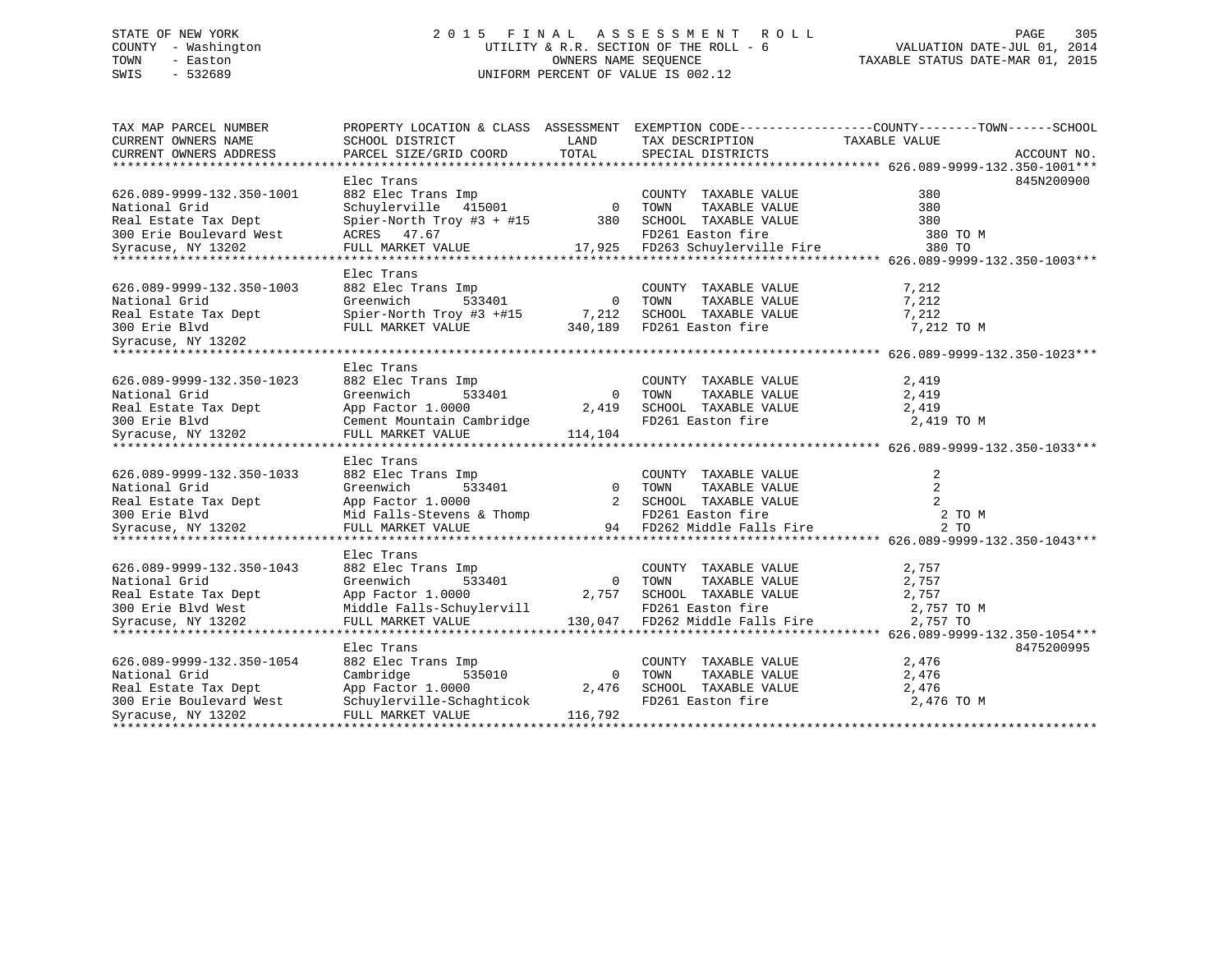# STATE OF NEW YORK 2 0 1 5 F I N A L A S S E S S M E N T R O L L PAGE 306 COUNTY - Washington UTILITY & R.R. SECTION OF THE ROLL - 6 VALUATION DATE-JUL 01, 2014 TOWN - Easton OWNERS NAME SEQUENCE TAXABLE STATUS DATE-MAR 01, 2015 SWIS - 532689 UNIFORM PERCENT OF VALUE IS 002.12

| TAX MAP PARCEL NUMBER<br>CURRENT OWNERS NAME        | PROPERTY LOCATION & CLASS ASSESSMENT EXEMPTION CODE----------------COUNTY-------TOWN------SCHOOL<br>SCHOOL DISTRICT | LAND           | TAX DESCRIPTION          | TAXABLE VALUE |             |
|-----------------------------------------------------|---------------------------------------------------------------------------------------------------------------------|----------------|--------------------------|---------------|-------------|
| CURRENT OWNERS ADDRESS                              | PARCEL SIZE/GRID COORD                                                                                              | TOTAL          | SPECIAL DISTRICTS        |               | ACCOUNT NO. |
|                                                     |                                                                                                                     |                |                          |               |             |
|                                                     | Outside Plant                                                                                                       |                |                          |               | 845J101241  |
| 626.089-9999-132.350-1881                           | 884 Elec Dist Out                                                                                                   |                | COUNTY TAXABLE VALUE     | 1,223         |             |
| National Grid                                       | Schuylerville 415001                                                                                                | $\overline{0}$ | TAXABLE VALUE<br>TOWN    | 1,223         |             |
| Real Estate Tax Dept                                | Poles Wires Cables                                                                                                  | 1,223          | SCHOOL TAXABLE VALUE     | 1,223         |             |
| 300 Erie Boulevard West                             | FULL MARKET VALUE                                                                                                   | 57,689         | FD261 Easton fire        | 1,223 TO M    |             |
| Syracuse, NY 13202                                  |                                                                                                                     |                | FD263 Schuylerville Fire | 1,223 TO      |             |
|                                                     |                                                                                                                     |                |                          |               |             |
|                                                     | Outside Plant                                                                                                       |                |                          |               | 845N200912  |
| 626.089-9999-132.350-1883                           | 884 Elec Dist Out                                                                                                   |                | COUNTY TAXABLE VALUE     | 23,242        |             |
| National Grid                                       | Greenwich<br>533401                                                                                                 | $\overline{0}$ | TOWN<br>TAXABLE VALUE    | 23,242        |             |
| Real Estate Tax Dept                                | Poles Wires Cables                                                                                                  | 23,242         | SCHOOL TAXABLE VALUE     | 23,242        |             |
| 300 Erie Boulevard West                             | FULL MARKET VALUE                                                                                                   | 1096,321       | FD261 Easton fire        | 23,242 TO M   |             |
| Syracuse, NY 13202                                  |                                                                                                                     |                |                          |               |             |
|                                                     |                                                                                                                     |                |                          |               |             |
|                                                     | 297 Old Schuylerville Rd                                                                                            |                |                          |               | 845N201070  |
| $228. - 5 - 21.3$                                   | 874 Elec-hydro                                                                                                      |                | COUNTY TAXABLE VALUE     | 9,470         |             |
| New York State Electric & Gas Schuylerville 415001  |                                                                                                                     | 470            | TAXABLE VALUE<br>TOWN    | 9,470         |             |
| Utility Shared Services-Local Battenkill Substation |                                                                                                                     | 9,470          | SCHOOL TAXABLE VALUE     | 9,470         |             |
| 70 Farm View Dr                                     | $228. - 1 - 21.3$                                                                                                   |                | FD262 Middle Falls Fire  | 9,470 TO      |             |
| New Gloucester, ME 04260                            | FRNT 119.00 DPTH 104.00                                                                                             |                |                          |               |             |
|                                                     | EAST-0745806 NRTH-1556147                                                                                           |                |                          |               |             |
|                                                     | <b>PG-770</b><br>DEED BOOK 461                                                                                      |                |                          |               |             |
|                                                     | FULL MARKET VALUE                                                                                                   | 446,698        |                          |               |             |
|                                                     |                                                                                                                     |                |                          |               |             |
|                                                     | Elec Trans                                                                                                          |                |                          |               | 845N200896  |
| 626.089-9999-131.600-1001                           | 882 Elec Trans Imp                                                                                                  |                | COUNTY TAXABLE VALUE     | 5,600         |             |
| New York State Electric & Gas Schuylerville 415001  |                                                                                                                     | $\overline{0}$ | TOWN<br>TAXABLE VALUE    | 5,600         |             |
| utility Shared Serv.-Local Tax App Factor 1.0000    |                                                                                                                     | 5,600          | SCHOOL TAXABLE VALUE     | 5,600         |             |
| 70 Farm View Dr                                     | FULL MARKET VALUE                                                                                                   | 264,151        | FD261 Easton fire        | 5,600 TO M    |             |
| New Gloucester, ME 04260                            |                                                                                                                     |                | FD262 Middle Falls Fire  | 5,600 TO      |             |
|                                                     |                                                                                                                     |                |                          |               |             |
|                                                     | 358 Old Schuylerville Rd                                                                                            |                |                          |               |             |
| $228. - 5 - 17.1$                                   | 837 Cell Tower                                                                                                      |                | COUNTY TAXABLE VALUE     | 10,000        |             |
| Nextel WIP Lease Corp                               | Greenwich<br>533401                                                                                                 | 100            | TOWN<br>TAXABLE VALUE    | 10,000        |             |
| Washington County Fair                              | Agmt 2161/88                                                                                                        | 10,000         | SCHOOL TAXABLE VALUE     | 10,000        |             |
| SBA Towers 11 LLC                                   | Assignment 2297/22                                                                                                  |                | FD262 Middle Falls Fire  | 10,000 TO     |             |
| NY10101-A                                           | $228. - 1 - 17.1$                                                                                                   |                |                          |               |             |
| 805 Congress Ave                                    | FRNT 75.00 DPTH<br>75.00                                                                                            |                |                          |               |             |
| Boca Raton, FL 33487                                | EAST-0746642 NRTH-1554623                                                                                           |                |                          |               |             |
|                                                     | DEED BOOK Agmt<br>PG-54                                                                                             |                |                          |               |             |
|                                                     | FULL MARKET VALUE                                                                                                   | 471,698        |                          |               |             |
|                                                     |                                                                                                                     |                |                          |               |             |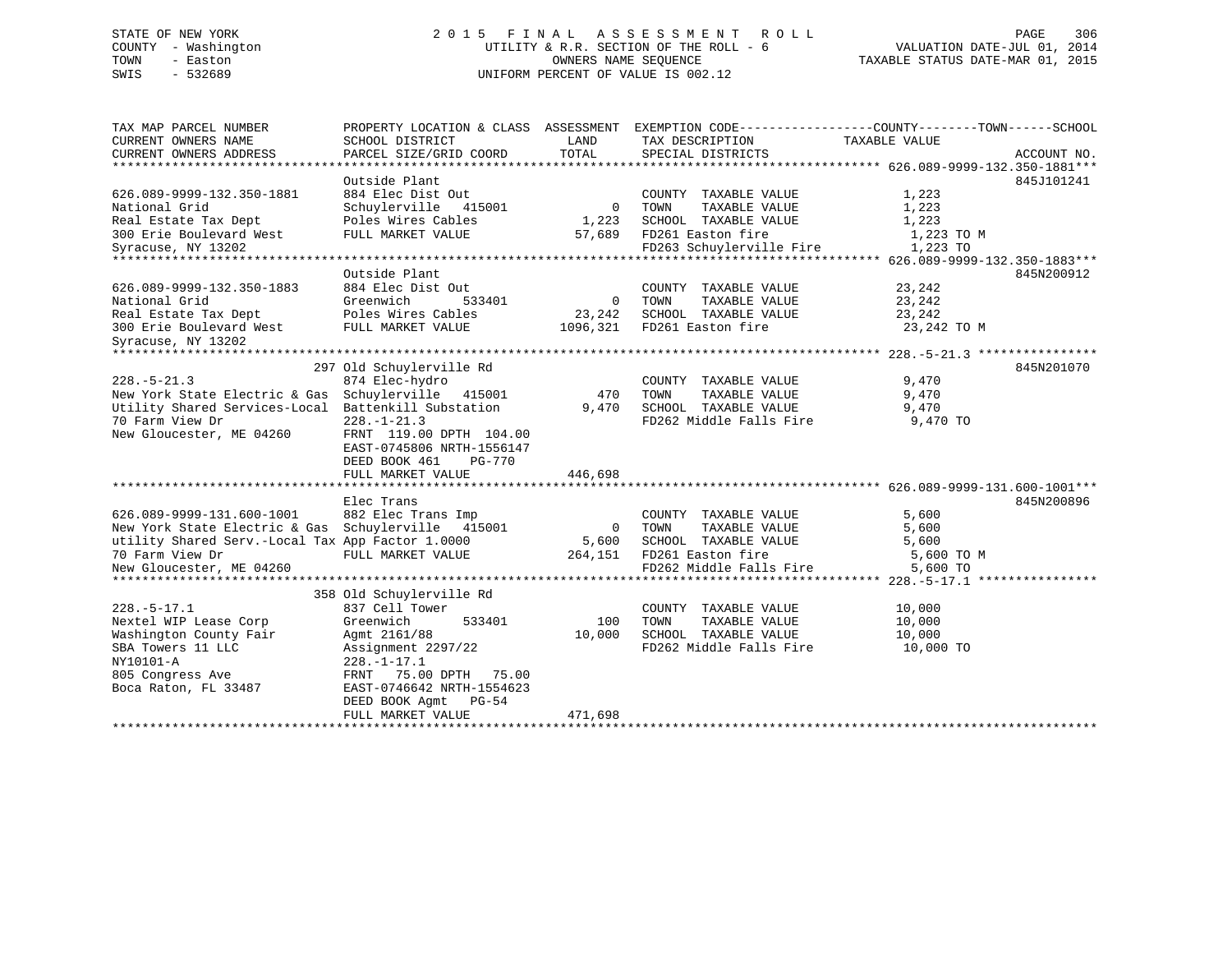# STATE OF NEW YORK 2 0 1 5 F I N A L A S S E S S M E N T R O L L PAGE 307 COUNTY - Washington UTILITY & R.R. SECTION OF THE ROLL - 6 VALUATION DATE-JUL 01, 2014 TOWN - Easton OWNERS NAME SEQUENCE TAXABLE STATUS DATE-MAR 01, 2015 SWIS - 532689 UNIFORM PERCENT OF VALUE IS 002.12

| TAXABLE VALUE<br>CURRENT OWNERS NAME<br>SCHOOL DISTRICT<br>LAND<br>TAX DESCRIPTION<br>PARCEL SIZE/GRID COORD<br>TOTAL<br>CURRENT OWNERS ADDRESS<br>SPECIAL DISTRICTS<br>ACCOUNT NO.<br>*************************<br>136 Old Schuylerville Rd<br>845N200918<br>$227. - 1 - 12$<br>822 Water supply<br>COUNTY TAXABLE VALUE<br>8,000<br>Schuylerville Water Works<br>Schuylerville 415001<br>8,000<br>TOWN<br>TAXABLE VALUE<br>8,000<br>Attn: Vil Of Schuylerville<br>Water Supply Vacant Land<br>8,000<br>SCHOOL TAXABLE VALUE<br>8,000<br>CA003 Cons agri dst 3<br>Spring Steet<br>180/105-411/1075<br>8,000 TO<br>FD263 Schuylerville Fire<br>Schuylerville, NY 12871<br>8,000 TO<br>ACRES 116.40<br>EAST-0743102 NRTH-1555365<br>FULL MARKET VALUE<br>377,358<br>Water Supply<br>845N200919<br>626.089-9999-200.000-1001<br>822 Water supply<br>800<br>COUNTY TAXABLE VALUE<br>800<br>Schuylerville Water Works<br>Schuylerville 415001<br>$\overline{0}$<br>TOWN<br>TAXABLE VALUE<br>800<br>SCHOOL TAXABLE VALUE<br>Attn: Vil Schuylerville<br>App Factor 1.0000<br>800<br>Chlorine Plant/Equipment<br>FD261 Easton fire<br>Spring St<br>800 TO M<br>Schuylerville, NY 12871<br>FULL MARKET VALUE<br>37,736<br>FD263 Schuylerville Fire<br>800 TO<br>178 Ives Hill Rd<br>845N200898<br>$278. - 1 - 4$<br>831 Tele Comm<br>1,980<br>COUNTY TAXABLE VALUE<br>Towers Unlimited<br>Greenwich<br>1,000<br>TAXABLE VALUE<br>533401<br>TOWN<br>1,980<br>34 Russell Rd<br>Site On Ives Mt, central<br>1,980<br>SCHOOL TAXABLE VALUE<br>1,980<br>CA003 Cons agri dst 3<br>1,980 TO<br>Albany, NY 12205<br>With R-O-W To Same<br>FD261 Easton fire<br>ACRES<br>2.10<br>1,980 TO M<br>EAST-0751028 NRTH-1512995<br>DEED BOOK 3299<br>$PG-49$<br>FULL MARKET VALUE<br>93,396<br>Outside Plant<br>8475200989<br>28<br>626.089-9999-631.900-1881<br>836 Telecom. eq.<br>COUNTY TAXABLE VALUE<br>28<br>Verizon New York Inc<br>Hoosic Valley 384201<br>$\overline{0}$<br>TOWN<br>TAXABLE VALUE<br>Poles Wires Cables<br>28<br>SCHOOL TAXABLE VALUE<br>28<br>Property Tax Department<br>FD261 Easton fire<br>28 TO M<br>PO Box 2749<br>FULL MARKET VALUE<br>1,321<br>FD262 Middle Falls Fire<br>Addison, TX 75001<br>28 TO<br>Outside Plant<br>8475200990<br>532<br>626.089-9999-631.900-1882<br>836 Telecom. eq.<br>COUNTY TAXABLE VALUE<br>Schuylerville 415001<br>TOWN<br>TAXABLE VALUE<br>532<br>Verizon New York Inc<br>$\overline{0}$<br>Poles Wires Cables<br>532<br>SCHOOL TAXABLE VALUE<br>532<br>Property Tax Department<br>FD261 Easton fire<br>PO Box 2749<br>FULL MARKET VALUE<br>25,094<br>532 TO M<br>Addison, TX 75001<br>*****************************<br>Outside Plant<br>845N200899<br>626.089-9999-631.900-1883<br>836 Telecom. eq.<br>COUNTY TAXABLE VALUE<br>216<br>Stillwater Cent 415201<br>$\overline{0}$<br>TOWN<br>TAXABLE VALUE<br>216<br>Verizon New York Inc<br>216<br>Property Tax Department<br>Poles Wires Cables<br>216<br>SCHOOL TAXABLE VALUE<br>FULL MARKET VALUE 10,189<br>PO Box 2749<br>FD261 Easton fire<br>216 TO M<br>Addison, TX 75001 | TAX MAP PARCEL NUMBER |  | PROPERTY LOCATION & CLASS ASSESSMENT EXEMPTION CODE----------------COUNTY-------TOWN------SCHOOL |  |
|-----------------------------------------------------------------------------------------------------------------------------------------------------------------------------------------------------------------------------------------------------------------------------------------------------------------------------------------------------------------------------------------------------------------------------------------------------------------------------------------------------------------------------------------------------------------------------------------------------------------------------------------------------------------------------------------------------------------------------------------------------------------------------------------------------------------------------------------------------------------------------------------------------------------------------------------------------------------------------------------------------------------------------------------------------------------------------------------------------------------------------------------------------------------------------------------------------------------------------------------------------------------------------------------------------------------------------------------------------------------------------------------------------------------------------------------------------------------------------------------------------------------------------------------------------------------------------------------------------------------------------------------------------------------------------------------------------------------------------------------------------------------------------------------------------------------------------------------------------------------------------------------------------------------------------------------------------------------------------------------------------------------------------------------------------------------------------------------------------------------------------------------------------------------------------------------------------------------------------------------------------------------------------------------------------------------------------------------------------------------------------------------------------------------------------------------------------------------------------------------------------------------------------------------------------------------------------------------------------------------------------------------------------------------------------------------------------------------------------------------------------------------------------------------------------------------------------------------------------------------------------------------------------------------------------------------------------------------------------------------------------------------------------------------------------------------------|-----------------------|--|--------------------------------------------------------------------------------------------------|--|
|                                                                                                                                                                                                                                                                                                                                                                                                                                                                                                                                                                                                                                                                                                                                                                                                                                                                                                                                                                                                                                                                                                                                                                                                                                                                                                                                                                                                                                                                                                                                                                                                                                                                                                                                                                                                                                                                                                                                                                                                                                                                                                                                                                                                                                                                                                                                                                                                                                                                                                                                                                                                                                                                                                                                                                                                                                                                                                                                                                                                                                                                       |                       |  |                                                                                                  |  |
|                                                                                                                                                                                                                                                                                                                                                                                                                                                                                                                                                                                                                                                                                                                                                                                                                                                                                                                                                                                                                                                                                                                                                                                                                                                                                                                                                                                                                                                                                                                                                                                                                                                                                                                                                                                                                                                                                                                                                                                                                                                                                                                                                                                                                                                                                                                                                                                                                                                                                                                                                                                                                                                                                                                                                                                                                                                                                                                                                                                                                                                                       |                       |  |                                                                                                  |  |
|                                                                                                                                                                                                                                                                                                                                                                                                                                                                                                                                                                                                                                                                                                                                                                                                                                                                                                                                                                                                                                                                                                                                                                                                                                                                                                                                                                                                                                                                                                                                                                                                                                                                                                                                                                                                                                                                                                                                                                                                                                                                                                                                                                                                                                                                                                                                                                                                                                                                                                                                                                                                                                                                                                                                                                                                                                                                                                                                                                                                                                                                       |                       |  |                                                                                                  |  |
|                                                                                                                                                                                                                                                                                                                                                                                                                                                                                                                                                                                                                                                                                                                                                                                                                                                                                                                                                                                                                                                                                                                                                                                                                                                                                                                                                                                                                                                                                                                                                                                                                                                                                                                                                                                                                                                                                                                                                                                                                                                                                                                                                                                                                                                                                                                                                                                                                                                                                                                                                                                                                                                                                                                                                                                                                                                                                                                                                                                                                                                                       |                       |  |                                                                                                  |  |
|                                                                                                                                                                                                                                                                                                                                                                                                                                                                                                                                                                                                                                                                                                                                                                                                                                                                                                                                                                                                                                                                                                                                                                                                                                                                                                                                                                                                                                                                                                                                                                                                                                                                                                                                                                                                                                                                                                                                                                                                                                                                                                                                                                                                                                                                                                                                                                                                                                                                                                                                                                                                                                                                                                                                                                                                                                                                                                                                                                                                                                                                       |                       |  |                                                                                                  |  |
|                                                                                                                                                                                                                                                                                                                                                                                                                                                                                                                                                                                                                                                                                                                                                                                                                                                                                                                                                                                                                                                                                                                                                                                                                                                                                                                                                                                                                                                                                                                                                                                                                                                                                                                                                                                                                                                                                                                                                                                                                                                                                                                                                                                                                                                                                                                                                                                                                                                                                                                                                                                                                                                                                                                                                                                                                                                                                                                                                                                                                                                                       |                       |  |                                                                                                  |  |
|                                                                                                                                                                                                                                                                                                                                                                                                                                                                                                                                                                                                                                                                                                                                                                                                                                                                                                                                                                                                                                                                                                                                                                                                                                                                                                                                                                                                                                                                                                                                                                                                                                                                                                                                                                                                                                                                                                                                                                                                                                                                                                                                                                                                                                                                                                                                                                                                                                                                                                                                                                                                                                                                                                                                                                                                                                                                                                                                                                                                                                                                       |                       |  |                                                                                                  |  |
|                                                                                                                                                                                                                                                                                                                                                                                                                                                                                                                                                                                                                                                                                                                                                                                                                                                                                                                                                                                                                                                                                                                                                                                                                                                                                                                                                                                                                                                                                                                                                                                                                                                                                                                                                                                                                                                                                                                                                                                                                                                                                                                                                                                                                                                                                                                                                                                                                                                                                                                                                                                                                                                                                                                                                                                                                                                                                                                                                                                                                                                                       |                       |  |                                                                                                  |  |
|                                                                                                                                                                                                                                                                                                                                                                                                                                                                                                                                                                                                                                                                                                                                                                                                                                                                                                                                                                                                                                                                                                                                                                                                                                                                                                                                                                                                                                                                                                                                                                                                                                                                                                                                                                                                                                                                                                                                                                                                                                                                                                                                                                                                                                                                                                                                                                                                                                                                                                                                                                                                                                                                                                                                                                                                                                                                                                                                                                                                                                                                       |                       |  |                                                                                                  |  |
|                                                                                                                                                                                                                                                                                                                                                                                                                                                                                                                                                                                                                                                                                                                                                                                                                                                                                                                                                                                                                                                                                                                                                                                                                                                                                                                                                                                                                                                                                                                                                                                                                                                                                                                                                                                                                                                                                                                                                                                                                                                                                                                                                                                                                                                                                                                                                                                                                                                                                                                                                                                                                                                                                                                                                                                                                                                                                                                                                                                                                                                                       |                       |  |                                                                                                  |  |
|                                                                                                                                                                                                                                                                                                                                                                                                                                                                                                                                                                                                                                                                                                                                                                                                                                                                                                                                                                                                                                                                                                                                                                                                                                                                                                                                                                                                                                                                                                                                                                                                                                                                                                                                                                                                                                                                                                                                                                                                                                                                                                                                                                                                                                                                                                                                                                                                                                                                                                                                                                                                                                                                                                                                                                                                                                                                                                                                                                                                                                                                       |                       |  |                                                                                                  |  |
|                                                                                                                                                                                                                                                                                                                                                                                                                                                                                                                                                                                                                                                                                                                                                                                                                                                                                                                                                                                                                                                                                                                                                                                                                                                                                                                                                                                                                                                                                                                                                                                                                                                                                                                                                                                                                                                                                                                                                                                                                                                                                                                                                                                                                                                                                                                                                                                                                                                                                                                                                                                                                                                                                                                                                                                                                                                                                                                                                                                                                                                                       |                       |  |                                                                                                  |  |
|                                                                                                                                                                                                                                                                                                                                                                                                                                                                                                                                                                                                                                                                                                                                                                                                                                                                                                                                                                                                                                                                                                                                                                                                                                                                                                                                                                                                                                                                                                                                                                                                                                                                                                                                                                                                                                                                                                                                                                                                                                                                                                                                                                                                                                                                                                                                                                                                                                                                                                                                                                                                                                                                                                                                                                                                                                                                                                                                                                                                                                                                       |                       |  |                                                                                                  |  |
|                                                                                                                                                                                                                                                                                                                                                                                                                                                                                                                                                                                                                                                                                                                                                                                                                                                                                                                                                                                                                                                                                                                                                                                                                                                                                                                                                                                                                                                                                                                                                                                                                                                                                                                                                                                                                                                                                                                                                                                                                                                                                                                                                                                                                                                                                                                                                                                                                                                                                                                                                                                                                                                                                                                                                                                                                                                                                                                                                                                                                                                                       |                       |  |                                                                                                  |  |
|                                                                                                                                                                                                                                                                                                                                                                                                                                                                                                                                                                                                                                                                                                                                                                                                                                                                                                                                                                                                                                                                                                                                                                                                                                                                                                                                                                                                                                                                                                                                                                                                                                                                                                                                                                                                                                                                                                                                                                                                                                                                                                                                                                                                                                                                                                                                                                                                                                                                                                                                                                                                                                                                                                                                                                                                                                                                                                                                                                                                                                                                       |                       |  |                                                                                                  |  |
|                                                                                                                                                                                                                                                                                                                                                                                                                                                                                                                                                                                                                                                                                                                                                                                                                                                                                                                                                                                                                                                                                                                                                                                                                                                                                                                                                                                                                                                                                                                                                                                                                                                                                                                                                                                                                                                                                                                                                                                                                                                                                                                                                                                                                                                                                                                                                                                                                                                                                                                                                                                                                                                                                                                                                                                                                                                                                                                                                                                                                                                                       |                       |  |                                                                                                  |  |
|                                                                                                                                                                                                                                                                                                                                                                                                                                                                                                                                                                                                                                                                                                                                                                                                                                                                                                                                                                                                                                                                                                                                                                                                                                                                                                                                                                                                                                                                                                                                                                                                                                                                                                                                                                                                                                                                                                                                                                                                                                                                                                                                                                                                                                                                                                                                                                                                                                                                                                                                                                                                                                                                                                                                                                                                                                                                                                                                                                                                                                                                       |                       |  |                                                                                                  |  |
|                                                                                                                                                                                                                                                                                                                                                                                                                                                                                                                                                                                                                                                                                                                                                                                                                                                                                                                                                                                                                                                                                                                                                                                                                                                                                                                                                                                                                                                                                                                                                                                                                                                                                                                                                                                                                                                                                                                                                                                                                                                                                                                                                                                                                                                                                                                                                                                                                                                                                                                                                                                                                                                                                                                                                                                                                                                                                                                                                                                                                                                                       |                       |  |                                                                                                  |  |
|                                                                                                                                                                                                                                                                                                                                                                                                                                                                                                                                                                                                                                                                                                                                                                                                                                                                                                                                                                                                                                                                                                                                                                                                                                                                                                                                                                                                                                                                                                                                                                                                                                                                                                                                                                                                                                                                                                                                                                                                                                                                                                                                                                                                                                                                                                                                                                                                                                                                                                                                                                                                                                                                                                                                                                                                                                                                                                                                                                                                                                                                       |                       |  |                                                                                                  |  |
|                                                                                                                                                                                                                                                                                                                                                                                                                                                                                                                                                                                                                                                                                                                                                                                                                                                                                                                                                                                                                                                                                                                                                                                                                                                                                                                                                                                                                                                                                                                                                                                                                                                                                                                                                                                                                                                                                                                                                                                                                                                                                                                                                                                                                                                                                                                                                                                                                                                                                                                                                                                                                                                                                                                                                                                                                                                                                                                                                                                                                                                                       |                       |  |                                                                                                  |  |
|                                                                                                                                                                                                                                                                                                                                                                                                                                                                                                                                                                                                                                                                                                                                                                                                                                                                                                                                                                                                                                                                                                                                                                                                                                                                                                                                                                                                                                                                                                                                                                                                                                                                                                                                                                                                                                                                                                                                                                                                                                                                                                                                                                                                                                                                                                                                                                                                                                                                                                                                                                                                                                                                                                                                                                                                                                                                                                                                                                                                                                                                       |                       |  |                                                                                                  |  |
|                                                                                                                                                                                                                                                                                                                                                                                                                                                                                                                                                                                                                                                                                                                                                                                                                                                                                                                                                                                                                                                                                                                                                                                                                                                                                                                                                                                                                                                                                                                                                                                                                                                                                                                                                                                                                                                                                                                                                                                                                                                                                                                                                                                                                                                                                                                                                                                                                                                                                                                                                                                                                                                                                                                                                                                                                                                                                                                                                                                                                                                                       |                       |  |                                                                                                  |  |
|                                                                                                                                                                                                                                                                                                                                                                                                                                                                                                                                                                                                                                                                                                                                                                                                                                                                                                                                                                                                                                                                                                                                                                                                                                                                                                                                                                                                                                                                                                                                                                                                                                                                                                                                                                                                                                                                                                                                                                                                                                                                                                                                                                                                                                                                                                                                                                                                                                                                                                                                                                                                                                                                                                                                                                                                                                                                                                                                                                                                                                                                       |                       |  |                                                                                                  |  |
|                                                                                                                                                                                                                                                                                                                                                                                                                                                                                                                                                                                                                                                                                                                                                                                                                                                                                                                                                                                                                                                                                                                                                                                                                                                                                                                                                                                                                                                                                                                                                                                                                                                                                                                                                                                                                                                                                                                                                                                                                                                                                                                                                                                                                                                                                                                                                                                                                                                                                                                                                                                                                                                                                                                                                                                                                                                                                                                                                                                                                                                                       |                       |  |                                                                                                  |  |
|                                                                                                                                                                                                                                                                                                                                                                                                                                                                                                                                                                                                                                                                                                                                                                                                                                                                                                                                                                                                                                                                                                                                                                                                                                                                                                                                                                                                                                                                                                                                                                                                                                                                                                                                                                                                                                                                                                                                                                                                                                                                                                                                                                                                                                                                                                                                                                                                                                                                                                                                                                                                                                                                                                                                                                                                                                                                                                                                                                                                                                                                       |                       |  |                                                                                                  |  |
|                                                                                                                                                                                                                                                                                                                                                                                                                                                                                                                                                                                                                                                                                                                                                                                                                                                                                                                                                                                                                                                                                                                                                                                                                                                                                                                                                                                                                                                                                                                                                                                                                                                                                                                                                                                                                                                                                                                                                                                                                                                                                                                                                                                                                                                                                                                                                                                                                                                                                                                                                                                                                                                                                                                                                                                                                                                                                                                                                                                                                                                                       |                       |  |                                                                                                  |  |
|                                                                                                                                                                                                                                                                                                                                                                                                                                                                                                                                                                                                                                                                                                                                                                                                                                                                                                                                                                                                                                                                                                                                                                                                                                                                                                                                                                                                                                                                                                                                                                                                                                                                                                                                                                                                                                                                                                                                                                                                                                                                                                                                                                                                                                                                                                                                                                                                                                                                                                                                                                                                                                                                                                                                                                                                                                                                                                                                                                                                                                                                       |                       |  |                                                                                                  |  |
|                                                                                                                                                                                                                                                                                                                                                                                                                                                                                                                                                                                                                                                                                                                                                                                                                                                                                                                                                                                                                                                                                                                                                                                                                                                                                                                                                                                                                                                                                                                                                                                                                                                                                                                                                                                                                                                                                                                                                                                                                                                                                                                                                                                                                                                                                                                                                                                                                                                                                                                                                                                                                                                                                                                                                                                                                                                                                                                                                                                                                                                                       |                       |  |                                                                                                  |  |
|                                                                                                                                                                                                                                                                                                                                                                                                                                                                                                                                                                                                                                                                                                                                                                                                                                                                                                                                                                                                                                                                                                                                                                                                                                                                                                                                                                                                                                                                                                                                                                                                                                                                                                                                                                                                                                                                                                                                                                                                                                                                                                                                                                                                                                                                                                                                                                                                                                                                                                                                                                                                                                                                                                                                                                                                                                                                                                                                                                                                                                                                       |                       |  |                                                                                                  |  |
|                                                                                                                                                                                                                                                                                                                                                                                                                                                                                                                                                                                                                                                                                                                                                                                                                                                                                                                                                                                                                                                                                                                                                                                                                                                                                                                                                                                                                                                                                                                                                                                                                                                                                                                                                                                                                                                                                                                                                                                                                                                                                                                                                                                                                                                                                                                                                                                                                                                                                                                                                                                                                                                                                                                                                                                                                                                                                                                                                                                                                                                                       |                       |  |                                                                                                  |  |
|                                                                                                                                                                                                                                                                                                                                                                                                                                                                                                                                                                                                                                                                                                                                                                                                                                                                                                                                                                                                                                                                                                                                                                                                                                                                                                                                                                                                                                                                                                                                                                                                                                                                                                                                                                                                                                                                                                                                                                                                                                                                                                                                                                                                                                                                                                                                                                                                                                                                                                                                                                                                                                                                                                                                                                                                                                                                                                                                                                                                                                                                       |                       |  |                                                                                                  |  |
|                                                                                                                                                                                                                                                                                                                                                                                                                                                                                                                                                                                                                                                                                                                                                                                                                                                                                                                                                                                                                                                                                                                                                                                                                                                                                                                                                                                                                                                                                                                                                                                                                                                                                                                                                                                                                                                                                                                                                                                                                                                                                                                                                                                                                                                                                                                                                                                                                                                                                                                                                                                                                                                                                                                                                                                                                                                                                                                                                                                                                                                                       |                       |  |                                                                                                  |  |
|                                                                                                                                                                                                                                                                                                                                                                                                                                                                                                                                                                                                                                                                                                                                                                                                                                                                                                                                                                                                                                                                                                                                                                                                                                                                                                                                                                                                                                                                                                                                                                                                                                                                                                                                                                                                                                                                                                                                                                                                                                                                                                                                                                                                                                                                                                                                                                                                                                                                                                                                                                                                                                                                                                                                                                                                                                                                                                                                                                                                                                                                       |                       |  |                                                                                                  |  |
|                                                                                                                                                                                                                                                                                                                                                                                                                                                                                                                                                                                                                                                                                                                                                                                                                                                                                                                                                                                                                                                                                                                                                                                                                                                                                                                                                                                                                                                                                                                                                                                                                                                                                                                                                                                                                                                                                                                                                                                                                                                                                                                                                                                                                                                                                                                                                                                                                                                                                                                                                                                                                                                                                                                                                                                                                                                                                                                                                                                                                                                                       |                       |  |                                                                                                  |  |
|                                                                                                                                                                                                                                                                                                                                                                                                                                                                                                                                                                                                                                                                                                                                                                                                                                                                                                                                                                                                                                                                                                                                                                                                                                                                                                                                                                                                                                                                                                                                                                                                                                                                                                                                                                                                                                                                                                                                                                                                                                                                                                                                                                                                                                                                                                                                                                                                                                                                                                                                                                                                                                                                                                                                                                                                                                                                                                                                                                                                                                                                       |                       |  |                                                                                                  |  |
|                                                                                                                                                                                                                                                                                                                                                                                                                                                                                                                                                                                                                                                                                                                                                                                                                                                                                                                                                                                                                                                                                                                                                                                                                                                                                                                                                                                                                                                                                                                                                                                                                                                                                                                                                                                                                                                                                                                                                                                                                                                                                                                                                                                                                                                                                                                                                                                                                                                                                                                                                                                                                                                                                                                                                                                                                                                                                                                                                                                                                                                                       |                       |  |                                                                                                  |  |
|                                                                                                                                                                                                                                                                                                                                                                                                                                                                                                                                                                                                                                                                                                                                                                                                                                                                                                                                                                                                                                                                                                                                                                                                                                                                                                                                                                                                                                                                                                                                                                                                                                                                                                                                                                                                                                                                                                                                                                                                                                                                                                                                                                                                                                                                                                                                                                                                                                                                                                                                                                                                                                                                                                                                                                                                                                                                                                                                                                                                                                                                       |                       |  |                                                                                                  |  |
|                                                                                                                                                                                                                                                                                                                                                                                                                                                                                                                                                                                                                                                                                                                                                                                                                                                                                                                                                                                                                                                                                                                                                                                                                                                                                                                                                                                                                                                                                                                                                                                                                                                                                                                                                                                                                                                                                                                                                                                                                                                                                                                                                                                                                                                                                                                                                                                                                                                                                                                                                                                                                                                                                                                                                                                                                                                                                                                                                                                                                                                                       |                       |  |                                                                                                  |  |
|                                                                                                                                                                                                                                                                                                                                                                                                                                                                                                                                                                                                                                                                                                                                                                                                                                                                                                                                                                                                                                                                                                                                                                                                                                                                                                                                                                                                                                                                                                                                                                                                                                                                                                                                                                                                                                                                                                                                                                                                                                                                                                                                                                                                                                                                                                                                                                                                                                                                                                                                                                                                                                                                                                                                                                                                                                                                                                                                                                                                                                                                       |                       |  |                                                                                                  |  |
|                                                                                                                                                                                                                                                                                                                                                                                                                                                                                                                                                                                                                                                                                                                                                                                                                                                                                                                                                                                                                                                                                                                                                                                                                                                                                                                                                                                                                                                                                                                                                                                                                                                                                                                                                                                                                                                                                                                                                                                                                                                                                                                                                                                                                                                                                                                                                                                                                                                                                                                                                                                                                                                                                                                                                                                                                                                                                                                                                                                                                                                                       |                       |  |                                                                                                  |  |
|                                                                                                                                                                                                                                                                                                                                                                                                                                                                                                                                                                                                                                                                                                                                                                                                                                                                                                                                                                                                                                                                                                                                                                                                                                                                                                                                                                                                                                                                                                                                                                                                                                                                                                                                                                                                                                                                                                                                                                                                                                                                                                                                                                                                                                                                                                                                                                                                                                                                                                                                                                                                                                                                                                                                                                                                                                                                                                                                                                                                                                                                       |                       |  |                                                                                                  |  |
|                                                                                                                                                                                                                                                                                                                                                                                                                                                                                                                                                                                                                                                                                                                                                                                                                                                                                                                                                                                                                                                                                                                                                                                                                                                                                                                                                                                                                                                                                                                                                                                                                                                                                                                                                                                                                                                                                                                                                                                                                                                                                                                                                                                                                                                                                                                                                                                                                                                                                                                                                                                                                                                                                                                                                                                                                                                                                                                                                                                                                                                                       |                       |  |                                                                                                  |  |
|                                                                                                                                                                                                                                                                                                                                                                                                                                                                                                                                                                                                                                                                                                                                                                                                                                                                                                                                                                                                                                                                                                                                                                                                                                                                                                                                                                                                                                                                                                                                                                                                                                                                                                                                                                                                                                                                                                                                                                                                                                                                                                                                                                                                                                                                                                                                                                                                                                                                                                                                                                                                                                                                                                                                                                                                                                                                                                                                                                                                                                                                       |                       |  |                                                                                                  |  |
|                                                                                                                                                                                                                                                                                                                                                                                                                                                                                                                                                                                                                                                                                                                                                                                                                                                                                                                                                                                                                                                                                                                                                                                                                                                                                                                                                                                                                                                                                                                                                                                                                                                                                                                                                                                                                                                                                                                                                                                                                                                                                                                                                                                                                                                                                                                                                                                                                                                                                                                                                                                                                                                                                                                                                                                                                                                                                                                                                                                                                                                                       |                       |  |                                                                                                  |  |
|                                                                                                                                                                                                                                                                                                                                                                                                                                                                                                                                                                                                                                                                                                                                                                                                                                                                                                                                                                                                                                                                                                                                                                                                                                                                                                                                                                                                                                                                                                                                                                                                                                                                                                                                                                                                                                                                                                                                                                                                                                                                                                                                                                                                                                                                                                                                                                                                                                                                                                                                                                                                                                                                                                                                                                                                                                                                                                                                                                                                                                                                       |                       |  |                                                                                                  |  |
|                                                                                                                                                                                                                                                                                                                                                                                                                                                                                                                                                                                                                                                                                                                                                                                                                                                                                                                                                                                                                                                                                                                                                                                                                                                                                                                                                                                                                                                                                                                                                                                                                                                                                                                                                                                                                                                                                                                                                                                                                                                                                                                                                                                                                                                                                                                                                                                                                                                                                                                                                                                                                                                                                                                                                                                                                                                                                                                                                                                                                                                                       |                       |  |                                                                                                  |  |
|                                                                                                                                                                                                                                                                                                                                                                                                                                                                                                                                                                                                                                                                                                                                                                                                                                                                                                                                                                                                                                                                                                                                                                                                                                                                                                                                                                                                                                                                                                                                                                                                                                                                                                                                                                                                                                                                                                                                                                                                                                                                                                                                                                                                                                                                                                                                                                                                                                                                                                                                                                                                                                                                                                                                                                                                                                                                                                                                                                                                                                                                       |                       |  |                                                                                                  |  |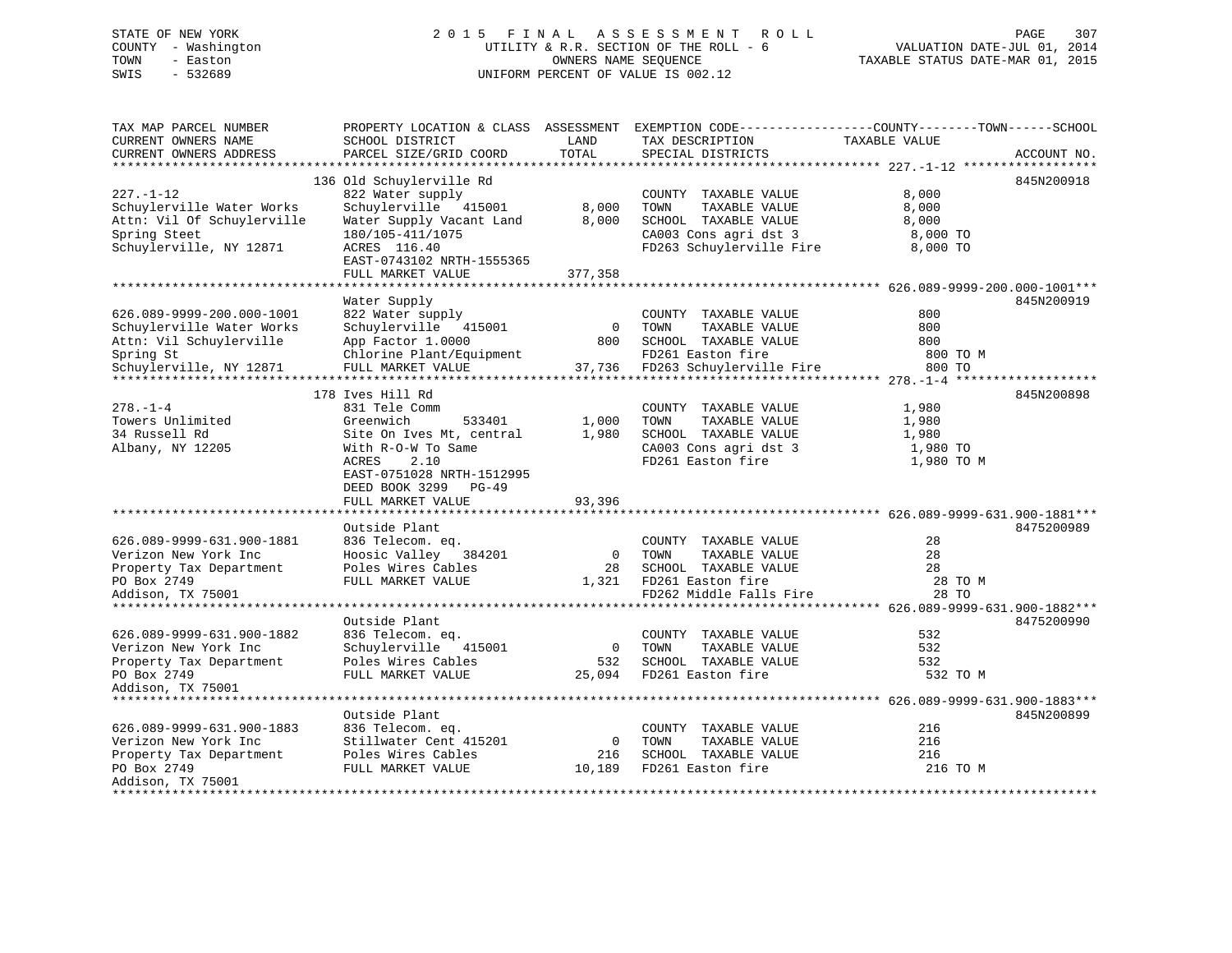| STATE OF NEW YORK<br>- Washington<br>COUNTY<br>TOWN<br>- Easton<br>$-532689$<br>SWIS | 2 0 1 5                              | FINAL ASSESSMENT ROLL<br>UTILITY & R.R. SECTION OF THE ROLL - 6<br>OWNERS NAME SEQUENCE<br>UNIFORM PERCENT OF VALUE IS 002.12 | 308<br>PAGE<br>VALUATION DATE-JUL 01, 2014<br>TAXABLE STATUS DATE-MAR 01, 2015 |                      |                                                               |  |  |  |  |  |
|--------------------------------------------------------------------------------------|--------------------------------------|-------------------------------------------------------------------------------------------------------------------------------|--------------------------------------------------------------------------------|----------------------|---------------------------------------------------------------|--|--|--|--|--|
| TAX MAP PARCEL NUMBER                                                                | PROPERTY LOCATION & CLASS ASSESSMENT |                                                                                                                               |                                                                                |                      | EXEMPTION CODE-----------------COUNTY--------TOWN------SCHOOL |  |  |  |  |  |
| CURRENT OWNERS NAME                                                                  | SCHOOL DISTRICT                      | LAND                                                                                                                          |                                                                                | TAX DESCRIPTION      | TAXABLE VALUE                                                 |  |  |  |  |  |
| CURRENT OWNERS ADDRESS                                                               | PARCEL SIZE/GRID COORD               | TOTAL                                                                                                                         |                                                                                | SPECIAL DISTRICTS    | ACCOUNT NO.                                                   |  |  |  |  |  |
|                                                                                      |                                      |                                                                                                                               |                                                                                |                      |                                                               |  |  |  |  |  |
|                                                                                      | Outside Plant                        |                                                                                                                               |                                                                                |                      |                                                               |  |  |  |  |  |
| 626.089-9999-631.900-1884                                                            | 836 Telecom. eq.                     |                                                                                                                               | COUNTY                                                                         | TAXABLE VALUE        | 3,423                                                         |  |  |  |  |  |
| Verizon New York Inc                                                                 | Greenwich<br>533401                  | $\overline{\phantom{0}}$                                                                                                      | TOWN                                                                           | TAXABLE VALUE        | 3,423                                                         |  |  |  |  |  |
| Property Tax Department                                                              |                                      | 3,423                                                                                                                         |                                                                                | SCHOOL TAXABLE VALUE | 3,423                                                         |  |  |  |  |  |
| PO Box 2749                                                                          | FULL MARKET VALUE                    | 161,462                                                                                                                       |                                                                                |                      |                                                               |  |  |  |  |  |
| Addison, TX 75001                                                                    |                                      |                                                                                                                               |                                                                                |                      |                                                               |  |  |  |  |  |
|                                                                                      |                                      |                                                                                                                               |                                                                                |                      |                                                               |  |  |  |  |  |
|                                                                                      | Outside Plant                        |                                                                                                                               |                                                                                |                      |                                                               |  |  |  |  |  |
| 626.089-9999-631.900-1885                                                            | 836 Telecom. eq.                     |                                                                                                                               | COUNTY                                                                         | TAXABLE VALUE        | 25                                                            |  |  |  |  |  |
| Verizon New York Inc                                                                 | 535010<br>Cambridge                  | $\overline{0}$                                                                                                                | TOWN                                                                           | TAXABLE VALUE        | 25                                                            |  |  |  |  |  |
| Property Tax Department                                                              |                                      | 25                                                                                                                            | SCHOOL                                                                         | TAXABLE VALUE        | 25                                                            |  |  |  |  |  |
| PO Box 2749                                                                          | FULL MARKET VALUE                    | 1,179                                                                                                                         |                                                                                |                      |                                                               |  |  |  |  |  |
| Addison, TX 75001                                                                    |                                      |                                                                                                                               |                                                                                |                      |                                                               |  |  |  |  |  |
|                                                                                      |                                      |                                                                                                                               |                                                                                |                      |                                                               |  |  |  |  |  |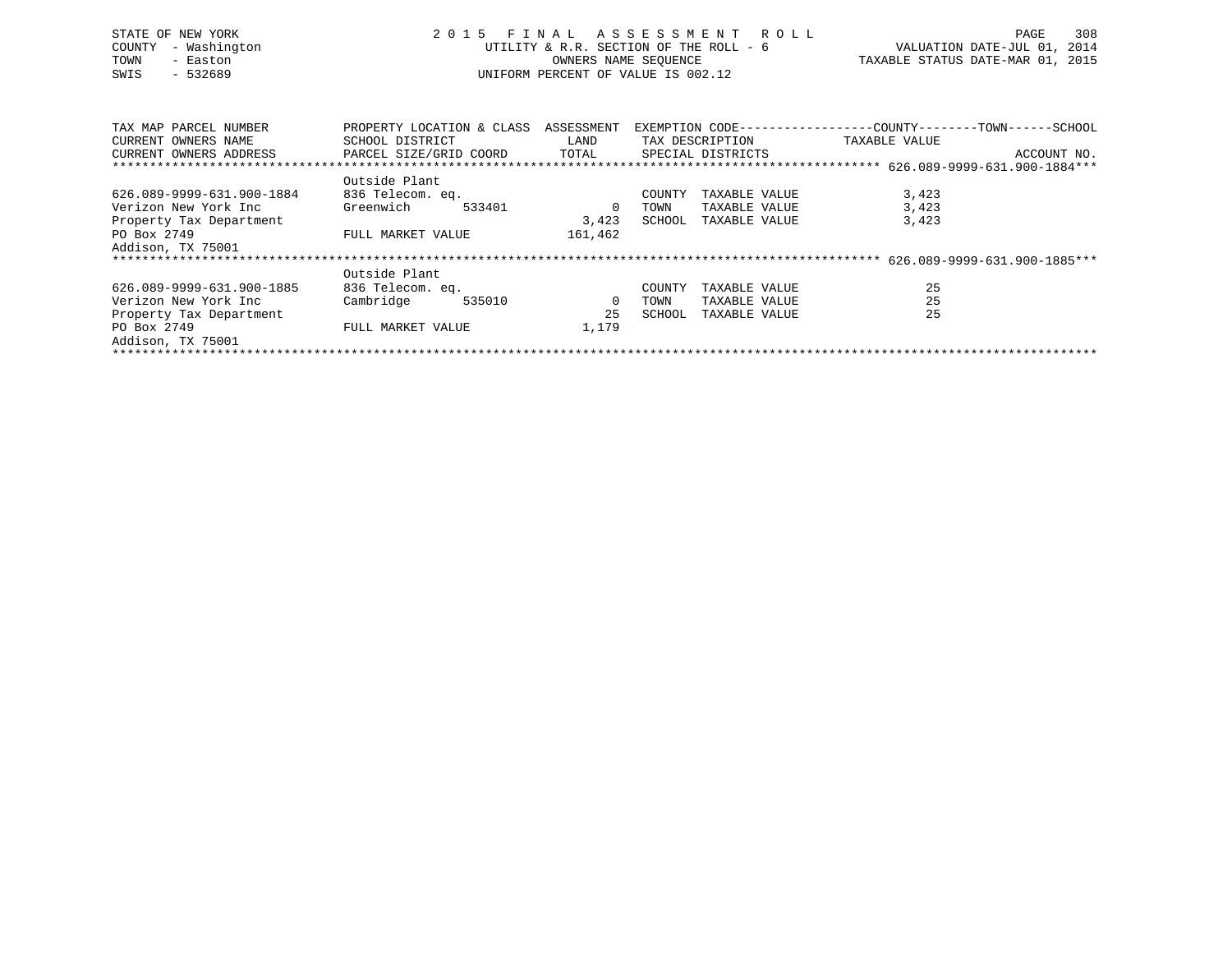TOWN - Easton TAXABLE STATUS DATE-MAR 01, 2015 SWIS - 532689 RPS150/V04/L015 UNIFORM PERCENT OF VALUE IS 002.12 CURRENT DATE 6/18/2015

## ROLL SUB SECTION - - TOTALS

#### \*\*\* S P E C I A L D I S T R I C T S U M M A R Y \*\*\*

| CODE | DISTRICT NAME        | TOTAL<br>PARCELS | EXTENSION<br>TYPE | EXTENSION<br>VALUE | AD VALOREM<br>VALUE | EXEMPT<br>AMOUNT | TAXABLE<br>VALUE |
|------|----------------------|------------------|-------------------|--------------------|---------------------|------------------|------------------|
|      | CA003 Cons agri dst  |                  | 6 TOTAL           |                    | 16,095              |                  | 16,095           |
|      | FD261 Easton fire    |                  | 17 TOTAL M        |                    | 55,652              |                  | 55,652           |
|      | FD262 Middle Falls F |                  | 12 TOTAL          |                    | 72,853              |                  | 72,853           |
|      | FD263 Schuylerville  |                  | 5 TOTAL           |                    | 10,578              |                  | 10,578           |

### \*\*\* S C H O O L D I S T R I C T S U M M A R Y \*\*\*

| CODE                                           | DISTRICT NAME                                                                  | TOTAL<br>PARCELS   | ASSESSED<br>LAND       | ASSESSED<br>TOTAL                      | EXEMPT<br>AMOUNT | TOTAL<br>TAXABLE                       | STAR<br>AMOUNT | STAR<br>TAXABLE                        |
|------------------------------------------------|--------------------------------------------------------------------------------|--------------------|------------------------|----------------------------------------|------------------|----------------------------------------|----------------|----------------------------------------|
| 384201<br>415001<br>415201<br>533401<br>535010 | Hoosic Valley<br>Schuylerville<br>Stillwater Central<br>Greenwich<br>Cambridge | 10<br>2<br>14<br>2 | 9,345<br>585<br>10,470 | 28<br>42,700<br>801<br>85,711<br>2,501 |                  | 28<br>42,700<br>801<br>85,711<br>2,501 |                | 28<br>42,700<br>801<br>85,711<br>2,501 |
|                                                | SUB-TOTAL                                                                      | 29                 | 20,400                 | 131,741                                |                  | 131,741                                |                | 131,741                                |
|                                                | TOTAL                                                                          | 29                 | 20,400                 | 131,741                                |                  | 131,741                                |                | 131,741                                |

## \*\*\* S Y S T E M C O D E S S U M M A R Y \*\*\*

#### NO SYSTEM EXEMPTIONS AT THIS LEVEL

\*\*\* E X E M P T I O N S U M M A R Y \*\*\*

NO EXEMPTIONS AT THIS LEVEL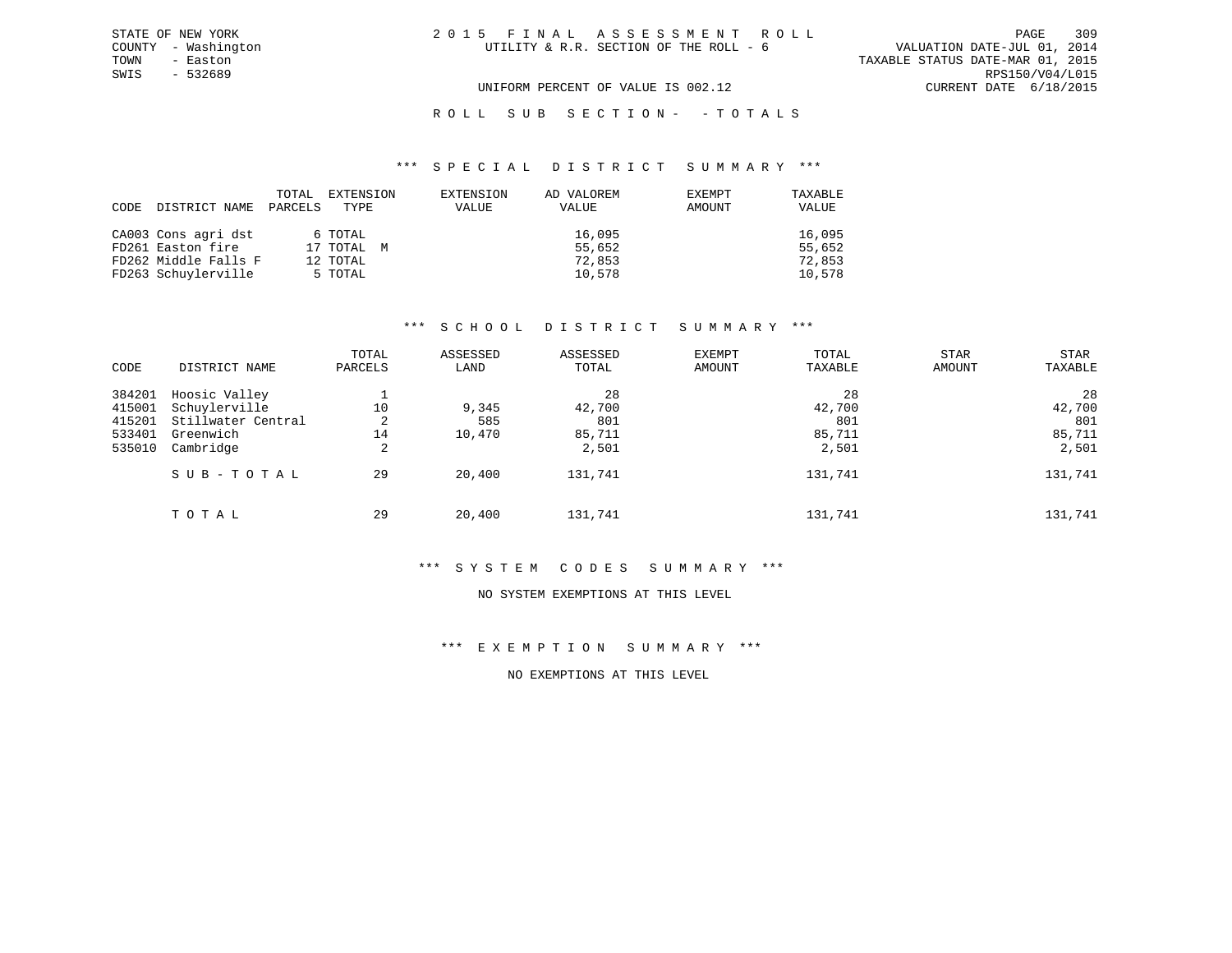|      | STATE OF NEW YORK   | 2015 FINAL ASSESSMENT ROLL                                            | PAGE            | 310 |
|------|---------------------|-----------------------------------------------------------------------|-----------------|-----|
|      | COUNTY - Washington | VALUATION DATE-JUL 01, 2014<br>UTILITY & R.R. SECTION OF THE ROLL - 6 |                 |     |
| TOWN | - Easton            | TAXABLE STATUS DATE-MAR 01, 2015                                      |                 |     |
| SWIS | - 532689            |                                                                       | RPS150/V04/L015 |     |
|      |                     | UNIFORM PERCENT OF VALUE IS 002.12<br>CURRENT DATE 6/18/2015          |                 |     |
|      |                     |                                                                       |                 |     |

# \*\*\* G R A N D T O T A L S \*\*\*

R O L L S U B S E C T I O N - - T O T A L S

| ROLL       | DESCRIPTION      | TOTAL   | ASSESSED | ASSESSED | TAXABLE | TAXABLE | TAXABLE | <b>STAR</b>  |
|------------|------------------|---------|----------|----------|---------|---------|---------|--------------|
| <b>SEC</b> |                  | PARCELS | LAND     | TOTAL    | COUNTY  | TOWN    | SCHOOL  | TAXABLE      |
|            | UTILITIES & N.C. | 29      | 20,400   | 131,741  | 131,741 | 131.741 | 131,741 | .,741<br>-31 |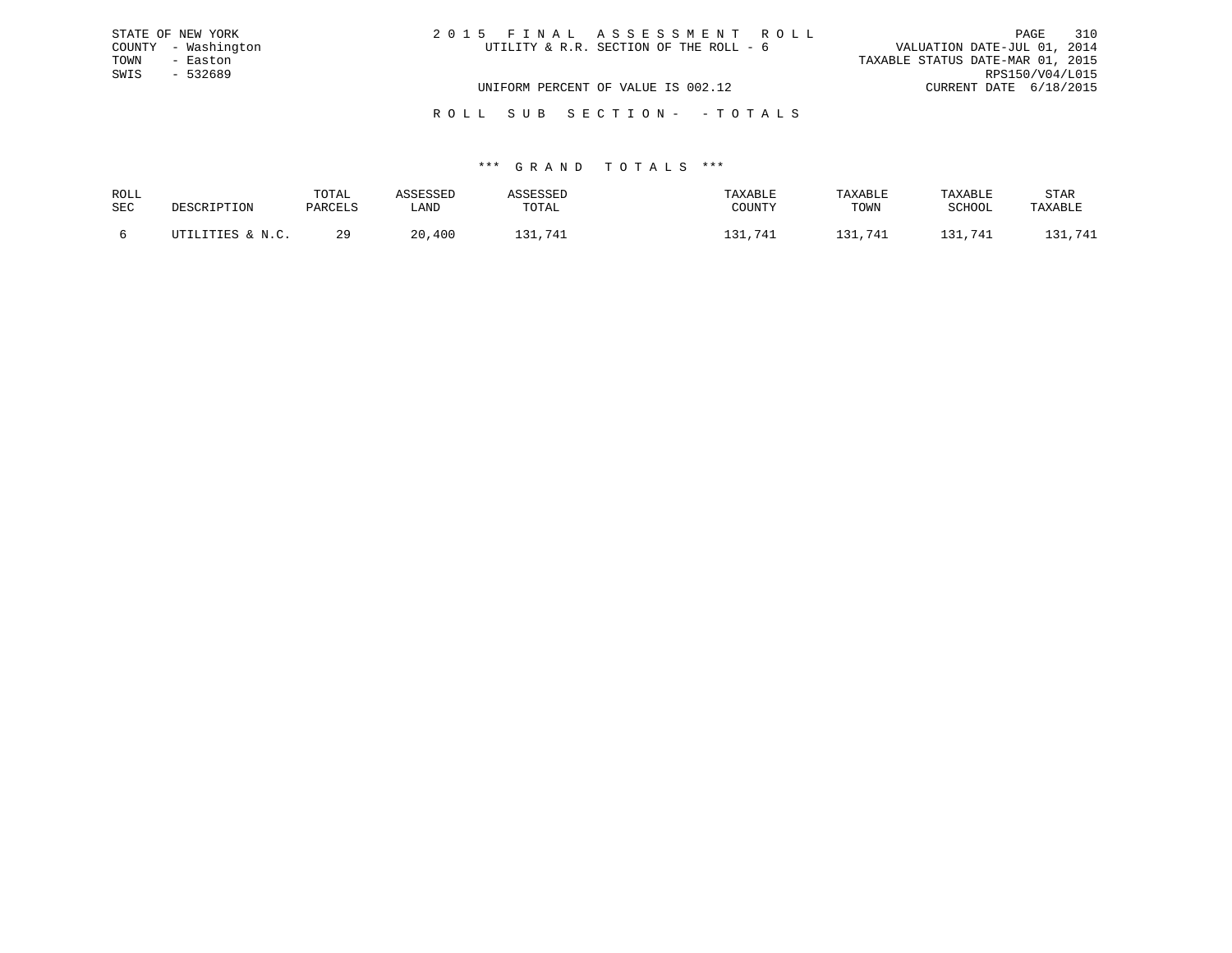|      | STATE OF NEW YORK   | 2015 FINAL ASSESSMENT ROLL             | 311<br>PAGE                      |
|------|---------------------|----------------------------------------|----------------------------------|
|      | COUNTY - Washington | UTILITY & R.R. SECTION OF THE ROLL - 6 | VALUATION DATE-JUL 01, 2014      |
| TOWN | - Easton            |                                        | TAXABLE STATUS DATE-MAR 01, 2015 |
| SWIS | - 532689            | UNIFORM PERCENT OF VALUE IS 002.12     | RPS150/V04/L015                  |
|      |                     |                                        | CURRENT DATE 6/18/2015           |
|      |                     |                                        |                                  |

# ROLL SECTION TOTALS

#### \*\*\* S P E C I A L D I S T R I C T S U M M A R Y \*\*\*

| CODE | DISTRICT NAME        | <b>TOTAL</b><br>PARCELS | EXTENSION<br>TYPE | EXTENSION<br><b>VALUE</b> | AD VALOREM<br>VALUE | EXEMPT<br>AMOUNT | TAXABLE<br>VALUE |
|------|----------------------|-------------------------|-------------------|---------------------------|---------------------|------------------|------------------|
|      | CA003 Cons agri dst  |                         | 6 TOTAL           |                           | 16,095              |                  | 16,095           |
|      | FD261 Easton fire    |                         | 17 TOTAL M        |                           | 55,652              |                  | 55,652           |
|      | FD262 Middle Falls F |                         | 12 TOTAL          |                           | 72,853              |                  | 72,853           |
|      | FD263 Schuylerville  |                         | 5 TOTAL           |                           | 10,578              |                  | 10,578           |

# \*\*\* S C H O O L D I S T R I C T S U M M A R Y \*\*\*

| CODE                                           | DISTRICT NAME                                                                  | TOTAL<br>PARCELS   | ASSESSED<br>LAND       | ASSESSED<br>TOTAL                      | EXEMPT<br>AMOUNT | TOTAL<br>TAXABLE                       | STAR<br><b>AMOUNT</b> | STAR<br>TAXABLE                        |
|------------------------------------------------|--------------------------------------------------------------------------------|--------------------|------------------------|----------------------------------------|------------------|----------------------------------------|-----------------------|----------------------------------------|
| 384201<br>415001<br>415201<br>533401<br>535010 | Hoosic Valley<br>Schuylerville<br>Stillwater Central<br>Greenwich<br>Cambridge | 10<br>2<br>14<br>2 | 9,345<br>585<br>10,470 | 28<br>42,700<br>801<br>85,711<br>2,501 |                  | 28<br>42,700<br>801<br>85,711<br>2,501 |                       | 28<br>42,700<br>801<br>85,711<br>2,501 |
|                                                | SUB-TOTAL                                                                      | 29                 | 20,400                 | 131,741                                |                  | 131,741                                |                       | 131,741                                |
|                                                | TOTAL                                                                          | 29                 | 20,400                 | 131,741                                |                  | 131,741                                |                       | 131,741                                |

# \*\*\* S Y S T E M C O D E S S U M M A R Y \*\*\*

#### NO SYSTEM EXEMPTIONS AT THIS LEVEL

\*\*\* E X E M P T I O N S U M M A R Y \*\*\*

NO EXEMPTIONS AT THIS LEVEL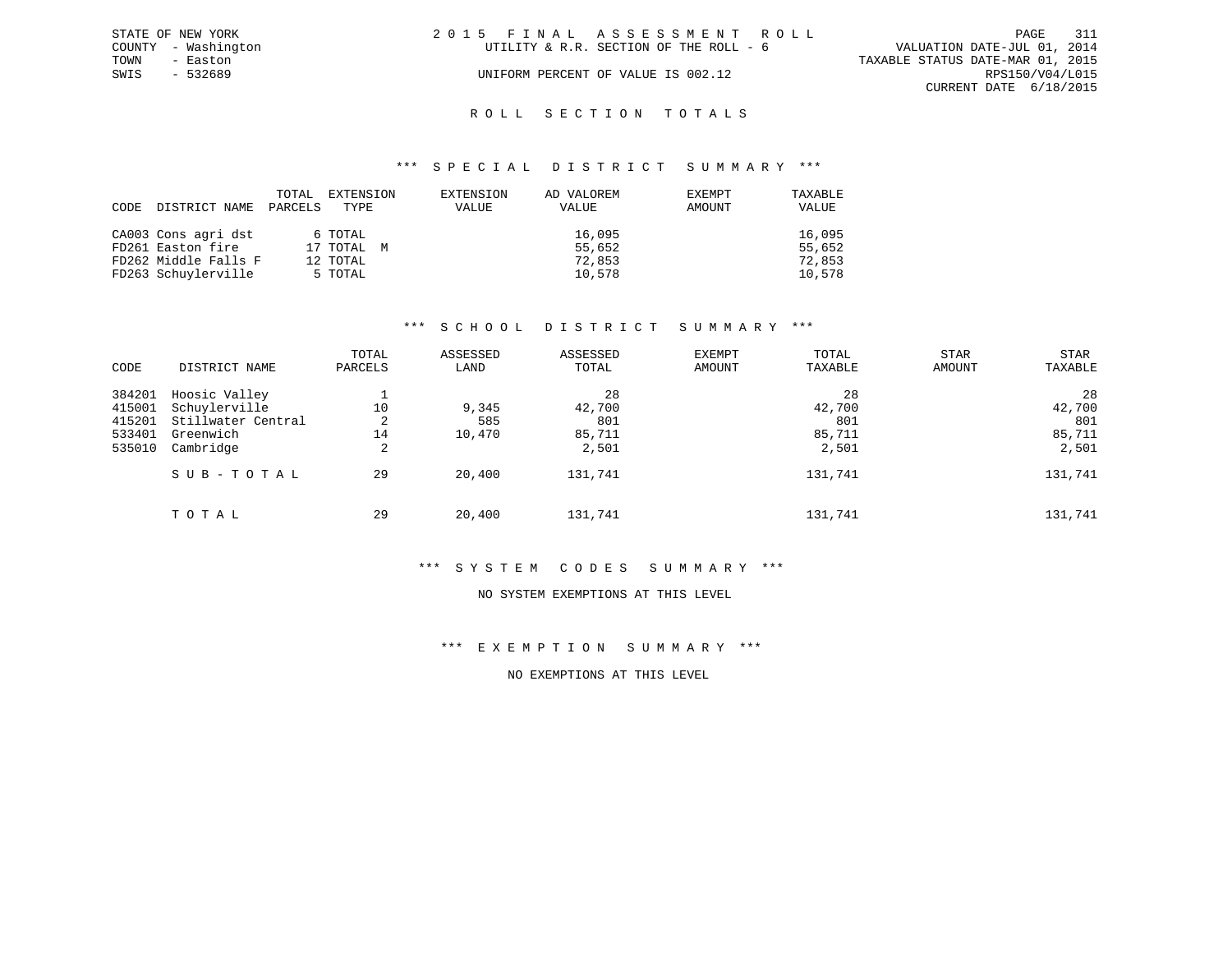|      | STATE OF NEW YORK   | 2015 FINAL ASSESSMENT ROLL |                                        |                                  | PAGE            | 312 |
|------|---------------------|----------------------------|----------------------------------------|----------------------------------|-----------------|-----|
|      | COUNTY - Washington |                            | UTILITY & R.R. SECTION OF THE ROLL - 6 | VALUATION DATE-JUL 01, 2014      |                 |     |
| TOWN | - Easton            |                            |                                        | TAXABLE STATUS DATE-MAR 01, 2015 |                 |     |
| SWIS | - 532689            |                            | UNIFORM PERCENT OF VALUE IS 002.12     |                                  | RPS150/V04/L015 |     |
|      |                     |                            |                                        | CURRENT DATE 6/18/2015           |                 |     |
|      |                     |                            |                                        |                                  |                 |     |

R O L L S E C T I O N T O T A L S

| ROLL |                  | TOTAL   | 1 C C F C C F D |            | TAXABLE | TAXABLE | TAXABLE | STAR    |
|------|------------------|---------|-----------------|------------|---------|---------|---------|---------|
| SEC  | DESCRIPTION      | PARCELS | LAND            | TOTAL      | COUNTY  | TOWN    | SCHOOL  | TAXABLE |
|      | UTILITIES & N.C. | 29      | ,400<br>20      | 21<br>.741 | 741     | ,741    | 131,741 | 741     |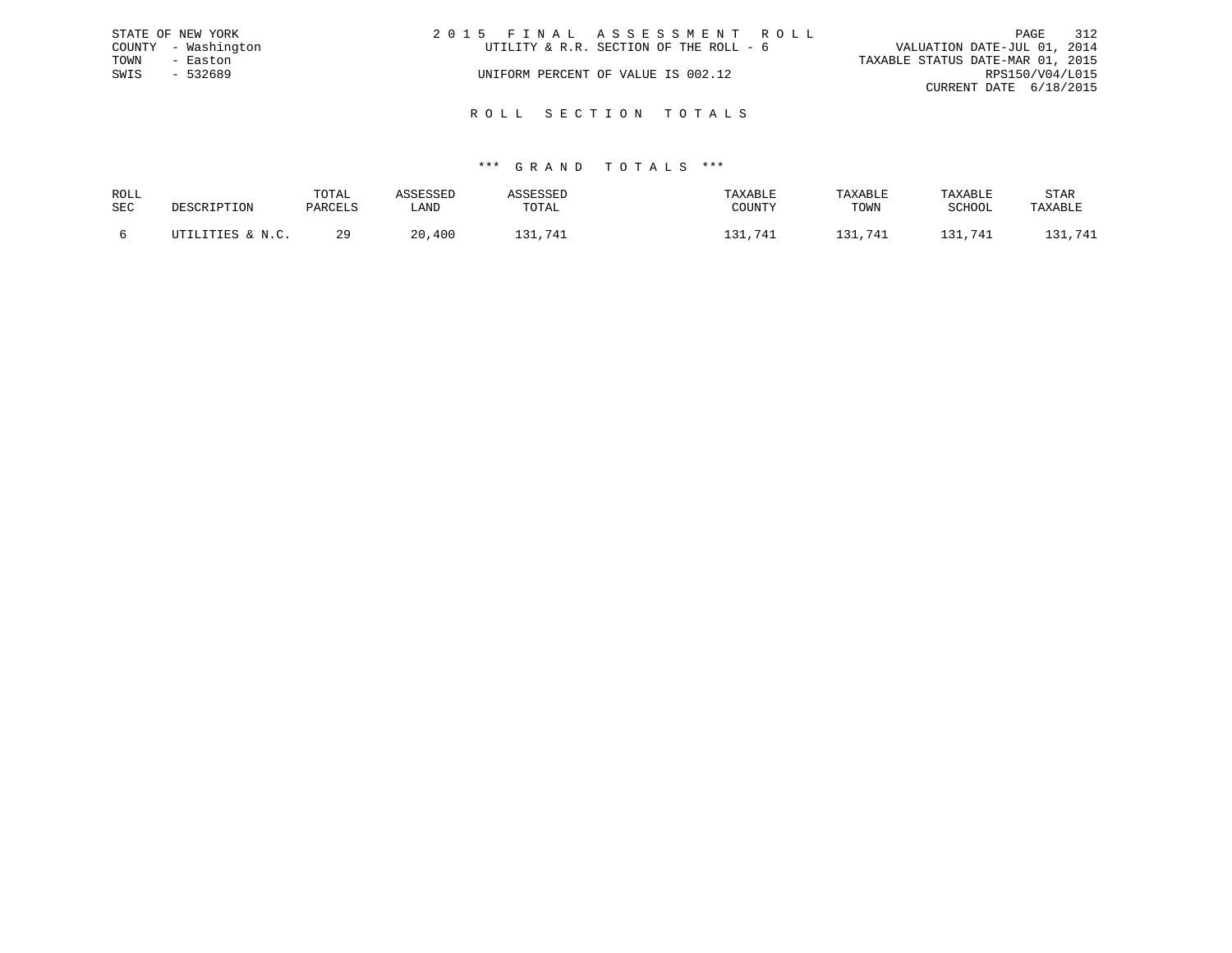# STATE OF NEW YORK 2 0 1 5 F I N A L A S S E S S M E N T R O L L PAGE 313 COUNTY - Washington WHOLLY EXEMPT SECTION OF THE ROLL - 8 VALUATION DATE-JUL 01, 2014 TOWN - Easton CONNERS NAME SEQUENCE TAXABLE STATUS DATE-MAR 01, 2015<br>SWIS - 532689 SWIS - 532689 UNIFORM PERCENT OF VALUE IS 002.12

| TAX MAP PARCEL NUMBER<br>CURRENT OWNERS NAME<br>CURRENT OWNERS ADDRESS                                                            | PROPERTY LOCATION & CLASS ASSESSMENT EXEMPTION CODE----------------COUNTY-------TOWN------SCHOOL<br>SCHOOL DISTRICT<br>PARCEL SIZE/GRID COORD                                    | LAND<br>TOTAL           | TAX DESCRIPTION<br>SPECIAL DISTRICTS                                                                                                                            |              | TAXABLE VALUE                                     |                                     | ACCOUNT NO.           |
|-----------------------------------------------------------------------------------------------------------------------------------|----------------------------------------------------------------------------------------------------------------------------------------------------------------------------------|-------------------------|-----------------------------------------------------------------------------------------------------------------------------------------------------------------|--------------|---------------------------------------------------|-------------------------------------|-----------------------|
|                                                                                                                                   |                                                                                                                                                                                  |                         |                                                                                                                                                                 |              |                                                   |                                     |                       |
| $245. - 1 - 5$<br>Burdick Cemetary<br>Greenwich, NY 12834                                                                         | Colonel Baum Rd<br>695 Cemetery<br>Greenwich<br>533401<br>Cemetary<br>FRNT 125.00 DPTH 130.00<br>EAST-0761080 NRTH-1545863<br>DEED BOOK 35<br>PG-513<br>FULL MARKET VALUE        | 100<br>100<br>4,717     | PRI CEM<br>27350<br>COUNTY TAXABLE VALUE<br>TOWN<br>TAXABLE VALUE<br>SCHOOL TAXABLE VALUE<br>FD261 Easton fire<br>100 EX                                        | $\Omega$     | 100<br>$\mathbf 0$<br>$\Omega$<br>$\Omega$        | 100<br>0 TO M                       | 845J101249<br>100     |
|                                                                                                                                   | Herrington Hill Rd                                                                                                                                                               |                         |                                                                                                                                                                 |              |                                                   |                                     |                       |
| $261. - 1 - 1.4$<br>Cemetery<br>1071 St Rt 40<br>Greenwich, NY 12834                                                              | 695 Cemetery<br>Greenwich<br>533401<br>Cemetery<br>FRNT 116.00 DPTH 105.00<br>EAST-0759052 NRTH-1525770<br>FULL MARKET VALUE                                                     | 100<br>100<br>4,717     | TN CEM<br>13510<br>COUNTY TAXABLE VALUE<br>TOWN<br>TAXABLE VALUE<br>SCHOOL TAXABLE VALUE<br>FD261 Easton fire<br>100 EX                                         | $\mathbf{0}$ | 100<br>$\Omega$<br>$\Omega$<br>$\Omega$           | 100<br>0 TO M                       | 100                   |
|                                                                                                                                   | Colonel Baum Rd                                                                                                                                                                  |                         |                                                                                                                                                                 |              |                                                   |                                     | 845J101250            |
| $245. - 2 - 26.3$<br>Daughters Of The American<br>Revolution Willard's<br>Attn: Kathy Rapp<br>15 Church St<br>Greenwich, NY 12834 | 314 Rural vac<10<br>Greenwich<br>533401<br>Historical Marker<br>20.00 DPTH<br>35.00<br>FRNT<br>EAST-0764416 NRTH-1545511<br>DEED BOOK 181<br>$PG-109$<br>FULL MARKET VALUE       | 100<br>100<br>4,717     | HIST SOC<br>26250<br>COUNTY TAXABLE VALUE<br>TOWN<br>TAXABLE VALUE<br>SCHOOL TAXABLE VALUE<br>CA003 Cons agri dst 3<br>FD261 Easton fire                        | $\mathbf{0}$ | 100<br>$\Omega$<br>$\Omega$<br>$\Omega$<br>100 TO | 100<br>100 TO M                     | 100                   |
|                                                                                                                                   |                                                                                                                                                                                  |                         |                                                                                                                                                                 |              |                                                   |                                     |                       |
| $245. -1 - 1$<br>Diocese of Albany Trustees of Greenwich<br>Attn: Matt Baker<br>575 Burton Rd<br>Greenwich, NY 12834              | 586 Burton Rd<br>620 Religious<br>533401<br>religous complex<br>923/165<br>ACRES 279.40<br>EAST-0758597 NRTH-1546092<br>DEED BOOK 923<br><b>PG-157</b>                           | 10,000<br>100,000       | NON-PR REL 25110<br>COUNTY TAXABLE VALUE<br>TOWN<br>TAXABLE VALUE<br>SCHOOL TAXABLE VALUE<br>CA003 Cons agri dst 3<br>100,000 EX<br>FD261 Easton fire           | $\Omega$     | 100,000<br>$\mathbf 0$<br>$\Omega$<br>$\Omega$    | 100,000<br>0 <sub>T</sub><br>0 TO M | 845J100560<br>100,000 |
|                                                                                                                                   | FULL MARKET VALUE                                                                                                                                                                | 4716,981                | 100,000 EX                                                                                                                                                      |              |                                                   |                                     |                       |
|                                                                                                                                   | 1074 State Route 40                                                                                                                                                              |                         |                                                                                                                                                                 |              |                                                   |                                     | 8479900977            |
| $259. - 1 - 15$<br>Easton Library<br>1074 St Rt 40<br>Greenwich, NY 12834                                                         | 611 Library<br>Greenwich<br>533401<br>Burton Librayr Bks &<br>679/186<br>78.00 DPTH 93.00<br>FRNT<br>EAST-0746237 NRTH-1523361<br>$PG-154$<br>DEED BOOK 371<br>FULL MARKET VALUE | 500<br>5,000<br>235,849 | OTHER TOWN 13500<br>COUNTY TAXABLE VALUE<br>TOWN<br>TAXABLE VALUE<br>SCHOOL TAXABLE VALUE<br>CA003 Cons agri dst 3<br>5,000 EX<br>FD261 Easton fire<br>5,000 EX | $\Omega$     | 5,000<br>$\mathbf{0}$<br>$\Omega$<br>$\Omega$     | 5,000<br>0 <sub>T</sub><br>0 TO M   | 5,000                 |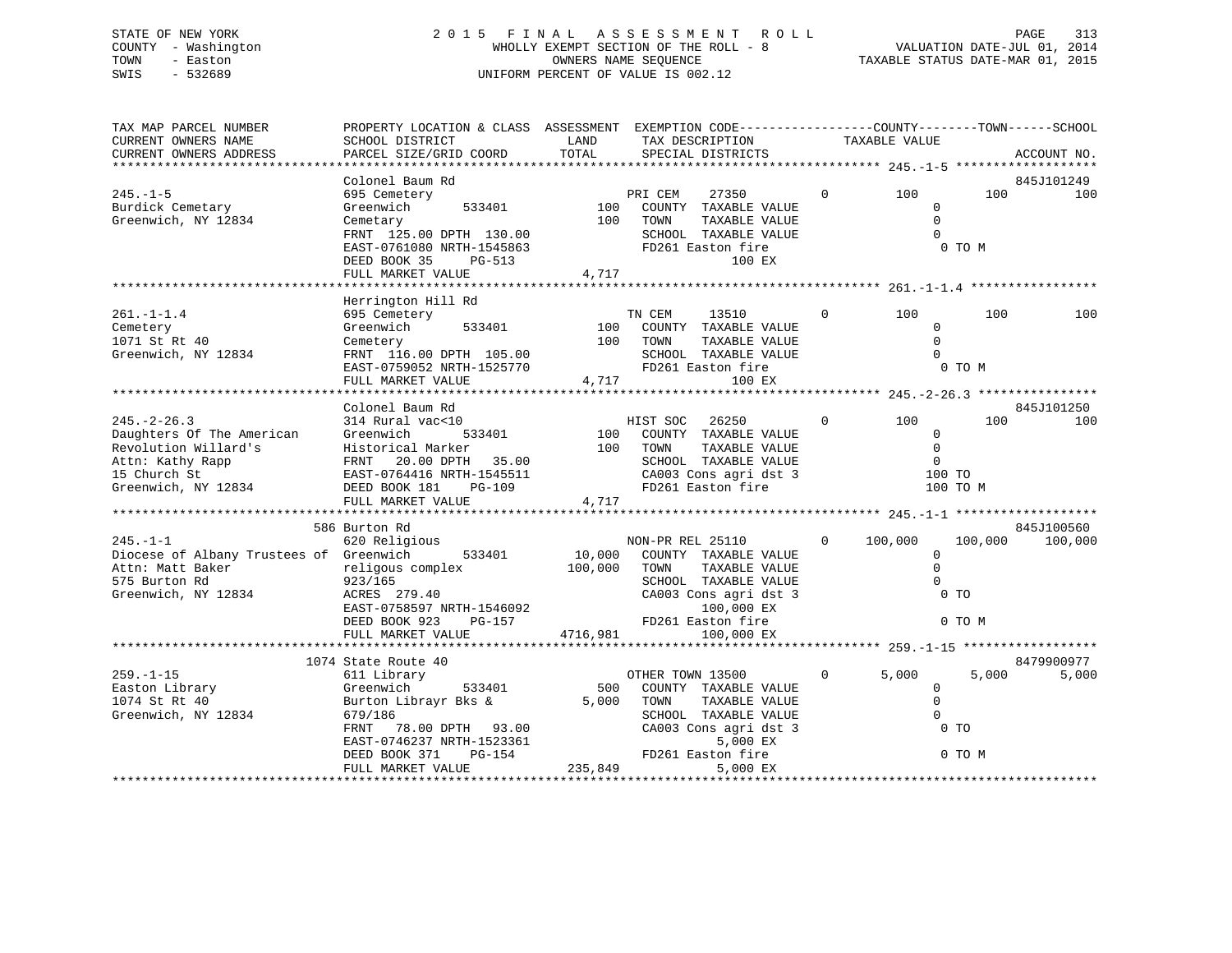# STATE OF NEW YORK 2 0 1 5 F I N A L A S S E S S M E N T R O L L PAGE 314 COUNTY - Washington WHOLLY EXEMPT SECTION OF THE ROLL - 8 VALUATION DATE-JUL 01, 2014 TOWN - Easton OWNERS NAME SEQUENCE TAXABLE STATUS DATE-MAR 01, 2015 SWIS - 532689 UNIFORM PERCENT OF VALUE IS 002.12

| TAX MAP PARCEL NUMBER                                                                                                                               | PROPERTY LOCATION & CLASS ASSESSMENT EXEMPTION CODE-----------------COUNTY-------TOWN------SCHOOL                                                                      |              |                                                                                |                |                                                                    |        |            |
|-----------------------------------------------------------------------------------------------------------------------------------------------------|------------------------------------------------------------------------------------------------------------------------------------------------------------------------|--------------|--------------------------------------------------------------------------------|----------------|--------------------------------------------------------------------|--------|------------|
|                                                                                                                                                     |                                                                                                                                                                        |              |                                                                                |                |                                                                    |        |            |
|                                                                                                                                                     | Hoag Rd                                                                                                                                                                |              |                                                                                |                |                                                                    |        |            |
| $269. - 2 - 12.6$                                                                                                                                   | 323 Vacant rural                                                                                                                                                       |              | PRI CEM<br>27350                                                               | $\overline{0}$ | 200                                                                | 200    | 200        |
| Easton Rural Cemetary assoc Greenwich                                                                                                               |                                                                                                                                                                        |              | 533401 200 COUNTY TAXABLE VALUE                                                |                | $\Omega$<br>$\overline{0}$                                         |        |            |
|                                                                                                                                                     |                                                                                                                                                                        | 200 TOWN     | TAXABLE VALUE<br>SCHOOL TAXABLE VALUE                                          |                | $\overline{0}$                                                     |        |            |
| Schaghticoke, NY 12154                                                                                                                              |                                                                                                                                                                        |              | CA003 Cons agri dst 3                                                          |                | 0 TO                                                               |        |            |
|                                                                                                                                                     |                                                                                                                                                                        |              |                                                                                |                |                                                                    |        |            |
|                                                                                                                                                     |                                                                                                                                                                        |              |                                                                                |                |                                                                    | 0 TO M |            |
|                                                                                                                                                     | Vac Land<br>2.8 Ad<br>ACRES 2.10 CA003 Cons agri usu<br>EAST-0749584 NRTH-1516191 200 EX<br>DEED BOOK 658 PG-284 PD261 Easton fire<br>9,434 200 EX<br>200 EX<br>200 EX |              |                                                                                |                |                                                                    |        |            |
|                                                                                                                                                     |                                                                                                                                                                        |              |                                                                                |                |                                                                    |        |            |
|                                                                                                                                                     | 227 Meeting House Rd                                                                                                                                                   |              |                                                                                |                |                                                                    |        | 8479900985 |
|                                                                                                                                                     | 620 Religious                                                                                                                                                          |              |                                                                                |                | $0 \t 1,000 \t 1,000$                                              |        | 1,000      |
|                                                                                                                                                     |                                                                                                                                                                        |              |                                                                                |                | $\Omega$                                                           |        |            |
|                                                                                                                                                     |                                                                                                                                                                        |              |                                                                                |                |                                                                    |        |            |
| George Rogers Trame Church & Shed 1,000 TOWN<br>3007 Valley Falls Rd ACRES 7.40 2CHOOL<br>Schaghticoke, NY 12154 EAST-0749062 NRTH-1516055 CA003 Cc |                                                                                                                                                                        |              | TOWN TAXABLE VALUE 0<br>SCHOOL TAXABLE VALUE 0<br>CA003 Cons agri dst 3 0 0 TO |                |                                                                    |        |            |
|                                                                                                                                                     |                                                                                                                                                                        |              |                                                                                |                |                                                                    |        |            |
|                                                                                                                                                     | FULL MARKET VALUE                                                                                                                                                      | 47,170       |                                                                                |                |                                                                    | 0 TO M |            |
|                                                                                                                                                     |                                                                                                                                                                        |              |                                                                                |                |                                                                    |        |            |
|                                                                                                                                                     |                                                                                                                                                                        |              | 1,000 EX<br>FD261 Easton fire<br>1,000 EX<br>**************                    |                |                                                                    |        |            |
|                                                                                                                                                     | 181 General Fellows Rd                                                                                                                                                 |              |                                                                                |                |                                                                    |        | 8479900984 |
| $235. - 1 - 8$                                                                                                                                      | 852 Landfill                                                                                                                                                           |              | OTHER TOWN 13500                                                               | $\overline{0}$ | 4,200                                                              | 4,200  | 4,200      |
| Easton Town Of Greenwich                                                                                                                            |                                                                                                                                                                        |              | 533401 4,200 COUNTY TAXABLE VALUE                                              |                |                                                                    |        |            |
| 1071 State Route 40 Land Fill<br>Greenwich, NY 12834 ACRES 50                                                                                       |                                                                                                                                                                        | $4,200$ TOWN | TAXABLE VALUE                                                                  |                |                                                                    |        |            |
|                                                                                                                                                     | ACRES 50.80                                                                                                                                                            |              | SCHOOL TAXABLE VALUE                                                           |                | $\begin{matrix} 0 \\ 0 \\ 0 \\ 0 \\ 0\quad \text{TO} \end{matrix}$ |        |            |
|                                                                                                                                                     | EAST-0742699 NRTH-1551221                                                                                                                                              |              | CA003 Cons agri dst 3                                                          |                |                                                                    |        |            |
|                                                                                                                                                     | DEED BOOK 394<br>PG-651                                                                                                                                                |              | 4,200 EX                                                                       |                |                                                                    |        |            |
|                                                                                                                                                     | FULL MARKET VALUE 198,113 FD262 Middle Falls Fire 0 TO                                                                                                                 |              | 4,200 EX                                                                       |                |                                                                    |        |            |
|                                                                                                                                                     |                                                                                                                                                                        |              |                                                                                |                |                                                                    |        |            |
|                                                                                                                                                     | State Route 40                                                                                                                                                         |              |                                                                                |                |                                                                    |        | 845J100365 |
| $259. - 1 - 19$                                                                                                                                     | 650 Government                                                                                                                                                         |              | OTHER TOWN 13500                                                               |                | $0 \t 2, 200$                                                      | 2,200  | 2,200      |
| Greenwich<br>Easton Town Of                                                                                                                         |                                                                                                                                                                        |              | 533401 2,200 COUNTY TAXABLE VALUE                                              |                | $\mathbf{0}$                                                       |        |            |
| 1071 St Rt 40                                                                                                                                       | v l                                                                                                                                                                    |              | 2,200 TOWN<br>TAXABLE VALUE                                                    |                | $\overline{0}$                                                     |        |            |
| Greenwich, NY 12834                                                                                                                                 | FRNT 103.00 DPTH 193.00                                                                                                                                                |              | SCHOOL TAXABLE VALUE                                                           |                | $\bigcirc$<br>$\overline{0}$ TO                                    |        |            |
|                                                                                                                                                     | EAST-0746017 NRTH-1523306<br>DEED BOOK 638<br><b>PG-117</b>                                                                                                            |              | CA003 Cons agri dst 3<br>2,200 EX                                              |                |                                                                    |        |            |
|                                                                                                                                                     | FULL MARKET VALUE                                                                                                                                                      |              | 103,774 FD261 Easton fire                                                      |                |                                                                    | 0 TO M |            |
|                                                                                                                                                     |                                                                                                                                                                        |              | 2,200 EX                                                                       |                |                                                                    |        |            |
|                                                                                                                                                     |                                                                                                                                                                        |              |                                                                                |                |                                                                    |        |            |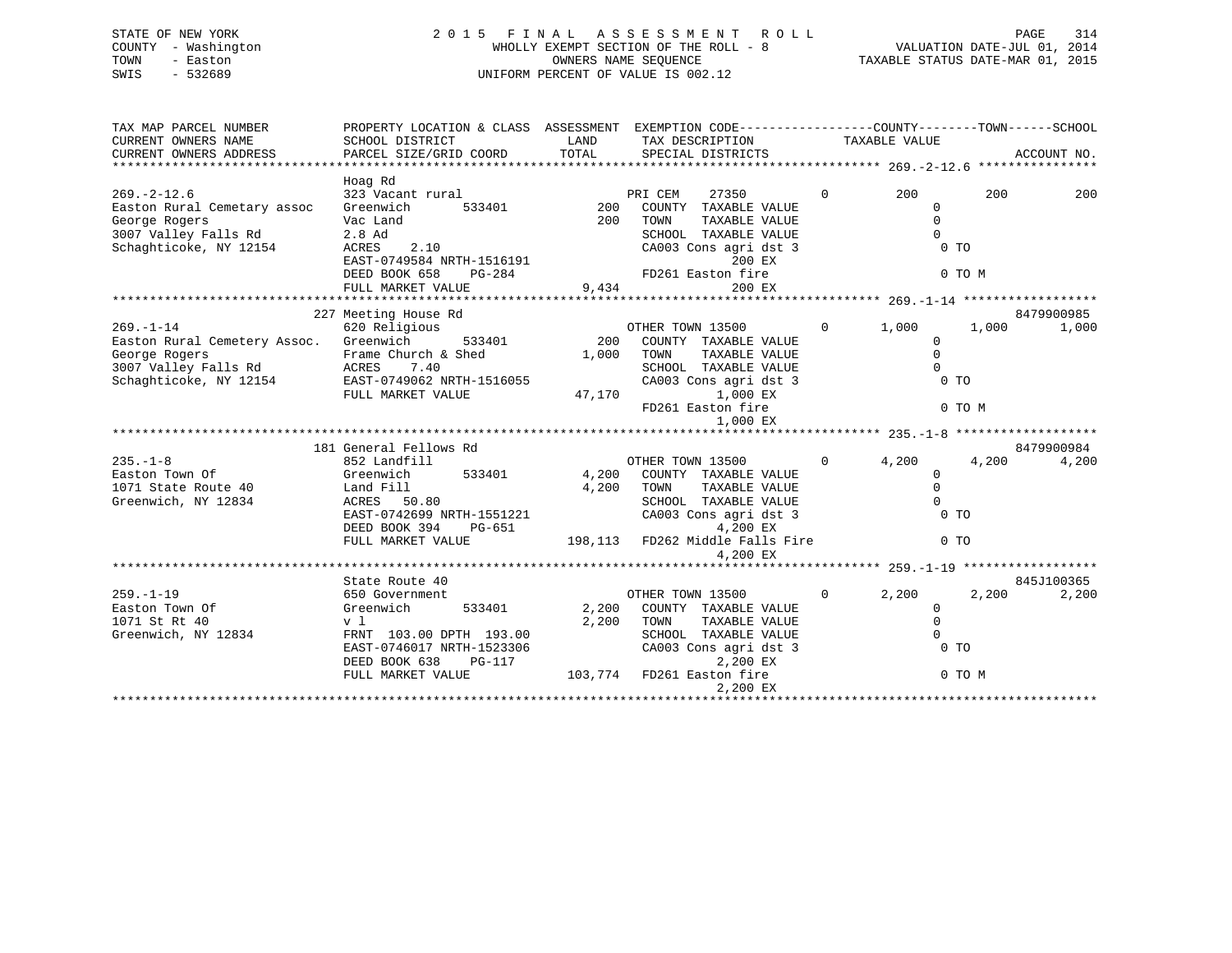| STATE OF NEW YORK   | 2015 FINAL ASSESSMENT ROLL            | 315<br>PAGE                      |
|---------------------|---------------------------------------|----------------------------------|
| COUNTY - Washington | WHOLLY EXEMPT SECTION OF THE ROLL - 8 | VALUATION DATE-JUL 01, 2014      |
| TOWN<br>- Easton    | OWNERS NAME SEOUENCE                  | TAXABLE STATUS DATE-MAR 01, 2015 |
| SWIS<br>$-532689$   | UNIFORM PERCENT OF VALUE IS 002.12    |                                  |
|                     |                                       |                                  |

| TAX MAP PARCEL NUMBER<br>CURRENT OWNERS NAME<br>CURRENT OWNERS ADDRESS | PROPERTY LOCATION & CLASS ASSESSMENT EXEMPTION CODE----------------COUNTY-------TOWN-----SCHOOL<br>SCHOOL DISTRICT<br>PARCEL SIZE/GRID COORD      | <b>LAND</b><br>TOTAL | TAX DESCRIPTION TAXABLE VALUE<br>SPECIAL DISTRICTS<br>SPECIAL DISTRICTS               |                   |                         |                  | ACCOUNT NO.         |
|------------------------------------------------------------------------|---------------------------------------------------------------------------------------------------------------------------------------------------|----------------------|---------------------------------------------------------------------------------------|-------------------|-------------------------|------------------|---------------------|
|                                                                        |                                                                                                                                                   |                      |                                                                                       |                   |                         |                  |                     |
| $259. - 1 - 20$<br>Easton Town Of                                      | 1071 State Route 40<br>650 Government<br>533401<br>Greenwich                                                                                      | $rac{01}{600}$       | OTHER TOWN 13500<br>COUNTY TAXABLE VALUE                                              | $\Omega$          | 5,000<br>$\Omega$       | 5,000            | 8479900975<br>5,000 |
| 1071 State Route 40<br>Greenwich, NY 12834                             | Burton Hall 2 Story Frame 5,000 TOWN<br>127/380 (merged)                                                                                          |                      | TAXABLE VALUE<br>SCHOOL TAXABLE VALUE                                                 |                   | $\mathbf 0$<br>$\Omega$ |                  |                     |
|                                                                        | FRNT 78.00 DPTH 193.00<br>EAST-0746012 NRTH-1523399<br>DEED BOOK 906<br>$PG-93$                                                                   | $PDA1 =$<br>$PDA1 =$ | CA003 Cons agri dst 3<br>5,000 EX<br>FD261 Easton fire                                |                   |                         | $0$ TO<br>0 TO M |                     |
|                                                                        | FULL MARKET VALUE                                                                                                                                 | 235,849              | 5,000 EX                                                                              |                   |                         |                  |                     |
|                                                                        |                                                                                                                                                   |                      |                                                                                       |                   |                         |                  |                     |
|                                                                        | 1169 State Route 40                                                                                                                               |                      |                                                                                       |                   |                         |                  | 8479900981          |
| $260. -1 - 3$                                                          | 440 Warehouse                                                                                                                                     |                      | OTHER TOWN 13500                                                                      | $\overline{0}$    | 6,000                   | 6,000            | 6,000               |
| Easton Town Of                                                         | 533401<br>Greenwich                                                                                                                               | 500                  | COUNTY TAXABLE VALUE                                                                  |                   | $\Omega$                |                  |                     |
| 1071 St Rt 40                                                          | Machinery & Tool Shed                                                                                                                             | 6,000                | TAXABLE VALUE<br>TOWN                                                                 |                   | $\Omega$                |                  |                     |
| Greenwich, NY 12834                                                    | ACRES 3.22                                                                                                                                        |                      | SCHOOL TAXABLE VALUE                                                                  |                   | $\Omega$                |                  |                     |
|                                                                        | EAST-0746095 NRTH-1525654<br>DEED BOOK 469 PG-874                                                                                                 |                      | CA003 Cons agri dst 3<br>$6,000$ EX                                                   |                   | $0$ TO                  |                  |                     |
|                                                                        | FULL MARKET VALUE                                                                                                                                 |                      | 283,019 FD261 Easton fire                                                             |                   |                         | 0 TO M           |                     |
|                                                                        |                                                                                                                                                   |                      | 6,000 EX                                                                              |                   |                         |                  |                     |
|                                                                        |                                                                                                                                                   |                      |                                                                                       |                   |                         |                  |                     |
|                                                                        | Rural Cemetery Asn                                                                                                                                |                      |                                                                                       |                   |                         |                  | 8479900953          |
| 999.99-99-1                                                            | 695 Cemetery                                                                                                                                      |                      | TN CEM 13510 0 1,700                                                                  |                   |                         | 1,700            | 1,700               |
| Easton Town Of                                                         |                                                                                                                                                   |                      |                                                                                       |                   | $\Omega$                |                  |                     |
| Greenwich, NY 12834                                                    | Greenwich 533401 1,700 COUNTY TAXABLE VALUE<br>FRNT 125.00 DPTH 130.00 1,700 TOWN TAXABLE VALUE<br>EAST-0724360 NRTH-1120480 SCHOOL TAXABLE VALUE |                      |                                                                                       |                   | $\Omega$                |                  |                     |
|                                                                        | EAST-0724360 NRTH-1120480                                                                                                                         |                      | SCHOOL TAXABLE VALUE                                                                  |                   | $\Omega$                |                  |                     |
|                                                                        | FULL MARKET VALUE                                                                                                                                 |                      | 80,189 FD261 Easton fire<br>1,700 EX                                                  |                   |                         | $0$ TO M         |                     |
|                                                                        |                                                                                                                                                   |                      |                                                                                       |                   |                         |                  |                     |
|                                                                        | School Dist No 1                                                                                                                                  |                      |                                                                                       |                   |                         |                  | 8479900982          |
| 999.99-99-2                                                            | 612 School                                                                                                                                        |                      | OTHER TOWN 13500                                                                      | $0 \qquad \qquad$ | 200                     | 200              | 200                 |
| Easton Town Of                                                         | Greenwich<br>533401                                                                                                                               | 200                  | 200 COUNTY TAXABLE VALUE<br>TOWN TAXABLE VALUE                                        |                   | $\mathbf 0$<br>$\Omega$ |                  |                     |
| Greenwich, NY 12834                                                    | FULL MARKET VALUE                                                                                                                                 |                      | 9,434 SCHOOL TAXABLE VALUE                                                            |                   | $\Omega$                |                  |                     |
|                                                                        |                                                                                                                                                   |                      | FD261 Easton fire                                                                     |                   |                         | 0 TO M           |                     |
|                                                                        |                                                                                                                                                   |                      | 200 EX                                                                                |                   |                         |                  |                     |
|                                                                        |                                                                                                                                                   |                      |                                                                                       |                   |                         |                  |                     |
|                                                                        | 599 County Route 74A                                                                                                                              |                      |                                                                                       |                   |                         |                  | 8479900939          |
| $245. - 2 - 24$                                                        | 662 Police/fire                                                                                                                                   |                      | VOL FIRE 26400                                                                        | $0 \qquad \qquad$ | 1,500                   | 1,500            | 1,500               |
| Easton Volunteer Fire Co Inc Greenwich                                 | 533401                                                                                                                                            |                      | 100 COUNTY TAXABLE VALUE                                                              |                   | $\overline{0}$          |                  |                     |
| County Route 74A                                                       | Station No 2                                                                                                                                      |                      | 1,500 TOWN<br>TAXABLE VALUE                                                           |                   | $\overline{0}$          |                  |                     |
| Greenwich, NY 12834                                                    | FRNT 258.00 DPTH 72.00                                                                                                                            |                      | SCHOOL TAXABLE VALUE                                                                  |                   | $\Omega$                |                  |                     |
|                                                                        | EAST-0764760 NRTH-1544553                                                                                                                         |                      | CA003 Cons agri dst 3                                                                 |                   |                         | $0$ TO           |                     |
|                                                                        | DEED BOOK 357 PG-540                                                                                                                              |                      | 1544553 CA003 Cons agri dst<br>3-540 1,500 EX<br>70,755 FD261 Easton fire<br>1,500 EX |                   |                         |                  |                     |
|                                                                        | FULL MARKET VALUE                                                                                                                                 |                      |                                                                                       |                   | 0 TO M                  |                  |                     |
|                                                                        |                                                                                                                                                   |                      | 1,500 EX                                                                              |                   |                         |                  |                     |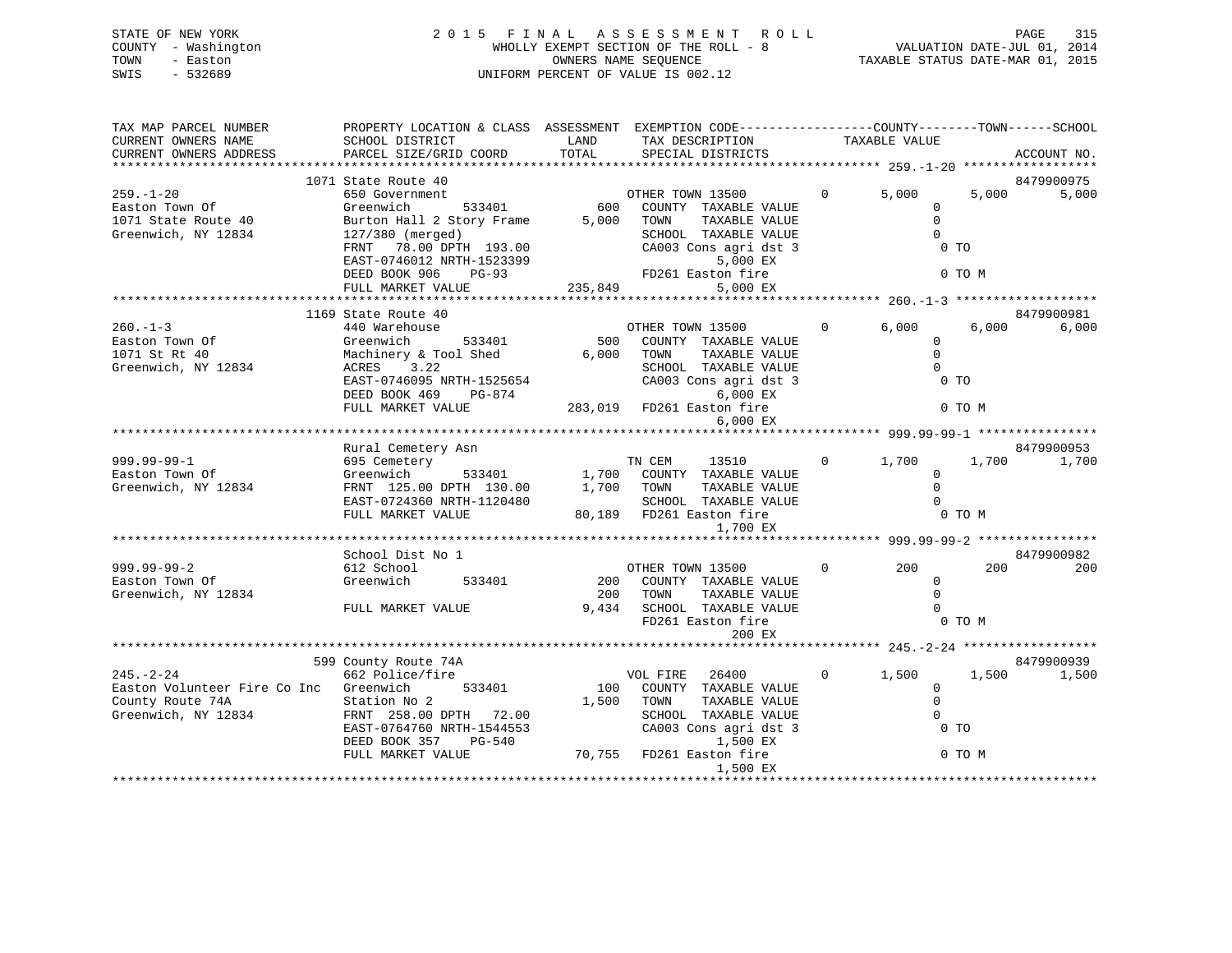| STATE OF NEW YORK   | 2015 FINAL ASSESSMENT ROLL            | PAGE                             | 316 |
|---------------------|---------------------------------------|----------------------------------|-----|
| COUNTY - Washington | WHOLLY EXEMPT SECTION OF THE ROLL - 8 | VALUATION DATE-JUL 01, 2014      |     |
| TOWN<br>- Easton    | OWNERS NAME SEOUENCE                  | TAXABLE STATUS DATE-MAR 01, 2015 |     |
| - 532689<br>SWIS    | UNIFORM PERCENT OF VALUE IS 002.12    |                                  |     |
|                     |                                       |                                  |     |

| TAX MAP PARCEL NUMBER                                                                                              | PROPERTY LOCATION & CLASS ASSESSMENT EXEMPTION CODE---------------COUNTY-------TOWN-----SCHOOL |         |                                                      |                |        |             |
|--------------------------------------------------------------------------------------------------------------------|------------------------------------------------------------------------------------------------|---------|------------------------------------------------------|----------------|--------|-------------|
| CURRENT OWNERS NAME                                                                                                | SCHOOL DISTRICT                                                                                | LAND    | TAX DESCRIPTION                                      | TAXABLE VALUE  |        |             |
| CURRENT OWNERS ADDRESS                                                                                             | PARCEL SIZE/GRID COORD                                                                         | TOTAL   | SPECIAL DISTRICTS                                    |                |        | ACCOUNT NO. |
|                                                                                                                    |                                                                                                |         |                                                      |                |        |             |
|                                                                                                                    | 11804 State Route 40                                                                           |         |                                                      |                |        | 8479900938  |
|                                                                                                                    |                                                                                                |         |                                                      | $0 \t 3,000$   | 3,000  | 3,000       |
|                                                                                                                    |                                                                                                |         |                                                      | $\mathbf{0}$   |        |             |
|                                                                                                                    |                                                                                                |         |                                                      | $\Omega$       |        |             |
|                                                                                                                    |                                                                                                |         |                                                      | $\Omega$       |        |             |
|                                                                                                                    |                                                                                                |         |                                                      | 0 <sub>T</sub> |        |             |
|                                                                                                                    |                                                                                                |         |                                                      |                |        |             |
|                                                                                                                    | FULL MARKET VALUE                                                                              |         | 141,509 FD261 Easton fire                            |                | 0 TO M |             |
|                                                                                                                    |                                                                                                |         | 3,000 EX                                             |                |        |             |
|                                                                                                                    |                                                                                                |         |                                                      |                |        |             |
|                                                                                                                    | 441 State Route 29                                                                             |         |                                                      |                |        | 8479900937  |
| $228. - 5 - 16$                                                                                                    | 642 Health bldg                                                                                |         |                                                      | $0 \t 2,500$   | 2,500  | 2,500       |
|                                                                                                                    | bldg<br>533401                                                                                 |         | RESCUE SQD 25500<br>200 COUNTY TAXABLE VALUE         | $\overline{0}$ |        |             |
| Easton-Greenwich Rescue                                                                                            | Greenwich                                                                                      |         |                                                      |                |        |             |
| Squad                                                                                                              | Rescue Squad Bdlg. 2,500 TOWN                                                                  |         | TAXABLE VALUE                                        | $\overline{0}$ |        |             |
| 441 State Route 29                                                                                                 | $228. - 1 - 16$                                                                                |         | SCHOOL TAXABLE VALUE                                 | $\overline{0}$ |        |             |
| Greenwich, NY 12834                                                                                                | FRNT 150.00 DPTH 215.00                                                                        |         | FD262 Middle Falls Fire 2,500 TO                     |                |        |             |
|                                                                                                                    | EAST-0749914 NRTH-1553529                                                                      |         |                                                      |                |        |             |
|                                                                                                                    | DEED BOOK 428 PG-1                                                                             |         |                                                      |                |        |             |
|                                                                                                                    | FULL MARKET VALUE                                                                              | 117,925 |                                                      |                |        |             |
|                                                                                                                    |                                                                                                |         |                                                      |                |        |             |
|                                                                                                                    | County Route 74                                                                                |         |                                                      |                |        | 845J100924  |
| $245. - 1 - 3$                                                                                                     | 845 Water Transp                                                                               |         | VILL WATER 13740                                     | $0 \t 3,000$   | 3,000  | 3,000       |
| Greenwich Village Of                                                                                               | Greenwich 533401                                                                               |         | 500 COUNTY TAXABLE VALUE<br>3,000 TOWN TAXABLE VALUE | $\overline{0}$ |        |             |
| 6 Academy St                                                                                                       | Lot & Well                                                                                     |         |                                                      | $\bigcirc$     |        |             |
| Greenwich, NY 12834                                                                                                | Lot & Well<br>ACRES      7.30                                                                  |         | SCHOOL TAXABLE VALUE                                 | $\bigcirc$     |        |             |
|                                                                                                                    |                                                                                                |         |                                                      | 0 TO M         |        |             |
|                                                                                                                    | EAST-0760828 NRTH-1546967<br>DEED BOOK 373 PG-168 POSSES RESOURCES                             |         | 3,000 EX                                             |                |        |             |
|                                                                                                                    | FULL MARKET VALUE                                                                              | 141,509 |                                                      |                |        |             |
|                                                                                                                    |                                                                                                |         |                                                      |                |        |             |
|                                                                                                                    | 12053 State Route 40                                                                           |         |                                                      |                |        | 8479900980  |
| $259. - 1 - 63$                                                                                                    | 620 Religious                                                                                  |         | NON-PR REL 25110                                     | $0 \t3,500$    | 3,500  | 3,500       |
|                                                                                                                    |                                                                                                |         |                                                      | $\mathbf 0$    |        |             |
|                                                                                                                    |                                                                                                |         | 500 COUNTY TAXABLE VALUE<br>3,500 TOWN TAXABLE VALUE | $\overline{0}$ |        |             |
| Methodist Episcopal Greenwich 533401<br>Church Of North Easton M E Church 2 Story Frame<br>12053 St Rt 40 269.-1-4 |                                                                                                |         | SCHOOL TAXABLE VALUE                                 | $\overline{0}$ |        |             |
| Schaghticoke, NY 12154 FRNT 100.00 DPTH 220.00 CA003 Cons agri dst 3                                               |                                                                                                |         |                                                      | 0 <sub>T</sub> |        |             |
|                                                                                                                    | EAST-0746016 NRTH-1522828                                                                      |         | 3,500 EX                                             |                |        |             |
|                                                                                                                    | DEED BOOK 24<br>PG-264                                                                         |         | FD261 Easton fire                                    |                | 0 TO M |             |
|                                                                                                                    | FULL MARKET VALUE                                                                              | 165,094 | 3,500 EX                                             |                |        |             |
|                                                                                                                    |                                                                                                |         |                                                      |                |        |             |
|                                                                                                                    | Old Schuylerville Rd                                                                           |         |                                                      |                |        | 845J101246  |
| $227. - 1 - 24$                                                                                                    | 323 Vacant rural                                                                               |         |                                                      | $0$ 800        | 800    | 800         |
| N Y S Dept Of Canals                                                                                               | Schuylerville 415001                                                                           |         | NY STATE 12100<br>800 COUNTY TAXABLE VALUE           | $\Omega$       |        |             |
| Attn: Washington Co Treas                                                                                          | Vl                                                                                             |         | 800 TOWN<br>TAXABLE VALUE                            |                |        |             |
|                                                                                                                    |                                                                                                |         |                                                      | $\overline{0}$ |        |             |
| Fort Edward, NY 12828                                                                                              | Canal Maps 46 & 47                                                                             |         | SCHOOL TAXABLE VALUE                                 | $\overline{0}$ |        |             |
|                                                                                                                    | ACRES 45.90                                                                                    |         | FD263 Schuylerville Fire 0 TO                        |                |        |             |
|                                                                                                                    | EAST-0739936 NRTH-1556721                                                                      |         | 800 EX                                               |                |        |             |
|                                                                                                                    | FULL MARKET VALUE                                                                              | 37,736  |                                                      |                |        |             |
|                                                                                                                    |                                                                                                |         |                                                      |                |        |             |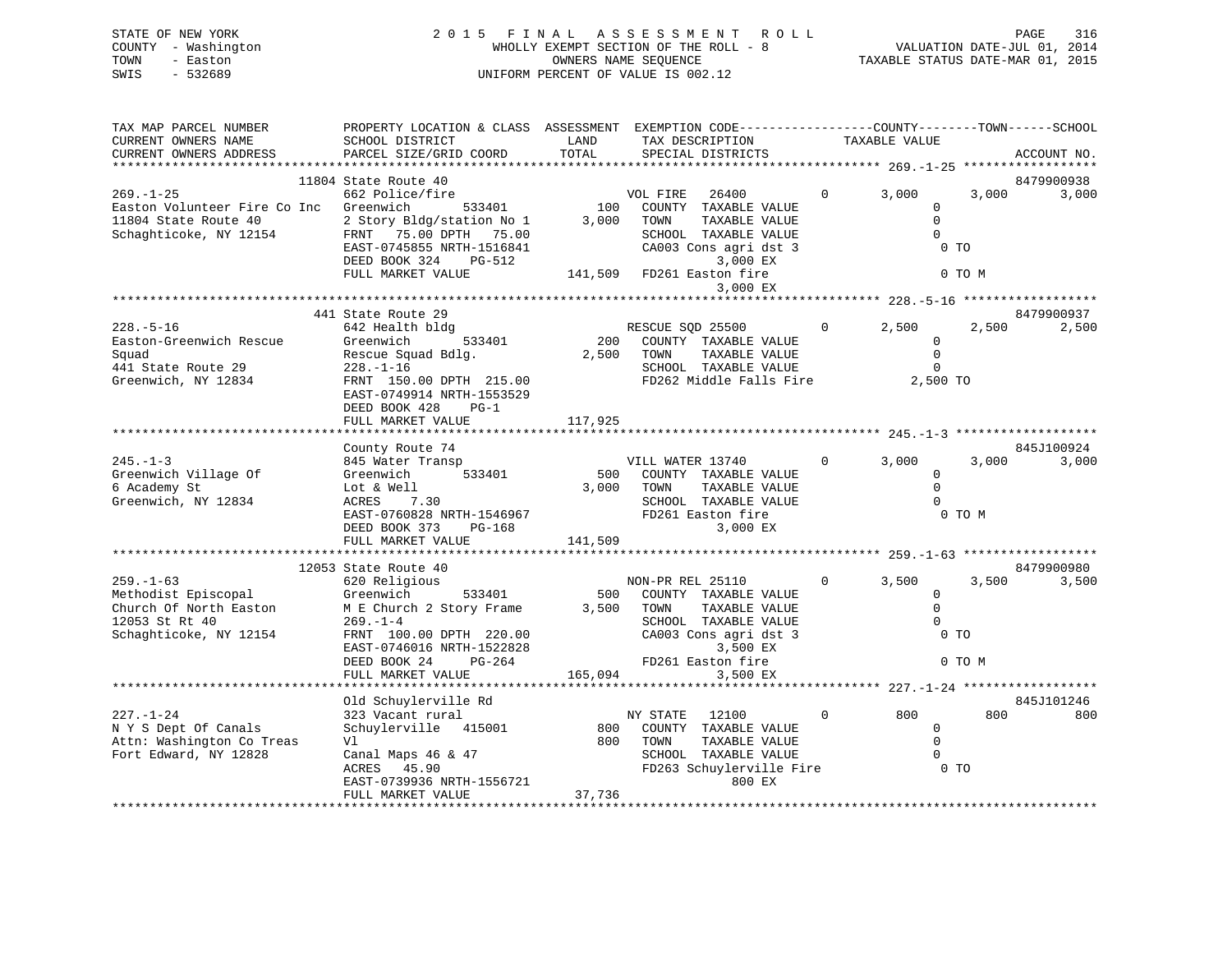# STATE OF NEW YORK 2 0 1 5 F I N A L A S S E S S M E N T R O L L PAGE 317 COUNTY - Washington WHOLLY EXEMPT SECTION OF THE ROLL - 8 VALUATION DATE-JUL 01, 2014 TOWN - Easton CONNERS NAME SEQUENCE TAXABLE STATUS DATE-MAR 01, 2015<br>SWIS - 532689 SWIS - 532689 UNIFORM PERCENT OF VALUE IS 002.12

| TAX MAP PARCEL NUMBER<br>CURRENT OWNERS NAME<br>CURRENT OWNERS ADDRESS | PROPERTY LOCATION & CLASS ASSESSMENT EXEMPTION CODE---------------COUNTY-------TOWN-----SCHOOL<br>SCHOOL DISTRICT<br>PARCEL SIZE/GRID COORD | LAND<br>TOTAL | TAX DESCRIPTION<br>SPECIAL DISTRICTS |              | TAXABLE VALUE  |        | ACCOUNT NO. |
|------------------------------------------------------------------------|---------------------------------------------------------------------------------------------------------------------------------------------|---------------|--------------------------------------|--------------|----------------|--------|-------------|
|                                                                        |                                                                                                                                             |               |                                      |              |                |        |             |
|                                                                        | 97 Windy Hill Rd                                                                                                                            |               |                                      |              |                |        | 845J100695  |
| $228. - 5 - 1$                                                         | 620 Religious                                                                                                                               |               | NON-PR REL 25110                     | $\Omega$     | 3,800          | 3,800  | 3,800       |
| New Covenant Community                                                 | Schuylerville 415001 1,000                                                                                                                  |               | COUNTY TAXABLE VALUE                 |              | $\Omega$       |        |             |
| 86 Broad St                                                            | Farm                                                                                                                                        | 3.800         | TOWN<br>TAXABLE VALUE                |              | $\mathbf 0$    |        |             |
| Schuylerville, NY 12871                                                | $228. - 1 - 1$                                                                                                                              |               | SCHOOL TAXABLE VALUE                 |              | $\Omega$       |        |             |
|                                                                        | ACRES 53.40<br>EAST-0745796 NRTH-1561446<br>DEED BOOK 3453 PG-227                                                                           |               | FD262 Middle Falls Fire<br>3,800 EX  |              | $0$ TO         |        |             |
|                                                                        | FULL MARKET VALUE                                                                                                                           | 179,245       |                                      |              |                |        |             |
|                                                                        |                                                                                                                                             |               |                                      |              |                |        |             |
|                                                                        | County Route 113                                                                                                                            |               |                                      |              |                |        | 8479901097  |
| $235. -1 - 1.1$                                                        | 930 State forest                                                                                                                            |               | NY STATE 12100                       | $\Omega$     | 900            | 900    | 900         |
| New York State                                                         | 533401<br>Greenwich                                                                                                                         |               | 900 COUNTY TAXABLE VALUE             |              | $\mathbf{0}$   |        |             |
| 155 Washington Ave                                                     | V Land                                                                                                                                      | 900           | TOWN<br>TAXABLE VALUE                |              | $\mathbf 0$    |        |             |
| Albany, NY 12201                                                       | ACRES 24.98                                                                                                                                 |               | SCHOOL TAXABLE VALUE                 |              | $\Omega$       |        |             |
|                                                                        | EAST-0738979 NRTH-1551777<br>DEED BOOK 151<br>$PG-124$                                                                                      |               | CA003 Cons agri dst 3<br>900 EX      |              | $0$ TO         |        |             |
|                                                                        | FULL MARKET VALUE                                                                                                                           |               | 42,453 FD263 Schuylerville Fire      |              | 0 <sub>T</sub> |        |             |
|                                                                        |                                                                                                                                             |               | 900 EX                               |              |                |        |             |
|                                                                        |                                                                                                                                             |               |                                      |              |                |        |             |
|                                                                        | County Route 113/W Off                                                                                                                      |               |                                      |              |                |        | 8479901117  |
| $235. -1 - 12.2$                                                       | 314 Rural vac<10                                                                                                                            |               | NY STATE 12100                       | $\mathbf{0}$ | 200            | 200    | 200         |
| New York State                                                         | Schuylerville 415001                                                                                                                        |               | 200 COUNTY TAXABLE VALUE             |              | $\mathbf{0}$   |        |             |
| Albany, NY 12207                                                       | V Land                                                                                                                                      | 200           | TOWN<br>TAXABLE VALUE                |              | $\Omega$       |        |             |
|                                                                        | 3.17<br>ACRES                                                                                                                               |               | SCHOOL TAXABLE VALUE                 |              | $\Omega$       |        |             |
|                                                                        | EAST-0737871 NRTH-1545240                                                                                                                   |               | CA003 Cons agri dst 3                |              | 0 <sub>T</sub> |        |             |
|                                                                        | DEED BOOK 153<br>PG-424                                                                                                                     |               | 200 EX                               |              |                |        |             |
|                                                                        | FULL MARKET VALUE                                                                                                                           |               | 9,434 FD261 Easton fire              |              |                | 0 TO M |             |
|                                                                        |                                                                                                                                             |               | 200 EX                               |              |                |        |             |
|                                                                        | County Route 113                                                                                                                            |               |                                      |              |                |        | 8479901095  |
| $243. -1 - 8$                                                          | 930 State forest                                                                                                                            |               | NY STATE<br>12100                    | $\mathbf{0}$ | 500            | 500    | 500         |
| New York State                                                         | Schuylerville 415001                                                                                                                        | 500           | COUNTY TAXABLE VALUE                 |              | $\circ$        |        |             |
| Board Of Eq & Assessment                                               | Canal Lands                                                                                                                                 | 500           | TOWN<br>TAXABLE VALUE                |              | $\mathbf 0$    |        |             |
| 155 Washington Ave                                                     | ACRES 13.99                                                                                                                                 |               | SCHOOL TAXABLE VALUE                 |              | $\Omega$       |        |             |
| Albany, NY 12201                                                       | EAST-0739069 NRTH-1541073                                                                                                                   |               | CA003 Cons agri dst 3                |              | $0$ TO         |        |             |
|                                                                        | DEED BOOK 156<br>PG-111                                                                                                                     |               | 500 EX                               |              |                |        |             |
|                                                                        | FULL MARKET VALUE                                                                                                                           |               | 23,585 FD261 Easton fire             |              |                | 0 TO M |             |
|                                                                        |                                                                                                                                             |               | 500 EX                               |              |                |        |             |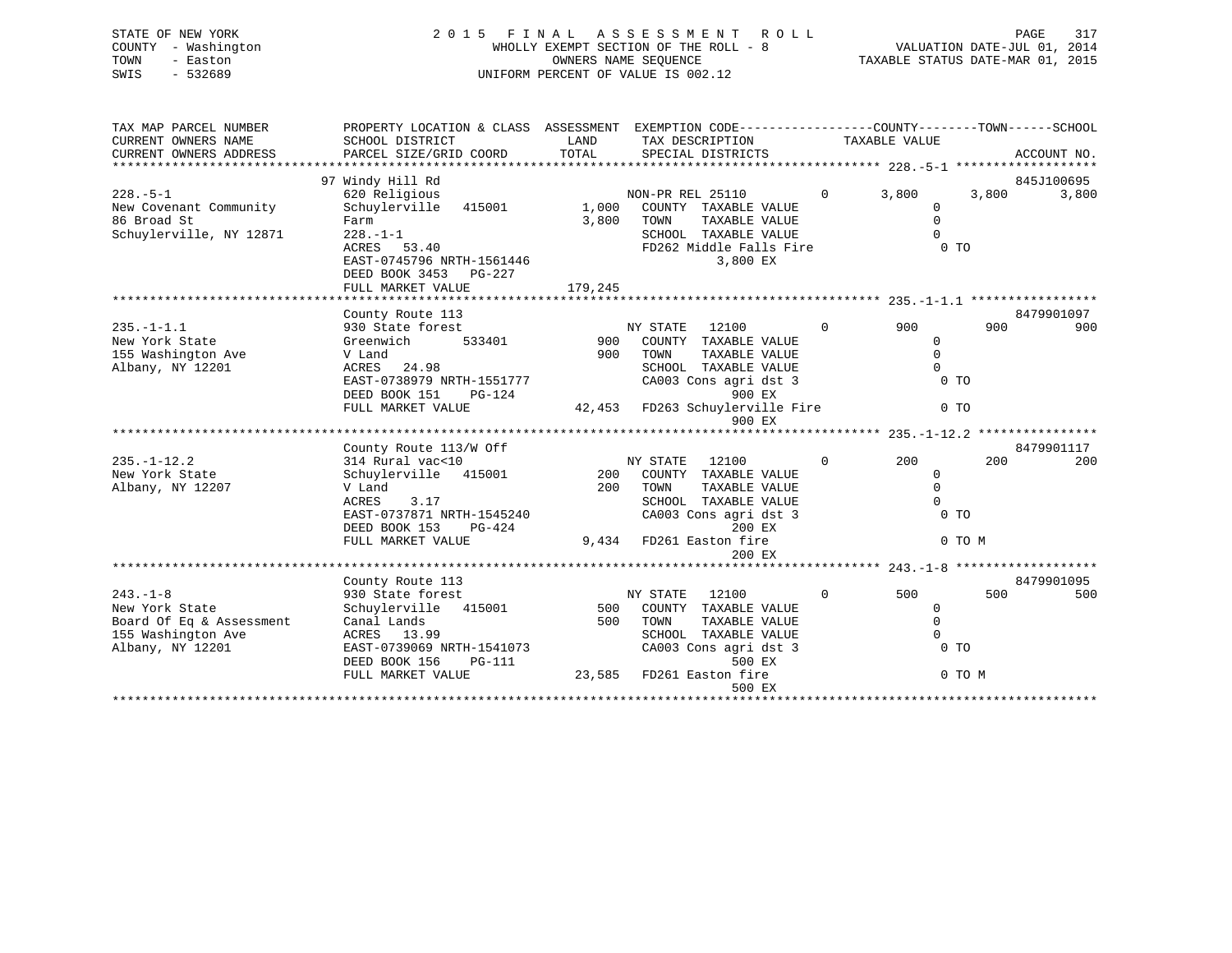| STATE OF NEW YORK   | 2015 FINAL ASSESSMENT ROLL            | 318<br>PAGE                      |
|---------------------|---------------------------------------|----------------------------------|
| COUNTY - Washington | WHOLLY EXEMPT SECTION OF THE ROLL - 8 | VALUATION DATE-JUL 01, 2014      |
| TOWN<br>- Easton    | OWNERS NAME SEOUENCE                  | TAXABLE STATUS DATE-MAR 01, 2015 |
| SWIS<br>- 532689    | UNIFORM PERCENT OF VALUE IS 002.12    |                                  |
|                     |                                       |                                  |

| TAX MAP PARCEL NUMBER                                                                           | PROPERTY LOCATION & CLASS ASSESSMENT EXEMPTION CODE---------------COUNTY-------TOWN------SCHOOL                                              |             |                                                                                                |                                        |        |             |
|-------------------------------------------------------------------------------------------------|----------------------------------------------------------------------------------------------------------------------------------------------|-------------|------------------------------------------------------------------------------------------------|----------------------------------------|--------|-------------|
| CURRENT OWNERS NAME                                                                             | SCHOOL DISTRICT                                                                                                                              | LAND        | TAX DESCRIPTION                                                                                | TAXABLE VALUE                          |        |             |
| CURRENT OWNERS ADDRESS                                                                          | PARCEL SIZE/GRID COORD                                                                                                                       | TOTAL       | SPECIAL DISTRICTS                                                                              |                                        |        | ACCOUNT NO. |
|                                                                                                 |                                                                                                                                              |             |                                                                                                |                                        |        |             |
|                                                                                                 | County Route 113/W Off                                                                                                                       |             |                                                                                                |                                        |        | 8479901096  |
| $243. - 1 - 10$                                                                                 |                                                                                                                                              |             |                                                                                                | 0 300 300                              |        | 300         |
| New York State                                                                                  |                                                                                                                                              |             |                                                                                                | $\overline{0}$                         |        |             |
| 155 Washington Ave                                                                              |                                                                                                                                              |             | TAXABLE VALUE                                                                                  | $\Omega$                               |        |             |
| Albany, NY 12201                                                                                | 160/317 160/318                                                                                                                              |             | SCHOOL TAXABLE VALUE                                                                           | $\Omega$                               |        |             |
|                                                                                                 | 6.99<br>ACRES<br>ACRES 6.99 CA003 Cons agri ds<br>EAST-0738257 NRTH-1542725 200 EX<br>FULL MARKET VALUE 14,151 FD261 Easton fire             |             | CA003 Cons agri dst 3                                                                          | 0 <sub>T</sub>                         |        |             |
|                                                                                                 |                                                                                                                                              |             | 300 EX                                                                                         |                                        |        |             |
|                                                                                                 |                                                                                                                                              |             |                                                                                                |                                        | 0 TO M |             |
|                                                                                                 |                                                                                                                                              |             | 300 EX                                                                                         |                                        |        |             |
|                                                                                                 | 1778 State Route 40                                                                                                                          |             |                                                                                                |                                        |        | 8479900978  |
| $244. - 2 - 16$                                                                                 | 620 Religious                                                                                                                                |             |                                                                                                | 0 700                                  | 700    | 700         |
| North Easton Prep Mtg of the Greenwich                                                          | 533401                                                                                                                                       |             | OTHER TOWN 13500<br>200 COUNTY TAXABLE VALUE<br>700 TOWN TAXABLE VALUE<br>SCHOOL TAXABLE VALUE | $\overline{0}$                         |        |             |
|                                                                                                 | Friends Society                                                                                                                              |             | TAXABLE VALUE                                                                                  | $\overline{0}$                         |        |             |
| Society of Friend<br>1778 State Route 40                                                        | Brick Church                                                                                                                                 |             |                                                                                                | $\Omega$                               |        |             |
| Greenwich, NY 12834                                                                             | FRNT 200.00 DPTH 100.00                                                                                                                      |             | CA003 Cons agri dst 3                                                                          | <b>CONTROL</b> CONTROL CONTROL CONTROL |        |             |
|                                                                                                 |                                                                                                                                              |             |                                                                                                |                                        |        |             |
|                                                                                                 | EAST-0750184 NRTH-1540123 700 EX<br>DEED BOOK 1 PG-143 FD261 Easton fire                                                                     |             |                                                                                                | 0 TO M                                 |        |             |
|                                                                                                 |                                                                                                                                              |             |                                                                                                |                                        |        |             |
|                                                                                                 |                                                                                                                                              |             |                                                                                                |                                        |        |             |
|                                                                                                 | State Route 29                                                                                                                               |             |                                                                                                |                                        |        | 845N200889  |
| $228. - 5 - 9$                                                                                  | 843 Non-ceil. rr                                                                                                                             |             | IND UDC<br>18180                                                                               | $0 \t 30,740$                          | 30,740 | 30,740      |
| X20.-5-3<br>Northeastern Ny Railroad Greenwich 533401<br>Preservation Group Inc 1.03 Mi Main Tr |                                                                                                                                              |             | 533401 1,345 COUNTY TAXABLE VALUE                                                              | $\overline{0}$                         |        |             |
|                                                                                                 |                                                                                                                                              | 30,740 TOWN | TAXABLE VALUE                                                                                  | $\mathbf 0$                            |        |             |
| 1 Elbow St                                                                                      | $228. - 1 - 9$                                                                                                                               |             | SCHOOL TAXABLE VALUE                                                                           | $\Omega$                               |        |             |
| Greenwich, NY 12834                                                                             | ACRES 18.30                                                                                                                                  |             | FD262 Middle Falls Fire 0 TO                                                                   |                                        |        |             |
|                                                                                                 | EAST-0750690 NRTH-1554490                                                                                                                    |             | 30,740 EX                                                                                      |                                        |        |             |
|                                                                                                 | DEED BOOK 719 PG-202                                                                                                                         |             |                                                                                                |                                        |        |             |
|                                                                                                 | FULL MARKET VALUE                                                                                                                            | 1450,000    |                                                                                                |                                        |        |             |
|                                                                                                 | Public Service-Town                                                                                                                          |             |                                                                                                |                                        |        | 845N200890  |
| $237. - 1 - 6$                                                                                  | 843 Non-ceil. rr                                                                                                                             |             | NONPROFCOR 25300                                                                               | $0 \t 17,000$                          | 17,000 | 17,000      |
| Northeastern Ny Railroad                                                                        | Greenwich<br>533401                                                                                                                          |             | 380 COUNTY TAXABLE VALUE                                                                       | $\overline{0}$                         |        |             |
| Preservation Group Inc                                                                          |                                                                                                                                              |             | TAXABLE VALUE                                                                                  | $\overline{0}$                         |        |             |
| 1 Elbow St                                                                                      | Salem Branch                                                                                                                                 |             | SCHOOL TAXABLE VALUE                                                                           | $\Omega$                               |        |             |
| Greenwich, NY 12834                                                                             | ACRES 18.90                                                                                                                                  |             | CA003 Cons agri dst 3                                                                          | 0 <sub>T</sub>                         |        |             |
|                                                                                                 |                                                                                                                                              |             |                                                                                                |                                        |        |             |
|                                                                                                 |                                                                                                                                              |             |                                                                                                |                                        | 0 TO M |             |
|                                                                                                 | EAST-0766939 NRTH-1552809<br>DEED BOOK 719 PG-202 POLA PD261 Easton fire<br>FULL MARKET VALUE 801,887 17,000 EX<br>FULL MARKET VALUE 801,887 |             |                                                                                                |                                        |        |             |
|                                                                                                 |                                                                                                                                              |             |                                                                                                |                                        |        |             |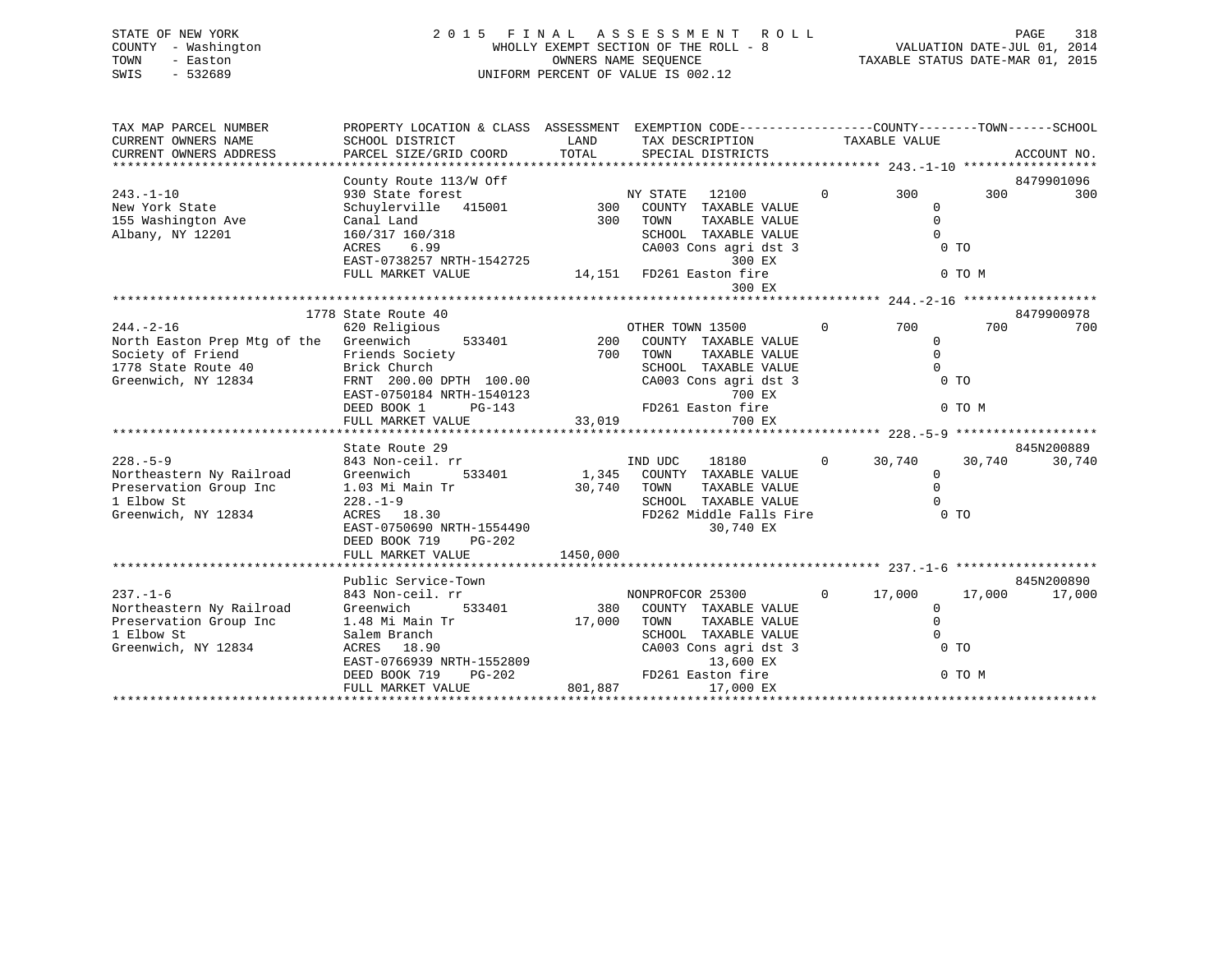# STATE OF NEW YORK 2 0 1 5 F I N A L A S S E S S M E N T R O L L PAGE 319 COUNTY - Washington WHOLLY EXEMPT SECTION OF THE ROLL - 8 VALUATION DATE-JUL 01, 2014 TOWN - Easton COMPUTERS NAME SEQUENCE TAXABLE STATUS DATE-MAR 01, 2015<br>SWIS - 532689 SWIS - 532689 UNIFORM PERCENT OF VALUE IS 002.12

| TAX MAP PARCEL NUMBER<br>CURRENT OWNERS NAME<br>CURRENT OWNERS ADDRESS                                           | PROPERTY LOCATION & CLASS ASSESSMENT EXEMPTION CODE----------------COUNTY-------TOWN------SCHOOL<br>SCHOOL DISTRICT<br>PARCEL SIZE/GRID COORD                     | LAND<br>TOTAL | TAX DESCRIPTION<br>SPECIAL DISTRICTS                                                                                                                              |                | TAXABLE VALUE                                                |                 | ACCOUNT NO.         |
|------------------------------------------------------------------------------------------------------------------|-------------------------------------------------------------------------------------------------------------------------------------------------------------------|---------------|-------------------------------------------------------------------------------------------------------------------------------------------------------------------|----------------|--------------------------------------------------------------|-----------------|---------------------|
|                                                                                                                  | 305 Cooke Hollow Rd                                                                                                                                               |               |                                                                                                                                                                   |                |                                                              |                 | 845J100644          |
| $269. - 2 - 2$<br>Olde Time Easton Assoc                                                                         | 612 School<br>Greenwich<br>533401                                                                                                                                 | 100           | 26250<br>HIST SOC<br>COUNTY TAXABLE VALUE                                                                                                                         | $\mathbf{0}$   | 200<br>$\Omega$                                              | 200             | 200                 |
| Attn: Larry Wilbur Pres<br>2080 Co Rt 113<br>Greenwich, NY 12824                                                 | Schoolhouse Lot<br>FRNT 125.00 DPTH 100.00<br>EAST-0756595 NRTH-1519184                                                                                           | 200           | TOWN<br>TAXABLE VALUE<br>SCHOOL TAXABLE VALUE<br>CA003 Cons agri dst 3                                                                                            |                | $\Omega$<br>$\mathbf 0$<br>200 TO                            |                 |                     |
|                                                                                                                  | DEED BOOK 797<br>PG-123<br>FULL MARKET VALUE                                                                                                                      | 9,434         | FD261 Easton fire                                                                                                                                                 |                | 200 TO M                                                     |                 |                     |
|                                                                                                                  |                                                                                                                                                                   |               |                                                                                                                                                                   |                |                                                              |                 |                     |
| $278. - 1 - 40$<br>Rella Cemetery                                                                                | Hoag Rd<br>695 Cemetery<br>Greenwich<br>533401                                                                                                                    | 100           | TN CEM<br>13510<br>COUNTY TAXABLE VALUE                                                                                                                           | $\overline{0}$ | 100<br>$\mathbf{0}$<br>$\Omega$                              | 100             | 8479901052<br>100   |
| 1071 St Rt 40<br>Greenwich, NY 12834                                                                             | Vl<br>FRNT 40.00 DPTH 77.00<br>EAST-0749565 NRTH-1507195                                                                                                          | 100           | TAXABLE VALUE<br>TOWN<br>SCHOOL TAXABLE VALUE<br>CA003 Cons agri dst 3                                                                                            |                | $\Omega$<br>0 <sub>T</sub>                                   |                 |                     |
|                                                                                                                  | FULL MARKET VALUE                                                                                                                                                 | 4,717         | 100 EX<br>FD261 Easton fire<br>100 EX                                                                                                                             |                |                                                              | 0 TO M          |                     |
|                                                                                                                  |                                                                                                                                                                   |               |                                                                                                                                                                   |                |                                                              |                 |                     |
| $228. - 5 - 24$<br>Saratoga Bible Training Center Schuylerville 415001<br>86 Broad St<br>Schuylerville, NY 12871 | 158 Windy Hill Rd<br>620 Religious<br>Church Grounds &<br>2 Guest Homes<br>$228. - 1 - 24$<br>ACRES 67.44<br>EAST-0746124 NRTH-1559639<br>DEED BOOK 730<br>PG-320 |               | NON-PR REL 25110<br>1,400 COUNTY TAXABLE VALUE<br>8,000 TOWN<br>TAXABLE VALUE<br>SCHOOL TAXABLE VALUE<br>FD262 Middle Falls Fire<br>8,000 EX                      | $\Omega$       | 8,000<br>$\mathbf 0$<br>$\Omega$<br>$\cap$<br>0 <sub>T</sub> | 8,000           | 845J100121<br>8,000 |
|                                                                                                                  | FULL MARKET VALUE                                                                                                                                                 | 377,358       |                                                                                                                                                                   |                |                                                              |                 |                     |
|                                                                                                                  | 575 Burton Rd                                                                                                                                                     |               |                                                                                                                                                                   |                |                                                              |                 |                     |
| $245. - 1 - 1.2$<br>Sister of St. Mary<br>242 Cloister Way<br>Greenwich, NY 12834                                | 620 Religious<br>Greenwich<br>533401<br>field survey 1192<br>ACRES 79.50<br>EAST-0756555 NRTH-1544333<br>DEED BOOK 3371 PG-165<br>FULL MARKET VALUE               | 3,180         | NON-PR REL 25110<br>3,180 COUNTY TAXABLE VALUE<br>TOWN<br>TAXABLE VALUE<br>SCHOOL TAXABLE VALUE<br>CA003 Cons agri dst 3<br>3,180 EX<br>150,000 FD261 Easton fire | $\circ$        | 3,180<br>$\Omega$<br>$\mathbf{0}$<br>$\Omega$<br>$0$ TO      | 3,180<br>0 TO M | 3,180               |
|                                                                                                                  |                                                                                                                                                                   |               | 3,180 EX                                                                                                                                                          |                |                                                              |                 |                     |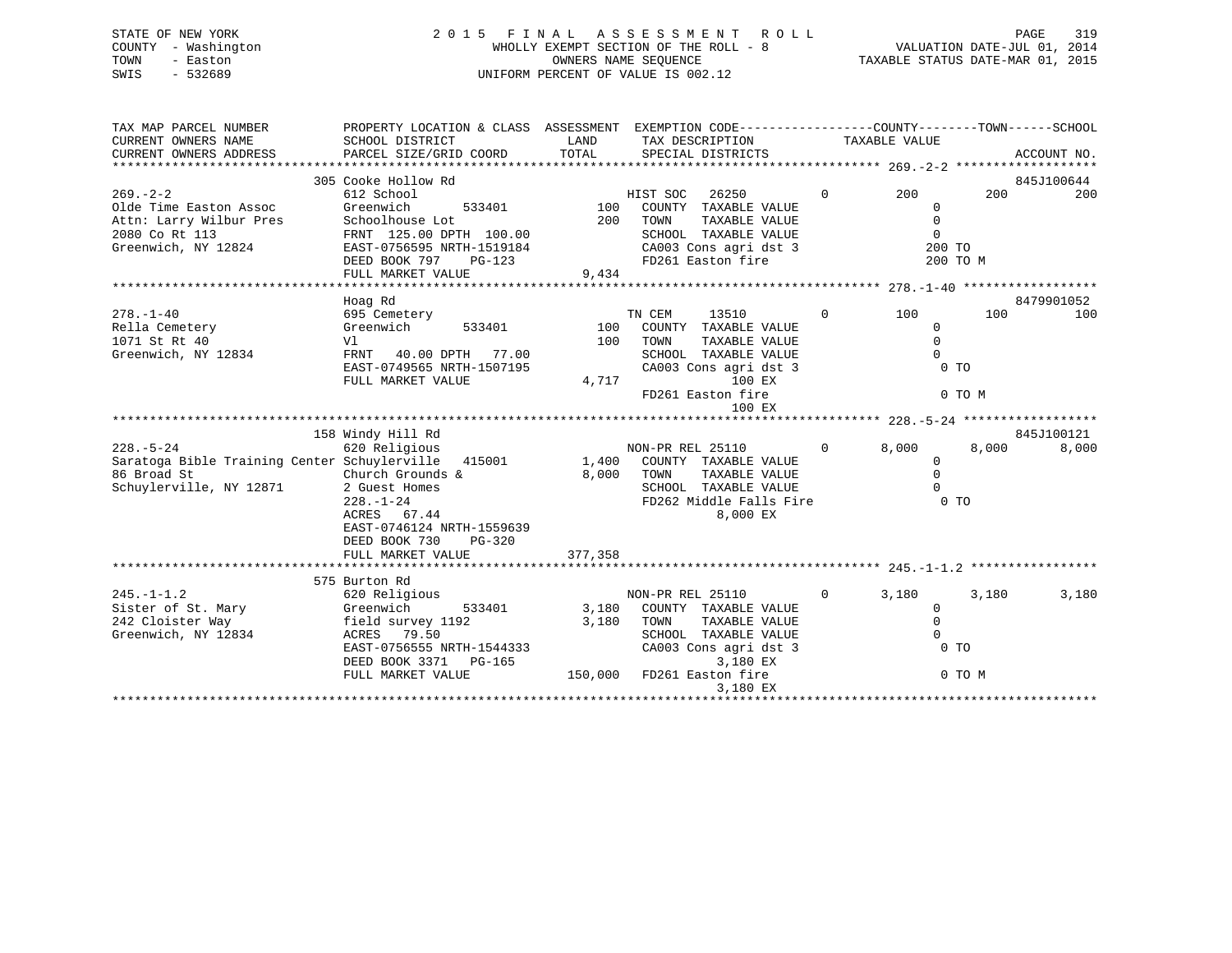| STATE OF NEW YORK<br>COUNTY - Washington<br>- Easton<br>TOWN<br>$-532689$<br>SWIS     | 2015 FINAL ASSESSMENT<br><b>ROLL</b><br>WHOLLY EXEMPT SECTION OF THE ROLL - 8<br>OWNERS NAME SEQUENCE<br>UNIFORM PERCENT OF VALUE IS 002.12        |                             |                                                                                                                                                                                  |                          |                                                                           | PAGE<br>320<br>VALUATION DATE-JUL 01, 2014<br>TAXABLE STATUS DATE-MAR 01, 2015 |
|---------------------------------------------------------------------------------------|----------------------------------------------------------------------------------------------------------------------------------------------------|-----------------------------|----------------------------------------------------------------------------------------------------------------------------------------------------------------------------------|--------------------------|---------------------------------------------------------------------------|--------------------------------------------------------------------------------|
| TAX MAP PARCEL NUMBER                                                                 | PROPERTY LOCATION & CLASS ASSESSMENT EXEMPTION CODE----------------COUNTY-------TOWN------SCHOOL                                                   |                             |                                                                                                                                                                                  |                          |                                                                           |                                                                                |
| CURRENT OWNERS NAME<br>CURRENT OWNERS ADDRESS                                         | SCHOOL DISTRICT<br>PARCEL SIZE/GRID COORD                                                                                                          | LAND<br>TOTAL               | TAX DESCRIPTION<br>SPECIAL DISTRICTS                                                                                                                                             | TAXABLE VALUE            |                                                                           | ACCOUNT NO.                                                                    |
|                                                                                       | 242 Cloister Way                                                                                                                                   |                             |                                                                                                                                                                                  |                          |                                                                           |                                                                                |
| $245. - 1 - 1.1$<br>Sisterhood of St. Mary<br>242 Cloister Way<br>Greenwich, NY 12834 | 620 Religious<br>Greenwich<br>533401<br>ACRES 97.96<br>EAST-0756615 NRTH-1545604<br>DEED BOOK 1861 PG-60<br>FULL MARKET VALUE                      | 2,000<br>30,000<br>1415,094 | NON-PR REL 25110<br>COUNTY TAXABLE VALUE<br>TAXABLE VALUE<br>TOWN<br>SCHOOL TAXABLE VALUE<br>CA003 Cons agri dst 3<br>30,000 EX                                                  | $\overline{0}$<br>30,000 | 30,000<br>$\mathbf 0$<br>$\mathbf 0$<br>$\Omega$<br>$0$ TO                | 30,000                                                                         |
|                                                                                       |                                                                                                                                                    |                             | FD261 Easton fire<br>30,000 EX                                                                                                                                                   |                          | 0 TO M                                                                    |                                                                                |
|                                                                                       | 239 General Fellows Rd                                                                                                                             |                             |                                                                                                                                                                                  |                          |                                                                           | 845J101199                                                                     |
| $235. - 2 - 2.1$<br>State Of New York<br>Suny Plaza Albany Campus<br>Albany, NY 12207 | 652 Govt bldgs<br>Greenwich<br>533401<br>Hostel<br>ACRES<br>2.84<br>EAST-0743843 NRTH-1550807<br>DEED BOOK 530<br>PG-243<br>FULL MARKET VALUE      | 500<br>10,000               | NY STATE<br>12100<br>COUNTY TAXABLE VALUE<br>TAXABLE VALUE<br>TOWN<br>SCHOOL TAXABLE VALUE<br>CA003 Cons agri dst 3<br>10,000 EX<br>471,698 FD262 Middle Falls Fire<br>10,000 EX | $\mathbf{0}$<br>10,000   | 10,000<br>$\mathbf 0$<br>$\Omega$<br>$\Omega$<br>$0$ TO<br>0 <sub>T</sub> | 10,000                                                                         |
|                                                                                       |                                                                                                                                                    |                             |                                                                                                                                                                                  |                          |                                                                           |                                                                                |
| $228. - 5 - 8.4$<br>Tefft Cemetery<br>Greenwich, NY 12834                             | State Route 29/W Off<br>695 Cemetery<br>Greenwich<br>533401<br>Cemetery<br>$228. - 1 - 8.4$<br>FRNT 185.00 DPTH 90.00<br>EAST-0752162 NRTH-1554957 | 100<br>100<br>4,717         | 13510<br>TN CEM<br>COUNTY TAXABLE VALUE<br>TOWN<br>TAXABLE VALUE<br>SCHOOL TAXABLE VALUE<br>FD262 Middle Falls Fire<br>100 EX                                                    | $\Omega$<br>100          | 100<br>$\Omega$<br>$\Omega$<br>0 <sub>T</sub>                             | 8479901134<br>100                                                              |
|                                                                                       | FULL MARKET VALUE                                                                                                                                  |                             |                                                                                                                                                                                  |                          |                                                                           |                                                                                |
|                                                                                       | 1081 State Route 40                                                                                                                                |                             |                                                                                                                                                                                  |                          |                                                                           | 845J100740                                                                     |
| $259. - 1 - 21$<br>Town of Easton<br>1071 State Route 40<br>Greenwich, NY 12834       | 652 Govt bldgs<br>533401<br>Greenwich<br>ACRES<br>1.30<br>EAST-0746005 NRTH-1523564<br>DEED BOOK 2638<br>PG-215<br>FULL MARKET VALUE               | 400<br>3,100<br>146,226     | OTHER TOWN 13500<br>COUNTY TAXABLE VALUE<br>TOWN<br>TAXABLE VALUE<br>SCHOOL TAXABLE VALUE<br>CA003 Cons agri dst 3<br>3,100 EX                                                   | $\Omega$<br>3,100        | 3,100<br>$\Omega$<br>$\Omega$<br>0 <sub>T</sub>                           | 3,100                                                                          |
|                                                                                       |                                                                                                                                                    |                             | FD261 Easton fire                                                                                                                                                                |                          | 0 TO M                                                                    |                                                                                |

3,100 EX \*\*\*\*\*\*\*\*\*\*\*\*\*\*\*\*\*\*\*\*\*\*\*\*\*\*\*\*\*\*\*\*\*\*\*\*\*\*\*\*\*\*\*\*\*\*\*\*\*\*\*\*\*\*\*\*\*\*\*\*\*\*\*\*\*\*\*\*\*\*\*\*\*\*\*\*\*\*\*\*\*\*\*\*\*\*\*\*\*\*\*\*\*\*\*\*\*\*\*\*\*\*\*\*\*\*\*\*\*\*\*\*\*\*\*\*\*\*\*\*\*\*\*\*\*\*\*\*\*\*\*\*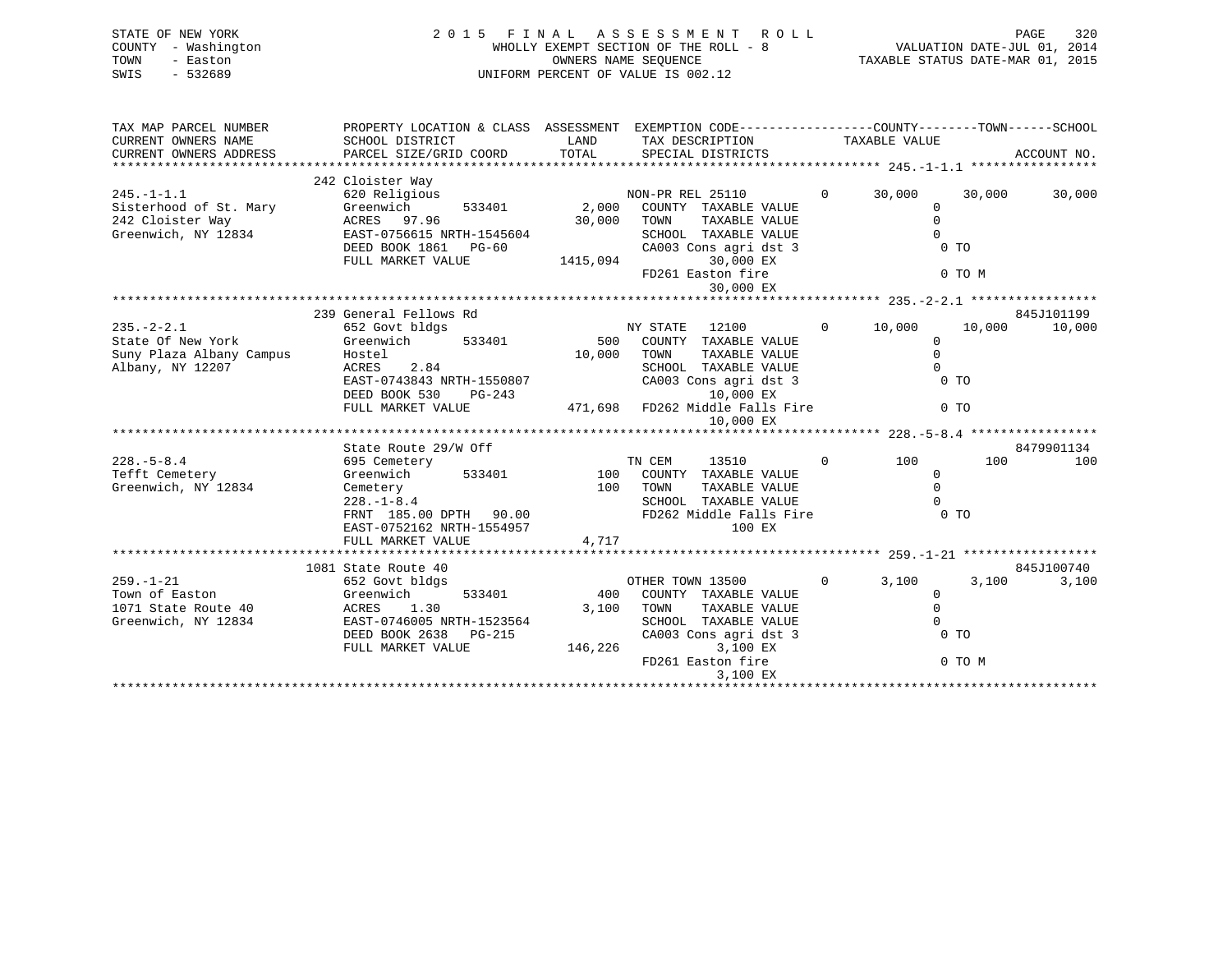# STATE OF NEW YORK 2 0 1 5 F I N A L A S S E S S M E N T R O L L PAGE 321 COUNTY - Washington WHOLLY EXEMPT SECTION OF THE ROLL - 8 VALUATION DATE-JUL 01, 2014 TOWN - Easton CONNERS NAME SEQUENCE TAXABLE STATUS DATE-MAR 01, 2015<br>SWIS - 532689 SWIS - 532689 UNIFORM PERCENT OF VALUE IS 002.12

| TAX MAP PARCEL NUMBER                                                   | PROPERTY LOCATION & CLASS ASSESSMENT EXEMPTION CODE---------------COUNTY-------TOWN------SCHOOL |          |                                               |               |                              |                |             |
|-------------------------------------------------------------------------|-------------------------------------------------------------------------------------------------|----------|-----------------------------------------------|---------------|------------------------------|----------------|-------------|
| CURRENT OWNERS NAME                                                     | SCHOOL DISTRICT                                                                                 | LAND     | TAX DESCRIPTION<br>TOTAL<br>SPECIAL DISTRICTS |               | TAXABLE VALUE                |                |             |
| CURRENT OWNERS ADDRESS                                                  | PARCEL SIZE/GRID COORD                                                                          |          |                                               |               |                              |                | ACCOUNT NO. |
|                                                                         | 185 General Fellows Rd                                                                          |          |                                               |               |                              |                |             |
| $235. -1 - 8.1$                                                         | 852 Landfill                                                                                    |          | OTHER CTY 13100                               | $\mathbf{0}$  | 5.000                        | 5.000          | 5,000       |
| Washington County                                                       | Greenwich<br>533401                                                                             | 5,000    | COUNTY TAXABLE VALUE                          |               | $\mathbf{0}$                 |                |             |
| Attn: Washington County Treas Co Dump                                   |                                                                                                 | 5,000    | TOWN                                          | TAXABLE VALUE | $\Omega$                     |                |             |
| 383 Broadway                                                            | ACRES 39.70                                                                                     |          | SCHOOL TAXABLE VALUE                          |               | $\mathbf 0$                  |                |             |
| Fort Edward, NY 12828                                                   | EAST-0742639 NRTH-1550264                                                                       |          | CA003 Cons agri dst 3                         |               | 0 <sub>T</sub>               |                |             |
|                                                                         | DEED BOOK 643<br>$PG-9$                                                                         |          |                                               | 5,000 EX      |                              |                |             |
|                                                                         | FULL MARKET VALUE                                                                               |          | 235,849 FD262 Middle Falls Fire               |               |                              | 0 <sub>T</sub> |             |
|                                                                         |                                                                                                 |          |                                               | 5,000 EX      |                              |                |             |
|                                                                         |                                                                                                 |          |                                               |               |                              |                |             |
|                                                                         | 2230 State Route 40                                                                             |          |                                               |               |                              |                | 8479900986  |
| $236. - 2 - 17$                                                         | 651 Highway gar                                                                                 |          | OTHER CTY 13100                               | $\mathbf{0}$  | 5,000                        | 5,000          | 5,000       |
| Washington County                                                       | Greenwich<br>533401                                                                             | 500      | COUNTY TAXABLE VALUE                          |               | $\mathbf{0}$                 |                |             |
| Attn: Washington County Treas Garage & Park Lot                         |                                                                                                 | 5,000    | TOWN                                          | TAXABLE VALUE | $\Omega$                     |                |             |
| 383 Broadway                                                            | 713/6                                                                                           |          | SCHOOL TAXABLE VALUE                          |               | $\Omega$                     |                |             |
| Fort Edward, NY 12828                                                   | ACRES<br>3.00                                                                                   |          | FD262 Middle Falls Fire                       |               |                              | $0$ TO         |             |
|                                                                         | EAST-0751669 NRTH-1550847                                                                       |          |                                               | 5,000 EX      |                              |                |             |
|                                                                         | DEED BOOK 382<br>PG-1104                                                                        |          |                                               |               |                              |                |             |
|                                                                         | FULL MARKET VALUE                                                                               | 235,849  |                                               |               |                              |                |             |
|                                                                         | 392 Old Schuylerville Rd                                                                        |          |                                               |               |                              |                | 8479900987  |
| $228. - 5 - 17$                                                         | 531 Fairground                                                                                  |          | AGRI SOC<br>26050                             |               | $\overline{0}$<br>48,000     | 48,000         | 48,000      |
| Washington County Fair                                                  | Greenwich<br>533401                                                                             | 5,000    | COUNTY TAXABLE VALUE                          |               | $\mathbf{0}$                 |                |             |
|                                                                         | Fair Ground                                                                                     | 48,000   | TOWN                                          | TAXABLE VALUE | $\mathbf 0$                  |                |             |
| Attn: Pat Evans Treasurer<br>2049 Lick Spring Rd<br>2049 Lick Spring Rd | 487/812                                                                                         |          | SCHOOL TAXABLE VALUE                          |               | $\bigcirc$                   |                |             |
| Argyle, NY 12809                                                        | $228. - 1 - 17$                                                                                 |          |                                               |               | FD262 Middle Falls Fire 0 TO |                |             |
|                                                                         | ACRES 67.80                                                                                     |          |                                               | 48,000 EX     |                              |                |             |
|                                                                         | EAST-0746624 NRTH-1553986                                                                       |          |                                               |               |                              |                |             |
|                                                                         | DEED BOOK 397<br>PG-333                                                                         |          |                                               |               |                              |                |             |
|                                                                         | FULL MARKET VALUE                                                                               | 2264,151 |                                               |               |                              |                |             |
|                                                                         |                                                                                                 |          |                                               |               |                              |                |             |
|                                                                         | 411 Old Schuylerville Rd                                                                        |          |                                               |               |                              |                | 845J100620  |
| $228. - 5 - 20.1$                                                       | 400 Commercial                                                                                  |          | NON-PR EDU 25120                              |               | $0 \qquad \qquad$<br>3,000   | 3,000          | 3,000       |
| Washington County Fair                                                  | Schuylerville 415001 3,000                                                                      |          | COUNTY TAXABLE VALUE                          |               | $\mathbf{0}$                 |                |             |
| 392 Old Schuylerville Rd                                                | part lot 1                                                                                      | 3,000    | TOWN                                          | TAXABLE VALUE | $\mathbf 0$                  |                |             |
| Greenwich, NY 12834                                                     | field survey 12443                                                                              |          | SCHOOL TAXABLE VALUE                          |               | $\mathbf 0$                  |                |             |
|                                                                         | $228. - 1 - 20.1$                                                                               |          | FD262 Middle Falls Fire                       |               | 0 <sub>T</sub>               |                |             |
|                                                                         | ACRES 12.44                                                                                     |          |                                               | 3,000 EX      |                              |                |             |
|                                                                         | EAST-0748201 NRTH-1554105                                                                       |          |                                               |               |                              |                |             |
|                                                                         | DEED BOOK 3378 PG-170                                                                           |          |                                               |               |                              |                |             |
|                                                                         | FULL MARKET VALUE                                                                               | 141,509  |                                               |               |                              |                |             |
|                                                                         |                                                                                                 |          |                                               |               |                              |                |             |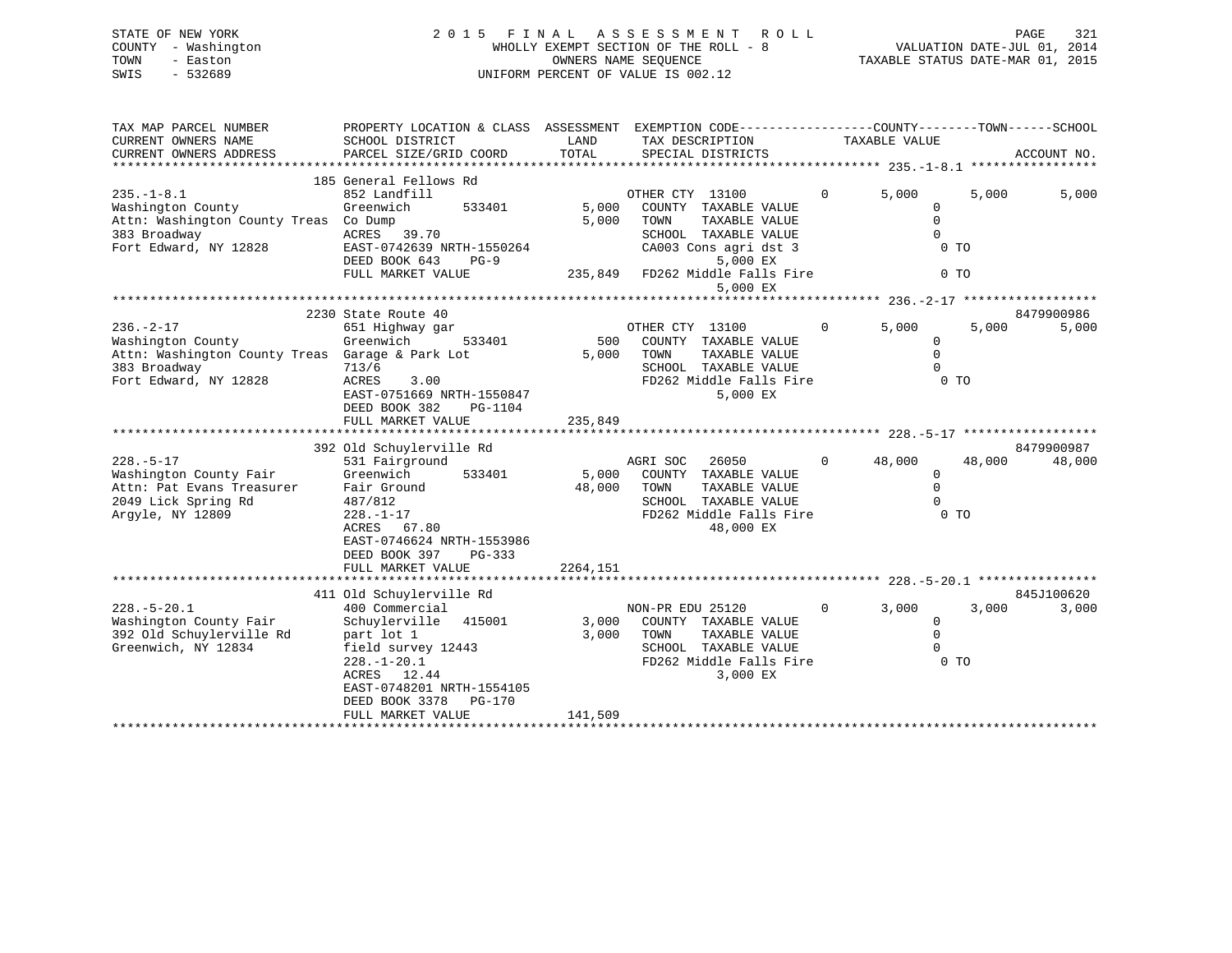| STATE OF NEW YORK<br>COUNTY - Washington<br>TOWN<br>- Easton<br>$-532689$<br>SWIS | 2 0 1 5                                                                                         | FINAL         | A S S E S S M E N T<br><b>ROLL</b><br>WHOLLY EXEMPT SECTION OF THE ROLL - 8<br>OWNERS NAME SEQUENCE<br>UNIFORM PERCENT OF VALUE IS 002.12 |          | TAXABLE STATUS DATE-MAR 01, 2015 |        | PAGE<br>322<br>VALUATION DATE-JUL 01, 2014 |
|-----------------------------------------------------------------------------------|-------------------------------------------------------------------------------------------------|---------------|-------------------------------------------------------------------------------------------------------------------------------------------|----------|----------------------------------|--------|--------------------------------------------|
| TAX MAP PARCEL NUMBER                                                             | PROPERTY LOCATION & CLASS ASSESSMENT EXEMPTION CODE---------------COUNTY-------TOWN------SCHOOL |               |                                                                                                                                           |          |                                  |        |                                            |
| CURRENT OWNERS NAME<br>CURRENT OWNERS ADDRESS                                     | SCHOOL DISTRICT<br>PARCEL SIZE/GRID COORD                                                       | LAND<br>TOTAL | TAX DESCRIPTION<br>SPECIAL DISTRICTS                                                                                                      |          | TAXABLE VALUE                    |        | ACCOUNT NO.                                |
|                                                                                   |                                                                                                 |               |                                                                                                                                           |          |                                  |        |                                            |
|                                                                                   | 393 Old Schuylerville Rd                                                                        |               |                                                                                                                                           |          |                                  |        | 8479901136                                 |
| $228. - 5 - 20.2$                                                                 | 321 Abandoned ag                                                                                |               | AGRI SOC<br>26050                                                                                                                         | $\Omega$ | 100                              | 100    | 100                                        |
| Washington County Fair                                                            | Greenwich<br>533401                                                                             | 100           | COUNTY TAXABLE VALUE                                                                                                                      |          | 0                                |        |                                            |
| 392 Old Schuylerville Rd<br>Greenwich, NY 12834                                   | Vacant Lot<br>field survey 12443                                                                | 100           | TOWN<br>TAXABLE VALUE<br>SCHOOL TAXABLE VALUE                                                                                             |          | $\Omega$<br>$\Omega$             |        |                                            |
|                                                                                   | $228. - 1 - 20.2$                                                                               |               | FD262 Middle Falls Fire                                                                                                                   |          | 0 <sub>T</sub>                   |        |                                            |
|                                                                                   | FRNT 302.00 DPTH 169.00                                                                         |               | 100 EX                                                                                                                                    |          |                                  |        |                                            |
|                                                                                   | EAST-0747448 NRTH-1554087                                                                       |               |                                                                                                                                           |          |                                  |        |                                            |
|                                                                                   | DEED BOOK 3378 PG-170                                                                           |               |                                                                                                                                           |          |                                  |        |                                            |
|                                                                                   | FULL MARKET VALUE                                                                               | 4,717         |                                                                                                                                           |          |                                  |        |                                            |
|                                                                                   | 447 Old Schuylerville Rd                                                                        |               |                                                                                                                                           |          |                                  |        |                                            |
| $228. - 5 - 20.5$                                                                 | 400 Commercial                                                                                  |               | NON-PR EDU 25120                                                                                                                          | $\Omega$ | 5,000                            | 5.000  | 5,000                                      |
| Washington County Fair Inc.                                                       | Schuylerville 415001                                                                            | 5,000         | COUNTY TAXABLE VALUE                                                                                                                      |          | $\mathbf{0}$                     |        |                                            |
| 392 Old Schuylerville Rd                                                          | Lot $2$                                                                                         | 5,000         | TOWN<br>TAXABLE VALUE                                                                                                                     |          | $\Omega$                         |        |                                            |
| Greenwich, NY 12834                                                               | field survey 12443                                                                              |               | SCHOOL TAXABLE VALUE                                                                                                                      |          | $\Omega$                         |        |                                            |
|                                                                                   | $228. - 1 - 20.5$<br><b>ACRES</b><br>8.78                                                       |               | FD262 Middle Falls Fire<br>5,000 EX                                                                                                       |          | 0 <sub>T</sub>                   |        |                                            |
|                                                                                   | EAST-0748274 NRTH-1553611                                                                       |               |                                                                                                                                           |          |                                  |        |                                            |
|                                                                                   | DEED BOOK 2530 PG-116                                                                           |               |                                                                                                                                           |          |                                  |        |                                            |
|                                                                                   | FULL MARKET VALUE                                                                               | 235,849       |                                                                                                                                           |          |                                  |        |                                            |
|                                                                                   |                                                                                                 |               |                                                                                                                                           |          |                                  |        |                                            |
| $228. - 5 - 18.1$                                                                 | State Route 29                                                                                  |               |                                                                                                                                           | 0        |                                  |        |                                            |
| Washington County Fair, Inc                                                       | 105 Vac farmland<br>Schuylerville 415001                                                        | 2,200         | NON-PR EDU 25120<br>COUNTY TAXABLE VALUE                                                                                                  |          | 2,200<br>$\mathbf 0$             | 2,200  | 2,200                                      |
| 392 Old Schuylerville Rd                                                          | $1$ ot $2$                                                                                      | 2,200         | TOWN<br>TAXABLE VALUE                                                                                                                     |          | $\mathbf 0$                      |        |                                            |
| Greenwich, NY 12834                                                               | <b>ACRES</b><br>40.00                                                                           |               | SCHOOL TAXABLE VALUE                                                                                                                      |          | $\Omega$                         |        |                                            |
|                                                                                   | EAST-0745133 NRTH-1554215                                                                       |               | CA003 Cons agri dst 3                                                                                                                     |          | 0 <sub>T</sub>                   |        |                                            |
|                                                                                   | DEED BOOK 2979 PG-210                                                                           |               | 2,200 EX                                                                                                                                  |          |                                  |        |                                            |
|                                                                                   | FULL MARKET VALUE                                                                               | 103,774       | FD261 Easton fire<br>2,200 EX                                                                                                             |          |                                  | 0 TO M |                                            |
|                                                                                   |                                                                                                 |               |                                                                                                                                           |          |                                  |        |                                            |
|                                                                                   | Windy Hill Rd                                                                                   |               |                                                                                                                                           |          |                                  |        |                                            |
| $228. - 5 - 20.6$                                                                 | 120 Field crops                                                                                 |               | NON-PR EDU 25120                                                                                                                          | $\Omega$ | 4,000                            | 4,000  | 4,000                                      |
| Washington County Fair, Inc.                                                      | Schuylerville 415001                                                                            | 4,000         | COUNTY TAXABLE VALUE                                                                                                                      |          | 0                                |        |                                            |
| State Route 29<br>PO Box 139                                                      | lot <sub>3</sub><br>field survey 12443                                                          | 4,000         | TOWN<br>TAXABLE VALUE<br>SCHOOL TAXABLE VALUE                                                                                             |          | $\Omega$<br>$\Omega$             |        |                                            |
| Greenwich, NY 12834                                                               | <b>ACRES</b><br>6.63                                                                            |               | FD262 Middle Falls Fire                                                                                                                   |          | 0 <sub>T</sub>                   |        |                                            |
|                                                                                   | EAST-0748747 NRTH-1553603                                                                       |               | 4,000 EX                                                                                                                                  |          |                                  |        |                                            |
|                                                                                   | DEED BOOK 2530<br>PG-116                                                                        |               |                                                                                                                                           |          |                                  |        |                                            |

\*\*\*\*\*\*\*\*\*\*\*\*\*\*\*\*\*\*\*\*\*\*\*\*\*\*\*\*\*\*\*\*\*\*\*\*\*\*\*\*\*\*\*\*\*\*\*\*\*\*\*\*\*\*\*\*\*\*\*\*\*\*\*\*\*\*\*\*\*\*\*\*\*\*\*\*\*\*\*\*\*\*\*\*\*\*\*\*\*\*\*\*\*\*\*\*\*\*\*\*\*\*\*\*\*\*\*\*\*\*\*\*\*\*\*\*\*\*\*\*\*\*\*\*\*\*\*\*\*\*\*\*

FULL MARKET VALUE 188,679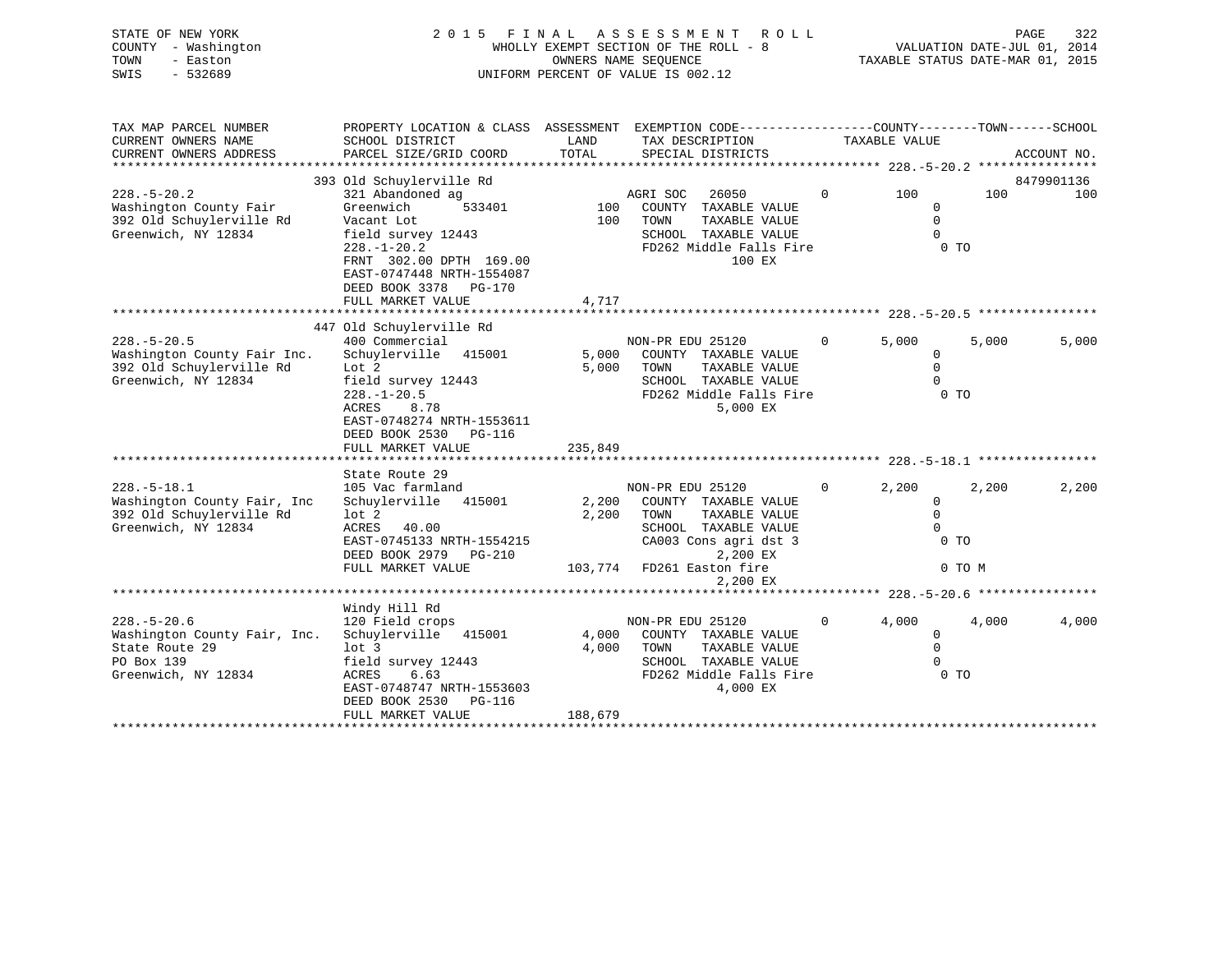# R O L L S U B S E C T I O N - - T O T A L S

#### \*\*\* S P E C I A L D I S T R I C T S U M M A R Y \*\*\*

| CODE | DISTRICT NAME        | TOTAL<br>PARCELS | EXTENSION<br>TYPE | EXTENSION<br>VALUE | AD VALOREM<br>VALUE | EXEMPT<br>AMOUNT | TAXABLE<br>VALUE |
|------|----------------------|------------------|-------------------|--------------------|---------------------|------------------|------------------|
|      | CA003 Cons agri dst  |                  | 26 TOTAL          |                    | 201,680             | 201,380          | 300              |
|      | FD261 Easton fire    |                  | 27 TOTAL M        |                    | 190,080             | 189,780          | 300              |
|      | FD262 Middle Falls F |                  | 14 TOTAL          |                    | 129,440             | 126,940          | 2,500            |
|      | FD263 Schuylerville  |                  | 2 TOTAL           |                    | 1,700               | 1,700            |                  |

## \*\*\* S C H O O L D I S T R I C T S U M M A R Y \*\*\*

| CODE             | DISTRICT NAME              | TOTAL<br>PARCELS | ASSESSED<br>LAND | ASSESSED<br>TOTAL | EXEMPT<br>AMOUNT  | TOTAL<br>TAXABLE | STAR<br>AMOUNT | STAR<br>TAXABLE |
|------------------|----------------------------|------------------|------------------|-------------------|-------------------|------------------|----------------|-----------------|
| 415001<br>533401 | Schuylerville<br>Greenwich | 10<br>33         | 18,400<br>41,805 | 27,800<br>293,420 | 27,800<br>293,420 |                  |                |                 |
|                  | SUB-TOTAL                  | 43               | 60,205           | 321,220           | 321,220           |                  |                |                 |
|                  | TOTAL                      | 43               | 60,205           | 321,220           | 321,220           |                  |                |                 |

## \*\*\* S Y S T E M C O D E S S U M M A R Y \*\*\*

#### NO SYSTEM EXEMPTIONS AT THIS LEVEL

## \*\*\* E X E M P T I O N S U M M A R Y \*\*\*

| CODE  | DESCRIPTION | TOTAL<br>PARCELS | COUNTY  | TOWN    | SCHOOL  |
|-------|-------------|------------------|---------|---------|---------|
| 12100 | NY STATE    | 6                | 12,700  | 12,700  | 12,700  |
| 13100 | OTHER CTY   |                  | 10,000  | 10,000  | 10,000  |
| 13500 | OTHER TOWN  |                  | 27,400  | 27,400  | 27,400  |
| 13510 | TN CEM      |                  | 2,000   | 2,000   | 2,000   |
| 13740 | VILL WATER  |                  | 3,000   | 3,000   | 3,000   |
| 18180 | IND UDC     |                  | 30,740  | 30,740  | 30,740  |
| 25110 | NON-PR REL  | 6                | 148,480 | 148,480 | 148,480 |
| 25120 | NON-PR EDU  |                  | 14,200  | 14,200  | 14,200  |
| 25300 | NONPROFCOR  |                  | 17,000  | 17,000  | 17,000  |
| 25500 | RESCUE SOD  |                  | 2,500   | 2,500   | 2,500   |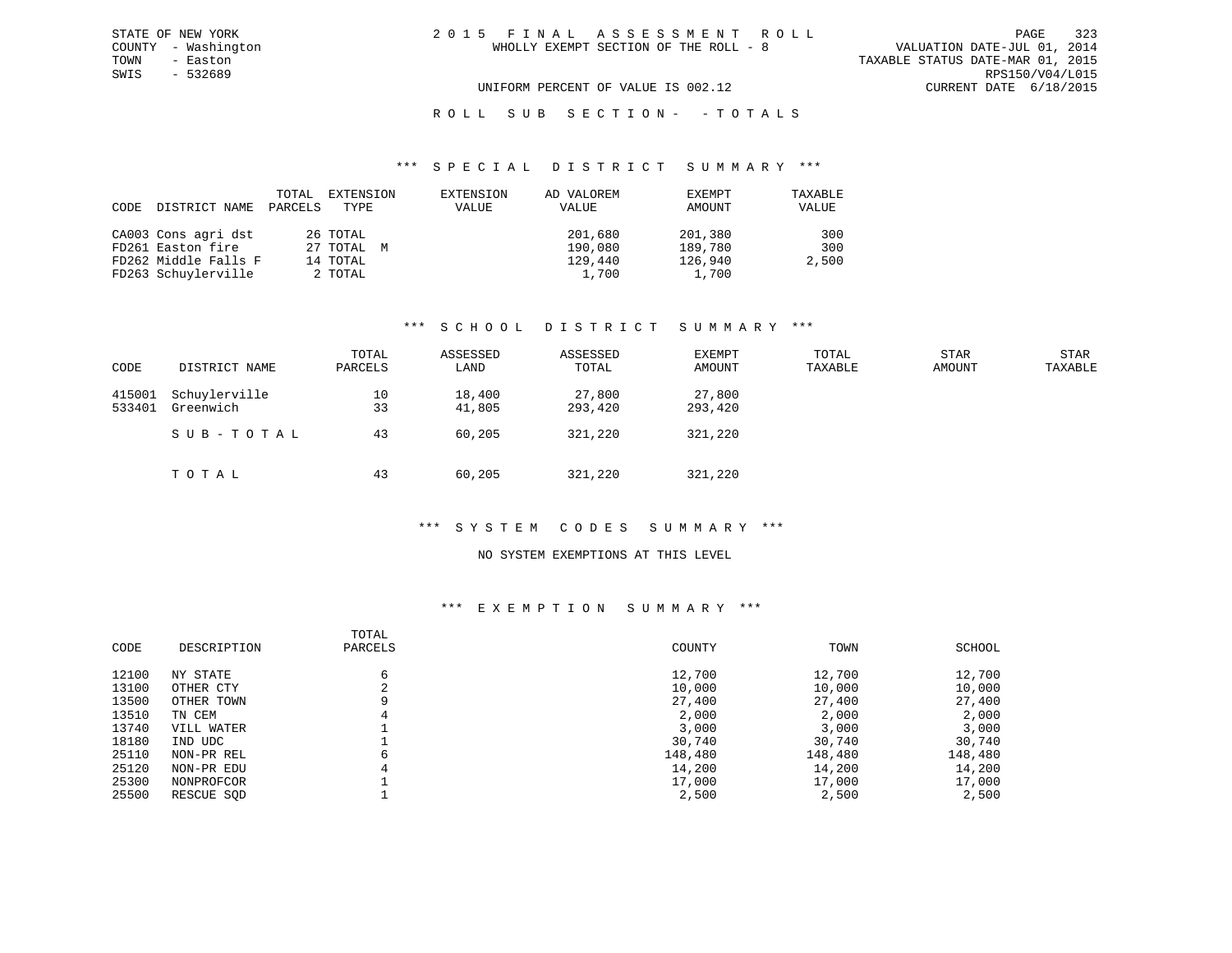| STATE OF NEW YORK   | 2015 FINAL ASSESSMENT ROLL            | 324<br>PAGE                      |
|---------------------|---------------------------------------|----------------------------------|
| COUNTY - Washington | WHOLLY EXEMPT SECTION OF THE ROLL - 8 | VALUATION DATE-JUL 01, 2014      |
| TOWN<br>- Easton    |                                       | TAXABLE STATUS DATE-MAR 01, 2015 |
| SWIS<br>$-532689$   |                                       | RPS150/V04/L015                  |
|                     | UNIFORM PERCENT OF VALUE IS 002.12    | CURRENT DATE 6/18/2015           |
|                     | ROLL SUB SECTION- -TOTALS             |                                  |

#### \*\*\* E X E M P T I O N S U M M A R Y \*\*\*

| CODE  | DESCRIPTION | TOTAL<br>PARCELS | COUNTY  | TOWN    | SCHOOL  |
|-------|-------------|------------------|---------|---------|---------|
| 26050 | AGRI SOC    |                  | 48,100  | 48,100  | 48,100  |
| 26250 | HIST SOC    | ∠                | 300     | 300     | 300     |
| 26400 | VOL FIRE    | ∠                | 4,500   | 4,500   | 4,500   |
| 27350 | PRI CEM     |                  | 300     | 300     | 300     |
|       | TOTAL       | 43               | 321,220 | 321,220 | 321,220 |

| ROLL |                 | TOTAL   | <b>CCTCCT</b> |                 | TAXABLE | TAXABLE | <b>TAXABLE</b> | STAR    |
|------|-----------------|---------|---------------|-----------------|---------|---------|----------------|---------|
| SEC  | ים הח           | PARCELS | ∟AND          | TOTAL           | COUNTY  | TOWN    | SCHOOL         | TAXABLE |
|      | EXEMPT<br>WHOLL |         | , 205         | ור ה<br>321,220 |         |         |                |         |
|      |                 |         |               |                 |         |         |                |         |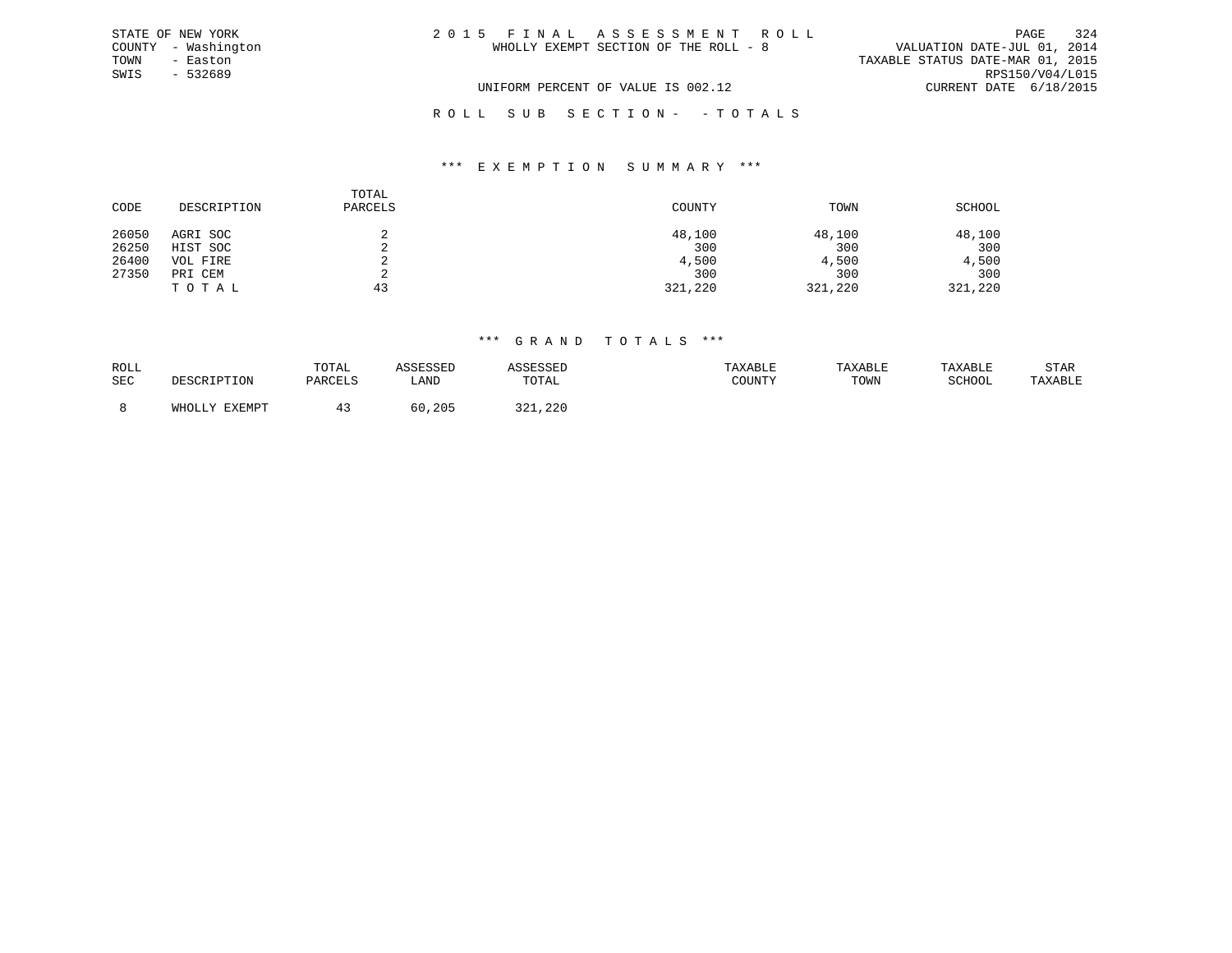|      | STATE OF NEW YORK   | 2015 FINAL ASSESSMENT ROLL            | 325<br>PAGE                      |
|------|---------------------|---------------------------------------|----------------------------------|
|      | COUNTY - Washington | WHOLLY EXEMPT SECTION OF THE ROLL - 8 | VALUATION DATE-JUL 01, 2014      |
| TOWN | - Easton            |                                       | TAXABLE STATUS DATE-MAR 01, 2015 |
| SWIS | - 532689            | UNIFORM PERCENT OF VALUE IS 002.12    | RPS150/V04/L015                  |
|      |                     |                                       | CURRENT DATE 6/18/2015           |
|      |                     |                                       |                                  |

# ROLL SECTION TOTALS

#### \*\*\* S P E C I A L D I S T R I C T S U M M A R Y \*\*\*

| CODE | DISTRICT NAME        | TOTAL<br>PARCELS | EXTENSION<br>TYPE | EXTENSION<br>VALUE | AD VALOREM<br>VALUE | EXEMPT<br>AMOUNT | TAXABLE<br>VALUE |
|------|----------------------|------------------|-------------------|--------------------|---------------------|------------------|------------------|
|      | CA003 Cons agri dst  |                  | 26 TOTAL          |                    | 201,680             | 201,380          | 300              |
|      | FD261 Easton fire    |                  | 27 TOTAL M        |                    | 190,080             | 189,780          | 300              |
|      | FD262 Middle Falls F |                  | 14 TOTAL          |                    | 129,440             | 126,940          | 2,500            |
|      | FD263 Schuylerville  |                  | 2 TOTAL           |                    | 1,700               | 1,700            |                  |

## \*\*\* S C H O O L D I S T R I C T S U M M A R Y \*\*\*

| CODE             | DISTRICT NAME              | TOTAL<br>PARCELS | ASSESSED<br>LAND | ASSESSED<br>TOTAL | EXEMPT<br>AMOUNT  | TOTAL<br>TAXABLE | <b>STAR</b><br><b>AMOUNT</b> | <b>STAR</b><br>TAXABLE |
|------------------|----------------------------|------------------|------------------|-------------------|-------------------|------------------|------------------------------|------------------------|
| 415001<br>533401 | Schuylerville<br>Greenwich | 10<br>33         | 18,400<br>41,805 | 27,800<br>293,420 | 27,800<br>293,420 |                  |                              |                        |
|                  | SUB-TOTAL                  | 43               | 60,205           | 321,220           | 321,220           |                  |                              |                        |
|                  | TOTAL                      | 43               | 60,205           | 321,220           | 321,220           |                  |                              |                        |

#### \*\*\* S Y S T E M C O D E S S U M M A R Y \*\*\*

#### NO SYSTEM EXEMPTIONS AT THIS LEVEL

|       |             | TOTAL       |         |         |         |
|-------|-------------|-------------|---------|---------|---------|
| CODE  | DESCRIPTION | PARCELS     | COUNTY  | TOWN    | SCHOOL  |
| 12100 | NY STATE    | 6           | 12,700  | 12,700  | 12,700  |
| 13100 | OTHER CTY   | $\sim$<br>∠ | 10,000  | 10,000  | 10,000  |
| 13500 | OTHER TOWN  | 9           | 27,400  | 27,400  | 27,400  |
| 13510 | TN CEM      | 4           | 2,000   | 2,000   | 2,000   |
| 13740 | VILL WATER  |             | 3,000   | 3,000   | 3,000   |
| 18180 | IND UDC     |             | 30,740  | 30,740  | 30,740  |
| 25110 | NON-PR REL  | 6           | 148,480 | 148,480 | 148,480 |
| 25120 | NON-PR EDU  | 4           | 14,200  | 14,200  | 14,200  |
| 25300 | NONPROFCOR  |             | 17,000  | 17,000  | 17,000  |
| 25500 | RESCUE SOD  |             | 2,500   | 2,500   | 2,500   |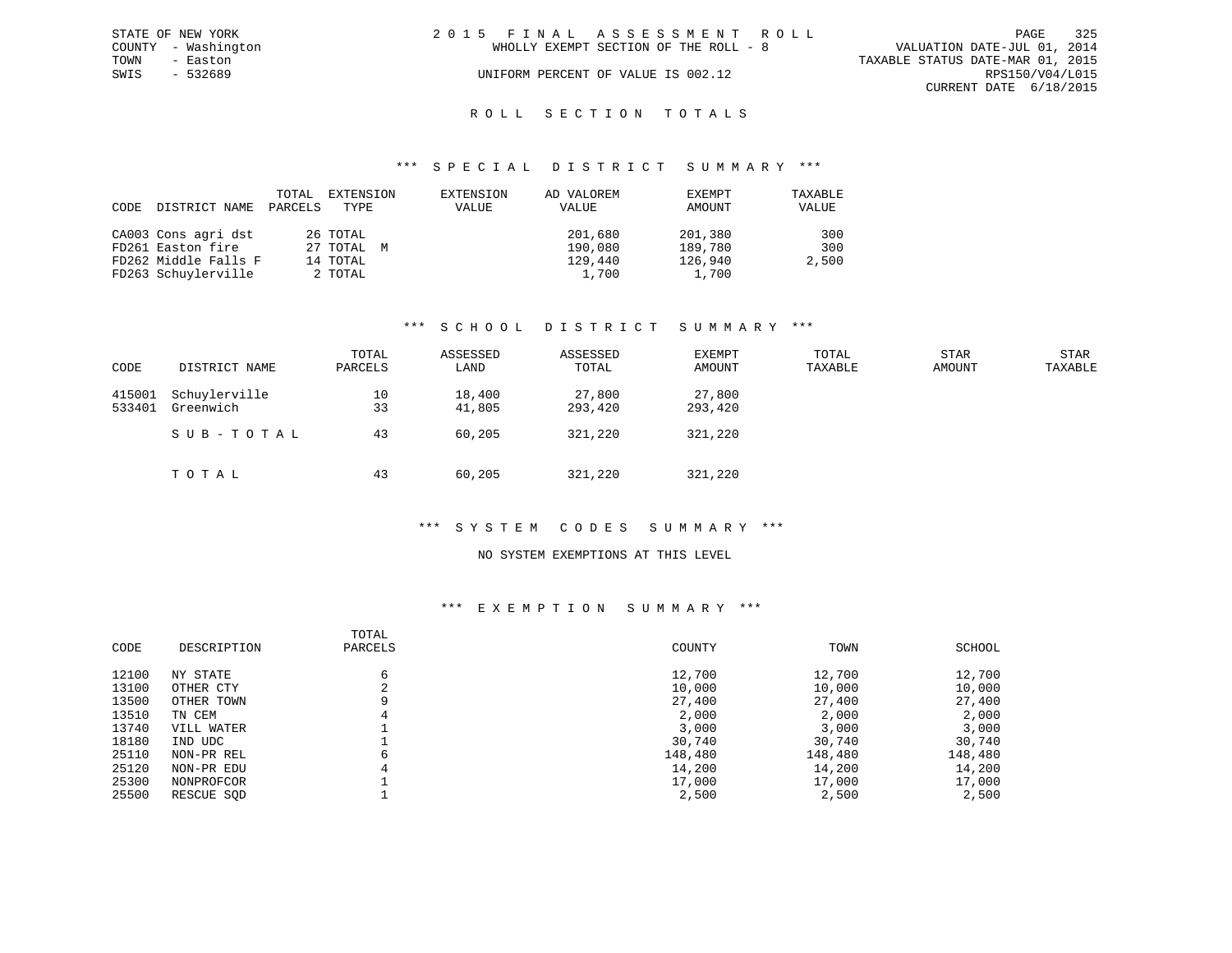|      | STATE OF NEW YORK   | 2015 FINAL ASSESSMENT ROLL            | 326<br>PAGE                      |
|------|---------------------|---------------------------------------|----------------------------------|
|      | COUNTY - Washington | WHOLLY EXEMPT SECTION OF THE ROLL - 8 | VALUATION DATE-JUL 01, 2014      |
| TOWN | - Easton            |                                       | TAXABLE STATUS DATE-MAR 01, 2015 |
| SWIS | $-532689$           | UNIFORM PERCENT OF VALUE IS 002.12    | RPS150/V04/L015                  |
|      |                     |                                       | CURRENT DATE 6/18/2015           |
|      |                     |                                       |                                  |

# R O L L S E C T I O N T O T A L S

#### \*\*\* E X E M P T I O N S U M M A R Y \*\*\*

| CODE  | DESCRIPTION | TOTAL<br>PARCELS | COUNTY  | TOWN    | SCHOOL  |
|-------|-------------|------------------|---------|---------|---------|
| 26050 | AGRI SOC    |                  | 48,100  | 48,100  | 48,100  |
| 26250 | HIST SOC    |                  | 300     | 300     | 300     |
| 26400 | VOL FIRE    |                  | 4,500   | 4,500   | 4,500   |
| 27350 | PRI CEM     |                  | 300     | 300     | 300     |
|       | TOTAL       | 43               | 321,220 | 321,220 | 321,220 |

#### \*\*\* G R A N D T O T A L S \*\*\*

| ROLL       | TOTAL   |              |                       | TAXABLE | <b>TAXABL.</b> |        | STAR    |
|------------|---------|--------------|-----------------------|---------|----------------|--------|---------|
| <b>SEC</b> | PARCELS | LANI         | TOTAL                 | : בוטע  | TOWN           | SCHOOL | TAXABLE |
|            |         |              |                       |         |                |        |         |
|            |         | , 205<br>6 G | 221.<br>J 4 1 7 4 4 U |         |                |        |         |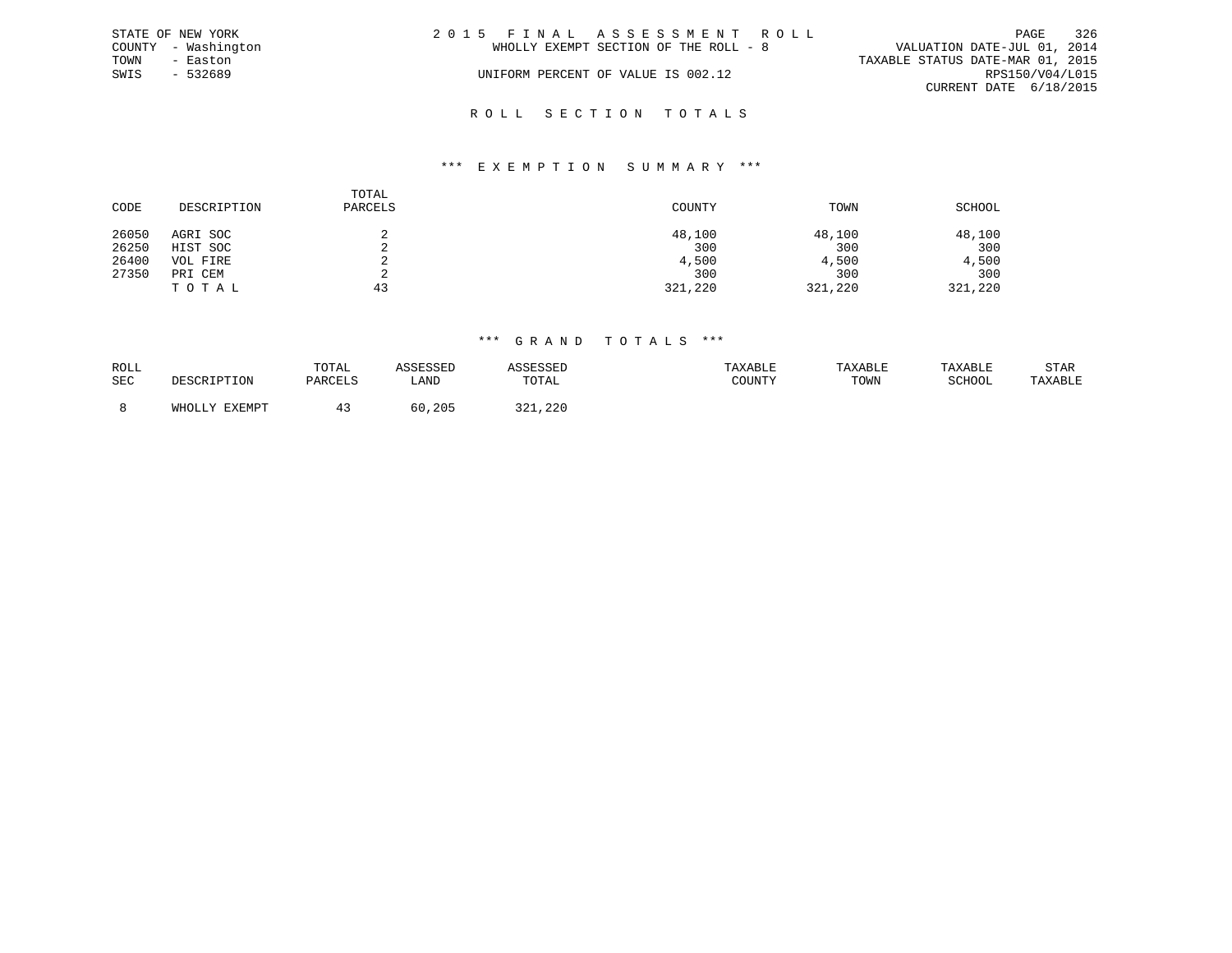|  |  |  |  |  | 2015 FINAL ASSESSMENT ROLL |  |  |  |  |  |  |  |  |  |  |
|--|--|--|--|--|----------------------------|--|--|--|--|--|--|--|--|--|--|
|  |  |  |  |  |                            |  |  |  |  |  |  |  |  |  |  |

PAGE 327 CURRENT DATE 6/18/2015

# COUNTY - Washington VALUATION DATE-JUL 01, 2014 TOWN - Easton SWIS TO TALS TO THE STATUS DATE-MAR 01, 2015

# SWIS - 532689 UNIFORM PERCENT OF VALUE IS 002.12 RPS150/V04/L015

STATE OF NEW YORK

# \*\*\* S P E C I A L D I S T R I C T S U M M A R Y \*\*\*

|      |                      | TOTAL   | EXTENSION   | EXTENSION | AD VALOREM | EXEMPT  | TAXABLE  |
|------|----------------------|---------|-------------|-----------|------------|---------|----------|
| CODE | DISTRICT NAME        | PARCELS | TYPE        | VALUE     | VALUE      | AMOUNT  | VALUE    |
|      | OM533 Omitted tax -  |         |             |           |            |         |          |
|      |                      |         | 1 MOVTAX    |           |            |         |          |
|      | TE533 Trans exmt rep |         | 4 MOVTAX    |           |            |         |          |
|      | CA003 Cons agri dst  |         | 954 TOTAL   |           | 3708,096   | 325,359 | 3382,737 |
|      | FD261 Easton fire    |         | 940 TOTAL M |           | 3662,372   | 191,380 | 3470,992 |
|      | FD262 Middle Falls F |         | 333 TOTAL   |           | 1841,862   | 126,940 | 1714,922 |
|      | FD263 Schuylerville  |         | 41 TOTAL    |           | 328,429    | 1,700   | 326,729  |

# \*\*\* S C H O O L D I S T R I C T S U M M A R Y \*\*\*

|        |                    | TOTAL   | ASSESSED | ASSESSED | <b>EXEMPT</b> | TOTAL    | STAR    | STAR     |
|--------|--------------------|---------|----------|----------|---------------|----------|---------|----------|
| CODE   | DISTRICT NAME      | PARCELS | LAND     | TOTAL    | AMOUNT        | TAXABLE  | AMOUNT  | TAXABLE  |
| 384201 | Hoosic Valley      | 14      | 14,000   | 37,454   | 5,087         | 32,367   | 6,060   | 26,307   |
| 415001 | Schuylerville      | 151     | 155,825  | 756,190  | 47,042        | 709,148  | 62,260  | 646,888  |
| 415201 | Stillwater Central | 94      | 102,835  | 287,378  | 18,756        | 268,622  | 26,110  | 242,512  |
| 533401 | Greenwich          | 1,032   | 1016,908 | 4691,667 | 484,115       | 4207,552 | 420,820 | 3786,732 |
| 535010 | Cambridge          | 12      | 12,500   | 35,736   | 1,801         | 33,935   | 1,280   | 32,655   |
|        | SUB-TOTAL          | 1,303   | 1302,068 | 5808,425 | 556,801       | 5251,624 | 516,530 | 4735,094 |
|        | TOTAL              | 1,303   | 1302,068 | 5808,425 | 556,801       | 5251,624 | 516,530 | 4735,094 |

# \*\*\* S Y S T E M C O D E S S U M M A R Y \*\*\*

# NO SYSTEM EXEMPTIONS AT THIS LEVEL

| CODE  | DESCRIPTION | TOTAL<br>PARCELS | COUNTY | TOWN   | SCHOOL |
|-------|-------------|------------------|--------|--------|--------|
| 12100 | NY STATE    |                  | 12,700 | 12,700 | 12,700 |
| 13100 | OTHER CTY   |                  | 10,000 | 10,000 | 10,000 |
| 13500 | OTHER TOWN  |                  | 27,400 | 27,400 | 27,400 |
| 13510 | TN CEM      |                  | 2,000  | 2,000  | 2,000  |
| 13740 | VILL WATER  |                  | 3,000  | 3,000  | 3,000  |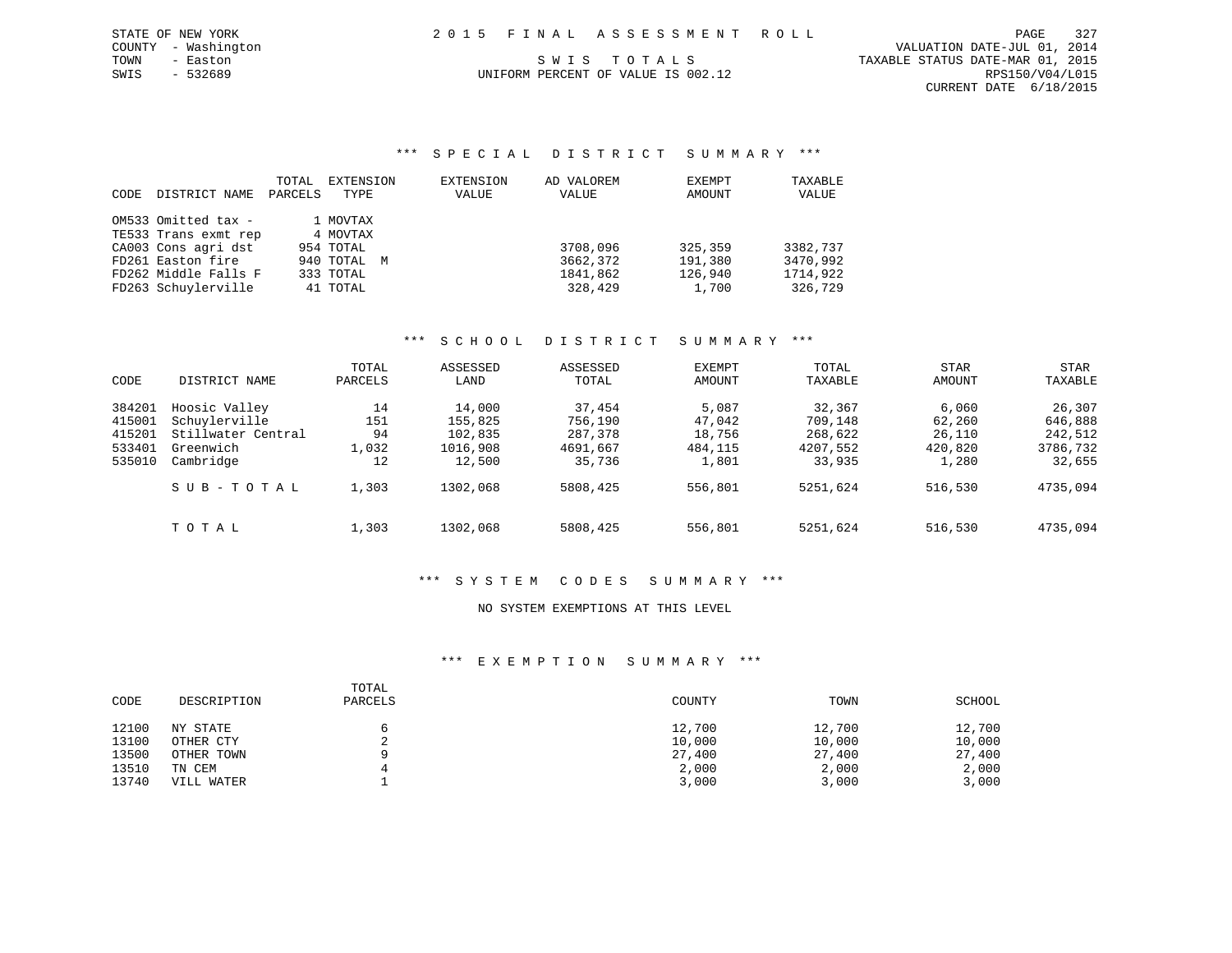TOWN - Easton SWIS TO TALS TO THE STATUS DATE-MAR 01, 2015<br>SWIS - 532689 SWIS - 532689 UNIFORM PERCENT OF VALUE IS 002.12 RPS150/V04/L015

 COUNTY - Washington VALUATION DATE-JUL 01, 2014 CURRENT DATE 6/18/2015

|       |              | TOTAL                   |         |         |               |
|-------|--------------|-------------------------|---------|---------|---------------|
| CODE  | DESCRIPTION  | PARCELS                 | COUNTY  | TOWN    | <b>SCHOOL</b> |
| 18180 | IND UDC      | 1                       | 30,740  | 30,740  | 30,740        |
| 25110 | NON-PR REL   | 6                       | 148,480 | 148,480 | 148,480       |
| 25120 | NON-PR EDU   | 4                       | 14,200  | 14,200  | 14,200        |
| 25130 | NON-PR CHA   |                         | 1,600   | 1,600   | 1,600         |
| 25300 | NONPROFCOR   |                         | 17,000  | 17,000  | 17,000        |
| 25500 | RESCUE SQD   | 1                       | 2,500   | 2,500   | 2,500         |
| 26050 | AGRI SOC     | 2                       | 48,100  | 48,100  | 48,100        |
| 26250 | HIST SOC     | $\overline{2}$          | 300     | 300     | 300           |
| 26400 | VOL FIRE     | $\overline{2}$          | 4,500   | 4,500   | 4,500         |
| 27350 | PRI CEM      | $\overline{\mathbf{c}}$ | 300     | 300     | 300           |
| 41101 | ELG F VET    | 12                      | 27,800  | 27,800  |               |
| 41121 | VET WAR CT   | 43                      | 23,059  | 21,413  |               |
| 41131 | VET COM CT   | 35                      | 33,063  | 30,298  |               |
| 41141 | VET DIS CT   | 7                       | 8,277   | 7,853   |               |
| 41151 | $CW_10_VET/$ | 1                       | 170     |         |               |
| 41152 | $CW_10_VET/$ | 2                       | 340     |         |               |
| 41400 | CLERGY       | 2                       | 3,000   | 3,000   | 3,000         |
| 41700 | AG BUILD     | 14                      | 33,750  | 33,750  | 33,750        |
| 41720 | AG DIST      | 199                     | 125,805 | 125,805 | 125,805       |
| 41730 | AGRI-D IND   | 3                       | 1,969   | 1,969   | 1,969         |
| 41800 | AGED-ALL     | 22                      | 33,316  | 33,546  | 37,066        |
| 41802 | AGED-CO      | 30                      | 31,600  |         |               |
| 41803 | AGED-TOWN    | $\mathbf{1}$            |         | 1,575   |               |
| 41804 | AGED-SCH     | 5                       |         |         | 4,379         |
| 41805 | AGE-CO/SCH   | $\mathbf{1}$            | 2,250   |         | 2,250         |
| 41806 | AGE-TN/SCH   | 15                      |         | 11,182  | 11,538        |
| 41834 | STAR EN      | 167                     |         |         | 228,960       |
| 41844 | STAR EN MH   | 1                       |         |         | 950           |
| 41854 | STAR B       | 443                     |         |         | 285,440       |
| 41864 | STAR B MH    | 2                       |         |         | 1,180         |
| 41932 | DISAB-CO     | 2                       | 2,650   |         |               |
| 41936 | DISAB-T/S    | 2                       |         | 1,845   | 1,845         |
| 42112 | Hist Barns   | $\mathbf{1}$            | 800     |         |               |
| 47460 | FOR 480A     | 11                      | 9,629   | 9,629   | 9,629         |
| 47610 | BUSIN97      | $\overline{2}$          | 2,750   | 2,750   | 2,750         |
|       | TOTAL        | 1,067                   | 663,048 | 635,235 | 1073,331      |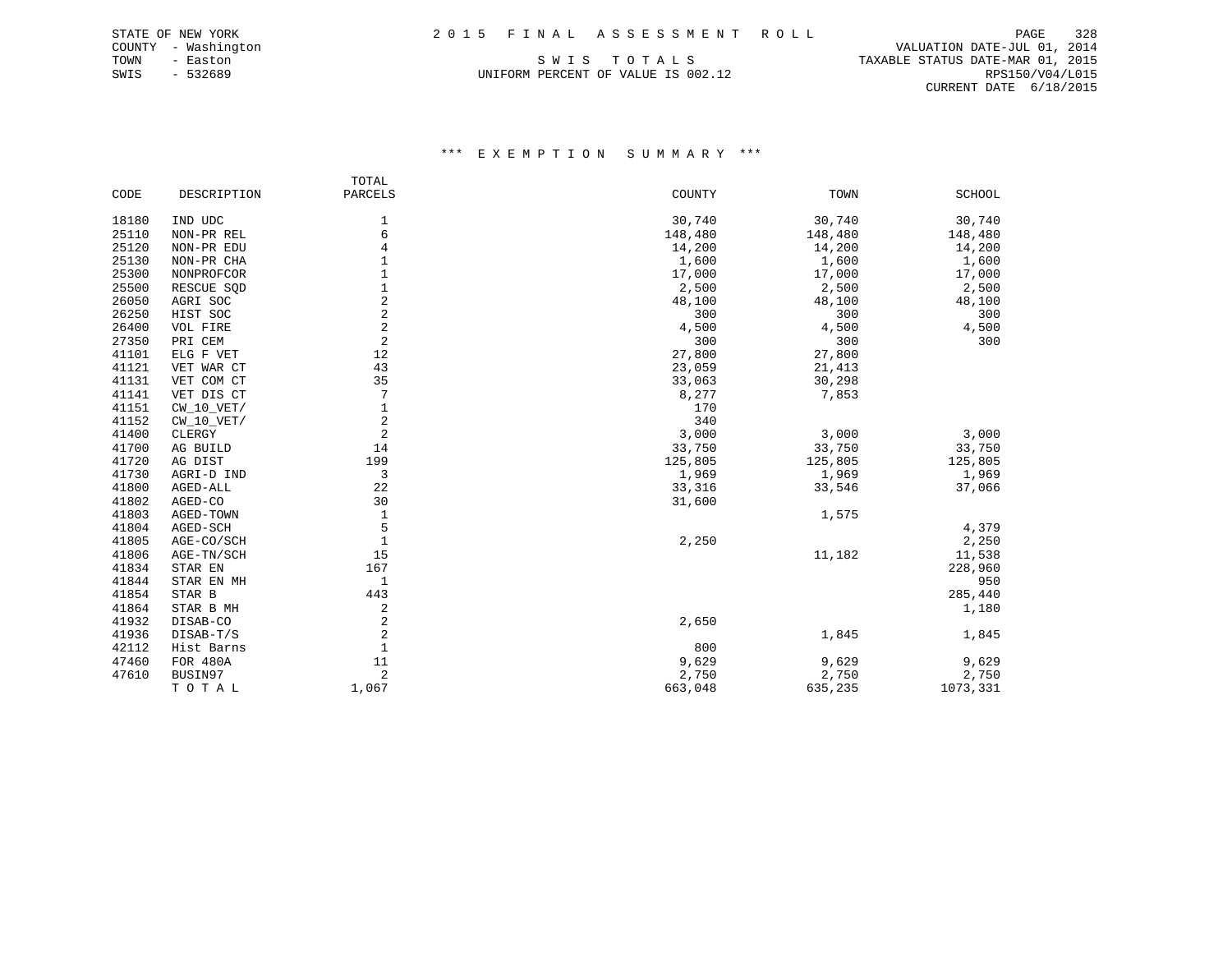|      | STATE OF NEW YORK   |  | 2015 FINAL ASSESSMENT ROLL         |                                  | PAGE            | 329 |
|------|---------------------|--|------------------------------------|----------------------------------|-----------------|-----|
|      | COUNTY - Washington |  |                                    | VALUATION DATE-JUL 01, 2014      |                 |     |
| TOWN | - Easton            |  | SWIS TOTALS                        | TAXABLE STATUS DATE-MAR 01, 2015 |                 |     |
| SWIS | $-532689$           |  | UNIFORM PERCENT OF VALUE IS 002.12 |                                  | RPS150/V04/L015 |     |
|      |                     |  |                                    | CURRENT DATE 6/18/2015           |                 |     |

## \*\*\* G R A N D T O T A L S \*\*\*

| ROLL<br>SEC | DESCRIPTION         | TOTAL<br>PARCELS | ASSESSED<br>LAND | ASSESSED<br>TOTAL | TAXABLE<br>COUNTY | TAXABLE<br>TOWN | TAXABLE<br>SCHOOL | <b>STAR</b><br>TAXABLE |
|-------------|---------------------|------------------|------------------|-------------------|-------------------|-----------------|-------------------|------------------------|
|             | TAXABLE             | 1,221            | 1220,750         | 5276,337          | 4934,509          | 4962,322        | 5040,756          | 4524,226               |
| 3           | STATE OWNED LAND    |                  | 713              | 713               | 713               | 713             | 713               | 713                    |
| 5           | SPECIAL FRANCHISE   | 9                |                  | 78,414            | 78,414            | 78,414          | 78,414            | 78,414                 |
| 6           | UTILITIES & N.C.    | 29               | 20,400           | 131,741           | 131,741           | 131,741         | 131,741           | 131,741                |
| 8           | WHOLLY EXEMPT       | 43               | 60,205           | 321,220           |                   |                 |                   |                        |
| $\star$     | <b>SUB</b><br>TOTAL | 1,303            | 1302,068         | 5808,425          | 5145,377          | 5173,190        | 5251,624          | 4735,094               |
| $***$       | GRAND TOTAL         | 1,303            | 1302,068         | 5808,425          | 5145,377          | 5173,190        | 5251,624          | 4735,094               |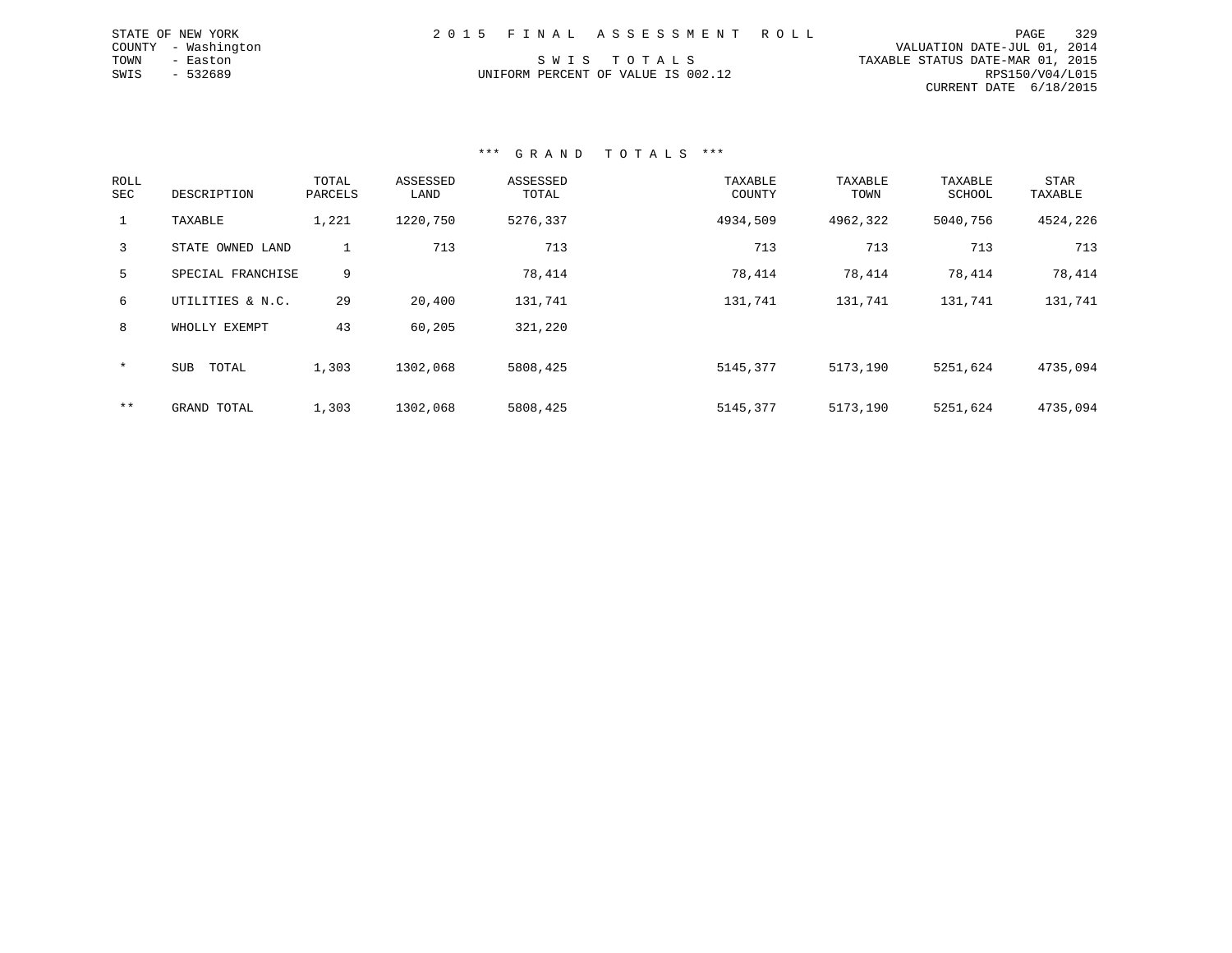|             | STATE OF NEW YORK   | 2015 FINAL ASSESSMENT ROLL         | PAGE                             | 330             |
|-------------|---------------------|------------------------------------|----------------------------------|-----------------|
|             | COUNTY - Washington | TOWN TOTALS                        | VALUATION DATE-JUL 01, 2014      |                 |
| TOWN        | - Easton            |                                    | TAXABLE STATUS DATE-MAR 01, 2015 |                 |
| SWIS - 5326 |                     | UNIFORM PERCENT OF VALUE IS 002.12 |                                  | RPS150/V04/L015 |
|             |                     |                                    | CURRENT DATE 6/18/2015           |                 |

\*\*\* S P E C I A L D I S T R I C T S U M M A R Y \*\*\*

| CODE | DISTRICT NAME        | TOTAL<br>PARCELS | EXTENSION<br>TYPE | EXTENSION<br>VALUE | AD VALOREM<br>VALUE | EXEMPT<br>AMOUNT | TAXABLE<br>VALUE |
|------|----------------------|------------------|-------------------|--------------------|---------------------|------------------|------------------|
|      |                      |                  |                   |                    |                     |                  |                  |
|      | OM533 Omitted tax -  |                  | 1 MOVTAX          |                    |                     |                  |                  |
|      | TE533 Trans exmt rep |                  | 4 MOVTAX          |                    |                     |                  |                  |
|      | CA003 Cons agri dst  |                  | 960 TOTAL         |                    | 3723,996            | 333,958          | 3390,038         |
|      | FD261 Easton fire    |                  | 940 TOTAL M       |                    | 3662,372            | 191,380          | 3470,992         |
|      | FD262 Middle Falls F |                  | 333 TOTAL         |                    | 1841,862            | 126,940          | 1714,922         |
|      | FD263 Schuylerville  |                  | 41 TOTAL          |                    | 328,429             | 1,700            | 326,729          |

### \*\*\* S C H O O L D I S T R I C T S U M M A R Y \*\*\*

|        |                    | TOTAL   | ASSESSED | ASSESSED | <b>EXEMPT</b> | TOTAL    | <b>STAR</b> | <b>STAR</b> |
|--------|--------------------|---------|----------|----------|---------------|----------|-------------|-------------|
| CODE   | DISTRICT NAME      | PARCELS | LAND     | TOTAL    | AMOUNT        | TAXABLE  | AMOUNT      | TAXABLE     |
| 384201 | Hoosic Valley      | 14      | 14,000   | 37,454   | 5,087         | 32,367   | 6,060       | 26,307      |
| 415001 | Schuylerville      | 151     | 155,825  | 756,190  | 47,042        | 709,148  | 62,260      | 646,888     |
| 415201 | Stillwater Central | 94      | 102,835  | 287,378  | 18,756        | 268,622  | 26,110      | 242,512     |
| 533401 | Greenwich          | 1,136   | 1069,133 | 4978,838 | 533,190       | 4445,648 | 462,080     | 3983,568    |
| 535010 | Cambridge          | 12      | 12,500   | 35,736   | 1,801         | 33,935   | 1,280       | 32,655      |
|        | SUB-TOTAL          | 1,407   | 1354,293 | 6095,596 | 605,876       | 5489,720 | 557,790     | 4931,930    |
|        | TOTAL              | 1,407   | 1354,293 | 6095,596 | 605,876       | 5489,720 | 557,790     | 4931,930    |

#### \*\*\* S Y S T E M C O D E S S U M M A R Y \*\*\*

## NO SYSTEM EXEMPTIONS AT THIS LEVEL

| CODE  | DESCRIPTION | TOTAL<br>PARCELS | COUNTY | TOWN   | SCHOOL |
|-------|-------------|------------------|--------|--------|--------|
| 12100 | NY STATE    |                  | 12,700 | 12,700 | 12,700 |
| 13100 | OTHER CTY   |                  | 10,000 | 10,000 | 10,000 |
| 13500 | OTHER TOWN  | a                | 27,400 | 27,400 | 27,400 |
| 13510 | TN CEM      |                  | 2,000  | 2,000  | 2,000  |
| 13650 | OTHER VILL  | $\sim$           | 16,000 | 16,000 | 16,000 |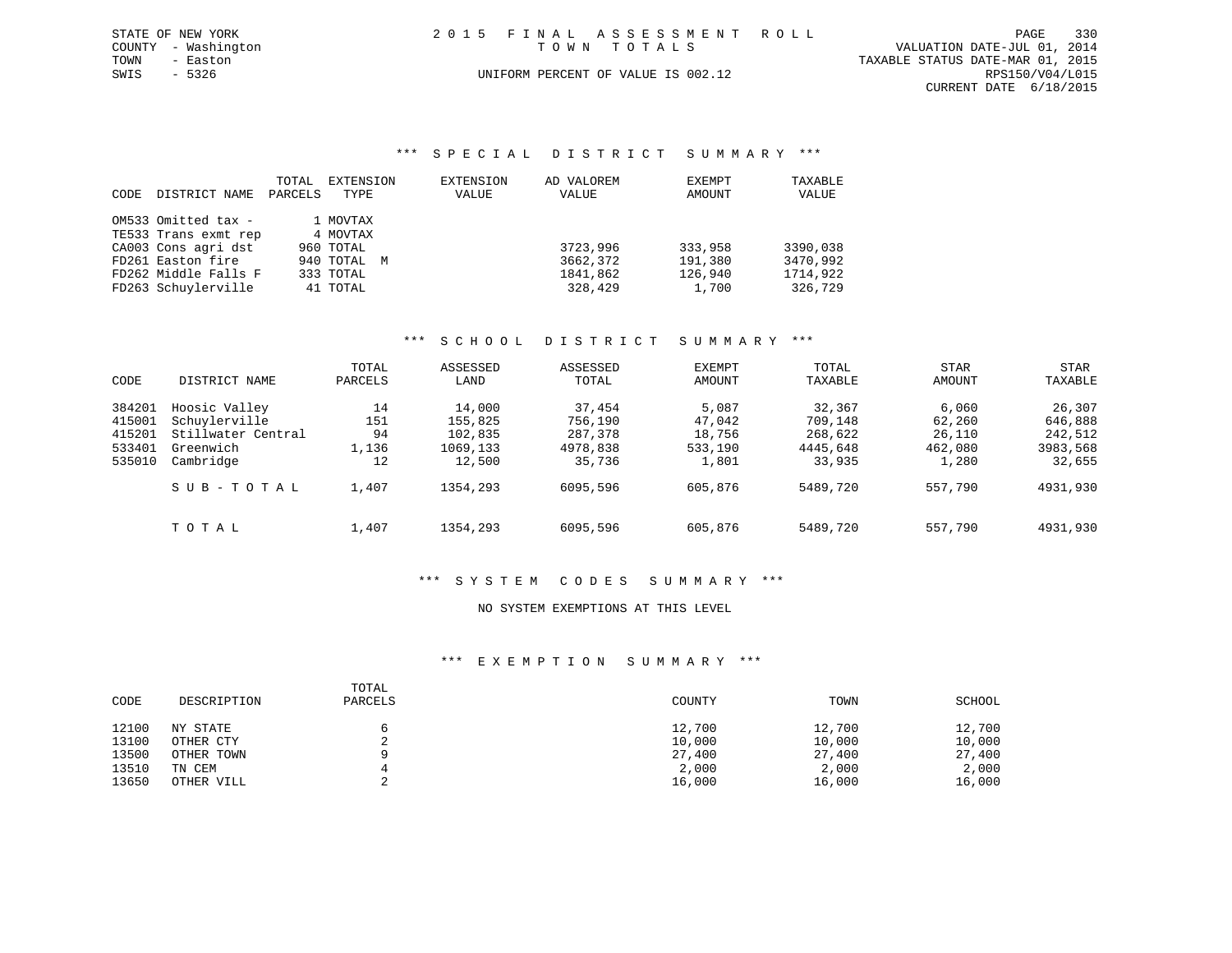|             | STATE OF NEW YORK   |  | 2015 FINAL ASSESSMENT ROLL         | PAGE                             | 331 |
|-------------|---------------------|--|------------------------------------|----------------------------------|-----|
|             | COUNTY - Washington |  | TOWN TOTALS                        | VALUATION DATE-JUL 01, 2014      |     |
| TOWN        | - Easton            |  |                                    | TAXABLE STATUS DATE-MAR 01, 2015 |     |
| SWIS - 5326 |                     |  | UNIFORM PERCENT OF VALUE IS 002.12 | RPS150/V04/L015                  |     |

CURRENT DATE 6/18/2015

|       |                | TOTAL          |         |         |               |
|-------|----------------|----------------|---------|---------|---------------|
| CODE  | DESCRIPTION    | <b>PARCELS</b> | COUNTY  | TOWN    | <b>SCHOOL</b> |
|       |                |                |         |         |               |
| 13740 | VILL WATER     | $1\,$          | 3,000   | 3,000   | 3,000         |
| 18180 | IND UDC        | 3              | 50,020  | 50,020  | 50,020        |
| 25110 | NON-PR REL     | 7              | 156,480 | 156,480 | 156,480       |
| 25120 | NON-PR EDU     | 4              | 14,200  | 14,200  | 14,200        |
| 25130 | NON-PR CHA     |                | 1,600   | 1,600   | 1,600         |
| 25300 | NONPROFCOR     | $\mathbf{1}$   | 17,000  | 17,000  | 17,000        |
| 25500 | RESCUE SQD     | $\mathbf{1}$   | 2,500   | 2,500   | 2,500         |
| 26050 | AGRI SOC       | $\overline{c}$ | 48,100  | 48,100  | 48,100        |
| 26250 | HIST SOC       | $\overline{a}$ | 300     | 300     | 300           |
| 26400 | VOL FIRE       | $\overline{a}$ | 4,500   | 4,500   | 4,500         |
| 27350 | PRI CEM        | $\overline{2}$ | 300     | 300     | 300           |
| 41101 | ELG F VET      | 13             | 29,800  | 29,800  |               |
| 41121 | VET WAR CT     | 47             | 24,719  | 22,945  |               |
| 41131 | VET COM CT     | 39             | 36,413  | 33,456  |               |
| 41141 | VET DIS CT     | 8              | 9,252   | 8,828   |               |
| 41151 | $CW$ 10 $VET/$ | 1              | 170     |         |               |
| 41152 | $CW_10_VET/$   | $\overline{2}$ | 340     |         |               |
| 41400 | CLERGY         | $\sqrt{2}$     | 3,000   | 3,000   | 3,000         |
| 41700 | AG BUILD       | 14             | 33,750  | 33,750  | 33,750        |
| 41720 | AG DIST        | 202            | 126,560 | 126,560 | 126,560       |
| 41730 | AGRI-D IND     | 3              | 1,969   | 1,969   | 1,969         |
| 41800 | AGED-ALL       | 26             | 38,106  | 38,336  | 42,106        |
| 41802 | AGED-CO        | 34             | 34,338  |         |               |
| 41803 | AGED-TOWN      | $\mathbf 1$    |         | 1,575   |               |
| 41804 | AGED-SCH       | 5              |         |         | 4,379         |
| 41805 | AGE-CO/SCH     | $1\,$          | 2,250   |         | 2,250         |
| 41806 | AGE-TN/SCH     | 15             |         | 11,182  | 11,538        |
| 41834 | STAR EN        | 182            |         |         | 249,100       |
| 41844 | STAR EN MH     | 1              |         |         | 950           |
| 41854 | STAR B         | 476            |         |         | 306,560       |
| 41864 | STAR B MH      | 2              |         |         | 1,180         |
| 41932 | DISAB-CO       | $\sqrt{2}$     | 2,650   |         |               |
| 41936 | DISAB-T/S      | $\overline{2}$ |         | 1,845   | 1,845         |
| 42112 | Hist Barns     | $\mathbf{1}$   | 800     |         |               |
| 47460 | FOR 480A       | 11             | 9,629   | 9,629   | 9,629         |
| 47610 | BUSIN97        | $\overline{2}$ | 2,750   | 2,750   | 2,750         |
|       |                |                |         |         |               |